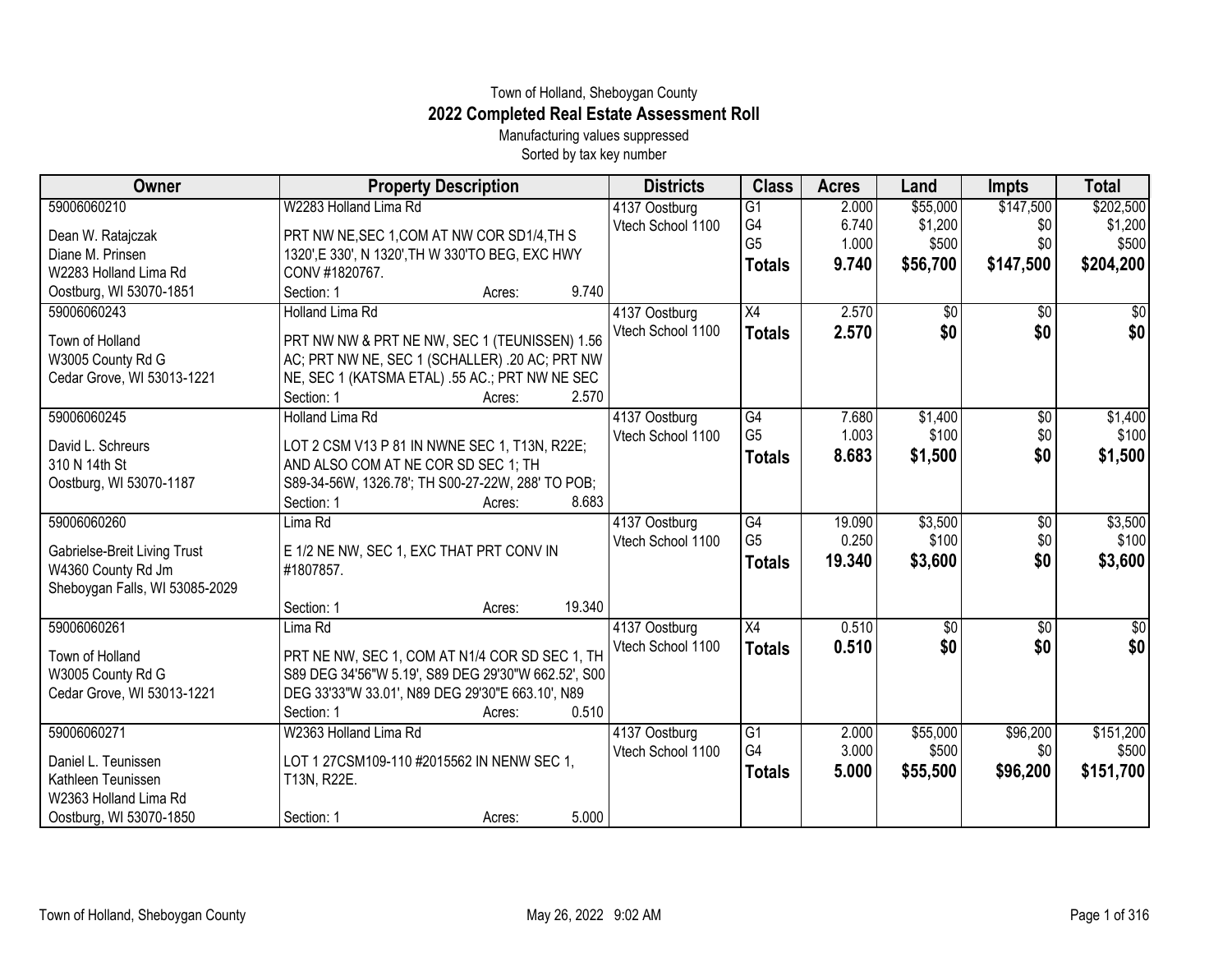| Owner                                       | <b>Property Description</b>                            |        |        | <b>Districts</b>                   | <b>Class</b>                      | <b>Acres</b>   | Land              | <b>Impts</b>     | <b>Total</b>       |
|---------------------------------------------|--------------------------------------------------------|--------|--------|------------------------------------|-----------------------------------|----------------|-------------------|------------------|--------------------|
| 59006060281                                 | <b>Holland Lima Rd</b>                                 |        |        | 4137 Oostburg                      | $\overline{G4}$                   | 47.720         | \$8,200           | $\overline{30}$  | \$8,200            |
| <b>Betty Teunissen</b>                      | NWNW, SEC 1, EXC HWY CONV IN #1817682 AND              |        |        | Vtech School 1100                  | G <sub>5</sub>                    | 5.000          | \$2,600           | \$0              | \$2,600            |
| Dale H. Teunissen                           | ALSO EXC LOT 1 27CSM109-110 #2015562.                  |        |        |                                    | <b>Totals</b>                     | 52.720         | \$10,800          | \$0              | \$10,800           |
| W3488 County Rd Rr                          |                                                        |        |        |                                    |                                   |                |                   |                  |                    |
| Cedar Grove, WI 53013-1486                  | Section: 1                                             | Acres: | 52.720 |                                    |                                   |                |                   |                  |                    |
| 59006060290                                 | Gibbons Rd                                             |        |        | 4137 Oostburg                      | G4                                | 17.750         | \$3,000           | \$0              | \$3,000            |
|                                             | N1/2 SW NW, SEC 1.                                     |        |        | Vtech School 1100                  | G <sub>5</sub>                    | 2.250          | \$1,300           | \$0              | \$1,300            |
| <b>Betty Teunissen</b><br>Dale H. Teunissen |                                                        |        |        |                                    | <b>Totals</b>                     | 20.000         | \$4,300           | \$0              | \$4,300            |
| W3488 County Rd Rr                          |                                                        |        |        |                                    |                                   |                |                   |                  |                    |
| Cedar Grove, WI 53013-1486                  | Section: 1                                             | Acres: | 20.000 |                                    |                                   |                |                   |                  |                    |
| 59006060301                                 | W2460 County Rd A S                                    |        |        | 4137 Oostburg                      | $\overline{G1}$                   | 2.000          | \$55,000          | \$135,100        | \$190,100          |
|                                             |                                                        |        |        | Vtech School 1100                  | G4                                | 12.930         | \$2,300           | \$0              | \$2,300            |
| Nathan J. Voskuil                           | LOT 1 CSM V23 P72-73 #1826867 - PRT S1/2 SW            |        |        |                                    | G <sub>5</sub>                    | 1.500          | \$800             | \$0              | \$800              |
| Jessilyn H. Voskuil                         | NW, SEC 1.                                             |        |        |                                    | <b>Totals</b>                     | 16.430         | \$58,100          | \$135,100        | \$193,200          |
| W2460 County Road A S                       |                                                        |        |        |                                    |                                   |                |                   |                  |                    |
| Oostburg, WI 53070                          | Section: 1                                             | Acres: | 16.430 |                                    |                                   |                |                   |                  |                    |
| 59006060302                                 | N2314 Gibbons Rd                                       |        |        | 4137 Oostburg<br>Vtech School 1100 | $\overline{G1}$<br>G <sub>5</sub> | 2.940<br>1.000 | \$64,400<br>\$500 | \$160,100<br>\$0 | \$224,500<br>\$500 |
| Chad W. Voskuil et al                       | LOT 2 CSM V23 P72-73 #1826867 - PRT S1/2 SW            |        |        |                                    |                                   |                |                   |                  |                    |
| N2314 Gibbons Rd                            | NW, SEC 1.                                             |        |        |                                    | <b>Totals</b>                     | 3.940          | \$64,900          | \$160,100        | \$225,000          |
| Oostburg, WI 53070                          |                                                        |        |        |                                    |                                   |                |                   |                  |                    |
|                                             | Section: 1                                             | Acres: | 3.940  |                                    |                                   |                |                   |                  |                    |
| 59006060310                                 | W2368 County Rd A S                                    |        |        | 4137 Oostburg                      | G4                                | 36.750         | \$6,600           | $\overline{30}$  | \$6,600            |
| Don E. Vandewege                            | SE NW, SEC 1, EXC COM AT SW COR, SD1/4, TH E           |        |        | Vtech School 1100                  | G <sub>5</sub>                    | 0.250          | \$100             | \$0              | \$100              |
| W2368 County Road A S                       | 306.1', N 284.6', W 306.1'TO W LN SE NW, TH S 284.6'TO |        |        |                                    | G7                                | 1.000          | \$24,000          | \$233,900        | \$257,900          |
| Oostburg, WI 53070-1500                     | BEG.                                                   |        |        |                                    | <b>Totals</b>                     | 38.000         | \$30,700          | \$233,900        | \$264,600          |
|                                             | Section: 1                                             | Acres: | 38.000 |                                    |                                   |                |                   |                  |                    |
| 59006060320                                 | W2386 County Rd A S                                    |        |        | 4137 Oostburg                      | $\overline{G2}$                   | 2.000          | \$59,800          | \$195,200        | \$255,000          |
| Bjb 2386 Properties, LLC                    | PRT SE NW, SEC 1, COM AT SW COR, SD1/4, TH E           |        |        | Vtech School 1100                  | <b>Totals</b>                     | 2.000          | \$59,800          | \$195,200        | \$255,000          |
| W2275 De Master Rd                          | 306.1', N 284.6', W 306.1'TO W LN, SE NW TH S 284.6'TO |        |        |                                    |                                   |                |                   |                  |                    |
| Oostburg, WI 53070-1855                     | BEG.                                                   |        |        |                                    |                                   |                |                   |                  |                    |
|                                             | Section: 1                                             | Acres: | 2.000  |                                    |                                   |                |                   |                  |                    |
| 59006060331                                 | Demaster <sub>Rd</sub>                                 |        |        | 4137 Oostburg                      | G4                                | 37.500         | \$6,800           | $\overline{30}$  | \$6,800            |
| Brian J & Julie K Bruggink Living Trust     | LOT 1 CSM V29 P339-341 DOC #2098127 BEING              |        |        | Vtech School 1100                  | G <sub>5</sub>                    | 2.820          | \$1,500           | \$0              | \$1,500            |
| 05-08-2013                                  | PART SE SW & SW SE, SEC 1.                             |        |        |                                    | <b>Totals</b>                     | 40.320         | \$8,300           | \$0              | \$8,300            |
| W2275 De Master Rd                          |                                                        |        |        |                                    |                                   |                |                   |                  |                    |
| Oostburg, WI 53070-1855                     | Section: 1                                             | Acres: | 40.320 |                                    |                                   |                |                   |                  |                    |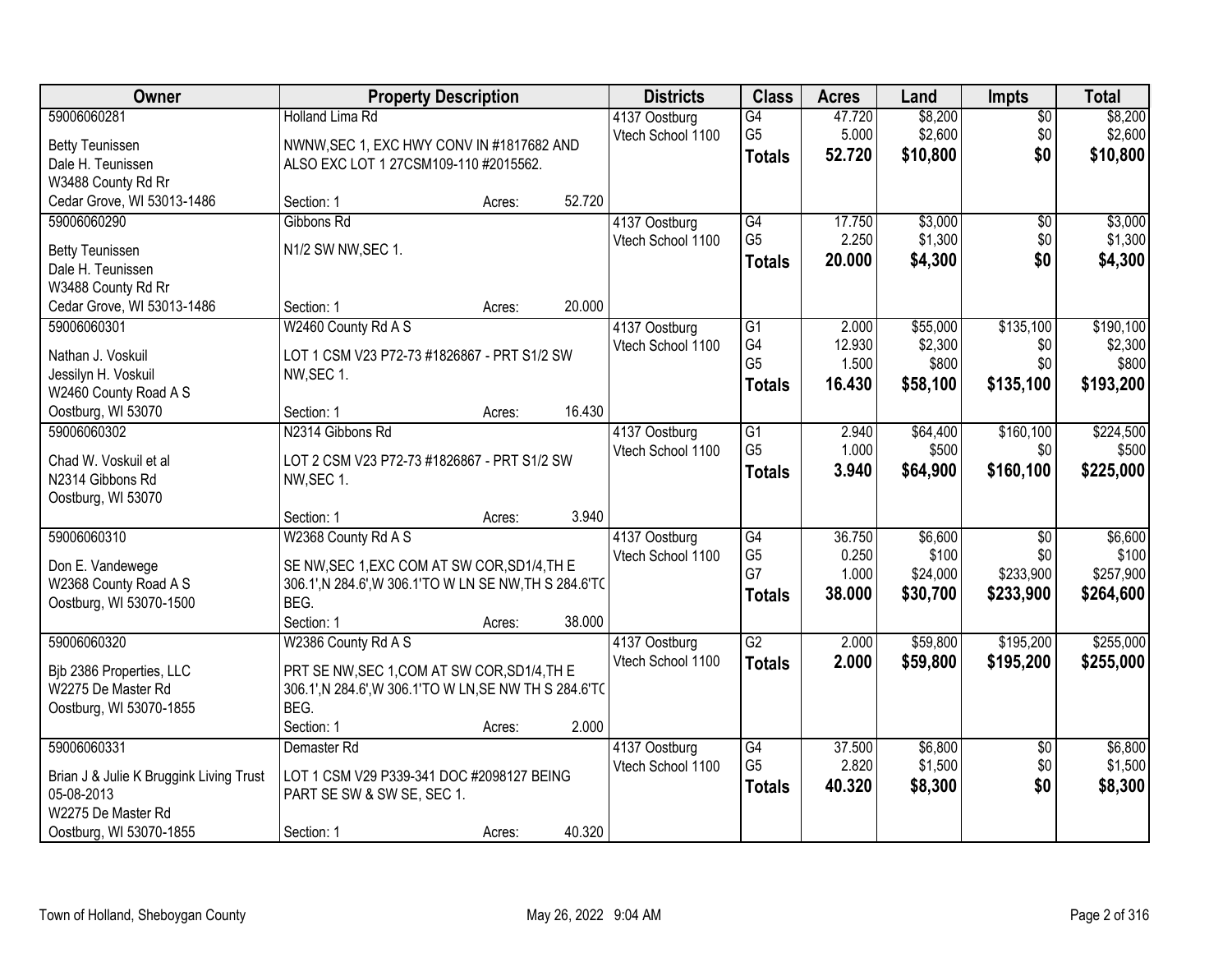| Owner                                         | <b>Property Description</b>                              |        |        | <b>Districts</b>  | <b>Class</b>         | <b>Acres</b>    | Land            | <b>Impts</b>    | <b>Total</b> |
|-----------------------------------------------|----------------------------------------------------------|--------|--------|-------------------|----------------------|-----------------|-----------------|-----------------|--------------|
| 59006060333                                   | County Rd A S                                            |        |        | 4137 Oostburg     | $\overline{G4}$      | 29.240          | \$5,200         | $\overline{50}$ | \$5,200      |
| Oostburg Concrete Products, Inc               | LOT 2 CSM V29 P339-341 DOC #2098127 BEING                |        |        | Vtech School 1100 | G <sub>5</sub>       | 3.230           | \$1,600         | \$0             | \$1,600      |
| PO Box 700188                                 | PART NE SW, SEC 1, EXC PRT CONV IN QCD                   |        |        |                   | <b>Totals</b>        | 32.470          | \$6,800         | \$0             | \$6,800      |
| Oostburg, WI 53070                            | #2105571 & CORR #2106981 COM AT THE CEN SD               |        |        |                   |                      |                 |                 |                 |              |
|                                               | Section: 1                                               | Acres: | 32.470 |                   |                      |                 |                 |                 |              |
| 59006060340                                   |                                                          |        |        | 4137 Oostburg     | X4                   | 0.300           | $\overline{50}$ | $\overline{50}$ | \$0          |
|                                               |                                                          |        |        | Vtech School 1100 | <b>Totals</b>        | 0.300           | \$0             | \$0             | \$0          |
| Wisconsin Gas LLC Milwaukee Gas &<br>Light Co | 'ERROR DEED' - THE E 100 FT OF THE N 133 FT OF<br>NE SW. |        |        |                   |                      |                 |                 |                 |              |
| Attn: Property Rights & Information Grou      |                                                          |        |        |                   |                      |                 |                 |                 |              |
| 231 W Michigan St Rm a252                     | Section: 1                                               | Acres: | 0.300  |                   |                      |                 |                 |                 |              |
| Milwaukee, WI 53203                           |                                                          |        |        |                   |                      |                 |                 |                 |              |
| 59006060351                                   | W2347 County Rd A S                                      |        |        | 4137 Oostburg     | G1                   | 1.000           | \$37,000        | \$126,900       | \$163,900    |
|                                               |                                                          |        |        | Vtech School 1100 | G4                   | 3.000           | \$300           | \$0             | \$300        |
| Jeremy L. Borth                               | TRACT 1 CSM V1 P216 DOC #933304 BEING PART               |        |        |                   | <b>Totals</b>        | 4.000           | \$37,300        | \$126,900       | \$164,200    |
| W2347 County Road A S                         | NE SW, SEC 1 & ALSO PRT LOT 2 CSM V29 P339-341           |        |        |                   |                      |                 |                 |                 |              |
| Oostburg, WI 53070-1501                       | DOC #2098127 BEING PART NE SW, COM AT THE                |        |        |                   |                      |                 |                 |                 |              |
|                                               | Section: 1                                               | Acres: | 4.000  |                   |                      |                 |                 |                 |              |
| 59006060360                                   | W2385 County Rd A S                                      |        |        | 4137 Oostburg     | G2                   | 3.720           | \$70,700        | \$145,300       | \$216,000    |
| Jasp1 LLC                                     | PRT NE SW, SEC 1, COM 1341.85' E FROM W1/4               |        |        | Vtech School 1100 | <b>Totals</b>        | 3.720           | \$70,700        | \$145,300       | \$216,000    |
| W2385 County Road A S                         | COR, TH E 525.42' S 307.06', W 530.2', TH NO DEG 49'E    |        |        |                   |                      |                 |                 |                 |              |
| Oostburg, WI 53070-1501                       | 307.18'TO BEG.                                           |        |        |                   |                      |                 |                 |                 |              |
|                                               | Section: 1                                               | Acres: | 3.720  |                   |                      |                 |                 |                 |              |
| 59006060370                                   |                                                          |        |        | 4137 Oostburg     | G4                   | 18.750          | \$3,200         | \$0             | \$3,200      |
| Don E. Vandewege                              | E1/2 NW SW, SEC 1                                        |        |        | Vtech School 1100 | G <sub>5</sub>       | 1.250           | \$700           | \$0             | \$700        |
| W2368 County Road A S                         |                                                          |        |        |                   | <b>Totals</b>        | 20.000          | \$3,900         | \$0             | \$3,900      |
| Oostburg, WI 53070-1500                       |                                                          |        |        |                   |                      |                 |                 |                 |              |
|                                               | Section: 1                                               | Acres: | 20.000 |                   |                      |                 |                 |                 |              |
| 59006060380                                   | Gibbons Rd                                               |        |        | 4137 Oostburg     | G4                   | 19.250          | \$2,800         | $\overline{50}$ | \$2,800      |
|                                               |                                                          |        |        | Vtech School 1100 | G <sub>5</sub>       | 0.750           | \$100           | \$0             | \$100        |
| Alan Harmeling et al                          | W1/2 NW SW, SEC 1.                                       |        |        |                   | <b>Totals</b>        | 20.000          | \$2,900         | \$0             | \$2,900      |
| N1421 Cottage Dr                              |                                                          |        |        |                   |                      |                 |                 |                 |              |
| Oostburg, WI 53070                            |                                                          |        |        |                   |                      |                 |                 |                 |              |
|                                               | Section: 1                                               | Acres: | 20.000 |                   |                      |                 |                 |                 |              |
| 59006060390                                   | Demaster Rd                                              |        |        | 4137 Oostburg     | G4<br>G <sub>5</sub> | 19.750<br>0.250 | \$3,200         | $\overline{50}$ | \$3,200      |
| Don E. Vandewege                              | E1/2 SW SW, SEC 1                                        |        |        | Vtech School 1100 |                      |                 | \$100           | \$0             | \$100        |
| W2368 County Road A S                         |                                                          |        |        |                   | <b>Totals</b>        | 20.000          | \$3,300         | \$0             | \$3,300      |
| Oostburg, WI 53070-1500                       |                                                          |        |        |                   |                      |                 |                 |                 |              |
|                                               | Section: 1                                               | Acres: | 20.000 |                   |                      |                 |                 |                 |              |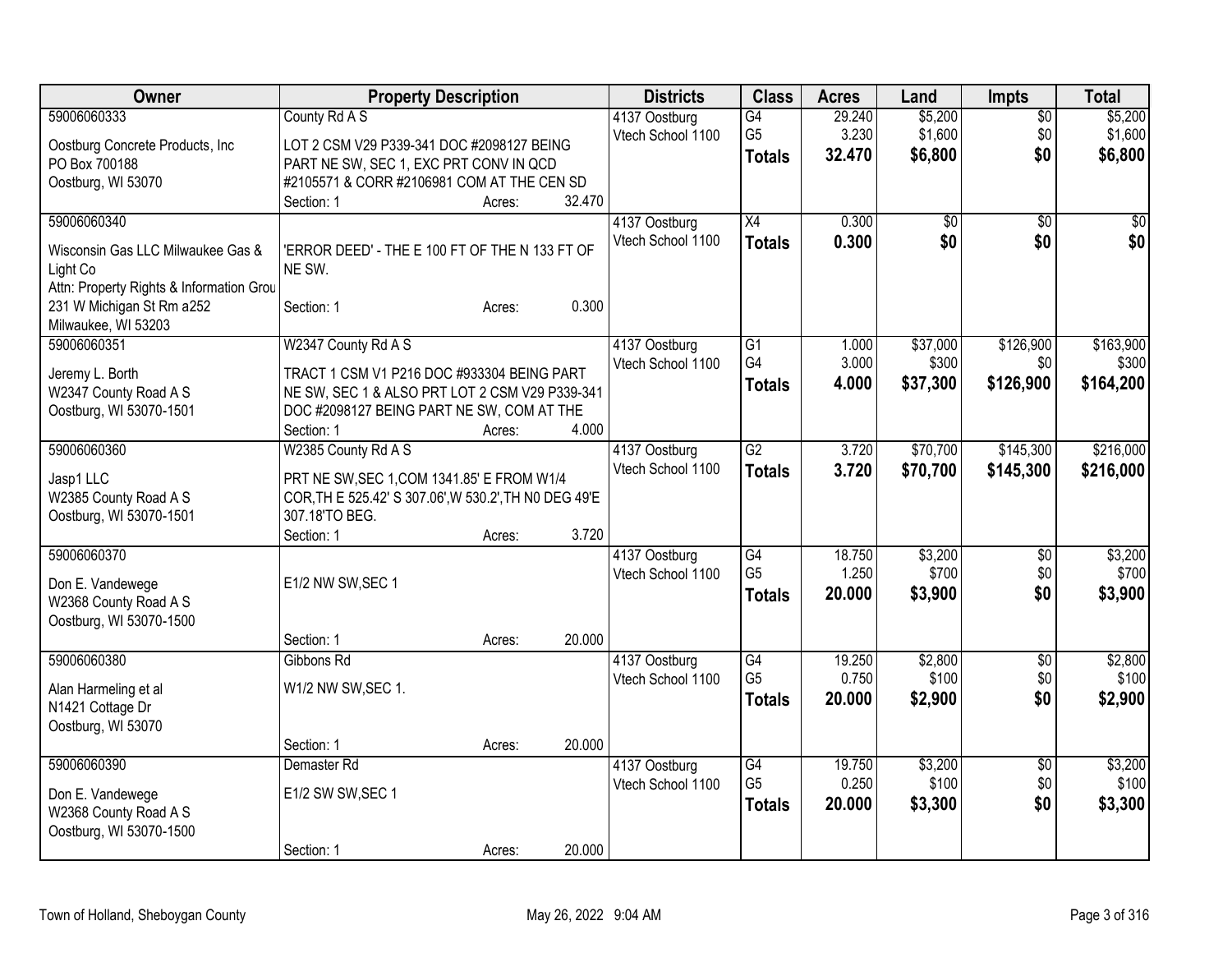| Owner                               | <b>Property Description</b>                                                                           | <b>Districts</b>  | <b>Class</b>    | <b>Acres</b> | Land     | <b>Impts</b>    | <b>Total</b> |
|-------------------------------------|-------------------------------------------------------------------------------------------------------|-------------------|-----------------|--------------|----------|-----------------|--------------|
| 59006060400                         | Gibbons Rd                                                                                            | 4137 Oostburg     | $\overline{G4}$ | 12.490       | \$2,100  | $\overline{50}$ | \$2,100      |
| Alan Harmeling et al                | W1/2 SW SW, SEC 1, EXC COM AT SW COR SD1/4, TH                                                        | Vtech School 1100 | G <sub>5</sub>  | 0.250        | \$100    | \$0             | \$100        |
| N1421 Cottage Dr                    | N1 DEG 15'E 548.71', E 311.14', S1 DEG 15' W 140', E                                                  |                   | <b>Totals</b>   | 12.740       | \$2,200  | \$0             | \$2,200      |
| Oostburg, WI 53070                  | 356.46', S1 DEG 21'W 408.72', TH W 666.89'TO BEG.                                                     |                   |                 |              |          |                 |              |
|                                     | Section: 1<br>12.740<br>Acres:                                                                        |                   |                 |              |          |                 |              |
| 59006060410                         | Demaster Rd                                                                                           | 4137 Oostburg     | $\overline{G1}$ | 1.000        | \$37,000 | \$32,700        | \$69,700     |
|                                     |                                                                                                       | Vtech School 1100 | G <sub>6</sub>  | 4.260        | \$15,300 | \$0             | \$15,300     |
| Robert C. Brusse<br>Velva L. Brusse | PRT SW SW, SEC 1, COM AT SW COR SD1/4, TH N1<br>DEG 15'E 408.71', E 667.6', S1 DEG 21'W 408.72', TH W |                   | <b>Totals</b>   | 5.260        | \$52,300 | \$32,700        | \$85,000     |
| 407 New York Ave                    | 666.89'TO BEG, EXC CSM V1 P282 #939473.                                                               |                   |                 |              |          |                 |              |
| Oostburg, WI 53070-1200             | 5.260<br>Section: 1<br>Acres:                                                                         |                   |                 |              |          |                 |              |
| 59006060411                         | W2496 Demaster Rd                                                                                     | 4137 Oostburg     | $\overline{G1}$ | 1.000        | \$37,000 | \$174,000       | \$211,000    |
|                                     |                                                                                                       | Vtech School 1100 |                 |              |          |                 |              |
| Douglas R. Brusse                   | TRACT 1 CSM V1 P282 #939473 - PRT SW SW, SEC 1.                                                       |                   | <b>Totals</b>   | 1.000        | \$37,000 | \$174,000       | \$211,000    |
| Tammy S. Brusse                     |                                                                                                       |                   |                 |              |          |                 |              |
| W2496 De Master Rd                  |                                                                                                       |                   |                 |              |          |                 |              |
| Oostburg, WI 53070-1824             | 1.000<br>Section: 1<br>Acres:                                                                         |                   |                 |              |          |                 |              |
| 59006060420                         | N2133 Gibbons Rd                                                                                      | 4137 Oostburg     | $\overline{G1}$ | 1.000        | \$37,000 | \$186,700       | \$223,700    |
| Nicholas J. Davies                  | PRT SW SW, SEC 1, COM N1 DEG 15'E 408.71'FROM                                                         | Vtech School 1100 | <b>Totals</b>   | 1.000        | \$37,000 | \$186,700       | \$223,700    |
| Jill A. Davies                      | SW COR SD 1/4, TH N1 DEG 15'E 140', E 311.14', S1                                                     |                   |                 |              |          |                 |              |
| N2133 Gibbons Rd                    | DEG 15'W 140', TH W 311.14'TO BEG.                                                                    |                   |                 |              |          |                 |              |
| Oostburg, WI 53070-1809             | 1.000<br>Section: 1<br>Acres:                                                                         |                   |                 |              |          |                 |              |
| 59006060441                         | Demaster <sub>Rd</sub>                                                                                | 4137 Oostburg     | $\overline{G4}$ | 15.900       | \$2,900  | $\overline{50}$ | \$2,900      |
|                                     |                                                                                                       | Vtech School 1100 | G <sub>5</sub>  | 2.850        | \$1,800  | \$0             | \$1,800      |
| Don E. Vandewege                    | W1/2 SE SW, SEC 1, EXC COM 685'W OF S1/4 COR, SD                                                      |                   | <b>Totals</b>   | 18.750       | \$4,700  | \$0             | \$4,700      |
| W2368 County Road A S               | SEC, TH N 200', W 250', S 200', TH E 250'TO BEG & ALSO                                                |                   |                 |              |          |                 |              |
| Oostburg, WI 53070-1500             | EXC COM AT S 1/4 COR SD SEC 1, TH S89 DEG                                                             |                   |                 |              |          |                 |              |
|                                     | 18.750<br>Section: 1<br>Acres:                                                                        |                   |                 |              |          |                 |              |
| 59006060451                         | W2352 Demaster Rd                                                                                     | 4137 Oostburg     | $\overline{G1}$ | 0.560        | \$27,200 | \$138,500       | \$165,700    |
| Chad W. Voskuil                     | PRT W1/2 SE SW, SEC 1, COM 685'W OF S1/4 COR, SD                                                      | Vtech School 1100 | <b>Totals</b>   | 0.560        | \$27,200 | \$138,500       | \$165,700    |
| Melanie Voskuil                     | SEC, TH N 200', W 100', S 200', TH E 100'TO BEG & ALS(                                                |                   |                 |              |          |                 |              |
| W2352 De Master Rd                  | COM AT S 1/4 COR SD SEC 1, TH S89 DEG 40'03"W                                                         |                   |                 |              |          |                 |              |
| Oostburg, WI 53070-1823             | 0.560<br>Section: 1<br>Acres:                                                                         |                   |                 |              |          |                 |              |
| 59006060460                         | W2360 Demaster Rd                                                                                     | 4137 Oostburg     | $\overline{G1}$ | 0.690        | \$28,600 | \$131,400       | \$160,000    |
|                                     |                                                                                                       | Vtech School 1100 | <b>Totals</b>   | 0.690        | \$28,600 | \$131,400       | \$160,000    |
| <b>Brett Michael Lammers</b>        | PRT W1/2,SE SW,SEC 1,COM 785'W OF S1/4 COR,SD                                                         |                   |                 |              |          |                 |              |
| Jessica Marie Genske                | SEC, TH N 200', W 150', S 200', TH E 150'TO BEG.                                                      |                   |                 |              |          |                 |              |
| W2360 De Master Rd                  |                                                                                                       |                   |                 |              |          |                 |              |
| Oostburg, WI 53070-1823             | 0.690<br>Section: 1<br>Acres:                                                                         |                   |                 |              |          |                 |              |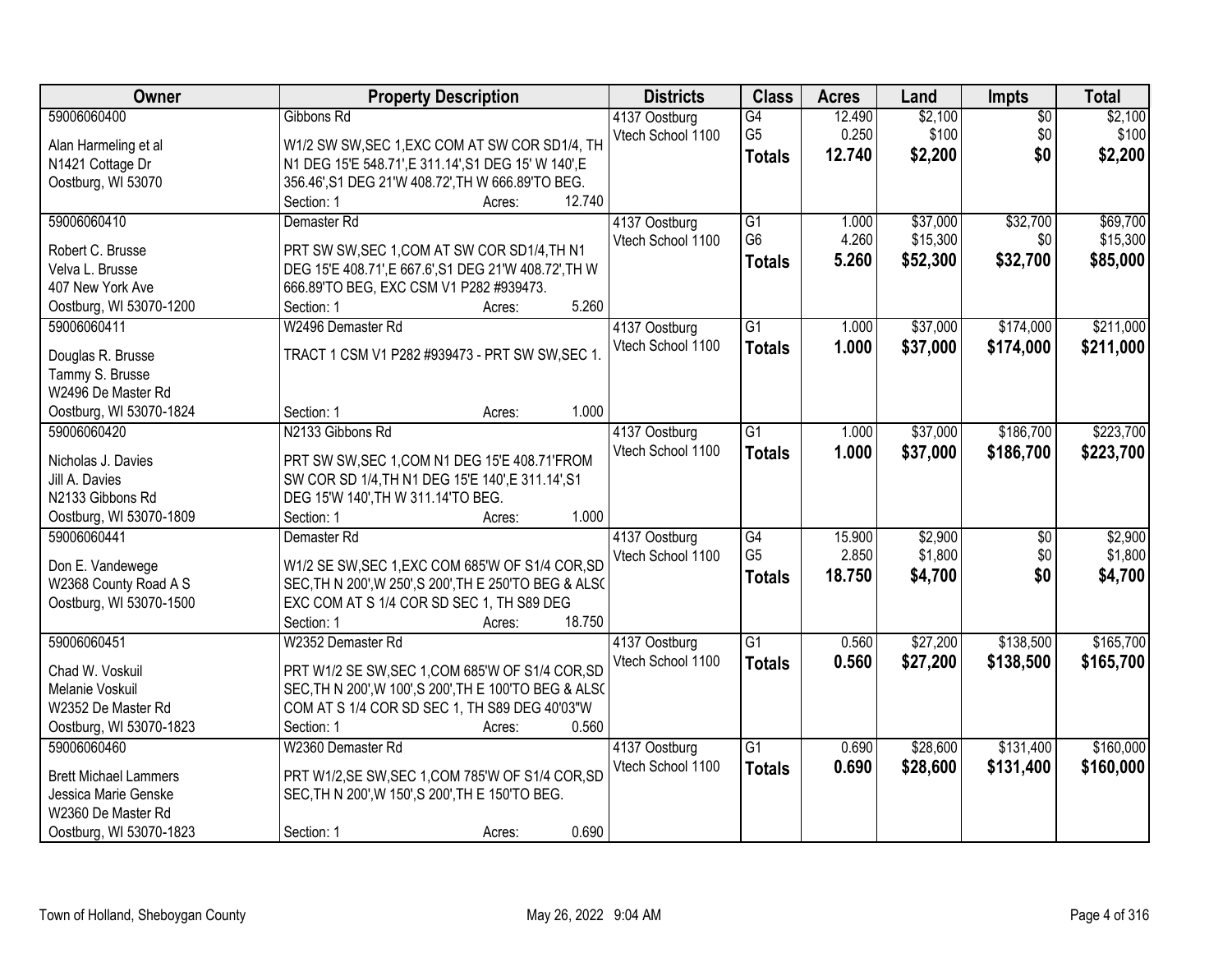| Owner                                                                                                  | <b>Property Description</b>                                                                                                                                                                                      | <b>Districts</b>                   | <b>Class</b>                                              | <b>Acres</b>                       | Land                                       | <b>Impts</b>                         | <b>Total</b>                                 |
|--------------------------------------------------------------------------------------------------------|------------------------------------------------------------------------------------------------------------------------------------------------------------------------------------------------------------------|------------------------------------|-----------------------------------------------------------|------------------------------------|--------------------------------------------|--------------------------------------|----------------------------------------------|
| 59006060482<br>Village Of Oostburg<br>215 N 8th St<br>Oostburg, WI 53070-1246                          | THAT PRT NW SE, SEC 1, CONV TO THE VILLAGE<br>FOR ST PURPOSES BY V 554 P 92-93.                                                                                                                                  | 4137 Oostburg<br>Vtech School 1100 | X4<br><b>Totals</b>                                       | 0.120<br>0.120                     | $\overline{50}$<br>\$0                     | $\overline{50}$<br>\$0               | $\sqrt{30}$<br>\$0                           |
|                                                                                                        | 0.120<br>Section: 1<br>Acres:                                                                                                                                                                                    |                                    |                                                           |                                    |                                            |                                      |                                              |
| 59006060490<br>Bradley R. Tenhaken et al<br>c/o Carl L & Kathleen A Ten Haken Life<br>Est              | Demaster Rd<br>E1/2 OF SW SE, SEC 1.                                                                                                                                                                             | 4137 Oostburg<br>Vtech School 1100 | $\overline{G5}$<br>G <sub>6</sub><br><b>Totals</b>        | 10.000<br>10.000<br>20.000         | \$14,000<br>\$36,000<br>\$50,000           | \$0<br>\$0<br>\$0                    | \$14,000<br>\$36,000<br>\$50,000             |
| 414 Zuider Ln<br>Oostburg, WI 53070-1324                                                               | 20.000<br>Section: 1<br>Acres:                                                                                                                                                                                   |                                    |                                                           |                                    |                                            |                                      |                                              |
| 59006060510<br><b>Bruggink Trust</b><br>W2275 De Master Rd<br>Oostburg, WI 53070-1855                  | Demaster Rd<br>PRT SE SE, SEC 1, COM AT SW COR SD1/4, TH N<br>973.5', E 707' TO R/W CNW RR, SW ALG SD R/W TO S<br>SEC LN, TH W 462'TO BEG, EXC COM AT SW COR<br>12.860<br>Section: 1<br>Acres:                   | 4137 Oostburg<br>Vtech School 1100 | $\overline{G6}$<br><b>Totals</b>                          | 12.860<br>12.860                   | \$32,400<br>\$32,400                       | $\sqrt[6]{30}$<br>\$0                | \$32,400<br>\$32,400                         |
| 59006060511<br>Sandra L. Wright<br>George W. Wright<br>417 S 11th St<br>Oostburg, WI 53070-1345        | $11th$ St<br>PRT SE SE, SEC 1, COM AT SW COR LOT<br>1, MID-TOWNE SUBD, V OF OOSTBURG, TH N88 DEG<br>24' 5"E 203.46', S17 DEG 12'14"W 65.58'ALG W LN<br>0.140<br>Section: 1<br>Acres:                             | 4137 Oostburg<br>Vtech School 1100 | G <sub>1</sub><br><b>Totals</b>                           | 0.140<br>0.140                     | \$11,800<br>\$11,800                       | \$8,700<br>\$8,700                   | \$20,500<br>\$20,500                         |
| 59006060530<br>Barbara A. Scholten<br>N2794 Century Lane Rd<br>Oostburg, WI 53070-2137                 | Gibbons Rd<br>NE NE, SEC 2, EXC COM 405'W OF NE COR SD1/4, TH<br>S 160', S14 DEG 37'W 170.8', W 250', N 325', TH E 293'T(<br>BEG, EXC HWY CONV #1821599.<br>36.070<br>Section: 2<br>Acres:                       | 4137 Oostburg<br>Vtech School 1100 | $\overline{G4}$<br>G <sub>5</sub><br>G5M<br><b>Totals</b> | 30.000<br>3.070<br>3.000<br>36.070 | \$5,100<br>\$1,700<br>\$5,700<br>\$12,500  | \$0<br>\$0<br>\$0<br>\$0             | \$5,100<br>\$1,700<br>\$5,700<br>\$12,500    |
| 59006060540<br>John C. Redding<br>Gwenn E. Redding<br>W2535 Holland Lima Rd<br>Oostburg, WI 53070-1849 | W2535 Holland Lima Rd<br>PRT NE NE, SEC 2, COM 405'W OF NE COR SD1/4, TH<br>S 160', S14 DEG 37'W 170.8', W 250', N 325', TH E 293'T(<br>BEG, EXC HWY CONV IN #1821600.<br>2.350<br>Section: 2<br>Acres:          | 4137 Oostburg<br>Vtech School 1100 | $\overline{G1}$<br><b>Totals</b>                          | 2.350<br>2.350                     | \$58,500<br>\$58,500                       | \$280,400<br>\$280,400               | \$338,900<br>\$338,900                       |
| 59006060550<br>Michael J. Vandriest<br>N2455 State Rd 32<br>Oostburg, WI 53070-1857                    | N2421 State Highway 32<br>ALL THAT PRT OF W3/4 OF N1/2 N1/2, SEC 2 LYING E<br>OF CEN OF STH 32, EXC COM AT CEN SD HWY & S<br>LN N1/2 N1/2 SEC 2, TH E 255', NWLY 140'PARA WITH<br>35.850<br>Section: 2<br>Acres: | 4137 Oostburg<br>Vtech School 1100 | $\overline{G1}$<br>G4<br>G <sub>5</sub><br><b>Totals</b>  | 2.000<br>31.850<br>2.000<br>35.850 | \$55,000<br>\$5,800<br>\$1,000<br>\$61,800 | \$202,600<br>\$0<br>\$0<br>\$202,600 | \$257,600<br>\$5,800<br>\$1,000<br>\$264,400 |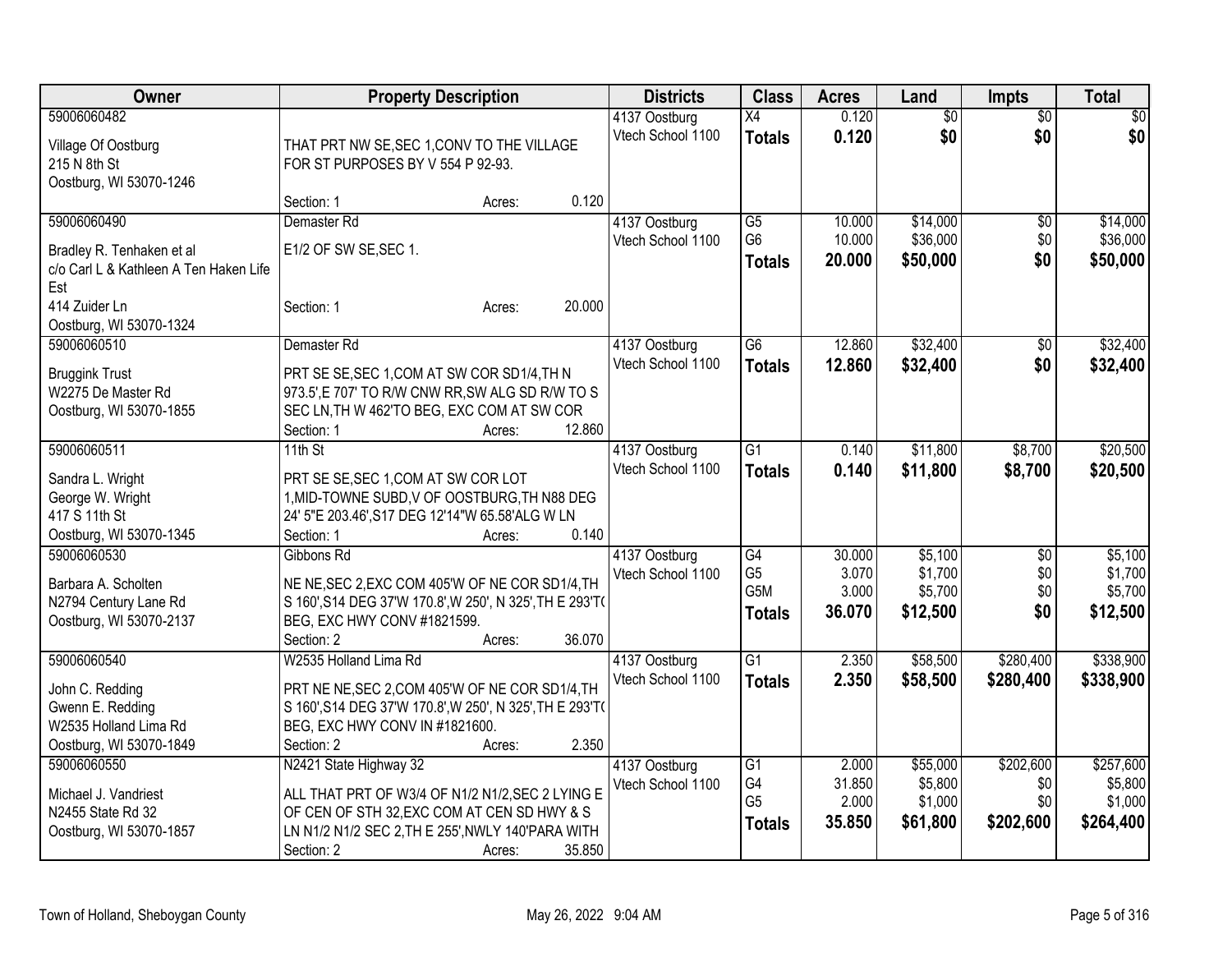| Owner                              | <b>Property Description</b>                                                                            | <b>Districts</b>  | <b>Class</b>    | <b>Acres</b> | Land     | Impts           | <b>Total</b> |
|------------------------------------|--------------------------------------------------------------------------------------------------------|-------------------|-----------------|--------------|----------|-----------------|--------------|
| 59006060551                        | N2455 State Highway 32                                                                                 | 4137 Oostburg     | $\overline{G1}$ | 8.440        | \$83,300 | \$282,000       | \$365,300    |
| Michael J. Vandriest               | LOT 1, CSM V 10 P 122-23 - PRT NE NW & NW NE, SEC                                                      | Vtech School 1100 | G <sub>5</sub>  | 0.000        | \$3,000  | \$0             | \$3,000      |
| N2455 State Rd 32                  | 2, COM S89 DEG 09'22"W 2347.26'FROM NE COR SD                                                          |                   | <b>Totals</b>   | 8.440        | \$86,300 | \$282,000       | \$368,300    |
| Oostburg, WI 53070-1857            | SEC, TH S0 DEG 50' 38"E 732.63', S89 DEG 09'22"W                                                       |                   |                 |              |          |                 |              |
|                                    | 8.440<br>Section: 2<br>Acres:                                                                          |                   |                 |              |          |                 |              |
| 59006060560                        | State Highway 32                                                                                       | 4137 Oostburg     | G4              | 30.350       | \$5,300  | $\overline{50}$ | \$5,300      |
|                                    |                                                                                                        | Vtech School 1100 | G <sub>5</sub>  | 0.170        | \$100    | \$0             | \$100        |
| Lee Gilbert Kaat                   | SW NE, SEC 2, ALSO ALL THAT PRT OF SE NW LYING                                                         |                   | <b>Totals</b>   | 30.520       | \$5,400  | \$0             | \$5,400      |
| Mary Lou Kaat<br>N2349 State Rd 32 | E OF STH 32, EXC COM AT CEN SD SEC, TH N01 DEG<br>14'10"E 335.20', NWLY 481.65'ALG CURVE, E 561.92', S |                   |                 |              |          |                 |              |
| Oostburg, WI 53070-1856            | 30.520<br>Section: 2<br>Acres:                                                                         |                   |                 |              |          |                 |              |
| 59006060561                        | N2349 State Highway 32                                                                                 | 4137 Oostburg     | G1              | 1.530        | \$46,500 | \$176,200       | \$222,700    |
|                                    |                                                                                                        | Vtech School 1100 | G4              | 8.000        | \$1,400  | \$0             | \$1,400      |
| Lee Kaat                           | LOT 1, CSM V 10 P 212 - PRT SW NE & SE NW, SEC                                                         |                   | G <sub>5</sub>  | 0.350        | \$100    | \$0             | \$100        |
| Mary Kaat                          | 2, COM AT CEN SD SEC, TH N01 DEG 14' 10"E                                                              |                   |                 |              |          |                 |              |
| N2349 State Rd 32                  | 335.20', NWLY 481.65' ALG CURVE, E 561.92', S                                                          |                   | <b>Totals</b>   | 9.880        | \$48,000 | \$176,200       | \$224,200    |
| Oostburg, WI 53070-1856            | 9.880<br>Section: 2<br>Acres:                                                                          |                   |                 |              |          |                 |              |
| 59006060580                        |                                                                                                        | 4137 Oostburg     | G4              | 13.000       | \$2,100  | $\sqrt{6}$      | \$2,100      |
| Lee Gilbert Kaat                   | W1/2 SE NE, SEC 2.                                                                                     | Vtech School 1100 | G <sub>5</sub>  | 7.000        | \$3,500  | \$0             | \$3,500      |
| Mary Lou Kaat                      |                                                                                                        |                   | <b>Totals</b>   | 20.000       | \$5,600  | \$0             | \$5,600      |
| N2349 State Rd 32                  |                                                                                                        |                   |                 |              |          |                 |              |
| Oostburg, WI 53070-1856            | 20.000<br>Section: 2<br>Acres:                                                                         |                   |                 |              |          |                 |              |
| 59006060590                        | W2528 County Rd A S                                                                                    | 4137 Oostburg     | $\overline{G1}$ | 1.510        | \$46,200 | \$151,000       | \$197,200    |
|                                    |                                                                                                        | Vtech School 1100 |                 | 1.510        | \$46,200 | \$151,000       | \$197,200    |
| Michael A. Hagen                   | THE W 320'OF S 205'OF E1/2 SE NE, SEC 2.                                                               |                   | <b>Totals</b>   |              |          |                 |              |
| Karen A. Hagen                     |                                                                                                        |                   |                 |              |          |                 |              |
| W2528 County Road A S              |                                                                                                        |                   |                 |              |          |                 |              |
| Oostburg, WI 53070-1839            | 1.510<br>Section: 2<br>Acres:                                                                          |                   |                 |              |          |                 |              |
| 59006060591                        | Gibbons Rd                                                                                             | 4137 Oostburg     | G4              | 3.000        | \$500    | $\sqrt{6}$      | \$500        |
| Barbara A. Scholten                | LOT 1 CSM V12 P 67 - PRT SE NE, SEC 2, COM AT                                                          | Vtech School 1100 | G <sub>5</sub>  | 4.000        | \$2,400  | \$0             | \$2,400      |
| N2794 Century Lane Rd              | E1/4 COR, SD SEC, TH N0 DEG 47'20"E 785.37'TO                                                          |                   | G5M             | 1.000        | \$2,000  | \$0             | \$2,000      |
| Oostburg, WI 53070-2137            | BEG, TH CONT N0 DEG 47'20"E 525', N89 DEG 26'53"W                                                      |                   | <b>Totals</b>   | 8.000        | \$4,900  | \$0             | \$4,900      |
|                                    | 8.000<br>Section: 2<br>Acres:                                                                          |                   |                 |              |          |                 |              |
| 59006060592                        |                                                                                                        | 4137 Oostburg     | $\overline{G4}$ | 6.000        | \$1,100  | $\overline{50}$ | \$1,100      |
|                                    |                                                                                                        | Vtech School 1100 | G <sub>5</sub>  | 4.520        | \$2,700  | \$0             | \$2,700      |
| Ralph Scholten                     | LOT 2 CSM V12 P 67 - PRT SE NE, SEC 2, BEG AT E1/4                                                     |                   | <b>Totals</b>   | 10.520       | \$3,800  | \$0             | \$3,800      |
| N2953 Century Lane Rd              | COR, TH NO DEG 47'20"E 785.37', N89 DEG 26'51"W                                                        |                   |                 |              |          |                 |              |
| Oostburg, WI 53070-2140            | 664.55', S0 DEG 55'42"W 583.56', S89 DEG 43' 14"E                                                      |                   |                 |              |          |                 |              |
|                                    | 10.520<br>Section: 2<br>Acres:                                                                         |                   |                 |              |          |                 |              |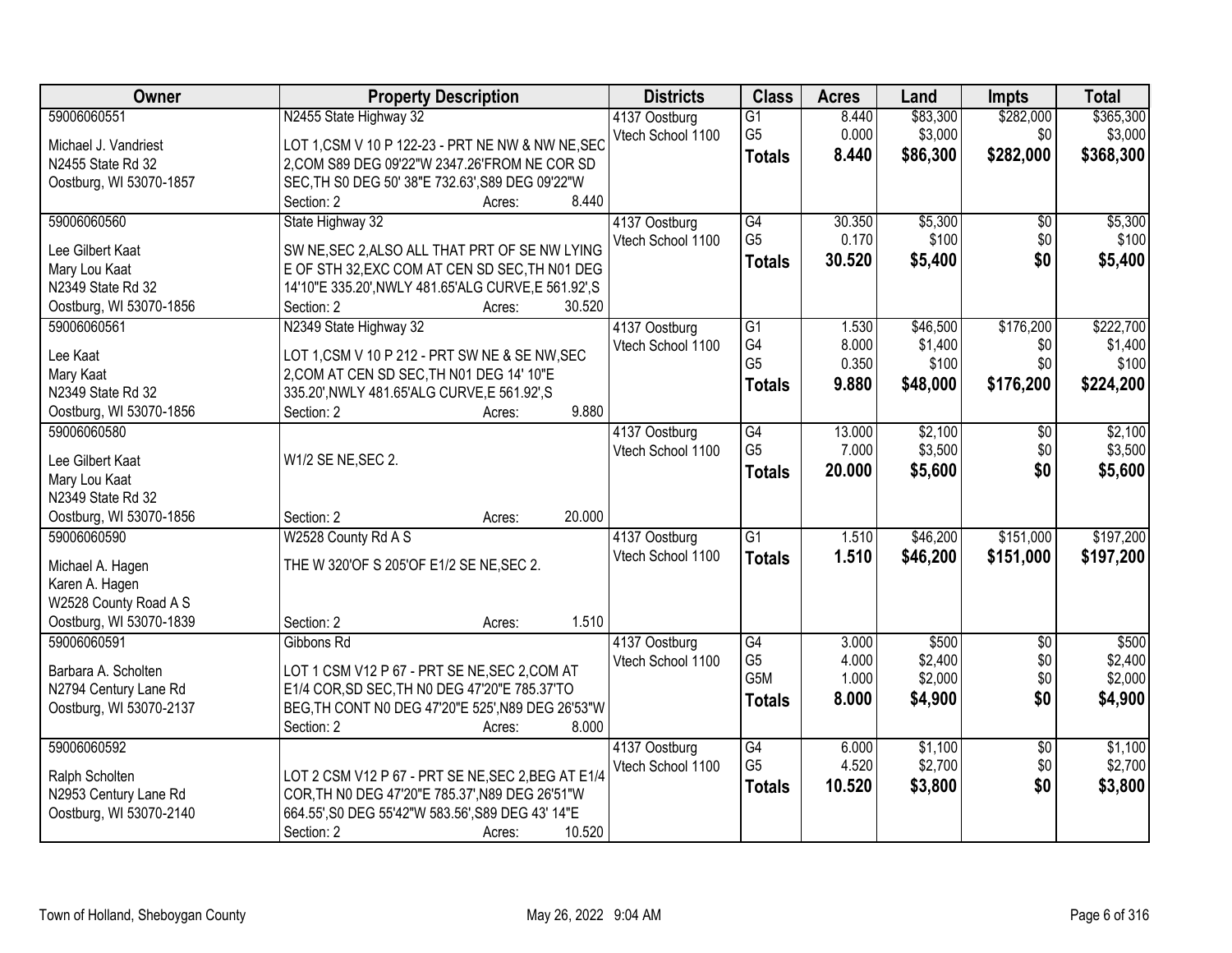| Owner                                       | <b>Property Description</b>                                           | <b>Districts</b>                   | <b>Class</b>    | <b>Acres</b>   | Land            | Impts                  | <b>Total</b> |
|---------------------------------------------|-----------------------------------------------------------------------|------------------------------------|-----------------|----------------|-----------------|------------------------|--------------|
| 59006060593                                 | <b>Holland Lima Rd</b>                                                | 4137 Oostburg                      | $\overline{X4}$ | 1.970          | $\overline{50}$ | $\overline{50}$        | \$0          |
| Town of Holland                             | PRT NE NW & PRT NW NE, SEC 2 (VANDRIEST) 1.17                         | Vtech School 1100                  | <b>Totals</b>   | 1.970          | \$0             | \$0                    | \$0          |
| W3005 County Rd G                           | AC; PRT NE NE, SEC 2 (SCHOLTEN) .58 AC; PRT NE                        |                                    |                 |                |                 |                        |              |
| Cedar Grove, WI 53013-1221                  | NE, SEC 2 (REDDING) .22 AC                                            |                                    |                 |                |                 |                        |              |
|                                             | Section: 2<br>1.970<br>Acres:                                         |                                    |                 |                |                 |                        |              |
| 59006060600                                 | N2403 State Highway 32                                                | 4137 Oostburg                      | $\overline{G1}$ | 0.820          | \$30,100        | \$108,900              | \$139,000    |
|                                             |                                                                       | Vtech School 1100                  | <b>Totals</b>   | 0.820          | \$30,100        | \$108,900              | \$139,000    |
| Brett D. Gramlow                            | PRT NW NE & NE NW, SEC 2, COM IN CEN OF STH 32                        |                                    |                 |                |                 |                        |              |
| Melissa M. Strand<br>N2403 State Rd 32      | AT ITS INTER WITH S LN NE NW, TH E 255', NLY                          |                                    |                 |                |                 |                        |              |
|                                             | 140'TO A PNT 255'E OF CEN SD HWY, W 255'TO CEN<br>0.820<br>Section: 2 |                                    |                 |                |                 |                        |              |
| Oostburg, WI 53070-1857<br>59006060610      | Acres:<br>N2422 State Highway 32                                      |                                    | $\overline{G1}$ | 1.500          | \$46,000        | \$157,900              | \$203,900    |
|                                             |                                                                       | 4137 Oostburg<br>Vtech School 1100 | G4              | 24.000         | \$4,000         | \$0                    | \$4,000      |
| Du Wayne Navis et al                        | ALL THAT PRT LYING W OF CEN OF STH 32 IN THE                          |                                    | G <sub>5</sub>  | 1.170          | \$700           | \$0                    | \$700        |
| c/o Navis Brothers                          | NE NW, SEC 2, EXC COM AT INTER OF CEN STH 32                          |                                    |                 | 26.670         |                 |                        |              |
|                                             | WITH N LN SEC 2, TH W 751', S 291.57', E 400', N                      |                                    | <b>Totals</b>   |                | \$50,700        | \$157,900              | \$208,600    |
|                                             | 26.670<br>Section: 2<br>Acres:                                        |                                    |                 |                |                 |                        |              |
| 59006060620                                 | N2498 State Highway 32                                                | 4137 Oostburg                      | G1              | 3.400          | \$66,600        | \$225,600              | \$292,200    |
|                                             | PRT NE NW, SEC 2, COM AT INTER OF N LN SEC 2                          | Vtech School 1100                  | <b>Totals</b>   | 3.400          | \$66,600        | \$225,600              | \$292,200    |
| Jerome H. Schomberg<br>Barbara L. Schomberg | WITH STH 32, TH W 751', S 291.57', E 400', N 191.57', E               |                                    |                 |                |                 |                        |              |
| N2498 State Rd 32                           | 368.93'TO CEN STH 32, TH N10 DEG 10'W ON CEN SD                       |                                    |                 |                |                 |                        |              |
| Oostburg, WI 53070-1853                     | 3.400<br>Section: 2<br>Acres:                                         |                                    |                 |                |                 |                        |              |
| 59006060630                                 |                                                                       |                                    | $\overline{G4}$ | 30.000         | \$4,600         | \$0                    | \$4,600      |
|                                             |                                                                       | 4137 Oostburg                      | G <sub>5</sub>  | 9.520          | \$5,700         | \$0                    | \$5,700      |
| Du Wayne Navis et al                        | NW NW, SEC 2.                                                         | Vtech School 1100                  |                 | 39.520         |                 | \$0                    |              |
| c/o Navis Brothers                          |                                                                       |                                    | <b>Totals</b>   |                | \$10,300        |                        | \$10,300     |
| N2422 State Rd 32                           |                                                                       |                                    |                 |                |                 |                        |              |
| Oostburg, WI 53070-1853                     | 39.520<br>Section: 2<br>Acres:                                        |                                    |                 |                |                 |                        |              |
| 59006060640                                 | County Rd A S                                                         | 4137 Oostburg                      | G4              | 19.720         | \$3,200         | $\overline{50}$        | \$3,200      |
| James Navis                                 | SW NW, SEC 2, SUBJ TO HWY CONV REC IN V 1147 P                        | Vtech School 1100                  | G <sub>5</sub>  | 3.390          | \$3,900         | \$0                    | \$3,900      |
| Du Wayne Navis                              | 953-54, EXC CSM V21 P6-7 #1742281                                     |                                    | <b>Totals</b>   | 23.110         | \$7,100         | \$0                    | \$7,100      |
| N2422 State Rd 32                           |                                                                       |                                    |                 |                |                 |                        |              |
| Oostburg, WI 53070-1853                     | 23.110<br>Section: 2                                                  |                                    |                 |                |                 |                        |              |
| 59006060641                                 | Acres:                                                                |                                    | $\overline{G4}$ |                | \$1,400         |                        | \$1,400      |
|                                             | County Rd A S                                                         | 4137 Oostburg                      | G <sub>5</sub>  | 9.380<br>3.150 | \$3,700         | $\overline{50}$<br>\$0 | \$3,700      |
| James Navis                                 | OUTLOT 1 CSM V21 P6-7 #1742281-PRT SW NW SEC                          | Vtech School 1100                  |                 |                |                 |                        |              |
| Du Wayne Navis                              | 2.                                                                    |                                    | <b>Totals</b>   | 12.530         | \$5,100         | \$0                    | \$5,100      |
| N2422 State Rd 32                           |                                                                       |                                    |                 |                |                 |                        |              |
| Oostburg, WI 53070-1853                     | 12.530<br>Section: 2<br>Acres:                                        |                                    |                 |                |                 |                        |              |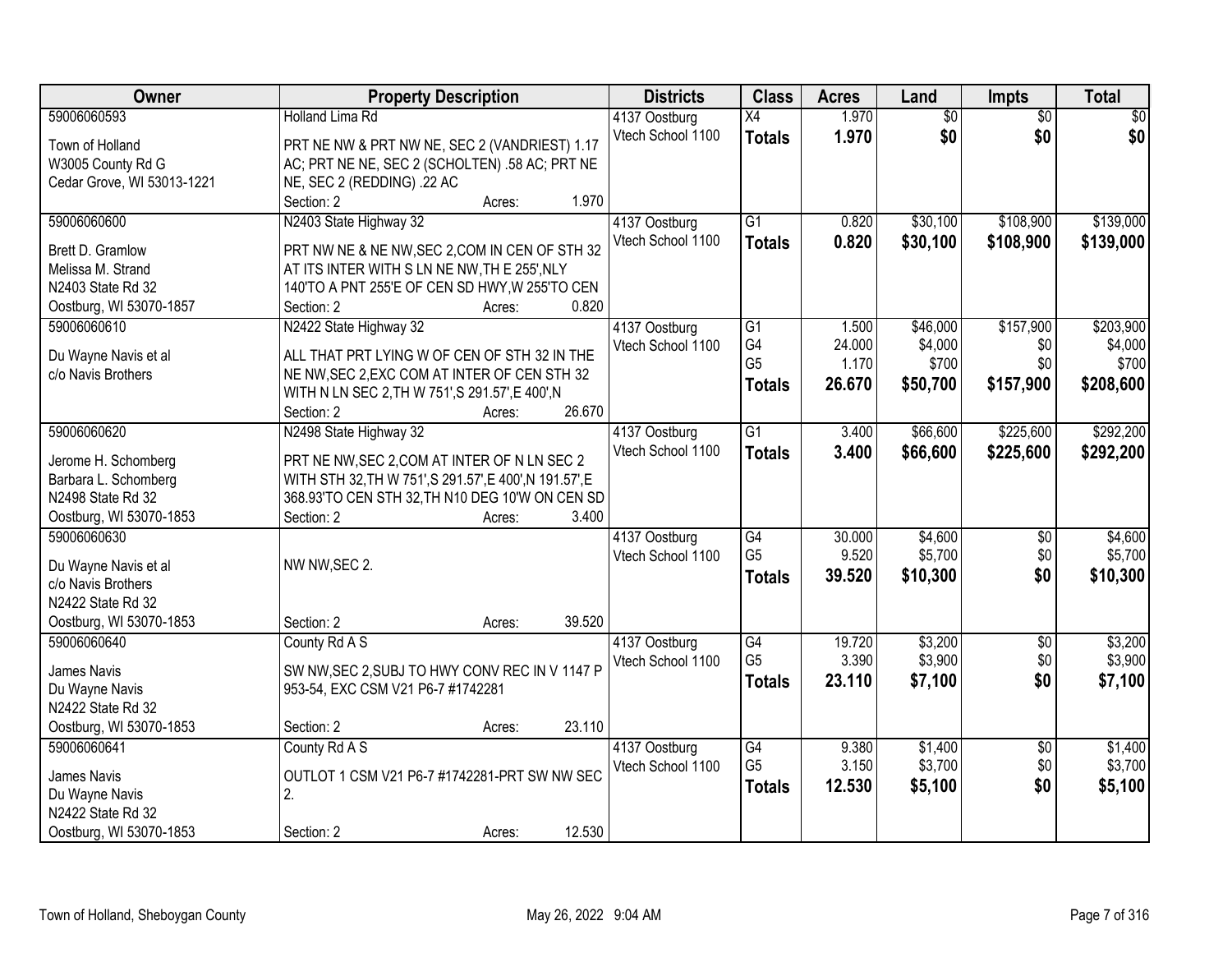| Owner                                      |                                                                                              | <b>Property Description</b> |        | <b>Districts</b>  | <b>Class</b>    | <b>Acres</b> | Land     | <b>Impts</b>    | <b>Total</b> |
|--------------------------------------------|----------------------------------------------------------------------------------------------|-----------------------------|--------|-------------------|-----------------|--------------|----------|-----------------|--------------|
| 59006060642                                | W2898 County Rd A S                                                                          |                             |        | 4137 Oostburg     | $\overline{G1}$ | 0.900        | \$35,800 | \$223,400       | \$259,200    |
| Jason Navis                                | LOT 1 CSM V21 P6-7 #1742281 - PRT SW NW SEC 2                                                |                             |        | Vtech School 1100 | G4              | 2.000        | \$200    | \$0             | \$200        |
| Jacquelyn Navis                            |                                                                                              |                             |        |                   | G <sub>5</sub>  | 0.100        | \$100    | \$0             | \$100        |
| W2898 County Road A S                      |                                                                                              |                             |        |                   | <b>Totals</b>   | 3.000        | \$36,100 | \$223,400       | \$259,500    |
| Oostburg, WI 53070-1863                    | Section: 2                                                                                   | Acres:                      | 3.000  |                   |                 |              |          |                 |              |
| 59006060650                                |                                                                                              |                             |        | 4137 Oostburg     | $\overline{G4}$ | 33.620       | \$6,100  | \$0             | \$6,100      |
|                                            |                                                                                              |                             |        | Vtech School 1100 | G <sub>5</sub>  | 0.250        | \$100    | \$0             | \$100        |
| Du Wayne Navis et al<br>c/o Navis Brothers | THAT PRT OF SE NW, SEC 2, LYING W OF STH<br>32, SUBJ TO HWY CONV REC IN V 1147 P 953-54, EXC |                             |        |                   | <b>Totals</b>   | 33.870       | \$6,200  | \$0             | \$6,200      |
|                                            | FOR HWY CONV REC IN #1657112, EXC CSM V23                                                    |                             |        |                   |                 |              |          |                 |              |
|                                            | Section: 2                                                                                   | Acres:                      | 33.870 |                   |                 |              |          |                 |              |
| 59006060651                                | W2730 County Rd A S                                                                          |                             |        | 4137 Oostburg     | $\overline{G2}$ | 3.000        | \$65,000 | \$254,800       | \$319,800    |
|                                            |                                                                                              |                             |        | Vtech School 1100 | <b>Totals</b>   | 3.000        | \$65,000 | \$254,800       | \$319,800    |
| RJ Sheboygan LLC                           | LOT 1 CSM V23 P 83-84 #1827887 - PRT OF SE                                                   |                             |        |                   |                 |              |          |                 |              |
| 4395 Blueberry Rd                          | NW, SEC 2                                                                                    |                             |        |                   |                 |              |          |                 |              |
| Fredonia, WI 53021                         |                                                                                              |                             |        |                   |                 |              |          |                 |              |
|                                            | Section: 2                                                                                   | Acres:                      | 3.000  |                   |                 |              |          |                 |              |
| 59006060660                                | State Highway 32                                                                             |                             |        | 4137 Oostburg     | G4              | 32.500       | \$5,900  | $\sqrt[6]{}$    | \$5,900      |
| Mentink Family LLC                         | NE SW, SEC 2, SUBJ TO HWY CONV REC IN V 1142 P                                               |                             |        | Vtech School 1100 | G <sub>5</sub>  | 1.000        | \$100    | \$0             | \$100        |
| N7052 Meadowlark Rd                        | 224, & EXC FOR HWY CONV REC IN #1656292 &                                                    |                             |        |                   | <b>Totals</b>   | 33.500       | \$6,000  | \$0             | \$6,000      |
| Sheboygan Fls, WI 53085-2117               | ALSO EXC CSM V22 P207-208 #1806623.                                                          |                             |        |                   |                 |              |          |                 |              |
|                                            | Section: 2                                                                                   | Acres:                      | 33.500 |                   |                 |              |          |                 |              |
| 59006060661                                | N2274 State Highway 32                                                                       |                             |        | 4137 Oostburg     | $\overline{G1}$ | 2.750        | \$62,500 | \$143,200       | \$205,700    |
| Trevor D. Mentink                          | LOT 1 CSM V22 P207-208 #1806623 - PRT NE                                                     |                             |        | Vtech School 1100 | G4              | 2.000        | \$400    | \$0             | \$400        |
| Kate J. Mentink                            | SW, SEC 2.                                                                                   |                             |        |                   | G <sub>5</sub>  | 0.250        | \$200    | \$0             | \$200        |
| N2274 State Rd 32                          |                                                                                              |                             |        |                   | <b>Totals</b>   | 5.000        | \$63,100 | \$143,200       | \$206,300    |
| Oostburg, WI 53070-1814                    | Section: 2                                                                                   | Acres:                      | 5.000  |                   |                 |              |          |                 |              |
| 59006060670                                | County Rd A S                                                                                |                             |        | 4137 Oostburg     | $\overline{G4}$ | 9.680        | \$1,800  | $\overline{50}$ | \$1,800      |
| <b>Mentink Family LLC</b>                  | NW SW, SEC 2, SUBJ TO HWY CONV REC IN V 1142 P                                               |                             |        | Vtech School 1100 | G <sub>5</sub>  | 29.000       | \$17,400 | \$0             | \$17,400     |
| N7052 Meadowlark Rd                        | 224.                                                                                         |                             |        |                   | <b>Totals</b>   | 38,680       | \$19,200 | \$0             | \$19,200     |
| Sheboygan Fls, WI 53085-2117               |                                                                                              |                             |        |                   |                 |              |          |                 |              |
|                                            | Section: 2                                                                                   | Acres:                      | 38.680 |                   |                 |              |          |                 |              |
| 59006060680                                | State Highway 32                                                                             |                             |        | 4137 Oostburg     | $\overline{G1}$ | 1.000        | \$18,500 | \$9,600         | \$28,100     |
|                                            |                                                                                              |                             |        | Vtech School 1100 | G4              | 15.000       | \$2,400  | \$0             | \$2,400      |
| Sally Harmeling                            | SW SW, SEC 2                                                                                 |                             |        |                   | G <sub>5</sub>  | 3.000        | \$1,700  | \$0             | \$1,700      |
| N2182 State Rd 32                          |                                                                                              |                             |        |                   | G5M             | 21.000       | \$30,000 | \$0             | \$30,000     |
| Oostburg, WI 53070-1813                    |                                                                                              |                             |        |                   | <b>Totals</b>   | 40.000       | \$52,600 | \$9,600         | \$62,200     |
|                                            | Section: 2                                                                                   | Acres:                      | 40.000 |                   |                 |              |          |                 |              |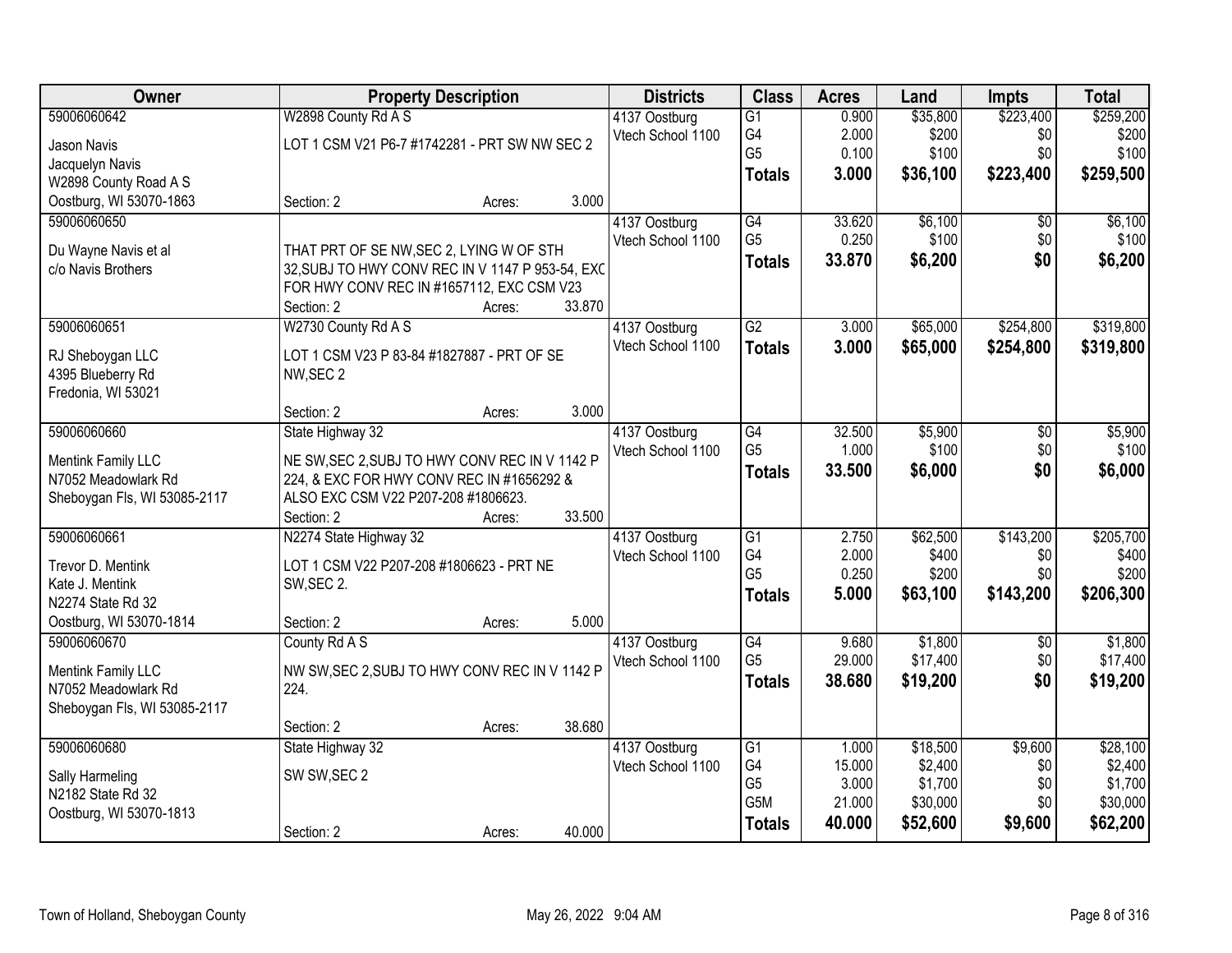| Owner                          | <b>Property Description</b>                                                              | <b>Districts</b>  | <b>Class</b>    | <b>Acres</b> | Land     | <b>Impts</b>    | <b>Total</b> |
|--------------------------------|------------------------------------------------------------------------------------------|-------------------|-----------------|--------------|----------|-----------------|--------------|
| 59006060690                    | N2182 State Highway 32                                                                   | 4137 Oostburg     | $\overline{G1}$ | 2.000        | \$55,000 | \$149,000       | \$204,000    |
| Sally Harmeling                | SE SW, SEC 2                                                                             | Vtech School 1100 | G4              | 37.000       | \$6,700  | \$0             | \$6,700      |
| N2182 State Rd 32              |                                                                                          |                   | G <sub>5</sub>  | 1.000        | \$100    | \$0             | \$100        |
| Oostburg, WI 53070-1813        |                                                                                          |                   | <b>Totals</b>   | 40.000       | \$61,800 | \$149,000       | \$210,800    |
|                                | 40.000<br>Section: 2<br>Acres:                                                           |                   |                 |              |          |                 |              |
| 59006060701                    | W2525 County Rd A S                                                                      | 4137 Oostburg     | $\overline{G4}$ | 10.710       | \$1,700  | $\overline{50}$ | \$1,700      |
|                                |                                                                                          | Vtech School 1100 | G <sub>5</sub>  | 1.500        | \$700    | \$0             | \$700        |
| Gordon S. Seegert Jr           | LOT 1 CSM V21 P 143-44,#1759369 - PRT NE SE, SEC                                         |                   | G7              | 2.000        | \$38,000 | \$166,800       | \$204,800    |
| Diane Seegert                  | 2.                                                                                       |                   | <b>Totals</b>   | 14.210       | \$40,400 | \$166,800       | \$207,200    |
| W2525 County Road A S          |                                                                                          |                   |                 |              |          |                 |              |
| Oostburg, WI 53070-1840        | 14.210<br>Section: 2<br>Acres:                                                           |                   |                 |              |          |                 |              |
| 59006060702                    | N2220 Gibbons Rd                                                                         | 4137 Oostburg     | $\overline{G1}$ | 1.000        | \$37,000 | \$199,400       | \$236,400    |
| Gordon J. Seegert III          | LOT 2 CSM V21 P 143-44,#1759369 - PRT NE SE, SEC                                         | Vtech School 1100 | G4              | 2.000        | \$400    | \$0             | \$400        |
| Amy L. Seegert                 | 2.                                                                                       |                   | <b>Totals</b>   | 3.000        | \$37,400 | \$199,400       | \$236,800    |
| N2220 Gibbons Rd               |                                                                                          |                   |                 |              |          |                 |              |
| Oostburg, WI 53070-1860        | 3.000<br>Section: 2<br>Acres:                                                            |                   |                 |              |          |                 |              |
| 59006060710                    | W2509 County Rd A S                                                                      | 4137 Oostburg     | $\overline{G1}$ | 0.550        | \$23,500 | \$109,600       | \$133,100    |
| Rathjen, Nancy L Rathjen Trust | PRT NE SE, SEC 2, COM AT NE COR SD1/4, TH S0 DEG                                         | Vtech School 1100 | G <sub>2</sub>  | 2.000        | \$55,000 | \$155,600       | \$210,600    |
| Nancy L. Rathjen               | 45'W ALG E SEC LN 515', W 260', NO DEG 37'40"E                                           |                   | <b>Totals</b>   | 2.550        | \$78,500 | \$265,200       | \$343,700    |
| W2509 County Road A S          | 326', E 120', NO DEG 45'E 189', TH E 140'TO BEG.                                         |                   |                 |              |          |                 |              |
| Oostburg, WI 53070-1840        | 2.550<br>Section: 2<br>Acres:                                                            |                   |                 |              |          |                 |              |
| 59006060720                    | W2515 County Rd A S                                                                      | 4137 Oostburg     | $\overline{G1}$ | 0.520        | \$26,800 | \$117,900       | \$144,700    |
|                                |                                                                                          | Vtech School 1100 |                 | 0.520        | \$26,800 | \$117,900       | \$144,700    |
| Reid C. Rathjen                | PRT OF NE SE, SEC 2, COM AT A PNT 140'W OF NE                                            |                   | <b>Totals</b>   |              |          |                 |              |
| Patricia N. Rathjen            | COR SD1/4, TH S0 DEG 45'W 189', W 120', N0 DEG 45'E                                      |                   |                 |              |          |                 |              |
| W2515 County Road A S          | 189'TO E&W1/4 LINE, TH E 120'TO BEG.                                                     |                   |                 |              |          |                 |              |
| Oostburg, WI 53070-1840        | 0.520<br>Section: 2<br>Acres:                                                            |                   |                 |              |          |                 |              |
| 59006060721                    | County Rd A S                                                                            | 4137 Oostburg     | G4              | 15.700       | \$2,800  | $\overline{50}$ | \$2,800      |
| Gordon S. Seegert              | PRT PARCEL 1, A-9157 - PRT NE SE, SEC 2, COM                                             | Vtech School 1100 | G <sub>5</sub>  | 1.480        | \$1,000  | \$0             | \$1,000      |
| Diane Seegert                  | 572.30'W OF E 1/4 COR, SD SEC, TH W 760.75', S0 DEC                                      |                   | G5M             | 1.000        | \$1,900  | \$0             | \$1,900      |
| W2525 County Road A S          | 53'9"W 1322.38', S89 DEG 52'58"E 667.47', N0 DEG                                         |                   | <b>Totals</b>   | 18.180       | \$5,700  | \$0             | \$5,700      |
| Oostburg, WI 53070-1840        | 18.180<br>Section: 2<br>Acres:                                                           |                   |                 |              |          |                 |              |
| 59006060722                    | County Rd A S                                                                            |                   | $\overline{G5}$ | 2.160        | \$4,900  |                 | \$4,900      |
|                                |                                                                                          | 4137 Oostburg     |                 |              |          | $\overline{50}$ |              |
|                                | Kevin L Kappers Revocable Living Trust   PRT PARCEL 1, A-9157 - PRT NE SE, SEC 2, COM AT | Vtech School 1100 | <b>Totals</b>   | 2.160        | \$4,900  | \$0             | \$4,900      |
| 10-15-18                       | E1/4 COR, SD SEC, TH W 1333.05', S0 DEG 53' 9"W                                          |                   |                 |              |          |                 |              |
| N2184 Gibbons Rd               | 1322.38', S89 DEG 52'58"E 601.47'TO PNT OF BEG, TH                                       |                   |                 |              |          |                 |              |
| Oostburg, WI 53070-1807        | Section: 2<br>2.160<br>Acres:                                                            |                   |                 |              |          |                 |              |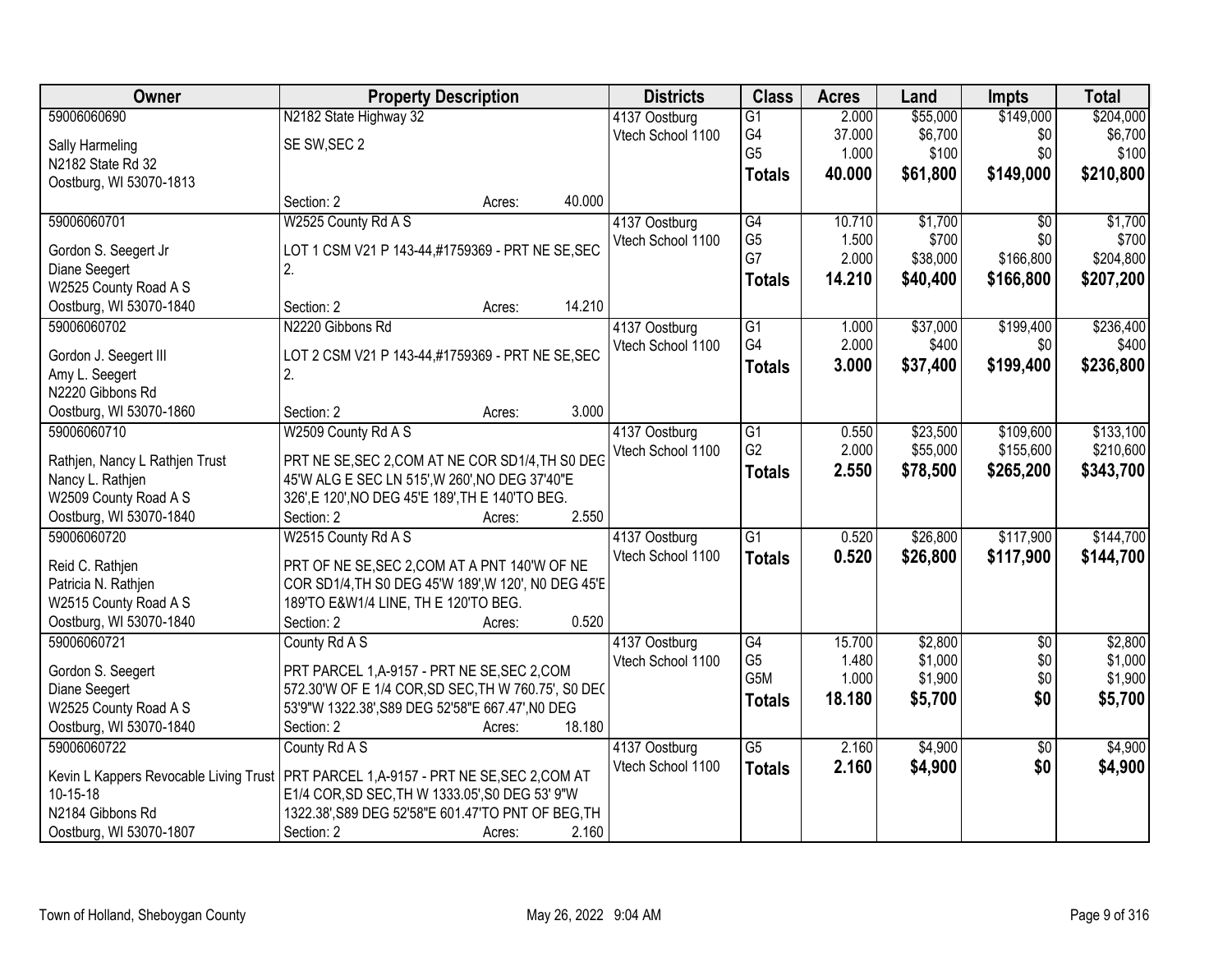| 59006060730<br>\$6,500<br>\$6,500<br>G4<br>35.830<br>$\overline{50}$<br>4137 Oostburg<br>\$100<br>1.000<br>\$100<br>\$0<br>Vtech School 1100<br>G5<br>Gordon S. Seegert Jr et al<br>NW SE, SEC 2, EXC COM AT NW COR SD1/4, TH S<br>\$0<br>36.830<br>\$6,600<br>\$6,600<br><b>Totals</b><br>195.25', E 231', N 195.25', TH W 231'TO BEG, & ALSO<br>W2525 County Road A S<br>Oostburg, WI 53070-1840<br>EXC COM N88 DEG 51'20"E 231'FROM CEN SD SEC,<br>36.830<br>Section: 2<br>Acres:<br>W2695 County Rd A S<br>$\overline{G1}$<br>\$42,800<br>\$140,100<br>\$182,900<br>59006060740<br>4137 Oostburg<br>2.130<br>0.500<br>G <sub>2</sub><br>\$20,900<br>\$20,500<br>\$41,400<br>Vtech School 1100<br>A-13981, A-27434 & OTHER LAND PRT NW SE, SEC<br>Randall J. Joosse<br>2.630<br>\$63,700<br>\$160,600<br>\$224,300<br><b>Totals</b><br>2, COM AT CEN SD SEC, TH N88 DEG 51'20"E 231', S<br>W2695 County Road A S<br>Oostburg, WI 53070-1841<br>195.25', S88 DEG 51' 20"W 231', TH N 195.25'TO BEG &<br>2.630<br>Section: 2<br>Acres:<br>59006060750<br>State Highway 32<br>\$2,400<br>\$2,400<br>4137 Oostburg<br>G4<br>13.000<br>\$0<br>G <sub>5</sub><br>4.000<br>\$2,400<br>\$0<br>\$2,400<br>Vtech School 1100<br>THE N1/2 OF SW SE, SEC 2, EXC THE N 371'OF THE W<br>Martin J. Voskuil<br>17.000<br>\$4,800<br>\$0<br>\$4,800<br><b>Totals</b><br>N2141 State Rd 32<br>352.30' THEREOF.<br>Oostburg, WI 53070-1818<br>17.000<br>Section: 2<br>Acres:<br>\$132,200<br>59006060751<br>N2185 State Highway 32<br>G1<br>2.720<br>\$62,200<br>\$70,000<br>4137 Oostburg<br>Vtech School 1100<br>2.720<br>\$62,200<br>\$70,000<br>\$132,200<br><b>Totals</b><br>Stephanie L. Westerman<br>PRT SW SE, SEC 2, COM N0 DEG 46'58"W<br>Theodore Roosevelt Westerman IV<br>948.16'FROM S1/4 COR SD SEC, TH N0 DEG 46'58"W<br>N2185 State Rd 32<br>371', N88 DEG 11'22"E 352.30', S0 DEG 46'58"E 371', TH<br>Section: 2<br>2.720<br>Oostburg, WI 53070-1818<br>Acres:<br>\$2,800<br>59006060760<br>$\overline{G4}$<br>15.450<br>\$2,800<br>$\overline{30}$<br>State Highway 32<br>1029 Cedar<br>G <sub>5</sub><br>0.500<br>\$100<br>\$0<br>\$100<br>Grove-Belgium Area<br>Quonset Farms LLC<br>PRT S1/2 SW SE, SEC 2, COM AT S1/4 COR, SD<br>\$0<br>15.950<br>\$2,900<br>Vtech School 1100<br>\$2,900<br><b>Totals</b><br>W3018 Wilson Lima Rd<br>SEC.TH NO DEG 46'58"W 392.75', N88 DEG 14' 52"E<br>652.83', NO DEG 46'58"W 266.73', N88 DEG 14'52"E<br>Oostburg, WI 53070-2035<br>15.950<br>Section: 2<br>Acres:<br>59006060770<br>\$55,000<br>\$134,700<br>\$189,700<br>N2141 State Highway 32<br>$\overline{G1}$<br>2.000<br>1029 Cedar<br>G4<br>2.000<br>\$400<br>\$400<br>\$0<br>Grove-Belgium Area<br>PRT S1/2 SW SE, SEC 2, COM AT NW COR SD S1/2, TH<br>Martin J. Voskuil<br>Vtech School 1100<br>4.000<br>\$134,700<br>\$190,100<br>\$55,400<br><b>Totals</b><br>N88 DEG 14'52"E 652.83', S0 DEG 46' 58"E 266.73', S88<br>Karen A. Voskuil | <b>Owner</b>      | <b>Property Description</b>                      | <b>Districts</b> | <b>Class</b> | <b>Acres</b> | Land | Impts | <b>Total</b> |
|-------------------------------------------------------------------------------------------------------------------------------------------------------------------------------------------------------------------------------------------------------------------------------------------------------------------------------------------------------------------------------------------------------------------------------------------------------------------------------------------------------------------------------------------------------------------------------------------------------------------------------------------------------------------------------------------------------------------------------------------------------------------------------------------------------------------------------------------------------------------------------------------------------------------------------------------------------------------------------------------------------------------------------------------------------------------------------------------------------------------------------------------------------------------------------------------------------------------------------------------------------------------------------------------------------------------------------------------------------------------------------------------------------------------------------------------------------------------------------------------------------------------------------------------------------------------------------------------------------------------------------------------------------------------------------------------------------------------------------------------------------------------------------------------------------------------------------------------------------------------------------------------------------------------------------------------------------------------------------------------------------------------------------------------------------------------------------------------------------------------------------------------------------------------------------------------------------------------------------------------------------------------------------------------------------------------------------------------------------------------------------------------------------------------------------------------------------------------------------------------------------------------------------------------------------------------------------------------------------------------------------------------------------------------------------------------------------------------------------------------------------------------------------------------------------------------------------------------------------------------------------------------------------------------------------------------------|-------------------|--------------------------------------------------|------------------|--------------|--------------|------|-------|--------------|
|                                                                                                                                                                                                                                                                                                                                                                                                                                                                                                                                                                                                                                                                                                                                                                                                                                                                                                                                                                                                                                                                                                                                                                                                                                                                                                                                                                                                                                                                                                                                                                                                                                                                                                                                                                                                                                                                                                                                                                                                                                                                                                                                                                                                                                                                                                                                                                                                                                                                                                                                                                                                                                                                                                                                                                                                                                                                                                                                                 |                   |                                                  |                  |              |              |      |       |              |
|                                                                                                                                                                                                                                                                                                                                                                                                                                                                                                                                                                                                                                                                                                                                                                                                                                                                                                                                                                                                                                                                                                                                                                                                                                                                                                                                                                                                                                                                                                                                                                                                                                                                                                                                                                                                                                                                                                                                                                                                                                                                                                                                                                                                                                                                                                                                                                                                                                                                                                                                                                                                                                                                                                                                                                                                                                                                                                                                                 |                   |                                                  |                  |              |              |      |       |              |
|                                                                                                                                                                                                                                                                                                                                                                                                                                                                                                                                                                                                                                                                                                                                                                                                                                                                                                                                                                                                                                                                                                                                                                                                                                                                                                                                                                                                                                                                                                                                                                                                                                                                                                                                                                                                                                                                                                                                                                                                                                                                                                                                                                                                                                                                                                                                                                                                                                                                                                                                                                                                                                                                                                                                                                                                                                                                                                                                                 |                   |                                                  |                  |              |              |      |       |              |
|                                                                                                                                                                                                                                                                                                                                                                                                                                                                                                                                                                                                                                                                                                                                                                                                                                                                                                                                                                                                                                                                                                                                                                                                                                                                                                                                                                                                                                                                                                                                                                                                                                                                                                                                                                                                                                                                                                                                                                                                                                                                                                                                                                                                                                                                                                                                                                                                                                                                                                                                                                                                                                                                                                                                                                                                                                                                                                                                                 |                   |                                                  |                  |              |              |      |       |              |
|                                                                                                                                                                                                                                                                                                                                                                                                                                                                                                                                                                                                                                                                                                                                                                                                                                                                                                                                                                                                                                                                                                                                                                                                                                                                                                                                                                                                                                                                                                                                                                                                                                                                                                                                                                                                                                                                                                                                                                                                                                                                                                                                                                                                                                                                                                                                                                                                                                                                                                                                                                                                                                                                                                                                                                                                                                                                                                                                                 |                   |                                                  |                  |              |              |      |       |              |
|                                                                                                                                                                                                                                                                                                                                                                                                                                                                                                                                                                                                                                                                                                                                                                                                                                                                                                                                                                                                                                                                                                                                                                                                                                                                                                                                                                                                                                                                                                                                                                                                                                                                                                                                                                                                                                                                                                                                                                                                                                                                                                                                                                                                                                                                                                                                                                                                                                                                                                                                                                                                                                                                                                                                                                                                                                                                                                                                                 |                   |                                                  |                  |              |              |      |       |              |
|                                                                                                                                                                                                                                                                                                                                                                                                                                                                                                                                                                                                                                                                                                                                                                                                                                                                                                                                                                                                                                                                                                                                                                                                                                                                                                                                                                                                                                                                                                                                                                                                                                                                                                                                                                                                                                                                                                                                                                                                                                                                                                                                                                                                                                                                                                                                                                                                                                                                                                                                                                                                                                                                                                                                                                                                                                                                                                                                                 |                   |                                                  |                  |              |              |      |       |              |
|                                                                                                                                                                                                                                                                                                                                                                                                                                                                                                                                                                                                                                                                                                                                                                                                                                                                                                                                                                                                                                                                                                                                                                                                                                                                                                                                                                                                                                                                                                                                                                                                                                                                                                                                                                                                                                                                                                                                                                                                                                                                                                                                                                                                                                                                                                                                                                                                                                                                                                                                                                                                                                                                                                                                                                                                                                                                                                                                                 |                   |                                                  |                  |              |              |      |       |              |
|                                                                                                                                                                                                                                                                                                                                                                                                                                                                                                                                                                                                                                                                                                                                                                                                                                                                                                                                                                                                                                                                                                                                                                                                                                                                                                                                                                                                                                                                                                                                                                                                                                                                                                                                                                                                                                                                                                                                                                                                                                                                                                                                                                                                                                                                                                                                                                                                                                                                                                                                                                                                                                                                                                                                                                                                                                                                                                                                                 |                   |                                                  |                  |              |              |      |       |              |
|                                                                                                                                                                                                                                                                                                                                                                                                                                                                                                                                                                                                                                                                                                                                                                                                                                                                                                                                                                                                                                                                                                                                                                                                                                                                                                                                                                                                                                                                                                                                                                                                                                                                                                                                                                                                                                                                                                                                                                                                                                                                                                                                                                                                                                                                                                                                                                                                                                                                                                                                                                                                                                                                                                                                                                                                                                                                                                                                                 |                   |                                                  |                  |              |              |      |       |              |
|                                                                                                                                                                                                                                                                                                                                                                                                                                                                                                                                                                                                                                                                                                                                                                                                                                                                                                                                                                                                                                                                                                                                                                                                                                                                                                                                                                                                                                                                                                                                                                                                                                                                                                                                                                                                                                                                                                                                                                                                                                                                                                                                                                                                                                                                                                                                                                                                                                                                                                                                                                                                                                                                                                                                                                                                                                                                                                                                                 |                   |                                                  |                  |              |              |      |       |              |
|                                                                                                                                                                                                                                                                                                                                                                                                                                                                                                                                                                                                                                                                                                                                                                                                                                                                                                                                                                                                                                                                                                                                                                                                                                                                                                                                                                                                                                                                                                                                                                                                                                                                                                                                                                                                                                                                                                                                                                                                                                                                                                                                                                                                                                                                                                                                                                                                                                                                                                                                                                                                                                                                                                                                                                                                                                                                                                                                                 |                   |                                                  |                  |              |              |      |       |              |
|                                                                                                                                                                                                                                                                                                                                                                                                                                                                                                                                                                                                                                                                                                                                                                                                                                                                                                                                                                                                                                                                                                                                                                                                                                                                                                                                                                                                                                                                                                                                                                                                                                                                                                                                                                                                                                                                                                                                                                                                                                                                                                                                                                                                                                                                                                                                                                                                                                                                                                                                                                                                                                                                                                                                                                                                                                                                                                                                                 |                   |                                                  |                  |              |              |      |       |              |
|                                                                                                                                                                                                                                                                                                                                                                                                                                                                                                                                                                                                                                                                                                                                                                                                                                                                                                                                                                                                                                                                                                                                                                                                                                                                                                                                                                                                                                                                                                                                                                                                                                                                                                                                                                                                                                                                                                                                                                                                                                                                                                                                                                                                                                                                                                                                                                                                                                                                                                                                                                                                                                                                                                                                                                                                                                                                                                                                                 |                   |                                                  |                  |              |              |      |       |              |
|                                                                                                                                                                                                                                                                                                                                                                                                                                                                                                                                                                                                                                                                                                                                                                                                                                                                                                                                                                                                                                                                                                                                                                                                                                                                                                                                                                                                                                                                                                                                                                                                                                                                                                                                                                                                                                                                                                                                                                                                                                                                                                                                                                                                                                                                                                                                                                                                                                                                                                                                                                                                                                                                                                                                                                                                                                                                                                                                                 |                   |                                                  |                  |              |              |      |       |              |
|                                                                                                                                                                                                                                                                                                                                                                                                                                                                                                                                                                                                                                                                                                                                                                                                                                                                                                                                                                                                                                                                                                                                                                                                                                                                                                                                                                                                                                                                                                                                                                                                                                                                                                                                                                                                                                                                                                                                                                                                                                                                                                                                                                                                                                                                                                                                                                                                                                                                                                                                                                                                                                                                                                                                                                                                                                                                                                                                                 |                   |                                                  |                  |              |              |      |       |              |
|                                                                                                                                                                                                                                                                                                                                                                                                                                                                                                                                                                                                                                                                                                                                                                                                                                                                                                                                                                                                                                                                                                                                                                                                                                                                                                                                                                                                                                                                                                                                                                                                                                                                                                                                                                                                                                                                                                                                                                                                                                                                                                                                                                                                                                                                                                                                                                                                                                                                                                                                                                                                                                                                                                                                                                                                                                                                                                                                                 |                   |                                                  |                  |              |              |      |       |              |
|                                                                                                                                                                                                                                                                                                                                                                                                                                                                                                                                                                                                                                                                                                                                                                                                                                                                                                                                                                                                                                                                                                                                                                                                                                                                                                                                                                                                                                                                                                                                                                                                                                                                                                                                                                                                                                                                                                                                                                                                                                                                                                                                                                                                                                                                                                                                                                                                                                                                                                                                                                                                                                                                                                                                                                                                                                                                                                                                                 |                   |                                                  |                  |              |              |      |       |              |
|                                                                                                                                                                                                                                                                                                                                                                                                                                                                                                                                                                                                                                                                                                                                                                                                                                                                                                                                                                                                                                                                                                                                                                                                                                                                                                                                                                                                                                                                                                                                                                                                                                                                                                                                                                                                                                                                                                                                                                                                                                                                                                                                                                                                                                                                                                                                                                                                                                                                                                                                                                                                                                                                                                                                                                                                                                                                                                                                                 |                   |                                                  |                  |              |              |      |       |              |
|                                                                                                                                                                                                                                                                                                                                                                                                                                                                                                                                                                                                                                                                                                                                                                                                                                                                                                                                                                                                                                                                                                                                                                                                                                                                                                                                                                                                                                                                                                                                                                                                                                                                                                                                                                                                                                                                                                                                                                                                                                                                                                                                                                                                                                                                                                                                                                                                                                                                                                                                                                                                                                                                                                                                                                                                                                                                                                                                                 |                   |                                                  |                  |              |              |      |       |              |
|                                                                                                                                                                                                                                                                                                                                                                                                                                                                                                                                                                                                                                                                                                                                                                                                                                                                                                                                                                                                                                                                                                                                                                                                                                                                                                                                                                                                                                                                                                                                                                                                                                                                                                                                                                                                                                                                                                                                                                                                                                                                                                                                                                                                                                                                                                                                                                                                                                                                                                                                                                                                                                                                                                                                                                                                                                                                                                                                                 |                   |                                                  |                  |              |              |      |       |              |
|                                                                                                                                                                                                                                                                                                                                                                                                                                                                                                                                                                                                                                                                                                                                                                                                                                                                                                                                                                                                                                                                                                                                                                                                                                                                                                                                                                                                                                                                                                                                                                                                                                                                                                                                                                                                                                                                                                                                                                                                                                                                                                                                                                                                                                                                                                                                                                                                                                                                                                                                                                                                                                                                                                                                                                                                                                                                                                                                                 |                   |                                                  |                  |              |              |      |       |              |
|                                                                                                                                                                                                                                                                                                                                                                                                                                                                                                                                                                                                                                                                                                                                                                                                                                                                                                                                                                                                                                                                                                                                                                                                                                                                                                                                                                                                                                                                                                                                                                                                                                                                                                                                                                                                                                                                                                                                                                                                                                                                                                                                                                                                                                                                                                                                                                                                                                                                                                                                                                                                                                                                                                                                                                                                                                                                                                                                                 |                   |                                                  |                  |              |              |      |       |              |
|                                                                                                                                                                                                                                                                                                                                                                                                                                                                                                                                                                                                                                                                                                                                                                                                                                                                                                                                                                                                                                                                                                                                                                                                                                                                                                                                                                                                                                                                                                                                                                                                                                                                                                                                                                                                                                                                                                                                                                                                                                                                                                                                                                                                                                                                                                                                                                                                                                                                                                                                                                                                                                                                                                                                                                                                                                                                                                                                                 |                   |                                                  |                  |              |              |      |       |              |
|                                                                                                                                                                                                                                                                                                                                                                                                                                                                                                                                                                                                                                                                                                                                                                                                                                                                                                                                                                                                                                                                                                                                                                                                                                                                                                                                                                                                                                                                                                                                                                                                                                                                                                                                                                                                                                                                                                                                                                                                                                                                                                                                                                                                                                                                                                                                                                                                                                                                                                                                                                                                                                                                                                                                                                                                                                                                                                                                                 |                   |                                                  |                  |              |              |      |       |              |
|                                                                                                                                                                                                                                                                                                                                                                                                                                                                                                                                                                                                                                                                                                                                                                                                                                                                                                                                                                                                                                                                                                                                                                                                                                                                                                                                                                                                                                                                                                                                                                                                                                                                                                                                                                                                                                                                                                                                                                                                                                                                                                                                                                                                                                                                                                                                                                                                                                                                                                                                                                                                                                                                                                                                                                                                                                                                                                                                                 |                   |                                                  |                  |              |              |      |       |              |
|                                                                                                                                                                                                                                                                                                                                                                                                                                                                                                                                                                                                                                                                                                                                                                                                                                                                                                                                                                                                                                                                                                                                                                                                                                                                                                                                                                                                                                                                                                                                                                                                                                                                                                                                                                                                                                                                                                                                                                                                                                                                                                                                                                                                                                                                                                                                                                                                                                                                                                                                                                                                                                                                                                                                                                                                                                                                                                                                                 |                   |                                                  |                  |              |              |      |       |              |
|                                                                                                                                                                                                                                                                                                                                                                                                                                                                                                                                                                                                                                                                                                                                                                                                                                                                                                                                                                                                                                                                                                                                                                                                                                                                                                                                                                                                                                                                                                                                                                                                                                                                                                                                                                                                                                                                                                                                                                                                                                                                                                                                                                                                                                                                                                                                                                                                                                                                                                                                                                                                                                                                                                                                                                                                                                                                                                                                                 |                   |                                                  |                  |              |              |      |       |              |
|                                                                                                                                                                                                                                                                                                                                                                                                                                                                                                                                                                                                                                                                                                                                                                                                                                                                                                                                                                                                                                                                                                                                                                                                                                                                                                                                                                                                                                                                                                                                                                                                                                                                                                                                                                                                                                                                                                                                                                                                                                                                                                                                                                                                                                                                                                                                                                                                                                                                                                                                                                                                                                                                                                                                                                                                                                                                                                                                                 |                   |                                                  |                  |              |              |      |       |              |
|                                                                                                                                                                                                                                                                                                                                                                                                                                                                                                                                                                                                                                                                                                                                                                                                                                                                                                                                                                                                                                                                                                                                                                                                                                                                                                                                                                                                                                                                                                                                                                                                                                                                                                                                                                                                                                                                                                                                                                                                                                                                                                                                                                                                                                                                                                                                                                                                                                                                                                                                                                                                                                                                                                                                                                                                                                                                                                                                                 |                   |                                                  |                  |              |              |      |       |              |
|                                                                                                                                                                                                                                                                                                                                                                                                                                                                                                                                                                                                                                                                                                                                                                                                                                                                                                                                                                                                                                                                                                                                                                                                                                                                                                                                                                                                                                                                                                                                                                                                                                                                                                                                                                                                                                                                                                                                                                                                                                                                                                                                                                                                                                                                                                                                                                                                                                                                                                                                                                                                                                                                                                                                                                                                                                                                                                                                                 | N2141 State Rd 32 | DEG 14'52"W 652.83', TH N0 DEG 46'58"W 266.73'TO |                  |              |              |      |       |              |
| Oostburg, WI 53070-1818<br>Section: 2<br>4.000<br>Acres:                                                                                                                                                                                                                                                                                                                                                                                                                                                                                                                                                                                                                                                                                                                                                                                                                                                                                                                                                                                                                                                                                                                                                                                                                                                                                                                                                                                                                                                                                                                                                                                                                                                                                                                                                                                                                                                                                                                                                                                                                                                                                                                                                                                                                                                                                                                                                                                                                                                                                                                                                                                                                                                                                                                                                                                                                                                                                        |                   |                                                  |                  |              |              |      |       |              |
| 59006060780<br>N2184 Gibbons Rd<br>$\overline{G1}$<br>\$47,800<br>\$141,900<br>\$189,700<br>4137 Oostburg<br>1.600                                                                                                                                                                                                                                                                                                                                                                                                                                                                                                                                                                                                                                                                                                                                                                                                                                                                                                                                                                                                                                                                                                                                                                                                                                                                                                                                                                                                                                                                                                                                                                                                                                                                                                                                                                                                                                                                                                                                                                                                                                                                                                                                                                                                                                                                                                                                                                                                                                                                                                                                                                                                                                                                                                                                                                                                                              |                   |                                                  |                  |              |              |      |       |              |
| G4<br>25.700<br>\$4,400<br>\$4,400<br>Vtech School 1100<br>\$0<br>SE SE, SEC 2, EXC THE S 246.5' OF THE E                                                                                                                                                                                                                                                                                                                                                                                                                                                                                                                                                                                                                                                                                                                                                                                                                                                                                                                                                                                                                                                                                                                                                                                                                                                                                                                                                                                                                                                                                                                                                                                                                                                                                                                                                                                                                                                                                                                                                                                                                                                                                                                                                                                                                                                                                                                                                                                                                                                                                                                                                                                                                                                                                                                                                                                                                                       |                   |                                                  |                  |              |              |      |       |              |
| Kevin L Kappers Revocable Living Trust<br>G <sub>5</sub><br>5.610<br>\$3,400<br>\$0<br>\$3,400<br>10-15-18<br>610.5'THEREOF, & EXC THE W 208'OF THE S 208'&                                                                                                                                                                                                                                                                                                                                                                                                                                                                                                                                                                                                                                                                                                                                                                                                                                                                                                                                                                                                                                                                                                                                                                                                                                                                                                                                                                                                                                                                                                                                                                                                                                                                                                                                                                                                                                                                                                                                                                                                                                                                                                                                                                                                                                                                                                                                                                                                                                                                                                                                                                                                                                                                                                                                                                                     |                   |                                                  |                  |              |              |      |       |              |
| 32.910<br>\$55,600<br>\$141,900<br>\$197,500<br><b>Totals</b><br>N2184 Gibbons Rd<br>EXC THE E 300'OF THE N 180'OF SD 1/4,& EXC COM                                                                                                                                                                                                                                                                                                                                                                                                                                                                                                                                                                                                                                                                                                                                                                                                                                                                                                                                                                                                                                                                                                                                                                                                                                                                                                                                                                                                                                                                                                                                                                                                                                                                                                                                                                                                                                                                                                                                                                                                                                                                                                                                                                                                                                                                                                                                                                                                                                                                                                                                                                                                                                                                                                                                                                                                             |                   |                                                  |                  |              |              |      |       |              |
| Oostburg, WI 53070-1807<br>32.910<br>Section: 2<br>Acres:                                                                                                                                                                                                                                                                                                                                                                                                                                                                                                                                                                                                                                                                                                                                                                                                                                                                                                                                                                                                                                                                                                                                                                                                                                                                                                                                                                                                                                                                                                                                                                                                                                                                                                                                                                                                                                                                                                                                                                                                                                                                                                                                                                                                                                                                                                                                                                                                                                                                                                                                                                                                                                                                                                                                                                                                                                                                                       |                   |                                                  |                  |              |              |      |       |              |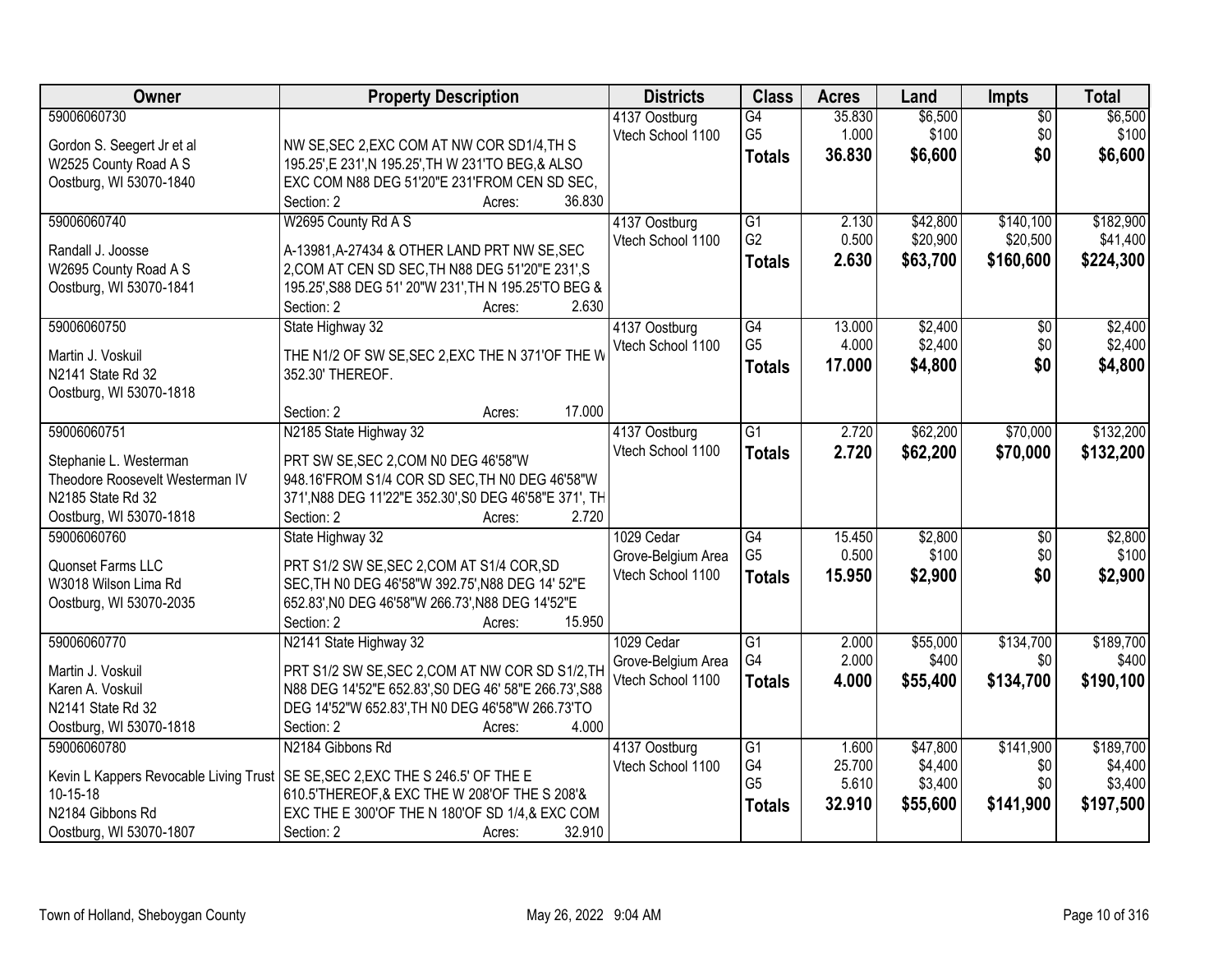| Owner                            | <b>Property Description</b>                                                 |        | <b>Districts</b>  | <b>Class</b>    | <b>Acres</b> | Land     | <b>Impts</b>    | <b>Total</b>    |
|----------------------------------|-----------------------------------------------------------------------------|--------|-------------------|-----------------|--------------|----------|-----------------|-----------------|
| 59006060790                      | N2106 Gibbons Rd                                                            |        | 4137 Oostburg     | $\overline{G1}$ | 1.250        | \$41,500 | \$136,800       | \$178,300       |
| Joshua D. Tebeest                | PRT SE SE, SEC 2, COM AT SE COR SD1/4, TH W                                 |        | Vtech School 1100 | <b>Totals</b>   | 1.250        | \$41,500 | \$136,800       | \$178,300       |
| Ashley M. Tebeest                | 220.5', N 246.5', E 220.5', TH S 246.5' TO BEG.                             |        |                   |                 |              |          |                 |                 |
| N2106 Gibbons Rd                 |                                                                             |        |                   |                 |              |          |                 |                 |
| Oostburg, WI 53070-1807          | Section: 2                                                                  | Acres: | 1.250             |                 |              |          |                 |                 |
| 59006060800                      | W2594 Demaster Rd                                                           |        | 4137 Oostburg     | $\overline{G1}$ | 0.990        | \$31,900 | \$134,600       | \$166,500       |
| Trevor A. Klabechek              | THE W 208'OF THE S 208'OF SE SE, SEC 2.                                     |        | Vtech School 1100 | <b>Totals</b>   | 0.990        | \$31,900 | \$134,600       | \$166,500       |
| Lindsay F. Rogers                |                                                                             |        |                   |                 |              |          |                 |                 |
| W2594 De Master Rd               |                                                                             |        |                   |                 |              |          |                 |                 |
| Oostburg, WI 53070-1825          | Section: 2                                                                  | Acres: | 0.990             |                 |              |          |                 |                 |
| 59006060810                      | W2534 Demaster Rd                                                           |        | 4137 Oostburg     | $\overline{G1}$ | 1.280        | \$42,000 | \$100,300       | \$142,300       |
|                                  |                                                                             |        | Vtech School 1100 | <b>Totals</b>   | 1.280        | \$42,000 | \$100,300       | \$142,300       |
| Roger J. Schimberg               | PRT SE SE, SEC 2, COM 384.5'W OF SE COR SD1/4, TH                           |        |                   |                 |              |          |                 |                 |
| 336 N Main St Apt 10             | N0 DEG 27'20"E 246.50', W 226', S0 DEG 27'20"W<br>246.50', TH E 226'TO BEG. |        |                   |                 |              |          |                 |                 |
| Cedar Grove, WI 53013-1373       | Section: 2                                                                  | Acres: | 1.280             |                 |              |          |                 |                 |
| 59006060820                      | W2522 Demaster Rd                                                           |        | 4137 Oostburg     | G1              | 0.930        | \$31,300 | \$117,700       | \$149,000       |
|                                  |                                                                             |        | Vtech School 1100 | <b>Totals</b>   | 0.930        | \$31,300 | \$117,700       | \$149,000       |
| Charles P. Zimmermann            | THE W 164'OF THE E 384.5'OF THE S 246.5'OF SE                               |        |                   |                 |              |          |                 |                 |
| Jane E. Zimmermann               | SE, SEC 2.                                                                  |        |                   |                 |              |          |                 |                 |
| W2522 De Master Rd               |                                                                             |        |                   |                 |              |          |                 |                 |
| Oostburg, WI 53070-1825          | Section: 2                                                                  | Acres: | 0.930             |                 |              |          |                 |                 |
| 59006060830                      | N2192 Gibbons Rd                                                            |        | 4137 Oostburg     | $\overline{G1}$ | 1.230        | \$41,100 | \$112,600       | \$153,700       |
| Daniel F. Burton                 | PRT OF SE SE, SEC 2, COM AT NE COR OF SE SE, SD                             |        | Vtech School 1100 | <b>Totals</b>   | 1.230        | \$41,100 | \$112,600       | \$153,700       |
| Jenny S. Burton                  | SEC, TH W 300', S 180', E 300', TH N 180' TO BEG.                           |        |                   |                 |              |          |                 |                 |
| N2192 Gibbons Rd                 |                                                                             |        |                   |                 |              |          |                 |                 |
| Oostburg, WI 53070-1807          | Section: 2                                                                  | Acres: | 1.230             |                 |              |          |                 |                 |
| 59006060832                      | N2164 Gibbons Rd                                                            |        | 4137 Oostburg     | G2              | 1.470        | \$29,500 | \$21,100        | \$50,600        |
| David S. Brill                   | LOT 1 CSM V5 P 195 & OTHER LANDS - PRT SE                                   |        | Vtech School 1100 | <b>Totals</b>   | 1.470        | \$29,500 | \$21,100        | \$50,600        |
| <b>PO Box 121</b>                | SE, SEC 2, COM 607'N OF SE COR, SD SEC, TH W                                |        |                   |                 |              |          |                 |                 |
| Oostburg, WI 53070               | 320', N 200', E 320', TH S 200' TO BEG, & COM AT NE                         |        |                   |                 |              |          |                 |                 |
|                                  | Section: 2                                                                  | Acres: | 1.470             |                 |              |          |                 |                 |
| 59006060838                      |                                                                             |        | 4137 Oostburg     | X3              | 5.460        | \$0      | $\overline{50}$ | $\overline{50}$ |
|                                  |                                                                             |        | Vtech School 1100 | <b>Totals</b>   | 5.460        | \$0      | \$0             | \$0             |
| Sheboygan County (Roads)         | PRT N1/2 SW1/4, SEC 2 (MENTINK) 2.69 AC. PRT S1/2                           |        |                   |                 |              |          |                 |                 |
| Attn: Roads<br>W5741 County Rd J | NW1/4, SEC 2 (NAVIS) 2.77 AC.                                               |        |                   |                 |              |          |                 |                 |
| Plymouth, WI 53073-3340          | Section: 2                                                                  | Acres: | 5.460             |                 |              |          |                 |                 |
|                                  |                                                                             |        |                   |                 |              |          |                 |                 |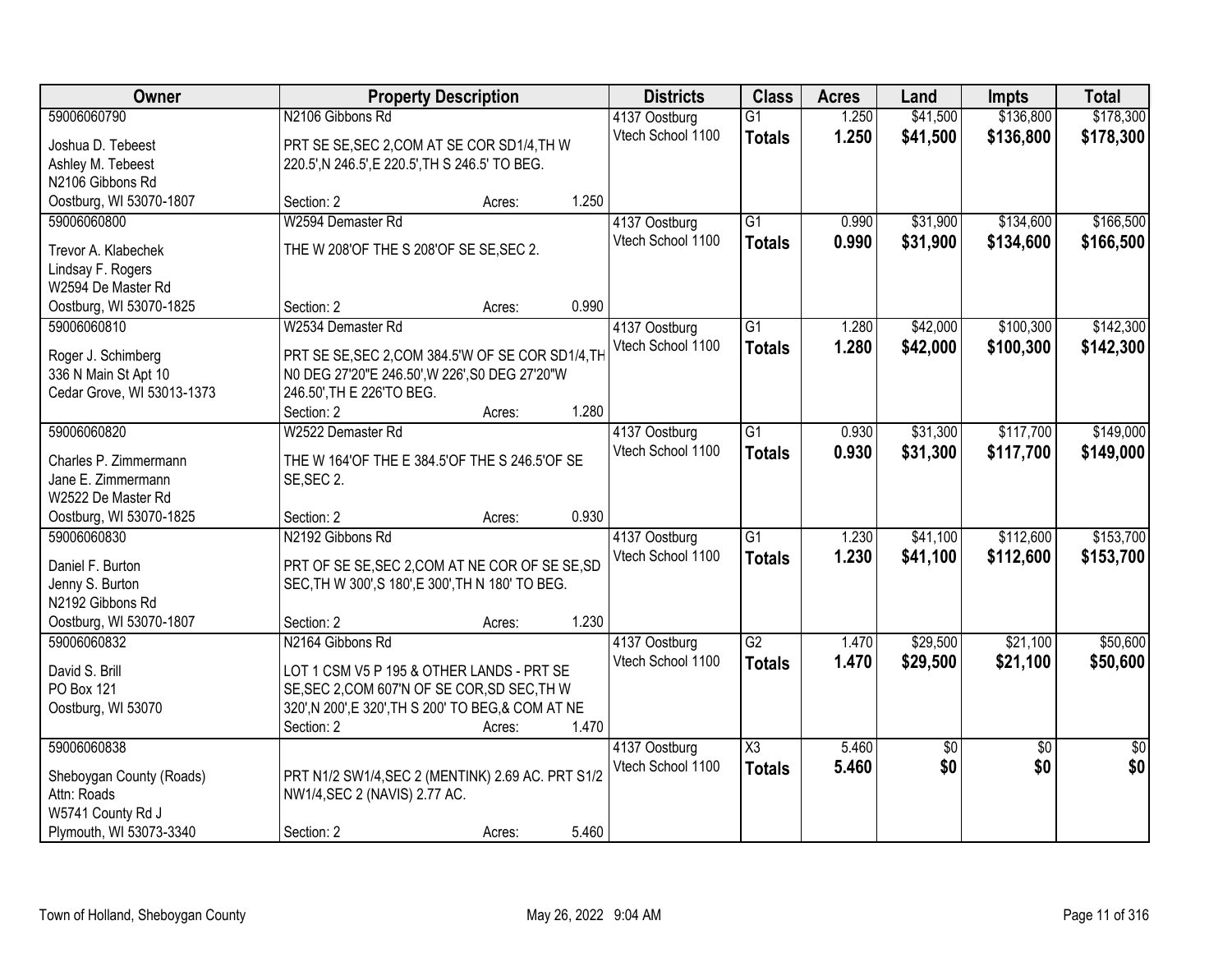| Owner                                 | <b>Property Description</b>                                                                     | <b>Districts</b>                   | <b>Class</b>           | <b>Acres</b> | Land            | <b>Impts</b>    | <b>Total</b> |
|---------------------------------------|-------------------------------------------------------------------------------------------------|------------------------------------|------------------------|--------------|-----------------|-----------------|--------------|
| 59006060839                           |                                                                                                 | 4137 Oostburg                      | $\overline{\text{X2}}$ | 4.690        | $\overline{50}$ | $\overline{50}$ | \$0          |
| State Of Wisconsin                    | NE NW, SEC 2, (SCHOMBERG) 0.10 AC. - NE NW, SEC                                                 | Vtech School 1100                  | <b>Totals</b>          | 4.690        | \$0             | \$0             | \$0          |
| PO Box 28080                          | 2, (VAN DRIEST) 1.31 AC. - NE NW, SEC 2, (NAVIS) 0.83                                           |                                    |                        |              |                 |                 |              |
| Green Bay, WI 54324-0080              | AC. - PRT NE SW, SEC 2 (MENTINK FAM. LLC) 0.13                                                  |                                    |                        |              |                 |                 |              |
|                                       | 4.690<br>Section: 2<br>Acres:                                                                   |                                    |                        |              |                 |                 |              |
| 59006060840                           | County Rd KW                                                                                    | 4137 Oostburg                      | G4                     | 31.000       | \$5,400         | \$0             | \$5,400      |
|                                       |                                                                                                 | Vtech School 1100                  | G <sub>5</sub>         | 3.050        | \$1,900         | \$0             | \$1,900      |
| Wendell Hoffmann Trust                | NE NE, SEC 3, EXC 1 AC LYING E OF ONION RIV, &<br>ALSO EXC COM N88 DEG 36'22"W 1331.78'& S1 DEG |                                    | <b>Totals</b>          | 34.050       | \$7,300         | \$0             | \$7,300      |
| 338 Michigan Ave                      |                                                                                                 |                                    |                        |              |                 |                 |              |
| Oostburg, WI 53070                    | 58'16"W 10'FROM NE COR, SD SEC, TH CONT S1 DEG<br>34.050<br>Section: 3                          |                                    |                        |              |                 |                 |              |
| 59006060850                           | Acres:<br>County Rd KW                                                                          | 4137 Oostburg                      | $\overline{G5}$        | 1.000        | \$600           | $\sqrt[6]{}$    | \$600        |
|                                       |                                                                                                 | Vtech School 1100                  |                        | 1.000        | \$600           | \$0             | \$600        |
| Du Wayne Navis et al                  | THAT PRT OF NE NE, SEC 3, E OF ONION RIVER.                                                     |                                    | <b>Totals</b>          |              |                 |                 |              |
| c/o Navis Brothers                    |                                                                                                 |                                    |                        |              |                 |                 |              |
|                                       |                                                                                                 |                                    |                        |              |                 |                 |              |
|                                       | 1.000<br>Section: 3<br>Acres:                                                                   |                                    |                        |              |                 |                 |              |
| 59006060851                           | N2475 County Rd KW                                                                              | 4137 Oostburg                      | $\overline{G1}$        | 5.000        | \$73,000        | \$166,200       | \$239,200    |
| Chad M. Wisse                         | LOT 1 CSM V13 P 140 - PRT NE NE, SEC 3, COM N88                                                 | Vtech School 1100                  | <b>Totals</b>          | 5.000        | \$73,000        | \$166,200       | \$239,200    |
| Cheri A. Wisse                        | DEG 36'22"W 1331.78'& S1 DEG 58'16"W 10' FROM NE                                                |                                    |                        |              |                 |                 |              |
| N2475 County Rd Kw                    | COR, SD SEC, TH CONT S1 DEG 58'16"W 645.13', S88                                                |                                    |                        |              |                 |                 |              |
| Oostburg, WI 53070-1838               | Section: 3<br>5.000<br>Acres:                                                                   |                                    |                        |              |                 |                 |              |
| 59006060860                           | N2432 County Rd KW                                                                              | 4137 Oostburg                      | $\overline{G4}$        | 81.850       | \$14,600        | \$0             | \$14,600     |
|                                       |                                                                                                 | Vtech School 1100                  | G <sub>5</sub>         | 4.850        | \$2,800         | \$0             | \$2,800      |
| <b>Mark Lammers</b>                   | NW NE & NE NW, SEC 3 & PRT SE NW SEC 3 DESC AS                                                  |                                    | G7                     | 2.000        | \$38,000        | \$160,800       | \$198,800    |
| Beth M. Lammers<br>N2432 County Rd Kw | COM AT CENTER 1/4 COR SD SEC, TH N01<br>DEG56'37"E 1301.77', S88 DEG 24'22"W 608.71', S02       |                                    | <b>Totals</b>          | 88.700       | \$55,400        | \$160,800       | \$216,200    |
| Oostburg, WI 53070-1832               | 88.700<br>Section: 3<br>Acres:                                                                  |                                    |                        |              |                 |                 |              |
| 59006060870                           | County Road KW & A                                                                              |                                    | $\overline{G4}$        | 34.050       | \$6,200         | $\overline{50}$ | \$6,200      |
|                                       |                                                                                                 | 4137 Oostburg<br>Vtech School 1100 | G <sub>5</sub>         | 0.900        | \$100           | \$0             | \$100        |
| Bruggink, Gordon J Bruggink Trust     | SW NE, SEC 3, EXC THE E 174' OF THE N 200' OF                                                   |                                    | <b>Totals</b>          | 34.950       | \$6,300         | \$0             | \$6,300      |
| Gordon J. Bruggink                    | AFOREDESC, SUBJ TO HWY CONV AS REC IN V 1136                                                    |                                    |                        |              |                 |                 |              |
| N2048 Sauk Trail Rd                   | P 73/74,& ALSO EXC COM N89 DEG 29'10"W 1333.82'{                                                |                                    |                        |              |                 |                 |              |
| Oostburg, WI 53070-1528               | 34.950<br>Section: 3<br>Acres:                                                                  |                                    |                        |              |                 |                 |              |
| 59006060880                           | N2388 County Rd KW                                                                              | 4137 Oostburg                      | $\overline{G1}$        | 3.180        | \$65,700        | \$121,300       | \$187,000    |
| Shawn R. Theune                       | THE E 174'OF THE N 200'OF SW NE, SEC 3 & COM                                                    | Vtech School 1100                  | <b>Totals</b>          | 3.180        | \$65,700        | \$121,300       | \$187,000    |
| Susan M. Glavan                       | N89 DEG 29'10"W 1333.82'& N01 DEG 56'26"E                                                       |                                    |                        |              |                 |                 |              |
| N2388 County Rd Kw                    | 994.70'FROM E1/4 COR SD SEC, TH CONT N01 DEG                                                    |                                    |                        |              |                 |                 |              |
| Oostburg, WI 53070-1831               | 3.180<br>Section: 3<br>Acres:                                                                   |                                    |                        |              |                 |                 |              |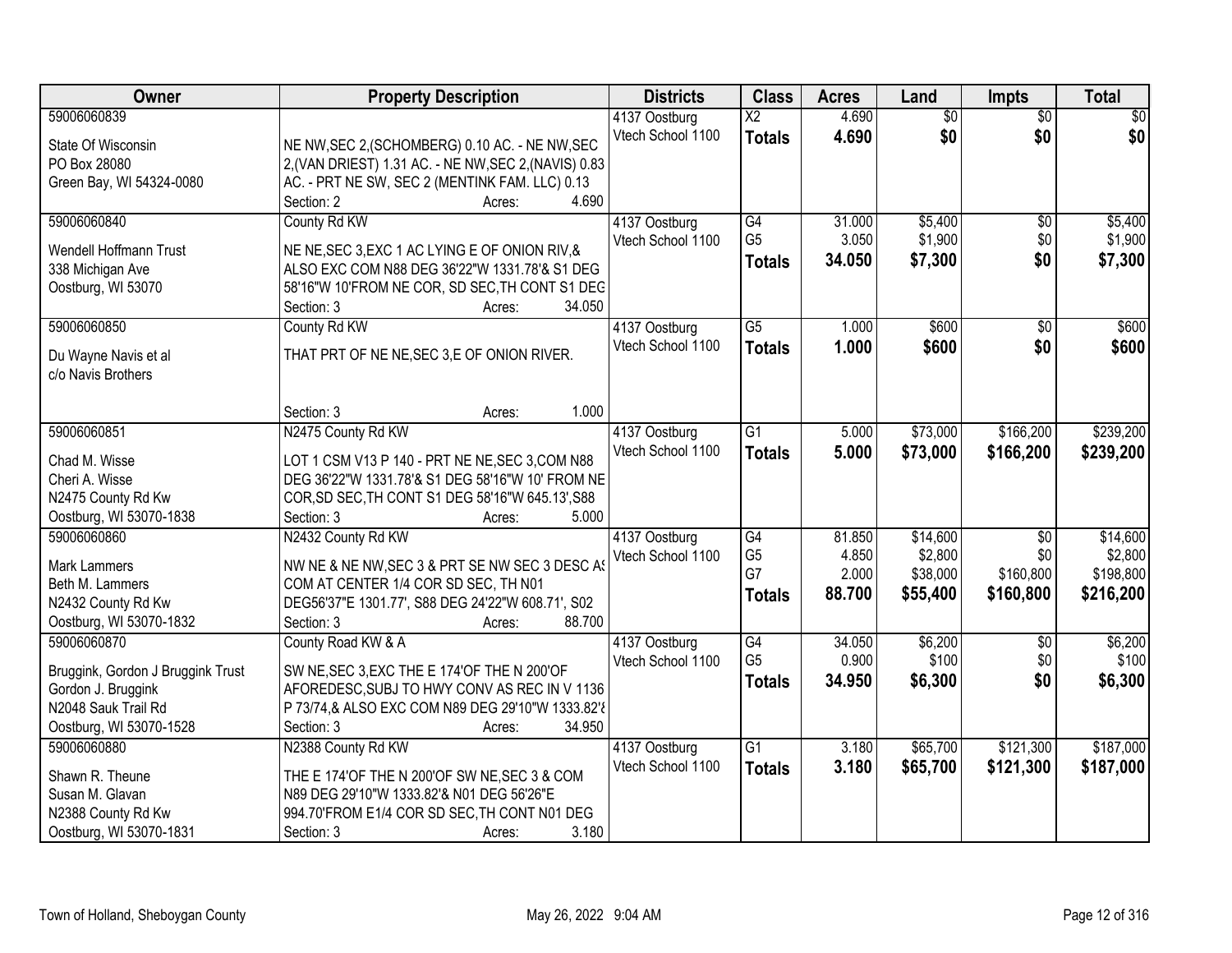| Owner                                         | <b>Property Description</b>                                            |        | <b>Districts</b>                   | <b>Class</b>    | <b>Acres</b> | Land     | <b>Impts</b>    | <b>Total</b> |
|-----------------------------------------------|------------------------------------------------------------------------|--------|------------------------------------|-----------------|--------------|----------|-----------------|--------------|
| 59006060891                                   | County Rd KW                                                           |        | 4137 Oostburg                      | $\overline{G4}$ | 27.870       | \$5,000  | $\overline{50}$ | \$5,000      |
| Quonset Farms, LLC                            | SENE SEC 3, T13N, R22E; EXC TR A 2CSM30                                |        | Vtech School 1100                  | <b>Totals</b>   | 27.870       | \$5,000  | \$0             | \$5,000      |
| W3018 Wilson Lima Rd                          | #950732; AND ALSO EXC COM AT SW COR SD                                 |        |                                    |                 |              |          |                 |              |
| Oostburg, WI 53070-2035                       | TRACT A; TH ALG S LN SD TR A, N80-58-50E, (REC                         |        |                                    |                 |              |          |                 |              |
|                                               | Section: 3<br>Acres:                                                   | 27.870 |                                    |                 |              |          |                 |              |
| 59006060901                                   | N2357 County Rd KW                                                     |        | 4137 Oostburg                      | $\overline{G1}$ | 2.140        | \$56,400 | \$162,900       | \$219,300    |
|                                               |                                                                        |        | Vtech School 1100                  | G4              | 1.130        | \$200    | \$0             | \$200        |
| <b>Matthew Tenhaken</b>                       | TRACT A 2CSM30 #950732 IN SENE SEC 3, T13N,                            |        |                                    | G <sub>5</sub>  | 7.420        | \$3,400  | \$0             | \$3,400      |
| Jennifer Tenhaken                             | R22E; AND ALSO COM AT SW COR SD TRACT A; TH                            |        |                                    | <b>Totals</b>   | 10.690       | \$60,000 | \$162,900       | \$222,900    |
| N2357 County Rd Kw<br>Oostburg, WI 53070-1837 | ALG S LN SD TR A, N80-58-50E, (REC S80-03-30W)<br>Section: 3<br>Acres: | 10.690 |                                    |                 |              |          |                 |              |
| 59006060920                                   |                                                                        |        |                                    | G4              | 33.100       | \$6,000  | \$0             | \$6,000      |
|                                               |                                                                        |        | 4137 Oostburg<br>Vtech School 1100 | G5M             | 8.000        | \$15,200 | \$0             | \$15,200     |
| Jensema Revocable Trust                       | NW NW, SEC 3.                                                          |        |                                    |                 | 41.100       | \$21,200 | \$0             |              |
| N2729 Faas Rd                                 |                                                                        |        |                                    | <b>Totals</b>   |              |          |                 | \$21,200     |
| Oostburg, WI 53070-2144                       |                                                                        |        |                                    |                 |              |          |                 |              |
|                                               | Section: 3<br>Acres:                                                   | 41.100 |                                    |                 |              |          |                 |              |
| 59006060930                                   | W3236 County Rd A S                                                    |        | 4137 Oostburg                      | $\overline{G1}$ | 1.700        | \$49,600 | \$52,800        | \$102,400    |
| Jensema Revocable Trust                       | SW NW, SEC 3, SUBJ TO HWY CONV REC IN V 1134 P                         |        | Vtech School 1100                  | G4              | 35.000       | \$6,300  | \$0             | \$6,300      |
| N2729 Faas Rd                                 | 653.                                                                   |        |                                    | G <sub>5</sub>  | 2.000        | \$900    | \$0             | \$900        |
| Oostburg, WI 53070-2144                       |                                                                        |        |                                    | <b>Totals</b>   | 38.700       | \$56,800 | \$52,800        | \$109,600    |
|                                               | Section: 3<br>Acres:                                                   | 38.700 |                                    |                 |              |          |                 |              |
| 59006060940                                   | County Rd A S                                                          |        | 4137 Oostburg                      | G4              | 26.000       | \$4,500  | $\overline{50}$ | \$4,500      |
|                                               |                                                                        |        | Vtech School 1100                  | G <sub>5</sub>  | 0.400        | \$100    | \$0             | \$100        |
| Bruggink, Gordon J Bruggink Trust             | SE NW, SEC 3, EXC THE W 231'OF THE S                                   |        |                                    | <b>Totals</b>   | 26.400       | \$4,600  | \$0             | \$4,600      |
| Gordon J. Bruggink                            | 1000'THEREOF, SUBJ TO HWY CONV AS REC IN V                             |        |                                    |                 |              |          |                 |              |
| N2048 Sauk Trail Rd                           | 1136 P 73/74, & ALSO EXC THAT PRT OF THE                               |        |                                    |                 |              |          |                 |              |
| Oostburg, WI 53070-1528                       | Section: 3<br>Acres:                                                   | 26.400 |                                    |                 |              |          |                 |              |
| 59006060950                                   | W3194 County Rd A S                                                    |        | 4137 Oostburg                      | G2              | 5.090        | \$77,000 | \$24,000        | \$101,000    |
| Beaver Creek Saddle & Bridle Club, Inc        | PRT SE NW, SEC 3, COM AT SW COR SD1/4, TH N                            |        | Vtech School 1100                  | <b>Totals</b>   | 5.090        | \$77,000 | \$24,000        | \$101,000    |
| c/o Patti Schreurs                            | 1000', E 231', S 1000', TH W 231'TO BEG, SUBJ TO HWY                   |        |                                    |                 |              |          |                 |              |
| N2415 Mentink Rd                              | CONV REC V 1132 P 472                                                  |        |                                    |                 |              |          |                 |              |
| Oostburg, WI 53070-2053                       | Section: 3<br>Acres:                                                   | 5.090  |                                    |                 |              |          |                 |              |
| 59006060961                                   | W3017 County Rd A S                                                    |        | 4137 Oostburg                      | G2              | 4.630        | \$65,700 | \$108,500       | \$174,200    |
|                                               |                                                                        |        | Vtech School 1100                  | G4              | 31.810       | \$5,800  | \$0             | \$5,800      |
| Envy Properties, LLC                          | LOT 1 CSM V30 P86-87 DOC #2109122 PRT NE SW,                           |        |                                    | <b>Totals</b>   | 36.440       | \$71,500 | \$108,500       | \$180,000    |
| N3763 Garden Pkwy                             | <b>SEC 3.</b>                                                          |        |                                    |                 |              |          |                 |              |
| Sheboygan Falls, WI 53085-9701                |                                                                        |        |                                    |                 |              |          |                 |              |
|                                               | Section: 3<br>Acres:                                                   | 36.440 |                                    |                 |              |          |                 |              |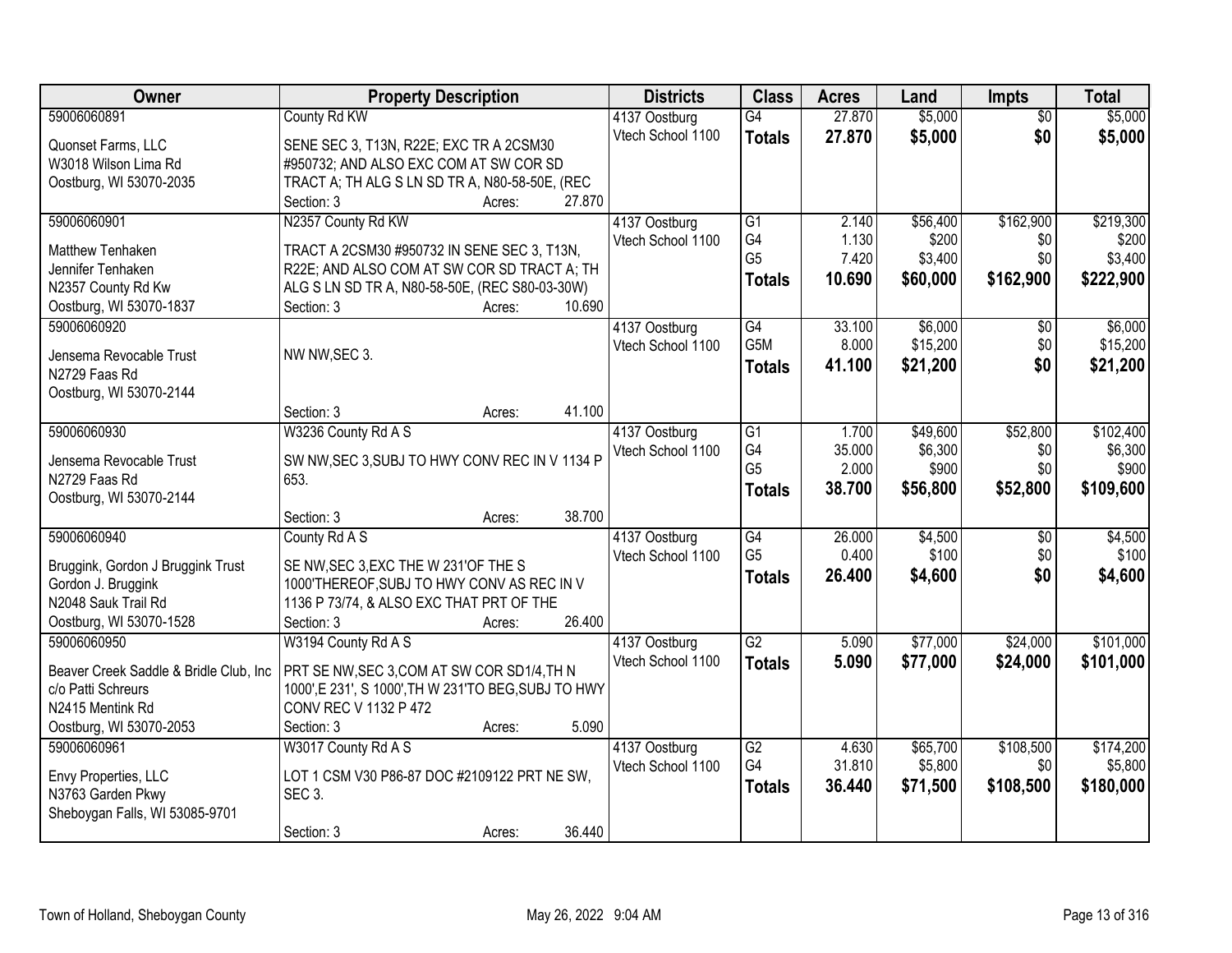| Owner                                            | <b>Property Description</b>                                               | <b>Districts</b>                   | <b>Class</b>    | <b>Acres</b> | Land     | <b>Impts</b>    | <b>Total</b> |
|--------------------------------------------------|---------------------------------------------------------------------------|------------------------------------|-----------------|--------------|----------|-----------------|--------------|
| 59006060962                                      | County Rd A S                                                             | 4137 Oostburg                      | G4              | 32.730       | \$5,800  | $\overline{50}$ | \$5,800      |
| Robert K. Lammers                                | NE SW, SEC 3, EXC THE W 548'OF THE N 260.6'                               | Vtech School 1100                  | G <sub>5</sub>  | 2.360        | \$1,400  | \$0             | \$1,400      |
| N2175 Rauwerdink Rd                              | THEREOF, SUBJ TO HWY CONV REC IN V 1136 P                                 |                                    | <b>Totals</b>   | 35.090       | \$7,200  | \$0             | \$7,200      |
| Oostburg, WI 53070-2052                          | 834/35.                                                                   |                                    |                 |              |          |                 |              |
|                                                  | Section: 3<br>35.090<br>Acres:                                            |                                    |                 |              |          |                 |              |
| 59006060970                                      | W3185 County Rd A S                                                       | 4137 Oostburg                      | $\overline{G1}$ | 0.730        | \$29,100 | \$77,800        | \$106,900    |
| Peter L. Boldt                                   | PRT NE SW, SEC 3, COM IN CEN OF CTH A 160'E OF                            | Vtech School 1100                  | <b>Totals</b>   | 0.730        | \$29,100 | \$77,800        | \$106,900    |
| Laura L. Boldt                                   | NW COR SD 1/4, TH E 138', S 260.6', W 149', N 150.6', E                   |                                    |                 |              |          |                 |              |
| W3185 County Road A S                            | 11', TH N 110'TO BEG, SUBJ TO HWY CONV REC IN V                           |                                    |                 |              |          |                 |              |
| Oostburg, WI 53070-2002                          | 0.730<br>Section: 3<br>Acres:                                             |                                    |                 |              |          |                 |              |
| 59006060980                                      | W3199 County Rd A S                                                       | 4137 Oostburg                      | $\overline{G1}$ | 0.750        | \$29,300 | \$130,400       | \$159,700    |
|                                                  |                                                                           | Vtech School 1100                  | <b>Totals</b>   | 0.750        | \$29,300 | \$130,400       | \$159,700    |
| Joshua T. Maxwell                                | PRT NE SW, SEC 3, COM AT NW COR SD1/4, TH E ON                            |                                    |                 |              |          |                 |              |
| Whitney A. Bastian                               | CEN OF CTH A 160', S 110', W 11', S 150.6' W 149', TH N                   |                                    |                 |              |          |                 |              |
| W3199 County Road A S                            | 260.6'TO BEG, SUBJ TO HWY CONV AS REC IN V                                |                                    |                 |              |          |                 |              |
| Oostburg, WI 53070-2002                          | 0.750<br>Section: 3<br>Acres:                                             |                                    |                 |              |          |                 |              |
| 59006060990                                      | W3173 County Rd A S                                                       | 4137 Oostburg                      | G1              | 1.240        | \$41,300 | \$153,500       | \$194,800    |
| Michael A. Haefke                                | THE E 250'OF THE W 548'OF THE N 260.6'OF NE                               | Vtech School 1100                  | <b>Totals</b>   | 1.240        | \$41,300 | \$153,500       | \$194,800    |
| Jessica A. Haefke                                | SW, SEC 3, SUBJ TO HWY CONV REC IN V 1134 P 648                           |                                    |                 |              |          |                 |              |
| W3173 County Road A S                            |                                                                           |                                    |                 |              |          |                 |              |
| Oostburg, WI 53070-2002                          | 1.240<br>Section: 3<br>Acres:                                             |                                    |                 |              |          |                 |              |
| 59006061000                                      | W3237 County Rd A S                                                       | 4137 Oostburg                      | $\overline{G1}$ | 4.360        | \$70,400 | \$82,600        | \$153,000    |
| Thomas R. Malueg                                 | LOT 1, CSM V 5 P 201 - PRT E1/2 NW SW, SEC 3, COM                         | Vtech School 1100                  | <b>Totals</b>   | 4.360        | \$70,400 | \$82,600        | \$153,000    |
| W3237 County Road A S                            | N88 DEG 37'32"E 667.73'FROM W1/4 COR SD SEC, TH                           |                                    |                 |              |          |                 |              |
| Oostburg, WI 53070-2003                          | S0 DEG 21"W 678', N88 DEG 37'32"E 300.06', N0 DEG                         |                                    |                 |              |          |                 |              |
|                                                  | 4.360<br>Section: 3<br>Acres:                                             |                                    |                 |              |          |                 |              |
| 59006061010                                      | W3271 County Rd A S                                                       | 4137 Oostburg                      | $\overline{G1}$ | 2.110        | \$39,100 | \$133,700       | \$172,800    |
|                                                  |                                                                           | Vtech School 1100                  | <b>Totals</b>   | 2.110        | \$39,100 | \$133,700       | \$172,800    |
| Charles J. Schmidt                               | LOT 1, CSM V 5 P 197 - PRT NW SW, SEC 3, COM N88                          |                                    |                 |              |          |                 |              |
| Kelly K. Schmidt                                 | DEG 37'32"E 267.73'FROM W1/4 COR SD SEC, TH N88                           |                                    |                 |              |          |                 |              |
| W3271 County Road A S<br>Oostburg, WI 53070-2003 | DEG 37'32"E 317.50', S0 DEG 21"W 237', N88 DEG 37'<br>2.110<br>Section: 3 |                                    |                 |              |          |                 |              |
| 59006061020                                      | Acres:<br>W3205 County Rd A S                                             |                                    | $\overline{G1}$ | 1.350        | \$43,300 | \$104,900       | \$148,200    |
|                                                  |                                                                           | 4137 Oostburg<br>Vtech School 1100 |                 |              |          |                 |              |
| Thomas R. Malueg                                 | PRT E1/2 OF NW SW, SEC 3, COM AT NE COR                                   |                                    | <b>Totals</b>   | 1.350        | \$43,300 | \$104,900       | \$148,200    |
| Lori A. Okeefe                                   | SD1/4, TH W 148.6', S 440', E 148.6', TH N 440'TO                         |                                    |                 |              |          |                 |              |
| W3205 County Road A S                            | BEG, SUBJ TO HWY CONV REC IN V 1133 P 356.                                |                                    |                 |              |          |                 |              |
| Oostburg, WI 53070-2003                          | 1.350<br>Section: 3<br>Acres:                                             |                                    |                 |              |          |                 |              |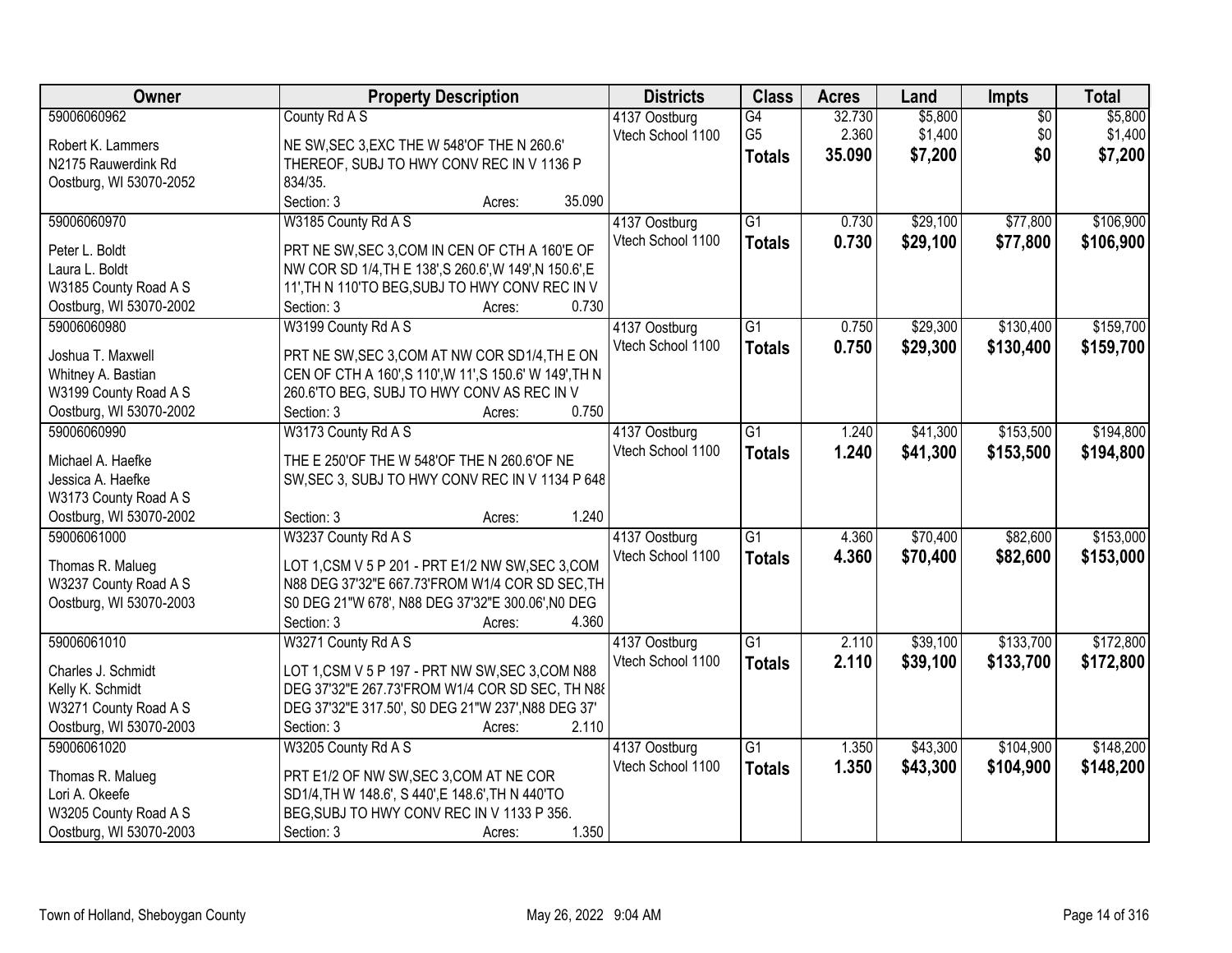| Owner                   | <b>Property Description</b>                                      | <b>Districts</b>  | <b>Class</b>         | <b>Acres</b> | Land     | <b>Impts</b>           | <b>Total</b> |
|-------------------------|------------------------------------------------------------------|-------------------|----------------------|--------------|----------|------------------------|--------------|
| 59006061030             | W3253 County Rd A S                                              | 4137 Oostburg     | $\overline{G1}$      | 0.360        | \$23,500 | \$76,100               | \$99,600     |
| Andrew D. Bilgrien      | THE E 82.5'OF THE N 237'OF W1/2 NW SW, SEC                       | Vtech School 1100 | <b>Totals</b>        | 0.360        | \$23,500 | \$76,100               | \$99,600     |
| Ashley K. Bilgrien      | 3, SUBJ TO HWY CONV REC IN V 1133 P 357.                         |                   |                      |              |          |                        |              |
| W3253 County Road A S   |                                                                  |                   |                      |              |          |                        |              |
| Oostburg, WI 53070-2003 | 0.360<br>Section: 3<br>Acres:                                    |                   |                      |              |          |                        |              |
| 59006061031             | Rauwerdink Rd                                                    | 4137 Oostburg     | G4                   | 9.660        | \$1,600  | \$0                    | \$1,600      |
|                         |                                                                  | Vtech School 1100 | G <sub>5</sub>       | 12.000       | \$6,100  | \$0                    | \$6,100      |
| Robert K. Lammers       | PRT W1/2 W1/2 SW1/4, SEC 3, COM AT THE W1/4 COF                  |                   | <b>Totals</b>        | 21.660       | \$7,700  | \$0                    | \$7,700      |
| N2175 Rauwerdink Rd     | SD SEC, TH N88 DEG 37'32"E 267.73', S0 DEG 21"W                  |                   |                      |              |          |                        |              |
| Oostburg, WI 53070-2052 | 316', N88 DEG 37' 32"E 400', S0 DEG 21"W 1316.76', S88<br>21.660 |                   |                      |              |          |                        |              |
|                         | Section: 3<br>Acres:                                             |                   |                      |              |          |                        |              |
| 59006061032             | W3221 County Rd A S                                              | 4137 Oostburg     | $\overline{G1}$      | 1.980        | \$54,600 | \$132,700              | \$187,300    |
| Keith J. Medendorp      | LOT 2,CSM V 5 P 201 - PRT E1/2 NW SW, SEC 3,COM                  | Vtech School 1100 | <b>Totals</b>        | 1.980        | \$54,600 | \$132,700              | \$187,300    |
| Lisa M. Medendorp       | N88 DEG 37'32"E 967.86'FROM W1/4 COR SD SEC, TH                  |                   |                      |              |          |                        |              |
| W3221 County Road A S   | S0 DEG 42"W 440', N88 DEG 37'32"E 219', N0 DEG 42"E              |                   |                      |              |          |                        |              |
| Oostburg, WI 53070-2003 | 1.980<br>Section: 3<br>Acres:                                    |                   |                      |              |          |                        |              |
| 59006061040             | N2175 Rauwerdink Rd                                              | 4137 Oostburg     | G1                   | 10.000       | \$88,000 | \$282,800              | \$370,800    |
|                         |                                                                  | Vtech School 1100 | G4                   | 29.010       | \$3,600  | \$0                    | \$3,600      |
| Robert K. Lammers       | PRT W 1/2 SW 1/4, SEC 3, COM AT SW COR, SD                       |                   | G <sub>5</sub>       | 9.000        | \$4,500  | \$0                    | \$4,500      |
| N2175 Rauwerdink Rd     | SEC, TH N 1023', N88 DEG 58'46"E 667.47', NO DEG                 |                   | <b>Totals</b>        | 48.010       | \$96,100 | \$282,800              | \$378,900    |
| Oostburg, WI 53070-2052 | 21"E 945.76', N88 DEG 37' 32"E 300.06', N0 DEG 42"E<br>48.010    |                   |                      |              |          |                        |              |
| 59006061060             | Section: 3<br>Acres:                                             |                   |                      | 33.000       | \$5,700  |                        | \$5,700      |
|                         | County Rd KW                                                     | 4137 Oostburg     | G4<br>G <sub>5</sub> | 7.860        | \$4,000  | $\overline{50}$<br>\$0 |              |
| Robert K. Lammers       | A-31051 - PRT SE SW & PRT SW SE, SEC 3, BEG AT                   | Vtech School 1100 |                      |              |          | \$0                    | \$4,000      |
| N2175 Rauwerdink Rd     | S1/4 COR, SD SEC, TH N89 DEG 06'15"W 1334.68', N01               |                   | <b>Totals</b>        | 40.860       | \$9,700  |                        | \$9,700      |
| Oostburg, WI 53070-2052 | DEG 54'31"E 1330.37', S89 DEG 17'37"E 1302.06', S01              |                   |                      |              |          |                        |              |
|                         | Section: 3<br>40.860<br>Acres:                                   |                   |                      |              |          |                        |              |
| 59006061070             |                                                                  | 4137 Oostburg     | G4                   | 35.970       | \$6,500  | $\sqrt{6}$             | \$6,500      |
| Robert K. Lammers       | NE SE, SEC 3, SUBJ TO HWY CONV REC IN V 1149 P                   | Vtech School 1100 | G <sub>5</sub>       | 0.500        | \$100    | \$0                    | \$100        |
| N2175 Rauwerdink Rd     | 454, EXC COM N89 DEG 29'10"W 342.79' & S01 DEG                   |                   | <b>Totals</b>        | 36.470       | \$6,600  | \$0                    | \$6,600      |
| Oostburg, WI 53070-2052 | 53'08"W 42.97' FROM E1/4 COR, SD SEC, TH S01 DEG                 |                   |                      |              |          |                        |              |
|                         | 36.470<br>Section: 3<br>Acres:                                   |                   |                      |              |          |                        |              |
| 59006061071             | W2941 County Rd A S                                              | 4137 Oostburg     | $\overline{G1}$      | 2.000        | \$55,000 | \$126,400              | \$181,400    |
|                         |                                                                  | Vtech School 1100 |                      |              |          |                        |              |
| David A. Poster         | LOT 1 CSM V12 P 279 - PRT NE SE, SEC 3, COM N89                  |                   | <b>Totals</b>        | 2.000        | \$55,000 | \$126,400              | \$181,400    |
| Daniel J. Poster        | DEG 29'10"W 342.79'& S01 DEG 53'08"W 42.97'FROM                  |                   |                      |              |          |                        |              |
| W2941 County Road A S   | E1/4 COR, SD SEC, TH S01 DEG 53'08"W 269.51', N89                |                   |                      |              |          |                        |              |
| Oostburg, WI 53070-1842 | 2.000<br>Section: 3<br>Acres:                                    |                   |                      |              |          |                        |              |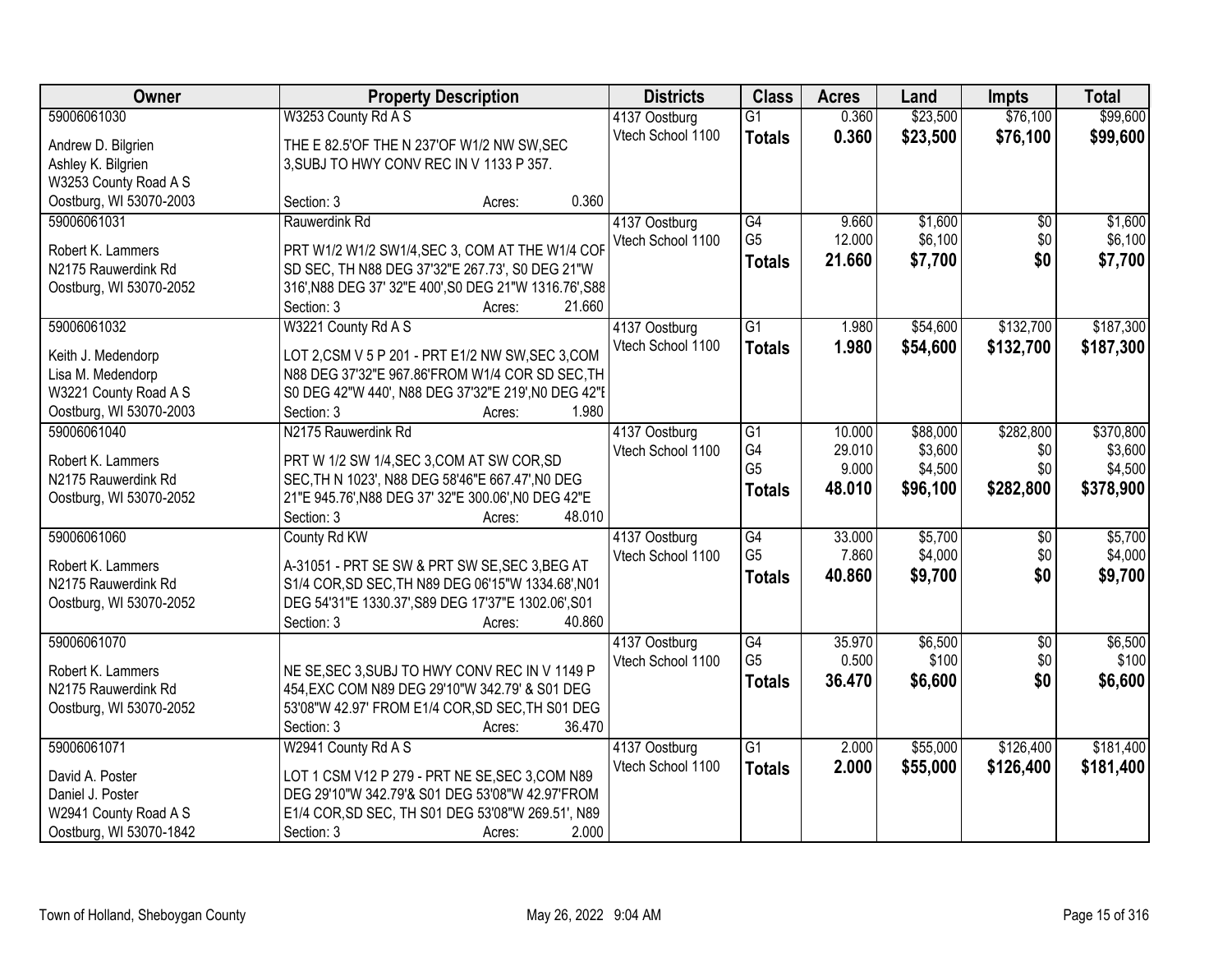| Owner                                   | <b>Property Description</b>                        |        |        | <b>Districts</b>  | <b>Class</b>    | <b>Acres</b> | Land     | <b>Impts</b>    | <b>Total</b> |
|-----------------------------------------|----------------------------------------------------|--------|--------|-------------------|-----------------|--------------|----------|-----------------|--------------|
| 59006061081                             | N2286 County Rd KW                                 |        |        | 4137 Oostburg     | $\overline{G1}$ | 1.540        | \$46,700 | \$114,700       | \$161,400    |
| Envy Properties, LLC                    | LOT 1 CSM V23 P240-241 #1844673 - PRT NW           |        |        | Vtech School 1100 | G4              | 1.460        | \$300    | \$0             | \$300        |
| N3763 Garden Pkwy                       | SE, SEC 3                                          |        |        |                   | <b>Totals</b>   | 3.000        | \$47,000 | \$114,700       | \$161,700    |
| Sheboygan Falls, WI 53085-9701          |                                                    |        |        |                   |                 |              |          |                 |              |
|                                         | Section: 3                                         | Acres: | 3.000  |                   |                 |              |          |                 |              |
| 59006061101                             | County Rd KW                                       |        |        | 4137 Oostburg     | G4              | 37.790       | \$6,800  | \$0             | \$6,800      |
| Bruggink, Gordon J Bruggink Trust       | LOT 1 CSM V24 P85-86 #1872932 - PRT SW SE & SE     |        |        | Vtech School 1100 | G <sub>5</sub>  | 0.400        | \$100    | \$0             | \$100        |
| Gordon J. Bruggink                      | SW, SEC 3,                                         |        |        |                   | <b>Totals</b>   | 38.190       | \$6,900  | \$0             | \$6,900      |
| N2048 Sauk Trail Rd                     |                                                    |        |        |                   |                 |              |          |                 |              |
| Oostburg, WI 53070-1528                 | Section: 3                                         | Acres: | 38.190 |                   |                 |              |          |                 |              |
| 59006061102                             | N2170 County Rd KW                                 |        |        | 4137 Oostburg     | $\overline{G1}$ | 2.590        | \$60,900 | \$159,700       | \$220,600    |
|                                         | LOT 2 CSM V24 P85-86 #1872932 - PRT SW SE & SE     |        |        | Vtech School 1100 | <b>Totals</b>   | 2.590        | \$60,900 | \$159,700       | \$220,600    |
| Rodney Nyhof<br>N2170 County Rd Kw      | SW, SEC 3,                                         |        |        |                   |                 |              |          |                 |              |
| Oostburg, WI 53070-1829                 |                                                    |        |        |                   |                 |              |          |                 |              |
|                                         | Section: 3                                         | Acres: | 2.590  |                   |                 |              |          |                 |              |
| 59006061110                             | County Rd KW                                       |        |        | 4137 Oostburg     | G4              | 16.000       | \$2,900  | \$0             | \$2,900      |
|                                         |                                                    |        |        | Vtech School 1100 | G <sub>5</sub>  | 0.870        | \$600    | \$0             | \$600        |
| Robert K. Lammers                       | N1/2 SE SE, SEC 3, EXC COM N89 DEG 29'10"W         |        |        |                   | G5M             | 1.130        | \$2,200  | \$0             | \$2,200      |
| N2175 Rauwerdink Rd                     | 1333.82' & S01 DEG 54'12"W 1513.08' FROM E1/4      |        |        |                   | <b>Totals</b>   | 18.000       | \$5,700  | \$0             | \$5,700      |
| Oostburg, WI 53070-2052                 | COR, SD SEC, TH S89 DEG 44'51"E 216.27', S01 DEG   |        |        |                   |                 |              |          |                 |              |
|                                         | Section: 3                                         | Acres: | 18.000 |                   |                 |              |          |                 |              |
| 59006061120                             | County Rd KW                                       |        |        | 4137 Oostburg     | G4              | 18.000       | \$3,300  | $\overline{50}$ | \$3,300      |
| Brian J & Julie K Bruggink Living Trust | S1/2 SE SE, SEC 3, EXC THE S 14.38'M/L OF W 351'OF |        |        | Vtech School 1100 | G <sub>5</sub>  | 1.000        | \$600    | \$0             | \$600        |
| $5 - 8 - 13$                            | AFORE DESC.                                        |        |        |                   | G5M             | 0.880        | \$1,700  | \$0             | \$1,700      |
| W2275 De Master Rd                      |                                                    |        |        |                   | <b>Totals</b>   | 19.880       | \$5,600  | \$0             | \$5,600      |
| Oostburg, WI 53070-1855                 | Section: 3                                         | Acres: | 19.880 |                   |                 |              |          |                 |              |
| 59006061121                             | N2173 County Rd KW                                 |        |        | 4137 Oostburg     | $\overline{G1}$ | 2.000        | \$55,000 | \$96,400        | \$151,400    |
| David H. Mckay                          | LOT 2 CSM V12 P 280 - PRT SE SE, SEC 3, COM N89    |        |        | Vtech School 1100 | <b>Totals</b>   | 2.000        | \$55,000 | \$96,400        | \$151,400    |
| Melodye A. Mckay                        | DEG 29'10"W 1333.82' & S01 DEG 54'12"W 1513.08'    |        |        |                   |                 |              |          |                 |              |
| N2173 County Rd Kw                      | FROM E1/4 COR, SD SEC, TH S89 DEG 44'51"E          |        |        |                   |                 |              |          |                 |              |
| Oostburg, WI 53070-1836                 | Section: 3                                         | Acres: | 2.000  |                   |                 |              |          |                 |              |
| 59006061130                             |                                                    |        |        | 4137 Oostburg     |                 |              |          |                 |              |
| Memorandum (Roads)                      | THE S 14.38'M/L OF THE W 351'OF SE SE, SEC 3, IS   |        |        | Vtech School 1100 | <b>Totals</b>   |              |          |                 |              |
| Na                                      | ASSESSED IN SEC 10 UNDER CODE NO.T3-10-1.11        |        |        |                   |                 |              |          |                 |              |
| Na, WI 99999                            | $3-4.24$ .                                         |        |        |                   |                 |              |          |                 |              |
|                                         | Section: 3                                         | Acres: | 0.120  |                   |                 |              |          |                 |              |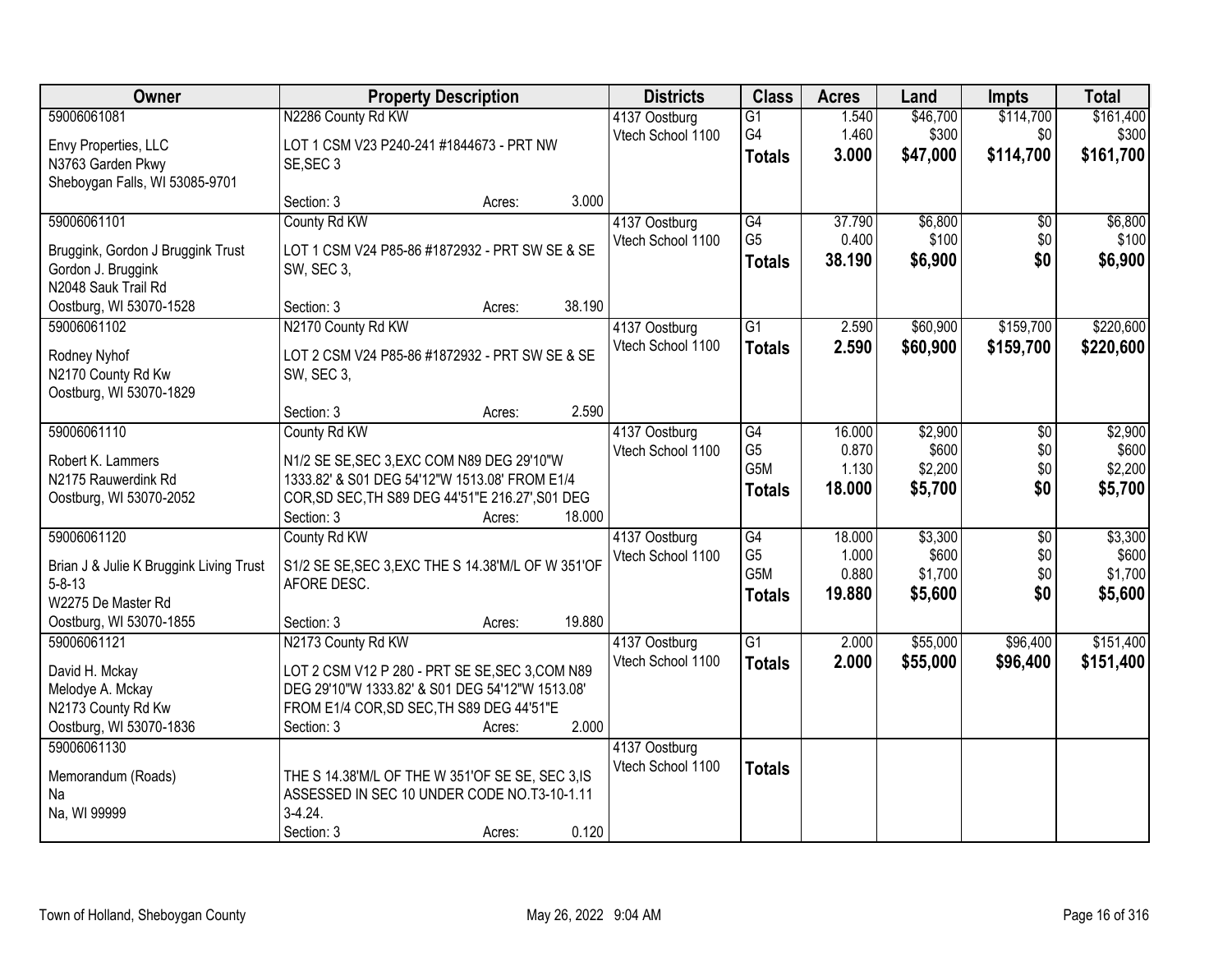| Owner                                  | <b>Property Description</b>                          | <b>Districts</b>  | <b>Class</b>    | <b>Acres</b> | Land            | <b>Impts</b>    | <b>Total</b> |
|----------------------------------------|------------------------------------------------------|-------------------|-----------------|--------------|-----------------|-----------------|--------------|
| 59006061139                            |                                                      | 4137 Oostburg     | X3              | 11.390       | $\overline{50}$ | $\overline{50}$ | $\sqrt{30}$  |
| Sheboygan County (Roads)               | PRT SE NW, SEC 3 (BEAVER CR) 0.21 AC. PRT NE         | Vtech School 1100 | <b>Totals</b>   | 11.390       | \$0             | \$0             | \$0          |
| Attn: Roads                            | SW, SEC 3 (BEHLING) 0.26 AC. PRT NW SW, SEC 3        |                   |                 |              |                 |                 |              |
| W5741 County Rd J                      | (DULMES) 0.23 AC. PRT NW SW, SEC 3 (ELLIOTT)         |                   |                 |              |                 |                 |              |
| Plymouth, WI 53073-3340                | 11.390<br>Section: 3<br>Acres:                       |                   |                 |              |                 |                 |              |
| 59006061140                            |                                                      | 4137 Oostburg     | G4              | 35.950       | \$6,500         | $\overline{50}$ | \$6,500      |
|                                        |                                                      | Vtech School 1100 | <b>Totals</b>   | 35.950       | \$6,500         | \$0             | \$6,500      |
| Stanley R. Lammers                     | NE NE, SEC 4, EXC COM AT E1/4 COR, SD SEC, TH S89    |                   |                 |              |                 |                 |              |
| <b>Wendy Lammers</b>                   | DEG 29'18" W 99', N00 DEG 19'54"E 33', CONT N00      |                   |                 |              |                 |                 |              |
| W3376 County Road A S                  | DEG 19'54"E 132', N89 DEG 29'18"E 99', TH N00 DEG    |                   |                 |              |                 |                 |              |
| Oostburg, WI 53070-2010                | 35.950<br>Section: 4<br>Acres:                       |                   |                 |              |                 |                 |              |
| 59006061150                            | <b>Mentink Rd</b>                                    | 4137 Oostburg     | G4              | 18.620       | \$3,400         | $\overline{50}$ | \$3,400      |
| Stanley R. Lammers                     | PRT NW NE, SEC 4, COM 825'E OF NW COR, SD1/4, TH     | Vtech School 1100 | <b>Totals</b>   | 18.620       | \$3,400         | \$0             | \$3,400      |
| <b>Wendy Lammers</b>                   | S 495', W 165', S TO S LN SD1/4, E TO SE COR NW      |                   |                 |              |                 |                 |              |
| W3376 County Road A S                  | NE, TO N SEC LN, TH W 495'TO BEG.                    |                   |                 |              |                 |                 |              |
| Oostburg, WI 53070-2010                | 18.620<br>Section: 4<br>Acres:                       |                   |                 |              |                 |                 |              |
| 59006061160                            | N2499 Mentink Rd                                     | 4137 Oostburg     | G1              | 2.000        | \$55,000        | \$226,800       | \$281,800    |
|                                        |                                                      | Vtech School 1100 | G4              | 12.170       | \$2,100         | \$0             | \$2,100      |
| Timothy J. Ondercin                    | PRT NW NE, SEC 4, COM AT N1/4 POST, TH E 825', S     |                   | G <sub>5</sub>  | 1.150        | \$800           | \$0             | \$800        |
| N2499 Mentink Rd                       | 495', W 165', S TO A PNT 456.19' N OF S LINE NW      |                   | <b>Totals</b>   | 15.320       | \$57,900        | \$226,800       | \$284,700    |
| Oostburg, WI 53070-2053                | NE, N89 DEG 51'01"W 649.35', TH N00 DEG 27'43"E      |                   |                 |              |                 |                 |              |
|                                        | 15.320<br>Section: 4<br>Acres:                       |                   |                 |              |                 |                 |              |
| 59006061170                            | N2415 Mentink Rd                                     | 4137 Oostburg     | $\overline{G1}$ | 4.810        | \$72,200        | \$213,700       | \$285,900    |
| Wendell J. Schreurs                    | PRT NW NE, SEC 4, COM S0 DEG 27'43"W 952.6'FROM      | Vtech School 1100 | G <sub>5</sub>  | 2.000        | \$1,400         | \$0             | \$1,400      |
| Patricia M. Schreurs                   | N1/4 POST TH S0 DEG 27'43"W 456.2', S89 DEG          |                   | <b>Totals</b>   | 6.810        | \$73,600        | \$213,700       | \$287,300    |
| N2415 Mentink Rd                       | 51'01"E 651.98', NO DEG 08'E 456.19', TH N89 DEG 51' |                   |                 |              |                 |                 |              |
| Oostburg, WI 53070-2053                | 6.810<br>Section: 4<br>Acres:                        |                   |                 |              |                 |                 |              |
| 59006061180                            | County Rd A S                                        | 4137 Oostburg     | G4              | 36.200       | \$6,500         | $\overline{60}$ | \$6,500      |
|                                        |                                                      | Vtech School 1100 | G <sub>5</sub>  | 0.530        | \$100           | \$0             | \$100        |
| Stanley R. Lammers                     | SW NE, SEC 4, EXC COM 495'E OF SW COR SD1/4, TH      |                   | <b>Totals</b>   | 36.730       | \$6,600         | \$0             | \$6,600      |
| <b>Wendy Lammers</b>                   | E 165', N 184', W TO A PNT DUE N OF BEG, TH S TO     |                   |                 |              |                 |                 |              |
| W3376 County Road A S                  | BEG, SUBJ TO HWY CONV REC IN V 1131 P 216-17, &      |                   |                 |              |                 |                 |              |
| Oostburg, WI 53070-2010<br>59006061190 | 36.730<br>Section: 4<br>Acres:                       |                   |                 |              |                 |                 |              |
|                                        | W3454 County Rd A S                                  | 4137 Oostburg     | $\overline{G1}$ | 1.910        | \$53,400        | \$182,400       | \$235,800    |
| Jay W. Hengst                          | A-28066 & OTHER LANDS - PRT SW NE, SEC 4, COM        | Vtech School 1100 | <b>Totals</b>   | 1.910        | \$53,400        | \$182,400       | \$235,800    |
| Teresa L. Hengst                       | 495'E OF SW COR, SD1/4, TH E 165', N 184', W TO A PN |                   |                 |              |                 |                 |              |
| W3454 County Road A S                  | DUE N OF BEG, TH S 184'TO BEG, SUBJ TO HWY           |                   |                 |              |                 |                 |              |
| Oostburg, WI 53070-2011                | 1.910<br>Section: 4<br>Acres:                        |                   |                 |              |                 |                 |              |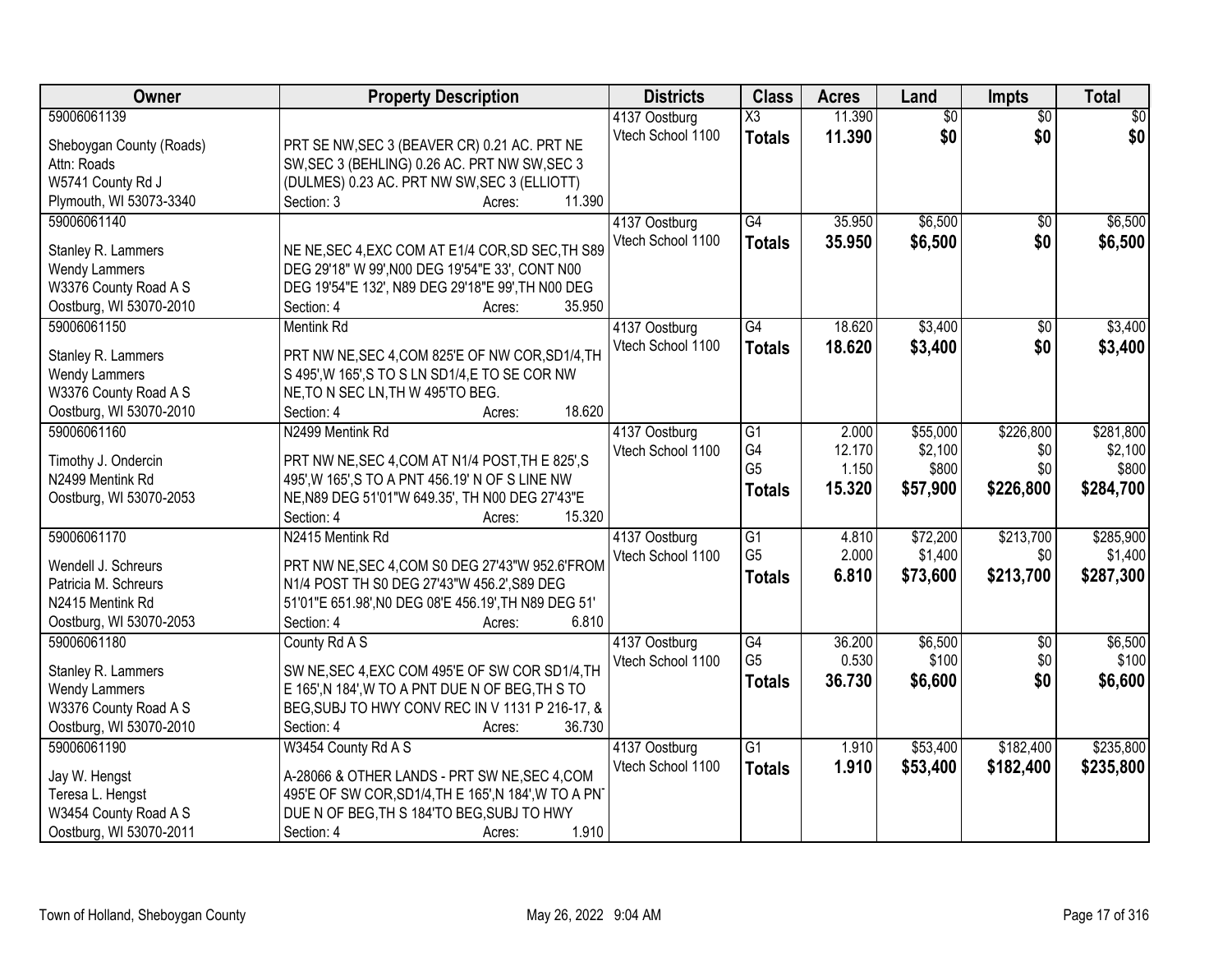| Owner                        | <b>Property Description</b>                          | <b>Districts</b>  | <b>Class</b>    | <b>Acres</b> | Land     | Impts           | <b>Total</b> |
|------------------------------|------------------------------------------------------|-------------------|-----------------|--------------|----------|-----------------|--------------|
| 59006061200                  | W3376 County Rd A S                                  | 4137 Oostburg     | G4              | 41.600       | \$7,500  | $\overline{50}$ | \$7,500      |
| <b>Stanley Lammers</b>       | A-27589 - PRT E1/2 NE1/4, SEC 4, COM S89 DEG         | Vtech School 1100 | G <sub>5</sub>  | 0.400        | \$100    | \$0             | \$100        |
| <b>Wendy Lammers</b>         | 29'18"W 99'& N00 DEG 19'54"E 33'FROM E1/4 COR, SD    |                   | G7              | 3.000        | \$48,000 | \$209,400       | \$257,400    |
| W3376 County Road A S        | SEC, TH CONT N00 DEG 19'54"E 132', N89 DEG           |                   | <b>Totals</b>   | 45.000       | \$55,600 | \$209,400       | \$265,000    |
| Oostburg, WI 53070-2010      | Section: 4<br>45.000<br>Acres:                       |                   |                 |              |          |                 |              |
| 59006061210                  | W3302 County Rd A S                                  | 4137 Oostburg     | $\overline{G1}$ | 0.380        | \$22,800 | \$93,300        | \$116,100    |
|                              |                                                      | Vtech School 1100 | <b>Totals</b>   | 0.380        | \$22,800 | \$93,300        | \$116,100    |
| <b>Corey Polster</b>         | PRT SE NE, SEC 4, COM AT SE COR SD1/4, TH W 99', N   |                   |                 |              |          |                 |              |
| W3302 County Road A S        | 165', E 99', TH S 165'TO BEG.                        |                   |                 |              |          |                 |              |
| Oostburg, WI 53070-2010      |                                                      |                   |                 |              |          |                 |              |
|                              | 0.380<br>Section: 4<br>Acres:                        |                   |                 |              |          |                 |              |
| 59006061220                  | <b>Mentink Rd</b>                                    | 4137 Oostburg     | $\overline{G4}$ | 30.090       | \$5,300  | $\overline{50}$ | \$5,300      |
| Jim Tendolle Farms, LLC      | NE NW, SEC 4, EXC COM AT N1/4 POST, TH S0 DEG        | Vtech School 1100 | G <sub>5</sub>  | 8.000        | \$4,800  | \$0             | \$4,800      |
| W3222 Wilson Lima Rd         | 21'42"W 610.34', N89 DEG 18'W 283.47', N 608.43', TH |                   | <b>Totals</b>   | 38.090       | \$10,100 | \$0             | \$10,100     |
| Oostburg, WI 53070-2036      | S89 DEG 41'08"E 287.3'TO BEG.                        |                   |                 |              |          |                 |              |
|                              | 38.090<br>Section: 4<br>Acres:                       |                   |                 |              |          |                 |              |
| 59006061230                  | N2472 Mentink Rd                                     | 4137 Oostburg     | $\overline{G1}$ | 3.990        | \$69,000 | \$118,900       | \$187,900    |
|                              |                                                      | Vtech School 1100 | <b>Totals</b>   | 3.990        | \$69,000 | \$118,900       | \$187,900    |
| John M. Dumez                | PRT NE NW, SEC 4, COM AT N1/4 POST, TH S0 DEG        |                   |                 |              |          |                 |              |
| Julie K. Dumez               | 21'42"W 610.34', N89 DEG 18'W 283.47' N 608.43', TH  |                   |                 |              |          |                 |              |
| N2472 Mentink Rd             | S89 DEG 41'08"E 287.3'TO BEG.                        |                   |                 |              |          |                 |              |
| Oostburg, WI 53070-2023      | 3.990<br>Section: 4<br>Acres:                        |                   |                 |              |          |                 |              |
| 59006061240                  |                                                      | 4137 Oostburg     | $\overline{G4}$ | 22.180       | \$4,000  | \$0             | \$4,000      |
| Roger E. Jensema             | NW NW, SEC 4                                         | Vtech School 1100 | G <sub>5</sub>  | 20.000       | \$12,300 | \$0             | \$12,300     |
| W2492 County Rd V            |                                                      |                   | <b>Totals</b>   | 42.180       | \$16,300 | \$0             | \$16,300     |
| Sheboygan Fls, WI 53085-2921 |                                                      |                   |                 |              |          |                 |              |
|                              | 42.180<br>Section: 4<br>Acres:                       |                   |                 |              |          |                 |              |
| 59006061250                  | County Rd A S                                        | 4137 Oostburg     | G4              | 27.000       | \$4,900  | $\sqrt{6}$      | \$4,900      |
|                              |                                                      | Vtech School 1100 | G <sub>5</sub>  | 10.310       | \$6,200  | \$0             | \$6,200      |
| Roger E. Jensema             | SW NW, SEC 4, EXC COM 140'E OF W1/4 COR, SD          |                   | <b>Totals</b>   | 37.310       | \$11,100 | \$0             | \$11,100     |
| W2492 County Rd V            | SEC, TH E 186', N1 DEG E 346.05', W 192.04', TH S    |                   |                 |              |          |                 |              |
| Sheboygan Fls, WI 53085-2921 | 346'TO BEG, SUBJ TO HWY CONV REC IN V 1134 P         |                   |                 |              |          |                 |              |
|                              | Section: 4<br>37.310<br>Acres:                       |                   |                 |              |          |                 |              |
| 59006061251                  | W3682 County Rd A S                                  | 4137 Oostburg     | $\overline{G1}$ | 1.330        | \$42,900 | \$92,800        | \$135,700    |
| Robert F. Hudovernik         | LOT 1,CSM V 5 P 204 - PRT SW NW, SEC 4,COM 140'E     | Vtech School 1100 | <b>Totals</b>   | 1.330        | \$42,900 | \$92,800        | \$135,700    |
| Ellen J. Hudovernik          | OF W1/4 COR SD SEC, TH E 186', N1 DEG E 346.05', W   |                   |                 |              |          |                 |              |
| W3682 County Road A S        | 192.04', TH S 346'TO BEG, SUBJ TO HWY CONV REC       |                   |                 |              |          |                 |              |
| Oostburg, WI 53070-2013      | 1.330<br>Section: 4<br>Acres:                        |                   |                 |              |          |                 |              |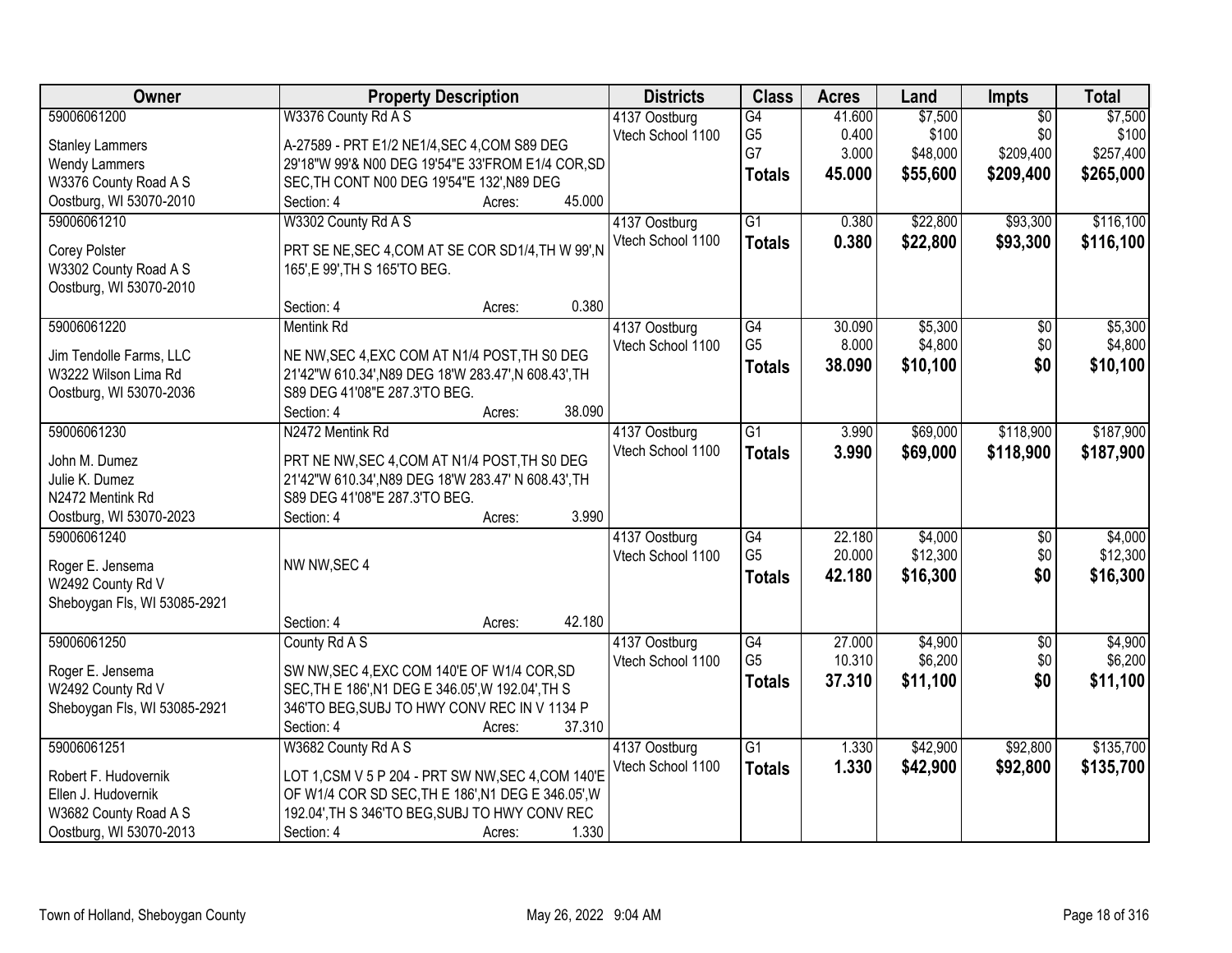| Owner                   | <b>Property Description</b>                             | <b>Districts</b>  | <b>Class</b>    | <b>Acres</b> | Land     | <b>Impts</b>    | <b>Total</b> |
|-------------------------|---------------------------------------------------------|-------------------|-----------------|--------------|----------|-----------------|--------------|
| 59006061260             | W3558 County Rd A S                                     | 4137 Oostburg     | $\overline{G1}$ | 1.340        | \$43,100 | \$150,800       | \$193,900    |
| Michael D. Miller       | PRT SE NW, SEC 4, COM 684'W OF THE CEN OF               | Vtech School 1100 | <b>Totals</b>   | 1.340        | \$43,100 | \$150,800       | \$193,900    |
| Michelle C. Goking      | SEC, TH N 296', W 232', S 296', TH E 232'TO BEG, SUBJ   |                   |                 |              |          |                 |              |
| W3558 County Road A S   | TO HWY CONV REC IN V 1132 P 573.                        |                   |                 |              |          |                 |              |
| Oostburg, WI 53070-2012 | 1.340<br>Section: 4<br>Acres:                           |                   |                 |              |          |                 |              |
| 59006061270             | W3506 County Rd A S                                     | 4137 Oostburg     | $\overline{G1}$ | 0.540        | \$27,000 | \$138,600       | \$165,600    |
|                         |                                                         | Vtech School 1100 | <b>Totals</b>   | 0.540        | \$27,000 | \$138,600       | \$165,600    |
| Victoria M. Malueg      | PRT SE NW, SEC 4, COM AT SE COR SD1/4, TH W             |                   |                 |              |          |                 |              |
| W3506 County Road A S   | 155', N 200', E 155'TO E LN SE NW, TH S 200' TO         |                   |                 |              |          |                 |              |
| Oostburg, WI 53070-2012 | BEG, SUBJ TO HWY CONV REC IN V 1134 P 656.              |                   |                 |              |          |                 |              |
|                         | 0.540<br>Section: 4<br>Acres:                           |                   |                 |              |          |                 |              |
| 59006061271             |                                                         | 4137 Oostburg     | G4              | 31.770       | \$5,700  | \$0             | \$5,700      |
| Robert K. Lammers       | PRT SE NW, SEC 4, COM 155'W OF THE SE                   | Vtech School 1100 | G <sub>5</sub>  | 5.000        | \$3,500  | \$0             | \$3,500      |
| N2175 Rauwerdink Rd     | COR, SD1/4, TH W 529', N 296', W 232', S 296'TO S LN SD |                   | <b>Totals</b>   | 36.770       | \$9,200  | \$0             | \$9,200      |
| Oostburg, WI 53070-2052 | 1/4, W 395.93'TO SW COR SD 1/4, NLY 1325'M/L TO NW      |                   |                 |              |          |                 |              |
|                         | Section: 4<br>36.770<br>Acres:                          |                   |                 |              |          |                 |              |
| 59006061280             | County Rd A S                                           | 4137 Oostburg     | $\overline{G4}$ | 24.000       | \$4,300  | \$0             | \$4,300      |
|                         |                                                         | Vtech School 1100 | G <sub>5</sub>  | 9.990        | \$6,000  | \$0             | \$6,000      |
| Stanley R. Lammers      | NE SW, SEC 4, EXC COM AT CEN SD SEC, TH S89 DEG         |                   | <b>Totals</b>   | 33.990       | \$10,300 | \$0             | \$10,300     |
| <b>Wendy Lammers</b>    | 14'17"W 330', S0 DEG 43'10"E 660.39', N89 DEG 14'17"E   |                   |                 |              |          |                 |              |
| W3376 County Road A S   | 330', TH NLY ALG E LN SW1/4 TO BEG, SUBJ TO HWY         |                   |                 |              |          |                 |              |
| Oostburg, WI 53070-2010 | 33.990<br>Section: 4<br>Acres:                          |                   |                 |              |          |                 |              |
| 59006061281             | W3479 County Rd A S                                     | 4137 Oostburg     | $\overline{G1}$ | 2.000        | \$55,000 | \$171,400       | \$226,400    |
| Dale A. Schreurs        | LOT 1 CSM V9 P 14 - PRT NE SW & PRT NW SE, SEC          | Vtech School 1100 | G4              | 7.390        | \$1,300  | \$0             | \$1,300      |
| Cynthia A. Schreurs     | 4, COM AT CEN, SD SEC, TH N89 DEG 29' 18"E 330', S0     |                   | <b>Totals</b>   | 9.390        | \$56,300 | \$171,400       | \$227,700    |
| W3479 County Road A S   | DEG 43'10"E 658.95', S89 DEG 14'17"W 660.01', NO DEC    |                   |                 |              |          |                 |              |
| Oostburg, WI 53070-2005 | 9.390<br>Section: 4<br>Acres:                           |                   |                 |              |          |                 |              |
| 59006061290             | <b>Ebbers Rd</b>                                        | 4137 Oostburg     | G4              | 18.000       | \$3,300  | $\overline{50}$ | \$3,300      |
|                         |                                                         | Vtech School 1100 | G <sub>5</sub>  | 17.710       | \$11,800 | \$0             | \$11,800     |
| Robert K. Lammers       | PRT NW SW & SW SW, SEC 4 COM 1030.06'S FROM             |                   | <b>Totals</b>   | 35.710       | \$15,100 | \$0             | \$15,100     |
| N2175 Rauwerdink Rd     | W1/4 COR SD SEC, TH E 245.31', N 509.14', N89 DEG       |                   |                 |              |          |                 |              |
| Oostburg, WI 53070-2052 | 41'47"E 1067', S0 DEG 02'31"E 1284.65', N89 DEG 56'     |                   |                 |              |          |                 |              |
|                         | 35.710<br>Section: 4<br>Acres:                          |                   |                 |              |          |                 |              |
| 59006061300             | W3693 County Rd A S                                     | 4137 Oostburg     | $\overline{G1}$ | 0.980        | \$28,600 | \$131,600       | \$160,200    |
| Philip A. Holle         | PRT NW SW, SEC 4, COM AT NW COR SD1/4, TH E             | Vtech School 1100 | <b>Totals</b>   | 0.980        | \$28,600 | \$131,600       | \$160,200    |
| Laurie A. Holle         | 542'ON E&W1/4 LN, S 127', W 542', TH N 127'TO           |                   |                 |              |          |                 |              |
| W3693 County Road A S   | BEG, SUBJ TO HWY CONV REC IN V 1136 P 829.              |                   |                 |              |          |                 |              |
| Oostburg, WI 53070-2006 | 0.980<br>Section: 4<br>Acres:                           |                   |                 |              |          |                 |              |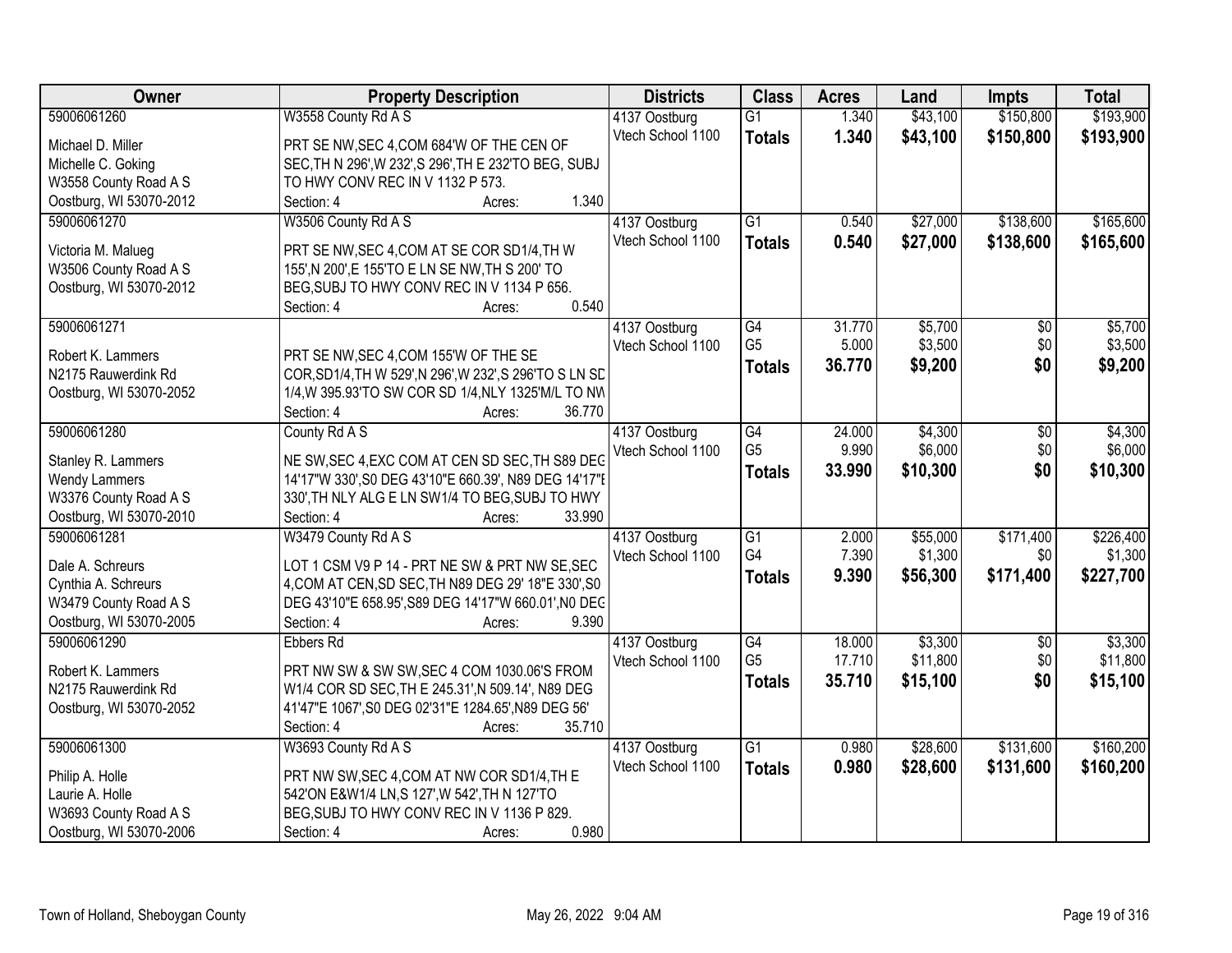| Owner                                      | <b>Property Description</b>                                                                    |        | <b>Districts</b>  | <b>Class</b>    | <b>Acres</b> | Land     | Impts           | <b>Total</b> |
|--------------------------------------------|------------------------------------------------------------------------------------------------|--------|-------------------|-----------------|--------------|----------|-----------------|--------------|
| 59006061310                                | N2235 Ebbers Rd                                                                                |        | 4137 Oostburg     | $\overline{G1}$ | 2.000        | \$55,000 | \$109,300       | \$164,300    |
| Marcia Madurski                            | TR 1, CSM V 2 P 335 - PRT NW SW, SEC 4, COM S                                                  |        | Vtech School 1100 | <b>Totals</b>   | 2.000        | \$55,000 | \$109,300       | \$164,300    |
| Ryan Jensen                                | 674.92'FROM W1/4 POST ALG W LN, TH S 335.14'ALG                                                |        |                   |                 |              |          |                 |              |
| N2235 Ebbers Rd                            | SD LN, E 245.31', N 355.14', TH W 245.31'TO BEG.                                               |        |                   |                 |              |          |                 |              |
| Oostburg, WI 53070-2016                    | Section: 4                                                                                     | Acres: | 2.000             |                 |              |          |                 |              |
| 59006061311                                | N2285 Ebbers Rd                                                                                |        | 4137 Oostburg     | $\overline{G1}$ | 1.600        | \$47,800 | \$142,200       | \$190,000    |
|                                            |                                                                                                |        | Vtech School 1100 | G4              | 8.500        | \$1,500  | \$0             | \$1,500      |
| James L. Veldboom<br>Elaine M. Veldboom    | A-4728 - PRT NW SW, SEC 4, COM N89 DEG 41'47"E<br>542'FROM W1/4 COR SD SEC. TH N89 DEG 41'47"E |        |                   | G <sub>5</sub>  | 4.000        | \$2,000  | \$0             | \$2,000      |
| N2285 Ebbers Rd                            | 769.93', S0 DEG 02' 31"E 522.22', S89 DEG 41'47"W                                              |        |                   | <b>Totals</b>   | 14.100       | \$51,300 | \$142,200       | \$193,500    |
|                                            | Section: 4                                                                                     |        | 14.100            |                 |              |          |                 |              |
| Oostburg, WI 53070-2016<br>59006061330     | <b>Ebbers Rd</b>                                                                               | Acres: |                   | G4              | 21.000       | \$3,600  |                 | \$3,600      |
|                                            |                                                                                                |        | 4137 Oostburg     | G <sub>5</sub>  |              | \$2,800  | \$0             |              |
| Hilbelink, Glenn M & Diane Hilbelink       | THE S 855 FT OF THE SW SW.                                                                     |        | Vtech School 1100 |                 | 4.910        |          | \$0             | \$2,800      |
| Trust et al                                |                                                                                                |        |                   | <b>Totals</b>   | 25.910       | \$6,400  | \$0             | \$6,400      |
| W3823 Risseeuw Rd                          |                                                                                                |        |                   |                 |              |          |                 |              |
| Cedar Grove, WI 53013-1142                 | Section: 4                                                                                     | Acres: | 25.910            |                 |              |          |                 |              |
| 59006061340                                | <b>Ebbers Rd</b>                                                                               |        | 4137 Oostburg     | G4              | 9.000        | \$1,500  | \$0             | \$1,500      |
|                                            | N.16 AC. SE SW                                                                                 |        | Vtech School 1100 | G <sub>5</sub>  | 7.000        | \$4,500  | \$0             | \$4,500      |
| Stanley R. Lammers<br><b>Wendy Lammers</b> |                                                                                                |        |                   | <b>Totals</b>   | 16.000       | \$6,000  | \$0             | \$6,000      |
| W3376 County Road A S                      |                                                                                                |        |                   |                 |              |          |                 |              |
| Oostburg, WI 53070-2010                    | Section: 4                                                                                     | Acres: | 16.000            |                 |              |          |                 |              |
| 59006061350                                | <b>Ebbers Rd</b>                                                                               |        | 4137 Oostburg     | $\overline{G4}$ | 14.000       | \$2,300  | $\overline{30}$ | \$2,300      |
|                                            |                                                                                                |        | Vtech School 1100 | G <sub>5</sub>  | 10.000       | \$6,000  | \$0             | \$6,000      |
| Stanley R. Lammers                         | S 24 AC SE SW, SEC 4.                                                                          |        |                   |                 | 24.000       | \$8,300  | \$0             | \$8,300      |
| <b>Wendy Lammers</b>                       |                                                                                                |        |                   | <b>Totals</b>   |              |          |                 |              |
| W3376 County Road A S                      |                                                                                                |        |                   |                 |              |          |                 |              |
| Oostburg, WI 53070-2010                    | Section: 4                                                                                     | Acres: | 24.000            |                 |              |          |                 |              |
| 59006061360                                |                                                                                                |        | 4137 Oostburg     | G4              | 34.350       | \$6,200  | $\overline{50}$ | \$6,200      |
| Rauwerdink Revocable Trust 3-14-19         | NE SE, SEC 4, EXC COM 869.48'W OF E1/4 POST, TH                                                |        | Vtech School 1100 | G <sub>5</sub>  | 2.260        | \$1,300  | \$0             | \$1,300      |
| 1424 Dutch Ct                              | S2 DEG 35'E 333.27', S86 DEG 35'17"W 130.69', N1 DEC                                           |        |                   | <b>Totals</b>   | 36.610       | \$7,500  | \$0             | \$7,500      |
| Oostburg, WI 53070-1171                    | 27'11"W 340.82', TH E 124.08'TO BEG, SUBJ TO HWY                                               |        |                   |                 |              |          |                 |              |
|                                            | Section: 4                                                                                     | Acres: | 36.610            |                 |              |          |                 |              |
| 59006061370                                | W3367 County Rd A S                                                                            |        | 4137 Oostburg     | $\overline{G1}$ | 2.040        | \$55,400 | \$146,300       | \$201,700    |
|                                            |                                                                                                |        | Vtech School 1100 | <b>Totals</b>   | 2.040        | \$55,400 | \$146,300       | \$201,700    |
| Steven A. Price                            | TR 1, CSM V 1 P 275 & A-20659 PRT NE SE, SEC                                                   |        |                   |                 |              |          |                 |              |
| W3367 County Road A S                      | 4, COM 869.48'W OF E1/4 POST, TH S2 DEG 35'E                                                   |        |                   |                 |              |          |                 |              |
| Oostburg, WI 53070-2004                    | 333.27', S86 DEG 35'17"W 130.69', N1 DEG 27'11"W                                               |        |                   |                 |              |          |                 |              |
|                                            | Section: 4                                                                                     | Acres: | 2.040             |                 |              |          |                 |              |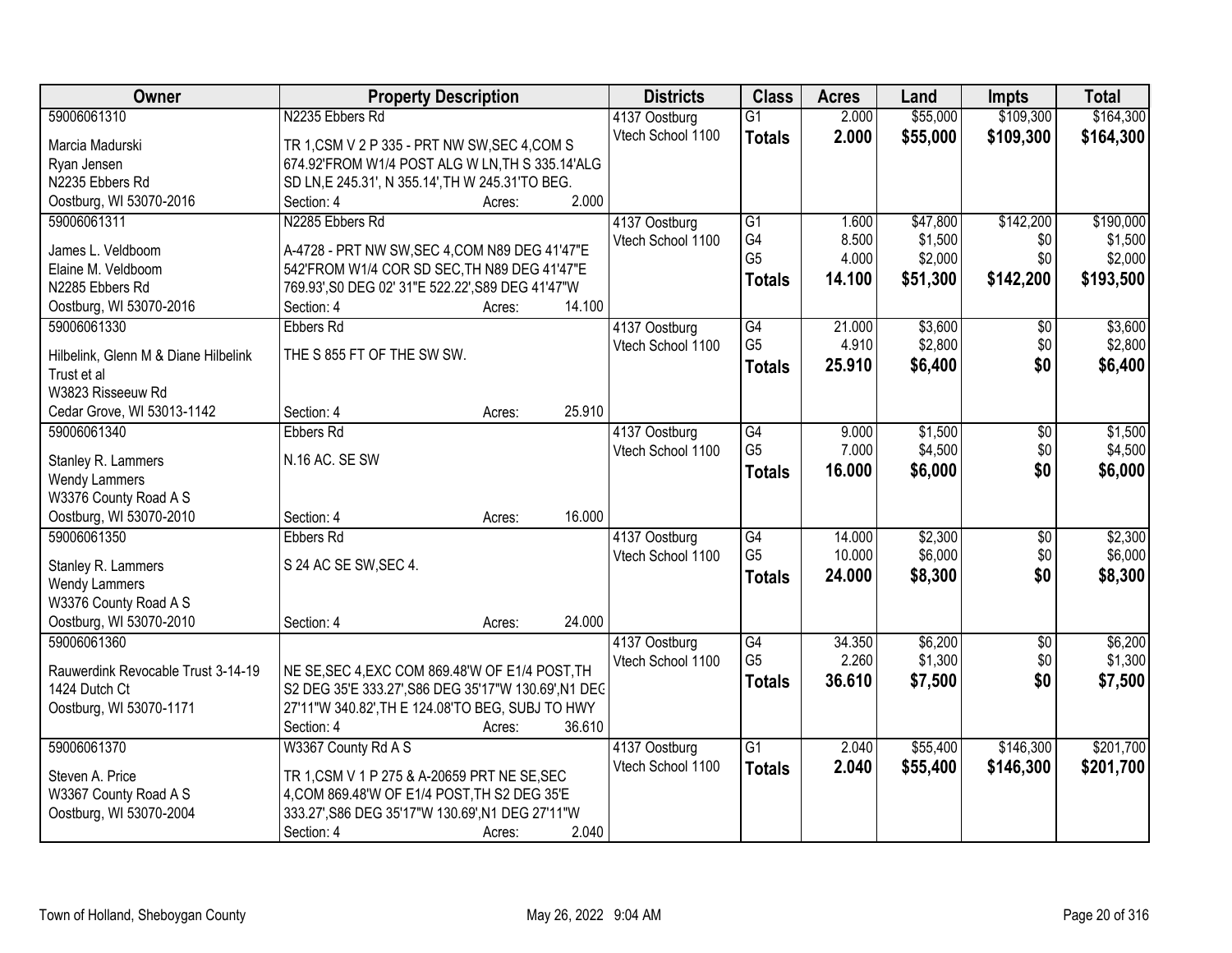| Owner                                   | <b>Property Description</b>                                                                        |        |        | <b>Districts</b>  | <b>Class</b>     | <b>Acres</b> | Land     | Impts           | <b>Total</b>    |
|-----------------------------------------|----------------------------------------------------------------------------------------------------|--------|--------|-------------------|------------------|--------------|----------|-----------------|-----------------|
| 59006061380                             | County Rd A S                                                                                      |        |        | 4137 Oostburg     | G4               | 27.350       | \$4,900  | $\overline{50}$ | \$4,900         |
| Stanley R. Lammers                      | E 30 AC NW SE, SEC 4, EXC THE N 231'OF THE W                                                       |        |        | Vtech School 1100 | G <sub>5</sub>   | 0.300        | \$100    | \$0             | \$100           |
| <b>Wendy Lammers</b>                    | 212'OF AFORE DESC, SUBJ TO HWY CONV REC IN V                                                       |        |        |                   | G7               | 0.500        | \$1,000  | \$100           | \$1,100         |
| W3376 County Road A S                   | 1131 P 216-17.                                                                                     |        |        |                   | <b>Totals</b>    | 28.150       | \$6,000  | \$100           | \$6,100         |
| Oostburg, WI 53070-2010                 | Section: 4                                                                                         | Acres: | 28.150 |                   |                  |              |          |                 |                 |
| 59006061390                             |                                                                                                    |        |        | 4137 Oostburg     | G4               | 5.000        | \$900    | $\overline{30}$ | \$900           |
| Stanley R. Lammers                      | W 10 AC, NW SE, SEC 4, EXC COM AT CEN SD SEC, TH                                                   |        |        | Vtech School 1100 | <b>Totals</b>    | 5.000        | \$900    | \$0             | \$900           |
| <b>Wendy Lammers</b>                    | N89 DEG 29' 18"E 330', S0 DEG 43'10"E 658.95', S89                                                 |        |        |                   |                  |              |          |                 |                 |
| W3376 County Road A S                   | DEG 14'17"W 330.01', TH NLY ALG W LN SE 1/4 TO                                                     |        |        |                   |                  |              |          |                 |                 |
| Oostburg, WI 53070-2010                 | Section: 4                                                                                         | Acres: | 5.000  |                   |                  |              |          |                 |                 |
| 59006061400                             | W3463 County Rd A S                                                                                |        |        | 4137 Oostburg     | $\overline{G1}$  | 0.900        | \$30,900 | \$106,300       | \$137,200       |
|                                         |                                                                                                    |        |        | Vtech School 1100 | <b>Totals</b>    | 0.900        | \$30,900 | \$106,300       | \$137,200       |
| <b>Wendy Sippel</b>                     | THE W 212'OF THE N 231', SEC 4, OF THE E 30 AC OF                                                  |        |        |                   |                  |              |          |                 |                 |
| W3463 County Road A S                   | NW SE, SUBJ TO HWY CONV REC IN VOL 1134 P 655                                                      |        |        |                   |                  |              |          |                 |                 |
| Oostburg, WI 53070-2005                 | Section: 4                                                                                         |        | 0.900  |                   |                  |              |          |                 |                 |
| 59006061410                             |                                                                                                    | Acres: |        | 4137 Oostburg     | G4               | 33.000       | \$5,900  | \$0             | \$5,900         |
|                                         |                                                                                                    |        |        | Vtech School 1100 | G <sub>5</sub> M | 3.000        | \$5,700  | \$0             | \$5,700         |
| Stanley R. Lammers                      | SW SE, SEC 4, EXC THE N 528'OF THE W 330'.                                                         |        |        |                   | <b>Totals</b>    | 36.000       | \$11,600 | \$0             | \$11,600        |
| <b>Wendy Lammers</b>                    |                                                                                                    |        |        |                   |                  |              |          |                 |                 |
| W3376 County Road A S                   |                                                                                                    |        |        |                   |                  |              |          |                 |                 |
| Oostburg, WI 53070-2010                 | Section: 4                                                                                         | Acres: | 36.000 |                   |                  |              |          |                 |                 |
| 59006061420                             |                                                                                                    |        |        | 4137 Oostburg     | $\overline{G4}$  | 4.000        | \$700    | $\overline{50}$ | \$700           |
| Stanley R. Lammers                      | THE N 528 FT OF THE W 330 FT OF SW SE.                                                             |        |        | Vtech School 1100 | <b>Totals</b>    | 4.000        | \$700    | \$0             | \$700           |
| <b>Wendy Lammers</b>                    |                                                                                                    |        |        |                   |                  |              |          |                 |                 |
| W3376 County Road A S                   |                                                                                                    |        |        |                   |                  |              |          |                 |                 |
| Oostburg, WI 53070-2010                 | Section: 4                                                                                         | Acres: | 4.000  |                   |                  |              |          |                 |                 |
| 59006061430                             | Rauwerdink Rd                                                                                      |        |        | 4137 Oostburg     | G4               | 37.750       | \$6,700  | $\sqrt{6}$      | \$6,700         |
| Rauwerdink Revocable Trust 3-14-19      | SE SE                                                                                              |        |        | Vtech School 1100 | G <sub>5</sub>   | 2.250        | \$1,300  | \$0             | \$1,300         |
| 1424 Dutch Ct                           |                                                                                                    |        |        |                   | <b>Totals</b>    | 40.000       | \$8,000  | \$0             | \$8,000         |
| Oostburg, WI 53070-1171                 |                                                                                                    |        |        |                   |                  |              |          |                 |                 |
|                                         | Section: 4                                                                                         | Acres: | 40.000 |                   |                  |              |          |                 |                 |
| 59006061432                             |                                                                                                    |        |        | 4137 Oostburg     | X3               | 10.580       | \$0      | $\overline{30}$ | $\overline{50}$ |
|                                         |                                                                                                    |        |        | Vtech School 1100 | <b>Totals</b>    | 10.580       | \$0      | \$0             | \$0             |
| Sheboygan County (Roads)<br>Attn: Roads | PRT NE SW, SEC 4 (S.LAMMERS) 1.01 AC. PRT S1/2<br>NE1/4, SEC 4 (L.LAMMERS) 1.68 AC. PRT SW NE, SEC |        |        |                   |                  |              |          |                 |                 |
| W5741 County Rd J                       | 4 (L.LAMMERS) 0.60 AC PRT NW SE, SEC 4                                                             |        |        |                   |                  |              |          |                 |                 |
| Plymouth, WI 53073-3340                 | Section: 4                                                                                         | Acres: | 10.580 |                   |                  |              |          |                 |                 |
|                                         |                                                                                                    |        |        |                   |                  |              |          |                 |                 |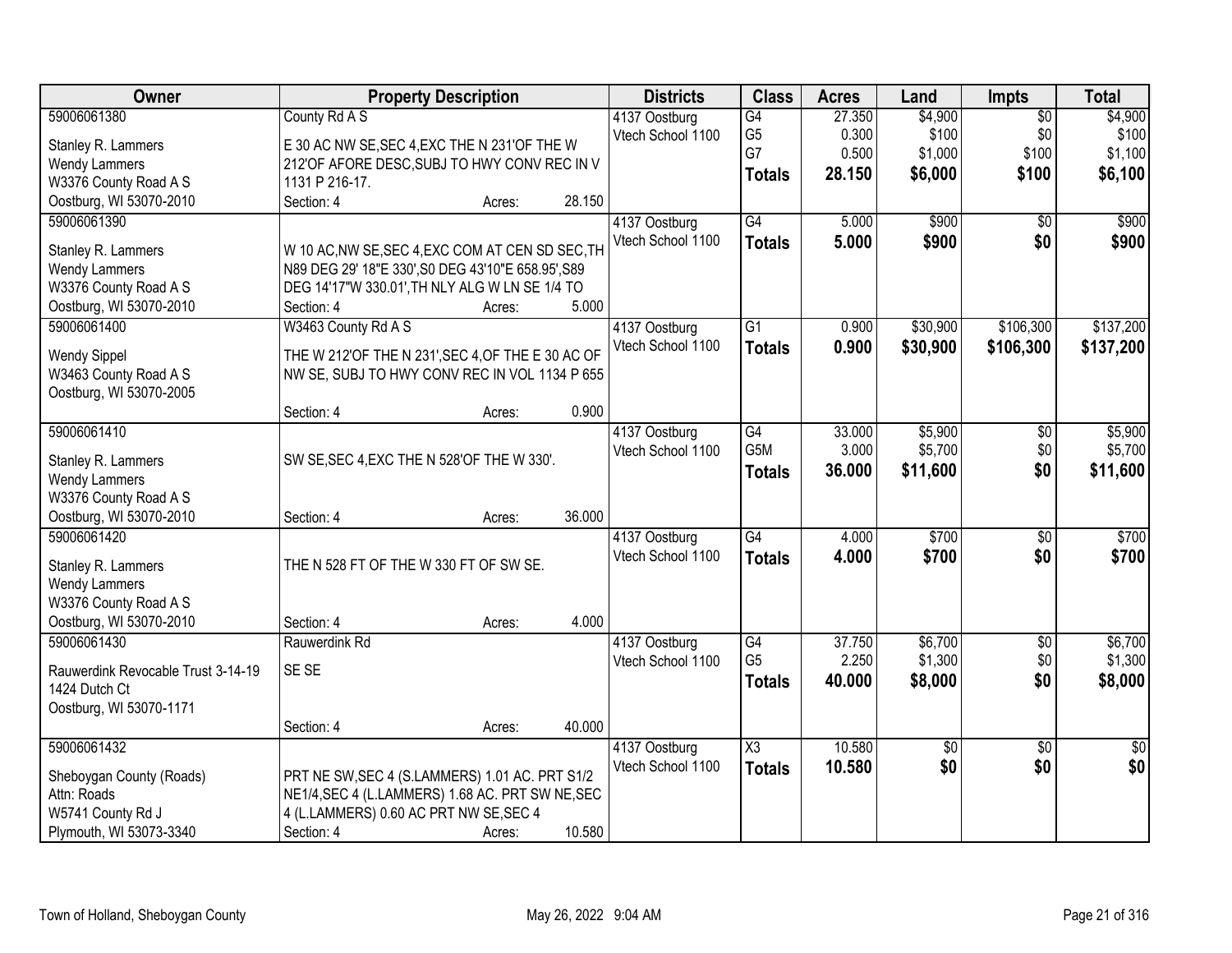| <b>Owner</b>                         | <b>Property Description</b>                       |                  | <b>Districts</b>  | <b>Class</b>    | <b>Acres</b> | Land     | <b>Impts</b>    | <b>Total</b> |
|--------------------------------------|---------------------------------------------------|------------------|-------------------|-----------------|--------------|----------|-----------------|--------------|
| 59006061440                          |                                                   |                  | 4137 Oostburg     | G4              | 41.000       | \$7,400  | $\overline{30}$ | \$7,400      |
| Quonset Farms LLC                    | NE NE, SEC 5                                      |                  | Vtech School 1100 | G <sub>5</sub>  | 1.380        | \$900    | \$0             | \$900        |
| W3018 Wilson Lima Rd                 |                                                   |                  |                   | <b>Totals</b>   | 42.380       | \$8,300  | \$0             | \$8,300      |
| Oostburg, WI 53070-2035              |                                                   |                  |                   |                 |              |          |                 |              |
|                                      | Section: 5                                        | 42.380<br>Acres: |                   |                 |              |          |                 |              |
| 59006061450                          | County Rd GW                                      |                  | 4137 Oostburg     | $\overline{G4}$ | 34.750       | \$6,300  | $\overline{50}$ | \$6,300      |
| Robert K. Lammers                    | NW NE, SEC 5, EXC CSM V18 P 179-80, #1626281.     |                  | Vtech School 1100 | G <sub>5</sub>  | 3.690        | \$1,800  | \$0             | \$1,800      |
| N2175 Rauwerdink Rd                  |                                                   |                  |                   | <b>Totals</b>   | 38.440       | \$8,100  | \$0             | \$8,100      |
| Oostburg, WI 53070-2052              |                                                   |                  |                   |                 |              |          |                 |              |
|                                      | Section: 5                                        | 38.440<br>Acres: |                   |                 |              |          |                 |              |
| 59006061451                          | N2449 County Rd GW                                |                  | 4137 Oostburg     | $\overline{G1}$ | 3.070        | \$65,300 | \$111,300       | \$176,600    |
| Eric M. Vandrie                      | LOT 1 CSM V18 P 179-80,#1626281 - PRT NW NE, SEC  |                  | Vtech School 1100 | G <sub>5</sub>  | 0.500        | \$1,200  | \$0             | \$1,200      |
| Alexandra L. Vandrie                 | 5.                                                |                  |                   | <b>Totals</b>   | 3.570        | \$66,500 | \$111,300       | \$177,800    |
| N2449 County Rd Gw                   |                                                   |                  |                   |                 |              |          |                 |              |
| Oostburg, WI 53070-2029              | Section: 5                                        | Acres:           | 3.570             |                 |              |          |                 |              |
| 59006061460                          | W3848 County Rd A S                               |                  | 4137 Oostburg     | $\overline{G4}$ | 35.580       | \$5,400  | $\sqrt{6}$      | \$5,400      |
| Ronald Arentsen                      | SW NE, SEC 5, SUBJ TO HWY CONV REC IN V 1134 P    |                  | Vtech School 1100 | G <sub>5</sub>  | 1.000        | \$100    | \$0             | \$100        |
| W3848 County Road A S                | 652.                                              |                  |                   | G7              | 2.000        | \$38,000 | \$172,200       | \$210,200    |
| Oostburg, WI 53070-2015              |                                                   |                  |                   | <b>Totals</b>   | 38.580       | \$43,500 | \$172,200       | \$215,700    |
|                                      | Section: 5                                        | 38.580<br>Acres: |                   |                 |              |          |                 |              |
| 59006061470                          | County Rd A S                                     |                  | 4137 Oostburg     | $\overline{G4}$ | 33.770       | \$6,100  | $\overline{50}$ | \$6,100      |
| Quonset Farms LLC                    | SE NE, SEC 5, EXC COM AT E1/4 COR, SD SEC, TH NO  |                  | Vtech School 1100 | G <sub>5</sub>  | 0.350        | \$100    | \$0             | \$100        |
| W3018 Wilson Lima Rd                 | DEG 3'13"E 467', W 467', S0 DEG 3'13"W 467', TH E |                  |                   | <b>Totals</b>   | 34.120       | \$6,200  | \$0             | \$6,200      |
| Oostburg, WI 53070-2035              | 467'TO BEG, SUBJ TO HWY CONV REC IN V 1132 P      |                  |                   |                 |              |          |                 |              |
|                                      | Section: 5                                        | 34.120<br>Acres: |                   |                 |              |          |                 |              |
| 59006061471                          | W3706 County Rd A S                               |                  | 4137 Oostburg     | $\overline{G1}$ | 4.560        | \$71,200 | \$132,500       | \$203,700    |
| Randall J. Walford                   | 'ERROR DEED' LOT 1 CSM V 7 P 72-PRT SE NE SEC     |                  | Vtech School 1100 | <b>Totals</b>   | 4.560        | \$71,200 | \$132,500       | \$203,700    |
| Lynn M. Walford                      | 5, COM AT E1/4 COR, SD SEC TH N0 DEG 3'13"E       |                  |                   |                 |              |          |                 |              |
| W3708 County Road A S                | 467', W 467' S0 DEG 3'13"W 467', TH E 467' TO     |                  |                   |                 |              |          |                 |              |
| Oostburg, WI 53070-2014              | Section: 5                                        | Acres:           | 4.560             |                 |              |          |                 |              |
| 59006061481                          | N2418 County Rd GW                                |                  | 4137 Oostburg     | G1              | 2.000        | \$55,000 | \$94,200        | \$149,200    |
| Robert O Kolberg and Laura L Kolberg | LOT 1 CSM V24 P38-39 #1866135 - PRT NE NW & SE    |                  | Vtech School 1100 | G4              | 4.850        | \$900    | \$0             | \$900        |
| Joint Rev Trust of                   | NW, SEC 5.                                        |                  |                   | <b>Totals</b>   | 6.850        | \$55,900 | \$94,200        | \$150,100    |
| N2418 County Rd Gw                   |                                                   |                  |                   |                 |              |          |                 |              |
| Oostburg, WI 53070-2026              | Section: 5                                        | Acres:           | 6.850             |                 |              |          |                 |              |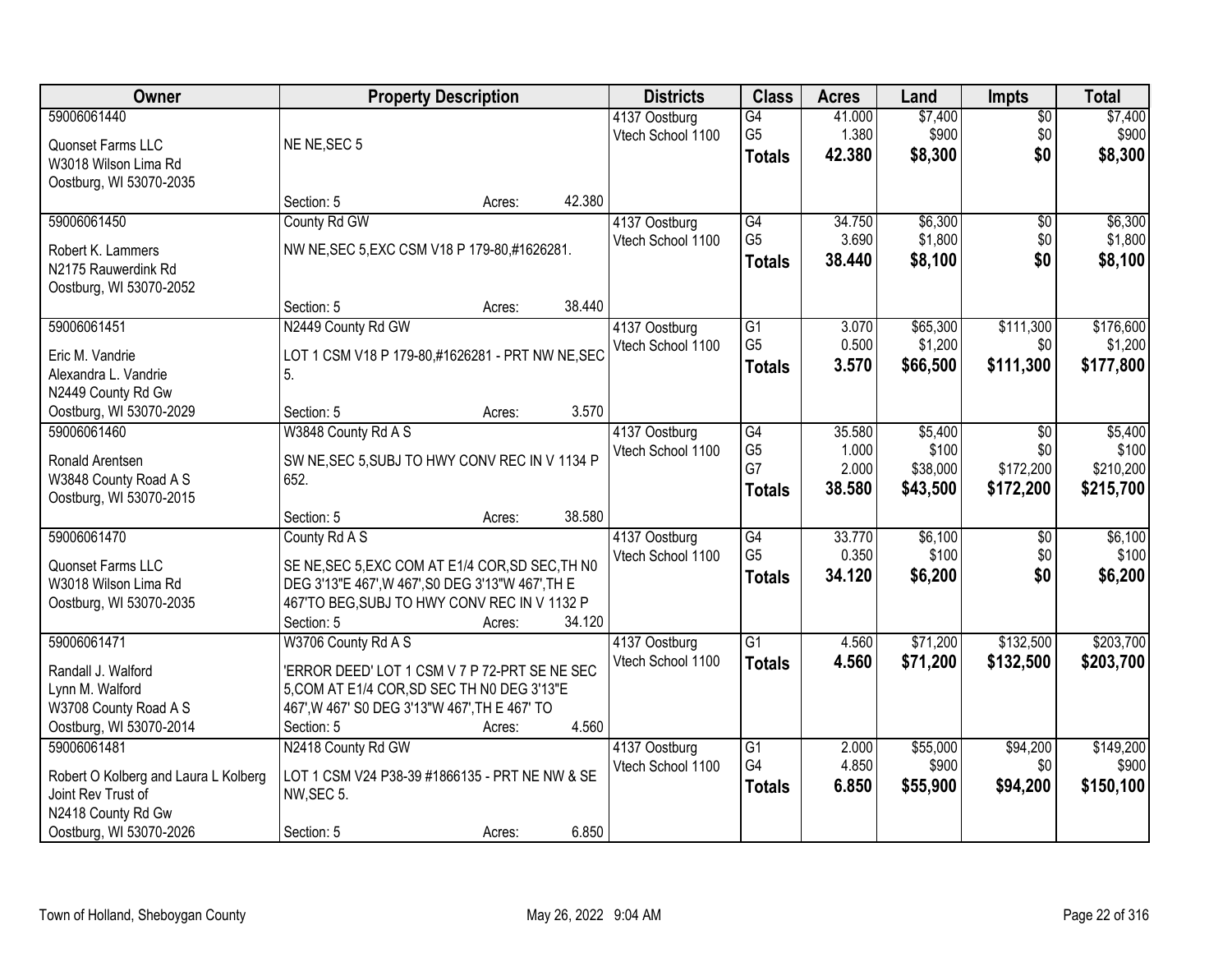| Owner                                                                                                                 | <b>Property Description</b>                                                                                                                                                             |                  | <b>Districts</b>                   | <b>Class</b>                                             | <b>Acres</b>                       | Land                                     | Impts                                | <b>Total</b>                               |
|-----------------------------------------------------------------------------------------------------------------------|-----------------------------------------------------------------------------------------------------------------------------------------------------------------------------------------|------------------|------------------------------------|----------------------------------------------------------|------------------------------------|------------------------------------------|--------------------------------------|--------------------------------------------|
| 59006061482<br>Larry W. Wilterdink<br>W4001 County Rd W<br>Sheboygan Fls, WI 53085-2624                               | County Rd GW<br>LOT 2 CSM V24 P38-39 #1866135 - PRT NE NW & SE<br>NW, SEC 5.                                                                                                            |                  | 4137 Oostburg<br>Vtech School 1100 | G4<br>G <sub>5</sub><br><b>Totals</b>                    | 34.160<br>2.250<br>36.410          | \$6,200<br>\$4,900<br>\$11,100           | $\overline{50}$<br>\$0<br>\$0        | \$6,200<br>\$4,900<br>\$11,100             |
|                                                                                                                       | Section: 5                                                                                                                                                                              | 36.410<br>Acres: |                                    |                                                          |                                    |                                          |                                      |                                            |
| 59006061491<br>Larry W. Wilterdink<br>W4001 County Rd W<br>Sheboygan Fls, WI 53085-2624                               | N1/2 NW NW, SEC 5, EXC THAT PRT CONV BY<br>#1957067.                                                                                                                                    |                  | 4137 Oostburg<br>Vtech School 1100 | $\overline{G4}$<br>G5M<br><b>Totals</b>                  | 14.690<br>1.000<br>15.690          | \$2,700<br>\$1,900<br>\$4,600            | $\overline{50}$<br>\$0<br>\$0        | \$2,700<br>\$1,900<br>\$4,600              |
| 59006061500                                                                                                           | Section: 5                                                                                                                                                                              | 15.690<br>Acres: | 4137 Oostburg                      | $\overline{G4}$                                          | 20.000                             | \$3,600                                  | $\overline{50}$                      | \$3,600                                    |
| Ronald J. Arentsen<br>W3848 County Road A S<br>Oostburg, WI 53070-2015                                                | S1/2 NW NW, SEC 5.                                                                                                                                                                      |                  | Vtech School 1100                  | <b>Totals</b>                                            | 20.000                             | \$3,600                                  | \$0                                  | \$3,600                                    |
|                                                                                                                       | Section: 5                                                                                                                                                                              | 20.000<br>Acres: |                                    |                                                          |                                    |                                          |                                      |                                            |
| 59006061510<br>Ronald J. Arentsen<br>W3848 County Road A S<br>Oostburg, WI 53070-2015                                 | Dekker <sub>Rd</sub><br>SW NW, SEC 5.                                                                                                                                                   |                  | 4137 Oostburg<br>Vtech School 1100 | G1<br>G4<br>G <sub>5</sub><br><b>Totals</b>              | 1.000<br>38.250<br>0.750<br>40.000 | \$37,000<br>\$6,600<br>\$100<br>\$43,700 | \$69,100<br>\$0<br>\$0<br>\$69,100   | \$106,100<br>\$6,600<br>\$100<br>\$112,800 |
|                                                                                                                       | Section: 5                                                                                                                                                                              | 40.000<br>Acres: |                                    |                                                          |                                    |                                          |                                      |                                            |
| 59006061520<br>Michael P. Czysh<br>Sharon L. Czysh<br>W3964 Dekker Rd<br>Waldo, WI 53093-1703                         | W3964 Dekker Rd<br>SE NW, SEC 5, EXC COM AT SE COR SD1/4, TH N ON<br>CEN CTH GW 708', TH S89 DEG 59'W 255.3', S 708'TO<br>S LN SE NW, TH N89 DEG 59'E 255.3'TO BEG & ALSO<br>Section: 5 | 35.850<br>Acres: | 4137 Oostburg<br>Vtech School 1100 | $\overline{G1}$<br>G4<br>G <sub>5</sub><br><b>Totals</b> | 2.000<br>33.050<br>0.800<br>35.850 | \$55,000<br>\$5,600<br>\$100<br>\$60,700 | \$229,100<br>\$0<br>\$0<br>\$229,100 | \$284,100<br>\$5,600<br>\$100<br>\$289,800 |
| 59006061531<br>Rick J. Christianson<br>N2320 County Rd Gw<br>Oostburg, WI 53070-2025                                  | N2320 County Rd GW<br>PRT SE NW, SEC 5, COM AT SE COR SD1/4, TH N ON<br>CEN CTH GW 708', S89 DEG 59'W 255.3', S 708'TO S LN<br>SE NW, TH N89 DEG 59'E 255.3'TO BEG.<br>Section: 5       | 4.150<br>Acres:  | 4137 Oostburg<br>Vtech School 1100 | $\overline{G1}$<br><b>Totals</b>                         | 4.150<br>4.150                     | \$45,500<br>\$45,500                     | \$180,800<br>\$180,800               | \$226,300<br>\$226,300                     |
| 59006061550<br>Hilbelink, Glenn M & Diane Hilbelink<br>Trust et al<br>W3823 Risseeuw Rd<br>Cedar Grove, WI 53013-1142 | NE SW, SEC 5, SUBJ TO HWY CONV REC IN V 1128 P<br>818, EXC COM 1338.27'E OF W1/4 COR SD SEC TH<br>CONT E 334.29', S02 DEG 01'30"W 635.67', S05 DEG<br>Section: 5                        | 30.010<br>Acres: | 4137 Oostburg<br>Vtech School 1100 | $\overline{G4}$<br>G <sub>5</sub><br><b>Totals</b>       | 29.330<br>0.680<br>30.010          | \$5,100<br>\$100<br>\$5,200              | $\overline{50}$<br>\$0<br>\$0        | \$5,100<br>\$100<br>\$5,200                |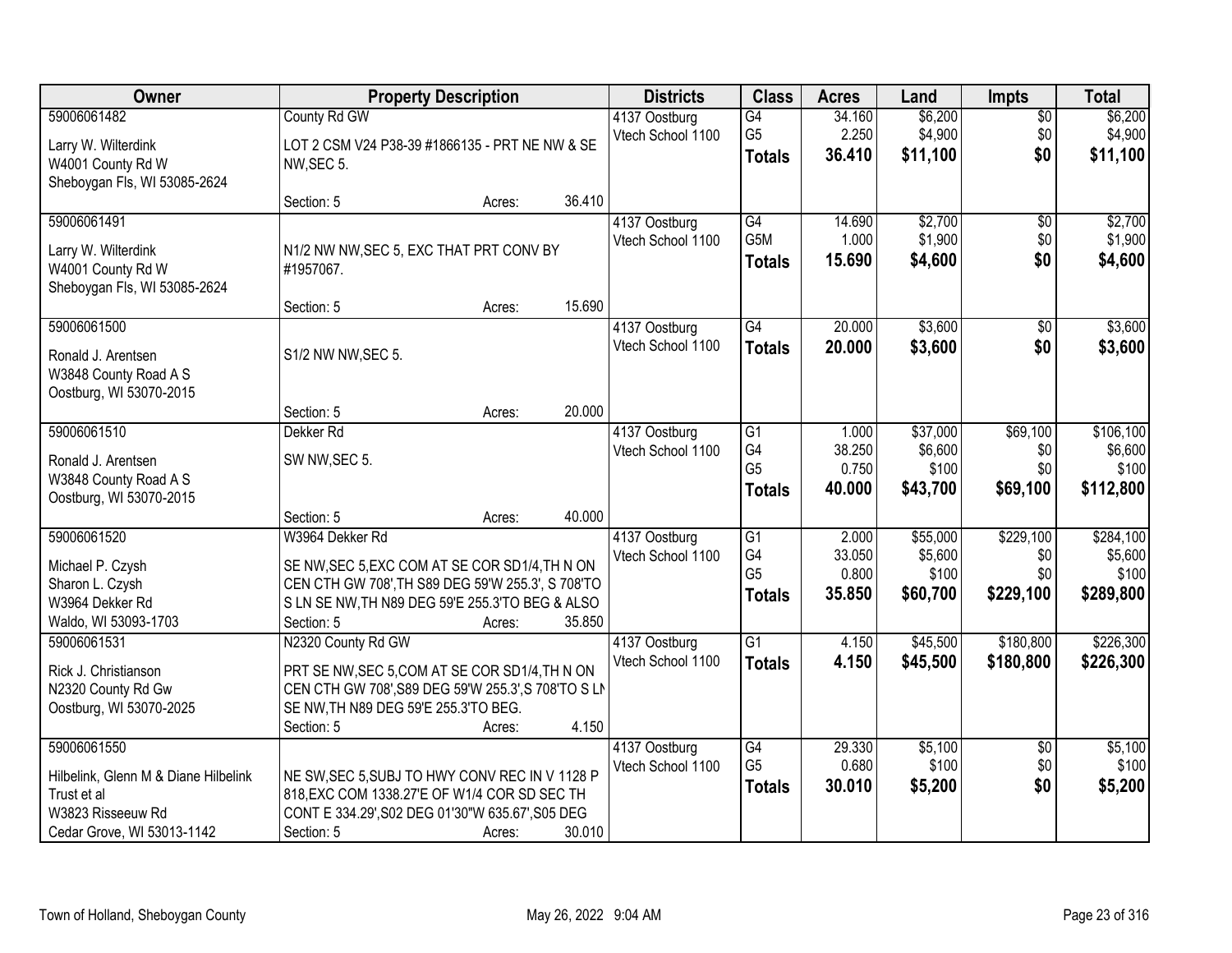| Owner                                | <b>Property Description</b>                          | <b>Districts</b>  | <b>Class</b>     | <b>Acres</b> | Land     | <b>Impts</b>    | <b>Total</b> |
|--------------------------------------|------------------------------------------------------|-------------------|------------------|--------------|----------|-----------------|--------------|
| 59006061551                          | W3995 Dekker Rd                                      | 4137 Oostburg     | $\overline{G1}$  | 8.700        | \$96,700 | \$233,000       | \$329,700    |
| Terry J. Prinsen                     | LOT 1, CSM V 9 P 302 - PRT E1/2 SW1/4, SEC 5, COM    | Vtech School 1100 | <b>Totals</b>    | 8.700        | \$96,700 | \$233,000       | \$329,700    |
| Sheryl L. Prinsen                    | 1338.27'E OF W1/4 COR SD SEC TH CONT E               |                   |                  |              |          |                 |              |
| W3995 Dekker Rd                      | 334.29', S02 DEG 01'30"W 635.67', S05 DEG 34'W       |                   |                  |              |          |                 |              |
| Waldo, WI 53093-1704                 | 8.700<br>Section: 5<br>Acres:                        |                   |                  |              |          |                 |              |
| 59006061561                          | W4065 Dekker Rd                                      | 4137 Oostburg     | $\overline{G1}$  | 2.000        | \$38,000 | \$83,500        | \$121,500    |
|                                      |                                                      | Vtech School 1100 | G4               | 3.010        | \$500    | \$0             | \$500        |
| Eric P. Arentsen                     | LOT 1 CSM V23 P291-292 #1852924 - PRT NW SW,         |                   | <b>Totals</b>    | 5.010        | \$38,500 | \$83,500        | \$122,000    |
| Andrea J. Wegner                     | <b>SEC 5.</b>                                        |                   |                  |              |          |                 |              |
| W4065 Dekker Rd                      | 5.010                                                |                   |                  |              |          |                 |              |
| Waldo, WI 53093-1704<br>59006061562  | Section: 5<br>Acres:                                 |                   | G4               | 21.230       | \$3,700  |                 | \$3,700      |
|                                      | Dekker <sub>Rd</sub>                                 | 4137 Oostburg     |                  |              |          | $\sqrt{6}$      |              |
| Donald J. Wilterdink                 | NW SW, SEC 5, EXC CSM V23 P291-292 #1852924 &        | Vtech School 1100 | <b>Totals</b>    | 21.230       | \$3,700  | \$0             | \$3,700      |
| Michael J. Vandriest                 | EXC CSM V25 P321-322 #1970075.                       |                   |                  |              |          |                 |              |
| N2455 State Rd 32                    |                                                      |                   |                  |              |          |                 |              |
| Oostburg, WI 53070-1857              | 21.230<br>Section: 5<br>Acres:                       |                   |                  |              |          |                 |              |
| 59006061563                          | Dekker <sub>Rd</sub>                                 | 4137 Oostburg     | G4               | 8.560        | \$1,300  | \$0             | \$1,300      |
| Eric P. Arentsen                     | LOT 1 CSM V25 P321-322 #1970075 - PRT NW SW,         | Vtech School 1100 | G <sub>5</sub>   | 0.200        | \$100    | \$0             | \$100        |
| Andrea J. Wegner                     | SEC <sub>5</sub>                                     |                   | G <sub>5</sub> M | 5.000        | \$9,500  | \$0             | \$9,500      |
| W4065 Dekker Rd                      |                                                      |                   | <b>Totals</b>    | 13.760       | \$10,900 | \$0             | \$10,900     |
| Waldo, WI 53093-1704                 | 13.760<br>Section: 5<br>Acres:                       |                   |                  |              |          |                 |              |
| 59006061571                          | County Rd A S                                        | 4137 Oostburg     | G4               | 25.830       | \$4,700  | $\overline{30}$ | \$4,700      |
|                                      |                                                      | Vtech School 1100 | G <sub>5</sub>   | 1.000        | \$100    | \$0             | \$100        |
| Keith W. Dulmes                      | SWSW SEC 5, T13N, R22E, EXC COM AT SW COR            |                   | G5M              | 4.110        | \$7,800  | \$0             | \$7,800      |
| Carol J. Dulmes                      | SD1/4, TH E 285', NO DEG 06'E 196', W 285', TH S TO  |                   | <b>Totals</b>    | 30.940       | \$12,600 | \$0             | \$12,600     |
| W4466 County Rd A                    | BEG SUBJ TO HWY CONV REC IN V 1103 P 623-24;         |                   |                  |              |          |                 |              |
| Waldo, WI 53093-1700                 | 30.940<br>Section: 5<br>Acres:                       |                   |                  |              |          |                 |              |
| 59006061580                          | W4092 County Rd A S                                  | 4137 Oostburg     | $\overline{G1}$  | 1.000        | \$37,000 | \$153,400       | \$190,400    |
| Jeffery E. Baumgart                  | PRT SW SW, SEC 5, COM AT SW COR SD1/4, TH E          | Vtech School 1100 | <b>Totals</b>    | 1.000        | \$37,000 | \$153,400       | \$190,400    |
| Kathy L. Baumgart                    | 285', NO DEG 06'E 196', W 285'TO W LN SW SW, TH S TO |                   |                  |              |          |                 |              |
| W4092S County Rd A                   | BEG, SUBJ TO HWY CONV REC IN V 1104 P 584.           |                   |                  |              |          |                 |              |
| Cedar Grove, WI 53013-1133           | 1.000<br>Section: 5<br>Acres:                        |                   |                  |              |          |                 |              |
| 59006061590                          | County Rd GW                                         | 4137 Oostburg     | G4               | 28.410       | \$5,100  | $\overline{50}$ | \$5,100      |
|                                      |                                                      | Vtech School 1100 | G <sub>5</sub>   | 0.400        | \$100    | \$0             | \$100        |
| Hilbelink, Glenn M & Diane Hilbelink | SE SW, SEC 5, EXC S 326.75' THEREOF, SUBJ TO HWY     |                   | <b>Totals</b>    | 28.810       | \$5,200  | \$0             | \$5,200      |
| Trust et al                          | CONV REC IN V 1128 P 818, EXC THAT PRT IN CSM V      |                   |                  |              |          |                 |              |
| W3823 Risseeuw Rd                    | 9 P 302.                                             |                   |                  |              |          |                 |              |
| Cedar Grove, WI 53013-1142           | 28.810<br>Section: 5<br>Acres:                       |                   |                  |              |          |                 |              |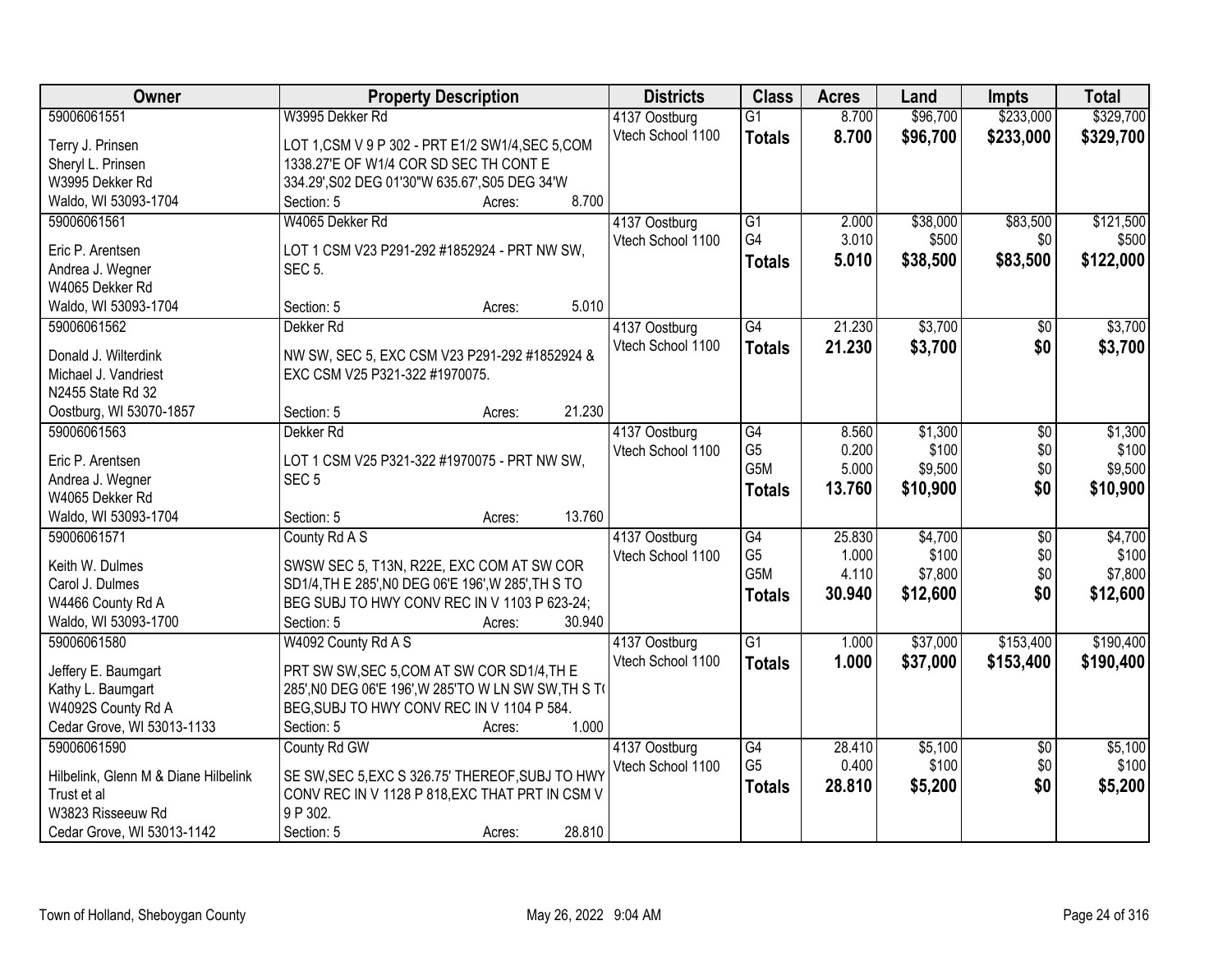| Owner                                          | <b>Property Description</b>                                                                        |        | <b>Districts</b>  | <b>Class</b>     | <b>Acres</b> | Land     | <b>Impts</b>    | <b>Total</b> |
|------------------------------------------------|----------------------------------------------------------------------------------------------------|--------|-------------------|------------------|--------------|----------|-----------------|--------------|
| 59006061601                                    | W3922 County Rd A S                                                                                |        | 4137 Oostburg     | $\overline{G1}$  | 3.000        | \$65,000 | \$39,200        | \$104,200    |
| <b>Charles Lammers</b>                         | LOT 1 CSM V22 P 244-45 #1811701-PRT SE SW, SEC 5                                                   |        | Vtech School 1100 | <b>Totals</b>    | 3.000        | \$65,000 | \$39,200        | \$104,200    |
| 317 N Commerce St                              |                                                                                                    |        |                   |                  |              |          |                 |              |
| Cedar Grove, WI 53013-1604                     |                                                                                                    |        |                   |                  |              |          |                 |              |
|                                                | Section: 5<br>Acres:                                                                               | 3.000  |                   |                  |              |          |                 |              |
| 59006061602                                    | W3934 County Rd A S                                                                                |        | 4137 Oostburg     | $\overline{G1}$  | 4.370        | \$49,300 | \$237,800       | \$287,100    |
| Jason E. Stader                                | LOT 2 CSM V22 P244-45 #1811701-PRT SE SW, SEC 5                                                    |        | Vtech School 1100 | <b>Totals</b>    | 4.370        | \$49,300 | \$237,800       | \$287,100    |
| Amy E. Stader                                  |                                                                                                    |        |                   |                  |              |          |                 |              |
| W3934S County Rd A                             |                                                                                                    |        |                   |                  |              |          |                 |              |
| Cedar Grove, WI 53013-1134                     | Section: 5<br>Acres:                                                                               | 4.370  |                   |                  |              |          |                 |              |
| 59006061603                                    | County Rd A S                                                                                      |        | 4137 Oostburg     | $\overline{G1}$  | 1.120        | \$4,000  | $\overline{50}$ | \$4,000      |
| Jason E. Stader                                | OUTLOT 3 CSM V22 P244-45 #1811701-PRT SE                                                           |        | Vtech School 1100 | <b>Totals</b>    | 1.120        | \$4,000  | \$0             | \$4,000      |
| Amy E. Stader                                  | SW, SEC 5                                                                                          |        |                   |                  |              |          |                 |              |
| W3934S County Rd A                             |                                                                                                    |        |                   |                  |              |          |                 |              |
| Cedar Grove, WI 53013-1134                     | Section: 5<br>Acres:                                                                               | 1.120  |                   |                  |              |          |                 |              |
| 59006061610                                    | N2214 Ebbers Rd                                                                                    |        | 4137 Oostburg     | $\overline{G4}$  | 37.880       | \$6,800  | \$0             | \$6,800      |
| Stanley R. Lammers                             | NE SE, SEC 5, SUBJ TO HWY CONV REC IN V 1132 P                                                     |        | Vtech School 1100 | G <sub>5</sub>   | 0.750        | \$100    | \$0             | \$100        |
| <b>Wendy Lammers</b>                           | 475.                                                                                               |        |                   | <b>Totals</b>    | 38.630       | \$6,900  | \$0             | \$6,900      |
| W3376 County Road A S                          |                                                                                                    |        |                   |                  |              |          |                 |              |
| Oostburg, WI 53070-2010                        | Section: 5<br>Acres:                                                                               | 38.630 |                   |                  |              |          |                 |              |
| 59006061620                                    | W3845 County Rd A S                                                                                |        | 4137 Oostburg     | $\overline{G1}$  | 3.720        | \$67,900 | \$167,300       | \$235,200    |
|                                                |                                                                                                    |        | Vtech School 1100 | <b>Totals</b>    | 3.720        | \$67,900 | \$167,300       | \$235,200    |
| <b>Matthew Goeres</b><br>W3845 County Road A S | LOT 1,CSM V 6 P 300 PRT NW SE, SEC 5, COM<br>665.24'E OF CEN SD SEC, TH S 581', E 300', N 581', TH |        |                   |                  |              |          |                 |              |
| Oostburg, WI 53070-2007                        | W 300'TO BEG, SUBJ TO HWY CONV REC IN V 1133 P                                                     |        |                   |                  |              |          |                 |              |
|                                                | Section: 5<br>Acres:                                                                               | 3.720  |                   |                  |              |          |                 |              |
| 59006061621                                    | County Rd A S                                                                                      |        | 4137 Oostburg     | $\overline{G4}$  | 30.820       | \$5,600  | $\overline{50}$ | \$5,600      |
|                                                |                                                                                                    |        | Vtech School 1100 | G <sub>5</sub>   | 0.900        | \$100    | \$0             | \$100        |
| Ronald J. Arentsen                             | NW SE, SEC 5, EXC COM 665.24'E OF CEN SD SEC, TH                                                   |        |                   | G <sub>5</sub> M | 1.500        | \$2,900  | \$0             | \$2,900      |
| Gail M. Arentsen<br>W3848 County Road A S      | S 581', E 300', N 581', TH W 300'TO BEG, SUBJ TO HWY<br>CONV REC IN V 1134 P 654 & V 1154 P 829.   |        |                   | <b>Totals</b>    | 33.220       | \$8,600  | \$0             | \$8,600      |
| Oostburg, WI 53070-2015                        | Section: 5<br>Acres:                                                                               | 33.220 |                   |                  |              |          |                 |              |
| 59006061630                                    | County Rd A                                                                                        |        | 4137 Oostburg     | $\overline{G4}$  | 10.520       | \$1,900  | $\overline{30}$ | \$1,900      |
|                                                |                                                                                                    |        | Vtech School 1100 | G <sub>5</sub>   | 1.700        | \$1,000  | \$0             | \$1,000      |
| James A. Krostag                               | THE N 13 AC OF SW SE, SEC 5, SUBJ TO HWY CONV                                                      |        |                   | G7               | 0.250        | \$6,000  | \$8,000         | \$14,000     |
| 405 S 10th St                                  | REC IN V 1132 P 476/77.                                                                            |        |                   | <b>Totals</b>    | 12.470       | \$8,900  | \$8,000         | \$16,900     |
| Oostburg, WI 53070-1303                        |                                                                                                    | 12.470 |                   |                  |              |          |                 |              |
|                                                | Section: 5<br>Acres:                                                                               |        |                   |                  |              |          |                 |              |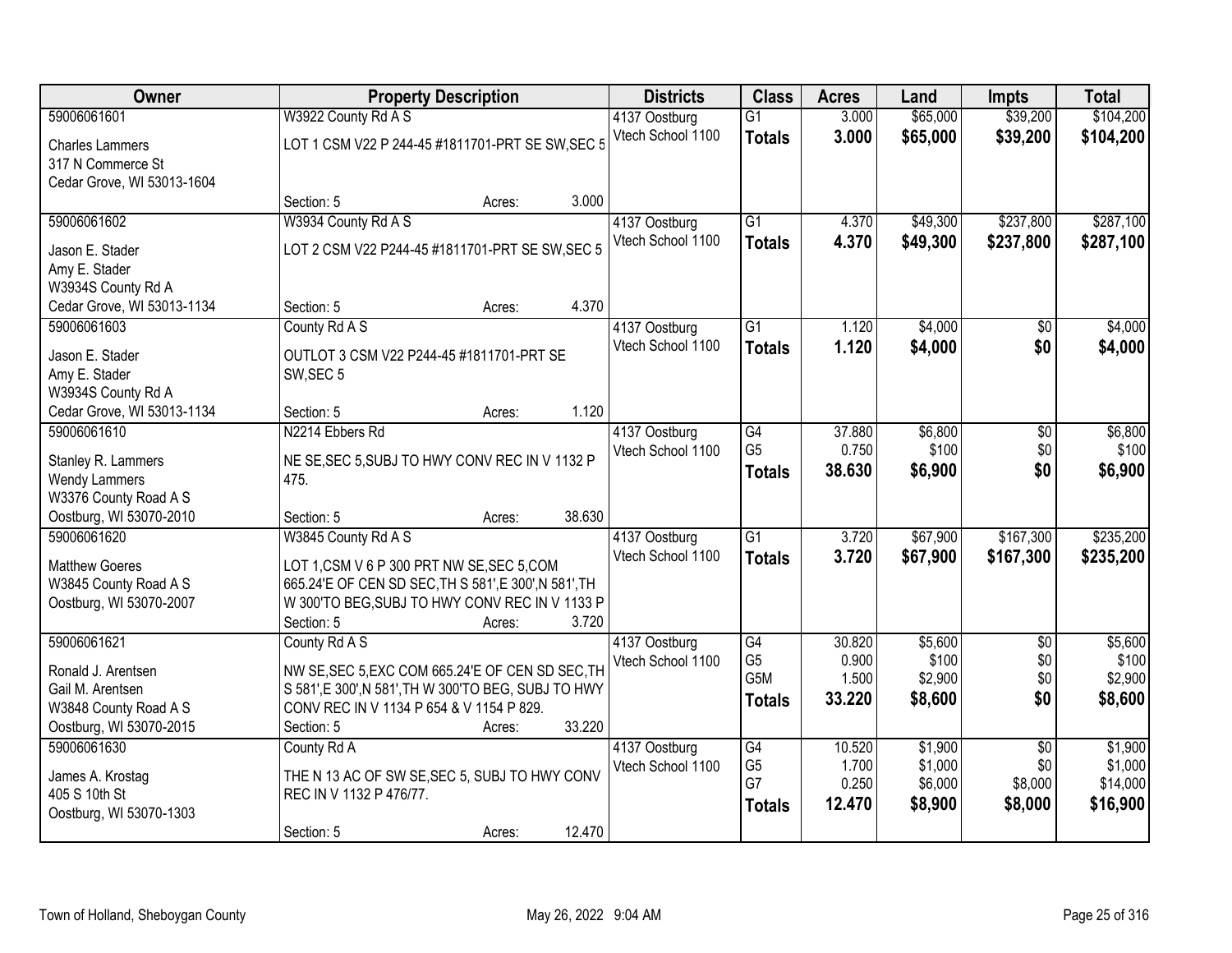| Owner                                     | <b>Property Description</b>                        |        |        | <b>Districts</b>                   | <b>Class</b>    | <b>Acres</b> | Land     | <b>Impts</b>    | <b>Total</b> |
|-------------------------------------------|----------------------------------------------------|--------|--------|------------------------------------|-----------------|--------------|----------|-----------------|--------------|
| 59006061640                               | County Rd A/Wynveen                                |        |        | 4137 Oostburg                      | G4              | 12.000       | \$2,200  | $\sqrt{$0}$     | \$2,200      |
| Robert K. Lammers                         | THE W1/2 OF SW SE, SEC 5, EXC THE N 6 1/2 AC       |        |        | Vtech School 1100                  | G <sub>5</sub>  | 0.530        | \$100    | \$0             | \$100        |
| N2175 Rauwerdink Rd                       | THEREOF, SUBJ TO HWY CONV REC IN V 1136 P 831.     |        |        |                                    | <b>Totals</b>   | 12.530       | \$2,300  | \$0             | \$2,300      |
| Oostburg, WI 53070-2052                   |                                                    |        |        |                                    |                 |              |          |                 |              |
|                                           | Section: 5                                         | Acres: | 12.530 |                                    |                 |              |          |                 |              |
| 59006061650                               | W3814 Wynveen Rd                                   |        |        | 4137 Oostburg                      | G1              | 2.000        | \$55,000 | \$132,400       | \$187,400    |
| Steven L. Leynse                          | S. 13.5 AC. OF E.1/2 SW SE                         |        |        | Vtech School 1100                  | G4              | 10.400       | \$1,900  | \$0             | \$1,900      |
| Karen J. Leynse                           |                                                    |        |        |                                    | G <sub>5</sub>  | 1.100        | \$700    | \$0             | \$700        |
| W3814 Wynveen Rd                          |                                                    |        |        |                                    | <b>Totals</b>   | 13.500       | \$57,600 | \$132,400       | \$190,000    |
| Cedar Grove, WI 53013-1138                | Section: 5                                         | Acres: | 13.500 |                                    |                 |              |          |                 |              |
| 59006061660                               | Wynveen Rd/Ebbers Rd                               |        |        | 4137 Oostburg                      | G4              | 38.500       | \$7,000  | \$0             | \$7,000      |
| Stanley R. Lammers                        | SE SE, SEC 5.                                      |        |        | Vtech School 1100                  | G <sub>5</sub>  | 1.500        | \$400    | \$0             | \$400        |
| <b>Wendy Lammers</b>                      |                                                    |        |        |                                    | <b>Totals</b>   | 40.000       | \$7,400  | \$0             | \$7,400      |
| W3376 County Road A S                     |                                                    |        |        |                                    |                 |              |          |                 |              |
| Oostburg, WI 53070-2010                   | Section: 5                                         | Acres: | 40.000 |                                    |                 |              |          |                 |              |
| 59006061661                               |                                                    |        |        | 4137 Oostburg                      | X3              | 14.260       | \$0      | $\sqrt[6]{3}$   | $\sqrt{50}$  |
|                                           | PRT SW SW, SEC 5 (EDMONDS) 0.29 AC. - PRT SE       |        |        | Vtech School 1100                  | <b>Totals</b>   | 14.260       | \$0      | \$0             | \$0          |
| Sheboygan County (Roads)<br>Attn: Roads   | SW, SEC 5 (CANFIELD) 1.51 AC. - PRT SW SW, SEC 5   |        |        |                                    |                 |              |          |                 |              |
| W5741 County Rd J                         | (DULMES) 1.31 AC. PRT E1/2 SW1/4, SEC 5            |        |        |                                    |                 |              |          |                 |              |
| Plymouth, WI 53073-3340                   | Section: 5                                         | Acres: | 14.260 |                                    |                 |              |          |                 |              |
| 59006061680                               | Dekker <sub>Rd</sub>                               |        |        | 4137 Oostburg                      | $\overline{G4}$ | 38.280       | \$6,700  | $\overline{50}$ | \$6,700      |
|                                           |                                                    |        |        | Vtech School 1100                  | G <sub>5</sub>  | 3.000        | \$1,800  | \$0             | \$1,800      |
| Hilbelink, Glenn M & Diane Hilbelink      | NW NE, SEC 6.                                      |        |        |                                    | <b>Totals</b>   | 41.280       | \$8,500  | \$0             | \$8,500      |
| Trust et al<br>W3823 Risseeuw Rd          |                                                    |        |        |                                    |                 |              |          |                 |              |
| Cedar Grove, WI 53013-1142                | Section: 6                                         | Acres: | 41.280 |                                    |                 |              |          |                 |              |
| 59006061690                               | Dekker Rd                                          |        |        | 4137 Oostburg                      | G4              | 31.370       | \$5,600  | $\sqrt{6}$      | \$5,600      |
|                                           |                                                    |        |        | Vtech School 1100                  | G <sub>5</sub>  | 1.150        | \$700    | \$0             | \$700        |
| Hilbelink, Glenn M & Diane Hilbelink      | SW NE, SEC 6, EXC COM S89 DEG 52'19"E              |        |        |                                    | <b>Totals</b>   | 32.520       | \$6,300  | \$0             | \$6,300      |
| Trust et al                               | 753.73'FROM CEN, SD SEC, TH CONT S89 52'19"E 570'  |        |        |                                    |                 |              |          |                 |              |
| W3823 Risseeuw Rd                         | N0 DEG 54'16"E 571.6', N89 DEG 52'19"W 570', TH S0 |        | 32.520 |                                    |                 |              |          |                 |              |
| Cedar Grove, WI 53013-1142<br>59006061691 | Section: 6<br>W4230 Dekker Rd                      | Acres: |        |                                    | G1              | 7.480        | \$80,400 | \$126,400       | \$206,800    |
|                                           |                                                    |        |        | 4137 Oostburg<br>Vtech School 1100 |                 | 7.480        | \$80,400 | \$126,400       | \$206,800    |
| David W. Lunde                            | LOT 1 CSM V13 P 189 - PRT SW NE, SEC 6, COM S89    |        |        |                                    | <b>Totals</b>   |              |          |                 |              |
| W4230 Dekker Rd                           | DEG 52'19"E 753.73'FROM CEN, SD SEC, TH            |        |        |                                    |                 |              |          |                 |              |
| Waldo, WI 53093-1705                      | CONT, S89 DEG 52'19"E 570', N0 DEG 54'16"E         |        |        |                                    |                 |              |          |                 |              |
|                                           | Section: 6                                         | Acres: | 7.480  |                                    |                 |              |          |                 |              |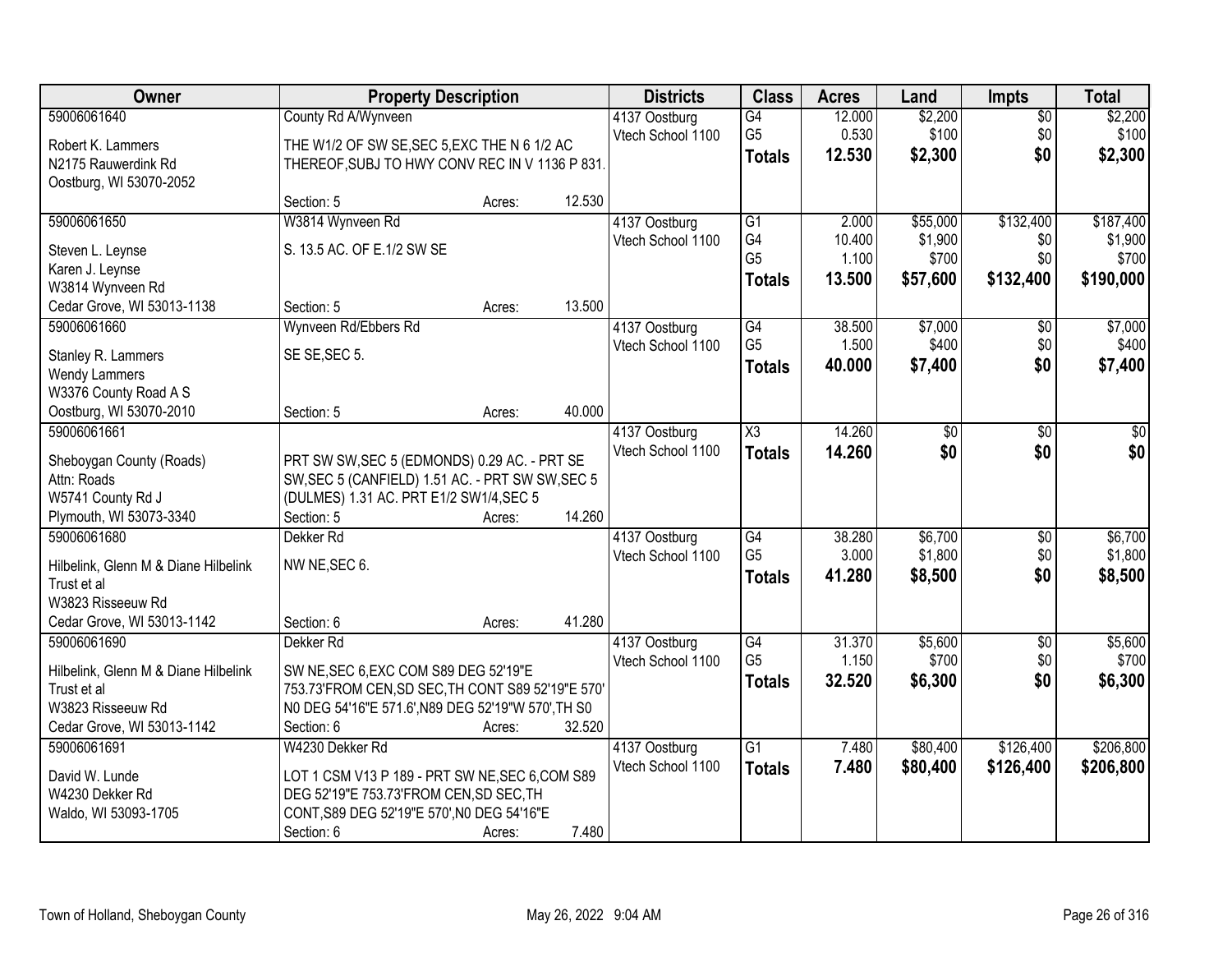| Owner                     | <b>Property Description</b>                                                                 | <b>Districts</b>  | <b>Class</b>     | <b>Acres</b> | Land               | <b>Impts</b>    | <b>Total</b> |
|---------------------------|---------------------------------------------------------------------------------------------|-------------------|------------------|--------------|--------------------|-----------------|--------------|
| 59006061701               | W4112 Dekker Rd                                                                             | 4137 Oostburg     | $\overline{G1}$  | 5.330        | \$74,000           | \$186,400       | \$260,400    |
| Robert J. Neeb            | TRACT 1 CSM V4 P112 #1020441 - PRT SE NE, SEC                                               | Vtech School 1100 | <b>Totals</b>    | 5.330        | \$74,000           | \$186,400       | \$260,400    |
| W4112 Dekker Rd           | 6, COM AT E1/4 COR SD SEC, TH N 330', S89 DEG 14'W                                          |                   |                  |              |                    |                 |              |
| Waldo, WI 53093-1703      | 80', N 200', S89 DEG 14'W 60', S 200', S89 DEG 14'W                                         |                   |                  |              |                    |                 |              |
|                           | 5.330<br>Section: 6<br>Acres:                                                               |                   |                  |              |                    |                 |              |
| 59006061702               |                                                                                             | 4137 Oostburg     | G4               | 31.260       | \$5,200            | $\overline{50}$ | \$5,200      |
|                           |                                                                                             | Vtech School 1100 | G <sub>5</sub>   | 2.000        | \$1,200            | \$0             | \$1,200      |
| Robert J. Neeb            | PRT NE NE & SE NE, SEC 6 & PRT NW NW, SEC 5                                                 |                   | G <sub>5</sub> M | 8.290        | \$15,800           | \$0             | \$15,800     |
| Mary B. Neeb              | DESC IN #1957066 & #1957067.                                                                |                   | <b>Totals</b>    | 41.550       | \$22,200           | \$0             | \$22,200     |
| W4112 Dekker Rd           | 41.550                                                                                      |                   |                  |              |                    |                 |              |
| Waldo, WI 53093-1703      | Section: 6<br>Acres:                                                                        |                   |                  |              |                    |                 |              |
| 59006061703               | Dekker <sub>Rd</sub>                                                                        | 4137 Oostburg     | G4<br>G5M        | 37.650       | \$6,500<br>\$5,700 | $\overline{50}$ | \$6,500      |
| Kenneth C. Arentsen       | PRT NE NE & SE NE, SEC 6 DESC IN #1957065.                                                  | Vtech School 1100 |                  | 3.000        |                    | \$0             | \$5,700      |
| Ruth A. Arentsen          |                                                                                             |                   | <b>Totals</b>    | 40.650       | \$12,200           | \$0             | \$12,200     |
| W4337 Church Rd           |                                                                                             |                   |                  |              |                    |                 |              |
| Waldo, WI 53093-1729      | 40.650<br>Section: 6<br>Acres:                                                              |                   |                  |              |                    |                 |              |
| 59006061710               | N2495 County Rd CC                                                                          | 4137 Oostburg     | $\overline{G1}$  | 2.000        | \$55,000           | \$101,100       | \$156,100    |
| Cody D. Mullikin          |                                                                                             | Vtech School 1100 | G4               | 37.310       | \$6,700            | \$0             | \$6,700      |
| N2495 County Rd Cc        | PRT NE NW, SEC 6, COM AT NE COR, SD1/4, TH S<br>1341.8', W 1323'TO W LN NE NW, N 1531'TO NW |                   | G <sub>5</sub>   | 1.500        | \$700              | \$0             | \$700        |
| Waldo, WI 53093-1708      | COR, SD1/4, TH E 1318'TO BEG.                                                               |                   | <b>Totals</b>    | 40.810       | \$62,400           | \$101,100       | \$163,500    |
|                           | 40.810<br>Section: 6<br>Acres:                                                              |                   |                  |              |                    |                 |              |
| 59006061720               | N2494 County Rd CC                                                                          | 4137 Oostburg     | $\overline{G1}$  | 5.000        | \$73,000           | $\overline{50}$ | \$73,000     |
|                           |                                                                                             | Vtech School 1100 |                  | 5.000        | \$73,000           | \$0             | \$73,000     |
| J Rogers Construction LLC | PRT NW NW, SEC 6, COM AT NE COR SD1/4, TH W                                                 |                   | <b>Totals</b>    |              |                    |                 |              |
| 5036 County Road Ok W     | 467.5', S 467.5', E 467.5'TO CEN CTH CC TH N                                                |                   |                  |              |                    |                 |              |
| Sheboygan, WI 53081-8976  | 467.5'TO BEG.                                                                               |                   |                  |              |                    |                 |              |
|                           | 5.000<br>Section: 6<br>Acres:                                                               |                   |                  |              |                    |                 |              |
| 59006061730               | County Rd CC                                                                                | 4137 Oostburg     | G4               | 28.680       | \$4,200            | $\sqrt{6}$      | \$4,200      |
| Dale A. Hodgson           | NW NW, SEC 6, EXC THE N 467.5' OF THE E 467.5' &                                            | Vtech School 1100 | G <sub>5</sub>   | 9.000        | \$5,400            | \$0             | \$5,400      |
| 13035 Vista Pointe Dr     | EXC COM 963.35'S OF NW COR SD1/4, TH E 269', N                                              |                   | <b>Totals</b>    | 37,680       | \$9,600            | \$0             | \$9,600      |
| Chardon, OH 44024-7938    | 588', W 269'TO W LN SEC 6, TH S 588'TO PNT OF BEG                                           |                   |                  |              |                    |                 |              |
|                           | 37.680<br>Section: 6<br>Acres:                                                              |                   |                  |              |                    |                 |              |
| 59006061740               | N2453 Mill Rd                                                                               | Sanitary 7080     | $\overline{G1}$  | 3.630        | \$70,900           | \$192,600       | \$263,500    |
|                           |                                                                                             | 4137 Oostburg     | <b>Totals</b>    | 3.630        | \$70,900           | \$192,600       | \$263,500    |
| William G. Vervelde       | PRT NW NW, SEC 6, COM 963.35'S OF NW COR                                                    | Vtech School 1100 |                  |              |                    |                 |              |
| Julie M. Vervelde         | SD1/4, TH E 269', N 588', W 269'TO W LINE SEC 6, TH S                                       |                   |                  |              |                    |                 |              |
| N2453 Mill Rd             | 588'TO BEG.                                                                                 |                   |                  |              |                    |                 |              |
| Waldo, WI 53093-1610      | 3.630<br>Section: 6<br>Acres:                                                               |                   |                  |              |                    |                 |              |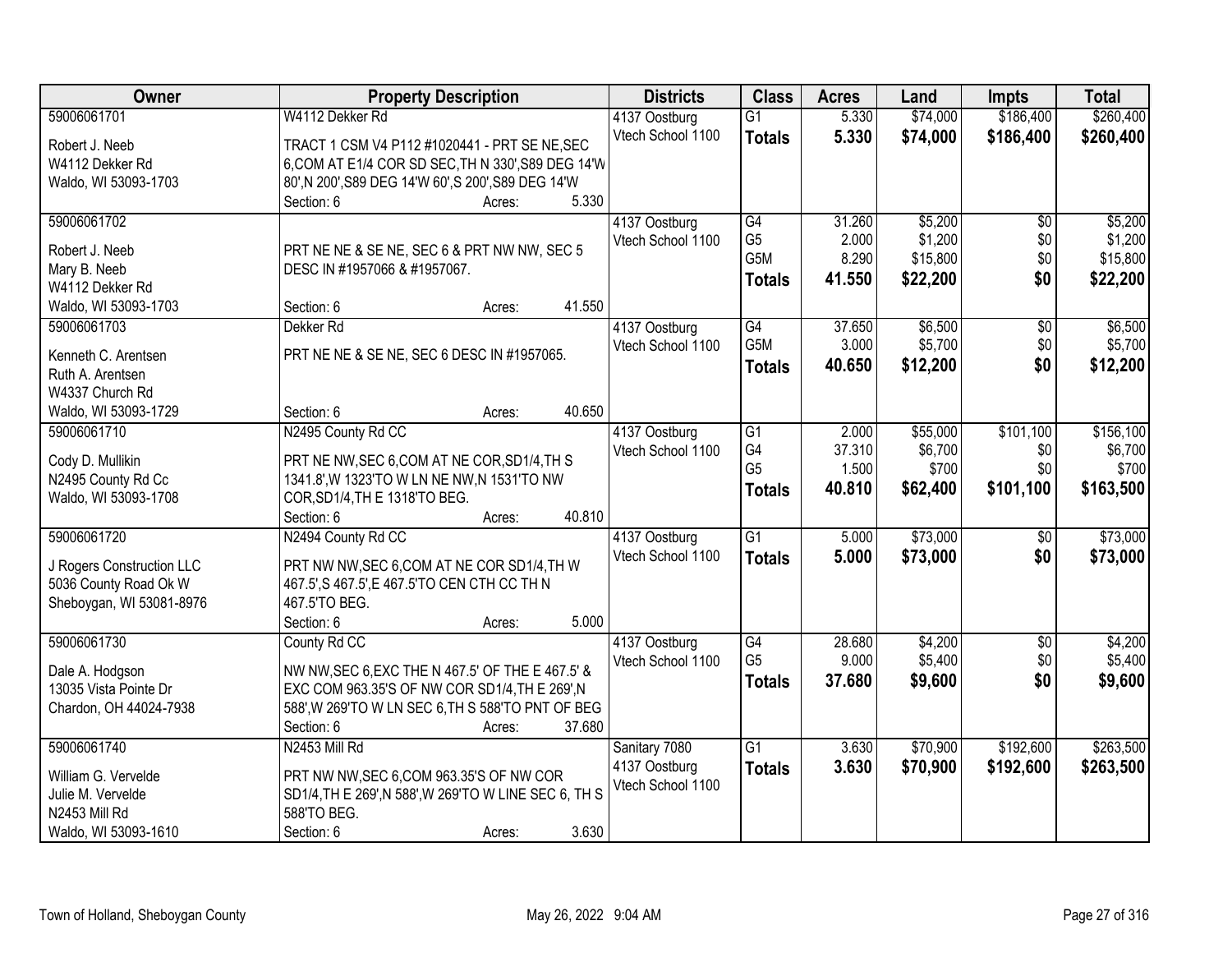| \$73,000<br>\$124,900<br>59006061751<br>N2464 County Rd CC<br>$\overline{G1}$<br>5.000<br>4137 Oostburg<br>Vtech School 1100<br>5.000<br>\$73,000<br>\$124,900<br>\$197,900<br><b>Totals</b><br>LOT 1,CSM V 9 P 295 - PRT NW NW, SEC 6, COM N89<br>Jennifer S. Yoho<br>DEG 47'37"E 1616.81'& 467.50'S OF NW COR SD<br>Nathaniel N. Yoho<br>SEC, TH S89 DEG 47'37"W 640.59', S 340', N89 DEG 47'<br>N2464 County Rd Cc<br>5.000<br>Waldo, WI 53093-1707<br>Section: 6<br>Acres:<br>59006061764<br>N2384 County Rd CC<br>\$206,800<br>\$243,800<br>4137 Oostburg<br>G1<br>1.000<br>\$37,000<br>G4<br>6.000<br>\$1,000<br>Vtech School 1100<br>\$0<br>Danielle D. Werner<br>LOT 3 CSM V21 P 259-260 #1780336 - PRT SW<br>7.000<br>\$206,800<br><b>Totals</b><br>\$38,000<br>\$244,800<br>N2384 County Rd Cc<br>NW, SEC 6.<br>Waldo, WI 53093-1707<br>7.000<br>Section: 6<br>Acres:<br>N2317 Mill Rd<br>\$136,600<br>59006061767<br>$\overline{G1}$<br>\$55,000<br>4137 Oostburg<br>2.000<br>G <sub>5</sub><br>3.480<br>\$2,200<br>Vtech School 1100<br>\$0<br>Frederick J & Laurie Werner Ir Tr 7-1-19<br>LOT 1 CSM V27 P325-326 #2035750 EXC THAT PART<br>5.480<br>\$57,200<br>\$136,600<br>\$193,800<br><b>Totals</b><br>SD LOT 1 THAT LIES WITHIN THE FOLLOWING: COM<br>Aka Windy Hill<br>N2317 Mill Rd<br>AT W1/4 COR SEC 6 T13N, R22E; TH N00-40-36E,<br>5.480<br>Waldo, WI 53093-1610<br>Section: 6<br>Acres:<br>59006061768<br>County Rd CC<br>$\overline{G4}$<br>26.180<br>\$4,500<br>4137 Oostburg<br>\$0<br>G <sub>5</sub><br>0.890<br>\$0<br>\$500<br>Vtech School 1100<br>Frederick J. Werner<br>LOT 2 CSM V27 P325-326 #2035750 EXC THAT PART<br>\$0<br>27.070<br>\$5,000<br>\$5,000<br><b>Totals</b><br>Laurie D. Werner<br>SD LOT 2 THAT LIES WITHIN THE FOLLOWING: COM<br>N2317 Mill Rd<br>AT W1/4 COR SEC 6 T13N, R22E; TH N00-40-36E,<br>Waldo, WI 53093-1610<br>27.070<br>Section: 6<br>Acres:<br>N2377 Mill Rd<br>$\overline{G1}$<br>\$37,000<br>\$266,700<br>59006061769<br>1.000<br>4137 Oostburg<br>G4<br>6.820<br>\$800<br>Vtech School 1100<br>\$800<br>\$0<br>LOT 2 CSM V21 P259-260 #1780336 AND ALSO PART<br>Gregory J. Kanz<br>G <sub>5</sub><br>\$900<br>1.840<br>\$900<br>\$0<br>Melissa A. Kanz<br>LOTS 1 AND 2 27CSM325-326 #2035750 DESC AS:<br>9.660<br>\$305,400<br>\$38,700<br>\$266,700<br><b>Totals</b><br>W4426 River Bend Dr<br>COM AT W1/4 COR SEC 6 T13N, R22E; TH<br>9.660<br>N2377 Mill Rd<br>Section: 6<br>Acres:<br>Waldo, WI 53093-1610<br>\$145,500<br>N2347 County Rd CC<br>\$218,500<br>59006061771<br>$\overline{G1}$<br>5.010<br>\$73,000<br>4137 Oostburg<br>G4<br>13.500<br>\$2,300<br>Vtech School 1100<br>\$0<br>Michael J. Navis<br>TR1 CSM V3 P 305 & PARCEL 1, A-25192-PRT E1/2<br>G <sub>5</sub><br>2.260<br>\$1,000<br>\$0<br>NW1/4, SEC 6 COM N89 DEG 18'29"E 1609.63' & N<br>Jennifer M. Navis<br>20.770<br>\$76,300<br>\$145,500<br>\$221,800<br><b>Totals</b><br>561.37'FROM W1/4 COR, SD SEC, TH N 355', E 615', S<br>N2347 County Rd Cc<br>Waldo, WI 53093-1708<br>Section: 6<br>20.770<br>Acres:<br>59006061772<br>$\overline{G4}$<br>\$3,500<br>Dekker <sub>Rd</sub><br>4137 Oostburg<br>19.140<br>$\overline{50}$<br>G <sub>5</sub><br>1.630<br>\$1,000<br>\$0<br>Vtech School 1100<br>PARCEL 2, A-25192-PRT E1/2 NW1/4, SEC 6, COM AT<br>Donald Wilterdink<br>\$0<br>20.770<br>\$4,500<br>\$4,500<br><b>Totals</b><br>W3860 County Rd W<br>CEN, SD SEC, TH N89 DEG 52'09"W 660.13', N0 DEG | Owner | <b>Property Description</b> | <b>Districts</b> | <b>Class</b> | <b>Acres</b> | Land | <b>Impts</b> | <b>Total</b> |
|-----------------------------------------------------------------------------------------------------------------------------------------------------------------------------------------------------------------------------------------------------------------------------------------------------------------------------------------------------------------------------------------------------------------------------------------------------------------------------------------------------------------------------------------------------------------------------------------------------------------------------------------------------------------------------------------------------------------------------------------------------------------------------------------------------------------------------------------------------------------------------------------------------------------------------------------------------------------------------------------------------------------------------------------------------------------------------------------------------------------------------------------------------------------------------------------------------------------------------------------------------------------------------------------------------------------------------------------------------------------------------------------------------------------------------------------------------------------------------------------------------------------------------------------------------------------------------------------------------------------------------------------------------------------------------------------------------------------------------------------------------------------------------------------------------------------------------------------------------------------------------------------------------------------------------------------------------------------------------------------------------------------------------------------------------------------------------------------------------------------------------------------------------------------------------------------------------------------------------------------------------------------------------------------------------------------------------------------------------------------------------------------------------------------------------------------------------------------------------------------------------------------------------------------------------------------------------------------------------------------------------------------------------------------------------------------------------------------------------------------------------------------------------------------------------------------------------------------------------------------------------------------------------------------------------------------------------------------------------------------------------------------------------------------------------------------------------------------------------------------------------------------------------------------------------------------------------------------------------------------------------------------------------------------------------------------------------------------------------------------------------------------------------------------------------------------------------------------|-------|-----------------------------|------------------|--------------|--------------|------|--------------|--------------|
|                                                                                                                                                                                                                                                                                                                                                                                                                                                                                                                                                                                                                                                                                                                                                                                                                                                                                                                                                                                                                                                                                                                                                                                                                                                                                                                                                                                                                                                                                                                                                                                                                                                                                                                                                                                                                                                                                                                                                                                                                                                                                                                                                                                                                                                                                                                                                                                                                                                                                                                                                                                                                                                                                                                                                                                                                                                                                                                                                                                                                                                                                                                                                                                                                                                                                                                                                                                                                                                                 |       |                             |                  |              |              |      |              | \$197,900    |
| \$1,000<br>\$191,600<br>\$2,200<br>\$4,500<br>\$500<br>\$303,700<br>\$2,300<br>\$1,000<br>\$3,500<br>\$1,000                                                                                                                                                                                                                                                                                                                                                                                                                                                                                                                                                                                                                                                                                                                                                                                                                                                                                                                                                                                                                                                                                                                                                                                                                                                                                                                                                                                                                                                                                                                                                                                                                                                                                                                                                                                                                                                                                                                                                                                                                                                                                                                                                                                                                                                                                                                                                                                                                                                                                                                                                                                                                                                                                                                                                                                                                                                                                                                                                                                                                                                                                                                                                                                                                                                                                                                                                    |       |                             |                  |              |              |      |              |              |
|                                                                                                                                                                                                                                                                                                                                                                                                                                                                                                                                                                                                                                                                                                                                                                                                                                                                                                                                                                                                                                                                                                                                                                                                                                                                                                                                                                                                                                                                                                                                                                                                                                                                                                                                                                                                                                                                                                                                                                                                                                                                                                                                                                                                                                                                                                                                                                                                                                                                                                                                                                                                                                                                                                                                                                                                                                                                                                                                                                                                                                                                                                                                                                                                                                                                                                                                                                                                                                                                 |       |                             |                  |              |              |      |              |              |
|                                                                                                                                                                                                                                                                                                                                                                                                                                                                                                                                                                                                                                                                                                                                                                                                                                                                                                                                                                                                                                                                                                                                                                                                                                                                                                                                                                                                                                                                                                                                                                                                                                                                                                                                                                                                                                                                                                                                                                                                                                                                                                                                                                                                                                                                                                                                                                                                                                                                                                                                                                                                                                                                                                                                                                                                                                                                                                                                                                                                                                                                                                                                                                                                                                                                                                                                                                                                                                                                 |       |                             |                  |              |              |      |              |              |
|                                                                                                                                                                                                                                                                                                                                                                                                                                                                                                                                                                                                                                                                                                                                                                                                                                                                                                                                                                                                                                                                                                                                                                                                                                                                                                                                                                                                                                                                                                                                                                                                                                                                                                                                                                                                                                                                                                                                                                                                                                                                                                                                                                                                                                                                                                                                                                                                                                                                                                                                                                                                                                                                                                                                                                                                                                                                                                                                                                                                                                                                                                                                                                                                                                                                                                                                                                                                                                                                 |       |                             |                  |              |              |      |              |              |
|                                                                                                                                                                                                                                                                                                                                                                                                                                                                                                                                                                                                                                                                                                                                                                                                                                                                                                                                                                                                                                                                                                                                                                                                                                                                                                                                                                                                                                                                                                                                                                                                                                                                                                                                                                                                                                                                                                                                                                                                                                                                                                                                                                                                                                                                                                                                                                                                                                                                                                                                                                                                                                                                                                                                                                                                                                                                                                                                                                                                                                                                                                                                                                                                                                                                                                                                                                                                                                                                 |       |                             |                  |              |              |      |              |              |
|                                                                                                                                                                                                                                                                                                                                                                                                                                                                                                                                                                                                                                                                                                                                                                                                                                                                                                                                                                                                                                                                                                                                                                                                                                                                                                                                                                                                                                                                                                                                                                                                                                                                                                                                                                                                                                                                                                                                                                                                                                                                                                                                                                                                                                                                                                                                                                                                                                                                                                                                                                                                                                                                                                                                                                                                                                                                                                                                                                                                                                                                                                                                                                                                                                                                                                                                                                                                                                                                 |       |                             |                  |              |              |      |              |              |
|                                                                                                                                                                                                                                                                                                                                                                                                                                                                                                                                                                                                                                                                                                                                                                                                                                                                                                                                                                                                                                                                                                                                                                                                                                                                                                                                                                                                                                                                                                                                                                                                                                                                                                                                                                                                                                                                                                                                                                                                                                                                                                                                                                                                                                                                                                                                                                                                                                                                                                                                                                                                                                                                                                                                                                                                                                                                                                                                                                                                                                                                                                                                                                                                                                                                                                                                                                                                                                                                 |       |                             |                  |              |              |      |              |              |
|                                                                                                                                                                                                                                                                                                                                                                                                                                                                                                                                                                                                                                                                                                                                                                                                                                                                                                                                                                                                                                                                                                                                                                                                                                                                                                                                                                                                                                                                                                                                                                                                                                                                                                                                                                                                                                                                                                                                                                                                                                                                                                                                                                                                                                                                                                                                                                                                                                                                                                                                                                                                                                                                                                                                                                                                                                                                                                                                                                                                                                                                                                                                                                                                                                                                                                                                                                                                                                                                 |       |                             |                  |              |              |      |              |              |
|                                                                                                                                                                                                                                                                                                                                                                                                                                                                                                                                                                                                                                                                                                                                                                                                                                                                                                                                                                                                                                                                                                                                                                                                                                                                                                                                                                                                                                                                                                                                                                                                                                                                                                                                                                                                                                                                                                                                                                                                                                                                                                                                                                                                                                                                                                                                                                                                                                                                                                                                                                                                                                                                                                                                                                                                                                                                                                                                                                                                                                                                                                                                                                                                                                                                                                                                                                                                                                                                 |       |                             |                  |              |              |      |              |              |
|                                                                                                                                                                                                                                                                                                                                                                                                                                                                                                                                                                                                                                                                                                                                                                                                                                                                                                                                                                                                                                                                                                                                                                                                                                                                                                                                                                                                                                                                                                                                                                                                                                                                                                                                                                                                                                                                                                                                                                                                                                                                                                                                                                                                                                                                                                                                                                                                                                                                                                                                                                                                                                                                                                                                                                                                                                                                                                                                                                                                                                                                                                                                                                                                                                                                                                                                                                                                                                                                 |       |                             |                  |              |              |      |              |              |
|                                                                                                                                                                                                                                                                                                                                                                                                                                                                                                                                                                                                                                                                                                                                                                                                                                                                                                                                                                                                                                                                                                                                                                                                                                                                                                                                                                                                                                                                                                                                                                                                                                                                                                                                                                                                                                                                                                                                                                                                                                                                                                                                                                                                                                                                                                                                                                                                                                                                                                                                                                                                                                                                                                                                                                                                                                                                                                                                                                                                                                                                                                                                                                                                                                                                                                                                                                                                                                                                 |       |                             |                  |              |              |      |              |              |
|                                                                                                                                                                                                                                                                                                                                                                                                                                                                                                                                                                                                                                                                                                                                                                                                                                                                                                                                                                                                                                                                                                                                                                                                                                                                                                                                                                                                                                                                                                                                                                                                                                                                                                                                                                                                                                                                                                                                                                                                                                                                                                                                                                                                                                                                                                                                                                                                                                                                                                                                                                                                                                                                                                                                                                                                                                                                                                                                                                                                                                                                                                                                                                                                                                                                                                                                                                                                                                                                 |       |                             |                  |              |              |      |              |              |
|                                                                                                                                                                                                                                                                                                                                                                                                                                                                                                                                                                                                                                                                                                                                                                                                                                                                                                                                                                                                                                                                                                                                                                                                                                                                                                                                                                                                                                                                                                                                                                                                                                                                                                                                                                                                                                                                                                                                                                                                                                                                                                                                                                                                                                                                                                                                                                                                                                                                                                                                                                                                                                                                                                                                                                                                                                                                                                                                                                                                                                                                                                                                                                                                                                                                                                                                                                                                                                                                 |       |                             |                  |              |              |      |              |              |
|                                                                                                                                                                                                                                                                                                                                                                                                                                                                                                                                                                                                                                                                                                                                                                                                                                                                                                                                                                                                                                                                                                                                                                                                                                                                                                                                                                                                                                                                                                                                                                                                                                                                                                                                                                                                                                                                                                                                                                                                                                                                                                                                                                                                                                                                                                                                                                                                                                                                                                                                                                                                                                                                                                                                                                                                                                                                                                                                                                                                                                                                                                                                                                                                                                                                                                                                                                                                                                                                 |       |                             |                  |              |              |      |              |              |
|                                                                                                                                                                                                                                                                                                                                                                                                                                                                                                                                                                                                                                                                                                                                                                                                                                                                                                                                                                                                                                                                                                                                                                                                                                                                                                                                                                                                                                                                                                                                                                                                                                                                                                                                                                                                                                                                                                                                                                                                                                                                                                                                                                                                                                                                                                                                                                                                                                                                                                                                                                                                                                                                                                                                                                                                                                                                                                                                                                                                                                                                                                                                                                                                                                                                                                                                                                                                                                                                 |       |                             |                  |              |              |      |              |              |
|                                                                                                                                                                                                                                                                                                                                                                                                                                                                                                                                                                                                                                                                                                                                                                                                                                                                                                                                                                                                                                                                                                                                                                                                                                                                                                                                                                                                                                                                                                                                                                                                                                                                                                                                                                                                                                                                                                                                                                                                                                                                                                                                                                                                                                                                                                                                                                                                                                                                                                                                                                                                                                                                                                                                                                                                                                                                                                                                                                                                                                                                                                                                                                                                                                                                                                                                                                                                                                                                 |       |                             |                  |              |              |      |              |              |
|                                                                                                                                                                                                                                                                                                                                                                                                                                                                                                                                                                                                                                                                                                                                                                                                                                                                                                                                                                                                                                                                                                                                                                                                                                                                                                                                                                                                                                                                                                                                                                                                                                                                                                                                                                                                                                                                                                                                                                                                                                                                                                                                                                                                                                                                                                                                                                                                                                                                                                                                                                                                                                                                                                                                                                                                                                                                                                                                                                                                                                                                                                                                                                                                                                                                                                                                                                                                                                                                 |       |                             |                  |              |              |      |              |              |
|                                                                                                                                                                                                                                                                                                                                                                                                                                                                                                                                                                                                                                                                                                                                                                                                                                                                                                                                                                                                                                                                                                                                                                                                                                                                                                                                                                                                                                                                                                                                                                                                                                                                                                                                                                                                                                                                                                                                                                                                                                                                                                                                                                                                                                                                                                                                                                                                                                                                                                                                                                                                                                                                                                                                                                                                                                                                                                                                                                                                                                                                                                                                                                                                                                                                                                                                                                                                                                                                 |       |                             |                  |              |              |      |              |              |
|                                                                                                                                                                                                                                                                                                                                                                                                                                                                                                                                                                                                                                                                                                                                                                                                                                                                                                                                                                                                                                                                                                                                                                                                                                                                                                                                                                                                                                                                                                                                                                                                                                                                                                                                                                                                                                                                                                                                                                                                                                                                                                                                                                                                                                                                                                                                                                                                                                                                                                                                                                                                                                                                                                                                                                                                                                                                                                                                                                                                                                                                                                                                                                                                                                                                                                                                                                                                                                                                 |       |                             |                  |              |              |      |              |              |
|                                                                                                                                                                                                                                                                                                                                                                                                                                                                                                                                                                                                                                                                                                                                                                                                                                                                                                                                                                                                                                                                                                                                                                                                                                                                                                                                                                                                                                                                                                                                                                                                                                                                                                                                                                                                                                                                                                                                                                                                                                                                                                                                                                                                                                                                                                                                                                                                                                                                                                                                                                                                                                                                                                                                                                                                                                                                                                                                                                                                                                                                                                                                                                                                                                                                                                                                                                                                                                                                 |       |                             |                  |              |              |      |              |              |
|                                                                                                                                                                                                                                                                                                                                                                                                                                                                                                                                                                                                                                                                                                                                                                                                                                                                                                                                                                                                                                                                                                                                                                                                                                                                                                                                                                                                                                                                                                                                                                                                                                                                                                                                                                                                                                                                                                                                                                                                                                                                                                                                                                                                                                                                                                                                                                                                                                                                                                                                                                                                                                                                                                                                                                                                                                                                                                                                                                                                                                                                                                                                                                                                                                                                                                                                                                                                                                                                 |       |                             |                  |              |              |      |              |              |
|                                                                                                                                                                                                                                                                                                                                                                                                                                                                                                                                                                                                                                                                                                                                                                                                                                                                                                                                                                                                                                                                                                                                                                                                                                                                                                                                                                                                                                                                                                                                                                                                                                                                                                                                                                                                                                                                                                                                                                                                                                                                                                                                                                                                                                                                                                                                                                                                                                                                                                                                                                                                                                                                                                                                                                                                                                                                                                                                                                                                                                                                                                                                                                                                                                                                                                                                                                                                                                                                 |       |                             |                  |              |              |      |              |              |
|                                                                                                                                                                                                                                                                                                                                                                                                                                                                                                                                                                                                                                                                                                                                                                                                                                                                                                                                                                                                                                                                                                                                                                                                                                                                                                                                                                                                                                                                                                                                                                                                                                                                                                                                                                                                                                                                                                                                                                                                                                                                                                                                                                                                                                                                                                                                                                                                                                                                                                                                                                                                                                                                                                                                                                                                                                                                                                                                                                                                                                                                                                                                                                                                                                                                                                                                                                                                                                                                 |       |                             |                  |              |              |      |              |              |
|                                                                                                                                                                                                                                                                                                                                                                                                                                                                                                                                                                                                                                                                                                                                                                                                                                                                                                                                                                                                                                                                                                                                                                                                                                                                                                                                                                                                                                                                                                                                                                                                                                                                                                                                                                                                                                                                                                                                                                                                                                                                                                                                                                                                                                                                                                                                                                                                                                                                                                                                                                                                                                                                                                                                                                                                                                                                                                                                                                                                                                                                                                                                                                                                                                                                                                                                                                                                                                                                 |       |                             |                  |              |              |      |              |              |
|                                                                                                                                                                                                                                                                                                                                                                                                                                                                                                                                                                                                                                                                                                                                                                                                                                                                                                                                                                                                                                                                                                                                                                                                                                                                                                                                                                                                                                                                                                                                                                                                                                                                                                                                                                                                                                                                                                                                                                                                                                                                                                                                                                                                                                                                                                                                                                                                                                                                                                                                                                                                                                                                                                                                                                                                                                                                                                                                                                                                                                                                                                                                                                                                                                                                                                                                                                                                                                                                 |       |                             |                  |              |              |      |              |              |
|                                                                                                                                                                                                                                                                                                                                                                                                                                                                                                                                                                                                                                                                                                                                                                                                                                                                                                                                                                                                                                                                                                                                                                                                                                                                                                                                                                                                                                                                                                                                                                                                                                                                                                                                                                                                                                                                                                                                                                                                                                                                                                                                                                                                                                                                                                                                                                                                                                                                                                                                                                                                                                                                                                                                                                                                                                                                                                                                                                                                                                                                                                                                                                                                                                                                                                                                                                                                                                                                 |       |                             |                  |              |              |      |              |              |
|                                                                                                                                                                                                                                                                                                                                                                                                                                                                                                                                                                                                                                                                                                                                                                                                                                                                                                                                                                                                                                                                                                                                                                                                                                                                                                                                                                                                                                                                                                                                                                                                                                                                                                                                                                                                                                                                                                                                                                                                                                                                                                                                                                                                                                                                                                                                                                                                                                                                                                                                                                                                                                                                                                                                                                                                                                                                                                                                                                                                                                                                                                                                                                                                                                                                                                                                                                                                                                                                 |       |                             |                  |              |              |      |              |              |
|                                                                                                                                                                                                                                                                                                                                                                                                                                                                                                                                                                                                                                                                                                                                                                                                                                                                                                                                                                                                                                                                                                                                                                                                                                                                                                                                                                                                                                                                                                                                                                                                                                                                                                                                                                                                                                                                                                                                                                                                                                                                                                                                                                                                                                                                                                                                                                                                                                                                                                                                                                                                                                                                                                                                                                                                                                                                                                                                                                                                                                                                                                                                                                                                                                                                                                                                                                                                                                                                 |       |                             |                  |              |              |      |              |              |
|                                                                                                                                                                                                                                                                                                                                                                                                                                                                                                                                                                                                                                                                                                                                                                                                                                                                                                                                                                                                                                                                                                                                                                                                                                                                                                                                                                                                                                                                                                                                                                                                                                                                                                                                                                                                                                                                                                                                                                                                                                                                                                                                                                                                                                                                                                                                                                                                                                                                                                                                                                                                                                                                                                                                                                                                                                                                                                                                                                                                                                                                                                                                                                                                                                                                                                                                                                                                                                                                 |       |                             |                  |              |              |      |              |              |
|                                                                                                                                                                                                                                                                                                                                                                                                                                                                                                                                                                                                                                                                                                                                                                                                                                                                                                                                                                                                                                                                                                                                                                                                                                                                                                                                                                                                                                                                                                                                                                                                                                                                                                                                                                                                                                                                                                                                                                                                                                                                                                                                                                                                                                                                                                                                                                                                                                                                                                                                                                                                                                                                                                                                                                                                                                                                                                                                                                                                                                                                                                                                                                                                                                                                                                                                                                                                                                                                 |       |                             |                  |              |              |      |              |              |
|                                                                                                                                                                                                                                                                                                                                                                                                                                                                                                                                                                                                                                                                                                                                                                                                                                                                                                                                                                                                                                                                                                                                                                                                                                                                                                                                                                                                                                                                                                                                                                                                                                                                                                                                                                                                                                                                                                                                                                                                                                                                                                                                                                                                                                                                                                                                                                                                                                                                                                                                                                                                                                                                                                                                                                                                                                                                                                                                                                                                                                                                                                                                                                                                                                                                                                                                                                                                                                                                 |       |                             |                  |              |              |      |              |              |
|                                                                                                                                                                                                                                                                                                                                                                                                                                                                                                                                                                                                                                                                                                                                                                                                                                                                                                                                                                                                                                                                                                                                                                                                                                                                                                                                                                                                                                                                                                                                                                                                                                                                                                                                                                                                                                                                                                                                                                                                                                                                                                                                                                                                                                                                                                                                                                                                                                                                                                                                                                                                                                                                                                                                                                                                                                                                                                                                                                                                                                                                                                                                                                                                                                                                                                                                                                                                                                                                 |       |                             |                  |              |              |      |              |              |
|                                                                                                                                                                                                                                                                                                                                                                                                                                                                                                                                                                                                                                                                                                                                                                                                                                                                                                                                                                                                                                                                                                                                                                                                                                                                                                                                                                                                                                                                                                                                                                                                                                                                                                                                                                                                                                                                                                                                                                                                                                                                                                                                                                                                                                                                                                                                                                                                                                                                                                                                                                                                                                                                                                                                                                                                                                                                                                                                                                                                                                                                                                                                                                                                                                                                                                                                                                                                                                                                 |       |                             |                  |              |              |      |              |              |
|                                                                                                                                                                                                                                                                                                                                                                                                                                                                                                                                                                                                                                                                                                                                                                                                                                                                                                                                                                                                                                                                                                                                                                                                                                                                                                                                                                                                                                                                                                                                                                                                                                                                                                                                                                                                                                                                                                                                                                                                                                                                                                                                                                                                                                                                                                                                                                                                                                                                                                                                                                                                                                                                                                                                                                                                                                                                                                                                                                                                                                                                                                                                                                                                                                                                                                                                                                                                                                                                 |       |                             |                  |              |              |      |              |              |
|                                                                                                                                                                                                                                                                                                                                                                                                                                                                                                                                                                                                                                                                                                                                                                                                                                                                                                                                                                                                                                                                                                                                                                                                                                                                                                                                                                                                                                                                                                                                                                                                                                                                                                                                                                                                                                                                                                                                                                                                                                                                                                                                                                                                                                                                                                                                                                                                                                                                                                                                                                                                                                                                                                                                                                                                                                                                                                                                                                                                                                                                                                                                                                                                                                                                                                                                                                                                                                                                 |       |                             |                  |              |              |      |              |              |
| Sheboygan Fls, WI 53085-2619<br>49'10"E 1370.49', S89 DEG 52'09"E 660.01', TH S0 DEG                                                                                                                                                                                                                                                                                                                                                                                                                                                                                                                                                                                                                                                                                                                                                                                                                                                                                                                                                                                                                                                                                                                                                                                                                                                                                                                                                                                                                                                                                                                                                                                                                                                                                                                                                                                                                                                                                                                                                                                                                                                                                                                                                                                                                                                                                                                                                                                                                                                                                                                                                                                                                                                                                                                                                                                                                                                                                                                                                                                                                                                                                                                                                                                                                                                                                                                                                                            |       |                             |                  |              |              |      |              |              |
| 20.770                                                                                                                                                                                                                                                                                                                                                                                                                                                                                                                                                                                                                                                                                                                                                                                                                                                                                                                                                                                                                                                                                                                                                                                                                                                                                                                                                                                                                                                                                                                                                                                                                                                                                                                                                                                                                                                                                                                                                                                                                                                                                                                                                                                                                                                                                                                                                                                                                                                                                                                                                                                                                                                                                                                                                                                                                                                                                                                                                                                                                                                                                                                                                                                                                                                                                                                                                                                                                                                          |       | Section: 6<br>Acres:        |                  |              |              |      |              |              |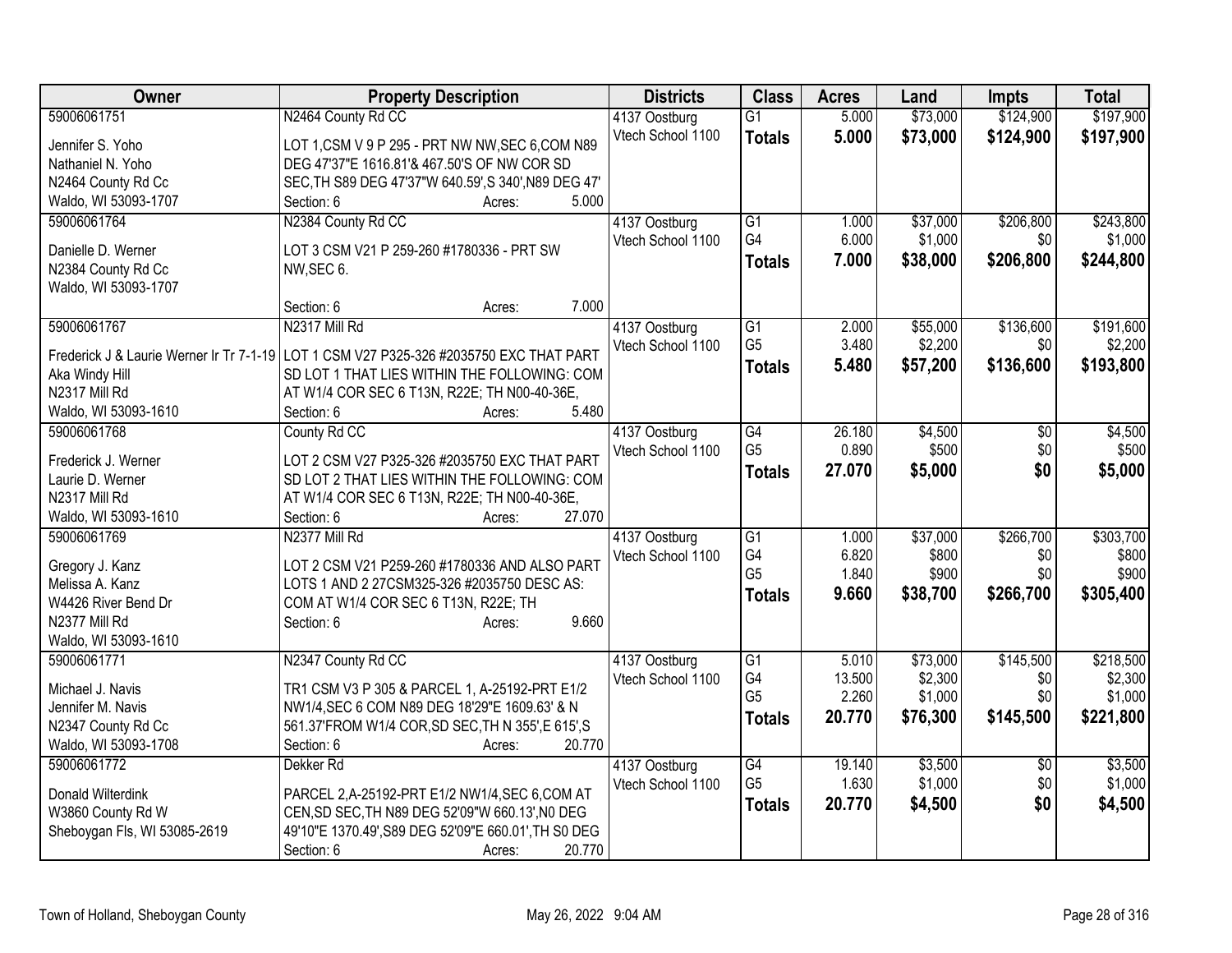| Owner                                               | <b>Property Description</b>                       |        |        | <b>Districts</b>  | <b>Class</b>    | <b>Acres</b> | Land     | <b>Impts</b>    | <b>Total</b> |
|-----------------------------------------------------|---------------------------------------------------|--------|--------|-------------------|-----------------|--------------|----------|-----------------|--------------|
| 59006061781                                         | W4341 Dekker Rd                                   |        |        | 4137 Oostburg     | $\overline{G1}$ | 1.000        | \$37,000 | \$327,200       | \$364,200    |
| Kenneth S. Hilbelink                                | LOT 1 CSM V21 P24-25 #1744192 - PRT NE SW, SEC    |        |        | Vtech School 1100 | G4              | 2.250        | \$400    | \$0             | \$400        |
| Jodi A. Hilbelink                                   | 6.                                                |        |        |                   | G <sub>5</sub>  | 2.000        | \$1,200  | \$0             | \$1,200      |
| W4341 Dekker Rd                                     |                                                   |        |        |                   | <b>Totals</b>   | 5.250        | \$38,600 | \$327,200       | \$365,800    |
| Waldo, WI 53093-1706                                | Section: 6                                        | Acres: | 5.250  |                   |                 |              |          |                 |              |
| 59006061782                                         | Dekker <sub>Rd</sub>                              |        |        | 4137 Oostburg     | $\overline{G4}$ | 33.000       | \$5,800  | $\overline{50}$ | \$5,800      |
|                                                     | LOT2 CSM V21 P24-25 #1744192 - PRT NE SW, SEC 6.  |        |        | Vtech School 1100 | G <sub>5</sub>  | 2.010        | \$1,300  | \$0             | \$1,300      |
| Hilbelink, Glenn M & Diane Hilbelink<br>Trust et al |                                                   |        |        |                   | <b>Totals</b>   | 35.010       | \$7,100  | \$0             | \$7,100      |
| W3823 Risseeuw Rd                                   |                                                   |        |        |                   |                 |              |          |                 |              |
| Cedar Grove, WI 53013-1142                          | Section: 6                                        | Acres: | 35.010 |                   |                 |              |          |                 |              |
| 59006061790                                         | County Rd CC                                      |        |        | 4137 Oostburg     | $\overline{G4}$ | 40.300       | \$7,000  | \$0             | \$7,000      |
|                                                     |                                                   |        |        | Vtech School 1100 | G <sub>5</sub>  | 4.770        | \$2,700  | \$0             | \$2,700      |
| Larry Shaver                                        | NW SW, SEC 6, EXC THE W 234.61'OF THE S 374.54'OI |        |        |                   | G7              | 1.000        | \$24,000 | \$2,200         | \$26,200     |
| Jane Shaver                                         | SD1/4.                                            |        |        |                   | <b>Totals</b>   | 46.070       | \$33,700 | \$2,200         | \$35,900     |
| W4425 Blue Heron Ln                                 |                                                   |        |        |                   |                 |              |          |                 |              |
| Waldo, WI 53093-1517                                | Section: 6                                        | Acres: | 46.070 |                   |                 |              |          |                 |              |
| 59006061800                                         | N2255 County Rd CC                                |        |        | 4137 Oostburg     | $\overline{G1}$ | 2.020        | \$55,200 | \$98,800        | \$154,000    |
| James C. Knepprath                                  | THE W 234.61'OF THE S 374.54'OF NW SW, SEC 6.     |        |        | Vtech School 1100 | <b>Totals</b>   | 2.020        | \$55,200 | \$98,800        | \$154,000    |
| Sara J. Knepprath                                   |                                                   |        |        |                   |                 |              |          |                 |              |
| N2255 County Rd Cc                                  |                                                   |        |        |                   |                 |              |          |                 |              |
| Waldo, WI 53093-1755                                | Section: 6                                        | Acres: | 2.020  |                   |                 |              |          |                 |              |
| 59006061811                                         | W4466 County Rd A S                               |        |        | 4137 Oostburg     | $\overline{G1}$ | 2.000        | \$55,000 | \$210,800       | \$265,800    |
| Keith W. Dulmes                                     | LOT 1 CSM V23 P283-284 #1851166 - PRT SW          |        |        | Vtech School 1100 | G4              | 6.260        | \$1,100  | \$0             | \$1,100      |
| Carol J. Dulmes                                     | SW, SEC 6                                         |        |        |                   | G <sub>5</sub>  | 0.400        | \$100    | \$0             | \$100        |
| W4466 County Rd A                                   |                                                   |        |        |                   | G5M             | 5.000        | \$9,500  | \$0             | \$9,500      |
| Waldo, WI 53093-1700                                | Section: 6                                        | Acres: | 13.660 |                   | <b>Totals</b>   | 13.660       | \$65,700 | \$210,800       | \$276,500    |
| 59006061812                                         | County Rd A S                                     |        |        | 4137 Oostburg     | G4              | 12.000       | \$2,100  | \$0             | \$2,100      |
|                                                     |                                                   |        |        | Vtech School 1100 | G <sub>5</sub>  | 10.990       | \$5,500  | \$0             | \$5,500      |
| Derick W. Wilterdink                                | LOT 2 CSM V23 P283-284 #1851166 - PRT SW          |        |        |                   | G5M             | 7.000        | \$13,300 | \$0             | \$13,300     |
| W3860 County Rd W                                   | SW, SEC 6                                         |        |        |                   | <b>Totals</b>   | 29,990       | \$20,900 | \$0             | \$20,900     |
| Sheboygan Falls, WI 53085-2619                      |                                                   |        |        |                   |                 |              |          |                 |              |
|                                                     | Section: 6                                        | Acres: | 29.990 |                   |                 |              |          |                 |              |
| 59006061820                                         | County Rd CC                                      |        |        | 4137 Oostburg     | $\overline{G6}$ | 3.000        | \$7,600  | $\overline{30}$ | \$7,600      |
| James C. Knepprath                                  | PRT SW SW, SEC 6, COM AT NW COR SD1/4, TH E       |        |        | Vtech School 1100 | <b>Totals</b>   | 3.000        | \$7,600  | \$0             | \$7,600      |
| Sara J. Knepprath                                   | 330', S 396', W 330', TH N 396'TO BEG.            |        |        |                   |                 |              |          |                 |              |
| N2255 County Rd Cc                                  |                                                   |        |        |                   |                 |              |          |                 |              |
| Waldo, WI 53093-1755                                | Section: 6                                        | Acres: | 3.000  |                   |                 |              |          |                 |              |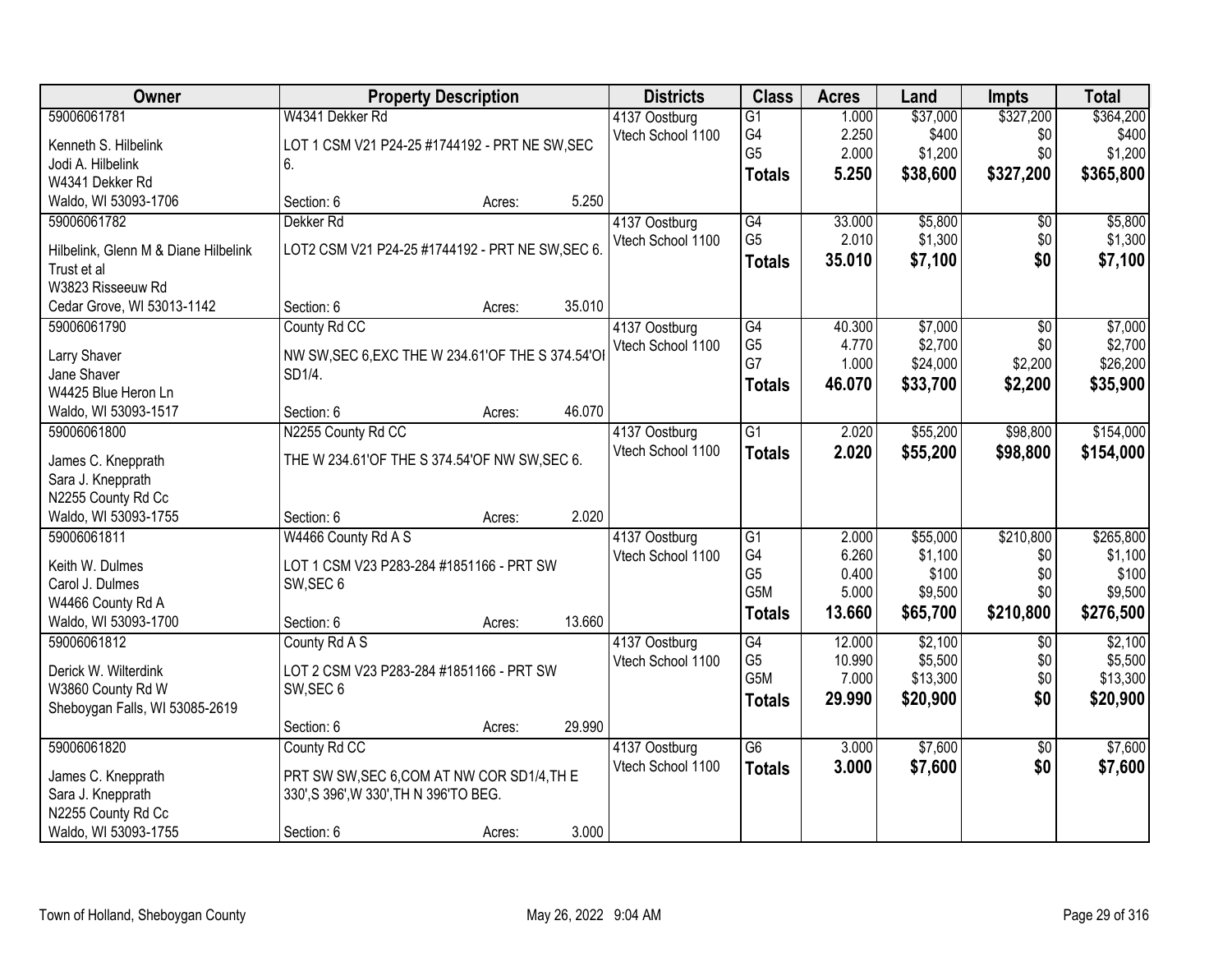| Owner                                  | <b>Property Description</b>                             |        |        | <b>Districts</b>  | <b>Class</b>     | <b>Acres</b> | Land     | <b>Impts</b>    | <b>Total</b> |
|----------------------------------------|---------------------------------------------------------|--------|--------|-------------------|------------------|--------------|----------|-----------------|--------------|
| 59006061830                            | W4312 County Rd A S                                     |        |        | 4137 Oostburg     | $\overline{G1}$  | 4.000        | \$69,000 | \$188,300       | \$257,300    |
| Mark W. Tellier                        | SE SW, SEC 6, SUBJ TO HWY CONV REC IN V 1132 P          |        |        | Vtech School 1100 | G4               | 9.000        | \$1,600  | \$0             | \$1,600      |
| W4312 County Rd A                      | 469.                                                    |        |        |                   | G <sub>5</sub>   | 22.700       | \$13,600 | \$0             | \$13,600     |
| Waldo, WI 53093-1700                   |                                                         |        |        |                   | G <sub>5</sub> M | 3.000        | \$5,700  | \$0             | \$5,700      |
|                                        | Section: 6                                              | Acres: | 38.700 |                   | <b>Totals</b>    | 38.700       | \$89,900 | \$188,300       | \$278,200    |
| 59006061840                            | Dekker <sub>Rd</sub>                                    |        |        | 4137 Oostburg     | $\overline{G4}$  | 27.820       | \$4,900  | $\overline{50}$ | \$4,900      |
| Donald J. Wilterdink                   | E.3/4 NE SE                                             |        |        | Vtech School 1100 | G <sub>5</sub>   | 2.180        | \$1,300  | \$0             | \$1,300      |
| Michael J. Vandriest                   |                                                         |        |        |                   | <b>Totals</b>    | 30.000       | \$6,200  | \$0             | \$6,200      |
| N2455 State Rd 32                      |                                                         |        |        |                   |                  |              |          |                 |              |
| Oostburg, WI 53070-1857                | Section: 6                                              | Acres: | 30.000 |                   |                  |              |          |                 |              |
| 59006061850                            | Meves Rd                                                |        |        | 4137 Oostburg     | $\overline{G4}$  | 8.350        | \$1,300  | $\overline{50}$ | \$1,300      |
|                                        | W. 10 AC. NE SE                                         |        |        | Vtech School 1100 | G <sub>5</sub>   | 1.650        | \$700    | \$0             | \$700        |
| Keith W. Dulmes<br><b>Carol Dulmes</b> |                                                         |        |        |                   | <b>Totals</b>    | 10.000       | \$2,000  | \$0             | \$2,000      |
| W4466 County Rd A                      |                                                         |        |        |                   |                  |              |          |                 |              |
| Waldo, WI 53093-1700                   | Section: 6                                              | Acres: | 10.000 |                   |                  |              |          |                 |              |
| 59006061860                            | Meves & Dekker Rds                                      |        |        | 4137 Oostburg     | $\overline{G4}$  | 37.250       | \$6,400  | \$0             | \$6,400      |
|                                        |                                                         |        |        | Vtech School 1100 | G <sub>5</sub>   | 2.750        | \$1,200  | \$0             | \$1,200      |
| Keith W. Dulmes                        | NW SE                                                   |        |        |                   | <b>Totals</b>    | 40.000       | \$7,600  | \$0             | \$7,600      |
| <b>Carol Dulmes</b>                    |                                                         |        |        |                   |                  |              |          |                 |              |
| W4466 County Rd A                      |                                                         |        |        |                   |                  |              |          |                 |              |
| Waldo, WI 53093-1700                   | Section: 6                                              | Acres: | 40.000 |                   |                  |              |          |                 |              |
| 59006061871                            | N2140 Meves Rd                                          |        |        | 4137 Oostburg     | $\overline{G4}$  | 1.720        | \$100    | $\overline{50}$ | \$100        |
| Henri R. Lieurance                     | LOT 1 OF CSM V 30 P 134-135 DOC #2115178 BEING          |        |        | Vtech School 1100 | G7               | 2.000        | \$38,000 | \$183,400       | \$221,400    |
| Stephanie L. Klemp                     | PART SW SE.                                             |        |        |                   | <b>Totals</b>    | 3.720        | \$38,100 | \$183,400       | \$221,500    |
| N2140 Meves Rd                         |                                                         |        |        |                   |                  |              |          |                 |              |
| Waldo, WI 53093-1702                   | Section: 6                                              | Acres: | 3.720  |                   |                  |              |          |                 |              |
| 59006061872                            | Meves Rd                                                |        |        | 4137 Oostburg     | $\overline{G4}$  | 31.930       | \$5,200  | $\overline{60}$ | \$5,200      |
| Keith W. Dulmes                        | SW SE, SEC 6, EXC HWY CONV REC IN V 1103 P              |        |        | Vtech School 1100 | G <sub>5</sub>   | 2.700        | \$1,300  | \$0             | \$1,300      |
| <b>Carol Dulmes</b>                    | 623-24 AND ALSO EXC LOT 1 CSM V30 P134-135              |        |        |                   | <b>Totals</b>    | 34.630       | \$6,500  | \$0             | \$6,500      |
| W4466 County Rd A                      | DOC #2115178.                                           |        |        |                   |                  |              |          |                 |              |
| Waldo, WI 53093-1700                   | Section: 6                                              | Acres: | 34.630 |                   |                  |              |          |                 |              |
| 59006061881                            | County Rd A S                                           |        |        | 4137 Oostburg     | G4               | 25.770       | \$4,700  | $\overline{50}$ | \$4,700      |
|                                        |                                                         |        |        | Vtech School 1100 | G <sub>5</sub>   | 0.400        | \$100    | \$0             | \$100        |
| Keith W. Dulmes                        | E 3/4 OF SESE SEC 6, T13N, R22E; EXC COM AT SW          |        |        |                   |                  | 26.170       | \$4,800  | \$0             | \$4,800      |
| <b>Carol Dulmes</b>                    | COR E1/4 SE SE, TH E 165', N 264', W 165', TH S 264' TO |        |        |                   | <b>Totals</b>    |              |          |                 |              |
| W4466 County Rd A                      | BEG,& EXC COM AT SE COR SE SE, TH S89 DEG               |        |        |                   |                  |              |          |                 |              |
| Waldo, WI 53093-1700                   | Section: 6                                              | Acres: | 26.170 |                   |                  |              |          |                 |              |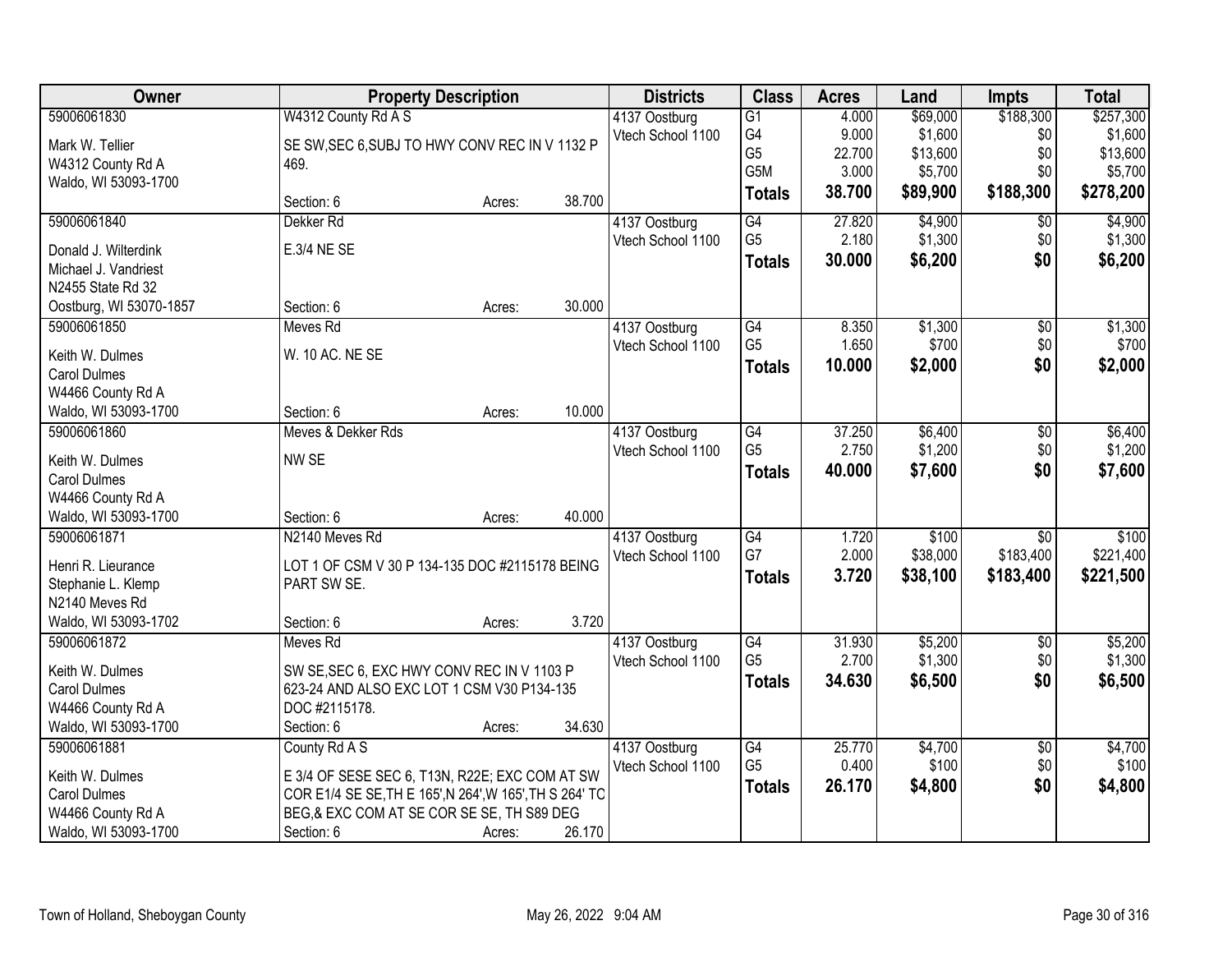| Owner                                                                                                                 | <b>Property Description</b>                                                                                                                                                                                     | <b>Districts</b>                   | <b>Class</b>                                             | <b>Acres</b>                       | Land                                       | <b>Impts</b>                                 | <b>Total</b>                                 |
|-----------------------------------------------------------------------------------------------------------------------|-----------------------------------------------------------------------------------------------------------------------------------------------------------------------------------------------------------------|------------------------------------|----------------------------------------------------------|------------------------------------|--------------------------------------------|----------------------------------------------|----------------------------------------------|
| 59006061890<br>Keith W. Dulmes<br><b>Carol Dulmes</b>                                                                 | W 10 AC SE SE, SEC 6, SUBJ TO HWY CONV REC IN V<br>1103 P 623-24.                                                                                                                                               | 4137 Oostburg<br>Vtech School 1100 | G4<br>G <sub>5</sub><br><b>Totals</b>                    | 9.200<br>0.370<br>9.570            | \$1,500<br>\$100<br>\$1,600                | $\overline{50}$<br>\$0<br>\$0                | \$1,500<br>\$100<br>\$1,600                  |
| W4466 County Rd A<br>Waldo, WI 53093-1700                                                                             | 9.570<br>Section: 6<br>Acres:                                                                                                                                                                                   |                                    |                                                          |                                    |                                            |                                              |                                              |
| 59006061901<br>Kevin L. Dulmes<br>Shelly L. Dulmes<br>W4118S County Rd A<br>Cedar Grove, WI 53013-1135                | W4118 County Rd A S<br>PARCEL A, A-22783A & OTHER LANDS - PRT SESE<br>SEC 6, T13N, R22E; COM AT SW COR OF E1/4 OF SE<br>SE, TH N 264', E 165', S 264', TH W 165'TO BEG, SUBJ<br>9.000<br>Section: 6<br>Acres:   | 4137 Oostburg<br>Vtech School 1100 | $\overline{G1}$<br>G4<br>G7<br><b>Totals</b>             | 1.000<br>8.000<br>0.000<br>9.000   | \$37,000<br>\$1,400<br>\$0<br>\$38,400     | \$132,400<br>\$0<br>\$5,000<br>\$137,400     | \$169,400<br>\$1,400<br>\$5,000<br>\$175,800 |
| 59006061910<br>Jeffrey E. Baumgart<br>Kathy L. Baumgart<br>W4092S County Rd A<br>Cedar Grove, WI 53013-1133           | County Rd A S<br>PRT SE SE, SEC 6, COM AT SE COR SD1/4, TH S89<br>DEG 30'W 168.87', NO DEG 03'E 196', N89 DEG 30'E<br>169'TO E LN SE SE, TH S TO BEG, SUBJ TO HWY<br>0.300<br>Section: 6<br>Acres:              | 4137 Oostburg<br>Vtech School 1100 | $\overline{G1}$<br><b>Totals</b>                         | 0.300<br>0.300                     | \$11,100<br>\$11,100                       | \$0<br>\$0                                   | \$11,100<br>\$11,100                         |
| 59006061911<br>Sheboygan County (Roads)<br>Attn: Roads<br>W5741 County Rd J<br>Plymouth, WI 53073-3340                | PRT SE SE & PRT SW SE, SEC 6 2.72 AC. (DULMES)<br>PRT SE SE, SEC 6 0.19 AC. (EDMONDS) PRT SW<br>SW, SEC 6 1.79 AC. (PIETENPOL ETAL) PRT SE<br>6.160<br>Section: 6<br>Acres:                                     | 4137 Oostburg<br>Vtech School 1100 | X3<br><b>Totals</b>                                      | 6.160<br>6.160                     | \$0<br>\$0                                 | \$0<br>\$0                                   | \$0<br>\$0                                   |
| 59006061920<br>Hilbelink, Glenn M & Diane Hilbelink<br>Trust et al<br>W3823 Risseeuw Rd<br>Cedar Grove, WI 53013-1142 | NE NE, SEC 7, SUBJ TO HWY CONV REC IN V 1101 P<br>760.<br>38.660<br>Section: 7<br>Acres:                                                                                                                        | 4137 Oostburg<br>Vtech School 1100 | $\overline{G4}$<br>G <sub>5</sub><br>G7<br><b>Totals</b> | 34.660<br>3.000<br>1.000<br>38.660 | \$5,900<br>\$1,300<br>\$24,000<br>\$31,200 | $\overline{50}$<br>\$0<br>\$6,900<br>\$6,900 | \$5,900<br>\$1,300<br>\$30,900<br>\$38,100   |
| 59006061930<br>Andrew C. Wendt<br>W4201 County Rd A<br>Waldo, WI 53093-1701                                           | W4201 County Rd A S<br>PRT NW NE, SEC 7, COM AT NE COR SD1/4, TH W<br>247.5', S 264' E 247.5', TH N 264'TO BEG, SUBJ TO HW<br>CONV REC IN V 1103 P 620.<br>1.250<br>Section: 7<br>Acres:                        | 4137 Oostburg<br>Vtech School 1100 | $\overline{G1}$<br><b>Totals</b>                         | 1.250<br>1.250                     | \$41,500<br>\$41,500                       | \$118,200<br>\$118,200                       | \$159,700<br>\$159,700                       |
| 59006061940<br>Eugene V. Wassink<br>W4281 County Rd A<br>Waldo, WI 53093-1701                                         | W4281 County Rd A S<br>A-27438 & OTHER LANDS - PRT NW NE, SEC 7, COM<br>AT NW COR, SD 1/4, TH E 310', S 230', W 310', TH N<br>230'TO BEG, SUBJ TO HWY CONV REC V 1103 P 626, 8<br>2.020<br>Section: 7<br>Acres: | 4137 Oostburg<br>Vtech School 1100 | $\overline{G1}$<br><b>Totals</b>                         | 2.020<br>2.020                     | \$55,200<br>\$55,200                       | \$113,800<br>\$113,800                       | \$169,000<br>\$169,000                       |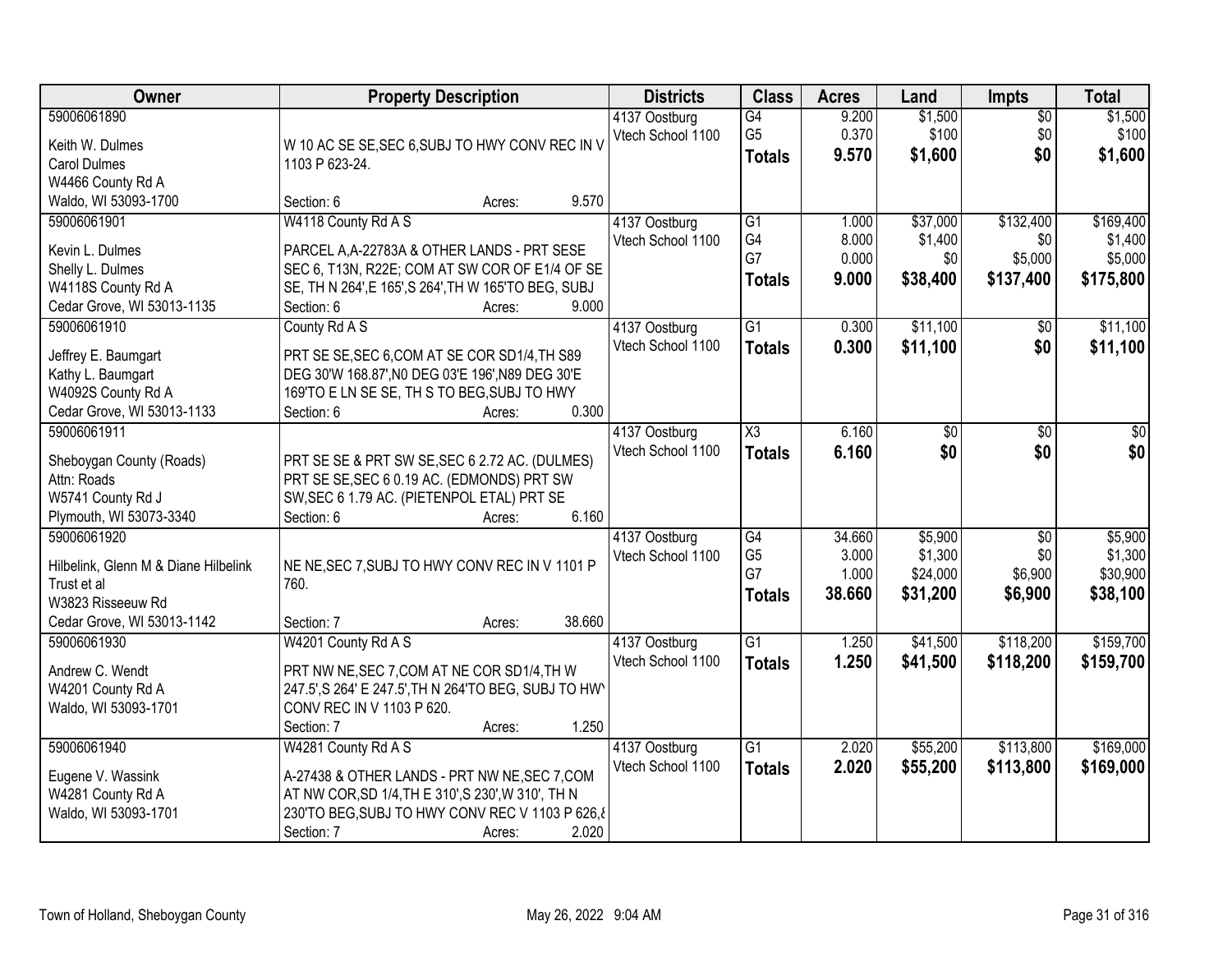| Owner                                     | <b>Property Description</b>                                 | <b>Districts</b>                   | <b>Class</b>     | <b>Acres</b> | Land     | Impts           | <b>Total</b> |
|-------------------------------------------|-------------------------------------------------------------|------------------------------------|------------------|--------------|----------|-----------------|--------------|
| 59006061954                               | County Rd A S                                               | 4137 Oostburg                      | $\overline{G4}$  | 87.900       | \$14,800 | $\overline{50}$ | \$14,800     |
| Desri Onion River Land Holdings, LLC      | PRT NE NW, SE NW, NW NE & SW NE, SEC 7, COM A               | Vtech School 1100                  | G <sub>5</sub>   | 5.970        | \$3,600  | \$0             | \$3,600      |
| 1166 Avenue of the Americas FI            | N1/4 COR SD SEC 7, TH S0 DEG 33'20"W 230', TH S89           |                                    | <b>Totals</b>    | 93.870       | \$18,400 | \$0             | \$18,400     |
| New York, NY 10036-2750                   | DEG 50'13"E 465.15', N0 DEG 16'06"E 190', N89 DEG           |                                    |                  |              |          |                 |              |
|                                           | 93.870<br>Section: 7<br>Acres:                              |                                    |                  |              |          |                 |              |
| 59006061970                               | Dulmes Rd                                                   | 4137 Oostburg                      | G4               | 20.000       | \$3,600  | $\overline{50}$ | \$3,600      |
|                                           |                                                             | Vtech School 1100                  | G <sub>5</sub>   | 0.360        | \$300    | \$0             | \$300        |
| Hilbelink, Glenn M & Diane Hilbelink      | SE NE, SEC 7, EXC BEG AT E1/4 COR, SD SEC, TH S89           |                                    | <b>Totals</b>    | 20.360       | \$3,900  | \$0             | \$3,900      |
| Trust et al<br>W3823 Risseeuw Rd          | DEG 59'31" W 1323.68', N0 DEG 36'46"E 263.25', N89          |                                    |                  |              |          |                 |              |
|                                           | DEG 59'31"E 1323.95', TH S0 DEG 40'13"W 263.26'TO<br>20.360 |                                    |                  |              |          |                 |              |
| Cedar Grove, WI 53013-1142<br>59006061971 | Section: 7<br>Acres:<br>N1910 Dulmes Rd                     |                                    | $\overline{G1}$  |              |          | \$342,800       | \$424,800    |
|                                           |                                                             | 4137 Oostburg<br>Vtech School 1100 |                  | 8.000        | \$82,000 |                 |              |
| Thomas Ver Velde                          | LOT 1 CSM V13 P 43 - PRT SE NE, SEC 7, BEG AT E1/4          |                                    | <b>Totals</b>    | 8.000        | \$82,000 | \$342,800       | \$424,800    |
| Leila Ver Velde                           | COR, SD SEC, TH S89 DEG 59'31"W 1323.68', NO DEG            |                                    |                  |              |          |                 |              |
| N1910 Dulmes Rd                           | 36'46"E 263.25', N89 DEG 59'31"E 1323.95', TH S0 DEG        |                                    |                  |              |          |                 |              |
| Cedar Grove, WI 53013-1113                | 8.000<br>Section: 7<br>Acres:                               |                                    |                  |              |          |                 |              |
| 59006061974                               | N1946 Dulmes Rd                                             | 4137 Oostburg                      | G1               | 3.000        | \$65,000 | \$333,600       | \$398,600    |
| John Jepson                               | LOT 2 CSM V15 P 55-56 - PRT SE NE, SEC 7 & PRT              | Vtech School 1100                  | G4               | 8.640        | \$1,300  | \$0             | \$1,300      |
| Janelle Jepson                            | SW NE, SEC 7, COM AT E 1/4 COR SD SEC 7, TH S89             |                                    | G <sub>5</sub>   | 0.430        | \$100    | \$0             | \$100        |
| N1946 Dulmes Rd                           | DEG 59'31"W 1323.68', TH S89 DEG 59'31"W 1323.69'           |                                    | G5M              | 14.000       | \$26,600 | \$0             | \$26,600     |
| Cedar Grove, WI 53013-1113                | 26.070<br>Section: 7<br>Acres:                              |                                    | <b>Totals</b>    | 26.070       | \$93,000 | \$333,600       | \$426,600    |
| 59006061981                               | W4349 County Rd A S                                         | 4137 Oostburg                      | $\overline{G4}$  | 26.900       | \$3,600  | $\overline{30}$ | \$3,600      |
|                                           |                                                             | Vtech School 1100                  | G7               | 2.000        | \$38,000 | \$202,100       | \$240,100    |
| James S. Lunde                            | NE NW, SEC 7, & ALSO PRT NE NW SD SEC 7 DESC                |                                    | <b>Totals</b>    | 28.900       | \$41,600 | \$202,100       | \$243,700    |
| W4349 County Rd A                         | IN #1971509, SUBJ TO HWY CONV REC IN V 1104 P               |                                    |                  |              |          |                 |              |
| Waldo, WI 53093-1701                      | 784-85 & EXC THAT PRT CONV IN #1858221                      |                                    |                  |              |          |                 |              |
|                                           | 28.900<br>Section: 7<br>Acres:                              |                                    |                  |              |          |                 |              |
| 59006061990                               |                                                             | 4137 Oostburg                      | $\overline{G4}$  | 31.130       | \$4,600  | $\overline{50}$ | \$4,600      |
| Marjorie M. Navis                         | NW NW, SEC 7, EXC COM 368.45'S OF NW COR                    | Vtech School 1100                  | G <sub>5</sub>   | 8.300        | \$4,600  | \$0             | \$4,600      |
| John A. Navis                             | SD1/4, TH E 313', N 15', E 90', N 112', N87 DEG 17' 30"W    |                                    | G <sub>5</sub> M | 2.000        | \$3,800  | \$0             | \$3,800      |
| N2081 County Rd Cc                        | 171.1', W 232', TH S 135' TO BEG, SUBJ TO HWY CONV          |                                    | <b>Totals</b>    | 41.430       | \$13,000 | \$0             | \$13,000     |
| Waldo, WI 53093-1757                      | Section: 7<br>41.430<br>Acres:                              |                                    |                  |              |          |                 |              |
| 59006062000                               | N2081 County Rd CC                                          | 4137 Oostburg                      | $\overline{G1}$  | 3.080        | \$62,100 | \$280,900       | \$343,000    |
|                                           |                                                             | Vtech School 1100                  | G4               | 1.000        | \$200    | \$0             | \$200        |
| John A. Navis                             | PRT NW NW, SEC 7, COM 368.45'S OF NW COR                    |                                    | <b>Totals</b>    | 4.080        | \$62,300 | \$280,900       | \$343,200    |
| Marjorie M. Navis                         | SD1/4, TH E 313', N 15', E 90', N 112', N87 DEG 17' 30"W    |                                    |                  |              |          |                 |              |
| N2081 County Rd Cc                        | 171.1', W 232', TH S 135' TO BEG, & ALSO INCL THAT          |                                    |                  |              |          |                 |              |
| Waldo, WI 53093-1757                      | Section: 7<br>4.080<br>Acres:                               |                                    |                  |              |          |                 |              |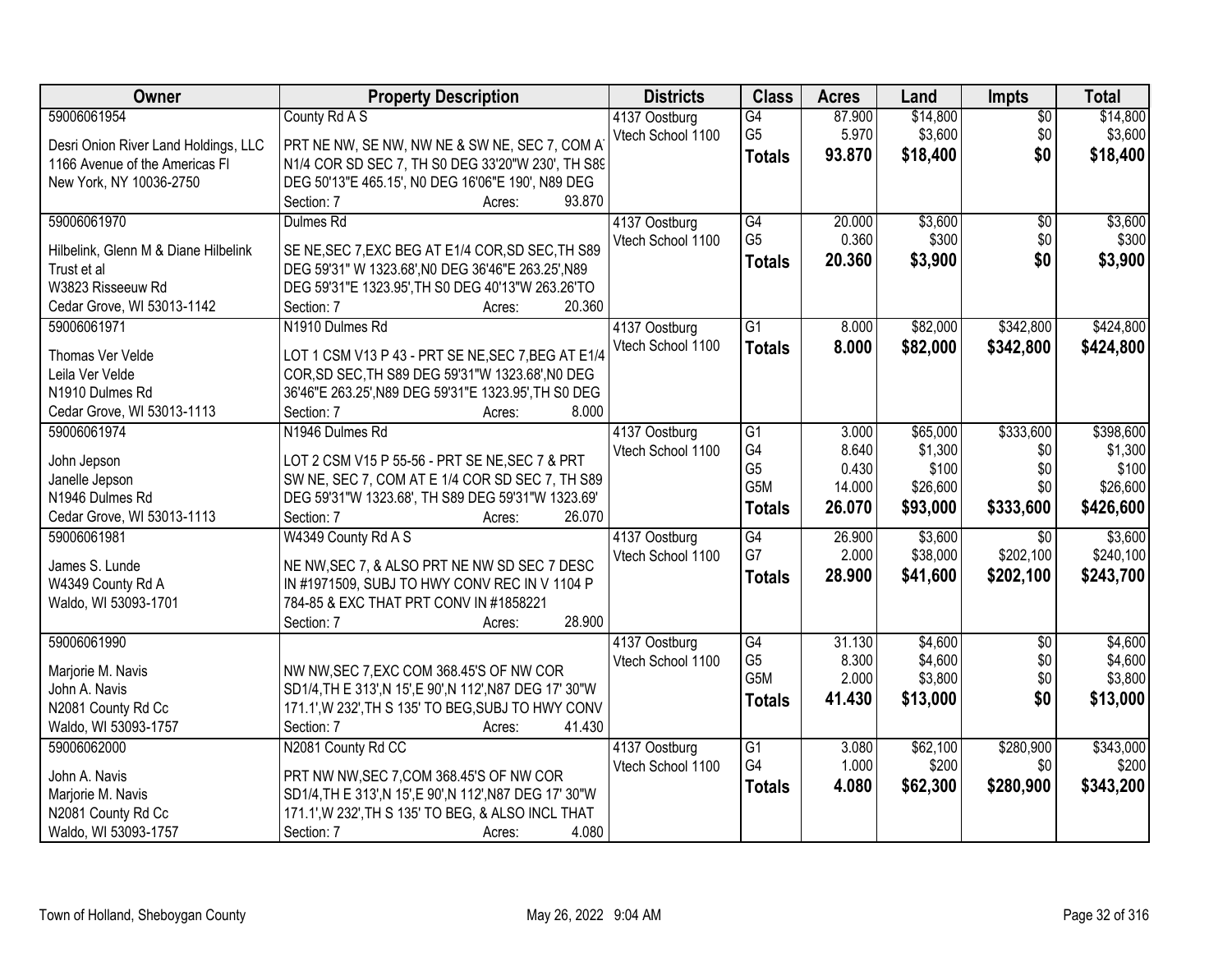| Owner                          | <b>Property Description</b>                         | <b>Districts</b>   | <b>Class</b>     | <b>Acres</b> | Land      | Impts           | <b>Total</b> |
|--------------------------------|-----------------------------------------------------|--------------------|------------------|--------------|-----------|-----------------|--------------|
| 59006062010                    | N1927 County Rd CC                                  | 4137 Oostburg      | $\overline{G1}$  | 5.000        | \$73,000  | \$136,000       | \$209,000    |
| Paul J. Heinemann              | PRT SW NW, SEC 7, COM 214.89'N OF W1/4 COR, SD      | Vtech School 1100  | <b>Totals</b>    | 5.000        | \$73,000  | \$136,000       | \$209,000    |
| Michele R. Heinemann           | SEC, TH S89 DEG 58'40"E 728.78', N 277.17', N86 DEG |                    |                  |              |           |                 |              |
| N1927 County Rd Cc             | 34'20"W 730.09', TH S 320.54'TO BEG.                |                    |                  |              |           |                 |              |
| Cedar Grove, WI 53013-1104     | 5.000<br>Section: 7<br>Acres:                       |                    |                  |              |           |                 |              |
| 59006062021                    | N1939 County Rd CC                                  | 4137 Oostburg      | $\overline{G1}$  | 3.000        | \$65,000  | \$290,100       | \$355,100    |
|                                |                                                     | Vtech School 1100  | G4               | 14.240       | \$2,100   | \$0             | \$2,100      |
| Larry L. Duenk                 | A-22123 - THE N 40 AC OF SW NW, SEC 7, EXC COM      |                    | G <sub>5</sub>   | 2.750        | \$1,700   | \$0             | \$1,700      |
| Patti L. Duenk                 | 214.89'N OF W1/4 COR SD SEC.TH S89 DEG 58'40"E      |                    | <b>Totals</b>    | 19.990       | \$68,800  | \$290,100       | \$358,900    |
| N1939 County Rd Cc             | 728.78', N 277.17', N86 DEG 34'20"W 730.09', TH S   |                    |                  |              |           |                 |              |
| Cedar Grove, WI 53013-1104     | 19.990<br>Section: 7<br>Acres:                      |                    |                  |              |           |                 |              |
| 59006062022                    | N1991 County Rd CC                                  | 4137 Oostburg      | $\overline{G1}$  | 15.010       | \$102,000 | \$110,500       | \$212,500    |
| Steven J. Becker               | A-22123 - PRT SW NW, SEC 7, COM 819.12'N OF W1/4    | Vtech School 1100  | <b>Totals</b>    | 15.010       | \$102,000 | \$110,500       | \$212,500    |
| Morgan R. Becker               | COR SD SEC, TH S88 DEG 17'17"E 264.30', N75 DEG     |                    |                  |              |           |                 |              |
| N1991 County Rd Cc             | 12'08"E 159.16', S89 DEG 39'30"E 722.74', N01 DEG   |                    |                  |              |           |                 |              |
| Cedar Grove, WI 53013-1104     | 15.010<br>Section: 7<br>Acres:                      |                    |                  |              |           |                 |              |
| 59006062031                    | County Rd A                                         | 4137 Oostburg      | G4               | 10.850       | \$1,800   | \$0             | \$1,800      |
|                                |                                                     | Vtech School 1100  | G <sub>5</sub>   | 1.000        | \$600     | \$0             | \$600        |
| James S. Lunde                 | SE NW, SEC 7, & ALSO THAT PRT SE NW, SD SEC         |                    | G <sub>5</sub> M | 3.000        | \$6,000   | \$0             | \$6,000      |
| W4349 County Rd A              | DESC IN #1971509, EXC THAT PRT CONV IN              |                    | <b>Totals</b>    | 14.850       | \$8,400   | \$0             | \$8,400      |
| Waldo, WI 53093-1701           | #1858221 & EXC PRT SE NW, SD SEC 7 CONV IN          |                    |                  |              |           |                 |              |
|                                | 14.850<br>Section: 7<br>Acres:                      |                    |                  |              |           |                 |              |
| 59006062040                    | 4412 Risseeuw Rd                                    | 1029 Cedar         | $\overline{G4}$  | 30.000       | \$4,400   | \$0             | \$4,400      |
| Lynn G. Wilterdink             | NE SW, SEC 7.                                       | Grove-Belgium Area | G <sub>5</sub>   | 10.000       | \$6,400   | \$0             | \$6,400      |
| Donald J. Wilterdink           |                                                     | Vtech School 1100  | <b>Totals</b>    | 40.000       | \$10,800  | \$0             | \$10,800     |
| W3860 County Rd W              |                                                     |                    |                  |              |           |                 |              |
| Sheboygan Falls, WI 53085-2619 | 40.000<br>Section: 7<br>Acres:                      |                    |                  |              |           |                 |              |
| 59006062051                    | N1891 County Rd CC                                  | 1029 Cedar         | $\overline{G1}$  | 1.000        | \$24,000  | \$313,300       | \$337,300    |
|                                |                                                     | Grove-Belgium Area | G4               | 13.460       | \$2,000   | \$0             | \$2,000      |
| Jason C. Eiring                | PRT SW NW & NW SW, SEC 7, COM N0 DEG 14'07"E        | Vtech School 1100  | G <sub>5</sub> M | 7.000        | \$13,300  | \$0             | \$13,300     |
| Amanda J. Eiring               | 2434.62' FROM SW COR, SD SEC, TH CONT NO DEG        |                    | <b>Totals</b>    | 21.460       | \$39,300  | \$313,300       | \$352,600    |
| N1891 County Rd Cc             | 14'07"E 218.99' TO W1/4 COR, SD SEC, N0 DEG         |                    |                  |              |           |                 |              |
| Cedar Grove, WI 53013-1103     | 21.460<br>Section: 7<br>Acres:                      |                    |                  |              |           |                 |              |
| 59006062060                    | County Rd CC                                        | 1029 Cedar         | G4               | 1.000        | \$100     | $\overline{30}$ | \$100        |
| Lynn G. Wilterdink             | THE S 25 RD OF THE NW SW, SEC 7, EXC COM            | Grove-Belgium Area | G5M              | 0.420        | \$800     | \$0             | \$800        |
| Donald J. Wilterdink           | 1438.26'N & 1128.18'E OF SW COR SEC 7, TH N2 DEG    | Vtech School 1100  | <b>Totals</b>    | 1.420        | \$900     | \$0             | \$900        |
| W3860 County Rd W              | 34'18"W 290.66', S 89 DEG 38'12"E 441.58', S0 DEG   |                    |                  |              |           |                 |              |
| Sheboygan Falls, WI 53085-2619 | 1.420<br>Section: 7<br>Acres:                       |                    |                  |              |           |                 |              |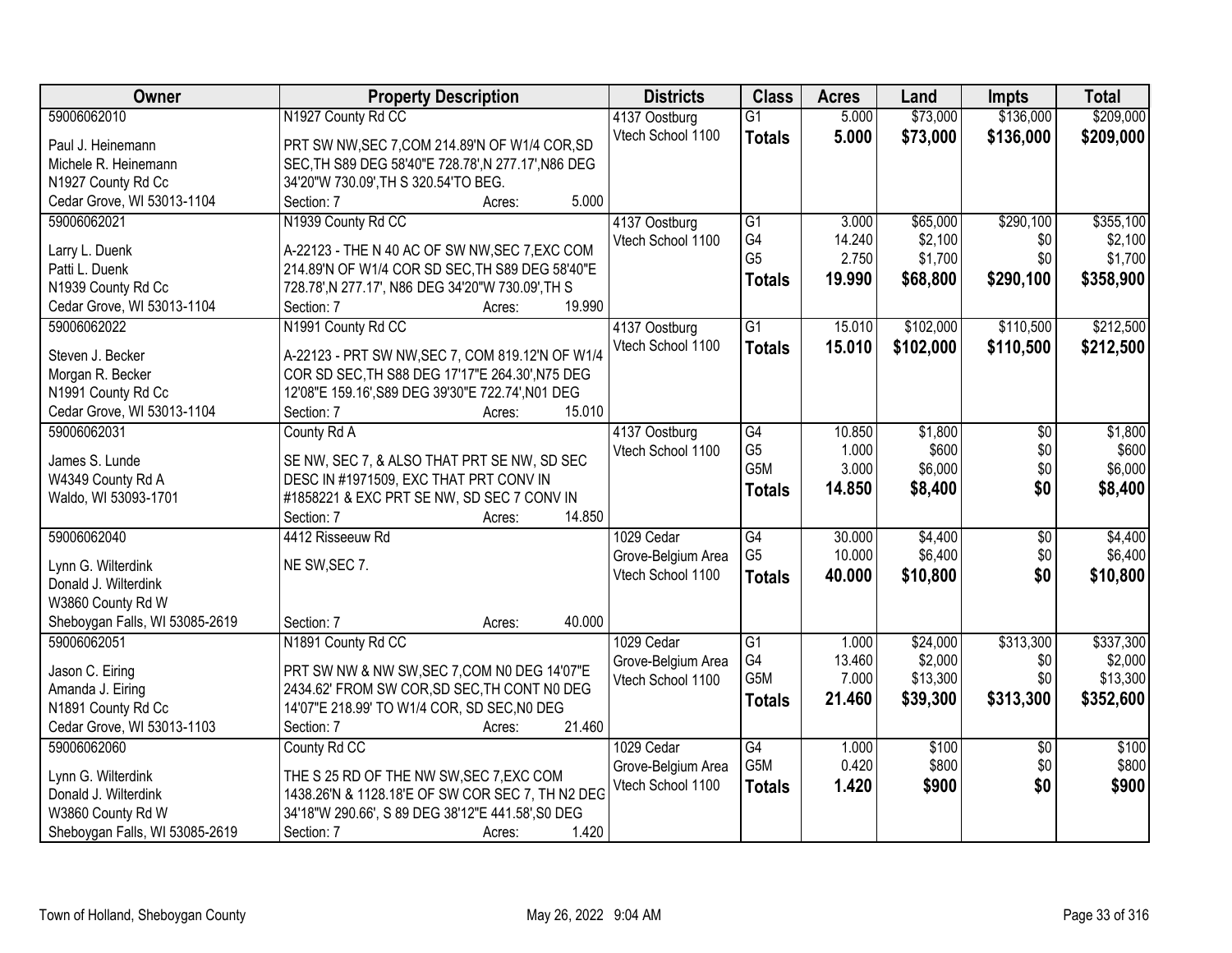| \$186,000<br>59006062070<br>N1845 County Rd CC<br>2.380<br>\$58,800<br>\$127,200<br>1029 Cedar<br>$\overline{G1}$<br>2.380<br>\$58,800<br>\$127,200<br>\$186,000<br>Grove-Belgium Area<br><b>Totals</b><br>A-28794 & OTHER LANDS - PRT NW SW, SEC 7, COM<br>Rodney W. Schreurs<br>Vtech School 1100<br>Linda Schreurs<br>1733.01' N OF SW COR SEC 7, TH S89 DEG 32'43"E<br>331.92', N8 DEG 20'E 174.5', N86 DEG 09'W 124.33', N11<br>N1845 County Rd Cc<br>Cedar Grove, WI 53013-1103<br>2.380<br>Section: 7<br>Acres:<br>\$299,300<br>59006062082<br>N1825 County Rd CC<br>1029 Cedar<br>$\overline{G1}$<br>\$50,100<br>\$249,200<br>1.730<br>G4<br>8.000<br>\$1,000<br>\$0<br>Grove-Belgium Area<br>LOT 1 CSM V13 P 111 - PRT NW SW & SW SW, SEC<br>Joel K. Bruggink<br>G5M<br>1.000<br>\$1,900<br>\$0<br>Vtech School 1100<br>Rene M. Bruggink<br>7, COM 1313.88'N FROM SW COR, SD SEC TH CONT N<br>\$53,000<br>\$249,200<br>10.730<br>\$302,200<br><b>Totals</b><br>N1825 County Rd Cc<br>419.13', S89 DEG 32'43"E 331.92', S89 DEG 47' 14"E<br>10.730<br>Cedar Grove, WI 53013-1103<br>Section: 7<br>Acres:<br>N1863 County Rd CC<br>59006062083<br>$\overline{G1}$<br>\$73,000<br>\$321,600<br>1029 Cedar<br>5.000<br>G <sub>5</sub><br>\$6,600<br>10.950<br>\$0<br>Grove-Belgium Area<br>A-28793 - PRT NW SW, SEC 7, COM N00 DEG 14'07"E<br>Brian J. Demaster<br>G <sub>6</sub><br>\$0<br>5.890<br>\$22,400<br>Vtech School 1100<br>2035.57'FROM SW COR, SD SEC, TH CONT N00 DEG<br>Dawn M. Demaster<br>21.840<br>\$102,000<br>\$321,600<br>\$423,600<br><b>Totals</b><br>N1863 County Rd Cc<br>14'07"E 398.89', S89 DEG 37'00"E 266.17', S00 DEG<br>Cedar Grove, WI 53013-1103<br>21.840<br>Section: 7<br>Acres:<br>59006062090<br>County Rd CC<br>1029 Cedar<br>G4<br>27.000<br>\$4,400<br>\$0<br>G <sub>5</sub><br>2.405<br>\$1,500<br>\$0<br>Grove-Belgium Area<br>SW SW, SEC 7, EXC COM 421.41'E OF SW COR SEC<br>Lynn G. Wilterdink<br>G5M<br>2.405<br>\$4,400<br>\$0<br>Vtech School 1100<br>7, TH N9 DEG 20'11"E 464.93', E 230', N18 DEG 10'49"E<br>Donald J. Wilterdink<br>\$0<br>31.810<br>\$10,300<br>\$10,300<br><b>Totals</b><br>171.53', S87 DEG 31'13"E 598', N80 DEG 29'06"E<br>W3860 County Rd W<br>31.810<br>Sheboygan Falls, WI 53085-2619<br>Section: 7<br>Acres:<br>$\overline{G1}$<br>\$75,500<br>\$215,500<br>59006062101<br>5.840<br>W4464 Risseeuw Rd<br>1029 Cedar<br>5.840<br>\$75,500<br>\$215,500<br>\$291,000<br>Grove-Belgium Area<br><b>Totals</b><br>Adam C. Pease<br>LOT 1 CSM V21 P273-274 #1782245 - PRT SW SW,<br>Vtech School 1100<br>SEC <sub>7</sub><br>Lora D. Pease<br>W4464 Risseeuw Rd<br>5.840<br>Cedar Grove, WI 53013-1149<br>Section: 7<br>Acres:<br>59006062102<br>$\overline{G1}$<br>\$232,100<br>W4430 Risseeuw Rd<br>1029 Cedar<br>4.200<br>\$69,800<br>Grove-Belgium Area<br>4.200<br>\$69,800<br>\$232,100<br><b>Totals</b><br>LOT 2 CSM V21 P273-274 #1782245 - PRT SW SW,<br>Keith A. Koopman<br>Vtech School 1100<br>SEC <sub>7</sub><br>Shelly S. Koopman<br>W4430 Risseeuw Rd<br>Cedar Grove, WI 53013-1149<br>4.200<br>Section: 7<br>Acres:<br>\$297,800<br>59006062103<br>W4412 Risseeuw Rd<br>1029 Cedar<br>$\overline{G1}$<br>\$76,800<br>4.200<br>4.200<br>\$76,800<br>Grove-Belgium Area<br>\$297,800<br>\$374,600<br><b>Totals</b><br>Phillip C. Parsche<br>LOT 3 CSM V21 P273-274 #1782245 - PRT SW SW &<br>Vtech School 1100<br>Susan D. Parsche<br>SE SW, SEC 7 | <b>Owner</b> | <b>Property Description</b> | <b>Districts</b> | <b>Class</b> | <b>Acres</b> | Land | <b>Impts</b> | <b>Total</b> |
|----------------------------------------------------------------------------------------------------------------------------------------------------------------------------------------------------------------------------------------------------------------------------------------------------------------------------------------------------------------------------------------------------------------------------------------------------------------------------------------------------------------------------------------------------------------------------------------------------------------------------------------------------------------------------------------------------------------------------------------------------------------------------------------------------------------------------------------------------------------------------------------------------------------------------------------------------------------------------------------------------------------------------------------------------------------------------------------------------------------------------------------------------------------------------------------------------------------------------------------------------------------------------------------------------------------------------------------------------------------------------------------------------------------------------------------------------------------------------------------------------------------------------------------------------------------------------------------------------------------------------------------------------------------------------------------------------------------------------------------------------------------------------------------------------------------------------------------------------------------------------------------------------------------------------------------------------------------------------------------------------------------------------------------------------------------------------------------------------------------------------------------------------------------------------------------------------------------------------------------------------------------------------------------------------------------------------------------------------------------------------------------------------------------------------------------------------------------------------------------------------------------------------------------------------------------------------------------------------------------------------------------------------------------------------------------------------------------------------------------------------------------------------------------------------------------------------------------------------------------------------------------------------------------------------------------------------------------------------------------------------------------------------------------------------------------------------------------------------------------------------------------------------------------------------------------------------------------------------------------------------------------------------------------------------------------------------------------------------------------------------------------------------------------------------------------------|--------------|-----------------------------|------------------|--------------|--------------|------|--------------|--------------|
|                                                                                                                                                                                                                                                                                                                                                                                                                                                                                                                                                                                                                                                                                                                                                                                                                                                                                                                                                                                                                                                                                                                                                                                                                                                                                                                                                                                                                                                                                                                                                                                                                                                                                                                                                                                                                                                                                                                                                                                                                                                                                                                                                                                                                                                                                                                                                                                                                                                                                                                                                                                                                                                                                                                                                                                                                                                                                                                                                                                                                                                                                                                                                                                                                                                                                                                                                                                                                                              |              |                             |                  |              |              |      |              |              |
|                                                                                                                                                                                                                                                                                                                                                                                                                                                                                                                                                                                                                                                                                                                                                                                                                                                                                                                                                                                                                                                                                                                                                                                                                                                                                                                                                                                                                                                                                                                                                                                                                                                                                                                                                                                                                                                                                                                                                                                                                                                                                                                                                                                                                                                                                                                                                                                                                                                                                                                                                                                                                                                                                                                                                                                                                                                                                                                                                                                                                                                                                                                                                                                                                                                                                                                                                                                                                                              |              |                             |                  |              |              |      |              |              |
|                                                                                                                                                                                                                                                                                                                                                                                                                                                                                                                                                                                                                                                                                                                                                                                                                                                                                                                                                                                                                                                                                                                                                                                                                                                                                                                                                                                                                                                                                                                                                                                                                                                                                                                                                                                                                                                                                                                                                                                                                                                                                                                                                                                                                                                                                                                                                                                                                                                                                                                                                                                                                                                                                                                                                                                                                                                                                                                                                                                                                                                                                                                                                                                                                                                                                                                                                                                                                                              |              |                             |                  |              |              |      |              |              |
|                                                                                                                                                                                                                                                                                                                                                                                                                                                                                                                                                                                                                                                                                                                                                                                                                                                                                                                                                                                                                                                                                                                                                                                                                                                                                                                                                                                                                                                                                                                                                                                                                                                                                                                                                                                                                                                                                                                                                                                                                                                                                                                                                                                                                                                                                                                                                                                                                                                                                                                                                                                                                                                                                                                                                                                                                                                                                                                                                                                                                                                                                                                                                                                                                                                                                                                                                                                                                                              |              |                             |                  |              |              |      |              |              |
|                                                                                                                                                                                                                                                                                                                                                                                                                                                                                                                                                                                                                                                                                                                                                                                                                                                                                                                                                                                                                                                                                                                                                                                                                                                                                                                                                                                                                                                                                                                                                                                                                                                                                                                                                                                                                                                                                                                                                                                                                                                                                                                                                                                                                                                                                                                                                                                                                                                                                                                                                                                                                                                                                                                                                                                                                                                                                                                                                                                                                                                                                                                                                                                                                                                                                                                                                                                                                                              |              |                             |                  |              |              |      |              |              |
| \$1,000<br>\$1,900<br>\$394,600<br>\$6,600<br>\$4,400<br>\$1,500<br>\$291,000<br>\$301,900<br>\$374,600                                                                                                                                                                                                                                                                                                                                                                                                                                                                                                                                                                                                                                                                                                                                                                                                                                                                                                                                                                                                                                                                                                                                                                                                                                                                                                                                                                                                                                                                                                                                                                                                                                                                                                                                                                                                                                                                                                                                                                                                                                                                                                                                                                                                                                                                                                                                                                                                                                                                                                                                                                                                                                                                                                                                                                                                                                                                                                                                                                                                                                                                                                                                                                                                                                                                                                                                      |              |                             |                  |              |              |      |              |              |
|                                                                                                                                                                                                                                                                                                                                                                                                                                                                                                                                                                                                                                                                                                                                                                                                                                                                                                                                                                                                                                                                                                                                                                                                                                                                                                                                                                                                                                                                                                                                                                                                                                                                                                                                                                                                                                                                                                                                                                                                                                                                                                                                                                                                                                                                                                                                                                                                                                                                                                                                                                                                                                                                                                                                                                                                                                                                                                                                                                                                                                                                                                                                                                                                                                                                                                                                                                                                                                              |              |                             |                  |              |              |      |              |              |
|                                                                                                                                                                                                                                                                                                                                                                                                                                                                                                                                                                                                                                                                                                                                                                                                                                                                                                                                                                                                                                                                                                                                                                                                                                                                                                                                                                                                                                                                                                                                                                                                                                                                                                                                                                                                                                                                                                                                                                                                                                                                                                                                                                                                                                                                                                                                                                                                                                                                                                                                                                                                                                                                                                                                                                                                                                                                                                                                                                                                                                                                                                                                                                                                                                                                                                                                                                                                                                              |              |                             |                  |              |              |      |              |              |
|                                                                                                                                                                                                                                                                                                                                                                                                                                                                                                                                                                                                                                                                                                                                                                                                                                                                                                                                                                                                                                                                                                                                                                                                                                                                                                                                                                                                                                                                                                                                                                                                                                                                                                                                                                                                                                                                                                                                                                                                                                                                                                                                                                                                                                                                                                                                                                                                                                                                                                                                                                                                                                                                                                                                                                                                                                                                                                                                                                                                                                                                                                                                                                                                                                                                                                                                                                                                                                              |              |                             |                  |              |              |      |              |              |
|                                                                                                                                                                                                                                                                                                                                                                                                                                                                                                                                                                                                                                                                                                                                                                                                                                                                                                                                                                                                                                                                                                                                                                                                                                                                                                                                                                                                                                                                                                                                                                                                                                                                                                                                                                                                                                                                                                                                                                                                                                                                                                                                                                                                                                                                                                                                                                                                                                                                                                                                                                                                                                                                                                                                                                                                                                                                                                                                                                                                                                                                                                                                                                                                                                                                                                                                                                                                                                              |              |                             |                  |              |              |      |              |              |
|                                                                                                                                                                                                                                                                                                                                                                                                                                                                                                                                                                                                                                                                                                                                                                                                                                                                                                                                                                                                                                                                                                                                                                                                                                                                                                                                                                                                                                                                                                                                                                                                                                                                                                                                                                                                                                                                                                                                                                                                                                                                                                                                                                                                                                                                                                                                                                                                                                                                                                                                                                                                                                                                                                                                                                                                                                                                                                                                                                                                                                                                                                                                                                                                                                                                                                                                                                                                                                              |              |                             |                  |              |              |      |              |              |
| \$22,400<br>\$4,400<br>\$301,900                                                                                                                                                                                                                                                                                                                                                                                                                                                                                                                                                                                                                                                                                                                                                                                                                                                                                                                                                                                                                                                                                                                                                                                                                                                                                                                                                                                                                                                                                                                                                                                                                                                                                                                                                                                                                                                                                                                                                                                                                                                                                                                                                                                                                                                                                                                                                                                                                                                                                                                                                                                                                                                                                                                                                                                                                                                                                                                                                                                                                                                                                                                                                                                                                                                                                                                                                                                                             |              |                             |                  |              |              |      |              |              |
|                                                                                                                                                                                                                                                                                                                                                                                                                                                                                                                                                                                                                                                                                                                                                                                                                                                                                                                                                                                                                                                                                                                                                                                                                                                                                                                                                                                                                                                                                                                                                                                                                                                                                                                                                                                                                                                                                                                                                                                                                                                                                                                                                                                                                                                                                                                                                                                                                                                                                                                                                                                                                                                                                                                                                                                                                                                                                                                                                                                                                                                                                                                                                                                                                                                                                                                                                                                                                                              |              |                             |                  |              |              |      |              |              |
|                                                                                                                                                                                                                                                                                                                                                                                                                                                                                                                                                                                                                                                                                                                                                                                                                                                                                                                                                                                                                                                                                                                                                                                                                                                                                                                                                                                                                                                                                                                                                                                                                                                                                                                                                                                                                                                                                                                                                                                                                                                                                                                                                                                                                                                                                                                                                                                                                                                                                                                                                                                                                                                                                                                                                                                                                                                                                                                                                                                                                                                                                                                                                                                                                                                                                                                                                                                                                                              |              |                             |                  |              |              |      |              |              |
|                                                                                                                                                                                                                                                                                                                                                                                                                                                                                                                                                                                                                                                                                                                                                                                                                                                                                                                                                                                                                                                                                                                                                                                                                                                                                                                                                                                                                                                                                                                                                                                                                                                                                                                                                                                                                                                                                                                                                                                                                                                                                                                                                                                                                                                                                                                                                                                                                                                                                                                                                                                                                                                                                                                                                                                                                                                                                                                                                                                                                                                                                                                                                                                                                                                                                                                                                                                                                                              |              |                             |                  |              |              |      |              |              |
|                                                                                                                                                                                                                                                                                                                                                                                                                                                                                                                                                                                                                                                                                                                                                                                                                                                                                                                                                                                                                                                                                                                                                                                                                                                                                                                                                                                                                                                                                                                                                                                                                                                                                                                                                                                                                                                                                                                                                                                                                                                                                                                                                                                                                                                                                                                                                                                                                                                                                                                                                                                                                                                                                                                                                                                                                                                                                                                                                                                                                                                                                                                                                                                                                                                                                                                                                                                                                                              |              |                             |                  |              |              |      |              |              |
|                                                                                                                                                                                                                                                                                                                                                                                                                                                                                                                                                                                                                                                                                                                                                                                                                                                                                                                                                                                                                                                                                                                                                                                                                                                                                                                                                                                                                                                                                                                                                                                                                                                                                                                                                                                                                                                                                                                                                                                                                                                                                                                                                                                                                                                                                                                                                                                                                                                                                                                                                                                                                                                                                                                                                                                                                                                                                                                                                                                                                                                                                                                                                                                                                                                                                                                                                                                                                                              |              |                             |                  |              |              |      |              |              |
|                                                                                                                                                                                                                                                                                                                                                                                                                                                                                                                                                                                                                                                                                                                                                                                                                                                                                                                                                                                                                                                                                                                                                                                                                                                                                                                                                                                                                                                                                                                                                                                                                                                                                                                                                                                                                                                                                                                                                                                                                                                                                                                                                                                                                                                                                                                                                                                                                                                                                                                                                                                                                                                                                                                                                                                                                                                                                                                                                                                                                                                                                                                                                                                                                                                                                                                                                                                                                                              |              |                             |                  |              |              |      |              |              |
|                                                                                                                                                                                                                                                                                                                                                                                                                                                                                                                                                                                                                                                                                                                                                                                                                                                                                                                                                                                                                                                                                                                                                                                                                                                                                                                                                                                                                                                                                                                                                                                                                                                                                                                                                                                                                                                                                                                                                                                                                                                                                                                                                                                                                                                                                                                                                                                                                                                                                                                                                                                                                                                                                                                                                                                                                                                                                                                                                                                                                                                                                                                                                                                                                                                                                                                                                                                                                                              |              |                             |                  |              |              |      |              |              |
|                                                                                                                                                                                                                                                                                                                                                                                                                                                                                                                                                                                                                                                                                                                                                                                                                                                                                                                                                                                                                                                                                                                                                                                                                                                                                                                                                                                                                                                                                                                                                                                                                                                                                                                                                                                                                                                                                                                                                                                                                                                                                                                                                                                                                                                                                                                                                                                                                                                                                                                                                                                                                                                                                                                                                                                                                                                                                                                                                                                                                                                                                                                                                                                                                                                                                                                                                                                                                                              |              |                             |                  |              |              |      |              |              |
|                                                                                                                                                                                                                                                                                                                                                                                                                                                                                                                                                                                                                                                                                                                                                                                                                                                                                                                                                                                                                                                                                                                                                                                                                                                                                                                                                                                                                                                                                                                                                                                                                                                                                                                                                                                                                                                                                                                                                                                                                                                                                                                                                                                                                                                                                                                                                                                                                                                                                                                                                                                                                                                                                                                                                                                                                                                                                                                                                                                                                                                                                                                                                                                                                                                                                                                                                                                                                                              |              |                             |                  |              |              |      |              |              |
|                                                                                                                                                                                                                                                                                                                                                                                                                                                                                                                                                                                                                                                                                                                                                                                                                                                                                                                                                                                                                                                                                                                                                                                                                                                                                                                                                                                                                                                                                                                                                                                                                                                                                                                                                                                                                                                                                                                                                                                                                                                                                                                                                                                                                                                                                                                                                                                                                                                                                                                                                                                                                                                                                                                                                                                                                                                                                                                                                                                                                                                                                                                                                                                                                                                                                                                                                                                                                                              |              |                             |                  |              |              |      |              |              |
|                                                                                                                                                                                                                                                                                                                                                                                                                                                                                                                                                                                                                                                                                                                                                                                                                                                                                                                                                                                                                                                                                                                                                                                                                                                                                                                                                                                                                                                                                                                                                                                                                                                                                                                                                                                                                                                                                                                                                                                                                                                                                                                                                                                                                                                                                                                                                                                                                                                                                                                                                                                                                                                                                                                                                                                                                                                                                                                                                                                                                                                                                                                                                                                                                                                                                                                                                                                                                                              |              |                             |                  |              |              |      |              |              |
|                                                                                                                                                                                                                                                                                                                                                                                                                                                                                                                                                                                                                                                                                                                                                                                                                                                                                                                                                                                                                                                                                                                                                                                                                                                                                                                                                                                                                                                                                                                                                                                                                                                                                                                                                                                                                                                                                                                                                                                                                                                                                                                                                                                                                                                                                                                                                                                                                                                                                                                                                                                                                                                                                                                                                                                                                                                                                                                                                                                                                                                                                                                                                                                                                                                                                                                                                                                                                                              |              |                             |                  |              |              |      |              |              |
|                                                                                                                                                                                                                                                                                                                                                                                                                                                                                                                                                                                                                                                                                                                                                                                                                                                                                                                                                                                                                                                                                                                                                                                                                                                                                                                                                                                                                                                                                                                                                                                                                                                                                                                                                                                                                                                                                                                                                                                                                                                                                                                                                                                                                                                                                                                                                                                                                                                                                                                                                                                                                                                                                                                                                                                                                                                                                                                                                                                                                                                                                                                                                                                                                                                                                                                                                                                                                                              |              |                             |                  |              |              |      |              |              |
|                                                                                                                                                                                                                                                                                                                                                                                                                                                                                                                                                                                                                                                                                                                                                                                                                                                                                                                                                                                                                                                                                                                                                                                                                                                                                                                                                                                                                                                                                                                                                                                                                                                                                                                                                                                                                                                                                                                                                                                                                                                                                                                                                                                                                                                                                                                                                                                                                                                                                                                                                                                                                                                                                                                                                                                                                                                                                                                                                                                                                                                                                                                                                                                                                                                                                                                                                                                                                                              |              |                             |                  |              |              |      |              |              |
|                                                                                                                                                                                                                                                                                                                                                                                                                                                                                                                                                                                                                                                                                                                                                                                                                                                                                                                                                                                                                                                                                                                                                                                                                                                                                                                                                                                                                                                                                                                                                                                                                                                                                                                                                                                                                                                                                                                                                                                                                                                                                                                                                                                                                                                                                                                                                                                                                                                                                                                                                                                                                                                                                                                                                                                                                                                                                                                                                                                                                                                                                                                                                                                                                                                                                                                                                                                                                                              |              |                             |                  |              |              |      |              |              |
|                                                                                                                                                                                                                                                                                                                                                                                                                                                                                                                                                                                                                                                                                                                                                                                                                                                                                                                                                                                                                                                                                                                                                                                                                                                                                                                                                                                                                                                                                                                                                                                                                                                                                                                                                                                                                                                                                                                                                                                                                                                                                                                                                                                                                                                                                                                                                                                                                                                                                                                                                                                                                                                                                                                                                                                                                                                                                                                                                                                                                                                                                                                                                                                                                                                                                                                                                                                                                                              |              |                             |                  |              |              |      |              |              |
|                                                                                                                                                                                                                                                                                                                                                                                                                                                                                                                                                                                                                                                                                                                                                                                                                                                                                                                                                                                                                                                                                                                                                                                                                                                                                                                                                                                                                                                                                                                                                                                                                                                                                                                                                                                                                                                                                                                                                                                                                                                                                                                                                                                                                                                                                                                                                                                                                                                                                                                                                                                                                                                                                                                                                                                                                                                                                                                                                                                                                                                                                                                                                                                                                                                                                                                                                                                                                                              |              |                             |                  |              |              |      |              |              |
|                                                                                                                                                                                                                                                                                                                                                                                                                                                                                                                                                                                                                                                                                                                                                                                                                                                                                                                                                                                                                                                                                                                                                                                                                                                                                                                                                                                                                                                                                                                                                                                                                                                                                                                                                                                                                                                                                                                                                                                                                                                                                                                                                                                                                                                                                                                                                                                                                                                                                                                                                                                                                                                                                                                                                                                                                                                                                                                                                                                                                                                                                                                                                                                                                                                                                                                                                                                                                                              |              |                             |                  |              |              |      |              |              |
|                                                                                                                                                                                                                                                                                                                                                                                                                                                                                                                                                                                                                                                                                                                                                                                                                                                                                                                                                                                                                                                                                                                                                                                                                                                                                                                                                                                                                                                                                                                                                                                                                                                                                                                                                                                                                                                                                                                                                                                                                                                                                                                                                                                                                                                                                                                                                                                                                                                                                                                                                                                                                                                                                                                                                                                                                                                                                                                                                                                                                                                                                                                                                                                                                                                                                                                                                                                                                                              |              |                             |                  |              |              |      |              |              |
|                                                                                                                                                                                                                                                                                                                                                                                                                                                                                                                                                                                                                                                                                                                                                                                                                                                                                                                                                                                                                                                                                                                                                                                                                                                                                                                                                                                                                                                                                                                                                                                                                                                                                                                                                                                                                                                                                                                                                                                                                                                                                                                                                                                                                                                                                                                                                                                                                                                                                                                                                                                                                                                                                                                                                                                                                                                                                                                                                                                                                                                                                                                                                                                                                                                                                                                                                                                                                                              |              |                             |                  |              |              |      |              |              |
|                                                                                                                                                                                                                                                                                                                                                                                                                                                                                                                                                                                                                                                                                                                                                                                                                                                                                                                                                                                                                                                                                                                                                                                                                                                                                                                                                                                                                                                                                                                                                                                                                                                                                                                                                                                                                                                                                                                                                                                                                                                                                                                                                                                                                                                                                                                                                                                                                                                                                                                                                                                                                                                                                                                                                                                                                                                                                                                                                                                                                                                                                                                                                                                                                                                                                                                                                                                                                                              |              |                             |                  |              |              |      |              |              |
|                                                                                                                                                                                                                                                                                                                                                                                                                                                                                                                                                                                                                                                                                                                                                                                                                                                                                                                                                                                                                                                                                                                                                                                                                                                                                                                                                                                                                                                                                                                                                                                                                                                                                                                                                                                                                                                                                                                                                                                                                                                                                                                                                                                                                                                                                                                                                                                                                                                                                                                                                                                                                                                                                                                                                                                                                                                                                                                                                                                                                                                                                                                                                                                                                                                                                                                                                                                                                                              |              |                             |                  |              |              |      |              |              |
|                                                                                                                                                                                                                                                                                                                                                                                                                                                                                                                                                                                                                                                                                                                                                                                                                                                                                                                                                                                                                                                                                                                                                                                                                                                                                                                                                                                                                                                                                                                                                                                                                                                                                                                                                                                                                                                                                                                                                                                                                                                                                                                                                                                                                                                                                                                                                                                                                                                                                                                                                                                                                                                                                                                                                                                                                                                                                                                                                                                                                                                                                                                                                                                                                                                                                                                                                                                                                                              |              |                             |                  |              |              |      |              |              |
|                                                                                                                                                                                                                                                                                                                                                                                                                                                                                                                                                                                                                                                                                                                                                                                                                                                                                                                                                                                                                                                                                                                                                                                                                                                                                                                                                                                                                                                                                                                                                                                                                                                                                                                                                                                                                                                                                                                                                                                                                                                                                                                                                                                                                                                                                                                                                                                                                                                                                                                                                                                                                                                                                                                                                                                                                                                                                                                                                                                                                                                                                                                                                                                                                                                                                                                                                                                                                                              |              |                             |                  |              |              |      |              |              |
| W4412 Risseeuw Rd                                                                                                                                                                                                                                                                                                                                                                                                                                                                                                                                                                                                                                                                                                                                                                                                                                                                                                                                                                                                                                                                                                                                                                                                                                                                                                                                                                                                                                                                                                                                                                                                                                                                                                                                                                                                                                                                                                                                                                                                                                                                                                                                                                                                                                                                                                                                                                                                                                                                                                                                                                                                                                                                                                                                                                                                                                                                                                                                                                                                                                                                                                                                                                                                                                                                                                                                                                                                                            |              |                             |                  |              |              |      |              |              |
| 4.200<br>Cedar Grove, WI 53013-1149<br>Section: 7<br>Acres:                                                                                                                                                                                                                                                                                                                                                                                                                                                                                                                                                                                                                                                                                                                                                                                                                                                                                                                                                                                                                                                                                                                                                                                                                                                                                                                                                                                                                                                                                                                                                                                                                                                                                                                                                                                                                                                                                                                                                                                                                                                                                                                                                                                                                                                                                                                                                                                                                                                                                                                                                                                                                                                                                                                                                                                                                                                                                                                                                                                                                                                                                                                                                                                                                                                                                                                                                                                  |              |                             |                  |              |              |      |              |              |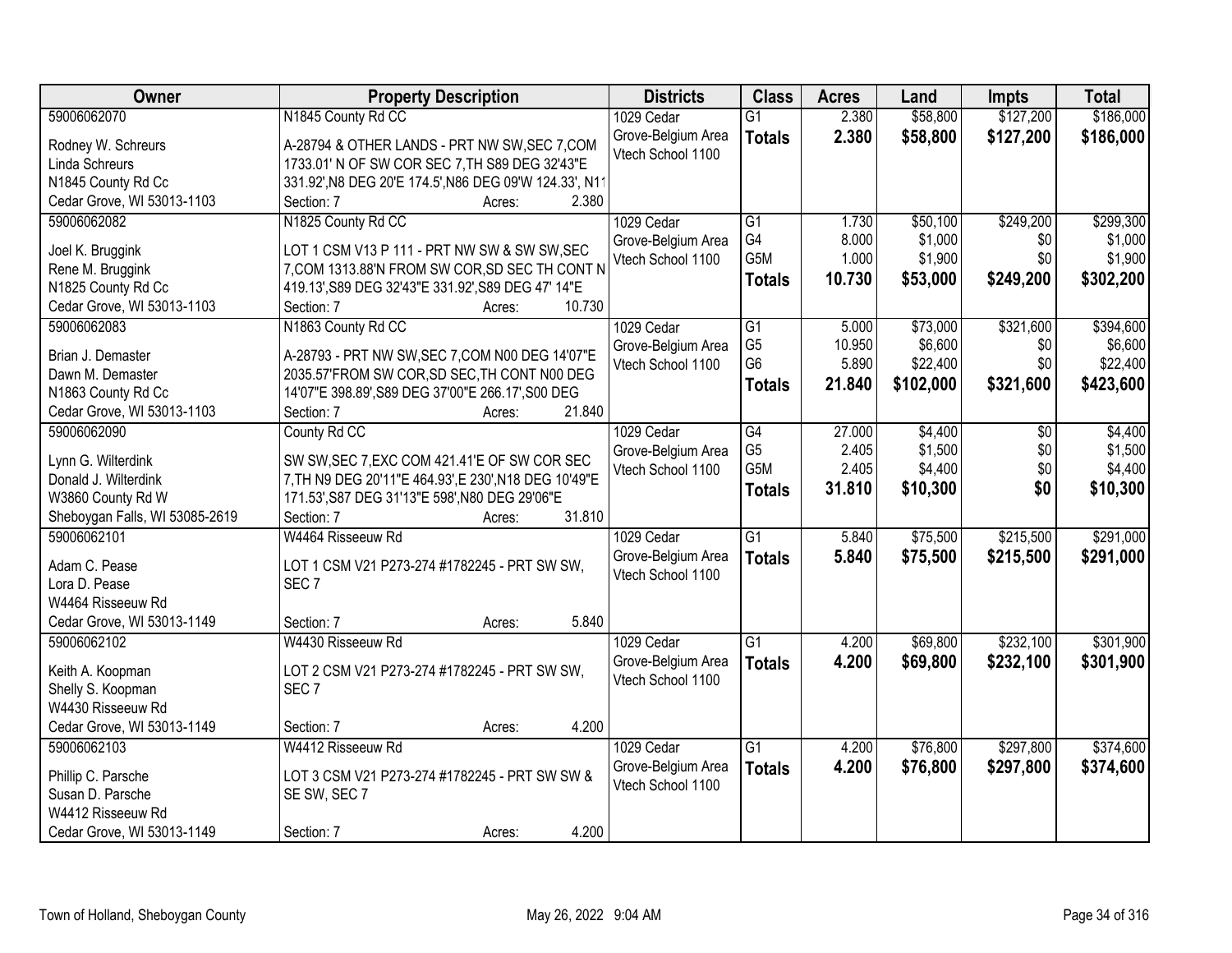| Owner                           | <b>Property Description</b>                                                                          |        |        | <b>Districts</b>   | <b>Class</b>    | <b>Acres</b> | Land     | <b>Impts</b>    | <b>Total</b> |
|---------------------------------|------------------------------------------------------------------------------------------------------|--------|--------|--------------------|-----------------|--------------|----------|-----------------|--------------|
| 59006062110                     | Risseeuw Rd                                                                                          |        |        | 1029 Cedar         | $\overline{G4}$ | 34.000       | \$4,500  | $\overline{50}$ | \$4,500      |
| Lynn G. Wilterdink              | SE SW, SEC 7, EXC LOT 1 CSM V16 P                                                                    |        |        | Grove-Belgium Area | G <sub>5</sub>  | 3.500        | \$2,200  | \$0             | \$2,200      |
| Donald J. Wilterdink            | 121-22,#1552356.                                                                                     |        |        | Vtech School 1100  | <b>Totals</b>   | 37.500       | \$6,700  | \$0             | \$6,700      |
| W3860 County Rd W               |                                                                                                      |        |        |                    |                 |              |          |                 |              |
| Sheboygan Falls, WI 53085-2619  | Section: 7                                                                                           | Acres: | 37.500 |                    |                 |              |          |                 |              |
| 59006062111                     | W4360 Risseeuw Rd                                                                                    |        |        | 1029 Cedar         | $\overline{G1}$ | 2.500        | \$60,000 | \$178,200       | \$238,200    |
|                                 |                                                                                                      |        |        | Grove-Belgium Area | <b>Totals</b>   | 2.500        | \$60,000 | \$178,200       | \$238,200    |
| Christian R. Holzer             | LOT 1 CSM V16 P 121-22, #1552356 - PRT SE SW, SEC                                                    |        |        | Vtech School 1100  |                 |              |          |                 |              |
| Ashley L. Holzer                | 7 <sup>1</sup>                                                                                       |        |        |                    |                 |              |          |                 |              |
| W4360 Risseeuw Rd               |                                                                                                      |        |        |                    |                 |              |          |                 |              |
| Cedar Grove, WI 53013-1147      | Section: 7                                                                                           | Acres: | 2.500  |                    |                 |              |          |                 |              |
| 59006062120                     | Dulmes Rd                                                                                            |        |        | 1029 Cedar         | $\overline{G4}$ | 32.170       | \$5,800  | \$0             | \$5,800      |
| Mark I. Arentsen                | NE SE, SEC 7, EXC COM AT E1/4 COR, SD SEC, TH S0                                                     |        |        | Grove-Belgium Area | G <sub>5</sub>  | 0.700        | \$500    | \$0             | \$500        |
| Julie K. Arentsen               | DEG 0'49"E 234.33', S89 DEG 20'25"W 666.77', NO DEG                                                  |        |        | Vtech School 1100  | G5M             | 1.000        | \$1,900  | \$0             | \$1,900      |
| W4246 Risseeuw Rd               | 0'49"W 234.33', TH N89 DEG 20'25"E 666.77'TO BEG, &                                                  |        |        |                    | <b>Totals</b>   | 33.870       | \$8,200  | \$0             | \$8,200      |
| Cedar Grove, WI 53013-1145      | Section: 7                                                                                           | Acres: | 33.870 |                    |                 |              |          |                 |              |
| 59006062131                     | N1798 Dulmes Rd                                                                                      |        |        | 1029 Cedar         | $\overline{G1}$ | 1.270        | \$41,900 | \$145,400       | \$187,300    |
|                                 |                                                                                                      |        |        | Grove-Belgium Area | G4              | 3.730        | \$700    | \$0             | \$700        |
| Ethan Debbink<br>Shawna Debbink | LOT 1 CSM V16 P 242-43, #1565293 & A-30262 - PRT<br>E1/2 SE1/4, SEC 7, & PRT E1/2 SE1/4, COM S00 DEG |        |        | Vtech School 1100  | <b>Totals</b>   | 5.000        | \$42,600 | \$145,400       | \$188,000    |
| N1798 Dulmes Rd                 | 39'22"W 1087.15' FROM E1/4 COR, SD SEC, TH CONT                                                      |        |        |                    |                 |              |          |                 |              |
| Cedar Grove, WI 53013-1115      | Section: 7                                                                                           | Acres: | 5.000  |                    |                 |              |          |                 |              |
| 59006062140                     | N1892 Dulmes Rd                                                                                      |        |        | 1029 Cedar         | $\overline{G1}$ | 3.590        | \$67,400 | \$165,500       | \$232,900    |
|                                 |                                                                                                      |        |        | Grove-Belgium Area | <b>Totals</b>   | 3.590        | \$67,400 | \$165,500       | \$232,900    |
| Mark Allen Hesselink            | PRT NE SE, SEC 7, COM AT E 1/4 COR, SD SEC, TH S0                                                    |        |        | Vtech School 1100  |                 |              |          |                 |              |
| N1892 Dulmes Rd                 | DEG 0'49"E 234.33', S89 DEG 20' 25"W 666.77', NO DEG                                                 |        |        |                    |                 |              |          |                 |              |
| Cedar Grove, WI 53013-1116      | 0'49"W 234.33', TH N89 DEG 20' 25"E 666.77'TO BEG.                                                   |        |        |                    |                 |              |          |                 |              |
|                                 | Section: 7                                                                                           | Acres: | 3.590  |                    |                 |              |          |                 |              |
| 59006062150                     | Risseeuw Rd                                                                                          |        |        | 1029 Cedar         | G4              | 22.000       | \$3,700  | $\sqrt{6}$      | \$3,700      |
| Mark I. Arentsen                | NW SE, SEC 7.                                                                                        |        |        | Grove-Belgium Area | G <sub>5</sub>  | 2.000        | \$1,400  | \$0             | \$1,400      |
| Julie K. Arentsen               |                                                                                                      |        |        | Vtech School 1100  | G5M             | 16.000       | \$30,400 | \$0             | \$30,400     |
| W4246 Risseeuw Rd               |                                                                                                      |        |        |                    | <b>Totals</b>   | 40.000       | \$35,500 | \$0             | \$35,500     |
| Cedar Grove, WI 53013-1145      | Section: 7                                                                                           | Acres: | 40.000 |                    |                 |              |          |                 |              |
| 59006062160                     | W4246 Risseeuw Rd                                                                                    |        |        | 1029 Cedar         | G4              | 35.000       | \$5,600  | $\overline{50}$ | \$5,600      |
|                                 |                                                                                                      |        |        | Grove-Belgium Area | G <sub>5</sub>  | 1.500        | \$900    | \$0             | \$900        |
| Spring Valley Farm LLC          | SW SE, SEC 7.                                                                                        |        |        | Vtech School 1100  | G7              | 3.500        | \$53,000 | \$211,700       | \$264,700    |
| W4246 Risseeuw Rd               |                                                                                                      |        |        |                    | <b>Totals</b>   | 40.000       | \$59,500 | \$211,700       | \$271,200    |
| Cedar Grove, WI 53013-1145      |                                                                                                      |        | 40.000 |                    |                 |              |          |                 |              |
|                                 | Section: 7                                                                                           | Acres: |        |                    |                 |              |          |                 |              |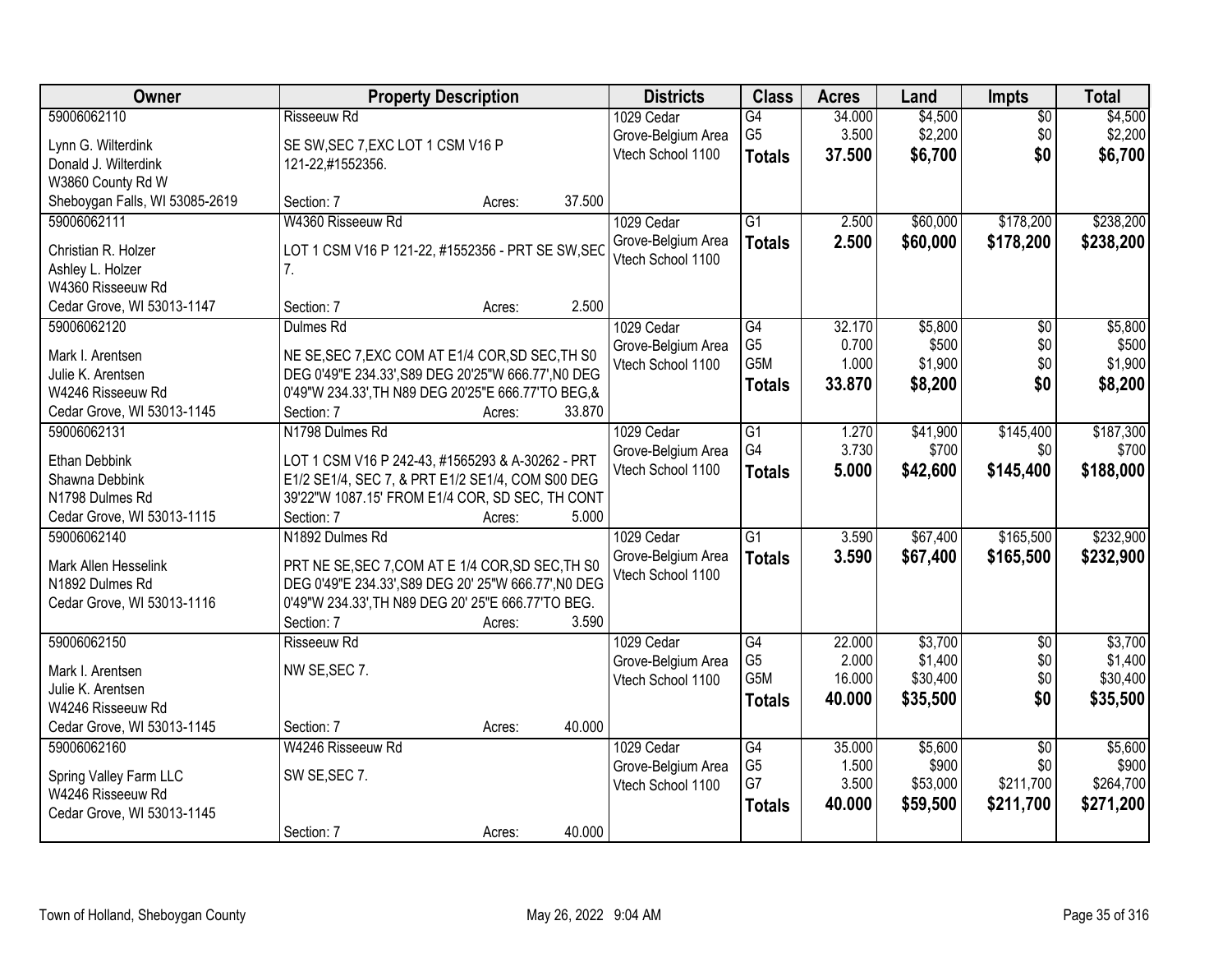| Owner                                     | <b>Property Description</b>                                                       | <b>Districts</b>                   | <b>Class</b>        | <b>Acres</b> | Land     | <b>Impts</b>    | <b>Total</b> |
|-------------------------------------------|-----------------------------------------------------------------------------------|------------------------------------|---------------------|--------------|----------|-----------------|--------------|
| 59006062170                               | Dulmes Rd                                                                         | 1029 Cedar                         | $\overline{G4}$     | 36.050       | \$6,000  | $\overline{30}$ | \$6,000      |
| Mark I. Arentsen                          | SE SE, SEC 7, EXC COM 1336.5'S OF NE COR                                          | Grove-Belgium Area                 | G <sub>5</sub>      | 1.500        | \$700    | \$0             | \$700        |
| Julie K. Arentsen                         | SE1/4, TH W 193', N TO N LN SE SE, E TO NE COR                                    | Vtech School 1100                  | <b>Totals</b>       | 37.550       | \$6,700  | \$0             | \$6,700      |
| W4246 Risseeuw Rd                         | SD1/4, TH S TO BEG, & ALSO EXC COM 1336.50'S OF                                   |                                    |                     |              |          |                 |              |
| Cedar Grove, WI 53013-1145                | Section: 7<br>37.550<br>Acres:                                                    |                                    |                     |              |          |                 |              |
| 59006062179                               |                                                                                   | 4137 Oostburg                      | $\overline{\chi_3}$ | 6.180        | \$0      | $\overline{50}$ | \$0          |
|                                           |                                                                                   | Vtech School 1100                  |                     | 6.180        | \$0      | \$0             | \$0          |
| Sheboygan County Transportation Dept      | PRT NE NE, SEC 7, (TE LINDERT) 1.34 AC. - PRT NW                                  |                                    | <b>Totals</b>       |              |          |                 |              |
| W5741 County Rd J                         | NW, SEC 7, (J. NAVIS) 0.06 AC. - PRT NW NE, SEC                                   |                                    |                     |              |          |                 |              |
| Plymouth, WI 53073-3340                   | 7, (L.NAVIS) 0.79 AC. PRT NE NW, SEC 7, (L.NAVIS)                                 |                                    |                     |              |          |                 |              |
|                                           | 6.180<br>Section: 7<br>Acres:                                                     |                                    |                     |              |          |                 |              |
| 59006062180                               | Wynveen Rd                                                                        | 4137 Oostburg                      | $\overline{G4}$     | 34.300       | \$6,200  | $\overline{50}$ | \$6,200      |
|                                           |                                                                                   | Vtech School 1100                  | G <sub>5</sub>      | 0.200        | \$100    | \$0             | \$100        |
| Hilbelink Farms, Inc                      | NE NE, SEC 8, EXC THE N 644'OF THE E 375'OF                                       |                                    | <b>Totals</b>       | 34.500       | \$6,300  | \$0             | \$6,300      |
| W3823 Risseeuw Rd                         | SD1/4.                                                                            |                                    |                     |              |          |                 |              |
| Cedar Grove, WI 53013-1142                | 34.500<br>Section: 8                                                              |                                    |                     |              |          |                 |              |
|                                           | Acres:                                                                            |                                    |                     |              |          |                 |              |
| 59006062190                               | N2056 Ebbers Rd                                                                   | 4137 Oostburg                      | G1                  | 1.000        | \$37,000 | \$214,100       | \$251,100    |
|                                           | Angelica Pattison Revocable Living Trus   THE N 644'OF THE E 375'OF NE NE, SEC 8. | Vtech School 1100                  | G <sub>5</sub>      | 3.500        | \$7,900  | \$0             | \$7,900      |
| N2056 Ebbers Rd                           |                                                                                   |                                    | G <sub>6</sub>      | 1.000        | \$3,600  | \$0             | \$3,600      |
| Cedar Grove, WI 53013-1131                |                                                                                   |                                    | <b>Totals</b>       | 5.500        | \$48,500 | \$214,100       | \$262,600    |
|                                           | 5.500<br>Section: 8<br>Acres:                                                     |                                    |                     |              |          |                 |              |
| 59006062200                               | County Road GW & Wynvee                                                           | 4137 Oostburg                      | G4                  | 38.250       | \$6,800  | $\overline{30}$ | \$6,800      |
|                                           | NW NE, SEC 8                                                                      | Vtech School 1100                  | G <sub>5</sub>      | 0.750        | \$100    | \$0             | \$100        |
| Hilbelink Farms, Inc<br>W3823 Risseeuw Rd |                                                                                   |                                    | G7                  | 1.000        | \$12,000 | \$14,000        | \$26,000     |
| Cedar Grove, WI 53013-1142                |                                                                                   |                                    | <b>Totals</b>       | 40.000       | \$18,900 | \$14,000        | \$32,900     |
|                                           | 40.000<br>Section: 8<br>Acres:                                                    |                                    |                     |              |          |                 |              |
| 59006062210                               | County Rd GW                                                                      |                                    | G4                  | 28.750       | \$4,900  | \$0             | \$4,900      |
|                                           |                                                                                   | 4137 Oostburg<br>Vtech School 1100 | G <sub>5</sub>      | 0.250        | \$100    | \$0             | \$100        |
| Hilbelink Farms, Inc                      | SW NE, SEC 8, EXC BEG AT CEN, SD SEC, TH N                                        |                                    | G5M                 | 0.800        | \$1,500  | \$0             | \$1,500      |
| W3823 Risseeuw Rd                         | 745.76', S89 DEG 47'52"E 301.61', S20 DEG 06' 56"E                                |                                    |                     | 29.800       |          | \$0             |              |
| Cedar Grove, WI 53013-1142                | 164.01', N86 DEG 57'26"E 302.83', S 609.09', N89 DEG                              |                                    | <b>Totals</b>       |              | \$6,500  |                 | \$6,500      |
|                                           | 29.800<br>Section: 8<br>Acres:                                                    |                                    |                     |              |          |                 |              |
| 59006062220                               | N1901 County Rd GW                                                                | 4137 Oostburg                      | $\overline{G1}$     | 3.300        | \$76,100 | \$123,300       | \$199,400    |
|                                           |                                                                                   | Vtech School 1100                  | G <sub>5</sub>      | 0.200        | \$100    | \$0             | \$100        |
| Iris Ruiz<br>Saul Ruiz                    | THE S 250'OF W 610'OF SW NE, SEC 8.                                               |                                    | <b>Totals</b>       | 3.500        | \$76,200 | \$123,300       | \$199,500    |
|                                           |                                                                                   |                                    |                     |              |          |                 |              |
| N1901 County Rd Gw                        |                                                                                   |                                    |                     |              |          |                 |              |
| Cedar Grove, WI 53013-1127                | 3.500<br>Section: 8<br>Acres:                                                     |                                    |                     |              |          |                 |              |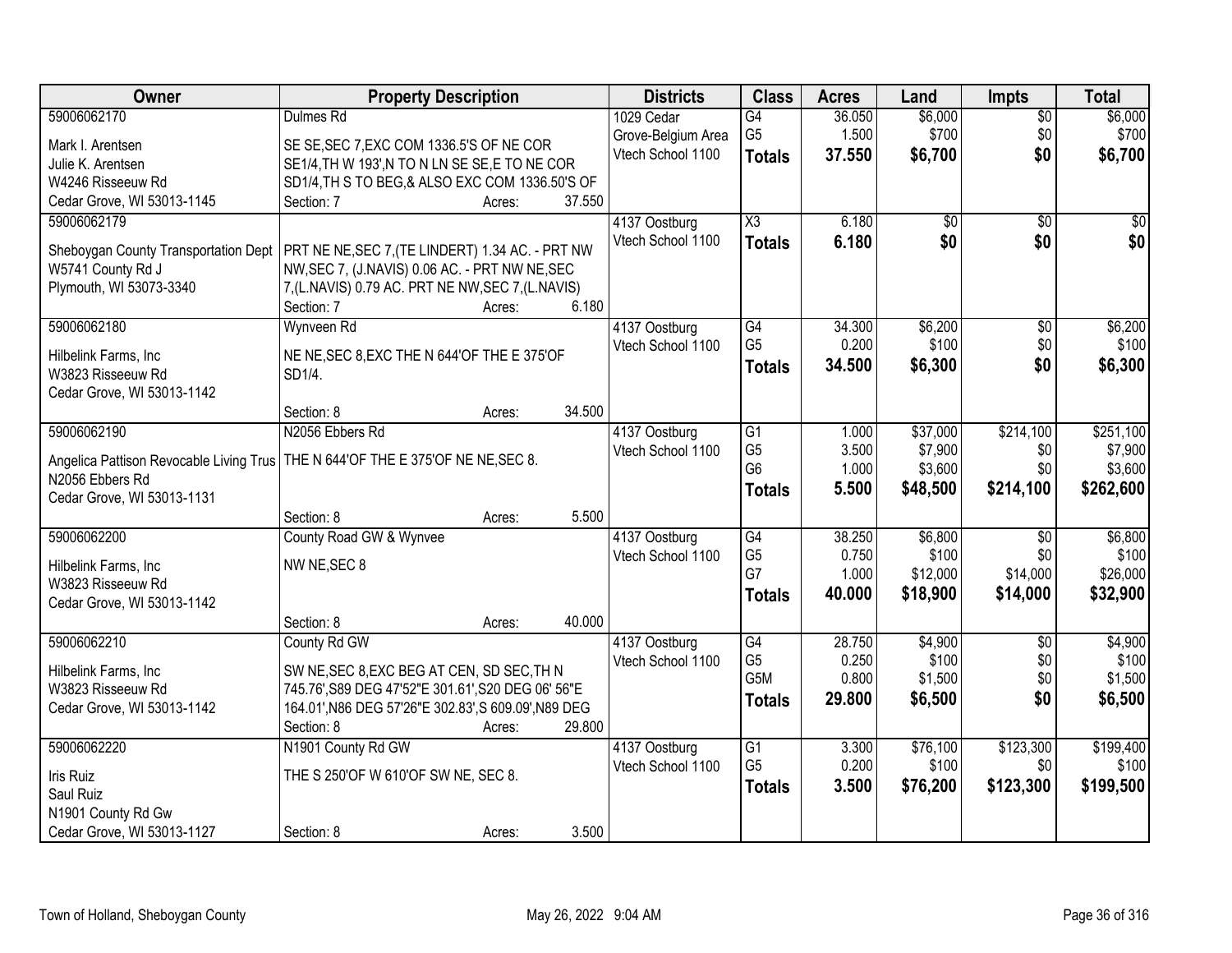| Owner                                | <b>Property Description</b>                                                     | <b>Districts</b>  | <b>Class</b>                       | <b>Acres</b>   | Land             | <b>Impts</b>    | <b>Total</b>         |
|--------------------------------------|---------------------------------------------------------------------------------|-------------------|------------------------------------|----------------|------------------|-----------------|----------------------|
| 59006062221                          | N1947 County Rd GW                                                              | 4137 Oostburg     | $\overline{G1}$                    | 6.700          | \$89,100         | \$234,800       | \$323,900            |
| Michael J. Denboer                   | LOT 1 CSM V13 P 37 - PRT SW NE, SEC 8, COM 250'N                                | Vtech School 1100 | <b>Totals</b>                      | 6.700          | \$89,100         | \$234,800       | \$323,900            |
| Wendy S. Denboer                     | OF CEN, SD SEC, TH CONT N 495.76', S89 DEG                                      |                   |                                    |                |                  |                 |                      |
| N1947 County Rd Gw                   | 47'52"E 301.61', S20 DEG 06'56"E 164.01', N86 DEG 57'                           |                   |                                    |                |                  |                 |                      |
| Cedar Grove, WI 53013-1127           | 6.700<br>Section: 8<br>Acres:                                                   |                   |                                    |                |                  |                 |                      |
| 59006062230                          | <b>Ebbers Rd</b>                                                                | 4137 Oostburg     | $\overline{G4}$                    | 18.000         | \$3,100          | $\overline{50}$ | \$3,100              |
|                                      |                                                                                 | Vtech School 1100 | G <sub>5</sub> M                   | 2.000          | \$4,000          | \$0             | \$4,000              |
| Hilbelink Farms, Inc                 | N1/2 SE NE, SEC 8                                                               |                   | <b>Totals</b>                      | 20.000         | \$7,100          | \$0             | \$7,100              |
| W3823 Risseeuw Rd                    |                                                                                 |                   |                                    |                |                  |                 |                      |
| Cedar Grove, WI 53013-1142           |                                                                                 |                   |                                    |                |                  |                 |                      |
|                                      | 20.000<br>Section: 8<br>Acres:                                                  |                   |                                    |                |                  |                 |                      |
| 59006062240                          | <b>Ebbers Rd</b>                                                                | 4137 Oostburg     | $\overline{G4}$                    | 15.870         | \$2,900          | $\overline{50}$ | \$2,900              |
| Desri Onion River Land Holdings, LLC | S1/2 SE NE, SEC 8.                                                              | Vtech School 1100 | G <sub>5</sub><br>G <sub>5</sub> M | 0.130<br>4.000 | \$100            | \$0             | \$100                |
| 1166 Avenue of the Americas FI       |                                                                                 |                   |                                    |                | \$8,000          | \$0             | \$8,000              |
| New York, NY 10036-2750              |                                                                                 |                   | <b>Totals</b>                      | 20.000         | \$11,000         | \$0             | \$11,000             |
|                                      | 20.000<br>Section: 8<br>Acres:                                                  |                   |                                    |                |                  |                 |                      |
| 59006062250                          | County Rd A S                                                                   | 4137 Oostburg     | $\overline{G4}$                    | 14.000         | \$1,900          | \$0             | \$1,900              |
|                                      |                                                                                 | Vtech School 1100 | G <sub>5</sub>                     | 14.960         | \$8,900          | \$0             | \$8,900              |
| Thomas J. Mcmullen                   | NE NW, SEC 8, EXC COM AT N 1/4 POST, TH S                                       |                   | <b>Totals</b>                      | 28.960         | \$10,800         | \$0             | \$10,800             |
| Janet M. Mcmullen                    | 1311.3', S89 DEG 46'W 332.2', N 1311.3'TO N LINE NE                             |                   |                                    |                |                  |                 |                      |
| N2050 County Rd Gw                   | NW, TH N89 DEG 46'E 332.2'TO BEG, SUBJ TO HWY                                   |                   |                                    |                |                  |                 |                      |
| Cedar Grove, WI 53013-1128           | 28.960<br>Section: 8<br>Acres:                                                  |                   |                                    |                |                  |                 |                      |
| 59006062260                          | N2050 County Rd GW                                                              | 4137 Oostburg     | $\overline{G1}$<br>G4              | 2.000<br>6.060 | \$55,000         | \$109,600       | \$164,600<br>\$1,100 |
|                                      | Mcmullen, Thomas J & Janet M Mcmulle   PRT NE NW, SEC 8, COM AT N1/4 POST, TH S | Vtech School 1100 | G <sub>5</sub>                     | 0.500          | \$1,100<br>\$300 | \$0<br>\$0      | \$300                |
| Trust et al                          | 1311.3', S89 DEG 46'W 332.2', N 1311.3'TO N LINE NE                             |                   | G <sub>5</sub> M                   | 1.000          | \$1,800          | \$0             | \$1,800              |
| N2050 County Rd Gw                   | NW, TH N89 DEG 46'E 332.2'TO BEG, SUBJ TO HWY                                   |                   |                                    | 9.560          |                  | \$109,600       |                      |
| Cedar Grove, WI 53013-1128           | 9.560<br>Section: 8<br>Acres:                                                   |                   | <b>Totals</b>                      |                | \$58,200         |                 | \$167,800            |
| 59006062270                          | Dulmes Rd                                                                       | 4137 Oostburg     | G4                                 | 24.250         | \$4,300          | $\overline{50}$ | \$4,300              |
| Julie K. Arentsen                    | NW NW, SEC 8, EXC COM AT NW COR SD SEC, TH S                                    | Vtech School 1100 | G <sub>5</sub>                     | 2.100          | \$1,300          | \$0             | \$1,300              |
| Mark Arentsen                        | 700'ALG W LN SD1/4, S89 DEG 58'15"E 311.25', N                                  |                   | <b>Totals</b>                      | 26.350         | \$5,600          | \$0             | \$5,600              |
| W4246 Risseeuw Rd                    | 700'TO N LN SD1/4, TH N89 DEG 58'15"W 311.25' ALG                               |                   |                                    |                |                  |                 |                      |
| Cedar Grove, WI 53013-1145           | Section: 8<br>26.350<br>Acres:                                                  |                   |                                    |                |                  |                 |                      |
| 59006062271                          | N2065 Dulmes Rd                                                                 | 4137 Oostburg     | $\overline{G1}$                    | 2.410          | \$59,100         | \$44,000        | \$103,100            |
|                                      |                                                                                 | Vtech School 1100 | G4                                 | 2.000          | \$400            | \$0             | \$400                |
| Philip M. Jucha                      | LOT 1 CSM V 7 P 170 - PRT NW NW, SEC 8, COM AT                                  |                   | G <sub>5</sub>                     | 0.200          | \$100            | \$0             | \$100                |
| Mary K. Peterson                     | NW COR SD SEC, TH S 700'ALG W LN SD1/4, S89 DEC                                 |                   |                                    | 4.610          | \$59,600         | \$44,000        | \$103,600            |
| N2065 Dulmes Rd                      | 58'15"E 311.25', N 700'TO N LN SD1/4, TH N89 DEG                                |                   | <b>Totals</b>                      |                |                  |                 |                      |
| Cedar Grove, WI 53013-1114           | 4.610<br>Section: 8<br>Acres:                                                   |                   |                                    |                |                  |                 |                      |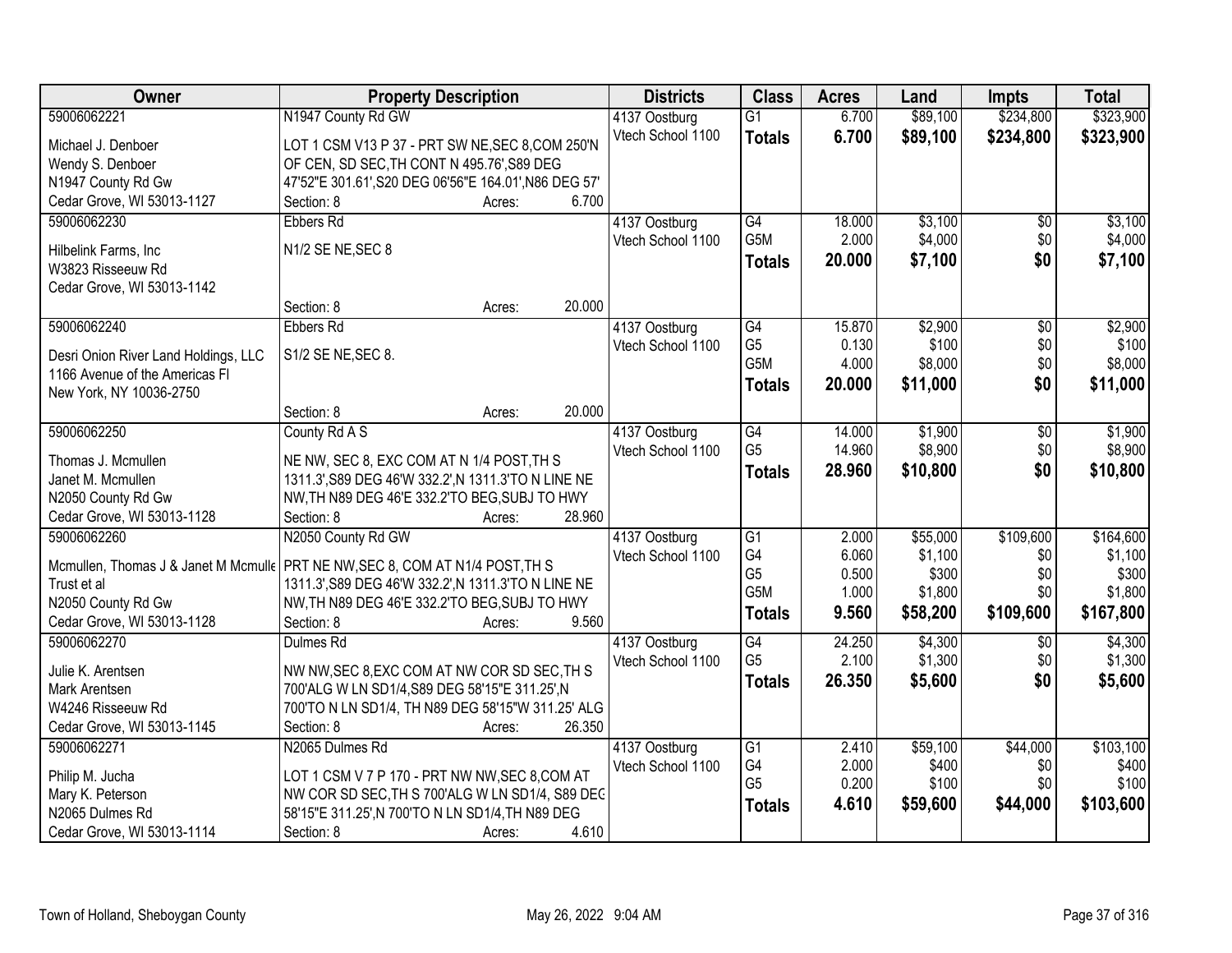| Owner                                | <b>Property Description</b>                       | <b>Districts</b>   | <b>Class</b>     | <b>Acres</b> | Land     | Impts           | <b>Total</b> |
|--------------------------------------|---------------------------------------------------|--------------------|------------------|--------------|----------|-----------------|--------------|
| 59006062272                          | W4005 County Rd A S                               | 4137 Oostburg      | $\overline{G1}$  | 6.000        | \$76,000 | \$290,600       | \$366,600    |
| Todd J Luedtke & Christine R Luedtke | LOT 2 CSM V12 P 13 - PRT NW NW, SEC 8, COM AT     | Vtech School 1100  | <b>Totals</b>    | 6.000        | \$76,000 | \$290,600       | \$366,600    |
| Living Trust 9-22-                   | NW COR SEC 8 TH S89 DEG 18'10"E 1333.3', S0 DEG   |                    |                  |              |          |                 |              |
| W4005S County Rd A                   | 47'35"W 50'TO BEG, TH CONT S0 DEG 47'35"W 529.25' |                    |                  |              |          |                 |              |
| Cedar Grove, WI 53013-1173           | 6.000<br>Section: 8<br>Acres:                     |                    |                  |              |          |                 |              |
| 59006062273                          | N2005 Dulmes Rd                                   | 4137 Oostburg      | $\overline{G1}$  | 1.500        | \$46,000 | \$0             | \$46,000     |
| Julie K. Arentsen                    | LOT 3 CSM V12 P 14 - PRT NW NW, SEC 8, COM AT     | Vtech School 1100  | <b>Totals</b>    | 1.500        | \$46,000 | \$0             | \$46,000     |
| <b>Mark Arentsen</b>                 | NW COR SEC 8 TH S0 DEG 40'13"W 1181.52'TO         |                    |                  |              |          |                 |              |
| W4246 Risseeuw Rd                    | BEG, TH CONT S0 DEG 40'13"W 147.58', S89 DEG      |                    |                  |              |          |                 |              |
| Cedar Grove, WI 53013-1145           | 1.500<br>Section: 8<br>Acres:                     |                    |                  |              |          |                 |              |
| 59006062281                          | Dulmes Rd                                         | 1029 Cedar         | G4               | 34.720       | \$5,800  | \$0             | \$5,800      |
|                                      |                                                   | Grove-Belgium Area | G <sub>5</sub>   | 1.700        | \$1,200  | \$0             | \$1,200      |
| Paul Dekker                          | SWNW SEC 8, T13N, R22E, EXC THAT PART LOT 1       | Vtech School 1100  | <b>Totals</b>    | 36.420       | \$7,000  | \$0             | \$7,000      |
| <b>Thomas Dekker</b>                 | 27CSM119-120 #2016211 IN SD SWNW SEC 8, T13N,     |                    |                  |              |          |                 |              |
| 142 Parkview Ct                      | <b>R22E.</b>                                      |                    |                  |              |          |                 |              |
| Cedar Grove, WI 53013-1650           | 36.420<br>Section: 8<br>Acres:                    |                    |                  |              |          |                 |              |
| 59006062282                          | N1919 Dulmes Rd                                   | 1029 Cedar         | $\overline{G1}$  | 3.760        | \$68,000 | \$113,200       | \$181,200    |
| William R. Dekker                    | LOT 1 27CSM119-120 #2016211 IN SWNW AND IN        | Grove-Belgium Area | <b>Totals</b>    | 3.760        | \$68,000 | \$113,200       | \$181,200    |
| Amy L. Dekker                        | NWSW SEC 8, T13N, R22E.                           | Vtech School 1100  |                  |              |          |                 |              |
| N1919 Dulmes Rd                      |                                                   |                    |                  |              |          |                 |              |
| Cedar Grove, WI 53013-1113           | 3.760<br>Section: 8<br>Acres:                     |                    |                  |              |          |                 |              |
| 59006062290                          | County Rd GW                                      | 4137 Oostburg      | $\overline{G4}$  | 9.000        | \$1,300  | \$0             | \$1,300      |
| Thomas J. Mcmullen                   | SE NW, SEC 8, EXC THE SW1/4 THEREOF.              | Vtech School 1100  | G <sub>5</sub>   | 21.000       | \$11,800 | \$0             | \$11,800     |
| Janet M. Mcmullen                    |                                                   |                    | <b>Totals</b>    | 30.000       | \$13,100 | \$0             | \$13,100     |
| N2050 County Rd Gw                   |                                                   |                    |                  |              |          |                 |              |
| Cedar Grove, WI 53013-1128           | 30.000<br>Section: 8<br>Acres:                    |                    |                  |              |          |                 |              |
| 59006062300                          | County Rd GW                                      | 1029 Cedar         | $\overline{G4}$  | 9.000        | \$1,300  | $\sqrt{6}$      | \$1,300      |
|                                      | S.1/2 W.1/2 SE NW                                 | Grove-Belgium Area | G <sub>5</sub>   | 1.000        | \$700    | \$0             | \$700        |
| Paul Dekker<br><b>Thomas Dekker</b>  |                                                   | Vtech School 1100  | <b>Totals</b>    | 10.000       | \$2,000  | \$0             | \$2,000      |
| 142 Parkview Ct                      |                                                   |                    |                  |              |          |                 |              |
| Cedar Grove, WI 53013-1650           | 10.000<br>Section: 8<br>Acres:                    |                    |                  |              |          |                 |              |
| 59006062310                          | County Rd GW                                      | 1029 Cedar         | G4               | 19.500       | \$3,500  | $\overline{50}$ | \$3,500      |
|                                      |                                                   | Grove-Belgium Area | G <sub>5</sub>   | 8.500        | \$5,700  | \$0             | \$5,700      |
| Paul Dekker                          | N.1/2 NE SW & E.1/2 NE SW.                        | Vtech School 1100  | G <sub>5</sub> M | 2.000        | \$3,600  | \$0             | \$3,600      |
| <b>Thomas Dekker</b>                 |                                                   |                    | <b>Totals</b>    | 30.000       | \$12,800 | \$0             | \$12,800     |
| 142 Parkview Ct                      |                                                   |                    |                  |              |          |                 |              |
| Cedar Grove, WI 53013-1650           | 30.000<br>Section: 8<br>Acres:                    |                    |                  |              |          |                 |              |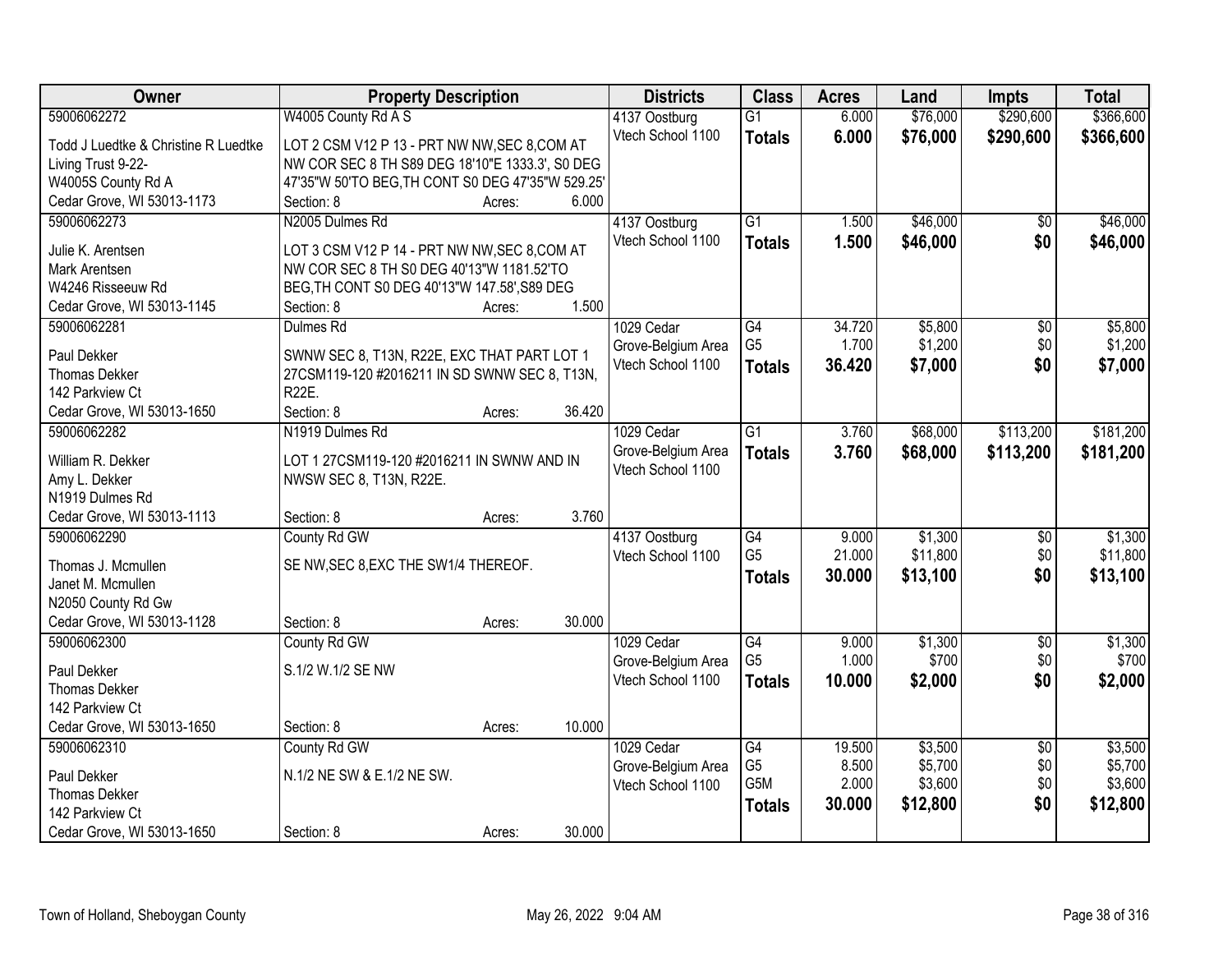| <b>Owner</b>                         | <b>Property Description</b>                          |        |        | <b>Districts</b>   | <b>Class</b>    | <b>Acres</b> | Land     | Impts           | <b>Total</b> |
|--------------------------------------|------------------------------------------------------|--------|--------|--------------------|-----------------|--------------|----------|-----------------|--------------|
| 59006062320                          | County Rd GW                                         |        |        | 1029 Cedar         | G4              | 10.000       | \$1,800  | $\overline{50}$ | \$1,800      |
| Hilbelink Farms, Inc                 | W1/2 S1/2 NE SW, SEC 8                               |        |        | Grove-Belgium Area | <b>Totals</b>   | 10.000       | \$1,800  | \$0             | \$1,800      |
| W3823 Risseeuw Rd                    |                                                      |        |        | Vtech School 1100  |                 |              |          |                 |              |
| Cedar Grove, WI 53013-1142           |                                                      |        |        |                    |                 |              |          |                 |              |
|                                      | Section: 8                                           | Acres: | 10.000 |                    |                 |              |          |                 |              |
| 59006062331                          | Dulmes Rd                                            |        |        | 1029 Cedar         | G4              | 19.690       | \$3,600  | $\overline{50}$ | \$3,600      |
| Paul Dekker                          | N1/2 NWSW, SEC 8, T13N, R22E, EXC THAT PART          |        |        | Grove-Belgium Area | G <sub>5</sub>  | 0.130        | \$100    | \$0             | \$100        |
| <b>Thomas Dekker</b>                 | LOT 1 27CSM119-120 #2016211 LYING WITHIN SD          |        |        | Vtech School 1100  | <b>Totals</b>   | 19.820       | \$3,700  | \$0             | \$3,700      |
| 142 Parkview Ct                      | N1/2 NWSW.                                           |        |        |                    |                 |              |          |                 |              |
| Cedar Grove, WI 53013-1650           | Section: 8                                           | Acres: | 19.820 |                    |                 |              |          |                 |              |
| 59006062340                          | County Rd GW                                         |        |        | 1029 Cedar         | G4              | 19.870       | \$3,600  | \$0             | \$3,600      |
| Hilbelink Farms, Inc                 | S1/2 NW SW, SEC 8                                    |        |        | Grove-Belgium Area | G <sub>5</sub>  | 0.130        | \$100    | \$0             | \$100        |
| W3823 Risseeuw Rd                    |                                                      |        |        | Vtech School 1100  | <b>Totals</b>   | 20.000       | \$3,700  | \$0             | \$3,700      |
| Cedar Grove, WI 53013-1142           |                                                      |        |        |                    |                 |              |          |                 |              |
|                                      | Section: 8                                           | Acres: | 20.000 |                    |                 |              |          |                 |              |
| 59006062350                          | Risseeuw Rd                                          |        |        | 1029 Cedar         | G4              | 36.400       | \$6,600  | \$0             | \$6,600      |
| Hilbelink Farms, Inc                 | SW SW, SEC 8, EXC COM 1402'S OF W1/4 POST, TH E      |        |        | Grove-Belgium Area | G <sub>5</sub>  | 0.600        | \$100    | \$0             | \$100        |
| W3823 Risseeuw Rd                    | 275', S 475.2', W 275', TH N 475.2'TO BEG.           |        |        | Vtech School 1100  | <b>Totals</b>   | 37.000       | \$6,700  | \$0             | \$6,700      |
| Cedar Grove, WI 53013-1142           |                                                      |        |        |                    |                 |              |          |                 |              |
|                                      | Section: 8                                           | Acres: | 37.000 |                    |                 |              |          |                 |              |
| 59006062360                          | N1787 Dulmes Rd                                      |        |        | 1029 Cedar         | $\overline{G1}$ | 3.000        | \$65,000 | \$194,400       | \$259,400    |
| Jack L. Martin                       | PRT SW SW, SEC 8, COM 1402'S OF W1/4 POST, TH E      |        |        | Grove-Belgium Area | <b>Totals</b>   | 3.000        | \$65,000 | \$194,400       | \$259,400    |
| Jennifer L. Spinelli                 | 275', S 475.2', W 275'TO W LINE SEC 8, TH N 475.2'TO |        |        | Vtech School 1100  |                 |              |          |                 |              |
| N1787 Dulmes Rd                      | BEG.                                                 |        |        |                    |                 |              |          |                 |              |
| Cedar Grove, WI 53013-1115           | Section: 8                                           | Acres: | 3.000  |                    |                 |              |          |                 |              |
| 59006062370                          | County Rd GW                                         |        |        | 1029 Cedar         | G4              | 38.250       | \$6,700  | $\overline{50}$ | \$6,700      |
| Hilbelink Farms, Inc                 | SE SW, SEC 8                                         |        |        | Grove-Belgium Area | G <sub>5</sub>  | 1.750        | \$700    | \$0             | \$700        |
| W3823 Risseeuw Rd                    |                                                      |        |        | Vtech School 1100  | <b>Totals</b>   | 40.000       | \$7,400  | \$0             | \$7,400      |
| Cedar Grove, WI 53013-1142           |                                                      |        |        |                    |                 |              |          |                 |              |
|                                      | Section: 8                                           | Acres: | 40.000 |                    |                 |              |          |                 |              |
| 59006062380                          | Ebbers Rd                                            |        |        | 1029 Cedar         | $\overline{G4}$ | 9.940        | \$1,800  | $\overline{50}$ | \$1,800      |
| Desri Onion River Land Holdings, LLC | N1/4 NE SE, SEC 8.                                   |        |        | Grove-Belgium Area | G <sub>5</sub>  | 0.060        | \$100    | \$0             | \$100        |
| 1166 Avenue of the Americas FI       |                                                      |        |        | Vtech School 1100  | <b>Totals</b>   | 10.000       | \$1,900  | \$0             | \$1,900      |
| New York, NY 10036-2750              |                                                      |        |        |                    |                 |              |          |                 |              |
|                                      | Section: 8                                           | Acres: | 10.000 |                    |                 |              |          |                 |              |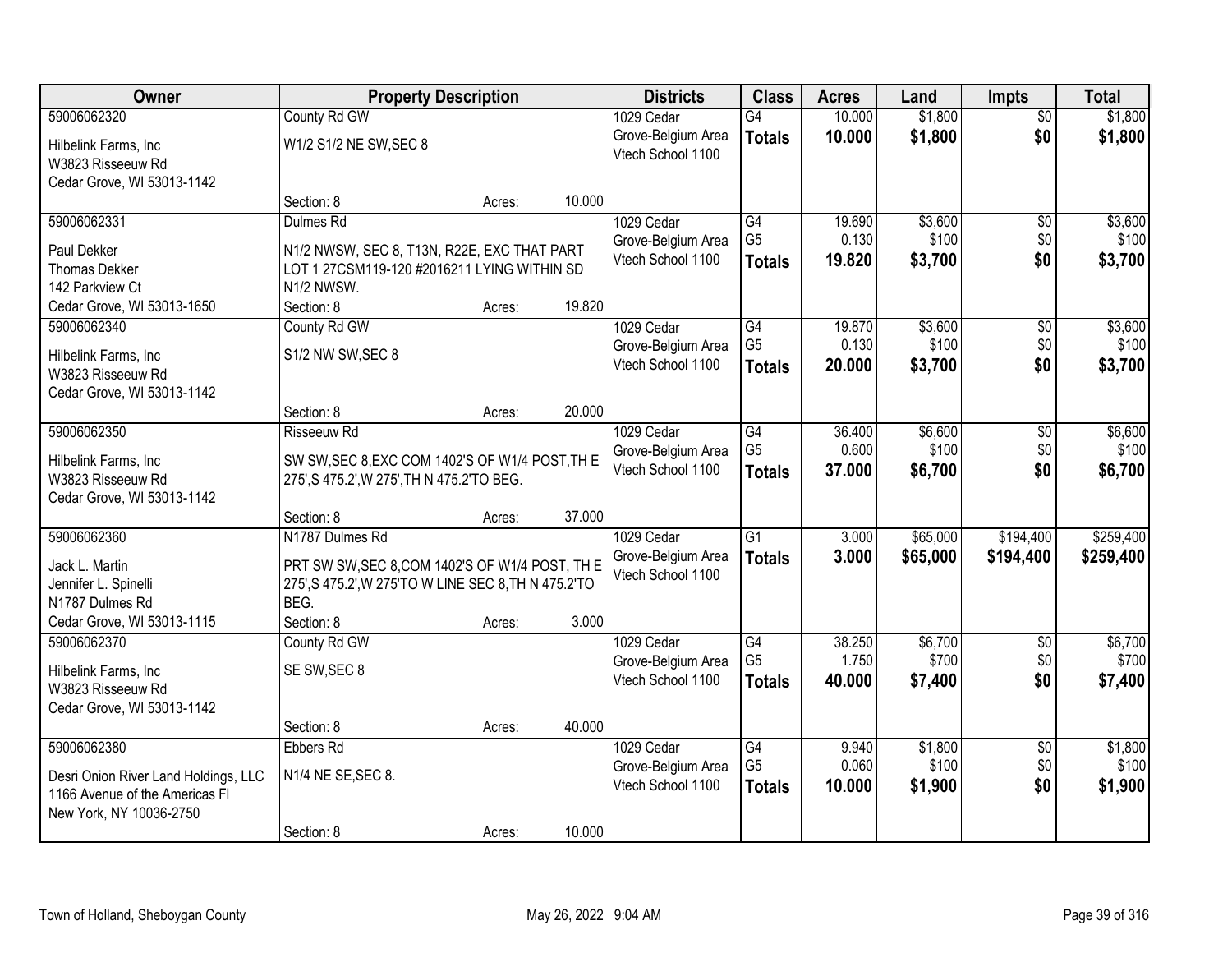| Owner                                | <b>Property Description</b>                       | <b>Districts</b>   | <b>Class</b>    | <b>Acres</b> | Land            | <b>Impts</b>    | <b>Total</b>    |
|--------------------------------------|---------------------------------------------------|--------------------|-----------------|--------------|-----------------|-----------------|-----------------|
| 59006062390                          | N1816 Ebbers Rd                                   | 1029 Cedar         | $\overline{G1}$ | 5.010        | \$73,000        | \$166,500       | \$239,500       |
| <b>Thomas Dekker</b>                 | PRT OF NE SE, SEC 8, COM S0 DEG 21'38"W           | Grove-Belgium Area | <b>Totals</b>   | 5.010        | \$73,000        | \$166,500       | \$239,500       |
| N1816 Ebbers Rd                      | 759.99'FROM E1/4 COR, SD SEC, TH S0 DEG 21'38"W   | Vtech School 1100  |                 |              |                 |                 |                 |
| Cedar Grove, WI 53013-1129           | 570'ON CEN OF EBBERS RD, N89 DEG 38'2"W           |                    |                 |              |                 |                 |                 |
|                                      | 5.010<br>Section: 8<br>Acres:                     |                    |                 |              |                 |                 |                 |
| 59006062400                          | Ebbers Rd                                         | 1029 Cedar         | $\overline{G4}$ | 24.870       | \$4,500         | $\overline{50}$ | \$4,500         |
|                                      |                                                   | Grove-Belgium Area | G <sub>5</sub>  | 0.120        | \$100           | \$0             | \$100           |
| Desri Onion River Land Holdings, LLC | S 3/4 NE SE, SEC 8, EXC COM S0 DEG 21'38"W        | Vtech School 1100  | <b>Totals</b>   | 24.990       | \$4,600         | \$0             | \$4,600         |
| 1166 Avenue of the Americas FI       | 759.99'FROM E1/4 COR SD SEC, TH S0 DEG 21'38"W    |                    |                 |              |                 |                 |                 |
| New York, NY 10036-2750              | 570'ON CEN EBBERS RD, N89 DEG 38'2"W 382.87', N0  |                    |                 |              |                 |                 |                 |
|                                      | 24.990<br>Section: 8<br>Acres:                    |                    |                 |              |                 |                 |                 |
| 59006062410                          | County Rd GW                                      | 1029 Cedar         | $\overline{G4}$ | 31.820       | \$5,800         | \$0             | \$5,800         |
| Desri Onion River Land Holdings, LLC | NW SE, SEC 8,& ALSO THAT PRT DESC IN              | Grove-Belgium Area | G <sub>5</sub>  | 0.100        | \$100           | \$0             | \$100           |
| 1166 Avenue of the Americas FI       | #1807662, EXC COM 470.35' S OF CEN OF SD SEC, TH  | Vtech School 1100  | <b>Totals</b>   | 31.920       | \$5,900         | \$0             | \$5,900         |
| New York, NY 10036-2750              | S89 DEG 45'17"E 375', S4 DEG 18' 8"E 866.44'TO S  |                    |                 |              |                 |                 |                 |
|                                      | Section: 8<br>31.920<br>Acres:                    |                    |                 |              |                 |                 |                 |
| 59006062411                          | N1861 County Rd GW                                | 1029 Cedar         | $\overline{G1}$ | 2.080        | \$60,800        | \$183,500       | \$244,300       |
|                                      |                                                   | Grove-Belgium Area | G <sub>5</sub>  | 6.000        | \$4,200         | \$0             | \$4,200         |
| <b>Andrew Huenink</b>                | PRT NW SE, SEC 8, COM 470.35'S OF CEN OF SD       | Vtech School 1100  | <b>Totals</b>   | 8.080        | \$65,000        | \$183,500       | \$248,500       |
| Stephanie Huenink                    | SEC, TH S89 DEG 45'17"E 375', S4 DEG 18'8"E       |                    |                 |              |                 |                 |                 |
| N1861 County Rd Gw                   | 866.44'TO S LINE SD 1/4, N89 DEG 45'17"W 440'TO W |                    |                 |              |                 |                 |                 |
| Cedar Grove, WI 53013-1126           | Section: 8<br>8.080<br>Acres:                     |                    |                 |              |                 |                 |                 |
| 59006062420                          | County Rd GW                                      | 1029 Cedar         | G4              | 35.250       | \$6,200         | $\overline{50}$ | \$6,200         |
| <b>Brian Rauwerdink</b>              | SW SE, SEC 8.                                     | Grove-Belgium Area | G <sub>5</sub>  | 4.750        | \$2,900         | \$0             | \$2,900         |
| Deborah Rauwerdink                   |                                                   | Vtech School 1100  | <b>Totals</b>   | 40.000       | \$9,100         | \$0             | \$9,100         |
| W3744 Risseeuw Rd                    |                                                   |                    |                 |              |                 |                 |                 |
| Cedar Grove, WI 53013-1140           | 40.000<br>Section: 8<br>Acres:                    |                    |                 |              |                 |                 |                 |
| 59006062430                          | W3744 Risseeuw Rd                                 | 1029 Cedar         | $\overline{G4}$ | 37.000       | \$6,700         | $\overline{50}$ | \$6,700         |
| <b>Brian Rauwerdink</b>              | SE SE, SEC 8.                                     | Grove-Belgium Area | G <sub>5</sub>  | 1.000        | \$100           | \$0             | \$100           |
| Deborah Rauwerdink                   |                                                   | Vtech School 1100  | G7              | 2.000        | \$38,000        | \$128,200       | \$166,200       |
| W3744 Risseeuw Rd                    |                                                   |                    | <b>Totals</b>   | 40.000       | \$44,800        | \$128,200       | \$173,000       |
| Cedar Grove, WI 53013-1140           | 40.000<br>Section: 8<br>Acres:                    |                    |                 |              |                 |                 |                 |
| 59006062439                          | County Rd A S                                     | 4137 Oostburg      | X3              | 3.020        | $\overline{50}$ | $\overline{30}$ | $\overline{50}$ |
|                                      |                                                   | Vtech School 1100  | <b>Totals</b>   | 3.020        | \$0             | \$0             | \$0             |
| Sheboygan County (Roads)             | PRT NE NW, SEC 8 0.44 AC. (MC MULLEN) PRT NE      |                    |                 |              |                 |                 |                 |
| Attn: Roads                          | NW, SEC 8 1.04 AC. (MC MULLEN ETAL) PRT NW        |                    |                 |              |                 |                 |                 |
| W5741 County Rd J                    | NW, SEC 8 1.15 AC. (DULMES) PRT NW NW, SEC 8      |                    |                 |              |                 |                 |                 |
| Plymouth, WI 53073-3340              | 3.020<br>Section: 8<br>Acres:                     |                    |                 |              |                 |                 |                 |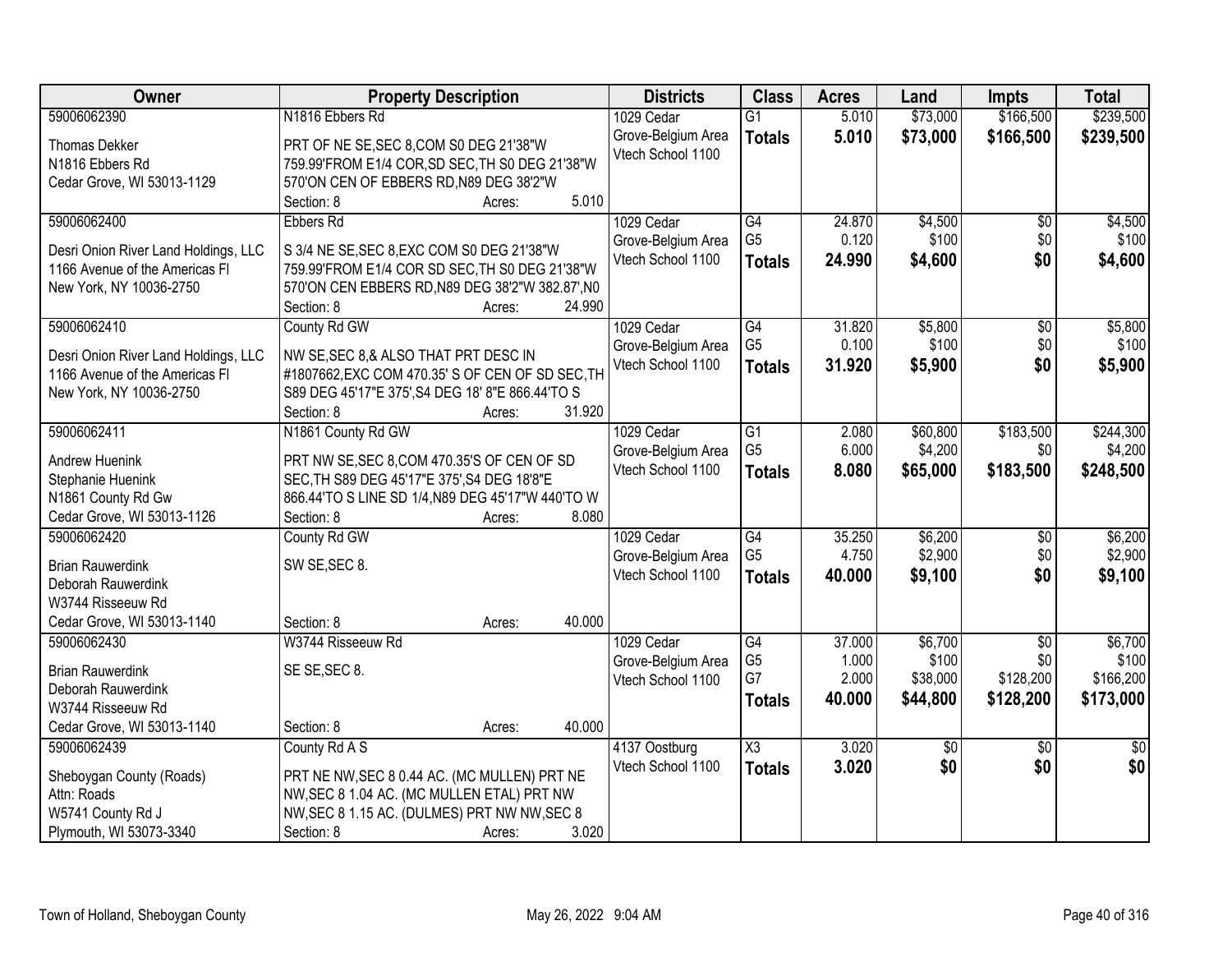| Owner                                | <b>Property Description</b>                     |        |        | <b>Districts</b>   | <b>Class</b>    | <b>Acres</b> | Land     | <b>Impts</b>    | <b>Total</b> |
|--------------------------------------|-------------------------------------------------|--------|--------|--------------------|-----------------|--------------|----------|-----------------|--------------|
| 59006062440                          | Rauwerdink Rd                                   |        |        | 4137 Oostburg      | $\overline{G4}$ | 33.990       | \$6,100  | $\overline{50}$ | \$6,100      |
| Rauwerdink Revocable Trust 3-14-19   | NE NE, SEC 9, EXC CSM V23 P170-171 #1837998.    |        |        | Vtech School 1100  | G <sub>5</sub>  | 1.000        | \$100    | \$0             | \$100        |
| 1424 Dutch Ct                        |                                                 |        |        |                    | <b>Totals</b>   | 34.990       | \$6,200  | \$0             | \$6,200      |
| Oostburg, WI 53070-1171              |                                                 |        |        |                    |                 |              |          |                 |              |
|                                      | Section: 9                                      | Acres: | 34.990 |                    |                 |              |          |                 |              |
| 59006062441                          | N2054 Rauwerdink Rd                             |        |        | 4137 Oostburg      | $\overline{G1}$ | 5.010        | \$73,000 | \$135,500       | \$208,500    |
| Jan M. Eernisse                      | LOT 1 CSM V23 P170-71 #1837998 - PRT NE NE, SEC |        |        | Vtech School 1100  | <b>Totals</b>   | 5.010        | \$73,000 | \$135,500       | \$208,500    |
| Patricia A. Eernisse                 | 9.                                              |        |        |                    |                 |              |          |                 |              |
| N2054 Rauwerdink Rd                  |                                                 |        |        |                    |                 |              |          |                 |              |
| Oostburg, WI 53070-2019              | Section: 9                                      | Acres: | 5.010  |                    |                 |              |          |                 |              |
| 59006062450                          | Rauwerdink Rd                                   |        |        | 4137 Oostburg      | G4              | 39.000       | \$7,100  | \$0             | \$7,100      |
| Rauwerdink Revocable Trust 3-14-19   | NW NE                                           |        |        | Vtech School 1100  | G <sub>5</sub>  | 1.000        | \$600    | \$0             | \$600        |
| 1424 Dutch Ct                        |                                                 |        |        |                    | <b>Totals</b>   | 40.000       | \$7,700  | \$0             | \$7,700      |
| Oostburg, WI 53070-1171              |                                                 |        |        |                    |                 |              |          |                 |              |
|                                      | Section: 9                                      | Acres: | 40.000 |                    |                 |              |          |                 |              |
| 59006062460                          | Rauwerdink Rd                                   |        |        | 1029 Cedar         | G4              | 40.000       | \$6,500  | \$0             | \$6,500      |
| Jan S. Rauwerdink                    | SW NE, SEC 9.                                   |        |        | Grove-Belgium Area | <b>Totals</b>   | 40.000       | \$6,500  | \$0             | \$6,500      |
| <b>Brent Rauwerdink</b>              |                                                 |        |        | Vtech School 1100  |                 |              |          |                 |              |
| N1872 Rauwerdink Rd                  |                                                 |        |        |                    |                 |              |          |                 |              |
| Oostburg, WI 53070-2018              | Section: 9                                      | Acres: | 40.000 |                    |                 |              |          |                 |              |
| 59006062470                          | Rauwerdink Rd                                   |        |        | 1029 Cedar         | $\overline{G4}$ | 39.000       | \$7,100  | $\overline{30}$ | \$7,100      |
| Jan S. Rauwerdink                    | SE NE, SEC 9.                                   |        |        | Grove-Belgium Area | G <sub>5</sub>  | 1.000        | \$100    | \$0             | \$100        |
| <b>Brent Rauwerdink</b>              |                                                 |        |        | Vtech School 1100  | <b>Totals</b>   | 40.000       | \$7,200  | \$0             | \$7,200      |
| N1872 Rauwerdink Rd                  |                                                 |        |        |                    |                 |              |          |                 |              |
| Oostburg, WI 53070-2018              | Section: 9                                      | Acres: | 40.000 |                    |                 |              |          |                 |              |
| 59006062480                          | <b>Ebbers Rd</b>                                |        |        | 4137 Oostburg      | G4              | 26.620       | \$4,200  | $\sqrt{6}$      | \$4,200      |
| Hilbelink, Glenn M & Diane Hilbelink | E1/2 OF NW1/4, EXC THE S 76 3/4 RDS THEREOF.    |        |        | Vtech School 1100  | G <sub>5</sub>  | 15.000       | \$11,300 | \$0             | \$11,300     |
| Trust et al                          |                                                 |        |        |                    | <b>Totals</b>   | 41.620       | \$15,500 | \$0             | \$15,500     |
| W3823 Risseeuw Rd                    |                                                 |        |        |                    |                 |              |          |                 |              |
| Cedar Grove, WI 53013-1142           | Section: 9                                      | Acres: | 41.620 |                    |                 |              |          |                 |              |
| 59006062490                          | N2031 Ebbers Rd                                 |        |        | 4137 Oostburg      | $\overline{G1}$ | 3.810        | \$68,200 | \$150,000       | \$218,200    |
| Neal D. Yoho                         | PRT W1/2 NW1/4, SEC 9, COM N0 DEG 12'55"E ALG W |        |        | Vtech School 1100  | <b>Totals</b>   | 3.810        | \$68,200 | \$150,000       | \$218,200    |
| Gayle M. Yoho                        | LN, SD SEC 1278.59'FROM W1/4 COR, N89 DEG       |        |        |                    |                 |              |          |                 |              |
| N2031 Ebbers Rd                      | 54'06"E 476.29'TO POB BEING CEN OF EBBERS       |        |        |                    |                 |              |          |                 |              |
| Cedar Grove, WI 53013-1132           | Section: 9                                      | Acres: | 3.810  |                    |                 |              |          |                 |              |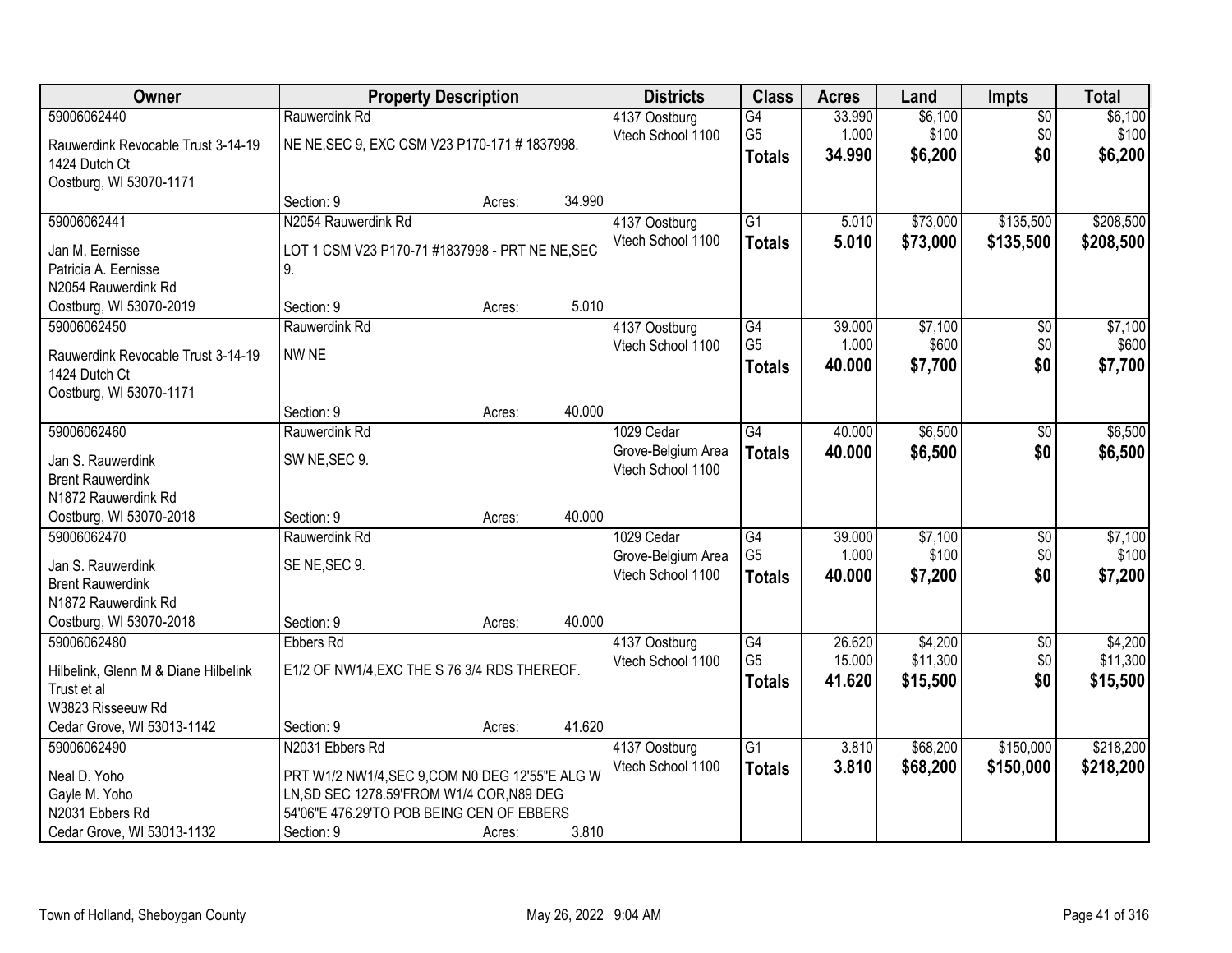| Owner                                | <b>Property Description</b>                            | <b>Districts</b>   | <b>Class</b>     | <b>Acres</b> | Land     | <b>Impts</b>    | <b>Total</b> |
|--------------------------------------|--------------------------------------------------------|--------------------|------------------|--------------|----------|-----------------|--------------|
| 59006062500                          | <b>Ebbers Rd</b>                                       | 4137 Oostburg      | G4               | 26.950       | \$4,900  | $\overline{50}$ | \$4,900      |
| Hilbelink, Glenn M & Diane Hilbelink | W1/2 OF NW1/4, EXC COM AT SW COR OF SD W1/2,           | Vtech School 1100  | G <sub>5</sub>   | 1.500        | \$800    | \$0             | \$800        |
| Trust et al                          | THE TO SE COR OF SD W1/2, THN 763/4 RDS, THW           |                    | <b>Totals</b>    | 28.450       | \$5,700  | \$0             | \$5,700      |
| W3823 Risseeuw Rd                    | TO CEN OF TN ROAD, TH S & W ALONG CEN OF               |                    |                  |              |          |                 |              |
| Cedar Grove, WI 53013-1142           | Section: 9<br>28.450<br>Acres:                         |                    |                  |              |          |                 |              |
| 59006062501                          | Ebbers Rd                                              | 4137 Oostburg      | G4               | 10.190       | \$1,800  | $\overline{50}$ | \$1,800      |
|                                      |                                                        | Vtech School 1100  | G <sub>5</sub>   | 1.000        | \$100    | \$0             | \$100        |
| Hilbelink, Glenn M & Diane Hilbelink | LOT 1 CSM V23 P148-149 #1835706 - PRT NW NW &          |                    | <b>Totals</b>    | 11.190       | \$1,900  | \$0             | \$1,900      |
| Trust et al                          | SW NW, SEC 9.                                          |                    |                  |              |          |                 |              |
| W3823 Risseeuw Rd                    |                                                        |                    |                  |              |          |                 |              |
| Cedar Grove, WI 53013-1142           | 11.190<br>Section: 9<br>Acres:                         |                    |                  |              |          |                 |              |
| 59006062502                          | N1950 Ebbers Rd                                        | 4137 Oostburg      | G1               | 3.010        | \$72,800 | \$201,700       | \$274,500    |
| Michael T. Hilbelink                 | LOT 2 CSM V23 P148-149 #1835706 - PRT NW NW &          | Vtech School 1100  | <b>Totals</b>    | 3.010        | \$72,800 | \$201,700       | \$274,500    |
| Grace E. Hilbelink                   | SW NW, SEC 9.                                          |                    |                  |              |          |                 |              |
| N1950 Ebbers Rd                      |                                                        |                    |                  |              |          |                 |              |
| Cedar Grove, WI 53013-1105           | 3.010<br>Section: 9<br>Acres:                          |                    |                  |              |          |                 |              |
| 59006062510                          | N1985 Ebbers Rd                                        | 4137 Oostburg      | $\overline{G1}$  | 5.010        | \$73,000 | \$149,100       | \$222,100    |
|                                      |                                                        | Vtech School 1100  | <b>Totals</b>    | 5.010        | \$73,000 | \$149,100       | \$222,100    |
| Sean P. Follen                       | LOT 1, CSM V 8 P 242 - PRT SW NW, SEC 9, COM N0        |                    |                  |              |          |                 |              |
| Nicole C. Follen                     | DEG 12'55"E 1278.59'& N89 DEG 54'6"E 476.29'FROM       |                    |                  |              |          |                 |              |
| N1985 Ebbers Rd                      | W1/4 COR SD SEC, TH S1 DEG 39'37"W 565', N89 DEG       |                    |                  |              |          |                 |              |
| Cedar Grove, WI 53013-1130           | 5.010<br>Section: 9<br>Acres:                          |                    |                  |              |          |                 |              |
| 59006062511                          | Ebbers Rd                                              | 4137 Oostburg      | G4               | 27.530       | \$5,000  | $\overline{50}$ | \$5,000      |
| Jan S. Rauwerdink                    | PRT SW NW, SEC 9, COM AT SE COR SD1/4, TH N TO A       | Vtech School 1100  | G <sub>5</sub>   | 1.000        | \$100    | \$0             | \$100        |
| Brent J. Rauwerdink                  | PNT 3.25 RDS S OF N LN SD1/4, W TO CEN TN RD, S &      |                    | <b>Totals</b>    | 28.530       | \$5,100  | \$0             | \$5,100      |
| N1872 Rauwerdink Rd                  | SWLY ALG SD RD TO W LN SW NW, S TO SW COR              |                    |                  |              |          |                 |              |
| Oostburg, WI 53070-2018              | 28.530<br>Section: 9<br>Acres:                         |                    |                  |              |          |                 |              |
| 59006062520                          | Ebbers Rd                                              | 4137 Oostburg      | G4               | 28.000       | \$4,900  | $\sqrt{6}$      | \$4,900      |
|                                      |                                                        | Vtech School 1100  | G <sub>5</sub>   | 9.380        | \$5,700  | \$0             | \$5,700      |
| Jan S. Rauwerdink                    | PRT SE NW, SEC 9, COM AT SE COR SD1/4, TH W TO         |                    | <b>Totals</b>    | 37.380       | \$10,600 | \$0             | \$10,600     |
| Brent J. Rauwerdink                  | SW COR SD 1/4, N 1266.37' M/L, E TO N & S 1/4 LN, TH S |                    |                  |              |          |                 |              |
| N1872 Rauwerdink Rd                  | TO BEG, EXC COM AT SE COR, SD1/4, TH W 660', N         |                    |                  |              |          |                 |              |
| Oostburg, WI 53070-2018              | 37.380<br>Section: 9<br>Acres:                         |                    |                  |              |          |                 |              |
| 59006062521                          | <b>Ebbers Rd</b>                                       | 1029 Cedar         | G <sub>5</sub> M | 1.000        | \$1,900  | $\overline{50}$ | \$1,900      |
| Jan S. Rauwerdink                    | PRT SE NW, SEC 9, COM AT SE COR, SD1/4, TH W           | Grove-Belgium Area | <b>Totals</b>    | 1.000        | \$1,900  | \$0             | \$1,900      |
| <b>Brent Rauwerdink</b>              | 660', N 66', E 660', TH S 66'TO BEG.                   | Vtech School 1100  |                  |              |          |                 |              |
| N1872 Rauwerdink Rd                  |                                                        |                    |                  |              |          |                 |              |
| Oostburg, WI 53070-2018              | 1.000<br>Section: 9<br>Acres:                          |                    |                  |              |          |                 |              |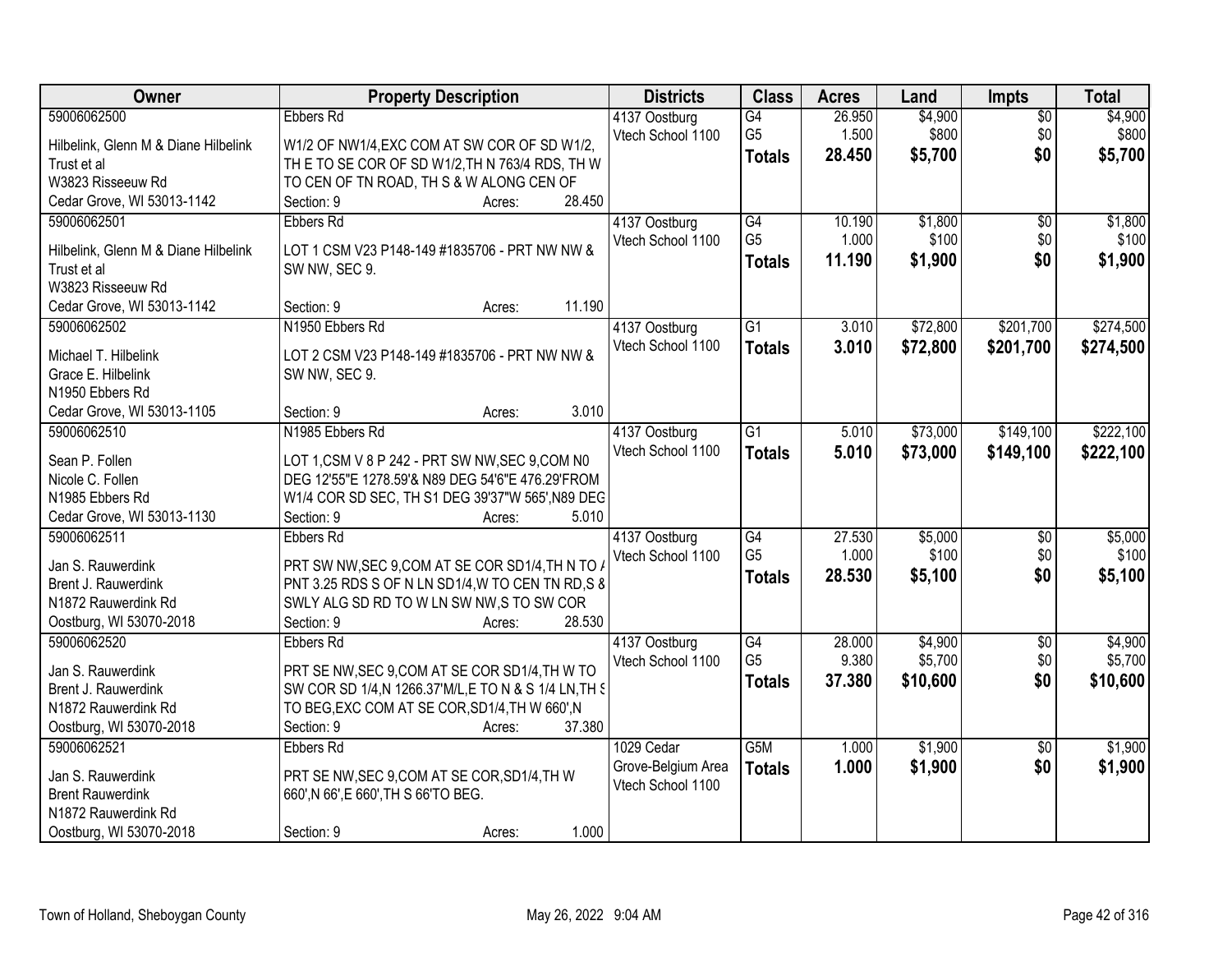| Owner                              | <b>Property Description</b>                         |        |        | <b>Districts</b>   | <b>Class</b>    | <b>Acres</b> | Land     | Impts           | <b>Total</b> |
|------------------------------------|-----------------------------------------------------|--------|--------|--------------------|-----------------|--------------|----------|-----------------|--------------|
| 59006062530                        | <b>Ebbers Rd</b>                                    |        |        | 1029 Cedar         | G4              | 12.000       | \$1,800  | $\overline{50}$ | \$1,800      |
| Jan S. Rauwerdink                  | E 3/4 NE SW, SEC 9.                                 |        |        | Grove-Belgium Area | G <sub>5</sub>  | 6.000        | \$5,300  | \$0             | \$5,300      |
| <b>Brent Rauwerdink</b>            |                                                     |        |        | Vtech School 1100  | G5M             | 12.000       | \$22,800 | \$0             | \$22,800     |
| N1872 Rauwerdink Rd                |                                                     |        |        |                    | <b>Totals</b>   | 30.000       | \$29,900 | \$0             | \$29,900     |
| Oostburg, WI 53070-2018            | Section: 9                                          | Acres: | 30.000 |                    |                 |              |          |                 |              |
| 59006062540                        | <b>Ebbers Rd</b>                                    |        |        |                    | $\overline{G4}$ |              | \$200    |                 |              |
|                                    |                                                     |        |        | 1029 Cedar         |                 | 1.000        |          | $\overline{50}$ | \$200        |
| Teunissen, Don E & Luann Teunissen | W1/4, NE SW, SEC 9.                                 |        |        | Grove-Belgium Area | G <sub>5</sub>  | 3.000        | \$2,100  | \$0             | \$2,100      |
| Trust et al                        |                                                     |        |        | Vtech School 1100  | G5M             | 6.000        | \$8,600  | \$0             | \$8,600      |
| N950 County Rd Kw                  |                                                     |        |        |                    | <b>Totals</b>   | 10.000       | \$10,900 | \$0             | \$10,900     |
| Cedar Grove, WI 53013-1237         | Section: 9                                          | Acres: | 10.000 |                    |                 |              |          |                 |              |
| 59006062550                        | <b>Ebbers Rd</b>                                    |        |        | 1029 Cedar         | $\overline{G4}$ | 53.790       | \$9,700  | $\overline{50}$ | \$9,700      |
|                                    |                                                     |        |        | Grove-Belgium Area | G <sub>5</sub>  | 2.000        | \$100    | \$0             | \$100        |
| Teunissen, Don E & Luann Teunissen | NW SW, SEC 9 & ALSO PRT S1/2 SW SW SD SEC 9,        |        |        | Vtech School 1100  | <b>Totals</b>   | 55.790       | \$9,800  | \$0             | \$9,800      |
| Trust et al                        | COM AT SW COR SD SEC 9, TH N01 DEG 09'30"E          |        |        |                    |                 |              |          |                 |              |
| N950 County Rd Kw                  | 1333.16',, S89 DEG 09'07"E 655.93', S01 DEG 09'10"W |        |        |                    |                 |              |          |                 |              |
| Cedar Grove, WI 53013-1237         | Section: 9                                          | Acres: | 55.790 |                    |                 |              |          |                 |              |
| 59006062560                        | W3670 Risseeuw Rd                                   |        |        | 1029 Cedar         | G1              | 2.250        | \$57,500 | \$80,600        | \$138,100    |
| Scott M. Deruyter                  | W1/2 SW SW, SEC 9, EXC COM AT SW COR SD SEC 9       |        |        | Grove-Belgium Area | G4              | 1.960        | \$400    | \$0             | \$400        |
| Judith M. Deruyter                 | TH N01 DEG 09'30"E 1333.16', S89 DEG 09'07"E        |        |        | Vtech School 1100  | <b>Totals</b>   | 4.210        | \$57,900 | \$80,600        | \$138,500    |
| 1317 Center Ave                    | 655.93', S01 DEG 09'10"W 854.61', N89 DEG 17'16"W   |        |        |                    |                 |              |          |                 |              |
| Oostburg, WI 53070-1329            | Section: 9                                          | Acres: | 4.210  |                    |                 |              |          |                 |              |
| 59006062570                        | Risseeuw Rd                                         |        |        | 1029 Cedar         | $\overline{G4}$ | 19.500       | \$3,500  | \$0             | \$3,500      |
|                                    |                                                     |        |        | Grove-Belgium Area | G <sub>5</sub>  | 0.500        | \$100    | \$0             | \$100        |
| Teunissen, Don E & Luann Teunissen | SW SW, SEC 9 EXC THE W1/2 SD 1/4.                   |        |        | Vtech School 1100  | <b>Totals</b>   | 20.000       | \$3,600  | \$0             | \$3,600      |
| Trust et al                        |                                                     |        |        |                    |                 |              |          |                 |              |
| N950 County Rd Kw                  |                                                     |        |        |                    |                 |              |          |                 |              |
| Cedar Grove, WI 53013-1237         | Section: 9                                          | Acres: | 20.000 |                    |                 |              |          |                 |              |
| 59006062580                        | <b>Risseeuw Rd</b>                                  |        |        | 1029 Cedar         | G4              | 25.000       | \$4,200  | $\sqrt{6}$      | \$4,200      |
| Jan S. Rauwerdink                  | E 3/4 SE SW, SEC 9.                                 |        |        | Grove-Belgium Area | G <sub>5</sub>  | 5.000        | \$3,700  | \$0             | \$3,700      |
| <b>Brent Rauwerdink</b>            |                                                     |        |        | Vtech School 1100  | <b>Totals</b>   | 30.000       | \$7,900  | \$0             | \$7,900      |
| N1872 Rauwerdink Rd                |                                                     |        |        |                    |                 |              |          |                 |              |
| Oostburg, WI 53070-2018            | Section: 9                                          | Acres: | 30.000 |                    |                 |              |          |                 |              |
| 59006062590                        | <b>Risseeuw Rd</b>                                  |        |        | 1029 Cedar         | G4              | 9.750        | \$1,800  | $\overline{50}$ | \$1,800      |
|                                    |                                                     |        |        |                    | G <sub>5</sub>  | 0.250        | \$100    | \$0             | \$100        |
| Teunissen, Don E & Luann Teunissen | W1/4 SE SW, SEC 9.                                  |        |        | Grove-Belgium Area |                 |              |          |                 |              |
| Trust et al                        |                                                     |        |        | Vtech School 1100  | <b>Totals</b>   | 10.000       | \$1,900  | \$0             | \$1,900      |
| N950 County Rd Kw                  |                                                     |        |        |                    |                 |              |          |                 |              |
| Cedar Grove, WI 53013-1237         | Section: 9                                          | Acres: | 10.000 |                    |                 |              |          |                 |              |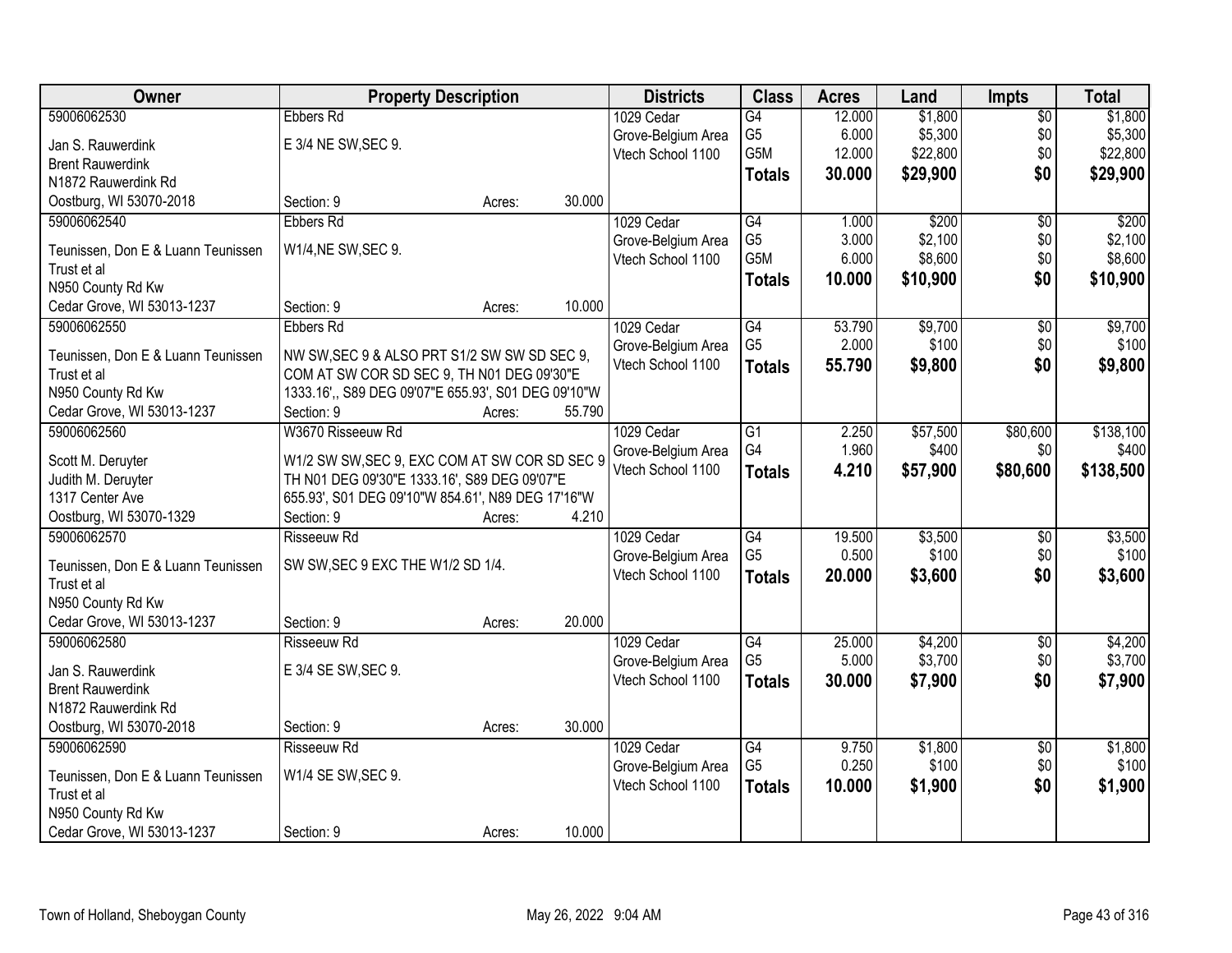| Owner                                          | <b>Property Description</b>                        |        |        | <b>Districts</b>                   | <b>Class</b>    | <b>Acres</b> | Land     | Impts           | <b>Total</b> |
|------------------------------------------------|----------------------------------------------------|--------|--------|------------------------------------|-----------------|--------------|----------|-----------------|--------------|
| 59006062600                                    | N1872 Rauwerdink Rd                                |        |        | 1029 Cedar                         | G4              | 36.000       | \$5,800  | $\overline{50}$ | \$5,800      |
| Jan S. Rauwerdink                              | NE SE, SEC 9.                                      |        |        | Grove-Belgium Area                 | G <sub>5</sub>  | 1.000        | \$100    | \$0             | \$100        |
| <b>Brent Rauwerdink</b>                        |                                                    |        |        | Vtech School 1100                  | G7              | 3.000        | \$48,000 | \$204,800       | \$252,800    |
| N1872 Rauwerdink Rd                            |                                                    |        |        |                                    | <b>Totals</b>   | 40.000       | \$53,900 | \$204,800       | \$258,700    |
| Oostburg, WI 53070-2018                        | Section: 9                                         | Acres: | 40.000 |                                    |                 |              |          |                 |              |
| 59006062610                                    | Rauwerdink Rd                                      |        |        | 1029 Cedar                         | G4              | 40.000       | \$7,200  | \$0             | \$7,200      |
| Jan S. Rauwerdink                              | NW SE, SEC 9.                                      |        |        | Grove-Belgium Area                 | <b>Totals</b>   | 40.000       | \$7,200  | \$0             | \$7,200      |
| <b>Brent Rauwerdink</b>                        |                                                    |        |        | Vtech School 1100                  |                 |              |          |                 |              |
| N1872 Rauwerdink Rd                            |                                                    |        |        |                                    |                 |              |          |                 |              |
| Oostburg, WI 53070-2018                        | Section: 9                                         | Acres: | 40.000 |                                    |                 |              |          |                 |              |
| 59006062620                                    | <b>Risseeuw Rd</b>                                 |        |        | 1029 Cedar                         | $\overline{G4}$ | 39.000       | \$7,100  | $\overline{50}$ | \$7,100      |
|                                                |                                                    |        |        | Grove-Belgium Area                 | G <sub>5</sub>  | 1.000        | \$100    | \$0             | \$100        |
| Jan S. Rauwerdink                              | SW SE, SEC 9.                                      |        |        | Vtech School 1100                  | <b>Totals</b>   | 40.000       | \$7,200  | \$0             | \$7,200      |
| Brent J. Rauwerdink                            |                                                    |        |        |                                    |                 |              |          |                 |              |
| N1872 Rauwerdink Rd                            |                                                    |        |        |                                    |                 |              |          |                 |              |
| Oostburg, WI 53070-2018                        | Section: 9                                         | Acres: | 40.000 |                                    |                 |              |          |                 |              |
| 59006062631                                    | N1760 Rauwerdink Rd                                |        |        | 1029 Cedar                         | G1              | 2.000        | \$52,300 | \$110,500       | \$162,800    |
| Gregory D. Drewry                              | LOT 1 CSM V21 P124-125 #1755866 - PRT SE SE, SEC   |        |        | Grove-Belgium Area                 | G4              | 1.000        | \$200    | \$0             | \$200        |
| Jacqueline J. Drewry                           | 9.                                                 |        |        | Vtech School 1100                  | <b>Totals</b>   | 3.000        | \$52,500 | \$110,500       | \$163,000    |
| N1760 Rauwerdink Rd                            |                                                    |        |        |                                    |                 |              |          |                 |              |
| Oostburg, WI 53070-2017                        | Section: 9                                         | Acres: | 3.000  |                                    |                 |              |          |                 |              |
| 59006062632                                    | Rauwerdink Rd                                      |        |        | 1029 Cedar                         | $\overline{G4}$ | 35.380       | \$6,400  | $\overline{50}$ | \$6,400      |
|                                                |                                                    |        |        | Grove-Belgium Area                 | G <sub>5</sub>  | 1.500        | \$100    | \$0             | \$100        |
| Jan S. Rauwerdink                              | LOT 2 CSM V21 P124-125 #1755866 - PRT SE SE, SEC   |        |        | Vtech School 1100                  | <b>Totals</b>   | 36.880       | \$6,500  | \$0             | \$6,500      |
| <b>Brent Rauwerdink</b><br>N1872 Rauwerdink Rd | 9.                                                 |        |        |                                    |                 |              |          |                 |              |
| Oostburg, WI 53070-2018                        | Section: 9                                         |        | 36.880 |                                    |                 |              |          |                 |              |
| 59006062640                                    | County Rd KW                                       | Acres: |        |                                    | G4              | 34.770       | \$6,300  | $\overline{60}$ | \$6,300      |
|                                                |                                                    |        |        | 4137 Oostburg<br>Vtech School 1100 | G <sub>5</sub>  | 0.250        | \$100    | \$0             | \$100        |
| Brian J & Julie K Bruggink Living Trust        | NE NE, SEC 10, EXC COM 2021.46'N OF SW COR SE      |        |        |                                    |                 | 35.020       | \$6,400  | \$0             | \$6,400      |
| $5 - 8 - 13$                                   | NE,E 351', N TO N LN SEC 10, W TO NW COR NE        |        |        |                                    | <b>Totals</b>   |              |          |                 |              |
| W2275 De Master Rd                             | NE, TH S TO BEG.                                   |        |        |                                    |                 |              |          |                 |              |
| Oostburg, WI 53070-1855                        | Section: 10                                        | Acres: | 35.020 |                                    |                 |              |          |                 |              |
| 59006062650                                    | N2063 County Rd KW                                 |        |        | 4137 Oostburg                      | $\overline{G1}$ | 5.100        | \$73,300 | \$143,400       | \$216,700    |
| Michael Price                                  | PRT NE NE, SEC 10, & PRT SE SEC, SEC 3, COM        |        |        | Vtech School 1100                  | <b>Totals</b>   | 5.100        | \$73,300 | \$143,400       | \$216,700    |
| Cheryll Mcdermott                              | 2021.46'N OF SW COR SE NE, TH N 632.92', E 351', S |        |        |                                    |                 |              |          |                 |              |
| N2063 County Rd Kw                             | 632.92', TH W 351'TO BEG.                          |        |        |                                    |                 |              |          |                 |              |
| Oostburg, WI 53070-1835                        | Section: 3                                         | Acres: | 5.100  |                                    |                 |              |          |                 |              |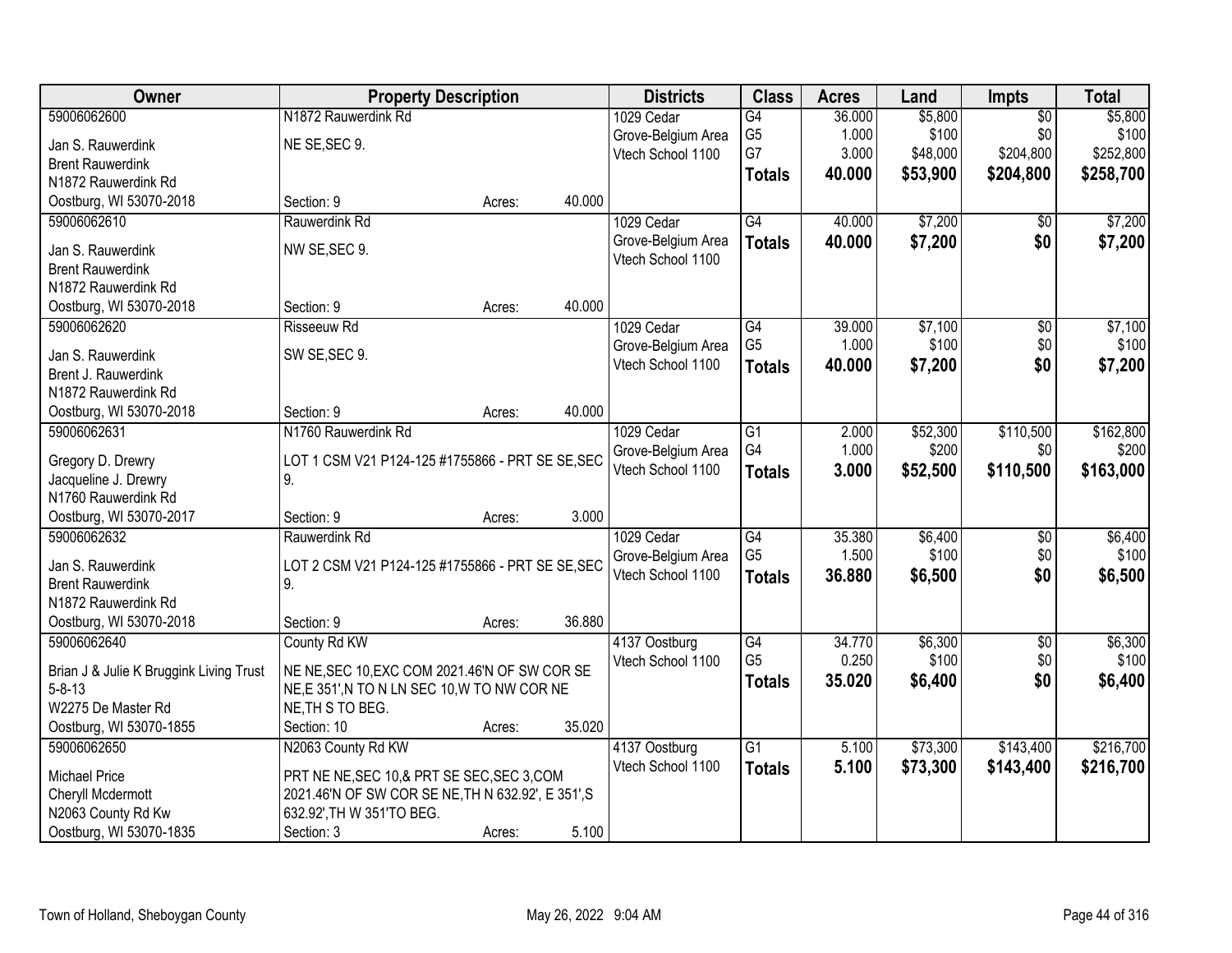| Owner                                                                                                         | <b>Property Description</b>                                                                                                                                                                                    | <b>Districts</b>                                      | <b>Class</b>                                             | <b>Acres</b>                       | Land                                      | Impts                                        | <b>Total</b>                               |
|---------------------------------------------------------------------------------------------------------------|----------------------------------------------------------------------------------------------------------------------------------------------------------------------------------------------------------------|-------------------------------------------------------|----------------------------------------------------------|------------------------------------|-------------------------------------------|----------------------------------------------|--------------------------------------------|
| 59006062660<br>Robert K. Lammers<br>N2175 Rauwerdink Rd<br>Oostburg, WI 53070-2052                            | County Rd KW<br>NW NE, SEC 10, EXC COM 670'S OF NE COR SD1/4, TH<br>W 200', S 238', E 200'TO CEN CTH KW, TH N 238'TO<br>BEG.                                                                                   | 1029 Cedar<br>Grove-Belgium Area<br>Vtech School 1100 | G4<br>G <sub>5</sub><br>G7<br><b>Totals</b>              | 36.750<br>1.910<br>0.250<br>38.910 | \$6,600<br>\$1,000<br>\$6,000<br>\$13,600 | $\overline{50}$<br>\$0<br>\$1,100<br>\$1,100 | \$6,600<br>\$1,000<br>\$7,100<br>\$14,700  |
| 59006062670<br>Joel S. Hoffmann<br>Kathleen K. Hoffmann<br>N2036 County Rd Kw<br>Oostburg, WI 53070-1828      | Section: 10<br>38.910<br>Acres:<br>N2036 County Rd KW<br>PRT NW NE, SEC 10, COM 670'S OF NE COR SD1/4, TH<br>W 200', S 238', E 200'TO CEN CTH KW, TH N 238'TO<br>BEG.<br>Section: 10<br>1.090<br>Acres:        | 4137 Oostburg<br>Vtech School 1100                    | $\overline{G1}$<br><b>Totals</b>                         | 1.090<br>1.090                     | \$44,400<br>\$44,400                      | \$287,500<br>\$287,500                       | \$331,900<br>\$331,900                     |
| 59006062680<br>Robert K. Lammers<br>N2175 Rauwerdink Rd<br>Oostburg, WI 53070-2052                            | County Rd KW<br>SW NE, SEC 10, EXC THE N 250' OF THE E<br>221'THEREOF, & EXC COM AT SE COR SD1/4, TH N<br>381.32', W 269', S TO E&W1/4 LN, TH E TO BEG, & ALSO<br>Section: 10<br>26.200<br>Acres:              | 1029 Cedar<br>Grove-Belgium Area<br>Vtech School 1100 | $\overline{G4}$<br>G <sub>5</sub><br><b>Totals</b>       | 22.200<br>4.000<br>26.200          | \$4,000<br>\$2,400<br>\$6,400             | $\overline{50}$<br>\$0<br>\$0                | \$4,000<br>\$2,400<br>\$6,400              |
| 59006062690<br>David R. Grossheim<br>Teresa B. Grossheim<br>N1986 County Rd Kw<br>Oostburg, WI 53070-1827     | N1986 County Rd KW<br>A-12542 & A-15701 - THE N 250'OF THE E 221'OF SW<br>NE, SEC 10,& COM S88 DEG 8'6"W 221'FROM NE COF<br>OF SW NE, TH S1 DEG 2'25"E 166', N41 DEG 56'44"W<br>1.450<br>Section: 10<br>Acres: | 1029 Cedar<br>Grove-Belgium Area<br>Vtech School 1100 | $\overline{G1}$<br><b>Totals</b>                         | 1.450<br>1.450                     | \$45,100<br>\$45,100                      | \$144,200<br>\$144,200                       | \$189,300<br>\$189,300                     |
| 59006062691<br>Jeffrey Kappler<br>Julie Kappler<br>N1966 County Rd Kw<br>Oostburg, WI 53070-1827              | N1966 County Rd KW<br>LOT 1 CSM V13 P 19 - PRT SW NE, SEC 10, COM S89<br>DEG 50' 05"E 1334.87'& S01 DEG 09'0" W<br>1580.13'FROM N1/4 COR, SD SEC, TH CONT S01 DEG<br>10.000<br>Section: 10<br>Acres:           | 1029 Cedar<br>Grove-Belgium Area<br>Vtech School 1100 | $\overline{G1}$<br>G4<br>G <sub>5</sub><br><b>Totals</b> | 3.000<br>6.750<br>0.250<br>10.000  | \$65,000<br>\$1,200<br>\$100<br>\$66,300  | \$109,400<br>\$0<br>\$0<br>\$109,400         | \$174,400<br>\$1,200<br>\$100<br>\$175,700 |
| 59006062700<br>Jack A. Schoenemann<br>Rosanne M. Schoenemann<br>N1987 County Rd Kw<br>Oostburg, WI 53070-1834 | N1987 County Rd KW<br>N 28 AC OF SE NE, SEC 10.<br>28.000<br>Section: 10<br>Acres:                                                                                                                             | 1029 Cedar<br>Grove-Belgium Area<br>Vtech School 1100 | $\overline{G1}$<br>G4<br>G <sub>5</sub><br><b>Totals</b> | 2.000<br>25.200<br>0.800<br>28,000 | \$38,000<br>\$4,600<br>\$400<br>\$43,000  | \$148,900<br>\$0<br>\$0<br>\$148,900         | \$186,900<br>\$4,600<br>\$400<br>\$191,900 |
| 59006062710<br>Mark A. Bolf<br>Penelope D. Bolf<br>N1907 County Rd Kw<br>Oostburg, WI 53070-1834              | N1907 County Rd KW<br>S 12 AC OF SE NE, SEC 10.<br>12.000<br>Section: 10<br>Acres:                                                                                                                             | 1029 Cedar<br>Grove-Belgium Area<br>Vtech School 1100 | $\overline{G1}$<br>G4<br>G <sub>5</sub><br><b>Totals</b> | 4.000<br>7.000<br>1.000<br>12.000  | \$52,000<br>\$1,300<br>\$600<br>\$53,900  | \$142,200<br>\$0<br>\$0<br>\$142,200         | \$194,200<br>\$1,300<br>\$600<br>\$196,100 |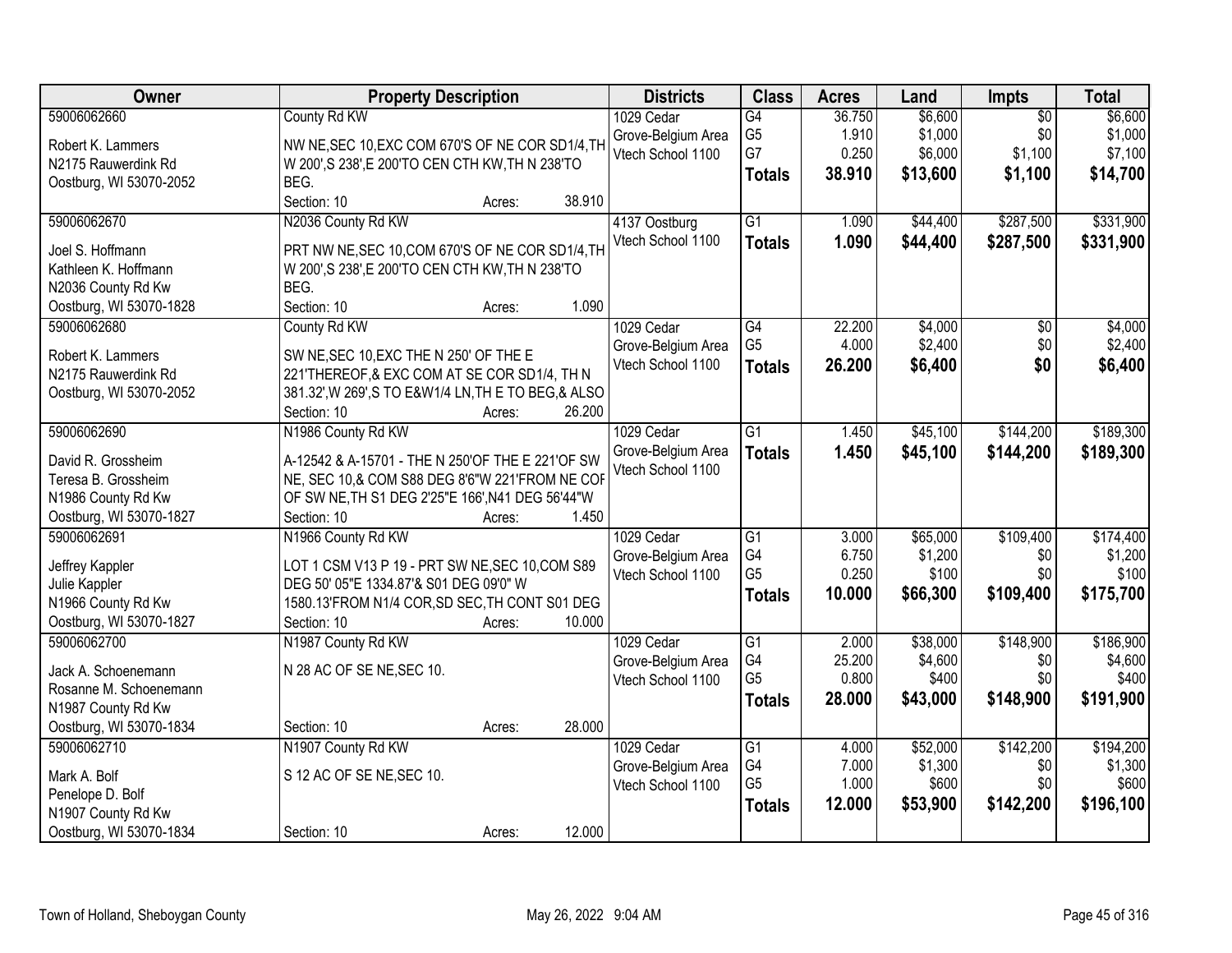| Owner                   | <b>Property Description</b> |        | <b>Districts</b> | <b>Class</b>       | <b>Acres</b>    | Land   | Impts    | <b>Total</b>    |          |
|-------------------------|-----------------------------|--------|------------------|--------------------|-----------------|--------|----------|-----------------|----------|
| 59006062720             | Rauwerdink Rd               |        |                  | 1029 Cedar         | G4              | 17.000 | \$2,800  | $\overline{50}$ | \$2,800  |
| Robert K. Lammers       | NE NW, SEC 10.              |        |                  | Grove-Belgium Area | G <sub>5</sub>  | 23.000 | \$15,900 | \$0             | \$15,900 |
| N2175 Rauwerdink Rd     |                             |        |                  | Vtech School 1100  | <b>Totals</b>   | 40.000 | \$18,700 | \$0             | \$18,700 |
| Oostburg, WI 53070-2052 |                             |        |                  |                    |                 |        |          |                 |          |
|                         | Section: 10                 | Acres: | 40.000           |                    |                 |        |          |                 |          |
| 59006062730             | Rauwerdink Rd               |        |                  | 1029 Cedar         | G4              | 28.750 | \$5,000  | $\overline{50}$ | \$5,000  |
| Rauwerdink Partnership  | NW NW                       |        |                  | Grove-Belgium Area | G <sub>5</sub>  | 11.000 | \$7,100  | \$0             | \$7,100  |
| N2133 Gibbons Rd        |                             |        |                  | Vtech School 1100  | G7              | 0.250  | \$7,900  | \$7,600         | \$15,500 |
| Oostburg, WI 53070-1809 |                             |        |                  |                    | <b>Totals</b>   | 40.000 | \$20,000 | \$7,600         | \$27,600 |
|                         | Section: 10                 | Acres: | 40.000           |                    |                 |        |          |                 |          |
| 59006062740             | Rauwerdink Rd               |        |                  | 4137 Oostburg      | G4              | 20.000 | \$3,500  | \$0             | \$3,500  |
| Rauwerdink Partnership  | SW <sub>NW</sub>            |        |                  | Vtech School 1100  | G <sub>5</sub>  | 20.000 | \$13,400 | \$0             | \$13,400 |
| N2133 Gibbons Rd        |                             |        |                  |                    | <b>Totals</b>   | 40.000 | \$16,900 | \$0             | \$16,900 |
| Oostburg, WI 53070-1809 |                             |        |                  |                    |                 |        |          |                 |          |
|                         | Section: 10                 | Acres: | 40.000           |                    |                 |        |          |                 |          |
| 59006062750             | Rauwerdink Rd               |        |                  | 1029 Cedar         | $\overline{G4}$ | 25.000 | \$4,300  | \$0             | \$4,300  |
| Robert K. Lammers       | SE NW, SEC 10.              |        |                  | Grove-Belgium Area | G <sub>5</sub>  | 15.000 | \$9,700  | \$0             | \$9,700  |
| N2175 Rauwerdink Rd     |                             |        |                  | Vtech School 1100  | <b>Totals</b>   | 40.000 | \$14,000 | \$0             | \$14,000 |
| Oostburg, WI 53070-2052 |                             |        |                  |                    |                 |        |          |                 |          |
|                         | Section: 10                 | Acres: | 40.000           |                    |                 |        |          |                 |          |
| 59006062760             | Rauwerdink Rd               |        |                  | 1029 Cedar         | $\overline{G4}$ | 20.000 | \$3,600  | $\overline{50}$ | \$3,600  |
| Robert K. Lammers       | N1/2 NE SW, SEC 10.         |        |                  | Grove-Belgium Area | <b>Totals</b>   | 20.000 | \$3,600  | \$0             | \$3,600  |
| N2175 Rauwerdink Rd     |                             |        |                  | Vtech School 1100  |                 |        |          |                 |          |
| Oostburg, WI 53070-2052 |                             |        |                  |                    |                 |        |          |                 |          |
|                         | Section: 10                 | Acres: | 20.000           |                    |                 |        |          |                 |          |
| 59006062770             | Rauwerdink Rd               |        |                  | 1029 Cedar         | G4              | 10.000 | \$1,800  | $\overline{50}$ | \$1,800  |
| Jan S. Rauwerdink       | SW1/4 OF NE SW, SEC 10.     |        |                  | Grove-Belgium Area | <b>Totals</b>   | 10.000 | \$1,800  | \$0             | \$1,800  |
| Brent J. Rauwerdink     |                             |        |                  | Vtech School 1100  |                 |        |          |                 |          |
| N1872 Rauwerdink Rd     |                             |        |                  |                    |                 |        |          |                 |          |
| Oostburg, WI 53070-2018 | Section: 10                 | Acres: | 10.000           |                    |                 |        |          |                 |          |
| 59006062780             | Rauwerdink Rd               |        |                  | 1029 Cedar         | $\overline{G4}$ | 10.000 | \$1,700  | $\overline{50}$ | \$1,700  |
| Brent J. Rauwerdink     | SE1/4 OF NE SW, SEC 10.     |        |                  | Grove-Belgium Area | <b>Totals</b>   | 10.000 | \$1,700  | \$0             | \$1,700  |
| Jan S. Rauwerdink       |                             |        |                  | Vtech School 1100  |                 |        |          |                 |          |
| N1872 Rauwerdink Rd     |                             |        |                  |                    |                 |        |          |                 |          |
| Oostburg, WI 53070-2018 | Section: 10                 | Acres: | 10.000           |                    |                 |        |          |                 |          |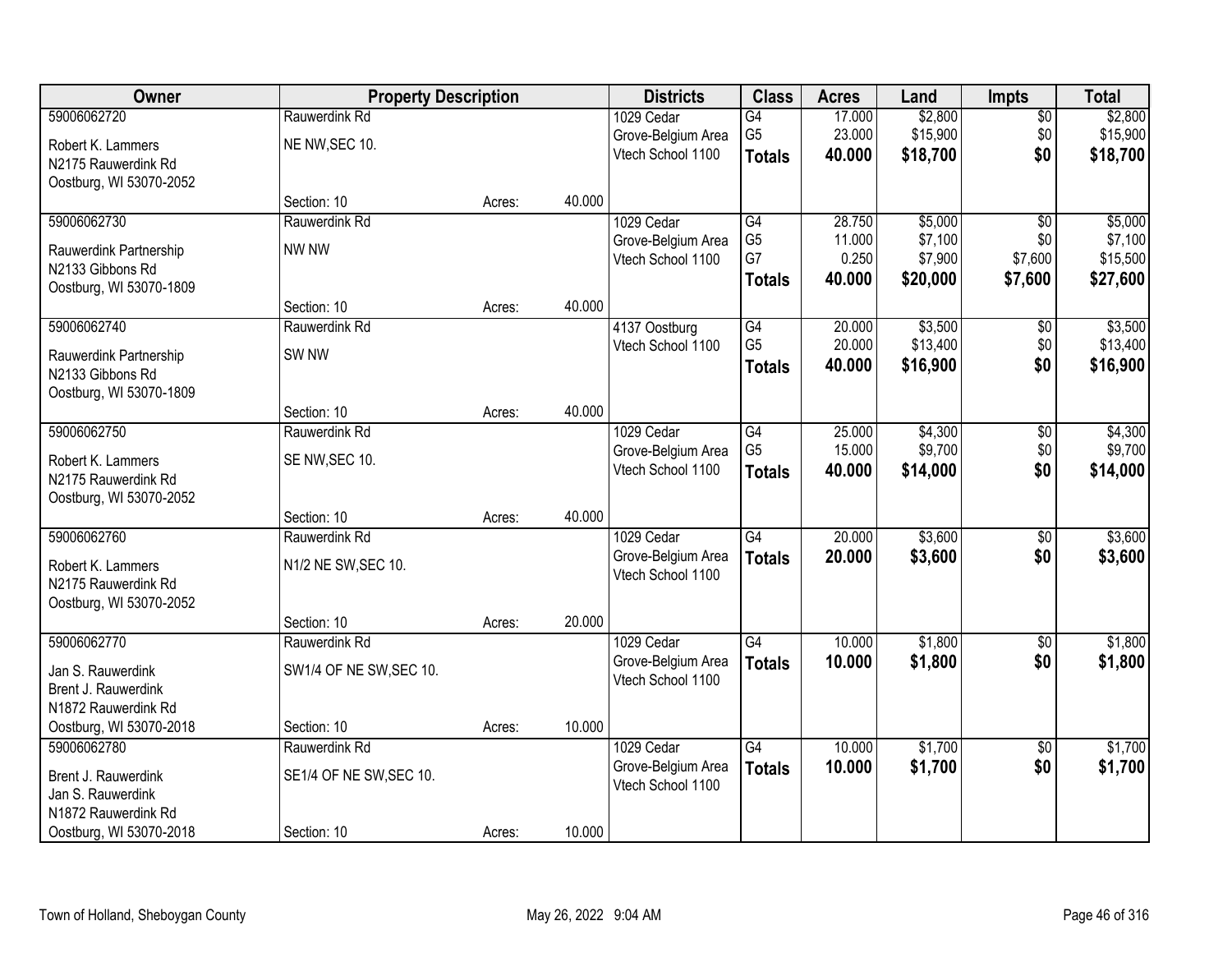| Owner                      | <b>Property Description</b>                                                                         |        |        | <b>Districts</b>                        | <b>Class</b>                      | <b>Acres</b>    | Land             | <b>Impts</b>           | <b>Total</b>     |
|----------------------------|-----------------------------------------------------------------------------------------------------|--------|--------|-----------------------------------------|-----------------------------------|-----------------|------------------|------------------------|------------------|
| 59006062790                | N1813 Rauwerdink Rd                                                                                 |        |        | 1029 Cedar                              | $\overline{G1}$                   | 1.000           | \$37,000         | \$19,700               | \$56,700         |
| Jan S. Rauwerdink          | NW SW, SEC 10.                                                                                      |        |        | Grove-Belgium Area                      | G4                                | 38.000          | \$6,800          | \$0                    | \$6,800          |
| Brent J. Rauwerdink        |                                                                                                     |        |        | Vtech School 1100                       | G <sub>5</sub>                    | 1.000           | \$100            | \$0                    | \$100            |
| N1872 Rauwerdink Rd        |                                                                                                     |        |        |                                         | <b>Totals</b>                     | 40.000          | \$43,900         | \$19,700               | \$63,600         |
| Oostburg, WI 53070-2018    | Section: 10                                                                                         | Acres: | 40.000 |                                         |                                   |                 |                  |                        |                  |
| 59006062800                | Rauwerdink Rd                                                                                       |        |        | 1029 Cedar                              | $\overline{G4}$                   | 36.250          | \$6,600          | \$0                    | \$6,600          |
| David W. Obbink            |                                                                                                     |        |        | Grove-Belgium Area                      | G <sub>5</sub>                    | 1.750           | \$100            | \$0                    | \$100            |
| N1189 State Rd 32          | SW SW, SEC 10, EXC COM 550'N OF SW COR SD<br>SEC, TH CONT N 250', E 348.48', S 250', TH W 348.48'TO |        |        | Vtech School 1100                       | <b>Totals</b>                     | 38.000          | \$6,700          | \$0                    | \$6,700          |
| Cedar Grove, WI 53013-1260 | BEG.                                                                                                |        |        |                                         |                                   |                 |                  |                        |                  |
|                            | Section: 10                                                                                         | Acres: | 38.000 |                                         |                                   |                 |                  |                        |                  |
| 59006062801                | N1749 Rauwerdink Rd                                                                                 |        |        | 1029 Cedar                              | $\overline{G1}$                   | 2.000           | \$55,000         | \$135,400              | \$190,400        |
| Dennis A. Folz             | LOT 1,CSM V 9 P 297 - PRT SW SW, SEC 10, COM                                                        |        |        | Grove-Belgium Area                      | <b>Totals</b>                     | 2.000           | \$55,000         | \$135,400              | \$190,400        |
| Gloria A. Folz             | 550'N OF SW COR SD SEC, TH CONT N 250', E                                                           |        |        | Vtech School 1100                       |                                   |                 |                  |                        |                  |
| N1749 Rauwerdink Rd        | 348.48', S 250', TH W 348.48' TO BEG.                                                               |        |        |                                         |                                   |                 |                  |                        |                  |
| Oostburg, WI 53070-2020    | Section: 10                                                                                         | Acres: | 2.000  |                                         |                                   |                 |                  |                        |                  |
| 59006062810                | W3134 Risseeuw Rd                                                                                   |        |        | 1029 Cedar                              | G1                                | 1.000           | \$37,000         | \$95,900               | \$132,900        |
|                            |                                                                                                     |        |        | Grove-Belgium Area                      | G4                                | 14.000          | \$2,500          | \$0                    | \$2,500          |
| Brent J. Rauwerdink        | E1/2 OF SE SW, SEC 10.                                                                              |        |        | Vtech School 1100                       | G <sub>5</sub>                    | 5.000           | \$3,300          | \$0                    | \$3,300          |
| Jan S. Rauwerdink          |                                                                                                     |        |        |                                         | <b>Totals</b>                     | 20.000          | \$42,800         | \$95,900               | \$138,700        |
| N1872 Rauwerdink Rd        |                                                                                                     |        |        |                                         |                                   |                 |                  |                        |                  |
| Oostburg, WI 53070-2018    | Section: 10                                                                                         | Acres: | 20.000 |                                         |                                   |                 |                  |                        |                  |
| 59006062820                | <b>Risseeuw Rd</b>                                                                                  |        |        | 1029 Cedar                              | $\overline{G4}$<br>G <sub>5</sub> | 19.500<br>0.500 | \$3,500<br>\$100 | $\overline{50}$<br>\$0 | \$3,500<br>\$100 |
| Jan S. Rauwerdink          | W1/2 OF SE SW, SEC 10.                                                                              |        |        | Grove-Belgium Area<br>Vtech School 1100 |                                   | 20.000          |                  | \$0                    |                  |
| Brent J. Rauwerdink        |                                                                                                     |        |        |                                         | <b>Totals</b>                     |                 | \$3,600          |                        | \$3,600          |
| N1872 Rauwerdink Rd        |                                                                                                     |        |        |                                         |                                   |                 |                  |                        |                  |
| Oostburg, WI 53070-2018    | Section: 10                                                                                         | Acres: | 20.000 |                                         |                                   |                 |                  |                        |                  |
| 59006062830                | County Rd KW                                                                                        |        |        | 1029 Cedar                              | $\overline{G4}$                   | 39.000          | \$7,100          | $\sqrt{6}$             | \$7,100          |
| David W. Obbink            | NE SE, SEC 10.                                                                                      |        |        | Grove-Belgium Area                      | G <sub>5</sub>                    | 1.000           | \$400            | \$0                    | \$400            |
| N1189 State Rd 32          |                                                                                                     |        |        | Vtech School 1100                       | <b>Totals</b>                     | 40.000          | \$7,500          | \$0                    | \$7,500          |
| Cedar Grove, WI 53013-1260 |                                                                                                     |        |        |                                         |                                   |                 |                  |                        |                  |
|                            | Section: 10                                                                                         | Acres: | 40.000 |                                         |                                   |                 |                  |                        |                  |
| 59006062840                | County Rd KW                                                                                        |        |        | 1029 Cedar                              | $\overline{G4}$                   | 11.810          | \$2,100          | $\overline{50}$        | \$2,100          |
| Robert K. Lammers          | NW SE, SEC 10, EXC COM AT NE COR SD1/4, TH S                                                        |        |        | Grove-Belgium Area                      | G5                                | 17.000          | \$11,600         | \$0                    | \$11,600         |
| N2175 Rauwerdink Rd        | 1319.48', S89 DEG 20'W 270.93', N TO E&W1/4 LINE, TH                                                |        |        | Vtech School 1100                       | G <sub>5</sub> M                  | 3.000           | \$5,700          | \$0                    | \$5,700          |
| Oostburg, WI 53070-2052    | E TO BEG.                                                                                           |        |        |                                         | <b>Totals</b>                     | 31.810          | \$19,400         | \$0                    | \$19,400         |
|                            | Section: 10                                                                                         | Acres: | 31.810 |                                         |                                   |                 |                  |                        |                  |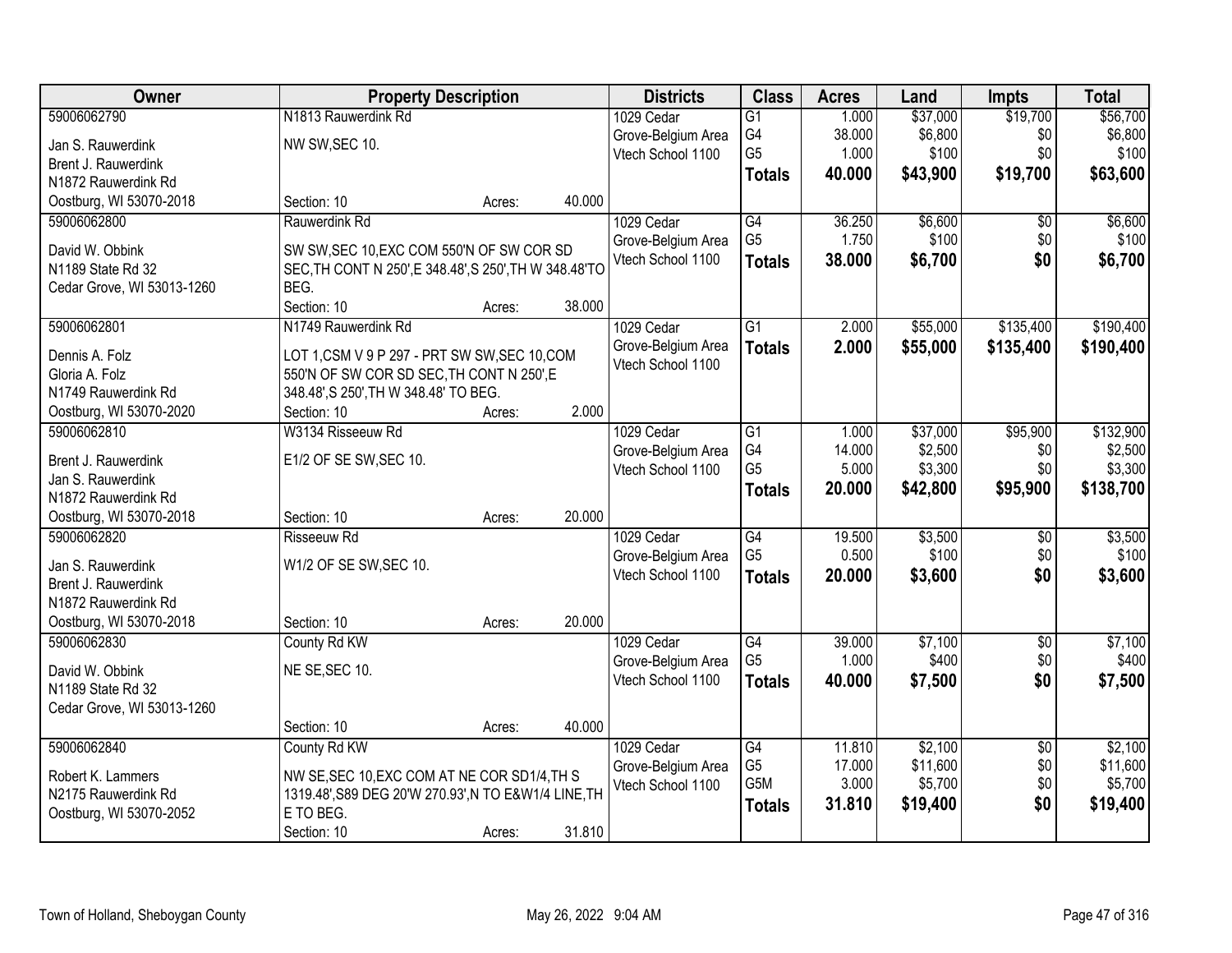| Owner                                                                                          | <b>Property Description</b>                                                                                                                                                                   | <b>Districts</b>                        | <b>Class</b>                          | <b>Acres</b>            | Land                         | <b>Impts</b>            | <b>Total</b>                  |
|------------------------------------------------------------------------------------------------|-----------------------------------------------------------------------------------------------------------------------------------------------------------------------------------------------|-----------------------------------------|---------------------------------------|-------------------------|------------------------------|-------------------------|-------------------------------|
| 59006062851                                                                                    | N1912 County Rd KW                                                                                                                                                                            | 1029 Cedar                              | $\overline{G1}$                       | 3.110                   | \$67,400                     | \$126,300               | \$193,700                     |
| Mark A. Lowis<br>N1912 County Rd Kw<br>Oostburg, WI 53070-1827                                 | LOT 1, CSM V23 P177-79 #1838483 - PRT SW NE &<br>NW SE SEC 10                                                                                                                                 | Grove-Belgium Area<br>Vtech School 1100 | <b>Totals</b>                         | 3.110                   | \$67,400                     | \$126,300               | \$193,700                     |
|                                                                                                | 3.110<br>Section: 10<br>Acres:                                                                                                                                                                |                                         |                                       |                         |                              |                         |                               |
| 59006062852                                                                                    | N1838 County Rd KW                                                                                                                                                                            | 1029 Cedar                              | $\overline{G1}$                       | 0.500                   | \$18,500                     | \$276,500               | \$295,000                     |
| Rhonda M. Anderson<br>N1838 County Rd Kw<br>Oostburg, WI 53070-1866                            | LOT 2, CSM V23 P177-79 #1838483 - PRT SW NE &<br>NW SE SEC 10                                                                                                                                 | Grove-Belgium Area<br>Vtech School 1100 | G4<br>G <sub>5</sub><br><b>Totals</b> | 6.500<br>0.400<br>7.400 | \$1,200<br>\$100<br>\$19,800 | \$0<br>\$0<br>\$276,500 | \$1,200<br>\$100<br>\$296,300 |
|                                                                                                | Section: 10<br>7.400<br>Acres:                                                                                                                                                                |                                         |                                       |                         |                              |                         |                               |
| 59006062860                                                                                    | N1762 County Rd KW                                                                                                                                                                            | 1029 Cedar                              | $\overline{G1}$                       | 2.000                   | \$55,000                     | \$135,400               | \$190,400                     |
| Timothy J. Malueg<br>N1762 County Rd Kw<br>Oostburg, WI 53070-1826                             | LOT 1 CSM V6 P 13 - PRT SW SE, SEC 10, COM N89<br>DEG 23' 53"E 1331.99'& N 816.55'FROM S1/4 COR, SD<br>SEC, TH W 436', NO DEG 48'25"E 200', E 433.18', TH S<br>2.000<br>Section: 10<br>Acres: | Grove-Belgium Area<br>Vtech School 1100 | <b>Totals</b>                         | 2.000                   | \$55,000                     | \$135,400               | \$190,400                     |
| 59006062861                                                                                    | County Rd KW                                                                                                                                                                                  | 1029 Cedar                              | $\overline{G4}$                       | 30.000                  | \$5,400                      | \$0                     | \$5,400                       |
| Jan S. Rauwerdink<br><b>Brent Rauwerdink</b><br>N1872 Rauwerdink Rd<br>Oostburg, WI 53070-2018 | SW SE, SEC 10, EXC COM N89 DEG 23'53"E 1331.99'&<br>N 816.55' FROM S1/4 COR, SD SEC, TH W 436', NO DEG<br>48'25"E 200', E 433.18', TH S 199.98'TO BEG.<br>38.000<br>Section: 10<br>Acres:     | Grove-Belgium Area<br>Vtech School 1100 | G <sub>5</sub><br><b>Totals</b>       | 8.000<br>38.000         | \$3,600<br>\$9,000           | \$0<br>\$0              | \$3,600<br>\$9,000            |
| 59006062871                                                                                    | N1761 County Rd KW                                                                                                                                                                            | 1029 Cedar                              | $\overline{G1}$                       | 2.400                   | \$59,000                     | \$169,100               | \$228,100                     |
| Kristen M. Beymer<br>Adrian C. Beymer<br>N1761 County Rd Kw<br>Oostburg, WI 53070-1833         | LOT 1, CSM V 10 P 14 - PRT SE SE, SEC 10, COM S89<br>DEG 35' 37"W 880.13'FROM SE COR SD SEC, TH N<br>950'& S89 DEG 35' 37"W 85.53'TO PNT OF BEG, TH S<br>2.400<br>Section: 10<br>Acres:       | Grove-Belgium Area<br>Vtech School 1100 | <b>Totals</b>                         | 2.400                   | \$59,000                     | \$169,100               | \$228,100                     |
| 59006062872                                                                                    | County Rd KW                                                                                                                                                                                  | 1029 Cedar                              | G4                                    | 7.300                   | \$1,300                      | $\sqrt{6}$              | \$1,300                       |
| David W. Obbink<br>N1189 State Rd 32<br>Cedar Grove, WI 53013-1260                             | LOT 2,CSM V 10 P 14 - PRT SE SE, SEC 10, COM S89<br>DEG 35' 37"W 880.13'FROM SE COR SD SEC, TH<br>CONT S89 DEG 35'37"W 458.53', N 670', N89 DEG 35'<br>7.600<br>Section: 10<br>Acres:         | Grove-Belgium Area<br>Vtech School 1100 | G <sub>5</sub><br><b>Totals</b>       | 0.300<br>7.600          | \$100<br>\$1,400             | \$0<br>\$0              | \$100<br>\$1,400              |
| 59006062880                                                                                    | County Rd KW                                                                                                                                                                                  | 1029 Cedar                              | $\overline{G4}$                       | 29.900                  | \$5,400                      | $\overline{30}$         | \$5,400                       |
| David W. Obbink<br>N1189 State Rd 32<br>Cedar Grove, WI 53013-1260                             | SE SE, SEC 10, EXC COM S89 DEG 35'37"W<br>880.13'FROM THE SE COR, SD SEC, TH S89 DEG<br>35'37" W 458.53', N 950'ALG CEN OF CTH "KW", N89<br>Section: 10<br>30.000<br>Acres:                   | Grove-Belgium Area<br>Vtech School 1100 | G <sub>5</sub><br><b>Totals</b>       | 0.100<br>30.000         | \$100<br>\$5,500             | \$0<br>\$0              | \$100<br>\$5,500              |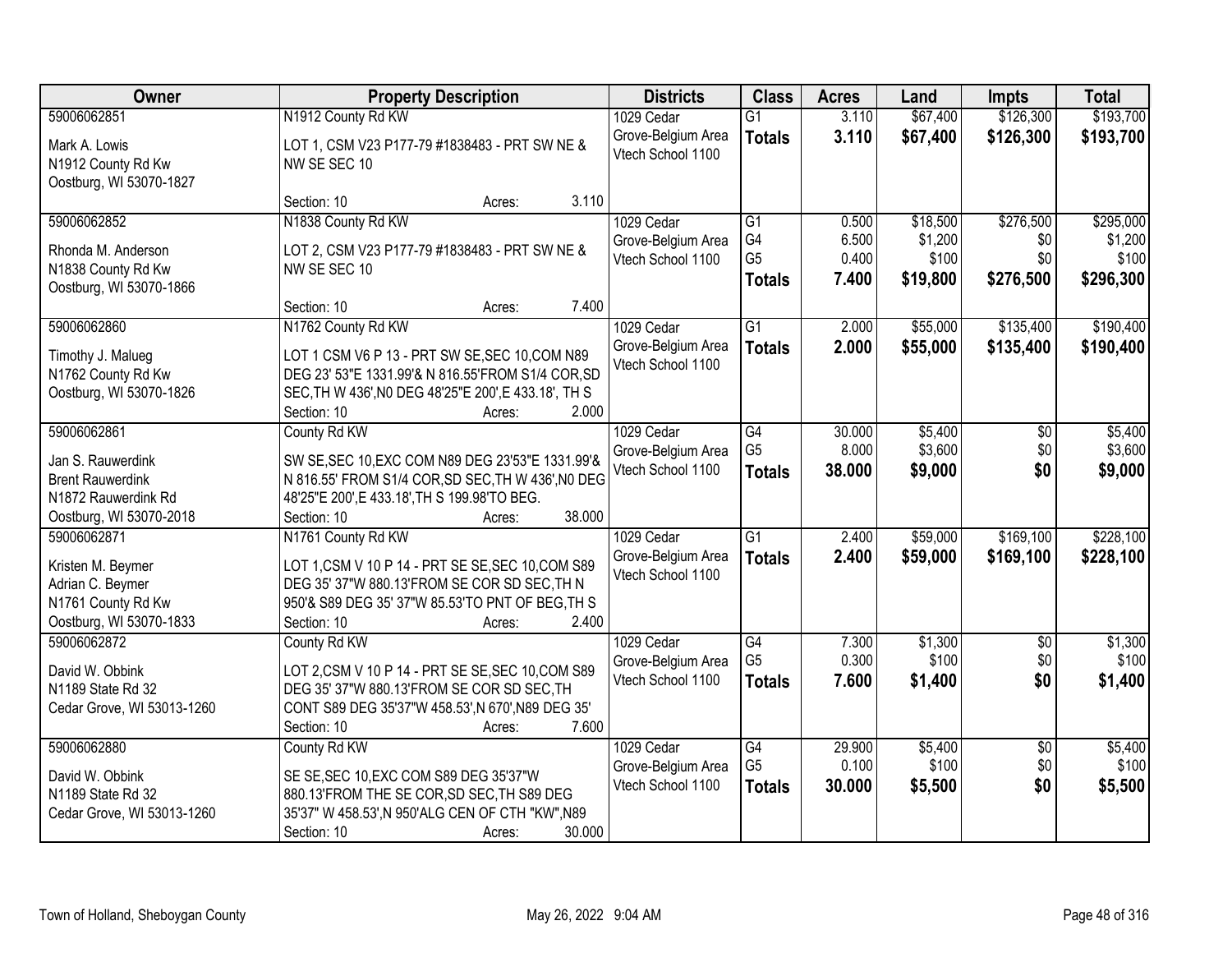| Owner                                        | <b>Property Description</b>                                                  | <b>Districts</b>   | <b>Class</b>    | <b>Acres</b> | Land     | <b>Impts</b> | <b>Total</b> |
|----------------------------------------------|------------------------------------------------------------------------------|--------------------|-----------------|--------------|----------|--------------|--------------|
| 59006062891                                  | N2062 Gibbons Rd                                                             | 4137 Oostburg      | $\overline{G1}$ | 2.000        | \$55,000 | \$80,500     | \$135,500    |
| Donald G. Taylor et al                       | LOT 1 CSM V20 P31-32 #1704504 - PRT NE NE SEC                                | Vtech School 1100  | G4              | 1.240        | \$200    | \$0          | \$200        |
| 17319 Road G                                 | 11.                                                                          |                    | <b>Totals</b>   | 3.240        | \$55,200 | \$80,500     | \$135,700    |
| Cortez, CO 81321-9582                        |                                                                              |                    |                 |              |          |              |              |
|                                              | 3.240<br>Section: 11<br>Acres:                                               |                    |                 |              |          |              |              |
| 59006062892                                  | Gibbons Rd                                                                   | 4137 Oostburg      | G4              | 34.830       | \$6,300  | \$0          | \$6,300      |
| Bruggink, Brian J & Julie K Bruggink         | LOT 2 CSM V20 P31-32 #1704504 - PRT NE NE SEC                                | Vtech School 1100  | G <sub>5</sub>  | 2.750        | \$700    | \$0          | \$700        |
| Trust et al                                  | 11                                                                           |                    | <b>Totals</b>   | 37.580       | \$7,000  | \$0          | \$7,000      |
| W2275 De Master Rd                           |                                                                              |                    |                 |              |          |              |              |
| Oostburg, WI 53070-1855                      | 37.580<br>Section: 11<br>Acres:                                              |                    |                 |              |          |              |              |
| 59006062900                                  | Demaster Rd                                                                  | 1029 Cedar         | G4              | 16.830       | \$3,000  | \$0          | \$3,000      |
| Craig A. Droppers                            | N1/2 NW NE, SEC 11, EXC THE W 196'THEREOF.                                   | Grove-Belgium Area | G <sub>5</sub>  | 0.200        | \$100    | \$0          | \$100        |
| Susan C. Droppers                            |                                                                              | Vtech School 1100  | <b>Totals</b>   | 17.030       | \$3,100  | \$0          | \$3,100      |
| N1826 State Rd 32                            |                                                                              |                    |                 |              |          |              |              |
| Oostburg, WI 53070-1810                      | 17.030<br>Section: 11<br>Acres:                                              |                    |                 |              |          |              |              |
| 59006062910                                  | State Highway 32                                                             | 1029 Cedar         | G4              | 18.750       | \$3,400  | \$0          | \$3,400      |
|                                              |                                                                              | Grove-Belgium Area | G <sub>5</sub>  | 0.250        | \$100    | \$0          | \$100        |
| Craig A. Droppers<br>Susan C. Droppers       | THE S1/2 OF NW NE, SEC 11, EXC THAT PART<br>THEREOF LYING W OF CENLN STH 42. | Vtech School 1100  | <b>Totals</b>   | 19.000       | \$3,500  | \$0          | \$3,500      |
| N1826 State Rd 32                            |                                                                              |                    |                 |              |          |              |              |
| Oostburg, WI 53070-1810                      | 19.000<br>Section: 11<br>Acres:                                              |                    |                 |              |          |              |              |
| 59006062920                                  | N2079 State Highway 32                                                       | 1029 Cedar         | $\overline{G1}$ | 1.500        | \$46,000 | \$123,200    | \$169,200    |
|                                              |                                                                              | Grove-Belgium Area | G4              | 1.080        | \$200    | \$0          | \$200        |
| Theodore R. Albert                           | W 196'OF N1/2 NW NE, SEC 11, EXC FOR HWY CONV                                | Vtech School 1100  | <b>Totals</b>   | 2.580        | \$46,200 | \$123,200    | \$169,400    |
| Randa J. Albert                              | REC IN #1656290.                                                             |                    |                 |              |          |              |              |
| N2079 State Rd 32<br>Oostburg, WI 53070-1817 | 2.580<br>Section: 11<br>Acres:                                               |                    |                 |              |          |              |              |
| 59006062940                                  | N1970 State Highway 32                                                       | 1029 Cedar         | $\overline{G1}$ | 0.920        | \$31,100 | \$42,200     | \$73,300     |
|                                              |                                                                              | Grove-Belgium Area | <b>Totals</b>   | 0.920        | \$31,100 | \$42,200     | \$73,300     |
| Richard A. Losing                            | LOT 1 CSM V 7 P 274 - PRT SW NE, SEC 11, COM N0                              | Vtech School 1100  |                 |              |          |              |              |
| 835 Illinois Ave Apt 103                     | DEG 48'39"W 567.60', N87 DEG 22'33"E 150.09'& N1                             |                    |                 |              |          |              |              |
| Oostburg, WI 53070-1219                      | DEG 55'37"W 235.97'FROM CEN SD SEC, TH N70 DEG<br>0.920                      |                    |                 |              |          |              |              |
| 59006062950                                  | Section: 11<br>Acres:<br>N1934 State Highway 32                              | 1029 Cedar         | $\overline{G1}$ | 4.500        | \$71,000 | \$208,200    | \$279,200    |
|                                              |                                                                              | Grove-Belgium Area | G <sub>5</sub>  | 1.500        | \$800    | \$0          | \$800        |
| Jay R. Parsons                               | PRT SW NE, SEC 11, COM AT SW COR SD1/4, TH N                                 | Vtech School 1100  | <b>Totals</b>   | 6.000        | \$71,800 | \$208,200    | \$280,000    |
| N1934 State Rd 32                            | 567.6',E 412.5'TO CEN STH 42, SLY ALG CEN SD HWY                             |                    |                 |              |          |              |              |
| Oostburg, WI 53070-1811                      | 577.5'TO E&W1/4 LN, TH W 511.5'TO BEG.                                       |                    |                 |              |          |              |              |
|                                              | 6.000<br>Section: 11<br>Acres:                                               |                    |                 |              |          |              |              |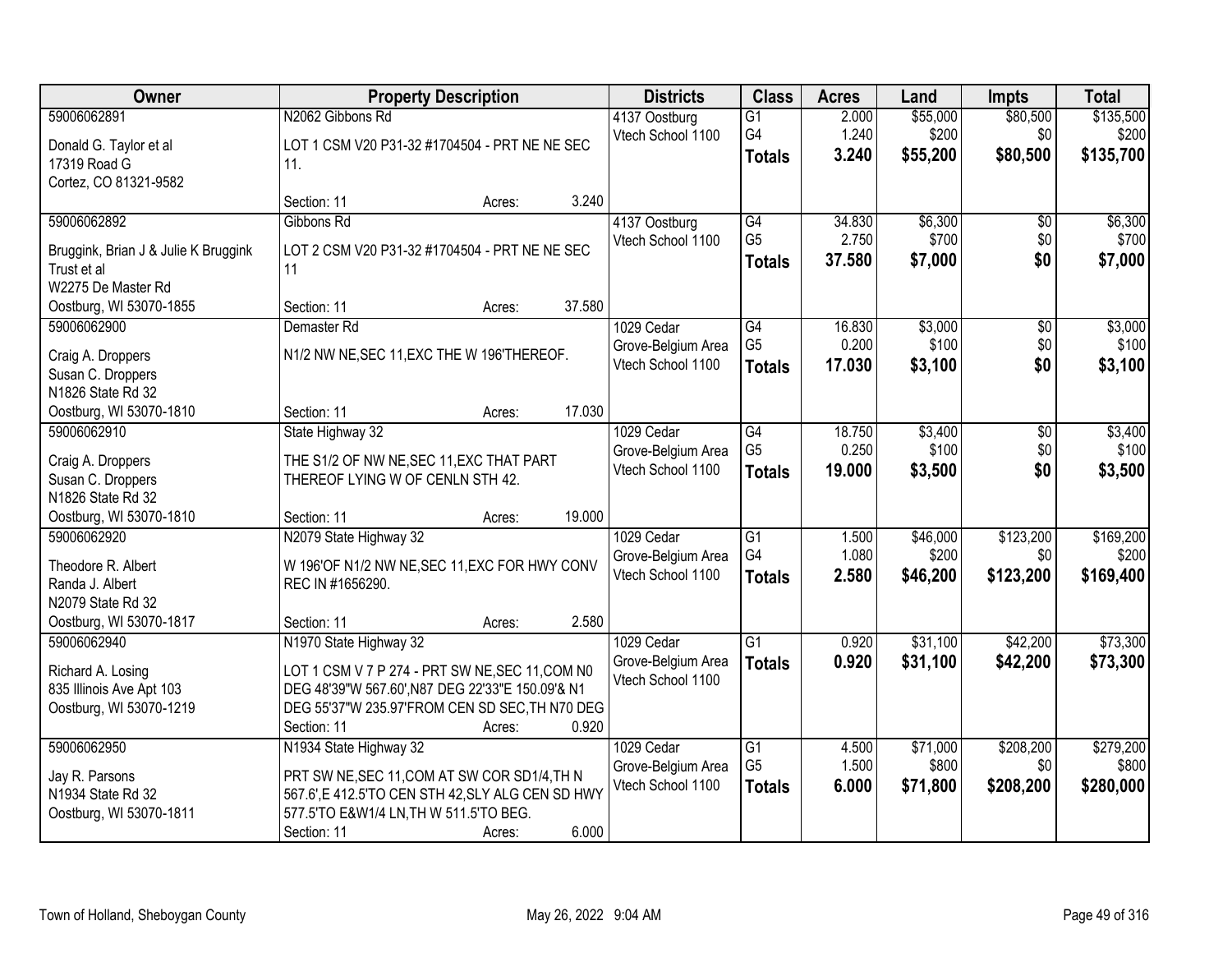| Owner                                  | <b>Property Description</b>                          | <b>Districts</b>   | <b>Class</b>                      | <b>Acres</b>    | Land             | <b>Impts</b>           | <b>Total</b>     |
|----------------------------------------|------------------------------------------------------|--------------------|-----------------------------------|-----------------|------------------|------------------------|------------------|
| 59006062951                            | N1962 State Highway 32                               | 1029 Cedar         | $\overline{G1}$                   | 1.460           | \$37,100         | \$84,800               | \$121,900        |
| Douglas H. Inselman                    | LOT 2 CSM V 7 P 274 - PRT SW NE, SEC 11, COM N0      | Grove-Belgium Area | <b>Totals</b>                     | 1.460           | \$37,100         | \$84,800               | \$121,900        |
| PO Box 700394                          | DEG 48'39"W 567.60'& N87 DEG 22'33"E 150.09'FROM     | Vtech School 1100  |                                   |                 |                  |                        |                  |
| Oostburg, WI 53070-0394                | CEN SD SEC, TH N87 DEG 22'33"E 273.82'TO CENLN       |                    |                                   |                 |                  |                        |                  |
|                                        | 1.460<br>Section: 11<br>Acres:                       |                    |                                   |                 |                  |                        |                  |
| 59006062952                            | N1931 State Highway 32                               | 1029 Cedar         | $\overline{G1}$                   | 2.650           | \$44,500         | \$184,600              | \$229,100        |
|                                        |                                                      | Grove-Belgium Area | G4                                | 8.100           | \$1,500          | \$0                    | \$1,500          |
| Wendy K. Wonser                        | LOT 1 CSM V11 P 196 - PRT SW NE, SEC 11, COM N88     | Vtech School 1100  | G <sub>5</sub>                    | 0.100           | \$100            | \$0                    | \$100            |
| Robert A & Donna M Caljouw Life Est    | DEG 15'24" E 510.63'& N6 DEG 16'13"W 49.65'FROM      |                    | <b>Totals</b>                     | 10.850          | \$46,100         | \$184,600              | \$230,700        |
| N1931 State Rd 32                      | CEN, SD SEC, TH CONT N06 DEG 16'13"W 101.88'         |                    |                                   |                 |                  |                        |                  |
| Oostburg, WI 53070-1816                | 10.850<br>Section: 11<br>Acres:                      |                    |                                   |                 |                  |                        |                  |
| 59006062953                            | State Highway 32                                     | 1029 Cedar         | $\overline{G4}$                   | 17.920          | \$3,200          | \$0                    | \$3,200          |
| Craig A. Droppers                      | PRT SW NE, SEC 11, COM 173.25' W OF NW               | Grove-Belgium Area | G <sub>5</sub>                    | 0.200           | \$100            | \$0                    | \$100            |
| Susan C. Droppers                      | COR, SD1/4, TH SELY ALG CEN STH 32 TO A PNT          | Vtech School 1100  | <b>Totals</b>                     | 18.120          | \$3,300          | \$0                    | \$3,300          |
| N1826 State Rd 32                      | 16.5'N OF E&W 1/4 LN, E 478.5'M/L, S 16.5', E TO SE  |                    |                                   |                 |                  |                        |                  |
| Oostburg, WI 53070-1810                | 18.120<br>Section: 11<br>Acres:                      |                    |                                   |                 |                  |                        |                  |
| 59006062954                            | N1990 State Highway 32                               | 1029 Cedar         | $\overline{G1}$                   | 5.000           | \$65,700         | \$216,600              | \$282,300        |
|                                        |                                                      | Grove-Belgium Area | <b>Totals</b>                     | 5.000           | \$65,700         | \$216,600              | \$282,300        |
| Stephen E. Jones Jr                    | LOT 1 CSM V16 P 152-53, #1555797 - PRT SW NE &       | Vtech School 1100  |                                   |                 |                  |                        |                  |
| N1990 State Rd 32                      | SE NW SEC 11.                                        |                    |                                   |                 |                  |                        |                  |
| Oostburg, WI 53070-1811                |                                                      |                    |                                   |                 |                  |                        |                  |
|                                        | 5.000<br>Section: 11<br>Acres:                       |                    |                                   |                 |                  |                        |                  |
| 59006062960                            | Gibbons Rd                                           | 1029 Cedar         | $\overline{G4}$                   | 19.000          | \$3,400          | \$0                    | \$3,400          |
| Craig A. Droppers                      | E1/2 SE NE, SEC 11.                                  | Grove-Belgium Area | G <sub>5</sub>                    | 1.000           | \$100            | \$0                    | \$100            |
| Susan C. Droppers                      |                                                      | Vtech School 1100  | <b>Totals</b>                     | 20.000          | \$3,500          | \$0                    | \$3,500          |
| N1826 State Rd 32                      |                                                      |                    |                                   |                 |                  |                        |                  |
| Oostburg, WI 53070-1810                | 20.000<br>Section: 11<br>Acres:                      |                    |                                   |                 |                  |                        |                  |
| 59006062970                            | Gibbons Rd                                           | 1029 Cedar         | $\overline{G4}$                   | 20.000          | \$3,600          | $\overline{60}$        | \$3,600          |
|                                        | W1/2 SE NE, SEC 11.                                  | Grove-Belgium Area | <b>Totals</b>                     | 20.000          | \$3,600          | \$0                    | \$3,600          |
| Craig A. Droppers                      |                                                      | Vtech School 1100  |                                   |                 |                  |                        |                  |
| Susan C. Droppers<br>N1826 State Rd 32 |                                                      |                    |                                   |                 |                  |                        |                  |
|                                        | Section: 11<br>20.000                                |                    |                                   |                 |                  |                        |                  |
| Oostburg, WI 53070-1810<br>59006062980 | Acres:                                               |                    |                                   |                 |                  |                        |                  |
|                                        | State Highway 32                                     | 1029 Cedar         | $\overline{G4}$<br>G <sub>5</sub> | 14.870<br>0.130 | \$2,700<br>\$100 | $\overline{30}$<br>\$0 | \$2,700<br>\$100 |
| Bruggink, Brian J & Julie K Bruggink   | N1/2 NE NW, SEC 11, EXC COM AT N1/4 POST, TH W       | Grove-Belgium Area |                                   |                 |                  |                        |                  |
| Trust et al                            | 661', S 330', E 661'TO CEN STH 32, TH N 330' TO BEG. | Vtech School 1100  | <b>Totals</b>                     | 15.000          | \$2,800          | \$0                    | \$2,800          |
| W2275 De Master Rd                     |                                                      |                    |                                   |                 |                  |                        |                  |
| Oostburg, WI 53070-1855                | 15.000<br>Section: 11<br>Acres:                      |                    |                                   |                 |                  |                        |                  |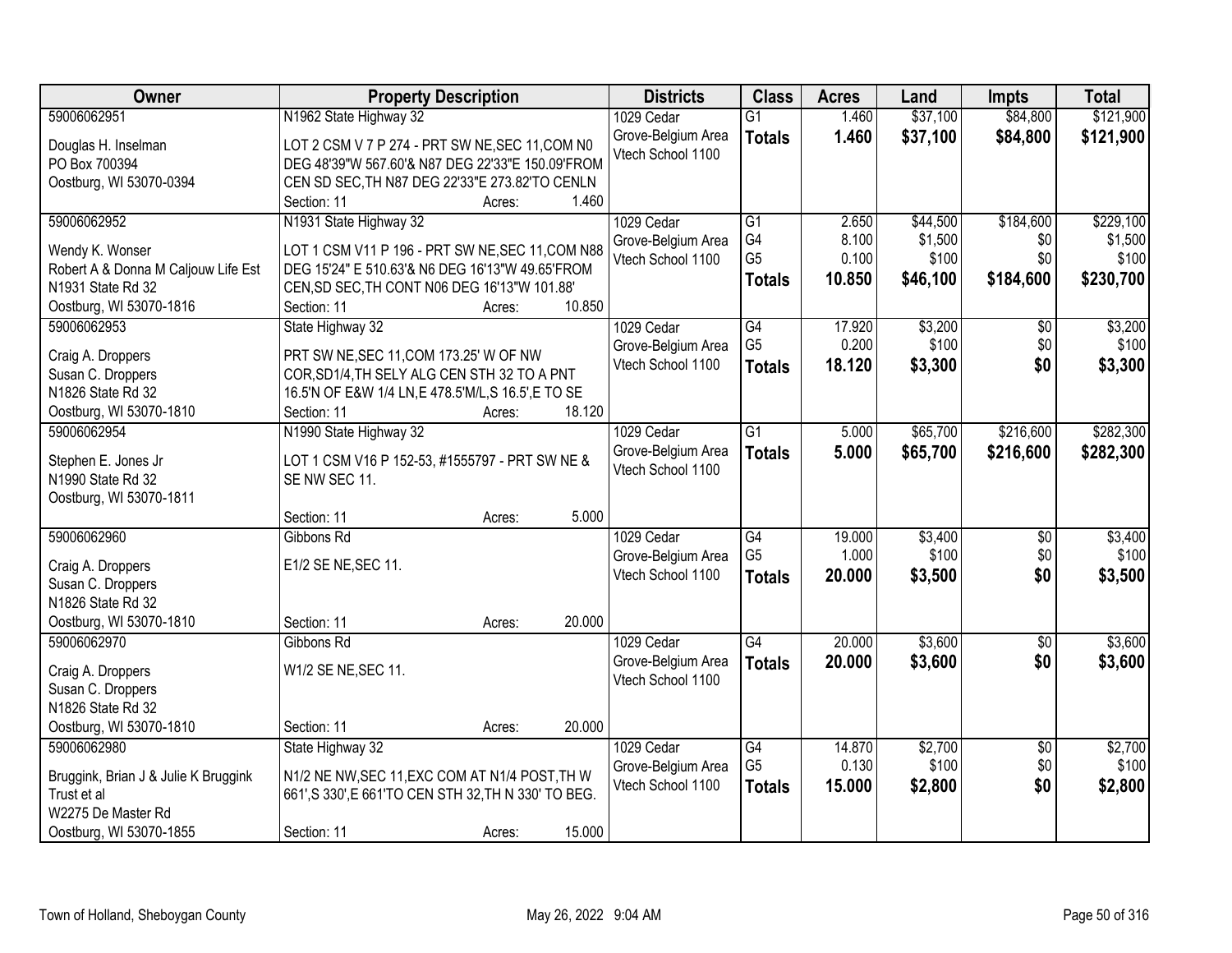| Owner                                           | <b>Property Description</b>                                                                       | <b>Districts</b>   | <b>Class</b>    | <b>Acres</b> | Land     | Impts           | <b>Total</b> |
|-------------------------------------------------|---------------------------------------------------------------------------------------------------|--------------------|-----------------|--------------|----------|-----------------|--------------|
| 59006062990                                     | State Highway 32                                                                                  | 1029 Cedar         | G4              | 18.830       | \$3,400  | $\overline{50}$ | \$3,400      |
| Bruggink, Brian J & Julie K Bruggink            | S1/2 NE NW,& THAT PRT NW NE, SEC 11, LYING W OI                                                   | Grove-Belgium Area | G <sub>5</sub>  | 0.200        | \$100    | \$0             | \$100        |
| Trust et al                                     | CEN STH 42, EXC COM IN CEN STH 42 AT NE COR                                                       | Vtech School 1100  | <b>Totals</b>   | 19.030       | \$3,500  | \$0             | \$3,500      |
| W2275 De Master Rd                              | OF AFOREDESC, TH W 324.2', S 249.9', E 362.4'TO CEN                                               |                    |                 |              |          |                 |              |
| Oostburg, WI 53070-1855                         | 19.030<br>Section: 11<br>Acres:                                                                   |                    |                 |              |          |                 |              |
| 59006063000                                     | N2040 State Highway 32                                                                            | 1029 Cedar         | $\overline{G1}$ | 1.970        | \$54,500 | \$108,600       | \$163,100    |
|                                                 |                                                                                                   | Grove-Belgium Area | <b>Totals</b>   | 1.970        | \$54,500 | \$108,600       | \$163,100    |
| Durell J. Flood                                 | PRT N1/2 N1/2 SEC 11, COM AT INTER OF STH 32                                                      | Vtech School 1100  |                 |              |          |                 |              |
| Marleen K. Flood<br>N2040 State Rd 32           | WITH N LN OF S1/2 NE NW & S1/2 NW NE, TH W<br>324.2', S 249.9', E 362.4' TO CEN STH 32, TH NLY ON |                    |                 |              |          |                 |              |
| Oostburg, WI 53070-1812                         | 1.970<br>Section: 11<br>Acres:                                                                    |                    |                 |              |          |                 |              |
| 59006063010                                     | N2090 State Highway 32                                                                            | 1029 Cedar         | G1              | 1.500        | \$31,000 | \$135,100       | \$166,100    |
|                                                 |                                                                                                   | Grove-Belgium Area | G4              | 3.500        | \$200    | \$0             | \$200        |
| Eugene A. Schmitz                               | PRT N1/2 NE NW, SEC 11, COM AT N1/4 POST, TH W                                                    | Vtech School 1100  | <b>Totals</b>   | 5.000        | \$31,200 | \$135,100       | \$166,300    |
| N2090 State Rd 32                               | 661', S 330', E 661'TO CEN STH 32, TH N 330' TO BEG.                                              |                    |                 |              |          |                 |              |
| Oostburg, WI 53070-1812                         |                                                                                                   |                    |                 |              |          |                 |              |
|                                                 | Section: 11<br>5.000<br>Acres:                                                                    |                    |                 |              |          |                 |              |
| 59006063020                                     | State Highway 32                                                                                  | 1029 Cedar         | G4              | 33.000       | \$5,700  | \$0             | \$5,700      |
| Bruggink, Brian J & Julie K Bruggink            | NW NW, SEC 11.                                                                                    | Grove-Belgium Area | G <sub>5</sub>  | 3.500        | \$2,200  | \$0             | \$2,200      |
| Trust et al                                     |                                                                                                   | Vtech School 1100  | G5M             | 3.500        | \$6,700  | \$0             | \$6,700      |
| W2275 De Master Rd                              |                                                                                                   |                    | <b>Totals</b>   | 40.000       | \$14,600 | \$0             | \$14,600     |
| Oostburg, WI 53070-1855                         | 40.000<br>Section: 11<br>Acres:                                                                   |                    |                 |              |          |                 |              |
| 59006063030                                     | State Highway 32                                                                                  | 1029 Cedar         | $\overline{G4}$ | 33.000       | \$5,700  | $\overline{50}$ | \$5,700      |
|                                                 |                                                                                                   | Grove-Belgium Area | G <sub>5</sub>  | 5.000        | \$3,200  | \$0             | \$3,200      |
| Quonset Farms LLC                               | SW NW, SEC 11                                                                                     | Vtech School 1100  | G5M             | 2.000        | \$3,800  | \$0             | \$3,800      |
| W3018 Wilson Lima Rd<br>Oostburg, WI 53070-2035 |                                                                                                   |                    | <b>Totals</b>   | 40.000       | \$12,700 | \$0             | \$12,700     |
|                                                 | 40.000<br>Section: 11<br>Acres:                                                                   |                    |                 |              |          |                 |              |
| 59006063040                                     | State Highway 32                                                                                  | 1029 Cedar         | $\overline{G4}$ | 38.000       | \$6,900  | $\overline{50}$ | \$6,900      |
|                                                 |                                                                                                   | Grove-Belgium Area | G <sub>5</sub>  | 0.010        | \$100    | \$0             | \$100        |
| Quonset Farms LLC                               | SE NW, SEC 11 & COM AT NW COR SW NE, SEC 11, TH                                                   | Vtech School 1100  | <b>Totals</b>   | 38.010       | \$7,000  | \$0             | \$7,000      |
| W3018 Wilson Lima Rd                            | S0 DEG 48' 39"E 755.69'ALG W LN SD1/4, N87 DEG                                                    |                    |                 |              |          |                 |              |
| Oostburg, WI 53070-2035                         | 22'33"E 150.09', N1 DEG 55'37"W 515.25'TO A PNT                                                   |                    |                 |              |          |                 |              |
|                                                 | 38.010<br>Section: 11<br>Acres:                                                                   |                    |                 |              |          |                 |              |
| 59006063050                                     | State Highway 32                                                                                  | 1029 Cedar         | $\overline{G4}$ | 20.000       | \$3,600  | $\overline{50}$ | \$3,600      |
| Robert K. Lammers                               | N.1/2 NE SW                                                                                       | Grove-Belgium Area | <b>Totals</b>   | 20.000       | \$3,600  | \$0             | \$3,600      |
| N2175 Rauwerdink Rd                             |                                                                                                   | Vtech School 1100  |                 |              |          |                 |              |
| Oostburg, WI 53070-2052                         |                                                                                                   |                    |                 |              |          |                 |              |
|                                                 | 20.000<br>Section: 11<br>Acres:                                                                   |                    |                 |              |          |                 |              |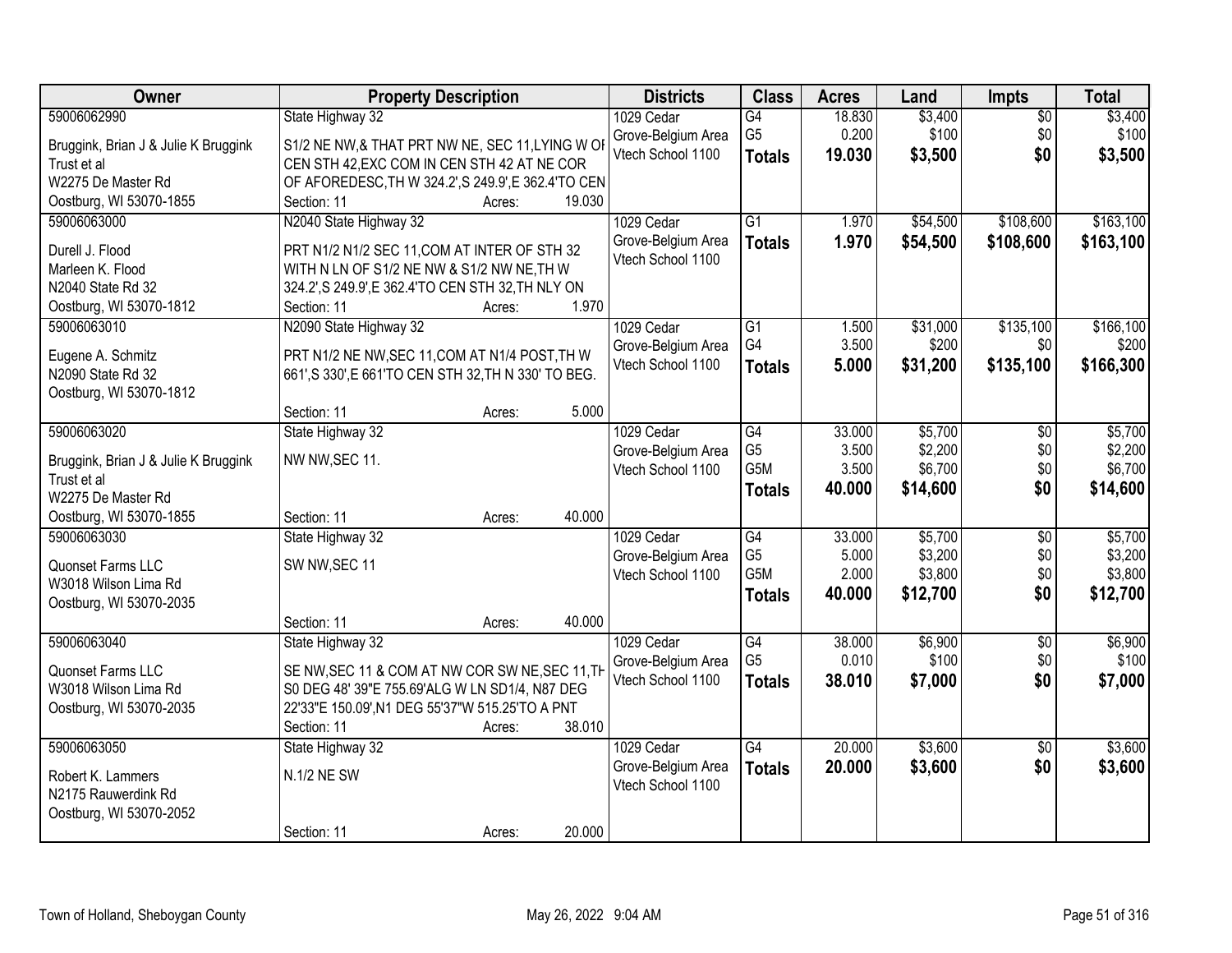| Owner                      |                                     | <b>Property Description</b> |        | <b>Districts</b>   | <b>Class</b>     | <b>Acres</b> | Land     | <b>Impts</b>    | <b>Total</b> |
|----------------------------|-------------------------------------|-----------------------------|--------|--------------------|------------------|--------------|----------|-----------------|--------------|
| 59006063060                | State Highway 32                    |                             |        | 1029 Cedar         | G4               | 19.000       | \$3,400  | \$0             | \$3,400      |
| Craig A. Droppers          | S.1/2 NE SW                         |                             |        | Grove-Belgium Area | G <sub>5</sub>   | 1.000        | \$700    | \$0             | \$700        |
| Susan C. Droppers          |                                     |                             |        | Vtech School 1100  | <b>Totals</b>    | 20.000       | \$4,100  | \$0             | \$4,100      |
| N1826 State Rd 32          |                                     |                             |        |                    |                  |              |          |                 |              |
| Oostburg, WI 53070-1810    | Section: 11                         | Acres:                      | 20.000 |                    |                  |              |          |                 |              |
| 59006063070                | State Highway 32                    |                             |        | 1029 Cedar         | $\overline{G4}$  | 14.000       | \$2,300  | $\overline{50}$ | \$2,300      |
| Robert K. Lammers          | <b>N.1/2 NW SW</b>                  |                             |        | Grove-Belgium Area | G <sub>5</sub>   | 6.000        | \$3,600  | \$0             | \$3,600      |
| N2175 Rauwerdink Rd        |                                     |                             |        | Vtech School 1100  | <b>Totals</b>    | 20.000       | \$5,900  | \$0             | \$5,900      |
| Oostburg, WI 53070-2052    |                                     |                             |        |                    |                  |              |          |                 |              |
|                            | Section: 11                         | Acres:                      | 20.000 |                    |                  |              |          |                 |              |
| 59006063080                | State Highway 32                    |                             |        | 1029 Cedar         | G4               | 15.000       | \$2,700  | \$0             | \$2,700      |
| Craig A. Droppers          | S.1/2 NW SW                         |                             |        | Grove-Belgium Area | G <sub>5</sub>   | 3.000        | \$1,900  | \$0             | \$1,900      |
| Susan C. Droppers          |                                     |                             |        | Vtech School 1100  | G <sub>5</sub> M | 2.000        | \$3,800  | \$0             | \$3,800      |
| N1826 State Rd 32          |                                     |                             |        |                    | <b>Totals</b>    | 20,000       | \$8,400  | \$0             | \$8,400      |
| Oostburg, WI 53070-1810    | Section: 11                         | Acres:                      | 20.000 |                    |                  |              |          |                 |              |
| 59006063090                | State Highway 32                    |                             |        | 1029 Cedar         | G4               | 4.000        | \$600    | \$0             | \$600        |
| Craig A. Droppers          | THE N 376.53 FT OF SW SW.           |                             |        | Grove-Belgium Area | G <sub>5</sub>   | 6.400        | \$4,000  | \$0             | \$4,000      |
| Susan C. Droppers          |                                     |                             |        | Vtech School 1100  | G5M              | 1.000        | \$1,900  | \$0             | \$1,900      |
| N1826 State Rd 32          |                                     |                             |        |                    | <b>Totals</b>    | 11.400       | \$6,500  | \$0             | \$6,500      |
| Oostburg, WI 53070-1810    | Section: 11                         | Acres:                      | 11.400 |                    |                  |              |          |                 |              |
| 59006063100                | State Highway 32                    |                             |        | 1029 Cedar         | $\overline{G4}$  | 8.000        | \$900    | $\overline{50}$ | \$900        |
| David A. Veldboom          | SW SW, SEC 11, EXC THE N 376.53 FT. |                             |        | Grove-Belgium Area | G <sub>5</sub>   | 20.600       | \$12,900 | \$0             | \$12,900     |
| N1670 Palmer Rd            |                                     |                             |        | Vtech School 1100  | <b>Totals</b>    | 28.600       | \$13,800 | \$0             | \$13,800     |
| Cedar Grove, WI 53013-1281 |                                     |                             |        |                    |                  |              |          |                 |              |
|                            | Section: 11                         | Acres:                      | 28.600 |                    |                  |              |          |                 |              |
| 59006063110                | Palmer <sub>Rd</sub>                |                             |        | 1029 Cedar         | $\overline{G4}$  | 11.150       | \$2,000  | $\overline{50}$ | \$2,000      |
| Craig A. Droppers          | THE N 376.53'OF SE SW, SEC 11       |                             |        | Grove-Belgium Area | G <sub>5</sub>   | 0.250        | \$100    | \$0             | \$100        |
| Susan C. Droppers          |                                     |                             |        | Vtech School 1100  | <b>Totals</b>    | 11.400       | \$2,100  | \$0             | \$2,100      |
| N1826 State Rd 32          |                                     |                             |        |                    |                  |              |          |                 |              |
| Oostburg, WI 53070-1810    | Section: 11                         | Acres:                      | 11.400 |                    |                  |              |          |                 |              |
| 59006063120                | Palmer <sub>Rd</sub>                |                             |        | 1029 Cedar         | $\overline{G4}$  | 27.100       | \$4,600  | $\overline{50}$ | \$4,600      |
| David A. Veldboom          | SE SW, SEC 11, EXC THE N 376.53 FT. |                             |        | Grove-Belgium Area | G <sub>5</sub>   | 1.500        | \$600    | \$0             | \$600        |
| N1670 Palmer Rd            |                                     |                             |        | Vtech School 1100  | <b>Totals</b>    | 28.600       | \$5,200  | \$0             | \$5,200      |
| Cedar Grove, WI 53013-1281 |                                     |                             |        |                    |                  |              |          |                 |              |
|                            | Section: 11                         | Acres:                      | 28.600 |                    |                  |              |          |                 |              |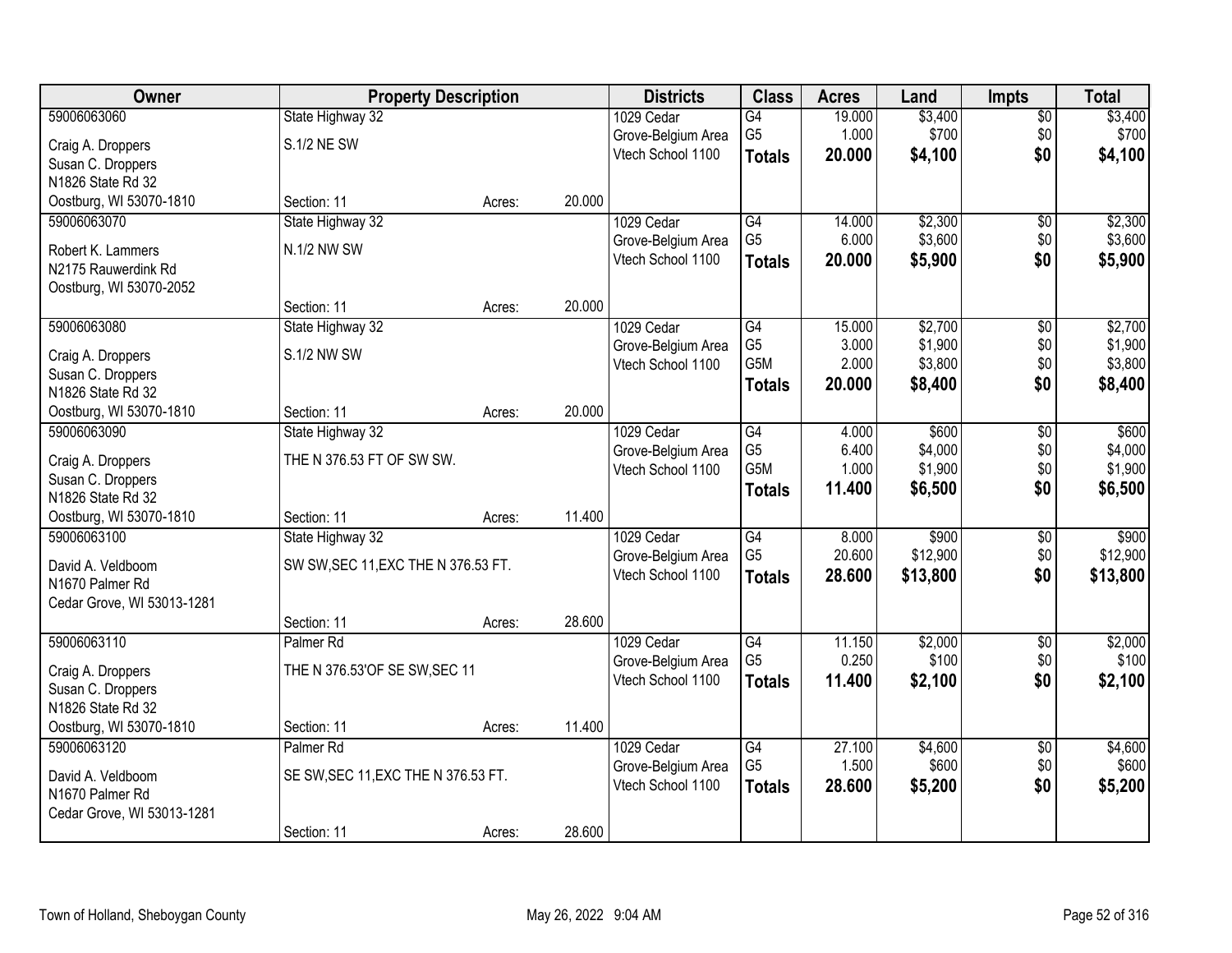| <b>Owner</b>            | <b>Property Description</b>                            | <b>Districts</b>                        | <b>Class</b>         | <b>Acres</b> | Land             | Impts           | <b>Total</b> |
|-------------------------|--------------------------------------------------------|-----------------------------------------|----------------------|--------------|------------------|-----------------|--------------|
| 59006063130             | Gibbons Rd                                             | 1029 Cedar                              | G4                   | 15.760       | \$2,800          | $\overline{50}$ | \$2,800      |
| Craig A. Droppers       | E1/2 NE SE, SEC 11, EXC COM 976.08'S OF NE COR         | Grove-Belgium Area                      | G <sub>5</sub>       | 0.750        | \$100            | \$0             | \$100        |
| Susan C. Droppers       | SD1/4, TH W 428.45', S 359.15', N89 DEG 06' E 428.5'TO | Vtech School 1100                       | <b>Totals</b>        | 16.510       | \$2,900          | \$0             | \$2,900      |
| N1826 State Rd 32       | E LINE SEC 11, TH N 352.42' TO BEG.                    |                                         |                      |              |                  |                 |              |
| Oostburg, WI 53070-1810 | 16.510<br>Section: 11<br>Acres:                        |                                         |                      |              |                  |                 |              |
| 59006063150             |                                                        | 1029 Cedar                              | $\overline{X4}$      | 10.290       | $\overline{50}$  | $\overline{30}$ | $\sqrt{50}$  |
|                         |                                                        | Grove-Belgium Area                      |                      | 10.290       | \$0              | \$0             | \$0          |
| <b>Union Cemetery</b>   | NW1/4 OF NE SE, SEC 11, ALSO A STRIP 2 RDS WIDE        | Vtech School 1100                       | <b>Totals</b>        |              |                  |                 |              |
| State Road 32           | ALG E SIDE OF SW1/4 OF NE SE, EXC THE W 27.5'OF        |                                         |                      |              |                  |                 |              |
| Oostburg, WI 53070      | THE S 338.25'M/L OF THE NW1/4 OF NE SE.                |                                         |                      |              |                  |                 |              |
|                         | 10.290<br>Section: 11<br>Acres:                        |                                         |                      |              |                  |                 |              |
| 59006063160             | N1814 Gibbons Rd                                       | 1029 Cedar                              | G1                   | 3.490        | \$67,000         | \$146,500       | \$213,500    |
| Paul Konieczny          | PRT NE SE, SEC 11, COM 976.08' S OF E1/4 POST, TH      | Grove-Belgium Area                      | <b>Totals</b>        | 3.490        | \$67,000         | \$146,500       | \$213,500    |
| Audrey Konieczny        | W 428.45', S 359.15', N89 DEG 06'E 428.5'TO E LN SEC   | Vtech School 1100                       |                      |              |                  |                 |              |
| N1814 Gibbons Rd        | 11, TH N 352.42'TO BEG.                                |                                         |                      |              |                  |                 |              |
| Oostburg, WI 53070-1805 | 3.490<br>Section: 11<br>Acres:                         |                                         |                      |              |                  |                 |              |
| 59006063180             | N1869 State Highway 32                                 | 1029 Cedar                              | G1                   | 5.080        | \$79,000         | \$146,700       | \$225,700    |
|                         |                                                        |                                         |                      |              |                  |                 |              |
| Robert C. Albinger      | PRT N1/2 SE1/4, SEC 11, COM 250'E OF INTER OF          | Grove-Belgium Area<br>Vtech School 1100 | <b>Totals</b>        | 5.080        | \$79,000         | \$146,700       | \$225,700    |
| Heather M. Rady         | CEN OF STH 32 WITH S LN N1/2 NW SE, TH E TO A          |                                         |                      |              |                  |                 |              |
| N1869 State Rd 32       | PNT 27.5'E OF E LN NW SE, N 338.25'M/L, W TO CEN       |                                         |                      |              |                  |                 |              |
| Oostburg, WI 53070-1815 | 5.080<br>Section: 11<br>Acres:                         |                                         |                      |              |                  |                 |              |
| 59006063190             | N1859 State Highway 32                                 | 1029 Cedar                              | $\overline{G1}$      | 0.920        | \$31,100         | \$61,000        | \$92,100     |
|                         |                                                        | Grove-Belgium Area                      | <b>Totals</b>        | 0.920        | \$31,100         | \$61,000        | \$92,100     |
| Margaret R. Strysick    | PRT NW SE, SEC 11, COM AT INTER OF CEN                 | Vtech School 1100                       |                      |              |                  |                 |              |
| N1859 State Rd 32       | STH"32"WITH S LINE N1/2 SD1/4, TH NW ON CEN SD         |                                         |                      |              |                  |                 |              |
| Oostburg, WI 53070-1815 | HWY 160', E 250', SE PARA WITH CEN STH"32" 160', TH    |                                         |                      |              |                  |                 |              |
|                         | Section: 11<br>0.920<br>Acres:                         |                                         |                      |              |                  |                 |              |
| 59006063200             | State Highway 32                                       | 1029 Cedar                              | G4<br>G <sub>5</sub> | 6.000        | \$1,100<br>\$100 | $\overline{50}$ | \$1,100      |
| Robert K. Lammers       | N1/2 NW SE, SEC 11, LYING W OF HWY 42(N/K/A            | Grove-Belgium Area                      |                      | 0.250        |                  | \$0             | \$100        |
| N2175 Rauwerdink Rd     | 32) EXC COM N0 DEG 48'39" W 1982.82' & N88 DEG         | Vtech School 1100                       | <b>Totals</b>        | 6.250        | \$1,200          | \$0             | \$1,200      |
| Oostburg, WI 53070-2052 | 19'42"E 57.43'FROM S1/4 COR SEC 11, TH N0 DEG          |                                         |                      |              |                  |                 |              |
|                         | 6.250<br>Section: 11<br>Acres:                         |                                         |                      |              |                  |                 |              |
| 59006063210             | N1826 State Highway 32                                 | 1029 Cedar                              | $\overline{G4}$      | 7.000        | \$1,300          | $\overline{50}$ | \$1,300      |
|                         |                                                        | Grove-Belgium Area                      | G <sub>5</sub>       | 0.380        | \$300            | \$0             | \$300        |
| Craig A. Droppers       | S 1/2 NW SE, SEC 11, LYING W OF HWY 42 (NOW HWY        | Vtech School 1100                       | G7                   | 1.500        | \$31,000         | \$206,400       | \$237,400    |
| Susan C. Droppers       | $32$ ).                                                |                                         | <b>Totals</b>        | 8.880        | \$32,600         | \$206,400       | \$239,000    |
| N1826 State Rd 32       |                                                        |                                         |                      |              |                  |                 |              |
| Oostburg, WI 53070-1810 | 8.880<br>Section: 11<br>Acres:                         |                                         |                      |              |                  |                 |              |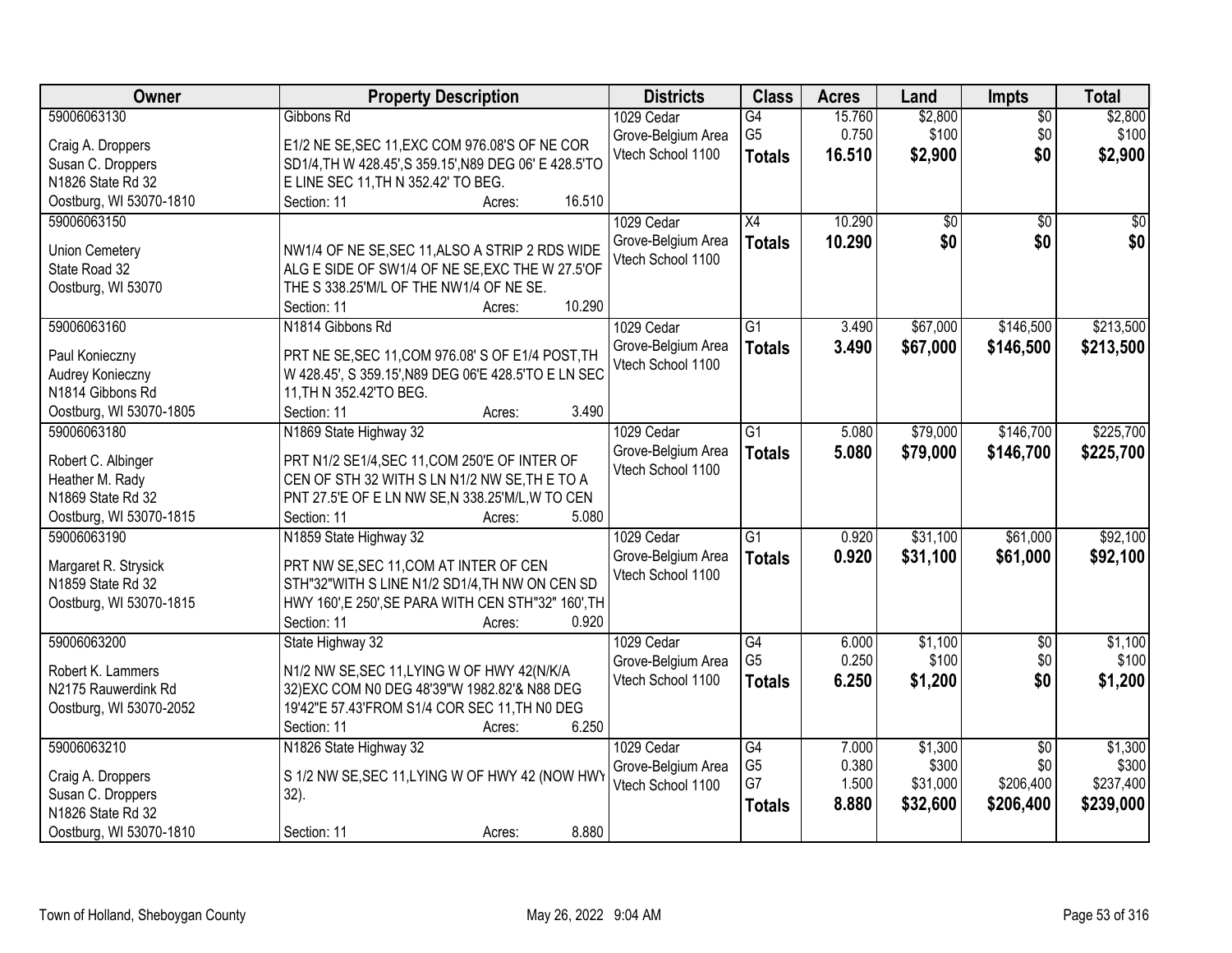| Owner                                  | <b>Property Description</b>                                                                      | <b>Districts</b>                        | <b>Class</b>    | <b>Acres</b> | Land     | <b>Impts</b>    | <b>Total</b> |
|----------------------------------------|--------------------------------------------------------------------------------------------------|-----------------------------------------|-----------------|--------------|----------|-----------------|--------------|
| 59006063220                            | W2648 Hoftiezer Rd                                                                               | 1029 Cedar                              | $\overline{G1}$ | 2.000        | \$55,000 | \$162,600       | \$217,600    |
| Lawrence J. Strojny                    | THAT PRT S1/2 NW SE, SEC 11, LYING E OF STH                                                      | Grove-Belgium Area                      | G4              | 13.000       | \$2,400  | \$0             | \$2,400      |
| W2648 Hoftiezer Rd                     | 32(FORMERLY 42)& ALSO SW1/4 NE SE, SEC 11 EXC                                                    | Vtech School 1100                       | G <sub>5</sub>  | 5.430        | \$3,800  | \$0             | \$3,800      |
| Oostburg, WI 53070-1740                | E 2 RDS, EXC FOR HWY CONV REC IN #1682809.                                                       |                                         | <b>Totals</b>   | 20.430       | \$61,200 | \$162,600       | \$223,800    |
|                                        | 20.430<br>Section: 11<br>Acres:                                                                  |                                         |                 |              |          |                 |              |
| 59006063230                            |                                                                                                  | 1029 Cedar                              | $\overline{X4}$ | 6.130        | \$0      | \$0             | \$0          |
|                                        |                                                                                                  | Grove-Belgium Area                      | <b>Totals</b>   | 6.130        | \$0      | \$0             | \$0          |
| <b>Union Cemetery</b><br>State Road 32 | PRT NW SE & PRT SW NE, SEC 11, COM AT NE COR<br>NW SE, TH S 321.75', W TO CEN STH 32 NWLY ON CEI | Vtech School 1100                       |                 |              |          |                 |              |
| Oostburg, WI 53070                     | SD HWY TO A PNT 16.5' N OF E&W1/4 LN,E 478.5',S                                                  |                                         |                 |              |          |                 |              |
|                                        | 6.130<br>Section: 11<br>Acres:                                                                   |                                         |                 |              |          |                 |              |
| 59006063231                            | N1858 State Highway 32                                                                           | 1029 Cedar                              | $\overline{G1}$ | 2.000        | \$55,000 | \$122,000       | \$177,000    |
|                                        |                                                                                                  | Grove-Belgium Area                      | <b>Totals</b>   | 2.000        | \$55,000 | \$122,000       | \$177,000    |
| Lawrence P. Mcclane                    | LOT 1 CSM V 7 P 268 - PRT NW SE, SEC 11, COM N0                                                  | Vtech School 1100                       |                 |              |          |                 |              |
| Diane G. Mcclane                       | DEG 48'39"W 1982.82'& N88 DEG 19'42"E 57.43'FROM                                                 |                                         |                 |              |          |                 |              |
| N1858 State Rd 32                      | S1/4 COR SD SEC, TH N0 DEG 48'39"W 171.46', N88                                                  |                                         |                 |              |          |                 |              |
| Oostburg, WI 53070-1810                | 2.000<br>Section: 11<br>Acres:                                                                   |                                         |                 |              |          |                 |              |
| 59006063240                            | State Highway 32                                                                                 | 1029 Cedar                              | G4              | 5.990        | \$1,100  | $\sqrt[6]{}$    | \$1,100      |
| Craig A. Droppers                      | THE N 376.53' OF THAT PART OF SW SE, SEC                                                         | Grove-Belgium Area                      | <b>Totals</b>   | 5.990        | \$1,100  | \$0             | \$1,100      |
| Susan C. Droppers                      | 11, LYING W OF STH 42 (NOW STH 32), EXC FOR HWY                                                  | Vtech School 1100                       |                 |              |          |                 |              |
| N1826 State Rd 32                      | CONV REC IN #1689439.                                                                            |                                         |                 |              |          |                 |              |
| Oostburg, WI 53070-1810                | 5.990<br>Section: 11<br>Acres:                                                                   |                                         |                 |              |          |                 |              |
| 59006063250                            | N/a                                                                                              | 1029 Cedar                              | $\overline{G4}$ | 29.000       | \$5,100  | $\overline{50}$ | \$5,100      |
|                                        |                                                                                                  | Grove-Belgium Area                      | G <sub>5</sub>  | 1.790        | \$900    | \$0             | \$900        |
| David A. Veldboom                      | SW SE, SEC 11, EXC PRT OF N 376.53'LYING W OF                                                    | Vtech School 1100                       | <b>Totals</b>   | 30.790       | \$6,000  | \$0             | \$6,000      |
| N1670 Palmer Rd                        | CEN STH 42 NKA STH 32 & ALSO EXC COM AT SE                                                       |                                         |                 |              |          |                 |              |
| Cedar Grove, WI 53013-1281             | COR SW SE, TH W 144.38'M/L TO CEN STH 42 NKA<br>30.790                                           |                                         |                 |              |          |                 |              |
| 59006063260                            | Section: 11<br>Acres:<br>Hoftiezer Rd                                                            | 1029 Cedar                              | G4              | 18.620       | \$3,300  | $\sqrt{6}$      | \$3,300      |
|                                        |                                                                                                  |                                         | G <sub>5</sub>  | 1.380        | \$200    | \$0             | \$200        |
| Craig A. Droppers                      | E1/2 SE SE, SEC 11.                                                                              | Grove-Belgium Area<br>Vtech School 1100 |                 | 20.000       | \$3,500  | \$0             | \$3,500      |
| Susan C. Droppers                      |                                                                                                  |                                         | <b>Totals</b>   |              |          |                 |              |
| N1826 State Rd 32                      |                                                                                                  |                                         |                 |              |          |                 |              |
| Oostburg, WI 53070-1810                | 20.000<br>Section: 11<br>Acres:                                                                  |                                         |                 |              |          |                 |              |
| 59006063270                            | N1715 State Highway 32                                                                           | 1029 Cedar                              | G1              | 1.500        | \$46,000 | \$128,700       | \$174,700    |
| Audrey Claerbaut                       | W1/2 SE SE, SEC 11, & COM AT SE COR SW SE, TH N                                                  | Grove-Belgium Area                      | G4              | 18.370       | \$3,300  | \$0             | \$3,300      |
| N1715 State Rd 32                      | 491.70', W 231'TO CEN OF STH 42, TH SLY ALG HWY                                                  | Vtech School 1100                       | G <sub>5</sub>  | 2.250        | \$1,200  | \$0             | \$1,200      |
| Oostburg, WI 53070-1736                | 495'TO S LN OF SEC 11, TH E 144.38'TO BEG.                                                       |                                         | <b>Totals</b>   | 22.120       | \$50,500 | \$128,700       | \$179,200    |
|                                        | 22.120<br>Section: 11<br>Acres:                                                                  |                                         |                 |              |          |                 |              |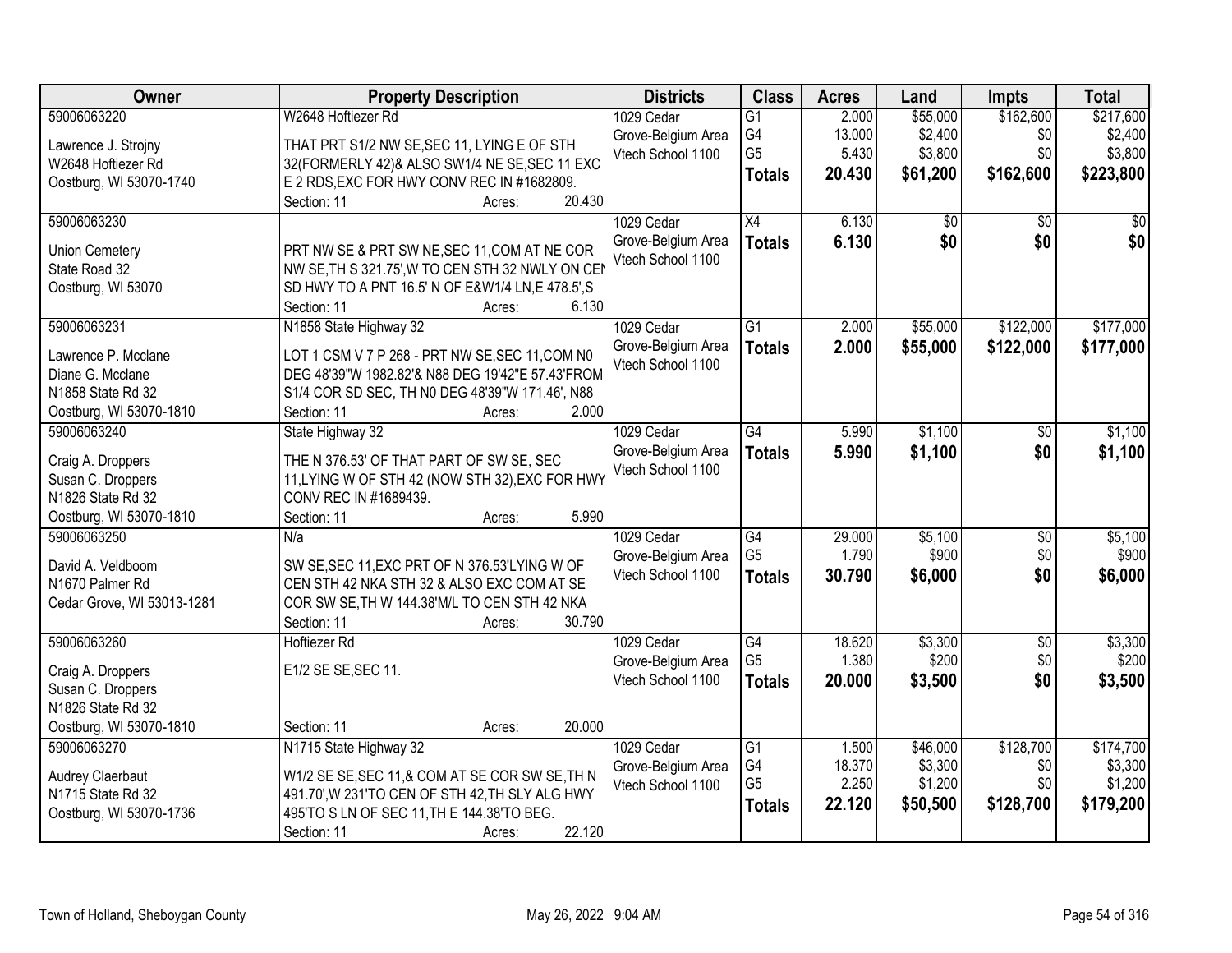| Owner                                   | <b>Property Description</b>                                                          | <b>Districts</b>                        | <b>Class</b>    | <b>Acres</b> | Land            | <b>Impts</b>    | <b>Total</b>    |
|-----------------------------------------|--------------------------------------------------------------------------------------|-----------------------------------------|-----------------|--------------|-----------------|-----------------|-----------------|
| 59006063271                             |                                                                                      | 1029 Cedar                              | $\overline{X2}$ | 1.680        | $\overline{50}$ | $\overline{50}$ | $\overline{30}$ |
|                                         | State of Wisconsin Dept of Transportatic   PRT NW NE, SEC 11 (ALBERT) 0.39 AC PRT SW | Grove-Belgium Area<br>Vtech School 1100 | <b>Totals</b>   | 1.680        | \$0             | \$0             | \$0             |
| 944 Vanderperren Way                    | SE, SEC 11 (VELDBOOM) 0.72 AC PRT SW SE & NW                                         |                                         |                 |              |                 |                 |                 |
| Green Bay, WI 54304-5344                | SE, SEC 11 (STROJNY) 0.19 AC. PRT SW SE & NW                                         |                                         |                 |              |                 |                 |                 |
|                                         | 1.680<br>Section: 11<br>Acres:                                                       |                                         |                 |              |                 |                 |                 |
| 59006063280                             | Demaster Rd                                                                          | 4137 Oostburg                           | $\overline{G5}$ | 2.920        | \$1,800         | $\overline{50}$ | \$1,800         |
| Lincoln J. Davies                       | LOT 2 CSM V 7 P 277 - PRT NE NE, SEC 12, COM S89                                     | Vtech School 1100                       | <b>Totals</b>   | 2.920        | \$1,800         | \$0             | \$1,800         |
| <b>Gerald Davies</b>                    | DEG 15' 06"W 274'FROM NE COR, SEC 12, TH S                                           |                                         |                 |              |                 |                 |                 |
| W1639 Dewitt Rd                         | 251.16', S89 DEG 13'00"W 547.80', N18 DEG 05'E 265.71                                |                                         |                 |              |                 |                 |                 |
| Oostburg, WI 53070-1576                 | 2.920<br>Section: 12<br>Acres:                                                       |                                         |                 |              |                 |                 |                 |
| 59006063290                             | N2004 Dewitt Rd                                                                      | 4137 Oostburg                           | G1              | 1.500        | \$46,000        | \$122,300       | \$168,300       |
|                                         |                                                                                      | Vtech School 1100                       | G4              | 27.000       | \$4,700         | \$0             | \$4,700         |
| David L. Walvoord                       | NE NE,& THE E1/4 OF NW NE, SEC 12, EXC COM AT                                        |                                         | G <sub>5</sub>  | 3.950        | \$2,000         | \$0             | \$2,000         |
| N2004 Dewitt Rd                         | NE COR SD SEC, TH S 251', S89 DEG 13'W 821.8'TO E                                    |                                         | G5M             | 8.500        | \$16,000        | \$0             | \$16,000        |
| Oostburg, WI 53070-1802                 | LN WIS GAS & ELEC CO, N18 DEG 04'E ON R/W 266'                                       |                                         | <b>Totals</b>   | 40.950       | \$68,700        | \$122,300       | \$191,000       |
|                                         | Section: 12<br>40.950<br>Acres:                                                      |                                         |                 |              |                 |                 |                 |
| 59006063300                             | W2275 Demaster Rd                                                                    | 4137 Oostburg                           | G1              | 2.000        | \$55,000        | \$362,900       | \$417,900       |
| Bruggink, Brian J & Julie K Bruggink    | THE W 3/4 OF NW NE, SEC 12.                                                          | Vtech School 1100                       | G4              | 25.500       | \$1,100         | \$0             | \$1,100         |
| Trust et al                             |                                                                                      |                                         | G <sub>5</sub>  | 2.500        | \$1,300         | \$0             | \$1,300         |
| W2275 De Master Rd                      |                                                                                      |                                         | <b>Totals</b>   | 30.000       | \$57,400        | \$362,900       | \$420,300       |
| Oostburg, WI 53070-1855                 | 30.000<br>Section: 12<br>Acres:                                                      |                                         |                 |              |                 |                 |                 |
| 59006063310                             | <b>Hoftiezer Rd</b>                                                                  | 4137 Oostburg                           | G4              | 15.000       | \$2,100         | \$0             | \$2,100         |
| Brian J & Julie K Bruggink Living Trust | E.1/2 SW NE, EX. C&NW. R.R. & T.M.E.R.L. CO. R/W.                                    | Vtech School 1100                       | G <sub>5</sub>  | 1.960        | \$1,100         | \$0             | \$1,100         |
| $5 - 8 - 13$                            |                                                                                      |                                         | <b>Totals</b>   | 16.960       | \$3,200         | \$0             | \$3,200         |
| W2275 De Master Rd                      |                                                                                      |                                         |                 |              |                 |                 |                 |
| Oostburg, WI 53070-1855                 | 16.960<br>Section: 12<br>Acres:                                                      |                                         |                 |              |                 |                 |                 |
| 59006063320                             | <b>Hoftiezer Rd</b>                                                                  | 4137 Oostburg                           | G4              | 9.000        | \$1,000         | $\overline{$0}$ | \$1,000         |
|                                         |                                                                                      | Vtech School 1100                       | G <sub>5</sub>  | 11.000       | \$6,300         | \$0             | \$6,300         |
| Brian J & Julie K Bruggink Living Trust | <b>W.1/2 SW NE</b>                                                                   |                                         | <b>Totals</b>   | 20,000       | \$7,300         | \$0             | \$7,300         |
| $5 - 8 - 13$                            |                                                                                      |                                         |                 |              |                 |                 |                 |
| W2275 De Master Rd                      |                                                                                      |                                         |                 |              |                 |                 |                 |
| Oostburg, WI 53070-1855                 | 20.000<br>Section: 12<br>Acres:                                                      |                                         |                 |              |                 |                 |                 |
| 59006063330                             | Dewitt Rd                                                                            | 4137 Oostburg                           | G4              | 8.160        | \$1,500         | $\overline{60}$ | \$1,500         |
| David L. Walvoord                       | N1/4 OF SE NE, SEC 12, EXC 0.50 AC FOR R/W OF C.&                                    | Vtech School 1100                       | G <sub>5</sub>  | 1.060        | \$800           | \$0             | \$800           |
| N2004 Dewitt Rd                         | N.W. R.R.& EXC 0.28 AC FOR R/W OF WIS.GAS &                                          |                                         | <b>Totals</b>   | 9.220        | \$2,300         | \$0             | \$2,300         |
| Oostburg, WI 53070-1802                 | ELEC CO.                                                                             |                                         |                 |              |                 |                 |                 |
|                                         | 9.220<br>Section: 12<br>Acres:                                                       |                                         |                 |              |                 |                 |                 |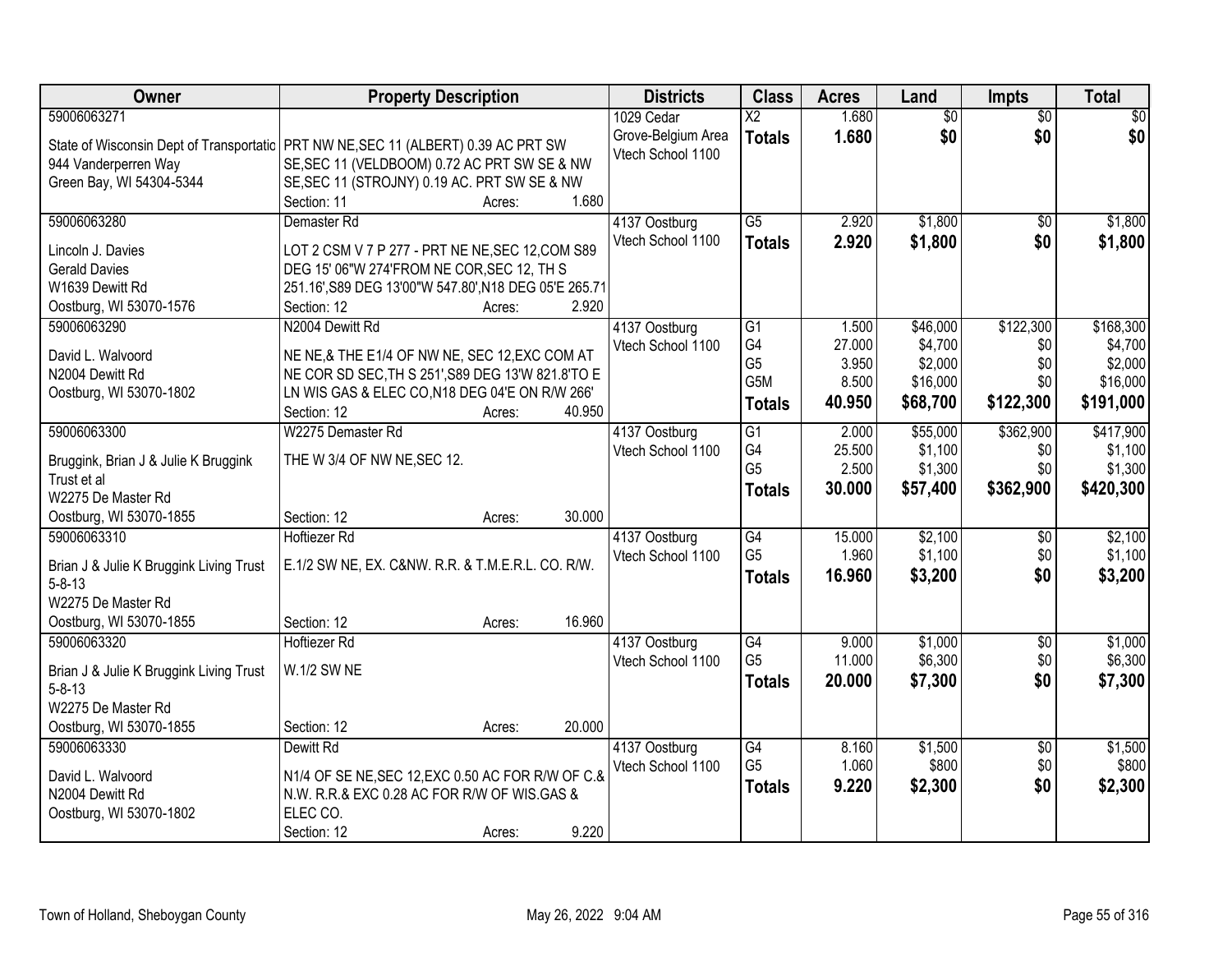| Owner                   | <b>Property Description</b>                                          | <b>Districts</b>  | <b>Class</b>    | <b>Acres</b> | Land     | Impts           | <b>Total</b> |
|-------------------------|----------------------------------------------------------------------|-------------------|-----------------|--------------|----------|-----------------|--------------|
| 59006063340             | Dewitt Rd                                                            | 4137 Oostburg     | G4              | 21.750       | \$3,700  | $\overline{50}$ | \$3,700      |
| David L. Walvoord       | S 3/4 SE NE, SEC 12, EXC C&NW RR & TMERL CO R/W                      | Vtech School 1100 | G <sub>5</sub>  | 3.000        | \$1,900  | \$0             | \$1,900      |
| Janet E. Walvoord       | & EXC COM 258.28'N OF E1/4 POST, TH N 737.78', S89                   |                   | <b>Totals</b>   | 24.750       | \$5,600  | \$0             | \$5,600      |
| N2004 Dewitt Rd         | DEG 14'W 295.26' S 737.54', TH N89 DEG 11'12"E                       |                   |                 |              |          |                 |              |
| Oostburg, WI 53070-1802 | 24.750<br>Section: 12<br>Acres:                                      |                   |                 |              |          |                 |              |
| 59006063350             | N1972 Dewitt Rd                                                      | 4137 Oostburg     | $\overline{G1}$ | 0.860        | \$30,500 | \$76,400        | \$106,900    |
|                         |                                                                      | Vtech School 1100 | <b>Totals</b>   | 0.860        | \$30,500 | \$76,400        | \$106,900    |
| Michael R. Barrie       | LOT 1 CSM V 7 P 189 - PRT SE NE, SEC 12, COM N0                      |                   |                 |              |          |                 |              |
| N1972 Dewitt Rd         | DEG 10'12"E 874.25'FROM E1/4 COR SD SEC, TH N0                       |                   |                 |              |          |                 |              |
| Oostburg, WI 53070-1801 | DEG 10'12"E 126', S89 DEG 14'W 298.36', S 126.21', TH                |                   |                 |              |          |                 |              |
|                         | 0.860<br>Section: 12<br>Acres:                                       |                   |                 |              |          |                 |              |
| 59006063351             | N1954 Dewitt Rd                                                      | 4137 Oostburg     | G1              | 4.170        | \$69,700 | \$130,200       | \$199,900    |
| Brian E. Georgeff       | LOT 2 CSM V 7 P 189 - PRT SE NE, SEC 12, COM N0                      | Vtech School 1100 | <b>Totals</b>   | 4.170        | \$69,700 | \$130,200       | \$199,900    |
| Susan M. Georgeff       | DEG 10'12"E 262.44'FROM E1/4 COR SD SEC, TH N0                       |                   |                 |              |          |                 |              |
| N1954 Dewitt Rd         | DEG 10'12"E 611.81', S89 DEG 11'12"W 297.98',S                       |                   |                 |              |          |                 |              |
| Oostburg, WI 53070-1801 | 4.170<br>Section: 12<br>Acres:                                       |                   |                 |              |          |                 |              |
| 59006063360             | Demaster Rd                                                          | 4137 Oostburg     | G4              | 34.570       | \$6,300  | $\sqrt[6]{3}$   | \$6,300      |
|                         |                                                                      | Vtech School 1100 | G <sub>5</sub>  | 3.450        | \$2,200  | \$0             | \$2,200      |
| Don E. Vandewege        | NE NW, SEC 12, EXC COM 927.4'W OF N1/4 POST, TH S                    |                   | <b>Totals</b>   | 38.020       | \$8,500  | \$0             | \$8,500      |
| W2368 County Road A S   | 198', W 228', N 198', TH E 228'TO BEG, & EXC COM                     |                   |                 |              |          |                 |              |
| Oostburg, WI 53070-1500 | 1894.25'E OF NW COR, SD SEC, TH S0 DEG 40'W<br>Section: 12<br>38.020 |                   |                 |              |          |                 |              |
| 59006063370             | Acres:<br>W2381 Demaster Rd                                          |                   | $\overline{G1}$ | 1.040        | \$37,700 | \$134,200       | \$171,900    |
|                         |                                                                      | 4137 Oostburg     |                 |              |          |                 |              |
| Wayne Opgenorth         | PRT NE NW, SEC 12, COM 927.4'W OF N1/4 POST, TH S                    | Vtech School 1100 | <b>Totals</b>   | 1.040        | \$37,700 | \$134,200       | \$171,900    |
| W2381 De Master Rd      | 198', W 228', N 198', TH E 228'TO BEG.                               |                   |                 |              |          |                 |              |
| Oostburg, WI 53070-1821 |                                                                      |                   |                 |              |          |                 |              |
|                         | 1.040<br>Section: 12<br>Acres:                                       |                   |                 |              |          |                 |              |
| 59006063371             | W2351 Demaster Rd                                                    | 4137 Oostburg     | $\overline{G1}$ | 0.940        | \$31,400 | \$113,400       | \$144,800    |
| Jeffrey T. Kutzner      | LOT 1 CSM V 7 P 328 - PRT NE NW, SEC 12, COM                         | Vtech School 1100 | <b>Totals</b>   | 0.940        | \$31,400 | \$113,400       | \$144,800    |
| Christine A. Siefert    | 1894.25'E OF NW COR, SD SEC, TH S0 DEG 40'W                          |                   |                 |              |          |                 |              |
| W2351 De Master Rd      | 170', E 241', NO DEG 40'E 170' TH W 241'TO BEG.                      |                   |                 |              |          |                 |              |
| Oostburg, WI 53070-1821 | 0.940<br>Section: 12<br>Acres:                                       |                   |                 |              |          |                 |              |
| 59006063380             | Demaster <sub>Rd</sub>                                               | 4137 Oostburg     | $\overline{G4}$ | 34.500       | \$6,200  | $\overline{50}$ | \$6,200      |
|                         |                                                                      | Vtech School 1100 | G <sub>5</sub>  | 0.500        | \$100    | \$0             | \$100        |
| John W. Krostag         | NW NW, SEC 12, EXC COM AT NW COR SD SEC, TH                          |                   | <b>Totals</b>   | 35.000       | \$6,300  | \$0             | \$6,300      |
| Carla A. Krostag        | N90 DEG E 600' S1 DEG 44'40"W 363.17', S90 DEG W                     |                   |                 |              |          |                 |              |
| W2467 De Master Rd      | 600', TH N1 DEG 44'40"E 363.17'TO BEG.                               |                   |                 |              |          |                 |              |
| Oostburg, WI 53070-1822 | 35.000<br>Section: 12<br>Acres:                                      |                   |                 |              |          |                 |              |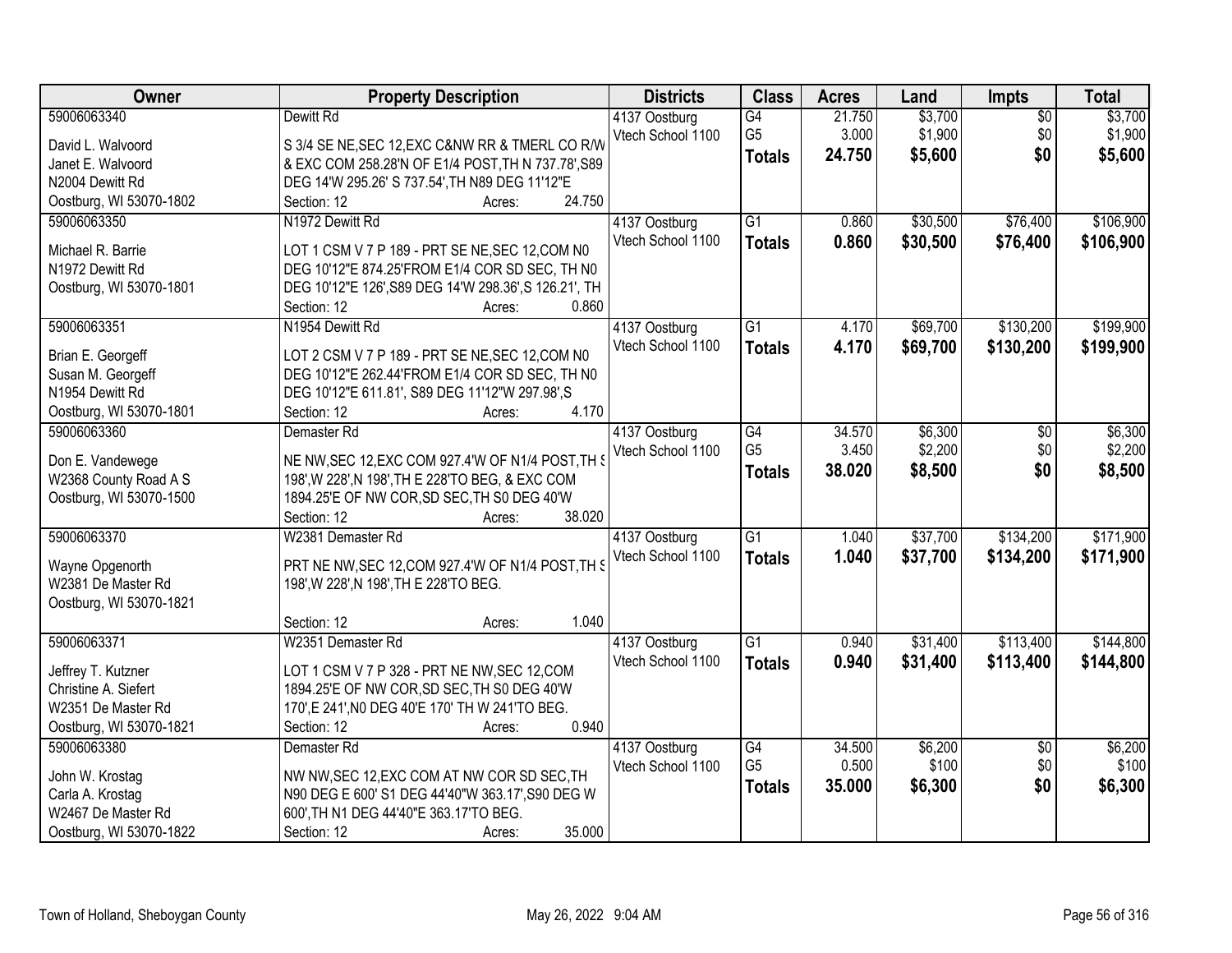| Owner                                            | <b>Property Description</b>                             | <b>Districts</b>  | <b>Class</b>         | <b>Acres</b>    | Land             | Impts           | <b>Total</b>     |
|--------------------------------------------------|---------------------------------------------------------|-------------------|----------------------|-----------------|------------------|-----------------|------------------|
| 59006063381                                      | W2467 Demaster Rd                                       | 4137 Oostburg     | G1                   | 2.000           | \$55,000         | \$130,800       | \$185,800        |
| John W. Krostag                                  | LOT 1,CSM V 11 P 98 - PRT NW NW, SEC 12, COM AT         | Vtech School 1100 | G4                   | 3.000           | \$500            | \$0             | \$500            |
| Carla A. Krostag                                 | NW COR SD SEC, TH N90 DEG E 600', S1 DEG 44'40"W        |                   | <b>Totals</b>        | 5.000           | \$55,500         | \$130,800       | \$186,300        |
| W2467 De Master Rd                               | 363.17', S90 DEG W 600', TH N1 DEG 44'40"E 363.17'TC    |                   |                      |                 |                  |                 |                  |
| Oostburg, WI 53070-1822                          | 5.000<br>Section: 12<br>Acres:                          |                   |                      |                 |                  |                 |                  |
| 59006063390                                      | Gibbons Rd                                              | 4137 Oostburg     | G4                   | 33.500          | \$6,100          | $\overline{50}$ | \$6,100          |
|                                                  |                                                         | Vtech School 1100 | G <sub>5</sub>       | 1.480           | \$600            | \$0             | \$600            |
| Jensema Revocable Trsut                          | SW NW, SEC 12, EXC CSM V18 P 38-39, #1605410.           |                   |                      | 34.980          | \$6,700          | \$0             | \$6,700          |
| N2729 Faas Rd                                    |                                                         |                   | <b>Totals</b>        |                 |                  |                 |                  |
| Oostburg, WI 53070-2144                          |                                                         |                   |                      |                 |                  |                 |                  |
|                                                  | 34.980<br>Section: 12<br>Acres:                         |                   |                      |                 |                  |                 |                  |
| 59006063391                                      | N1965 Gibbons Rd                                        | 4137 Oostburg     | $\overline{G1}$      | 2.502           | \$60,000         | \$165,700       | \$225,700        |
|                                                  |                                                         | Vtech School 1100 | G4                   | 2.468           | \$400            | \$0             | \$400            |
| Robert O. Vercouteren<br>Patricia A. Vercouteren | LOT 1 CSM V18 P 38-39, #1605410 - PRT SW NW, SEC<br>12. |                   | G <sub>5</sub>       | 0.050           | \$100            | \$0             | \$100            |
| N1965 Gibbons Rd                                 |                                                         |                   | <b>Totals</b>        | 5.020           | \$60,500         | \$165,700       | \$226,200        |
|                                                  | 5.020<br>Section: 12                                    |                   |                      |                 |                  |                 |                  |
| Oostburg, WI 53070-1808<br>59006063400           | Acres:<br>Gibbons Rd                                    |                   |                      | 39.360          |                  |                 |                  |
|                                                  |                                                         | 4137 Oostburg     | G4<br>G <sub>5</sub> |                 | \$7,100          | \$0             | \$7,100<br>\$400 |
| Jensema Revocable Trust                          | <b>SENW</b>                                             | Vtech School 1100 |                      | 0.640           | \$400            | \$0             |                  |
| N2729 Faas Rd                                    |                                                         |                   | <b>Totals</b>        | 40.000          | \$7,500          | \$0             | \$7,500          |
| Oostburg, WI 53070-2144                          |                                                         |                   |                      |                 |                  |                 |                  |
|                                                  | 40.000<br>Section: 12<br>Acres:                         |                   |                      |                 |                  |                 |                  |
| 59006063410                                      | <b>Hoftiezer Rd</b>                                     | 4137 Oostburg     | G4                   | 39.000          | \$7,100          | $\overline{50}$ | \$7,100          |
|                                                  |                                                         | Vtech School 1100 | G <sub>5</sub>       | 1.000           | \$100            | \$0             | \$100            |
| Michael J. Vandriest                             | NE SW, SEC 12                                           |                   | <b>Totals</b>        | 40.000          | \$7,200          | \$0             | \$7,200          |
| N2455 State Rd 32                                |                                                         |                   |                      |                 |                  |                 |                  |
| Oostburg, WI 53070-1857                          | 40.000<br>Section: 12                                   |                   |                      |                 |                  |                 |                  |
|                                                  | Acres:                                                  |                   |                      |                 |                  |                 |                  |
| 59006063420                                      | Hoftiezer Rd                                            | 4137 Oostburg     | G4<br>G <sub>5</sub> | 10.680<br>0.060 | \$1,900<br>\$100 | $\sqrt{6}$      | \$1,900<br>\$100 |
| Michael J. Vandriest                             | E 15 AC OF NW SW, SEC 12, EXC COM S0 DEG 44'44"         | Vtech School 1100 |                      |                 |                  | \$0             |                  |
| N2455 State Rd 32                                | 1328.63'& N87 DEG 53'18"E 792.56'FROM W1/4              |                   | <b>Totals</b>        | 10.740          | \$2,000          | \$0             | \$2,000          |
| Oostburg, WI 53070-1857                          | COR, SD SEC, TH CONT N87 DEG 53'18"E 348', N02          |                   |                      |                 |                  |                 |                  |
|                                                  | 10.740<br>Section: 12<br>Acres:                         |                   |                      |                 |                  |                 |                  |
| 59006063430                                      | <b>Hoftiezer Rd</b>                                     | 4137 Oostburg     | G4                   | 14.180          | \$2,600          | $\overline{50}$ | \$2,600          |
|                                                  |                                                         | Vtech School 1100 | G <sub>5</sub>       | 0.080           | \$100            | \$0             | \$100            |
| Michael J. Vandriest                             | W 25 AC OF NW SW, SEC 12, EXC COM S0 DEG 44'44'         |                   | <b>Totals</b>        | 14.260          | \$2,700          | \$0             | \$2,700          |
| N2455 State Rd 32                                | 1328.63'& N87 DEG 52'18"E 792.56'FROM W1/4              |                   |                      |                 |                  |                 |                  |
| Oostburg, WI 53070-1857                          | COR, SD SEC, TH CONT N87 DEG 52'18"E 348', N02          |                   |                      |                 |                  |                 |                  |
|                                                  | 14.260<br>Section: 12<br>Acres:                         |                   |                      |                 |                  |                 |                  |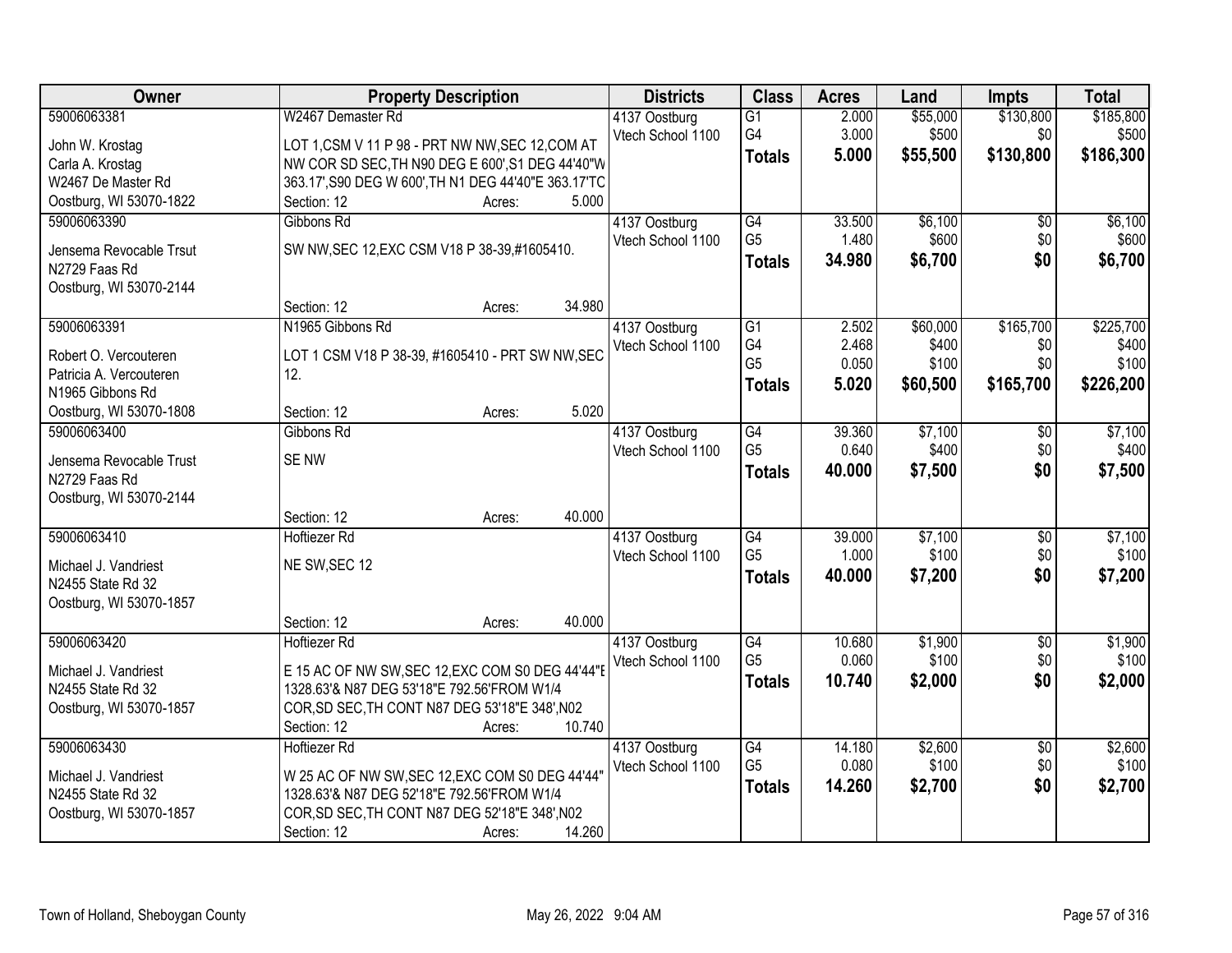| <b>Owner</b>                           | <b>Property Description</b>                                                | <b>Districts</b>                   | <b>Class</b>    | <b>Acres</b>   | Land                | Impts            | <b>Total</b>         |
|----------------------------------------|----------------------------------------------------------------------------|------------------------------------|-----------------|----------------|---------------------|------------------|----------------------|
| 59006063431                            | W2438 Hoftiezer Rd                                                         | 4137 Oostburg                      | G4              | 0.880          | \$200               | $\overline{50}$  | \$200                |
| Daniel J. Brill                        | LOT 1 CSM V9 P 21 - PRT NW SW, SEC 12, COM S0                              | Vtech School 1100                  | G7              | 1.000          | \$12,000            | \$27,000         | \$39,000             |
| Ione J. Brill                          | DEG 44'44"E 1328.63'& N87 DEG 52'18"E 792.56'FROM                          |                                    | <b>Totals</b>   | 1.880          | \$12,200            | \$27,000         | \$39,200             |
| 830 Park Ave                           | W1/4 COR, SD SEC, TH CONT N87 DEG 52'18"E                                  |                                    |                 |                |                     |                  |                      |
| Oostburg, WI 53070-1213                | 1.880<br>Section: 12<br>Acres:                                             |                                    |                 |                |                     |                  |                      |
| 59006063432                            | W2450 Hoftiezer Rd                                                         | 4137 Oostburg                      | $\overline{G1}$ | 2.000          | \$55,000            | \$201,500        | \$256,500            |
|                                        |                                                                            | Vtech School 1100                  | G4              | 9.600          | \$1,700             | \$0              | \$1,700              |
| Kevin C. Brill                         | LOT 1 CSM V14 P 215-16 & A-28690 - PRT NW                                  |                                    | G <sub>5</sub>  | 1.000          | \$600               | \$0              | \$600                |
| Julie A. Brill                         | SW, SEC 12, COM S01 DEG 26' 20"W 829.36'FROM W1/                           |                                    | <b>Totals</b>   | 12.600         | \$57,300            | \$201,500        | \$258,800            |
| W2450 Hoftiezer Rd                     | COR, SD SEC, TH CONT S01 DEG 26'20"W 499.27', S89<br>Section: 12<br>12.600 |                                    |                 |                |                     |                  |                      |
| Oostburg, WI 53070-1739<br>59006063433 | Acres:<br><b>Hoftiezer Rd</b>                                              |                                    | X4              | 0.520          |                     |                  | \$0                  |
|                                        |                                                                            | 4137 Oostburg<br>Vtech School 1100 |                 |                | \$0                 | \$0              |                      |
| Town of Holland                        | PRT NW SW, SEC 12 (BRILL) 0.40 AC; PRT NW SW,                              |                                    | <b>Totals</b>   | 0.520          | \$0                 | \$0              | \$0                  |
| W3005 County Rd G                      | SEC 12 (BRILL) 0.12 AC                                                     |                                    |                 |                |                     |                  |                      |
| Cedar Grove, WI 53013-1221             |                                                                            |                                    |                 |                |                     |                  |                      |
|                                        | 0.520<br>Section: 12<br>Acres:                                             |                                    |                 |                |                     |                  |                      |
| 59006063440                            | <b>Hoftiezer Rd</b>                                                        | 4137 Oostburg                      | G4              | 37.550         | \$6,800             | \$0              | \$6,800              |
| Michael J. Vandriest                   | SW SW, SEC 12, EXC HWY CONV IN #1853801 &                                  | Vtech School 1100                  | G <sub>5</sub>  | 1.000          | \$100               | \$0              | \$100                |
| N2455 State Rd 32                      | #1853802.                                                                  |                                    | <b>Totals</b>   | 38.550         | \$6,900             | \$0              | \$6,900              |
| Oostburg, WI 53070-1857                |                                                                            |                                    |                 |                |                     |                  |                      |
|                                        | 38.550<br>Section: 12<br>Acres:                                            |                                    |                 |                |                     |                  |                      |
| 59006063441                            | <b>Hoftiezer Rd</b>                                                        | 4137 Oostburg                      | $\overline{X4}$ | 1.450          | $\overline{50}$     | $\overline{50}$  | \$0                  |
|                                        |                                                                            | Vtech School 1100                  | <b>Totals</b>   | 1.450          | \$0                 | \$0              | \$0                  |
| Sheboygan County (Roads)               | PRT SW SW, SEC 12 (VANDRIEST) 1.45 AC.                                     |                                    |                 |                |                     |                  |                      |
| Attn: Roads                            |                                                                            |                                    |                 |                |                     |                  |                      |
| W5741 County Rd J                      |                                                                            |                                    |                 |                |                     |                  |                      |
| Plymouth, WI 53073-3340                | 1.450<br>Section: 12<br>Acres:                                             |                                    |                 |                |                     |                  |                      |
| 59006063452                            | N1703 Kappers Rd                                                           | 4137 Oostburg                      | G1<br>G4        | 1.500<br>8.500 | \$46,000<br>\$1,200 | \$258,300<br>\$0 | \$304,300<br>\$1,200 |
| Daniel H. Nett                         | LOT 2 CSM V15 P 316-17, #1530025-PRT SE SW, SEC                            | Vtech School 1100                  | G <sub>5</sub>  | 10.000         | \$5,300             | \$0              | \$5,300              |
| Susan J. Nett                          | 12.                                                                        |                                    |                 | 20.000         | \$52,500            | \$258,300        | \$310,800            |
| N1703 Kappers Rd                       |                                                                            |                                    | <b>Totals</b>   |                |                     |                  |                      |
| Oostburg, WI 53070-1773                | 20.000<br>Section: 12<br>Acres:                                            |                                    |                 |                |                     |                  |                      |
| 59006063453                            | W2375 Hoftiezer Rd                                                         | 4137 Oostburg                      | $\overline{G1}$ | 1.500          | \$46,000            | \$82,900         | \$128,900            |
| Le Roy Richards                        | LOT 1 CSM V23 P19-20 #1822317 - PRT SE SW, SEC                             | Vtech School 1100                  | G4              | 4.440          | \$800               | \$0              | \$800                |
| W2375 Hoftiezer Rd                     | 12.                                                                        |                                    | <b>Totals</b>   | 5.940          | \$46,800            | \$82,900         | \$129,700            |
| Oostburg, WI 53070-1741                |                                                                            |                                    |                 |                |                     |                  |                      |
|                                        | 5.940<br>Section: 12<br>Acres:                                             |                                    |                 |                |                     |                  |                      |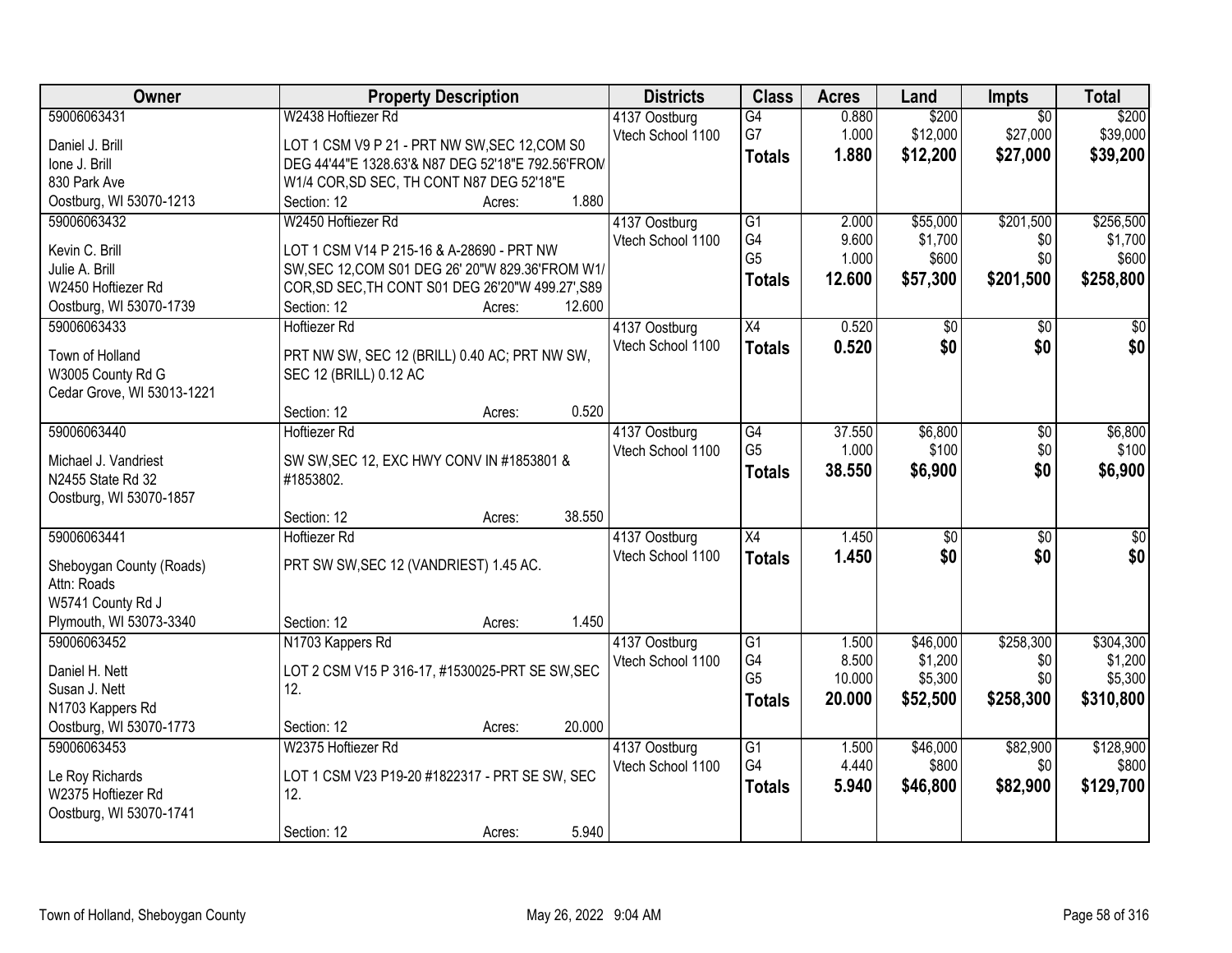| Owner                                  |                                                                                         | <b>Property Description</b> |        | <b>Districts</b>  | <b>Class</b>    | <b>Acres</b> | Land     | <b>Impts</b>    | <b>Total</b> |
|----------------------------------------|-----------------------------------------------------------------------------------------|-----------------------------|--------|-------------------|-----------------|--------------|----------|-----------------|--------------|
| 59006063454                            | Kappers Rd                                                                              |                             |        | 4137 Oostburg     | $\overline{G4}$ | 5.070        | \$900    | $\overline{50}$ | \$900        |
| Anne M. Moore                          | LOT 2 CSM V23 P19-20 #1822317 - PRT SE SW, SEC                                          |                             |        | Vtech School 1100 | <b>Totals</b>   | 5.070        | \$900    | \$0             | \$900        |
| 127 S 1st St                           | 12.                                                                                     |                             |        |                   |                 |              |          |                 |              |
| Oostburg, WI 53070-1475                |                                                                                         |                             |        |                   |                 |              |          |                 |              |
|                                        | Section: 12                                                                             | Acres:                      | 5.070  |                   |                 |              |          |                 |              |
| 59006063455                            | W2333 Hoftiezer Rd                                                                      |                             |        | 4137 Oostburg     | $\overline{G1}$ | 1.000        | \$37,000 | \$372,200       | \$409,200    |
| James I. Molter                        | LOT 3 CSM V23 P19-20 #1822317 - PRT SE SW, SEC                                          |                             |        | Vtech School 1100 | G4              | 4.000        | \$600    | \$0             | \$600        |
| Jill M. Molter                         | 12.                                                                                     |                             |        |                   | G <sub>5</sub>  | 0.040        | \$0      | \$0             | \$0          |
| W2333 Hoftiezer Rd                     |                                                                                         |                             |        |                   | <b>Totals</b>   | 5.040        | \$37,600 | \$372,200       | \$409,800    |
| Oostburg, WI 53070-1741                | Section: 12                                                                             | Acres:                      | 5.040  |                   |                 |              |          |                 |              |
| 59006063456                            | <b>Hoftiezer Rd</b>                                                                     |                             |        | 4137 Oostburg     | G4              | 4.500        | \$700    | \$0             | \$700        |
| James L. Molter                        | LOT 4 CSM V23 P19-20 #1822317 - PRT SE SW, SEC                                          |                             |        | Vtech School 1100 | G <sub>5</sub>  | 0.540        | \$300    | \$0             | \$300        |
| Jill M. Molter                         | 12.                                                                                     |                             |        |                   | <b>Totals</b>   | 5.040        | \$1,000  | \$0             | \$1,000      |
| W2333 Hoftiezer Rd                     |                                                                                         |                             |        |                   |                 |              |          |                 |              |
| Oostburg, WI 53070-1741                | Section: 12                                                                             | Acres:                      | 5.040  |                   |                 |              |          |                 |              |
| 59006063460                            | Dewitt Rd                                                                               |                             |        | 4137 Oostburg     | G4              | 34.270       | \$6,000  | \$0             | \$6,000      |
|                                        |                                                                                         |                             |        | Vtech School 1100 | G <sub>5</sub>  | 1.800        | \$100    | \$0             | \$100        |
| Craig A. Droppers<br>Susan C. Droppers | NE SE, SEC 12, EXC THE S 500' OF THE W<br>255'THEREOF, & EXC THE N 182'OF THE E 239.34' |                             |        |                   | <b>Totals</b>   | 36.070       | \$6,100  | \$0             | \$6,100      |
| N1826 State Rd 32                      | THEREOF.                                                                                |                             |        |                   |                 |              |          |                 |              |
| Oostburg, WI 53070-1810                | Section: 12                                                                             | Acres:                      | 36.070 |                   |                 |              |          |                 |              |
| 59006063470                            | W2184 Hoftiezer Rd                                                                      |                             |        | 4137 Oostburg     | $\overline{G1}$ | 1.290        | \$35,200 | \$126,500       | \$161,700    |
|                                        |                                                                                         |                             |        | Vtech School 1100 | <b>Totals</b>   | 1.290        | \$35,200 | \$126,500       | \$161,700    |
| Anna J. Taylor                         | COM 226' E OF THE SW COR NESE; TH E 20'; TH N                                           |                             |        |                   |                 |              |          |                 |              |
| W2184 Hoftiezer Rd                     | 500'; TH W 246'; TH S 100'; TH E 226'; TH S 400' TO                                     |                             |        |                   |                 |              |          |                 |              |
| Oostburg, WI 53070-1737                | POB. AND ALSO COM SW COR SD NESE; TH                                                    |                             |        |                   |                 |              |          |                 |              |
|                                        | Section: 12                                                                             | Acres:                      | 1.290  |                   |                 |              |          |                 |              |
| 59006063490                            | W2190 Hoftiezer Rd                                                                      |                             |        | 4137 Oostburg     | $\overline{G1}$ | 1.030        | \$37,500 | \$96,100        | \$133,600    |
| Brian L. Cichocki                      | PRT NE SE, SEC 12, COM AT SW COR SD1/4, TH E                                            |                             |        | Vtech School 1100 | <b>Totals</b>   | 1.030        | \$37,500 | \$96,100        | \$133,600    |
| Lisa M. Cichocki                       | 113', N 235', W 83', NO DEG 56'28"W 165', N88 DEG                                       |                             |        |                   |                 |              |          |                 |              |
| W2190 Hoftiezer Rd                     | 11'17"E 107', NO DEG 56' 28"W 100', S88 DEG 11'17"W                                     |                             |        |                   |                 |              |          |                 |              |
| Oostburg, WI 53070-1737                | Section: 12                                                                             | Acres:                      | 1.030  |                   |                 |              |          |                 |              |
| 59006063500                            | N1898 Dewitt Rd                                                                         |                             |        | 4137 Oostburg     | $\overline{G1}$ | 1.000        | \$37,000 | \$172,300       | \$209,300    |
| Robert J. Ingelse                      | THE N 182'OF THE E 239.34'OF NE SE, SEC 12.                                             |                             |        | Vtech School 1100 | <b>Totals</b>   | 1.000        | \$37,000 | \$172,300       | \$209,300    |
| N1898 Dewitt Rd                        |                                                                                         |                             |        |                   |                 |              |          |                 |              |
| Oostburg, WI 53070-1800                |                                                                                         |                             |        |                   |                 |              |          |                 |              |
|                                        | Section: 12                                                                             | Acres:                      | 1.000  |                   |                 |              |          |                 |              |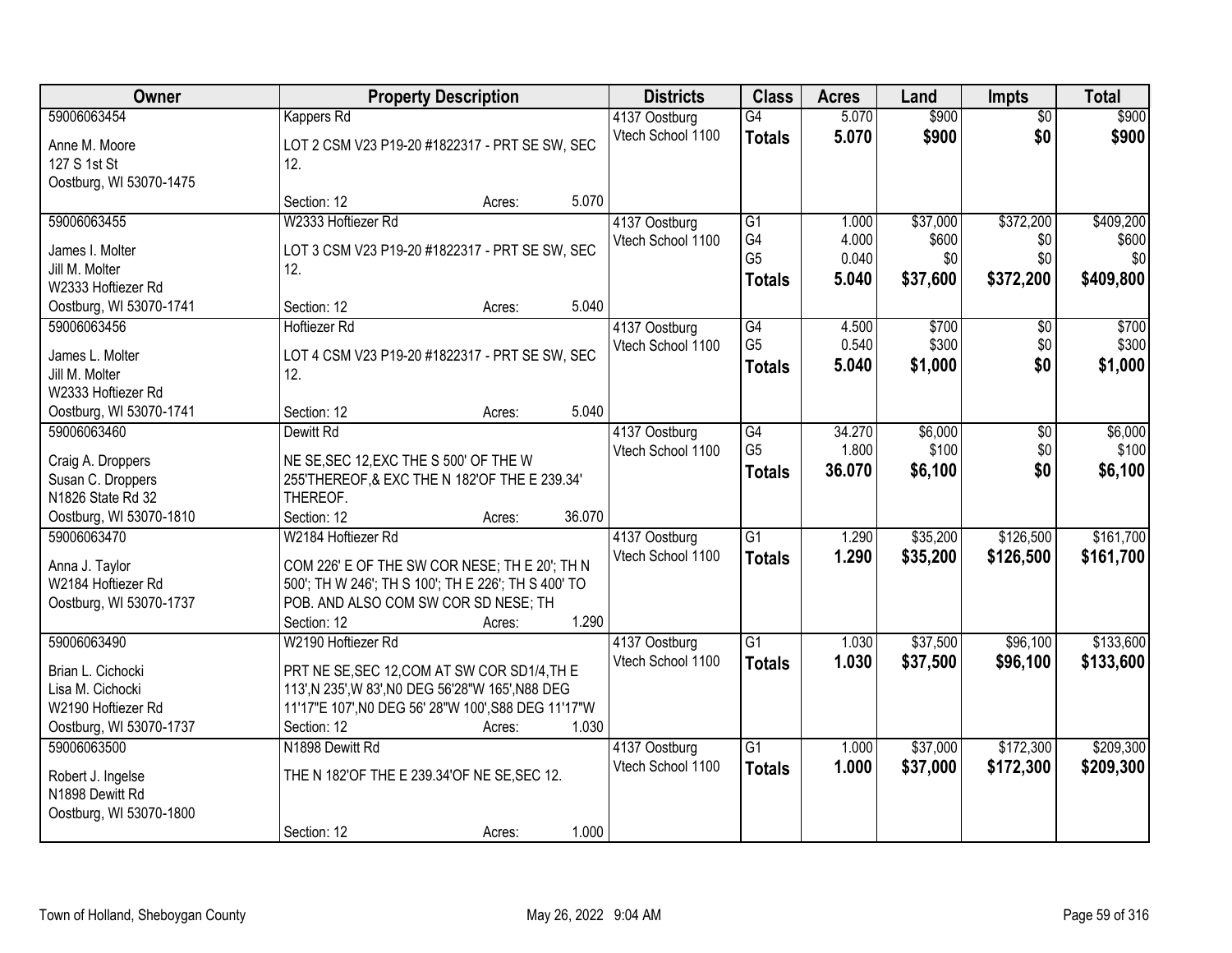| Owner                                   | <b>Property Description</b>                               | <b>Districts</b>                   | <b>Class</b>         | <b>Acres</b>    | Land     | Impts           | <b>Total</b> |
|-----------------------------------------|-----------------------------------------------------------|------------------------------------|----------------------|-----------------|----------|-----------------|--------------|
| 59006063501                             | W2180 Hoftiezer Rd                                        | 4137 Oostburg                      | $\overline{G1}$      | 0.610           | \$27,800 | \$112,500       | \$140,300    |
| John Bittner                            | PRT NE SE, SEC 12, COM N88 DEG 11'17"E 113'FROM           | Vtech School 1100                  | <b>Totals</b>        | 0.610           | \$27,800 | \$112,500       | \$140,300    |
| W2180 Hoftiezer Rd                      | SW COR SD 1/4, TH N0 DEG 56'28"W 235', N88 DEG            |                                    |                      |                 |          |                 |              |
| Oostburg, WI 53070-1737                 | 11'17"E 113', S0 DEG 56'28"E 235', TH S88 DEG 11'         |                                    |                      |                 |          |                 |              |
|                                         | 0.610<br>Section: 12<br>Acres:                            |                                    |                      |                 |          |                 |              |
| 59006063510                             | <b>Hoftiezer Rd</b>                                       | 4137 Oostburg                      | G4                   | 19.000          | \$3,200  | $\overline{30}$ | \$3,200      |
|                                         |                                                           | Vtech School 1100                  | G <sub>5</sub>       | 2.810           | \$1,600  | \$0             | \$1,600      |
| Brian J & Julie K Bruggink Living Trust | NW SE, SEC 12, EXC C&NW RR & TMER&L CO R/W &              |                                    | <b>Totals</b>        | 21.810          | \$4,800  | \$0             | \$4,800      |
| $5 - 8 - 13$                            | ALSO EXC COM S88 DEG 20'40"W 1339.08'FROM E1/4            |                                    |                      |                 |          |                 |              |
| W2275 De Master Rd                      | COR SD SEC, TH S0 DEG 56'28"E 1332.44', S88 DEG<br>21.810 |                                    |                      |                 |          |                 |              |
| Oostburg, WI 53070-1855                 | Section: 12<br>Acres:                                     |                                    |                      |                 |          |                 |              |
| 59006063511                             | W2214 Hoftiezer Rd                                        | 4137 Oostburg                      | G1<br>G <sub>5</sub> | 2.000<br>11.740 | \$55,000 | \$135,000       | \$190,000    |
| Philip J. Jens                          | LOT 1, CSM V 8 P 63 - PRT NW SE, SEC 12, COM S88          | Vtech School 1100                  |                      |                 | \$5,900  | \$0             | \$5,900      |
| Cheryl L. Jens                          | DEG 20' 40"W 1339.08'FROM E1/4 COR SD SEC, TH S(          |                                    | <b>Totals</b>        | 13.740          | \$60,900 | \$135,000       | \$195,900    |
| W2214 Hoftiezer Rd                      | DEG 56'28"E 1332.44', S88 DEG 11'17"W 617.72', N11        |                                    |                      |                 |          |                 |              |
| Oostburg, WI 53070-1738                 | Section: 12<br>13.740<br>Acres:                           |                                    |                      |                 |          |                 |              |
| 59006063520                             | W2241 Hoftiezer Rd                                        | 4137 Oostburg                      | G1                   | 1.000           | \$24,000 | \$188,600       | \$212,600    |
|                                         |                                                           | Vtech School 1100                  | G <sub>2</sub>       | 1.000           | \$12,000 | \$11,300        | \$23,300     |
| Andrew D. Bossler                       | SW SE, EXC C&NW RR & TMER&L CO R/W, & EXC COM             |                                    | G4                   | 16.120          | \$2,600  | \$0             | \$2,600      |
| Alison A. Bossler<br>W2241 Hoftiezer Rd | AT S1/4 COR SD SEC, TH N0 DEG 52'46"W                     |                                    | G <sub>5</sub>       | 4.380           | \$2,900  | \$0             | \$2,900      |
|                                         | 1336.11', N88 DEG 11'17"E 587.15', S11 DEG 35'W<br>22.500 |                                    | <b>Totals</b>        | 22.500          | \$41,500 | \$199,900       | \$241,400    |
| Oostburg, WI 53070-1714<br>59006063521  | Section: 12<br>Acres:                                     |                                    | $\overline{G5}$      | 13.460          | \$8,200  |                 | \$8,200      |
|                                         | <b>Hoftiezer Rd</b>                                       | 4137 Oostburg<br>Vtech School 1100 |                      |                 |          | \$0             |              |
| Brian J & Julie K Bruggink Living Trust | LOT 1, CSM V 8 P 92 - PRT SW SE, SEC 12, COM AT           |                                    | <b>Totals</b>        | 13.460          | \$8,200  | \$0             | \$8,200      |
| Dtd 05/08/2013                          | S1/4 COR SD SEC, TH N0 DEG 52'46"W 1336.11', N88          |                                    |                      |                 |          |                 |              |
| W2275 De Master Rd                      | DEG 11'17"E 587.15', S11 DEG 35'W 1372.48', TH S88        |                                    |                      |                 |          |                 |              |
| Oostburg, WI 53070-1855                 | 13.460<br>Section: 12<br>Acres:                           |                                    |                      |                 |          |                 |              |
| 59006063530                             | Dewitt Rd                                                 | 4137 Oostburg                      | G4                   | 2.000           | \$400    | $\sqrt{6}$      | \$400        |
| Bruce A. Vandriest                      | SE SE, SEC 12, EXC LOT 1 CSM V16 P 80-81                  | Vtech School 1100                  | G <sub>5</sub>       | 0.320           | \$200    | \$0             | \$200        |
| N1710 Dewitt Rd                         | #1547017,& ALSO EXC LOT 2 CSM V16 P 276-77,               |                                    | <b>Totals</b>        | 2.320           | \$600    | \$0             | \$600        |
| Oostburg, WI 53070-1711                 | #1568709.                                                 |                                    |                      |                 |          |                 |              |
|                                         | 2.320<br>Section: 12<br>Acres:                            |                                    |                      |                 |          |                 |              |
| 59006063531                             | N1710 Dewitt Rd                                           | 4137 Oostburg                      | G1                   | 2.500           | \$60,000 | \$168,400       | \$228,400    |
|                                         |                                                           | Vtech School 1100                  | G4                   | 2.500           | \$500    | \$0             | \$500        |
| Bruce A. Vandriest                      | LOT 1 CSM V16 P 80-81 #1547017-PRT SE SE, SEC             |                                    |                      | 5.000           |          | \$168,400       | \$228,900    |
| N1710 Dewitt Rd                         | 12.                                                       |                                    | <b>Totals</b>        |                 | \$60,500 |                 |              |
| Oostburg, WI 53070-1711                 |                                                           |                                    |                      |                 |          |                 |              |
|                                         | 5.000<br>Section: 12<br>Acres:                            |                                    |                      |                 |          |                 |              |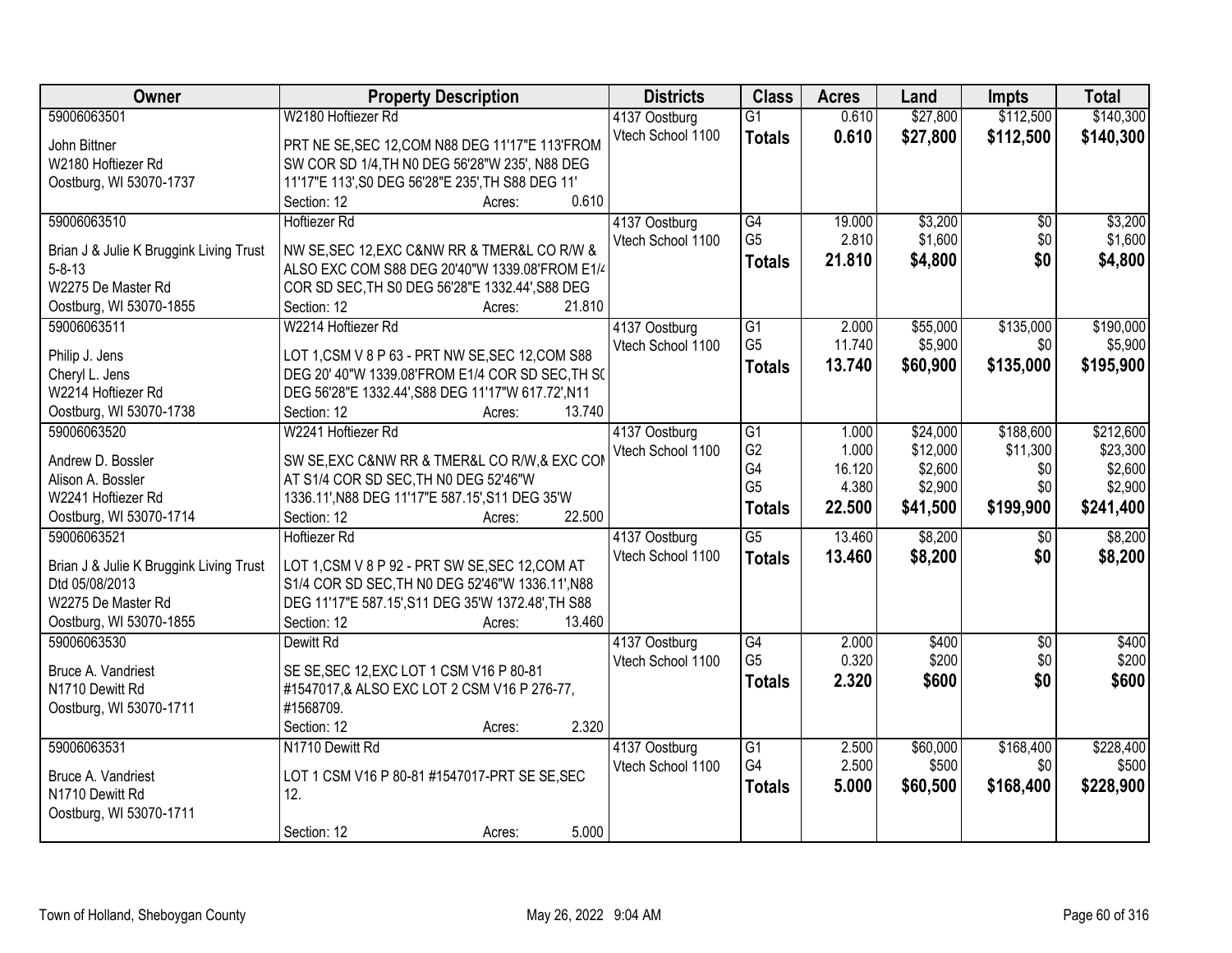| Owner                                                                                                               | <b>Property Description</b>                                                                                                                                                                                            | <b>Districts</b>                                      | <b>Class</b>                                       | <b>Acres</b>               | Land                             | <b>Impts</b>                  | <b>Total</b>                     |
|---------------------------------------------------------------------------------------------------------------------|------------------------------------------------------------------------------------------------------------------------------------------------------------------------------------------------------------------------|-------------------------------------------------------|----------------------------------------------------|----------------------------|----------------------------------|-------------------------------|----------------------------------|
| 59006063532<br>Bruce A. Vandriest<br>N1710 Dewitt Rd<br>Oostburg, WI 53070-1711                                     | Hoftiezer Rd & Dewit<br>LOT 2 CSM V16 P 276-77, #1568709 - PRT SE SE, SEC<br>12.                                                                                                                                       | 4137 Oostburg<br>Vtech School 1100                    | G4<br>G <sub>5</sub><br><b>Totals</b>              | 29.800<br>2.880<br>32.680  | \$5,400<br>\$900<br>\$6,300      | $\sqrt{$0}$<br>\$0<br>\$0     | \$5,400<br>\$900<br>\$6,300      |
| 59006063540<br>Union Pacific Railro Mail<br>1400 Douglas St<br>Omaha, NE 68179-1001                                 | 32.680<br>Section: 12<br>Acres:<br>NE NE R/W. 2.00 AC; SW NE R/W. 1.62 AC. SE NE R/W<br>0.56 AC; NW SE R/W. 2.49 AC. SW SE R/W. 2.36 AC.<br>9.030<br>Section: 12<br>Acres:                                             | 4137 Oostburg<br>Vtech School 1100                    | X4<br><b>Totals</b>                                | 9.030<br>9.030             | $\overline{50}$<br>\$0           | $\overline{50}$<br>\$0        | $\overline{30}$<br>\$0           |
| 59006063550<br>Wis Power & Electric Co<br>550 W Washington St<br>West Bend, WI 53095                                | NE NE R/W 2.10 AC, SW NE R/W 1.42 AC, SE NE R/W<br>0.75 AC, NW SE R/W 1.96 AC, SW SE R/W 1.68 AC, SEC<br>12.<br>Section: 12<br>7.910<br>Acres:                                                                         | 4137 Oostburg<br>Vtech School 1100                    | X4<br><b>Totals</b>                                | 7.910<br>7.910             | \$0<br>\$0                       | \$0<br>\$0                    | $\overline{50}$<br>\$0           |
| 59006063560<br>Larry Opgenorth<br>W2087 Dewitt Rd<br>Oostburg, WI 53070-1724                                        | Kappers Rd<br>PRT N1/2 NE1/4, SEC 13, COM AT NE COR SD1/4, TH W<br>990 FT, S 670 FT, SWLY 710.5 FT, S TO S LINE SD<br>N1/2,E TO SE COR NE NE, TH N TO BEG.<br>40.220<br>Section: 13<br>Acres:                          | 4137 Oostburg<br>Vtech School 1100                    | G4<br>G <sub>5</sub><br><b>Totals</b>              | 20.220<br>20.000<br>40.220 | \$2,900<br>\$11,000<br>\$13,900  | $\sqrt[6]{3}$<br>\$0<br>\$0   | \$2,900<br>\$11,000<br>\$13,900  |
| 59006063570<br>Bruce A. Vandriest<br>N1710 Dewitt Rd<br>Oostburg, WI 53070-1711                                     | <b>Kappers Rd</b><br>PRT N1/2 NE1/4, SEC 13, COM 995.5'M/L W OF NE COF<br>NE 1/4 TH S 670', SWLY 1314.5', N 730'TO N LN SEC<br>13, TH E 1314.5'TO BEG, EXC RR R/W.<br>19.080<br>Section: 13<br>Acres:                  | 4137 Oostburg<br>Vtech School 1100                    | $\overline{G4}$<br>G <sub>5</sub><br><b>Totals</b> | 5.000<br>14.080<br>19.080  | \$800<br>\$9,900<br>\$10,700     | $\overline{50}$<br>\$0<br>\$0 | \$800<br>\$9,900<br>\$10,700     |
| 59006063580<br>Bruggink, Brian J & Julie K Bruggink<br>Trust et al<br>W2275 De Master Rd<br>Oostburg, WI 53070-1855 | <b>Walvoord Rd</b><br>PRT W1/2 NE1/4 & SE NW, SEC 13, COM AT SW COR<br>SW NE; TH E 330'; N 981.75'; E 636.5/8'; N 940.5'; SWL)<br>637' TO PNT 730' S OF N SEC. LINE; TH S TO S LINE<br>25.700<br>Section: 13<br>Acres: | 1029 Cedar<br>Grove-Belgium Area<br>Vtech School 1100 | G5<br>G6<br><b>Totals</b>                          | 22.700<br>3.000<br>25.700  | \$12,200<br>\$10,800<br>\$23,000 | $\overline{50}$<br>\$0<br>\$0 | \$12,200<br>\$10,800<br>\$23,000 |
| 59006063590<br>Lowell A. Kappers<br>N1663 Kappers Rd<br>Oostburg, WI 53070-1727                                     | Kappers Rd<br>THE W1/2 OF W1/2 OF NW NE LYING N & W OF WLY<br>R/W LINE OF C. & N.W. R.R.<br>2.000<br>Section: 13<br>Acres:                                                                                             | 1029 Cedar<br>Grove-Belgium Area<br>Vtech School 1100 | $\overline{G4}$<br>G <sub>5</sub><br><b>Totals</b> | 0.500<br>1.500<br>2.000    | \$100<br>\$1,000<br>\$1,100      | $\overline{50}$<br>\$0<br>\$0 | \$100<br>\$1,000<br>\$1,100      |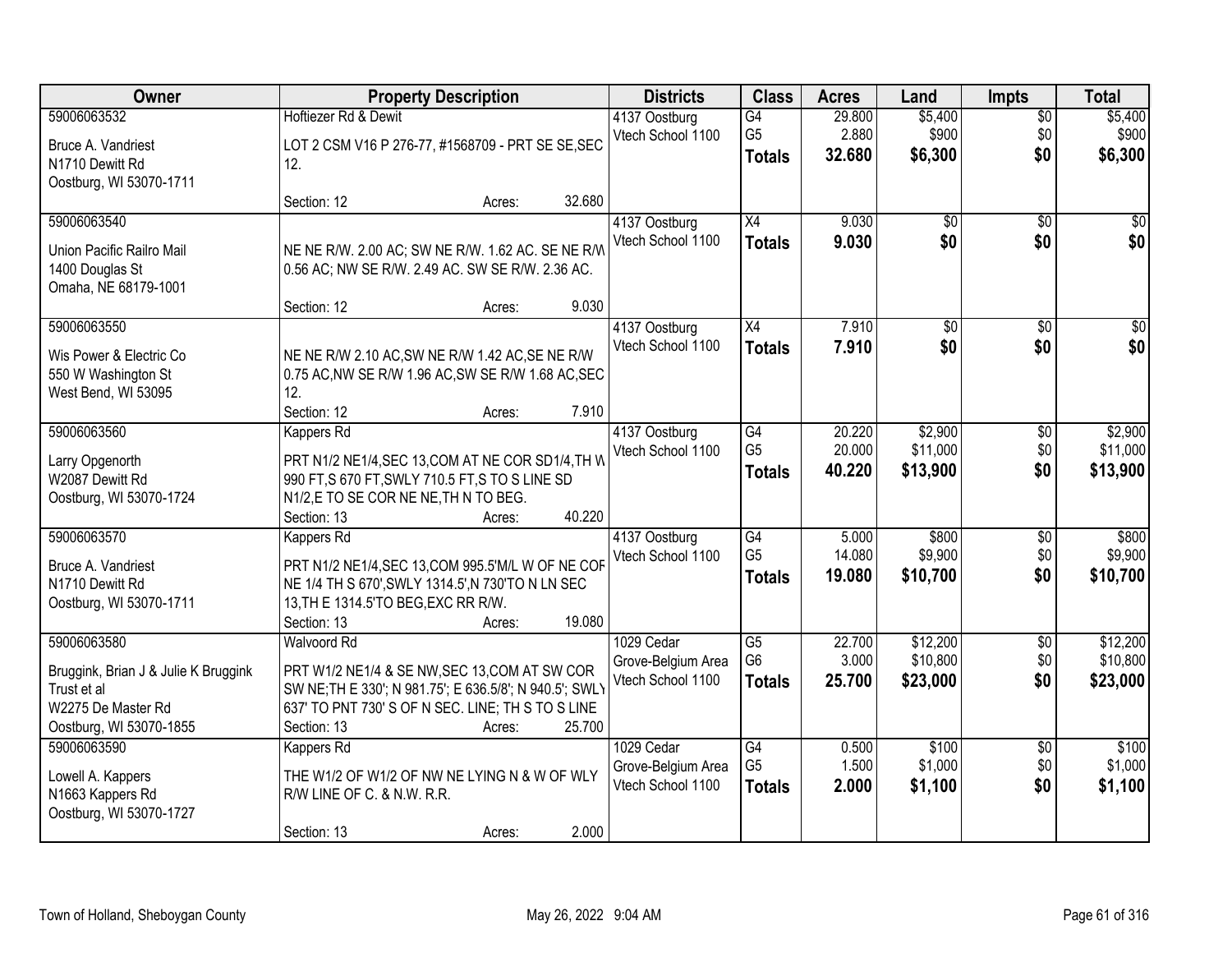| Owner                                   | <b>Property Description</b>                                                                           |        |        | <b>Districts</b>   | <b>Class</b>         | <b>Acres</b>    | Land            | <b>Impts</b>    | <b>Total</b>       |
|-----------------------------------------|-------------------------------------------------------------------------------------------------------|--------|--------|--------------------|----------------------|-----------------|-----------------|-----------------|--------------------|
| 59006063600                             | <b>Kappers Rd</b>                                                                                     |        |        | 1029 Cedar         | $\overline{G5}$      | 15.060          | \$7,800         | $\overline{50}$ | \$7,800            |
| Bruggink, Brian J & Julie K Bruggink    | PRT OF SW NE, SEC 13, COM 330' E OF SW COR                                                            |        |        | Grove-Belgium Area | <b>Totals</b>        | 15.060          | \$7,800         | \$0             | \$7,800            |
| Trust et al                             | SD1/4, TH N 981.75', E 668.25', S TO S LINE OF SW                                                     |        |        | Vtech School 1100  |                      |                 |                 |                 |                    |
| W2275 De Master Rd                      | NE, TH W TO BEG.                                                                                      |        |        |                    |                      |                 |                 |                 |                    |
| Oostburg, WI 53070-1855                 | Section: 13                                                                                           | Acres: | 15.060 |                    |                      |                 |                 |                 |                    |
| 59006063610                             | Kappers Rd                                                                                            |        |        | 4137 Oostburg      | $\overline{G4}$      | 9.940           | \$1,400         | $\overline{50}$ | \$1,400            |
|                                         |                                                                                                       |        |        | Vtech School 1100  | G <sub>5</sub>       | 6.000           | \$3,800         | \$0             | \$3,800            |
| Larry Opgenorth                         | PRT S1/2 NE1/4, SEC 13, COM AT NE COR SD1/2, TH S                                                     |        |        |                    | <b>Totals</b>        | 15.940          | \$5,200         | \$0             | \$5,200            |
| W2087 Dewitt Rd                         | 429 FT, W 990 FT, N 90.75 FT, W 710.5 FT, N TO N LINE                                                 |        |        |                    |                      |                 |                 |                 |                    |
| Oostburg, WI 53070-1724                 | S1/2 NE1/4, TH E TO BEG.                                                                              |        |        |                    |                      |                 |                 |                 |                    |
|                                         | Section: 13                                                                                           | Acres: | 15.940 |                    |                      |                 |                 |                 |                    |
| 59006063630                             | N1663 Kappers Rd                                                                                      |        |        | 1029 Cedar         | G1                   | 2.000           | \$55,000        | \$190,200       | \$245,200          |
| Lowell A. Kappers                       | NE NW, SEC 13.                                                                                        |        |        | Grove-Belgium Area | G4<br>G <sub>5</sub> | 35.500<br>2.500 | \$6,400         | \$0<br>\$0      | \$6,400<br>\$1,500 |
| N1663 Kappers Rd                        |                                                                                                       |        |        | Vtech School 1100  |                      |                 | \$1,500         |                 |                    |
| Oostburg, WI 53070-1727                 |                                                                                                       |        |        |                    | <b>Totals</b>        | 40.000          | \$62,900        | \$190,200       | \$253,100          |
|                                         | Section: 13                                                                                           | Acres: | 40.000 |                    |                      |                 |                 |                 |                    |
| 59006063640                             | N1672 Kappers Rd                                                                                      |        |        | 1029 Cedar         | G <sub>1</sub>       | 5.000           | \$73,000        | \$253,600       | \$326,600          |
| Christopher A. Schaefer                 |                                                                                                       |        |        | Grove-Belgium Area | <b>Totals</b>        | 5.000           | \$73,000        | \$253,600       | \$326,600          |
| Nancy E. Schaefer                       | PRT NW NW, SEC 13, COM AT NE COR SD1/4, TH S<br>516.5', W 425.5', N 507.46', TH N88 DEG 47'E 425.6'TO |        |        | Vtech School 1100  |                      |                 |                 |                 |                    |
| N1672 Kappers Rd                        | BEG, RESERVING E 33'FOR RD.                                                                           |        |        |                    |                      |                 |                 |                 |                    |
| Oostburg, WI 53070-1725                 | Section: 13                                                                                           | Acres: | 5.000  |                    |                      |                 |                 |                 |                    |
| 59006063650                             | <b>Kappers Rd</b>                                                                                     |        |        | 1029 Cedar         | $\overline{G4}$      | 32.800          | \$5,800         | $\overline{50}$ | \$5,800            |
|                                         |                                                                                                       |        |        | Grove-Belgium Area | G <sub>5</sub>       | 2.200           | \$1,300         | \$0             | \$1,300            |
| Lowell A. Kappers                       | NW NW, SEC 13, EXC COM AT NE COR SD1/4, TH S                                                          |        |        | Vtech School 1100  | <b>Totals</b>        | 35.000          | \$7,100         | \$0             | \$7,100            |
| N1663 Kappers Rd                        | 516.5', W 425.5', N 507.46', TH N88 DEG 47'E 425.6'TO                                                 |        |        |                    |                      |                 |                 |                 |                    |
| Oostburg, WI 53070-1727                 | BEG.                                                                                                  |        |        |                    |                      |                 |                 |                 |                    |
|                                         | Section: 13                                                                                           | Acres: | 35.000 |                    |                      |                 |                 |                 |                    |
| 59006063660                             | Kappers Rd                                                                                            |        |        | 1029 Cedar         | $\overline{G4}$      | 39.000          | \$7,000         | $\overline{50}$ | \$7,000            |
| Brian J & Julie K Bruggink Living Trust | SW NW, SEC 13, EXC PRT CONV TO TOWN OF                                                                |        |        | Grove-Belgium Area | G <sub>5</sub>       | 0.770           | \$400           | \$0             | \$400              |
| $5 - 8 - 13$                            | HOLLAND IN #1890561.                                                                                  |        |        | Vtech School 1100  | <b>Totals</b>        | 39.770          | \$7,400         | \$0             | \$7,400            |
| W2275 De Master Rd                      |                                                                                                       |        |        |                    |                      |                 |                 |                 |                    |
| Oostburg, WI 53070-1855                 | Section: 13                                                                                           | Acres: | 39.770 |                    |                      |                 |                 |                 |                    |
| 59006063661                             | Kappers Rd                                                                                            |        |        | 1029 Cedar         | $\overline{X4}$      | 0.230           | $\overline{50}$ | $\overline{50}$ | $\overline{50}$    |
|                                         |                                                                                                       |        |        | Grove-Belgium Area | <b>Totals</b>        | 0.230           | \$0             | \$0             | \$0                |
| Town of Holland                         | PRT SW NW, SEC 13 (NAVIS) .23 AC                                                                      |        |        | Vtech School 1100  |                      |                 |                 |                 |                    |
| W3005 County Rd G                       |                                                                                                       |        |        |                    |                      |                 |                 |                 |                    |
| Cedar Grove, WI 53013-1221              | Section: 13                                                                                           |        | 0.230  |                    |                      |                 |                 |                 |                    |
|                                         |                                                                                                       | Acres: |        |                    |                      |                 |                 |                 |                    |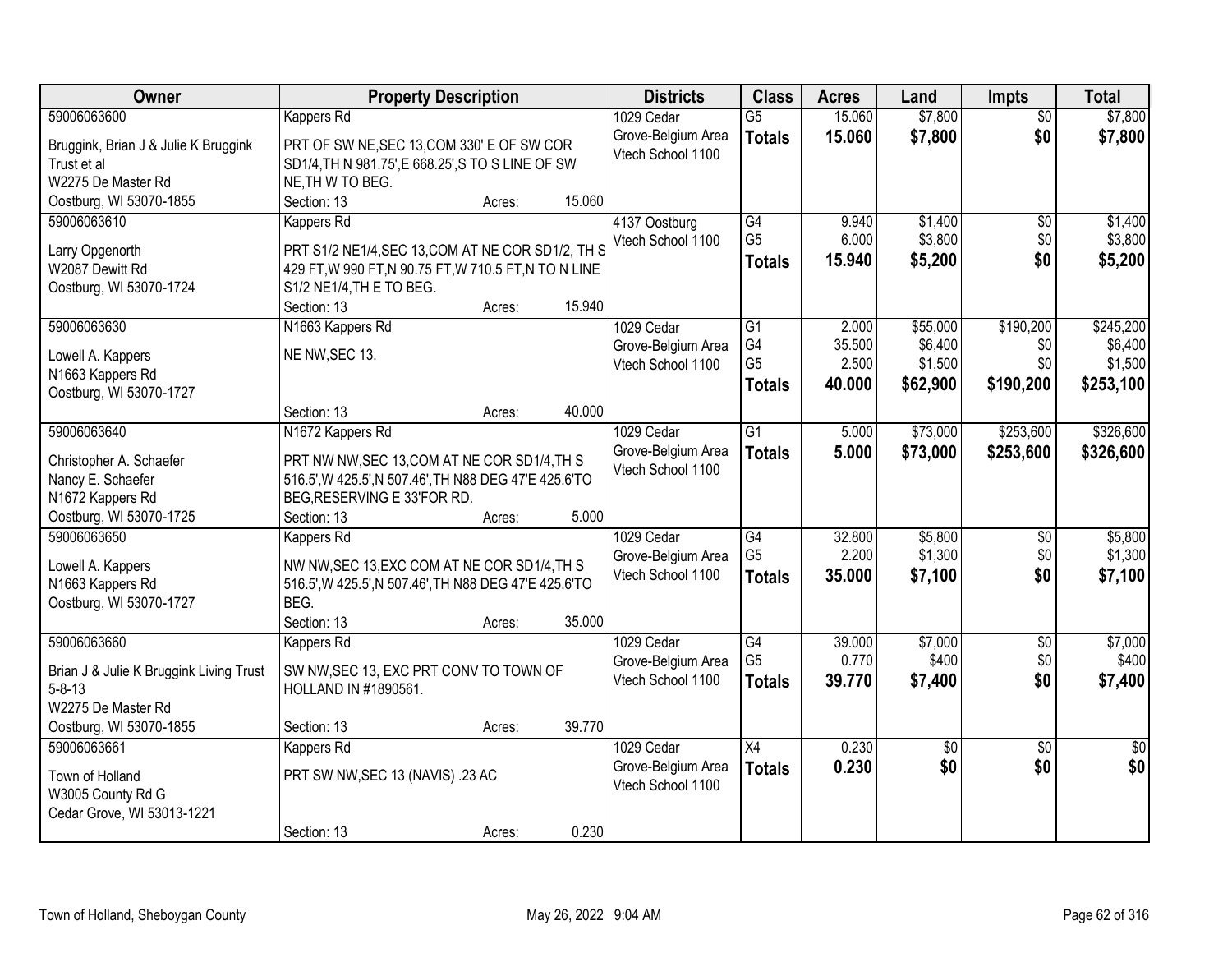| Owner                                     | <b>Property Description</b>                          | <b>Districts</b>   | <b>Class</b>    | <b>Acres</b> | Land     | <b>Impts</b>    | <b>Total</b> |
|-------------------------------------------|------------------------------------------------------|--------------------|-----------------|--------------|----------|-----------------|--------------|
| 59006063670                               | Kappers Rd                                           | 1029 Cedar         | $\overline{G4}$ | 30.930       | \$5,500  | $\overline{50}$ | \$5,500      |
| Brian J & Julie K Bruggink Living Trust   | ALL THAT PRT OF SE NW, SEC 13, LYING W OF WLY        | Grove-Belgium Area | G <sub>5</sub>  | 1.500        | \$800    | \$0             | \$800        |
| $5 - 8 - 13$                              | R/W LN OF C&NW RR, EXC THE S 397'OF THE W            | Vtech School 1100  | <b>Totals</b>   | 32.430       | \$6,300  | \$0             | \$6,300      |
| W2275 De Master Rd                        | 218'THEREOF & ALSO EXC COM S89 DEG 49'57"E           |                    |                 |              |          |                 |              |
| Oostburg, WI 53070-1855                   | 32.430<br>Section: 13<br>Acres:                      |                    |                 |              |          |                 |              |
| 59006063680                               | N1527 Kappers Rd                                     | 1029 Cedar         | $\overline{G1}$ | 1.990        | \$54,800 | \$78,600        | \$133,400    |
| Dale Velier                               | PRT SE NW, SEC 13, COM AT SW COR SD1/4, TH N         | Grove-Belgium Area | <b>Totals</b>   | 1.990        | \$54,800 | \$78,600        | \$133,400    |
| N1527 Kappers Rd                          | 397', E 218', S 397'TO S LN SE NW, TH W 218' TO BEG. | Vtech School 1100  |                 |              |          |                 |              |
| Oostburg, WI 53070-1726                   |                                                      |                    |                 |              |          |                 |              |
|                                           | 1.990<br>Section: 13<br>Acres:                       |                    |                 |              |          |                 |              |
| 59006063681                               | N1529 Kappers Rd                                     | 1029 Cedar         | G2              | 0.850        | \$17,900 | \$40,900        | \$58,800     |
| Brian J Bruggink & Julie K Bruggink       | LOT 1 CSM V12 P 151-53 - PRT SE NW, SEC 13, COM      | Grove-Belgium Area | <b>Totals</b>   | 0.850        | \$17,900 | \$40,900        | \$58,800     |
| Living Trust 5-8-13                       | S89 DEG 49' 57"E 1336.01'& N1 DEG 05'27" E           | Vtech School 1100  |                 |              |          |                 |              |
| W2275 De Master Rd                        | 397'FROM SW COR NW1/4,SD SEC, TH S89 DEG             |                    |                 |              |          |                 |              |
| Oostburg, WI 53070-1855                   | 0.850<br>Section: 13<br>Acres:                       |                    |                 |              |          |                 |              |
| 59006063682                               |                                                      | 1029 Cedar         | X4              | 0.150        | \$0      | \$0             | \$0          |
| Town of Holland                           | THAT PRT SE NW, SEC 13, SHOWN AS DEDICATED           | Grove-Belgium Area | <b>Totals</b>   | 0.150        | \$0      | \$0             | \$0          |
| W3005 County Rd G                         | FOR PUBLIC RD BY CSM V12 P 151-53.                   | Vtech School 1100  |                 |              |          |                 |              |
| Cedar Grove, WI 53013-1221                |                                                      |                    |                 |              |          |                 |              |
|                                           | 0.150<br>Section: 13<br>Acres:                       |                    |                 |              |          |                 |              |
| 59006063690                               | W2399 Walvoord Rd                                    | 1029 Cedar         | $\overline{G1}$ | 1.500        | \$31,000 | \$128,200       | \$159,200    |
|                                           | ALL THAT PRT OF NE SW, SEC 13 LYING W OF THE V       | Grove-Belgium Area | G4              | 24.750       | \$4,500  | \$0             | \$4,500      |
| Stephen Smith<br>Vicki L. Soderberg       | R/W LN OF C&NW RR, ALSO THE E 49.5'OF THE N          | Vtech School 1100  | G <sub>5</sub>  | 1.590        | \$1,000  | \$0             | \$1,000      |
| W2399 Walvoord Rd                         | 300'OF NW SW.                                        |                    | <b>Totals</b>   | 27.840       | \$36,500 | \$128,200       | \$164,700    |
| Oostburg, WI 53070-1745                   | 27.840<br>Section: 13<br>Acres:                      |                    |                 |              |          |                 |              |
| 59006063700                               | W2301 Walvoord Rd                                    | 1029 Cedar         | $\overline{G1}$ | 1.000        | \$37,000 | \$197,600       | \$234,600    |
| Joel D. Mentink                           | PRT W1/2 SE1/4 & PRT E1/2 SW 1/4 SEC 13, COM         | Grove-Belgium Area | G4              | 10.930       | \$2,000  | \$0             | \$2,000      |
| Erin J. Mentink                           | 984'N OF S1/4 POST OF SEC 13, TH E 26.1', N          | Vtech School 1100  | G <sub>5</sub>  | 6.000        | \$3,800  | \$0             | \$3,800      |
| W2301 Walvoord Rd                         | 37.3', N27 DEG 14'E 327.8', E 98.9', N1 DEG 02'E     |                    | <b>Totals</b>   | 17.930       | \$42,800 | \$197,600       | \$240,400    |
| Oostburg, WI 53070-1745                   | 17.930<br>Section: 13<br>Acres:                      |                    |                 |              |          |                 |              |
| 59006063710                               | <b>Walvoord Rd</b>                                   | 1029 Cedar         | G4              | 25.160       | \$4,500  | $\overline{50}$ | \$4,500      |
|                                           |                                                      | Grove-Belgium Area | G <sub>5</sub>  | 1.000        | \$500    | \$0             | \$500        |
| Joel A and Kay L Depagter Revocable       | N 53 RD OF NW SW, SEC 13, EXC THE E 49.5' OF THE     | Vtech School 1100  | <b>Totals</b>   | 26.160       | \$5,000  | \$0             | \$5,000      |
| Living Trust 4-10-2<br>W1642 Town Line Rd | N 300'OF SD1/4.                                      |                    |                 |              |          |                 |              |
| Oostburg, WI 53070-1904                   | 26.160<br>Section: 13<br>Acres:                      |                    |                 |              |          |                 |              |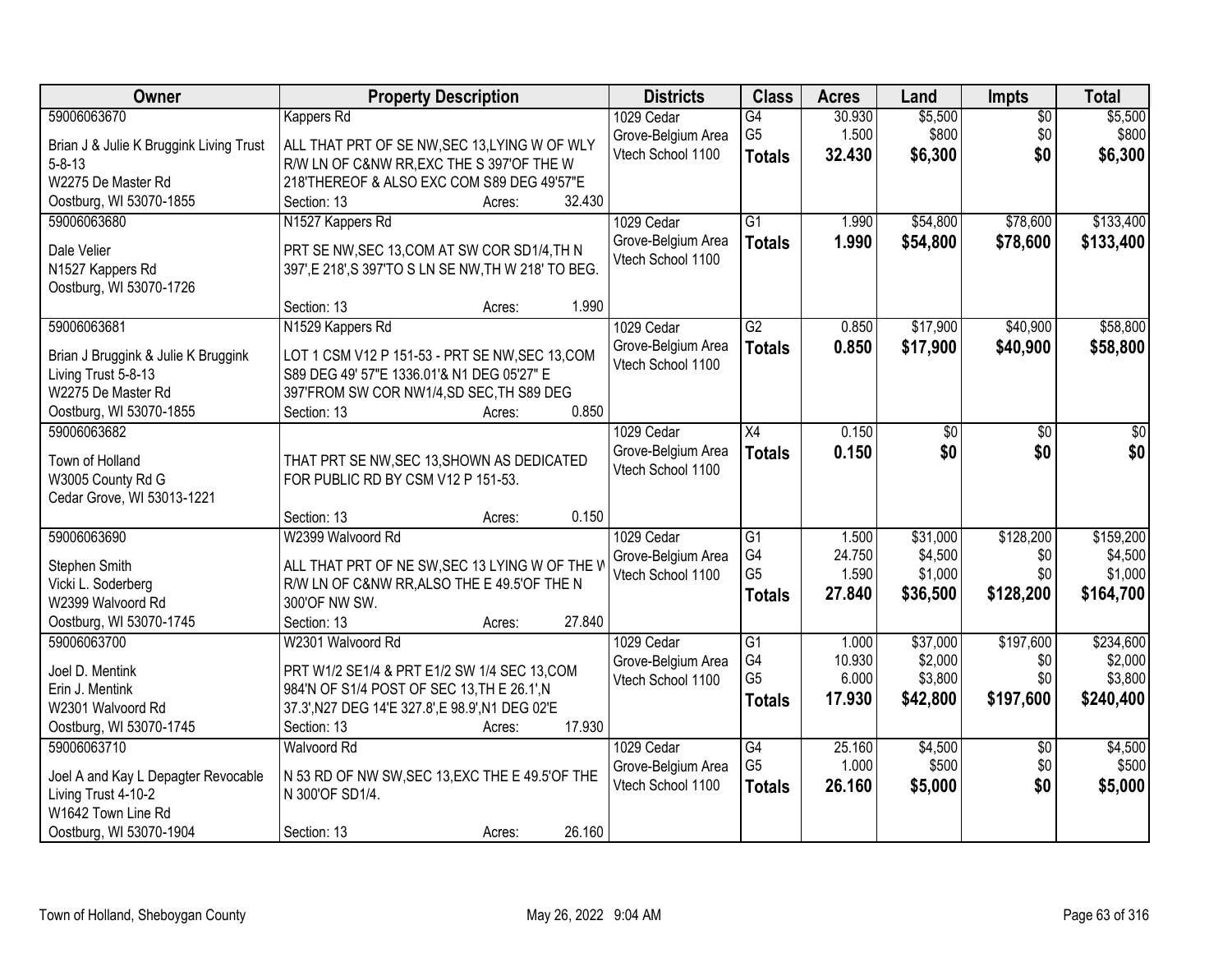| Owner                                                                                                               | <b>Property Description</b>                                                                                                                                                                             | <b>Districts</b>                                      | <b>Class</b>                                                         | <b>Acres</b>                        | Land                                       | <b>Impts</b>                         | <b>Total</b>                               |
|---------------------------------------------------------------------------------------------------------------------|---------------------------------------------------------------------------------------------------------------------------------------------------------------------------------------------------------|-------------------------------------------------------|----------------------------------------------------------------------|-------------------------------------|--------------------------------------------|--------------------------------------|--------------------------------------------|
| 59006063740                                                                                                         | W2486 Smies Rd                                                                                                                                                                                          | 1029 Cedar                                            | $\overline{G1}$                                                      | 2.520                               | \$45,200                                   | \$4,400                              | \$49,600                                   |
| Matthew E. Ryan<br>795 S Main St<br>Saukville, WI 53080-2113                                                        | PRT SW SW, SEC 13, COM AT SW COR SD1/4, TH N<br>338.09', N89 DEG 29'30"E 325', S 338.09', TH S89 DEG<br>29'30"W 325'TO BEG.                                                                             | Grove-Belgium Area<br>Vtech School 1100               | <b>Totals</b>                                                        | 2.520                               | \$45,200                                   | \$4,400                              | \$49,600                                   |
|                                                                                                                     | 2.520<br>Section: 13<br>Acres:                                                                                                                                                                          |                                                       |                                                                      |                                     |                                            |                                      |                                            |
| 59006063750<br>Stephen Smith<br>Vicki L. Soderberg<br>W2399 Walvoord Rd                                             | Smies Rd<br>ALL THAT PRT OF THE N 10 AC OF THE SE SW, SEC<br>13, LYING W OF WLY R.R. R/W LINE.                                                                                                          | 1029 Cedar<br>Grove-Belgium Area<br>Vtech School 1100 | G4<br>G <sub>5</sub><br><b>Totals</b>                                | 4.000<br>1.500<br>5.500             | \$700<br>\$900<br>\$1,600                  | \$0<br>\$0<br>\$0                    | \$700<br>\$900<br>\$1,600                  |
| Oostburg, WI 53070-1745                                                                                             | 5.500<br>Section: 13<br>Acres:                                                                                                                                                                          |                                                       |                                                                      |                                     |                                            |                                      |                                            |
| 59006063760<br><b>Killian Trust</b><br>10215 Sugar Hill Dr<br>Houston, TX 77042-1543                                | Smies Rd<br>S 30 AC OF SE SW, SEC 13, EXC COM AT INTER OF S<br>LN SEC 13 WITH E R/W LN MILW NORTHERN RR, TH<br>NE ON SD R/W LN 618.54', S2 DEG 2'25"W 601.32', TH<br>Section: 13<br>25.830<br>Acres:    | 1029 Cedar<br>Grove-Belgium Area<br>Vtech School 1100 | $\overline{G4}$<br>G <sub>5</sub><br>G5M<br><b>Totals</b>            | 13.830<br>11.000<br>1.000<br>25.830 | \$2,500<br>\$6,600<br>\$1,800<br>\$10,900  | $\overline{50}$<br>\$0<br>\$0<br>\$0 | \$2,500<br>\$6,600<br>\$1,800<br>\$10,900  |
| 59006063770                                                                                                         | W2386 Smies Rd                                                                                                                                                                                          | 1029 Cedar                                            | $\overline{G}$                                                       | 0.870                               | \$22,900                                   | \$53,600                             | \$76,500                                   |
| James M. Killian<br>Marjorie V. Killian<br>10215 Sugar Hill Dr<br>Houston, TX 77042-1543                            | A-18627 & OTHER LAND - PRT SE SW, SEC 13, COM<br>AT INTER OF S LN SEC 13 WITH E R/W LN MILW<br>NORTHERN RR, TH NE ON SD R/W LN 618.54', S2 DEC<br>0.870<br>Section: 13<br>Acres:                        | Grove-Belgium Area<br>Vtech School 1100               | <b>Totals</b>                                                        | 0.870                               | \$22,900                                   | \$53,600                             | \$76,500                                   |
| 59006063780<br>Randall A. Walvoord<br>Linda K. Walvoord<br>W2160 Smies Rd<br>Oostburg, WI 53070-1750                | <b>Walvoord Rd</b><br>PRT SE NE, SW NE, NW SE & NE SE, SEC 13, COM<br>AT E 1/4 COR SD SEC 13, TH N01 DEG 22'26"E<br>892.72', N89 DEG 48'44"W 990', N01 DEG 22'26"E<br>77.560<br>Section: 13<br>Acres:   | 1029 Cedar<br>Grove-Belgium Area<br>Vtech School 1100 | G4<br>G <sub>5</sub><br><b>Totals</b>                                | 51.560<br>26.000<br>77.560          | \$8,900<br>\$14,200<br>\$23,100            | \$0<br>\$0<br>\$0                    | \$8,900<br>\$14,200<br>\$23,100            |
| 59006063781<br>John G. Mckinven<br>Lynn W. Mckinven<br>W2228 Walvoord Rd<br>Oostburg, WI 53070-1743                 | W2228 Walvoord Rd<br>LOT 1 CSM V23 P 29-30 #1823979 - PRT NE SE & NW<br>SE, SEC 13.,<br>6.000<br>Section: 13<br>Acres:                                                                                  | 1029 Cedar<br>Grove-Belgium Area<br>Vtech School 1100 | $\overline{G1}$<br>G4<br><b>Totals</b>                               | 2.000<br>4.000<br>6.000             | \$60,500<br>\$700<br>\$61,200              | \$182,900<br>\$0<br>\$182,900        | \$243,400<br>\$700<br>\$244,100            |
| 59006063790<br>Bruggink, Brian J & Julie K Bruggink<br>Trust et al<br>W2275 De Master Rd<br>Oostburg, WI 53070-1855 | <b>Walvoord Rd</b><br>PRT NW SE & PRT NE SW, SEC 13, COM AT CEN SD<br>SEC. TH W TO E R/W LINE FORMER MIL. NORTHERN<br>RY CO, S13 DEG 11'W ALG FORMER R/W, 193'M/L TO<br>13.390<br>Section: 13<br>Acres: | 1029 Cedar<br>Grove-Belgium Area<br>Vtech School 1100 | $\overline{G1}$<br>G <sub>5</sub><br>G <sub>6</sub><br><b>Totals</b> | 0.250<br>11.390<br>1.000<br>12.640  | \$15,800<br>\$6,900<br>\$3,600<br>\$26,300 | \$1,000<br>\$0<br>\$0<br>\$1,000     | \$16,800<br>\$6,900<br>\$3,600<br>\$27,300 |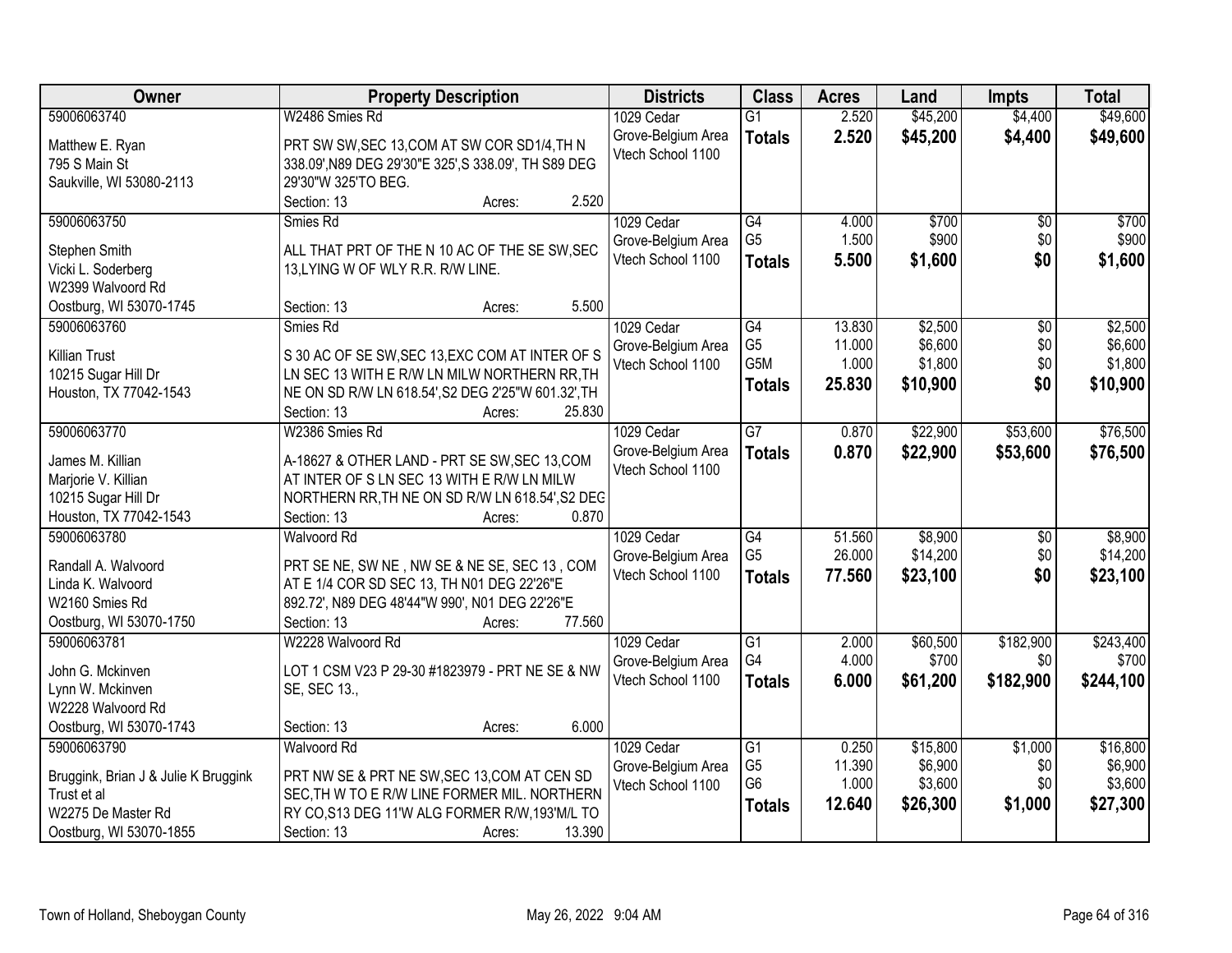| Owner                      | <b>Property Description</b>                          | <b>Districts</b>   | <b>Class</b>    | <b>Acres</b> | Land        | <b>Impts</b>    | <b>Total</b> |
|----------------------------|------------------------------------------------------|--------------------|-----------------|--------------|-------------|-----------------|--------------|
| 59006063800                | W2249 Walvoord Rd                                    | 1029 Cedar         | $\overline{G1}$ | 1.550        | \$46,900    | \$162,900       | \$209,800    |
| Keith Allen Haasch         | PRT NW SE, SEC 13, COM AT INTER OF E R/W LN          | Grove-Belgium Area | G6              | 11.000       | \$44,000    | \$0             | \$44,000     |
| Jennifer Haasch            | FORMER MIL NORTHERN RR WITH CEN OF TN                | Vtech School 1100  | <b>Totals</b>   | 12.550       | \$90,900    | \$162,900       | \$253,800    |
| W2249 Walvoord Rd          | RD, TH SE ON CEN SD RD 525.7' TO PNT OF BEG, TH      |                    |                 |              |             |                 |              |
| Oostburg, WI 53070-1744    | 12.550<br>Section: 13<br>Acres:                      |                    |                 |              |             |                 |              |
| 59006063810                | Smies Rd                                             | 1029 Cedar         | G4              | 45.010       | \$8,100     | $\overline{30}$ | \$8,100      |
|                            |                                                      | Grove-Belgium Area | G <sub>5</sub>  | 2.000        | \$1,200     | \$0             | \$1,200      |
| Ronald J. Walvoord         | PRT SE1/4, SEC 13, COM AT INTER OF S LN SD1/4        | Vtech School 1100  | <b>Totals</b>   | 47.010       | \$9,300     | \$0             | \$9,300      |
| Joan E. Walvoord           | WITH CEN TN RD, TH W 1595.3'TO PNT 20' E OF W LN     |                    |                 |              |             |                 |              |
| W2263 Smies Rd             | SE1/4, N1 DEG 6'E 1024.7', N30 DEG 38'E 328.9', N89  |                    |                 |              |             |                 |              |
| Oostburg, WI 53070-1761    | 47.010<br>Section: 13<br>Acres:                      |                    |                 |              |             |                 |              |
| 59006063820                | W2160 Smies Rd                                       | 1029 Cedar         | G4              | 27.800       | \$5,000     | \$0             | \$5,000      |
| Randall A. Walvoord        | PRT E1/2 SE1/4, SEC 13, COM AT SE COR SD1/4, TH      | Grove-Belgium Area | G <sub>5</sub>  | 2.000        | \$1,500     | \$0             | \$1,500      |
| Linda K. Walvoord          | N1 DEG 6'E 1337', N89 DEG 39'W 1207.8'TO CEN OF      | Vtech School 1100  | G7              | 2.000        | \$46,500    | \$233,700       | \$280,200    |
| W2160 Smies Rd             | TN RD, SELY ON CEN SD RD 925.5', E 215.5', S1 DEG 6' |                    | <b>Totals</b>   | 31.800       | \$53,000    | \$233,700       | \$286,700    |
| Oostburg, WI 53070-1750    | Section: 13<br>31.800<br>Acres:                      |                    |                 |              |             |                 |              |
| 59006063830                | W2116 Walvoord Rd                                    | 1029 Cedar         | $\overline{G1}$ | 2.160        | \$56,600    | \$141,300       | \$197,900    |
|                            |                                                      | Grove-Belgium Area | <b>Totals</b>   | 2.160        | \$56,600    | \$141,300       | \$197,900    |
| <b>Teiva Campbell</b>      | PRT SE SE, SEC 13, COM AT INTER OF CEN TN RD         | Vtech School 1100  |                 |              |             |                 |              |
| Christopher Thomas Knospe  | WITH S LINE SD1/4, TH N 2 DEG 4'W ON CEN SD          |                    |                 |              |             |                 |              |
| W2116 Walvoord Rd          | RD,430.2', E 215.15', S 1 DEG 6'W 430'TO S LINE SE   |                    |                 |              |             |                 |              |
| Oostburg, WI 53070-1742    | 2.160<br>Section: 13<br>Acres:                       |                    |                 |              |             |                 |              |
| 59006063840                |                                                      | 1029 Cedar         | $\overline{X4}$ | 11.270       | \$0         | $\overline{50}$ | \$0          |
| Union Pacific Railro Mail  | NW NE R/W 3.05 AC; SW NE R/W 0.30 AC; SE NW R/W      | Grove-Belgium Area | <b>Totals</b>   | 11.270       | \$0         | \$0             | \$0          |
| 1400 Douglas St            | 1.76 AC; NE SW R/W 3.08 AC; SE SW R/W 3.08 AC.       | Vtech School 1100  |                 |              |             |                 |              |
| Omaha, NE 68179-1001       |                                                      |                    |                 |              |             |                 |              |
|                            | 11.270<br>Section: 13<br>Acres:                      |                    |                 |              |             |                 |              |
| 59006063850                |                                                      | 1029 Cedar         | $\overline{X4}$ | 8.120        | $\sqrt{50}$ | $\overline{50}$ | $\sqrt{60}$  |
|                            |                                                      | Grove-Belgium Area | <b>Totals</b>   | 8.120        | \$0         | \$0             | \$0          |
| Wis Power & Electric Co    | NW NE R/W 2.01 AC, SW NE R/W 0.73 AC, SE NW R/W      | Vtech School 1100  |                 |              |             |                 |              |
| 550 W Washington St        | 1.32 AC, NE SW R/W 2.03 AC, SE SW R/W 2.03 AC, SEC   |                    |                 |              |             |                 |              |
| West Bend, WI 53095        | 13.                                                  |                    |                 |              |             |                 |              |
|                            | Section: 13<br>8.120<br>Acres:                       |                    |                 |              |             |                 |              |
| 59006063870                | State Highway 32                                     | 1029 Cedar         | G4              | 29.080       | \$5,300     | $\overline{30}$ | \$5,300      |
| David W. Obbink            | NW NE, SEC 14, EXC COM IN CEN OF STH 32 AT A         | Grove-Belgium Area | G <sub>5</sub>  | 9.000        | \$4,600     | \$0             | \$4,600      |
| N1189 State Rd 32          | PNT 700'S & 106'W OF NE COR SD1/4, TH W 506', S      | Vtech School 1100  | <b>Totals</b>   | 38.080       | \$9,900     | \$0             | \$9,900      |
| Cedar Grove, WI 53013-1260 | 165', E TO CEN STH 32, TH NWLY ON CEN SD HWY TC      |                    |                 |              |             |                 |              |
|                            | 38.080<br>Section: 14<br>Acres:                      |                    |                 |              |             |                 |              |
|                            |                                                      |                    |                 |              |             |                 |              |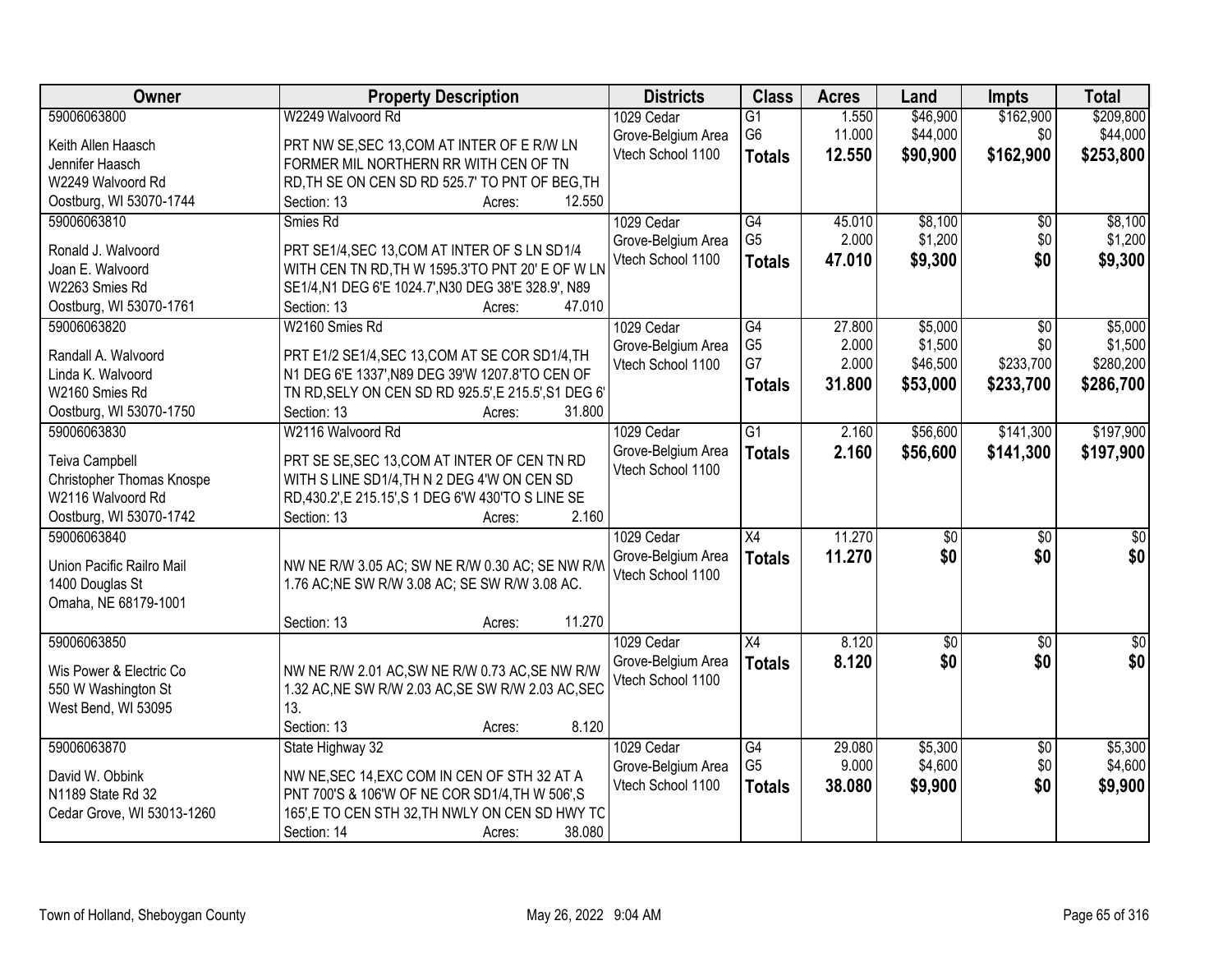| Owner                               | <b>Property Description</b>                      | <b>Districts</b>                        | <b>Class</b>    | <b>Acres</b> | Land     | Impts           | <b>Total</b> |
|-------------------------------------|--------------------------------------------------|-----------------------------------------|-----------------|--------------|----------|-----------------|--------------|
| 59006063880                         | N1642 State Highway 32                           | 1029 Cedar                              | $\overline{G1}$ | 1.920        | \$53,600 | \$132,000       | \$185,600    |
| Timothy R. Berend                   | PRT NW NE, SEC 14, COM IN CEN OF STH 32 AT A     | Grove-Belgium Area                      | <b>Totals</b>   | 1.920        | \$53,600 | \$132,000       | \$185,600    |
| Carla J. Berend                     | PNT 700'S & 106'W OF NE COR SD1/4, TH W 506', S  | Vtech School 1100                       |                 |              |          |                 |              |
| N1642 State Rd 32                   | 165', E TO CEN STH 32, TH NWLY ON CEN SD HWY     |                                         |                 |              |          |                 |              |
| Oostburg, WI 53070-1731             | 1.920<br>Section: 14<br>Acres:                   |                                         |                 |              |          |                 |              |
| 59006063890                         | State Highway 32                                 | 1029 Cedar                              | G4              | 29.870       | \$5,200  | \$0             | \$5,200      |
|                                     |                                                  | Grove-Belgium Area                      | G <sub>5</sub>  | 2.500        | \$1,300  | \$0             | \$1,300      |
| Joel A and Kay L Depagter Revocable | SW NE, SEC 14, LYING W OF HWY 42, (N/K/A STH     | Vtech School 1100                       | <b>Totals</b>   | 32.370       | \$6,500  | \$0             | \$6,500      |
| Living Trust 4-10-2                 | 32) EXC THE S 360' OF E 726' OF AFOREDESC.       |                                         |                 |              |          |                 |              |
| W1642 Town Line Rd                  | 32.370                                           |                                         |                 |              |          |                 |              |
| Oostburg, WI 53070-1904             | Section: 14<br>Acres:                            |                                         |                 |              |          |                 |              |
| 59006063891                         | N1510 State Highway 32                           | 1029 Cedar                              | $\overline{G1}$ | 6.000        | \$76,000 | \$107,600       | \$183,600    |
| Kevin B. Domrois                    | PRT SW NE, SEC 14, COM 1375.25'W OF E1/4 COR, SD | Grove-Belgium Area<br>Vtech School 1100 | <b>Totals</b>   | 6.000        | \$76,000 | \$107,600       | \$183,600    |
| Bonnie M. Domrois                   | SEC TH W 726', NO DEG 36'E 360', E 726'TO CEN OF |                                         |                 |              |          |                 |              |
| N1510 State Rd 32                   | STH"32", TH S0 DEG 36'W 360'TO BEG.              |                                         |                 |              |          |                 |              |
| Oostburg, WI 53070-1730             | Section: 14<br>6.000<br>Acres:                   |                                         |                 |              |          |                 |              |
| 59006063901                         | State Highway 32                                 | 1029 Cedar                              | G4              | 78.104       | \$14,100 | \$0             | \$14,100     |
| Randall A. Walvoord                 | LOT 1 CSM V30 P255-258 DOC #2127567 BEING PRT    | Grove-Belgium Area                      | G <sub>5</sub>  | 1.000        | \$500    | \$0             | \$500        |
| W2160 Smies Rd                      | <b>SEC 14</b>                                    | Vtech School 1100                       | G7              | 0.500        | \$9,000  | \$11,600        | \$20,600     |
| Oostburg, WI 53070-1750             |                                                  |                                         | <b>Totals</b>   | 79.604       | \$23,600 | \$11,600        | \$35,200     |
|                                     | 79.604<br>Section: 14<br>Acres:                  |                                         |                 |              |          |                 |              |
| 59006063902                         | N1509 State Highway 32                           | 1029 Cedar                              | G4              | 1.500        | \$300    | $\overline{30}$ | \$300        |
|                                     |                                                  | Grove-Belgium Area                      | G7              | 1.500        | \$23,300 | \$110,000       | \$133,300    |
| Randall A. Walvoord                 | LOT 2 CSM V30 P255-258 DOC #2127567 BEING PRT    | Vtech School 1100                       | <b>Totals</b>   | 3.000        | \$23,600 | \$110,000       | \$133,600    |
| W2160 Smies Rd                      | SE NE & SW NE, SEC 14                            |                                         |                 |              |          |                 |              |
| Oostburg, WI 53070-1750             |                                                  |                                         |                 |              |          |                 |              |
|                                     | 3.000<br>Section: 14<br>Acres:                   |                                         |                 |              |          |                 |              |
| 59006063910                         | N1670 Palmer Rd                                  | 1029 Cedar                              | $\overline{G1}$ | 2.000        | \$55,000 | \$130,900       | \$185,900    |
| David A. Veldboom                   | NE NW, SEC 14, EXC COM AT SE COR SD1/4, TH N     | Grove-Belgium Area                      | G4              | 29.810       | \$5,400  | \$0             | \$5,400      |
| N1670 Palmer Rd                     | 264', W 957' M/L TO CEN OF HWY, SWLY ON CEN HWY  | Vtech School 1100                       | G <sub>5</sub>  | 2.000        | \$1,300  | \$0             | \$1,300      |
| Cedar Grove, WI 53013-1281          | TO S LN SD1/4, TH E TO BEG & EXC HWY CONV        |                                         | <b>Totals</b>   | 33.810       | \$61,700 | \$130,900       | \$192,600    |
|                                     | 33.810<br>Section: 14<br>Acres:                  |                                         |                 |              |          |                 |              |
| 59006063920                         | N1601 Palmer Rd                                  | 1029 Cedar                              | G1              | 1.000        | \$37,000 | \$12,700        | \$49,700     |
|                                     |                                                  | Grove-Belgium Area                      | G4              | 7.940        | \$1,400  | \$0             | \$1,400      |
| David A. Veldboom                   | PRT E1/2 NW1/4, SEC 14, COM 1174'N OF CEN SD     | Vtech School 1100                       | G <sub>6</sub>  | 1.000        | \$3,800  | \$0             | \$3,800      |
| N1670 Palmer Rd                     | SEC, TH S89 DEG 25'W 1071.9'TO CEN OF TN RD N10  |                                         | <b>Totals</b>   | 9.940        | \$42,200 | \$12,700        | \$54,900     |
| Cedar Grove, WI 53013-1281          | DEG 36'E 412.5', N88 DEG 15'E 996.6'TO N&S1/4    |                                         |                 |              |          |                 |              |
|                                     | 9.940<br>Section: 14<br>Acres:                   |                                         |                 |              |          |                 |              |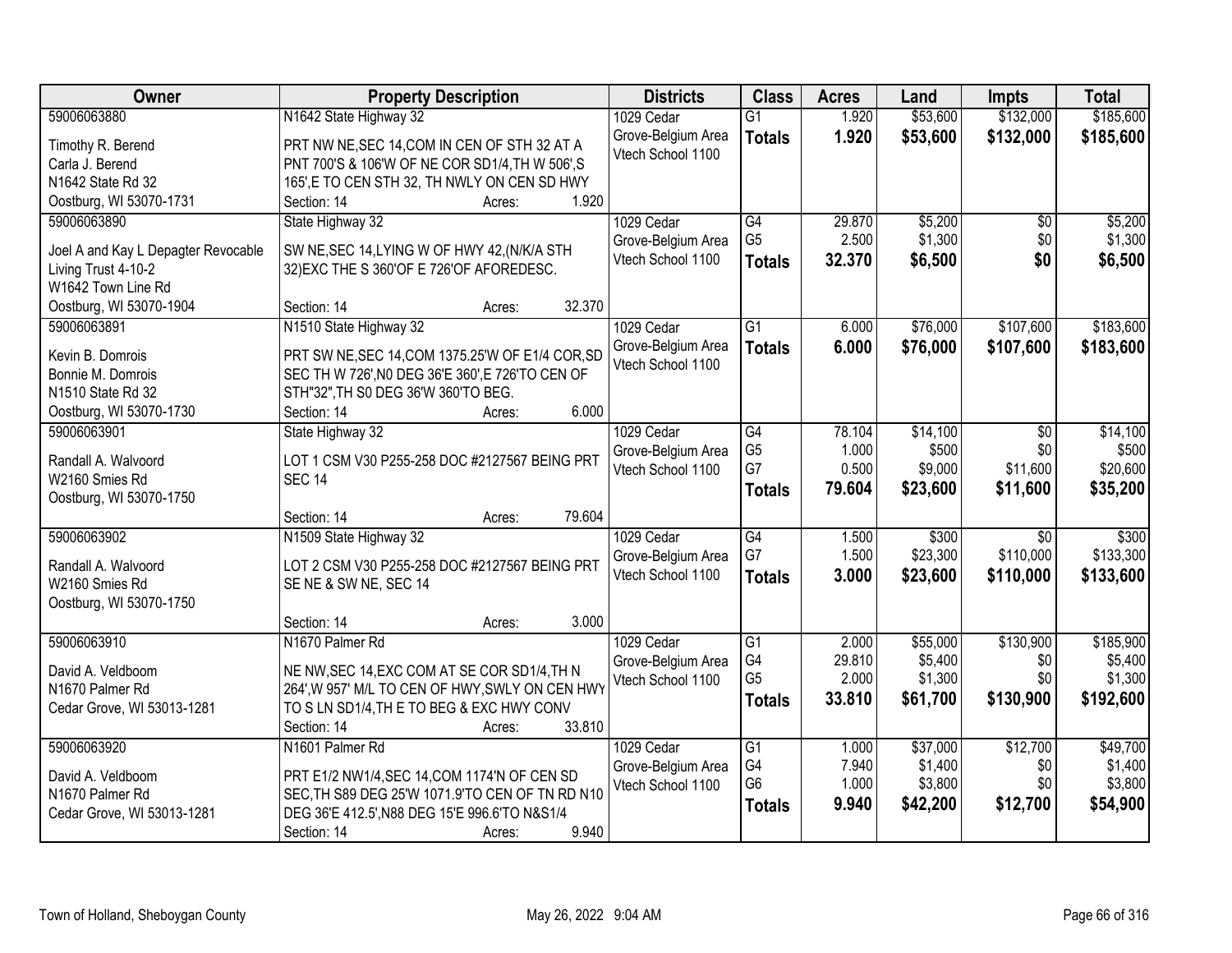| Owner                           | <b>Property Description</b>                     |        |        | <b>Districts</b>   | <b>Class</b>    | <b>Acres</b> | Land            | <b>Impts</b>    | <b>Total</b> |
|---------------------------------|-------------------------------------------------|--------|--------|--------------------|-----------------|--------------|-----------------|-----------------|--------------|
| 59006063921                     | Eernisse Rd                                     |        |        | 1029 Cedar         | $\overline{X4}$ | 0.190        | $\overline{50}$ | $\overline{50}$ | $\sqrt{50}$  |
| Town of Holland                 | PRT NE NW, SEC 14 (E. VELDBOOM). 19 AC          |        |        | Grove-Belgium Area | <b>Totals</b>   | 0.190        | \$0             | \$0             | \$0          |
| W3005 County Rd G               |                                                 |        |        | Vtech School 1100  |                 |              |                 |                 |              |
| Cedar Grove, WI 53013-1221      |                                                 |        |        |                    |                 |              |                 |                 |              |
|                                 | Section: 14                                     | Acres: | 0.190  |                    |                 |              |                 |                 |              |
| 59006063930                     | Eernisse Rd                                     |        |        | 1029 Cedar         | $\overline{G4}$ | 35.000       | \$6,000         | \$0             | \$6,000      |
| David A. Veldboom               | NW NW                                           |        |        | Grove-Belgium Area | G <sub>5</sub>  | 5.000        | \$3,100         | \$0             | \$3,100      |
| N1670 Palmer Rd                 |                                                 |        |        | Vtech School 1100  | <b>Totals</b>   | 40.000       | \$9,100         | \$0             | \$9,100      |
| Cedar Grove, WI 53013-1281      |                                                 |        |        |                    |                 |              |                 |                 |              |
|                                 | Section: 14                                     | Acres: | 40.000 |                    |                 |              |                 |                 |              |
| 59006063940                     | N1536 Palmer Rd                                 |        |        | 1029 Cedar         | $\overline{G1}$ | 2.000        | \$38,000        | \$146,100       | \$184,100    |
|                                 | SW NW, SEC 14.                                  |        |        | Grove-Belgium Area | G4              | 24.000       | \$4,100         | \$0             | \$4,100      |
| Larry Heinen<br>Marie J. Heinen |                                                 |        |        | Vtech School 1100  | G <sub>5</sub>  | 14.000       | \$11,800        | \$0             | \$11,800     |
| N1536 Palmer Rd                 |                                                 |        |        |                    | <b>Totals</b>   | 40.000       | \$53,900        | \$146,100       | \$200,000    |
| Cedar Grove, WI 53013-1259      | Section: 14                                     | Acres: | 40.000 |                    |                 |              |                 |                 |              |
| 59006063950                     | Eernisse Rd                                     |        |        | 1029 Cedar         | G4              | 4.840        | \$900           | \$0             | \$900        |
|                                 |                                                 |        |        | Grove-Belgium Area | <b>Totals</b>   | 4.840        | \$900           | \$0             | \$900        |
| Larry Heinen                    | ALL THAT PRT OF SE NW, SEC 14 LYING W OF A      |        |        | Vtech School 1100  |                 |              |                 |                 |              |
| Marie J. Heinen                 | CERTAIN RD RUNNING THROUGH SE NW.               |        |        |                    |                 |              |                 |                 |              |
| N1536 Palmer Rd                 |                                                 |        |        |                    |                 |              |                 |                 |              |
| Cedar Grove, WI 53013-1259      | Section: 14                                     | Acres: | 4.840  |                    |                 |              |                 |                 |              |
| 59006063960                     | Palmer <sub>Rd</sub>                            |        |        | 1029 Cedar         | $\overline{G4}$ | 27.000       | \$4,900         | $\overline{50}$ | \$4,900      |
| Jerome A & Laura L Grotenhuis   | PRT SE NW, SEC 14, COM AT SE COR SD1/4, TH N    |        |        | Grove-Belgium Area | G <sub>5</sub>  | 0.410        | \$300           | \$0             | \$300        |
| Revocable Trust of 2021         | 1159.13', W 1039.5'TO CEN OF HWY SWLY ALG CEN   |        |        | Vtech School 1100  | <b>Totals</b>   | 27.410       | \$5,200         | \$0             | \$5,200      |
| N1503 County Rd Kw              | HWY TO E&W 1/4 LN, TH E 1270.5'TO BEG, EXC COM  |        |        |                    |                 |              |                 |                 |              |
| Cedar Grove, WI 53013-1244      | Section: 14                                     | Acres: | 27.410 |                    |                 |              |                 |                 |              |
| 59006063961                     | N1501 Palmer Rd                                 |        |        | 1029 Cedar         | $\overline{G1}$ | 3.720        | \$67,900        | \$111,300       | \$179,200    |
| Allan L. Claerbaut              | LOT 1 CSM V 7 P 307 - PRT SE NW & NE SW, SEC    |        |        | Grove-Belgium Area | <b>Totals</b>   | 3.720        | \$67,900        | \$111,300       | \$179,200    |
| Sharon E. Claerbaut             | 14, COM 654.44'W OF CEN OF SEC, TH N0 DEG 17'W  |        |        | Vtech School 1100  |                 |              |                 |                 |              |
| N1501 Palmer Rd                 | 250.73', N89 DEG 40' 40"W 590.02', S10 DEG 52'W |        |        |                    |                 |              |                 |                 |              |
| Cedar Grove, WI 53013-1255      | Section: 14                                     | Acres: | 3.720  |                    |                 |              |                 |                 |              |
| 59006063970                     | Palmer <sub>Rd</sub>                            |        |        | 1029 Cedar         | G4              | 12.670       | \$2,300         | $\overline{30}$ | \$2,300      |
| Jerome A & Laura L Grotenhuis   | THE N 565.71'OF N1/2 SW1/4 LYING E OF CENLN OF  |        |        | Grove-Belgium Area | <b>Totals</b>   | 12.670       | \$2,300         | \$0             | \$2,300      |
| Revocable Trust of 2021         | PALMER RD, SEC 14, EXC THE E 330' THEREOF, &    |        |        | Vtech School 1100  |                 |              |                 |                 |              |
| N1503 County Rd Kw              | ALSO EXC COM 654.44'W OF CEN OF SEC 14, TH S0   |        |        |                    |                 |              |                 |                 |              |
| Cedar Grove, WI 53013-1244      |                                                 |        |        |                    |                 |              |                 |                 |              |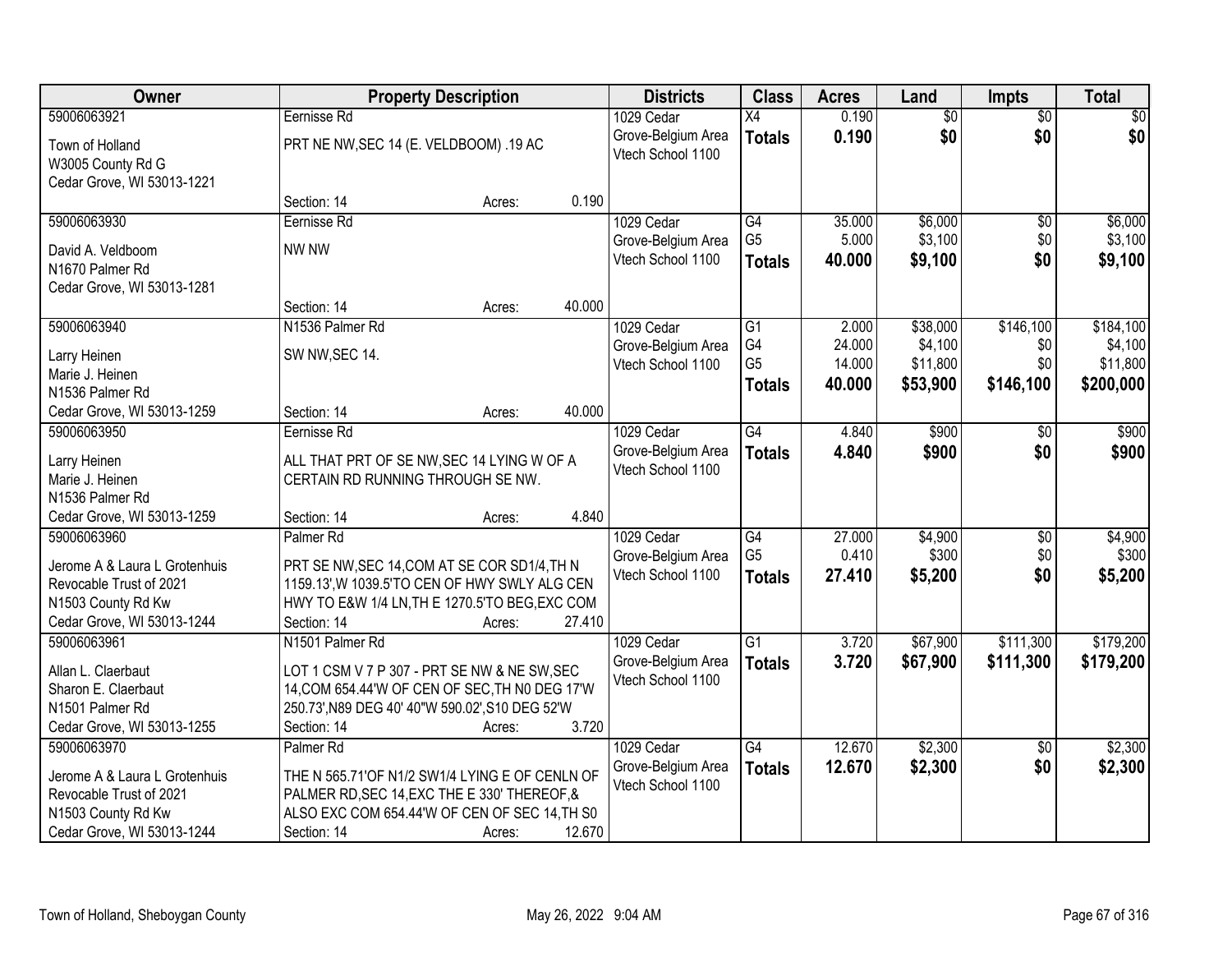| Owner                                     | <b>Property Description</b>                              | <b>Districts</b>                        | <b>Class</b>         | <b>Acres</b>     | Land               | <b>Impts</b>           | <b>Total</b>       |
|-------------------------------------------|----------------------------------------------------------|-----------------------------------------|----------------------|------------------|--------------------|------------------------|--------------------|
| 59006063980                               | Palmer <sub>Rd</sub>                                     | 1029 Cedar                              | G4                   | 20.080           | \$3,600            | $\overline{50}$        | \$3,600            |
| Wayne C. Navis                            | C-2259 - PRT NE SW & NW SW, SEC 14, COM S01 DE           | Grove-Belgium Area                      | <b>Totals</b>        | 20.080           | \$3,600            | \$0                    | \$3,600            |
| Nancy J. Navis                            | 19'43"E 565.71'& N88 DEG 31'14"E 1282.89'FROM W1/4       | Vtech School 1100                       |                      |                  |                    |                        |                    |
| N1273 Palmer Rd                           | COR SD SEC TH CONT N88 DEG 31'14"E 1069.10', S01         |                                         |                      |                  |                    |                        |                    |
| Cedar Grove, WI 53013-1252                | 20.080<br>Section: 14<br>Acres:                          |                                         |                      |                  |                    |                        |                    |
| 59006063990                               | N1486 Palmer Rd                                          | 1029 Cedar                              | $\overline{G1}$      | 8.000            | \$102,500          | \$178,600              | \$281,100          |
|                                           |                                                          | Grove-Belgium Area                      | G4                   | 6.000            | \$1,100            | \$0                    | \$1,100            |
| Jonathan A. Grotenhuis                    | THE N 565.71'OF N1/2 SW1/4, SEC 14, LYING W OF           | Vtech School 1100                       | G <sub>5</sub>       | 3.000            | \$1,500            | \$0                    | \$1,500            |
| Jamie M. Grotenhuis                       | CENLN PALMER RD.                                         |                                         | <b>Totals</b>        | 17.000           | \$105,100          | \$178,600              | \$283,700          |
| N1486 Palmer Rd                           | 17.000                                                   |                                         |                      |                  |                    |                        |                    |
| Cedar Grove, WI 53013-1258                | Section: 14<br>Acres:                                    |                                         |                      |                  |                    |                        |                    |
| 59006064000                               | N1406 Palmer Rd                                          | 1029 Cedar                              | $\overline{G1}$      | 1.000            | \$37,000           | \$131,000              | \$168,000          |
| Matthew S. Jones                          | PRT W1/2 SW1/4, SEC 14, COM 800.58'N OF SW COR           | Grove-Belgium Area                      | G4<br>G <sub>5</sub> | 17.000<br>10.860 | \$2,800<br>\$6,000 | \$0<br>\$0             | \$2,800<br>\$6,000 |
| Sandra J. Jones                           | SD1/4, TH N 1221', E TO E LN NW SW, S TO SE COR NV       | Vtech School 1100                       |                      |                  |                    |                        |                    |
| N1406 Palmer Rd                           | SW, N89 DEG W TO CEN OF HWY, S18 DEG W ALG               |                                         | <b>Totals</b>        | 28.860           | \$45,800           | \$131,000              | \$176,800          |
| Cedar Grove, WI 53013-1258                | 28.860<br>Section: 14<br>Acres:                          |                                         |                      |                  |                    |                        |                    |
| 59006064010                               | Smies Rd                                                 | 1029 Cedar                              | G4                   | 12.250           | \$2,200            | $\sqrt[6]{3}$          | \$2,200            |
|                                           |                                                          | Grove-Belgium Area                      | G <sub>5</sub>       | 1.000            | \$100              | \$0                    | \$100              |
| Ryan J. Navis                             | ALL THAT PRT OF SW SW, SEC 14 LYING E OF TN              | Vtech School 1100                       | <b>Totals</b>        | 13.250           | \$2,300            | \$0                    | \$2,300            |
| Cindy F. Navis                            | RD, EXC COM AT INTER OF TN RD WITH S LN SEC              |                                         |                      |                  |                    |                        |                    |
| W2840 County Rd G                         | 14, TH N26 DEG 39'28"E 419.11'ON CEN SD RD, TH<br>13.250 |                                         |                      |                  |                    |                        |                    |
| Cedar Grove, WI 53013-1220<br>59006064020 | Section: 14<br>Acres:                                    |                                         | $\overline{G4}$      |                  |                    |                        | \$2,000            |
|                                           | Palmer <sub>Rd</sub>                                     | 1029 Cedar                              | G <sub>5</sub>       | 11.120<br>3.500  | \$2,000<br>\$2,600 | $\overline{50}$<br>\$0 | \$2,600            |
| James E. Voskuil                          | PRT SW SW, SEC 14, COM AT SW COR SD1/4, TH E             | Grove-Belgium Area<br>Vtech School 1100 |                      | 14.620           |                    | \$0                    |                    |
| Joann Voskuil L. Jt                       | 473.22 FT TO CEN OF HWY, NELY ON CEN SD HWY              |                                         | <b>Totals</b>        |                  | \$4,600            |                        | \$4,600            |
| 941 Berenschot Trl                        | 1237.5 FT, W 491.04 FT TO E BANK OF RIV, TH SWLY         |                                         |                      |                  |                    |                        |                    |
| Cedar Grove, WI 53013-1625                | Section: 14<br>14.620<br>Acres:                          |                                         |                      |                  |                    |                        |                    |
| 59006064030                               | N1305 Palmer Rd                                          | 1029 Cedar                              | $\overline{G1}$      | 1.030            | \$37,500           | \$134,400              | \$171,900          |
| Charles G. Meyer                          | PRT SW SW, SEC 14, COM IN CEN OF TN RD 473.22'E          | Grove-Belgium Area                      | <b>Totals</b>        | 1.030            | \$37,500           | \$134,400              | \$171,900          |
| Georgina D. Meyer                         | OF SW COR SD1/4 TH N26 DEG 39'28"E 224.11'ON             | Vtech School 1100                       |                      |                  |                    |                        |                    |
| N1305 Palmer Rd                           | CEN SD RD, S89 DEG 25'10"E 174.39', S 198.53'TO S        |                                         |                      |                  |                    |                        |                    |
| Cedar Grove, WI 53013-1253                | 1.030<br>Section: 14<br>Acres:                           |                                         |                      |                  |                    |                        |                    |
| 59006064040                               | N1315 Palmer Rd                                          | 1029 Cedar                              | $\overline{G1}$      | 0.780            | \$29,600           | \$137,400              | \$167,000          |
|                                           |                                                          | Grove-Belgium Area                      | <b>Totals</b>        | 0.780            | \$29,600           | \$137,400              | \$167,000          |
| Brian L. Luebke                           | PRT SW SW, SEC 14, COM N26 DEG 39'28"E                   | Vtech School 1100                       |                      |                  |                    |                        |                    |
| Rachel A. Luebke                          | 224.11'FROM INTER OF CEN OF TN RD WITH S LINE            |                                         |                      |                  |                    |                        |                    |
| N1315 Palmer Rd                           | SD 1/4, TH S89 DEG 25'10"E 174.21', N26 DEG 39'28"E      |                                         |                      |                  |                    |                        |                    |
| Cedar Grove, WI 53013-1253                | 0.780<br>Section: 14<br>Acres:                           |                                         |                      |                  |                    |                        |                    |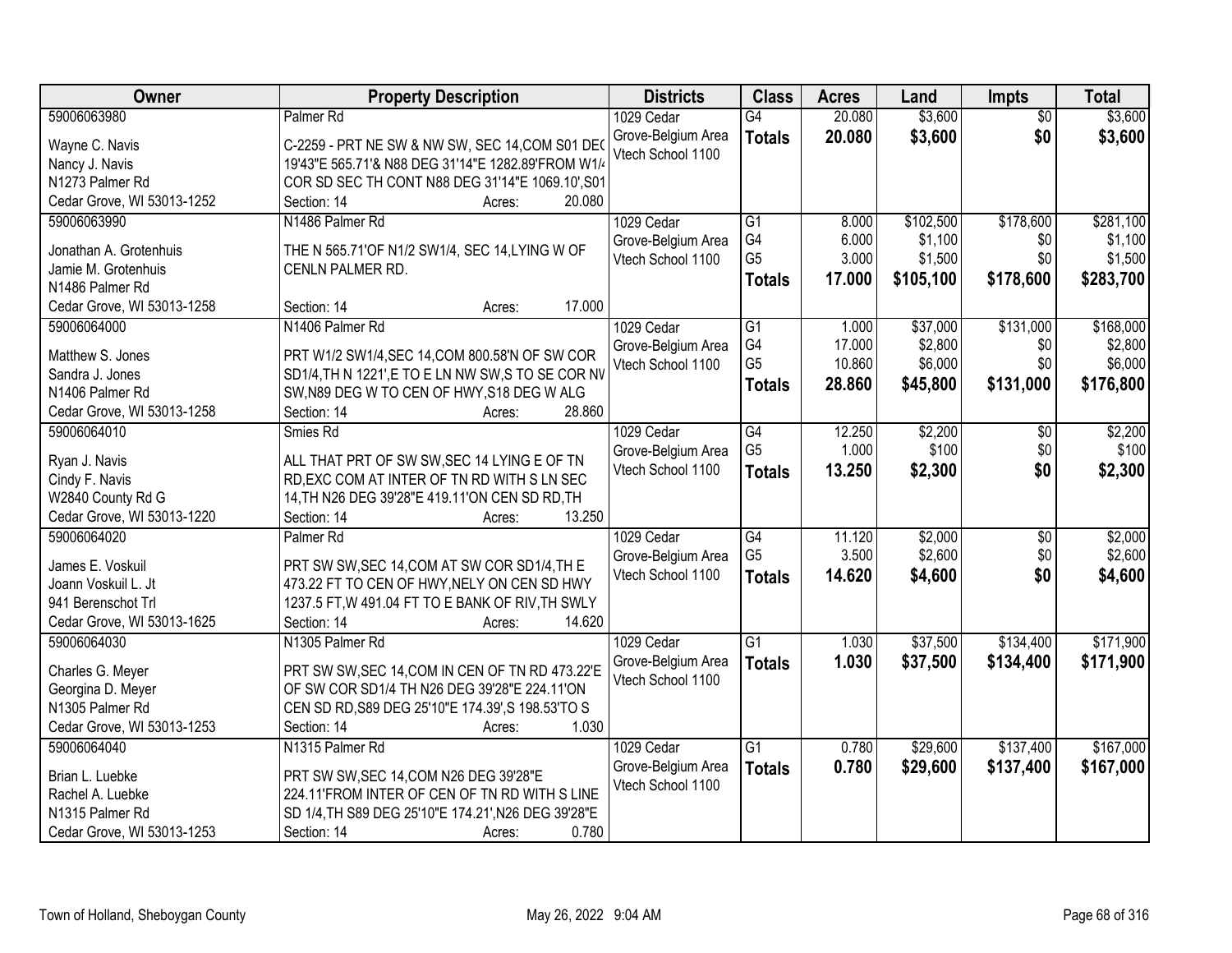| Owner                               | <b>Property Description</b>                          | <b>Districts</b>   | <b>Class</b>    | <b>Acres</b> | Land     | Impts           | <b>Total</b> |
|-------------------------------------|------------------------------------------------------|--------------------|-----------------|--------------|----------|-----------------|--------------|
| 59006064050                         | N1347 Palmer Rd                                      | 1029 Cedar         | $\overline{G1}$ | 1.520        | \$46,400 | \$130,100       | \$176,500    |
| Daniel Heuver                       | PRT SW SW, SEC 14, COM IN CEN OF TN RD, N26 DEG      | Grove-Belgium Area | <b>Totals</b>   | 1.520        | \$46,400 | \$130,100       | \$176,500    |
| Nancy Heuver                        | 39'28"E 645.52'FROM ITS INTER WITH S LN SEC          | Vtech School 1100  |                 |              |          |                 |              |
| N1347 Palmer Rd                     | 14, TH S83 DEG 30'07"E 298.42', N50 DEG 26'04"E 148' |                    |                 |              |          |                 |              |
| Cedar Grove, WI 53013-1253          | 1.520<br>Section: 14<br>Acres:                       |                    |                 |              |          |                 |              |
| 59006064060                         | W2708 Smies Rd                                       | 1029 Cedar         | $\overline{G1}$ | 1.000        | \$37,000 | \$170,700       | \$207,700    |
|                                     |                                                      | Grove-Belgium Area | G4              | 19.000       | \$3,400  | \$0             | \$3,400      |
| Keith Heuver                        | E 20 RDS OF E1/2 OF SW1/4, SEC 14.                   | Vtech School 1100  | <b>Totals</b>   | 20.000       | \$40,400 | \$170,700       | \$211,100    |
| W2708 Smies Rd                      |                                                      |                    |                 |              |          |                 |              |
| Oostburg, WI 53070-1755             |                                                      |                    |                 |              |          |                 |              |
|                                     | 20.000<br>Section: 14<br>Acres:                      |                    |                 |              |          |                 |              |
| 59006064070                         | Smies Rd                                             | 1029 Cedar         | $\overline{G4}$ | 28.000       | \$5,000  | $\overline{50}$ | \$5,000      |
| Ryan J. Navis                       | W 30 AC SE SW, SEC 14                                | Grove-Belgium Area | G <sub>5</sub>  | 2.000        | \$900    | \$0             | \$900        |
| Cindy F. Navis                      |                                                      | Vtech School 1100  | <b>Totals</b>   | 30,000       | \$5,900  | \$0             | \$5,900      |
| W2840 County Rd G                   |                                                      |                    |                 |              |          |                 |              |
| Cedar Grove, WI 53013-1220          | 30.000<br>Section: 14<br>Acres:                      |                    |                 |              |          |                 |              |
| 59006064080                         | State Highway 32                                     | 1029 Cedar         | G4              | 35.200       | \$6,400  | \$0             | \$6,400      |
|                                     |                                                      | Grove-Belgium Area | G <sub>5</sub>  | 1.000        | \$100    | \$0             | \$100        |
| Joel A and Kay L Depagter Revocable | PRT OF SE1/4, SEC 14, COM 1138.5'N OF SE COR SD      | Vtech School 1100  | <b>Totals</b>   | 36.200       | \$6,500  | \$0             | \$6,500      |
| Living Trust 4-10-2                 | SEC, TH W TO CEN STH 32, TH NWLY ALG CEN OF          |                    |                 |              |          |                 |              |
| W1642 Town Line Rd                  | HWY 1513.42'M/L TO N LN SE1/4, TH E TO NE COR SE     |                    |                 |              |          |                 |              |
| Oostburg, WI 53070-1904             | 36.200<br>Section: 14<br>Acres:                      |                    |                 |              |          |                 |              |
| 59006064081                         | N1485 State Highway 32                               | 1029 Cedar         | $\overline{G1}$ | 2.000        | \$55,000 | \$123,600       | \$178,600    |
| Jesse J. Meyer                      | LOT 1 CSM V22 P168-169 #1803355 - PRT NESE &         | Grove-Belgium Area | G4              | 1.950        | \$400    | \$0             | \$400        |
| Aliceson M. Meyer                   | NWSE, SEC 14,                                        | Vtech School 1100  | <b>Totals</b>   | 3.950        | \$55,400 | \$123,600       | \$179,000    |
| N1485 State Rd 32                   |                                                      |                    |                 |              |          |                 |              |
| Oostburg, WI 53070-1734             | 3.950<br>Section: 14<br>Acres:                       |                    |                 |              |          |                 |              |
| 59006064090                         | State Highway 32                                     | 1029 Cedar         | $\overline{G4}$ | 45.060       | \$7,800  | $\overline{50}$ | \$7,800      |
|                                     |                                                      | Grove-Belgium Area | <b>Totals</b>   | 45.060       | \$7,800  | \$0             | \$7,800      |
| Keith Heuver                        | PRT SE1/4, SEC 14, COM AT NW COR, SD SE1/4, TH S     | Vtech School 1100  |                 |              |          |                 |              |
| Everdeen Heuver                     | 1765.5', E 1435.5'M/L TO CEN STH 42(NOW STH          |                    |                 |              |          |                 |              |
| W2708 Smies Rd                      | 32), NWLY ALG CEN SD HWY 1788'M/L TO N LN            |                    |                 |              |          |                 |              |
| Oostburg, WI 53070-1755             | 45.060<br>Section: 14<br>Acres:                      |                    |                 |              |          |                 |              |
| 59006064091                         | N1432 State Highway 32                               | 1029 Cedar         | $\overline{G4}$ | 8.100        | \$800    | $\overline{50}$ | \$800        |
| James H. Wonser                     | LOT 1 CSM V23 P184-185 # 1839938 - PRT NW SE, NE     | Grove-Belgium Area | G7              | 2.000        | \$38,000 | \$194,000       | \$232,000    |
| Wendy K. Wonser                     | SE, SW SE & SE SE, SEC 14                            | Vtech School 1100  | <b>Totals</b>   | 10.100       | \$38,800 | \$194,000       | \$232,800    |
| N1432 State Rd 32                   |                                                      |                    |                 |              |          |                 |              |
| Oostburg, WI 53070-1729             | 10.100<br>Section: 14<br>Acres:                      |                    |                 |              |          |                 |              |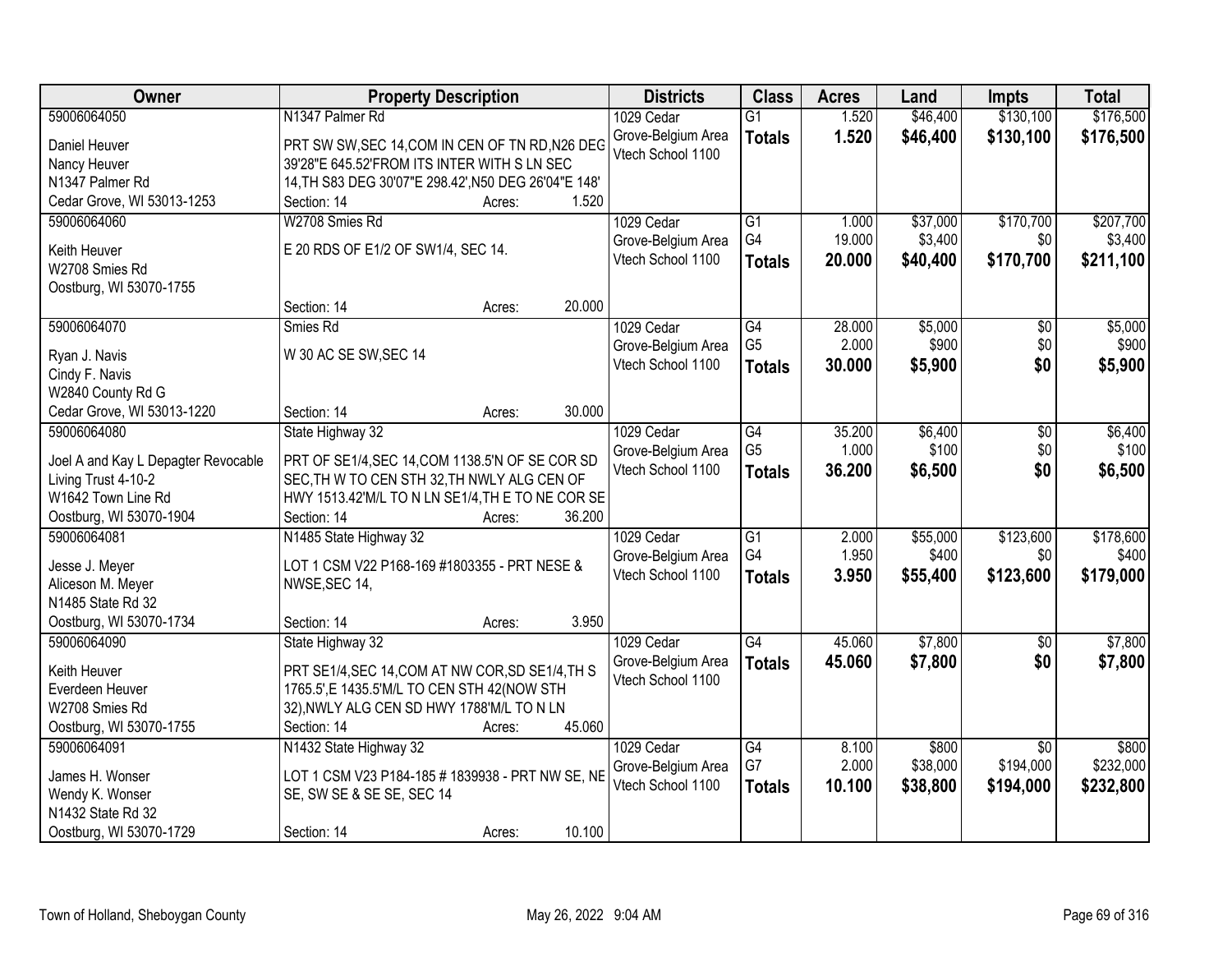| Owner                             | <b>Property Description</b>                                                                      | <b>Districts</b>   | <b>Class</b>    | <b>Acres</b> | Land     | <b>Impts</b>    | <b>Total</b> |
|-----------------------------------|--------------------------------------------------------------------------------------------------|--------------------|-----------------|--------------|----------|-----------------|--------------|
| 59006064100                       | Smies Rd                                                                                         | 1029 Cedar         | G4              | 22.620       | \$4,100  | $\overline{50}$ | \$4,100      |
| David W. Obbink                   | A-7985 - PRT S1/2 SE1/4, SEC 14, COM 298.86'E OF                                                 | Grove-Belgium Area | G <sub>5</sub>  | 0.500        | \$100    | \$0             | \$100        |
| N1189 State Rd 32                 | S1/4 COR, SD SEC, TH N0 DEG 1'27"E 874.50", E                                                    | Vtech School 1100  | <b>Totals</b>   | 23.120       | \$4,200  | \$0             | \$4,200      |
| Cedar Grove, WI 53013-1260        | 1137.35'TO CEN STH 32, SELY ALG CURVE 295.19', W                                                 |                    |                 |              |          |                 |              |
|                                   | 23.120<br>Section: 14<br>Acres:                                                                  |                    |                 |              |          |                 |              |
| 59006064110                       | W2692 Smies Rd                                                                                   | 1029 Cedar         | $\overline{G1}$ | 3.000        | \$65,000 | \$186,300       | \$251,300    |
|                                   |                                                                                                  | Grove-Belgium Area | G4              | 3.000        | \$500    | \$0             | \$500        |
| Anthony Burtin                    | THE W 298.86'OF THE S 874.5' OF SW SE, SEC 14.                                                   | Vtech School 1100  | <b>Totals</b>   | 6.000        | \$65,500 | \$186,300       | \$251,800    |
| Mary Lou Burtin                   |                                                                                                  |                    |                 |              |          |                 |              |
| W2692 Smies Rd                    | 6.000                                                                                            |                    |                 |              |          |                 |              |
| Oostburg, WI 53070-1771           | Section: 14<br>Acres:                                                                            |                    |                 |              |          |                 |              |
| 59006064120                       | N1389 State Highway 32                                                                           | 1029 Cedar         | $\overline{G1}$ | 2.500        | \$60,000 | \$210,900       | \$270,900    |
| Deblaey, Wayne A & Deborah A      | PRT SE SE, SEC 14, COM 811.5'N OF SE COR SD                                                      | Grove-Belgium Area | G4              | 11.420       | \$2,100  | \$0             | \$2,100      |
| Deblaey Trust et al               | SEC, TH N 327' M/L, W 1254'M/L TO CEN STH 42 SELY                                                | Vtech School 1100  | <b>Totals</b>   | 13.920       | \$62,100 | \$210,900       | \$273,000    |
| N1389 State Rd 32                 | ALG CEN OF HWY 314'M/L, TH E 1240.8'M/L TO BEG, &                                                |                    |                 |              |          |                 |              |
| Oostburg, WI 53070-1733           | Section: 14<br>13.920<br>Acres:                                                                  |                    |                 |              |          |                 |              |
| 59006064131                       | State Highway 32                                                                                 | 1029 Cedar         | G4              | 1.770        | \$300    | \$0             | \$300        |
|                                   |                                                                                                  | Grove-Belgium Area | G <sub>5</sub>  | 0.200        | \$100    | \$0             | \$100        |
| David W. Obbink                   | A-12543 - PRT SE SE, SEC 14, COM 1531.23'E OF S1/4                                               | Vtech School 1100  | <b>Totals</b>   | 1.970        | \$400    | \$0             | \$400        |
| N1189 State Rd 32                 | COR, SD SEC, TH N6 DEG 10'W 408.06', N85 DEG 48'E                                                |                    |                 |              |          |                 |              |
| Cedar Grove, WI 53013-1260        | 107.35'TO CENLN STH 32, SELY ALG SD CENLN TO S<br>1.970                                          |                    |                 |              |          |                 |              |
|                                   | Section: 14<br>Acres:                                                                            |                    |                 |              |          |                 |              |
| 59006064132                       | State Highway 32                                                                                 | 1029 Cedar         | $\overline{G4}$ | 63.000       | \$11,100 | $\overline{50}$ | \$11,100     |
| David W. Obbink                   | B-1657 - PRT SE SE, SEC 14 & PRT SW SW & NW                                                      | Grove-Belgium Area | G <sub>5</sub>  | 6.630        | \$3,300  | \$0             | \$3,300      |
| N1189 State Rd 32                 | SW, SEC 13, COM 325'E OF SW COR, SEC 13, TH E                                                    | Vtech School 1100  | <b>Totals</b>   | 69.630       | \$14,400 | \$0             | \$14,400     |
| Cedar Grove, WI 53013-1260        | 1006.68'TO SE COR SW SW, SD SEC, N01 DEG 08'21"E                                                 |                    |                 |              |          |                 |              |
|                                   | Section: 14<br>69.630<br>Acres:                                                                  |                    |                 |              |          |                 |              |
| 59006064140                       | N1350 State Highway 32                                                                           | 1029 Cedar         | $\overline{G1}$ | 1.000        | \$37,000 | \$110,900       | \$147,900    |
|                                   |                                                                                                  | Grove-Belgium Area | <b>Totals</b>   | 1.000        | \$37,000 | \$110,900       | \$147,900    |
| Pushing Perfection Concrete &     | PRT OF S1/2 SE1/4, SEC 14, COM AT A PNT 1299.82'E<br>& 390'N OF SW COR OF SE1/4, TH N85 DEG 48'E | Vtech School 1100  |                 |              |          |                 |              |
| Construction LLC<br>769 S Main St |                                                                                                  |                    |                 |              |          |                 |              |
| Cedar Grove, WI 53013-1306        | 295.85'TO CEN STH "32", NWLY ALONG CEN SD HWY<br>1.000<br>Section: 14                            |                    |                 |              |          |                 |              |
|                                   | Acres:                                                                                           |                    |                 |              |          |                 |              |
| 59006064150                       | W2512 Smies Rd                                                                                   | 1029 Cedar         | G1              | 1.160        | \$39,900 | \$112,700       | \$152,600    |
| Leroy H. Greupink                 | PRT SE SE, SEC 14, COM AT SE COR SD1/4, TH N                                                     | Grove-Belgium Area | <b>Totals</b>   | 1.160        | \$39,900 | \$112,700       | \$152,600    |
| W2512 Smies Rd                    | 217', N89 DEG 49'W 233', S 217'TO S LN SEC 14, TH S89                                            | Vtech School 1100  |                 |              |          |                 |              |
| Oostburg, WI 53070-1753           | DEG 49'E 233'TO BEG.                                                                             |                    |                 |              |          |                 |              |
|                                   | 1.160<br>Section: 14<br>Acres:                                                                   |                    |                 |              |          |                 |              |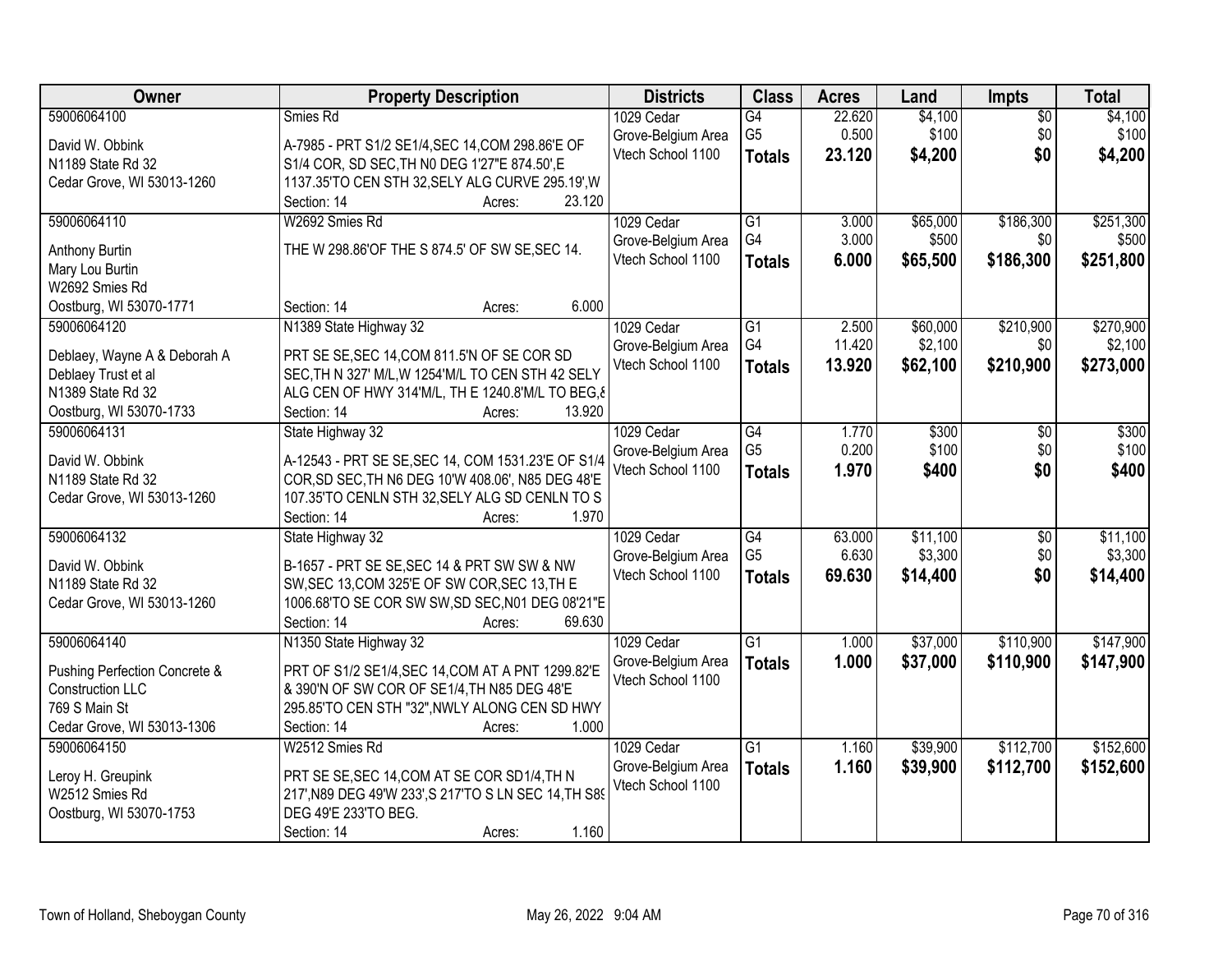| 59006064151<br>1.040<br>$\overline{50}$<br>$\overline{30}$<br>Gibbons Rd<br>1029 Cedar<br>$\overline{\mathsf{x2}}$<br>$\overline{50}$<br>\$0<br>\$0<br>\$0<br>Grove-Belgium Area<br>1.040<br><b>Totals</b><br>State of Wisconsin Dept of Transportatic   PRT NE SE & NW SE, SEC 14 (CLAERBAUT) 0.40 AC.<br>Vtech School 1100<br>PRT SE SE, SEC 14 (OBBINK) 0.31 AC. PRT S1/2<br>944 Vanderperren Way<br>Green Bay, WI 54304-5344<br>NE1/4, SEC 14 (WALVOORD) 0.16 AC. PRT SE SE, SEC<br>Section: 14<br>1.040<br>Acres:<br>59006064160<br>1029 Cedar<br>$\overline{G4}$<br>37.500<br>\$6,500<br>Eernisse Rd<br>\$0<br>G <sub>5</sub><br>2.000<br>\$1,000<br>\$0<br>Grove-Belgium Area<br>NE NE, EX. 1/2 AC. SCHOOL SITE.<br>Craig A. Droppers et al<br>\$0<br>Vtech School 1100<br>\$7,500<br>39.500<br>\$7,500<br><b>Totals</b><br>2921 Eernisse Rd<br>Cedar Grove, WI 53013-1278<br>39.500<br>Section: 15<br>Acres:<br>59006064170<br>W2998 Eernisse Rd<br>$\overline{G1}$<br>\$29,700<br>\$100,700<br>1029 Cedar<br>0.460<br>Grove-Belgium Area<br>0.460<br>\$29,700<br>\$100,700<br><b>Totals</b><br>PRT NE NE, SEC 15, COM S89 DEG 23'43"E 1336.81'&<br>Brian A. Campbell<br>Vtech School 1100<br>Kelli J. Campbell<br>S0 DEG 47' 17"W 1188.65'FROM N1/4 COR SD SEC, TH<br>2998 Eernisse Rd<br>S88 DEG 26'59"E 145.03', S0 DEG 32'13"W 135.96', N89<br>0.460<br>Cedar Grove, WI 53013-1277<br>Section: 15<br>Acres:<br>59006064180<br>County Rd KW<br>1029 Cedar<br>G4<br>18.600<br>\$3,400<br>\$0<br>G <sub>5</sub><br>0.400<br>\$100<br>\$0<br>Grove-Belgium Area<br>N.1/2 NW NE, EX. S.1 AC.<br>Jan S. Rauwerdink<br>\$0<br>Vtech School 1100<br>19.000<br>\$3,500<br>\$3,500<br><b>Totals</b><br>Brent J. Rauwerdink<br>N1872 Rauwerdink Rd<br>19.000<br>Oostburg, WI 53070-2018<br>Section: 15<br>Acres:<br>$\overline{G4}$<br>20.970<br>\$3,800<br>59006064190<br>County Rd KW<br>1029 Cedar<br>$\overline{50}$<br>20.970<br>\$3,800<br>\$0<br>\$3,800<br>Grove-Belgium Area<br><b>Totals</b><br>Craig A. Droppers et al<br>S1/2 NW NE, SEC 15, & S 1 AC OF N1/2 NW NE, SUBJ<br>Vtech School 1100<br>2921 Eernisse Rd<br>TO HWY CONV AS REC IN VOL 396 P 423.<br>Cedar Grove, WI 53013-1278<br>20.970<br>Section: 15<br>Acres:<br>$\overline{G4}$<br>59006064200<br>1029 Cedar<br>32.070<br>\$5,800 | Owner | <b>Property Description</b> | <b>Districts</b> | <b>Class</b> | <b>Acres</b> | Land | <b>Impts</b> | <b>Total</b> |
|---------------------------------------------------------------------------------------------------------------------------------------------------------------------------------------------------------------------------------------------------------------------------------------------------------------------------------------------------------------------------------------------------------------------------------------------------------------------------------------------------------------------------------------------------------------------------------------------------------------------------------------------------------------------------------------------------------------------------------------------------------------------------------------------------------------------------------------------------------------------------------------------------------------------------------------------------------------------------------------------------------------------------------------------------------------------------------------------------------------------------------------------------------------------------------------------------------------------------------------------------------------------------------------------------------------------------------------------------------------------------------------------------------------------------------------------------------------------------------------------------------------------------------------------------------------------------------------------------------------------------------------------------------------------------------------------------------------------------------------------------------------------------------------------------------------------------------------------------------------------------------------------------------------------------------------------------------------------------------------------------------------------------------------------------------------------------------------------------------------------------------------------------------------------------------------------------------------------------------------------------------------------------------------------------------------|-------|-----------------------------|------------------|--------------|--------------|------|--------------|--------------|
|                                                                                                                                                                                                                                                                                                                                                                                                                                                                                                                                                                                                                                                                                                                                                                                                                                                                                                                                                                                                                                                                                                                                                                                                                                                                                                                                                                                                                                                                                                                                                                                                                                                                                                                                                                                                                                                                                                                                                                                                                                                                                                                                                                                                                                                                                                               |       |                             |                  |              |              |      |              |              |
|                                                                                                                                                                                                                                                                                                                                                                                                                                                                                                                                                                                                                                                                                                                                                                                                                                                                                                                                                                                                                                                                                                                                                                                                                                                                                                                                                                                                                                                                                                                                                                                                                                                                                                                                                                                                                                                                                                                                                                                                                                                                                                                                                                                                                                                                                                               |       |                             |                  |              |              |      |              |              |
|                                                                                                                                                                                                                                                                                                                                                                                                                                                                                                                                                                                                                                                                                                                                                                                                                                                                                                                                                                                                                                                                                                                                                                                                                                                                                                                                                                                                                                                                                                                                                                                                                                                                                                                                                                                                                                                                                                                                                                                                                                                                                                                                                                                                                                                                                                               |       |                             |                  |              |              |      |              |              |
|                                                                                                                                                                                                                                                                                                                                                                                                                                                                                                                                                                                                                                                                                                                                                                                                                                                                                                                                                                                                                                                                                                                                                                                                                                                                                                                                                                                                                                                                                                                                                                                                                                                                                                                                                                                                                                                                                                                                                                                                                                                                                                                                                                                                                                                                                                               |       |                             |                  |              |              |      |              |              |
| \$6,500<br>\$1,000<br>\$130,400<br>\$130,400<br>\$3,400<br>\$100                                                                                                                                                                                                                                                                                                                                                                                                                                                                                                                                                                                                                                                                                                                                                                                                                                                                                                                                                                                                                                                                                                                                                                                                                                                                                                                                                                                                                                                                                                                                                                                                                                                                                                                                                                                                                                                                                                                                                                                                                                                                                                                                                                                                                                              |       |                             |                  |              |              |      |              |              |
|                                                                                                                                                                                                                                                                                                                                                                                                                                                                                                                                                                                                                                                                                                                                                                                                                                                                                                                                                                                                                                                                                                                                                                                                                                                                                                                                                                                                                                                                                                                                                                                                                                                                                                                                                                                                                                                                                                                                                                                                                                                                                                                                                                                                                                                                                                               |       |                             |                  |              |              |      |              |              |
|                                                                                                                                                                                                                                                                                                                                                                                                                                                                                                                                                                                                                                                                                                                                                                                                                                                                                                                                                                                                                                                                                                                                                                                                                                                                                                                                                                                                                                                                                                                                                                                                                                                                                                                                                                                                                                                                                                                                                                                                                                                                                                                                                                                                                                                                                                               |       |                             |                  |              |              |      |              |              |
|                                                                                                                                                                                                                                                                                                                                                                                                                                                                                                                                                                                                                                                                                                                                                                                                                                                                                                                                                                                                                                                                                                                                                                                                                                                                                                                                                                                                                                                                                                                                                                                                                                                                                                                                                                                                                                                                                                                                                                                                                                                                                                                                                                                                                                                                                                               |       |                             |                  |              |              |      |              |              |
|                                                                                                                                                                                                                                                                                                                                                                                                                                                                                                                                                                                                                                                                                                                                                                                                                                                                                                                                                                                                                                                                                                                                                                                                                                                                                                                                                                                                                                                                                                                                                                                                                                                                                                                                                                                                                                                                                                                                                                                                                                                                                                                                                                                                                                                                                                               |       |                             |                  |              |              |      |              |              |
|                                                                                                                                                                                                                                                                                                                                                                                                                                                                                                                                                                                                                                                                                                                                                                                                                                                                                                                                                                                                                                                                                                                                                                                                                                                                                                                                                                                                                                                                                                                                                                                                                                                                                                                                                                                                                                                                                                                                                                                                                                                                                                                                                                                                                                                                                                               |       |                             |                  |              |              |      |              |              |
|                                                                                                                                                                                                                                                                                                                                                                                                                                                                                                                                                                                                                                                                                                                                                                                                                                                                                                                                                                                                                                                                                                                                                                                                                                                                                                                                                                                                                                                                                                                                                                                                                                                                                                                                                                                                                                                                                                                                                                                                                                                                                                                                                                                                                                                                                                               |       |                             |                  |              |              |      |              |              |
|                                                                                                                                                                                                                                                                                                                                                                                                                                                                                                                                                                                                                                                                                                                                                                                                                                                                                                                                                                                                                                                                                                                                                                                                                                                                                                                                                                                                                                                                                                                                                                                                                                                                                                                                                                                                                                                                                                                                                                                                                                                                                                                                                                                                                                                                                                               |       |                             |                  |              |              |      |              |              |
|                                                                                                                                                                                                                                                                                                                                                                                                                                                                                                                                                                                                                                                                                                                                                                                                                                                                                                                                                                                                                                                                                                                                                                                                                                                                                                                                                                                                                                                                                                                                                                                                                                                                                                                                                                                                                                                                                                                                                                                                                                                                                                                                                                                                                                                                                                               |       |                             |                  |              |              |      |              |              |
|                                                                                                                                                                                                                                                                                                                                                                                                                                                                                                                                                                                                                                                                                                                                                                                                                                                                                                                                                                                                                                                                                                                                                                                                                                                                                                                                                                                                                                                                                                                                                                                                                                                                                                                                                                                                                                                                                                                                                                                                                                                                                                                                                                                                                                                                                                               |       |                             |                  |              |              |      |              |              |
|                                                                                                                                                                                                                                                                                                                                                                                                                                                                                                                                                                                                                                                                                                                                                                                                                                                                                                                                                                                                                                                                                                                                                                                                                                                                                                                                                                                                                                                                                                                                                                                                                                                                                                                                                                                                                                                                                                                                                                                                                                                                                                                                                                                                                                                                                                               |       |                             |                  |              |              |      |              |              |
|                                                                                                                                                                                                                                                                                                                                                                                                                                                                                                                                                                                                                                                                                                                                                                                                                                                                                                                                                                                                                                                                                                                                                                                                                                                                                                                                                                                                                                                                                                                                                                                                                                                                                                                                                                                                                                                                                                                                                                                                                                                                                                                                                                                                                                                                                                               |       |                             |                  |              |              |      |              |              |
|                                                                                                                                                                                                                                                                                                                                                                                                                                                                                                                                                                                                                                                                                                                                                                                                                                                                                                                                                                                                                                                                                                                                                                                                                                                                                                                                                                                                                                                                                                                                                                                                                                                                                                                                                                                                                                                                                                                                                                                                                                                                                                                                                                                                                                                                                                               |       |                             |                  |              |              |      |              |              |
|                                                                                                                                                                                                                                                                                                                                                                                                                                                                                                                                                                                                                                                                                                                                                                                                                                                                                                                                                                                                                                                                                                                                                                                                                                                                                                                                                                                                                                                                                                                                                                                                                                                                                                                                                                                                                                                                                                                                                                                                                                                                                                                                                                                                                                                                                                               |       |                             |                  |              |              |      |              |              |
| \$3,800<br>\$5,800                                                                                                                                                                                                                                                                                                                                                                                                                                                                                                                                                                                                                                                                                                                                                                                                                                                                                                                                                                                                                                                                                                                                                                                                                                                                                                                                                                                                                                                                                                                                                                                                                                                                                                                                                                                                                                                                                                                                                                                                                                                                                                                                                                                                                                                                                            |       |                             |                  |              |              |      |              |              |
|                                                                                                                                                                                                                                                                                                                                                                                                                                                                                                                                                                                                                                                                                                                                                                                                                                                                                                                                                                                                                                                                                                                                                                                                                                                                                                                                                                                                                                                                                                                                                                                                                                                                                                                                                                                                                                                                                                                                                                                                                                                                                                                                                                                                                                                                                                               |       |                             |                  |              |              |      |              |              |
|                                                                                                                                                                                                                                                                                                                                                                                                                                                                                                                                                                                                                                                                                                                                                                                                                                                                                                                                                                                                                                                                                                                                                                                                                                                                                                                                                                                                                                                                                                                                                                                                                                                                                                                                                                                                                                                                                                                                                                                                                                                                                                                                                                                                                                                                                                               |       |                             |                  |              |              |      |              |              |
|                                                                                                                                                                                                                                                                                                                                                                                                                                                                                                                                                                                                                                                                                                                                                                                                                                                                                                                                                                                                                                                                                                                                                                                                                                                                                                                                                                                                                                                                                                                                                                                                                                                                                                                                                                                                                                                                                                                                                                                                                                                                                                                                                                                                                                                                                                               |       |                             |                  |              |              |      |              |              |
|                                                                                                                                                                                                                                                                                                                                                                                                                                                                                                                                                                                                                                                                                                                                                                                                                                                                                                                                                                                                                                                                                                                                                                                                                                                                                                                                                                                                                                                                                                                                                                                                                                                                                                                                                                                                                                                                                                                                                                                                                                                                                                                                                                                                                                                                                                               |       |                             |                  |              |              |      |              |              |
|                                                                                                                                                                                                                                                                                                                                                                                                                                                                                                                                                                                                                                                                                                                                                                                                                                                                                                                                                                                                                                                                                                                                                                                                                                                                                                                                                                                                                                                                                                                                                                                                                                                                                                                                                                                                                                                                                                                                                                                                                                                                                                                                                                                                                                                                                                               |       |                             |                  |              |              |      |              |              |
|                                                                                                                                                                                                                                                                                                                                                                                                                                                                                                                                                                                                                                                                                                                                                                                                                                                                                                                                                                                                                                                                                                                                                                                                                                                                                                                                                                                                                                                                                                                                                                                                                                                                                                                                                                                                                                                                                                                                                                                                                                                                                                                                                                                                                                                                                                               |       |                             |                  |              |              |      |              |              |
|                                                                                                                                                                                                                                                                                                                                                                                                                                                                                                                                                                                                                                                                                                                                                                                                                                                                                                                                                                                                                                                                                                                                                                                                                                                                                                                                                                                                                                                                                                                                                                                                                                                                                                                                                                                                                                                                                                                                                                                                                                                                                                                                                                                                                                                                                                               |       |                             |                  |              |              |      |              |              |
|                                                                                                                                                                                                                                                                                                                                                                                                                                                                                                                                                                                                                                                                                                                                                                                                                                                                                                                                                                                                                                                                                                                                                                                                                                                                                                                                                                                                                                                                                                                                                                                                                                                                                                                                                                                                                                                                                                                                                                                                                                                                                                                                                                                                                                                                                                               |       |                             |                  |              |              |      |              |              |
|                                                                                                                                                                                                                                                                                                                                                                                                                                                                                                                                                                                                                                                                                                                                                                                                                                                                                                                                                                                                                                                                                                                                                                                                                                                                                                                                                                                                                                                                                                                                                                                                                                                                                                                                                                                                                                                                                                                                                                                                                                                                                                                                                                                                                                                                                                               |       | County Rd KW                |                  |              |              |      | $\sqrt{6}$   |              |
| G <sub>5</sub><br>1.500<br>\$100<br>\$0<br>\$100<br>Grove-Belgium Area<br>SW NE, SEC 15, EXC THE W 2 RDS THEREOF, & EXC<br>Craig A. Droppers et al                                                                                                                                                                                                                                                                                                                                                                                                                                                                                                                                                                                                                                                                                                                                                                                                                                                                                                                                                                                                                                                                                                                                                                                                                                                                                                                                                                                                                                                                                                                                                                                                                                                                                                                                                                                                                                                                                                                                                                                                                                                                                                                                                            |       |                             |                  |              |              |      |              |              |
| 33.570<br>\$5,900<br>Vtech School 1100<br>\$0<br>\$5,900<br><b>Totals</b><br>THE S 33'OF THE E 261.36'THEREOF, & EXC COM<br>2921 Eernisse Rd                                                                                                                                                                                                                                                                                                                                                                                                                                                                                                                                                                                                                                                                                                                                                                                                                                                                                                                                                                                                                                                                                                                                                                                                                                                                                                                                                                                                                                                                                                                                                                                                                                                                                                                                                                                                                                                                                                                                                                                                                                                                                                                                                                  |       |                             |                  |              |              |      |              |              |
| 33'E OF CEN SEC 15, TH E 450', N 490', W 450', TH S<br>Cedar Grove, WI 53013-1278                                                                                                                                                                                                                                                                                                                                                                                                                                                                                                                                                                                                                                                                                                                                                                                                                                                                                                                                                                                                                                                                                                                                                                                                                                                                                                                                                                                                                                                                                                                                                                                                                                                                                                                                                                                                                                                                                                                                                                                                                                                                                                                                                                                                                             |       |                             |                  |              |              |      |              |              |
| 33.570<br>Section: 15<br>Acres:                                                                                                                                                                                                                                                                                                                                                                                                                                                                                                                                                                                                                                                                                                                                                                                                                                                                                                                                                                                                                                                                                                                                                                                                                                                                                                                                                                                                                                                                                                                                                                                                                                                                                                                                                                                                                                                                                                                                                                                                                                                                                                                                                                                                                                                                               |       |                             |                  |              |              |      |              |              |
| \$200,600<br>59006064210<br>W3070 Hoitink Rd<br>$\overline{G1}$<br>\$73,200<br>\$127,400<br>1029 Cedar<br>5.060                                                                                                                                                                                                                                                                                                                                                                                                                                                                                                                                                                                                                                                                                                                                                                                                                                                                                                                                                                                                                                                                                                                                                                                                                                                                                                                                                                                                                                                                                                                                                                                                                                                                                                                                                                                                                                                                                                                                                                                                                                                                                                                                                                                               |       |                             |                  |              |              |      |              |              |
| 5.060<br>\$73,200<br>Grove-Belgium Area<br>\$127,400<br>\$200,600<br><b>Totals</b><br>PRT SW NE, SEC 15, COM 33'E OF CEN SD SEC, TH E                                                                                                                                                                                                                                                                                                                                                                                                                                                                                                                                                                                                                                                                                                                                                                                                                                                                                                                                                                                                                                                                                                                                                                                                                                                                                                                                                                                                                                                                                                                                                                                                                                                                                                                                                                                                                                                                                                                                                                                                                                                                                                                                                                         |       |                             |                  |              |              |      |              |              |
| Pushing Perfection Concrete &<br>Vtech School 1100<br><b>Construction LLC</b><br>450', N 490', W 450', TH S 490' TO BEG.                                                                                                                                                                                                                                                                                                                                                                                                                                                                                                                                                                                                                                                                                                                                                                                                                                                                                                                                                                                                                                                                                                                                                                                                                                                                                                                                                                                                                                                                                                                                                                                                                                                                                                                                                                                                                                                                                                                                                                                                                                                                                                                                                                                      |       |                             |                  |              |              |      |              |              |
| W3070 Hoitink Rd                                                                                                                                                                                                                                                                                                                                                                                                                                                                                                                                                                                                                                                                                                                                                                                                                                                                                                                                                                                                                                                                                                                                                                                                                                                                                                                                                                                                                                                                                                                                                                                                                                                                                                                                                                                                                                                                                                                                                                                                                                                                                                                                                                                                                                                                                              |       |                             |                  |              |              |      |              |              |
| 5.060<br>Cedar Grove, WI 53013-1203<br>Section: 15<br>Acres:                                                                                                                                                                                                                                                                                                                                                                                                                                                                                                                                                                                                                                                                                                                                                                                                                                                                                                                                                                                                                                                                                                                                                                                                                                                                                                                                                                                                                                                                                                                                                                                                                                                                                                                                                                                                                                                                                                                                                                                                                                                                                                                                                                                                                                                  |       |                             |                  |              |              |      |              |              |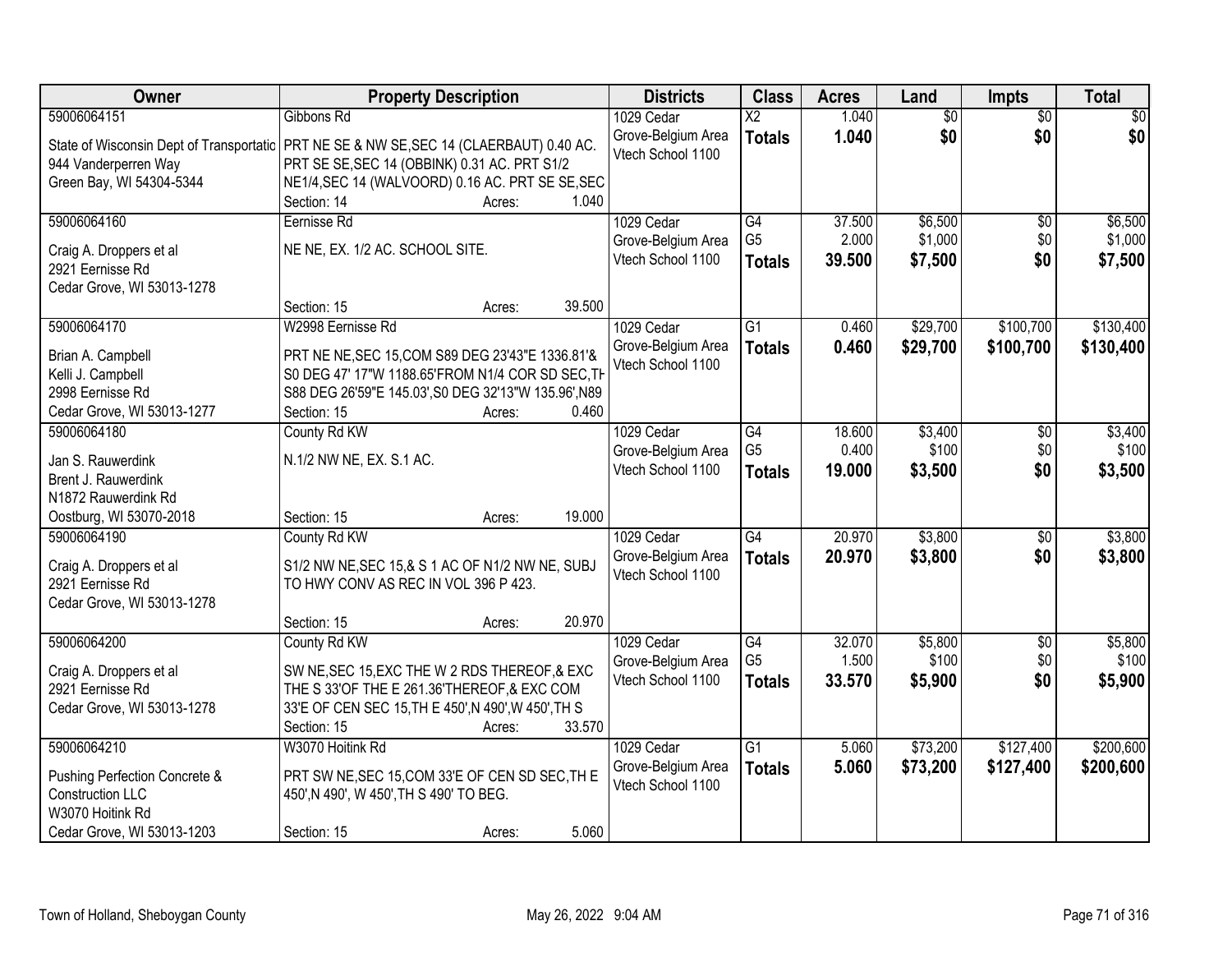| Owner                      |                                              | <b>Property Description</b> |        | <b>Districts</b>   | <b>Class</b>    | <b>Acres</b> | Land     | <b>Impts</b>    | <b>Total</b> |
|----------------------------|----------------------------------------------|-----------------------------|--------|--------------------|-----------------|--------------|----------|-----------------|--------------|
| 59006064220                | W2921 Eernisse Rd                            |                             |        | 1029 Cedar         | G4              | 34.930       | \$6,200  | $\overline{50}$ | \$6,200      |
| Craig A. Droppers et al    | SE NE, SEC 15, EXC 4 SQUARE RDS IN SW COR, & |                             |        | Grove-Belgium Area | G <sub>5</sub>  | 2.000        | \$1,200  | \$0             | \$1,200      |
| 2921 Eernisse Rd           | EXC THE N 195'OF THE E 230'OF SD1/4.         |                             |        | Vtech School 1100  | G7              | 2.000        | \$38,000 | \$160,200       | \$198,200    |
| Cedar Grove, WI 53013-1278 |                                              |                             |        |                    | <b>Totals</b>   | 38.930       | \$45,400 | \$160,200       | \$205,600    |
|                            | Section: 15                                  | Acres:                      | 38.930 |                    |                 |              |          |                 |              |
| 59006064230                | W2915 Eernisse Rd                            |                             |        | 1029 Cedar         | $\overline{G1}$ | 1.030        | \$37,500 | \$142,800       | \$180,300    |
| Michael A. Ciske           | THE N 195'OF E 230'OF SE NE, SEC 15.         |                             |        | Grove-Belgium Area | <b>Totals</b>   | 1.030        | \$37,500 | \$142,800       | \$180,300    |
| Jane M. Ciske              |                                              |                             |        | Vtech School 1100  |                 |              |          |                 |              |
| 2915 Eernisse Rd           |                                              |                             |        |                    |                 |              |          |                 |              |
| Cedar Grove, WI 53013-1278 | Section: 15                                  | Acres:                      | 1.030  |                    |                 |              |          |                 |              |
| 59006064240                | <b>Risseeuw Rd</b>                           |                             |        | 1029 Cedar         | $\overline{G4}$ | 9.750        | \$1,800  | $\overline{50}$ | \$1,800      |
| Jan S. Rauwerdink          | NE1/4 NE NW, SEC 15.                         |                             |        | Grove-Belgium Area | G5M             | 0.250        | \$500    | \$0             | \$500        |
| Brent J. Rauwerdink        |                                              |                             |        | Vtech School 1100  | <b>Totals</b>   | 10.000       | \$2,300  | \$0             | \$2,300      |
| N1872 Rauwerdink Rd        |                                              |                             |        |                    |                 |              |          |                 |              |
| Oostburg, WI 53070-2018    | Section: 15                                  | Acres:                      | 10.000 |                    |                 |              |          |                 |              |
| 59006064250                | <b>Risseeuw Rd</b>                           |                             |        | 1029 Cedar         | $\overline{G4}$ | 9.000        | \$1,600  | \$0             | \$1,600      |
| Craig A. Droppers et al    | SE1/4 NE NW                                  |                             |        | Grove-Belgium Area | G5M             | 1.000        | \$2,000  | \$0             | \$2,000      |
| 2921 Eernisse Rd           |                                              |                             |        | Vtech School 1100  | <b>Totals</b>   | 10.000       | \$3,600  | \$0             | \$3,600      |
| Cedar Grove, WI 53013-1278 |                                              |                             |        |                    |                 |              |          |                 |              |
|                            | Section: 15                                  | Acres:                      | 10.000 |                    |                 |              |          |                 |              |
| 59006064260                | <b>Risseeuw Rd</b>                           |                             |        | 1029 Cedar         | G4              | 19.500       | \$3,500  | $\overline{50}$ | \$3,500      |
| Daniel Obbink et al        | <b>W.1/2 NE NW</b>                           |                             |        | Grove-Belgium Area | G <sub>5</sub>  | 0.500        | \$300    | \$0             | \$300        |
| 524 Birch Tree Ave         |                                              |                             |        | Vtech School 1100  | <b>Totals</b>   | 20.000       | \$3,800  | \$0             | \$3,800      |
| Cedar Grove, WI 53013-1623 |                                              |                             |        |                    |                 |              |          |                 |              |
|                            | Section: 15                                  | Acres:                      | 20.000 |                    |                 |              |          |                 |              |
| 59006064270                | Rauwerdink & Risseeu                         |                             |        | 1029 Cedar         | G4              | 39.500       | \$7,100  | $\overline{60}$ | \$7,100      |
| Daniel Obbink et al        | NW NW                                        |                             |        | Grove-Belgium Area | G <sub>5</sub>  | 0.500        | \$100    | \$0             | \$100        |
| 524 Birch Tree Ave         |                                              |                             |        | Vtech School 1100  | <b>Totals</b>   | 40.000       | \$7,200  | \$0             | \$7,200      |
| Cedar Grove, WI 53013-1623 |                                              |                             |        |                    |                 |              |          |                 |              |
|                            | Section: 15                                  | Acres:                      | 40.000 |                    |                 |              |          |                 |              |
| 59006064280                | Rauwerdink Rd                                |                             |        | 1029 Cedar         | G4              | 19.750       | \$3,500  | $\overline{50}$ | \$3,500      |
| David W. Obbink            | N 1/2 SW NW, SEC 15.                         |                             |        | Grove-Belgium Area | G <sub>5</sub>  | 0.250        | \$100    | \$0             | \$100        |
| N1189 State Rd 32          |                                              |                             |        | Vtech School 1100  | <b>Totals</b>   | 20.000       | \$3,600  | \$0             | \$3,600      |
| Cedar Grove, WI 53013-1260 |                                              |                             |        |                    |                 |              |          |                 |              |
|                            | Section: 15                                  | Acres:                      | 20.000 |                    |                 |              |          |                 |              |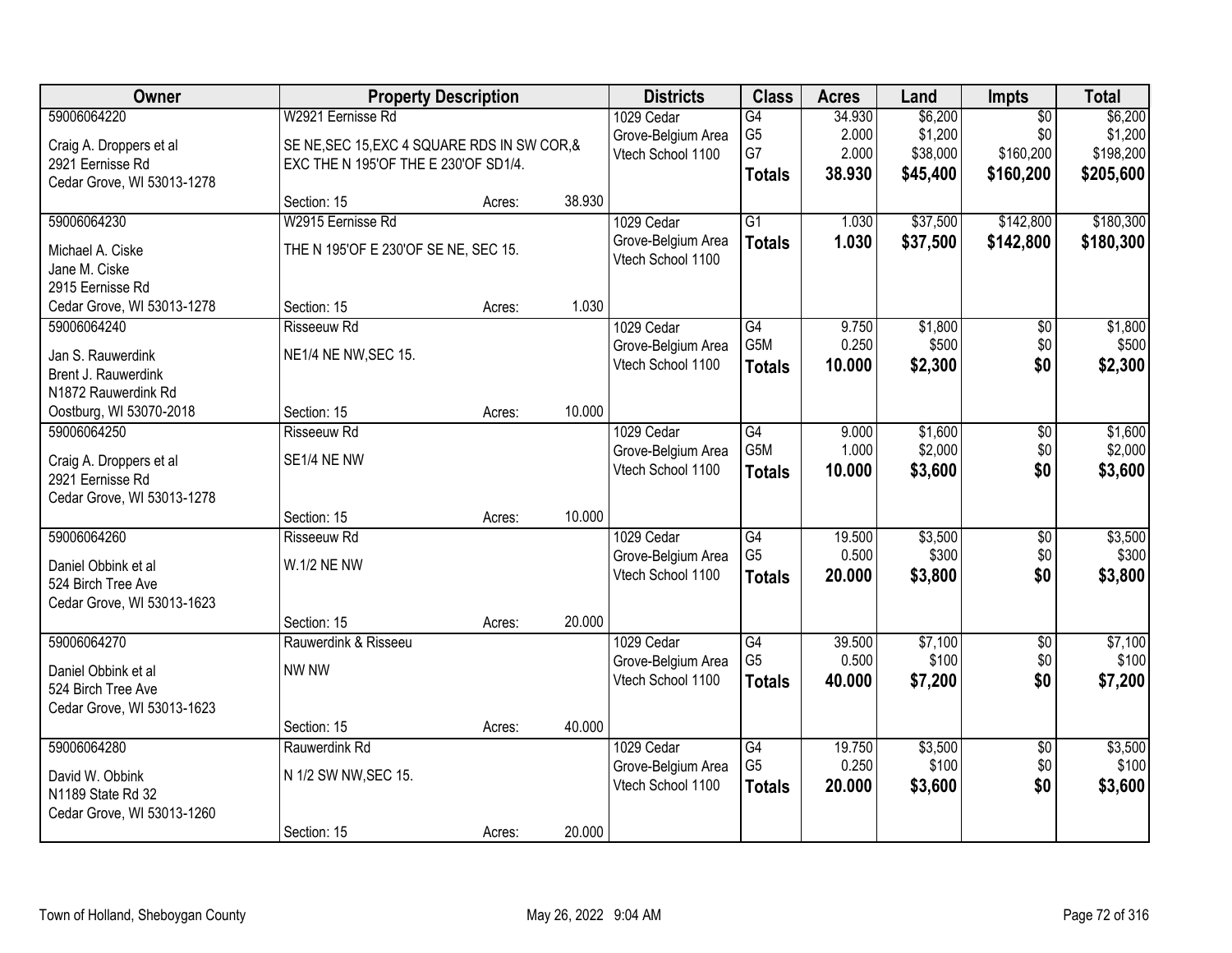| Owner                                            |                                                  | <b>Property Description</b> |        | <b>Districts</b>   | <b>Class</b>    | <b>Acres</b> | Land     | <b>Impts</b>    | <b>Total</b> |
|--------------------------------------------------|--------------------------------------------------|-----------------------------|--------|--------------------|-----------------|--------------|----------|-----------------|--------------|
| 59006064290                                      | <b>Hoitink Rd</b>                                |                             |        | 1029 Cedar         | $\overline{G4}$ | 19.500       | \$3,500  | $\overline{50}$ | \$3,500      |
| Teunissen, Matthew E & Julie A                   | S1/2 SW NW, SEC 15                               |                             |        | Grove-Belgium Area | G <sub>5</sub>  | 0.500        | \$100    | \$0             | \$100        |
| Teunissen Trust et al                            |                                                  |                             |        | Vtech School 1100  | <b>Totals</b>   | 20.000       | \$3,600  | \$0             | \$3,600      |
| N926 County Rd Kw                                |                                                  |                             |        |                    |                 |              |          |                 |              |
| Cedar Grove, WI 53013-1237                       | Section: 15                                      | Acres:                      | 20.000 |                    |                 |              |          |                 |              |
| 59006064301                                      | W3188 Hoitink Rd                                 |                             |        | 1029 Cedar         | G4              | 1.000        | \$200    | $\overline{30}$ | \$200        |
| Justin L. Obbink                                 | LOT 1 27CSM303-304 #2034140 IN SENW, SEC 15,     |                             |        | Grove-Belgium Area | G7              | 2.000        | \$38,000 | \$148,000       | \$186,000    |
| Hollie N. Obbink                                 | T13N, R22E.                                      |                             |        | Vtech School 1100  | <b>Totals</b>   | 3.000        | \$38,200 | \$148,000       | \$186,200    |
| W3188 Hoitink Rd                                 |                                                  |                             |        |                    |                 |              |          |                 |              |
| Cedar Grove, WI 53013-1204                       | Section: 15                                      | Acres:                      | 3.000  |                    |                 |              |          |                 |              |
| 59006064302                                      | <b>Hoitink Rd</b>                                |                             |        | 1029 Cedar         | $\overline{G4}$ | 38.000       | \$6,900  | \$0             | \$6,900      |
| Daniel Obbink et al                              | SENW & W 2 RDS OF SWNE SEC 15, T13N, R22E; EX    |                             |        | Grove-Belgium Area | <b>Totals</b>   | 38.000       | \$6,900  | \$0             | \$6,900      |
| 524 Birch Tree Ave                               | LOT 1 27CSM303-304 #2034140 IN SENW SD SEC 15.   |                             |        | Vtech School 1100  |                 |              |          |                 |              |
| Cedar Grove, WI 53013-1623                       |                                                  |                             |        |                    |                 |              |          |                 |              |
|                                                  | Section: 15                                      | Acres:                      | 38.000 |                    |                 |              |          |                 |              |
| 59006064310                                      | W3103 Hoitink Rd                                 |                             |        | 1029 Cedar         | G1              | 5.000        | \$76,700 | \$118,500       | \$195,200    |
|                                                  |                                                  |                             |        | Grove-Belgium Area | G <sub>5</sub>  | 15.000       | \$4,500  | \$0             | \$4,500      |
| Jacqueline J. Felsinger<br>W3103 Hoitink Rd      | E1/2 NE SW, SEC 15.                              |                             |        | Vtech School 1100  | <b>Totals</b>   | 20.000       | \$81,200 | \$118,500       | \$199,700    |
| Cedar Grove, WI 53013-1206                       |                                                  |                             |        |                    |                 |              |          |                 |              |
|                                                  | Section: 15                                      | Acres:                      | 20.000 |                    |                 |              |          |                 |              |
| 59006064320                                      | <b>Hoitink Rd</b>                                |                             |        | 1029 Cedar         | G4              | 3.000        | \$500    | $\overline{50}$ | \$500        |
|                                                  |                                                  |                             |        | Grove-Belgium Area | <b>Totals</b>   | 3.000        | \$500    | \$0             | \$500        |
| Daniel Obbink et al                              | PRT NE SW, SEC 15, COM AT NW COR SD1/4, TH S 396 |                             |        | Vtech School 1100  |                 |              |          |                 |              |
| 524 Birch Tree Ave<br>Cedar Grove, WI 53013-1623 | FT, E 330 FT, N 396 FT, TH W 330 FT TO BEG.      |                             |        |                    |                 |              |          |                 |              |
|                                                  | Section: 15                                      | Acres:                      | 3.000  |                    |                 |              |          |                 |              |
| 59006064330                                      | <b>Hoitink Rd</b>                                |                             |        | 1029 Cedar         | G4              | 13.500       | \$2,000  | $\sqrt{6}$      | \$2,000      |
|                                                  |                                                  |                             |        | Grove-Belgium Area | G <sub>5</sub>  | 3.500        | \$2,100  | \$0             | \$2,100      |
| Dean Schreurs                                    | W1/2 NE SW, SEC 15, EXC COM AT NW COR SD1/4, TH  |                             |        | Vtech School 1100  | <b>Totals</b>   | 17.000       | \$4,100  | \$0             | \$4,100      |
| 4837 Linden Rd Apt 1726                          | S 396', E 330', N 396', TH W 330'TO BEG.         |                             |        |                    |                 |              |          |                 |              |
| Rockford, IL 61109-3486                          | Section: 15                                      |                             | 17.000 |                    |                 |              |          |                 |              |
| 59006064340                                      | <b>Hoitink Rd</b>                                | Acres:                      |        | 1029 Cedar         | G4              | 4.320        | \$600    | $\overline{50}$ | \$600        |
|                                                  |                                                  |                             |        | Grove-Belgium Area | <b>Totals</b>   | 4.320        | \$600    | \$0             | \$600        |
| Dean Schreurs                                    | LOT 1 CSM V 7 P 26-PRT NW SW SEC 15, COM N89     |                             |        | Vtech School 1100  |                 |              |          |                 |              |
| 4837 Linden Rd Apt 1726                          | DEG 12'40"E 1331.04'& S0 DEG 30'20"E 820.55'FROM |                             |        |                    |                 |              |          |                 |              |
| Rockford, IL 61109-3486                          | W1/4 COR, SD SEC, TH S89 DEG 14'44"W 376.36', S0 |                             |        |                    |                 |              |          |                 |              |
|                                                  | Section: 15                                      | Acres:                      | 4.320  |                    |                 |              |          |                 |              |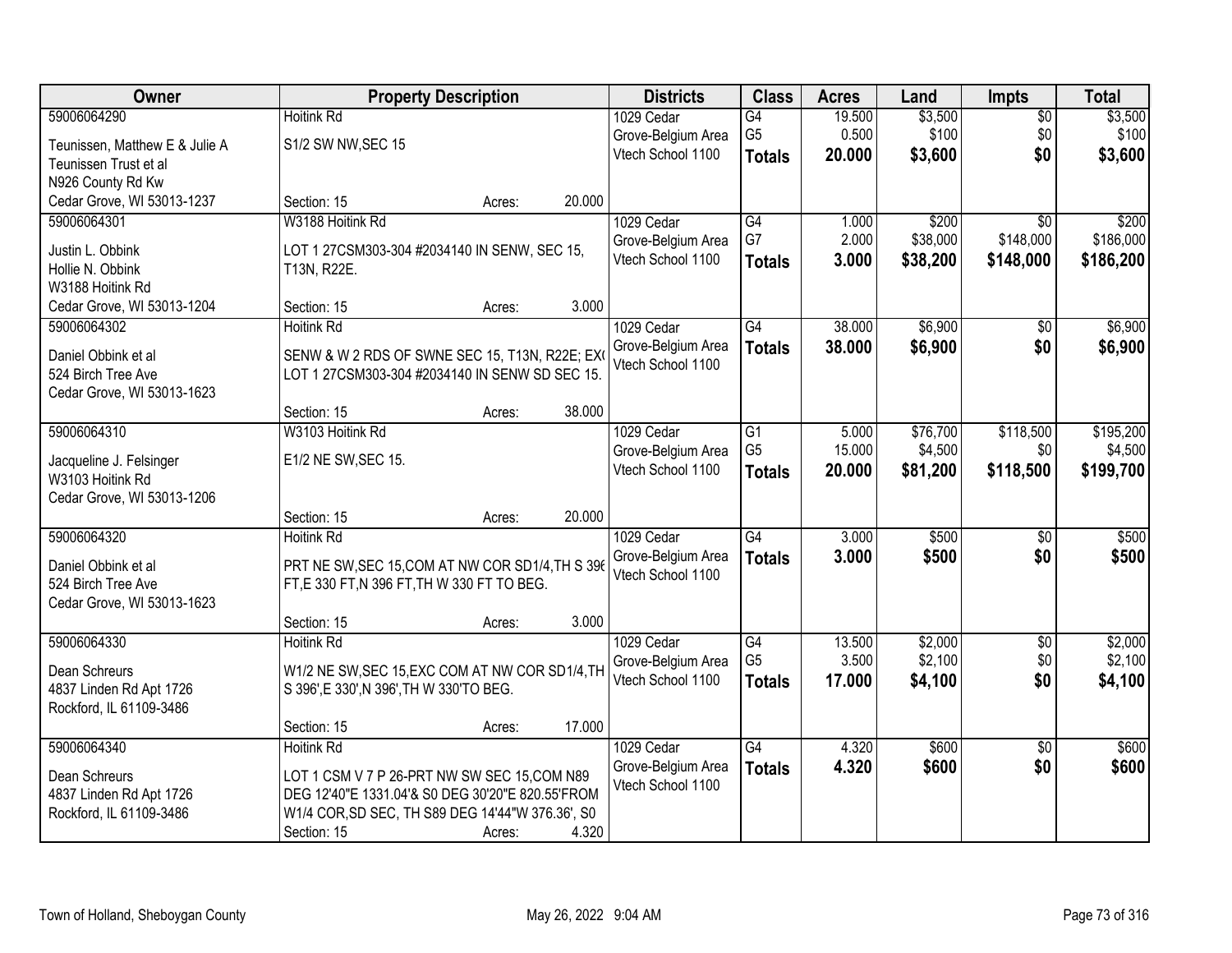| Owner                                     | <b>Property Description</b>                                                |        | <b>Districts</b>                        | <b>Class</b>    | <b>Acres</b> | Land     | <b>Impts</b>    | <b>Total</b> |
|-------------------------------------------|----------------------------------------------------------------------------|--------|-----------------------------------------|-----------------|--------------|----------|-----------------|--------------|
| 59006064352                               | N1433 Rauwerdink Rd                                                        |        | 1029 Cedar                              | $\overline{G1}$ | 1.280        | \$42,000 | \$108,700       | \$150,700    |
| Kevin A. Hilbelink                        | PRT NW SW, SEC 15, COM 818.45' S OF NW COR                                 |        | Grove-Belgium Area                      | <b>Totals</b>   | 1.280        | \$42,000 | \$108,700       | \$150,700    |
| N1433 Rauwerdink Rd                       | SD1/4, TH E 272', S 160', W 272', TH N 160' TO BEG, &                      |        | Vtech School 1100                       |                 |              |          |                 |              |
| Cedar Grove, WI 53013-1250                | ALSO COM S00-42-42W 766.45' ALG W LN FROM W1/                              |        |                                         |                 |              |          |                 |              |
|                                           | Section: 15<br>Acres:                                                      | 1.280  |                                         |                 |              |          |                 |              |
| 59006064353                               | <b>Hoitink Rd</b>                                                          |        | 1029 Cedar                              | $\overline{G4}$ | 34.240       | \$6,000  | $\overline{50}$ | \$6,000      |
|                                           |                                                                            |        | Grove-Belgium Area                      | G <sub>5</sub>  | 0.500        | \$100    | \$0             | \$100        |
| Hilbelink Farms, Inc                      | PRT NW SW, SEC 15, COM AT W1/4 COR SD SEC, TH                              |        | Vtech School 1100                       | <b>Totals</b>   | 34.740       | \$6,100  | \$0             | \$6,100      |
| W3823 Risseeuw Rd                         | S0-29-40E 818.45', N89-30-20E 272' (REC EAST),                             |        |                                         |                 |              |          |                 |              |
| Cedar Grove, WI 53013-1142                | S0-29-40"E 160' (REC SOUTH), S89-30-20W 272' (REC<br>Section: 15<br>Acres: | 34.740 |                                         |                 |              |          |                 |              |
| 59006064360                               | N1371 Rauwerdink Rd                                                        |        | 1029 Cedar                              | $\overline{G1}$ | 1.000        | \$18,500 | \$43,800        | \$62,300     |
|                                           |                                                                            |        | Grove-Belgium Area                      | G4              | 19.000       | \$3,400  | \$0             | \$3,400      |
| Teunissen, Matthew E & Julie A            | N1/2 SW SW, SEC 15.                                                        |        | Vtech School 1100                       | <b>Totals</b>   | 20,000       | \$21,900 | \$43,800        | \$65,700     |
| Teunissen Trust et al                     |                                                                            |        |                                         |                 |              |          |                 |              |
| N926 County Rd Kw                         |                                                                            |        |                                         |                 |              |          |                 |              |
| Cedar Grove, WI 53013-1237                | Section: 15<br>Acres:                                                      | 20.000 |                                         |                 |              |          |                 |              |
| 59006064371                               | W3272 County Rd G                                                          |        | 1029 Cedar                              | $\overline{G1}$ | 3.000        | \$65,000 | \$203,600       | \$268,600    |
| Brian M. Beernink                         | LOT 2 CSM V15 P 183-84 - PRT SW SW & SE SW, SEC                            |        | Grove-Belgium Area                      | G4              | 31.000       | \$5,600  | \$0             | \$5,600      |
| Darcie P. Beernink                        | 15, COM AT SW COR, SD SEC, TH N00 DEG 42' 24"E                             |        | Vtech School 1100                       | G <sub>5</sub>  | 1.350        | \$300    | \$0             | \$300        |
| PO Box 245                                | 659.91', S89 DEG 31'14"E 2662.18', S0 DEG 42'24"W                          |        |                                         | <b>Totals</b>   | 35.350       | \$70,900 | \$203,600       | \$274,500    |
| Cedar Grove, WI 53013-0245                | Section: 15<br>Acres:                                                      | 35.350 |                                         |                 |              |          |                 |              |
| 59006064372                               | W3212 County Rd G                                                          |        | 1029 Cedar                              | $\overline{G1}$ | 2.500        | \$60,000 | \$155,200       | \$215,200    |
|                                           |                                                                            |        | Grove-Belgium Area                      | G4              | 2.500        | \$500    | \$0             | \$500        |
| Joseph E. Winker                          | LOT 1 CSM V15 P 183-84 - PRT SW SW & SE SW, SEC                            |        | Vtech School 1100                       | <b>Totals</b>   | 5.000        | \$60,500 | \$155,200       | \$215,700    |
| Lisa M. Winker                            | 15, COM AT SW COR, SD SEC, TH S89 DEG 30' 14"E                             |        |                                         |                 |              |          |                 |              |
| W3212 County Rd G                         | 937.32'TO PNT OF BEG, TH N00 DEG 29'46"E                                   | 5.000  |                                         |                 |              |          |                 |              |
| Cedar Grove, WI 53013-1209<br>59006064380 | Section: 15<br>Acres:                                                      |        |                                         | $\overline{G4}$ | 20.000       | \$3,600  |                 | \$3,600      |
|                                           | County Rd G                                                                |        | 1029 Cedar                              |                 |              |          | $\overline{50}$ |              |
| Teunissen, Matthew E & Julie A            | N1/2 SE SW, SEC 15                                                         |        | Grove-Belgium Area<br>Vtech School 1100 | <b>Totals</b>   | 20.000       | \$3,600  | \$0             | \$3,600      |
| Teunissen Trust et al                     |                                                                            |        |                                         |                 |              |          |                 |              |
| N926 County Rd Kw                         |                                                                            |        |                                         |                 |              |          |                 |              |
| Cedar Grove, WI 53013-1237                | Section: 15<br>Acres:                                                      | 20.000 |                                         |                 |              |          |                 |              |
| 59006064400                               | N1503 County Rd KW                                                         |        | 1029 Cedar                              | $\overline{G1}$ | 2.000        | \$55,000 | \$199,600       | \$254,600    |
| Jerome A & Laura L Grotenhuis             | NE SE, SEC 15, & COM AT SE COR SW NE, THE 33', N                           |        | Grove-Belgium Area                      | G4              | 51.030       | \$9,000  | \$0             | \$9,000      |
| Revocable Trust of 2021                   | 33', W 294.36'TO CEN OF RD, SLY ALG CEN OF RD                              |        | Vtech School 1100                       | G <sub>5</sub>  | 3.250        | \$1,700  | \$0             | \$1,700      |
| N1503 County Rd Kw                        | 33'M/L, TH E TO BEG, & PRT NW SE, COM S89 DEG                              |        |                                         | <b>Totals</b>   | 56.280       | \$65,700 | \$199,600       | \$265,300    |
| Cedar Grove, WI 53013-1244                | Section: 15<br>Acres:                                                      | 56.280 |                                         |                 |              |          |                 |              |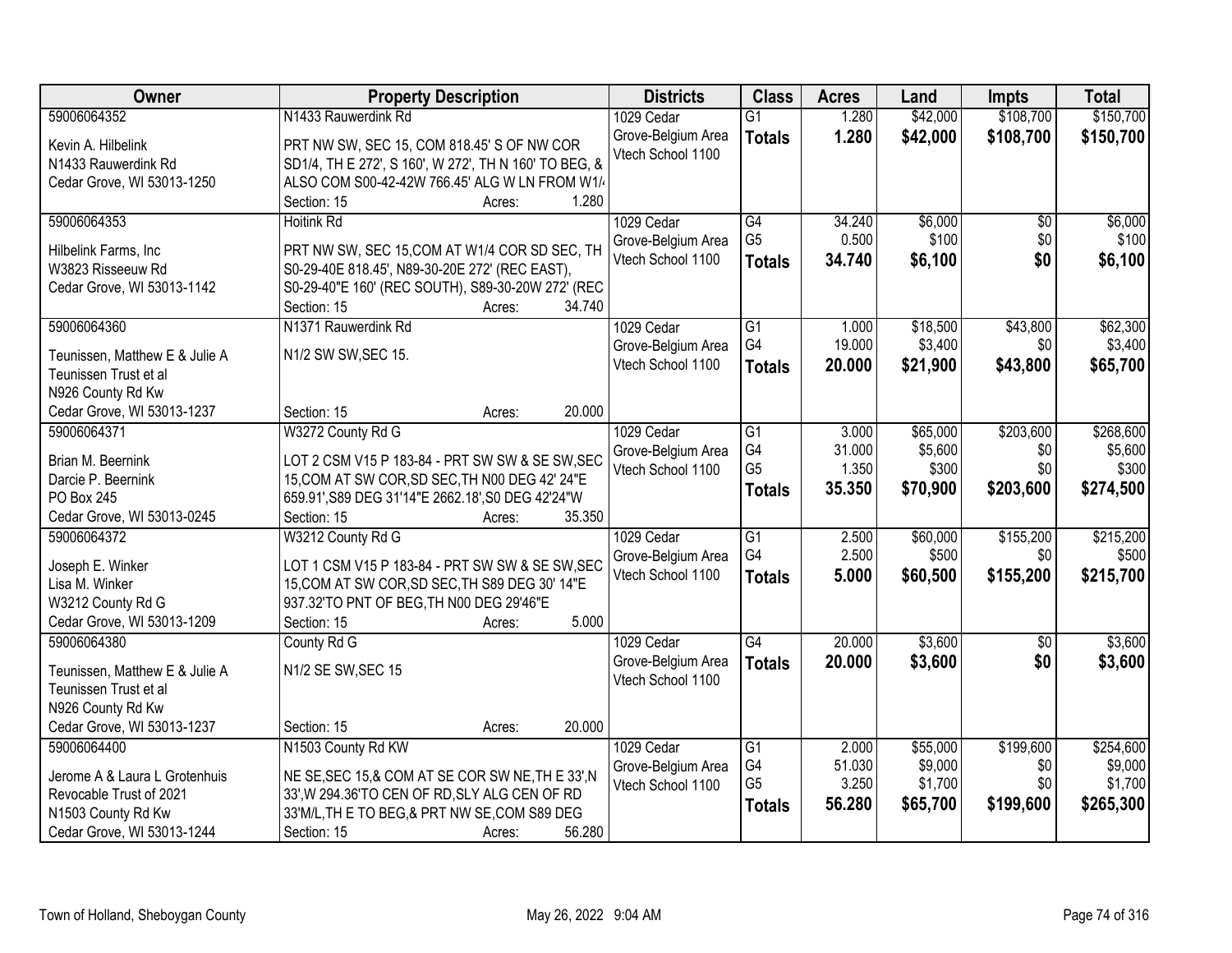| Owner                                  | <b>Property Description</b>                                                                    | <b>Districts</b>   | <b>Class</b>    | <b>Acres</b> | Land     | <b>Impts</b>    | <b>Total</b> |
|----------------------------------------|------------------------------------------------------------------------------------------------|--------------------|-----------------|--------------|----------|-----------------|--------------|
| 59006064410                            | N/a                                                                                            | 1029 Cedar         | $\overline{G4}$ | 18.960       | \$3,400  | $\overline{50}$ | \$3,400      |
| Teunissen, Matthew E & Julie A         | NW SE, SEC 15, EXC COM IN CEN CTH KW, 618.4'NE                                                 | Grove-Belgium Area | G <sub>5</sub>  | 3.910        | \$2,000  | \$0             | \$2,000      |
| Teunissen Trust et al                  | OF ITS INTER WITH S LN NW SE, TH N24 DEG 22'E                                                  | Vtech School 1100  | <b>Totals</b>   | 22,870       | \$5,400  | \$0             | \$5,400      |
| N926 County Rd Kw                      | 251.25', ON CEN SD HWY, N66 DEG 22'W 173.6', S24                                               |                    |                 |              |          |                 |              |
| Cedar Grove, WI 53013-1237             | 22.870<br>Section: 15<br>Acres:                                                                |                    |                 |              |          |                 |              |
| 59006064420                            | N1448 County Rd KW                                                                             | 1029 Cedar         | $\overline{G1}$ | 1.000        | \$37,000 | \$98,800        | \$135,800    |
|                                        |                                                                                                | Grove-Belgium Area | <b>Totals</b>   | 1.000        | \$37,000 | \$98,800        | \$135,800    |
| Kyle M. Mertes                         | PRT NW SE, SEC 15, COM IN CEN OF CTH KW                                                        | Vtech School 1100  |                 |              |          |                 |              |
| Ashley A. Mertes<br>N1448 County Rd Kw | 618.4'NELY OF ITS INTER WITH S LN SD1/4, TH N24<br>DEG 22'E 251.25'ON CEN SD HWY, N66 DEG 22'W |                    |                 |              |          |                 |              |
| Cedar Grove, WI 53013-1236             | 1.000<br>Section: 15<br>Acres:                                                                 |                    |                 |              |          |                 |              |
| 59006064432                            | N1360 County Rd KW                                                                             | 1029 Cedar         | G4              | 11.300       | \$2,000  | \$0             | \$2,000      |
|                                        |                                                                                                | Grove-Belgium Area | G7              | 4.000        | \$58,000 | \$327,100       | \$385,100    |
| Teunissen, Matthew E & Julie A         | SW SE, SEC 15, LYING WEST OF CTH "KW", SUBJ TO                                                 | Vtech School 1100  | <b>Totals</b>   | 15.300       | \$60,000 | \$327,100       | \$387,100    |
| Teunissen Trust et al                  | HWY CONV AS REC IN VOL 396 P 421/22.                                                           |                    |                 |              |          |                 |              |
| N926 County Rd Kw                      |                                                                                                |                    |                 |              |          |                 |              |
| Cedar Grove, WI 53013-1237             | 15.300<br>Section: 15<br>Acres:                                                                |                    |                 |              |          |                 |              |
| 59006064433                            | N1301 County Rd KW                                                                             | 1029 Cedar         | $\overline{G}$  | 3.000        | \$40,000 | \$137,000       | \$177,000    |
| Sara P. Dietrich                       | LOT 1 OF CSM V 30 P 118-119 DOC #2114407 BEING                                                 | Grove-Belgium Area | <b>Totals</b>   | 3.000        | \$40,000 | \$137,000       | \$177,000    |
| William D. Dietrich                    | PRT SW SE, SEC 15.                                                                             | Vtech School 1100  |                 |              |          |                 |              |
| N1301 County Rd Kw                     |                                                                                                |                    |                 |              |          |                 |              |
| Cedar Grove, WI 53013-1243             | 3.000<br>Section: 15<br>Acres:                                                                 |                    |                 |              |          |                 |              |
| 59006064435                            | County Rd KW                                                                                   | 1029 Cedar         | $\overline{G4}$ | 42.900       | \$7,800  | $\overline{50}$ | \$7,800      |
| Mark B. Navis                          | SW SE, SEC 15 LYING EAST OF CTH "KW", & THE NE                                                 | Grove-Belgium Area | G <sub>5</sub>  | 12.870       | \$6,500  | \$0             | \$6,500      |
| Mary E. Navis                          | NE, SEC 22 & THAT PRT OF THE FOLLOWING LYING                                                   | Vtech School 1100  | <b>Totals</b>   | 55.770       | \$14,300 | \$0             | \$14,300     |
| N1168 Palmer Rd                        | EAST OF CTH"KW", THE N 528' OF NW NE, SEC 22,                                                  |                    |                 |              |          |                 |              |
| Cedar Grove, WI 53013-1257             | 55.770<br>Section: 15<br>Acres:                                                                |                    |                 |              |          |                 |              |
| 59006064440                            | County Rd KW                                                                                   | 1029 Cedar         | $\overline{G4}$ | 35.000       | \$5,300  | $\sqrt{6}$      | \$5,300      |
|                                        |                                                                                                | Grove-Belgium Area | G <sub>5</sub>  | 3.100        | \$2,200  | \$0             | \$2,200      |
| Jerome A & Laura L Grotenhuis          | SE SE, SEC 15, EXC THAT PRT LYING ELY OF CEN OF                                                | Vtech School 1100  | <b>Totals</b>   | 38.100       | \$7,500  | \$0             | \$7,500      |
| Revocable Trust of 2021                | ONION RIVER.                                                                                   |                    |                 |              |          |                 |              |
| N1503 County Rd Kw                     |                                                                                                |                    |                 |              |          |                 |              |
| Cedar Grove, WI 53013-1244             | 38.100<br>Section: 15<br>Acres:                                                                |                    |                 |              |          |                 |              |
| 59006064450                            | N1298 Palmer Rd                                                                                | 1029 Cedar         | G1              | 1.000        | \$47,000 | \$142,100       | \$189,100    |
| Mark E. O'Connell                      | ALL THAT PRT OF SE SE, SEC 15, LYING ELY OF CEN                                                | Grove-Belgium Area | G <sub>5</sub>  | 0.900        | \$700    | \$0             | \$700        |
| Judith M. O'Connell                    | OF ONION RIVER.                                                                                | Vtech School 1100  | <b>Totals</b>   | 1.900        | \$47,700 | \$142,100       | \$189,800    |
| N1298 Palmer Rd                        |                                                                                                |                    |                 |              |          |                 |              |
| Cedar Grove, WI 53013-1293             | 1.900<br>Section: 15<br>Acres:                                                                 |                    |                 |              |          |                 |              |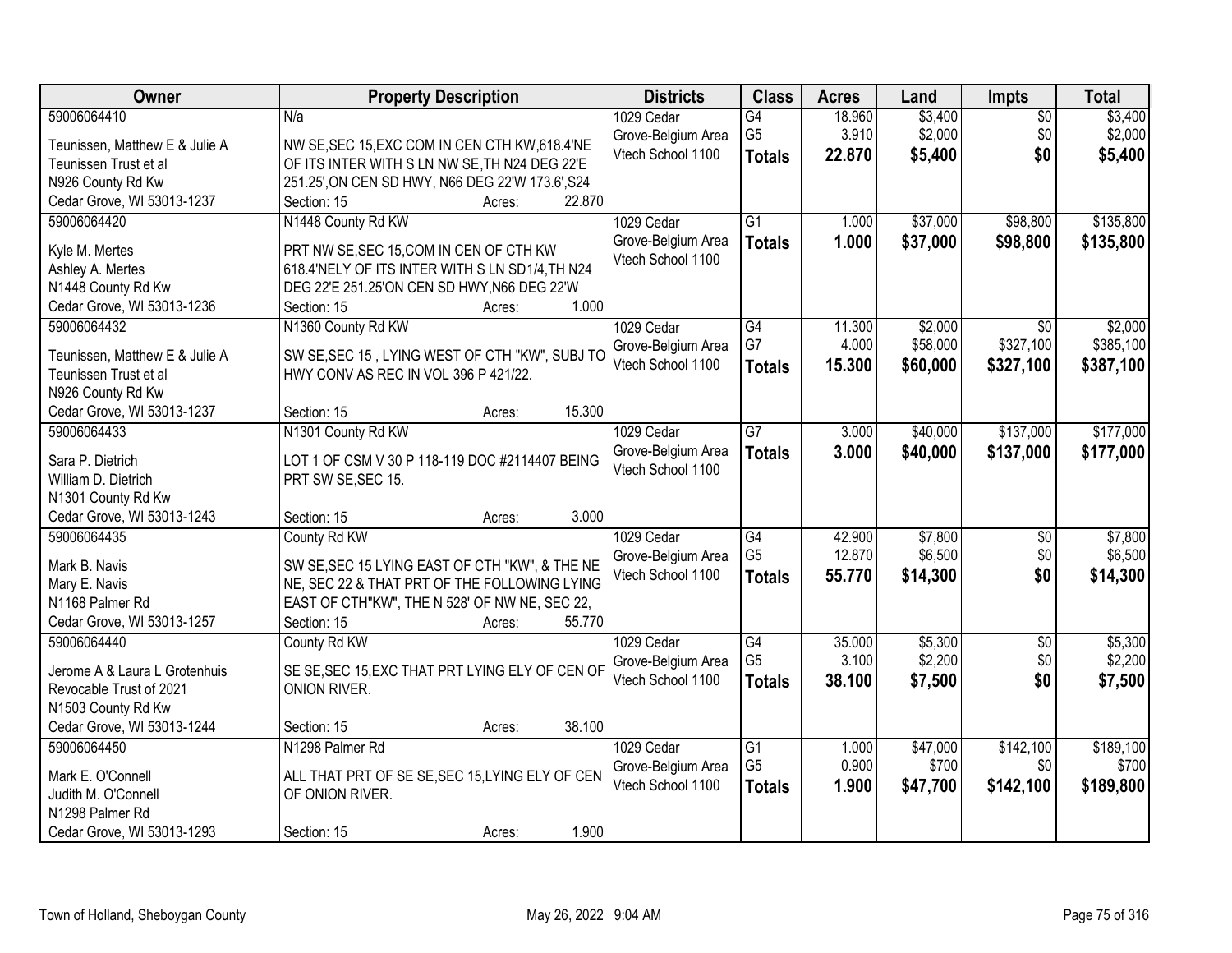| Owner                        | <b>Property Description</b>                             | <b>Districts</b>   | <b>Class</b>                      | <b>Acres</b>    | Land             | Impts                  | <b>Total</b>     |
|------------------------------|---------------------------------------------------------|--------------------|-----------------------------------|-----------------|------------------|------------------------|------------------|
| 59006064460                  | Rauwerdink Rd                                           | 1029 Cedar         | G4                                | 36.410          | \$6,600          | $\overline{50}$        | \$6,600          |
| David W. Obbink              | NE NE, SEC 16, EXC COM 629.74' S OF NE COR SD           | Grove-Belgium Area | G <sub>5</sub>                    | 0.500           | \$100            | \$0                    | \$100            |
| N1189 State Rd 32            | SEC, TH CONT S 115', W 577.46', N 204.04', E 290', S0   | Vtech School 1100  | G7                                | 1.000           | \$12,000         | \$19,700               | \$31,700         |
| Cedar Grove, WI 53013-1260   | DEG 20'W 97', TH N88 DEG 25'E 288.14'TO BEG.            |                    | <b>Totals</b>                     | 37.910          | \$18,700         | \$19,700               | \$38,400         |
|                              | 37.910<br>Section: 16<br>Acres:                         |                    |                                   |                 |                  |                        |                  |
| 59006064461                  | N1652 Rauwerdink Rd                                     | 1029 Cedar         | $\overline{G1}$                   | 2.090           | \$55,900         | \$124,000              | \$179,900        |
| <b>Todd Koepsell</b>         | LOT 1,CSM V 10 P 223 - PRT NE NE, SEC 16, COM           | Grove-Belgium Area | <b>Totals</b>                     | 2.090           | \$55,900         | \$124,000              | \$179,900        |
| Laura Koepsell               | 629.74'S OF NE COR SD SEC, TH CONT S 115' W             | Vtech School 1100  |                                   |                 |                  |                        |                  |
| N1652 Rauwerdink Rd          | 577.46', N 204.04', E 290', S0 DEG 20'W 97', TH N88 DEC |                    |                                   |                 |                  |                        |                  |
| Cedar Grove, WI 53013-1280   | 2.090<br>Section: 16<br>Acres:                          |                    |                                   |                 |                  |                        |                  |
| 59006064470                  | <b>Risseeuw Rd</b>                                      | 1029 Cedar         | $\overline{G4}$                   | 34.740          | \$6,300          | $\overline{50}$        | \$6,300          |
|                              |                                                         | Grove-Belgium Area | G <sub>5</sub>                    | 0.250           | \$100            | \$0                    | \$100            |
| David W. Lammers             | NW NE, SEC 16, EXC COM 1639.15'W OF NE COR SEC          | Vtech School 1100  | <b>Totals</b>                     | 34.990          | \$6,400          | \$0                    | \$6,400          |
| Rita V. Lammers              | 16, TH W 311.83', S1 DEG 05'W 700', E 311.83', TH N1    |                    |                                   |                 |                  |                        |                  |
| 813 Detroit St               | DEG 05'E 700'TO BEG.                                    |                    |                                   |                 |                  |                        |                  |
| Sheboygan Fls, WI 53085-1602 | 34.990<br>Section: 16<br>Acres:                         |                    |                                   |                 |                  |                        |                  |
| 59006064480                  | W3439 Risseeuw Rd                                       | 1029 Cedar         | $\overline{G1}$                   | 5.010           | \$73,000         | \$214,300              | \$287,300        |
| James C. Jens                | PRT NW NE, SEC 16, COM 1639.15'W OF NE COR SEC          | Grove-Belgium Area | <b>Totals</b>                     | 5.010           | \$73,000         | \$214,300              | \$287,300        |
| Jessica J. Jens              | 16, TH W 311.83', S1 DEG 05'W 700', E 311.83', TH N1    | Vtech School 1100  |                                   |                 |                  |                        |                  |
| W3439 Risseeuw Rd            | DEG 05'E 700'TO BEG.                                    |                    |                                   |                 |                  |                        |                  |
| Cedar Grove, WI 53013-1200   | 5.010<br>Section: 16<br>Acres:                          |                    |                                   |                 |                  |                        |                  |
| 59006064490                  | <b>Hoitink Rd</b>                                       | 1029 Cedar         | $\overline{G4}$                   | 32.000          | \$5,800          | \$0                    | \$5,800          |
| David W. Lammers             | SWNE EXC COM AT E1/4 COR SD SEC 16 TH                   | Grove-Belgium Area | G <sub>5</sub>                    | 7.644           | \$5,200          | \$0                    | \$5,200          |
| Rita V. Lammers              | N89-16-25W ALG S LN SD NE1/4 2,148.26 TO POB; TH        | Vtech School 1100  | <b>Totals</b>                     | 39.644          | \$11,000         | \$0                    | \$11,000         |
| 813 Detroit St               | CONT N89-16-25W, 310', THE N00-43-35E 33' TO NLY        |                    |                                   |                 |                  |                        |                  |
| Sheboygan Fls, WI 53085-1602 | Section: 16<br>39.644<br>Acres:                         |                    |                                   |                 |                  |                        |                  |
| 59006064500                  | Rauwerdink Rd                                           | 1029 Cedar         | $\overline{G4}$                   | 20.000          | \$3,600          | $\overline{60}$        | \$3,600          |
|                              |                                                         | Grove-Belgium Area | <b>Totals</b>                     | 20.000          | \$3,600          | \$0                    | \$3,600          |
| David W. Obbink              | N 1/2 SE NE, SEC 16.                                    | Vtech School 1100  |                                   |                 |                  |                        |                  |
| N1189 State Rd 32            |                                                         |                    |                                   |                 |                  |                        |                  |
| Cedar Grove, WI 53013-1260   |                                                         |                    |                                   |                 |                  |                        |                  |
|                              | 20.000<br>Section: 16<br>Acres:                         |                    |                                   |                 |                  |                        |                  |
| 59006064510                  | Rauwerdink Rd                                           | 1029 Cedar         | $\overline{G4}$<br>G <sub>5</sub> | 18.750<br>0.250 | \$3,400<br>\$100 | $\overline{50}$<br>\$0 | \$3,400<br>\$100 |
| David W. Lammers             | S1/2 SE NE, SEC 16, EXC THE W 250'OF E 475'OF S         | Grove-Belgium Area |                                   |                 |                  |                        |                  |
| Rita V. Lammers              | 174'OF SD S1/2.                                         | Vtech School 1100  | <b>Totals</b>                     | 19.000          | \$3,500          | \$0                    | \$3,500          |
| 813 Detroit St               |                                                         |                    |                                   |                 |                  |                        |                  |
| Sheboygan Fls, WI 53085-1602 | 19.000<br>Section: 16<br>Acres:                         |                    |                                   |                 |                  |                        |                  |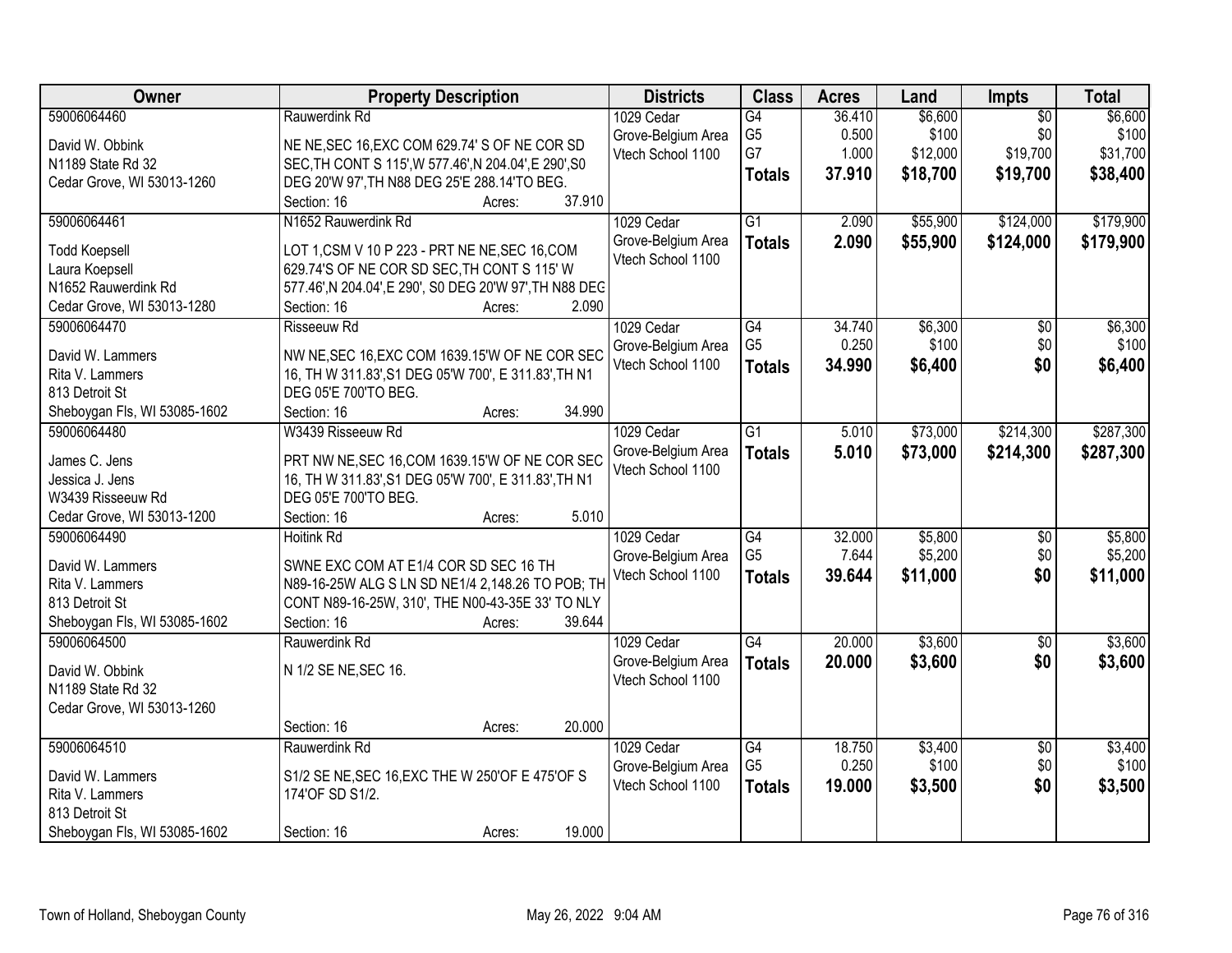| Owner                                    | <b>Property Description</b>                                              |        |        | <b>Districts</b>   | <b>Class</b>    | <b>Acres</b> | Land     | <b>Impts</b>    | <b>Total</b> |
|------------------------------------------|--------------------------------------------------------------------------|--------|--------|--------------------|-----------------|--------------|----------|-----------------|--------------|
| 59006064520                              | W3322 Hoitink Rd                                                         |        |        | 1029 Cedar         | $\overline{G1}$ | 1.000        | \$37,000 | \$159,000       | \$196,000    |
| Julianne Sommer                          | THE W 250'OF E 475'OF S 174' OF SE NE, SEC 16.                           |        |        | Grove-Belgium Area | <b>Totals</b>   | 1.000        | \$37,000 | \$159,000       | \$196,000    |
| Kevin Sommer                             |                                                                          |        |        | Vtech School 1100  |                 |              |          |                 |              |
| W3322 Hoitink Rd                         |                                                                          |        |        |                    |                 |              |          |                 |              |
| Cedar Grove, WI 53013-1205               | Section: 16                                                              | Acres: | 1.000  |                    |                 |              |          |                 |              |
| 59006064530                              | <b>Risseeuw Rd</b>                                                       |        |        | 1029 Cedar         | $\overline{G4}$ | 41.560       | \$7,200  | \$0             | \$7,200      |
| Jan S. Rauwerdink                        | NE NW & E 24 AC OF NW NW, SEC 16, EXC COM                                |        |        | Grove-Belgium Area | G <sub>5</sub>  | 5.000        | \$3,300  | \$0             | \$3,300      |
| Brent J. Rauwerdink                      | 1176.28'W OF N1/4 POST, TH W 236', S 353', E 49.25', S1                  |        |        | Vtech School 1100  | <b>Totals</b>   | 46.560       | \$10,500 | \$0             | \$10,500     |
| N1872 Rauwerdink Rd                      | DEG W 72', E 188', TH N 425'TO BEG, & EXC ALL LAND                       |        |        |                    |                 |              |          |                 |              |
| Oostburg, WI 53070-2018                  | Section: 16                                                              | Acres: | 46.560 |                    |                 |              |          |                 |              |
| 59006064540                              | W3599 Risseeuw Rd                                                        |        |        | 1029 Cedar         | $\overline{G1}$ | 2.220        | \$57,200 | \$113,900       | \$171,100    |
| Steven Kenneth Duchaine                  | PRT N1/2 NW1/4, SEC 16, COM 1176.28'W OF N1/4                            |        |        | Grove-Belgium Area | <b>Totals</b>   | 2.220        | \$57,200 | \$113,900       | \$171,100    |
| Denise Barbara Duchaine                  | POST, TH W 236', S 353', E 49.25', S1 DEG W 72', E                       |        |        | Vtech School 1100  |                 |              |          |                 |              |
| W3599 Risseeuw Rd                        | 188', TH N 425'TO BEG.                                                   |        |        |                    |                 |              |          |                 |              |
| Cedar Grove, WI 53013-1201               | Section: 16                                                              | Acres: | 2.220  |                    |                 |              |          |                 |              |
| 59006064550                              | W3539 Risseeuw Rd                                                        |        |        | 1029 Cedar         | G1              | 6.500        | \$77,500 | \$183,500       | \$261,000    |
|                                          |                                                                          |        |        | Grove-Belgium Area | G4              | 7.500        | \$1,400  | \$0             | \$1,400      |
| Thomas J. Pritzl<br>W3539 Risseeuw Rd    | ALL LAND LYING ELY OF CEN OF ONION RIVER IN<br>NE & SE OF NW1/4, SEC 16. |        |        | Vtech School 1100  | G <sub>5</sub>  | 2.000        | \$2,900  | \$0             | \$2,900      |
| Cedar Grove, WI 53013-1201               |                                                                          |        |        |                    | <b>Totals</b>   | 16.000       | \$81,800 | \$183,500       | \$265,300    |
|                                          | Section: 16                                                              | Acres: | 16.000 |                    |                 |              |          |                 |              |
| 59006064560                              | Risseeuw Rd                                                              |        |        | 1029 Cedar         | G4              | 11.000       | \$2,000  | $\overline{50}$ | \$2,000      |
|                                          |                                                                          |        |        | Grove-Belgium Area | G5M             | 5.000        | \$9,000  | \$0             | \$9,000      |
| Brent J. Rauwerdink                      | W 16 AC NW NW, SEC 16.                                                   |        |        | Vtech School 1100  | <b>Totals</b>   | 16.000       | \$11,000 | \$0             | \$11,000     |
| Jan S. Rauwerdink<br>N1872 Rauwerdink Rd |                                                                          |        |        |                    |                 |              |          |                 |              |
| Oostburg, WI 53070-2018                  | Section: 16                                                              | Acres: | 16.000 |                    |                 |              |          |                 |              |
| 59006064570                              | <b>Hoitink Rd</b>                                                        |        |        | 1029 Cedar         | G4              | 19.500       | \$3,500  | $\overline{50}$ | \$3,500      |
|                                          |                                                                          |        |        | Grove-Belgium Area | G5M             | 0.500        | \$900    | \$0             | \$900        |
| Jan S. Rauwerdink                        | N1/2 SW NW, SEC 16.                                                      |        |        | Vtech School 1100  | <b>Totals</b>   | 20.000       | \$4,400  | \$0             | \$4,400      |
| Brent J. Rauwerdink                      |                                                                          |        |        |                    |                 |              |          |                 |              |
| N1872 Rauwerdink Rd                      | Section: 16                                                              |        | 20.000 |                    |                 |              |          |                 |              |
| Oostburg, WI 53070-2018<br>59006064580   | <b>Hoitink Rd</b>                                                        | Acres: |        | 1029 Cedar         | $\overline{G4}$ | 19.500       | \$3,500  | $\overline{50}$ | \$3,500      |
|                                          |                                                                          |        |        | Grove-Belgium Area | G <sub>5</sub>  | 0.500        | \$100    | \$0             | \$100        |
| Hilbelink Farms, Inc                     | S1/2 SW NW, SEC 16                                                       |        |        | Vtech School 1100  | <b>Totals</b>   | 20.000       | \$3,600  | \$0             | \$3,600      |
| W3823 Risseeuw Rd                        |                                                                          |        |        |                    |                 |              |          |                 |              |
| Cedar Grove, WI 53013-1142               |                                                                          |        |        |                    |                 |              |          |                 |              |
|                                          | Section: 16                                                              | Acres: | 20.000 |                    |                 |              |          |                 |              |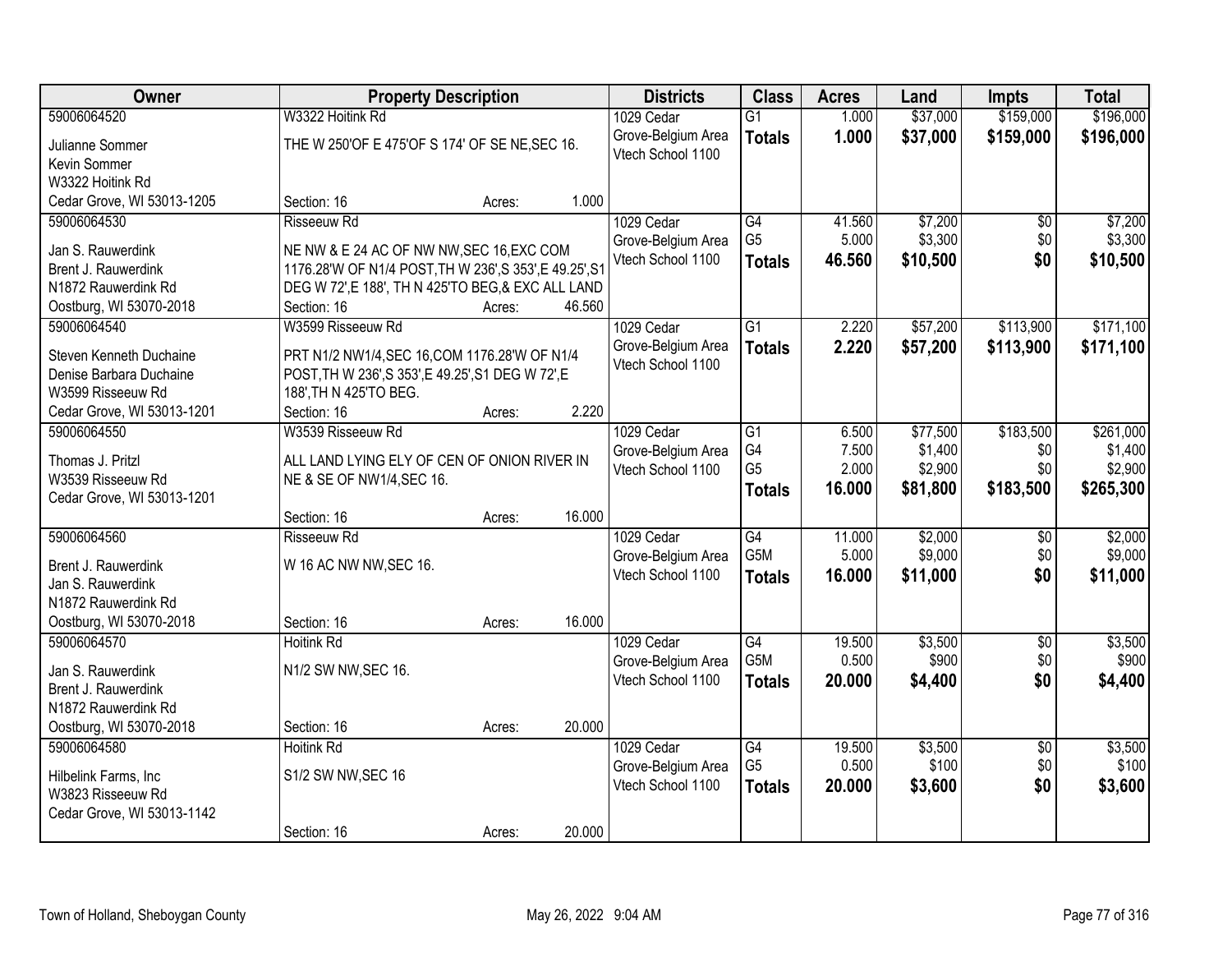| Owner                                                                                   | <b>Property Description</b>                                                                                                                                                                                 | <b>Districts</b>                                      | <b>Class</b>                                       | <b>Acres</b>                       | Land                                     | <b>Impts</b>                                   | <b>Total</b>                               |
|-----------------------------------------------------------------------------------------|-------------------------------------------------------------------------------------------------------------------------------------------------------------------------------------------------------------|-------------------------------------------------------|----------------------------------------------------|------------------------------------|------------------------------------------|------------------------------------------------|--------------------------------------------|
| 59006064590<br>Jan S. Rauwerdink<br>Brent J. Rauwerdink<br>N1872 Rauwerdink Rd          | <b>Hoitink Rd</b><br>N1/2 SE NW, SEC 16, EXC THE LAND LYING ELY OF<br>CEN OF ONION RIV.                                                                                                                     | 1029 Cedar<br>Grove-Belgium Area<br>Vtech School 1100 | G4<br>G <sub>5</sub><br><b>Totals</b>              | 12.000<br>7.220<br>19.220          | \$2,200<br>\$4,900<br>\$7,100            | $\overline{50}$<br>\$0<br>\$0                  | \$2,200<br>\$4,900<br>\$7,100              |
| Oostburg, WI 53070-2018                                                                 | 19.220<br>Section: 16<br>Acres:                                                                                                                                                                             |                                                       |                                                    |                                    |                                          |                                                |                                            |
| 59006064600<br>Hilbelink Farms, Inc<br>W3823 Risseeuw Rd<br>Cedar Grove, WI 53013-1142  | <b>Hoitink Rd</b><br>S1/2 SE NW, SEC 16                                                                                                                                                                     | 1029 Cedar<br>Grove-Belgium Area<br>Vtech School 1100 | G4<br>G <sub>5</sub><br><b>Totals</b>              | 17.500<br>2.500<br>20.000          | \$3,200<br>\$1,500<br>\$4,700            | $\overline{60}$<br>\$0<br>\$0                  | \$3,200<br>\$1,500<br>\$4,700              |
|                                                                                         | 20.000<br>Section: 16<br>Acres:                                                                                                                                                                             |                                                       |                                                    |                                    |                                          |                                                |                                            |
| 59006064611<br>Rudolph Stapel<br>N8266 County Rd Y<br>Sheboygan, WI 53083-5127          | <b>Hoitink Rd</b><br>PARCEL 1, B-1342 & OTHER LAND NE SW & PRT NW<br>SE, SEC 16, COM AT CEN SD SEC, TH N89 DEG 30'<br>40"E 50'ALG N LN SD1/4, S0 DEG 3'W 178', S59 DEG E<br>40.010<br>Section: 16<br>Acres: | 1029 Cedar<br>Grove-Belgium Area<br>Vtech School 1100 | $\overline{G4}$<br>G <sub>5</sub><br><b>Totals</b> | 39.010<br>1.000<br>40.010          | \$6,800<br>\$600<br>\$7,400              | $\overline{50}$<br>\$0<br>\$0                  | \$6,800<br>\$600<br>\$7,400                |
| 59006064621<br>Double Dutch Dairy LLC<br>W3653 Hoitink Rd<br>Cedar Grove, WI 53013-1208 | W3653 Hoitink Rd<br>NWSW, SEC 16, T13N, R22E AND ALSO PRT NESW<br>SEC 16 DESC AS: COM AT CENTER OF SD SEC 16;<br>TH ALG N LN SW1/4 SD SEC 16, N89-07-45W, 893.69'<br>Section: 16<br>52.800<br>Acres:        | 1029 Cedar<br>Grove-Belgium Area<br>Vtech School 1100 | G4<br>G <sub>5</sub><br>G7<br><b>Totals</b>        | 48.800<br>1.000<br>3.000<br>52.800 | \$8,300<br>\$700<br>\$48,000<br>\$57,000 | $\sqrt[6]{3}$<br>\$0<br>\$291,200<br>\$291,200 | \$8,300<br>\$700<br>\$339,200<br>\$348,200 |
| 59006064630<br>Ponds Plus Farm LLC<br>N637 6 Mile Rd<br>Cedar Grove, WI 53013-1402      | W3698 County Rd G<br>A-15635 & OTHER LAND - PRT SW SW, SEC 16, COM<br>AT THE SW COR, SD SEC, TH N89 DEG 51' 40"E<br>824.21', N27 DEG 51'40"E 640.81'S89 DEG 51'40"W<br>16.814<br>Section: 16<br>Acres:      | 1029 Cedar<br>Grove-Belgium Area<br>Vtech School 1100 | G4<br>G7<br><b>Totals</b>                          | 15.814<br>1.000<br>16.814          | \$2,800<br>\$24,000<br>\$26,800          | $\overline{30}$<br>\$161,900<br>\$161,900      | \$2,800<br>\$185,900<br>\$188,700          |
| 59006064631<br>Double Dutch Dairy LLC<br>W3653 Hoitink Rd<br>Cedar Grove, WI 53013-1208 | County Rd G<br>PRT SW SW, SEC 16, COM N89 DEG 51'40"E<br>824.21'FROM SW COR, SD SEC, TH N27 DEG 51'40"E<br>640.81', S89 DEG 51'40"W 847.62', N19 DEG 52'26"W<br>23.902<br>Section: 16<br>Acres:             | 1029 Cedar<br>Grove-Belgium Area<br>Vtech School 1100 | G4<br>G <sub>5</sub><br><b>Totals</b>              | 22.000<br>1.902<br>23.902          | \$3,700<br>\$1,000<br>\$4,700            | $\sqrt{6}$<br>\$0<br>\$0                       | \$3,700<br>\$1,000<br>\$4,700              |
| 59006064632<br>Sheboygan County<br>W5741 County Rd J<br>Plymouth, WI 53073-3340         | County Rd G<br>PRT SW SW, SEC 16, COM S89 DEG 17'53"E 824.21'<br>FROM SW COR, SD SEC, TH N28 DEG 42'07"E 55.69',<br>S78 DEG 52'16"E 89.35', S0 DEG 42'07"W 33', N89 DEC<br>0.254<br>Section: 16<br>Acres:   | 1029 Cedar<br>Grove-Belgium Area<br>Vtech School 1100 | $\overline{\text{X3}}$<br><b>Totals</b>            | 0.254<br>0.254                     | $\sqrt{50}$<br>\$0                       | $\overline{50}$<br>\$0                         | $\overline{50}$<br>\$0                     |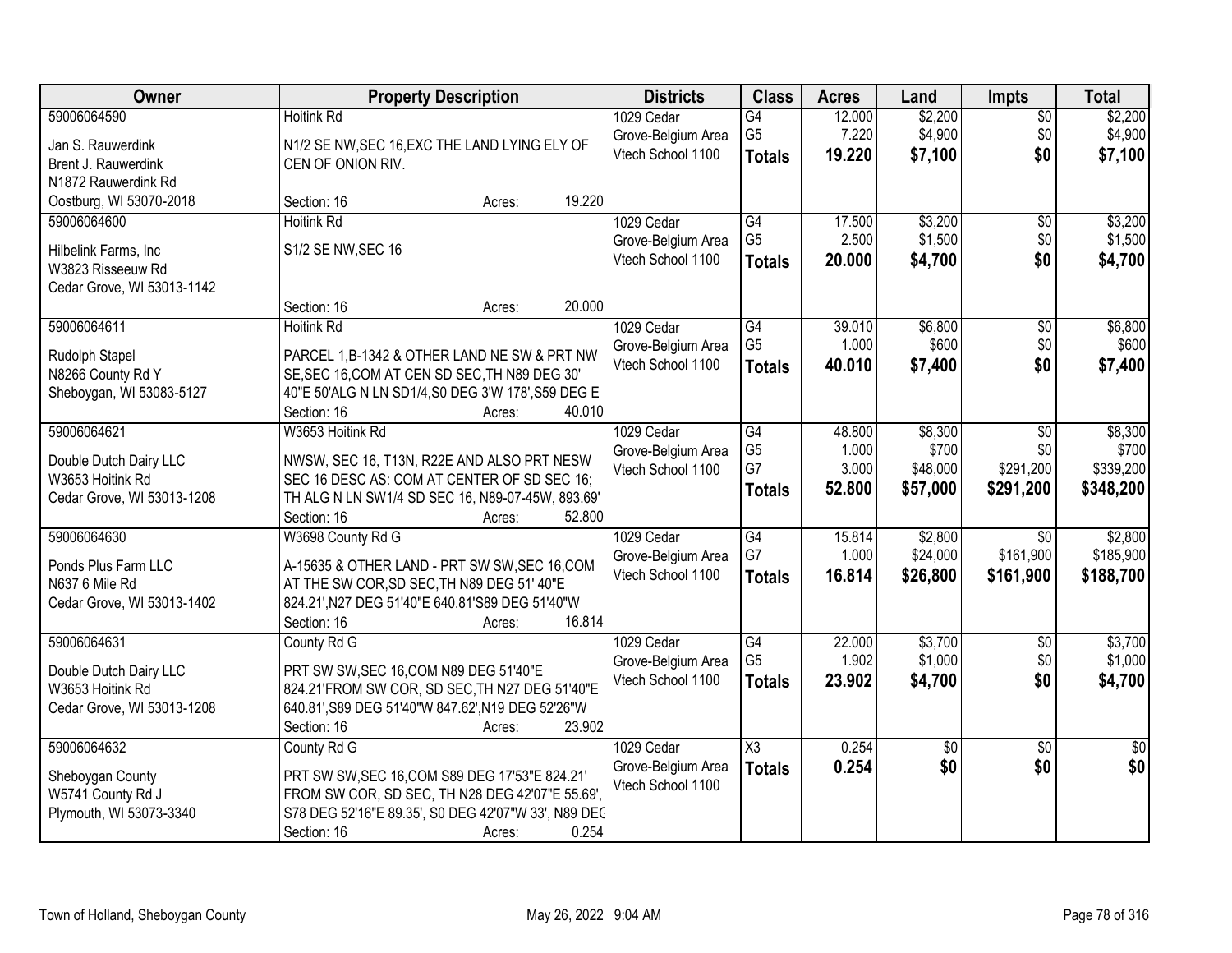| Owner                           | <b>Property Description</b>                                                                 | <b>Districts</b>   | <b>Class</b>     | <b>Acres</b> | Land     | <b>Impts</b>    | <b>Total</b> |
|---------------------------------|---------------------------------------------------------------------------------------------|--------------------|------------------|--------------|----------|-----------------|--------------|
| 59006064640                     | W3538 County Rd G                                                                           | 1029 Cedar         | $\overline{G1}$  | 1.000        | \$37,000 | \$150,200       | \$187,200    |
| Roy Huibregtse                  | TR 1, CSM V 4 P 258 - PRT SE SW & PRT SW SW, SEC                                            | Grove-Belgium Area | G <sub>5</sub>   | 10.630       | \$7,200  | \$0             | \$7,200      |
| Linda Huibregtse                | 16, COM S89 DEG 51'40"W 376.05'FROM S1/4 COR SD                                             | Vtech School 1100  | <b>Totals</b>    | 11.630       | \$44,200 | \$150,200       | \$194,400    |
| W3538 County Rd G               | SEC, TH N2 DEG 8' 20"W 207.54', S89 DEG 51'40"W                                             |                    |                  |              |          |                 |              |
| Cedar Grove, WI 53013-1210      | 11.630<br>Section: 16<br>Acres:                                                             |                    |                  |              |          |                 |              |
| 59006064641                     | County Rd G                                                                                 | 1029 Cedar         | G4               | 13.000       | \$2,400  | \$0             | \$2,400      |
|                                 |                                                                                             | Grove-Belgium Area | G <sub>5</sub> M | 0.430        | \$800    | \$0             | \$800        |
| Keith Heuver<br>Everdeen Heuver | PRT SE SW, SEC 16, COM S89 DEG 51'40"W<br>654.51'FROM S1/4 COR, SD SEC, TH S89 DEG 51'40" W | Vtech School 1100  | <b>Totals</b>    | 13.430       | \$3,200  | \$0             | \$3,200      |
| W2708 Smies Rd                  | 658.57'TO W LINE SD1/4, N0 DEG 2'47"E 670.07', N30                                          |                    |                  |              |          |                 |              |
| Oostburg, WI 53070-1755         | 13.430<br>Section: 16<br>Acres:                                                             |                    |                  |              |          |                 |              |
| 59006064642                     | County Rd G                                                                                 | 1029 Cedar         | $\overline{G4}$  | 15.990       | \$2,900  | $\overline{50}$ | \$2,900      |
|                                 |                                                                                             | Grove-Belgium Area | <b>Totals</b>    | 15.990       | \$2,900  | \$0             | \$2,900      |
| Keith Heuver                    | PRT SE SW, SEC 16, COM AT S1/4 COR, SD SEC, TH                                              | Vtech School 1100  |                  |              |          |                 |              |
| Everdeen Heuver                 | S89 DEG 51'40" W 376.05', N2 DEG 8'20"W 207.54', S89                                        |                    |                  |              |          |                 |              |
| W2708 Smies Rd                  | DEG 51'40"W 239.35', N0 DEG 22'38"E 822.04', N60 DEC                                        |                    |                  |              |          |                 |              |
| Oostburg, WI 53070-1755         | Section: 16<br>15.990<br>Acres:                                                             |                    |                  |              |          |                 |              |
| 59006064651                     | N1422 Rauwerdink Rd                                                                         | 1029 Cedar         | $\overline{G1}$  | 2.020        | \$55,200 | \$105,500       | \$160,700    |
| Jeffrey A. Regner               | TR 1, CSM V 4 P 286 - PRT NE SE, SEC 16, COM AT SE                                          | Grove-Belgium Area | <b>Totals</b>    | 2.020        | \$55,200 | \$105,500       | \$160,700    |
| Karen K. Regner                 | COR SD 1/4, TH S89 DEG 56'30"W 183', N 480', N89                                            | Vtech School 1100  |                  |              |          |                 |              |
| N1422 Rauwerdink Rd             | DEG 56'30"E 183', TH S 480'TO BEG.                                                          |                    |                  |              |          |                 |              |
| Cedar Grove, WI 53013-1248      | 2.020<br>Section: 16<br>Acres:                                                              |                    |                  |              |          |                 |              |
| 59006064653                     | W3409 Hoitink Rd                                                                            | 1029 Cedar         | $\overline{G1}$  | 2.000        | \$63,300 | \$229,200       | \$292,500    |
|                                 |                                                                                             | Grove-Belgium Area | G4               | 5.170        | \$900    | \$0             | \$900        |
|                                 | Hilbelink, Mark A & Sue C Hilbelink Trus   LOT 1 CSM V20 P 63-65,#1711995 & AFFIDAVIT       | Vtech School 1100  | <b>Totals</b>    | 7.170        | \$64,200 | \$229,200       | \$293,400    |
| et al<br>W3409 Hoitink Rd       | #1731589 - PRT NE SE & NW SE, SEC 16.                                                       |                    |                  |              |          |                 |              |
| Cedar Grove, WI 53013-1207      | 7.170<br>Section: 16                                                                        |                    |                  |              |          |                 |              |
| 59006064654                     | Acres:<br><b>Hoitink Rd</b>                                                                 | 1029 Cedar         | $\overline{G4}$  | 33.810       | \$6,100  | $\overline{50}$ | \$6,100      |
|                                 |                                                                                             | Grove-Belgium Area | G <sub>5</sub>   | 1.000        | \$100    | \$0             | \$100        |
|                                 | Hilbelink, Mark A & Sue C Hilbelink Trus LOT 2 CSM V20 P 63-65,#1711995 & AFFIDAVIT         | Vtech School 1100  |                  | 34.810       | \$6,200  | \$0             | \$6,200      |
| et al                           | #1731589 - PRT NE SE, SEC 16.                                                               |                    | <b>Totals</b>    |              |          |                 |              |
| W3409 Hoitink Rd                |                                                                                             |                    |                  |              |          |                 |              |
| Cedar Grove, WI 53013-1207      | 34.810<br>Section: 16<br>Acres:                                                             |                    |                  |              |          |                 |              |
| 59006064660                     | <b>Hoitink Rd</b>                                                                           | 1029 Cedar         | $\overline{G5}$  | 20.150       | \$16,600 | $\overline{30}$ | \$16,600     |
| Joan M. Bruggink                | PARCEL 2, B-1342 - PRT N1/2 SE1/4, SEC 16, COM N89                                          | Grove-Belgium Area | <b>Totals</b>    | 20.150       | \$16,600 | \$0             | \$16,600     |
| 239 S 6th St                    | DEG 30' 40"E 50'FROM CEN, SD SEC, TH S0 DEG 3'W                                             | Vtech School 1100  |                  |              |          |                 |              |
| PO Box 122                      | 178', S59 DEG E 282', S73 DEG E 268', S1 DEG 30'W                                           |                    |                  |              |          |                 |              |
| Cedar Grove, WI 53013-0122      | 20.150<br>Section: 16<br>Acres:                                                             |                    |                  |              |          |                 |              |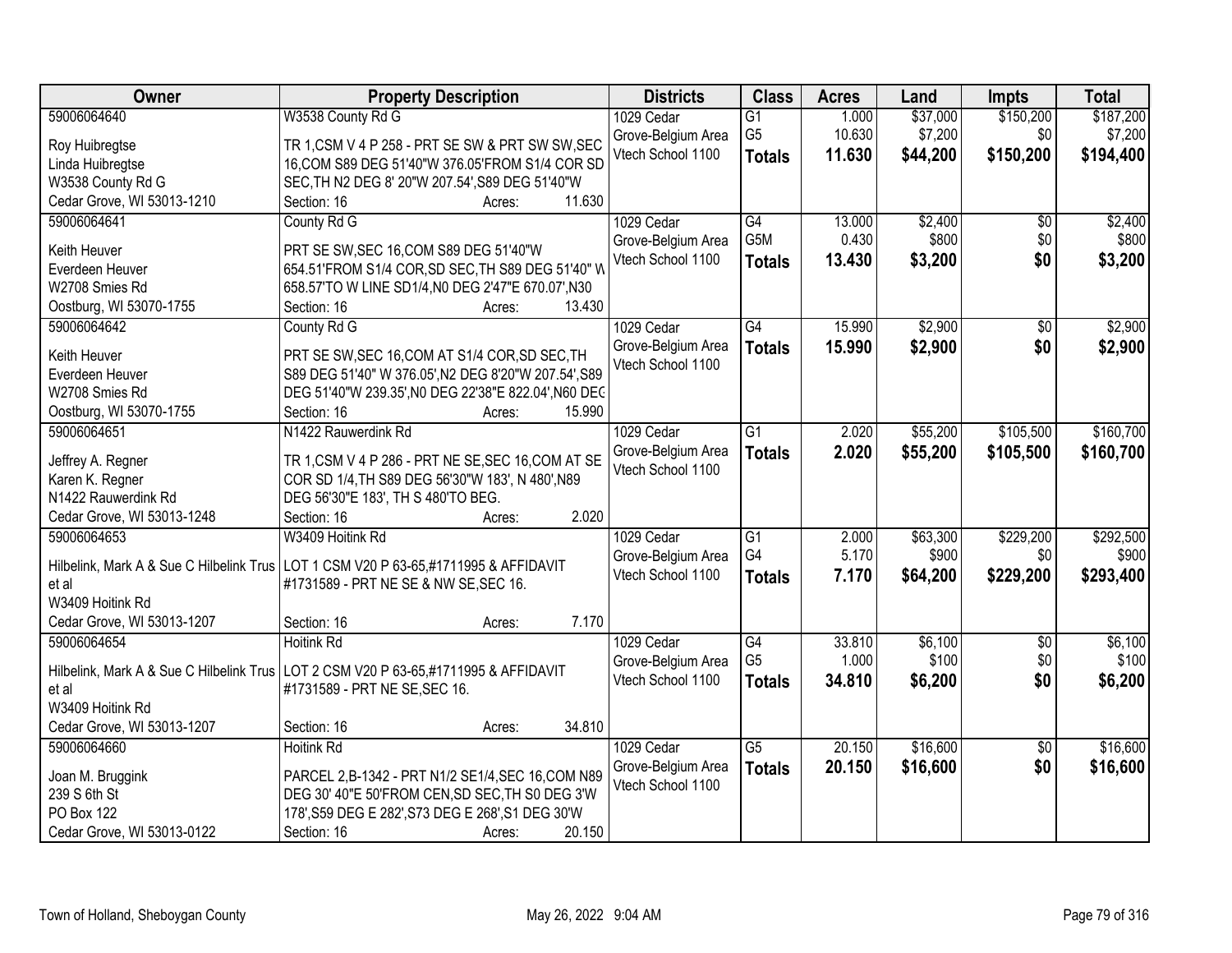| Owner                                                                                                              | <b>Property Description</b>                                                                                                                                                   | <b>Districts</b>                                      | <b>Class</b>                                       | <b>Acres</b>              | Land                          | <b>Impts</b>                   | <b>Total</b>                    |
|--------------------------------------------------------------------------------------------------------------------|-------------------------------------------------------------------------------------------------------------------------------------------------------------------------------|-------------------------------------------------------|----------------------------------------------------|---------------------------|-------------------------------|--------------------------------|---------------------------------|
| 59006064661                                                                                                        | <b>Hoitink Rd</b>                                                                                                                                                             | 1029 Cedar                                            | $\overline{X4}$                                    | 0.676                     | $\overline{50}$               | $\overline{50}$                | $\overline{30}$                 |
| Town of Holland<br>W3005 County Rd G<br>Cedar Grove, WI 53013-1221                                                 | PRT NWSE SEC 16, T13N R 22E COM AT E1/4 COR<br>SD SEC 16 TH N89-16-25W ALG N LN SD SE1/4<br>2,148.26 TO POB; TH S00-43-35W 33' TO SLY RW LN<br>0.676<br>Section: 16<br>Acres: | Grove-Belgium Area<br>Vtech School 1100               | <b>Totals</b>                                      | 0.676                     | \$0                           | \$0                            | \$0                             |
| 59006064670                                                                                                        | W3421 Hoitink Rd                                                                                                                                                              | 1029 Cedar                                            | $\overline{G1}$                                    | 2.770                     | \$62,700                      | \$159,800                      | \$222,500                       |
| Robert W. Voskuil<br>W3421 Hoitink Rd<br>Cedar Grove, WI 53013-1207                                                | LOT 1 3CSM207 #1004318 - PRT NW SE, SEC 16,<br>T13N, R22E                                                                                                                     | Grove-Belgium Area<br>Vtech School 1100               | <b>Totals</b>                                      | 2.770                     | \$62,700                      | \$159,800                      | \$222,500                       |
|                                                                                                                    | 2.770<br>Section: 16<br>Acres:                                                                                                                                                |                                                       |                                                    |                           |                               |                                |                                 |
| 59006064680                                                                                                        | County Rd G                                                                                                                                                                   | 1029 Cedar                                            | G4                                                 | 10.000                    | \$1,500                       | $\sqrt{6}$                     | \$1,500                         |
| Hilbelink, Mark A & Sue C Hilbelink Trus   E1/2 OF E1/2 OF SW SE<br>et al<br>W3409 Hoitink Rd                      |                                                                                                                                                                               | Grove-Belgium Area<br>Vtech School 1100               | <b>Totals</b>                                      | 10.000                    | \$1,500                       | \$0                            | \$1,500                         |
| Cedar Grove, WI 53013-1207                                                                                         | 10.000<br>Section: 16<br>Acres:                                                                                                                                               |                                                       |                                                    |                           |                               |                                |                                 |
| 59006064690                                                                                                        | County Rd G                                                                                                                                                                   | 1029 Cedar                                            | G4                                                 | 27.000                    | \$4,700                       | \$0                            | \$4,700                         |
| Roy A. Teunissen<br>Gloria H. Teunissen<br>W3501 County Rd G                                                       | W 30 AC SW SE, SEC 16                                                                                                                                                         | Grove-Belgium Area<br>Vtech School 1100               | G <sub>5</sub><br><b>Totals</b>                    | 3.000<br>30.000           | \$2,100<br>\$6,800            | \$0<br>\$0                     | \$2,100<br>\$6,800              |
| Cedar Grove, WI 53013-1210                                                                                         | 30.000<br>Section: 16<br>Acres:                                                                                                                                               |                                                       |                                                    |                           |                               |                                |                                 |
| 59006064700<br>et al<br>W3409 Hoitink Rd                                                                           | Rauwerdink Rd<br>Hilbelink, Mark A & Sue C Hilbelink Trus   SE SE, SEC 16, SUBJ TO HWY CONV REC IN V 1149 P<br>455, EXC CSM V18 P 153-54, #1621112.                           | 1029 Cedar<br>Grove-Belgium Area<br>Vtech School 1100 | $\overline{G4}$<br>G <sub>5</sub><br><b>Totals</b> | 9.000<br>3.750<br>12.750  | \$1,500<br>\$2,300<br>\$3,800 | $\overline{50}$<br>\$0<br>\$0  | \$1,500<br>\$2,300<br>\$3,800   |
| Cedar Grove, WI 53013-1207                                                                                         | 12.750<br>Section: 16<br>Acres:                                                                                                                                               |                                                       |                                                    |                           |                               |                                |                                 |
| 59006064701<br>Jamie S. Dolfin<br>Benjamin J. Dolfin<br>N1312 Rauwerdink Rd                                        | N1312 Rauwerdink Rd<br>LOT 1 CSM V18 P 153-54,#1621112 - PRT SE SE, SEC<br>16.                                                                                                | 1029 Cedar<br>Grove-Belgium Area<br>Vtech School 1100 | $\overline{G1}$<br>G4<br><b>Totals</b>             | 3.400<br>3.000<br>6.400   | \$76,600<br>\$400<br>\$77,000 | \$160, 100<br>\$0<br>\$160,100 | \$236,700<br>\$400<br>\$237,100 |
| Cedar Grove, WI 53013-1247                                                                                         | 6.400<br>Section: 16<br>Acres:                                                                                                                                                |                                                       |                                                    |                           |                               |                                |                                 |
| 59006064702<br>Hilbelink, Mark A & Sue C Hilbelink Trus<br>et al<br>W3409 Hoitink Rd<br>Cedar Grove, WI 53013-1207 | Rauwerdink Rd<br>LOT 2 CSM V18 P 153-54,#1621112 - PRT SE SE,SEC<br>16.<br>20.800<br>Section: 16<br>Acres:                                                                    | 1029 Cedar<br>Grove-Belgium Area<br>Vtech School 1100 | G4<br>G <sub>5</sub><br><b>Totals</b>              | 14.000<br>6.800<br>20,800 | \$2,300<br>\$5,600<br>\$7,900 | $\overline{30}$<br>\$0<br>\$0  | \$2,300<br>\$5,600<br>\$7,900   |
|                                                                                                                    |                                                                                                                                                                               |                                                       |                                                    |                           |                               |                                |                                 |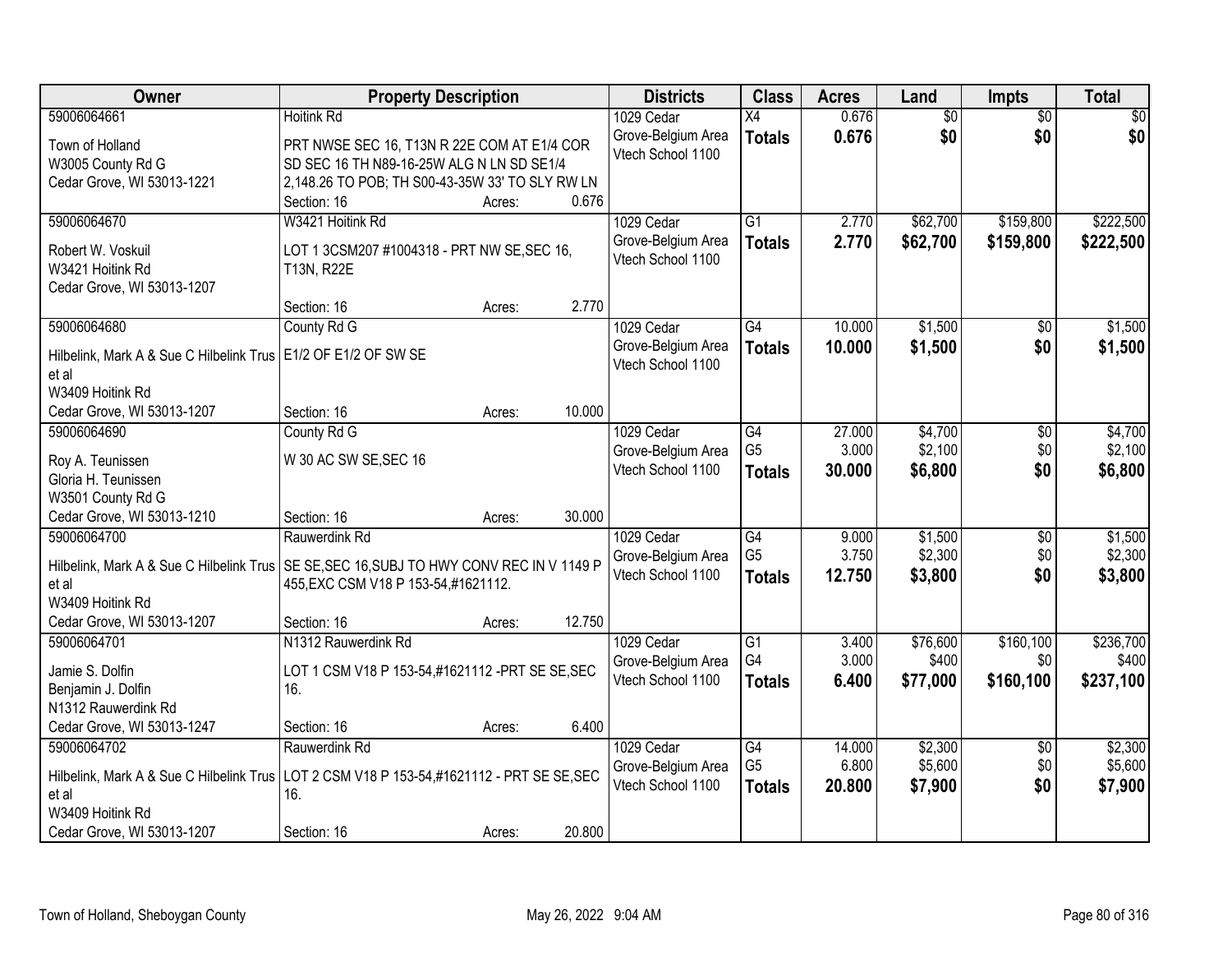| Owner                                |                                                       | <b>Property Description</b> |        | <b>Districts</b>   | <b>Class</b>           | <b>Acres</b> | Land            | <b>Impts</b>    | <b>Total</b>    |
|--------------------------------------|-------------------------------------------------------|-----------------------------|--------|--------------------|------------------------|--------------|-----------------|-----------------|-----------------|
| 59006064709                          |                                                       |                             |        | 1029 Cedar         | $\overline{\text{X3}}$ | 0.150        | $\overline{50}$ | $\overline{50}$ | $\overline{30}$ |
| Sheboygan County (Roads)             | PRT SE SE, SEC 16 (HILBELINK) 0.15 AC.                |                             |        | Grove-Belgium Area | <b>Totals</b>          | 0.150        | \$0             | \$0             | \$0             |
| Attn: Roads                          |                                                       |                             |        | Vtech School 1100  |                        |              |                 |                 |                 |
| W5741 County Rd J                    |                                                       |                             |        |                    |                        |              |                 |                 |                 |
| Plymouth, WI 53073-3340              | Section: 16                                           | Acres:                      | 0.150  |                    |                        |              |                 |                 |                 |
| 59006064710                          | W3763 Risseeuw Rd                                     |                             |        | 1029 Cedar         | $\overline{G1}$        | 2.000        | \$55,000        | \$90,000        | \$145,000       |
| Brent J. Rauwerdink                  | NE NE, SEC 17.                                        |                             |        | Grove-Belgium Area | G4                     | 37.000       | \$6,700         | \$0             | \$6,700         |
| Jan S. Rauwerdink                    |                                                       |                             |        | Vtech School 1100  | G <sub>5</sub>         | 1.000        | \$100           | \$0             | \$100           |
| N1872 Rauwerdink Rd                  |                                                       |                             |        |                    | <b>Totals</b>          | 40.000       | \$61,800        | \$90,000        | \$151,800       |
| Oostburg, WI 53070-2018              | Section: 17                                           | Acres:                      | 40.000 |                    |                        |              |                 |                 |                 |
| 59006064720                          | N/a                                                   |                             |        | 1029 Cedar         | $\overline{G4}$        | 27.770       | \$4,800         | \$0             | \$4,800         |
| Hilbelink Farms, Inc                 | NW NE, SEC 17, EXC THE W 198' OF THE N 110'OF         |                             |        | Grove-Belgium Area | G <sub>5</sub>         | 1.000        | \$700           | \$0             | \$700           |
| W3823 Risseeuw Rd                    | SD1/4 & EXC COM 778.62'S OF N1/4 POST, TH S           |                             |        | Vtech School 1100  | G7                     | 1.000        | \$24,000        | \$28,800        | \$52,800        |
| Cedar Grove, WI 53013-1142           | 220.22', N88 DEG 55'E 269.38', N0 DEG 22'E 109.85',   |                             |        |                    | <b>Totals</b>          | 29.770       | \$29,500        | \$28,800        | \$58,300        |
|                                      | Section: 17                                           | Acres:                      | 29.770 |                    |                        |              |                 |                 |                 |
| 59006064730                          | W3899 Risseeuw Rd                                     |                             |        | 1029 Cedar         | $\overline{X2}$        | 0.500        | \$0             | \$0             | \$0             |
| Sheboygan County Transportation Dept | PRT NW NE, SEC 17, COM AT NW COR SD1/4, TH E          |                             |        | Grove-Belgium Area | X <sub>3</sub>         | 0.000        | \$0             | \$0             | \$0             |
| W5741 County Rd J                    | 198', S 110', W 198', TH N 110'TO BEG.                |                             |        | Vtech School 1100  | <b>Totals</b>          | 0.500        | \$0             | \$0             | \$0             |
| Plymouth, WI 53073-3340              |                                                       |                             |        |                    |                        |              |                 |                 |                 |
|                                      | Section: 17                                           | Acres:                      | 0.500  |                    |                        |              |                 |                 |                 |
| 59006064740                          | N1635 County Rd GW                                    |                             |        | 1029 Cedar         | $\overline{G1}$        | 1.230        | \$41,100        | \$139,000       | \$180,100       |
| Jennifer Chybowski                   | PRT NW NE, SEC 17, COM 778.62' S OF N1/4 POST, TH     |                             |        | Grove-Belgium Area | <b>Totals</b>          | 1.230        | \$41,100        | \$139,000       | \$180,100       |
| Jason Chybowski                      | S 220.22', N88 DEG 55'E 269.38', N0 DEG 22'E          |                             |        | Vtech School 1100  |                        |              |                 |                 |                 |
| N1635 County Rd Gw                   | 109.85', S88 DEG 55'W 54.66', N0 DEG 02'E 110.32', TH |                             |        |                    |                        |              |                 |                 |                 |
| Holland, WI 53013-1125               | Section: 17                                           | Acres:                      | 1.230  |                    |                        |              |                 |                 |                 |
| 59006064741                          | W3823 Risseeuw Rd                                     |                             |        | 1029 Cedar         | $\overline{G1}$        | 1.000        | \$37,000        | \$291,700       | \$328,700       |
| Hilbelink, Glenn M & Diane Hilbelink | LOT 1 CSM V20 P 219-20,#1733847 - PRT NW NE, SEC      |                             |        | Grove-Belgium Area | G4                     | 7.500        | \$1,400         | \$0             | \$1,400         |
| Trust et al                          | 17.                                                   |                             |        | Vtech School 1100  | <b>Totals</b>          | 8.500        | \$38,400        | \$291,700       | \$330,100       |
| W3823 Risseeuw Rd                    |                                                       |                             |        |                    |                        |              |                 |                 |                 |
| Cedar Grove, WI 53013-1142           | Section: 17                                           | Acres:                      | 8.500  |                    |                        |              |                 |                 |                 |
| 59006064750                          | <b>Hoitink Rd</b>                                     |                             |        | 1029 Cedar         | $\overline{G4}$        | 37.000       | \$6,400         | $\overline{30}$ | \$6,400         |
| Hilbelink Farms, Inc                 | SW NE, SEC 17                                         |                             |        | Grove-Belgium Area | G <sub>5</sub>         | 3.000        | \$1,700         | \$0             | \$1,700         |
| W3823 Risseeuw Rd                    |                                                       |                             |        | Vtech School 1100  | <b>Totals</b>          | 40.000       | \$8,100         | \$0             | \$8,100         |
| Cedar Grove, WI 53013-1142           |                                                       |                             |        |                    |                        |              |                 |                 |                 |
|                                      | Section: 17                                           | Acres:                      | 40.000 |                    |                        |              |                 |                 |                 |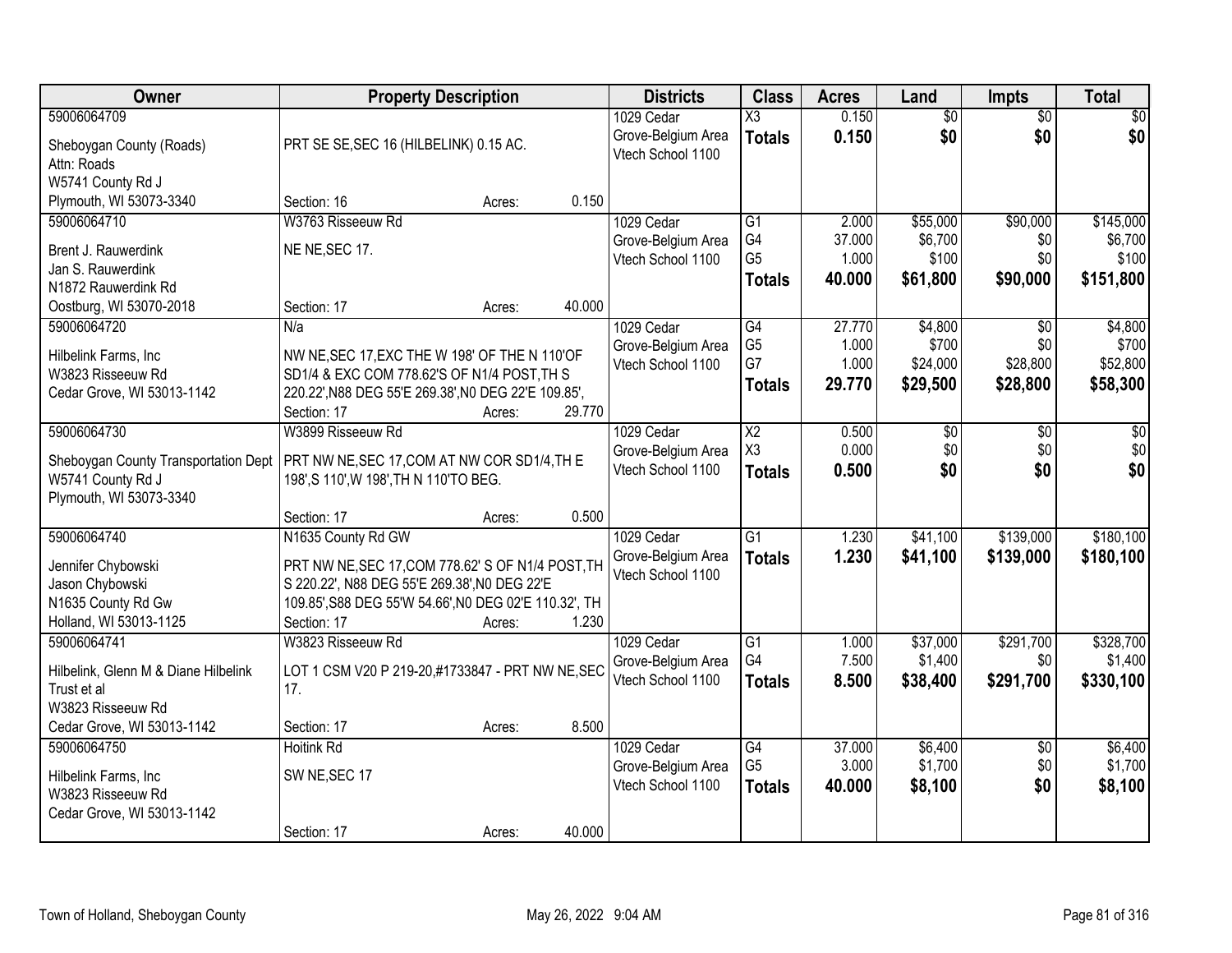| Owner                       | <b>Property Description</b>                        | <b>Districts</b>   | <b>Class</b>    | <b>Acres</b> | Land        | Impts           | <b>Total</b>    |
|-----------------------------|----------------------------------------------------|--------------------|-----------------|--------------|-------------|-----------------|-----------------|
| 59006064761                 | <b>Hoitink Rd</b>                                  | 1029 Cedar         | G4              | 38.300       | \$6,900     | $\overline{50}$ | \$6,900         |
| Hilbelink Farms, Inc        | SENE, SEC 17; EXC COM 851.24' W OF E1/4 COR SD     | Grove-Belgium Area | <b>Totals</b>   | 38.300       | \$6,900     | \$0             | \$6,900         |
| W3823 Risseeuw Rd           | SEC; TH N 366.35'; W 135.67'; S 366.35' TO S LN    | Vtech School 1100  |                 |              |             |                 |                 |
| Cedar Grove, WI 53013-1142  | SD1/4; TH E 135.67' TO BEG; ALSO EXC COM AT E1/4   |                    |                 |              |             |                 |                 |
|                             | 38.300<br>Section: 17<br>Acres:                    |                    |                 |              |             |                 |                 |
| 59006064771                 | W3774 Hoitink Rd                                   | 1029 Cedar         | $\overline{G1}$ | 1.140        | \$39,500    | \$108,600       | \$148,100       |
|                             |                                                    | Grove-Belgium Area | G4              | 0.310        | \$100       | \$0             | \$100           |
| Ryan W. Tackes              | A-35659 & A-35660 PRT SENE, SEC 17, COM 851.24'    | Vtech School 1100  | G7              | 0.250        | \$24,400    | \$900           | \$25,300        |
| Michelle L. Tackes          | W OF E1/4 COR, SD SEC, TH N 366.35', W 135.67', S  |                    | <b>Totals</b>   | 1.700        | \$64,000    | \$109,500       | \$173,500       |
| W3774 Hoitink Rd            | 366.35' TO S LN SD1/4, TH E 135.67' TO BEG; ALSO   |                    |                 |              |             |                 |                 |
| Cedar Grove, WI 53013-1139  | 1.700<br>Section: 17<br>Acres:                     |                    |                 |              |             |                 |                 |
| 59006064781                 | N1634 County Rd GW                                 | 1029 Cedar         | $\overline{G1}$ | 2.000        | \$57,800    | \$253,800       | \$311,600       |
| David J. Garside            | LOT 1 CSM V12 P 68 - PRT NE NW, SEC 17, COM AT     | Grove-Belgium Area | <b>Totals</b>   | 2.000        | \$57,800    | \$253,800       | \$311,600       |
| Vicki S. Garside            | N1/4 COR, SD SEC, TH S 732.14'TO PNT OF BEG, TH    | Vtech School 1100  |                 |              |             |                 |                 |
| N1634 County Rd Gw          | CONT S 298', W 292.35' N 298', TH E 292.35'TO BEG. |                    |                 |              |             |                 |                 |
| Cedar Grove, WI 53013-1171  | 2.000<br>Section: 17<br>Acres:                     |                    |                 |              |             |                 |                 |
| 59006064782                 | County Rd GW                                       | 1029 Cedar         | $\overline{G4}$ | 25.010       | \$4,200     | \$0             | \$4,200         |
|                             |                                                    | Grove-Belgium Area | G <sub>5</sub>  | 7.000        | \$4,400     | \$0             | \$4,400         |
| David J. Garside            | NE NW, SEC 17, EXC COM AT N1/4 COR, SD SEC, TH S   | Vtech School 1100  | <b>Totals</b>   | 32.010       | \$8,600     | \$0             | \$8,600         |
| Vicki S. Garside            | 732.14'TO PNT OF BEG, TH CONT S 298', W 292.35', N |                    |                 |              |             |                 |                 |
| N1634 County Rd Gw          | 298', TH E 292.35' TO BEG & EXC CSM V25 P323-324   |                    |                 |              |             |                 |                 |
| Cedar Grove, WI 53013-1171  | 32.010<br>Section: 17<br>Acres:                    |                    |                 |              |             |                 |                 |
| 59006064783                 | W3927 Risseeuw Rd                                  | 1029 Cedar         | $\overline{G1}$ | 3.000        | \$65,000    | \$155,500       | \$220,500       |
| Zachary J. Garside          | LOT 1 CSM V25 P323-324 #1970104 - PRT NE           | Grove-Belgium Area | G4              | 1.990        | \$400       | \$0             | \$400           |
| Hannah J. Garside           | NW, SEC 17                                         | Vtech School 1100  | G <sub>5</sub>  | 1.000        | \$700       | \$0             | \$700           |
| W3927 Risseeuw Rd           |                                                    |                    | <b>Totals</b>   | 5.990        | \$66,100    | \$155,500       | \$221,600       |
| Cedar Grove, WI 53013-1143  | 5.990<br>Section: 17<br>Acres:                     |                    |                 |              |             |                 |                 |
| 59006064791                 | W3999 Risseeuw Rd                                  | 1029 Cedar         | X4              | 5.000        | $\sqrt{50}$ | $\sqrt{6}$      | $\overline{50}$ |
|                             |                                                    | Grove-Belgium Area | <b>Totals</b>   | 5.000        | \$0         | \$0             | \$0             |
| Wisconsin Electric Power Co | LOT 1 CSM V21 P93-95 #1752997 - PRT NW NW, SEC     | Vtech School 1100  |                 |              |             |                 |                 |
| 231 W Michigan St           | 17.                                                |                    |                 |              |             |                 |                 |
| Milwaukee, WI 53203-2918    |                                                    |                    |                 |              |             |                 |                 |
|                             | 5.000<br>Section: 17<br>Acres:                     |                    |                 |              |             |                 |                 |
| 59006064792                 | W4037 Risseeuw Rd                                  | 1029 Cedar         | $\overline{G4}$ | 6.500        | \$1,200     | $\overline{50}$ | \$1,200         |
| David J. Garside            | LOT 1 OF CSM V30 P150-153 DOC #2117613 BEING       | Grove-Belgium Area | <b>Totals</b>   | 6.500        | \$1,200     | \$0             | \$1,200         |
| Vicki S. Garside            | PART NW NW, SEC 17.                                | Vtech School 1100  |                 |              |             |                 |                 |
| N1634 County Rd Gw          |                                                    |                    |                 |              |             |                 |                 |
| Cedar Grove, WI 53013-1171  | 6.500<br>Section: 17<br>Acres:                     |                    |                 |              |             |                 |                 |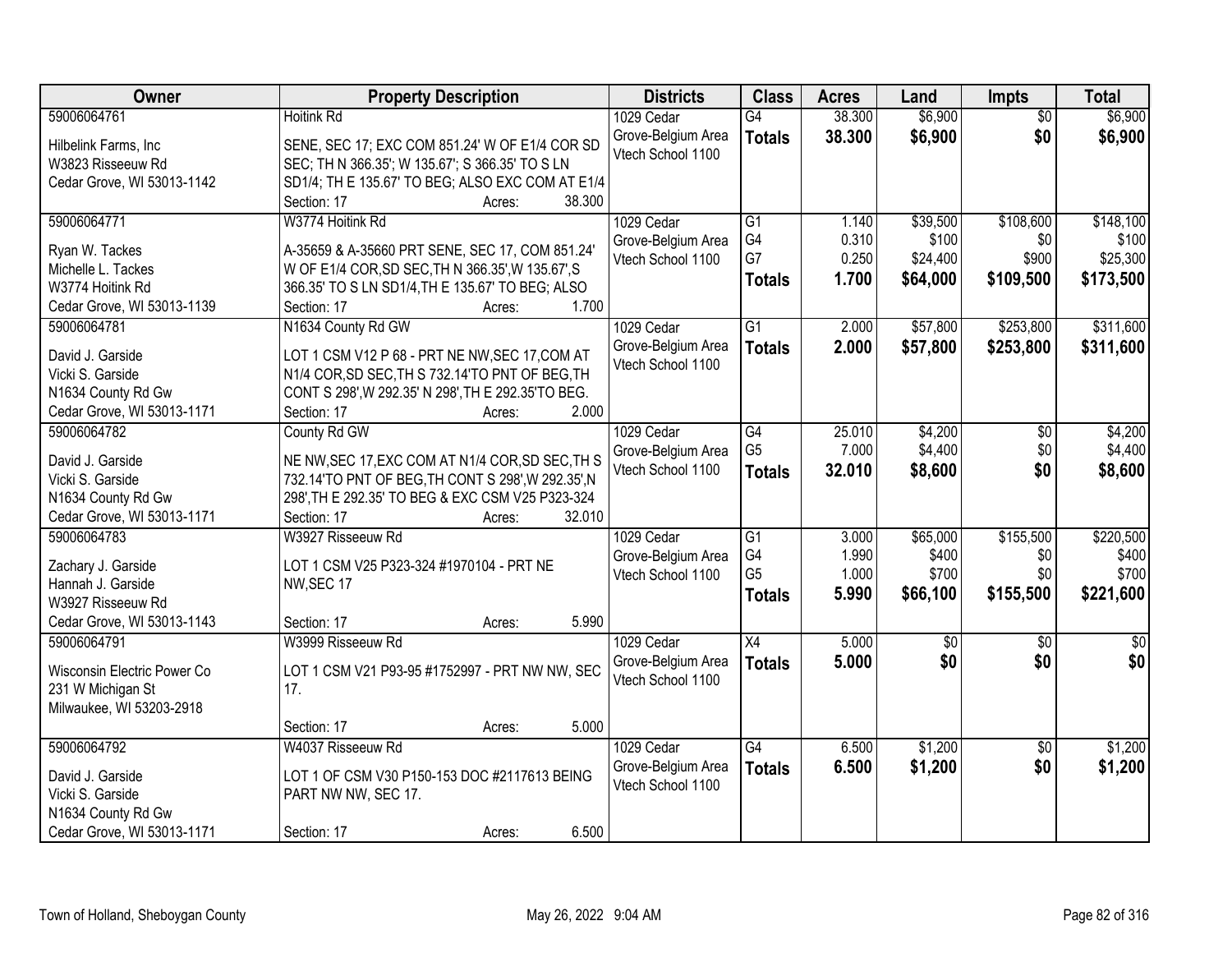| Owner                      | <b>Property Description</b>                      |        |        | <b>Districts</b>   | <b>Class</b>     | <b>Acres</b> | Land        | <b>Impts</b>    | <b>Total</b> |
|----------------------------|--------------------------------------------------|--------|--------|--------------------|------------------|--------------|-------------|-----------------|--------------|
| 59006064793                | <b>Risseeuw Rd</b>                               |        |        | 1029 Cedar         | G4               | 27.750       | \$4,900     | $\sqrt{$0}$     | \$4,900      |
| David J. Garside           | NW NW, SEC 17, EXC CSM V21 P93-95 #1752997 &     |        |        | Grove-Belgium Area | G5M              | 0.750        | \$1,400     | \$0             | \$1,400      |
| Vicki S. Garside           | ALSO CSM V30 P150-153 DOC #2117613.              |        |        | Vtech School 1100  | <b>Totals</b>    | 28.500       | \$6,300     | \$0             | \$6,300      |
| N1634 County Rd Gw         |                                                  |        |        |                    |                  |              |             |                 |              |
| Cedar Grove, WI 53013-1171 | Section: 17                                      | Acres: | 28.500 |                    |                  |              |             |                 |              |
| 59006064800                | <b>Risseeuw Rd</b>                               |        |        | 1029 Cedar         | $\overline{G4}$  | 16.000       | \$2,900     | $\overline{50}$ | \$2,900      |
|                            |                                                  |        |        | Grove-Belgium Area | G <sub>5</sub>   | 0.500        | \$500       | \$0             | \$500        |
| David J. Garside           | SW <sub>NW</sub>                                 |        |        | Vtech School 1100  | G5M              | 1.500        | \$2,900     | \$0             | \$2,900      |
| Vicki S. Garside           |                                                  |        |        |                    | W8               | 22.000       | (\$176,000) | \$0             | \$0          |
| N1634 County Rd Gw         |                                                  |        |        |                    | <b>Totals</b>    | 40.000       | \$6,300     | \$0             | \$6,300      |
| Cedar Grove, WI 53013-1171 | Section: 17                                      | Acres: | 40.000 |                    |                  |              |             |                 |              |
| 59006064810                | County Rd GW                                     |        |        | 1029 Cedar         | $\overline{G4}$  | 33.000       | \$5,700     | $\overline{50}$ | \$5,700      |
| David J. Garside           | <b>SENW</b>                                      |        |        | Grove-Belgium Area | G <sub>5</sub>   | 7.000        | \$4,500     | \$0             | \$4,500      |
| Vicki S. Garside           |                                                  |        |        | Vtech School 1100  | <b>Totals</b>    | 40.000       | \$10,200    | \$0             | \$10,200     |
| N1634 County Rd Gw         |                                                  |        |        |                    |                  |              |             |                 |              |
| Cedar Grove, WI 53013-1171 | Section: 17                                      | Acres: | 40.000 |                    |                  |              |             |                 |              |
| 59006064820                | N1452 County Rd GW                               |        |        | 1029 Cedar         | G1               | 2.000        | \$55,000    | \$150,000       | \$205,000    |
|                            |                                                  |        |        | Grove-Belgium Area | G4               | 37.500       | \$6,800     | \$0             | \$6,800      |
| Toon W. Ong                | NE SW, SEC 17.                                   |        |        | Vtech School 1100  | G <sub>5</sub>   | 0.500        | \$100       | \$0             | \$100        |
| N1452 County Rd Gw         |                                                  |        |        |                    | <b>Totals</b>    | 40.000       | \$61,900    | \$150,000       | \$211,900    |
| Cedar Grove, WI 53013-1124 |                                                  |        |        |                    |                  |              |             |                 |              |
|                            | Section: 17                                      | Acres: | 40.000 |                    |                  |              |             |                 |              |
| 59006064830                | County Rd GW                                     |        |        | 1029 Cedar         | $\overline{G4}$  | 27.000       | \$4,700     | \$0             | \$4,700      |
| Toon W. Ong                | NW SW                                            |        |        | Grove-Belgium Area | G <sub>5</sub>   | 4.000        | \$2,400     | \$0             | \$2,400      |
| N1452 County Rd Gw         |                                                  |        |        | Vtech School 1100  | G <sub>5</sub> M | 9.000        | \$16,200    | \$0             | \$16,200     |
| Cedar Grove, WI 53013-1124 |                                                  |        |        |                    | <b>Totals</b>    | 40.000       | \$23,300    | \$0             | \$23,300     |
|                            | Section: 17                                      | Acres: | 40.000 |                    |                  |              |             |                 |              |
| 59006064850                | W4054 County Rd G                                |        |        | 1029 Cedar         | $\overline{G1}$  | 7.500        | \$101,400   | \$247,500       | \$348,900    |
| James R. Learman           | PARCELS 3&4, C-2304 & OTHER LANDS - PRT SW       |        |        | Grove-Belgium Area | G4               | 1.540        | \$300       | \$0             | \$300        |
| W4054 County Rd G          | SW, SEC 17, BEG 1943.7'W OF S1/4 COR, SD SEC, TH |        |        | Vtech School 1100  | <b>Totals</b>    | 9.040        | \$101,700   | \$247,500       | \$349,200    |
| Cedar Grove, WI 53013      | N01 DEG 25'06"W 302.08', N01 DEG 25'06"W         |        |        |                    |                  |              |             |                 |              |
|                            | Section: 17                                      | Acres: | 9.040  |                    |                  |              |             |                 |              |
| 59006064851                | W4022 County Rd G                                |        |        | 1029 Cedar         | G1               | 0.670        | \$28,400    | \$63,800        | \$92,200     |
|                            |                                                  |        |        | Grove-Belgium Area | <b>Totals</b>    | 0.670        | \$28,400    | \$63,800        | \$92,200     |
| Ronald L. Klippel          | TR 1, CSM V 4 P 330 - PRT SW SW, SEC 17, COM     |        |        | Vtech School 1100  |                  |              |             |                 |              |
| Theresa B. Klippel         | 1637.64'W FROM S1/4 COR SD SEC, TH N 222.50' W   |        |        |                    |                  |              |             |                 |              |
| W4022 County Rd G          | 133.88', S1 DEG E 222.53', TH E 130'TO BEG.      |        |        |                    |                  |              |             |                 |              |
| Cedar Grove, WI 53013-1154 | Section: 17                                      | Acres: | 0.670  |                    |                  |              |             |                 |              |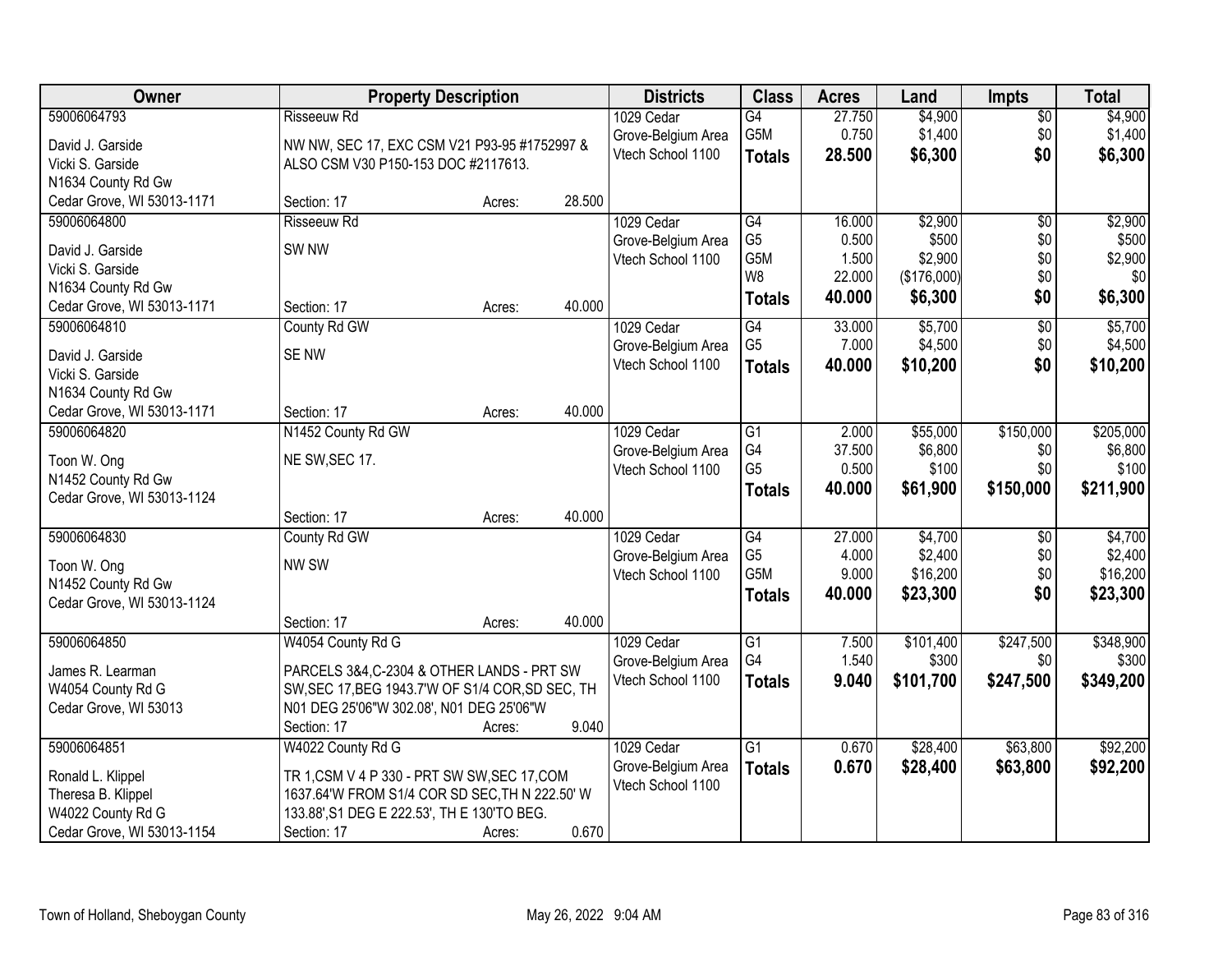| Owner                      | <b>Property Description</b>                            | <b>Districts</b>                        | <b>Class</b>          | <b>Acres</b>   | Land      | <b>Impts</b>    | <b>Total</b> |
|----------------------------|--------------------------------------------------------|-----------------------------------------|-----------------------|----------------|-----------|-----------------|--------------|
| 59006064852                | W4048 County Rd G                                      | 1029 Cedar                              | $\overline{G1}$       | 10.000         | \$105,600 | \$289,800       | \$395,400    |
| Matthew J. Dekker          | PARCELS 1& 2 C-2304, BEING PRT LOT 1 CSM V6 P          | Grove-Belgium Area                      | G4                    | 2.000          | \$400     | \$0             | \$400        |
| W4048 County Rd G          | 102 - PRT SW SW, SEC 17, COM AT SW COR, SD             | Vtech School 1100                       | G5M                   | 8.170          | \$18,800  | \$0             | \$18,800     |
| Cedar Grove, WI 53013-1154 | SEC, TH N90 DEG E 708.86'ALG S LN SD1/4, N01 DEG       |                                         | <b>Totals</b>         | 20.170         | \$124,800 | \$289,800       | \$414,600    |
|                            | 20.170<br>Section: 17<br>Acres:                        |                                         |                       |                |           |                 |              |
| 59006064853                | W4026 County Rd G                                      | 1029 Cedar                              | $\overline{G1}$       | 0.810          | \$29,900  | \$194,200       | \$224,100    |
| Thomas C. Croatt           | LOT 2 CSM V 7 P 175 - PRT SW SW, SEC 17, COM           | Grove-Belgium Area                      | <b>Totals</b>         | 0.810          | \$29,900  | \$194,200       | \$224,100    |
| Kaye Lynn Croatt           | 1637.64'W & 222.50'N OF S1/4 COR SD SEC, TH W          | Vtech School 1100                       |                       |                |           |                 |              |
| W4026 County Rd G          | 133.88', N1 DEG W 260.04', E 138.42', TH S 260' TO BEG |                                         |                       |                |           |                 |              |
| Cedar Grove, WI 53013-1154 | 0.810<br>Section: 17<br>Acres:                         |                                         |                       |                |           |                 |              |
| 59006064860                | County Rd G                                            | 1029 Cedar                              | $\overline{G4}$       | 48.360         | \$8,700   | $\overline{50}$ | \$8,700      |
|                            |                                                        | Grove-Belgium Area                      | G <sub>5</sub>        | 1.000          | \$100     | \$0             | \$100        |
| David P. Klug              | SE SW, SEC 17, & PRT SW SW, COM 1637.64'W OF S1/       | Vtech School 1100                       | G7                    | 0.250          | \$3,200   | \$100           | \$3,300      |
| Margaret Ann Klug          | COR SD SEC TH N 482.50', W 22.4' M/L, N1 DEG 56'54"E   |                                         | <b>Totals</b>         | 49.610         | \$12,000  | \$100           | \$12,100     |
| W3737 County Rd G          | 846.46', E TO NE COR SD1/4, S TO SE COR SD1/4, TH      |                                         |                       |                |           |                 |              |
| Cedar Grove, WI 53013-1174 | Section: 17<br>49.610<br>Acres:                        |                                         |                       |                |           |                 |              |
| 59006064871                | W3787 Hoitink Rd                                       | 1029 Cedar                              | $\overline{G1}$<br>G4 | 2.000<br>3.000 | \$38,000  | \$306,700       | \$344,700    |
| Michael P. Eischen         | LOT 1 CSM V26 P202-203 - PRT NE SE & SE SE, SEC        | Grove-Belgium Area<br>Vtech School 1100 |                       |                | \$300     | \$0             | \$300        |
| Brooke A. Eischen          | 17.                                                    |                                         | <b>Totals</b>         | 5.000          | \$38,300  | \$306,700       | \$345,000    |
| W3787 Hoitink Rd           |                                                        |                                         |                       |                |           |                 |              |
| Cedar Grove, WI 53013-1112 | 5.000<br>Section: 17<br>Acres:                         |                                         |                       |                |           |                 |              |
| 59006064872                | <b>Hoitink Rd</b>                                      | 1029 Cedar                              | $\overline{G4}$       | 31.110         | \$5,700   | $\overline{50}$ | \$5,700      |
| David P. Klug              | LOT 2 CSM V26 P202-203 - PRT NE SE & SE SE, SEC        | Grove-Belgium Area                      | G <sub>5</sub>        | 1.600          | \$500     | \$0             | \$500        |
| Margaret Ann Klug          | 17.                                                    | Vtech School 1100                       | G <sub>5</sub> M      | 3.000          | \$5,400   | \$0             | \$5,400      |
| W3737 County Rd G          |                                                        |                                         | <b>Totals</b>         | 35.710         | \$11,600  | \$0             | \$11,600     |
| Cedar Grove, WI 53013-1174 | 35.710<br>Section: 17<br>Acres:                        |                                         |                       |                |           |                 |              |
| 59006064881                | N1463 County Rd GW                                     | 1029 Cedar                              | $\overline{G1}$       | 2.000          | \$55,000  | \$119,700       | \$174,700    |
| Nicole L. Strysick         | LOT 1 CSM V16 P 110-11, #1549780 - PRT NW              | Grove-Belgium Area                      | <b>Totals</b>         | 2.000          | \$55,000  | \$119,700       | \$174,700    |
| N1463 County Rd Gw         | <b>SE, SEC 17.</b>                                     | Vtech School 1100                       |                       |                |           |                 |              |
| Cedar Grove, WI 53013-1123 |                                                        |                                         |                       |                |           |                 |              |
|                            | 2.000<br>Section: 17<br>Acres:                         |                                         |                       |                |           |                 |              |
| 59006064882                | <b>Hoitink Rd</b>                                      | 1029 Cedar                              | $\overline{G4}$       | 4.900          | \$600     | $\overline{50}$ | \$600        |
|                            |                                                        | Grove-Belgium Area                      | G <sub>5</sub>        | 0.500          | \$300     | \$0             | \$300        |
| Nicole L. Strysick         | LOT 1 CSM V24 P208-209 #1895977 - PRT NW               | Vtech School 1100                       | G <sub>5</sub> M      | 2.000          | \$3,600   | \$0             | \$3,600      |
| N1463 County Rd Gw         | SE, SEC 17                                             |                                         | <b>Totals</b>         | 7.400          | \$4,500   | \$0             | \$4,500      |
| Cedar Grove, WI 53013-1123 |                                                        |                                         |                       |                |           |                 |              |
|                            | 7.400<br>Section: 17<br>Acres:                         |                                         |                       |                |           |                 |              |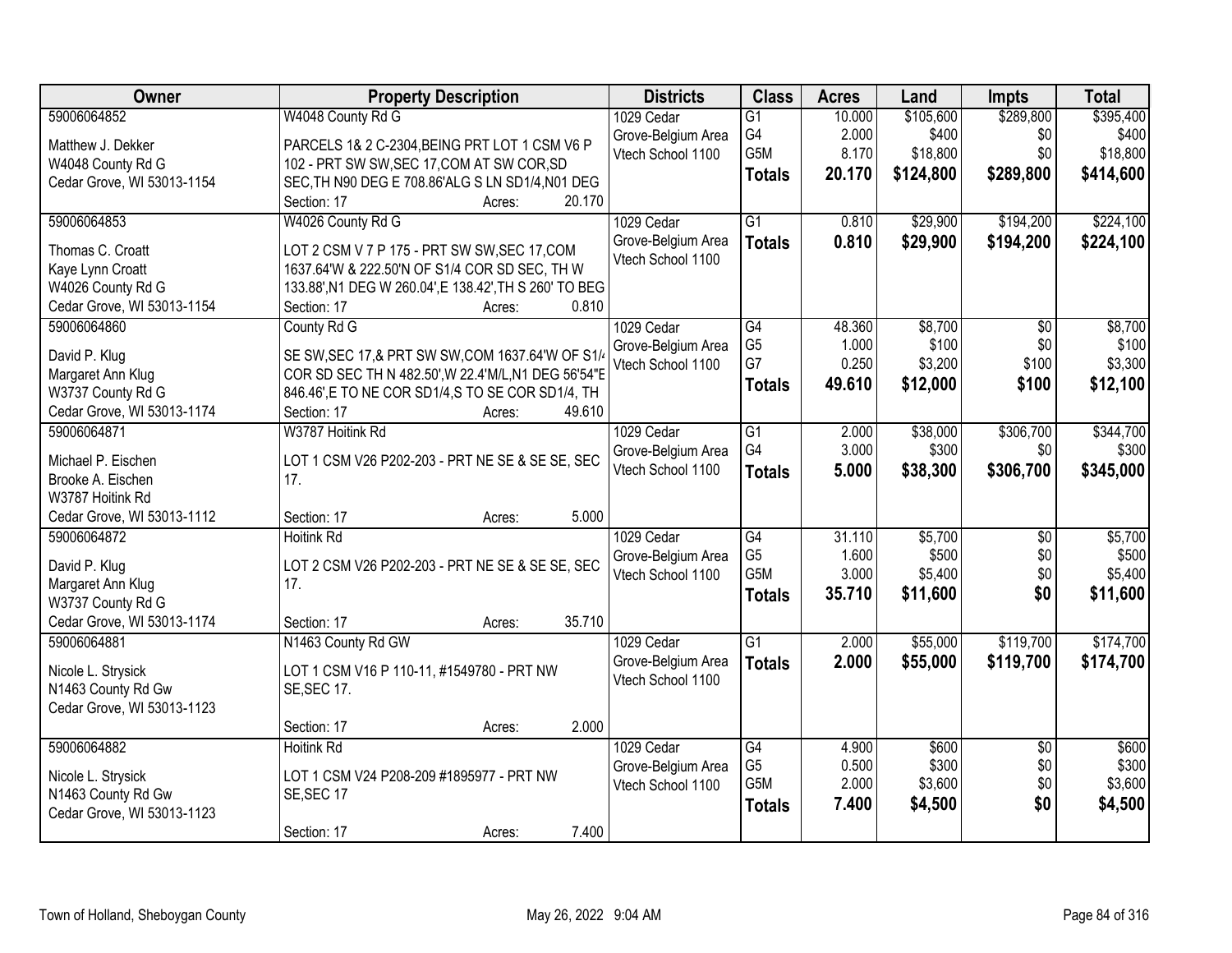| 59006064890<br>County Rd G<br>\$11,000<br>\$11,000<br>1029 Cedar<br>$\overline{G4}$<br>60.700<br>$\overline{30}$<br>G <sub>5</sub><br>\$5,800<br>10.550<br>\$0<br>\$5,800<br>Grove-Belgium Area<br>David R. Otte<br>SW SE & PRT NW SE, SEC 17, BEG AT S 1/4 COR SD<br>Vtech School 1100<br>\$16,800<br>\$0<br>71.250<br>\$16,800<br><b>Totals</b><br>37 E Shore Dr<br>SEC 17, TH N00 DEG 52'50"E 2024.73', S89 DEG<br>07'10"E 747.56' TO CNLN OF STREAM, NWLY 769' M/L<br>Random Lake, WI 53075-1608<br>71.250<br>Section: 17<br>Acres:<br>G4<br>32.890<br>\$5,600<br>\$5,600<br>59006064901<br>1029 Cedar<br>County Rd G<br>$\overline{50}$<br>\$5,600<br>\$0<br>32.890<br>\$5,600<br>Grove-Belgium Area<br><b>Totals</b><br>SE SE, SEC 17, EXC COM 30'E OF SW COR SD1/4, TH N<br>David P. Klug<br>Vtech School 1100<br>Margaret Ann Klug<br>614', E 89', S 300.50, E 376'M/L, S 313.5'TO S LN SE<br>W3737 County Rd G<br>SE, TH W 465'TO BEG, & ALSO EXC COM AT SE<br>32.890<br>Cedar Grove, WI 53013-1174<br>Section: 17<br>Acres:<br>59006064910<br>W3796 County Rd G<br>$\overline{G1}$<br>\$37,000<br>\$150,500<br>1029 Cedar<br>1.000<br>G4<br>1.660<br>\$300<br>\$0<br>Grove-Belgium Area<br>Allen D. Zimmer<br>PRT SE SE, SEC 17, COM 30'E OF SW COR SD1/4, TH N<br>Vtech School 1100<br>2.660<br>\$37,300<br>\$150,500<br>\$187,800<br><b>Totals</b><br>W3796 County Rd G<br>313.5', E 465', S 313.5', TH W 465'TO BEG, EXC FOR<br>HWY CONV REC IN V1646 P 75 #1533972.<br>Cedar Grove, WI 53013-1174<br>2.660<br>Section: 17<br>Acres:<br>$\overline{G1}$<br>\$27,900<br>\$145,200<br>59006064920<br>W3802 County Rd G<br>1029 Cedar<br>0.620<br>Grove-Belgium Area<br>0.620<br>\$27,900<br>\$145,200<br><b>Totals</b><br>A-24722 - PRT SE SE, SEC 17, COM N89 DEG 11'39"W<br>Randall Thune<br>Vtech School 1100<br>1296.28' & N0 DEG 44'55"E 313.50'FROM SE COR, SD<br>Malorie Styles<br>W3802 County Rd G<br>SEC, TH S89 DEG 11' 39"E 89', N0 DEG 44'55"E<br>0.620<br>Cedar Grove, WI 53013-1152<br>Section: 17<br>Acres:<br>$\overline{\text{X3}}$<br>59006064921<br>1.150<br>$\overline{30}$<br>1029 Cedar<br>$\overline{50}$<br>\$0<br>\$0<br>Grove-Belgium Area<br>1.150<br>\$0<br><b>Totals</b><br>Sheboygan County (Roads)<br>PRT SE SE, SEC 17 (D.KLUG) 0.49 AC. PRT SE<br>Vtech School 1100<br>SE, SEC 17 (ZIMMER) 0.66 AC.<br>Attn: Roads<br>W5741 County Rd J<br>1.150<br>Plymouth, WI 53073-3340<br>Section: 17<br>Acres:<br>59006064930<br>G4<br>\$6,400<br><b>Risseeuw Rd</b><br>1029 Cedar<br>36.280<br>$\sqrt{6}$<br>G <sub>5</sub><br>1.000<br>\$100<br>\$0<br>Grove-Belgium Area<br>Desri Onion River Land Holdings, LLC<br>NE NE, SEC 18, EXC COM 493'W OF NE COR SD1/4, TH<br>37.280<br>Vtech School 1100<br>\$6,500<br>\$0<br>\$6,500<br><b>Totals</b><br>1166 Avenue of the Americas FI<br>W 282', S 420', E 282', TH N 420'TO BEG.<br>New York, NY 10036-2750<br>37.280<br>Section: 18<br>Acres:<br>59006064940<br>W4149 Risseeuw Rd<br>$\overline{G1}$<br>2.720<br>\$62,200<br>\$93,100<br>1029 Cedar<br>2.720<br>\$62,200<br>\$93,100<br>Grove-Belgium Area<br>\$155,300<br><b>Totals</b><br>Emerson S. Marr et al<br>PARCELS A & B, A-15702 - PRT NE NE, SEC 18, COM | Owner                      | <b>Property Description</b> |       | <b>Districts</b>  | <b>Class</b> | <b>Acres</b> | Land | <b>Impts</b> | <b>Total</b> |
|------------------------------------------------------------------------------------------------------------------------------------------------------------------------------------------------------------------------------------------------------------------------------------------------------------------------------------------------------------------------------------------------------------------------------------------------------------------------------------------------------------------------------------------------------------------------------------------------------------------------------------------------------------------------------------------------------------------------------------------------------------------------------------------------------------------------------------------------------------------------------------------------------------------------------------------------------------------------------------------------------------------------------------------------------------------------------------------------------------------------------------------------------------------------------------------------------------------------------------------------------------------------------------------------------------------------------------------------------------------------------------------------------------------------------------------------------------------------------------------------------------------------------------------------------------------------------------------------------------------------------------------------------------------------------------------------------------------------------------------------------------------------------------------------------------------------------------------------------------------------------------------------------------------------------------------------------------------------------------------------------------------------------------------------------------------------------------------------------------------------------------------------------------------------------------------------------------------------------------------------------------------------------------------------------------------------------------------------------------------------------------------------------------------------------------------------------------------------------------------------------------------------------------------------------------------------------------------------------------------------------------------------------------------------------------------------------------------------------------------------------------------------------------------------------------------------------------------------------------------------------------------------------------------------------------------------------------------------------------------------------------------------------------------------------------------------------------------------------------------------------------------------------------------------------------------------------------|----------------------------|-----------------------------|-------|-------------------|--------------|--------------|------|--------------|--------------|
|                                                                                                                                                                                                                                                                                                                                                                                                                                                                                                                                                                                                                                                                                                                                                                                                                                                                                                                                                                                                                                                                                                                                                                                                                                                                                                                                                                                                                                                                                                                                                                                                                                                                                                                                                                                                                                                                                                                                                                                                                                                                                                                                                                                                                                                                                                                                                                                                                                                                                                                                                                                                                                                                                                                                                                                                                                                                                                                                                                                                                                                                                                                                                                                                            |                            |                             |       |                   |              |              |      |              |              |
|                                                                                                                                                                                                                                                                                                                                                                                                                                                                                                                                                                                                                                                                                                                                                                                                                                                                                                                                                                                                                                                                                                                                                                                                                                                                                                                                                                                                                                                                                                                                                                                                                                                                                                                                                                                                                                                                                                                                                                                                                                                                                                                                                                                                                                                                                                                                                                                                                                                                                                                                                                                                                                                                                                                                                                                                                                                                                                                                                                                                                                                                                                                                                                                                            |                            |                             |       |                   |              |              |      |              |              |
|                                                                                                                                                                                                                                                                                                                                                                                                                                                                                                                                                                                                                                                                                                                                                                                                                                                                                                                                                                                                                                                                                                                                                                                                                                                                                                                                                                                                                                                                                                                                                                                                                                                                                                                                                                                                                                                                                                                                                                                                                                                                                                                                                                                                                                                                                                                                                                                                                                                                                                                                                                                                                                                                                                                                                                                                                                                                                                                                                                                                                                                                                                                                                                                                            |                            |                             |       |                   |              |              |      |              |              |
|                                                                                                                                                                                                                                                                                                                                                                                                                                                                                                                                                                                                                                                                                                                                                                                                                                                                                                                                                                                                                                                                                                                                                                                                                                                                                                                                                                                                                                                                                                                                                                                                                                                                                                                                                                                                                                                                                                                                                                                                                                                                                                                                                                                                                                                                                                                                                                                                                                                                                                                                                                                                                                                                                                                                                                                                                                                                                                                                                                                                                                                                                                                                                                                                            |                            |                             |       |                   |              |              |      |              |              |
|                                                                                                                                                                                                                                                                                                                                                                                                                                                                                                                                                                                                                                                                                                                                                                                                                                                                                                                                                                                                                                                                                                                                                                                                                                                                                                                                                                                                                                                                                                                                                                                                                                                                                                                                                                                                                                                                                                                                                                                                                                                                                                                                                                                                                                                                                                                                                                                                                                                                                                                                                                                                                                                                                                                                                                                                                                                                                                                                                                                                                                                                                                                                                                                                            |                            |                             |       |                   |              |              |      |              |              |
| \$187,500<br>\$300<br>\$173,100<br>\$173,100<br>$\overline{\$0}$<br>\$6,400<br>\$100<br>\$155,300                                                                                                                                                                                                                                                                                                                                                                                                                                                                                                                                                                                                                                                                                                                                                                                                                                                                                                                                                                                                                                                                                                                                                                                                                                                                                                                                                                                                                                                                                                                                                                                                                                                                                                                                                                                                                                                                                                                                                                                                                                                                                                                                                                                                                                                                                                                                                                                                                                                                                                                                                                                                                                                                                                                                                                                                                                                                                                                                                                                                                                                                                                          |                            |                             |       |                   |              |              |      |              |              |
|                                                                                                                                                                                                                                                                                                                                                                                                                                                                                                                                                                                                                                                                                                                                                                                                                                                                                                                                                                                                                                                                                                                                                                                                                                                                                                                                                                                                                                                                                                                                                                                                                                                                                                                                                                                                                                                                                                                                                                                                                                                                                                                                                                                                                                                                                                                                                                                                                                                                                                                                                                                                                                                                                                                                                                                                                                                                                                                                                                                                                                                                                                                                                                                                            |                            |                             |       |                   |              |              |      |              |              |
|                                                                                                                                                                                                                                                                                                                                                                                                                                                                                                                                                                                                                                                                                                                                                                                                                                                                                                                                                                                                                                                                                                                                                                                                                                                                                                                                                                                                                                                                                                                                                                                                                                                                                                                                                                                                                                                                                                                                                                                                                                                                                                                                                                                                                                                                                                                                                                                                                                                                                                                                                                                                                                                                                                                                                                                                                                                                                                                                                                                                                                                                                                                                                                                                            |                            |                             |       |                   |              |              |      |              |              |
|                                                                                                                                                                                                                                                                                                                                                                                                                                                                                                                                                                                                                                                                                                                                                                                                                                                                                                                                                                                                                                                                                                                                                                                                                                                                                                                                                                                                                                                                                                                                                                                                                                                                                                                                                                                                                                                                                                                                                                                                                                                                                                                                                                                                                                                                                                                                                                                                                                                                                                                                                                                                                                                                                                                                                                                                                                                                                                                                                                                                                                                                                                                                                                                                            |                            |                             |       |                   |              |              |      |              |              |
|                                                                                                                                                                                                                                                                                                                                                                                                                                                                                                                                                                                                                                                                                                                                                                                                                                                                                                                                                                                                                                                                                                                                                                                                                                                                                                                                                                                                                                                                                                                                                                                                                                                                                                                                                                                                                                                                                                                                                                                                                                                                                                                                                                                                                                                                                                                                                                                                                                                                                                                                                                                                                                                                                                                                                                                                                                                                                                                                                                                                                                                                                                                                                                                                            |                            |                             |       |                   |              |              |      |              |              |
|                                                                                                                                                                                                                                                                                                                                                                                                                                                                                                                                                                                                                                                                                                                                                                                                                                                                                                                                                                                                                                                                                                                                                                                                                                                                                                                                                                                                                                                                                                                                                                                                                                                                                                                                                                                                                                                                                                                                                                                                                                                                                                                                                                                                                                                                                                                                                                                                                                                                                                                                                                                                                                                                                                                                                                                                                                                                                                                                                                                                                                                                                                                                                                                                            |                            |                             |       |                   |              |              |      |              |              |
|                                                                                                                                                                                                                                                                                                                                                                                                                                                                                                                                                                                                                                                                                                                                                                                                                                                                                                                                                                                                                                                                                                                                                                                                                                                                                                                                                                                                                                                                                                                                                                                                                                                                                                                                                                                                                                                                                                                                                                                                                                                                                                                                                                                                                                                                                                                                                                                                                                                                                                                                                                                                                                                                                                                                                                                                                                                                                                                                                                                                                                                                                                                                                                                                            |                            |                             |       |                   |              |              |      |              |              |
|                                                                                                                                                                                                                                                                                                                                                                                                                                                                                                                                                                                                                                                                                                                                                                                                                                                                                                                                                                                                                                                                                                                                                                                                                                                                                                                                                                                                                                                                                                                                                                                                                                                                                                                                                                                                                                                                                                                                                                                                                                                                                                                                                                                                                                                                                                                                                                                                                                                                                                                                                                                                                                                                                                                                                                                                                                                                                                                                                                                                                                                                                                                                                                                                            |                            |                             |       |                   |              |              |      |              |              |
|                                                                                                                                                                                                                                                                                                                                                                                                                                                                                                                                                                                                                                                                                                                                                                                                                                                                                                                                                                                                                                                                                                                                                                                                                                                                                                                                                                                                                                                                                                                                                                                                                                                                                                                                                                                                                                                                                                                                                                                                                                                                                                                                                                                                                                                                                                                                                                                                                                                                                                                                                                                                                                                                                                                                                                                                                                                                                                                                                                                                                                                                                                                                                                                                            |                            |                             |       |                   |              |              |      |              |              |
|                                                                                                                                                                                                                                                                                                                                                                                                                                                                                                                                                                                                                                                                                                                                                                                                                                                                                                                                                                                                                                                                                                                                                                                                                                                                                                                                                                                                                                                                                                                                                                                                                                                                                                                                                                                                                                                                                                                                                                                                                                                                                                                                                                                                                                                                                                                                                                                                                                                                                                                                                                                                                                                                                                                                                                                                                                                                                                                                                                                                                                                                                                                                                                                                            |                            |                             |       |                   |              |              |      |              |              |
|                                                                                                                                                                                                                                                                                                                                                                                                                                                                                                                                                                                                                                                                                                                                                                                                                                                                                                                                                                                                                                                                                                                                                                                                                                                                                                                                                                                                                                                                                                                                                                                                                                                                                                                                                                                                                                                                                                                                                                                                                                                                                                                                                                                                                                                                                                                                                                                                                                                                                                                                                                                                                                                                                                                                                                                                                                                                                                                                                                                                                                                                                                                                                                                                            |                            |                             |       |                   |              |              |      |              |              |
|                                                                                                                                                                                                                                                                                                                                                                                                                                                                                                                                                                                                                                                                                                                                                                                                                                                                                                                                                                                                                                                                                                                                                                                                                                                                                                                                                                                                                                                                                                                                                                                                                                                                                                                                                                                                                                                                                                                                                                                                                                                                                                                                                                                                                                                                                                                                                                                                                                                                                                                                                                                                                                                                                                                                                                                                                                                                                                                                                                                                                                                                                                                                                                                                            |                            |                             |       |                   |              |              |      |              |              |
|                                                                                                                                                                                                                                                                                                                                                                                                                                                                                                                                                                                                                                                                                                                                                                                                                                                                                                                                                                                                                                                                                                                                                                                                                                                                                                                                                                                                                                                                                                                                                                                                                                                                                                                                                                                                                                                                                                                                                                                                                                                                                                                                                                                                                                                                                                                                                                                                                                                                                                                                                                                                                                                                                                                                                                                                                                                                                                                                                                                                                                                                                                                                                                                                            |                            |                             |       |                   |              |              |      |              |              |
|                                                                                                                                                                                                                                                                                                                                                                                                                                                                                                                                                                                                                                                                                                                                                                                                                                                                                                                                                                                                                                                                                                                                                                                                                                                                                                                                                                                                                                                                                                                                                                                                                                                                                                                                                                                                                                                                                                                                                                                                                                                                                                                                                                                                                                                                                                                                                                                                                                                                                                                                                                                                                                                                                                                                                                                                                                                                                                                                                                                                                                                                                                                                                                                                            |                            |                             |       |                   |              |              |      |              |              |
|                                                                                                                                                                                                                                                                                                                                                                                                                                                                                                                                                                                                                                                                                                                                                                                                                                                                                                                                                                                                                                                                                                                                                                                                                                                                                                                                                                                                                                                                                                                                                                                                                                                                                                                                                                                                                                                                                                                                                                                                                                                                                                                                                                                                                                                                                                                                                                                                                                                                                                                                                                                                                                                                                                                                                                                                                                                                                                                                                                                                                                                                                                                                                                                                            |                            |                             |       |                   |              |              |      |              |              |
|                                                                                                                                                                                                                                                                                                                                                                                                                                                                                                                                                                                                                                                                                                                                                                                                                                                                                                                                                                                                                                                                                                                                                                                                                                                                                                                                                                                                                                                                                                                                                                                                                                                                                                                                                                                                                                                                                                                                                                                                                                                                                                                                                                                                                                                                                                                                                                                                                                                                                                                                                                                                                                                                                                                                                                                                                                                                                                                                                                                                                                                                                                                                                                                                            |                            |                             |       |                   |              |              |      |              |              |
|                                                                                                                                                                                                                                                                                                                                                                                                                                                                                                                                                                                                                                                                                                                                                                                                                                                                                                                                                                                                                                                                                                                                                                                                                                                                                                                                                                                                                                                                                                                                                                                                                                                                                                                                                                                                                                                                                                                                                                                                                                                                                                                                                                                                                                                                                                                                                                                                                                                                                                                                                                                                                                                                                                                                                                                                                                                                                                                                                                                                                                                                                                                                                                                                            |                            |                             |       |                   |              |              |      |              |              |
|                                                                                                                                                                                                                                                                                                                                                                                                                                                                                                                                                                                                                                                                                                                                                                                                                                                                                                                                                                                                                                                                                                                                                                                                                                                                                                                                                                                                                                                                                                                                                                                                                                                                                                                                                                                                                                                                                                                                                                                                                                                                                                                                                                                                                                                                                                                                                                                                                                                                                                                                                                                                                                                                                                                                                                                                                                                                                                                                                                                                                                                                                                                                                                                                            |                            |                             |       |                   |              |              |      |              |              |
|                                                                                                                                                                                                                                                                                                                                                                                                                                                                                                                                                                                                                                                                                                                                                                                                                                                                                                                                                                                                                                                                                                                                                                                                                                                                                                                                                                                                                                                                                                                                                                                                                                                                                                                                                                                                                                                                                                                                                                                                                                                                                                                                                                                                                                                                                                                                                                                                                                                                                                                                                                                                                                                                                                                                                                                                                                                                                                                                                                                                                                                                                                                                                                                                            |                            |                             |       |                   |              |              |      |              |              |
|                                                                                                                                                                                                                                                                                                                                                                                                                                                                                                                                                                                                                                                                                                                                                                                                                                                                                                                                                                                                                                                                                                                                                                                                                                                                                                                                                                                                                                                                                                                                                                                                                                                                                                                                                                                                                                                                                                                                                                                                                                                                                                                                                                                                                                                                                                                                                                                                                                                                                                                                                                                                                                                                                                                                                                                                                                                                                                                                                                                                                                                                                                                                                                                                            |                            |                             |       |                   |              |              |      |              |              |
|                                                                                                                                                                                                                                                                                                                                                                                                                                                                                                                                                                                                                                                                                                                                                                                                                                                                                                                                                                                                                                                                                                                                                                                                                                                                                                                                                                                                                                                                                                                                                                                                                                                                                                                                                                                                                                                                                                                                                                                                                                                                                                                                                                                                                                                                                                                                                                                                                                                                                                                                                                                                                                                                                                                                                                                                                                                                                                                                                                                                                                                                                                                                                                                                            |                            |                             |       |                   |              |              |      |              |              |
|                                                                                                                                                                                                                                                                                                                                                                                                                                                                                                                                                                                                                                                                                                                                                                                                                                                                                                                                                                                                                                                                                                                                                                                                                                                                                                                                                                                                                                                                                                                                                                                                                                                                                                                                                                                                                                                                                                                                                                                                                                                                                                                                                                                                                                                                                                                                                                                                                                                                                                                                                                                                                                                                                                                                                                                                                                                                                                                                                                                                                                                                                                                                                                                                            |                            |                             |       |                   |              |              |      |              |              |
|                                                                                                                                                                                                                                                                                                                                                                                                                                                                                                                                                                                                                                                                                                                                                                                                                                                                                                                                                                                                                                                                                                                                                                                                                                                                                                                                                                                                                                                                                                                                                                                                                                                                                                                                                                                                                                                                                                                                                                                                                                                                                                                                                                                                                                                                                                                                                                                                                                                                                                                                                                                                                                                                                                                                                                                                                                                                                                                                                                                                                                                                                                                                                                                                            |                            |                             |       |                   |              |              |      |              |              |
|                                                                                                                                                                                                                                                                                                                                                                                                                                                                                                                                                                                                                                                                                                                                                                                                                                                                                                                                                                                                                                                                                                                                                                                                                                                                                                                                                                                                                                                                                                                                                                                                                                                                                                                                                                                                                                                                                                                                                                                                                                                                                                                                                                                                                                                                                                                                                                                                                                                                                                                                                                                                                                                                                                                                                                                                                                                                                                                                                                                                                                                                                                                                                                                                            |                            |                             |       |                   |              |              |      |              |              |
|                                                                                                                                                                                                                                                                                                                                                                                                                                                                                                                                                                                                                                                                                                                                                                                                                                                                                                                                                                                                                                                                                                                                                                                                                                                                                                                                                                                                                                                                                                                                                                                                                                                                                                                                                                                                                                                                                                                                                                                                                                                                                                                                                                                                                                                                                                                                                                                                                                                                                                                                                                                                                                                                                                                                                                                                                                                                                                                                                                                                                                                                                                                                                                                                            |                            |                             |       |                   |              |              |      |              |              |
|                                                                                                                                                                                                                                                                                                                                                                                                                                                                                                                                                                                                                                                                                                                                                                                                                                                                                                                                                                                                                                                                                                                                                                                                                                                                                                                                                                                                                                                                                                                                                                                                                                                                                                                                                                                                                                                                                                                                                                                                                                                                                                                                                                                                                                                                                                                                                                                                                                                                                                                                                                                                                                                                                                                                                                                                                                                                                                                                                                                                                                                                                                                                                                                                            |                            |                             |       |                   |              |              |      |              |              |
|                                                                                                                                                                                                                                                                                                                                                                                                                                                                                                                                                                                                                                                                                                                                                                                                                                                                                                                                                                                                                                                                                                                                                                                                                                                                                                                                                                                                                                                                                                                                                                                                                                                                                                                                                                                                                                                                                                                                                                                                                                                                                                                                                                                                                                                                                                                                                                                                                                                                                                                                                                                                                                                                                                                                                                                                                                                                                                                                                                                                                                                                                                                                                                                                            |                            |                             |       |                   |              |              |      |              |              |
|                                                                                                                                                                                                                                                                                                                                                                                                                                                                                                                                                                                                                                                                                                                                                                                                                                                                                                                                                                                                                                                                                                                                                                                                                                                                                                                                                                                                                                                                                                                                                                                                                                                                                                                                                                                                                                                                                                                                                                                                                                                                                                                                                                                                                                                                                                                                                                                                                                                                                                                                                                                                                                                                                                                                                                                                                                                                                                                                                                                                                                                                                                                                                                                                            |                            |                             |       |                   |              |              |      |              |              |
|                                                                                                                                                                                                                                                                                                                                                                                                                                                                                                                                                                                                                                                                                                                                                                                                                                                                                                                                                                                                                                                                                                                                                                                                                                                                                                                                                                                                                                                                                                                                                                                                                                                                                                                                                                                                                                                                                                                                                                                                                                                                                                                                                                                                                                                                                                                                                                                                                                                                                                                                                                                                                                                                                                                                                                                                                                                                                                                                                                                                                                                                                                                                                                                                            |                            |                             |       |                   |              |              |      |              |              |
|                                                                                                                                                                                                                                                                                                                                                                                                                                                                                                                                                                                                                                                                                                                                                                                                                                                                                                                                                                                                                                                                                                                                                                                                                                                                                                                                                                                                                                                                                                                                                                                                                                                                                                                                                                                                                                                                                                                                                                                                                                                                                                                                                                                                                                                                                                                                                                                                                                                                                                                                                                                                                                                                                                                                                                                                                                                                                                                                                                                                                                                                                                                                                                                                            |                            |                             |       |                   |              |              |      |              |              |
| c/o Philip & Kathleen Marr Life Est<br>493'W OF NE COR SD1/4, TH W 282', S 420', E 282', TH N                                                                                                                                                                                                                                                                                                                                                                                                                                                                                                                                                                                                                                                                                                                                                                                                                                                                                                                                                                                                                                                                                                                                                                                                                                                                                                                                                                                                                                                                                                                                                                                                                                                                                                                                                                                                                                                                                                                                                                                                                                                                                                                                                                                                                                                                                                                                                                                                                                                                                                                                                                                                                                                                                                                                                                                                                                                                                                                                                                                                                                                                                                              |                            |                             |       | Vtech School 1100 |              |              |      |              |              |
| W4149 Risseeuw Rd<br>420'TO BEG.                                                                                                                                                                                                                                                                                                                                                                                                                                                                                                                                                                                                                                                                                                                                                                                                                                                                                                                                                                                                                                                                                                                                                                                                                                                                                                                                                                                                                                                                                                                                                                                                                                                                                                                                                                                                                                                                                                                                                                                                                                                                                                                                                                                                                                                                                                                                                                                                                                                                                                                                                                                                                                                                                                                                                                                                                                                                                                                                                                                                                                                                                                                                                                           |                            |                             |       |                   |              |              |      |              |              |
| Acres:                                                                                                                                                                                                                                                                                                                                                                                                                                                                                                                                                                                                                                                                                                                                                                                                                                                                                                                                                                                                                                                                                                                                                                                                                                                                                                                                                                                                                                                                                                                                                                                                                                                                                                                                                                                                                                                                                                                                                                                                                                                                                                                                                                                                                                                                                                                                                                                                                                                                                                                                                                                                                                                                                                                                                                                                                                                                                                                                                                                                                                                                                                                                                                                                     | Cedar Grove, WI 53013-1144 | Section: 18                 | 2.720 |                   |              |              |      |              |              |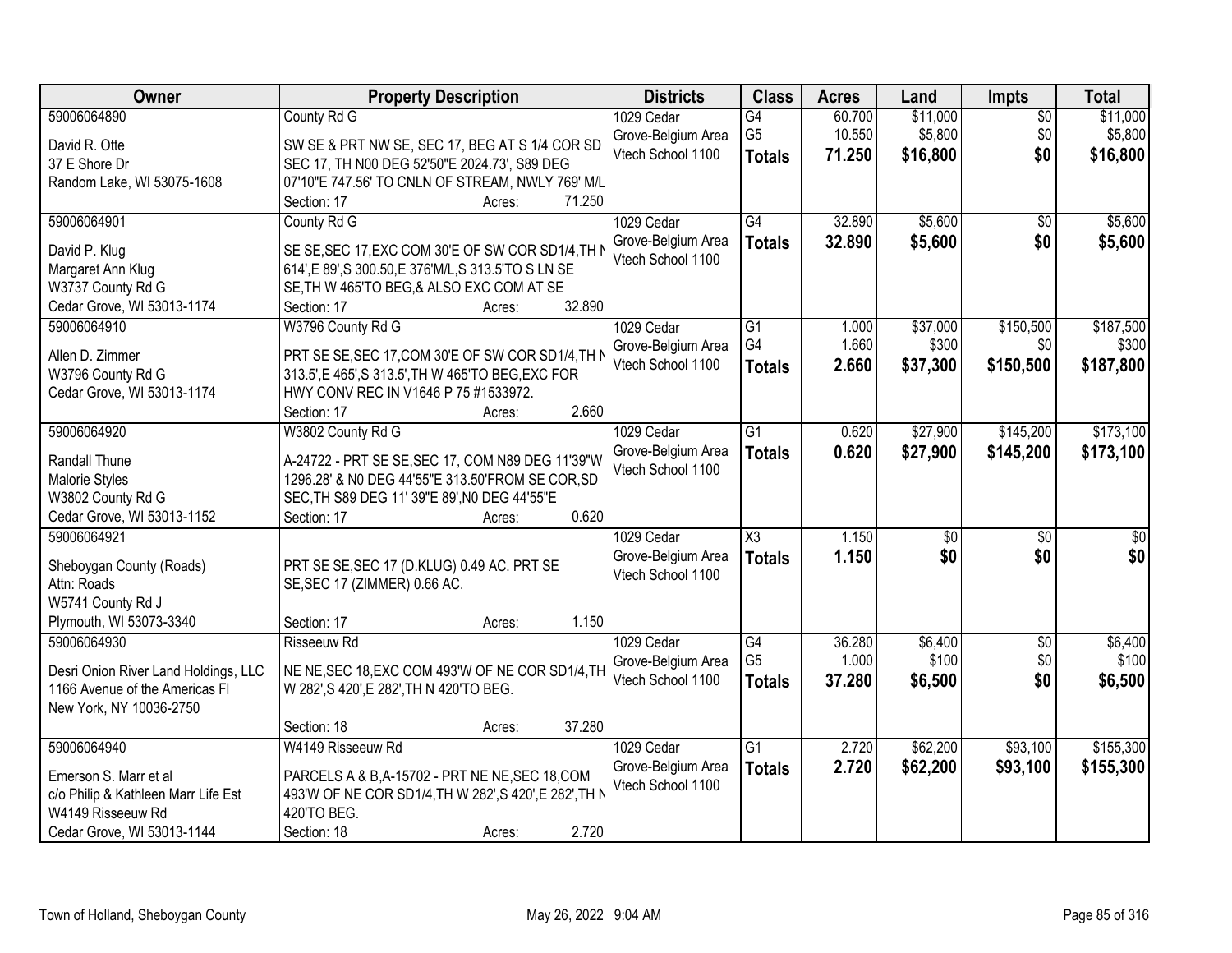| Owner                                | <b>Property Description</b>                                   |        | <b>Districts</b>   | <b>Class</b>    | <b>Acres</b> | Land     | <b>Impts</b>    | <b>Total</b> |
|--------------------------------------|---------------------------------------------------------------|--------|--------------------|-----------------|--------------|----------|-----------------|--------------|
| 59006064950                          | <b>Risseeuw Rd</b>                                            |        | 1029 Cedar         | $\overline{G4}$ | 30.400       | \$5,100  | $\overline{50}$ | \$5,100      |
| Mark I. Arentsen                     | NW NE, SEC 18, EXC COM 510.8'E OF NW COR                      |        | Grove-Belgium Area | G <sub>5</sub>  | 4.590        | \$2,500  | \$0             | \$2,500      |
| W4246 Risseeuw Rd                    | SD1/4, TH E 400', S 545.59', W 400', TH N 545.59' TO          |        | Vtech School 1100  | <b>Totals</b>   | 34.990       | \$7,600  | \$0             | \$7,600      |
| Cedar Grove, WI 53013-1145           | BEG.                                                          |        |                    |                 |              |          |                 |              |
|                                      | Section: 18<br>Acres:                                         | 34.990 |                    |                 |              |          |                 |              |
| 59006064960                          | W4245 Risseeuw Rd                                             |        | 1029 Cedar         | $\overline{G1}$ | 5.010        | \$73,000 | \$141,000       | \$214,000    |
|                                      |                                                               |        | Grove-Belgium Area | <b>Totals</b>   | 5.010        | \$73,000 | \$141,000       | \$214,000    |
| Steven Mark Arentsen                 | PRT NW NE, SEC 18, COM 510.8'E OF NW COR                      |        | Vtech School 1100  |                 |              |          |                 |              |
| W4245 Risseeuw Rd                    | SD1/4, TH E 400', S 545.59', W 400', TH N 545.59' TO          |        |                    |                 |              |          |                 |              |
| Cedar Grove, WI 53013-1146           | BEG.                                                          |        |                    |                 |              |          |                 |              |
|                                      | Section: 18<br>Acres:                                         | 5.010  |                    |                 |              |          |                 |              |
| 59006064970                          | <b>Risseeuw Rd</b>                                            |        | 1029 Cedar         | $\overline{G4}$ | 38.000       | \$6,500  | \$0             | \$6,500      |
| Mark I. Arentsen                     | SW <sub>NE</sub>                                              |        | Grove-Belgium Area | G <sub>5</sub>  | 2.000        | \$1,200  | \$0             | \$1,200      |
| W4246 Risseeuw Rd                    |                                                               |        | Vtech School 1100  | <b>Totals</b>   | 40.000       | \$7,700  | \$0             | \$7,700      |
| Cedar Grove, WI 53013-1145           |                                                               |        |                    |                 |              |          |                 |              |
|                                      | Section: 18<br>Acres:                                         | 40.000 |                    |                 |              |          |                 |              |
| 59006064980                          | Risseeuw Rd                                                   |        | 1029 Cedar         | G4              | 40.000       | \$7,200  | \$0             | \$7,200      |
| Desri Onion River Land Holdings, LLC | SE NE, SEC 18.                                                |        | Grove-Belgium Area | <b>Totals</b>   | 40.000       | \$7,200  | \$0             | \$7,200      |
| 1166 Avenue of the Americas FI       |                                                               |        | Vtech School 1100  |                 |              |          |                 |              |
| New York, NY 10036-2750              |                                                               |        |                    |                 |              |          |                 |              |
|                                      | Section: 18<br>Acres:                                         | 40.000 |                    |                 |              |          |                 |              |
| 59006064990                          | W4351 Risseeuw Rd                                             |        | 1029 Cedar         | $\overline{G1}$ | 2.000        | \$55,000 | \$148,800       | \$203,800    |
|                                      |                                                               |        | Grove-Belgium Area | G4              | 22.000       | \$3,200  | \$0             | \$3,200      |
| William H. Wulff                     | NE NW, SEC 18.                                                |        | Vtech School 1100  | G <sub>5</sub>  | 6.000        | \$3,100  | \$0             | \$3,100      |
| W4351 Risseeuw Rd                    |                                                               |        |                    | G5M             | 10.000       | \$19,000 | \$0             | \$19,000     |
| Cedar Grove, WI 53013-1148           |                                                               |        |                    | <b>Totals</b>   | 40.000       | \$80,300 | \$148,800       | \$229,100    |
|                                      | Section: 18<br>Acres:                                         | 40.000 |                    |                 |              |          |                 |              |
| 59006065000                          | County Rd CC                                                  |        | 1029 Cedar         | G4              | 38.000       | \$5,600  | $\overline{50}$ | \$5,600      |
| Morgan J. Glander                    | PRT OF W1/2 OF NW1/4, COM AT NW COR OF SEC                    |        | Grove-Belgium Area | G5              | 2.000        | \$700    | \$0             | \$700        |
| 513 Chaplin Ct                       | 18, TH S 1497 FT, TH E 1528.3 FT TO E LINE OF SD              |        | Vtech School 1100  | G5M             | 13.000       | \$23,400 | \$0             | \$23,400     |
| Plymouth, WI 53073-1007              | W1/2, TH N TO NE COR OF SD W1/2, TH W TO BEG.                 |        |                    | <b>Totals</b>   | 53.000       | \$29,700 | \$0             | \$29,700     |
|                                      | Section: 18<br>Acres:                                         | 53.000 |                    |                 |              |          |                 |              |
| 59006065010                          | County Rd CC                                                  |        | 4641 Random Lake   | G4              | 25.620       | \$3,800  | $\overline{50}$ | \$3,800      |
|                                      |                                                               |        | Vtech School 1100  | G <sub>5</sub>  | 2.000        | \$1,200  | \$0             | \$1,200      |
| William H. Wulff<br>Lorna M. Wulff   | PRT SW NW, SEC 18, COM 1497'S OF NW COR OF SEO                |        |                    | G5M             | 10.000       | \$18,000 | \$0             | \$18,000     |
| W4351 Risseeuw Rd                    | 18, TH S 1163'TO W1/4 POST, SD SEC, E 1511.2'TO SE            |        |                    | <b>Totals</b>   | 37.620       | \$23,000 | \$0             | \$23,000     |
| Cedar Grove, WI 53013-1148           | COR OF SW NW, N 1166', TH W 1528.3'TO BEG, EXC<br>Section: 18 | 37.620 |                    |                 |              |          |                 |              |
|                                      | Acres:                                                        |        |                    |                 |              |          |                 |              |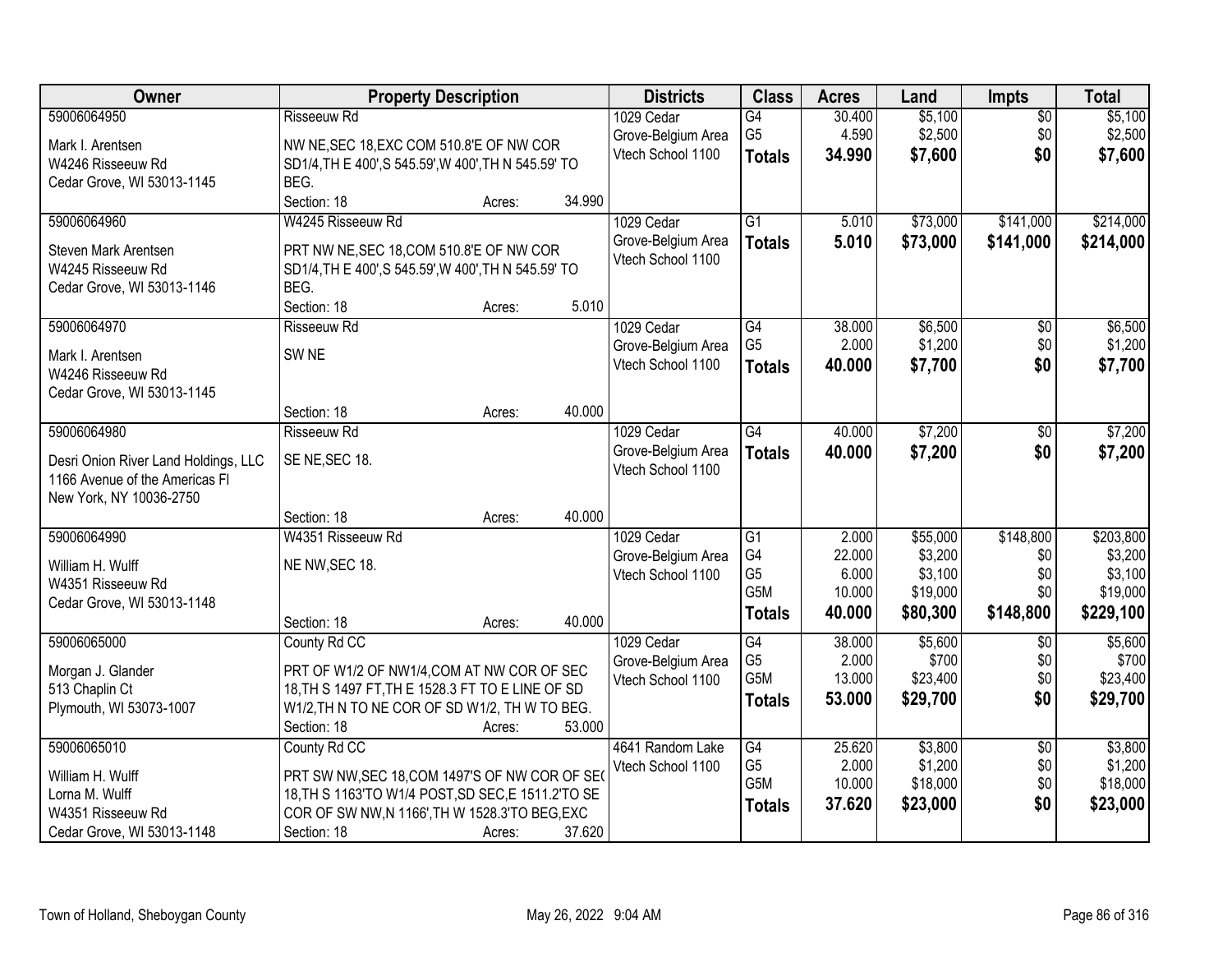| Owner                                                                                 | <b>Property Description</b>                        |        |        | <b>Districts</b>   | <b>Class</b>     | <b>Acres</b> | Land     | <b>Impts</b>    | <b>Total</b> |
|---------------------------------------------------------------------------------------|----------------------------------------------------|--------|--------|--------------------|------------------|--------------|----------|-----------------|--------------|
| 59006065011                                                                           | N1533 County Rd CC                                 |        |        | 4641 Random Lake   | $\overline{G1}$  | 2.750        | \$62,500 | \$122,800       | \$185,300    |
| John M. Wulff                                                                         | LOT 1 CSM V14 P 35-37 - PRT SW NW, SEC 18, COM     |        |        | Vtech School 1100  | <b>Totals</b>    | 2.750        | \$62,500 | \$122,800       | \$185,300    |
| Hope M. Wulff                                                                         | N0 DEG 12' 26"E 226'& S89 DEG 38'30"E 33'FROM      |        |        |                    |                  |              |          |                 |              |
| N1533 County Rd Cc                                                                    | W1/4 COR, SD SEC, TH N0 DEG 12'26"E 326.70', S89   |        |        |                    |                  |              |          |                 |              |
| Cedar Grove, WI 53013-1102                                                            | Section: 18                                        | Acres: | 2.750  |                    |                  |              |          |                 |              |
| 59006065012                                                                           | County Rd CC                                       |        |        | 4641 Random Lake   | $\overline{G1}$  | 0.250        | \$2,100  | $\overline{50}$ | \$2,100      |
|                                                                                       |                                                    |        |        | Vtech School 1100  | <b>Totals</b>    | 0.250        | \$2,100  | \$0             | \$2,100      |
| John M. Wulff                                                                         | PRT SW NW, SEC 18, CONT 0.25 AC M/L, & SHOWN AS    |        |        |                    |                  |              |          |                 |              |
| Hope M. Wulff                                                                         | DEDICATED FOR PUBLIC RD BY CSM V14 P 35-37.        |        |        |                    |                  |              |          |                 |              |
| N1533 County Rd Cc                                                                    |                                                    |        |        |                    |                  |              |          |                 |              |
| Cedar Grove, WI 53013-1102                                                            | Section: 18                                        | Acres: | 0.250  |                    |                  |              |          |                 |              |
| 59006065020                                                                           | County Rd CC                                       |        |        | 1029 Cedar         | $\overline{G4}$  | 29.000       | \$4,100  | $\overline{50}$ | \$4,100      |
| William H. Wulff                                                                      | <b>SENW</b>                                        |        |        | Grove-Belgium Area | G <sub>5</sub>   | 3.000        | \$1,600  | \$0             | \$1,600      |
| W4351 Risseeuw Rd                                                                     |                                                    |        |        | Vtech School 1100  | G5M              | 8.000        | \$14,400 | \$0             | \$14,400     |
| Cedar Grove, WI 53013-1148                                                            |                                                    |        |        |                    | <b>Totals</b>    | 40.000       | \$20,100 | \$0             | \$20,100     |
|                                                                                       | Section: 18                                        | Acres: | 40.000 |                    |                  |              |          |                 |              |
| 59006065040                                                                           | N1401 County Rd CC                                 |        |        | 4641 Random Lake   | G1               | 2.000        | \$38,000 | \$12,600        | \$50,600     |
|                                                                                       |                                                    |        |        | Vtech School 1100  | G4               | 20.860       | \$2,900  | \$0             | \$2,900      |
| Brumm, Susan F & Larry R Brumm Trus   LOT 1 CSM V15 P 132-33 - PRT NW SW, SEC 18, COM |                                                    |        |        |                    | G <sub>5</sub>   | 2.000        | \$1,000  | \$0             | \$1,000      |
| et al                                                                                 | S0 DEG 38' 35"W 506.52'FROM W1/4 COR, SD SEC, TH   |        |        |                    | G5M              | 11.000       | \$19,800 | \$0             | \$19,800     |
| 9111 N Sycamore Ct                                                                    | CONT S0 DEG 38'35"W 824.62', S89 DEG 37'03"E       |        |        |                    | <b>Totals</b>    | 35.860       | \$61,700 | \$12,600        | \$74,300     |
| Milwaukee, WI 53217-1614                                                              | Section: 18                                        | Acres: | 35.860 |                    |                  |              |          |                 |              |
| 59006065041                                                                           | N1477 County Rd CC                                 |        |        | 4641 Random Lake   | $\overline{G1}$  | 2.000        | \$55,000 | \$126,500       | \$181,500    |
| Robert C Groth Family Trust Dated                                                     | LOT 1 CSM V15 P 116-17 - PRT NW SW, SEC 18, COM    |        |        | Vtech School 1100  | G4               | 5.000        | \$700    | \$0             | \$700        |
| January 3 2022                                                                        | AT W1/4 COR SD SEC, TH S00 DEG 38'35"W             |        |        |                    | G <sub>5</sub>   | 3.000        | \$1,500  | \$0             | \$1,500      |
| 1785 State Rd 60                                                                      | 506.52', S89 DEG 38'30"E 860' N00 DEG 38'35"E      |        |        |                    | <b>Totals</b>    | 10.000       | \$57,200 | \$126,500       | \$183,700    |
| Jackson, WI 53037-9808                                                                | Section: 18                                        | Acres: | 10.000 |                    |                  |              |          |                 |              |
| 59006065050                                                                           | N1397 County Rd CC                                 |        |        | 4641 Random Lake   | $\overline{G1}$  | 2.000        | \$55,000 | \$230,800       | \$285,800    |
|                                                                                       |                                                    |        |        | Vtech School 1100  | G4               | 18.000       | \$2,900  | \$0             | \$2,900      |
| Barnett, Richard E & Diane M Barnett                                                  | PARCEL A, A-22462 - PRT SW SW SEC 18, COM          |        |        |                    | G <sub>5</sub> M | 1.490        | \$2,700  | \$0             | \$2,700      |
| Trust et al                                                                           | 1331.10'S OF W1/4 COR SD SEC, TH N89 DEG 44' 15"E  |        |        |                    | <b>Totals</b>    | 21.490       | \$60,600 | \$230,800       | \$291,400    |
| N1397 County Rd Cc                                                                    | 1496.62', S0 DEG 19'48"W 626.13', S89 DEG 44'15"W  |        |        |                    |                  |              |          |                 |              |
| Cedar Grove, WI 53013-1100                                                            | Section: 18                                        | Acres: | 21.490 |                    |                  |              |          |                 |              |
| 59006065060                                                                           | N1327 County Rd CC                                 |        |        | 4641 Random Lake   | $\overline{G1}$  | 5.040        | \$73,100 | \$132,900       | \$206,000    |
| Heather L. Clark                                                                      | PRT SW SW, SEC 18, COM AT SW COR OF SD SEC, TH     |        |        | Vtech School 1100  | <b>Totals</b>    | 5.040        | \$73,100 | \$132,900       | \$206,000    |
| Michael J. Clark                                                                      | N 640'ALG CEN CTH CC, N89 DEG 44'E 343' S 640', TH |        |        |                    |                  |              |          |                 |              |
| N1327 County Rd Cc                                                                    | S89 DEG 44'W 343' ALG CEN CTH G TO BEG.            |        |        |                    |                  |              |          |                 |              |
| Cedar Grove, WI 53013-1100                                                            | Section: 18                                        | Acres: | 5.040  |                    |                  |              |          |                 |              |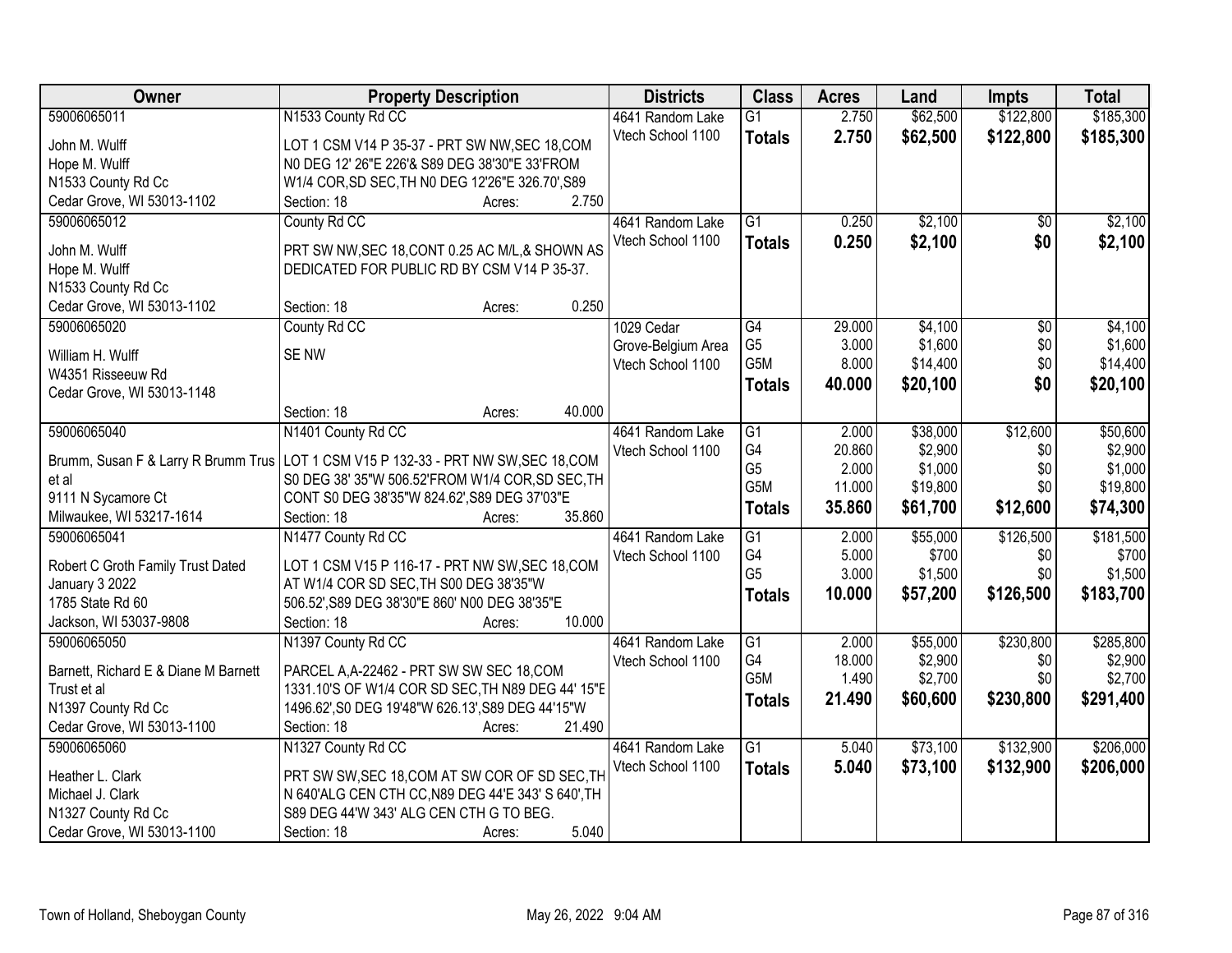| Owner                                | <b>Property Description</b>                                  |        |        | <b>Districts</b>                        | <b>Class</b>         | <b>Acres</b>    | Land               | <b>Impts</b>           | <b>Total</b>       |
|--------------------------------------|--------------------------------------------------------------|--------|--------|-----------------------------------------|----------------------|-----------------|--------------------|------------------------|--------------------|
| 59006065062                          | County Rd G                                                  |        |        | 4641 Random Lake                        | $\overline{G4}$      | 7.770           | \$1,400            | $\overline{50}$        | \$1,400            |
| Adam Geib                            | LOT 1 CSM V24 P135-136 #1881393 - PRT SW SW                  |        |        | Vtech School 1100                       | <b>Totals</b>        | 7.770           | \$1,400            | \$0                    | \$1,400            |
| Nadia Geib                           | <b>SEC 18</b>                                                |        |        |                                         |                      |                 |                    |                        |                    |
| W4432 County Rd G                    |                                                              |        |        |                                         |                      |                 |                    |                        |                    |
| Cedar Grove, WI 53013-1175           | Section: 18                                                  | Acres: | 7.770  |                                         |                      |                 |                    |                        |                    |
| 59006065063                          | W4432 County Rd G                                            |        |        | 4641 Random Lake                        | $\overline{G1}$      | 2.000           | \$82,500           | \$241,600              | \$324,100          |
|                                      |                                                              |        |        | Vtech School 1100                       | G4                   | 4.120           | \$700              | \$0                    | \$700              |
| Adam Geib<br>Nadia Geib              | LOT 2 CSM V24 P135-136 #1881393 - PRT SW SW<br><b>SEC 18</b> |        |        |                                         | Totals               | 6.120           | \$83,200           | \$241,600              | \$324,800          |
| W4432 County Rd G                    |                                                              |        |        |                                         |                      |                 |                    |                        |                    |
| Cedar Grove, WI 53013-1175           | Section: 18                                                  | Acres: | 6.120  |                                         |                      |                 |                    |                        |                    |
| 59006065064                          | County Rd G                                                  |        |        | 4641 Random Lake                        | $\overline{G4}$      | 4.620           | \$800              | \$0                    | \$800              |
|                                      |                                                              |        |        | Vtech School 1100                       | G <sub>5</sub>       | 0.600           | \$400              | \$0                    | \$400              |
| Adam Geib                            | LOT 3 CSM V24 P135-136 #1881393 - PRT SW SW                  |        |        |                                         | Totals               | 5.220           | \$1,200            | \$0                    | \$1,200            |
| Nadia Geib                           | <b>SEC 18</b>                                                |        |        |                                         |                      |                 |                    |                        |                    |
| W4432 County Rd G                    |                                                              |        |        |                                         |                      |                 |                    |                        |                    |
| Cedar Grove, WI 53013-1175           | Section: 18                                                  | Acres: | 5.220  |                                         |                      |                 |                    |                        |                    |
| 59006065071                          | W4370 County Rd G                                            |        |        | 4641 Random Lake                        | G1                   | 2.000           | \$55,000           | \$315,300              | \$370,300          |
| Daniel S. Mielke                     | LOT 2 CSM V15 P 134-35 - PRT E1/2 SW1/4, SEC                 |        |        | Vtech School 1100                       | G4                   | 20.000          | \$3,000            | \$0                    | \$3,000            |
| Deanna Stephenson                    | 18, COM N89 DEG 35'36"W 663.24'FROM S1/4 COR, SD             |        |        |                                         | G <sub>5</sub>       | 2.480           | \$1,300            | \$0                    | \$1,300            |
| W4370 County Rd G                    | SEC, TH CONT N89 DEG 35'36"W 663.24', N0 DEG 58'             |        |        |                                         | G5M                  | 16.000          | \$28,800           | \$0                    | \$28,800           |
| Cedar Grove, WI 53013-1176           | Section: 18                                                  | Acres: | 40.480 |                                         | <b>Totals</b>        | 40.480          | \$88,100           | \$315,300              | \$403,400          |
| 59006065072                          | W4318 County Rd G                                            |        |        | 4641 Random Lake                        | $\overline{G1}$      | 5.000           | \$94,900           | \$279,500              | \$374,400          |
| Shawn E. Scholler                    | LOT 3 CSM V15 P 136-37 - PRT NE SW & SE SW, SEC              |        |        | Vtech School 1100                       | G <sub>4</sub>       | 14.480          | \$2,100            | \$0                    | \$2,100            |
| Theresa E. Scholler                  | 18, COM AT SW COR, SD SEC, TH S89 DEG 35' 36"E               |        |        |                                         | G <sub>5</sub>       | 2.000           | \$1,200            | \$0                    | \$1,200            |
| W4318 County Rd G                    | 2152.19'TO PNT OF BEG, TH N00 DEG 54'55"E                    |        |        |                                         | G5M                  | 19.000          | \$34,200           | \$0                    | \$34,200           |
| Cedar Grove, WI 53013-1176           | Section: 18                                                  | Acres: | 40.480 |                                         | <b>Totals</b>        | 40.480          | \$132,400          | \$279,500              | \$411,900          |
| 59006065080                          | County Rd G                                                  |        |        | 1029 Cedar                              | G4                   | 10.000          | \$1,500            | $\sqrt{6}$             | \$1,500            |
|                                      |                                                              |        |        | Grove-Belgium Area                      | G <sub>5</sub>       | 3.000           | \$1,500            | \$0                    | \$1,500            |
| Desri Onion River Land Holdings, LLC | N1/2 NE SE, SEC 18.                                          |        |        | Vtech School 1100                       | G5M                  | 7.000           | \$14,000           | \$0                    | \$14,000           |
| 1166 Avenue of the Americas FI       |                                                              |        |        |                                         | Totals               | 20,000          | \$17,000           | \$0                    | \$17,000           |
| New York, NY 10036-2750              |                                                              |        |        |                                         |                      |                 |                    |                        |                    |
|                                      | Section: 18                                                  | Acres: | 20.000 |                                         |                      |                 |                    |                        |                    |
| 59006065090                          | County Rd G                                                  |        |        | 1029 Cedar                              | G4<br>G <sub>5</sub> | 18.000<br>2.000 | \$2,700<br>\$1,200 | $\overline{30}$<br>\$0 | \$2,700<br>\$1,200 |
| Robert C. Schroeder                  | S.1/2 NE SE                                                  |        |        | Grove-Belgium Area<br>Vtech School 1100 |                      |                 |                    | \$0                    |                    |
| W4140 County Rd G                    |                                                              |        |        |                                         | <b>Totals</b>        | 20,000          | \$3,900            |                        | \$3,900            |
| Cedar Grove, WI 53013-1156           |                                                              |        |        |                                         |                      |                 |                    |                        |                    |
|                                      | Section: 18                                                  | Acres: | 20.000 |                                         |                      |                 |                    |                        |                    |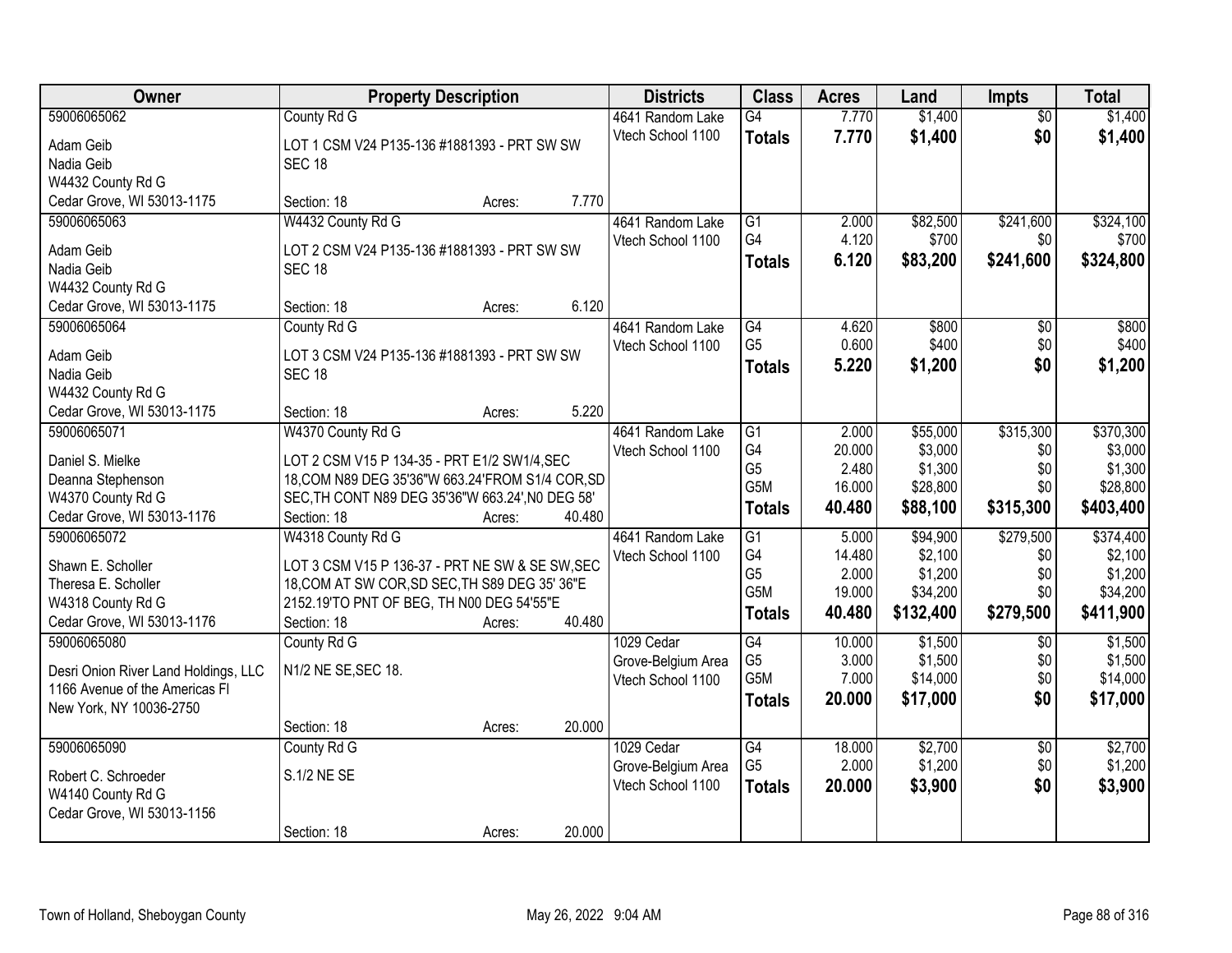| Owner                      |                                                 | <b>Property Description</b> |        | <b>Districts</b>   | <b>Class</b>     | <b>Acres</b> | Land      | <b>Impts</b>    | <b>Total</b> |
|----------------------------|-------------------------------------------------|-----------------------------|--------|--------------------|------------------|--------------|-----------|-----------------|--------------|
| 59006065100                | County Rd G                                     |                             |        | 1029 Cedar         | G4               | 37.000       | \$6,200   | $\sqrt{$0}$     | \$6,200      |
| Roy A. Teunissen           | NW SE, SEC 18                                   |                             |        | Grove-Belgium Area | G <sub>5</sub>   | 3.000        | \$1,500   | \$0             | \$1,500      |
| Gloria H. Teunissen        |                                                 |                             |        | Vtech School 1100  | <b>Totals</b>    | 40.000       | \$7,700   | \$0             | \$7,700      |
| W3501 County Rd G          |                                                 |                             |        |                    |                  |              |           |                 |              |
| Cedar Grove, WI 53013-1210 | Section: 18                                     | Acres:                      | 40.000 |                    |                  |              |           |                 |              |
| 59006065111                | W4272 County Rd G                               |                             |        | 1029 Cedar         | $\overline{G1}$  | 7.000        | \$79,000  | \$129,100       | \$208,100    |
| Robert O. Stifter          | LOT 1 28CSM28-29 #2037743 IN SWSE SEC 18, T13N, |                             |        | Grove-Belgium Area | G4               | 0.110        | \$100     | \$0             | \$100        |
| W4272 County Rd G          | R22E.                                           |                             |        | Vtech School 1100  | G <sub>5</sub>   | 1.000        | \$600     | \$0             | \$600        |
| Cedar Grove, WI 53013-1157 |                                                 |                             |        |                    | <b>Totals</b>    | 8.110        | \$79,700  | \$129,100       | \$208,800    |
|                            | Section: 18                                     | Acres:                      | 8.110  |                    |                  |              |           |                 |              |
| 59006065112                | County Rd G                                     |                             |        | 1029 Cedar         | $\overline{G4}$  | 30.890       | \$5,200   | \$0             | \$5,200      |
| Roy A. Teunissen           | SWSE SEC 18, T13N, R22E EXC LOT 1 28CSM28-29    |                             |        | Grove-Belgium Area | G <sub>5</sub>   | 1.000        | \$600     | \$0             | \$600        |
| Gloria H. Teunissen        | #2037743 IN SD SWSE.                            |                             |        | Vtech School 1100  | <b>Totals</b>    | 31,890       | \$5,800   | \$0             | \$5,800      |
| W3501 County Rd G          |                                                 |                             |        |                    |                  |              |           |                 |              |
| Cedar Grove, WI 53013-1210 | Section: 18                                     | Acres:                      | 31.890 |                    |                  |              |           |                 |              |
| 59006065120                | W4140 County Rd G                               |                             |        | 1029 Cedar         | G1               | 2.000        | \$60,500  | \$104,300       | \$164,800    |
| Robert C. Schroeder        | SE SE, SEC 18.                                  |                             |        | Grove-Belgium Area | G4               | 32.000       | \$4,600   | \$0             | \$4,600      |
| W4140 County Rd G          |                                                 |                             |        | Vtech School 1100  | G <sub>5</sub>   | 6.000        | \$3,600   | \$0             | \$3,600      |
| Cedar Grove, WI 53013-1156 |                                                 |                             |        |                    | <b>Totals</b>    | 40.000       | \$68,700  | \$104,300       | \$173,000    |
|                            | Section: 18                                     | Acres:                      | 40.000 |                    |                  |              |           |                 |              |
| 59006065130                | W4145 County Rd G                               |                             |        | 4641 Random Lake   | $\overline{G1}$  | 10.000       | \$101,200 | \$144,200       | \$245,400    |
| Brian J. Schroeder         | NE NE, SEC 19.                                  |                             |        | Vtech School 1100  | G4               | 17.000       | \$2,800   | \$0             | \$2,800      |
| W4145 County Rd G          |                                                 |                             |        |                    | G <sub>5</sub>   | 13.000       | \$7,800   | \$0             | \$7,800      |
| Cedar Grove, WI 53013-1156 |                                                 |                             |        |                    | <b>Totals</b>    | 40.000       | \$111,800 | \$144,200       | \$256,000    |
|                            | Section: 19                                     | Acres:                      | 40.000 |                    |                  |              |           |                 |              |
| 59006065140                | W4279 County Rd G                               |                             |        | 4641 Random Lake   | $\overline{G1}$  | 1.500        | \$46,000  | \$207,100       | \$253,100    |
| Lesley-Rae Karnes          | NW NE, SEC 19.                                  |                             |        | Vtech School 1100  | G <sub>2</sub>   | 1.500        | \$46,000  | \$76,300        | \$122,300    |
| W4279 County Rd G          |                                                 |                             |        |                    | G <sub>5</sub>   | 37.000       | \$18,500  | \$0             | \$18,500     |
| Cedar Grove, WI 53013-1157 |                                                 |                             |        |                    | <b>Totals</b>    | 40.000       | \$110,500 | \$283,400       | \$393,900    |
|                            | Section: 19                                     | Acres:                      | 40.000 |                    |                  |              |           |                 |              |
| 59006065150                | Knepprath Rd                                    |                             |        | 4641 Random Lake   | G4               | 20.000       | \$3,000   | $\overline{30}$ | \$3,000      |
| Lesley-Rae Karnes          | SW <sub>NE</sub>                                |                             |        | Vtech School 1100  | G <sub>5</sub>   | 3.000        | \$1,500   | \$0             | \$1,500      |
| W4279 County Rd G          |                                                 |                             |        |                    | G <sub>5</sub> M | 17.000       | \$32,300  | \$0             | \$32,300     |
| Cedar Grove, WI 53013-1157 |                                                 |                             |        |                    | <b>Totals</b>    | 40.000       | \$36,800  | \$0             | \$36,800     |
|                            | Section: 19                                     | Acres:                      | 40.000 |                    |                  |              |           |                 |              |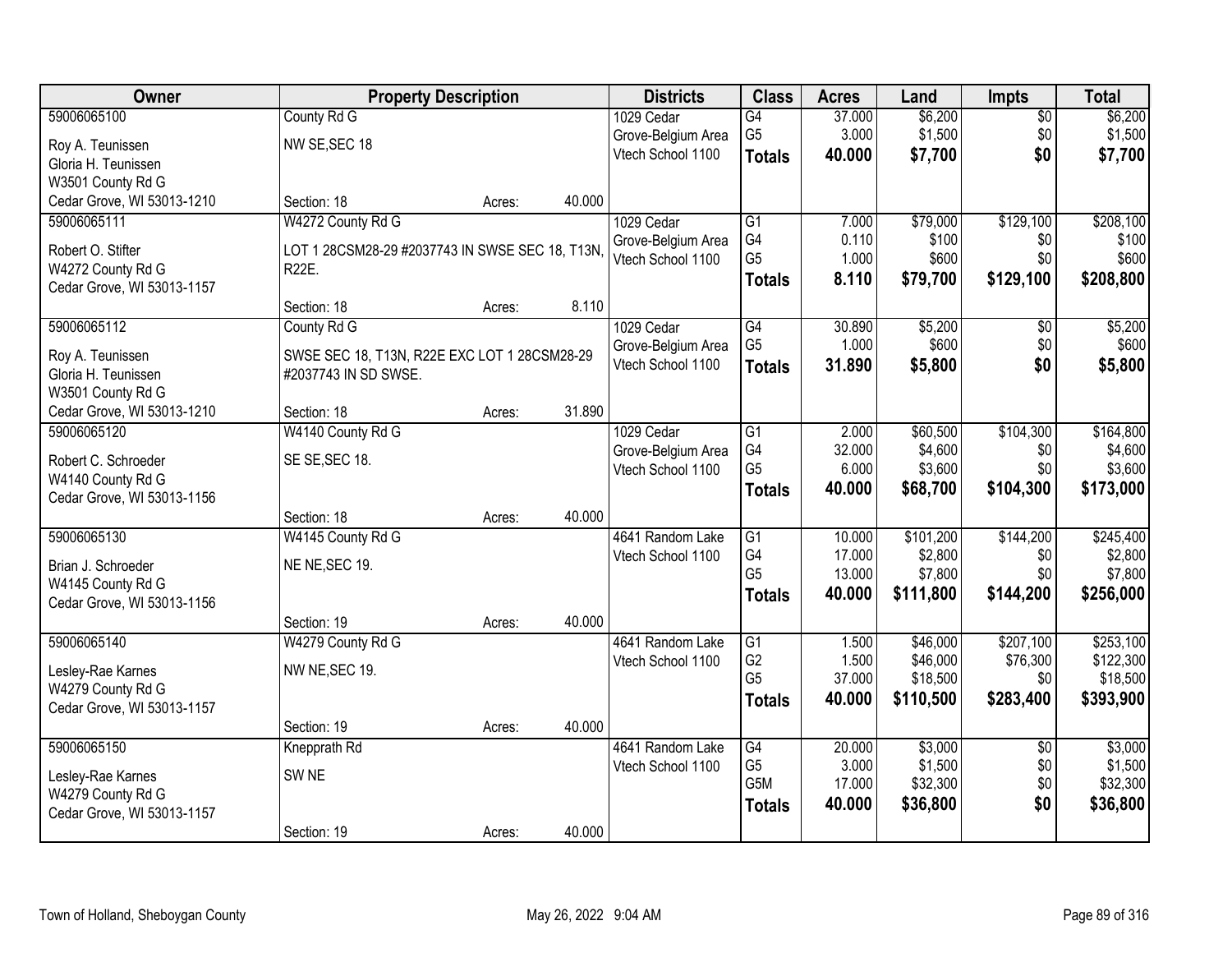| Owner                      | <b>Property Description</b>                                                            |        | <b>Districts</b>  | <b>Class</b>                      | <b>Acres</b>    | Land                | <b>Impts</b>    | <b>Total</b>        |
|----------------------------|----------------------------------------------------------------------------------------|--------|-------------------|-----------------------------------|-----------------|---------------------|-----------------|---------------------|
| 59006065160                | N1098 Knepprath Rd                                                                     |        | 4641 Random Lake  | $\overline{G1}$                   | 2.000           | \$38,000            | \$329,300       | \$367,300           |
| Dennis M. Bauer            | E.1/2 SE NE, EX. S.1 RD.                                                               |        | Vtech School 1100 | G4                                | 8.500           | \$1,400             | \$0             | \$1,400             |
| Diana L. Bauer             |                                                                                        |        |                   | G <sub>5</sub>                    | 9.250           | \$5,200             | \$0             | \$5,200             |
| N1098 Knepprath Rd         |                                                                                        |        |                   | <b>Totals</b>                     | 19.750          | \$44,600            | \$329,300       | \$373,900           |
| Cedar Grove, WI 53013-1122 | Section: 19                                                                            | Acres: | 19.750            |                                   |                 |                     |                 |                     |
| 59006065180                | County Rd G                                                                            |        | 4641 Random Lake  | G4                                | 37.000          | \$5,500             | $\overline{50}$ | \$5,500             |
| Robert A. Heinen           | NE NW                                                                                  |        | Vtech School 1100 | G <sub>5</sub>                    | 1.000           | \$600               | \$0             | \$600               |
| N1152 County Rd Cc         |                                                                                        |        |                   | G <sub>5</sub> M                  | 2.000           | \$3,800             | \$0             | \$3,800             |
| Random Lake, WI 53075-1316 |                                                                                        |        |                   | <b>Totals</b>                     | 40.000          | \$9,900             | \$0             | \$9,900             |
|                            | Section: 19                                                                            | Acres: | 40.000            |                                   |                 |                     |                 |                     |
| 59006065190                | N1271 County Rd CC                                                                     |        | 4641 Random Lake  | G4                                | 35.700          | \$6,500             | \$0             | \$6,500             |
| Robert A. Heinen           | NW NW, SEC 19, EXC COM AT NW COR SD1/4, TH E                                           |        | Vtech School 1100 | G <sub>5</sub>                    | 3.000           | \$1,500             | \$0             | \$1,500             |
| N1152 County Rd Cc         | 264', S 165', W 264', TH N 165'TO BEG.                                                 |        |                   | G <sub>5</sub> M                  | 3.000           | \$5,700             | \$0             | \$5,700             |
| Random Lake, WI 53075-1316 |                                                                                        |        |                   | G7                                | 2.000           | \$38,000            | \$35,600        | \$73,600            |
|                            | Section: 19                                                                            | Acres: | 43.700            | <b>Totals</b>                     | 43.700          | \$51,700            | \$35,600        | \$87,300            |
| 59006065200                | W4497 County Rd G                                                                      |        | 4641 Random Lake  | G1                                | 1.000           | \$37,000            | \$142,800       | \$179,800           |
| Rosaura Sanchez            |                                                                                        |        | Vtech School 1100 | <b>Totals</b>                     | 1.000           | \$37,000            | \$142,800       | \$179,800           |
| 1636 W Forest Home Ave     | PRT NW NW, SEC 19, COM AT NW COR SD1/4, TH E<br>264', S 165', W 264', TH N 165'TO BEG. |        |                   |                                   |                 |                     |                 |                     |
| Milwaukee, WI 53204-3742   |                                                                                        |        |                   |                                   |                 |                     |                 |                     |
|                            | Section: 19                                                                            | Acres: | 1.000             |                                   |                 |                     |                 |                     |
| 59006065211                | N1163 County Rd CC                                                                     |        | 4641 Random Lake  | $\overline{G1}$                   | 2.000           | \$55,000            | \$212,500       | \$267,500           |
|                            |                                                                                        |        | Vtech School 1100 | G4                                | 3.010           | \$500               | \$0             | \$500               |
| Tanya D. Karnick           | LOT 1 CSM V15 P 13-14 - PRT SW NW, SEC 19, COM                                         |        |                   | <b>Totals</b>                     | 5.010           | \$55,500            | \$212,500       | \$268,000           |
| N1163 County Rd Cc         | N0 DEG 25' 40"E 718.64'FROM W1/4 COR, SD SEC, TH                                       |        |                   |                                   |                 |                     |                 |                     |
| Random Lake, WI 53075-1317 | N0 DEG 25'40"E 495.51', S89 DEG 34'20"E 440.43', S0                                    |        |                   |                                   |                 |                     |                 |                     |
|                            | Section: 19                                                                            | Acres: | 5.010             |                                   |                 |                     |                 |                     |
| 59006065221                | County Rd CC                                                                           |        | 4641 Random Lake  | $\overline{G4}$<br>G <sub>5</sub> | 69.700<br>5.000 | \$12,400            | $\overline{50}$ | \$12,400            |
| James Eugene Deheck        | A-25848 - SE NW & PRT SW NW & NE SW, SEC 19, COI                                       |        | Vtech School 1100 | G <sub>5</sub> M                  | 16.000          | \$2,600<br>\$28,800 | \$0<br>\$0      | \$2,600<br>\$28,800 |
| N749 Knepprath Rd          | AT W1/4 COR, SD SEC, TH S89 DEG 41'50" E                                               |        |                   |                                   | 90.700          | \$43,800            | \$0             | \$43,800            |
| Cedar Grove, WI 53013-1118 | 1462.32', S01 DEG O'O2"W 332.09', S89 DEG 42'12"E                                      |        |                   | <b>Totals</b>                     |                 |                     |                 |                     |
|                            | Section: 19                                                                            | Acres: | 90.700            |                                   |                 |                     |                 |                     |
| 59006065240                | County Rd CC                                                                           |        | 4641 Random Lake  | $\overline{G4}$                   | 2.000           | \$400               | $\overline{50}$ | \$400               |
| Darvin G. Kaiser           | S1/2 N1/2 NE SW, SEC 19.                                                               |        | Vtech School 1100 | G <sub>5</sub> M                  | 8.000           | \$15,200            | \$0             | \$15,200            |
| Susan A. Kaiser            |                                                                                        |        |                   | <b>Totals</b>                     | 10.000          | \$15,600            | \$0             | \$15,600            |
| W4378 County Rd N          |                                                                                        |        |                   |                                   |                 |                     |                 |                     |
| Waldo, WI 53093-1502       | Section: 19                                                                            | Acres: | 10.000            |                                   |                 |                     |                 |                     |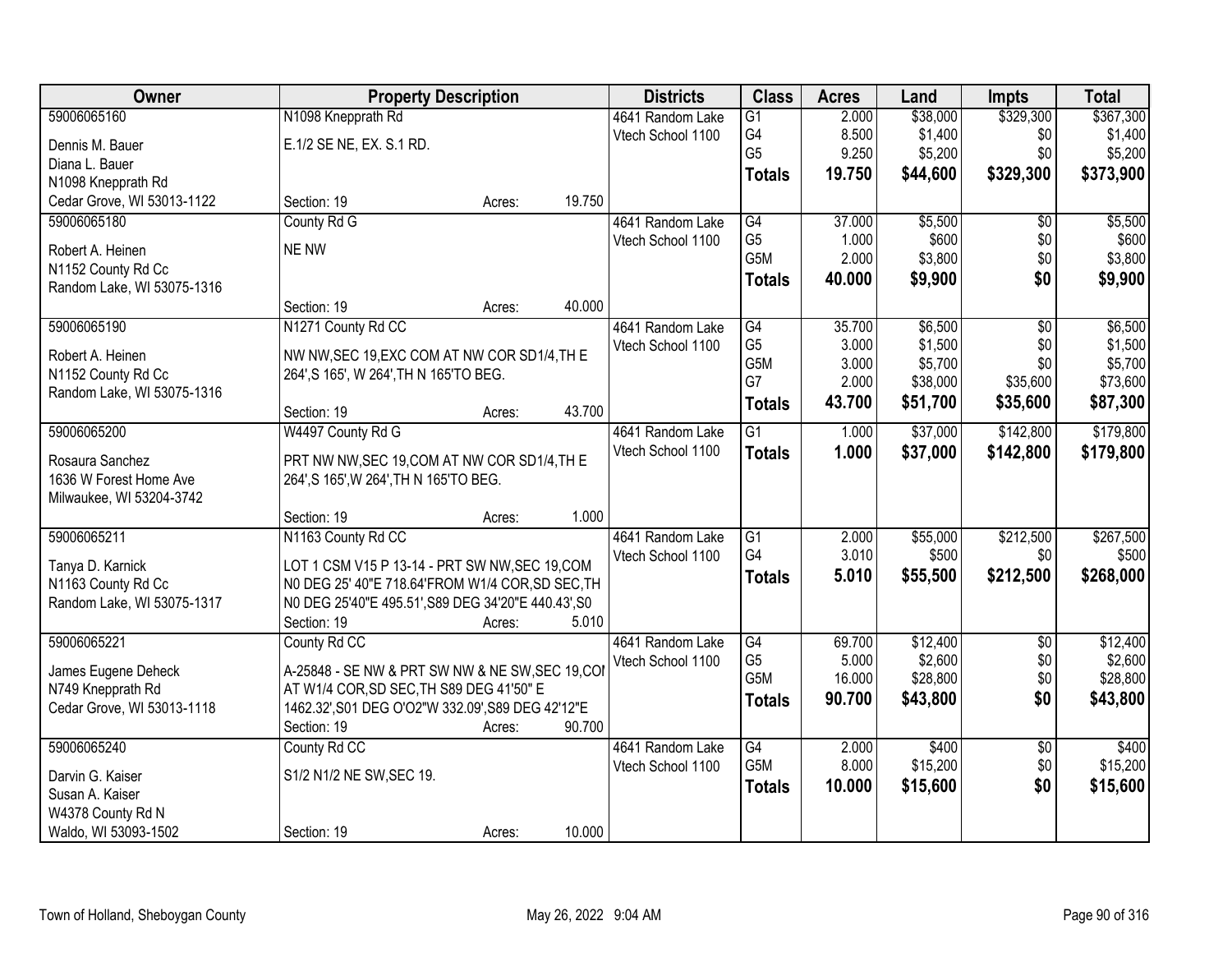| Owner                                       | <b>Property Description</b>                                                                  |        |        | <b>Districts</b>  | <b>Class</b>    | <b>Acres</b> | Land     | <b>Impts</b>    | <b>Total</b> |
|---------------------------------------------|----------------------------------------------------------------------------------------------|--------|--------|-------------------|-----------------|--------------|----------|-----------------|--------------|
| 59006065250                                 | County Rd CC                                                                                 |        |        | 4641 Random Lake  | G4              | 18.500       | \$3,300  | $\overline{50}$ | \$3,300      |
| Vorpahl Farms Inc                           | S1/2 NE SW, SEC 19.                                                                          |        |        | Vtech School 1100 | G <sub>5</sub>  | 1.500        | \$900    | \$0             | \$900        |
| PO Box 456                                  |                                                                                              |        |        |                   | <b>Totals</b>   | 20.000       | \$4,200  | \$0             | \$4,200      |
| Random Lake, WI 53075-0456                  |                                                                                              |        |        |                   |                 |              |          |                 |              |
|                                             | Section: 19                                                                                  | Acres: | 20.000 |                   |                 |              |          |                 |              |
| 59006065260                                 | County Rd CC                                                                                 |        |        | 4641 Random Lake  | G4              | 35.910       | \$6,300  | $\overline{50}$ | \$6,300      |
| Robert A. Heinen                            | NW SW                                                                                        |        |        | Vtech School 1100 | G <sub>5</sub>  | 8.000        | \$5,500  | \$0             | \$5,500      |
| Louise Heinen                               |                                                                                              |        |        |                   | <b>Totals</b>   | 43.910       | \$11,800 | \$0             | \$11,800     |
| N1152 County Rd Cc                          |                                                                                              |        |        |                   |                 |              |          |                 |              |
| Random Lake, WI 53075-1316                  | Section: 19                                                                                  | Acres: | 43.910 |                   |                 |              |          |                 |              |
| 59006065270                                 | W4396 County Rd D                                                                            |        |        | 4641 Random Lake  | G1              | 0.600        | \$27,700 | \$66,300        | \$94,000     |
| Christine R. Dimmer                         |                                                                                              |        |        | Vtech School 1100 | <b>Totals</b>   | 0.600        | \$27,700 | \$66,300        | \$94,000     |
| c/o C/0 Simplify                            | LOT 3,CSM V 4 P 275 - PRT SW SW, SEC 19, COM<br>1287.50'E OF SW COR SD SEC, TH CONT E 130' N |        |        |                   |                 |              |          |                 |              |
| 930 Michigan Ave                            | 200', W 130', TH S 200'TO BEG.                                                               |        |        |                   |                 |              |          |                 |              |
| Sheboygan, WI 53081-3350                    | Section: 19                                                                                  | Acres: | 0.600  |                   |                 |              |          |                 |              |
| 59006065271                                 | W4420 County Rd D                                                                            |        |        | 4641 Random Lake  | G1              | 1.000        | \$37,000 | \$208,200       | \$245,200    |
|                                             |                                                                                              |        |        | Vtech School 1100 | <b>Totals</b>   | 1.000        | \$37,000 | \$208,200       | \$245,200    |
| Dennis L. Williamson<br>Helen E. Williamson | INCL LOT 1, CSM V 4 P 246 - PRT SW SW, SEC 19, COM                                           |        |        |                   |                 |              |          |                 |              |
| W4420 County Rd D                           | 939.70' E OF SW COR SD SEC, TH E 217.80', N 200', W<br>217.80', TH S 200'TO BEG.             |        |        |                   |                 |              |          |                 |              |
| Random Lake, WI 53075-1329                  | Section: 19                                                                                  | Acres: | 1.000  |                   |                 |              |          |                 |              |
| 59006065272                                 | W4410 County Rd D                                                                            |        |        | 4641 Random Lake  | $\overline{G1}$ | 0.487        | \$26,300 | \$147,100       | \$173,400    |
|                                             |                                                                                              |        |        | Vtech School 1100 | <b>Totals</b>   | 0.487        | \$26,300 | \$147,100       | \$173,400    |
| Stanley C. Kletzein                         | LOT 2 CSM V4 P246 #1029844 IN SW SW SEC19,                                                   |        |        |                   |                 |              |          |                 |              |
| W4410 County Rd D                           | T13N, R22E; EXC THE S 38' THEREOF.                                                           |        |        |                   |                 |              |          |                 |              |
| Random Lake, WI 53075-1329                  | Section: 19                                                                                  | Acres: | 0.487  |                   |                 |              |          |                 |              |
| 59006065273                                 | County Rd CC                                                                                 |        |        | 4641 Random Lake  | G4              | 32.320       | \$5,500  | $\overline{50}$ | \$5,500      |
|                                             |                                                                                              |        |        | Vtech School 1100 | G <sub>5</sub>  | 8.120        | \$5,100  | \$0             | \$5,100      |
| Vorpahl Farms Inc                           | SW SW, SEC 19, EXC COM 939.70' E OF SW COR SD                                                |        |        |                   | <b>Totals</b>   | 40.440       | \$10,600 | \$0             | \$10,600     |
| PO Box 456                                  | SEC, TH E 477.8', N 200', W 477.8', TH S 200'TO BEG;                                         |        |        |                   |                 |              |          |                 |              |
| Random Lake, WI 53075-0456                  | EXC THAT PRT SD SWSW SEC 19, T13N, R22E FOR                                                  |        |        |                   |                 |              |          |                 |              |
| 59006065280                                 | Section: 19                                                                                  | Acres: | 40.440 | 4641 Random Lake  | $\overline{G1}$ | 0.732        | \$29,100 | \$145,200       | \$174,300    |
|                                             | W4382 County Rd D                                                                            |        |        | Vtech School 1100 |                 | 0.732        | \$29,100 | \$145,200       | \$174,300    |
| Tiffany R. Born                             | LOT 3 CSM V8 P49 IN SESW SEC 19, T13N, R22E,                                                 |        |        |                   | <b>Totals</b>   |              |          |                 |              |
| W4382 County Rd D                           | EXC THE S 41' THEREOF.                                                                       |        |        |                   |                 |              |          |                 |              |
| Random Lake, WI 53075-1329                  |                                                                                              |        |        |                   |                 |              |          |                 |              |
|                                             | Section: 19                                                                                  | Acres: | 0.732  |                   |                 |              |          |                 |              |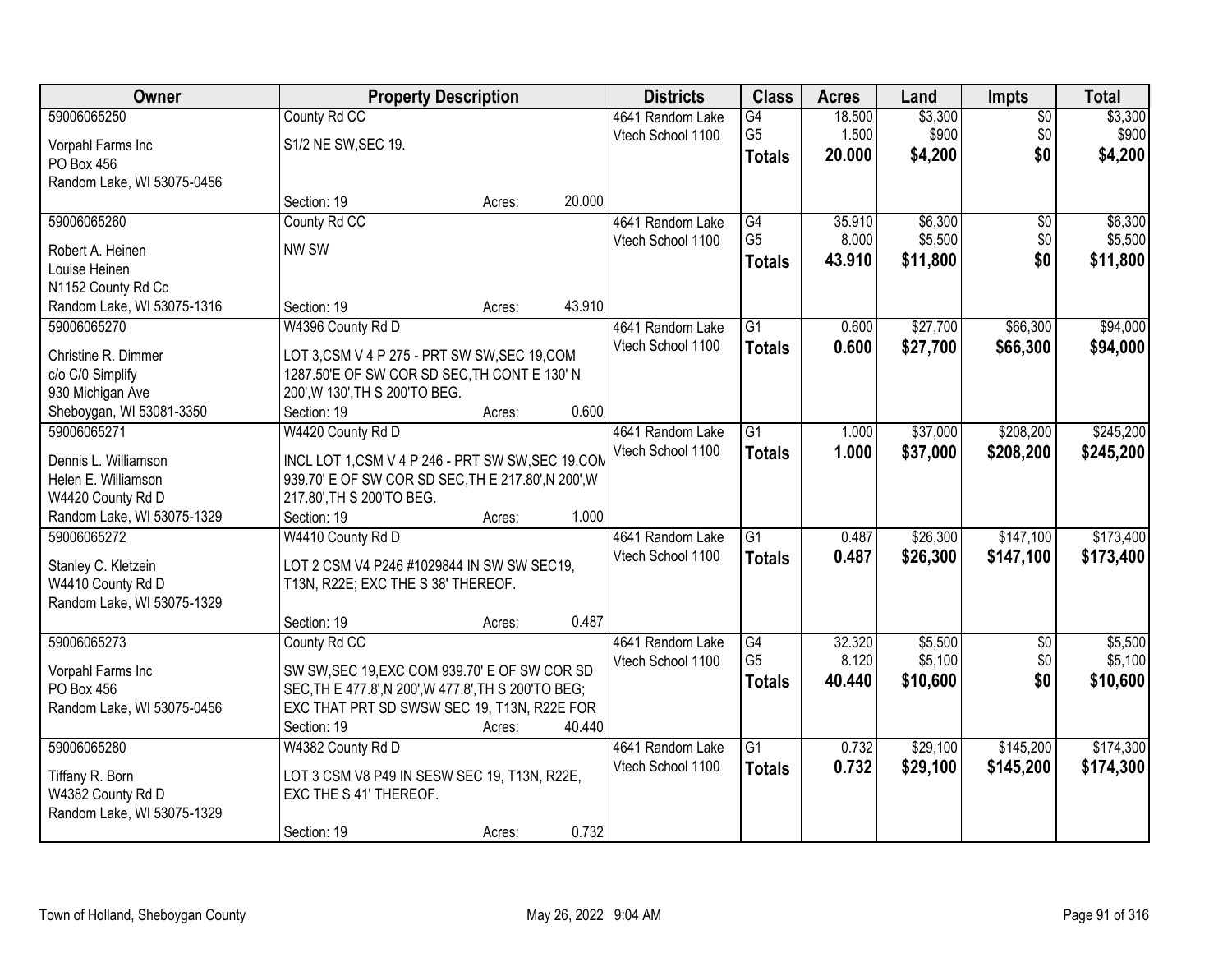| Owner                                | <b>Property Description</b>                           |                  | <b>Districts</b>                      | <b>Class</b>           | <b>Acres</b>    | Land               | Impts             | <b>Total</b>       |
|--------------------------------------|-------------------------------------------------------|------------------|---------------------------------------|------------------------|-----------------|--------------------|-------------------|--------------------|
| 59006065281                          | County Rd D                                           |                  | 4641 Random Lake                      | G4                     | 36.130          | \$5,800            | $\overline{50}$   | \$5,800            |
| Vorpahl Farms Inc                    | SE SW, SEC 19, EXC COM 1417.50'E OF SW COR SD         |                  | Vtech School 1100                     | G7                     | 2.000           | \$19,000           | \$27,600          | \$46,600           |
| PO Box 456                           | SEC, TH N 200', E 200', S 200', TH W 200'TO BEG; ALSO |                  |                                       | <b>Totals</b>          | 38.130          | \$24,800           | \$27,600          | \$52,400           |
| Random Lake, WI 53075-0456           | EXC THAT PART SD SESW FOR RW COM AT SE COR            |                  |                                       |                        |                 |                    |                   |                    |
|                                      | Section: 19                                           | 38.130<br>Acres: |                                       |                        |                 |                    |                   |                    |
| 59006065282                          | County Rd D                                           |                  | 4641 Random Lake                      | $\overline{\text{X3}}$ | 2.131           | \$0                | \$0               | \$0                |
|                                      |                                                       |                  | Vtech School 1100                     | <b>Totals</b>          | 2.131           | \$0                | \$0               | \$0                |
| Sheboygan County Transportation Dept | S 41' LOT 3, CSM V8 P49 IN SESW SEC 19, T13N,         |                  |                                       |                        |                 |                    |                   |                    |
| W5741 County Rd J                    | R22E (SCHROEDER .188 AC); AND ALSO PRT SWSW           |                  |                                       |                        |                 |                    |                   |                    |
| Plymouth, WI 53073-3340              | SEC 19, T13N, R22E COM AT SW COR SD SEC 19; TH        |                  |                                       |                        |                 |                    |                   |                    |
|                                      | Section: 19                                           | Acres:           | 2.131                                 |                        |                 |                    |                   |                    |
| 59006065291                          | N1022 Knepprath Rd                                    |                  | 4641 Random Lake<br>Vtech School 1100 | G1<br>G4               | 1.000<br>6.000  | \$24,000<br>\$900  | \$285,300<br>\$0  | \$309,300<br>\$900 |
| Jason A. Prom                        | LOT 1 29CSM78-79 #2070267 IN SEC 19, T13N, R22E.      |                  |                                       |                        |                 |                    |                   |                    |
| Sarah A. Prom                        |                                                       |                  |                                       | <b>Totals</b>          | 7.000           | \$24,900           | \$285,300         | \$310,200          |
| N1022 Knepprath Rd                   |                                                       |                  |                                       |                        |                 |                    |                   |                    |
| Cedar Grove, WI 53013-1122           | Section: 19                                           | Acres:           | 7.000                                 |                        |                 |                    |                   |                    |
| 59006065294                          | Knepprath Rd                                          |                  | 4641 Random Lake                      | $\overline{G4}$        | 27.500          | \$4,700            | \$0               | \$4,700            |
| Jason A. Prom                        | LOT 2 CSM V 29 P78-79 #2070267 IN NESE AND            |                  | Vtech School 1100                     | G <sub>5</sub>         | 3.000           | \$1,100            | \$0               | \$1,100            |
| Sarah A. Prom                        | PART SENE SEC 19, T13N, R22E.                         |                  |                                       | G5M                    | 2.610           | \$5,000            | \$0               | \$5,000            |
| N1022 Knepprath Rd                   |                                                       |                  |                                       | <b>Totals</b>          | 33.110          | \$10,800           | \$0               | \$10,800           |
| Cedar Grove, WI 53013-1122           | Section: 19                                           | 33.110<br>Acres: |                                       |                        |                 |                    |                   |                    |
| 59006065295                          | Knepprath Rd                                          |                  | 4641 Random Lake                      | $\overline{G1}$        | 0.500           | \$15,400           | \$8,100           | \$23,500           |
|                                      |                                                       |                  | Vtech School 1100                     | G4                     | 20.420          | \$3,700            | \$0               | \$3,700            |
| Mark A & Debra R Prom Revocable      | LOT 3 CSM V29 P78-79 #2070267 IN NESE AND PART        |                  |                                       | <b>Totals</b>          | 20.920          | \$19,100           | \$8,100           | \$27,200           |
| Trust Dtd 02/05/19                   | SENE SEC 19, T13N, R22E.                              |                  |                                       |                        |                 |                    |                   |                    |
| 2463 Proms Way                       |                                                       |                  |                                       |                        |                 |                    |                   |                    |
| Port Washington, WI 53074-9610       | Section: 19                                           | 20.920<br>Acres: |                                       |                        |                 |                    |                   |                    |
| 59006065300                          | County Rd D                                           |                  | 4641 Random Lake                      | G4<br>G <sub>5</sub>   | 35.000<br>5.000 | \$5,000<br>\$3,500 | $\sqrt{6}$<br>\$0 | \$5,000<br>\$3,500 |
| Andersons Greenview Tree Farm LLC    | NW SE, SEC 19.                                        |                  | Vtech School 1100                     |                        | 40.000          |                    |                   |                    |
| 1224 N 27th St                       |                                                       |                  |                                       | <b>Totals</b>          |                 | \$8,500            | \$0               | \$8,500            |
| Sheboygan, WI 53081-3119             |                                                       |                  |                                       |                        |                 |                    |                   |                    |
|                                      | Section: 19                                           | 40.000<br>Acres: |                                       |                        |                 |                    |                   |                    |
| 59006065310                          | W4266 County Rd D                                     |                  | 4641 Random Lake                      | $\overline{G4}$        | 28.500          | \$4,900            | $\overline{50}$   | \$4,900            |
| Andersons Greenview Tree Farm LLC    | SWSE SEC 19-T13N, R22E EXC THAT PRT SD SWSE           |                  | Vtech School 1100                     | G <sub>5</sub> M       | 8.801           | \$15,900           | \$0               | \$15,900           |
| 1224 N 27th St                       | SEC 19-T13N, R22E COM AT S1/4 COR SD SEC 19;          |                  |                                       | G7                     | 1.500           | \$15,500           | \$15,100          | \$30,600           |
| Sheboygan, WI 53081-3119             | TH N00-54-51E, 38'; TH S89-27-54E, 1144.06'; TH       |                  |                                       | <b>Totals</b>          | 38.801          | \$36,300           | \$15,100          | \$51,400           |
|                                      | Section: 19                                           | 38.801<br>Acres: |                                       |                        |                 |                    |                   |                    |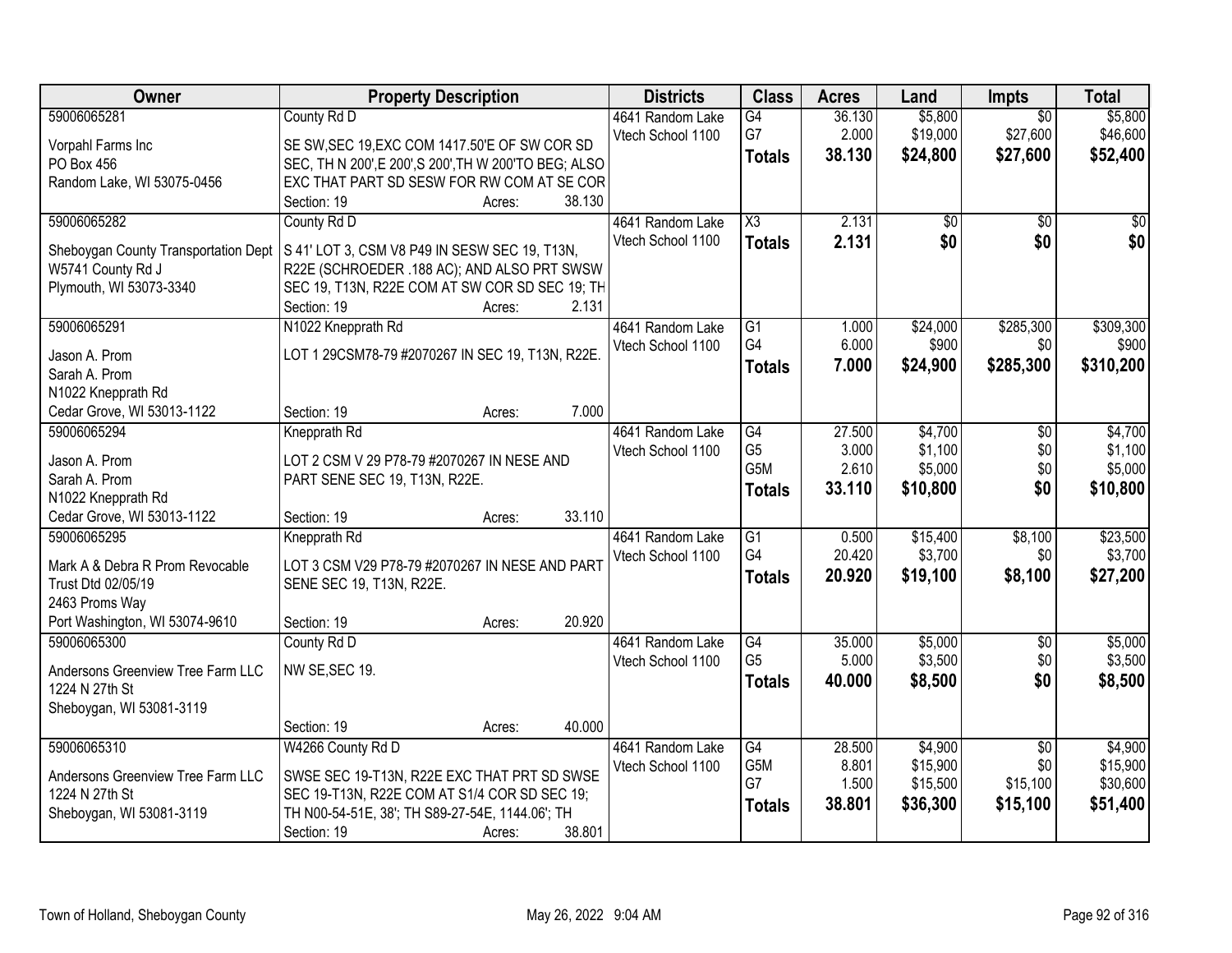| Owner                                | <b>Property Description</b>                           | <b>Districts</b>  | <b>Class</b>           | <b>Acres</b> | Land            | <b>Impts</b>    | <b>Total</b>    |
|--------------------------------------|-------------------------------------------------------|-------------------|------------------------|--------------|-----------------|-----------------|-----------------|
| 59006065311                          | County Rd D                                           | 4641 Random Lake  | $\overline{\text{X3}}$ | 1.732        | $\overline{60}$ | $\overline{50}$ | $\overline{50}$ |
| Sheboygan County Transportation Dept | PRT SWSE SEC 19-T13N, R22E COM AT S1/4 COR SD         | Vtech School 1100 | <b>Totals</b>          | 1.732        | \$0             | \$0             | \$0             |
| W5741 County Rd J                    | SEC 19; TH N00-54-51E, 38'; TH S89-27-54E, 1144.06';  |                   |                        |              |                 |                 |                 |
| Plymouth, WI 53073-3340              | TH N00-32-06E, 10'; TH S89-27-54E, 183.02'; TH        |                   |                        |              |                 |                 |                 |
|                                      | 1.732<br>Section: 19<br>Acres:                        |                   |                        |              |                 |                 |                 |
| 59006065321                          | N906 Knepprath Rd                                     | 4641 Random Lake  | $\overline{G1}$        | 1.664        | \$49,000        | \$137,900       | \$186,900       |
|                                      |                                                       | Vtech School 1100 | <b>Totals</b>          | 1.664        | \$49,000        | \$137,900       | \$186,900       |
| Peter K. Hayevsky                    | LOT 1 CSM V 10 P 58 #1229667 IN SESE SEC 19,          |                   |                        |              |                 |                 |                 |
| Maria K. Hayevsky                    | T13N, R22E; EXC PRT SD LOT 1, COM AT SE COR SD        |                   |                        |              |                 |                 |                 |
| N906 Knepprath Rd                    | SEC 19, TH W 285'; TH N73'; TH S79-56-46E, 199.55';   |                   |                        |              |                 |                 |                 |
| Cedar Grove, WI 53013-1119           | 1.664<br>Section: 19<br>Acres:                        |                   |                        |              |                 |                 |                 |
| 59006065322                          | N930 Knepprath Rd                                     | 4641 Random Lake  | $\overline{G1}$        | 3.000        | \$65,000        | \$155,400       | \$220,400       |
| Thomas E. Udovich                    | LOT 2,CSM V 10 P 58 - PRT SE SE, SEC 19, COM          | Vtech School 1100 | <b>Totals</b>          | 3.000        | \$65,000        | \$155,400       | \$220,400       |
| Jody M. Udovich                      | 305.68'N OF SE COR SD SEC, TH S89 DEG 38' 38"W        |                   |                        |              |                 |                 |                 |
| N930 Knepprath Rd                    | 285', N 458.53', N89 DEG 38'38"E 285', TH S 458.53'TO |                   |                        |              |                 |                 |                 |
| Cedar Grove, WI 53013-1119           | 3.000<br>Section: 19<br>Acres:                        |                   |                        |              |                 |                 |                 |
| 59006065323                          | W4174 County Rd D                                     | 4641 Random Lake  | $\overline{G1}$        | 3.080        | \$75,100        | \$210,300       | \$285,400       |
|                                      |                                                       | Vtech School 1100 | <b>Totals</b>          | 3.080        | \$75,100        | \$210,300       | \$285,400       |
| William L Mangold Living Trust U-A   | LOT 1 CSM V18 P 172-73,#1623284 - PRT SE SE, SEC      |                   |                        |              |                 |                 |                 |
| Dated February 17 20                 | 19.                                                   |                   |                        |              |                 |                 |                 |
| W4174 County Rd D                    |                                                       |                   |                        |              |                 |                 |                 |
| Cedar Grove, WI 53013-1137           | 3.080<br>Section: 19<br>Acres:                        |                   |                        |              |                 |                 |                 |
| 59006065324                          | W4158 County Rd D                                     | 4641 Random Lake  | $\overline{G1}$        | 2.500        | \$69,000        | \$204,500       | \$273,500       |
| John E. Kodet                        | LOT 2 CSM V18 P 172-73,#1623284 - PRT SE SE, SEC      | Vtech School 1100 | <b>Totals</b>          | 2.500        | \$69,000        | \$204,500       | \$273,500       |
| Colleen J. Kodet                     | 19.                                                   |                   |                        |              |                 |                 |                 |
| W4158 County Rd D                    |                                                       |                   |                        |              |                 |                 |                 |
| Cedar Grove, WI 53013-1137           | 2.500<br>Section: 19<br>Acres:                        |                   |                        |              |                 |                 |                 |
| 59006065325                          | W4142 County Rd D                                     | 4641 Random Lake  | $\overline{G1}$        | 2.313        | \$61,300        | \$207,500       | \$268,800       |
|                                      |                                                       | Vtech School 1100 | <b>Totals</b>          | 2.313        | \$61,300        | \$207,500       | \$268,800       |
| Faith Opsteen                        | LOT 3 CSM V18 P 172-73,#1623284 - PRT SE SE, SEC      |                   |                        |              |                 |                 |                 |
| W4142 County Rd D                    | 19; EXC THAT PRT SD LOT 3 BEG AT SE COR TH            |                   |                        |              |                 |                 |                 |
| Cedar Grove, WI 53013-1137           | N89-27-54W, 322.36'; TH N00-53-38E, 8'; TH            |                   |                        |              |                 |                 |                 |
|                                      | 2.313<br>Section: 19<br>Acres:                        |                   |                        |              |                 |                 |                 |
| 59006065326                          | N962 Knepprath Rd                                     | 4641 Random Lake  | $\overline{G1}$        | 13.090       | \$97,300        | \$248,900       | \$346,200       |
| Daniel L. Schueller                  | LOT 4 CSM V18 P 172-73,#1623284 - PRT SE SE, SEC      | Vtech School 1100 | G <sub>5</sub>         | 7.100        | \$4,300         | \$0             | \$4,300         |
| Ruth A. Schueller                    | 19.                                                   |                   | G <sub>6</sub>         | 6.000        | \$21,600        | \$0             | \$21,600        |
| N962 Knepprath Rd                    |                                                       |                   | <b>Totals</b>          | 26.190       | \$123,200       | \$248,900       | \$372,100       |
| Cedar Grove, WI 53013-1119           | 26.190<br>Section: 19<br>Acres:                       |                   |                        |              |                 |                 |                 |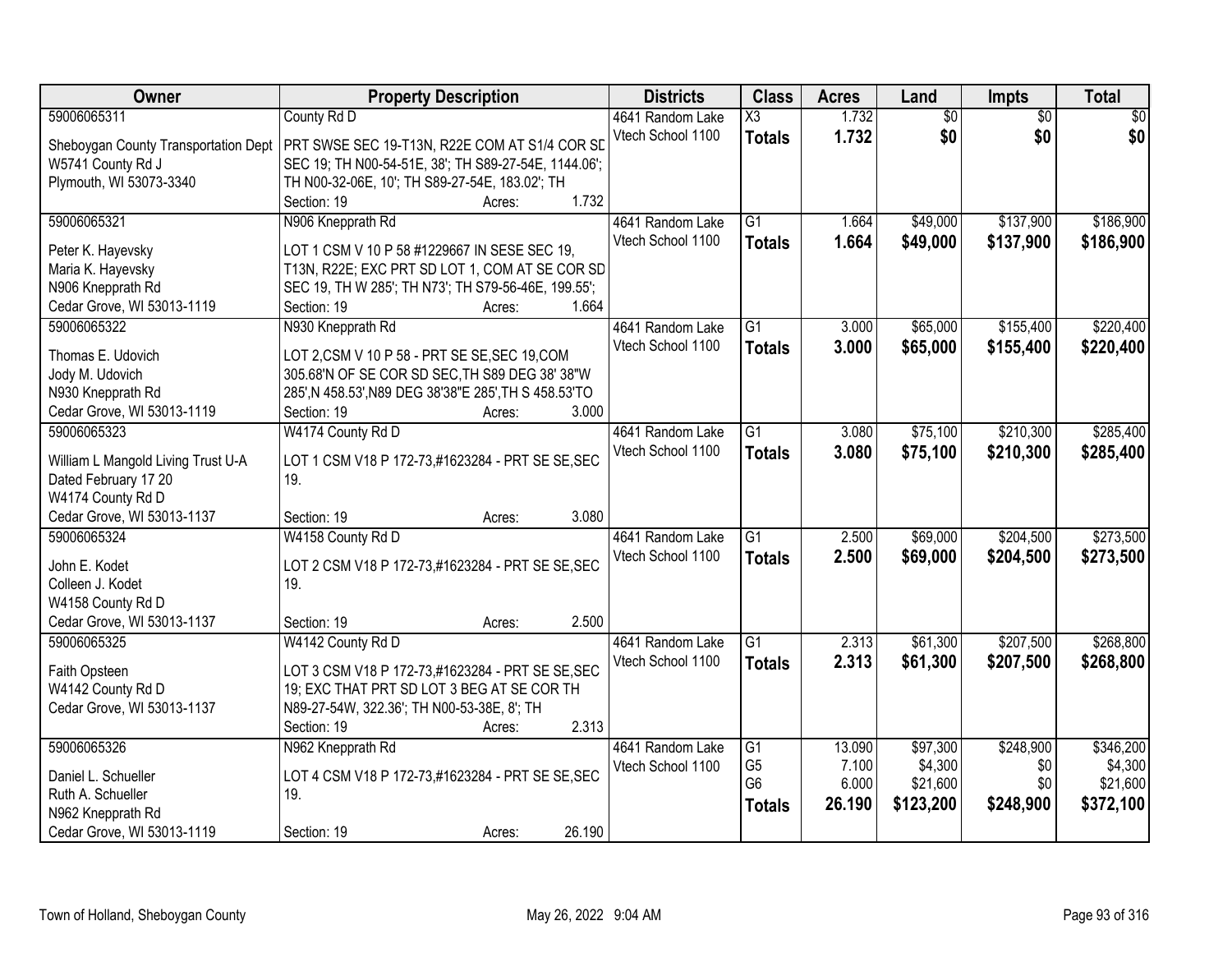| Owner                                           | <b>Property Description</b>                                                                              |        |        | <b>Districts</b>   | <b>Class</b>           | <b>Acres</b> | Land                | <b>Impts</b>    | <b>Total</b>         |
|-------------------------------------------------|----------------------------------------------------------------------------------------------------------|--------|--------|--------------------|------------------------|--------------|---------------------|-----------------|----------------------|
| 59006065327                                     | County Rd D                                                                                              |        |        | 4641 Random Lake   | $\overline{\text{X3}}$ | 1.210        | $\overline{50}$     | $\overline{50}$ | $\overline{30}$      |
| Sheboygan County Treasurer                      | THOSE PRTS OF THE SE SE, SEC 19, SHOWN AS                                                                |        |        | Vtech School 1100  | <b>Totals</b>          | 1.210        | \$0                 | \$0             | \$0                  |
| 508 New York Ave Rm 109                         | ROAD BY EASEMENT ON CSM V18 P                                                                            |        |        |                    |                        |              |                     |                 |                      |
| Sheboygan, WI 53081-4126                        | 172-73,#1623284.                                                                                         |        |        |                    |                        |              |                     |                 |                      |
|                                                 | Section: 19                                                                                              | Acres: | 1.210  |                    |                        |              |                     |                 |                      |
| 59006065331                                     | W3737 County Rd G                                                                                        |        |        | 1029 Cedar         | $\overline{G4}$        | 35.000       | \$6,200             | $\overline{50}$ | \$6,200              |
| David P. Klug                                   | NE NE, SEC 20.                                                                                           |        |        | Grove-Belgium Area | G <sub>5</sub>         | 1.000        | \$100               | \$0             | \$100                |
| Margaret Ann Klug                               |                                                                                                          |        |        | Vtech School 1100  | G7                     | 4.000        | \$58,000            | \$246,900       | \$304,900            |
| W3737 County Rd G                               |                                                                                                          |        |        |                    | <b>Totals</b>          | 40.000       | \$64,300            | \$246,900       | \$311,200            |
| Cedar Grove, WI 53013-1174                      | Section: 20                                                                                              | Acres: | 40.000 |                    |                        |              |                     |                 |                      |
| 59006065340                                     | County Rd G                                                                                              |        |        | 1029 Cedar         | G4                     | 36.860       | \$6,700             | $\sqrt{6}$      | \$6,700              |
| David P. Klug                                   | NW NE, SEC 20, EXC COM 523.72' E OF N1/4 COR, SD                                                         |        |        | Grove-Belgium Area | <b>Totals</b>          | 36.860       | \$6,700             | \$0             | \$6,700              |
| Margaret Ann Klug                               | SEC, TH E 208.25', S 290', W 188.25', N 22', W 20', TH N                                                 |        |        | Vtech School 1100  |                        |              |                     |                 |                      |
| W3737 County Rd G                               | 268'TO BEG & ALSO EXC THAT PRT CONV IN                                                                   |        |        |                    |                        |              |                     |                 |                      |
| Cedar Grove, WI 53013-1174                      | Section: 20                                                                                              | Acres: | 36.860 |                    |                        |              |                     |                 |                      |
| 59006065341                                     | W3853 County Rd G                                                                                        |        |        | 1029 Cedar         | $\overline{G1}$        | 1.380        | \$43,800            | \$187,600       | \$231,400            |
|                                                 |                                                                                                          |        |        | Grove-Belgium Area | G4                     | 1.760        | \$300               | \$0             | \$300                |
| Daniel S. Debbink<br>Jody L. Debbink            | PRT NW NE, SEC 20, COM 523.72'E OF N1/4 COR SD<br>SEC, TH E 208.25' S 290', W 188.25', N 22', W 20' TH N |        |        | Vtech School 1100  | <b>Totals</b>          | 3.140        | \$44,100            | \$187,600       | \$231,700            |
| W3853 County Rd G                               | 268'TO BEG & ALSO COM AT N 1/4 COR SD SEC, TH                                                            |        |        |                    |                        |              |                     |                 |                      |
| Cedar Grove, WI 53013-1152                      | Section: 20                                                                                              | Acres: | 3.140  |                    |                        |              |                     |                 |                      |
| 59006065350                                     | Six Mile Rd                                                                                              |        |        | 1029 Cedar         | $\overline{G4}$        | 39.000       | \$7,100             | \$0             | \$7,100              |
|                                                 |                                                                                                          |        |        | Grove-Belgium Area | G <sub>5</sub> M       | 1.000        | \$1,900             | \$0             | \$1,900              |
| David P. Klug                                   | SW NE, SEC 20                                                                                            |        |        | Vtech School 1100  | <b>Totals</b>          | 40.000       | \$9,000             | \$0             | \$9,000              |
| Margaret Ann Klug                               |                                                                                                          |        |        |                    |                        |              |                     |                 |                      |
| W3737 County Rd G<br>Cedar Grove, WI 53013-1174 | Section: 20                                                                                              | Acres: | 40.000 |                    |                        |              |                     |                 |                      |
| 59006065360                                     | Six Mile Rd                                                                                              |        |        | 1029 Cedar         | $\overline{G4}$        | 38.250       | \$6,900             | $\overline{60}$ | \$6,900              |
|                                                 |                                                                                                          |        |        | Grove-Belgium Area | G <sub>5</sub>         | 1.000        | \$100               | \$0             | \$100                |
| David P. Klug                                   | SE NE, SEC 20                                                                                            |        |        | Vtech School 1100  | G <sub>5</sub> M       | 0.750        | \$1,500             | \$0             | \$1,500              |
| Margaret Ann Klug                               |                                                                                                          |        |        |                    | <b>Totals</b>          | 40.000       | \$8,500             | \$0             | \$8,500              |
| W3737 County Rd G                               |                                                                                                          |        |        |                    |                        |              |                     |                 |                      |
| Cedar Grove, WI 53013-1174                      | Section: 20                                                                                              | Acres: | 40.000 |                    |                        |              |                     |                 |                      |
| 59006065370                                     | County Rd G                                                                                              |        |        | 1029 Cedar         | G4<br>G7               | 37.310       | \$4,000<br>\$19,000 | $\overline{30}$ | \$4,000<br>\$100,800 |
| Hand Creek Cattle, LLC                          | NE NW, SEC 20, EXC THE E 200' OF N 150'OF W                                                              |        |        | Grove-Belgium Area |                        | 2.000        |                     | \$81,800        |                      |
| W3653 Hoitink Rd                                | 500'OF AFORE DESC.                                                                                       |        |        | Vtech School 1100  | <b>Totals</b>          | 39.310       | \$23,000            | \$81,800        | \$104,800            |
| Cedar Grove, WI 53013-1208                      |                                                                                                          |        |        |                    |                        |              |                     |                 |                      |
|                                                 | Section: 20                                                                                              | Acres: | 39.310 |                    |                        |              |                     |                 |                      |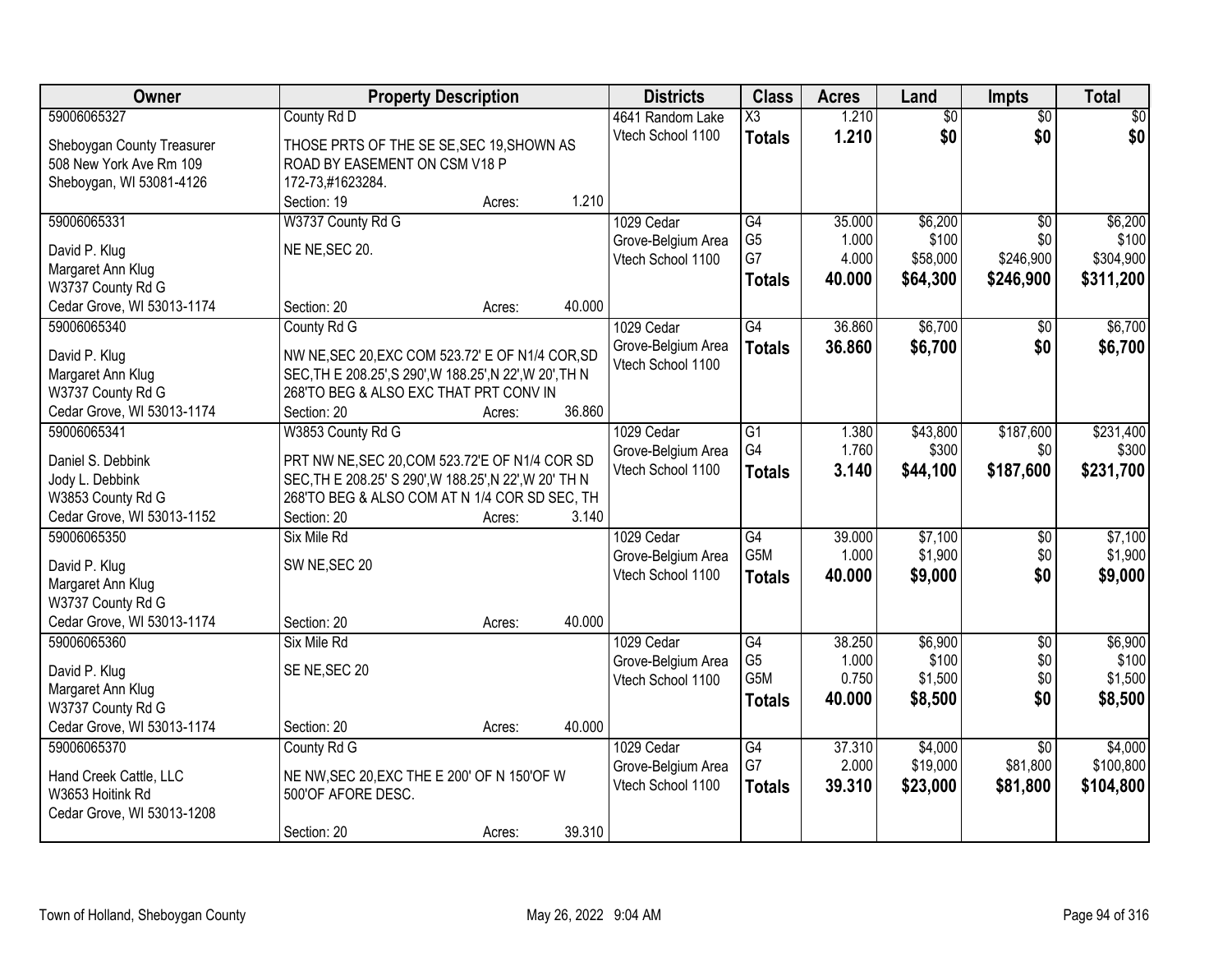| Owner                                      | <b>Property Description</b>                    |        |        | <b>Districts</b>                        | <b>Class</b>                       | <b>Acres</b>     | Land                 | <b>Impts</b>    | <b>Total</b>         |
|--------------------------------------------|------------------------------------------------|--------|--------|-----------------------------------------|------------------------------------|------------------|----------------------|-----------------|----------------------|
| 59006065380                                | W3957 County Rd G                              |        |        | 1029 Cedar                              | G1                                 | 0.690            | \$28,600             | \$129,000       | \$157,600            |
| Hand Creek Cattle, LLC<br>W3653 Hoitink Rd | THE E 200'OF N 150'OF W 500' OF NE NW, SEC 20. |        |        | Grove-Belgium Area<br>Vtech School 1100 | <b>Totals</b>                      | 0.690            | \$28,600             | \$129,000       | \$157,600            |
| Cedar Grove, WI 53013-1208                 |                                                |        |        |                                         |                                    |                  |                      |                 |                      |
|                                            | Section: 20                                    | Acres: | 0.690  |                                         |                                    |                  |                      |                 |                      |
| 59006065390                                | Knepprath Rd                                   |        |        | 1029 Cedar                              | $\overline{G4}$                    | 31.000           | \$4,600              | \$0             | \$4,600              |
| Hand Creek Cattle, LLC                     | NW NW, SEC 20.                                 |        |        | Grove-Belgium Area                      | G <sub>5</sub>                     | 9.000            | \$5,700              | \$0             | \$5,700              |
| W3653 Hoitink Rd                           |                                                |        |        | Vtech School 1100                       | <b>Totals</b>                      | 40.000           | \$10,300             | \$0             | \$10,300             |
| Cedar Grove, WI 53013-1208                 |                                                |        |        |                                         |                                    |                  |                      |                 |                      |
|                                            | Section: 20                                    | Acres: | 40.000 |                                         |                                    |                  |                      |                 |                      |
| 59006065400                                | N1099 Knepprath Rd                             |        |        | 4641 Random Lake                        | $\overline{G1}$                    | 2.000            | \$55,000             | \$105,200       | \$160,200            |
| <b>Ewald Sawall</b>                        | SW NW, SEC 20.                                 |        |        | Vtech School 1100                       | G <sub>4</sub><br>G <sub>5</sub>   | 22.000           | \$3,300              | \$0             | \$3,300<br>\$10,600  |
| Eva Sawall                                 |                                                |        |        |                                         |                                    | 16.000<br>40.000 | \$10,600<br>\$68,900 | \$0             |                      |
| 15000 Pine Tree Ln                         |                                                |        |        |                                         | <b>Totals</b>                      |                  |                      | \$105,200       | \$174,100            |
| Brookfield, WI 53005-2934                  | Section: 20                                    | Acres: | 40.000 |                                         |                                    |                  |                      |                 |                      |
| 59006065410                                | Knepprath Rd                                   |        |        | 1029 Cedar                              | G4                                 | 38.000           | \$6,900              | \$0             | \$6,900              |
| Hand Creek Cattle, LLC                     | SE NW, SEC 20.                                 |        |        | Grove-Belgium Area                      | G <sub>5</sub>                     | 2.000            | \$1,400              | \$0             | \$1,400              |
| W3653 Hoitink Rd                           |                                                |        |        | Vtech School 1100                       | <b>Totals</b>                      | 40.000           | \$8,300              | \$0             | \$8,300              |
| Cedar Grove, WI 53013-1208                 |                                                |        |        |                                         |                                    |                  |                      |                 |                      |
|                                            | Section: 20                                    | Acres: | 40.000 |                                         |                                    |                  |                      |                 |                      |
| 59006065420                                | County Rd D                                    |        |        | 4641 Random Lake                        | $\overline{G4}$                    | 27.000           | \$4,800              | $\overline{50}$ | \$4,800              |
| Teunissen, Don E & Luann Teunissen         | NE SW, SEC 20.                                 |        |        | Vtech School 1100                       | G <sub>5</sub><br>G <sub>5</sub> M | 5.000<br>8.000   | \$3,500              | \$0             | \$3,500              |
| Trust et al                                |                                                |        |        |                                         |                                    | 40.000           | \$11,400<br>\$19,700 | \$0<br>\$0      | \$11,400<br>\$19,700 |
| N950 County Rd Kw                          |                                                |        |        |                                         | <b>Totals</b>                      |                  |                      |                 |                      |
| Cedar Grove, WI 53013-1237                 | Section: 20                                    | Acres: | 40.000 |                                         |                                    |                  |                      |                 |                      |
| 59006065430                                | Knepprath Rd                                   |        |        | 4641 Random Lake                        | $\overline{G4}$                    | 18.000           | \$2,600              | $\overline{50}$ | \$2,600              |
| <b>Ewald Sawall</b>                        | THE N1/2 OF NW SW.                             |        |        | Vtech School 1100                       | G <sub>5</sub>                     | 2.000            | \$1,000              | \$0             | \$1,000              |
| Eva Sawall                                 |                                                |        |        |                                         | <b>Totals</b>                      | 20.000           | \$3,600              | \$0             | \$3,600              |
| 15000 Pine Tree Ln                         |                                                |        |        |                                         |                                    |                  |                      |                 |                      |
| Brookfield, WI 53005-2934                  | Section: 20                                    | Acres: | 20.000 |                                         |                                    |                  |                      |                 |                      |
| 59006065440                                | N1023 Knepprath Rd                             |        |        | 4641 Random Lake                        | $\overline{G1}$                    | 15.930           | \$119,600            | \$254,700       | \$374,300            |
| Mary L. Rauwerdink                         | THE W 1235'OF THE N 668'OF THE S 60 AC OF W1/2 |        |        | Vtech School 1100                       | <b>Totals</b>                      | 15.930           | \$119,600            | \$254,700       | \$374,300            |
| N1023 Knepprath Rd                         | OF SW1/4, SEC 20, EXC COM N 1320.04 FROM SW    |        |        |                                         |                                    |                  |                      |                 |                      |
| Cedar Grove, WI 53013-1122                 | COR, SD SEC, TH S87 DEG 52'50"E 367.70', N     |        |        |                                         |                                    |                  |                      |                 |                      |
|                                            | Section: 20                                    | Acres: | 15.930 |                                         |                                    |                  |                      |                 |                      |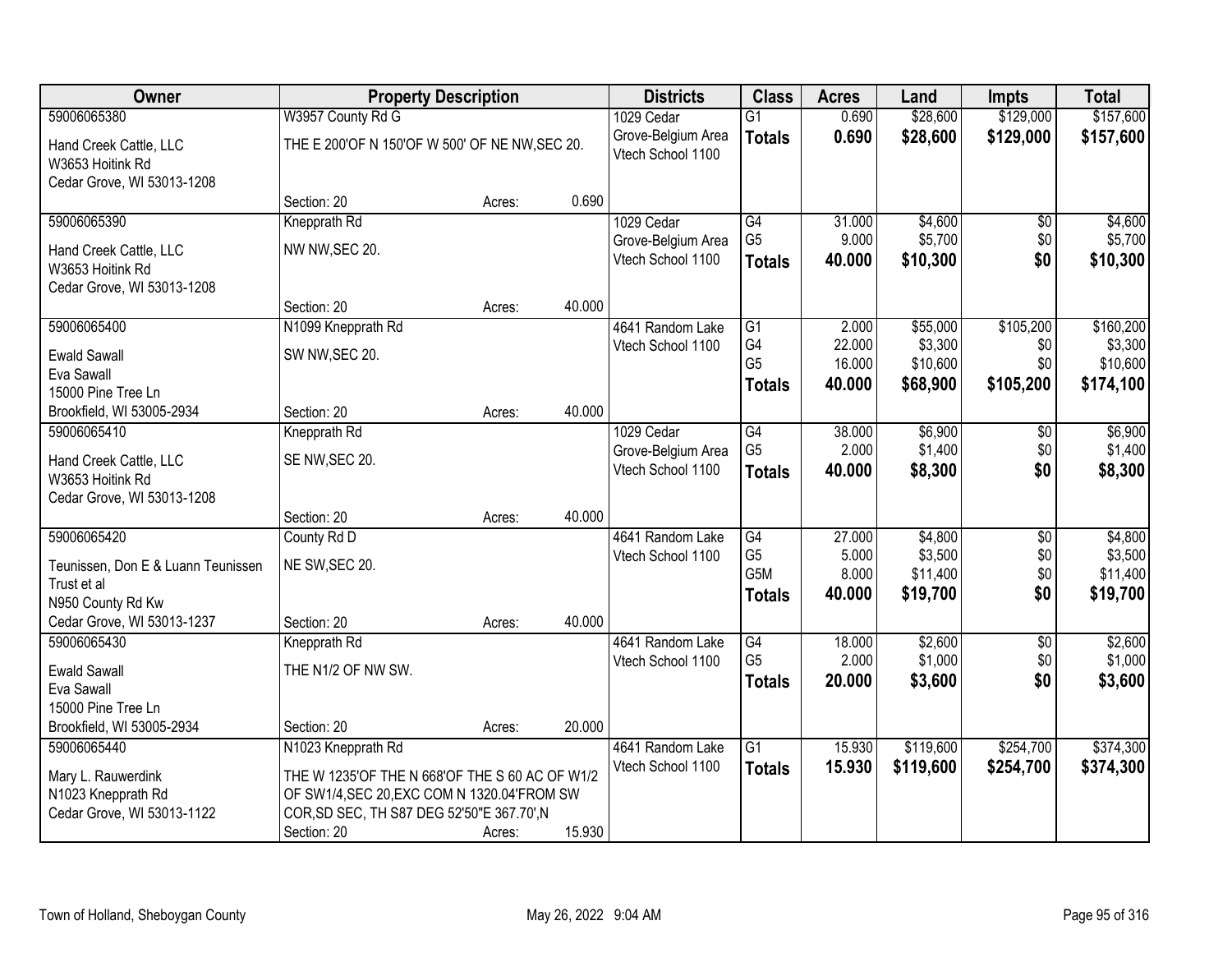| Owner                      | <b>Property Description</b>                                  | <b>Districts</b>  | <b>Class</b>           | <b>Acres</b> | Land     | <b>Impts</b>    | <b>Total</b>    |
|----------------------------|--------------------------------------------------------------|-------------------|------------------------|--------------|----------|-----------------|-----------------|
| 59006065441                | N1011 Knepprath Rd                                           | 4641 Random Lake  | $\overline{G1}$        | 3.000        | \$71,500 | \$144,000       | \$215,500       |
| Roger J. Matye             | PRT NW SW, SEC 20, COM N 1320.04 FROM SW                     | Vtech School 1100 | <b>Totals</b>          | 3.000        | \$71,500 | \$144,000       | \$215,500       |
| N1011 Knepprath Rd         | COR, SD SEC, TH S87 DEG 52'50"E 367.70', N                   |                   |                        |              |          |                 |                 |
| Cedar Grove, WI 53013-1122 | 355.65', N87 DEG 52'50"W 367.70', TH S 355.65'TO BEG         |                   |                        |              |          |                 |                 |
|                            | 3.000<br>Section: 20<br>Acres:                               |                   |                        |              |          |                 |                 |
| 59006065450                | N951 Knepprath Rd                                            | 4641 Random Lake  | G1                     | 5.000        | \$73,000 | \$71,600        | \$144,600       |
|                            |                                                              | Vtech School 1100 | G <sub>5</sub>         | 12.460       | \$17,500 | \$0             | \$17,500        |
| Lance Joseph Borgenhagen   | PRT SW SW, SEC 20, COM 641.03' N OF SW COR, SD               |                   | <b>Totals</b>          | 17.460       | \$90,500 | \$71,600        | \$162,100       |
| N951 Knepprath Rd          | SEC, TH N 414.01'ALG W LINE OF SEC, N89 DEG                  |                   |                        |              |          |                 |                 |
| Cedar Grove, WI 53013-1121 | 44'40"E 1328.85', S0 DEG 1'37"W 725.09', S89 DEG 44'         |                   |                        |              |          |                 |                 |
|                            | 17.460<br>Section: 20<br>Acres:                              |                   |                        |              |          |                 |                 |
| 59006065460                |                                                              | 4641 Random Lake  | $\overline{\text{X3}}$ | 2.693        | \$0      | $\overline{50}$ | $\overline{50}$ |
| Sheboygan County           | PRT S1/2 SW1/4, SEC 20, COM AT SE COR SW SW, TH              | Vtech School 1100 | <b>Totals</b>          | 2.693        | \$0      | \$0             | \$0             |
| W5741 County Rd J          | W 379.5', N 66', E 379.5', S 33', E 198', S 33', TH W 198'TO |                   |                        |              |          |                 |                 |
| Plymouth, WI 53073-3340    | BEG (T HOLLAND 0.725 AC) AND ALSO THE S 45'                  |                   |                        |              |          |                 |                 |
|                            | Section: 20<br>2.693<br>Acres:                               |                   |                        |              |          |                 |                 |
| 59006065470                | W4050 County Rd D                                            | 4641 Random Lake  | G1                     | 0.839        | \$37,300 | \$170,000       | \$207,300       |
|                            |                                                              | Vtech School 1100 | <b>Totals</b>          | 0.839        | \$37,300 | \$170,000       | \$207,300       |
| Myron C. Lentz             | PRT SW SW, SEC 20, COM 630'E OF SW COR SD1/4, TH             |                   |                        |              |          |                 |                 |
| W4050 County Rd D          | E 165', N 264', W 165', TH S 264'TO BEG; EXC COM AT          |                   |                        |              |          |                 |                 |
| Cedar Grove, WI 53013-1163 | SW COR SD SEC 20; TH S89-25-28E, 630'; TH                    |                   |                        |              |          |                 |                 |
|                            | 0.839<br>Section: 20<br>Acres:                               |                   |                        |              |          |                 |                 |
| 59006065480                | W4030 County Rd D                                            | 4641 Random Lake  | $\overline{G1}$        | 3.203        | \$75,000 | \$199,600       | \$274,600       |
| Karl H. Eippert            | PRT SW SW, SEC 20, COM 795'E OF SW COR SD1/4, TH             | Vtech School 1100 | <b>Totals</b>          | 3.203        | \$75,000 | \$199,600       | \$274,600       |
| W4030 County Rd D          | E 145.5', N 66', E 379.5', N 264', W 525', TH S 330'TO       |                   |                        |              |          |                 |                 |
| Cedar Grove, WI 53013-1163 | BEG; EXC THAT PRT CONV TO SHEB CO IN WD                      |                   |                        |              |          |                 |                 |
|                            | 3.203<br>Section: 20<br>Acres:                               |                   |                        |              |          |                 |                 |
| 59006065490                | N989 Knepprath Rd                                            | 4641 Random Lake  | $\overline{G1}$        | 1.000        | \$37,000 | \$104,600       | \$141,600       |
|                            |                                                              | Vtech School 1100 | <b>Totals</b>          | 1.000        | \$37,000 | \$104,600       | \$141,600       |
| Karen A. Winter            | LOT 1,CSM V 2 P 6 - PRT SW SW, SEC 20, COM                   |                   |                        |              |          |                 |                 |
| N989 Knepprath Rd          | 1220.04'N OF SW COR SD1/4, TH N 100', S87 DEG                |                   |                        |              |          |                 |                 |
| Cedar Grove, WI 53013-1121 | 52'50"E 435.6', S 100', TH N87 DEG 52'50"W 435.6'TO          |                   |                        |              |          |                 |                 |
|                            | 1.000<br>Section: 20<br>Acres:                               |                   |                        |              |          |                 |                 |
| 59006065491                | N981 Knepprath Rd                                            | 4641 Random Lake  | $\overline{G1}$        | 8.000        | \$90,200 | \$182,400       | \$272,600       |
| Richard Lee Decker         | PRT W1/2 SW1/4, SEC 20, COM 1055.04'N OF SW                  | Vtech School 1100 | <b>Totals</b>          | 8.000        | \$90,200 | \$182,400       | \$272,600       |
| N981 Knepprath Rd          | COR, SD SEC, TH N89 DEG 44'40"E 1328.85', N0 DEG             |                   |                        |              |          |                 |                 |
| Cedar Grove, WI 53013-1121 | 1'37"E 911.80', S89 DEG 44'40"W 94.28', S 668', S89          |                   |                        |              |          |                 |                 |
|                            | 8.000<br>Section: 20<br>Acres:                               |                   |                        |              |          |                 |                 |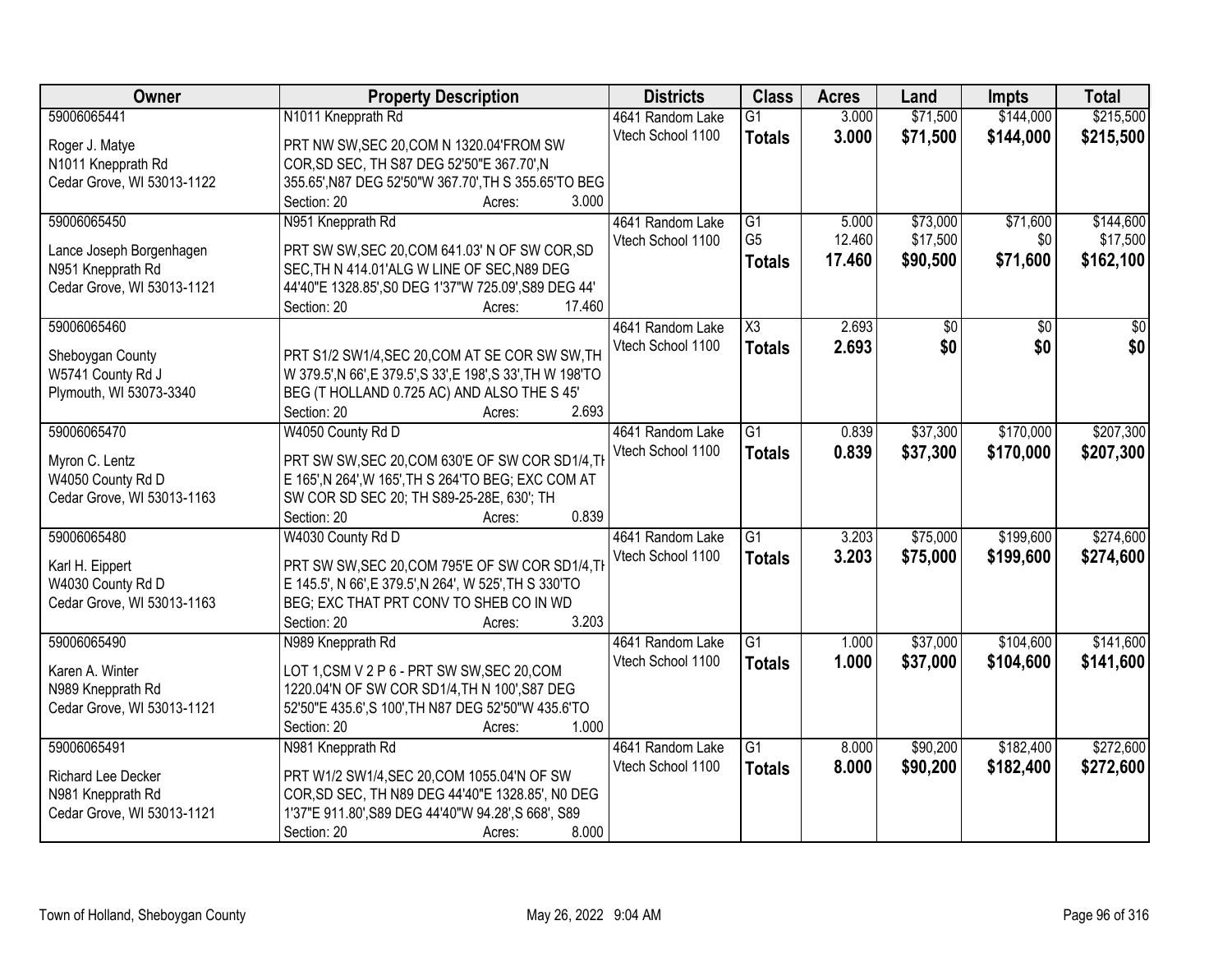| Owner                                                     | <b>Property Description</b>                                             | <b>Districts</b>                      | <b>Class</b>    | <b>Acres</b> | Land            | <b>Impts</b>    | <b>Total</b> |
|-----------------------------------------------------------|-------------------------------------------------------------------------|---------------------------------------|-----------------|--------------|-----------------|-----------------|--------------|
| 59006065492                                               |                                                                         | 4641 Random Lake                      | X4              | 2.230        | $\overline{50}$ | $\overline{50}$ | $\sqrt{30}$  |
| Lance Joseph Borgenhagen                                  | LOT 1 CSM V12 P 39-40 - PRT SW SW, SEC 20, COM                          | Vtech School 1100                     | <b>Totals</b>   | 2.230        | \$0             | \$0             | \$0          |
| N951 Knepprath Rd                                         | 1055.4'N & N89 DEG 44'40"E 665.63'FROM SW                               |                                       |                 |              |                 |                 |              |
| Cedar Grove, WI 53013-1121                                | COR, SD SEC, TH CONT N89 DEG 44'40"E 237.33', S13                       |                                       |                 |              |                 |                 |              |
|                                                           | 2.230<br>Section: 20<br>Acres:                                          |                                       |                 |              |                 |                 |              |
| 59006065500                                               | County Rd D                                                             | 4641 Random Lake                      | G4              | 22.519       | \$4,000         | $\overline{50}$ | \$4,000      |
|                                                           |                                                                         | Vtech School 1100                     | G <sub>5</sub>  | 0.410        | \$200           | \$0             | \$200        |
| Teunissen, Don E & Luann Teunissen                        | SE SW, SEC 20, EXC COM AT SW COR SD1/4, TH E                            |                                       | <b>Totals</b>   | 22.929       | \$4,200         | \$0             | \$4,200      |
| Trust et al                                               | 198', N 33', W 198', TH S 33'TO BEG, & EXC COM                          |                                       |                 |              |                 |                 |              |
| N950 County Rd Kw                                         | 948.70'W OF S1/4 COR SD SEC, TH N0 DEG 16'57"E<br>22.929<br>Section: 20 |                                       |                 |              |                 |                 |              |
| Cedar Grove, WI 53013-1237<br>59006065501                 | Acres:                                                                  |                                       | $\overline{G1}$ | 2.516        |                 | \$115,600       | \$175,800    |
|                                                           | W3982 County Rd D                                                       | 4641 Random Lake<br>Vtech School 1100 |                 |              | \$60,200        |                 |              |
| Keith G. Chipman                                          | LOT 1 CSM V 7 P 20 #1102071 - PRT SESW, SEC 20;                         |                                       | <b>Totals</b>   | 2.516        | \$60,200        | \$115,600       | \$175,800    |
| Terry L. Chipman                                          | EXC PARTS CONV TO SHEB CO FOR RW IN WD                                  |                                       |                 |              |                 |                 |              |
| W3982 County Rd D                                         | #2068612 DESC AS COM AT SE COR SD LOT 1, TH W                           |                                       |                 |              |                 |                 |              |
| Cedar Grove, WI 53013-1161                                | 2.516<br>Section: 20<br>Acres:                                          |                                       |                 |              |                 |                 |              |
| 59006065504                                               | W3940 County Rd D                                                       | 4641 Random Lake                      | G1              | 5.500        | \$74,300        | \$309,700       | \$384,000    |
|                                                           | LOTS 1 AND 2 CSM V16 P 175-76, #1557369 IN SESW                         | Vtech School 1100                     | G4              | 6.907        | \$1,000         | \$0             | \$1,000      |
| Bradley A & Elizabet K Peterson Living<br>Trust U/A Dtd 4 | SEC 20, T16N, R22E EXC THE S 45' SD LOT 1 AND                           |                                       | G <sub>5</sub>  | 0.580        | \$400           | \$0             | \$400        |
| W3940 County Rd D                                         | EXC THAT PART OF SD LOT 2 DESC AS FOLLOWS:                              |                                       | <b>Totals</b>   | 12.987       | \$75,700        | \$309,700       | \$385,400    |
| Cedar Grove, WI 53013-1161                                | Section: 20<br>12.987<br>Acres:                                         |                                       |                 |              |                 |                 |              |
| 59006065510                                               | N1008 Six Mile Rd                                                       | 1029 Cedar                            | $\overline{G4}$ | 34.500       | \$6,200         | $\overline{30}$ | \$6,200      |
|                                                           |                                                                         | Grove-Belgium Area                    | G5M             | 3.000        | \$5,700         | \$0             | \$5,700      |
| Marion G. Deruyter                                        | NE SE, SEC 20.                                                          | Vtech School 1100                     | G7              | 2.500        | \$43,000        | \$167,900       | \$210,900    |
| N1008 6 Mile Rd                                           |                                                                         |                                       | <b>Totals</b>   | 40.000       | \$54,900        | \$167,900       | \$222,800    |
| Cedar Grove, WI 53013-1246                                |                                                                         |                                       |                 |              |                 |                 |              |
|                                                           | 40.000<br>Section: 20<br>Acres:                                         |                                       |                 |              |                 |                 |              |
| 59006065520                                               | County Rd D                                                             | 1029 Cedar                            | $\overline{G4}$ | 36.500       | \$6,600         | $\overline{50}$ | \$6,600      |
| <b>Daniel Brill</b>                                       | NW SE, SEC 20.                                                          | Grove-Belgium Area                    | G <sub>5</sub>  | 0.500        | \$300           | \$0             | \$300        |
| Alice Brill                                               |                                                                         | Vtech School 1100                     | G5M             | 3.000        | \$5,700         | \$0             | \$5,700      |
| W3846 County Rd D                                         |                                                                         |                                       | <b>Totals</b>   | 40.000       | \$12,600        | \$0             | \$12,600     |
| Cedar Grove, WI 53013-1160                                | 40.000<br>Section: 20<br>Acres:                                         |                                       |                 |              |                 |                 |              |
| 59006065530                                               | W3846 County Rd D                                                       | 1029 Cedar                            | G4              | 35.264       | \$6,400         | $\overline{50}$ | \$6,400      |
|                                                           |                                                                         | Grove-Belgium Area                    | G <sub>5</sub>  | 1.000        | \$600           | \$0             | \$600        |
| Daniel Brill                                              | SW SE, SEC 20; EXC COM AT S 1/4 COR SD SEC 20;                          | Vtech School 1100                     | G7              | 2.404        | \$42,000        | \$181,300       | \$223,300    |
| Alice Brill                                               | TH N55', TH E 75.61'; TH S55; TH W76.12' TO POB, &                      |                                       | <b>Totals</b>   | 38.668       | \$49,000        | \$181,300       | \$230,300    |
| W3846 County Rd D                                         | ALSO EXC COM S89-40-34E 76.12' FROM S1/4 COR                            |                                       |                 |              |                 |                 |              |
| Cedar Grove, WI 53013-1160                                | 38.668<br>Section: 20<br>Acres:                                         |                                       |                 |              |                 |                 |              |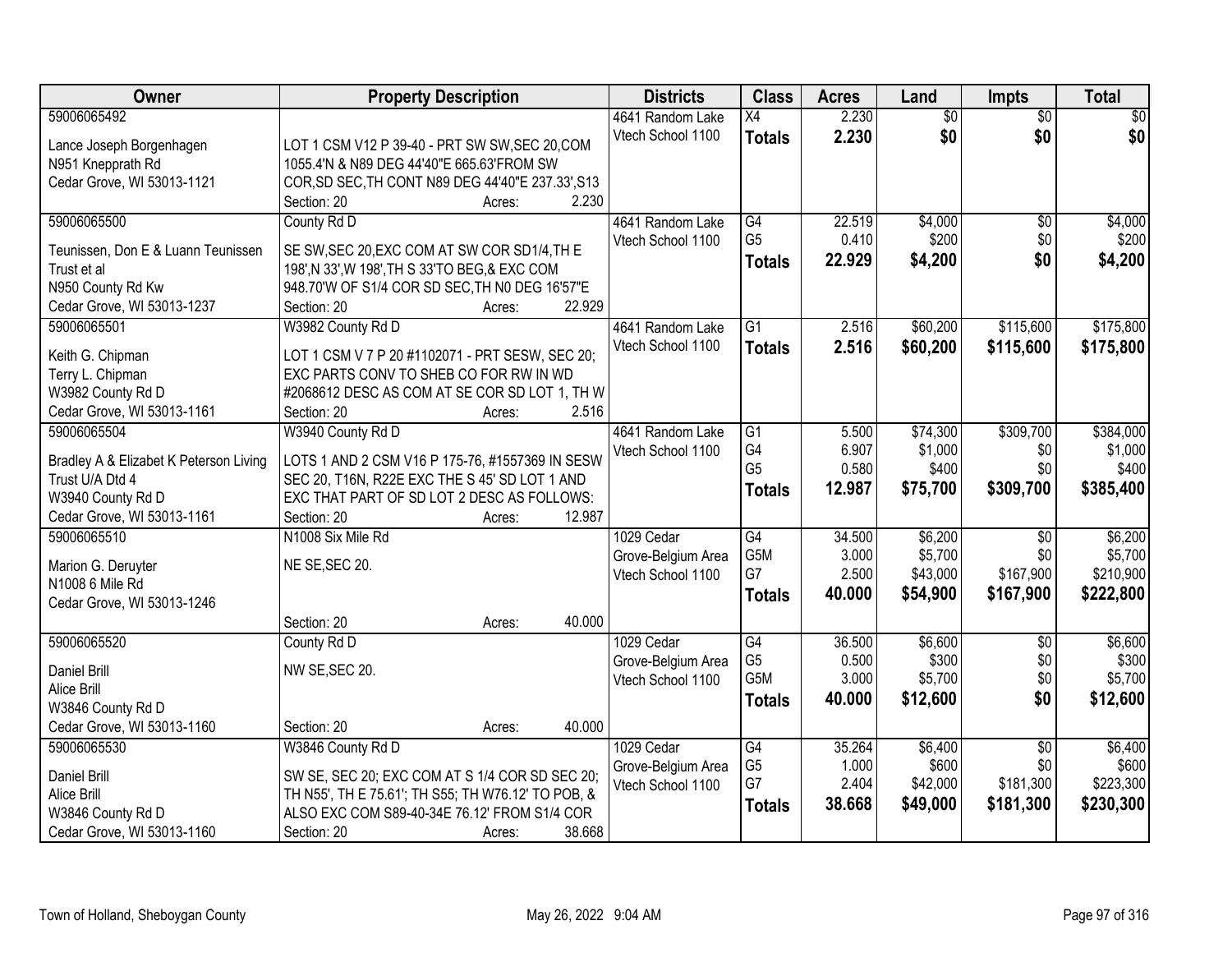| Owner                                                         | <b>Property Description</b>                                        |        |        | <b>Districts</b>   | <b>Class</b>           | <b>Acres</b> | Land            | Impts           | <b>Total</b> |
|---------------------------------------------------------------|--------------------------------------------------------------------|--------|--------|--------------------|------------------------|--------------|-----------------|-----------------|--------------|
| 59006065531                                                   | W3846 County Rd D                                                  |        |        | 1029 Cedar         | $\overline{\text{X3}}$ | 2.627        | $\overline{60}$ | $\overline{50}$ | \$0          |
| Sheboygan County                                              | PRT SW SE, SEC 20 BEG AT S1/4 COR, TH N00 DEG                      |        |        | Grove-Belgium Area | <b>Totals</b>          | 2.627        | \$0             | \$0             | \$0          |
| W5741 County Rd J                                             | 51'12"E 55', S89 DEG 40'34"E 75.61', S00 DEG 19'26"W               |        |        | Vtech School 1100  |                        |              |                 |                 |              |
| Plymouth, WI 53073-3340                                       | 22', S00 DEG 19'26"W 33', N89 DEG 40'34"W 76.12' TO                |        |        |                    |                        |              |                 |                 |              |
|                                                               | Section: 20                                                        | Acres: | 2.627  |                    |                        |              |                 |                 |              |
| 59006065540                                                   | Six Mile Rd & County                                               |        |        | 1029 Cedar         | G4                     | 37.705       | \$4,400         | $\overline{60}$ | \$4,400      |
|                                                               |                                                                    |        |        | Grove-Belgium Area | G <sub>5</sub>         | 1.000        | \$100           | \$0             | \$100        |
| Marion G. Deruyter                                            | SE SE, SEC 20, EXC BEG AT SE COR SEC 20, TH                        |        |        | Vtech School 1100  | <b>Totals</b>          | 38.705       | \$4,500         | \$0             | \$4,500      |
| N1008 6 Mile Rd                                               | N89-40-34W 1340.90', N00-41-28E 40', S89-40-34E                    |        |        |                    |                        |              |                 |                 |              |
| Cedar Grove, WI 53013-1246                                    | 974.96', N00-19-26E 5', S89-40-34E 270', N76-48-36E<br>Section: 20 |        | 38.705 |                    |                        |              |                 |                 |              |
| 59006065550                                                   | W3349 County Rd G                                                  | Acres: |        | 1029 Cedar         | $\overline{G1}$        | 2.000        | \$55,000        | \$63,500        | \$118,500    |
|                                                               |                                                                    |        |        | Grove-Belgium Area | G4                     | 16.000       | \$1,600         | \$0             | \$1,600      |
| Elizabeth A-K-A Bett A Krutzik Revocabl   N1/2 NE NE, SEC 21. |                                                                    |        |        | Vtech School 1100  | G <sub>5</sub>         | 2.000        | \$1,000         | \$0             | \$1,000      |
| <b>Living Trust</b>                                           |                                                                    |        |        |                    | <b>Totals</b>          | 20.000       | \$57,600        | \$63,500        | \$121,100    |
| 608 N River Pkwy                                              |                                                                    |        |        |                    |                        |              |                 |                 |              |
| Howards Grove, WI 53083-1047                                  | Section: 21                                                        | Acres: | 20.000 |                    |                        |              |                 |                 |              |
| 59006065560                                                   | County Rd G                                                        |        |        | 1029 Cedar         | $\overline{G4}$        | 15.000       | \$2,600         | \$0             | \$2,600      |
| Teunissen, Don E & Luann Teunissen                            | S1/2 NE NE, SEC 21.                                                |        |        | Grove-Belgium Area | G <sub>5</sub>         | 5.000        | \$3,300         | \$0             | \$3,300      |
| Trust et al                                                   |                                                                    |        |        | Vtech School 1100  | <b>Totals</b>          | 20.000       | \$5,900         | \$0             | \$5,900      |
| N950 County Rd Kw                                             |                                                                    |        |        |                    |                        |              |                 |                 |              |
| Cedar Grove, WI 53013-1237                                    | Section: 21                                                        | Acres: | 20.000 |                    |                        |              |                 |                 |              |
| 59006065570                                                   | County Rd G                                                        |        |        | 1029 Cedar         | $\overline{G4}$        | 27.000       | \$3,100         | $\overline{50}$ | \$3,100      |
|                                                               |                                                                    |        |        | Grove-Belgium Area | G7                     | 3.000        | \$48,000        | \$241,900       | \$289,900    |
| Roy A. Teunissen<br>Gloria H. Teunissen                       | N 30 AC NW NE, SEC 21                                              |        |        | Vtech School 1100  | <b>Totals</b>          | 30.000       | \$51,100        | \$241,900       | \$293,000    |
| W3501 County Rd G                                             |                                                                    |        |        |                    |                        |              |                 |                 |              |
| Cedar Grove, WI 53013-1210                                    | Section: 21                                                        | Acres: | 30.000 |                    |                        |              |                 |                 |              |
| 59006065580                                                   | County Rd G                                                        |        |        | 1029 Cedar         | $\overline{G4}$        | 10.000       | \$1,800         | $\overline{60}$ | \$1,800      |
|                                                               |                                                                    |        |        | Grove-Belgium Area | <b>Totals</b>          | 10.000       | \$1,800         | \$0             | \$1,800      |
| Neil A. Teunissen                                             | S 10 AC NW NE, SEC 21.                                             |        |        | Vtech School 1100  |                        |              |                 |                 |              |
| W3501 County Rd G                                             |                                                                    |        |        |                    |                        |              |                 |                 |              |
| Cedar Grove, WI 53013-1210                                    |                                                                    |        |        |                    |                        |              |                 |                 |              |
|                                                               | Section: 21                                                        | Acres: | 10.000 |                    |                        |              |                 |                 |              |
| 59006065590                                                   | <b>Heuver Rd</b>                                                   |        |        | 1029 Cedar         | $\overline{G4}$        | 17.670       | \$3,200         | $\overline{50}$ | \$3,200      |
| Neil A. Teunissen                                             | E1/2 SW NE, SEC 21, EXC COM 175'E OF SW COR SD                     |        |        | Grove-Belgium Area | <b>Totals</b>          | 17.670       | \$3,200         | \$0             | \$3,200      |
| W3501 County Rd G                                             | E1/2, TH E 132', N 330', W 132', TH S 330' TO BEG, EXC             |        |        | Vtech School 1100  |                        |              |                 |                 |              |
| Cedar Grove, WI 53013-1210                                    | BEG AT SW COR E1/2 SW NE, SD SEC, TH E 175', N                     |        |        |                    |                        |              |                 |                 |              |
|                                                               | Section: 21                                                        | Acres: | 17.670 |                    |                        |              |                 |                 |              |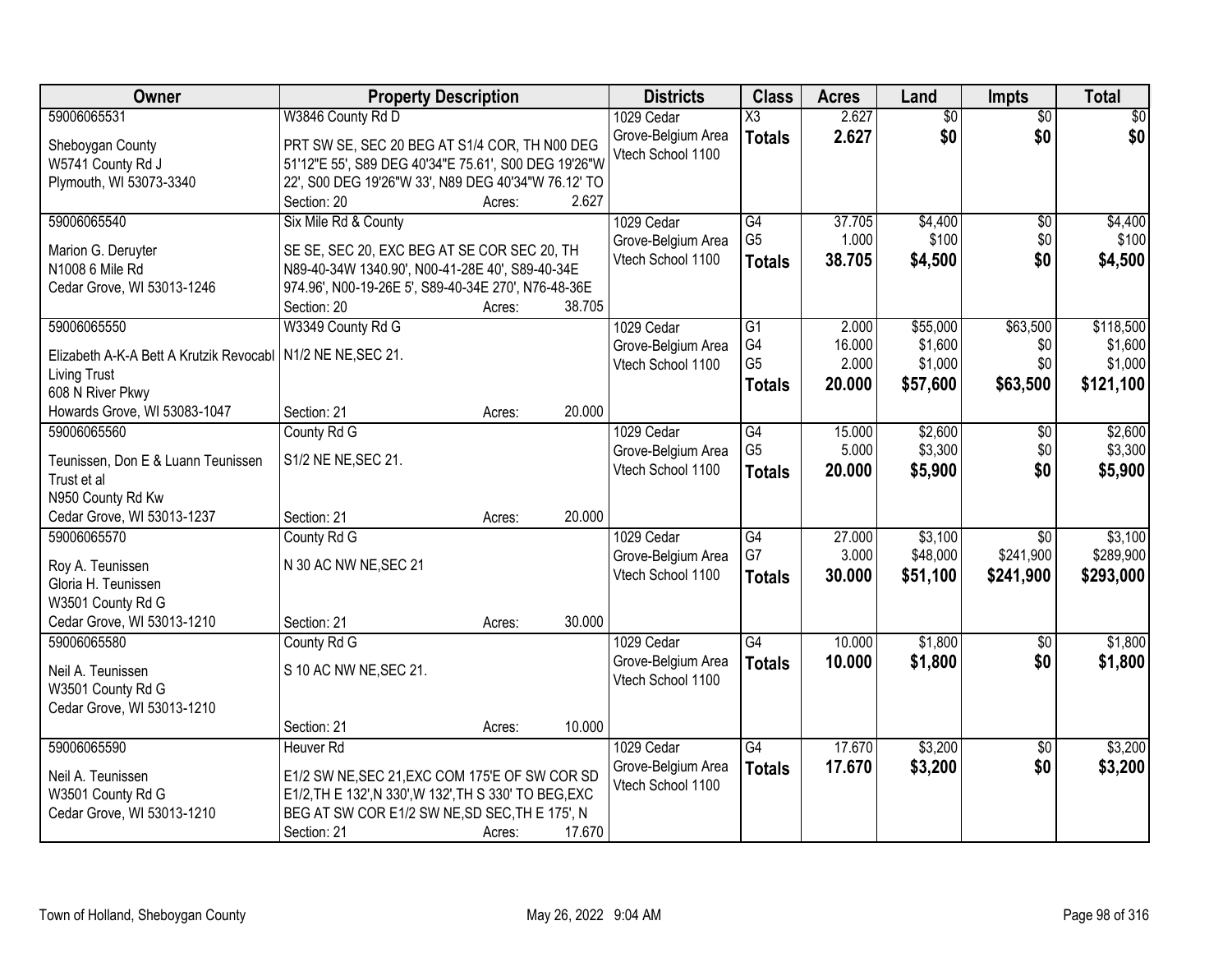| Owner                                           |                                                                                                | <b>Property Description</b> |        | <b>Districts</b>   | <b>Class</b>    | <b>Acres</b> | Land     | <b>Impts</b>    | <b>Total</b> |
|-------------------------------------------------|------------------------------------------------------------------------------------------------|-----------------------------|--------|--------------------|-----------------|--------------|----------|-----------------|--------------|
| 59006065600                                     | <b>Heuver Rd</b>                                                                               |                             |        | 1029 Cedar         | G4              | 14.900       | \$2,700  | $\overline{50}$ | \$2,700      |
| Neil A. Teunissen                               | W1/2 SW NE, SEC 21, EXC S 569.7' OF W 390'.                                                    |                             |        | Grove-Belgium Area | <b>Totals</b>   | 14.900       | \$2,700  | \$0             | \$2,700      |
| W3501 County Rd G                               |                                                                                                |                             |        | Vtech School 1100  |                 |              |          |                 |              |
| Cedar Grove, WI 53013-1210                      |                                                                                                |                             |        |                    |                 |              |          |                 |              |
|                                                 | Section: 21                                                                                    | Acres:                      | 14.900 |                    |                 |              |          |                 |              |
| 59006065610                                     | W3448 Heuver Rd                                                                                |                             |        | 1029 Cedar         | $\overline{G1}$ | 2.330        | \$58,300 | \$101,500       | \$159,800    |
| Philip Burns                                    | PRT E1/2 SW NE, SEC 21, COM 175'E OF SW COR SD                                                 |                             |        | Grove-Belgium Area | <b>Totals</b>   | 2.330        | \$58,300 | \$101,500       | \$159,800    |
| W3448 Heuver Rd                                 | E1/2, TH E 132', N 330', W 132', TH S 330' TO BEG, &                                           |                             |        | Vtech School 1100  |                 |              |          |                 |              |
| Cedar Grove, WI 53013-1222                      | ALSO INCL BEG AT SW COR E1/2 SW NE, SD SEC, TH                                                 |                             |        |                    |                 |              |          |                 |              |
|                                                 | Section: 21                                                                                    | Acres:                      | 2.330  |                    |                 |              |          |                 |              |
| 59006065620                                     | W3474 Heuver Rd                                                                                |                             |        | 1029 Cedar         | G1              | 1.000        | \$37,000 | \$173,500       | \$210,500    |
| Timothy A. Benson                               | THE S 569.7'OF WEST 390'OF W1/2 SW NE, SEC 21                                                  |                             |        | Grove-Belgium Area | G4              | 4.100        | \$700    | \$0             | \$700        |
| W3474 Heuver Rd                                 |                                                                                                |                             |        | Vtech School 1100  | <b>Totals</b>   | 5.100        | \$37,700 | \$173,500       | \$211,200    |
| Cedar Grove, WI 53013-1222                      |                                                                                                |                             |        |                    |                 |              |          |                 |              |
|                                                 | Section: 21                                                                                    | Acres:                      | 5.100  |                    |                 |              |          |                 |              |
| 59006065630                                     | <b>Heuver Rd</b>                                                                               |                             |        | 1029 Cedar         | G4              | 39.000       | \$7,100  | $\sqrt[6]{3}$   | \$7,100      |
| Teunissen, Don E & Luann Teunissen              | SE NE, SEC 21.                                                                                 |                             |        | Grove-Belgium Area | G <sub>5</sub>  | 1.000        | \$100    | \$0             | \$100        |
| Trust et al                                     |                                                                                                |                             |        | Vtech School 1100  | <b>Totals</b>   | 40.000       | \$7,200  | \$0             | \$7,200      |
| N950 County Rd Kw                               |                                                                                                |                             |        |                    |                 |              |          |                 |              |
| Cedar Grove, WI 53013-1237                      | Section: 21                                                                                    | Acres:                      | 40.000 |                    |                 |              |          |                 |              |
| 59006065640                                     | W3501 County Rd G                                                                              |                             |        | 1029 Cedar         | $\overline{G4}$ | 37.000       | \$6,700  | $\overline{50}$ | \$6,700      |
|                                                 |                                                                                                |                             |        | Grove-Belgium Area | G <sub>5</sub>  | 1.000        | \$100    | \$0             | \$100        |
| Roy A. Teunissen<br>Gloria H. Teunissen         | NE NW, SEC 21.                                                                                 |                             |        | Vtech School 1100  | G7              | 2.000        | \$38,000 | \$305,600       | \$343,600    |
| W3501 County Rd G                               |                                                                                                |                             |        |                    | <b>Totals</b>   | 40.000       | \$44,800 | \$305,600       | \$350,400    |
| Cedar Grove, WI 53013-1210                      | Section: 21                                                                                    | Acres:                      | 40.000 |                    |                 |              |          |                 |              |
| 59006065650                                     | Six Mile Rd                                                                                    |                             |        | 1029 Cedar         | $\overline{G4}$ | 30.260       | \$5,500  | $\overline{50}$ | \$5,500      |
|                                                 |                                                                                                |                             |        | Grove-Belgium Area | G <sub>5</sub>  | 1.555        | \$700    | \$0             | \$700        |
| Mark W. Hopeman                                 | NW NW, SEC 21, EXC THE N 435' OF THE W<br>805'THEREOF & ALSO EXC COM S89 DEG 17'53"E           |                             |        | Vtech School 1100  | <b>Totals</b>   | 31.815       | \$6,200  | \$0             | \$6,200      |
| W3587 County Rd D<br>Cedar Grove, WI 53013-1234 | 805' FROM NW COR SEC 21, TH S89 DEG 17'53"E                                                    |                             |        |                    |                 |              |          |                 |              |
|                                                 | Section: 21                                                                                    | Acres:                      | 31.815 |                    |                 |              |          |                 |              |
| 59006065660                                     | W3691 County Rd G                                                                              |                             |        | 1029 Cedar         | $\overline{G1}$ | 2.780        | \$62,800 | \$135,200       | \$198,000    |
|                                                 |                                                                                                |                             |        | Grove-Belgium Area | <b>Totals</b>   | 2.780        | \$62,800 | \$135,200       | \$198,000    |
| Mark D. Lorier                                  | THE W 355' OF THE N 335' OF NW NW, SEC 21, &                                                   |                             |        | Vtech School 1100  |                 |              |          |                 |              |
| W3691 County Rd G<br>Cedar Grove, WI 53013-1218 | ALSO TH N 6' OF THE W 355' OF THE FOLL DESC:<br>COM 355' E OF NW COR SD SEC, TH E 450', S435', |                             |        |                    |                 |              |          |                 |              |
|                                                 | Section: 21                                                                                    | Acres:                      | 2.780  |                    |                 |              |          |                 |              |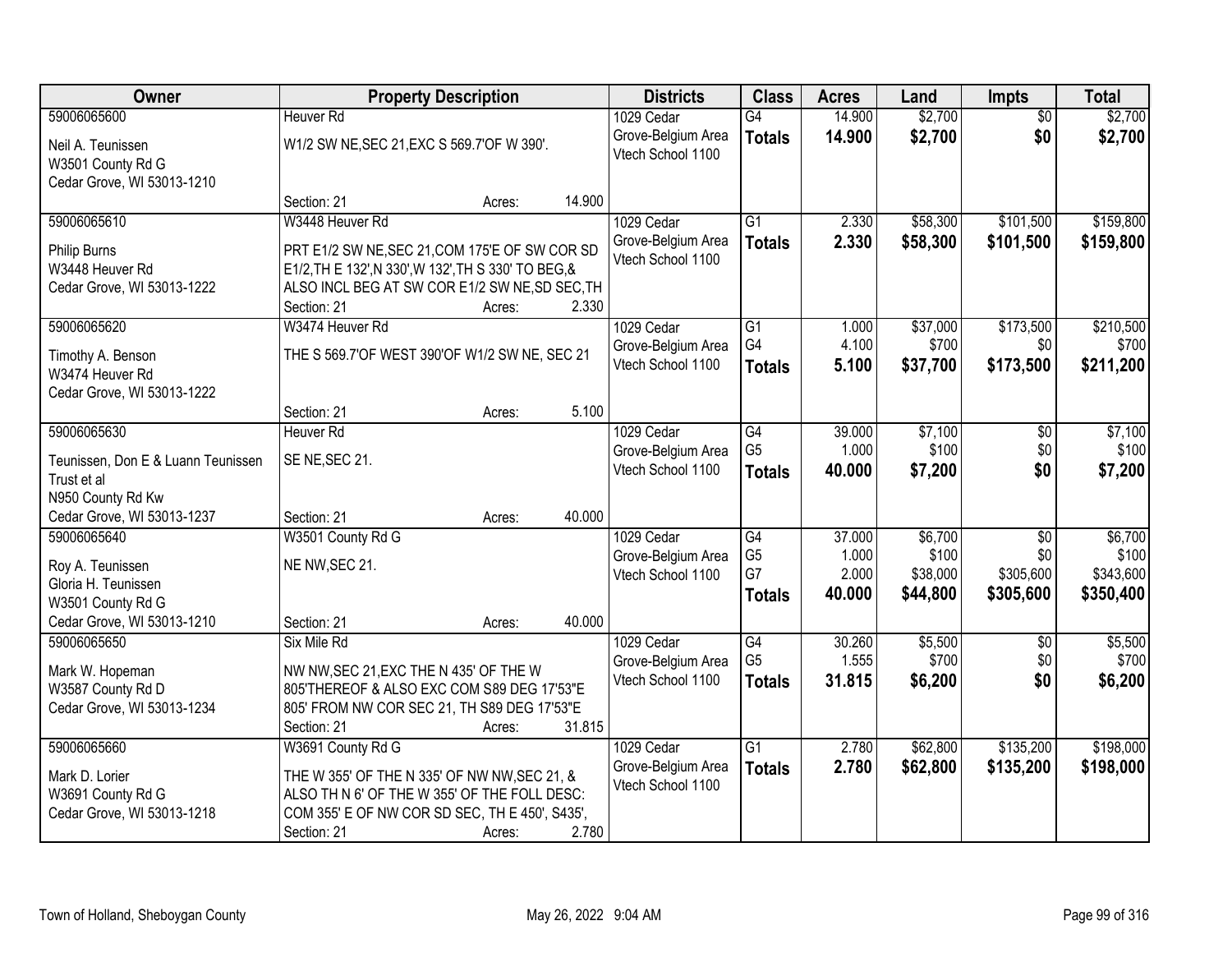| <b>Owner</b>               | <b>Property Description</b>                                                           | <b>Districts</b>   | <b>Class</b>    | <b>Acres</b> | Land     | <b>Impts</b>    | <b>Total</b> |
|----------------------------|---------------------------------------------------------------------------------------|--------------------|-----------------|--------------|----------|-----------------|--------------|
| 59006065670                | W3665 County Rd G                                                                     | 1029 Cedar         | $\overline{G1}$ | 5.129        | \$67,500 | \$151,500       | \$219,000    |
| Erich R. Mentink           | PRT NW NW, SEC 21, COM 355'E OF NW COR, SD                                            | Grove-Belgium Area | <b>Totals</b>   | 5.129        | \$67,500 | \$151,500       | \$219,000    |
| W3665 County Rd G          | SEC, TH E 450', S 435'PARA WITH W LN SD SEC, W                                        | Vtech School 1100  |                 |              |          |                 |              |
| Cedar Grove, WI 53013-1218 | 805'PARA WITH N LN SD SEC, N 100', E 355', TH N                                       |                    |                 |              |          |                 |              |
|                            | 5.129<br>Section: 21<br>Acres:                                                        |                    |                 |              |          |                 |              |
| 59006065671                |                                                                                       | 1029 Cedar         | X3              | 0.276        | \$0      | \$0             | \$0          |
|                            |                                                                                       | Grove-Belgium Area | <b>Totals</b>   | 0.276        | \$0      | \$0             | \$0          |
| Sheboygan County           | PRT NW NW, SEC 21, COM S89 DEG 17'53"E 710.02"                                        | Vtech School 1100  |                 |              |          |                 |              |
| W5741 County Rd J          | FROM THE NW COR SEC 21, TH S89 DEG 17'53"E                                            |                    |                 |              |          |                 |              |
| Plymouth, WI 53073-3340    | 94.98', S0 DEG 31'42"W 58', N89 DEG 17'53"W 30.63',<br>0.276<br>Section: 21<br>Acres: |                    |                 |              |          |                 |              |
| 59006065680                | Six Mile Rd                                                                           | 1029 Cedar         | $\overline{G4}$ | 12.000       | \$2,200  | \$0             | \$2,200      |
|                            |                                                                                       | Grove-Belgium Area | G <sub>5</sub>  | 2.000        | \$1,300  | \$0             | \$1,300      |
| Mark W. Hopeman            | SW NW, SEC 21, EXC COM AT W1/4 COR, SD SEC, TH N                                      | Vtech School 1100  | G5M             | 1.000        | \$1,800  | \$0             | \$1,800      |
| W3587 County Rd D          | 980.70', N89 DEG 47'25"E 942.55'TO CEN LN OF                                          |                    | <b>Totals</b>   | 15.000       | \$5,300  | \$0             | \$5,300      |
| Cedar Grove, WI 53013-1234 | CREEK, TH SELY & SWLY ALG SD CEN LN TO S LN                                           |                    |                 |              |          |                 |              |
|                            | 15.000<br>Section: 21<br>Acres:                                                       |                    |                 |              |          |                 |              |
| 59006065681                | Six Mile Rd                                                                           | 1029 Cedar         | $\overline{G4}$ | 23.200       | \$4,200  | \$0             | \$4,200      |
| Mark W. Hopeman            | PRT SW NW, SEC 21, COM AT W1/4 COR, SD SEC, TH N                                      | Grove-Belgium Area | G <sub>5</sub>  | 1.800        | \$700    | \$0             | \$700        |
| W3587 County Rd D          | 980.70', N89 DEG 47'25"E 942.55'TO CEN LN OF                                          | Vtech School 1100  | <b>Totals</b>   | 25.000       | \$4,900  | \$0             | \$4,900      |
| Cedar Grove, WI 53013-1234 | CREEK, TH SELY & SWLY ALG SD CEN LN TO S LN                                           |                    |                 |              |          |                 |              |
|                            | 25.000<br>Section: 21<br>Acres:                                                       |                    |                 |              |          |                 |              |
| 59006065690                | County Rd G                                                                           | 1029 Cedar         | $\overline{G4}$ | 19.500       | \$3,500  | \$0             | \$3,500      |
| Roy A. Teunissen           | E1/2 SE NW, SEC 21                                                                    | Grove-Belgium Area | G <sub>5</sub>  | 0.500        | \$300    | \$0             | \$300        |
| Gloria H. Teunissen        |                                                                                       | Vtech School 1100  | <b>Totals</b>   | 20.000       | \$3,800  | \$0             | \$3,800      |
| W3501 County Rd G          |                                                                                       |                    |                 |              |          |                 |              |
| Cedar Grove, WI 53013-1210 | 20.000<br>Section: 21<br>Acres:                                                       |                    |                 |              |          |                 |              |
| 59006065700                | Six Mile Rd                                                                           | 1029 Cedar         | G4              | 20.000       | \$900    | $\sqrt{6}$      | \$900        |
|                            |                                                                                       | Grove-Belgium Area | <b>Totals</b>   | 20.000       | \$900    | \$0             | \$900        |
| Lloyd R. Deruyter          | W1/2 SE NW, SEC 21.                                                                   | Vtech School 1100  |                 |              |          |                 |              |
| Carol M. Deruyter          |                                                                                       |                    |                 |              |          |                 |              |
| 415 S 2nd St               |                                                                                       |                    |                 |              |          |                 |              |
| Cedar Grove, WI 53013-1672 | 20.000<br>Section: 21<br>Acres:                                                       |                    |                 |              |          |                 |              |
| 59006065710                | Six Mile Rd                                                                           | 1029 Cedar         | G4              | 40.000       | \$1,800  | $\overline{50}$ | \$1,800      |
| Lloyd R. Deruyter          | NE SW, SEC 21.                                                                        | Grove-Belgium Area | <b>Totals</b>   | 40.000       | \$1,800  | \$0             | \$1,800      |
| Carol M. Deruyter          |                                                                                       | Vtech School 1100  |                 |              |          |                 |              |
| 415 S 2nd St               |                                                                                       |                    |                 |              |          |                 |              |
| Cedar Grove, WI 53013-1672 | 40.000<br>Section: 21<br>Acres:                                                       |                    |                 |              |          |                 |              |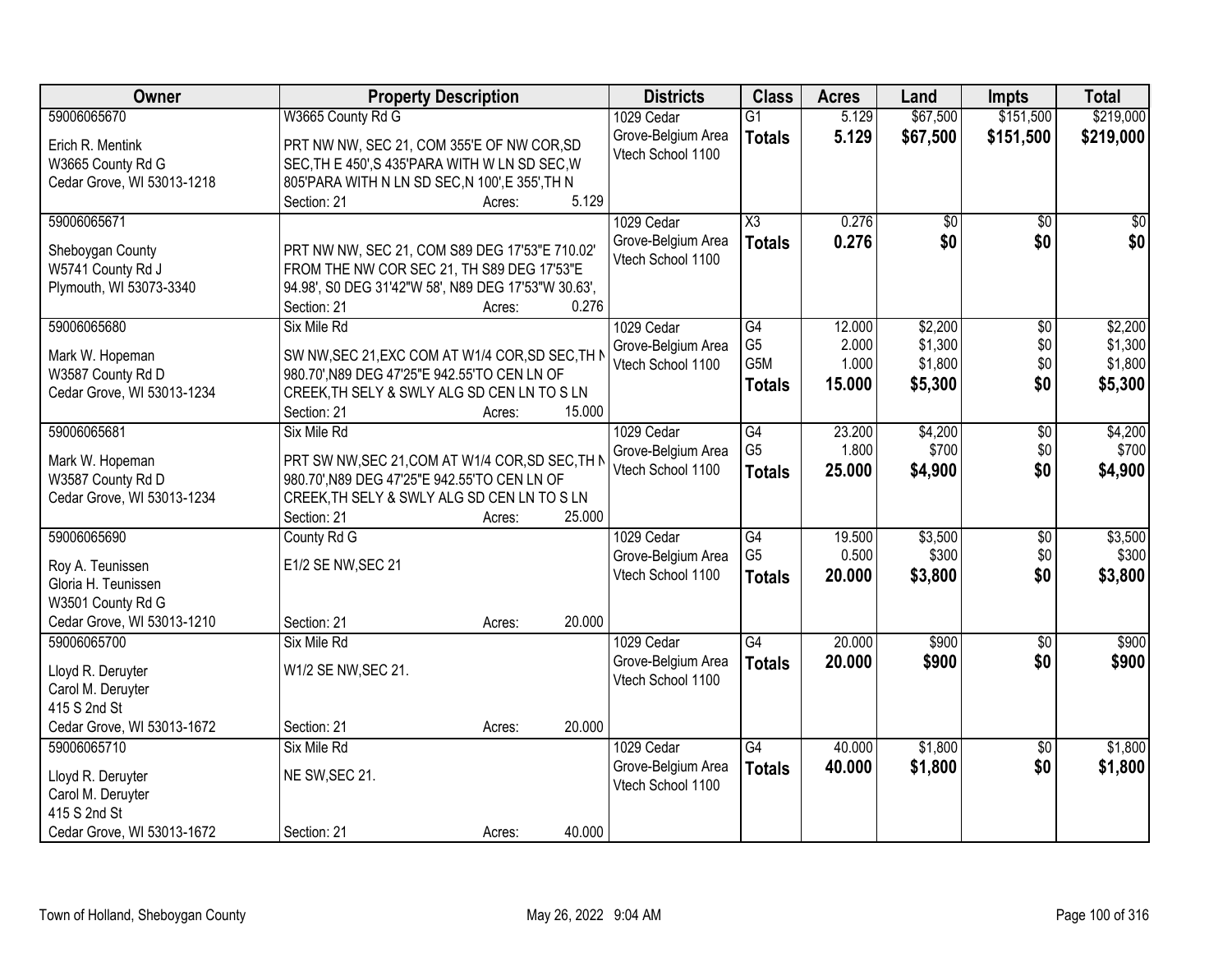| Owner                      |                                                      | <b>Property Description</b> |        | <b>Districts</b>   | <b>Class</b>        | <b>Acres</b> | Land            | <b>Impts</b>    | <b>Total</b> |
|----------------------------|------------------------------------------------------|-----------------------------|--------|--------------------|---------------------|--------------|-----------------|-----------------|--------------|
| 59006065720                | Six Mile Rd                                          |                             |        | 1029 Cedar         | $\overline{G4}$     | 34.000       | \$5,900         | $\sqrt{$0}$     | \$5,900      |
| Mark W. Hopeman            | NW SW, SEC 21                                        |                             |        | Grove-Belgium Area | G <sub>5</sub>      | 6.000        | \$2,900         | \$0             | \$2,900      |
| W3587 County Rd D          |                                                      |                             |        | Vtech School 1100  | <b>Totals</b>       | 40.000       | \$8,800         | \$0             | \$8,800      |
| Cedar Grove, WI 53013-1234 |                                                      |                             |        |                    |                     |              |                 |                 |              |
|                            | Section: 21                                          | Acres:                      | 40.000 |                    |                     |              |                 |                 |              |
| 59006065730                | Six Mile Rd                                          |                             |        | 1029 Cedar         | $\overline{G4}$     | 29.300       | \$5,300         | \$0             | \$5,300      |
| Mark W. Hopeman            | SW SW, SEC 21, EXC COM AT SW COR SD1/4, TH N         |                             |        | Grove-Belgium Area | G <sub>5</sub>      | 3.392        | \$1,700         | \$0             | \$1,700      |
| W3587 County Rd D          | 512.05', E 120', S 145', E 436.54', S18 DEG 26'30"W  |                             |        | Vtech School 1100  | <b>Totals</b>       | 32.692       | \$7,000         | \$0             | \$7,000      |
| Cedar Grove, WI 53013-1234 | 389.64', TH N89 DEG 39'40"W 433.10'TO BEG, & EXC     |                             |        |                    |                     |              |                 |                 |              |
|                            | Section: 21                                          | Acres:                      | 32.692 |                    |                     |              |                 |                 |              |
| 59006065731                |                                                      |                             |        | 1029 Cedar         | $\overline{\chi_3}$ | 5.084        | $\overline{50}$ | \$0             | $\sqrt{50}$  |
| Sheboygan County           | THAT PRT OF SW SW, SEC 21, LYING WITHIN THE          |                             |        | Grove-Belgium Area | <b>Totals</b>       | 5.084        | \$0             | \$0             | \$0          |
| W5741 County Rd J          | FOLLOWING TRAVERSE: BEG AT NW COR SEC 28,            |                             |        | Vtech School 1100  |                     |              |                 |                 |              |
| Plymouth, WI 53073-3340    | TH S89 DEG 08'19"E 643.44', N27 DEG 25'27"E 44.72',  |                             |        |                    |                     |              |                 |                 |              |
|                            | Section: 21                                          | Acres:                      | 5.084  |                    |                     |              |                 |                 |              |
| 59006065740                | N919 Six Mile Rd                                     |                             |        | 1029 Cedar         | $\overline{G1}$     | 5.941        | \$72,000        | \$275,700       | \$347,700    |
| Michael E. Demianiuk       | A-8884, A-26175 & OTHER LANDS PRT SW SW, SEC         |                             |        | Grove-Belgium Area | <b>Totals</b>       | 5.941        | \$72,000        | \$275,700       | \$347,700    |
| Mary Beth Demianiuk        | 21, COM AT SW COR, SD SEC, TH N 512.05', E 120', S   |                             |        | Vtech School 1100  |                     |              |                 |                 |              |
| N919 6 Mile Rd             | 145', E 436.54', S18 DEG 26'30"W 389.64', TH N89 DEG |                             |        |                    |                     |              |                 |                 |              |
| Cedar Grove, WI 53013-1245 | Section: 21                                          | Acres:                      | 5.941  |                    |                     |              |                 |                 |              |
| 59006065750                | County Rd D                                          |                             |        | 1029 Cedar         | $\overline{G4}$     | 36.228       | \$1,600         | $\overline{50}$ | \$1,600      |
| Jeffrey S. Deruyter        | SE SW, SEC 21, EXC HWY CONV IN DOC. #2080978.        |                             |        | Grove-Belgium Area | G7                  | 2.500        | \$21,500        | \$61,000        | \$82,500     |
| Kim M. Deruyter            |                                                      |                             |        | Vtech School 1100  | <b>Totals</b>       | 38.728       | \$23,100        | \$61,000        | \$84,100     |
| W3498 County Rd D          |                                                      |                             |        |                    |                     |              |                 |                 |              |
| Cedar Grove, WI 53013-1229 | Section: 21                                          | Acres:                      | 38.728 |                    |                     |              |                 |                 |              |
| 59006065771                | N1010 County Rd KW                                   |                             |        | 1029 Cedar         | $\overline{G1}$     | 3.000        | \$65,000        | \$141,500       | \$206,500    |
| Jeffrey L. Broetzmann      | LOT 2 28CSM139-141 #2048347 IN SE1/4 SEC 21,         |                             |        | Grove-Belgium Area | <b>Totals</b>       | 3.000        | \$65,000        | \$141,500       | \$206,500    |
| Mary B. Broetzmann         | T13N, R22E.                                          |                             |        | Vtech School 1100  |                     |              |                 |                 |              |
| N1010 County Rd Kw         |                                                      |                             |        |                    |                     |              |                 |                 |              |
| Cedar Grove, WI 53013-1238 | Section: 21                                          | Acres:                      | 3.000  |                    |                     |              |                 |                 |              |
| 59006065780                | N1032 County Rd KW                                   |                             |        | 1029 Cedar         | $\overline{G1}$     | 2.500        | \$60,000        | \$139,300       | \$199,300    |
| Keith R. Schmidt           | PRT NE SE, SEC 21, COM AT NE COR OF SE NE            |                             |        | Grove-Belgium Area | <b>Totals</b>       | 2.500        | \$60,000        | \$139,300       | \$199,300    |
| Dana M. Schmidt            | SE, TH W 330', S 330', E 330', TH N 330'TO BEG.      |                             |        | Vtech School 1100  |                     |              |                 |                 |              |
| N1032 County Rd Kw         |                                                      |                             |        |                    |                     |              |                 |                 |              |
| Cedar Grove, WI 53013-1238 | Section: 21                                          | Acres:                      | 2.500  |                    |                     |              |                 |                 |              |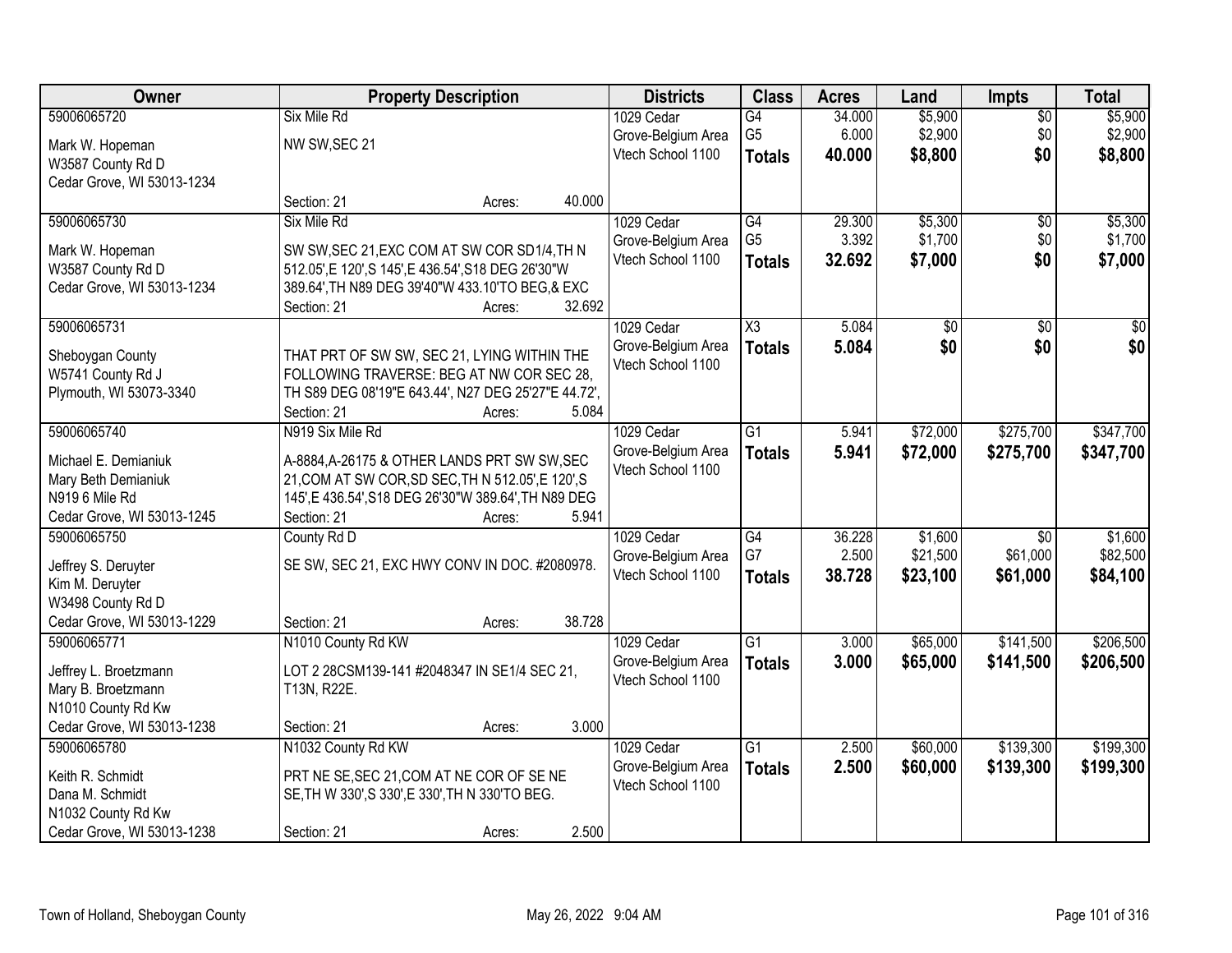| Owner                          | <b>Property Description</b>                           | <b>Districts</b>   | <b>Class</b>    | <b>Acres</b> | Land     | Impts           | <b>Total</b> |
|--------------------------------|-------------------------------------------------------|--------------------|-----------------|--------------|----------|-----------------|--------------|
| 59006065781                    | W3311 Heuver Rd                                       | 1029 Cedar         | $\overline{G1}$ | 1.000        | \$37,000 | \$251,900       | \$288,900    |
| Jonathan B. Deruyter           | LOT 1 CSM V18 P 22-23, #1602982 - PRT NE SE, SEC      | Grove-Belgium Area | G4              | 9.170        | \$1,700  | \$0             | \$1,700      |
| W3311 Heuver Rd                | 21.                                                   | Vtech School 1100  | <b>Totals</b>   | 10.170       | \$38,700 | \$251,900       | \$290,600    |
| Cedar Grove, WI 53013-1211     |                                                       |                    |                 |              |          |                 |              |
|                                | 10.170<br>Section: 21<br>Acres:                       |                    |                 |              |          |                 |              |
| 59006065782                    | <b>Heuver Rd</b>                                      | 1029 Cedar         | G4              | 19.520       | \$3,500  | \$0             | \$3,500      |
| Jeffrey S. Deruyter            | LOT 2 CSM V18 P 22-23, #1602982 - PRT NE SE & SE      | Grove-Belgium Area | G <sub>5</sub>  | 0.500        | \$100    | \$0             | \$100        |
| Kim M. Deruyter                | <b>SE SEC 21.</b>                                     | Vtech School 1100  | <b>Totals</b>   | 20.020       | \$3,600  | \$0             | \$3,600      |
| W3498 County Rd D              |                                                       |                    |                 |              |          |                 |              |
| Cedar Grove, WI 53013-1229     | 20.020<br>Section: 21<br>Acres:                       |                    |                 |              |          |                 |              |
| 59006065800                    | County Rd D                                           | 1029 Cedar         | $\overline{G4}$ | 16.606       | \$700    | $\overline{50}$ | \$700        |
|                                |                                                       | Grove-Belgium Area | <b>Totals</b>   | 16.606       | \$700    | \$0             | \$700        |
| Jeffrey S. Deruyter            | E1/2 SW SE, SEC 21, EXC COM 3' W OF SE COR SW         | Vtech School 1100  |                 |              |          |                 |              |
| Kim M. Deruyter                | SE, TH N89 DEG 35'42"W 408', N0 DEG 10'15"E 337', S89 |                    |                 |              |          |                 |              |
| W3498 County Rd D              | DEG 35'42"E 408', TH S0 DEG 10'15"W 337'TO BEG, &     |                    |                 |              |          |                 |              |
| Cedar Grove, WI 53013-1229     | Section: 21<br>16.606<br>Acres:                       |                    |                 |              |          |                 |              |
| 59006065810                    | W3498 County Rd D                                     | 1029 Cedar         | G4              | 56.891       | \$2,500  | \$0             | \$2,500      |
| Jeffrey S. Deruyter            | W1/2 SW SE & NW SE, SEC 21, EXC HWY CONV IN           | Grove-Belgium Area | G <sub>5</sub>  | 0.500        | \$100    | \$0             | \$100        |
| Kim M. Deruyter                | DOC. #2080978.                                        | Vtech School 1100  | G7              | 2.000        | \$38,000 | \$169,600       | \$207,600    |
| W3498 County Rd D              |                                                       |                    | <b>Totals</b>   | 59.391       | \$40,600 | \$169,600       | \$210,200    |
| Cedar Grove, WI 53013-1229     | 59.391<br>Section: 21<br>Acres:                       |                    |                 |              |          |                 |              |
| 59006065820                    | W3406 County Rd D                                     | 1029 Cedar         | $\overline{G1}$ | 2.785        | \$62,900 | \$168,500       | \$231,400    |
| Steven J. Julien               | LOT 2 CSM V1 P285 #939568 BEING PRT SW SE, SEC        | Grove-Belgium Area | <b>Totals</b>   | 2.785        | \$62,900 | \$168,500       | \$231,400    |
| Lisa A. Julien                 | 21, EXC S 40' OF SD LOT 2.                            | Vtech School 1100  |                 |              |          |                 |              |
| W3406 County Rd D              |                                                       |                    |                 |              |          |                 |              |
| Cedar Grove, WI 53013-1229     | Section: 21<br>Acres:                                 | 2.785              |                 |              |          |                 |              |
| 59006065830                    | County Rd D                                           | 1029 Cedar         | $\overline{G4}$ | 19.338       | \$900    | $\overline{50}$ | \$900        |
| Jeffrey S. Deruyter            | SE SE, SEC 21, EXC THE E1/2 OF SD 1/4 & EXC THAT      | Grove-Belgium Area | <b>Totals</b>   | 19.338       | \$900    | \$0             | \$900        |
| Kim M. Deruyter                | PRT OF LOT 4 CSM V 1 P 285 LYING IN AFOREDESC.        | Vtech School 1100  |                 |              |          |                 |              |
| W3498 County Rd D              | & ALSO EXC HWY CONV IN DOC. #2080978.                 |                    |                 |              |          |                 |              |
| Cedar Grove, WI 53013-1229     | 19.338<br>Section: 21<br>Acres:                       |                    |                 |              |          |                 |              |
| 59006065851                    | N926 County Rd KW                                     | 1029 Cedar         | $\overline{G1}$ | 1.420        | \$44,600 | \$130,800       | \$175,400    |
|                                |                                                       | Grove-Belgium Area | <b>Totals</b>   | 1.420        | \$44,600 | \$130,800       | \$175,400    |
| Teunissen, Matthew E & Julie A | PRT SE SE, SEC 21, COM N0 DEG 02'04"E 115'FROM        | Vtech School 1100  |                 |              |          |                 |              |
| Teunissen Trust et al          | SE COR SD SEC, TH CONT NO DEG 02'04"E                 |                    |                 |              |          |                 |              |
| N926 County Rd Kw              | 287.87', N89 DEG 35'42"W 214.50', S0 DEG 02'04"W      |                    |                 |              |          |                 |              |
| Cedar Grove, WI 53013-1237     | Section: 21<br>Acres:                                 | 1.420              |                 |              |          |                 |              |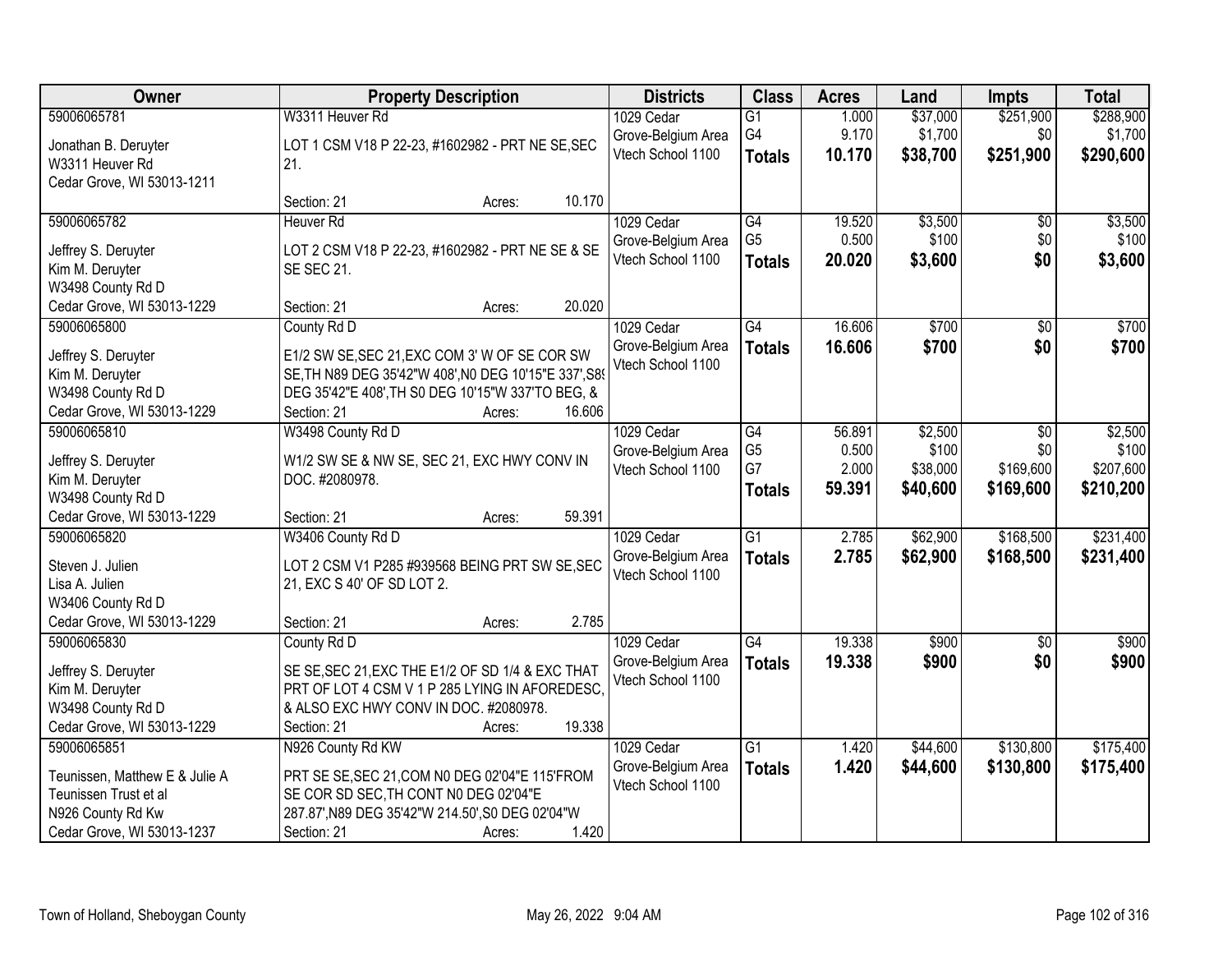| Owner                             | <b>Property Description</b>                          | <b>Districts</b>                        | <b>Class</b>    | <b>Acres</b> | Land     | <b>Impts</b>    | <b>Total</b> |
|-----------------------------------|------------------------------------------------------|-----------------------------------------|-----------------|--------------|----------|-----------------|--------------|
| 59006065852                       | N950 County Rd KW                                    | 1029 Cedar                              | $\overline{G1}$ | 2.881        | \$63,800 | \$410,500       | \$474,300    |
| Matthew E & Julie A Teunissen Jrt | LOT 1 28CSM139-141 #2048347 BEING PRT SEC 21,        | Grove-Belgium Area                      | G4              | 19.555       | \$3,500  | \$0             | \$3,500      |
| 4-20-1999                         | T13N, R22E, EXC BEG AT SE COR SEC 21, TH             | Vtech School 1100                       | <b>Totals</b>   | 22.436       | \$67,300 | \$410,500       | \$477,800    |
| N950 County Rd Kw                 | N89-26-27W 653.69', N0-04-32W 40', S89-26-27E        |                                         |                 |              |          |                 |              |
| Cedar Grove, WI 53013-1237        | 22.436<br>Section: 21<br>Acres:                      |                                         |                 |              |          |                 |              |
| 59006065881                       | County Rd KW                                         | 1029 Cedar                              | G4              | 5.800        | \$1,000  | $\overline{50}$ | \$1,000      |
|                                   |                                                      | Grove-Belgium Area                      | <b>Totals</b>   | 5.800        | \$1,000  | \$0             | \$1,000      |
| Teunissen, Matthew E & Julie A    | THAT PRT OF THE FOLLOWING LYING WEST OF              | Vtech School 1100                       |                 |              |          |                 |              |
| Teunissen Trust et al             | CTH "KW": THE N 528'OF NW NE, SEC 22, SUBJ TO        |                                         |                 |              |          |                 |              |
| N926 County Rd Kw                 | HWY CONV AS REC IN VOL 396 P 421/22.                 |                                         |                 |              |          |                 |              |
| Cedar Grove, WI 53013-1237        | 5.800<br>Section: 22<br>Acres:                       |                                         |                 |              |          |                 |              |
| 59006065891                       | W3018 County Rd G                                    | 1029 Cedar                              | $\overline{G1}$ | 4.000        | \$69,000 | \$221,200       | \$290,200    |
| Trevor D. Lukens                  | NW NE, SEC 22, EXC THE N 528'& EXC COM S0 DEG        | Grove-Belgium Area                      | G <sub>2</sub>  | 1.000        | \$18,500 | \$31,600        | \$50,100     |
| Jackie A. Lukens                  | 14'19"E 528'& N89 DEG 54'12"E 457.43'FROM N1/4       | Vtech School 1100                       | G4              | 34.240       | \$5,600  | \$0             | \$5,600      |
| W3018 County Rd G                 | COR SD SEC, IN CENLN CTH KW, TH S03 DEG 27'20"W      |                                         | Totals          | 39.240       | \$93,100 | \$252,800       | \$345,900    |
| Cedar Grove, WI 53013-1212        | 39.240<br>Section: 22<br>Acres:                      |                                         |                 |              |          |                 |              |
| 59006065900                       | N1275 County Rd KW                                   | 1029 Cedar                              | $\overline{G1}$ | 1.000        | \$37,000 | \$90,900        | \$127,900    |
|                                   |                                                      |                                         |                 |              |          |                 |              |
| Bryant J. Dashner                 | A-17187 - PRT NW NE, SEC 22, COM S0 DEG 14'19"E      | Grove-Belgium Area<br>Vtech School 1100 | <b>Totals</b>   | 1.000        | \$37,000 | \$90,900        | \$127,900    |
| N1275 County Rd Kw                | 528'& N89 DEG 54'12"E 457.43'FROM W1/4 COR SD        |                                         |                 |              |          |                 |              |
| Cedar Grove, WI 53013-1242        | SEC, IN CENLN CTH KW, TH S03 DEG 27'20"W             |                                         |                 |              |          |                 |              |
|                                   | 1.000<br>Section: 22<br>Acres:                       |                                         |                 |              |          |                 |              |
| 59006065910                       | N1242 County Rd KW                                   | 1029 Cedar                              | G4              | 5.800        | \$1,000  | $\overline{50}$ | \$1,000      |
|                                   |                                                      | Grove-Belgium Area                      | G7              | 5.290        | \$72,800 | \$191,200       | \$264,000    |
| Richard A. Mentink                | PRT NW NE & NE NW, SEC 22, COM S0 DEG 8'42"W         | Vtech School 1100                       | <b>Totals</b>   | 11.090       | \$73,800 | \$191,200       | \$265,000    |
| Mary Mentink                      | 540.65' FROM N1/4 COR, SD SEC, TH S87 DEG 36'        |                                         |                 |              |          |                 |              |
| N1242 County Rd Kw                | 17"W 264.26', S12 DEG 20' W 104.83', S32 DEG 7' 56"W |                                         |                 |              |          |                 |              |
| Cedar Grove, WI 53013-1235        | 11.090<br>Section: 22<br>Acres:                      |                                         |                 |              |          |                 |              |
| 59006065930                       | W3041 County Rd G                                    | 1029 Cedar                              | $\overline{G1}$ | 2.000        | \$38,000 | \$185,100       | \$223,100    |
| Shane M. Anderson                 | PRT SW NE, COM 312.5'M/L W OF SE COR SD1/4 TH V      | Grove-Belgium Area                      | G4              | 4.410        | \$800    | \$0             | \$800        |
| Abigail M. Anderson               | TO SW COR SW NE, TH N 1188'TO CEN HWY, ELY ON        | Vtech School 1100                       | <b>Totals</b>   | 6.410        | \$38,800 | \$185,100       | \$223,900    |
| W3041 County Rd G                 | HWY 734.25'TO ANGLE, SE ON CEN OF HWY 437.25',       |                                         |                 |              |          |                 |              |
| Cedar Grove, WI 53013-1221        | 6.410<br>Section: 22<br>Acres:                       |                                         |                 |              |          |                 |              |
| 59006065940                       | County Rd G                                          | 1029 Cedar                              | $\overline{G5}$ | 2.260        | \$1,600  | $\overline{50}$ | \$1,600      |
|                                   |                                                      | Grove-Belgium Area                      | <b>Totals</b>   | 2.260        | \$1,600  | \$0             | \$1,600      |
| Jeffrey P. Gesch                  | PRT SW NE, SEC 22, COM AT SE COR, SD1/4, TH N        | Vtech School 1100                       |                 |              |          |                 |              |
| Jerilyn Gesch                     | 577.5', W 151.8', S 430', SW TO S LN SW NE, TH E     |                                         |                 |              |          |                 |              |
| 323 N Main St                     | 299.3'TO BEG.                                        |                                         |                 |              |          |                 |              |
| Cedar Grove, WI 53013-1317        | 2.260<br>Section: 22<br>Acres:                       |                                         |                 |              |          |                 |              |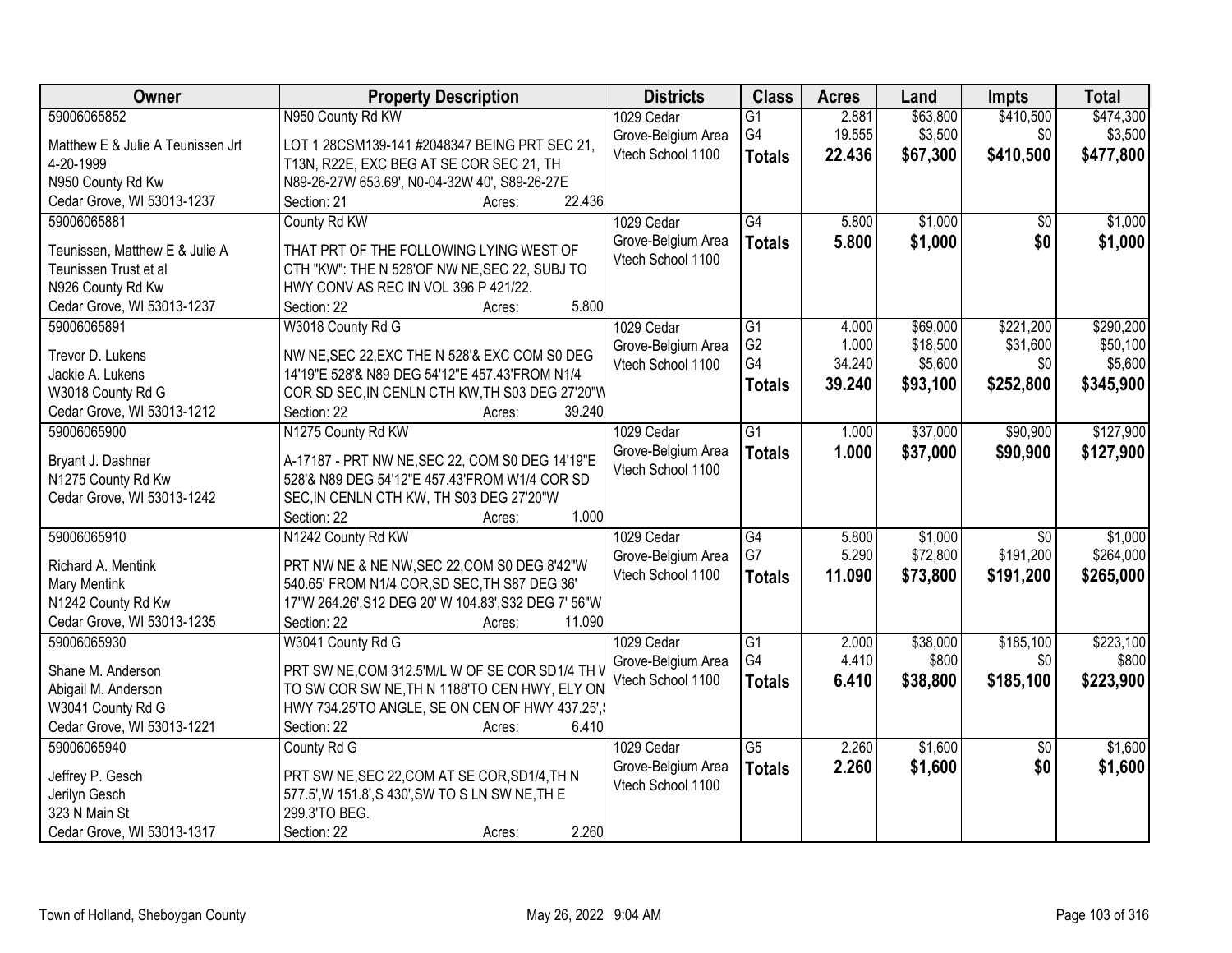| Owner                                      | <b>Property Description</b>                                                              | <b>Districts</b>   | <b>Class</b>    | <b>Acres</b> | Land            | Impts           | <b>Total</b>    |
|--------------------------------------------|------------------------------------------------------------------------------------------|--------------------|-----------------|--------------|-----------------|-----------------|-----------------|
| 59006065950                                | W3005 County Rd G                                                                        | 1029 Cedar         | $\overline{X4}$ | 2.880        | $\overline{60}$ | $\overline{30}$ | $\overline{50}$ |
| Town of Holland                            | TOWN HALL SITE IN SWNE AND SENE SEC 22, T13N,                                            | Grove-Belgium Area | <b>Totals</b>   | 2.880        | \$0             | \$0             | \$0             |
| W3005 County Rd G                          | R22E LYING S OF ROAD AS IT WAS BUILT;                                                    | Vtech School 1100  |                 |              |                 |                 |                 |
| Cedar Grove, WI 53013-1221                 | INCLUDING THAT CONVEYED IN #2017704; 2017705;                                            |                    |                 |              |                 |                 |                 |
|                                            | 2.880<br>Section: 22<br>Acres:                                                           |                    |                 |              |                 |                 |                 |
| 59006065951                                | W3058 County Rd G                                                                        | 1029 Cedar         | $\overline{G1}$ | 1.780        | \$51,000        | \$140,000       | \$191,000       |
|                                            | LOT 1 CSM V 6 P 266 - PRT W1/2 NE1/4, SEC 22, COM                                        | Grove-Belgium Area | <b>Totals</b>   | 1.780        | \$51,000        | \$140,000       | \$191,000       |
| Spencer J. Krier<br>W3058 County Rd G      | 1137.53'S & S77 DEG 47'47"E 422.92'FROM N1/4 COR                                         | Vtech School 1100  |                 |              |                 |                 |                 |
| Cedar Grove, WI 53013-1212                 | SD SEC, TH S5 DEG 19'33"W 251.64', SELY 327.94', NC                                      |                    |                 |              |                 |                 |                 |
|                                            | 1.780<br>Section: 22<br>Acres:                                                           |                    |                 |              |                 |                 |                 |
| 59006065961                                | N1168 Palmer Rd                                                                          | 1029 Cedar         | $\overline{G4}$ | 18.410       | \$2,800         | \$0             | \$2,800         |
|                                            |                                                                                          | Grove-Belgium Area | G <sub>5</sub>  | 3.000        | \$1,400         | \$0             | \$1,400         |
| Mark B. Navis                              | COMMENCING AT SE COR NE1/4 SEC 22, T13N,                                                 | Vtech School 1100  | G7              | 3.000        | \$48,000        | \$248,900       | \$296,900       |
| Mary E. Navis<br>N1168 Palmer Rd           | R22E; THENCE RUNNING NORTH 80 RODS, THENCE<br>WEST 80 RODS; THENCE SOUTH 32 RODS, THENCE |                    | <b>Totals</b>   | 24.410       | \$52,200        | \$248,900       | \$301,100       |
| Cedar Grove, WI 53013-1257                 | 24.410<br>Section: 22<br>Acres:                                                          |                    |                 |              |                 |                 |                 |
| 59006065970                                | County Rd KW                                                                             | 1029 Cedar         | G4              | 3.340        | \$600           | $\overline{50}$ | \$600           |
|                                            |                                                                                          | Grove-Belgium Area | <b>Totals</b>   | 3.340        | \$600           | \$0             | \$600           |
| Teunissen, Matthew E & Julie A             | PRT NE NW, SEC 22, COM AT NE COR SD1/4, TH S                                             | Vtech School 1100  |                 |              |                 |                 |                 |
| Teunissen Trust et al                      | 551.10'W 264', N 551.10', TH E 264'TO BEG.                                               |                    |                 |              |                 |                 |                 |
| N926 County Rd Kw                          |                                                                                          |                    |                 |              |                 |                 |                 |
| Cedar Grove, WI 53013-1237                 | 3.340<br>Section: 22<br>Acres:                                                           |                    |                 |              |                 |                 |                 |
| 59006065981                                |                                                                                          | 1029 Cedar         | $\overline{G4}$ | 1.860        | \$300           | $\overline{30}$ | \$300           |
| Teunissen, Matthew E & Julie A             | PARCEL C,C-2261 & OTHER LAND NE NW, SEC                                                  | Grove-Belgium Area | G <sub>5</sub>  | 11.000       | \$6,700         | \$0             | \$6,700         |
| Teunissen Trust et al                      | 22, EXC COM AT NE COR SD1/4, TH S 551.10', W 264', N                                     | Vtech School 1100  | <b>Totals</b>   | 12.860       | \$7,000         | \$0             | \$7,000         |
| N926 County Rd Kw                          | 551.10', TH E 264'TO BEG, & EXC COM S0 DEG 8'42"W                                        |                    |                 |              |                 |                 |                 |
| Cedar Grove, WI 53013-1237                 | Section: 22<br>12.860<br>Acres:                                                          |                    |                 |              |                 |                 |                 |
| 59006065982                                | W3147 County Rd G                                                                        | 1029 Cedar         | $\overline{G1}$ | 2.330        | \$58,300        | \$218,700       | \$277,000       |
| Jason D. Demaster                          | LOT 1 CSM V25 P27-28 #1924815 - PRT NE NW & SE                                           | Grove-Belgium Area | <b>Totals</b>   | 2.330        | \$58,300        | \$218,700       | \$277,000       |
| Meagan M. Demaster                         | NW, SEC 22                                                                               | Vtech School 1100  |                 |              |                 |                 |                 |
| W3147 County Rd G                          |                                                                                          |                    |                 |              |                 |                 |                 |
| Cedar Grove, WI 53013-1287                 | 2.330<br>Section: 22<br>Acres:                                                           |                    |                 |              |                 |                 |                 |
| 59006065983                                | County Rd G                                                                              | 1029 Cedar         | $\overline{G1}$ | 1.670        | \$49,100        | \$42,000        | \$91,100        |
|                                            |                                                                                          | Grove-Belgium Area | G4              | 16.140       | \$2,900         | \$0             | \$2,900         |
| Teunissen, Matthew E & Julie A             | LOT 2 CSM V25 P27-28 #1924815 - PRT NE NW & SE                                           | Vtech School 1100  | G <sub>5</sub>  | 1.970        | \$1,200         | \$0             | \$1,200         |
| Teunissen Trust et al<br>N926 County Rd Kw | <b>NW, SEC 22</b>                                                                        |                    | <b>Totals</b>   | 19.780       | \$53,200        | \$42,000        | \$95,200        |
| Cedar Grove, WI 53013-1237                 | 19.780<br>Section: 22<br>Acres:                                                          |                    |                 |              |                 |                 |                 |
|                                            |                                                                                          |                    |                 |              |                 |                 |                 |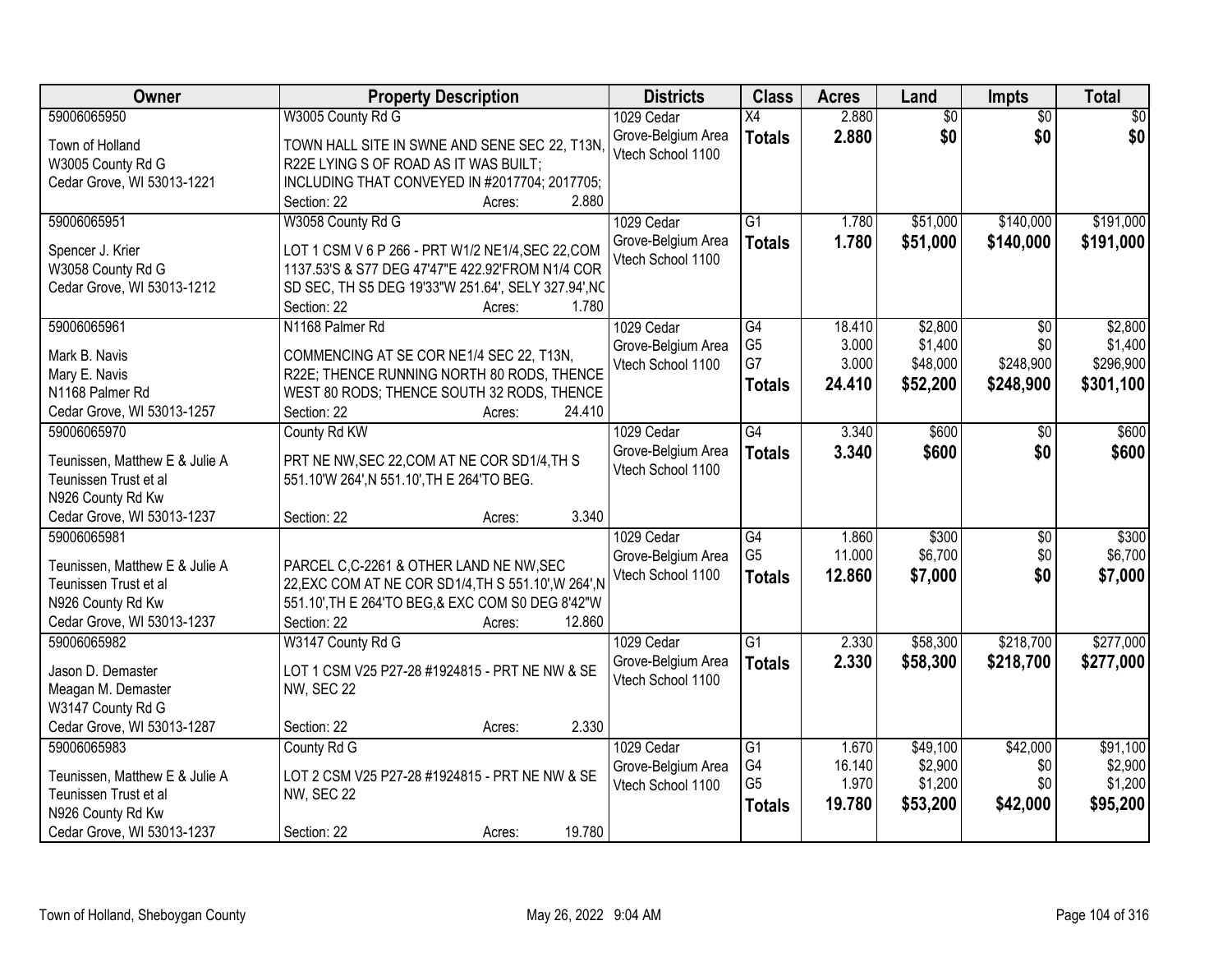| <b>Owner</b>                                     | <b>Property Description</b>                                                                    |        |        | <b>Districts</b>   | <b>Class</b>     | <b>Acres</b> | Land     | <b>Impts</b>    | <b>Total</b> |
|--------------------------------------------------|------------------------------------------------------------------------------------------------|--------|--------|--------------------|------------------|--------------|----------|-----------------|--------------|
| 59006066000                                      | W3267 County Rd G                                                                              |        |        | 1029 Cedar         | $\overline{G1}$  | 10.000       | \$88,000 | \$290,100       | \$378,100    |
| Dennis L. Kappers                                | NW1/4 NW NW, SEC 22.                                                                           |        |        | Grove-Belgium Area | <b>Totals</b>    | 10.000       | \$88,000 | \$290,100       | \$378,100    |
| Sheila A. Kappers                                |                                                                                                |        |        | Vtech School 1100  |                  |              |          |                 |              |
| W3267 County Rd G                                |                                                                                                |        |        |                    |                  |              |          |                 |              |
| PO Box 343                                       | Section: 22                                                                                    | Acres: | 10.000 |                    |                  |              |          |                 |              |
| Cedar Grove, WI 53013-0343                       |                                                                                                |        |        |                    |                  |              |          |                 |              |
| 59006066010                                      | County Rd G                                                                                    |        |        | 1029 Cedar         | G <sub>5</sub> M | 2.000        | \$3,800  | \$0             | \$3,800      |
|                                                  |                                                                                                |        |        | Grove-Belgium Area | <b>Totals</b>    | 2.000        | \$3,800  | \$0             | \$3,800      |
| Teunissen, Don E & Luann Teunissen               | THE S 2 AC OF W1/2 NW NW, SEC 22.                                                              |        |        | Vtech School 1100  |                  |              |          |                 |              |
| Trust et al                                      |                                                                                                |        |        |                    |                  |              |          |                 |              |
| N950 County Rd Kw                                |                                                                                                |        |        |                    |                  |              |          |                 |              |
| Cedar Grove, WI 53013-1237                       | Section: 22                                                                                    | Acres: | 2.000  |                    |                  |              |          |                 |              |
| 59006066030                                      | County Rd KW                                                                                   |        |        | 1029 Cedar         | $\overline{G4}$  | 17.190       | \$3,100  | \$0             | \$3,100      |
| Teunissen, Don E & Luann Teunissen               | W1/2 SW NW, SEC 22, EXC COM 88.13'E OF W1/4 COR                                                |        |        | Grove-Belgium Area | <b>Totals</b>    | 17.190       | \$3,100  | \$0             | \$3,100      |
| Trust et al                                      | SD SEC, TH N0 DEG 41'14"E 213', E 575', S0 DEG                                                 |        |        | Vtech School 1100  |                  |              |          |                 |              |
| N950 County Rd Kw                                | 41'14"W 213', TH W 575'TO BEG.                                                                 |        |        |                    |                  |              |          |                 |              |
| Cedar Grove, WI 53013-1237                       | Section: 22                                                                                    | Acres: | 17.190 |                    |                  |              |          |                 |              |
| 59006066040                                      | N1152 County Rd KW                                                                             |        |        | 1029 Cedar         | G1               | 4.940        | \$69,100 | \$282,100       | \$351,200    |
|                                                  |                                                                                                |        |        | Grove-Belgium Area | <b>Totals</b>    | 4.940        | \$69,100 | \$282,100       | \$351,200    |
| Michael J. Teunissen et al.                      | TR A, CSM V 2 P 137 & A-21917 PRT S1/2 NW1/4, SEC<br>22, COM N89 DEG 54'23"E 1111.35'FROM W1/4 |        |        | Vtech School 1100  |                  |              |          |                 |              |
| N1152 County Rd Kw<br>Cedar Grove, WI 53013-1239 | POST, TH N2 DEG 17'33"W 404.8', N85 DEG 53'02"E                                                |        |        |                    |                  |              |          |                 |              |
|                                                  | Section: 22                                                                                    | Acres: | 4.940  |                    |                  |              |          |                 |              |
| 59006066041                                      | N1112 County Rd KW                                                                             |        |        | 1029 Cedar         | G1               | 2.810        | \$63,100 | \$145,400       | \$208,500    |
|                                                  |                                                                                                |        |        | Grove-Belgium Area |                  |              |          |                 |              |
| Dayle Pree                                       | LOT 1 CSM V 7 P 228/29 - PRT SW NW, SEC 22, COM                                                |        |        | Vtech School 1100  | <b>Totals</b>    | 2.810        | \$63,100 | \$145,400       | \$208,500    |
| Jori Pree                                        | 88.13'E OF W1/4 COR SD SEC, TH N0 DEG 41'14"E                                                  |        |        |                    |                  |              |          |                 |              |
| N1112 County Rd Kw                               | 213', E 575', S0 DEG 41'14"W 213', TH W 575'TO BEG.                                            |        |        |                    |                  |              |          |                 |              |
| Cedar Grove, WI 53013-1239                       | Section: 22                                                                                    | Acres: | 2.810  |                    |                  |              |          |                 |              |
| 59006066042                                      | County Rd KW                                                                                   |        |        | 1029 Cedar         | $\overline{G4}$  | 11.880       | \$2,100  | $\overline{30}$ | \$2,100      |
| Teunissen, Don E & Luann Teunissen               | LOT 1 CSM V16 P 225-26, #1562217 - PRT SW NW &                                                 |        |        | Grove-Belgium Area | <b>Totals</b>    | 11.880       | \$2,100  | \$0             | \$2,100      |
| Trust et al                                      | SE NW SEC 22.                                                                                  |        |        | Vtech School 1100  |                  |              |          |                 |              |
| N950 County Rd Kw                                |                                                                                                |        |        |                    |                  |              |          |                 |              |
| Cedar Grove, WI 53013-1237                       | Section: 22                                                                                    | Acres: | 11.880 |                    |                  |              |          |                 |              |
| 59006066043                                      | N1126 County Rd KW                                                                             |        |        | 1029 Cedar         | $\overline{G1}$  | 6.240        | \$95,900 | \$218,600       | \$314,500    |
|                                                  |                                                                                                |        |        | Grove-Belgium Area | <b>Totals</b>    | 6.240        | \$95,900 | \$218,600       | \$314,500    |
| Joel G. Davies                                   | LOT 2 CSM V16 P 225-26, #1562217 - PRT SW NW &                                                 |        |        | Vtech School 1100  |                  |              |          |                 |              |
| Jo Ann F. Davies                                 | NW NW SEC 22.                                                                                  |        |        |                    |                  |              |          |                 |              |
| N1126 County Rd Kw                               |                                                                                                |        |        |                    |                  |              |          |                 |              |
| Cedar Grove, WI 53013-1239                       | Section: 22                                                                                    | Acres: | 6.240  |                    |                  |              |          |                 |              |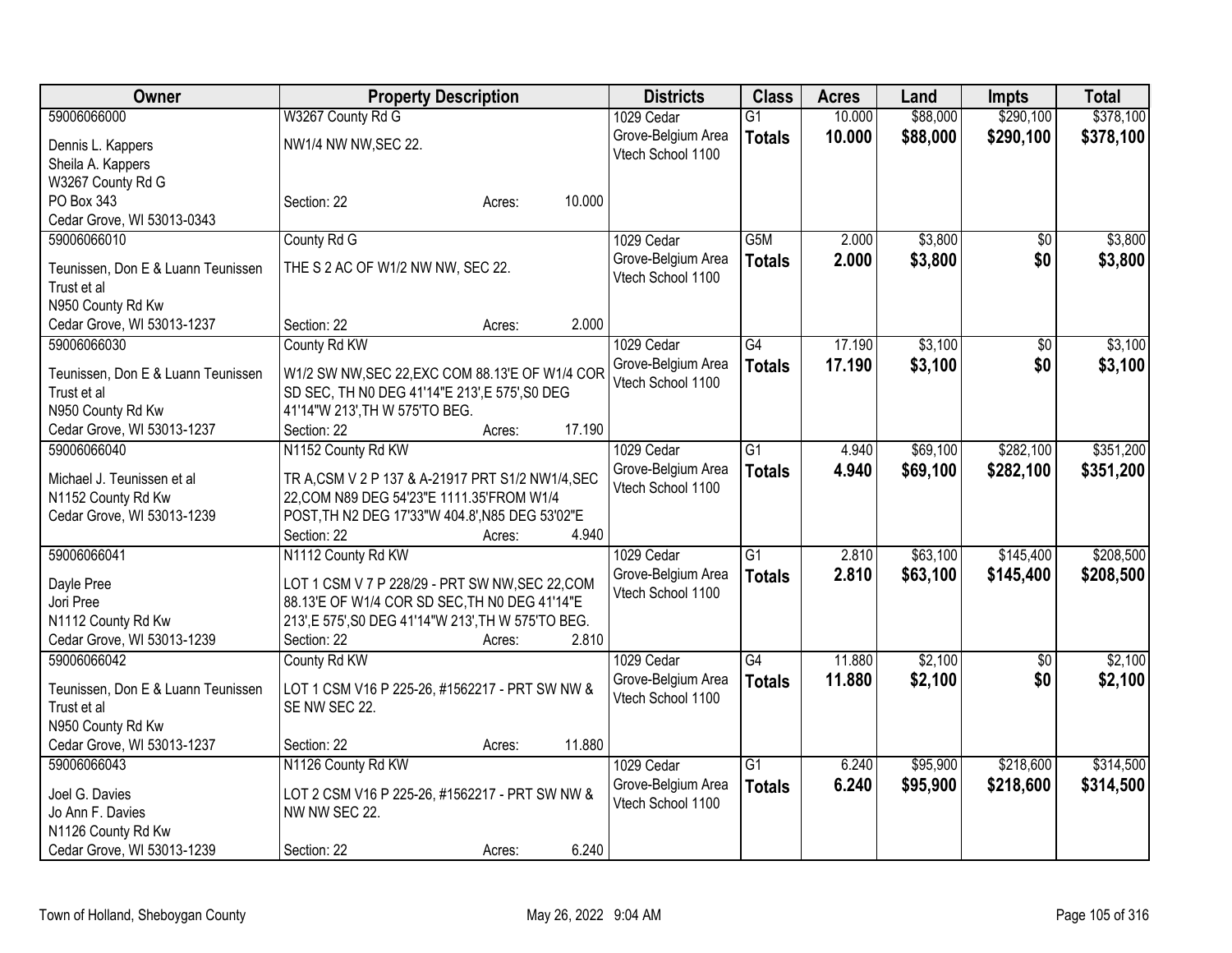| Owner                              | <b>Property Description</b>                           | <b>Districts</b>    | <b>Class</b>         | <b>Acres</b> | Land     | <b>Impts</b>    | <b>Total</b> |
|------------------------------------|-------------------------------------------------------|---------------------|----------------------|--------------|----------|-----------------|--------------|
| 59006066051                        | W3063 County Rd G                                     | 1029 Cedar          | $\overline{G1}$      | 3.000        | \$65,000 | \$179,500       | \$244,500    |
| Daniel V. Briski                   | PARCEL A, B-1885 & A-31052 - PRT SE NW & SW           | Grove-Belgium Area  | G4                   | 29.830       | \$4,200  | \$0             | \$4,200      |
| Wieslawa J. Briski                 | NE, SEC 22, BEG AT CEN, SD SEC, TH S88 DEG 23'11"W    | Vtech School 1100   | G <sub>5</sub>       | 1.000        | \$500    | \$0             | \$500        |
| W3063 County Rd G                  | 503.29' ALG S LN SD 1/4, N11 DEG 07'45"W 638.09', N4( |                     | G <sub>5</sub> M     | 0.500        | \$1,000  | \$0             | \$1,000      |
| Cedar Grove, WI 53013-1221         | 34.330<br>Section: 22<br>Acres:                       |                     | <b>Totals</b>        | 34.330       | \$70,700 | \$179,500       | \$250,200    |
| 59006066061                        | N1216 County Rd KW                                    | 1029 Cedar          | $\overline{G1}$      | 2.000        | \$55,000 | \$277,400       | \$332,400    |
|                                    |                                                       | Grove-Belgium Area  | G4                   | 21.760       | \$3,900  | \$0             | \$3,900      |
| <b>Abell Trust</b>                 | PARCEL A,C-2261 - PRT NW NW, SW NW & SE               | Vtech School 1100   | G <sub>5</sub>       | 1.000        | \$600    | \$0             | \$600        |
| N1216 County Rd Kw                 | NW, SEC 22, COM N01 DEG 35'10"W 1167.84'FROM          |                     |                      |              |          |                 |              |
| Cedar Grove, WI 53013-1235         | CEN SD SEC, TH S46 DEG 55'W 1066.76', S84 DEG         |                     | <b>Totals</b>        | 24.760       | \$59,500 | \$277,400       | \$336,900    |
|                                    | 24.760<br>Section: 22<br>Acres:                       |                     |                      |              |          |                 |              |
| 59006066062                        | County Rd KW                                          | 1029 Cedar          | G4                   | 10.000       | \$1,700  | \$0             | \$1,700      |
| Teunissen, Don E & Luann Teunissen | PARCEL B,C-2261 - PRT NW NW, SW NW & SE               | Grove-Belgium Area  | G <sub>5</sub>       | 11.140       | \$7,000  | \$0             | \$7,000      |
| Trust et al                        | NW, SEC 22, COM N88 DEG 31'03"E 665.56'FROM NW        | Vtech School 1100   | <b>Totals</b>        | 21.140       | \$8,700  | \$0             | \$8,700      |
| N950 County Rd Kw                  | COR SD SEC, TH S01 DEG 44' 34"E 664.39', S88 DEG      |                     |                      |              |          |                 |              |
| Cedar Grove, WI 53013-1237         | 21.140<br>Section: 22                                 |                     |                      |              |          |                 |              |
|                                    | Acres:                                                |                     |                      |              |          |                 |              |
| 59006066063                        | County Rd KW                                          | 1029 Cedar          | G4<br>G <sub>5</sub> | 3.690        | \$700    | \$0             | \$700        |
| Dale H. Teunissen                  | LOT 1, CSM V 11 P 145 - PRT SE NW, SEC 22, COM S89    | Grove-Belgium Area  |                      | 1.000        | \$600    | \$0             | \$600        |
| Rodney A. Teunissen                | DEG 58' 44"W 503.32'FROM CEN SD SEC, TH CONT          | Vtech School 1100   | <b>Totals</b>        | 4.690        | \$1,300  | \$0             | \$1,300      |
| W3488 County Rd Rr                 | S89 DEG 58'44"W 468.19', N5 DEG 55'47"W 280.53', N49  |                     |                      |              |          |                 |              |
| Cedar Grove, WI 53013-1486         | Section: 22<br>4.690<br>Acres:                        |                     |                      |              |          |                 |              |
| 59006066071                        | N1159 County Rd KW                                    | Belguim Holland Drn | $\overline{G1}$      | 3.000        | \$74,800 | \$161,700       | \$236,500    |
|                                    |                                                       | <b>District</b>     | G4                   | 3.500        | \$600    | \$0             | \$600        |
| Roy D. Schreurs                    | TRACT 1 CSM V 5 P 94 & PARCEL 1 A-8946 - PRT SE       | 1029 Cedar          | G5M                  | 10.970       | \$19,800 | \$0             | \$19,800     |
| Juliann Schreurs                   | NW & PRT NE SW, SEC 22, COM N89 DEG 58'44"E           | Grove-Belgium Area  | <b>Totals</b>        | 17.470       | \$95,200 | \$161,700       | \$256,900    |
| N1159 County Rd Kw                 | 1326.26'FROM W1/4 COR, SD SEC, TH SO DEG 8' 55"E      | Vtech School 1100   |                      |              |          |                 |              |
| Cedar Grove, WI 53013-1241         | Section: 22<br>17.470<br>Acres:                       |                     |                      |              |          |                 |              |
| 59006066072                        | County Rd KW                                          | Belguim Holland Drn | G4                   | 23.270       | \$4,000  | $\overline{50}$ | \$4,000      |
| Dale H. Teunissen                  | PARCEL 2 A-8946 - PRT NE SW, SEC 22, COM              | <b>District</b>     | G <sub>5</sub>       | 0.500        | \$300    | \$0             | \$300        |
| Rodney A. Teunissen                | 1324.57'S & S89 DEG 58'38"W 241.83'FROM CEN SD        | 1029 Cedar          | <b>Totals</b>        | 23.770       | \$4,300  | \$0             | \$4,300      |
| W3488 County Rd Rr                 | SEC, TH N1 DEG 48'47"E 460.25', N4 DEG 9'8"W          | Grove-Belgium Area  |                      |              |          |                 |              |
| Cedar Grove, WI 53013-1486         | 23.770<br>Section: 22<br>Acres:                       | Vtech School 1100   |                      |              |          |                 |              |
| 59006066080                        | N1045 County Rd KW                                    | 1029 Cedar          | $\overline{G1}$      | 2.000        | \$55,000 | \$186,900       | \$241,900    |
|                                    |                                                       | Grove-Belgium Area  | G4                   | 38.000       | \$6,900  | \$0             | \$6,900      |
| John D. Gilchrist                  | NW SW, SEC 22                                         | Vtech School 1100   | <b>Totals</b>        | 40.000       | \$61,900 | \$186,900       | \$248,800    |
| Judith L. Gilchrist                |                                                       |                     |                      |              |          |                 |              |
| N1045 County Rd Kw                 |                                                       |                     |                      |              |          |                 |              |
| Cedar Grove, WI 53013-1240         | 40.000<br>Section: 22<br>Acres:                       |                     |                      |              |          |                 |              |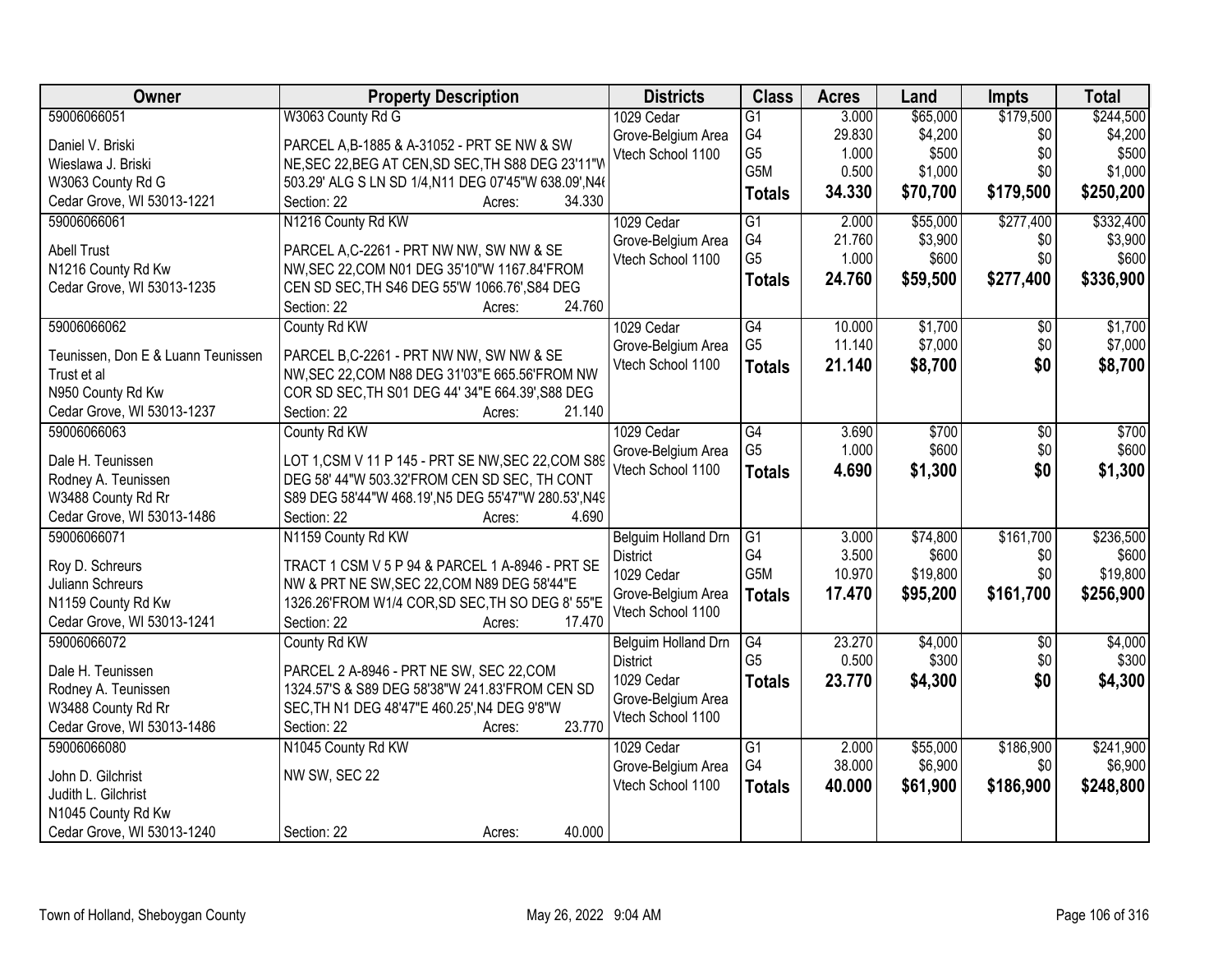| Owner                                     | <b>Property Description</b>                                    | <b>Districts</b>                        | <b>Class</b>    | <b>Acres</b> | Land     | Impts           | <b>Total</b> |
|-------------------------------------------|----------------------------------------------------------------|-----------------------------------------|-----------------|--------------|----------|-----------------|--------------|
| 59006066090                               | County Rd KW                                                   | Belguim Holland Drn                     | G4              | 37.303       | \$6,700  | $\overline{50}$ | \$6,700      |
| David W. Obbink                           | SW SW, SEC 22, EXC COM 699.25' E OF SW COR, SD                 | <b>District</b>                         | <b>Totals</b>   | 37.303       | \$6,700  | \$0             | \$6,700      |
| N1189 State Rd 32                         | SEC, TH N 315', E 247', S 85', W 27', S 230', TH W 220'TO      | 1029 Cedar                              |                 |              |          |                 |              |
| Cedar Grove, WI 53013-1260                | BEG, & ALSO EXC BEG AT SW COR SEC 22 TH N00                    | Grove-Belgium Area<br>Vtech School 1100 |                 |              |          |                 |              |
|                                           | 37.303<br>Section: 22<br>Acres:                                |                                         |                 |              |          |                 |              |
| 59006066091                               | W3234 County Rd D                                              | <b>Belguim Holland Drn</b>              | G1              | 1.416        | \$44,500 | \$85,000        | \$129,500    |
| Chester L. Sowin                          | LOT 1 CSM V6 P107 DOC #1071755 BEING PRT SW                    | <b>District</b>                         | <b>Totals</b>   | 1.416        | \$44,500 | \$85,000        | \$129,500    |
| Susan L. Sowin                            | SW, SEC 22, EXC S 45' CONV FOR HWY IN WD                       | 1029 Cedar                              |                 |              |          |                 |              |
| 14017 N Port Washington Rd                | #2086608.                                                      | Grove-Belgium Area                      |                 |              |          |                 |              |
| Mequon, WI 53097-1739                     | 1.416<br>Section: 22<br>Acres:                                 | Vtech School 1100                       |                 |              |          |                 |              |
| 59006066100                               | County Rd D                                                    | Belguim Holland Drn                     | $\overline{G4}$ | 23.707       | \$4,200  | $\overline{50}$ | \$4,200      |
| David W. Obbink                           | SE SW, SEC 22, EXC COM AT S1/4 COR SD SEC, TH                  | <b>District</b>                         | G <sub>5</sub>  | 0.500        | \$300    | \$0             | \$300        |
| N1189 State Rd 32                         | S89 DEG 58' 32"W 516.86', N01 DEG 51'41"E                      | 1029 Cedar                              | <b>Totals</b>   | 24.207       | \$4,500  | \$0             | \$4,500      |
| Cedar Grove, WI 53013-1260                | 1325.30', N89 DEG 58'38"E 470.38', TH S0 DEG 08'55"E           | Grove-Belgium Area                      |                 |              |          |                 |              |
|                                           | 24.207<br>Section: 22<br>Acres:                                | Vtech School 1100                       |                 |              |          |                 |              |
| 59006066101                               | W3108 County Rd D                                              | Belguim Holland Drn                     | G1              | 2.000        | \$55,000 | \$232,700       | \$287,700    |
|                                           |                                                                | <b>District</b>                         | G4              | 7.900        | \$1,400  | \$0             | \$1,400      |
| Norman J. Deruyter                        | A-22280 & C-2600 - PRT SE SW, SEC 22, COM AT S1/4              | 1029 Cedar                              | G <sub>5</sub>  | 5.487        | \$3,600  | \$0             | \$3,600      |
| Joanne K. Deruyter                        | COR SD SEC, TH S89 DEG 58'32"W 516.86', N01 DEG                | Grove-Belgium Area                      | <b>Totals</b>   | 15.387       | \$60,000 | \$232,700       | \$292,700    |
| W3108 County Rd D                         | 51'41"E 1325.30', N89 DEG 58'38"E 470.38', TH S0 DEG<br>15.387 | Vtech School 1100                       |                 |              |          |                 |              |
| Cedar Grove, WI 53013-1289<br>59006066110 | Section: 22<br>Acres:                                          |                                         | G5              | 12.490       | \$8,200  | \$0             | \$8,200      |
|                                           | County Rd G                                                    | Belguim Holland Drn<br><b>District</b>  | G <sub>6</sub>  | 2.000        | \$7,600  | \$0             | \$7,600      |
| Jeffrey P. Gesch                          | N1/2 NESE & ALL THAT PRT OF SENE SEC 22 LYING                  | 1029 Cedar                              | <b>Totals</b>   | 14.490       | \$15,800 | \$0             | \$15,800     |
| Jerilyn Gesch                             | S OF CTH G; EXC COM AT THE E1/4 COR SD SEC;                    | Grove-Belgium Area                      |                 |              |          |                 |              |
| 323 N Main St                             | TH S 668', W 751', N 1306' TO CEN OF CTH G, TH SE              | Vtech School 1100                       |                 |              |          |                 |              |
| Cedar Grove, WI 53013-1317                | 14.490<br>Section: 22<br>Acres:                                |                                         |                 |              |          |                 |              |
| 59006066120                               | N1010 Palmer Rd                                                | Belguim Holland Drn                     | $\overline{G1}$ | 12.050       | \$94,200 | \$280,000       | \$374,200    |
| Matthew Posthuma                          | LOT 1, CSM V 6 P 101 - PRT S1/2 NE SE, SEC 22, COM             | <b>District</b><br>1029 Cedar           | <b>Totals</b>   | 12.050       | \$94,200 | \$280,000       | \$374,200    |
| Heather Posthuma                          | 662.25'S OF E1/4 COR SD SEC, TH S89 DEG 46'55"W                | Grove-Belgium Area                      |                 |              |          |                 |              |
| N1010 Palmer Rd                           | 805.07', S1 DEG 20'47"W 646', N89 DEG 46'52"E                  | Vtech School 1100                       |                 |              |          |                 |              |
| Cedar Grove, WI 53013-1288                | 12.050<br>Section: 22<br>Acres:                                |                                         |                 |              |          |                 |              |
| 59006066131                               | W2925 County Rd G                                              | Belguim Holland Drn                     | $\overline{G1}$ | 2.000        | \$55,000 | \$148,400       | \$203,400    |
| Kevin J. Gesch                            | LOT 1-CSM V22 P263-64 #1815158 - IN NESE & SENE                | <b>District</b>                         | G4              | 5.190        | \$900    | \$0             | \$900        |
| Gwendolyn N. Gesch                        | SEC 22, T13N, R22E.                                            | 1029 Cedar                              | <b>Totals</b>   | 7.190        | \$55,900 | \$148,400       | \$204,300    |
| W2925 County Rd G                         |                                                                | Grove-Belgium Area                      |                 |              |          |                 |              |
| Cedar Grove, WI 53013-1219                | 7.190<br>Section: 22<br>Acres:                                 | Vtech School 1100                       |                 |              |          |                 |              |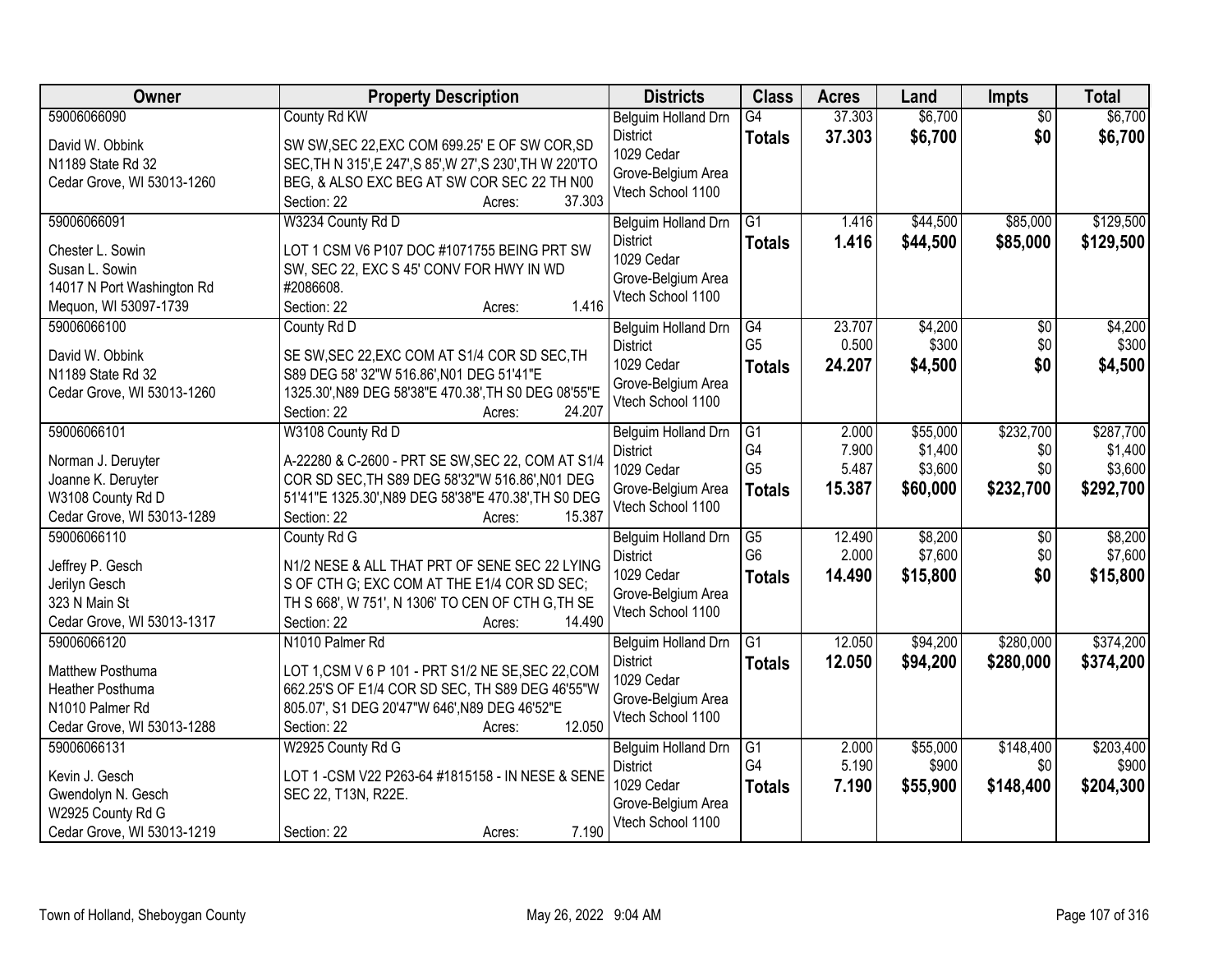| \$1,500<br>59006066132<br>W2925 County Rd G<br>8.500<br>\$1,500<br>G4<br>$\overline{50}$<br>Belguim Holland Drn<br>G5M<br>\$2,900<br>\$2,900<br>1.500<br>\$0<br><b>District</b><br>OUTLOT 2 - CSM V22 P263-64 #1815158 - IN NESE<br>Brian L. Gesch<br>1029 Cedar<br>\$0<br>10.000<br>\$4,400<br><b>Totals</b><br>Kathy A. Gesch<br>AND SENE SEC 22, T13N, R22E.<br>Grove-Belgium Area<br>N978 Palmer Rd<br>Vtech School 1100<br>10.000<br>Cedar Grove, WI 53013-1286<br>Section: 22<br>Acres:<br>County Rd G<br>\$13,300<br>59006066140<br>$\overline{G5}$<br>19.000<br>$\overline{30}$<br>Belguim Holland Drn<br>G <sub>6</sub><br>\$31,500<br>7.000<br>\$0<br><b>District</b><br>Jeffrey P. Gesch<br>N1/2 NW SE, SEC 22, & ALL THAT PRT OF S1/2 NW<br>\$0<br>1029 Cedar<br>26.000<br>\$44,800<br><b>Totals</b><br>Jerilyn Gesch<br>SE, LYING W OF DRAINAGE DITCH.<br>Grove-Belgium Area<br>323 N Main St<br>Vtech School 1100<br>26.000<br>Cedar Grove, WI 53013-1317<br>Section: 22<br>Acres:<br>\$14,000<br>$\overline{G5}$<br>21.900<br>59006066150<br>Palmer <sub>Rd</sub><br>\$0<br>Belguim Holland Drn<br><b>District</b><br>\$14,000<br>\$0<br>21.900<br><b>Totals</b><br>PRT S1/2 N1/2 SE1/4, SEC 22, LYING E OF A<br>Kathy Ann Gesch<br>1029 Cedar<br>DRAINAGE DITCH, COM 662.25'S & S89 DEG 46' 55"W<br>Brian L. Gesch<br>Grove-Belgium Area<br>N978 Palmer Rd<br>805.07'FROM E1/4 COR, SD SEC, TH S1 DEG 20'47"W<br>Vtech School 1100<br>21.900<br>Cedar Grove, WI 53013-1286<br>Section: 22<br>Acres:<br>59006066161<br>County Rd D<br>\$8,900<br>G4<br>51.200<br>\$0<br>Belguim Holland Drn<br>G <sub>5</sub><br>3.977<br>\$2,400<br>\$0<br><b>District</b><br>David W. Obbink<br>PARCEL A,C-2600 - PRT S1/2 SE1/4, SEC 22, COM S89<br>1029 Cedar<br>\$0<br>55.177<br>\$11,300<br><b>Totals</b><br>DEG 32'25"E 28.43'FROM S1/4 COR, SD SEC, TH N00<br>N1189 State Rd 32<br>Grove-Belgium Area<br>DEG 35'44"E 1324.67', S89 DEG 32'08"E 1921.62', S00<br>Cedar Grove, WI 53013-1260<br>Vtech School 1100<br>Section: 22<br>55.177<br>Acres:<br>59006066170<br>$\overline{G1}$<br>\$42,400<br>\$142,100<br>W3038 County Rd D<br>1.299<br>Belguim Holland Drn<br><b>District</b><br>1.299<br>\$42,400<br>\$142,100<br><b>Totals</b><br>A-11095 - PRT SW SE, SEC 22, COM 626'E OF S1/4<br>Dale E. Huston<br>1029 Cedar<br>COR SD SEC TH N 230', E 309', S2 DEG 14' 27"W<br>Kathleen M. Huston<br>Grove-Belgium Area<br>230.18', TH W 300'TO BEG, EXC PRT CONV FOR HWY<br>W3038 County Rd D<br>Vtech School 1100<br>1.299<br>Cedar Grove, WI 53013-1226<br>Section: 22<br>Acres:<br>$\overline{G1}$<br>\$76,700<br>\$191,900<br>59006066201<br>N978 Palmer Rd<br>1029 Cedar<br>5.000<br>5.000<br>\$76,700<br>\$191,900<br>Grove-Belgium Area<br><b>Totals</b><br>Brian L. Gesch<br>LOT 1 CSM V13 P 23 - PRT SE SE, SEC 22, COM<br>Vtech School 1100<br>1324.47'S OF E 1/4 COR, SD SEC, TH CONT S<br>Kathy A. Gesch<br>441.48', S89 DEG 46'39"W 493.33', N 441.51', TH N89<br>N978 Palmer Rd<br>Cedar Grove, WI 53013-1286<br>5.000<br>Section: 22<br>Acres:<br>\$348,000<br>59006066202<br>$\overline{G1}$<br>\$73,000<br>N958 Palmer Rd<br>1029 Cedar<br>5.000<br>5.000<br>\$73,000<br>\$348,000<br>Grove-Belgium Area<br><b>Totals</b><br>David L. Watry<br>LOT 2 CSM V13 P 110 - PRT SE SE, SEC 22, COM<br>Vtech School 1100<br>Karen R. Watry<br>441.50'N OF SE COR, SD SEC, TH S89 DEG 46'39" W | Owner          | <b>Property Description</b>                       | <b>Districts</b> | <b>Class</b> | <b>Acres</b> | Land | Impts | <b>Total</b> |
|----------------------------------------------------------------------------------------------------------------------------------------------------------------------------------------------------------------------------------------------------------------------------------------------------------------------------------------------------------------------------------------------------------------------------------------------------------------------------------------------------------------------------------------------------------------------------------------------------------------------------------------------------------------------------------------------------------------------------------------------------------------------------------------------------------------------------------------------------------------------------------------------------------------------------------------------------------------------------------------------------------------------------------------------------------------------------------------------------------------------------------------------------------------------------------------------------------------------------------------------------------------------------------------------------------------------------------------------------------------------------------------------------------------------------------------------------------------------------------------------------------------------------------------------------------------------------------------------------------------------------------------------------------------------------------------------------------------------------------------------------------------------------------------------------------------------------------------------------------------------------------------------------------------------------------------------------------------------------------------------------------------------------------------------------------------------------------------------------------------------------------------------------------------------------------------------------------------------------------------------------------------------------------------------------------------------------------------------------------------------------------------------------------------------------------------------------------------------------------------------------------------------------------------------------------------------------------------------------------------------------------------------------------------------------------------------------------------------------------------------------------------------------------------------------------------------------------------------------------------------------------------------------------------------------------------------------------------------------------------------------------------------------------------------------------------------------------------------------------------------------------------------------------------------------------------------------------------------------------------------------------------------------------------------------------------------------------------------------------------------------------------------------------------|----------------|---------------------------------------------------|------------------|--------------|--------------|------|-------|--------------|
| \$4,400                                                                                                                                                                                                                                                                                                                                                                                                                                                                                                                                                                                                                                                                                                                                                                                                                                                                                                                                                                                                                                                                                                                                                                                                                                                                                                                                                                                                                                                                                                                                                                                                                                                                                                                                                                                                                                                                                                                                                                                                                                                                                                                                                                                                                                                                                                                                                                                                                                                                                                                                                                                                                                                                                                                                                                                                                                                                                                                                                                                                                                                                                                                                                                                                                                                                                                                                                                                                        |                |                                                   |                  |              |              |      |       |              |
|                                                                                                                                                                                                                                                                                                                                                                                                                                                                                                                                                                                                                                                                                                                                                                                                                                                                                                                                                                                                                                                                                                                                                                                                                                                                                                                                                                                                                                                                                                                                                                                                                                                                                                                                                                                                                                                                                                                                                                                                                                                                                                                                                                                                                                                                                                                                                                                                                                                                                                                                                                                                                                                                                                                                                                                                                                                                                                                                                                                                                                                                                                                                                                                                                                                                                                                                                                                                                |                |                                                   |                  |              |              |      |       |              |
| \$13,300<br>\$31,500<br>\$44,800<br>\$8,900<br>\$184,500<br>\$421,000<br>\$421,000                                                                                                                                                                                                                                                                                                                                                                                                                                                                                                                                                                                                                                                                                                                                                                                                                                                                                                                                                                                                                                                                                                                                                                                                                                                                                                                                                                                                                                                                                                                                                                                                                                                                                                                                                                                                                                                                                                                                                                                                                                                                                                                                                                                                                                                                                                                                                                                                                                                                                                                                                                                                                                                                                                                                                                                                                                                                                                                                                                                                                                                                                                                                                                                                                                                                                                                             |                |                                                   |                  |              |              |      |       |              |
|                                                                                                                                                                                                                                                                                                                                                                                                                                                                                                                                                                                                                                                                                                                                                                                                                                                                                                                                                                                                                                                                                                                                                                                                                                                                                                                                                                                                                                                                                                                                                                                                                                                                                                                                                                                                                                                                                                                                                                                                                                                                                                                                                                                                                                                                                                                                                                                                                                                                                                                                                                                                                                                                                                                                                                                                                                                                                                                                                                                                                                                                                                                                                                                                                                                                                                                                                                                                                |                |                                                   |                  |              |              |      |       |              |
|                                                                                                                                                                                                                                                                                                                                                                                                                                                                                                                                                                                                                                                                                                                                                                                                                                                                                                                                                                                                                                                                                                                                                                                                                                                                                                                                                                                                                                                                                                                                                                                                                                                                                                                                                                                                                                                                                                                                                                                                                                                                                                                                                                                                                                                                                                                                                                                                                                                                                                                                                                                                                                                                                                                                                                                                                                                                                                                                                                                                                                                                                                                                                                                                                                                                                                                                                                                                                |                |                                                   |                  |              |              |      |       |              |
|                                                                                                                                                                                                                                                                                                                                                                                                                                                                                                                                                                                                                                                                                                                                                                                                                                                                                                                                                                                                                                                                                                                                                                                                                                                                                                                                                                                                                                                                                                                                                                                                                                                                                                                                                                                                                                                                                                                                                                                                                                                                                                                                                                                                                                                                                                                                                                                                                                                                                                                                                                                                                                                                                                                                                                                                                                                                                                                                                                                                                                                                                                                                                                                                                                                                                                                                                                                                                |                |                                                   |                  |              |              |      |       |              |
|                                                                                                                                                                                                                                                                                                                                                                                                                                                                                                                                                                                                                                                                                                                                                                                                                                                                                                                                                                                                                                                                                                                                                                                                                                                                                                                                                                                                                                                                                                                                                                                                                                                                                                                                                                                                                                                                                                                                                                                                                                                                                                                                                                                                                                                                                                                                                                                                                                                                                                                                                                                                                                                                                                                                                                                                                                                                                                                                                                                                                                                                                                                                                                                                                                                                                                                                                                                                                |                |                                                   |                  |              |              |      |       |              |
|                                                                                                                                                                                                                                                                                                                                                                                                                                                                                                                                                                                                                                                                                                                                                                                                                                                                                                                                                                                                                                                                                                                                                                                                                                                                                                                                                                                                                                                                                                                                                                                                                                                                                                                                                                                                                                                                                                                                                                                                                                                                                                                                                                                                                                                                                                                                                                                                                                                                                                                                                                                                                                                                                                                                                                                                                                                                                                                                                                                                                                                                                                                                                                                                                                                                                                                                                                                                                |                |                                                   |                  |              |              |      |       |              |
| \$14,000<br>\$14,000<br>\$2,400<br>\$11,300<br>\$184,500<br>\$268,600<br>\$268,600                                                                                                                                                                                                                                                                                                                                                                                                                                                                                                                                                                                                                                                                                                                                                                                                                                                                                                                                                                                                                                                                                                                                                                                                                                                                                                                                                                                                                                                                                                                                                                                                                                                                                                                                                                                                                                                                                                                                                                                                                                                                                                                                                                                                                                                                                                                                                                                                                                                                                                                                                                                                                                                                                                                                                                                                                                                                                                                                                                                                                                                                                                                                                                                                                                                                                                                             |                |                                                   |                  |              |              |      |       |              |
|                                                                                                                                                                                                                                                                                                                                                                                                                                                                                                                                                                                                                                                                                                                                                                                                                                                                                                                                                                                                                                                                                                                                                                                                                                                                                                                                                                                                                                                                                                                                                                                                                                                                                                                                                                                                                                                                                                                                                                                                                                                                                                                                                                                                                                                                                                                                                                                                                                                                                                                                                                                                                                                                                                                                                                                                                                                                                                                                                                                                                                                                                                                                                                                                                                                                                                                                                                                                                |                |                                                   |                  |              |              |      |       |              |
|                                                                                                                                                                                                                                                                                                                                                                                                                                                                                                                                                                                                                                                                                                                                                                                                                                                                                                                                                                                                                                                                                                                                                                                                                                                                                                                                                                                                                                                                                                                                                                                                                                                                                                                                                                                                                                                                                                                                                                                                                                                                                                                                                                                                                                                                                                                                                                                                                                                                                                                                                                                                                                                                                                                                                                                                                                                                                                                                                                                                                                                                                                                                                                                                                                                                                                                                                                                                                |                |                                                   |                  |              |              |      |       |              |
|                                                                                                                                                                                                                                                                                                                                                                                                                                                                                                                                                                                                                                                                                                                                                                                                                                                                                                                                                                                                                                                                                                                                                                                                                                                                                                                                                                                                                                                                                                                                                                                                                                                                                                                                                                                                                                                                                                                                                                                                                                                                                                                                                                                                                                                                                                                                                                                                                                                                                                                                                                                                                                                                                                                                                                                                                                                                                                                                                                                                                                                                                                                                                                                                                                                                                                                                                                                                                |                |                                                   |                  |              |              |      |       |              |
|                                                                                                                                                                                                                                                                                                                                                                                                                                                                                                                                                                                                                                                                                                                                                                                                                                                                                                                                                                                                                                                                                                                                                                                                                                                                                                                                                                                                                                                                                                                                                                                                                                                                                                                                                                                                                                                                                                                                                                                                                                                                                                                                                                                                                                                                                                                                                                                                                                                                                                                                                                                                                                                                                                                                                                                                                                                                                                                                                                                                                                                                                                                                                                                                                                                                                                                                                                                                                |                |                                                   |                  |              |              |      |       |              |
|                                                                                                                                                                                                                                                                                                                                                                                                                                                                                                                                                                                                                                                                                                                                                                                                                                                                                                                                                                                                                                                                                                                                                                                                                                                                                                                                                                                                                                                                                                                                                                                                                                                                                                                                                                                                                                                                                                                                                                                                                                                                                                                                                                                                                                                                                                                                                                                                                                                                                                                                                                                                                                                                                                                                                                                                                                                                                                                                                                                                                                                                                                                                                                                                                                                                                                                                                                                                                |                |                                                   |                  |              |              |      |       |              |
|                                                                                                                                                                                                                                                                                                                                                                                                                                                                                                                                                                                                                                                                                                                                                                                                                                                                                                                                                                                                                                                                                                                                                                                                                                                                                                                                                                                                                                                                                                                                                                                                                                                                                                                                                                                                                                                                                                                                                                                                                                                                                                                                                                                                                                                                                                                                                                                                                                                                                                                                                                                                                                                                                                                                                                                                                                                                                                                                                                                                                                                                                                                                                                                                                                                                                                                                                                                                                |                |                                                   |                  |              |              |      |       |              |
|                                                                                                                                                                                                                                                                                                                                                                                                                                                                                                                                                                                                                                                                                                                                                                                                                                                                                                                                                                                                                                                                                                                                                                                                                                                                                                                                                                                                                                                                                                                                                                                                                                                                                                                                                                                                                                                                                                                                                                                                                                                                                                                                                                                                                                                                                                                                                                                                                                                                                                                                                                                                                                                                                                                                                                                                                                                                                                                                                                                                                                                                                                                                                                                                                                                                                                                                                                                                                |                |                                                   |                  |              |              |      |       |              |
|                                                                                                                                                                                                                                                                                                                                                                                                                                                                                                                                                                                                                                                                                                                                                                                                                                                                                                                                                                                                                                                                                                                                                                                                                                                                                                                                                                                                                                                                                                                                                                                                                                                                                                                                                                                                                                                                                                                                                                                                                                                                                                                                                                                                                                                                                                                                                                                                                                                                                                                                                                                                                                                                                                                                                                                                                                                                                                                                                                                                                                                                                                                                                                                                                                                                                                                                                                                                                |                |                                                   |                  |              |              |      |       |              |
|                                                                                                                                                                                                                                                                                                                                                                                                                                                                                                                                                                                                                                                                                                                                                                                                                                                                                                                                                                                                                                                                                                                                                                                                                                                                                                                                                                                                                                                                                                                                                                                                                                                                                                                                                                                                                                                                                                                                                                                                                                                                                                                                                                                                                                                                                                                                                                                                                                                                                                                                                                                                                                                                                                                                                                                                                                                                                                                                                                                                                                                                                                                                                                                                                                                                                                                                                                                                                |                |                                                   |                  |              |              |      |       |              |
|                                                                                                                                                                                                                                                                                                                                                                                                                                                                                                                                                                                                                                                                                                                                                                                                                                                                                                                                                                                                                                                                                                                                                                                                                                                                                                                                                                                                                                                                                                                                                                                                                                                                                                                                                                                                                                                                                                                                                                                                                                                                                                                                                                                                                                                                                                                                                                                                                                                                                                                                                                                                                                                                                                                                                                                                                                                                                                                                                                                                                                                                                                                                                                                                                                                                                                                                                                                                                |                |                                                   |                  |              |              |      |       |              |
|                                                                                                                                                                                                                                                                                                                                                                                                                                                                                                                                                                                                                                                                                                                                                                                                                                                                                                                                                                                                                                                                                                                                                                                                                                                                                                                                                                                                                                                                                                                                                                                                                                                                                                                                                                                                                                                                                                                                                                                                                                                                                                                                                                                                                                                                                                                                                                                                                                                                                                                                                                                                                                                                                                                                                                                                                                                                                                                                                                                                                                                                                                                                                                                                                                                                                                                                                                                                                |                |                                                   |                  |              |              |      |       |              |
|                                                                                                                                                                                                                                                                                                                                                                                                                                                                                                                                                                                                                                                                                                                                                                                                                                                                                                                                                                                                                                                                                                                                                                                                                                                                                                                                                                                                                                                                                                                                                                                                                                                                                                                                                                                                                                                                                                                                                                                                                                                                                                                                                                                                                                                                                                                                                                                                                                                                                                                                                                                                                                                                                                                                                                                                                                                                                                                                                                                                                                                                                                                                                                                                                                                                                                                                                                                                                |                |                                                   |                  |              |              |      |       |              |
|                                                                                                                                                                                                                                                                                                                                                                                                                                                                                                                                                                                                                                                                                                                                                                                                                                                                                                                                                                                                                                                                                                                                                                                                                                                                                                                                                                                                                                                                                                                                                                                                                                                                                                                                                                                                                                                                                                                                                                                                                                                                                                                                                                                                                                                                                                                                                                                                                                                                                                                                                                                                                                                                                                                                                                                                                                                                                                                                                                                                                                                                                                                                                                                                                                                                                                                                                                                                                |                |                                                   |                  |              |              |      |       |              |
|                                                                                                                                                                                                                                                                                                                                                                                                                                                                                                                                                                                                                                                                                                                                                                                                                                                                                                                                                                                                                                                                                                                                                                                                                                                                                                                                                                                                                                                                                                                                                                                                                                                                                                                                                                                                                                                                                                                                                                                                                                                                                                                                                                                                                                                                                                                                                                                                                                                                                                                                                                                                                                                                                                                                                                                                                                                                                                                                                                                                                                                                                                                                                                                                                                                                                                                                                                                                                |                |                                                   |                  |              |              |      |       |              |
|                                                                                                                                                                                                                                                                                                                                                                                                                                                                                                                                                                                                                                                                                                                                                                                                                                                                                                                                                                                                                                                                                                                                                                                                                                                                                                                                                                                                                                                                                                                                                                                                                                                                                                                                                                                                                                                                                                                                                                                                                                                                                                                                                                                                                                                                                                                                                                                                                                                                                                                                                                                                                                                                                                                                                                                                                                                                                                                                                                                                                                                                                                                                                                                                                                                                                                                                                                                                                |                |                                                   |                  |              |              |      |       |              |
|                                                                                                                                                                                                                                                                                                                                                                                                                                                                                                                                                                                                                                                                                                                                                                                                                                                                                                                                                                                                                                                                                                                                                                                                                                                                                                                                                                                                                                                                                                                                                                                                                                                                                                                                                                                                                                                                                                                                                                                                                                                                                                                                                                                                                                                                                                                                                                                                                                                                                                                                                                                                                                                                                                                                                                                                                                                                                                                                                                                                                                                                                                                                                                                                                                                                                                                                                                                                                |                |                                                   |                  |              |              |      |       |              |
|                                                                                                                                                                                                                                                                                                                                                                                                                                                                                                                                                                                                                                                                                                                                                                                                                                                                                                                                                                                                                                                                                                                                                                                                                                                                                                                                                                                                                                                                                                                                                                                                                                                                                                                                                                                                                                                                                                                                                                                                                                                                                                                                                                                                                                                                                                                                                                                                                                                                                                                                                                                                                                                                                                                                                                                                                                                                                                                                                                                                                                                                                                                                                                                                                                                                                                                                                                                                                |                |                                                   |                  |              |              |      |       |              |
|                                                                                                                                                                                                                                                                                                                                                                                                                                                                                                                                                                                                                                                                                                                                                                                                                                                                                                                                                                                                                                                                                                                                                                                                                                                                                                                                                                                                                                                                                                                                                                                                                                                                                                                                                                                                                                                                                                                                                                                                                                                                                                                                                                                                                                                                                                                                                                                                                                                                                                                                                                                                                                                                                                                                                                                                                                                                                                                                                                                                                                                                                                                                                                                                                                                                                                                                                                                                                |                |                                                   |                  |              |              |      |       |              |
|                                                                                                                                                                                                                                                                                                                                                                                                                                                                                                                                                                                                                                                                                                                                                                                                                                                                                                                                                                                                                                                                                                                                                                                                                                                                                                                                                                                                                                                                                                                                                                                                                                                                                                                                                                                                                                                                                                                                                                                                                                                                                                                                                                                                                                                                                                                                                                                                                                                                                                                                                                                                                                                                                                                                                                                                                                                                                                                                                                                                                                                                                                                                                                                                                                                                                                                                                                                                                |                |                                                   |                  |              |              |      |       |              |
|                                                                                                                                                                                                                                                                                                                                                                                                                                                                                                                                                                                                                                                                                                                                                                                                                                                                                                                                                                                                                                                                                                                                                                                                                                                                                                                                                                                                                                                                                                                                                                                                                                                                                                                                                                                                                                                                                                                                                                                                                                                                                                                                                                                                                                                                                                                                                                                                                                                                                                                                                                                                                                                                                                                                                                                                                                                                                                                                                                                                                                                                                                                                                                                                                                                                                                                                                                                                                |                |                                                   |                  |              |              |      |       |              |
|                                                                                                                                                                                                                                                                                                                                                                                                                                                                                                                                                                                                                                                                                                                                                                                                                                                                                                                                                                                                                                                                                                                                                                                                                                                                                                                                                                                                                                                                                                                                                                                                                                                                                                                                                                                                                                                                                                                                                                                                                                                                                                                                                                                                                                                                                                                                                                                                                                                                                                                                                                                                                                                                                                                                                                                                                                                                                                                                                                                                                                                                                                                                                                                                                                                                                                                                                                                                                |                |                                                   |                  |              |              |      |       |              |
|                                                                                                                                                                                                                                                                                                                                                                                                                                                                                                                                                                                                                                                                                                                                                                                                                                                                                                                                                                                                                                                                                                                                                                                                                                                                                                                                                                                                                                                                                                                                                                                                                                                                                                                                                                                                                                                                                                                                                                                                                                                                                                                                                                                                                                                                                                                                                                                                                                                                                                                                                                                                                                                                                                                                                                                                                                                                                                                                                                                                                                                                                                                                                                                                                                                                                                                                                                                                                |                |                                                   |                  |              |              |      |       |              |
|                                                                                                                                                                                                                                                                                                                                                                                                                                                                                                                                                                                                                                                                                                                                                                                                                                                                                                                                                                                                                                                                                                                                                                                                                                                                                                                                                                                                                                                                                                                                                                                                                                                                                                                                                                                                                                                                                                                                                                                                                                                                                                                                                                                                                                                                                                                                                                                                                                                                                                                                                                                                                                                                                                                                                                                                                                                                                                                                                                                                                                                                                                                                                                                                                                                                                                                                                                                                                |                |                                                   |                  |              |              |      |       |              |
|                                                                                                                                                                                                                                                                                                                                                                                                                                                                                                                                                                                                                                                                                                                                                                                                                                                                                                                                                                                                                                                                                                                                                                                                                                                                                                                                                                                                                                                                                                                                                                                                                                                                                                                                                                                                                                                                                                                                                                                                                                                                                                                                                                                                                                                                                                                                                                                                                                                                                                                                                                                                                                                                                                                                                                                                                                                                                                                                                                                                                                                                                                                                                                                                                                                                                                                                                                                                                |                |                                                   |                  |              |              |      |       |              |
|                                                                                                                                                                                                                                                                                                                                                                                                                                                                                                                                                                                                                                                                                                                                                                                                                                                                                                                                                                                                                                                                                                                                                                                                                                                                                                                                                                                                                                                                                                                                                                                                                                                                                                                                                                                                                                                                                                                                                                                                                                                                                                                                                                                                                                                                                                                                                                                                                                                                                                                                                                                                                                                                                                                                                                                                                                                                                                                                                                                                                                                                                                                                                                                                                                                                                                                                                                                                                |                |                                                   |                  |              |              |      |       |              |
|                                                                                                                                                                                                                                                                                                                                                                                                                                                                                                                                                                                                                                                                                                                                                                                                                                                                                                                                                                                                                                                                                                                                                                                                                                                                                                                                                                                                                                                                                                                                                                                                                                                                                                                                                                                                                                                                                                                                                                                                                                                                                                                                                                                                                                                                                                                                                                                                                                                                                                                                                                                                                                                                                                                                                                                                                                                                                                                                                                                                                                                                                                                                                                                                                                                                                                                                                                                                                |                |                                                   |                  |              |              |      |       |              |
|                                                                                                                                                                                                                                                                                                                                                                                                                                                                                                                                                                                                                                                                                                                                                                                                                                                                                                                                                                                                                                                                                                                                                                                                                                                                                                                                                                                                                                                                                                                                                                                                                                                                                                                                                                                                                                                                                                                                                                                                                                                                                                                                                                                                                                                                                                                                                                                                                                                                                                                                                                                                                                                                                                                                                                                                                                                                                                                                                                                                                                                                                                                                                                                                                                                                                                                                                                                                                | N958 Palmer Rd | 493.33', N 441.50', N89 DEG 46'39"E 493.33', TH S |                  |              |              |      |       |              |
| 5.000<br>Cedar Grove, WI 53013-1286<br>Section: 22<br>Acres:                                                                                                                                                                                                                                                                                                                                                                                                                                                                                                                                                                                                                                                                                                                                                                                                                                                                                                                                                                                                                                                                                                                                                                                                                                                                                                                                                                                                                                                                                                                                                                                                                                                                                                                                                                                                                                                                                                                                                                                                                                                                                                                                                                                                                                                                                                                                                                                                                                                                                                                                                                                                                                                                                                                                                                                                                                                                                                                                                                                                                                                                                                                                                                                                                                                                                                                                                   |                |                                                   |                  |              |              |      |       |              |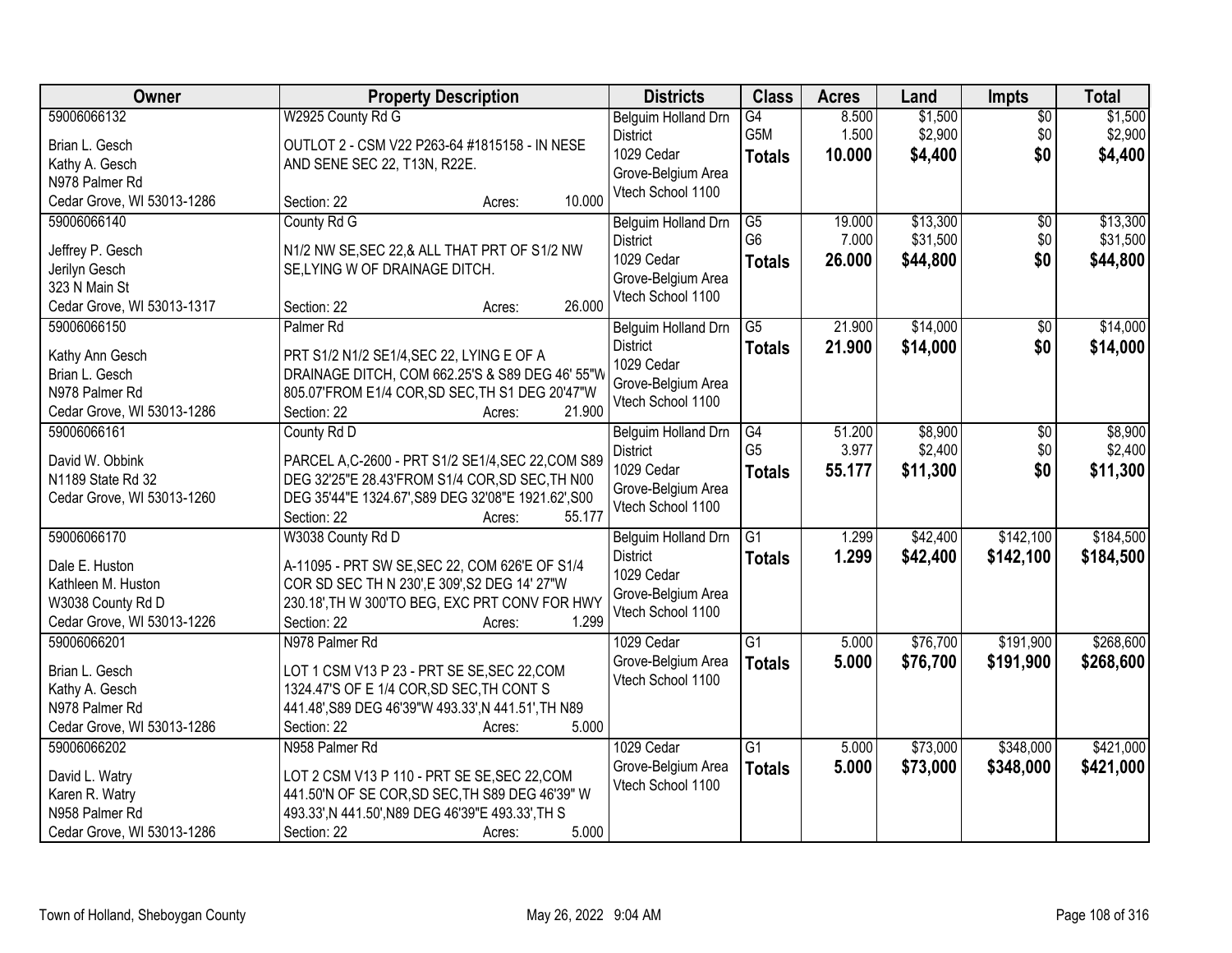| Owner                                                                                                              | <b>Property Description</b>                                                                                                                                                                                     | <b>Districts</b>                                                                                | <b>Class</b>                            | <b>Acres</b>              | Land                          | <b>Impts</b>                  | <b>Total</b>                    |
|--------------------------------------------------------------------------------------------------------------------|-----------------------------------------------------------------------------------------------------------------------------------------------------------------------------------------------------------------|-------------------------------------------------------------------------------------------------|-----------------------------------------|---------------------------|-------------------------------|-------------------------------|---------------------------------|
| 59006066203<br>Jeffrey D. Dutter<br>Lori J. Dutter                                                                 | N920 Palmer Rd<br>LOT 3 CSM V13 P 110 - PRT SE SE, SEC 22, EXC BEG<br>AT SE COR SD SEC, TH N89 DEG 32'25"W 493.33',                                                                                             | 1029 Cedar<br>Grove-Belgium Area<br>Vtech School 1100                                           | $\overline{G1}$<br>G4<br><b>Totals</b>  | 2.518<br>2.000<br>4.518   | \$60,200<br>\$400<br>\$60,600 | \$249,000<br>\$0<br>\$249,000 | \$309,200<br>\$400<br>\$309,600 |
| PO Box 354<br>Cedar Grove, WI 53013-0354                                                                           | N00 DEG 40'56"E 40', S89 DEG 32'25"E 425.41', N54<br>4.518<br>Section: 22<br>Acres:                                                                                                                             |                                                                                                 |                                         |                           |                               |                               |                                 |
| 59006066204<br>Edward L. Gilliam<br>W2940 County Rd D<br>Cedar Grove, WI 53013-1225                                | W2940 County Rd D<br>LOT 4 CSM V13 P 110 DOC #1452604 - PRT SE<br>SE, SEC 22, EXC PRT CONV FOR HWY IN DOC<br>#2084796.<br>5.809<br>Section: 22<br>Acres:                                                        | 1029 Cedar<br>Grove-Belgium Area<br>Vtech School 1100                                           | $\overline{G1}$<br><b>Totals</b>        | 5.809<br>5.809            | \$83,000<br>\$83,000          | \$115,500<br>\$115,500        | \$198,500<br>\$198,500          |
| 59006066205<br>Sheboygan County Transportation Dept<br>W5741 County Rd J<br>Plymouth, WI 53073-3340                | PRT SE NE, SEC 22 (NAVIS) 0.09 AC. PRT SE NE, SEC<br>22 (GESCH) 0.13 AC.                                                                                                                                        | Belguim Holland Drn<br><b>District</b><br>1029 Cedar<br>Grove-Belgium Area<br>Vtech School 1100 | $\overline{\chi_3}$<br><b>Totals</b>    | 0.220<br>0.220            | \$0<br>\$0                    | $\overline{50}$<br>\$0        | $\overline{50}$<br>\$0          |
| 59006066206<br>Sheboygan County<br>W5741 County Rd J<br>Plymouth, WI 53073-3340                                    | 0.220<br>Section: 22<br>Acres:<br>PRT SE SW, SEC 22 (OBBINK 0.16 AC), PRT SE<br>SW, SEC 22 (DERUYTER 0.17 AC), PRT SW SW, SE<br>SW, SW SE, & SE SE, SEC 22 (OBBINK SURVIVOR'S<br>4.525<br>Section: 22<br>Acres: | Belguim Holland Drn<br><b>District</b><br>1029 Cedar<br>Grove-Belgium Area<br>Vtech School 1100 | X3<br><b>Totals</b>                     | 4.525<br>4.525            | \$0<br>\$0                    | \$0<br>\$0                    | \$0<br>\$0                      |
| 59006066207<br>Sheboygan County<br>W5741 County Rd J<br>Plymouth, WI 53073-3340                                    | N920 Palmer Rd<br>PRT SE SE BEG AT SE COR SD SEC, TH N89-32-25W<br>493.33', N00-40-56E 40', S89- 32-25E 425.41',<br>N54-48-00E 43.10', S89-19-04E 33', S00-40-56W 65' TO<br>Section: 22<br>0.673<br>Acres:      | 1029 Cedar<br>Grove-Belgium Area<br>Vtech School 1100                                           | $\overline{\text{X3}}$<br><b>Totals</b> | 0.673<br>0.673            | $\overline{50}$<br>\$0        | $\overline{50}$<br>\$0        | $\overline{\$0}$<br>\$0         |
| 59006066210<br>Kettle Lakes Coop<br>Attn: Country Visions Cooperative<br>1010 W Ryan St<br>Brillion, WI 54110-1079 | W2521 Smies Rd<br>PRT NE NE, SEC 23 & PRT NW NW, SEC 24, COM AT<br>INTER OF N LN SEC 23 WITH CEN OF STH 32 TH E<br>885', S 276.38', W 668.5' M/L TO CEN STH 32, TH NWLY<br>4.660<br>Section: 23<br>Acres:       | 1029 Cedar<br>Grove-Belgium Area<br>Vtech School 1100                                           | G2<br><b>Totals</b>                     | 4.660<br>4.660            | \$82,400<br>\$82,400          | \$487,700<br>\$487,700        | \$570,100<br>\$570,100          |
| 59006066220<br>David W. Obbink<br>Cindy L. Obbink<br>N1189 State Rd 32<br>Cedar Grove, WI 53013-1260               | State Highway 32<br>PRT NE NE, SEC 23, COM 16 3/4 RODS S OF NE<br>COR, SEC 23, TH W TO CEN OF GREEN BAY RD, SELY<br>ALG CEN OF SD RD TO S LN NE NE, E TO E SEC<br>11.830<br>Section: 23<br>Acres:               | 1029 Cedar<br>Grove-Belgium Area<br>Vtech School 1100                                           | G4<br>G <sub>5</sub><br><b>Totals</b>   | 11.080<br>0.750<br>11.830 | \$2,000<br>\$100<br>\$2,100   | $\overline{30}$<br>\$0<br>\$0 | \$2,000<br>\$100<br>\$2,100     |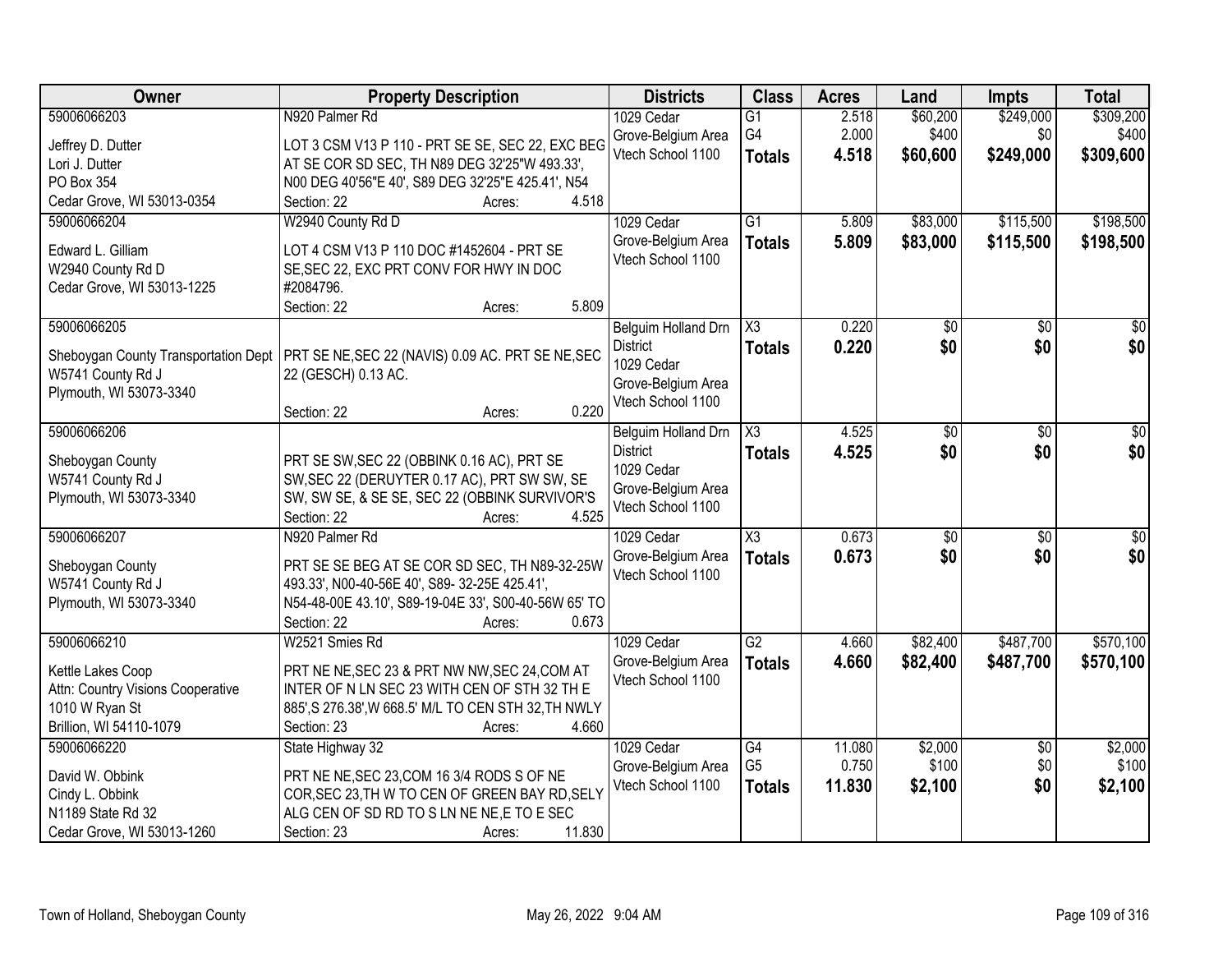| Owner                                          | <b>Property Description</b>                                                                        | <b>Districts</b>   | <b>Class</b>    | <b>Acres</b> | Land            | <b>Impts</b>    | <b>Total</b>     |
|------------------------------------------------|----------------------------------------------------------------------------------------------------|--------------------|-----------------|--------------|-----------------|-----------------|------------------|
| 59006066230                                    | State Highway 32                                                                                   | 1029 Cedar         | $\overline{G4}$ | 14.030       | \$2,500         | $\overline{50}$ | \$2,500          |
| David W. Obbink                                | PRT NE NE, SEC 23, COM AT NW COR SD1/4, THE TO                                                     | Grove-Belgium Area | G <sub>5</sub>  | 1.000        | \$100           | \$0             | \$100            |
| N1189 State Rd 32                              | A PNT 165' W OF CEN STH 32, SE 213.84', E 232.32'TO                                                | Vtech School 1100  | G7              | 0.250        | \$3,200         | \$0             | \$3,200          |
| Cedar Grove, WI 53013-1260                     | CEN SD HWY, SELY ON CEN STH 32 TO A PNT                                                            |                    | <b>Totals</b>   | 15.280       | \$5,800         | \$0             | \$5,800          |
|                                                | 15.280<br>Section: 23<br>Acres:                                                                    |                    |                 |              |                 |                 |                  |
| 59006066240                                    | N1246 State Highway 32                                                                             | 1029 Cedar         | $\overline{G1}$ | 0.930        | \$31,300        | \$131,500       | \$162,800        |
|                                                |                                                                                                    | Grove-Belgium Area | <b>Totals</b>   | 0.930        | \$31,300        | \$131,500       | \$162,800        |
| Tiffany A. Feldmann                            | PRT NE NE, SEC 23, COM IN CEN STH 32 470.25'N OF                                                   | Vtech School 1100  |                 |              |                 |                 |                  |
| N1246 State Rd 32                              | S LN SD 1/4, TH W 285', S 138', E 299' TO CEN SD                                                   |                    |                 |              |                 |                 |                  |
| Cedar Grove, WI 53013-1262                     | HWY, TH NWLY ON CEN STH 32 TO BEG.<br>0.930<br>Section: 23                                         |                    |                 |              |                 |                 |                  |
| 59006066250                                    | Acres:<br>State Highway 32                                                                         | 1029 Cedar         | G4              | 3.930        | \$700           | $\overline{50}$ | \$700            |
|                                                |                                                                                                    | Grove-Belgium Area |                 | 3.930        | \$700           | \$0             | \$700            |
| David W. Obbink                                | PRT NE NE, SEC 23, COM AT SW COR NE NE, TH N                                                       | Vtech School 1100  | <b>Totals</b>   |              |                 |                 |                  |
| N1189 State Rd 32                              | 12.33 RODS M/L, E TO CEN OF GREEN BAY RD SE                                                        |                    |                 |              |                 |                 |                  |
| Cedar Grove, WI 53013-1260                     | ALG CEN OF RD TO S LN NE NE, TH W TO BEG.                                                          |                    |                 |              |                 |                 |                  |
|                                                | 3.930<br>Section: 23<br>Acres:                                                                     |                    |                 |              |                 |                 |                  |
| 59006066260                                    | W2565 Smies Rd                                                                                     | 1029 Cedar         | $\overline{G1}$ | 0.750        | \$28,400        | \$116,800       | \$145,200        |
|                                                | Kay D Seider Trust Dated September 17 PRT NE NE, SEC 23, COM IN CEN STH 32, 825'W OF NE            | Grove-Belgium Area | <b>Totals</b>   | 0.750        | \$28,400        | \$116,800       | \$145,200        |
| 2021                                           | SEC COR, TH SELY ALG CEN OF HWY 224.40', TH W                                                      | Vtech School 1100  |                 |              |                 |                 |                  |
| W2565 Smies Rd                                 | 232.32', TH N 213.84', TH E 165'TO BEG, EXC FOR HWY                                                |                    |                 |              |                 |                 |                  |
| Oostburg, WI 53070-1764                        | 0.750<br>Section: 23<br>Acres:                                                                     |                    |                 |              |                 |                 |                  |
| 59006066270                                    |                                                                                                    | 1029 Cedar         | $\overline{X4}$ | 1.660        | $\overline{30}$ | $\overline{50}$ | $\overline{\$0}$ |
|                                                |                                                                                                    | Grove-Belgium Area | <b>Totals</b>   | 1.660        | \$0             | \$0             | \$0              |
| First Presbyterian - Cemetery<br>State Road 32 | PT.NE NE-DESC.AS COM.IN CEN. OF STH."42"<br>2131.8'E 837.54' S.OF N1/4 P, TH.E. 257.62', S 266', W | Vtech School 1100  |                 |              |                 |                 |                  |
| Cedar Grove, WI 99999                          | 49.5', S 4.5', E. 49.5', S 41.5', W 208.25'TO CEN.OF                                               |                    |                 |              |                 |                 |                  |
|                                                | 1.660<br>Section: 23<br>Acres:                                                                     |                    |                 |              |                 |                 |                  |
| 59006066280                                    | Smies Rd                                                                                           | 1029 Cedar         | G4              | 25.400       | \$4,600         | $\overline{60}$ | \$4,600          |
|                                                |                                                                                                    | Grove-Belgium Area | G <sub>5</sub>  | 0.600        | \$100           | \$0             | \$100            |
| David W. Obbink                                | PRT NW NE, SEC 23, COM 283.8'E OF NW COR                                                           | Vtech School 1100  | <b>Totals</b>   | 26.000       | \$4,700         | \$0             | \$4,700          |
| N1189 State Rd 32                              | SD1/4, TH E 1036.2' TO NE COR NW NE, S 1141.25', W                                                 |                    |                 |              |                 |                 |                  |
| Cedar Grove, WI 53013-1260                     | TO A PNT 1732.5'W OF CEN OF STH 32,N 291.5', W TC                                                  |                    |                 |              |                 |                 |                  |
|                                                | 26.000<br>Section: 23<br>Acres:                                                                    |                    |                 |              |                 |                 |                  |
| 59006066290                                    | W2701 Smies Rd                                                                                     | 1029 Cedar         | $\overline{G1}$ | 1.500        | \$46,000        | \$86,200        | \$132,200        |
| Richard A. Stapelkamp                          | PRT NW NE & PRT NE NW, COM 2378.7'W OF NE COR                                                      | Grove-Belgium Area | G4              | 11.300       | \$2,000         | \$0             | \$2,000          |
| Debra Stapelkamp                               | SEC 23, TH W 956.5', S0 DEG 27'W 663', S89 DEG 31'E                                                | Vtech School 1100  | G <sub>5</sub>  | 0.500        | \$300           | \$0             | \$300            |
| W2701 Smies Rd                                 | 679'TO N&S 1/4 LN, N0 DEG 33'E 197.1', N88 DEG 4'E                                                 |                    | <b>Totals</b>   | 13.300       | \$48,300        | \$86,200        | \$134,500        |
| Oostburg, WI 53070-1765                        | 13.300<br>Section: 23<br>Acres:                                                                    |                    |                 |              |                 |                 |                  |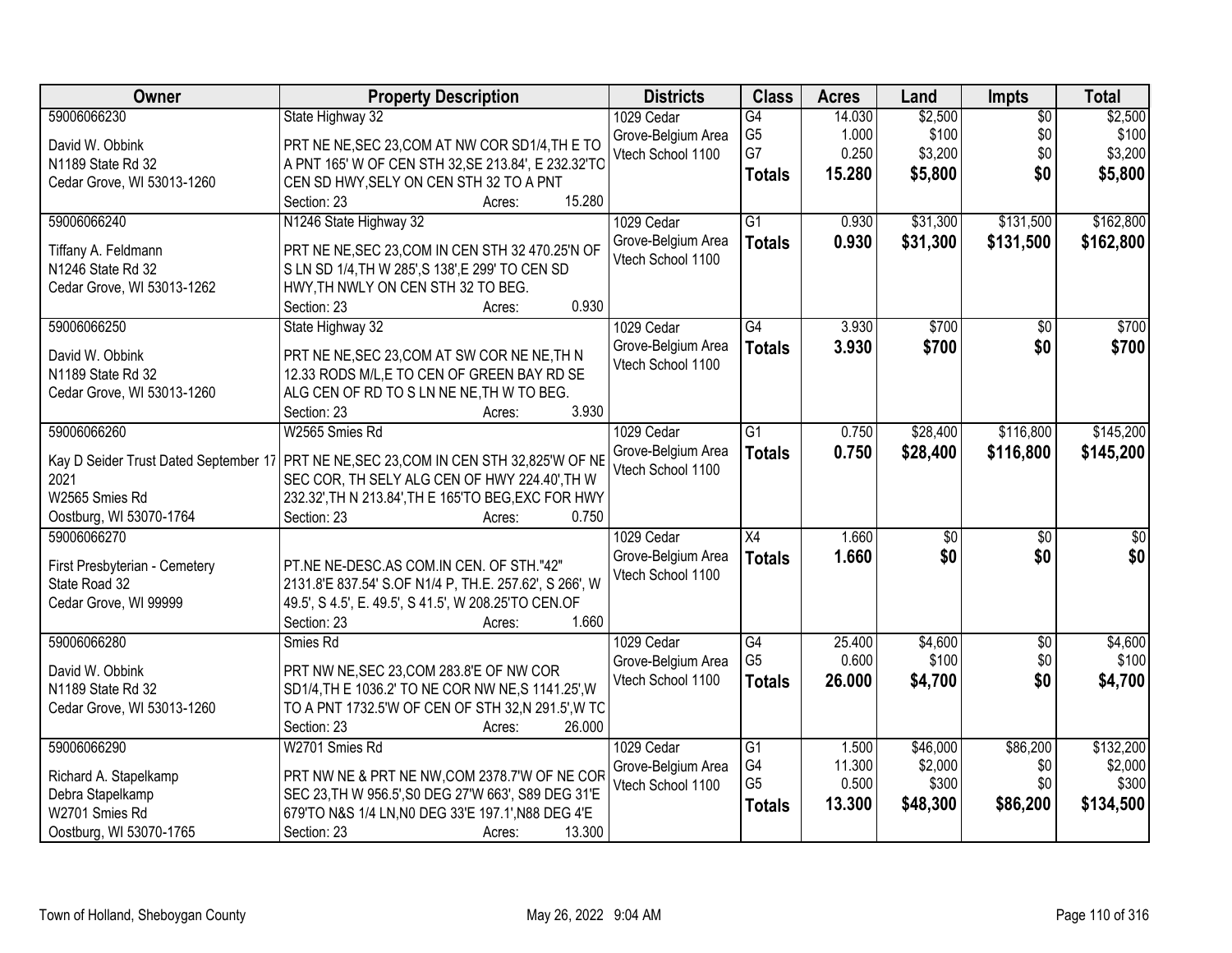| Owner                                     | <b>Property Description</b>                                                                    | <b>Districts</b>                        | <b>Class</b>    | <b>Acres</b> | Land     | <b>Impts</b>    | <b>Total</b> |
|-------------------------------------------|------------------------------------------------------------------------------------------------|-----------------------------------------|-----------------|--------------|----------|-----------------|--------------|
| 59006066300                               | State Highway 32                                                                               | 1029 Cedar                              | G4              | 3.930        | \$700    | $\overline{50}$ | \$700        |
| David W. Obbink                           | PRT NW NE, SEC 23, COM AT SE COR NW NE, TH N                                                   | Grove-Belgium Area                      | <b>Totals</b>   | 3.930        | \$700    | \$0             | \$700        |
| N1189 State Rd 32                         | 12.33 RODS M/L, W 51 RODS, S 12.33 RODS M/L, TH E                                              | Vtech School 1100                       |                 |              |          |                 |              |
| Cedar Grove, WI 53013-1260                | 51 RODS TO BEG.                                                                                |                                         |                 |              |          |                 |              |
|                                           | 3.930<br>Section: 23<br>Acres:                                                                 |                                         |                 |              |          |                 |              |
| 59006066301                               | W2671 Smies Rd                                                                                 | 1029 Cedar                              | $\overline{G1}$ | 2.000        | \$55,000 | \$256,000       | \$311,000    |
|                                           |                                                                                                | Grove-Belgium Area                      | <b>Totals</b>   | 2.000        | \$55,000 | \$256,000       | \$311,000    |
| Jaclyn M. Lukens                          | LOT 1,CSM V 10 P 201 - PRT NW NE, SEC 23, COM<br>2184.81'W OF NE COR SD SEC, TH S0 DEG 20'09"E | Vtech School 1100                       |                 |              |          |                 |              |
| Benjamin A. Lukens<br>W2671 Smies Rd      | 459.44', W 189.63', NO DEG 20'09"W 459.44', TH E                                               |                                         |                 |              |          |                 |              |
| Oostburg, WI 53070-1771                   | 2.000<br>Section: 23<br>Acres:                                                                 |                                         |                 |              |          |                 |              |
| 59006066310                               | State Highway 32                                                                               | 1029 Cedar                              | G4              | 13.860       | \$2,500  | \$0             | \$2,500      |
|                                           |                                                                                                | Grove-Belgium Area                      | <b>Totals</b>   | 13.860       | \$2,500  | \$0             | \$2,500      |
| David W. Obbink                           | PRT SW NE, SEC 23, COM 29 RODS E & 36.52 RODS N                                                | Vtech School 1100                       |                 |              |          |                 |              |
| N1189 State Rd 32                         | OF SW COR NE, THE 51 RODS TO ELN W1/2 NE, N                                                    |                                         |                 |              |          |                 |              |
| Cedar Grove, WI 53013-1260                | TO N LN OF S1/2 NE, W 51 RODS, TH S 43.48 RODS                                                 |                                         |                 |              |          |                 |              |
|                                           | 13.860<br>Section: 23<br>Acres:                                                                |                                         |                 |              |          |                 |              |
| 59006066320                               | County Rd G                                                                                    | 1029 Cedar                              | G4              | 14.830       | \$2,700  | $\sqrt[6]{3}$   | \$2,700      |
| Mark B. Navis                             | THE S 110 RDS OF THE W 29 RDS OF W1/2                                                          | Grove-Belgium Area                      | <b>Totals</b>   | 14.830       | \$2,700  | \$0             | \$2,700      |
| Mary E. Navis                             | NE1/4, SEC 23, EXC COM AT CEN SEC 23, TH E                                                     | Vtech School 1100                       |                 |              |          |                 |              |
| N1168 Palmer Rd                           | 249.99', NO DEG 45'E 467.16', W TO N&S1/4 LINE TH S                                            |                                         |                 |              |          |                 |              |
| Cedar Grove, WI 53013-1257                | Section: 23<br>14.830<br>Acres:                                                                |                                         |                 |              |          |                 |              |
| 59006066330                               | W2688 County Rd G                                                                              | 1029 Cedar                              | $\overline{G1}$ | 3.000        | \$65,000 | \$207,100       | \$272,100    |
| Karl J. Hoffmann                          | BB-1972 - PRT SW NE, SEC 23, COM AT SW COR OF                                                  | Grove-Belgium Area                      | G4              | 2.110        | \$400    | \$0             | \$400        |
| Dianne M. Hoffmann                        | NE1/4, TH NO DEG 46'30"E 467.16', S89 DEG 27'23"E                                              | Vtech School 1100                       | <b>Totals</b>   | 5.110        | \$65,400 | \$207,100       | \$272,500    |
| W2688 County Rd G                         | 474.20', S0 DEG 46' 30"W 467.16', TH N89 DEG 26' 50"W                                          |                                         |                 |              |          |                 |              |
| Cedar Grove, WI 53013-1214                | 5.110<br>Section: 23<br>Acres:                                                                 |                                         |                 |              |          |                 |              |
| 59006066340                               | N1189 State Highway 32                                                                         | 1029 Cedar                              | $\overline{G4}$ | 0.990        | \$200    | \$0             | \$200        |
|                                           |                                                                                                | Grove-Belgium Area                      | G7              | 3.000        | \$43,200 | \$251,500       | \$294,700    |
| David W. Obbink                           | ALL THAT PRT OF SE NE, SEC 23, LYING E OF CEN                                                  | Vtech School 1100                       | <b>Totals</b>   | 3.990        | \$43,400 | \$251,500       | \$294,900    |
| Cindy L. Obbink                           | OF GREEN BAY RD.                                                                               |                                         |                 |              |          |                 |              |
| N1189 State Rd 32                         | 3.990                                                                                          |                                         |                 |              |          |                 |              |
| Cedar Grove, WI 53013-1260<br>59006066350 | Section: 23<br>Acres:<br>N1188 State Highway 32                                                | 1029 Cedar                              | $\overline{G1}$ | 2.000        | \$55,000 | \$72,400        | \$127,400    |
|                                           |                                                                                                |                                         | G4              | 16.550       | \$3,000  | \$0             | \$3,000      |
| David W. Obbink                           | ALL THAT PRT SE NE, SEC 23, LYING W & S OF                                                     | Grove-Belgium Area<br>Vtech School 1100 |                 |              |          |                 |              |
| N1189 State Rd 32                         | GREEN BAY RD, EXC THAT PRT DESC IN VOL 168 P                                                   |                                         | <b>Totals</b>   | 18.550       | \$58,000 | \$72,400        | \$130,400    |
| Cedar Grove, WI 53013-1260                | 39 OF DEEDS.                                                                                   |                                         |                 |              |          |                 |              |
|                                           | 18.550<br>Section: 23<br>Acres:                                                                |                                         |                 |              |          |                 |              |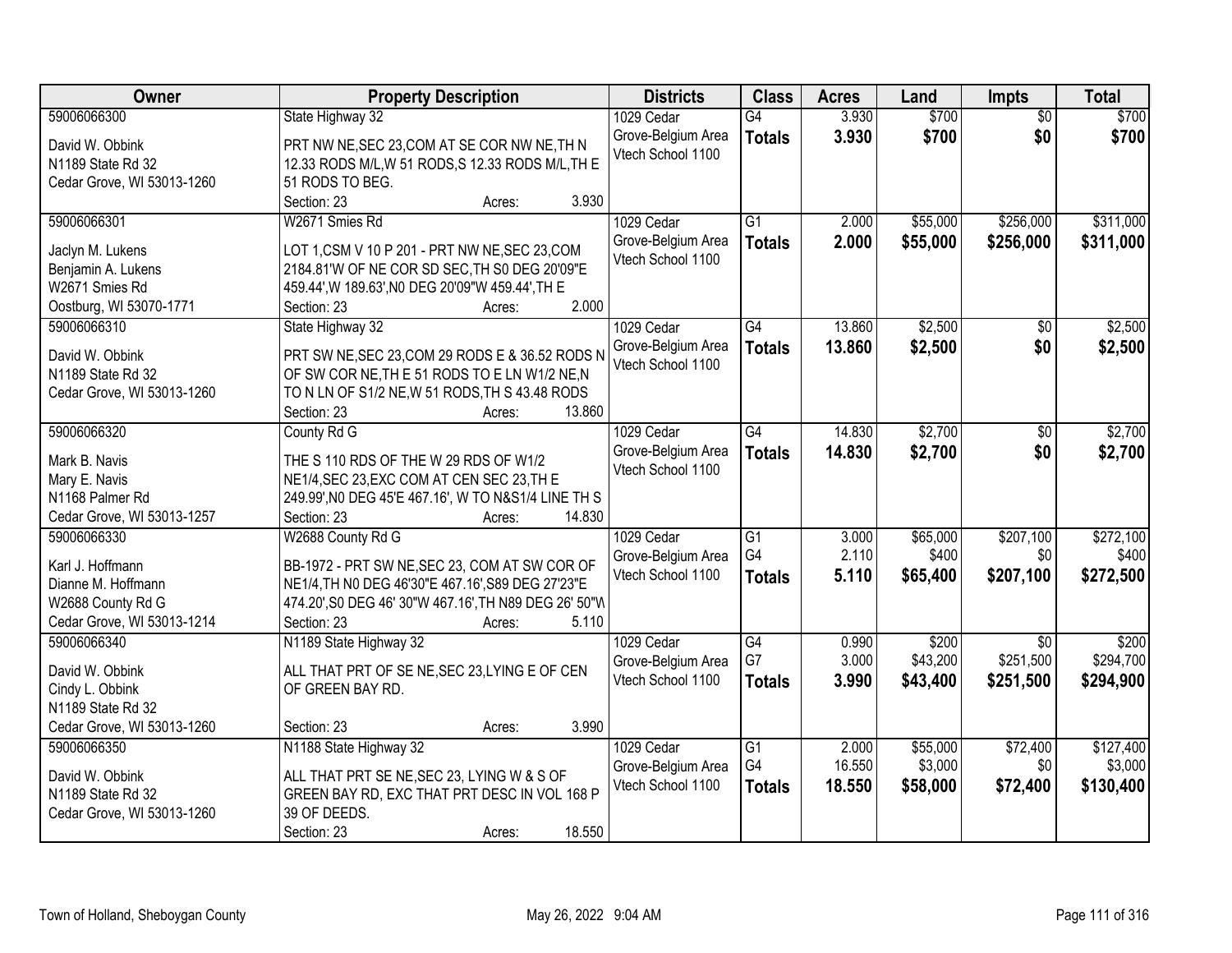| Owner                                           | <b>Property Description</b>                                          |        |        | <b>Districts</b>   | <b>Class</b>    | <b>Acres</b> | Land            | <b>Impts</b>    | <b>Total</b> |
|-------------------------------------------------|----------------------------------------------------------------------|--------|--------|--------------------|-----------------|--------------|-----------------|-----------------|--------------|
| 59006066360                                     | State Highway 32                                                     |        |        | 1029 Cedar         | $\overline{G4}$ | 28.400       | \$5,100         | $\overline{50}$ | \$5,100      |
| David W. Obbink                                 | PRT S1/2 NE1/4, SEC 23, COM 190.3'W OF SE COR, SD                    |        |        | Grove-Belgium Area | <b>Totals</b>   | 28.400       | \$5,100         | \$0             | \$5,100      |
| N1189 State Rd 32                               | NE1/4, TH W 1987.7', N 605.4', E 2078'TO CEN STH 42                  |        |        | Vtech School 1100  |                 |              |                 |                 |              |
| Cedar Grove, WI 53013-1260                      | (NOW STH 32), SELY ON CEN OF HWY 448.6', W                           |        |        |                    |                 |              |                 |                 |              |
|                                                 | Section: 23                                                          | Acres: | 28.400 |                    |                 |              |                 |                 |              |
| 59006066380                                     | Smies Rd                                                             |        |        | 1029 Cedar         | G4              | 10.000       | \$1,800         | $\overline{50}$ | \$1,800      |
| Mark B. Navis                                   | S1/2 E1/2 NE NW, SEC 23.                                             |        |        | Grove-Belgium Area | <b>Totals</b>   | 10.000       | \$1,800         | \$0             | \$1,800      |
| Mary E. Navis                                   |                                                                      |        |        | Vtech School 1100  |                 |              |                 |                 |              |
| N1168 Palmer Rd                                 |                                                                      |        |        |                    |                 |              |                 |                 |              |
| Cedar Grove, WI 53013-1257                      | Section: 23                                                          | Acres: | 10.000 |                    |                 |              |                 |                 |              |
| 59006066390                                     | Smies Rd                                                             |        |        | 1029 Cedar         | $\overline{G4}$ | 17.000       | \$3,000         | $\overline{50}$ | \$3,000      |
| Wayne C. Navis                                  | <b>W.1/2 NE NW</b>                                                   |        |        | Grove-Belgium Area | G <sub>5</sub>  | 3.000        | \$1,100         | \$0             | \$1,100      |
| Nancy J. Navis                                  |                                                                      |        |        | Vtech School 1100  | <b>Totals</b>   | 20,000       | \$4,100         | \$0             | \$4,100      |
| N1273 Palmer Rd                                 |                                                                      |        |        |                    |                 |              |                 |                 |              |
| Cedar Grove, WI 53013-1252                      | Section: 23                                                          | Acres: | 20.000 |                    |                 |              |                 |                 |              |
| 59006066400                                     | N1273 Palmer Rd                                                      |        |        | 1029 Cedar         | G1              | 2.000        | \$55,000        | \$194,400       | \$249,400    |
|                                                 |                                                                      |        |        | Grove-Belgium Area | G4              | 33.500       | \$5,400         | \$0             | \$5,400      |
| Wayne C. Navis<br>Nancy J. Navis                | NW NW, SEC 23, EXC PRT CONV TO TOWN OF<br><b>HOLLAND IN #1890560</b> |        |        | Vtech School 1100  | G <sub>5</sub>  | 4.040        | \$1,400         | \$0             | \$1,400      |
| N1273 Palmer Rd                                 |                                                                      |        |        |                    | <b>Totals</b>   | 39.540       | \$61,800        | \$194,400       | \$256,200    |
| Cedar Grove, WI 53013-1252                      | Section: 23                                                          | Acres: | 39.540 |                    |                 |              |                 |                 |              |
| 59006066401                                     | Palmer <sub>Rd</sub>                                                 |        |        | 1029 Cedar         | $\overline{X4}$ | 0.460        | $\overline{30}$ | $\overline{50}$ | $\sqrt{50}$  |
|                                                 |                                                                      |        |        | Grove-Belgium Area | <b>Totals</b>   | 0.460        | \$0             | \$0             | \$0          |
| Town of Holland                                 | PRT NW NW, SEC 23 (NAVIS) .46 AC                                     |        |        | Vtech School 1100  |                 |              |                 |                 |              |
| W3005 County Rd G<br>Cedar Grove, WI 53013-1221 |                                                                      |        |        |                    |                 |              |                 |                 |              |
|                                                 | Section: 23                                                          | Acres: | 0.460  |                    |                 |              |                 |                 |              |
| 59006066410                                     | County Rd G                                                          |        |        | 1029 Cedar         | G4              | 5.230        | \$900           | $\sqrt{6}$      | \$900        |
|                                                 |                                                                      |        |        | Grove-Belgium Area | G <sub>5</sub>  | 0.750        | \$500           | \$0             | \$500        |
| Mark B. Navis                                   | SW NW, SEC 23, EXC CSM V18 P 31-33, #1604192.                        |        |        | Vtech School 1100  | <b>Totals</b>   | 5.980        | \$1,400         | \$0             | \$1,400      |
| Mary E. Navis                                   |                                                                      |        |        |                    |                 |              |                 |                 |              |
| N1168 Palmer Rd<br>Cedar Grove, WI 53013-1257   | Section: 23                                                          |        | 5.980  |                    |                 |              |                 |                 |              |
| 59006066411                                     | Palmer Rd & County R                                                 | Acres: |        | 1029 Cedar         | G4              | 25.480       | \$4,100         | $\overline{50}$ | \$4,100      |
|                                                 |                                                                      |        |        | Grove-Belgium Area | G <sub>5</sub>  | 1.000        | \$100           | \$0             | \$100        |
| Mark B. Navis                                   | LOT 1 CSM V18 P 31-33,#1604192 - PRT SW NW, SEC                      |        |        | Vtech School 1100  | G7              | 1.000        | \$4,800         | \$20,000        | \$24,800     |
| Mary E. Navis                                   | 23.                                                                  |        |        |                    | <b>Totals</b>   | 27.480       | \$9,000         | \$20,000        | \$29,000     |
| N1168 Palmer Rd                                 |                                                                      |        |        |                    |                 |              |                 |                 |              |
| Cedar Grove, WI 53013-1257                      | Section: 23                                                          | Acres: | 27.480 |                    |                 |              |                 |                 |              |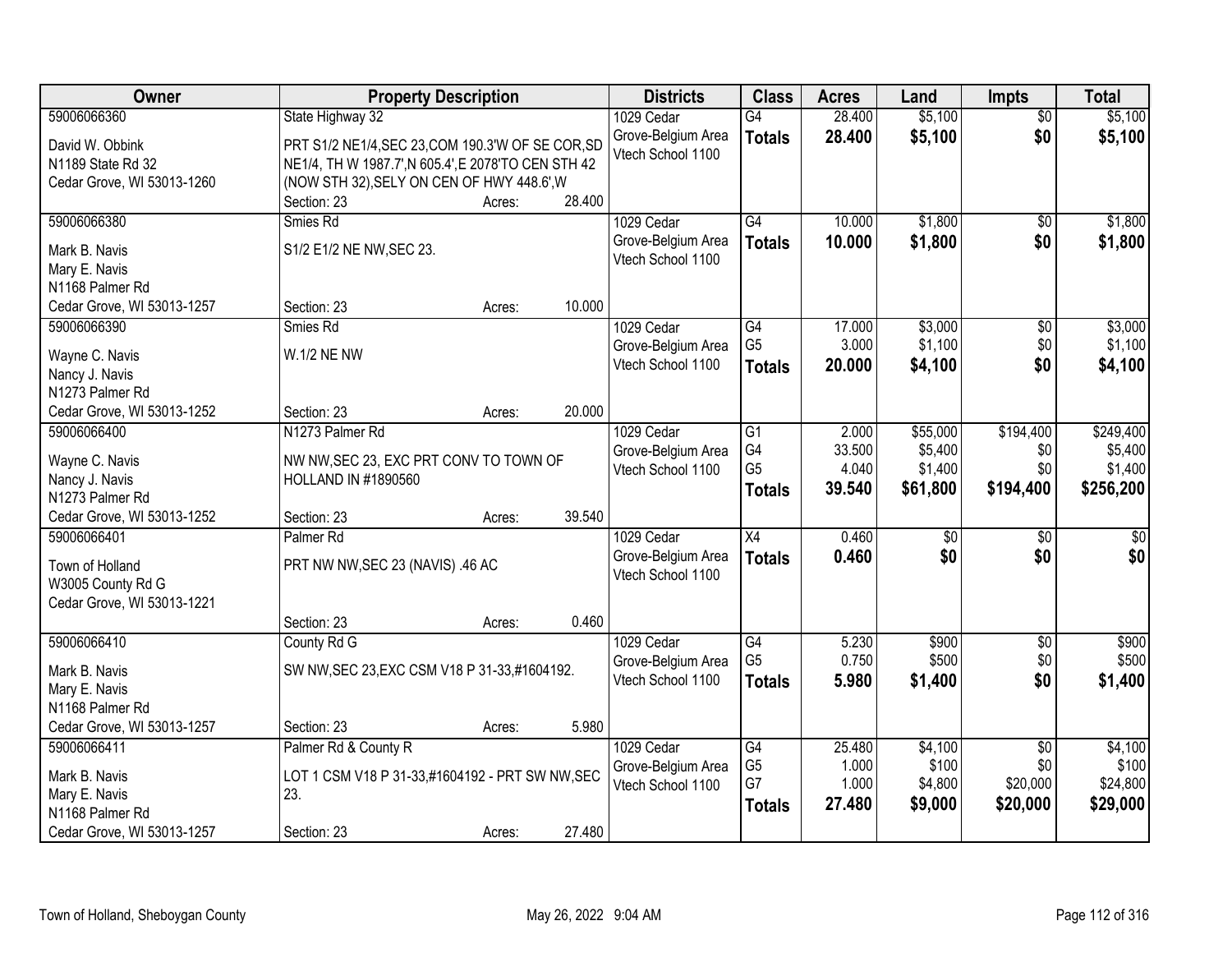| <b>Owner</b>                                                                                                      | <b>Property Description</b>                                                                                                                                                                                                                       | <b>Districts</b>                                      | <b>Class</b>                          | <b>Acres</b>              | Land                        | <b>Impts</b>                  | <b>Total</b>                |
|-------------------------------------------------------------------------------------------------------------------|---------------------------------------------------------------------------------------------------------------------------------------------------------------------------------------------------------------------------------------------------|-------------------------------------------------------|---------------------------------------|---------------------------|-----------------------------|-------------------------------|-----------------------------|
| 59006066412                                                                                                       | W2840 County Rd G                                                                                                                                                                                                                                 | 1029 Cedar                                            | $\overline{G1}$                       | 4.820                     | \$72,300                    | \$245,500                     | \$317,800                   |
| Ryan C. Navis<br>Cindy F. Navis<br>W2840 County Rd G                                                              | LOT 2 CSM V18 P 31-33,#1604192 - PRT SW NW, SEC<br>23.                                                                                                                                                                                            | Grove-Belgium Area<br>Vtech School 1100               | <b>Totals</b>                         | 4.820                     | \$72,300                    | \$245,500                     | \$317,800                   |
| Cedar Grove, WI 53013-1220                                                                                        | 4.820<br>Section: 23<br>Acres:                                                                                                                                                                                                                    |                                                       |                                       |                           |                             |                               |                             |
| 59006066413<br>Town of Holland<br>W3005 County Rd G<br>Cedar Grove, WI 53013-1221                                 | THAT PRT OF SW NW, SEC 23, DEDICATED FOR<br>ROAD BY CSM V18 P 31-33,#1604192.                                                                                                                                                                     | 1029 Cedar<br>Grove-Belgium Area<br>Vtech School 1100 | $\overline{X4}$<br><b>Totals</b>      | 1.730<br>1.730            | \$0<br>\$0                  | $\overline{50}$<br>\$0        | \$0<br>\$0                  |
|                                                                                                                   | 1.730<br>Section: 23<br>Acres:                                                                                                                                                                                                                    |                                                       |                                       |                           |                             |                               |                             |
| 59006066420<br>Mark B. Navis                                                                                      | County Rd G<br>E1/2 E1/2 SE NW, SEC 23, EXC COM AT CEN, SEC                                                                                                                                                                                       | 1029 Cedar<br>Grove-Belgium Area<br>Vtech School 1100 | G4<br><b>Totals</b>                   | 10.000<br>10.000          | \$1,800<br>\$1,800          | $\sqrt[6]{}$<br>\$0           | \$1,800<br>\$1,800          |
| Mary E. Navis<br>N1168 Palmer Rd<br>Cedar Grove, WI 53013-1257                                                    | 23, TH W 217.17', NO DEG 45'E 467.16', E TO N&S1/4<br>LN, TH S TO BEG, & ALSO INCL COM AT SE COR, NW<br>10.000<br>Section: 23<br>Acres:                                                                                                           |                                                       |                                       |                           |                             |                               |                             |
| 59006066430                                                                                                       | County Rd C                                                                                                                                                                                                                                       | 1029 Cedar                                            | G4                                    | 5.000                     | \$900                       | \$0                           | \$900                       |
| Mark B. Navis<br>Mary E. Navis<br>N1168 Palmer Rd                                                                 | W1/2 E1/2 SE NW, SEC 23, EXC THE S<br>644.38'THEREOF.                                                                                                                                                                                             | Grove-Belgium Area<br>Vtech School 1100               | <b>Totals</b>                         | 5.000                     | \$900                       | \$0                           | \$900                       |
| Cedar Grove, WI 53013-1257                                                                                        | 5.000<br>Section: 23<br>Acres:                                                                                                                                                                                                                    |                                                       |                                       |                           |                             |                               |                             |
| 59006066431<br>David W. Tegrotenhuis<br>Pamela J. Tegrotenhuis<br>W2734 County Rd G<br>Cedar Grove, WI 53013-1215 | W2734 County Rd G<br>LOT 1 CSM V5 P 269 - PRT SE NW, SEC 23, COM<br>331.50'W OF CEN OF SEC, TH W 338', NO DEG 10'20"E<br>644.38', E 338', TH S0 DEG 10'20"W 644.38'TO BEG,<br>4.740<br>Section: 23<br>Acres:                                      | 1029 Cedar<br>Grove-Belgium Area<br>Vtech School 1100 | $\overline{G1}$<br><b>Totals</b>      | 4.740<br>4.740            | \$72,000<br>\$72,000        | \$170,900<br>\$170,900        | \$242,900<br>\$242,900      |
| 59006066440<br>Mark B. Navis<br>Mary E. Navis<br>N1168 Palmer Rd<br>Cedar Grove, WI 53013-1257                    | County Rd G<br>W1/2 SE NW, SEC 23, EXC COM AT CEN SD SEC, TH W<br>669.5'ALG S LN SD SEC 1/4 TO PNT OF BEG, TH N00<br>DEG 10'20"E 644.38', W 355', S00 DEG 10'20"W 644.38'<br>14.740<br>Section: 23<br>Acres:                                      | 1029 Cedar<br>Grove-Belgium Area<br>Vtech School 1100 | G4<br>G <sub>5</sub><br><b>Totals</b> | 14.540<br>0.200<br>14.740 | \$2,600<br>\$100<br>\$2,700 | $\overline{50}$<br>\$0<br>\$0 | \$2,600<br>\$100<br>\$2,700 |
| 59006066441<br>W2760 County Rd G<br>Cedar Grove, WI 53013-1215                                                    | W2760 County Rd G<br>Kritz, Jeffrey S & Laura K Kritz Trust et a   TR 1 CSM V4 P 162 & OTHER LANDS - PRT SE<br>NW, SEC 23, COM AT CEN SD SEC, TH W 669.5'ALG S<br>LN SD SEC1/4 TO PNT OF BEG TH N00 DEG 10'20"E<br>5.260<br>Section: 23<br>Acres: | 1029 Cedar<br>Grove-Belgium Area<br>Vtech School 1100 | $\overline{G1}$<br><b>Totals</b>      | 5.260<br>5.260            | \$73,800<br>\$73,800        | \$167,400<br>\$167,400        | \$241,200<br>\$241,200      |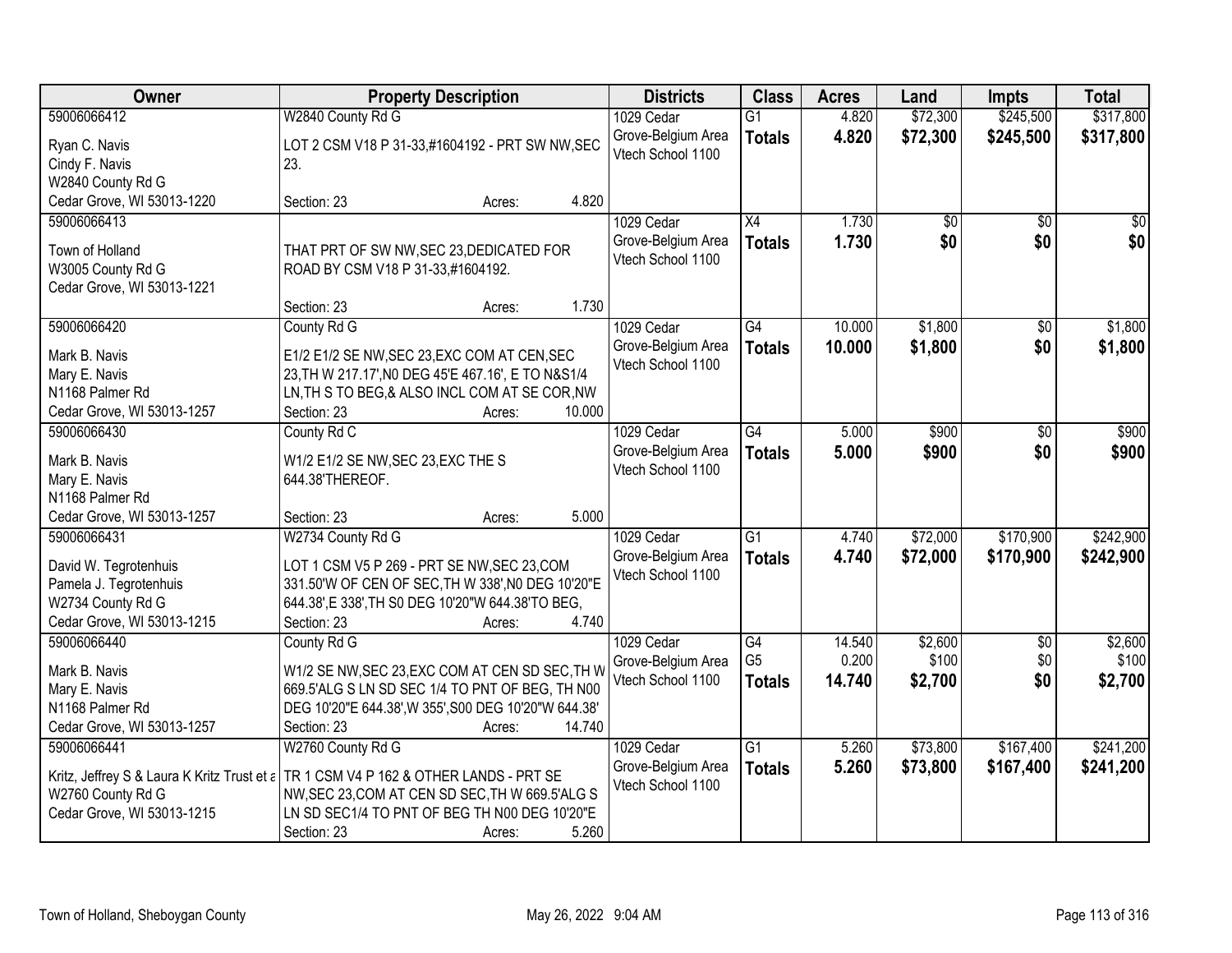| Owner                                    | <b>Property Description</b>                                                                             | <b>Districts</b>   | <b>Class</b>           | <b>Acres</b> | Land            | <b>Impts</b>    | <b>Total</b>     |
|------------------------------------------|---------------------------------------------------------------------------------------------------------|--------------------|------------------------|--------------|-----------------|-----------------|------------------|
| 59006066470                              | Palmer <sub>Rd</sub>                                                                                    | 1029 Cedar         | $\overline{G4}$        | 10.000       | \$1,600         | $\overline{50}$ | \$1,600          |
| Wayne C. Navis                           | W.1/2 NW SW, SEC 23, EXC COM AT NW COR SD1/4,                                                           | Grove-Belgium Area | G <sub>5</sub>         | 5.000        | \$3,100         | \$0             | \$3,100          |
| Nancy J. Navis                           | TH E 660', S 760', W 153.25', N 560', W 506.75', TH N                                                   | Vtech School 1100  | <b>Totals</b>          | 15,000       | \$4,700         | \$0             | \$4,700          |
| N1273 Palmer Rd                          | 200'TO BEG.                                                                                             |                    |                        |              |                 |                 |                  |
| Cedar Grove, WI 53013-1252               | Section: 23<br>Acres:                                                                                   | 15.000             |                        |              |                 |                 |                  |
| 59006066480                              | W2879 County Rd G                                                                                       | 1029 Cedar         | G1                     | 4.000        | \$58,700        | \$135,000       | \$193,700        |
|                                          |                                                                                                         | Grove-Belgium Area | G4                     | 1.000        | \$200           | \$0             | \$200            |
| Ronald A. Lenz<br>Joan A. Lenz           | PRT NW SW, SEC 23, COM AT NW COR SD1/4, TH E<br>660', S 760', W 153.25', N 560', W 506.75', TH N 200'TO | Vtech School 1100  | <b>Totals</b>          | 5.000        | \$58,900        | \$135,000       | \$193,900        |
| W2879 County Rd G                        | BEG.                                                                                                    |                    |                        |              |                 |                 |                  |
| Cedar Grove, WI 53013-1220               | Section: 23<br>Acres:                                                                                   | 5.000              |                        |              |                 |                 |                  |
| 59006066490                              | W2818 County Rd D                                                                                       | 1029 Cedar         | G1                     | 9.687        | \$82,700        | \$8,200         | \$90,900         |
|                                          |                                                                                                         | Grove-Belgium Area | G <sub>5</sub>         | 7.000        | \$4,900         | \$0             | \$4,900          |
| Leann Gauger                             | E 1/2 SW SW, SEC 23, EXC S 40' CONV FOR HWY IN                                                          | Vtech School 1100  | <b>Totals</b>          | 16.687       | \$87,600        | \$8,200         | \$95,800         |
| Robert C. Gauger                         | WD #2085490, & ALSO EXC TR I CSM V4 P75 DOC                                                             |                    |                        |              |                 |                 |                  |
| W2830 County Rd D                        | #1017496.                                                                                               |                    |                        |              |                 |                 |                  |
| Cedar Grove, WI 53013-1224               | Section: 23<br>Acres:                                                                                   | 16.687             |                        |              |                 |                 |                  |
| 59006066500                              | N929 Palmer Rd                                                                                          | 1029 Cedar         | $\overline{G1}$        | 10.000       | \$83,600        | \$89,000        | \$172,600        |
| Linda D. Antonicci                       | W1/2 SW SW, SEC 23, EXC THE E 100' OF THE S 133'                                                        | Grove-Belgium Area | G <sub>5</sub>         | 9.130        | \$6,400         | \$0             | \$6,400          |
| N929 Palmer Rd                           | THEREOF, & ALSO EXC BEG AT SW COR SEC 23, TH                                                            | Vtech School 1100  | <b>Totals</b>          | 19.130       | \$90,000        | \$89,000        | \$179,000        |
| Cedar Grove, WI 53013-1251               | N0-40-56E 80', S89-19-04E 33', S39-52-49E 52.62',                                                       |                    |                        |              |                 |                 |                  |
|                                          | Section: 23<br>Acres:                                                                                   | 19.130             |                        |              |                 |                 |                  |
| 59006066501                              | County Rd D                                                                                             | 1029 Cedar         | $\overline{\text{X3}}$ | 2.381        | $\overline{30}$ | $\overline{30}$ | $\overline{\$0}$ |
|                                          | PRT SE SW, SEC 23, COM N89 DEG 20'25"W 145', TH                                                         | Grove-Belgium Area | <b>Totals</b>          | 2.381        | \$0             | \$0             | \$0              |
| Sheboygan County<br>W5741 County Rd J    | N89 DEG 20'25"W 685.88', N00 DEG 32'55"E 40', S89                                                       | Vtech School 1100  |                        |              |                 |                 |                  |
| Plymouth, WI 53073-3340                  | DEG 20'25"E 344.79', S00 DEG 39'35"W 7', S89 DEG                                                        |                    |                        |              |                 |                 |                  |
|                                          | Section: 23<br>Acres:                                                                                   | 2.381              |                        |              |                 |                 |                  |
| 59006066510                              |                                                                                                         | 1029 Cedar         | $\overline{X4}$        | 0.208        | $\overline{50}$ | $\overline{50}$ | $\overline{\$0}$ |
|                                          |                                                                                                         | Grove-Belgium Area | <b>Totals</b>          | 0.208        | \$0             | \$0             | \$0              |
| Wisconsin Gas LLC Milwaukee Gas &        | 'ERROR DEED' - THE E 100 FT OF THE S 133 FT OF                                                          | Vtech School 1100  |                        |              |                 |                 |                  |
| Light Co                                 | W1/2 OF SW SW, EXC COM S89-20-25E 570.85' FROM                                                          |                    |                        |              |                 |                 |                  |
| Attn: Property Rights & Information Grou | SW COR OF SD SEC, TH N00-39-10E 40', S89-20-25E                                                         |                    |                        |              |                 |                 |                  |
| 231 W Michigan St Rm a252                | Section: 23<br>Acres:                                                                                   | 0.208              |                        |              |                 |                 |                  |
| Milwaukee, WI 53203                      |                                                                                                         |                    |                        |              |                 |                 |                  |
| 59006066511                              | W2830 County Rd D                                                                                       | 1029 Cedar         | $\overline{G1}$        | 2.697        | \$62,000        | \$138,400       | \$200,400        |
| Leann Gauger                             | TR I CSM V4 P75 DOC #1017496 BEING PRT SW                                                               | Grove-Belgium Area | <b>Totals</b>          | 2.697        | \$62,000        | \$138,400       | \$200,400        |
| Robert C. Gauger                         | SW, SEC 23, EXC S 40' CONV FOR HWY IN WD                                                                | Vtech School 1100  |                        |              |                 |                 |                  |
| W2830 County Rd D                        | #2085490.                                                                                               |                    |                        |              |                 |                 |                  |
| Cedar Grove, WI 53013-1224               | Section: 23<br>Acres:                                                                                   | 2.697              |                        |              |                 |                 |                  |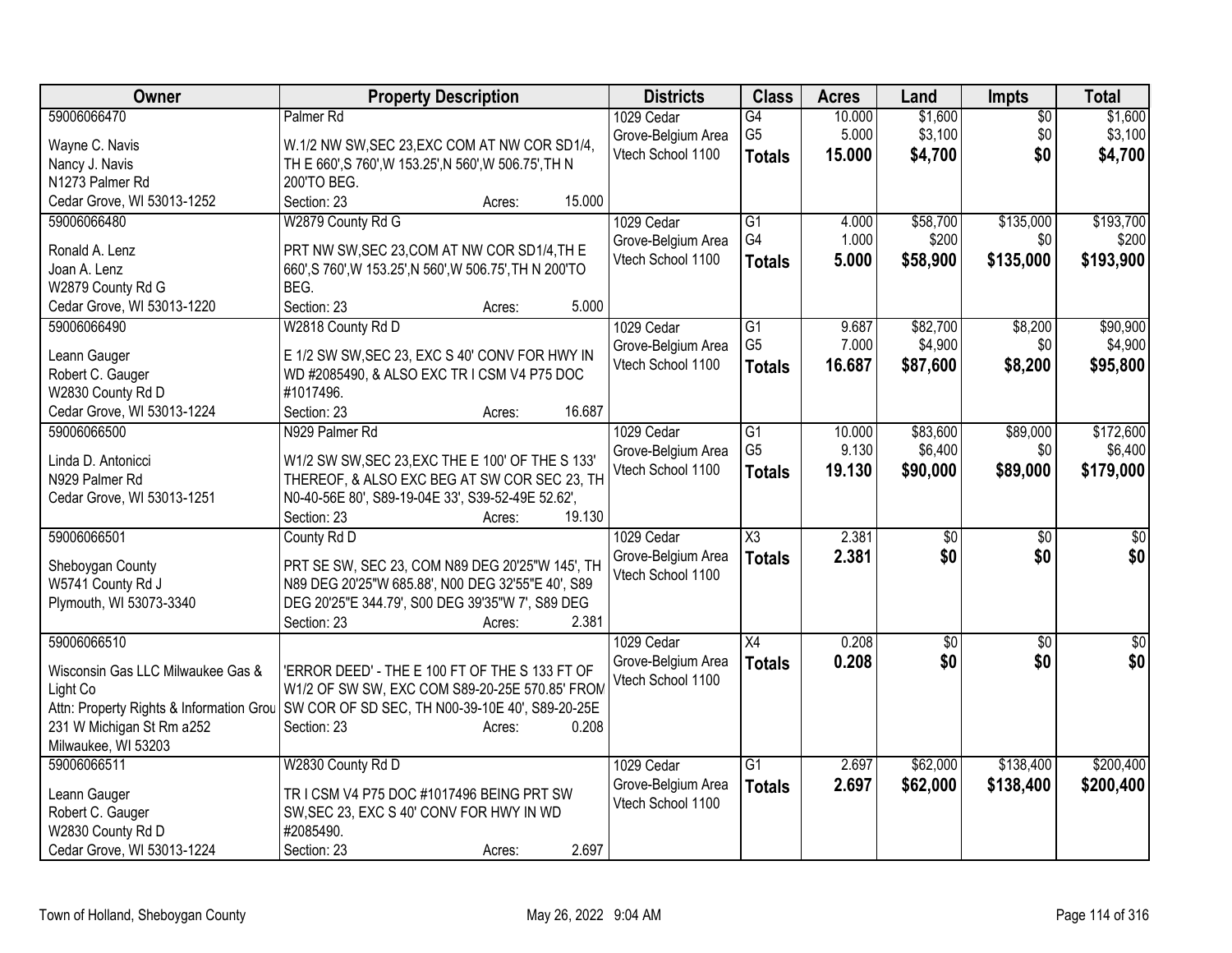| <b>Owner</b>                               | <b>Property Description</b>                                                                          | <b>Districts</b>   | <b>Class</b>    | <b>Acres</b> | Land       | <b>Impts</b>    | <b>Total</b> |
|--------------------------------------------|------------------------------------------------------------------------------------------------------|--------------------|-----------------|--------------|------------|-----------------|--------------|
| 59006066520                                | County Rd D                                                                                          | 1029 Cedar         | $\overline{G1}$ | 0.250        | \$7,900    | \$1,900         | \$9,800      |
| <b>Glenn Meerdink</b>                      | "ERROR DEED 22-08" SE SW, SEC 23, EXC COM                                                            | Grove-Belgium Area | G4              | 31.210       | \$5,600    | \$0             | \$5,600      |
| Gail Meerdink                              | 1344.41'E TO SW COR, SD SEC, TH N0 DEG 6'40"W                                                        | Vtech School 1100  | G <sub>5</sub>  | 0.675        | \$400      | \$0             | \$400        |
| 132 Parkview Ct                            | 428.74', E 508', S0 DEG 6'40"E 428.74', TH W 508'TO                                                  |                    | <b>Totals</b>   | 32.135       | \$13,900   | \$1,900         | \$15,800     |
| Cedar Grove, WI 53013-1650                 | 32.135<br>Section: 23<br>Acres:                                                                      |                    |                 |              |            |                 |              |
| 59006066522                                | W2770 County Rd D                                                                                    | 1029 Cedar         | $\overline{G1}$ | 4.472        | \$70,900   | \$149,000       | \$219,900    |
| James K. Guarino                           | LOT 1 CSM V7 P4 DOC #1100638 -PRT SE SW, SEC                                                         | Grove-Belgium Area | <b>Totals</b>   | 4.472        | \$70,900   | \$149,000       | \$219,900    |
| Angela M. Guarino                          | 23, EXC S 45'.                                                                                       | Vtech School 1100  |                 |              |            |                 |              |
| W2770 County Rd D                          |                                                                                                      |                    |                 |              |            |                 |              |
| Cedar Grove, WI 53013-1223                 | 4.472<br>Section: 23<br>Acres:                                                                       |                    |                 |              |            |                 |              |
| 59006066523                                | County Rd D                                                                                          | 1029 Cedar         | $\overline{G1}$ | 0.460        | \$14,900   | $\overline{50}$ | \$14,900     |
|                                            |                                                                                                      | Grove-Belgium Area | <b>Totals</b>   | 0.460        | \$14,900   | \$0             | \$14,900     |
| Andrew J. Gabrielse                        | PRT SE SW, SEC 23, COM S89 DEG 45'25"E 2538.40'&                                                     | Vtech School 1100  |                 |              |            |                 |              |
| Kristina M. Gabrielse                      | NO DEG 11' 29"E 183'FROM SW COR, SD SEC, TH N89                                                      |                    |                 |              |            |                 |              |
| 129 N 6th St                               | DEG 45'25"W 135', NO DEG 11'29"E 150', S89 DEG 45'<br>0.460                                          |                    |                 |              |            |                 |              |
| Cedar Grove, WI 53013-1610<br>59006066524  | Section: 23<br>Acres:<br>N/a                                                                         | 1029 Cedar         | $\overline{X2}$ | 0.590        |            | \$0             | \$0          |
|                                            |                                                                                                      | Grove-Belgium Area |                 | 0.590        | \$0<br>\$0 | \$0             | \$0          |
| State of Wisconsin Dept of Transportatic   | PRT NE NE, SEC 23 (KETTLE LAKES) 0.34 AC. PRT                                                        | Vtech School 1100  | <b>Totals</b>   |              |            |                 |              |
| 944 Vanderperren Way                       | NE NE, SEC 23 (SEIDER) 0.25 AC.                                                                      |                    |                 |              |            |                 |              |
| Green Bay, WI 54304-5344                   |                                                                                                      |                    |                 |              |            |                 |              |
|                                            | 0.590<br>Section: 23<br>Acres:                                                                       |                    |                 |              |            |                 |              |
| 59006066530                                | W2161 Smies Rd                                                                                       | 1029 Cedar         | $\overline{G1}$ | 1.000        | \$12,000   | \$31,300        | \$43,300     |
| Nancy J. Hendrikse                         | NE NE, SEC 24, EXC COM AT NE COR SD SEC, TH N89                                                      | Grove-Belgium Area | G4              | 33.500       | \$6,100    | \$0             | \$6,100      |
| Reginald Hendrikse                         | DEG 42'17" W 866.4'ALG N LN SD SEC TO BEG, TH                                                        | Vtech School 1100  | G <sub>5</sub>  | 0.710        | \$100      | \$0             | \$100        |
| 14 S 8th St                                | CONT N89 DEG 42'17"W 467.0'TO W LN NE NE SD                                                          |                    | <b>Totals</b>   | 35.210       | \$18,200   | \$31,300        | \$49,500     |
| Oostburg, WI 53070-1435                    | 35.210<br>Section: 24<br>Acres:                                                                      |                    |                 |              |            |                 |              |
| 59006066531                                | W2189 Smies Rd                                                                                       | 1029 Cedar         | G1              | 2.000        | \$55,000   | \$136,300       | \$191,300    |
| Oliver C. Kostuch                          | LOT 1 CSM V12 P 5-6 - PRT NE NE, SEC 24, COM AT                                                      | Grove-Belgium Area | G4              | 3.010        | \$500      | \$0             | \$500        |
| Sonya J. Kostuch                           | NE COR SD SEC, TH N89 DEG 42'17"W 866.4'ALG N                                                        | Vtech School 1100  | <b>Totals</b>   | 5.010        | \$55,500   | \$136,300       | \$191,800    |
| W2189 Smies Rd                             | LN SD SEC TO BEG TH CONT N89 DEG 42'17"W                                                             |                    |                 |              |            |                 |              |
| Oostburg, WI 53070-1760                    | 5.010<br>Section: 24<br>Acres:                                                                       |                    |                 |              |            |                 |              |
| 59006066540                                | W2229 Smies Rd                                                                                       | 1029 Cedar         | $\overline{G1}$ | 2.000        | \$55,000   | \$206,000       | \$261,000    |
|                                            |                                                                                                      | Grove-Belgium Area | G4              | 8.000        | \$1,400    | \$0             | \$1,400      |
| Benjamin J. Reenders<br>Amanda R. Reenders | PRT NW NE, SEC 24, COM AT NE COR SD1/4, TH S<br>1147.83', W 330', NWLY 1155' M/L TO N LN NW NE, TH E | Vtech School 1100  | <b>Totals</b>   | 10.000       | \$56,400   | \$206,000       | \$262,400    |
| W2229 Smies Rd                             | 429'TO BEG.                                                                                          |                    |                 |              |            |                 |              |
| Oostburg, WI 53070-1761                    | 10.000<br>Section: 24<br>Acres:                                                                      |                    |                 |              |            |                 |              |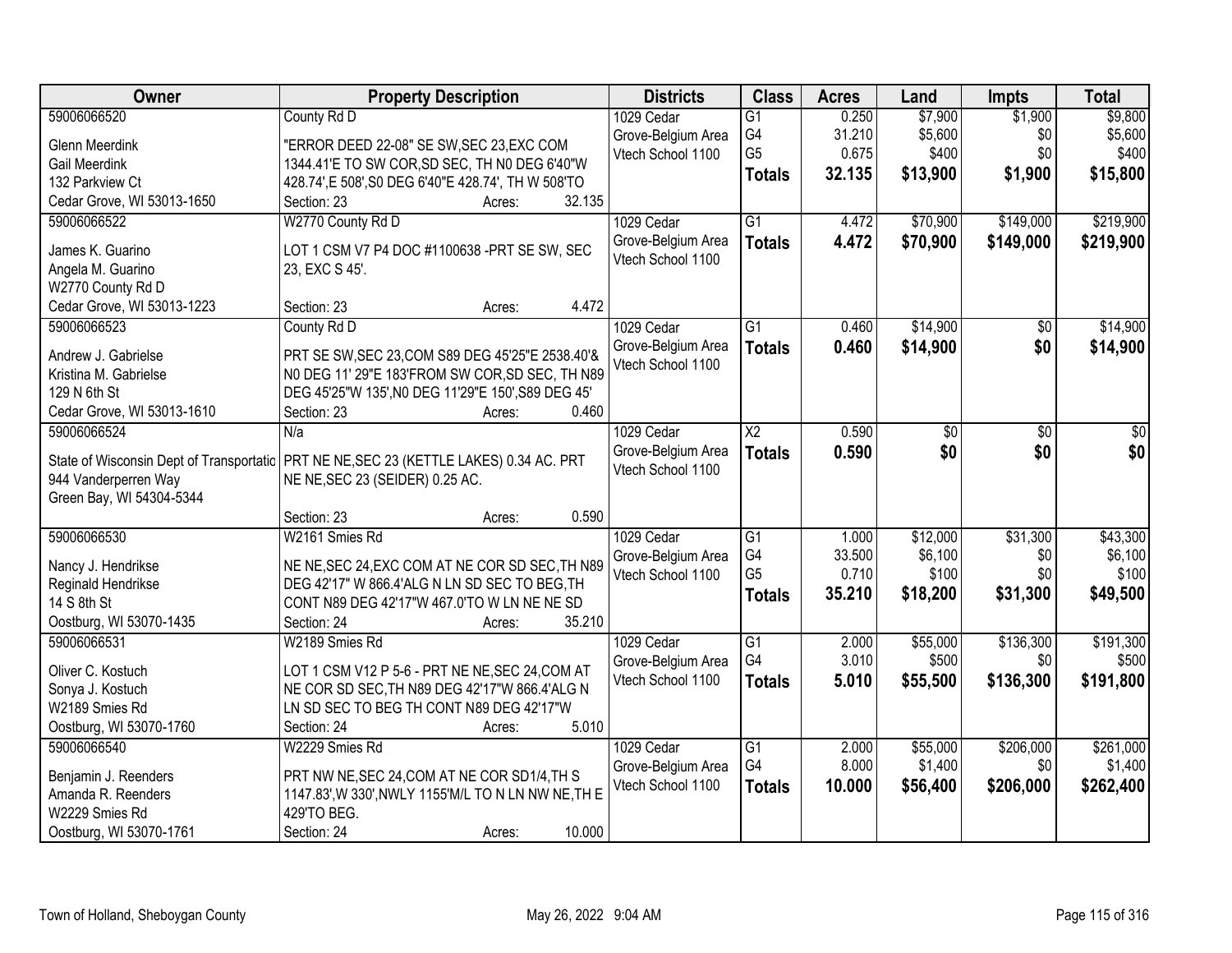| Owner                                    | <b>Property Description</b>                                                                         |        |        | <b>Districts</b>   | <b>Class</b>    | <b>Acres</b> | Land     | Impts           | <b>Total</b> |
|------------------------------------------|-----------------------------------------------------------------------------------------------------|--------|--------|--------------------|-----------------|--------------|----------|-----------------|--------------|
| 59006066550                              | W2263 Smies Rd                                                                                      |        |        | 1029 Cedar         | G4              | 22.300       | \$3,800  | $\overline{50}$ | \$3,800      |
| Ronald J. Walvoord                       | NW NE, SEC 24, EXC COM AT NE COR OF SD1/4, TH S                                                     |        |        | Grove-Belgium Area | G <sub>5</sub>  | 5.700        | \$3,100  | \$0             | \$3,100      |
| Joan E. Walvoord                         | 1147.83', W 330', NWLY 1155'TO A PNT IN N LN OF SEC                                                 |        |        | Vtech School 1100  | G7              | 2.000        | \$38,000 | \$137,200       | \$175,200    |
| W2263 Smies Rd                           | 24, TH E 429'TO BEG                                                                                 |        |        |                    | <b>Totals</b>   | 30.000       | \$44,900 | \$137,200       | \$182,100    |
| Oostburg, WI 53070-1761                  | Section: 24                                                                                         | Acres: | 30.000 |                    |                 |              |          |                 |              |
| 59006066570                              | Smies Rd                                                                                            |        |        | 1029 Cedar         | G4              | 30.870       | \$5,600  | \$0             | \$5,600      |
|                                          |                                                                                                     |        |        | Grove-Belgium Area | <b>Totals</b>   | 30.870       | \$5,600  | \$0             | \$5,600      |
| Ronald J. Walvoord                       | SW NE, SEC 24, EXC THE S 300' OF AFORE DESC.                                                        |        |        | Vtech School 1100  |                 |              |          |                 |              |
| Joan E. Walvoord                         |                                                                                                     |        |        |                    |                 |              |          |                 |              |
| W2263 Smies Rd                           |                                                                                                     |        | 30.870 |                    |                 |              |          |                 |              |
| Oostburg, WI 53070-1761<br>59006066580   | Section: 24<br>Sauk Trail Rd                                                                        | Acres: |        | 1029 Cedar         | $\overline{G4}$ | 20.000       | \$3,600  | $\overline{50}$ | \$3,600      |
|                                          |                                                                                                     |        |        | Grove-Belgium Area |                 |              |          |                 |              |
| Walter C. Kaiser Jr                      | N1/2 SE NE, SEC 24.                                                                                 |        |        | Vtech School 1100  | <b>Totals</b>   | 20.000       | \$3,600  | \$0             | \$3,600      |
| N1138 Sauk Trail Rd                      |                                                                                                     |        |        |                    |                 |              |          |                 |              |
| Cedar Grove, WI 53013-1269               |                                                                                                     |        |        |                    |                 |              |          |                 |              |
|                                          | Section: 24                                                                                         | Acres: | 20.000 |                    |                 |              |          |                 |              |
| 59006066590                              | N1138 Sauk Trl Rd                                                                                   |        |        | 1029 Cedar         | G1              | 2.000        | \$55,000 | \$205,500       | \$260,500    |
| Walter C. Kaiser Jr                      | S.1/2 SE NE                                                                                         |        |        | Grove-Belgium Area | G4              | 17.500       | \$3,200  | \$0             | \$3,200      |
| N1138 Sauk Trail Rd                      |                                                                                                     |        |        | Vtech School 1100  | G <sub>5</sub>  | 0.500        | \$100    | \$0             | \$100        |
| Cedar Grove, WI 53013-1269               |                                                                                                     |        |        |                    | <b>Totals</b>   | 20.000       | \$58,300 | \$205,500       | \$263,800    |
|                                          | Section: 24                                                                                         | Acres: | 20.000 |                    |                 |              |          |                 |              |
| 59006066600                              | Smies Rd                                                                                            |        |        | 1029 Cedar         | $\overline{G4}$ | 17.990       | \$3,200  | \$0             | \$3,200      |
|                                          |                                                                                                     |        |        | Grove-Belgium Area | G <sub>5</sub>  | 4.000        | \$2,400  | \$0             | \$2,400      |
| Ronald J. Walvoord                       | ALL THAT PRT OF NE NW, SEC 24 LYING E OF E R/W                                                      |        |        | Vtech School 1100  | <b>Totals</b>   | 21.990       | \$5,600  | \$0             | \$5,600      |
| Joan E. Walvoord                         | LN OF FORMER TMER&T CO, EXC COM 303.37'W OF                                                         |        |        |                    |                 |              |          |                 |              |
| W2263 Smies Rd                           | N1/4 POST, TH S 437', W 553'TO E R/W LN OF TMER&T                                                   |        |        |                    |                 |              |          |                 |              |
| Oostburg, WI 53070-1761                  | Section: 24                                                                                         | Acres: | 21.990 |                    |                 |              |          |                 |              |
| 59006066610                              | W2401 Smies Rd                                                                                      |        |        | 1029 Cedar         | $\overline{G1}$ | 2.000        | \$52,300 | \$104,500       | \$156,800    |
| <b>Killian Trust</b>                     | ALL THAT PRT OF NE NW, SEC 24 LYING W&N OF                                                          |        |        | Grove-Belgium Area | G4              | 5.820        | \$1,100  | \$0             | \$1,100      |
| 10215 Sugar Hill Dr                      | C&NW RR CO R/W.                                                                                     |        |        | Vtech School 1100  | G <sub>5</sub>  | 0.500        | \$300    | \$0             | \$300        |
| Houston, TX 77042-1543                   |                                                                                                     |        |        |                    | <b>Totals</b>   | 8.320        | \$53,700 | \$104,500       | \$158,200    |
|                                          | Section: 24                                                                                         | Acres: | 8.320  |                    |                 |              |          |                 |              |
| 59006066620                              | W2333 Smies Rd                                                                                      |        |        | 1029 Cedar         | $\overline{G1}$ | 5.010        | \$69,400 | \$63,300        | \$132,700    |
|                                          |                                                                                                     |        |        | Grove-Belgium Area | <b>Totals</b>   | 5.010        | \$69,400 | \$63,300        | \$132,700    |
| Michael L. Depagter<br>Robyn A. Depagter | PRT NE NW, SEC 24, COM 303.37' W OF N1/4 POST, TH<br>S 437', W 553'TO E R/W LN OF TMER&T CO N13 DEG |        |        | Vtech School 1100  |                 |              |          |                 |              |
| 418 Eastfield Dr                         | 42'05"E 449.8'ON SD E R/W LN TO N LN SEC 24, TH E                                                   |        |        |                    |                 |              |          |                 |              |
|                                          |                                                                                                     |        |        |                    |                 |              |          |                 |              |
| Oostburg, WI 53070-1489                  | Section: 24                                                                                         | Acres: | 5.010  |                    |                 |              |          |                 |              |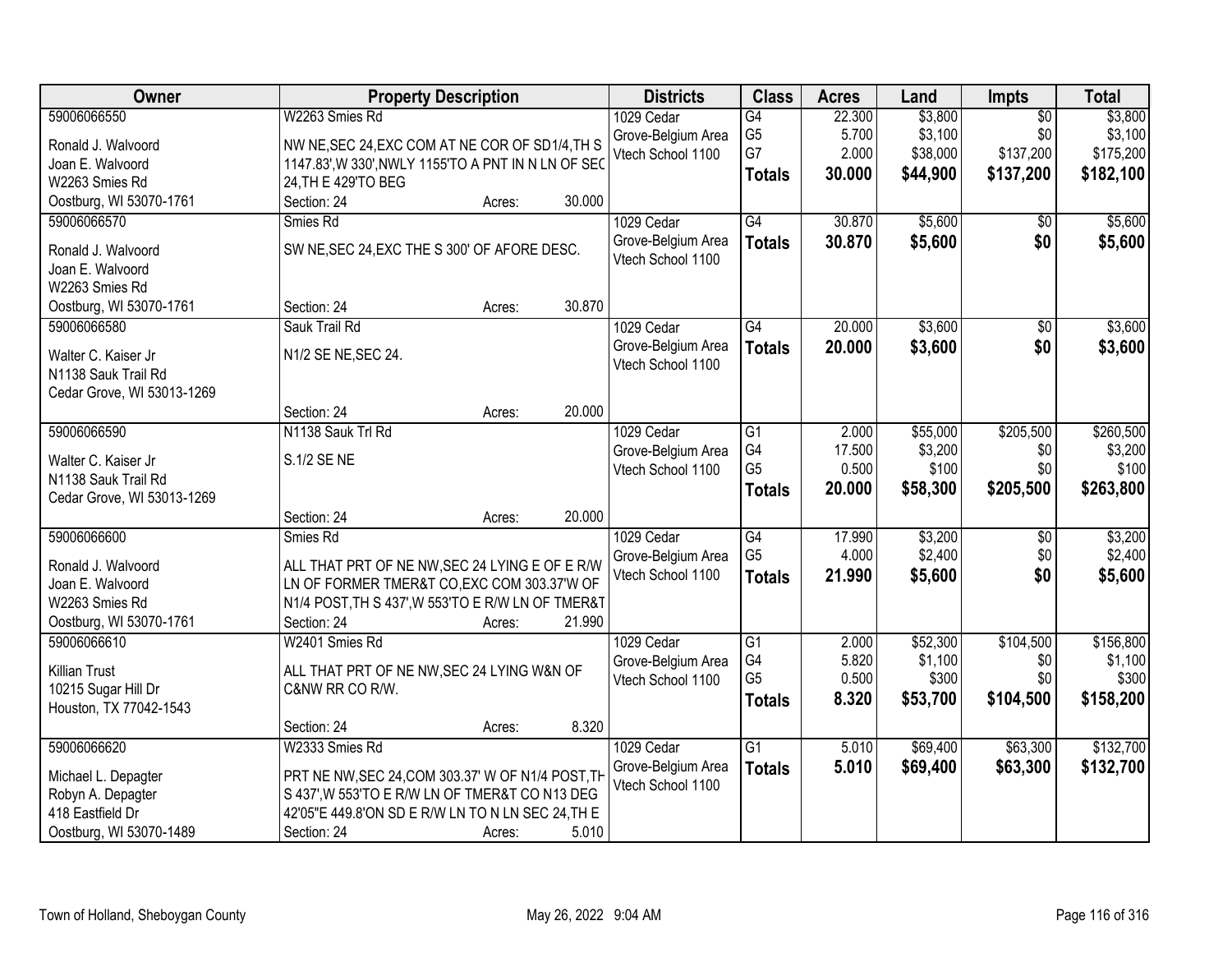| Owner                                | <b>Property Description</b>                                                                 | <b>Districts</b>                        | <b>Class</b>     | <b>Acres</b>    | Land     | <b>Impts</b>    | <b>Total</b> |
|--------------------------------------|---------------------------------------------------------------------------------------------|-----------------------------------------|------------------|-----------------|----------|-----------------|--------------|
| 59006066630                          | Smies Rd                                                                                    | 1029 Cedar                              | $\overline{G4}$  | 15.620          | \$2,700  | $\overline{50}$ | \$2,700      |
| <b>Killian Trust</b>                 | PRT NW NW, SEC 24, COM AT NE COR W1/2 NW1/4,                                                | Grove-Belgium Area                      | <b>Totals</b>    | 15.620          | \$2,700  | \$0             | \$2,700      |
| 10215 Sugar Hill Dr                  | TH S 80 RDS, W 6 RDS 6', N 2 RDS, W 14 RD M/L, N                                            | Vtech School 1100                       |                  |                 |          |                 |              |
| Houston, TX 77042-1543               | 611/4 RDS, W TO W SEC LINE, N 16 3/4 RDS, TH E 80                                           |                                         |                  |                 |          |                 |              |
|                                      | 15.620<br>Section: 24<br>Acres:                                                             |                                         |                  |                 |          |                 |              |
| 59006066640                          | Smies Rd                                                                                    | 1029 Cedar                              | G4               | 24.000          | \$4,100  | $\overline{50}$ | \$4,100      |
|                                      |                                                                                             | Grove-Belgium Area                      | <b>Totals</b>    | 24.000          | \$4,100  | \$0             | \$4,100      |
| David W. Obbink                      | PRT NW NW, SEC 24, COM AT A PNT IN W SEC LN 16                                              | Vtech School 1100                       |                  |                 |          |                 |              |
| Cindy L. Obbink                      | 3/4 RODS S OF NW COR OF SEC, TH S 63 1/4 RODS, E                                            |                                         |                  |                 |          |                 |              |
| N1189 State Rd 32                    | 73 RODS 10 1/2', N 2 RODS, W 14 RODS, N 61 1/4<br>24.000<br>Section: 24                     |                                         |                  |                 |          |                 |              |
| Cedar Grove, WI 53013-1260           | Acres:                                                                                      |                                         | G1               |                 |          | \$72,400        | \$118,400    |
| 59006066650                          | N1127 State Highway 32                                                                      | 1029 Cedar                              | G4               | 1.500<br>29.020 | \$46,000 |                 |              |
| David W. Obbink                      | ALL THAT PRT OF S1/2 NW1/4, SEC 24, LYING W OF V                                            | Grove-Belgium Area<br>Vtech School 1100 |                  |                 | \$5,200  | \$0             | \$5,200      |
| N1189 State Rd 32                    | LN CNW RR R/W, EXC THE S 28.38' THEREOF, & ALSC                                             |                                         | <b>Totals</b>    | 30.520          | \$51,200 | \$72,400        | \$123,600    |
| Cedar Grove, WI 53013-1260           | EXC COM S89 DEG 41'06"E 390.03'& N00 DEG 07'07"E                                            |                                         |                  |                 |          |                 |              |
|                                      | 30.520<br>Section: 24<br>Acres:                                                             |                                         |                  |                 |          |                 |              |
| 59006066660                          |                                                                                             | 1029 Cedar                              | X4               | 0.250           | \$0      | \$0             | \$0          |
|                                      |                                                                                             | Grove-Belgium Area                      | <b>Totals</b>    | 0.250           | \$0      | \$0             | \$0          |
| Village Of Cedar Grove<br>PO Box 426 | S 28.38'SW NW, SEC 24, LYING W & N OF C&NW RR<br>CO.R/W, EXC THAT PRT ANNEXED TO VILLAGE OF | Vtech School 1100                       |                  |                 |          |                 |              |
| Cedar Grove, WI 53013-0426           | CEDAR GROVE BY V 1924 P 609-12,#1621018.                                                    |                                         |                  |                 |          |                 |              |
|                                      | 0.250<br>Section: 24<br>Acres:                                                              |                                         |                  |                 |          |                 |              |
| 59006066670                          | Vandriest Ln                                                                                | 1029 Cedar                              | $\overline{G5}$  | 27.300          | \$54,800 | \$0             | \$54,800     |
|                                      |                                                                                             | Grove-Belgium Area                      | G <sub>6</sub>   | 8.000           | \$30,800 | \$0             | \$30,800     |
| Andrew R. Selk                       | ALL THAT PRT OF SE NW, SEC 24 LYING E OF E R/W                                              | Vtech School 1100                       |                  | 35.300          | \$85,600 | \$0             | \$85,600     |
| 1006 Riverview Dr                    | LN OF FORMER TMER&T CO.                                                                     |                                         | <b>Totals</b>    |                 |          |                 |              |
| Plymouth, WI 53073-1326              |                                                                                             |                                         |                  |                 |          |                 |              |
|                                      | 35.300<br>Section: 24<br>Acres:                                                             |                                         |                  |                 |          |                 |              |
| 59006066680                          | N1080 Sauk Trl Rd                                                                           | 1029 Cedar                              | $\overline{G1}$  | 5.000           | \$73,000 | \$195,600       | \$268,600    |
| Peggy F. Vandriest                   | N 25 AC OF NE SE, SEC 24, EXC COM IN CEN OF USH                                             | Grove-Belgium Area                      | G4               | 10.120          | \$1,800  | \$0             | \$1,800      |
| N1080 Sauk Trail Rd                  | 141 460'S OF E1/4 POST, TH S ON CEN SD HWY                                                  | Vtech School 1100                       | G <sub>5</sub> M | 5.000           | \$9,200  | \$0             | \$9,200      |
| Cedar Grove, WI 53013-1268           | 368', W 578', N 367.8', TH E 578'TO BEG.                                                    |                                         | <b>Totals</b>    | 20.120          | \$84,000 | \$195,600       | \$279,600    |
|                                      | 20.120<br>Section: 24<br>Acres:                                                             |                                         |                  |                 |          |                 |              |
| 59006066690                          | N1066 Sauk Trl Rd                                                                           | 1029 Cedar                              | $\overline{G1}$  | 4.880           | \$79,800 | \$230,200       | \$310,000    |
|                                      |                                                                                             | Grove-Belgium Area                      | <b>Totals</b>    | 4.880           | \$79,800 | \$230,200       | \$310,000    |
| Grant J. Vandriest                   | PRT NE SE, SEC 24, COM IN CEN OF USH 141 460'S                                              | Vtech School 1100                       |                  |                 |          |                 |              |
| N1066 Sauk Trail Rd                  | OF E1/4 POST, TH S ON CEN SD HWY 368', W 578', N                                            |                                         |                  |                 |          |                 |              |
| Cedar Grove, WI 53013-1268           | 367.8', TH 578' TO BEG.                                                                     |                                         |                  |                 |          |                 |              |
|                                      | 4.880<br>Section: 24<br>Acres:                                                              |                                         |                  |                 |          |                 |              |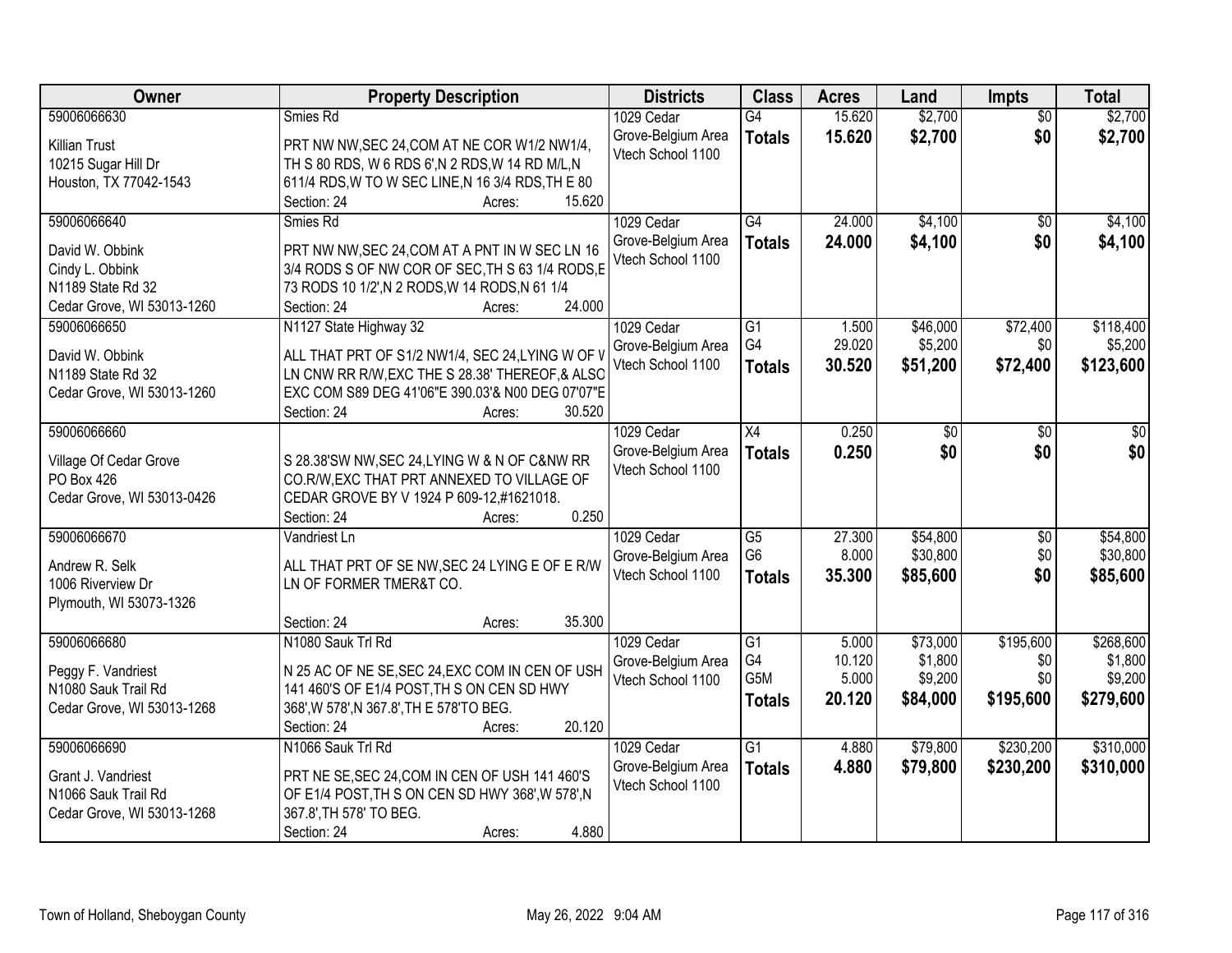| Owner                                         | <b>Property Description</b>                               |        |        | <b>Districts</b>                 | <b>Class</b>    | <b>Acres</b> | Land     | Impts           | <b>Total</b>  |
|-----------------------------------------------|-----------------------------------------------------------|--------|--------|----------------------------------|-----------------|--------------|----------|-----------------|---------------|
| 59006066700                                   | State Highway 32                                          |        |        | 1029 Cedar                       | G4              | 5.000        | \$900    | $\overline{50}$ | \$900         |
| Robert J. Schuknecht                          | E1/2 E1/2 NW SE, SEC 24                                   |        |        | Grove-Belgium Area               | G5M             | 5.000        | \$9,500  | \$0             | \$9,500       |
| Mary L. Schuknecht                            |                                                           |        |        | Vtech School 1100                | <b>Totals</b>   | 10.000       | \$10,400 | \$0             | \$10,400      |
| 406 E Norport Dr                              |                                                           |        |        |                                  |                 |              |          |                 |               |
| Port Washington, WI 53074-1121                | Section: 24                                               | Acres: | 10.000 |                                  |                 |              |          |                 |               |
| 59006066711                                   | State Highway 32                                          |        |        | 1029 Cedar                       | $\overline{G1}$ | 1.680        | \$33,500 | \$0             | \$33,500      |
| David R. Otte                                 | LOT 1 CSM V29 P271-273 DOC #2091528 BEING                 |        |        | Grove-Belgium Area               | G4              | 34.730       | \$6,300  | \$0             | \$6,300       |
| 37 E Shore Dr                                 | PART OF SW SE & NW SE, SEC 24.                            |        |        | Vtech School 1100                | <b>Totals</b>   | 36.410       | \$39,800 | \$0             | \$39,800      |
| Random Lake, WI 53075-1608                    |                                                           |        |        |                                  |                 |              |          |                 |               |
|                                               | Section: 24                                               | Acres: | 36.410 |                                  |                 |              |          |                 |               |
| 59006066712                                   | W2272 State Highway 32                                    |        |        | 1029 Cedar                       | $\overline{G1}$ | 0.320        | \$11,800 | \$120,800       | \$132,600     |
| Keaton Otte                                   | LOT 2 CSM V29 P271-273 DOC #2091528 BEING                 |        |        | Grove-Belgium Area               | <b>Totals</b>   | 0.320        | \$11,800 | \$120,800       | \$132,600     |
| W2272 State Rd 32                             | PART OF SW SE, SEC 24.                                    |        |        | Vtech School 1100                |                 |              |          |                 |               |
| Cedar Grove, WI 53013-1264                    |                                                           |        |        |                                  |                 |              |          |                 |               |
|                                               | Section: 24                                               | Acres: | 0.320  |                                  |                 |              |          |                 |               |
| 59006066720                                   | W2226 State Highway 32                                    |        |        | 1029 Cedar                       | $\overline{G1}$ | 1.500        | \$46,000 | \$117,400       | \$163,400     |
|                                               |                                                           |        |        | Grove-Belgium Area               | G4              | 9.270        | \$1,700  | \$0             | \$1,700       |
| Robert J. Schuknecht                          | PRT SW SE, SEC 24, COM AT SE COR, SD1/4, TH W             |        |        | Vtech School 1100                | <b>Totals</b>   | 10.770       | \$47,700 | \$117,400       | \$165,100     |
| Mary L. Schuknecht                            | 541.2', N 206.25', E 141.2', N 20', E 70' N TO N LN OF SW |        |        |                                  |                 |              |          |                 |               |
| 406 E Norport Dr                              | SE, E TO NE COR OF SD1/4, TH S TO BEG, SUBJ TO            |        | 10.770 |                                  |                 |              |          |                 |               |
| Port Washington, WI 53074-1121<br>59006066740 | Section: 24<br>W2268 State Highway 32                     | Acres: |        |                                  | $\overline{G1}$ | 0.440        | \$25,300 | \$147,300       | \$172,600     |
|                                               |                                                           |        |        | 1029 Cedar<br>Grove-Belgium Area |                 |              |          |                 |               |
| Jonathan Otte                                 | PRT SW SE, SEC 24, COM 471.2'W OF SE COR OF W             |        |        | Vtech School 1100                | <b>Totals</b>   | 0.440        | \$25,300 | \$147,300       | \$172,600     |
| <b>Brooke Otte</b>                            | 3/4 OF SD 1/4 TH W 110', N 198', E 110', TH S 198'TO      |        |        |                                  |                 |              |          |                 |               |
| W2268 State Rd 32                             | BEG, SUBJ TO HWY CONV AS REC IN VOL 768 P 274.            |        |        |                                  |                 |              |          |                 |               |
| Cedar Grove, WI 53013-1264                    | Section: 24                                               | Acres: | 0.440  |                                  |                 |              |          |                 |               |
| 59006066741                                   |                                                           |        |        | 1029 Cedar                       | $\overline{X4}$ | 0.500        | \$0      | $\sqrt{6}$      | $\frac{1}{6}$ |
| Village Of Cedar Grove                        | PRT W1/2 SE1/4, SEC 24, COM AT S1/4 COR, SD               |        |        | Grove-Belgium Area               | <b>Totals</b>   | 0.500        | \$0      | \$0             | \$0           |
| PO Box 426                                    | SEC, TH NO DEG 44'44"E 1546.65', N48 DEG 51' 16"E         |        |        | Vtech School 1100                |                 |              |          |                 |               |
| Cedar Grove, WI 53013-0426                    | 21.49', S0 DEG 44'44"W 1560.87'TO S LN OF SEC, TH         |        |        |                                  |                 |              |          |                 |               |
|                                               | Section: 24                                               | Acres: | 0.500  |                                  |                 |              |          |                 |               |
| 59006066742                                   | State Highway 32                                          |        |        | 1029 Cedar                       | $\overline{G2}$ | 0.230        | \$16,100 | $\overline{50}$ | \$16,100      |
| Otte Bus Service, Inc                         | THE N 50.52'OF THE S 250.52' OF THE W 216', SW            |        |        | Grove-Belgium Area               | <b>Totals</b>   | 0.230        | \$16,100 | \$0             | \$16,100      |
| 420 E Union Ave Stop 2                        | SE, SEC 24, EXC THE W 16'THEREOF.                         |        |        | Vtech School 1100                |                 |              |          |                 |               |
| Cedar Grove, WI 53013-1683                    |                                                           |        |        |                                  |                 |              |          |                 |               |
|                                               | Section: 24                                               | Acres: | 0.230  |                                  |                 |              |          |                 |               |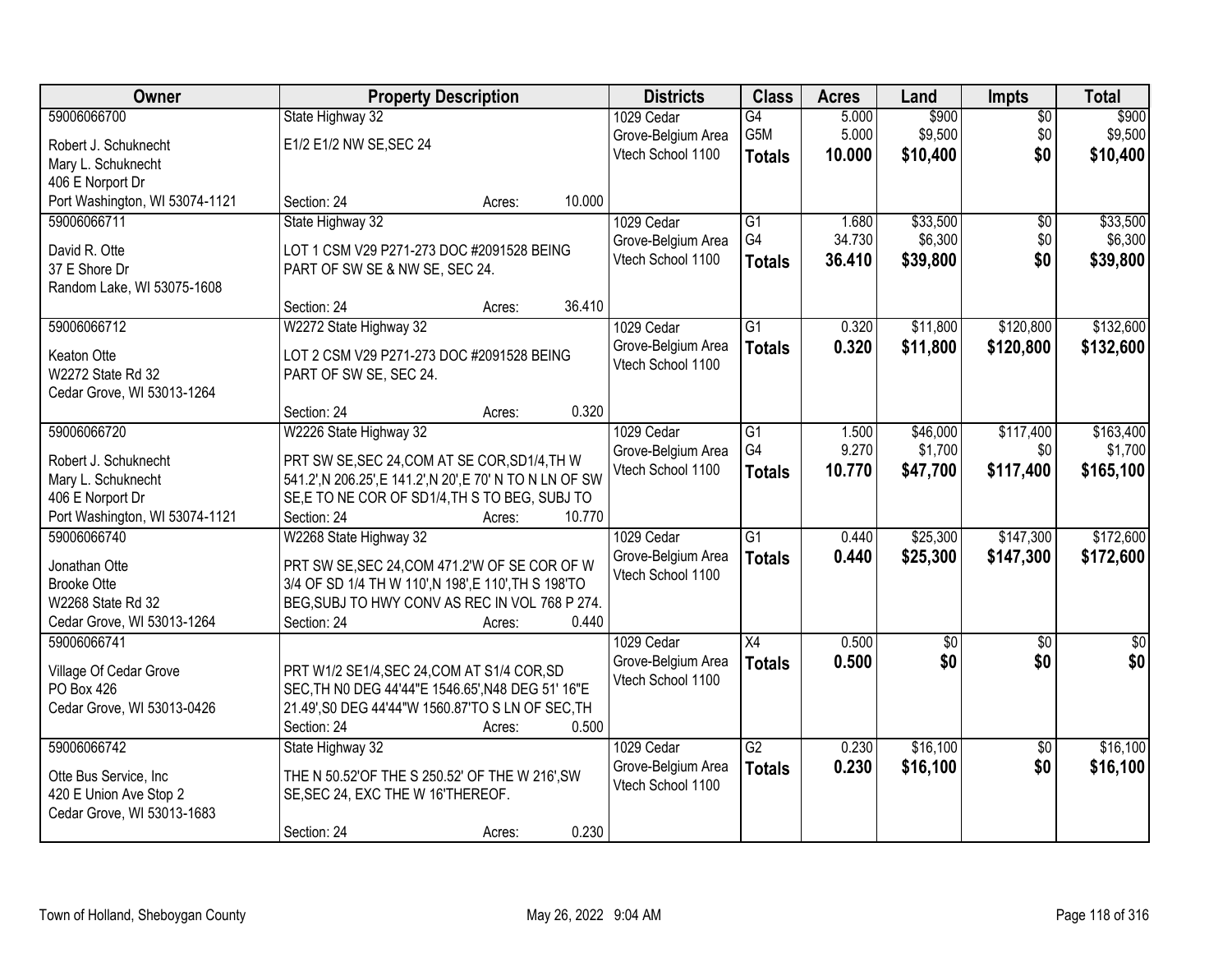| Owner                           | <b>Property Description</b>                            | <b>Districts</b>   | <b>Class</b>     | <b>Acres</b> | Land            | <b>Impts</b>    | <b>Total</b>    |
|---------------------------------|--------------------------------------------------------|--------------------|------------------|--------------|-----------------|-----------------|-----------------|
| 59006066750                     | N960 Sauk Trl Rd                                       | 1029 Cedar         | $\overline{G1}$  | 2.000        | \$55,000        | \$88,600        | \$143,600       |
| James Te Stroote                | PRT E1/2 SE1/4, COM 467'N OF SE COR SEC 24, TH N       | Grove-Belgium Area | G4               | 2.500        | \$500           | \$0             | \$500           |
| Lori L. Testroote               | 1348', W 354.75', S 1196'TO A DITCH, TH SELY ALG       | Vtech School 1100  | G5M              | 5.860        | \$10,600        | \$0             | \$10,600        |
| N960 Sauk Trail Rd              | DITCH TO BEG.                                          |                    | <b>Totals</b>    | 10.360       | \$66,100        | \$88,600        | \$154,700       |
| Cedar Grove, WI 53013-1267      | 10.360<br>Section: 24<br>Acres:                        |                    |                  |              |                 |                 |                 |
| 59006066760                     | State Highway 32                                       | 1029 Cedar         | G4               | 17.730       | \$3,200         | $\overline{50}$ | \$3,200         |
|                                 |                                                        | Grove-Belgium Area | G <sub>5</sub>   | 0.500        | \$300           | \$0             | \$300           |
| The Cook Revocable Trust        | PRT E1/2 SE1/4, SEC 24, COM 470.25'E OF SW COR SD      | Vtech School 1100  | G <sub>5</sub> M | 1.500        | \$2,900         | \$0             | \$2,900         |
| N263 Claervue Shrs              | E1/2, TH N 1815', E 482.63', S 1815', TH W 482.63'TO   |                    | <b>Totals</b>    | 19.730       | \$6,400         | \$0             | \$6,400         |
| Cedar Grove, WI 53013-1444      | BEG, EXC COM 474.38'W OF SE COR SE SE, TH W            |                    |                  |              |                 |                 |                 |
|                                 | 19.730<br>Section: 24<br>Acres:                        |                    |                  |              |                 |                 |                 |
| 59006066770                     | State Highway 32                                       | 1029 Cedar         | G4               | 16.790       | \$3,000         | \$0             | \$3,000         |
| Robert J. Schuknecht            | PRT E1/2 SE1/4, SEC 24, COM AT SW COR SD E1/2, TH      | Grove-Belgium Area | G5M              | 2.500        | \$4,800         | \$0             | \$4,800         |
| Mary L. Schuknecht              | N 1815', E 470.25', S 1815', TH W 470.25' TO BEG, SUBJ | Vtech School 1100  | <b>Totals</b>    | 19.290       | \$7,800         | \$0             | \$7,800         |
| 406 E Norport Dr                | TO HWY CONV AS REC IN VOL 773 P 559.                   |                    |                  |              |                 |                 |                 |
| Port Washington, WI 53074-1121  | 19.290<br>Section: 24<br>Acres:                        |                    |                  |              |                 |                 |                 |
| 59006066780                     | Sauk Trl Rd                                            | 1029 Cedar         | $\overline{G2}$  | 4.420        | \$76,300        | \$0             | \$76,300        |
|                                 |                                                        | Grove-Belgium Area | <b>Totals</b>    | 4.420        | \$76,300        | \$0             | \$76,300        |
| B's Corner, LLC                 | PRT SE SE, SEC 24, COM AT SE COR, SD1/4, TH W          | Vtech School 1100  |                  |              |                 |                 |                 |
| c/o Bonnie J. Depies            | 354.75', N 619', SELY TO E LN SD 1/4, TH S 467'TO BEG  |                    |                  |              |                 |                 |                 |
| N905 Sauk Trail Rd              |                                                        |                    |                  |              |                 |                 |                 |
| Cedar Grove, WI 53013-1271      | 4.420<br>Section: 24<br>Acres:                         |                    |                  |              |                 |                 |                 |
| 59006066790                     | W2136 State Highway 32                                 | 1029 Cedar         | $\overline{G1}$  | 0.420        | \$24,800        | \$88,800        | \$113,600       |
| The Cook Revocable Trust        | PRT SE SE, SEC 24, COM 474.38' W OF SE COR             | Grove-Belgium Area | <b>Totals</b>    | 0.420        | \$24,800        | \$88,800        | \$113,600       |
| 310 N Derby Ln Unit 1934        | SD1/4, TH W 123', N 150', E 123', S 150'TO BEG.        | Vtech School 1100  |                  |              |                 |                 |                 |
| North Sioux City, SD 57049-7689 |                                                        |                    |                  |              |                 |                 |                 |
|                                 | 0.420<br>Section: 24<br>Acres:                         |                    |                  |              |                 |                 |                 |
| 59006066800                     |                                                        | 1029 Cedar         | $\overline{X4}$  | 5.965        | $\sqrt{50}$     | $\overline{50}$ | $\sqrt{50}$     |
|                                 |                                                        | Grove-Belgium Area | <b>Totals</b>    | 5.965        | \$0             | \$0             | \$0             |
| Union Pacific Railro Mail       | NE NW R/W. 2.96 AC. SE NW R/W. 1.88 AC. SW NW          | Vtech School 1100  |                  |              |                 |                 |                 |
| 1400 Douglas St                 | R/W. 1.125 AC.                                         |                    |                  |              |                 |                 |                 |
| Omaha, NE 68179-1001            |                                                        |                    |                  |              |                 |                 |                 |
|                                 | 5.965<br>Section: 24<br>Acres:                         |                    |                  |              |                 |                 |                 |
| 59006066810                     |                                                        | 1029 Cedar         | $\overline{X4}$  | 4.020        | $\overline{50}$ | $\overline{50}$ | $\overline{50}$ |
| Wis Power & Electric Co         | NE NW R/W 1.97 AC, SE NW R/W 2.05 AC, SEC 24.          | Grove-Belgium Area | <b>Totals</b>    | 4.020        | \$0             | \$0             | \$0             |
| 550 W Washington St             |                                                        | Vtech School 1100  |                  |              |                 |                 |                 |
| West Bend, WI 53095             |                                                        |                    |                  |              |                 |                 |                 |
|                                 | 4.020<br>Section: 24<br>Acres:                         |                    |                  |              |                 |                 |                 |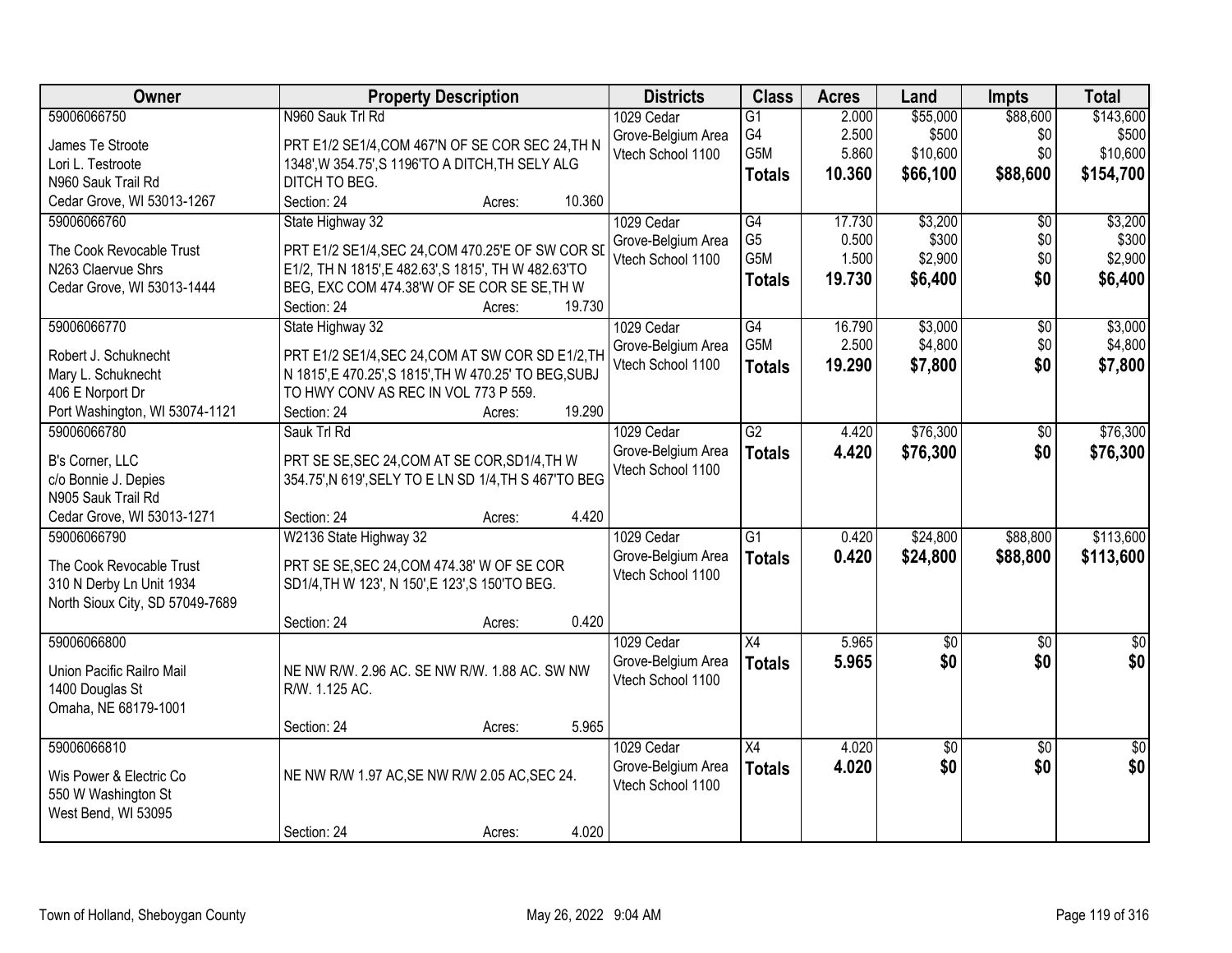| Owner                                                                                                                                                    |                                                                                                                                                                               | <b>Property Description</b> |        | <b>Districts</b>                                      | <b>Class</b>                                       | <b>Acres</b>              | Land                            | Impts                                     | <b>Total</b>                      |
|----------------------------------------------------------------------------------------------------------------------------------------------------------|-------------------------------------------------------------------------------------------------------------------------------------------------------------------------------|-----------------------------|--------|-------------------------------------------------------|----------------------------------------------------|---------------------------|---------------------------------|-------------------------------------------|-----------------------------------|
| 59006066812<br>State of Wisconsin Dept of Transportatic   PRT SW NW, SEC 24 AS DESCRIBED IN DOCUMENT<br>944 Vanderperren Way<br>Green Bay, WI 54304-5344 | #1695835 0.66 AC (OBBINK)                                                                                                                                                     |                             |        | 1029 Cedar<br>Grove-Belgium Area<br>Vtech School 1100 | $\overline{\text{X2}}$<br><b>Totals</b>            | 0.660<br>0.660            | $\overline{50}$<br>\$0          | $\overline{50}$<br>\$0                    | \$0<br>\$0                        |
|                                                                                                                                                          | Section: 24                                                                                                                                                                   | Acres:                      | 0.660  |                                                       |                                                    |                           |                                 |                                           |                                   |
| 59006066820<br>The Cook Revocable Trust<br>N263 Claervue Shrs<br>Cedar Grove, WI 53013-1444                                                              | W2141 State Highway 32<br>NE NE, SEC 25, SUBJECT TO HIGHWAY CONV AS REC<br>IN VOL 347 P 387/8, EXC PRT FOR HWY CONV IN VOL<br>568 P 26-27, & VOL 773 P 554/55.<br>Section: 25 | Acres:                      | 34.820 | 1029 Cedar<br>Grove-Belgium Area<br>Vtech School 1100 | G4<br>G7<br><b>Totals</b>                          | 32.820<br>2.000<br>34.820 | \$5,100<br>\$38,000<br>\$43,100 | $\overline{50}$<br>\$166,300<br>\$166,300 | \$5,100<br>\$204,300<br>\$209,400 |
| 59006066831                                                                                                                                              | W2281 State Highway 32                                                                                                                                                        |                             |        | 1029 Cedar                                            | G1                                                 | 1.530                     | \$46,500                        | \$161,500                                 | \$208,000                         |
| Troy A. Kritz<br>W2281 State Rd 32<br>Cedar Grove, WI 53013-1266                                                                                         | LOT 1 CSM V27 PG59 #2010055 IN NWNE, S25, T13N,<br>R22E.                                                                                                                      |                             |        | Grove-Belgium Area<br>Vtech School 1100               | G4<br><b>Totals</b>                                | 1.500<br>3.030            | \$300<br>\$46,800               | \$0<br>\$161,500                          | \$300<br>\$208,300                |
|                                                                                                                                                          | Section: 25                                                                                                                                                                   | Acres:                      | 3.030  |                                                       |                                                    |                           |                                 |                                           |                                   |
| 59006066832<br>The Cook Revocable Trust<br>N263 Claervue Shrs<br>Cedar Grove, WI 53013-1444                                                              | State Highway 32<br>LOT 2 CSM V27 P59 #2010055 IN NWNE S25, T13N,<br><b>R22E.</b>                                                                                             |                             |        | 1029 Cedar<br>Grove-Belgium Area<br>Vtech School 1100 | $\overline{G4}$<br>G <sub>5</sub><br><b>Totals</b> | 34.960<br>0.490<br>35.450 | \$6,300<br>\$400<br>\$6,700     | \$0<br>\$0<br>\$0                         | \$6,300<br>\$400<br>\$6,700       |
|                                                                                                                                                          | Section: 25                                                                                                                                                                   | Acres:                      | 35.450 |                                                       |                                                    |                           |                                 |                                           |                                   |
| 59006066840<br>The Cook Revocable Trust<br>N263 Claervue Shrs<br>Cedar Grove, WI 53013-1444                                                              | State Highway 32<br>N1/2 SW NE, SEC 25.<br>Section: 25                                                                                                                        | Acres:                      | 20.000 | 1029 Cedar<br>Grove-Belgium Area<br>Vtech School 1100 | $\overline{G4}$<br><b>Totals</b>                   | 20.000<br>20.000          | \$3,600<br>\$3,600              | $\overline{50}$<br>\$0                    | \$3,600<br>\$3,600                |
| 59006066850                                                                                                                                              | 651 E Cedar Ave                                                                                                                                                               |                             |        | 1029 Cedar                                            | G1                                                 | 1.500                     | \$46,000                        | \$222,000                                 | \$268,000                         |
| Jill D. Isken<br>651 E Cedar Ave<br>Cedar Grove, WI 53013-1665                                                                                           | THE W 5 ACRES OF THE S1/2 OF SW NE.                                                                                                                                           |                             |        | Grove-Belgium Area<br>Vtech School 1100               | G4<br><b>Totals</b>                                | 3.500<br>5.000            | \$600<br>\$46,600               | \$0<br>\$222,000                          | \$600<br>\$268,600                |
|                                                                                                                                                          | Section: 25                                                                                                                                                                   | Acres:                      | 5.000  |                                                       |                                                    |                           |                                 |                                           |                                   |
| 59006066860<br>Scott J. Tenhaken<br>PO Box 461<br>Cedar Grove, WI 53013-0461                                                                             | State Highway 32<br>THE E 15 ACRES OF THE S1/2 OF SW NE.<br>Section: 25                                                                                                       | Acres:                      | 15.000 | 1029 Cedar<br>Grove-Belgium Area<br>Vtech School 1100 | $\overline{G4}$<br>G <sub>5</sub><br><b>Totals</b> | 14.600<br>0.400<br>15.000 | \$2,600<br>\$300<br>\$2,900     | $\overline{50}$<br>\$0<br>\$0             | \$2,600<br>\$300<br>\$2,900       |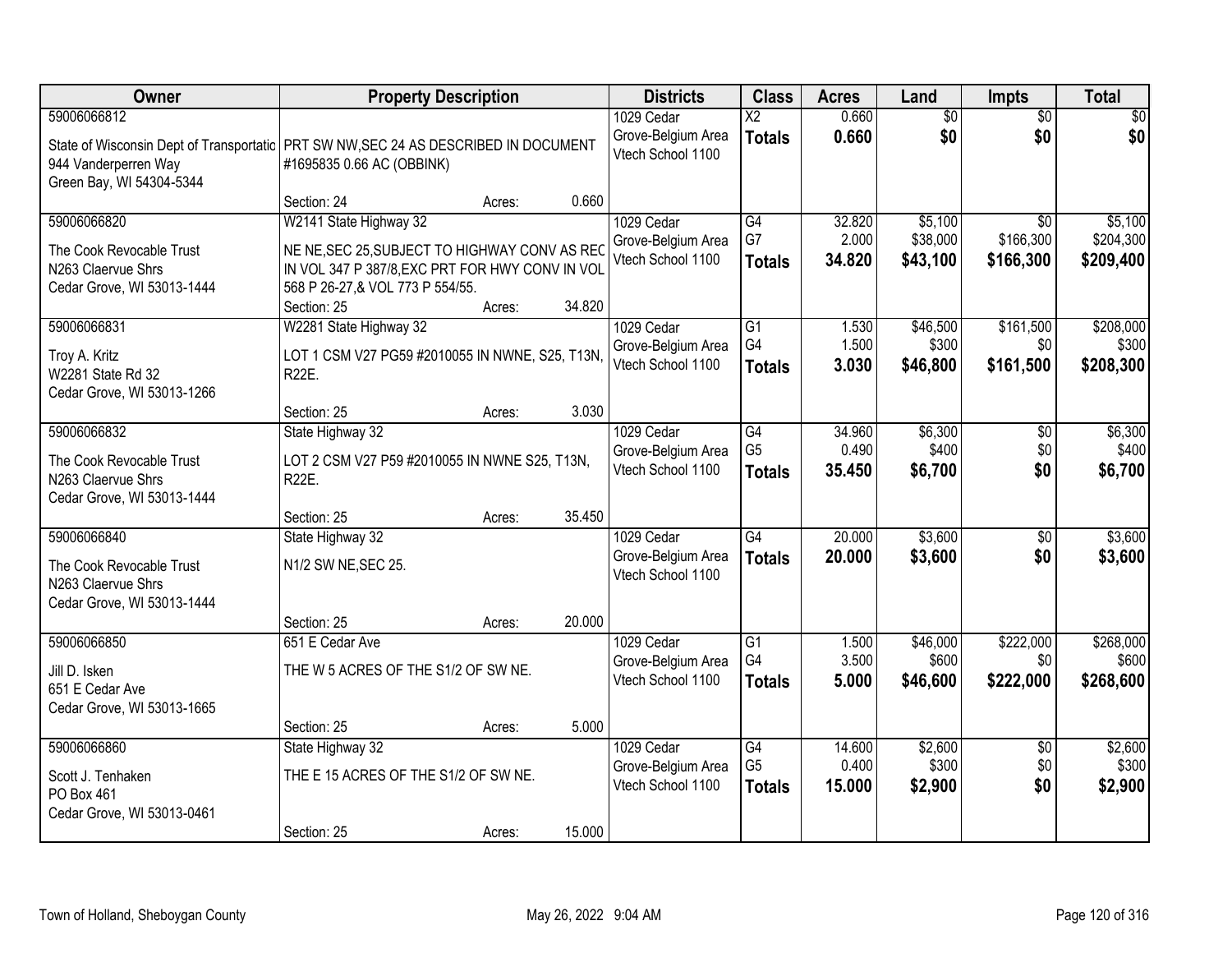| Owner                                            | <b>Property Description</b>                                                                  | <b>Districts</b>                        | <b>Class</b>        | <b>Acres</b> | Land            | <b>Impts</b>    | <b>Total</b>    |
|--------------------------------------------------|----------------------------------------------------------------------------------------------|-----------------------------------------|---------------------|--------------|-----------------|-----------------|-----------------|
| 59006066870                                      | County Rd LL                                                                                 | 1029 Cedar                              | $\overline{G4}$     | 30.130       | \$5,300         | $\overline{50}$ | \$5,300         |
| The Cook Revocable Trust                         | SE NE, SEC 25, SUBJ TO HWY CONV AS REC IN VOL                                                | Grove-Belgium Area                      | G <sub>5</sub>      | 0.500        | \$400           | \$0             | \$400           |
| N263 Claervue Shrs                               | 347 P 387-88, & EXC PRT FOR HWY CONV IN VOL 568                                              | Vtech School 1100                       | <b>Totals</b>       | 30.630       | \$5,700         | \$0             | \$5,700         |
| Cedar Grove, WI 53013-1444                       | P 26-27.                                                                                     |                                         |                     |              |                 |                 |                 |
|                                                  | 30.630<br>Section: 25<br>Acres:                                                              |                                         |                     |              |                 |                 |                 |
| 59006066882                                      | Sauk Trl Rd                                                                                  | 1029 Cedar                              | G4                  | 0.410        | \$100           | $\overline{50}$ | \$100           |
| Stuart J. Tenhaken                               | NE SE, SEC 25, COM AT E1/4 COR SEC 25                                                        | Grove-Belgium Area                      | <b>Totals</b>       | 0.410        | \$100           | \$0             | \$100           |
| Linda L. Tenhaken                                | N89-48-42W 379.41' TO POB THENCE N89-48-42W                                                  | Vtech School 1100                       |                     |              |                 |                 |                 |
| W2140 Amsterdam Rd                               | 92.63, TH 233.76' ALONG A 1909.86' RADIUS WITH A                                             |                                         |                     |              |                 |                 |                 |
| Cedar Grove, WI 53013-1447                       | 0.410<br>Section: 25<br>Acres:                                                               |                                         |                     |              |                 |                 |                 |
| 59006066883                                      | N735 County Rd LL                                                                            | 1029 Cedar                              | G4                  | 4.750        | \$700           | \$0             | \$700           |
| Jonathan R. Voskuil                              | LOT 1 CSM V30 P213-214 DOC #2121292 BEING PRT                                                | Grove-Belgium Area                      | G <sub>5</sub>      | 0.250        | \$200           | \$0             | \$200           |
| 1111 S 2nd St                                    | NE SE, SEC 25.                                                                               | Vtech School 1100                       | <b>Totals</b>       | 5.000        | \$900           | \$0             | \$900           |
| Cedar Grove, WI 53013-1677                       |                                                                                              |                                         |                     |              |                 |                 |                 |
|                                                  | Section: 25<br>5.000<br>Acres:                                                               |                                         |                     |              |                 |                 |                 |
| 59006066884                                      |                                                                                              | 1029 Cedar                              | $\overline{G4}$     | 0.930        | \$100           | \$0             | \$100           |
|                                                  |                                                                                              | Grove-Belgium Area                      | <b>Totals</b>       | 0.930        | \$100           | \$0             | \$100           |
| Stuart J. Tenhaken<br>Linda L. Tenhaken          | THE E1/2 W1/2 E1/2 OF SE1/4, SEC 25,N OF I-43, EXC<br>THAT PORTION LYING N&W OF CENLN OF CTH | Vtech School 1100                       |                     |              |                 |                 |                 |
| W2140 Amsterdam Rd                               | LL, SUBJ TO HWY CONV REC IN V 348 P 29 AND ALSO                                              |                                         |                     |              |                 |                 |                 |
| Cedar Grove, WI 53013-1447                       | 0.930<br>Section: 25<br>Acres:                                                               |                                         |                     |              |                 |                 |                 |
| 59006066885                                      | County Rd LL                                                                                 | 1029 Cedar                              | $\overline{G4}$     | 5.030        | \$900           | $\overline{30}$ | \$900           |
|                                                  |                                                                                              | Grove-Belgium Area                      | <b>Totals</b>       | 5.030        | \$900           | \$0             | \$900           |
| Stuart J. Tenhaken                               | W1/2 W1/2 NE SE, SEC 25, LYING S OF CEN USH                                                  | Vtech School 1100                       |                     |              |                 |                 |                 |
| Linda L. Tenhaken                                | 141, SUBJ TO HWY CONV AS REC IN V 348 P 31/2,<br>AND ALSO EXC LOT 1 CSM V30 P213-214 DOC     |                                         |                     |              |                 |                 |                 |
| W2140 Amsterdam Rd<br>Cedar Grove, WI 53013-1447 | Section: 25<br>5.030<br>Acres:                                                               |                                         |                     |              |                 |                 |                 |
| 59006066886                                      | Sauk Trl Rd                                                                                  | 1029 Cedar                              | G4                  | 8.224        | \$1,500         | $\sqrt{6}$      | \$1,500         |
|                                                  |                                                                                              | Grove-Belgium Area                      | <b>Totals</b>       | 8.224        | \$1,500         | \$0             | \$1,500         |
| Stuart J. Tenhaken                               | E1/2 NE SE, SEC 25, EXC COM AT NE COR SD E1/2, TH                                            | Vtech School 1100                       |                     |              |                 |                 |                 |
| Linda L. Tenhaken                                | W 247.5', S 132', E 247.5', TH N 132'TO BEG, SUBJ TO                                         |                                         |                     |              |                 |                 |                 |
| W2140 Amsterdam Rd                               | HWY CONV AS REC IN VOL 347 P 391-2, & EXC PRT                                                |                                         |                     |              |                 |                 |                 |
| Cedar Grove, WI 53013-1447                       | 8.224<br>Section: 25<br>Acres:                                                               |                                         |                     |              |                 |                 |                 |
| 59006066900                                      |                                                                                              | 1029 Cedar                              | $\overline{\chi_3}$ | 0.750        | $\overline{50}$ | $\overline{50}$ | $\overline{50}$ |
| Sheboygan County Transportation Dept             | PRT NE SE, SEC 25, COM AT NE COR SD1/4, TH W                                                 | Grove-Belgium Area<br>Vtech School 1100 | <b>Totals</b>       | 0.750        | \$0             | \$0             | \$0             |
| W5741 County Rd J                                | 247.5', S 132', E 247.5', TH N 132' TO BEG.                                                  |                                         |                     |              |                 |                 |                 |
| Plymouth, WI 53073-3340                          |                                                                                              |                                         |                     |              |                 |                 |                 |
|                                                  | 0.750<br>Section: 25<br>Acres:                                                               |                                         |                     |              |                 |                 |                 |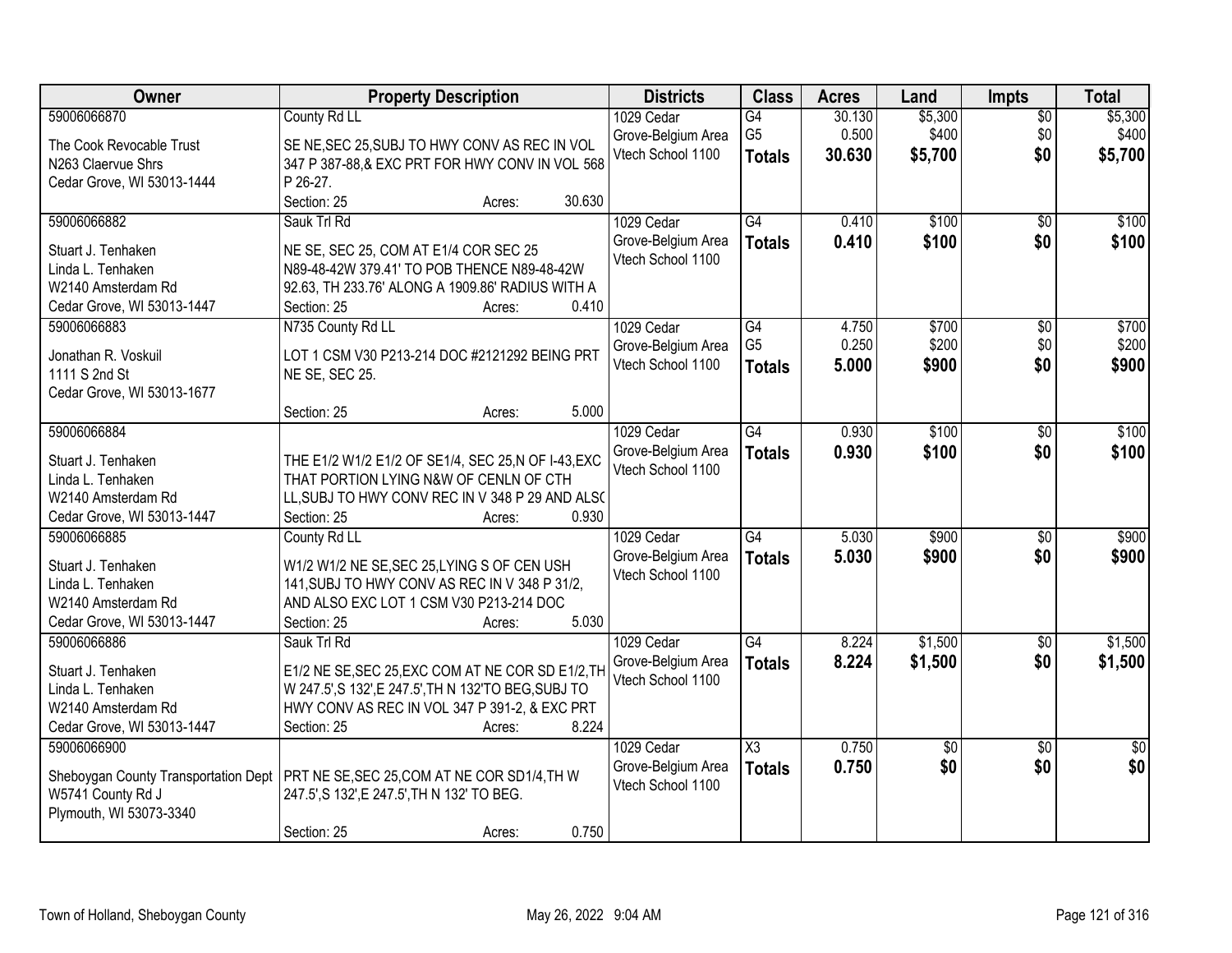| Owner                             |                                                   | <b>Property Description</b> |        | <b>Districts</b>                        | <b>Class</b>    | <b>Acres</b> | Land     | <b>Impts</b>    | <b>Total</b> |
|-----------------------------------|---------------------------------------------------|-----------------------------|--------|-----------------------------------------|-----------------|--------------|----------|-----------------|--------------|
| 59006066921                       | N708 County Rd LL                                 |                             |        | 1029 Cedar                              | $\overline{G1}$ | 3.860        | \$68,400 | \$144,800       | \$213,200    |
| Gerald R. Ansay                   | NE SE, SEC 25, LYING N OF CEN OF USH 141, SUBJ    |                             |        | Grove-Belgium Area                      | G4              | 2.720        | \$500    | \$0             | \$500        |
| N708 County Rd Ll                 | TO HWY CONV AS REC IN VOL 348 P 31/32.            |                             |        | Vtech School 1100                       | <b>Totals</b>   | 6.580        | \$68,900 | \$144,800       | \$213,700    |
| Cedar Grove, WI 53013-1421        |                                                   |                             |        |                                         |                 |              |          |                 |              |
|                                   | Section: 25                                       | Acres:                      | 6.580  |                                         |                 |              |          |                 |              |
| 59006066930                       | County Rd LL                                      |                             |        | 1029 Cedar                              | G4              | 8.620        | \$1,600  | $\overline{50}$ | \$1,600      |
| Scott J. Tenhaken                 | ALL THAT PRT OF THE E1/2 NW SE, SEC 25, LYING     |                             |        | Grove-Belgium Area                      | G <sub>5</sub>  | 0.250        | \$200    | \$0             | \$200        |
| PO Box 461                        | NW OF THE R/W OF OLD USH"141", EXC COM AT         |                             |        | Vtech School 1100                       | G7              | 1.000        | \$12,000 | \$100           | \$12,100     |
| Cedar Grove, WI 53013-0461        | INTER OF CEN OF USH"141" WITH W LN SD E1/2, TH    |                             |        |                                         | <b>Totals</b>   | 9.870        | \$13,800 | \$100           | \$13,900     |
|                                   | Section: 25                                       | Acres:                      | 9.870  |                                         |                 |              |          |                 |              |
| 59006066940                       | County Rd LL                                      |                             |        | 1029 Cedar                              | $\overline{G4}$ | 18.820       | \$3,400  | $\overline{50}$ | \$3,400      |
| Stuart J. Tenhaken                | ALL THAT PRT N OF CTH LL IN W1/2 NW SE, SEC 25, 8 |                             |        | Grove-Belgium Area                      | G <sub>5</sub>  | 0.500        | \$400    | \$0             | \$400        |
| Linda L. Tenhaken                 | PRT W1/2 SW SE N OF CTH LL, SUBJ TO HWY CONV      |                             |        | Vtech School 1100                       | <b>Totals</b>   | 19.320       | \$3,800  | \$0             | \$3,800      |
| W2140 Amsterdam Rd                | REC IN V 348 P 30.                                |                             |        |                                         |                 |              |          |                 |              |
| Cedar Grove, WI 53013-1447        | Section: 25                                       | Acres:                      | 19.320 |                                         |                 |              |          |                 |              |
| 59006066950                       | N666 County Rd LL                                 |                             |        | 1029 Cedar                              | $\overline{G2}$ | 2.230        | \$64,800 | \$101,400       | \$166,200    |
|                                   |                                                   |                             |        | Grove-Belgium Area                      | <b>Totals</b>   | 2.230        | \$64,800 | \$101,400       | \$166,200    |
| Lakeview Motel of Cedar Grove LLC | PRT NW SE, SEC 25, COM IN CEN USH 141 AT A PNT    |                             |        | Vtech School 1100                       |                 |              |          |                 |              |
| 4921 N 107th St                   | THAT IS N55 DEG 05'E 2627.8'OF ITS INTER WITH S   |                             |        |                                         |                 |              |          |                 |              |
| Milwaukee, WI 53225-3906          | LN SEC 25, N2 DEG 15'E 486', E 562.4'TO N LN OF   |                             | 2.230  |                                         |                 |              |          |                 |              |
| 59006066960                       | Section: 25<br>N647 County Rd LL                  | Acres:                      |        |                                         | $\overline{G1}$ | 0.760        | \$29,400 | \$98,300        | \$127,700    |
|                                   |                                                   |                             |        | 1029 Cedar                              |                 |              |          |                 |              |
| Jacob Gasser                      | A-27255 & OTHER LANDS - PRT NW SE, SEC 25, COM    |                             |        | Grove-Belgium Area<br>Vtech School 1100 | <b>Totals</b>   | 0.760        | \$29,400 | \$98,300        | \$127,700    |
| N647 County Rd Ll                 | N88 DEG 30' 40"E 659.86'& N0 DEG 48'35"W          |                             |        |                                         |                 |              |          |                 |              |
| Cedar Grove, WI 53013-1425        | 1330.83'FROM S1/4 POST, TH N0 DEG 48'35"W         |                             |        |                                         |                 |              |          |                 |              |
|                                   | Section: 25                                       | Acres:                      | 0.760  |                                         |                 |              |          |                 |              |
| 59006066961                       | County Rd LL                                      |                             |        | 1029 Cedar                              | G4              | 3.990        | \$700    | $\overline{50}$ | \$700        |
| Stuart J. Tenhaken                | ALL THAT PRT OF E1/2 NW SE, SEC 25, LYING SELY    |                             |        | Grove-Belgium Area                      | <b>Totals</b>   | 3.990        | \$700    | \$0             | \$700        |
| Linda L. Tenhaken                 | OF R/W OF OLD USH 141, EXC COM N0 DEG 48'35"W     |                             |        | Vtech School 1100                       |                 |              |          |                 |              |
| W2140 Amsterdam Rd                | 1330.83'FROM INTER OF S LN SEC 25 WITH W LN       |                             |        |                                         |                 |              |          |                 |              |
| Cedar Grove, WI 53013-1447        | Section: 25                                       | Acres:                      | 3.990  |                                         |                 |              |          |                 |              |
| 59006066970                       | County Rd LL                                      |                             |        | 1029 Cedar                              | $\overline{G4}$ | 12.960       | \$2,300  | $\overline{30}$ | \$2,300      |
| Stuart J. Tenhaken                | E1/2 SW SE, SEC 25, EXC PRT FOR HWY AS REC IN     |                             |        | Grove-Belgium Area                      | <b>Totals</b>   | 12.960       | \$2,300  | \$0             | \$2,300      |
| Linda L. Tenhaken                 | VOL 643 P 29-30 & EXC COM N88 DEG 29' 20"E        |                             |        | Vtech School 1100                       |                 |              |          |                 |              |
| W2140 Amsterdam Rd                | 662.50'FROM S1/4 COR, SD SEC, TH N88 DEG 29'20"E  |                             |        |                                         |                 |              |          |                 |              |
| Cedar Grove, WI 53013-1447        | Section: 25                                       | Acres:                      | 12.960 |                                         |                 |              |          |                 |              |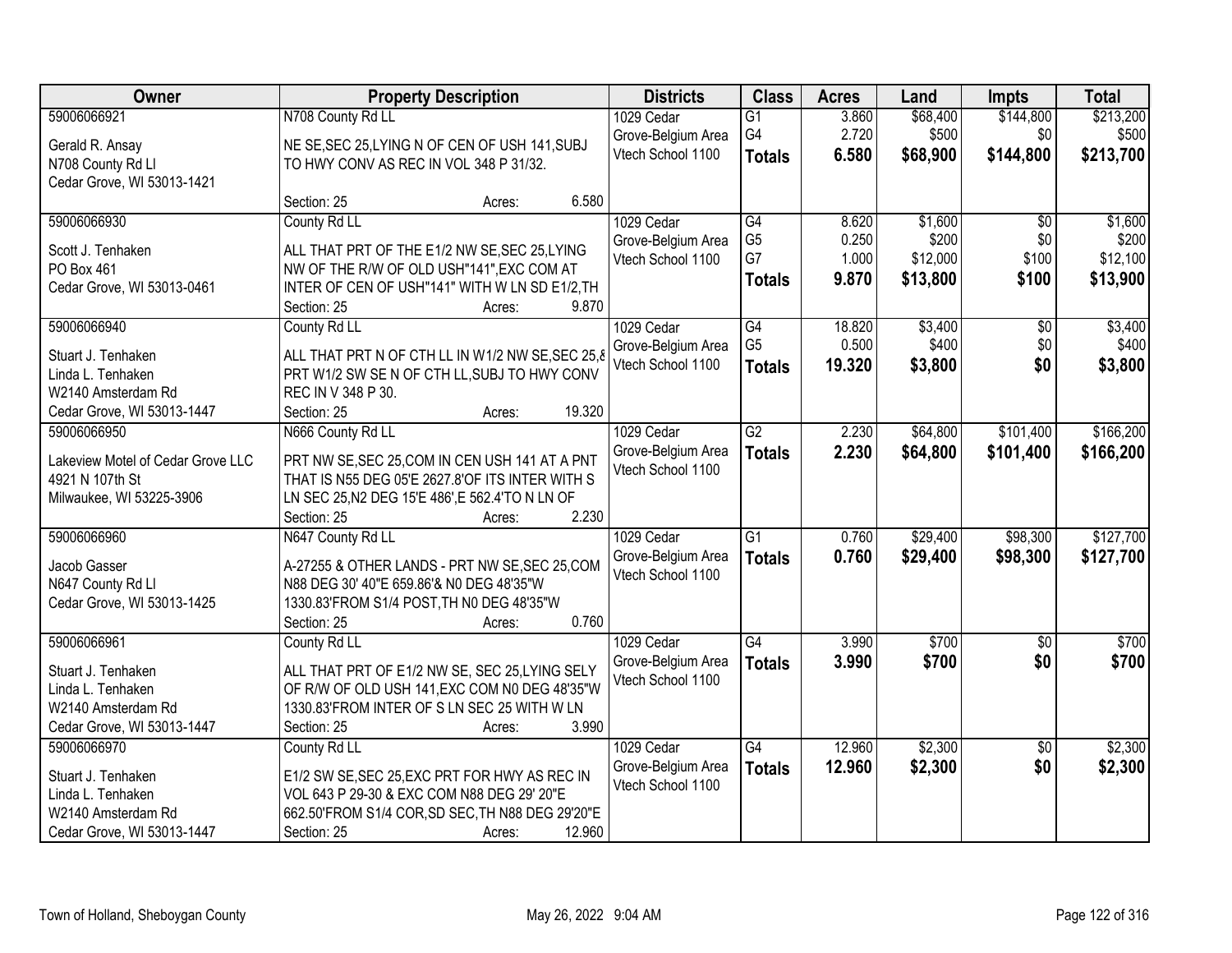| \$196,500<br>59006066980<br>W2288 Amsterdam Rd<br>2.000<br>\$55,000<br>\$141,500<br>1029 Cedar<br>$\overline{G1}$<br>G4<br>15.880<br>\$2,900<br>\$0<br>\$2,900<br>Grove-Belgium Area<br>A-17220 - PRT W1/2 W1/2 SE 1/4, SEC 25, COM AT S1/4<br>Scott J. Tenhaken<br>Vtech School 1100<br>\$199,400<br>17.880<br>\$57,900<br>\$141,500<br><b>Totals</b><br>COR SD SEC, TH N88 DEG 30'40"E 371.52', N01 DEG<br>Mary Jane N. Tenhaken<br>PO Box 461<br>29'20"W 33.45', N85 DEG 47'03"E 289.22', N0 DEG<br>Cedar Grove, WI 53013-0461<br>17.880<br>Section: 25<br>Acres:<br>W2232 Amsterdam Rd<br>$\overline{G1}$<br>\$75,200<br>\$159,400<br>59006066990<br>1029 Cedar<br>5.740<br>Grove-Belgium Area<br>5.740<br>\$75,200<br>\$159,400<br><b>Totals</b><br>Virginia B. Rice<br>PRT SW SE, SEC 25, COM N88 DEG 29'20"E<br>Vtech School 1100<br>W2232 Amsterdam Rd<br>662.50'FROM SW COR SD1/4, TH N88 DEG 29'20"E<br>Cedar Grove, WI 53013-1448<br>392.90', N22 DEG 11'E 547.39', S88 DEG 29'20"W<br>5.740<br>Section: 25<br>Acres:<br>\$55,000<br>\$103,900<br>59006067000<br>W2140 Amsterdam Rd<br>1029 Cedar<br>G1<br>2.000<br>G4<br>13.000<br>\$2,400<br>\$0<br>Grove-Belgium Area<br>E1/2 SE SE, SEC 25 EXC COM 397.7'N OF SE SEC<br>Stuart J. Tenhaken<br>G5M<br>2.720<br>\$5,200<br>\$0<br>Vtech School 1100<br>COR, TH S82 DEG 25'W 281.5', S19 DEG 02' W<br>Linda L. Tenhaken<br>17.720<br>\$103,900<br>\$62,600<br><b>Totals</b><br>173.4', S45 DEG 07'E 222.3' TO CEN OF USH 141, TH<br>W2140 Amsterdam Rd<br>17.720<br>Cedar Grove, WI 53013-1447<br>Section: 25<br>Acres:<br>59006067010<br>County Rd LL<br>1029 Cedar<br>$\overline{G4}$<br>3.820<br>\$700<br>\$0<br>Grove-Belgium Area<br>3.820<br>\$700<br>\$0<br><b>Totals</b><br>W.1/2 W.1/2 SE SE, SEC 25, EXC PRT FOR HWY AS<br>Stuart J. Tenhaken<br>Vtech School 1100<br>REC IN VOL 643 P 29-30.<br>Linda L. Tenhaken<br>W2140 Amsterdam Rd<br>3.820<br>Cedar Grove, WI 53013-1447<br>Section: 25<br>Acres:<br>\$119,100<br>$\overline{G1}$<br>2.440<br>\$59,400<br>59006067020<br>N520 Sauk Trl Rd<br>1029 Cedar<br>2.440<br>Grove-Belgium Area<br><b>Totals</b><br>\$59,400<br>\$119,100<br>Richard W. Riley<br>PRT SE SE, COM IN CEN SAUK TRAIL RD AT A PNT<br>Vtech School 1100<br>397.7'N OF SE COR SEC 25, TH S82 DEG 25'W<br>Kristine M. Riley<br>N520 Sauk Trail Rd<br>281.5', S19 DEG 2'W 173.4', S45 DEG 7'E 222.3'TO CEN<br>Cedar Grove, WI 53013-1432<br>2.440<br>Section: 25<br>Acres:<br>$\overline{G4}$<br>\$900<br>59006067040<br>1029 Cedar<br>5.000<br>$\sqrt{6}$<br>Amsterdam Rd<br>G <sub>5</sub><br>\$0<br>0.340<br>\$200<br>Grove-Belgium Area<br>Stuart J. Tenhaken<br>THE E1/2 OF W1/2 OF SE SE, SEC 25, EXC PRT FOR<br>\$0<br>Vtech School 1100<br>5.340<br>\$1,100<br><b>Totals</b><br>HWY AS REC IN V 643 P 27/28,& EXC PORTION LYING<br>Linda L. Tenhaken<br>W2140 Amsterdam Rd<br>N&W OF I-43.<br>5.340<br>Cedar Grove, WI 53013-1447<br>Section: 25<br>Acres:<br>24.850<br>59006067050<br>1029 Cedar<br>$\overline{\text{X3}}$<br>\$0<br>$\overline{50}$<br>\$0<br>24.850<br>\$0<br>\$0<br>Grove-Belgium Area<br><b>Totals</b><br>Sheboygan County (Hwy)<br>PRT FOR HWY IN SEC 25 AS REC IN VOL 568 P<br>Vtech School 1100<br>Attn: Hwy<br>26-27, VOL 568 P 651-52, VOL 643 P 25-30.<br>W5741 County Rd J | Owner                   | <b>Property Description</b> | <b>Districts</b> | <b>Class</b> | <b>Acres</b> | Land | <b>Impts</b> | <b>Total</b> |
|------------------------------------------------------------------------------------------------------------------------------------------------------------------------------------------------------------------------------------------------------------------------------------------------------------------------------------------------------------------------------------------------------------------------------------------------------------------------------------------------------------------------------------------------------------------------------------------------------------------------------------------------------------------------------------------------------------------------------------------------------------------------------------------------------------------------------------------------------------------------------------------------------------------------------------------------------------------------------------------------------------------------------------------------------------------------------------------------------------------------------------------------------------------------------------------------------------------------------------------------------------------------------------------------------------------------------------------------------------------------------------------------------------------------------------------------------------------------------------------------------------------------------------------------------------------------------------------------------------------------------------------------------------------------------------------------------------------------------------------------------------------------------------------------------------------------------------------------------------------------------------------------------------------------------------------------------------------------------------------------------------------------------------------------------------------------------------------------------------------------------------------------------------------------------------------------------------------------------------------------------------------------------------------------------------------------------------------------------------------------------------------------------------------------------------------------------------------------------------------------------------------------------------------------------------------------------------------------------------------------------------------------------------------------------------------------------------------------------------------------------------------------------------------------------------------------------------------------------------------------------------------------------------------------------------------------------------------------------------------------------------------------------------------------------------------------------------------------------------------------------------------------------------------------------------------------------------------------------------------------------------------------------------------------------------|-------------------------|-----------------------------|------------------|--------------|--------------|------|--------------|--------------|
|                                                                                                                                                                                                                                                                                                                                                                                                                                                                                                                                                                                                                                                                                                                                                                                                                                                                                                                                                                                                                                                                                                                                                                                                                                                                                                                                                                                                                                                                                                                                                                                                                                                                                                                                                                                                                                                                                                                                                                                                                                                                                                                                                                                                                                                                                                                                                                                                                                                                                                                                                                                                                                                                                                                                                                                                                                                                                                                                                                                                                                                                                                                                                                                                                                                                                                            |                         |                             |                  |              |              |      |              |              |
|                                                                                                                                                                                                                                                                                                                                                                                                                                                                                                                                                                                                                                                                                                                                                                                                                                                                                                                                                                                                                                                                                                                                                                                                                                                                                                                                                                                                                                                                                                                                                                                                                                                                                                                                                                                                                                                                                                                                                                                                                                                                                                                                                                                                                                                                                                                                                                                                                                                                                                                                                                                                                                                                                                                                                                                                                                                                                                                                                                                                                                                                                                                                                                                                                                                                                                            |                         |                             |                  |              |              |      |              |              |
|                                                                                                                                                                                                                                                                                                                                                                                                                                                                                                                                                                                                                                                                                                                                                                                                                                                                                                                                                                                                                                                                                                                                                                                                                                                                                                                                                                                                                                                                                                                                                                                                                                                                                                                                                                                                                                                                                                                                                                                                                                                                                                                                                                                                                                                                                                                                                                                                                                                                                                                                                                                                                                                                                                                                                                                                                                                                                                                                                                                                                                                                                                                                                                                                                                                                                                            |                         |                             |                  |              |              |      |              |              |
|                                                                                                                                                                                                                                                                                                                                                                                                                                                                                                                                                                                                                                                                                                                                                                                                                                                                                                                                                                                                                                                                                                                                                                                                                                                                                                                                                                                                                                                                                                                                                                                                                                                                                                                                                                                                                                                                                                                                                                                                                                                                                                                                                                                                                                                                                                                                                                                                                                                                                                                                                                                                                                                                                                                                                                                                                                                                                                                                                                                                                                                                                                                                                                                                                                                                                                            |                         |                             |                  |              |              |      |              |              |
| \$234,600<br>\$234,600<br>\$158,900<br>\$2,400<br>\$5,200<br>\$166,500<br>\$700<br>\$700<br>\$1,100<br>$\overline{50}$                                                                                                                                                                                                                                                                                                                                                                                                                                                                                                                                                                                                                                                                                                                                                                                                                                                                                                                                                                                                                                                                                                                                                                                                                                                                                                                                                                                                                                                                                                                                                                                                                                                                                                                                                                                                                                                                                                                                                                                                                                                                                                                                                                                                                                                                                                                                                                                                                                                                                                                                                                                                                                                                                                                                                                                                                                                                                                                                                                                                                                                                                                                                                                                     |                         |                             |                  |              |              |      |              |              |
|                                                                                                                                                                                                                                                                                                                                                                                                                                                                                                                                                                                                                                                                                                                                                                                                                                                                                                                                                                                                                                                                                                                                                                                                                                                                                                                                                                                                                                                                                                                                                                                                                                                                                                                                                                                                                                                                                                                                                                                                                                                                                                                                                                                                                                                                                                                                                                                                                                                                                                                                                                                                                                                                                                                                                                                                                                                                                                                                                                                                                                                                                                                                                                                                                                                                                                            |                         |                             |                  |              |              |      |              |              |
|                                                                                                                                                                                                                                                                                                                                                                                                                                                                                                                                                                                                                                                                                                                                                                                                                                                                                                                                                                                                                                                                                                                                                                                                                                                                                                                                                                                                                                                                                                                                                                                                                                                                                                                                                                                                                                                                                                                                                                                                                                                                                                                                                                                                                                                                                                                                                                                                                                                                                                                                                                                                                                                                                                                                                                                                                                                                                                                                                                                                                                                                                                                                                                                                                                                                                                            |                         |                             |                  |              |              |      |              |              |
|                                                                                                                                                                                                                                                                                                                                                                                                                                                                                                                                                                                                                                                                                                                                                                                                                                                                                                                                                                                                                                                                                                                                                                                                                                                                                                                                                                                                                                                                                                                                                                                                                                                                                                                                                                                                                                                                                                                                                                                                                                                                                                                                                                                                                                                                                                                                                                                                                                                                                                                                                                                                                                                                                                                                                                                                                                                                                                                                                                                                                                                                                                                                                                                                                                                                                                            |                         |                             |                  |              |              |      |              |              |
|                                                                                                                                                                                                                                                                                                                                                                                                                                                                                                                                                                                                                                                                                                                                                                                                                                                                                                                                                                                                                                                                                                                                                                                                                                                                                                                                                                                                                                                                                                                                                                                                                                                                                                                                                                                                                                                                                                                                                                                                                                                                                                                                                                                                                                                                                                                                                                                                                                                                                                                                                                                                                                                                                                                                                                                                                                                                                                                                                                                                                                                                                                                                                                                                                                                                                                            |                         |                             |                  |              |              |      |              |              |
|                                                                                                                                                                                                                                                                                                                                                                                                                                                                                                                                                                                                                                                                                                                                                                                                                                                                                                                                                                                                                                                                                                                                                                                                                                                                                                                                                                                                                                                                                                                                                                                                                                                                                                                                                                                                                                                                                                                                                                                                                                                                                                                                                                                                                                                                                                                                                                                                                                                                                                                                                                                                                                                                                                                                                                                                                                                                                                                                                                                                                                                                                                                                                                                                                                                                                                            |                         |                             |                  |              |              |      |              |              |
|                                                                                                                                                                                                                                                                                                                                                                                                                                                                                                                                                                                                                                                                                                                                                                                                                                                                                                                                                                                                                                                                                                                                                                                                                                                                                                                                                                                                                                                                                                                                                                                                                                                                                                                                                                                                                                                                                                                                                                                                                                                                                                                                                                                                                                                                                                                                                                                                                                                                                                                                                                                                                                                                                                                                                                                                                                                                                                                                                                                                                                                                                                                                                                                                                                                                                                            |                         |                             |                  |              |              |      |              |              |
|                                                                                                                                                                                                                                                                                                                                                                                                                                                                                                                                                                                                                                                                                                                                                                                                                                                                                                                                                                                                                                                                                                                                                                                                                                                                                                                                                                                                                                                                                                                                                                                                                                                                                                                                                                                                                                                                                                                                                                                                                                                                                                                                                                                                                                                                                                                                                                                                                                                                                                                                                                                                                                                                                                                                                                                                                                                                                                                                                                                                                                                                                                                                                                                                                                                                                                            |                         |                             |                  |              |              |      |              |              |
|                                                                                                                                                                                                                                                                                                                                                                                                                                                                                                                                                                                                                                                                                                                                                                                                                                                                                                                                                                                                                                                                                                                                                                                                                                                                                                                                                                                                                                                                                                                                                                                                                                                                                                                                                                                                                                                                                                                                                                                                                                                                                                                                                                                                                                                                                                                                                                                                                                                                                                                                                                                                                                                                                                                                                                                                                                                                                                                                                                                                                                                                                                                                                                                                                                                                                                            |                         |                             |                  |              |              |      |              |              |
|                                                                                                                                                                                                                                                                                                                                                                                                                                                                                                                                                                                                                                                                                                                                                                                                                                                                                                                                                                                                                                                                                                                                                                                                                                                                                                                                                                                                                                                                                                                                                                                                                                                                                                                                                                                                                                                                                                                                                                                                                                                                                                                                                                                                                                                                                                                                                                                                                                                                                                                                                                                                                                                                                                                                                                                                                                                                                                                                                                                                                                                                                                                                                                                                                                                                                                            |                         |                             |                  |              |              |      |              |              |
|                                                                                                                                                                                                                                                                                                                                                                                                                                                                                                                                                                                                                                                                                                                                                                                                                                                                                                                                                                                                                                                                                                                                                                                                                                                                                                                                                                                                                                                                                                                                                                                                                                                                                                                                                                                                                                                                                                                                                                                                                                                                                                                                                                                                                                                                                                                                                                                                                                                                                                                                                                                                                                                                                                                                                                                                                                                                                                                                                                                                                                                                                                                                                                                                                                                                                                            |                         |                             |                  |              |              |      |              |              |
|                                                                                                                                                                                                                                                                                                                                                                                                                                                                                                                                                                                                                                                                                                                                                                                                                                                                                                                                                                                                                                                                                                                                                                                                                                                                                                                                                                                                                                                                                                                                                                                                                                                                                                                                                                                                                                                                                                                                                                                                                                                                                                                                                                                                                                                                                                                                                                                                                                                                                                                                                                                                                                                                                                                                                                                                                                                                                                                                                                                                                                                                                                                                                                                                                                                                                                            |                         |                             |                  |              |              |      |              |              |
|                                                                                                                                                                                                                                                                                                                                                                                                                                                                                                                                                                                                                                                                                                                                                                                                                                                                                                                                                                                                                                                                                                                                                                                                                                                                                                                                                                                                                                                                                                                                                                                                                                                                                                                                                                                                                                                                                                                                                                                                                                                                                                                                                                                                                                                                                                                                                                                                                                                                                                                                                                                                                                                                                                                                                                                                                                                                                                                                                                                                                                                                                                                                                                                                                                                                                                            |                         |                             |                  |              |              |      |              |              |
|                                                                                                                                                                                                                                                                                                                                                                                                                                                                                                                                                                                                                                                                                                                                                                                                                                                                                                                                                                                                                                                                                                                                                                                                                                                                                                                                                                                                                                                                                                                                                                                                                                                                                                                                                                                                                                                                                                                                                                                                                                                                                                                                                                                                                                                                                                                                                                                                                                                                                                                                                                                                                                                                                                                                                                                                                                                                                                                                                                                                                                                                                                                                                                                                                                                                                                            |                         |                             |                  |              |              |      |              |              |
|                                                                                                                                                                                                                                                                                                                                                                                                                                                                                                                                                                                                                                                                                                                                                                                                                                                                                                                                                                                                                                                                                                                                                                                                                                                                                                                                                                                                                                                                                                                                                                                                                                                                                                                                                                                                                                                                                                                                                                                                                                                                                                                                                                                                                                                                                                                                                                                                                                                                                                                                                                                                                                                                                                                                                                                                                                                                                                                                                                                                                                                                                                                                                                                                                                                                                                            |                         |                             |                  |              |              |      |              |              |
|                                                                                                                                                                                                                                                                                                                                                                                                                                                                                                                                                                                                                                                                                                                                                                                                                                                                                                                                                                                                                                                                                                                                                                                                                                                                                                                                                                                                                                                                                                                                                                                                                                                                                                                                                                                                                                                                                                                                                                                                                                                                                                                                                                                                                                                                                                                                                                                                                                                                                                                                                                                                                                                                                                                                                                                                                                                                                                                                                                                                                                                                                                                                                                                                                                                                                                            |                         |                             |                  |              |              |      |              |              |
| \$178,500<br>\$178,500<br>\$900<br>\$200                                                                                                                                                                                                                                                                                                                                                                                                                                                                                                                                                                                                                                                                                                                                                                                                                                                                                                                                                                                                                                                                                                                                                                                                                                                                                                                                                                                                                                                                                                                                                                                                                                                                                                                                                                                                                                                                                                                                                                                                                                                                                                                                                                                                                                                                                                                                                                                                                                                                                                                                                                                                                                                                                                                                                                                                                                                                                                                                                                                                                                                                                                                                                                                                                                                                   |                         |                             |                  |              |              |      |              |              |
|                                                                                                                                                                                                                                                                                                                                                                                                                                                                                                                                                                                                                                                                                                                                                                                                                                                                                                                                                                                                                                                                                                                                                                                                                                                                                                                                                                                                                                                                                                                                                                                                                                                                                                                                                                                                                                                                                                                                                                                                                                                                                                                                                                                                                                                                                                                                                                                                                                                                                                                                                                                                                                                                                                                                                                                                                                                                                                                                                                                                                                                                                                                                                                                                                                                                                                            |                         |                             |                  |              |              |      |              |              |
|                                                                                                                                                                                                                                                                                                                                                                                                                                                                                                                                                                                                                                                                                                                                                                                                                                                                                                                                                                                                                                                                                                                                                                                                                                                                                                                                                                                                                                                                                                                                                                                                                                                                                                                                                                                                                                                                                                                                                                                                                                                                                                                                                                                                                                                                                                                                                                                                                                                                                                                                                                                                                                                                                                                                                                                                                                                                                                                                                                                                                                                                                                                                                                                                                                                                                                            |                         |                             |                  |              |              |      |              |              |
|                                                                                                                                                                                                                                                                                                                                                                                                                                                                                                                                                                                                                                                                                                                                                                                                                                                                                                                                                                                                                                                                                                                                                                                                                                                                                                                                                                                                                                                                                                                                                                                                                                                                                                                                                                                                                                                                                                                                                                                                                                                                                                                                                                                                                                                                                                                                                                                                                                                                                                                                                                                                                                                                                                                                                                                                                                                                                                                                                                                                                                                                                                                                                                                                                                                                                                            |                         |                             |                  |              |              |      |              |              |
|                                                                                                                                                                                                                                                                                                                                                                                                                                                                                                                                                                                                                                                                                                                                                                                                                                                                                                                                                                                                                                                                                                                                                                                                                                                                                                                                                                                                                                                                                                                                                                                                                                                                                                                                                                                                                                                                                                                                                                                                                                                                                                                                                                                                                                                                                                                                                                                                                                                                                                                                                                                                                                                                                                                                                                                                                                                                                                                                                                                                                                                                                                                                                                                                                                                                                                            |                         |                             |                  |              |              |      |              |              |
|                                                                                                                                                                                                                                                                                                                                                                                                                                                                                                                                                                                                                                                                                                                                                                                                                                                                                                                                                                                                                                                                                                                                                                                                                                                                                                                                                                                                                                                                                                                                                                                                                                                                                                                                                                                                                                                                                                                                                                                                                                                                                                                                                                                                                                                                                                                                                                                                                                                                                                                                                                                                                                                                                                                                                                                                                                                                                                                                                                                                                                                                                                                                                                                                                                                                                                            |                         |                             |                  |              |              |      |              |              |
|                                                                                                                                                                                                                                                                                                                                                                                                                                                                                                                                                                                                                                                                                                                                                                                                                                                                                                                                                                                                                                                                                                                                                                                                                                                                                                                                                                                                                                                                                                                                                                                                                                                                                                                                                                                                                                                                                                                                                                                                                                                                                                                                                                                                                                                                                                                                                                                                                                                                                                                                                                                                                                                                                                                                                                                                                                                                                                                                                                                                                                                                                                                                                                                                                                                                                                            |                         |                             |                  |              |              |      |              |              |
|                                                                                                                                                                                                                                                                                                                                                                                                                                                                                                                                                                                                                                                                                                                                                                                                                                                                                                                                                                                                                                                                                                                                                                                                                                                                                                                                                                                                                                                                                                                                                                                                                                                                                                                                                                                                                                                                                                                                                                                                                                                                                                                                                                                                                                                                                                                                                                                                                                                                                                                                                                                                                                                                                                                                                                                                                                                                                                                                                                                                                                                                                                                                                                                                                                                                                                            |                         |                             |                  |              |              |      |              |              |
|                                                                                                                                                                                                                                                                                                                                                                                                                                                                                                                                                                                                                                                                                                                                                                                                                                                                                                                                                                                                                                                                                                                                                                                                                                                                                                                                                                                                                                                                                                                                                                                                                                                                                                                                                                                                                                                                                                                                                                                                                                                                                                                                                                                                                                                                                                                                                                                                                                                                                                                                                                                                                                                                                                                                                                                                                                                                                                                                                                                                                                                                                                                                                                                                                                                                                                            |                         |                             |                  |              |              |      |              |              |
|                                                                                                                                                                                                                                                                                                                                                                                                                                                                                                                                                                                                                                                                                                                                                                                                                                                                                                                                                                                                                                                                                                                                                                                                                                                                                                                                                                                                                                                                                                                                                                                                                                                                                                                                                                                                                                                                                                                                                                                                                                                                                                                                                                                                                                                                                                                                                                                                                                                                                                                                                                                                                                                                                                                                                                                                                                                                                                                                                                                                                                                                                                                                                                                                                                                                                                            |                         |                             |                  |              |              |      |              |              |
|                                                                                                                                                                                                                                                                                                                                                                                                                                                                                                                                                                                                                                                                                                                                                                                                                                                                                                                                                                                                                                                                                                                                                                                                                                                                                                                                                                                                                                                                                                                                                                                                                                                                                                                                                                                                                                                                                                                                                                                                                                                                                                                                                                                                                                                                                                                                                                                                                                                                                                                                                                                                                                                                                                                                                                                                                                                                                                                                                                                                                                                                                                                                                                                                                                                                                                            |                         |                             |                  |              |              |      |              |              |
|                                                                                                                                                                                                                                                                                                                                                                                                                                                                                                                                                                                                                                                                                                                                                                                                                                                                                                                                                                                                                                                                                                                                                                                                                                                                                                                                                                                                                                                                                                                                                                                                                                                                                                                                                                                                                                                                                                                                                                                                                                                                                                                                                                                                                                                                                                                                                                                                                                                                                                                                                                                                                                                                                                                                                                                                                                                                                                                                                                                                                                                                                                                                                                                                                                                                                                            |                         |                             |                  |              |              |      |              |              |
|                                                                                                                                                                                                                                                                                                                                                                                                                                                                                                                                                                                                                                                                                                                                                                                                                                                                                                                                                                                                                                                                                                                                                                                                                                                                                                                                                                                                                                                                                                                                                                                                                                                                                                                                                                                                                                                                                                                                                                                                                                                                                                                                                                                                                                                                                                                                                                                                                                                                                                                                                                                                                                                                                                                                                                                                                                                                                                                                                                                                                                                                                                                                                                                                                                                                                                            |                         |                             |                  |              |              |      |              |              |
|                                                                                                                                                                                                                                                                                                                                                                                                                                                                                                                                                                                                                                                                                                                                                                                                                                                                                                                                                                                                                                                                                                                                                                                                                                                                                                                                                                                                                                                                                                                                                                                                                                                                                                                                                                                                                                                                                                                                                                                                                                                                                                                                                                                                                                                                                                                                                                                                                                                                                                                                                                                                                                                                                                                                                                                                                                                                                                                                                                                                                                                                                                                                                                                                                                                                                                            |                         |                             |                  |              |              |      |              |              |
|                                                                                                                                                                                                                                                                                                                                                                                                                                                                                                                                                                                                                                                                                                                                                                                                                                                                                                                                                                                                                                                                                                                                                                                                                                                                                                                                                                                                                                                                                                                                                                                                                                                                                                                                                                                                                                                                                                                                                                                                                                                                                                                                                                                                                                                                                                                                                                                                                                                                                                                                                                                                                                                                                                                                                                                                                                                                                                                                                                                                                                                                                                                                                                                                                                                                                                            |                         |                             |                  |              |              |      |              |              |
|                                                                                                                                                                                                                                                                                                                                                                                                                                                                                                                                                                                                                                                                                                                                                                                                                                                                                                                                                                                                                                                                                                                                                                                                                                                                                                                                                                                                                                                                                                                                                                                                                                                                                                                                                                                                                                                                                                                                                                                                                                                                                                                                                                                                                                                                                                                                                                                                                                                                                                                                                                                                                                                                                                                                                                                                                                                                                                                                                                                                                                                                                                                                                                                                                                                                                                            |                         |                             |                  |              |              |      |              |              |
|                                                                                                                                                                                                                                                                                                                                                                                                                                                                                                                                                                                                                                                                                                                                                                                                                                                                                                                                                                                                                                                                                                                                                                                                                                                                                                                                                                                                                                                                                                                                                                                                                                                                                                                                                                                                                                                                                                                                                                                                                                                                                                                                                                                                                                                                                                                                                                                                                                                                                                                                                                                                                                                                                                                                                                                                                                                                                                                                                                                                                                                                                                                                                                                                                                                                                                            |                         |                             |                  |              |              |      |              |              |
| Acres:                                                                                                                                                                                                                                                                                                                                                                                                                                                                                                                                                                                                                                                                                                                                                                                                                                                                                                                                                                                                                                                                                                                                                                                                                                                                                                                                                                                                                                                                                                                                                                                                                                                                                                                                                                                                                                                                                                                                                                                                                                                                                                                                                                                                                                                                                                                                                                                                                                                                                                                                                                                                                                                                                                                                                                                                                                                                                                                                                                                                                                                                                                                                                                                                                                                                                                     | Plymouth, WI 53073-3340 | 24.850<br>Section: 25       |                  |              |              |      |              |              |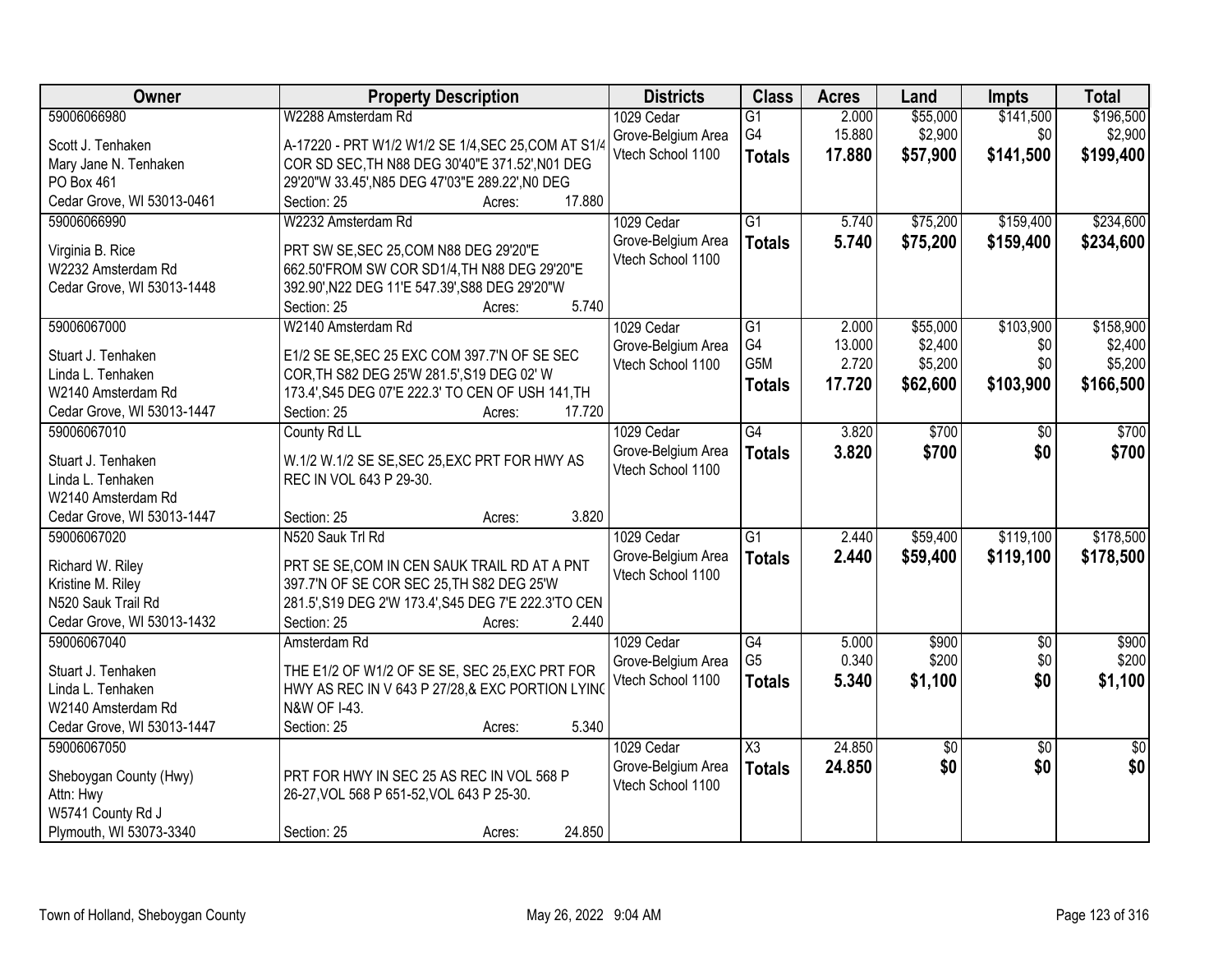| Owner                                                                                                | <b>Property Description</b>                                                                                                                                                                         | <b>Districts</b>                                                                                | <b>Class</b>                                | <b>Acres</b>                       | Land                                     | <b>Impts</b>                                     | <b>Total</b>                               |
|------------------------------------------------------------------------------------------------------|-----------------------------------------------------------------------------------------------------------------------------------------------------------------------------------------------------|-------------------------------------------------------------------------------------------------|---------------------------------------------|------------------------------------|------------------------------------------|--------------------------------------------------|--------------------------------------------|
| 59006067051<br>Sheboygan County (Roads)<br>Attn: Roads                                               | PRTS SE1/4, SW1/4 & NE1/4, SEC 25                                                                                                                                                                   | 1029 Cedar<br>Grove-Belgium Area<br>Vtech School 1100                                           | $\overline{\text{X3}}$<br><b>Totals</b>     | 0.000<br>0.000                     | $\overline{50}$<br>\$0                   | $\overline{50}$<br>\$0                           | $\sqrt{30}$<br>\$0                         |
| W5741 County Rd J<br>Plymouth, WI 53073-3340                                                         | Section: 25<br>0.000<br>Acres:                                                                                                                                                                      |                                                                                                 |                                             |                                    |                                          |                                                  |                                            |
| 59006067060<br>Wayne C. Navis<br>Nancy J. Navis<br>N1273 Palmer Rd<br>Cedar Grove, WI 53013-1252     | County Rd D<br>NE NE, SEC 27, EXC COM AT NE COR SD SEC, TH<br>S89 DEG 51' 54"W 772', S 340', N89 DEG 51' 54"E<br>772', TH N 340'TO BEG & ALSO EXC COM N89 DEG<br>33.461<br>Section: 27<br>Acres:    | 1029 Cedar<br>Grove-Belgium Area<br>Vtech School 1100                                           | $\overline{G4}$<br><b>Totals</b>            | 33.461<br>33.461                   | \$6,000<br>\$6,000                       | $\overline{50}$<br>\$0                           | \$6,000<br>\$6,000                         |
| 59006067061<br>Bethmarie Leannah<br>W2941 County Rd D<br>Cedar Grove, WI 53013-1230                  | W2941 County Rd D<br>LOT 1, CSM V 10 P 17 DOC #1224664- PRT NE NE,<br>SEC 27, EXC PRT CONV FOR HWY IN WD #2084795.<br>5.194<br>Section: 27<br>Acres:                                                | 1029 Cedar<br>Grove-Belgium Area<br>Vtech School 1100                                           | $\overline{G1}$<br><b>Totals</b>            | 5.194<br>5.194                     | \$73,600<br>\$73,600                     | \$119,100<br>\$119,100                           | \$192,700<br>\$192,700                     |
| 59006067062<br>Sheboygan County<br>W5741 County Rd J<br>Plymouth, WI 53073-3340                      | County Rd D<br>THE N 40' OF LOT 1 & THE N 45' OF LOT 2 CSM V27<br>P292-293 #2033370 IN NW NE (WD #2078795 OTTE<br>0.351 AC & WD #2077368 OTTE 0.312 AC) & COM N89<br>2.008<br>Section: 27<br>Acres: | 1029 Cedar<br>Grove-Belgium Area<br>Vtech School 1100                                           | $\overline{\text{X3}}$<br><b>Totals</b>     | 2.008<br>2.008                     | \$0<br>\$0                               | \$0<br>\$0                                       | \$0<br>\$0                                 |
| 59006067071<br>Richard J. Otte<br>Theresa L. Otte<br>W3035 County Rd D<br>Cedar Grove, WI 53013-1231 | W3035 County Rd D<br>LOT 1 CSM V27 P292-293 #2033370 IN NWNE AND<br>SENE SEC 27, T13N, R22E, EXC N 40' OF SD LOT.<br>4.649<br>Section: 27<br>Acres:                                                 | 1029 Cedar<br>Grove-Belgium Area<br>Vtech School 1100                                           | $\overline{G1}$<br>G4<br><b>Totals</b>      | 2.000<br>2.649<br>4.649            | \$55,000<br>\$500<br>\$55,500            | \$159,400<br>\$0<br>\$159,400                    | \$214,400<br>\$500<br>\$214,900            |
| 59006067072<br>David R. Otte<br>Carol J. Otte<br>37 E Shore Dr<br>Random Lake, WI 53075-1608         | County Rd D<br>LOT 2 CSM V 27 P 292-293 #2033370 IN NW NE AND<br>SE NE SEC 27, T13N, R22E, EXC THE N 45'.<br>35.038<br>Section: 27<br>Acres:                                                        | Belguim Holland Drn<br><b>District</b><br>1029 Cedar<br>Grove-Belgium Area<br>Vtech School 1100 | G4<br>G <sub>5</sub><br><b>Totals</b>       | 34.960<br>0.078<br>35.038          | \$6,300<br>\$100<br>\$6,400              | $\sqrt{6}$<br>\$0<br>\$0                         | \$6,300<br>\$100<br>\$6,400                |
| 59006067080<br>Marion G. Deruyter<br>N1008 6 Mile Rd<br>Cedar Grove, WI 53013-1246                   | W3099 County Rd D<br>W1/2 OF NW NE & THE N 31/2 RDS OF W1/2 OF SW<br>NE, EXC THE E 11/2 RDS OF AFORE DESCRIBED<br>PARCELS, & ALSO EXC BEG AT N1/4 COR SEC 27,<br>19.436<br>Section: 27<br>Acres:    | Belguim Holland Drn<br><b>District</b><br>1029 Cedar<br>Grove-Belgium Area<br>Vtech School 1100 | G4<br>G <sub>5</sub><br>G7<br><b>Totals</b> | 17.186<br>0.250<br>2.000<br>19.436 | \$3,100<br>\$200<br>\$46,500<br>\$49,800 | $\overline{30}$<br>\$0<br>\$200,100<br>\$200,100 | \$3,100<br>\$200<br>\$246,600<br>\$249,900 |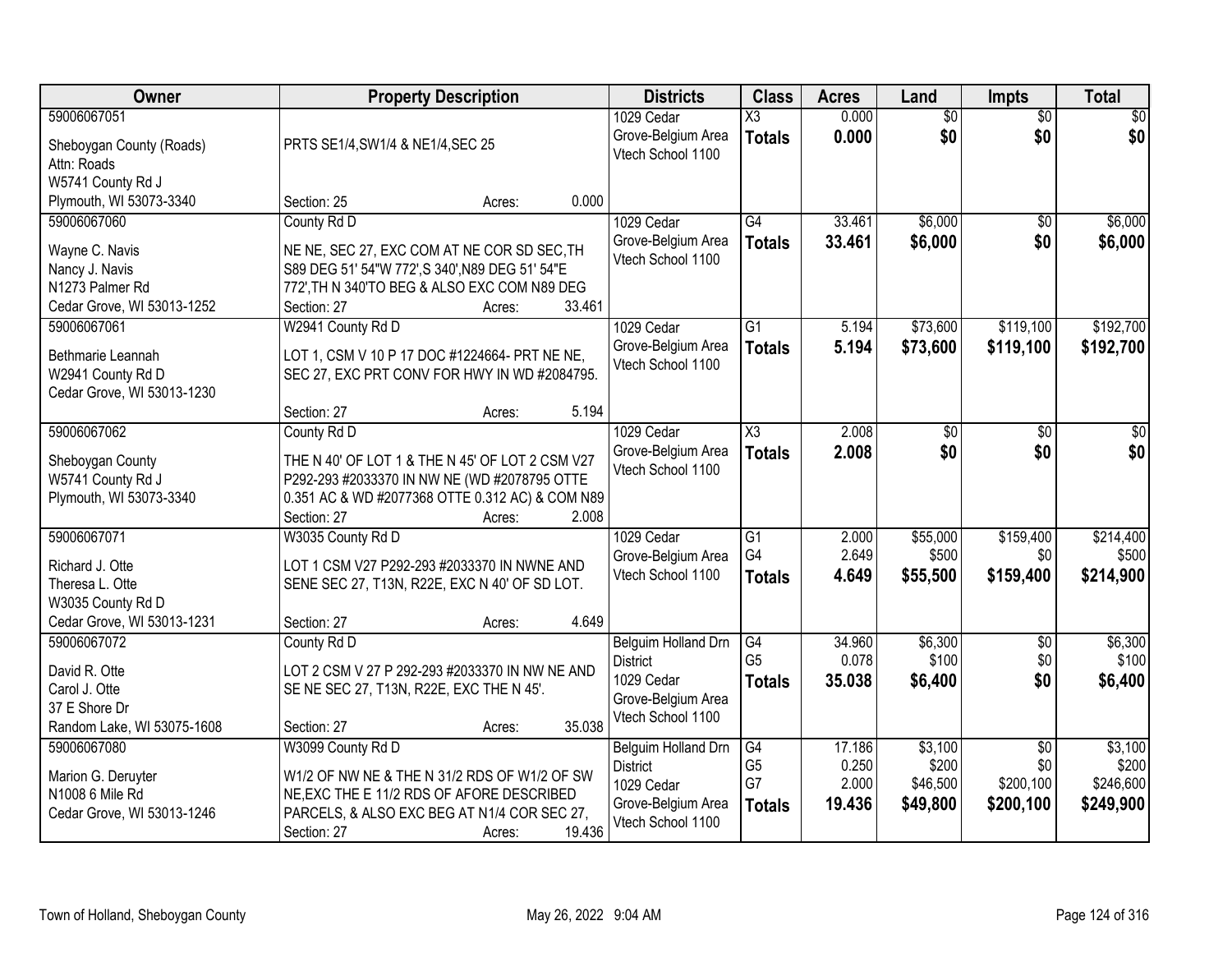| Owner                                                                                                               | <b>Property Description</b>                                                                                                                                                                                              | <b>Districts</b>                                                                                       | <b>Class</b>                                             | <b>Acres</b>                       | Land                                       | Impts                                        | <b>Total</b>                               |
|---------------------------------------------------------------------------------------------------------------------|--------------------------------------------------------------------------------------------------------------------------------------------------------------------------------------------------------------------------|--------------------------------------------------------------------------------------------------------|----------------------------------------------------------|------------------------------------|--------------------------------------------|----------------------------------------------|--------------------------------------------|
| 59006067100<br>Roger Prinsen<br>Carol Prinsen<br>N586 Palmer Rd<br>Cedar Grove, WI 53013-1279                       | County Rd D<br>THE W1/2 OF SW NE, SEC 27, EXC THE N 31/2 RDS OF<br>THE W 38 1/2 RDS THEREOF, ALSO THE E 11/2 RDS<br>OF THE W1/2 OF NW NE, EXC THE N 43.5 RDS<br>19.500<br>Section: 27<br>Acres:                          | Belguim Holland Drn<br><b>District</b><br>1029 Cedar<br>Grove-Belgium Area<br>Vtech School 1100        | G4<br>G <sub>5</sub><br><b>Totals</b>                    | 18.500<br>1.000<br>19.500          | \$3,300<br>\$700<br>\$4,000                | $\overline{50}$<br>\$0<br>\$0                | \$3,300<br>\$700<br>\$4,000                |
| 59006067110<br>Wayne C. Navis<br>Nancy J. Navis<br>N1273 Palmer Rd<br>Cedar Grove, WI 53013-1252                    | Palmer <sub>Rd</sub><br>SE <sub>NE</sub><br>40.000<br>Section: 27<br>Acres:                                                                                                                                              | 1029 Cedar<br>Grove-Belgium Area<br>Vtech School 1100                                                  | G4<br><b>Totals</b>                                      | 40.000<br>40.000                   | \$7,200<br>\$7,200                         | \$0<br>\$0                                   | \$7,200<br>\$7,200                         |
| 59006067120<br>Marion G. Deruyter<br>N1008 6 Mile Rd<br>Cedar Grove, WI 53013-1246                                  | County Rd D<br>INCL PARCEL 2, B-1466 - E1/2 NE NW, SEC 27 & COM<br>351.07'S & S89 DEG 56'30"E 1927.07' FROM NW COR<br>SD SEC, TH CONT S89 DEG 56'30"E 53', S0 DEG 9'46"E<br>20.502<br>Section: 27<br>Acres:              | Belguim Holland Drn<br><b>District</b><br>1029 Cedar<br>Grove-Belgium Area<br>Vtech School 1100        | $\overline{G4}$<br>G <sub>5</sub><br>G7<br><b>Totals</b> | 14.000<br>5.502<br>1.000<br>20.502 | \$2,300<br>\$3,300<br>\$12,000<br>\$17,600 | $\overline{50}$<br>\$0<br>\$6,300<br>\$6,300 | \$2,300<br>\$3,300<br>\$18,300<br>\$23,900 |
| 59006067140<br>Neil Teunissen<br>W3229 County Rd D<br>Cedar Grove, WI 53013-1232                                    | County Rd KW<br>PARCEL 1, B-1466 - PRT N1/2 NW1/4, SEC 27, COM<br>351.07'S OF NW COR SD SEC, TH S89 DEG 56' 30"E<br>1927.07'TO CENLN OF DITCH, S0 DEG 15'20"W 946.14<br>40.280<br>Section: 27<br>Acres:                  | <b>Belguim Holland Drn</b><br><b>District</b><br>1029 Cedar<br>Grove-Belgium Area<br>Vtech School 1100 | G4<br>G <sub>5</sub><br><b>Totals</b>                    | 39.000<br>1.280<br>40.280          | \$6,800<br>\$900<br>\$7,700                | \$0<br>\$0<br>\$0                            | \$6,800<br>\$900<br>\$7,700                |
| 59006067150<br>Teunissen, Don E & Luann Teunissen<br>Trust et al<br>N950 County Rd Kw<br>Cedar Grove, WI 53013-1237 | W3291 County Rd D<br>PRT NW NW, SEC 27, COM AT NW COR SEC 27, TH E<br>199.5', S 206.25', W 199.5'TO W LN, SD SEC, TH N<br>206.25'TO BEG & ALSO INCL THAT PRT DESC IN<br>1.081<br>Section: 27<br>Acres:                   | Belguim Holland Drn<br><b>District</b><br>1029 Cedar<br>Grove-Belgium Area<br>Vtech School 1100        | $\overline{G2}$<br><b>Totals</b>                         | 1.081<br>1.081                     | \$8,300<br>\$8,300                         | \$0<br>\$0                                   | \$8,300<br>\$8,300                         |
| 59006067151<br>Neil Teunissen<br>W3229 County Rd D<br>Cedar Grove, WI 53013-1232                                    | W3229 County Rd D<br>A-11709 - PRT N1/2 NW1/4, SEC 27, COM S89 DEG<br>56'30"E 199.50'FROM NW COR SD SEC, TH S<br>206.25', N89 DEG 56'30"W 199.50', S 144.82'ALG W LN<br>12.999<br>Section: 27<br>Acres:                  | Belguim Holland Drn<br><b>District</b><br>1029 Cedar<br>Grove-Belgium Area<br>Vtech School 1100        | G1<br>G4<br><b>Totals</b>                                | 1.000<br>11.999<br>12.999          | \$37,000<br>\$2,200<br>\$39,200            | \$84,100<br>\$0<br>\$84,100                  | \$121,100<br>\$2,200<br>\$123,300          |
| 59006067152<br>Ray M. Leppla<br>Sherri D. Leppla<br>N813 County Rd Kw<br>Cedar Grove, WI 53013-1411                 | N813 County Rd KW<br>LOT 1, CSM V 8 P 156 - PRT W 1/2 NW1/4, SEC 27, COM<br>1351.29'N OF W1/4 COR SD SEC TH S70 DEG 42'36"E<br>211.90', N 70', E 75', N 250', W 275', TH S 250'TO BEG.<br>1.740<br>Section: 27<br>Acres: | Belguim Holland Drn<br><b>District</b><br>1029 Cedar<br>Grove-Belgium Area<br>Vtech School 1100        | $\overline{G1}$<br><b>Totals</b>                         | 1.740<br>1.740                     | \$50,300<br>\$50,300                       | \$146,000<br>\$146,000                       | \$196,300<br>\$196,300                     |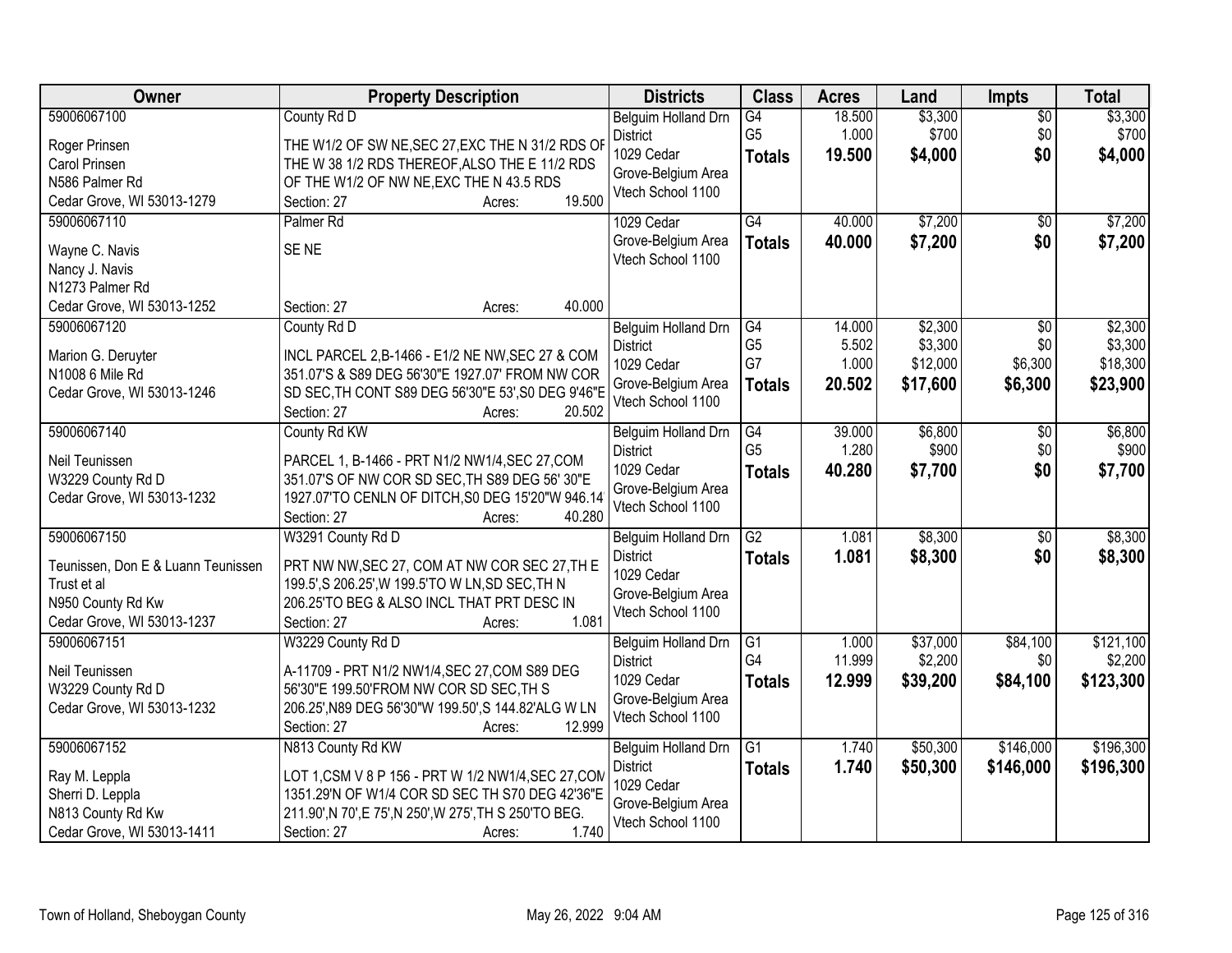| Owner                                                                                                     | <b>Property Description</b>                                                                                                                                                                                | <b>Districts</b>                                                                                | <b>Class</b>                                              | <b>Acres</b>                        | Land                                        | <b>Impts</b>                         | <b>Total</b>                                 |
|-----------------------------------------------------------------------------------------------------------|------------------------------------------------------------------------------------------------------------------------------------------------------------------------------------------------------------|-------------------------------------------------------------------------------------------------|-----------------------------------------------------------|-------------------------------------|---------------------------------------------|--------------------------------------|----------------------------------------------|
| 59006067160<br>Allan J. Kremel<br>2535 Thornapple Ln<br>Brookfield, WI 53005-4987                         | N751 County Rd KW<br>PARCEL 3, B-1466 - PRT NW1/4 SEC 27, COM AT W1/4<br>COR SD SEC, TH S89 DEG 57'24"E 1670.49', N11 DEG<br>12'40"E 1296.41'ALG DITCH, NO DEG 15' 20"E<br>55.830<br>Section: 27<br>Acres: | Belguim Holland Drn<br><b>District</b><br>1029 Cedar<br>Grove-Belgium Area<br>Vtech School 1100 | $\overline{G1}$<br>G4<br>G <sub>5</sub><br><b>Totals</b>  | 10.000<br>44.000<br>1.830<br>55.830 | \$99,400<br>\$7,800<br>\$1,300<br>\$108,500 | \$127,000<br>\$0<br>\$0<br>\$127,000 | \$226,400<br>\$7,800<br>\$1,300<br>\$235,500 |
| 59006067170<br>Roger Prinsen<br>Carol Prinsen<br>N586 Palmer Rd<br>Cedar Grove, WI 53013-1279             | County Rd D<br>PARCEL 4, B-1466 - PRT SE NW SEC 27, COM S89<br>DEG 57'24"E 1670.49'FROM W1/4 COR SD SEC TH<br>N11 DEG 12'40"E 1296.41' ALG CEN OF DITCH, NO<br>25.690<br>Section: 27<br>Acres:             | Belguim Holland Drn<br><b>District</b><br>1029 Cedar<br>Grove-Belgium Area<br>Vtech School 1100 | G4<br>G <sub>5</sub><br><b>Totals</b>                     | 24.000<br>1.690<br>25.690           | \$4,100<br>\$1,200<br>\$5,300               | \$0<br>\$0<br>\$0                    | \$4,100<br>\$1,200<br>\$5,300                |
| 59006067180<br>Larry J. Prinsen<br>Mary E. Prinsen<br>916 Palmer Rd<br>Cedar Grove, WI 53013              | County Rd KW<br>NE SW, SEC 27.<br>40.000<br>Section: 27<br>Acres:                                                                                                                                          | Belguim Holland Drn<br><b>District</b><br>1029 Cedar<br>Grove-Belgium Area<br>Vtech School 1100 | G4<br>G <sub>5</sub><br><b>Totals</b>                     | 36.000<br>4.000<br>40.000           | \$6,100<br>\$2,400<br>\$8,500               | \$0<br>\$0<br>\$0                    | \$6,100<br>\$2,400<br>\$8,500                |
| 59006067190<br>Roy A. Teunissen<br>Gloria H. Teunissen<br>W3501 County Rd G<br>Cedar Grove, WI 53013-1210 | County Rd KW<br>E1/2 NW SW & N 1 RD OF W1/2 NW SW, SEC 27.<br>20.250<br>Section: 27<br>Acres:                                                                                                              | Belguim Holland Drn<br><b>District</b><br>1029 Cedar<br>Grove-Belgium Area<br>Vtech School 1100 | G4<br>G <sub>5</sub><br><b>Totals</b>                     | 19.750<br>0.500<br>20.250           | \$3,500<br>\$400<br>\$3,900                 | $\sqrt{6}$<br>\$0<br>\$0             | \$3,500<br>\$400<br>\$3,900                  |
| 59006067201<br>Myra E. Olson<br>302 E Thach Ave<br>Auburn, AL 36830-5415                                  | County Rd KW<br>LOT 1 28CSM85-86 #2043697 IN W1/2 SW SEC 27,<br>T13N, R22 E.<br>19.870<br>Section: 27<br>Acres:                                                                                            | Belguim Holland Drn<br><b>District</b><br>1029 Cedar<br>Grove-Belgium Area<br>Vtech School 1100 | $\overline{G4}$<br>G <sub>5</sub><br><b>Totals</b>        | 19.500<br>0.370<br>19.870           | \$3,100<br>\$300<br>\$3,400                 | $\overline{30}$<br>\$0<br>\$0        | \$3,100<br>\$300<br>\$3,400                  |
| 59006067210<br>Roy A. Teunissen<br>Gloria H. Teunissen<br>W3501 County Rd G<br>Cedar Grove, WI 53013-1210 | County Rd RR<br>E1/2 SW SW, SEC 27.<br>20.000<br>Section: 27<br>Acres:                                                                                                                                     | Belguim Holland Drn<br><b>District</b><br>1029 Cedar<br>Grove-Belgium Area<br>Vtech School 1100 | G4<br>G <sub>5</sub><br>G <sub>5</sub> M<br><b>Totals</b> | 13.000<br>5.000<br>2.000<br>20.000  | \$1,800<br>\$2,900<br>\$3,800<br>\$8,500    | $\overline{50}$<br>\$0<br>\$0<br>\$0 | \$1,800<br>\$2,900<br>\$3,800<br>\$8,500     |
| 59006067221<br>Myra E. Olson<br>302 E Thach Ave<br>Auburn, AL 36830-5415                                  | County Rd KW<br>OL 1 28CSM85-86 #2043697 IN W1/2 SW SEC 27,<br>T13N, R22E.<br>5.010<br>Section: 27<br>Acres:                                                                                               | Belguim Holland Drn<br><b>District</b><br>1029 Cedar<br>Grove-Belgium Area<br>Vtech School 1100 | G4<br>G <sub>5</sub><br>G5M<br><b>Totals</b>              | 2.000<br>1.510<br>1.500<br>5.010    | \$200<br>\$900<br>\$3,000<br>\$4,100        | $\overline{30}$<br>\$0<br>\$0<br>\$0 | \$200<br>\$900<br>\$3,000<br>\$4,100         |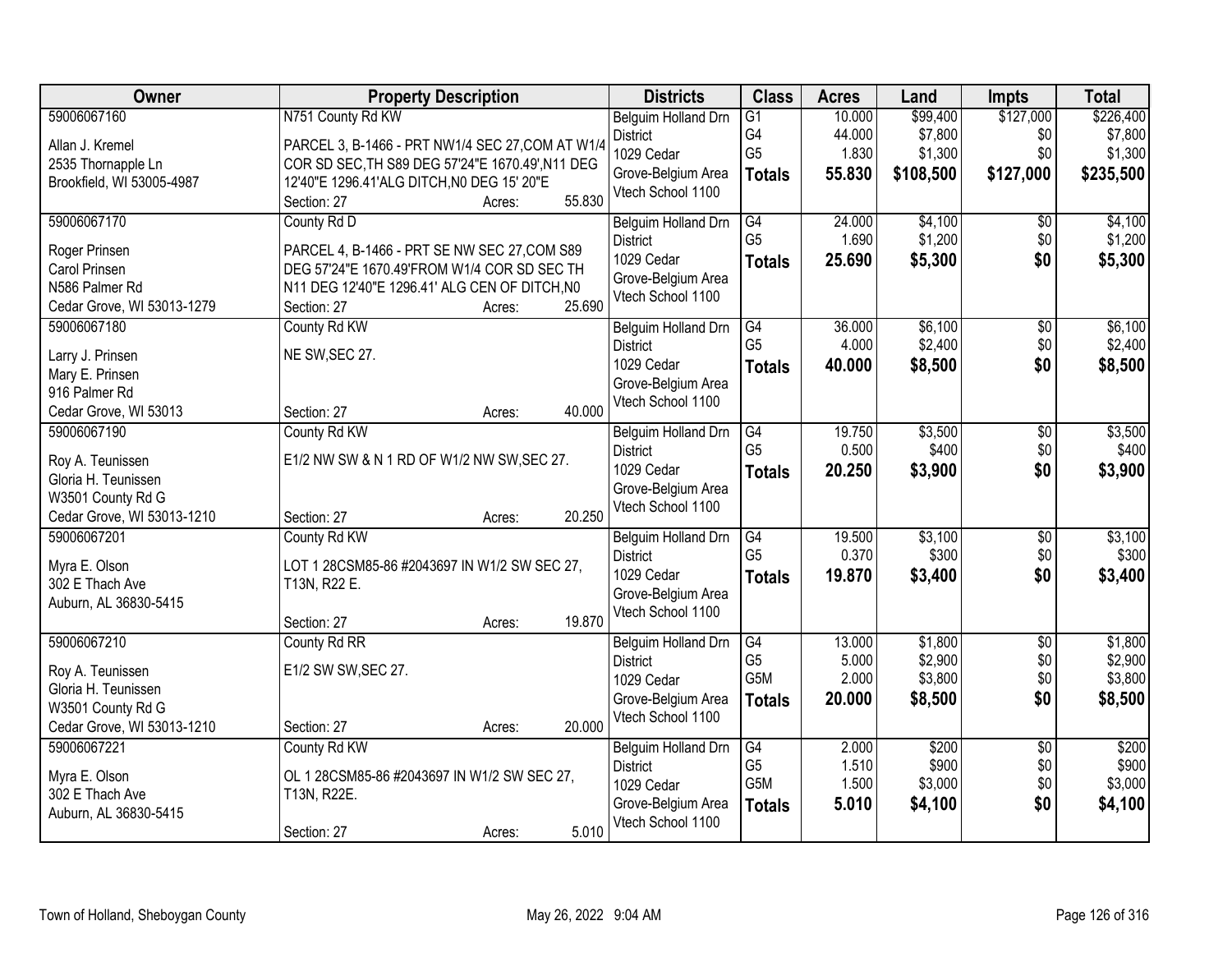| Owner                      |                                                        | <b>Property Description</b> |        | <b>Districts</b>    | <b>Class</b>    | <b>Acres</b> | Land     | <b>Impts</b>    | <b>Total</b> |
|----------------------------|--------------------------------------------------------|-----------------------------|--------|---------------------|-----------------|--------------|----------|-----------------|--------------|
| 59006067222                | County Rd KW                                           |                             |        | Belguim Holland Drn | $\overline{G4}$ | 15.020       | \$1,900  | $\overline{50}$ | \$1,900      |
| Myra E. Olson              | LOT 2 28CSM85-86 #2043697 IN W1/2 SW SEC 27,           |                             |        | <b>District</b>     | <b>Totals</b>   | 15.020       | \$1,900  | \$0             | \$1,900      |
| 302 E Thach Ave            | T13N, R22E.                                            |                             |        | 1029 Cedar          |                 |              |          |                 |              |
| Auburn, AL 36830-5415      |                                                        |                             |        | Grove-Belgium Area  |                 |              |          |                 |              |
|                            | Section: 27                                            | Acres:                      | 15.020 | Vtech School 1100   |                 |              |          |                 |              |
| 59006067230                | W3140 County Rd RR                                     |                             |        | Belguim Holland Drn | G4              | 28,000       | \$3,500  | $\overline{30}$ | \$3,500      |
| Larry J. Prinsen           | SE SW, SEC 27.                                         |                             |        | <b>District</b>     | G <sub>5</sub>  | 10.000       | \$6,000  | \$0             | \$6,000      |
| Mary E. Prinsen            |                                                        |                             |        | 1029 Cedar          | G7              | 2.000        | \$38,000 | \$136,900       | \$174,900    |
| 916 Palmer Rd              |                                                        |                             |        | Grove-Belgium Area  | <b>Totals</b>   | 40.000       | \$47,500 | \$136,900       | \$184,400    |
| Cedar Grove, WI 53013      | Section: 27                                            | Acres:                      | 40.000 | Vtech School 1100   |                 |              |          |                 |              |
| 59006067240                | Palmer <sub>Rd</sub>                                   |                             |        | 1029 Cedar          | G4              | 34.150       | \$6,200  | \$0             | \$6,200      |
|                            |                                                        |                             |        | Grove-Belgium Area  | <b>Totals</b>   | 34.150       | \$6,200  | \$0             | \$6,200      |
| Roger Prinsen              | NE SE, SEC 27, EXC COM AT E1/4 COR SD SEC, TH S        |                             |        | Vtech School 1100   |                 |              |          |                 |              |
| Carol Prinsen              | 430', S89 DEG 55'55"W 275', N 430', TH N89 DEG 55'55"  |                             |        |                     |                 |              |          |                 |              |
| N586 Palmer Rd             | 275'TO BEG, & ALSO EXC CSM V19 P 53-54, #1652824,      |                             |        |                     |                 |              |          |                 |              |
| Cedar Grove, WI 53013-1279 | Section: 27                                            | Acres:                      | 34.150 |                     |                 |              |          |                 |              |
| 59006067241                | N672 Palmer Rd                                         |                             |        | 1029 Cedar          | $\overline{G1}$ | 2.850        | \$63,500 | \$198,300       | \$261,800    |
| Michael J. Prinsen         | LOT 1, CSM V 10 P 159 & A-29044 - PRT NE SE, SEC       |                             |        | Grove-Belgium Area  | <b>Totals</b>   | 2.850        | \$63,500 | \$198,300       | \$261,800    |
| Natalie A. Prinsen         | 27, COM AT E1/4 COR SD SEC, TH S 430', S89 DEG 55'     |                             |        | Vtech School 1100   |                 |              |          |                 |              |
| N672 Palmer Rd             | 55"W 275', N 430', TH N89 DEG 55'55"E 275'TO BEG, &    |                             |        |                     |                 |              |          |                 |              |
| Cedar Grove, WI 53013-1285 | Section: 27                                            | Acres:                      | 2.850  |                     |                 |              |          |                 |              |
| 59006067242                | N650 Palmer Rd                                         |                             |        | 1029 Cedar          | $\overline{G1}$ | 3.000        | \$65,000 | \$248,600       | \$313,600    |
| <b>Brent Voskuil</b>       |                                                        |                             |        | Grove-Belgium Area  | <b>Totals</b>   | 3.000        | \$65,000 | \$248,600       | \$313,600    |
| Jacki L. Voskuil           | LOT 1 CSM V19 P 53-54,#1652824 - PRT NE SE, SEC<br>27. |                             |        | Vtech School 1100   |                 |              |          |                 |              |
| N650 Palmer Rd             |                                                        |                             |        |                     |                 |              |          |                 |              |
| Cedar Grove, WI 53013-1285 | Section: 27                                            | Acres:                      | 3.000  |                     |                 |              |          |                 |              |
| 59006067250                | Palmer <sub>Rd</sub>                                   |                             |        | Belguim Holland Drn | G4              | 2.380        | \$400    | $\sqrt{6}$      | \$400        |
|                            |                                                        |                             |        | <b>District</b>     | <b>Totals</b>   | 2.380        | \$400    | \$0             | \$400        |
| Roger Prinsen              | PRT NW SE, SEC 27, COM AT NE COR SD1/4, TH W           |                             |        | 1029 Cedar          |                 |              |          |                 |              |
| Carol Prinsen              | 676.5', S 154.5', E 676.5', TH N TO BEG.               |                             |        | Grove-Belgium Area  |                 |              |          |                 |              |
| N586 Palmer Rd             |                                                        |                             |        | Vtech School 1100   |                 |              |          |                 |              |
| Cedar Grove, WI 53013-1279 | Section: 27                                            | Acres:                      | 2.380  |                     |                 |              |          |                 |              |
| 59006067260                | Palmer <sub>Rd</sub>                                   |                             |        | Belguim Holland Drn | $\overline{G4}$ | 37.620       | \$6,200  | $\overline{50}$ | \$6,200      |
| John A. Schoenemann        | NW SE, SEC 27, EXC COM AT NE COR SD1/4, TH W           |                             |        | <b>District</b>     | <b>Totals</b>   | 37.620       | \$6,200  | \$0             | \$6,200      |
| Rosemary Schoenemann       | 676.5', S 154.5', E 676.5', TH N TO BEG.               |                             |        | 1029 Cedar          |                 |              |          |                 |              |
| W2984 County Rd Rr         |                                                        |                             |        | Grove-Belgium Area  |                 |              |          |                 |              |
| Cedar Grove, WI 53013-1473 | Section: 27                                            | Acres:                      | 37.620 | Vtech School 1100   |                 |              |          |                 |              |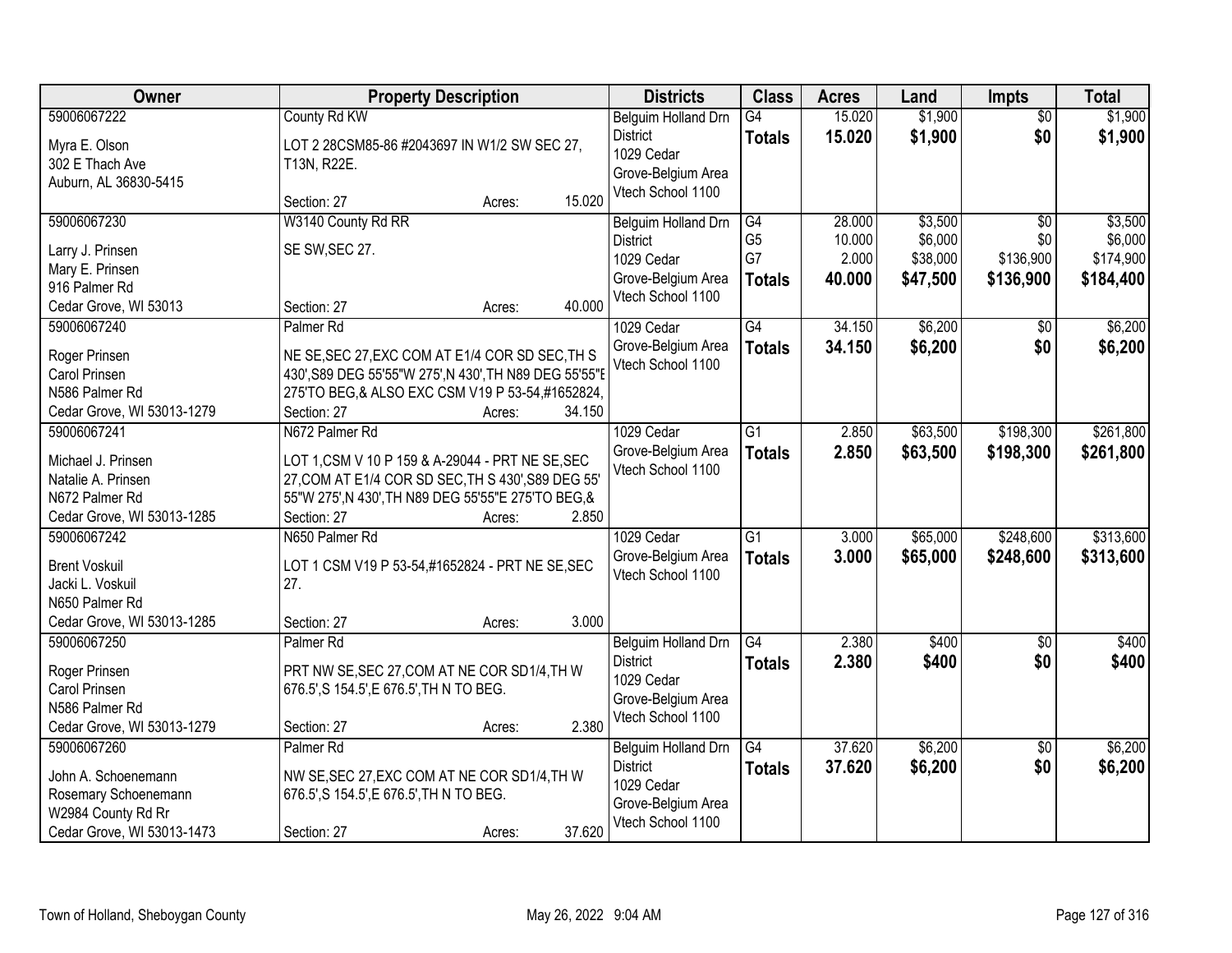| Owner                                | <b>Property Description</b>                          | <b>Districts</b>              | <b>Class</b>    | <b>Acres</b> | Land            | <b>Impts</b>    | <b>Total</b> |
|--------------------------------------|------------------------------------------------------|-------------------------------|-----------------|--------------|-----------------|-----------------|--------------|
| 59006067271                          | County Rd RR                                         | <b>Belgium Holland Drn</b>    | G4              | 32.000       | \$4,400         | $\overline{50}$ | \$4,400      |
| John A. Schoenemann                  | SWSE SEC 27, T13N, R22E EXC PART SD SWSE             | <b>District</b>               | G <sub>5</sub>  | 6.560        | \$4,100         | \$0             | \$4,100      |
| Rosemary Schoenemann                 | CONV TO SHEB CO IN WD #2025551 FOR HWY.              | 1029 Cedar                    | G7              | 1.000        | \$16,000        | \$53,700        | \$69,700     |
| W2984 County Rd Rr                   |                                                      | Grove-Belgium Area            | <b>Totals</b>   | 39.560       | \$24,500        | \$53,700        | \$78,200     |
| Cedar Grove, WI 53013-1473           | 39.560<br>Section: 27<br>Acres:                      | Vtech School 1100             |                 |              |                 |                 |              |
| 59006067280                          | Palmer Rd & County R                                 | Belgium Holland Drn           | G4              | 26.070       | \$4,600         | $\sqrt{6}$      | \$4,600      |
| Roger Prinsen                        | SE SE, SEC 27, EXC COM AT SW COR SD1/4, TH E         | <b>District</b>               | G <sub>5</sub>  | 0.630        | \$100           | \$0             | \$100        |
| Carol Prinsen                        | 208.56', NWLY 502.26'TO A PNT 134.64'E OF W LN SE    | 1029 Cedar                    | <b>Totals</b>   | 26.700       | \$4,700         | \$0             | \$4,700      |
| N586 Palmer Rd                       | SE, NWLY 162.36', TH S 582.12'TO BEG & EXC THE W     | Grove-Belgium Area            |                 |              |                 |                 |              |
| Cedar Grove, WI 53013-1279           | 26.700<br>Section: 27<br>Acres:                      | Vtech School 1100             |                 |              |                 |                 |              |
| 59006067291                          | W2984 County Rd RR                                   | Belgium Holland Drn           | G1              | 2.080        | \$55,800        | \$124,400       | \$180,200    |
| John A. Schoenemann                  | PRT SESE, SEC 27, T13N, R22E; COM AT SW COR          | <b>District</b>               | <b>Totals</b>   | 2.080        | \$55,800        | \$124,400       | \$180,200    |
| Rosemary Schoenemann                 | SD1/4, TH E 208.56', NWLY 502.26' TO A PNT 134.64' E | 1029 Cedar                    |                 |              |                 |                 |              |
| W2984 County Rd Rr                   | OF W LN SESE, NWLY 162.36', TH S 582.12'TO BEG;      | Grove-Belgium Area            |                 |              |                 |                 |              |
| Cedar Grove, WI 53013-1473           | 2.080<br>Section: 27<br>Acres:                       | Vtech School 1100             |                 |              |                 |                 |              |
| 59006067292                          | County Rd RR                                         | Belgium Holland Drn           | X3              | 0.660        | \$0             | $\sqrt[6]{}$    | \$0          |
|                                      |                                                      | <b>District</b>               | <b>Totals</b>   | 0.660        | \$0             | \$0             | \$0          |
| Sheboygan County Transportation Dept | PRT SWSE AND PART SESE, SEC 27, T13N, R22E;          | 1029 Cedar                    |                 |              |                 |                 |              |
| W5741 County Rd J                    | COM AT S1/4 COR SEC 27; S89-29-13E 574.18'; TH       | Grove-Belgium Area            |                 |              |                 |                 |              |
| Plymouth, WI 53073-3340              | N07-45-10W 46.63'; TH N89-25-50W 317.43'; TH         | Vtech School 1100             |                 |              |                 |                 |              |
|                                      | 0.660<br>Section: 27<br>Acres:                       |                               |                 |              |                 |                 |              |
| 59006067300                          | N586 Palmer Rd                                       | <b>Belgium Holland Drn</b>    | $\overline{G1}$ | 1.100        | \$38,800        | \$167,000       | \$205,800    |
| Roger Prinsen                        | PARCEL B, A-27828 & OTHER LANDS - THE N 200'OF       | <b>District</b><br>1029 Cedar | <b>Totals</b>   | 1.100        | \$38,800        | \$167,000       | \$205,800    |
| Carol Prinsen                        | S 1200' OF E 200'OF SE SE, SEC 27, & COM N00 DEG     | Grove-Belgium Area            |                 |              |                 |                 |              |
| N586 Palmer Rd                       | 04'20"E 1200' FROM SE COR, SD SEC, TH W 200' N00     | Vtech School 1100             |                 |              |                 |                 |              |
| Cedar Grove, WI 53013-1279           | 1.100<br>Section: 27<br>Acres:                       |                               |                 |              |                 |                 |              |
| 59006067310                          | W2932 County Rd RR                                   | Belgium Holland Drn           | G1              | 0.000        | $\overline{30}$ | \$1,000         | \$1,000      |
| James A. Teunissen                   | A-27829 & OTHER LANDS - THE W 200'OF E 430'OF S      | <b>District</b>               | G4              | 5.500        | \$900           | \$0             | \$900        |
| Janice L. Teunissen                  | 250'OF SE SE, SEC 27 & COM AT SE COR SD SEC, TH      | 1029 Cedar                    | G <sub>5</sub>  | 2.400        | \$1,000         | \$0             | \$1,000      |
| W2932 County Rd Rr                   | W 230', N00 DEG 04' 20"E 250', W 200', S00 DEG 04'   | Grove-Belgium Area            | G7              | 2.000        | \$38,000        | \$390,900       | \$428,900    |
| Cedar Grove, WI 53013-1473           | 9.900<br>Section: 27<br>Acres:                       | Vtech School 1100             | <b>Totals</b>   | 9.900        | \$39,900        | \$391,900       | \$431,800    |
| 59006067311                          |                                                      | Belguim Holland Drn           | X3              | 3.282        | $\overline{50}$ | $\overline{30}$ | $\sqrt{50}$  |
| Sheboygan County                     | PRT NE NW, SEC 27 CONVEYED TO SHEB CO IN             | <b>District</b>               | <b>Totals</b>   | 3.282        | \$0             | \$0             | \$0          |
| W5741 County Rd J                    | DOC. 1571669 (DERUYTER 0.08 AC) & ALSO PRT NW        | 1029 Cedar                    |                 |              |                 |                 |              |
| Plymouth, WI 53073-3340              | & NE OF NW1/4 COM S89 DEG 32'27"E 215.50' FROM       | Grove-Belgium Area            |                 |              |                 |                 |              |
|                                      | 3.282<br>Section: 27<br>Acres:                       | Vtech School 1100             |                 |              |                 |                 |              |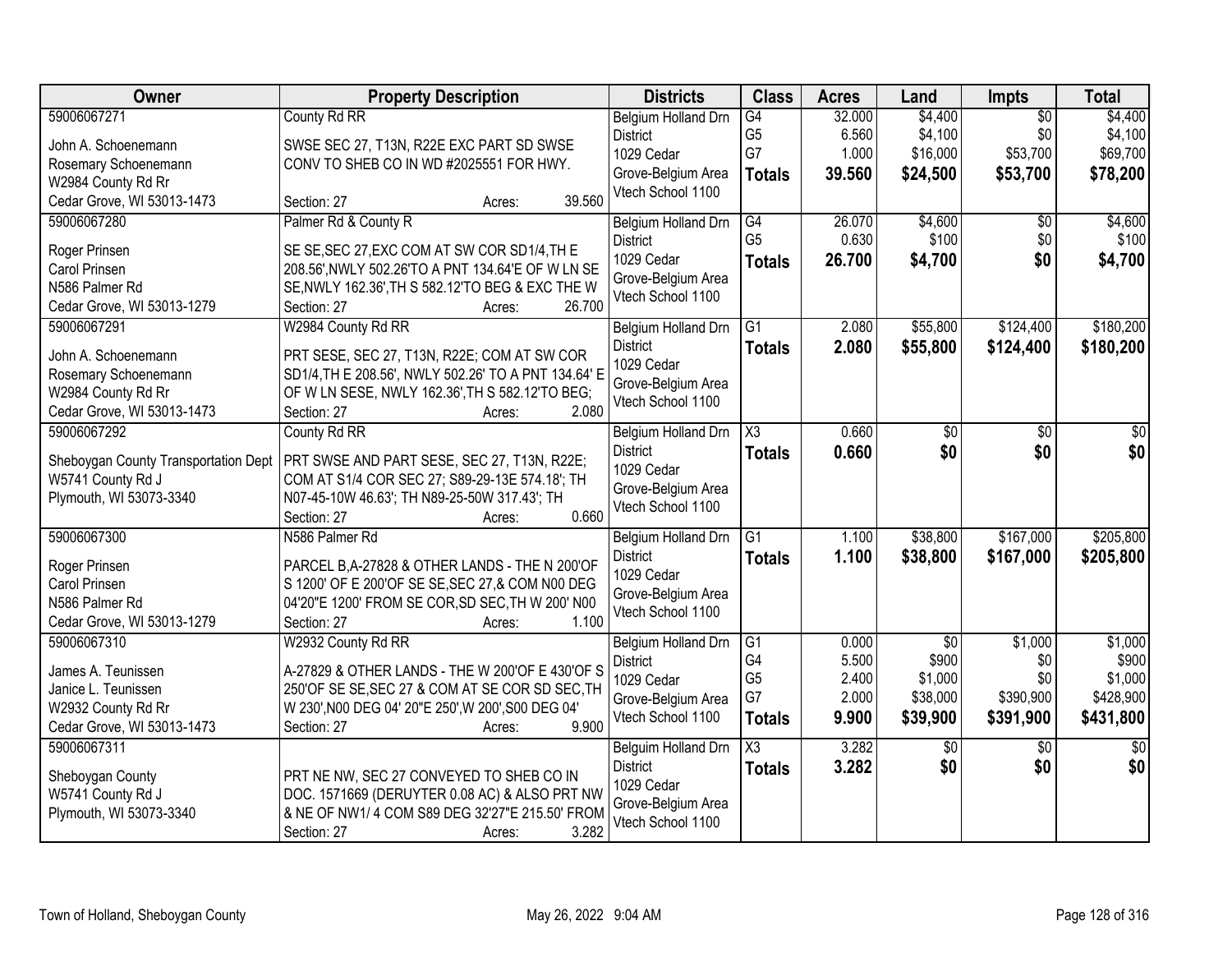| Owner                               | <b>Property Description</b>                           |                  | <b>Districts</b>    | <b>Class</b>           | <b>Acres</b> | Land     | <b>Impts</b>    | <b>Total</b>    |
|-------------------------------------|-------------------------------------------------------|------------------|---------------------|------------------------|--------------|----------|-----------------|-----------------|
| 59006067320                         | N860 County Rd KW                                     |                  | Belguim Holland Drn | $\overline{G1}$        | 2.000        | \$55,000 | \$107,600       | \$162,600       |
| Myra E. Olson                       | NE NE, SEC 28, EXC BEG AT THE NE COR SEC 28,          |                  | <b>District</b>     | G4                     | 36.689       | \$6,600  | \$0             | \$6,600         |
| 302 E Thach Ave                     | TH S00 DEG 21'56"W 110', N89 DEG 38'04"W 33', N36     |                  | 1029 Cedar          | <b>Totals</b>          | 38.689       | \$61,600 | \$107,600       | \$169,200       |
| Auburn, AL 36830-5415               | DEG 17'39"W 87.62', N89 DEG 26'27"W 1238.34', N00     |                  | Grove-Belgium Area  |                        |              |          |                 |                 |
|                                     | Section: 28                                           | 38.689<br>Acres: | Vtech School 1100   |                        |              |          |                 |                 |
| 59006067321                         | County Rd D                                           |                  | Belguim Holland Drn | $\overline{\text{X3}}$ | 1.311        | \$0      | $\overline{50}$ | $\overline{50}$ |
| Sheboygan County                    | PRT NE NE, SEC 28 BEG AT THE NE COR SEC 28, TH        |                  | <b>District</b>     | <b>Totals</b>          | 1.311        | \$0      | \$0             | \$0             |
| W5741 County Rd J                   | S00 DEG 21'56"W 110', N89 DEG 38'04"W 33', N36 DE     |                  | 1029 Cedar          |                        |              |          |                 |                 |
| Plymouth, WI 53073-3340             | 17'39"W 87.62', N89 DEG 26'27"W 1238.34', N00 DEG     |                  | Grove-Belgium Area  |                        |              |          |                 |                 |
|                                     | Section: 28                                           | 1.311<br>Acres:  | Vtech School 1100   |                        |              |          |                 |                 |
| 59006067340                         | W3453 County Rd D                                     |                  | 1029 Cedar          | $\overline{G1}$        | 1.000        | \$37,000 | \$92,400        | \$129,400       |
| James A. Stenberg                   | PRT NW NE, SEC 28, COM 685.5'E OF NW COR SD NW        |                  | Grove-Belgium Area  | <b>Totals</b>          | 1.000        | \$37,000 | \$92,400        | \$129,400       |
| Peggy L. Stenberg                   | NE, TH E 120' S 181.5', W 240', N 181.5', TH E 120'TO |                  | Vtech School 1100   |                        |              |          |                 |                 |
| W3453 County Rd D                   | BEG.                                                  |                  |                     |                        |              |          |                 |                 |
| Cedar Grove, WI 53013-1233          | Section: 28                                           | 1.000<br>Acres:  |                     |                        |              |          |                 |                 |
| 59006067341                         | County Rd D                                           |                  | 1029 Cedar          | G4                     | 29.000       | \$5,200  | \$0             | \$5,200         |
|                                     |                                                       |                  | Grove-Belgium Area  | G <sub>5</sub>         | 1.646        | \$1,200  | \$0             | \$1,200         |
| Randall J. Deruyter                 | LOT 1 CSM V18 P108-109 #1612846 - PRT NW NE,          |                  | Vtech School 1100   | <b>Totals</b>          | 30.646       | \$6,400  | \$0             | \$6,400         |
| Denise M. Deruyter<br>707 S Main St | SEC 28, EXC N 45' CONV IN DOC. 2081610.               |                  |                     |                        |              |          |                 |                 |
| Mishicot, WI 54228-9677             | Section: 28                                           | 30.646<br>Acres: |                     |                        |              |          |                 |                 |
| 59006067342                         | W3411 County Rd D                                     |                  | 1029 Cedar          | $\overline{G1}$        | 5.000        | \$73,000 | \$125,500       | \$198,500       |
|                                     |                                                       |                  | Grove-Belgium Area  | G4                     | 2.524        | \$500    | \$0             | \$500           |
| Matthew R. Wollner                  | LOT 2 CSM V18 P108-109 #1612846 - PRT NW NE,          |                  | Vtech School 1100   | <b>Totals</b>          | 7.524        | \$73,500 | \$125,500       | \$199,000       |
| Claire E. Wollner                   | SEC 28, EXC N 40'.                                    |                  |                     |                        |              |          |                 |                 |
| W3411 County Rd D                   |                                                       |                  |                     |                        |              |          |                 |                 |
| Cedar Grove, WI 53013-1233          | Section: 28                                           | 7.524<br>Acres:  |                     |                        |              |          |                 |                 |
| 59006067350                         | County Rd KW                                          |                  | 1029 Cedar          | $\overline{G4}$        | 35.000       | \$6,100  | $\overline{50}$ | \$6,100         |
| Teunissen, Matthew E & Julie A      | SW NE, SEC 28.                                        |                  | Grove-Belgium Area  | G <sub>5</sub>         | 5.000        | \$3,300  | \$0             | \$3,300         |
| Teunissen Trust et al               |                                                       |                  | Vtech School 1100   | <b>Totals</b>          | 40.000       | \$9,400  | \$0             | \$9,400         |
| N926 County Rd Kw                   |                                                       |                  |                     |                        |              |          |                 |                 |
| Cedar Grove, WI 53013-1237          | Section: 28                                           | 40.000<br>Acres: |                     |                        |              |          |                 |                 |
| 59006067361                         | N754 County Rd KW                                     |                  | 1029 Cedar          | $\overline{G1}$        | 3.000        | \$65,000 | \$142,100       | \$207,100       |
| Thomas J. Kaat                      | LOT 1,CSM V 10 P 220 - PRT SE NE, SEC 28, COM         |                  | Grove-Belgium Area  | <b>Totals</b>          | 3.000        | \$65,000 | \$142,100       | \$207,100       |
| Jody L. Kaat                        | 522'N OF E1/4 COR SD SEC, TH S87 DEG 23'W             |                  | Vtech School 1100   |                        |              |          |                 |                 |
| N754 County Rd Kw                   | 477.60', N 284.80', E 477.10', TH S 263'TO BEG.       |                  |                     |                        |              |          |                 |                 |
| Cedar Grove, WI 53013-1408          | Section: 28                                           | 3.000<br>Acres:  |                     |                        |              |          |                 |                 |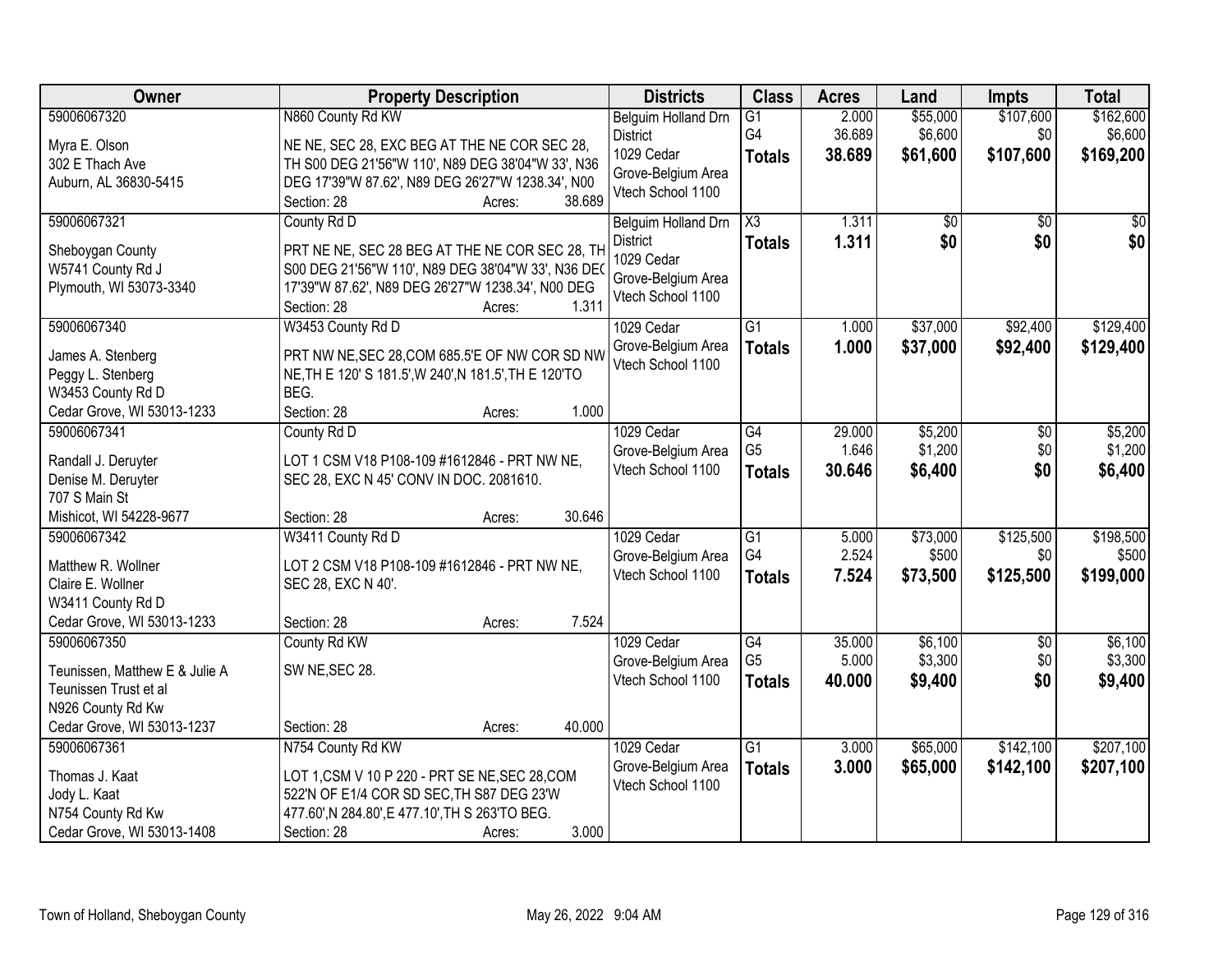| <b>Owner</b>                         | <b>Property Description</b>                            | <b>Districts</b>   | <b>Class</b>                      | <b>Acres</b>    | Land                | <b>Impts</b>           | <b>Total</b>         |
|--------------------------------------|--------------------------------------------------------|--------------------|-----------------------------------|-----------------|---------------------|------------------------|----------------------|
| 59006067364                          | N734 County Rd KW                                      | 1029 Cedar         | $\overline{G1}$                   | 2.000           | \$55,000            | \$308,000              | \$363,000            |
| Kurt H. Kraus                        | LOT 1 CSM V15 P 164-65 & AFF CSM V16 P                 | Grove-Belgium Area | G <sub>5</sub>                    | 1.000           | \$600               | \$0                    | \$600                |
| Carrie S. Kraus                      | 44,#1541922-PRT SE NE, SEC 28 & PRT LOT 2 SD           | Vtech School 1100  | <b>Totals</b>                     | 3.000           | \$55,600            | \$308,000              | \$363,600            |
| N734 County Rd Kw                    | CSM, COM AT E 1/4 COR SD SEC 28, TH N00 DEG            |                    |                                   |                 |                     |                        |                      |
| Cedar Grove, WI 53013-1408           | 3.000<br>Section: 28<br>Acres:                         |                    |                                   |                 |                     |                        |                      |
| 59006067365                          | County Rd KW                                           | 1029 Cedar         | G4                                | 33.240          | \$5,800             | \$0                    | \$5,800              |
|                                      |                                                        | Grove-Belgium Area | G <sub>5</sub>                    | 1.000           | \$500               | \$0                    | \$500                |
| Larry J. Prinsen                     | PRT LOT 2 CSM V15 P 164-65 & AFF CSM V16 P             | Vtech School 1100  | <b>Totals</b>                     | 34.240          | \$6,300             | \$0                    | \$6,300              |
| Mary E. Prinsen                      | 44,#1541922-PRT SE NE, SEC 28, EXC COM AT E 1/4        |                    |                                   |                 |                     |                        |                      |
| 916 Palmer Rd                        | COR SD SEC 28, TH N00 DEG 21'56"E 237.20' TO<br>34.240 |                    |                                   |                 |                     |                        |                      |
| Cedar Grove, WI 53013                | Section: 28<br>Acres:                                  |                    |                                   |                 |                     |                        |                      |
| 59006067370                          | W3587 County Rd D                                      | 1029 Cedar         | $\overline{G4}$                   | 31.000          | \$5,300             | \$0                    | \$5,300              |
| Mark W. Hopeman                      | NE NW, SEC 28 EXC THAT PRT LYING WITHIN THE            | Grove-Belgium Area | G <sub>5</sub><br>G7              | 5.705<br>2.000  | \$3,900<br>\$38,000 | \$0<br>\$139,200       | \$3,900<br>\$177,200 |
| W3587 County Rd D                    | FOLLOWING TRAVERSE: BEG AT NW COR SEC 28,              | Vtech School 1100  |                                   |                 |                     |                        |                      |
| Cedar Grove, WI 53013-1234           | TH S89 DEG 08'19"E 643.44', N27 DEG 25'27"E 44.72',    |                    | <b>Totals</b>                     | 38.705          | \$47,200            | \$139,200              | \$186,400            |
|                                      | 38.705<br>Section: 28<br>Acres:                        |                    |                                   |                 |                     |                        |                      |
| 59006067371                          | W3587 County Rd D                                      | 1029 Cedar         | X3                                | 3.639           | \$0                 | $\sqrt[6]{}$           | \$0                  |
|                                      |                                                        | Grove-Belgium Area | <b>Totals</b>                     | 3.639           | \$0                 | \$0                    | \$0                  |
| Sheboygan County                     | THAT PRT OF NE NW & NW NW, SEC 28, LYING               | Vtech School 1100  |                                   |                 |                     |                        |                      |
| W5741 County Rd J                    | WITHIN THE FOLLOWING TRAVERSE: BEG AT NW               |                    |                                   |                 |                     |                        |                      |
| Plymouth, WI 53073-3340              | COR SEC 28, TH S89 DEG 08'19"E 643.44', N27 DEG        |                    |                                   |                 |                     |                        |                      |
|                                      | 3.639<br>Section: 28<br>Acres:                         |                    |                                   |                 |                     |                        |                      |
| 59006067380                          | N871 Six Mile Rd                                       | 1029 Cedar         | $\overline{G4}$                   | 29.726          | \$4,100             | $\overline{50}$        | \$4,100              |
| Mark W. Hopeman                      | NW NW, SEC 28 EXC THAT PRT LYING WITHIN THE            | Grove-Belgium Area | G <sub>5</sub>                    | 7.000           | \$3,700             | \$0                    | \$3,700              |
| W3587 County Rd D                    | FOLLOWING TRAVERSE: BEG AT NW COR SEC 28.              | Vtech School 1100  | G7                                | 2.000           | \$38,000            | \$123,200              | \$161,200            |
| Cedar Grove, WI 53013-1234           | TH S89 DEG 08'19"E 643.44', N27 DEG 25'27"E 44.72',    |                    | <b>Totals</b>                     | 38.726          | \$45,800            | \$123,200              | \$169,000            |
|                                      | Section: 28<br>38.726<br>Acres:                        |                    |                                   |                 |                     |                        |                      |
| 59006067390                          | N753 Six Mile Rd                                       | 1029 Cedar         | $\overline{G1}$                   | 2.000           | \$55,000            | \$96,700               | \$151,700            |
|                                      |                                                        | Grove-Belgium Area | G4                                | 32.000          | \$5,600             | \$0                    | \$5,600              |
| Donald, John W & Jane D Donald Trust | SW NW, SEC 28.                                         | Vtech School 1100  | G <sub>5</sub>                    | 6.000           | \$3,600             | \$0                    | \$3,600              |
| et al<br>167 Fillmore St             |                                                        |                    | <b>Totals</b>                     | 40.000          | \$64,200            | \$96,700               | \$160,900            |
| Fredonia, WI 53021-9435              | 40.000<br>Section: 28                                  |                    |                                   |                 |                     |                        |                      |
|                                      | Acres:                                                 |                    |                                   |                 |                     |                        |                      |
| 59006067400                          | County Rd D                                            | 1029 Cedar         | $\overline{G4}$<br>G <sub>5</sub> | 14.000<br>6.000 | \$2,400<br>\$4,200  | $\overline{30}$<br>\$0 | \$2,400<br>\$4,200   |
| Teunissen, Matthew E & Julie A       | E1/2 SE NW, SEC 28.                                    | Grove-Belgium Area |                                   |                 |                     |                        |                      |
| Teunissen Trust et al                |                                                        | Vtech School 1100  | <b>Totals</b>                     | 20.000          | \$6,600             | \$0                    | \$6,600              |
| N926 County Rd Kw                    |                                                        |                    |                                   |                 |                     |                        |                      |
| Cedar Grove, WI 53013-1237           | 20.000<br>Section: 28<br>Acres:                        |                    |                                   |                 |                     |                        |                      |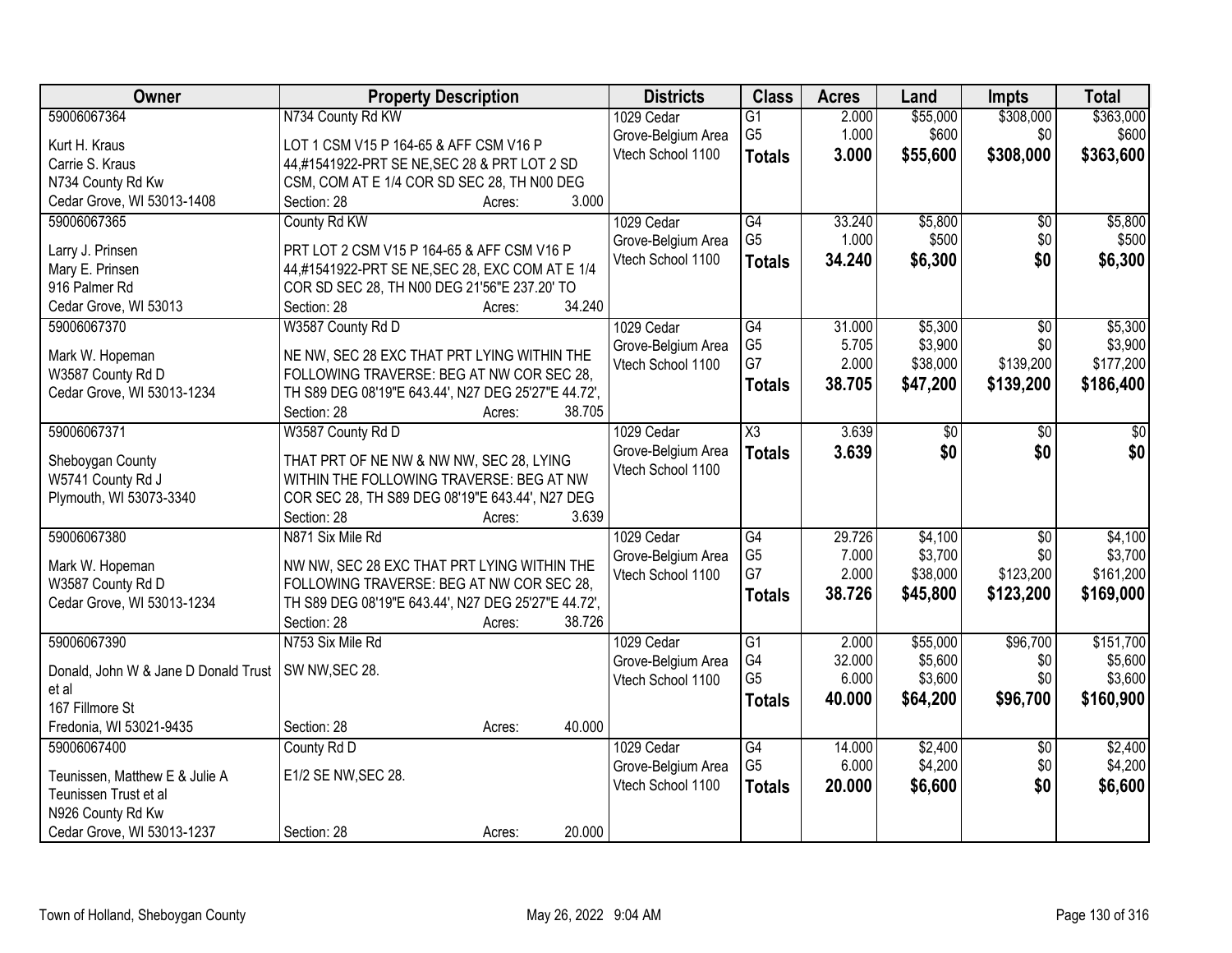| Owner                                           | <b>Property Description</b> |        |        | <b>Districts</b>    | <b>Class</b>    | <b>Acres</b> | Land     | <b>Impts</b>    | <b>Total</b> |
|-------------------------------------------------|-----------------------------|--------|--------|---------------------|-----------------|--------------|----------|-----------------|--------------|
| 59006067410                                     | County Rd D                 |        |        | 1029 Cedar          | G4              | 20.000       | \$3,100  | $\overline{50}$ | \$3,100      |
| Mark W. Hopeman                                 | W1/2 SE NW, SEC 28          |        |        | Grove-Belgium Area  | <b>Totals</b>   | 20.000       | \$3,100  | \$0             | \$3,100      |
| W3587 County Rd D                               |                             |        |        | Vtech School 1100   |                 |              |          |                 |              |
| Cedar Grove, WI 53013-1234                      |                             |        |        |                     |                 |              |          |                 |              |
|                                                 | Section: 28                 | Acres: | 20.000 |                     |                 |              |          |                 |              |
| 59006067420                                     | Six Mile Rd                 |        |        | 1029 Cedar          | $\overline{G4}$ | 39.000       | \$6,900  | \$0             | \$6,900      |
| David A. Schultz                                | NE SW, SEC 28.              |        |        | Grove-Belgium Area  | G <sub>5</sub>  | 1.000        | \$700    | \$0             | \$700        |
| Bobette L. Does                                 |                             |        |        | Vtech School 1100   | <b>Totals</b>   | 40.000       | \$7,600  | \$0             | \$7,600      |
| N637 6 Mile Rd                                  |                             |        |        |                     |                 |              |          |                 |              |
| Cedar Grove, WI 53013-1402                      | Section: 28                 | Acres: | 40.000 |                     |                 |              |          |                 |              |
| 59006067430                                     | N637 Six Mile Rd            |        |        | 1029 Cedar          | $\overline{G4}$ | 33.000       | \$5,800  | \$0             | \$5,800      |
| David A. Schultz                                | NW SW, SEC 28.              |        |        | Grove-Belgium Area  | G <sub>5</sub>  | 5.000        | \$2,200  | \$0             | \$2,200      |
| Bobette L. Does                                 |                             |        |        | Vtech School 1100   | G7              | 2.000        | \$38,000 | \$247,200       | \$285,200    |
| N637 6 Mile Rd                                  |                             |        |        |                     | <b>Totals</b>   | 40.000       | \$46,000 | \$247,200       | \$293,200    |
| Cedar Grove, WI 53013-1402                      | Section: 28                 | Acres: | 40.000 |                     |                 |              |          |                 |              |
| 59006067440                                     | County Rd RR                |        |        | 4641 Random Lake    | G4              | 19.500       | \$2,000  | $\sqrt[6]{3}$   | \$2,000      |
| Donald J. Buechler et al                        | E1/2 SW SW, SEC 28          |        |        | Vtech School 1100   | G <sub>5</sub>  | 0.500        | \$300    | \$0             | \$300        |
| N5332 County Rd I                               |                             |        |        |                     | <b>Totals</b>   | 20.000       | \$2,300  | \$0             | \$2,300      |
| Fredonia, WI 53021-9422                         |                             |        |        |                     |                 |              |          |                 |              |
|                                                 | Section: 28                 | Acres: | 20.000 |                     |                 |              |          |                 |              |
| 59006067450                                     | Six Mile Rd/Cth RR          |        |        | 1029 Cedar          | $\overline{G4}$ | 16.000       | \$2,500  | $\overline{50}$ | \$2,500      |
|                                                 | W1/2 SW SW, SEC 28          |        |        | Grove-Belgium Area  | G <sub>5</sub>  | 4.000        | \$1,900  | \$0             | \$1,900      |
| Huenink, Mark W & Mary E Huenink<br>Trust et al |                             |        |        | Vtech School 1100   | <b>Totals</b>   | 20,000       | \$4,400  | \$0             | \$4,400      |
| N412 6 Mile Rd                                  |                             |        |        |                     |                 |              |          |                 |              |
| Cedar Grove, WI 53013-1406                      | Section: 28                 | Acres: | 20.000 |                     |                 |              |          |                 |              |
| 59006067460                                     | County Rd RR                |        |        | Belguim Holland Drn | G4              | 18.000       | \$800    | $\sqrt{$0}$     | \$800        |
| <b>Teunissen Custom Heifers LLC</b>             | E1/2 SE SW, SEC 28.         |        |        | <b>District</b>     | G7              | 2.000        | \$15,200 | \$331,700       | \$346,900    |
| Teunissen Life Est, Dale &                      |                             |        |        | 1029 Cedar          | <b>Totals</b>   | 20.000       | \$16,000 | \$331,700       | \$347,700    |
| W3488 County Rd Rr                              |                             |        |        | Grove-Belgium Area  |                 |              |          |                 |              |
| Cedar Grove, WI 53013-1486                      | Section: 28                 | Acres: | 20.000 | Vtech School 1100   |                 |              |          |                 |              |
| 59006067470                                     | County Rd RR                |        |        | 4641 Random Lake    | G4              | 13.000       | \$1,900  | $\overline{60}$ | \$1,900      |
|                                                 |                             |        |        | Vtech School 1100   | G <sub>5</sub>  | 7.000        | \$3,500  | \$0             | \$3,500      |
| Donald J. Buechler et al<br>N5332 County Rd I   | W1/2 OF SE SW, SEC 28       |        |        |                     | <b>Totals</b>   | 20.000       | \$5,400  | \$0             | \$5,400      |
| Fredonia, WI 53021-9422                         |                             |        |        |                     |                 |              |          |                 |              |
|                                                 | Section: 28                 | Acres: | 20.000 |                     |                 |              |          |                 |              |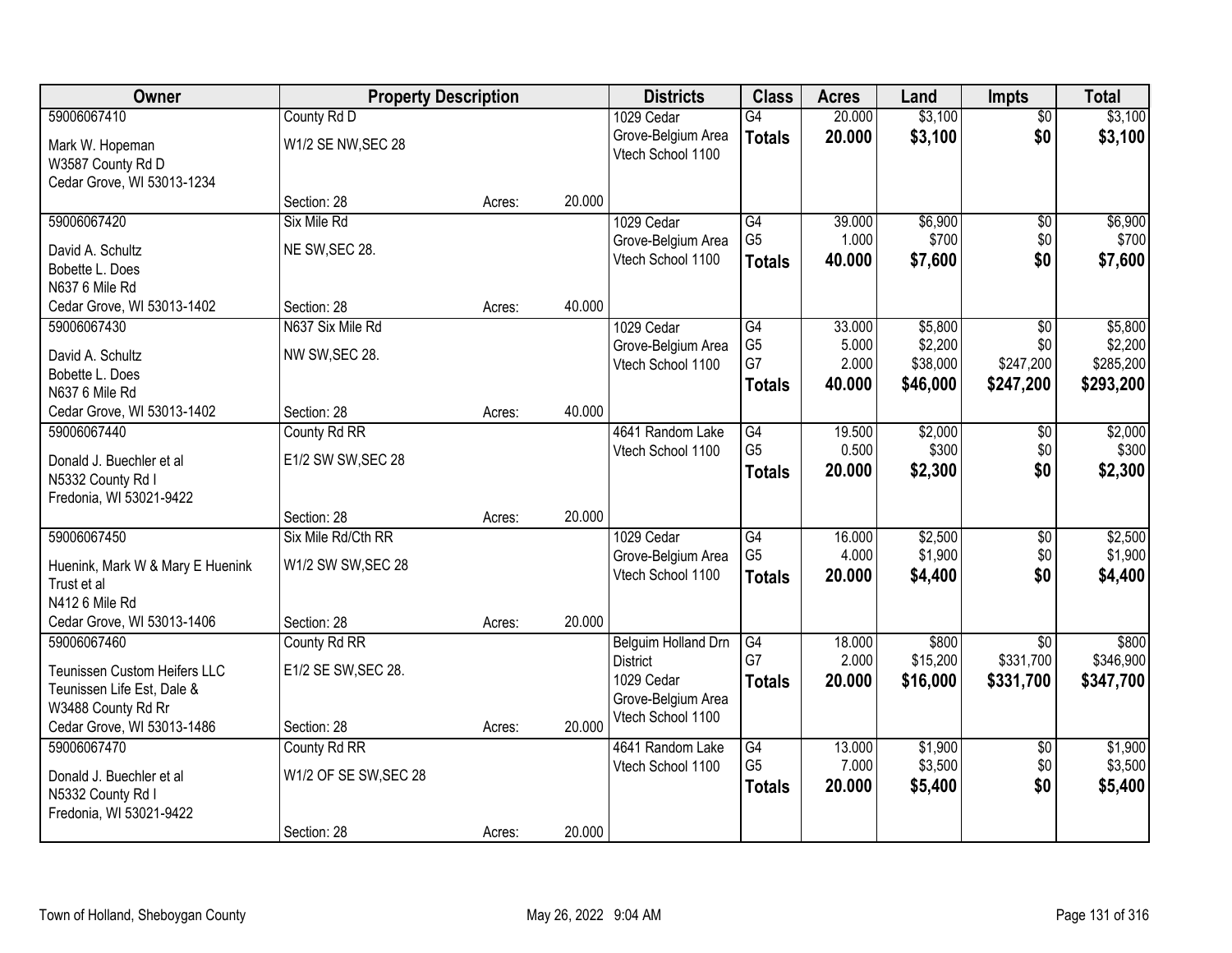| Owner                                              | <b>Property Description</b>                       | <b>Districts</b>    | <b>Class</b>     | <b>Acres</b> | Land            | <b>Impts</b>    | <b>Total</b> |
|----------------------------------------------------|---------------------------------------------------|---------------------|------------------|--------------|-----------------|-----------------|--------------|
| 59006067481                                        | N652 County Rd KW                                 | Belguim Holland Drn | $\overline{X4}$  | 37.430       | $\overline{50}$ | $\overline{50}$ | $\sqrt{50}$  |
| Town of Holland                                    | PARCEL 1,B-1335 - PRT N1/2 SE1/4, SEC 28, COM AT  | <b>District</b>     | <b>Totals</b>    | 37.430       | \$0             | \$0             | \$0          |
| W3005 County Rd G                                  | E1/4 COR SD SEC, TH S0 DEG 58'E 670.11', S78 DEG  | 1029 Cedar          |                  |              |                 |                 |              |
| Cedar Grove, WI 53013-1221                         | 53'34"W 351.35', S69 DEG 52'37"W 272.70', N26 DEG | Grove-Belgium Area  |                  |              |                 |                 |              |
|                                                    | 37.430<br>Section: 28<br>Acres:                   | Vtech School 1100   |                  |              |                 |                 |              |
| 59006067482                                        | County Rd KW                                      | Belguim Holland Drn | G4               | 1.500        | \$200           | \$0             | \$200        |
| Kevin J. Risch                                     | LOT 1 CSM V16 P 189-90, #1557874 - PRT NE SE, SEC | <b>District</b>     | G <sub>5</sub>   | 1.000        | \$700           | \$0             | \$700        |
| 301 Ramaker Ave                                    | 28.                                               | 1029 Cedar          | G <sub>5</sub> M | 2.500        | \$4,800         | \$0             | \$4,800      |
| Cedar Grove, WI 53013-1655                         |                                                   | Grove-Belgium Area  | <b>Totals</b>    | 5.000        | \$5,700         | \$0             | \$5,700      |
|                                                    | 5.000<br>Section: 28<br>Acres:                    | Vtech School 1100   |                  |              |                 |                 |              |
| 59006067483                                        | N640 County Rd KW                                 | Belguim Holland Drn | G1               | 2.000        | \$55,000        | \$139,000       | \$194,000    |
| Ronald J. Jentges                                  | PRT LOT 2 CSM V16 P 189-90, #1557874 - PRT NE SE  | <b>District</b>     | G <sub>5</sub>   | 20.750       | \$22,900        | \$0             | \$22,900     |
| N640 County Rd Kw                                  | & NW SE SEC 28, EXC THAT PRT CONV BY              | 1029 Cedar          | G <sub>6</sub>   | 6.000        | \$22,800        | \$0             | \$22,800     |
| Cedar Grove, WI 53013-1407                         | #1865986.                                         | Grove-Belgium Area  | <b>Totals</b>    | 28.750       | \$100,700       | \$139,000       | \$239,700    |
|                                                    | 28.750<br>Section: 28<br>Acres:                   | Vtech School 1100   |                  |              |                 |                 |              |
| 59006067500                                        | W3488 County Rd RR                                | Belguim Holland Drn | G4               | 27.000       | \$3,000         | $\sqrt{6}$      | \$3,000      |
| Teunissen Custom Heifers LLC                       | SW SE, SEC 28 & PRT NW SE SD SEC BEING PRT LOT    | <b>District</b>     | G <sub>5</sub>   | 15.460       | \$18,400        | \$0             | \$18,400     |
| Teunissen Life Est, Dale &                         | 2 CSM V16 P189-90 #1557874 DESC AS COM AT S1/4    | 1029 Cedar          | G5M              | 5.000        | \$9,000         | \$0             | \$9,000      |
| Dale & Betty Teunissen Life Est                    | COR SD SEC 28, TH N00 DEG 44'00"E 1326.91', N00   | Grove-Belgium Area  | G7               | 2.000        | \$38,000        | \$103,200       | \$141,200    |
| W3488 County Rd Rr                                 | 49.460<br>Section: 28<br>Acres:                   | Vtech School 1100   | <b>Totals</b>    | 49.460       | \$68,400        | \$103,200       | \$171,600    |
| Cedar Grove, WI 53013-1486                         |                                                   |                     |                  |              |                 |                 |              |
| 59006067510                                        | County Road KW & RR                               | Belguim Holland Drn | G5               | 11.000       | \$13,500        | \$0             | \$13,500     |
|                                                    | E 11 AC SE SE, SEC 28.                            | <b>District</b>     | <b>Totals</b>    | 11.000       | \$13,500        | \$0             | \$13,500     |
| Brian J & Julie K Bruggink Trust<br>Kevin Bruggink |                                                   | 1029 Cedar          |                  |              |                 |                 |              |
| W2275 De Master Rd                                 |                                                   | Grove-Belgium Area  |                  |              |                 |                 |              |
| Oostburg, WI 53070-1855                            | 11.000<br>Section: 28<br>Acres:                   | Vtech School 1100   |                  |              |                 |                 |              |
| 59006067520                                        | County Rd RR                                      | Belguim Holland Drn | W <sub>6</sub>   | 10.000       | (\$40,000)      | \$0             | \$0          |
|                                                    |                                                   | <b>District</b>     | <b>Totals</b>    | 10.000       | \$0             | \$0             | \$0          |
| Samuel J. Arendt                                   | W.10 AC. OF E.21 AC. OF SE SE.                    | 1029 Cedar          |                  |              |                 |                 |              |
| Vern & Myra Arendt Life Est                        |                                                   | Grove-Belgium Area  |                  |              |                 |                 |              |
| N515 Lynn Rd<br>Random Lake, WI 53075-1231         | 10.000<br>Section: 28<br>Acres:                   | Vtech School 1100   |                  |              |                 |                 |              |
| 59006067530                                        | County Rd RR                                      | Belguim Holland Drn | $\overline{G6}$  | 6.500        | \$17,600        | $\overline{50}$ | \$17,600     |
|                                                    |                                                   | <b>District</b>     | <b>Totals</b>    | 6.500        | \$17,600        | \$0             | \$17,600     |
| Andrew M. Pohl                                     | THE E1/2 OF THE E 13 AC OF W 19 AC OF SE SE.      | 1029 Cedar          |                  |              |                 |                 |              |
| 1890 Jay Rd                                        |                                                   | Grove-Belgium Area  |                  |              |                 |                 |              |
| Belgium, WI 53004-9793                             |                                                   | Vtech School 1100   |                  |              |                 |                 |              |
|                                                    | 6.500<br>Section: 28<br>Acres:                    |                     |                  |              |                 |                 |              |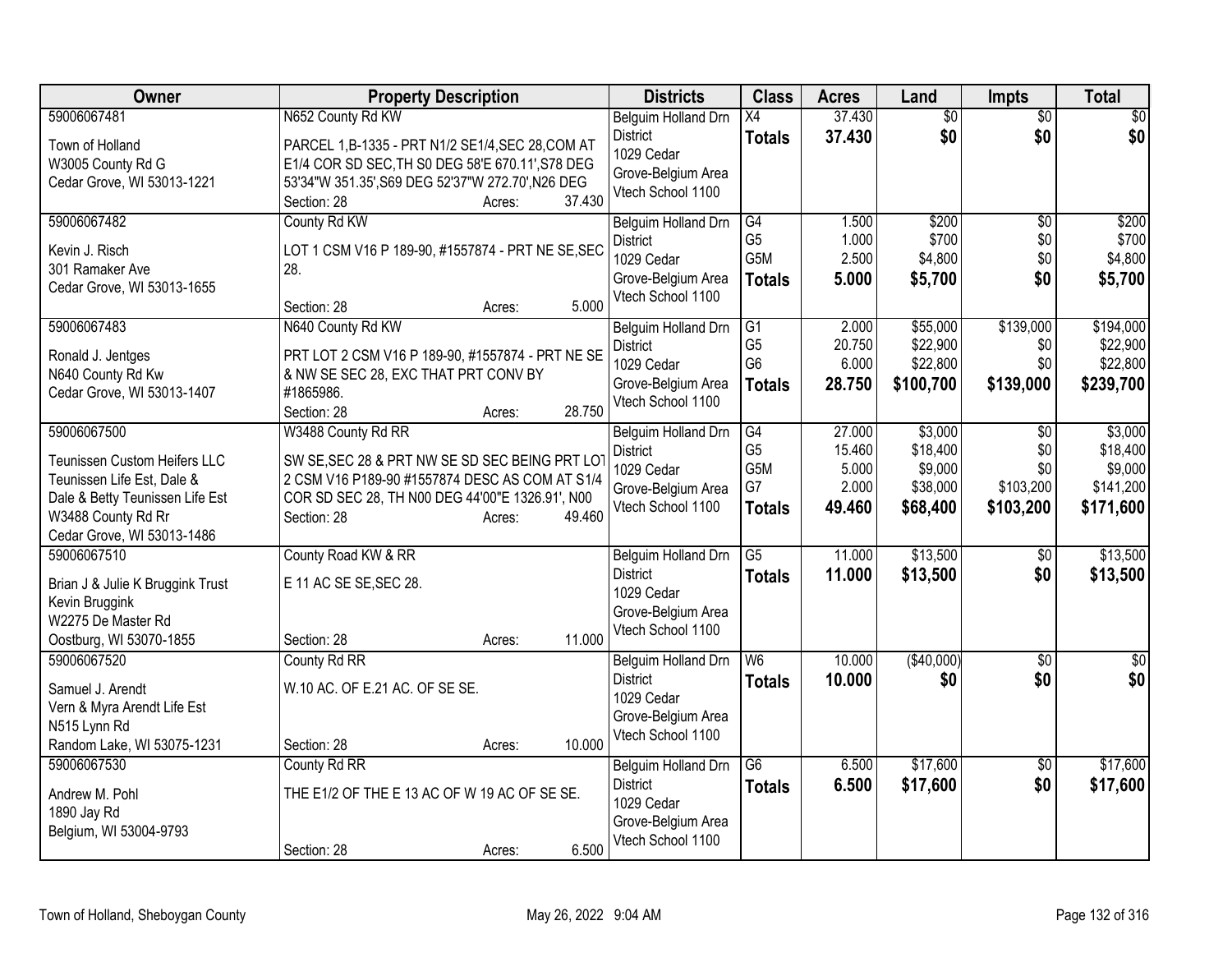| Owner                                           |                                                                                            | <b>Property Description</b> |                     |                     | <b>Acres</b> | Land            | <b>Impts</b>    | <b>Total</b>     |
|-------------------------------------------------|--------------------------------------------------------------------------------------------|-----------------------------|---------------------|---------------------|--------------|-----------------|-----------------|------------------|
| 59006067540                                     | County Rd RR                                                                               |                             | Belguim Holland Drn | $\overline{G6}$     | 6.000        | \$16,200        | $\overline{50}$ | \$16,200         |
| Michael Pohl et al                              | W.6 AC. OF SE SE                                                                           |                             | <b>District</b>     | <b>Totals</b>       | 6.000        | \$16,200        | \$0             | \$16,200         |
| 1890 Jay Rd                                     |                                                                                            |                             | 1029 Cedar          |                     |              |                 |                 |                  |
| Belgium, WI 53004-9793                          |                                                                                            |                             | Grove-Belgium Area  |                     |              |                 |                 |                  |
|                                                 | Section: 28                                                                                | 6.000<br>Acres:             | Vtech School 1100   |                     |              |                 |                 |                  |
| 59006067550                                     | County Rd RR                                                                               |                             | Belguim Holland Drn | $\overline{G6}$     | 6.500        | \$17,600        | $\overline{50}$ | \$17,600         |
| Anthony Pohl                                    | THE W1/2 OF THE E 13 AC OF THE W 19 AC OF SE                                               |                             | <b>District</b>     | <b>Totals</b>       | 6.500        | \$17,600        | \$0             | \$17,600         |
| 4897 Lois Ln                                    | SE.                                                                                        |                             | 1029 Cedar          |                     |              |                 |                 |                  |
| West Bend, WI 53095-9132                        |                                                                                            |                             | Grove-Belgium Area  |                     |              |                 |                 |                  |
|                                                 | Section: 28                                                                                | 6.500<br>Acres:             | Vtech School 1100   |                     |              |                 |                 |                  |
| 59006067570                                     | County Rd D                                                                                |                             | 1029 Cedar          | G4                  | 19.096       | \$3,300         | $\overline{50}$ | \$3,300          |
| <b>Daniel Brill</b>                             | W1/2 NE NE, SEC 29, EXC PRT LYING WITHIN THE                                               |                             | Grove-Belgium Area  | G <sub>5</sub>      | 0.250        | \$200           | \$0             | \$200            |
| Alice Brill                                     | FOLLOWING DESCRIPTION: COM S89 DEG 40'34"E                                                 |                             | Vtech School 1100   | <b>Totals</b>       | 19.346       | \$3,500         | \$0             | \$3,500          |
| W3846 County Rd D                               | 76.12' FROM S1/4 COR, TH N00 DEG 19'26"E 45', S89                                          |                             |                     |                     |              |                 |                 |                  |
| Cedar Grove, WI 53013-1160                      | Section: 29                                                                                | 19.346<br>Acres:            |                     |                     |              |                 |                 |                  |
| 59006067571                                     | Six Mile Rd                                                                                |                             | 1029 Cedar          | $\overline{G4}$     | 10.500       | \$1,300         | \$0             | \$1,300          |
| Warren Claerbout                                | LOT 1 CSM V12 P 116 - PRT NE NE, SEC 29, COM S0                                            |                             | Grove-Belgium Area  | G <sub>5</sub>      | 0.630        | \$1,300         | \$0             | \$1,300          |
| Judith A. Claerbout                             | DEG 52'57"W 604.96'FROM NE COR, SD SEC, TH                                                 |                             | Vtech School 1100   | <b>Totals</b>       | 11.130       | \$2,600         | \$0             | \$2,600          |
| 1530 Nutmeg Ct                                  | CONT S0 DEG 52'57"W 723.81', N89 DEG 33'25"W                                               |                             |                     |                     |              |                 |                 |                  |
| Sheboygan, WI 53081-1508                        | Section: 29                                                                                | 11.130<br>Acres:            |                     |                     |              |                 |                 |                  |
| 59006067572                                     | County Rd D                                                                                |                             | 1029 Cedar          | $\overline{G4}$     | 8.633        | \$1,600         | \$0             | \$1,600          |
|                                                 |                                                                                            |                             | Grove-Belgium Area  | <b>Totals</b>       | 8.633        | \$1,600         | \$0             | \$1,600          |
| Mark W. Hopeman<br>W3587 County Rd D            | LOT 2 CSM V12 P 116 - PRT NE NE, SEC 29, EXC<br>THAT PRT LYING WITHIN THE FOLLOWING        |                             | Vtech School 1100   |                     |              |                 |                 |                  |
| Cedar Grove, WI 53013-1234                      | TRAVERSE: BEG AT NW COR SEC 28, TH S89 DEG                                                 |                             |                     |                     |              |                 |                 |                  |
|                                                 | Section: 29                                                                                | 8.633<br>Acres:             |                     |                     |              |                 |                 |                  |
| 59006067573                                     |                                                                                            |                             | 1029 Cedar          | $\overline{\chi_3}$ | 2.119        | $\overline{50}$ | $\overline{50}$ | $\overline{\$0}$ |
|                                                 |                                                                                            |                             | Grove-Belgium Area  | <b>Totals</b>       | 2.119        | \$0             | \$0             | \$0              |
| Sheboygan County                                | THAT PRT OF LOT 2 OF CSM V12 P116 NE NE SEC<br>29 LYING WITHIN THE FOLLOWING TRAVERSE: BEG |                             | Vtech School 1100   |                     |              |                 |                 |                  |
| W5741 County Rd J<br>Plymouth, WI 53073-3340    | AT NW COR SEC 28, TH S89 DEG 08'19"E 643.44', N27                                          |                             |                     |                     |              |                 |                 |                  |
|                                                 | Section: 29                                                                                | 2.119<br>Acres:             |                     |                     |              |                 |                 |                  |
| 59006067580                                     | County Rd D                                                                                |                             | 1029 Cedar          | G4                  | 18.952       | \$3,300         | $\overline{50}$ | \$3,300          |
|                                                 |                                                                                            |                             | Grove-Belgium Area  | G <sub>5</sub>      | 0.250        | \$200           | \$0             | \$200            |
| <b>Daniel Brill</b>                             | E1/2 NW NE, SEC 29, EXC PRT LYING WITHIN THE                                               |                             | Vtech School 1100   | <b>Totals</b>       | 19.202       | \$3,500         | \$0             | \$3,500          |
| <b>Alice Brill</b>                              | FOLLOWING DESCRIPTION: COM S89 DEG 40'34"E                                                 |                             |                     |                     |              |                 |                 |                  |
| W3846 County Rd D<br>Cedar Grove, WI 53013-1160 | 76.12' FROM S1/4 COR, TH N00 DEG 19'26"E 45', S89<br>Section: 29                           | 19.202                      |                     |                     |              |                 |                 |                  |
|                                                 |                                                                                            | Acres:                      |                     |                     |              |                 |                 |                  |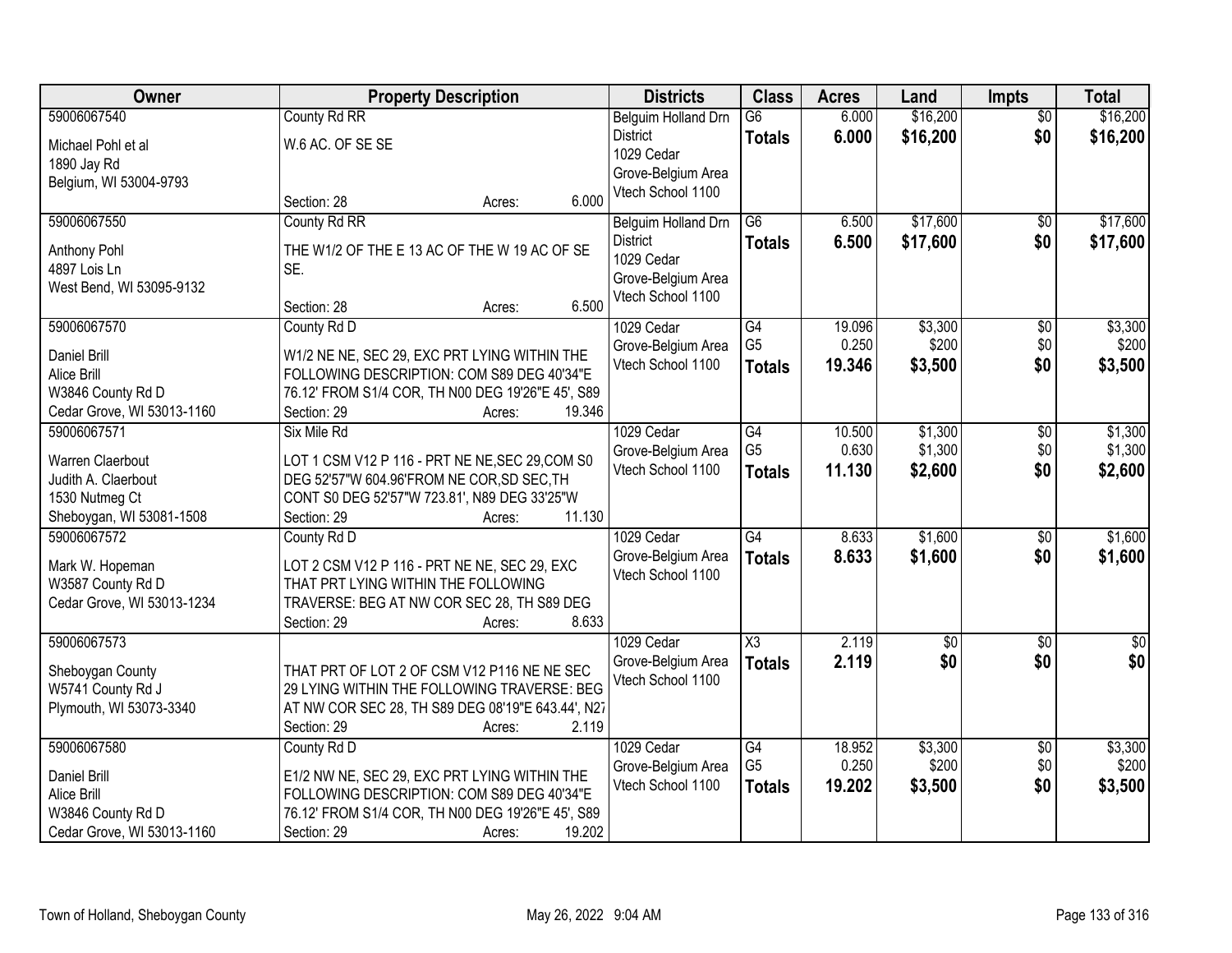| Owner                      |                                                    | <b>Property Description</b> |        | <b>Districts</b>   | <b>Class</b>     | <b>Acres</b> | Land     | <b>Impts</b>    | <b>Total</b> |
|----------------------------|----------------------------------------------------|-----------------------------|--------|--------------------|------------------|--------------|----------|-----------------|--------------|
| 59006067590                | County Rd D                                        |                             |        | 4641 Random Lake   | $\overline{G4}$  | 19.075       | \$3,300  | $\sqrt{$0}$     | \$3,300      |
| Vorpahl Farms Inc          | W1/2 NW NE, SEC 29. EXC RW BEG AT N1/4 COR SEC     |                             |        | Vtech School 1100  | G <sub>5</sub>   | 0.310        | \$300    | \$0             | \$300        |
| PO Box 456                 | 29 T13N, R22E, TH S89-40-34E, 76.12'; TH           |                             |        |                    | <b>Totals</b>    | 19.385       | \$3,600  | \$0             | \$3,600      |
| Random Lake, WI 53075-0456 | S00-19-26W, 43'; TH N89-40-34W, 76.45' TO W LN     |                             |        |                    |                  |              |          |                 |              |
|                            | Section: 29                                        | Acres:                      | 19.385 |                    |                  |              |          |                 |              |
| 59006067600                | Six Mile Rd                                        |                             |        | 4641 Random Lake   | G4               | 18.750       | \$3,400  | \$0             | \$3,400      |
| Paul E. Birenbaum          | E.1/2 SW NE                                        |                             |        | Vtech School 1100  | G <sub>5</sub>   | 1.250        | \$900    | \$0             | \$900        |
| W3990 County Rd Rr         |                                                    |                             |        |                    | <b>Totals</b>    | 20.000       | \$4,300  | \$0             | \$4,300      |
| Cedar Grove, WI 53013-1167 |                                                    |                             |        |                    |                  |              |          |                 |              |
|                            | Section: 29                                        | Acres:                      | 20.000 |                    |                  |              |          |                 |              |
| 59006067610                | County Rd D                                        |                             |        | 4641 Random Lake   | G4               | 17.000       | \$2,500  | $\sqrt[6]{}$    | \$2,500      |
| Vorpahl Farms Inc          | W1/2 SW NE, SEC 29.                                |                             |        | Vtech School 1100  | G <sub>5</sub>   | 3.000        | \$1,800  | \$0             | \$1,800      |
| PO Box 456                 |                                                    |                             |        |                    | <b>Totals</b>    | 20.000       | \$4,300  | \$0             | \$4,300      |
| Random Lake, WI 53075-0456 |                                                    |                             |        |                    |                  |              |          |                 |              |
|                            | Section: 29                                        | Acres:                      | 20.000 |                    |                  |              |          |                 |              |
| 59006067630                | Six Mile Rd                                        |                             |        | 4641 Random Lake   | G4               | 18.750       | \$3,400  | \$0             | \$3,400      |
| Paul E. Birenbaum          | W.1/2 SE NE                                        |                             |        | Vtech School 1100  | G <sub>5</sub>   | 1.250        | \$800    | \$0             | \$800        |
| W3990 County Rd Rr         |                                                    |                             |        |                    | <b>Totals</b>    | 20.000       | \$4,200  | \$0             | \$4,200      |
| Cedar Grove, WI 53013-1167 |                                                    |                             |        |                    |                  |              |          |                 |              |
|                            | Section: 29                                        | Acres:                      | 20.000 |                    |                  |              |          |                 |              |
| 59006067631                | Six Mile Rd                                        |                             |        | 1029 Cedar         | $\overline{G4}$  | 14.000       | \$2,500  | \$0             | \$2,500      |
| Mark W. Hopeman            | LOT 1 CSM V21 P 159-60,#1760191 - PRT SE NE, SEC   |                             |        | Grove-Belgium Area | G <sub>5</sub>   | 1.410        | \$400    | \$0             | \$400        |
| W3587 County Rd D          | 29.                                                |                             |        | Vtech School 1100  | <b>Totals</b>    | 15.410       | \$2,900  | \$0             | \$2,900      |
| Cedar Grove, WI 53013-1234 |                                                    |                             |        |                    |                  |              |          |                 |              |
|                            | Section: 29                                        | Acres:                      | 15.410 |                    |                  |              |          |                 |              |
| 59006067632                | N718 Six Mile Rd                                   |                             |        | 1029 Cedar         | $\overline{G1}$  | 1.000        | \$37,000 | \$291,200       | \$328,200    |
| Kevin J. Hopeman           | LOT 2 CSM V21 P 159-60,#1760191 - PRT SE NE, SEC   |                             |        | Grove-Belgium Area | G4               | 3.000        | \$500    | \$0             | \$500        |
| Tanya Hopeman              | 29.                                                |                             |        | Vtech School 1100  | G <sub>5</sub> M | 1.000        | \$1,900  | \$0             | \$1,900      |
| N718 6 Mile Rd             |                                                    |                             |        |                    | <b>Totals</b>    | 5.000        | \$39,400 | \$291,200       | \$330,600    |
| Cedar Grove, WI 53013-1403 | Section: 29                                        | Acres:                      | 5.000  |                    |                  |              |          |                 |              |
| 59006067640                | County Rd D                                        |                             |        | 4641 Random Lake   | G4               | 33.570       | \$5,800  | $\overline{60}$ | \$5,800      |
| Vorpahl Farms Inc          | NE NW, SEC 29, EXC COM 1338.01'E FROM NW COR       |                             |        | Vtech School 1100  | G <sub>5</sub>   | 0.650        | \$500    | \$0             | \$500        |
| PO Box 456                 | OF SD SEC, TH E 553.31'ALG CEN OF CTH D, S1 DEG    |                             |        |                    | <b>Totals</b>    | 34.220       | \$6,300  | \$0             | \$6,300      |
| Random Lake, WI 53075-0456 | 27'55"W 393.76' W 539', TH N0 DEG 37'2"W 393.65'TO |                             |        |                    |                  |              |          |                 |              |
|                            | Section: 29                                        | Acres:                      | 34.220 |                    |                  |              |          |                 |              |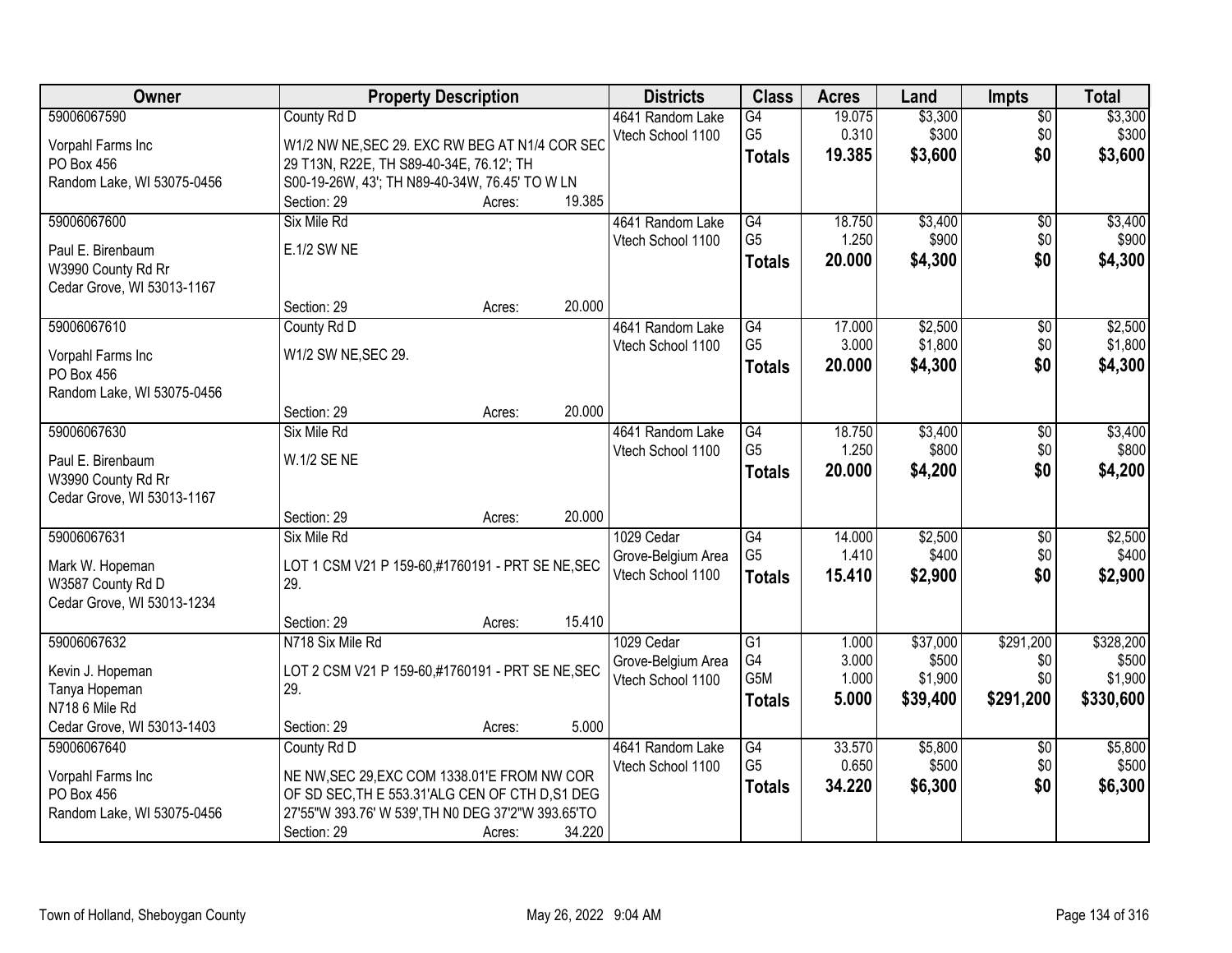| Owner                                | <b>Property Description</b>                       |        |        | <b>Districts</b>  | <b>Class</b>           | <b>Acres</b> | Land            | <b>Impts</b>    | <b>Total</b>    |
|--------------------------------------|---------------------------------------------------|--------|--------|-------------------|------------------------|--------------|-----------------|-----------------|-----------------|
| 59006067650                          | W3979 County Rd D                                 |        |        | 4641 Random Lake  | $\overline{G1}$        | 4.321        | \$70,300        | \$115,500       | \$185,800       |
| Margaret Medinger                    | TRACTS A & B OF 3CSM219, DOC NO.1005326; EXC      |        |        | Vtech School 1100 | <b>Totals</b>          | 4.321        | \$70,300        | \$115,500       | \$185,800       |
| W3979 County Rd D                    | THAT PART OF SD TRACTS A & B DESC AS: BEG AT      |        |        |                   |                        |              |                 |                 |                 |
| Cedar Grove, WI 53013-1162           | THE NW COR OF SD CSM; THENCE S 89?25 28 E,        |        |        |                   |                        |              |                 |                 |                 |
|                                      | Section: 29                                       | Acres: | 4.321  |                   |                        |              |                 |                 |                 |
| 59006067651                          | County Rd D                                       |        |        | 4641 Random Lake  | $\overline{\text{X3}}$ | 3.834        | $\overline{50}$ | $\overline{50}$ | $\overline{50}$ |
|                                      |                                                   |        |        | Vtech School 1100 | <b>Totals</b>          | 3.834        | \$0             | \$0             | \$0             |
| Sheboygan County Transportation Dept | THAT PART OF TRACTS A & B, OF 3CSM219, DOC        |        |        |                   |                        |              |                 |                 |                 |
| W5741 County Rd J                    | NO.1005326, DESC AS: BEG AT THE NW COR OF SD      |        |        |                   |                        |              |                 |                 |                 |
| Plymouth, WI 53073-3340              | CSM; THENCE S 89?25 28 E, 553.31 FEET TO THE NE   |        |        |                   |                        |              |                 |                 |                 |
|                                      | Section: 29                                       | Acres: | 3.834  |                   |                        |              |                 |                 |                 |
| 59006067660                          | N799 Knepprath Rd                                 |        |        | 4641 Random Lake  | $\overline{G1}$        | 1.000        | \$37,000        | \$193,600       | \$230,600       |
| Raymond J. Will III                  | NW NW, SEC 29, EXC THE W 33'OF THE S 453.66'M/L & |        |        | Vtech School 1100 | G <sub>4</sub>         | 16.780       | \$2,800         | \$0             | \$2,800         |
| Karen R. Will                        | EXC CSM V6 P78 #1069685 & ALSO EXC COM AT NW      |        |        |                   | G <sub>5</sub>         | 2.450        | \$1,100         | \$0             | \$1,100         |
| N799 Knepprath Rd                    | COR SD SEC 29, TH S89 DEG 25'28"E 568.75', S0 DEC |        |        |                   | G5M                    | 9.310        | \$17,000        | \$0             | \$17,000        |
| Cedar Grove, WI 53013-1118           | Section: 29                                       | Acres: | 29.540 |                   | <b>Totals</b>          | 29.540       | \$57,900        | \$193,600       | \$251,500       |
| 59006067662                          | W4055 County Rd D                                 |        |        | 4641 Random Lake  | $\overline{G1}$        | 1.050        | \$37,900        | \$142,400       | \$180,300       |
|                                      |                                                   |        |        | Vtech School 1100 | G4                     | 1.950        | \$300           | \$0             | \$300           |
| Derrick L. Will                      | LOT 1 OF CSM V30 P 132-133 DOC #2114688 - PRT     |        |        |                   | <b>Totals</b>          | 3.000        | \$38,200        | \$142,400       | \$180,600       |
| Shari L. Will                        | NW NW, SEC 29.                                    |        |        |                   |                        |              |                 |                 |                 |
| W4055 County Rd D                    |                                                   |        |        |                   |                        |              |                 |                 |                 |
| Cedar Grove, WI 53013-1164           | Section: 29                                       | Acres: | 3.000  |                   |                        |              |                 |                 |                 |
| 59006067663                          | County Rd D                                       |        |        | 4641 Random Lake  | $\overline{G4}$        | 4.330        | \$600           | $\overline{30}$ | \$600           |
| Raymond J. Will III                  | OUTLOT 1 OF CSM V30 P 132-133 DOC #2114688 -      |        |        | Vtech School 1100 | G <sub>5</sub>         | 0.920        | \$500           | \$0             | \$500           |
| Karen R. Will                        | PRT NW NW, SEC 29.                                |        |        |                   | <b>Totals</b>          | 5.250        | \$1,100         | \$0             | \$1,100         |
| N799 Knepprath Rd                    |                                                   |        |        |                   |                        |              |                 |                 |                 |
| Cedar Grove, WI 53013-1118           | Section: 29                                       | Acres: | 5.250  |                   |                        |              |                 |                 |                 |
| 59006067664                          | County Rd D                                       |        |        | 4641 Random Lake  | X4                     | 0.195        | $\overline{50}$ | $\overline{50}$ | $\sqrt{50}$     |
|                                      |                                                   |        |        | Vtech School 1100 | <b>Totals</b>          | 0.195        | \$0             | \$0             | \$0             |
| Town of Holland                      | LAND DEDICATED FOR PUBLIC STREET PURPOSES         |        |        |                   |                        |              |                 |                 |                 |
| W3005 County Rd G                    | AS CONVEYED IN CSM V6 P78-80 DOC #1069685.        |        |        |                   |                        |              |                 |                 |                 |
| Cedar Grove, WI 53013-1221           |                                                   |        |        |                   |                        |              |                 |                 |                 |
|                                      | Section: 29                                       | Acres: | 0.195  |                   |                        |              |                 |                 |                 |
| 59006067670                          | N749 Knepprath Rd                                 |        |        | 4641 Random Lake  | $\overline{G1}$        | 2.000        | \$55,000        | \$232,800       | \$287,800       |
| James E. Deheck                      | SW NW, SEC 29.                                    |        |        | Vtech School 1100 | G4                     | 33.000       | \$4,900         | \$0             | \$4,900         |
| Andrew A. Deheck                     |                                                   |        |        |                   | G <sub>5</sub>         | 5.000        | \$3,000         | \$0             | \$3,000         |
| N749 Knepprath Rd                    |                                                   |        |        |                   | <b>Totals</b>          | 40.000       | \$62,900        | \$232,800       | \$295,700       |
| Cedar Grove, WI 53013-1118           | Section: 29                                       | Acres: | 40.000 |                   |                        |              |                 |                 |                 |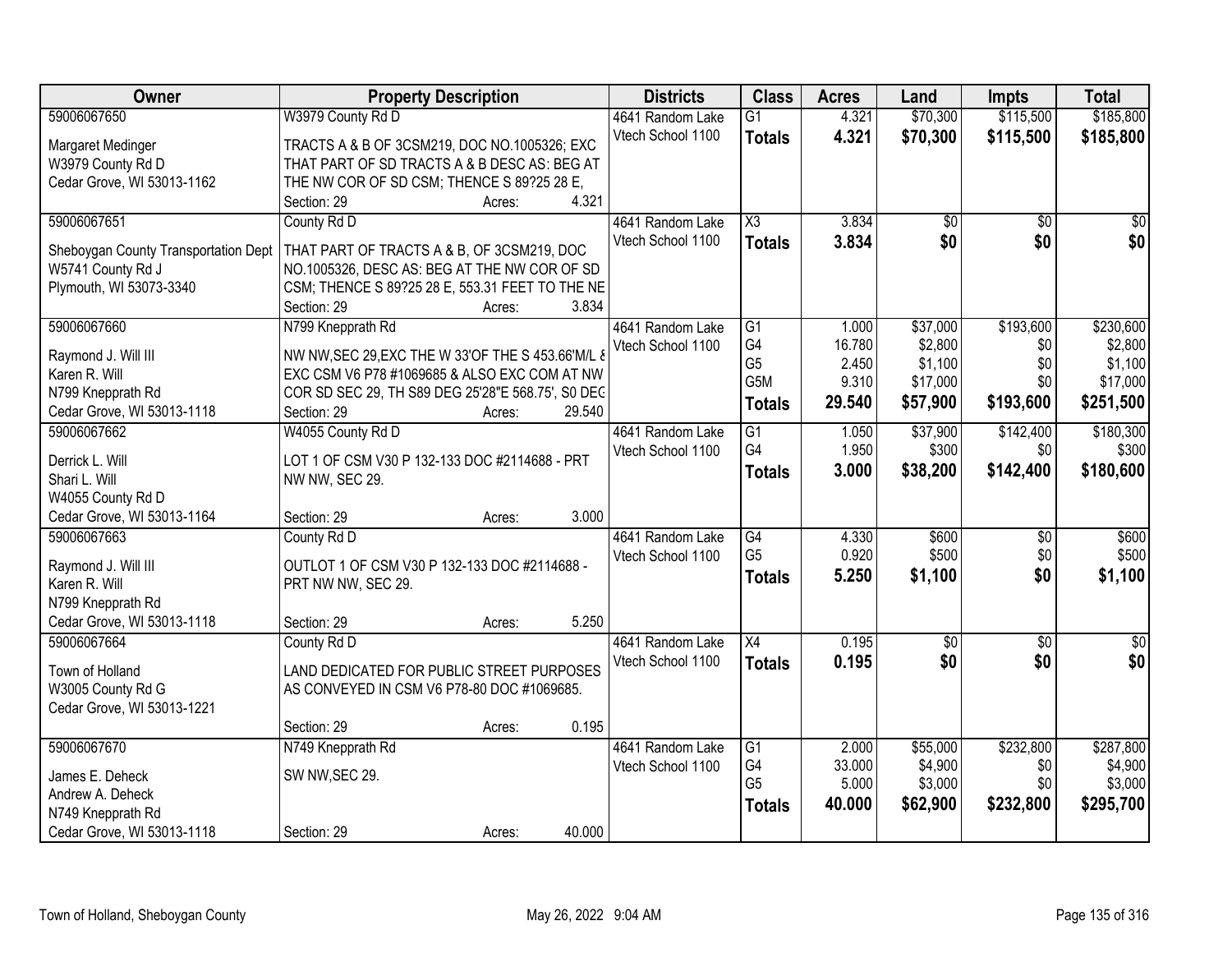| Owner                                           | <b>Property Description</b>                        |        | <b>Districts</b>  | <b>Class</b>    | <b>Acres</b> | Land     | <b>Impts</b>    | <b>Total</b> |
|-------------------------------------------------|----------------------------------------------------|--------|-------------------|-----------------|--------------|----------|-----------------|--------------|
| 59006067680                                     | Knepprath Rd                                       |        | 4641 Random Lake  | $\overline{G4}$ | 23.000       | \$3,900  | $\sqrt{$0}$     | \$3,900      |
| James E. Deheck                                 | <b>SENW</b>                                        |        | Vtech School 1100 | G <sub>5</sub>  | 15.000       | \$9,700  | \$0             | \$9,700      |
| Andrew A. Deheck                                |                                                    |        |                   | G5M             | 2.000        | \$3,800  | \$0             | \$3,800      |
| N749 Knepprath Rd                               |                                                    |        |                   | <b>Totals</b>   | 40.000       | \$17,400 | \$0             | \$17,400     |
| Cedar Grove, WI 53013-1118                      | Section: 29<br>Acres:                              | 40.000 |                   |                 |              |          |                 |              |
| 59006067690                                     | Knepprath Rd                                       |        | 4641 Random Lake  | G4              | 15.000       | \$2,500  | $\overline{50}$ | \$2,500      |
|                                                 |                                                    |        | Vtech School 1100 | G <sub>5</sub>  | 4.500        | \$2,700  | \$0             | \$2,700      |
| James E. Deheck                                 | N.1/2 NE SW                                        |        |                   | G5M             | 0.500        | \$1,000  | \$0             | \$1,000      |
| Andrew A. Deheck                                |                                                    |        |                   | <b>Totals</b>   | 20.000       | \$6,200  | \$0             | \$6,200      |
| N749 Knepprath Rd                               |                                                    |        |                   |                 |              |          |                 |              |
| Cedar Grove, WI 53013-1118                      | Section: 29<br>Acres:                              | 20.000 |                   |                 |              |          |                 |              |
| 59006067701                                     |                                                    |        | 4641 Random Lake  | G4              | 4.980        | \$700    | \$0             | \$700        |
| Shirley Birenbaum                               | S 1/2 NE SW, SEC 29, EXC COM AT S1/4 COR SD SEC    |        | Vtech School 1100 | G <sub>5</sub>  | 2.000        | \$1,000  | \$0             | \$1,000      |
| W3990 County Rd Rr                              | 29, TH N00 DEG 46'06"E 1563.32', N89 DEG 24'31"W   |        |                   | <b>Totals</b>   | 6.980        | \$1,700  | \$0             | \$1,700      |
| Cedar Grove, WI 53013-1167                      | 1333.50', N00 DEG 50'47"E 425.42', S89 DEG 24'31"E |        |                   |                 |              |          |                 |              |
|                                                 | Section: 29<br>Acres:                              | 6.980  |                   |                 |              |          |                 |              |
| 59006067710                                     | Knepprath Rd                                       |        | 4641 Random Lake  | G4              | 18.870       | \$3,100  | \$0             | \$3,100      |
|                                                 |                                                    |        | Vtech School 1100 | G <sub>5</sub>  | 1.130        | \$800    | \$0             | \$800        |
| James E. Deheck                                 | N.1/2 NW SW                                        |        |                   | <b>Totals</b>   | 20.000       | \$3,900  | \$0             | \$3,900      |
| Andrew A. Deheck                                |                                                    |        |                   |                 |              |          |                 |              |
| N749 Knepprath Rd<br>Cedar Grove, WI 53013-1118 | Section: 29                                        | 20.000 |                   |                 |              |          |                 |              |
| 59006067720                                     | Acres:                                             |        |                   | $\overline{G4}$ | 9.940        | \$1,800  | $\overline{50}$ | \$1,800      |
|                                                 | Knepprath Rd                                       |        | 4641 Random Lake  | G <sub>5</sub>  | 0.060        | \$100    | \$0             | \$100        |
| Paul J. Mccabe                                  | S1/2 OF S1/2 OF NW SW, SEC 29                      |        | Vtech School 1100 |                 |              |          |                 |              |
| Karen A. Mccabe                                 |                                                    |        |                   | <b>Totals</b>   | 10.000       | \$1,900  | \$0             | \$1,900      |
| N328 County Rd B                                |                                                    |        |                   |                 |              |          |                 |              |
| Random Lake, WI 53075-1310                      | Section: 29<br>Acres:                              | 10.000 |                   |                 |              |          |                 |              |
| 59006067731                                     | N645 Knepprath Rd                                  |        | 4641 Random Lake  | $\overline{G1}$ | 10.000       | \$30,000 | \$244,500       | \$274,500    |
| Bryan C. Bichler                                | THE N1/2 OF S1/2 OF NW SW, SEC 29 & COM AT S1/4    |        | Vtech School 1100 | G4              | 11.020       | \$1,800  | \$0             | \$1,800      |
| Katherine A. Bichler                            | COR SD SEC 29, TH N00 DEG 46'06"E 1563.32', N89    |        |                   | G <sub>5</sub>  | 2.000        | \$1,400  | \$0             | \$1,400      |
| N645 Knepprath Rd                               | DEG 24'31"W 1333.50', N00 DEG 50'47"E 425.42', S89 |        |                   | <b>Totals</b>   | 23.020       | \$33,200 | \$244,500       | \$277,700    |
| Cedar Grove, WI 53013-1172                      | Section: 29<br>Acres:                              | 23.020 |                   |                 |              |          |                 |              |
| 59006067740                                     | County Rd RR                                       |        | 4641 Random Lake  | G4              | 38.750       | \$6,400  | $\overline{50}$ | \$6,400      |
|                                                 |                                                    |        | Vtech School 1100 | G <sub>5</sub>  | 1.250        | \$500    | \$0             | \$500        |
| Paul J. Mccabe                                  | SW SW, SEC 29.                                     |        |                   | <b>Totals</b>   | 40.000       | \$6,900  | \$0             | \$6,900      |
| Karen A. Mccabe                                 |                                                    |        |                   |                 |              |          |                 |              |
| N328 County Rd B                                |                                                    |        |                   |                 |              |          |                 |              |
| Random Lake, WI 53075-1310                      | Section: 29<br>Acres:                              | 40.000 |                   |                 |              |          |                 |              |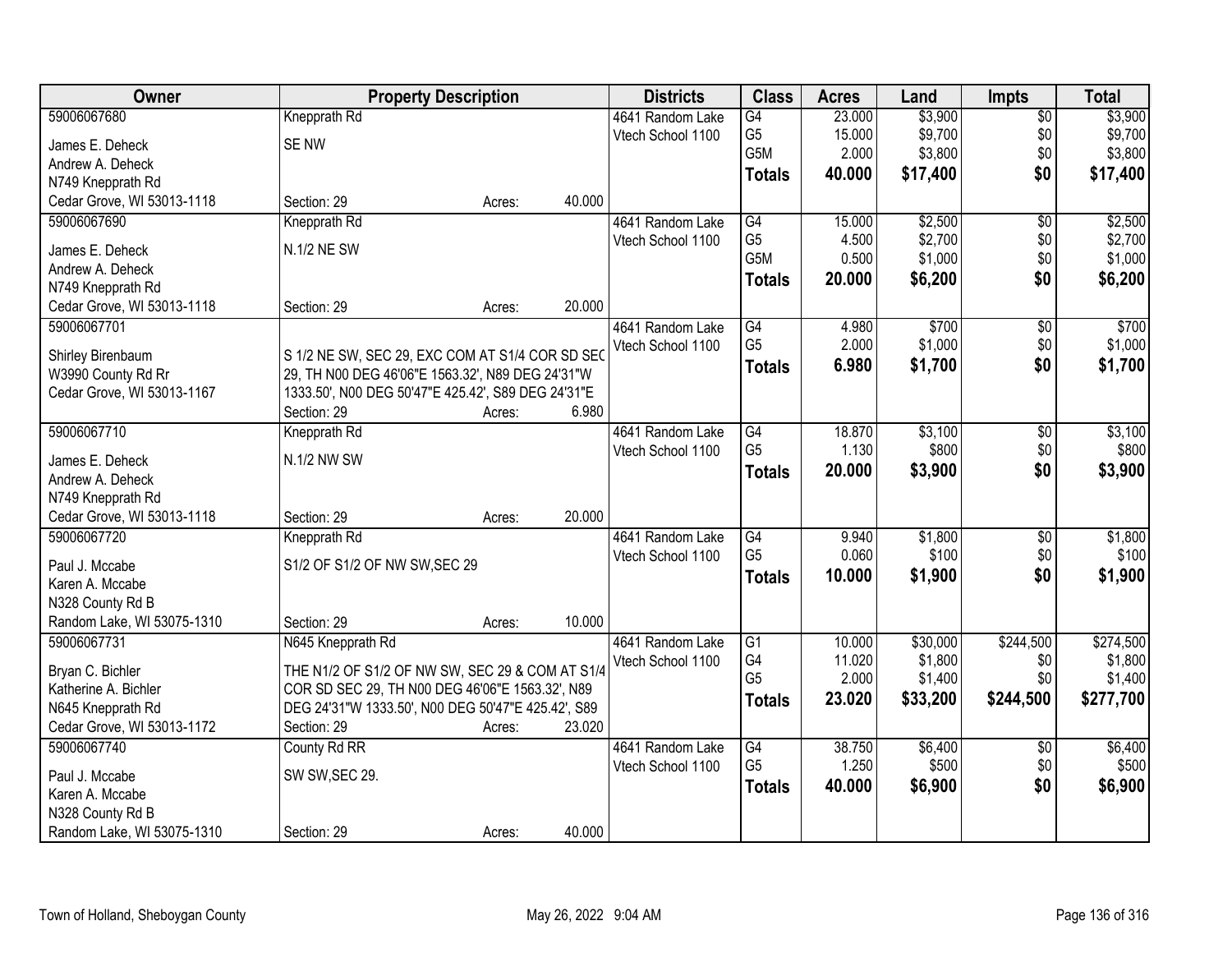| Owner                      | <b>Property Description</b>                              |        |        | <b>Districts</b>   | <b>Class</b>    | <b>Acres</b> | Land     | Impts           | <b>Total</b> |
|----------------------------|----------------------------------------------------------|--------|--------|--------------------|-----------------|--------------|----------|-----------------|--------------|
| 59006067750                | W3990 County Rd RR                                       |        |        | 4641 Random Lake   | G4              | 37.500       | \$4,800  | $\overline{50}$ | \$4,800      |
| Shirley Birenbaum          | SE SW, SEC 29.                                           |        |        | Vtech School 1100  | G <sub>5</sub>  | 0.500        | \$100    | \$0             | \$100        |
| W3990 County Rd Rr         |                                                          |        |        |                    | G7              | 2.000        | \$38,000 | \$160,600       | \$198,600    |
| Cedar Grove, WI 53013-1167 |                                                          |        |        |                    | <b>Totals</b>   | 40.000       | \$42,900 | \$160,600       | \$203,500    |
|                            | Section: 29                                              | Acres: | 40.000 |                    |                 |              |          |                 |              |
| 59006067761                | Six Mile Rd                                              |        |        | 1029 Cedar         | G4              | 12.580       | \$2,200  | \$0             | \$2,200      |
| Jeffrey S. Deruyter        | LOT 2,CSM V 11 P 114 - PRT NE SE, SEC 29, COM            |        |        | Grove-Belgium Area | G <sub>5</sub>  | 1.500        | \$700    | \$0             | \$700        |
| Kim M. Deruyter            | 1902.22'N OF SE COR SD SEC, TH S69 DEG 35'43"W           |        |        | Vtech School 1100  | <b>Totals</b>   | 14.080       | \$2,900  | \$0             | \$2,900      |
| W3498 County Rd D          | 189.24', S47 DEG 06' 57"W 343.63', S69 DEG 58'23"W       |        |        |                    |                 |              |          |                 |              |
| Cedar Grove, WI 53013-1229 | Section: 29                                              | Acres: | 14.080 |                    |                 |              |          |                 |              |
| 59006067762                | Six Mile Rd                                              |        |        | 1029 Cedar         | G4              | 5.000        | \$900    | \$0             | \$900        |
| Dale H. Teunissen          | LOT 1, CSM V 11 P 113 - PRT NE SE & SE SE, SEC           |        |        | Grove-Belgium Area | G <sub>5</sub>  | 0.920        | \$400    | \$0             | \$400        |
| Rodney A. Teunissen        | 29, COM 1138.50'N OF SE COR SD SEC, TH W 330', N         |        |        | Vtech School 1100  | <b>Totals</b>   | 5.920        | \$1,300  | \$0             | \$1,300      |
| W3489 County Rd Rr         | 363', W 330', N 74.56', N89 DEG 45'48"E 160.43', N69 DEC |        |        |                    |                 |              |          |                 |              |
| Cedar Grove, WI 53013-1486 | Section: 29                                              | Acres: | 5.920  |                    |                 |              |          |                 |              |
| 59006067770                | Six Mile Rd                                              |        |        | 4641 Random Lake   | G4              | 18.000       | \$3,100  | \$0             | \$3,100      |
| Paul E. Birenbaum          | W.1/2 NE SE                                              |        |        | Vtech School 1100  | G <sub>5</sub>  | 2.000        | \$1,200  | \$0             | \$1,200      |
| W3990 County Rd Rr         |                                                          |        |        |                    | <b>Totals</b>   | 20.000       | \$4,300  | \$0             | \$4,300      |
| Cedar Grove, WI 53013-1167 |                                                          |        |        |                    |                 |              |          |                 |              |
|                            | Section: 29                                              | Acres: | 20.000 |                    |                 |              |          |                 |              |
| 59006067780                | Six Mile Rd                                              |        |        | 4641 Random Lake   | $\overline{G4}$ | 15.000       | \$2,600  | $\overline{50}$ | \$2,600      |
| Paul E. Birenbaum          | E.1/2 NW SE                                              |        |        | Vtech School 1100  | G <sub>5</sub>  | 5.000        | \$3,000  | \$0             | \$3,000      |
| W3990 County Rd Rr         |                                                          |        |        |                    | <b>Totals</b>   | 20.000       | \$5,600  | \$0             | \$5,600      |
| Cedar Grove, WI 53013-1167 |                                                          |        |        |                    |                 |              |          |                 |              |
|                            | Section: 29                                              | Acres: | 20.000 |                    |                 |              |          |                 |              |
| 59006067790                | State Highway 144                                        |        |        | 4641 Random Lake   | G4              | 5.000        | \$900    | $\overline{50}$ | \$900        |
| Vorpahl Farms Inc          | N1/2 W1/2 NW SE, SEC 29.                                 |        |        | Vtech School 1100  | G <sub>5</sub>  | 5.000        | \$3,000  | \$0             | \$3,000      |
| PO Box 456                 |                                                          |        |        |                    | <b>Totals</b>   | 10.000       | \$3,900  | \$0             | \$3,900      |
| Random Lake, WI 53075-0456 |                                                          |        |        |                    |                 |              |          |                 |              |
|                            | Section: 29                                              | Acres: | 10.000 |                    |                 |              |          |                 |              |
| 59006067800                | State Highway 144                                        |        |        | 4641 Random Lake   | $\overline{G4}$ | 10.000       | \$1,800  | $\overline{50}$ | \$1,800      |
| Shirley Birenbaum          | S.1/2 W.1/2 NW SE                                        |        |        | Vtech School 1100  | <b>Totals</b>   | 10.000       | \$1,800  | \$0             | \$1,800      |
| W3990 County Rd Rr         |                                                          |        |        |                    |                 |              |          |                 |              |
| Cedar Grove, WI 53013-1167 |                                                          |        |        |                    |                 |              |          |                 |              |
|                            | Section: 29                                              | Acres: | 10.000 |                    |                 |              |          |                 |              |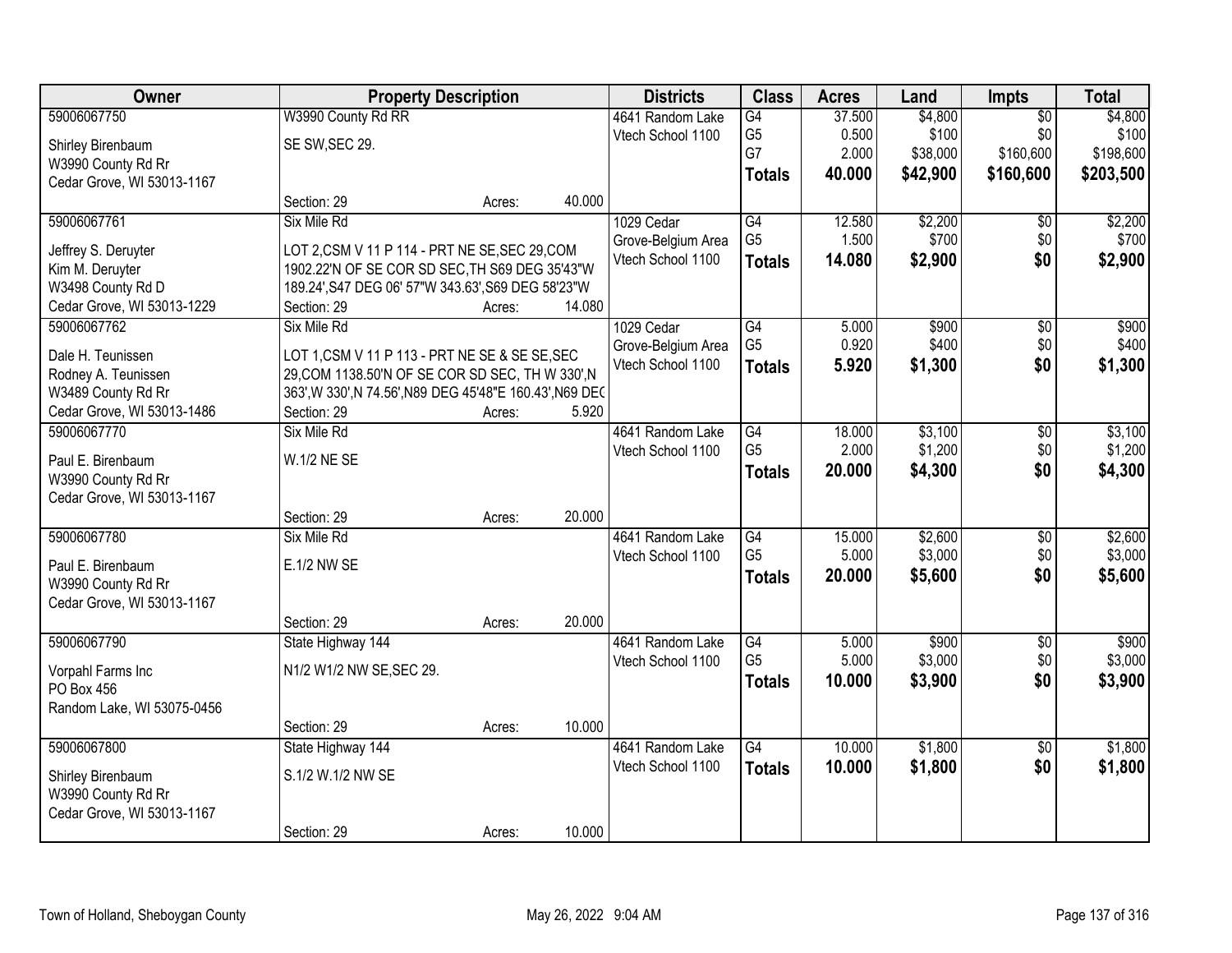| Owner                             | <b>Property Description</b>                                       | <b>Districts</b>  | <b>Class</b>    | <b>Acres</b> | Land        | Impts           | <b>Total</b>    |
|-----------------------------------|-------------------------------------------------------------------|-------------------|-----------------|--------------|-------------|-----------------|-----------------|
| 59006067810                       | County Rd RR                                                      | 4641 Random Lake  | G4              | 15.000       | \$2,700     | $\overline{50}$ | \$2,700         |
| Paul E. Birenbaum                 | E1/2 SW SE, SEC 29, EXC COM S89 DEG 43'39"W                       | Vtech School 1100 | G <sub>5</sub>  | 2.840        | \$1,400     | \$0             | \$1,400         |
| W3990 County Rd Rr                | 1374'& N89 DEG 54'21"W 5.10'FROM SE COR SD                        |                   | G7              | 1.000        | \$12,000    | \$16,500        | \$28,500        |
| Cedar Grove, WI 53013-1167        | SEC, TH N01 DEG 09'39"E 295.81', S89 DEG 55'54"W                  |                   | <b>Totals</b>   | 18.840       | \$16,100    | \$16,500        | \$32,600        |
|                                   | Section: 29<br>18.840<br>Acres:                                   |                   |                 |              |             |                 |                 |
| 59006067820                       | State Highway 144                                                 | 4641 Random Lake  | G4              | 19.750       | \$3,600     | $\overline{50}$ | \$3,600         |
| Shirley Birenbaum                 | W.1/2 SW SE                                                       | Vtech School 1100 | G <sub>5</sub>  | 0.250        | \$100       | \$0             | \$100           |
| W3990 County Rd Rr                |                                                                   |                   | <b>Totals</b>   | 20.000       | \$3,700     | \$0             | \$3,700         |
| Cedar Grove, WI 53013-1167        |                                                                   |                   |                 |              |             |                 |                 |
|                                   | 20.000<br>Section: 29<br>Acres:                                   |                   |                 |              |             |                 |                 |
| 59006067821                       | W3814 County Rd RR                                                | 4641 Random Lake  | $\overline{G1}$ | 1.160        | \$39,900    | \$98,200        | \$138,100       |
| lan Ecclestone                    | LOT 1,CSM V 9 P 142 - PRT SW SE, SEC 29, COM S89                  | Vtech School 1100 | <b>Totals</b>   | 1.160        | \$39,900    | \$98,200        | \$138,100       |
| W3814 County Rd Rr                | DEG 43' 39"W 1374'& N89 DEG 54'21"W 5.10'FROM SE                  |                   |                 |              |             |                 |                 |
| Cedar Grove, WI 53013-1166        | COR SD SEC, TH N01 DEG 09'39"E 295.81', S89 DEG                   |                   |                 |              |             |                 |                 |
|                                   | Section: 29<br>1.160<br>Acres:                                    |                   |                 |              |             |                 |                 |
| 59006067830                       | Six Mile Rd                                                       | 4641 Random Lake  | G4              | 18.100       | \$3,100     | \$0             | \$3,100         |
|                                   |                                                                   | Vtech School 1100 | G <sub>5</sub>  | 1.900        | \$800       | \$0             | \$800           |
| David A. Schultz                  | PRT E1/2 SE1/4, SEC 29, COM AT SE COR SD E1/2, TH                 |                   | <b>Totals</b>   | 20.000       | \$3,900     | \$0             | \$3,900         |
| Bobette L. Does<br>N637 6 Mile Rd | N 1138.5', W 330', N 363', W 330', S 1501.5', TH E 660'TO<br>BEG. |                   |                 |              |             |                 |                 |
| Cedar Grove, WI 53013-1402        | Section: 29<br>20.000<br>Acres:                                   |                   |                 |              |             |                 |                 |
| 59006067840                       | County Rd RR                                                      | 4641 Random Lake  | $\overline{G4}$ | 15.750       | \$2,800     | $\overline{50}$ | \$2,800         |
|                                   |                                                                   | Vtech School 1100 | G <sub>5</sub>  | 4.250        | \$2,100     | \$0             | \$2,100         |
| Paul E. Birenbaum                 | W.1/2 SE SE                                                       |                   | <b>Totals</b>   | 20.000       | \$4,900     | \$0             | \$4,900         |
| W3990 County Rd Rr                |                                                                   |                   |                 |              |             |                 |                 |
| Cedar Grove, WI 53013-1167        |                                                                   |                   |                 |              |             |                 |                 |
|                                   | 20.000<br>Section: 29<br>Acres:                                   |                   |                 |              |             |                 |                 |
| 59006067848                       |                                                                   | 4641 Random Lake  | $\overline{X4}$ | 0.690        | $\sqrt{50}$ | $\overline{50}$ | $\overline{30}$ |
| Town of Holland                   | PRT NW NW, SEC 29 & PRT NE NE SEC 30 AS CONV                      | Vtech School 1100 | <b>Totals</b>   | 0.690        | \$0         | \$0             | \$0             |
| W3005 County Rd G                 | BY V 1319 P 997.                                                  |                   |                 |              |             |                 |                 |
| Cedar Grove, WI 53013-1221        |                                                                   |                   |                 |              |             |                 |                 |
|                                   | 0.690<br>Section: 29<br>Acres:                                    |                   |                 |              |             |                 |                 |
| 59006067850                       | County Rd D                                                       | 4641 Random Lake  | G4              | 23.540       | \$4,300     | $\overline{50}$ | \$4,300         |
| Vorpahl Farms Inc                 | ALL THAT PRT OF NE NE, SEC 30 LYING W OF                          | Vtech School 1100 | G <sub>5</sub>  | 1.500        | \$800       | \$0             | \$800           |
| PO Box 456                        | PUBLIC HWY, EXC COM AT NE COR SD SEC, TH S0                       |                   | <b>Totals</b>   | 25.040       | \$5,100     | \$0             | \$5,100         |
| Random Lake, WI 53075-0456        | DEG 12'47"W 700.36', S89 DEG 38'38"W 412.40', N10                 |                   |                 |              |             |                 |                 |
|                                   | Section: 30<br>25.040<br>Acres:                                   |                   |                 |              |             |                 |                 |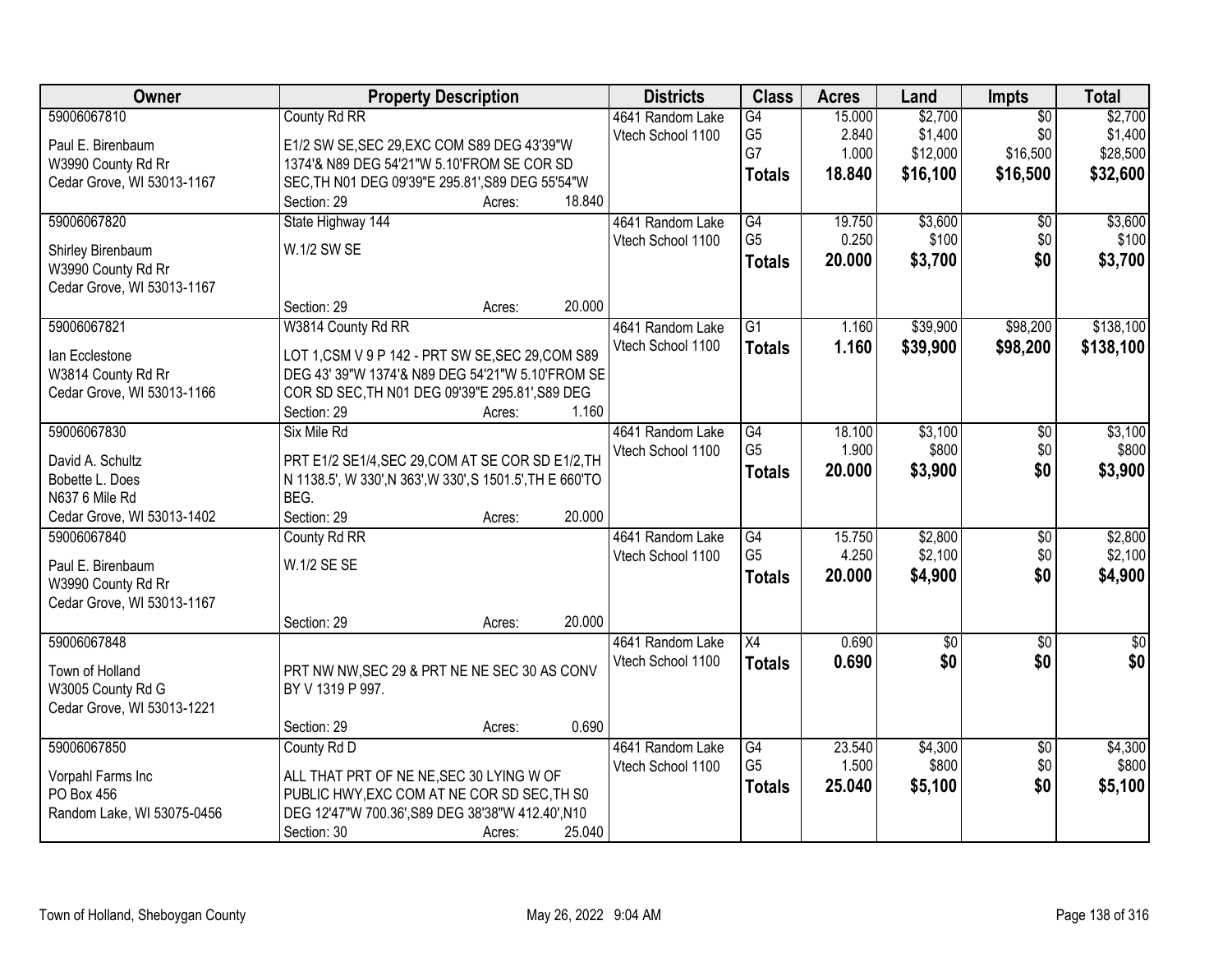| Owner                      | <b>Property Description</b>                          | <b>Districts</b>  | <b>Class</b>    | <b>Acres</b> | Land     | <b>Impts</b>    | <b>Total</b> |
|----------------------------|------------------------------------------------------|-------------------|-----------------|--------------|----------|-----------------|--------------|
| 59006067863                | N884 Knepprath Rd                                    | 4641 Random Lake  | $\overline{G1}$ | 5.356        | \$82,400 | \$265,700       | \$348,100    |
| Boyd G. Decker             | LOT 2 CSM V 10 P 125 #1340313 - PRT NE NE, SEC       | Vtech School 1100 | <b>Totals</b>   | 5.356        | \$82,400 | \$265,700       | \$348,100    |
| Jo-Ann Decker              | 30, EXC COM AT THE NE COR OF SD SEC 30; TH           |                   |                 |              |          |                 |              |
| N884 Knepprath Rd          | S00-56-18 W ALG E LN OF SD NE 1/4, 60.23',           |                   |                 |              |          |                 |              |
| Cedar Grove, WI 53013-1169 | 5.356<br>Section: 30<br>Acres:                       |                   |                 |              |          |                 |              |
| 59006067864                | W4167 County Rd D                                    | 4641 Random Lake  | $\overline{G1}$ | 3.550        | \$67,200 | \$194,000       | \$261,200    |
|                            |                                                      | Vtech School 1100 | <b>Totals</b>   | 3.550        | \$67,200 | \$194,000       | \$261,200    |
| Scott D. Bscherer          | LOT 1 CSM V11 P173 #1402890- PRT NE NE, SEC 30,      |                   |                 |              |          |                 |              |
| Laura C. Bscherer          | EXC PRT SD LOT 1 DESC AS COM AT NW COR SD            |                   |                 |              |          |                 |              |
| W4167 County Rd D          | LOT 1; TH S89-27-54E, 497.16' TO NE COR SD LOT 1;    |                   |                 |              |          |                 |              |
| Cedar Grove, WI 53013-1170 | 3.550<br>Section: 30<br>Acres:                       |                   |                 |              |          |                 |              |
| 59006067865                | W4139 County Rd D                                    | 4641 Random Lake  | $\overline{G1}$ | 4.099        | \$63,100 | \$127,800       | \$190,900    |
| Jennifer A. Beyersdorff    | LOT 2, CSM V 11 P 173 IN NENE SEC 30, T13N, R22E;    | Vtech School 1100 | <b>Totals</b>   | 4.099        | \$63,100 | \$127,800       | \$190,900    |
| W4139 County Rd D          | EXC RW COM AT NE COR SD SEC 30; TH                   |                   |                 |              |          |                 |              |
| Cedar Grove, WI 53013-1170 | S53-05-02W, ALG ELY LN SD LOT 2 98.67'; TH           |                   |                 |              |          |                 |              |
|                            | 4.099<br>Section: 30<br>Acres:                       |                   |                 |              |          |                 |              |
| 59006067866                |                                                      | 4641 Random Lake  | X3              | 5.176        | \$0      | $\sqrt[6]{}$    | \$0          |
|                            |                                                      | Vtech School 1100 | <b>Totals</b>   | 5.176        | \$0      | \$0             | \$0          |
| Sheboygan County           | PRT OF LOT 2 CSM V 10 P 125 #1340313 - PRT NE        |                   |                 |              |          |                 |              |
| W5741 County Rd J          | NE, SEC 30, COM AT THE NE COR OF SD SEC 30; TH       |                   |                 |              |          |                 |              |
| Plymouth, WI 53073-3340    | S00-56-18 W ALG E LN OF SD NE 1/4, 60.23',           |                   |                 |              |          |                 |              |
|                            | 5.176<br>Section: 30<br>Acres:                       |                   |                 |              |          |                 |              |
| 59006067870                | County Rd D                                          | 4641 Random Lake  | $\overline{G4}$ | 27.140       | \$4,500  | $\overline{30}$ | \$4,500      |
| Vorpahl Farms Inc          | NW NE, SEC 30, EXC COM AT N1/4 COR, SD SEC, TH       | Vtech School 1100 | G <sub>5</sub>  | 0.300        | \$200    | \$0             | \$200        |
| PO Box 456                 | N89 DEG 39'12" E 96', S 353.56', W TO W LN NW NE, TH |                   | <b>Totals</b>   | 27.440       | \$4,700  | \$0             | \$4,700      |
| Random Lake, WI 53075-0456 | NLY TO BEG, & EXC COM S 1326.87'& N89 DEG            |                   |                 |              |          |                 |              |
|                            | 27.440<br>Section: 30<br>Acres:                      |                   |                 |              |          |                 |              |
| 59006067871                | W4291 County Rd D                                    | 4641 Random Lake  | G1              | 5.290        | \$81,300 | \$268,000       | \$349,300    |
|                            |                                                      | Vtech School 1100 | <b>Totals</b>   | 5.290        | \$81,300 | \$268,000       | \$349,300    |
| Jay Brownrigg              | LOT 1 CSM V14 P 254-56 -PRT NW NE, SEC 30, COM S     |                   |                 |              |          |                 |              |
| Iwona Brownrigg            | 1326.87', N89 DEG 34'51"E 25'& N0 DEG E              |                   |                 |              |          |                 |              |
| W4291 County Rd D          | 352.67'FROM N1/4 COR, SD SEC, TH N0 DEG E            |                   |                 |              |          |                 |              |
| Random Lake, WI 53075-1330 | 5.290<br>Section: 30<br>Acres:                       |                   |                 |              |          |                 |              |
| 59006067872                | W4293 County Rd D                                    | 4641 Random Lake  | $\overline{G1}$ | 5.290        | \$79,800 | \$206,600       | \$286,400    |
| Chad A. Knutson            | LOT 2 CSM V14 P 254-56 - PRT NW NE, SEC 30, COM S    | Vtech School 1100 | <b>Totals</b>   | 5.290        | \$79,800 | \$206,600       | \$286,400    |
| Lori J. Knutson            | 1326.87'& N89 DEG 34'51"E 25'FROM N1/4 COR, SD       |                   |                 |              |          |                 |              |
| PO Box 303                 | SEC, TH NO DEG E 352.67', S89 DEG 0'03"E 669.55', S0 |                   |                 |              |          |                 |              |
| Random Lake, WI 53075-0303 | 5.290<br>Section: 30<br>Acres:                       |                   |                 |              |          |                 |              |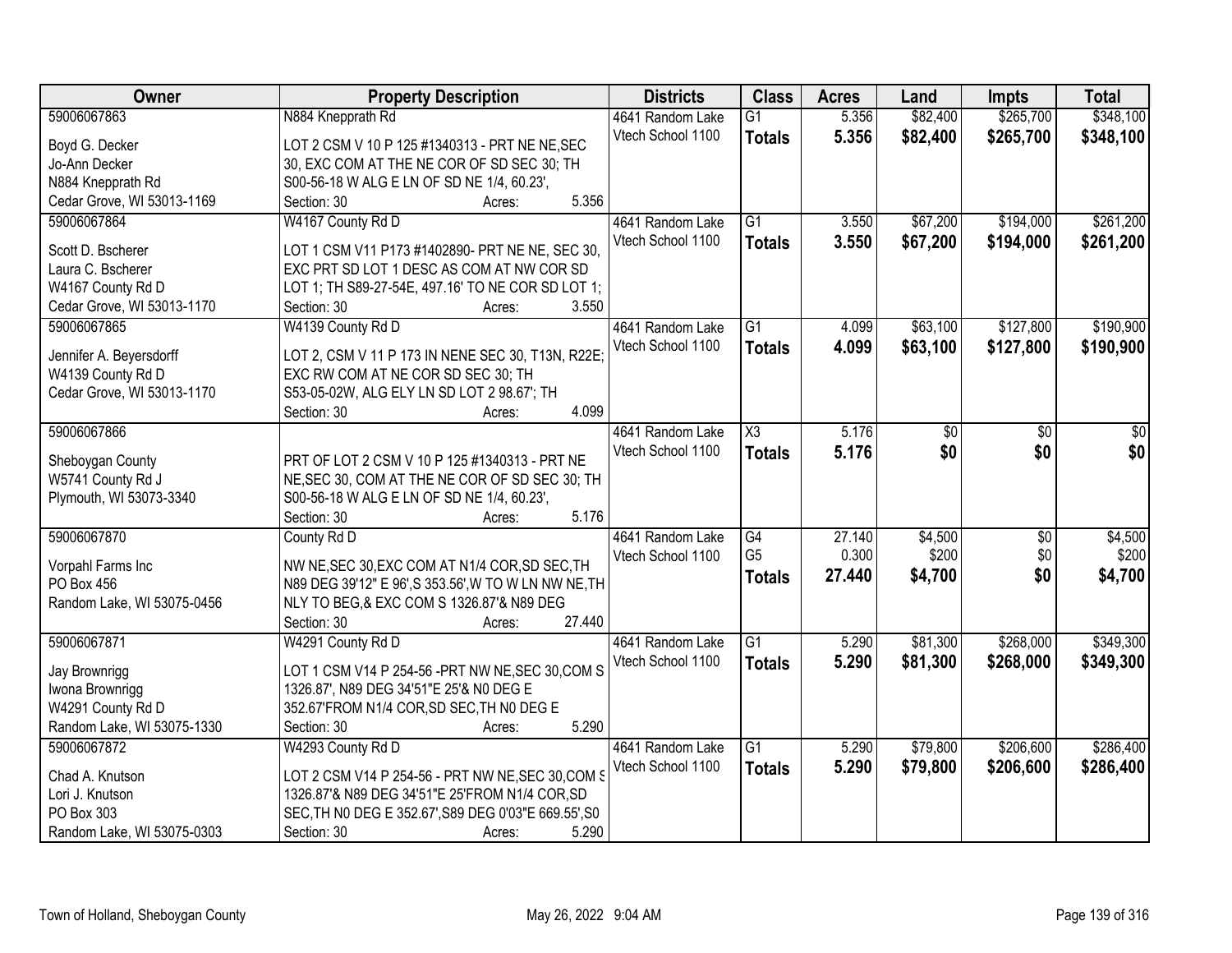| <b>Owner</b>                     | <b>Property Description</b>                           |        |        | <b>Districts</b>                      | <b>Class</b>                     | <b>Acres</b>     | Land               | <b>Impts</b>           | <b>Total</b>       |
|----------------------------------|-------------------------------------------------------|--------|--------|---------------------------------------|----------------------------------|------------------|--------------------|------------------------|--------------------|
| 59006067881<br>Jeffrey J. Ternes | PRT SW NE, SEC 30, EXC PRT CSM V26 P16-17             |        |        | 4641 Random Lake<br>Vtech School 1100 | $\overline{G4}$<br><b>Totals</b> | 19.230<br>19.230 | \$3,400<br>\$3,400 | $\overline{50}$<br>\$0 | \$3,400<br>\$3,400 |
| Holly A. Ternes                  | #1975370.                                             |        |        |                                       |                                  |                  |                    |                        |                    |
| N752 Knepprath Rd                |                                                       |        |        |                                       |                                  |                  |                    |                        |                    |
| Cedar Grove, WI 53013-1118       | Section: 30                                           | Acres: | 19.230 |                                       |                                  |                  |                    |                        |                    |
| 59006067891                      | Knepprath Rd                                          |        |        | 4641 Random Lake                      | G4                               | 26.760           | \$4,800            | \$0                    | \$4,800            |
| Jeffrey J. Ternes                | PRT SE NE, SEC 30 EXC PRT CSM V26 P16-17              |        |        | Vtech School 1100                     | G <sub>5</sub>                   | 1.000            | \$100              | \$0                    | \$100              |
| Holly A. Ternes                  | #1975370.                                             |        |        |                                       | <b>Totals</b>                    | 27.760           | \$4,900            | \$0                    | \$4,900            |
| N752 Knepprath Rd                |                                                       |        |        |                                       |                                  |                  |                    |                        |                    |
| Cedar Grove, WI 53013-1118       | Section: 30                                           | Acres: | 27.760 |                                       |                                  |                  |                    |                        |                    |
| 59006067892                      | N752 Knepprath Rd                                     |        |        | 4641 Random Lake                      | $\overline{G1}$                  | 2.000            | \$55,000           | \$126,700              | \$181,700          |
| Jeffrey J. Ternes                | LOT 1 CSM V26 P16-17 #1975370 - PRT SE NE, SEC        |        |        | Vtech School 1100                     | G4                               | 6.750            | \$1,100            | \$0                    | \$1,100            |
| Holly A. Ternes                  | 30.                                                   |        |        |                                       | G <sub>5</sub>                   | 1.250            | \$700              | \$0                    | \$700              |
| N752 Knepprath Rd                |                                                       |        |        |                                       | <b>Totals</b>                    | 10.000           | \$56,800           | \$126,700              | \$183,500          |
| Cedar Grove, WI 53013-1118       | Section: 30                                           | Acres: | 10.000 |                                       |                                  |                  |                    |                        |                    |
| 59006067893                      | Knepprath Rd                                          |        |        | 4641 Random Lake                      | G4                               | 14.010           | \$2,300            | $\sqrt[6]{3}$          | \$2,300            |
| James Ternes                     | LOT 2 CSM V26 P16-17 #1975370 - PRT SE NE & SW        |        |        | Vtech School 1100                     | G <sub>5</sub>                   | 4.000            | \$2,400            | \$0                    | \$2,400            |
| Joann Ternes                     | <b>NE, SEC 30.</b>                                    |        |        |                                       | G5M                              | 5.000            | \$9,500            | \$0                    | \$9,500            |
| W4423 Park Sq N                  |                                                       |        |        |                                       | <b>Totals</b>                    | 23.010           | \$14,200           | \$0                    | \$14,200           |
| Random Lake, WI 53075-1321       | Section: 30                                           | Acres: | 23.010 |                                       |                                  |                  |                    |                        |                    |
| 59006067900                      | County Rd D                                           |        |        | 4641 Random Lake                      | G4                               | 11.530           | \$2,100            | $\overline{50}$        | \$2,100            |
| Vorpahl Farms Inc                | E 16 AC NE NW, SEC 30, EXC COM AT N1/4 COR, SD        |        |        | Vtech School 1100                     | G <sub>5</sub>                   | 0.250            | \$200              | \$0                    | \$200              |
| PO Box 456                       | SEC, TH S89 DEG 20'50"W 525.45', S 346.99', E TO E LN |        |        |                                       | <b>Totals</b>                    | 11.780           | \$2,300            | \$0                    | \$2,300            |
| Random Lake, WI 53075-0456       | NE NW, TH NLY TO BEG.                                 |        |        |                                       |                                  |                  |                    |                        |                    |
|                                  | Section: 30                                           | Acres: | 11.780 |                                       |                                  |                  |                    |                        |                    |
| 59006067910                      | County Rd D                                           |        |        | 4641 Random Lake                      | G4                               | 20.820           | \$3,800            | $\sqrt{6}$             | \$3,800            |
| Vorpahl Farms Inc                | W 24 AC NE NW, SEC 30; EXC N 38' THEREOF.             |        |        | Vtech School 1100                     | G <sub>5</sub>                   | 2.000            | \$1,200            | \$0                    | \$1,200            |
| PO Box 456                       |                                                       |        |        |                                       | G5M                              | 0.500            | \$1,000            | \$0                    | \$1,000            |
| Random Lake, WI 53075-0456       |                                                       |        |        |                                       | <b>Totals</b>                    | 23.320           | \$6,000            | \$0                    | \$6,000            |
|                                  | Section: 30                                           | Acres: | 23.320 |                                       |                                  |                  |                    |                        |                    |
| 59006067911                      | W4301 County Rd D                                     |        |        | 4641 Random Lake                      | $\overline{G1}$                  | 4.469            | \$47,800           | \$106,600              | \$154,400          |
| Daniel J. Smith                  | LOT 1 CSM V10 P 233 IN NWNE & NENW SEC 30,            |        |        | Vtech School 1100                     | <b>Totals</b>                    | 4.469            | \$47,800           | \$106,600              | \$154,400          |
| Bridget L. Smith                 | T13N, R22E, EXC N 38' OF W 525.45' AND EXC N33'       |        |        |                                       |                                  |                  |                    |                        |                    |
| W4301 County Rd D                | OF E 96' SD LOT 1 FOR RW.                             |        |        |                                       |                                  |                  |                    |                        |                    |
| Random Lake, WI 53075-1330       | Section: 30                                           | Acres: | 4.469  |                                       |                                  |                  |                    |                        |                    |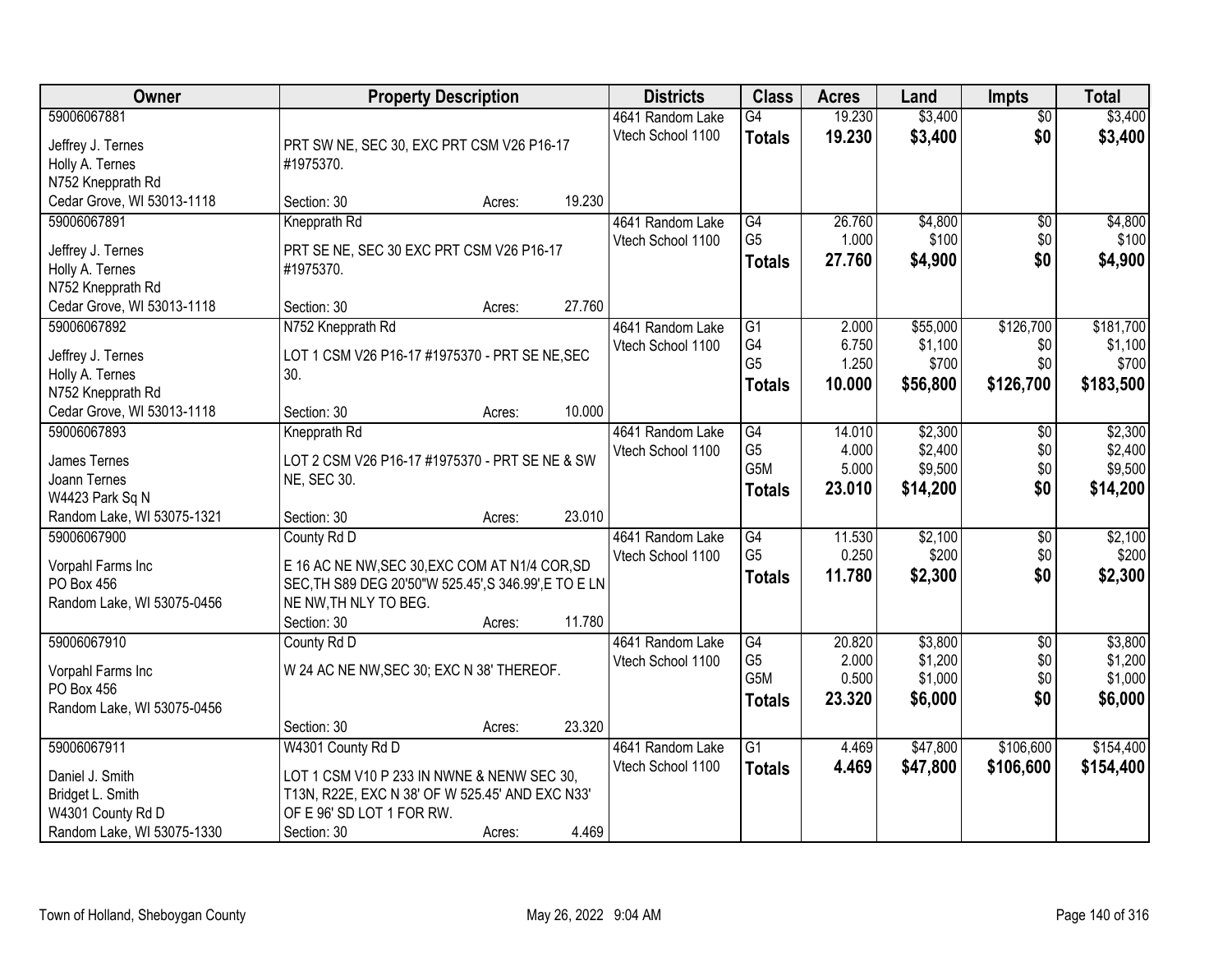| Owner                                           | <b>Property Description</b>                                                            |                  | <b>Districts</b>  | <b>Class</b>     | <b>Acres</b>    | Land                | Impts           | <b>Total</b> |
|-------------------------------------------------|----------------------------------------------------------------------------------------|------------------|-------------------|------------------|-----------------|---------------------|-----------------|--------------|
| 59006067920                                     | County Rd D                                                                            |                  | 4641 Random Lake  | $\overline{G4}$  | 18.000          | \$3,300             | $\overline{50}$ | \$3,300      |
| Vorpahl Farms Inc                               | NW NW, SEC 30, EXC COM AT NW COR, SD SEC, TH                                           |                  | Vtech School 1100 | G <sub>5</sub>   | 3.990           | \$2,100             | \$0             | \$2,100      |
| PO Box 456                                      | N89 DEG 45' 40"E 601.43'ALG N LN SD1/4, S2 DEG                                         |                  |                   | <b>Totals</b>    | 21.990          | \$5,400             | \$0             | \$5,400      |
| Random Lake, WI 53075-0456                      | 29'10"W 832.06', S36 DEG 12'48"E 328.34', S60 DEG                                      |                  |                   |                  |                 |                     |                 |              |
|                                                 | Section: 30                                                                            | 21.990<br>Acres: |                   |                  |                 |                     |                 |              |
| 59006067921                                     | N815 County Rd CC                                                                      |                  | 4641 Random Lake  | $\overline{G1}$  | 2.000           | \$55,000            | \$102,200       | \$157,200    |
|                                                 |                                                                                        |                  | Vtech School 1100 | G4               | 9.000           | \$1,600             | \$0             | \$1,600      |
| Sarah R. Curtis                                 | A-10143 - PRT NW NW, SEC 30, COM AT NW COR SD                                          |                  |                   | G <sub>5</sub>   | 9.090           | \$6,200             | \$0             | \$6,200      |
| N815 County Rd Cc                               | SEC, TH N89 DEG 45'40"E 601.43'ALG N LN SD1/4, S2                                      |                  |                   | <b>Totals</b>    | 20.090          | \$62,800            | \$102,200       | \$165,000    |
| Random Lake, WI 53075-1315                      | DEG 29'10"W 832.06' S36 DEG 12'48"E 328.34', S60                                       | 20.090           |                   |                  |                 |                     |                 |              |
| 59006067930                                     | Section: 30                                                                            | Acres:           |                   | G1               |                 |                     | \$331,400       | \$386,400    |
|                                                 | N739 County Rd CC                                                                      |                  | 4641 Random Lake  | G4               | 2.000<br>33.800 | \$55,000<br>\$5,300 |                 | \$5,300      |
| Benjamin L. Held                                | SW NW, SEC 30, EXC CSM V20 P122-23 #1718646.                                           |                  | Vtech School 1100 | G <sub>5</sub>   | 3.540           | \$1,900             | \$0<br>\$0      | \$1,900      |
| Tayna R. Held                                   |                                                                                        |                  |                   |                  | 39.340          | \$62,200            | \$331,400       |              |
| N739 County Rd Cc                               |                                                                                        |                  |                   | <b>Totals</b>    |                 |                     |                 | \$393,600    |
| Random Lake, WI 53075-1315                      | Section: 30                                                                            | 39.340<br>Acres: |                   |                  |                 |                     |                 |              |
| 59006067931                                     | N743 County Rd CC                                                                      |                  | 4641 Random Lake  | G1               | 1.000           | \$37,000            | \$95,900        | \$132,900    |
| T Jacob Schmidt                                 | LOT 1 CSM V20 P122-23 #1718646 - PRT SW NW SEC                                         |                  | Vtech School 1100 | G4               | 2.700           | \$400               | \$0             | \$400        |
| N743 County Rd Cc                               | 30.                                                                                    |                  |                   | <b>Totals</b>    | 3.700           | \$37,400            | \$95,900        | \$133,300    |
| Random Lake, WI 53075-1315                      |                                                                                        |                  |                   |                  |                 |                     |                 |              |
|                                                 | Section: 30                                                                            | 3.700<br>Acres:  |                   |                  |                 |                     |                 |              |
| 59006067940                                     | N739 County Rd CC                                                                      |                  | 4641 Random Lake  | $\overline{G4}$  | 30.000          | \$5,100             | \$0             | \$5,100      |
|                                                 |                                                                                        |                  | Vtech School 1100 | G <sub>5</sub>   | 10.000          | \$5,300             | \$0             | \$5,300      |
| Benjamin L. Held                                | SE NW, SEC 30.                                                                         |                  |                   | <b>Totals</b>    | 40.000          | \$10,400            | \$0             | \$10,400     |
| Tanya R. Held                                   |                                                                                        |                  |                   |                  |                 |                     |                 |              |
| N739 County Rd Cc                               |                                                                                        |                  |                   |                  |                 |                     |                 |              |
| Random Lake, WI 53075-1315                      | Section: 30                                                                            | 40.000<br>Acres: |                   |                  |                 |                     |                 |              |
| 59006067950                                     | County Rd RR                                                                           |                  | 4641 Random Lake  | $\overline{G4}$  | 30.000          | \$4,400             | $\overline{50}$ | \$4,400      |
| Richard C. Vorpahl                              | NE SW, SEC 30.                                                                         |                  | Vtech School 1100 | G <sub>5</sub>   | 4.000           | \$2,400             | \$0             | \$2,400      |
| Jean R. Vorpahl                                 |                                                                                        |                  |                   | G <sub>5</sub> M | 6.000           | \$10,800            | \$0             | \$10,800     |
| N911 Knepprath Rd                               |                                                                                        |                  |                   | <b>Totals</b>    | 40.000          | \$17,600            | \$0             | \$17,600     |
| Cedar Grove, WI 53013-1121                      | Section: 30                                                                            | 40.000<br>Acres: |                   |                  |                 |                     |                 |              |
| 59006067980                                     | N647 County Rd CC                                                                      |                  | 4641 Random Lake  | $\overline{G1}$  | 4.390           | \$70,600            | \$100,800       | \$171,400    |
|                                                 |                                                                                        |                  | Vtech School 1100 | <b>Totals</b>    | 4.390           | \$70,600            | \$100,800       | \$171,400    |
| Barbara H. Stepanski                            | PRT NW SW, SEC 30, COM AT SW COR SD1/4, TH N89                                         |                  |                   |                  |                 |                     |                 |              |
| N647 County Rd Cc<br>Random Lake, WI 53075-1313 | DEG 20'E 281.95', N 672.9', N88 DEG 30' W 282'TO W<br>LINE SEC 30, TH S 683.56'TO BEG. |                  |                   |                  |                 |                     |                 |              |
|                                                 |                                                                                        | 4.390            |                   |                  |                 |                     |                 |              |
|                                                 | Section: 30                                                                            | Acres:           |                   |                  |                 |                     |                 |              |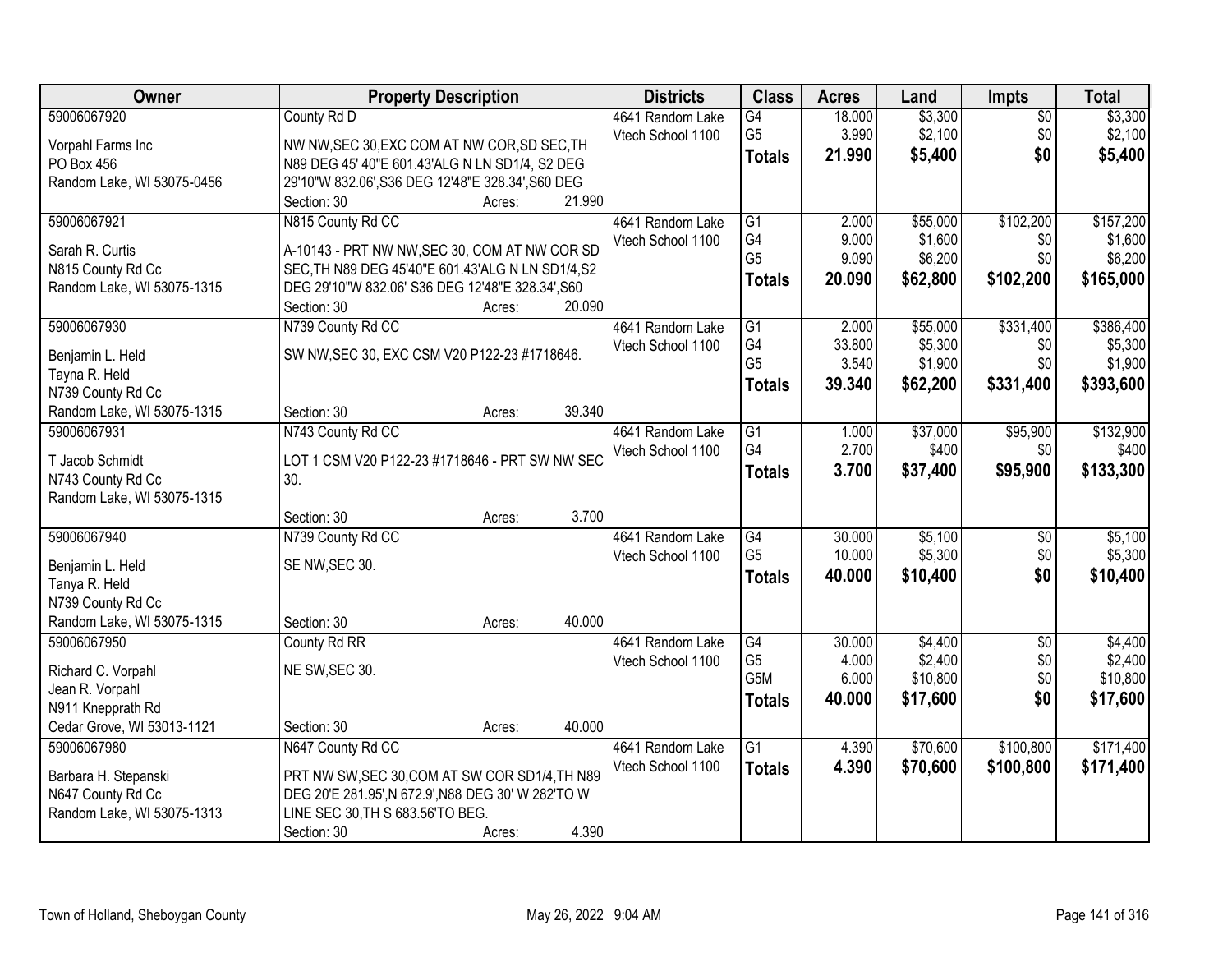| Owner                             | <b>Property Description</b>                                             | <b>Districts</b>  | <b>Class</b>    | <b>Acres</b> | Land     | <b>Impts</b>    | <b>Total</b> |
|-----------------------------------|-------------------------------------------------------------------------|-------------------|-----------------|--------------|----------|-----------------|--------------|
| 59006067990                       | N671 County Rd CC                                                       | 4641 Random Lake  | $\overline{G1}$ | 0.550        | \$27,100 | \$91,500        | \$118,600    |
| Birenbaum Revocable Trust 6-28-18 | PRT NW SW, SEC 30 COM 335.09' S OF W1/4 COR, SD                         | Vtech School 1100 | <b>Totals</b>   | 0.550        | \$27,100 | \$91,500        | \$118,600    |
| N659 County Rd Cc                 | SEC, TH S88 DEG 31'10"E 208.71', S 113.83', N88 DEG                     |                   |                 |              |          |                 |              |
| Random Lake, WI 53075-1313        | 31'10"W 208.71', TH N 113.83'TO BEG.                                    |                   |                 |              |          |                 |              |
|                                   | 0.550<br>Section: 30<br>Acres:                                          |                   |                 |              |          |                 |              |
| 59006068000                       | N659 County Rd CC                                                       | 4641 Random Lake  | $\overline{G1}$ | 0.950        | \$31,500 | \$121,100       | \$152,600    |
|                                   |                                                                         | Vtech School 1100 | <b>Totals</b>   | 0.950        | \$31,500 | \$121,100       | \$152,600    |
| Birenbaum Revocable Trust 6-28-18 | PRT NW SW, SEC 30, COM 448.92' S OF W1/4 COR, SD                        |                   |                 |              |          |                 |              |
| N659 County Rd Cc                 | SEC, TH S88 DEG 31'10"E 208.71', S 199.24', N88 DEG                     |                   |                 |              |          |                 |              |
| Random Lake, WI 53075-1313        | 31'10"W 208.71', TH N 199.24' TO BEG.<br>0.950<br>Section: 30<br>Acres: |                   |                 |              |          |                 |              |
| 59006068010                       | N677 County Rd CC                                                       | 4641 Random Lake  | $\overline{G1}$ | 0.550        | \$27,100 | \$103,900       | \$131,000    |
|                                   |                                                                         | Vtech School 1100 |                 |              |          |                 |              |
| Gary W. Harmon                    | PRT NW SW, SEC 30, COM 221.26' S OF W1/4 COR, SD                        |                   | <b>Totals</b>   | 0.550        | \$27,100 | \$103,900       | \$131,000    |
| N677 County Rd Cc                 | SEC, TH S 113.83', S88 DEG 31'10"E 208.71', N                           |                   |                 |              |          |                 |              |
| Random Lake, WI 53075-1313        | 113.83', TH N88 DEG 31'10"W 208.71' TO BEG.                             |                   |                 |              |          |                 |              |
|                                   | 0.550<br>Section: 30<br>Acres:                                          |                   |                 |              |          |                 |              |
| 59006068020                       | County Rd RR                                                            | 4641 Random Lake  | G4              | 33.600       | \$5,800  | \$0             | \$5,800      |
| Richard C. Vorpahl                | SW SW, SEC 30, EXC COM AT SW COR SD1/4, TH N                            | Vtech School 1100 | G <sub>5</sub>  | 1.400        | \$700    | \$0             | \$700        |
| Jean R. Vorpahl                   | 1248', N89 DEG 48'E 290', S 1248'TO S LINE SW SW, TH                    |                   | <b>Totals</b>   | 35.000       | \$6,500  | \$0             | \$6,500      |
| N911 Knepprath Rd                 | W TO BEG.                                                               |                   |                 |              |          |                 |              |
| Cedar Grove, WI 53013-1121        | Section: 30<br>35.000<br>Acres:                                         |                   |                 |              |          |                 |              |
| 59006068031                       | County Rd CC                                                            | 4641 Random Lake  | $\overline{G1}$ | 1.000        | \$37,000 | \$31,300        | \$68,300     |
|                                   |                                                                         | Vtech School 1100 | G4              | 1.890        | \$300    | \$0             | \$300        |
| Larry G. Hammen                   | LOT 1 CSM V25 P222-223 #1952206 - PRT SW                                |                   | <b>Totals</b>   | 2.890        | \$37,300 | \$31,300        | \$68,600     |
| Karen M. Hammen                   | SW, SEC 30                                                              |                   |                 |              |          |                 |              |
| 549 Hoff St                       |                                                                         |                   |                 |              |          |                 |              |
| Random Lake, WI 53075-1776        | 2.890<br>Section: 30<br>Acres:                                          |                   |                 |              |          |                 |              |
| 59006068032                       | N543 County Rd CC                                                       | 4641 Random Lake  | G1              | 3.050        | \$65,200 | \$123,000       | \$188,200    |
| Chad M. Peters                    | LOT 2 CSM V25 P222-223 #1952206 - PRT SW                                | Vtech School 1100 | G <sub>4</sub>  | 2.120        | \$300    | \$0             | \$300        |
| N543 County Rd Cc                 | SW, SEC 30                                                              |                   | G <sub>5</sub>  | 0.250        | \$100    | \$0             | \$100        |
| Random Lake, WI 53075-1313        |                                                                         |                   | <b>Totals</b>   | 5.420        | \$65,600 | \$123,000       | \$188,600    |
|                                   | 5.420<br>Section: 30<br>Acres:                                          |                   |                 |              |          |                 |              |
| 59006068040                       | County Rd RR                                                            | 4641 Random Lake  | G4              | 18.200       | \$2,600  | $\overline{50}$ | \$2,600      |
|                                   |                                                                         | Vtech School 1100 | G <sub>5</sub>  | 12.200       | \$7,300  | \$0             | \$7,300      |
| Richard C. Vorpahl                | SE SW, SEC 30, EXC THE W 208.71' OF S 208.71' & EXC                     |                   | G5M             | 2.000        | \$3,800  | \$0             | \$3,800      |
| Jean R. Vorpahl                   | COM AT SE COR, SD1/4, TH N 850', W 267', S 833', TH E                   |                   | G7              | 1.000        | \$4,800  | \$1,800         | \$6,600      |
| N911 Knepprath Rd                 | 267'TO BEG, & EXC COM AT SE COR OF SW1/4 SD                             |                   | <b>Totals</b>   | 33.400       | \$18,500 | \$1,800         | \$20,300     |
| Cedar Grove, WI 53013-1121        | Section: 30<br>33.400<br>Acres:                                         |                   |                 |              |          |                 |              |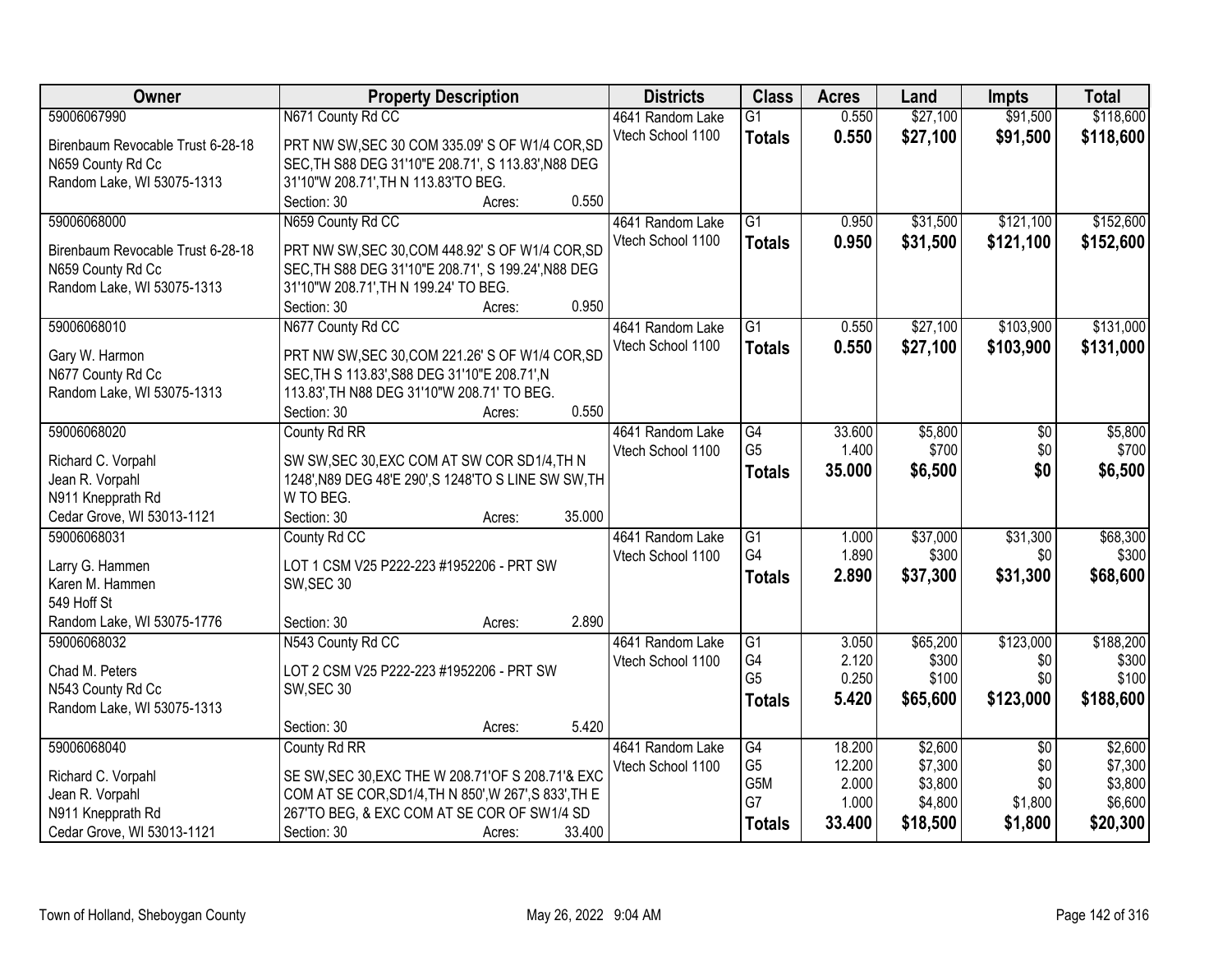| Owner                                            | <b>Property Description</b>                                                                          | <b>Districts</b>  | <b>Class</b>          | <b>Acres</b>    | Land            | <b>Impts</b>    | <b>Total</b>     |
|--------------------------------------------------|------------------------------------------------------------------------------------------------------|-------------------|-----------------------|-----------------|-----------------|-----------------|------------------|
| 59006068050                                      |                                                                                                      | 4641 Random Lake  | X4                    | 5.100           | $\overline{50}$ | $\overline{50}$ | $\overline{30}$  |
| Town of Holland (For Road)                       | PRT SE SW, SEC 30, COM AT SE COR SD1/4, TH W                                                         | Vtech School 1100 | <b>Totals</b>         | 5.100           | \$0             | \$0             | \$0              |
| Attn: For Road                                   | 267', N 833', E 267', TH S 850' TO BEG.                                                              |                   |                       |                 |                 |                 |                  |
| W3005 County Rd G                                |                                                                                                      |                   |                       |                 |                 |                 |                  |
| Cedar Grove, WI 53013-1221                       | 5.100<br>Section: 30<br>Acres:                                                                       |                   |                       |                 |                 |                 |                  |
| 59006068060                                      | W4374 County Rd RR                                                                                   | 4641 Random Lake  | $\overline{G1}$       | 1.500           | \$39,100        | \$42,900        | \$82,000         |
|                                                  |                                                                                                      | Vtech School 1100 | <b>Totals</b>         | 1.500           | \$39,100        | \$42,900        | \$82,000         |
| Troy C. Kundmann                                 | PRT SE SW, SEC 30, COM AT SW COR OF SD1/4, TH N                                                      |                   |                       |                 |                 |                 |                  |
| W4374 County Rd Rr<br>Random Lake, WI 53075-1300 | 208.71', E 208.71', S 208.71', TH W 208.71' TO BEG, &<br>INCL COM AT SE COR OF SW1/4, SD SEC, TH N89 |                   |                       |                 |                 |                 |                  |
|                                                  | 1.500<br>Section: 30<br>Acres:                                                                       |                   |                       |                 |                 |                 |                  |
| 59006068070                                      | Knepprath Rd                                                                                         | 4641 Random Lake  | G4                    | 18.350          | \$3,000         | \$0             | \$3,000          |
|                                                  |                                                                                                      | Vtech School 1100 | G <sub>5</sub>        | 1.500           | \$600           | \$0             | \$600            |
| Darlene A Eischen Revocable Trust                | NE SE, SEC 30, EXC COM S0 DEG 31'16"W                                                                |                   | <b>Totals</b>         | 19.850          | \$3,600         | \$0             | \$3,600          |
| $4 - 5 - 19$                                     | 661.51'FROM E1/4 COR SD SEC, TH CONT S0 DEG                                                          |                   |                       |                 |                 |                 |                  |
| W4256 County Rd Rr                               | 31'16" W 661.51', S89 DEG 54'05"W 1325.47', NO DEG                                                   |                   |                       |                 |                 |                 |                  |
| Random Lake, WI 53075-1300                       | 19.850<br>Section: 30<br>Acres:                                                                      |                   |                       |                 |                 |                 |                  |
| 59006068071                                      | N598 Knepprath Rd                                                                                    | 4641 Random Lake  | G1                    | 2.000           | \$55,000        | \$278,000       | \$333,000        |
| William D. Guzzetta                              | A-17949 - PRT NE SE, SEC 30, COM S0 DEG 31'16"W                                                      | Vtech School 1100 | G4                    | 14.400          | \$2,600         | \$0             | \$2,600          |
| Ann M. Roubal                                    | 661.51' FROM E1/4 COR, SD SEC, TH CONT S0 DEG                                                        |                   | G <sub>5</sub>        | 0.750           | \$400           | \$0             | \$400            |
| N598 Knepprath Rd                                | 31'16"W 661.51', S89 DEG 54'05"W 1325.47', NO DEG                                                    |                   | <b>Totals</b>         | 17.150          | \$58,000        | \$278,000       | \$336,000        |
| Cedar Grove, WI 53013-1117                       | Section: 30<br>17.150<br>Acres:                                                                      |                   |                       |                 |                 |                 |                  |
| 59006068072                                      | N632 Knepprath Rd                                                                                    | 4641 Random Lake  | $\overline{G1}$       | 3.000           | \$65,000        | \$236,800       | \$301,800        |
| Jerry J. Keller                                  | LOT 1 CSM V11 P 211-12 - PRT NE SE, SEC 30, COM                                                      | Vtech School 1100 | <b>Totals</b>         | 3.000           | \$65,000        | \$236,800       | \$301,800        |
| Gail M. Keller                                   | AT E1/4 COR SD SEC, TH S0 DEG 31'16"W ALG E LN                                                       |                   |                       |                 |                 |                 |                  |
| N632 Knepprath Rd                                | OF SE1/4 SD SEC 661.51' TO PNT OF BEG, TH S0 DEC                                                     |                   |                       |                 |                 |                 |                  |
| Cedar Grove, WI 53013-1172                       | 3.000<br>Section: 30<br>Acres:                                                                       |                   |                       |                 |                 |                 |                  |
| 59006068080                                      | Knepprath Rd                                                                                         | 4641 Random Lake  | G4                    | 39.750          | \$6,400         | $\sqrt{6}$      | \$6,400          |
|                                                  |                                                                                                      | Vtech School 1100 | G <sub>5</sub>        | 0.250           | \$200           | \$0             | \$200            |
| Darlene A Eischen Revocable Trust                | NW SE, SEC 30.                                                                                       |                   | <b>Totals</b>         | 40.000          | \$6,600         | \$0             | \$6,600          |
| $4 - 5 - 19$                                     |                                                                                                      |                   |                       |                 |                 |                 |                  |
| W4256 County Rd Rr                               |                                                                                                      |                   |                       |                 |                 |                 |                  |
| Random Lake, WI 53075-1300                       | 40.000<br>Section: 30<br>Acres:                                                                      |                   |                       |                 |                 |                 |                  |
| 59006068090                                      | W4256 County Rd RR                                                                                   | 4641 Random Lake  | $\overline{G1}$<br>G4 | 1.000           | \$37,000        | \$195,100       | \$232,100        |
| Darlene A Eischen Revocable Trust                | SW SE, SEC 30, EXC COM S89 DEG 48'11"E                                                               | Vtech School 1100 | G <sub>5</sub>        | 36.050<br>0.950 | \$5,700         | \$0             | \$5,700<br>\$400 |
| $4 - 5 - 19$                                     | 219.34'FROM S1/4 COR SD SEC, TH N0 DEG 53'53"E                                                       |                   |                       |                 | \$400           | \$0             |                  |
| W4256 County Rd Rr                               | 362', S89 DEG 48'11"E 240.66' S0 DEG 53'53"W 362', TH                                                |                   | <b>Totals</b>         | 38.000          | \$43,100        | \$195,100       | \$238,200        |
| Random Lake, WI 53075-1300                       | 38.000<br>Section: 30<br>Acres:                                                                      |                   |                       |                 |                 |                 |                  |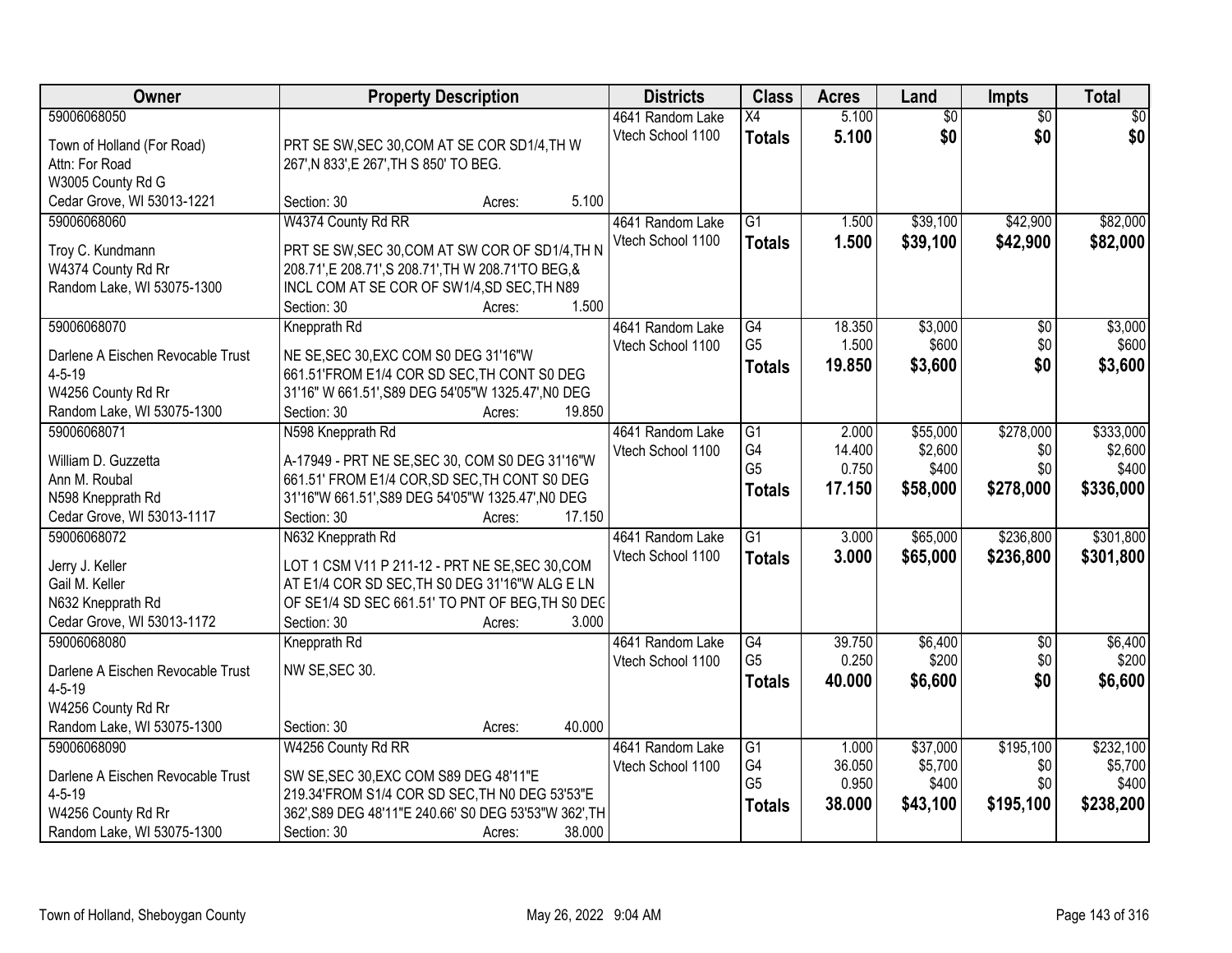| Owner                               | <b>Property Description</b>                         |        |        | <b>Districts</b>  | <b>Class</b>    | <b>Acres</b> | Land            | <b>Impts</b>    | <b>Total</b> |
|-------------------------------------|-----------------------------------------------------|--------|--------|-------------------|-----------------|--------------|-----------------|-----------------|--------------|
| 59006068091                         | W4276 County Rd RR                                  |        |        | 4641 Random Lake  | $\overline{G1}$ | 1.680        | \$49,200        | \$216,800       | \$266,000    |
| Steve Jungers                       | LOT 1 CSM V13 P 221-23 - PRT SW SE, SEC 30, COM     |        |        | Vtech School 1100 | <b>Totals</b>   | 1.680        | \$49,200        | \$216,800       | \$266,000    |
| <b>Christine Jungers</b>            | S89 DEG 48' 11"E 219.34'& N0 DEG 53'53"E            |        |        |                   |                 |              |                 |                 |              |
| W4276 County Rd Rr                  | 58.77'FROM S1/4 COR SD SEC, TH CONT N0 DEG          |        |        |                   |                 |              |                 |                 |              |
| Random Lake, WI 53075-1300          | Section: 30                                         | Acres: | 1.680  |                   |                 |              |                 |                 |              |
| 59006068092                         |                                                     |        |        | 4641 Random Lake  | $\overline{X4}$ | 0.320        | $\overline{50}$ | $\overline{50}$ | $\sqrt{50}$  |
|                                     |                                                     |        |        | Vtech School 1100 | <b>Totals</b>   | 0.320        | \$0             | \$0             | \$0          |
| Town of Holland                     | PRT SW SE, SEC 30, SHOWN AS DEDICATED FOR           |        |        |                   |                 |              |                 |                 |              |
| W3005 County Rd G                   | ROAD BY CSM V13 P 221-23.                           |        |        |                   |                 |              |                 |                 |              |
| Cedar Grove, WI 53013-1221          |                                                     |        |        |                   |                 |              |                 |                 |              |
|                                     | Section: 30                                         | Acres: | 0.320  |                   |                 |              |                 |                 |              |
| 59006068100                         | Knepprath Rd & Cty                                  |        |        | 4641 Random Lake  | $\overline{G4}$ | 30.360       | \$5,300         | $\overline{50}$ | \$5,300      |
| <b>Eischen Living Trust</b>         | SE SE, SEC 30, EXC.COM 250'N OF SE COR SD 1/4, TH   |        |        | Vtech School 1100 | G <sub>5</sub>  | 0.300        | \$100           | \$0             | \$100        |
| W4646 County Rd Rr                  | N 1072.78', S89 DEG 32'18"W 379.25', S 1072.49', TH |        |        |                   | <b>Totals</b>   | 30.660       | \$5,400         | \$0             | \$5,400      |
| Random Lake, WI 53075-1302          | N89 DEG 35'03"E 379.25'TO BEG.                      |        |        |                   |                 |              |                 |                 |              |
|                                     | Section: 30                                         | Acres: | 30.660 |                   |                 |              |                 |                 |              |
| 59006068110                         | N524 Knepprath Rd                                   |        |        | 4641 Random Lake  | G1              | 2.000        | \$55,000        | \$140,000       | \$195,000    |
| Timothy J. Hopp                     | PRT SE SE, SEC 30, COM 250'N OF SE COR SD1/4, TH    |        |        | Vtech School 1100 | G4              | 6.590        | \$1,200         | \$0             | \$1,200      |
| Laurey R. Westler                   | N 1072.78', S89 DEG 32'18"W 379.25', S 1072.49', TH |        |        |                   | G <sub>5</sub>  | 0.750        | \$100           | \$0             | \$100        |
| N524 Knepprath Rd                   | N89 DEG 35'03"E 379.25'TO BEG.                      |        |        |                   | <b>Totals</b>   | 9.340        | \$56,300        | \$140,000       | \$196,300    |
| Cedar Grove, WI 53013-1117          | Section: 30                                         | Acres: | 9.340  |                   |                 |              |                 |                 |              |
| 59006068120                         |                                                     |        |        | 4641 Random Lake  | $\overline{G4}$ | 39.500       | \$7,000         | $\overline{50}$ | \$7,000      |
|                                     |                                                     |        |        | Vtech School 1100 | G <sub>5</sub>  | 0.500        | \$100           | \$0             | \$100        |
| Paul J. Mccabe                      | NE NE, SEC 31.                                      |        |        |                   | Totals          | 40.000       | \$7,100         | \$0             | \$7,100      |
| Karen A. Mccabe                     |                                                     |        |        |                   |                 |              |                 |                 |              |
| N328 County Rd B                    |                                                     |        |        |                   |                 |              |                 |                 |              |
| Random Lake, WI 53075-1310          | Section: 31                                         | Acres: | 40.000 |                   |                 |              |                 |                 |              |
| 59006068130                         | County Rd RR                                        |        |        | 4641 Random Lake  | G4              | 39.750       | \$7,100         | $\sqrt{$0}$     | \$7,100      |
| Paul J. Mccabe                      | NW NE, SEC 31                                       |        |        | Vtech School 1100 | G <sub>5</sub>  | 0.250        | \$100           | \$0             | \$100        |
| Karen A. Mccabe                     |                                                     |        |        |                   | <b>Totals</b>   | 40.000       | \$7,200         | \$0             | \$7,200      |
| N328 County Rd B                    |                                                     |        |        |                   |                 |              |                 |                 |              |
| Random Lake, WI 53075-1310          | Section: 31                                         | Acres: | 40.000 |                   |                 |              |                 |                 |              |
| 59006068140                         | County Rd B                                         |        |        | 4641 Random Lake  | G4              | 38.000       | \$6,600         | $\overline{30}$ | \$6,600      |
|                                     |                                                     |        |        | Vtech School 1100 | G5M             | 2.000        | \$3,800         | \$0             | \$3,800      |
| Paul J. Mccabe                      | SW NE, SEC 31                                       |        |        |                   | <b>Totals</b>   | 40.000       | \$10,400        | \$0             | \$10,400     |
| Karen A. Mccabe<br>N328 County Rd B |                                                     |        |        |                   |                 |              |                 |                 |              |
| Random Lake, WI 53075-1310          | Section: 31                                         | Acres: | 40.000 |                   |                 |              |                 |                 |              |
|                                     |                                                     |        |        |                   |                 |              |                 |                 |              |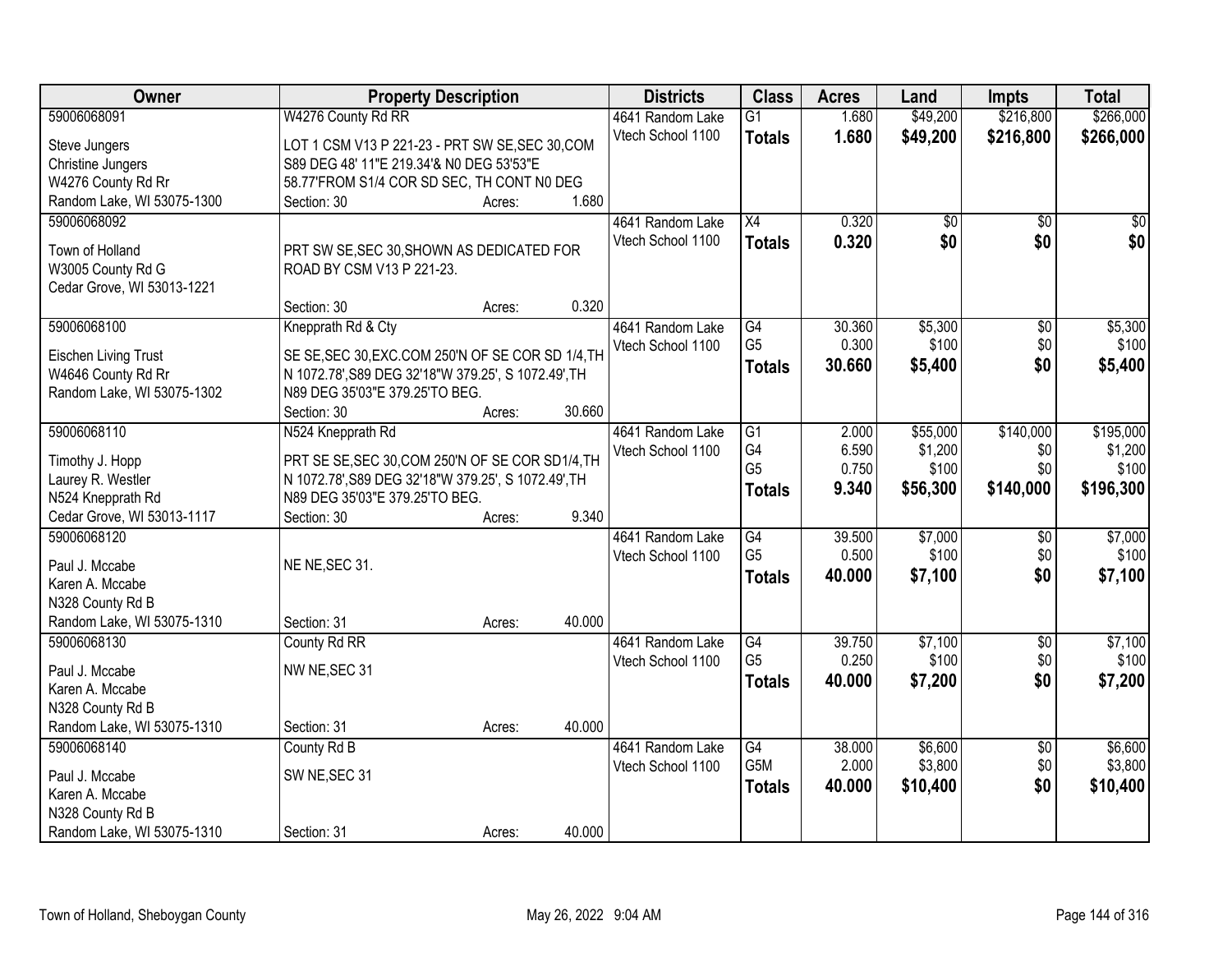| Owner                               |                                                   | <b>Property Description</b> |        | <b>Districts</b>  | <b>Class</b>     | <b>Acres</b> | Land     | Impts                  | <b>Total</b> |
|-------------------------------------|---------------------------------------------------|-----------------------------|--------|-------------------|------------------|--------------|----------|------------------------|--------------|
| 59006068150                         | N328 County Rd B                                  |                             |        | 4641 Random Lake  | G4               | 35.000       | \$5,600  | $\overline{50}$        | \$5,600      |
| Paul J. Mccabe                      | SE NE, SEC 31.                                    |                             |        | Vtech School 1100 | G <sub>5</sub>   | 1.000        | \$400    | \$0                    | \$400        |
| Karen A. Mccabe                     |                                                   |                             |        |                   | G7               | 4.000        | \$58,000 | \$252,600              | \$310,600    |
| N328 County Rd B                    |                                                   |                             |        |                   | <b>Totals</b>    | 40.000       | \$64,000 | \$252,600              | \$316,600    |
| Random Lake, WI 53075-1310          | Section: 31                                       | Acres:                      | 40.000 |                   |                  |              |          |                        |              |
| 59006068160                         | County Rd RR                                      |                             |        | 4641 Random Lake  | G4               | 34.000       | \$5,900  | $\overline{50}$        | \$5,900      |
|                                     |                                                   |                             |        | Vtech School 1100 | G <sub>5</sub>   | 1.000        | \$600    | \$0                    | \$600        |
| Richard C. Vorpahl                  | NE NW, SEC 31, EXC COM 645.67' W & S0 DEG 54'18"V |                             |        |                   | <b>Totals</b>    | 35.000       | \$6,500  | \$0                    | \$6,500      |
| Jean R. Vorpahl                     | 24.97' FROM N1/4 COR SD SEC, TH CONT S0 DEG       |                             |        |                   |                  |              |          |                        |              |
| N911 Knepprath Rd                   | 54'18"W 327.97', S89 DEG 29'W 664.28', N0 DEG 54' |                             |        |                   |                  |              |          |                        |              |
| Cedar Grove, WI 53013-1121          | Section: 31                                       | Acres:                      | 35.000 |                   |                  |              |          |                        |              |
| 59006068161                         | W4361 County Rd RR                                |                             |        | 4641 Random Lake  | $\overline{G1}$  | 2.500        | \$60,000 | \$164,100              | \$224,100    |
| Reuben T. Rex                       | LOT 1,CSM V 10 P 162 - PRT NE NW, SEC 31, COM     |                             |        | Vtech School 1100 | G4               | 2.500        | \$300    | \$0                    | \$300        |
| Erica M. Rex                        | 645.67'W & S0 DEG 54'18"W 24.97'FROM N1/4 COR SI  |                             |        |                   | <b>Totals</b>    | 5.000        | \$60,300 | \$164,100              | \$224,400    |
| W4361 County Rd Rr                  | SEC, TH CONT S0 DEG 54'18"W 327.97', S89 DEG 29'W |                             |        |                   |                  |              |          |                        |              |
| Random Lake, WI 53075-1301          | Section: 31                                       | Acres:                      | 5.000  |                   |                  |              |          |                        |              |
| 59006068170                         | County Road RR & CC                               |                             |        | 4641 Random Lake  | $\overline{G4}$  | 35.000       | \$5,700  | \$0                    | \$5,700      |
|                                     |                                                   |                             |        | Vtech School 1100 | G <sub>5</sub>   | 7.260        | \$4,400  | \$0                    | \$4,400      |
| Paul J. Mccabe                      | NW NW, SEC 31.                                    |                             |        |                   | <b>Totals</b>    | 42.260       | \$10,100 | \$0                    | \$10,100     |
| Karen A. Mccabe                     |                                                   |                             |        |                   |                  |              |          |                        |              |
| N328 County Rd B                    |                                                   |                             |        |                   |                  |              |          |                        |              |
| Random Lake, WI 53075-1310          | Section: 31                                       | Acres:                      | 42.260 |                   |                  |              |          |                        |              |
| 59006068180                         | N311 County Rd CC                                 |                             |        | 4641 Random Lake  | $\overline{G4}$  | 38.600       | \$6,800  | $\overline{50}$        | \$6,800      |
| Paul J. Mccabe                      | SW NW, SEC 31, SUBJ TO HWY CONV AS REC IN VOL     |                             |        | Vtech School 1100 | G <sub>5</sub>   | 1.000        | \$400    | \$0                    | \$400        |
| Karen A. Mccabe                     | 813 P 585                                         |                             |        |                   | G7               | 2.000        | \$38,000 | \$172,300              | \$210,300    |
| N328 County Rd B                    |                                                   |                             |        |                   | <b>Totals</b>    | 41.600       | \$45,200 | \$172,300              | \$217,500    |
| Random Lake, WI 53075-1310          | Section: 31                                       | Acres:                      | 41.600 |                   |                  |              |          |                        |              |
| 59006068190                         | County Rd CC                                      |                             |        | 4641 Random Lake  | $\overline{G4}$  | 34.000       | \$5,800  | $\overline{50}$        | \$5,800      |
| Paul J. Mccabe                      | SE NW, SEC 31.                                    |                             |        | Vtech School 1100 | G <sub>5</sub> M | 6.000        | \$11,400 | \$0                    | \$11,400     |
| Karen A. Mccabe                     |                                                   |                             |        |                   | <b>Totals</b>    | 40.000       | \$17,200 | \$0                    | \$17,200     |
| N328 County Rd B                    |                                                   |                             |        |                   |                  |              |          |                        |              |
| Random Lake, WI 53075-1310          | Section: 31                                       |                             | 40.000 |                   |                  |              |          |                        |              |
| 59006068200                         | County Rd CC                                      | Acres:                      |        | 4641 Random Lake  | G4               | 17.000       | \$2,900  |                        | \$2,900      |
|                                     |                                                   |                             |        |                   | G <sub>5</sub> M | 3.000        | \$5,700  | $\overline{30}$<br>\$0 | \$5,700      |
| Robert G & Cynthia C Wilk Revocable | NE SW, SEC 31, EXC COM AT NW COR, SD1/4, TH ELY   |                             |        | Vtech School 1100 |                  |              |          | \$0                    |              |
| Trust of 2018                       | 660', SLY 1320', WLY 660', TH NLY 1320' TO BEG.   |                             |        |                   | <b>Totals</b>    | 20.000       | \$8,600  |                        | \$8,600      |
| W4402 County Rd K                   |                                                   |                             |        |                   |                  |              |          |                        |              |
| Random Lake, WI 53075-1348          | Section: 31                                       | Acres:                      | 20.000 |                   |                  |              |          |                        |              |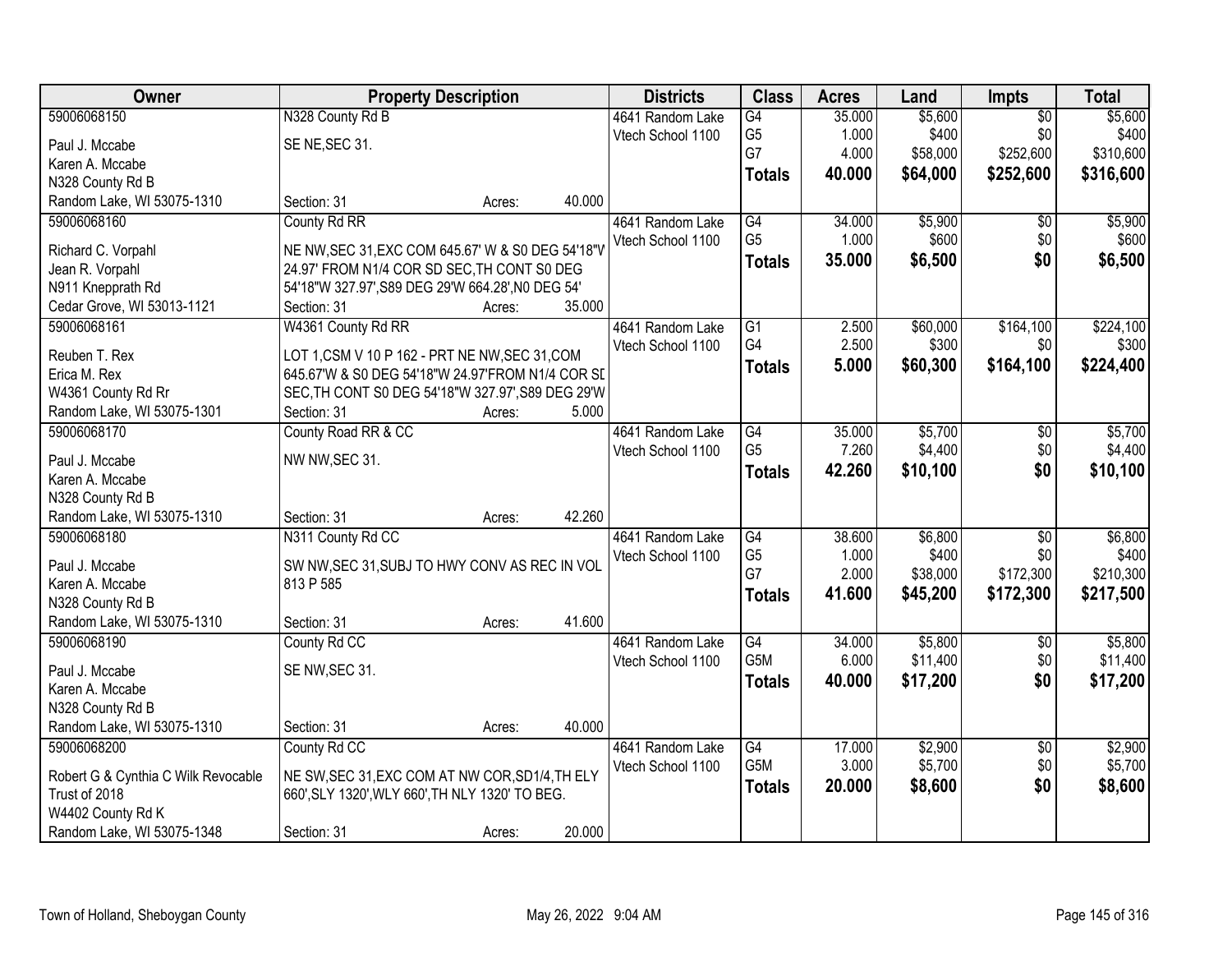| Owner                                | <b>Property Description</b>                                                                         | <b>Districts</b>  | <b>Class</b>    | <b>Acres</b> | Land            | <b>Impts</b>    | <b>Total</b>    |
|--------------------------------------|-----------------------------------------------------------------------------------------------------|-------------------|-----------------|--------------|-----------------|-----------------|-----------------|
| 59006068201                          | County Rd CC                                                                                        | 4641 Random Lake  | G4              | 15.000       | \$2,700         | $\overline{50}$ | \$2,700         |
| Robert G & Cynthia C Wilk Revocable  | PRT NE SW, SEC 31, COM AT NW COR, SD1/4, TH ELY                                                     | Vtech School 1100 | G <sub>5</sub>  | 5.000        | \$3,000         | \$0             | \$3,000         |
| Trust of 2018                        | 660', SLY 1320', WLY 660', TH NLY 1320' TO BEG.                                                     |                   | <b>Totals</b>   | 20.000       | \$5,700         | \$0             | \$5,700         |
| W4402 County Rd K                    |                                                                                                     |                   |                 |              |                 |                 |                 |
| Random Lake, WI 53075-1348           | 20.000<br>Section: 31<br>Acres:                                                                     |                   |                 |              |                 |                 |                 |
| 59006068210                          | N239 County Rd CC                                                                                   | 4641 Random Lake  | G <sub>1</sub>  | 1.000        | \$37,000        | \$164,900       | \$201,900       |
|                                      |                                                                                                     | Vtech School 1100 | G4              | 3.000        | \$500           | \$0             | \$500           |
| Gary S. Jacoby<br>Kristina L. Jacoby | NW SW, SEC 31, EXC COM N0 DEG 57'E 2302.85'FROM<br>SE COR OF SW SW, TH N89 DEG 59'W 1046.3', S TO S |                   | G <sub>5</sub>  | 1.890        | \$1,000         | \$0             | \$1,000         |
| N239 County Rd Cc                    | LN NW SW, E TO SE COR SD1/4, TH N TO BEG, SUBJ                                                      |                   | <b>Totals</b>   | 5.890        | \$38,500        | \$164,900       | \$203,400       |
| Random Lake, WI 53075-1319           | 5.890<br>Section: 31<br>Acres:                                                                      |                   |                 |              |                 |                 |                 |
| 59006068220                          | W4402 County Rd K                                                                                   | 4641 Random Lake  | G1              | 10.000       | \$114,400       | \$353,600       | \$468,000       |
|                                      |                                                                                                     | Vtech School 1100 | G <sub>5</sub>  | 29.770       | \$14,900        | \$0             | \$14,900        |
| Robert G & Cynthia C Wilk Revocable  | A-29483 & OTHER LANDS - PRT W1/2 SW1/4, SEC                                                         |                   | G5M             | 3.000        | \$5,700         | \$0             | \$5,700         |
| Trust of 2018                        | 31, COM AT SE COR SDW1/2, TH N0 DEG 57' E                                                           |                   | <b>Totals</b>   | 42.770       | \$135,000       | \$353,600       | \$488,600       |
| W4402 County Rd K                    | 2302.85', N89 DEG 59'W 1046.3', S 1394', E 963', S0 DEG                                             |                   |                 |              |                 |                 |                 |
| Random Lake, WI 53075-1348           | Section: 31<br>42.770<br>Acres:                                                                     |                   |                 |              |                 |                 |                 |
| 59006068221                          | N207 County Rd CC                                                                                   | 4641 Random Lake  | G1              | 4.080        | \$69,300        | \$190,900       | \$260,200       |
| Nancy M. Jacoby                      | LOT 1 CSM V12 P 228-30 & B-1918 & PRT PARCEL                                                        | Vtech School 1100 | G4              | 2.500        | \$500           | \$0             | \$500           |
| N207 County Rd Cc                    | B,B-2403 - PRT NW SW, SEC 31, COM 1356.16'N & 33'E                                                  |                   | <b>Totals</b>   | 6.580        | \$69,800        | \$190,900       | \$260,700       |
| Random Lake, WI 53075-1319           | OF SW COR, SD SEC, TH N 208.71', E 205.71', S                                                       |                   |                 |              |                 |                 |                 |
|                                      | 6.580<br>Section: 31<br>Acres:                                                                      |                   |                 |              |                 |                 |                 |
| 59006068222                          |                                                                                                     | 4641 Random Lake  | $\overline{X4}$ | 0.160        | $\overline{50}$ | $\overline{50}$ | $\overline{30}$ |
| Town of Holland                      | PRT NW SW, SEC 31, SHOWN AS DEDICATED FOR                                                           | Vtech School 1100 | <b>Totals</b>   | 0.160        | \$0             | \$0             | \$0             |
| W3005 County Rd G                    | PUBLIC ROAD BY CSM V12 P 228-30.                                                                    |                   |                 |              |                 |                 |                 |
| Cedar Grove, WI 53013-1221           |                                                                                                     |                   |                 |              |                 |                 |                 |
|                                      | 0.160<br>Section: 31<br>Acres:                                                                      |                   |                 |              |                 |                 |                 |
| 59006068230                          | N111 County Rd CC                                                                                   | 4641 Random Lake  | G4              | 24.270       | \$4,400         | $\overline{50}$ | \$4,400         |
| The Other Farm, LLC                  | SW SW, SEC 31, EXC COM AT SE COR SD1/4, TH S89                                                      | Vtech School 1100 | G <sub>5</sub>  | 0.500        | \$100           | \$0             | \$100           |
| N239 County Rd Cc                    | DEG 54'W 60', N0 DEG 57'E 908.79', W 963', N TO N LN                                                |                   | G7              | 1.000        | \$12,000        | \$16,600        | \$28,600        |
| Random Lake, WI 53075-1319           | SW SW, E TO NE COR SD1/4, TH S TO BEG, ALSO EXC                                                     |                   | <b>Totals</b>   | 25.770       | \$16,500        | \$16,600        | \$33,100        |
|                                      | Section: 31<br>25.770<br>Acres:                                                                     |                   |                 |              |                 |                 |                 |
| 59006068231                          | W4480 County Rd K                                                                                   | 4641 Random Lake  | $\overline{G1}$ | 1.000        | \$37,000        | \$141,500       | \$178,500       |
|                                      |                                                                                                     | Vtech School 1100 | <b>Totals</b>   | 1.000        | \$37,000        | \$141,500       | \$178,500       |
| The Other Farm, LLC                  | LOT 1, CSM V 8 P 245 - PRT SW SW, SEC 31, COM                                                       |                   |                 |              |                 |                 |                 |
| N239 County Rd Cc                    | 217'E OF SW COR SD SEC, TH N 174', E 250.34', S<br>174', TH W 250.34' TO BEG.                       |                   |                 |              |                 |                 |                 |
| Random Lake, WI 53075-1319           | 1.000<br>Section: 31<br>Acres:                                                                      |                   |                 |              |                 |                 |                 |
|                                      |                                                                                                     |                   |                 |              |                 |                 |                 |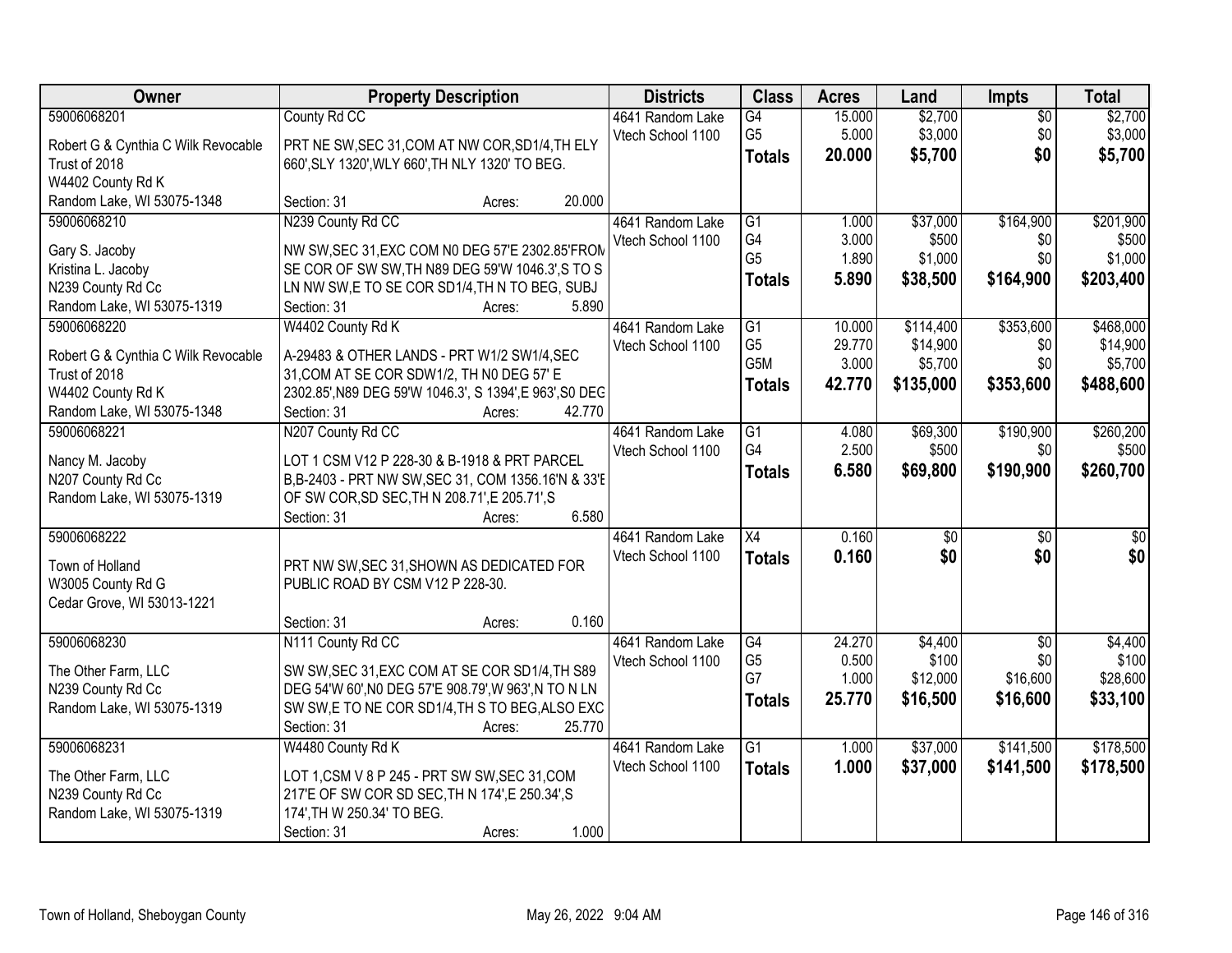| Owner                               | <b>Property Description</b>                             |        | <b>Districts</b>  | <b>Class</b>    | <b>Acres</b> | Land     | <b>Impts</b>    | <b>Total</b> |
|-------------------------------------|---------------------------------------------------------|--------|-------------------|-----------------|--------------|----------|-----------------|--------------|
| 59006068250                         | W4322 County Rd K                                       |        | 4641 Random Lake  | $\overline{G1}$ | 2.300        | \$58,000 | \$111,900       | \$169,900    |
| David R. Hubing                     | PRT SE SW, SEC 31, COM N89 DEG 57'26"W 233'             |        | Vtech School 1100 | <b>Totals</b>   | 2.300        | \$58,000 | \$111,900       | \$169,900    |
| W4322 County Rd K                   | FROM S1/4 COR, SD SEC, TH NO DEG 50'31"E 214',          |        |                   |                 |              |          |                 |              |
| Random Lake, WI 53075-1348          | S89 DEG 57'26"E 74', N0 DEG 50'31"E 288.27', N89        |        |                   |                 |              |          |                 |              |
|                                     | Section: 31<br>Acres:                                   | 2.300  |                   |                 |              |          |                 |              |
| 59006068260                         | W4338 County Rd K                                       |        | 4641 Random Lake  | $\overline{G1}$ | 0.660        | \$28,300 | \$74,700        | \$103,000    |
|                                     |                                                         |        | Vtech School 1100 | <b>Totals</b>   | 0.660        | \$28,300 | \$74,700        | \$103,000    |
| Charles D. Ott Jr                   | PRT SE SW, SEC 31, COM 390' W OF SE COR OF              |        |                   |                 |              |          |                 |              |
| W4338 County Rd K                   | SD1/4, TH W 150', N 192', E 150', TH S 192' TO BEG.     |        |                   |                 |              |          |                 |              |
| Random Lake, WI 53075-1348          |                                                         | 0.660  |                   |                 |              |          |                 |              |
|                                     | Section: 31<br>Acres:                                   |        |                   |                 |              |          |                 |              |
| 59006068270                         | W4310 County Rd K                                       |        | 4641 Random Lake  | G1              | 3.000        | \$61,800 | \$105,600       | \$167,400    |
| Cory S. Dimmer                      | PRT OF SE SW, COM AT SE COR OF SD1/4, TH N89            |        | Vtech School 1100 | <b>Totals</b>   | 3.000        | \$61,800 | \$105,600       | \$167,400    |
| Katherine M. Dimmer                 | DEG 57'26"W 233', NO DEG 50'31"E 214', S89 DEG          |        |                   |                 |              |          |                 |              |
| W4310 County Rd K                   | 57'26"E 74', N0 DEG 50' 31"E 507.61', S89 DEG 57' 26" E |        |                   |                 |              |          |                 |              |
| Random Lake, WI 53075-1348          | Section: 31<br>Acres:                                   | 3.000  |                   |                 |              |          |                 |              |
| 59006068280                         | County Rd K                                             |        | 4641 Random Lake  | G4              | 13.740       | \$2,500  | \$0             | \$2,500      |
| Robert G & Cynthia C Wilk Revocable | SE SW, SEC 31, EXC COM AT SE COR, SW1/4, TH NO          |        | Vtech School 1100 | G <sub>5</sub>  | 20.300       | \$10,100 | \$0             | \$10,100     |
| Trust of 2018                       | DEG 50'31"E 721.61', N89 DEG 57'26"W 159' S0 DEG        |        |                   | <b>Totals</b>   | 34.040       | \$12,600 | \$0             | \$12,600     |
| W4402 County Rd K                   | 50'31"W 219.34, N89 DEG 57'26"W 231'S0 DEG 50' 31"V     |        |                   |                 |              |          |                 |              |
| Random Lake, WI 53075-1348          | Section: 31<br>Acres:                                   | 34.040 |                   |                 |              |          |                 |              |
| 59006068320                         | County Rd K                                             |        | 4641 Random Lake  | G4              | 5.700        | \$1,000  | $\overline{60}$ | \$1,000      |
|                                     |                                                         |        | Vtech School 1100 | G <sub>5</sub>  | 0.250        | \$200    | \$0             | \$200        |
| Robert G & Cynthia C Wilk Revocable | PRT SW SE, SEC 31, COM 2082.3' W & 511.5' N OF SE       |        |                   | <b>Totals</b>   | 5.950        | \$1,200  | \$0             | \$1,200      |
| Trust of 2018                       | SEC COR, TH N 462', W 560.67', S 461.67', TH E          |        |                   |                 |              |          |                 |              |
| W4402 County Rd K                   | 560.67'TO BEG.                                          |        |                   |                 |              |          |                 |              |
| Random Lake, WI 53075-1348          | Section: 31<br>Acres:                                   | 5.950  |                   |                 |              |          |                 |              |
| 59006068330                         | W4262 County Rd K                                       |        | 4641 Random Lake  | $\overline{G1}$ | 0.700        | \$28,800 | \$88,800        | \$117,600    |
| Richard D. Depies                   | PRT SW SE, SEC 31, COM 2079.33'W OF SE SEC              |        | Vtech School 1100 | <b>Totals</b>   | 0.700        | \$28,800 | \$88,800        | \$117,600    |
| W4262 County Rd K                   | COR, TH W 59.5', NO DEG 09'30"E 511.17' E 59.5', TH S   |        |                   |                 |              |          |                 |              |
| Random Lake, WI 53075-1308          | 511.17'TO BEG.                                          |        |                   |                 |              |          |                 |              |
|                                     | Section: 31<br>Acres:                                   | 0.700  |                   |                 |              |          |                 |              |
| 59006068340                         | W4254 County Rd K                                       |        | 4641 Random Lake  | $\overline{G1}$ | 1.000        | \$19,900 | \$63,600        | \$83,500     |
|                                     |                                                         |        | Vtech School 1100 | G <sub>2</sub>  | 2.520        | \$38,500 | \$45,000        | \$83,500     |
| Nicholas T. Bichler                 | PRT OF SW SE, SEC 31, COM 561' E OF SW COR OF           |        |                   | <b>Totals</b>   | 3.520        | \$58,400 | \$108,600       | \$167,000    |
| Mary Ann Bichler                    | SD1/4, TH E 300', N 511.5', W 300', TH S 511.5' TO BEG. |        |                   |                 |              |          |                 |              |
| W4254 County Rd K                   |                                                         |        |                   |                 |              |          |                 |              |
| Random Lake, WI 53075-1308          | Section: 31<br>Acres:                                   | 3.520  |                   |                 |              |          |                 |              |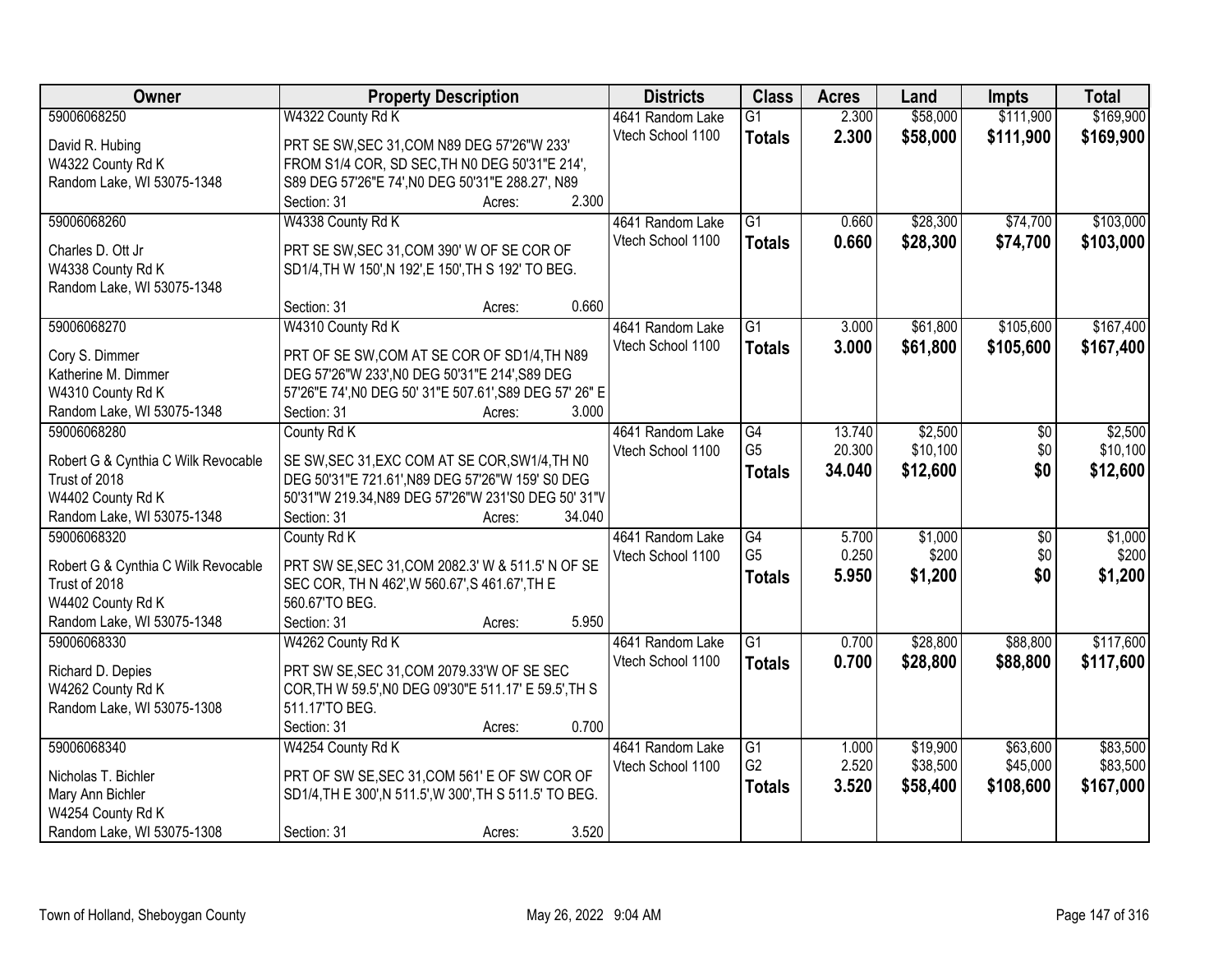| Owner                                |                                                         | <b>Property Description</b> |       | <b>Districts</b>  | <b>Class</b>    | <b>Acres</b> | Land            | <b>Impts</b>    | <b>Total</b>     |
|--------------------------------------|---------------------------------------------------------|-----------------------------|-------|-------------------|-----------------|--------------|-----------------|-----------------|------------------|
| 59006068350                          | W4232 County Rd K                                       |                             |       | 4641 Random Lake  | $\overline{G1}$ | 1.130        | \$39,300        | \$99,800        | \$139,100        |
| Clara Weyker                         | PRT OF SW SE, SEC 31, COM 861' E OF SW COR OF           |                             |       | Vtech School 1100 | <b>Totals</b>   | 1.130        | \$39,300        | \$99,800        | \$139,100        |
| 126 Lindale St                       | SD1/4, TH E 96', N 511.5', W 96', TH S 511.5' TO BEG.   |                             |       |                   |                 |              |                 |                 |                  |
| Belgium, WI 53004-9708               |                                                         |                             |       |                   |                 |              |                 |                 |                  |
|                                      | Section: 31                                             | Acres:                      | 1.130 |                   |                 |              |                 |                 |                  |
| 59006068360                          | W4228 County Rd K                                       |                             |       | 4641 Random Lake  | $\overline{G1}$ | 0.780        | \$29,600        | \$89,000        | \$118,600        |
| Barbara A. Bichler                   | PRT SW SE, SEC 31, COM 957' E OF SW COR SD1/4, TH       |                             |       | Vtech School 1100 | <b>Totals</b>   | 0.780        | \$29,600        | \$89,000        | \$118,600        |
| W4228 County Rd K                    | N 511.5', E 66', S 511.5', TH W 66' TO BEG.             |                             |       |                   |                 |              |                 |                 |                  |
| Random Lake, WI 53075-1308           |                                                         |                             |       |                   |                 |              |                 |                 |                  |
|                                      | Section: 31                                             | Acres:                      | 0.780 |                   |                 |              |                 |                 |                  |
| 59006068370                          | W4216 County Rd K                                       |                             |       | 4641 Random Lake  | $\overline{G1}$ | 1.666        | \$49,000        | \$103,300       | \$152,300        |
| Jeffrey J. Dieringer                 | PRT SW SE, SEC 31, COM 1023' E OF SW COR                |                             |       | Vtech School 1100 | <b>Totals</b>   | 1.666        | \$49,000        | \$103,300       | \$152,300        |
| W4216 County Rd K                    | SD1/4, TH E 142', N 511.5', W 142', TH S 511.5' TO BEG. |                             |       |                   |                 |              |                 |                 |                  |
| Random Lake, WI 53075-1308           |                                                         |                             |       |                   |                 |              |                 |                 |                  |
|                                      | Section: 31                                             | Acres:                      | 1.666 |                   |                 |              |                 |                 |                  |
| 59006068381                          | W4274 County Rd K                                       |                             |       | 4641 Random Lake  | X4              | 4.511        | \$0             | \$0             | \$0              |
| Our Lady of the Lakes Catholic       | LOT 1 CSM V30 P295-267 DOC #2128213 BEING PRT           |                             |       | Vtech School 1100 | <b>Totals</b>   | 4.511        | \$0             | \$0             | \$0              |
| Congregation                         | SW SE, SEC 31.                                          |                             |       |                   |                 |              |                 |                 |                  |
| 230 Butler St                        |                                                         |                             |       |                   |                 |              |                 |                 |                  |
| Random Lake, WI 53075-1710           | Section: 31                                             | Acres:                      | 4.511 |                   |                 |              |                 |                 |                  |
| 59006068382                          | W4270 County Rd K                                       |                             |       | 4641 Random Lake  | $\overline{X4}$ | 1.369        | $\overline{50}$ | $\overline{50}$ | $\overline{\$0}$ |
| Our Lady of the Lakes Catholic       | LOT 2 CSM V30 P295-267 DOC #2128213 BEING PRT           |                             |       | Vtech School 1100 | <b>Totals</b>   | 1.369        | \$0             | \$0             | \$0              |
| Congregation                         | SW SE, SEC 31.                                          |                             |       |                   |                 |              |                 |                 |                  |
| 230 Butler St                        |                                                         |                             |       |                   |                 |              |                 |                 |                  |
| Random Lake, WI 53075-1710           | Section: 31                                             | Acres:                      | 1.369 |                   |                 |              |                 |                 |                  |
| 59006068400                          | W4188 County Rd K                                       |                             |       | 4641 Random Lake  | $\overline{G1}$ | 2.000        | \$55,000        | \$99,400        | \$154,400        |
| Roman J & Agnes M Leider Family Trus | A-12875 - PRT SE SE, SEC 31, COM 1119.22'W OF SE        |                             |       | Vtech School 1100 | <b>Totals</b>   | 2.000        | \$55,000        | \$99,400        | \$154,400        |
| 02-10-2020                           | COR, SEC 31, TH N 511.17', W 170.45', S 511.17', TH E   |                             |       |                   |                 |              |                 |                 |                  |
| W4828 Vorpahl Rd                     | 170.45'TO BEG.                                          |                             |       |                   |                 |              |                 |                 |                  |
| Random Lake, WI 53075-1327           | Section: 31                                             | Acres:                      | 2.000 |                   |                 |              |                 |                 |                  |
| 59006068401                          | W4152 County Rd K                                       |                             |       | 4641 Random Lake  | $\overline{G2}$ | 1.000        | \$39,800        | \$34,600        | \$74,400         |
| Peter E. Feider                      | A-9754 - PRT SE SE, SEC 31, COM N89 DEG 50'10"W         |                             |       | Vtech School 1100 | <b>Totals</b>   | 1.000        | \$39,800        | \$34,600        | \$74,400         |
| N6343 County Rd I                    | 621.88' FROM SE COR SD SEC, TH N1 DEG 52'E              |                             |       |                   |                 |              |                 |                 |                  |
| Fredonia, WI 53021-9221              | 876', N89 DEG 21'E 142.62', N1 DEG 52'E 193.21', S89    |                             |       |                   |                 |              |                 |                 |                  |
|                                      | Section: 31                                             | Acres:                      | 1.000 |                   |                 |              |                 |                 |                  |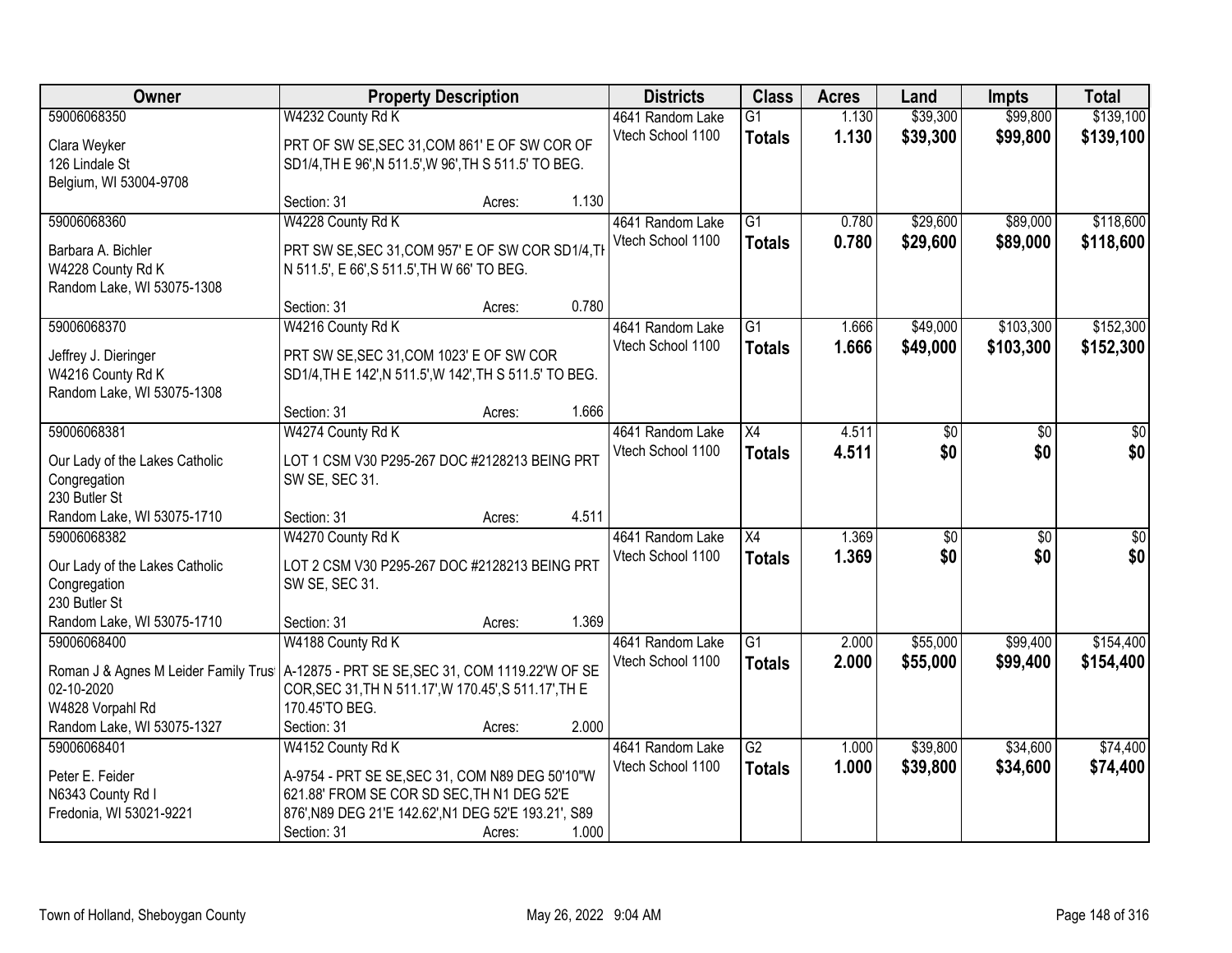| Owner                              | <b>Property Description</b>                      |        |       | <b>Districts</b>  | <b>Class</b>                      | <b>Acres</b> | Land     | <b>Impts</b>    | <b>Total</b>    |
|------------------------------------|--------------------------------------------------|--------|-------|-------------------|-----------------------------------|--------------|----------|-----------------|-----------------|
| 59006068402                        | W4150 County Rd K                                |        |       | 4641 Random Lake  | $\overline{G1}$                   | 5.230        | \$73,700 | \$253,300       | \$327,000       |
| Dennis Couillard                   | PARCEL 1 CSM V11 P 203-04 - PRT SE SE, SEC       |        |       | Vtech School 1100 | <b>Totals</b>                     | 5.230        | \$73,700 | \$253,300       | \$327,000       |
| Sierra Gries                       | 31, COM N1 DEG 04'27"E 425'& N89 DEG 40'19" W    |        |       |                   |                                   |              |          |                 |                 |
| W4150 County Rd K                  | 33'FROM SE COR, SD SEC, TH S01 DEG 04'27"W       |        |       |                   |                                   |              |          |                 |                 |
| Random Lake, WI 53075-1347         | Section: 31                                      | Acres: | 5.230 |                   |                                   |              |          |                 |                 |
| 59006068403                        |                                                  |        |       | 4641 Random Lake  | $\overline{X4}$                   | 0.770        | \$0      | $\overline{50}$ | \$0             |
|                                    |                                                  |        |       | Vtech School 1100 | <b>Totals</b>                     | 0.770        | \$0      | \$0             | \$0             |
| Town of Holland                    | THAT PRT SE SE, SEC 31, SHOWN AS DEDICATED       |        |       |                   |                                   |              |          |                 |                 |
| W3005 County Rd G                  | FOR ROADS BY CSM V11 P 203-04.                   |        |       |                   |                                   |              |          |                 |                 |
| Cedar Grove, WI 53013-1221         |                                                  |        |       |                   |                                   |              |          |                 |                 |
|                                    | Section: 31                                      | Acres: | 0.770 |                   |                                   |              |          |                 |                 |
| 59006068404                        | County Rd K                                      |        |       | 4641 Random Lake  | $\overline{G4}$<br>G <sub>5</sub> | 2.590        | \$500    | $\overline{50}$ | \$500           |
| Kaylee N. Rudolph                  | LOT 1 CSM V17 P 23-24 #1574020 - PRT SE SE, SEC  |        |       | Vtech School 1100 |                                   | 0.100        | \$100    | \$0             | \$100           |
| Zachary R. Rudolph                 | 31.                                              |        |       |                   | <b>Totals</b>                     | 2.690        | \$600    | \$0             | \$600           |
| W4154 County Rd K                  |                                                  |        |       |                   |                                   |              |          |                 |                 |
| Random Lake, WI 53075-1347         | Section: 31                                      | Acres: | 2.690 |                   |                                   |              |          |                 |                 |
| 59006068405                        | W4154 County Rd K                                |        |       | 4641 Random Lake  | G1                                | 1.000        | \$37,000 | \$253,600       | \$290,600       |
| Zachary R. Rudolph                 | LOT 2 CSM V17 P 23-24 #1574020 - PRT SE SE, SEC  |        |       | Vtech School 1100 | G4                                | 1.600        | \$200    | \$0             | \$200           |
| W4154 County Rd K                  | 31.                                              |        |       |                   | <b>Totals</b>                     | 2.600        | \$37,200 | \$253,600       | \$290,800       |
| Random Lake, WI 53075-1347         |                                                  |        |       |                   |                                   |              |          |                 |                 |
|                                    | Section: 31                                      | Acres: | 2.690 |                   |                                   |              |          |                 |                 |
| 59006068406                        | N144 County Rd B                                 |        |       | 4641 Random Lake  | $\overline{G1}$                   | 2.760        | \$62,600 | \$207,200       | \$269,800       |
|                                    |                                                  |        |       | Vtech School 1100 | G4                                | 2.000        | \$400    | \$0             | \$400           |
| Becker, Donald W & Judith L Becker | LOT 3 CSM V17 P 23-24, #1574020 - PRT SE SE, SEC |        |       |                   | <b>Totals</b>                     | 4.760        | \$63,000 | \$207,200       | \$270,200       |
| Trust et al                        | 31.                                              |        |       |                   |                                   |              |          |                 |                 |
| N144 County Rd B                   |                                                  |        |       |                   |                                   |              |          |                 |                 |
| Random Lake, WI 53075-1310         | Section: 31                                      | Acres: | 4.760 |                   |                                   |              |          |                 |                 |
| 59006068407                        | N174 County Rd B                                 |        |       | 4641 Random Lake  | $\overline{G1}$<br>G4             | 2.920        | \$64,200 | \$214,400       | \$278,600       |
| Wijbe Dijkstra                     | LOT 4 CSM V17 P 23-24, #1574020 - PRT SE SE, SEC |        |       | Vtech School 1100 |                                   | 2.000        | \$400    | \$0             | \$400           |
| Gooitske Dijkstra                  | 31.                                              |        |       |                   | <b>Totals</b>                     | 4.920        | \$64,600 | \$214,400       | \$279,000       |
| N174 County Rd B                   |                                                  |        |       |                   |                                   |              |          |                 |                 |
| Random Lake, WI 53075-1310         | Section: 31                                      | Acres: | 4.920 |                   |                                   |              |          |                 |                 |
| 59006068408                        |                                                  |        |       | 4641 Random Lake  | $\overline{X4}$                   | 0.920        | \$0      | $\overline{50}$ | $\overline{50}$ |
| Town of Holland                    | PRT SE SE, SEC 31, SHOWN AS DEDICATED FOR        |        |       | Vtech School 1100 | <b>Totals</b>                     | 0.920        | \$0      | \$0             | \$0             |
| W3005 County Rd G                  | ROADS BY CSM V17 P 23-24,#1574020.               |        |       |                   |                                   |              |          |                 |                 |
| Cedar Grove, WI 53013-1221         |                                                  |        |       |                   |                                   |              |          |                 |                 |
|                                    |                                                  |        |       |                   |                                   |              |          |                 |                 |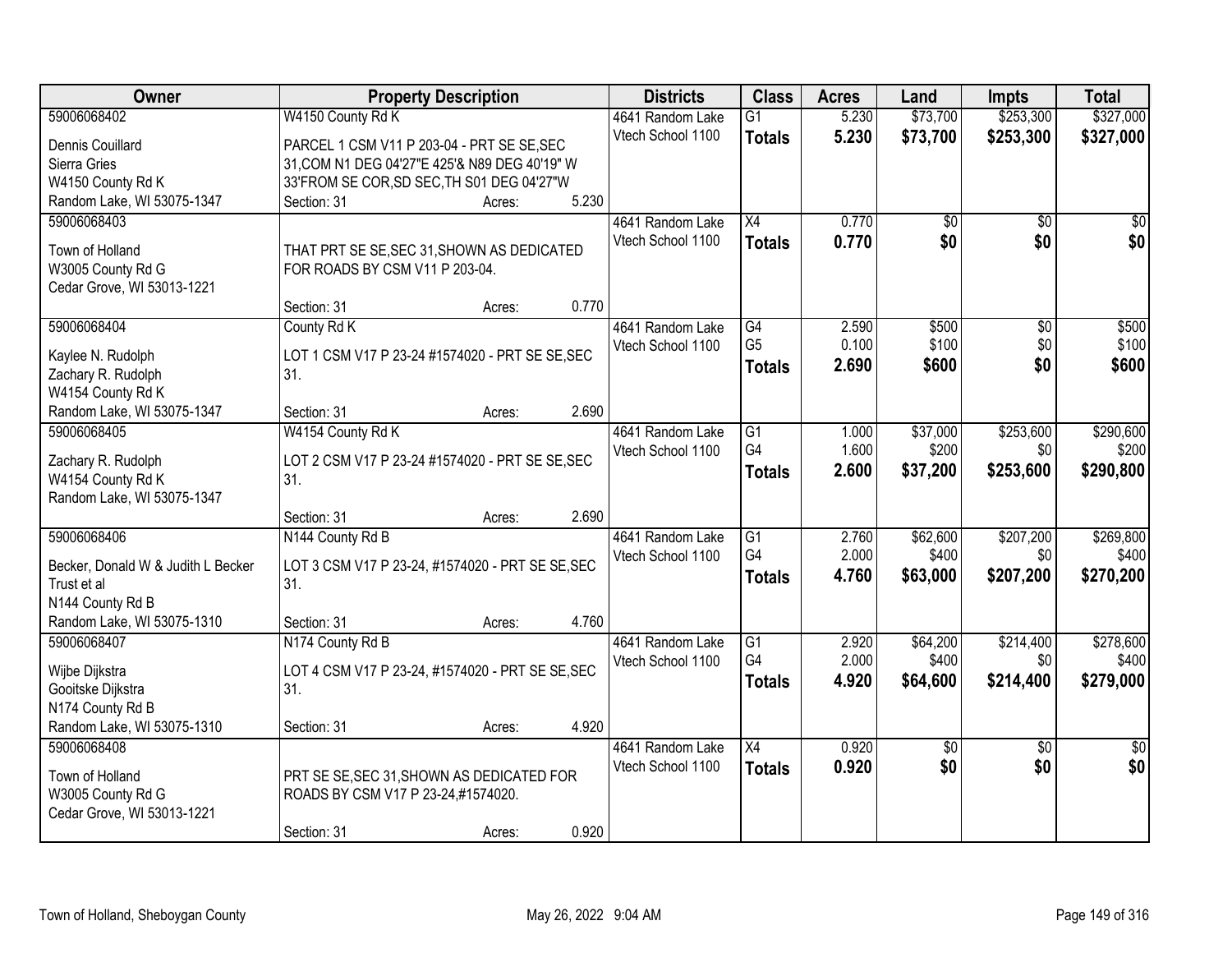| Owner                              | <b>Property Description</b>                                                                    | <b>Districts</b>   | <b>Class</b>           | <b>Acres</b> | Land     | <b>Impts</b>    | <b>Total</b> |
|------------------------------------|------------------------------------------------------------------------------------------------|--------------------|------------------------|--------------|----------|-----------------|--------------|
| 59006068411                        | N412 Six Mile Rd                                                                               | 1029 Cedar         | $\overline{G4}$        | 36.370       | \$6,600  | $\overline{50}$ | \$6,600      |
| Huenink, Mark W & Mary E Huenink   | PRT NE NE & PRT NW NE, SEC 32, EXC COM AT N 1/4                                                | Grove-Belgium Area | G7                     | 1.000        | \$24,000 | \$314,000       | \$338,000    |
| Trust et al                        | COR SD SEC 32, TH S89 DEG 19'00"E 1435.63', S01                                                | Vtech School 1100  | <b>Totals</b>          | 37.370       | \$30,600 | \$314,000       | \$344,600    |
| N412 6 Mile Rd                     | DEG 04'50"W 1293.76', N89 DEG 18'26"W 1435.46', TH                                             |                    |                        |              |          |                 |              |
| Cedar Grove, WI 53013-1406         | 37.370<br>Section: 32<br>Acres:                                                                |                    |                        |              |          |                 |              |
| 59006068412                        | N226 County Rd B                                                                               | 4641 Random Lake   | G4                     | 14.980       | \$1,400  | $\overline{50}$ | \$1,400      |
|                                    |                                                                                                | Vtech School 1100  | G <sub>5</sub>         | 2.020        | \$1,000  | \$0             | \$1,000      |
| Douglas E. Winter                  | PRT LOT 1 CSM V18 P 195-97,#1629041 - PRT                                                      |                    | G7                     | 3.000        | \$57,600 | \$238,700       | \$296,300    |
| Theresa A. Winter                  | SE1/4, SEC 31, COM AT E 1/4 COR SD SEC 31, TH S00                                              |                    | <b>Totals</b>          | 20.000       | \$60,000 | \$238,700       | \$298,700    |
| N226 County Rd B                   | DEG 55'19"W 743.70', TH S00 DEG 55'19'W 756.30, N8!                                            |                    |                        |              |          |                 |              |
| Random Lake, WI 53075-1310         | 20.000<br>Section: 31<br>Acres:                                                                |                    |                        |              |          |                 |              |
| 59006068413                        | County Rd B                                                                                    | 4641 Random Lake   | G4<br>G <sub>5</sub> M | 94.550       | \$15,800 | $\overline{50}$ | \$15,800     |
| Paul J. Mccabe                     | PRT NE SE, NW SE & SW SE, SEC 31, COM AT E1/4                                                  | Vtech School 1100  |                        | 2.000        | \$3,800  | \$0             | \$3,800      |
| Karen A. Mccabe                    | COR SD SEC, TH N89 DEG 29'04"W 2653.06'TO                                                      |                    | <b>Totals</b>          | 96.550       | \$19,600 | \$0             | \$19,600     |
| N328 County Rd B                   | CEN, SD SEC, SO DEG 37'57"W 1680.27', S89 DEG 31'                                              |                    |                        |              |          |                 |              |
| Random Lake, WI 53075-1310         | 96.550<br>Section: 31<br>Acres:                                                                |                    |                        |              |          |                 |              |
| 59006068421                        | W3819 County Rd RR                                                                             | 1029 Cedar         | $\overline{G4}$        | 35.680       | \$6,400  | \$0             | \$6,400      |
| Brian M. Huenink                   | PRT NW NE & NE NE, SEC 32, COM AT N 1/4 COR SD                                                 | Grove-Belgium Area | G <sub>5</sub>         | 3.750        | \$1,400  | \$0             | \$1,400      |
| Jill A. Huenink                    | SEC 32, TH S89 DEG 19'00"E 1435.63', S01 DEG                                                   | Vtech School 1100  | G7                     | 3.200        | \$56,100 | \$182,300       | \$238,400    |
| W3819 County Rd Rr                 | 04'50"W 1293.76', N89 DEG 18'26"W 1435.46', TH N01                                             |                    | <b>Totals</b>          | 42.630       | \$63,900 | \$182,300       | \$246,200    |
| Cedar Grove, WI 53013-1165         | 42.630<br>Section: 32<br>Acres:                                                                |                    |                        |              |          |                 |              |
| 59006068430                        | County Rd RR                                                                                   | 4641 Random Lake   | $\overline{G4}$        | 38.000       | \$6,700  | \$0             | \$6,700      |
|                                    |                                                                                                | Vtech School 1100  | G <sub>5</sub>         | 2.000        | \$1,000  | \$0             | \$1,000      |
| Teunissen, Don E & Luann Teunissen | SW NE, SEC 32.                                                                                 |                    | <b>Totals</b>          | 40.000       | \$7,700  | \$0             | \$7,700      |
| Trust et al                        |                                                                                                |                    |                        |              |          |                 |              |
| N950 County Rd Kw                  |                                                                                                |                    |                        |              |          |                 |              |
| Cedar Grove, WI 53013-1237         | 40.000<br>Section: 32<br>Acres:                                                                |                    |                        |              |          |                 |              |
| 59006068442                        | Six Mile Rd                                                                                    | 4641 Random Lake   | G4                     | 34.200       | \$6,000  | $\overline{50}$ | \$6,000      |
| Teunissen, Don E & Luann Teunissen | SE NE, SEC 32 & PRT TR 1 CSM V7 P 226 DESC IN                                                  | Vtech School 1100  | G <sub>5</sub>         | 0.800        | \$100    | \$0             | \$100        |
| Trust et al                        | #2000491, EXC COM 20'N OF E1/4 COR SD SEC, TH N                                                |                    | <b>Totals</b>          | 35.000       | \$6,100  | \$0             | \$6,100      |
| N950 County Rd Kw                  | 310'ALG E LN NE1/4, W 702.58', S 310', TH E 702.58'TO                                          |                    |                        |              |          |                 |              |
| Cedar Grove, WI 53013-1237         | Section: 32<br>35.000<br>Acres:                                                                |                    |                        |              |          |                 |              |
| 59006068443                        | N314 Six Mile Rd                                                                               | 4641 Random Lake   | $\overline{G1}$        | 2.500        | \$60,000 | \$119,900       | \$179,900    |
|                                    |                                                                                                | Vtech School 1100  | G4                     | 2.500        | \$500    | \$0             | \$500        |
| Janelle J. Mikulice                | TR 1 CSM V 7 P 226 - PRT SE NE, SEC 32, EXC THAT<br>PRT CONV BY #2000491 BUT INCL PRT SE NE SD |                    | <b>Totals</b>          | 5.000        | \$60,500 | \$119,900       | \$180,400    |
| Bryan T. Kaiser<br>N314 6 Mile Rd  | SEC 32 DESC IN #2000490.                                                                       |                    |                        |              |          |                 |              |
| Cedar Grove, WI 53013-1405         | 5.000                                                                                          |                    |                        |              |          |                 |              |
|                                    | Section: 32<br>Acres:                                                                          |                    |                        |              |          |                 |              |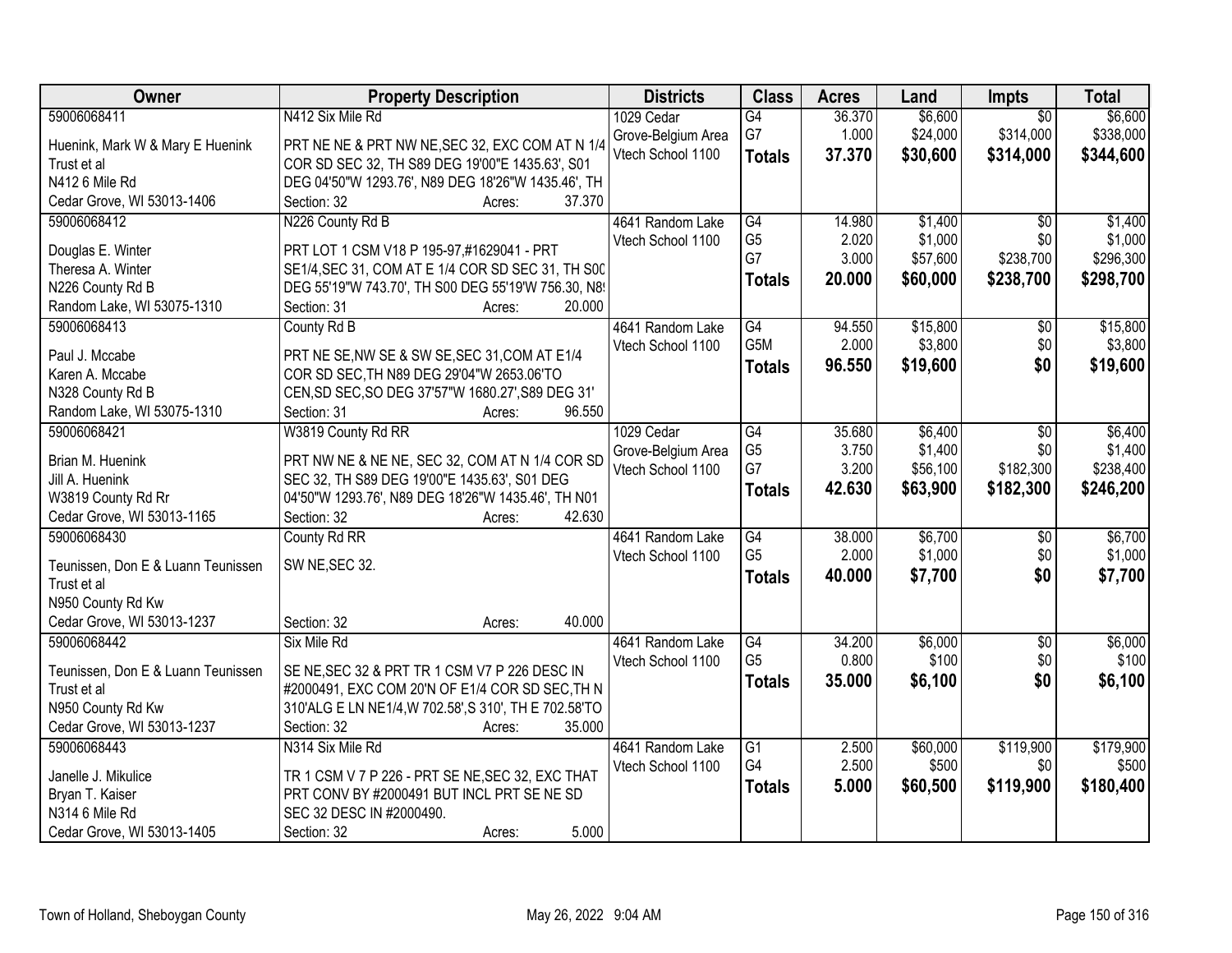| Owner                                           | <b>Property Description</b>                                             |        |        | <b>Districts</b>  | <b>Class</b>    | <b>Acres</b> | Land     | <b>Impts</b>    | <b>Total</b> |
|-------------------------------------------------|-------------------------------------------------------------------------|--------|--------|-------------------|-----------------|--------------|----------|-----------------|--------------|
| 59006068450                                     | County Rd RR                                                            |        |        | 4641 Random Lake  | G4              | 39.500       | \$7,000  | $\overline{50}$ | \$7,000      |
| Huenink, Mark W & Mary E Huenink                | NE NW, SEC 32                                                           |        |        | Vtech School 1100 | G <sub>5</sub>  | 0.500        | \$100    | \$0             | \$100        |
| Trust et al                                     |                                                                         |        |        |                   | <b>Totals</b>   | 40.000       | \$7,100  | \$0             | \$7,100      |
| N412 6 Mile Rd                                  |                                                                         |        |        |                   |                 |              |          |                 |              |
| Cedar Grove, WI 53013-1406                      | Section: 32                                                             | Acres: | 40.000 |                   |                 |              |          |                 |              |
| 59006068460                                     | County Rd RR                                                            |        |        | 4641 Random Lake  | $\overline{G4}$ | 24.900       | \$4,400  | \$0             | \$4,400      |
|                                                 | NW NW, SEC 32, EXC COM AT NW COR SD1/4, TH E                            |        |        | Vtech School 1100 | G <sub>5</sub>  | 1.150        | \$500    | \$0             | \$500        |
| Huenink, Mark W & Mary E Huenink<br>Trust et al | 330', S 264', W 330'TO W LN OF SEC 32, TH N 264'TO                      |        |        |                   | <b>Totals</b>   | 26.050       | \$4,900  | \$0             | \$4,900      |
| N412 6 Mile Rd                                  | BEG,& ALSO EXC COM S89 DEG 19'10"E 330'FROM                             |        |        |                   |                 |              |          |                 |              |
| Cedar Grove, WI 53013-1406                      | Section: 32                                                             | Acres: | 26.050 |                   |                 |              |          |                 |              |
| 59006068461                                     | W4037 County Rd RR                                                      |        |        | 4641 Random Lake  | $\overline{G1}$ | 2.500        | \$60,000 | \$136,600       | \$196,600    |
|                                                 |                                                                         |        |        | Vtech School 1100 | G4              | 7.950        | \$1,400  | \$0             | \$1,400      |
| David A. Boenisch                               | LOT 1 CSM V20 P124-25 #1718649 - PRT NW NW SEC                          |        |        |                   | G <sub>5</sub>  | 1.000        | \$700    | \$0             | \$700        |
| Bethany A. Boenisch                             | 32.                                                                     |        |        |                   | <b>Totals</b>   | 11.450       | \$62,100 | \$136,600       | \$198,700    |
| W4037 County Rd Rr                              |                                                                         |        |        |                   |                 |              |          |                 |              |
| Cedar Grove, WI 53013-1168                      | Section: 32                                                             | Acres: | 11.450 |                   |                 |              |          |                 |              |
| 59006068470                                     | W4079 County Rd RR                                                      |        |        | 4641 Random Lake  | $\overline{G1}$ | 1.020        | \$23,100 | \$108,200       | \$131,300    |
| Bette J. Branda                                 | "ERROR DEED" PRT OF NW NW, SEC 32, COM 244.5'E                          |        |        | Vtech School 1100 | <b>Totals</b>   | 1.020        | \$23,100 | \$108,200       | \$131,300    |
| W4079 County Rd Rr                              | OF NW COR OF SD SEC, TH S 264', E 85.5', N 264'TO N                     |        |        |                   |                 |              |          |                 |              |
| Cedar Grove, WI 53013-1168                      | LN OF SEC 32, TH W 85.5'TO BEG, & ALSO COM S89                          |        |        |                   |                 |              |          |                 |              |
|                                                 | Section: 32                                                             | Acres: | 1.020  |                   |                 |              |          |                 |              |
| 59006068480                                     | N489 County Rd B                                                        |        |        | 4641 Random Lake  | $\overline{G1}$ | 1.000        | \$32,600 | \$75,400        | \$108,000    |
| Scott W. Dieringer                              | PRT NW NW, SEC 32, COM AT NW COR SD1/4, TH E                            |        |        | Vtech School 1100 | <b>Totals</b>   | 1.000        | \$32,600 | \$75,400        | \$108,000    |
| Donna E. Dieringer                              | 165', S 264', W 165', TH N 264'TO BEG.                                  |        |        |                   |                 |              |          |                 |              |
| 3861 County Rd B                                |                                                                         |        |        |                   |                 |              |          |                 |              |
| Port Washington, WI 53074-9749                  | Section: 32                                                             | Acres: | 1.000  |                   |                 |              |          |                 |              |
| 59006068490                                     | W4083 County Rd RR                                                      |        |        | 4641 Random Lake  | $\overline{G1}$ | 0.480        | \$26,100 | \$101,000       | \$127,100    |
| John G. Keller                                  | PRT NW NW, SEC 32, COM 165'E OF NW COR, SD                              |        |        | Vtech School 1100 | <b>Totals</b>   | 0.480        | \$26,100 | \$101,000       | \$127,100    |
| W4083 County Rd Rr                              | SEC, TH S 264', E 79.5', N 264'TO N LN OF SEC 32, TH W                  |        |        |                   |                 |              |          |                 |              |
| Cedar Grove, WI 53013-1168                      | 79.5'TO BEG.                                                            |        |        |                   |                 |              |          |                 |              |
|                                                 | Section: 32                                                             | Acres: | 0.480  |                   |                 |              |          |                 |              |
| 59006068500                                     | County Rd B                                                             |        |        | 4641 Random Lake  | G4              | 18.250       | \$3,300  | $\overline{50}$ | \$3,300      |
|                                                 |                                                                         |        |        | Vtech School 1100 | G <sub>5</sub>  | 1.750        | \$900    | \$0             | \$900        |
| Huenink, Mark W & Mary E Huenink                | PRT OF S1/2 OF NW1/4, SEC 32, COM AT NW COR SD                          |        |        |                   | <b>Totals</b>   | 20.000       | \$4,200  | \$0             | \$4,200      |
| Trust et al<br>N412 6 Mile Rd                   | S1/2, TH E 1760', S 495', W 1760'TO W LN OF SEC 32, TH<br>N 495'TO BEG. |        |        |                   |                 |              |          |                 |              |
| Cedar Grove, WI 53013-1406                      | Section: 32                                                             |        | 20.000 |                   |                 |              |          |                 |              |
|                                                 |                                                                         | Acres: |        |                   |                 |              |          |                 |              |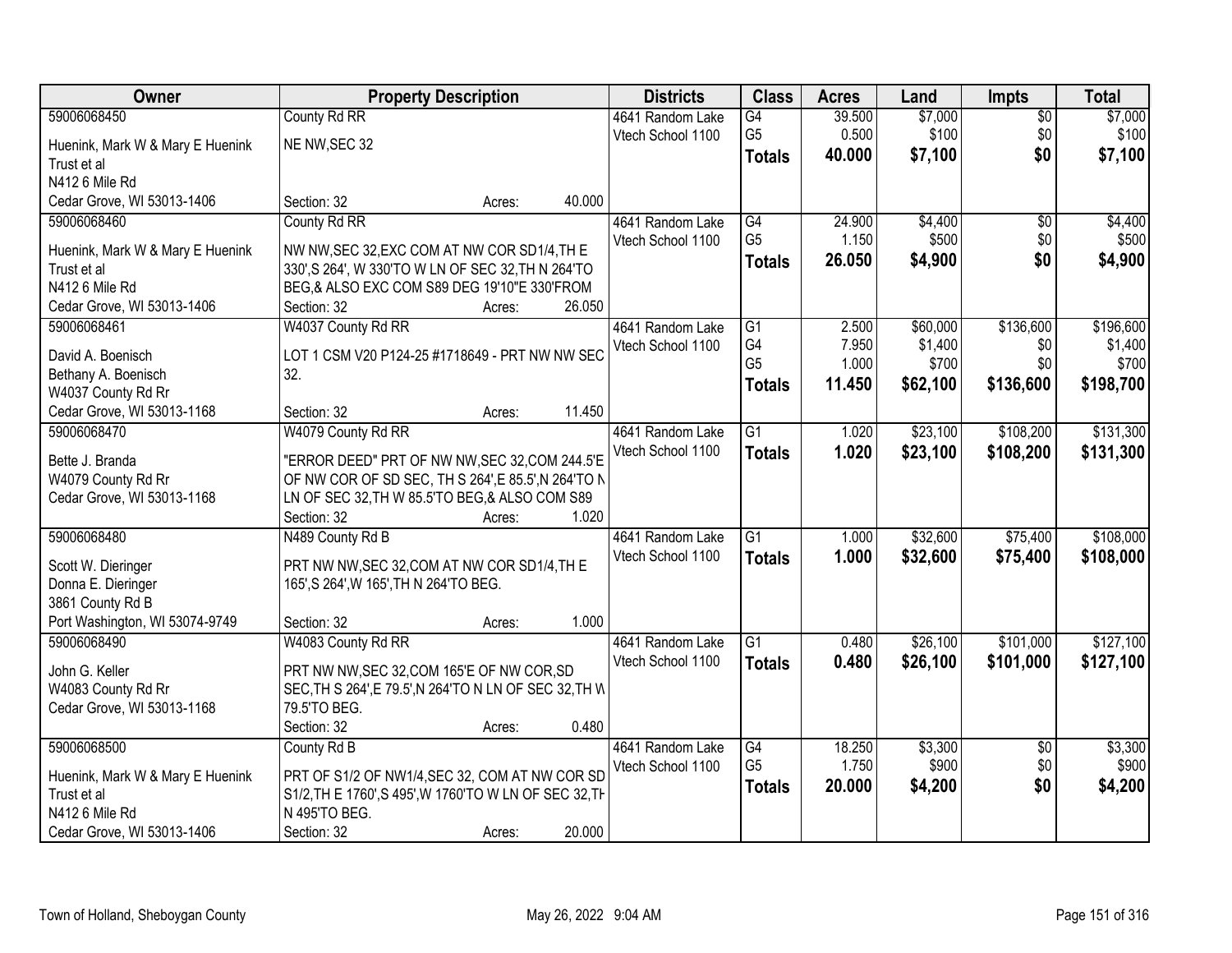| 59006068510<br>\$2,200<br>County Rd B<br>4641 Random Lake<br>$\overline{G4}$<br>12.000<br>$\overline{50}$<br>G <sub>5</sub><br>\$1,600<br>\$1,600<br>3.000<br>\$0<br>Vtech School 1100<br>Huenink, Mark W & Mary E Huenink<br>PRT SW NW, SEC 32, COM 495' S OF NW COR<br>\$0<br>15.000<br>\$3,800<br><b>Totals</b><br>Trust et al<br>SD1/4, TH S 495', E 1320', N 495', TH W 1320' TO BEG.<br>N412 6 Mile Rd<br>15.000<br>Cedar Grove, WI 53013-1406<br>Section: 32<br>Acres:<br>County Rd B<br>$\overline{G4}$<br>9.900<br>\$1,700<br>59006068520<br>4641 Random Lake<br>\$0<br>G <sub>5</sub><br>\$100<br>\$0<br>0.100<br>Vtech School 1100<br>S1/2 S1/2 SW NW, SEC 32.<br>Roy A. Teunissen<br>\$0<br>\$1,800<br>\$1,800<br>10.000<br><b>Totals</b><br>Gloria H. Teunissen<br>W3501 County Rd G<br>10.000<br>Cedar Grove, WI 53013-1210<br>Section: 32<br>Acres:<br>\$2,000<br>59006068530<br>County Rd RR<br>G4<br>4641 Random Lake<br>11.000<br>\$0<br>G <sub>5</sub><br>9.000<br>\$4,500<br>\$0<br>Vtech School 1100<br>E 20 AC OF N3/4 S1/2 NW1/4, SEC 32.<br>Teunissen, Don E & Luann Teunissen<br>20.000<br>\$6,500<br>\$0<br>\$6,500<br><b>Totals</b><br>Trust et al<br>N950 County Rd Kw<br>20.000<br>Cedar Grove, WI 53013-1237<br>Section: 32<br>Acres:<br>59006068540<br>County Rd B<br>4641 Random Lake<br>G4<br>4.500<br>\$800<br>\$800<br>\$0<br>G <sub>5</sub><br>0.500<br>\$400<br>\$0<br>Vtech School 1100<br>PRT SE NW, SEC 32, COM 495'S OF NW COR SD1/4, TH<br>Huenink, Mark W & Mary E Huenink<br>\$0<br>5.000<br>\$1,200<br>\$1,200<br><b>Totals</b><br>Trust et al<br>S 495', E 440', N 495', TH W 440'TO BEG.<br>N412 6 Mile Rd<br>5.000<br>Cedar Grove, WI 53013-1406<br>Section: 32<br>Acres:<br>\$1,600<br>59006068550<br>$\overline{G4}$<br>9.500<br>County Rd B<br>4641 Random Lake<br>\$0<br>G <sub>5</sub><br>0.500<br>\$100<br>\$0<br>Vtech School 1100<br>S1/2 S1/2 SE NW, SEC 32.<br>Roy A. Teunissen<br>\$0<br>10.000<br>\$1,700<br>\$1,700<br><b>Totals</b><br>Gloria H. Teunissen<br>W3501 County Rd G | Owner                      | <b>Property Description</b> |        |        | <b>Districts</b> | <b>Class</b> | <b>Acres</b> | Land | <b>Impts</b> | <b>Total</b> |
|-----------------------------------------------------------------------------------------------------------------------------------------------------------------------------------------------------------------------------------------------------------------------------------------------------------------------------------------------------------------------------------------------------------------------------------------------------------------------------------------------------------------------------------------------------------------------------------------------------------------------------------------------------------------------------------------------------------------------------------------------------------------------------------------------------------------------------------------------------------------------------------------------------------------------------------------------------------------------------------------------------------------------------------------------------------------------------------------------------------------------------------------------------------------------------------------------------------------------------------------------------------------------------------------------------------------------------------------------------------------------------------------------------------------------------------------------------------------------------------------------------------------------------------------------------------------------------------------------------------------------------------------------------------------------------------------------------------------------------------------------------------------------------------------------------------------------------------------------------------------------------------------------------------------------------------------------------------------------------------------------------------------------------------------------|----------------------------|-----------------------------|--------|--------|------------------|--------------|--------------|------|--------------|--------------|
| \$3,800                                                                                                                                                                                                                                                                                                                                                                                                                                                                                                                                                                                                                                                                                                                                                                                                                                                                                                                                                                                                                                                                                                                                                                                                                                                                                                                                                                                                                                                                                                                                                                                                                                                                                                                                                                                                                                                                                                                                                                                                                                       |                            |                             |        |        |                  |              |              |      |              | \$2,200      |
|                                                                                                                                                                                                                                                                                                                                                                                                                                                                                                                                                                                                                                                                                                                                                                                                                                                                                                                                                                                                                                                                                                                                                                                                                                                                                                                                                                                                                                                                                                                                                                                                                                                                                                                                                                                                                                                                                                                                                                                                                                               |                            |                             |        |        |                  |              |              |      |              |              |
| \$1,700<br>\$100<br>\$2,000<br>\$400<br>\$1,600                                                                                                                                                                                                                                                                                                                                                                                                                                                                                                                                                                                                                                                                                                                                                                                                                                                                                                                                                                                                                                                                                                                                                                                                                                                                                                                                                                                                                                                                                                                                                                                                                                                                                                                                                                                                                                                                                                                                                                                               |                            |                             |        |        |                  |              |              |      |              |              |
|                                                                                                                                                                                                                                                                                                                                                                                                                                                                                                                                                                                                                                                                                                                                                                                                                                                                                                                                                                                                                                                                                                                                                                                                                                                                                                                                                                                                                                                                                                                                                                                                                                                                                                                                                                                                                                                                                                                                                                                                                                               |                            |                             |        |        |                  |              |              |      |              |              |
|                                                                                                                                                                                                                                                                                                                                                                                                                                                                                                                                                                                                                                                                                                                                                                                                                                                                                                                                                                                                                                                                                                                                                                                                                                                                                                                                                                                                                                                                                                                                                                                                                                                                                                                                                                                                                                                                                                                                                                                                                                               |                            |                             |        |        |                  |              |              |      |              |              |
| \$4,500<br>\$100                                                                                                                                                                                                                                                                                                                                                                                                                                                                                                                                                                                                                                                                                                                                                                                                                                                                                                                                                                                                                                                                                                                                                                                                                                                                                                                                                                                                                                                                                                                                                                                                                                                                                                                                                                                                                                                                                                                                                                                                                              |                            |                             |        |        |                  |              |              |      |              |              |
|                                                                                                                                                                                                                                                                                                                                                                                                                                                                                                                                                                                                                                                                                                                                                                                                                                                                                                                                                                                                                                                                                                                                                                                                                                                                                                                                                                                                                                                                                                                                                                                                                                                                                                                                                                                                                                                                                                                                                                                                                                               |                            |                             |        |        |                  |              |              |      |              |              |
|                                                                                                                                                                                                                                                                                                                                                                                                                                                                                                                                                                                                                                                                                                                                                                                                                                                                                                                                                                                                                                                                                                                                                                                                                                                                                                                                                                                                                                                                                                                                                                                                                                                                                                                                                                                                                                                                                                                                                                                                                                               |                            |                             |        |        |                  |              |              |      |              |              |
|                                                                                                                                                                                                                                                                                                                                                                                                                                                                                                                                                                                                                                                                                                                                                                                                                                                                                                                                                                                                                                                                                                                                                                                                                                                                                                                                                                                                                                                                                                                                                                                                                                                                                                                                                                                                                                                                                                                                                                                                                                               |                            |                             |        |        |                  |              |              |      |              |              |
|                                                                                                                                                                                                                                                                                                                                                                                                                                                                                                                                                                                                                                                                                                                                                                                                                                                                                                                                                                                                                                                                                                                                                                                                                                                                                                                                                                                                                                                                                                                                                                                                                                                                                                                                                                                                                                                                                                                                                                                                                                               |                            |                             |        |        |                  |              |              |      |              |              |
|                                                                                                                                                                                                                                                                                                                                                                                                                                                                                                                                                                                                                                                                                                                                                                                                                                                                                                                                                                                                                                                                                                                                                                                                                                                                                                                                                                                                                                                                                                                                                                                                                                                                                                                                                                                                                                                                                                                                                                                                                                               |                            |                             |        |        |                  |              |              |      |              |              |
|                                                                                                                                                                                                                                                                                                                                                                                                                                                                                                                                                                                                                                                                                                                                                                                                                                                                                                                                                                                                                                                                                                                                                                                                                                                                                                                                                                                                                                                                                                                                                                                                                                                                                                                                                                                                                                                                                                                                                                                                                                               |                            |                             |        |        |                  |              |              |      |              |              |
|                                                                                                                                                                                                                                                                                                                                                                                                                                                                                                                                                                                                                                                                                                                                                                                                                                                                                                                                                                                                                                                                                                                                                                                                                                                                                                                                                                                                                                                                                                                                                                                                                                                                                                                                                                                                                                                                                                                                                                                                                                               |                            |                             |        |        |                  |              |              |      |              |              |
|                                                                                                                                                                                                                                                                                                                                                                                                                                                                                                                                                                                                                                                                                                                                                                                                                                                                                                                                                                                                                                                                                                                                                                                                                                                                                                                                                                                                                                                                                                                                                                                                                                                                                                                                                                                                                                                                                                                                                                                                                                               |                            |                             |        |        |                  |              |              |      |              |              |
|                                                                                                                                                                                                                                                                                                                                                                                                                                                                                                                                                                                                                                                                                                                                                                                                                                                                                                                                                                                                                                                                                                                                                                                                                                                                                                                                                                                                                                                                                                                                                                                                                                                                                                                                                                                                                                                                                                                                                                                                                                               |                            |                             |        |        |                  |              |              |      |              |              |
|                                                                                                                                                                                                                                                                                                                                                                                                                                                                                                                                                                                                                                                                                                                                                                                                                                                                                                                                                                                                                                                                                                                                                                                                                                                                                                                                                                                                                                                                                                                                                                                                                                                                                                                                                                                                                                                                                                                                                                                                                                               |                            |                             |        |        |                  |              |              |      |              |              |
|                                                                                                                                                                                                                                                                                                                                                                                                                                                                                                                                                                                                                                                                                                                                                                                                                                                                                                                                                                                                                                                                                                                                                                                                                                                                                                                                                                                                                                                                                                                                                                                                                                                                                                                                                                                                                                                                                                                                                                                                                                               |                            |                             |        |        |                  |              |              |      |              |              |
|                                                                                                                                                                                                                                                                                                                                                                                                                                                                                                                                                                                                                                                                                                                                                                                                                                                                                                                                                                                                                                                                                                                                                                                                                                                                                                                                                                                                                                                                                                                                                                                                                                                                                                                                                                                                                                                                                                                                                                                                                                               |                            |                             |        |        |                  |              |              |      |              |              |
|                                                                                                                                                                                                                                                                                                                                                                                                                                                                                                                                                                                                                                                                                                                                                                                                                                                                                                                                                                                                                                                                                                                                                                                                                                                                                                                                                                                                                                                                                                                                                                                                                                                                                                                                                                                                                                                                                                                                                                                                                                               |                            |                             |        |        |                  |              |              |      |              |              |
|                                                                                                                                                                                                                                                                                                                                                                                                                                                                                                                                                                                                                                                                                                                                                                                                                                                                                                                                                                                                                                                                                                                                                                                                                                                                                                                                                                                                                                                                                                                                                                                                                                                                                                                                                                                                                                                                                                                                                                                                                                               |                            |                             |        |        |                  |              |              |      |              |              |
|                                                                                                                                                                                                                                                                                                                                                                                                                                                                                                                                                                                                                                                                                                                                                                                                                                                                                                                                                                                                                                                                                                                                                                                                                                                                                                                                                                                                                                                                                                                                                                                                                                                                                                                                                                                                                                                                                                                                                                                                                                               |                            |                             |        |        |                  |              |              |      |              |              |
|                                                                                                                                                                                                                                                                                                                                                                                                                                                                                                                                                                                                                                                                                                                                                                                                                                                                                                                                                                                                                                                                                                                                                                                                                                                                                                                                                                                                                                                                                                                                                                                                                                                                                                                                                                                                                                                                                                                                                                                                                                               |                            |                             |        |        |                  |              |              |      |              |              |
|                                                                                                                                                                                                                                                                                                                                                                                                                                                                                                                                                                                                                                                                                                                                                                                                                                                                                                                                                                                                                                                                                                                                                                                                                                                                                                                                                                                                                                                                                                                                                                                                                                                                                                                                                                                                                                                                                                                                                                                                                                               |                            |                             |        |        |                  |              |              |      |              |              |
|                                                                                                                                                                                                                                                                                                                                                                                                                                                                                                                                                                                                                                                                                                                                                                                                                                                                                                                                                                                                                                                                                                                                                                                                                                                                                                                                                                                                                                                                                                                                                                                                                                                                                                                                                                                                                                                                                                                                                                                                                                               |                            |                             |        |        |                  |              |              |      |              |              |
|                                                                                                                                                                                                                                                                                                                                                                                                                                                                                                                                                                                                                                                                                                                                                                                                                                                                                                                                                                                                                                                                                                                                                                                                                                                                                                                                                                                                                                                                                                                                                                                                                                                                                                                                                                                                                                                                                                                                                                                                                                               | Cedar Grove, WI 53013-1210 | Section: 32                 | Acres: | 10.000 |                  |              |              |      |              |              |
| G4<br>\$6,600<br>\$6,600<br>59006068560<br>37.000<br>$\sqrt{6}$<br>County Rd B<br>4641 Random Lake                                                                                                                                                                                                                                                                                                                                                                                                                                                                                                                                                                                                                                                                                                                                                                                                                                                                                                                                                                                                                                                                                                                                                                                                                                                                                                                                                                                                                                                                                                                                                                                                                                                                                                                                                                                                                                                                                                                                            |                            |                             |        |        |                  |              |              |      |              |              |
| G <sub>5</sub><br>3.000<br>\$2,100<br>\$0<br>\$2,100<br>Vtech School 1100<br>NE SW, SEC 32.                                                                                                                                                                                                                                                                                                                                                                                                                                                                                                                                                                                                                                                                                                                                                                                                                                                                                                                                                                                                                                                                                                                                                                                                                                                                                                                                                                                                                                                                                                                                                                                                                                                                                                                                                                                                                                                                                                                                                   |                            |                             |        |        |                  |              |              |      |              |              |
| Roy A. Teunissen<br>40.000<br>\$8,700<br>\$0<br>\$8,700<br><b>Totals</b><br>Gloria H. Teunissen                                                                                                                                                                                                                                                                                                                                                                                                                                                                                                                                                                                                                                                                                                                                                                                                                                                                                                                                                                                                                                                                                                                                                                                                                                                                                                                                                                                                                                                                                                                                                                                                                                                                                                                                                                                                                                                                                                                                               |                            |                             |        |        |                  |              |              |      |              |              |
| W3501 County Rd G                                                                                                                                                                                                                                                                                                                                                                                                                                                                                                                                                                                                                                                                                                                                                                                                                                                                                                                                                                                                                                                                                                                                                                                                                                                                                                                                                                                                                                                                                                                                                                                                                                                                                                                                                                                                                                                                                                                                                                                                                             |                            |                             |        |        |                  |              |              |      |              |              |
| Cedar Grove, WI 53013-1210<br>40.000<br>Section: 32<br>Acres:                                                                                                                                                                                                                                                                                                                                                                                                                                                                                                                                                                                                                                                                                                                                                                                                                                                                                                                                                                                                                                                                                                                                                                                                                                                                                                                                                                                                                                                                                                                                                                                                                                                                                                                                                                                                                                                                                                                                                                                 |                            |                             |        |        |                  |              |              |      |              |              |
| 28.500<br>\$5,000<br>\$5,000<br>59006068570<br>County Rd B<br>4641 Random Lake<br>G4<br>$\overline{30}$                                                                                                                                                                                                                                                                                                                                                                                                                                                                                                                                                                                                                                                                                                                                                                                                                                                                                                                                                                                                                                                                                                                                                                                                                                                                                                                                                                                                                                                                                                                                                                                                                                                                                                                                                                                                                                                                                                                                       |                            |                             |        |        |                  |              |              |      |              |              |
| G <sub>5</sub><br>\$7,600<br>\$7,600<br>11.500<br>\$0<br>Vtech School 1100                                                                                                                                                                                                                                                                                                                                                                                                                                                                                                                                                                                                                                                                                                                                                                                                                                                                                                                                                                                                                                                                                                                                                                                                                                                                                                                                                                                                                                                                                                                                                                                                                                                                                                                                                                                                                                                                                                                                                                    |                            |                             |        |        |                  |              |              |      |              |              |
| NW SW, SEC 32.<br>Roy A. Teunissen<br>\$0<br>\$12,600<br>40.000<br>\$12,600<br><b>Totals</b>                                                                                                                                                                                                                                                                                                                                                                                                                                                                                                                                                                                                                                                                                                                                                                                                                                                                                                                                                                                                                                                                                                                                                                                                                                                                                                                                                                                                                                                                                                                                                                                                                                                                                                                                                                                                                                                                                                                                                  |                            |                             |        |        |                  |              |              |      |              |              |
| Gloria H. Teunissen<br>W3501 County Rd G                                                                                                                                                                                                                                                                                                                                                                                                                                                                                                                                                                                                                                                                                                                                                                                                                                                                                                                                                                                                                                                                                                                                                                                                                                                                                                                                                                                                                                                                                                                                                                                                                                                                                                                                                                                                                                                                                                                                                                                                      |                            |                             |        |        |                  |              |              |      |              |              |
| 40.000<br>Cedar Grove, WI 53013-1210<br>Section: 32<br>Acres:                                                                                                                                                                                                                                                                                                                                                                                                                                                                                                                                                                                                                                                                                                                                                                                                                                                                                                                                                                                                                                                                                                                                                                                                                                                                                                                                                                                                                                                                                                                                                                                                                                                                                                                                                                                                                                                                                                                                                                                 |                            |                             |        |        |                  |              |              |      |              |              |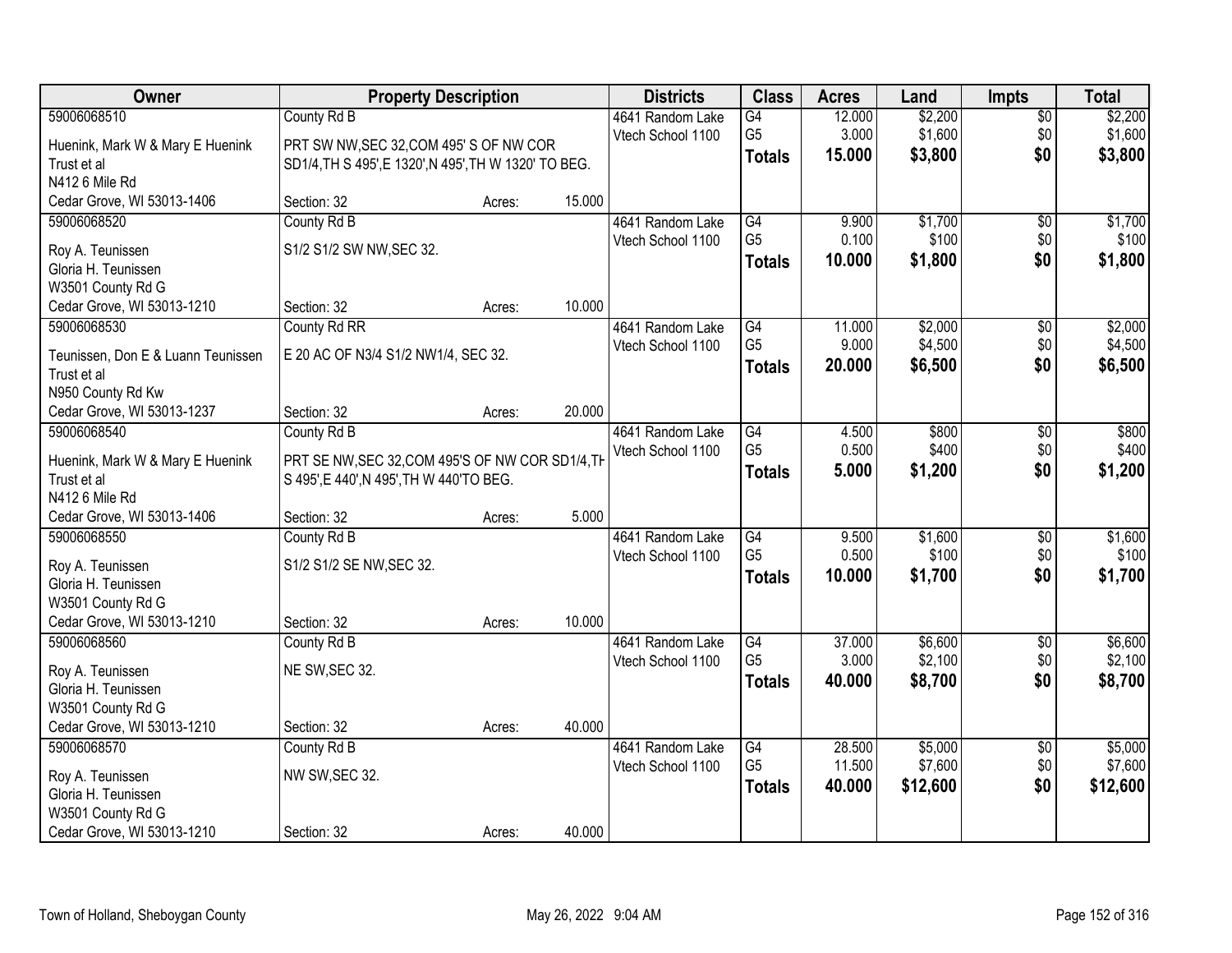| Owner                      | <b>Property Description</b>                        | <b>Districts</b>  | <b>Class</b>    | <b>Acres</b> | Land            | <b>Impts</b>    | <b>Total</b>    |
|----------------------------|----------------------------------------------------|-------------------|-----------------|--------------|-----------------|-----------------|-----------------|
| 59006068580                | County Road B & K                                  | 4641 Random Lake  | $\overline{G4}$ | 35.000       | \$6,200         | $\overline{50}$ | \$6,200         |
| Roy A. Teunissen           | SW SW, SEC 32, EXC COM N89 DEG 24'26"W             | Vtech School 1100 | G <sub>5</sub>  | 3.000        | \$1,100         | \$0             | \$1,100         |
| Gloria H. Teunissen        | 1381.08'FROM S1/4 COR, SD SEC, TH N0 DEG 59'53"E   |                   | <b>Totals</b>   | 38.000       | \$7,300         | \$0             | \$7,300         |
| W3501 County Rd G          | 1324.57', S89 DEG 21'03"E TO NE COR, SD SW SW, SLY |                   |                 |              |                 |                 |                 |
| Cedar Grove, WI 53013-1210 | 38.000<br>Section: 32<br>Acres:                    |                   |                 |              |                 |                 |                 |
| 59006068590                | W3960 County Rd K                                  | 4641 Random Lake  | G1              | 3.000        | \$65,000        | \$242,400       | \$307,400       |
|                            |                                                    | Vtech School 1100 | G4              | 37.000       | \$6,600         | \$0             | \$6,600         |
| Cynthia Benning Trust      | PRT S1/2 SW1/4, SEC 32, COM AT S1/4 COR, SD        |                   | G <sub>5</sub>  | 2.000        | \$1,000         | \$0             | \$1,000         |
| Karen A. Rambadt           | SEC, TH N89 DEG 24'26"W 1381.08', N0 DEG 59' 53"E  |                   | <b>Totals</b>   | 42.000       | \$72,600        | \$242,400       | \$315,000       |
| W3960 County Rd K          | 1324.57', S89 DEG 21'03" E 1382.83', TH S01 DEG    |                   |                 |              |                 |                 |                 |
| Belgium, WI 53004-9403     | 42.000<br>Section: 32<br>Acres:                    |                   |                 |              |                 |                 |                 |
| 59006068600                | Six Mile Rd                                        | 4641 Random Lake  | $\overline{G4}$ | 36.250       | \$6,300         | \$0             | \$6,300         |
| Neal M. Jacoby             | NE SE, SEC 32.                                     | Vtech School 1100 | G <sub>5</sub>  | 3.750        | \$2,200         | \$0             | \$2,200         |
| Annette Jacoby             |                                                    |                   | <b>Totals</b>   | 40.000       | \$8,500         | \$0             | \$8,500         |
| W3784 County Rd K          |                                                    |                   |                 |              |                 |                 |                 |
| Belgium, WI 53004-9401     | 40.000<br>Section: 32<br>Acres:                    |                   |                 |              |                 |                 |                 |
| 59006068611                |                                                    | 4641 Random Lake  | G4              | 14.780       | \$2,500         | \$0             | \$2,500         |
|                            |                                                    | Vtech School 1100 | G <sub>5</sub>  | 2.000        | \$1,200         | \$0             | \$1,200         |
| Ddjm LLC %ldt, Dona M      | OUTLOT 1 CSM V25 P107-109 #1936038 - PRT NW        |                   | <b>Totals</b>   | 16.780       | \$3,700         | \$0             | \$3,700         |
| c/o Dona M. Idt            | <b>SE, SEC 32.</b>                                 |                   |                 |              |                 |                 |                 |
|                            |                                                    |                   |                 |              |                 |                 |                 |
|                            | 16.780<br>Section: 32<br>Acres:                    |                   |                 |              |                 |                 |                 |
| 59006068621                | W3838 County Rd K                                  | 4641 Random Lake  | $\overline{G1}$ | 1.410        | \$31,000        | \$260,400       | \$291,400       |
| Jordan Mamayek             | LOT 1 CSM V25 P107-109 #1936038 - PRT SW SE, SEC   | Vtech School 1100 | Totals          | 1.410        | \$31,000        | \$260,400       | \$291,400       |
| W3838 County Rd K          | 32                                                 |                   |                 |              |                 |                 |                 |
| Belgium, WI 53004-9402     |                                                    |                   |                 |              |                 |                 |                 |
|                            | 1.410<br>Section: 32<br>Acres:                     |                   |                 |              |                 |                 |                 |
| 59006068622                | County Rd K                                        | 4641 Random Lake  | G4              | 49.080       | \$8,700         | $\overline{60}$ | \$8,700         |
|                            |                                                    | Vtech School 1100 | G <sub>5</sub>  | 2.940        | \$1,500         | \$0             | \$1,500         |
| Ddjm LLC %ldt, Dona M      | LOT 2 CSM V25 P107-109 #1936038 - PRT NW & SW      |                   | G7              | 1.590        | \$40,600        | \$91,200        | \$131,800       |
| c/o Dona M. Idt            | SE, SEC 32                                         |                   | <b>Totals</b>   | 53.610       | \$50,800        | \$91,200        | \$142,000       |
|                            | 53.610<br>Section: 32                              |                   |                 |              |                 |                 |                 |
| 59006068623                | Acres:<br>County Rd K                              |                   | $\overline{X4}$ | 0.730        | $\overline{30}$ |                 |                 |
|                            |                                                    | 4641 Random Lake  |                 |              |                 | $\overline{30}$ | $\overline{50}$ |
| Town of Holland            | PRT SW SE, SEC 32, DEDICATED TO THE PUBLIC BY      | Vtech School 1100 | <b>Totals</b>   | 0.730        | \$0             | \$0             | \$0             |
| W3005 County Rd G          | CSM V25 P107-109 #1936038                          |                   |                 |              |                 |                 |                 |
| Cedar Grove, WI 53013-1221 |                                                    |                   |                 |              |                 |                 |                 |
|                            | 0.730<br>Section: 32<br>Acres:                     |                   |                 |              |                 |                 |                 |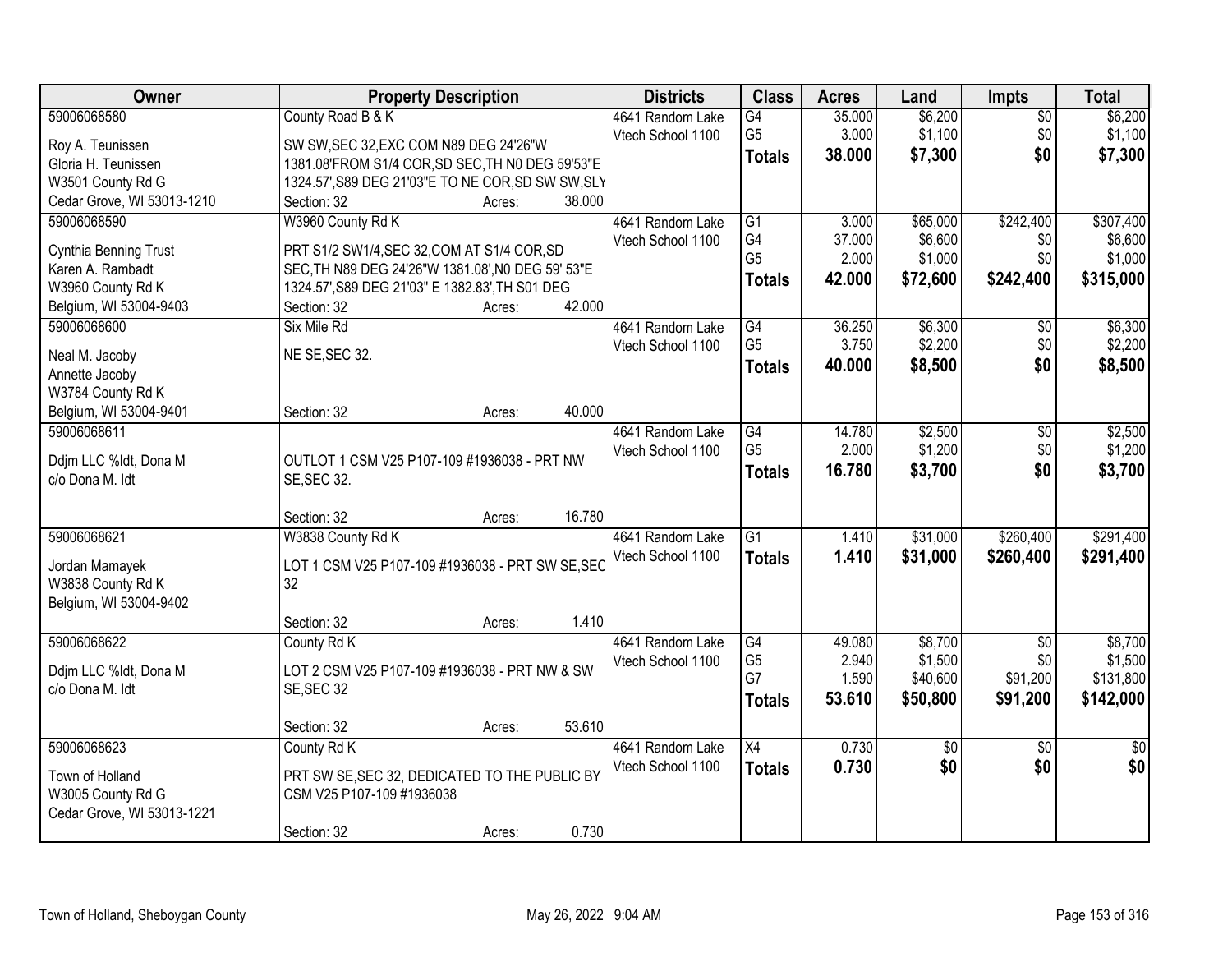| Owner                                       |                                                        | <b>Property Description</b> |        | <b>Districts</b>    | <b>Class</b>     | <b>Acres</b> | Land            | Impts           | <b>Total</b> |
|---------------------------------------------|--------------------------------------------------------|-----------------------------|--------|---------------------|------------------|--------------|-----------------|-----------------|--------------|
| 59006068630                                 | W3830 County Rd K                                      |                             |        | 4641 Random Lake    | $\overline{G3}$  | 8.410        | $\overline{60}$ | $\overline{50}$ | \$0          |
| Carl E. Schwibinger                         | A-21365, C-2328 & OTHER LANDS PRT SW SE, SEC           |                             |        | Vtech School 1100   | <b>Totals</b>    | 8.410        | \$0             | \$0             | \$0          |
| PO Box 36                                   | 32, COM 900.5' E OF S1/4 COR, SD SEC, TH E             |                             |        |                     |                  |              |                 |                 |              |
| Plymouth, WI 53073-0036                     | 361.18', N0 DEG 22'34"E 580.01', W 261.99', N0 DEG 36' |                             |        |                     |                  |              |                 |                 |              |
|                                             | Section: 32                                            | Acres:                      | 8.410  |                     |                  |              |                 |                 |              |
| 59006068640                                 | W3784 County Rd K                                      |                             |        | 4641 Random Lake    | $\overline{G4}$  | 36.750       | \$6,100         | $\overline{50}$ | \$6,100      |
| Neal M. Jacoby                              | SE SE, SEC 32.                                         |                             |        | Vtech School 1100   | G <sub>5</sub>   | 1.250        | \$500           | \$0             | \$500        |
| Annette Jacoby                              |                                                        |                             |        |                     | G7               | 2.000        | \$38,000        | \$193,900       | \$231,900    |
| W3784 County Rd K                           |                                                        |                             |        |                     | <b>Totals</b>    | 40.000       | \$44,600        | \$193,900       | \$238,500    |
| Belgium, WI 53004-9401                      | Section: 32                                            | Acres:                      | 40.000 |                     |                  |              |                 |                 |              |
| 59006068650                                 | County Rd RR                                           |                             |        | Belguim Holland Drn | $\overline{G4}$  | 29.000       | \$5,000         | $\overline{50}$ | \$5,000      |
| Dale H. Teunissen                           | NE NE, SEC 33                                          |                             |        | <b>District</b>     | G <sub>5</sub>   | 9.000        | \$5,300         | \$0             | \$5,300      |
| Rodney A. Teunissen                         |                                                        |                             |        | 1029 Cedar          | G <sub>5</sub> M | 2.000        | \$3,600         | \$0             | \$3,600      |
| W3488 County Rd Rr                          |                                                        |                             |        | Grove-Belgium Area  | <b>Totals</b>    | 40.000       | \$13,900        | \$0             | \$13,900     |
| Cedar Grove, WI 53013-1486                  | Section: 33                                            | Acres:                      | 40.000 | Vtech School 1100   |                  |              |                 |                 |              |
| 59006068660                                 | W3489 County Rd RR                                     |                             |        | Belguim Holland Drn | G4               | 35.000       | \$6,000         | \$0             | \$6,000      |
|                                             |                                                        |                             |        | <b>District</b>     | G <sub>5</sub>   | 3.000        | \$1,800         | \$0             | \$1,800      |
| Dale H. Teunissen<br>Rodney A. Teunissen    | NW NE, SEC 33.                                         |                             |        | 1029 Cedar          | G7               | 2.000        | \$38,000        | \$195,400       | \$233,400    |
| W3488 County Rd Rr                          |                                                        |                             |        | Grove-Belgium Area  | <b>Totals</b>    | 40.000       | \$45,800        | \$195,400       | \$241,200    |
| Cedar Grove, WI 53013-1486                  | Section: 33                                            | Acres:                      | 40.000 | Vtech School 1100   |                  |              |                 |                 |              |
| 59006068670                                 | N309 Krier Ct                                          |                             |        | Belguim Holland Drn | $\overline{G1}$  | 5.000        | \$73,000        | \$109,700       | \$182,700    |
|                                             |                                                        |                             |        | <b>District</b>     | G4               | 35.000       | \$6,300         | \$0             | \$6,300      |
| Albert T. Parrott                           | SW NE, SEC 33                                          |                             |        | 4641 Random Lake    | <b>Totals</b>    | 40.000       | \$79,300        | \$109,700       | \$189,000    |
| Betty Jane Parrott<br>N309 Krier Ct         |                                                        |                             |        | Vtech School 1100   |                  |              |                 |                 |              |
| Cedar Grove, WI 53013-1464                  | Section: 33                                            | Acres:                      | 40.000 |                     |                  |              |                 |                 |              |
| 59006068680                                 | County Rd KW                                           |                             |        | Belguim Holland Drn | $\overline{G4}$  | 25.000       | \$4,300         | $\overline{50}$ | \$4,300      |
|                                             |                                                        |                             |        | <b>District</b>     | G <sub>5</sub>   | 6.500        | \$4,300         | \$0             | \$4,300      |
| Albert T. Parrott                           | SE NE, SEC 33                                          |                             |        | 4641 Random Lake    | G <sub>5</sub> M | 8.500        | \$16,200        | \$0             | \$16,200     |
| Betty Jane Parrott                          |                                                        |                             |        | Vtech School 1100   | <b>Totals</b>    | 40.000       | \$24,800        | \$0             | \$24,800     |
| N309 Krier Ct<br>Cedar Grove, WI 53013-1464 | Section: 33                                            | Acres:                      | 40.000 |                     |                  |              |                 |                 |              |
| 59006068690                                 | County Rd RR                                           |                             |        | 1029 Cedar          | $\overline{G4}$  | 19.750       | \$3,500         | $\overline{30}$ | \$3,500      |
|                                             |                                                        |                             |        | Grove-Belgium Area  | G <sub>5</sub>   | 0.250        | \$100           | \$0             | \$100        |
| Dale H. Teunissen                           | E1/2 NE NW, SEC 33                                     |                             |        | Vtech School 1100   | <b>Totals</b>    | 20.000       | \$3,600         | \$0             | \$3,600      |
| Rodney A. Teunissen                         |                                                        |                             |        |                     |                  |              |                 |                 |              |
| W3488 County Rd Rr                          |                                                        |                             |        |                     |                  |              |                 |                 |              |
| Cedar Grove, WI 53013-1486                  | Section: 33                                            | Acres:                      | 20.000 |                     |                  |              |                 |                 |              |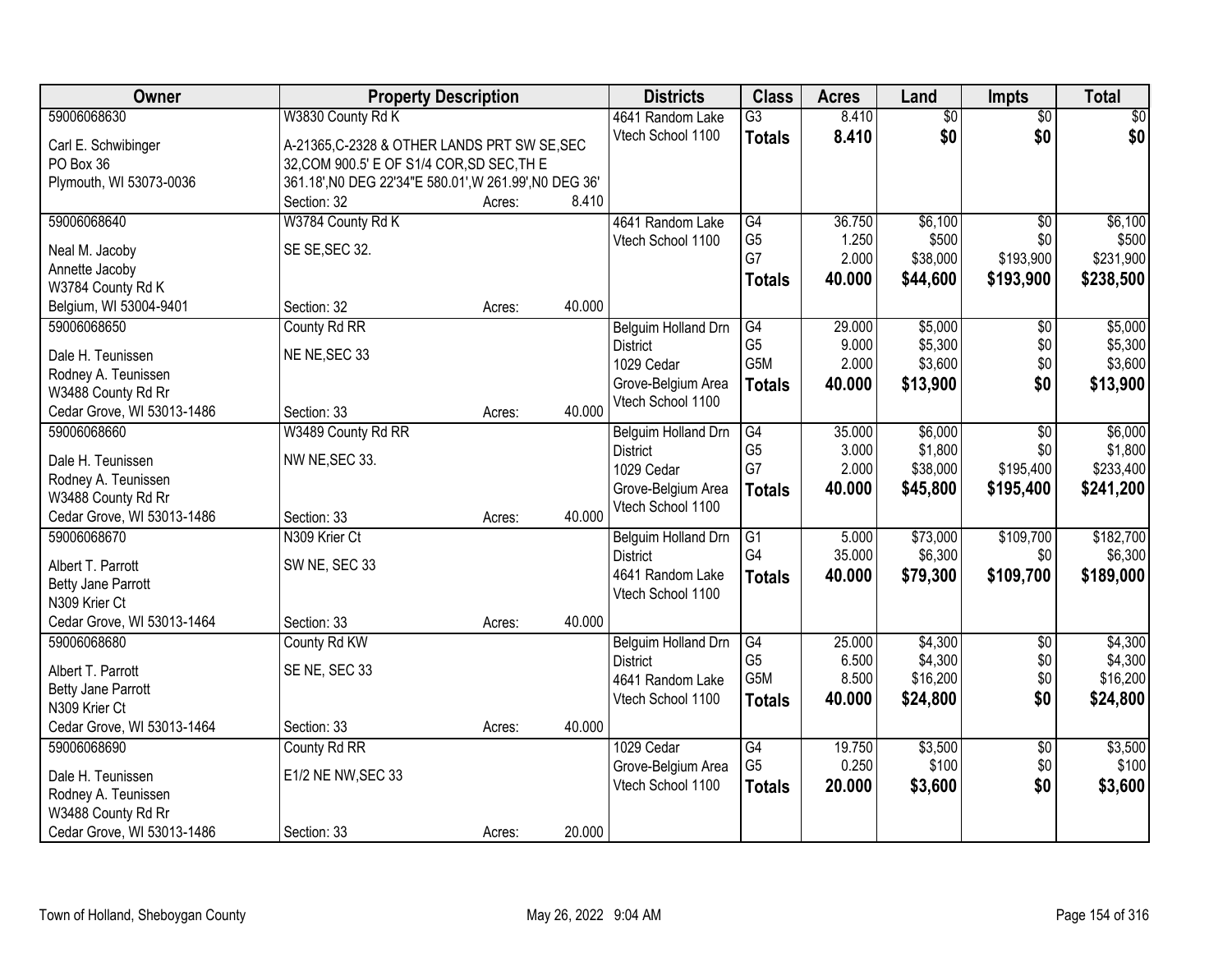| Owner                      |                                                     | <b>Property Description</b> |        | <b>Districts</b>  | <b>Class</b>    | <b>Acres</b> | Land     | Impts           | <b>Total</b> |
|----------------------------|-----------------------------------------------------|-----------------------------|--------|-------------------|-----------------|--------------|----------|-----------------|--------------|
| 59006068700                | County Rd RR                                        |                             |        | 4641 Random Lake  | $\overline{G4}$ | 19.500       | \$3,500  | $\overline{50}$ | \$3,500      |
| Donald J. Buechler et al   | W1/2 NE NW, SEC 33                                  |                             |        | Vtech School 1100 | G <sub>5</sub>  | 0.500        | \$300    | \$0             | \$300        |
| N5332 County Rd I          |                                                     |                             |        |                   | <b>Totals</b>   | 20.000       | \$3,800  | \$0             | \$3,800      |
| Fredonia, WI 53021-9422    |                                                     |                             |        |                   |                 |              |          |                 |              |
|                            | Section: 33                                         | Acres:                      | 20.000 |                   |                 |              |          |                 |              |
| 59006068710                | County Road RR & Six                                |                             |        | 4641 Random Lake  | $\overline{G4}$ | 33.500       | \$5,900  | $\overline{50}$ | \$5,900      |
|                            |                                                     |                             |        | Vtech School 1100 | G <sub>5</sub>  | 1.500        | \$400    | \$0             | \$400        |
| Donald J. Buechler et al   | NW NW, SEC 33, EXC THE N1/2 OF NE1/4 OF SD1/4.      |                             |        |                   | <b>Totals</b>   | 35.000       | \$6,300  | \$0             | \$6,300      |
| N5332 County Rd I          |                                                     |                             |        |                   |                 |              |          |                 |              |
| Fredonia, WI 53021-9422    |                                                     |                             |        |                   |                 |              |          |                 |              |
|                            | Section: 33                                         | Acres:                      | 35.000 |                   |                 |              |          |                 |              |
| 59006068720                | W3627 County Rd RR                                  |                             |        | 4641 Random Lake  | G1              | 2.000        | \$55,000 | \$195,900       | \$250,900    |
| Michael J. Wolf            | THE N1/2 OF THE NE1/4 OF NW NW, SEC 33.             |                             |        | Vtech School 1100 | G4              | 3.000        | \$400    | \$0             | \$400        |
| Stephanie Murre R. Wolf    |                                                     |                             |        |                   | <b>Totals</b>   | 5.000        | \$55,400 | \$195,900       | \$251,300    |
| W3627 County Rd Rr         |                                                     |                             |        |                   |                 |              |          |                 |              |
| Cedar Grove, WI 53013-1472 | Section: 33                                         | Acres:                      | 5.000  |                   |                 |              |          |                 |              |
| 59006068730                | Six Mile Rd                                         |                             |        | 4641 Random Lake  | G4              | 33.900       | \$6,000  | $\sqrt[6]{3}$   | \$6,000      |
| Donald J. Buechler         | SW NW, SEC 33, EXC COM N0 DEG 32'26"E               |                             |        | Vtech School 1100 | G <sub>5</sub>  | 1.100        | \$400    | \$0             | \$400        |
| Daniel & David Buechler    | 2658.60'FROM SW COR, SD SEC, TH N0 DEG 36' 36"E     |                             |        |                   | <b>Totals</b>   | 35.000       | \$6,400  | \$0             | \$6,400      |
| N5332 County Rd I          | 545', S89 DEG 23'24"E 400', S0 DEG 36'36"W 545', TH |                             |        |                   |                 |              |          |                 |              |
| Fredonia, WI 53021-9422    | Section: 33                                         | Acres:                      | 35.000 |                   |                 |              |          |                 |              |
| 59006068740                | N315 Six Mile Rd                                    |                             |        | 4641 Random Lake  | $\overline{G1}$ | 5.000        | \$73,000 | \$143,100       | \$216,100    |
|                            |                                                     |                             |        | Vtech School 1100 | <b>Totals</b>   | 5.000        | \$73,000 | \$143,100       | \$216,100    |
| Jeriod Dahm                | PRT SW NW, SEC 33, COM N0 DEG 32'26"E               |                             |        |                   |                 |              |          |                 |              |
| Brittni Hein               | 2658.60'FROM SW COR, SD SEC, TH N0 DEG 36' 36"E     |                             |        |                   |                 |              |          |                 |              |
| N315 6 Mile Rd             | 545', S89 DEG 23'24"E 400', S0 DEG 36'36"W 545', TH |                             |        |                   |                 |              |          |                 |              |
| Cedar Grove, WI 53013-1405 | Section: 33                                         | Acres:                      | 5.000  |                   |                 |              |          |                 |              |
| 59006068750                | Krier Ct                                            |                             |        | 4641 Random Lake  | $\overline{G4}$ | 18.000       | \$3,300  | $\overline{50}$ | \$3,300      |
| Albert T. Parrott          | E1/2 SE NW, SEC 33.                                 |                             |        | Vtech School 1100 | G <sub>5</sub>  | 1.000        | \$600    | \$0             | \$600        |
| Betty Jane Parrott         |                                                     |                             |        |                   | G7              | 1.000        | \$12,000 | \$19,000        | \$31,000     |
| N309 Krier Ct              |                                                     |                             |        |                   | <b>Totals</b>   | 20.000       | \$15,900 | \$19,000        | \$34,900     |
| Cedar Grove, WI 53013-1464 | Section: 33                                         | Acres:                      | 20.000 |                   |                 |              |          |                 |              |
| 59006068760                | Six Mile Rd                                         |                             |        | 4641 Random Lake  | $\overline{G4}$ | 20.000       | \$3,600  | $\overline{50}$ | \$3,600      |
| Donald J. Buechler         | W1/2 SE NW, SEC 33                                  |                             |        | Vtech School 1100 | <b>Totals</b>   | 20.000       | \$3,600  | \$0             | \$3,600      |
| Daniel & David Buechler    |                                                     |                             |        |                   |                 |              |          |                 |              |
| N5332 County Rd I          |                                                     |                             |        |                   |                 |              |          |                 |              |
| Fredonia, WI 53021-9422    | Section: 33                                         | Acres:                      | 20.000 |                   |                 |              |          |                 |              |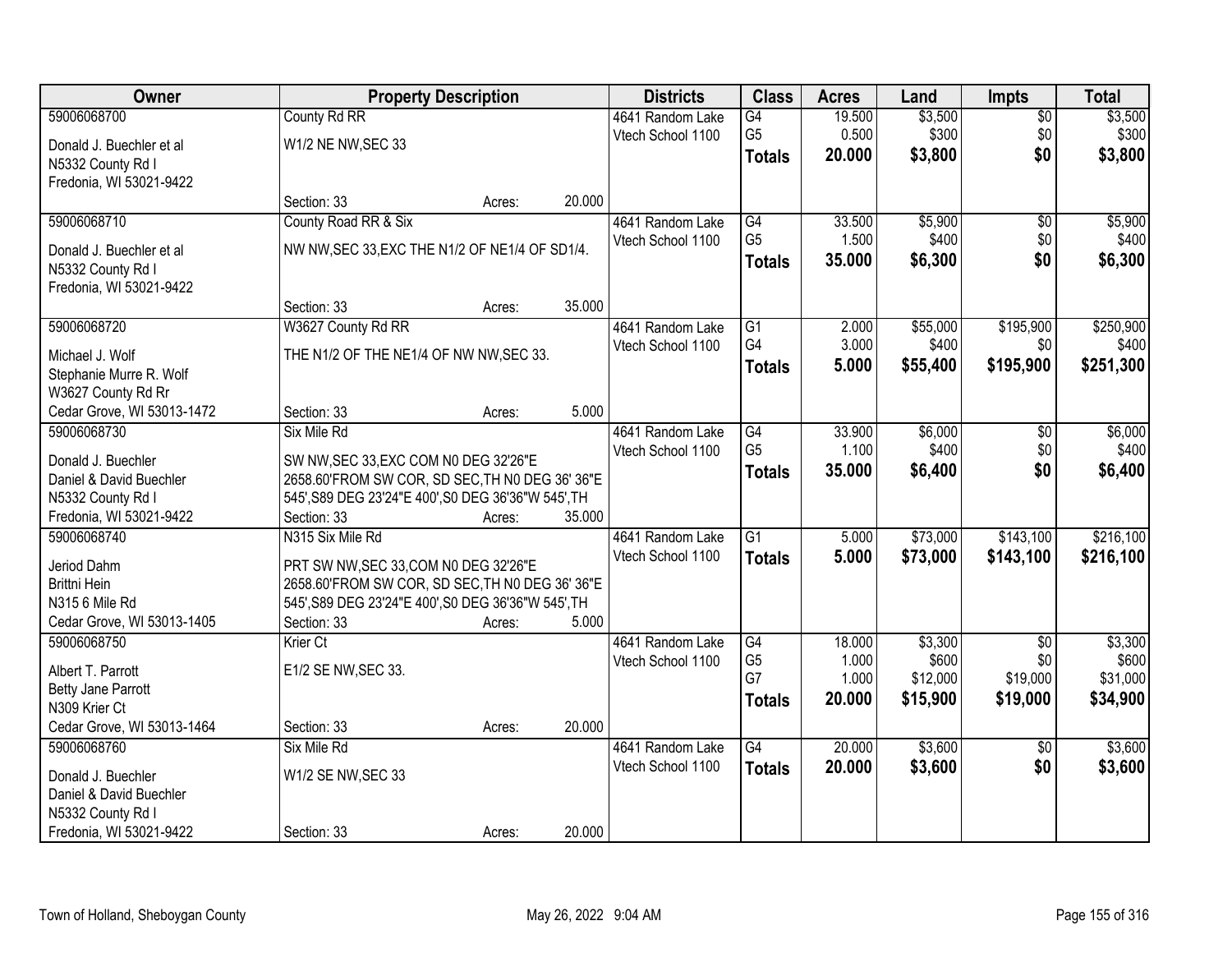| Owner                                |                                                                                                | <b>Property Description</b> |        | <b>Districts</b>  | <b>Class</b>    | <b>Acres</b>   | Land              | <b>Impts</b>     | <b>Total</b>       |
|--------------------------------------|------------------------------------------------------------------------------------------------|-----------------------------|--------|-------------------|-----------------|----------------|-------------------|------------------|--------------------|
| 59006068770                          | Krier Ct                                                                                       |                             |        | 4641 Random Lake  | G4              | 38.000         | \$6,700           | $\overline{50}$  | \$6,700            |
| Daniel L. Teunissen                  | NE SW, SEC 33.                                                                                 |                             |        | Vtech School 1100 | G <sub>5</sub>  | 2.000          | \$1,000           | \$0              | \$1,000            |
| W2363 Holland Lima Rd                |                                                                                                |                             |        |                   | <b>Totals</b>   | 40.000         | \$7,700           | \$0              | \$7,700            |
| Oostburg, WI 53070-1850              |                                                                                                |                             |        |                   |                 |                |                   |                  |                    |
|                                      | Section: 33                                                                                    | Acres:                      | 40.000 |                   |                 |                |                   |                  |                    |
| 59006068780                          | Six Mile Rd                                                                                    |                             |        | 4641 Random Lake  | G4              | 33.740         | \$6,000           | $\overline{50}$  | \$6,000            |
| <b>Teunissen Custom Heifers LLC</b>  | NW SW, SEC 33, EXC 1 SQ AC IN SW COR THEREOF, 8                                                |                             |        | Vtech School 1100 | G <sub>5</sub>  | 2.600          | \$1,100           | \$0              | \$1,100            |
| W3488 County Rd Rr                   | ALSO EXC COM N01 DEG 24'04"E 1535.68' FROM SW                                                  |                             |        |                   | G7              | 1.000          | \$4,800           | \$0              | \$4,800            |
| Cedar Grove, WI 53013-1486           | COR SD SEC, TH CONT N01 DEG 24'04"E 309.1', S89                                                |                             |        |                   | <b>Totals</b>   | 37.340         | \$11,900          | \$0              | \$11,900           |
|                                      | Section: 33                                                                                    | Acres:                      | 37.340 |                   |                 |                |                   |                  |                    |
| 59006068781                          | N203 Six Mile Rd                                                                               |                             |        | 4641 Random Lake  | $\overline{G1}$ | 1.200          | \$40,600          | \$0              | \$40,600           |
| <b>Brandon Ford</b>                  | 1 SQ AC IN SW COR OF NW SW,& PRT W1/2                                                          |                             |        | Vtech School 1100 | <b>Totals</b>   | 1.200          | \$40,600          | \$0              | \$40,600           |
| 405 W Van Altena Ave                 | SW1/4, SEC 33, COM N01 DEG 24'04"E 1535.68'& S89                                               |                             |        |                   |                 |                |                   |                  |                    |
| Cedar Grove, WI 53013-1626           | DEG 15'40"E 208.71'FROM SW COR SD SEC, TH CONT                                                 |                             |        |                   |                 |                |                   |                  |                    |
|                                      | Section: 33                                                                                    | Acres:                      | 1.200  |                   |                 |                |                   |                  |                    |
| 59006068782                          | N237 Six Mile Rd                                                                               |                             |        | 4641 Random Lake  | $\overline{G1}$ | 1.360          | \$43,500          | \$9,000          | \$52,500           |
|                                      |                                                                                                |                             |        | Vtech School 1100 | <b>Totals</b>   | 1.360          | \$43,500          | \$9,000          | \$52,500           |
| Gary L. Johnson                      | PARCEL 1 CSM V13 P 233-35 - PRT NW SW, SEC                                                     |                             |        |                   |                 |                |                   |                  |                    |
| Jennifer L. Johnson<br>2384 Marak Dr | 33, COM N01 DEG 24'04"E 1535.68'& S89 DEG 15'40"E<br>33'FROM SW COR SD SEC, TH N01 DEG 24'04"E |                             |        |                   |                 |                |                   |                  |                    |
| Grafton, WI 53024-9762               | Section: 33                                                                                    | Acres:                      | 1.360  |                   |                 |                |                   |                  |                    |
| 59006068783                          |                                                                                                |                             |        | 4641 Random Lake  | $\overline{X4}$ | 0.230          | $\overline{50}$   | $\overline{50}$  | $\overline{50}$    |
|                                      |                                                                                                |                             |        | Vtech School 1100 | <b>Totals</b>   | 0.230          | \$0               | \$0              | \$0                |
| Town of Holland                      | PRT NW SW, SEC 33, DEDICATED TO PUBLIC FOR                                                     |                             |        |                   |                 |                |                   |                  |                    |
| W3005 County Rd G                    | ROAD IN CSM V13 P 233-35.                                                                      |                             |        |                   |                 |                |                   |                  |                    |
| Cedar Grove, WI 53013-1221           |                                                                                                |                             |        |                   |                 |                |                   |                  |                    |
|                                      | Section: 33                                                                                    | Acres:                      | 0.230  |                   |                 |                |                   |                  |                    |
| 59006068791                          | W3672 County Rd K                                                                              |                             |        | 4641 Random Lake  | G4<br>G7        | 5.240<br>2.000 | \$900<br>\$51,200 | \$0<br>\$190,300 | \$900<br>\$241,500 |
| Paul A. Teunissen                    | LOT 1 27CSM105-106 #2015339 IN SWSW SEC 33,                                                    |                             |        | Vtech School 1100 |                 | 7.240          | \$52,100          | \$190,300        | \$242,400          |
| Lisa A. Teunissen                    | T13N, R22E.                                                                                    |                             |        |                   | <b>Totals</b>   |                |                   |                  |                    |
| W3672 County Rd K                    |                                                                                                |                             |        |                   |                 |                |                   |                  |                    |
| Cedar Grove, WI 53013-1478           | Section: 33                                                                                    | Acres:                      | 7.240  |                   |                 |                |                   |                  |                    |
| 59006068792                          | County Rd K                                                                                    |                             |        | 4641 Random Lake  | $\overline{G4}$ | 29.010         | \$5,100           | $\overline{30}$  | \$5,100            |
| Teunissen Custom Heifers LLC         | SWSWSEC 33 T13N, R22E EXC PRT CONV IN V 1481                                                   |                             |        | Vtech School 1100 | G <sub>5</sub>  | 1.620          | \$600             | \$0              | \$600              |
| W3488 County Rd Rr                   | P 657 AND ALSO EXC LOT 1 27CSM105-106                                                          |                             |        |                   | G7              | 2.000          | \$46,500          | \$59,900         | \$106,400          |
| Cedar Grove, WI 53013-1486           | #2015339.                                                                                      |                             |        |                   | <b>Totals</b>   | 32.630         | \$52,200          | \$59,900         | \$112,100          |
|                                      | Section: 33                                                                                    | Acres:                      | 32.630 |                   |                 |                |                   |                  |                    |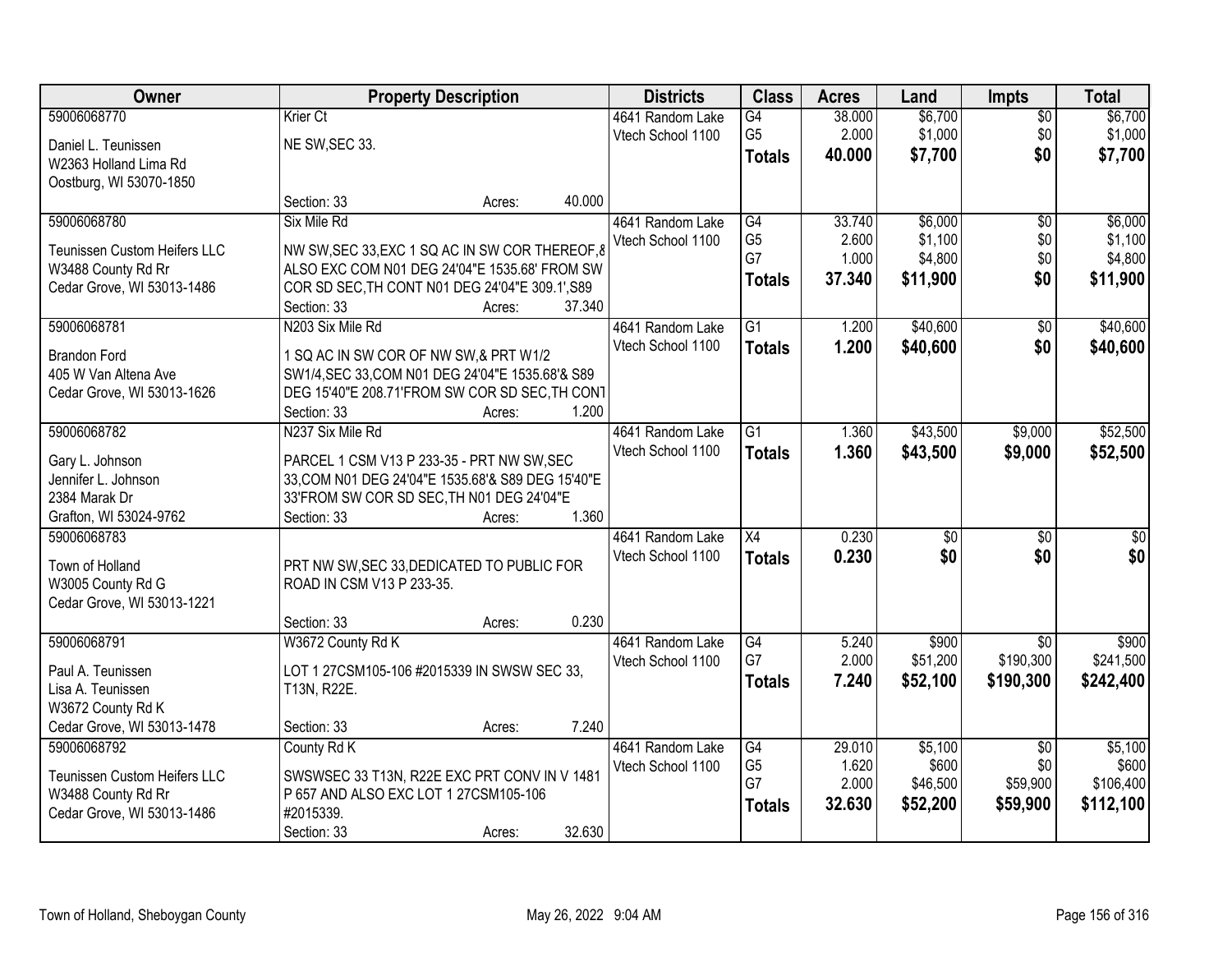| Owner                               |                                                           | <b>Property Description</b> |        | <b>Districts</b>                      | <b>Class</b>    | <b>Acres</b> | Land     | <b>Impts</b>    | <b>Total</b> |
|-------------------------------------|-----------------------------------------------------------|-----------------------------|--------|---------------------------------------|-----------------|--------------|----------|-----------------|--------------|
| 59006068800                         | County Road K & Krie                                      |                             |        | 4641 Random Lake                      | $\overline{G4}$ | 19.750       | \$3,600  | $\overline{50}$ | \$3,600      |
| Teunissen Custom Heifers LLC        | E1/2 SE SW, SEC 33.                                       |                             |        | Vtech School 1100                     | G <sub>5</sub>  | 0.250        | \$200    | \$0             | \$200        |
| W3488 County Rd Rr                  |                                                           |                             |        |                                       | <b>Totals</b>   | 20.000       | \$3,800  | \$0             | \$3,800      |
| Cedar Grove, WI 53013-1486          |                                                           |                             |        |                                       |                 |              |          |                 |              |
|                                     | Section: 33                                               | Acres:                      | 20.000 |                                       |                 |              |          |                 |              |
| 59006068810                         | County Rd K                                               |                             |        | 4641 Random Lake                      | G4              | 19.500       | \$3,500  | $\overline{50}$ | \$3,500      |
| <b>Teunissen Custom Heifers LLC</b> | W.1/2 SE SW                                               |                             |        | Vtech School 1100                     | G <sub>5</sub>  | 0.500        | \$300    | \$0             | \$300        |
| W3488 County Rd Rr                  |                                                           |                             |        |                                       | Totals          | 20.000       | \$3,800  | \$0             | \$3,800      |
| Cedar Grove, WI 53013-1486          |                                                           |                             |        |                                       |                 |              |          |                 |              |
|                                     | Section: 33                                               | Acres:                      | 20.000 |                                       |                 |              |          |                 |              |
| 59006068820                         | County Rd KW                                              |                             |        | Belguim Holland Drn                   | G4              | 3.000        | \$500    | $\sqrt[6]{30}$  | \$500        |
| Neil A. Teunissen                   | N1/2 E1/2 NE SE, SEC 33.                                  |                             |        | <b>District</b>                       | G5M             | 7.000        | \$12,600 | \$0             | \$12,600     |
| W3501 County Rd G                   |                                                           |                             |        | 4641 Random Lake                      | <b>Totals</b>   | 10.000       | \$13,100 | \$0             | \$13,100     |
| Cedar Grove, WI 53013-1210          |                                                           |                             |        | Vtech School 1100                     |                 |              |          |                 |              |
|                                     | Section: 33                                               | Acres:                      | 10.000 |                                       |                 |              |          |                 |              |
| 59006068830                         | County Rd KW                                              |                             |        | Belguim Holland Drn                   | G4              | 30.000       | \$5,300  | \$0             | \$5,300      |
| Neil A. Teunissen                   | NE SE, EXC N1/2 E1/2 NE SE, SEC 33.                       |                             |        | <b>District</b>                       | <b>Totals</b>   | 30.000       | \$5,300  | \$0             | \$5,300      |
| W3501 County Rd G                   |                                                           |                             |        | 4641 Random Lake<br>Vtech School 1100 |                 |              |          |                 |              |
| Cedar Grove, WI 53013-1210          |                                                           |                             |        |                                       |                 |              |          |                 |              |
|                                     | Section: 33                                               | Acres:                      | 30.000 |                                       |                 |              |          |                 |              |
| 59006068840                         | Krier Ct                                                  |                             |        | Belguim Holland Drn                   | G4              | 39.500       | \$7,100  | $\overline{30}$ | \$7,100      |
| Neil A. Teunissen                   | NW SE, SEC 33.                                            |                             |        | <b>District</b>                       | G <sub>5</sub>  | 0.500        | \$300    | \$0             | \$300        |
| W3501 County Rd G                   |                                                           |                             |        | 4641 Random Lake<br>Vtech School 1100 | <b>Totals</b>   | 40.000       | \$7,400  | \$0             | \$7,400      |
| Cedar Grove, WI 53013-1210          |                                                           |                             |        |                                       |                 |              |          |                 |              |
|                                     | Section: 33                                               | Acres:                      | 40.000 |                                       |                 |              |          |                 |              |
| 59006068851                         | N <sub>169</sub> Krier Ct                                 |                             |        | Belguim Holland Drn                   | G1              | 1.670        | \$49,100 | \$91,200        | \$140,300    |
| Leon Jacoby                         | PRT N1/2 SWSE SEC 33, T13N, R22E COM 662.95' N            |                             |        | <b>District</b>                       | G4              | 1.730        | \$300    | \$0             | \$300        |
| N169 Krier Ct                       | OF S1/4 COR SD SEC; TH N89 DEG 4'16"E 199.07'; N          |                             |        | 4641 Random Lake<br>Vtech School 1100 | <b>Totals</b>   | 3.400        | \$49,400 | \$91,200        | \$140,600    |
| Cedar Grove, WI 53013-1463          | 246.42',; W 69.32'; N 23.10'; W 26.62'; N 10'; W 103.11'; |                             |        |                                       |                 |              |          |                 |              |
|                                     | Section: 33                                               | Acres:                      | 3.400  |                                       |                 |              |          |                 |              |
| 59006068860                         | County Road K & Krie                                      |                             |        | Belguim Holland Drn                   | $\overline{G4}$ | 20.000       | \$3,600  | $\overline{30}$ | \$3,600      |
| Lor C. Xiong                        | S1/2 SW SE, SEC 33.                                       |                             |        | <b>District</b>                       | <b>Totals</b>   | 20.000       | \$3,600  | \$0             | \$3,600      |
| Yee V. Xiong                        |                                                           |                             |        | 4641 Random Lake<br>Vtech School 1100 |                 |              |          |                 |              |
| 1534 Washington Ave                 |                                                           |                             |        |                                       |                 |              |          |                 |              |
| Sheboygan, WI 53081-7162            | Section: 33                                               | Acres:                      | 20.000 |                                       |                 |              |          |                 |              |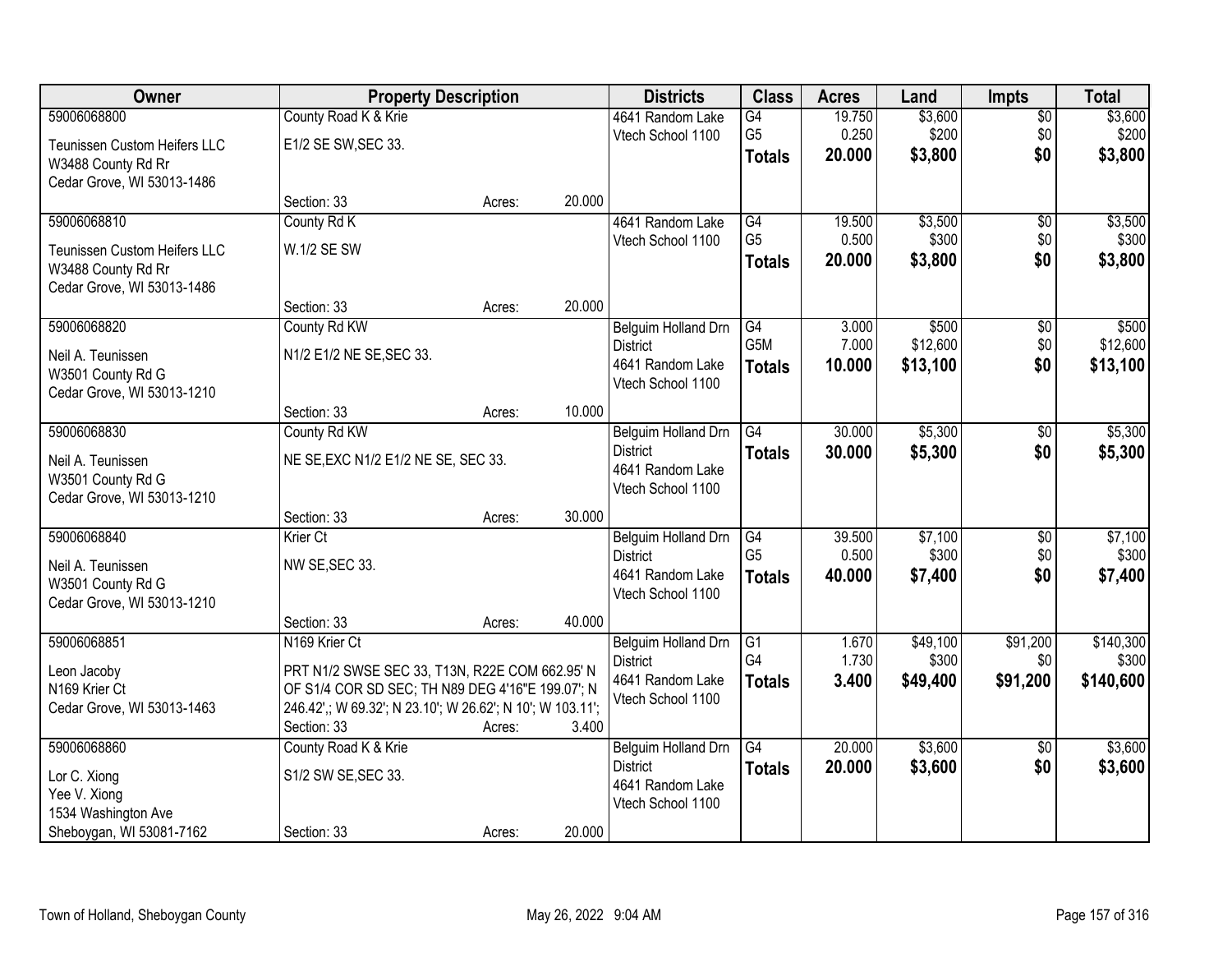| Owner                        | <b>Property Description</b>                          | <b>Districts</b>    | <b>Class</b>    | <b>Acres</b> | Land     | <b>Impts</b>    | <b>Total</b> |
|------------------------------|------------------------------------------------------|---------------------|-----------------|--------------|----------|-----------------|--------------|
| 59006068862                  | Krier Ct                                             | Belguim Holland Drn | G4              | 16.540       | \$3,000  | $\overline{50}$ | \$3,000      |
| Neil A. Teunissen            | N1/2 SW SE, SEC 33, EXC COM 662.95'N OF S1/4         | <b>District</b>     | G <sub>5</sub>  | 0.060        | \$100    | \$0             | \$100        |
| W3501 County Rd G            | COR, SD SEC, TH N89 DEG 4'16"E 199.07', N 246.42', W | 4641 Random Lake    | <b>Totals</b>   | 16.600       | \$3,100  | \$0             | \$3,100      |
| Cedar Grove, WI 53013-1210   | 69.32', N 23.10', W 26.62', N 10', W 103.11', TH S   | Vtech School 1100   |                 |              |          |                 |              |
|                              | 16.600<br>Section: 33<br>Acres:                      |                     |                 |              |          |                 |              |
| 59006068870                  | County Rd KW                                         | Belguim Holland Drn | G4              | 10.000       | \$1,800  | \$0             | \$1,800      |
| Neil A. Teunissen            | N1/2 SE SE, SEC 33.                                  | <b>District</b>     | G <sub>5</sub>  | 10.000       | \$6,000  | \$0             | \$6,000      |
| W3501 County Rd G            |                                                      | 4641 Random Lake    | <b>Totals</b>   | 20.000       | \$7,800  | \$0             | \$7,800      |
| Cedar Grove, WI 53013-1210   |                                                      | Vtech School 1100   |                 |              |          |                 |              |
|                              | 20.000<br>Section: 33<br>Acres:                      |                     |                 |              |          |                 |              |
| 59006068880                  | County Road K & Kw                                   | Belguim Holland Drn | G4              | 13.610       | \$2,500  | $\overline{50}$ | \$2,500      |
| Lor C. Xiong                 | S 1/2 SE SE, SEC 33, EXC COM 985.95'W OF NE          | <b>District</b>     | G <sub>5</sub>  | 0.250        | \$200    | \$0             | \$200        |
| Yee V. Xiong                 | COR, SEC 4, TN OF BELGIUM, TH N 230', W 189.39', S   | 4641 Random Lake    | <b>Totals</b>   | 13.860       | \$2,700  | \$0             | \$2,700      |
| 1534 Washington Ave          | 230', TH E 189.39' TO BEG, EXC LOT 1 CSM V9 P        | Vtech School 1100   |                 |              |          |                 |              |
| Sheboygan, WI 53081-7162     | 13.860<br>Section: 33<br>Acres:                      |                     |                 |              |          |                 |              |
| 59006068881                  | W3374 County Rd K                                    | Belguim Holland Drn | G1              | 2.440        | \$59,400 | \$144,800       | \$204,200    |
| James G. Stegner             | TR 1, CSM V 4 P 135 & THE W 424' OF LOT 1, V 9 P     | <b>District</b>     | G4              | 0.790        | \$100    | \$0             | \$100        |
| Debra M. Stegner             | 216-17 - PRT SE SE, SEC 33, SUBJ TO R/W'S.           | 4641 Random Lake    | <b>Totals</b>   | 3.230        | \$59,500 | \$144,800       | \$204,300    |
| W3374 County Rd K            |                                                      | Vtech School 1100   |                 |              |          |                 |              |
| Cedar Grove, WI 53013-1477   | 3.230<br>Section: 33<br>Acres:                       |                     |                 |              |          |                 |              |
| 59006068882                  | County Road K & Kw                                   | Belguim Holland Drn | $\overline{G4}$ | 2.770        | \$500    | $\overline{50}$ | \$500        |
| Lor C. Xiong                 | LOT 1, CSM V 9 P 216-17 - PRT SE SE, SEC 33, EXC     | <b>District</b>     | G <sub>5</sub>  | 0.140        | \$100    | \$0             | \$100        |
| Yee V. Xiong                 | THE W 424' THEREOF.                                  | 4641 Random Lake    | <b>Totals</b>   | 2.910        | \$600    | \$0             | \$600        |
| 1534 Washington Ave          |                                                      | Vtech School 1100   |                 |              |          |                 |              |
| Sheboygan, WI 53081-7162     | 2.910<br>Section: 33<br>Acres:                       |                     |                 |              |          |                 |              |
| 59006068890                  | County Rd RR                                         | Belgium Holland Drn | G6              | 5.000        | \$20,000 | $\sqrt{6}$      | \$20,000     |
| Scott W. Wilke               | E 5 AC OF NE NE, SEC 34.                             | <b>District</b>     | <b>Totals</b>   | 5.000        | \$20,000 | \$0             | \$20,000     |
| N6401 County Rd M            |                                                      | 1029 Cedar          |                 |              |          |                 |              |
| Sheboygan Fls, WI 53085-2201 |                                                      | Grove-Belgium Area  |                 |              |          |                 |              |
|                              | 5.000<br>Section: 34<br>Acres:                       | Vtech School 1100   |                 |              |          |                 |              |
| 59006068900                  | County Rd RR                                         | Belgium Holland Drn | $\overline{G5}$ | 5.000        | \$10,000 | $\overline{50}$ | \$10,000     |
| Randal S. Prinsen            | W5 AC OF E10 AC NE NE, SEC 34                        | <b>District</b>     | <b>Totals</b>   | 5.000        | \$10,000 | \$0             | \$10,000     |
| 217 S 15th St                |                                                      | 1029 Cedar          |                 |              |          |                 |              |
| Oostburg, WI 53070-1279      |                                                      | Grove-Belgium Area  |                 |              |          |                 |              |
|                              | 5.000<br>Section: 34<br>Acres:                       | Vtech School 1100   |                 |              |          |                 |              |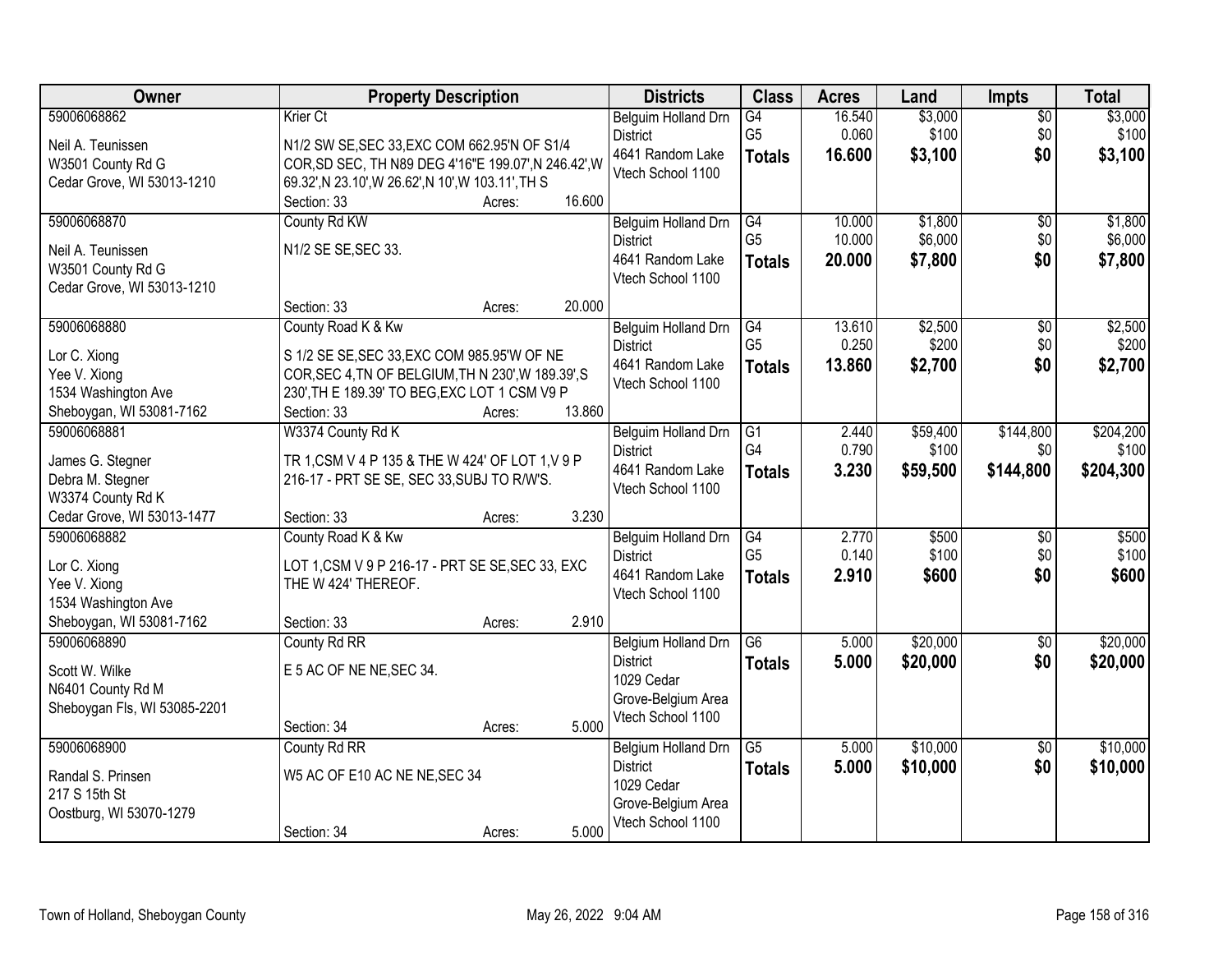| Owner                                | <b>Property Description</b>                           | <b>Districts</b> | <b>Class</b>                            | <b>Acres</b>     | Land   | <b>Impts</b>    | <b>Total</b>    |                 |
|--------------------------------------|-------------------------------------------------------|------------------|-----------------------------------------|------------------|--------|-----------------|-----------------|-----------------|
| 59006068910                          | County Rd RR                                          |                  | Belgium Holland Drn                     | G <sub>5</sub> M | 5.000  | \$10,000        | $\overline{50}$ | \$10,000        |
| Randal S. Prinsen                    | E.1/2 W.1/2 E.1/2 NE NE                               |                  | <b>District</b>                         | <b>Totals</b>    | 5.000  | \$10,000        | \$0             | \$10,000        |
| 217 S 15th St                        |                                                       |                  | 1029 Cedar                              |                  |        |                 |                 |                 |
| Oostburg, WI 53070-1279              |                                                       |                  | Grove-Belgium Area<br>Vtech School 1100 |                  |        |                 |                 |                 |
|                                      | Section: 34<br>Acres:                                 | 5.000            |                                         |                  |        |                 |                 |                 |
| 59006068930                          | County Rd RR                                          |                  | Belgium Holland Drn                     | $\overline{G5}$  | 2.000  | \$3,000         | \$0             | \$3,000         |
| Randal S. Prinsen                    | N.2 AC. OF S.1/2 W.1/2 NE NE                          |                  | <b>District</b>                         | <b>Totals</b>    | 2.000  | \$3,000         | \$0             | \$3,000         |
| 217 S 15th St                        |                                                       |                  | 1029 Cedar                              |                  |        |                 |                 |                 |
| Oostburg, WI 53070-1279              |                                                       |                  | Grove-Belgium Area<br>Vtech School 1100 |                  |        |                 |                 |                 |
|                                      | Section: 34<br>Acres:                                 | 2.000            |                                         |                  |        |                 |                 |                 |
| 59006068931                          | W2957 County Rd RR                                    |                  | Belgium Holland Drn                     | $\overline{G1}$  | 2.000  | \$55,000        | \$187,000       | \$242,000       |
| Mary C Conrad Living Trust Dated     | LOT 1 CSM V12 P 243 - PRT NE NE, SEC 34, COM N89      |                  | <b>District</b>                         | G4               | 7.380  | \$1,300         | \$0             | \$1,300         |
| August 17 2017                       | DEG 29' 13"W 492.64' FROM NE COR, SD SEC, TH S0       |                  | 1029 Cedar                              | G <sub>5</sub> M | 6.000  | \$11,400        | \$0             | \$11,400        |
| 2316 S 81st St                       | DEG 46'46"W 1328.35', N89 DEG 15'59"W 544.54', NO     |                  | Grove-Belgium Area<br>Vtech School 1100 | <b>Totals</b>    | 15.380 | \$67,700        | \$187,000       | \$254,700       |
| West Allis, WI 53219-1728            | Section: 34<br>Acres:                                 | 15.380           |                                         |                  |        |                 |                 |                 |
| 59006068933                          | County Rd RR                                          |                  | Belgium Holland Drn                     | G6               | 3.420  | \$13,700        | $\sqrt[6]{}$    | \$13,700        |
| John R. Gabrich                      | LOT 3 CSM V12 P 243 - PRT NE NE, SEC 34, COM AT       |                  | <b>District</b>                         | <b>Totals</b>    | 3.420  | \$13,700        | \$0             | \$13,700        |
| Nancy J. Gabrich                     | NE COR, SD SEC, TH N89 DEG 29'13"W 492.64', S0 DEC    |                  | 1029 Cedar                              |                  |        |                 |                 |                 |
| 3243 County Rd Kk                    | 46'46"W 1328.35', TH N89 DEG 15'59"W 544.54' TO PNT   |                  | Grove-Belgium Area<br>Vtech School 1100 |                  |        |                 |                 |                 |
| Prt Washingtn, WI 53074-9758         | Section: 34<br>Acres:                                 | 3.420            |                                         |                  |        |                 |                 |                 |
| 59006068934                          | County Rd RR                                          |                  | Belgium Holland Drn                     | $\overline{G1}$  | 3.864  | \$32,200        | \$0             | \$32,200        |
| John R. Gabrich                      | LOT 2 CSM V12 P 243 #1435831 IN NENE SEC 34,          |                  | <b>District</b>                         | <b>Totals</b>    | 3.864  | \$32,200        | \$0             | \$32,200        |
| Nancy J. Gabrich                     | T13N, R22E EXC HWY CONV TO SHEB CO BY WD              |                  | 1029 Cedar                              |                  |        |                 |                 |                 |
| 3243 County Rd Kk                    | #2025550.                                             |                  | Grove-Belgium Area<br>Vtech School 1100 |                  |        |                 |                 |                 |
| Prt Washingtn, WI 53074-9758         | Section: 34<br>Acres:                                 | 3.864            |                                         |                  |        |                 |                 |                 |
| 59006068941                          | County Rd RR                                          |                  | Belgium Holland Drn                     | $\overline{W}$   | 5.000  | (\$20,000)      | $\overline{50}$ | $\overline{50}$ |
| Gene L. Dana                         | PRT NWNE SEC 34, T13N, R22E COM AT NE COR             |                  | <b>District</b>                         | <b>Totals</b>    | 5.000  | \$0             | \$0             | \$0             |
| Joan Dana                            | SD1/4, TH S 1320', W 165', N 1320', TH E 165' TO BEG; |                  | 1029 Cedar                              |                  |        |                 |                 |                 |
| 326 S 6th St                         | EXC RW CONV TO SHEB CO IN WD #2025248.                |                  | Grove-Belgium Area<br>Vtech School 1100 |                  |        |                 |                 |                 |
| Cedar Grove, WI 53013-1622           | Section: 34<br>Acres:                                 | 4.814            |                                         |                  |        |                 |                 |                 |
| 59006068942                          | County Rd RR                                          |                  | Belgium Holland Drn                     | X3               | 0.592  | $\overline{50}$ | $\overline{50}$ | $\overline{50}$ |
| Sheboygan County Transportation Dept | PRT NWNE SEC 34, T13N, R22E COM AT N1/4 COR           |                  | <b>District</b>                         | <b>Totals</b>    | 0.592  | \$0             | \$0             | \$0             |
| W5741 County Rd J                    | SD SEC 34; TH S89-29-13E ALG N LN NE1/4 SEC 34,       |                  | 1029 Cedar                              |                  |        |                 |                 |                 |
| Plymouth, WI 53073-3340              | 1148.70' TO POB; TH CONT S89-29-13E, ALG N LN NE      |                  | Grove-Belgium Area<br>Vtech School 1100 |                  |        |                 |                 |                 |
|                                      | Section: 34<br>Acres:                                 | 0.592            |                                         |                  |        |                 |                 |                 |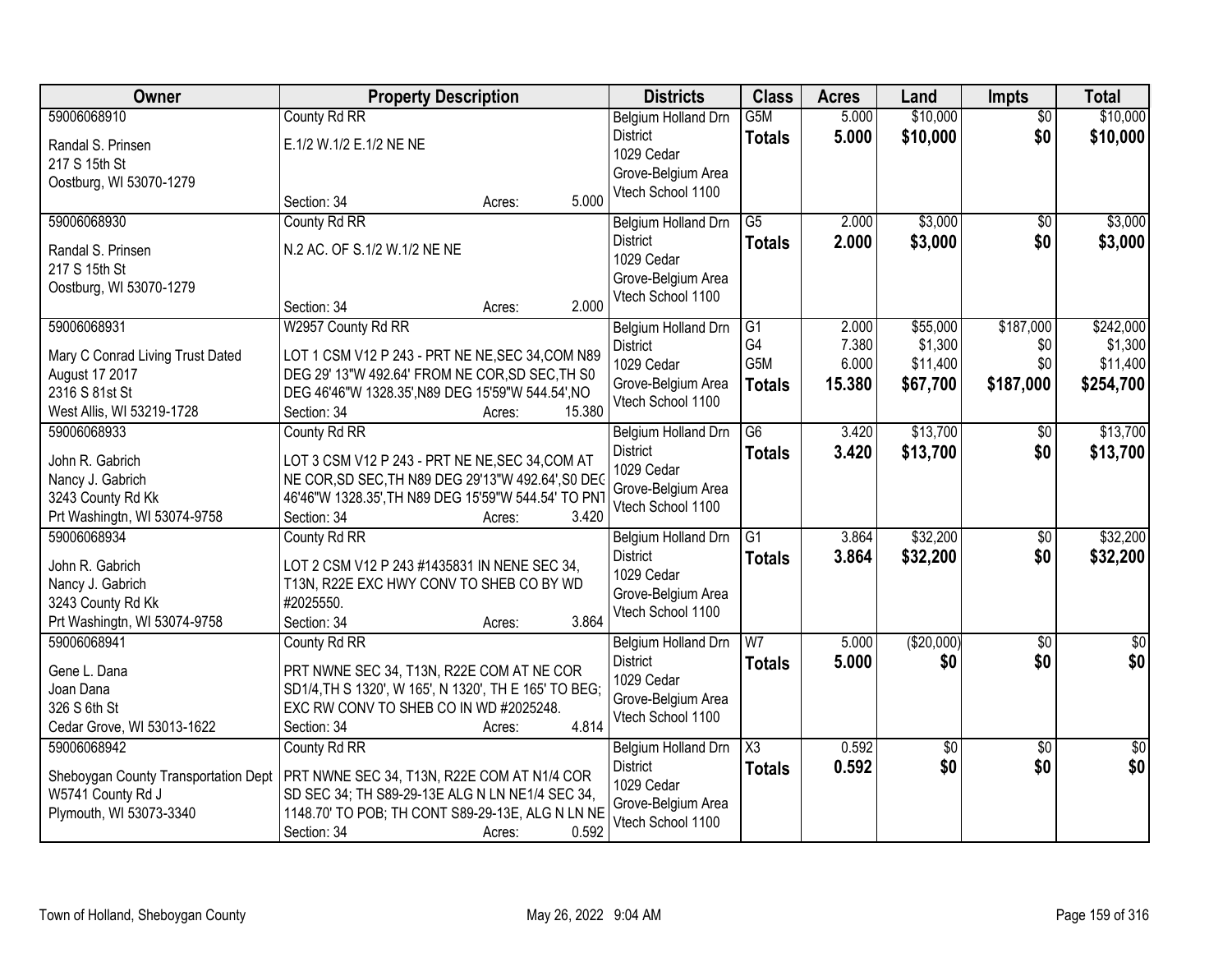| Owner                            | <b>Property Description</b>                            | <b>Districts</b>    | <b>Class</b>           | <b>Acres</b> | Land       | Impts           | <b>Total</b>    |
|----------------------------------|--------------------------------------------------------|---------------------|------------------------|--------------|------------|-----------------|-----------------|
| 59006068950                      | County Rd RR                                           | Belgium Holland Drn | $\overline{G6}$        | 5.000        | \$12,100   | $\overline{50}$ | \$12,100        |
| Jeanette A. Lapinski             | PRT NW NE, SEC 34, COM 165' W OF NE COR                | <b>District</b>     | <b>Totals</b>          | 5.000        | \$12,100   | \$0             | \$12,100        |
| 5173 County Rd Ll                | SD1/4, TH W 165', S 1320', E 165', TH N 1320' TO BEG.  | 1029 Cedar          |                        |              |            |                 |                 |
| Prt Washingtn, WI 53074-9620     |                                                        | Grove-Belgium Area  |                        |              |            |                 |                 |
|                                  | 5.000<br>Section: 34<br>Acres:                         | Vtech School 1100   |                        |              |            |                 |                 |
| 59006068960                      | County Rd RR                                           | Belgium Holland Drn | G5M                    | 7.500        | \$15,000   | $\overline{50}$ | \$15,000        |
| Benjamin A. Lukens               | PRT NW NE, SEC 34, COM 330' W OF NE COR                | <b>District</b>     | <b>Totals</b>          | 7.500        | \$15,000   | \$0             | \$15,000        |
| Jaclyn M. Lukens                 | SD1/4, TH S 1320', W 247.5', N 1320', TH E 247.5' TO   | 1029 Cedar          |                        |              |            |                 |                 |
| 141 Grove Ct                     | BEG.                                                   | Grove-Belgium Area  |                        |              |            |                 |                 |
| Cedar Grove, WI 53013-1657       | 7.500<br>Section: 34<br>Acres:                         | Vtech School 1100   |                        |              |            |                 |                 |
| 59006068970                      | County Rd RR                                           | Belgium Holland Drn | G5                     | 7.500        | \$11,300   | \$0             | \$11,300        |
|                                  |                                                        | <b>District</b>     |                        |              |            |                 |                 |
| Reginald G. Hendrikse            | PRT W1/2 NE1/4, SEC 34, COM 577.5' W OF NE COR         | 1029 Cedar          | <b>Totals</b>          | 7.500        | \$11,300   | \$0             | \$11,300        |
| Nancy J. Hendrikse               | SD W1/2, TH W 123.75', S 2640', E 123.75', TH N        | Grove-Belgium Area  |                        |              |            |                 |                 |
| 14 S 8th St                      | 2640'TO BEG.                                           | Vtech School 1100   |                        |              |            |                 |                 |
| Oostburg, WI 53070-1435          | 7.500<br>Section: 34<br>Acres:                         |                     |                        |              |            |                 |                 |
| 59006068980                      | W3063 County Rd RR                                     | Belgium Holland Drn | G1                     | 3.750        | \$66,000   | \$49,500        | \$115,500       |
|                                  |                                                        | <b>District</b>     | <b>Totals</b>          | 3.750        | \$66,000   | \$49,500        | \$115,500       |
| Corey L. Walworth                | PRT NW NE, SEC 34, COM 701.25' W OF NE COR             | 1029 Cedar          |                        |              |            |                 |                 |
| W3063 County Rd Rr               | SD1/4, TH W 123.75', S 1320', E 123.75', TH N 1320' TO | Grove-Belgium Area  |                        |              |            |                 |                 |
| Cedar Grove, WI 53013-1474       | BEG.                                                   | Vtech School 1100   |                        |              |            |                 |                 |
|                                  | 3.750<br>Section: 34<br>Acres:                         |                     |                        |              |            |                 |                 |
| 59006068990                      | County Rd RR                                           | Belgium Holland Drn | G4                     | 1.000        | \$200      | $\overline{50}$ | \$200           |
| Huenink, Mark W & Mary E Huenink | PRT NW NE, SEC 34, COM AT NW COR SD1/4, TH E           | <b>District</b>     | G <sub>5</sub> M       | 1.680        | \$3,200    | \$0             | \$3,200         |
| Trust et al                      | 495', S 1320', W 495', TH N 1320'TO BEG, EXC THE N     | 1029 Cedar          | <b>Totals</b>          | 2.680        | \$3,400    | \$0             | \$3,400         |
| N412 6 Mile Rd                   | 1089.73'.                                              | Grove-Belgium Area  |                        |              |            |                 |                 |
| Cedar Grove, WI 53013-1406       | 2.680<br>Section: 34<br>Acres:                         | Vtech School 1100   |                        |              |            |                 |                 |
| 59006068991                      | W3101 County Rd RR                                     | Belgium Holland Drn | G1                     | 1.510        | \$46,200   | \$94,500        | \$140,700       |
|                                  |                                                        | <b>District</b>     | G4                     | 8.500        | \$1,500    | \$0             | \$1,500         |
| Timothy L. Vander Waal           | PRT NE NW & PRT NW NE, SEC 34 COM AT N1/4 COR          | 1029 Cedar          | G5M                    | 5.000        | \$9,500    | \$0             | \$9,500         |
| W3101 County Rd Rr               | SEC 34, TH E 492.65', S0 DEG 38'17"W 1089.73', W       | Grove-Belgium Area  | <b>Totals</b>          | 15.010       | \$57,200   | \$94,500        | \$151,700       |
| Cedar Grove, WI 53013-1471       | 600', N00 DEG 38' 17"E 1089.73', TH E 107.35' TO BEG.  | Vtech School 1100   |                        |              |            |                 |                 |
|                                  | 15.010<br>Section: 34<br>Acres:                        |                     |                        |              |            |                 |                 |
| 59006069000                      | County Rd RR                                           | Belgium Holland Drn | $\overline{\text{W7}}$ | 5.000        | (\$20,000) | $\overline{50}$ | $\overline{50}$ |
| Gene L. Dana                     | PRT SW NE, SEC 34, COM AT NE COR SD1/4, TH W           | <b>District</b>     | <b>Totals</b>          | 5.000        | \$0        | \$0             | \$0             |
| Joan Dana                        | 165', S 1320', E 165', TH N 1320' TO BEG.              | 1029 Cedar          |                        |              |            |                 |                 |
| 326 S 6th St                     |                                                        | Grove-Belgium Area  |                        |              |            |                 |                 |
| Cedar Grove, WI 53013-1622       | 5.000<br>Section: 34<br>Acres:                         | Vtech School 1100   |                        |              |            |                 |                 |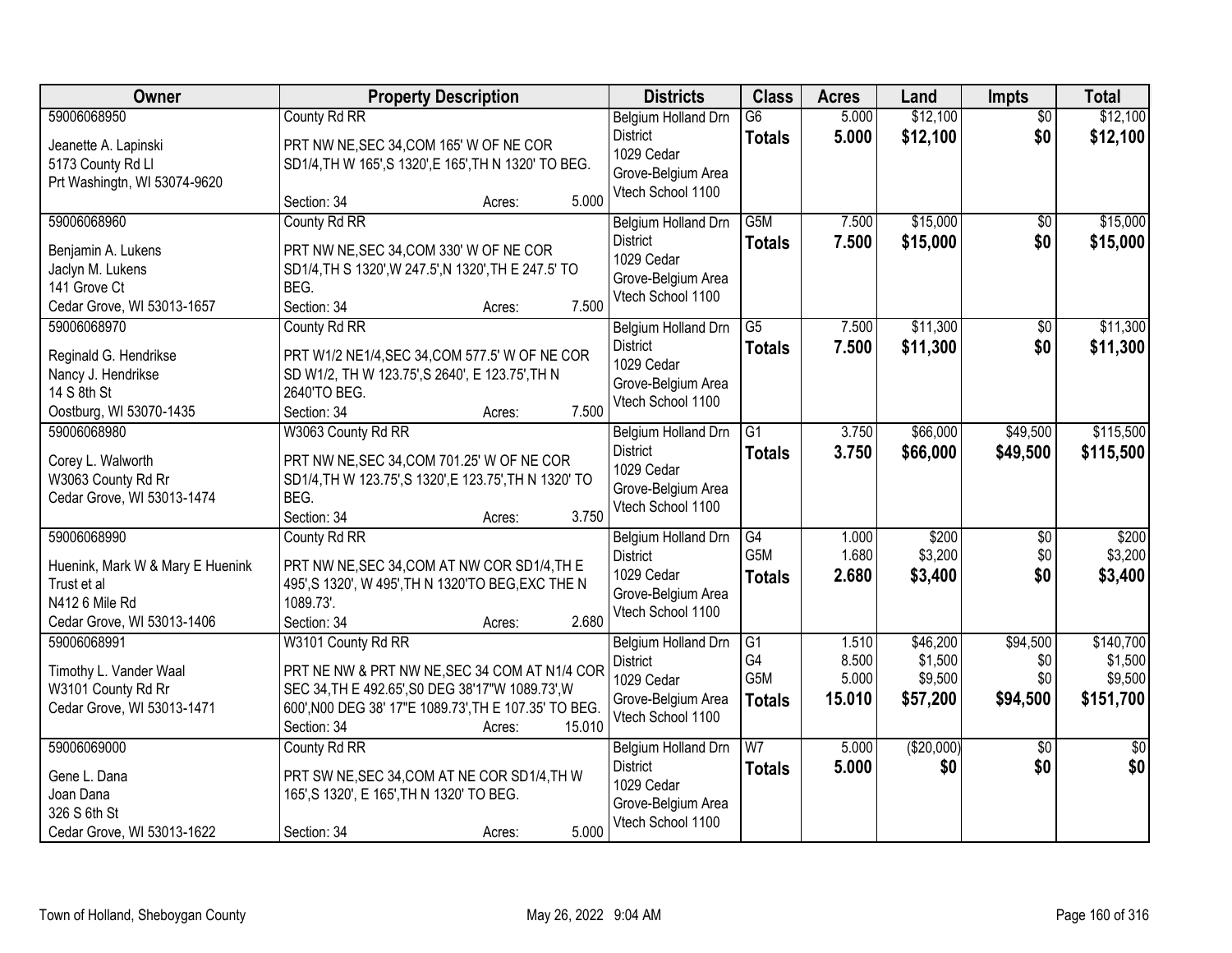| Owner                                                                                                          | <b>Property Description</b>                                                                                                                           | <b>Districts</b> | <b>Class</b>                                                                                           | <b>Acres</b>                                              | Land                              | Impts                                    | <b>Total</b>                  |                                          |
|----------------------------------------------------------------------------------------------------------------|-------------------------------------------------------------------------------------------------------------------------------------------------------|------------------|--------------------------------------------------------------------------------------------------------|-----------------------------------------------------------|-----------------------------------|------------------------------------------|-------------------------------|------------------------------------------|
| 59006069010<br>Jeanette A. Lapinski<br>5173 County Rd Ll<br>Prt Washingtn, WI 53074-9620                       | County Rd RR<br>PRT SW NE, SEC 34, COM 165' W OF NE COR<br>SD1/4, TH S 1320', W 165', N 1320', TH E 165'TO BEG.                                       |                  | Belgium Holland Drn<br><b>District</b><br>1029 Cedar<br>Grove-Belgium Area                             | $\overline{G6}$<br><b>Totals</b>                          | 5.000<br>5.000                    | \$12,100<br>\$12,100                     | $\overline{50}$<br>\$0        | \$12,100<br>\$12,100                     |
|                                                                                                                | Section: 34<br>Acres:                                                                                                                                 | 5.000            | Vtech School 1100                                                                                      |                                                           |                                   |                                          |                               |                                          |
| 59006069020<br>Trevor D. Lukens<br>Jackie A. Lukens<br>W3018 County Rd G<br>Cedar Grove, WI 53013-1212         | County Rd RR<br>PRT SW NE, SEC 34, COM 330' W OF NE COR<br>SD1/4, TH S 1320', W 247.5', N 1320', TH E 247.5'TO BEG<br>Section: 34<br>Acres:           | 7.500            | Belgium Holland Drn<br><b>District</b><br>1029 Cedar<br>Grove-Belgium Area<br>Vtech School 1100        | G5M<br><b>Totals</b>                                      | 7.500<br>7.500                    | \$15,000<br>\$15,000                     | \$0<br>\$0                    | \$15,000<br>\$15,000                     |
| 59006069030<br>Corey L. Walworth<br>W3063 County Rd Rr<br>Cedar Grove, WI 53013-1474                           | County Rd RR<br>PRT SW NE, SEC 34, COM 701.25' W OF NE COR<br>SD1/4, TH W 123.75', S 1320', E 123.75', TH N 1320' TO<br>BEG.<br>Section: 34<br>Acres: | 3.750            | <b>Belgium Holland Drn</b><br><b>District</b><br>1029 Cedar<br>Grove-Belgium Area<br>Vtech School 1100 | G6<br><b>Totals</b>                                       | 3.750<br>3.750                    | \$10,100<br>\$10,100                     | $\overline{50}$<br>\$0        | \$10,100<br>\$10,100                     |
| 59006069040<br>Huenink, Mark W & Mary E Huenink<br>Trust et al<br>N412 6 Mile Rd<br>Cedar Grove, WI 53013-1406 | County Rd RR<br>PRT SW NE, SEC 34, COM AT NW COR SD1/4, TH E<br>495', S 1320', W 495', TH N 1320' TO BEG.<br>Section: 34<br>Acres:                    | 15.000           | Belgium Holland Drn<br><b>District</b><br>1029 Cedar<br>Grove-Belgium Area<br>Vtech School 1100        | G4<br>G <sub>5</sub><br>G <sub>5</sub> M<br><b>Totals</b> | 2.000<br>7.500<br>5.500<br>15.000 | \$400<br>\$5,300<br>\$10,500<br>\$16,200 | \$0<br>\$0<br>\$0<br>\$0      | \$400<br>\$5,300<br>\$10,500<br>\$16,200 |
| 59006069050<br>Scott W. Wilke<br>N6401 County Rd M<br>Sheboygan Fls, WI 53085-2201                             | County Rd RR<br>E 5 AC OF SE NE, SEC 34.<br>Section: 34<br>Acres:                                                                                     | 5.000            | Belgium Holland Drn<br><b>District</b><br>1029 Cedar<br>Grove-Belgium Area<br>Vtech School 1100        | $\overline{G6}$<br><b>Totals</b>                          | 5.000<br>5.000                    | \$20,000<br>\$20,000                     | $\overline{50}$<br>\$0        | \$20,000<br>\$20,000                     |
| 59006069060<br>Randal S. Prinsen<br>217 S 15th St<br>Oostburg, WI 53070-1279                                   | County Rd RR<br>W1/2 E1/2 E1/2 SE NE, SEC 34<br>Section: 34<br>Acres:                                                                                 | 5.000            | Belgium Holland Drn<br><b>District</b><br>1029 Cedar<br>Grove-Belgium Area<br>Vtech School 1100        | G5<br>G <sub>6</sub><br><b>Totals</b>                     | 2.500<br>2.500<br>5.000           | \$1,800<br>\$7,200<br>\$9,000            | $\overline{50}$<br>\$0<br>\$0 | \$1,800<br>\$7,200<br>\$9,000            |
| 59006069070<br>Randal S. Prinsen<br>217 S 15th St<br>Oostburg, WI 53070-1279                                   | County Rd RR<br>E.1/2 W.1/2 E.1/2 SE NE<br>Section: 34<br>Acres:                                                                                      | 5.000            | Belgium Holland Drn<br><b>District</b><br>1029 Cedar<br>Grove-Belgium Area<br>Vtech School 1100        | G6<br><b>Totals</b>                                       | 5.000<br>5.000                    | \$20,000<br>\$20,000                     | $\overline{50}$<br>\$0        | \$20,000<br>\$20,000                     |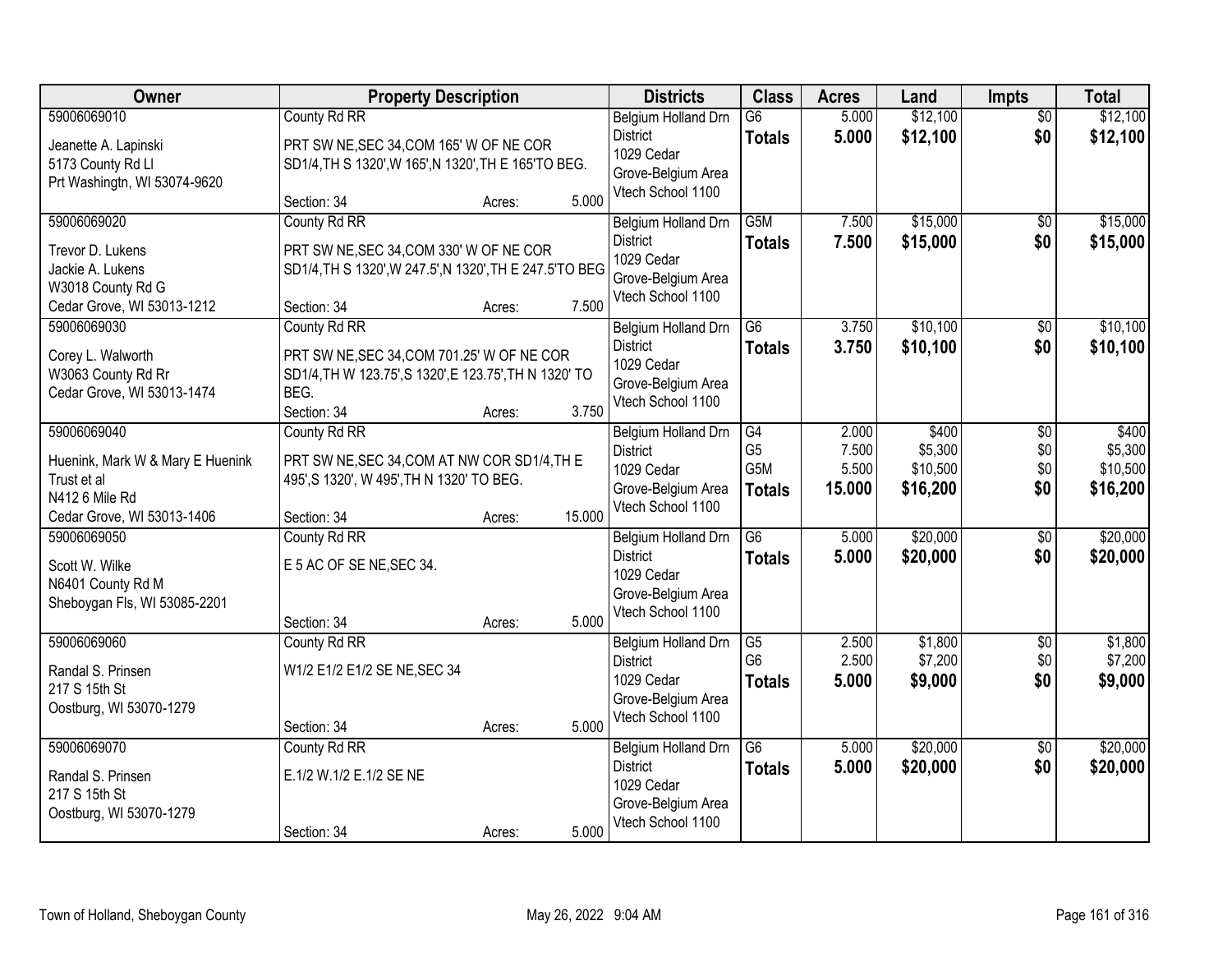| Owner                            | <b>Property Description</b>                      |        |        | <b>Districts</b>              | <b>Class</b>                      | <b>Acres</b>    | Land             | <b>Impts</b>           | <b>Total</b>     |
|----------------------------------|--------------------------------------------------|--------|--------|-------------------------------|-----------------------------------|-----------------|------------------|------------------------|------------------|
| 59006069080                      | County Rd RR                                     |        |        | Belgium Holland Drn           | $\overline{G5}$                   | 5.000           | \$9,000          | $\overline{50}$        | \$9,000          |
| Randal S. Prinsen                | W1/2 W1/2 E1/2 SE NE, SEC 34                     |        |        | <b>District</b><br>1029 Cedar | <b>Totals</b>                     | 5.000           | \$9,000          | \$0                    | \$9,000          |
| 217 S 15th St                    |                                                  |        |        | Grove-Belgium Area            |                                   |                 |                  |                        |                  |
| Oostburg, WI 53070-1279          |                                                  |        |        | Vtech School 1100             |                                   |                 |                  |                        |                  |
|                                  | Section: 34                                      | Acres: | 5.000  |                               |                                   |                 |                  |                        |                  |
| 59006069090                      | County Rd RR                                     |        |        | Belgium Holland Drn           | W8                                | 10.000          | (\$40,000)       | $\overline{50}$        | \$0              |
| Larry J. Prinsen                 | N1/2 W1/2 SE NE, SEC 34.                         |        |        | <b>District</b>               | <b>Totals</b>                     | 10.000          | \$0              | \$0                    | \$0              |
| Mary E. Prinsen                  |                                                  |        |        | 1029 Cedar                    |                                   |                 |                  |                        |                  |
| 916 Palmer Rd                    |                                                  |        |        | Grove-Belgium Area            |                                   |                 |                  |                        |                  |
| Cedar Grove, WI 53013            | Section: 34                                      | Acres: | 10.000 | Vtech School 1100             |                                   |                 |                  |                        |                  |
| 59006069100                      | County Rd RR                                     |        |        | Belgium Holland Drn           | G5                                | 2.500           | \$1,800          | \$0                    | \$1,800          |
| Randal S. Prinsen                | N1/2 S1/2 W1/2, SE NE, SEC 34.                   |        |        | <b>District</b>               | G <sub>6</sub>                    | 2.500           | \$7,200          | \$0                    | \$7,200          |
| Denise M. Prinsen                |                                                  |        |        | 1029 Cedar                    | <b>Totals</b>                     | 5.000           | \$9,000          | \$0                    | \$9,000          |
| 217 S 15th St                    |                                                  |        |        | Grove-Belgium Area            |                                   |                 |                  |                        |                  |
| Oostburg, WI 53070-1279          | Section: 34                                      | Acres: | 5.000  | Vtech School 1100             |                                   |                 |                  |                        |                  |
| 59006069110                      | County Rd RR                                     |        |        | Belgium Holland Drn           | G4                                | 5.000           | \$900            | \$0                    | \$900            |
|                                  |                                                  |        |        | <b>District</b>               | <b>Totals</b>                     | 5.000           | \$900            | \$0                    | \$900            |
| Huenink, Mark W & Mary E Huenink | S1/2 S1/2 W1/2 SE NE, SEC 34                     |        |        | 1029 Cedar                    |                                   |                 |                  |                        |                  |
| Trust et al                      |                                                  |        |        | Grove-Belgium Area            |                                   |                 |                  |                        |                  |
| N412 6 Mile Rd                   |                                                  |        |        | Vtech School 1100             |                                   |                 |                  |                        |                  |
| Cedar Grove, WI 53013-1406       | Section: 34                                      | Acres: | 5.000  |                               |                                   |                 |                  |                        |                  |
| 59006069120                      | County Rd RR                                     |        |        | Belgium Holland Drn           | $\overline{G4}$<br>G <sub>5</sub> | 16.310<br>1.000 | \$2,900<br>\$600 | $\overline{50}$<br>\$0 | \$2,900<br>\$600 |
| Huenink, Mark W & Mary E Huenink | E1/2 NE NW, SEC 34, EXC THE E 107.35' OF THE N   |        |        | <b>District</b><br>1029 Cedar |                                   | 17.310          | \$3,500          | \$0                    | \$3,500          |
| Trust et al                      | 1089.73'.                                        |        |        | Grove-Belgium Area            | <b>Totals</b>                     |                 |                  |                        |                  |
| N412 6 Mile Rd                   |                                                  |        |        | Vtech School 1100             |                                   |                 |                  |                        |                  |
| Cedar Grove, WI 53013-1406       | Section: 34                                      | Acres: | 17.310 |                               |                                   |                 |                  |                        |                  |
| 59006069130                      | County Rd RR                                     |        |        | Belguim Holland Drn           | G4                                | 14.000          | \$2,500          | $\sqrt{6}$             | \$2,500          |
| Larry J. Prinsen                 | E 30 RDS OF W1/2 NE NW, SEC 34, EXC THE N 193'OF |        |        | <b>District</b>               | G <sub>5</sub>                    | 0.290           | \$200            | \$0                    | \$200            |
| Mary E. Prinsen                  | THE E 160'THEREOF.                               |        |        | 1029 Cedar                    | <b>Totals</b>                     | 14.290          | \$2,700          | \$0                    | \$2,700          |
| 916 Palmer Rd                    |                                                  |        |        | Grove-Belgium Area            |                                   |                 |                  |                        |                  |
| Cedar Grove, WI 53013            | Section: 34                                      | Acres: | 14.290 | Vtech School 1100             |                                   |                 |                  |                        |                  |
| 59006069140                      | County Rd RR                                     |        |        | Belguim Holland Drn           | G6                                | 5.000           | \$20,000         | $\overline{50}$        | \$20,000         |
| Joel W. Daane                    | THE W 165' OF NE NW.                             |        |        | <b>District</b>               | <b>Totals</b>                     | 5.000           | \$20,000         | \$0                    | \$20,000         |
| Jacqueline M. Daane              |                                                  |        |        | 1029 Cedar                    |                                   |                 |                  |                        |                  |
| 300 N 15th St                    |                                                  |        |        | Grove-Belgium Area            |                                   |                 |                  |                        |                  |
| Oostburg, WI 53070-1146          | Section: 34                                      | Acres: | 5.000  | Vtech School 1100             |                                   |                 |                  |                        |                  |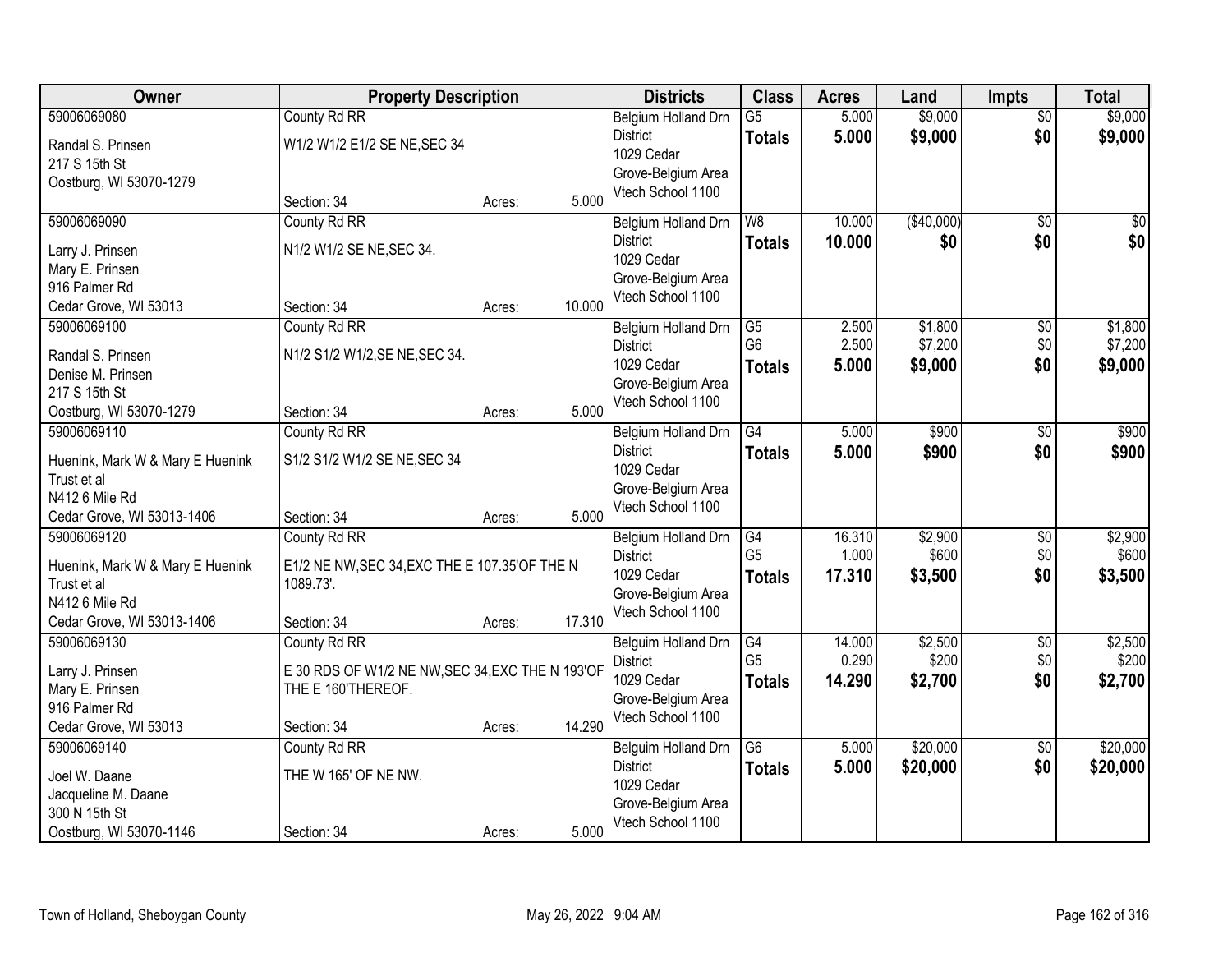| Owner                                  | <b>Property Description</b>                    |        |        | <b>Districts</b>                        | <b>Class</b>     | <b>Acres</b> | Land     | <b>Impts</b>    | <b>Total</b> |
|----------------------------------------|------------------------------------------------|--------|--------|-----------------------------------------|------------------|--------------|----------|-----------------|--------------|
| 59006069150                            | W3161 County Rd RR                             |        |        | Belguim Holland Drn                     | $\overline{G1}$  | 0.710        | \$28,900 | \$126,000       | \$154,900    |
| Peter B. Viesselmann                   | PRT W1/2 NE NW, SEC 34, COM IN CEN STH 144 S88 |        |        | <b>District</b>                         | <b>Totals</b>    | 0.710        | \$28,900 | \$126,000       | \$154,900    |
| Kathie S. Viesselmann                  | DEG 44'W 825'FROM NE COR NW1/4, TH S 193', N88 |        |        | 1029 Cedar                              |                  |              |          |                 |              |
| W3161 County Rd Rr                     | DEG 44'E 160'TO E LN SD W1/2,N 193'TO CEN STH  |        |        | Grove-Belgium Area                      |                  |              |          |                 |              |
| Cedar Grove, WI 53013-1471             | Section: 34                                    | Acres: | 0.710  | Vtech School 1100                       |                  |              |          |                 |              |
| 59006069160                            | County Rd RR                                   |        |        | Belguim Holland Drn                     | $\overline{G5}$  | 5.000        | \$7,000  | $\overline{50}$ | \$7,000      |
| Mara C. Katsma                         | N1/2 NE1/4 NW NW, SEC 34                       |        |        | <b>District</b>                         | <b>Totals</b>    | 5.000        | \$7,000  | \$0             | \$7,000      |
| Joel W. Katsma                         |                                                |        |        | 1029 Cedar                              |                  |              |          |                 |              |
| 819 Anthony Cir                        |                                                |        |        | Grove-Belgium Area                      |                  |              |          |                 |              |
| Oostburg, WI 53070-1253                | Section: 34                                    | Acres: | 5.000  | Vtech School 1100                       |                  |              |          |                 |              |
| 59006069170                            | County Rd RR                                   |        |        | Belguim Holland Drn                     | $\overline{G5}$  | 5.000        | \$7,000  | \$0             | \$7,000      |
|                                        |                                                |        |        | <b>District</b>                         | <b>Totals</b>    | 5.000        | \$7,000  | \$0             | \$7,000      |
| Mara C. Katsma                         | S1/2 NE1/4 NW NW, SEC 34.                      |        |        | 1029 Cedar                              |                  |              |          |                 |              |
| Joel W. Katsma                         |                                                |        |        | Grove-Belgium Area                      |                  |              |          |                 |              |
| 819 Anthony Cir                        |                                                |        |        | Vtech School 1100                       |                  |              |          |                 |              |
| Oostburg, WI 53070-1253                | Section: 34                                    | Acres: | 5.000  |                                         |                  |              |          |                 |              |
| 59006069180                            | County Road RR & KW                            |        |        | Belguim Holland Drn                     | $\overline{G5}$  | 2.000        | \$1,400  | \$0             | \$1,400      |
| James E. Deheck                        | NW1/4 NW NW                                    |        |        | <b>District</b>                         | G <sub>6</sub>   | 8.000        | \$28,800 | \$0             | \$28,800     |
| N749 Knepprath Rd                      |                                                |        |        | 1029 Cedar                              | <b>Totals</b>    | 10.000       | \$30,200 | \$0             | \$30,200     |
| Cedar Grove, WI 53013-1118             |                                                |        |        | Grove-Belgium Area<br>Vtech School 1100 |                  |              |          |                 |              |
|                                        | Section: 34                                    | Acres: | 10.000 |                                         |                  |              |          |                 |              |
| 59006069190                            | County Rd KW                                   |        |        | Belguim Holland Drn                     | $\overline{G4}$  | 3.000        | \$500    | $\overline{30}$ | \$500        |
| Joel W. Daane                          | N.1/2 S.1/2 NW NW                              |        |        | <b>District</b>                         | G <sub>5</sub> M | 7.000        | \$13,300 | \$0             | \$13,300     |
| Jacqueline M. Daane                    |                                                |        |        | 1029 Cedar                              | <b>Totals</b>    | 10.000       | \$13,800 | \$0             | \$13,800     |
| 300 N 15th St                          |                                                |        |        | Grove-Belgium Area                      |                  |              |          |                 |              |
| Oostburg, WI 53070-1146                | Section: 34                                    | Acres: | 10.000 | Vtech School 1100                       |                  |              |          |                 |              |
| 59006069200                            | County Rd KW                                   |        |        | Belguim Holland Drn                     | G4               | 6.000        | \$1,100  | $\overline{60}$ | \$1,100      |
|                                        |                                                |        |        | <b>District</b>                         | G <sub>5</sub> M | 4.000        | \$7,400  | \$0             | \$7,400      |
| John M. Majerus                        | S1/2 S1/2 NW NW, SEC 34.                       |        |        | 1029 Cedar                              | <b>Totals</b>    | 10.000       | \$8,500  | \$0             | \$8,500      |
| M Schiller & C Thiel<br>262 Louvain Ln |                                                |        |        | Grove-Belgium Area                      |                  |              |          |                 |              |
| Belgium, WI 53004-9425                 | Section: 34                                    | Acres: | 10.000 | Vtech School 1100                       |                  |              |          |                 |              |
| 59006069211                            | County Rd KW                                   |        |        | Belguim Holland Drn                     | G4               | 5.000        | \$900    | $\overline{30}$ | \$900        |
|                                        |                                                |        |        | <b>District</b>                         | G <sub>5</sub>   | 1.840        | \$1,100  | \$0             | \$1,100      |
| Neil A. Teunissen                      | PART N1/2 N1/2 SWNW SEC 34, T13N, R22E LYING   |        |        | 1029 Cedar                              | <b>Totals</b>    | 6.840        | \$2,000  | \$0             | \$2,000      |
| W3501 County Rd G                      | WEST OF BELGIUM-HOLLAND DRAINAGE DITCH #1.     |        |        | Grove-Belgium Area                      |                  |              |          |                 |              |
| Cedar Grove, WI 53013-1210             |                                                |        |        | Vtech School 1100                       |                  |              |          |                 |              |
|                                        | Section: 34                                    | Acres: | 6.840  |                                         |                  |              |          |                 |              |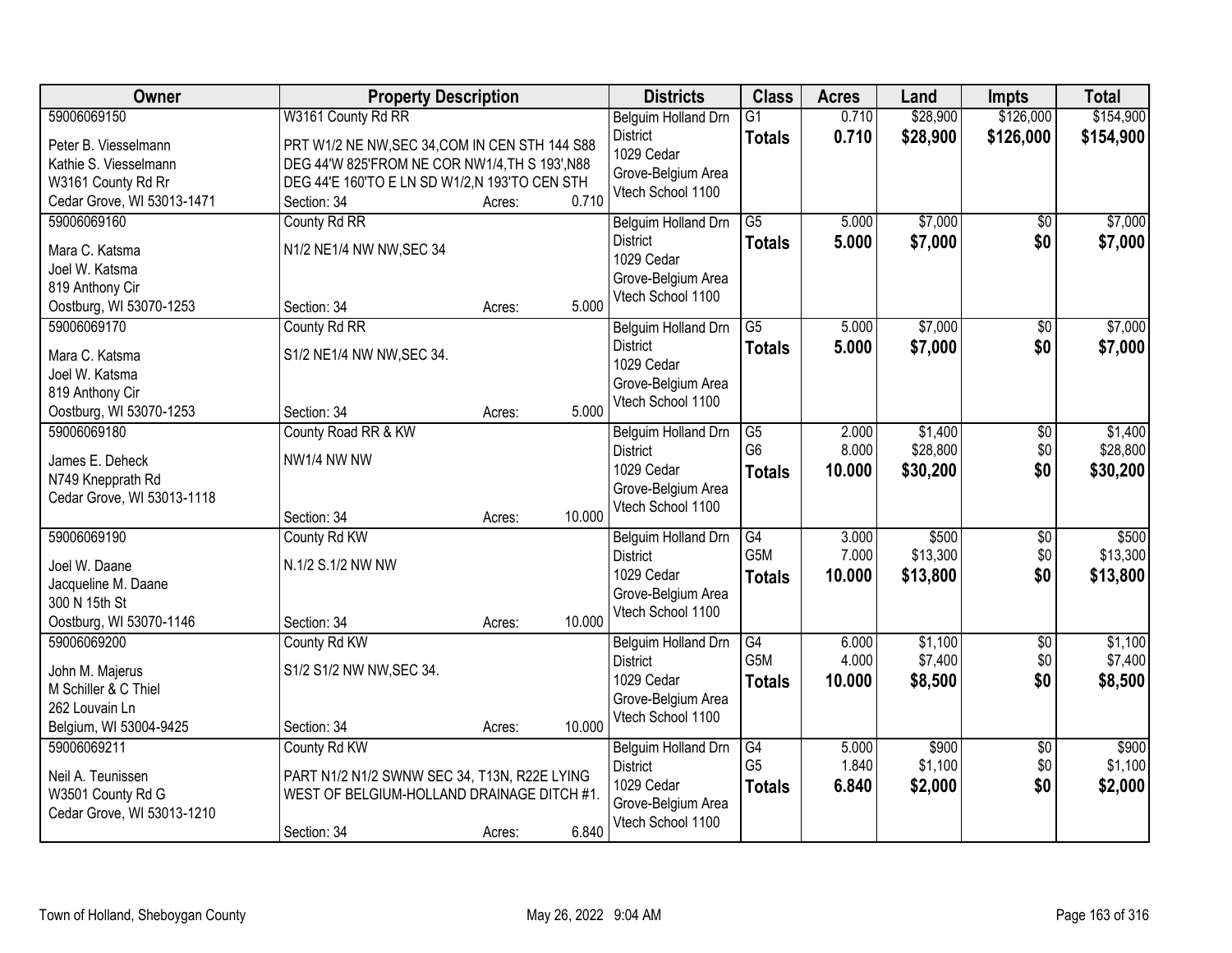| Owner                                                                                                          | <b>Property Description</b>                                                                                                                                | <b>Districts</b>                                                                                       | <b>Class</b>                                             | <b>Acres</b>                       | Land                                   | Impts                                        | <b>Total</b>                             |
|----------------------------------------------------------------------------------------------------------------|------------------------------------------------------------------------------------------------------------------------------------------------------------|--------------------------------------------------------------------------------------------------------|----------------------------------------------------------|------------------------------------|----------------------------------------|----------------------------------------------|------------------------------------------|
| 59006069221<br>Daane Recreation, LLC<br>300 N 15th St<br>Oostburg, WI 53070                                    | N349 County Rd KW<br>S1/2 N1/2 SWNW SEC 34, T13N, R22E, AND ALSO<br>THAT PART N1/2 N1/2 SWNW SD SEC 34 LYING EAST<br>OF BELGIUM-HOLLAND DRAINAGE DITCH #1. | Belguim Holland Drn<br><b>District</b><br>1029 Cedar<br>Grove-Belgium Area                             | G4<br>G <sub>5</sub><br>G7<br><b>Totals</b>              | 11.750<br>1.160<br>0.250<br>13.160 | \$2,100<br>\$700<br>\$4,900<br>\$7,700 | $\overline{50}$<br>\$0<br>\$1,200<br>\$1,200 | \$2,100<br>\$700<br>\$6,100<br>\$8,900   |
|                                                                                                                | 13.160<br>Section: 34<br>Acres:                                                                                                                            | Vtech School 1100                                                                                      |                                                          |                                    |                                        |                                              |                                          |
| 59006069230<br>Neil A. Teunissen<br>W3501 County Rd G<br>Cedar Grove, WI 53013-1210                            | County Rd KW<br>ALL THAT PRT OF S1/2 SW NW, SEC 34,LYING W OF<br>CEN OF BELGIUM-HOLLAND DRAINAGE DITCH #1.<br>14.250<br>Section: 34<br>Acres:              | <b>Belguim Holland Drn</b><br><b>District</b><br>1029 Cedar<br>Grove-Belgium Area<br>Vtech School 1100 | G4<br>G <sub>5</sub><br><b>Totals</b>                    | 13.750<br>0.500<br>14.250          | \$2,500<br>\$400<br>\$2,900            | $\overline{50}$<br>\$0<br>\$0                | \$2,500<br>\$400<br>\$2,900              |
| 59006069240<br>Daane Recreation, LLC<br>300 N 15th St<br>Oostburg, WI 53070                                    | County Rd KW<br>ALL THAT PRT OF S1/2 SW NW, SEC 34, LYING E OF<br>CEN OF BELGIUM-HOLLAND DRAINAGE DITCH #1.<br>5.750<br>Section: 34<br>Acres:              | Belguim Holland Drn<br><b>District</b><br>1029 Cedar<br>Grove-Belgium Area<br>Vtech School 1100        | $\overline{G1}$<br>G4<br>G <sub>5</sub><br><b>Totals</b> | 0.250<br>1.000<br>4.500<br>5.750   | \$4,900<br>\$200<br>\$4,800<br>\$9,900 | \$6,100<br>\$0<br>\$0<br>\$6,100             | \$11,000<br>\$200<br>\$4,800<br>\$16,000 |
| 59006069250<br>Huenink, Mark W & Mary E Huenink<br>Trust et al<br>N412 6 Mile Rd<br>Cedar Grove, WI 53013-1406 | County Rd RR<br>E1/2 SE NW, SEC 34.<br>20.000<br>Section: 34<br>Acres:                                                                                     | Belgium Holland Drn<br><b>District</b><br>1029 Cedar<br>Grove-Belgium Area<br>Vtech School 1100        | G4<br><b>Totals</b>                                      | 20.000<br>20.000                   | \$3,400<br>\$3,400                     | \$0<br>\$0                                   | \$3,400<br>\$3,400                       |
| 59006069260<br>Larry J. Prinsen<br>Mary E. Prinsen<br>916 Palmer Rd<br>Cedar Grove, WI 53013                   | County Rd RR<br>E 30 RDS OF W1/2 SE NW, SEC 34.<br>15.000<br>Section: 34<br>Acres:                                                                         | Belguim Holland Drn<br><b>District</b><br>1029 Cedar<br>Grove-Belgium Area<br>Vtech School 1100        | G4<br>W <sub>8</sub><br><b>Totals</b>                    | 3.000<br>12.000<br>15.000          | \$400<br>(\$48,000)<br>\$400           | $\overline{50}$<br>\$0<br>\$0                | \$400<br>\$0<br>\$400                    |
| 59006069270<br>Joel W. Daane<br>Jacqueline M. Daane<br>300 N 15th St<br>Oostburg, WI 53070-1146                | County Rd RR<br>THE W 165' OF SE NW.<br>5.000<br>Section: 34<br>Acres:                                                                                     | Belguim Holland Drn<br><b>District</b><br>1029 Cedar<br>Grove-Belgium Area<br>Vtech School 1100        | G5M<br><b>Totals</b>                                     | 5.000<br>5.000                     | \$10,000<br>\$10,000                   | $\overline{60}$<br>\$0                       | \$10,000<br>\$10,000                     |
| 59006069280<br>David P. Mueller<br>N275 Termaat Rd<br>Cedar Grove, WI 53013-1414                               | County Rd KW<br>E1/2 E1/2 NE SW, SEC 34.<br>10.000<br>Section: 34<br>Acres:                                                                                | Belgium Holland Drn<br><b>District</b><br>1029 Cedar<br>Grove-Belgium Area<br>Vtech School 1100        | G4<br><b>Totals</b>                                      | 10.000<br>10.000                   | \$1,800<br>\$1,800                     | $\overline{50}$<br>\$0                       | \$1,800<br>\$1,800                       |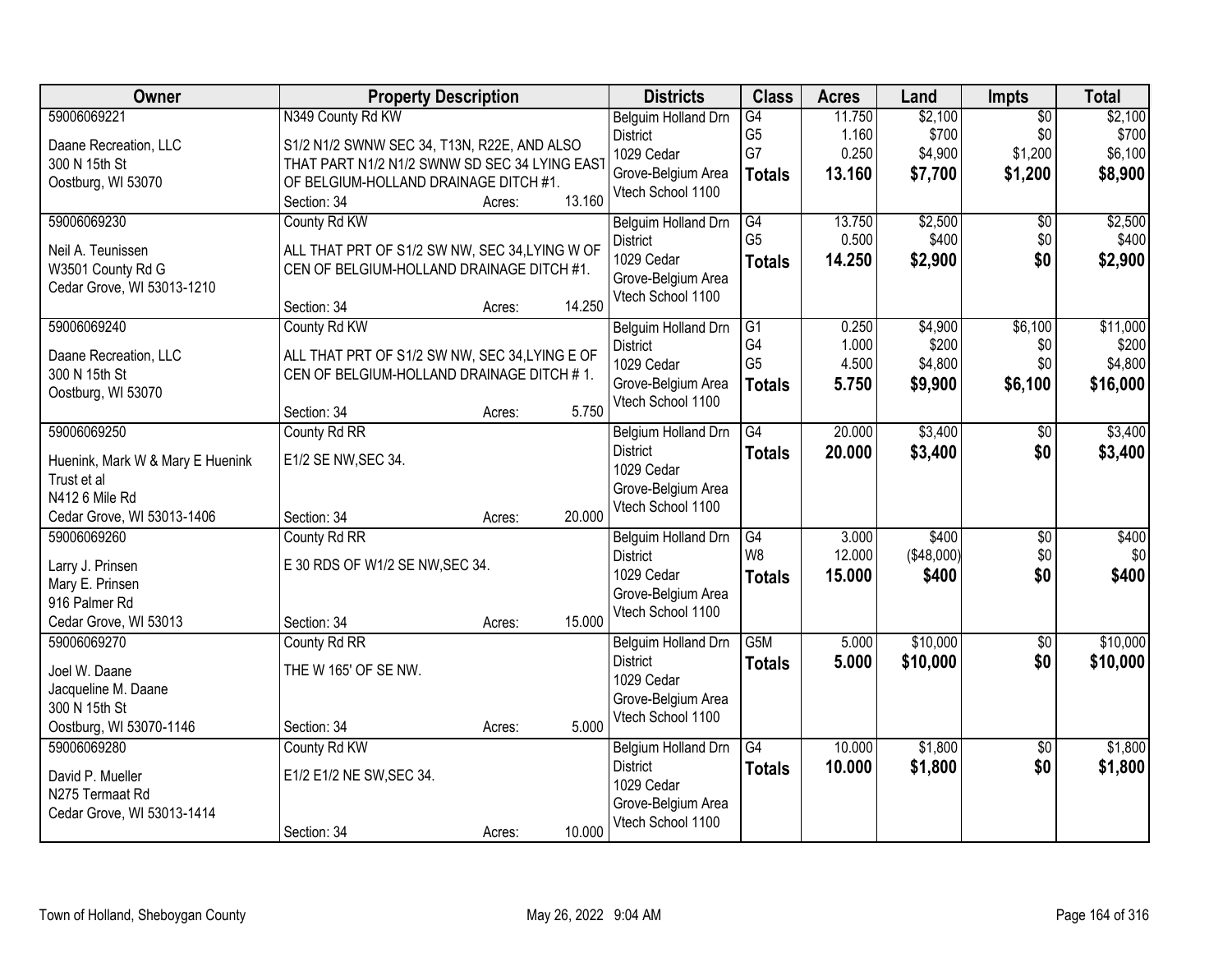| Owner                                   | <b>Property Description</b>                                                    |        |        | <b>Districts</b>                       | <b>Class</b>     | <b>Acres</b> | Land    | <b>Impts</b>    | <b>Total</b> |
|-----------------------------------------|--------------------------------------------------------------------------------|--------|--------|----------------------------------------|------------------|--------------|---------|-----------------|--------------|
| 59006069290                             | County Rd KW                                                                   |        |        | Belguim Holland Drn                    | G4               | 30.000       | \$5,400 | $\overline{50}$ | \$5,400      |
| Delores K Mueller Trust                 | <b>W.3/4 NE SW</b>                                                             |        |        | <b>District</b>                        | <b>Totals</b>    | 30.000       | \$5,400 | \$0             | \$5,400      |
| Delores K. Mueller                      |                                                                                |        |        | 1029 Cedar                             |                  |              |         |                 |              |
| W3166 County Rd K                       |                                                                                |        |        | Grove-Belgium Area                     |                  |              |         |                 |              |
| Cedar Grove, WI 53013-1479              | Section: 34                                                                    | Acres: | 30.000 | Vtech School 1100                      |                  |              |         |                 |              |
| 59006069300                             | County Rd KW                                                                   |        |        | Belguim Holland Drn                    | G4               | 5.750        | \$1,000 | $\overline{50}$ | \$1,000      |
| James W. Eischen                        | N.1/2 N.1/2 NW SW                                                              |        |        | <b>District</b>                        | G <sub>5</sub>   | 0.250        | \$200   | \$0             | \$200        |
| Mary E. Eischen                         |                                                                                |        |        | 1029 Cedar                             | G5M              | 4.000        | \$7,600 | \$0             | \$7,600      |
| W4690 County Rd Rr                      |                                                                                |        |        | Grove-Belgium Area                     | <b>Totals</b>    | 10.000       | \$8,800 | \$0             | \$8,800      |
| Random Lake, WI 53075-1302              | Section: 34                                                                    | Acres: | 10.000 | Vtech School 1100                      |                  |              |         |                 |              |
| 59006069310                             | County Rd KW                                                                   |        |        | Belguim Holland Drn                    | $\overline{G4}$  | 3.500        | \$600   | $\overline{50}$ | \$600        |
| Neil A. Teunissen                       | S1/2 N1/2 NW SW, SEC 34, EXC 3 AC M/L LYING E OF                               |        |        | <b>District</b>                        | G <sub>5</sub>   | 0.500        | \$400   | \$0             | \$400        |
| W3501 County Rd G                       | DRAINAGE DITCH.                                                                |        |        | 1029 Cedar                             | G <sub>5</sub> M | 3.000        | \$5,700 | \$0             | \$5,700      |
| Cedar Grove, WI 53013-1210              |                                                                                |        |        | Grove-Belgium Area                     | <b>Totals</b>    | 7.000        | \$6,700 | \$0             | \$6,700      |
|                                         | Section: 34                                                                    | Acres: | 7.000  | Vtech School 1100                      |                  |              |         |                 |              |
| 59006069320                             | County Rd KW                                                                   |        |        | Belguim Holland Drn                    | G4               | 13.000       | \$2,400 | $\sqrt[6]{3}$   | \$2,400      |
|                                         |                                                                                |        |        | <b>District</b>                        | G <sub>5</sub>   | 0.500        | \$400   | \$0             | \$400        |
| Neal M. Jacoby                          | S1/2 NW SW, SEC 34, EXC COM AT SE COR SD                                       |        |        | 1029 Cedar                             | <b>Totals</b>    | 13.500       | \$2,800 | \$0             | \$2,800      |
| Annette Jacoby<br>W3784 County Rd K     | S1/2, TH N 661'M/L, W 425'TO A DITCH, S ALG DITCH<br>661'M/L, TH E 439'TO BEG. |        |        | Grove-Belgium Area                     |                  |              |         |                 |              |
| Belgium, WI 53004-9401                  | Section: 34                                                                    | Acres: | 13.500 | Vtech School 1100                      |                  |              |         |                 |              |
| 59006069330                             | County Rd KW                                                                   |        |        | Belguim Holland Drn                    | $\overline{G4}$  | 9.000        | \$1,500 | $\overline{50}$ | \$1,500      |
|                                         |                                                                                |        |        | <b>District</b>                        | G <sub>5</sub>   | 0.500        | \$300   | \$0             | \$300        |
| Delores K Mueller Trust                 | PRT NW SW, SEC 34, COM AT SE COR SD1/4, TH W                                   |        |        | 1029 Cedar                             | <b>Totals</b>    | 9.500        | \$1,800 | \$0             | \$1,800      |
| Delores K. Mueller                      | 439'TO A DITCH, N ALONG SD DITCH TO N LINE OF S                                |        |        | Grove-Belgium Area                     |                  |              |         |                 |              |
| W3166 County Rd K                       | 3/4 OF NW SW, E TO E LINE SD1/4, TH S TO BEG.                                  |        |        | Vtech School 1100                      |                  |              |         |                 |              |
| Cedar Grove, WI 53013-1479              | Section: 34                                                                    | Acres: | 9.500  |                                        |                  |              |         |                 |              |
| 59006069340                             | County Rd K                                                                    |        |        | Belguim Holland Drn<br><b>District</b> | $\overline{G5}$  | 10.000       | \$5,000 | $\sqrt{$0}$     | \$5,000      |
| Noll, Roger L & Rita M Noll Trust et al | E.1/2 E.1/2 SW SW                                                              |        |        | 1029 Cedar                             | <b>Totals</b>    | 10.000       | \$5,000 | \$0             | \$5,000      |
| 2068 County Rd A                        |                                                                                |        |        | Grove-Belgium Area                     |                  |              |         |                 |              |
| Belgium, WI 53004-9604                  |                                                                                |        |        | Vtech School 1100                      |                  |              |         |                 |              |
|                                         | Section: 34                                                                    | Acres: | 10.000 |                                        |                  |              |         |                 |              |
| 59006069350                             | County Rd K                                                                    |        |        | Belguim Holland Drn                    | G4               | 9.500        | \$1,600 | $\overline{30}$ | \$1,600      |
| David P. Mueller                        | W1/2 E1/2 SW SW, SEC 34.                                                       |        |        | <b>District</b>                        | G <sub>5</sub>   | 0.500        | \$400   | \$0             | \$400        |
| N275 Termaat Rd                         |                                                                                |        |        | 1029 Cedar<br>Grove-Belgium Area       | <b>Totals</b>    | 10.000       | \$2,000 | \$0             | \$2,000      |
| Cedar Grove, WI 53013-1414              |                                                                                |        |        | Vtech School 1100                      |                  |              |         |                 |              |
|                                         | Section: 34                                                                    | Acres: | 10.000 |                                        |                  |              |         |                 |              |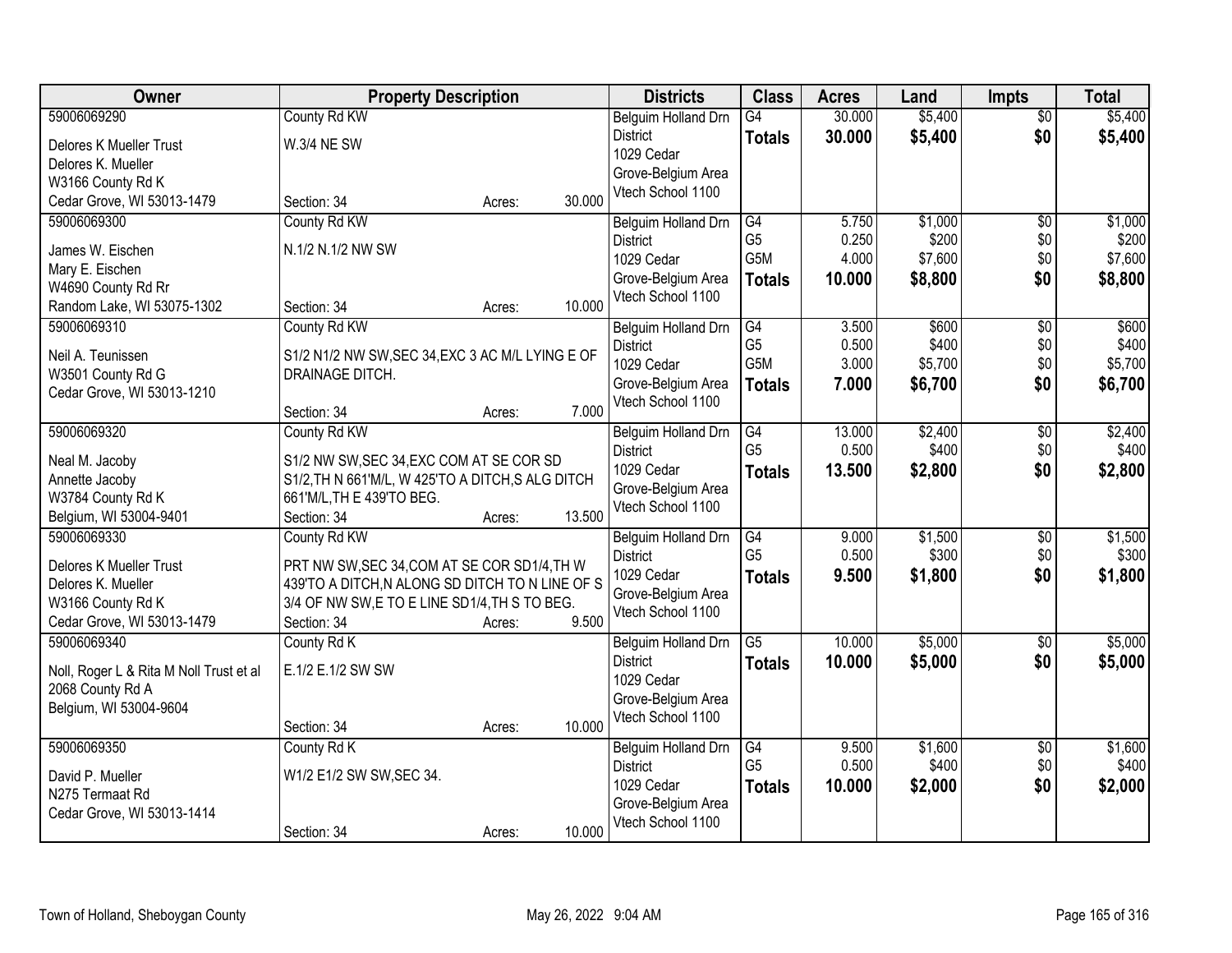| Owner                            |                                                 | <b>Property Description</b> |        | <b>Districts</b>                        | <b>Class</b>     | <b>Acres</b> | Land     | Impts           | <b>Total</b> |
|----------------------------------|-------------------------------------------------|-----------------------------|--------|-----------------------------------------|------------------|--------------|----------|-----------------|--------------|
| 59006069360                      | County Rd K                                     |                             |        | Belguim Holland Drn                     | G4               | 9.500        | \$1,600  | $\overline{50}$ | \$1,600      |
| Neal M. Jacoby                   | E1/2 W1/2 SW SW, SEC 34.                        |                             |        | <b>District</b>                         | G <sub>5</sub>   | 0.500        | \$400    | \$0             | \$400        |
| Annette Jacoby                   |                                                 |                             |        | 1029 Cedar                              | <b>Totals</b>    | 10.000       | \$2,000  | \$0             | \$2,000      |
| W3784 County Rd K                |                                                 |                             |        | Grove-Belgium Area                      |                  |              |          |                 |              |
| Belgium, WI 53004-9401           | Section: 34                                     | Acres:                      | 10.000 | Vtech School 1100                       |                  |              |          |                 |              |
| 59006069370                      | County Road K & Kw                              |                             |        | Belguim Holland Drn                     | G4               | 10.000       | \$1,800  | \$0             | \$1,800      |
| Neal M. Jacoby et al             | W1/2 W1/2 SW SW, SEC 34.                        |                             |        | <b>District</b>                         | <b>Totals</b>    | 10.000       | \$1,800  | \$0             | \$1,800      |
| W3784 County Rd K                |                                                 |                             |        | 1029 Cedar                              |                  |              |          |                 |              |
| Belgium, WI 53004-9401           |                                                 |                             |        | Grove-Belgium Area<br>Vtech School 1100 |                  |              |          |                 |              |
|                                  | Section: 34                                     | Acres:                      | 10.000 |                                         |                  |              |          |                 |              |
| 59006069381                      | County Rd K                                     |                             |        | Belgium Holland Drn                     | $\overline{G4}$  | 6.996        | \$1,300  | $\overline{50}$ | \$1,300      |
| David P. Mueller                 | E1/2 E1/2 SE SW, SEC 34, EXC THE S 394.5'       |                             |        | <b>District</b>                         | <b>Totals</b>    | 6.996        | \$1,300  | \$0             | \$1,300      |
| N275 Termaat Rd                  |                                                 |                             |        | 1029 Cedar                              |                  |              |          |                 |              |
| Cedar Grove, WI 53013-1414       |                                                 |                             |        | Grove-Belgium Area                      |                  |              |          |                 |              |
|                                  | Section: 34                                     | Acres:                      | 6.996  | Vtech School 1100                       |                  |              |          |                 |              |
| 59006069390                      | W3166 County Rd K                               |                             |        | Belguim Holland Drn                     | G1               | 2.000        | \$38,000 | \$243,200       | \$281,200    |
| Delores K Mueller Trust          | W3/4 SE SW, SEC 34.                             |                             |        | <b>District</b>                         | G4               | 27.000       | \$4,800  | \$0             | \$4,800      |
| Delores K. Mueller               |                                                 |                             |        | 1029 Cedar                              | G <sub>5</sub>   | 1.000        | \$500    | \$0             | \$500        |
| W3166 County Rd K                |                                                 |                             |        | Grove-Belgium Area                      | <b>Totals</b>    | 30.000       | \$43,300 | \$243,200       | \$286,500    |
| Cedar Grove, WI 53013-1479       | Section: 34                                     | Acres:                      | 30.000 | Vtech School 1100                       |                  |              |          |                 |              |
| 59006069392                      | W3124 County Rd K                               |                             |        | Belgium Holland Drn                     | $\overline{G1}$  | 1.570        | \$47,300 | \$200,300       | \$247,600    |
| James G. Feyereisen              | LOT 1 CSM V14 P 22-23 & ALSO INC BEG AT S 1/4   |                             |        | <b>District</b>                         | G4               | 1.354        | \$200    | \$0             | \$200        |
| Lisa M. Feyereisen               | COR OF SEC 34 TH N89-28-02W 109.96 TH N0-54-37E |                             |        | 1029 Cedar                              | G <sub>5</sub>   | 0.080        | \$100    | \$0             | \$100        |
| W3124 County Rd K                | 308' TH N89-28-02W 221.5' N0-54-37E 86.5' TH    |                             |        | Grove-Belgium Area                      | <b>Totals</b>    | 3.004        | \$47,600 | \$200,300       | \$247,900    |
| Cedar Grove, WI 53013-1479       | Section: 34                                     | Acres:                      | 3.004  | Vtech School 1100                       |                  |              |          |                 |              |
| 59006069400                      | County Rd K                                     |                             |        | Belgium Holland Drn                     | $\overline{G4}$  | 4.000        | \$700    | $\overline{50}$ | \$700        |
| Huenink, Mark W & Mary E Huenink | N1/2 N1/2 N1/2 NE SE, SEC 34                    |                             |        | <b>District</b>                         | G <sub>5</sub> M | 1.000        | \$1,900  | \$0             | \$1,900      |
| Trust et al                      |                                                 |                             |        | 1029 Cedar                              | <b>Totals</b>    | 5.000        | \$2,600  | \$0             | \$2,600      |
| N412 6 Mile Rd                   |                                                 |                             |        | Grove-Belgium Area                      |                  |              |          |                 |              |
| Cedar Grove, WI 53013-1406       | Section: 34                                     | Acres:                      | 5.000  | Vtech School 1100                       |                  |              |          |                 |              |
| 59006069410                      | County Rd K                                     |                             |        | Belgium Holland Drn                     | $\overline{G5}$  | 2.500        | \$1,800  | $\overline{50}$ | \$1,800      |
| <b>Terry Prinsen</b>             | S1/2 N1/2 N1/2 NE SE, SEC 34                    |                             |        | <b>District</b>                         | G <sub>6</sub>   | 2.500        | \$9,000  | \$0             | \$9,000      |
| W3995 Dekker Rd                  |                                                 |                             |        | 1029 Cedar                              | <b>Totals</b>    | 5.000        | \$10,800 | \$0             | \$10,800     |
| Waldo, WI 53093-1704             |                                                 |                             |        | Grove-Belgium Area                      |                  |              |          |                 |              |
|                                  | Section: 34                                     | Acres:                      | 5.000  | Vtech School 1100                       |                  |              |          |                 |              |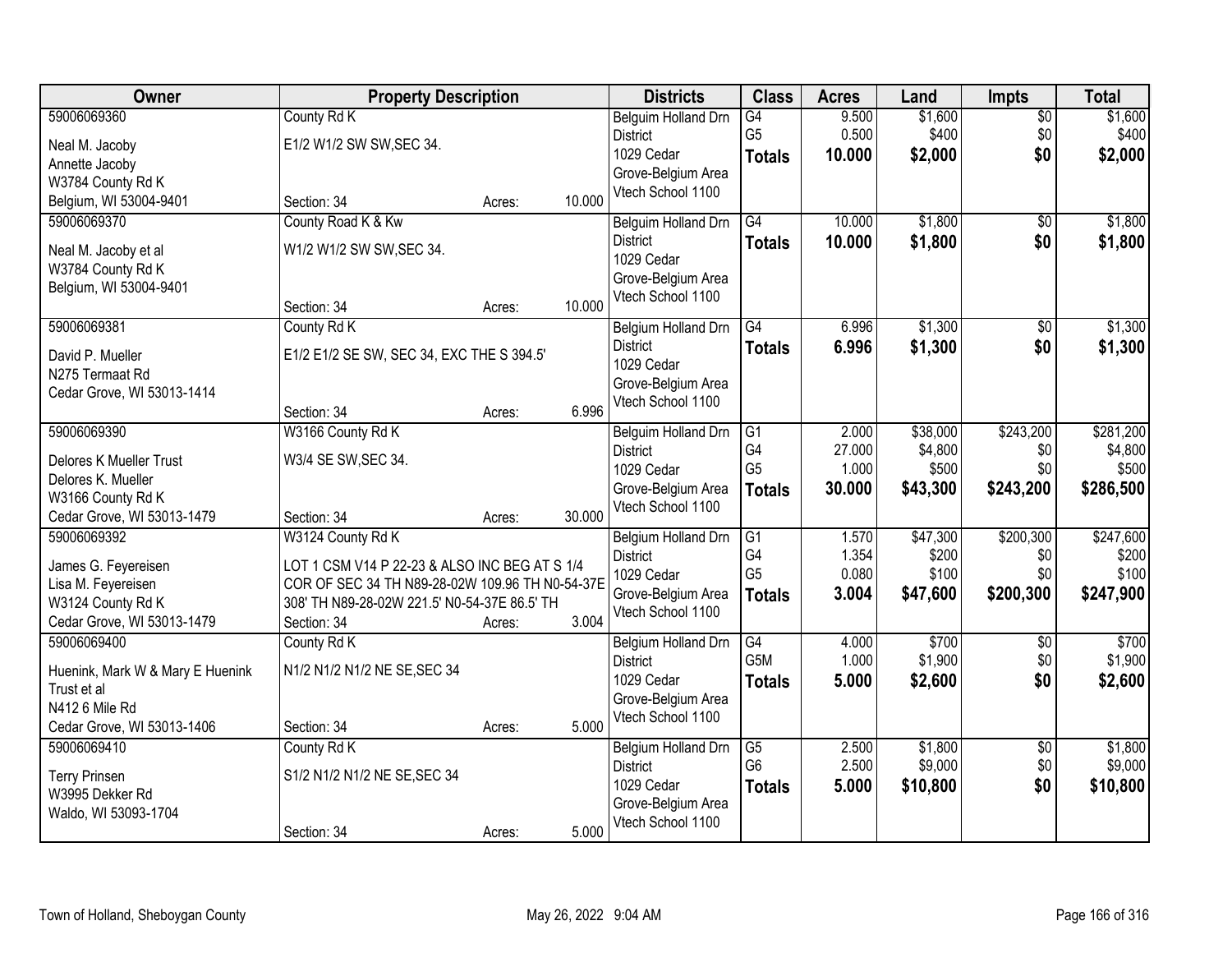| <b>Owner</b>                                                                      | <b>Property Description</b>                                                                                                   |        |        | <b>Districts</b>                                                                                | <b>Class</b>                                              | <b>Acres</b>                      | Land                                   | Impts                                | <b>Total</b>                           |
|-----------------------------------------------------------------------------------|-------------------------------------------------------------------------------------------------------------------------------|--------|--------|-------------------------------------------------------------------------------------------------|-----------------------------------------------------------|-----------------------------------|----------------------------------------|--------------------------------------|----------------------------------------|
| 59006069420<br>Michael J. Prinsen<br>N672 Palmer Rd<br>Cedar Grove, WI 53013-1285 | County Rd K<br>N1/2 E1/2 S1/2 NE SE, SEC 34                                                                                   |        |        | Belgium Holland Drn<br><b>District</b><br>1029 Cedar<br>Grove-Belgium Area<br>Vtech School 1100 | $\overline{G5}$<br>G <sub>6</sub><br><b>Totals</b>        | 2.500<br>2.500<br>5.000           | \$1,800<br>\$7,200<br>\$9,000          | $\overline{50}$<br>\$0<br>\$0        | \$1,800<br>\$7,200<br>\$9,000          |
|                                                                                   | Section: 34                                                                                                                   | Acres: | 5.000  |                                                                                                 |                                                           |                                   |                                        |                                      |                                        |
| 59006069430<br><b>Terry Prinsen</b><br>W3995 Dekker Rd<br>Waldo, WI 53093-1704    | County Rd K<br>THE N1/2 OF W1/2 OF S1/2 OF NE SE, SEC 34, ALSO<br>S1/2 N1/2 NE SE.<br>Section: 34                             | Acres: | 15.000 | Belgium Holland Drn<br><b>District</b><br>1029 Cedar<br>Grove-Belgium Area<br>Vtech School 1100 | G5<br>G <sub>5</sub> M<br><b>Totals</b>                   | 11.000<br>4.000<br>15.000         | \$7,700<br>\$7,600<br>\$15,300         | $\overline{60}$<br>\$0<br>\$0        | \$7,700<br>\$7,600<br>\$15,300         |
| 59006069440<br><b>Terry Prinsen</b><br>W3995 Dekker Rd<br>Waldo, WI 53093-1704    | County Rd K<br>THE S1/2 OF W1/2 OF S1/2 OF NE SE, EXCEPT THE S<br>1 RD THEREOF.<br>Section: 34                                | Acres: | 4.750  | Belgium Holland Drn<br><b>District</b><br>1029 Cedar<br>Grove-Belgium Area<br>Vtech School 1100 | $\overline{G5}$<br>G <sub>6</sub><br><b>Totals</b>        | 2.250<br>2.500<br>4.750           | \$1,600<br>\$9,000<br>\$10,600         | $\overline{50}$<br>\$0<br>\$0        | \$1,600<br>\$9,000<br>\$10,600         |
| 59006069450<br>Michael J. Prinsen<br>N672 Palmer Rd<br>Cedar Grove, WI 53013-1285 | County Rd K<br>THE S1/2 OF E1/2 OF S1/2 OF NE SE & THE S 1 RD<br>OF THE S1/2 OF W1/2 OF S1/2 OF NE SE, SEC 34.<br>Section: 34 | Acres: | 5.250  | Belgium Holland Drn<br><b>District</b><br>1029 Cedar<br>Grove-Belgium Area<br>Vtech School 1100 | G4<br>G <sub>5</sub><br>G <sub>5</sub> M<br><b>Totals</b> | 3.750<br>0.250<br>1.250<br>5.250  | \$700<br>\$200<br>\$2,400<br>\$3,300   | \$0<br>\$0<br>\$0<br>\$0             | \$700<br>\$200<br>\$2,400<br>\$3,300   |
| 59006069460<br>David P. Mueller<br>N275 Termaat Rd<br>Cedar Grove, WI 53013-1414  | County Rd K<br>E1/2 E1/2 NW SE, SEC 34.<br>Section: 34                                                                        | Acres: | 10.000 | Belgium Holland Drn<br><b>District</b><br>1029 Cedar<br>Grove-Belgium Area<br>Vtech School 1100 | $\overline{G6}$<br><b>Totals</b>                          | 10.000<br>10.000                  | \$20,000<br>\$20,000                   | $\overline{50}$<br>\$0               | \$20,000<br>\$20,000                   |
| 59006069470<br>David P. Mueller<br>N275 Termaat Rd<br>Cedar Grove, WI 53013-1414  | County Rd K<br>W3/4 NW SE, SEC 34.<br>Section: 34                                                                             | Acres: | 30.000 | Belgium Holland Drn<br><b>District</b><br>1029 Cedar<br>Grove-Belgium Area<br>Vtech School 1100 | $\overline{G4}$<br><b>Totals</b>                          | 30.000<br>30.000                  | \$5,400<br>\$5,400                     | $\overline{60}$<br>\$0               | \$5,400<br>\$5,400                     |
| 59006069480<br>David P. Mueller<br>N275 Termaat Rd<br>Cedar Grove, WI 53013-1414  | County Rd K<br>E1/2 E1/2 SW SE, SEC 34.<br>Section: 34                                                                        | Acres: | 10.000 | Belgium Holland Drn<br><b>District</b><br>1029 Cedar<br>Grove-Belgium Area<br>Vtech School 1100 | G4<br>G <sub>5</sub><br>G <sub>5</sub> M<br><b>Totals</b> | 6.500<br>0.500<br>3.000<br>10.000 | \$1,200<br>\$400<br>\$5,700<br>\$7,300 | $\overline{50}$<br>\$0<br>\$0<br>\$0 | \$1,200<br>\$400<br>\$5,700<br>\$7,300 |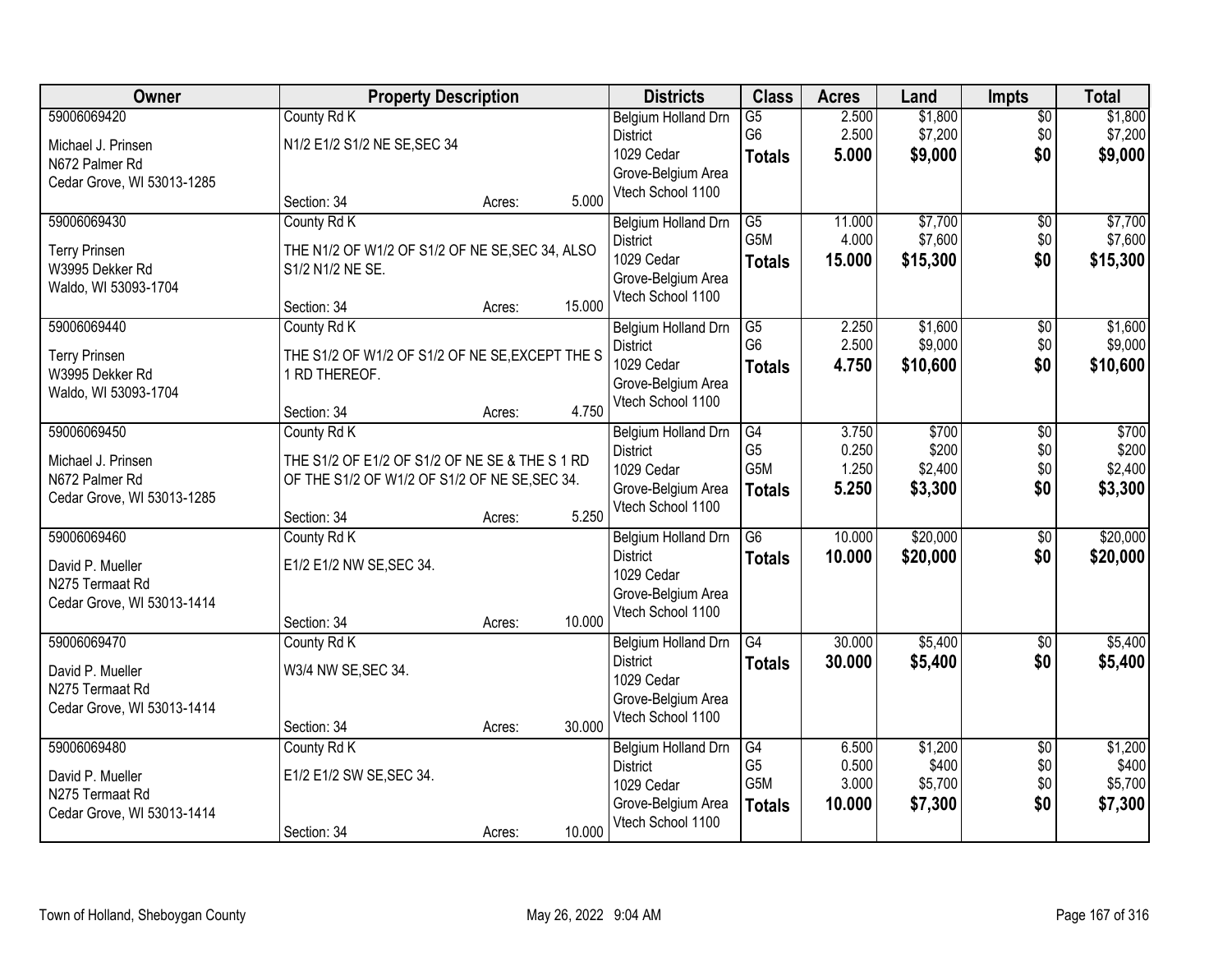| Owner                                                                                                   | <b>Property Description</b>                                                                         |        |        | <b>Districts</b>                        | <b>Class</b>     | <b>Acres</b> | Land     | <b>Impts</b>    | <b>Total</b> |
|---------------------------------------------------------------------------------------------------------|-----------------------------------------------------------------------------------------------------|--------|--------|-----------------------------------------|------------------|--------------|----------|-----------------|--------------|
| 59006069490                                                                                             | W3090 County Rd K                                                                                   |        |        | Belgium Holland Drn                     | $\overline{G1}$  | 2.000        | \$38,000 | \$156,200       | \$194,200    |
| David P. Mueller                                                                                        | W3/4 SW SE, SEC 34.                                                                                 |        |        | <b>District</b>                         | G4               | 28.000       | \$5,100  | \$0             | \$5,100      |
| N275 Termaat Rd                                                                                         |                                                                                                     |        |        | 1029 Cedar                              | <b>Totals</b>    | 30.000       | \$43,100 | \$156,200       | \$199,300    |
| Cedar Grove, WI 53013-1414                                                                              |                                                                                                     |        |        | Grove-Belgium Area                      |                  |              |          |                 |              |
|                                                                                                         | Section: 34                                                                                         | Acres: | 30.000 | Vtech School 1100                       |                  |              |          |                 |              |
| 59006069501                                                                                             | County Rd K                                                                                         |        |        | Belgium Holland Drn                     | G4               | 29.390       | \$5,300  | \$0             | \$5,300      |
| David J. Demaster                                                                                       | LOT 1 CSM V22 P 272-273 #1816373 - PRT SE                                                           |        |        | <b>District</b>                         | G <sub>5</sub>   | 0.500        | \$300    | \$0             | \$300        |
| W2526 County Rd K                                                                                       | SE, SEC 34                                                                                          |        |        | 1029 Cedar                              | <b>Totals</b>    | 29.890       | \$5,600  | \$0             | \$5,600      |
| Cedar Grove, WI 53013-1480                                                                              |                                                                                                     |        |        | Grove-Belgium Area                      |                  |              |          |                 |              |
|                                                                                                         | Section: 34                                                                                         | Acres: | 29.890 | Vtech School 1100                       |                  |              |          |                 |              |
| 59006069502                                                                                             | County Rd K                                                                                         |        |        | Belgium Holland Drn                     | $\overline{G4}$  | 31.420       | \$5,400  | $\overline{50}$ | \$5,400      |
| James M. Rychtik                                                                                        | LOT 2 CSM V22 P 272-273 # 1816373 - PRT SE                                                          |        |        | <b>District</b>                         | G <sub>5</sub> M | 3.750        | \$7,200  | \$0             | \$7,200      |
| 1750 Cedar Beach Rd                                                                                     | SE, SEC 34 & SW & SE SW SEC 35 & ALSO PRT SW                                                        |        |        | 1029 Cedar                              | <b>Totals</b>    | 35.170       | \$12,600 | \$0             | \$12,600     |
| Belgium, WI 53004                                                                                       | SW, SD SEC 35, BEG AT SW COR SD SEC 35, TH N00                                                      |        |        | Grove-Belgium Area                      |                  |              |          |                 |              |
|                                                                                                         | Section: 34                                                                                         | Acres: | 35.170 | Vtech School 1100                       |                  |              |          |                 |              |
| 59006069530                                                                                             |                                                                                                     |        |        | 1029 Cedar                              | $\overline{X2}$  | 0.080        | \$0      | $\overline{50}$ | \$0          |
|                                                                                                         |                                                                                                     |        |        | Grove-Belgium Area                      | <b>Totals</b>    | 0.080        | \$0      | \$0             | \$0          |
| State of Wisconsin Dept of Transportatic PRT OF NE NE, SEC 35, COM 688.87'W OF NE COR OF<br>PO Box 3670 |                                                                                                     |        |        | Vtech School 1100                       |                  |              |          |                 |              |
| Green Bay, WI 54303-0670                                                                                | SD SEC, TH W 144.37', S 82.5', E 144.37', TH N 82.5'TO<br>BEG, SUBJ TO HWY CONV AS REC IN VOL 726 P |        |        |                                         |                  |              |          |                 |              |
|                                                                                                         | Section: 35                                                                                         | Acres: | 0.080  |                                         |                  |              |          |                 |              |
| 59006069541                                                                                             | W2587 County Rd RR                                                                                  |        |        | 1029 Cedar                              | $\overline{G1}$  | 1.690        | \$49,400 | \$101,600       | \$151,000    |
|                                                                                                         |                                                                                                     |        |        | Grove-Belgium Area                      | G <sub>5</sub>   | 0.500        | \$1,200  | \$0             | \$1,200      |
| Brian D. Knight Sr                                                                                      | PARCEL A,CSM V13 P 131 - PRT N1/2 NE1/4,SEC                                                         |        |        | Vtech School 1100                       | <b>Totals</b>    | 2.190        | \$50,600 | \$101,600       | \$152,200    |
| Kelly M. Rusch                                                                                          | 35, COM 1340.64' W & S0 DEG 29'E 58.13'FROM NE                                                      |        |        |                                         |                  |              |          |                 |              |
| W2587 County Rd Rr                                                                                      | COR, SD SEC, TH S89 DEG 52'54"E 358.76', S 266.12', W                                               |        |        |                                         |                  |              |          |                 |              |
| Cedar Grove, WI 53013-1475                                                                              | Section: 35                                                                                         | Acres: | 2.190  |                                         |                  |              |          |                 |              |
| 59006069550                                                                                             | County Rd Lll                                                                                       |        |        | 1029 Cedar                              | $\overline{G4}$  | 10.560       | \$1,800  | $\sqrt{6}$      | \$1,800      |
| Patti Lynn Hinze et al                                                                                  | PRT NE NE, SEC 35, COM S0 DEG 44'34"W 154.5"                                                        |        |        | Grove-Belgium Area<br>Vtech School 1100 | <b>Totals</b>    | 10.560       | \$1,800  | \$0             | \$1,800      |
| 846 S Main St                                                                                           | FROM NE COR SD1/4, TH N89 DEG 33'26"W 176.88' &                                                     |        |        |                                         |                  |              |          |                 |              |
| Cedar Grove, WI 53013-1301                                                                              | S0 DEG 26'34"W 170.5'TO PNT OF BEG, TH S89 DEG                                                      |        |        |                                         |                  |              |          |                 |              |
|                                                                                                         | Section: 35                                                                                         | Acres: | 10.560 |                                         |                  |              |          |                 |              |
| 59006069561                                                                                             | N384 County Rd LL                                                                                   |        |        | 1029 Cedar                              | $\overline{G2}$  | 1.760        | \$55,000 | \$286,000       | \$341,000    |
| Michael J. Deppiesse                                                                                    | A-20079 - PRT NE & SE OF NE1/4, SEC 35, COM S0                                                      |        |        | Grove-Belgium Area                      | <b>Totals</b>    | 1.760        | \$55,000 | \$286,000       | \$341,000    |
| Pamela M. Deppiesse                                                                                     | DEG 34' 59"W 1127.42'& S78 DEG 24' 43"W                                                             |        |        | Vtech School 1100                       |                  |              |          |                 |              |
| N384 County Rd Ll                                                                                       | 73.42'FROM NE COR SD SEC, TH CONT S78 DEG                                                           |        |        |                                         |                  |              |          |                 |              |
| Cedar Grove, WI 53013-1419                                                                              | Section: 35                                                                                         | Acres: | 1.760  |                                         |                  |              |          |                 |              |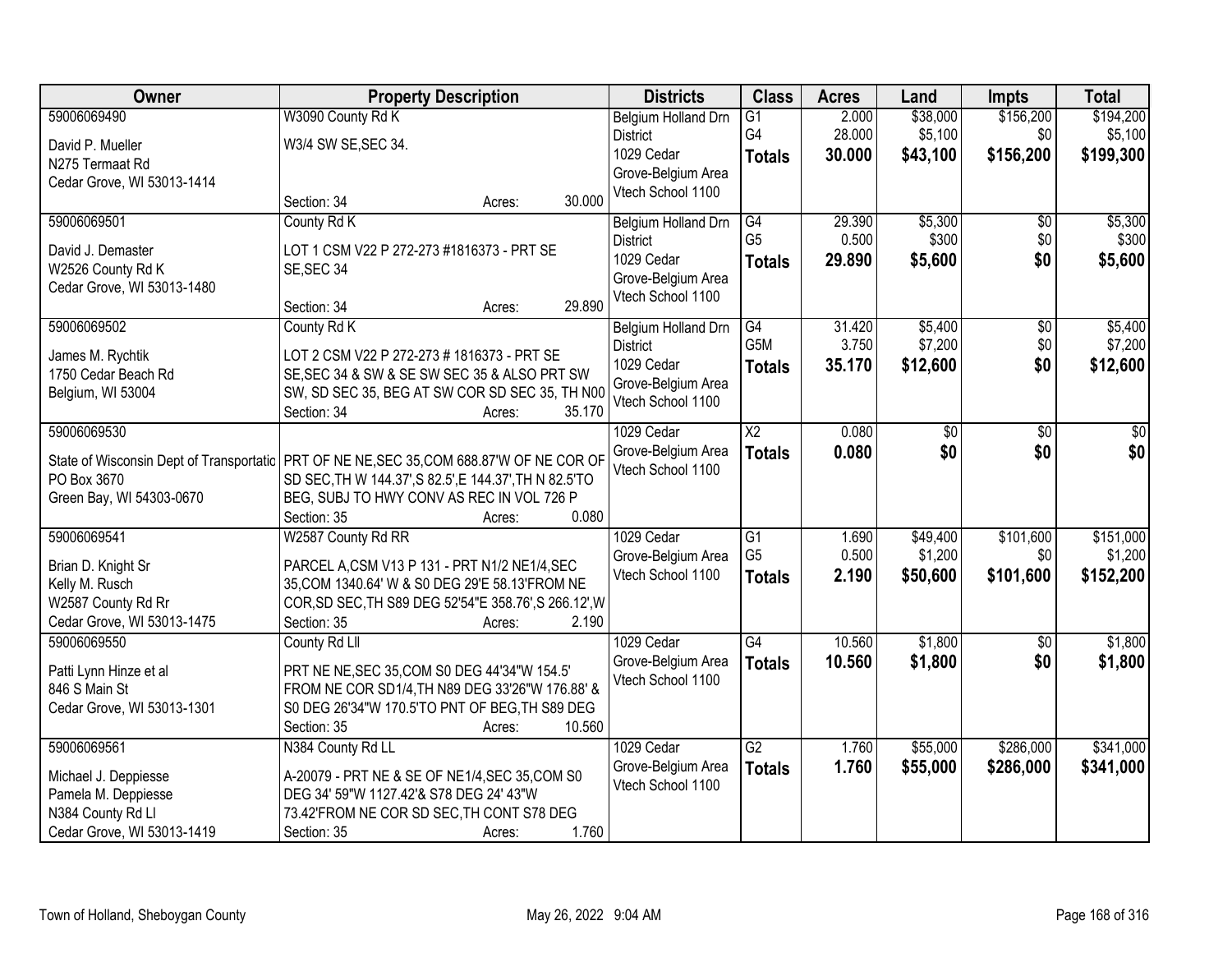| Owner                                                                                 | <b>Property Description</b>                                                                                                                                                                                 | <b>Districts</b>                                      | <b>Class</b>                     | <b>Acres</b>   | Land                 | Impts                  | <b>Total</b>           |
|---------------------------------------------------------------------------------------|-------------------------------------------------------------------------------------------------------------------------------------------------------------------------------------------------------------|-------------------------------------------------------|----------------------------------|----------------|----------------------|------------------------|------------------------|
| 59006069570                                                                           | County Rd RR                                                                                                                                                                                                | 1029 Cedar                                            | G4                               | 10.140         | \$1,800              | $\overline{50}$        | \$1,800                |
| David P. Mueller<br>N275 Termaat Rd<br>Cedar Grove, WI 53013-1414                     | ALL THAT PRT NW NE, SEC 35, LYING E & S OF<br>TMER&L RR CO R/W, EXC THE N 5.43 AC THEREOF.                                                                                                                  | Grove-Belgium Area<br>Vtech School 1100               | <b>Totals</b>                    | 10.140         | \$1,800              | \$0                    | \$1,800                |
|                                                                                       | 10.140<br>Section: 35<br>Acres:                                                                                                                                                                             |                                                       |                                  |                |                      |                        |                        |
| 59006069581                                                                           | W2687 County Rd RR                                                                                                                                                                                          | 1029 Cedar                                            | $\overline{G1}$                  | 6.910          | \$78,700             | \$101,300              | \$180,000              |
| Harvey M. Norman<br>Renee L. Norman<br>W2687 County Rd Rr                             | LOT 1 CSM V24 P137-138 #1882870 - PRT NW<br>NE, SEC 35                                                                                                                                                      | Grove-Belgium Area<br>Vtech School 1100               | <b>Totals</b>                    | 6.910          | \$78,700             | \$101,300              | \$180,000              |
| Cedar Grove, WI 53013-1488                                                            | 6.910<br>Section: 35<br>Acres:                                                                                                                                                                              |                                                       |                                  |                |                      |                        |                        |
| 59006069582                                                                           | N457 Termaat Rd                                                                                                                                                                                             | 1029 Cedar                                            | $\overline{G1}$                  | 3.540          | \$67,200             | \$199,300              | \$266,500              |
| Katie Dlapa<br>N457 Termaat Rd<br>Cedar Grove, WI 53013-1416                          | LOT 2 CSM V24 P137-138 #1882870 - PRT NW<br>NE, SEC 35                                                                                                                                                      | Grove-Belgium Area<br>Vtech School 1100               | <b>Totals</b>                    | 3.540          | \$67,200             | \$199,300              | \$266,500              |
|                                                                                       | 3.540<br>Section: 35<br>Acres:                                                                                                                                                                              |                                                       |                                  |                |                      |                        |                        |
| 59006069583                                                                           | N439 Termaat Rd                                                                                                                                                                                             | 1029 Cedar                                            | $\overline{G1}$                  | 3.190          | \$65,800             | \$270,000              | \$335,800              |
| Robert J. Newkirk<br>Kari M. Newkirk<br>N439 Termaat Rd                               | LOT 3 CSM V24 P137-138 #1882870 - PRT NW<br>NE, SEC 35                                                                                                                                                      | Grove-Belgium Area<br>Vtech School 1100               | <b>Totals</b>                    | 3.190          | \$65,800             | \$270,000              | \$335,800              |
| Cedar Grove, WI 53013-1416                                                            | 3.190<br>Section: 35<br>Acres:                                                                                                                                                                              |                                                       |                                  |                |                      |                        |                        |
| 59006069590<br>Michael Aaron Crist<br>N397 Ter Maat Rd<br>Cedar Grove, WI 53013       | N397 Termaat Rd<br>(ERROR DEED) PRT NW NE & SW NE, SEC 35, COM<br>691.22'N OF CEN, SD SEC, TH CONT N 1007.83', S86<br>DEG E 442', S25 DEG 10'20"W 372.61' N89 DEG 28'40"E<br>Section: 35<br>5.160<br>Acres: | 1029 Cedar<br>Grove-Belgium Area<br>Vtech School 1100 | $\overline{G1}$<br><b>Totals</b> | 5.160<br>5.160 | \$67,600<br>\$67,600 | \$147,800<br>\$147,800 | \$215,400<br>\$215,400 |
| 59006069600                                                                           | W2603 County Rd RR                                                                                                                                                                                          | 1029 Cedar                                            | $\overline{G1}$                  | 4.590          | \$71,400             | \$127,300              | \$198,700              |
| Jesse M. Rulli<br>W2603 County Rd Rr<br>Cedar Grove, WI 53013-1488                    | PRT NW NE, SEC 35, COM IN S LN STH 144 AT ITS<br>INTER WITH E LN NW NE, TH S0 DEG 29'E 564.82', W<br>529.29'TO E R/W LN TMER&L RR, NE ON SD R/W TO S<br>4.590<br>Section: 35<br>Acres:                      | Grove-Belgium Area<br>Vtech School 1100               | <b>Totals</b>                    | 4.590          | \$71,400             | \$127,300              | \$198,700              |
| 59006069610<br>Wis Electric Power Co<br>231 W Michigan St<br>Milwaukee, WI 53203-2918 | PRT NW NE, SEC 35, COM AT INTER OF STH 144 &<br>ELY R/W LN OF C&NWRR, TH SWLY ALG SD LN TO A<br>PNT 200'S OF & PAR WITH STH 144, W 16.5', NWLY TO<br>0.070<br>Section: 35<br>Acres:                         | 1029 Cedar<br>Grove-Belgium Area<br>Vtech School 1100 | $\overline{X4}$<br><b>Totals</b> | 0.070<br>0.070 | $\sqrt{50}$<br>\$0   | $\overline{50}$<br>\$0 | $\overline{50}$<br>\$0 |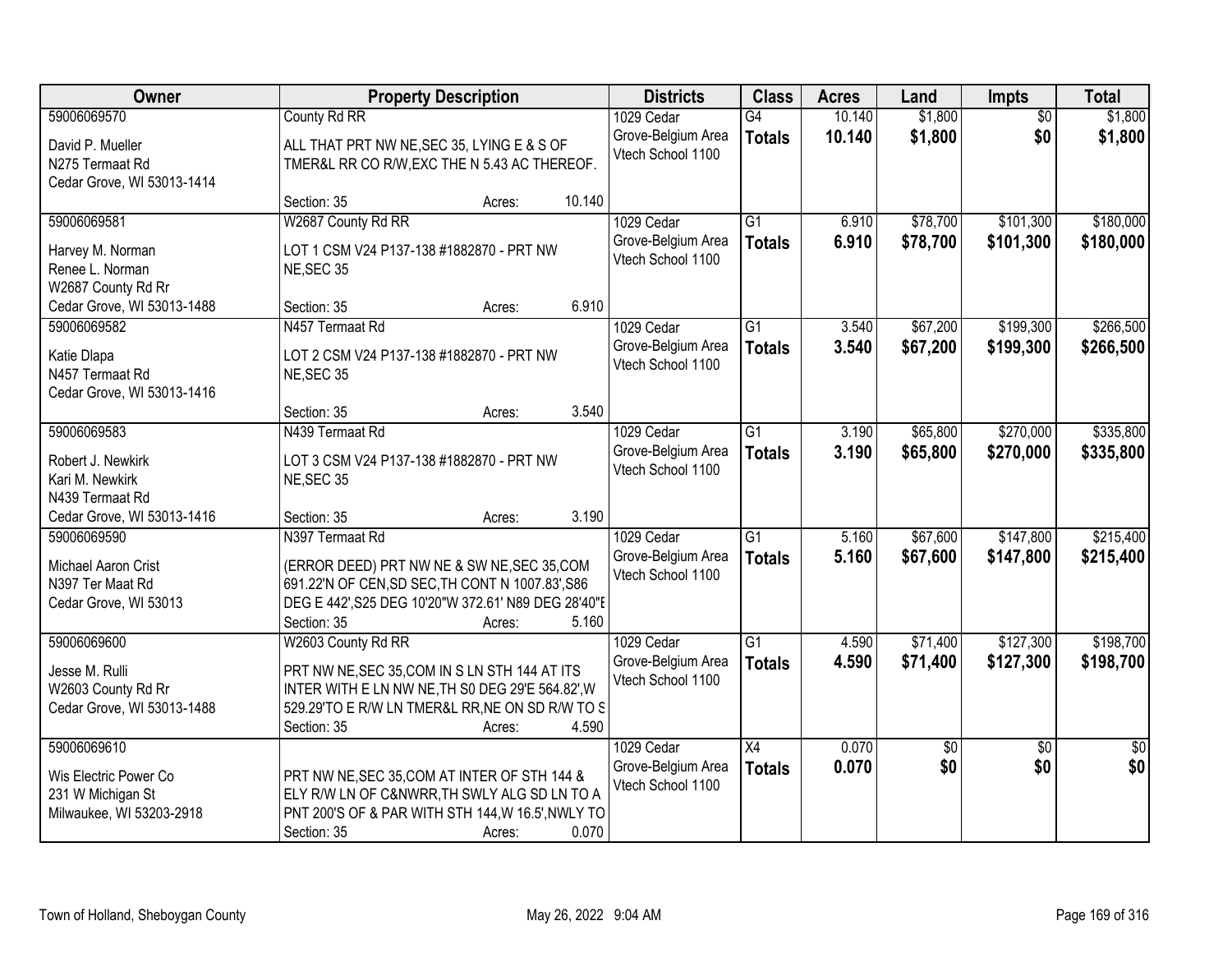| <b>Owner</b>                       | <b>Property Description</b>                      |        | <b>Districts</b>           | <b>Class</b>    | <b>Acres</b> | Land        | <b>Impts</b>    | <b>Total</b> |
|------------------------------------|--------------------------------------------------|--------|----------------------------|-----------------|--------------|-------------|-----------------|--------------|
| 59006069620                        | Termaat Rd                                       |        | 1029 Cedar                 | $\overline{G4}$ | 35.210       | \$6,200     | $\overline{50}$ | \$6,200      |
| David P. Mueller                   | ALL THAT PRT SW NE, SEC 35, LYING E OF ELY R/W   |        | Grove-Belgium Area         | <b>Totals</b>   | 35.210       | \$6,200     | \$0             | \$6,200      |
| N275 Termaat Rd                    | LN OF TMER&L RR.                                 |        | Vtech School 1100          |                 |              |             |                 |              |
| Cedar Grove, WI 53013-1414         |                                                  |        |                            |                 |              |             |                 |              |
|                                    | Section: 35<br>Acres:                            | 35.210 |                            |                 |              |             |                 |              |
| 59006069632                        | County Rd LL                                     |        | 1029 Cedar                 | G4              | 2.000        | \$300       | \$0             | \$300        |
| Ronald D & Patti L Hinze Revocable | LOT 1 CSM V25 P4-6 #1919848 - PRT NE NE & SE NE  |        | Grove-Belgium Area         | G <sub>5</sub>  | 1.000        | \$600       | \$0             | \$600        |
| Living Trust 8-22-20               | <b>SEC 35</b>                                    |        | Vtech School 1100          | <b>Totals</b>   | 3.000        | \$900       | \$0             | \$900        |
| 846 S Main St                      |                                                  |        |                            |                 |              |             |                 |              |
| Cedar Grove, WI 53013-1301         | Section: 35<br>Acres:                            | 3.000  |                            |                 |              |             |                 |              |
| 59006069633                        | N360 County Rd LL                                |        | 1029 Cedar                 | $\overline{G4}$ | 26.000       | \$4,600     | \$0             | \$4,600      |
| Patti Lynn Hinze et al             | LOT 2 CSM V25 P4-6 #1919848 - PRT NE NE & SE NE  |        | Grove-Belgium Area         | G <sub>5</sub>  | 1.470        | \$900       | \$0             | \$900        |
| 846 S Main St                      | <b>SEC 35</b>                                    |        | Vtech School 1100          | G7              | 1.000        | \$12,000    | \$50,100        | \$62,100     |
| Cedar Grove, WI 53013-1301         |                                                  |        |                            | <b>Totals</b>   | 28.470       | \$17,500    | \$50,100        | \$67,600     |
|                                    | Section: 35<br>Acres:                            | 28.470 |                            |                 |              |             |                 |              |
| 59006069640                        | N342 County Rd LL                                |        | 1029 Cedar                 | G1              | 2.000        | \$55,000    | \$85,900        | \$140,900    |
| Yvonne M. Mullens                  | THE S1/2 SE NE, SEC 35, SUBJ TO HWY CONV AS REC  |        | Grove-Belgium Area         | G4              | 15.000       | \$2,600     | \$0             | \$2,600      |
| N342 County Rd Ll                  | IN VOL 347 P 442-43, EXC COM AT E1/4 COR, SD     |        | Vtech School 1100          | G <sub>5</sub>  | 0.240        | \$200       | \$0             | \$200        |
| Cedar Grove, WI 53013-1419         | SEC, TH NO DEG 55'55"E 147.33', N89 DEG 25'39"W  |        |                            | <b>Totals</b>   | 17.240       | \$57,800    | \$85,900        | \$143,700    |
|                                    | Section: 35<br>Acres:                            | 17.240 |                            |                 |              |             |                 |              |
| 59006069641                        | N290 County Rd LL                                |        | 1029 Cedar                 | $\overline{G1}$ | 5.680        | \$75,000    | \$189,600       | \$264,600    |
| Gloria A. Cameron                  | LOT 1 CSM V12 P 42 - PRT SE NE & NE SE, SEC      |        | Grove-Belgium Area         | <b>Totals</b>   | 5.680        | \$75,000    | \$189,600       | \$264,600    |
| N290 County Rd Ll                  | 35, COM AT E 1/4 COR, SD SEC, TH N0 DEG 55' 55"E |        | Vtech School 1100          |                 |              |             |                 |              |
| Cedar Grove, WI 53013-1418         | 147.33', N89 DEG 25'39"W 523.40', S03 DEG 26'W   |        |                            |                 |              |             |                 |              |
|                                    | Section: 35<br>Acres:                            | 5.680  |                            |                 |              |             |                 |              |
| 59006069650                        | County Rd RR                                     |        | 1029 Cedar                 | G4              | 36.500       | \$6,400     | $\sqrt{6}$      | \$6,400      |
| Bradley A. Demaster                | THE N1/2 OF THE NW1/4, SEC 35, EXC THE W 43 AC   |        | Grove-Belgium Area         | G <sub>5</sub>  | 0.500        | \$400       | \$0             | \$400        |
| Lynn L. Demaster                   | THEREOF.                                         |        | Vtech School 1100          | <b>Totals</b>   | 37.000       | \$6,800     | \$0             | \$6,800      |
| N155 Termaat Rd                    |                                                  |        |                            |                 |              |             |                 |              |
| Cedar Grove, WI 53013-1496         | Section: 35<br>Acres:                            | 37.000 |                            |                 |              |             |                 |              |
| 59006069660                        | W2793 County Rd RR                               |        | <b>Belgium Holland Drn</b> | $\overline{G2}$ | 2.000        | \$59,800    | \$30,500        | \$90,300     |
| Philip F. Fox                      | THE W 43 AC OF THE N1/2 NW1/4, SEC 35.           |        | <b>District</b>            | G4              | 7.000        | \$1,000     | \$0             | \$1,000      |
| Mary F. Fox                        |                                                  |        | 1029 Cedar                 | G5M             | 5.000        | \$9,500     | \$0             | \$9,500      |
| 18430 Split Rail Ln                |                                                  |        | Grove-Belgium Area         | W <sub>6</sub>  | 29.000       | (\$116,000) | \$0             | \$0          |
| Kiel, WI 53042-3705                | Section: 35<br>Acres:                            | 43.000 | Vtech School 1100          | <b>Totals</b>   | 43.000       | \$70,300    | \$30,500        | \$100,800    |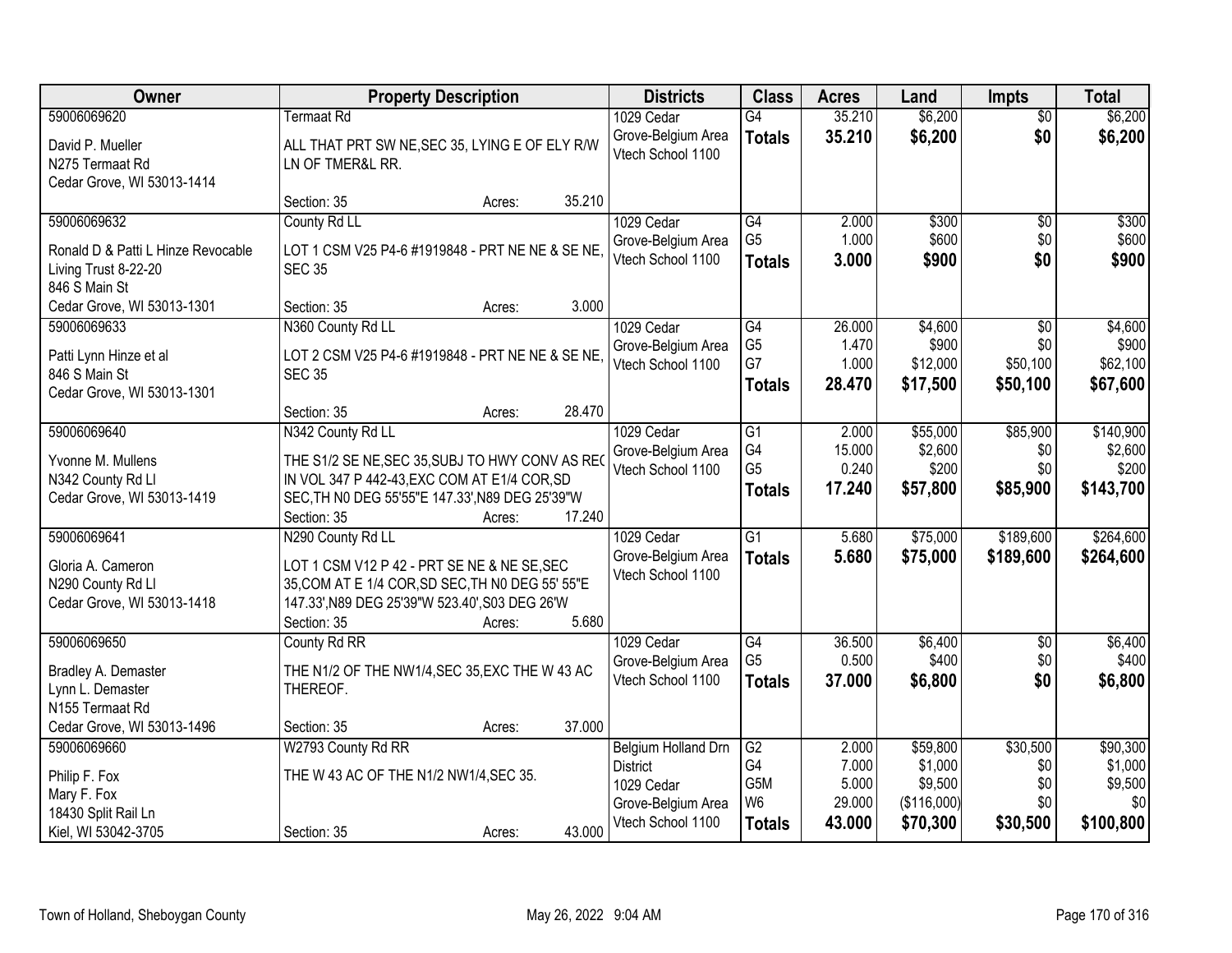| Owner                            | <b>Property Description</b>                       |        |        | <b>Districts</b>                        | <b>Class</b>    | <b>Acres</b> | Land     | <b>Impts</b>    | <b>Total</b> |
|----------------------------------|---------------------------------------------------|--------|--------|-----------------------------------------|-----------------|--------------|----------|-----------------|--------------|
| 59006069670                      | County Rd RR                                      |        |        | Belgium Holland Drn                     | G4              | 17.500       | \$3,100  | $\overline{50}$ | \$3,100      |
| Huenink, Mark W & Mary E Huenink | SW NW, SEC 35                                     |        |        | <b>District</b>                         | G5              | 4.500        | \$3,200  | \$0             | \$3,200      |
| Trust et al                      |                                                   |        |        | 1029 Cedar                              | G5M             | 18.000       | \$32,400 | \$0             | \$32,400     |
| N412 6 Mile Rd                   |                                                   |        |        | Grove-Belgium Area                      | <b>Totals</b>   | 40.000       | \$38,700 | \$0             | \$38,700     |
| Cedar Grove, WI 53013-1406       | Section: 35                                       | Acres: | 40.000 | Vtech School 1100                       |                 |              |          |                 |              |
| 59006069680                      | <b>Termaat Rd</b>                                 |        |        | 1029 Cedar                              | G4              | 37,000       | \$6,100  | $\overline{50}$ | \$6,100      |
| Huenink, Mark W & Mary E Huenink | SE NW OF SEC 35, EXC THAT PRT OF SD1/4 LYING      |        |        | Grove-Belgium Area                      | G <sub>5</sub>  | 0.620        | \$400    | \$0             | \$400        |
| Trust et al                      | S&E OF WLY R/W LN OF C&NW RR.                     |        |        | Vtech School 1100                       | <b>Totals</b>   | 37.620       | \$6,500  | \$0             | \$6,500      |
| N412 6 Mile Rd                   |                                                   |        |        |                                         |                 |              |          |                 |              |
| Cedar Grove, WI 53013-1406       | Section: 35                                       | Acres: | 37.620 |                                         |                 |              |          |                 |              |
| 59006069700                      | N244 Termaat Rd                                   |        |        | 1029 Cedar                              | $\overline{G1}$ | 1.840        | \$52,100 | \$110,200       | \$162,300    |
|                                  |                                                   |        |        | Grove-Belgium Area                      | <b>Totals</b>   | 1.840        | \$52,100 | \$110,200       | \$162,300    |
| Joachim E. Fritz                 | PRT S1/2 NE SW, SEC 35, COM AT NE COR, SD         |        |        | Vtech School 1100                       |                 |              |          |                 |              |
| N244 Termaat Rd                  | S1/2, TH W 520', S 154', E 520', TH N 154'TO BEG. |        |        |                                         |                 |              |          |                 |              |
| Cedar Grove, WI 53013-1413       |                                                   |        |        |                                         |                 |              |          |                 |              |
|                                  | Section: 35                                       | Acres: | 1.840  |                                         |                 |              |          |                 |              |
| 59006069710                      | N262 Termaat Rd                                   |        |        | 1029 Cedar                              | G1              | 2.000        | \$55,000 | \$65,300        | \$120,300    |
| Joshua J. Meyer                  | PRT NE SW, SEC 35, COM 660'N OF SE COR SD1/4, TH  |        |        | Grove-Belgium Area                      | G4              | 2.610        | \$400    | \$0             | \$400        |
| N262 Termaat Rd                  | W TO E R/W LN TMER&L RR, NELY ALG SD E R/W LN     |        |        | Vtech School 1100                       | G <sub>5</sub>  | 1.000        | \$600    | \$0             | \$600        |
| Cedar Grove, WI 53013-1413       | TO E&W1/4 LN, E TO CEN SD SEC, TH S TO BEG.       |        |        |                                         | <b>Totals</b>   | 5.610        | \$56,000 | \$65,300        | \$121,300    |
|                                  | Section: 35                                       | Acres: | 5.610  |                                         |                 |              |          |                 |              |
| 59006069711                      | N234 Termaat Rd                                   |        |        | 1029 Cedar                              | $\overline{G1}$ | 2.000        | \$55,000 | \$253,600       | \$308,600    |
| Christopher P. Jerabek           | LOT 1 CSM V15 P 344-45 #1535092-PRT NE SW & SE    |        |        | Grove-Belgium Area                      | G4              | 12.010       | \$1,800  | \$0             | \$1,800      |
| Janice L. Jerabek                | SW, SEC 35.                                       |        |        | Vtech School 1100                       | G <sub>5</sub>  | 0.500        | \$300    | \$0             | \$300        |
| N234 Termaat Rd                  |                                                   |        |        |                                         | <b>Totals</b>   | 14.510       | \$57,100 | \$253,600       | \$310,700    |
| Cedar Grove, WI 53013-1413       | Section: 35                                       | Acres: | 14.510 |                                         |                 |              |          |                 |              |
| 59006069751                      | W2828 County Rd K                                 |        |        | Belgium Holland Drn                     | G1              | 4.920        | \$65,400 | \$220,300       | \$285,700    |
|                                  |                                                   |        |        | <b>District</b>                         | <b>Totals</b>   | 4.920        | \$65,400 | \$220,300       | \$285,700    |
| Mark B. Neitzke                  | PRT S1/2 S1/2 SW SW, SEC 35, LYING W OF C&NW      |        |        | 1029 Cedar                              |                 |              |          |                 |              |
| Jean F. Neitzke                  | RR, BEG AT SW COR, SD SEC TH NO DEG 41'18"E       |        |        | Grove-Belgium Area                      |                 |              |          |                 |              |
| W2828 County Rd K                | 332.54' ALG W LN SD 1/4, S89 DEG 34' 41"E         |        |        | Vtech School 1100                       |                 |              |          |                 |              |
| Cedar Grove, WI 53013-1497       | Section: 35                                       | Acres: | 4.920  |                                         |                 |              |          |                 |              |
| 59006069771                      | N120 Termaat Rd                                   |        |        | 1029 Cedar                              | $\overline{G1}$ | 1.000        | \$32,000 | \$193,300       | \$225,300    |
| Lloyd Termaat                    | LOT 1 CSM V23 P44-45 #1825324 - PRT SE SW, SEC    |        |        | Grove-Belgium Area<br>Vtech School 1100 | G4              | 1.210        | \$200    | \$0             | \$200        |
| N120 Termaat Rd                  | 35                                                |        |        |                                         | <b>Totals</b>   | 2.210        | \$32,200 | \$193,300       | \$225,500    |
| Cedar Grove, WI 53013-1412       |                                                   |        |        |                                         |                 |              |          |                 |              |
|                                  | Section: 35                                       | Acres: | 2.210  |                                         |                 |              |          |                 |              |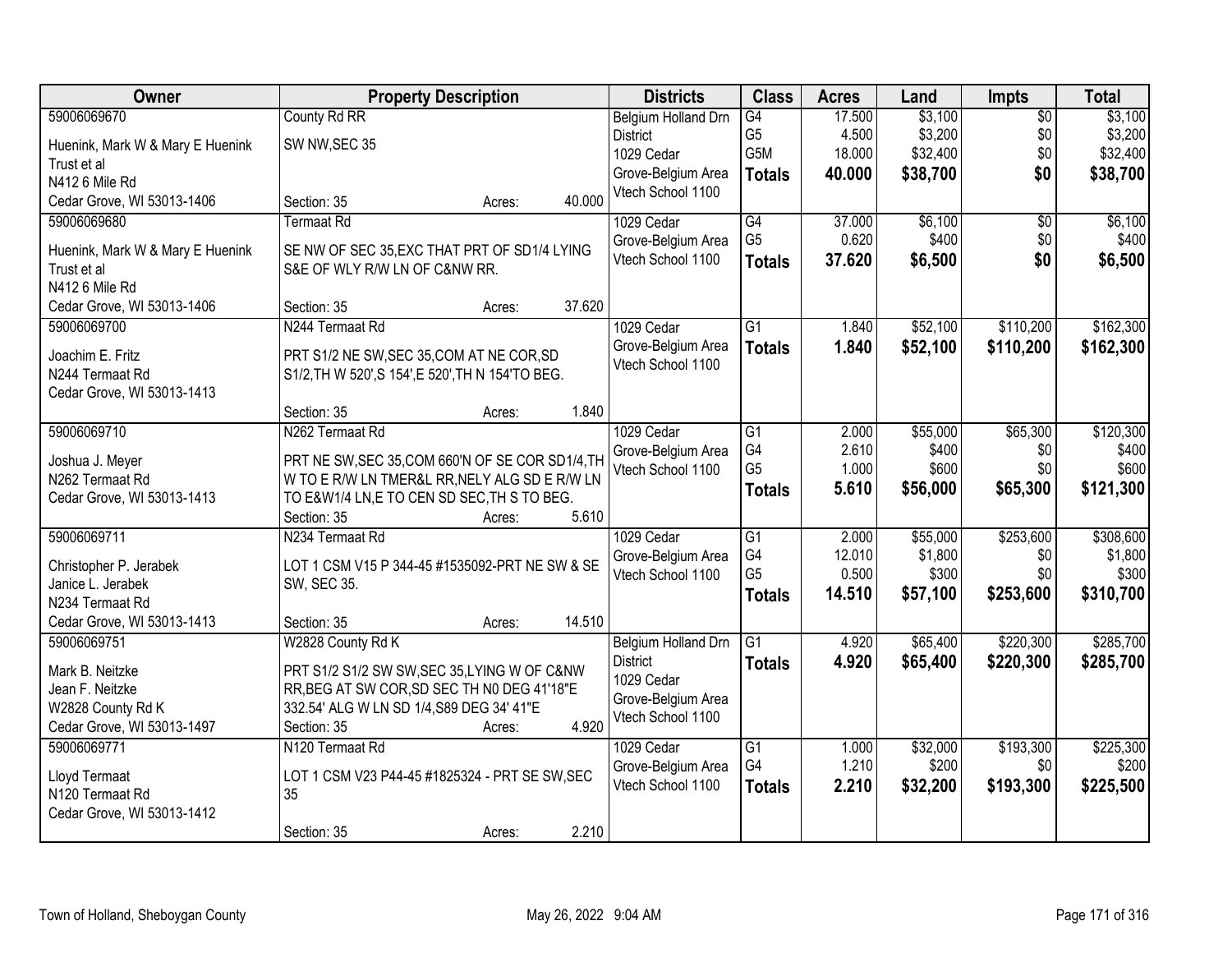| Owner                                           | <b>Property Description</b>                                                                       | <b>Districts</b>    | <b>Class</b>    | <b>Acres</b> | Land     | <b>Impts</b>    | <b>Total</b> |
|-------------------------------------------------|---------------------------------------------------------------------------------------------------|---------------------|-----------------|--------------|----------|-----------------|--------------|
| 59006069772                                     | Termaat Rd                                                                                        | 1029 Cedar          | $\overline{G1}$ | 1.000        | \$12,000 | $\overline{50}$ | \$12,000     |
| Lloyd Termaat                                   | LOT 2 CSM V23 P44-45 #1825324 - PRT SE SW, SEC                                                    | Grove-Belgium Area  | G4              | 2.100        | \$400    | \$0             | \$400        |
| N120 Termaat Rd                                 | 35                                                                                                | Vtech School 1100   | <b>Totals</b>   | 3.100        | \$12,400 | \$0             | \$12,400     |
| Cedar Grove, WI 53013-1412                      |                                                                                                   |                     |                 |              |          |                 |              |
|                                                 | 3.100<br>Section: 35<br>Acres:                                                                    |                     |                 |              |          |                 |              |
| 59006069801                                     | N <sub>152</sub> Termaat Rd                                                                       | 1029 Cedar          | $\overline{G1}$ | 5.000        | \$73,000 | \$436,800       | \$509,800    |
| Roger J. Baker                                  | LOT 1 CSM V5 P 173 - PRT SE SW, SEC 35 & PRT SE                                                   | Grove-Belgium Area  | G4              | 10.290       | \$1,900  | \$0             | \$1,900      |
| Robin R. Baker                                  | SW SD SEC 35, COM AT S1/4 COR SD SEC 35, TH                                                       | Vtech School 1100   | <b>Totals</b>   | 15.290       | \$74,900 | \$436,800       | \$511,700    |
| N152 Termaat Rd                                 | N00 DEG 47'08"E 507.30', N89 DEG 36'02"W 451.22',                                                 |                     |                 |              |          |                 |              |
| Cedar Grove, WI 53013-1412                      | 15.290<br>Section: 35<br>Acres:                                                                   |                     |                 |              |          |                 |              |
| 59006069802                                     | N106 Termaat Rd                                                                                   | Belgium Holland Drn | G1              | 6.190        | \$72,700 | \$104,900       | \$177,600    |
| David C. Strand                                 | PARCEL B,B-1908 - PRT SW SW &SE SW, SEC 35, BEG                                                   | <b>District</b>     | <b>Totals</b>   | 6.190        | \$72,700 | \$104,900       | \$177,600    |
| Monica L. Strand                                | AT S1/4 COR, SD SEC, TH N89 DEG 35' 58"W 1404.09'                                                 | 1029 Cedar          |                 |              |          |                 |              |
| N106 Termaat Rd                                 | ALG S LN, SD SEC, NELY ALG CURVE 215.96', S89                                                     | Grove-Belgium Area  |                 |              |          |                 |              |
| Cedar Grove, WI 53013-1412                      | 6.190<br>Section: 35<br>Acres:                                                                    | Vtech School 1100   |                 |              |          |                 |              |
| 59006069803                                     | Termaat Rd                                                                                        | Belgium Holland Drn | G4              | 57.000       | \$8,800  | \$0             | \$8,800      |
|                                                 |                                                                                                   | <b>District</b>     | G <sub>5</sub>  | 16.340       | \$10,800 | \$0             | \$10,800     |
| Christopher P. Jerabek<br>Janice L. Jerabek     | PARCEL A,B-2146-PRT SW1/4, SEC 35,COM AT W1/4<br>COR SD SEC, TH S89 DEG 25'41"E 2309.76'TO W R/W  | 1029 Cedar          | <b>Totals</b>   | 73.340       | \$19,600 | \$0             | \$19,600     |
| N234 Termaat Rd                                 | LN OF UNION PACIFIC RR, S25 DEG 58'45"W                                                           | Grove-Belgium Area  |                 |              |          |                 |              |
| Cedar Grove, WI 53013-1413                      | 73.340<br>Section: 35<br>Acres:                                                                   | Vtech School 1100   |                 |              |          |                 |              |
| 59006069810                                     | County Rd LL                                                                                      | 1029 Cedar          | $\overline{G4}$ | 5.460        | \$1,000  | $\overline{50}$ | \$1,000      |
|                                                 |                                                                                                   | Grove-Belgium Area  | G <sub>5</sub>  | 0.500        | \$400    | \$0             | \$400        |
| Yvonne M. Mullens                               | THE N1/2 N1/2 NE SE, SEC 35, SUBJ TO HWY CONV                                                     | Vtech School 1100   | <b>Totals</b>   | 5.960        | \$1,400  | \$0             | \$1,400      |
| N342 County Rd Ll<br>Cedar Grove, WI 53013-1419 | AS REC IN VOL 347 P 442-43, EXC COM AT E1/4<br>COR, SD SEC, TH S0 DEG 55'20"W 313.29', S89 DEG 59 |                     |                 |              |          |                 |              |
|                                                 | Section: 35<br>5.960<br>Acres:                                                                    |                     |                 |              |          |                 |              |
| 59006069821                                     | N266 County Rd LL                                                                                 | 1029 Cedar          | $\overline{G1}$ | 9.840        | \$87,500 | \$197,700       | \$285,200    |
|                                                 |                                                                                                   | Grove-Belgium Area  | G4              | 4.990        | \$900    | \$0             | \$900        |
| Richard B. Rose                                 | LOT 2 CSM V16 P 27-29 #1539810 & AFF CSM V16 P                                                    | Vtech School 1100   | <b>Totals</b>   | 14.830       | \$88,400 | \$197,700       | \$286,100    |
| Linda J. Rose                                   | 34-35 #1540711-PRT N1/2 SE1/4, SEC 35.                                                            |                     |                 |              |          |                 |              |
| N266 County Rd Ll<br>Cedar Grove, WI 53013-1418 | 14.830<br>Section: 35<br>Acres:                                                                   |                     |                 |              |          |                 |              |
| 59006069830                                     | N226 County Rd LL                                                                                 | 1029 Cedar          | $\overline{G1}$ | 6.540        | \$75,300 | \$395,400       | \$470,700    |
|                                                 |                                                                                                   | Grove-Belgium Area  | <b>Totals</b>   | 6.540        | \$75,300 | \$395,400       | \$470,700    |
| Kevin R. Lucas                                  | PRT S1/2 NE SE, SEC 35, COM N89 DEG 32'40"W                                                       | Vtech School 1100   |                 |              |          |                 |              |
| Michelle J. Lucas                               | 10.91'FROM SE COR, SD SEC, TH N2 DEG 10'E                                                         |                     |                 |              |          |                 |              |
| N226 County Rd Ll                               | 1555.78'& N89 DEG 18'43"W 70.02'TO PNT OF BEG, TH                                                 |                     |                 |              |          |                 |              |
| Cedar Grove, WI 53013-1418                      | 6.540<br>Section: 35<br>Acres:                                                                    |                     |                 |              |          |                 |              |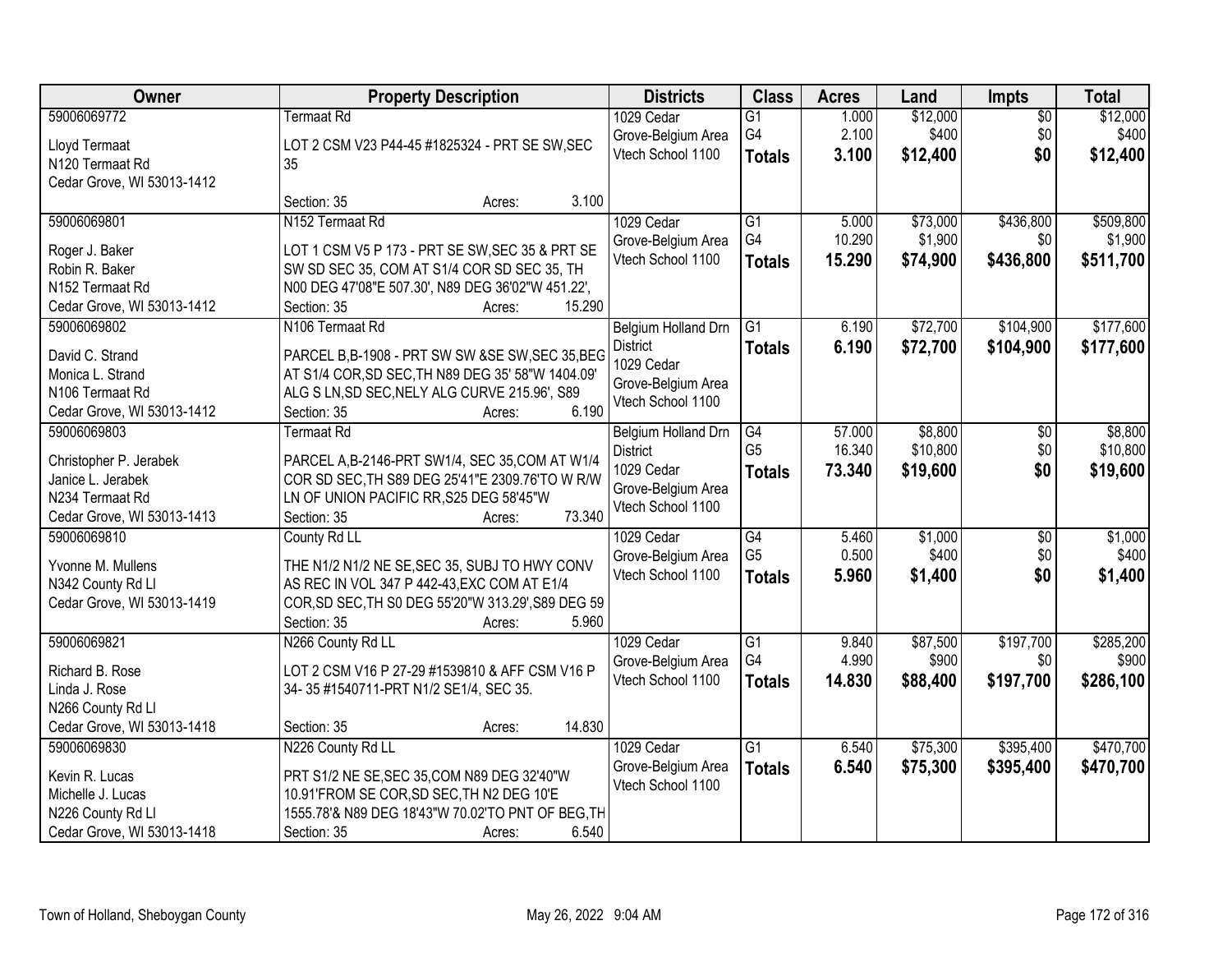| Owner                      | <b>Property Description</b>                        | <b>Districts</b>   | <b>Class</b>     | <b>Acres</b> | Land            | <b>Impts</b>    | <b>Total</b>     |
|----------------------------|----------------------------------------------------|--------------------|------------------|--------------|-----------------|-----------------|------------------|
| 59006069831                | N202 County Rd LL                                  | 1029 Cedar         | $\overline{G1}$  | 1.080        | \$38,400        | \$144,300       | \$182,700        |
| Anthony C. Arcoleo         | LOT 1, CSM V 8 P 163 - PRT E1/2 SE1/4, SEC 35, COM | Grove-Belgium Area | <b>Totals</b>    | 1.080        | \$38,400        | \$144,300       | \$182,700        |
| N204 County Rd Ll          | N89 DEG 32'40"W 10.91'& N2 DEG 10'E 1296.46'FROM   | Vtech School 1100  |                  |              |                 |                 |                  |
| Cedar Grove, WI 53013-1418 | SE COR SEC 35, TH S88 DEG 30'W 70.07'TO PNT OF     |                    |                  |              |                 |                 |                  |
|                            | 1.080<br>Section: 35<br>Acres:                     |                    |                  |              |                 |                 |                  |
| 59006069832                | N196 County Rd LL                                  | 1029 Cedar         | $\overline{G1}$  | 3.170        | \$65,700        | \$190,200       | \$255,900        |
|                            |                                                    | Grove-Belgium Area | <b>Totals</b>    | 3.170        | \$65,700        | \$190,200       | \$255,900        |
| <b>Christopher Depies</b>  | LOT 2, CSM V 8 P 163 - PRT E1/2 SE1/4, SEC 35, COM | Vtech School 1100  |                  |              |                 |                 |                  |
| Nicole Depies              | N89 DEG 32'40"W 10.91'& N2 DEG 10'E 1296.46'FROM   |                    |                  |              |                 |                 |                  |
| N196 County Rd Ll          | SE COR SD SEC, TH S88 DEG 30'W 247.07' TO PNT      |                    |                  |              |                 |                 |                  |
| Cedar Grove, WI 53013-1417 | 3.170<br>Section: 35<br>Acres:                     |                    |                  |              |                 |                 |                  |
| 59006069840                | N275 Termaat Rd                                    | 1029 Cedar         | $\overline{G1}$  | 1.000        | \$37,000        | \$209,200       | \$246,200        |
| David P. Mueller           | N1/2 N1/2 NW SE, SEC 35.                           | Grove-Belgium Area | G4               | 7.000        | \$1,200         | \$0             | \$1,200          |
| N275 Termaat Rd            |                                                    | Vtech School 1100  | G <sub>5</sub> M | 2.000        | \$3,800         | \$0             | \$3,800          |
| Cedar Grove, WI 53013-1414 |                                                    |                    | <b>Totals</b>    | 10.000       | \$42,000        | \$209,200       | \$251,200        |
|                            | 10.000<br>Section: 35<br>Acres:                    |                    |                  |              |                 |                 |                  |
| 59006069851                | <b>Termaat Rd</b>                                  | 1029 Cedar         | G4               | 4.500        | \$800           | \$0             | \$800            |
|                            |                                                    | Grove-Belgium Area | G <sub>5</sub>   | 0.260        | \$200           | \$0             | \$200            |
| Christopher S. Rose        | LOT 1 CSM V16 P 27-29 #539810 & AFF CSM V16 P      | Vtech School 1100  | <b>Totals</b>    | 4.760        | \$1,000         | \$0             | \$1,000          |
| Angela L. Rose             | 34-35 #1540711-PRT NW SE, SEC 35                   |                    |                  |              |                 |                 |                  |
| 115 Linden Ln              |                                                    |                    |                  |              |                 |                 |                  |
| Cedar Grove, WI 53013-1659 | 4.760<br>Section: 35<br>Acres:                     |                    |                  |              |                 |                 |                  |
| 59006069852                |                                                    | 1029 Cedar         | $\overline{X4}$  | 0.240        | $\overline{30}$ | $\overline{30}$ | $\overline{\$0}$ |
| Town of Holland            | PRT NE SE, SEC 35, SHOWN AS DEDICATED TO THE       | Grove-Belgium Area | <b>Totals</b>    | 0.240        | \$0             | \$0             | \$0              |
| W3005 County Rd G          | PUBLIC BY CSM V16 P 27-29,#1539810.                | Vtech School 1100  |                  |              |                 |                 |                  |
| Cedar Grove, WI 53013-1221 |                                                    |                    |                  |              |                 |                 |                  |
|                            | 0.240<br>Section: 35<br>Acres:                     |                    |                  |              |                 |                 |                  |
| 59006069871                | N231 Termaat Rd                                    | 1029 Cedar         | $\overline{G1}$  | 5.260        | \$73,800        | \$172,200       | \$246,000        |
|                            |                                                    | Grove-Belgium Area | <b>Totals</b>    | 5.260        | \$73,800        | \$172,200       | \$246,000        |
| Kristopher J. Salmon       | LOT 1 CSM V13 P 246-47 - PRT NW SE, SEC 35, COM    | Vtech School 1100  |                  |              |                 |                 |                  |
| Stephanie A. Salmon        | N0 DEG 47' 08"E 1696.87'FROM S1/4 COR SD SEC, TH   |                    |                  |              |                 |                 |                  |
| N231 Termaat Rd            | CONT N0 DEG 47'08" E 289.34', S89 DEG 35'17"E      |                    |                  |              |                 |                 |                  |
| Cedar Grove, WI 53013-1414 | 5.260<br>Section: 35<br>Acres:                     |                    |                  |              |                 |                 |                  |
| 59006069872                | N209 Termaat Rd                                    | 1029 Cedar         | $\overline{G1}$  | 5.260        | \$77,500        | \$245,500       | \$323,000        |
| Robert L. Deruyter         | LOT 2 CSM V13 P 246-47 - PRT NW SE, SEC 35, COM    | Grove-Belgium Area | <b>Totals</b>    | 5.260        | \$77,500        | \$245,500       | \$323,000        |
| Doris J. Deruyter          | NO DEG 47' 08"E 1407.54'FROM S1/4 COR, SD          | Vtech School 1100  |                  |              |                 |                 |                  |
| N209 Termaat Rd            | SEC, TH CONT N0 DEG 47'08" E 289.33', S89 DEG      |                    |                  |              |                 |                 |                  |
|                            | 5.260                                              |                    |                  |              |                 |                 |                  |
| Cedar Grove, WI 53013-1414 | Section: 35<br>Acres:                              |                    |                  |              |                 |                 |                  |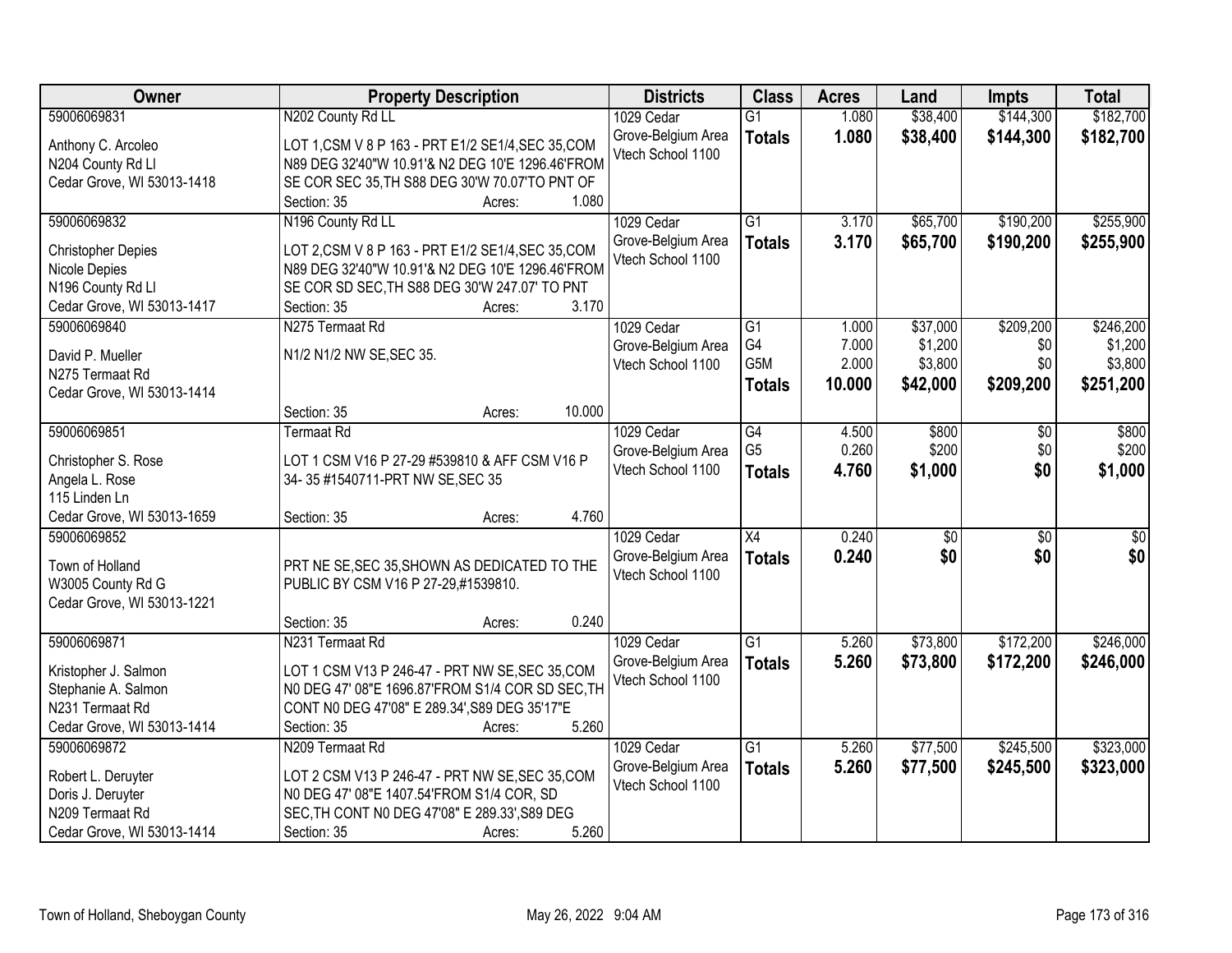| <b>Owner</b>               | <b>Property Description</b>                               | <b>Districts</b>                        | <b>Class</b>         | <b>Acres</b>   | Land                | Impts           | <b>Total</b>        |
|----------------------------|-----------------------------------------------------------|-----------------------------------------|----------------------|----------------|---------------------|-----------------|---------------------|
| 59006069873                | N203 Termaat Rd                                           | 1029 Cedar                              | $\overline{G1}$      | 5.680          | \$75,000            | \$228,000       | \$303,000           |
| William J. Schoeder        | LOT 3 CSM V13 P 246-47 - PRT SW SE & NW SE, SEC           | Grove-Belgium Area                      | <b>Totals</b>        | 5.680          | \$75,000            | \$228,000       | \$303,000           |
| Amy K. Schoeder            | 35, COM N0 DEG 47'08"E 1118.21'FROM S1/4 COR SD           | Vtech School 1100                       |                      |                |                     |                 |                     |
| N203 Termaat Rd            | SEC, TH CONT N0 DEG 47'08"E 289.33', S89 DEG              |                                         |                      |                |                     |                 |                     |
| Cedar Grove, WI 53013-1414 | 5.680<br>Section: 35<br>Acres:                            |                                         |                      |                |                     |                 |                     |
| 59006069900                | County Rd K                                               | 1029 Cedar                              | G4                   | 20.610         | \$3,600             | \$0             | \$3,600             |
|                            |                                                           | Grove-Belgium Area                      | G <sub>5</sub>       | 1.000          | \$600               | \$0             | \$600               |
| David J. Demaster          | S 5/8 SW SE, SEC 35, SUBJ TO HWY CONV AS REC IN           | Vtech School 1100                       | <b>Totals</b>        | 21.610         | \$4,200             | \$0             | \$4,200             |
| W2526 County Rd K          | VOL 733 P 183, EXC COM NO DEG 47'08"E                     |                                         |                      |                |                     |                 |                     |
| Cedar Grove, WI 53013-1480 | 578.88'FROM S1/4 COR, SD SEC, TH N0 DEG 47'08"E<br>21.610 |                                         |                      |                |                     |                 |                     |
| 59006069901                | Section: 35<br>Acres:<br>N165 Termaat Rd                  |                                         | $\overline{G1}$      | 5.870          |                     |                 | \$240,400           |
|                            |                                                           | 1029 Cedar                              |                      |                | \$75,600            | \$164,800       |                     |
| Ryan D. Bichler            | LOT 4 CSM V13 P 246-47 - PRT SW SE, SEC 35, COM           | Grove-Belgium Area<br>Vtech School 1100 | <b>Totals</b>        | 5.870          | \$75,600            | \$164,800       | \$240,400           |
| N165 Termaat Rd            | NO DEG 47' 08"E 828.88'FROM S1/4 COR SD SEC, TH           |                                         |                      |                |                     |                 |                     |
| Cedar Grove, WI 53013-1496 | CONT N0 DEG 47'08"E 289.33', S89 DEG 41'31"E              |                                         |                      |                |                     |                 |                     |
|                            | 5.870<br>Section: 35<br>Acres:                            |                                         |                      |                |                     |                 |                     |
| 59006069902                | N <sub>155</sub> Termaat Rd                               | 1029 Cedar                              | G1                   | 2.870          | \$63,700            | \$166,800       | \$230,500           |
| Bradley A. Demaster        | LOT 1 CSM V14 P 26 - PRT SW SE, SEC 35, COM N0            | Grove-Belgium Area                      | <b>Totals</b>        | 2.870          | \$63,700            | \$166,800       | \$230,500           |
| Lynn L. Demaster           | DEG 47'08"E 578.88'FROM S1/4 COR, SD SEC, TH              | Vtech School 1100                       |                      |                |                     |                 |                     |
| N155 Termaat Rd            | CONT N0 DEG 47'08"E 250', S89 DEG 38'56"E 500', S0        |                                         |                      |                |                     |                 |                     |
| Cedar Grove, WI 53013-1496 | Section: 35<br>2.870<br>Acres:                            |                                         |                      |                |                     |                 |                     |
| 59006069910                | State Highway 32                                          | 1029 Cedar                              | $\overline{G4}$      | 34.000         | \$6,100             | $\overline{50}$ | \$6,100             |
|                            |                                                           | Grove-Belgium Area                      | G <sub>5</sub>       | 0.930          | \$700               | \$0             | \$700               |
| David J. Demaster          | PRT SE1/4, SEC 35, COM N89 DEG 32'40"W 1324.75'&          | Vtech School 1100                       | <b>Totals</b>        | 34.930         | \$6,800             | \$0             | \$6,800             |
| W2526 County Rd K          | N1 DEG 3' 34"E 826.57'FROM SE COR SD SEC, TH              |                                         |                      |                |                     |                 |                     |
| Cedar Grove, WI 53013-1480 | N89 DEG 26'27"W 438.98', N1 DEG 3'34"E 496.40', N89       |                                         |                      |                |                     |                 |                     |
|                            | Section: 35<br>34.930<br>Acres:                           |                                         |                      |                |                     |                 |                     |
| 59006069920                | W2526 County Rd K                                         | 1029 Cedar                              | G1<br>G <sub>2</sub> | 2.000<br>1.000 | \$41,800            | \$216,600       | \$258,400           |
| David J. Demaster          | THE S 5/8 OF SE SE, SEC 35, SUBJ TO HWY CONV AS           | Grove-Belgium Area                      | G4                   | 17.000         | \$18,000<br>\$3,000 | \$73,100<br>\$0 | \$91,100<br>\$3,000 |
| W2526 County Rd K          | REC IN VOL 342 P 409-10 & VOL 738 P 693.                  | Vtech School 1100                       | G <sub>5</sub>       | 3.630          | \$2,200             | \$0             | \$2,200             |
| Cedar Grove, WI 53013-1480 |                                                           |                                         | <b>Totals</b>        | 23.630         | \$65,000            | \$289,700       | \$354,700           |
|                            | 23.630<br>Section: 35<br>Acres:                           |                                         |                      |                |                     |                 |                     |
| 59006069930                | N188 County Rd LL                                         | 1029 Cedar                              | G2                   | 1.340          | \$46,600            | \$145,300       | \$191,900           |
| Kritz Properties, LLC      | PRT SE SE, SEC 35, COM IN CEN LN OF USH 141               | Grove-Belgium Area                      | <b>Totals</b>        | 1.340          | \$46,600            | \$145,300       | \$191,900           |
| N188 County Rd Ll          | 1087.75'NELY OF ITS INTER WITH CTH BH, TH S88             | Vtech School 1100                       |                      |                |                     |                 |                     |
| Cedar Grove, WI 53013-1417 | DEG 30'W 278.71', N2 DEG 10'E 208.71', N88 DEG 30'E       |                                         |                      |                |                     |                 |                     |
|                            | 1.340<br>Section: 35<br>Acres:                            |                                         |                      |                |                     |                 |                     |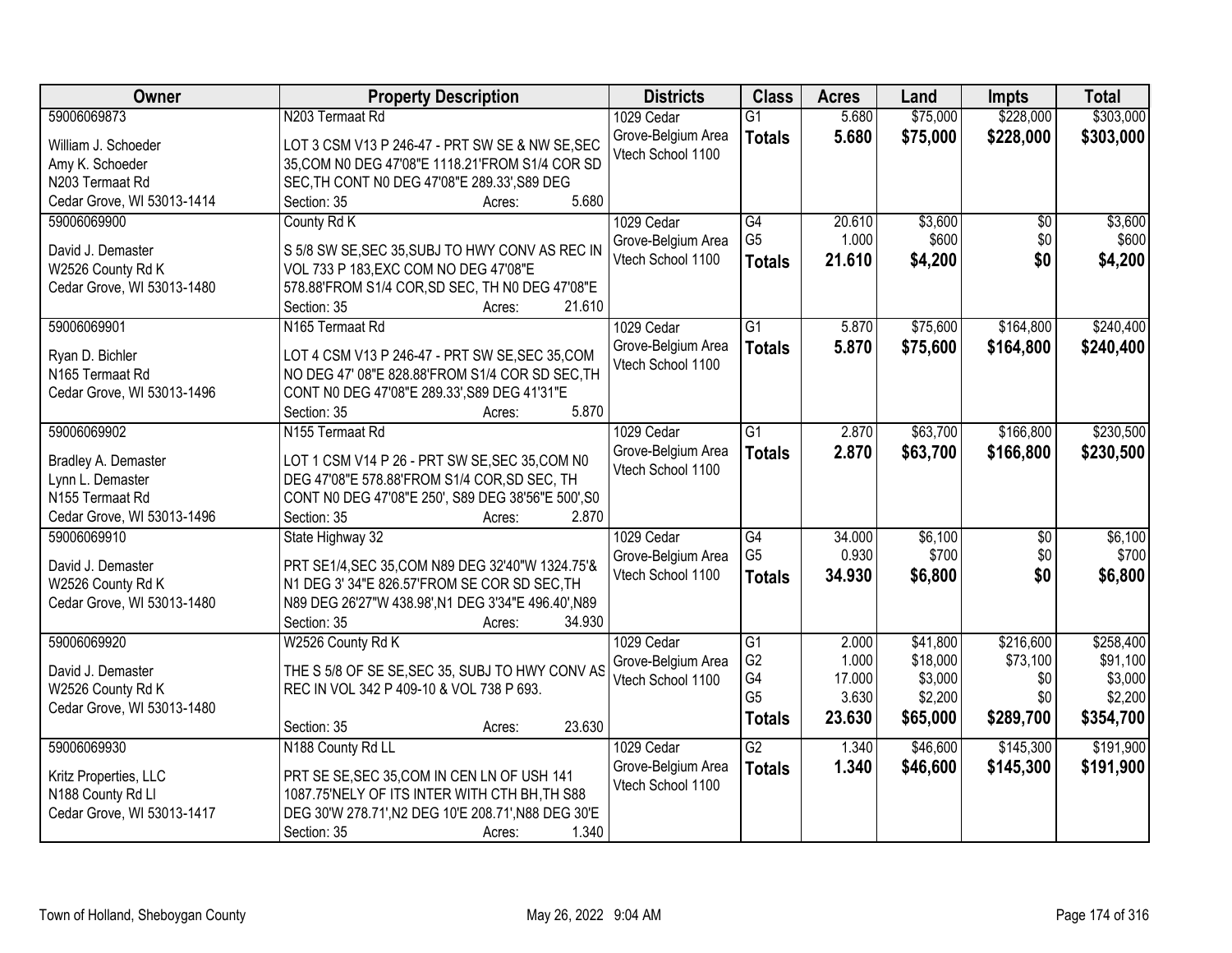| Owner                                                                                                                                  | <b>Property Description</b>                                                                                                                                                                                                         | <b>Districts</b>                                                                                | <b>Class</b>                                | <b>Acres</b>                      | Land                                       | <b>Impts</b>                       | <b>Total</b>                                 |
|----------------------------------------------------------------------------------------------------------------------------------------|-------------------------------------------------------------------------------------------------------------------------------------------------------------------------------------------------------------------------------------|-------------------------------------------------------------------------------------------------|---------------------------------------------|-----------------------------------|--------------------------------------------|------------------------------------|----------------------------------------------|
| 59006069940<br>Union Pacific Railro Mail<br>1400 Douglas St<br>Omaha, NE 68179-1001                                                    | NW NE R/W. 3.23 AC; SW NE R/W. 1.10 AC. SE NW<br>R/W. 1.02 AC; NE SW R/W. 2.20 AC. SW SW R/W. 1.26<br>AC; SE SW R/W. 2.18 AC.<br>10.990<br>Section: 35<br>Acres:                                                                    | Belgium Holland Drn<br><b>District</b><br>1029 Cedar<br>Grove-Belgium Area<br>Vtech School 1100 | $\overline{X4}$<br><b>Totals</b>            | 10.990<br>10.990                  | $\overline{50}$<br>\$0                     | $\overline{50}$<br>\$0             | $\sqrt{30}$<br>\$0                           |
| 59006069950<br>Wis Power & Electric Co<br>550 W Washington St<br>West Bend, WI 53095                                                   | NW NE R/W 2.20 AC; SW NE R/W 1.61 AC SE NW R/W<br>1.36 AC; NE SW R/W 2.20 AC SE SW R/W 1.72 AC; SW<br>SW R/W 0.41 AC, SEC 35<br>9.500<br>Section: 35<br>Acres:                                                                      | Belgium Holland Drn<br><b>District</b><br>1029 Cedar<br>Grove-Belgium Area<br>Vtech School 1100 | $\overline{X4}$<br><b>Totals</b>            | 9.500<br>9.500                    | $\overline{50}$<br>\$0                     | $\overline{50}$<br>\$0             | $\sqrt{50}$<br>\$0                           |
| 59006069952<br>Sheboygan County (Roads)<br>Attn: Roads<br>W5741 County Rd J<br>Plymouth, WI 53073-3340                                 | PRTS NE1/4 & SE1/4, SEC 35<br>0.000<br>Section: 35<br>Acres:                                                                                                                                                                        | 1029 Cedar<br>Grove-Belgium Area<br>Vtech School 1100                                           | <b>Totals</b>                               |                                   |                                            |                                    |                                              |
| 59006069960<br>Kelly J. Hawe<br>Thomas F. Hawe<br>W2143 Amsterdam Rd                                                                   | W2143 Amsterdam Rd<br>PRT NE NE, SEC 36, COM AT NE COR SD1/4, TH W<br>742.5' M/L,S 330',E 742.5', TH N 330' TO BEG.                                                                                                                 | 1029 Cedar<br>Grove-Belgium Area<br>Vtech School 1100                                           | $\overline{G1}$<br><b>Totals</b>            | 5.620<br>5.620                    | \$80,800<br>\$80,800                       | \$160,900<br>\$160,900             | \$241,700<br>\$241,700                       |
| Cedar Grove, WI 53013-1452<br>59006069970<br>Andrew J. Langland<br>Amy J. Langland<br>W2161 Amsterdam Rd<br>Cedar Grove, WI 53013-1452 | 5.620<br>Section: 36<br>Acres:<br>W2161 Amsterdam Rd<br>PRT NE NE, SEC 36, COM AT NW COR SD1/4, TH E<br>577.5', S 330', W 577.5', TH N 330' TO BEG, EXC PRT<br>FOR HWY AS REC IN VOL 643 P 21-22.<br>3.460<br>Section: 36<br>Acres: | 1029 Cedar<br>Grove-Belgium Area<br>Vtech School 1100                                           | $\overline{G1}$<br><b>Totals</b>            | 3.460<br>3.460                    | \$60,200<br>\$60,200                       | \$142,600<br>\$142,600             | \$202,800<br>\$202,800                       |
| 59006069980<br>Piriformis LLC<br>N263 Claervue Shrs<br>Cedar Grove, WI 53013-1444                                                      | Sauk Trl Rd<br>S 30 AC NE NE, SEC 36, EXC PRT FOR HWY AS REC<br>IN V 643 P 19-20,& EXC THAT PRT OF SD 1/4 AS REC<br>IN V 975 P 283.<br>15.050<br>Section: 36<br>Acres:                                                              | 1029 Cedar<br>Grove-Belgium Area<br>Vtech School 1100                                           | G4<br>G <sub>5</sub><br><b>Totals</b>       | 12.750<br>2.300<br>15.050         | \$2,300<br>\$1,400<br>\$3,700              | $\sqrt{6}$<br>\$0<br>\$0           | \$2,300<br>\$1,400<br>\$3,700                |
| 59006069981<br>Fred Ogreenc<br>N444 Sauk Trail Rd<br>Cedar Grove, WI 53013-1431                                                        | N444 Sauk Trl Rd<br>A-10144 - PRT E1/2 NE1/4, SEC 36, COM 608.30'S OF<br>NE COR, SD SEC, TH W 888.65', S 768.52', N85 DEG<br>47'E 891.06', TH N 703'TO BEG.<br>15.010<br>Section: 36<br>Acres:                                      | 1029 Cedar<br>Grove-Belgium Area<br>Vtech School 1100                                           | G1<br>G4<br>G <sub>5</sub><br><b>Totals</b> | 2.010<br>6.000<br>7.000<br>15.010 | \$55,100<br>\$1,100<br>\$4,200<br>\$60,400 | \$79,800<br>\$0<br>\$0<br>\$79,800 | \$134,900<br>\$1,100<br>\$4,200<br>\$140,200 |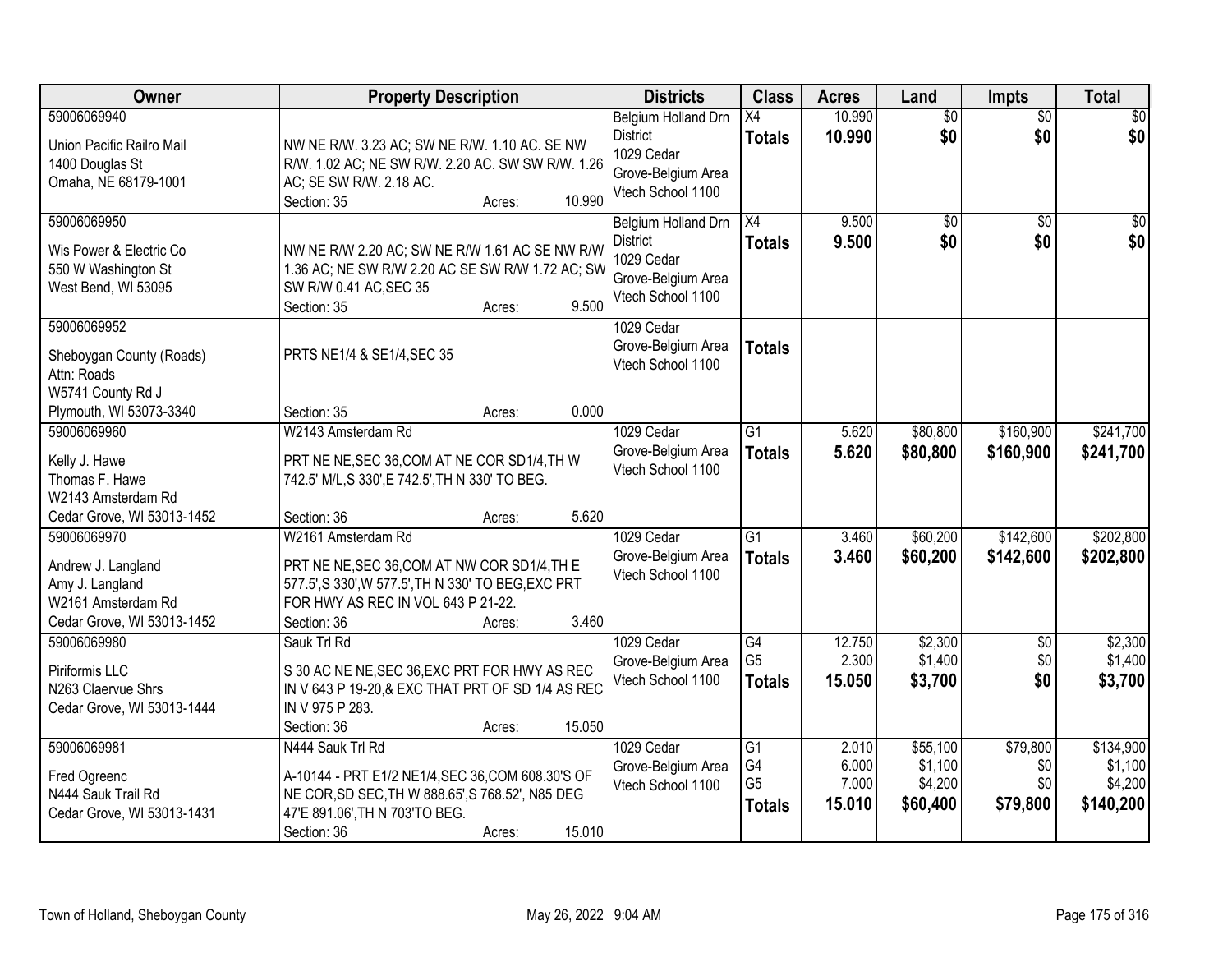| Owner                                            | <b>Property Description</b>                                            | <b>Districts</b>   | <b>Class</b>    | <b>Acres</b> | Land     | <b>Impts</b>    | <b>Total</b> |
|--------------------------------------------------|------------------------------------------------------------------------|--------------------|-----------------|--------------|----------|-----------------|--------------|
| 59006069990                                      | W2249 Amsterdam Rd                                                     | 1029 Cedar         | G4              | 28.000       | \$4,900  | $\overline{50}$ | \$4,900      |
| Stuart J. Tenhaken                               | PRT W1/2 NE1/4, SEC 36, LYING WLY OF PROPOSED                          | Grove-Belgium Area | G <sub>5</sub>  | 0.720        | \$500    | \$0             | \$500        |
| Linda L. Tenhaken                                | <b>USH 141.</b>                                                        | Vtech School 1100  | G7              | 2.000        | \$38,000 | \$140,500       | \$178,500    |
| W2140 Amsterdam Rd                               |                                                                        |                    | <b>Totals</b>   | 30.720       | \$43,400 | \$140,500       | \$183,900    |
| Cedar Grove, WI 53013-1447                       | Section: 36<br>Acres:                                                  | 30.720             |                 |              |          |                 |              |
| 59006070000                                      | Sauk Trail Rd                                                          | 1029 Cedar         | G4              | 15.700       | \$2,600  | \$0             | \$2,600      |
|                                                  |                                                                        | Grove-Belgium Area | G <sub>5</sub>  | 2.740        | \$1,700  | \$0             | \$1,700      |
| Piriformis LLC                                   | PRT OF W1/2 OF NE1/4, SEC 36, LYING ELY OF                             | Vtech School 1100  | <b>Totals</b>   | 18.440       | \$4,300  | \$0             | \$4,300      |
| N263 Claervue Shrs<br>Cedar Grove, WI 53013-1444 | PROPOSED USH 141, EXC THE E 26 2/3 RDS OF THE<br>S 30 RDS OF THE W1/2. |                    |                 |              |          |                 |              |
|                                                  | Section: 36<br>Acres:                                                  | 18.440             |                 |              |          |                 |              |
| 59006070010                                      | N392 Sauk Trl Rd                                                       | 1029 Cedar         | $\overline{G1}$ | 1.000        | \$24,000 | \$362,500       | \$386,500    |
|                                                  |                                                                        | Grove-Belgium Area | G4              | 21.400       | \$3,600  | \$0             | \$3,600      |
| Piriformis LLC                                   | THE N 25 AC OF THE SE NE, SEC 36, EXC THAT PRT                         | Vtech School 1100  | G <sub>5</sub>  | 2.460        | \$1,200  | \$0             | \$1,200      |
| N263 Claervue Shrs                               | OF SD1/4 AS REC IN V 975 P 283.                                        |                    | <b>Totals</b>   | 24.860       | \$28,800 | \$362,500       | \$391,300    |
| Cedar Grove, WI 53013-1444                       |                                                                        |                    |                 |              |          |                 |              |
|                                                  | Section: 36<br>Acres:                                                  | 24.860             |                 |              |          |                 |              |
| 59006070021                                      | N328 Sauk Trl Rd                                                       | 1029 Cedar         | $\overline{G1}$ | 2.000        | \$55,000 | \$54,100        | \$109,100    |
| <b>Buechler Estates LLC</b>                      | LOT 1 CSM V9 P 213 - PRT SE NE, SEC 36, COM N01                        | Grove-Belgium Area | <b>Totals</b>   | 2.000        | \$55,000 | \$54,100        | \$109,100    |
| 587 S Royal Ave                                  | DEG 01'18" W 245'FROM E1/4 COR, SD SEC, TH CONT                        | Vtech School 1100  |                 |              |          |                 |              |
| Belgium, WI 53004-9687                           | N01 DEG 01'18"W 250' S88 DEG 29'W 348.50', S01 DEC                     |                    |                 |              |          |                 |              |
|                                                  | Section: 36<br>Acres:                                                  | 2.000              |                 |              |          |                 |              |
| 59006070022                                      | Sauk Trl Rd                                                            | 1029 Cedar         | $\overline{G4}$ | 3.000        | \$500    | $\overline{50}$ | \$500        |
|                                                  |                                                                        | Grove-Belgium Area | <b>Totals</b>   | 3.000        | \$500    | \$0             | \$500        |
| Thomas R. Race                                   | THAT PART SENE, SEC 36, T13N, R22E DESC AS:                            | Vtech School 1100  |                 |              |          |                 |              |
| Amanda A. Oszuscik                               | COM AT E1/4 COR SD SEC 36; TH ALG S LN NE1/4,                          |                    |                 |              |          |                 |              |
| W2158 Amber Ln                                   | N89-50-33W, (REC AS S88-29-00W), 533.41'; TH                           |                    |                 |              |          |                 |              |
| Cedar Grove, WI 53013-1702                       | Section: 36<br>Acres:                                                  | 3.000              |                 |              |          |                 |              |
| 59006070030                                      | Amsterdam Rd                                                           | 1029 Cedar         | G4              | 10.280       | \$1,900  | $\sqrt{6}$      | \$1,900      |
| Suzanne Parker                                   | PRT E1/2 NE NW, SEC 36, COM S0 DEG 46'39"E                             | Grove-Belgium Area | <b>Totals</b>   | 10.280       | \$1,900  | \$0             | \$1,900      |
| c/o Earl I Oelhafen Life Est                     | 638.6'FROM N1/4 POST, TH S88 DEG 20'20"W                               | Vtech School 1100  |                 |              |          |                 |              |
| N233 County Rd Ll                                | 663.03', S TO S LN NE NW, E TO SE COR SD1/4, TH N                      |                    |                 |              |          |                 |              |
| Cedar Grove, WI 53013-1423                       | Section: 36<br>Acres:                                                  | 10.280             |                 |              |          |                 |              |
| 59006070040                                      | W2361 Amsterdam Rd                                                     | 1029 Cedar         | $\overline{G1}$ | 2.000        | \$55,000 | \$144,400       | \$199,400    |
|                                                  |                                                                        | Grove-Belgium Area | G4              | 17.720       | \$3,100  | \$0             | \$3,100      |
| Forrest L & Betty J Roerdink Irrevocable         | W1/2 NE NW, SEC 36, EXC COM AT NE COR SD W1/2                          | Vtech School 1100  | <b>Totals</b>   | 19.720       | \$58,100 | \$144,400       | \$202,500    |
| Trust 12-09-20                                   | NE NW, S 297', W 41.25', N 297', TH E 41.25' TO BEG.                   |                    |                 |              |          |                 |              |
| N3588 E County Rd A                              |                                                                        |                    |                 |              |          |                 |              |
| Sheboygan Falls, WI 53085-2933                   | Section: 36<br>Acres:                                                  | 19.720             |                 |              |          |                 |              |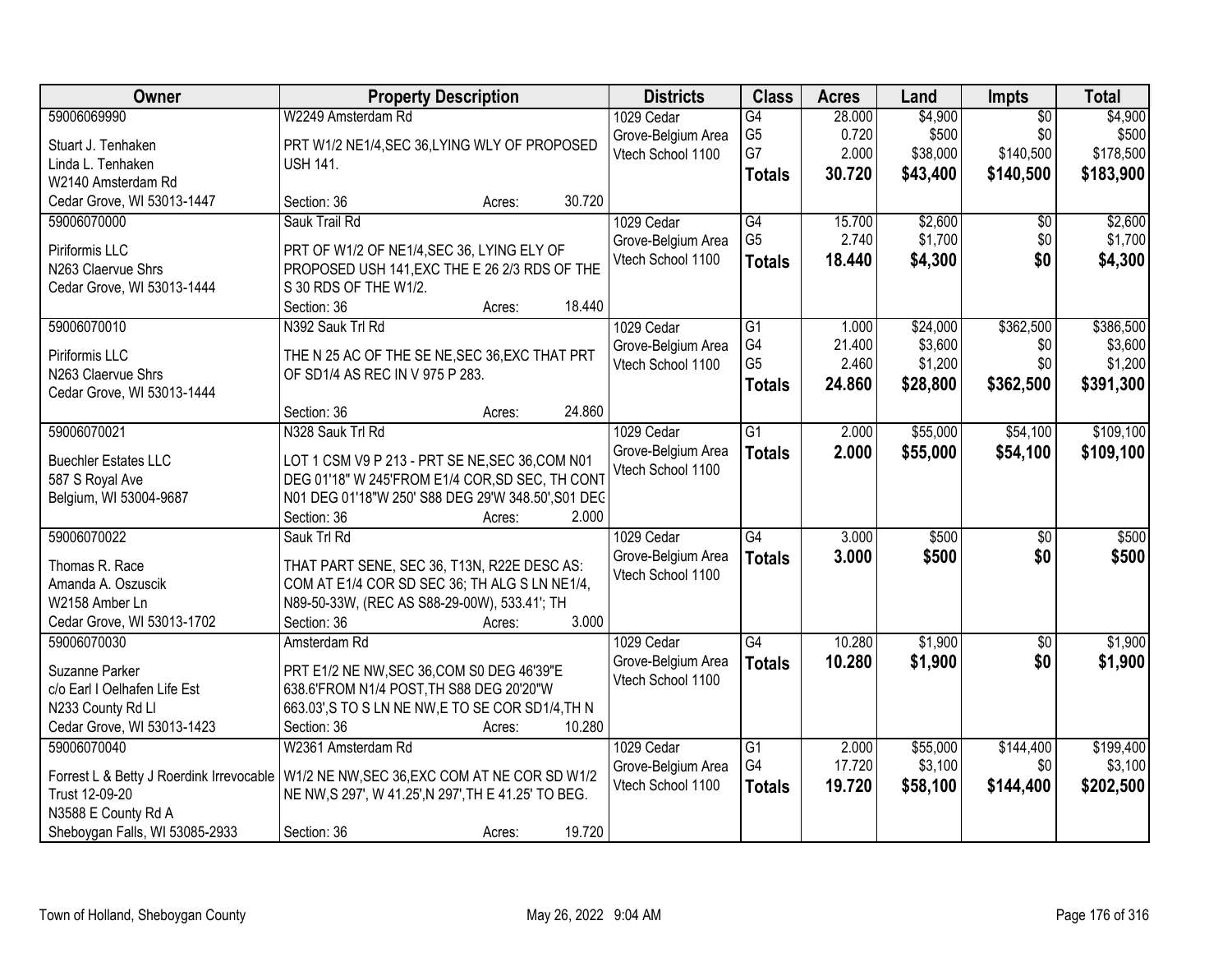| Owner                       | <b>Property Description</b>                                                | <b>Districts</b>                        | <b>Class</b>           | <b>Acres</b> | Land     | Impts           | <b>Total</b>    |
|-----------------------------|----------------------------------------------------------------------------|-----------------------------------------|------------------------|--------------|----------|-----------------|-----------------|
| 59006070050                 | W2349 Amsterdam Rd                                                         | 1029 Cedar                              | $\overline{G1}$        | 10.000       | \$88,000 | \$121,900       | \$209,900       |
| Steven A. Harmeyer          | PRT NE NW, SEC 36, COM AT N1/4 POST, TH S88 DEG                            | Grove-Belgium Area                      | <b>Totals</b>          | 10.000       | \$88,000 | \$121,900       | \$209,900       |
| Tracy A. Harmeyer           | 20'20"W 704.27', S0 DEG 46'34"E 297', N88 DEG 20'20"E                      | Vtech School 1100                       |                        |              |          |                 |                 |
| W2349 Amsterdam Rd          | 41.25', S0 DEG 46'34"E 341.6', N88 DEG 20'20"E                             |                                         |                        |              |          |                 |                 |
| Cedar Grove, WI 53013-1454  | 10.000<br>Section: 36<br>Acres:                                            |                                         |                        |              |          |                 |                 |
| 59006070061                 | County Rd LL                                                               | 1029 Cedar                              | $\overline{G5}$        | 5.890        | \$3,000  | \$0             | \$3,000         |
|                             |                                                                            | Grove-Belgium Area                      | <b>Totals</b>          | 5.890        | \$3,000  | \$0             | \$3,000         |
| William R. Ellarson         | PARCEL B,C-2275 - PRT NW NW, SEC 36,COM S89                                | Vtech School 1100                       |                        |              |          |                 |                 |
| 563 Blackfin Ct             | DEG 35'E 1295.58'FROM NW COR, SD SEC, TH S89                               |                                         |                        |              |          |                 |                 |
| Jacksonville, FL 32225-4182 | DEG 35'E 29.82', S1 DEG 07'41"W 663.31', N89 DEG                           |                                         |                        |              |          |                 |                 |
|                             | 5.890<br>Section: 36<br>Acres:                                             |                                         |                        |              |          |                 |                 |
| 59006070070                 | N463 County Rd Lll                                                         | 1029 Cedar                              | $\overline{G1}$        | 3.740        | \$68,000 | \$142,100       | \$210,100       |
| Ronald H. Tipple            | PRT OF NW NW, SEC 36, COM 349.5'S OF NW COR OF                             | Grove-Belgium Area                      | <b>Totals</b>          | 3.740        | \$68,000 | \$142,100       | \$210,100       |
| Emma L. Tipple              | SD SEC, TH E 717.75'M/L, N 3 DEG 30'E 69', E 82.5', S 3                    | Vtech School 1100                       |                        |              |          |                 |                 |
| N463 County Rd Lll          | DEG 30'W TO PNT IN S LINE OF N1/2 OF NW NW, W                              |                                         |                        |              |          |                 |                 |
| Cedar Grove, WI 53013-1427  | 3.740<br>Section: 36<br>Acres:                                             |                                         |                        |              |          |                 |                 |
| 59006070080                 | County Rd LL                                                               | 1029 Cedar                              | G1                     | 0.250        | \$7,900  | \$28,600        | \$36,500        |
|                             |                                                                            | Grove-Belgium Area                      | G4                     | 2.750        | \$500    | \$0             | \$500           |
| The Boondocks Grove, LLC    | S1/2 NW NW, SEC 36, EXC COM 1314.56'N & 67.65'E O                          | Vtech School 1100                       | G <sub>5</sub>         | 3.000        | \$1,500  | \$0             | \$1,500         |
| N383 County Rd Ll           | SW COR SW NW, TH N27 DEG 35'E 328.02', S82 DEG                             |                                         | G5M                    | 7.110        | \$12,800 | \$0             | \$12,800        |
| Cedar Grove, WI 53013-1424  | 44'W 174.74', S4 DEG 34'E 269.28' TO BEG, SUBJ TO<br>Section: 36<br>13.110 |                                         | <b>Totals</b>          | 13.110       | \$22,700 | \$28,600        | \$51,300        |
| 59006070090                 | Acres:                                                                     | 1029 Cedar                              | $\overline{\text{X3}}$ | 0.540        | \$0      | $\overline{50}$ | $\overline{50}$ |
|                             |                                                                            |                                         |                        |              |          |                 |                 |
| Sheboygan County (Hwy)      | PRT NW NW, SEC 36, COM 1314.56'N OF SW COR SW                              | Grove-Belgium Area<br>Vtech School 1100 | <b>Totals</b>          | 0.540        | \$0      | \$0             | \$0             |
| Attn: Hwy                   | NW, TH N27 DEG 35'E 328.02', S82 DEG 44'W 174.74', S                       |                                         |                        |              |          |                 |                 |
| W5741 County Rd J           | DEG 34'E 269.28'TO BEG.                                                    |                                         |                        |              |          |                 |                 |
| Plymouth, WI 53073-3340     | 0.540<br>Section: 36<br>Acres:                                             |                                         |                        |              |          |                 |                 |
| 59006070100                 | N491 County Rd Lll                                                         | 1029 Cedar                              | G2                     | 1.000        | \$47,300 | \$79,000        | \$126,300       |
| Kritz Properties, LLC       | PRT NW NW, SEC 36, COM AT NW COR SD1/4, TH E                               | Grove-Belgium Area                      | <b>Totals</b>          | 1.000        | \$47,300 | \$79,000        | \$126,300       |
| N188 County Rd Ll           | 264', S 165', W 264', TH N 165'TO BEG, SUBJ TO HWY                         | Vtech School 1100                       |                        |              |          |                 |                 |
| Cedar Grove, WI 53013-1417  | CONV REC V 348 P 327-28.                                                   |                                         |                        |              |          |                 |                 |
|                             | 1.000<br>Section: 36<br>Acres:                                             |                                         |                        |              |          |                 |                 |
| 59006070120                 | N383 County Rd LL                                                          | 1029 Cedar                              | $\overline{G1}$        | 2.000        | \$55,000 | \$517,900       | \$572,900       |
|                             |                                                                            | Grove-Belgium Area                      | G4                     | 3.000        | \$500    | \$0             | \$500           |
| Michael Deppiesse           | THE N 12 AC OF SW NW, SEC 36, SUBJECT TO HWY                               | Vtech School 1100                       | G <sub>5</sub> M       | 5.990        | \$12,000 | \$0             | \$12,000        |
| Pamela Deppiesse            | CONVEYANCE AS REC IN VOL 348 P 328-9.                                      |                                         | <b>Totals</b>          | 10.990       | \$67,500 | \$517,900       | \$585,400       |
| N383 County Rd Ll           |                                                                            |                                         |                        |              |          |                 |                 |
| Cedar Grove, WI 53013-1424  | 10.990<br>Section: 36<br>Acres:                                            |                                         |                        |              |          |                 |                 |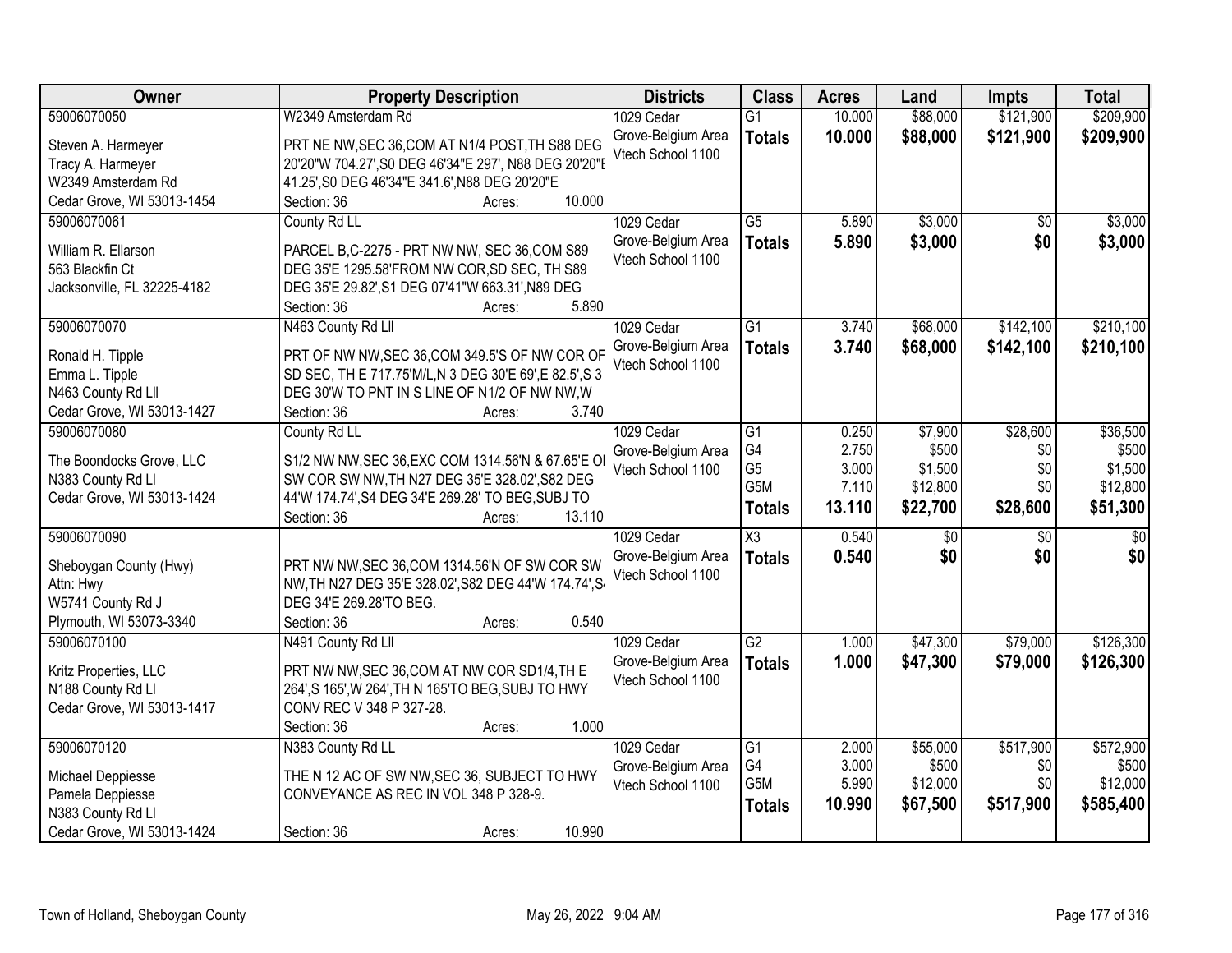| Owner                                                                                                                                              | <b>Property Description</b>                                                                                                                                                                                | <b>Districts</b>                                      | <b>Class</b>                                       | <b>Acres</b>              | Land                            | <b>Impts</b>                              | <b>Total</b>                      |
|----------------------------------------------------------------------------------------------------------------------------------------------------|------------------------------------------------------------------------------------------------------------------------------------------------------------------------------------------------------------|-------------------------------------------------------|----------------------------------------------------|---------------------------|---------------------------------|-------------------------------------------|-----------------------------------|
| 59006070130<br>Willman Industries Inc<br>338 S Main St<br>Cedar Grove, WI 53013-1611                                                               | County Rd LL<br>THE N 12 AC OF S 28 AC OF SW NW, SEC<br>36, SUBJECT TO HWY CONVEYANCE AS REC IN VOL<br>348 P 115-16.                                                                                       | 1029 Cedar<br>Grove-Belgium Area<br>Vtech School 1100 | $\overline{G5}$<br>G <sub>6</sub><br><b>Totals</b> | 5.000<br>7.000<br>12.000  | \$3,000<br>\$26,600<br>\$29,600 | $\overline{30}$<br>\$0<br>\$0             | \$3,000<br>\$26,600<br>\$29,600   |
| 59006070140<br>Yvonne M. Mullens<br>N342 County Rd Ll<br>Cedar Grove, WI 53013-1419                                                                | 12.000<br>Section: 36<br>Acres:<br>County Rd LL<br>THE S 16 AC OF SW NW, SEC 36, SUBJ TO HWY CON<br>AS REC IN VOL 347 P 442-43.                                                                            | 1029 Cedar<br>Grove-Belgium Area<br>Vtech School 1100 | $\overline{G5}$<br><b>Totals</b>                   | 15.030<br>15.030          | \$7,500<br>\$7,500              | $\overline{50}$<br>\$0                    | \$7,500<br>\$7,500                |
| 59006070150<br>Suzanne Parker<br>c/o Earl I Oelhafen Life Est<br>N233 County Rd Ll                                                                 | 15.030<br>Section: 36<br>Acres:<br>County Rd LL<br>E1/2 SE NW, SEC 36                                                                                                                                      | 1029 Cedar<br>Grove-Belgium Area<br>Vtech School 1100 | G4<br><b>Totals</b>                                | 20.000<br>20.000          | \$3,600<br>\$3,600              | \$0<br>\$0                                | \$3,600<br>\$3,600                |
| Cedar Grove, WI 53013-1423<br>59006070160<br>Forrest L & Betty J Roerdink Irrevocable<br>Trust 12-09-20<br>N3588 E County Rd A                     | 20.000<br>Section: 36<br>Acres:<br>W2361 Amsterdam Rd<br><b>W.1/2 SE NW</b>                                                                                                                                | 1029 Cedar<br>Grove-Belgium Area<br>Vtech School 1100 | G4<br><b>Totals</b>                                | 20.000<br>20.000          | \$3,600<br>\$3,600              | \$0<br>\$0                                | \$3,600<br>\$3,600                |
| Sheboygan Falls, WI 53085-2933<br>59006070170<br>Suzanne Parker<br>c/o Earl I Oelhafen Life Est<br>N233 County Rd Ll<br>Cedar Grove, WI 53013-1423 | 20.000<br>Section: 36<br>Acres:<br>County Rd LL<br>NE SW, SEC 36, EXC PRT FOR HWY AS REC IN VOL<br>643 P 17-18.<br>34.540<br>Section: 36<br>Acres:                                                         | 1029 Cedar<br>Grove-Belgium Area<br>Vtech School 1100 | $\overline{G4}$<br>G <sub>5</sub><br><b>Totals</b> | 34.000<br>0.540<br>34.540 | \$6,100<br>\$100<br>\$6,200     | $\overline{50}$<br>\$0<br>\$0             | \$6,100<br>\$100<br>\$6,200       |
| 59006070180<br>Suzanne Parker<br>c/o Earl I Oelhafen Life Est<br>N233 County Rd Ll<br>Cedar Grove, WI 53013-1423                                   | N233 County Rd LL<br>NW SW, SEC 36, SUBJECT TO HWY CONVEYANCE AS<br>REC IN VOL 347 P 444.<br>38.250<br>Section: 36<br>Acres:                                                                               | 1029 Cedar<br>Grove-Belgium Area<br>Vtech School 1100 | $\overline{G4}$<br>G7<br><b>Totals</b>             | 36.250<br>2.000<br>38.250 | \$6,100<br>\$41,800<br>\$47,900 | $\overline{50}$<br>\$285,500<br>\$285,500 | \$6,100<br>\$327,300<br>\$333,400 |
| 59006070190<br>Suzanne Parker<br>c/o Earl Oelhafen Life Estate<br>N233 County Rd Ll<br>Cedar Grove, WI 53013-1423                                  | County Rd LL<br>THE N 30 AC OF SW SW, SEC 36, EXC COM 1037.4'N &<br>S87 DEG 12'43"E 50.96'FROM SW COR SEC 36, TH<br>S87 DEG 12'43"E 203.42', N 303.04', S87 DEG 16'29"W<br>Section: 36<br>19.490<br>Acres: | 1029 Cedar<br>Grove-Belgium Area<br>Vtech School 1100 | G4<br>G <sub>5</sub><br><b>Totals</b>              | 18.000<br>1.490<br>19.490 | \$3,200<br>\$900<br>\$4,100     | $\overline{30}$<br>\$0<br>\$0             | \$3,200<br>\$900<br>\$4,100       |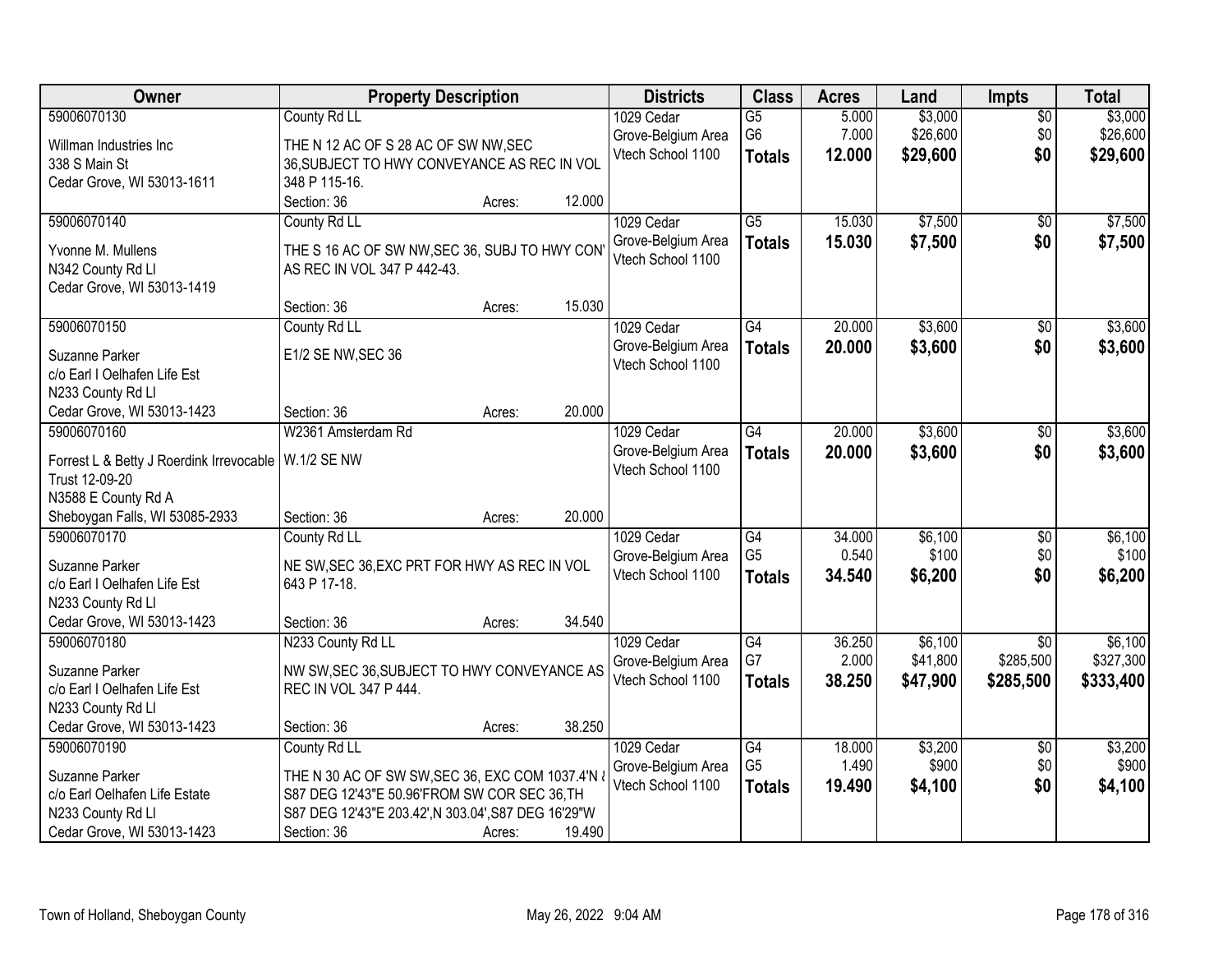| Owner                       | <b>Property Description</b>                                                                     | <b>Districts</b>                        | <b>Class</b>    | <b>Acres</b> | Land     | <b>Impts</b>    | <b>Total</b> |
|-----------------------------|-------------------------------------------------------------------------------------------------|-----------------------------------------|-----------------|--------------|----------|-----------------|--------------|
| 59006070200                 | N123 County Rd LL                                                                               | 1029 Cedar                              | $\overline{G1}$ | 2.000        | \$55,000 | \$222,100       | \$277,100    |
| Kevin B. Buelow             | THE S1/2 S1/2 SW SW, SEC 36, SUBJ TO HWY CONV                                                   | Grove-Belgium Area                      | G4              | 6.500        | \$1,200  | \$0             | \$1,200      |
| Gail M. Buelow              | AS REC IN V 342 P 408-09.                                                                       | Vtech School 1100                       | G <sub>5</sub>  | 1.050        | \$500    | \$0             | \$500        |
| N123 County Rd Ll           |                                                                                                 |                                         | <b>Totals</b>   | 9.550        | \$56,700 | \$222,100       | \$278,800    |
| Cedar Grove, WI 53013-1422  | 9.550<br>Section: 36<br>Acres:                                                                  |                                         |                 |              |          |                 |              |
| 59006070210                 | N187 County Rd LL                                                                               | 1029 Cedar                              | $\overline{G1}$ | 1.370        | \$43,700 | \$127,000       | \$170,700    |
|                             |                                                                                                 | Grove-Belgium Area                      | <b>Totals</b>   | 1.370        | \$43,700 | \$127,000       | \$170,700    |
| John Noah Leclair           | PRT SW SW, SEC 36, COM 1037.4'N & S87 DEG 12'43"E                                               | Vtech School 1100                       |                 |              |          |                 |              |
| Judith Anne Leclair         | 50.96'FROM SW COR SEC 36, TH S 87 DEG 12'43"E                                                   |                                         |                 |              |          |                 |              |
| N187 County Rd Ll           | 203.42', N 303.04', S87 DEG 16' 29"W 201.01', TH S0<br>1.370                                    |                                         |                 |              |          |                 |              |
| Cedar Grove, WI 53013-1422  | Section: 36<br>Acres:                                                                           |                                         |                 |              |          |                 |              |
| 59006070211                 | N139 County Rd LL                                                                               | 1029 Cedar                              | G1<br>G4        | 3.580        | \$67,300 | \$213,600       | \$280,900    |
| Eric Brandenburg            | LOT 1 CSM V 10 P 6 & A-25259 - PRT SW SW, SEC                                                   | Grove-Belgium Area<br>Vtech School 1100 |                 | 5.070        | \$900    | \$0             | \$900        |
| Beverly Brandenburg         | 36, COM N0 DEG 44'34"W 329.69'& N88 DEG 30'25"E                                                 |                                         | <b>Totals</b>   | 8.650        | \$68,200 | \$213,600       | \$281,800    |
| N139 County Rd Ll           | 55.16'FROM SW COR SD SEC, TH CONT N88 DEG                                                       |                                         |                 |              |          |                 |              |
| Cedar Grove, WI 53013-1422  | 8.650<br>Section: 36<br>Acres:                                                                  |                                         |                 |              |          |                 |              |
| 59006070220                 | N/a                                                                                             | 1029 Cedar                              | G4              | 20.090       | \$3,500  | \$0             | \$3,500      |
| Suzanne Parker              |                                                                                                 | Grove-Belgium Area                      | G <sub>5</sub>  | 2.000        | \$1,200  | \$0             | \$1,200      |
| Earl I Oelhafen Life Estate | N 30 AC SE SW, SEC 36, EXC PRT FOR HWY AS REC<br>IN VOL 643 P 15-16,& ALSO EXC THAT PRT CONV BY | Vtech School 1100                       | <b>Totals</b>   | 22.090       | \$4,700  | \$0             | \$4,700      |
| N233 County Rd Ll           | #1676500.                                                                                       |                                         |                 |              |          |                 |              |
| Cedar Grove, WI 53013-1423  | 22.090<br>Section: 36                                                                           |                                         |                 |              |          |                 |              |
| 59006070230                 | Acres:<br>Pebble Beach Rd                                                                       | 1029 Cedar                              | $\overline{G4}$ | 5.850        | \$900    | $\overline{50}$ | \$900        |
|                             |                                                                                                 |                                         | G <sub>5</sub>  | 1.000        | \$500    | \$0             | \$500        |
| Kevin B. Buelow             | S1/2 S1/2 SE SW, SEC 36, EXC PRT FOR HWY REC IN                                                 | Grove-Belgium Area<br>Vtech School 1100 |                 | 6.850        | \$1,400  | \$0             | \$1,400      |
| Gail M. Buelow              | V 643 P 293-94.                                                                                 |                                         | <b>Totals</b>   |              |          |                 |              |
| N123 County Rd Ll           |                                                                                                 |                                         |                 |              |          |                 |              |
| Cedar Grove, WI 53013-1422  | 6.850<br>Section: 36<br>Acres:                                                                  |                                         |                 |              |          |                 |              |
| 59006070240                 | W2128 Pebble Beach Rd                                                                           | 1029 Cedar                              | $\overline{G1}$ | 2.000        | \$55,000 | \$395,900       | \$450,900    |
| Thomas T. Lee               | LOT 1 CSM V20 P 3-4,#1698866 - PRT SE SE, SEC 36.                                               | Grove-Belgium Area                      | G4              | 8.450        | \$1,300  | \$0             | \$1,300      |
| Doua L. Lee                 |                                                                                                 | Vtech School 1100                       | <b>Totals</b>   | 10.450       | \$56,300 | \$395,900       | \$452,200    |
| W2128 Pebble Beach Rd       |                                                                                                 |                                         |                 |              |          |                 |              |
| Cedar Grove, WI 53013-1495  | 10.450<br>Section: 36<br>Acres:                                                                 |                                         |                 |              |          |                 |              |
| 59006070250                 | N230 Sauk Trl Rd                                                                                | 1029 Cedar                              | $\overline{G1}$ | 3.730        | \$67,900 | \$154,200       | \$222,100    |
|                             |                                                                                                 | Grove-Belgium Area                      | <b>Totals</b>   | 3.730        | \$67,900 | \$154,200       | \$222,100    |
| Robert J. Hinz              | THE E 244'OF S 666'OF NE SE, SEC 36.                                                            | Vtech School 1100                       |                 |              |          |                 |              |
| Karen A. Bidwell-Hinz       |                                                                                                 |                                         |                 |              |          |                 |              |
| N230 Sauk Trail Rd          |                                                                                                 |                                         |                 |              |          |                 |              |
| Cedar Grove, WI 53013-1700  | 3.730<br>Section: 36<br>Acres:                                                                  |                                         |                 |              |          |                 |              |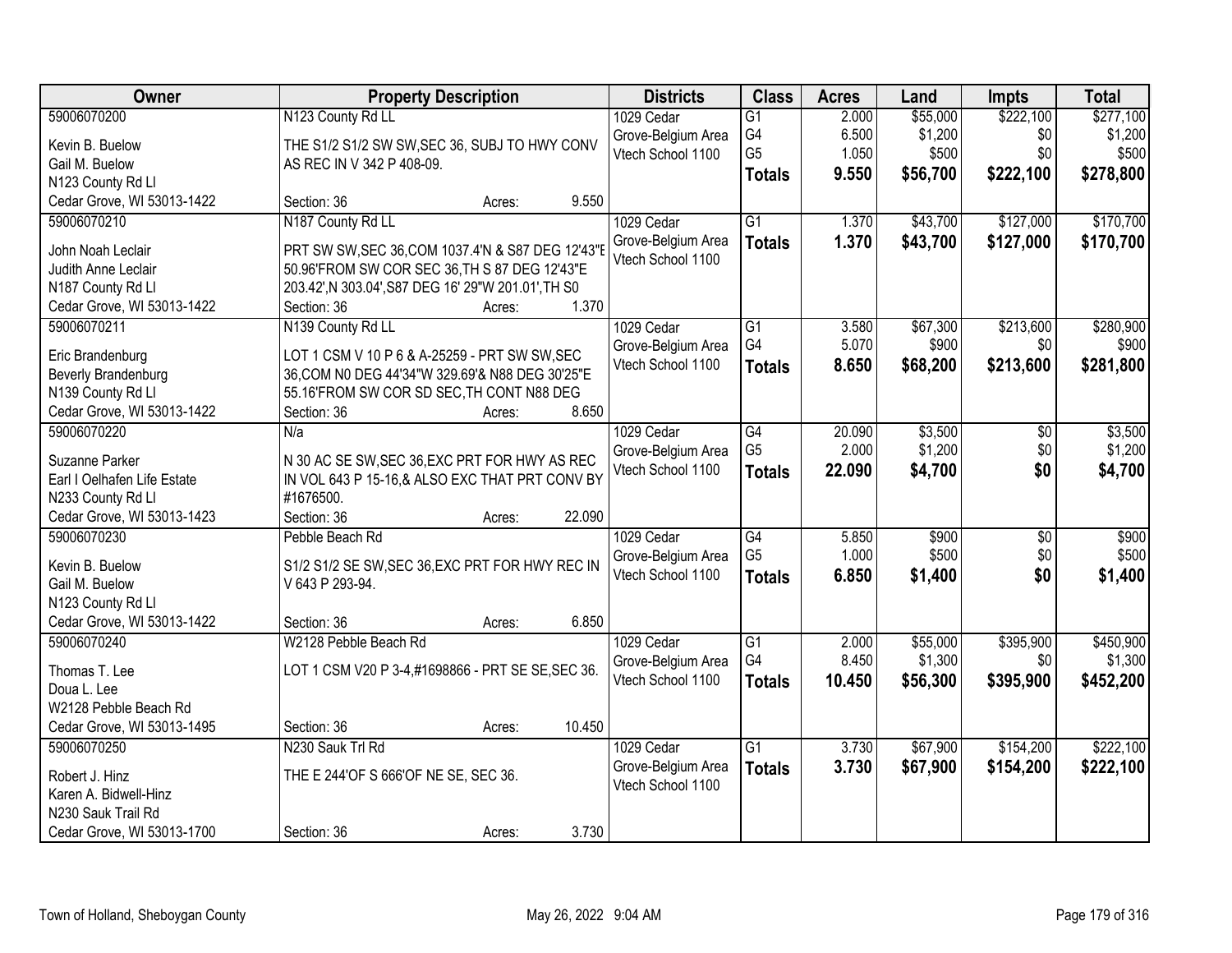| Owner                      | <b>Property Description</b>                        | <b>Districts</b>   | <b>Class</b>    | <b>Acres</b> | Land     | <b>Impts</b>    | <b>Total</b> |
|----------------------------|----------------------------------------------------|--------------------|-----------------|--------------|----------|-----------------|--------------|
| 59006070251                | N290 Sauk Trl Rd                                   | 1029 Cedar         | $\overline{G1}$ | 5.000        | \$73,000 | \$343,700       | \$416,700    |
| Hunter J. Buechler         | LOT 1, CSM V 10 P 160 & OTHER LANDS - PRT NE       | Grove-Belgium Area | G4              | 5.210        | \$900    | \$0             | \$900        |
| N290 Sauk Trail Rd         | SE, SEC 36, COM AT E1/4 COR SD SEC, TH S0 DEG      | Vtech School 1100  | <b>Totals</b>   | 10.210       | \$73,900 | \$343,700       | \$417,600    |
| Cedar Grove, WI 53013-1429 | 59'12"E 595.57', S88 DEG 30' 37"W 747.04', N0 DEG  |                    |                 |              |          |                 |              |
|                            | 10.210<br>Section: 36<br>Acres:                    |                    |                 |              |          |                 |              |
| 59006070253                | Amber Ln                                           | 1029 Cedar         | $\overline{G1}$ | 5.000        | \$73,000 | \$0             | \$73,000     |
|                            |                                                    | Grove-Belgium Area | <b>Totals</b>   | 5.000        | \$73,000 | \$0             | \$73,000     |
| Judith Ann Fillar          | LOT 2 CSM V12 P 162 - PRT NE SE & NW SE, SEC       | Vtech School 1100  |                 |              |          |                 |              |
| 423 Spring St              | 36, COM S88 DEG 29'W 1113.03'FROM E1/4 COR, SD     |                    |                 |              |          |                 |              |
| Belgium, WI 53004-9707     | SEC, TH S0 DEG 59'12"E 595.05', S88 DEG 30'37"W    |                    |                 |              |          |                 |              |
|                            | 5.000<br>Section: 36<br>Acres:                     |                    |                 |              |          |                 |              |
| 59006070254                | Amber Ln                                           | 1029 Cedar         | $\overline{G4}$ | 5.000        | \$700    | $\overline{50}$ | \$700        |
| Milton C. Kornburger       | LOT 3 CSM V12 P 162 - PRT NW SE, SEC 36, COM S88   | Grove-Belgium Area | <b>Totals</b>   | 5.000        | \$700    | \$0             | \$700        |
| Barbara A. Kornburger      | DEG 29'W 1479.12'FROM E1/4 COR, SD SEC TH S0       | Vtech School 1100  |                 |              |          |                 |              |
| 328 S Mayfair Dr           | DEG 59'12"E 594.87', S88 DEG 30'37"W 366.19', N0   |                    |                 |              |          |                 |              |
| Saukville, WI 53080-1844   | 5.000<br>Section: 36                               |                    |                 |              |          |                 |              |
| 59006070255                | Acres:                                             |                    | $\overline{G4}$ | 7.050        | \$1,000  |                 |              |
|                            | Amber Ln                                           | 1029 Cedar         |                 |              |          | \$0             | \$1,000      |
| Milton C. Kornburger       | LOT 4 CSM V12 P 162 - PRT NW SE, SEC 36, COM S88   | Grove-Belgium Area | <b>Totals</b>   | 7.050        | \$1,000  | \$0             | \$1,000      |
| Barbara A. Kornburger      | DEG 29'W 1845.32'FROM E1/4 COR, SD SEC TH S0       | Vtech School 1100  |                 |              |          |                 |              |
| 328 S Mayfair Dr           | DEG 59'12"E 594.70', S88 DEG 30'37"W 607.20', NELY |                    |                 |              |          |                 |              |
| Saukville, WI 53080-1844   | 7.050<br>Section: 36<br>Acres:                     |                    |                 |              |          |                 |              |
| 59006070256                | W2115 Amber Ln                                     | 1029 Cedar         | $\overline{G1}$ | 6.620        | \$77,900 | \$211,500       | \$289,400    |
|                            |                                                    | Grove-Belgium Area | <b>Totals</b>   | 6.620        | \$77,900 | \$211,500       | \$289,400    |
| Shannon M. Nyhof           | LOT 1 CSM V14 P 29 - PRT NE SE, SEC 36, COM S0     | Vtech School 1100  |                 |              |          |                 |              |
| Amanda Nyhof               | DEG 59'12"E 655.57', S88 DEG 30'37"W 244' & S0 DEG |                    |                 |              |          |                 |              |
| W2115 Amber Ln             | 59'35"E 6'FROM E1/4 COR, SD SEC, TH S0 DEG         |                    |                 |              |          |                 |              |
| Cedar Grove, WI 53013-1702 | Section: 36<br>6.620<br>Acres:                     |                    |                 |              |          |                 |              |
| 59006070257                | W2158 Amber Ln                                     | 1029 Cedar         | $\overline{G1}$ | 5.000        | \$73,000 | \$252,000       | \$325,000    |
| Thomas R. Race             | LOT 1 CSM V11 P 267 IN NESE SEC 36, T13N, R22E     | Grove-Belgium Area | G4              | 14.000       | \$2,500  | \$0             | \$2,500      |
| Amanda A. Race             | AND ALSO PRT SENE SEC 36, T13N, R222E DESC         | Vtech School 1100  | G <sub>5</sub>  | 1.000        | \$600    | \$0             | \$600        |
| W2158 Amber Ln             | AS: THE E 1760' OF THE S 495'OF S 1/2 NE1/4, SEC   |                    | <b>Totals</b>   | 20.000       | \$76,100 | \$252,000       | \$328,100    |
| Cedar Grove, WI 53013-1702 | 20.000<br>Section: 36<br>Acres:                    |                    |                 |              |          |                 |              |
| 59006070261                | W2212 Pebble Beach Rd                              | 1029 Cedar         | $\overline{G1}$ | 4.420        | \$70,700 | \$259,900       | \$330,600    |
|                            |                                                    | Grove-Belgium Area |                 | 4.420        | \$70,700 | \$259,900       | \$330,600    |
| Benjamin J. Droppers       | LOT 2 CSM V11 P 268 - PRT SE SE & SW SE, SEC 36    | Vtech School 1100  | <b>Totals</b>   |              |          |                 |              |
| Nicole A. Paasch           |                                                    |                    |                 |              |          |                 |              |
| W2212 Pebble Beach Rd      |                                                    |                    |                 |              |          |                 |              |
| Cedar Grove, WI 53013-1498 | 4.420<br>Section: 36<br>Acres:                     |                    |                 |              |          |                 |              |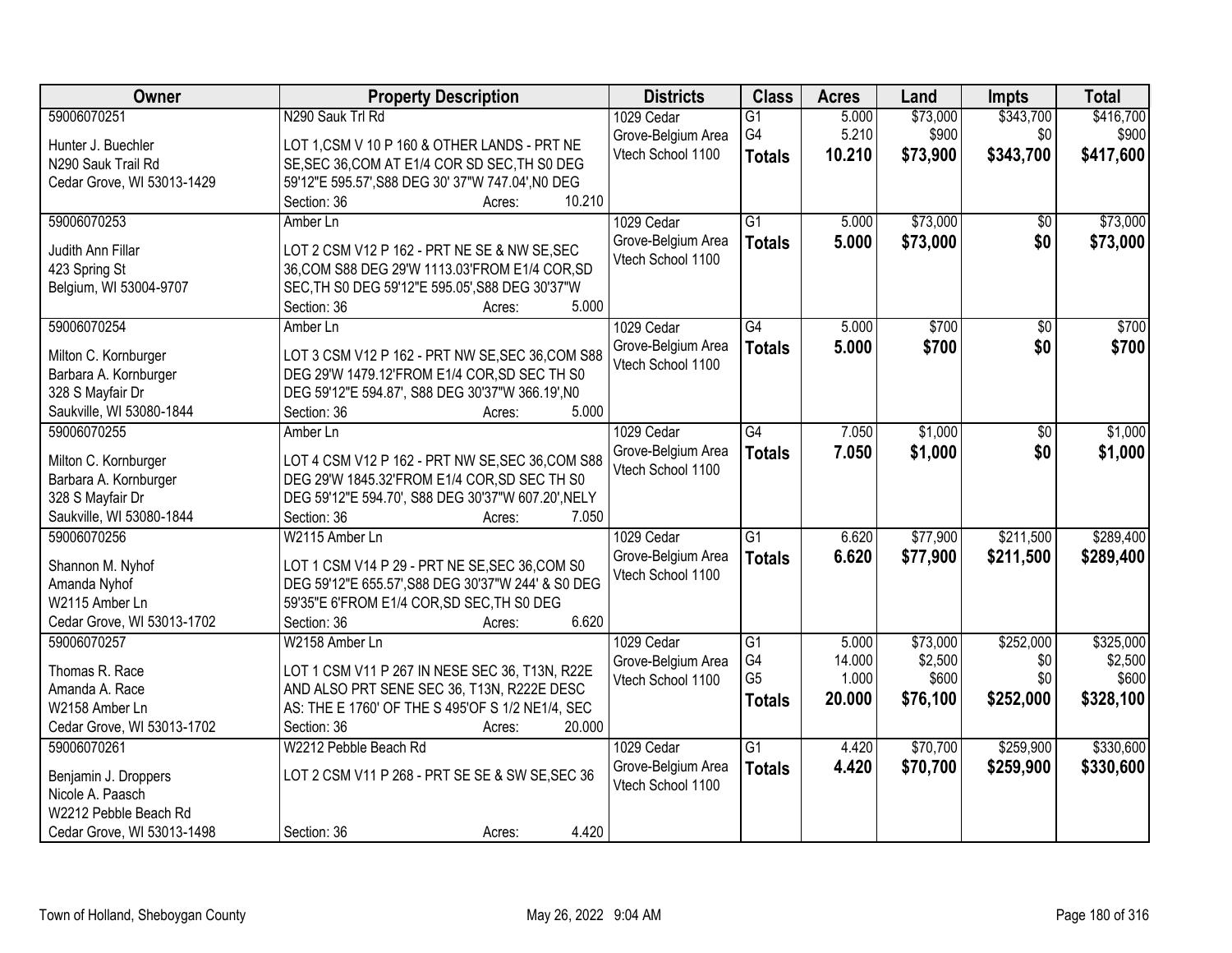| <b>Owner</b>                           | <b>Property Description</b>                        | <b>Districts</b>                        | <b>Class</b>           | <b>Acres</b> | Land            | <b>Impts</b>    | <b>Total</b> |
|----------------------------------------|----------------------------------------------------|-----------------------------------------|------------------------|--------------|-----------------|-----------------|--------------|
| 59006070281                            | Pebble Beach Rd                                    | 1029 Cedar                              | $\overline{G4}$        | 4.420        | \$700           | $\overline{50}$ | \$700        |
| Hank and John Heating & Air            | LOT 1 CSM V11 P 268 - PRT SE SE, SEC 36, COM S88   | Grove-Belgium Area                      | <b>Totals</b>          | 4.420        | \$700           | \$0             | \$700        |
| Conditioning Inc                       | DEG 32'13" W 688.13'FROM SE COR, SD SEC, TH        | Vtech School 1100                       |                        |              |                 |                 |              |
| 1220 Mineral Springs Dr                | CONT S88 DEG 32'13"W 550.12', N0 DEG 59'12"W 350', |                                         |                        |              |                 |                 |              |
| Port Washington, WI 53074-2162         | 4.420<br>Section: 36<br>Acres:                     |                                         |                        |              |                 |                 |              |
| 59006070282                            | N154 Sauk Trl Rd                                   | 1029 Cedar                              | $\overline{G1}$        | 5.610        | \$74,800        | \$234,500       | \$309,300    |
|                                        |                                                    | Grove-Belgium Area                      | G4                     | 6.000        | \$1,100         | \$0             | \$1,100      |
| Steven G. Oelhafen                     | LOT 1 CSM V16 P 173-74, #1557066 - PRT SE SE, SEC  | Vtech School 1100                       | <b>Totals</b>          | 11.610       | \$75,900        | \$234,500       | \$310,400    |
| Lori Oelhafen                          | 36.                                                |                                         |                        |              |                 |                 |              |
| N154 Sauk Trail Rd                     |                                                    |                                         |                        |              |                 |                 |              |
| Cedar Grove, WI 53013-1428             | 11.610<br>Section: 36<br>Acres:                    |                                         |                        |              |                 |                 |              |
| 59006070283                            | N172 Sauk Trl Rd                                   | 1029 Cedar                              | G1                     | 3.400        | \$65,900        | \$91,700        | \$157,600    |
| Scott Behnke                           | LOT 2 CSM V16 P 173-74, #1557066 - PRT SE SE, SEC  | Grove-Belgium Area                      | <b>Totals</b>          | 3.400        | \$65,900        | \$91,700        | \$157,600    |
| N172 Sauk Trail Rd                     | 36.                                                | Vtech School 1100                       |                        |              |                 |                 |              |
| Cedar Grove, WI 53013-1428             |                                                    |                                         |                        |              |                 |                 |              |
|                                        | 3.400<br>Section: 36<br>Acres:                     |                                         |                        |              |                 |                 |              |
| 59006070300                            |                                                    | 1029 Cedar                              | $\overline{\text{X3}}$ | 50.500       | $\overline{50}$ | \$0             | $\sqrt{50}$  |
|                                        |                                                    | Grove-Belgium Area                      | <b>Totals</b>          | 50.500       | \$0             | \$0             | \$0          |
| Sheboygan County (Hwy)                 | PRT FOR HWY IN SEC 36 AS REC IN VOL 643 P          | Vtech School 1100                       |                        |              |                 |                 |              |
| Attn: Hwy                              | 15-24, VOL 643 P 293-94.                           |                                         |                        |              |                 |                 |              |
| W5741 County Rd J                      | 50.500                                             |                                         |                        |              |                 |                 |              |
| Plymouth, WI 53073-3340<br>59006070301 | Section: 36<br>Acres:                              |                                         | $\overline{\text{X3}}$ |              |                 |                 |              |
|                                        |                                                    | 1029 Cedar                              |                        | 0.000        | $\overline{50}$ | \$0             | $\sqrt{50}$  |
| Sheboygan County (Roads)               | PRTS SW1/4 & NW1/4, SEC 36                         | Grove-Belgium Area<br>Vtech School 1100 | <b>Totals</b>          | 0.000        | \$0             | \$0             | \$0          |
| Attn: Roads                            |                                                    |                                         |                        |              |                 |                 |              |
| W5741 County Rd J                      |                                                    |                                         |                        |              |                 |                 |              |
| Plymouth, WI 53073-3340                | 0.000<br>Section: 36<br>Acres:                     |                                         |                        |              |                 |                 |              |
| 59006070302                            | Amber Ln                                           | 1029 Cedar                              | $\overline{G4}$        | 74.500       | \$13,400        | $\overline{$0}$ | \$13,400     |
| Hank and John Heating & Air            | PRT SE1/4, SEC 36, COM N00 DEG 54'47"E             | Grove-Belgium Area                      | G <sub>5</sub>         | 1.250        | \$700           | \$0             | \$700        |
| Conditioning Inc                       | 106.77'FROM S1/4 COR, SDSEC, TH N00 DEG 54'47"E    | Vtech School 1100                       | <b>Totals</b>          | 75.750       | \$14,100        | \$0             | \$14,100     |
| 1220 Mineral Springs Dr                | 575.26', N06 DEG 13'57"E 483.37', NELY 900.16'ALG  |                                         |                        |              |                 |                 |              |
| Port Washington, WI 53074-2162         | Section: 36<br>75.750<br>Acres:                    |                                         |                        |              |                 |                 |              |
| 59006070310                            | W971 Town Line Rd                                  | 4137 Oostburg                           | G1                     | 1.700        | \$488,300       | \$193,800       | \$682,100    |
|                                        |                                                    | Vtech School 1100                       | G <sub>5</sub>         | 7.380        | \$5,200         | \$0             | \$5,200      |
| Jeffrey J. Schneiss                    | PRT GOVT LOT 1, SEC 4, COM AT NW COR SD LOT, TH    |                                         |                        | 9.080        | \$493,500       | \$193,800       | \$687,300    |
| Gail J. Schneiss                       | S 229.6'.E PARA WITH N LN SD LOT TO SHORE OF       |                                         | <b>Totals</b>          |              |                 |                 |              |
| 5320 Cascade Dr                        | LAKE MICH, NELY ALG SHORE TO NE COR LOT 1, TH      |                                         |                        |              |                 |                 |              |
| West Bend, WI 53095-9755               | 9.080<br>Section: 4<br>Acres:                      |                                         |                        |              |                 |                 |              |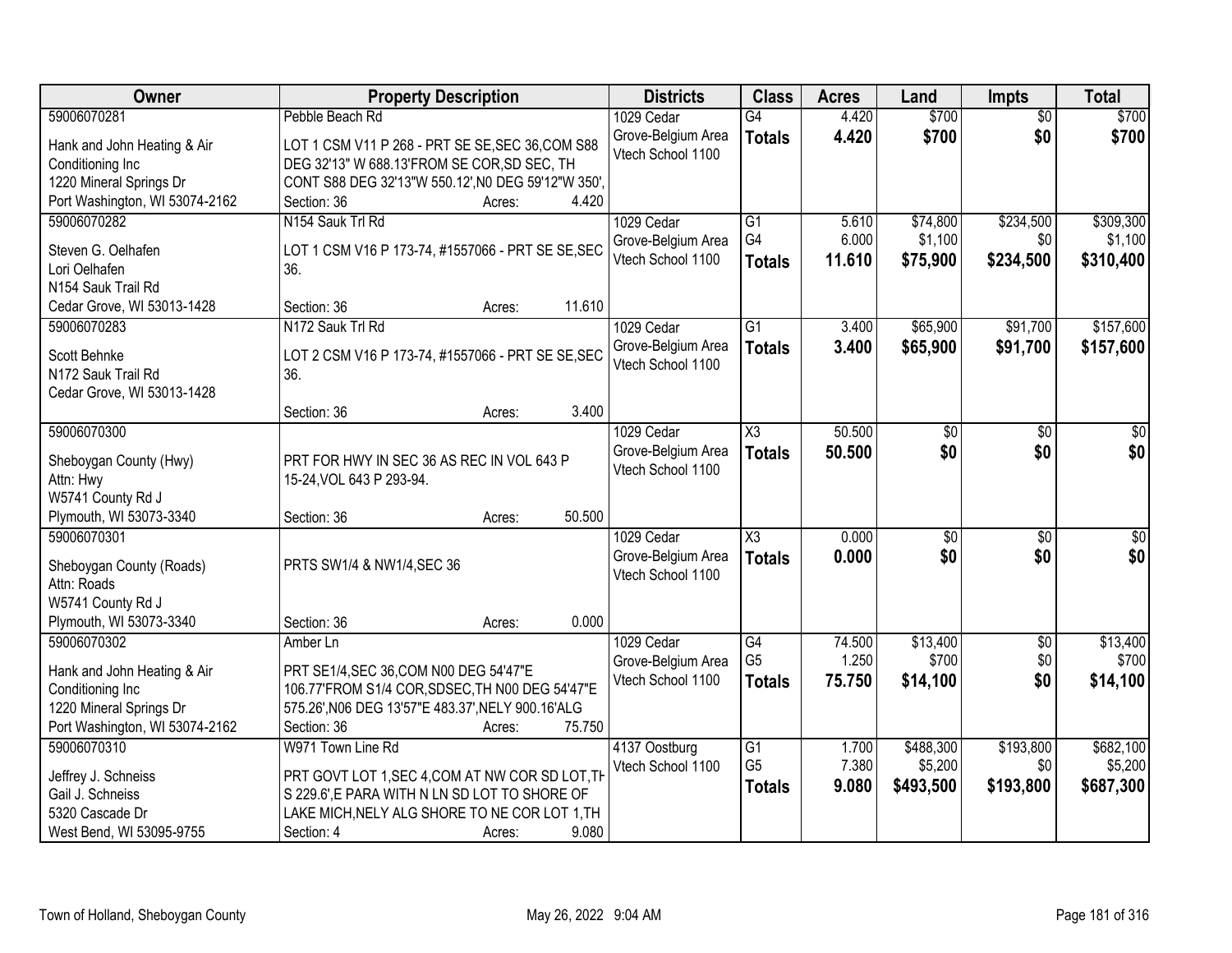| Owner                       | <b>Property Description</b>                           | <b>Districts</b>                   | <b>Class</b>    | <b>Acres</b> | Land                 | Impts           | <b>Total</b> |
|-----------------------------|-------------------------------------------------------|------------------------------------|-----------------|--------------|----------------------|-----------------|--------------|
| 59006070320                 | N2485 Cardinal Ln                                     | 4137 Oostburg                      | $\overline{G1}$ | 1.300        | \$465,800            | \$201,800       | \$667,600    |
| Keith R. Anclam             | PRT GOVT LOT 1, SEC 4, COM 229.6'S & 610.5'E OF       | Vtech School 1100                  | G <sub>5</sub>  | 2.460        | \$1,700              | \$0             | \$1,700      |
| Jacquelyn J. Anclam         | NW COR SD LOT, TH S 145.46', E 1089.1'M/L TO          |                                    | <b>Totals</b>   | 3.760        | \$467,500            | \$201,800       | \$669,300    |
| N2485 Cardinal Ln           | SHORE LAKE MICH, NELY ALG SHORE 161.05' M/L, TH       |                                    |                 |              |                      |                 |              |
| Oostburg, WI 53070-1650     | 3.760<br>Section: 4<br>Acres:                         |                                    |                 |              |                      |                 |              |
| 59006070330                 | Cardinal Ln                                           | 4137 Oostburg                      | $\overline{G6}$ | 2.040        | \$7,800              | $\overline{50}$ | \$7,800      |
|                             |                                                       | Vtech School 1100                  |                 | 2.040        | \$7,800              | \$0             | \$7,800      |
| Daniel J. Wynveen           | PRT OF GOV'T LOT 1, SEC 4, COM 229.6' S OF NW         |                                    | <b>Totals</b>   |              |                      |                 |              |
| 2 N 10th St                 | COR SD LOT, TH S 145.46', E 610.5', N 145.46', TH W   |                                    |                 |              |                      |                 |              |
| Oostburg, WI 53070-1181     | 610.5' TO BEG.                                        |                                    |                 |              |                      |                 |              |
|                             | Section: 4<br>2.040<br>Acres:                         |                                    |                 |              |                      |                 |              |
| 59006070340                 | N2475 Cardinal Ln                                     | 4137 Oostburg                      | G1              | 1.000        | \$384,200            | \$145,900       | \$530,100    |
| Peter K. Riese              | PRT GOVT LOT 1, SEC 4, COM 375.06'S OF NW COR         | Vtech School 1100                  | G <sub>6</sub>  | 2.610        | \$9,400              | \$0             | \$9,400      |
| N2475 Cardinal Ln           | SD LOT, TH S 100', E 1649.56'M/L TO LAKE MICH, NELY   |                                    | <b>Totals</b>   | 3.610        | \$393,600            | \$145,900       | \$539,500    |
| Oostburg, WI 53070-1650     | ALG SHORE TO PNT 375.06'DUE S OF N LN LOT 1,          |                                    |                 |              |                      |                 |              |
|                             | 3.610<br>Section: 4<br>Acres:                         |                                    |                 |              |                      |                 |              |
| 59006070350                 | N2461 Cardinal Ln                                     |                                    | G1              | 0.890        |                      | \$160,000       | \$480,600    |
|                             |                                                       | 4137 Oostburg<br>Vtech School 1100 | G <sub>6</sub>  | 2.160        | \$320,600<br>\$8,200 | \$0             | \$8,200      |
| Sturgis E. Chadwick III     | PRT GOVT LOT 1, SEC 4, COM 565.06'S OF NW COR         |                                    |                 |              |                      |                 |              |
| 1959 Bosworth Ln            | SD LOT, TH S 89.59', E TO LAKE MICH, NELY ALG LAKE    |                                    | <b>Totals</b>   | 3.050        | \$328,800            | \$160,000       | \$488,800    |
| Northfield, IL 60093-3212   | SHORE TO PNT 565.06'DUE S OF N LN LOT 1, TH W         |                                    |                 |              |                      |                 |              |
|                             | Section: 4<br>3.050<br>Acres:                         |                                    |                 |              |                      |                 |              |
| 59006070360                 | N2467 Cardinal Ln                                     | 4137 Oostburg                      | $\overline{G1}$ | 0.890        | \$348,500            | \$77,100        | \$425,600    |
|                             |                                                       | Vtech School 1100                  | G <sub>5</sub>  | 2.260        | \$1,600              | \$0             | \$1,600      |
| James Lakerdas              | PRT GOVT LOT 1, SEC 4, COM 475.06'S OF NW COR         |                                    | <b>Totals</b>   | 3.150        | \$350,100            | \$77,100        | \$427,200    |
| 1211 S Prairie Ave Apt 1004 | SD LOT, TH S 90', E TO LAKE MICH, NELY ALG SHORE      |                                    |                 |              |                      |                 |              |
| Chicago, IL 60605-3647      | TO PNT 475.06'DUE S OF N LN LOT 1, TH W               |                                    |                 |              |                      |                 |              |
|                             | 3.150<br>Section: 4<br>Acres:                         |                                    |                 |              |                      |                 |              |
| 59006070371                 | N2457 Cardinal Ln                                     | 4137 Oostburg                      | G1              | 0.670        | \$332,700            | \$129,200       | \$461,900    |
| Joseph S. Bernstein         | LOT 1 CSM V14 P 100 - PRT GOV'T LOT 1, SEC 4, COM     | Vtech School 1100                  | <b>Totals</b>   | 0.670        | \$332,700            | \$129,200       | \$461,900    |
| Dixie Beesley-Bernstein     | S1 DEG 36'40"W 654.65'& S88 DEG 24' 09"E              |                                    |                 |              |                      |                 |              |
| PO Box 138                  | 1108.17'FROM N1/4 COR SD SEC, TH CONT S88 DEG         |                                    |                 |              |                      |                 |              |
| Oostburg, WI 53070          | Section: 4<br>0.670<br>Acres:                         |                                    |                 |              |                      |                 |              |
| 59006070372                 | N2455 Cardinal Ln                                     | 4137 Oostburg                      | $\overline{G1}$ | 1.100        | \$429,300            | \$540,000       | \$969,300    |
|                             |                                                       | Vtech School 1100                  | G <sub>5</sub>  | 5.670        | \$4,000              | \$0             | \$4,000      |
| Joseph S. Bernstein         | LOT 2 CSM V14 P100 - PRT GOV'T LOT 1, SEC 4, COM      |                                    | <b>Totals</b>   | 6.770        | \$433,300            | \$540,000       | \$973,300    |
| Dixie Beesley-Bernstein     | S1 DEG 36'40"W 654.65'FROM N1/4 COR SD SEC, TH        |                                    |                 |              |                      |                 |              |
| PO Box 138                  | S88 DEG 24'09"E 1108.17', S33 DEG 50'28"W 79.31', S86 |                                    |                 |              |                      |                 |              |
| Oostburg, WI 53070          | 6.770<br>Section: 4<br>Acres:                         |                                    |                 |              |                      |                 |              |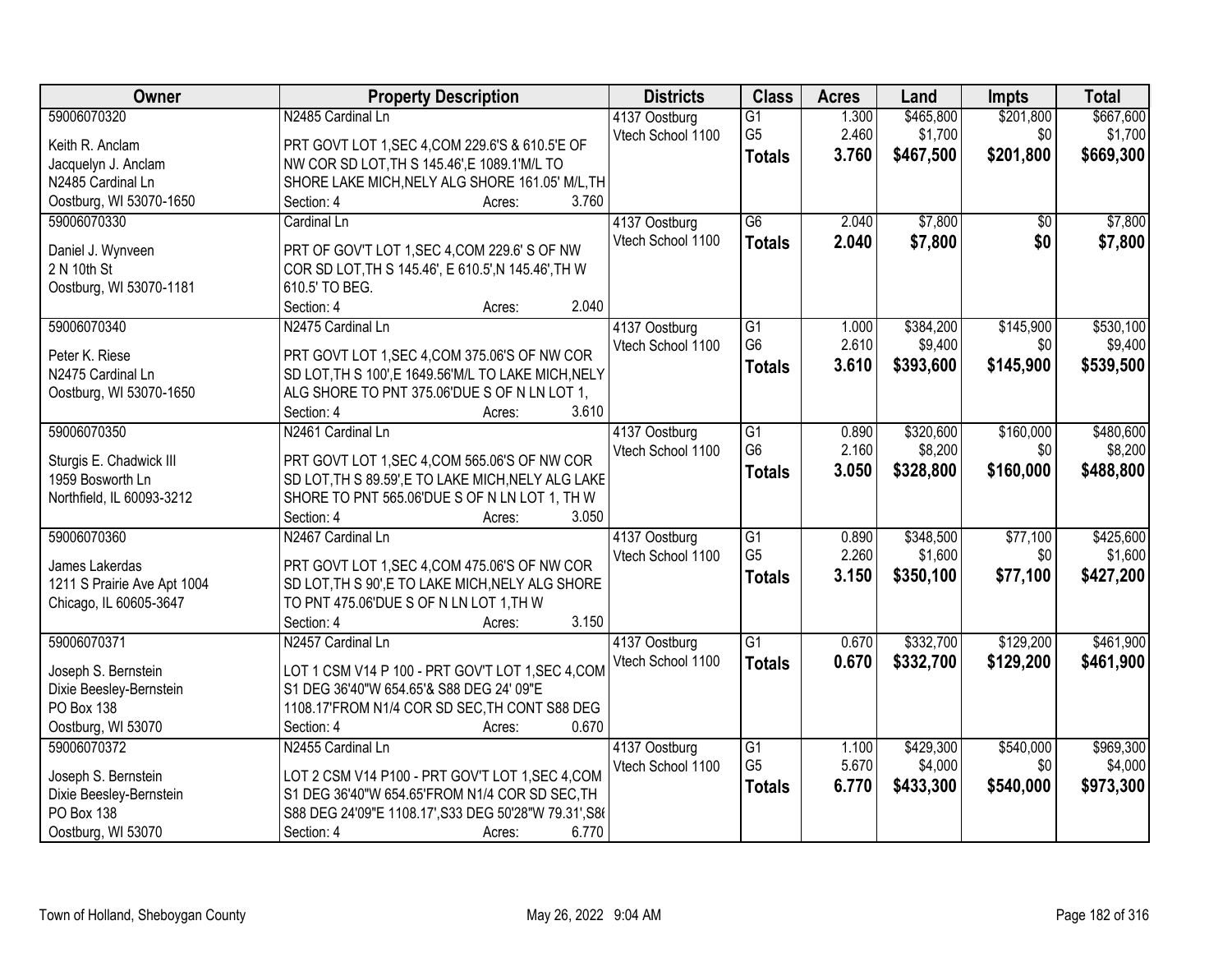| Owner                                   | <b>Property Description</b>                                                                          | <b>Districts</b>  | <b>Class</b>    | <b>Acres</b> | Land      | <b>Impts</b> | <b>Total</b> |
|-----------------------------------------|------------------------------------------------------------------------------------------------------|-------------------|-----------------|--------------|-----------|--------------|--------------|
| 59006070380                             | N2453 Cardinal Ln                                                                                    | 4137 Oostburg     | G1              | 1.200        | \$446,700 | \$113,400    | \$560,100    |
| Michael J. Vaneerden                    | PRT GOVT LOT 1, SEC 4, BEG AT A PNT 886.63'S OF                                                      | Vtech School 1100 | G <sub>5</sub>  | 3.280        | \$800     | \$0          | \$800        |
| Ann P. Vaneerden                        | NW COR SD LOT 1, TH RUNNING E PARA TO N LN SD                                                        |                   | <b>Totals</b>   | 4.480        | \$447,500 | \$113,400    | \$560,900    |
| PO Box 700421                           | LOT 1 TO LAKE SHORE OF LAKE MICH, SWLY ALG                                                           |                   |                 |              |           |              |              |
| Oostburg, WI 53070-0421                 | 4.480<br>Section: 4<br>Acres:                                                                        |                   |                 |              |           |              |              |
| 59006070390                             | N2417 Cardinal Ln                                                                                    | 4137 Oostburg     | $\overline{G1}$ | 0.890        | \$329,700 | \$135,000    | \$464,700    |
|                                         |                                                                                                      | Vtech School 1100 | <b>Totals</b>   | 0.890        | \$329,700 | \$135,000    | \$464,700    |
| David D. Plekenpol                      | PRT GOVT LOT 1, SEC 4, COM S88 DEG 32'52"E                                                           |                   |                 |              |           |              |              |
| Arnita L. Plekenpol                     | 810'FROM SW COR, SD LOT, TH N25 DEG 01'E                                                             |                   |                 |              |           |              |              |
| N2417 Cardinal Ln                       | 126.20', S88 DEG 32'52"E 322' M/L TO SHORE OF LAKE                                                   |                   |                 |              |           |              |              |
| Oostburg, WI 53070-1650                 | 0.890<br>Section: 4<br>Acres:                                                                        |                   |                 |              |           |              |              |
| 59006070400                             | N2427 Cardinal Ln                                                                                    | 4137 Oostburg     | $\overline{G1}$ | 0.880        | \$306,000 | \$83,900     | \$389,900    |
| Robert D & Madelyn S John Trust         | PRT GOVT LOT 1, SEC 4, COM S88 DEG 32'52"E 810'&                                                     | Vtech School 1100 | <b>Totals</b>   | 0.880        | \$306,000 | \$83,900     | \$389,900    |
| N2427 Cardinal Ln                       | N25 DEG 01'E 252.39'FROM SW COR, SD LOT, TH S88                                                      |                   |                 |              |           |              |              |
| PO Box 700164                           | DEG 32'52"E 300' TO REF PT A S88 DEG 32'52" E                                                        |                   |                 |              |           |              |              |
| Oostburg, WI 53070-0164                 | 0.880<br>Section: 4<br>Acres:                                                                        |                   |                 |              |           |              |              |
| 59006070410                             | Cardinal Ln                                                                                          | 4137 Oostburg     | $\overline{G1}$ | 2.220        | \$22,100  | \$0          | \$22,100     |
|                                         |                                                                                                      | Vtech School 1100 | <b>Totals</b>   | 2.220        | \$22,100  | \$0          | \$22,100     |
| Debra Diane Dodson<br>N2422 Cardinal Ln | PRT OF GOV'T LOT 1, SEC 4, COM AT SW COR OF SD<br>LOT, TH N 115.84', N89 DEG 8'10"E 769.69', S79 DEG |                   |                 |              |           |              |              |
|                                         | 21'20"E 36.07', N77 DEG 24'10"E 35.39', N89 DEG 8'10"E                                               |                   |                 |              |           |              |              |
| Oostburg, WI 53070-1649                 | 2.220<br>Section: 4<br>Acres:                                                                        |                   |                 |              |           |              |              |
| 59006070420                             | N2422 Cardinal Ln                                                                                    | 4137 Oostburg     | $\overline{G1}$ | 2.350        | \$69,500  | \$76,000     | \$145,500    |
|                                         |                                                                                                      | Vtech School 1100 |                 | 2.350        |           |              |              |
| Debra Diane Dodson                      | PRT GOV'T LOT 1, SEC 4, COM 115.84'N OF SW COR                                                       |                   | <b>Totals</b>   |              | \$69,500  | \$76,000     | \$145,500    |
| N2422 Cardinal Ln                       | SD LOT, TH NO DEG 24'46"W 115.84', N89 DEG 8'24"E                                                    |                   |                 |              |           |              |              |
| Oostburg, WI 53070-1649                 | 909.44', S22 DEG 35'W 126.19', S89 DEG 8'10"W                                                        |                   |                 |              |           |              |              |
|                                         | 2.350<br>Section: 4<br>Acres:                                                                        |                   |                 |              |           |              |              |
| 59006070431                             | Ridge Ln                                                                                             | 4137 Oostburg     | G1              | 1.000        | \$44,400  | \$7,900      | \$52,300     |
| Thomas J. Nyenhuis                      | PRT LOT 1 CSM V13 P 17 - PRT NE NW, SEC 4, COM                                                       | Vtech School 1100 | G <sub>5</sub>  | 3.200        | \$2,800   | \$0          | \$2,800      |
| c/o James Te Stroote                    | S03 DEG 12' 45"W 369.64'FROM N1/4 COR, SD SEC, TH                                                    |                   | <b>Totals</b>   | 4.200        | \$47,200  | \$7,900      | \$55,100     |
| N960 Sauk Trail Rd                      | N77 DEG 32'59"W 680.27', N73 DEG 05'46"W                                                             |                   |                 |              |           |              |              |
| Cedar Grove, WI 53013-1267              | 4.200<br>Section: 4<br>Acres:                                                                        |                   |                 |              |           |              |              |
| 59006070432                             | N2482 Ridge Ln                                                                                       | 4137 Oostburg     | G1              | 2.000        | \$63,300  | \$205,500    | \$268,800    |
|                                         |                                                                                                      | Vtech School 1100 | G <sub>6</sub>  | 3.800        | \$13,700  | \$0          | \$13,700     |
| Lee A. Lemahieu                         | LOT 2 & PRT LOT 1 CSM V13 P 17(OL1 & OL2,B-2203)                                                     |                   | <b>Totals</b>   | 5.800        | \$77,000  | \$205,500    | \$282,500    |
| Gail S. Lemahieu                        | - PRT NE NW, SEC 4, COM N84 DEG 58' 22"W 82.63'&                                                     |                   |                 |              |           |              |              |
| N2482 Ridge Ln                          | N86 DEG 48'09"W 492.48'FROM N1/4 COR, SD SEC,                                                        |                   |                 |              |           |              |              |
| Oostburg, WI 53070-2055                 | 5.800<br>Section: 4<br>Acres:                                                                        |                   |                 |              |           |              |              |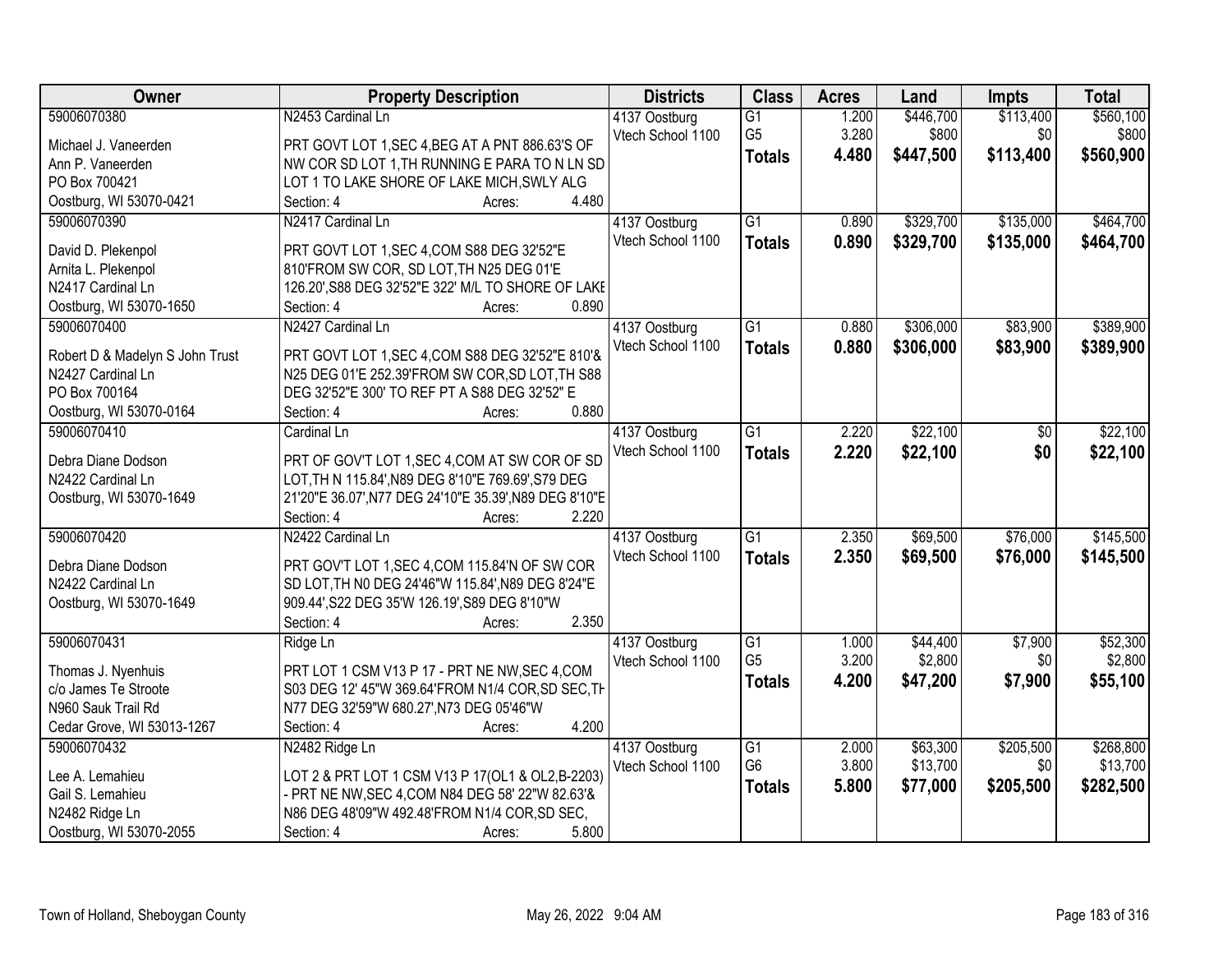| Owner                   | <b>Property Description</b>                           |        | <b>Districts</b>  | <b>Class</b>    | <b>Acres</b> | Land        | <b>Impts</b>    | <b>Total</b> |
|-------------------------|-------------------------------------------------------|--------|-------------------|-----------------|--------------|-------------|-----------------|--------------|
| 59006070440             | N2449 Ridge Ln                                        |        | 4137 Oostburg     | $\overline{G1}$ | 1.000        | \$33,300    | \$177,400       | \$210,700    |
| Jodi A. Lemahieu        | PRT NE NW, SEC 4, COM 489.06'S OF NE                  |        | Vtech School 1100 | G <sub>5</sub>  | 3.000        | \$2,100     | \$0             | \$2,100      |
| N2449 Ridge Ln          | COR, SD1/4, TH S 170.28' W 1063.26', NELY 186.12', TH |        |                   | <b>Totals</b>   | 4.000        | \$35,400    | \$177,400       | \$212,800    |
| Oostburg, WI 53070-2055 | E 991.98'TO BEG.                                      |        |                   |                 |              |             |                 |              |
|                         | Section: 4                                            | Acres: | 4.000             |                 |              |             |                 |              |
| 59006070450             | Ridge Ln                                              |        | 4137 Oostburg     | $\overline{G6}$ | 3.000        | \$12,000    | $\overline{50}$ | \$12,000     |
|                         |                                                       |        | Vtech School 1100 | <b>Totals</b>   | 3.000        | \$12,000    | \$0             | \$12,000     |
| Jodi A. Lemahieu        | PRT NE NW, SEC 4, COM 659.34'S OF NE COR              |        |                   |                 |              |             |                 |              |
| N2449 Ridge Ln          | SD1/4, TH S 120.12' W 1111.44', NELY 129.36', TH E    |        |                   |                 |              |             |                 |              |
| Oostburg, WI 53070-2055 | 1063.26'TO BEG, & R/W.                                |        |                   |                 |              |             |                 |              |
|                         | Section: 4                                            | Acres: | 3.000             |                 |              |             |                 |              |
| 59006070460             | N2419 Ridge Ln                                        |        | 4137 Oostburg     | G1              | 5.020        | \$87,700    | \$153,700       | \$241,400    |
| David P. Wilke          | PRT NE NW, SEC 4, COM 779.46' S OF NE COR             |        | Vtech School 1100 | <b>Totals</b>   | 5.020        | \$87,700    | \$153,700       | \$241,400    |
| Melissa K. Wilke        | SD1/4, TH S 189.42', W 1192.62', NELY 208.56', TH E   |        |                   |                 |              |             |                 |              |
| N2419 Ridge Ln          | 1111.44'TO BEG.                                       |        |                   |                 |              |             |                 |              |
| Oostburg, WI 53070-2055 | Section: 4                                            | Acres: | 5.020             |                 |              |             |                 |              |
| 59006070470             | <b>Town Line Rd</b>                                   |        | 4137 Oostburg     | $\overline{G6}$ | 5.000        | \$20,000    | \$0             | \$20,000     |
|                         |                                                       |        | Vtech School 1100 | <b>Totals</b>   | 5.000        | \$20,000    | \$0             | \$20,000     |
| David P. Wilke          | PRT NE NW, SEC 4, COM 968.88'S OF NE COR              |        |                   |                 |              |             |                 |              |
| Melissa K. Wilke        | SD1/4, TH S 177.54' W 1263.90', NELY 194.04', TH E    |        |                   |                 |              |             |                 |              |
| N2419 Ridge Ln          | 1192.62'TO BEG.                                       |        |                   |                 |              |             |                 |              |
| Oostburg, WI 53070-2055 | Section: 4                                            | Acres: | 5.000             |                 |              |             |                 |              |
| 59006070480             | <b>Town Line Rd</b>                                   |        | 4137 Oostburg     | $\overline{G6}$ | 3.660        | \$13,200    | $\overline{50}$ | \$13,200     |
| Mark E. Lemahieu        | PRT NE NW, SEC 4, COM 1146.42' S OF NE COR            |        | Vtech School 1100 | <b>Totals</b>   | 3.660        | \$13,200    | \$0             | \$13,200     |
| Lorraine Lemahieu       | SD1/4, TH S 186.12', W 1320', NELY 159.72' TH E       |        |                   |                 |              |             |                 |              |
| 531 Huron Ave           | 1263.90'TO BEG.                                       |        |                   |                 |              |             |                 |              |
| Oostburg, WI 53070-1412 | Section: 4                                            | Acres: | 3.660             |                 |              |             |                 |              |
| 59006070490             | <b>Town Line Rd</b>                                   |        | 4137 Oostburg     | W8              | 15.590       | (\$104,800) | $\overline{50}$ | $\sqrt{60}$  |
|                         |                                                       |        | Vtech School 1100 | <b>Totals</b>   | 15.590       | \$0         | \$0             | \$0          |
| William L. Theune       | A-14995 - PRT N1/2 NW1/4, SEC 4, COM S88 DEG          |        |                   |                 |              |             |                 |              |
| Susan M. Theune         | 21'08"E 720' FROM NW COR SD SEC, CONT S88 DEG         |        |                   |                 |              |             |                 |              |
| W1292 Town Line Rd      | 21'08"E 1128', S23 DEG 58'W 874.42', S77 DEG 15'45"W  |        |                   |                 |              |             |                 |              |
| Oostburg, WI 53070-1906 | Section: 4                                            | Acres: | 15.590            |                 |              |             |                 |              |
| 59006070500             | W1235 Town Line Rd                                    |        | 4137 Oostburg     | $\overline{G1}$ | 5.510        | \$85,000    | \$164,300       | \$249,300    |
| Michael Wappler         | TR 1, CSM V 8 P 81 - PRT NW NW, SEC 4, COM S88        |        | Vtech School 1100 | <b>Totals</b>   | 5.510        | \$85,000    | \$164,300       | \$249,300    |
| Tammy Hoerz             | DEG 21'8"E 660'FROM NW COR SD SEC, TH S1 DEG          |        |                   |                 |              |             |                 |              |
| W1235 Town Line Rd      | 30'44"W 1027.82', N77 DEG 15'45"E 386.90', N1 DEG 30' |        |                   |                 |              |             |                 |              |
| Oostburg, WI 53070-1908 | Section: 4                                            | Acres: | 5.510             |                 |              |             |                 |              |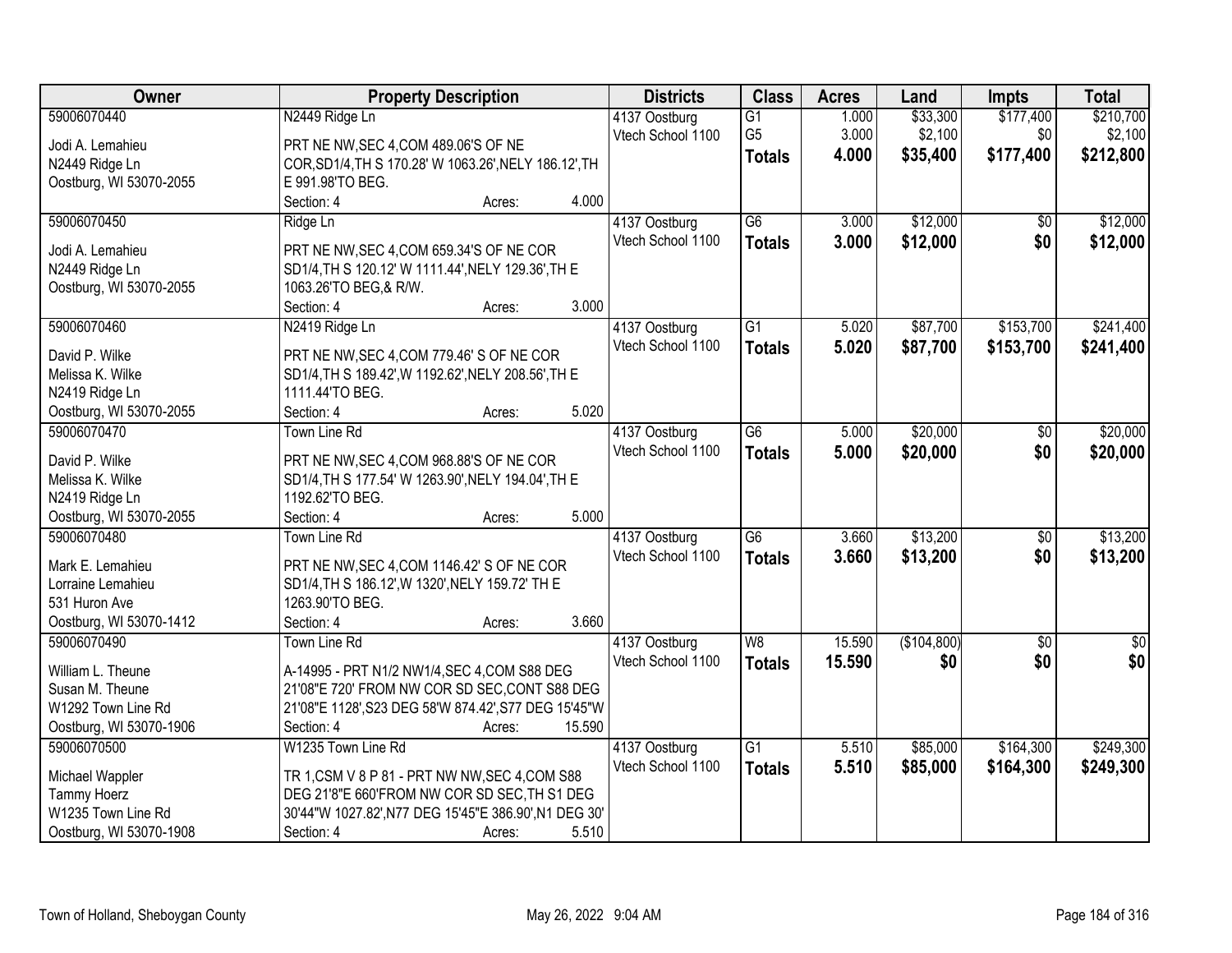| Owner                       | <b>Property Description</b>                         | <b>Districts</b>  | <b>Class</b>    | <b>Acres</b> | Land     | <b>Impts</b>    | <b>Total</b> |
|-----------------------------|-----------------------------------------------------|-------------------|-----------------|--------------|----------|-----------------|--------------|
| 59006070510                 | W1249 Town Line Rd                                  | 4137 Oostburg     | $\overline{G1}$ | 5.280        | \$87,900 | \$199,200       | \$287,100    |
| Dale E. Dulmes              | PRT TR 2,CSM V 4 P 218 - PRT E1/2 W1/2 NW           | Vtech School 1100 | <b>Totals</b>   | 5.280        | \$87,900 | \$199,200       | \$287,100    |
| Betty A. Dulmes             | NW, SEC 4, COM S88 DEG 21'8"E 590'FROM NW COR       |                   |                 |              |          |                 |              |
| W1249 Town Line Rd          | SD SEC, TH S1 DEG 30'44"W 268', S88 DEG 21'8"E      |                   |                 |              |          |                 |              |
| Oostburg, WI 53070-1908     | 5.280<br>Section: 4<br>Acres:                       |                   |                 |              |          |                 |              |
| 59006070511                 | W1243 Town Line Rd                                  | 4137 Oostburg     | $\overline{G1}$ | 2.290        | \$64,800 | \$140,600       | \$205,400    |
|                             |                                                     | Vtech School 1100 | <b>Totals</b>   | 2.290        | \$64,800 | \$140,600       | \$205,400    |
| Darryl L. Pippert           | LOT 1, CSM V 6 P 84 - PRT E1/2 W1/2 NW NW, SEC      |                   |                 |              |          |                 |              |
| Beverly C. Pippert          | 4, COM S88 DEG 21'8"E 590'& S1 DEG 30'44"W          |                   |                 |              |          |                 |              |
| W1243 Town Line Rd          | 268'FROM NW COR SD SEC, TH S1 DEG 30'44"W 10',      |                   |                 |              |          |                 |              |
| Oostburg, WI 53070-1908     | 2.290<br>Section: 4<br>Acres:                       |                   |                 |              |          |                 |              |
| 59006070520                 | W1285 Town Line Rd                                  | 4137 Oostburg     | G1              | 4.820        | \$76,600 | \$89,500        | \$166, 100   |
| Lynn M. Berger              | LOT 1,CSM V 9 P 288 - PRT NW NW, SEC 4, COM AT      | Vtech School 1100 | <b>Totals</b>   | 4.820        | \$76,600 | \$89,500        | \$166,100    |
| W1285 Town Line Rd          | NW COR SD SEC, TH S88 DEG 21'08"E 330', S01 DEG     |                   |                 |              |          |                 |              |
| Oostburg, WI 53070-1908     | 30'44"W 637.34', N88 DEG 07'23"W 330', TH N01 DEG   |                   |                 |              |          |                 |              |
|                             | 4.820<br>Section: 4<br>Acres:                       |                   |                 |              |          |                 |              |
| 59006070521                 | W1253 Town Line Rd                                  | 4137 Oostburg     | G1              | 2.090        | \$55,900 | \$110,100       | \$166,000    |
|                             |                                                     | Vtech School 1100 | <b>Totals</b>   | 2.090        | \$55,900 | \$110,100       | \$166,000    |
| Bruce A. Lukens             | TR 1, CSM V 4 P 218 & A-21447 PRT E1/2 W1/2 NW      |                   |                 |              |          |                 |              |
| Barbara J. Lukens           | NW, SEC 4, COM S88 DEG 21'08"E 330'FROM NW COF      |                   |                 |              |          |                 |              |
| W1253 Town Line Rd          | SD SEC, TH S01 DEG 30' 44"W 278', S88 DEG 21'08"E   |                   |                 |              |          |                 |              |
| Oostburg, WI 53070-1908     | Section: 4<br>2.090<br>Acres:                       |                   |                 |              |          |                 |              |
| 59006070522                 | W1239 Town Line Rd                                  | 4137 Oostburg     | $\overline{G1}$ | 6.000        | \$76,000 | \$165,800       | \$241,800    |
| Moises Molina Pena          | PRT NW & NE OF NW1/4, SEC 4, COM S88 DEG 21'8"E     | Vtech School 1100 | <b>Totals</b>   | 6.000        | \$76,000 | \$165,800       | \$241,800    |
| W1239 Town Line Rd          | 660'& S1 DEG 30'44"W 1027.82'FROM NW COR, SD        |                   |                 |              |          |                 |              |
| Oostburg, WI 53070-1908     | SEC, TH N77 DEG 15'45" E 881.13', S23 DEG 58'W 508' |                   |                 |              |          |                 |              |
|                             | Section: 4<br>6.000                                 |                   |                 |              |          |                 |              |
| 59006070523                 | Acres:                                              |                   | $\overline{G1}$ |              | \$21,300 |                 | \$21,300     |
|                             | Town Line Rd                                        | 4137 Oostburg     |                 | 4.830        |          | $\overline{50}$ |              |
| Lynn M. Berger              | LOT 2,CSM V 9 P 288 - PRT NW NW, SEC 4, COM S01     | Vtech School 1100 | <b>Totals</b>   | 4.830        | \$21,300 | \$0             | \$21,300     |
| W1285 Town Line Rd          | DEG 30'44"W 636.02'FROM NW COR SD SEC, TH S88       |                   |                 |              |          |                 |              |
| Oostburg, WI 53070-1908     | DEG 07'23"E 330', S01 DEG 30'44"W 637.56', N88 DEG  |                   |                 |              |          |                 |              |
|                             | Section: 4<br>4.830<br>Acres:                       |                   |                 |              |          |                 |              |
| 59006070530                 | Foster Rd                                           | 4137 Oostburg     | $\overline{G4}$ | 14.000       | \$2,500  | $\overline{30}$ | \$2,500      |
|                             |                                                     | Vtech School 1100 | G <sub>5</sub>  | 4.260        | \$2,200  | \$0             | \$2,200      |
| Paul F. Koeppe              | SW NW, SEC 4, EXC COM 405.6'E OF SW COR             |                   | G5M             | 16.000       | \$28,800 | \$0             | \$28,800     |
| Anne M. Koeppe              | SD1/4, TH E 262.92', N 30 DEG 28'E 601.83', W       |                   | G7              | 1.000        | \$12,000 | \$100           | \$12,100     |
| 2825 Brewery Rd             | 533.05', TH S 3 DEG 52'W 519.88'TO BEG.             |                   | <b>Totals</b>   | 35.260       | \$45,500 | \$100           | \$45,600     |
| Cross Plains, WI 53528-9535 | 35.260<br>Section: 4<br>Acres:                      |                   |                 |              |          |                 |              |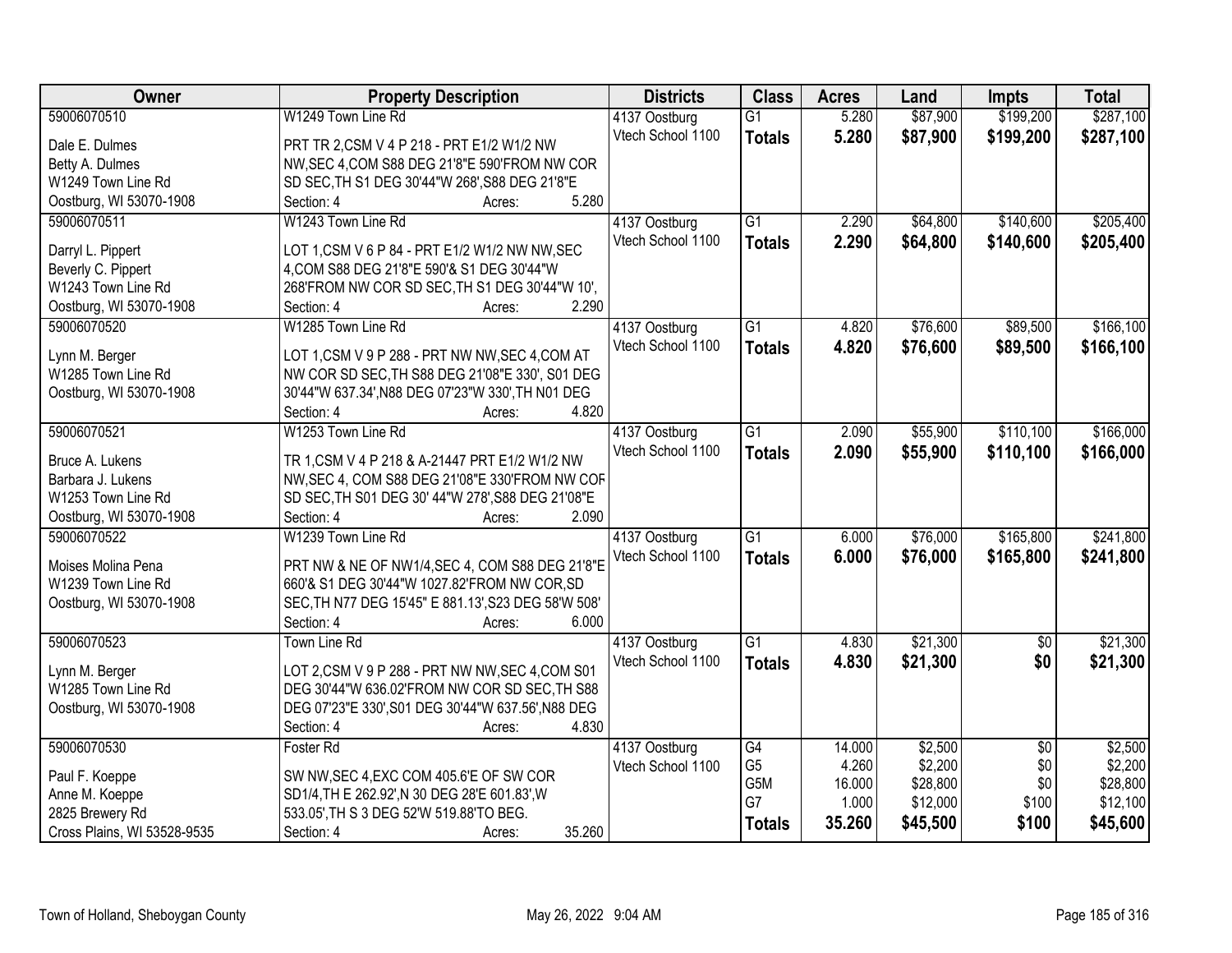| Owner                                          | <b>Property Description</b>                           | <b>Districts</b>  | <b>Class</b>    | <b>Acres</b> | Land      | <b>Impts</b>    | <b>Total</b> |
|------------------------------------------------|-------------------------------------------------------|-------------------|-----------------|--------------|-----------|-----------------|--------------|
| 59006070540                                    | W1258 Foster Rd                                       | 4137 Oostburg     | $\overline{G1}$ | 3.940        | \$74,900  | \$283,800       | \$358,700    |
| Roethel, Randall J Roethel Trust               | PRT SW NW, SEC 4, COM 405.6'E OF SW COR               | Vtech School 1100 | <b>Totals</b>   | 3.940        | \$74,900  | \$283,800       | \$358,700    |
| Randall J. Roethel                             | SD1/4, TH E 262.92', N 30 DEG 28'E 601.83', W         |                   |                 |              |           |                 |              |
| W1258 Foster Rd                                | 533.05', TH S 3 DEG 52'W 519.88'TO BEG, EXC COM       |                   |                 |              |           |                 |              |
| Oostburg, WI 53070-1601                        | 3.940<br>Section: 4<br>Acres:                         |                   |                 |              |           |                 |              |
| 59006070550                                    | W1256 Foster Rd                                       | 4137 Oostburg     | $\overline{G1}$ | 0.800        | \$29,800  | \$136,700       | \$166,500    |
|                                                |                                                       | Vtech School 1100 | <b>Totals</b>   | 0.800        | \$29,800  | \$136,700       | \$166,500    |
| James V. Harpold V                             | PRT SW NW, SEC 4, COM 471.6'E OF SW COR               |                   |                 |              |           |                 |              |
| Carol S. Leynse-Harpold                        | SD1/4, TH N2 DEG 54'E 246', S89 DEG 51'E 183.08', S23 |                   |                 |              |           |                 |              |
| W1256 Foster Rd                                | DEG 05'W 239.3' TO S LINE NW1/4, TH W 100' TO BEG     |                   |                 |              |           |                 |              |
| Oostburg, WI 53070-1601                        | 0.800<br>Section: 4<br>Acres:                         |                   |                 |              |           |                 |              |
| 59006070560                                    | N2407 Cardinal Ln                                     | 4137 Oostburg     | $\overline{G1}$ | 0.656        | \$254,000 | \$102,800       | \$356,800    |
| Brendan Smyth                                  | PRT GOVT LOT 2, SEC 4, COM AT NE COR SD LOT, TH       | Vtech School 1100 | <b>Totals</b>   | 0.656        | \$254,000 | \$102,800       | \$356,800    |
| Mary Smyth                                     | W 368'M/L TO CEN RD, SW ON RD 73.9'M/L, TH E ON /     |                   |                 |              |           |                 |              |
| N2407 Cardinal Ln                              | LN 66'S OF & PARA WITH N LN LOT 2 TO SHORE OF         |                   |                 |              |           |                 |              |
| Oostburg, WI 53070-1650                        | Section: 4<br>0.000<br>Acres:                         |                   |                 |              |           |                 |              |
| 59006070570                                    | N2402 Cardinal Ln                                     | 4137 Oostburg     | $\overline{G1}$ | 0.630        | \$52,500  | \$158,400       | \$210,900    |
|                                                |                                                       | Vtech School 1100 |                 | 0.630        | \$52,500  | \$158,400       | \$210,900    |
| Andrew Brill et al                             | PRT GOVT LOT 2, SEC 4, COM IN CEN OF RD 33'DUE        |                   | <b>Totals</b>   |              |           |                 |              |
| c/o Kathy Dooley                               | S OF N LN SD LOT, TH W 305', S 99', E TO CEN, SD      |                   |                 |              |           |                 |              |
| 639 Monroe St Apt 206                          | RD, TH NELY ON CEN OF RD TO BEG.                      |                   |                 |              |           |                 |              |
| Sheboygan Falls, WI 53085-1356                 | 0.630<br>Section: 4<br>Acres:                         |                   |                 |              |           |                 |              |
| 59006070580                                    | N2405 Cardinal Ln                                     | 4137 Oostburg     | $\overline{G1}$ | 0.656        | \$257,500 | \$184,300       | \$441,800    |
|                                                |                                                       | Vtech School 1100 | <b>Totals</b>   | 0.656        | \$257,500 | \$184,300       | \$441,800    |
| Viglietti Living Trust of 2017<br>332 Park Ave | PRT GOVT LOT 2, SEC 4, COM ON HWM LAKE MICH           |                   |                 |              |           |                 |              |
|                                                | 66'DUE S OF N LN LOT 2, TH W 368'M/L TO CEN PRIV      |                   |                 |              |           |                 |              |
| Sheboygan, WI 53081-2866                       | RD, SW ON RD TO PNT 132' DUE S OF N LN LOT 2, E       |                   |                 |              |           |                 |              |
|                                                | Section: 4<br>0.000<br>Acres:                         |                   |                 |              |           |                 |              |
| 59006070590                                    | Cardinal Ln                                           | 4137 Oostburg     | G6              | 5.710        | \$20,600  | $\overline{50}$ | \$20,600     |
| Andrew Brill et al                             | COM AT NW COR OF LOT 2, TH S 8 RD, E PARA WITH        | Vtech School 1100 | <b>Totals</b>   | 5.710        | \$20,600  | \$0             | \$20,600     |
| c/o Kathy Dooley                               | N LN LOT 1 TO CEN OF RD ABOUT 368'W OF ORIG           |                   |                 |              |           |                 |              |
| 639 Monroe St Apt 206                          | HWM OF LAKE MICH, N62 DEG 57'E 147.8'M/L TO N LN      |                   |                 |              |           |                 |              |
| Sheboygan Falls, WI 53085-1356                 | 5.710<br>Section: 4<br>Acres:                         |                   |                 |              |           |                 |              |
| 59006070600                                    | N2401 Cardinal Ln                                     | 4137 Oostburg     | $\overline{G1}$ | 0.397        | \$178,800 | \$173,500       | \$352,300    |
|                                                |                                                       | Vtech School 1100 | <b>Totals</b>   | 0.397        | \$178,800 | \$173,500       | \$352,300    |
| Joseph T. Maniaci                              | PRT GOVT LOT 2, SEC 4, COM IN HWM LAKE MICH AT        |                   |                 |              |           |                 |              |
| PO Box 700469                                  | A PNT S27 DEG W 197.8'OF ITS INTER WITH N LN          |                   |                 |              |           |                 |              |
| Oostburg, WI 53070-0469                        | LOT 2, TH S27 DEG W 56', W 363.9'M/L TO CEN PRIV      |                   |                 |              |           |                 |              |
|                                                | 0.000<br>Section: 4<br>Acres:                         |                   |                 |              |           |                 |              |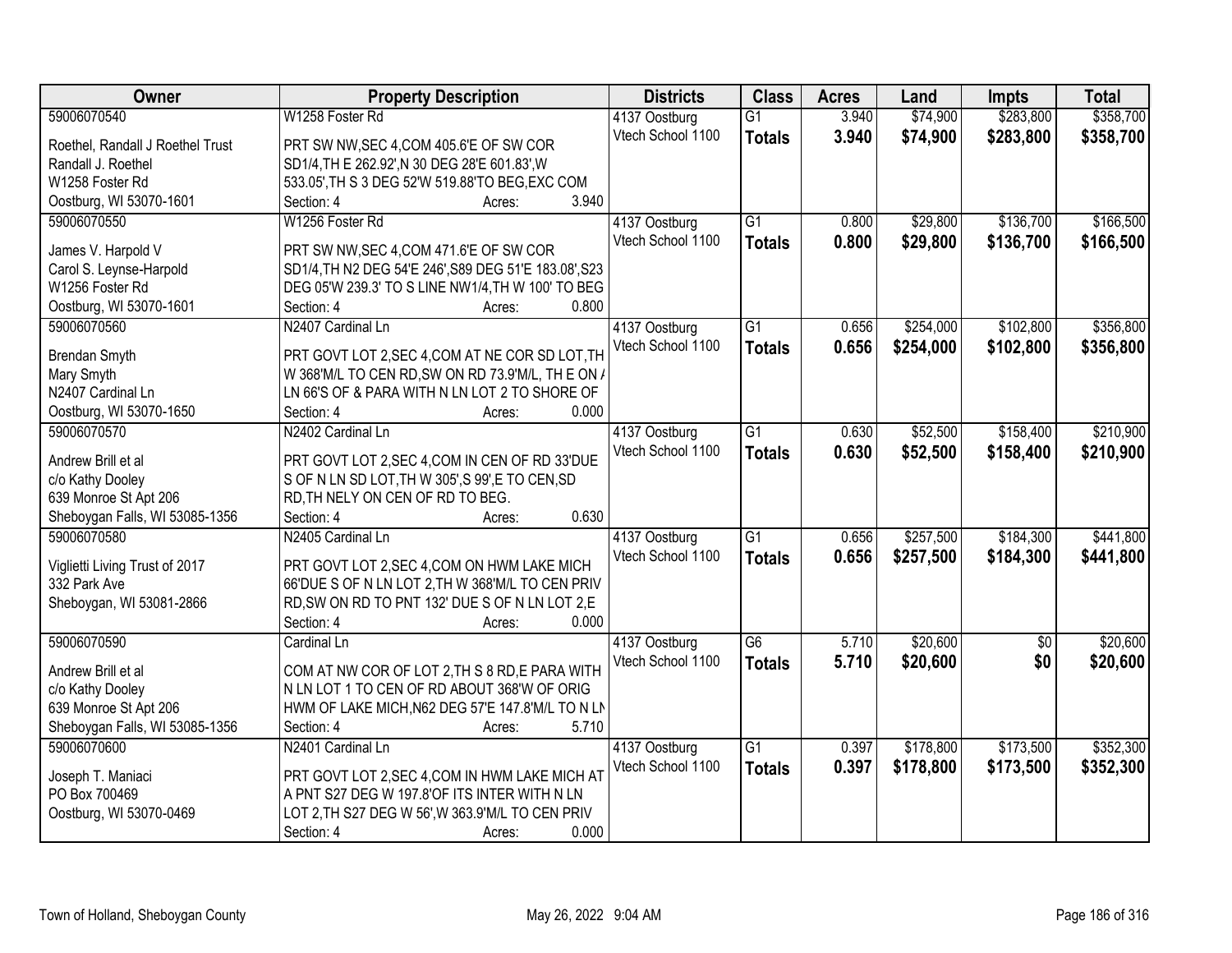| <b>Owner</b>              | <b>Property Description</b>                          | <b>Districts</b>  | <b>Class</b>    | <b>Acres</b> | Land      | <b>Impts</b> | <b>Total</b> |
|---------------------------|------------------------------------------------------|-------------------|-----------------|--------------|-----------|--------------|--------------|
| 59006070610               | N2403 Cardinal Ln                                    | 4137 Oostburg     | $\overline{G1}$ | 0.360        | \$209,000 | \$83,700     | \$292,700    |
| Roy W. Teronde            | PRT GOVT LOT 2, COM ON HWM OF LAKE MICH, AT A        | Vtech School 1100 | <b>Totals</b>   | 0.360        | \$209,000 | \$83,700     | \$292,700    |
| Irene M. Teronde          | PNT THAT IS S27 DEG 0'W 147.8'OF ITS INTER WITH      |                   |                 |              |           |              |              |
| 1700 N Center St          | N LN, SD GOVT LOT 2, S27 DEG 0'W 50', W 335'M/L TO   |                   |                 |              |           |              |              |
| Beaver Dam, WI 53916-1030 | 0.360<br>Section: 4<br>Acres:                        |                   |                 |              |           |              |              |
| 59006070620               | N2392 Cardinal Ln                                    | 4137 Oostburg     | $\overline{G1}$ | 4.090        | \$81,500  | \$178,800    | \$260,300    |
|                           |                                                      | Vtech School 1100 | <b>Totals</b>   | 4.090        | \$81,500  | \$178,800    | \$260,300    |
| Wayne J. Devrou           | PRT GOVT LOT 2, SEC 4, COM 132'S OF NW COR SD        |                   |                 |              |           |              |              |
| N2392 Cardinal Ln         | LOT 2, TH S 94.25', E TO W LN OF PRIV RD, NE ON RD   |                   |                 |              |           |              |              |
| Oostburg, WI 53070-1644   | TO PNT 132'DUE S OF N LN LOT 2, TH W TO BEG.         |                   |                 |              |           |              |              |
|                           | 4.090<br>Section: 4<br>Acres:                        |                   |                 |              |           |              |              |
| 59006070630               | N2395 Cardinal Ln                                    | 4137 Oostburg     | G1              | 0.823        | \$306,700 | \$217,700    | \$524,400    |
| Frank L. Steeves          | PRT GOV.LOT 2, SEC 4, COM IN H.W.M.LAKE MICH, S      | Vtech School 1100 | <b>Totals</b>   | 0.823        | \$306,700 | \$217,700    | \$524,400    |
| 181 S Riverheath Way      | 27 DEG W 253.83'OF ITS INTERSECT WITH N LINE SD      |                   |                 |              |           |              |              |
| Appleton, WI 54915-8407   | LOT 2, TH S 27 DEG W ALONG H W.M.92.54', W 363.9', I |                   |                 |              |           |              |              |
|                           | Section: 4<br>0.000<br>Acres:                        |                   |                 |              |           |              |              |
| 59006070640               | Cardinal Ln                                          | 4137 Oostburg     | $\overline{G6}$ | 9.370        | \$37,500  | \$0          | \$37,500     |
|                           |                                                      | Vtech School 1100 | <b>Totals</b>   | 9.370        | \$37,500  | \$0          | \$37,500     |
| John M. Foley             | PRT GOVT LOT 2, SEC 4, COM 226.25'S OF NW COR        |                   |                 |              |           |              |              |
| Susan A. Foley            | SD LOT 2, TH S 396.625', E TO PRIV RD, NELY ON RD    |                   |                 |              |           |              |              |
| 662 N 77th St             | TO A PNT 226.25'S OF N LN LOT 2, TH W TO BEG,        |                   |                 |              |           |              |              |
| Wauwatosa, WI 53213-3512  | 9.370<br>Section: 4<br>Acres:                        |                   |                 |              |           |              |              |
| 59006070650               | N2386 Cardinal Ln                                    | 4137 Oostburg     | $\overline{G1}$ | 6.500        | \$107,500 | \$63,700     | \$171,200    |
| Sandalwood Cottage LLC    | PRT GOVT LOT 2,SEC 4,COM 226.25'S OF NW COR          | Vtech School 1100 | <b>Totals</b>   | 6.500        | \$107,500 | \$63,700     | \$171,200    |
| N2392 Cardinal Ln         | SD LOT, TH S 150', E TO W LN OF PRIV RD, NELY ON     |                   |                 |              |           |              |              |
| Oostburg, WI 53070-1644   | SD W LN TO A PNT E OF BEG, TH W TO BEG.              |                   |                 |              |           |              |              |
|                           | 6.500<br>Section: 4<br>Acres:                        |                   |                 |              |           |              |              |
| 59006070660               | N2387 Cardinal Ln                                    | 4137 Oostburg     | $\overline{G1}$ | 1.416        | \$431,700 | \$209,600    | \$641,300    |
|                           |                                                      | Vtech School 1100 | <b>Totals</b>   | 1.416        | \$431,700 | \$209,600    | \$641,300    |
| James E. Mccormack        | PRT GOV'T LOT 2, SEC 4, COM ON SHORE OF LAKE         |                   |                 |              |           |              |              |
| M Sheila Mccormack        | MICH N27 DEG E 977.77'FROM SE COR SD LOT 2, TH       |                   |                 |              |           |              |              |
| 635 Park Cir              | N27 DEG E ALG SD SHORE 152.26', W 368.1'M/L TO W     |                   |                 |              |           |              |              |
| Elm Grove, WI 53122-2556  | 0.000<br>Section: 4<br>Acres:                        |                   |                 |              |           |              |              |
| 59006070670               | N2371 Cardinal Ln                                    | 4137 Oostburg     | $\overline{G1}$ | 1.138        | \$373,500 | \$119,300    | \$492,800    |
| John M. Foley             | PRT GOVT LOT 2, SEC 4, COM AT A PNT IN CEN OF A      | Vtech School 1100 | <b>Totals</b>   | 1.138        | \$373,500 | \$119,300    | \$492,800    |
| Susan A. Foley            | RD LYING 368'M/L W OF ORIG HWM OF LAKE MICH &        |                   |                 |              |           |              |              |
| 662 N 77th St             | SD PNT BEING 37 3/4 RDS S OF N LN GOVT LOT 2         |                   |                 |              |           |              |              |
| Wauwatosa, WI 53213-3512  | 0.000<br>Section: 4<br>Acres:                        |                   |                 |              |           |              |              |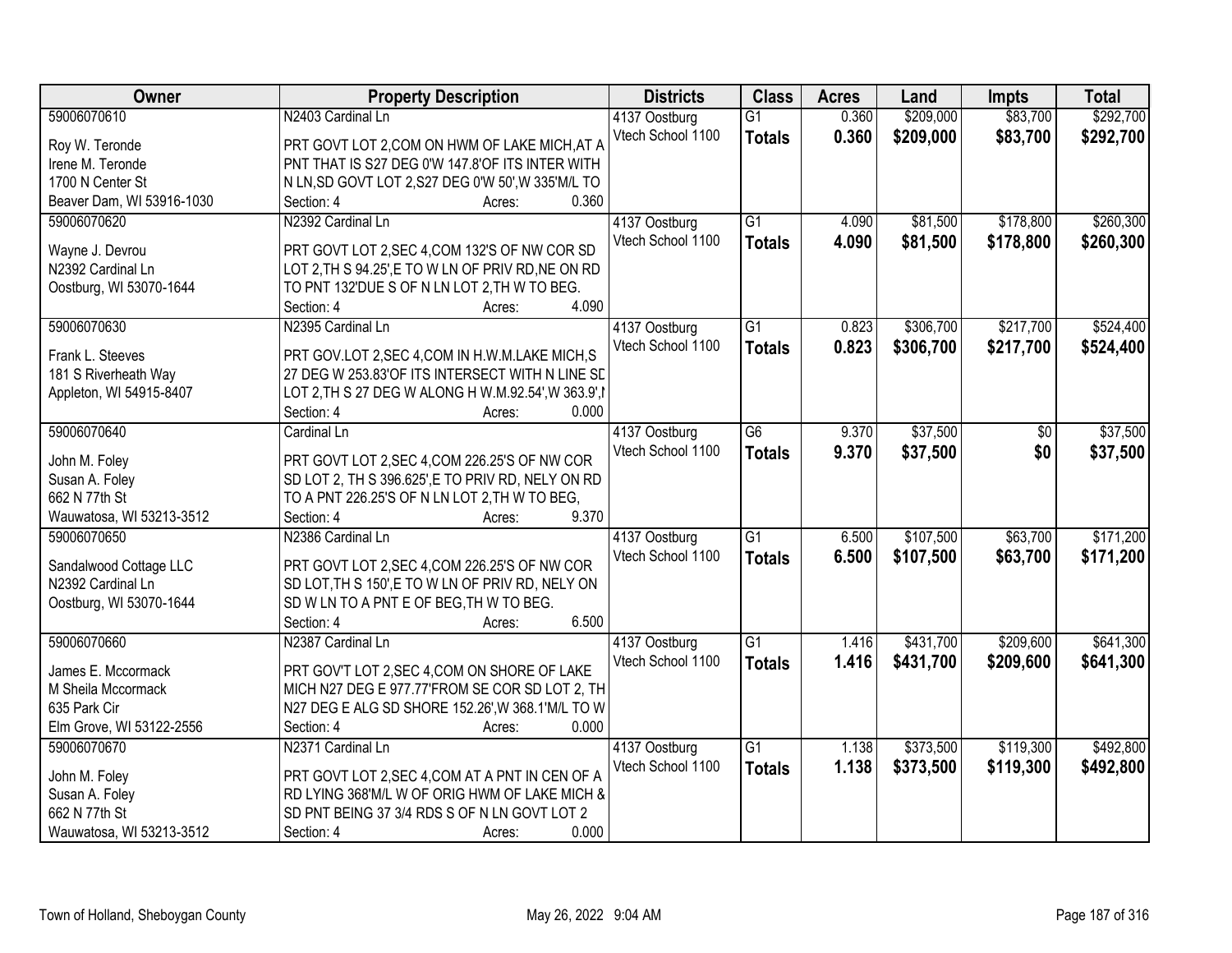| Owner                       | <b>Property Description</b>                                  | <b>Districts</b>                   | <b>Class</b>    | <b>Acres</b> | Land      | <b>Impts</b> | <b>Total</b> |
|-----------------------------|--------------------------------------------------------------|------------------------------------|-----------------|--------------|-----------|--------------|--------------|
| 59006070680                 | N2363 Cardinal Ln                                            | 4137 Oostburg                      | $\overline{G1}$ | 0.925        | \$316,100 | \$315,200    | \$631,300    |
| Sturgis Elliot Chadwick III | PRT GOV'T LOT 2, SEC 4, COM 3103.7'E OF SW COR               | Vtech School 1100                  | <b>Totals</b>   | 0.925        | \$316,100 | \$315,200    | \$631,300    |
| 1959 Bosworth Ln            | SD LOT, TH N27 DEG E 756.97'TO PNT OF BEG, TH                |                                    |                 |              |           |              |              |
| Northfield, IL 60093-3212   | N27 DEG E TO A PNT 75'DUE N OF S LINE OF N 37                |                                    |                 |              |           |              |              |
|                             | 0.000<br>Section: 4<br>Acres:                                |                                    |                 |              |           |              |              |
| 59006070690                 | Cardinal Ln                                                  | 4137 Oostburg                      | $\overline{G1}$ | 5.390        | \$61,600  | \$0          | \$61,600     |
|                             |                                                              | Vtech School 1100                  | <b>Totals</b>   | 5.390        | \$61,600  | \$0          | \$61,600     |
| Mary Ellen Chadwick         | PRT GOVT LOT 2, SEC 4, COM 622.88'S OF NW COR                |                                    |                 |              |           |              |              |
| 1324 Asbury Ave             | SD LOT 2, TH S 137.5', E TO SHORE LAKE MICH, NELY            |                                    |                 |              |           |              |              |
| Winnetka, IL 60093-1459     | ON SHORE TO PNT DUE E OF BEG, TH W TO<br>5.390<br>Section: 4 |                                    |                 |              |           |              |              |
| 59006070700                 | Acres:<br>N2359 Cardinal Ln                                  |                                    | $\overline{G1}$ | 0.703        | \$263,900 | \$129,800    | \$393,700    |
|                             |                                                              | 4137 Oostburg<br>Vtech School 1100 |                 |              |           |              |              |
| Warren E. Magnuson          | PRT GOVT LOT 2, SEC 4, COM ON BANK OF LAKE                   |                                    | <b>Totals</b>   | 0.703        | \$263,900 | \$129,800    | \$393,700    |
| Robbin J. Magnuson          | MICH AT A PNT N27 DEG E 677.57'FROM SE COR                   |                                    |                 |              |           |              |              |
| 1313 S Batavia Ave          | LOT 2, TH W 406.5', N27 DEG 31'E 79.4, 'E TO SHORE           |                                    |                 |              |           |              |              |
| Geneva, IL 60134-3205       | 0.000<br>Section: 4<br>Acres:                                |                                    |                 |              |           |              |              |
| 59006070710                 | N2353 Cardinal Ln                                            | 4137 Oostburg                      | G1              | 0.703        | \$263,900 | \$102,400    | \$366,300    |
| Mary Ellen Chadwick         | PRT GOVT LOT 2, SEC 4, COM ON BANK OF LAKE                   | Vtech School 1100                  | <b>Totals</b>   | 0.703        | \$263,900 | \$102,400    | \$366,300    |
| 1324 Asbury Ave             | MICH AT A PNT N27 DEG E 617.57'FROM SE COR                   |                                    |                 |              |           |              |              |
| Winnetka, IL 60093-1459     | LOT 2, TH W 442.65', N 27 DEG 31'E 60', E 441.1'M/L TO       |                                    |                 |              |           |              |              |
|                             | 0.000<br>Section: 4<br>Acres:                                |                                    |                 |              |           |              |              |
| 59006070720                 | N2347 Cardinal Ln                                            | 4137 Oostburg                      | $\overline{G1}$ | 1.120        | \$334,600 | \$188,200    | \$522,800    |
|                             |                                                              | Vtech School 1100                  |                 | 1.120        | \$334,600 | \$188,200    | \$522,800    |
| William G. Faude            | PRT GOVT LOT 2 SEC 4, COM ON BANK LAKE MICH                  |                                    | <b>Totals</b>   |              |           |              |              |
| Julie L. Michaelson         | AT A PNT N27 DEG E 507.32 FROM SE COR LOT 2, TH              |                                    |                 |              |           |              |              |
| 5622 N Sacramento Ave       | N27 DEG E ALG BANK 110.25', W 442.65', S27 DEG 31'E          |                                    |                 |              |           |              |              |
| Chicago, IL 60659-4827      | 1.120<br>Section: 4<br>Acres:                                |                                    |                 |              |           |              |              |
| 59006070730                 | N2339 Cardinal Ln                                            | 4137 Oostburg                      | $\overline{G1}$ | 0.040        | \$262,600 | \$148,900    | \$411,500    |
| Nicola M. Davis             | PRT GOVT LOT 2, SEC 4, COM ON BANK OF LAKE                   | Vtech School 1100                  | <b>Totals</b>   | 0.040        | \$262,600 | \$148,900    | \$411,500    |
| N2339 Cardinal Ln           | MICH AT A PNT N27 DEG E 417.07'FROM SE COR SD                |                                    |                 |              |           |              |              |
| Oostburg, WI 53070-1646     | LOT 2, TH N27 00 E ALG BANK 90.25', W 443.3', S27            |                                    |                 |              |           |              |              |
|                             | 0.000<br>Section: 4<br>Acres:                                |                                    |                 |              |           |              |              |
| 59006070740                 | N2335 Cardinal Ln                                            | 4137 Oostburg                      | $\overline{G1}$ | 0.000        | \$129,200 | \$52,000     | \$181,200    |
|                             |                                                              | Vtech School 1100                  | <b>Totals</b>   | 0.000        | \$129,200 | \$52,000     | \$181,200    |
| Nicola M. Davis             | PRT GOVT LOT 2, SEC 4, COM ON BANK OF LAKE                   |                                    |                 |              |           |              |              |
| N2339 Cardinal Ln           | MICH N27 DEG E 397.07'FROM SE COR SD LOT 2, TH               |                                    |                 |              |           |              |              |
| Oostburg, WI 53070-1646     | W 444.9', N27 DEG 31'E 90.8', SE TO A PNT N27 DEG E          |                                    |                 |              |           |              |              |
|                             | 0.000<br>Section: 4<br>Acres:                                |                                    |                 |              |           |              |              |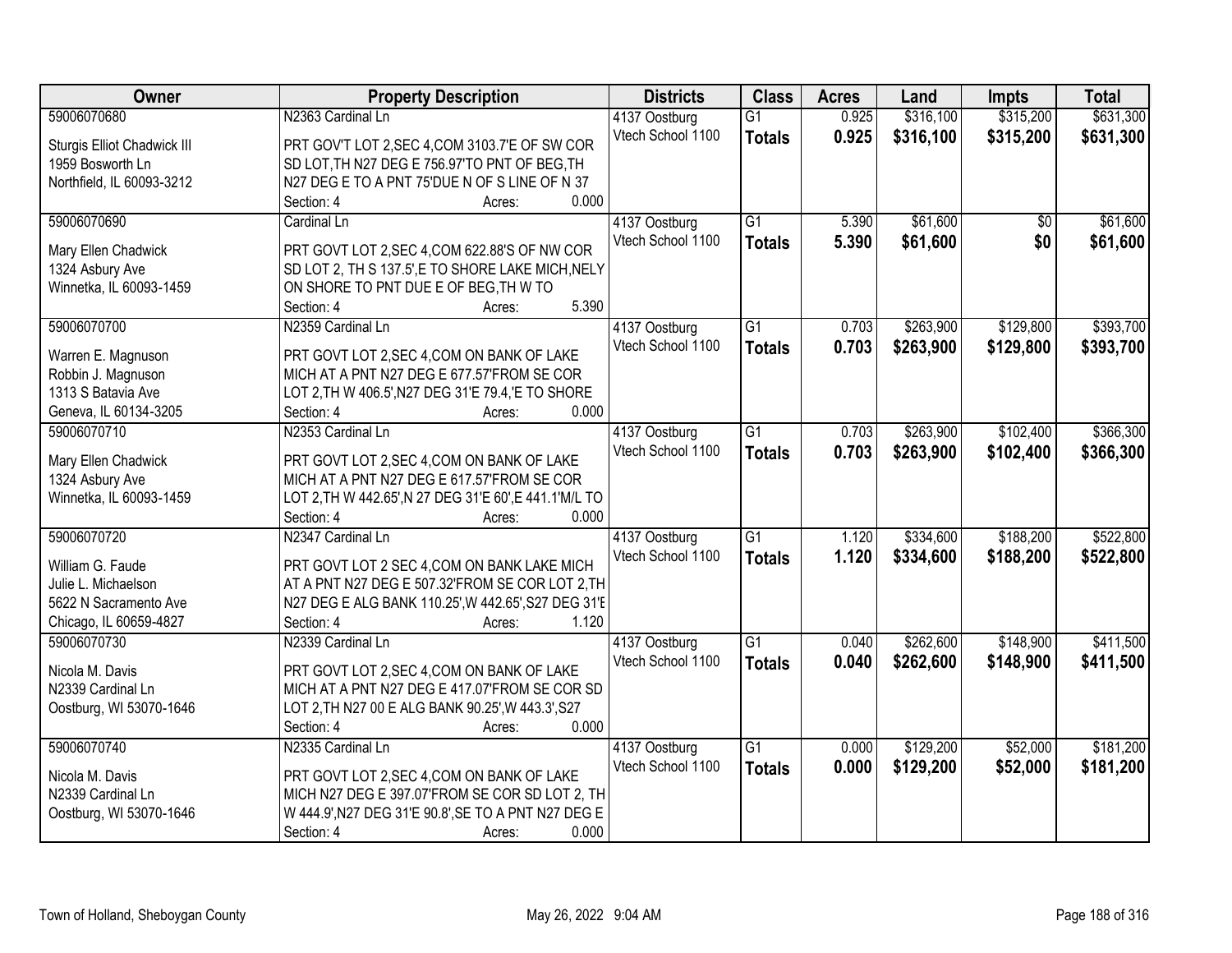| <b>Owner</b>                            | <b>Property Description</b>                             | <b>Districts</b>  | <b>Class</b>    | <b>Acres</b> | Land        | <b>Impts</b>    | <b>Total</b> |
|-----------------------------------------|---------------------------------------------------------|-------------------|-----------------|--------------|-------------|-----------------|--------------|
| 59006070750                             | N2331 Cardinal Ln                                       | 4137 Oostburg     | $\overline{G1}$ | 0.861        | \$299,900   | \$74,200        | \$374,100    |
| Nicola M. Davis                         | PRT GOVT LOT 2, SEC 4, COM ON BANK OF LAKE              | Vtech School 1100 | <b>Totals</b>   | 0.861        | \$299,900   | \$74,200        | \$374,100    |
| N2339 Cardinal Ln                       | MICH N27 DEG E 297.07'FROM SE COR OF SD LOT             |                   |                 |              |             |                 |              |
| Oostburg, WI 53070-1646                 | 2, TH W 445.9', N27 DEG 31'E 100.4, E TO BANK OF        |                   |                 |              |             |                 |              |
|                                         | 0.000<br>Section: 4<br>Acres:                           |                   |                 |              |             |                 |              |
| 59006070760                             | N2319 Cardinal Ln                                       | 4137 Oostburg     | $\overline{G1}$ | 1.717        | \$515,900   | \$196,700       | \$712,600    |
|                                         |                                                         | Vtech School 1100 | <b>Totals</b>   | 1.717        | \$515,900   | \$196,700       | \$712,600    |
| Grittinger, Thomas F & Ann W Grittinger | PRT GOV LOT 2, SEC 4, COM ON BANK LAKE MICH, N          |                   |                 |              |             |                 |              |
| Trust et al                             | 27 DEG E 105' FROM SE COR SD LOT, TH W 448'             |                   |                 |              |             |                 |              |
| N2319 Cardinal Ln                       | M/L, N27 DEG 31'E 192.9', E 445.9' M/L TO LAKE          |                   |                 |              |             |                 |              |
| Oostburg, WI 53070-1646                 | 0.000<br>Section: 4<br>Acres:                           |                   |                 |              |             |                 |              |
| 59006070770                             | N2315 Foster Rd N                                       | 4137 Oostburg     | G1              | 0.800        | \$318,600   | \$297,700       | \$616,300    |
| Rowe Revocable Trust                    | PARCEL 1,B-1481 - PRT GOVT LOT 2,SEC 4,COM N89          | Vtech School 1100 | <b>Totals</b>   | 0.800        | \$318,600   | \$297,700       | \$616,300    |
| N2315 Foster Rd N                       | DEG 31' 10"E 1319.14'FROM W1/4 COR, SD SEC, TH          |                   |                 |              |             |                 |              |
| Oostburg, WI 53070-1600                 | N89 DEG 23'E 1369.71'TO PNT OF BEG, TH N27 DEG          |                   |                 |              |             |                 |              |
|                                         | 0.800<br>Section: 4<br>Acres:                           |                   |                 |              |             |                 |              |
| 59006070780                             | N2306 Cardinal Ln                                       | 4137 Oostburg     | G1              | 20.560       | \$155,600   | \$102,500       | \$258,100    |
|                                         |                                                         | Vtech School 1100 | <b>Totals</b>   | 20.560       | \$155,600   | \$102,500       | \$258,100    |
| Gerald A. Peters                        | PRT GOV'T LOTS 2 & 3, SEC 4, COM AT SW COR LOT          |                   |                 |              |             |                 |              |
| Mccormack-Peters Maureen                | 2, TH E TO A PNT 1661'E OF W1/4 POST, SEC 4, S83        |                   |                 |              |             |                 |              |
| 3112 W Mckinley Blvd                    | DEG 29'E ON CEN OF TN RD 883.2', N27 DEG 31'E TO        |                   |                 |              |             |                 |              |
| Milwaukee, WI 53208-2954                | 20.560<br>Section: 4<br>Acres:                          |                   |                 |              |             |                 |              |
| 59006070790                             | N2311 Foster Rd N                                       | 4137 Oostburg     | $\overline{G1}$ | 0.290        | \$260,000   | \$112,000       | \$372,000    |
| Rowe Revocable Trust                    | PARCEL 2,B-1481 - PRT GOVT LOTS 2&3, SEC 4, COM         | Vtech School 1100 | <b>Totals</b>   | 0.290        | \$260,000   | \$112,000       | \$372,000    |
| N2315 Foster Rd N                       | N89 DEG 31'10"E 1319.14'FROM W1/4 COR, SD               |                   |                 |              |             |                 |              |
| Oostburg, WI 53070-1600                 | SEC, TH N89 DEG 23'E 1369.71', TH E ALG N LN GOVT       |                   |                 |              |             |                 |              |
|                                         | 0.290<br>Section: 4<br>Acres:                           |                   |                 |              |             |                 |              |
| 59006070800                             | Foster Rd                                               | 4137 Oostburg     | $\overline{X4}$ | 0.000        | $\sqrt{50}$ | $\overline{50}$ | $\sqrt{60}$  |
|                                         |                                                         | Vtech School 1100 | <b>Totals</b>   | 0.000        | \$0         | \$0             | \$0          |
| Town of Holland (For Road)              | PRT G.L.-3, COM ON BANK OF LAKE MICH. S 27 DEG          |                   |                 |              |             |                 |              |
| Attn: For Road                          | W 192.7' FROM NE COR SD LOT, TH N 27 DEG E              |                   |                 |              |             |                 |              |
| W3005 County Rd G                       | 46.7', N 83 DEG 12'W 144.8', S 26 DEG 25'W 36', TH S 79 |                   |                 |              |             |                 |              |
| Cedar Grove, WI 53013-1221              | 0.000<br>Section: 4<br>Acres:                           |                   |                 |              |             |                 |              |
| 59006070810                             | N2303 Foster Rd N                                       | 4137 Oostburg     | $\overline{G1}$ | 2.040        | \$221,600   | \$63,700        | \$285,300    |
| Debra L. Brehmer                        | PRT GOV'T LOT 3, SEC 4, COM ON SHORE OF L.MICH          | Vtech School 1100 | <b>Totals</b>   | 2.040        | \$221,600   | \$63,700        | \$285,300    |
| 3523 N Frederick Ave                    | S27 DEG W 90'FROM NE COR SD LOT, TH N83 DEG             |                   |                 |              |             |                 |              |
| Milwaukee, WI 53211-2510                | 12'W 147.3', S26 DEG 25'W 56', S83 DEG 12'E 144.8', TH  |                   |                 |              |             |                 |              |
|                                         | 2.040<br>Section: 4<br>Acres:                           |                   |                 |              |             |                 |              |
|                                         |                                                         |                   |                 |              |             |                 |              |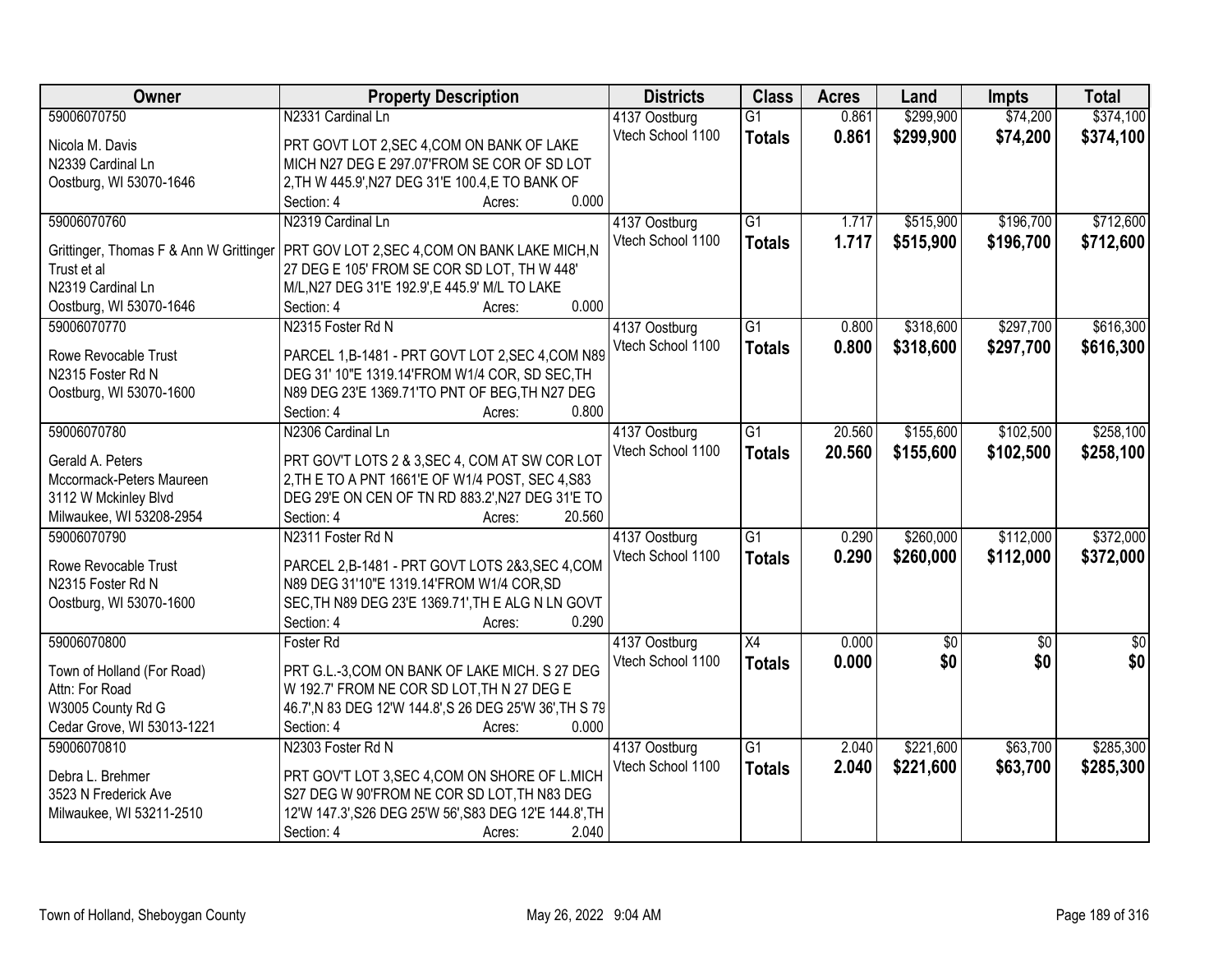| Owner                                | <b>Property Description</b>                          | <b>Districts</b>  | <b>Class</b>    | <b>Acres</b> | Land      | <b>Impts</b> | <b>Total</b> |
|--------------------------------------|------------------------------------------------------|-------------------|-----------------|--------------|-----------|--------------|--------------|
| 59006070820                          | N2299 Foster Rd S                                    | 4137 Oostburg     | $\overline{G1}$ | 0.350        | \$260,000 | \$144,100    | \$404,100    |
| Neal A. Erickson                     | PRT GOVT LOT 3, SEC 4, COM ON LAKE SHORE S27         | Vtech School 1100 | <b>Totals</b>   | 0.350        | \$260,000 | \$144,100    | \$404,100    |
| Kelly A. Erickson                    | DEG W 192.7' FROM NE COR LOT 3, TH N79 DEG 15'W      |                   |                 |              |           |              |              |
| 4845 N Tripp Ave                     | 143.1', S26 DEG 25'W 110', S83 DEG 10'E 145.1'TO A   |                   |                 |              |           |              |              |
| Chicago, IL 60630-2720               | 0.350<br>Section: 4<br>Acres:                        |                   |                 |              |           |              |              |
| 59006070830                          | N2295 Foster Rd S                                    | 4137 Oostburg     | $\overline{G1}$ | 0.000        | \$280,000 | \$211,300    | \$491,300    |
| James S. Collison                    | PRT GOVT LOT 3, SEC 4, COM ON SHORE LAKE             | Vtech School 1100 | <b>Totals</b>   | 0.000        | \$280,000 | \$211,300    | \$491,300    |
| Annaluna E. Karker                   | MICH, S27 DEG W 292.7'FROM NE COR SD LOT, TH         |                   |                 |              |           |              |              |
| N2295 Foster Rd S                    | N83 DEG 10'W 145.1', S26 DEG 25'W 100', S83 DEG 12'I |                   |                 |              |           |              |              |
|                                      | 0.000<br>Section: 4<br>Acres:                        |                   |                 |              |           |              |              |
| Oostburg, WI 53070-1643              | N2281 Foster Rd S                                    |                   | $\overline{G1}$ | 0.900        |           | \$145,100    | \$447,600    |
| 59006070840                          |                                                      | 4137 Oostburg     |                 |              | \$302,500 |              |              |
| Russell & Joanne Fenske Revocable    | PRT GOVT LOT 3, SEC 4, COM S27 DEG W 392.7'FROM      | Vtech School 1100 | <b>Totals</b>   | 0.900        | \$302,500 | \$145,100    | \$447,600    |
| Trust 07-17-2018                     | NE COR SD LOT, TH N83 DEG 12'W 393.87', S26 DEG      |                   |                 |              |           |              |              |
| 11032 N Highview Dr                  | 25'W 100', S83 DEG 12'E 249.57', S79 DEG 53'59" E    |                   |                 |              |           |              |              |
| Mequon, WI 53092-5806                | 0.900<br>Section: 4<br>Acres:                        |                   |                 |              |           |              |              |
| 59006070850                          | N2276 Foster Rd S                                    | 4137 Oostburg     | $\overline{G1}$ | 0.860        | \$282,500 | \$138,700    | \$421,200    |
|                                      |                                                      | Vtech School 1100 | <b>Totals</b>   | 0.860        | \$282,500 | \$138,700    | \$421,200    |
| The Robert E & Maril Schaefer Family | PRT GOVT LOT 3, SEC 4, COM S27 DEG W 392.7'FROM      |                   |                 |              |           |              |              |
| Trust 08-05-1998                     | NE COR SD LOT, TH S26 DEG 25'W 108.64' TO PNT        |                   |                 |              |           |              |              |
| W156 N4881 Pilgrim Rd Apt 210        | OF BEG, TH N79 DEG 53' 59"W 141.62', N83 DEG 12'W    |                   |                 |              |           |              |              |
| Menomonee Fls, WI 53051-6921         | 0.860<br>Section: 4<br>Acres:                        |                   |                 |              |           |              |              |
| 59006070860                          | N2269 Foster Rd S                                    | 4137 Oostburg     | $\overline{G1}$ | 0.590        | \$242,500 | \$306,600    | \$549,100    |
| American Orthodontics                | PRT GOVT LOT 3, SEC 4, COM ON SHORE OF LAKE          | Vtech School 1100 | <b>Totals</b>   | 0.590        | \$242,500 | \$306,600    | \$549,100    |
| 3524 Washington Ave                  | MICH AT A PNT S27 DEG W 592.7'FROM NE COR SD         |                   |                 |              |           |              |              |
| Sheboygan, WI 53081-6442             | LOT 3, TH N83 DEG 12'W 141.7'TO W LN OF E 4.50 AC    |                   |                 |              |           |              |              |
|                                      | Section: 4<br>0.000<br>Acres:                        |                   |                 |              |           |              |              |
| 59006070870                          | N2263 Foster Rd S                                    | 4137 Oostburg     | $\overline{G1}$ | 0.230        | \$231,000 | \$350,900    | \$581,900    |
|                                      |                                                      | Vtech School 1100 | <b>Totals</b>   | 0.230        | \$231,000 | \$350,900    | \$581,900    |
| American Orthodontics Corp           | PRT GOVT LOT 3, SEC 4, COM ON SHORE OF LAKE          |                   |                 |              |           |              |              |
| 3524 Washington Ave                  | MICH, S27 DEG W 692.7'FROM NE COR SD LOT 3, TH       |                   |                 |              |           |              |              |
| Sheboygan, WI 53081-6442             | N76 DEG 59'30"W 136.16', S26 DEG W TO S LN OF N      |                   |                 |              |           |              |              |
|                                      | Section: 4<br>0.000<br>Acres:                        |                   |                 |              |           |              |              |
| 59006070880                          | N2253 Foster Rd S                                    | 4137 Oostburg     | $\overline{G1}$ | 0.000        | \$280,000 | \$260,600    | \$540,600    |
| Ann Campione                         | THE S 100'OF N 160'OF S1/2 OF E 4.50 AC, GOVT LOT    | Vtech School 1100 | <b>Totals</b>   | 0.000        | \$280,000 | \$260,600    | \$540,600    |
| 27511 N 22nd Ln                      | 3, SEC 4.                                            |                   |                 |              |           |              |              |
| Phoenix, AZ 85085-3782               |                                                      |                   |                 |              |           |              |              |
|                                      | 0.000<br>Section: 4<br>Acres:                        |                   |                 |              |           |              |              |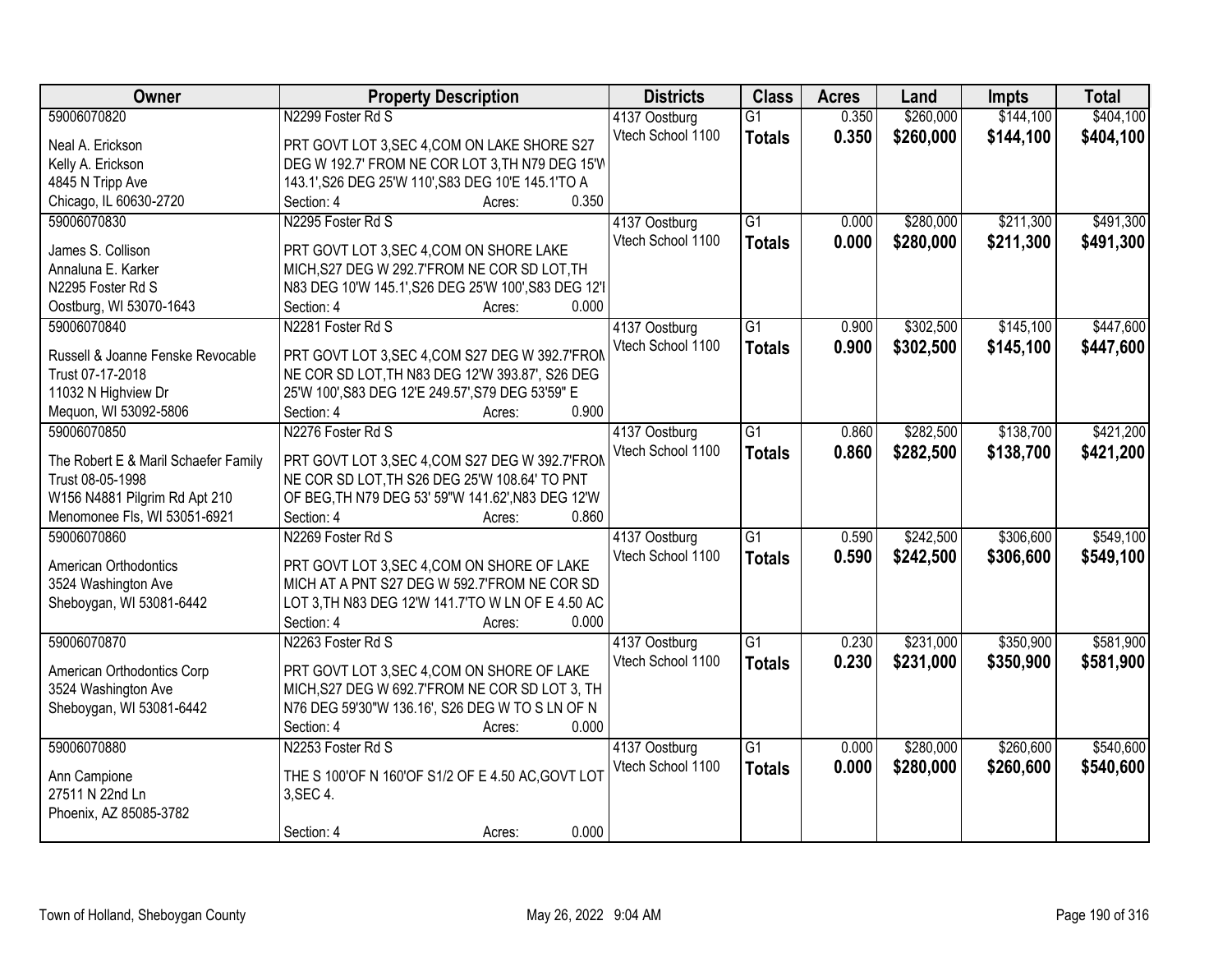| <b>Owner</b>                                                                                 | <b>Property Description</b>                        |                 | <b>Districts</b>  | <b>Class</b>    | <b>Acres</b> | Land      | <b>Impts</b> | <b>Total</b> |
|----------------------------------------------------------------------------------------------|----------------------------------------------------|-----------------|-------------------|-----------------|--------------|-----------|--------------|--------------|
| 59006070890                                                                                  | N2245 Foster Rd S                                  |                 | 4137 Oostburg     | $\overline{G1}$ | 0.000        | \$220,000 | \$91,900     | \$311,900    |
| Thomas H. Brush                                                                              | S 75'(MEAS DUE N&S)OF N 175' (MEAS DUE N&S)OF      |                 | Vtech School 1100 | <b>Totals</b>   | 0.000        | \$220,000 | \$91,900     | \$311,900    |
| Mary Miller Brush                                                                            | N1/2 OF S 600'(MEAS DUE N&S) OF E 4 1/2 AC GOVT    |                 |                   |                 |              |           |              |              |
| 1909 Keyes Ave                                                                               | LOT 3, SEC 4.                                      |                 |                   |                 |              |           |              |              |
| Madison, WI 53711-2007                                                                       | Section: 4                                         | 0.000<br>Acres: |                   |                 |              |           |              |              |
| 59006070900                                                                                  | N2237 Foster Rd S                                  |                 | 4137 Oostburg     | $\overline{G1}$ | 0.000        | \$342,500 | \$119,100    | \$461,600    |
|                                                                                              |                                                    |                 | Vtech School 1100 | <b>Totals</b>   | 0.000        | \$342,500 | \$119,100    | \$461,600    |
| Anne B Courtney Living Trust                                                                 | THE S 125' (MEAS DUE N&S) OF N1/2 OF S 600', (MEAS |                 |                   |                 |              |           |              |              |
| 5966 N Lake Dr                                                                               | DUE N&S) OF E 4 1/2 AC OF GOVT LOT 3, SEC 4.       |                 |                   |                 |              |           |              |              |
| Whitefish Bay, WI 53217                                                                      |                                                    |                 |                   |                 |              |           |              |              |
|                                                                                              | Section: 4                                         | 0.000<br>Acres: |                   |                 |              |           |              |              |
| 59006070910                                                                                  | Foster Rd                                          |                 | 4137 Oostburg     | G1              | 0.000        | \$110,000 | \$0          | \$110,000    |
| Kevin S. Nyhuis et al                                                                        | THE N 60', MEASURED DUE N & S OF THE S             |                 | Vtech School 1100 | <b>Totals</b>   | 0.000        | \$110,000 | \$0          | \$110,000    |
| N2230 Foster Rd S                                                                            | 240', MEASURED DUE N & S, OF THE E 41/2 AC OF      |                 |                   |                 |              |           |              |              |
| Oostburg, WI 53070-1642                                                                      | GOV'T LOT 3.                                       |                 |                   |                 |              |           |              |              |
|                                                                                              | Section: 4                                         | 0.000<br>Acres: |                   |                 |              |           |              |              |
| 59006070920                                                                                  | Foster Rd                                          |                 | 4137 Oostburg     | G1              | 0.000        | \$110,000 | \$0          | \$110,000    |
|                                                                                              |                                                    |                 | Vtech School 1100 | <b>Totals</b>   | 0.000        | \$110,000 | \$0          | \$110,000    |
| Wellmuth, Joseph E & Joann M Wellmut   THE S1/2 OF N 120', MEAS. DUE N&S OF S<br>Trust et al | 240', MEAS.DUE N&S OF E 41/2 AC OF GOV'T LOT 3.    |                 |                   |                 |              |           |              |              |
| 3025 S Shore Dr                                                                              |                                                    |                 |                   |                 |              |           |              |              |
| Milwaukee, WI 53207-3007                                                                     | Section: 4                                         | 0.000<br>Acres: |                   |                 |              |           |              |              |
| 59006070930                                                                                  | N2225 Foster Rd S                                  |                 | 4137 Oostburg     | $\overline{G1}$ | 0.000        | \$210,000 | \$90,800     | \$300,800    |
|                                                                                              |                                                    |                 | Vtech School 1100 |                 | 0.000        | \$210,000 | \$90,800     |              |
| Surf Daze, LLC                                                                               | THE N 60'MEASURED DUE N&S OF THE S                 |                 |                   | <b>Totals</b>   |              |           |              | \$300,800    |
| 2 N 10th St                                                                                  | 300'MEASURED DUE N&S OF E 4 1/2 AC OF GOVT         |                 |                   |                 |              |           |              |              |
| Oostburg, WI 53070-1181                                                                      | LOT 3, SEC 4.                                      |                 |                   |                 |              |           |              |              |
|                                                                                              | Section: 4                                         | 0.000<br>Acres: |                   |                 |              |           |              |              |
| 59006070940                                                                                  | N2209 Foster Rd S                                  |                 | 4137 Oostburg     | $\overline{G1}$ | 0.000        | \$210,000 | \$89,800     | \$299,800    |
| Samual D. Jensen                                                                             | "ERROR DEED" THE N 60', MEASURED DUE N & S, OF     |                 | Vtech School 1100 | <b>Totals</b>   | 0.000        | \$210,000 | \$89,800     | \$299,800    |
| Cassandra M. Jensen                                                                          | THE S 120', MEASURED DUE N & S, OF THE E 4.50 AC   |                 |                   |                 |              |           |              |              |
| 25 N 7th St                                                                                  | OF GOV'T LOT 3.(APPROX.63' OF FRONTAGE)            |                 |                   |                 |              |           |              |              |
| Oostburg, WI 53070-1209                                                                      | Section: 4                                         | 0.000<br>Acres: |                   |                 |              |           |              |              |
| 59006070950                                                                                  | N2205 Foster Rd S                                  |                 | 4137 Oostburg     | $\overline{G1}$ | 0.230        | \$225,800 | \$57,900     | \$283,700    |
|                                                                                              |                                                    |                 | Vtech School 1100 | <b>Totals</b>   | 0.230        | \$225,800 | \$57,900     | \$283,700    |
| Dana L. Mueller                                                                              | THE S 60'DUE N&S OF E 4.50 AC GOVT LOT             |                 |                   |                 |              |           |              |              |
| N2205 Foster Rd S                                                                            | 3(APPROX 63'OF FRONTAGE)& COM AT INTER OF S        |                 |                   |                 |              |           |              |              |
| Oostburg, WI 53070-1643                                                                      | LN GOVT LOT 3 WITH W LN OF A PRIV RD RUNNING       |                 |                   |                 |              |           |              |              |
|                                                                                              | Section: 4                                         | 0.000<br>Acres: |                   |                 |              |           |              |              |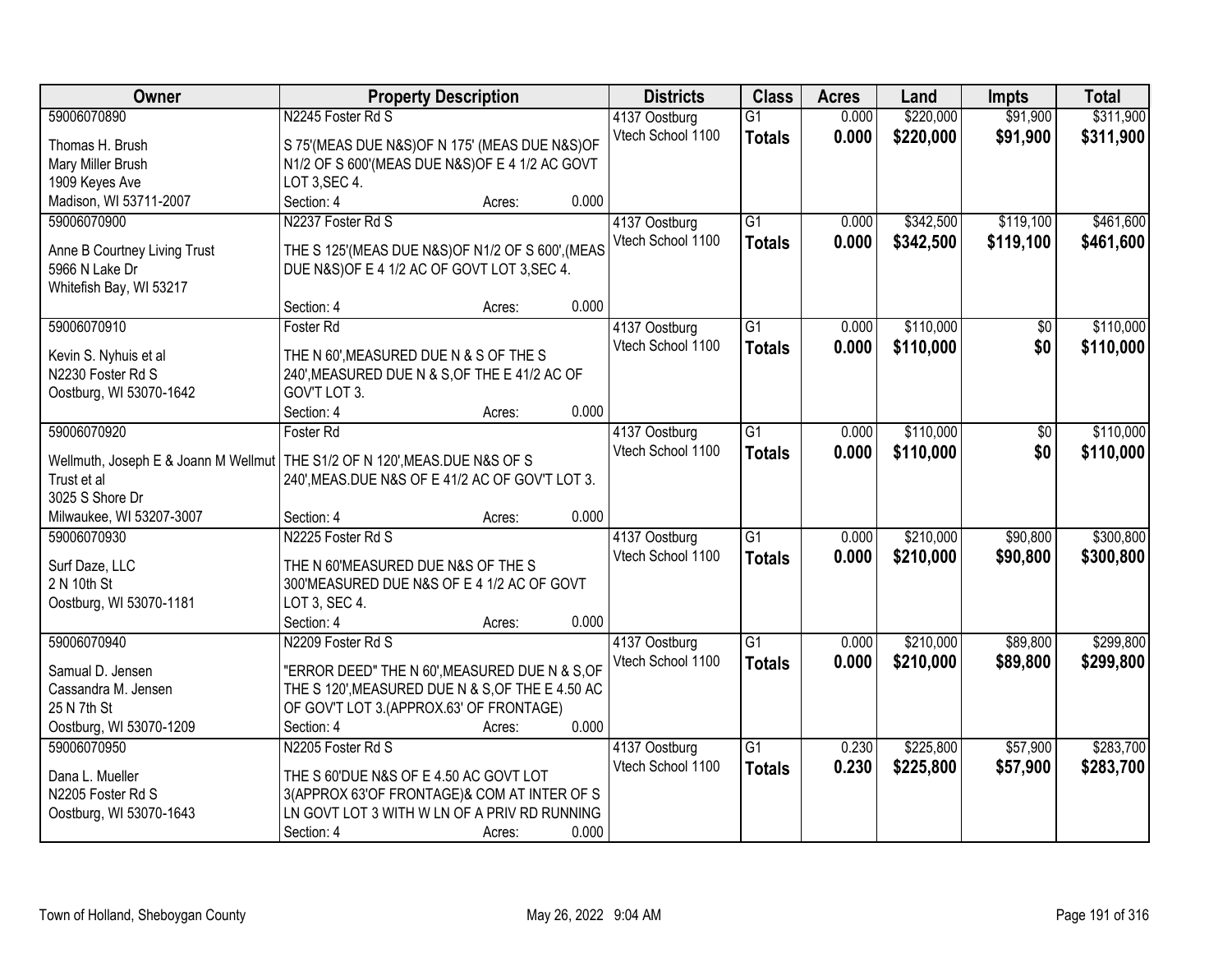| Owner                      | <b>Property Description</b>                           | <b>Districts</b>  | <b>Class</b>    | <b>Acres</b> | Land      | <b>Impts</b> | <b>Total</b> |
|----------------------------|-------------------------------------------------------|-------------------|-----------------|--------------|-----------|--------------|--------------|
| 59006070960                | Foster Rd                                             | 4137 Oostburg     | $\overline{G1}$ | 7.230        | \$120,500 | \$900        | \$121,400    |
| Joel R. Brill              | PRT GOVT LOT 3, SEC 4, COM AT NW COR SD LOT, TH       | Vtech School 1100 | <b>Totals</b>   | 7.230        | \$120,500 | \$900        | \$121,400    |
| W4597 County Rd F          | S 280.5',E TO W LN OF E 4.5 AC OF LOT 3 NELY TO N     |                   |                 |              |           |              |              |
| Waldo, WI 53093-1637       | LN SD LOT, TH W TO BEG, EXC THAT PRT LYING NLY        |                   |                 |              |           |              |              |
|                            | 7.230<br>Section: 4<br>Acres:                         |                   |                 |              |           |              |              |
| 59006070970                | N2296 Foster Rd S                                     | 4137 Oostburg     | $\overline{G1}$ | 4.640        | \$102,700 | \$90,600     | \$193,300    |
|                            |                                                       | Vtech School 1100 | <b>Totals</b>   | 4.640        | \$102,700 | \$90,600     | \$193,300    |
| James S. Collison          | PRT GOVT LOT 3, SEC 4, COM 280.5'S OF NW COR SD       |                   |                 |              |           |              |              |
| Annaluna E. Karkar         | LOT, TH E 1522'M/L TO W LN OF E 4.5 AC OF SD          |                   |                 |              |           |              |              |
| N2295 Foster Rd S          | GOVT LOT 3, TH S26 DEG 25'W 58.8', N83 DEG 12'W       |                   |                 |              |           |              |              |
| Oostburg, WI 53070-1643    | 4.640<br>Section: 4<br>Acres:                         |                   |                 |              |           |              |              |
| 59006070981                | N2266 Foster Rd S                                     | 4137 Oostburg     | G1              | 7.920        | \$113,300 | \$75,100     | \$188,400    |
| American Orthodontics Corp | PRT GOVT LOT 3, SEC 4, COM 26 RDS 7'S OF NW           | Vtech School 1100 | <b>Totals</b>   | 7.920        | \$113,300 | \$75,100     | \$188,400    |
| 3524 Washington Ave        | COR, LOT 3, THE TO WLN OF E 4.5 AC, LOT 3, SALG       |                   |                 |              |           |              |              |
| Sheboygan, WI 53081-6442   | WLN 9 RDS 8', W TO WLN LOT 3, TH N 9 RDS 8'TO         |                   |                 |              |           |              |              |
|                            | 7.920<br>Section: 4<br>Acres:                         |                   |                 |              |           |              |              |
| 59006071000                | <b>Foster Rd</b>                                      | 4137 Oostburg     | G6              | 4.740        | \$19,000  | \$0          | \$19,000     |
|                            |                                                       | Vtech School 1100 |                 | 4.740        | \$19,000  | \$0          |              |
| James Nyhuis               | PRT GOV'T LOT 3, SEC 4, COM 749'S OF NW COR LOT       |                   | <b>Totals</b>   |              |           |              | \$19,000     |
| N2230 Foster Rd S          | 3, TH E 835', N 156.5', E TO A PNT 400'W OF W LINE OF |                   |                 |              |           |              |              |
| Oostburg, WI 53070-1642    | E 4.5 AC SD LOT 3, SLY TO A PNT 932.33'S OF N LINE    |                   |                 |              |           |              |              |
|                            | 4.740<br>Section: 4<br>Acres:                         |                   |                 |              |           |              |              |
| 59006071010                | N2258 Foster Rd S                                     | 4137 Oostburg     | $\overline{G1}$ | 0.980        | \$59,700  | \$174,600    | \$234,300    |
|                            |                                                       | Vtech School 1100 | <b>Totals</b>   | 0.980        | \$59,700  | \$174,600    | \$234,300    |
| Shawn J. Wing              | PRT GOV'T LOT 3, SEC 4, COM IN W LINE E 4.5 AC OF     |                   |                 |              |           |              |              |
| Joy M. Nyhuis-Wing         | GOV'T LOT 3 AT A PNT 592.5' S OF N LINE SD LOT        |                   |                 |              |           |              |              |
| N2258 Foster Rd S          | 3, TH W 400', SLY 100', E 400'TO W LINE E 4.5 AC, TH  |                   |                 |              |           |              |              |
| Oostburg, WI 53070-1642    | Section: 4<br>0.980<br>Acres:                         |                   |                 |              |           |              |              |
| 59006071020                | N2230 Foster Rd S                                     | 4137 Oostburg     | G1              | 2.230        | \$68,300  | \$106,400    | \$174,700    |
| James L. Nyhuis            | PRT GOVT LOT 3, SEC 4, COM IN W LN OF PRIV RD         | Vtech School 1100 | <b>Totals</b>   | 2.230        | \$68,300  | \$106,400    | \$174,700    |
| N2230 Foster Rd S          | 592.5'S OF N LN SD LOT 3,TH SWLY ON SD RD             |                   |                 |              |           |              |              |
| Oostburg, WI 53070-1642    | 100'TO PNT OF BEG, TH WLY 400', SLY PARA TO PRIV      |                   |                 |              |           |              |              |
|                            | 2.230<br>Section: 4<br>Acres:                         |                   |                 |              |           |              |              |
| 59006071030                | N2222 Foster Rd S                                     | 4137 Oostburg     | $\overline{G1}$ | 2.190        | \$59,800  | \$204,000    | \$263,800    |
|                            |                                                       | Vtech School 1100 | <b>Totals</b>   | 2.190        | \$59,800  | \$204,000    | \$263,800    |
| Donald L. Clousing         | THE N 103.125'OF S 383.625' OF THAT PRT OF GOV'T      |                   |                 |              |           |              |              |
| N2222 Foster Rd S          | LOT 3 LYING W OF 16.5'RD EXT NLY & SLY ACROSS         |                   |                 |              |           |              |              |
| Oostburg, WI 53070-1642    | ELY PRT OF SD LOT, EXC COM AT NE COR OF               |                   |                 |              |           |              |              |
|                            | 2.190<br>Section: 4<br>Acres:                         |                   |                 |              |           |              |              |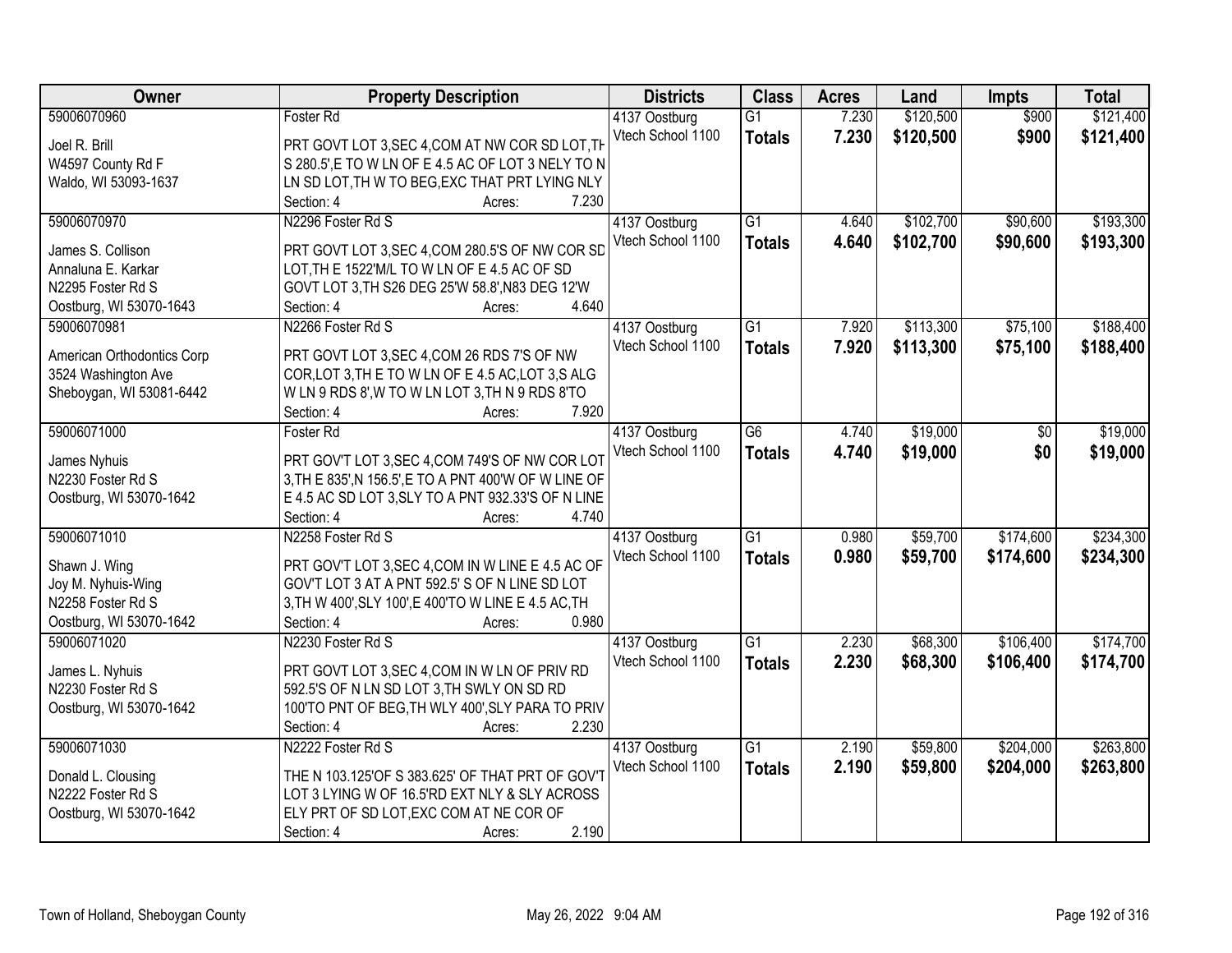| <b>Owner</b><br><b>Class</b><br><b>Property Description</b><br><b>Districts</b><br><b>Acres</b><br>Land<br><b>Impts</b>                           | <b>Total</b>                |
|---------------------------------------------------------------------------------------------------------------------------------------------------|-----------------------------|
| \$50,100<br>59006071040<br>N2226 Foster Rd S<br>0.510<br>4137 Oostburg<br>$\overline{G1}$                                                         | \$106,100<br>\$156,200      |
| Vtech School 1100<br>0.510<br>\$50,100<br>\$106,100<br><b>Totals</b><br>PRT GOVT LOT 3, SEC 4, COM IN W LN PRIV RD<br>Richard Ver Velde           | \$156,200                   |
| 383.63'N OF S LN SD LOT, TH W 230.1', S2 DEG 14'28"E<br>Shirley Ver Velde                                                                         |                             |
| N2226 Foster Rd S<br>103.21',E 197.4'TO W LN SD RD, TH N15 DEG 31'43"E                                                                            |                             |
| Oostburg, WI 53070-1642<br>Section: 4<br>0.510<br>Acres:                                                                                          |                             |
| 59006071050<br>N2220 Foster Rd S<br>$\overline{G1}$<br>\$57,700<br>4137 Oostburg<br>1.400                                                         | \$66,900<br>\$124,600       |
| Vtech School 1100<br>1.400<br>\$57,700<br><b>Totals</b><br>Wellmuth, Joseph E & Joann M Wellmut   A-16932 - PRT GOVT LOT 3, SEC 4, COM N0 DEG     | \$66,900<br>\$124,600       |
| 01'15"W 231' FROM SW COR, SD LOT 3, TH S89 DEG<br>Trust et al                                                                                     |                             |
| 3025 S Shore Dr<br>52'09"E 863.75', S0 DEG 07'59"W 99', S89 DEG 52'09"E                                                                           |                             |
| 1.400<br>Milwaukee, WI 53207-3007<br>Section: 4<br>Acres:                                                                                         |                             |
| N2210 Foster Rd S<br>\$64,500<br>59006071060<br>G1<br>1.960                                                                                       | \$160,600<br>\$96,100       |
| 4137 Oostburg<br>Vtech School 1100                                                                                                                |                             |
| \$64,500<br>1.960<br><b>Totals</b><br>PRT GOVT LOT 3, SEC 4, COM NO DEG 01'15"W<br>Richard A. Engel Jr                                            | \$160,600<br>\$96,100       |
| 132'FROM SW COR, SD LOT, TH NO DEG 01'15"W 99'<br>Cassandra L. Engel                                                                              |                             |
| N2210 Foster Rd S<br>S89 DEG 52'09"E 863.75', S0 DEG 07'59"W 99', TH N89                                                                          |                             |
| Oostburg, WI 53070-1642<br>Section: 4<br>1.960<br>Acres:                                                                                          |                             |
| N2214 Foster Rd S<br>59006071080<br>$\overline{G1}$<br>\$35,400<br>4137 Oostburg<br>0.300                                                         | \$105,000<br>\$69,600       |
| Vtech School 1100<br>0.300<br>\$35,400<br><b>Totals</b>                                                                                           | \$69,600<br>\$105,000       |
| PRT GOVT LOT 3, SEC 4, COM IN W LN OF 16.5 RD<br><b>Ruth Nyhuis</b>                                                                               |                             |
| RUNNING NLY & SLY THRU ELY PRT OF SD LOT AT<br>N2214 Foster Rd S                                                                                  |                             |
| A PNT 280.5'DUE N OF S LN SD LOT, TH W 100', SWLY<br>Oostburg, WI 53070-1642                                                                      |                             |
| 0.300<br>Section: 4<br>Acres:                                                                                                                     |                             |
| 59006071100<br>N2206 Foster Rd S<br>$\overline{G1}$<br>\$69,900<br>3.340<br>4137 Oostburg                                                         | \$8,700<br>\$78,600         |
| 3.340<br>\$69,900<br>Vtech School 1100<br><b>Totals</b><br>Wellmuth, Joseph E & Joann M Wellmut   S 3.57 AC OF FOLL--COM AT SW COR LOT 3, TH N 23 | \$8,700<br>\$78,600         |
| 1/4 RDS, E TO LAKE SHORE, SWLY TO SLN LOT 3, TH<br>Trust et al                                                                                    |                             |
| 3025 S Shore Dr<br>W TO BEG, EXC THAT PRT OF E 4.5 AC OF LOT 3, &                                                                                 |                             |
| 3.340<br>Milwaukee, WI 53207-3007<br>Section: 4<br>Acres:                                                                                         |                             |
| \$16,000<br>$\overline{G6}$<br>59006071110<br>4.000<br>Foster Rd<br>4137 Oostburg                                                                 | \$16,000<br>$\overline{50}$ |
| Vtech School 1100<br>\$16,000<br>4.000<br><b>Totals</b>                                                                                           | \$0<br>\$16,000             |
| Peter W. Swart<br>PRT NW SW, SEC 4, COM AT NE COR SD1/4, TH S                                                                                     |                             |
| 330', W 627', NELY 363'TO N LN NW SW, TH E 462'TO<br>Colleen L. Swart                                                                             |                             |
| BEG.<br>37 Willow Ln                                                                                                                              |                             |
| Oostburg, WI 53070-1176<br>Section: 4<br>4.000<br>Acres:                                                                                          |                             |
| \$16,000<br>59006071120<br>$\overline{G6}$<br>Foster Rd<br>4137 Oostburg<br>4.000                                                                 | \$16,000<br>$\overline{50}$ |
| 4.000<br>Vtech School 1100<br>\$16,000<br><b>Totals</b><br>PRT NW SW, SEC 4, COM 330'S OF NE COR SD1/4, TH<br>Peter W. Swart                      | \$0<br>\$16,000             |
| Colleen L. Swart<br>S 255.75', W 759', N28 DEG 30'E 288.75', TH E 627'TO                                                                          |                             |
| 37 Willow Ln<br>BEG.                                                                                                                              |                             |
| 4.000<br>Oostburg, WI 53070-1176<br>Section: 4<br>Acres:                                                                                          |                             |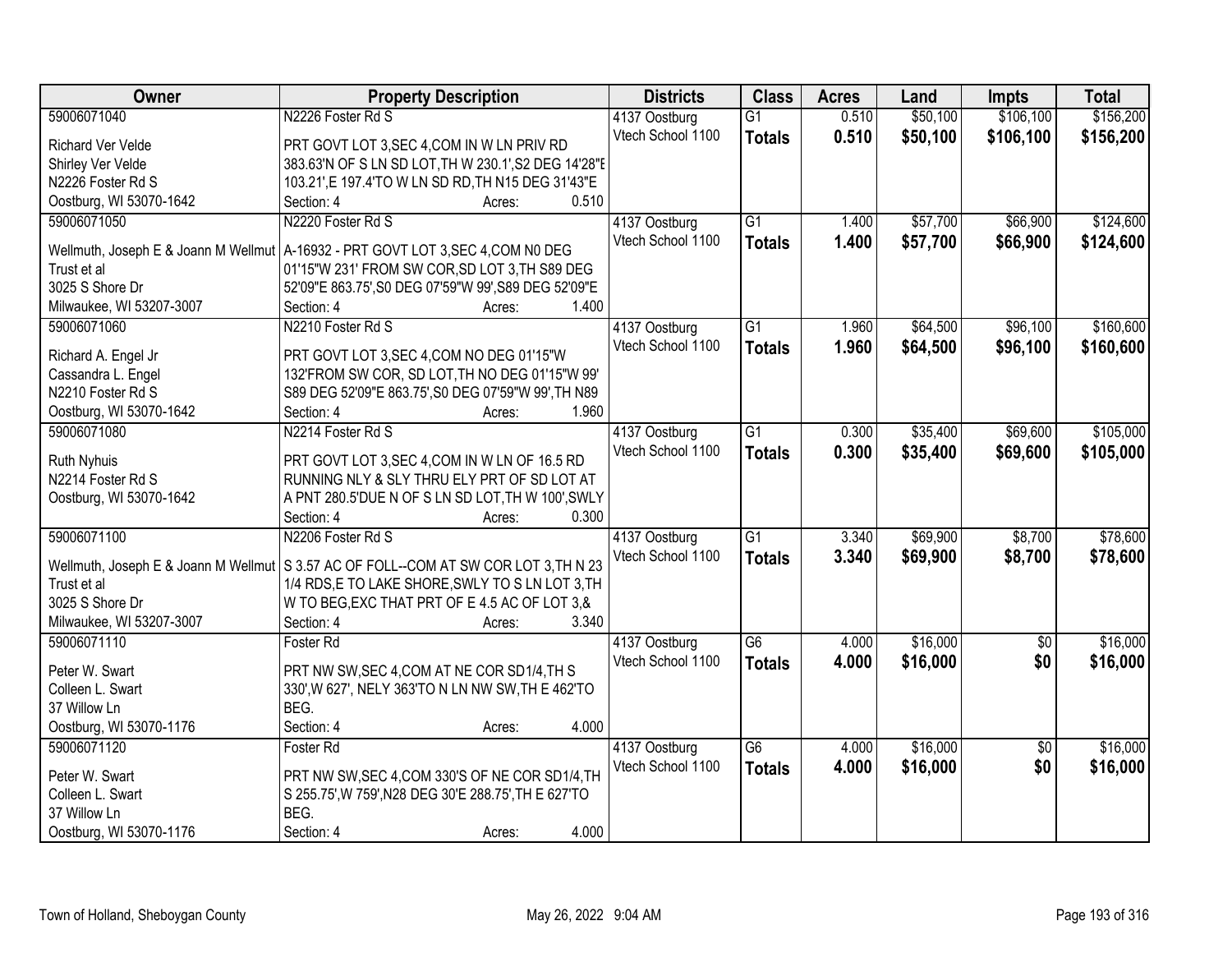| <b>Owner</b>              | <b>Property Description</b>                             | <b>Districts</b>  | <b>Class</b>    | <b>Acres</b> | Land      | Impts           | <b>Total</b> |
|---------------------------|---------------------------------------------------------|-------------------|-----------------|--------------|-----------|-----------------|--------------|
| 59006071130               | Foster Rd                                               | 4137 Oostburg     | $\overline{G6}$ | 4.000        | \$16,000  | $\overline{50}$ | \$16,000     |
| John Nienhuis             | PRT NW SW, SEC 4, COM S02 DEG 44'04"W                   | Vtech School 1100 | <b>Totals</b>   | 4.000        | \$16,000  | \$0             | \$16,000     |
| <b>Helen Canellos</b>     | 585.44'FROM NW COR GOV'T LOT 3, TH CONT S02             |                   |                 |              |           |                 |              |
| 3623 N 62nd St            | DEG 44'04"W 210.9', N88 DEG 03' 23"W 883.56', N28       |                   |                 |              |           |                 |              |
| Milwaukee, WI 53216-2717  | 4.000<br>Section: 4<br>Acres:                           |                   |                 |              |           |                 |              |
| 59006071140               | Foster Rd                                               | 4137 Oostburg     | $\overline{G6}$ | 4.000        | \$16,000  | $\overline{50}$ | \$16,000     |
|                           |                                                         | Vtech School 1100 | <b>Totals</b>   | 4.000        | \$16,000  | \$0             | \$16,000     |
| Susan R. Portschy         | PRT NW SW, SEC 4, COM 330'N OF SE COR, SD1/4, TH        |                   |                 |              |           |                 |              |
| 443 Michigan Ave          | W 973.5', N28 DEG 30'E 206.25', E 891', TH S 189.75'TO  |                   |                 |              |           |                 |              |
| Oostburg, WI 53070-9401   | BEG.                                                    |                   |                 |              |           |                 |              |
|                           | 4.000<br>Section: 4<br>Acres:                           |                   |                 |              |           |                 |              |
| 59006071150               | Foster Rd                                               | 4137 Oostburg     | $\overline{G6}$ | 8.000        | \$20,200  | $\overline{50}$ | \$20,200     |
| Lincoln Davies Jr         | PRT NW SW, SEC 4, COM AT SE COR SD1/4, TH W             | Vtech School 1100 | <b>Totals</b>   | 8.000        | \$20,200  | \$0             | \$20,200     |
| W1639 Dewitt Rd           | 1122', N 28 DEG 30'E 346.5', E 973.5', TH S 330' TO BEG |                   |                 |              |           |                 |              |
| Oostburg, WI 53070-1576   |                                                         |                   |                 |              |           |                 |              |
|                           | 8.000<br>Section: 4<br>Acres:                           |                   |                 |              |           |                 |              |
| 59006071160               | W1277 Foster Rd                                         | 4137 Oostburg     | $\overline{G1}$ | 14.580       | \$119,000 | \$269,900       | \$388,900    |
|                           |                                                         | Vtech School 1100 |                 |              |           |                 |              |
| Jeffrey M. Freund         | PRT NW SW, SEC 4, COM AT W1/4 POST, TH E                |                   | <b>Totals</b>   | 14.580       | \$119,000 | \$269,900       | \$388,900    |
| W1277 Foster Rd           | 276.12', S8 DEG 03' W 296.37', S77 DEG 06'E 120', N31   |                   |                 |              |           |                 |              |
| Oostburg, WI 53070-1604   | DEG 55'E 377.28', E 306.88'M/L, S28 DEG 30'W            |                   |                 |              |           |                 |              |
|                           | 14.580<br>Section: 4<br>Acres:                          |                   |                 |              |           |                 |              |
| 59006071170               | W1271 Foster Rd                                         | 4137 Oostburg     | $\overline{G1}$ | 1.420        | \$43,100  | \$102,800       | \$145,900    |
|                           |                                                         | Vtech School 1100 | <b>Totals</b>   | 1.420        | \$43,100  | \$102,800       | \$145,900    |
| Joseph M. Burton          | PRT NW SW, SEC 4, COM 276.12'E OF W1/4 POST, TH         |                   |                 |              |           |                 |              |
| Kyrie L. Burton           | S8 DEG 03'W 296.37', S77 DEG 06'E 120', N31 DEG 55'I    |                   |                 |              |           |                 |              |
| W1271 Foster Rd           | 377.28', TH W 275'TO BEG.                               |                   |                 |              |           |                 |              |
| Oostburg, WI 53070-1604   | 1.420<br>Section: 4<br>Acres:                           |                   |                 |              |           |                 |              |
| 59006071180               | N2170 N Pine Beach Rd                                   | 4137 Oostburg     | $\overline{G1}$ | 0.950        | \$56,100  | \$130,800       | \$186,900    |
| Kathleen S. Keller        | LOT 1,CSM V 8 P 238 - PRT GOVT LOT 4,SEC 4,COM          | Vtech School 1100 | <b>Totals</b>   | 0.950        | \$56,100  | \$130,800       | \$186,900    |
| N2170 Pine Beach Rd N     | 330.70' E & S0 DEG 39'40"W 375'FROM SW COR GOV          |                   |                 |              |           |                 |              |
| Oostburg, WI 53070-1637   | LOT 3, TH CONT S0 DEG 39'40"E 130.18', S87 DEG 53'E     |                   |                 |              |           |                 |              |
|                           | 0.950<br>Section: 4<br>Acres:                           |                   |                 |              |           |                 |              |
| 59006071181               | N2181 N Pine Beach Rd                                   | 4137 Oostburg     | $\overline{G1}$ | 1.760        | \$446,200 | \$265,200       | \$711,400    |
|                           |                                                         | Vtech School 1100 | <b>Totals</b>   | 1.760        | \$446,200 | \$265,200       | \$711,400    |
| Paul D. Clement et al     | LOT 2,CSM V 8 P 238 - PRT GOVT LOT 4,SEC 4,COM          |                   |                 |              |           |                 |              |
| 708 Wolfe St              | 330.70' E & S0 DEG 39'40"W 270'FROM SW COR GOV          |                   |                 |              |           |                 |              |
| Alexandria, VA 22314-3614 | LOT 3, TH E 300', S77 DEG 49'56"E 167.88'TO             |                   |                 |              |           |                 |              |
|                           | 1.760<br>Section: 4<br>Acres:                           |                   |                 |              |           |                 |              |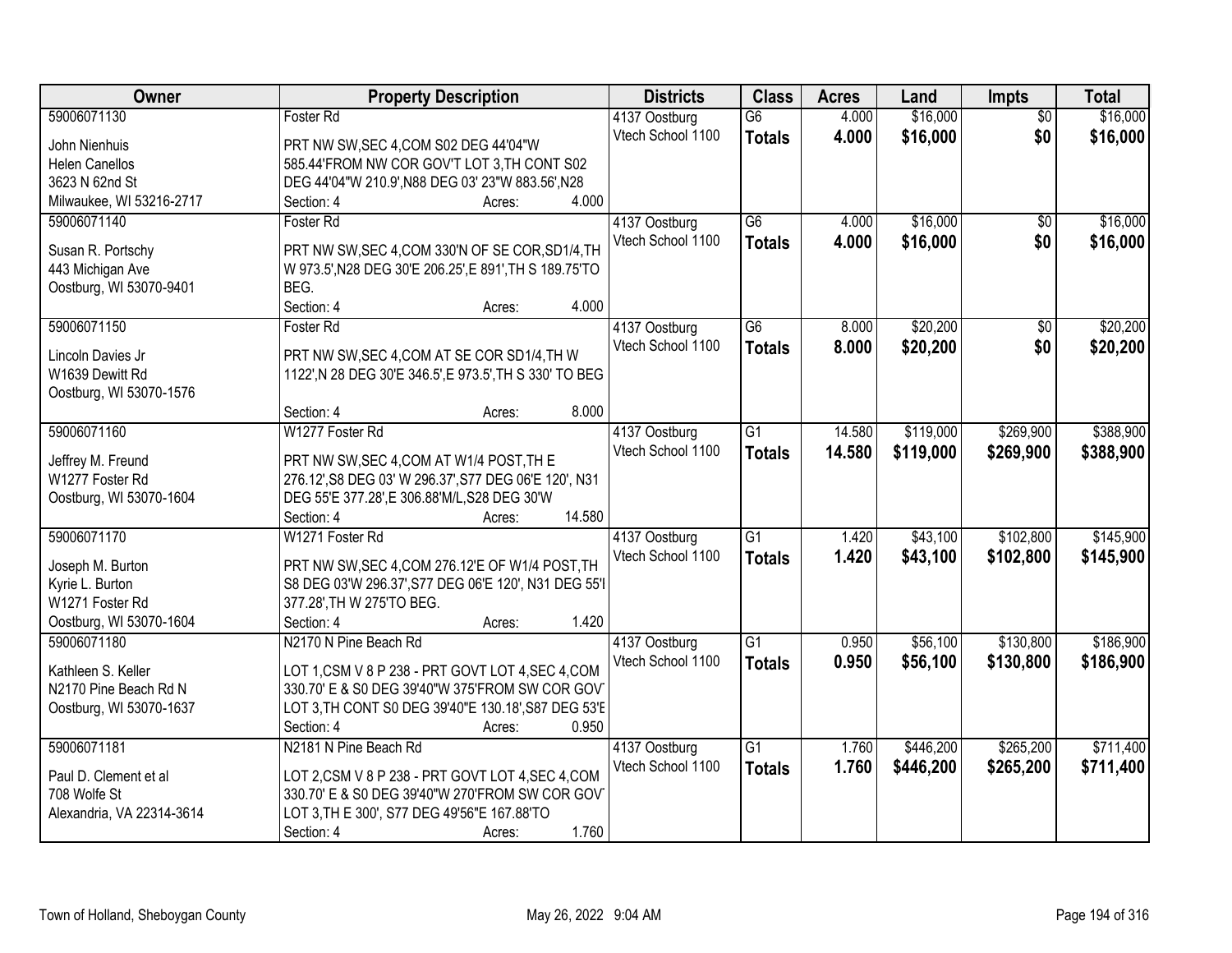| <b>Owner</b>                                          | <b>Property Description</b>                                                                        | <b>Districts</b>  | <b>Class</b>    | <b>Acres</b> | Land      | <b>Impts</b>    | <b>Total</b> |
|-------------------------------------------------------|----------------------------------------------------------------------------------------------------|-------------------|-----------------|--------------|-----------|-----------------|--------------|
| 59006071182                                           | N2199 N Pine Beach Rd                                                                              | 4137 Oostburg     | $\overline{G1}$ | 1.500        | \$431,100 | \$382,700       | \$813,800    |
| David J. Lubar                                        | LOT 3,CSM V 8 P 239 - PRT GOVT LOT 4,SEC 4,COM                                                     | Vtech School 1100 | <b>Totals</b>   | 1.500        | \$431,100 | \$382,700       | \$813,800    |
| Madeleine K. Lubar                                    | 330.70' E & S0 DEG 39'40"W 180'FROM SW COR GOV                                                     |                   |                 |              |           |                 |              |
| 833 E Michigan St Ste 1500                            | LOT 3, TH E 400', S81 DEG 12'40"E 120.20'TO                                                        |                   |                 |              |           |                 |              |
| Milwaukee, WI 53202-5620                              | 1.500<br>Section: 4<br>Acres:                                                                      |                   |                 |              |           |                 |              |
| 59006071183                                           | N Pine Beach Rd                                                                                    | 4137 Oostburg     | $\overline{G1}$ | 1.530        | \$438,200 | $\overline{50}$ | \$438,200    |
|                                                       |                                                                                                    | Vtech School 1100 | <b>Totals</b>   | 1.530        | \$438,200 | \$0             | \$438,200    |
| Mary Ellen Chadwick                                   | LOT 4, CSM V 8 P 239 - PRT GOVT LOT 4, SEC 4, COM                                                  |                   |                 |              |           |                 |              |
| 1324 Asbury Ave                                       | 330.70' E & S0 DEG 39'40"W 90'FROM SW COR GOVT                                                     |                   |                 |              |           |                 |              |
| Winnetka, IL 60093-1459                               | LOT 3, TH E 440', S84 DEG 54'54"E 128.75', S27 DEG<br>1.530                                        |                   |                 |              |           |                 |              |
| 59006071184                                           | Section: 4<br>Acres:<br>N2211 N Pine Beach Rd                                                      |                   | $\overline{G1}$ | 1.660        | \$478,500 | \$294,300       | \$772,800    |
|                                                       |                                                                                                    | 4137 Oostburg     |                 |              |           |                 |              |
| Pine Beach, LLC                                       | LOT 5, CSM V 8 P 239 - PRT GOVT LOT 4, SEC 4, COM                                                  | Vtech School 1100 | <b>Totals</b>   | 1.660        | \$478,500 | \$294,300       | \$772,800    |
| 5109 N Woodburn St                                    | 330.70' E OF SW COR GOVT LOT 3, TH S0 DEG                                                          |                   |                 |              |           |                 |              |
| Whitefish Bay, WI 53217-5761                          | 39'40"W 90', E 440', S84 DEG 54'54"E 128.75'TO                                                     |                   |                 |              |           |                 |              |
|                                                       | 1.660<br>Section: 4<br>Acres:                                                                      |                   |                 |              |           |                 |              |
| 59006071190                                           | N2175 N Pine Beach Rd                                                                              | 4137 Oostburg     | $\overline{G1}$ | 0.410        | \$210,000 | \$241,600       | \$451,600    |
|                                                       |                                                                                                    | Vtech School 1100 | <b>Totals</b>   | 0.410        | \$210,000 | \$241,600       | \$451,600    |
| Patek, Nancy Monnot Patek Trust<br>Nancy Monnot Patek | PRT GOVT LOT 4, SEC 4, COM 540.6'S & 2071.8'E OF                                                   |                   |                 |              |           |                 |              |
| N2175 Pine Beach Rd N                                 | NW COR SD LOT, S89 DEG 58'W 117.5' M/L, N23 DEG E<br>65.2'M/L, N89 DEG 58'E 386.07'M/L TO SHORE OF |                   |                 |              |           |                 |              |
| Oostburg, WI 53070-1638                               | Section: 4<br>0.410<br>Acres:                                                                      |                   |                 |              |           |                 |              |
| 59006071200                                           | N2111 N Pine Beach Rd                                                                              | 4137 Oostburg     | $\overline{G1}$ | 0.410        | \$280,000 | \$266,300       | \$546,300    |
|                                                       |                                                                                                    | Vtech School 1100 |                 | 0.410        |           |                 |              |
| Walter C. Ellis                                       | PRT GOVT LOT 4, SEC 4, COM 1509'E OF SW COR SD                                                     |                   | <b>Totals</b>   |              | \$280,000 | \$266,300       | \$546,300    |
| <b>Diane Ellis</b>                                    | LOT, TH N36 DEG 54'E 115.2', N21 DEG 18'E 44.59'TO                                                 |                   |                 |              |           |                 |              |
| N2111 Pine Beach Rd N                                 | PNT OF BEG, TH N21 DEG 18'E 55.41', N33 DEG 35'E                                                   |                   |                 |              |           |                 |              |
| Oostburg, WI 53070-1638                               | 0.000<br>Section: 4<br>Acres:                                                                      |                   |                 |              |           |                 |              |
| 59006071210                                           | Pine Beach Rd                                                                                      | 4137 Oostburg     | $\overline{G2}$ | 3.380        | \$70,100  | \$400           | \$70,500     |
| Pine Beach Boat Club Inc % Carl Olinge                | PRT GOV'T LOT 4, SEC 4, COM 1485'E & N2 DEG W                                                      | Vtech School 1100 | <b>Totals</b>   | 3.380        | \$70,100  | \$400           | \$70,500     |
| c/o Karl Olinger                                      | 385.6'FROM SW COR SD LOT, TH N2 DEG W 481', N86                                                    |                   |                 |              |           |                 |              |
| N2143 Pine Beach Rd N                                 | DEG 50'E 131.7', S2 DEG 20'E 107.6', S89 DEG 40'E                                                  |                   |                 |              |           |                 |              |
| Oostburg, WI 53070-1638                               | Section: 4<br>3.380<br>Acres:                                                                      |                   |                 |              |           |                 |              |
| 59006071220                                           | N2105 N Pine Beach Rd                                                                              | 4137 Oostburg     | $\overline{G1}$ | 0.440        | \$285,000 | \$176,800       | \$461,800    |
|                                                       |                                                                                                    | Vtech School 1100 | <b>Totals</b>   | 0.440        | \$285,000 | \$176,800       | \$461,800    |
| Davis, Pamela V Davis Trust                           | PRT GOVT LOT 4, SEC 4, COM 1485'E & N87 DEG 15'E                                                   |                   |                 |              |           |                 |              |
| Pamela V. Davis                                       | 24' FROM SW COR GOVT LOT 4.TH N 36 DEG 54'E                                                        |                   |                 |              |           |                 |              |
| 25955 Willowbend Rd                                   | 115.2', N21 DEG 18'E 44.59', S75 DEG 41'38"E 198'M/L                                               |                   |                 |              |           |                 |              |
| Perrysburg, OH 43551-9535                             | 0.000<br>Section: 4<br>Acres:                                                                      |                   |                 |              |           |                 |              |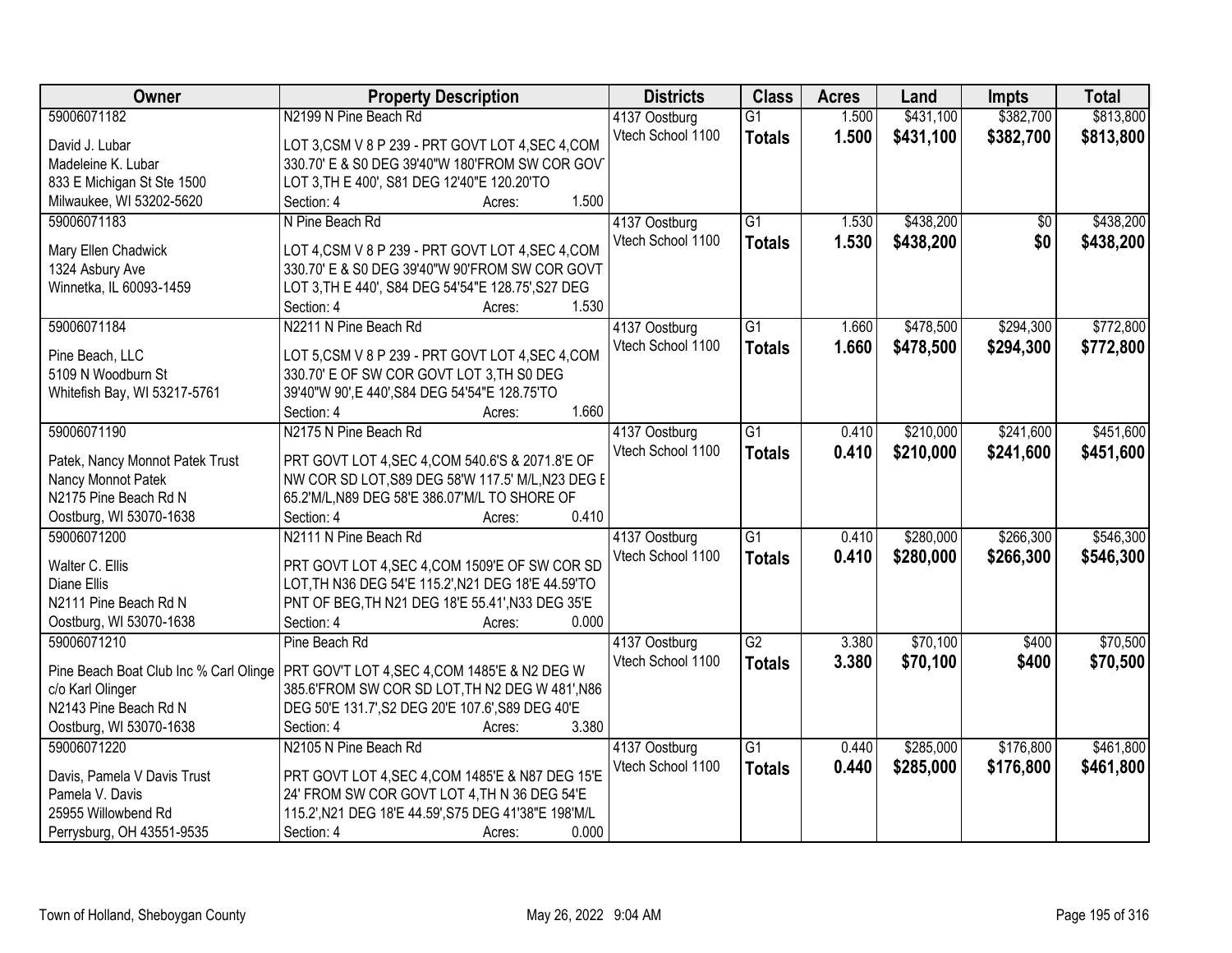| Owner                                  | <b>Property Description</b>                                 |                  | <b>Districts</b>  | <b>Class</b>    | <b>Acres</b> | Land            | <b>Impts</b>    | <b>Total</b>     |
|----------------------------------------|-------------------------------------------------------------|------------------|-------------------|-----------------|--------------|-----------------|-----------------|------------------|
| 59006071230                            | N2125 N Pine Beach Rd                                       |                  | 4137 Oostburg     | $\overline{G1}$ | 0.358        | \$270,000       | \$223,600       | \$493,600        |
| Ryan D. Coon                           | PRT GOVT LOT 4, SEC 4, COM 1509'E OF SW COR SD              |                  | Vtech School 1100 | <b>Totals</b>   | 0.358        | \$270,000       | \$223,600       | \$493,600        |
| David D. Barta                         | LOT, TH N36 DEG 54'E 115.2', N21 DEG 18'E 100', TH          |                  |                   |                 |              |                 |                 |                  |
| 543 Greenleaf Ave                      | N33 DEG 35'E 46.56'TO PNT OF BEG TH N33 DEG                 |                  |                   |                 |              |                 |                 |                  |
| Glencoe, IL 60022-1705                 | Section: 4                                                  | 0.000<br>Acres:  |                   |                 |              |                 |                 |                  |
| 59006071240                            | N2126 N Pine Beach Rd                                       |                  | 4137 Oostburg     | $\overline{G1}$ | 0.375        | \$44,700        | \$133,900       | \$178,600        |
|                                        |                                                             |                  | Vtech School 1100 | <b>Totals</b>   | 0.375        | \$44,700        | \$133,900       | \$178,600        |
| Dean A. Mentink                        | PRT GOV'T LOT 4, SEC 4, COM 1485'E & N2 DEG W               |                  |                   |                 |              |                 |                 |                  |
| N2126 Pine Beach Rd N                  | 293.95' FROM SW COR SD LOT, TH N2 DEG W                     |                  |                   |                 |              |                 |                 |                  |
| Oostburg, WI 53070-1637                | 91.65', S77 DEG 30'E 232.4', S23 DEG W 74.5', S33 DEG       |                  |                   |                 |              |                 |                 |                  |
|                                        | Section: 4                                                  | 0.000<br>Acres:  |                   |                 |              |                 |                 |                  |
| 59006071250                            | Pine Beach Rd                                               |                  | 4137 Oostburg     | X4              | 1.950        | $\overline{50}$ | $\overline{50}$ | $\overline{\$0}$ |
| First Congregational Church            | PRT GOVT LOT 4, SEC 4, COM 1485'E OF NW COR, SD             |                  | Vtech School 1100 | <b>Totals</b>   | 1.950        | \$0             | \$0             | \$0              |
| 310 Bluff Ave                          | LOT, TH S 456', E 131.7', S 108.4', E 290.2'TO W LN OF      |                  |                   |                 |              |                 |                 |                  |
| Sheboygan, WI 53081-2872               | PRIV RD, N23 DEG E ON ROAD 27.1', W 268.8' N                |                  |                   |                 |              |                 |                 |                  |
|                                        | Section: 4                                                  | 1.950<br>Acres:  |                   |                 |              |                 |                 |                  |
| 59006071260                            | Stokdyk Ingelse Rd                                          |                  | 4137 Oostburg     | $\overline{G5}$ | 3.000        | \$2,100         | \$0             | \$2,100          |
|                                        |                                                             |                  | Vtech School 1100 | G <sub>6</sub>  | 19.000       | \$45,800        | \$0             | \$45,800         |
| Daniel Roy Stokdyk                     | PRT GOVT LOT 4, SEC 4, COM 1024'E OF SW COR SD              |                  |                   | <b>Totals</b>   | 22.000       | \$47,900        | \$0             | \$47,900         |
| W1199 Stokdyk Ingelse Rd               | SEC, TH N 435.6', E 100', S 213.36', E 196', N 41.76'M/L, E |                  |                   |                 |              |                 |                 |                  |
| Oostburg, WI 53070-1612                | 165', N 1056'TO N LN GOVT LOT 4, W 825', S TO S LN          |                  |                   |                 |              |                 |                 |                  |
|                                        | Section: 4                                                  | 22.000<br>Acres: |                   |                 |              |                 |                 |                  |
| 59006071270                            | W1194 Stokdyk Ingelse Rd                                    |                  | 4137 Oostburg     | $\overline{G1}$ | 1.000        | \$45,500        | \$106,300       | \$151,800        |
| Kurt C. Nilsen                         | PRT OF GOVT LOT 4, SEC 4, COM IN S LN SD SEC                |                  | Vtech School 1100 | <b>Totals</b>   | 1.000        | \$45,500        | \$106,300       | \$151,800        |
| Karen Grimm-Nilsen                     | 1320'E OF SW COR SEC 4, TH N 222.24', W 196', S             |                  |                   |                 |              |                 |                 |                  |
| W1194 Stokdyk Ingelse Rd               | 222.24'TO S LN SD SEC TH E 196'TO BEG.                      |                  |                   |                 |              |                 |                 |                  |
| Oostburg, WI 53070-1608                | Section: 4                                                  | 1.000<br>Acres:  |                   |                 |              |                 |                 |                  |
| 59006071280                            | W1202 Stokdyk Ingelse Rd                                    |                  | 4137 Oostburg     | $\overline{G1}$ | 1.000        | \$50,600        | \$154,600       | \$205,200        |
|                                        |                                                             |                  | Vtech School 1100 | <b>Totals</b>   | 1.000        | \$50,600        | \$154,600       | \$205,200        |
| Regina L Spahn Family Trust            | PRT SW SW, SEC 4, COM IN S LN SEC 4 1124'E OF SW            |                  |                   |                 |              |                 |                 |                  |
| 12-06-2004                             | COR SD SEC, TH N 435.6', W 100', S 435.6'TO S LN SEC        |                  |                   |                 |              |                 |                 |                  |
| 1829 W Zedler Ln                       | 4, TH E 100'TO BEG.                                         |                  |                   |                 |              |                 |                 |                  |
| Mequon, WI 53092-5430                  | Section: 4                                                  | 1.000<br>Acres:  |                   |                 |              |                 |                 |                  |
| 59006071290                            | W1172 Stokdyk Ingelse Rd                                    |                  | 4137 Oostburg     | $\overline{G1}$ | 0.750        | \$22,000        | \$110,400       | \$132,400        |
| Pronovost Revocable Living Family Trus | PRT OF GOVT LOT 4, SEC 4, COM 1320'E OF SW COR              |                  | Vtech School 1100 | <b>Totals</b>   | 0.750        | \$22,000        | \$110,400       | \$132,400        |
| $3 - 1 - 11$                           | SD LOT, TH E 165', N 264', W 165', TH S 264' TO BEG,        |                  |                   |                 |              |                 |                 |                  |
| 12022 N Ridgeway Ave                   | EXC COM AT SW COR CSM V1 P70, TH S87 DEG                    |                  |                   |                 |              |                 |                 |                  |
| Mequon, WI 53097-2740                  | Section: 4                                                  | 0.750<br>Acres:  |                   |                 |              |                 |                 |                  |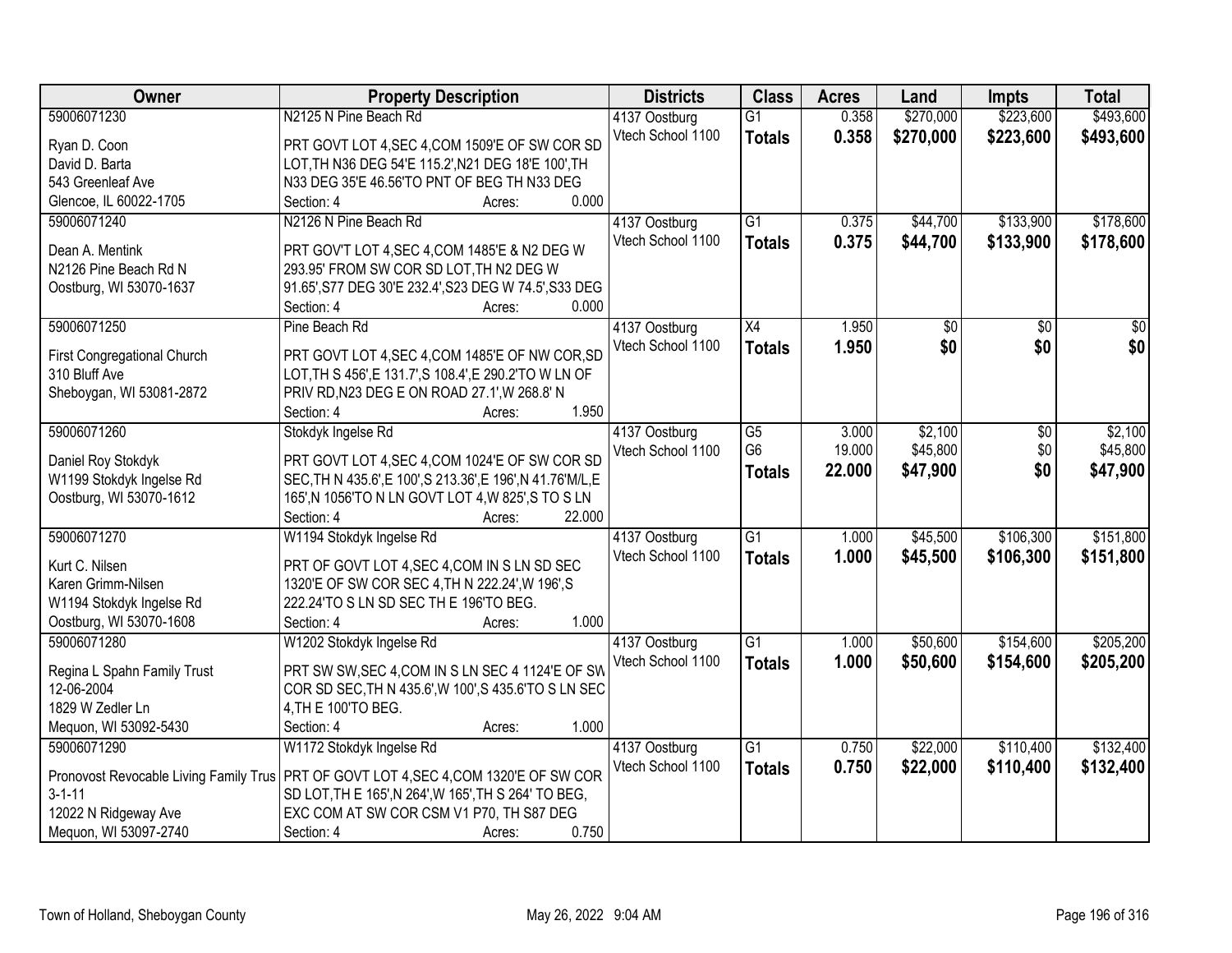| Owner                    | <b>Property Description</b>                                 | <b>Districts</b>                   | <b>Class</b>    | <b>Acres</b> | Land     | <b>Impts</b>    | <b>Total</b> |
|--------------------------|-------------------------------------------------------------|------------------------------------|-----------------|--------------|----------|-----------------|--------------|
| 59006071300              | W1168 Stokdyk Ingelse Rd                                    | 4137 Oostburg                      | $\overline{G1}$ | 0.930        | \$93,900 | \$214,200       | \$308,100    |
| Kenneth D. Tyler         | A-29835 & OTHER LANDS - PRT GOV'T LOT 4, SEC                | Vtech School 1100                  | <b>Totals</b>   | 0.930        | \$93,900 | \$214,200       | \$308,100    |
| Mary Ann Tyler           | 4, COM 1485'E OF SW COR SD LOT, TH N2 DEG W                 |                                    |                 |              |          |                 |              |
| W1168 Stokdyk Ingelse Rd | 293.95', S77 DEG 33'E 187.58', S33 DEG 38'W 80', S21        |                                    |                 |              |          |                 |              |
| Oostburg, WI 53070-1608  | 0.930<br>Section: 4<br>Acres:                               |                                    |                 |              |          |                 |              |
| 59006071310              | Stokdyk Ingelse Rd                                          | 4137 Oostburg                      | $\overline{G1}$ | 0.050        | \$2,800  | \$400           | \$3,200      |
|                          |                                                             | Vtech School 1100                  | G <sub>6</sub>  | 3.000        | \$12,000 | \$0             | \$12,000     |
| Ronald L. Hansen         | PRT GOVT LOT 4, SEC 4, COM 330'E OF SW COR SD               |                                    | <b>Totals</b>   | 3.050        | \$14,800 | \$400           | \$15,200     |
| Kathleen M. Hansen       | LOT, TH N 660', E 247.5', S 470', W 82.5' S 10', W 82.5', S |                                    |                 |              |          |                 |              |
| W1248 Stokdyk Ingelse Rd | 180', TH W 82.5'TO BEG.                                     |                                    |                 |              |          |                 |              |
| Oostburg, WI 53070-1609  | 3.050<br>Section: 4<br>Acres:                               |                                    |                 |              |          |                 |              |
| 59006071320              | Stokdyk Ingelse Rd                                          | 4137 Oostburg                      | $\overline{G1}$ | 0.100        | \$7,000  | \$2,200         | \$9,200      |
| Ronald L. Hansen         | PRT OF GOV'T LOT 4, SEC 4, COM 35 RDS E OF SW               | Vtech School 1100                  | G <sub>6</sub>  | 0.810        | \$3,200  | \$0             | \$3,200      |
| Kathleen M. Hansen       | COR SD GOV'T LOT, TH N 40 RDS, E 5 RDS, S 40                |                                    | <b>Totals</b>   | 0.910        | \$10,200 | \$2,200         | \$12,400     |
| W1248 Stokdyk Ingelse Rd | RDS, TH W 5 RDS TO BEG., EXC THE S 180'OF                   |                                    |                 |              |          |                 |              |
| Oostburg, WI 53070-1609  | 0.910<br>Section: 4<br>Acres:                               |                                    |                 |              |          |                 |              |
| 59006071330              | W1248 Stokdyk Ingelse Rd                                    | 4137 Oostburg                      | $\overline{G1}$ | 0.340        | \$43,300 | \$138,800       | \$182,100    |
|                          |                                                             | Vtech School 1100                  | <b>Totals</b>   | 0.340        | \$43,300 | \$138,800       | \$182,100    |
| Ronald L. Hansen         | PRT GOVT LOT 4, SEC 4, COM 412.5'E OF SW COR, SD            |                                    |                 |              |          |                 |              |
| Kathleen M. Hansen       | LOT, TH N 180', E 82.5', S 180'TO S LN LOT 4, TH W          |                                    |                 |              |          |                 |              |
| W1248 Stokdyk Ingelse Rd | 82.5'TO BEG.                                                |                                    |                 |              |          |                 |              |
| Oostburg, WI 53070-1609  | 0.340<br>Section: 4<br>Acres:                               |                                    |                 |              |          |                 |              |
| 59006071340              | W1240 Stokdyk Ingelse Rd                                    | 4137 Oostburg                      | $\overline{G1}$ | 0.360        | \$55,200 | \$105,200       | \$160,400    |
| Michael J. Bley          | PRT GOVT LOT 4, SEC 4, COM 495'E OF SW COR SD               | Vtech School 1100                  | <b>Totals</b>   | 0.360        | \$55,200 | \$105,200       | \$160,400    |
| Sally A. Bley            | LOT, TH N 190', E 82.5', S 190', TH W 82.5' TO BEG.         |                                    |                 |              |          |                 |              |
| W1240 Stokdyk Ingelse Rd |                                                             |                                    |                 |              |          |                 |              |
| Oostburg, WI 53070-1609  | 0.360<br>Section: 4<br>Acres:                               |                                    |                 |              |          |                 |              |
| 59006071350              | W1234 Stokdyk Ingelse Rd                                    |                                    | G1              | 0.340        | \$54,200 | \$80,800        | \$135,000    |
|                          |                                                             | 4137 Oostburg<br>Vtech School 1100 |                 |              |          |                 |              |
| Joshua J. Morby          | THE S 180'OF THE FOLL DESC: PRT GOVT LOT                    |                                    | <b>Totals</b>   | 0.340        | \$54,200 | \$80,800        | \$135,000    |
| 1818 N Hi Mount Blvd     | 4, SEC 4, COM 35 RDS E OF SW COR SD SEC, TH N 40            |                                    |                 |              |          |                 |              |
| Milwaukee, WI 53208-1721 | RDS, E 5 RDS, S 40 RDS, TH W 5 RDS TO BEG.                  |                                    |                 |              |          |                 |              |
|                          | 0.340<br>Section: 4<br>Acres:                               |                                    |                 |              |          |                 |              |
| 59006071360              | Stokdyk Ingelse Rd                                          | 4137 Oostburg                      | G6              | 5.000        | \$12,100 | $\overline{50}$ | \$12,100     |
|                          |                                                             | Vtech School 1100                  | <b>Totals</b>   | 5.000        | \$12,100 | \$0             | \$12,100     |
| Ronald L. Hansen         | PRT GOVT LOT 4, SEC 4, COM 330'E & 660'N OF SW              |                                    |                 |              |          |                 |              |
| Kathleen M. Hansen       | COR SD LOT 4, TH N 660'E 330', S 660' TH W 330'TO           |                                    |                 |              |          |                 |              |
| W1248 Stokdyk Ingelse Rd | BEG.                                                        |                                    |                 |              |          |                 |              |
| Oostburg, WI 53070-1609  | 5.000<br>Section: 4<br>Acres:                               |                                    |                 |              |          |                 |              |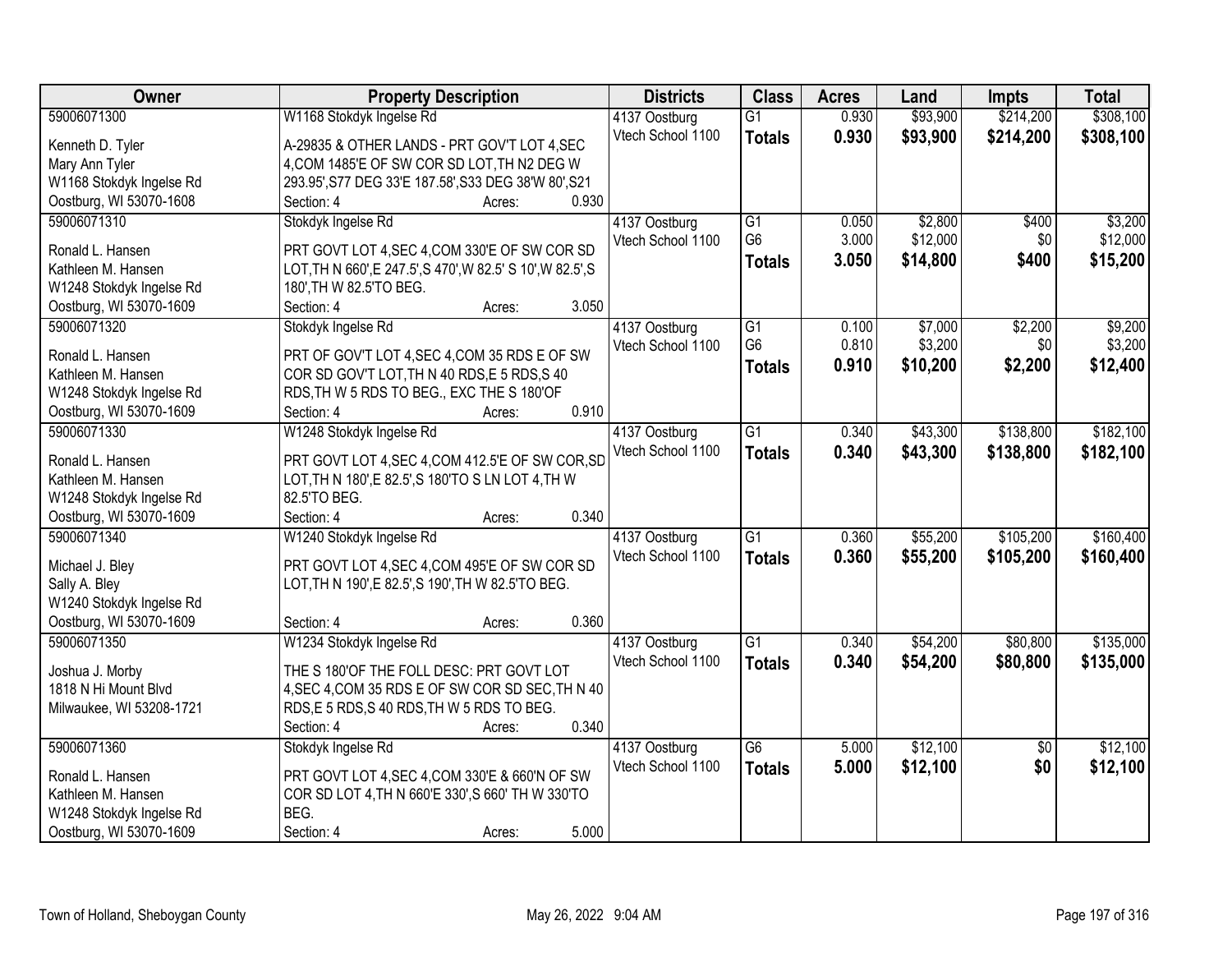| <b>Owner</b>                                        | <b>Property Description</b>                                                                          | <b>Districts</b>  | <b>Class</b>    | <b>Acres</b> | Land      | <b>Impts</b> | <b>Total</b> |
|-----------------------------------------------------|------------------------------------------------------------------------------------------------------|-------------------|-----------------|--------------|-----------|--------------|--------------|
| 59006071371                                         | Stokdyk Ingelse Rd                                                                                   | 4137 Oostburg     | $\overline{G1}$ | 7.120        | \$44,400  | \$1,900      | \$46,300     |
| Thomas Jay Teronde                                  | PRT GOVT LOT 4, SEC 4, COM AT SW COR SD LOT                                                          | Vtech School 1100 | <b>Totals</b>   | 7.120        | \$44,400  | \$1,900      | \$46,300     |
| 749 Independence Rd                                 | 4, TH N 1320', E 330', S 1320', TH W 330'TO BEG EXC                                                  |                   |                 |              |           |              |              |
| Rochester, WA 98579-8921                            | THE S 175'OF E 150'OF AFORE DESCRIBED & EXC                                                          |                   |                 |              |           |              |              |
|                                                     | Section: 4<br>7.120<br>Acres:                                                                        |                   |                 |              |           |              |              |
| 59006071372                                         | W1274 Stokdyk Ingelse Rd                                                                             | 4137 Oostburg     | $\overline{G1}$ | 2.280        | \$57,800  | \$83,500     | \$141,300    |
| Thomas Jay Teronde                                  | LOT 1 CSM V27 P12-14 #2004596 - PRT GOVT LOT 4,                                                      | Vtech School 1100 | <b>Totals</b>   | 2.280        | \$57,800  | \$83,500     | \$141,300    |
| 749 Independence Rd                                 | SEC <sub>4</sub>                                                                                     |                   |                 |              |           |              |              |
| Rochester, WA 98579-8921                            |                                                                                                      |                   |                 |              |           |              |              |
|                                                     | 2.280<br>Section: 4<br>Acres:                                                                        |                   |                 |              |           |              |              |
| 59006071380                                         | W1262 Stokdyk Ingelse Rd                                                                             | 4137 Oostburg     | $\overline{G1}$ | 0.300        | \$41,700  | \$44,100     | \$85,800     |
|                                                     |                                                                                                      | Vtech School 1100 | <b>Totals</b>   | 0.300        | \$41,700  | \$44,100     | \$85,800     |
| Mary Kay Stein<br>W1262 Stokdyk Ingelse Rd          | PRT GOVT LOT 4, SEC 4, COM 330'E OF SW COR, SD<br>LOT 4, TH N 175', W 75', S 175'TO S LN SEC 4, TH E |                   |                 |              |           |              |              |
| Oostburg, WI 53070-1609                             | 75'TO BEG.                                                                                           |                   |                 |              |           |              |              |
|                                                     | 0.300<br>Section: 4<br>Acres:                                                                        |                   |                 |              |           |              |              |
| 59006071390                                         | W1266 Stokdyk Ingelse Rd                                                                             | 4137 Oostburg     | $\overline{G1}$ | 0.300        | \$31,700  | \$119,000    | \$150,700    |
|                                                     |                                                                                                      | Vtech School 1100 | <b>Totals</b>   | 0.300        | \$31,700  | \$119,000    | \$150,700    |
| Joshua L. Puls                                      | PRT GOVT LOT 4, SEC 4, COM 180'E OF SW COR SD                                                        |                   |                 |              |           |              |              |
| Melissa A. Puls                                     | LOT, N 175', E 75', S 175', TH W 75'TO BEG.                                                          |                   |                 |              |           |              |              |
| W1266 Stokdyk Ingelse Rd<br>Oostburg, WI 53070-1609 | 0.300<br>Section: 4                                                                                  |                   |                 |              |           |              |              |
| 59006071400                                         | Acres:<br>N Pine Beach Rd                                                                            | 4137 Oostburg     | $\overline{G1}$ | 0.200        | \$91,300  | \$0          | \$91,300     |
|                                                     |                                                                                                      | Vtech School 1100 |                 | 0.200        | \$91,300  | \$0          | \$91,300     |
| Corrine T. Horn et al                               | PRT GOVT LOT 4, SEC 4, COM S23 DEG W 433.7' OF A                                                     |                   | <b>Totals</b>   |              |           |              |              |
| 1633 N Normandy Ave                                 | PNT 540.7'S & 1926.3'E OF NW COR, SD LOT, TH S77                                                     |                   |                 |              |           |              |              |
| Chicago, IL 60607-3923                              | DEG 30'E 176'TO HWM, N23 DEG E ON HWM 50', N77                                                       |                   |                 |              |           |              |              |
|                                                     | 0.200<br>Section: 4<br>Acres:                                                                        |                   |                 |              |           |              |              |
| 59006071410                                         | N2139 N Pine Beach Rd                                                                                | 4137 Oostburg     | $\overline{G1}$ | 0.200        | \$185,800 | \$64,300     | \$250,100    |
| Corrine T. Horn et al                               | PRT GOVT LOT 4, SEC 4, COM S23 DEG W 383.7' OF A                                                     | Vtech School 1100 | <b>Totals</b>   | 0.200        | \$185,800 | \$64,300     | \$250,100    |
| 1633 N Normandy Ave                                 | PNT 540.7'S & 1926.3'E OF NW COR, SD LOT, TH S77                                                     |                   |                 |              |           |              |              |
| Chicago, IL 60607-3923                              | DEG 30'E 176'TO HWM, N23 DEG E ON HWM 50', N77                                                       |                   |                 |              |           |              |              |
|                                                     | Section: 4<br>0.200<br>Acres:                                                                        |                   |                 |              |           |              |              |
| 59006071420                                         | N2157 N Pine Beach Rd                                                                                | 4137 Oostburg     | $\overline{G1}$ | 0.540        | \$270,400 | \$179,800    | \$450,200    |
| Judith M. Krotky                                    | PRT GOVT LOT 4, SEC 4, COM 1926.3'E & 540.7'S OF                                                     | Vtech School 1100 | <b>Totals</b>   | 0.540        | \$270,400 | \$179,800    | \$450,200    |
| David P. O'Connor                                   | NW COR SD LOT 4, TH S23 DEG W 33.7' TO PNT OF                                                        |                   |                 |              |           |              |              |
| 1850 N Clark St Apt 2003                            | BEG, TH S77 DEG 30' E 239'M/L TO HWM LAKE MICH,                                                      |                   |                 |              |           |              |              |
| Chicago, IL 60614-5339                              | 0.540<br>Section: 4<br>Acres:                                                                        |                   |                 |              |           |              |              |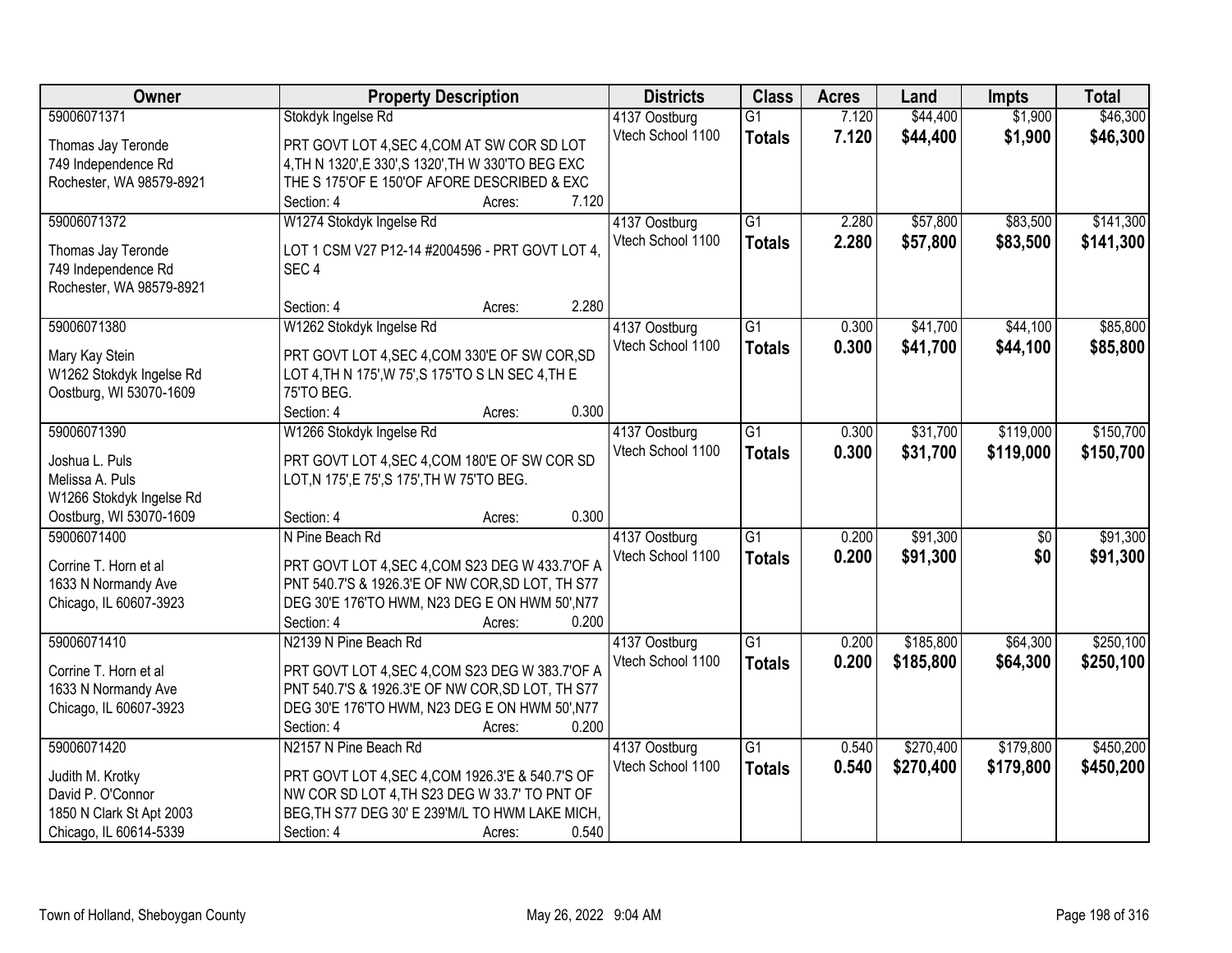| N2143 N Pine Beach Rd<br>\$168,900<br>\$350,100<br>59006071430<br>0.200<br>\$181,200<br>4137 Oostburg<br>$\overline{G1}$<br>Vtech School 1100<br>0.200<br>\$168,900<br>\$181,200<br>\$350,100<br><b>Totals</b><br>PRT GOVT LOT 4 SEC 4, COM S23 DEG W 333.7'FRM<br>Karl T. Olinger<br>A PNT 540.7' S & 1926.3'E OF NW COR SD LOT 4, TH<br>Ellen G. Olinger<br>N2143 Pine Beach Rd N<br>S77 DEG 30'E 176'TO HWM, N23 DEG E ON HWM<br>0.200<br>Oostburg, WI 53070-1638<br>Section: 4<br>Acres:<br>59006071440<br>N2147 N Pine Beach Rd<br>$\overline{G1}$<br>\$168,900<br>\$281,300<br>\$450,200<br>4137 Oostburg<br>0.200<br>Vtech School 1100<br>0.200<br>\$168,900<br>\$281,300<br>\$450,200<br><b>Totals</b><br>Eric T. Nelson<br>PRT GOVT LOT 4, SEC 4, COM S23 DEG W 283.7'FROM<br>Lisa L. Nelson<br>PNT 540.7'S & 1926.3'E OF NW COR SD LOT, TH S77<br>DEG 30'E 176'TO H/W/M N23 DEG E ON H/W/M 50',N7<br>941 E Lexington Blvd<br>0.200<br>Milwaukee, WI 53217-5379<br>Section: 4<br>Acres:<br>\$265,300<br>\$259,000<br>\$524,300<br>N2151 N Pine Beach Rd<br>59006071460<br>4137 Oostburg<br>G1<br>0.000<br>Vtech School 1100<br>0.000<br>\$259,000<br>\$524,300<br>\$265,300<br><b>Totals</b><br>PRT GOVT LOT 4, SEC 4, COM S23 DEG W 233.7'FROM<br>Pine Beach Partners, LLC<br>A PNT 540.7'S & 1926.3'E OF NW COR SD LOT, TH S77<br>994 Shady Tree Ln<br>Wheeling, IL 60090-5725<br>DEG 30'E 176' TO HWM LAKE MICH, N23 DEG E ON<br>0.000<br>Section: 4<br>Acres:<br>N2165 N Pine Beach Rd<br>\$200,000<br>\$156,000<br>\$356,000<br>59006071470<br>G1<br>0.330<br>4137 Oostburg |
|-------------------------------------------------------------------------------------------------------------------------------------------------------------------------------------------------------------------------------------------------------------------------------------------------------------------------------------------------------------------------------------------------------------------------------------------------------------------------------------------------------------------------------------------------------------------------------------------------------------------------------------------------------------------------------------------------------------------------------------------------------------------------------------------------------------------------------------------------------------------------------------------------------------------------------------------------------------------------------------------------------------------------------------------------------------------------------------------------------------------------------------------------------------------------------------------------------------------------------------------------------------------------------------------------------------------------------------------------------------------------------------------------------------------------------------------------------------------------------------------------------------------------------------------------------------------------------------------|
|                                                                                                                                                                                                                                                                                                                                                                                                                                                                                                                                                                                                                                                                                                                                                                                                                                                                                                                                                                                                                                                                                                                                                                                                                                                                                                                                                                                                                                                                                                                                                                                           |
|                                                                                                                                                                                                                                                                                                                                                                                                                                                                                                                                                                                                                                                                                                                                                                                                                                                                                                                                                                                                                                                                                                                                                                                                                                                                                                                                                                                                                                                                                                                                                                                           |
|                                                                                                                                                                                                                                                                                                                                                                                                                                                                                                                                                                                                                                                                                                                                                                                                                                                                                                                                                                                                                                                                                                                                                                                                                                                                                                                                                                                                                                                                                                                                                                                           |
|                                                                                                                                                                                                                                                                                                                                                                                                                                                                                                                                                                                                                                                                                                                                                                                                                                                                                                                                                                                                                                                                                                                                                                                                                                                                                                                                                                                                                                                                                                                                                                                           |
|                                                                                                                                                                                                                                                                                                                                                                                                                                                                                                                                                                                                                                                                                                                                                                                                                                                                                                                                                                                                                                                                                                                                                                                                                                                                                                                                                                                                                                                                                                                                                                                           |
|                                                                                                                                                                                                                                                                                                                                                                                                                                                                                                                                                                                                                                                                                                                                                                                                                                                                                                                                                                                                                                                                                                                                                                                                                                                                                                                                                                                                                                                                                                                                                                                           |
|                                                                                                                                                                                                                                                                                                                                                                                                                                                                                                                                                                                                                                                                                                                                                                                                                                                                                                                                                                                                                                                                                                                                                                                                                                                                                                                                                                                                                                                                                                                                                                                           |
|                                                                                                                                                                                                                                                                                                                                                                                                                                                                                                                                                                                                                                                                                                                                                                                                                                                                                                                                                                                                                                                                                                                                                                                                                                                                                                                                                                                                                                                                                                                                                                                           |
|                                                                                                                                                                                                                                                                                                                                                                                                                                                                                                                                                                                                                                                                                                                                                                                                                                                                                                                                                                                                                                                                                                                                                                                                                                                                                                                                                                                                                                                                                                                                                                                           |
|                                                                                                                                                                                                                                                                                                                                                                                                                                                                                                                                                                                                                                                                                                                                                                                                                                                                                                                                                                                                                                                                                                                                                                                                                                                                                                                                                                                                                                                                                                                                                                                           |
|                                                                                                                                                                                                                                                                                                                                                                                                                                                                                                                                                                                                                                                                                                                                                                                                                                                                                                                                                                                                                                                                                                                                                                                                                                                                                                                                                                                                                                                                                                                                                                                           |
|                                                                                                                                                                                                                                                                                                                                                                                                                                                                                                                                                                                                                                                                                                                                                                                                                                                                                                                                                                                                                                                                                                                                                                                                                                                                                                                                                                                                                                                                                                                                                                                           |
|                                                                                                                                                                                                                                                                                                                                                                                                                                                                                                                                                                                                                                                                                                                                                                                                                                                                                                                                                                                                                                                                                                                                                                                                                                                                                                                                                                                                                                                                                                                                                                                           |
|                                                                                                                                                                                                                                                                                                                                                                                                                                                                                                                                                                                                                                                                                                                                                                                                                                                                                                                                                                                                                                                                                                                                                                                                                                                                                                                                                                                                                                                                                                                                                                                           |
|                                                                                                                                                                                                                                                                                                                                                                                                                                                                                                                                                                                                                                                                                                                                                                                                                                                                                                                                                                                                                                                                                                                                                                                                                                                                                                                                                                                                                                                                                                                                                                                           |
|                                                                                                                                                                                                                                                                                                                                                                                                                                                                                                                                                                                                                                                                                                                                                                                                                                                                                                                                                                                                                                                                                                                                                                                                                                                                                                                                                                                                                                                                                                                                                                                           |
|                                                                                                                                                                                                                                                                                                                                                                                                                                                                                                                                                                                                                                                                                                                                                                                                                                                                                                                                                                                                                                                                                                                                                                                                                                                                                                                                                                                                                                                                                                                                                                                           |
| Vtech School 1100<br>0.330<br>\$200,000<br>\$156,000<br>\$356,000<br><b>Totals</b>                                                                                                                                                                                                                                                                                                                                                                                                                                                                                                                                                                                                                                                                                                                                                                                                                                                                                                                                                                                                                                                                                                                                                                                                                                                                                                                                                                                                                                                                                                        |
| PRT GOVT LOT 4, SEC 4, COM 540.7'S & 1926.3' OF NW<br>Erik C. Zurek                                                                                                                                                                                                                                                                                                                                                                                                                                                                                                                                                                                                                                                                                                                                                                                                                                                                                                                                                                                                                                                                                                                                                                                                                                                                                                                                                                                                                                                                                                                       |
| Greta K. Brauer<br>COR SD LOT, TH S23 DEG W 33.7', S77 DEG 30'E                                                                                                                                                                                                                                                                                                                                                                                                                                                                                                                                                                                                                                                                                                                                                                                                                                                                                                                                                                                                                                                                                                                                                                                                                                                                                                                                                                                                                                                                                                                           |
| N2165 Pine Beach Rd N<br>176'TO HWM LAKE LAKE MICH, N23 DEG E ALG HWM                                                                                                                                                                                                                                                                                                                                                                                                                                                                                                                                                                                                                                                                                                                                                                                                                                                                                                                                                                                                                                                                                                                                                                                                                                                                                                                                                                                                                                                                                                                     |
| 0.330<br>Section: 4<br>Oostburg, WI 53070-1638<br>Acres:                                                                                                                                                                                                                                                                                                                                                                                                                                                                                                                                                                                                                                                                                                                                                                                                                                                                                                                                                                                                                                                                                                                                                                                                                                                                                                                                                                                                                                                                                                                                  |
| \$229,500<br>\$229,500<br>59006071480<br>$\overline{G1}$<br>0.000<br>$\overline{50}$<br>Pine Beach Rd<br>4137 Oostburg                                                                                                                                                                                                                                                                                                                                                                                                                                                                                                                                                                                                                                                                                                                                                                                                                                                                                                                                                                                                                                                                                                                                                                                                                                                                                                                                                                                                                                                                    |
| Vtech School 1100<br>0.000<br>\$229,500<br>\$0<br>\$229,500<br><b>Totals</b><br>Pine Beach Boat Club Inc % Carl Olinge<br>PRT OF GOV'T LOT 4, SEC 4, COM S23 DEG W                                                                                                                                                                                                                                                                                                                                                                                                                                                                                                                                                                                                                                                                                                                                                                                                                                                                                                                                                                                                                                                                                                                                                                                                                                                                                                                                                                                                                        |
| c/o Karl Olinger<br>433.7'FROM A PNT THAT IS 540.7'S & 1926.3'E OF NW                                                                                                                                                                                                                                                                                                                                                                                                                                                                                                                                                                                                                                                                                                                                                                                                                                                                                                                                                                                                                                                                                                                                                                                                                                                                                                                                                                                                                                                                                                                     |
| N2143 Pine Beach Rd N<br>COR SD LOT 4, TH S23 DEG W 90', S77 DEG 33'E TO A                                                                                                                                                                                                                                                                                                                                                                                                                                                                                                                                                                                                                                                                                                                                                                                                                                                                                                                                                                                                                                                                                                                                                                                                                                                                                                                                                                                                                                                                                                                |
| 0.000<br>Oostburg, WI 53070-1638<br>Section: 4<br>Acres:                                                                                                                                                                                                                                                                                                                                                                                                                                                                                                                                                                                                                                                                                                                                                                                                                                                                                                                                                                                                                                                                                                                                                                                                                                                                                                                                                                                                                                                                                                                                  |
| 59006071490<br>\$55,000<br>\$318,800<br>\$373,800<br>W1341 Town Line Rd<br>G1<br>2.000<br>4137 Oostburg                                                                                                                                                                                                                                                                                                                                                                                                                                                                                                                                                                                                                                                                                                                                                                                                                                                                                                                                                                                                                                                                                                                                                                                                                                                                                                                                                                                                                                                                                   |
| G <sub>5</sub><br>16.530<br>\$11,600<br>\$0<br>\$11,600<br>Vtech School 1100                                                                                                                                                                                                                                                                                                                                                                                                                                                                                                                                                                                                                                                                                                                                                                                                                                                                                                                                                                                                                                                                                                                                                                                                                                                                                                                                                                                                                                                                                                              |
| James D. Dolfin<br>E1/2 E1/2 NE1/4, SEC 5, EXC COM AT E1/4 POST SD<br>18.530<br>\$66,600<br>\$318,800<br>\$385,400<br><b>Totals</b>                                                                                                                                                                                                                                                                                                                                                                                                                                                                                                                                                                                                                                                                                                                                                                                                                                                                                                                                                                                                                                                                                                                                                                                                                                                                                                                                                                                                                                                       |
| Ann E. Dolfin<br>SEC, TH S87 DEG 16'20"W 667.88', N0 DEG 10'20"W                                                                                                                                                                                                                                                                                                                                                                                                                                                                                                                                                                                                                                                                                                                                                                                                                                                                                                                                                                                                                                                                                                                                                                                                                                                                                                                                                                                                                                                                                                                          |
| 1370', N87 DEG 16'20"E 672.06'TO E LN SEC 5 TH S<br>W1341 Town Line Rd                                                                                                                                                                                                                                                                                                                                                                                                                                                                                                                                                                                                                                                                                                                                                                                                                                                                                                                                                                                                                                                                                                                                                                                                                                                                                                                                                                                                                                                                                                                    |
| Oostburg, WI 53070-1981<br>18.530<br>Section: 5<br>Acres:                                                                                                                                                                                                                                                                                                                                                                                                                                                                                                                                                                                                                                                                                                                                                                                                                                                                                                                                                                                                                                                                                                                                                                                                                                                                                                                                                                                                                                                                                                                                 |
| 59006071491<br>$\overline{X4}$<br>0.000<br>4137 Oostburg<br>\$0<br>$\overline{30}$<br>$\overline{50}$                                                                                                                                                                                                                                                                                                                                                                                                                                                                                                                                                                                                                                                                                                                                                                                                                                                                                                                                                                                                                                                                                                                                                                                                                                                                                                                                                                                                                                                                                     |
| \$0<br>Vtech School 1100<br>\$0<br>\$0<br>0.000<br><b>Totals</b><br>Village Of Oostburg<br>PRT NW1/4 & SW1/4, SEC 5, BEG AT NW COR, SD                                                                                                                                                                                                                                                                                                                                                                                                                                                                                                                                                                                                                                                                                                                                                                                                                                                                                                                                                                                                                                                                                                                                                                                                                                                                                                                                                                                                                                                    |
| Attn: Corp Line<br>SEC. TH S89 DEG 24'57"E 2537.34'TO CENLN I-43, S02                                                                                                                                                                                                                                                                                                                                                                                                                                                                                                                                                                                                                                                                                                                                                                                                                                                                                                                                                                                                                                                                                                                                                                                                                                                                                                                                                                                                                                                                                                                     |
| PO Box 700227<br>DEG 36'21"W 5297.89', N89 DEG 28'23"W TO SW                                                                                                                                                                                                                                                                                                                                                                                                                                                                                                                                                                                                                                                                                                                                                                                                                                                                                                                                                                                                                                                                                                                                                                                                                                                                                                                                                                                                                                                                                                                              |
| 0.000<br>Oostburg, WI 53070-0227<br>Section: 5<br>Acres:                                                                                                                                                                                                                                                                                                                                                                                                                                                                                                                                                                                                                                                                                                                                                                                                                                                                                                                                                                                                                                                                                                                                                                                                                                                                                                                                                                                                                                                                                                                                  |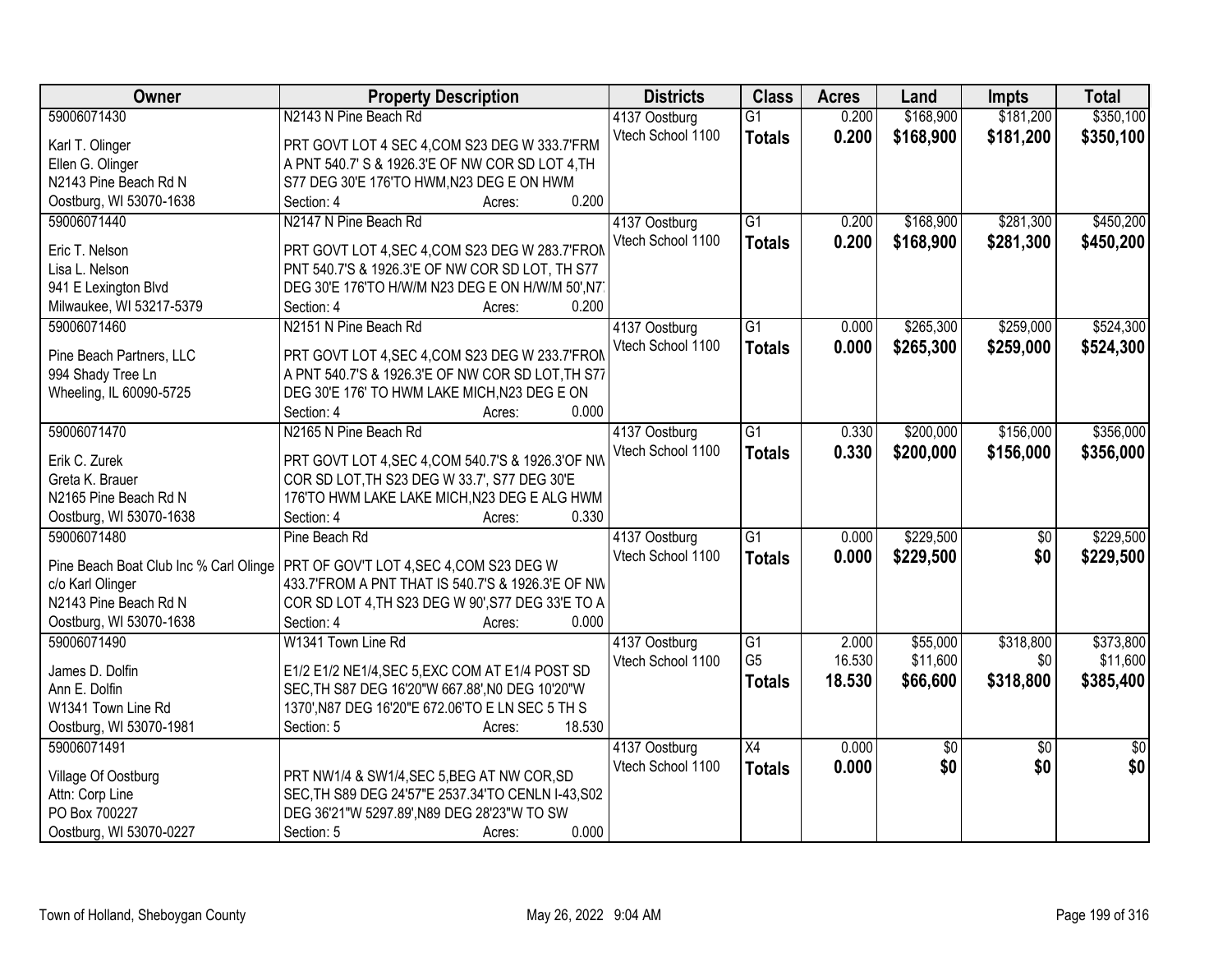| Owner                      |                                                    | <b>Property Description</b> |        | <b>Districts</b>  | <b>Class</b>     | <b>Acres</b> | Land      | <b>Impts</b>    | <b>Total</b> |
|----------------------------|----------------------------------------------------|-----------------------------|--------|-------------------|------------------|--------------|-----------|-----------------|--------------|
| 59006071500                | W1385 Town Line Rd                                 |                             |        | 4137 Oostburg     | $\overline{G1}$  | 3.000        | \$65,000  | \$82,000        | \$147,000    |
| David C. Koeppe            | W1/2 NE NE, SEC 5.                                 |                             |        | Vtech School 1100 | G4               | 16.590       | \$2,500   | \$0             | \$2,500      |
| W1385 Town Line Rd         |                                                    |                             |        |                   | <b>Totals</b>    | 19.590       | \$67,500  | \$82,000        | \$149,500    |
| Oostburg, WI 53070-1981    |                                                    |                             |        |                   |                  |              |           |                 |              |
|                            | Section: 5                                         | Acres:                      | 19.590 |                   |                  |              |           |                 |              |
| 59006071510                | Town Line Rd                                       |                             |        | 4137 Oostburg     | G5M              | 38.660       | \$73,500  | \$0             | \$73,500     |
| David C. Koeppe            | NW NE, SEC 5, EXC PRT CONV FOR HWY AS REC IN       |                             |        | Vtech School 1100 | <b>Totals</b>    | 38.660       | \$73,500  | \$0             | \$73,500     |
| W1385 Town Line Rd         | VOL 568 P 133-34.                                  |                             |        |                   |                  |              |           |                 |              |
| Oostburg, WI 53070-1981    |                                                    |                             |        |                   |                  |              |           |                 |              |
|                            | Section: 5                                         | Acres:                      | 38.660 |                   |                  |              |           |                 |              |
| 59006071520                | W1458 Foster Rd                                    |                             |        | 4137 Oostburg     | $\overline{G1}$  | 2.000        | \$54,300  | \$64,400        | \$118,700    |
| Ewert, Jason J Ewert Trust | SW NE, SEC 5, EXC PRT CONV FOR HWY REC IN V        |                             |        | Vtech School 1100 | G <sub>5</sub>   | 3.000        | \$1,500   | \$0             | \$1,500      |
| Jason J. Ewert             | 568 P 34/35,& EXC 15.65 AC CONV AS TAMARACK        |                             |        |                   | <b>Totals</b>    | 5.000        | \$55,800  | \$64,400        | \$120,200    |
| W1458 Foster Rd            | ACRES, & EXC COM AT NW COR SD PLAT, TH S89         |                             |        |                   |                  |              |           |                 |              |
| Oostburg, WI 53070-1603    | Section: 5                                         | Acres:                      | 5.000  |                   |                  |              |           |                 |              |
| 59006071523                | N2318 Tamarack Ln                                  |                             |        | 4137 Oostburg     | $\overline{G1}$  | 1.560        | \$51,600  | \$217,200       | \$268,800    |
| Robbie A. Vanginkel        | PRT SW NE, SEC 5, COM N88 DEG 49'23"E 789.90'& N4  |                             |        | Vtech School 1100 | <b>Totals</b>    | 1.560        | \$51,600  | \$217,200       | \$268,800    |
| Kami L. Vanginkel          | DEG 55' 20"W 52.88'FROM CEN OF SEC 5, TH S84       |                             |        |                   |                  |              |           |                 |              |
| N2318 Tamarack Ln          | DEG 39'33"E 83.63', S1 DEG 16'49"E 10.28', N88 DEG |                             |        |                   |                  |              |           |                 |              |
| Oostburg, WI 53070-1632    | Section: 5                                         | Acres:                      | 1.560  |                   |                  |              |           |                 |              |
| 59006071540                | Foster Rd                                          |                             |        | 4137 Oostburg     | $\overline{G4}$  | 10.000       | \$1,500   | $\overline{50}$ | \$1,500      |
| David C. Koeppe            | W1/2 SE NE, SEC 5.                                 |                             |        | Vtech School 1100 | G <sub>5</sub>   | 0.000        | \$3,000   | \$0             | \$3,000      |
| W1385 Town Line Rd         |                                                    |                             |        |                   | G <sub>5</sub> M | 10.000       | \$18,000  | \$0             | \$18,000     |
| Oostburg, WI 53070-1981    |                                                    |                             |        |                   | <b>Totals</b>    | 20.000       | \$22,500  | \$0             | \$22,500     |
|                            | Section: 5                                         | Acres:                      | 20.000 |                   |                  |              |           |                 |              |
| 59006071541                | W1308 Foster Rd                                    |                             |        | 4137 Oostburg     | $\overline{G1}$  | 2.120        | \$61,800  | \$284,600       | \$346,400    |
| Jeffrey J. Ray             | LOT 1 CSM V18 P 290-91,#1643915 - PRT E1/2 E1/2    |                             |        | Vtech School 1100 | <b>Totals</b>    | 2.120        | \$61,800  | \$284,600       | \$346,400    |
| Jane R. Dedering           | NE1/4, SEC 5.                                      |                             |        |                   |                  |              |           |                 |              |
| W1308 Foster Rd            |                                                    |                             |        |                   |                  |              |           |                 |              |
| Oostburg, WI 53070-1602    | Section: 5                                         | Acres:                      | 2.120  |                   |                  |              |           |                 |              |
| 59006071542                | Foster Rd                                          |                             |        | 4137 Oostburg     | $\overline{G1}$  | 2.000        | \$66,000  | \$5,400         | \$71,400     |
| Torke, Diane F Torke Trust | LOT 2 CSM V18 P 290-91,#1643915 - PRT E1/2 E1/2    |                             |        | Vtech School 1100 | G <sub>5</sub>   | 3.000        | \$8,400   | \$0             | \$8,400      |
| Diane F. Torke             | NE1/4, SEC 5.                                      |                             |        |                   | G <sub>6</sub>   | 13.930       | \$50,100  | \$0             | \$50,100     |
| 516 Sir Howard Cir         |                                                    |                             |        |                   | <b>Totals</b>    | 18.930       | \$124,500 | \$5,400         | \$129,900    |
| Kohler, WI 53044-1332      | Section: 5                                         | Acres:                      | 18.930 |                   |                  |              |           |                 |              |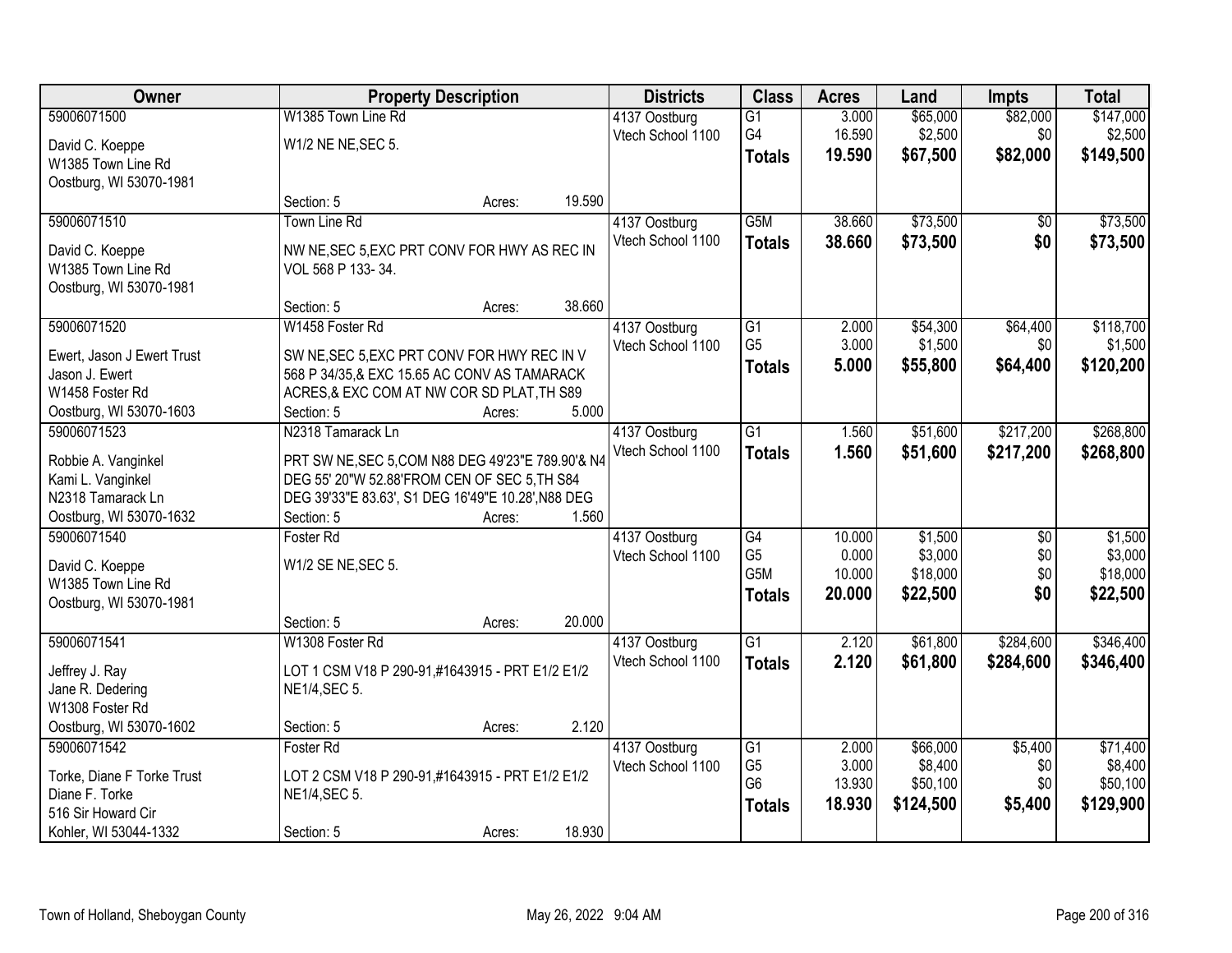| Owner                                  | <b>Property Description</b>                                                                                                             | <b>Districts</b>                   | <b>Class</b>        | <b>Acres</b> | Land            | <b>Impts</b>    | <b>Total</b>    |
|----------------------------------------|-----------------------------------------------------------------------------------------------------------------------------------------|------------------------------------|---------------------|--------------|-----------------|-----------------|-----------------|
| 59006071680                            |                                                                                                                                         | 4137 Oostburg                      | X3                  | 2.270        | $\overline{60}$ | $\overline{50}$ | \$0             |
| Sheboygan County Transportation Dept   | PRT NE SW, SEC 5, COM 639.5'S OF NE COR SD1/4, TH                                                                                       | Vtech School 1100                  | <b>Totals</b>       | 2.270        | \$0             | \$0             | \$0             |
| W5741 County Rd J                      | W 396', S 550', E 396', TH N 550'TO BEG, EXC THAT                                                                                       |                                    |                     |              |                 |                 |                 |
| Plymouth, WI 53073-3340                | PRT ANNEXED TO VILLAGE OF OOSTBURG BY V                                                                                                 |                                    |                     |              |                 |                 |                 |
|                                        | 2.270<br>Section: 5<br>Acres:                                                                                                           |                                    |                     |              |                 |                 |                 |
| 59006071780                            | $\overline{1-43}$                                                                                                                       | 4137 Oostburg                      | $\overline{\chi_3}$ | 0.830        | $\overline{50}$ | $\overline{50}$ | $\overline{30}$ |
| Sheboygan County Transportation Dept   | PRT SE SW, SEC 5, COM AT S1/4 POST, TH N 196', S87                                                                                      | Vtech School 1100                  | <b>Totals</b>       | 0.830        | \$0             | \$0             | \$0             |
| W5741 County Rd J                      | DEG 38'W 404.5', S1 DEG 07'W 194.7'TO S LN SD1/4, TI                                                                                    |                                    |                     |              |                 |                 |                 |
| Plymouth, WI 53073-3340                | N88 DEG 10'E 408'ON SD S LN TO BEG, EXC THAT                                                                                            |                                    |                     |              |                 |                 |                 |
|                                        | 0.830<br>Section: 5<br>Acres:                                                                                                           |                                    |                     |              |                 |                 |                 |
| 59006071831                            | $-43$                                                                                                                                   | 4137 Oostburg                      | X <sub>2</sub>      | 0.510        | \$0             | \$0             | $\overline{50}$ |
|                                        |                                                                                                                                         | Vtech School 1100                  | <b>Totals</b>       | 0.510        | \$0             | \$0             | \$0             |
| 944 Vanderperren Way                   | State of Wisconsin Dept of Transportatic PRT SE SW, SEC 5, FOR HWY AS REC IN V 852 P<br>838-39, EXC PRT LYING W OF A LN 200'W OF & PARA |                                    |                     |              |                 |                 |                 |
| Green Bay, WI 54304-5344               | WITH I-43 REF LN, EXC PRT ANNEXED TO VILLAGE                                                                                            |                                    |                     |              |                 |                 |                 |
|                                        | Section: 5<br>0.510<br>Acres:                                                                                                           |                                    |                     |              |                 |                 |                 |
| 59006071840                            | Foster Rd                                                                                                                               | 4137 Oostburg                      | W <sub>6</sub>      | 30.730       | (\$122,900)     | $\sqrt[6]{3}$   | $\sqrt{50}$     |
|                                        |                                                                                                                                         | Vtech School 1100                  | <b>Totals</b>       | 30.730       | \$0             | \$0             | \$0             |
| Diane T. Kitelinger                    | NE SE, SEC 5, EXC COM 628.5'W OF E1/4 POST TH W                                                                                         |                                    |                     |              |                 |                 |                 |
| Christine T. Burr                      | 623', S 256.24', E 387', N 256.24', E 66', S 256.24', E                                                                                 |                                    |                     |              |                 |                 |                 |
| W1370 Cedar Ct                         | 170', TH N 256.24'TO BEG, & EXC COM 831.5'W &                                                                                           |                                    |                     |              |                 |                 |                 |
| Oostburg, WI 53070-1615<br>59006071850 | 30.730<br>Section: 5<br>Acres:<br>W1353 Foster Rd                                                                                       |                                    | $\overline{G1}$     | 0.470        | \$29,000        | \$54,100        | \$83,100        |
|                                        |                                                                                                                                         | 4137 Oostburg<br>Vtech School 1100 |                     |              |                 |                 |                 |
| Janice E. Rountree                     | THE W 80'OF FOLL DESC: PRT NE SE, SEC 5, COM                                                                                            |                                    | <b>Totals</b>       | 0.470        | \$29,000        | \$54,100        | \$83,100        |
| W706 County Rd X                       | 628.5'W OF E1/4 POST, TH W 170', S 256.24', E 170', TH                                                                                  |                                    |                     |              |                 |                 |                 |
| New Holstein, WI 53061-9773            | N 256.24' TO BEG.                                                                                                                       |                                    |                     |              |                 |                 |                 |
|                                        | Section: 5<br>0.470<br>Acres:                                                                                                           |                                    |                     |              |                 |                 |                 |
| 59006071851                            | W1345 Foster Rd                                                                                                                         | 4137 Oostburg                      | $\overline{G1}$     | 0.530        | \$30,100        | \$16,000        | \$46,100        |
| <b>Nette Marks</b>                     | PRT NE SE, SEC 5, COM 628.5'W OF E1/4 POST, TH W                                                                                        | Vtech School 1100                  | <b>Totals</b>       | 0.530        | \$30,100        | \$16,000        | \$46,100        |
| W1345 Foster Rd                        | 170', S 256.24', E 170', TH N 256.24' TO BEG, EXC THE W                                                                                 |                                    |                     |              |                 |                 |                 |
| Oostburg, WI 53070-1605                | 80'THEREOF.                                                                                                                             |                                    |                     |              |                 |                 |                 |
|                                        | 0.530<br>Section: 5<br>Acres:                                                                                                           |                                    |                     |              |                 |                 |                 |
| 59006071860                            | W1363 Foster Rd                                                                                                                         | 4137 Oostburg                      | $\overline{G1}$     | 0.700        | \$28,800        | \$131,900       | \$160,700       |
| <b>Richard Calvert</b>                 | PRT NE SE, SEC 5, COM 864.5'W OF E1/4 POST TH W                                                                                         | Vtech School 1100                  | <b>Totals</b>       | 0.700        | \$28,800        | \$131,900       | \$160,700       |
| W1363 Foster Rd                        | 120', S 256.24', E 120', TH N 256.24' TO BEG.                                                                                           |                                    |                     |              |                 |                 |                 |
| Oostburg, WI 53070-1605                |                                                                                                                                         |                                    |                     |              |                 |                 |                 |
|                                        | 0.700<br>Section: 5<br>Acres:                                                                                                           |                                    |                     |              |                 |                 |                 |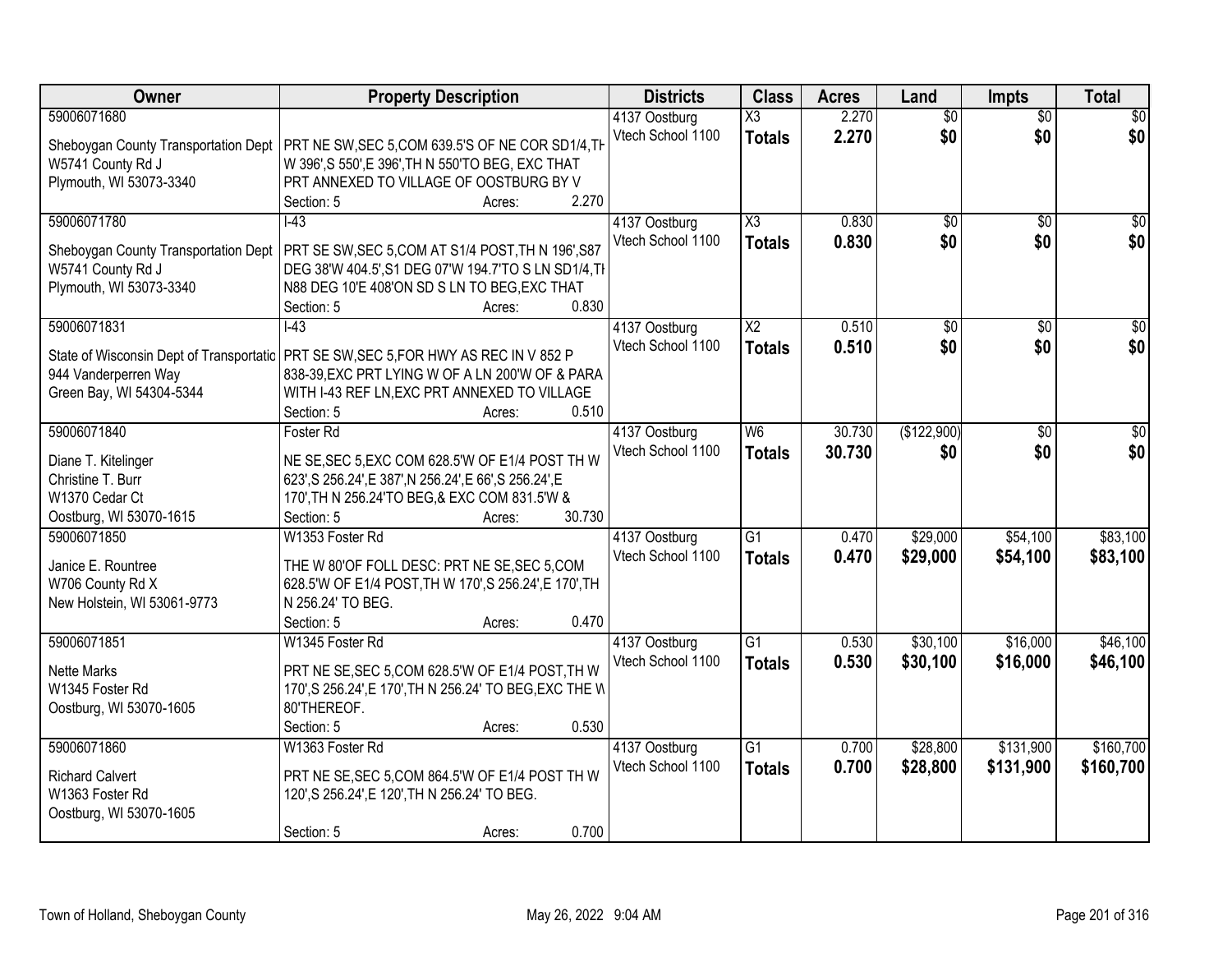| Owner                             | <b>Property Description</b>                            | <b>Districts</b>                   | <b>Class</b>    | <b>Acres</b> | Land          | <b>Impts</b>    | <b>Total</b>     |
|-----------------------------------|--------------------------------------------------------|------------------------------------|-----------------|--------------|---------------|-----------------|------------------|
| 59006071870                       | W1383 Foster Rd                                        | 4137 Oostburg                      | $\overline{G1}$ | 0.860        | \$32,000      | \$181,500       | \$213,500        |
| Chad Stenson                      | PRT NE SE, SEC 5, COM 984.5'W OF E1/4 POST, TH W       | Vtech School 1100                  | <b>Totals</b>   | 0.860        | \$32,000      | \$181,500       | \$213,500        |
| Kirby L. Fischer                  | 267', S 256.24', E 267', TH N 256.24' TO BEG, EXC E    |                                    |                 |              |               |                 |                  |
| W1383 Foster Rd                   | 120'OF AFORE-DESC.                                     |                                    |                 |              |               |                 |                  |
| Oostburg, WI 53070-1605           | 0.860<br>Section: 5<br>Acres:                          |                                    |                 |              |               |                 |                  |
| 59006071880                       | W1375 Foster Rd                                        | 4137 Oostburg                      | $\overline{G1}$ | 0.710        | \$30,300      | \$118,900       | \$149,200        |
|                                   |                                                        | Vtech School 1100                  | <b>Totals</b>   | 0.710        | \$30,300      | \$118,900       | \$149,200        |
| Daniel G. Kolste                  | PRT NE SE, SEC 5, COM 984.5'W OF E1/4 POST TH S        |                                    |                 |              |               |                 |                  |
| Rachelle R. Kolste                | 256.24', W 120', N TO N LINE SD1/4, TH E 120'TO BEG.   |                                    |                 |              |               |                 |                  |
| W1375 Foster Rd                   |                                                        |                                    |                 |              |               |                 |                  |
| Oostburg, WI 53070-1605           | 0.710<br>Section: 5<br>Acres:                          |                                    |                 |              |               |                 |                  |
| 59006071890                       | W1359 Foster Rd                                        | 4137 Oostburg                      | G1              | 5.000        | \$84,700      | \$191,200       | \$275,900        |
| Weavers, David L & Lori A Weavers | PRT NE SE, SEC 5, COM 831.5'W & 256.24' S OF E1/4      | Vtech School 1100                  | <b>Totals</b>   | 5.000        | \$84,700      | \$191,200       | \$275,900        |
| Trust et al                       | POST, TH S 525', E 414.86', N 525', TH W 414.86'TO BEG |                                    |                 |              |               |                 |                  |
| W1359 Foster Rd                   |                                                        |                                    |                 |              |               |                 |                  |
| Oostburg, WI 53070-1605           | 5.000<br>Section: 5<br>Acres:                          |                                    |                 |              |               |                 |                  |
| 59006071900                       | Foster Rd                                              | 4137 Oostburg                      | G1              | 1.000        | \$34,800      | $\sqrt[6]{}$    | \$34,800         |
|                                   |                                                        | Vtech School 1100                  | <b>Totals</b>   | 1.000        | \$34,800      | \$0             | \$34,800         |
| Richard G. Calvert                | PRT NE SE, SEC 5, COM 831.50 W & S 256.24 FROM         |                                    |                 |              |               |                 |                  |
| W1363 Foster Rd                   | THE E1/4 COR, SD SEC, TH S 218' W 200', N 218', TH E   |                                    |                 |              |               |                 |                  |
| Oostburg, WI 53070-1605           | 200'TO BEG.                                            |                                    |                 |              |               |                 |                  |
|                                   | Section: 5<br>1.000<br>Acres:                          |                                    |                 |              |               |                 |                  |
| 59006071910                       | Frontage Rd                                            | 4137 Oostburg                      | $\overline{W6}$ | 30.270       | ( \$246, 900) | $\overline{50}$ | $\overline{\$0}$ |
| Diane T. Kitelinger               | NW SE, SEC 5, EXC THE W 231' THEREOF, & EXC PRT        | Vtech School 1100                  | <b>Totals</b>   | 30.270       | \$0           | \$0             | \$0              |
| Christine T. Burr                 | CONV FOR HWY AS REC IN VOL 568 P 36-37.                |                                    |                 |              |               |                 |                  |
| W1370 Cedar Ct                    |                                                        |                                    |                 |              |               |                 |                  |
| Oostburg, WI 53070-1615           | 30.270<br>Section: 5<br>Acres:                         |                                    |                 |              |               |                 |                  |
| 59006071920                       | N2211 Frontage Rd                                      |                                    | G1              | 2.600        | \$63,400      | \$127,300       | \$190,700        |
|                                   |                                                        | 4137 Oostburg<br>Vtech School 1100 | G <sub>2</sub>  | 0.500        | \$18,500      | \$24,100        | \$42,600         |
| Lana J. Wagner                    | THE W 231' OF THE NW SE, SEC 5, EXC PRT FOR HW         |                                    |                 | 3.100        |               |                 |                  |
| Jerome R. Wagner                  | AS REC IN VOL 568 P 18-19.                             |                                    | <b>Totals</b>   |              | \$81,900      | \$151,400       | \$233,300        |
| 4867 Ham Lake Rd                  |                                                        |                                    |                 |              |               |                 |                  |
| Wabeno, WI 54566-9084             | 3.100<br>Section: 5<br>Acres:                          |                                    |                 |              |               |                 |                  |
| 59006071930                       | Frontage Rd                                            | 4137 Oostburg                      | $\overline{G4}$ | 10.000       | \$1,800       | $\overline{50}$ | \$1,800          |
|                                   |                                                        | Vtech School 1100                  | G <sub>5</sub>  | 4.000        | \$2,000       | \$0             | \$2,000          |
| Charlotte Kappers                 | N1/2 SW SE, SEC 5, EXC COM N0 DEG 49'10"E              |                                    | <b>Totals</b>   | 14.000       | \$3,800       | \$0             | \$3,800          |
| John E. Kappers                   | 722.43'FROM S1/4 COR, SD SEC, TH NO DEG 49'10"E        |                                    |                 |              |               |                 |                  |
| W1387 Stokdyk Ingelse Rd          | 430.57', S89 DEG 10'50"E 670.16', S0 DEG 49'10"W 325', |                                    |                 |              |               |                 |                  |
| Oostburg, WI 53070-1613           | 14.000<br>Section: 5<br>Acres:                         |                                    |                 |              |               |                 |                  |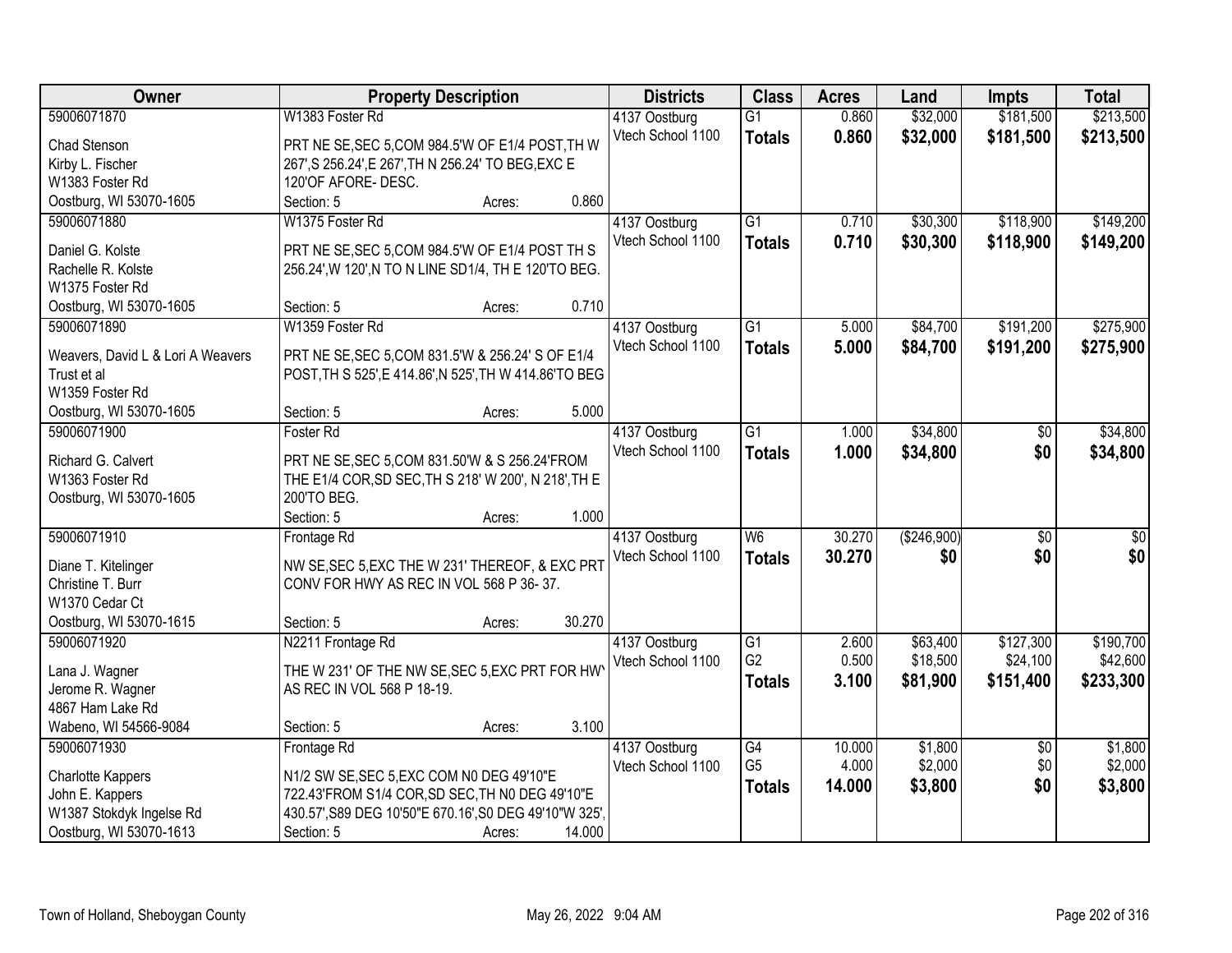| Owner                                  | <b>Property Description</b>                            |                 | <b>Districts</b>                   | <b>Class</b>    | <b>Acres</b> | Land            | <b>Impts</b>    | <b>Total</b>    |
|----------------------------------------|--------------------------------------------------------|-----------------|------------------------------------|-----------------|--------------|-----------------|-----------------|-----------------|
| 59006071942                            | N2141 Frontage Rd                                      |                 | 4137 Oostburg                      | $\overline{G2}$ | 1.170        | \$43,200        | \$166,800       | \$210,000       |
| Lakeside Soft Spa LLC                  | PRT LOT 1, CSM V 8 P 30 - PRT SW SE, SEC 5, COM NO     |                 | Vtech School 1100                  | <b>Totals</b>   | 1.170        | \$43,200        | \$166,800       | \$210,000       |
| N6866 Swallow Dr                       | DEG 49' 11"E 434.04'& N88 DEG 50' 07"E 33.02'FROM      |                 |                                    |                 |              |                 |                 |                 |
| Sheboygan, WI 53083-2335               | S1/4 COR SD SEC, TH CONT N88 DEG 50'07"E               |                 |                                    |                 |              |                 |                 |                 |
|                                        | Section: 5                                             | 1.170<br>Acres: |                                    |                 |              |                 |                 |                 |
| 59006071943                            | W1454 Wykhuis Ln                                       |                 | 4137 Oostburg                      | $\overline{G1}$ | 2.850        | \$63,500        | \$263,800       | \$327,300       |
|                                        |                                                        |                 | Vtech School 1100                  | <b>Totals</b>   | 2.850        | \$63,500        | \$263,800       | \$327,300       |
| Reed W. Wykhuis                        | LOT 2,& PRT LOT 1,CSM V 8 P 30 & PRT LOT               |                 |                                    |                 |              |                 |                 |                 |
| Carolyn J. Wykhuis                     | 1, B. WYKHUIS SUB PRT SW SE, SEC 5, COM NO DEG         |                 |                                    |                 |              |                 |                 |                 |
| W1454 Wykhuis Ln                       | 49'11"E 434.04'& N88 DEG 50' 07"E 334.91'FROM S1/4     |                 |                                    |                 |              |                 |                 |                 |
| Oostburg, WI 53070-1606                | Section: 5                                             | 2.850<br>Acres: |                                    |                 |              |                 |                 |                 |
| 59006071944                            | W1461 Wykhuis Ln                                       |                 | 4137 Oostburg                      | G <sub>1</sub>  | 2.200        | \$63,800        | \$208,900       | \$272,700       |
| Lee J. Hengst                          | LOT 1, CSM V8 P31 - PRT SW SE SEC 5, COM N88 DEO       |                 | Vtech School 1100                  | <b>Totals</b>   | 2.200        | \$63,800        | \$208,900       | \$272,700       |
| Debra E. Hengst                        | 50'07"E & N0 DEG 49'09"E 200'FROM S 1/4 COR SD         |                 |                                    |                 |              |                 |                 |                 |
| W1461 Wykhuis Ln                       | SEC, TH CONT N0 DEG 49'09"E 25.02', N88 DEG            |                 |                                    |                 |              |                 |                 |                 |
| Oostburg, WI 53070-1607                | Section: 5                                             | 2.200<br>Acres: |                                    |                 |              |                 |                 |                 |
| 59006071945                            | W1448 Stokdyk Ingelse Rd                               |                 |                                    | $\overline{G1}$ | 2.300        | \$65,000        | \$268,800       | \$333,800       |
|                                        |                                                        |                 | 4137 Oostburg<br>Vtech School 1100 |                 |              |                 |                 |                 |
| Daniel M. Madsen                       | LOT 2, CSM V 8 P 31 - PRT SW SE, SEC 5, COM N88        |                 |                                    | <b>Totals</b>   | 2.300        | \$65,000        | \$268,800       | \$333,800       |
| W1448 Stokdyk Ingelse Rd               | DEG 50'07"E 200'& N0 DEG 49'09"E 33.02' FROM S1/4      |                 |                                    |                 |              |                 |                 |                 |
| Oostburg, WI 53070-1611                | COR SD SEC, TH N88 DEG 50'07"E 507.31', N01 DEG        |                 |                                    |                 |              |                 |                 |                 |
|                                        | Section: 5                                             | 2.300<br>Acres: |                                    |                 |              |                 |                 |                 |
| 59006071946                            | Stokdyk Ingelse Rd                                     |                 | 4137 Oostburg                      | $\overline{X4}$ | 0.680        | $\overline{50}$ | $\overline{50}$ | $\overline{50}$ |
|                                        |                                                        |                 | Vtech School 1100                  | <b>Totals</b>   | 0.680        | \$0             | \$0             | \$0             |
| Town of Holland (Frontage Rd &         | PRT SW SE, SEC 5 FRONTAGE RD 0.30 AC                   |                 |                                    |                 |              |                 |                 |                 |
| Stokdyke                               | STOKDYKE-INGELSE RD 0.38 AC                            |                 |                                    |                 |              |                 |                 |                 |
| Attn: Frontage Rd & Stokdyke Ingelse R |                                                        |                 |                                    |                 |              |                 |                 |                 |
| W3005 County Rd G                      | Section: 5                                             | 0.680<br>Acres: |                                    |                 |              |                 |                 |                 |
| Cedar Grove, WI 53013-1221             |                                                        |                 |                                    |                 |              |                 |                 |                 |
| 59006071950                            | W1472 Stokdyk Ingelse Rd                               |                 | 4137 Oostburg                      | $\overline{G1}$ | 0.920        | \$31,100        | \$108,100       | \$139,200       |
| Nancy J. Schocko                       | PRT SW SE, SEC 5, COM AT SW COR SD1/4, TH N            |                 | Vtech School 1100                  | <b>Totals</b>   | 0.920        | \$31,100        | \$108,100       | \$139,200       |
| W1472 Stokdyk Ingelse Rd               | 200', E 200', S 200', TH W 200' TO BEG.                |                 |                                    |                 |              |                 |                 |                 |
| Oostburg, WI 53070-1611                |                                                        |                 |                                    |                 |              |                 |                 |                 |
|                                        | Section: 5                                             | 0.920<br>Acres: |                                    |                 |              |                 |                 |                 |
| 59006071960                            | W1396 Stokdyk Ingelse Rd                               |                 | 4137 Oostburg                      | $\overline{G1}$ | 0.570        | \$27,300        | \$120,500       | \$147,800       |
|                                        |                                                        |                 | Vtech School 1100                  | <b>Totals</b>   | 0.570        | \$27,300        | \$120,500       | \$147,800       |
| Jason T. Alsum                         | PRT SW SE, SEC 5, COM N88 DEG 49'55"E                  |                 |                                    |                 |              |                 |                 |                 |
| Sarah K. Alsum                         | 1073.45'FROM S1/4 POST, TH N1 DEG 10'05"W              |                 |                                    |                 |              |                 |                 |                 |
| W1396 Stokdyk Ingelse Rd               | 199.88', N88 DEG 49'55"E 125', S1 DEG 10'05"E 199.88', |                 |                                    |                 |              |                 |                 |                 |
| Oostburg, WI 53070-1610                | Section: 5                                             | 0.570<br>Acres: |                                    |                 |              |                 |                 |                 |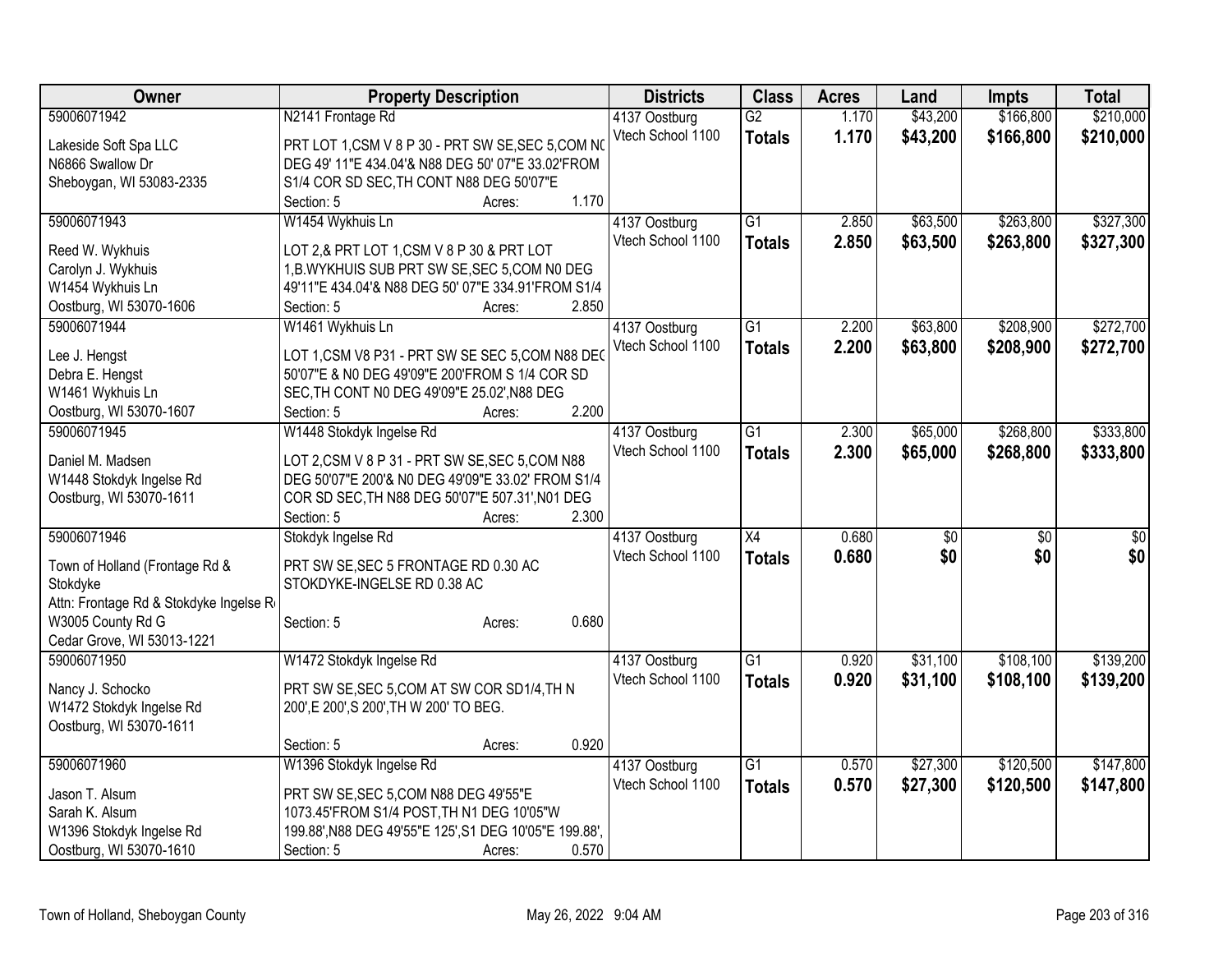| \$27,300<br>59006071970<br>W1404 Stokdyk Ingelse Rd<br>0.570<br>\$135,900<br>$\overline{G1}$<br>4137 Oostburg<br>Vtech School 1100<br>0.570<br>\$27,300<br>\$135,900<br><b>Totals</b><br>PRT SW SE, SEC 5, COM N88 DEG 49'55"E<br>Gordon M. Tahtinen<br>Trixine F. Tahtinen<br>948.45'FROM S1/4 POST, TH N1 DEG 10'05"W<br>199.88', N88 DEG 49'55"E 125', S1 DEG 10'05"E 199.88',<br>W1404 Stokdyk Ingelse Rd<br>Oostburg, WI 53070-1611<br>0.570<br>Section: 5<br>Acres:<br>59006071980<br>$\overline{G1}$<br>\$73,000<br>\$123,400<br>N2163 Frontage Rd<br>4137 Oostburg<br>5.000<br>Vtech School 1100<br>5.000<br>\$73,000<br>\$123,400<br>\$196,400<br><b>Totals</b><br>PRT SW SE, SEC 5, COM N0 DEG 49'19"E 828' FROM<br>Kelly A. Brumirski<br>N2163 Frontage Rd<br>SW COR SD 1/4, TH S89 DEG 10'50"E 670.16', NO DEG<br>Oostburg, WI 53070-1630<br>49'10"E 325', N89 DEG 10'50"W 670.16', TH S0 DEG | <b>Owner</b> | <b>Property Description</b> | <b>Districts</b> | <b>Class</b> | <b>Acres</b> | Land | <b>Impts</b> | <b>Total</b> |
|-----------------------------------------------------------------------------------------------------------------------------------------------------------------------------------------------------------------------------------------------------------------------------------------------------------------------------------------------------------------------------------------------------------------------------------------------------------------------------------------------------------------------------------------------------------------------------------------------------------------------------------------------------------------------------------------------------------------------------------------------------------------------------------------------------------------------------------------------------------------------------------------------------------|--------------|-----------------------------|------------------|--------------|--------------|------|--------------|--------------|
|                                                                                                                                                                                                                                                                                                                                                                                                                                                                                                                                                                                                                                                                                                                                                                                                                                                                                                           |              |                             |                  |              |              |      |              | \$163,200    |
|                                                                                                                                                                                                                                                                                                                                                                                                                                                                                                                                                                                                                                                                                                                                                                                                                                                                                                           |              |                             |                  |              |              |      |              | \$163,200    |
|                                                                                                                                                                                                                                                                                                                                                                                                                                                                                                                                                                                                                                                                                                                                                                                                                                                                                                           |              |                             |                  |              |              |      |              |              |
|                                                                                                                                                                                                                                                                                                                                                                                                                                                                                                                                                                                                                                                                                                                                                                                                                                                                                                           |              |                             |                  |              |              |      |              |              |
|                                                                                                                                                                                                                                                                                                                                                                                                                                                                                                                                                                                                                                                                                                                                                                                                                                                                                                           |              |                             |                  |              |              |      |              |              |
|                                                                                                                                                                                                                                                                                                                                                                                                                                                                                                                                                                                                                                                                                                                                                                                                                                                                                                           |              |                             |                  |              |              |      |              | \$196,400    |
|                                                                                                                                                                                                                                                                                                                                                                                                                                                                                                                                                                                                                                                                                                                                                                                                                                                                                                           |              |                             |                  |              |              |      |              |              |
|                                                                                                                                                                                                                                                                                                                                                                                                                                                                                                                                                                                                                                                                                                                                                                                                                                                                                                           |              |                             |                  |              |              |      |              |              |
|                                                                                                                                                                                                                                                                                                                                                                                                                                                                                                                                                                                                                                                                                                                                                                                                                                                                                                           |              |                             |                  |              |              |      |              |              |
|                                                                                                                                                                                                                                                                                                                                                                                                                                                                                                                                                                                                                                                                                                                                                                                                                                                                                                           |              |                             |                  |              |              |      |              |              |
| 5.000<br>Section: 5<br>Acres:                                                                                                                                                                                                                                                                                                                                                                                                                                                                                                                                                                                                                                                                                                                                                                                                                                                                             |              |                             |                  |              |              |      |              |              |
| 59006071990<br>\$141,000<br>\$42,600<br>W1390 Stokdyk Ingelse Rd<br>4137 Oostburg<br>G1<br>1.310                                                                                                                                                                                                                                                                                                                                                                                                                                                                                                                                                                                                                                                                                                                                                                                                          |              |                             |                  |              |              |      |              | \$183,600    |
| Vtech School 1100<br>1.310<br>\$42,600<br>\$141,000<br><b>Totals</b><br>PRT S1/2 SE1/4, SEC 5, COM N88 DEG 49'55"E<br>James Nagorsen                                                                                                                                                                                                                                                                                                                                                                                                                                                                                                                                                                                                                                                                                                                                                                      |              |                             |                  |              |              |      |              | \$183,600    |
| Janis L. Nagorsen<br>1198.45'FROM S1/4 POST, TH N1 DEG 10'05"W                                                                                                                                                                                                                                                                                                                                                                                                                                                                                                                                                                                                                                                                                                                                                                                                                                            |              |                             |                  |              |              |      |              |              |
| W1390 Stokdyk Ingelse Rd<br>450', N88 DEG 49'55"E 126.97', S1 DEG 10'05"E 450', TH                                                                                                                                                                                                                                                                                                                                                                                                                                                                                                                                                                                                                                                                                                                                                                                                                        |              |                             |                  |              |              |      |              |              |
| Oostburg, WI 53070-1610<br>Section: 5<br>1.310<br>Acres:                                                                                                                                                                                                                                                                                                                                                                                                                                                                                                                                                                                                                                                                                                                                                                                                                                                  |              |                             |                  |              |              |      |              |              |
| 59006071991<br>\$37,000<br>N2155 Frontage Rd<br>G1<br>\$74,900<br>4137 Oostburg<br>1.000                                                                                                                                                                                                                                                                                                                                                                                                                                                                                                                                                                                                                                                                                                                                                                                                                  |              |                             |                  |              |              |      |              | \$111,900    |
| Vtech School 1100<br>1.000<br>\$37,000<br>\$74,900<br><b>Totals</b>                                                                                                                                                                                                                                                                                                                                                                                                                                                                                                                                                                                                                                                                                                                                                                                                                                       |              |                             |                  |              |              |      |              | \$111,900    |
| LOT 1, CSM V 7 P 17-PRT SW SE SEC 5, COM N0 DEG<br>Dale E. Soerens                                                                                                                                                                                                                                                                                                                                                                                                                                                                                                                                                                                                                                                                                                                                                                                                                                        |              |                             |                  |              |              |      |              |              |
| N2155 Frontage Rd<br>49'10"E 722.43'FROM S1/4 COR, SD SEC, TH N0 DEG                                                                                                                                                                                                                                                                                                                                                                                                                                                                                                                                                                                                                                                                                                                                                                                                                                      |              |                             |                  |              |              |      |              |              |
| 49'10"E 105.57', S89 DEG 10'50"E 445.14', S0 DEG<br>Oostburg, WI 53070-1630                                                                                                                                                                                                                                                                                                                                                                                                                                                                                                                                                                                                                                                                                                                                                                                                                               |              |                             |                  |              |              |      |              |              |
| 1.000<br>Section: 5<br>Acres:                                                                                                                                                                                                                                                                                                                                                                                                                                                                                                                                                                                                                                                                                                                                                                                                                                                                             |              |                             |                  |              |              |      |              |              |
| 59006072000<br>G4<br>10.000<br>\$1,800<br>$\overline{50}$<br>Frontage Rd<br>4137 Oostburg                                                                                                                                                                                                                                                                                                                                                                                                                                                                                                                                                                                                                                                                                                                                                                                                                 |              |                             |                  |              |              |      |              | \$1,800      |
| G <sub>5</sub><br>7.000<br>\$3,800<br>\$0<br>Vtech School 1100<br>N.1/2 SE SE<br><b>Charlotte Kappers</b>                                                                                                                                                                                                                                                                                                                                                                                                                                                                                                                                                                                                                                                                                                                                                                                                 |              |                             |                  |              |              |      |              | \$3,800      |
| G5M<br>3.000<br>\$0<br>\$5,400<br>John E. Kappers                                                                                                                                                                                                                                                                                                                                                                                                                                                                                                                                                                                                                                                                                                                                                                                                                                                         |              |                             |                  |              |              |      |              | \$5,400      |
| 20.000<br>\$11,000<br>\$0<br>Totals<br>W1387 Stokdyk Ingelse Rd                                                                                                                                                                                                                                                                                                                                                                                                                                                                                                                                                                                                                                                                                                                                                                                                                                           |              |                             |                  |              |              |      |              | \$11,000     |
| Oostburg, WI 53070-1613<br>20.000<br>Section: 5<br>Acres:                                                                                                                                                                                                                                                                                                                                                                                                                                                                                                                                                                                                                                                                                                                                                                                                                                                 |              |                             |                  |              |              |      |              |              |
| 59006072010<br>G1<br>4.560<br>\$89,100<br>\$189,300<br>W1304 Stokdyk Ingelse Rd<br>4137 Oostburg                                                                                                                                                                                                                                                                                                                                                                                                                                                                                                                                                                                                                                                                                                                                                                                                          |              |                             |                  |              |              |      |              | \$278,400    |
| Vtech School 1100<br>4.560<br>\$89,100<br>\$189,300<br><b>Totals</b>                                                                                                                                                                                                                                                                                                                                                                                                                                                                                                                                                                                                                                                                                                                                                                                                                                      |              |                             |                  |              |              |      |              | \$278,400    |
| Todd R. Niemuth<br>LOT 2,CSM V 9 P 73 - PRT SE SE, SEC 5,COM AT SE                                                                                                                                                                                                                                                                                                                                                                                                                                                                                                                                                                                                                                                                                                                                                                                                                                        |              |                             |                  |              |              |      |              |              |
| COR SD SEC, TH N01 DEG 07'48"E 662.70', S88 DEG<br>Gail A. Niemuth                                                                                                                                                                                                                                                                                                                                                                                                                                                                                                                                                                                                                                                                                                                                                                                                                                        |              |                             |                  |              |              |      |              |              |
| W1304 Stokdyk Ingelse Rd<br>49'58"W 300' S01 DEG 07'48"W 662.69', TH N88 DEG                                                                                                                                                                                                                                                                                                                                                                                                                                                                                                                                                                                                                                                                                                                                                                                                                              |              |                             |                  |              |              |      |              |              |
| Oostburg, WI 53070-1610<br>4.560<br>Section: 5<br>Acres:                                                                                                                                                                                                                                                                                                                                                                                                                                                                                                                                                                                                                                                                                                                                                                                                                                                  |              |                             |                  |              |              |      |              |              |
| 59006072011<br>\$162,100<br>W1344 Stokdyk Ingelse Rd<br>$\overline{G1}$<br>\$92,900<br>4137 Oostburg<br>7.590                                                                                                                                                                                                                                                                                                                                                                                                                                                                                                                                                                                                                                                                                                                                                                                             |              |                             |                  |              |              |      |              | \$255,000    |
| Vtech School 1100<br>7.590<br>\$92,900<br>\$162,100<br><b>Totals</b><br>Bruce L. Walker<br>LOT 1, CSM V 9 P 73 - PRT SE SE, SEC 5, COM S88                                                                                                                                                                                                                                                                                                                                                                                                                                                                                                                                                                                                                                                                                                                                                                |              |                             |                  |              |              |      |              | \$255,000    |
| DEG 50'07"W 300'FROM SE COR SD SEC, TH N01 DEC<br>Nannette R. Walker                                                                                                                                                                                                                                                                                                                                                                                                                                                                                                                                                                                                                                                                                                                                                                                                                                      |              |                             |                  |              |              |      |              |              |
| W1344 Stokdyk Ingelse Rd<br>07'48"E 662.69', S88 DEG 49'58"W 336.11', S26 DEG                                                                                                                                                                                                                                                                                                                                                                                                                                                                                                                                                                                                                                                                                                                                                                                                                             |              |                             |                  |              |              |      |              |              |
| Oostburg, WI 53070-1610<br>7.590<br>Section: 5<br>Acres:                                                                                                                                                                                                                                                                                                                                                                                                                                                                                                                                                                                                                                                                                                                                                                                                                                                  |              |                             |                  |              |              |      |              |              |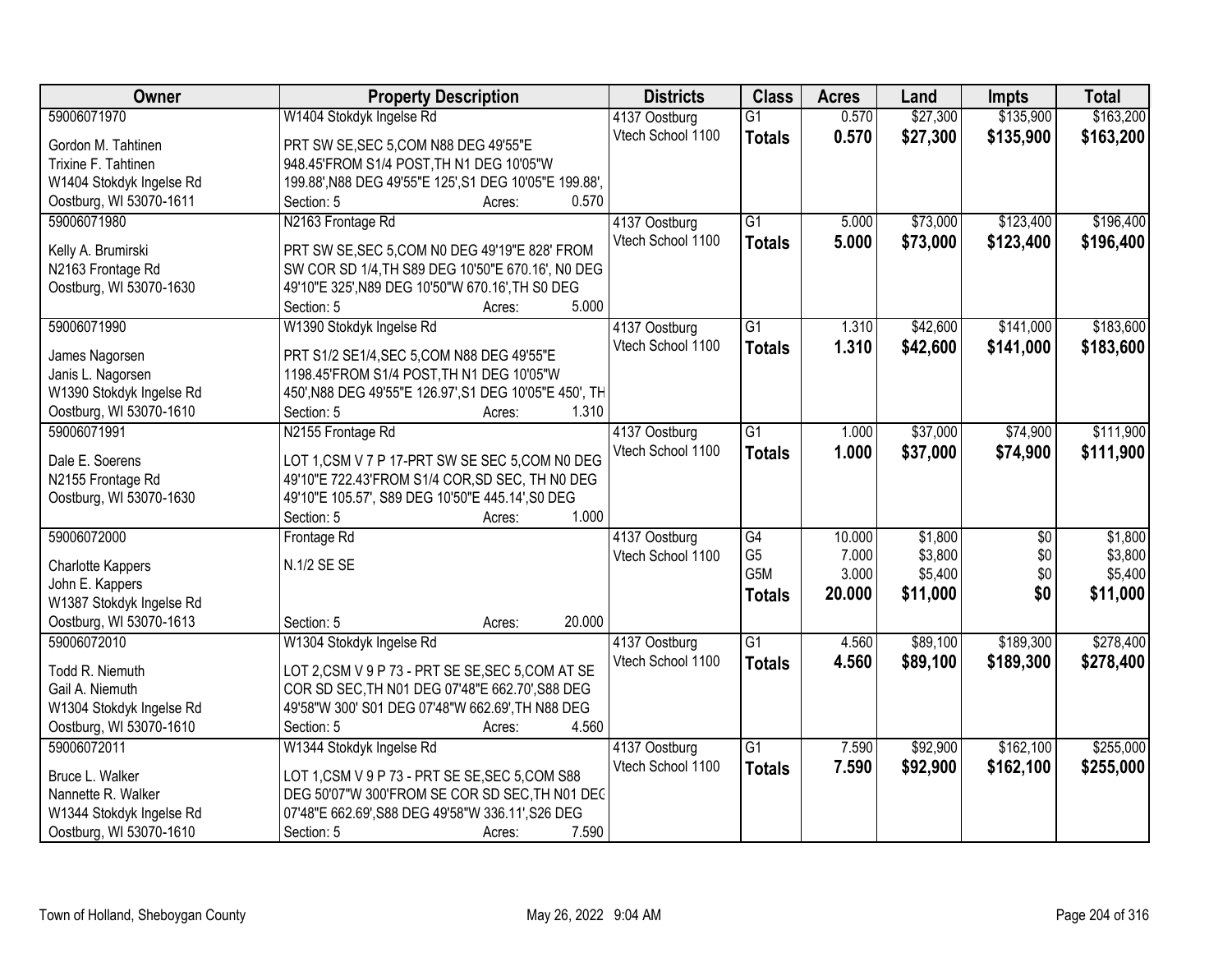| Owner                           | <b>Property Description</b>                          | <b>Districts</b>                   | <b>Class</b>           | <b>Acres</b>   | Land              | <b>Impts</b>     | <b>Total</b>       |
|---------------------------------|------------------------------------------------------|------------------------------------|------------------------|----------------|-------------------|------------------|--------------------|
| 59006072020                     | W1356 Stokdyk Ingelse Rd                             | 4137 Oostburg                      | $\overline{G1}$        | 6.700          | \$84,300          | \$192,600        | \$276,900          |
| Mark A. Vandeslunt              | PRT S1/2 SE SE, SEC 5, COM 1213.6'W OF SE COR SD     | Vtech School 1100                  | <b>Totals</b>          | 6.700          | \$84,300          | \$192,600        | \$276,900          |
| Debra K. Vandeslunt             | SEC, TH NLY 687.9'M/L TO N LN SD S1/2 SE SE, TH E    |                                    |                        |                |                   |                  |                    |
| W1356 Stokdyk Ingelse Rd        | 595.2', S25 DEG 30'W(MAG BEARING) 787.65' TO S LN    |                                    |                        |                |                   |                  |                    |
| Oostburg, WI 53070-1610         | 6.700<br>Section: 5<br>Acres:                        |                                    |                        |                |                   |                  |                    |
| 59006072030                     | N2276 Frontage Rd                                    | 4137 Oostburg                      | $\overline{\text{X3}}$ | 58.630         | \$0               | $\overline{50}$  | $\overline{50}$    |
|                                 |                                                      | Vtech School 1100                  | <b>Totals</b>          | 58.630         | \$0               | \$0              | \$0                |
| Sheboygan County (Hwy)          | PRT FOR HWY IN SEC 5 AS REC IN VOL 565 P             |                                    |                        |                |                   |                  |                    |
| Attn: Hwy                       | 672-73, VOL 565 P 680-81, VOL 568 P 18-21, VOL 568 P |                                    |                        |                |                   |                  |                    |
| W5741 County Rd J               | 34-39, VOL 568 P 133-34.                             |                                    |                        |                |                   |                  |                    |
| Plymouth, WI 53073-3340         | 58.630<br>Section: 5<br>Acres:                       |                                    |                        |                |                   |                  |                    |
| 59006072031                     | W1378 Stokdyk Ingelse Rd                             | 4137 Oostburg                      | $\overline{G1}$        | 0.770          | \$29,500          | \$128,100        | \$157,600          |
| Richard G. Depagter             | PRT S1/2 SE1/4, SEC 5, COM AT SE COR, LOT 3, BURT    | Vtech School 1100                  | <b>Totals</b>          | 0.770          | \$29,500          | \$128,100        | \$157,600          |
| Melise M. Rammer-Depagter       | WYKHUIS SUBD, TH S88 DEG 50'7"W 119.98', S1 DEG      |                                    |                        |                |                   |                  |                    |
| W1378 Stokdyk Ingelse Rd        | 10'5"E 321.45'M/L TO S LN OF SEC, N88 DEG 49'55"E    |                                    |                        |                |                   |                  |                    |
| Oostburg, WI 53070-1610         | Section: 5<br>0.770<br>Acres:                        |                                    |                        |                |                   |                  |                    |
| 59006072200                     |                                                      | 4137 Oostburg                      | X4                     | 642.000        | \$0               | \$0              | \$0                |
|                                 |                                                      | Vtech School 1100                  | <b>Totals</b>          | 642.000        | \$0               | \$0              | \$0                |
| Village of Oostburg (Corp Line) | ALL OF SEC 6 IS ASSESSED IN THE VILLAGE OF           |                                    |                        |                |                   |                  |                    |
| Attn: Corp Line                 | OOSTBURG.                                            |                                    |                        |                |                   |                  |                    |
| PO Box 700227                   |                                                      |                                    |                        |                |                   |                  |                    |
| Oostburg, WI 53070-0227         | 642.000<br>Section: 6<br>Acres:                      |                                    |                        |                |                   |                  |                    |
| 59006072391                     | N2051 Sauk Trl Rd                                    | 4137 Oostburg                      | $\overline{G1}$<br>G4  | 5.860<br>4.000 | \$75,600<br>\$700 | \$170,400<br>\$0 | \$246,000<br>\$700 |
| Kelly F. Caswell                | LOT 1 CSM V 7 P 25 - PRT NE NE, SEC 7, COM S88       | Vtech School 1100                  | G <sub>5</sub>         | 0.470          | \$300             | \$0              | \$300              |
| Lisa L. Caswell                 | DEG 48'1"W 1058.40'& S17 DEG 34'31"W 285.63'FROM     |                                    |                        |                |                   |                  |                    |
| N2051 Sauk Trail Rd             | NE COR, SD SEC, TH S65 DEG 16'E 758.72', S86 DEG     |                                    | <b>Totals</b>          | 10.330         | \$76,600          | \$170,400        | \$247,000          |
| Oostburg, WI 53070-1534         | 10.330<br>Section: 7<br>Acres:                       |                                    |                        |                |                   |                  |                    |
| 59006072400                     | N1999 Sauk Trl Rd                                    | 4137 Oostburg                      | $\overline{G1}$        | 3.380          | \$66,500          | \$205,400        | \$271,900          |
| Mark E. Brill                   | PRT NE NE, SEC 7, COM AT SW COR OF SD1/4, TH N       | Vtech School 1100                  | G4                     | 2.650          | \$500             | \$0              | \$500              |
| Mary Ann Brill                  | 20 RDS, E 40 RDS, S 20 RDS, TH W 40 RDS TO BEG,      |                                    | <b>Totals</b>          | 6.030          | \$67,000          | \$205,400        | \$272,400          |
| N2009 Sauk Trail Rd             | ALSO ALL THAT PRT OF NW NE, SEC 7, LYING S & E       |                                    |                        |                |                   |                  |                    |
| Oostburg, WI 53070-1534         | 6.030<br>Section: 7<br>Acres:                        |                                    |                        |                |                   |                  |                    |
| 59006072401                     | Demaster Rd                                          |                                    | $\overline{G4}$        | 21.930         | \$4,000           | $\overline{50}$  | \$4,000            |
|                                 |                                                      | 4137 Oostburg<br>Vtech School 1100 | G <sub>5</sub>         | 0.740          | \$100             | \$0              | \$100              |
| Mark E. Brill                   | LOT 1 CSM V 5 P 149-THAT PRT OF NE NE, SEC           |                                    |                        | 22.670         | \$4,100           | \$0              | \$4,100            |
| Mary Ann Brill                  | 7, LYING E OF CEN USH 141, EXC COM AT SW COR         |                                    | <b>Totals</b>          |                |                   |                  |                    |
| N2009 Sauk Trail Rd             | NE NE, TH E 40 RDS, N20 RDS, W 40 RDS TO W LN OF     |                                    |                        |                |                   |                  |                    |
| Oostburg, WI 53070-1534         | 22.670<br>Section: 7<br>Acres:                       |                                    |                        |                |                   |                  |                    |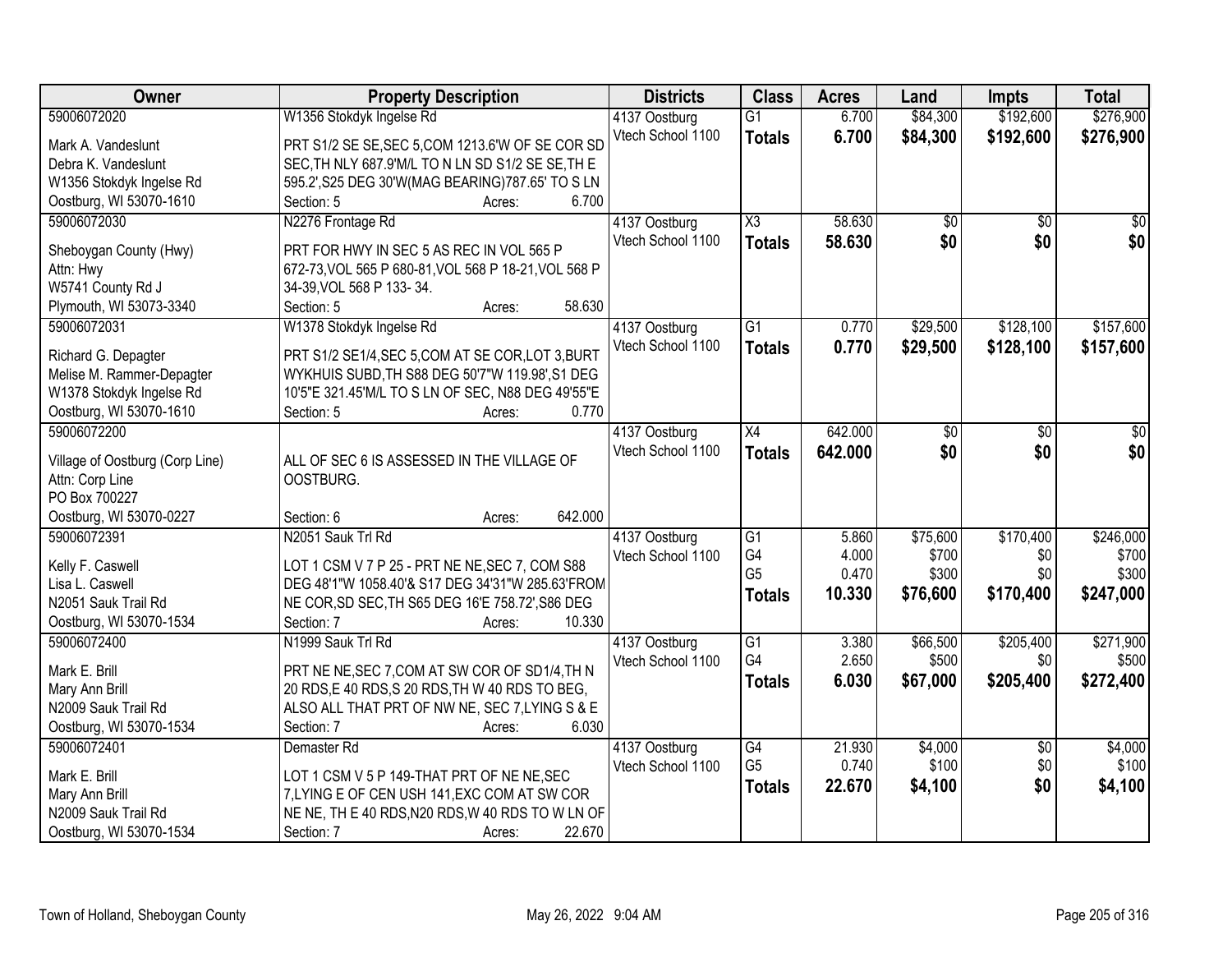| Owner                              | <b>Property Description</b>                                                                      | <b>Districts</b>  | <b>Class</b>    | <b>Acres</b> | Land     | <b>Impts</b>    | <b>Total</b> |
|------------------------------------|--------------------------------------------------------------------------------------------------|-------------------|-----------------|--------------|----------|-----------------|--------------|
| 59006072410                        | South Ave                                                                                        | 4137 Oostburg     | G4              | 0.780        | \$100    | $\overline{50}$ | \$100        |
| Alex S. Schurr                     | PRT N1/2 NE1/4, SEC 7, COM AT INTER OF N SEC LN                                                  | Vtech School 1100 | G <sub>5</sub>  | 0.580        | \$300    | \$0             | \$300        |
| Jacob L. Schurr                    | WITH CEN USH 141, TH S18 DEG 35'W 470.7', N75 DEC                                                |                   | <b>Totals</b>   | 1.360        | \$400    | \$0             | \$400        |
| 630 Erie Ave                       | 18'W 453', N1 DEG 03'E 386.7'TO N LN SEC 7 TH E                                                  |                   |                 |              |          |                 |              |
| Oostburg, WI 53070                 | 1.360<br>Section: 7<br>Acres:                                                                    |                   |                 |              |          |                 |              |
| 59006072420                        | N2060 Sauk Trl Rd                                                                                | 4137 Oostburg     | $\overline{G1}$ | 1.130        | \$39,300 | \$88,200        | \$127,500    |
|                                    |                                                                                                  | Vtech School 1100 | G4              | 1.500        | \$200    | \$0             | \$200        |
| David W. Laganowski                | PRT N1/2 NE1/4, SEC 7, COM IN CEN SAUK TRAIL RD                                                  |                   | G <sub>5</sub>  | 2.270        | \$300    | \$0             | \$300        |
| N2060 Sauk Trail Rd                | S18 DEG 35'W 470.7'FROM ITS INTER WITH N LN SEC                                                  |                   | <b>Totals</b>   | 4.900        | \$39,800 | \$88,200        | \$128,000    |
| Oostburg, WI 53070-1528            | 7, TH S18 DEG 35'W 125'ON CEN SD HWY, N75 DEG<br>4.900                                           |                   |                 |              |          |                 |              |
|                                    | Section: 7<br>Acres:                                                                             |                   |                 |              |          | \$127,100       | \$194,100    |
| 59006072431                        | W1875 Demaster Rd                                                                                | 4137 Oostburg     | $\overline{G1}$ | 3.500        | \$67,000 |                 |              |
| Robert A. Cote                     | TR 1 CSM V5 P 92 - PRT NW NE SEC 7, COM 371.05'E                                                 | Vtech School 1100 | <b>Totals</b>   | 3.500        | \$67,000 | \$127,100       | \$194,100    |
| Teresa L. Cote                     | OF N1/4 COR SD SEC, TH S 355.70', E 428.62', N                                                   |                   |                 |              |          |                 |              |
| W1875 De Master Rd                 | 355.70', TH W 428.62'TO BEG.                                                                     |                   |                 |              |          |                 |              |
| Oostburg, WI 53070-1508            | 3.500<br>Section: 7<br>Acres:                                                                    |                   |                 |              |          |                 |              |
| 59006072432                        | W1897 Demaster Rd                                                                                | 4137 Oostburg     | G1              | 2.500        | \$60,000 | \$283,300       | \$343,300    |
| Steven L. Joosse                   |                                                                                                  | Vtech School 1100 | G4              | 2.790        | \$500    | \$0             | \$500        |
| Terri L. Joosse                    | LOT 1, CSM V 10 P 306 - PRT NE NW & NW NE, SEC<br>7, COM AT N1/4 COR SD SEC, TH E 370.84' S0 DEG |                   | G <sub>5</sub>  | 0.000        | \$1,000  | \$0             | \$1,000      |
| W1897 De Master Rd                 | 02'07"W 354.67', N89 DEG 54'W 650.98', N0 DEG 15'                                                |                   | <b>Totals</b>   | 5.290        | \$61,500 | \$283,300       | \$344,800    |
| Oostburg, WI 53070-1508            | 5.290<br>Section: 7<br>Acres:                                                                    |                   |                 |              |          |                 |              |
| 59006072433                        | Demaster <sub>Rd</sub>                                                                           | 4137 Oostburg     | $\overline{G4}$ | 10.000       | \$1,700  | $\overline{50}$ | \$1,700      |
|                                    |                                                                                                  | Vtech School 1100 | G <sub>5</sub>  | 1.250        | \$600    | \$0             | \$600        |
| Peter J. Depagter                  | LOT 2, CSM V 10 P 306 - PRT NE NW & NW NE, SEC                                                   |                   |                 | 11.250       | \$2,300  | \$0             | \$2,300      |
| Ann M. Depagter                    | 7, COM 799.46'E OF N1/4 COR SD SEC, TH CONT E                                                    |                   | <b>Totals</b>   |              |          |                 |              |
| 9839 Sauk Trail Rd                 | 192.63', S0 DEG 35' 30"W 385.89', S01 DEG 14'44"W                                                |                   |                 |              |          |                 |              |
| Oostburg, WI 53070-1965            | 11.250<br>Section: 7<br>Acres:                                                                   |                   |                 |              |          |                 |              |
| 59006072440                        | N2048 Sauk Trl Rd                                                                                | 4137 Oostburg     | $\overline{G1}$ | 1.770        | \$50,900 | \$163,100       | \$214,000    |
| Bruggink, Romaine I Bruggink Trust | A-20209 & OTHER LANDS - PRT N1/2 NE1/4, SEC                                                      | Vtech School 1100 | <b>Totals</b>   | 1.770        | \$50,900 | \$163,100       | \$214,000    |
| Romaine I. Bruggink                | 7, COM IN CEN SAUK TRAIL RD AT A PNT 595.7'SWLY                                                  |                   |                 |              |          |                 |              |
| N2048 Sauk Trail Rd                | OF ITS INTER WITH N LN SEC 7, TH S18 DEG 35'W ON                                                 |                   |                 |              |          |                 |              |
| Oostburg, WI 53070-1528            | Section: 7<br>1.770<br>Acres:                                                                    |                   |                 |              |          |                 |              |
| 59006072451                        | N2040 Sauk Trl Rd                                                                                | 4137 Oostburg     | $\overline{G1}$ | 1.640        | \$48,500 | \$208,500       | \$257,000    |
|                                    |                                                                                                  | Vtech School 1100 | G4              | 3.430        | \$600    | \$0             | \$600        |
| Tyler S. Hilbelink                 | PRT NW NE SEC 7, COM IN CEN USH 141 857.2'SWLY                                                   |                   | <b>Totals</b>   | 5.070        | \$49,100 | \$208,500       | \$257,600    |
| Alicia L. Hilbelink                | TO ITS INTER WITH N LN OF NE1/4, TH S18 DEG 35'W                                                 |                   |                 |              |          |                 |              |
| N2040 Sauk Trail Rd                | ON CEN SD HWY 178.2', S89 DEG 46'W 700.3', NO DEC                                                |                   |                 |              |          |                 |              |
| Oostburg, WI 53070-1528            | 5.070<br>Section: 7<br>Acres:                                                                    |                   |                 |              |          |                 |              |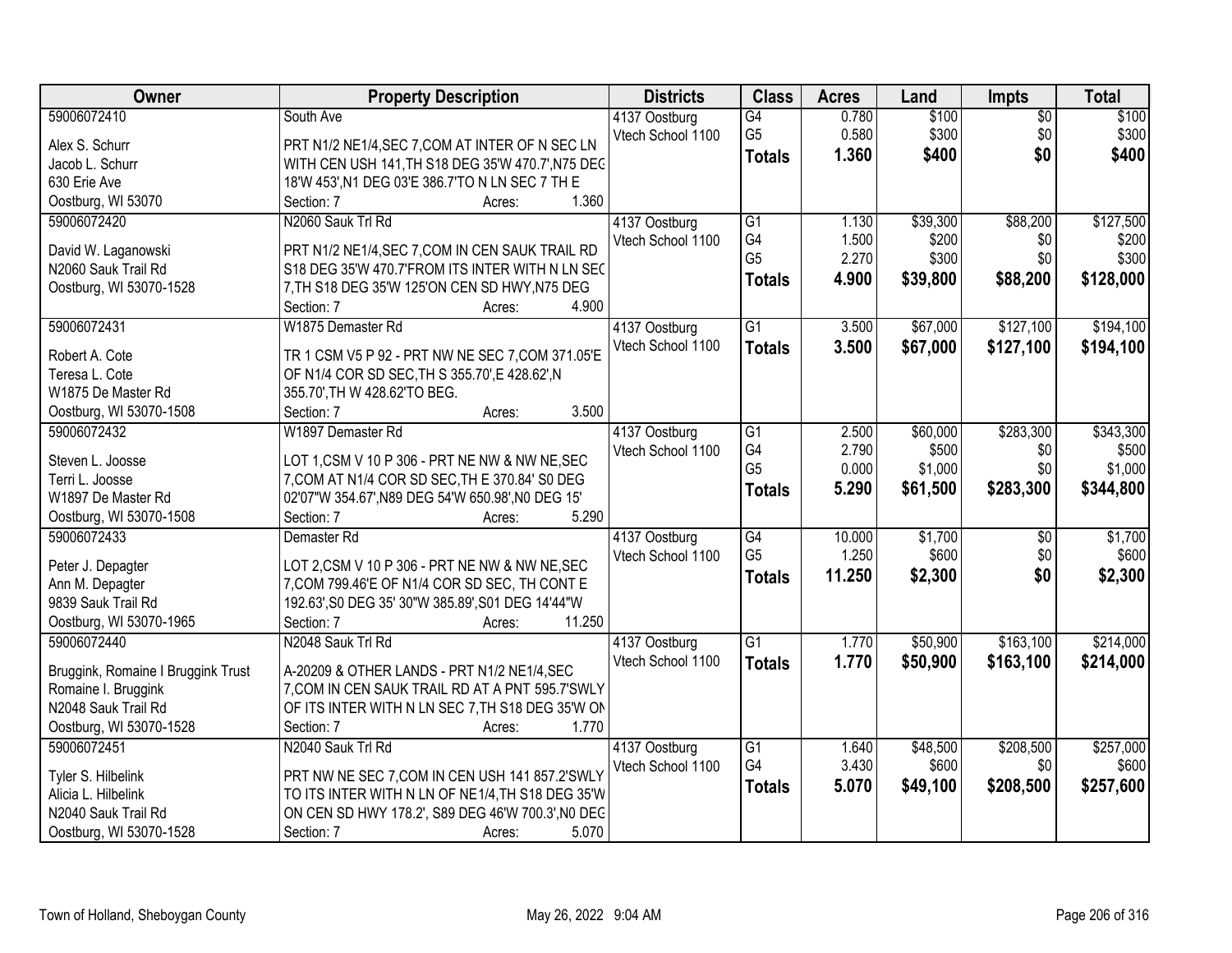| Owner                   | <b>Property Description</b>                           | <b>Districts</b>  | <b>Class</b>        | <b>Acres</b>   | Land              | Impts           | <b>Total</b>       |
|-------------------------|-------------------------------------------------------|-------------------|---------------------|----------------|-------------------|-----------------|--------------------|
| 59006072462             | N1998 Sauk Trl Rd                                     | 4137 Oostburg     | $\overline{G1}$     | 2.000          | \$55,000          | \$87,600        | \$142,600          |
| Depagter Rentals LLC    | LOT 1 28CSM218-219 #2053672 IN W1/2 NE1/4 SEC 7,      | Vtech School 1100 | G4<br><b>Totals</b> | 1.000<br>3.000 | \$200<br>\$55,200 | \$0<br>\$87,600 | \$200<br>\$142,800 |
| 418 Eastfield Dr        | T13N, R23E.                                           |                   |                     |                |                   |                 |                    |
| Oostburg, WI 53070-1489 |                                                       |                   |                     |                |                   |                 |                    |
|                         | Section: 7<br>Acres:                                  | 3.000             |                     |                |                   |                 |                    |
| 59006072463             | Sauk Trl R D                                          | 4137 Oostburg     | G4                  | 9.120          | \$1,600           | $\overline{50}$ | \$1,600            |
| Peter J. Depagter       | PRT NW NE SEC 7, COM IN CEN USH 141, S18 DEG          | Vtech School 1100 | <b>Totals</b>       | 9.120          | \$1,600           | \$0             | \$1,600            |
| Ann M. Depagter         | 35'W 36.93'FROM ITS INTER WITH S LN NW NE, TH NE      |                   |                     |                |                   |                 |                    |
| 9839 Sauk Trail Rd      | ON CEN SD HWY 246.93', N82 DEG 30'W 291.72', N8       |                   |                     |                |                   |                 |                    |
| Oostburg, WI 53070-1965 | Section: 7<br>Acres:                                  | 9.120             |                     |                |                   |                 |                    |
| 59006072470             | Sauk Trl Rd                                           | 4137 Oostburg     | G1                  | 0.820          | \$30,100          | \$0             | \$30,100           |
| Mark E. Brill           | THAT PRT NW NE, SEC 7, COM IN CEN USH                 | Vtech School 1100 | <b>Totals</b>       | 0.820          | \$30,100          | \$0             | \$30,100           |
| Mary Ann Brill          | 141,217'NELY OF ITS INTER WITH S LN SD1/4, TH NE      |                   |                     |                |                   |                 |                    |
| N2009 Sauk Trail Rd     | ON HWY 137.94', W 323.4', S8 DEG E 95.04', TH S82 1/2 |                   |                     |                |                   |                 |                    |
| Oostburg, WI 53070-1534 | Section: 7<br>Acres:                                  | 0.820             |                     |                |                   |                 |                    |
| 59006072480             | N1989 Sauk Trl Rd                                     | 4137 Oostburg     | G1                  | 1.190          | \$27,100          | \$88,700        | \$115,800          |
|                         |                                                       | Vtech School 1100 |                     | 1.190          | \$27,100          | \$88,700        |                    |
| Nicholas Dezoute        | PRT SW NE, SEC 7, COM IN CEN USH 141 AT A PNT         |                   | <b>Totals</b>       |                |                   |                 | \$115,800          |
| N1989 Sauk Trail Rd     | 132'S OF N LN SD1/4, TH SWLY ALG CEN SD HWY           |                   |                     |                |                   |                 |                    |
| Oostburg, WI 53070-1533 | 242', E 214.5', NELY 242', TH W 214.5'TO BEG.         |                   |                     |                |                   |                 |                    |
|                         | Section: 7<br>Acres:                                  | 1.190             |                     |                |                   |                 |                    |
| 59006072490             | N1958 Sauk Trl Rd                                     | 4137 Oostburg     | $\overline{G1}$     | 1.740          | \$50,300          | \$84,400        | \$134,700          |
| Carl J. Nyhof           | PRT SW NE, SEC 7, COM IN CEN USH"141" S18 DEG         | Vtech School 1100 | <b>Totals</b>       | 1.740          | \$50,300          | \$84,400        | \$134,700          |
| PO Box 700291           | 35'W 1831.3'FROM N LINE NE1/4, TH N87 DEG 32'W        |                   |                     |                |                   |                 |                    |
| Oostburg, WI 53070-0291 | 285.1', S18 DEG 44'W 269.7'TO S LINE N1/2 SW NE, E    |                   |                     |                |                   |                 |                    |
|                         | Section: 7<br>Acres:                                  | 1.740             |                     |                |                   |                 |                    |
| 59006072510             | N1986 Sauk Trl Rd                                     | 4137 Oostburg     | $\overline{G1}$     | 3.120          | \$65,500          | \$130,600       | \$196,100          |
| Devin W. Veldboom       | PRT SW NE, SEC 7, COM IN CEN USH 141, S18 DEG         | Vtech School 1100 | <b>Totals</b>       | 3.120          | \$65,500          | \$130,600       | \$196,100          |
| Jerilyn J. Veldboom     | 35'W 1466.8' FROM N LN NE1/4, TH N81 DEG 48'W         |                   |                     |                |                   |                 |                    |
| N1986 Sauk Trail Rd     | 315.7', N82 DEG 14'16"W 56', S13 DEG 0'19"W 393.88',  |                   |                     |                |                   |                 |                    |
| Oostburg, WI 53070-1527 | Section: 7<br>Acres:                                  | 3.120             |                     |                |                   |                 |                    |
| 59006072511             | Sauk Trl Rd                                           | 4137 Oostburg     | G4                  | 9.750          | \$1,800           | $\overline{50}$ | \$1,800            |
|                         |                                                       | Vtech School 1100 | G <sub>5</sub>      | 1.070          | \$700             | \$0             | \$700              |
| Peter J. Depagter       | PRT W1/2 NE1/4, SEC 7, COM IN CEN USH 141, S18        |                   | <b>Totals</b>       | 10.820         | \$2,500           | \$0             | \$2,500            |
| 9839 Sauk Trail Rd      | DEG 35'W 36.93'FROM N LN SW NE, TH N82 DEG 04'W       |                   |                     |                |                   |                 |                    |
| Oostburg, WI 53070-1965 | 319.27', W TO W LN NE1/4, S TO S LN N1/2 SW NE, E TO  |                   |                     |                |                   |                 |                    |
|                         | Section: 7<br>10.820<br>Acres:                        |                   |                     |                |                   |                 |                    |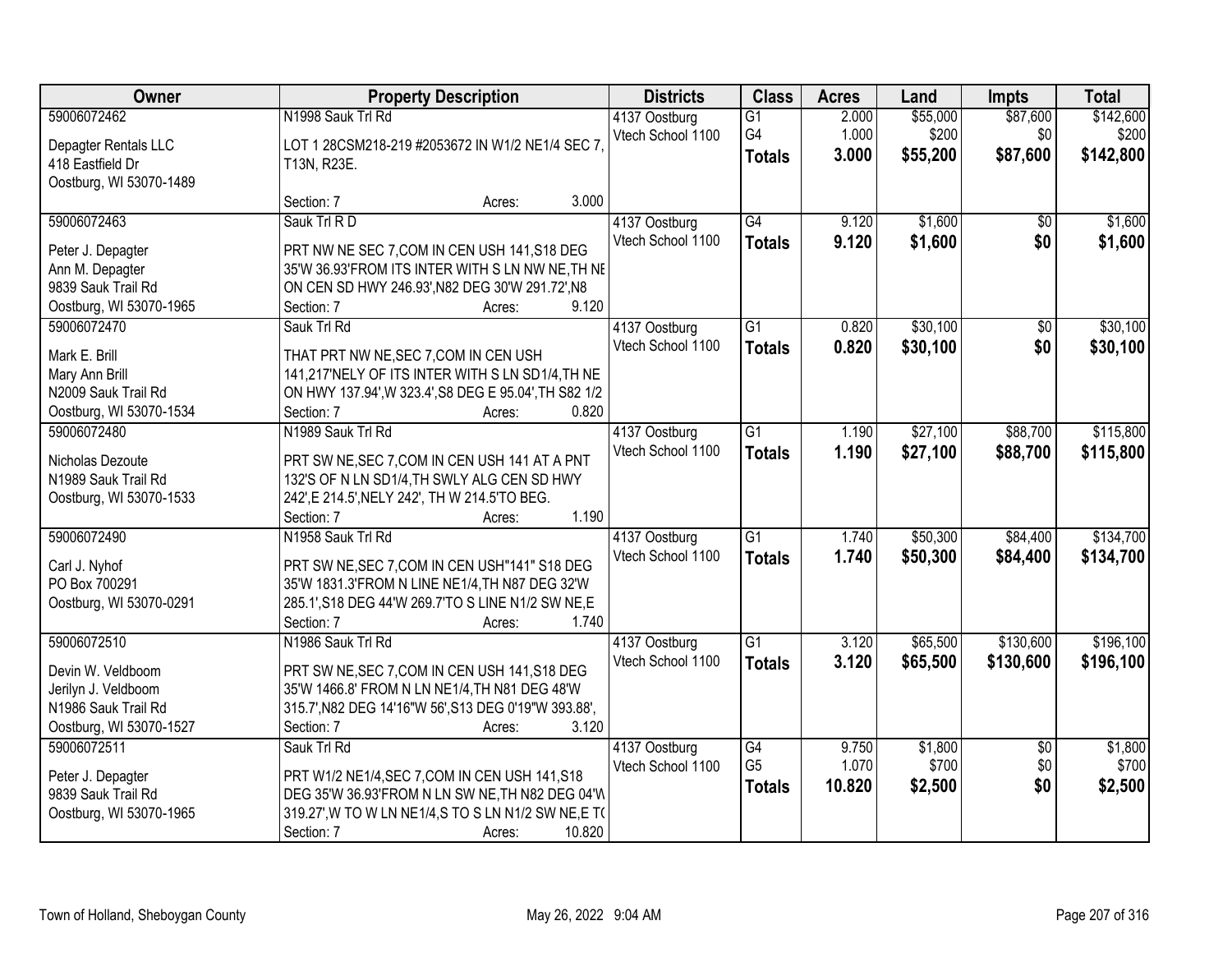| Owner                                  | <b>Property Description</b>                        | <b>Districts</b>  | <b>Class</b>    | <b>Acres</b> | Land     | Impts           | <b>Total</b> |
|----------------------------------------|----------------------------------------------------|-------------------|-----------------|--------------|----------|-----------------|--------------|
| 59006072521                            | N1912 Sauk Trl Rd                                  | 4137 Oostburg     | $\overline{G1}$ | 3.130        | \$65,500 | \$109,600       | \$175,100    |
| Robert C. Kulow                        | ALL THAT PRT OF S1/2, S1/2 SW NE, SEC 7 LYING W    | Vtech School 1100 | G <sub>5</sub>  | 2.280        | \$5,500  | \$0             | \$5,500      |
| Megan J. Kulow                         | OF USH 141.                                        |                   | <b>Totals</b>   | 5.410        | \$71,000 | \$109,600       | \$180,600    |
| N1912 Sauk Trail Rd                    |                                                    |                   |                 |              |          |                 |              |
| Oostburg, WI 53070-1527                | Section: 7<br>Acres:                               | 5.410             |                 |              |          |                 |              |
| 59006072532                            | N1959 Sauk Trl Rd                                  | 4137 Oostburg     | $\overline{G1}$ | 3.930        | \$75,600 | \$305,900       | \$381,500    |
|                                        |                                                    | Vtech School 1100 | <b>Totals</b>   | 3.930        | \$75,600 | \$305,900       | \$381,500    |
| James M. Roethel                       | LOT 1 CSM V14 P 89-90 - PRT S1/2 NE1/4 SEC 7, COM  |                   |                 |              |          |                 |              |
| Mary Lou Roethel                       | 1316.57'W & N0 DEG 22'28"E 512.98'FROM E1/4 COR    |                   |                 |              |          |                 |              |
| N1959 Sauk Trail Rd                    | SD SEC, TH N69 DEG 46'30"W 421.25', N18 DEG        | 3.930             |                 |              |          |                 |              |
| Oostburg, WI 53070-1533<br>59006072533 | Section: 7<br>Acres:                               |                   |                 |              |          | \$107,200       |              |
|                                        | N1937 Sauk Trl Rd                                  | 4137 Oostburg     | $\overline{G1}$ | 5.450        | \$66,900 |                 | \$174,100    |
| Gregory A. Krueger                     | LOT 2 CSM V14 P 89-90 - PRT S1/2 NE1/4 SEC 7, COM  | Vtech School 1100 | <b>Totals</b>   | 5.450        | \$66,900 | \$107,200       | \$174,100    |
| N1937 Sauk Trail Rd                    | 1316.57'W OF E1/4 COR SD SEC, TH CONT W 428.08'    |                   |                 |              |          |                 |              |
| Oostburg, WI 53070-1533                | N12 DEG 35'50"E 221.68', N15 DEG 38'E 172.82', N74 |                   |                 |              |          |                 |              |
|                                        | Section: 7<br>Acres:                               | 5.450             |                 |              |          |                 |              |
| 59006072540                            | N1931 Sauk Trl Rd                                  | 4137 Oostburg     | $\overline{G1}$ | 0.650        | \$28,200 | \$111,900       | \$140,100    |
| Dawn M. Ecclestone                     | PRT SW NE, SEC 7, COM 1931.18' W & N18 DEG         | Vtech School 1100 | <b>Totals</b>   | 0.650        | \$28,200 | \$111,900       | \$140,100    |
| Shane M. Bode                          | 40'54"E 270.50' FROM E1/4 COR, SD SEC, TH N18 DEG  |                   |                 |              |          |                 |              |
| N1931 Sauk Trail Rd                    | 40'54"E 174'ALG CEN OF SAUK TRAIL RD (USH          |                   |                 |              |          |                 |              |
| Oostburg, WI 53070-1533                | Section: 7<br>Acres:                               | 0.650             |                 |              |          |                 |              |
| 59006072550                            | N1915 Sauk Trl Rd                                  | 4137 Oostburg     | $\overline{G1}$ | 0.980        | \$31,800 | \$84,900        | \$116,700    |
|                                        |                                                    | Vtech School 1100 | <b>Totals</b>   | 0.980        | \$31,800 | \$84,900        | \$116,700    |
| Julie L. Runte                         | A-18925 & OTHER LANDS - PRT SW NE, SEC 7, COM      |                   |                 |              |          |                 |              |
| N1915 Sauk Trail Rd                    | 1799.18'W FROM E1/4 COR, SD SEC, TH CONT W         |                   |                 |              |          |                 |              |
| Oostburg, WI 53070-1533                | 132', N18 DEG 40'54"E 270.50'ALG CENLN SAUK TR     |                   |                 |              |          |                 |              |
|                                        | Section: 7<br>Acres:                               | 0.980             |                 |              |          |                 |              |
| 59006072561                            | Sauk Trl Rd                                        | 4137 Oostburg     | G4              | 18.310       | \$3,300  | $\sqrt{$0}$     | \$3,300      |
| Mark E. Brill                          | N1/2 SE NE, SEC 7, & COM AT NE COR SW NE, TH W     | Vtech School 1100 | G <sub>5</sub>  | 1.860        | \$1,100  | \$0             | \$1,100      |
| Mary Ann Brill                         | 173.25'TO CEN USH 141, SWLY ALG CEN SD HWY 132     |                   | <b>Totals</b>   | 20.170       | \$4,400  | \$0             | \$4,400      |
| N2009 Sauk Trail Rd                    | TH E 206.25', SWLY PARA WITH HWY 229', E 71'TO E   |                   |                 |              |          |                 |              |
| Oostburg, WI 53070-1534                | Section: 7<br>Acres:                               | 20.170            |                 |              |          |                 |              |
| 59006072580                            | N1946 Sauk Trail Rd                                | 4137 Oostburg     | G4              | 19.000       | \$3,400  | $\overline{50}$ | \$3,400      |
|                                        |                                                    | Vtech School 1100 | G <sub>5</sub>  | 1.000        | \$600    | \$0             | \$600        |
| Mark E. Brill                          | S1/2 SE NE, SEC 7.                                 |                   | <b>Totals</b>   | 20.000       | \$4,000  | \$0             | \$4,000      |
| Mary Ann Brill                         |                                                    |                   |                 |              |          |                 |              |
| N2009 Sauk Trail Rd                    |                                                    |                   |                 |              |          |                 |              |
| Oostburg, WI 53070-1534                | Section: 7<br>Acres:                               | 20.000            |                 |              |          |                 |              |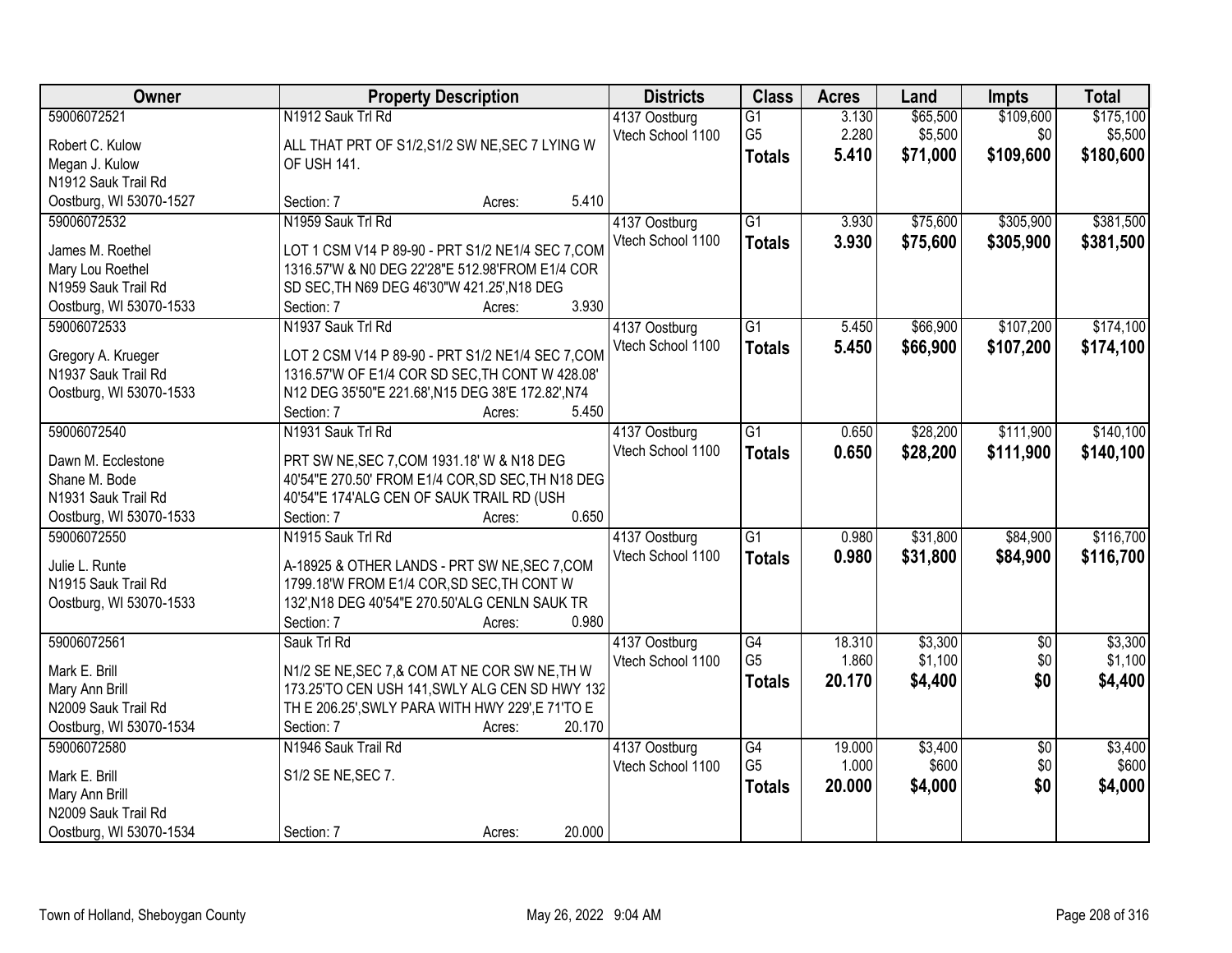| Owner                   | <b>Property Description</b>                         | <b>Districts</b>  | <b>Class</b>    | <b>Acres</b> | Land     | Impts           | <b>Total</b> |
|-------------------------|-----------------------------------------------------|-------------------|-----------------|--------------|----------|-----------------|--------------|
| 59006072600             | W2005 Demaster Rd                                   | 4137 Oostburg     | $\overline{G1}$ | 2.040        | \$55,400 | \$91,400        | \$146,800    |
| Andrew R. Dantzler      | PARCEL 1 & 2, A-15637 & OTHER LANDS - PRT N1/2      | Vtech School 1100 | <b>Totals</b>   | 2.040        | \$55,400 | \$91,400        | \$146,800    |
| Mary Chris Dantzler     | NW1/4, SEC 7 COM AT NW COR NE NW, TH E 115.5', S    |                   |                 |              |          |                 |              |
| W2005 De Master Rd      | 569.25', W 156', N 569.25', TH E 40.5'TO BEG.       |                   |                 |              |          |                 |              |
| Oostburg, WI 53070-1506 | 2.040<br>Section: 7<br>Acres:                       |                   |                 |              |          |                 |              |
| 59006072610             | Demaster <sub>Rd</sub>                              | 4137 Oostburg     | G4              | 21.750       | \$3,900  | $\overline{50}$ | \$3,900      |
|                         |                                                     | Vtech School 1100 | G <sub>5</sub>  | 0.500        | \$100    | \$0             | \$100        |
| Peter J. Depagter       | PRT NE NW, SEC 7, COM 569.25'S OF NW COR            |                   | <b>Totals</b>   | 22.250       | \$4,000  | \$0             | \$4,000      |
| 9839 Sauk Trail Rd      | SD1/4, TH S TO SW COR NE NW, E TO SE COR SD1/4,     |                   |                 |              |          |                 |              |
| Oostburg, WI 53070-1965 | N 10', W TO A PNT 736'E OF W LN NE NW, N 649.61', E |                   |                 |              |          |                 |              |
|                         | 22.250<br>Section: 7<br>Acres:                      |                   |                 |              |          |                 |              |
| 59006072620             | Demaster Rd                                         | 4137 Oostburg     | G4              | 8.500        | \$1,500  | \$0             | \$1,500      |
| Peter J. Depagter       | S1/2 NE NW, SEC 7, & THE E 20' OF W 990'OF N 660'OF | Vtech School 1100 | G <sub>5</sub>  | 0.510        | \$300    | \$0             | \$300        |
| Ann M. Depagter         | NE NW, EXC THOSE PRTS DESC IN V 110 P 417 & V       |                   | Totals          | 9.010        | \$1,800  | \$0             | \$1,800      |
| 9839 Sauk Trail Rd      | 126 P 103 OF DEEDS, SUBJ TO HWY CONV AS REC IN      |                   |                 |              |          |                 |              |
| Oostburg, WI 53070-1965 | Section: 7<br>9.010<br>Acres:                       |                   |                 |              |          |                 |              |
| 59006072630             | W1973 Demaster Rd                                   | 4137 Oostburg     | $\overline{G1}$ | 2.310        | \$58,100 | \$96,400        | \$154,500    |
|                         |                                                     | Vtech School 1100 | <b>Totals</b>   | 2.310        | \$58,100 | \$96,400        | \$154,500    |
| Albert F. Fischer       | PRT NE NW, SEC 7, COM 115.5'E OF NW COR             |                   |                 |              |          |                 |              |
| Annette M. Fischer      | SD1/4, TH S 255', E 395', N 255'TO N LN NE NW, TH W |                   |                 |              |          |                 |              |
| W1973 De Master Rd      | 395'TO BEG.                                         |                   |                 |              |          |                 |              |
| Oostburg, WI 53070-1507 | 2.310<br>Section: 7<br>Acres:                       |                   |                 |              |          |                 |              |
| 59006072640             | Demaster Rd                                         | 4137 Oostburg     | G4              | 9.720        | \$1,700  | $\overline{50}$ | \$1,700      |
| Peter J. Depagter       | N1/2 NW NW, SEC 7, EXC COM AT NE COR SD1/4, TH S    | Vtech School 1100 | G <sub>5</sub>  | 9.000        | \$5,500  | \$0             | \$5,500      |
| 9839 Sauk Trail Rd      | 569.25', W 40.5', N 321.75', W 132', N 247.5', TH E |                   | <b>Totals</b>   | 18.720       | \$7,200  | \$0             | \$7,200      |
| Oostburg, WI 53070-1965 | 172.50'TO BEG.                                      |                   |                 |              |          |                 |              |
|                         | 18.720<br>Section: 7<br>Acres:                      |                   |                 |              |          |                 |              |
| 59006072650             | Dewitt Rd                                           | 4137 Oostburg     | G4              | 11.300       | \$2,000  | $\sqrt{6}$      | \$2,000      |
|                         |                                                     | Vtech School 1100 | G <sub>5</sub>  | 1.500        | \$100    | \$0             | \$100        |
| Peter J. Depagter       | S1/2 NW NW, SEC 7, EXC THE W 475'THEREOF.           |                   | <b>Totals</b>   | 12,800       | \$2,100  | \$0             | \$2,100      |
| 9839 Sauk Trail Rd      |                                                     |                   |                 |              |          |                 |              |
| Oostburg, WI 53070-1965 |                                                     |                   |                 |              |          |                 |              |
|                         | 12.800<br>Section: 7<br>Acres:                      |                   |                 |              |          |                 |              |
| 59006072660             | W2015 Demaster Rd                                   | 4137 Oostburg     | $\overline{G1}$ | 0.750        | \$29,300 | \$111,600       | \$140,900    |
| Robert C. Blok          | A-16170 - PRT NW NW, SEC 7, COM 1111.35'E OF NW     | Vtech School 1100 | <b>Totals</b>   | 0.750        | \$29,300 | \$111,600       | \$140,900    |
| Dawn M. Blok            | COR SD SEC, TH S 247.50', E 132', N 247.50', TH W   |                   |                 |              |          |                 |              |
| W2015 De Master Rd      | 132'TO BEG.                                         |                   |                 |              |          |                 |              |
| Oostburg, WI 53070-1506 | 0.750<br>Section: 7<br>Acres:                       |                   |                 |              |          |                 |              |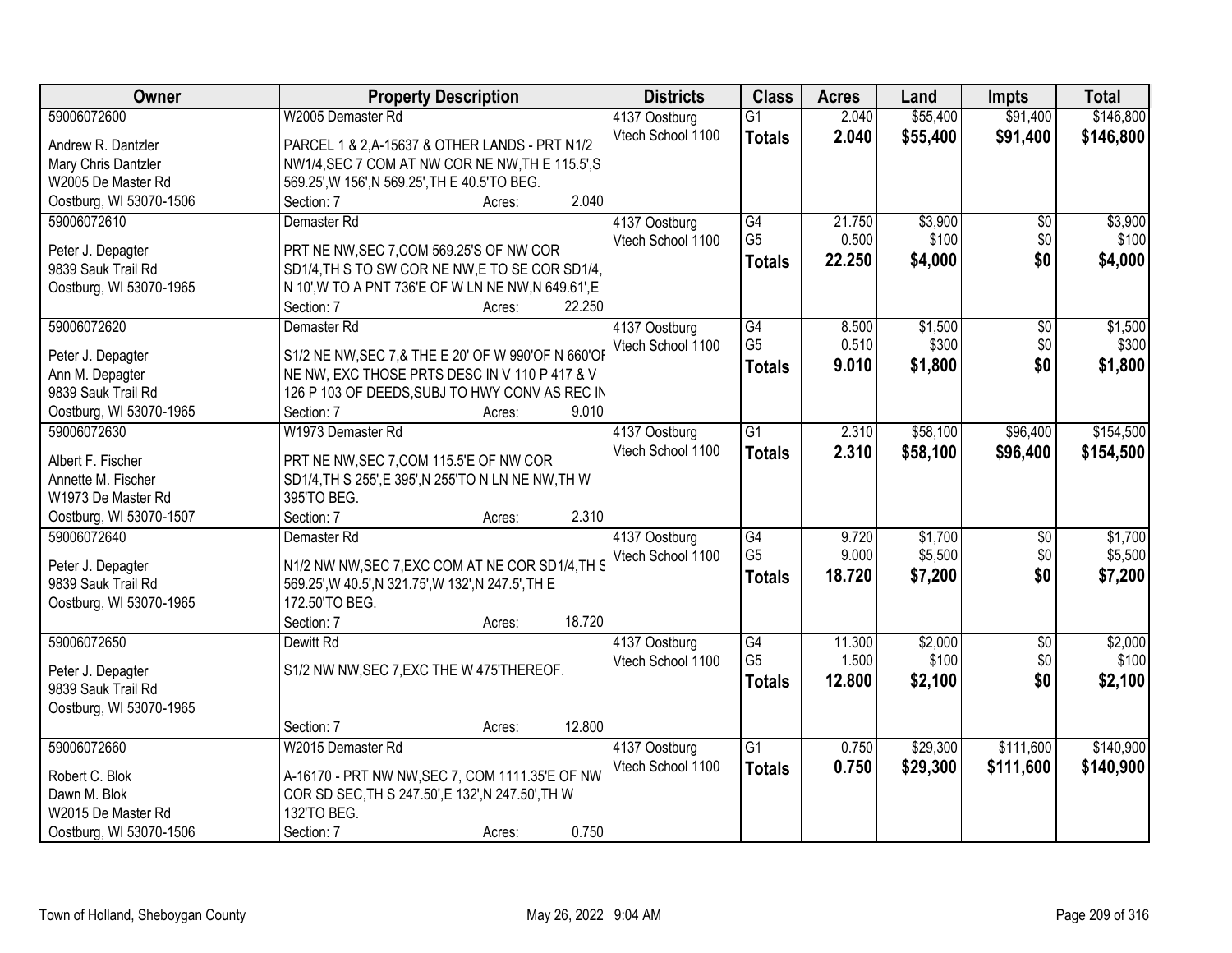| Owner                                   | <b>Property Description</b>                                                                           | <b>Districts</b>  | <b>Class</b>    | <b>Acres</b> | Land     | <b>Impts</b> | <b>Total</b> |
|-----------------------------------------|-------------------------------------------------------------------------------------------------------|-------------------|-----------------|--------------|----------|--------------|--------------|
| 59006072670                             | N1999 Dewitt Rd                                                                                       | 4137 Oostburg     | $\overline{G1}$ | 0.250        | \$12,200 | \$3,000      | \$15,200     |
| <b>Brian Edward Georgeff</b>            | PRT W1/2 NW1/4, SEC 7, COM 660'S OF NW COR SEC                                                        | Vtech School 1100 | G <sub>5</sub>  | 8.040        | \$4,900  | \$0          | \$4,900      |
| Susan Martha Georgeff                   | 7, TH S 760', E 475', N 760', TH W 475' TO BEG.                                                       |                   | <b>Totals</b>   | 8.290        | \$17,100 | \$3,000      | \$20,100     |
| N1954 Dewitt Rd                         |                                                                                                       |                   |                 |              |          |              |              |
| Oostburg, WI 53070-1801                 | 8.290<br>Section: 7<br>Acres:                                                                         |                   |                 |              |          |              |              |
| 59006072680                             | Dewitt Rd                                                                                             | 4137 Oostburg     | G4              | 16.000       | \$2,900  | \$0          | \$2,900      |
|                                         | N1/2 OF SW NW, SEC 7, EXC COM AT SW COR SD                                                            | Vtech School 1100 | G <sub>5</sub>  | 0.510        | \$300    | \$0          | \$300        |
| Peter J. Depagter<br>9839 Sauk Trail Rd | N1/2, TH N 489', E 240', SLY TO S LN N1/2 SW NW, SD                                                   |                   | <b>Totals</b>   | 16.510       | \$3,200  | \$0          | \$3,200      |
| Oostburg, WI 53070-1965                 | PNT BEING 235'E OF W LN SEC 7, TH W 235'TO BEG, &                                                     |                   |                 |              |          |              |              |
|                                         | 16.510<br>Section: 7<br>Acres:                                                                        |                   |                 |              |          |              |              |
| 59006072691                             | N1975 Dewitt Rd                                                                                       | 4137 Oostburg     | $\overline{G1}$ | 1.036        | \$34,600 | \$149,300    | \$183,900    |
|                                         |                                                                                                       | Vtech School 1100 | <b>Totals</b>   | 1.036        | \$34,600 | \$149,300    | \$183,900    |
| Ryan M. Wessels                         | LOT 1 CSM V7 P65 DOC #1108153 BEING PRT SW                                                            |                   |                 |              |          |              |              |
| Angela N. Jensema                       | NW, SEC 7, & ALSO PRT SW NW COM N01-09-49E                                                            |                   |                 |              |          |              |              |
| N1975 Dewitt Rd                         | 838.29' FROM THE W1/4 COR SEC 7, TH N01-09-49E                                                        |                   |                 |              |          |              |              |
| Oostburg, WI 53070-1804                 | 1.036<br>Section: 7<br>Acres:                                                                         |                   |                 |              |          |              |              |
| 59006072701                             | N1913 Dewitt Rd                                                                                       | 4137 Oostburg     | G2              | 6.910        | \$33,900 | \$2,000      | \$35,900     |
| Roy W. Ingelse                          | LOT 1 CSM V20 P 154-55,#1722910 - PRT NW SW &                                                         | Vtech School 1100 | G <sub>5</sub>  | 1.500        | \$4,200  | \$0          | \$4,200      |
| N1883 Dewitt Rd                         | SW NW, SEC 7.                                                                                         |                   | <b>Totals</b>   | 8.410        | \$38,100 | \$2,000      | \$40,100     |
| Oostburg, WI 53070-1803                 |                                                                                                       |                   |                 |              |          |              |              |
|                                         | 8.410<br>Section: 7<br>Acres:                                                                         |                   |                 |              |          |              |              |
| 59006072704                             | N1883 Dewitt Rd                                                                                       | 4137 Oostburg     | $\overline{G1}$ | 1.000        | \$37,000 | \$151,900    | \$188,900    |
| Roy W. Ingelse                          | PRT LOT 2 CSM V26 P 58-59 #1980619 - PRT NW SW                                                        | Vtech School 1100 | G4              | 13.880       | \$2,400  | \$0          | \$2,400      |
| N1883 Dewitt Rd                         | & SW NW, SEC 7, EXC BEG AT NE COR LOT 1 SD                                                            |                   | <b>Totals</b>   | 14.880       | \$39,400 | \$151,900    | \$191,300    |
| Oostburg, WI 53070-1803                 | CSM, TH S00 DEG 43'11"W 466.59', S89 DEG 57'37"E                                                      |                   |                 |              |          |              |              |
|                                         | 14.880<br>Section: 7<br>Acres:                                                                        |                   |                 |              |          |              |              |
| 59006072711                             | N1957 Dewitt Rd                                                                                       | 4137 Oostburg     | $\overline{G1}$ | 0.950        | \$31,500 | \$147,400    | \$178,900    |
|                                         |                                                                                                       | Vtech School 1100 | <b>Totals</b>   | 0.950        | \$31,500 | \$147,400    | \$178,900    |
| Thomas L. Klujeske<br>Donna M. Klujeske | PRT N1/2 SW NW, SEC 7, COM AT SW COR SD N1/2,<br>TH E 185', N 117.5', W 185', S 117.5' TO POB, & ALSO |                   |                 |              |          |              |              |
| N1957 Dewitt Rd                         | COM N01-09-49E 781.92' FROM W1/4 COR SEC 7, TH                                                        |                   |                 |              |          |              |              |
| Oostburg, WI 53070-1804                 | 0.950<br>Section: 7<br>Acres:                                                                         |                   |                 |              |          |              |              |
| 59006072730                             | N1981 Dewitt Rd                                                                                       | 4137 Oostburg     | $\overline{G1}$ | 0.700        | \$31,600 | \$111,000    | \$142,600    |
|                                         |                                                                                                       | Vtech School 1100 | <b>Totals</b>   | 0.700        | \$31,600 | \$111,000    | \$142,600    |
| Steven Holzer                           | THE N 127'OF FOLL DESC: PRT SW NW, SEC 7, COM                                                         |                   |                 |              |          |              |              |
| Gail Holzer                             | 235'N OF SW COR N1/2 SW NW, TH N 254', E 240', SLY                                                    |                   |                 |              |          |              |              |
| N1981 Dewitt Rd                         | TO S LN SD N1/2 SW NW, SD PNT BEING 235'E OF W                                                        |                   |                 |              |          |              |              |
| Oostburg, WI 53070-1804                 | 0.700<br>Section: 7<br>Acres:                                                                         |                   |                 |              |          |              |              |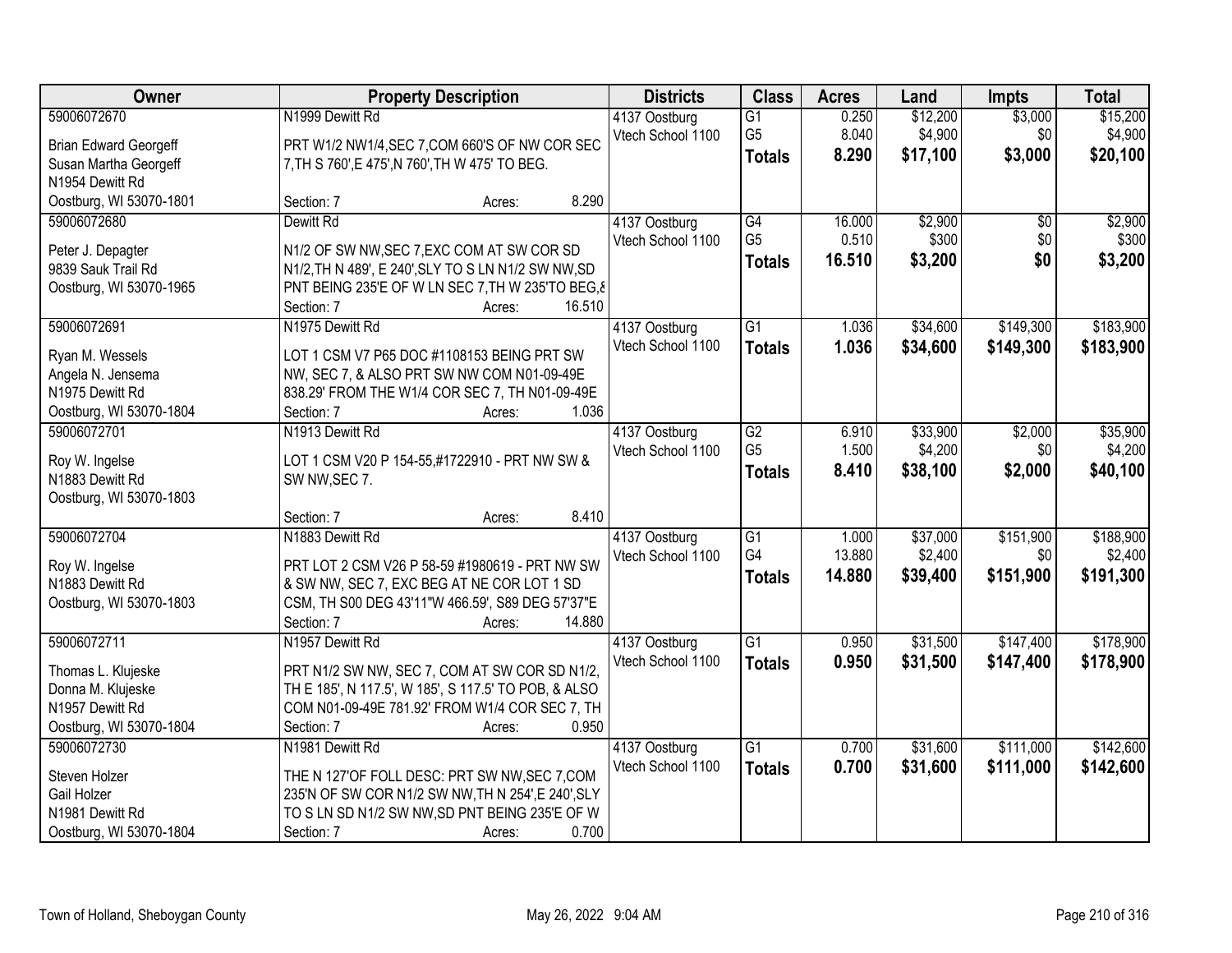| Owner                                       | <b>Property Description</b>                             |        |        | <b>Districts</b>  | <b>Class</b>    | <b>Acres</b> | Land     | Impts           | <b>Total</b> |
|---------------------------------------------|---------------------------------------------------------|--------|--------|-------------------|-----------------|--------------|----------|-----------------|--------------|
| 59006072731                                 | N1953 Dewitt Rd                                         |        |        | 4137 Oostburg     | $\overline{G1}$ | 7.000        | \$64,800 | \$141,700       | \$206,500    |
| David Gensch                                | PRT SW NW, SEC 7, COM 234.17' N OF W1/4 COR, SD         |        |        | Vtech School 1100 | <b>Totals</b>   | 7.000        | \$64,800 | \$141,700       | \$206,500    |
| N1953 Dewitt Rd                             | SEC, TH E 177.10', N51 DEG E 190', N88 DEG 55'17"E      |        |        |                   |                 |              |          |                 |              |
| Oostburg, WI 53070-1804                     | 546.37', N 316.76', S88 DEG 55'17"W 871.19', TH S       |        |        |                   |                 |              |          |                 |              |
|                                             | Section: 7                                              | Acres: | 7.000  |                   |                 |              |          |                 |              |
| 59006072740                                 | Dewitt Rd                                               |        |        | 4137 Oostburg     | G4              | 30.000       | \$5,400  | \$0             | \$5,400      |
|                                             |                                                         |        |        | Vtech School 1100 | G <sub>5</sub>  | 0.940        | \$600    | \$0             | \$600        |
| Peter J. Depagter                           | PRT SE NW, SEC 7, COM AT NE COR SD1/4, TH S             |        |        |                   | <b>Totals</b>   | 30.940       | \$6,000  | \$0             | \$6,000      |
| 9839 Sauk Trail Rd                          | 660', W 536.25', S 330', W 123.75', S 330', W 660'TO SW |        |        |                   |                 |              |          |                 |              |
| Oostburg, WI 53070-1965                     | COR SE NW, N TO NW COR SD1/4, THE TO BEG.<br>Section: 7 | Acres: | 30.940 |                   |                 |              |          |                 |              |
| 59006072751                                 | N1934 Sauk Trl Rd                                       |        |        | 4137 Oostburg     | $\overline{G1}$ | 3.050        | \$65,200 | \$92,200        | \$157,400    |
|                                             |                                                         |        |        | Vtech School 1100 | G4              | 7.290        | \$1,300  | \$0             | \$1,300      |
| Mark S. Gee                                 | PRT SE NW & PRT SW NE, SEC 7, COM 783.75'E OF           |        |        |                   | <b>Totals</b>   | 10.340       | \$66,500 | \$92,200        | \$158,700    |
| Kathy A. Gee                                | NW COR S1/2 SE NW, TH E 1419'TO CEN USH 141,            |        |        |                   |                 |              |          |                 |              |
| N1934 Sauk Trail Rd                         | SWLY ALG CEN SD HWY 330'M/L, W 1311.75', TH N           |        |        |                   |                 |              |          |                 |              |
| Oostburg, WI 53070-1527                     | Section: 7                                              | Acres: | 10.340 |                   |                 |              |          |                 |              |
| 59006072760                                 | Sauk Trail Rd                                           |        |        | 4137 Oostburg     | G4              | 4.750        | \$900    | \$0             | \$900        |
| Robert C. Kulow                             | E1/2 S1/2 S1/2 SE NW, SEC 7                             |        |        | Vtech School 1100 | G <sub>5</sub>  | 0.250        | \$200    | \$0             | \$200        |
| Megan J. Kulow                              |                                                         |        |        |                   | <b>Totals</b>   | 5.000        | \$1,100  | \$0             | \$1,100      |
| N1912 Sauk Trail Rd                         |                                                         |        |        |                   |                 |              |          |                 |              |
| Oostburg, WI 53070-1527                     | Section: 7                                              | Acres: | 5.000  |                   |                 |              |          |                 |              |
| 59006072770                                 | Sauk Trail Rd                                           |        |        | 4137 Oostburg     | G4              | 40.000       | \$7,200  | $\overline{50}$ | \$7,200      |
|                                             | NE SW SEC 7.                                            |        |        | Vtech School 1100 | <b>Totals</b>   | 40.000       | \$7,200  | \$0             | \$7,200      |
| Thimmig Revocable Trust<br>9801 Hartmann Rd |                                                         |        |        |                   |                 |              |          |                 |              |
| Oostburg, WI 53070-1976                     |                                                         |        |        |                   |                 |              |          |                 |              |
|                                             | Section: 7                                              | Acres: | 40.000 |                   |                 |              |          |                 |              |
| 59006072800                                 | Dewitt Rd                                               |        |        | 4137 Oostburg     | $\overline{G5}$ | 8.000        | \$4,000  | $\sqrt{6}$      | \$4,000      |
|                                             |                                                         |        |        | Vtech School 1100 | G <sub>6</sub>  | 2.000        | \$7,200  | \$0             | \$7,200      |
| Roy W. Ingelse                              | SE1/4 NW SW, SEC 7.                                     |        |        |                   | <b>Totals</b>   | 10.000       | \$11,200 | \$0             | \$11,200     |
| N1883 Dewitt Rd                             |                                                         |        |        |                   |                 |              |          |                 |              |
| Oostburg, WI 53070-1803                     |                                                         |        |        |                   |                 |              |          |                 |              |
|                                             | Section: 7                                              | Acres: | 10.000 |                   |                 |              |          |                 |              |
| 59006072810                                 | N1855 Dewitt Rd                                         |        |        | 4137 Oostburg     | $\overline{G1}$ | 2.980        | \$64,800 | \$126,300       | \$191,100    |
| Leslie M. Hilbelink                         | THE S 260'OF THE W 500'OF THE N1/2 OF NW                |        |        | Vtech School 1100 | <b>Totals</b>   | 2.980        | \$64,800 | \$126,300       | \$191,100    |
| N1855 Dewitt Rd                             | SW, SEC 7.                                              |        |        |                   |                 |              |          |                 |              |
| Oostburg, WI 53070-1803                     |                                                         |        |        |                   |                 |              |          |                 |              |
|                                             | Section: 7                                              | Acres: | 2.980  |                   |                 |              |          |                 |              |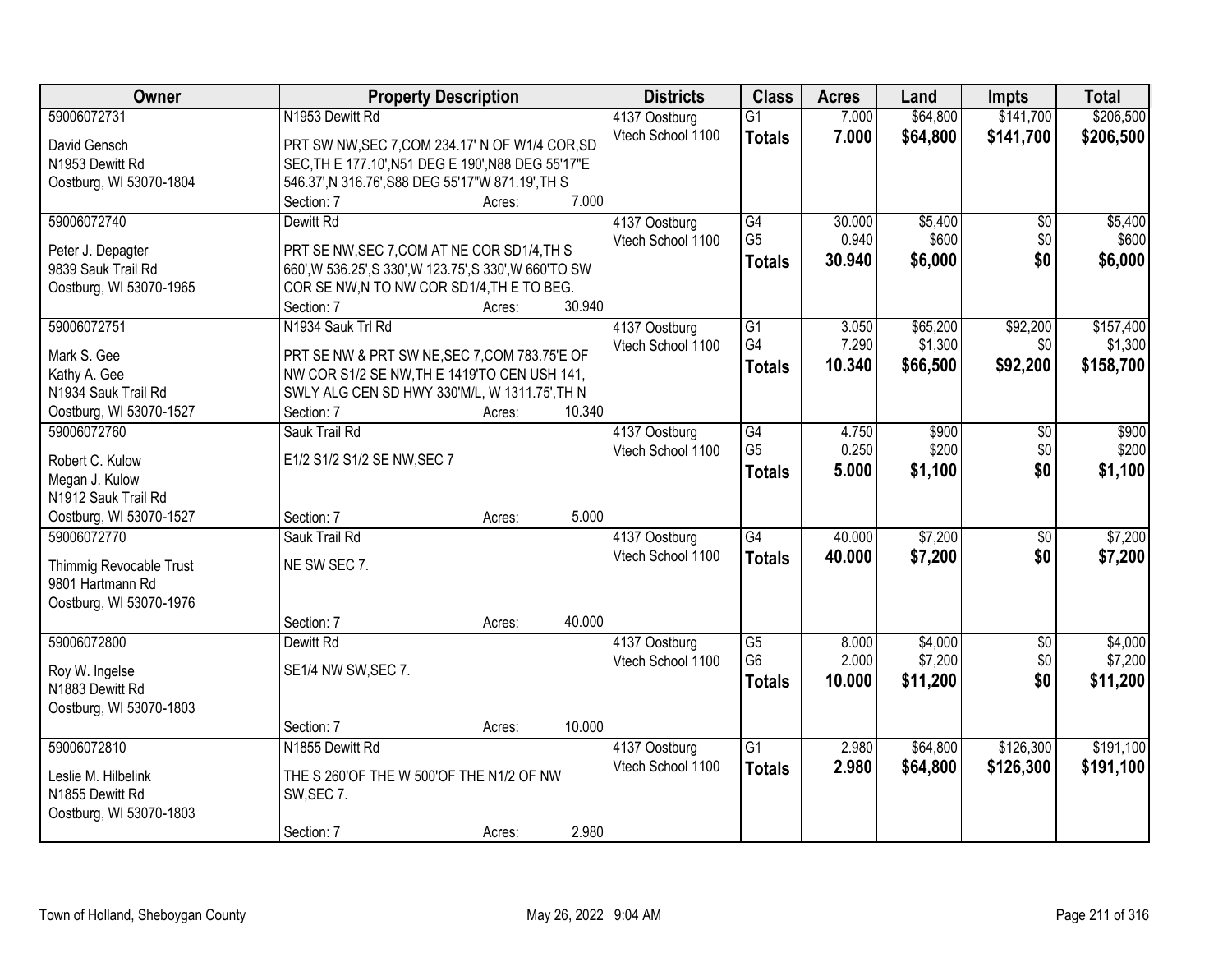| Owner                                  | <b>Property Description</b>                              | <b>Districts</b>                   | <b>Class</b>         | <b>Acres</b>   | Land     | Impts           | <b>Total</b>     |
|----------------------------------------|----------------------------------------------------------|------------------------------------|----------------------|----------------|----------|-----------------|------------------|
| 59006072811                            | Dewitt Rd                                                | 4137 Oostburg                      | G4                   | 4.500          | \$800    | $\overline{50}$ | \$800            |
| Kenneth R. Thein                       | LOT 1 CSM V14 P 138-19 - PRT NW SW, SEC 7, COM           | Vtech School 1100                  | G <sub>5</sub>       | 0.500          | \$300    | \$0             | \$300            |
| Kimberly I. Thein                      | S01 DEG 09' 55"W 664.49'FROM W1/4 COR, SD                |                                    | <b>Totals</b>        | 5.000          | \$1,100  | \$0             | \$1,100          |
| N1815 Dewitt Rd                        | SEC, TH S89 DEG 57'37"E 654.93', S0 DEG 56'33"W          |                                    |                      |                |          |                 |                  |
| Oostburg, WI 53070-1803                | 5.000<br>Section: 7<br>Acres:                            |                                    |                      |                |          |                 |                  |
| 59006072812                            | N1815 Dewitt Rd                                          | 4137 Oostburg                      | $\overline{G1}$      | 5.000          | \$64,200 | \$123,700       | \$187,900        |
|                                        |                                                          | Vtech School 1100                  | <b>Totals</b>        | 5.000          | \$64,200 | \$123,700       | \$187,900        |
| Kenneth R. Thein                       | LOT 2 CSM V14 P 138-39 - PRT NW SW, SEC 7, COM           |                                    |                      |                |          |                 |                  |
| Kimberly Schlosser I. Thein            | S01 DEG 09' 55"W 996.735'FROM W1/4 COR, SD               |                                    |                      |                |          |                 |                  |
| N1815 Dewitt Rd                        | SEC, TH S89 DEG 58'10"E 656.22', S0 DEG 56'33"W<br>5.000 |                                    |                      |                |          |                 |                  |
| Oostburg, WI 53070-1803                | Section: 7<br>Acres:                                     |                                    |                      |                |          |                 |                  |
| 59006072814                            | Dewitt Rd                                                | 4137 Oostburg                      | G4<br>G <sub>5</sub> | 4.120<br>2.390 | \$600    | \$0             | \$600<br>\$1,200 |
| Gregory A. Hogfeldt                    | LOT 1 CSM V26 P58-59 #1980619 - PRT NW SW & SW           | Vtech School 1100                  |                      |                | \$1,200  | \$0             |                  |
| Kari M. Hogfeldt                       | NW, SEC 7 & PRT LOT 2, SD CSM DESC AS BEG AT             |                                    | <b>Totals</b>        | 6.510          | \$1,800  | \$0             | \$1,800          |
| 224 Hidden Bluff Rd                    | NE COR LOT 1 SD CSM, TH S00 DEG 43'11"W 466.59',         |                                    |                      |                |          |                 |                  |
| Cedar Grove, WI 53013-1560             | Section: 7<br>6.510<br>Acres:                            |                                    |                      |                |          |                 |                  |
| 59006072821                            | N1761 Dewitt Rd                                          | 4137 Oostburg                      | $\overline{G1}$      | 5.000          | \$73,000 | \$69,500        | \$142,500        |
|                                        |                                                          | Vtech School 1100                  | G <sub>5</sub>       | 15.970         | \$12,000 | \$0             | \$12,000         |
| Kyle J. Ingelse                        | LOT 1 CSM V30 P28-29 DOC #2102968 BEING PART             |                                    | <b>Totals</b>        | 20.970         | \$85,000 | \$69,500        | \$154,500        |
| Kimberly S. Ingelse<br>N1761 Dewitt Rd | SW SW, SEC 7.                                            |                                    |                      |                |          |                 |                  |
| Oostburg, WI 53070-1722                | 20.970<br>Section: 7<br>Acres:                           |                                    |                      |                |          |                 |                  |
| 59006072822                            | Dewitt Rd                                                |                                    | $\overline{G5}$      | 16.970         | \$12,800 | $\overline{50}$ | \$12,800         |
|                                        |                                                          | 4137 Oostburg<br>Vtech School 1100 |                      | 16.970         |          |                 |                  |
| Aimee L. Ingelse                       | LOT 2 CSM V30 P28-29 DOC #2102968 BEING PART             |                                    | <b>Totals</b>        |                | \$12,800 | \$0             | \$12,800         |
| Gregory R. Ingelse                     | SW SW, SEC 7.                                            |                                    |                      |                |          |                 |                  |
| 111 Lake Ct                            |                                                          |                                    |                      |                |          |                 |                  |
| Sheboygan, WI 53081-2925               | 16.970<br>Section: 7<br>Acres:                           |                                    |                      |                |          |                 |                  |
| 59006072830                            | W2044 Dewitt Rd                                          | 4137 Oostburg                      | $\overline{G1}$      | 2.320          | \$58,200 | \$92,900        | \$151,100        |
| Lisa M. Walli                          | PRT SW SW, SEC 7, COM 640' E OF SW COR SD1/4, TH         | Vtech School 1100                  | <b>Totals</b>        | 2.320          | \$58,200 | \$92,900        | \$151,100        |
| W2044 Dewitt Rd                        | E 360', N 280', W 360', TH S 280' TO BEG.                |                                    |                      |                |          |                 |                  |
| Oostburg, WI 53070-1723                |                                                          |                                    |                      |                |          |                 |                  |
|                                        | 2.320<br>Section: 7<br>Acres:                            |                                    |                      |                |          |                 |                  |
| 59006072840                            | Dewitt Rd                                                | 4137 Oostburg                      | $\overline{G4}$      | 29.580         | \$5,100  | $\overline{30}$ | \$5,100          |
|                                        |                                                          | Vtech School 1100                  | <b>Totals</b>        | 29.580         | \$5,100  | \$0             | \$5,100          |
| Thimmig Revocable Trust                | THAT PRT SE SW, SEC 7, LYING W OF CEN USH                |                                    |                      |                |          |                 |                  |
| 9801 Hartmann Rd                       | 141, EXC COM AT NE COR SE SW, W 40 RDS, S 36             |                                    |                      |                |          |                 |                  |
| Oostburg, WI 53070-1976                | RDS, E 40 RDS, TH N 36 RDS TO BEG.                       |                                    |                      |                |          |                 |                  |
|                                        | 29.580<br>Section: 7<br>Acres:                           |                                    |                      |                |          |                 |                  |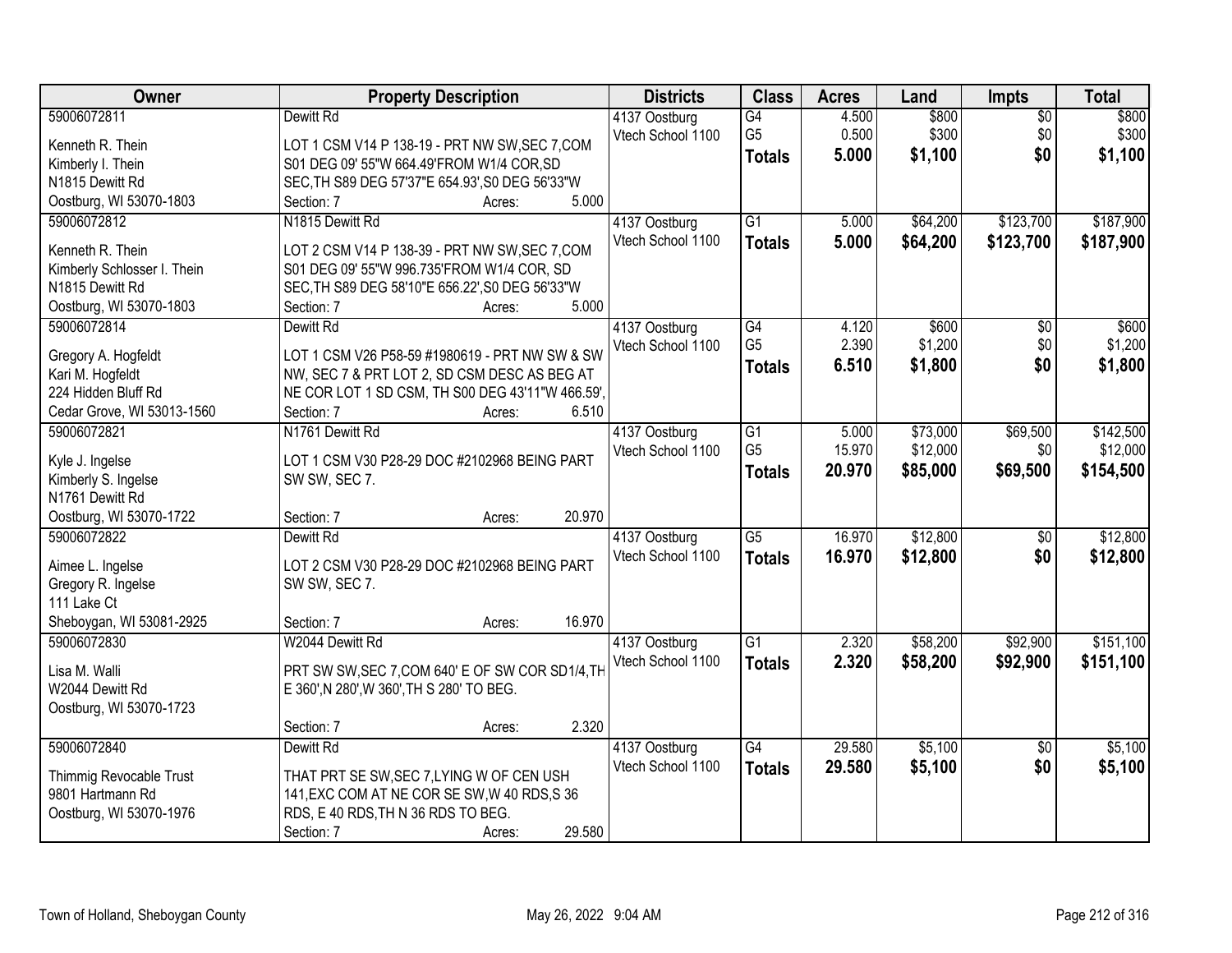| Owner                   | <b>Property Description</b>                           | <b>Districts</b>  | <b>Class</b>    | <b>Acres</b> | Land     | <b>Impts</b>    | <b>Total</b> |
|-------------------------|-------------------------------------------------------|-------------------|-----------------|--------------|----------|-----------------|--------------|
| 59006072850             | Sauk Trail & Dewitt                                   | 4137 Oostburg     | $\overline{G4}$ | 1.420        | \$300    | $\overline{50}$ | \$300        |
| Harris J. Draayers      | ALL THAT PT OF SE SW LYING E OF SAUK TRAIL RD         | Vtech School 1100 | <b>Totals</b>   | 1.420        | \$300    | \$0             | \$300        |
| Sarah M. Draayers       | <b>SEC 7.</b>                                         |                   |                 |              |          |                 |              |
| N1765 Sauk Trail Rd     |                                                       |                   |                 |              |          |                 |              |
| Oostburg, WI 53070-1531 | 1.420<br>Section: 7<br>Acres:                         |                   |                 |              |          |                 |              |
| 59006072860             | N1764 Sauk Trl Rd                                     | 4137 Oostburg     | $\overline{G1}$ | 3.000        | \$65,000 | \$137,000       | \$202,000    |
| Peter E. Volkert        | PRT SE SW, SEC 7, COM AT NE COR SD 1/4, TH W 40       | Vtech School 1100 | G4              | 7.000        | \$1,000  | \$0             | \$1,000      |
| N1764 Sauk Trail Rd     | RDS, S 36 RDS, E 40 RDS, TH N 36 RDS TO BEG, ALSO     |                   | <b>Totals</b>   | 10.000       | \$66,000 | \$137,000       | \$203,000    |
| Oostburg, WI 53070-1525 | ALL THAT PRT OF SW SE WHICH LIES W OF CEN OF          |                   |                 |              |          |                 |              |
|                         | 10.000<br>Section: 7<br>Acres:                        |                   |                 |              |          |                 |              |
| 59006072874             | W1778 W Vaness Rd                                     | 4137 Oostburg     | G1              | 2.000        | \$55,000 | \$126,000       | \$181,000    |
|                         |                                                       | Vtech School 1100 | G4              | 9.800        | \$1,700  | \$0             | \$1,700      |
| Michael J. Kuffel       | LOT 1, CSM V 11 P 65 - PRT NE SE, SEC 7 & COM AT      |                   | <b>Totals</b>   | 11.800       | \$56,700 | \$126,000       | \$182,700    |
| Amy J. Kuffel           | SE COR SD SEC 7, TH S89 DEG 59'32"W (REC AS S88       |                   |                 |              |          |                 |              |
| W1778 W Van Ess Rd      | DEG 49'37"W) 1312.56', N00 DEG 21'14"E (RECD AS       |                   |                 |              |          |                 |              |
| Oostburg, WI 53070-1512 | 11.800<br>Section: 7<br>Acres:                        |                   |                 |              |          |                 |              |
| 59006072875             | W Vaness Rd                                           | 4137 Oostburg     | $\overline{G4}$ | 8.160        | \$1,500  | $\frac{1}{20}$  | \$1,500      |
| Mark E. Brill           | N1/2 NE SE, SEC 7, EXC THAT PRT IN CSM V 11 P 65      | Vtech School 1100 | <b>Totals</b>   | 8.160        | \$1,500  | \$0             | \$1,500      |
| Mary Ann Brill          | & EXC COM AT SE COR SD SEC 7, TH S89 DEG              |                   |                 |              |          |                 |              |
| N2009 Sauk Trail Rd     | 59'32"W (REC AS S88 DEG 49'37"W) 1312.56', N00        |                   |                 |              |          |                 |              |
| Oostburg, WI 53070-1534 | 8.160<br>Section: 7<br>Acres:                         |                   |                 |              |          |                 |              |
| 59006072880             | W Vaness Rd                                           | 4137 Oostburg     | $\overline{G4}$ | 9.500        | \$1,700  | $\overline{50}$ | \$1,700      |
| Peter J. Depagter       | PRT E1/2 SE1/4, SEC 7, COM 990'N OF SE SEC            | Vtech School 1100 | G <sub>5</sub>  | 0.500        | \$300    | \$0             | \$300        |
| Ann M. Depagter         | COR, TH N 990', W 440', S 990', TH E 440' TO BEG.     |                   | <b>Totals</b>   | 10.000       | \$2,000  | \$0             | \$2,000      |
| 9839 Sauk Trail Rd      |                                                       |                   |                 |              |          |                 |              |
| Oostburg, WI 53070-1965 | 10.000<br>Section: 7<br>Acres:                        |                   |                 |              |          |                 |              |
| 59006072890             | W1753 W Vaness Rd                                     | 4137 Oostburg     | $\overline{G1}$ | 10.000       | \$88,000 | \$208,000       | \$296,000    |
|                         |                                                       | Vtech School 1100 | <b>Totals</b>   | 10.000       | \$88,000 | \$208,000       | \$296,000    |
| Thomas A. Schinner      | PRT E1/2 SE1/4, SEC 7, COM 990' N & 440' W OF SE      |                   |                 |              |          |                 |              |
| W1753 W Van Ess Rd      | SEC COR, TH N 990', W 440', S 990', TH E 440' TO BEG. |                   |                 |              |          |                 |              |
| Oostburg, WI 53070-1566 |                                                       |                   |                 |              |          |                 |              |
|                         | 10.000<br>Section: 7<br>Acres:                        |                   |                 |              |          |                 |              |
| 59006072900             | W Vaness Rd                                           | 4137 Oostburg     | $\overline{G4}$ | 10.050       | \$1,800  | $\overline{50}$ | \$1,800      |
| Michael J. Vandriest    | PRT E1/2 SE1/4, SEC 7, COM 990'N OF SW COR SD         | Vtech School 1100 | <b>Totals</b>   | 10.050       | \$1,800  | \$0             | \$1,800      |
| N2455 State Rd 32       | E1/2, TH E 440', N 990', W 440', TH S 990' TO BEG.    |                   |                 |              |          |                 |              |
| Oostburg, WI 53070-1857 |                                                       |                   |                 |              |          |                 |              |
|                         | 10.050<br>Section: 7<br>Acres:                        |                   |                 |              |          |                 |              |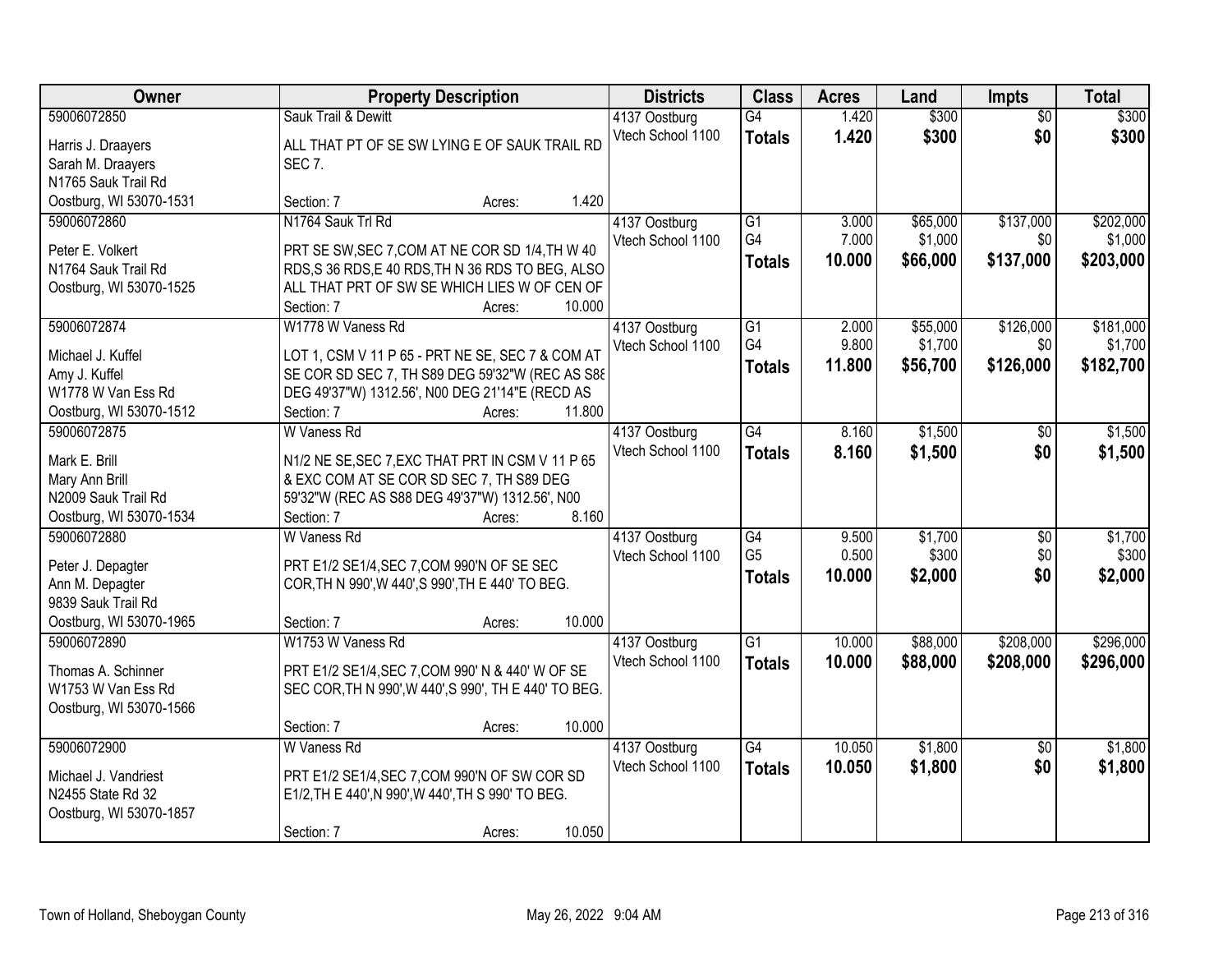| Owner                                     |                                                                                                         | <b>Property Description</b> |        | <b>Districts</b>  | <b>Class</b>    | <b>Acres</b> | Land     | Impts           | <b>Total</b> |
|-------------------------------------------|---------------------------------------------------------------------------------------------------------|-----------------------------|--------|-------------------|-----------------|--------------|----------|-----------------|--------------|
| 59006072911                               | Sauk Trl Rd                                                                                             |                             |        | 4137 Oostburg     | G4              | 4.000        | \$700    | $\overline{50}$ | \$700        |
| Mark E. Brill                             | N 4 AC NW SE, SEC 7, LYING E OF USH 141.                                                                |                             |        | Vtech School 1100 | <b>Totals</b>   | 4.000        | \$700    | \$0             | \$700        |
| Mary Ann Brill                            |                                                                                                         |                             |        |                   |                 |              |          |                 |              |
| N2009 Sauk Trail Rd                       |                                                                                                         |                             |        |                   |                 |              |          |                 |              |
| Oostburg, WI 53070-1534                   | Section: 7                                                                                              | Acres:                      | 4.000  |                   |                 |              |          |                 |              |
| 59006072920                               | N1879 Sauk Trl Rd                                                                                       |                             |        | 4137 Oostburg     | $\overline{G1}$ | 4.290        | \$78,600 | \$114,600       | \$193,200    |
| Gary J. Gabrielse                         | S 7 AC N1/2 NW SE, SEC 7, LYING E OF USH                                                                |                             |        | Vtech School 1100 | <b>Totals</b>   | 4.290        | \$78,600 | \$114,600       | \$193,200    |
| N1879 Sauk Trail Rd                       | "141", EXC THE E 300' THEREOF.                                                                          |                             |        |                   |                 |              |          |                 |              |
| Oostburg, WI 53070-1532                   |                                                                                                         |                             |        |                   |                 |              |          |                 |              |
|                                           | Section: 7                                                                                              | Acres:                      | 4.290  |                   |                 |              |          |                 |              |
| 59006072931                               | N1870 Sauk Trl Rd                                                                                       |                             |        | 4137 Oostburg     | G1              | 5.000        | \$73,000 | \$123,300       | \$196,300    |
| Richard T. Rogers                         | LOT 1 CSM V 6 P 246-PRT N1/2 NW SE, SEC 7, COM S(                                                       |                             |        | Vtech School 1100 | G <sub>5</sub>  | 0.000        | \$500    | \$0             | \$500        |
| Julie A. Rogers                           | DEG 53'46"E 264.06' FROM NW COR SD1/4, TH N88                                                           |                             |        |                   | <b>Totals</b>   | 5.000        | \$73,500 | \$123,300       | \$196,800    |
| N1870 Sauk Trail Rd                       | DEG 52'2"E 613.74', S17 DEG 33' 50"W 121.41', S18 DE(                                                   |                             |        |                   |                 |              |          |                 |              |
| Oostburg, WI 53070-1526                   | Section: 7                                                                                              | Acres:                      | 5.000  |                   |                 |              |          |                 |              |
| 59006072940                               | W1827 W Vaness Rd                                                                                       |                             |        | 4137 Oostburg     | G1              | 7.000        | \$79,000 | \$337,200       | \$416,200    |
| Mark Schuessler                           |                                                                                                         |                             |        | Vtech School 1100 | G4              | 7.570        | \$1,400  | \$0             | \$1,400      |
| W1827 W Van Ess Rd                        | S1/2 NW SE, SEC 7, EXC THAT PRT LYING W OF USH<br>141.                                                  |                             |        |                   | <b>Totals</b>   | 14.570       | \$80,400 | \$337,200       | \$417,600    |
| Oostburg, WI 53070-1567                   |                                                                                                         |                             |        |                   |                 |              |          |                 |              |
|                                           | Section: 7                                                                                              | Acres:                      | 14.570 |                   |                 |              |          |                 |              |
| 59006072950                               | N1838 Sauk Trl Rd                                                                                       |                             |        | 4137 Oostburg     | $\overline{G1}$ | 6.060        | \$76,200 | \$117,400       | \$193,600    |
|                                           |                                                                                                         |                             |        | Vtech School 1100 | <b>Totals</b>   | 6.060        | \$76,200 | \$117,400       | \$193,600    |
| Francis J. Wustrack<br>Judith A. Wustrack | PRT W1/2 SE1/4, SEC 7, COM S0 DEG 53'46"E<br>663.49'FROM CEN SD SEC.TH S0 DEG 53'46"E                   |                             |        |                   |                 |              |          |                 |              |
| N1838 Sauk Trail Rd                       | 779'ALG W LN SE1/4, N88 DEG 50'58"E 202.17'TO                                                           |                             |        |                   |                 |              |          |                 |              |
| Oostburg, WI 53070-1526                   | Section: 7                                                                                              | Acres:                      | 6.060  |                   |                 |              |          |                 |              |
| 59006072960                               | W1816 W Vaness Rd                                                                                       |                             |        | 4137 Oostburg     | $\overline{G1}$ | 2.710        | \$62,100 | \$136,300       | \$198,400    |
|                                           |                                                                                                         |                             |        | Vtech School 1100 | <b>Totals</b>   | 2.710        | \$62,100 | \$136,300       | \$198,400    |
| Mary L. Theune                            | PRT N1/2 NW SE, SEC 7, COM IN S LN SD N1/2 538.3'E                                                      |                             |        |                   |                 |              |          |                 |              |
| W1816 W Van Ess Rd                        | OF ITS INTER WITH CEN USH 141, TH E 300'TO E LN<br>NW SE, NO DEG 41' E 394.2', S89 DEG 41'W 300', TH S0 |                             |        |                   |                 |              |          |                 |              |
| Oostburg, WI 53070-1511                   | Section: 7                                                                                              | Acres:                      | 2.710  |                   |                 |              |          |                 |              |
| 59006072961                               | Sauk Trl Rd                                                                                             |                             |        | 4137 Oostburg     | $\overline{G4}$ | 3.980        | \$700    | $\overline{30}$ | \$700        |
|                                           |                                                                                                         |                             |        | Vtech School 1100 | <b>Totals</b>   | 3.980        | \$700    | \$0             | \$700        |
| Thimmig Revocable Trust                   | ALL THAT PRT OF N 264.06'OF NW SE, SEC 7, LYING                                                         |                             |        |                   |                 |              |          |                 |              |
| 9801 Hartmann Rd                          | W OF CEN OF USH 141.                                                                                    |                             |        |                   |                 |              |          |                 |              |
| Oostburg, WI 53070-1976                   |                                                                                                         |                             |        |                   |                 |              |          |                 |              |
|                                           | Section: 7                                                                                              | Acres:                      | 3.980  |                   |                 |              |          |                 |              |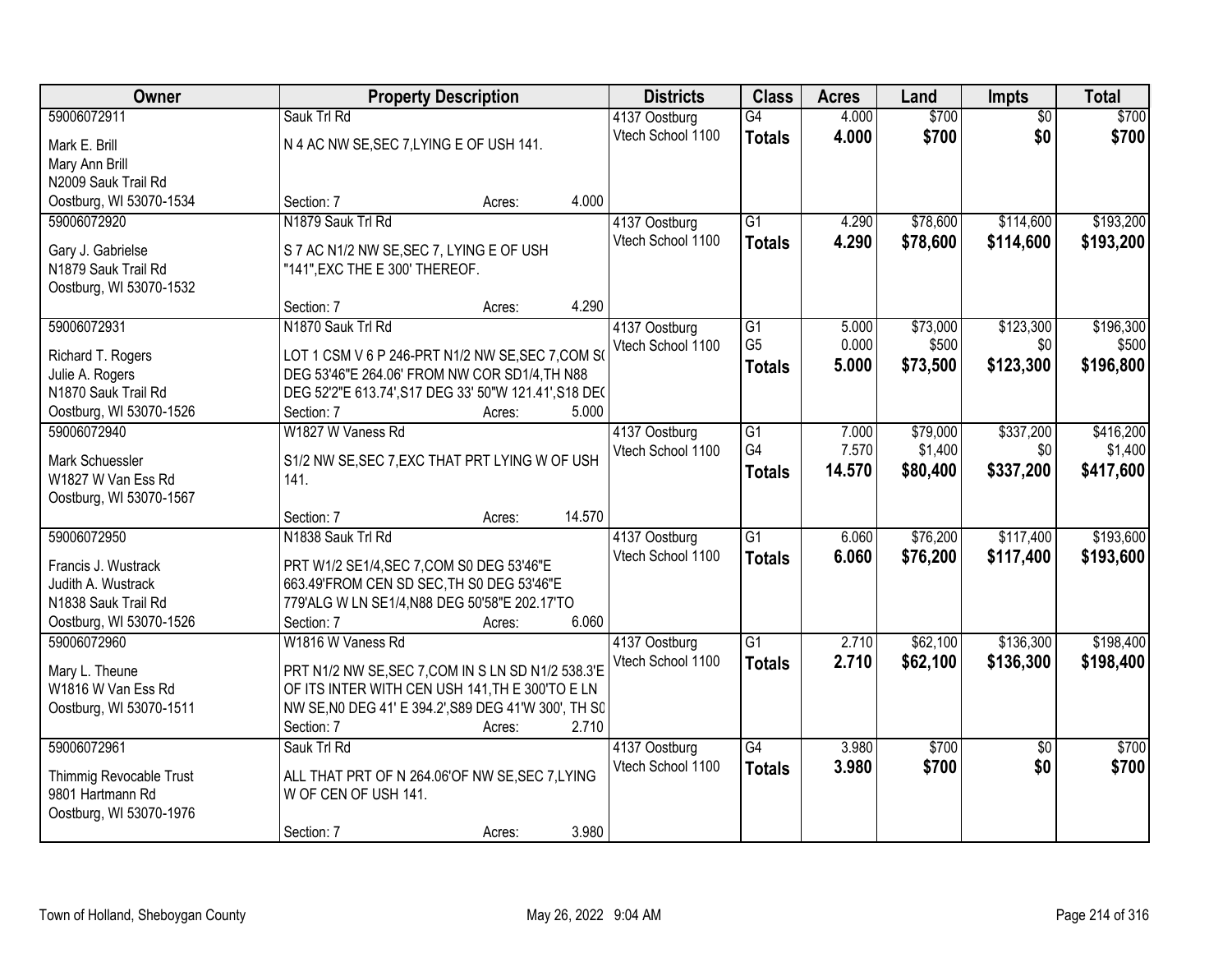| Owner                                                                                                    |                                                                                          | <b>Property Description</b> |        | <b>Districts</b>                   | <b>Class</b>                            | <b>Acres</b>            | Land                          | <b>Impts</b>                  | <b>Total</b>                    |
|----------------------------------------------------------------------------------------------------------|------------------------------------------------------------------------------------------|-----------------------------|--------|------------------------------------|-----------------------------------------|-------------------------|-------------------------------|-------------------------------|---------------------------------|
| 59006072971<br>Michael J. Vandriest<br>N2455 State Rd 32<br>Oostburg, WI 53070-1857                      | Sauk Trl Rd<br>N1/2 N1/2 SW SE, SEC 7, EXC THAT PRT LYING W OF<br><b>USH 141.</b>        |                             |        | 4137 Oostburg<br>Vtech School 1100 | $\overline{G4}$<br><b>Totals</b>        | 8.580<br>8.580          | \$1,600<br>\$1,600            | $\overline{30}$<br>\$0        | \$1,600<br>\$1,600              |
|                                                                                                          | Section: 7                                                                               | Acres:                      | 8.580  |                                    |                                         |                         |                               |                               |                                 |
| 59006072980<br>Sarah M. Keller<br>N1765 Sauk Trail Rd<br>Oostburg, WI 53070-1531                         | Dewitt Rd<br>S 3/4 OF SW SE, SEC 7, LYING E OF SAUK TRAIL<br>RD, EXC THE W 660'THEREOF.  |                             |        | 4137 Oostburg<br>Vtech School 1100 | G4<br><b>Totals</b>                     | 14.900<br>14.900        | \$2,600<br>\$2,600            | $\overline{50}$<br>\$0        | \$2,600<br>\$2,600              |
|                                                                                                          | Section: 7                                                                               | Acres:                      | 14.900 |                                    |                                         |                         |                               |                               |                                 |
| 59006072981<br>Harris J. Draayers<br>Sarah M. Draayers<br>N1765 Sauk Trail Rd                            | N1765 Sauk Trl Rd<br>S 3/4 OF SW SE, SEC 7, LYING E OF SAUK TRAIL RD.                    |                             |        | 4137 Oostburg<br>Vtech School 1100 | G1<br>G4<br>Totals                      | 1.500<br>1.720<br>3.220 | \$46,000<br>\$300<br>\$46,300 | \$209,700<br>\$0<br>\$209,700 | \$255,700<br>\$300<br>\$256,000 |
| Oostburg, WI 53070-1531                                                                                  | Section: 7                                                                               | Acres:                      | 3.220  |                                    |                                         |                         |                               |                               |                                 |
| 59006072982<br>Harris J. Draayers<br>Sarah M. Draayers                                                   | Dewitt Rd<br>W 660'OF S 3/4 OF SW SE, SEC 7.                                             |                             |        | 4137 Oostburg<br>Vtech School 1100 | $\overline{G4}$<br><b>Totals</b>        | 11.520<br>11.520        | \$2,000<br>\$2,000            | \$0<br>\$0                    | \$2,000<br>\$2,000              |
| N1765 Sauk Trail Rd<br>Oostburg, WI 53070-1531                                                           | Section: 7                                                                               | Acres:                      | 11.520 |                                    |                                         |                         |                               |                               |                                 |
| 59006072990<br>Sarah M. Keller<br>N1765 Sauk Trail Rd<br>Oostburg, WI 53070-1531                         | Sauk Trail Rd<br>S 3/4 SE SE, SEC 7, EXC PRT CONV FOR HWY AS REC<br>IN VOL 568 P 131/32. |                             |        | 4137 Oostburg<br>Vtech School 1100 | $\overline{G4}$<br><b>Totals</b>        | 28.740<br>28.740        | \$5,000<br>\$5,000            | $\overline{50}$<br>\$0        | \$5,000<br>\$5,000              |
|                                                                                                          | Section: 7                                                                               | Acres:                      | 28.740 |                                    |                                         |                         |                               |                               |                                 |
| 59006073000<br>Sheboygan County (Hwy)<br>Attn: Hwy<br>W5741 County Rd J                                  | PRT FOR HWY IN SEC 7 AS REC IN VOL 568 P<br>131-32.                                      |                             |        | 4137 Oostburg<br>Vtech School 1100 | $\overline{\text{X3}}$<br><b>Totals</b> | 1.260<br>1.260          | $\overline{50}$<br>\$0        | $\overline{30}$<br>\$0        | $\overline{\$0}$<br>\$0         |
| Plymouth, WI 53073-3340                                                                                  | Section: 7                                                                               | Acres:                      | 1.260  |                                    |                                         |                         |                               |                               |                                 |
| 59006073010<br>Thomas W. Achtmann<br>Audrey J. Achtman<br>N2069 Prospekt Blvd<br>Oostburg, WI 53070-1627 | Stokdyk Ingelse Rd<br>THE E 21 RODS OF THE NE1/4 OF THE NE NE, SEC 8.<br>Section: 8      | Acres:                      | 5.250  | 4137 Oostburg<br>Vtech School 1100 | $\overline{G6}$<br><b>Totals</b>        | 5.250<br>5.250          | \$21,000<br>\$21,000          | $\overline{50}$<br>\$0        | \$21,000<br>\$21,000            |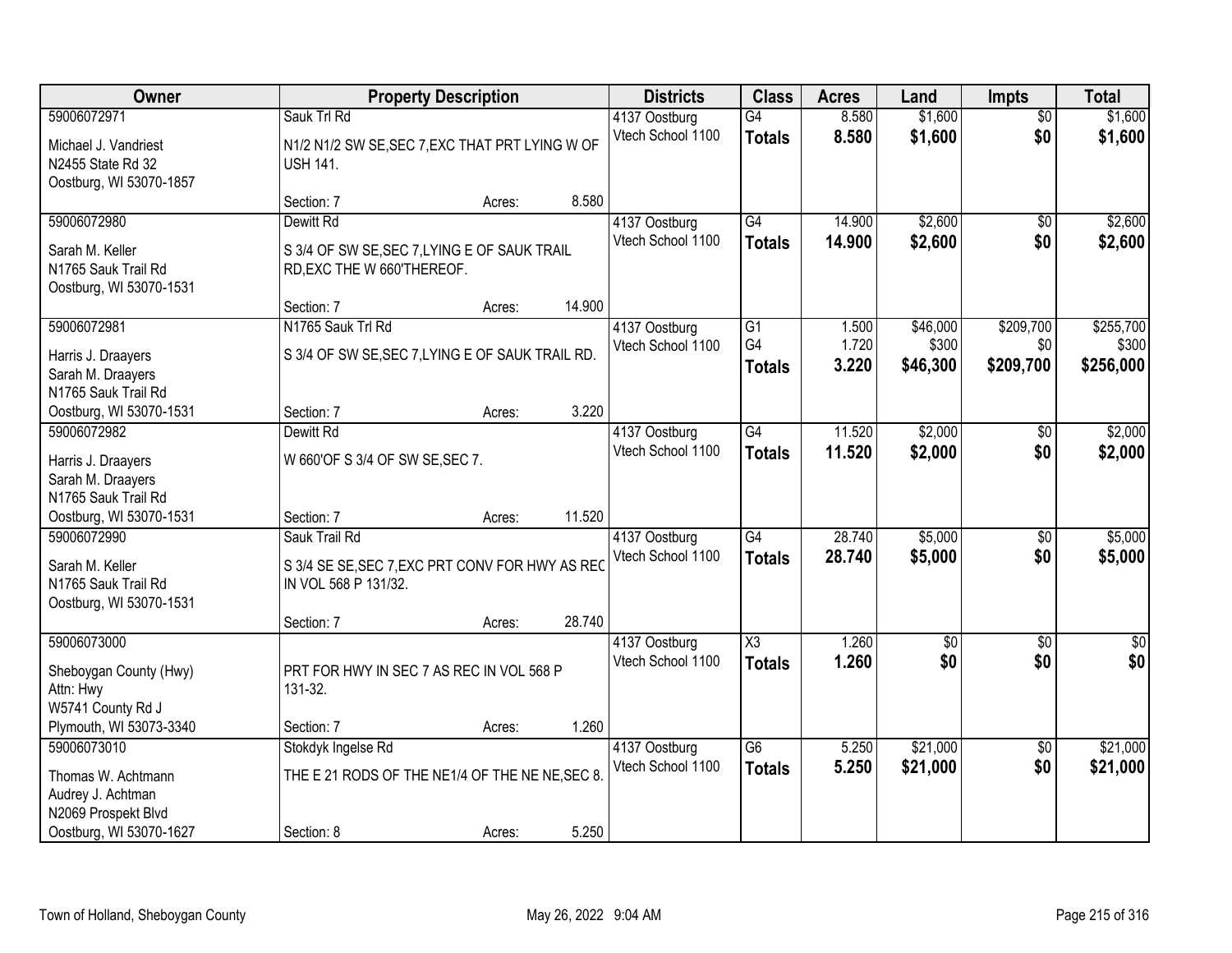| <b>Owner</b>              | <b>Property Description</b>                             | <b>Districts</b>  | <b>Class</b>    | <b>Acres</b> | Land     | Impts           | <b>Total</b> |
|---------------------------|---------------------------------------------------------|-------------------|-----------------|--------------|----------|-----------------|--------------|
| 59006073020               | Stokdyk Ingelse Rd                                      | 4137 Oostburg     | $\overline{G6}$ | 3.450        | \$13,800 | $\overline{50}$ | \$13,800     |
| Claus Weingaertner        | PRT NE NE, SEC 8, COM 346.5'W OF NE COR SD              | Vtech School 1100 | <b>Totals</b>   | 3.450        | \$13,800 | \$0             | \$13,800     |
| Lorre Weingaertner        | SEC, TH S 660', W 313.5'M/L, N86 DEG 17'W 249.15', N7   |                   |                 |              |          |                 |              |
| N1997 Pine Beach Rd S     | DEG 30'E 650.5'TO N LINE SD1/4, TH E 434.5'TO           |                   |                 |              |          |                 |              |
| Oostburg, WI 53070-1640   | 3.450<br>Section: 8<br>Acres:                           |                   |                 |              |          |                 |              |
| 59006073021               | N2069 Prospekt Blvd                                     | 4137 Oostburg     | $\overline{G1}$ | 2.600        | \$65,900 | \$242,100       | \$308,000    |
|                           |                                                         | Vtech School 1100 | <b>Totals</b>   | 2.600        | \$65,900 | \$242,100       | \$308,000    |
| Thomas W. Achtmann        | PRT NE NE, SEC 8, COM 346.5'W OF NE COR SD              |                   |                 |              |          |                 |              |
| Audrey J. Achtmann        | SEC, TH SLY PARA TO E SEC LN TO N LN OF                 |                   |                 |              |          |                 |              |
| N2069 Prospekt Blvd       | AMBERLAND SUBD, WLY ALG SD N LN TO NW COR               |                   |                 |              |          |                 |              |
| Oostburg, WI 53070-1627   | 2.600<br>Section: 8<br>Acres:                           |                   |                 |              |          |                 |              |
| 59006073040               | W1371 Cedar Ct                                          | 4137 Oostburg     | G1              | 1.150        | \$59,300 | \$175,600       | \$234,900    |
| Jay Englebert             | PRT N1/2 NE1/4, SEC 8, COM 732'E & 546.65'S OF NW       | Vtech School 1100 | <b>Totals</b>   | 1.150        | \$59,300 | \$175,600       | \$234,900    |
| Julie Englebert           | COR E1/2, TH S 33'TO PNT OF BEG, TH S 236', E           |                   |                 |              |          |                 |              |
| W1371 Cedar Ct            | 177.5', N1 DEG 42'E 201.1', TH N 79 DEG 12'W            |                   |                 |              |          |                 |              |
| Oostburg, WI 53070-1616   | 1.150<br>Section: 8<br>Acres:                           |                   |                 |              |          |                 |              |
| 59006073050               | W1337 Cedar Ct                                          | 4137 Oostburg     | $\overline{G1}$ | 1.640        | \$72,900 | \$151,200       | \$224,100    |
|                           |                                                         | Vtech School 1100 | <b>Totals</b>   | 1.640        | \$72,900 | \$151,200       | \$224,100    |
| <b>Christine Burr</b>     | PRT NE NE SEC 8, COM AT NW COR CSM V2 P189              |                   |                 |              |          |                 |              |
| W1337 Cedar Ct            | (ERRONEOUSLY REC AS V3 P147), TH S00-32-11W             |                   |                 |              |          |                 |              |
| Oostburg, WI 53070-1616   | 784.77' TO A PT IN N LN LOT 10 WITTWOOD SUBD,           |                   |                 |              |          |                 |              |
|                           | 1.640<br>Section: 8<br>Acres:                           |                   |                 |              |          |                 |              |
| 59006073060               | W1370 Cedar Ct                                          | 4137 Oostburg     | $\overline{G1}$ | 2.120        | \$74,900 | \$75,900        | \$150,800    |
| Diane L. Teronde          | TRACT B 3CSM111 #997854 IN PRT N1/2 NE1/4 SEC           | Vtech School 1100 | <b>Totals</b>   | 2.120        | \$74,900 | \$75,900        | \$150,800    |
| W1370 Cedar Ct            | 8, T13, R23.                                            |                   |                 |              |          |                 |              |
| Oostburg, WI 53070-1615   |                                                         |                   |                 |              |          |                 |              |
|                           | 2.120<br>Section: 8<br>Acres:                           |                   |                 |              |          |                 |              |
| 59006073070               | W1351 Stokdyk Ingelse Rd                                | 4137 Oostburg     | G1              | 2.320        | \$65,200 | \$169,800       | \$235,000    |
| Jonathan M. Vaness        | PRT NE NE, SEC 8, COM N89 DEG 59'07"W                   | Vtech School 1100 | <b>Totals</b>   | 2.320        | \$65,200 | \$169,800       | \$235,000    |
| Kami J. Vaness            | 908.95'FROM NE COR SD1/4, TH N89 DEG 59'07"W            |                   |                 |              |          |                 |              |
| W1351 Stokdyk Ingelse Rd  | 306.27', S 335.37', E 296.32', TH N1 DEG 42'E 335.44'TO |                   |                 |              |          |                 |              |
| Oostburg, WI 53070-1613   | 2.320<br>Section: 8<br>Acres:                           |                   |                 |              |          |                 |              |
| 59006073071               | Cedar Ct                                                | 4137 Oostburg     | $\overline{G1}$ | 0.680        | \$15,300 | $\overline{50}$ | \$15,300     |
|                           |                                                         | Vtech School 1100 | <b>Totals</b>   | 0.680        | \$15,300 | \$0             | \$15,300     |
| Diane Te Ronde Kitelinger | PRT N1/2 NE1/4, SEC 8, COM N89 DEG 59'7"W               |                   |                 |              |          |                 |              |
| W1370 Cedar Ct            | 1215.22'&S 335.37'FROM NE COR, SD SEC, TH S             |                   |                 |              |          |                 |              |
| Oostburg, WI 53070-1615   | 164.85', E 118.43', N21 DEG 17'15" E 134.01', E         |                   |                 |              |          |                 |              |
|                           | 0.680<br>Section: 8<br>Acres:                           |                   |                 |              |          |                 |              |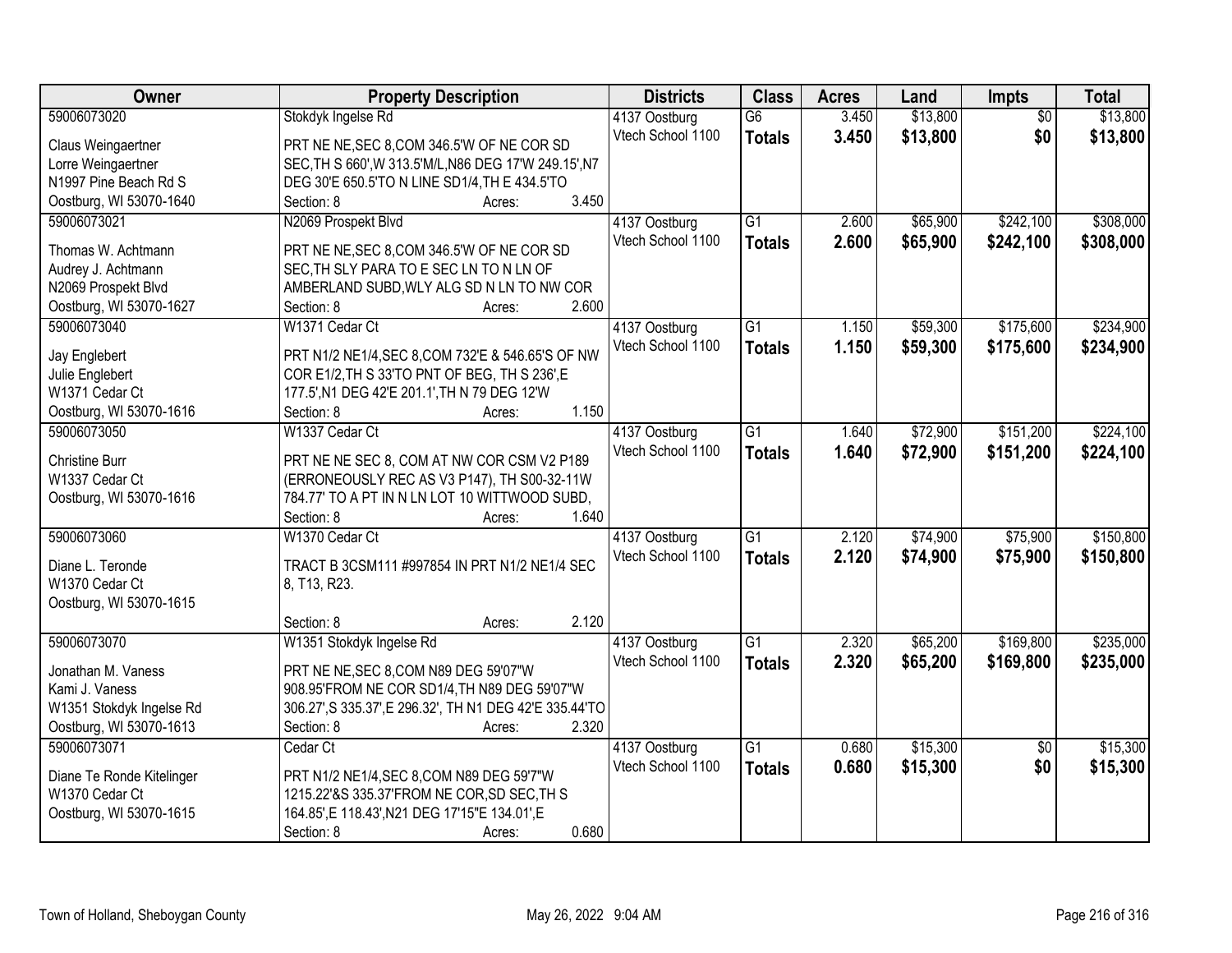| <b>Owner</b>             | <b>Property Description</b>                             | <b>Districts</b>  | <b>Class</b>    | <b>Acres</b> | Land     | Impts           | <b>Total</b> |
|--------------------------|---------------------------------------------------------|-------------------|-----------------|--------------|----------|-----------------|--------------|
| 59006073080              | W1347 Stokdyk Ingelse Rd                                | 4137 Oostburg     | $\overline{G1}$ | 0.930        | \$31,300 | \$85,800        | \$117,100    |
| John R. Janzer           | PRT A-19272-PRT NE NE, SEC 8, COM N89 DEG               | Vtech School 1100 | <b>Totals</b>   | 0.930        | \$31,300 | \$85,800        | \$117,100    |
| W1347 Stokdyk Ingelse Rd | 59'07"W 908.95' FROM NE COR SD SEC, TH S01 DEG          |                   |                 |              |          |                 |              |
| Oostburg, WI 53070-1613  | 42'W 547.03', E 37.91', N09 DEG 10'32"E 553.85', TH N89 |                   |                 |              |          |                 |              |
|                          | 0.930<br>Section: 8<br>Acres:                           |                   |                 |              |          |                 |              |
| 59006073091              | W1348 Cedar Ct                                          | 4137 Oostburg     | $\overline{G1}$ | 0.930        | \$52,900 | \$165,100       | \$218,000    |
|                          |                                                         | Vtech School 1100 | <b>Totals</b>   | 0.930        | \$52,900 | \$165,100       | \$218,000    |
| Gerald R. Eggebeen       | LOT 1, CSM V 10 P 216-17 #1352848 - PRT E1/2            |                   |                 |              |          |                 |              |
| Linda Eggebeen           | NE1/4, SEC 8, EXC BEG AT SW COR SD LOT 1, TH NO         |                   |                 |              |          |                 |              |
| W1348 Cedar Ct           | DEG 31'14"E 231.31', S89 DEG 20'46"E 33', S0 DEG        |                   |                 |              |          |                 |              |
| Oostburg, WI 53070-1615  | 0.930<br>Section: 8<br>Acres:                           |                   |                 |              |          |                 |              |
| 59006073092              | W1332 Cedar Ct                                          | 4137 Oostburg     | G1              | 3.060        | \$66,100 | \$57,300        | \$123,400    |
| Randall J. Bruggink      | LOT 2, CSM V 10 P 216-17 - PRT NE NE, SEC 8 & PRT       | Vtech School 1100 | <b>Totals</b>   | 3.060        | \$66,100 | \$57,300        | \$123,400    |
| N1405 Wisconsin Ave      | LOT 1 SD CSM DESC AS BEG AT SW COR SD LOT 1,            |                   |                 |              |          |                 |              |
| Oostburg, WI 53070-1108  | TH NO DEG 31'14"E 231.30', S89 DEG 20'46"E 33', S0      |                   |                 |              |          |                 |              |
|                          | 3.060<br>Section: 8<br>Acres:                           |                   |                 |              |          |                 |              |
| 59006073100              | W1387 Stokdyk Ingelse Rd                                |                   | $\overline{G1}$ | 0.690        | \$28,600 | \$121,000       | \$149,600    |
|                          |                                                         | 4137 Oostburg     |                 |              |          |                 |              |
| John E. Kappers          | PRT N1/2 NE1/4, SEC 8, COM 614'E OF NW COR E1/2         | Vtech School 1100 | <b>Totals</b>   | 0.690        | \$28,600 | \$121,000       | \$149,600    |
| <b>Charlotte Kappers</b> | NW NE, TH S 250', E 120', N 250'TO N LINE SEC 8, TH W   |                   |                 |              |          |                 |              |
| W1387 Stokdyk Ingelse Rd | 120'TO BEG, SUBJ TO RD OVER N 33'OF AFORE               |                   |                 |              |          |                 |              |
| Oostburg, WI 53070-1613  | 0.690<br>Section: 8<br>Acres:                           |                   |                 |              |          |                 |              |
| 59006073110              | W1360 Cedar Ct                                          | 4137 Oostburg     | $\overline{G1}$ | 0.650        | \$41,300 | \$203,000       | \$244,300    |
|                          |                                                         | Vtech School 1100 | <b>Totals</b>   | 0.650        | \$41,300 | \$203,000       | \$244,300    |
| Keith A. Lemahieu        | TR A CSM V2 P 217-18 & A-26827 - PRT NE NE, SEC 8.      |                   |                 |              |          |                 |              |
| Lauren E. Lemahieu       | COM 1071.98'W & 543.61'S OF NE COR SD1/4, TH E          |                   |                 |              |          |                 |              |
| 445 Meadow Ave           | 132.06', S1 DEG 42'W 191.82', N88 DEG 18' W 132', TH    |                   |                 |              |          |                 |              |
| Frankfort, IL 60423-1147 | 0.650<br>Section: 8<br>Acres:                           |                   |                 |              |          |                 |              |
| 59006073131              | W1457 Stokdyk Ingelse Rd                                | 4137 Oostburg     | G1              | 2.470        | \$59,700 | \$63,600        | \$123,300    |
| Paul C. Lemahieu         | PARCEL 1,B-1658 - PRT NW NE, SEC 8,COM N88 DEC          | Vtech School 1100 | <b>Totals</b>   | 2.470        | \$59,700 | \$63,600        | \$123,300    |
| W1457 Stokdyk Ingelse Rd | 50'07"E 314.76'FROM N1/4 COR SD SEC, TH S69 DEG         |                   |                 |              |          |                 |              |
| Oostburg, WI 53070-1614  | 24'04"W 280.24', SWLY 93.31'ALG CURVE TO CEN LN         |                   |                 |              |          |                 |              |
|                          | 2.470<br>Section: 8<br>Acres:                           |                   |                 |              |          |                 |              |
| 59006073140              | Frontage Rd                                             | 4137 Oostburg     | G1              | 2.840        | \$63,400 | $\overline{50}$ | \$63,400     |
|                          |                                                         | Vtech School 1100 |                 |              |          | \$0             |              |
| Daniel L. Nyhof          | PRT W1/2 NE1/4, SEC 8, COM N1 DEG 20'35"W               |                   | <b>Totals</b>   | 2.840        | \$63,400 |                 | \$63,400     |
| Vicki L. Nyhof           | 1317.36'& N89 DEG 3'10"E 46.02'FROM CEN SD              |                   |                 |              |          |                 |              |
| N2013 Frontage Rd        | SEC, TH N89 DEG 3'10"E 619.43', N1 DEG 22'31"W 200'.    |                   |                 |              |          |                 |              |
| Oostburg, WI 53070-1629  | 2.840<br>Section: 8<br>Acres:                           |                   |                 |              |          |                 |              |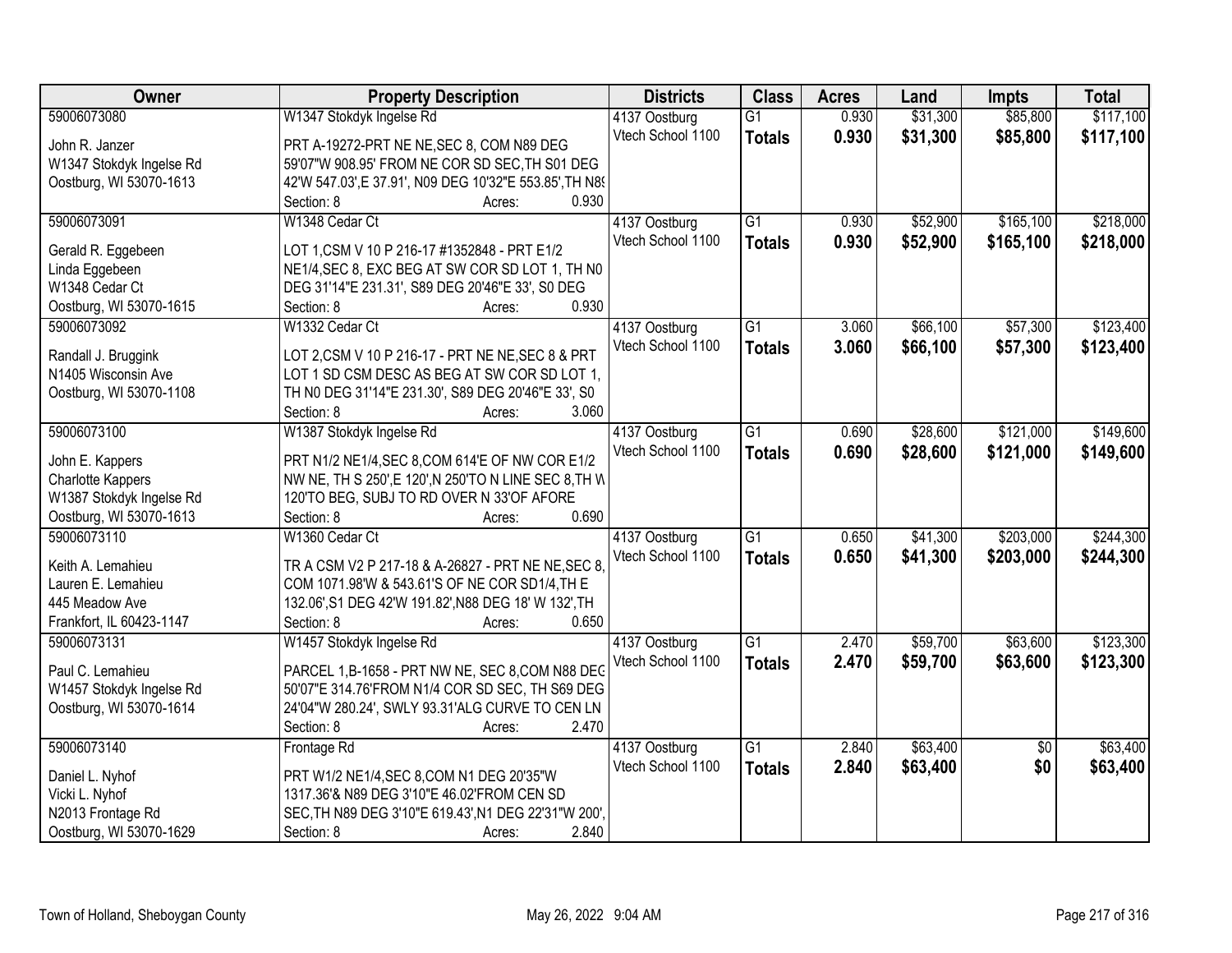| Owner                        | <b>Property Description</b>                                                                     | <b>Districts</b>  | <b>Class</b>    | <b>Acres</b> | Land     | <b>Impts</b> | <b>Total</b> |
|------------------------------|-------------------------------------------------------------------------------------------------|-------------------|-----------------|--------------|----------|--------------|--------------|
| 59006073141                  | N2013 Frontage Rd                                                                               | 4137 Oostburg     | $\overline{G1}$ | 3.120        | \$65,500 | \$234,700    | \$300,200    |
| Daniel L. Nyhof              | PRT W1/2 NE1/4, SEC 8, COM N1 DEG 20'35"W                                                       | Vtech School 1100 | <b>Totals</b>   | 3.120        | \$65,500 | \$234,700    | \$300,200    |
| Vicki L. Nyhof               | 1428.36'FROM CEN OF SEC 8, TH N43 DEG 52'55"E                                                   |                   |                 |              |          |              |              |
| N2013 Frontage Rd            | 125.50', N89 DEG 3'10"E 576.24', N1 DEG 22'31"W                                                 |                   |                 |              |          |              |              |
| Oostburg, WI 53070-1629      | 3.120<br>Section: 8<br>Acres:                                                                   |                   |                 |              |          |              |              |
| 59006073150                  | W1425 Stokdyk Ingelse Rd                                                                        | 4137 Oostburg     | $\overline{G1}$ | 2.390        | \$58,900 | \$160,200    | \$219,100    |
|                              |                                                                                                 | Vtech School 1100 | G <sub>5</sub>  | 5.000        | \$3,500  | \$0          | \$3,500      |
| Robert F. Meisser            | THE N 435.6'OF THE W 300'OF E1/2 NW NE,& ALSO                                                   |                   | G <sub>6</sub>  | 5.000        | \$19,000 | \$0          | \$19,000     |
| Diane M. Meisser             | INCL COM N88 DEG 50'7"E 618.45'FROM NW COR                                                      |                   | <b>Totals</b>   | 12.390       | \$81,400 | \$160,200    | \$241,600    |
| W1425 Stokdyk Ingelse Rd     | SD1/4, TH CONT N88 DEG 50'7"E 46.24'TO NW COR                                                   |                   |                 |              |          |              |              |
| Oostburg, WI 53070-1614      | 12.390<br>Section: 8<br>Acres:                                                                  |                   |                 |              |          |              |              |
| 59006073160                  | N2065 Wittwood Rd                                                                               | 4137 Oostburg     | $\overline{G1}$ | 0.210        | \$13,700 | \$105,800    | \$119,500    |
| Cheryl K. Baldwin            | PRT E1/2 NW NE, SEC 8, COM 450'E & 426.65' S OF NW                                              | Vtech School 1100 | <b>Totals</b>   | 0.210        | \$13,700 | \$105,800    | \$119,500    |
| N2065 Wittwood Rd            |                                                                                                 |                   |                 |              |          |              |              |
|                              | COR SD E1/2, TH E 164', S 120', W 164', TH N 120'TO<br>BEG, EXC W& S 33'OF AFORE DESC FOR ROAD. |                   |                 |              |          |              |              |
| Oostburg, WI 53070-1636      | 0.210<br>Section: 8                                                                             |                   |                 |              |          |              |              |
|                              | Acres:<br>N2044 Wittwood Rd                                                                     |                   |                 |              |          |              |              |
| 59006073170                  |                                                                                                 | 4137 Oostburg     | G1              | 0.460        | \$30,000 | \$178,500    | \$208,500    |
| John J. Daniels              | PRT NW NE, SEC 8, COM S01 DEG 22'31"E 607' FROM                                                 | Vtech School 1100 | <b>Totals</b>   | 0.460        | \$30,000 | \$178,500    | \$208,500    |
| Ellen M. Daniels             | NW COR E1/2 SD1/4, TH S01 DEG 22' 31"E 143.60', N88                                             |                   |                 |              |          |              |              |
| N2044 Wittwood Rd            | DEG 50'07"E 152', N01 DEG 22'31"W 155', TH S84 DEG                                              |                   |                 |              |          |              |              |
| Oostburg, WI 53070-1635      | 0.460<br>Section: 8<br>Acres:                                                                   |                   |                 |              |          |              |              |
| 59006073180                  | N2050 Wittwood Rd                                                                               | 4137 Oostburg     | $\overline{G1}$ | 0.610        | \$32,500 | \$121,500    | \$154,000    |
|                              |                                                                                                 | Vtech School 1100 | <b>Totals</b>   | 0.610        | \$32,500 | \$121,500    | \$154,000    |
| Lynette S. Rostankowski      | PRT NW NE, SEC 8, COM S01 DEG 22'31"E 435.6'                                                    |                   |                 |              |          |              |              |
| Steven Rostankowski          | FROM NW COR E1/2 NW NE, TH S01 DEG 22'31" E                                                     |                   |                 |              |          |              |              |
| N2050 Wittwood Rd            | 171.40', N84 DEG 32'49"E 152.38', N01 DEG 22' 31"W                                              |                   |                 |              |          |              |              |
| Oostburg, WI 53070-1635      | 0.610<br>Section: 8<br>Acres:                                                                   |                   |                 |              |          |              |              |
| 59006073190                  | N2059 Wittwood Rd                                                                               | 4137 Oostburg     | $\overline{G1}$ | 1.000        | \$48,000 | \$121,300    | \$169,300    |
| Lee J. Hengst                | PRT E1/2 NW NE, SEC 8,& ALSO INC PRT OF                                                         | Vtech School 1100 | <b>Totals</b>   | 1.000        | \$48,000 | \$121,300    | \$169,300    |
| Beth A. Wingert              | WITTWOOD, COM 542'E & 579'M/L S OF NW COR SD                                                    |                   |                 |              |          |              |              |
| W2715 Miley Rd               | E1/2, TH S 236'M/L, W 213', N 135.99', N14 DEG 04'E                                             |                   |                 |              |          |              |              |
| Sheboygan Fls, WI 53085-2956 | 1.000<br>Section: 8<br>Acres:                                                                   |                   |                 |              |          |              |              |
| 59006073200                  | N2071 Wittwood Rd                                                                               | 4137 Oostburg     | $\overline{G1}$ | 0.390        | \$23,700 | \$141,400    | \$165,100    |
|                              |                                                                                                 | Vtech School 1100 |                 | 0.390        | \$23,700 | \$141,400    | \$165,100    |
| Jordan B. Vaness             | PRT E1/2 NW NE, SEC 8, COM 450'E & 328.33'S OF NW                                               |                   | <b>Totals</b>   |              |          |              |              |
| Shannon E. Vaness            | COR SD E1/2, TH E 203.43', S 98.32', W 203.43', TH N                                            |                   |                 |              |          |              |              |
| N2071 Wittwood Rd            | 98.32' TO BEG, EXC W 33'OF AFOREDESC FOR RD.                                                    |                   |                 |              |          |              |              |
| Oostburg, WI 53070-1636      | 0.390<br>Section: 8<br>Acres:                                                                   |                   |                 |              |          |              |              |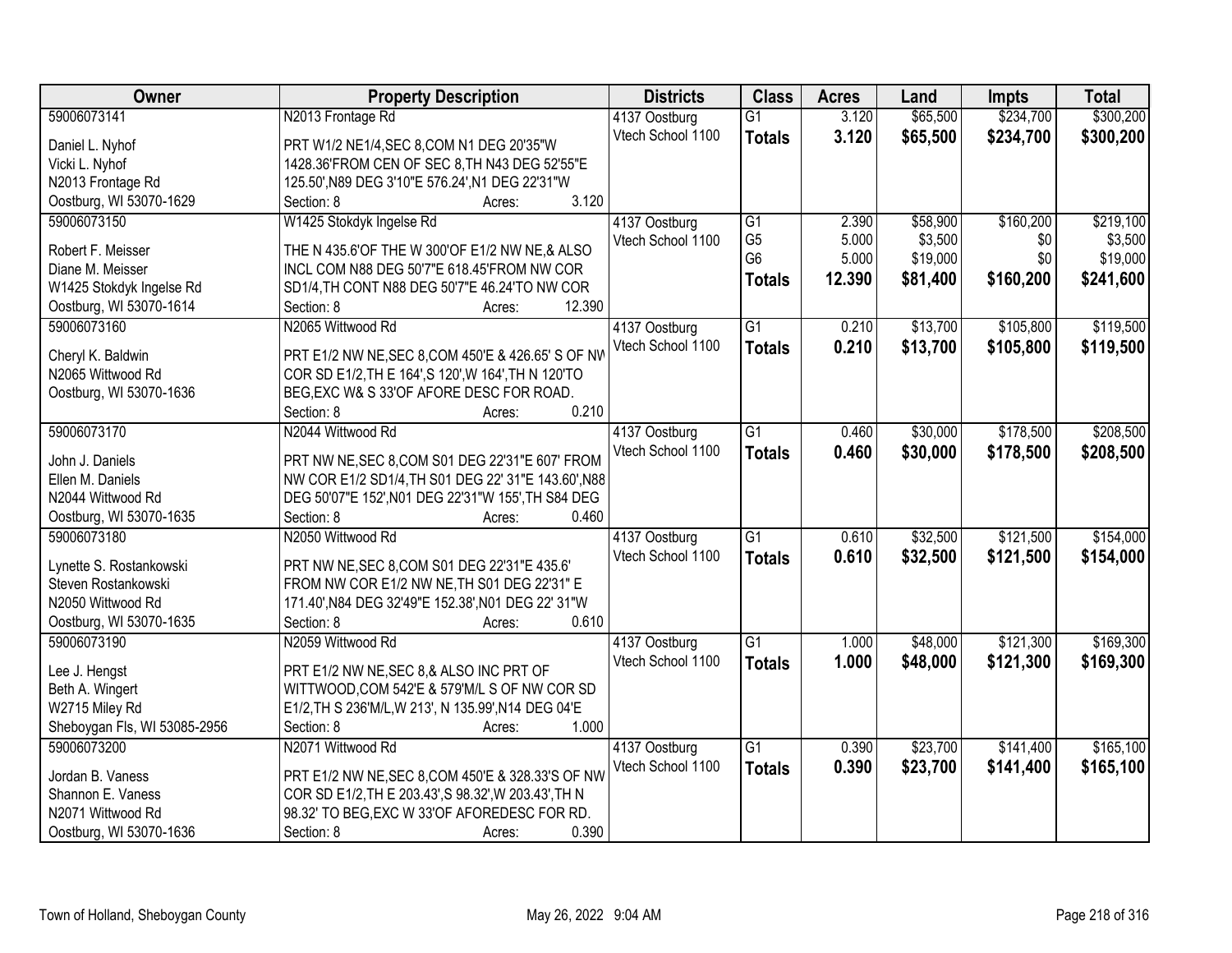| Owner                      | <b>Property Description</b>                       | <b>Districts</b>  | <b>Class</b>    | <b>Acres</b> | Land     | <b>Impts</b> | <b>Total</b> |
|----------------------------|---------------------------------------------------|-------------------|-----------------|--------------|----------|--------------|--------------|
| 59006073210                | W1387 Cedar Ct                                    | 4137 Oostburg     | $\overline{G1}$ | 0.870        | \$52,300 | \$143,800    | \$196,100    |
| Eric J. Dock               | PRT N1/2 NE1/4, SEC 8, COM 542'E & 546.65'S OF NW | Vtech School 1100 | <b>Totals</b>   | 0.870        | \$52,300 | \$143,800    | \$196,100    |
| Kayla C. Dock              | COR E1/2 NW NE, TH S 269', E 160', N 269', TH W   |                   |                 |              |          |              |              |
| W1387 Cedar Ct             | 160'TO BEG, EXC N 33'FOR ROAD.                    |                   |                 |              |          |              |              |
| Oostburg, WI 53070-1616    | 0.870<br>Section: 8<br>Acres:                     |                   |                 |              |          |              |              |
| 59006073220                | Stokdyk Ingelse Rd                                | 4137 Oostburg     | $\overline{G1}$ | 1.300        | \$48,800 | \$0          | \$48,800     |
|                            |                                                   | Vtech School 1100 | <b>Totals</b>   | 1.300        | \$48,800 | \$0          | \$48,800     |
| Robert F. Meisser          | PRT NW NE, SEC 8, COM N88 DEG 50'12"E 438.45'     |                   |                 |              |          |              |              |
| Diane M. Meisser           | FROM NW COR NE1/4, TH N88 DEG 50'12"E 180', S0    |                   |                 |              |          |              |              |
| W1425 Stokdyk Ingelse Rd   | DEG 37'18"E 270.5' M/L TO CEN OF CREEK, WLY ON    |                   |                 |              |          |              |              |
| Oostburg, WI 53070-1614    | 1.300<br>Section: 8<br>Acres:                     |                   |                 |              |          |              |              |
| 59006073230                |                                                   | 4137 Oostburg     | X4              | 2.510        | \$0      | \$0          | \$0          |
| Town of Holland (For Road) | PRT N1/2 NE1/4, SEC 8, CONTAINING 2.51 AC FOR     | Vtech School 1100 | <b>Totals</b>   | 2.510        | \$0      | \$0          | \$0          |
| Attn: For Road             | ROAD AS DESC IN VOL 623 P 435-38.                 |                   |                 |              |          |              |              |
| W3005 County Rd G          |                                                   |                   |                 |              |          |              |              |
| Cedar Grove, WI 53013-1221 | 2.510<br>Section: 8<br>Acres:                     |                   |                 |              |          |              |              |
| 59006073240                | W1386 Pine Ct                                     | 4137 Oostburg     | G1              | 0.950        | \$34,600 | \$130,000    | \$164,600    |
|                            |                                                   | Vtech School 1100 | <b>Totals</b>   | 0.950        | \$34,600 | \$130,000    | \$164,600    |
| Mary Kay Howie             | PRT N1/2 NE1/4, SEC 8, CSM V2 P189 DOC #966084,   |                   |                 |              |          |              |              |
| W1386 Pine Ct              | COM 1282.41'W & 812.07'.S OF NE COR SEC 8, TH S1  |                   |                 |              |          |              |              |
| Oostburg, WI 53070-1617    | DEG 42'W 372.84' N80 DEG 28'W 73.06', NWLY ON     |                   |                 |              |          |              |              |
|                            | 0.950<br>Section: 8<br>Acres:                     |                   |                 |              |          |              |              |
| 59006073252                | N1995 Wittwood Rd                                 | 4137 Oostburg     | $\overline{G1}$ | 1.260        | \$54,200 | \$277,300    | \$331,500    |
| Brian S. Stecker           | LOT 3 & PRT LOT 2,CSM V 8 P 56 & AFF CSM V 8 P    | Vtech School 1100 | <b>Totals</b>   | 1.260        | \$54,200 | \$277,300    | \$331,500    |
| N1995 Wittwood Rd          | 129 - PRT W1/2 NE1/4, SEC 8, COM N83 DEG 40'27"W  |                   |                 |              |          |              |              |
| Oostburg, WI 53070-1648    | 372.30'& N0 DEG 32' 11"E 162.92'FROM NE COR LOT   |                   |                 |              |          |              |              |
|                            | 1.260<br>Section: 8<br>Acres:                     |                   |                 |              |          |              |              |
| 59006073253                | W1395 Pine Ct                                     | 4137 Oostburg     | $\overline{G1}$ | 0.980        | \$62,900 | \$271,900    | \$334,800    |
|                            |                                                   | Vtech School 1100 | <b>Totals</b>   | 0.980        | \$62,900 | \$271,900    | \$334,800    |
| Ronald L. Smies            | LOT 4, CSM V 8 P 56 - PRT W 1/2 NE1/4, SEC 8, COM |                   |                 |              |          |              |              |
| Kim D. Smies               | N83 DEG 40'27"W 372.30'& N0 DEG 32' 11"E          |                   |                 |              |          |              |              |
| W1395 Pine Ct              | 243.32'FROM NE COR LOT 10, WITTWOOD, TH S84       |                   |                 |              |          |              |              |
| Oostburg, WI 53070-1619    | 0.980<br>Section: 8<br>Acres:                     |                   |                 |              |          |              |              |
| 59006073260                | N2081 Wittwood Rd                                 | 4137 Oostburg     | $\overline{G1}$ | 0.460        | \$30,000 | \$128,100    | \$158,100    |
| Charles R. Daane           | PRT NW NE, SEC 8, COM S89 DEG 59'7"E 1131.03'& S  | Vtech School 1100 | <b>Totals</b>   | 0.460        | \$30,000 | \$128,100    | \$158,100    |
| N2081 Wittwood Rd          | 175.63' FROM N1/4 COR, SD SEC, TH S 153'ALG E     |                   |                 |              |          |              |              |
| Oostburg, WI 53070-1636    | LINE WITTWOOD DR, E 131', N 153', TH W 131'TO BEG |                   |                 |              |          |              |              |
|                            | Section: 8<br>0.460<br>Acres:                     |                   |                 |              |          |              |              |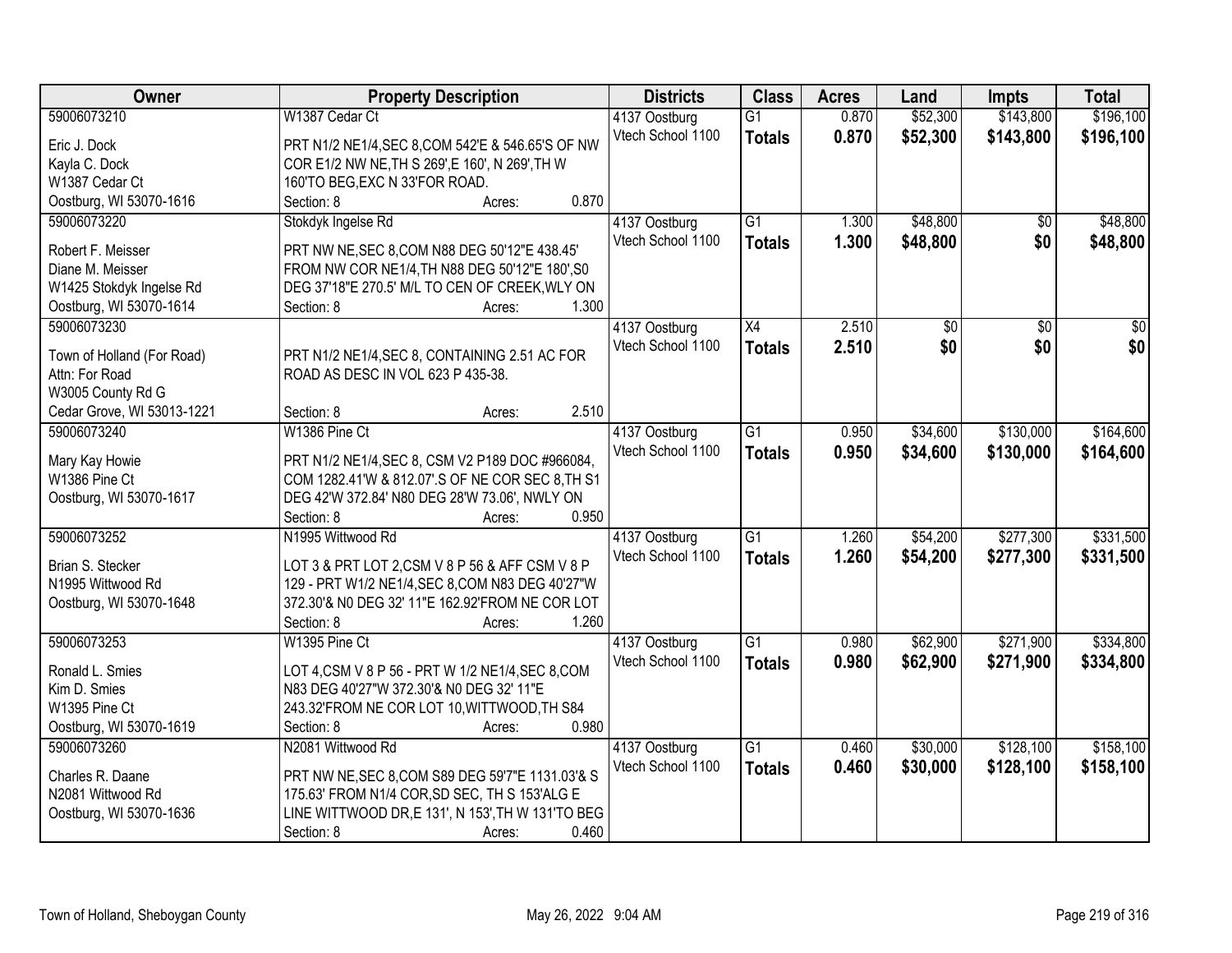| Owner                           | <b>Property Description</b>                           | <b>Districts</b>  | <b>Class</b>    | <b>Acres</b> | Land      | Impts           | <b>Total</b> |
|---------------------------------|-------------------------------------------------------|-------------------|-----------------|--------------|-----------|-----------------|--------------|
| 59006073270                     | Stokdyk Ingelse Rd                                    | 4137 Oostburg     | $\overline{G1}$ | 0.530        | \$30,700  | $\overline{50}$ | \$30,700     |
| John Kappers                    | PRT NW NE, SEC 8, COM S89 DEG 59'7"E 1131.03'         | Vtech School 1100 | <b>Totals</b>   | 0.530        | \$30,700  | \$0             | \$30,700     |
| Charlotte Kappers               | FROM N1/4 COR, SD SEC, TH S ALG E LINE                |                   |                 |              |           |                 |              |
| W1387 Stokdyk Ingelse Rd        | WITTWOOD DR 175.63', E 131', N 175.63', TH N89 DEG    |                   |                 |              |           |                 |              |
| Oostburg, WI 53070-1613         | 0.530<br>Section: 8<br>Acres:                         |                   |                 |              |           |                 |              |
| 59006073280                     | W1392 Pine Ct                                         | 4137 Oostburg     | $\overline{G1}$ | 0.870        | \$45,500  | \$193,400       | \$238,900    |
|                                 |                                                       | Vtech School 1100 | <b>Totals</b>   | 0.870        | \$45,500  | \$193,400       | \$238,900    |
| Craig A. Mccann                 | TR A, CSM V 3 P 199 - PRT NW NE, SEC 8, COM           |                   |                 |              |           |                 |              |
| Gale J. Mccann                  | 812.07'S & 1407.97'W OF NE COR SD SEC, TH S           |                   |                 |              |           |                 |              |
| W1392 Pine Ct                   | 293.03', WLY ALG N LN OF EASEMENT 78.56'TO REF        |                   |                 |              |           |                 |              |
| Oostburg, WI 53070-1617         | 0.870<br>Section: 8<br>Acres:                         |                   |                 |              |           |                 |              |
| 59006073310                     | W1445 Meadow Vw Ct                                    | 4137 Oostburg     | G1              | 5.190        | \$80,900  | \$213,400       | \$294,300    |
| Jack L. Stokdyk                 | PRT OF W1/2 NE1/4, SEC 8, COM N1 DEG 20'35"W          | Vtech School 1100 | <b>Totals</b>   | 5.190        | \$80,900  | \$213,400       | \$294,300    |
| W1445 Meadow View Ct            | 542.64'FROM CEN OF SD SEC, TH N1 DEG 20' 35"W         |                   |                 |              |           |                 |              |
| Oostburg, WI 53070-1623         | 774.72', N89 DEG 3'10"E 665.45', S1 DEG 22'31"E 660', |                   |                 |              |           |                 |              |
|                                 | Section: 8<br>5.190<br>Acres:                         |                   |                 |              |           |                 |              |
| 59006073340                     | N1908 Huibregtse Rd                                   | 4137 Oostburg     | $\overline{G1}$ | 5.070        | \$102,000 | \$154,300       | \$256,300    |
|                                 |                                                       | Vtech School 1100 | <b>Totals</b>   | 5.070        | \$102,000 | \$154,300       | \$256,300    |
| Huibregtse, Wayne R & Pauline J | PRT SW NE, SEC 8, COM N89 DEG 7'29"E 330.20'FROM      |                   |                 |              |           |                 |              |
| Huibregtse Trust et al          | CEN OF SD SEC, TH N1 DEG 22'31"W 657.78', N89 DEC     |                   |                 |              |           |                 |              |
| N1908 Huibregtse Rd             | 3'10"E 336', S1 DEG 22'31"E 460.20'TO NW COR LOT      |                   |                 |              |           |                 |              |
| Oostburg, WI 53070-1560         | 5.070<br>Section: 8<br>Acres:                         |                   |                 |              |           |                 |              |
| 59006073351                     | N1946 Alicia Ct                                       | 4137 Oostburg     | $\overline{G1}$ | 1.350        | \$68,000  | \$218,100       | \$286,100    |
| Andrew S. Olsen                 | LOT 1, CSM V 9 P 97 - PRT SW NE, SEC 8, COM AT NW     | Vtech School 1100 | <b>Totals</b>   | 1.350        | \$68,000  | \$218,100       | \$286,100    |
| Kathleen B. Olsen               | COR LOT 10, PLAT OF WITTWOOD SUBD, TH S0 DEG          |                   |                 |              |           |                 |              |
| N1946 Alicia Ct                 | 57'48"E 211.79', S89 DEG 02'12"W 229.33', S01 DEG     |                   |                 |              |           |                 |              |
| Oostburg, WI 53070-1647         | 1.350<br>Section: 8<br>Acres:                         |                   |                 |              |           |                 |              |
| 59006073352                     | N1932 Alicia Ct                                       | 4137 Oostburg     | G1              | 1.170        | \$60,100  | \$221,500       | \$281,600    |
|                                 |                                                       | Vtech School 1100 | <b>Totals</b>   | 1.170        | \$60,100  | \$221,500       | \$281,600    |
| Carter C. Kruis                 | LOT 2,CSM V 9 P 97 - PRT SW NE, SEC 8,COM N84         |                   |                 |              |           |                 |              |
| Catherine C. Kruis              | DEG 47'58"E 33.09'& S0 DEG 57'48"E 412' FROM NW       |                   |                 |              |           |                 |              |
| N1932 Alicia Ct                 | COR LOT 10, PLAT OF WITTWOOD SUBD, TH S89 DEC         |                   |                 |              |           |                 |              |
| Oostburg, WI 53070-1647         | 1.170<br>Section: 8<br>Acres:                         |                   |                 |              |           |                 |              |
| 59006073353                     | N1933 Alicia Ct                                       | 4137 Oostburg     | $\overline{G1}$ | 1.760        | \$73,900  | \$210,600       | \$284,500    |
| John R. Reiskytl                | LOT 3, CSM V 9 P 97 - PRT SW NE, SEC 8, COM N84       | Vtech School 1100 | <b>Totals</b>   | 1.760        | \$73,900  | \$210,600       | \$284,500    |
| Brenda K. Reiskytl              | DEG 47'58"E 33.09'& S0 DEG 57'48"E 412' FROM NW       |                   |                 |              |           |                 |              |
| N1933 Alicia Ct                 | COR LOT 10, PLAT OF WITTWOOD SUBD, TH N89 DEC         |                   |                 |              |           |                 |              |
| Oostburg, WI 53070-1647         | 1.760<br>Section: 8<br>Acres:                         |                   |                 |              |           |                 |              |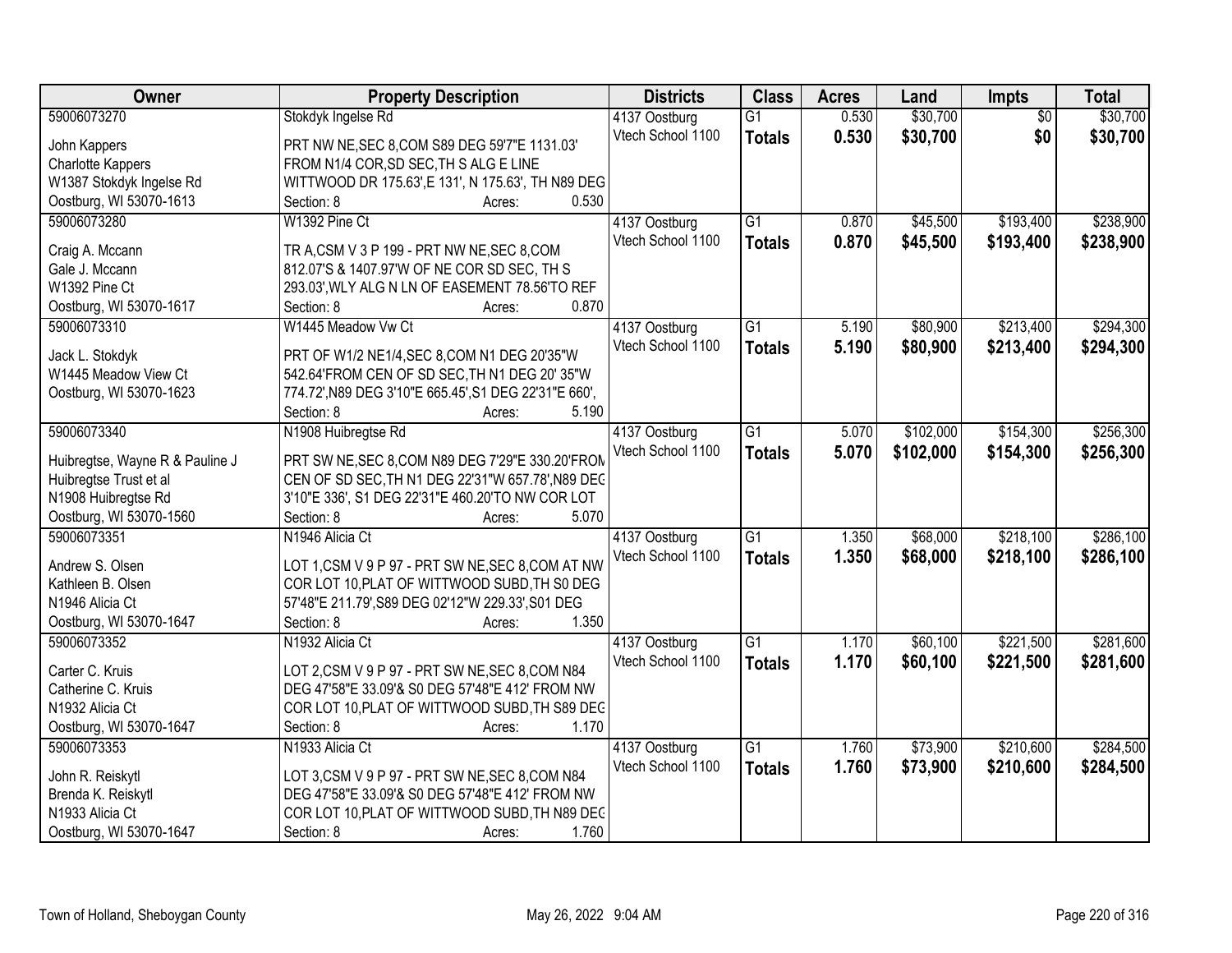| <b>Owner</b>                                   | <b>Property Description</b>                                |        |       | <b>Districts</b>                   | <b>Class</b>    | <b>Acres</b> | Land     | <b>Impts</b>    | <b>Total</b> |
|------------------------------------------------|------------------------------------------------------------|--------|-------|------------------------------------|-----------------|--------------|----------|-----------------|--------------|
| 59006073354                                    | N1947 Alicia Ct                                            |        |       | 4137 Oostburg                      | $\overline{G1}$ | 1.920        | \$78,300 | \$181,500       | \$259,800    |
| Andrew C. Ketterhagen                          | LOT 4, CSM V 9 P 97 - PRT SW NE, SEC 8, COM N84            |        |       | Vtech School 1100                  | <b>Totals</b>   | 1.920        | \$78,300 | \$181,500       | \$259,800    |
| Karla A. Zahn                                  | DEG 47'58"E 33.09'FROM NW COR LOT 10, PLAT OF              |        |       |                                    |                 |              |          |                 |              |
| N <sub>1947</sub> Alicia Ct                    | WITTWOOD SUBD, TH S0 DEG 57'48"E 412', N89 DEG             |        |       |                                    |                 |              |          |                 |              |
| Oostburg, WI 53070-1647                        | Section: 8                                                 | Acres: | 1.920 |                                    |                 |              |          |                 |              |
| 59006073360                                    | Huibregtse Rd                                              |        |       | 4137 Oostburg                      | $\overline{G1}$ | 2.550        | \$75,100 | \$0             | \$75,100     |
|                                                |                                                            |        |       | Vtech School 1100                  | <b>Totals</b>   | 2.550        | \$75,100 | \$0             | \$75,100     |
| Roger Testroete<br>Darlene Testroete           | PRT SW NE, SEC 8, COM N89 DEG 07'29"E 666.195'&            |        |       |                                    |                 |              |          |                 |              |
|                                                | N01 DEG 22'31"W 198'FROM CEN SD SEC, TH N89                |        |       |                                    |                 |              |          |                 |              |
| N1912 Huibregtse Rd<br>Oostburg, WI 53070-1560 | DEG 07'29"E 148.62'TO NE COR LOT 9, PLEASANT<br>Section: 8 |        | 2.550 |                                    |                 |              |          |                 |              |
| 59006073365                                    | W1412 Beach Ct                                             | Acres: |       |                                    | G1              | 1.250        | \$62,100 | \$164,300       | \$226,400    |
|                                                |                                                            |        |       | 4137 Oostburg<br>Vtech School 1100 |                 |              |          |                 |              |
| Glander Revocable Living Trust 8-1-18          | LOT 1 & PRT LOT 2 CSM V8 P 56 & AFF V8 CSM P 129           |        |       |                                    | <b>Totals</b>   | 1.250        | \$62,100 | \$164,300       | \$226,400    |
| W1412 Beach Ct                                 | - PRT W1/2 NE1/4, SEC 8, COM N83 DEG 40'27"W               |        |       |                                    |                 |              |          |                 |              |
| Oostburg, WI 53070-1621                        | 372.30'& N00 DEG 32' 11"E 66.33'FROM NE COR LOT            |        |       |                                    |                 |              |          |                 |              |
|                                                | Section: 8                                                 | Acres: | 1.250 |                                    |                 |              |          |                 |              |
| 59006073370                                    | <b>Tree Haven</b>                                          |        |       | 4137 Oostburg                      | G <sub>6</sub>  | 6.000        | \$24,000 | \$0             | \$24,000     |
| Johnson, Todd C & Heather M Johnson            | E 3/5 NE1/4 SE NE, SEC 8.                                  |        |       | Vtech School 1100                  | <b>Totals</b>   | 6.000        | \$24,000 | \$0             | \$24,000     |
| Trust et al                                    |                                                            |        |       |                                    |                 |              |          |                 |              |
| 6783 Sauk Trail Rd                             |                                                            |        |       |                                    |                 |              |          |                 |              |
| Cedar Grove, WI 53013-1562                     | Section: 8                                                 | Acres: | 6.000 |                                    |                 |              |          |                 |              |
| 59006073380                                    | Cedar Ct                                                   |        |       | 4137 Oostburg                      | $\overline{G6}$ | 4.000        | \$7,200  | $\overline{50}$ | \$7,200      |
|                                                |                                                            |        |       | Vtech School 1100                  | <b>Totals</b>   | 4.000        | \$7,200  | \$0             | \$7,200      |
| Randall J. Bruggink                            | W 4 AC NE1/4 SE NE                                         |        |       |                                    |                 |              |          |                 |              |
| N1405 Wisconsin Ave                            |                                                            |        |       |                                    |                 |              |          |                 |              |
| Oostburg, WI 53070-1108                        |                                                            |        |       |                                    |                 |              |          |                 |              |
|                                                | Section: 8                                                 | Acres: | 4.000 |                                    |                 |              |          |                 |              |
| 59006073390                                    | Frontage Rd                                                |        |       | 4137 Oostburg                      | $\overline{G6}$ | 3.840        | \$15,400 | $\sqrt{6}$      | \$15,400     |
| <b>Christine Burr</b>                          | N1/2 OF NW1/4 SE NE, SEC 8, EXC PRT IN PLAT OF             |        |       | Vtech School 1100                  | <b>Totals</b>   | 3.840        | \$15,400 | \$0             | \$15,400     |
| W1337 Cedar Ct                                 | WITTWOOD, & EXC PRT DESC IN V 993 P 728/29.                |        |       |                                    |                 |              |          |                 |              |
| Oostburg, WI 53070-1616                        |                                                            |        |       |                                    |                 |              |          |                 |              |
|                                                | Section: 8                                                 | Acres: | 3.840 |                                    |                 |              |          |                 |              |
| 59006073410                                    | Beach Ct                                                   |        |       | 4137 Oostburg                      | $\overline{G6}$ | 2.000        | \$3,600  | $\overline{50}$ | \$3,600      |
|                                                |                                                            |        |       | Vtech School 1100                  | <b>Totals</b>   | 2.000        | \$3,600  | \$0             | \$3,600      |
| Arvin J. Meerdink                              | E 2 AC S 1/2 NW1/4 SE NE, SEC 8                            |        |       |                                    |                 |              |          |                 |              |
| 827 Huron Ave                                  |                                                            |        |       |                                    |                 |              |          |                 |              |
| Oostburg, WI 53070-1322                        |                                                            |        |       |                                    |                 |              |          |                 |              |
|                                                | Section: 8                                                 | Acres: | 2.000 |                                    |                 |              |          |                 |              |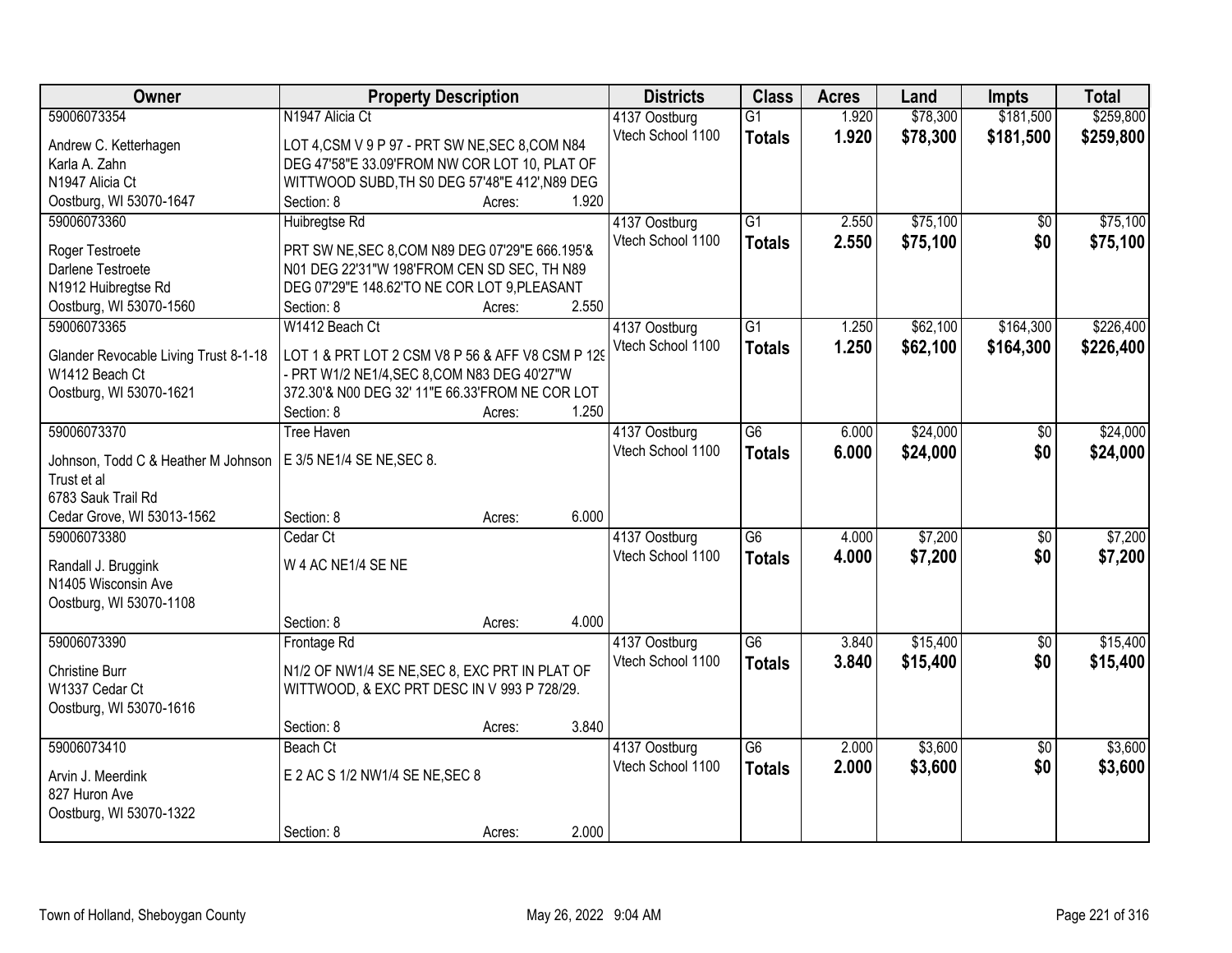| Owner                                                                                | <b>Property Description</b>                          |       | <b>Districts</b>  | <b>Class</b>    | <b>Acres</b> | Land     | Impts           | <b>Total</b> |
|--------------------------------------------------------------------------------------|------------------------------------------------------|-------|-------------------|-----------------|--------------|----------|-----------------|--------------|
| 59006073420                                                                          | Alicia Ct                                            |       | 4137 Oostburg     | $\overline{G6}$ | 5.000        | \$18,000 | $\overline{50}$ | \$18,000     |
| Jonathan M. Hoffmann                                                                 | W1/2 SW1/4, SE NE, SEC 8.                            |       | Vtech School 1100 | <b>Totals</b>   | 5.000        | \$18,000 | \$0             | \$18,000     |
| Erin L. Hoffmann                                                                     |                                                      |       |                   |                 |              |          |                 |              |
| N1863 Huibregtse Rd                                                                  |                                                      |       |                   |                 |              |          |                 |              |
| Oostburg, WI 53070-1557                                                              | Section: 8<br>Acres:                                 | 5.000 |                   |                 |              |          |                 |              |
| 59006073430                                                                          | Alicia Ct                                            |       | 4137 Oostburg     | $\overline{G6}$ | 5.000        | \$18,000 | \$0             | \$18,000     |
| Lak, Joseph F & Linda D Sr Lak Trust et   E 1/2 SW 1/4 SE NE                         |                                                      |       | Vtech School 1100 | <b>Totals</b>   | 5.000        | \$18,000 | \$0             | \$18,000     |
| al                                                                                   |                                                      |       |                   |                 |              |          |                 |              |
| 1512 W River Oaks Ln                                                                 |                                                      |       |                   |                 |              |          |                 |              |
| Mequon, WI 53092-2637                                                                | Section: 8<br>Acres:                                 | 5.000 |                   |                 |              |          |                 |              |
| 59006073440                                                                          | <b>Tree Haven</b>                                    |       | 4137 Oostburg     | $\overline{G6}$ | 5.000        | \$20,000 | $\overline{50}$ | \$20,000     |
|                                                                                      |                                                      |       | Vtech School 1100 | <b>Totals</b>   | 5.000        | \$20,000 | \$0             | \$20,000     |
| Martin, Joel L & Betty L Martin Trust et a N 1/2 SE 1/4 SE NE, SEC 8<br>N6386 8th Dr |                                                      |       |                   |                 |              |          |                 |              |
| Plainfield, WI 54966-7862                                                            |                                                      |       |                   |                 |              |          |                 |              |
|                                                                                      | Section: 8<br>Acres:                                 | 5.000 |                   |                 |              |          |                 |              |
| 59006073450                                                                          | <b>Tree Haven</b>                                    |       | 4137 Oostburg     | $\overline{G6}$ | 4.470        | \$17,000 | \$0             | \$17,000     |
|                                                                                      |                                                      |       | Vtech School 1100 | <b>Totals</b>   | 4.470        | \$17,000 | \$0             | \$17,000     |
| Ann Catherine Rauwerdink Rev Living                                                  | S1/2 OF SE1/4 OF SE NE, SEC 8, EXC THE E 165'OF      |       |                   |                 |              |          |                 |              |
| Trust Dtd 7-10-1986                                                                  | THE S 140'THEREOF.                                   |       |                   |                 |              |          |                 |              |
| 5737 Templar Xing<br>West Bloomfield, MI 48322-1368                                  | Section: 8<br>Acres:                                 | 4.470 |                   |                 |              |          |                 |              |
| 59006073460                                                                          | N1888 Tree Haven                                     |       | 4137 Oostburg     | $\overline{G1}$ | 0.530        | \$31,100 | \$7,800         | \$38,900     |
|                                                                                      |                                                      |       | Vtech School 1100 | <b>Totals</b>   | 0.530        | \$31,100 | \$7,800         | \$38,900     |
| Marianne Dropp                                                                       | PRT SE NE, SEC 8, COM AT SE COR SD1/4, TH N          |       |                   |                 |              |          |                 |              |
| N1893 Tree Hvn                                                                       | 140', W 165', S 140'TO S LN NE1/4, TH E 165' TO BEG. |       |                   |                 |              |          |                 |              |
| Oostburg, WI 53070-1556                                                              |                                                      |       |                   |                 |              |          |                 |              |
|                                                                                      | Section: 8<br>Acres:                                 | 0.530 |                   |                 |              |          |                 |              |
| 59006073470                                                                          | W1535 Demaster Rd                                    |       | 4137 Oostburg     | $\overline{G1}$ | 6.210        | \$65,100 | \$173,200       | \$238,300    |
| Wendell J. Kappers                                                                   | THE E 45 RDS OF NW1/4, SEC 8, LYING W OF W R/W       |       | Vtech School 1100 | <b>Totals</b>   | 6.210        | \$65,100 | \$173,200       | \$238,300    |
| Elaine J. Kappers                                                                    | LN USH 141, EXC COM AT NW COR THEREOF, TH E          |       |                   |                 |              |          |                 |              |
| W1535 De Master Rd                                                                   | 105', S 418', W 105', TH N 418'TO BEG, & EXC PRT FOR |       |                   |                 |              |          |                 |              |
| Oostburg, WI 53070-1509                                                              | Section: 8<br>Acres:                                 | 6.210 |                   |                 |              |          |                 |              |
| 59006073480                                                                          | W1561 Demaster Rd                                    |       | 4137 Oostburg     | $\overline{G1}$ | 1.000        | \$18,500 | \$27,900        | \$46,400     |
| Millennium Properties Inc                                                            | W 17.5 AC NE NW, SEC 8, EXC THE W 182'OF THE N       |       | Vtech School 1100 | G4              | 8.300        | \$1,500  | \$0             | \$1,500      |
| PO Box 934                                                                           | 705'OF AFORE DESC, & ALSO EXC COM S89 DEG            |       |                   | <b>Totals</b>   | 9.300        | \$20,000 | \$27,900        | \$47,900     |
| Sheboygan, WI 53082-0934                                                             | 28'23"E 1505.65'FROM NW COR SD SEC, TH CONT          |       |                   |                 |              |          |                 |              |
|                                                                                      | Section: 8<br>Acres:                                 | 9.300 |                   |                 |              |          |                 |              |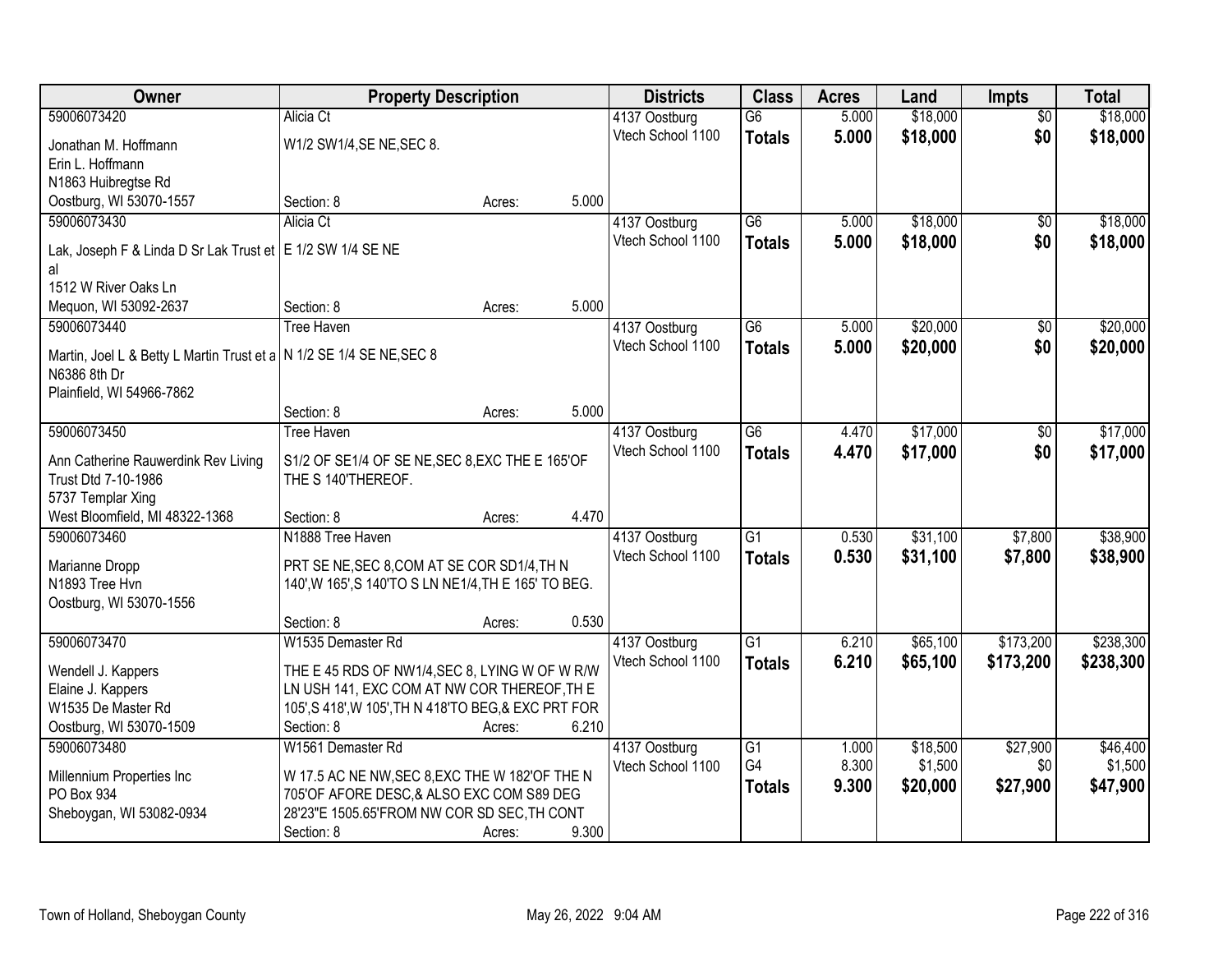| Owner                           | <b>Property Description</b>                            | <b>Districts</b>  | <b>Class</b>    | <b>Acres</b>     | Land                | <b>Impts</b>           | <b>Total</b>        |
|---------------------------------|--------------------------------------------------------|-------------------|-----------------|------------------|---------------------|------------------------|---------------------|
| 59006073481                     | W1591 Demaster Rd                                      | 4137 Oostburg     | $\overline{G1}$ | 2.950            | \$64,500            | \$197,600              | \$262,100           |
| Vicki L. Westerbeke             | PRT NE NW, SEC 8, COM N88 DEG 50'35"E                  | Vtech School 1100 | <b>Totals</b>   | 2.950            | \$64,500            | \$197,600              | \$262,100           |
| William J. Westerbeke           | 1323.74'FROM NW COR, SD SEC, TH N88 DEG 50'35"E        |                   |                 |                  |                     |                        |                     |
| W1591 De Master Rd              | 182', S1 DEG 13'28"E 705', S88 DEG 50'35"W 182', TH N1 |                   |                 |                  |                     |                        |                     |
| Oostburg, WI 53070-1509         | 2.950<br>Section: 8<br>Acres:                          |                   |                 |                  |                     |                        |                     |
| 59006073482                     | W1581 Demaster Rd                                      | 4137 Oostburg     | $\overline{G1}$ | 5.250            | \$73,800            | \$143,100              | \$216,900           |
|                                 |                                                        | Vtech School 1100 | <b>Totals</b>   | 5.250            | \$73,800            | \$143,100              | \$216,900           |
| Geiser, Lawrence K Geiser Trust | LOT 1 CSM V13 P 216-17 - PRT NE NW, SEC 8, COM         |                   |                 |                  |                     |                        |                     |
| Lawrence K. Geiser              | N89 DEG 28' 23"W 879.8'FROM N1/4 COR SD SEC, TH        |                   |                 |                  |                     |                        |                     |
| W1581 De Master Rd              | S0 DEG 27'46"W 804.33', N89 DEG 28'23"W 443.85', N0    |                   |                 |                  |                     |                        |                     |
| Oostburg, WI 53070-1509         | 5.250<br>Section: 8<br>Acres:                          |                   |                 |                  |                     |                        |                     |
| 59006073490                     | W1553 Demaster Rd                                      | 4137 Oostburg     | G1              | 1.000            | \$37,000            | \$101,500              | \$138,500           |
| Michael D. Klumb                | A-17849 & OTHER LAND - PRT NE NW, SEC 8, COM           | Vtech School 1100 | <b>Totals</b>   | 1.000            | \$37,000            | \$101,500              | \$138,500           |
| W1553 De Master Rd              | 637.50'W OF NE COR SD 1/4, TH S 418', W 105', N        |                   |                 |                  |                     |                        |                     |
| Oostburg, WI 53070-1509         | 418', TH E 105'TO BEG.                                 |                   |                 |                  |                     |                        |                     |
|                                 | 1.000<br>Section: 8<br>Acres:                          |                   |                 |                  |                     |                        |                     |
| 59006073500                     | N2001 Frontage Rd                                      | 4137 Oostburg     | $\overline{G1}$ | 2.060            | \$55,600            | \$141,400              | \$197,000           |
|                                 |                                                        | Vtech School 1100 | <b>Totals</b>   | 2.060            | \$55,600            | \$141,400              | \$197,000           |
| Ronald L. Vaness                | ALL THAT PRT OF THE N 1435.05'OF E1/2 NW1/4, SEC       |                   |                 |                  |                     |                        |                     |
| N2001 Frontage Rd               | 8, LYING E OF E R/W LINE USH "141", EXC COM N1         |                   |                 |                  |                     |                        |                     |
| Oostburg, WI 53070-1629         | DEG 20'35"W 1418.36'FROM CEN OF SEC, TH S 87           |                   |                 |                  |                     |                        |                     |
|                                 | 2.060<br>Section: 8<br>Acres:                          |                   |                 |                  |                     |                        |                     |
| 59006073511                     | W1695 Demaster Rd                                      | 4137 Oostburg     | $\overline{G1}$ | 3.500            | \$67,000            | \$245,500              | \$312,500           |
| Matthew J. Mentink              | LOT 1 CSM V22 P197-198 #1804028 - PRT NW               | Vtech School 1100 | G4              | 1.500            | \$300               | \$0                    | \$300               |
| Sadie L. Mentink                | NW, SEC 8.                                             |                   | <b>Totals</b>   | 5.000            | \$67,300            | \$245,500              | \$312,800           |
| W1695 De Master Rd              |                                                        |                   |                 |                  |                     |                        |                     |
| Oostburg, WI 53070-1544         | 5.000<br>Section: 8                                    |                   |                 |                  |                     |                        |                     |
| 59006073512                     | Acres:                                                 |                   | G4              |                  |                     |                        |                     |
|                                 | Demaster <sub>Rd</sub>                                 | 4137 Oostburg     | G5M             | 25.270<br>10.000 | \$4,100<br>\$18,000 | $\overline{50}$<br>\$0 | \$4,100<br>\$18,000 |
| Vicki L. Westerbeke             | LOT 2 CSM V22 P197-198 #1804028 - PRT NW               | Vtech School 1100 |                 |                  |                     |                        |                     |
| William J. Westerbeke           | NW, SEC 8.                                             |                   | <b>Totals</b>   | 35.270           | \$22,100            | \$0                    | \$22,100            |
| W1591 De Master Rd              |                                                        |                   |                 |                  |                     |                        |                     |
| Oostburg, WI 53070-1509         | 35.270<br>Section: 8<br>Acres:                         |                   |                 |                  |                     |                        |                     |
| 59006073520                     | Demaster Rd                                            | 4137 Oostburg     | $\overline{G4}$ | 20.000           | \$3,500             | $\overline{50}$        | \$3,500             |
|                                 |                                                        | Vtech School 1100 | <b>Totals</b>   | 20.000           | \$3,500             | \$0                    | \$3,500             |
| Mark E. Brill                   | N1/2 SW NW, SEC 8.                                     |                   |                 |                  |                     |                        |                     |
| Mary Ann Brill                  |                                                        |                   |                 |                  |                     |                        |                     |
| N2009 Sauk Trail Rd             |                                                        |                   |                 |                  |                     |                        |                     |
| Oostburg, WI 53070-1534         | 20.000<br>Section: 8<br>Acres:                         |                   |                 |                  |                     |                        |                     |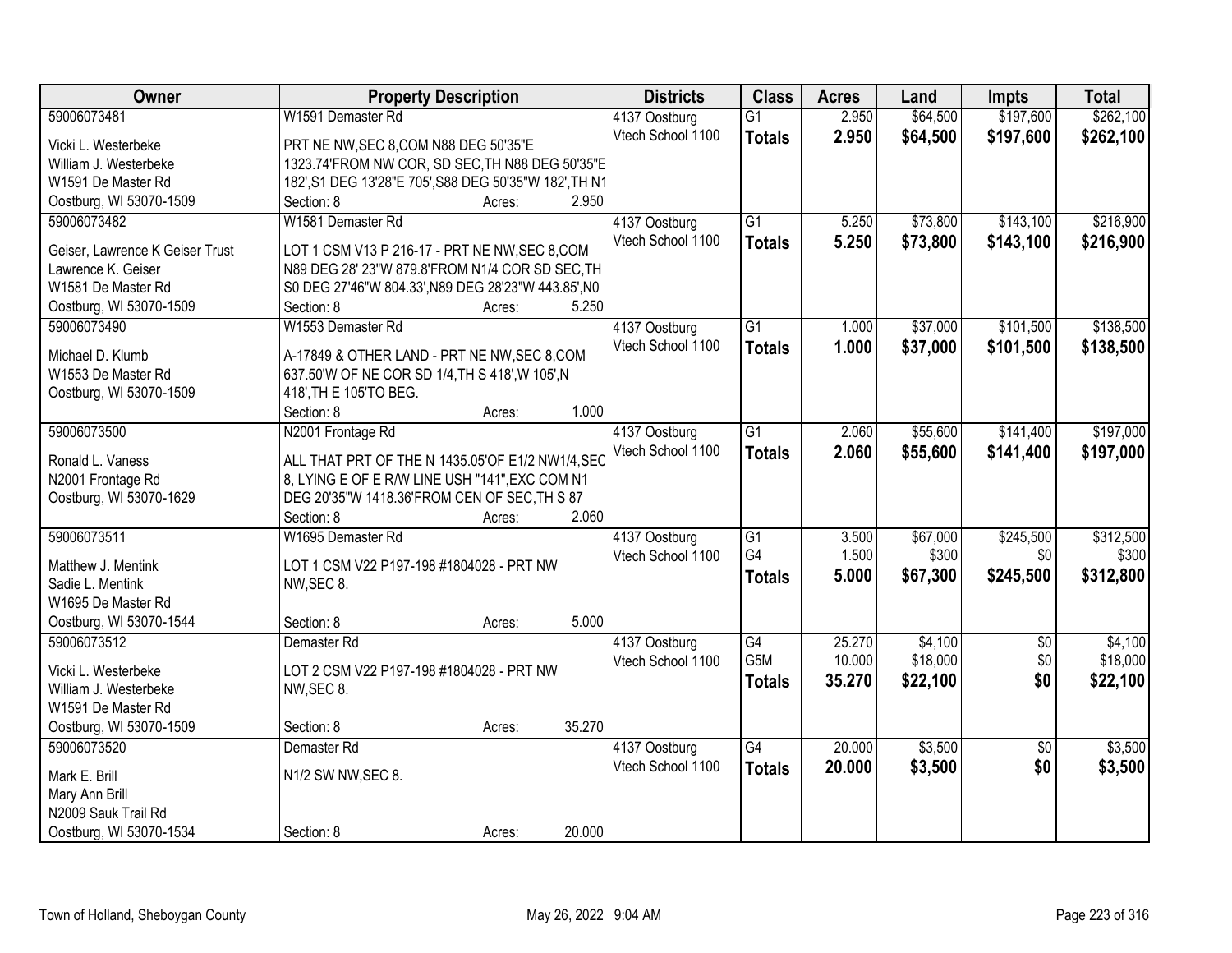| Owner                                   | <b>Property Description</b>                                                             |        | <b>Districts</b>                   | <b>Class</b>    | <b>Acres</b> | Land     | Impts           | <b>Total</b> |
|-----------------------------------------|-----------------------------------------------------------------------------------------|--------|------------------------------------|-----------------|--------------|----------|-----------------|--------------|
| 59006073530                             | Demaster Rd                                                                             |        | 4137 Oostburg                      | G4              | 20.000       | \$3,300  | $\overline{50}$ | \$3,300      |
| Mark E. Brill                           | S1/2 SW NW, SEC 8.                                                                      |        | Vtech School 1100                  | <b>Totals</b>   | 20.000       | \$3,300  | \$0             | \$3,300      |
| Mary Ann Brill                          |                                                                                         |        |                                    |                 |              |          |                 |              |
| N2009 Sauk Trail Rd                     |                                                                                         |        |                                    |                 |              |          |                 |              |
| Oostburg, WI 53070-1534                 | Section: 8<br>Acres:                                                                    | 20.000 |                                    |                 |              |          |                 |              |
| 59006073541                             | N1937 Frontage Rd                                                                       |        | 4137 Oostburg                      | $\overline{G1}$ | 3.320        | \$66,300 | \$272,300       | \$338,600    |
| Phoenix G. Ramirez                      | LOT 1 CSM V21 P14-15 #1742807 - PRT SE NW SEC 8                                         |        | Vtech School 1100                  | <b>Totals</b>   | 3.320        | \$66,300 | \$272,300       | \$338,600    |
| Dawn N. Ramirez                         |                                                                                         |        |                                    |                 |              |          |                 |              |
| N1937 Frontage Rd                       |                                                                                         |        |                                    |                 |              |          |                 |              |
| Oostburg, WI 53070-1628                 | Section: 8<br>Acres:                                                                    | 3.320  |                                    |                 |              |          |                 |              |
| 59006073542                             | N1907 Frontage Rd                                                                       |        | 4137 Oostburg                      | $\overline{G1}$ | 4.150        | \$69,600 | \$218,100       | \$287,700    |
| Janelle A. Leclair                      | LOT 2 CSM V21 P14-15 #1742807 - PRT SE NW SEC 8                                         |        | Vtech School 1100                  | <b>Totals</b>   | 4.150        | \$69,600 | \$218,100       | \$287,700    |
| N1907 Frontage Rd                       |                                                                                         |        |                                    |                 |              |          |                 |              |
| Oostburg, WI 53070-1628                 |                                                                                         |        |                                    |                 |              |          |                 |              |
|                                         | Section: 8<br>Acres:                                                                    | 4.150  |                                    |                 |              |          |                 |              |
| 59006073550                             | Demaster Rd                                                                             |        | 4137 Oostburg                      | G4              | 6.000        | \$1,100  | $\frac{1}{20}$  | \$1,100      |
|                                         |                                                                                         |        | Vtech School 1100                  | G5M             | 6.400        | \$12,200 | \$0             | \$12,200     |
| Millennium Properties Inc<br>PO Box 934 | W 17.5 AC SE NW, SEC 8, EXC PRT CONV FOR HWY<br>AS REC IN VOL 564 P 138-39.             |        |                                    | <b>Totals</b>   | 12.400       | \$13,300 | \$0             | \$13,300     |
| Sheboygan, WI 53082-0934                |                                                                                         |        |                                    |                 |              |          |                 |              |
|                                         | Section: 8<br>Acres:                                                                    | 12.400 |                                    |                 |              |          |                 |              |
| 59006073561                             | N1947 Frontage Rd                                                                       |        | 4137 Oostburg                      | $\overline{G1}$ | 2.500        | \$60,000 | \$236,600       | \$296,600    |
|                                         |                                                                                         |        | Vtech School 1100                  | <b>Totals</b>   | 2.500        | \$60,000 | \$236,600       | \$296,600    |
| Thomas Joseph Straley                   | ALL TR 2, CSM V2 P351 #981133 IN SENW SEC 8,                                            |        |                                    |                 |              |          |                 |              |
| Amy Sue Straley<br>N1947 Frontage Rd    | T13N, R23E AND ALSO THAT PRT TR 1 SD CSM,<br>DESC AS COM AT SE COR SD TR 1; TH ALG E LN |        |                                    |                 |              |          |                 |              |
| Oostburg, WI 53070-1628                 | Section: 8<br>Acres:                                                                    | 2.500  |                                    |                 |              |          |                 |              |
| 59006073571                             | N1981 Frontage Rd                                                                       |        | 4137 Oostburg                      | G1              | 2.500        | \$60,000 | \$136,000       | \$196,000    |
|                                         |                                                                                         |        | Vtech School 1100                  | <b>Totals</b>   | 2.500        | \$60,000 | \$136,000       | \$196,000    |
| Glenn R. Peterson                       | TR 1 CSM V2 P351, #981133 IN SENW SEC 8, T13N,                                          |        |                                    |                 |              |          |                 |              |
| N1981 Frontage Rd                       | R23E, EXC THAT PRT SD TR 1, DESC AS COM AT SE                                           |        |                                    |                 |              |          |                 |              |
| Oostburg, WI 53070-1628                 | COR SD TR 1; TH ALG E LN N0-20-15E (REC AS<br>Section: 8                                | 2.500  |                                    |                 |              |          |                 |              |
| 59006073580                             | Acres:<br>E Vaness Rd                                                                   |        |                                    | $\overline{G4}$ | 17.650       | \$3,200  | $\overline{50}$ | \$3,200      |
|                                         |                                                                                         |        | 4137 Oostburg<br>Vtech School 1100 |                 | 17.650       | \$3,200  | \$0             | \$3,200      |
| Huibregtse Real Estate LLC              | NE1/4 NE SW, SEC 8,& PRT SW NE & NW SE, COM AT                                          |        |                                    | <b>Totals</b>   |              |          |                 |              |
| W1418 E Van Ess Rd                      | CEN, SD SEC, TH N01 DEG 20'35"W 542.64', N89 DEG                                        |        |                                    |                 |              |          |                 |              |
| Oostburg, WI 53070-1515                 | 03'10"E 40', N01 DEG 20'35"W 114.72', N89 DEG 03'10"E                                   |        |                                    |                 |              |          |                 |              |
|                                         | Section: 8<br>Acres:                                                                    | 17.650 |                                    |                 |              |          |                 |              |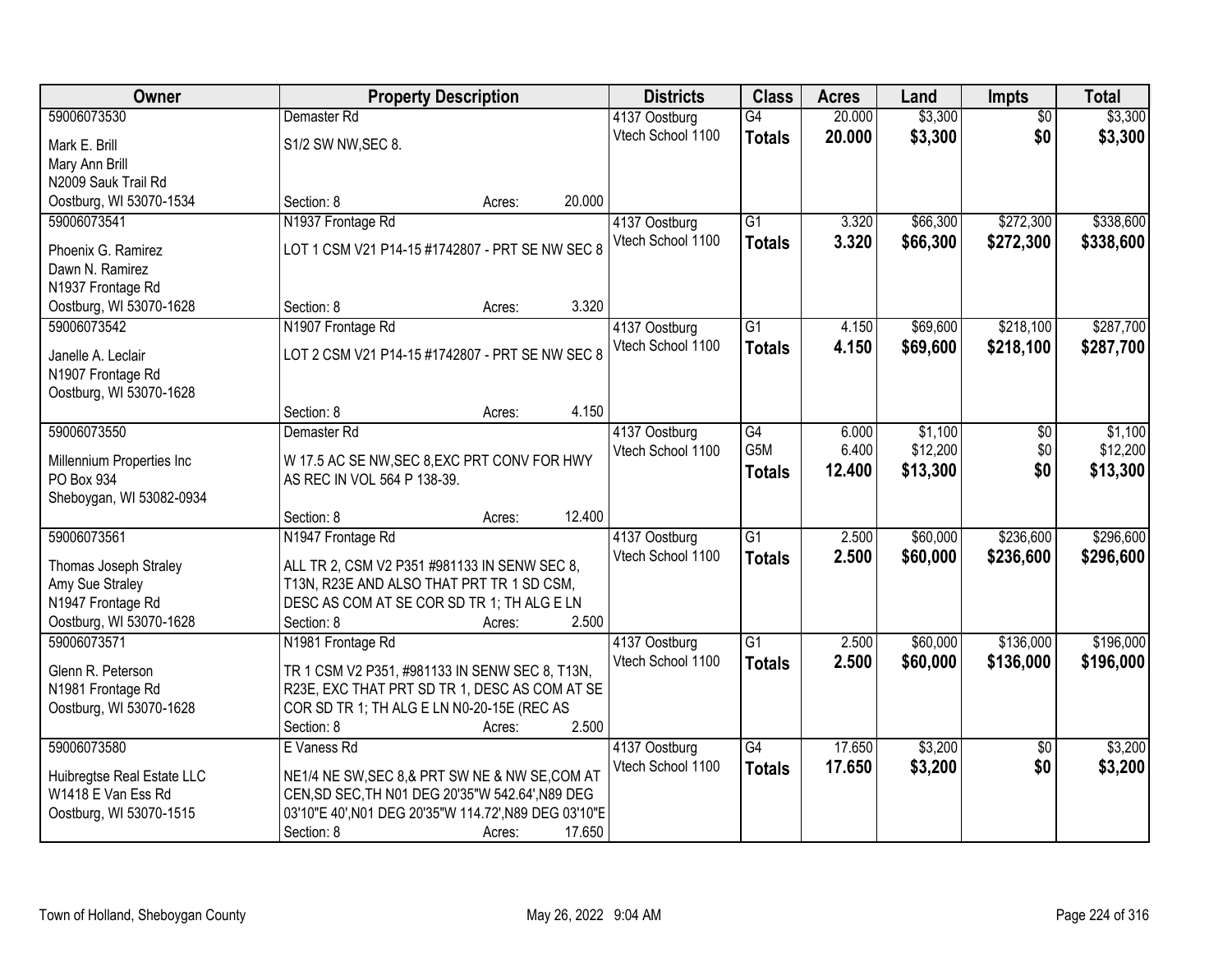| Owner                                  | <b>Property Description</b>                                  |                  | <b>Districts</b>  | <b>Class</b>    | <b>Acres</b> | Land     | Impts           | <b>Total</b> |
|----------------------------------------|--------------------------------------------------------------|------------------|-------------------|-----------------|--------------|----------|-----------------|--------------|
| 59006073590                            | E Vaness Rd                                                  |                  | 4137 Oostburg     | $\overline{G4}$ | 3.950        | \$600    | $\overline{50}$ | \$600        |
| Huibregtse Real Estate LLC             | NW1/4 NE SW, SEC 8, EXC PRT FOR HWY AS REC IN                |                  | Vtech School 1100 | <b>Totals</b>   | 3.950        | \$600    | \$0             | \$600        |
| W1418 E Van Ess Rd                     | VOL 565 P 676-77.                                            |                  |                   |                 |              |          |                 |              |
| Oostburg, WI 53070-1515                |                                                              |                  |                   |                 |              |          |                 |              |
|                                        | Section: 8                                                   | 3.950<br>Acres:  |                   |                 |              |          |                 |              |
| 59006073600                            | W1539 E Vaness Rd                                            |                  | 4137 Oostburg     | $\overline{G1}$ | 2.600        | \$63,400 | \$76,500        | \$139,900    |
| Ronald C. Denboer                      | LOT 1 CSM V9 P 267-PRT NE SW SEC 8, COM S01                  |                  | Vtech School 1100 | <b>Totals</b>   | 2.600        | \$63,400 | \$76,500        | \$139,900    |
| Wendy L. Denboer                       | DEG 23'06"E 660.38'& S88 DEG 15'35"W 556.72'FROM             |                  |                   |                 |              |          |                 |              |
| W1539 E Van Ess Rd                     | CEN, SD SEC, TH S01 DEG 08'05"E 222', S88 DEG                |                  |                   |                 |              |          |                 |              |
| Oostburg, WI 53070-1517                | Section: 8                                                   | 2.600<br>Acres:  |                   |                 |              |          |                 |              |
| 59006073603                            | W1525 E Vaness Rd                                            |                  | 4137 Oostburg     | $\overline{G1}$ | 13.412       | \$98,200 | \$56,700        | \$154,900    |
|                                        |                                                              |                  | Vtech School 1100 | <b>Totals</b>   | 13.412       | \$98,200 | \$56,700        | \$154,900    |
| lan R. Behm                            | A-34215 PART N1/2 SW1/4 SEC 8, T13N, R23E, COM               |                  |                   |                 |              |          |                 |              |
| Laura A. Behm                          | AT CTR SD SEC 8; TH ALG E LN SW1/4 S0-17-55W                 |                  |                   |                 |              |          |                 |              |
| 728 Superior Ave                       | (REC AS S01-23-06E) 660.38' TO CL VANESS ROAD;<br>Section: 8 | 13.412           |                   |                 |              |          |                 |              |
| Oostburg, WI 53070-1423<br>59006073610 | E Vaness Rd                                                  | Acres:           | 4137 Oostburg     | $\overline{G4}$ | 15.020       | \$2,500  | \$0             | \$2,500      |
|                                        |                                                              |                  | Vtech School 1100 |                 |              |          |                 |              |
| <b>Brianlee Eernisse</b>               | N 1/2 NW SW, SEC 8, EXC PRT CONV FOR HWY AS                  |                  |                   | <b>Totals</b>   | 15.020       | \$2,500  | \$0             | \$2,500      |
| Rebeckah K. Juhasz                     | DESC IN VOL 565 P 676-77,& EXC COM S1 DEG                    |                  |                   |                 |              |          |                 |              |
| W1630 W Van Ess Rd                     | 15'2"E 662.80'& N88 DEG 14'13"E 701.86'FROM W1/4             |                  |                   |                 |              |          |                 |              |
| Oostburg, WI 53070-1513                | Section: 8                                                   | 15.020<br>Acres: |                   |                 |              |          |                 |              |
| 59006073611                            | W1630 W Vaness Rd                                            |                  | 4137 Oostburg     | $\overline{G1}$ | 3.980        | \$68,900 | \$254,800       | \$323,700    |
| <b>Brianlee Eernisse</b>               | TR 1, CSM V 4 P 251 - PRT NW SW, SEC 8, COM S1               |                  | Vtech School 1100 | <b>Totals</b>   | 3.980        | \$68,900 | \$254,800       | \$323,700    |
| Rebeckah K. Juhasz                     | DEG 15'2"E 662.80'& N88 DEG 14'13"E 701.86'FROM              |                  |                   |                 |              |          |                 |              |
| W1630 W Van Ess Rd                     | W1/4 COR SD SEC, TH N1 DEG 15'2"W 345.73', N88               |                  |                   |                 |              |          |                 |              |
| Oostburg, WI 53070-1513                | Section: 8                                                   | 3.980<br>Acres:  |                   |                 |              |          |                 |              |
| 59006073620                            | W1693 W Vaness Rd                                            |                  | 4137 Oostburg     | $\overline{G1}$ | 2.000        | \$55,000 | \$186,400       | \$241,400    |
| James M. Krutilla                      | S 1/2 NW SW, SEC 8, EXC PRT CONV FOR HWY IN VOI              |                  | Vtech School 1100 | G4              | 12.100       | \$2,000  | \$0             | \$2,000      |
| Pauline M. Krutilla                    | 565 P 674-75.                                                |                  |                   | <b>Totals</b>   | 14.100       | \$57,000 | \$186,400       | \$243,400    |
| W1693 W Van Ess Rd                     |                                                              |                  |                   |                 |              |          |                 |              |
| Oostburg, WI 53070-1513                | Section: 8                                                   | 14.100<br>Acres: |                   |                 |              |          |                 |              |
| 59006073630                            | Dewitt Rd                                                    |                  | 4137 Oostburg     | $\overline{G4}$ | 13.000       | \$2,000  | $\overline{50}$ | \$2,000      |
|                                        |                                                              |                  | Vtech School 1100 | G <sub>5</sub>  | 0.820        | \$100    | \$0             | \$100        |
| Chris David Gasiorowski                | ALL THAT PRT OF THE SW SW, SEC 8,LYING W OF I                |                  |                   | <b>Totals</b>   | 13.820       | \$2,100  | \$0             | \$2,100      |
| 553 N Mill St                          | 43.                                                          |                  |                   |                 |              |          |                 |              |
| Saukville, WI 53080-1739               |                                                              |                  |                   |                 |              |          |                 |              |
|                                        | Section: 8                                                   | 13.820<br>Acres: |                   |                 |              |          |                 |              |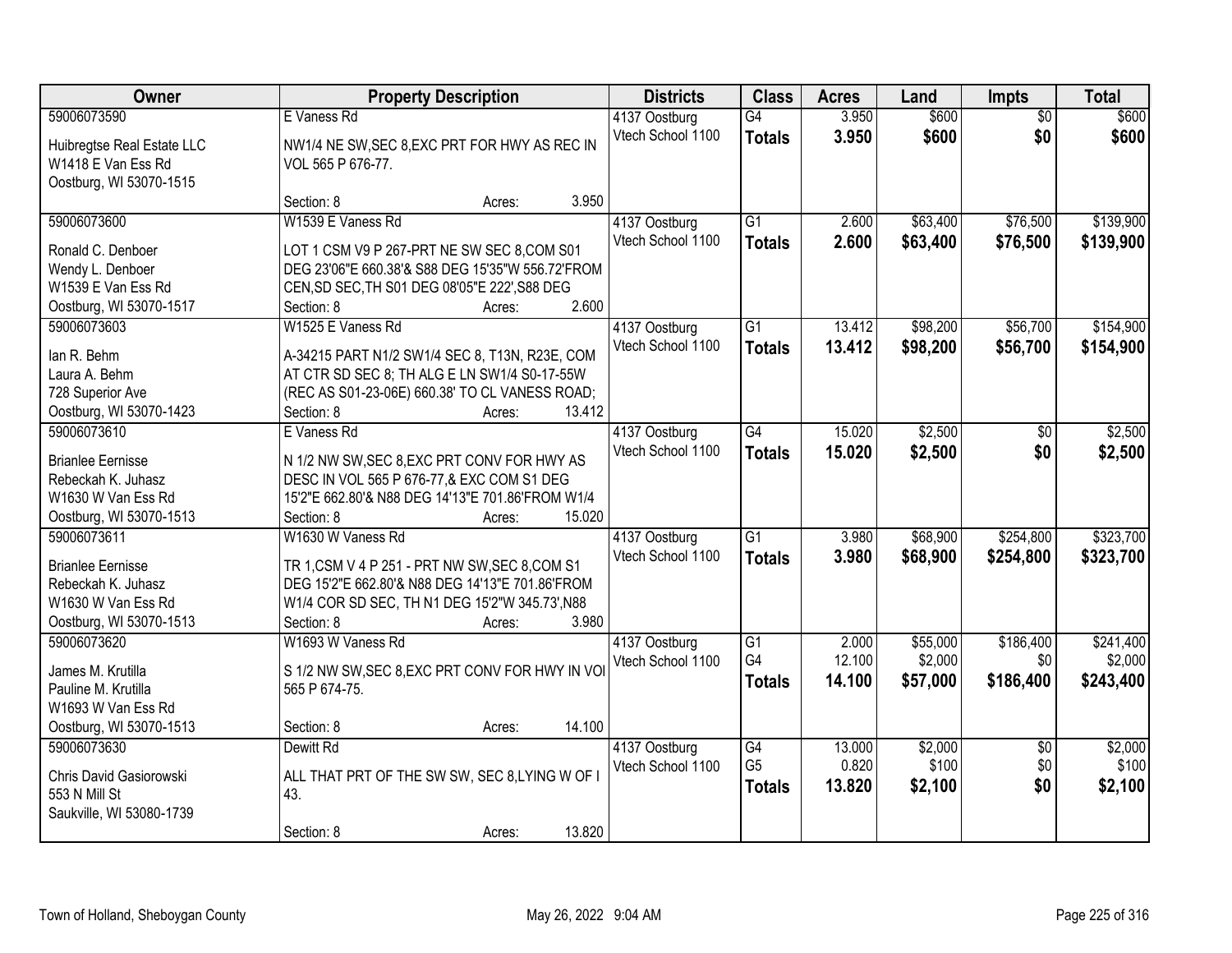| Owner                                  | <b>Property Description</b>                         | <b>Districts</b>  | <b>Class</b>    | <b>Acres</b> | Land      | <b>Impts</b>    | <b>Total</b> |
|----------------------------------------|-----------------------------------------------------|-------------------|-----------------|--------------|-----------|-----------------|--------------|
| 59006073631                            | W1598 Dewitt Rd                                     | 4137 Oostburg     | $\overline{G1}$ | 1.670        | \$49,100  | \$110,800       | \$159,900    |
| <b>Mark Rinehart</b>                   | PRT S1/2 SW1/4, SEC 8, COM N89 DEG 29'E 769.58'&    | Vtech School 1100 | G4              | 8.500        | \$1,500   | \$0             | \$1,500      |
| Jack & Virginia L Rinehart Life Estate | N15 DEG 1' 21"E 72.66'FROM SW COR, SD SEC, TH       |                   | G <sub>5</sub>  | 0.500        | \$400     | \$0             | \$400        |
| W1598 Dewitt Rd                        | N89 DEG 29'E 543.54', S86 DEG 47'E 190', N0 DEG 26' |                   | <b>Totals</b>   | 10.670       | \$51,000  | \$110,800       | \$161,800    |
| Oostburg, WI 53070-1523                | Section: 8<br>10.670<br>Acres:                      |                   |                 |              |           |                 |              |
| 59006073650                            | Dewitt Rd                                           | 4137 Oostburg     | G4              | 28,000       | \$5,000   | $\overline{30}$ | \$5,000      |
|                                        |                                                     | Vtech School 1100 | G <sub>5</sub>  | 0.610        | \$100     | \$0             | \$100        |
| Mark Vandewege                         | ALL THAT PRT OF THE W 3/4 SE SW & ALL THAT PRT      |                   | <b>Totals</b>   | 28.610       | \$5,100   | \$0             | \$5,100      |
| N6482 Shamrock Ct                      | OF SW SW LYING E OF E LN I 43, SEC 8, EXC COM       |                   |                 |              |           |                 |              |
| Plymouth, WI 53073-3519                | N89 DEG 29'E 769.58' & N15 DEG 1'21"E 72.66'FROM    |                   |                 |              |           |                 |              |
|                                        | 28.610<br>Section: 8<br>Acres:                      |                   |                 |              |           |                 |              |
| 59006073652                            | W1514 Dewitt Rd                                     | 4137 Oostburg     | G1              | 8.880        | \$101,600 | \$165,600       | \$267,200    |
| Jacob J. Hildebrand                    | LOT 1, CSM V 6 P 144 # 1074684 AND ALSO PART        | Vtech School 1100 | <b>Totals</b>   | 8.880        | \$101,600 | \$165,600       | \$267,200    |
| Amanda M. Hildebrand                   | SESW SEC 8, T13N, R23E, COM AT S1/4 CORNER SD       |                   |                 |              |           |                 |              |
| W1514 Dewitt Rd                        | SEC 8, TH ALG S LN SW1/4 S89-40-54W., 36.51' TO SE  |                   |                 |              |           |                 |              |
| Oostburg, WI 53070-1523                | 8.880<br>Section: 8<br>Acres:                       |                   |                 |              |           |                 |              |
| 59006073660                            | N1875 Tree Haven                                    | 4137 Oostburg     | G1              | 0.690        | \$271,400 | \$100,100       | \$371,500    |
|                                        |                                                     | Vtech School 1100 | G <sub>6</sub>  | 0.530        | \$21,900  | \$0             | \$21,900     |
| Debra L Usinger Trust                  | PRT GOVT LOT 1, SEC 8 & PRT FRACT SEC 9, COM        |                   | <b>Totals</b>   | 1.220        | \$293,300 | \$100,100       | \$393,400    |
| c/o Fbo Joe Kujawa                     | 660.82'W & S0 DEG 23'55"E 145.89'FROM E1/4 COR      |                   |                 |              |           |                 |              |
| 1030 N Old World 3rd St                | SD SEC, TH S0 DEG 23'55"E 74.43', E 692.65'M/L TO   |                   |                 |              |           |                 |              |
| Milwaukee, WI 53203-1302               | 1.220<br>Section: 8<br>Acres:                       |                   |                 |              |           |                 |              |
| 59006073670                            | N1889 Tree Haven                                    | 4137 Oostburg     | $\overline{G1}$ | 1.190        | \$288,400 | \$125,900       | \$414,300    |
| Linksource LLC                         | PRT GOVT LOT 1, SEC 8.& PRT FRAC SEC 9, COM AT      | Vtech School 1100 | <b>Totals</b>   | 1.190        | \$288,400 | \$125,900       | \$414,300    |
| 850 Lake Rd                            | E1/4 POST SEC 8, TH W 655.5', S 72.5', E TO SHORE   |                   |                 |              |           |                 |              |
| Brookfield, WI 53005-5722              | LAKE MICH, N27 DEG 20'E ALG SHORE 56.28', W         |                   |                 |              |           |                 |              |
|                                        | 1.190<br>Section: 8<br>Acres:                       |                   |                 |              |           |                 |              |
| 59006073680                            | N1881 Tree Haven                                    | 4137 Oostburg     | $\overline{G1}$ | 1.470        | \$295,500 | \$51,100        | \$346,600    |
|                                        |                                                     | Vtech School 1100 | <b>Totals</b>   | 1.470        | \$295,500 | \$51,100        | \$346,600    |
| Scott D. Riley                         | PRT GOVT LOT 1, SEC 8, & PRT FRACT SEC 9, COM       |                   |                 |              |           |                 |              |
| Heidi L. Riley                         | 660'W & S0 DEG 25'E 72.5'FROM E1/4 POST SD SEC      |                   |                 |              |           |                 |              |
| N1881 Tree Hvn                         | 8, TH S0 DEG 25'E 74.5', E 835.9'TO SHORE OF LAKE   |                   |                 |              |           |                 |              |
| Oostburg, WI 53070-1556                | Section: 8<br>1.470<br>Acres:                       |                   |                 |              |           |                 |              |
| 59006073690                            | N1871 Tree Haven                                    | 4137 Oostburg     | $\overline{G1}$ | 0.860        | \$291,800 | \$99,300        | \$391,100    |
| Barbara Dallman-Chrstiansen            | PRT GOVT LOT 1, SEC 8, COM 823.75'E & 221.5'S OF    | Vtech School 1100 | <b>Totals</b>   | 0.860        | \$291,800 | \$99,300        | \$391,100    |
| John R. Dallman                        | NW COR SD LOT, TH E 496.25'TO HWM LAKE              |                   |                 |              |           |                 |              |
| N1871 Tree Hvn                         | MICH, S31 DEG 38'W 90', W 438.91', TH N2 DEG 33'E   |                   |                 |              |           |                 |              |
| Oostburg, WI 53070-1556                | Section: 8<br>0.860<br>Acres:                       |                   |                 |              |           |                 |              |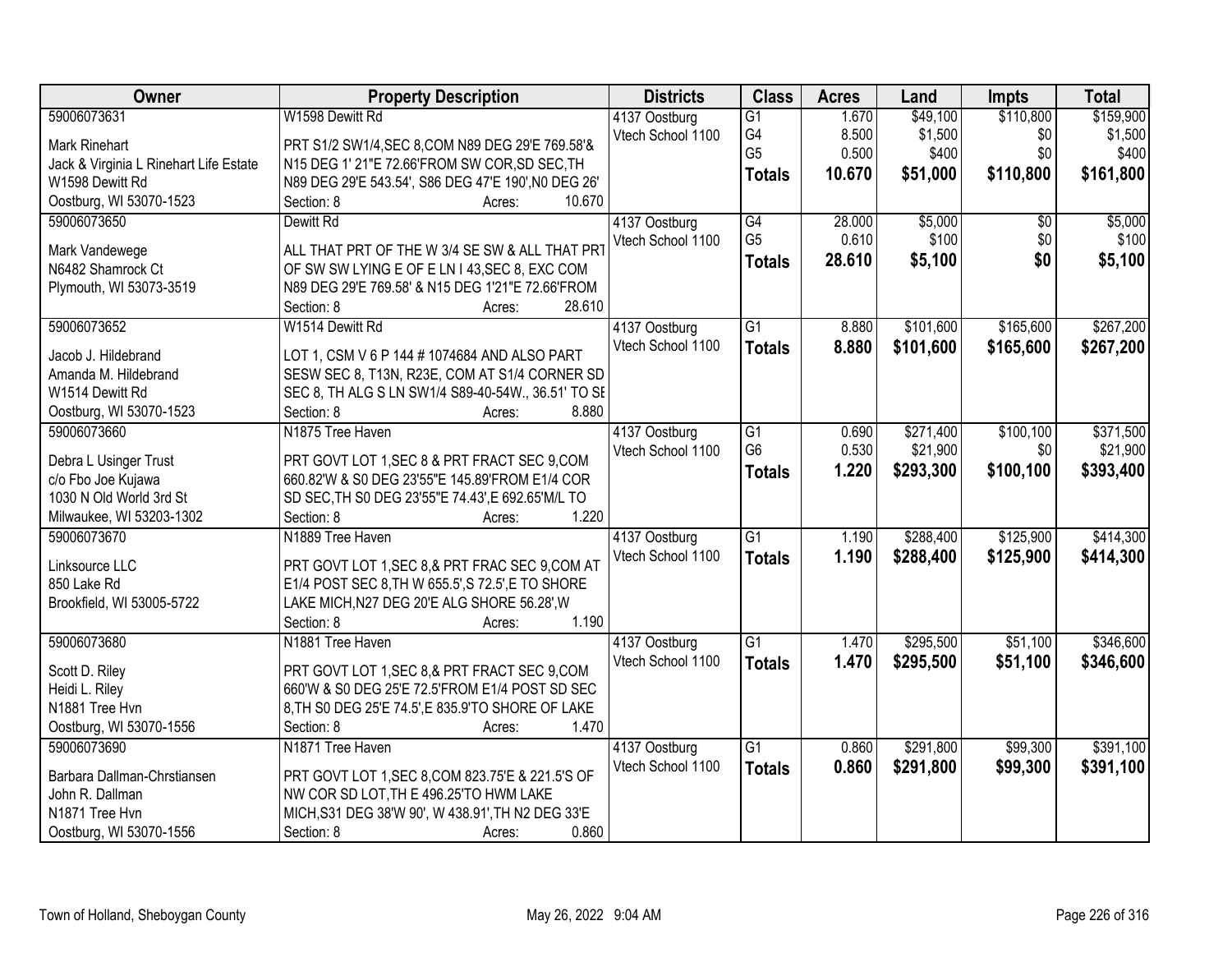| Owner                                    | <b>Property Description</b>                                             | <b>Districts</b>                   | <b>Class</b>    | <b>Acres</b> | Land       | <b>Impts</b>    | <b>Total</b>    |
|------------------------------------------|-------------------------------------------------------------------------|------------------------------------|-----------------|--------------|------------|-----------------|-----------------|
| 59006073700                              | W1312 E Vaness Rd                                                       | 4137 Oostburg                      | G1              | 2.590        | \$80,500   | \$101,600       | \$182,100       |
| Joan E. Banks                            | PRT GOVT LOT 1, SEC 8, COM 221.5'S & 496.25'W OF                        | Vtech School 1100                  | <b>Totals</b>   | 2.590        | \$80,500   | \$101,600       | \$182,100       |
| W1312 E Van Ess Rd                       | NE COR SD LOT, TH S2 DEG 33'W 79.36' E 176.75', S2                      |                                    |                 |              |            |                 |                 |
| Oostburg, WI 53070-1516                  | DEG 33'W 293.14', W 340.5', N2 DEG 33'E 372.5', TH E                    |                                    |                 |              |            |                 |                 |
|                                          | Section: 8<br>Acres:                                                    | 2.590                              |                 |              |            |                 |                 |
| 59006073710                              | N1865 Tree Haven                                                        | 4137 Oostburg                      | $\overline{G1}$ | 0.000        | \$251,000  | \$70,900        | \$321,900       |
| Daane Family Trust                       | PRT GOVT LOT 1, SEC 8, COM AT PNT ON SHORE OF                           | Vtech School 1100                  | <b>Totals</b>   | 0.000        | \$251,000  | \$70,900        | \$321,900       |
| 936 Center Ave                           | LAKE MICH 300.86'S & 57.34'W OF E1/4 COR, SEC                           |                                    |                 |              |            |                 |                 |
| Oostburg, WI 53070-1354                  | 8, TH W 262.16', S 88.93', E 213.76'TO SHORE, TH NELY                   |                                    |                 |              |            |                 |                 |
|                                          | Section: 8<br>Acres:                                                    | 0.000                              |                 |              |            |                 |                 |
| 59006073720                              | N1861 Tree Haven                                                        | 4137 Oostburg                      | $\overline{G1}$ | 0.000        | \$292,500  | \$79,000        | \$371,500       |
|                                          |                                                                         | Vtech School 1100                  | <b>Totals</b>   | 0.000        | \$292,500  | \$79,000        | \$371,500       |
| Peter B. Daane                           | PRT GOVT LOT 1, SEC 8, COM AT PNT ON SHORE OF                           |                                    |                 |              |            |                 |                 |
| Ramona F. Daane                          | LAKE MICH 389.79'S & 105.74'W OF E1/4 POST, SEC                         |                                    |                 |              |            |                 |                 |
| 208 N 9th St                             | 8, TH W 213.76', S 105.21', E 156.5'TO SHORE OF<br>Section: 8<br>Acres: | 0.000                              |                 |              |            |                 |                 |
| Oostburg, WI 53070-1175<br>59006073730   | N1853 Tree Haven                                                        |                                    | $\overline{G1}$ | 0.000        | \$164,000  | \$92,100        | \$256,100       |
|                                          |                                                                         | 4137 Oostburg<br>Vtech School 1100 |                 |              |            |                 |                 |
| Tai Tai Holding, LLC                     | PRT GOVT LOT 1, SEC 8, COM 1000.5'E & 495'S OF NW                       |                                    | <b>Totals</b>   | 0.000        | \$164,000  | \$92,100        | \$256,100       |
| 502 Columbus St                          | COR, GOVT LOT 1, TH S 45', E TO SHORE OF LAKE                           |                                    |                 |              |            |                 |                 |
| Pella, IA 50219                          | MICH, NELY ALG LAKE SHORE TO A PNT DUE E OF                             |                                    |                 |              |            |                 |                 |
|                                          | Section: 8<br>Acres:                                                    | 0.000                              |                 |              |            |                 |                 |
| 59006073740                              | E Vaness Rd                                                             | 4137 Oostburg                      | $\overline{G6}$ | 5.000        | \$19,000   | $\overline{50}$ | \$19,000        |
| Jonathan M. Hoffmann                     | THE W 40 RDS OF N1/2 N1/2 GOVT LOT 1, SEC 8.                            | Vtech School 1100                  | <b>Totals</b>   | 5.000        | \$19,000   | \$0             | \$19,000        |
| Erin L. Hoffmann                         |                                                                         |                                    |                 |              |            |                 |                 |
| N1863 Huibregtse Rd                      |                                                                         |                                    |                 |              |            |                 |                 |
| Oostburg, WI 53070-1557                  | Section: 8<br>Acres:                                                    | 5.000                              |                 |              |            |                 |                 |
| 59006073750                              | E Vaness Rd                                                             | 4137 Oostburg                      | G6              | 5.000        | \$19,000   | $\overline{50}$ | \$19,000        |
|                                          | THE W 40 RDS OF S1/2 N1/2 GOVT LOT 1, SEC 8.                            | Vtech School 1100                  | <b>Totals</b>   | 5.000        | \$19,000   | \$0             | \$19,000        |
| Jonathan M. Hoffmann<br>Erin L. Hoffmann |                                                                         |                                    |                 |              |            |                 |                 |
| N1863 Huibregtse Rd                      |                                                                         |                                    |                 |              |            |                 |                 |
| Oostburg, WI 53070-1557                  | Section: 8<br>Acres:                                                    | 5.000                              |                 |              |            |                 |                 |
| 59006073760                              | E Vaness Rd                                                             | 4137 Oostburg                      | W8              | 5.190        | (\$17,700) | $\overline{50}$ | $\overline{50}$ |
|                                          |                                                                         | Vtech School 1100                  | <b>Totals</b>   | 5.190        | \$0        | \$0             | \$0             |
| Peter B. Daane                           | PRT GOVT LOT 1, SEC 8, COM 533.7'M/L W & 594.7'M/L                      |                                    |                 |              |            |                 |                 |
| Daane Family Trust Under Will of David   | S OF NE COR SD LOT, TH S24 DEG 57' W 381.8', N80                        |                                    |                 |              |            |                 |                 |
| M Daane                                  | DEG 16'W 215.5', N87 DEG 22'W 459.6'TO W LN GOVT                        |                                    |                 |              |            |                 |                 |
| 208 N 9th St                             | Section: 8<br>Acres:                                                    | 5.190                              |                 |              |            |                 |                 |
| Oostburg, WI 53070-1175                  |                                                                         |                                    |                 |              |            |                 |                 |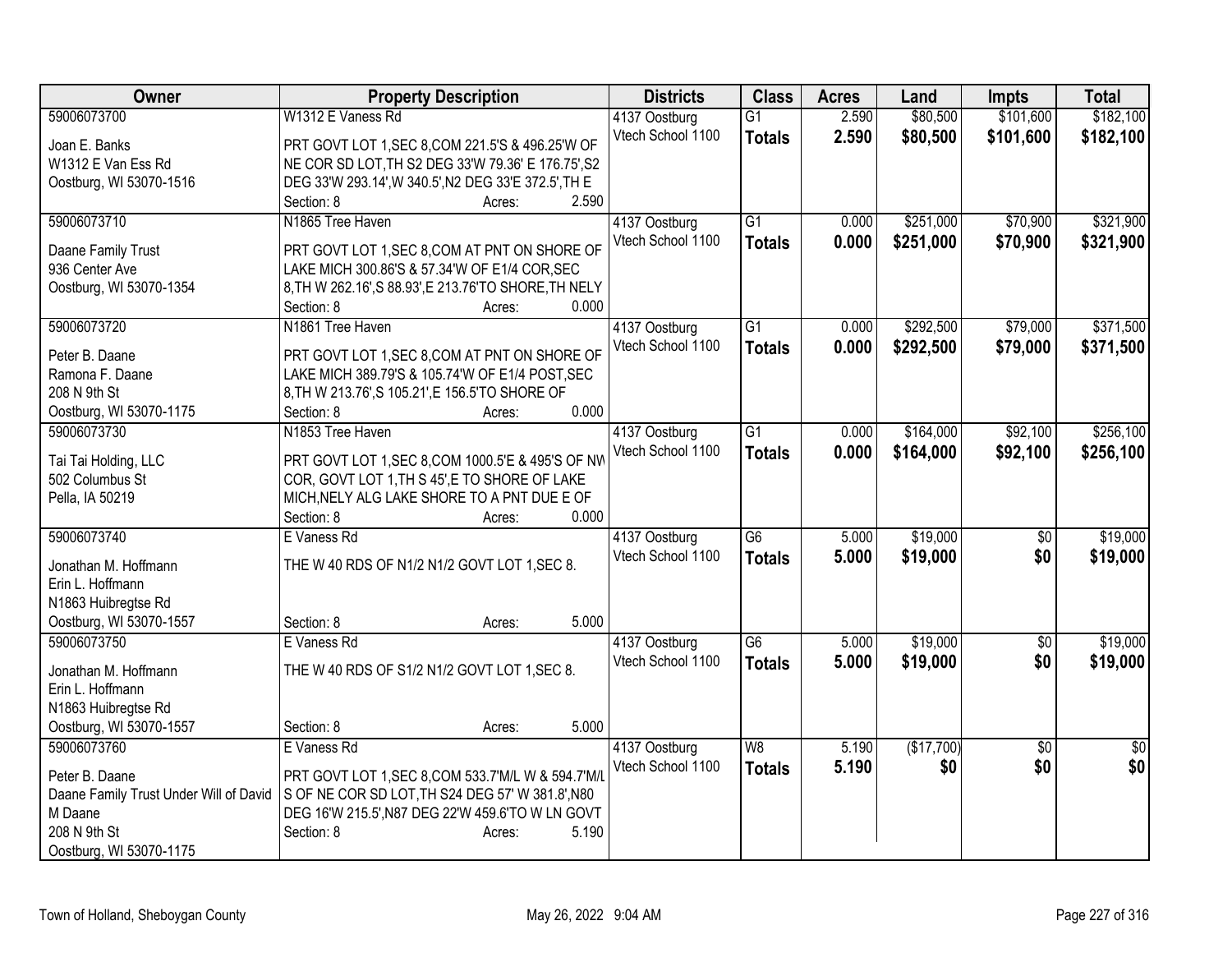| Owner                                                  | <b>Property Description</b>                       |                 | <b>Districts</b>                   | <b>Class</b>    | <b>Acres</b> | Land           | Impts           | <b>Total</b> |
|--------------------------------------------------------|---------------------------------------------------|-----------------|------------------------------------|-----------------|--------------|----------------|-----------------|--------------|
| 59006073770                                            | E Vaness Rd                                       |                 | 4137 Oostburg                      | $\overline{G6}$ | 2.000        | \$5,400        | $\overline{50}$ | \$5,400      |
| Jamie Eernisse                                         | 2 AC IN SW COR OF LOT 1, SEC 8.                   |                 | Vtech School 1100                  | <b>Totals</b>   | 2.000        | \$5,400        | \$0             | \$5,400      |
| Heidi Eernisse                                         |                                                   |                 |                                    |                 |              |                |                 |              |
| N1797 Nuestro Dr                                       |                                                   |                 |                                    |                 |              |                |                 |              |
| Oostburg, WI 53070-1554                                | Section: 8                                        | 2.000<br>Acres: |                                    |                 |              |                |                 |              |
| 59006073780                                            | N1813 Teronde Beach                               |                 | 4137 Oostburg                      | $\overline{G1}$ | 0.000        | \$222,100      | \$59,000        | \$281,100    |
| Robert Todd Penner                                     | COM AT A PNT 440'E OF SW COR LOT 1, SEC 8, TH N   |                 | Vtech School 1100                  | <b>Totals</b>   | 0.000        | \$222,100      | \$59,000        | \$281,100    |
| 3641 Dennett Dr                                        | 66', E TO SHORE OF LAKE, SLY ON SHORE TO S LINE   |                 |                                    |                 |              |                |                 |              |
| Madison, WI 53714-2919                                 | LOT 1, TH W TO BEG, & COM ON N LINE GOV'T LOT 2   |                 |                                    |                 |              |                |                 |              |
|                                                        | Section: 8                                        | 0.000<br>Acres: |                                    |                 |              |                |                 |              |
| 59006073790                                            | <b>Teronde Beach</b>                              |                 | 4137 Oostburg                      | G1              | 0.000        | \$200,000      | \$0             | \$200,000    |
|                                                        |                                                   |                 | Vtech School 1100                  | <b>Totals</b>   | 0.000        | \$200,000      | \$0             | \$200,000    |
| Robert Todd Penner                                     | COM AT A PNT 440'E & 66'N OF SW COR, LOT 1, TH N  |                 |                                    |                 |              |                |                 |              |
| 3641 Dennett Dr                                        | 66',E TO SHORE OF LAKE, SLY ALG SHORE TO PNT      |                 |                                    |                 |              |                |                 |              |
| Madison, WI 53714-2919                                 | DUE E OF BEG, TH W TO BEG.                        | 0.000           |                                    |                 |              |                |                 |              |
| 59006073800                                            | Section: 8<br>N1809 Woods End                     | Acres:          |                                    | W8              | 6.700        | $($ \$600,000) | $\overline{30}$ | \$0          |
|                                                        |                                                   |                 | 4137 Oostburg<br>Vtech School 1100 |                 |              |                |                 |              |
| Daane Family Trust Under Will of David                 | PRT GOVT LOT 1, SEC 8, COM 533.7'W & 594.7'S OF   |                 |                                    | <b>Totals</b>   | 6.700        | \$0            | \$0             | \$0          |
| M Daane                                                | E1/4 POST, SEC 8, TH S24 DEG 57'W 360.6', N80 DEG |                 |                                    |                 |              |                |                 |              |
| Peter B. Daane                                         | 16'W 215.5', N87 DEG 22'W 459.6', S3 DEG 39'E     |                 |                                    |                 |              |                |                 |              |
| 208 N 9th St                                           | Section: 8                                        | 6.700<br>Acres: |                                    |                 |              |                |                 |              |
| Oostburg, WI 53070-1175                                |                                                   |                 |                                    |                 |              |                |                 |              |
| 59006073810                                            | N1831 Tree Haven                                  |                 | 4137 Oostburg                      | G1              | 0.000        | \$280,000      | \$70,400        | \$350,400    |
| Detienne Living Trust of 2017                          | PRT S1/2 GOVT LOT 1, SEC 8, COM AT INTER OF S     |                 | Vtech School 1100                  | <b>Totals</b>   | 0.000        | \$280,000      | \$70,400        | \$350,400    |
| 5626 Driftwood Ln                                      | LN N1/2 S 1/2 SD GOVT LOT WITH HWM OF LAKE        |                 |                                    |                 |              |                |                 |              |
| Sheboygan, WI 53081-8742                               | MICH, TH S26 DEG 26'W ALG HWM 65', N82 DEG 14'W   |                 |                                    |                 |              |                |                 |              |
|                                                        | Section: 8                                        | 0.000<br>Acres: |                                    |                 |              |                |                 |              |
| 59006073820                                            | Tree Haven                                        |                 | 4137 Oostburg                      | $\overline{G1}$ | 0.280        | \$50,600       | $\overline{50}$ | \$50,600     |
| <b>Trust Jones</b>                                     | PRT N1/2 S1/2 GOVT LOT 1, SEC 8, COM AT A PNT IN  |                 | Vtech School 1100                  | <b>Totals</b>   | 0.280        | \$50,600       | \$0             | \$50,600     |
| Stephen E. Jones Sr                                    | HWM LAKE MICH THAT IS N26 DEG E 35' FROM          |                 |                                    |                 |              |                |                 |              |
| N1837 Tree Hvn                                         | INTER OF S LN SD N1/2 WITH HWM, N26 DEG E ALG     |                 |                                    |                 |              |                |                 |              |
| Oostburg, WI 53070-1556                                | Section: 8                                        | 0.280<br>Acres: |                                    |                 |              |                |                 |              |
| 59006073830                                            | N1837 Tree Haven                                  |                 | 4137 Oostburg                      | $\overline{G1}$ | 0.770        | \$421,900      | \$168,100       | \$590,000    |
|                                                        | PRT N1/2 S1/2 GOVT LOT 1, SEC 8, COM AT A PNT IN  |                 | Vtech School 1100                  | <b>Totals</b>   | 0.770        | \$421,900      | \$168,100       | \$590,000    |
| Jones, Stephen E Sr Jones Trust<br>Stephen E. Jones Sr | HWM LAKE MICH N26 DEG E 135'FROM INTER OF S       |                 |                                    |                 |              |                |                 |              |
| N1837 Tree Hvn                                         | LN SD N1/2 WITH HWM, TH N26 DEG E ALG HWM         |                 |                                    |                 |              |                |                 |              |
| Oostburg, WI 53070-1556                                | Section: 8                                        | 0.770<br>Acres: |                                    |                 |              |                |                 |              |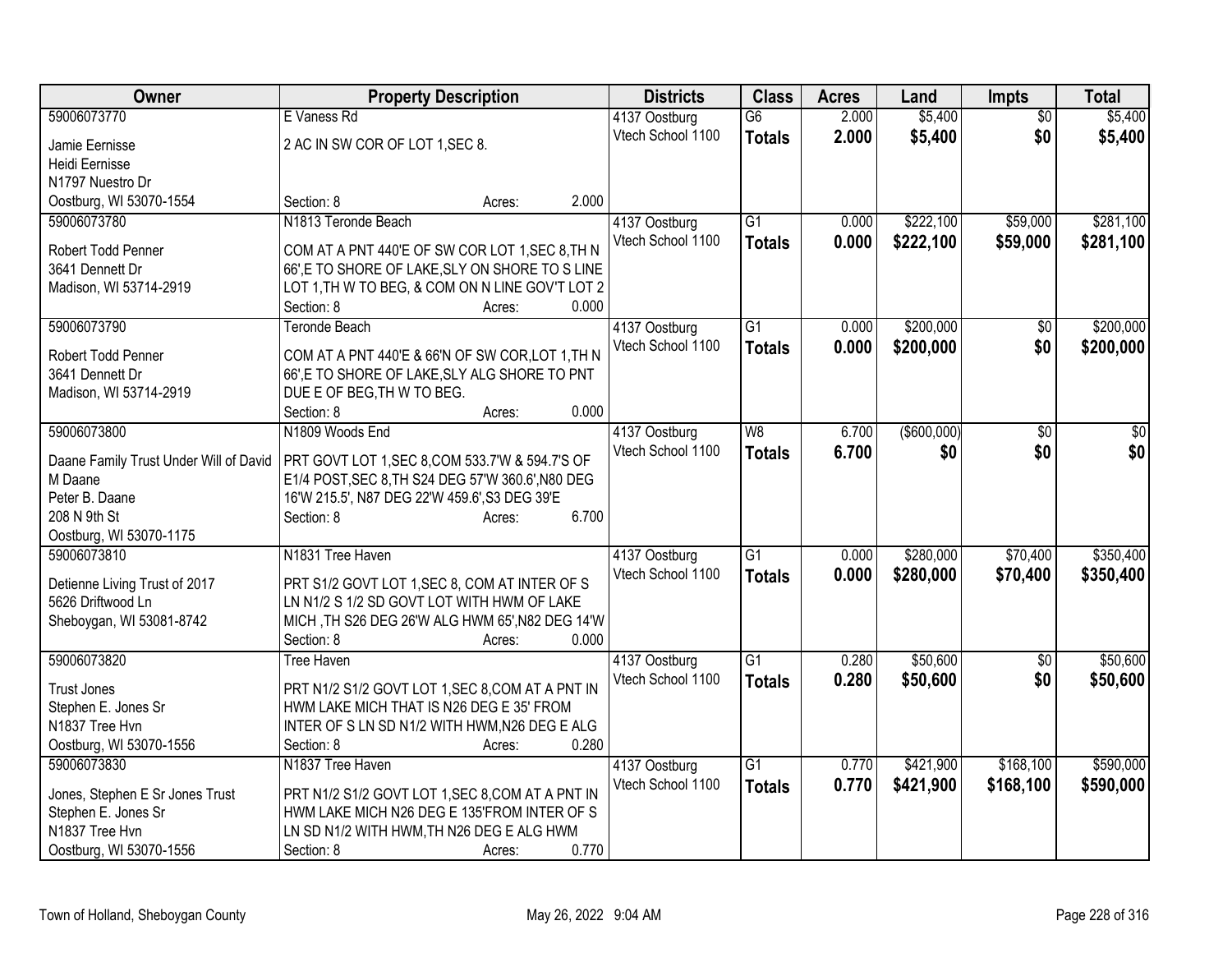| Owner                                  | <b>Property Description</b>                                                                    | <b>Districts</b>                   | <b>Class</b>    | <b>Acres</b> | Land      | <b>Impts</b> | <b>Total</b> |
|----------------------------------------|------------------------------------------------------------------------------------------------|------------------------------------|-----------------|--------------|-----------|--------------|--------------|
| 59006073840                            | N1851 Tree Haven                                                                               | 4137 Oostburg                      | $\overline{G1}$ | 0.140        | \$191,900 | \$37,400     | \$229,300    |
| G Raymond Gavery                       | PRT GOVT LOT 1, SEC 8, COM ON HWM OF LAKE                                                      | Vtech School 1100                  | <b>Totals</b>   | 0.140        | \$191,900 | \$37,400     | \$229,300    |
| Claudia L. Gavery                      | MICH AT A PNT 594'DUE S OF N LN SD GOVT LOT                                                    |                                    |                 |              |           |              |              |
| 730 N Plankinton Ave Unit 7d           | 1, TH W 100', N 54', E 129.5'TO HWM, TH SW ALG HWM                                             |                                    |                 |              |           |              |              |
| Milwaukee, WI 53203-2405               | Section: 8<br>0.140<br>Acres:                                                                  |                                    |                 |              |           |              |              |
| 59006073861                            | N1904 Huibregtse Rd                                                                            | 4137 Oostburg                      | $\overline{G1}$ | 1.660        | \$60,400  | \$149,500    | \$209,900    |
| David Froh                             |                                                                                                | Vtech School 1100                  | <b>Totals</b>   | 1.660        | \$60,400  | \$149,500    | \$209,900    |
| Kristine M. Froh                       | A-29764 & OTHER LANDS - PRT NW SE, SEC 8, COM<br>S1 DEG 13'4"E 66'FROM NW COR LOT 10, PLEASANT |                                    |                 |              |           |              |              |
| N1904 Huibregtse Rd                    | VIEW EST, TH S1 DEG 13'4"E 140', S88 DEG 46' 56"W                                              |                                    |                 |              |           |              |              |
| Oostburg, WI 53070-1560                | 1.660<br>Section: 8<br>Acres:                                                                  |                                    |                 |              |           |              |              |
| 59006073866                            | W1454 E Vaness Rd                                                                              | 4137 Oostburg                      | $\overline{G1}$ | 1.160        | \$39,900  | \$160,800    | \$200,700    |
|                                        |                                                                                                | Vtech School 1100                  | <b>Totals</b>   | 1.160        | \$39,900  | \$160,800    | \$200,700    |
| Teresa M. Holcomb                      | LOT 2 CSM V 7 P 219 - PRT NW SE, SEC 8, COM S1                                                 |                                    |                 |              |           |              |              |
| Eric D. Holcomb                        | DEG 23'6"E 660.38'& N88 DEG 15'35"E 303.48'FROM                                                |                                    |                 |              |           |              |              |
| W1454 E Van Ess Rd                     | CEN SD SEC, TH N88 DEG 15'35"E 280', N1 DEG                                                    |                                    |                 |              |           |              |              |
| Oostburg, WI 53070-1515                | 1.160<br>Section: 8<br>Acres:                                                                  |                                    |                 |              |           |              |              |
| 59006073867                            | E Vaness Rd                                                                                    | 4137 Oostburg                      | $\overline{G4}$ | 3.290        | \$600     | \$0          | \$600        |
| <b>Trimberger Living Trust</b>         | A-29763 - PRT NW SE, SEC 8, COM AT N1/4 COR, SD                                                | Vtech School 1100                  | <b>Totals</b>   | 3.290        | \$600     | \$0          | \$600        |
| 1136 Huron Ave                         | SEC, TH S00 DEG 20'15"W 2629.13', S00 DEG 17'55"W                                              |                                    |                 |              |           |              |              |
| Oostburg, WI 53070-1336                | 660.38', TH N89 DEG 56'36"E 50.48'TO PNT OF                                                    |                                    |                 |              |           |              |              |
|                                        | 3.290<br>Section: 8<br>Acres:                                                                  |                                    |                 |              |           |              |              |
| 59006073870                            | W1467 E Vaness Rd                                                                              | 4137 Oostburg                      | $\overline{G1}$ | 3.000        | \$65,000  | \$156,700    | \$221,700    |
|                                        |                                                                                                | Vtech School 1100                  | <b>Totals</b>   | 3.000        | \$65,000  | \$156,700    | \$221,700    |
| Baer, Lawrence E Baer Trust            | PRT NW SE, SEC 8, COM S1 DEG 23'06"E 660.38'& N88                                              |                                    |                 |              |           |              |              |
| Lawrence E. Baer                       | DEG 15' 35"E 150.33'FROM NW COR SE 1/4, TH N88                                                 |                                    |                 |              |           |              |              |
| W1467 E Van Ess Rd                     | DEG 15'35"E 225', S2 DEG 02'36"E 580.81', S88 DEG<br>3.000<br>Section: 8                       |                                    |                 |              |           |              |              |
| Oostburg, WI 53070-1518<br>59006073881 | Acres:<br>W1483 E Vaness Rd                                                                    |                                    | $\overline{G1}$ | 3.748        | \$68,000  | \$142,000    | \$210,000    |
|                                        |                                                                                                | 4137 Oostburg<br>Vtech School 1100 |                 |              |           |              |              |
| Roger L. Meulbroek                     | PRT NE SW & NW SE, SEC 8, COM S1 DEG 23'06"E                                                   |                                    | <b>Totals</b>   | 3.748        | \$68,000  | \$142,000    | \$210,000    |
| Crystal Meulbroek                      | 660.38'FROM NW COR SE1/4, TH S88 DEG 15' 35"W                                                  |                                    |                 |              |           |              |              |
| W1483 E Van Ess Rd                     | 52.67', S2 DEG 02'36"E 580.81', N88 DEG 15'35"E                                                |                                    |                 |              |           |              |              |
| Oostburg, WI 53070-1518                | 3.748<br>Section: 8<br>Acres:                                                                  |                                    |                 |              |           |              |              |
| 59006073890                            | W1457 E Vaness Rd                                                                              | 4137 Oostburg                      | $\overline{G1}$ | 2.620        | \$82,300  | \$264,600    | \$346,900    |
| Todd C. Wolpert                        | TR 1, CSM V 1 P 324 - PRT NW SE, SEC 8, COM S1 DEC                                             | Vtech School 1100                  | <b>Totals</b>   | 2.620        | \$82,300  | \$264,600    | \$346,900    |
| Jennifer A. Wolpert                    | 23'06"E 660.38'& N88 DEG 15'35"E 375.33'FROM NW                                                |                                    |                 |              |           |              |              |
| 2052 Lyans Dr                          | COR SD1/4, TH S88 DEG 15'35"E 201', S2 DEG 43'30"E                                             |                                    |                 |              |           |              |              |
| La Canada Flt, CA 91011-1537           | 2.620<br>Section: 8<br>Acres:                                                                  |                                    |                 |              |           |              |              |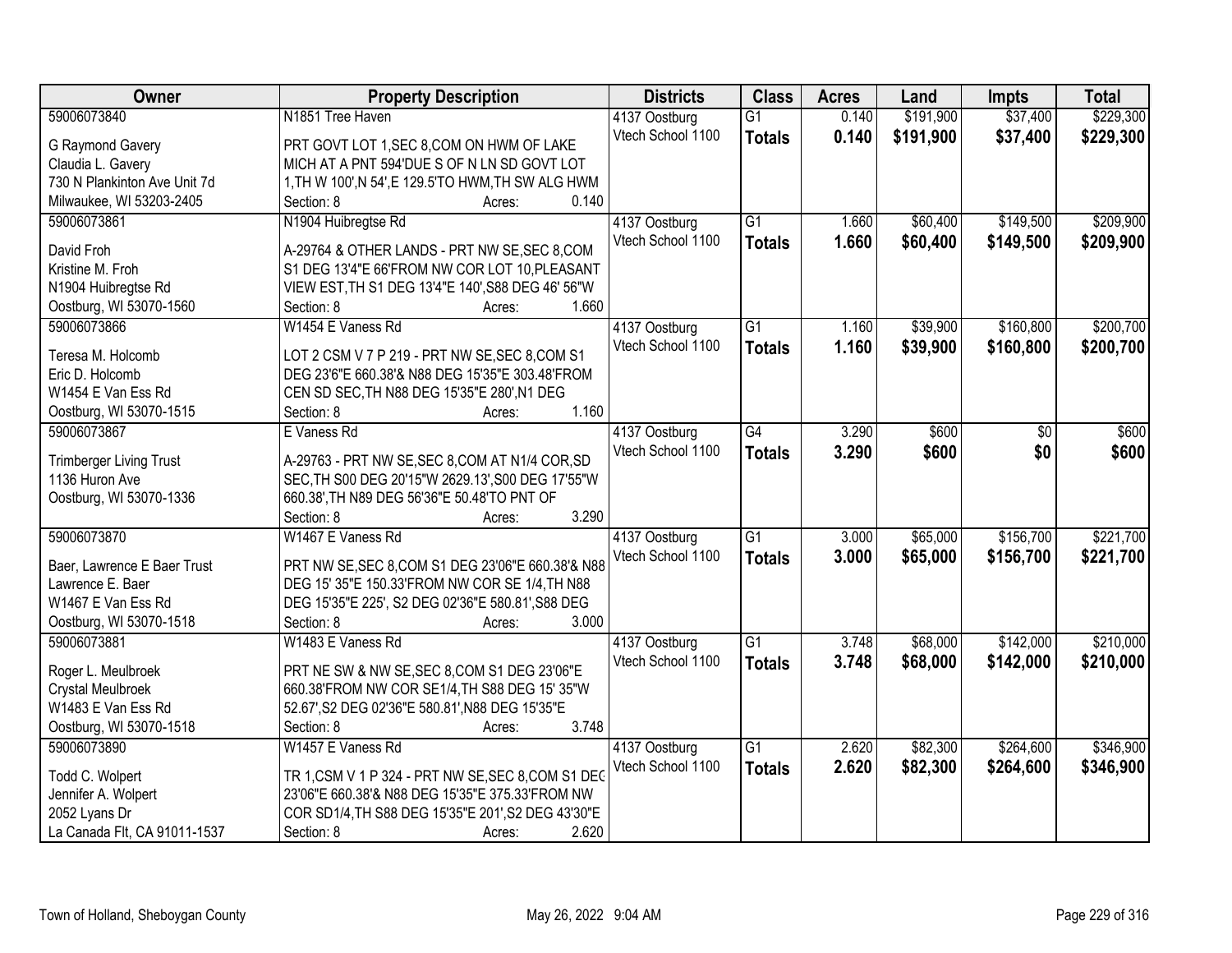| Owner                      | <b>Property Description</b>                                                  | <b>Districts</b>                   | <b>Class</b>    | <b>Acres</b> | Land     | <b>Impts</b> | <b>Total</b> |
|----------------------------|------------------------------------------------------------------------------|------------------------------------|-----------------|--------------|----------|--------------|--------------|
| 59006073900                | N1822 Nuestro Dr                                                             | 4137 Oostburg                      | $\overline{G1}$ | 1.010        | \$48,300 | \$122,200    | \$170,500    |
| Lyle K. Tenpas             | PRT NW SE, SEC 8, COM S1 DEG 23'06"E 660.38'& N88                            | Vtech School 1100                  | <b>Totals</b>   | 1.010        | \$48,300 | \$122,200    | \$170,500    |
| Penny P. Tenpas            | DEG 15'35"E 576.33'FROM NW COR SE1/4, TH S2 DEG                              |                                    |                 |              |          |              |              |
| W4678 Knuth Rd             | 43'30"E 347.52'TO PNT OF BEG, TH S2 DEG 43'30"E                              |                                    |                 |              |          |              |              |
| Random Lake, WI 53075-1351 | 1.010<br>Section: 8<br>Acres:                                                |                                    |                 |              |          |              |              |
| 59006073910                | W1439 E Vaness Rd                                                            | 4137 Oostburg                      | $\overline{G1}$ | 1.610        | \$55,200 | \$214,500    | \$269,700    |
| Marcello Anthony Sheriff   | PRT NW SE, SEC 8, COM S1 DEG 23'06"E 660.38'& N88                            | Vtech School 1100                  | <b>Totals</b>   | 1.610        | \$55,200 | \$214,500    | \$269,700    |
| W1439 E Van Ess Rd         | DEG 15' 35"E 576.33'FROM NW COR SE 1/4, TH N88                               |                                    |                 |              |          |              |              |
| Oostburg, WI 53070-1518    | DEG 15'35"E 201', S3 DEG 24'41"E 345.2', S87 DEG                             |                                    |                 |              |          |              |              |
|                            | 1.610<br>Section: 8<br>Acres:                                                |                                    |                 |              |          |              |              |
| 59006073920                | W1401 E Vaness Rd                                                            | 4137 Oostburg                      | G1              | 3.500        | \$79,100 | \$72,500     | \$151,600    |
|                            |                                                                              | Vtech School 1100                  | <b>Totals</b>   | 3.500        | \$79,100 | \$72,500     | \$151,600    |
| Charles A. Volm            | PRT NW SE, SEC 8, COM AT SE COR SD1/4, TH N                                  |                                    |                 |              |          |              |              |
| Sharon Volm                | 660', W 198', S 330', W 66', S 330', TH E 264' TO BEG.                       |                                    |                 |              |          |              |              |
| W1401 E Van Ess Rd         |                                                                              |                                    |                 |              |          |              |              |
| Oostburg, WI 53070-1518    | 3.500<br>Section: 8<br>Acres:                                                |                                    |                 |              |          |              |              |
| 59006073950                | Nuestro Dr                                                                   | 4137 Oostburg                      | $\overline{G1}$ | 0.520        | \$50,300 | \$0          | \$50,300     |
| Larry A. Stecker           | PRT NW SE, SEC 8, COM N88 DEG 17'W 528'& N1 DEG                              | Vtech School 1100                  | <b>Totals</b>   | 0.520        | \$50,300 | \$0          | \$50,300     |
| Pamela A. Stecker          | 22'W 200' FROM SE COR SD1/4, TH S88 DEG 17' E                                |                                    |                 |              |          |              |              |
| N1828 Shady Oak Ln         | 200', N1 DEG 22'W 113', N88 DEG 17'W 200', TH S1 DEC                         |                                    |                 |              |          |              |              |
| Oostburg, WI 53070-1569    | 0.520<br>Section: 8<br>Acres:                                                |                                    |                 |              |          |              |              |
| 59006073960                | N1819 Nuestro Dr                                                             | 4137 Oostburg                      | $\overline{G1}$ | 0.760        | \$60,700 | \$140,300    | \$201,000    |
| Gennady Shlyapintokh Trust | PARCEL A, A-22467 & OTHER LANDS - PRT NW                                     | Vtech School 1100                  | <b>Totals</b>   | 0.760        | \$60,700 | \$140,300    | \$201,000    |
| N1819 Nuestro Dr           | SE, SEC 8, COM N88 DEG 17'W 528'FROM SE COR                                  |                                    |                 |              |          |              |              |
| Oostburg, WI 53070-1553    | SD1/4, TH N1 DEG 22'W 50'TO PNT OF BEG, TH N1                                |                                    |                 |              |          |              |              |
|                            | 0.760<br>Section: 8<br>Acres:                                                |                                    |                 |              |          |              |              |
| 59006073970                | W1419 E Vaness Rd                                                            | 4137 Oostburg                      | $\overline{G1}$ | 1.010        | \$52,000 | \$170,600    | \$222,600    |
|                            |                                                                              | Vtech School 1100                  | <b>Totals</b>   | 1.010        | \$52,000 | \$170,600    | \$222,600    |
| Stephen A. Voitek          | PRT NW SE, SEC 8, COM N88 DEG 17'W 528'& N1 DEG                              |                                    |                 |              |          |              |              |
| W1419 E Van Ess Rd         | 22'W 438.74'FROM SE COR SD1/4, TH N1 DEG 22'W                                |                                    |                 |              |          |              |              |
| Oostburg, WI 53070-1518    | 220', S88 DEG 45'E 200', S1 DEG 22'E 220', TH N88 DEC<br>1.010<br>Section: 8 |                                    |                 |              |          |              |              |
| 59006073980                | Acres:<br>N1828 Shady Oak Ln                                                 |                                    | $\overline{G1}$ | 0.580        | \$57,100 | \$216,900    | \$274,000    |
|                            |                                                                              | 4137 Oostburg<br>Vtech School 1100 |                 |              |          |              |              |
| Larry A. Stecker           | PRT NW SE, SEC 8, COM AT SE COR SD1/4, TH N88                                |                                    | <b>Totals</b>   | 0.580        | \$57,100 | \$216,900    | \$274,000    |
| Pamela A. Stecker          | DEG 17'W 528'& N1 DEG 22'W 313'TO PNT OF BEG, TH                             |                                    |                 |              |          |              |              |
| N1828 Shady Oak Ln         | N1 DEG 22'W 125.74', S88 DEG 45'E 200', S1 DEG 22'E                          |                                    |                 |              |          |              |              |
| Oostburg, WI 53070-1569    | 0.580<br>Section: 8<br>Acres:                                                |                                    |                 |              |          |              |              |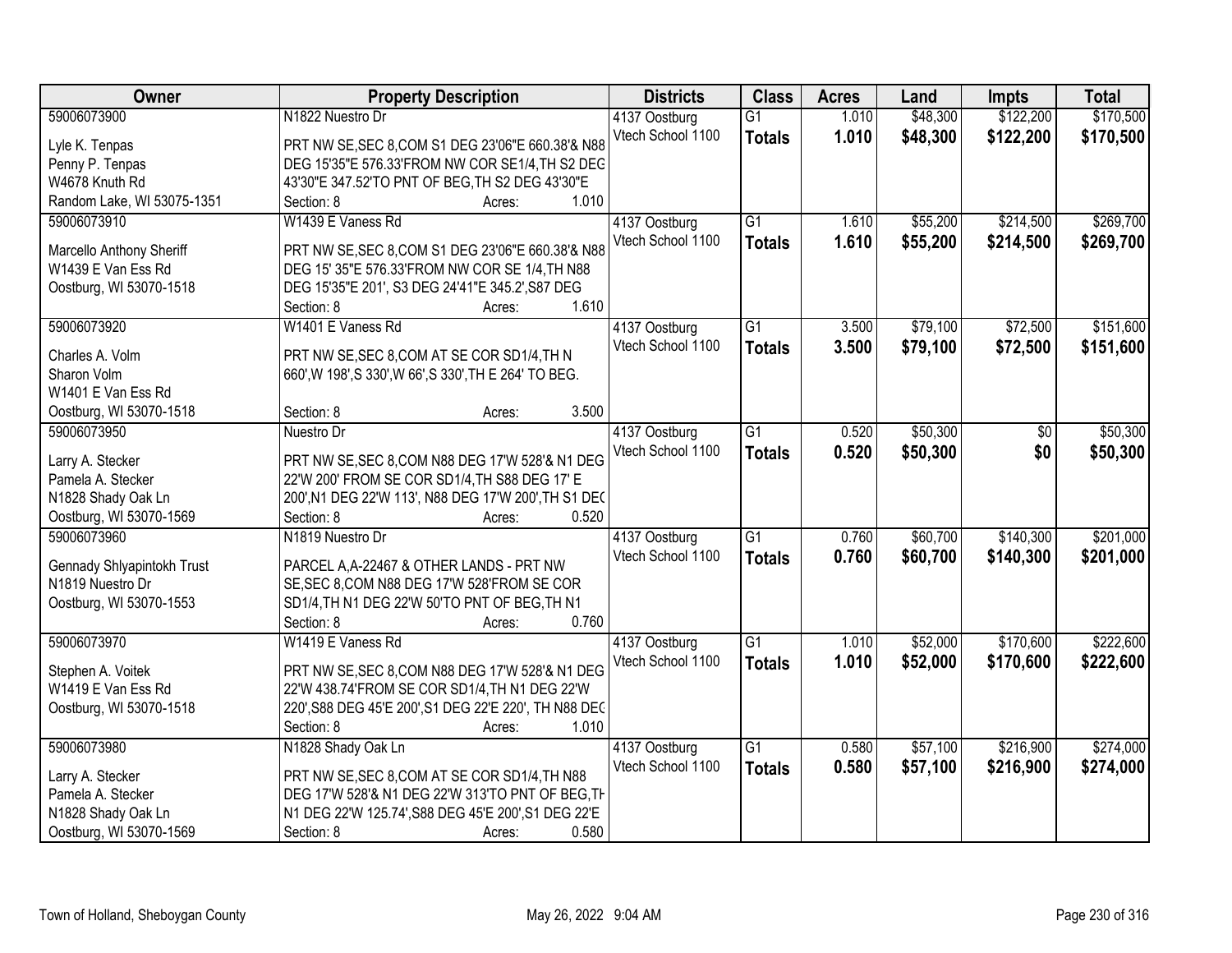| Owner                           | <b>Property Description</b>                                 | <b>Districts</b>                   | <b>Class</b>    | <b>Acres</b> | Land      | <b>Impts</b> | <b>Total</b> |
|---------------------------------|-------------------------------------------------------------|------------------------------------|-----------------|--------------|-----------|--------------|--------------|
| 59006073981                     | N1806 Nuestro Dr                                            | 4137 Oostburg                      | $\overline{G1}$ | 0.950        | \$59,100  | \$135,200    | \$194,300    |
| Gloria J. Roerdink              | PRT NW SE, SEC 8, COM S1 DEG 23'6"E 660.38'& N88            | Vtech School 1100                  | <b>Totals</b>   | 0.950        | \$59,100  | \$135,200    | \$194,300    |
| N1806 Nuestro Dr                | DEG 15' 35"E 375.33'FROM NW COR, SD 1/4, TH S2              |                                    |                 |              |           |              |              |
| Oostburg, WI 53070-1552         | DEG 2'36"E 558.24' TO PNT OF BEG, TH N88 DEG 19'            |                                    |                 |              |           |              |              |
|                                 | 0.950<br>Section: 8<br>Acres:                               |                                    |                 |              |           |              |              |
| 59006073982                     | N1845 Shady Oak Ln                                          | 4137 Oostburg                      | $\overline{G1}$ | 0.460        | \$55,500  | \$211,000    | \$266,500    |
|                                 |                                                             | Vtech School 1100                  | <b>Totals</b>   | 0.460        | \$55,500  | \$211,000    | \$266,500    |
| Jodi R. Raih                    | LOT 1, CSM V 11 P 37 - PRT NW SE, SEC 8, COM S89            |                                    |                 |              |           |              |              |
| N1845 Shady Oak Ln              | DEG 07'29"W 1332.39'FROM E1/4 COR SD SEC TH                 |                                    |                 |              |           |              |              |
| Oostburg, WI 53070-1569         | S01 DEG 12'59"E 640.28'& S88 DEG 15'35"W 221.93'TC<br>0.460 |                                    |                 |              |           |              |              |
| 59006073983                     | Section: 8<br>Acres:<br>N1833 Shady Oak Ln                  |                                    | $\overline{G1}$ | 0.890        | \$57,900  | \$154,000    | \$211,900    |
|                                 |                                                             | 4137 Oostburg<br>Vtech School 1100 |                 |              |           |              |              |
| <b>Mary Mills</b>               | LOT 2,CSM V 11 P 37 - PRT NW SE, SEC 8,COM S89              |                                    | <b>Totals</b>   | 0.890        | \$57,900  | \$154,000    | \$211,900    |
| N1833 Shady Oak Ln              | DEG 07'29"W 1332.39'& S01 DEG 12'59"E 640.28'FRON           |                                    |                 |              |           |              |              |
| Oostburg, WI 53070-1569         | E1/4 COR SD SEC, TH S88 DEG 15'35"W 221.93'& S4             |                                    |                 |              |           |              |              |
|                                 | Section: 8<br>0.890<br>Acres:                               |                                    |                 |              |           |              |              |
| 59006073990                     | N1809 Teronde Beach                                         | 4137 Oostburg                      | $\overline{G1}$ | 0.590        | \$221,000 | \$57,900     | \$278,900    |
| Wtp 2011 Trust Dtd 06-13-2011   | LOT 1, CSM V 1 P 27 - PRT GOVT LOTS 1 & 2, SEC              | Vtech School 1100                  | <b>Totals</b>   | 0.590        | \$221,000 | \$57,900     | \$278,900    |
| Sjp 2011 Trust Dtd 06-13-2011   | 8, COM 913.53'W & 1305.95'S OF E1/4 COR SEC 8, TH           |                                    |                 |              |           |              |              |
| 431 E 9th St                    | N24 DEG 38'W 43', S89 DEG 06'E 194.91', S56 DEG 11'E        |                                    |                 |              |           |              |              |
| Hinsdale, IL 60521-4507         | Section: 8<br>0.590<br>Acres:                               |                                    |                 |              |           |              |              |
| 59006074000                     | N1805 Teronde Beach                                         | 4137 Oostburg                      | $\overline{G1}$ | 0.580        | \$215,000 | \$62,000     | \$277,000    |
|                                 |                                                             | Vtech School 1100                  | <b>Totals</b>   | 0.580        | \$215,000 | \$62,000     | \$277,000    |
| Deborah A. Essenburg            | LOT 2, CSM V 1 P 27 - PRT GOVT LOT 2, SEC 8, COM            |                                    |                 |              |           |              |              |
| N2105 Pine Beach Rd N           | 913.53' W & 1305.95'S OF E1/4 COR SEC 8, TH S24             |                                    |                 |              |           |              |              |
| Oostburg, WI 53070-1638         | DEG 38'W 43'TO PNT OF BEG, TH S24 DEG 38'W                  |                                    |                 |              |           |              |              |
|                                 | 0.580<br>Section: 8<br>Acres:                               |                                    |                 |              |           |              |              |
| 59006074010                     | N1801 Teronde Beach                                         | 4137 Oostburg                      | $\overline{G1}$ | 0.640        | \$205,000 | \$81,100     | \$286,100    |
| Christine S Frank Trust 3-20-08 | LOT 3,CSM V 1 P 27 - PRT GOVT LOT 2,SEC 8,COM               | Vtech School 1100                  | <b>Totals</b>   | 0.640        | \$205,000 | \$81,100     | \$286,100    |
| Christian D Frank Trust 3-20-08 | 913.53' W & 1305.95'S OF E1/4 COR SEC 8, TH S24             |                                    |                 |              |           |              |              |
| 8350 E Arroyo Hondo Rd          | DEG 38'W 101'TO PNT OF BEG, TH S24 DEG 38'W                 |                                    |                 |              |           |              |              |
| Scottsdale, AZ 85266-1005       | Section: 8<br>0.640<br>Acres:                               |                                    |                 |              |           |              |              |
| 59006074020                     | N1793 Teronde Beach                                         | 4137 Oostburg                      | $\overline{G1}$ | 1.020        | \$357,500 | \$51,300     | \$408,800    |
| <b>Timothy Hentzen</b>          | LOT 4, CSM V 1 P 27 - PRT GOVT LOT 2, SEC 8, COM            | Vtech School 1100                  | <b>Totals</b>   | 1.020        | \$357,500 | \$51,300     | \$408,800    |
| Allison Hentzen                 | 913.53' W & 1305.95'S OF E1/4 COR SD SEC, TH S24            |                                    |                 |              |           |              |              |
| 169 Cedar Valley Dr             | DEG 38'W 166'TO PNT OF BEG, TH S24 DEG 38'W                 |                                    |                 |              |           |              |              |
| Cedarburg, WI 53012-9136        | 1.020<br>Section: 8<br>Acres:                               |                                    |                 |              |           |              |              |
|                                 |                                                             |                                    |                 |              |           |              |              |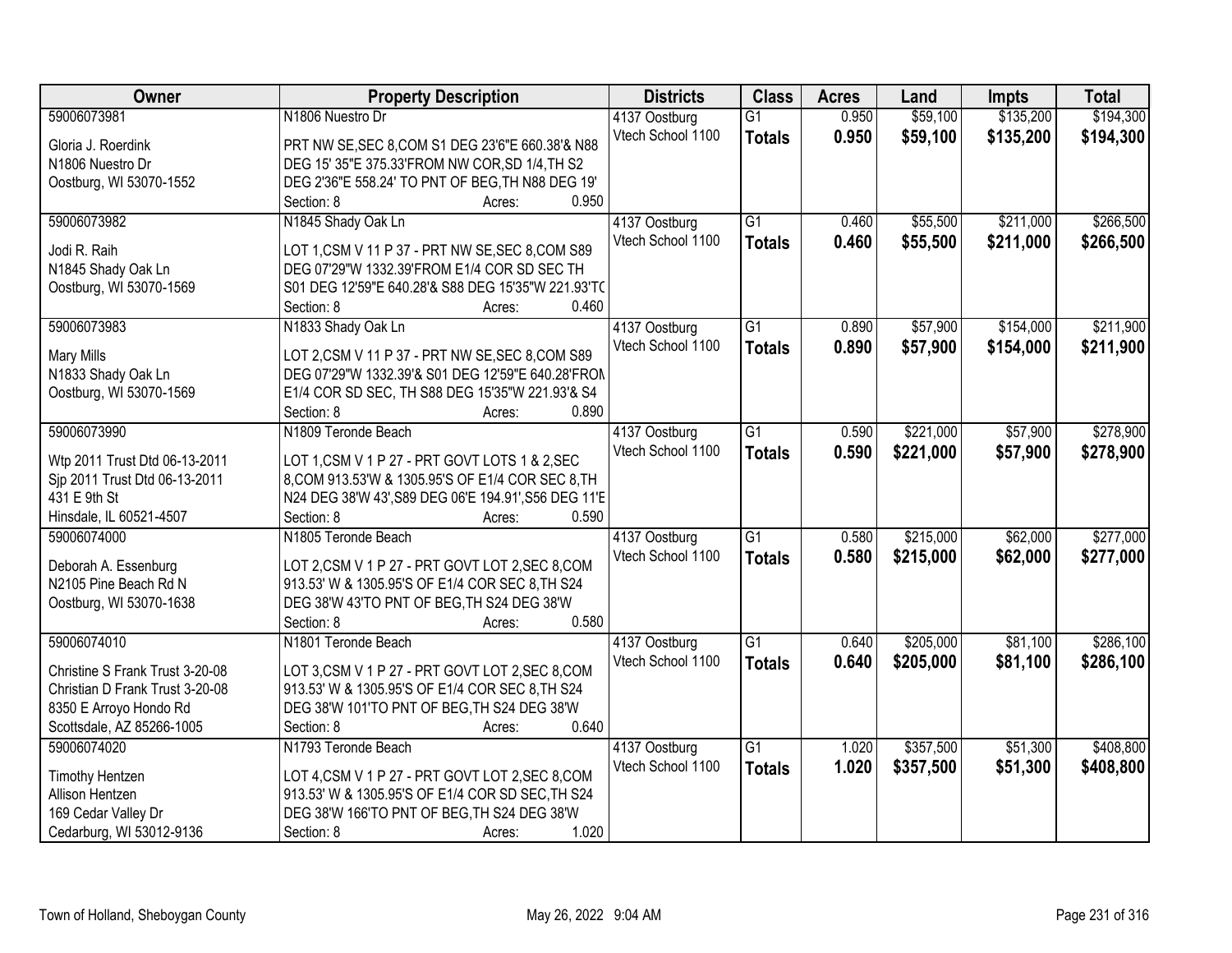| Owner                         | <b>Property Description</b>                         | <b>Districts</b>                   | <b>Class</b>    | <b>Acres</b> | Land      | <b>Impts</b>    | <b>Total</b> |
|-------------------------------|-----------------------------------------------------|------------------------------------|-----------------|--------------|-----------|-----------------|--------------|
| 59006074030                   | N1784 Teronde Beach                                 | 4137 Oostburg                      | $\overline{G1}$ | 0.800        | \$285,000 | \$65,000        | \$350,000    |
| Edmunds, Henry E II & Sarah J | PRT GOVT LOT 2, SEC 8, COM 913.53'W & 1305.95'S     | Vtech School 1100                  | <b>Totals</b>   | 0.800        | \$285,000 | \$65,000        | \$350,000    |
| Edmunds Trust et al           | OF E1/4 COR OF SEC 8, TH S24 DEG 38'W 244'TO PN1    |                                    |                 |              |           |                 |              |
| W53 N853 Castle Ct            | OF BEG, TH S24 DEG 38'W 104'S85 DEG 16'E 70.05'     |                                    |                 |              |           |                 |              |
| Cedarburg, WI 53012-1513      | 0.800<br>Section: 8<br>Acres:                       |                                    |                 |              |           |                 |              |
| 59006074040                   | N1774 Teronde Beach                                 | 4137 Oostburg                      | $\overline{G1}$ | 0.700        | \$245,000 | \$132,900       | \$377,900    |
|                               |                                                     | Vtech School 1100                  | <b>Totals</b>   | 0.700        | \$245,000 | \$132,900       | \$377,900    |
| Paul A. Grabowski             | TR 2, CSM V 1 P 28 - PRT GOVT LOT 2, SEC 8, COM     |                                    |                 |              |           |                 |              |
| 1302 E Crabtree Dr            | 913.53'W & 1305.95'S OF E1/4 COR SD SEC TH S24      |                                    |                 |              |           |                 |              |
| Arlington Hts, IL 60004-2710  | DEG 38'W 348'TO PNT OF BEG, TH S24 DEG 38'W 68',    |                                    |                 |              |           |                 |              |
|                               | 0.700<br>Section: 8<br>Acres:                       |                                    |                 |              |           |                 |              |
| 59006074050                   | N1766 Teronde Beach                                 | 4137 Oostburg                      | $\overline{G1}$ | 0.550        | \$221,400 | \$73,900        | \$295,300    |
| Lee Trust                     | PRT GOVT LOT 2, SEC 8, COM 913.53'W & 1305.95'S     | Vtech School 1100                  | <b>Totals</b>   | 0.550        | \$221,400 | \$73,900        | \$295,300    |
| Patricia H. Lee               | OF E1/4 COR OF SEC 8, TH S24 DEG 38'W 416'TO PN1    |                                    |                 |              |           |                 |              |
| 115 Harrogate Dr              | OF BEG, TH S24 DEG 38'W 88', S65 DEG 08'E 186.99'T( |                                    |                 |              |           |                 |              |
| Waukesha, WI 53188-4410       | Section: 8<br>0.550<br>Acres:                       |                                    |                 |              |           |                 |              |
| 59006074060                   | N1755 Teronde Beach                                 | 4137 Oostburg                      | G1              | 0.800        | \$297,500 | \$65,000        | \$362,500    |
|                               |                                                     | Vtech School 1100                  | <b>Totals</b>   | 0.800        | \$297,500 | \$65,000        | \$362,500    |
| <b>Maul Trust</b>             | PRT GOVT LOT 2, SEC 8, COM ON N LN SD LOT, S88      |                                    |                 |              |           |                 |              |
| 6155 N Bay Ridge Ave          | DEG 22'E 1766.5'FROM NW COR SD LOT 2, TH S26        |                                    |                 |              |           |                 |              |
| Milwaukee, WI 53217-4326      | DEG 05'W 615.60'TO PNT OF BEG OF PARCEL TO BE       |                                    |                 |              |           |                 |              |
|                               | 0.800<br>Section: 8<br>Acres:                       |                                    |                 |              |           |                 |              |
| 59006074070                   | N1751 Teronde Beach                                 | 4137 Oostburg                      | $\overline{G1}$ | 1.660        | \$254,200 | \$245,700       | \$499,900    |
| Jeffrey C. Bruggink           | PRT GOVT LOT 2, SEC 8, COM ON N LN SD LOT 2 S88     | Vtech School 1100                  | <b>Totals</b>   | 1.660        | \$254,200 | \$245,700       | \$499,900    |
| Maria V. Bruggink             | DEG 22'E 1766.5'FROM NW COR SD LOT 2, TH S26        |                                    |                 |              |           |                 |              |
| PO Box 700204                 | DEG 05'W 416'TO PNT OF BEG, S26 DEG 05'W 314.98'    |                                    |                 |              |           |                 |              |
| Oostburg, WI 53070-0204       | 1.660<br>Section: 8<br>Acres:                       |                                    |                 |              |           |                 |              |
| 59006074080                   | <b>Teronde Beach</b>                                | 4137 Oostburg                      | $\overline{G1}$ | 1.000        | \$27,900  | $\overline{50}$ | \$27,900     |
| Paul A. Grabowski             | PRT GOVT LOT 2, SEC 8, COM S88 DEG 22'E             | Vtech School 1100                  | <b>Totals</b>   | 1.000        | \$27,900  | \$0             | \$27,900     |
| 1302 E Crabtree Dr            | 1656.65'FROM NW COR SD LOT, TH S88 DEG 22'E         |                                    |                 |              |           |                 |              |
|                               | 109.85', S26 DEG 05'W 416', N71 DEG 25'W TO PNT     |                                    |                 |              |           |                 |              |
| Arlington Hts, IL 60004-2710  | 1.000<br>Section: 8                                 |                                    |                 |              |           |                 |              |
| 59006074090                   | Acres:<br>N1763 Nuestro Dr                          |                                    | $\overline{G1}$ | 8.780        | \$125,900 | \$204,200       | \$330,100    |
|                               |                                                     | 4137 Oostburg<br>Vtech School 1100 |                 |              |           |                 |              |
| Mark J. Lensink               | PRT GOVT LOT 2, SEC 8, COM AT A PNT, S88 DEG 22'E   |                                    | <b>Totals</b>   | 8.780        | \$125,900 | \$204,200       | \$330,100    |
| Joanne L. Lensink             | 1071.5'& S29 DEG 43'W 236.9'FROM NW COR SD LOT      |                                    |                 |              |           |                 |              |
| N1763 Nuestro Dr              | 2, TH S29 DEG 43'W 379.6', N69 DEG 32'W 247.1', S28 |                                    |                 |              |           |                 |              |
| Oostburg, WI 53070-1554       | 8.780<br>Section: 8<br>Acres:                       |                                    |                 |              |           |                 |              |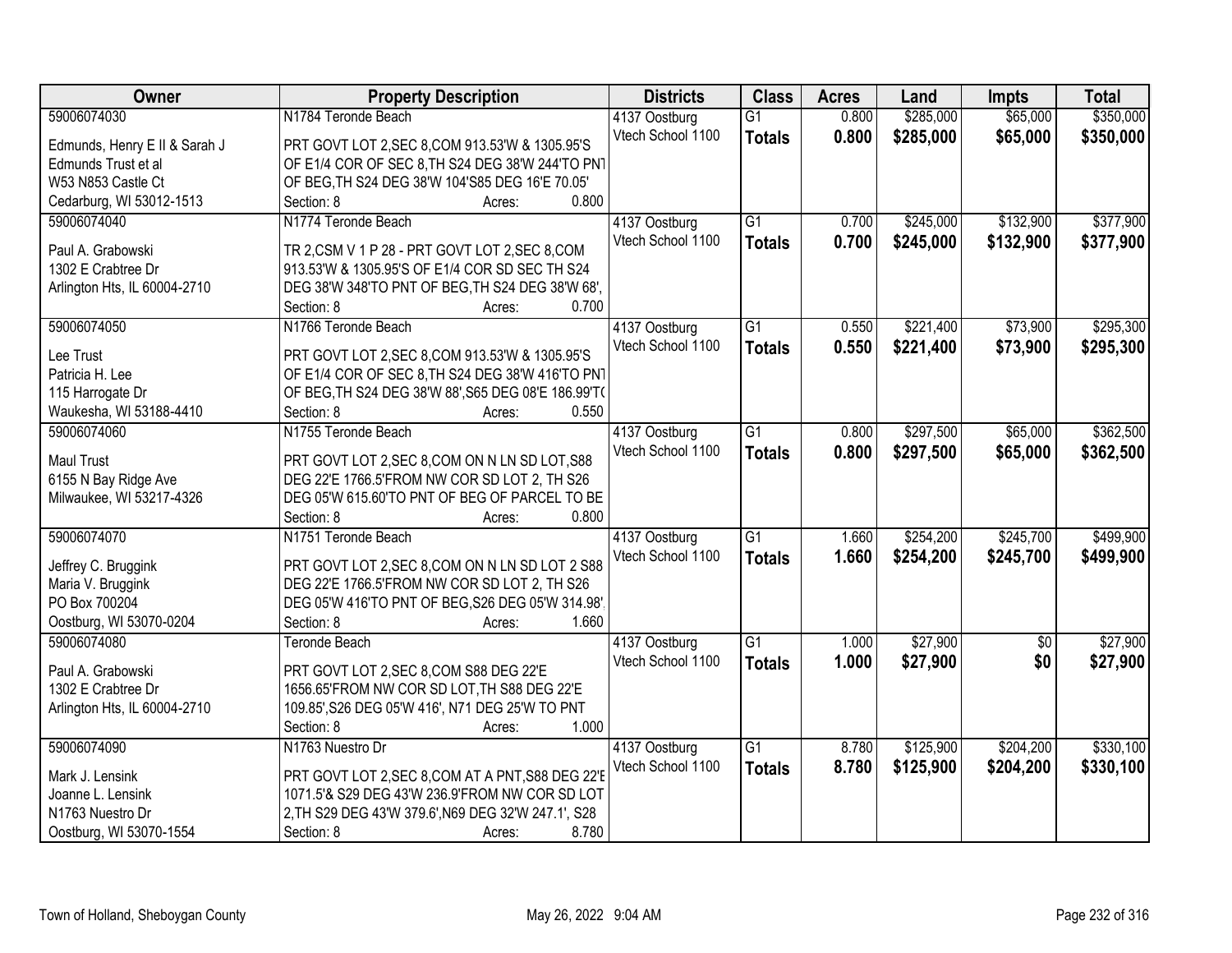| Owner                    | <b>Property Description</b>                          | <b>Districts</b>  | <b>Class</b>    | <b>Acres</b> | Land     | <b>Impts</b>    | <b>Total</b> |
|--------------------------|------------------------------------------------------|-------------------|-----------------|--------------|----------|-----------------|--------------|
| 59006074100              | N1797 Nuestro Dr                                     | 4137 Oostburg     | $\overline{G1}$ | 3.730        | \$90,000 | \$105,400       | \$195,400    |
| Jamie Eernisse           | PRT GOVT LOT 2, SEC 8, COM S88 DEG 22'E              | Vtech School 1100 | <b>Totals</b>   | 3.730        | \$90,000 | \$105,400       | \$195,400    |
| Heidi Eernisse           | 780'FROM NW COR, SD LOT, TH S28 DEG 19'W 195.85'     |                   |                 |              |          |                 |              |
| N1797 Nuestro Dr         | S81 DEG 07'E 270.1', S88 DEG 22'E 605.06', N25 DEG   |                   |                 |              |          |                 |              |
| Oostburg, WI 53070-1554  | 3.730<br>Section: 8<br>Acres:                        |                   |                 |              |          |                 |              |
| 59006074110              | N1783 Nuestro Dr                                     | 4137 Oostburg     | $\overline{G1}$ | 0.610        | \$57,300 | \$165,600       | \$222,900    |
|                          |                                                      | Vtech School 1100 | <b>Totals</b>   | 0.610        | \$57,300 | \$165,600       | \$222,900    |
| Carolina Stark           | LOT 1, CSM V 8 P 222 - PRT GOVT LOT 2, SEC 8, COM    |                   |                 |              |          |                 |              |
| Michael Galen Stark      | S88 DEG 22'E 780'& S28 DEG 19'W 293.75'FROM NW       |                   |                 |              |          |                 |              |
| 2922 W State St          | COR SD LOT, TH S77 DEG 32'30"E 261.84', S29 DEG      |                   |                 |              |          |                 |              |
| Milwaukee, WI 53208-3421 | 0.610<br>Section: 8<br>Acres:                        |                   |                 |              |          |                 |              |
| 59006074120              | N1771 Nuestro Dr                                     | 4137 Oostburg     | G1              | 0.770        | \$55,400 | \$148,900       | \$204,300    |
| Charles Ingelse          | PRT N1/2 GOV'T LOT 2, SEC 8, COM 780'E & S28 DEG     | Vtech School 1100 | <b>Totals</b>   | 0.770        | \$55,400 | \$148,900       | \$204,300    |
| N1771 Nuestro Dr         | 19'W 391.65'OF NW COR SD LOT, TH S 73 DEG 53'E       |                   |                 |              |          |                 |              |
| Oostburg, WI 53070-1554  | 254.5', S29 DEG 43'W 147.1', N69 DEG 32'W 247.1', TH |                   |                 |              |          |                 |              |
|                          | Section: 8<br>0.770<br>Acres:                        |                   |                 |              |          |                 |              |
| 59006074130              | W1448 Dewitt Rd                                      | 4137 Oostburg     | $\overline{G1}$ | 2.360        | \$67,400 | \$148,500       | \$215,900    |
|                          |                                                      |                   |                 |              |          |                 |              |
| Russel C. Schmidt        | PRT GOVT LOT 2, SEC 8, COM 3404.52'E OF SW COR       | Vtech School 1100 | <b>Totals</b>   | 2.360        | \$67,400 | \$148,500       | \$215,900    |
| Erika U. Schmidt         | SD SEC, TH S89 DEG 22'W 350'ON CEN CTH AA, N27       |                   |                 |              |          |                 |              |
| W1448 Dewitt Rd          | DEG 32'E 465'TO N BANK OF A CREEK, ELY ON SD N       |                   |                 |              |          |                 |              |
| Oostburg, WI 53070-1524  | 2.360<br>Section: 8<br>Acres:                        |                   |                 |              |          |                 |              |
| 59006074140              | N1762 Nuestro Dr                                     | 4137 Oostburg     | $\overline{G1}$ | 2.860        | \$75,000 | \$149,700       | \$224,700    |
|                          |                                                      | Vtech School 1100 | <b>Totals</b>   | 2.860        | \$75,000 | \$149,700       | \$224,700    |
| Robert I. Benson         | PRT GOVT LOT 2, SEC 8, COM 780'E & S28 DEG 19'W      |                   |                 |              |          |                 |              |
| Marian H. Benson         | 391.74' TO PNT OF BEG, TH S28 DEG 19' W 350', S28    |                   |                 |              |          |                 |              |
| N1762 Nuestro Dr         | DEG 9'W 95.18', N60 DEG 50'W 162.07', N20 DEG 47'E   |                   |                 |              |          |                 |              |
| Oostburg, WI 53070-1551  | 2.860<br>Section: 8<br>Acres:                        |                   |                 |              |          |                 |              |
| 59006074150              | N1805 Nuestro Dr                                     | 4137 Oostburg     | G1              | 1.000        | \$47,300 | \$205,200       | \$252,500    |
| Dale R. Huenink          | PARCEL B, A-22467 - PRT GOVT LOT 2 & PRT NW          | Vtech School 1100 | <b>Totals</b>   | 1.000        | \$47,300 | \$205,200       | \$252,500    |
| Carol M. Huenink         | SE, SEC 8, COM 780'E FROM NW COR SD LOT, TH S88      |                   |                 |              |          |                 |              |
| N1805 Nuestro Dr         | DEG 22'E 291.5', S29 DEG 43'W 119', N84 DEG 45'W     |                   |                 |              |          |                 |              |
| Oostburg, WI 53070-1553  | 1.000<br>Section: 8<br>Acres:                        |                   |                 |              |          |                 |              |
| 59006074151              | Nuestro Dr                                           |                   | $\overline{G1}$ | 0.400        | \$34,300 | $\overline{50}$ | \$34,300     |
|                          |                                                      | 4137 Oostburg     |                 |              |          |                 |              |
| Carolina Stark           | LOT 2,CSM V 8 P 222 - PRT GOVT LOT 2,SEC 8,COM       | Vtech School 1100 | <b>Totals</b>   | 0.400        | \$34,300 | \$0             | \$34,300     |
| Michael Galen Stark      | S88 DEG 22'E 780'& S28 DEG 19'W 195.85'FROM NW       |                   |                 |              |          |                 |              |
| 2922 W State St          | COR SD LOT, TH S81 DEG 7'E 270.10', S29 DEG 43'W     |                   |                 |              |          |                 |              |
| Milwaukee, WI 53208-3421 | Section: 8<br>0.400<br>Acres:                        |                   |                 |              |          |                 |              |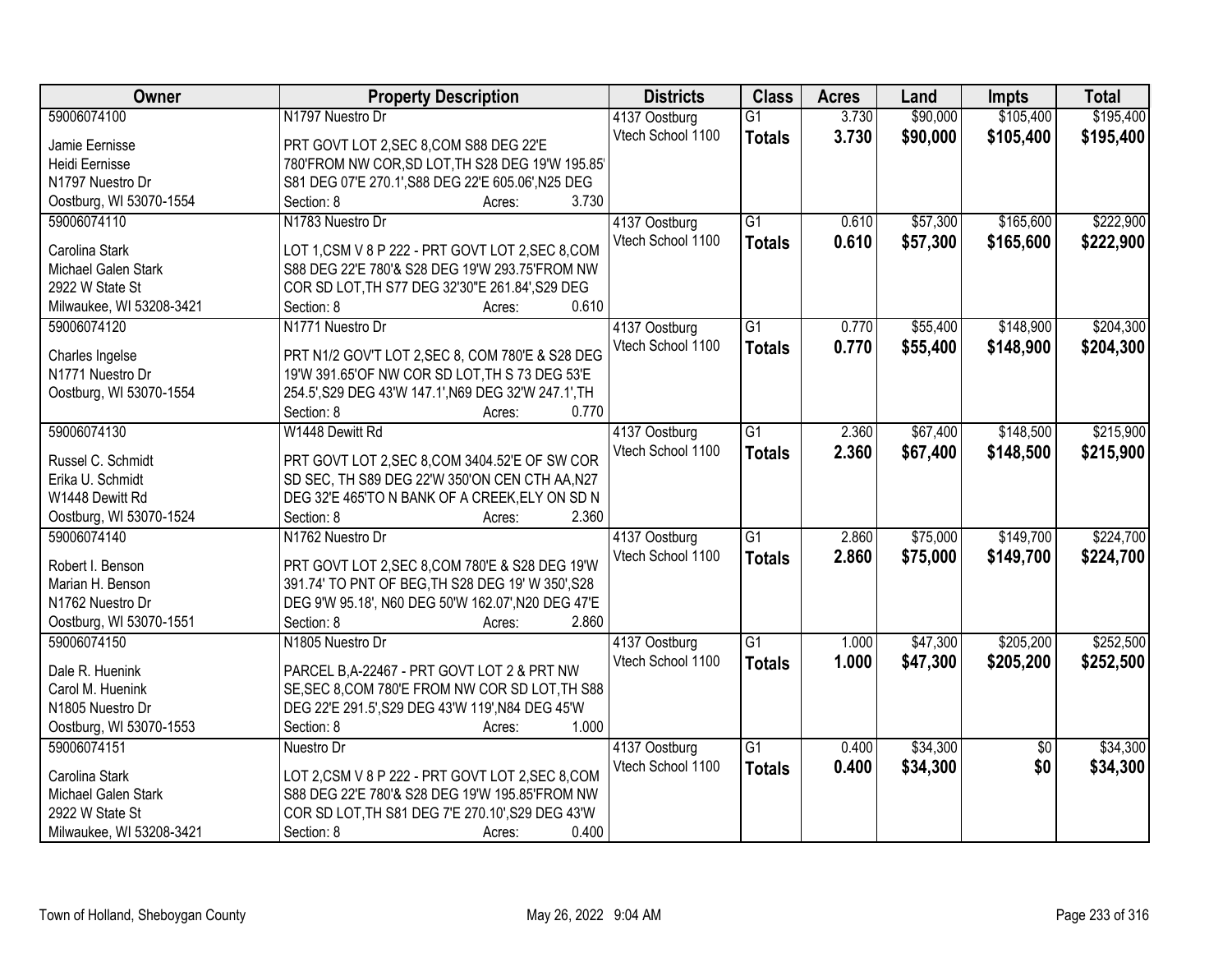| Owner                                | <b>Property Description</b>                            | <b>Districts</b>  | <b>Class</b>    | <b>Acres</b> | Land      | <b>Impts</b> | <b>Total</b> |
|--------------------------------------|--------------------------------------------------------|-------------------|-----------------|--------------|-----------|--------------|--------------|
| 59006074160                          | N1739 Teronde Beach                                    | 4137 Oostburg     | $\overline{G1}$ | 1.130        | \$305,200 | \$148,300    | \$453,500    |
| Katherine Mccombe                    | PRT TR 3,CSM V 1 P 4-5 - PRT S1/2 GOVT LOT 2,SEC       | Vtech School 1100 | <b>Totals</b>   | 1.130        | \$305,200 | \$148,300    | \$453,500    |
| 7511 Grand Pkwy                      | 8, COM 3404.52'E OF SW COR SD SEC, TH NO DEG           |                   |                 |              |           |              |              |
| Wauwatosa, WI 53213-3566             | 54'E 607.60'& S85 DEG 49'E 338'TO PNT OF BEG, TH       |                   |                 |              |           |              |              |
|                                      | 1.130<br>Section: 8<br>Acres:                          |                   |                 |              |           |              |              |
| 59006074170                          | N1703 Teronde Beach                                    | 4137 Oostburg     | $\overline{G1}$ | 0.890        | \$292,000 | \$412,300    | \$704,300    |
|                                      |                                                        | Vtech School 1100 | <b>Totals</b>   | 0.890        | \$292,000 | \$412,300    | \$704,300    |
| John M Greening Declaration of Trust | PARCEL A,CSM V 2 P 380 - PRT S1/2 GOVT LOT             |                   |                 |              |           |              |              |
| Dated November 14                    | 2, SEC 8, COM 3474.8'E OF SW COR SD SEC, TH N89        |                   |                 |              |           |              |              |
| 1747 Central Ave                     | DEG 22'E 60', NO DEG 53"E 200.13'TO N LN LOT 7, N88    |                   |                 |              |           |              |              |
| Wilmette, IL 60091-2405              | 0.890<br>Section: 8<br>Acres:                          |                   |                 |              |           |              |              |
| 59006074180                          | W1440 Dewitt Rd                                        | 4137 Oostburg     | G1              | 0.680        | \$53,600  | \$160,700    | \$214,300    |
| Zachary J. Mutsch                    | PRT S1/2 GOVT LOT 2, SEC 8, COM 3404.8'E OF SW         | Vtech School 1100 | <b>Totals</b>   | 0.680        | \$53,600  | \$160,700    | \$214,300    |
| W1440 Dewitt Rd                      | COR SEC 8 TH N1 DEG 17'E 268.4', S67 DEG 57'E          |                   |                 |              |           |              |              |
| Oostburg, WI 53070-1524              | 75.8', S1 DEG W 39.8'M/L, N88 DEG 41'E 60'M/L S1 DEC   |                   |                 |              |           |              |              |
|                                      | 0.680<br>Section: 8<br>Acres:                          |                   |                 |              |           |              |              |
| 59006074190                          | W1418 Dewitt Rd                                        | 4137 Oostburg     | $\overline{G1}$ | 1.200        | \$56,600  | \$137,000    | \$193,600    |
|                                      |                                                        | Vtech School 1100 | <b>Totals</b>   | 1.200        | \$56,600  | \$137,000    | \$193,600    |
| Amy Q. Scott                         | TR B CSM V2 P 380 - PRT S1/2 GOVT LOT 2, SEC           |                   |                 |              |           |              |              |
| W1418 Dewitt Rd                      | 8, COM 3474.8' E OF SW COR SEC 8, TH N89 DEG 22'E      |                   |                 |              |           |              |              |
| Oostburg, WI 53070-1524              | 60'TO PNT OF BEG, NO DEG 53'E 200.13'TO N LN LOT       |                   |                 |              |           |              |              |
|                                      | 1.200<br>Section: 8<br>Acres:                          |                   |                 |              |           |              |              |
| 59006074200                          | W1490 Dewitt Rd                                        | 4137 Oostburg     | $\overline{G1}$ | 9.420        | \$100,900 | \$135,800    | \$236,700    |
| Paul R & Mary E Demaster Revocable   | PRT SW SE & PRT GOVT LOT 2, SEC 8, COM 2628.3'E        | Vtech School 1100 | <b>Totals</b>   | 9.420        | \$100,900 | \$135,800    | \$236,700    |
| Trust Dated 11/25/19                 | OF SW COR SD SEC, TH N0 DEG 15'E 913.9' S74 DEG        |                   |                 |              |           |              |              |
| PO Box 700336                        | 55'E 159.9' M/L, S69 DEG 36'48"E 188.36', S20 DEG 47'V |                   |                 |              |           |              |              |
| Oostburg, WI 53070-0336              | 9.420<br>Section: 8                                    |                   |                 |              |           |              |              |
| 59006074210                          | Acres:<br>N1786 Nuestro Dr                             |                   | $\overline{G1}$ | 2.650        | \$68,900  | \$138,600    | \$207,500    |
|                                      |                                                        | 4137 Oostburg     |                 |              |           |              |              |
| Travis W. Gabrielse                  | PRT GOV'T LOT 2, SEC 8, COM 780'E FROM NW COR          | Vtech School 1100 | <b>Totals</b>   | 2.650        | \$68,900  | \$138,600    | \$207,500    |
| Nanette J. Gabrielse                 | SD LOT, TH S28 DEG 19'W 391.74', N69 DEG 58'32"W       |                   |                 |              |           |              |              |
| N1786 Nuestro Dr                     | 366.63', TH N29 DEG 44'37"E 252.19' TH N89 DEG         |                   |                 |              |           |              |              |
| Oostburg, WI 53070-1551              | 2.650<br>Section: 8<br>Acres:                          |                   |                 |              |           |              |              |
| 59006074220                          | N1711 Teronde Beach                                    | 4137 Oostburg     | $\overline{G1}$ | 0.250        | \$280,000 | \$393,800    | \$673,800    |
|                                      |                                                        | Vtech School 1100 | <b>Totals</b>   | 0.250        | \$280,000 | \$393,800    | \$673,800    |
| Richard K & Clare T Karr Trust       | PRT S1/2 GOVT LOT 2, SEC 8, COM ON HWM OF LAKE         |                   |                 |              |           |              |              |
| 3-29-2002                            | MICHIGAN 4013.77'E & N25 DEG 51'E 97.77'FROM SW        |                   |                 |              |           |              |              |
| N1711 Te Ronde Bch                   | COR SD SEC, TH N25 DEG 51'E 100', N80 DEG 22'W TO      |                   |                 |              |           |              |              |
| Oostburg, WI 53070-1550              | 0.250<br>Section: 8<br>Acres:                          |                   |                 |              |           |              |              |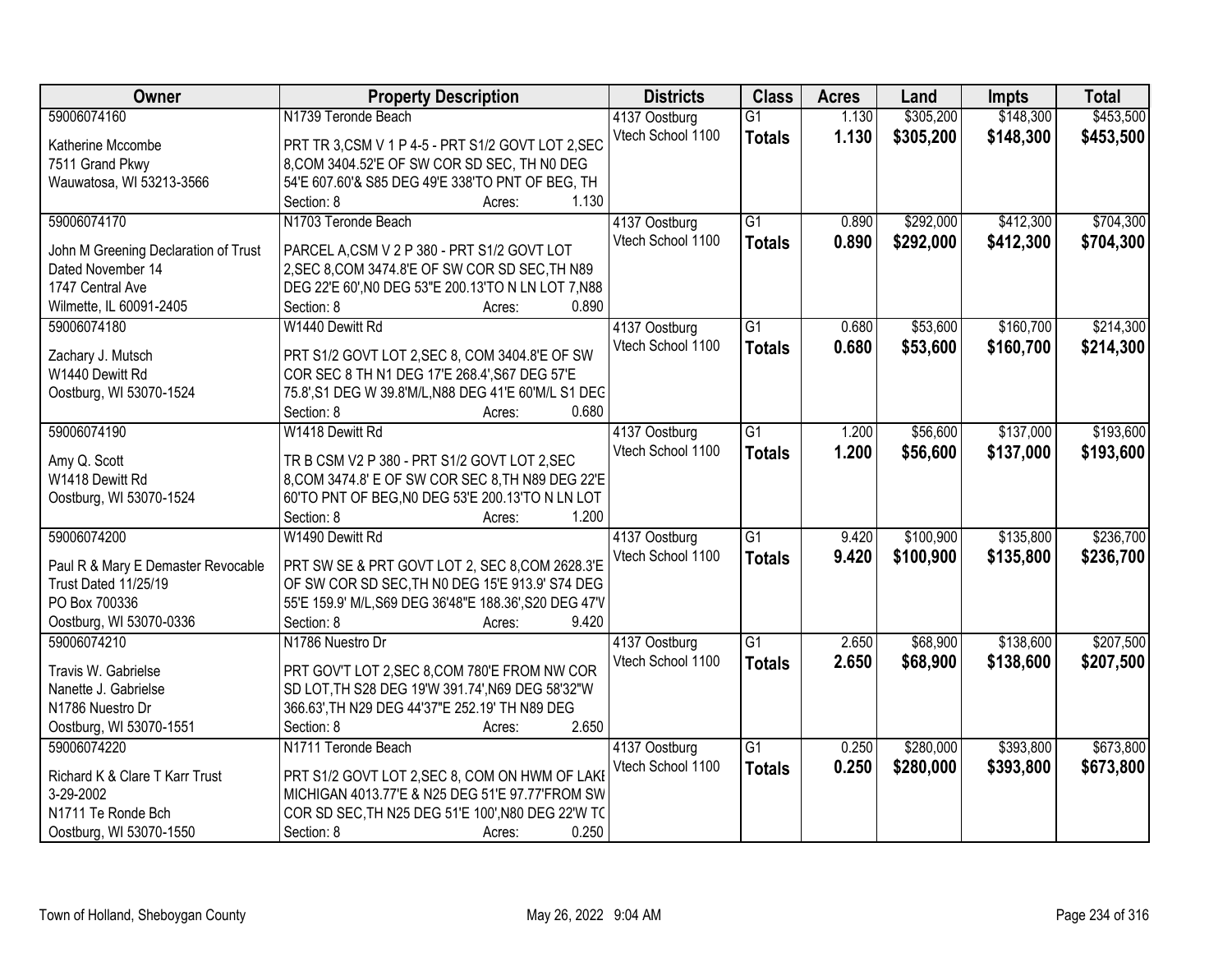| <b>Owner</b>                | <b>Property Description</b>                                    | <b>Districts</b>  | <b>Class</b>    | <b>Acres</b> | Land      | <b>Impts</b>    | <b>Total</b> |
|-----------------------------|----------------------------------------------------------------|-------------------|-----------------|--------------|-----------|-----------------|--------------|
| 59006074230                 | N1737 Teronde Beach                                            | 4137 Oostburg     | $\overline{G1}$ | 1.560        | \$352,000 | \$282,100       | \$634,100    |
| Jeremy T. Cherny            | LOT 4 1CSM5 #703041 IN S1/2 GL2, SEC 8, T13N,                  | Vtech School 1100 | <b>Totals</b>   | 1.560        | \$352,000 | \$282,100       | \$634,100    |
| Sara E. Cherny              | R23E, INCL ALL LAND LYING BETWEEN MEANDER                      |                   |                 |              |           |                 |              |
| 8334 N Links Way            | LN & SHORE OF LAKE MICHIGAN.                                   |                   |                 |              |           |                 |              |
| Milwaukee, WI 53217-2870    | 1.560<br>Section: 8<br>Acres:                                  |                   |                 |              |           |                 |              |
| 59006074231                 | Te Ronde Beach Rd                                              | 4137 Oostburg     | $\overline{G1}$ | 0.970        | \$20,800  | $\overline{50}$ | \$20,800     |
|                             |                                                                | Vtech School 1100 | <b>Totals</b>   | 0.970        | \$20,800  | \$0             | \$20,800     |
| Maul Trust Etal             | PRT S1/2 GOVT LOT 2, SEC 8, COM 3404.52'E & N0                 |                   |                 |              |           |                 |              |
| 8334 N Links Way            | DEG 54'E 437.60'FROM SW COR SEC 8, TH N0 DEG                   |                   |                 |              |           |                 |              |
| Milwaukee, WI 53217-2820    | 54'E 170', S85 DEG 49'E 238', S27 DEG 36'W 162.86', TH         |                   |                 |              |           |                 |              |
|                             | 0.970<br>Section: 8<br>Acres:                                  |                   |                 |              |           |                 |              |
| 59006074232                 | Te Ronde Beach Rd                                              | 4137 Oostburg     | G1              | 0.430        | \$16,500  | \$2,600         | \$19,100     |
| Maul, David Maul Trust Etal | PRT TR 3,CSM V 1 P 4 - PRT GOVT LOT 2,SEC 8,COM                | Vtech School 1100 | <b>Totals</b>   | 0.430        | \$16,500  | \$2,600         | \$19,100     |
| David P. Maul               | AT SW COR SD TR, TH N86 DEG 57'E 164.5'TO PNT                  |                   |                 |              |           |                 |              |
| 8334 N Links Way            | OF BEG, TH CONT N86 DEG 57'E 179', N TO N LN SD                |                   |                 |              |           |                 |              |
| Milwaukee, WI 53217-2820    | 0.430<br>Section: 8<br>Acres:                                  |                   |                 |              |           |                 |              |
| 59006074240                 | N1727 Teronde Beach                                            | 4137 Oostburg     | $\overline{G1}$ | 1.310        | \$327,300 | \$183,200       | \$510,500    |
|                             |                                                                | Vtech School 1100 |                 |              |           |                 |              |
| Oostburg LLC                | PRT S1/2 GOVT LOT 2, SEC 8, COM 3474.8'E OF SW                 |                   | <b>Totals</b>   | 1.310        | \$327,300 | \$183,200       | \$510,500    |
| N1727 Te Ronde Bch          | COR SEC 8, TH N1 DEG E 239.23', TH N67 DEG 57'W                |                   |                 |              |           |                 |              |
| Oostburg, WI 53070-1550     | 75.8', TH NO DEG 54' E 89.20', TH N87 DEG 28'E                 |                   |                 |              |           |                 |              |
|                             | 1.310<br>Section: 8<br>Acres:                                  |                   |                 |              |           |                 |              |
| 59006074250                 | Te Ronde Beach Rd                                              | 4137 Oostburg     | $\overline{G1}$ | 1.070        | \$58,100  | $\overline{50}$ | \$58,100     |
|                             |                                                                | Vtech School 1100 | <b>Totals</b>   | 1.070        | \$58,100  | \$0             | \$58,100     |
| Parker III Living Trust     | PRT S1/2 GOV'T LOT 2, SEC 8, COM 3474.8'E & N1                 |                   |                 |              |           |                 |              |
| N1721 Te Ronde Bch          | DEG E 199.43'FROM SW COR SEC 8, TH N1 DEG E                    |                   |                 |              |           |                 |              |
| Oostburg, WI 53070-1550     | 39.8'M/L, N67 DEG 57'W 75.80', N0 DEG 54'E 9.20', N88<br>1.070 |                   |                 |              |           |                 |              |
|                             | Section: 8<br>Acres:                                           |                   |                 |              |           |                 |              |
| 59006074260                 | N1721 Teronde Beach                                            | 4137 Oostburg     | G1              | 0.000        | \$240,000 | \$109,200       | \$349,200    |
| Parker III Living Trust     | PRT S1/2 GOVT LOT 2, SEC 8, COM ON HWM OF LAKE                 | Vtech School 1100 | <b>Totals</b>   | 0.000        | \$240,000 | \$109,200       | \$349,200    |
| N1721 Te Ronde Bch          | MICH 4013.77'E & N25 DEG 51'E 217.77'FROM SW                   |                   |                 |              |           |                 |              |
| Oostburg, WI 53070-1550     | COR SD SEC, TH N80 DEG 22'W TO E LN OF A PRIV                  |                   |                 |              |           |                 |              |
|                             | 0.000<br>Section: 8<br>Acres:                                  |                   |                 |              |           |                 |              |
| 59006074261                 | W1475 E Vaness Rd                                              | 4137 Oostburg     | $\overline{G1}$ | 3.940        | \$80,700  | \$170,000       | \$250,700    |
|                             |                                                                | Vtech School 1100 | <b>Totals</b>   | 3.940        | \$80,700  | \$170,000       | \$250,700    |
| Brian P. Zurmond            | PRT LOT 1 CSM V6 P 50 & OTHER LANDS - PRT W1/2                 |                   |                 |              |           |                 |              |
| Wanda J. Zurmond            | SE1/4 & E1/2 SW1/4, SEC 8, COM S1 DEG 23'6"E                   |                   |                 |              |           |                 |              |
| W1475 E Van Ess Rd          | 660.38'FROM CEN OF SEC, TH S88 DEG 15'35"W                     |                   |                 |              |           |                 |              |
| Oostburg, WI 53070-1518     | 3.940<br>Section: 8<br>Acres:                                  |                   |                 |              |           |                 |              |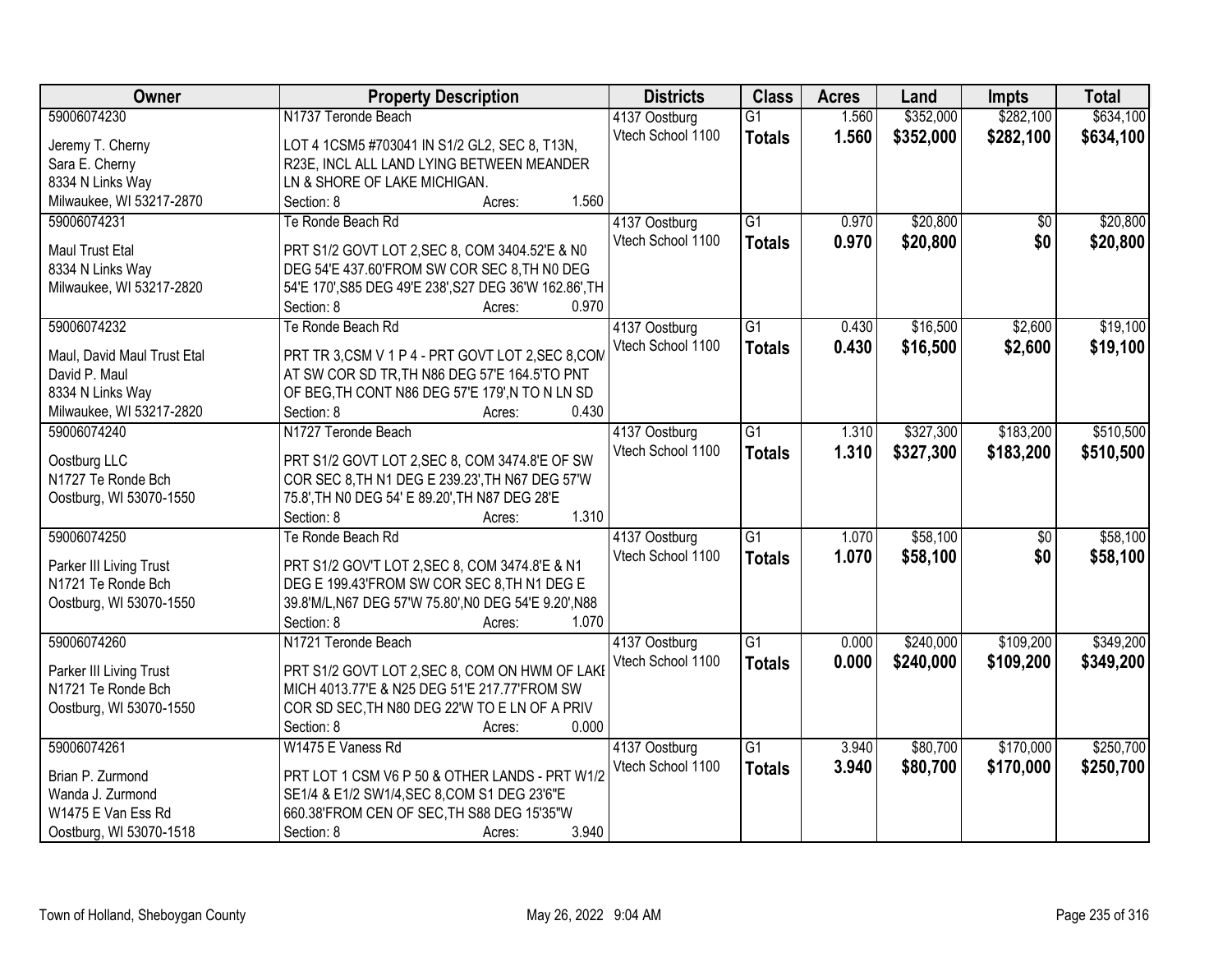| 59006074270<br>34.800<br>$\overline{50}$<br>$\overline{30}$<br>X3<br>$\overline{50}$<br>4137 Oostburg<br>\$0<br>Vtech School 1100<br>\$0<br>\$0<br>34.800<br><b>Totals</b><br>Sheboygan County (Hwy)<br>PRT FOR HWY IN SEC 8 AS REC IN VOL 564 P<br>138-39, VOL 564 P 142-3, VOL 565 P 674-7, VOL 565 P<br>Attn: Hwy |
|----------------------------------------------------------------------------------------------------------------------------------------------------------------------------------------------------------------------------------------------------------------------------------------------------------------------|
|                                                                                                                                                                                                                                                                                                                      |
|                                                                                                                                                                                                                                                                                                                      |
|                                                                                                                                                                                                                                                                                                                      |
| W5741 County Rd J<br>686-9, EXC THAT PRT NE NW, BOUNDED ON W BY W                                                                                                                                                                                                                                                    |
| Plymouth, WI 53073-3340<br>34.800<br>Section: 8<br>Acres:                                                                                                                                                                                                                                                            |
| 22.440<br>59006074271<br>$\overline{X2}$<br>$\overline{50}$<br>$\overline{50}$<br>$\sqrt{50}$<br>4137 Oostburg                                                                                                                                                                                                       |
| \$0<br>\$0 <br>Vtech School 1100<br>22.440<br>\$0<br><b>Totals</b>                                                                                                                                                                                                                                                   |
| State of Wisconsin Dept of Transportatic<br>PRT E1/2 NW1/4 FOR HWY IN SEC 8 AS REC IN VOL                                                                                                                                                                                                                            |
| 944 Vanderperren Way<br>567 P 137-38, EXC THAT PRT REC IN VOL 1576 P                                                                                                                                                                                                                                                 |
| Green Bay, WI 54304-5344<br>891-92,#1506178.<br>22.440<br>Section: 8                                                                                                                                                                                                                                                 |
| Acres:<br>S Pine Beach Rd<br>\$63,100<br>\$63,100<br>59006074281<br>$\overline{G1}$<br>1.260<br>$\overline{50}$                                                                                                                                                                                                      |
| 4137 Oostburg<br>Vtech School 1100                                                                                                                                                                                                                                                                                   |
| \$63,100<br>\$0<br>1.260<br>\$63,100<br><b>Totals</b><br>The Kathryn Potos Revocable Trust Ua<br>B-1494 - PRT FRAC NW1/4, SEC 9, COM N89 DEG 53'E                                                                                                                                                                    |
| 05-09-2014<br>1056'& S0 DEG 07'E 217.20'FROM NW COR SD                                                                                                                                                                                                                                                               |
| PO Box 256<br>SEC, TH CONT S0 DEG 07'E 442.21', N79 DEG 11'E                                                                                                                                                                                                                                                         |
| 1.260<br>Mequon, WI 53092-0256<br>Section: 9<br>Acres:                                                                                                                                                                                                                                                               |
| \$157,600<br>59006074291<br>W1199 Stokdyk Ingelse Rd<br>$\overline{G1}$<br>\$54,000<br>\$103,600<br>4137 Oostburg<br>1.430                                                                                                                                                                                           |
| Vtech School 1100<br>1.430<br>\$54,000<br>\$103,600<br>\$157,600<br><b>Totals</b><br>Daniel Stokdyk<br>PRT FRAC SEC 9,COM 1056'E OF NW COR OF SD                                                                                                                                                                     |
| W1199 Stokdyk Ingelse Rd<br>SEC, TH S 217.2', TH E TO W LN PINE BEACH, TH                                                                                                                                                                                                                                            |
| Oostburg, WI 53070-1612<br>NELY ALG W LN PINE BEACH TO N LN SEC 9,TH W                                                                                                                                                                                                                                               |
| Section: 9<br>1.430<br>Acres:                                                                                                                                                                                                                                                                                        |
| \$21,600<br>59006074300<br>$\overline{G6}$<br>\$21,600<br>6.000<br>\$0<br>Stokdyk Ingelse Rd<br>4137 Oostburg                                                                                                                                                                                                        |
| Vtech School 1100<br>6.000<br>\$21,600<br>\$0<br>\$21,600<br>Totals                                                                                                                                                                                                                                                  |
| PRT FRAC NW NW, SEC 9, COM 660'E OF NW COR<br>Daniel R. Stokdyk                                                                                                                                                                                                                                                      |
| W1199 Stokdyk Ingelse Rd<br>SEC 9, TH E 396', S 660', W 396', TH N 660' TO BEG.                                                                                                                                                                                                                                      |
| Oostburg, WI 53070-1612                                                                                                                                                                                                                                                                                              |
| 6.000<br>Section: 9<br>Acres:                                                                                                                                                                                                                                                                                        |
| 59006074310<br>10.000<br>( \$50,000)<br>$\overline{30}$<br>W <sub>8</sub><br>$\overline{50}$<br>Stokdyk Ingelse Rd<br>4137 Oostburg                                                                                                                                                                                  |
| \$0<br>Vtech School 1100<br>10.000<br>\$0<br>\$0<br><b>Totals</b><br>NW1/4 NW NW, SEC 9.<br>Roger Walvoord                                                                                                                                                                                                           |
| 203 S 11th St Apt c                                                                                                                                                                                                                                                                                                  |
| Oostburg, WI 53070-1337                                                                                                                                                                                                                                                                                              |
| 10.000<br>Section: 9<br>Acres:                                                                                                                                                                                                                                                                                       |
| \$7,800<br>59006074320<br>Prospect Blvd<br>G6<br>\$7,800<br>4137 Oostburg<br>1.630<br>$\overline{30}$                                                                                                                                                                                                                |
| Vtech School 1100<br>1.630<br>\$7,800<br>\$0<br>\$7,800<br><b>Totals</b><br>John P & Marilee E Dickmann 2017<br>PRT FRAC NW NW, SEC 9, COM 824'S OF NW COR OF                                                                                                                                                        |
| Revocable Trust 3-22-1<br>SEC 9, TH S 165', E 430'M/L, N 165', TH W 430'M/L TO                                                                                                                                                                                                                                       |
| BEG.<br>1530 Lakefield Rd                                                                                                                                                                                                                                                                                            |
| 1.630<br>Grafton, WI 53024-9777<br>Section: 9<br>Acres:                                                                                                                                                                                                                                                              |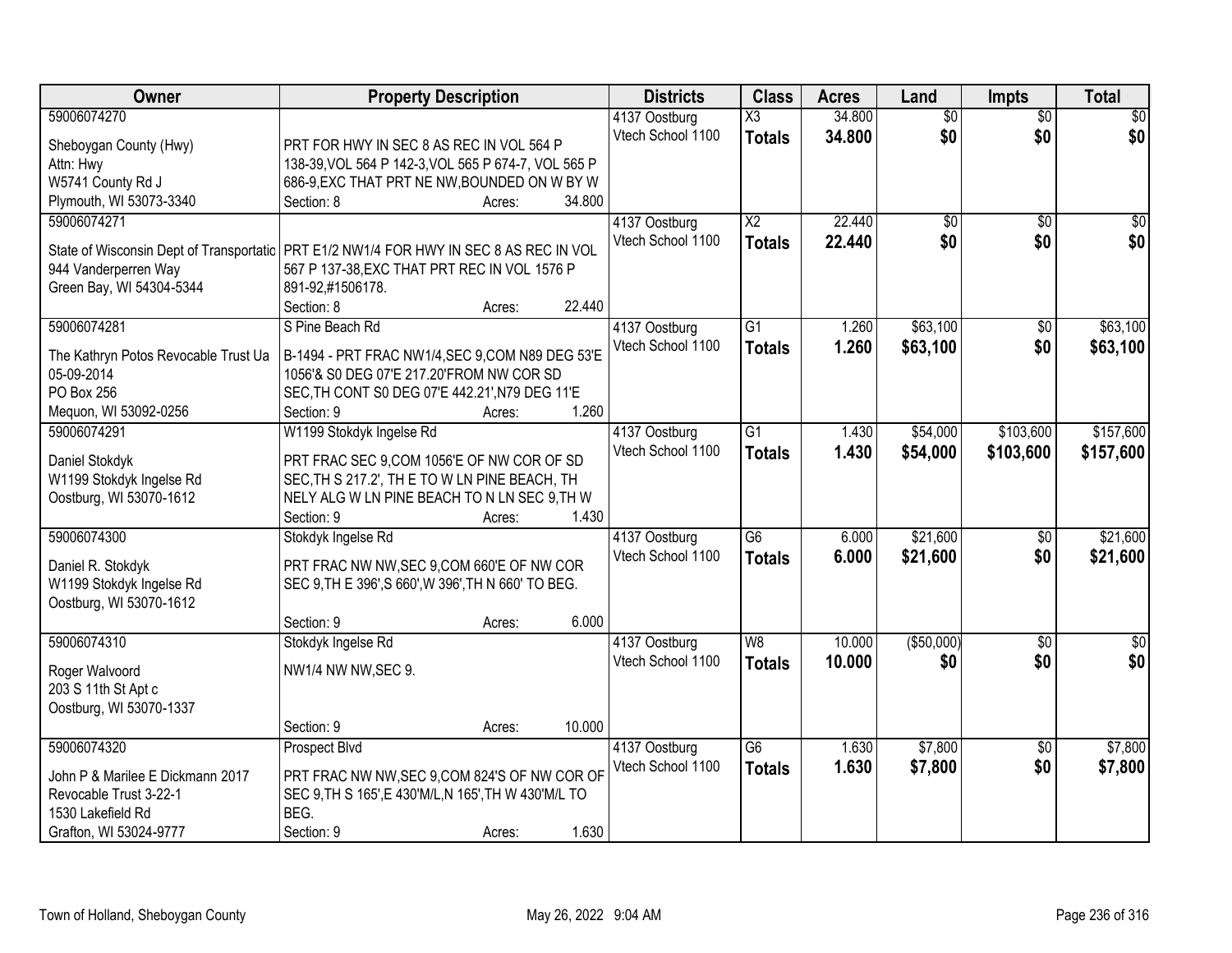| Owner                                 | <b>Property Description</b>                               | <b>Districts</b>  | <b>Class</b>    | <b>Acres</b> | Land      | <b>Impts</b> | <b>Total</b> |
|---------------------------------------|-----------------------------------------------------------|-------------------|-----------------|--------------|-----------|--------------|--------------|
| 59006074330                           | N2028 S Pine Beach Rd                                     | 4137 Oostburg     | G1              | 2.100        | \$113,900 | \$182,000    | \$295,900    |
| John P & Marilee E Dickmann 2017      | OL3, A-22286 & OTHER LANDS - PRT FRAC NW                  | Vtech School 1100 | <b>Totals</b>   | 2.100        | \$113,900 | \$182,000    | \$295,900    |
| Revocable Trust 3-22-1                | NW, SEC 9, COM 430'E OF SW COR N1/2 S1/2                  |                   |                 |              |           |              |              |
| 1530 Lakefield Rd                     | NW1/4, SEC 9, TH N 165', E TO W LN REC PLAT 1ST           |                   |                 |              |           |              |              |
| Grafton, WI 53024-9777                | 2.100<br>Section: 9<br>Acres:                             |                   |                 |              |           |              |              |
| 59006074340                           | N2029 S Pine Beach Rd                                     | 4137 Oostburg     | G1              | 0.310        | \$280,000 | \$169,600    | \$449,600    |
|                                       |                                                           | Vtech School 1100 | <b>Totals</b>   | 0.310        | \$280,000 | \$169,600    | \$449,600    |
| Michael Opland                        | PRT FRAC NW NW, SEC 9, COM 1080'S & 881.25'E OF           |                   |                 |              |           |              |              |
| Cristina Barbeyto                     | NW COR, SD SEC, TH N35 DEG 15'30"E 76.15', N23            |                   |                 |              |           |              |              |
| N2029 Pine Beach Rd S                 | DEG 40'37"E 30', S89 DEG 44'23"E 111.60'TO A PNT<br>0.310 |                   |                 |              |           |              |              |
| Oostburg, WI 53070-1641               | Section: 9<br>Acres:                                      |                   |                 |              |           |              |              |
| 59006074350                           | N2005 S Pine Beach Rd                                     | 4137 Oostburg     | $\overline{G1}$ | 0.710        | \$276,800 | \$157,900    | \$434,700    |
| Douglas C. Johnson                    | PRT TR 2,CSM V 1 P 168 - PRT NW NW, SEC 9,COM IN          | Vtech School 1100 | <b>Totals</b>   | 0.710        | \$276,800 | \$157,900    | \$434,700    |
| Elaine A. Johnson                     | CEN OF TRAVELED RD 1080'S & 881.25' E OF NW               |                   |                 |              |           |              |              |
| 2219 Hamilton Ln                      | COR SEC 9, TH SWLY ON CEN SD RD 345.14'TO PNT             |                   |                 |              |           |              |              |
| Darien, IL 60561-4346                 | 0.710<br>Section: 9<br>Acres:                             |                   |                 |              |           |              |              |
| 59006074360                           | N2023 S Pine Beach Rd                                     | 4137 Oostburg     | $\overline{G1}$ | 0.550        | \$352,500 | \$151,300    | \$503,800    |
|                                       |                                                           | Vtech School 1100 | <b>Totals</b>   | 0.550        | \$352,500 | \$151,300    | \$503,800    |
| Pine Beach Lake House, LLC            | TRACT 1 & PRT TR 2, CSM V 1 P 168 - PRT NW                |                   |                 |              |           |              |              |
| N2023 Pine Beach Rd S                 | NW, SEC 9, COM 1080'S & 881.25'E OF NW COR                |                   |                 |              |           |              |              |
| Oostburg, WI 53070-1641               | SD1/4, TH S51 DEG 38'W 74.07' S52 DEG 09'20"W<br>0.550    |                   |                 |              |           |              |              |
| 59006074380                           | Section: 9<br>Acres:                                      |                   | $\overline{G1}$ | 0.870        |           |              |              |
|                                       | N1933 Prospekt Blvd                                       | 4137 Oostburg     |                 |              | \$59,800  | \$356,700    | \$416,500    |
| Diane E Webster Trust September 3     | PRT FRACT.NW NW, SEC 9, COM 537'E OF NW COR               | Vtech School 1100 | <b>Totals</b>   | 0.870        | \$59,800  | \$356,700    | \$416,500    |
| 2020                                  | S1/2 S1/2 SD 1/4, TH S 120', S54 DEG E TO CEN OF          |                   |                 |              |           |              |              |
| James Melucci Trust Dated September : | RD, NELY ON CEN SD RD TO A PNT 180' SWLY OF N             |                   |                 |              |           |              |              |
| 2020                                  | 0.870<br>Section: 9<br>Acres:                             |                   |                 |              |           |              |              |
| 671 W Wayman St Unit a                |                                                           |                   |                 |              |           |              |              |
| Chicago, IL 60661-1018                |                                                           |                   |                 |              |           |              |              |
| 59006074400                           | N2040 S Pine Beach Rd                                     | 4137 Oostburg     | G1              | 2.290        | \$79,200  | \$241,600    | \$320,800    |
| Bachrach, Gregory H & Ann L Bachrach  | B-2259 & OTHER LANDS - PRT FRAC NW NW, SEC                | Vtech School 1100 | <b>Totals</b>   | 2.290        | \$79,200  | \$241,600    | \$320,800    |
| Trust et al                           | 9, COM 860. 7'E OF NW COR S1/2 NW NW TH S 164', E         |                   |                 |              |           |              |              |
| N2040 Pine Beach Rd S                 | 150', N17 DEG 02'E 171.1', TH W 201.71'M/L TO             |                   |                 |              |           |              |              |
| Oostburg, WI 53070-1639               | 2.290<br>Section: 9<br>Acres:                             |                   |                 |              |           |              |              |
| 59006074410                           | N2016 S Pine Beach Rd                                     | 4137 Oostburg     | $\overline{G1}$ | 0.490        | \$74,200  | \$91,000     | \$165,200    |
|                                       |                                                           | Vtech School 1100 | <b>Totals</b>   | 0.490        | \$74,200  | \$91,000     | \$165,200    |
| Steven Hubbard Trust                  | PRT NW NW, SEC 9, COM 777.4'E OF NW COR S1/2              |                   |                 |              |           |              |              |
| Michele Keller Trust                  | S1/2 NW1/4 NW1/4, TH S49 DEG 42'44"W (RECD S50            |                   |                 |              |           |              |              |
| N2016 Pine Beach Rd S                 | DEG 15"W) 100', S32 DEG 21'24"E 133.41', N51 DEG          |                   |                 |              |           |              |              |
| Oostburg, WI 53070-1639               | 0.490<br>Section: 9<br>Acres:                             |                   |                 |              |           |              |              |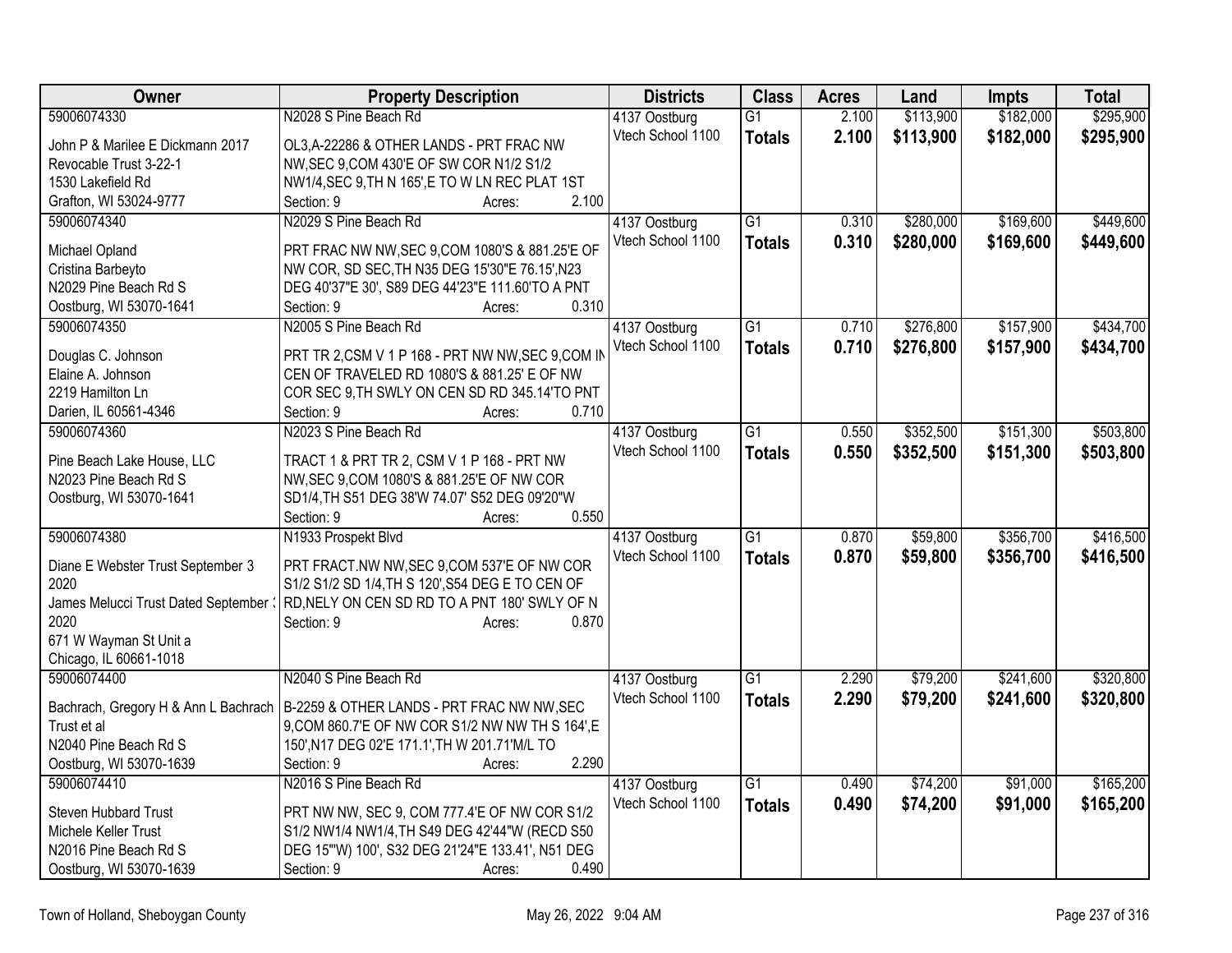| Owner                              | <b>Property Description</b>                          |                 | <b>Districts</b>  | <b>Class</b>    | <b>Acres</b> | Land      | <b>Impts</b>    | <b>Total</b> |
|------------------------------------|------------------------------------------------------|-----------------|-------------------|-----------------|--------------|-----------|-----------------|--------------|
| 59006074420                        | <b>Prospect Blvd</b>                                 |                 | 4137 Oostburg     | $\overline{G6}$ | 1.630        | \$7,800   | $\overline{50}$ | \$7,800      |
| John P & Marilee E Dickmann 2017   | PRT FRAC NW NW, SEC 9, COM AT NW COR OF S1/2         |                 | Vtech School 1100 | <b>Totals</b>   | 1.630        | \$7,800   | \$0             | \$7,800      |
| Revocable Trust 3-22-1             | NW NW, TH E 642.7'M/L, S 164', W 642.7'TO W LN, SEC  |                 |                   |                 |              |           |                 |              |
| 1530 Lakefield Rd                  | 9, TH N 164'TO BEG, EXC THAT PRT CONV BY V 1997      |                 |                   |                 |              |           |                 |              |
| Grafton, WI 53024-9777             | Section: 9                                           | 1.630<br>Acres: |                   |                 |              |           |                 |              |
| 59006074430                        | N1997 S Pine Beach Rd                                |                 | 4137 Oostburg     | $\overline{G1}$ | 0.000        | \$304,600 | \$294,400       | \$599,000    |
|                                    |                                                      |                 | Vtech School 1100 | <b>Totals</b>   | 0.000        | \$304,600 | \$294,400       | \$599,000    |
| Lorre L. Weingaertner              | PRT SW NW, SEC 9, COM 602.7'E OF NW COR              |                 |                   |                 |              |           |                 |              |
| N1997 Pine Beach Rd S              | SD1/4, TH S22 DEG 42'W 23.64', S58 DEG 21'E 312' M/L |                 |                   |                 |              |           |                 |              |
| Oostburg, WI 53070-1640            | TO LAKE MICH, NELY ON SHORE OF LAKE TO N LINE        |                 |                   |                 |              |           |                 |              |
|                                    | Section: 9                                           | 0.000<br>Acres: |                   |                 |              |           |                 |              |
| 59006074440                        | N1987 S Pine Beach Rd                                |                 | 4137 Oostburg     | $\overline{G1}$ | 0.000        | \$468,700 | \$107,600       | \$576,300    |
| Pb Properties, LLC                 | PRT SW NW, SEC 9, COM 602.7'E & S22 DEG 42'W         |                 | Vtech School 1100 | <b>Totals</b>   | 0.000        | \$468,700 | \$107,600       | \$576,300    |
| 6783 Sauk Trail Rd                 | 23.64'FROM NW COR SD1/4,TH S22 DEG 42'W              |                 |                   |                 |              |           |                 |              |
| Cedar Grove, WI 53013-1562         | 336.33', E TO SHORE OF LAKE MICH, NELY ON SHORE      |                 |                   |                 |              |           |                 |              |
|                                    | Section: 9                                           | 0.000<br>Acres: |                   |                 |              |           |                 |              |
| 59006074451                        | Pine Beach Rd                                        |                 | 4137 Oostburg     | $\overline{G6}$ | 3.530        | \$14,100  | $\sqrt[6]{}$    | \$14,100     |
|                                    |                                                      |                 | Vtech School 1100 | <b>Totals</b>   | 3.530        | \$14,100  | \$0             | \$14,100     |
| Pb Properties LLC                  | OUTLOT 1 28CSM251-252 #2054871 IN NW1/4 FRAC'L       |                 |                   |                 |              |           |                 |              |
| 6783 Sauk Trail Rd                 | SEC 9, T13N, R23E; EXC COM AT SW COR SD LOT 13       |                 |                   |                 |              |           |                 |              |
| Cedar Grove, WI 53013-1562         | AMBERLAND SUBD; TH N87-08-47E, 110' ALG S LN         |                 |                   |                 |              |           |                 |              |
|                                    | Section: 9                                           | 3.530<br>Acres: |                   |                 |              |           |                 |              |
| 59006074471                        | Pine Beach Rd                                        |                 | 4137 Oostburg     | $\overline{G6}$ | 1.727        | \$6,900   | $\overline{50}$ | \$6,900      |
| Carla A. Schmidt                   | LOT 1 28CSM251-252 #2054871 IN NW1/4 FRAC'L          |                 | Vtech School 1100 | <b>Totals</b>   | 1.727        | \$6,900   | \$0             | \$6,900      |
| Warren N. Schmidt                  | SEC 9, T13N, R23E.                                   |                 |                   |                 |              |           |                 |              |
| 3486 Kansas Ave SW                 |                                                      |                 |                   |                 |              |           |                 |              |
| Oxford, IA 52322-9373              | Section: 9                                           | 1.727<br>Acres: |                   |                 |              |           |                 |              |
| 59006074472                        | Pine Beach Rd                                        |                 | 4137 Oostburg     | G6              | 1.206        | \$4,800   | \$0             | \$4,800      |
|                                    |                                                      |                 | Vtech School 1100 | <b>Totals</b>   | 1.206        | \$4,800   | \$0             | \$4,800      |
| Heather M Johnson & Todd C Johnson | LOT 2 28CSM251-252 #2054871 IN NW1/4 FRAC'L          |                 |                   |                 |              |           |                 |              |
| Living Trust of 1999               | SEC 9, T13N, R23E.                                   |                 |                   |                 |              |           |                 |              |
| 6783 Sauk Trail Rd                 |                                                      |                 |                   |                 |              |           |                 |              |
| Cedar Grove, WI 53013-1562         | Section: 9                                           | 1.206<br>Acres: |                   |                 |              |           |                 |              |
| 59006074480                        | N1973 S Pine Beach Rd                                |                 | 4137 Oostburg     | $\overline{G1}$ | 0.000        | \$418,500 | \$283,700       | \$702,200    |
| Warren Schmidt                     | PRT SW NW, SEC 9, COM AT NW COR, SD SEC, TH S        |                 | Vtech School 1100 | <b>Totals</b>   | 0.000        | \$418,500 | \$283,700       | \$702,200    |
| Carla Schmidt                      | 1608.75'& E 496.2', TH S22 DEG 42'W 42.97'TO PNT OF  |                 |                   |                 |              |           |                 |              |
| 3486 Kansas Ave SW                 | BEG, TH S22 DEG 42'W 137.53', S80 DEG 35'00"E        |                 |                   |                 |              |           |                 |              |
| Oxford, IA 52322-9373              | Section: 9                                           | 0.000<br>Acres: |                   |                 |              |           |                 |              |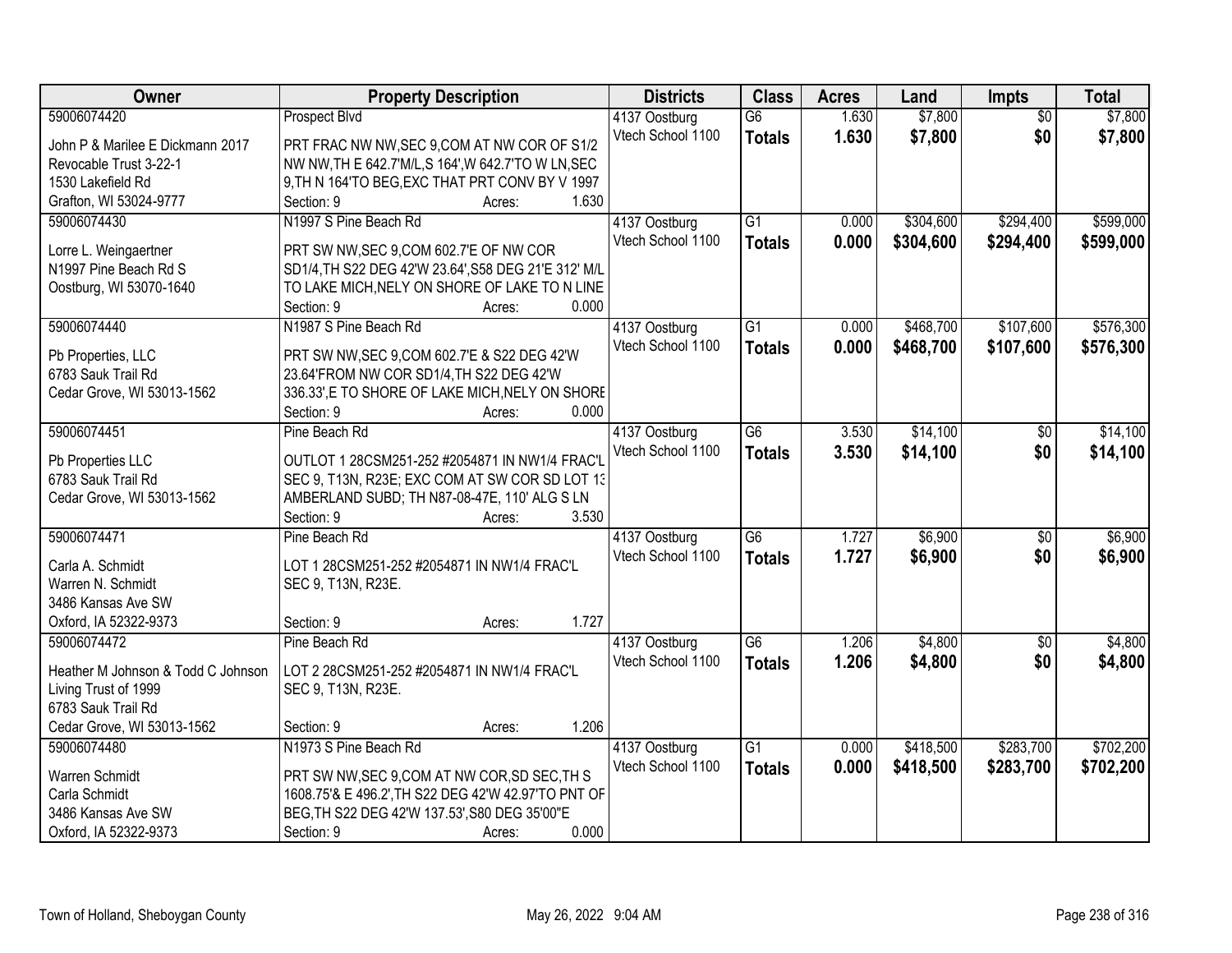| Owner                                   | <b>Property Description</b>                            | <b>Districts</b>  | <b>Class</b>    | <b>Acres</b> | Land      | <b>Impts</b> | <b>Total</b> |
|-----------------------------------------|--------------------------------------------------------|-------------------|-----------------|--------------|-----------|--------------|--------------|
| 59006074490                             | N1961 S Pine Beach Rd                                  | 4137 Oostburg     | $\overline{G1}$ | 0.000        | \$335,000 | \$155,200    | \$490,200    |
| Johnson, Todd C & Heather M Johnson     | OUTLOT 1, A-29453 & OTHER LANDS - PRT FRACT            | Vtech School 1100 | <b>Totals</b>   | 0.000        | \$335,000 | \$155,200    | \$490,200    |
| Trust et al                             | SEC 9, COM 1608.75' S & 496.2'E OF NW COR SD SEC       |                   |                 |              |           |              |              |
| 6783 Sauk Trail Rd                      | TH S22 DEG 42'W 209.09'TO PNT OF BEG, TH S22           |                   |                 |              |           |              |              |
| Cedar Grove, WI 53013-1562              | 0.000<br>Section: 9<br>Acres:                          |                   |                 |              |           |              |              |
| 59006074500                             | N1953 S Pine Beach Rd                                  | 4137 Oostburg     | $\overline{G1}$ | 0.390        | \$348,500 | \$289,200    | \$637,700    |
|                                         |                                                        | Vtech School 1100 | <b>Totals</b>   | 0.390        | \$348,500 | \$289,200    | \$637,700    |
| Kristen P. Sheeran                      | PRT FRACT SEC 9,COM S 1890.61'& E 320'FROM NW          |                   |                 |              |           |              |              |
| Corbett P & Carol M Sheeran Life Estate | COR, SD SEC, TH N86 DEG 45'40"E 71.27', S85 DEG        |                   |                 |              |           |              |              |
| N1953 Pine Beach Rd S                   | 2'20"E 108.30', E 31.08'TO SHORE OF LAKE MICH, S29     |                   |                 |              |           |              |              |
| Oostburg, WI 53070-1640                 | 0.390<br>Section: 9<br>Acres:                          |                   |                 |              |           |              |              |
| 59006074510                             | S Pine Beach Rd                                        | 4137 Oostburg     | $\overline{G6}$ | 1.300        | \$5,200   | \$0          | \$5,200      |
| Johnson, Todd C & Heather M Johnson     | PRT FRACT SEC 9,COM 1897.5'S OF NW COR SD              | Vtech School 1100 | <b>Totals</b>   | 1.300        | \$5,200   | \$0          | \$5,200      |
| Trust et al                             | SEC, TH E 320', S03 DEG 22'E 124.43', S86 DEG          |                   |                 |              |           |              |              |
| 6783 Sauk Trail Rd                      | 45'40"W 65', S9 DEG 30'40"W 60', S86 DEG 45'40"W       |                   |                 |              |           |              |              |
| Cedar Grove, WI 53013-1562              | 0.000<br>Section: 9<br>Acres:                          |                   |                 |              |           |              |              |
| 59006074521                             | N1935 S Pine Beach Rd                                  | 4137 Oostburg     | $\overline{G1}$ | 0.678        | \$256,700 | \$109,700    | \$366,400    |
|                                         |                                                        | Vtech School 1100 |                 | 0.678        | \$256,700 | \$109,700    | \$366,400    |
| Judith A. Byrns et al                   | PRT FRACT SEC 9, COM 2202.5'S & 240'E OF NW COF        |                   | <b>Totals</b>   |              |           |              |              |
| PO Box 54                               | SD SEC, TH N 60', W 15', N 7', E TO SHORE OF LK        |                   |                 |              |           |              |              |
| Snowmass, CO 81654-0054                 | MICH, SWLY ON SD SHORE TO A PNT DUE E OF               |                   |                 |              |           |              |              |
|                                         | 0.678<br>Section: 9<br>Acres:                          |                   |                 |              |           |              |              |
| 59006074530                             | N1947 S Pine Beach Rd                                  | 4137 Oostburg     | $\overline{G1}$ | 0.000        | \$220,000 | \$249,400    | \$469,400    |
|                                         | PRT SW NW, SEC 9, COM S 1890.61'& E 320'FROM NW        | Vtech School 1100 | <b>Totals</b>   | 0.000        | \$220,000 | \$249,400    | \$469,400    |
| Paul Vysnia                             | COR, SD SEC, TH S3 DEG 22'E 64.43' TO PNT OF           |                   |                 |              |           |              |              |
| Deima Vysnia<br>N1947 Pine Beach Rd S   | BEG, TH N82 DEG 50' 40"E 15.90', S62 DEG 22'50"E       |                   |                 |              |           |              |              |
| Oostburg, WI 53070-1640                 | 0.000<br>Section: 9                                    |                   |                 |              |           |              |              |
|                                         | Acres:<br>N1941 S Pine Beach Rd                        |                   |                 |              |           |              |              |
| 59006074540                             |                                                        | 4137 Oostburg     | $\overline{G1}$ | 0.310        | \$224,000 | \$58,700     | \$282,700    |
| Phyllis Padula                          | PRT FRACT SEC 9,COM AT NW COR, SD SEC, TH S            | Vtech School 1100 | <b>Totals</b>   | 0.310        | \$224,000 | \$58,700     | \$282,700    |
| 103 Adair Ct                            | 1890.61', E 320', S3 DEG 22'E 124.43', S86 DEG 45'40"W |                   |                 |              |           |              |              |
| Vernon Hills, IL 60061-1701             | 65', S9 DEG 30' 40"W 51.64'TO PNT OF BEG, TH N86       |                   |                 |              |           |              |              |
|                                         | 0.310<br>Section: 9<br>Acres:                          |                   |                 |              |           |              |              |
| 59006074551                             | N1931 S Pine Beach Rd                                  | 4137 Oostburg     | G1              | 0.232        | \$220,000 | \$53,400     | \$273,400    |
|                                         |                                                        | Vtech School 1100 | <b>Totals</b>   | 0.232        | \$220,000 | \$53,400     | \$273,400    |
| Evan A. Dougherty                       | PRT SW NW, SEC 9, COM 2202.5'S & 190'E OF NW           |                   |                 |              |           |              |              |
| Jennifer C. Dougherty                   | COR, SEC 9, TH S 60', E 134'TO SHORE OF LAKE           |                   |                 |              |           |              |              |
| 801 S County Line Rd                    | MICH, N ALG SD SHORE 71.2'TO A PNT DUE E OF            |                   |                 |              |           |              |              |
| Hinsdale, IL 60521-4728                 | 0.232<br>Section: 9<br>Acres:                          |                   |                 |              |           |              |              |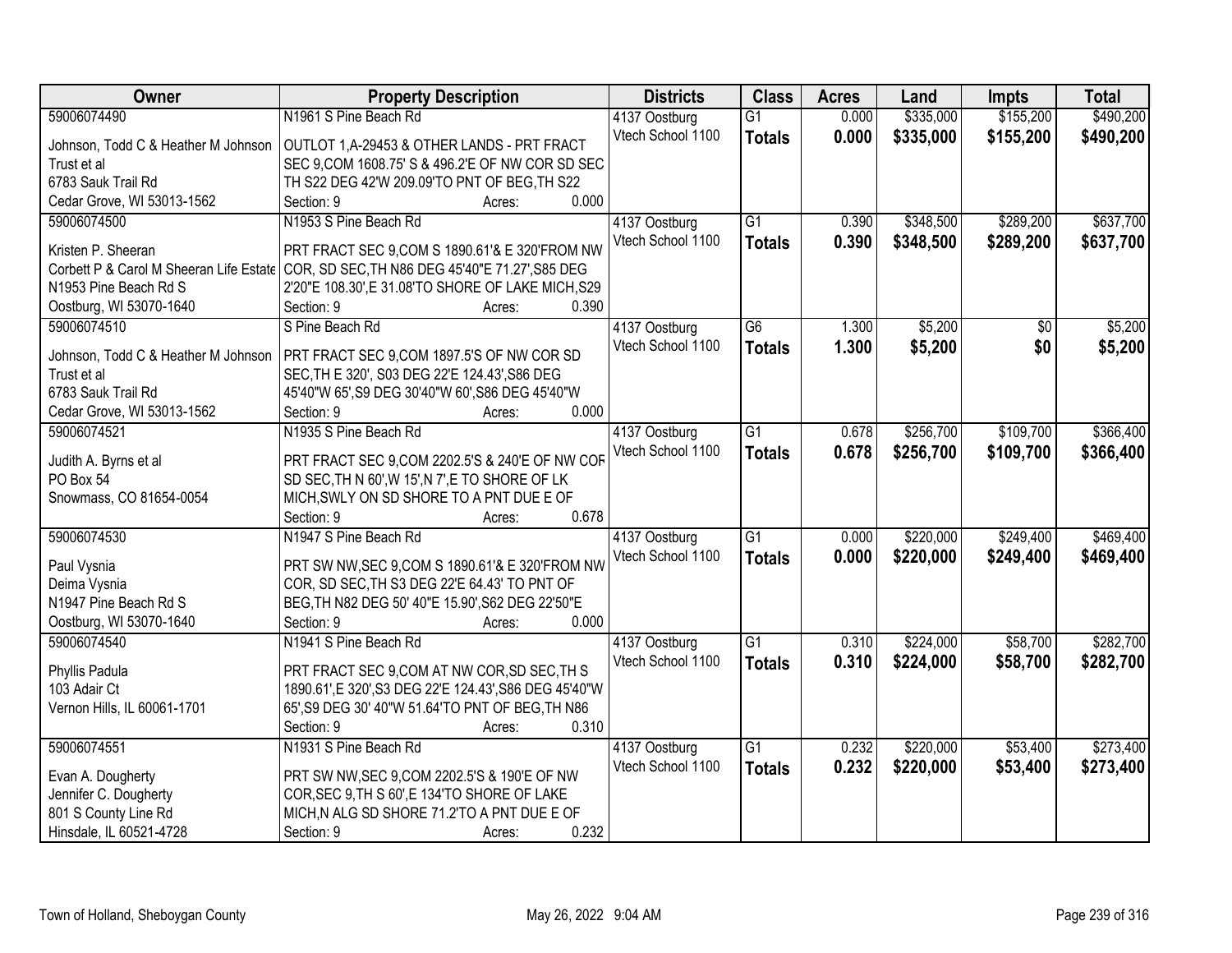| Owner                               | <b>Property Description</b>                      | <b>Districts</b>  | <b>Class</b>    | <b>Acres</b> | Land      | <b>Impts</b>    | <b>Total</b> |
|-------------------------------------|--------------------------------------------------|-------------------|-----------------|--------------|-----------|-----------------|--------------|
| 59006074560                         | N1925 S Pine Beach Rd                            | 4137 Oostburg     | $\overline{G1}$ | 1.110        | \$436,200 | \$93,400        | \$529,600    |
| Ann Catherine Rauwerdink Rev Living | COM 2262.5'S OF NW COR SEC 9 TH S 213',E TO      | Vtech School 1100 | <b>Totals</b>   | 1.110        | \$436,200 | \$93,400        | \$529,600    |
| Trust Dtd 7-10-1986                 | WATERS EDGE LAKE MICH, NE ALG SHORE TO A         |                   |                 |              |           |                 |              |
| 5737 Templar Xing                   | PNT DUE E OF BEG, TH W TO BEG                    |                   |                 |              |           |                 |              |
| West Bloomfield, MI 48322-1368      | 1.110<br>Section: 9<br>Acres:                    |                   |                 |              |           |                 |              |
| 59006074570                         | N1899 Tree Haven                                 | 4137 Oostburg     | $\overline{G1}$ | 0.000        | \$216,300 | \$86,200        | \$302,500    |
|                                     |                                                  | Vtech School 1100 | <b>Totals</b>   | 0.000        | \$216,300 | \$86,200        | \$302,500    |
| Thomas K. Rees Jr                   | COM 105'N OF W1/4 COR, SEC 9, TH E 166.1'TO      |                   |                 |              |           |                 |              |
| N1899 Tree Hvn                      | SHORE OF LAKE, N31 DEG 38'E 70'ALG SD SHORE W    |                   |                 |              |           |                 |              |
| Oostburg, WI 53070-1556             | TO W SEC LN, TH S 59.5'TO BEG, EXC R/W 1 RD WIDE |                   |                 |              |           |                 |              |
|                                     | 0.000<br>Section: 9<br>Acres:                    |                   |                 |              |           |                 |              |
| 59006074580                         | N1897 Tree Haven                                 | 4137 Oostburg     | $\overline{G1}$ | 0.000        | \$210,000 | \$81,500        | \$291,500    |
| Michael G. Grinwald                 | COM 2594.5'S OF NW COR, SEC 9 TH N 59.5', E      | Vtech School 1100 | <b>Totals</b>   | 0.000        | \$210,000 | \$81,500        | \$291,500    |
| Alicia Port-Grinwald                | 166.1'TO HIGH WATER MARK, S31 DEG 38'W 70', TH V |                   |                 |              |           |                 |              |
| 2334 Hall Rd                        | TO BEG.(70'FRONTAGE)                             |                   |                 |              |           |                 |              |
| Hartford, WI 53027-9016             | 0.000<br>Section: 9<br>Acres:                    |                   |                 |              |           |                 |              |
| 59006074590                         | N1893 Tree Haven                                 | 4137 Oostburg     | $\overline{G1}$ | 0.000        | \$224,700 | \$72,700        | \$297,400    |
|                                     |                                                  | Vtech School 1100 | <b>Totals</b>   | 0.000        | \$224,700 | \$72,700        | \$297,400    |
| Marianne Dropp                      | PRT FRAC SEC 9,COM 2594.5'S OF NW COR,SD         |                   |                 |              |           |                 |              |
| N1893 Tree Hvn                      | SEC, TH S 68', E TO LAKE MICH, NELY ALG LAKE     |                   |                 |              |           |                 |              |
| Oostburg, WI 53070-1556             | SHORE TO PNT DUE E OF BEG, TH W TO BEG.          |                   |                 |              |           |                 |              |
|                                     | 0.000<br>Section: 9<br>Acres:                    |                   |                 |              |           |                 |              |
| 59006074601                         | N1695 Alexander Ln                               | 4137 Oostburg     | $\overline{G1}$ | 1.280        | \$348,000 | \$413,000       | \$761,000    |
| Scott R. Siemon                     | PRT GOVT LOT 1, SEC 17, COM IN E LN OF PRIV RD   | Vtech School 1100 | <b>Totals</b>   | 1.280        | \$348,000 | \$413,000       | \$761,000    |
| Valerie J. Laabs-Siemon             | S82 DEG 57'E 513.5'& N25 DEG 45'E 1300' FROM SW  |                   |                 |              |           |                 |              |
| N1695 Alexander Ln                  | COR SD LOT 1, TH N25 DEG 41'E 261'TO N LN GOVT   |                   |                 |              |           |                 |              |
| Oostburg, WI 53070-1547             | 0.000<br>Section: 17<br>Acres:                   |                   |                 |              |           |                 |              |
| 59006074611                         | W1491 Dewitt Rd                                  | 4137 Oostburg     | $\overline{G1}$ | 2.000        | \$66,000  | \$249,300       | \$315,300    |
|                                     |                                                  | Vtech School 1100 | <b>Totals</b>   | 2.000        | \$66,000  | \$249,300       | \$315,300    |
| Terry D. Thompson                   | LOT 1 CSM V27 P46-47 # 2009217 IN GL1 SEC 17,    |                   |                 |              |           |                 |              |
| Cynthia M. Thompson                 | T13N, R23E.                                      |                   |                 |              |           |                 |              |
| W1491 Dewitt Rd                     |                                                  |                   |                 |              |           |                 |              |
| Oostburg, WI 53070-1555             | 2.000<br>Section: 17<br>Acres:                   |                   |                 |              |           |                 |              |
| 59006074612                         | Dewitt Rd                                        | 4137 Oostburg     | $\overline{G6}$ | 3.730        | \$14,900  | $\overline{30}$ | \$14,900     |
| Scott R. Siemon                     | LOT 2 CSM V27 P46-47 #2009217, IN GL1 SEC 17,    | Vtech School 1100 | <b>Totals</b>   | 3.730        | \$14,900  | \$0             | \$14,900     |
| Valerie J. Laabs-Siemon             | T13N, R23E.                                      |                   |                 |              |           |                 |              |
| N1695 Alexander Ln                  |                                                  |                   |                 |              |           |                 |              |
| Oostburg, WI 53070-1547             | 3.730<br>Section: 17<br>Acres:                   |                   |                 |              |           |                 |              |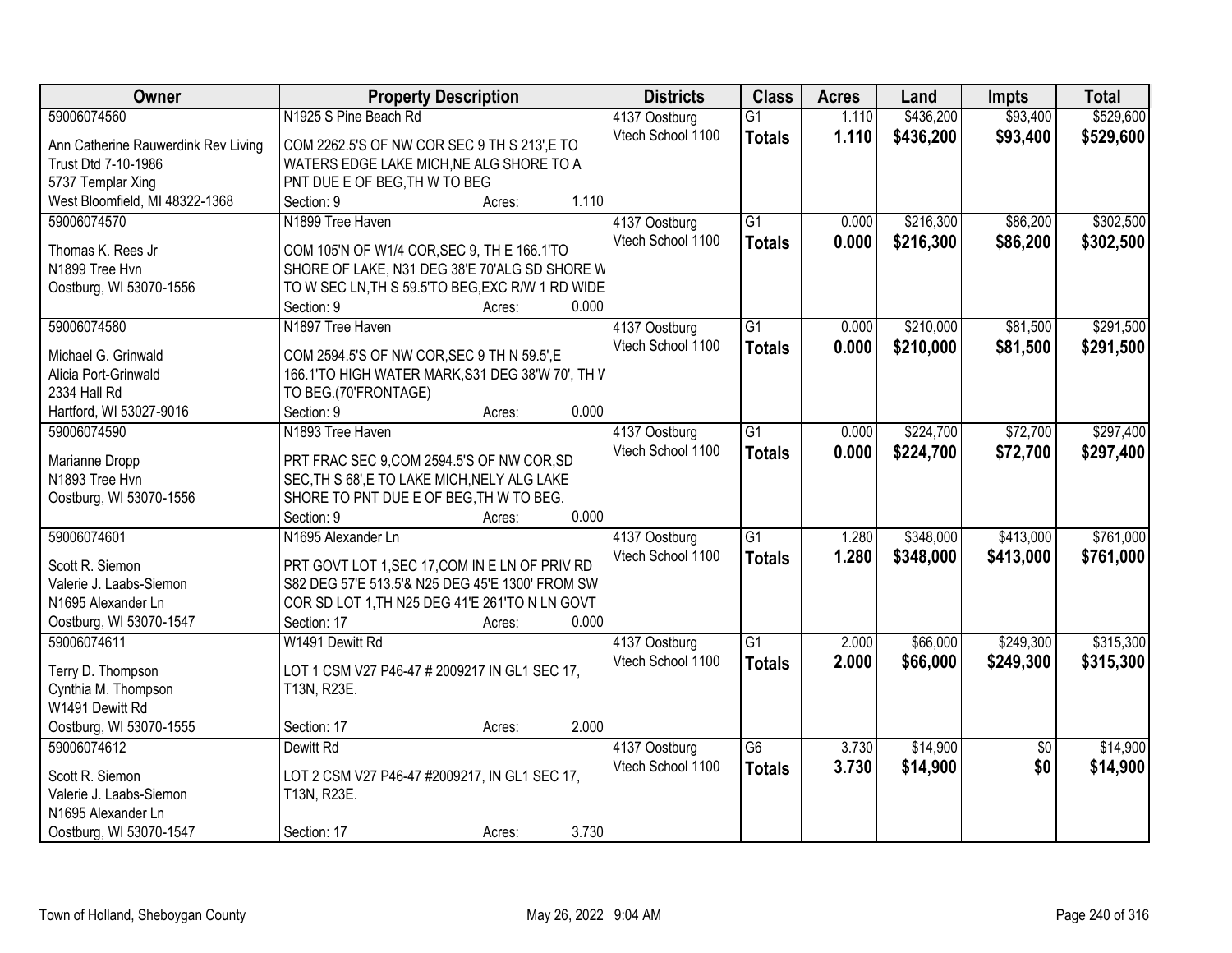| Owner                              | <b>Property Description</b>                         | <b>Districts</b>  | <b>Class</b>    | <b>Acres</b> | Land      | <b>Impts</b>    | <b>Total</b> |
|------------------------------------|-----------------------------------------------------|-------------------|-----------------|--------------|-----------|-----------------|--------------|
| 59006074624                        | N1677 Alexander Ln                                  | 4137 Oostburg     | $\overline{G1}$ | 1.210        | \$499,900 | \$337,300       | \$837,200    |
| Soaking Wet Dogs, LLC              | LOT 1 & 2 28CSM73-74 #2041658 IN GL1 OF FRAC'L      | Vtech School 1100 | <b>Totals</b>   | 1.210        | \$499,900 | \$337,300       | \$837,200    |
| N1677 Alexander Ln                 | NE1/4 SEC 17, T13N, R23E.                           |                   |                 |              |           |                 |              |
| Oostburg, WI 53070-1547            |                                                     |                   |                 |              |           |                 |              |
|                                    | Section: 17<br>Acres:                               | 1.210             |                 |              |           |                 |              |
| 59006074630                        | Alexander Ln                                        | 4137 Oostburg     | $\overline{G1}$ | 3.570        | \$39,400  | \$7,800         | \$47,200     |
| Soaking Wet Dogs Workshop, LLC     | PRT GOVT LOT 1, SEC 17, COM S1 DEG 11'30"W          | Vtech School 1100 | <b>Totals</b>   | 3.570        | \$39,400  | \$7,800         | \$47,200     |
| PO Box 700410                      | 235'FROM NW COR SD LOT, TH S1 DEG 11'30"W           |                   |                 |              |           |                 |              |
| Oostburg, WI 53070-0410            | 158.5', E 944.07'TO WLY LN OF PRIV RD, N25 DEG 45'E |                   |                 |              |           |                 |              |
|                                    | Section: 17<br>Acres:                               | 3.570             |                 |              |           |                 |              |
| 59006074640                        | N1667 Alexander Ln                                  | 4137 Oostburg     | G1              | 0.000        | \$566,800 | \$284,200       | \$851,000    |
|                                    |                                                     | Vtech School 1100 | <b>Totals</b>   | 0.000        | \$566,800 | \$284,200       | \$851,000    |
| William A. Rose                    | PRT GOVT LOT 1, SEC 17, COM IN E LN PRIV RD, S82    |                   |                 |              |           |                 |              |
| Susan F. Rose                      | DEG 57'E 513.5'& N25 DEG 45'E 874' FROM SW COR      |                   |                 |              |           |                 |              |
| N1667 Alexander Ln                 | SD LOT 1, TH N25 DEG 45'E 226'TO PNT B, TH CONT     |                   |                 |              |           |                 |              |
| Oostburg, WI 53070-1547            | Section: 17<br>Acres:                               | 0.000             |                 |              |           |                 |              |
| 59006074650                        | Alexander Ln                                        | 4137 Oostburg     | G1              | 5.030        | \$49,100  | $\frac{1}{20}$  | \$49,100     |
| William A. Rose                    | PRT GOVT LOT 1, SEC 17, COM S1 DEG 11'30"W          | Vtech School 1100 | <b>Totals</b>   | 5.030        | \$49,100  | \$0             | \$49,100     |
| Susan F. Rose                      | 393.5'FROM NW COR SD LOT, TH S1 DEG 11'30"W         |                   |                 |              |           |                 |              |
| N1667 Alexander Ln                 | 246.79',E 830.5'TO WLY LN OF PRIV RD, N25 DEG 45'E  |                   |                 |              |           |                 |              |
| Oostburg, WI 53070-1547            | Section: 17<br>Acres:                               | 5.030             |                 |              |           |                 |              |
| 59006074660                        | N1641 Alexander Ln                                  | 4137 Oostburg     | $\overline{G1}$ | 0.000        | \$580,000 | \$386,100       | \$966,100    |
| The Casa Del Lago Trust 11-30-2020 | PRT GOVT LOT 1, SEC 17, COM IN E LN PRIV RD S82     | Vtech School 1100 | <b>Totals</b>   | 0.000        | \$580,000 | \$386,100       | \$966,100    |
| 320 Woodley Rd                     | DEG 57'E 513.5'& N25 DEG 45'E 566.6' FROM SW COF    |                   |                 |              |           |                 |              |
| Winnetka, IL 60093-3741            | SD LOT 1, TH N25 DEG 45'E 283.4'TO PNT A, TH TH     |                   |                 |              |           |                 |              |
|                                    | Section: 17<br>Acres:                               | 0.000             |                 |              |           |                 |              |
| 59006074670                        | Alexander Ln                                        | 4137 Oostburg     | $\overline{G1}$ | 4.520        | \$41,800  | $\overline{50}$ | \$41,800     |
|                                    |                                                     | Vtech School 1100 | <b>Totals</b>   | 4.520        | \$41,800  | \$0             | \$41,800     |
| The Casa Del Lago Trust 11-30-2020 | PRT GOVT LOT 1, SEC 17, COM S1 DEG 11'30"W          |                   |                 |              |           |                 |              |
| 320 Woodley Rd                     | 640.29'FROM NW COR SD LOT, TH S1 DEG 11'30"W        |                   |                 |              |           |                 |              |
| Winnetka, IL 60093-3741            | 255.25', E 713.02'TO WLY LN OF PRIV RD, N25 DEG     |                   |                 |              |           |                 |              |
|                                    | Section: 17<br>Acres:                               | 4.520             |                 |              |           |                 |              |
| 59006074680                        | N1623 Alexander Ln                                  | 4137 Oostburg     | $\overline{G1}$ | 0.000        | \$484,900 | \$152,400       | \$637,300    |
| Andrea G. Mayerson                 | PRT GOVT LOT 1, SEC 17, COM IN E LN OF PRIV RD      | Vtech School 1100 | <b>Totals</b>   | 0.000        | \$484,900 | \$152,400       | \$637,300    |
| N1623 Alexander Ln                 | S82 DEG 57'E 513.5'& N25 DEG 45'E 355.79' FROM SV   |                   |                 |              |           |                 |              |
| Oostburg, WI 53070-1547            | COR SD LOT 1, TH N25 DEG 45'E 210.81'ON E LN SD     |                   |                 |              |           |                 |              |
|                                    | Section: 17<br>Acres:                               | 0.000             |                 |              |           |                 |              |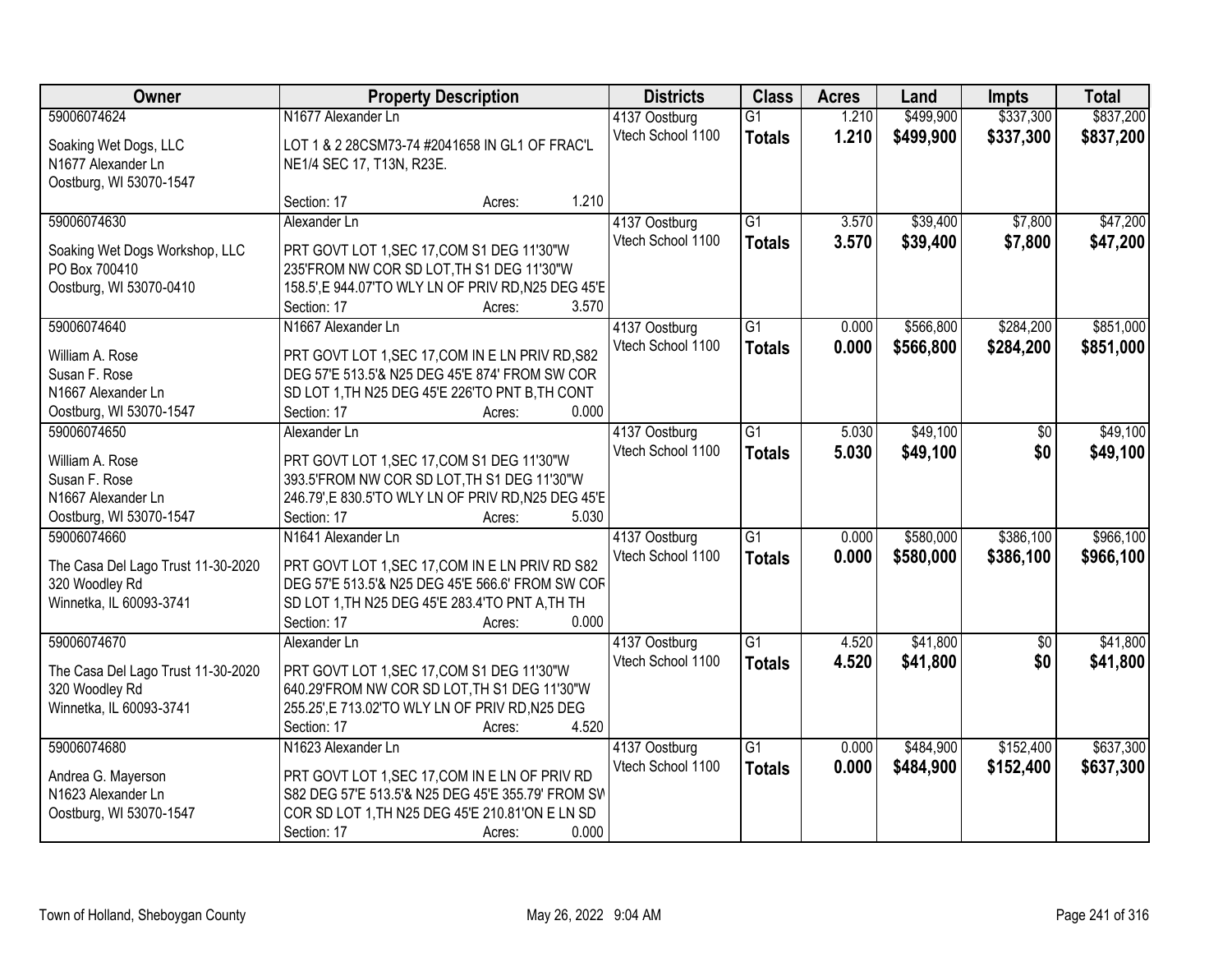| Owner                                           | <b>Property Description</b>                           | <b>Districts</b>  | <b>Class</b>    | <b>Acres</b> | Land      | Impts           | <b>Total</b> |
|-------------------------------------------------|-------------------------------------------------------|-------------------|-----------------|--------------|-----------|-----------------|--------------|
| 59006074690                                     | Dewitt Rd                                             | 4137 Oostburg     | $\overline{G1}$ | 6.080        | \$45,700  | $\overline{50}$ | \$45,700     |
| Andrea G. Mayerson                              | PRT GOVT LOT 1, SEC 17, COM S1 DEG 11'30"W            | Vtech School 1100 | <b>Totals</b>   | 6.080        | \$45,700  | \$0             | \$45,700     |
| N1623 Alexander Ln                              | 895.54'FROM NW COR SD LOT, TH S1 DEG 11'30"W          |                   |                 |              |           |                 |              |
| Oostburg, WI 53070-1547                         | 432.39'M/L TO N LN GOVT LOT 2,S89 DEG 35'40"E         |                   |                 |              |           |                 |              |
|                                                 | 6.080<br>Section: 17<br>Acres:                        |                   |                 |              |           |                 |              |
| 59006074700                                     | Alexander Ln                                          | 4137 Oostburg     | $\overline{G1}$ | 0.000        | \$274,000 | \$0             | \$274,000    |
| Andrea G. Mayerson                              | PRT GOVT LOT 1, SEC 17, COM IN E LN PRIV RD, S89      | Vtech School 1100 | <b>Totals</b>   | 0.000        | \$274,000 | \$0             | \$274,000    |
| N1623 Alexander Ln                              | DEG 35'40"E 544.88'FROM SW COR SD LOT, TH N25         |                   |                 |              |           |                 |              |
| Oostburg, WI 53070-1547                         | DEG 45'E ON E LN SD RD TO A PNT S25 DEG 45'W          |                   |                 |              |           |                 |              |
|                                                 | 0.000<br>Section: 17<br>Acres:                        |                   |                 |              |           |                 |              |
| 59006074710                                     | <b>Idlewood Ln</b>                                    | 4137 Oostburg     | $\overline{G1}$ | 1.000        | \$3,200   | \$0             | \$3,200      |
|                                                 |                                                       | Vtech School 1100 | <b>Totals</b>   | 1.000        | \$3,200   | \$0             | \$3,200      |
| Harmon, Lenore W Harmon Trust                   | E2 RDS OF NE NW, SEC 17(ROAD                          |                   |                 |              |           |                 |              |
| Lenore W. Harmon                                |                                                       |                   |                 |              |           |                 |              |
| 1528 Victoria St N<br>Saint Paul, MN 55117-3339 | 1.000<br>Section: 17                                  |                   |                 |              |           |                 |              |
| 59006074720                                     | Acres:<br>Dewitt Rd                                   | 4137 Oostburg     | G4              | 21.010       | \$3,800   | \$0             | \$3,800      |
|                                                 |                                                       | Vtech School 1100 | G <sub>5</sub>  | 3.150        | \$1,900   | \$0             | \$1,900      |
| Wieskamp Trust et al                            | NE NW, SEC 17, EXC THE N 274.75'OF W 350'OF           |                   | <b>Totals</b>   | 24.160       | \$5,700   | \$0             | \$5,700      |
| W1511 Dewitt Rd                                 | SD1/4,& EXC THE E 250'OF W 903.64' OF N 274.75'OF     |                   |                 |              |           |                 |              |
| Oostburg, WI 53070-1522                         | SD1/4,& EXC E 2 RDS OF NE NW,& EXC COM 33' &          |                   |                 |              |           |                 |              |
|                                                 | Section: 17<br>24.160<br>Acres:                       |                   |                 |              |           |                 |              |
| 59006074721                                     | N1601 Vandriest Ln                                    | 4137 Oostburg     | $\overline{G1}$ | 1.990        | \$57,600  | \$246,200       | \$303,800    |
| David Wieskamp                                  | LOT 1 CSM V10 P 82 & A-20212 PRT NE NW & NW           | Vtech School 1100 | <b>Totals</b>   | 1.990        | \$57,600  | \$246,200       | \$303,800    |
| N1601 Van Driest Ln                             | NW, SEC 17, COM AT NW COR GOVT LOT 2, SD SEC,         |                   |                 |              |           |                 |              |
| Oostburg, WI 53070-1538                         | TH N0 DEG 55'49"W 166.65', N40 DEG 26'32"E            |                   |                 |              |           |                 |              |
|                                                 | 1.990<br>Section: 17<br>Acres:                        |                   |                 |              |           |                 |              |
| 59006074722                                     | W1511 Dewitt Rd                                       | 4137 Oostburg     | $\overline{G1}$ | 1.490        | \$50,400  | \$257,900       | \$308,300    |
| Lee & Beverly J Wieskamp Wieskamp               | PRT NE NW, SEC 17, COM 33'W OF NE COR, SD NE          | Vtech School 1100 | <b>Totals</b>   | 1.490        | \$50,400  | \$257,900       | \$308,300    |
| <b>Trust</b>                                    | NW, TH W 200', S 324.75', E 200', TH N 324.75'TO BEG. |                   |                 |              |           |                 |              |
| Lee & Beverly J Wieskamp                        |                                                       |                   |                 |              |           |                 |              |
| W1511 Dewitt Rd                                 | 1.490<br>Section: 17<br>Acres:                        |                   |                 |              |           |                 |              |
| Oostburg, WI 53070-1522                         |                                                       |                   |                 |              |           |                 |              |
| 59006074730                                     | <b>Idlewood Ln</b>                                    | 4137 Oostburg     | $\overline{G1}$ | 2.290        | \$86,100  | $\overline{30}$ | \$86,100     |
|                                                 |                                                       | Vtech School 1100 | <b>Totals</b>   | 2.290        | \$86,100  | \$0             | \$86,100     |
| Harmon, Lenore W Harmon Trust                   | PRT NE NW, SEC 17, COM 33'W & 324.75'S OF NE COF      |                   |                 |              |           |                 |              |
| Lenore W. Harmon                                | SD1/4, TH W 233', S21 DEG 51'W 358.77', E 364', TH N  |                   |                 |              |           |                 |              |
| 1528 Victoria St N                              | 333'TO BEG.                                           |                   |                 |              |           |                 |              |
| Saint Paul, MN 55117-3339                       | 2.290<br>Section: 17<br>Acres:                        |                   |                 |              |           |                 |              |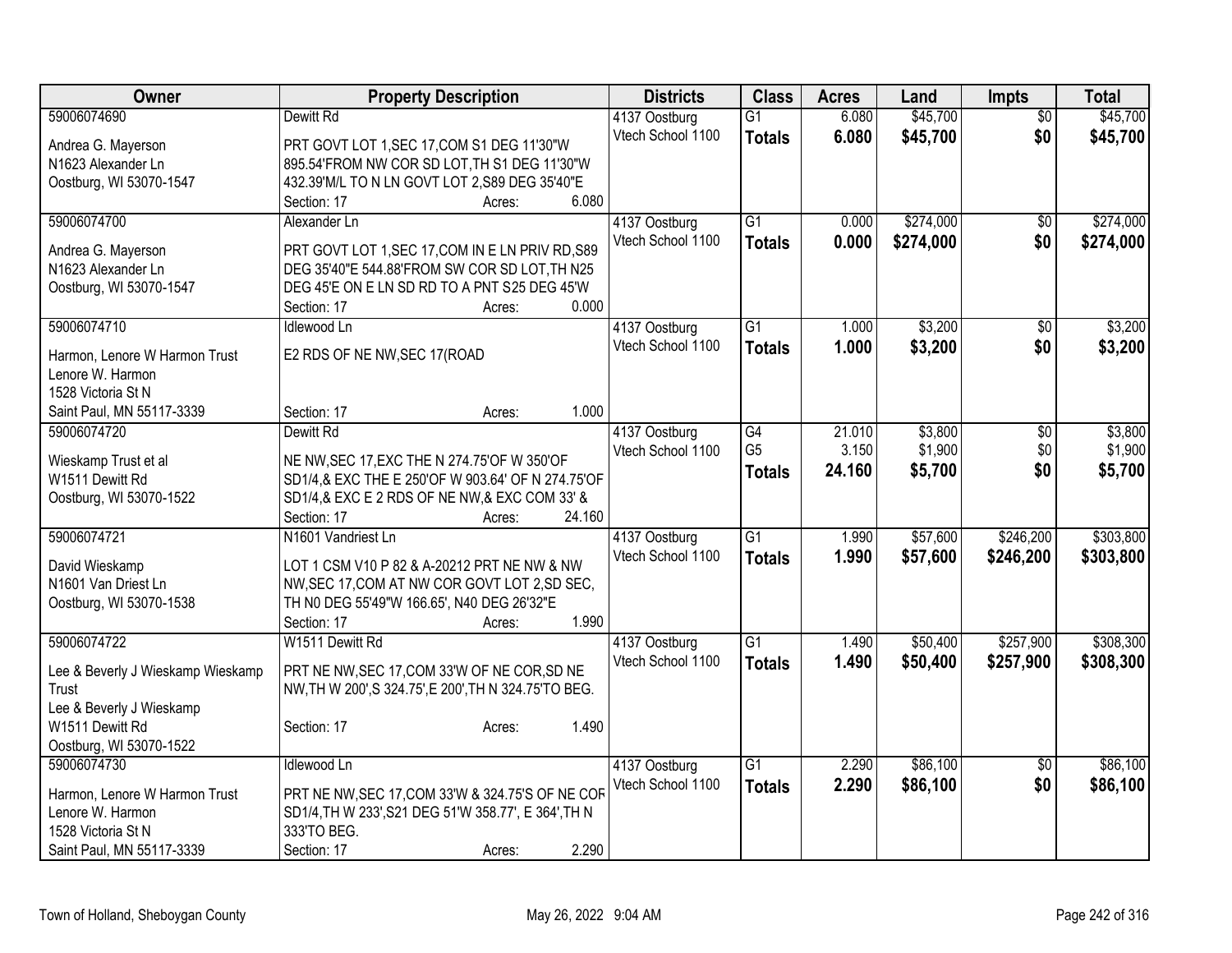| Owner                         | <b>Property Description</b>                            | <b>Districts</b>  | <b>Class</b>     | <b>Acres</b> | Land     | <b>Impts</b> | <b>Total</b> |
|-------------------------------|--------------------------------------------------------|-------------------|------------------|--------------|----------|--------------|--------------|
| 59006074740                   | N1616 Idlewood Ln                                      | 4137 Oostburg     | $\overline{G1}$  | 4.990        | \$98,800 | \$17,000     | \$115,800    |
| Harmon, Lenore W Harmon Trust | PRT NE NW, SEC 17, COM 33'W & 942.75'S OF NE COR       | Vtech School 1100 | <b>Totals</b>    | 4.990        | \$98,800 | \$17,000     | \$115,800    |
| Lenore W. Harmon              | SD1/4, TH N88 DEG 57'W 466.5', S21 DEG 51'W            |                   |                  |              |          |              |              |
| 1528 Victoria St N            | 427.9', S88 DEG 57'E 619.15', TH N 400' TO BEG.        |                   |                  |              |          |              |              |
| Saint Paul, MN 55117-3339     | 4.990<br>Section: 17<br>Acres:                         |                   |                  |              |          |              |              |
| 59006074750                   | W1541 Dewitt Rd                                        | 4137 Oostburg     | $\overline{G1}$  | 1.580        | \$46,000 | \$121,200    | \$167,200    |
|                               |                                                        | Vtech School 1100 | <b>Totals</b>    | 1.580        | \$46,000 | \$121,200    | \$167,200    |
| <b>Brandon Banton</b>         | THE E 250'OF W 903.64'OF N 274.75'OF NE NW, SEC        |                   |                  |              |          |              |              |
| Jessica Banton                | 17.                                                    |                   |                  |              |          |              |              |
| W1541 Dewitt Rd               |                                                        |                   |                  |              |          |              |              |
| Oostburg, WI 53070-1522       | 1.580<br>Section: 17<br>Acres:                         |                   |                  |              |          |              |              |
| 59006074760                   | W1585 Dewitt Rd                                        | 4137 Oostburg     | $\overline{G1}$  | 2.210        | \$57,100 | \$103,500    | \$160,600    |
| James N. Spencer              | THE W 350'OF N 274.75'OF NE NW, SEC 17.                | Vtech School 1100 | <b>Totals</b>    | 2.210        | \$57,100 | \$103,500    | \$160,600    |
| Kathryn A. Spencer            |                                                        |                   |                  |              |          |              |              |
| W1585 Dewitt Rd               |                                                        |                   |                  |              |          |              |              |
| Oostburg, WI 53070-1522       | 2.210<br>Section: 17<br>Acres:                         |                   |                  |              |          |              |              |
| 59006074772                   | N1671 Vandriest Ln                                     | 4137 Oostburg     | G1               | 2.000        | \$55,000 | \$167,000    | \$222,000    |
|                               |                                                        | Vtech School 1100 | <b>Totals</b>    | 2.000        | \$55,000 | \$167,000    | \$222,000    |
| Timothy S. Lensen             | LOT 1 CSM V29 P230-231 DOC #2085612 BEING PRT          |                   |                  |              |          |              |              |
| Sherri K. Lensen              | NW NW, SEC 17.                                         |                   |                  |              |          |              |              |
| N1671 Van Driest Ln           |                                                        |                   |                  |              |          |              |              |
| Oostburg, WI 53070-1538       | 2.000<br>Section: 17<br>Acres:                         |                   |                  |              |          |              |              |
| 59006074773                   | N1633 Vandriest Ln                                     | 4137 Oostburg     | $\overline{G1}$  | 2.710        | \$62,100 | \$370,300    | \$432,400    |
| Ryan L. Walvoord              | LOT 2 CSM V29 P230-231 DOC #2085612 BEING PRT          | Vtech School 1100 | <b>Totals</b>    | 2.710        | \$62,100 | \$370,300    | \$432,400    |
| Jessica L. Walvoord           | NW NW, SEC 17.                                         |                   |                  |              |          |              |              |
| N1633 Van Driest Ln           |                                                        |                   |                  |              |          |              |              |
| Oostburg, WI 53070-1538       | 2.710<br>Section: 17<br>Acres:                         |                   |                  |              |          |              |              |
| 59006074781                   | W1639 Dewitt Rd                                        | 4137 Oostburg     | $\overline{G1}$  | 2.000        | \$55,000 | \$425,700    | \$480,700    |
|                               |                                                        | Vtech School 1100 | G4               | 36.790       | \$6,700  | \$0          | \$6,700      |
| Lincoln J. Davies             | PARCEL 1, A-20997 - PRT W1/2 NW1/4, SEC 17, COM        |                   | G <sub>5</sub>   | 3.250        | \$1,700  | \$0          | \$1,700      |
| Gail B. Davies                | AT W1/4 COR SD SEC, TH N0 DEG 57'53"W                  |                   | G <sub>5</sub> M | 1.000        | \$1,900  | \$0          | \$1,900      |
| W1639 Dewitt Rd               | 1506.37', N24 DEG 36'13"E 1198.10', N88 DEG 0'13"E     |                   | <b>Totals</b>    | 43.040       | \$65,300 | \$425,700    | \$491,000    |
| Oostburg, WI 53070-1576       | Section: 17<br>43.040<br>Acres:                        |                   |                  |              |          |              |              |
| 59006074791                   | N1586 Vandriest Ln                                     | 4137 Oostburg     | $\overline{G1}$  | 7.710        | \$81,100 | \$187,200    | \$268,300    |
| Gerald G. Davies              | PRT SW NW & NW NW, SEC 17, COM S87 DEG 59'4"W          | Vtech School 1100 | G4               | 3.890        | \$700    | \$0          | \$700        |
| Jeanne L. Davies              | 88.31 FROM THE NW COR GOVT LOT 2, TH S24 DEG           |                   | <b>Totals</b>    | 11.600       | \$81,800 | \$187,200    | \$269,000    |
| N1586 Van Driest Ln           | 55' 46"E 217.09', S0 DEG 55'49"E 242.01', S88 DEG 13"V |                   |                  |              |          |              |              |
| Oostburg, WI 53070-1537       | 11.600<br>Section: 17<br>Acres:                        |                   |                  |              |          |              |              |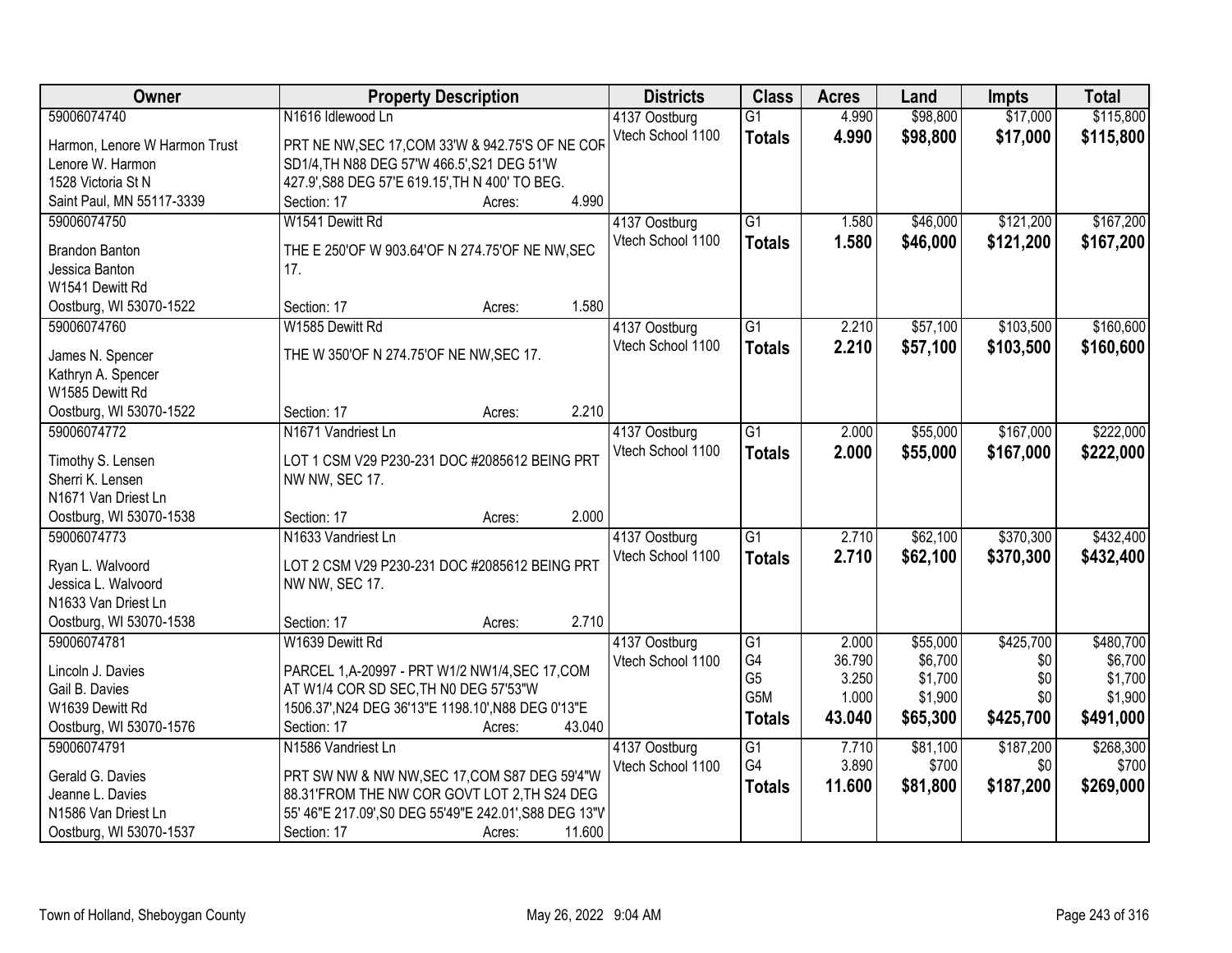| Owner                            | <b>Property Description</b>                           | <b>Districts</b>  | <b>Class</b>    | <b>Acres</b> | Land      | Impts           | <b>Total</b> |
|----------------------------------|-------------------------------------------------------|-------------------|-----------------|--------------|-----------|-----------------|--------------|
| 59006074801                      | Vandriest Ln                                          | 4137 Oostburg     | G4              | 14.400       | \$2,600   | $\overline{50}$ | \$2,600      |
| Gerald G. Davies                 | PARCEL 2, A-20997 - PRT SW NW SEC 17, COM N87         | Vtech School 1100 | <b>Totals</b>   | 14.400       | \$2,600   | \$0             | \$2,600      |
| Jeanne L. Davies                 | DEG 57'54"E 116.50'FROM W1/4 COR SD SEC, TH N0        |                   |                 |              |           |                 |              |
| N1586 Van Driest Ln              | DEG 57'53"W 440', N87 DEG 57'54"E 719.58', N0 DEG     |                   |                 |              |           |                 |              |
| Oostburg, WI 53070-1537          | 14.400<br>Section: 17<br>Acres:                       |                   |                 |              |           |                 |              |
| 59006074810                      | W1466 Idlewood Ct                                     | 4137 Oostburg     | $\overline{G1}$ | 0.520        | \$100,600 | \$78,500        | \$179,100    |
|                                  |                                                       | Vtech School 1100 | <b>Totals</b>   | 0.520        | \$100,600 | \$78,500        | \$179,100    |
| Edward Hida Living Trust 7-13-18 | PRT GOVT LOT 2, SEC 17, COM 1824.64'E OF NW COR       |                   |                 |              |           |                 |              |
| 2109 N 73rd St                   | SD LOT, TH E 70.42', S83 DEG 10'24"E 29.58', S0 DEG   |                   |                 |              |           |                 |              |
| Wauwatosa, WI 53213-1812         | 13'E 80', S12 DEG 23'20"W 150.08', W 68.5', TH N0 DEG |                   |                 |              |           |                 |              |
|                                  | 0.520<br>Section: 17<br>Acres:                        |                   |                 |              |           |                 |              |
| 59006074820                      | W1470 Idlewood Ct                                     | 4137 Oostburg     | G1              | 0.490        | \$108,800 | \$138,000       | \$246,800    |
| Fred F. Holt                     | PRT GOVT LOT 2, SEC 17, COM 1824.64'E OF NW COR       | Vtech School 1100 | <b>Totals</b>   | 0.490        | \$108,800 | \$138,000       | \$246,800    |
| Diane M. Holt                    | SD LOT 2 TH S0 DEG 10'W 230', W 93.16' NO DEG 10'E    |                   |                 |              |           |                 |              |
| W1470 Idlewood Ct                | 230'TO N LN GOVT LOT 2, TH E 93.16'TO BEG.            |                   |                 |              |           |                 |              |
| Oostburg, WI 53070-1543          | 0.490<br>Section: 17<br>Acres:                        |                   |                 |              |           |                 |              |
| 59006074830                      | W1476 Idlewood Ct                                     | 4137 Oostburg     | $\overline{G1}$ | 0.490        | \$56,900  | \$32,200        | \$89,100     |
|                                  |                                                       | Vtech School 1100 | <b>Totals</b>   | 0.490        | \$56,900  | \$32,200        | \$89,100     |
| Christine Lindemann              | PRT GOVT LOT 2, SEC 17, COM 1731.48'E OF NW COR       |                   |                 |              |           |                 |              |
| W1476 Idlewood Ct                | SD LOT, TH S0 DEG 10'W 230', W 93.16' NO DEG 10'E     |                   |                 |              |           |                 |              |
| Oostburg, WI 53070-1543          | 230'TO N LN GOVT LOT 2, TH E 93.16'TO BEG.            |                   |                 |              |           |                 |              |
|                                  | 0.490<br>Section: 17<br>Acres:                        |                   |                 |              |           |                 |              |
| 59006074840                      | W1484 Idlewood Ct                                     | 4137 Oostburg     | $\overline{G1}$ | 0.490        | \$113,800 | \$38,900        | \$152,700    |
| Jill E. Ludens et al             | PRT GOVT LOT 2, SEC 17, COM IN N LN SD LOT            | Vtech School 1100 | <b>Totals</b>   | 0.490        | \$113,800 | \$38,900        | \$152,700    |
| 639 Indiana Ave                  | 1638.32'E OF NW COR GOVT LOT 2, TH S0 DEG 10' W       |                   |                 |              |           |                 |              |
| Oostburg, WI 53070-1247          | 230', W 93.16', NO DEG 10'E 230'TO N LN SD LOT, TH E  |                   |                 |              |           |                 |              |
|                                  | 0.490<br>Section: 17<br>Acres:                        |                   |                 |              |           |                 |              |
| 59006074850                      | W1492 Idlewood Ct                                     | 4137 Oostburg     | $\overline{G1}$ | 0.490        | \$91,000  | \$61,400        | \$152,400    |
|                                  |                                                       | Vtech School 1100 | <b>Totals</b>   | 0.490        | \$91,000  | \$61,400        | \$152,400    |
| Robert J. Schuknect              | PRT GOVT LOT 2, SEC 17, COM IN N LN SD LOT            |                   |                 |              |           |                 |              |
| Mary L. Schuknect                | 1545.16'E OF NW COR, SD LOT 2, TH S0 DEG 10'W         |                   |                 |              |           |                 |              |
| 406 E Norport Dr                 | 230', W 93.16', NO DEG 10'E 230'TO N LN GOVT LOT      |                   |                 |              |           |                 |              |
| Port Washington, WI 53074-1121   | 0.490<br>Section: 17<br>Acres:                        |                   |                 |              |           |                 |              |
| 59006074860                      | <b>Idlewood Ln</b>                                    | 4137 Oostburg     | $\overline{G1}$ | 0.450        | \$12,200  | $\overline{50}$ | \$12,200     |
| <b>Charlene Schreurs</b>         | PRT GOV'T LOT 2, SEC 17, COM 1452' E OF NW COR        | Vtech School 1100 | <b>Totals</b>   | 0.450        | \$12,200  | \$0             | \$12,200     |
| 610 N 12th St                    | SD LOT, TH S0 DEG 10'W 230', W 85', N0 DEG 10'E 230'  |                   |                 |              |           |                 |              |
| Oostburg, WI 53070-1111          | TO N LINE GOV'T LOT 2, TH E 85' TO BEG.               |                   |                 |              |           |                 |              |
|                                  | 0.450<br>Section: 17<br>Acres:                        |                   |                 |              |           |                 |              |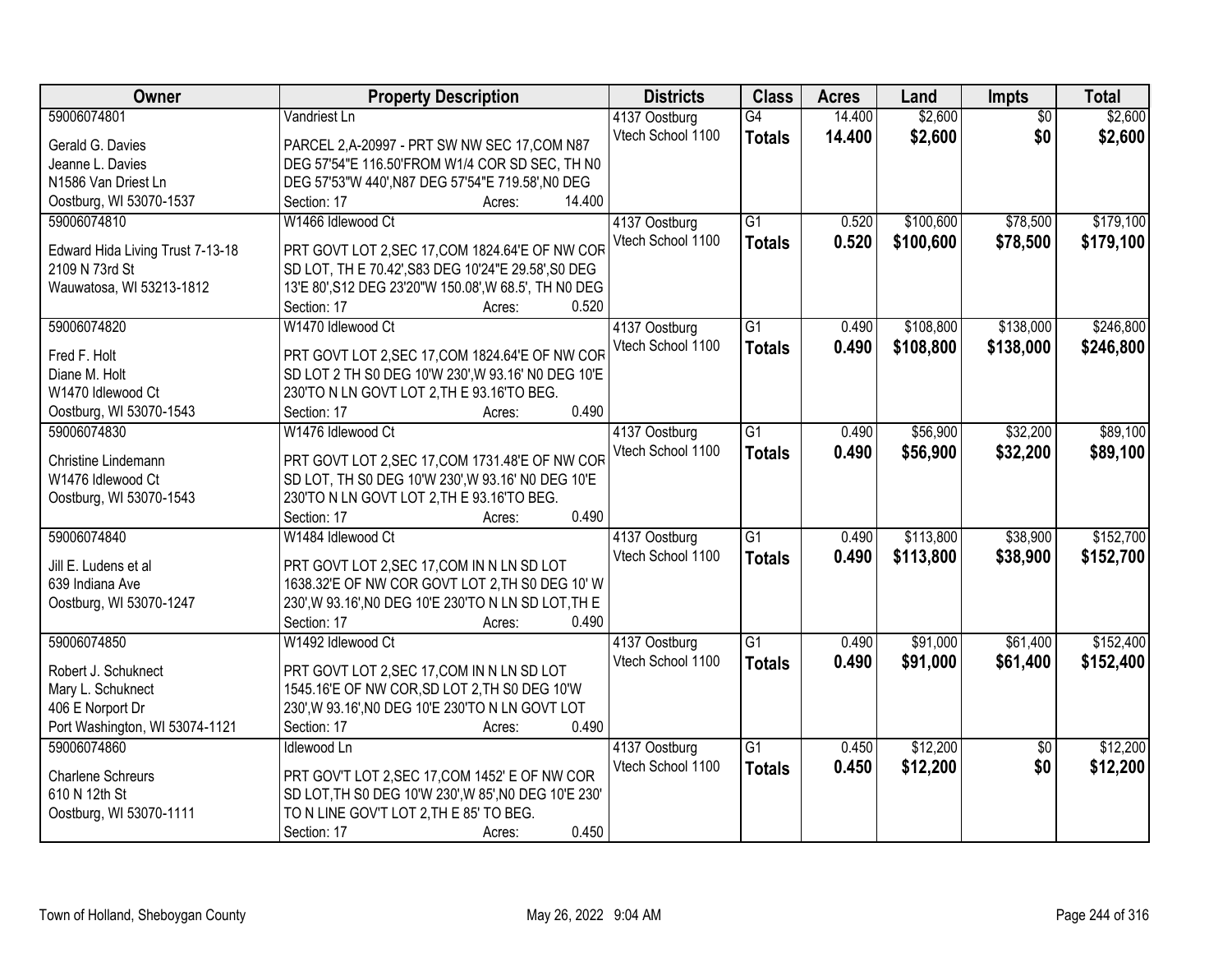| <b>Owner</b>              | <b>Property Description</b>                           | <b>Districts</b>                   | <b>Class</b>    | <b>Acres</b> | Land      | <b>Impts</b>    | <b>Total</b> |
|---------------------------|-------------------------------------------------------|------------------------------------|-----------------|--------------|-----------|-----------------|--------------|
| 59006074870               | W1460 Idlewood Ct                                     | 4137 Oostburg                      | $\overline{G1}$ | 0.930        | \$319,700 | \$158,500       | \$478,200    |
| Bourne Trust et al        | A-2911 & A-20510 - PRT GOVT LOT 2, SEC 17, COM        | Vtech School 1100                  | <b>Totals</b>   | 0.930        | \$319,700 | \$158,500       | \$478,200    |
| 408 N 12th St             | S89 DEG 35' 40"E 1895.06'& S82 DEG 57'E               |                                    |                 |              |           |                 |              |
| Oostburg, WI 53070-1114   | 29.58'FROM NW COR SD LOT, TH S 80', S12 DEG           |                                    |                 |              |           |                 |              |
|                           | 0.930<br>Section: 17<br>Acres:                        |                                    |                 |              |           |                 |              |
| 59006074880               | W1467 Idlewood Ct                                     | 4137 Oostburg                      | $\overline{G1}$ | 1.200        | \$346,800 | \$130,900       | \$477,700    |
|                           |                                                       | Vtech School 1100                  | <b>Totals</b>   | 1.200        | \$346,800 | \$130,900       | \$477,700    |
| Lakecabin LLC             | PRT GOVT LOT 2, SEC 17, COM 1452'E & S0 DEG 10'W      |                                    |                 |              |           |                 |              |
| 10482 N Hidden Creek Ct   | 230' FROM NW COR SD LOT, TH S0 DEG 10'W 100', E       |                                    |                 |              |           |                 |              |
| Mequon, WI 53092-8542     | 500'M/L TO SHORE OF LAKE MICH NELY ON SHORE           |                                    |                 |              |           |                 |              |
|                           | 1.200<br>Section: 17<br>Acres:                        |                                    |                 |              |           |                 |              |
| 59006074890               | W1465 Idlewood Ct                                     | 4137 Oostburg                      | $\overline{G1}$ | 0.000        | \$200,000 | \$145,000       | \$345,000    |
| Seif Martini et al        | PRT GOV'T LOT 2, SEC 17, COM 1895.06'E OF NW          | Vtech School 1100                  | <b>Totals</b>   | 0.000        | \$200,000 | \$145,000       | \$345,000    |
| 11561 87th St             | COR SD LOT, TH S83 DEG 10' 24"E 29.58' & S0 DEG       |                                    |                 |              |           |                 |              |
| Burr Ridge, IL 60527-6401 | 13'E 80'& S12 DEG 23' 20"W 90' TO PNT OF BEG, TH      |                                    |                 |              |           |                 |              |
|                           | 0.000<br>Section: 17<br>Acres:                        |                                    |                 |              |           |                 |              |
| 59006074900               | N1585 Idlewood Ln                                     |                                    | G1              | 1.330        | \$402,600 | \$127,800       | \$530,400    |
|                           |                                                       | 4137 Oostburg<br>Vtech School 1100 |                 |              |           |                 |              |
| Robert R. Montgomery      | PRT GOVT LOT 2, SEC 17, COM 88 RDS E & 20 RDS S       |                                    | <b>Totals</b>   | 1.330        | \$402,600 | \$127,800       | \$530,400    |
| Janet P. Montgomery       | OF NW COR SD LOT, TH E 497.85'TO HWM OF LAKE          |                                    |                 |              |           |                 |              |
| 11407 Cedar Creek Rd      | MICH, SWLY ALG HWM 164.4', W 409.15', TH NO DEG       |                                    |                 |              |           |                 |              |
| Cedarburg, WI 53012-8833  | 1.330<br>Section: 17<br>Acres:                        |                                    |                 |              |           |                 |              |
| 59006074910               | Idlewood Ln                                           | 4137 Oostburg                      | $\overline{G6}$ | 4.550        | \$18,200  | $\overline{50}$ | \$18,200     |
|                           |                                                       | Vtech School 1100                  | <b>Totals</b>   | 4.550        | \$18,200  | \$0             | \$18,200     |
| Grant W. Markus           | PRT GOVT LOT 2, SEC 17, COM 792'E OF NW COR, SD       |                                    |                 |              |           |                 |              |
| Terri L. Markus           | LOT, TH E 660', S 330', W 660', TH N 330' TO BEG, EXC |                                    |                 |              |           |                 |              |
| N1545 Van Driest Ln       | THE E 85'OF N 230'OF AFOREDESC.                       |                                    |                 |              |           |                 |              |
| Oostburg, WI 53070-1539   | 0.000<br>Section: 17<br>Acres:                        |                                    |                 |              |           |                 |              |
| 59006074920               | Idlewood Ln                                           | 4137 Oostburg                      | G6              | 2.500        | \$10,000  | $\overline{50}$ | \$10,000     |
| Reginald Hendrikse        | PRT GOVT LOT 2, SEC 17, COM 330'S & 717.75'E OF       | Vtech School 1100                  | <b>Totals</b>   | 2.500        | \$10,000  | \$0             | \$10,000     |
| Nancy Hendrikse           | NW COR, SD LOT, TH E 734.25', S 148.5' W 734.25', TH  |                                    |                 |              |           |                 |              |
| 14 S 8th St               | N 148.5'TO BEG.                                       |                                    |                 |              |           |                 |              |
| Oostburg, WI 53070-1435   | 2.500<br>Section: 17<br>Acres:                        |                                    |                 |              |           |                 |              |
| 59006074930               | N1551 Vandriest Ln                                    | 4137 Oostburg                      | $\overline{G1}$ | 1.600        | \$47,800  | \$145,400       | \$193,200    |
|                           |                                                       | Vtech School 1100                  | <b>Totals</b>   | 1.600        | \$47,800  | \$145,400       | \$193,200    |
| Dale J. Schraut           | LOT 2 CSM V 6 P 8 - PRT GOVT LOT 2, SEC 17, COM       |                                    |                 |              |           |                 |              |
| Susan M. Schraut          | N87 DEG 59' 4"E 359.24'FROM NW COR SD LOT, TH         |                                    |                 |              |           |                 |              |
| N1551 Van Driest Ln       | N87 DEG 59'4"E 212.88', S18 DEG 1'13"W 385.18', N71   |                                    |                 |              |           |                 |              |
| Oostburg, WI 53070-1539   | 1.600<br>Section: 17<br>Acres:                        |                                    |                 |              |           |                 |              |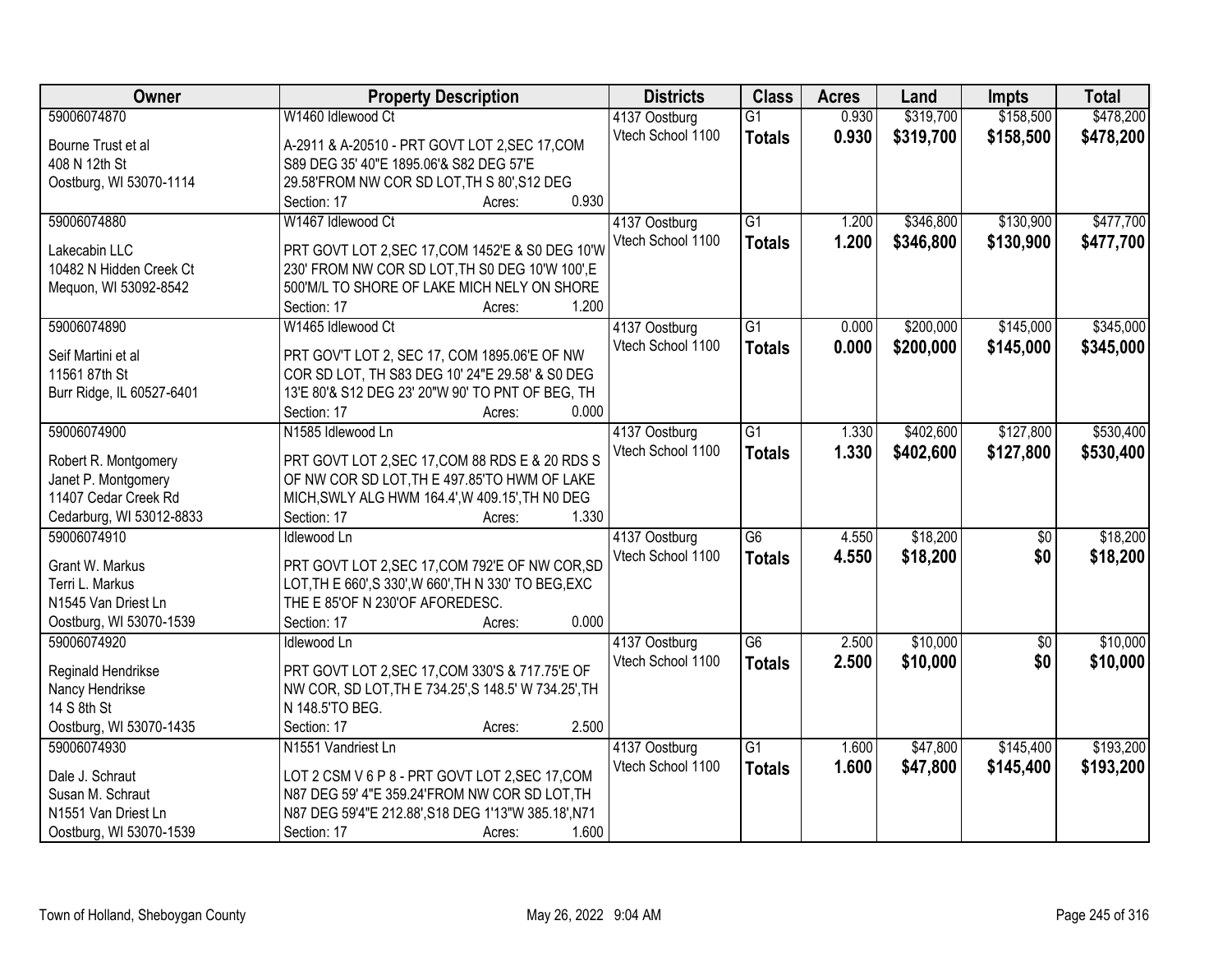| Owner                        | <b>Property Description</b>                          | <b>Districts</b>  | <b>Class</b>    | <b>Acres</b> | Land      | <b>Impts</b> | <b>Total</b> |
|------------------------------|------------------------------------------------------|-------------------|-----------------|--------------|-----------|--------------|--------------|
| 59006074940                  | N1579 Idlewood Ln                                    | 4137 Oostburg     | $\overline{G1}$ | 2.150        | \$339,000 | \$26,000     | \$365,000    |
| Bette Wick et al             | THE N1/2 OF FOLL DESC: PRT GOVT LOT 2, SEC           | Vtech School 1100 | <b>Totals</b>   | 2.150        | \$339,000 | \$26,000     | \$365,000    |
| c/o Bill Vandriest           | 17, COM 676.5' N & 717.75'E OF SW COR SD LOT, TH N   |                   |                 |              |           |              |              |
| 2215 Wedemeyer St            | 165', E 1039.5'M/L TO SHORE OF LAKE MICH, SWLY       |                   |                 |              |           |              |              |
| Sheboygan, WI 53081-5944     | 2.150<br>Section: 17<br>Acres:                       |                   |                 |              |           |              |              |
| 59006074950                  | Idlewood Ln                                          | 4137 Oostburg     | $\overline{G6}$ | 1.410        | \$10,200  | \$0          | \$10,200     |
|                              |                                                      | Vtech School 1100 | <b>Totals</b>   | 1.410        | \$10,200  | \$0          | \$10,200     |
| Keith W. Vandriest           | PRT GOVT LOT 2, SEC 17, COM N0 DEG 55'49"W           |                   |                 |              |           |              |              |
| <b>Carol Vandriest</b>       | 676.50'& N87 DEG 57'54"E 717.75'FROM SW COR SD       |                   |                 |              |           |              |              |
| 203 S 9th St                 | GOVT LOT 2, TH N0 DEG 55' 49"W 82.5', N87 DEG        |                   |                 |              |           |              |              |
| Oostburg, WI 53070-1357      | 1.410<br>Section: 17<br>Acres:                       |                   |                 |              |           |              |              |
| 59006074960                  | N1567 Idlewood Ln                                    | 4137 Oostburg     | $\overline{G1}$ | 0.620        | \$278,800 | \$363,500    | \$642,300    |
| Christian W. Mitchell        | TR 2 CSM V3 P 103 - PRT GOVT LOT 2, SEC 17, COM      | Vtech School 1100 | <b>Totals</b>   | 0.620        | \$278,800 | \$363,500    | \$642,300    |
| Kate M. Mitchell             | NO DEG 55' 49"W 676.50'& N87 DEG 57'54" E            |                   |                 |              |           |              |              |
| 640 E Carlisle Ave           | 1489.52'FROM SW COR, SD GOVT LOT 2, TH N36 DEG       |                   |                 |              |           |              |              |
| Whitefish Bay, WI 53217-4832 | 0.620<br>Section: 17<br>Acres:                       |                   |                 |              |           |              |              |
| 59006074971                  | N1593 Vandriest Ln                                   | 4137 Oostburg     | G1              | 1.000        | \$45,000  | \$140,800    | \$185,800    |
|                              |                                                      | Vtech School 1100 |                 | 1.000        | \$45,000  | \$140,800    | \$185,800    |
| Sharon L. Protzmann          | PRT GOVT LOT 2 & PRT SW NW, SEC 17, COM AT           |                   | <b>Totals</b>   |              |           |              |              |
| N1593 Van Driest Ln          | THE NW COR, SD LOT, TH N87 DEG 59'4"E 195.32', S18   |                   |                 |              |           |              |              |
| Oostburg, WI 53070-1539      | DEG 1'13"W 256.08'TO CEN LINE OF PRIV DR             |                   |                 |              |           |              |              |
|                              | 1.000<br>Section: 17<br>Acres:                       |                   |                 |              |           |              |              |
| 59006074972                  | N1569 Vandriest Ln                                   | 4137 Oostburg     | $\overline{G1}$ | 1.000        | \$38,900  | \$142,200    | \$181,100    |
|                              |                                                      | Vtech School 1100 | <b>Totals</b>   | 1.000        | \$38,900  | \$142,200    | \$181,100    |
| Kevin S. Soerens             | LOT 1 CSM V6 P 8 - PRT GOVT LOT 2, SEC 17, COM       |                   |                 |              |           |              |              |
| Vickie L. Soerens            | N87 DEG 59' 4"E 195.32'FROM NW COR SD GOVT           |                   |                 |              |           |              |              |
| N1569 Van Driest Ln          | LOT 2, TH N87 DEG 59'4"E 163.92', S18 DEG 1'13"W     |                   |                 |              |           |              |              |
| Oostburg, WI 53070-1539      | 1.000<br>Section: 17<br>Acres:                       |                   |                 |              |           |              |              |
| 59006074973                  | N1545 Vandriest Ln                                   | 4137 Oostburg     | $\overline{G1}$ | 2.600        | \$67,100  | \$166,600    | \$233,700    |
| Grant W. Markus              | LOT 3 CSM V 6 P 8 - PRT GOVT LOT 2, SEC 17, COM      | Vtech School 1100 | <b>Totals</b>   | 2.600        | \$67,100  | \$166,600    | \$233,700    |
| Terri L. Markus              | N87 DEG 59' 4"E 572.12'FROM NW COR SD LOT, TH        |                   |                 |              |           |              |              |
| N1545 Van Driest Ln          | N87 DEG 59'4"E 219.88', S0 DEG 55'49"E 330', S87 DEC |                   |                 |              |           |              |              |
| Oostburg, WI 53070-1539      | 2.600<br>Section: 17<br>Acres:                       |                   |                 |              |           |              |              |
| 59006074974                  | N1546 Vandriest Ln                                   | 4137 Oostburg     | $\overline{G1}$ | 3.330        | \$74,300  | \$130,600    | \$204,900    |
|                              |                                                      | Vtech School 1100 | <b>Totals</b>   | 3.330        | \$74,300  | \$130,600    | \$204,900    |
| Dustin J. Daane              | PRT GOVT LOT 2, SEC 17, T13N, R23E; COM S 0DEG       |                   |                 |              |           |              |              |
| N1546 Van Driest Ln          | 55'49"E 200' FROM NW COR SD GOVT LOT, TH S71         |                   |                 |              |           |              |              |
| Oostburg, WI 53070-1537      | DEG 58' 47"E 758.75'; TH S0 DEG 55'49"E 186.75'; TH  |                   |                 |              |           |              |              |
|                              | 3.330<br>Section: 17<br>Acres:                       |                   |                 |              |           |              |              |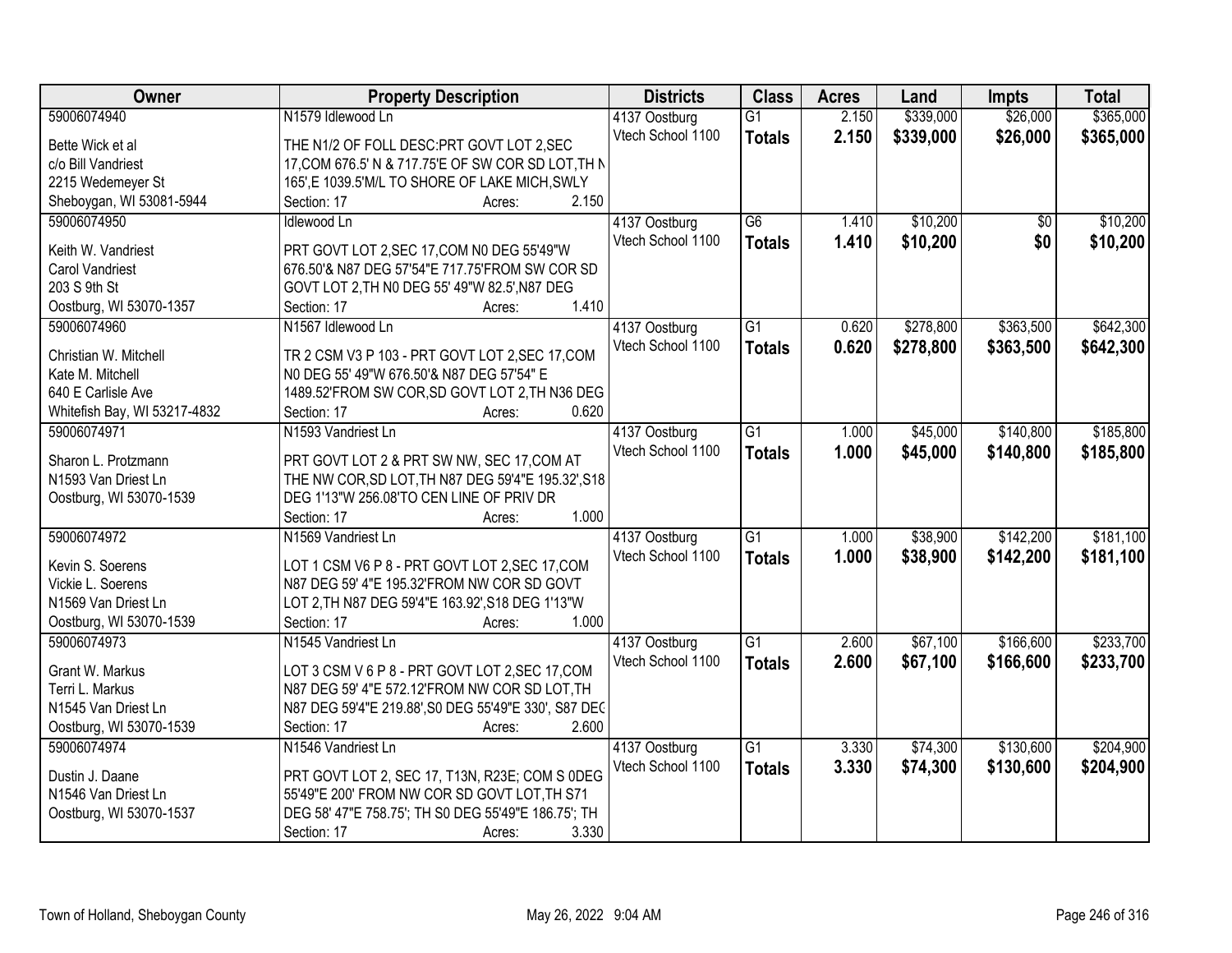| <b>Owner</b>                            | <b>Property Description</b>                                                                  | <b>Districts</b>  | <b>Class</b>    | <b>Acres</b> | Land      | Impts           | <b>Total</b> |
|-----------------------------------------|----------------------------------------------------------------------------------------------|-------------------|-----------------|--------------|-----------|-----------------|--------------|
| 59006074980                             | Vandriest Ln                                                                                 | 4137 Oostburg     | $\overline{G1}$ | 2.810        | \$17,700  | $\overline{50}$ | \$17,700     |
| Sarah M. Keller et al                   | PRT GOVT LOT 2, SEC 17, COM 495'N OF SW COR SD                                               | Vtech School 1100 | <b>Totals</b>   | 2.810        | \$17,700  | \$0             | \$17,700     |
| N1765 Sauk Trail Rd                     | LOT, TH N 181.5', E 704.5', S 90.75', W 58', S 90.75', TH W                                  |                   |                 |              |           |                 |              |
| Oostburg, WI 53070-1531                 | 646.5'TO BEG, SUBJ TO 21.5'R/W EXT E&W THRU                                                  |                   |                 |              |           |                 |              |
|                                         | 2.810<br>Section: 17<br>Acres:                                                               |                   |                 |              |           |                 |              |
| 59006074985                             | Idlewood Ln                                                                                  | 4137 Oostburg     | $\overline{G1}$ | 2.170        | \$252,600 | $\overline{50}$ | \$252,600    |
| Harmon, Lenore W Harmon Trust           | PRT GOVT LOT 2, SEC 17, COM 93.64'W & 97'N OF NW                                             | Vtech School 1100 | <b>Totals</b>   | 2.170        | \$252,600 | \$0             | \$252,600    |
| Lenore W. Harmon                        | COR LOT 1, IN PLAT OF SHOREWOOD, TH NO DEG                                                   |                   |                 |              |           |                 |              |
| 1528 Victoria St N                      | 8'43"W 149.18'TO PNT OF BEG, TH S87 DEG 57'54"W                                              |                   |                 |              |           |                 |              |
| Saint Paul, MN 55117-3339               | 2.170<br>Section: 17<br>Acres:                                                               |                   |                 |              |           |                 |              |
| 59006074990                             | W1503 Draayers Ct                                                                            | 4137 Oostburg     | G1              | 1.300        | \$280,000 | \$99,300        | \$379,300    |
|                                         |                                                                                              | Vtech School 1100 | <b>Totals</b>   | 1.300        | \$280,000 | \$99,300        | \$379,300    |
| Hall, Hugh F & Helen J Hall Trust et al | PRT GOVT LOT 2, SEC 17, COM AT SW COR SD GL 2,                                               |                   |                 |              |           |                 |              |
| 118 Eastfield Dr                        | TH N01 DEG 06'06" E 495', E 1110.5' TO POB, TH E                                             |                   |                 |              |           |                 |              |
| Oostburg, WI 53070-1483                 | 480.74' TO MEANDER PNT, SD PNT BEING W 111' M/L                                              |                   |                 |              |           |                 |              |
|                                         | Section: 17<br>1.300<br>Acres:                                                               |                   |                 |              |           |                 |              |
| 59006075000                             | Idlewood Ln                                                                                  | 4137 Oostburg     | $\overline{G1}$ | 1.480        | \$407,200 | \$0             | \$407,200    |
| Wisc Investment Co LLC                  | TR 2 CSM V3 P 67 - PRT GOVT LOT 2, SEC 17.                                                   | Vtech School 1100 | <b>Totals</b>   | 1.480        | \$407,200 | \$0             | \$407,200    |
| 7750 Glade Rd                           |                                                                                              |                   |                 |              |           |                 |              |
| Loveland, CO 80538-9178                 |                                                                                              |                   |                 |              |           |                 |              |
|                                         | 1.480<br>Section: 17<br>Acres:                                                               |                   |                 |              |           |                 |              |
| 59006075001                             | Idlewood Ln                                                                                  | 4137 Oostburg     | $\overline{G1}$ | 1.040        | \$55,000  | $\overline{50}$ | \$55,000     |
| Wisc Investment Co LLC                  | PRT GOVT LOT 2, SEC 17, COM 93.64'W & 97'N OF NW                                             | Vtech School 1100 | <b>Totals</b>   | 1.040        | \$55,000  | \$0             | \$55,000     |
| 7750 Glade Rd                           | COR LOT 1, PLAT OF SHOREWOOD, TH S87 DEG                                                     |                   |                 |              |           |                 |              |
| Loveland, CO 80538-9178                 | 57'54"W 206.71', N00 DEG 55'50"W 298', N87 DEG                                               |                   |                 |              |           |                 |              |
|                                         | 1.040<br>Section: 17<br>Acres:                                                               |                   |                 |              |           |                 |              |
| 59006075010                             | Draayers Ct                                                                                  | 4137 Oostburg     | G1              | 10.200       | \$447,800 | $\overline{50}$ | \$447,800    |
|                                         |                                                                                              | Vtech School 1100 | <b>Totals</b>   | 10.200       | \$447,800 | \$0             | \$447,800    |
| Wisc Investment Co LLC<br>7750 Glade Rd | PRT GOVT LOT 2, SEC 17, COM AT SW COR SD<br>LOT, TH NO DEG 55' 50"W ON W LN SD LOT 495', N87 |                   |                 |              |           |                 |              |
| Loveland, CO 80538-9178                 | DEG 57'54"E 805.50', S0 DEG 55'50"E 398', N87 DEG                                            |                   |                 |              |           |                 |              |
|                                         | 10.200<br>Section: 17<br>Acres:                                                              |                   |                 |              |           |                 |              |
| 59006075020                             | W1548 Draayers Ct                                                                            | 4137 Oostburg     | $\overline{G1}$ | 0.120        | \$5,700   | \$19,400        | \$25,100     |
|                                         |                                                                                              | Vtech School 1100 | <b>Totals</b>   | 0.120        | \$5,700   | \$19,400        | \$25,100     |
| Hall, Hugh F & Helen J Hall Trust et al | PRT GOVT LOT 2 SEC 17, COM 676.5'N & 704.5'E OF                                              |                   |                 |              |           |                 |              |
| 118 Eastfield Dr                        | SW COR SD LOT, TH S 90.75', E 58', N 90.75', TH W                                            |                   |                 |              |           |                 |              |
| Oostburg, WI 53070-1483                 | 58'TO BEG, SUBJ TO R/W OVER S 10.75'THEREOF.                                                 |                   |                 |              |           |                 |              |
|                                         | 0.120<br>Section: 17<br>Acres:                                                               |                   |                 |              |           |                 |              |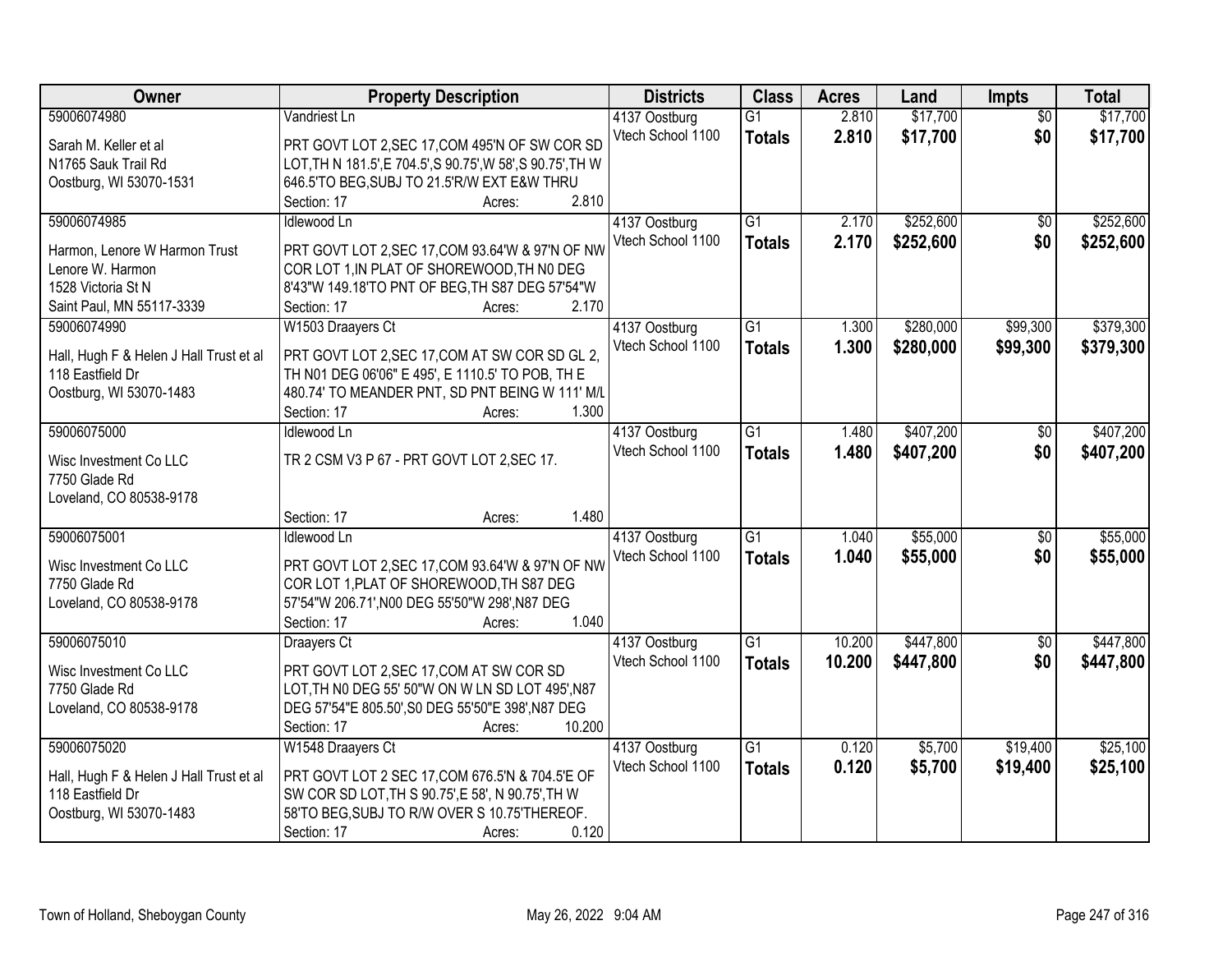| Owner                                | <b>Property Description</b>                                                                             | <b>Districts</b>  | <b>Class</b>    | <b>Acres</b> | Land     | <b>Impts</b>    | <b>Total</b> |
|--------------------------------------|---------------------------------------------------------------------------------------------------------|-------------------|-----------------|--------------|----------|-----------------|--------------|
| 59006075030                          | Draayers Ct                                                                                             | 4137 Oostburg     | $\overline{G1}$ | 0.120        | \$4,800  | $\overline{50}$ | \$4,800      |
| Wayne Lemahieu                       | PRT GOVT LOT 2, SEC 17, COM 676.5'N & 762.5'E OF                                                        | Vtech School 1100 | <b>Totals</b>   | 0.120        | \$4,800  | \$0             | \$4,800      |
| Richard Lemahieu                     | SW COR, SD LOT, TH S 90.75', E 58', N 90.75', TH W                                                      |                   |                 |              |          |                 |              |
| 1175 Sherman Rd                      | 58'TO BEG, SUBJ TO R/W OVER S 10.75'THEREOF.                                                            |                   |                 |              |          |                 |              |
| Cedarburg, WI 53012-9465             | 0.120<br>Section: 17<br>Acres:                                                                          |                   |                 |              |          |                 |              |
| 59006075040                          | <b>Draayers Ct</b>                                                                                      | 4137 Oostburg     | $\overline{G1}$ | 0.120        | \$4,800  | \$0             | \$4,800      |
|                                      |                                                                                                         | Vtech School 1100 | <b>Totals</b>   | 0.120        | \$4,800  | \$0             | \$4,800      |
| Keith W. Vandriest                   | THAT PRT OF GOVT LOT 2, SEC 17, COM 676.5'N &                                                           |                   |                 |              |          |                 |              |
| Carol Vandriest                      | 820.5'E OF SW COR SD LOT, TH S 90.75', E 58', N                                                         |                   |                 |              |          |                 |              |
| 203 S 9th St                         | 90.75', TH W 58'TO BEG, SUBJ TO R/W OVER S 10.75'                                                       |                   |                 |              |          |                 |              |
| Oostburg, WI 53070-1357              | 0.120<br>Section: 17<br>Acres:                                                                          |                   |                 |              |          |                 |              |
| 59006075050                          | Draayers Ct                                                                                             | 4137 Oostburg     | $\overline{G1}$ | 0.120        | \$4,800  | $\overline{50}$ | \$4,800      |
| Sarah M. Keller                      | THAT PRT OF GOV'T LOT 2, DESC AS, COM 676.5'N &                                                         | Vtech School 1100 | <b>Totals</b>   | 0.120        | \$4,800  | \$0             | \$4,800      |
| N1765 Sauk Trail Rd                  | 878.5' E OF SW COR OF SD LOT, TH S 90.75', E 58', N                                                     |                   |                 |              |          |                 |              |
| Oostburg, WI 53070-1531              | 90.75', TH W 58'TO BEG., SUBJ. TO R/W OVER S                                                            |                   |                 |              |          |                 |              |
|                                      | 0.120<br>Section: 17<br>Acres:                                                                          |                   |                 |              |          |                 |              |
| 59006075060                          | Draayers Ct                                                                                             | 4137 Oostburg     | G1              | 0.600        | \$7,800  | $\sqrt[6]{}$    | \$7,800      |
|                                      |                                                                                                         | Vtech School 1100 | <b>Totals</b>   | 0.600        | \$7,800  | \$0             | \$7,800      |
| Sarah M. Keller et al                | PRT GOVT LOT 2, SEC 17, COM 676.5'N & 936.5'E OF                                                        |                   |                 |              |          |                 |              |
| N1765 Sauk Trail Rd                  | SW COR SD LOT, TH E 174', S 90.75', W 116', S 90.75', W                                                 |                   |                 |              |          |                 |              |
| Oostburg, WI 53070-1531              | 116', N 90.75'TO BEG, SUBJ TO R/W EXT E&W THRU                                                          |                   |                 |              |          |                 |              |
|                                      | Section: 17<br>0.600<br>Acres:                                                                          |                   |                 |              |          |                 |              |
| 59006075070                          | Draayers Ct                                                                                             | 4137 Oostburg     | $\overline{G1}$ | 0.120        | \$4,800  | $\overline{50}$ | \$4,800      |
| Sarah M. Keller                      | THAT PRT OF GOVT LOT 2 DESC AS, COM 676.5'N &                                                           | Vtech School 1100 | <b>Totals</b>   | 0.120        | \$4,800  | \$0             | \$4,800      |
| N1765 Sauk Trail Rd                  | 1110.5'E OF SW COR OF SD LOT, TH S 90.75', E 58', N                                                     |                   |                 |              |          |                 |              |
| Oostburg, WI 53070-1531              | 90.75', TH W 58'TO BEG, SUBJ TO R/W OVER S                                                              |                   |                 |              |          |                 |              |
|                                      | 0.120<br>Section: 17<br>Acres:                                                                          |                   |                 |              |          |                 |              |
| 59006075081                          | W1518 Draayers Ct                                                                                       | 4137 Oostburg     | G1              | 0.240        | \$38,100 | \$233,500       | \$271,600    |
|                                      |                                                                                                         | Vtech School 1100 | <b>Totals</b>   | 0.240        | \$38,100 | \$233,500       | \$271,600    |
| Nicholas W. Pardi<br>Alison E. Pardi | PRT GOVT LOT 2, SEC 17, COM 676.5' N & 1168.5' E<br>OF SW COR SD LOT, TH S 90.75', E 116', N 90.75', TH |                   |                 |              |          |                 |              |
|                                      |                                                                                                         |                   |                 |              |          |                 |              |
| W1518 Draayers Ct                    | W 116' TO BEG, SUBJ TO R/W OVER S 10.75'<br>0.240                                                       |                   |                 |              |          |                 |              |
| Oostburg, WI 53070                   | Section: 17<br>Acres:                                                                                   |                   |                 |              |          |                 |              |
| 59006075100                          | Draayers Ct                                                                                             | 4137 Oostburg     | $\overline{G1}$ | 0.120        | \$4,800  | $\overline{50}$ | \$4,800      |
| Robert J. Schuknecht                 | THAT PRT OF GOVT LOT 2 DESC AS, COM 676.5'N &                                                           | Vtech School 1100 | <b>Totals</b>   | 0.120        | \$4,800  | \$0             | \$4,800      |
| 406 E Norport Dr                     | 1284.5'E OF SW COR OF SD LOT, TH S 90.75', E 58', N                                                     |                   |                 |              |          |                 |              |
| Port Washington, WI 53074-1121       | 90.75', TH W 58'TO BEG, SUBJ TO R/W OVER S                                                              |                   |                 |              |          |                 |              |
|                                      | 0.120<br>Section: 17<br>Acres:                                                                          |                   |                 |              |          |                 |              |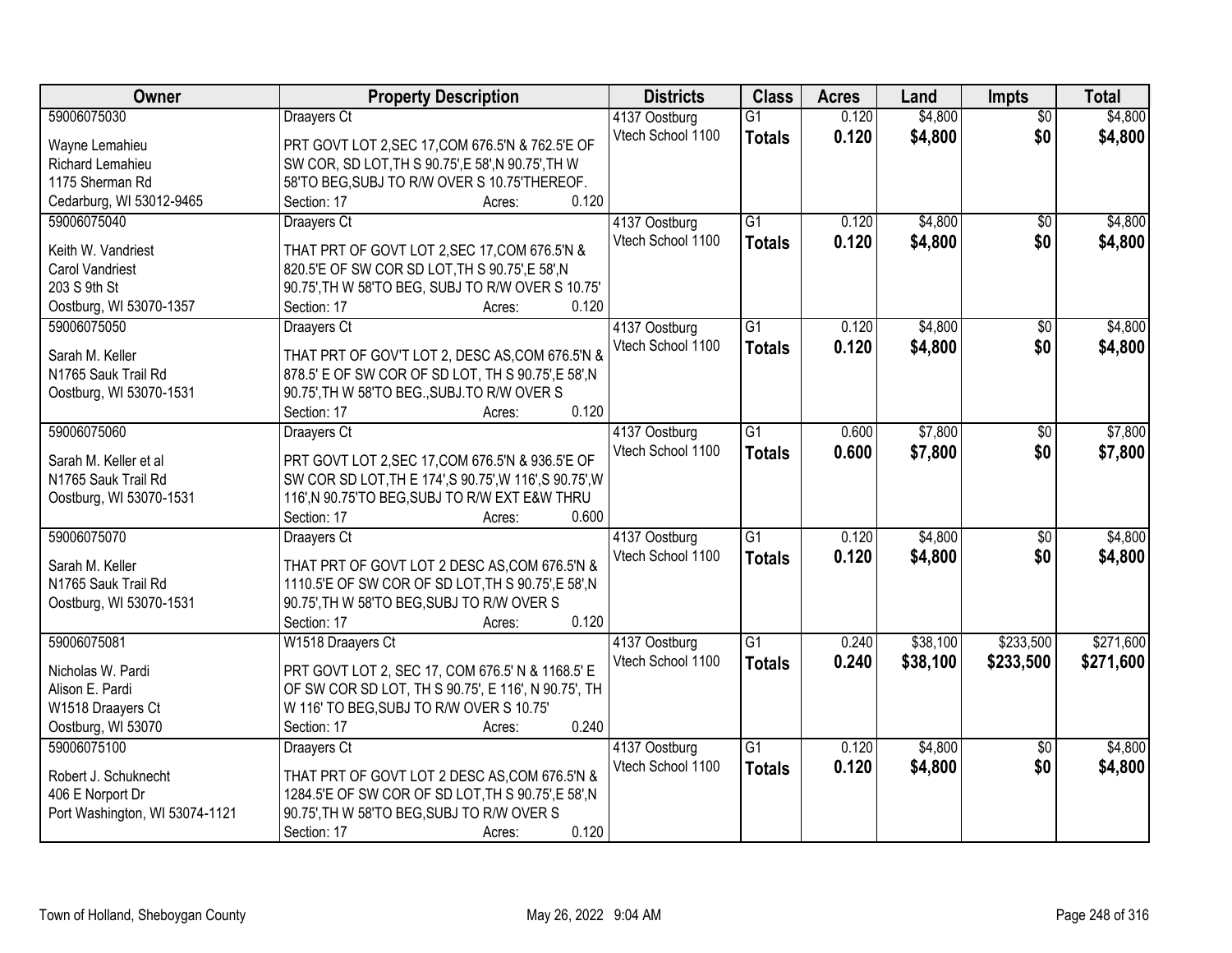| Owner                        | <b>Property Description</b>                              | <b>Districts</b>  | <b>Class</b>    | <b>Acres</b> | Land     | Impts           | <b>Total</b> |
|------------------------------|----------------------------------------------------------|-------------------|-----------------|--------------|----------|-----------------|--------------|
| 59006075110                  | Draayers Ct                                              | 4137 Oostburg     | $\overline{G1}$ | 0.120        | \$4,800  | $\overline{50}$ | \$4,800      |
| Donald E. Draayers           | THAT PRT OF GOV'T LOT 2 DESC AS, COM 676.5'N &           | Vtech School 1100 | <b>Totals</b>   | 0.120        | \$4,800  | \$0             | \$4,800      |
| N2033 Wittwood Rd            | 1342.5'E OF SW COR OF SD LOT TH S 90.75', E 58', N       |                   |                 |              |          |                 |              |
| Oostburg, WI 53070-1636      | 90.75', TH W 58'TO BEG., SUBJ.TO R/W OVER S              |                   |                 |              |          |                 |              |
|                              | 0.120<br>Section: 17<br>Acres:                           |                   |                 |              |          |                 |              |
| 59006075120                  | W1502 Draayers Ct                                        | 4137 Oostburg     | $\overline{G1}$ | 0.120        | \$19,000 | \$25,300        | \$44,300     |
|                              |                                                          | Vtech School 1100 | <b>Totals</b>   | 0.120        | \$19,000 | \$25,300        | \$44,300     |
| Donald E. Draayers           | PRT GOVT LOT 2 SEC 17, COM 676.5'N & 1400.5'E OF         |                   |                 |              |          |                 |              |
| N2033 Wittwood Rd            | SW COR OF SD LOT, TH S 90.75', E 58', N 90.75', TH W     |                   |                 |              |          |                 |              |
| Oostburg, WI 53070-1636      | 58'TO BEG SUBJ TO R/W OVER S 10.75'THEREOF.              |                   |                 |              |          |                 |              |
|                              | 0.120<br>Section: 17<br>Acres:                           |                   |                 |              |          |                 |              |
| 59006075130                  | <b>Idlewood Ln</b>                                       | 4137 Oostburg     | G1              | 1.120        | \$65,000 | \$0             | \$65,000     |
| Sarah M. Keller et al        | PRT GOVT LOT 2, SEC 17, COM 676.5'N & 1458.5'E OF        | Vtech School 1100 | <b>Totals</b>   | 1.120        | \$65,000 | \$0             | \$65,000     |
| N1765 Sauk Trail Rd          | SW COR SD LOT, TH E 293.2'M/L TO HWM LAKE                |                   |                 |              |          |                 |              |
| Oostburg, WI 53070-1531      | MICH, S31 DEG 34'W 213', W 242.5', N 90.75', E 58', TH N |                   |                 |              |          |                 |              |
|                              | Section: 17<br>1.120<br>Acres:                           |                   |                 |              |          |                 |              |
| 59006075140                  | W1507 Draayers Ct                                        | 4137 Oostburg     | $\overline{G1}$ | 0.120        | \$18,100 | \$6,000         | \$24,100     |
|                              |                                                          | Vtech School 1100 | <b>Totals</b>   | 0.120        | \$18,100 | \$6,000         | \$24,100     |
| Reginald G. Hendrikse        | THAT PRT OF GOV'T LOT 2 DESC AS, COM 495'N &             |                   |                 |              |          |                 |              |
| 14 S 8th St                  | 1342.5'E OF SW COR SD LOT, TH N 90.75', E 58', S         |                   |                 |              |          |                 |              |
| Oostburg, WI 53070-1435      | 90.75', TH W 58'TO BEG., SUBJ.TO R/W OVER N              |                   |                 |              |          |                 |              |
|                              | 0.120<br>Section: 17<br>Acres:                           |                   |                 |              |          |                 |              |
| 59006075150                  | <b>Draayers Ct</b>                                       | 4137 Oostburg     | $\overline{G1}$ | 0.120        | \$4,800  | $\overline{50}$ | \$4,800      |
| Terry Lee Tr Mentink Tr      | THAT PRT GOVT LOT 2, SEC 17, COM 495'N &                 | Vtech School 1100 | <b>Totals</b>   | 0.120        | \$4,800  | \$0             | \$4,800      |
| N7052 Meadowlark Rd          | 1284.5'E OF SW COR SD LOT, TH N 90.75', E 58' S          |                   |                 |              |          |                 |              |
| Sheboygan Fls, WI 53085-2117 | 90.75', TH W 58'TO BEG, SUBJ TO R/W OVER N               |                   |                 |              |          |                 |              |
|                              | 0.120<br>Section: 17<br>Acres:                           |                   |                 |              |          |                 |              |
| 59006075160                  | Draayers Ct                                              | 4137 Oostburg     | G1              | 0.120        | \$4,800  | $\overline{50}$ | \$4,800      |
| Terry Lee Tr Mentink Tr      | THAT PRT GOVT LOT 2, SEC 17, COM 495'N &                 | Vtech School 1100 | <b>Totals</b>   | 0.120        | \$4,800  | \$0             | \$4,800      |
| N7052 Meadowlark Rd          | 1226.5'E OF SW COR SD LOT, TH N 90.75', E 58' S          |                   |                 |              |          |                 |              |
| Sheboygan Fls, WI 53085-2117 | 90.75', TH W 58'TO BEG, SUBJ TO R/W OVER N               |                   |                 |              |          |                 |              |
|                              | 0.120<br>Section: 17<br>Acres:                           |                   |                 |              |          |                 |              |
| 59006075171                  | W1521 Draayers Ct                                        | 4137 Oostburg     | $\overline{G1}$ | 0.240        | \$23,800 | \$61,600        | \$85,400     |
|                              |                                                          | Vtech School 1100 | <b>Totals</b>   | 0.240        | \$23,800 | \$61,600        | \$85,400     |
| Terry G. Hendrikse           | PRT GOVT LOT 2, SEC 17, COM N 495' & E 1110.5' OF        |                   |                 |              |          |                 |              |
| Nicole M. Hendrikse          | SW COR SD GOVT LOT, TH E 116', N 90.75', W 116', S       |                   |                 |              |          |                 |              |
| 520 Center Ave               | 90.75' TO BEG, SUBJ TO R/W OVER N 10.75'                 |                   |                 |              |          |                 |              |
| Oostburg, WI 53070-1429      | 0.240<br>Section: 17<br>Acres:                           |                   |                 |              |          |                 |              |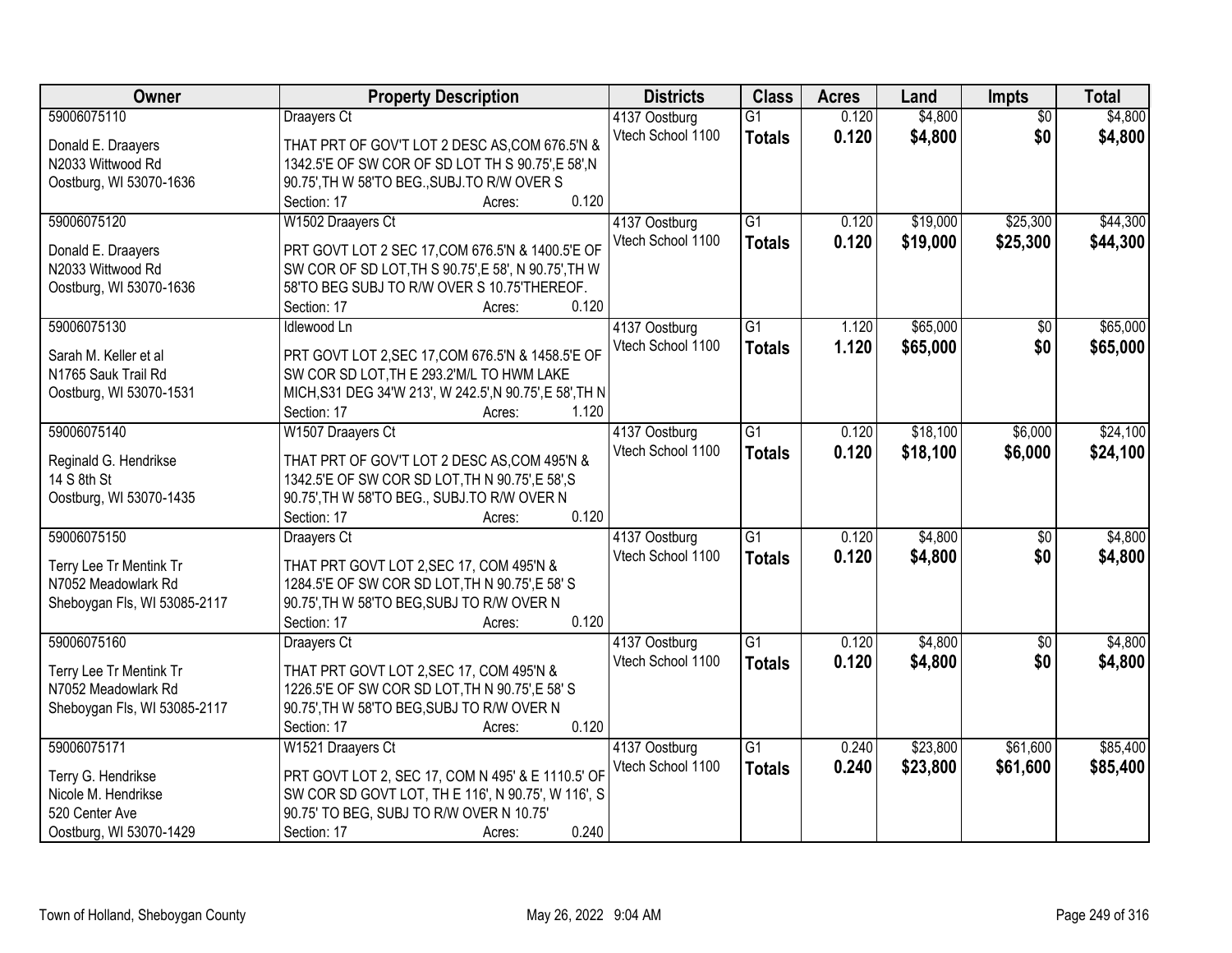| Owner                                   | <b>Property Description</b>                           | <b>Districts</b>   | <b>Class</b>    | <b>Acres</b> | Land      | <b>Impts</b> | <b>Total</b> |
|-----------------------------------------|-------------------------------------------------------|--------------------|-----------------|--------------|-----------|--------------|--------------|
| 59006075190                             | W1525 Draayers Ct                                     | 4137 Oostburg      | $\overline{G1}$ | 0.940        | \$25,300  | \$23,500     | \$48,800     |
| Gibbons Family Cottage LLC              | (B-2417) PRT GOVT LOT 2, SEC 17, COM 495'N &          | Vtech School 1100  | <b>Totals</b>   | 0.940        | \$25,300  | \$23,500     | \$48,800     |
| 3494 Townline Rd                        | 1052.5'E OF SW COR SD LOT, TH N 90.75', E 58', S      |                    |                 |              |           |              |              |
| West Bend, WI 53095-8743                | 90.75', TH W 58'TO BEG, SUBJ TO R/W OVER THE N        |                    |                 |              |           |              |              |
|                                         | 0.940<br>Section: 17<br>Acres:                        |                    |                 |              |           |              |              |
| 59006075210                             | Draayers Ct                                           | 4137 Oostburg      | $\overline{G1}$ | 0.120        | \$2,900   | \$400        | \$3,300      |
|                                         |                                                       | Vtech School 1100  | <b>Totals</b>   | 0.120        | \$2,900   | \$400        | \$3,300      |
| Robert W. Voskuil                       | THAT PRT OF GOV'T LOT 2 DESC AS, COM 495'N &          |                    |                 |              |           |              |              |
| Jane L. Voskuil                         | 820.5'E OF SW COR OF SD LOT, TH N 90.75', E 58', S    |                    |                 |              |           |              |              |
| W3421 Hoitink Rd                        | 90.75', TH W 58'TO BEG SUBJ.TO R/W OVER N 10.75'      |                    |                 |              |           |              |              |
| Cedar Grove, WI 53013-1207              | 0.120<br>Section: 17<br>Acres:                        |                    |                 |              |           |              |              |
| 59006075220                             | Draayers Ct                                           | 4137 Oostburg      | $\overline{G1}$ | 0.120        | \$2,300   | \$0          | \$2,300      |
| Gibbons, Donald H & Bobette M Gibbon    | PRT GOVT LOT 2, SEC 17, COM 495'N & 762.5'E OF SW     | Vtech School 1100  | <b>Totals</b>   | 0.120        | \$2,300   | \$0          | \$2,300      |
| Trust et al                             | COR, SD LOT, TH N 90.75', E 58', S 90.75', TH W 58'TO |                    |                 |              |           |              |              |
| 3494 Townline Rd                        | BEG, SUBJ TO R/W OVER N 10.75'THEREOF.                |                    |                 |              |           |              |              |
| West Bend, WI 53095-8743                | 0.120<br>Section: 17<br>Acres:                        |                    |                 |              |           |              |              |
| 59006075230                             | Draayers Ct                                           | 4137 Oostburg      | G1              | 0.120        | \$4,800   | \$0          | \$4,800      |
|                                         |                                                       | Vtech School 1100  | <b>Totals</b>   | 0.120        | \$4,800   | \$0          | \$4,800      |
| Joel R. Brill                           | PRT GOVT LOT 2, SEC 17, COM 495'N & 704.5'E OF SW     |                    |                 |              |           |              |              |
| W4597 County Rd F                       | COR, SD LOT, TH N 90.75', E 58', S 90.75', TH W 58'TO |                    |                 |              |           |              |              |
| Waldo, WI 53093-1637                    | BEG, SUBJ TO R/W OVER N 10.75'THEREOF.                |                    |                 |              |           |              |              |
|                                         | 0.120<br>Section: 17<br>Acres:                        |                    |                 |              |           |              |              |
| 59006075240                             | W1549 Draayers Ct                                     | 4137 Oostburg      | $\overline{G1}$ | 0.120        | \$19,000  | \$68,300     | \$87,300     |
| Mary Kay Howie                          | PRT GOVT LOT 2, SEC 17, COM 495'N & 646.5'E OF SW     | Vtech School 1100  | <b>Totals</b>   | 0.120        | \$19,000  | \$68,300     | \$87,300     |
| W1386 Pine Ct                           | COR, SD LOT, TH N 90.75', E 58', S 90.75', TH W 58'TO |                    |                 |              |           |              |              |
| Oostburg, WI 53070-1617                 | BEG, SUBJ TO R/W OVER N 10.75'THEREOF.                |                    |                 |              |           |              |              |
|                                         | 0.120<br>Section: 17<br>Acres:                        |                    |                 |              |           |              |              |
| 59006075251                             | Lower Smies Rd                                        | 1029 Cedar         | $\overline{G5}$ | 18.020       | \$16,100  | \$0          | \$16,100     |
|                                         |                                                       | Grove-Belgium Area | <b>Totals</b>   | 18.020       | \$16,100  | \$0          | \$16,100     |
| <b>Hoftiezer Trust</b>                  | PRT GOVT LOT 3, SEC 17, COM AT NW COR SD LOT          | Vtech School 1100  |                 |              |           |              |              |
| Scott & Leigh Hoftiezer                 | THE TO A PNT 155'W OF NW COR PLAT SHORE-              |                    |                 |              |           |              |              |
| N1399 Cottage Dr                        | WOOD, S28 DEG 11'W TO A PNT (SD PNT BEING S25         |                    |                 |              |           |              |              |
| Oostburg, WI 53070-1709                 | 18.020<br>Section: 17<br>Acres:                       |                    |                 |              |           |              |              |
| 59006075260                             | N1399 Cottage Dr                                      | 1029 Cedar         | $\overline{G1}$ | 0.000        | \$207,000 | \$631,800    | \$838,800    |
| Scott & Leigh Hoftiezer Hoftiezer Trust | PRT GOVT LOT 3, SEC 17, COM S25 DEG 28'W              | Grove-Belgium Area | <b>Totals</b>   | 0.000        | \$207,000 | \$631,800    | \$838,800    |
| Scott & Leigh Hoftiezer                 | 85'FROM SW COR LOT 21, PLAT OF SHOREWOOD, TH          | Vtech School 1100  |                 |              |           |              |              |
| N1399 Cottage Dr                        | S25 DEG 28'W 61.89', N87 DEG 32'E 193.7'M/L TO        |                    |                 |              |           |              |              |
| Oostburg, WI 53070-1709                 | 0.000<br>Section: 17<br>Acres:                        |                    |                 |              |           |              |              |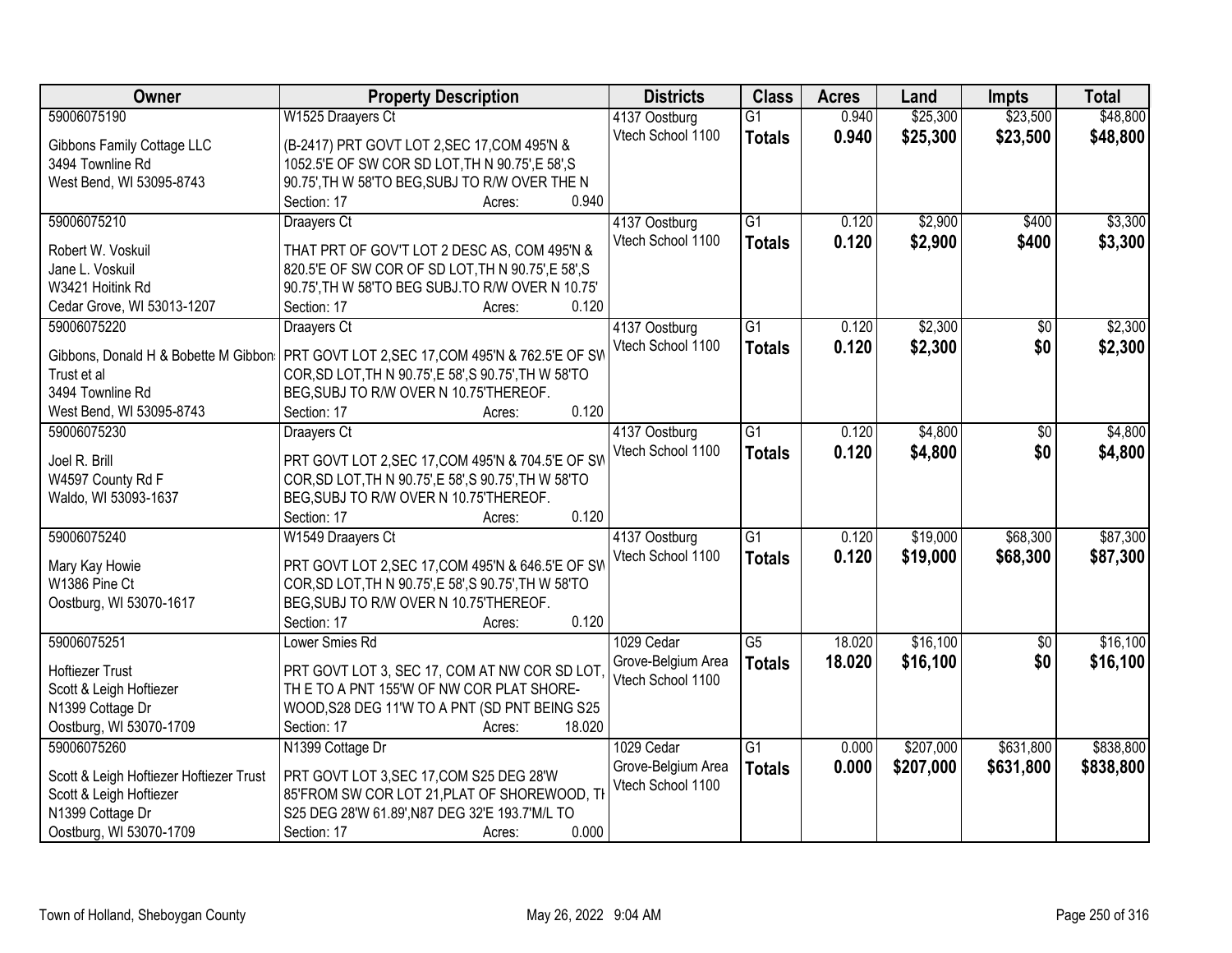| Owner                                   | <b>Property Description</b>                       | <b>Districts</b>                        | <b>Class</b>    | <b>Acres</b> | Land      | <b>Impts</b>    | <b>Total</b> |
|-----------------------------------------|---------------------------------------------------|-----------------------------------------|-----------------|--------------|-----------|-----------------|--------------|
| 59006075270                             | Cottage Dr                                        | 1029 Cedar                              | $\overline{G1}$ | 0.220        | \$105,500 | $\overline{50}$ | \$105,500    |
| Scott & Leigh Hoftiezer Hoftiezer Trust | PRT GOVT LOT 3, SEC 17, COM S25 DEG 28'W          | Grove-Belgium Area                      | <b>Totals</b>   | 0.220        | \$105,500 | \$0             | \$105,500    |
| Scott & Leigh Hoftiezer                 | 35'FROM SW COR LOT 21 OF PLAT OF SHOREWOOD        | Vtech School 1100                       |                 |              |           |                 |              |
| N1399 Cottage Dr                        | TH S25 DEG 28'W 50', S87 DEG 32'E 193.6'M/L TO    |                                         |                 |              |           |                 |              |
| Oostburg, WI 53070-1709                 | 0.220<br>Section: 17<br>Acres:                    |                                         |                 |              |           |                 |              |
| 59006075280                             | Cottage Dr                                        | 1029 Cedar                              | $\overline{G1}$ | 0.000        | \$186,500 | \$0             | \$186,500    |
|                                         |                                                   | Grove-Belgium Area                      | <b>Totals</b>   | 0.000        | \$186,500 | \$0             | \$186,500    |
| Scott & Leigh Hoftiezer Hoftiezer Trust | PRT GOVT LOT 3, SEC 17, COM IN S LN SD LOT AT A   | Vtech School 1100                       |                 |              |           |                 |              |
| Scott & Leigh Hoftiezer                 | PNT 1410.03'N & 1736.94'E OF SW COR SEC 17, TH    |                                         |                 |              |           |                 |              |
| N1399 Cottage Dr                        | N87 DEG 32'E 193.5'TO H/W/M OF LAKE MICH, N25     |                                         |                 |              |           |                 |              |
| Oostburg, WI 53070-1709                 | 0.000<br>Section: 17<br>Acres:                    |                                         |                 |              |           |                 |              |
| 59006075290                             | Cottage Dr                                        | 1029 Cedar                              | $\overline{G1}$ | 0.190        | \$12,100  | \$0             | \$12,100     |
| Scott & Leigh Hoftiezer Hoftiezer Trust | PRT GOVT LOT 3, SEC 17, COM AT A PNT THAT IS      | Grove-Belgium Area                      | <b>Totals</b>   | 0.190        | \$12,100  | \$0             | \$12,100     |
| Scott & Leigh Hoftiezer                 | S25 DEG 28'W 147'FROM SW COR OF LOT 21, PLAT      | Vtech School 1100                       |                 |              |           |                 |              |
| N1399 Cottage Dr                        | OF SHOREWOOD, TH S87 DEG 32'W 155', S25 DEG       |                                         |                 |              |           |                 |              |
| Oostburg, WI 53070-1709                 | 0.190<br>Section: 17<br>Acres:                    |                                         |                 |              |           |                 |              |
| 59006075300                             | N1414 Cottage Dr                                  | 1029 Cedar                              | G <sub>1</sub>  | 0.270        | \$141,600 | \$145,900       | \$287,500    |
|                                         |                                                   | Grove-Belgium Area                      | <b>Totals</b>   | 0.270        | \$141,600 | \$145,900       | \$287,500    |
| Deborah A. Ne Collins                   | PRT GOVT LOT 3, SEC 17, COM AT SW COR OF LOT      | Vtech School 1100                       |                 |              |           |                 |              |
| N1414 Cottage Dr                        | 20, PLAT OF SHOREWOOD, TH S28 DEG 11'W 75', N89   |                                         |                 |              |           |                 |              |
| Oostburg, WI 53070-1710                 | DEG 38'40"W 155.18', N28 DEG 11'E 75', TH S89 DEG |                                         |                 |              |           |                 |              |
|                                         | 0.270<br>Section: 17<br>Acres:                    |                                         |                 |              |           |                 |              |
| 59006075310                             | Cottage Dr                                        | 1029 Cedar                              | $\overline{G1}$ | 0.400        | \$16,000  | \$0             | \$16,000     |
| Scott & Leigh Hoftiezer Hoftiezer Trust | PRT GOVT LOT 3, SEC 17, COM AT A PNT THAT IS      | Grove-Belgium Area                      | <b>Totals</b>   | 0.400        | \$16,000  | \$0             | \$16,000     |
| Scott & Leigh Hoftiezer                 | S25 DEG 28'W 35'FROM SW COR LOT 21, PLAT OF       | Vtech School 1100                       |                 |              |           |                 |              |
| N1399 Cottage Dr                        | SHOREWOOD, TH S25 DEG 28'W 112', S87 DEG 32'W     |                                         |                 |              |           |                 |              |
| Oostburg, WI 53070-1709                 | 0.400<br>Section: 17<br>Acres:                    |                                         |                 |              |           |                 |              |
| 59006075320                             |                                                   |                                         | $\overline{G1}$ | 0.190        | \$102,400 | \$42,300        | \$144,700    |
|                                         | N1421 Apple Tree Ln                               | 1029 Cedar                              |                 |              |           |                 |              |
| Gina M. Nygro                           | PRT GOVT LOT 3, SEC 17, COM AT SW COR LOT         | Grove-Belgium Area<br>Vtech School 1100 | <b>Totals</b>   | 0.190        | \$102,400 | \$42,300        | \$144,700    |
| 5821 W Elliott Cir                      | 20, PLAT OF SHORE-WOOD, TH N28 DEG 11'E 60'TO     |                                         |                 |              |           |                 |              |
| Milwaukee, WI 53208-1047                | NW COR LOT 20, TH N89 DEG 45'W 155', S28 DEG 11'V |                                         |                 |              |           |                 |              |
|                                         | 0.190<br>Section: 17<br>Acres:                    |                                         |                 |              |           |                 |              |
| 59006075330                             | N1426 Cottage Dr                                  | 1029 Cedar                              | $\overline{G1}$ | 0.380        | \$58,500  | \$97,400        | \$155,900    |
|                                         |                                                   | Grove-Belgium Area                      | <b>Totals</b>   | 0.380        | \$58,500  | \$97,400        | \$155,900    |
| Joav Kofman                             | PRT GOVT LOT 3, SEC 17, COM AT SW COR LOT         | Vtech School 1100                       |                 |              |           |                 |              |
| Sarah M. Stevens-Kofman                 | 19, PLAT OF SHOREWOOD, TH N28 DEG 11'E 140'ON     |                                         |                 |              |           |                 |              |
| 730 N Plankinton Ave Unit 10b           | W LN LOT 18 & 19 TO NW COR LOT 18, N89 DEG 45'W   |                                         |                 |              |           |                 |              |
| Milwaukee, WI 53203-2406                | 0.380<br>Section: 17<br>Acres:                    |                                         |                 |              |           |                 |              |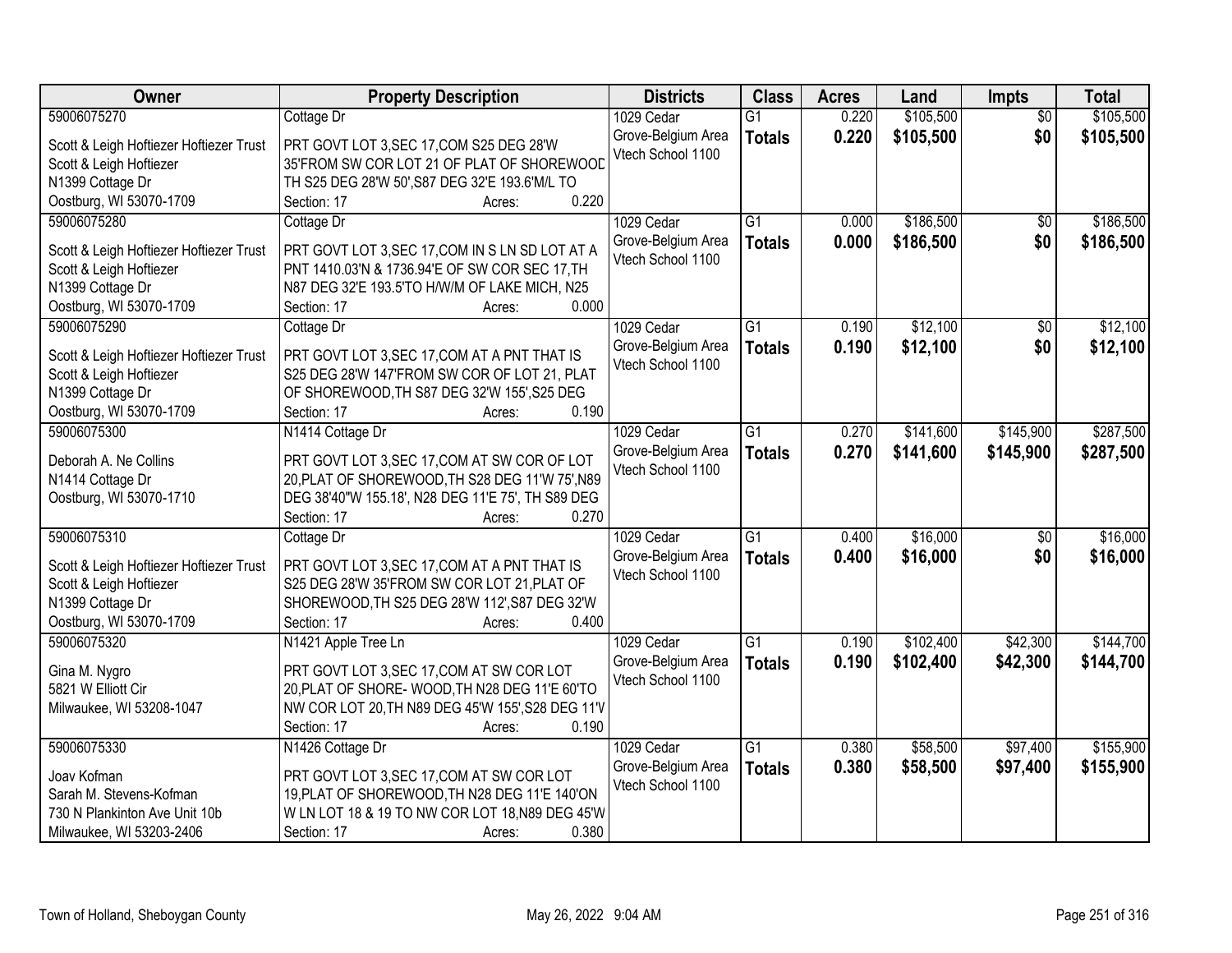| Owner                                   | <b>Property Description</b>                                                                     | <b>Districts</b>   | <b>Class</b>    | <b>Acres</b> | Land     | <b>Impts</b> | <b>Total</b> |
|-----------------------------------------|-------------------------------------------------------------------------------------------------|--------------------|-----------------|--------------|----------|--------------|--------------|
| 59006075340                             | Cottage Dr                                                                                      | 1029 Cedar         | $\overline{G1}$ | 0.360        | \$8,800  | \$700        | \$9,500      |
| A Wing + A Prayer LLC                   | A-18287 - PRT GOVT LOT 3, SEC 17, COM AT SW COR                                                 | Grove-Belgium Area | <b>Totals</b>   | 0.360        | \$8,800  | \$700        | \$9,500      |
| N4024 State Rd 32                       | LOT 13, PLAT OF SHOREWOOD, TH N28 DEG 11'E                                                      | Vtech School 1100  |                 |              |          |              |              |
| Sheboygan Fls, WI 53085-2963            | 67.95', N89 DEG 45'W 155', S28 DEG 11'W 100', S89 DEC                                           |                    |                 |              |          |              |              |
|                                         | 0.360<br>Section: 17<br>Acres:                                                                  |                    |                 |              |          |              |              |
| 59006075350                             | Cottage Dr                                                                                      | 1029 Cedar         | $\overline{G1}$ | 0.420        | \$23,300 | \$500        | \$23,800     |
|                                         |                                                                                                 | Grove-Belgium Area | <b>Totals</b>   | 0.420        | \$23,300 | \$500        | \$23,800     |
| Stephen C. Myers<br>Christine A. Myers  | PARCEL 2, A-17189 - PRT GOVT LOT 3, SEC 17, COM<br>AT SW COR LOT 17, PLAT OF SHOREWOOD, N28 DEG | Vtech School 1100  |                 |              |          |              |              |
| N1437 Cottage Dr                        | 11'E 100', N63 DEG 45' 55"W 137.02', S28 DEG 11'W                                               |                    |                 |              |          |              |              |
| Oostburg, WI 53070-1710                 | 0.420<br>Section: 17<br>Acres:                                                                  |                    |                 |              |          |              |              |
| 59006075360                             | Cottage Dr                                                                                      | 1029 Cedar         | $\overline{G1}$ | 0.480        | \$24,500 | \$0          | \$24,500     |
|                                         |                                                                                                 | Grove-Belgium Area | <b>Totals</b>   | 0.480        | \$24,500 | \$0          | \$24,500     |
| <b>Blais Family Trust</b>               | PRT GOVT LOT 3, SEC 17, COM IN W LN OF PLAT OF                                                  | Vtech School 1100  |                 |              |          |              |              |
| 7443 W Ridgeview Ct                     | SHOREWOOD S28 DEG 11'W 575.75'FROM NW COR                                                       |                    |                 |              |          |              |              |
| Mequon, WI 53092-1047                   | SD PLAT, TH S28 DEG 11'W 135.9' N89 DEG 45'W                                                    |                    |                 |              |          |              |              |
|                                         | 0.480<br>Section: 17<br>Acres:                                                                  |                    |                 |              |          |              |              |
| 59006075390                             | Cottage Dr                                                                                      | 1029 Cedar         | $\overline{G1}$ | 0.290        | \$10,300 | $\sqrt[6]{}$ | \$10,300     |
| Cynthia J. Meyer                        | PRT GOV'T LOT 3, SEC 17, COM IN W LINE PLAT OF                                                  | Grove-Belgium Area | <b>Totals</b>   | 0.290        | \$10,300 | \$0          | \$10,300     |
| N1491 Apple Tree Ln                     | SHORE- WOOD, S28 DEG 11'W 168.05' FROM NW COF                                                   | Vtech School 1100  |                 |              |          |              |              |
| Oostburg, WI 53070                      | SD PLAT, TH S28 DEG 11'W 90.95', N 89 DEG 45' W                                                 |                    |                 |              |          |              |              |
|                                         | 0.290<br>Section: 17<br>Acres:                                                                  |                    |                 |              |          |              |              |
| 59006075400                             | Cottage Dr                                                                                      | 1029 Cedar         | $\overline{G1}$ | 0.600        | \$26,000 | \$0          | \$26,000     |
| <b>Stein Family Trust</b>               | PRT GOV'T LOT 3, SEC 17, COM AT NW COR LOT                                                      | Grove-Belgium Area | <b>Totals</b>   | 0.600        | \$26,000 | \$0          | \$26,000     |
| Stein Revocable Trust 3-7-96            | 1, PLAT OF SHOREWOOD, TH S28 DEG 11'W                                                           | Vtech School 1100  |                 |              |          |              |              |
| 7874 Sanctuary Cir Unit 2               | 168.05', N89 DEG 45'W 155'TO ELY EDGE OF PRIV                                                   |                    |                 |              |          |              |              |
| Naples, FL 34104-5911                   | 0.600<br>Section: 17<br>Acres:                                                                  |                    |                 |              |          |              |              |
| 59006075401                             | Cottage Dr                                                                                      | 1029 Cedar         | $\overline{G1}$ | 0.160        | \$6,300  | $\sqrt{$0}$  | \$6,300      |
|                                         |                                                                                                 | Grove-Belgium Area | <b>Totals</b>   | 0.160        | \$6,300  | \$0          | \$6,300      |
| Scott & Leigh Hoftiezer Hoftiezer Trust | PRT GOVT LOT 3, SEC 17, COM S25 DEG 28'W                                                        | Vtech School 1100  |                 |              |          |              |              |
| Scott & Leigh Hoftiezer                 | 15'FROM SW COR LOT 21, PLAT OF SHOREWOOD, TH                                                    |                    |                 |              |          |              |              |
| N1399 Cottage Dr                        | N89 DEG 45'W 155'M/L TO ELY LN PRIV RD, S25 DEG                                                 |                    |                 |              |          |              |              |
| Oostburg, WI 53070-1709                 | 0.160<br>Section: 17<br>Acres:                                                                  |                    |                 |              |          |              |              |
| 59006075411                             | N1398 Lower Smies Rd                                                                            | 1029 Cedar         | $\overline{G1}$ | 2.490        | \$74,900 | \$99,300     | \$174,200    |
| Jayme J. Arndt                          | LOT 1 28CSM122-123 #2046514 IN GL 3 SEC 17,                                                     | Grove-Belgium Area | <b>Totals</b>   | 2.490        | \$74,900 | \$99,300     | \$174,200    |
| Jennifer L. Arndt                       | T13N, R23E.                                                                                     | Vtech School 1100  |                 |              |          |              |              |
| N1398 Lower Smies Rd                    |                                                                                                 |                    |                 |              |          |              |              |
| Oostburg, WI 53070-1767                 | 2.490<br>Section: 17<br>Acres:                                                                  |                    |                 |              |          |              |              |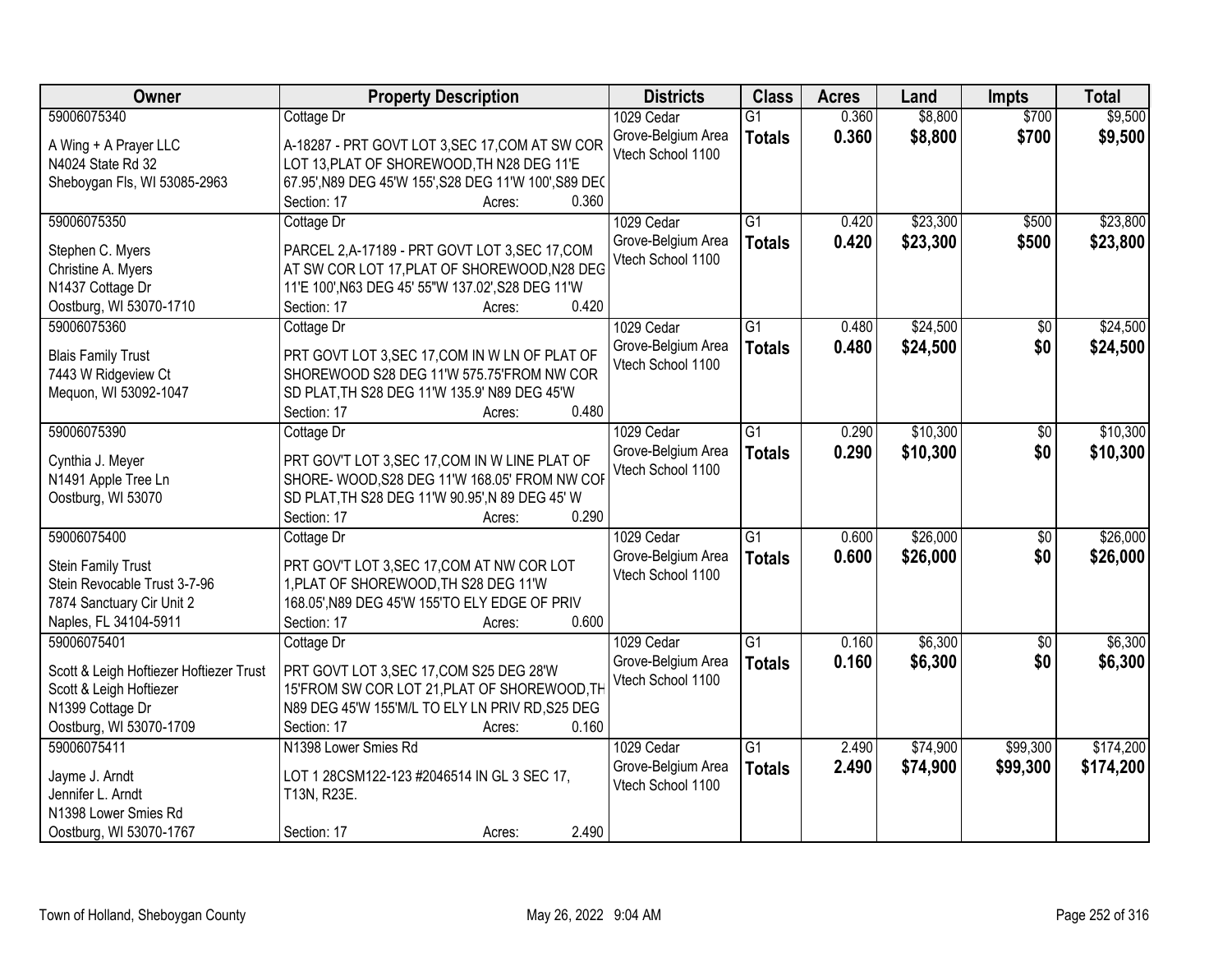| Owner                                    | <b>Property Description</b>                           | <b>Districts</b>   | <b>Class</b>     | <b>Acres</b> | Land      | <b>Impts</b>    | <b>Total</b> |
|------------------------------------------|-------------------------------------------------------|--------------------|------------------|--------------|-----------|-----------------|--------------|
| 59006075414                              | N1404 Lower Smies Rd                                  | 1029 Cedar         | $\overline{G1}$  | 1.560        | \$71,000  | \$100,500       | \$171,500    |
| John R. Loman                            | PART NW SW SEC 17, T13N, R23E; COM AT SW COR          | Grove-Belgium Area | G5M              | 1.720        | \$3,100   | \$0             | \$3,100      |
| D'Anne M. Loman                          | SD SEC 17, TH N01-19-22E 1331.03' ALG W LN SD         | Vtech School 1100  | <b>Totals</b>    | 3.280        | \$74,100  | \$100,500       | \$174,600    |
| N1404 Lower Smies Rd                     | SEC 17, N89-44-31E 906.09', N00-15-29W 66',           |                    |                  |              |           |                 |              |
| Oostburg, WI 53070-1768                  | 3.280<br>Section: 17<br>Acres:                        |                    |                  |              |           |                 |              |
| 59006075415                              | Lower Smies Rd                                        | 1029 Cedar         | G4               | 27.440       | \$3,900   | $\overline{50}$ | \$3,900      |
|                                          |                                                       | Grove-Belgium Area | G <sub>5</sub>   | 0.790        | \$400     | \$0             | \$400        |
| Scott A & Leigh A Hoftiezer Living Trust | NW SW SEC 17, T13N, R23E; EXC COM AT INTER OF         | Vtech School 1100  | G <sub>5</sub> M | 5.280        | \$9,500   | \$0             | \$9,500      |
| 1998                                     | S LN SD1/4 WITH W LN OF TOWN RD DESC V 298 P          |                    | <b>Totals</b>    | 33.510       | \$13,800  | \$0             | \$13,800     |
| N1399 Cottage Dr                         | 78-80, TH E TO SE COR SD1/4, N 49.5', W TO A PNT      |                    |                  |              |           |                 |              |
| Oostburg, WI 53070-1709                  | 33.510<br>Section: 17<br>Acres:                       |                    |                  |              |           |                 |              |
| 59006075420                              | Lower Smies Rd                                        | 1029 Cedar         | X4               | 1.240        | \$0       | \$0             | \$0          |
| Town of Holland (For Road)               | A STRIP OF LAND 49.5'WIDE ALONG S LINE OF NW          | Grove-Belgium Area | <b>Totals</b>    | 1.240        | \$0       | \$0             | \$0          |
| Attn: For Road                           | SW & S LINE OF GOV'T LOT 3, SEC 17, AS DESC IN        | Vtech School 1100  |                  |              |           |                 |              |
| W3005 County Rd G                        | VOL 590 P 618-19 TO BE USED FOR ROAD; AND             |                    |                  |              |           |                 |              |
| Cedar Grove, WI 53013-1221               | 1.240<br>Section: 17<br>Acres:                        |                    |                  |              |           |                 |              |
| 59006075431                              | W1618 Smies Rd                                        | 1029 Cedar         | G1               | 0.014        | \$360,700 | \$237,200       | \$597,900    |
|                                          |                                                       | Grove-Belgium Area | <b>Totals</b>    | 0.014        | \$360,700 | \$237,200       | \$597,900    |
| Abram Smies Jr                           | PRT GOV'T LOT 4, SEC 17, COM 1062.48'E & 47.52'N      | Vtech School 1100  |                  |              |           |                 |              |
| W1618 Smies Rd                           | OF SW COR SEC 17, TH N3 DEG 04'W 144.9', S86 DEG      |                    |                  |              |           |                 |              |
| Oostburg, WI 53070-1746                  | 56'E 10', N3 DEG 29'W 92.26', S64 DEG 32' E           |                    |                  |              |           |                 |              |
|                                          | 0.000<br>Section: 17<br>Acres:                        |                    |                  |              |           |                 |              |
| 59006075440                              | W1660 Smies Rd                                        | 1029 Cedar         | $\overline{G1}$  | 1.660        | \$58,900  | \$100,000       | \$158,900    |
| Nancy J. Koopman                         | PRT GOVT LOT 4, SEC 17, COM N87 DEG 23'E              | Grove-Belgium Area | <b>Totals</b>    | 1.660        | \$58,900  | \$100,000       | \$158,900    |
| Randall J. Koopman                       | 469.02'FROM SW COR SEC 17, TH N87 DEG 23'E            | Vtech School 1100  |                  |              |           |                 |              |
| W1660 Smies Rd                           | 98', N30 DEG 16'E 181.25', N82 DEG 16'W 174', N26 DEC |                    |                  |              |           |                 |              |
| Oostburg, WI 53070-1746                  | 1.660<br>Section: 17<br>Acres:                        |                    |                  |              |           |                 |              |
| 59006075450                              | Cottage Dr                                            | 1029 Cedar         | $\overline{G1}$  | 0.250        | \$39,600  | \$48,000        | \$87,600     |
|                                          |                                                       | Grove-Belgium Area |                  | 0.250        | \$39,600  | \$48,000        |              |
| Paul & Diane Garrison Living Trust       | PRT GOVT LOT 4, SEC 17, COM 499.78'N & 1276.02'E      | Vtech School 1100  | <b>Totals</b>    |              |           |                 | \$87,600     |
| $5 - 25 - 17$                            | OF SW COR SEC 17, TH N64 DEG 32'W 90', S25 DEG        |                    |                  |              |           |                 |              |
| 775 Greenview Pl                         | 28'W 120', S64 DEG 32'E 90', TH N25 DEG 28'E 120'TO   |                    |                  |              |           |                 |              |
| Lake Forest, IL 60045-3222               | 0.250<br>Section: 17<br>Acres:                        |                    |                  |              |           |                 |              |
| 59006075460                              | Cottage Dr                                            | 1029 Cedar         | $\overline{G1}$  | 0.250        | \$39,600  | \$26,400        | \$66,000     |
| Sandcastle Dreams LLC                    | PRT GOV'T LOT 4, SEC 17, COM 499.78'N & 1276.02'E     | Grove-Belgium Area | <b>Totals</b>    | 0.250        | \$39,600  | \$26,400        | \$66,000     |
| PO Box 427                               | OF SW COR SEC 17, TH N25 DEG 28'E 120', N64 DEG       | Vtech School 1100  |                  |              |           |                 |              |
| Bedford Park, IL 60499-0427              | 28'W 90', S25 DEG 28'W 120', TH S64 DEG 28' E 90'TO   |                    |                  |              |           |                 |              |
|                                          | 0.250<br>Section: 17<br>Acres:                        |                    |                  |              |           |                 |              |
|                                          |                                                       |                    |                  |              |           |                 |              |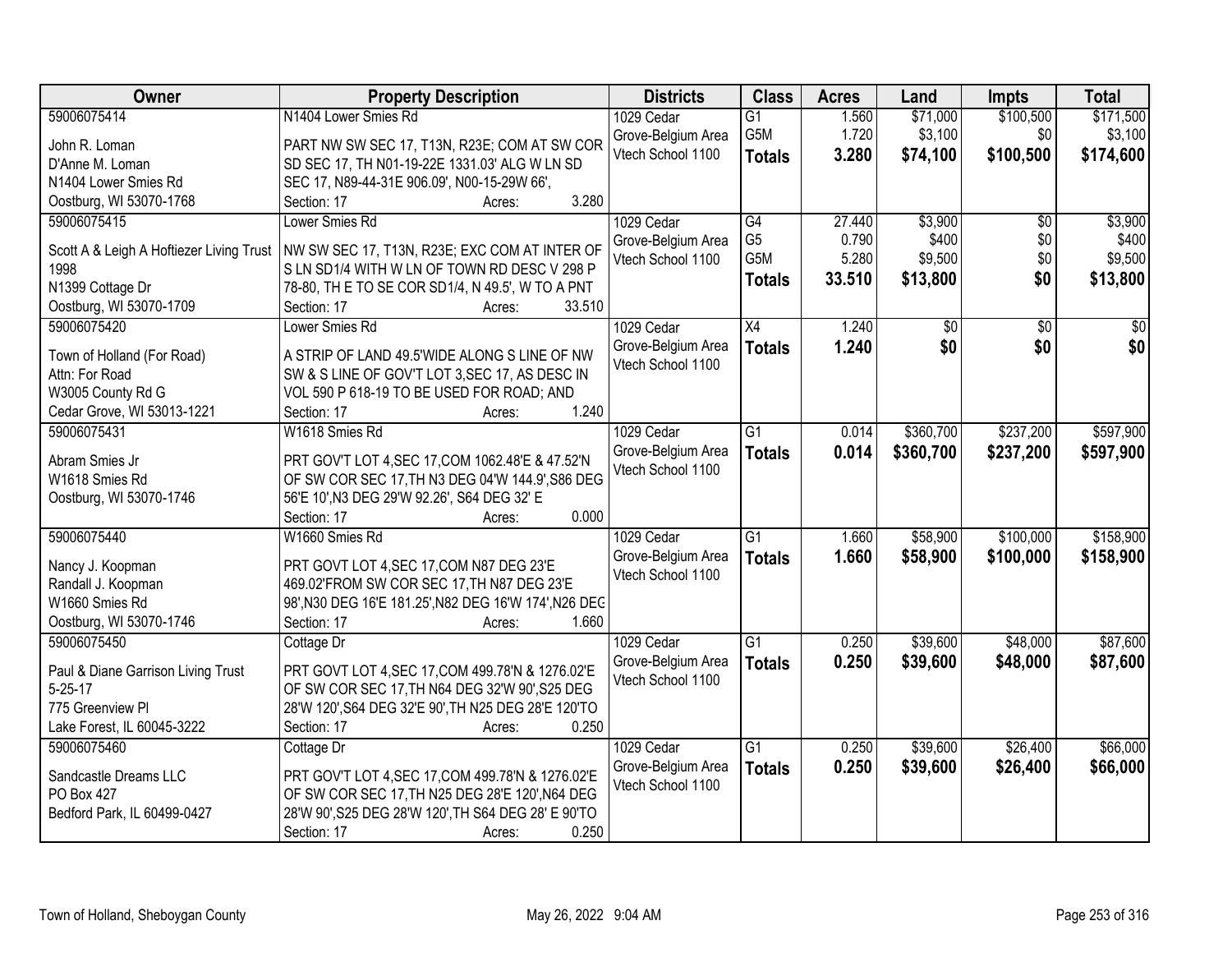| Owner                                         | <b>Property Description</b>                                                               | <b>Districts</b>   | <b>Class</b>         | <b>Acres</b> | Land            | <b>Impts</b>    | <b>Total</b> |
|-----------------------------------------------|-------------------------------------------------------------------------------------------|--------------------|----------------------|--------------|-----------------|-----------------|--------------|
| 59006075470                                   | Cottage Dr                                                                                | 1029 Cedar         | $\overline{G1}$      | 0.240        | \$8,400         | \$19,700        | \$28,100     |
| Lemmenes Lake Home LLC                        | PRT GOVT LOT 4, SEC 17, COM 499.78'N & 1276.02'E                                          | Grove-Belgium Area | <b>Totals</b>        | 0.240        | \$8,400         | \$19,700        | \$28,100     |
| N3567 State Rd 32                             | OF SW COR SEC 17, TH N25 DEG 28'E 120'TO PNT OF                                           | Vtech School 1100  |                      |              |                 |                 |              |
| Sheboygan Fls, WI 53085-2960                  | BEG, TH N25 DEG 28'E 120', N64 DEG 32'W 90', S25                                          |                    |                      |              |                 |                 |              |
|                                               | 0.240<br>Section: 17<br>Acres:                                                            |                    |                      |              |                 |                 |              |
| 59006075480                                   | Cottage Dr                                                                                | 1029 Cedar         | $\overline{G1}$      | 0.170        | \$5,100         | \$1,700         | \$6,800      |
|                                               |                                                                                           | Grove-Belgium Area | <b>Totals</b>        | 0.170        | \$5,100         | \$1,700         | \$6,800      |
| <b>Karl Schultz</b>                           | PRT GOV'T LOT 4, SEC 17, COM 499.78'N & 1276.02'E                                         | Vtech School 1100  |                      |              |                 |                 |              |
| 1120 N Lake Shore Dr Apt 18cd                 | OF SW COR SEC 17, TH S25 DEG 28'W 120'TO PNT OI                                           |                    |                      |              |                 |                 |              |
| Chicago, IL 60611-1353                        | BEG, TH S25 DEG 28'W 80', N64 DEG 32'W 90', N 25<br>0.170                                 |                    |                      |              |                 |                 |              |
| 59006075500                                   | Section: 17<br>Acres:<br>Smies Rd                                                         | 1029 Cedar         | $\overline{G1}$      | 0.820        | \$2,700         | $\overline{50}$ | \$2,700      |
|                                               |                                                                                           | Grove-Belgium Area |                      |              |                 |                 |              |
| Scott & Leigh Hoftiezer Hoftiezer Trust       | A STRIP 1 1/2 RDS WIDE COM AT NW COR GOVT LO                                              | Vtech School 1100  | <b>Totals</b>        | 0.820        | \$2,700         | \$0             | \$2,700      |
| Scott & Leigh Hoftiezer                       | 4, TH S ALG W LOT LN TO N BANK OF RAVINE, TH SE                                           |                    |                      |              |                 |                 |              |
| N1399 Cottage Dr                              | & S TO RD ALG S LN SEC 17, BEING PRT GOVT LOT                                             |                    |                      |              |                 |                 |              |
| Oostburg, WI 53070-1709                       | 0.820<br>Section: 17<br>Acres:                                                            |                    |                      |              |                 |                 |              |
| 59006075511                                   | W1636 Smies Rd                                                                            | 1029 Cedar         | G1                   | 0.786        | \$52,900        | \$255,900       | \$308,800    |
| Scot A. Smies                                 | PRT GOVT LOT 4, SEC 17, COM IN S LINE SD SEC AT                                           | Grove-Belgium Area | <b>Totals</b>        | 0.786        | \$52,900        | \$255,900       | \$308,800    |
| <b>Joy Smies</b>                              | A PNT 47.52'N & 1062.48'E OF SW COR SEC 17, TH N3                                         | Vtech School 1100  |                      |              |                 |                 |              |
| W1636 Smies Rd                                | DEG 04'E 144.9', S87 DEG 23'W 209', SWLY TO A PNT                                         |                    |                      |              |                 |                 |              |
| Oostburg, WI 53070-1746                       | 0.786<br>Section: 17<br>Acres:                                                            |                    |                      |              |                 |                 |              |
| 59006075520                                   | Smies Rd                                                                                  | 1029 Cedar         | $\overline{G1}$      | 0.000        | $\overline{50}$ | \$27,500        | \$27,500     |
|                                               |                                                                                           | Grove-Belgium Area | G7                   | 2.400        | \$16,800        | \$45,200        | \$62,000     |
| Scot A. Smies                                 | PRT GOV'T LOT 4, SEC 17, COM N 87 DEG 23'E                                                | Vtech School 1100  | <b>Totals</b>        | 2.400        | \$16,800        | \$72,700        | \$89,500     |
| <b>Joy Smies</b>                              | 469.69'FROM SW COR SD SEC, TH N5 DEG 18'E                                                 |                    |                      |              |                 |                 |              |
| W1636 Smies Rd                                | 185'TO PNT OF BEG, TH N26 DEG 08'E 290.5', S62                                            |                    |                      |              |                 |                 |              |
| Oostburg, WI 53070-1746                       | Section: 17<br>2.400<br>Acres:                                                            |                    |                      |              |                 |                 |              |
| 59006075531                                   | Lower Smies Rd                                                                            | 1029 Cedar         | $\overline{G4}$      | 9.434        | \$1,400         | $\sqrt{6}$      | \$1,400      |
| Scot A. Smies                                 | PRT GOV'T LOT 4, SEC 17, COM N 87 DEG 23'E                                                | Grove-Belgium Area | G <sub>5</sub><br>G7 | 10.640       | \$6,500         | \$0             | \$6,500      |
| Joy Smies                                     | 469.69'& N5 DEG 18'E 185'FROM SW COR SEC 17, TH                                           | Vtech School 1100  |                      | 1.000        | \$12,000        | \$21,800        | \$33,800     |
| W1636 Smies Rd                                | N26 DEG 08'E 120.94'TO PNT OF BEG, TH N26 DEG                                             |                    | <b>Totals</b>        | 21.074       | \$19,900        | \$21,800        | \$41,700     |
| Oostburg, WI 53070-1746                       | Section: 17<br>21.074<br>Acres:                                                           |                    |                      |              |                 |                 |              |
| 59006075540                                   | Smies Rd                                                                                  | 1029 Cedar         | $\overline{G4}$      | 13.500       | \$2,400         | $\overline{50}$ | \$2,400      |
|                                               |                                                                                           | Grove-Belgium Area | G5M                  | 1.100        | \$2,100         | \$0             | \$2,100      |
| <b>Smies Family Trust</b><br>18524 Center Ave | PRT GOVT LOT 4, SEC 17, COM AT SW COR SD<br>SEC, TH N87 DEG 23'E 257.81'TO W LN OF A TOWN | Vtech School 1100  | G7                   | 0.500        | \$5,000         | \$500           | \$5,500      |
| Homewood, IL 60430-3542                       | RD, NELY ON SD W LN TO N LN GOVT LOT 4, S87 DEC                                           |                    | <b>Totals</b>        | 15.100       | \$9,500         | \$500           | \$10,000     |
|                                               | 15.100<br>Section: 17<br>Acres:                                                           |                    |                      |              |                 |                 |              |
|                                               |                                                                                           |                    |                      |              |                 |                 |              |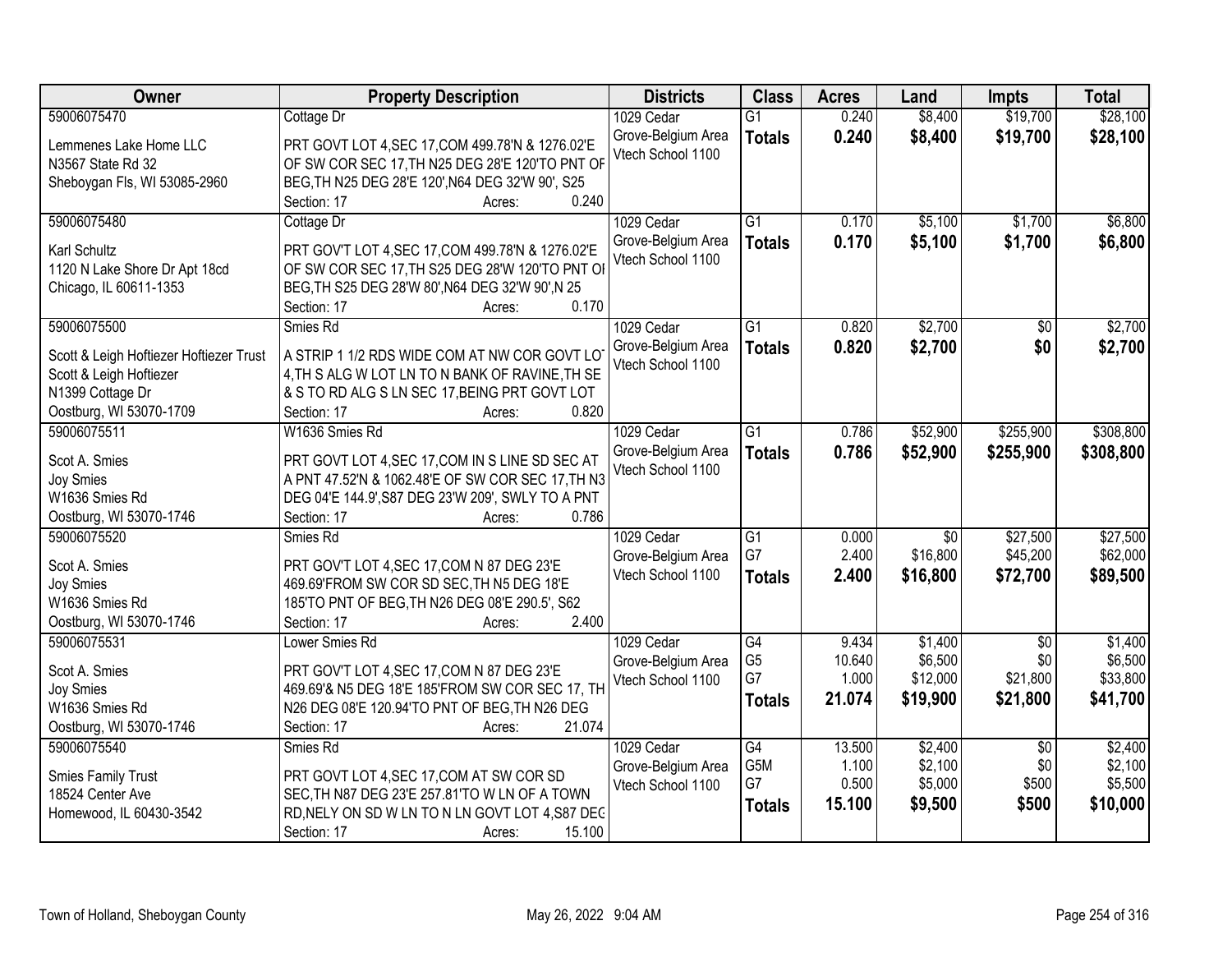| Owner                       | <b>Property Description</b>                                           | <b>Districts</b>   | <b>Class</b>    | <b>Acres</b> | Land      | <b>Impts</b> | <b>Total</b> |
|-----------------------------|-----------------------------------------------------------------------|--------------------|-----------------|--------------|-----------|--------------|--------------|
| 59006075550                 | N1395 Cottage Dr                                                      | 1029 Cedar         | $\overline{G1}$ | 0.000        | \$200,000 | \$55,700     | \$255,700    |
| Brian L. Gesch              | COM IN N LN GOVT LOT 4, SEC 17 1736.94'E &                            | Grove-Belgium Area | <b>Totals</b>   | 0.000        | \$200,000 | \$55,700     | \$255,700    |
| Kathy A. Gesch              | 1410.03'N OF SW COR OF SD LOT, TH N87 DEG 32'E                        | Vtech School 1100  |                 |              |           |              |              |
| N978 Palmer Rd              | 162.4'TO HWM OF LAKE MICH, SW ON HWM 54.3', S87                       |                    |                 |              |           |              |              |
| Cedar Grove, WI 53013-1286  | 0.000<br>Section: 17<br>Acres:                                        |                    |                 |              |           |              |              |
| 59006075560                 | N1391 Cottage Dr                                                      | 1029 Cedar         | $\overline{G1}$ | 0.000        | \$199,500 | \$44,300     | \$243,800    |
|                             |                                                                       | Grove-Belgium Area | <b>Totals</b>   | 0.000        | \$199,500 | \$44,300     | \$243,800    |
| Dianne L. Conner            | PRT GOVT LOT 4, SEC 17, COM AT PNT 1355.86'N &                        | Vtech School 1100  |                 |              |           |              |              |
| John D. Conner              | 1711.16'E OF SW COR SD LOT, TH N87 DEG 32' E                          |                    |                 |              |           |              |              |
| 3019 W Franklin Ter         | 174.5'TO HWM OF L MICH, SW ON HWM 68.8', S87 DEC                      |                    |                 |              |           |              |              |
| Franklin, WI 53132-9331     | 0.000<br>Section: 17<br>Acres:                                        |                    |                 |              |           |              |              |
| 59006075570                 | N1389 Cottage Dr                                                      | 1029 Cedar         | $\overline{G1}$ | 0.000        | \$180,000 | \$90,100     | \$270,100    |
| Paul W Arndt Property Trust | PRT GOVT LOT 4, SEC 17, COM AT PNT 1301.69'N &                        | Grove-Belgium Area | <b>Totals</b>   | 0.000        | \$180,000 | \$90,100     | \$270,100    |
| 1300 S Main St              | 1685.36'E OF SW COR SD LOT, TH N87 DEG 32'E                           | Vtech School 1100  |                 |              |           |              |              |
| Lombard, IL 60148-4526      | 159/8'TO HWM OF LAKE MICH, SW ON HWM 55.5', S87                       |                    |                 |              |           |              |              |
|                             | Section: 17<br>0.000<br>Acres:                                        |                    |                 |              |           |              |              |
| 59006075580                 | N1383 Cottage Dr                                                      | 1029 Cedar         | G1              | 0.000        | \$190,000 | \$10,000     | \$200,000    |
|                             |                                                                       | Grove-Belgium Area | <b>Totals</b>   | 0.000        | \$190,000 | \$10,000     | \$200,000    |
| Paul W Arndt Property Trust | PRT GOVT LOT 4, SEC 17, COM 1247.52'N & 1659.56'E                     | Vtech School 1100  |                 |              |           |              |              |
| 1300 S Main St              | OF SW COR SD SEC, TH N87 DEG 32'E 171.7'TO HWM                        |                    |                 |              |           |              |              |
| Lombard, IL 60148-4526      | OF LAKE MICH, SWLY ON HWM 62.8', S87 DEG 32'W<br>Section: 17<br>0.000 |                    |                 |              |           |              |              |
| 59006075591                 | Acres:                                                                |                    | $\overline{G1}$ | 0.000        | \$305,000 | \$53,300     | \$358,300    |
|                             | N1375 Cottage Dr                                                      | 1029 Cedar         |                 |              |           |              |              |
| Thomas J. Dittrich          | PRT GOVT LOT 4, SEC 17, COM AT PNT 1193.35'N &                        | Grove-Belgium Area | <b>Totals</b>   | 0.000        | \$305,000 | \$53,300     | \$358,300    |
| N1375 Cottage Dr            | 1633.76'E OF SW COR SD LOT, TH N87 DEG 32'E                           | Vtech School 1100  |                 |              |           |              |              |
| Oostburg, WI 53070-1709     | 166.1'TO HWM LAKE MICH, SWLY ON HWM 56.1', S87                        |                    |                 |              |           |              |              |
|                             | Section: 17<br>0.000<br>Acres:                                        |                    |                 |              |           |              |              |
| 59006075610                 | N1371 Cottage Dr                                                      | 1029 Cedar         | G1              | 0.000        | \$190,000 | \$182,500    | \$372,500    |
| Vicki M. George             | PRT GOVT LOT 4, SEC 17, COM AT PNT 1085.01'N &                        | Grove-Belgium Area | <b>Totals</b>   | 0.000        | \$190,000 | \$182,500    | \$372,500    |
| 23 Freeman Rd               | 1582.16'E OF SW COR, SD LOT, TH N87 DEG 32' E                         | Vtech School 1100  |                 |              |           |              |              |
| Plainfield, NH 03781-5011   | 181.8'TO HWM OF LAKE MICH, SW ON HWM 72.1', S87                       |                    |                 |              |           |              |              |
|                             | 0.000<br>Section: 17<br>Acres:                                        |                    |                 |              |           |              |              |
| 59006075620                 | N1363 Cottage Dr                                                      | 1029 Cedar         | $\overline{G1}$ | 0.000        | \$190,000 | \$96,900     | \$286,900    |
|                             |                                                                       | Grove-Belgium Area |                 | 0.000        |           |              |              |
| Claras Cottage, LLC         | PRT GOVT LOT 4, SEC 17, COM AT PNT 1030.84'N &                        | Vtech School 1100  | <b>Totals</b>   |              | \$190,000 | \$96,900     | \$286,900    |
| 8063 Capitol Dr             | 1556.36'E OF SW COR SD LOT, TH N87 DEG 32'E                           |                    |                 |              |           |              |              |
| Cincinnati, OH 45244-2721   | 161.2'TO HWM OF LAKE MICH, SW ON HWM 59.5', S87                       |                    |                 |              |           |              |              |
|                             | 0.000<br>Section: 17<br>Acres:                                        |                    |                 |              |           |              |              |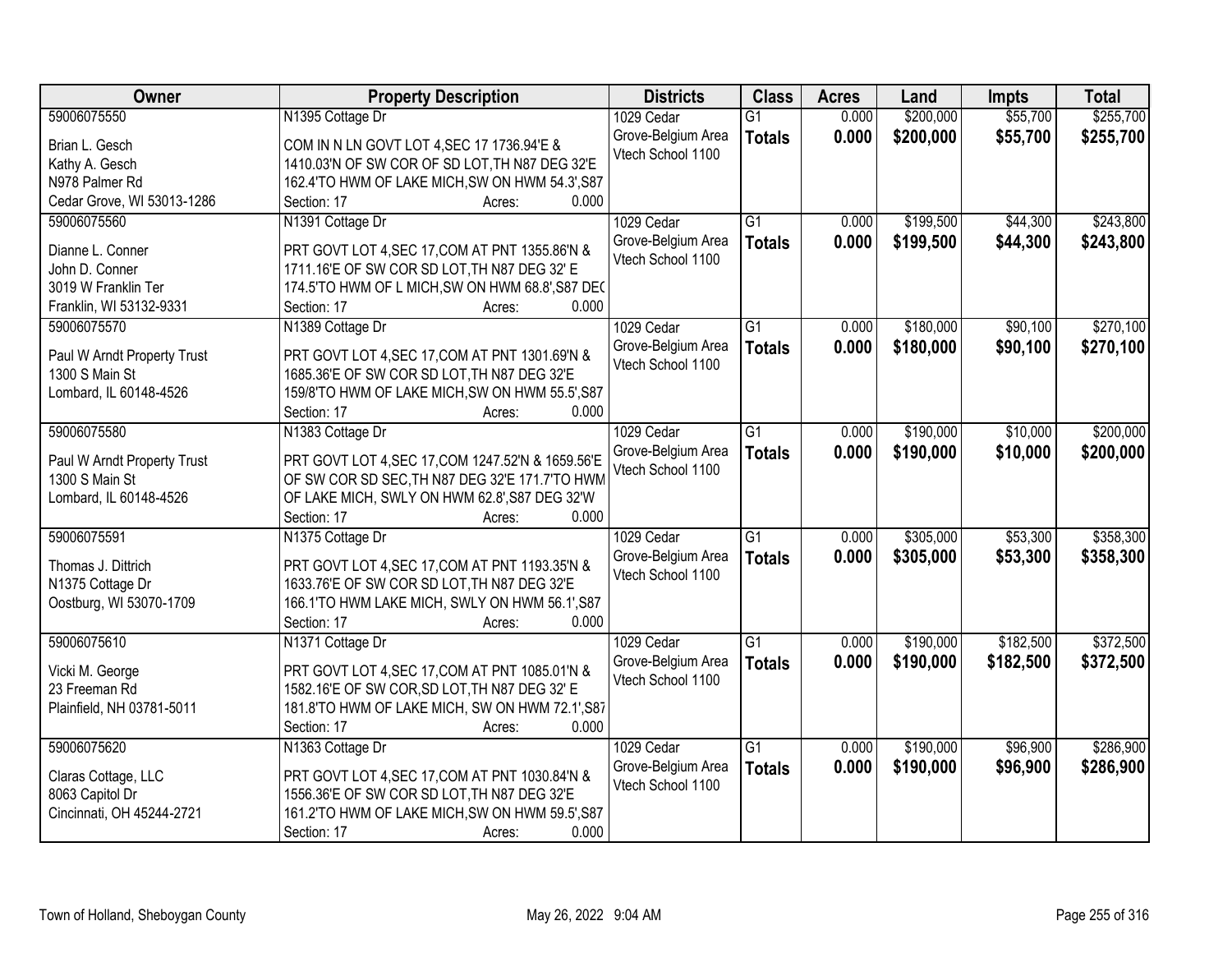| Owner                               | <b>Property Description</b>                        | <b>Districts</b>   | <b>Class</b>    | <b>Acres</b> | Land      | Impts           | <b>Total</b> |
|-------------------------------------|----------------------------------------------------|--------------------|-----------------|--------------|-----------|-----------------|--------------|
| 59006075630                         | Cottage Dr                                         | 1029 Cedar         | $\overline{G1}$ | 0.000        | \$190,000 | $\overline{50}$ | \$190,000    |
| Claras Cottage, LLC                 | PRT GOVT LOT 4, SEC 17, COM AT PNT 976.67'N &      | Grove-Belgium Area | <b>Totals</b>   | 0.000        | \$190,000 | \$0             | \$190,000    |
| 8063 Capitol Dr                     | 1530.56'E OF SW COR SD LOT, TH N87 DEG 32'E        | Vtech School 1100  |                 |              |           |                 |              |
| Cincinnati, OH 45244-2721           | 162.4'TO HWM OF LAKE MICH, SW ON HWM 58.7', S87    |                    |                 |              |           |                 |              |
|                                     | 0.000<br>Section: 17<br>Acres:                     |                    |                 |              |           |                 |              |
| 59006075640                         | N1359 Cottage Dr                                   | 1029 Cedar         | $\overline{G1}$ | 0.000        | \$186,000 | \$24,300        | \$210,300    |
|                                     |                                                    | Grove-Belgium Area | <b>Totals</b>   | 0.000        | \$186,000 | \$24,300        | \$210,300    |
| Rodger C & Marlene A Garrison Trust | PRT GOVT LOT 4, SEC 17, COM AT A PNT 922.50'N &    | Vtech School 1100  |                 |              |           |                 |              |
| c/o Jeff Garrison                   | 1504.76'E OF SW COR SD LOT, TH N87 DEG 32'E        |                    |                 |              |           |                 |              |
| 617 Jackson Ave                     | 165.1'TO HWM LAKE MICH, SW ON HWM 60.9', S87       |                    |                 |              |           |                 |              |
| Saint Charles, IL 60174-3019        | 0.000<br>Section: 17<br>Acres:                     |                    |                 |              |           |                 |              |
| 59006075650                         | N1351 Cottage Dr                                   | 1029 Cedar         | G1              | 0.000        | \$224,400 | \$59,300        | \$283,700    |
| Kathleen A. Redmond                 | PRT GOVT LOT 4, SEC 17, COM AT PNT 868.33'N &      | Grove-Belgium Area | <b>Totals</b>   | 0.000        | \$224,400 | \$59,300        | \$283,700    |
| N1351 Cottage Dr                    | 1478.96'E OF SW COR SD LOT, TH N87 DEG 32' E       | Vtech School 1100  |                 |              |           |                 |              |
| Oostburg, WI 53070-1709             | 163.3'TO HWM OF L MICH, SWLY ON HWM 92', S87       |                    |                 |              |           |                 |              |
|                                     | Section: 17<br>0.000<br>Acres:                     |                    |                 |              |           |                 |              |
| 59006075660                         | N1345 Cottage Dr                                   | 1029 Cedar         | G1              | 0.000        | \$254,600 | \$250,000       | \$504,600    |
|                                     |                                                    | Grove-Belgium Area | <b>Totals</b>   | 0.000        | \$254,600 | \$250,000       | \$504,600    |
| Ellen J. Irion                      | PRT GOVT LOT 4, SEC 17, COM 1404. 76'E & 714. 27'N | Vtech School 1100  |                 |              |           |                 |              |
| N1345 Cottage Dr                    | OF SW COR SD LOT, TH N25 DEG 28'E 80', N87 DEG     |                    |                 |              |           |                 |              |
| Oostburg, WI 53070-1709             | 32'E 159.2'TO HWM OF LK MICH, SWLY ON HWM          |                    |                 |              |           |                 |              |
|                                     | 0.000<br>Section: 17<br>Acres:                     |                    |                 |              |           |                 |              |
| 59006075670                         | N1339 Cottage Dr                                   | 1029 Cedar         | $\overline{G1}$ | 0.000        | \$200,900 | \$136,000       | \$336,900    |
| Lemmenes Lake Home LLC              | PRT GOVT LOT 4, SEC 17, COM 1404. 76'E & 714. 27'N | Grove-Belgium Area | <b>Totals</b>   | 0.000        | \$200,900 | \$136,000       | \$336,900    |
| N3567 State Rd 32                   | OF SW COR SD LOT, TH S81 DEG E (ASSUMED)           | Vtech School 1100  |                 |              |           |                 |              |
| Sheboygan Fls, WI 53085-2960        | 148'TO HWM OF LAKE MICH, SWLY ON HWM 62.6', N7.    |                    |                 |              |           |                 |              |
|                                     | Section: 17<br>0.000<br>Acres:                     |                    |                 |              |           |                 |              |
| 59006075690                         | N1327 Cottage Dr                                   | 1029 Cedar         | $\overline{G1}$ | 0.000        | \$141,800 | \$78,200        | \$220,000    |
|                                     |                                                    | Grove-Belgium Area |                 | 0.000        | \$141,800 | \$78,200        | \$220,000    |
| Sandcastle Dreams LLC               | PRT GOV'T LOT 4, SEC 17, COM 1362.66'E & 624.81'N  | Vtech School 1100  | <b>Totals</b>   |              |           |                 |              |
| PO Box 427                          | OF SW COR SD LOT, TH S25 DEG 28'W 90', N87 DEG     |                    |                 |              |           |                 |              |
| Bedford Park, IL 60499-0427         | 32'E 162.1'TO HWM OF L. MICH, NE ON HWM 26.5', TH  |                    |                 |              |           |                 |              |
|                                     | 0.000<br>Section: 17<br>Acres:                     |                    |                 |              |           |                 |              |
| 59006075700                         | Cottage Dr                                         | 1029 Cedar         | $\overline{G1}$ | 0.000        | \$112,400 | $\overline{50}$ | \$112,400    |
| Sandcastle Dreams LLC               | PRT GOV. LOT 4, COM AT PNT 543.31' N & 1324.16'E   | Grove-Belgium Area | <b>Totals</b>   | 0.000        | \$112,400 | \$0             | \$112,400    |
| PO Box 427                          | OF SW COR SD LOT, TH N 87 DEG 32'E 162.1'TO        | Vtech School 1100  |                 |              |           |                 |              |
| Bedford Park, IL 60499-0427         | H.W.M. OF L. MICH, SW ON H.W.M. 57.6', S 87 DEG    |                    |                 |              |           |                 |              |
|                                     | 0.000<br>Section: 17                               |                    |                 |              |           |                 |              |
|                                     | Acres:                                             |                    |                 |              |           |                 |              |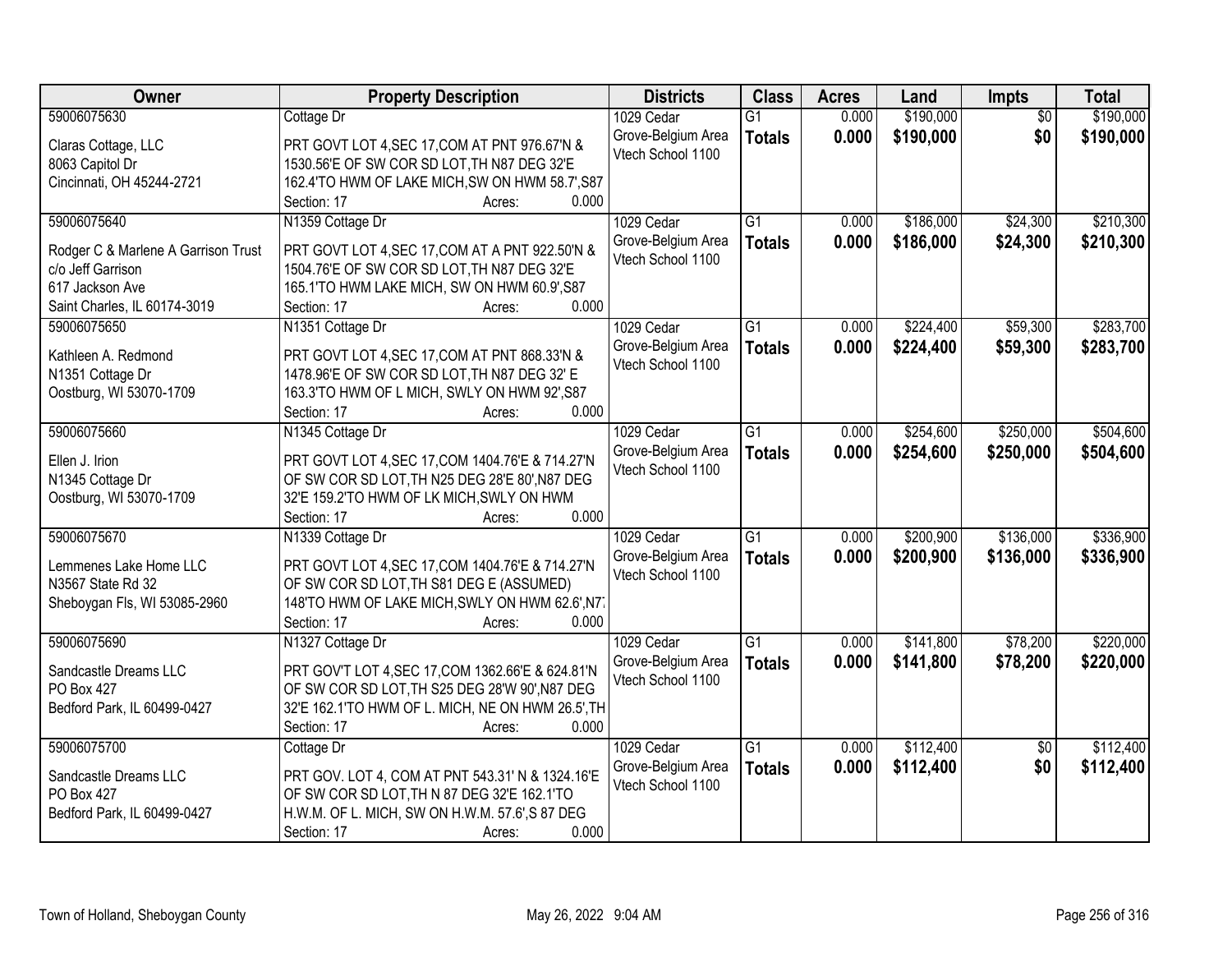| \$421,900<br>59006075710<br>N1319 Cottage Dr<br>0.000<br>\$180,000<br>\$241,900<br>1029 Cedar<br>$\overline{G1}$<br>Grove-Belgium Area<br>0.000<br>\$180,000<br>\$241,900<br>\$421,900<br><b>Totals</b><br>Paul & Diane Garrsion Living Trust<br>PRT GOVT LOT 4, SEC 17, COM AT PNT 489.14'N &<br>Vtech School 1100<br>$5 - 25 - 17$<br>1298.36'E OF SW COR, SD LOT, TH N87 DEG 32'E<br>775 Greenview PI<br>166.9'TO HWM OF LAKE MICH, SWLY ON HWM<br>0.000<br>Lake Forest, IL 60045-3222<br>Section: 17<br>Acres:<br>\$180,000<br>59006075720<br>1029 Cedar<br>$\overline{G1}$<br>0.000<br>\$0<br>Cottage Dr<br>0.000<br>\$180,000<br>\$0<br>\$180,000<br>Grove-Belgium Area<br><b>Totals</b><br>Paul & Diane Garrison Living Trust<br>PRT GOVT LOT 4, SEC 17, COM AT PNT 434.97'N &<br>Vtech School 1100<br>1272.56'E OF SW COR, SD LOT, TH N87 DEG 32'E<br>$5 - 25 - 17$<br>775 Greenview Pl<br>166.9'TO HWM OF LAKE MICH, SW ON HWM 59.9', S87<br>0.000<br>Lake Forest, IL 60045-3222<br>Section: 17<br>Acres:<br>59006075730<br>N1313 Cottage Dr<br>1029 Cedar<br>$\overline{G1}$<br>\$240,000<br>\$209,500<br>0.000<br>Grove-Belgium Area<br>0.000<br>\$240,000<br>\$209,500<br>\$449,500<br><b>Totals</b><br><b>Karl Schultz</b><br>PRT GOV'T LOT 4, SEC 17, COM 499.78'N & 1276.02'E<br>Vtech School 1100<br>OF SW COR SEC 17, TH S25 DEG 28'W 120'& S64 DEG<br>1120 N Lake Shore Dr Apt 18cd<br>Chicago, IL 60611-1353<br>32'E 24.75'TO PNT OF BEG, TH S25 DEG 28'W 80', N87<br>Section: 17<br>0.000<br>Acres:<br>59006075740<br>$\overline{G1}$<br>\$315,900<br>\$181,200<br>N1309 Cottage Dr<br>1029 Cedar<br>0.630<br>Grove-Belgium Area<br>0.630<br>\$315,900<br>\$181,200<br>\$497,100<br><b>Totals</b><br>Karl Schultz<br>PRT GOVT LOT 4, SEC 17, COM N87 DEG 23'E<br>Vtech School 1100<br>1087.59'& N25 DEG 28'E 169.36'FROM SW COR SD<br>Nancy W. Schultz<br>1120 N Lake Shore Dr Apt 18cd<br>LOT, TH N87 DEG 32'E 188' TO HWM OF LAKE<br>Chicago, IL 60611-1353<br>0.630<br>Section: 17<br>Acres:<br>$\overline{\text{X3}}$<br>59006075750<br>1.190<br>$\overline{50}$<br>1029 Cedar<br>$\overline{50}$<br>\$0<br>1.190<br>\$0<br>\$0<br>Grove-Belgium Area<br><b>Totals</b><br>PRT IN SEC 17 FOR HWY AS REC IN VOL 561 P<br>Sheboygan County (Hwy)<br>Vtech School 1100<br>Attn: Hwy<br>400-01, VOL 565 P 670-71, & VOL 584 P 689-90.<br>W5741 County Rd J<br>1.190<br>Plymouth, WI 53073-3340<br>Section: 17<br>Acres:<br>59006075751<br>$\overline{X2}$<br>5.670<br>$\sqrt{$0}$<br>$\overline{50}$<br>4137 Oostburg<br>\$0<br>Vtech School 1100<br>5.670<br>\$0<br><b>Totals</b><br>State of Wisconsin Dept of Transportatic   PRT IN SEC 17 FOR HWY AS REC IN VOL 852 P | Owner                | <b>Property Description</b> | <b>Districts</b> | <b>Class</b> | <b>Acres</b> | Land | Impts | <b>Total</b> |
|-----------------------------------------------------------------------------------------------------------------------------------------------------------------------------------------------------------------------------------------------------------------------------------------------------------------------------------------------------------------------------------------------------------------------------------------------------------------------------------------------------------------------------------------------------------------------------------------------------------------------------------------------------------------------------------------------------------------------------------------------------------------------------------------------------------------------------------------------------------------------------------------------------------------------------------------------------------------------------------------------------------------------------------------------------------------------------------------------------------------------------------------------------------------------------------------------------------------------------------------------------------------------------------------------------------------------------------------------------------------------------------------------------------------------------------------------------------------------------------------------------------------------------------------------------------------------------------------------------------------------------------------------------------------------------------------------------------------------------------------------------------------------------------------------------------------------------------------------------------------------------------------------------------------------------------------------------------------------------------------------------------------------------------------------------------------------------------------------------------------------------------------------------------------------------------------------------------------------------------------------------------------------------------------------------------------------------------------------------------------------------------------------------------------------------------------------------------------------------------------------------------------------------------------------------------------------------------------------------------------------------------------------------------------------------------------------|----------------------|-----------------------------|------------------|--------------|--------------|------|-------|--------------|
|                                                                                                                                                                                                                                                                                                                                                                                                                                                                                                                                                                                                                                                                                                                                                                                                                                                                                                                                                                                                                                                                                                                                                                                                                                                                                                                                                                                                                                                                                                                                                                                                                                                                                                                                                                                                                                                                                                                                                                                                                                                                                                                                                                                                                                                                                                                                                                                                                                                                                                                                                                                                                                                                                               |                      |                             |                  |              |              |      |       |              |
|                                                                                                                                                                                                                                                                                                                                                                                                                                                                                                                                                                                                                                                                                                                                                                                                                                                                                                                                                                                                                                                                                                                                                                                                                                                                                                                                                                                                                                                                                                                                                                                                                                                                                                                                                                                                                                                                                                                                                                                                                                                                                                                                                                                                                                                                                                                                                                                                                                                                                                                                                                                                                                                                                               |                      |                             |                  |              |              |      |       |              |
| \$180,000<br>\$449,500<br>\$497,100<br>$\overline{\$0}$<br>$\sqrt{50}$<br>\$0                                                                                                                                                                                                                                                                                                                                                                                                                                                                                                                                                                                                                                                                                                                                                                                                                                                                                                                                                                                                                                                                                                                                                                                                                                                                                                                                                                                                                                                                                                                                                                                                                                                                                                                                                                                                                                                                                                                                                                                                                                                                                                                                                                                                                                                                                                                                                                                                                                                                                                                                                                                                                 |                      |                             |                  |              |              |      |       |              |
|                                                                                                                                                                                                                                                                                                                                                                                                                                                                                                                                                                                                                                                                                                                                                                                                                                                                                                                                                                                                                                                                                                                                                                                                                                                                                                                                                                                                                                                                                                                                                                                                                                                                                                                                                                                                                                                                                                                                                                                                                                                                                                                                                                                                                                                                                                                                                                                                                                                                                                                                                                                                                                                                                               |                      |                             |                  |              |              |      |       |              |
|                                                                                                                                                                                                                                                                                                                                                                                                                                                                                                                                                                                                                                                                                                                                                                                                                                                                                                                                                                                                                                                                                                                                                                                                                                                                                                                                                                                                                                                                                                                                                                                                                                                                                                                                                                                                                                                                                                                                                                                                                                                                                                                                                                                                                                                                                                                                                                                                                                                                                                                                                                                                                                                                                               |                      |                             |                  |              |              |      |       |              |
|                                                                                                                                                                                                                                                                                                                                                                                                                                                                                                                                                                                                                                                                                                                                                                                                                                                                                                                                                                                                                                                                                                                                                                                                                                                                                                                                                                                                                                                                                                                                                                                                                                                                                                                                                                                                                                                                                                                                                                                                                                                                                                                                                                                                                                                                                                                                                                                                                                                                                                                                                                                                                                                                                               |                      |                             |                  |              |              |      |       |              |
|                                                                                                                                                                                                                                                                                                                                                                                                                                                                                                                                                                                                                                                                                                                                                                                                                                                                                                                                                                                                                                                                                                                                                                                                                                                                                                                                                                                                                                                                                                                                                                                                                                                                                                                                                                                                                                                                                                                                                                                                                                                                                                                                                                                                                                                                                                                                                                                                                                                                                                                                                                                                                                                                                               |                      |                             |                  |              |              |      |       |              |
|                                                                                                                                                                                                                                                                                                                                                                                                                                                                                                                                                                                                                                                                                                                                                                                                                                                                                                                                                                                                                                                                                                                                                                                                                                                                                                                                                                                                                                                                                                                                                                                                                                                                                                                                                                                                                                                                                                                                                                                                                                                                                                                                                                                                                                                                                                                                                                                                                                                                                                                                                                                                                                                                                               |                      |                             |                  |              |              |      |       |              |
|                                                                                                                                                                                                                                                                                                                                                                                                                                                                                                                                                                                                                                                                                                                                                                                                                                                                                                                                                                                                                                                                                                                                                                                                                                                                                                                                                                                                                                                                                                                                                                                                                                                                                                                                                                                                                                                                                                                                                                                                                                                                                                                                                                                                                                                                                                                                                                                                                                                                                                                                                                                                                                                                                               |                      |                             |                  |              |              |      |       |              |
|                                                                                                                                                                                                                                                                                                                                                                                                                                                                                                                                                                                                                                                                                                                                                                                                                                                                                                                                                                                                                                                                                                                                                                                                                                                                                                                                                                                                                                                                                                                                                                                                                                                                                                                                                                                                                                                                                                                                                                                                                                                                                                                                                                                                                                                                                                                                                                                                                                                                                                                                                                                                                                                                                               |                      |                             |                  |              |              |      |       |              |
|                                                                                                                                                                                                                                                                                                                                                                                                                                                                                                                                                                                                                                                                                                                                                                                                                                                                                                                                                                                                                                                                                                                                                                                                                                                                                                                                                                                                                                                                                                                                                                                                                                                                                                                                                                                                                                                                                                                                                                                                                                                                                                                                                                                                                                                                                                                                                                                                                                                                                                                                                                                                                                                                                               |                      |                             |                  |              |              |      |       |              |
|                                                                                                                                                                                                                                                                                                                                                                                                                                                                                                                                                                                                                                                                                                                                                                                                                                                                                                                                                                                                                                                                                                                                                                                                                                                                                                                                                                                                                                                                                                                                                                                                                                                                                                                                                                                                                                                                                                                                                                                                                                                                                                                                                                                                                                                                                                                                                                                                                                                                                                                                                                                                                                                                                               |                      |                             |                  |              |              |      |       |              |
|                                                                                                                                                                                                                                                                                                                                                                                                                                                                                                                                                                                                                                                                                                                                                                                                                                                                                                                                                                                                                                                                                                                                                                                                                                                                                                                                                                                                                                                                                                                                                                                                                                                                                                                                                                                                                                                                                                                                                                                                                                                                                                                                                                                                                                                                                                                                                                                                                                                                                                                                                                                                                                                                                               |                      |                             |                  |              |              |      |       |              |
|                                                                                                                                                                                                                                                                                                                                                                                                                                                                                                                                                                                                                                                                                                                                                                                                                                                                                                                                                                                                                                                                                                                                                                                                                                                                                                                                                                                                                                                                                                                                                                                                                                                                                                                                                                                                                                                                                                                                                                                                                                                                                                                                                                                                                                                                                                                                                                                                                                                                                                                                                                                                                                                                                               |                      |                             |                  |              |              |      |       |              |
|                                                                                                                                                                                                                                                                                                                                                                                                                                                                                                                                                                                                                                                                                                                                                                                                                                                                                                                                                                                                                                                                                                                                                                                                                                                                                                                                                                                                                                                                                                                                                                                                                                                                                                                                                                                                                                                                                                                                                                                                                                                                                                                                                                                                                                                                                                                                                                                                                                                                                                                                                                                                                                                                                               |                      |                             |                  |              |              |      |       |              |
|                                                                                                                                                                                                                                                                                                                                                                                                                                                                                                                                                                                                                                                                                                                                                                                                                                                                                                                                                                                                                                                                                                                                                                                                                                                                                                                                                                                                                                                                                                                                                                                                                                                                                                                                                                                                                                                                                                                                                                                                                                                                                                                                                                                                                                                                                                                                                                                                                                                                                                                                                                                                                                                                                               |                      |                             |                  |              |              |      |       |              |
|                                                                                                                                                                                                                                                                                                                                                                                                                                                                                                                                                                                                                                                                                                                                                                                                                                                                                                                                                                                                                                                                                                                                                                                                                                                                                                                                                                                                                                                                                                                                                                                                                                                                                                                                                                                                                                                                                                                                                                                                                                                                                                                                                                                                                                                                                                                                                                                                                                                                                                                                                                                                                                                                                               |                      |                             |                  |              |              |      |       |              |
|                                                                                                                                                                                                                                                                                                                                                                                                                                                                                                                                                                                                                                                                                                                                                                                                                                                                                                                                                                                                                                                                                                                                                                                                                                                                                                                                                                                                                                                                                                                                                                                                                                                                                                                                                                                                                                                                                                                                                                                                                                                                                                                                                                                                                                                                                                                                                                                                                                                                                                                                                                                                                                                                                               |                      |                             |                  |              |              |      |       |              |
|                                                                                                                                                                                                                                                                                                                                                                                                                                                                                                                                                                                                                                                                                                                                                                                                                                                                                                                                                                                                                                                                                                                                                                                                                                                                                                                                                                                                                                                                                                                                                                                                                                                                                                                                                                                                                                                                                                                                                                                                                                                                                                                                                                                                                                                                                                                                                                                                                                                                                                                                                                                                                                                                                               |                      |                             |                  |              |              |      |       |              |
|                                                                                                                                                                                                                                                                                                                                                                                                                                                                                                                                                                                                                                                                                                                                                                                                                                                                                                                                                                                                                                                                                                                                                                                                                                                                                                                                                                                                                                                                                                                                                                                                                                                                                                                                                                                                                                                                                                                                                                                                                                                                                                                                                                                                                                                                                                                                                                                                                                                                                                                                                                                                                                                                                               |                      |                             |                  |              |              |      |       |              |
|                                                                                                                                                                                                                                                                                                                                                                                                                                                                                                                                                                                                                                                                                                                                                                                                                                                                                                                                                                                                                                                                                                                                                                                                                                                                                                                                                                                                                                                                                                                                                                                                                                                                                                                                                                                                                                                                                                                                                                                                                                                                                                                                                                                                                                                                                                                                                                                                                                                                                                                                                                                                                                                                                               |                      |                             |                  |              |              |      |       |              |
|                                                                                                                                                                                                                                                                                                                                                                                                                                                                                                                                                                                                                                                                                                                                                                                                                                                                                                                                                                                                                                                                                                                                                                                                                                                                                                                                                                                                                                                                                                                                                                                                                                                                                                                                                                                                                                                                                                                                                                                                                                                                                                                                                                                                                                                                                                                                                                                                                                                                                                                                                                                                                                                                                               |                      |                             |                  |              |              |      |       |              |
|                                                                                                                                                                                                                                                                                                                                                                                                                                                                                                                                                                                                                                                                                                                                                                                                                                                                                                                                                                                                                                                                                                                                                                                                                                                                                                                                                                                                                                                                                                                                                                                                                                                                                                                                                                                                                                                                                                                                                                                                                                                                                                                                                                                                                                                                                                                                                                                                                                                                                                                                                                                                                                                                                               |                      |                             |                  |              |              |      |       |              |
|                                                                                                                                                                                                                                                                                                                                                                                                                                                                                                                                                                                                                                                                                                                                                                                                                                                                                                                                                                                                                                                                                                                                                                                                                                                                                                                                                                                                                                                                                                                                                                                                                                                                                                                                                                                                                                                                                                                                                                                                                                                                                                                                                                                                                                                                                                                                                                                                                                                                                                                                                                                                                                                                                               |                      |                             |                  |              |              |      |       |              |
|                                                                                                                                                                                                                                                                                                                                                                                                                                                                                                                                                                                                                                                                                                                                                                                                                                                                                                                                                                                                                                                                                                                                                                                                                                                                                                                                                                                                                                                                                                                                                                                                                                                                                                                                                                                                                                                                                                                                                                                                                                                                                                                                                                                                                                                                                                                                                                                                                                                                                                                                                                                                                                                                                               |                      |                             |                  |              |              |      |       |              |
|                                                                                                                                                                                                                                                                                                                                                                                                                                                                                                                                                                                                                                                                                                                                                                                                                                                                                                                                                                                                                                                                                                                                                                                                                                                                                                                                                                                                                                                                                                                                                                                                                                                                                                                                                                                                                                                                                                                                                                                                                                                                                                                                                                                                                                                                                                                                                                                                                                                                                                                                                                                                                                                                                               |                      |                             |                  |              |              |      |       |              |
|                                                                                                                                                                                                                                                                                                                                                                                                                                                                                                                                                                                                                                                                                                                                                                                                                                                                                                                                                                                                                                                                                                                                                                                                                                                                                                                                                                                                                                                                                                                                                                                                                                                                                                                                                                                                                                                                                                                                                                                                                                                                                                                                                                                                                                                                                                                                                                                                                                                                                                                                                                                                                                                                                               |                      |                             |                  |              |              |      |       |              |
|                                                                                                                                                                                                                                                                                                                                                                                                                                                                                                                                                                                                                                                                                                                                                                                                                                                                                                                                                                                                                                                                                                                                                                                                                                                                                                                                                                                                                                                                                                                                                                                                                                                                                                                                                                                                                                                                                                                                                                                                                                                                                                                                                                                                                                                                                                                                                                                                                                                                                                                                                                                                                                                                                               |                      |                             |                  |              |              |      |       |              |
|                                                                                                                                                                                                                                                                                                                                                                                                                                                                                                                                                                                                                                                                                                                                                                                                                                                                                                                                                                                                                                                                                                                                                                                                                                                                                                                                                                                                                                                                                                                                                                                                                                                                                                                                                                                                                                                                                                                                                                                                                                                                                                                                                                                                                                                                                                                                                                                                                                                                                                                                                                                                                                                                                               |                      |                             |                  |              |              |      |       |              |
|                                                                                                                                                                                                                                                                                                                                                                                                                                                                                                                                                                                                                                                                                                                                                                                                                                                                                                                                                                                                                                                                                                                                                                                                                                                                                                                                                                                                                                                                                                                                                                                                                                                                                                                                                                                                                                                                                                                                                                                                                                                                                                                                                                                                                                                                                                                                                                                                                                                                                                                                                                                                                                                                                               | 944 Vanderperren Way | 838-39.                     |                  |              |              |      |       |              |
| Green Bay, WI 54304-5344                                                                                                                                                                                                                                                                                                                                                                                                                                                                                                                                                                                                                                                                                                                                                                                                                                                                                                                                                                                                                                                                                                                                                                                                                                                                                                                                                                                                                                                                                                                                                                                                                                                                                                                                                                                                                                                                                                                                                                                                                                                                                                                                                                                                                                                                                                                                                                                                                                                                                                                                                                                                                                                                      |                      |                             |                  |              |              |      |       |              |
| 5.670<br>Section: 17<br>Acres:                                                                                                                                                                                                                                                                                                                                                                                                                                                                                                                                                                                                                                                                                                                                                                                                                                                                                                                                                                                                                                                                                                                                                                                                                                                                                                                                                                                                                                                                                                                                                                                                                                                                                                                                                                                                                                                                                                                                                                                                                                                                                                                                                                                                                                                                                                                                                                                                                                                                                                                                                                                                                                                                |                      |                             |                  |              |              |      |       |              |
| 59006075760<br>W1781 Dewitt Rd<br>\$70,400<br>\$50,200<br>\$120,600<br>4137 Oostburg<br>G1<br>10.000                                                                                                                                                                                                                                                                                                                                                                                                                                                                                                                                                                                                                                                                                                                                                                                                                                                                                                                                                                                                                                                                                                                                                                                                                                                                                                                                                                                                                                                                                                                                                                                                                                                                                                                                                                                                                                                                                                                                                                                                                                                                                                                                                                                                                                                                                                                                                                                                                                                                                                                                                                                          |                      |                             |                  |              |              |      |       |              |
| G <sub>6</sub><br>14.730<br>\$53,000<br>\$53,000<br>\$0<br>Vtech School 1100<br>Tadeusz M. Sawicki<br>THE E 1100'OF THE N 1584'OF E1/2 NE1/4, SEC                                                                                                                                                                                                                                                                                                                                                                                                                                                                                                                                                                                                                                                                                                                                                                                                                                                                                                                                                                                                                                                                                                                                                                                                                                                                                                                                                                                                                                                                                                                                                                                                                                                                                                                                                                                                                                                                                                                                                                                                                                                                                                                                                                                                                                                                                                                                                                                                                                                                                                                                             |                      |                             |                  |              |              |      |       |              |
| 24.730<br>\$123,400<br>\$50,200<br>\$173,600<br><b>Totals</b><br>18, EXC PRT CONV FOR HWY AS REC IN VOL 568 P<br>W1781 Dewitt Rd                                                                                                                                                                                                                                                                                                                                                                                                                                                                                                                                                                                                                                                                                                                                                                                                                                                                                                                                                                                                                                                                                                                                                                                                                                                                                                                                                                                                                                                                                                                                                                                                                                                                                                                                                                                                                                                                                                                                                                                                                                                                                                                                                                                                                                                                                                                                                                                                                                                                                                                                                              |                      |                             |                  |              |              |      |       |              |
| 32-33, BUT INCL PRT IN NW NW SEC 17 CONV IN VOL<br>Oostburg, WI 53070-1521                                                                                                                                                                                                                                                                                                                                                                                                                                                                                                                                                                                                                                                                                                                                                                                                                                                                                                                                                                                                                                                                                                                                                                                                                                                                                                                                                                                                                                                                                                                                                                                                                                                                                                                                                                                                                                                                                                                                                                                                                                                                                                                                                                                                                                                                                                                                                                                                                                                                                                                                                                                                                    |                      |                             |                  |              |              |      |       |              |
| 24.730<br>Section: 18<br>Acres:                                                                                                                                                                                                                                                                                                                                                                                                                                                                                                                                                                                                                                                                                                                                                                                                                                                                                                                                                                                                                                                                                                                                                                                                                                                                                                                                                                                                                                                                                                                                                                                                                                                                                                                                                                                                                                                                                                                                                                                                                                                                                                                                                                                                                                                                                                                                                                                                                                                                                                                                                                                                                                                               |                      |                             |                  |              |              |      |       |              |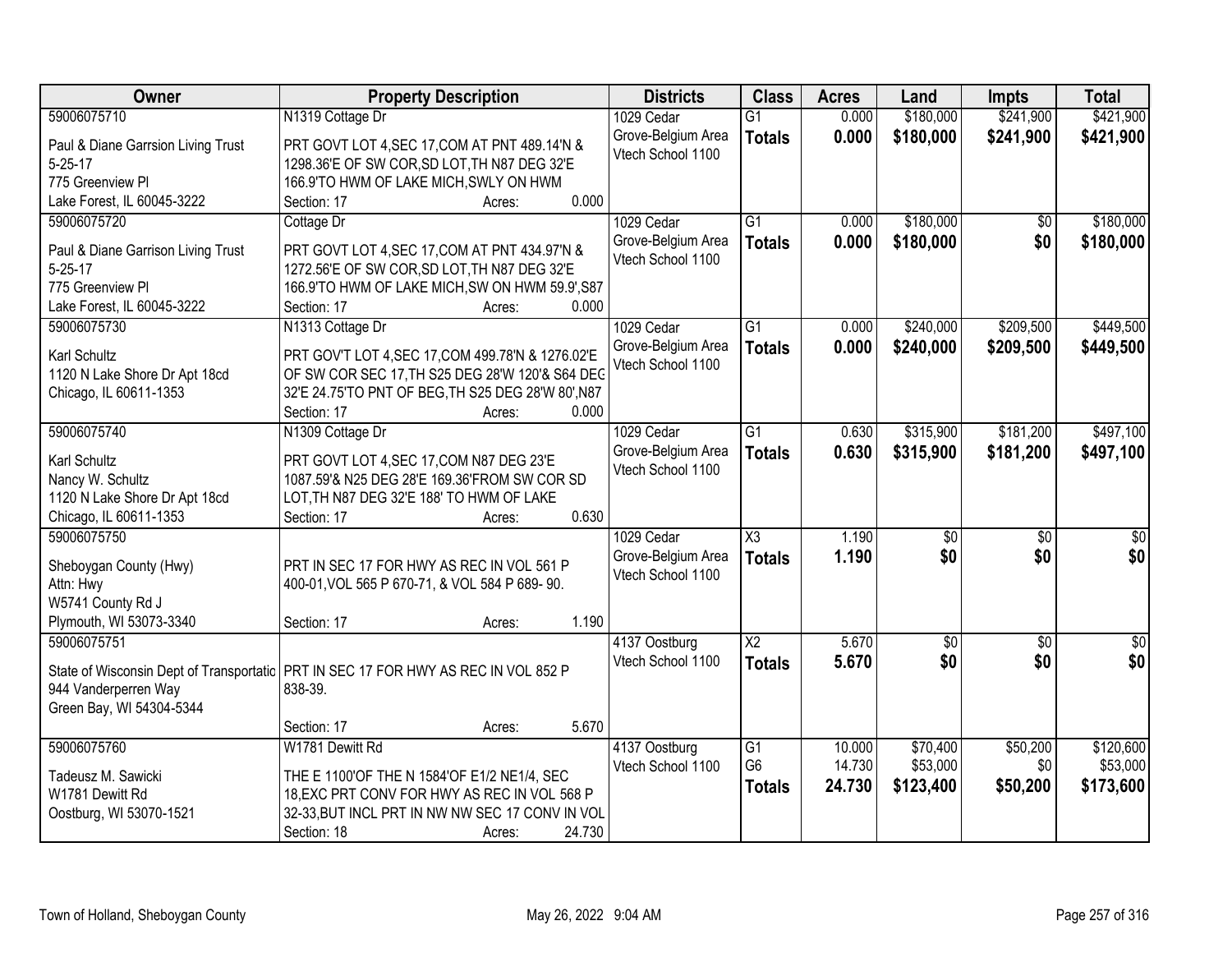| Owner                             | <b>Property Description</b>                           | <b>Districts</b>  | <b>Class</b>    | <b>Acres</b> | Land     | <b>Impts</b>    | <b>Total</b> |
|-----------------------------------|-------------------------------------------------------|-------------------|-----------------|--------------|----------|-----------------|--------------|
| 59006075761                       | W1751 Dewitt Rd                                       | 4137 Oostburg     | $\overline{G1}$ | 6.380        | \$73,300 | \$146,300       | \$219,600    |
| Richard John Liebelt              | LOT 1 CSM V11 P 292 - PRT NE NE, SEC 18, & PRT NW     | Vtech School 1100 | <b>Totals</b>   | 6.380        | \$73,300 | \$146,300       | \$219,600    |
| Peggy Lee Liebelt                 | NW, SEC 17 COM S88 DEG 17'W 900.62'FROM NE COI        |                   |                 |              |          |                 |              |
| W1751 Dewitt Rd                   | SEC 18, TH S01 DEG 43'E 33', S87 DEG 52'32"E          |                   |                 |              |          |                 |              |
| Oostburg, WI 53070-1521           | 6.380<br>Section: 18<br>Acres:                        |                   |                 |              |          |                 |              |
| 59006075770                       | De Witt Rd                                            | 4137 Oostburg     | G4              | 5.000        | \$900    | $\overline{30}$ | \$900        |
|                                   |                                                       | Vtech School 1100 | G <sub>5</sub>  | 0.410        | \$300    | \$0             | \$300        |
| Lee & Beverly J Wieskamp Wieskamp | PRT NE NE, SEC 18, COM 1100' W OF NE COR              |                   | <b>Totals</b>   | 5.410        | \$1,200  | \$0             | \$1,200      |
| Trust et al                       | SD1/4, TH W 220', S 1320', E 220', TH N 1320'TO       |                   |                 |              |          |                 |              |
| W1511 Dewitt Rd                   | BEG, EXC THE N 250'.                                  |                   |                 |              |          |                 |              |
| Oostburg, WI 53070-1522           | 5.410<br>Section: 18<br>Acres:                        |                   |                 |              |          |                 |              |
| 59006075771                       | W1799 Dewitt Rd                                       | 4137 Oostburg     | G1              | 1.260        | \$41,700 | \$127,300       | \$169,000    |
| Timothy J. Wieskamp               | LOT 1 CSM V9 P 203 - PRT NE NE, SEC 18, COM S88       | Vtech School 1100 | <b>Totals</b>   | 1.260        | \$41,700 | \$127,300       | \$169,000    |
| W1799 Dewitt Rd                   | DEG 18' 39"W 1100'FROM NE COR SEC 18 TH S0 DEC        |                   |                 |              |          |                 |              |
| Oostburg, WI 53070-1521           | 57'53"E 250', S88 DEG 18'39"W 220', N0 DEG 57' 53"W   |                   |                 |              |          |                 |              |
|                                   | Section: 18<br>1.260<br>Acres:                        |                   |                 |              |          |                 |              |
| 59006075780                       | De Witt Rd                                            | 4137 Oostburg     | G4              | 9.000        | \$1,600  | $\sqrt{6}$      | \$1,600      |
|                                   |                                                       | Vtech School 1100 | G7              | 1.000        | \$12,000 | \$38,200        | \$50,200     |
| Lee & Beverly J Wieskamp Wieskamp | E 10 AC NW NE, SEC 18.                                |                   | <b>Totals</b>   | 10.000       | \$13,600 | \$38,200        | \$51,800     |
| Trust et al                       |                                                       |                   |                 |              |          |                 |              |
| W1511 Dewitt Rd                   |                                                       |                   |                 |              |          |                 |              |
| Oostburg, WI 53070-1522           | 10.000<br>Section: 18<br>Acres:                       |                   |                 |              |          |                 |              |
| 59006075790                       | Dewitt Rd                                             | 4137 Oostburg     | $\overline{G4}$ | 18.000       | \$3,000  | \$0             | \$3,000      |
| Mark A. Demaster                  | W 3/4 NW NE, SEC 18, EXC THE E 631.69'OF THE N        | Vtech School 1100 | G <sub>5</sub>  | 2.000        | \$1,200  | \$0             | \$1,200      |
| <b>Brigitte Demaster</b>          | 689.4'OF SD W 3/4.                                    |                   | <b>Totals</b>   | 20.000       | \$4,200  | \$0             | \$4,200      |
| N966 Hawe Rd                      |                                                       |                   |                 |              |          |                 |              |
| Oostburg, WI 53070-1712           | 20.000<br>Section: 18<br>Acres:                       |                   |                 |              |          |                 |              |
| 59006075800                       | W1871 Dewitt Rd                                       | 4137 Oostburg     | $\overline{G1}$ | 2.000        | \$55,000 | \$112,100       | \$167,100    |
|                                   |                                                       | Vtech School 1100 | G4              | 8.000        | \$1,400  | \$0             | \$1,400      |
| Gale J. Zehel                     | PRT NW NE, SEC 18, COM N88 DEG 18'38"E                |                   | <b>Totals</b>   | 10.000       | \$56,400 | \$112,100       | \$168,500    |
| W1871 Dewitt Rd                   | 352.8'FROM N1/4 POST TH N88 DEG 18'38"E 631.69',      |                   |                 |              |          |                 |              |
| Oostburg, WI 53070-1520           | S0 DEG 24'31"E 689.4', S88 DEG 18'38"W 631.69', TH N( |                   |                 |              |          |                 |              |
|                                   | 10.000<br>Section: 18<br>Acres:                       |                   |                 |              |          |                 |              |
| 59006075810                       | De Witt Rd                                            | 4137 Oostburg     | $\overline{G4}$ | 6.000        | \$1,100  | $\overline{30}$ | \$1,100      |
| Lee & Beverly J Wieskamp Wieskamp | N 6 AC E1/2 E1/2 SW NE, SEC 18.                       | Vtech School 1100 | <b>Totals</b>   | 6.000        | \$1,100  | \$0             | \$1,100      |
| Trust et al                       |                                                       |                   |                 |              |          |                 |              |
| W1511 Dewitt Rd                   |                                                       |                   |                 |              |          |                 |              |
| Oostburg, WI 53070-1522           | 6.000<br>Section: 18<br>Acres:                        |                   |                 |              |          |                 |              |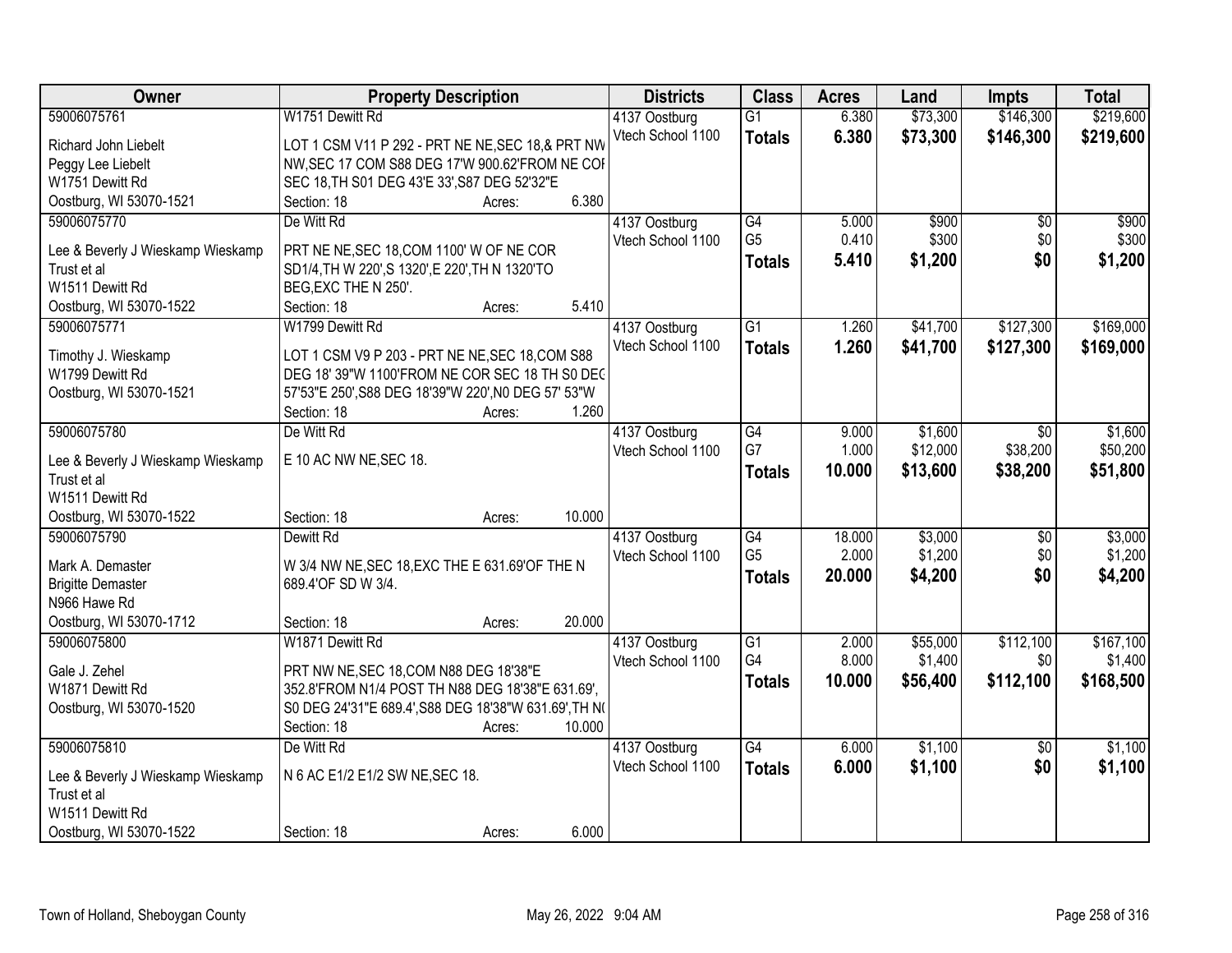| Owner                             | <b>Property Description</b>                          |        |        | <b>Districts</b>  | <b>Class</b>    | <b>Acres</b> | Land     | <b>Impts</b>    | <b>Total</b> |
|-----------------------------------|------------------------------------------------------|--------|--------|-------------------|-----------------|--------------|----------|-----------------|--------------|
| 59006075820                       | Sauk Trail Rd                                        |        |        | 4137 Oostburg     | $\overline{G4}$ | 10.000       | \$1,600  | $\overline{50}$ | \$1,600      |
| Mark A. Demaster                  | N 10 AC W3/4 SW NE, SEC 18                           |        |        | Vtech School 1100 | <b>Totals</b>   | 10.000       | \$1,600  | \$0             | \$1,600      |
| <b>Brigitte Demaster</b>          |                                                      |        |        |                   |                 |              |          |                 |              |
| N966 Hawe Rd                      |                                                      |        |        |                   |                 |              |          |                 |              |
| Oostburg, WI 53070-1712           | Section: 18                                          | Acres: | 10.000 |                   |                 |              |          |                 |              |
| 59006075830                       | Sauk Trail Rd                                        |        |        | 4137 Oostburg     | G4              | 28.000       | \$4,700  | $\overline{50}$ | \$4,700      |
|                                   |                                                      |        |        | Vtech School 1100 | G <sub>5</sub>  | 1.600        | \$1,000  | \$0             | \$1,000      |
| Myrle Claerbaut                   | PRT SW NE, SEC 18, COM AT SW COR SD1/4, TH N         |        |        |                   | <b>Totals</b>   | 29.600       | \$5,700  | \$0             | \$5,700      |
| N1403 Sauk Trail Rd               | 880', E 990', S 880', TH W 990'TO BEG, ALSO THE S    |        |        |                   |                 |              |          |                 |              |
| Oostburg, WI 53070-1719           | 528'OF E 1650'OF S1/2 NE1/4, LYING WLY OF W R/W      |        |        |                   |                 |              |          |                 |              |
|                                   | Section: 18                                          | Acres: | 29.600 |                   |                 |              |          |                 |              |
| 59006075840                       | De Witt Rd                                           |        |        | 4137 Oostburg     | G4              | 8.530        | \$1,300  | \$0             | \$1,300      |
| Lee & Beverly J Wieskamp Wieskamp | PRT SE NE, SEC 18, COM 528' N OF SE COR SD1/4, TH    |        |        | Vtech School 1100 | <b>Totals</b>   | 8.530        | \$1,300  | \$0             | \$1,300      |
| Trust et al                       | N 528', W 1100', N 264' TO N LINE SE NE, W TO NW COI |        |        |                   |                 |              |          |                 |              |
| W1511 Dewitt Rd                   | SD1/4, TH S 792', TH E 1320' TO BEG, EXC PRT CONV    |        |        |                   |                 |              |          |                 |              |
| Oostburg, WI 53070-1522           | Section: 18                                          | Acres: | 8.530  |                   |                 |              |          |                 |              |
| 59006075850                       | De Witt Rd                                           |        |        | 4137 Oostburg     | G4              | 7.270        | \$1,300  | \$0             | \$1,300      |
|                                   |                                                      |        |        | Vtech School 1100 | <b>Totals</b>   | 7.270        | \$1,300  | \$0             | \$1,300      |
| Lincoln J. Davies                 | THAT PRT OF S 528'OF SE NE, SEC 18, LYING E OF       |        |        |                   |                 |              |          |                 |              |
| Gail B. Davies                    | $I-43.$                                              |        |        |                   |                 |              |          |                 |              |
| W1639 Dewitt Rd                   |                                                      |        |        |                   |                 |              |          |                 |              |
| Oostburg, WI 53070-1576           | Section: 18                                          | Acres: | 7.270  |                   |                 |              |          |                 |              |
| 59006075851                       | De Witt Rd                                           |        |        | 4137 Oostburg     | G4              | 5.500        | \$800    | $\overline{30}$ | \$800        |
| Lincoln J. Davies                 | ALL THAT PRT E1/2 NE1/4, SEC 18, LYING ELY OF LN     |        |        | Vtech School 1100 | <b>Totals</b>   | 5.500        | \$800    | \$0             | \$800        |
| Gail B. Davies                    | 120.00' ELY OF & PARA TO USH 141 REF LN, EXC         |        |        |                   |                 |              |          |                 |              |
| W1639 Dewitt Rd                   | THE S 528'THEREOF.                                   |        |        |                   |                 |              |          |                 |              |
| Oostburg, WI 53070-1576           | Section: 18                                          | Acres: | 5.500  |                   |                 |              |          |                 |              |
| 59006075860                       | N1677 Sauk Trl Rd                                    |        |        | 4137 Oostburg     | $\overline{G1}$ | 2.000        | \$55,000 | \$110,700       | \$165,700    |
|                                   |                                                      |        |        | Vtech School 1100 | G4              | 6.250        | \$1,100  | \$0             | \$1,100      |
| Lawrence J. Boehnlein             | PRT NE NW, SEC 18, COM AT NE COR SD1/4, TH S 62      |        |        |                   | <b>Totals</b>   | 8.250        | \$56,100 | \$110,700       | \$166,800    |
| 705 E Linus St                    | 7/8 RDS, W TO CEN OF USH 141, NELY ALG CEN OF        |        |        |                   |                 |              |          |                 |              |
| Milwaukee, WI 53207-1740          | HWY TO N LN OF SEC 18 TH E TO BEG.                   |        |        |                   |                 |              |          |                 |              |
|                                   | Section: 18                                          | Acres: | 8.250  |                   |                 |              |          |                 |              |
| 59006075870                       | Sauk Trl Rd                                          |        |        | 4137 Oostburg     | G4              | 3.530        | \$600    | $\overline{30}$ | \$600        |
| Myrle Claerbaut                   | COM AT SE COR NE NW, SEC 18, TH N 17 1/8 RD          |        |        | Vtech School 1100 | <b>Totals</b>   | 3.530        | \$600    | \$0             | \$600        |
| N1403 Sauk Trail Rd               | M/L, W TO CEN USH 141, SWLY ALG CEN OF SD HWY        |        |        |                   |                 |              |          |                 |              |
| Oostburg, WI 53070-1719           | TO S LN OF NE NW, TH E TO BEG.                       |        |        |                   |                 |              |          |                 |              |
|                                   | Section: 18                                          | Acres: | 3.530  |                   |                 |              |          |                 |              |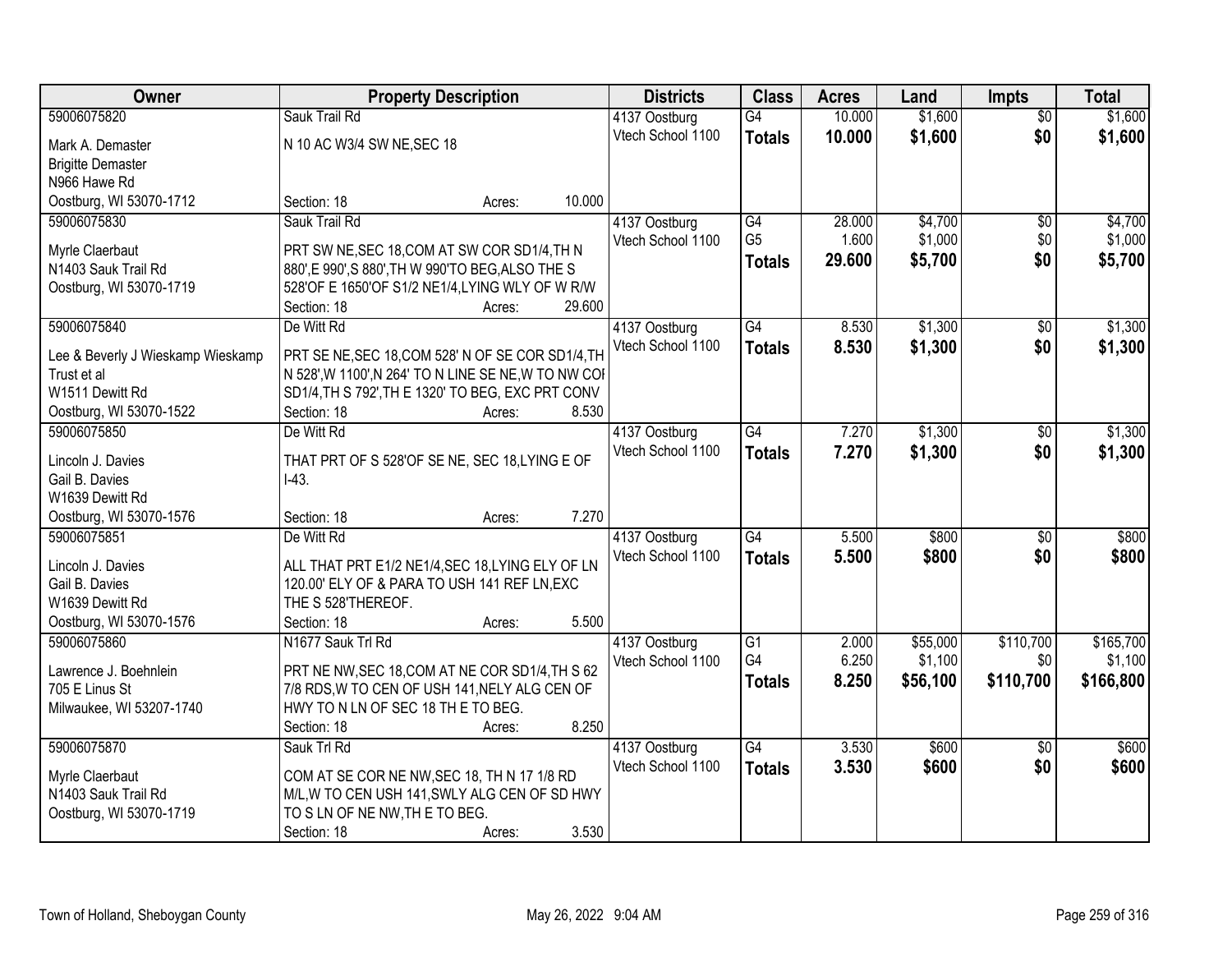| <b>Owner</b>                | <b>Property Description</b>                               | <b>Districts</b>  | <b>Class</b>    | <b>Acres</b> | Land     | <b>Impts</b>    | <b>Total</b> |
|-----------------------------|-----------------------------------------------------------|-------------------|-----------------|--------------|----------|-----------------|--------------|
| 59006075880                 | N1624 Sauk Trl Rd                                         | 4137 Oostburg     | $\overline{G1}$ | 2.500        | \$60,000 | \$135,600       | \$195,600    |
| Dorothy J. Bevans           | PRT NE NW, SEC 18, COM AT NW COR SD1/4, TH S TO           | Vtech School 1100 | G4              | 22.000       | \$4,000  | \$0             | \$4,000      |
| N1624 Sauk Trail Rd         | A PNT 84 3/4 RDS N OF E&W1/4 LINE, E TO CEN               |                   | G <sub>5</sub>  | 1.180        | \$500    | \$0             | \$500        |
| Oostburg, WI 53070-1717     | USH"141", NELY ON HWY TO A PNT 313.5'SWLY OF N            |                   | <b>Totals</b>   | 25.680       | \$64,500 | \$135,600       | \$200,100    |
|                             | 25.680<br>Section: 18<br>Acres:                           |                   |                 |              |          |                 |              |
| 59006075890                 | N1680 Sauk Trl Rd                                         | 4137 Oostburg     | $\overline{G1}$ | 1.250        | \$41,500 | \$110,500       | \$152,000    |
|                             |                                                           | Vtech School 1100 | <b>Totals</b>   | 1.250        | \$41,500 | \$110,500       | \$152,000    |
| Rodney L. Theune            | PRT NE NW, SEC 18, COM AT INTER OF CEN STH 141            |                   |                 |              |          |                 |              |
| N1680 Sauk Trail Rd         | WITH N LN SD SEC, TH SWLY ON CEN SD HWY                   |                   |                 |              |          |                 |              |
| Oostburg, WI 53070-1717     | 313.5', W 165', N 264'TO N LN SEC 18, TH E 238'TO         |                   |                 |              |          |                 |              |
|                             | 1.250<br>Section: 18<br>Acres:                            |                   |                 |              |          |                 |              |
| 59006075900                 | Dewitt Rd                                                 | 4137 Oostburg     | G4              | 10.000       | \$1,800  | \$0             | \$1,800      |
| Dorothy J. Bevans           | PRT NW NW, SEC 18, COM AT NE COR SD1/4, TH W 10           | Vtech School 1100 | G <sub>5</sub>  | 13.480       | \$11,800 | \$0             | \$11,800     |
| N1624 Sauk Trail Rd         | RDS, S 26 RDS, W 36 RDS, S 121/2 RDS, W 25 4/5            |                   | <b>Totals</b>   | 23.480       | \$13,600 | \$0             | \$13,600     |
| Oostburg, WI 53070-1717     | RDS, S 7 RDS, W 8 1/5 RDS TO W LINE SEC 18, TH S 29       |                   |                 |              |          |                 |              |
|                             | 23.480<br>Section: 18<br>Acres:                           |                   |                 |              |          |                 |              |
| 59006075910                 | W2087 Dewitt Rd                                           | 4137 Oostburg     | $\overline{G1}$ | 2.500        | \$60,000 | \$122,800       | \$182,800    |
|                             |                                                           | Vtech School 1100 | G4              | 3.240        | \$600    | \$0             | \$600        |
| Larry H. Opgenorth          | PRT NW NW, SEC 18, COM AT NW COR, SD SEC, TH E            |                   | <b>Totals</b>   | 5.740        | \$60,600 | \$122,800       | \$183,400    |
| Gloria Opgenorth            | 385', S 635.25', W 249.7' M/L, S 115.5' W 135.3', TH N TO |                   |                 |              |          |                 |              |
| W2087 Dewitt Rd             | BEG.                                                      |                   |                 |              |          |                 |              |
| Oostburg, WI 53070-1724     | Section: 18<br>5.740<br>Acres:                            |                   |                 |              |          |                 |              |
| 59006075911                 | W2071 Dewitt Rd                                           | 4137 Oostburg     | $\overline{G1}$ | 2.410        | \$59,100 | \$190,300       | \$249,400    |
| James D. Swart              | PRT NW NW, SEC 18, COM N89 DEG 59'05"E 385'FROM           | Vtech School 1100 | G4              | 6.000        | \$1,100  | \$0             | \$1,100      |
| Vicki L. Swart              | NW COR, SD SEC, TH CONT N89 DEG 59'05"E 770', S01         |                   | <b>Totals</b>   | 8.410        | \$60,200 | \$190,300       | \$250,500    |
| W2071 Dewitt Rd             | DEG 22'26"W 429', S89 DEG 59'05"W 594', S01 DEG           |                   |                 |              |          |                 |              |
| Oostburg, WI 53070-1724     | 8.410<br>Section: 18<br>Acres:                            |                   |                 |              |          |                 |              |
| 59006075920                 | Sauk Trail Rd                                             | 4137 Oostburg     | G4              | 54.200       | \$9,300  | $\overline{50}$ | \$9,300      |
|                             |                                                           | Vtech School 1100 | G <sub>5</sub>  | 0.800        | \$100    | \$0             | \$100        |
| Jane Cramer                 | ALL THAT PRT OF NW1/4, SEC 18, LYING W OF CEN             |                   | G5M             | 2.190        | \$4,000  | \$0             | \$4,000      |
| W622 Danes Rd               | USH"141", EXC THE N 74-7/8 RDS & EXC COM 1.8              |                   | <b>Totals</b>   | 57.190       | \$13,400 | \$0             | \$13,400     |
| New Holstein, WI 53061-9713 | RDS E OF SW COR SE NW, TH N16 DEG 21'E 7.6                |                   |                 |              |          |                 |              |
|                             | 57.190<br>Section: 18<br>Acres:                           |                   |                 |              |          |                 |              |
| 59006075930                 | Sauk Trl Rd                                               | 4137 Oostburg     | G4              | 15.600       | \$2,800  | $\overline{50}$ | \$2,800      |
| Myrle Claerbaut             | COM AT SE COR OF E1/2 NW, SEC 18, TH N 80 RD, W           | Vtech School 1100 | G <sub>5</sub>  | 0.280        | \$100    | \$0             | \$100        |
| N1403 Sauk Trail Rd         | 31 1/2 RD TO CEN USH 141, SWLY ALG CEN OF SD              |                   | <b>Totals</b>   | 15.880       | \$2,900  | \$0             | \$2,900      |
| Oostburg, WI 53070-1719     | HWY TO S LN OF NW, TH E 60 RD 6'TO BEG, EXC               |                   |                 |              |          |                 |              |
|                             | 15.880<br>Section: 18<br>Acres:                           |                   |                 |              |          |                 |              |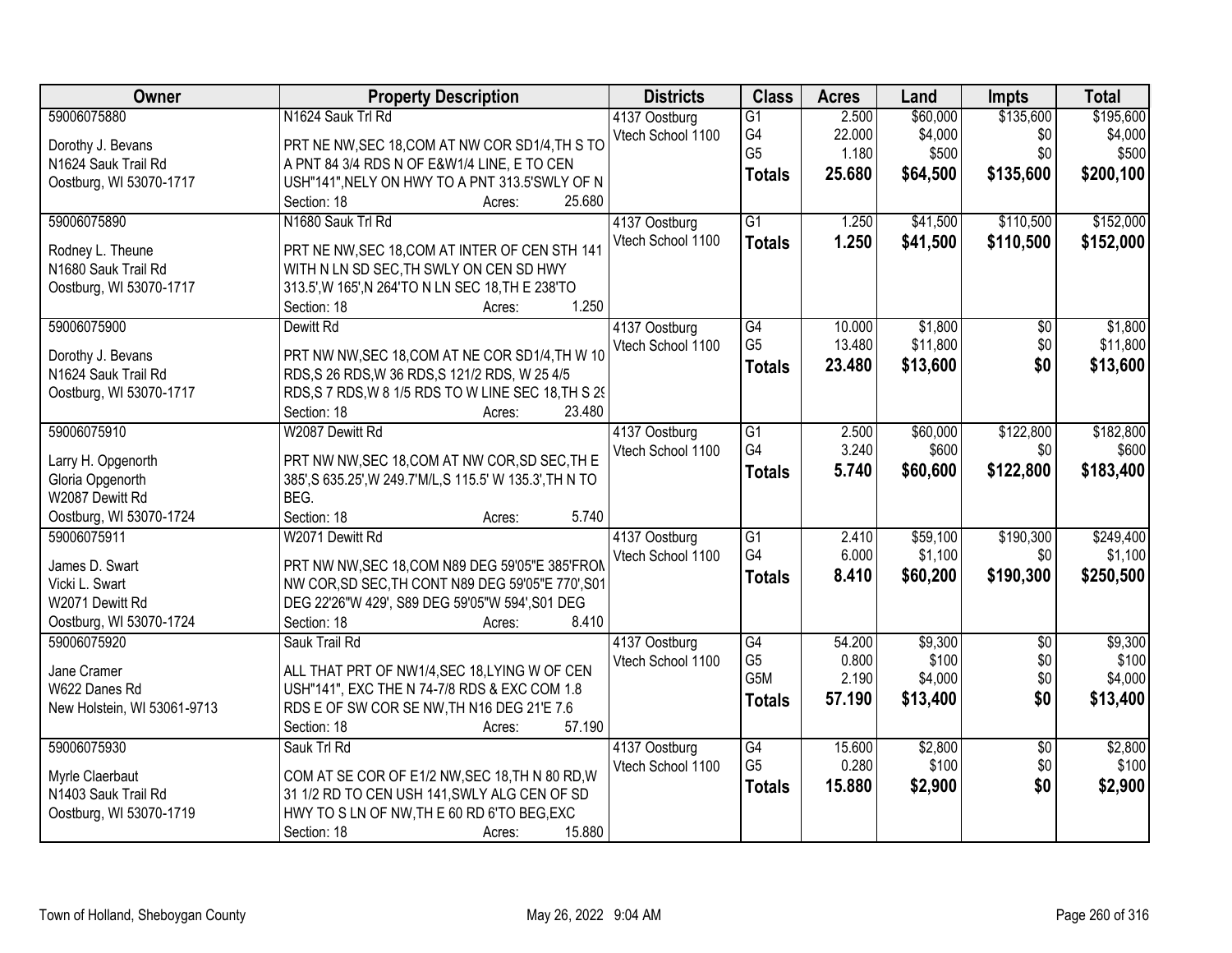| Owner                                     | <b>Property Description</b>                                                                 | <b>Districts</b>   | <b>Class</b>    | <b>Acres</b> | Land     | <b>Impts</b>    | <b>Total</b> |
|-------------------------------------------|---------------------------------------------------------------------------------------------|--------------------|-----------------|--------------|----------|-----------------|--------------|
| 59006075941                               | N1555 Sauk Trl Rd                                                                           | 4137 Oostburg      | $\overline{G1}$ | 3.000        | \$65,000 | \$155,100       | \$220,100    |
| Alan W. Yeadon                            | LOT 1 CSM V22 P 278-279 #1817239 - PRT SE NW,                                               | Vtech School 1100  | <b>Totals</b>   | 3.000        | \$65,000 | \$155,100       | \$220,100    |
| Kristine L. Yeadon                        | <b>SEC 18</b>                                                                               |                    |                 |              |          |                 |              |
| N1555 Sauk Trail Rd                       |                                                                                             |                    |                 |              |          |                 |              |
| Oostburg, WI 53070-1720                   | 3.000<br>Section: 18<br>Acres:                                                              |                    |                 |              |          |                 |              |
| 59006075942                               | N1515 Sauk Trl Rd                                                                           | 4137 Oostburg      | $\overline{G1}$ | 1.000        | \$37,000 | \$246,900       | \$283,900    |
|                                           |                                                                                             | Vtech School 1100  | G4              | 3.730        | \$700    | \$0             | \$700        |
| Joyce Worden et al<br>N1515 Sauk Trail Rd | LOT 2 CSM V22 P278-279 #1817239 - PRT SE NW                                                 |                    | <b>Totals</b>   | 4.730        | \$37,700 | \$246,900       | \$284,600    |
| Oostburg, WI 53070-1720                   | <b>SEC 18</b>                                                                               |                    |                 |              |          |                 |              |
|                                           | 4.730<br>Section: 18<br>Acres:                                                              |                    |                 |              |          |                 |              |
| 59006075950                               | N1572 Sauk Trl Rd                                                                           | 4137 Oostburg      | G1              | 1.640        | \$48,500 | \$96,500        | \$145,000    |
|                                           |                                                                                             | Vtech School 1100  | <b>Totals</b>   | 1.640        | \$48,500 | \$96,500        | \$145,000    |
| Keith D. Simmons                          | PRT SE NW, SEC 18, COM IN CEN OF SAUK TRAIL                                                 |                    |                 |              |          |                 |              |
| Michele L. Simmons                        | RD, SD PNT BEING 836.7'N & 765.25' W OF CEN SD                                              |                    |                 |              |          |                 |              |
| N1572 Sauk Trail Rd                       | SEC, TH N17 DEG 02'12" E 267'ON CEN SD RD, N72                                              |                    |                 |              |          |                 |              |
| Oostburg, WI 53070-1716                   | 1.640<br>Section: 18<br>Acres:                                                              |                    |                 |              |          |                 |              |
| 59006075960                               | N1504 Sauk Trl Rd                                                                           | 4137 Oostburg      | G1              | 0.760        | \$29,400 | \$128,500       | \$157,900    |
| Donald E. Lesch                           | PRT SE NW, COM ON E&W1/4 LN 1350.8'E OF W1/4                                                | Vtech School 1100  | <b>Totals</b>   | 0.760        | \$29,400 | \$128,500       | \$157,900    |
| Sandra Lesch                              | POST, TH N16 DEG 21'E 129', TH S87 DEG 46' E                                                |                    |                 |              |          |                 |              |
| N1504 Sauk Trail Rd                       | 265.3'TO CEN USH 141, TH SW ALG CEN OF SD HWY                                               |                    |                 |              |          |                 |              |
| Oostburg, WI 53070-1716                   | 0.760<br>Section: 18<br>Acres:                                                              |                    |                 |              |          |                 |              |
| 59006075970                               | Sauk Trl Rd                                                                                 | 4137 Oostburg      | $\overline{G4}$ | 38.600       | \$6,700  | $\overline{50}$ | \$6,700      |
| Daniel L. Demaster                        |                                                                                             | Vtech School 1100  | <b>Totals</b>   | 38.600       | \$6,700  | \$0             | \$6,700      |
| N7096 County Rd I                         | PRT NE SW & NW SE, SEC 18, COM AT NE COR NW<br>SE, SEC 18, TH W 2316' TO THE CENTER OF SAUK |                    |                 |              |          |                 |              |
| Random Lake, WI 53075-1502                | TRAIL ROAD, M/L, S ALG SD RD 775.5' M/L, E 2640'                                            |                    |                 |              |          |                 |              |
|                                           | Section: 18<br>38.600<br>Acres:                                                             |                    |                 |              |          |                 |              |
| 59006075980                               | Sauk Trl Rd                                                                                 | 1029 Cedar         | $\overline{G4}$ | 14.900       | \$2,700  | $\overline{50}$ | \$2,700      |
|                                           |                                                                                             | Grove-Belgium Area | <b>Totals</b>   | 14.900       | \$2,700  | \$0             | \$2,700      |
| Benjamin R. Claerbaut                     | COM AT SE COR NE SW, SEC 18, TH N 33 RDS, W TO                                              | Vtech School 1100  |                 |              |          |                 |              |
| Gina M. Claerbaut                         | CEN USH 141 SWLY ALG CEN OF SD RD TO N LN                                                   |                    |                 |              |          |                 |              |
| N1405 Sauk Trail Rd                       | S1/2 SW1/4, TH E TO BEG, INCL THAT PRT OF NW SW                                             |                    |                 |              |          |                 |              |
| Oostburg, WI 53070-1719                   | 14.900<br>Section: 18<br>Acres:                                                             |                    |                 |              |          |                 |              |
| 59006075990                               | N1457 Sauk Trl Rd                                                                           | 4137 Oostburg      | $\overline{G1}$ | 2.750        | \$62,500 | \$202,200       | \$264,700    |
| Jon M. Arentsen                           | TR 1, CSM V 3 P 208 - PRT NE SW, SEC 18, COM S88                                            | Vtech School 1100  | G4              | 2.250        | \$400    | \$0             | \$400        |
| N1457 Sauk Trail Rd                       | DEG 53' 49"W 1027.85'& S17 DEG 27"W 441.22'FROM                                             |                    | <b>Totals</b>   | 5.000        | \$62,900 | \$202,200       | \$265,100    |
| Oostburg, WI 53070-1719                   | CEN SD SEC, TH N88 DEG 53'49"E 553.37', S1 DEG                                              |                    |                 |              |          |                 |              |
|                                           | 5.000<br>Section: 18<br>Acres:                                                              |                    |                 |              |          |                 |              |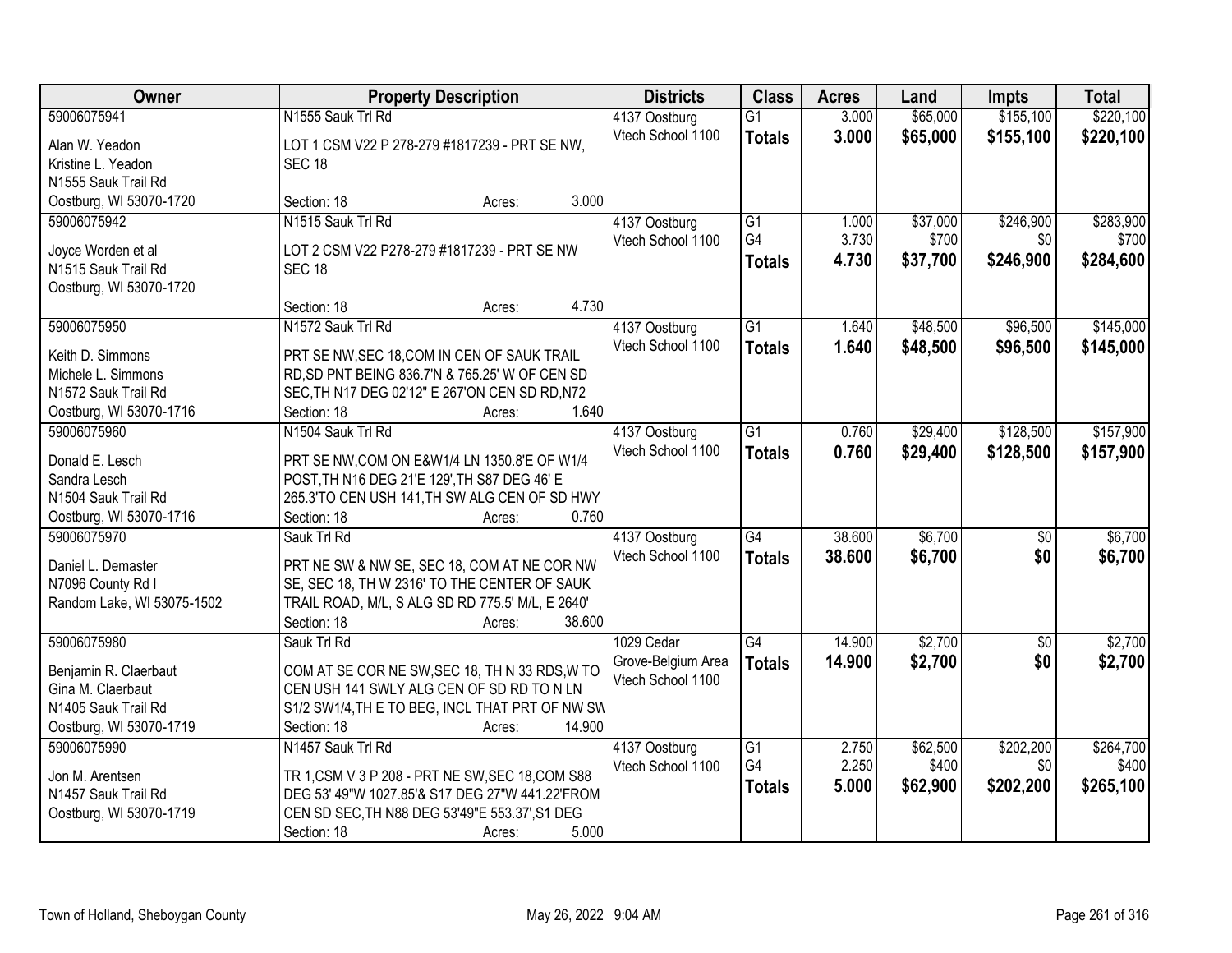| Owner                       | <b>Property Description</b>                            | <b>Districts</b>   | <b>Class</b>    | <b>Acres</b> | Land     | <b>Impts</b> | <b>Total</b> |
|-----------------------------|--------------------------------------------------------|--------------------|-----------------|--------------|----------|--------------|--------------|
| 59006075991                 | N1403 Sauk Trl Rd                                      | 1029 Cedar         | $\overline{G1}$ | 2.260        | \$57,600 | \$148,500    | \$206,100    |
| Ben R. Claerbaut            | PRT NE, NW, SW & SE OF SW1/4, SEC 18, COM N88          | Grove-Belgium Area | <b>Totals</b>   | 2.260        | \$57,600 | \$148,500    | \$206,100    |
| Gina M. Claerbaut           | DEG 53'49"E 1611.96'& S17 DEG 27"W 1135.61'FROM        | Vtech School 1100  |                 |              |          |              |              |
| N1405 Sauk Trail Rd         | W1/4 COR, SD SEC, TH N87 DEG 28'40"E 382.09', S17      |                    |                 |              |          |              |              |
| Oostburg, WI 53070-1719     | 2.260<br>Section: 18<br>Acres:                         |                    |                 |              |          |              |              |
| 59006076000                 | Sauk Trail Rd                                          | 4137 Oostburg      | G4              | 53.500       | \$9,000  | \$0          | \$9,000      |
|                             |                                                        | Vtech School 1100  | G <sub>5</sub>  | 8.830        | \$3,800  | \$0          | \$3,800      |
| Jane Cramer                 | ALL THAT PRT OF SW1/4, SEC 18, LYING W OF CEN          |                    |                 | 62.330       | \$12,800 | \$0          | \$12,800     |
| W622 Danes Rd               | USH"141", EXC COM AT SW COR SD1/4, TH N                |                    | <b>Totals</b>   |              |          |              |              |
| New Holstein, WI 53061-9713 | 587.75', S73 DEG 09'E 410.7', SELY 247'M/L, S20 DEG    |                    |                 |              |          |              |              |
|                             | 62.330<br>Section: 18<br>Acres:                        |                    |                 |              |          |              |              |
| 59006076010                 | Sauk Trl Rd                                            | 1029 Cedar         | $\overline{G4}$ | 3.710        | \$700    | \$0          | \$700        |
|                             |                                                        | Grove-Belgium Area | G7              | 1.000        | \$9,600  | \$14,000     | \$23,600     |
| Benjamin R. Claerbaut       | PRT S1/2 SW1/4, SEC 18, COM 775.5'N OF SE COR SW       | Vtech School 1100  | <b>Totals</b>   | 4.710        | \$10,300 | \$14,000     | \$24,300     |
| Gina M. Claerbaut           | SW, TH E 445.5', N 537', W TO A PNT 177.34'E OF CEN    |                    |                 |              |          |              |              |
| N1405 Sauk Trail Rd         | USH 141,S 128.23', W 219.4'TO CEN SD HWY, SWLY ON      |                    |                 |              |          |              |              |
| Oostburg, WI 53070-1719     | Section: 18<br>4.710<br>Acres:                         |                    |                 |              |          |              |              |
| 59006076030                 |                                                        | 4137 Oostburg      | X4              | 6.450        | \$0      | \$0          | \$0          |
| Oostburg Cemetery           | PRT SW SW, SEC 18, COM AT SW COR SD1/4, TH N           | Vtech School 1100  | <b>Totals</b>   | 6.450        | \$0      | \$0          | \$0          |
| Na                          | 587.75', S 73 DEG 09'E 410.7', SELY 247' M/L, S 20 DEG |                    |                 |              |          |              |              |
| Na, WI 99999                | 20'W 425.7' TO S LINE SEC 18, TH W TO BEG.             |                    |                 |              |          |              |              |
|                             | 6.450<br>Section: 18<br>Acres:                         |                    |                 |              |          |              |              |
| 59006076040                 | N1390 Sauk Trl Rd                                      | 4137 Oostburg      | $\overline{G1}$ | 3.360        | \$66,400 | \$216,900    | \$283,300    |
|                             |                                                        | Vtech School 1100  | <b>Totals</b>   | 3.360        | \$66,400 | \$216,900    | \$283,300    |
| Garry L. Phipps             | PRT W1/2 SW1/4, SEC 18, COM 1337. 72'S & 1431.55'W     |                    |                 |              |          |              |              |
| Paula M. Phipps             | OF CEN SEC 18, TH S17 DEG 02'12"W ON CEN SAUK          |                    |                 |              |          |              |              |
| N1390 Sauk Trail Rd         | TRAIL RD 322', N72 DEG 57'48"W 498.05', N17 DEG        |                    |                 |              |          |              |              |
| Oostburg, WI 53070-1715     | 3.360<br>Section: 18<br>Acres:                         |                    |                 |              |          |              |              |
| 59006076050                 | Smies Rd                                               | 1029 Cedar         | G4              | 10.170       | \$1,800  | \$0          | \$1,800      |
| Benjamin R. Claerbaut       | SE SW, SEC 18, EXC COM AT NW COR SD1/4, TH E           | Grove-Belgium Area | <b>Totals</b>   | 10.170       | \$1,800  | \$0          | \$1,800      |
| Gina M. Claerbaut           | 429', S 537', W 445.5', TH N 533' TO BEG, EXC THAT     | Vtech School 1100  |                 |              |          |              |              |
| N1405 Sauk Trail Rd         | PRT CONV BY #1717285.                                  |                    |                 |              |          |              |              |
| Oostburg, WI 53070-1719     | 10.170<br>Section: 18<br>Acres:                        |                    |                 |              |          |              |              |
| 59006076060                 | N1399 Sauk Trl Rd                                      | 1029 Cedar         | $\overline{G7}$ | 1.950        | \$37,300 | \$155,800    | \$193,100    |
|                             |                                                        |                    |                 |              |          |              |              |
| Ben R. Claerbaut            | PRT SW1/4, SEC 18, COM N88 DEG 53'49"E 1611.96'&       | Grove-Belgium Area | <b>Totals</b>   | 1.950        | \$37,300 | \$155,800    | \$193,100    |
| Gina M. Claerbaut           | S17 DEG 27"W 1406.42'ALG CEN LINE OF SAUK              | Vtech School 1100  |                 |              |          |              |              |
| N1405 Sauk Trail Rd         | TRAIL RD TO SW COR OF CSM V 4 P 140 & PNT OF           |                    |                 |              |          |              |              |
| Oostburg, WI 53070-1719     | 1.950<br>Section: 18<br>Acres:                         |                    |                 |              |          |              |              |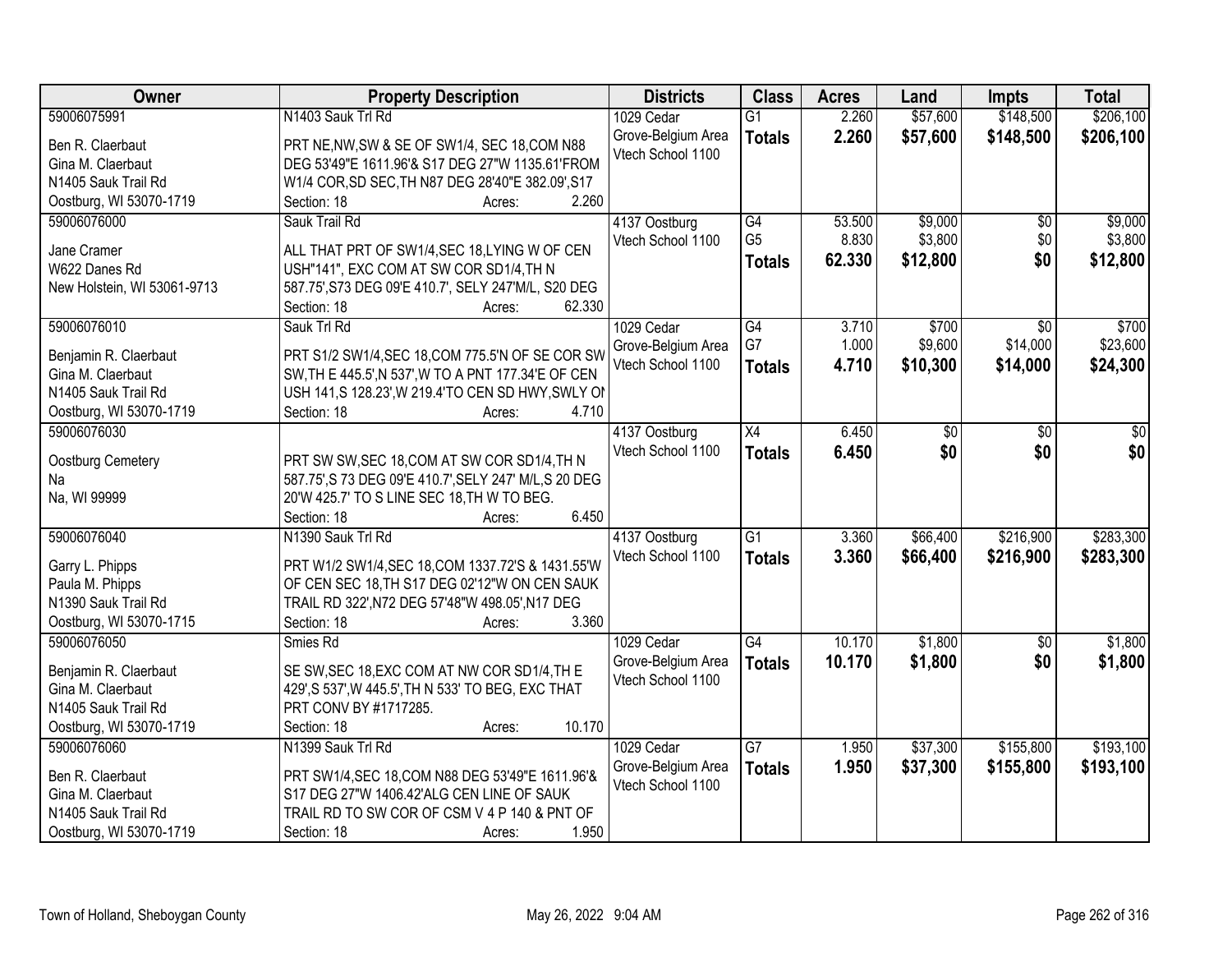| Owner                    | <b>Property Description</b>                            | <b>Districts</b>   | <b>Class</b>    | <b>Acres</b> | Land     | Impts           | <b>Total</b> |
|--------------------------|--------------------------------------------------------|--------------------|-----------------|--------------|----------|-----------------|--------------|
| 59006076061              | W1974 Smies Rd                                         | 1029 Cedar         | G4              | 39.000       | \$7,100  | $\overline{50}$ | \$7,100      |
| Kevin J. Claerbaut       | B-2367 - PRT SW SE, SE SW & SW SW, SEC 18, COM         | Grove-Belgium Area | G <sub>5</sub>  | 1.670        | \$400    | \$0             | \$400        |
| Jessica L. Claerbaut     | AT S1/4 COR, SD SEC, TH N89 DEG 38'37"W 1930.65'       | Vtech School 1100  | G7              | 1.520        | \$31,300 | \$152,400       | \$183,700    |
| W1974 Smies Rd           | N22 DEG 42'12"E 549.50', NELY 323.98' ALG CURVE,       |                    | <b>Totals</b>   | 42.190       | \$38,800 | \$152,400       | \$191,200    |
| Oostburg, WI 53070-1749  | 42.190<br>Section: 18<br>Acres:                        |                    |                 |              |          |                 |              |
| 59006076070              | Smies Rd                                               | 1029 Cedar         | G4              | 41.000       | \$7,100  | $\overline{30}$ | \$7,100      |
|                          |                                                        | Grove-Belgium Area | G <sub>5</sub>  | 1.610        | \$800    | \$0             | \$800        |
| Lincoln J. Davies        | PRT PARCEL B, B-1723, PRT C-2023, TR 1 CSM V4 P        | Vtech School 1100  | <b>Totals</b>   | 42.610       | \$7,900  | \$0             | \$7,900      |
| Gail B. Davies           | 161 & A-27257 - PRT E1/2 SE1/4, SEC 18, COM N0 DEG     |                    |                 |              |          |                 |              |
| W1639 Dewitt Rd          | 21'37"W 420.8' FROM SE COR, SD SEC, TH N85 9'W         |                    |                 |              |          |                 |              |
| Oostburg, WI 53070-1576  | 42.610<br>Section: 18<br>Acres:                        |                    |                 |              |          |                 |              |
| 59006076090              | Smies Rd                                               | 1029 Cedar         | G4              | 13.500       | \$2,200  | \$0             | \$2,200      |
| Benjamin R. Claerbaut    | THE S 544.5' OF NW SE, SEC 18, EXC PRT CONV. FOR       | Grove-Belgium Area | <b>Totals</b>   | 13.500       | \$2,200  | \$0             | \$2,200      |
| Gina M. Claerbaut        | HWY AS REC IN VOL 564 P 136-37.                        | Vtech School 1100  |                 |              |          |                 |              |
| N1405 Sauk Trail Rd      |                                                        |                    |                 |              |          |                 |              |
| Oostburg, WI 53070-1719  | 13.500<br>Section: 18<br>Acres:                        |                    |                 |              |          |                 |              |
| 59006076100              | Smies Rd                                               | 1029 Cedar         | $\overline{G4}$ | 9.430        | \$1,500  | \$0             | \$1,500      |
|                          |                                                        | Grove-Belgium Area | <b>Totals</b>   | 9.430        | \$1,500  | \$0             | \$1,500      |
| Benjamin R. Claerbaut    | ALL THAT PRT OF SW SE, SEC 18 LYING W OF W R/W         | Vtech School 1100  |                 |              |          |                 |              |
| Gina M. Claerbaut        | LN USH 141 & N OF N LN OF SMIES ROAD, EXC              |                    |                 |              |          |                 |              |
| N1405 Sauk Trail Rd      | THAT PRT CONV BY #1717285.                             |                    |                 |              |          |                 |              |
| Oostburg, WI 53070-1719  | 9.430<br>Section: 18<br>Acres:                         |                    |                 |              |          |                 |              |
| 59006076110              | Smies Rd                                               | 1029 Cedar         | $\overline{G4}$ | 7.800        | \$1,400  | $\overline{50}$ | \$1,400      |
| Thomas Jay Teronde       | ALL THAT PRT SW SE, SEC 18, LYING E OF E R/W LN        | Grove-Belgium Area | <b>Totals</b>   | 7.800        | \$1,400  | \$0             | \$1,400      |
| 749 Independence Rd      | USH 141 & N OF N LN OF SMIES RD.                       | Vtech School 1100  |                 |              |          |                 |              |
| Rochester, WA 98579-8921 |                                                        |                    |                 |              |          |                 |              |
|                          | 7.800<br>Section: 18<br>Acres:                         |                    |                 |              |          |                 |              |
| 59006076120              | W1716 Smies Rd                                         | 1029 Cedar         | G1              | 3.850        | \$63,600 | \$172,500       | \$236,100    |
|                          |                                                        | Grove-Belgium Area | <b>Totals</b>   | 3.850        | \$63,600 | \$172,500       | \$236,100    |
| Tina L. Lyneis           | PRT SE SE, SEC 18, COM AT SE COR SD1/4, TH S88         | Vtech School 1100  |                 |              |          |                 |              |
| James B. Tebeest         | DEG 09' 00"W 371.57', N01 DEG 36'00"E 548.17', S59     |                    |                 |              |          |                 |              |
| W1716 Smies Rd           | DEG 00'00"E 192.58', S85 DEG 09'01"E 189.03', TH S00   |                    |                 |              |          |                 |              |
| Oostburg, WI 53070-1747  | 3.850<br>Section: 18<br>Acres:                         |                    |                 |              |          |                 |              |
| 59006076130              | W1774 Smies Rd                                         | 1029 Cedar         | $\overline{G1}$ | 13.380       | \$98,100 | \$256,500       | \$354,600    |
| Jason C. Feyereisen      | PRT E1/2 SE1/4, SEC 18, COM S88 DEG 9'W                | Grove-Belgium Area | G4              | 5.250        | \$900    | \$0             | \$900        |
| Kelleen E. Feyereisen    | 748.34'FROM SE COR, SD SEC, TH S88 DEG 9'W             | Vtech School 1100  | <b>Totals</b>   | 18.630       | \$99,000 | \$256,500       | \$355,500    |
| W1774 Smies Rd           | 416.35', N1 DEG 51'W 33', N76 DEG 44'23"W 103.58', S88 |                    |                 |              |          |                 |              |
| Oostburg, WI 53070-1747  | 18.630<br>Section: 18<br>Acres:                        |                    |                 |              |          |                 |              |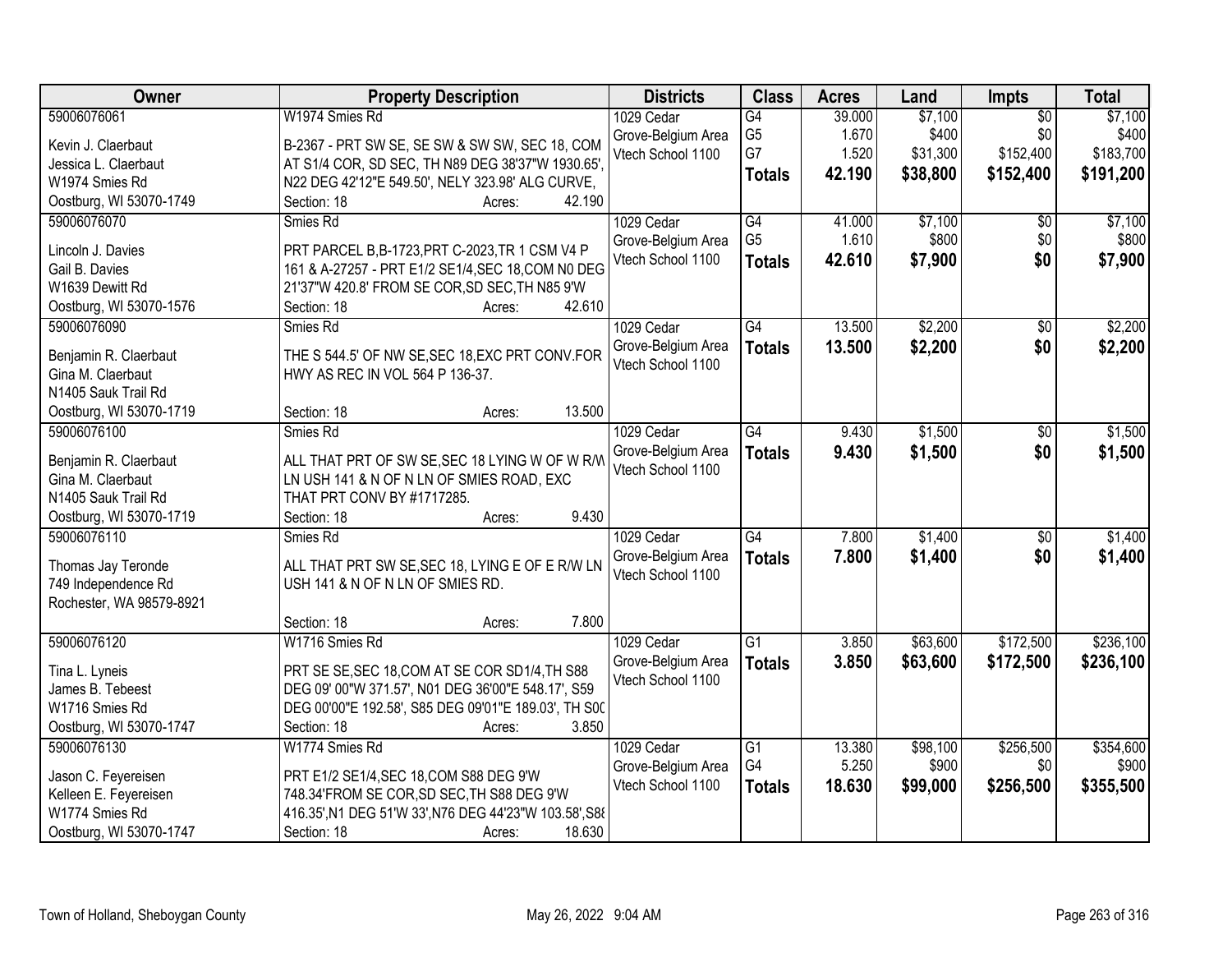| Owner                                  | <b>Property Description</b>                                                        | <b>Districts</b>   | <b>Class</b>        | <b>Acres</b> | Land            | Impts           | <b>Total</b>    |
|----------------------------------------|------------------------------------------------------------------------------------|--------------------|---------------------|--------------|-----------------|-----------------|-----------------|
| 59006076140                            | W1738 Smies Rd                                                                     | 1029 Cedar         | $\overline{G1}$     | 6.660        | \$85,800        | \$99,100        | \$184,900       |
| Matthew L. Smies                       | PARCEL A, B-1723 & OTHER LAND PRT E1/2                                             | Grove-Belgium Area | <b>Totals</b>       | 6.660        | \$85,800        | \$99,100        | \$184,900       |
| Lauren B. Smies                        | SE1/4, SEC 18, COM S88 DEG 9'W 400'FROM SE COR                                     | Vtech School 1100  |                     |              |                 |                 |                 |
| W1738 Smies Rd                         | SD SEC, TH N1 DEG 51'W 208.85', N89 DEG 17'E 66', N1                               |                    |                     |              |                 |                 |                 |
| Oostburg, WI 53070-1747                | 6.660<br>Section: 18<br>Acres:                                                     |                    |                     |              |                 |                 |                 |
| 59006076150                            |                                                                                    | 1029 Cedar         | $\overline{\chi_3}$ | 24.260       | $\overline{50}$ | $\overline{50}$ | $\sqrt{50}$     |
|                                        |                                                                                    | Grove-Belgium Area | <b>Totals</b>       | 24.260       | \$0             | \$0             | \$0             |
| Sheboygan County (Hwy)                 | PRT FOR HWY IN SEC 18 AS REC IN VOL 563 P                                          | Vtech School 1100  |                     |              |                 |                 |                 |
| Attn: Hwy                              | 437-8, VOL 563 P 441-42, VOL 564 P 136-37, VOL 587 P                               |                    |                     |              |                 |                 |                 |
| W5741 County Rd J                      | 586-87, V 584 P 689-90, EXC THAT LAND CONV V                                       |                    |                     |              |                 |                 |                 |
| Plymouth, WI 53073-3340                | 24.260<br>Section: 18<br>Acres:                                                    |                    |                     |              |                 |                 |                 |
| 59006076152                            |                                                                                    | 1029 Cedar         | $\overline{X2}$     | 25.560       | \$0             | \$0             | $\overline{50}$ |
|                                        | State of Wisconsin Dept of Transportatic   PRT FOR HWY IN SEC 18 AS REC IN V 852 P | Grove-Belgium Area | <b>Totals</b>       | 25.560       | \$0             | \$0             | \$0             |
| 944 Vanderperren Way                   | 838-39, EXC PRT SOLD BACK AS DESC IN V 972 P                                       | Vtech School 1100  |                     |              |                 |                 |                 |
| Green Bay, WI 54304-5344               | 604,& PRT E1/2 NE1/4, SEC 18(WIESKAMP/ZARDEN)                                      |                    |                     |              |                 |                 |                 |
|                                        | 25.560<br>Section: 18<br>Acres:                                                    |                    |                     |              |                 |                 |                 |
| 59006076160                            | Smies Rd                                                                           | 1029 Cedar         | G4                  | 24.000       | \$4,200         | \$0             | \$4,200         |
|                                        |                                                                                    | Grove-Belgium Area | G <sub>5</sub>      | 4.830        | \$2,600         | \$0             | \$2,600         |
| Daniel L. Neerhof                      | NE NE, SEC 19, EXC COM AT NE COR SD1/4, TH W                                       | Vtech School 1100  | <b>Totals</b>       | 28.830       | \$6,800         | \$0             | \$6,800         |
| Marilyn A. Neerhof                     | 275', S 465', S22 DEG 06'W 932.5', N88 DEG 52'60"E TO                              |                    |                     |              |                 |                 |                 |
| N3064 River Ridge Rd                   | E LN SEC 19, TH N TO BEG.                                                          |                    |                     |              |                 |                 |                 |
| Waldo, WI 53093-1521                   | 28.830<br>Section: 19<br>Acres:                                                    |                    |                     |              |                 |                 |                 |
| 59006076170                            | W1707 Smies Rd                                                                     | 1029 Cedar         | $\overline{G1}$     | 1.960        | \$54,300        | \$167,400       | \$221,700       |
| John & Elizabeth Detroye Detroye Trust | PRT NE NE, SEC 19, COM AT NE COR SD1/4, TH W                                       | Grove-Belgium Area | <b>Totals</b>       | 1.960        | \$54,300        | \$167,400       | \$221,700       |
| John & Elizabeth Detroye               | 275', S 465', E 75', N25 DEG E 470'TO E LN NE NE, TH N                             | Vtech School 1100  |                     |              |                 |                 |                 |
| W1707 Smies Rd                         | 38'TO BEG.                                                                         |                    |                     |              |                 |                 |                 |
| Oostburg, WI 53070-1757                | 1.960<br>Section: 19<br>Acres:                                                     |                    |                     |              |                 |                 |                 |
| 59006076190                            | Smies Rd                                                                           | 1029 Cedar         | $\overline{G4}$     | 13.000       | \$2,300         | $\sqrt{6}$      | \$2,300         |
|                                        |                                                                                    | Grove-Belgium Area | G <sub>5</sub>      | 3.200        | \$1,900         | \$0             | \$1,900         |
| Daniel L. Neerhof                      | E1/2 NW NE, SEC 19, EXC PRT FOR HWY CONV REC \                                     | Vtech School 1100  | <b>Totals</b>       | 16.200       | \$4,200         | \$0             | \$4,200         |
| Marilyn A. Neerhof                     | 565 P 684-85,& ALSO EXC COM N88 44'04"E 891.40'&                                   |                    |                     |              |                 |                 |                 |
| N3064 River Ridge Rd                   | S31 DEG 28' 43"W 74.78'FROM N1/4 COR SD SEC, TH                                    |                    |                     |              |                 |                 |                 |
| Waldo, WI 53093-1521                   | 16.200<br>Section: 19<br>Acres:                                                    |                    |                     |              |                 |                 |                 |
| 59006076200                            | N1203 Hawe Rd                                                                      | 1029 Cedar         | $\overline{G1}$     | 4.410        | \$70,600        | \$222,900       | \$293,500       |
| Alan J. Belohlav                       | LOT 1 CSM V20 P 146-48,#1722296 - PRT W1/2 NW                                      | Grove-Belgium Area | <b>Totals</b>       | 4.410        | \$70,600        | \$222,900       | \$293,500       |
| Heidi L. Belohlav                      | <b>NE, SEC 19.</b>                                                                 | Vtech School 1100  |                     |              |                 |                 |                 |
| N1203 Hawe Rd                          |                                                                                    |                    |                     |              |                 |                 |                 |
| Oostburg, WI 53070-1774                | 4.410<br>Section: 19<br>Acres:                                                     |                    |                     |              |                 |                 |                 |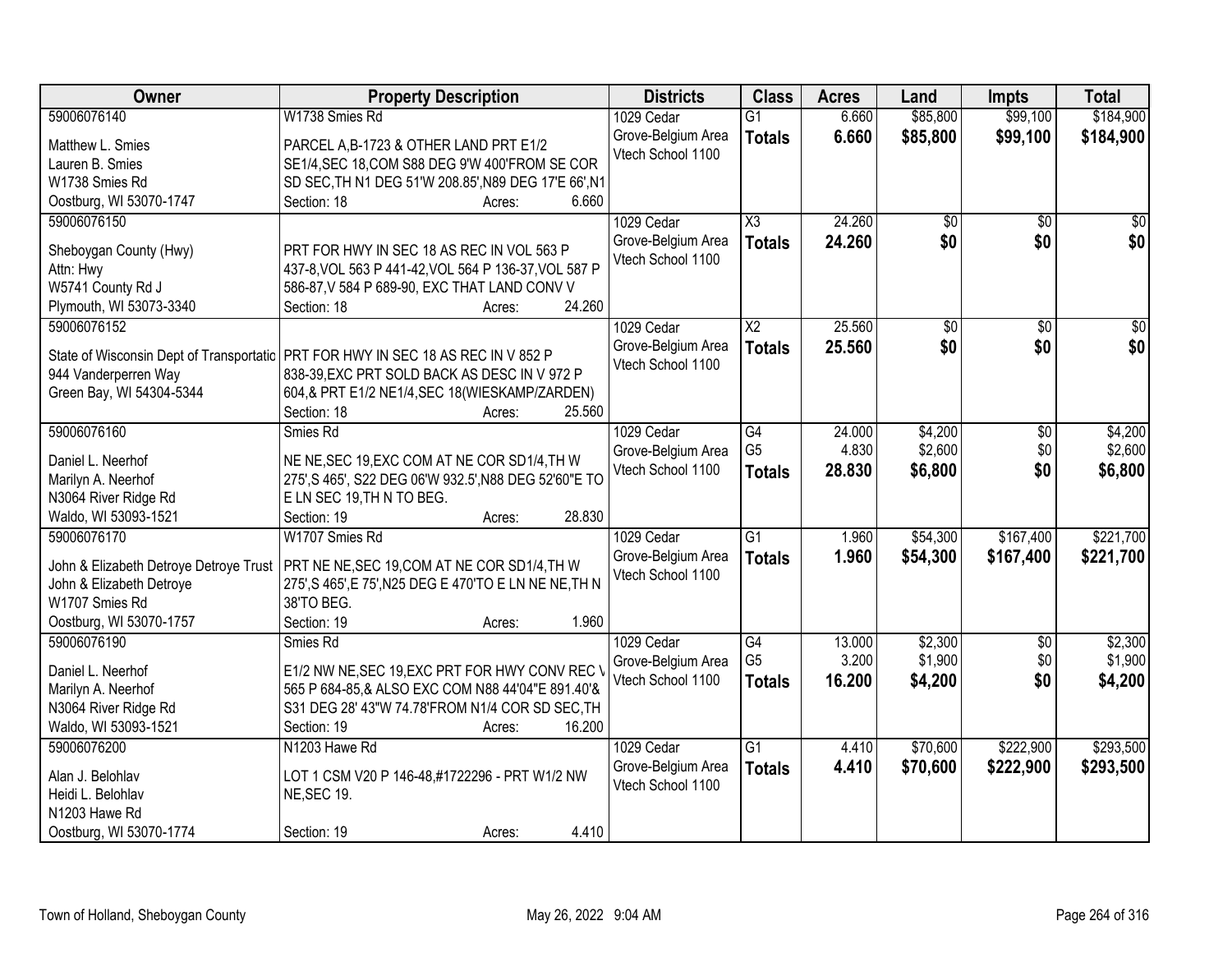| Owner                                                                                           | <b>Property Description</b>                                                                                                                                                                                      | <b>Districts</b>                                      | <b>Class</b>                            | <b>Acres</b>              | Land                          | Impts                                   | <b>Total</b>                  |
|-------------------------------------------------------------------------------------------------|------------------------------------------------------------------------------------------------------------------------------------------------------------------------------------------------------------------|-------------------------------------------------------|-----------------------------------------|---------------------------|-------------------------------|-----------------------------------------|-------------------------------|
| 59006076210<br>South Pier LLC<br>2808 Kohler Memorial Dr Ste 1                                  | W1901 Smies Rd<br>THAT PRT OF W1/2 NW NE, SEC 19, LYING WLY OF W<br>R/W LN I-43.                                                                                                                                 | 1029 Cedar<br>Grove-Belgium Area<br>Vtech School 1100 | G4<br>G7<br><b>Totals</b>               | 2.880<br>0.500<br>3.380   | \$500<br>\$6,000<br>\$6,500   | $\overline{50}$<br>\$90,500<br>\$90,500 | \$500<br>\$96,500<br>\$97,000 |
| Sheboygan, WI 53081-3166                                                                        | 3.380<br>Section: 19<br>Acres:                                                                                                                                                                                   |                                                       |                                         |                           |                               |                                         |                               |
| 59006076211<br>Jerry A. Susnik<br>W1833 Smies Rd<br>Oostburg, WI 53070-1758                     | W1833 Smies Rd<br>LOT 1, CSM V 11 P 47 - PRT NW NE, SEC 19, COM N88<br>DEG 44' 04"E 891.40'& S31 DEG 28' 43"W 74.78'FROM<br>N1/4 COR SD SEC, TH N88 DEG 21'E 260', S1 DEG 39'E<br>2.020<br>Section: 19<br>Acres: | 1029 Cedar<br>Grove-Belgium Area<br>Vtech School 1100 | $\overline{G1}$<br><b>Totals</b>        | 2.020<br>2.020            | \$49,700<br>\$49,700          | \$87,900<br>\$87,900                    | \$137,600<br>\$137,600        |
| 59006076220                                                                                     | N/a                                                                                                                                                                                                              | 1029 Cedar                                            | G4                                      | 40.490                    | \$7,100                       | \$0                                     | \$7,100                       |
| Konopi Enterprise, LLC<br>W1841 Cole Rd<br>Oostburg, WI 53070-1703                              | LOT 2 CSM V20 P 146-48,#1722296 - PRT SW NE, SEC<br>19 & PRT S1/2 GOVT LOT 1.                                                                                                                                    | Grove-Belgium Area<br>Vtech School 1100               | <b>Totals</b>                           | 40.490                    | \$7,100                       | \$0                                     | \$7,100                       |
|                                                                                                 | 40.490<br>Section: 19<br>Acres:                                                                                                                                                                                  |                                                       |                                         |                           |                               |                                         |                               |
| 59006076230<br>Jennifer A. Wynveen et al<br>N1169 Smies Rd S<br>Oostburg, WI 53070-1706         | Smies Rd<br>N1/2 OF GOVT LOT 1, SEC 19 & COM AT NE COR SD<br>LOT, TH N87 DEG 29'E 76.66', S11 DEG 48' W 341.85'TO<br>PNT IN W LN OF SEC 20, TH N 331.56'TO BEG, BEING<br>19.960<br>Section: 19<br>Acres:         | 1029 Cedar<br>Grove-Belgium Area<br>Vtech School 1100 | $\overline{G4}$<br>G5M<br><b>Totals</b> | 17.000<br>2.960<br>19.960 | \$2,800<br>\$5,600<br>\$8,400 | \$0<br>\$0<br>\$0                       | \$2,800<br>\$5,600<br>\$8,400 |
| 59006076240<br><b>Wallace Trust</b><br>9122 Midnight Pass Rd Unit 62<br>Sarasota, FL 34242-2982 | Cole Rd<br>PRT OF N1/2 OF S1/2 OF GOV'T LOT 1, SEC 19 & PRT<br>OF FRAC SEC 20, DESC AS, COM 863.5' E OF NW COR<br>OF S1/2 OF SD GOV'T LOT 1, SEC 19, TH S 25 DEG<br>Section: 19<br>3.050<br>Acres:               | 1029 Cedar<br>Grove-Belgium Area<br>Vtech School 1100 | $\overline{G1}$<br><b>Totals</b>        | 3.050<br>3.050            | \$622,700<br>\$622,700        | $\overline{50}$<br>\$0                  | \$622,700<br>\$622,700        |
| 59006076250<br><b>Wallace Trust</b><br>9122 Midnight Pass Rd Unit 62<br>Sarasota, FL 34242-2982 | N1135 Cole Rd<br>PARCEL 1, B-1239 & PARCEL 2, A-6134 - PRT GOVT<br>LOT 1, SEC 19, & PRT FRACT SEC 20, COM 12.1'E OF<br>SW COR SD GOVT LOT TH N26 DEG 16'E 740.2', N89<br>10.720<br>Section: 19<br>Acres:         | 1029 Cedar<br>Grove-Belgium Area<br>Vtech School 1100 | $\overline{G1}$<br><b>Totals</b>        | 10.720<br>10.720          | \$631,000<br>\$631,000        | \$203,500<br>\$203,500                  | \$834,500<br>\$834,500        |
| 59006076260<br>John W. Poe<br>Grace Y. Poe<br>1934 Elmwood Ave<br>Wilmette, IL 60091-1430       | N1117 Cole Rd<br>PRT S1/2 S1/2 OF GOVT LOT 1, SEC 19 & PRT FRACT<br>SEC 20, DESC AS FOLL; COM 552.8' E OF SW COR SD<br>GOVT LOT 1, TH N 25 DEG 36'E 235.5' TO PNT OF<br>0.000<br>Section: 19<br>Acres:           | 1029 Cedar<br>Grove-Belgium Area<br>Vtech School 1100 | $\overline{G1}$<br><b>Totals</b>        | 0.876<br>0.876            | \$411,700<br>\$411,700        | \$336,300<br>\$336,300                  | \$748,000<br>\$748,000        |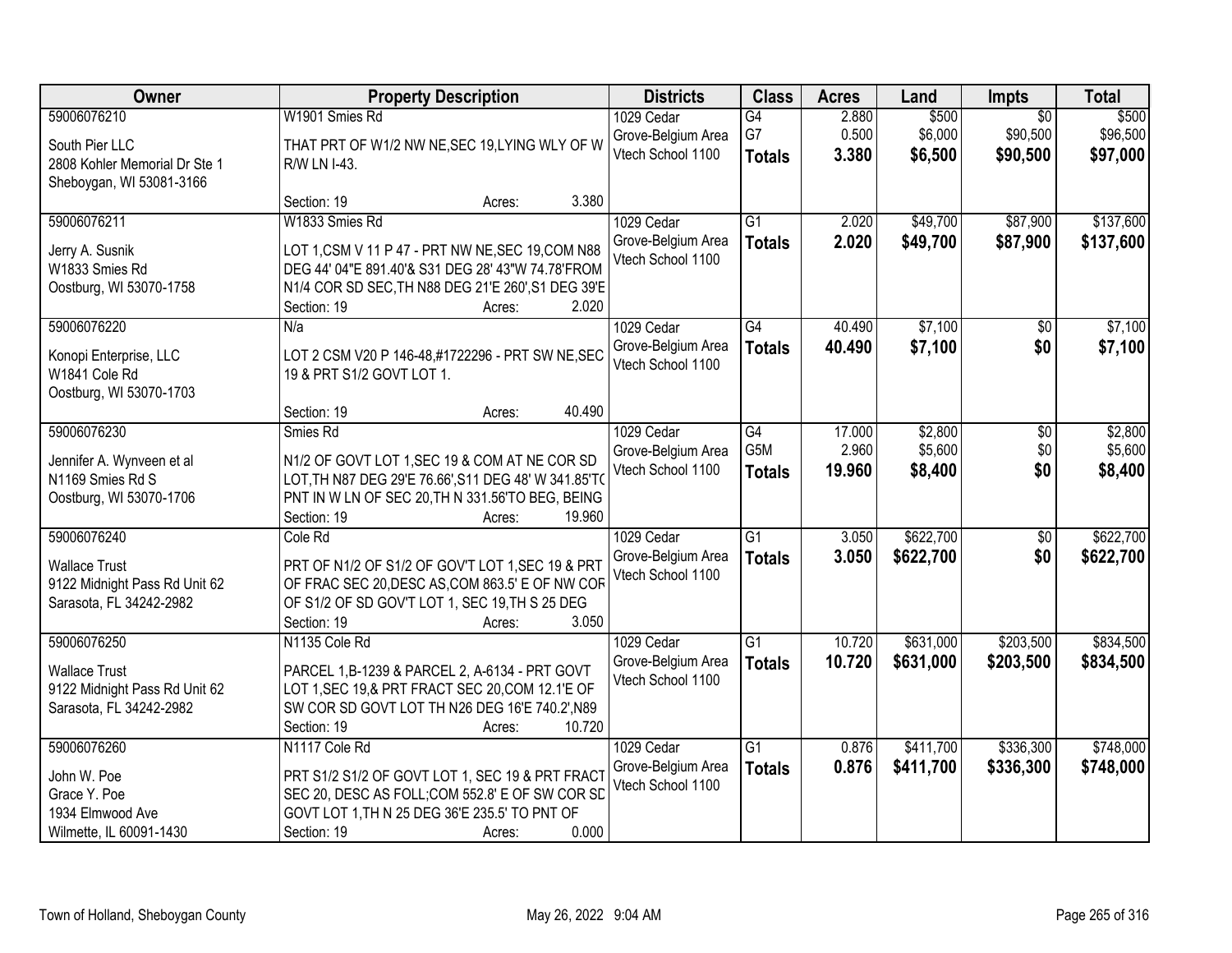| Owner                                                                                                              | <b>Property Description</b>                                                                                                                                                                              | <b>Districts</b>                                      | <b>Class</b>                                       | <b>Acres</b>            | Land                          | <b>Impts</b>                  | <b>Total</b>                    |
|--------------------------------------------------------------------------------------------------------------------|----------------------------------------------------------------------------------------------------------------------------------------------------------------------------------------------------------|-------------------------------------------------------|----------------------------------------------------|-------------------------|-------------------------------|-------------------------------|---------------------------------|
| 59006076270                                                                                                        | N1107 Cole Rd                                                                                                                                                                                            | 1029 Cedar                                            | $\overline{G1}$                                    | 0.900                   | \$412,000                     | \$194,300                     | \$606,300                       |
| Mercer Family Partnership<br>200 Wyndemere Cir Apt e110<br>Wheaton, IL 60187-2425                                  | PRT S1/2 S1/2 GOVT LOT 1, SEC 19 & PRT FRAC SEC<br>20, COM 552.8'E OF SW COR SD GOVT LOT 1, TH N25<br>DEG 36'E 100'TO PNT OF BEG OF PARCEL TO BE                                                         | Grove-Belgium Area<br>Vtech School 1100               | <b>Totals</b>                                      | 0.900                   | \$412,000                     | \$194,300                     | \$606,300                       |
|                                                                                                                    | 0.000<br>Section: 19<br>Acres:                                                                                                                                                                           |                                                       |                                                    |                         |                               |                               |                                 |
| 59006076281<br>Daniel Sachs Trust 9-8-03<br>Naomi Sachs Trust 9-8-03<br>64 W Schiller St<br>Chicago, IL 60610-2010 | N1099 Cole Rd<br>B-2348 - PRT GOVT LOTS 1 & 2, SEC 19, COM AT<br>CEN1/4 COR, SD SEC, TH N89 DEG 45'49"E<br>1339.99', TH S89 DEG 54'48"E 550.84'TO PNT OF<br>2.190<br>Section: 19<br>Acres:               | 1029 Cedar<br>Grove-Belgium Area<br>Vtech School 1100 | $\overline{G1}$<br><b>Totals</b>                   | 2.190<br>2.190          | \$499,100<br>\$499,100        | \$290,800<br>\$290,800        | \$789,900<br>\$789,900          |
| 59006076291                                                                                                        | Smies Rd                                                                                                                                                                                                 | 1029 Cedar                                            | G4                                                 | 32.460                  | \$5,800                       | \$0                           | \$5,800                         |
| Mark A. Demaster<br><b>Brigitte Demaster</b><br>N966 Hawe Rd<br>Oostburg, WI 53070-1712                            | NE NW, SEC 19, EXC COM 390' W OF NE COR SD 1/4<br>TH S 315', W 227', N 315', TH E 227' TO BEG, & EXC<br>PRT FOR HWY CONV AS REC IN VOL 565 P 692-93, &<br>33.360<br>Section: 19<br>Acres:                | Grove-Belgium Area<br>Vtech School 1100               | G <sub>5</sub><br><b>Totals</b>                    | 0.900<br>33.360         | \$100<br>\$5,900              | \$0<br>\$0                    | \$100<br>\$5,900                |
| 59006076292                                                                                                        | Smies Rd                                                                                                                                                                                                 | 1029 Cedar                                            | G4                                                 | 1.140                   | \$200                         | \$0                           | \$200                           |
| Kevin J. Claerbaut<br>Jessica Lynn Claerbaut<br>W1974 Smies Rd                                                     | LOT 1 CSM V30 P15-17 DOC #2101306 BEING PART<br>NE NW, SEC 19, T13N, R23E.                                                                                                                               | Grove-Belgium Area<br>Vtech School 1100               | G <sub>5</sub><br><b>Totals</b>                    | 1.180<br>2.320          | \$600<br>\$800                | \$0<br>\$0                    | \$600<br>\$800                  |
| Oostburg, WI 53070-1749                                                                                            | 2.320<br>Section: 19<br>Acres:                                                                                                                                                                           |                                                       |                                                    |                         |                               |                               |                                 |
| 59006076301<br>Timothy G. Elliott<br>Dwayne M. Davis<br>W1933 Smies Rd<br>Oostburg, WI 53070-1759                  | W1933 Smies Rd<br>PRT NE NW, SEC 19, COM 390' W OF NE COR SD 1/4<br>TH S 315', W 227', N 315', TH E 227' TO BEG, & ALSO<br>COM N89-38-37W 320.85' FROM N1/4 COR SD SEC<br>2.140<br>Section: 19<br>Acres: | 1029 Cedar<br>Grove-Belgium Area<br>Vtech School 1100 | $\overline{G1}$<br>G <sub>5</sub><br><b>Totals</b> | 1.640<br>0.500<br>2.140 | \$48,500<br>\$300<br>\$48,800 | \$117,200<br>\$0<br>\$117,200 | \$165,700<br>\$300<br>\$166,000 |
| 59006076310                                                                                                        | Sauk Trail & Smies R                                                                                                                                                                                     | 1029 Cedar                                            | G4                                                 | 36.840                  | \$6,700                       | $\overline{50}$               | \$6,700                         |
| Du Wayne Navis et al<br>c/o Navis Brothers                                                                         | NW NW, SEC 19, EXC COM AT NW COR, SD SEC, TH<br>S01 DEG 9'2"W ALG W LN OF NW1/4 SD SEC<br>543.19', S88 DEG 50'58"E 336.61'TO PNT OF BEG, TH<br>38.840<br>Section: 19<br>Acres:                           | Grove-Belgium Area<br>Vtech School 1100               | G <sub>5</sub><br><b>Totals</b>                    | 2.000<br>38.840         | \$100<br>\$6,800              | \$0<br>\$0                    | \$100<br>\$6,800                |
| 59006076311<br>Edward T. Feyereisen<br>N1248 Sauk Trail Rd<br>Cedar Grove, WI 53013-1270                           | N1248 Sauk Trl Rd<br>PRT NW NW, SEC 19, COM AT NW COR, SD SEC, TH<br>S01 DEG 9'2"W ALG W LN OF NW1/4 SD SEC<br>543.19', S88 DEG 50'58"E 336.61'TO PNT OF BEG, TH<br>1.160<br>Section: 19<br>Acres:       | 1029 Cedar<br>Grove-Belgium Area<br>Vtech School 1100 | $\overline{G1}$<br><b>Totals</b>                   | 1.160<br>1.160          | \$32,600<br>\$32,600          | \$113,200<br>\$113,200        | \$145,800<br>\$145,800          |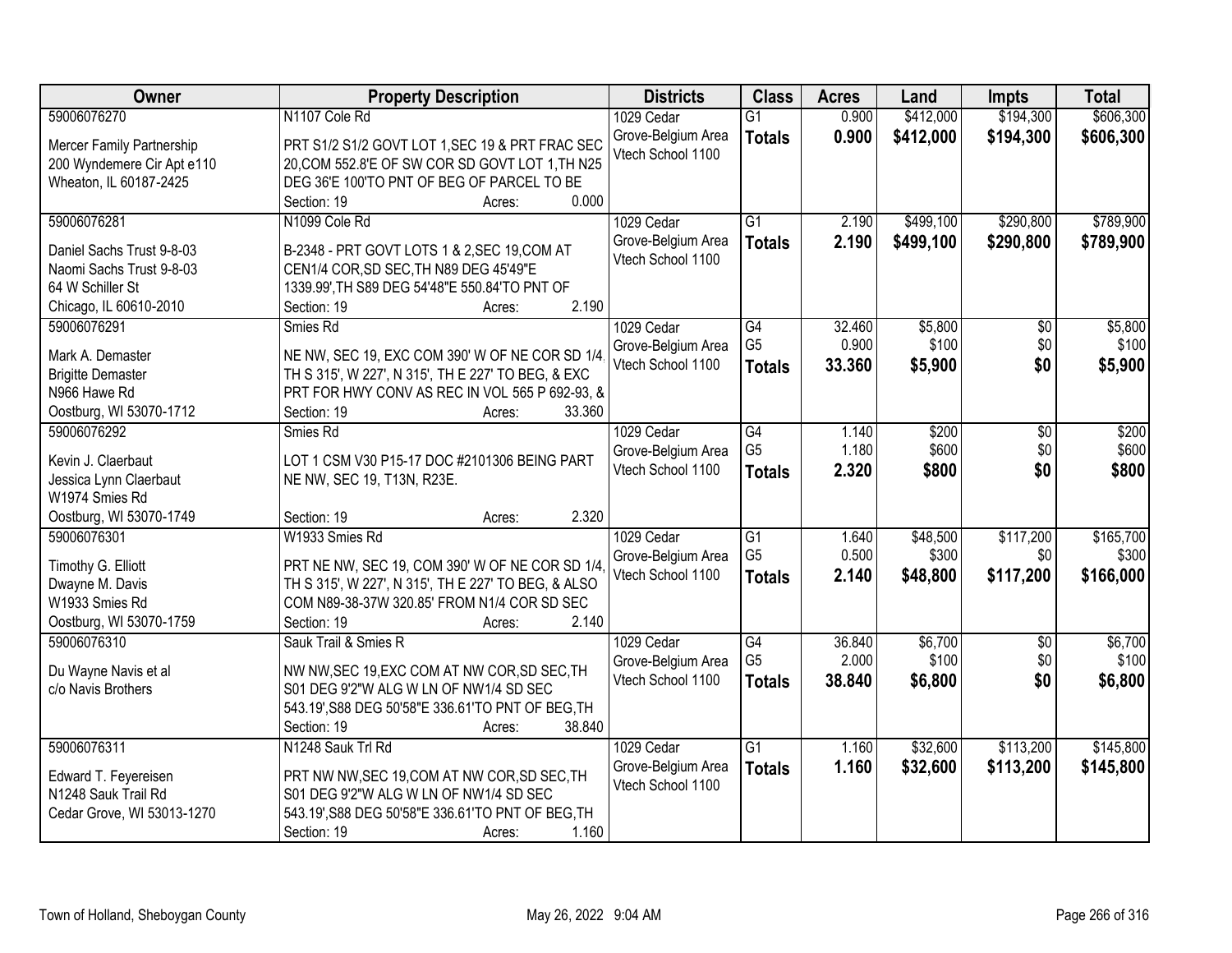| 59006076320<br>Sauk Trl Rd<br>\$5,900<br>\$5,900<br>1029 Cedar<br>G4<br>34.550<br>$\overline{50}$<br>G <sub>5</sub><br>\$100<br>\$0<br>\$100<br>1.000<br>Grove-Belgium Area<br>Michael J. Vandriest<br>SW NW, SEC 19, EXC ALL THAT PRT LYING N & W OF<br>G7<br>1.000<br>\$9,600<br>\$9,900<br>\$19,500<br>Vtech School 1100<br>USH 141,& EXC COM 360.3'E & 460'S OF NW COR<br>N2455 State Rd 32<br>36.550<br>\$15,600<br>\$9,900<br>\$25,500<br><b>Totals</b><br>SD1/4, TH S 345', W 373.83'TO CEN USH 141, NELY ON<br>Oostburg, WI 53070-1857<br>36.550<br>Section: 19<br>Acres:<br>59006076330<br>$\overline{\text{X2}}$<br>1029 Cedar<br>0.650<br>\$0<br>$\overline{50}$<br>\$0<br>\$0<br>\$0<br>0.650<br>\$0<br>Grove-Belgium Area<br><b>Totals</b><br>State of Wisconsin Dept of Transportatic ALL THAT PRT OF SW NW, SEC 19, LYING N & W OF<br>Vtech School 1100<br>944 Vanderperren Way<br>U.S.H. "141".<br>Green Bay, WI 54304-5344<br>Section: 19<br>0.650<br>Acres:<br>59006076340<br>\$56,700<br>\$84,200<br>N1159 Sauk Trl Rd<br>1029 Cedar<br>$\overline{G1}$<br>2.800<br>Grove-Belgium Area<br>2.800<br>\$56,700<br>\$84,200<br><b>Totals</b><br>PRT SW NW, SEC 19, COM 360.3'E & 460' S OF NW<br>Rodney W. Heaton<br>Vtech School 1100<br>Jessica A. Heaton<br>COR SD1/4, TH S 345', W 373.83'TO CEN USH<br>N1159 Sauk Trail Rd<br>141, NELY ON CEN SD HWY ON A CURVE 347.62', TH<br>Cedar Grove, WI 53013-1273<br>Section: 19<br>2.800<br>Acres:<br>59006076360<br>1029 Cedar<br>$\overline{G5}$<br>\$8,700<br>Hawe Rd<br>3.610<br>\$0<br>G5M<br>0.500<br>\$1,000<br>\$0<br>Grove-Belgium Area<br>BB-3999, SE NW, SEC 19, LYING E OF USH I-43.<br>Anna J. Taylor<br>\$0<br>Vtech School 1100<br>4.110<br>\$9,700<br><b>Totals</b><br>W2184 Hoftiezer Rd<br>Oostburg, WI 53070-1737<br>3.900<br>Section: 19<br>Acres:<br>27.980<br>\$5,100<br>59006076361<br>$\overline{G4}$<br>1029 Cedar<br>\$0<br>Hawe Rd<br>27,980<br>\$5,100<br>Grove-Belgium Area<br>\$0<br><b>Totals</b><br>SE NW, SEC 19, LYING W OF USH I-43.<br>Mark A. Demaster<br>Vtech School 1100<br><b>Brigitte Demaster</b><br>N966 Hawe Rd<br>27.980<br>Oostburg, WI 53070-1712<br>Section: 19<br>Acres:<br>$\overline{G5}$<br>\$19,200<br>59006076371<br>Hawe Rd<br>8.010<br>$\overline{60}$<br>1029 Cedar |
|---------------------------------------------------------------------------------------------------------------------------------------------------------------------------------------------------------------------------------------------------------------------------------------------------------------------------------------------------------------------------------------------------------------------------------------------------------------------------------------------------------------------------------------------------------------------------------------------------------------------------------------------------------------------------------------------------------------------------------------------------------------------------------------------------------------------------------------------------------------------------------------------------------------------------------------------------------------------------------------------------------------------------------------------------------------------------------------------------------------------------------------------------------------------------------------------------------------------------------------------------------------------------------------------------------------------------------------------------------------------------------------------------------------------------------------------------------------------------------------------------------------------------------------------------------------------------------------------------------------------------------------------------------------------------------------------------------------------------------------------------------------------------------------------------------------------------------------------------------------------------------------------------------------------------------------------------------------------------------------------------------------------------------------------------------------------------------------------------------------------------------------------------------------------------------------------------------------------------------------------------------------------------------------------|
|                                                                                                                                                                                                                                                                                                                                                                                                                                                                                                                                                                                                                                                                                                                                                                                                                                                                                                                                                                                                                                                                                                                                                                                                                                                                                                                                                                                                                                                                                                                                                                                                                                                                                                                                                                                                                                                                                                                                                                                                                                                                                                                                                                                                                                                                                             |
|                                                                                                                                                                                                                                                                                                                                                                                                                                                                                                                                                                                                                                                                                                                                                                                                                                                                                                                                                                                                                                                                                                                                                                                                                                                                                                                                                                                                                                                                                                                                                                                                                                                                                                                                                                                                                                                                                                                                                                                                                                                                                                                                                                                                                                                                                             |
|                                                                                                                                                                                                                                                                                                                                                                                                                                                                                                                                                                                                                                                                                                                                                                                                                                                                                                                                                                                                                                                                                                                                                                                                                                                                                                                                                                                                                                                                                                                                                                                                                                                                                                                                                                                                                                                                                                                                                                                                                                                                                                                                                                                                                                                                                             |
|                                                                                                                                                                                                                                                                                                                                                                                                                                                                                                                                                                                                                                                                                                                                                                                                                                                                                                                                                                                                                                                                                                                                                                                                                                                                                                                                                                                                                                                                                                                                                                                                                                                                                                                                                                                                                                                                                                                                                                                                                                                                                                                                                                                                                                                                                             |
|                                                                                                                                                                                                                                                                                                                                                                                                                                                                                                                                                                                                                                                                                                                                                                                                                                                                                                                                                                                                                                                                                                                                                                                                                                                                                                                                                                                                                                                                                                                                                                                                                                                                                                                                                                                                                                                                                                                                                                                                                                                                                                                                                                                                                                                                                             |
| \$140,900<br>\$140,900<br>\$8,700<br>\$1,000<br>\$9,700<br>\$5,100<br>\$5,100<br>\$19,200                                                                                                                                                                                                                                                                                                                                                                                                                                                                                                                                                                                                                                                                                                                                                                                                                                                                                                                                                                                                                                                                                                                                                                                                                                                                                                                                                                                                                                                                                                                                                                                                                                                                                                                                                                                                                                                                                                                                                                                                                                                                                                                                                                                                   |
|                                                                                                                                                                                                                                                                                                                                                                                                                                                                                                                                                                                                                                                                                                                                                                                                                                                                                                                                                                                                                                                                                                                                                                                                                                                                                                                                                                                                                                                                                                                                                                                                                                                                                                                                                                                                                                                                                                                                                                                                                                                                                                                                                                                                                                                                                             |
|                                                                                                                                                                                                                                                                                                                                                                                                                                                                                                                                                                                                                                                                                                                                                                                                                                                                                                                                                                                                                                                                                                                                                                                                                                                                                                                                                                                                                                                                                                                                                                                                                                                                                                                                                                                                                                                                                                                                                                                                                                                                                                                                                                                                                                                                                             |
|                                                                                                                                                                                                                                                                                                                                                                                                                                                                                                                                                                                                                                                                                                                                                                                                                                                                                                                                                                                                                                                                                                                                                                                                                                                                                                                                                                                                                                                                                                                                                                                                                                                                                                                                                                                                                                                                                                                                                                                                                                                                                                                                                                                                                                                                                             |
|                                                                                                                                                                                                                                                                                                                                                                                                                                                                                                                                                                                                                                                                                                                                                                                                                                                                                                                                                                                                                                                                                                                                                                                                                                                                                                                                                                                                                                                                                                                                                                                                                                                                                                                                                                                                                                                                                                                                                                                                                                                                                                                                                                                                                                                                                             |
|                                                                                                                                                                                                                                                                                                                                                                                                                                                                                                                                                                                                                                                                                                                                                                                                                                                                                                                                                                                                                                                                                                                                                                                                                                                                                                                                                                                                                                                                                                                                                                                                                                                                                                                                                                                                                                                                                                                                                                                                                                                                                                                                                                                                                                                                                             |
|                                                                                                                                                                                                                                                                                                                                                                                                                                                                                                                                                                                                                                                                                                                                                                                                                                                                                                                                                                                                                                                                                                                                                                                                                                                                                                                                                                                                                                                                                                                                                                                                                                                                                                                                                                                                                                                                                                                                                                                                                                                                                                                                                                                                                                                                                             |
|                                                                                                                                                                                                                                                                                                                                                                                                                                                                                                                                                                                                                                                                                                                                                                                                                                                                                                                                                                                                                                                                                                                                                                                                                                                                                                                                                                                                                                                                                                                                                                                                                                                                                                                                                                                                                                                                                                                                                                                                                                                                                                                                                                                                                                                                                             |
|                                                                                                                                                                                                                                                                                                                                                                                                                                                                                                                                                                                                                                                                                                                                                                                                                                                                                                                                                                                                                                                                                                                                                                                                                                                                                                                                                                                                                                                                                                                                                                                                                                                                                                                                                                                                                                                                                                                                                                                                                                                                                                                                                                                                                                                                                             |
|                                                                                                                                                                                                                                                                                                                                                                                                                                                                                                                                                                                                                                                                                                                                                                                                                                                                                                                                                                                                                                                                                                                                                                                                                                                                                                                                                                                                                                                                                                                                                                                                                                                                                                                                                                                                                                                                                                                                                                                                                                                                                                                                                                                                                                                                                             |
|                                                                                                                                                                                                                                                                                                                                                                                                                                                                                                                                                                                                                                                                                                                                                                                                                                                                                                                                                                                                                                                                                                                                                                                                                                                                                                                                                                                                                                                                                                                                                                                                                                                                                                                                                                                                                                                                                                                                                                                                                                                                                                                                                                                                                                                                                             |
|                                                                                                                                                                                                                                                                                                                                                                                                                                                                                                                                                                                                                                                                                                                                                                                                                                                                                                                                                                                                                                                                                                                                                                                                                                                                                                                                                                                                                                                                                                                                                                                                                                                                                                                                                                                                                                                                                                                                                                                                                                                                                                                                                                                                                                                                                             |
|                                                                                                                                                                                                                                                                                                                                                                                                                                                                                                                                                                                                                                                                                                                                                                                                                                                                                                                                                                                                                                                                                                                                                                                                                                                                                                                                                                                                                                                                                                                                                                                                                                                                                                                                                                                                                                                                                                                                                                                                                                                                                                                                                                                                                                                                                             |
|                                                                                                                                                                                                                                                                                                                                                                                                                                                                                                                                                                                                                                                                                                                                                                                                                                                                                                                                                                                                                                                                                                                                                                                                                                                                                                                                                                                                                                                                                                                                                                                                                                                                                                                                                                                                                                                                                                                                                                                                                                                                                                                                                                                                                                                                                             |
|                                                                                                                                                                                                                                                                                                                                                                                                                                                                                                                                                                                                                                                                                                                                                                                                                                                                                                                                                                                                                                                                                                                                                                                                                                                                                                                                                                                                                                                                                                                                                                                                                                                                                                                                                                                                                                                                                                                                                                                                                                                                                                                                                                                                                                                                                             |
|                                                                                                                                                                                                                                                                                                                                                                                                                                                                                                                                                                                                                                                                                                                                                                                                                                                                                                                                                                                                                                                                                                                                                                                                                                                                                                                                                                                                                                                                                                                                                                                                                                                                                                                                                                                                                                                                                                                                                                                                                                                                                                                                                                                                                                                                                             |
|                                                                                                                                                                                                                                                                                                                                                                                                                                                                                                                                                                                                                                                                                                                                                                                                                                                                                                                                                                                                                                                                                                                                                                                                                                                                                                                                                                                                                                                                                                                                                                                                                                                                                                                                                                                                                                                                                                                                                                                                                                                                                                                                                                                                                                                                                             |
|                                                                                                                                                                                                                                                                                                                                                                                                                                                                                                                                                                                                                                                                                                                                                                                                                                                                                                                                                                                                                                                                                                                                                                                                                                                                                                                                                                                                                                                                                                                                                                                                                                                                                                                                                                                                                                                                                                                                                                                                                                                                                                                                                                                                                                                                                             |
|                                                                                                                                                                                                                                                                                                                                                                                                                                                                                                                                                                                                                                                                                                                                                                                                                                                                                                                                                                                                                                                                                                                                                                                                                                                                                                                                                                                                                                                                                                                                                                                                                                                                                                                                                                                                                                                                                                                                                                                                                                                                                                                                                                                                                                                                                             |
|                                                                                                                                                                                                                                                                                                                                                                                                                                                                                                                                                                                                                                                                                                                                                                                                                                                                                                                                                                                                                                                                                                                                                                                                                                                                                                                                                                                                                                                                                                                                                                                                                                                                                                                                                                                                                                                                                                                                                                                                                                                                                                                                                                                                                                                                                             |
|                                                                                                                                                                                                                                                                                                                                                                                                                                                                                                                                                                                                                                                                                                                                                                                                                                                                                                                                                                                                                                                                                                                                                                                                                                                                                                                                                                                                                                                                                                                                                                                                                                                                                                                                                                                                                                                                                                                                                                                                                                                                                                                                                                                                                                                                                             |
|                                                                                                                                                                                                                                                                                                                                                                                                                                                                                                                                                                                                                                                                                                                                                                                                                                                                                                                                                                                                                                                                                                                                                                                                                                                                                                                                                                                                                                                                                                                                                                                                                                                                                                                                                                                                                                                                                                                                                                                                                                                                                                                                                                                                                                                                                             |
| \$19,200<br>Grove-Belgium Area<br>\$0<br>\$19,200<br>8.010<br><b>Totals</b><br>N1/2 NE SW, SEC 19, LYING EAST OF STH 23, EXC<br>Caroline V. Xiong                                                                                                                                                                                                                                                                                                                                                                                                                                                                                                                                                                                                                                                                                                                                                                                                                                                                                                                                                                                                                                                                                                                                                                                                                                                                                                                                                                                                                                                                                                                                                                                                                                                                                                                                                                                                                                                                                                                                                                                                                                                                                                                                           |
| Vtech School 1100<br>Charles Sao Xiong<br>PRT FOR HWY CONV AS REC IN VOL 563 P 439-40.                                                                                                                                                                                                                                                                                                                                                                                                                                                                                                                                                                                                                                                                                                                                                                                                                                                                                                                                                                                                                                                                                                                                                                                                                                                                                                                                                                                                                                                                                                                                                                                                                                                                                                                                                                                                                                                                                                                                                                                                                                                                                                                                                                                                      |
| 4222 W Thurston Ave                                                                                                                                                                                                                                                                                                                                                                                                                                                                                                                                                                                                                                                                                                                                                                                                                                                                                                                                                                                                                                                                                                                                                                                                                                                                                                                                                                                                                                                                                                                                                                                                                                                                                                                                                                                                                                                                                                                                                                                                                                                                                                                                                                                                                                                                         |
| 8.010<br>Milwaukee, WI 53209-3957<br>Section: 19<br>Acres:                                                                                                                                                                                                                                                                                                                                                                                                                                                                                                                                                                                                                                                                                                                                                                                                                                                                                                                                                                                                                                                                                                                                                                                                                                                                                                                                                                                                                                                                                                                                                                                                                                                                                                                                                                                                                                                                                                                                                                                                                                                                                                                                                                                                                                  |
| 59006076372<br>$\overline{G4}$<br>\$1,000<br>\$1,000<br>1029 Cedar<br>5.790<br>$\overline{50}$                                                                                                                                                                                                                                                                                                                                                                                                                                                                                                                                                                                                                                                                                                                                                                                                                                                                                                                                                                                                                                                                                                                                                                                                                                                                                                                                                                                                                                                                                                                                                                                                                                                                                                                                                                                                                                                                                                                                                                                                                                                                                                                                                                                              |
| G <sub>5</sub><br>0.500<br>\$100<br>\$0<br>\$100<br>Grove-Belgium Area<br>N1/2 NE SW, SEC 19, COM AT W 1/4 COR SD SEC, TH<br>Michael J. Vandriest                                                                                                                                                                                                                                                                                                                                                                                                                                                                                                                                                                                                                                                                                                                                                                                                                                                                                                                                                                                                                                                                                                                                                                                                                                                                                                                                                                                                                                                                                                                                                                                                                                                                                                                                                                                                                                                                                                                                                                                                                                                                                                                                           |
| Vtech School 1100<br>\$0<br>\$1,100<br>6.290<br>\$1,100<br><b>Totals</b><br>S89 DEG 54'12"E 1323.73', S89 DEG 54'12"E 552.67',<br>N2455 State Rd 32                                                                                                                                                                                                                                                                                                                                                                                                                                                                                                                                                                                                                                                                                                                                                                                                                                                                                                                                                                                                                                                                                                                                                                                                                                                                                                                                                                                                                                                                                                                                                                                                                                                                                                                                                                                                                                                                                                                                                                                                                                                                                                                                         |
| S23 DEG 53'07"W 723.72', N89 DEG 54'30"W 274.20',<br>Oostburg, WI 53070-1857                                                                                                                                                                                                                                                                                                                                                                                                                                                                                                                                                                                                                                                                                                                                                                                                                                                                                                                                                                                                                                                                                                                                                                                                                                                                                                                                                                                                                                                                                                                                                                                                                                                                                                                                                                                                                                                                                                                                                                                                                                                                                                                                                                                                                |
| 6.290<br>Section: 19<br>Acres:                                                                                                                                                                                                                                                                                                                                                                                                                                                                                                                                                                                                                                                                                                                                                                                                                                                                                                                                                                                                                                                                                                                                                                                                                                                                                                                                                                                                                                                                                                                                                                                                                                                                                                                                                                                                                                                                                                                                                                                                                                                                                                                                                                                                                                                              |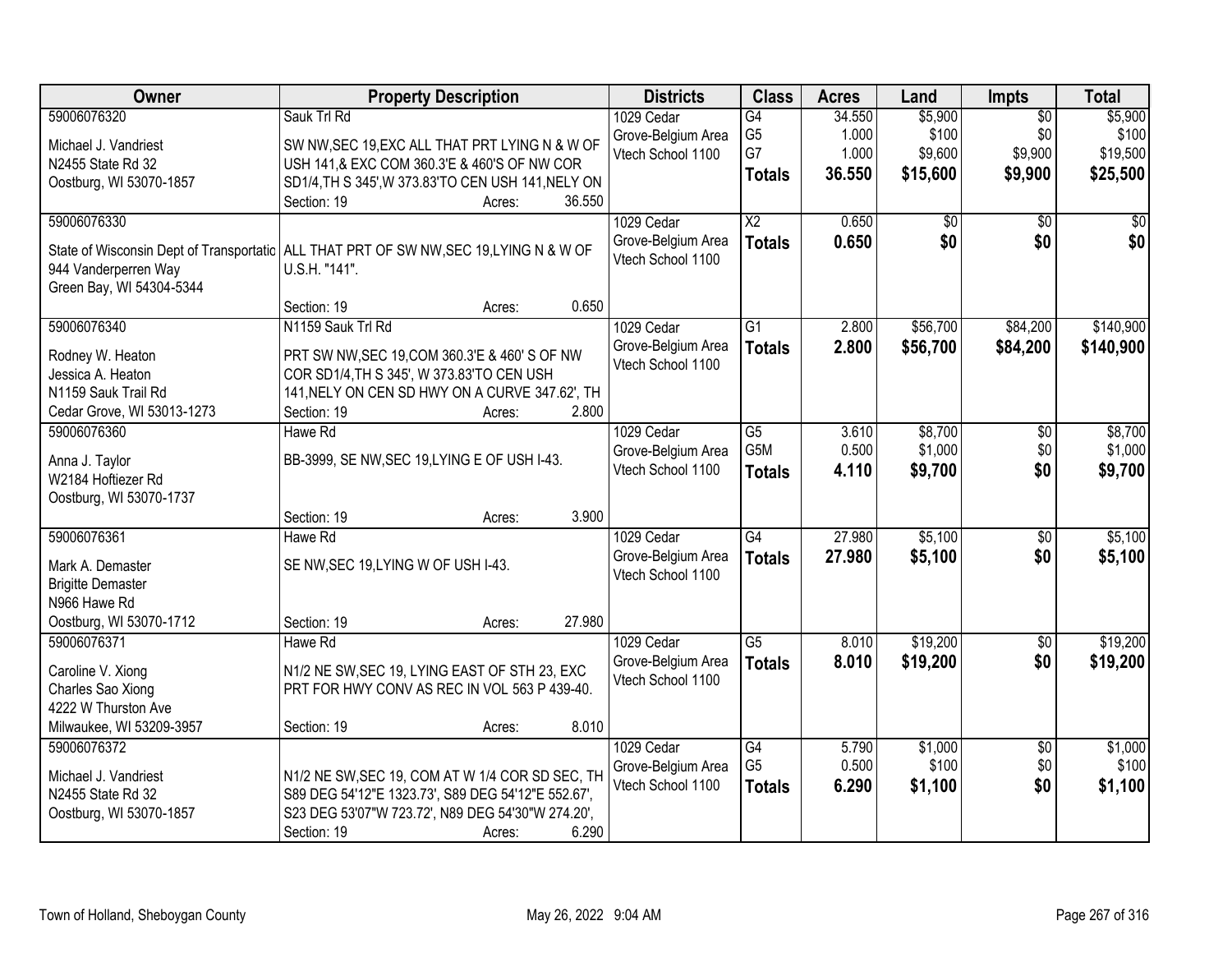| Owner                                 |                                                                                                    | <b>Property Description</b> |        | <b>Districts</b>   | <b>Class</b>     | <b>Acres</b> | Land      | <b>Impts</b>    | <b>Total</b> |
|---------------------------------------|----------------------------------------------------------------------------------------------------|-----------------------------|--------|--------------------|------------------|--------------|-----------|-----------------|--------------|
| 59006076380                           | Hawe Rd                                                                                            |                             |        | 1029 Cedar         | $\overline{G4}$  | 10.500       | \$1,800   | $\sqrt{$0}$     | \$1,800      |
| <b>Demaster Trust</b>                 | S1/2 NE SW, SEC 19, LYING E OF USH I-43.                                                           |                             |        | Grove-Belgium Area | G <sub>5</sub>   | 1.580        | \$800     | \$0             | \$800        |
| N966 Hawe Rd                          |                                                                                                    |                             |        | Vtech School 1100  | <b>Totals</b>    | 12.080       | \$2,600   | \$0             | \$2,600      |
| Oostburg, WI 53070-1712               |                                                                                                    |                             |        |                    |                  |              |           |                 |              |
|                                       | Section: 19                                                                                        | Acres:                      | 12.080 |                    |                  |              |           |                 |              |
| 59006076381                           | $I-43$                                                                                             |                             |        | 1029 Cedar         | G4               | 1.720        | \$300     | $\overline{50}$ | \$300        |
| Mark A. Demaster                      | S1/2 NE SW, SEC 19, LYING W OF USH I-43.                                                           |                             |        | Grove-Belgium Area | <b>Totals</b>    | 1.720        | \$300     | \$0             | \$300        |
| <b>Brigitte Demaster</b>              |                                                                                                    |                             |        | Vtech School 1100  |                  |              |           |                 |              |
| N966 Hawe Rd                          |                                                                                                    |                             |        |                    |                  |              |           |                 |              |
| Oostburg, WI 53070-1712               | Section: 19                                                                                        | Acres:                      | 1.720  |                    |                  |              |           |                 |              |
| 59006076390                           | N1071 Sauk Trl Rd                                                                                  |                             |        | 1029 Cedar         | G1               | 2.000        | \$55,000  | \$153,100       | \$208,100    |
| William R. Bird                       | N1/2 NW SW, SEC 19.                                                                                |                             |        | Grove-Belgium Area | G4               | 17.500       | \$3,000   | \$0             | \$3,000      |
| N1071 Sauk Trail Rd                   |                                                                                                    |                             |        | Vtech School 1100  | G <sub>5</sub>   | 0.500        | \$100     | \$0             | \$100        |
| Cedar Grove, WI 53013-1272            |                                                                                                    |                             |        |                    | <b>Totals</b>    | 20,000       | \$58,100  | \$153,100       | \$211,200    |
|                                       | Section: 19                                                                                        | Acres:                      | 20.000 |                    |                  |              |           |                 |              |
| 59006076400                           | N1021 Sauk Trl Rd                                                                                  |                             |        | 1029 Cedar         | G4               | 17.000       | \$2,100   | $\sqrt[6]{}$    | \$2,100      |
| Mark A. Demaster                      | S1/2 NW SW, SEC 19.                                                                                |                             |        | Grove-Belgium Area | G <sub>5</sub>   | 0.500        | \$100     | \$0             | \$100        |
| <b>Brigitte Demaster</b>              |                                                                                                    |                             |        | Vtech School 1100  | G7               | 2.500        | \$46,000  | \$184,000       | \$230,000    |
| N966 Hawe Rd                          |                                                                                                    |                             |        |                    | <b>Totals</b>    | 20.000       | \$48,200  | \$184,000       | \$232,200    |
| Oostburg, WI 53070-1712               | Section: 19                                                                                        | Acres:                      | 20.000 |                    |                  |              |           |                 |              |
| 59006076410                           | Sauk Trl Rd                                                                                        |                             |        | 1029 Cedar         | $\overline{G4}$  | 2.540        | \$500     | \$0             | \$500        |
| Mark A. Demaster                      | SW SW, SEC 19, EXC THE S 754.3'M/L OF SD1/4, ALSO                                                  |                             |        | Grove-Belgium Area | G <sub>5</sub> M | 10.000       | \$19,000  | \$0             | \$19,000     |
| <b>Brigitte Demaster</b>              | EXC COM 754.3'N OF SW COR, SEC 19 TH N 66', E                                                      |                             |        | Vtech School 1100  | <b>Totals</b>    | 12.540       | \$19,500  | \$0             | \$19,500     |
| N966 Hawe Rd                          | 660', S 66', TH W 660'TO BEG, & EXC PRT CONV FOR                                                   |                             |        |                    |                  |              |           |                 |              |
| Oostburg, WI 53070-1712               | Section: 19                                                                                        | Acres:                      | 12.540 |                    |                  |              |           |                 |              |
| 59006076420                           | N953 Sauk Trl Rd                                                                                   |                             |        | 1029 Cedar         | $\overline{G1}$  | 1.840        | \$54,700  | \$111,000       | \$165,700    |
| John T. Morano                        | A-17600 - PRT SW SW, SEC 19, COM N0 DEG 30'57"W                                                    |                             |        | Grove-Belgium Area | <b>Totals</b>    | 1.840        | \$54,700  | \$111,000       | \$165,700    |
| Brenda L. Morano                      | 652.30' FROM SW COR SD SEC, TH S86 DEG 24'24"E                                                     |                             |        | Vtech School 1100  |                  |              |           |                 |              |
| N953 Sauk Trail Rd                    | 330.79', NO DEG 30'57"W 132', N88 DEG 23'27"E 330', NO                                             |                             |        |                    |                  |              |           |                 |              |
| Cedar Grove, WI 53013-1271            | Section: 19                                                                                        | Acres:                      | 1.840  |                    |                  |              |           |                 |              |
| 59006076431                           | N905 Sauk Trl Rd                                                                                   |                             |        | 1029 Cedar         | G2               | 5.150        | \$128,600 | \$422,300       | \$550,900    |
|                                       |                                                                                                    |                             |        | Grove-Belgium Area | <b>Totals</b>    | 5.150        | \$128,600 | \$422,300       | \$550,900    |
| B's Corner, LLC<br>N905 Sauk Trail Rd | LOT 1 CSM V16 P 266-68, #1568267 & AFFT V17 P 18.<br>#1573333 - PRT SW SW, SEC 19 & PRT NW NW, SEC |                             |        | Vtech School 1100  |                  |              |           |                 |              |
| Cedar Grove, WI 53013-1271            | 30.                                                                                                |                             |        |                    |                  |              |           |                 |              |
|                                       | Section: 19                                                                                        | Acres:                      | 5.150  |                    |                  |              |           |                 |              |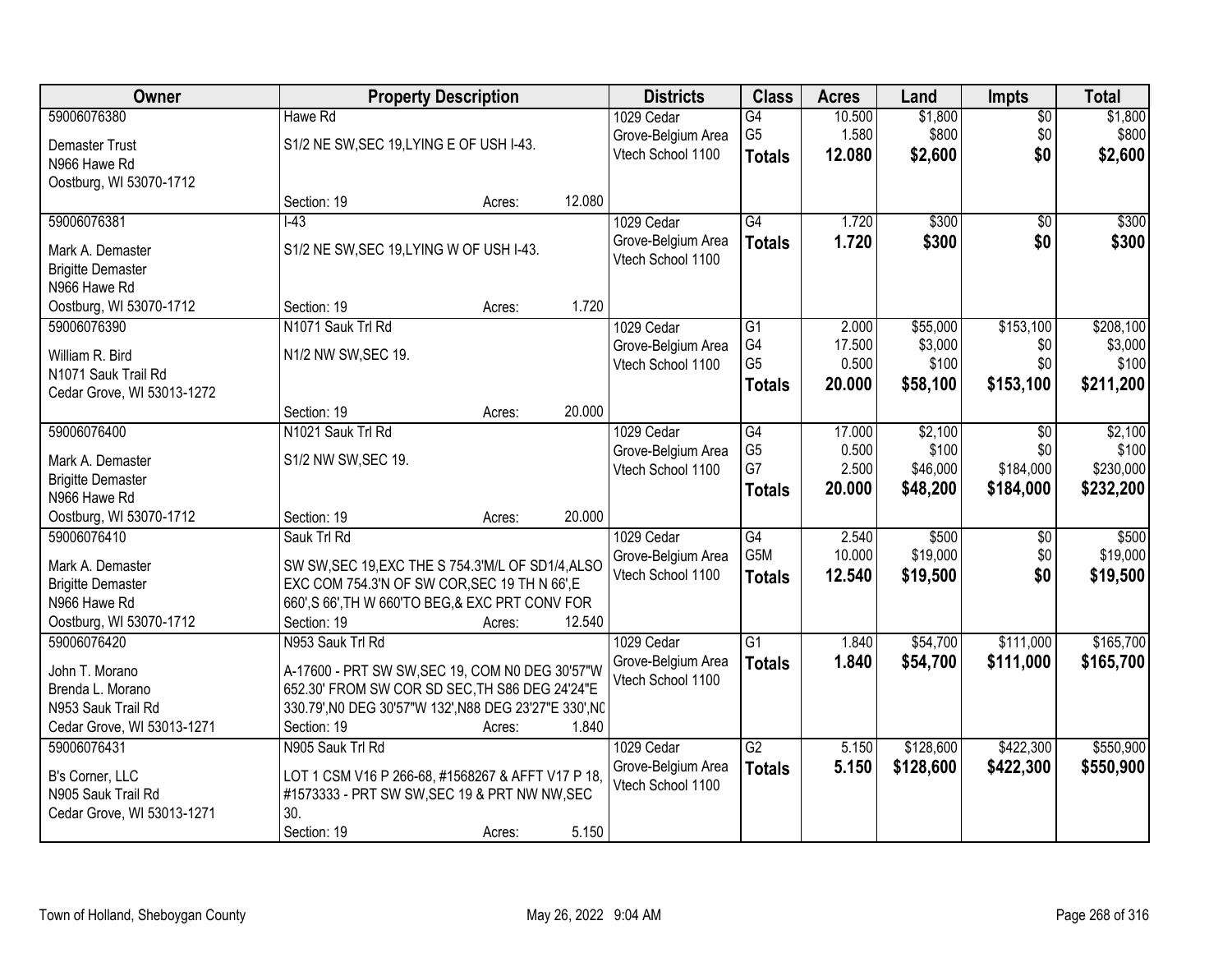| Owner                                                                                       |                                                                                                                                                                                | <b>Property Description</b> |       | <b>Districts</b>                                      | <b>Class</b>                           | <b>Acres</b>            | Land                        | <b>Impts</b>           | <b>Total</b>                |
|---------------------------------------------------------------------------------------------|--------------------------------------------------------------------------------------------------------------------------------------------------------------------------------|-----------------------------|-------|-------------------------------------------------------|----------------------------------------|-------------------------|-----------------------------|------------------------|-----------------------------|
| 59006076432                                                                                 | N919 Sauk Trl Rd                                                                                                                                                               |                             |       | 1029 Cedar                                            | $\overline{G1}$                        | 0.900                   | \$24,700                    | \$123,300              | \$148,000                   |
| B's Corner, LLC<br>N905 Sauk Trail Rd<br>Cedar Grove, WI 53013-1271                         | LOT 2 CSM V16 P 266-68, #1568267 & AFFT V17 P 18,<br>#1573333 - PRT SW SW, SEC 19.                                                                                             |                             |       | Grove-Belgium Area<br>Vtech School 1100               | <b>Totals</b>                          | 0.900                   | \$24,700                    | \$123,300              | \$148,000                   |
|                                                                                             | Section: 19                                                                                                                                                                    | Acres:                      | 0.900 |                                                       |                                        |                         |                             |                        |                             |
| 59006076433<br>Bonnie J. Depies                                                             | N937 Sauk Trl Rd<br>LOT 3 CSM V16 P 266-68, #1568267 & AFFT V17 P 18,                                                                                                          |                             |       | 1029 Cedar<br>Grove-Belgium Area<br>Vtech School 1100 | $\overline{G1}$<br><b>Totals</b>       | 7.740<br>7.740          | \$68,200<br>\$68,200        | \$282,200<br>\$282,200 | \$350,400<br>\$350,400      |
| William E. Depies<br>N937 Sauk Trail Rd<br>Cedar Grove, WI 53013-1271                       | #1573333 - PRT SW SW, SEC 19.<br>Section: 19                                                                                                                                   | Acres:                      | 7.740 |                                                       |                                        |                         |                             |                        |                             |
| 59006076440                                                                                 | N949 Sauk Trl Rd                                                                                                                                                               |                             |       | 1029 Cedar                                            | G1                                     | 1.230                   | \$41,100                    | \$81,800               | \$122,900                   |
| Lamont W. Lukens<br>Mary Jane Lukens<br>N949 Sauk Trail Rd<br>Cedar Grove, WI 53013-1271    | INCL B-1395 - PRT SW SW, SEC 19, COM 622.3'N OF<br>SW COR SD 1/4, TH E 203', S 100', W 203', TH N 100'TO<br>BEG, ALSO COM N0 DEG 30'57"W 481'FROM SW COR<br>Section: 19        | Acres:                      | 1.230 | Grove-Belgium Area<br>Vtech School 1100               | <b>Totals</b>                          | 1.230                   | \$41,100                    | \$81,800               | \$122,900                   |
| 59006076450                                                                                 | Hawe Rd                                                                                                                                                                        |                             |       | 1029 Cedar                                            | G4                                     | 4.200                   | \$800                       | \$0                    | \$800                       |
| <b>Demaster Trust</b><br>N966 Hawe Rd<br>Oostburg, WI 53070-1712                            | SE SW, SEC 19, EXCEPT THE S 954.3'M/L OF SD1/4, &<br>EXC PRT FOR HWY CONV AS REC IN VOL 565 P<br>692-93.                                                                       |                             |       | Grove-Belgium Area<br>Vtech School 1100               | G <sub>5</sub><br>G5M<br><b>Totals</b> | 0.240<br>4.000<br>8.440 | \$100<br>\$7,600<br>\$8,500 | \$0<br>\$0<br>\$0      | \$100<br>\$7,600<br>\$8,500 |
|                                                                                             | Section: 19                                                                                                                                                                    | Acres:                      | 8.440 |                                                       |                                        |                         |                             |                        |                             |
| 59006076460<br>Jayne M. Grasse<br>Eric T. Grasse<br>N934 Hawe Rd<br>Oostburg, WI 53070-1712 | Hawe Rd<br>THE S 754.3' M/L OF THE SE SW, SEC 19 EXC THE E<br>48 RDS THEREOF, & EXC PRT CONV FOR HWY AS<br>REC IN VOL 564 P 134-35.<br>Section: 19                             | Acres:                      | 8.090 | 1029 Cedar<br>Grove-Belgium Area<br>Vtech School 1100 | $\overline{G5}$<br><b>Totals</b>       | 8.090<br>8.090          | \$7,100<br>\$7,100          | $\overline{50}$<br>\$0 | \$7,100<br>\$7,100          |
| 59006076471                                                                                 | Hawe Rd                                                                                                                                                                        |                             |       | 1029 Cedar                                            | $\overline{G6}$                        | 0.270                   | \$1,000                     | $\overline{50}$        | \$1,000                     |
| <b>Troy Gray</b><br>Deborah Gray<br>N956 Hawe Rd                                            | OUTLOT 1 CSM V16 P 62-63 #1545549-PRT SE<br><b>SW, SEC 19.</b>                                                                                                                 |                             |       | Grove-Belgium Area<br>Vtech School 1100               | <b>Totals</b>                          | 0.270                   | \$1,000                     | \$0                    | \$1,000                     |
| Oostburg, WI 53070-1712                                                                     | Section: 19                                                                                                                                                                    | Acres:                      | 0.270 |                                                       |                                        |                         |                             |                        |                             |
| 59006076474<br>Eric T. Grasse<br>Jayne M. Grasse<br>N934 Hawe Rd<br>Oostburg, WI 53070-1712 | N934 Hawe Rd<br>LOT 3 CSM V16 P 62-63 #1545549 - PRT SE SW, SEC<br>19 & PRT NE NW, SEC 30 & ALSO PRT LOT 4 SD CSM<br>COM AT SW COR SD LOT 4, TH N01 DEG 21'19"E<br>Section: 30 | Acres:                      | 8.030 | 1029 Cedar<br>Grove-Belgium Area<br>Vtech School 1100 | $\overline{G1}$<br><b>Totals</b>       | 8.030<br>8.030          | \$102,600<br>\$102,600      | \$344,000<br>\$344,000 | \$446,600<br>\$446,600      |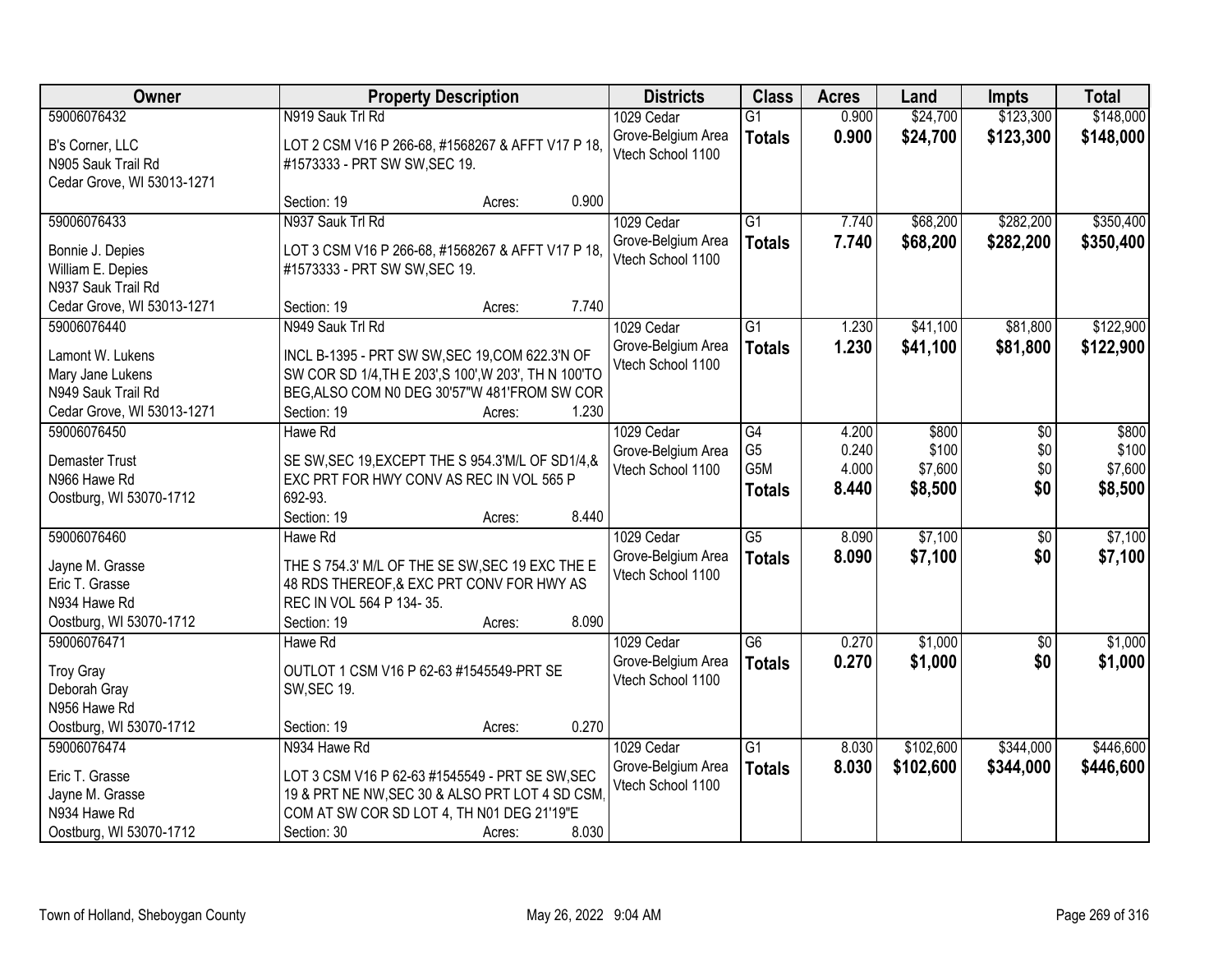| Owner                        | <b>Property Description</b>                       | <b>Districts</b>   | <b>Class</b>         | <b>Acres</b> | Land      | <b>Impts</b> | <b>Total</b> |
|------------------------------|---------------------------------------------------|--------------------|----------------------|--------------|-----------|--------------|--------------|
| 59006076475                  | N956 Hawe Rd                                      | 1029 Cedar         | $\overline{G1}$      | 5.900        | \$75,700  | \$261,700    | \$337,400    |
| <b>Troy Gray</b>             | PRT LOT 4 CSM V16 P 62-63 #1545549-PRT SE         | Grove-Belgium Area | <b>Totals</b>        | 5.900        | \$75,700  | \$261,700    | \$337,400    |
| Deborah Gray                 | SW, SEC 19, EXC COM AT SW COR SD LOT 4, TH N01    | Vtech School 1100  |                      |              |           |              |              |
| N956 Hawe Rd                 | DEG 21'19"E 246.55', S89 DEG 55'26"E 190.59', S15 |                    |                      |              |           |              |              |
| Oostburg, WI 53070-1712      | 5.900<br>Section: 19<br>Acres:                    |                    |                      |              |           |              |              |
| 59006076480                  | N966 Hawe Rd                                      | 1029 Cedar         | $\overline{G1}$      | 5.140        | \$73,400  | \$136,700    | \$210,100    |
|                              |                                                   | Grove-Belgium Area | <b>Totals</b>        | 5.140        | \$73,400  | \$136,700    | \$210,100    |
| Mark A. Demaster             | PRT SE SW, SEC 19, COM 754.3' NLY OF S1/4 COR, TH | Vtech School 1100  |                      |              |           |              |              |
| <b>Brigitte Demaster</b>     | WLY TO E R/W LN USH 141, NLY ALG SD R/W LN TO A   |                    |                      |              |           |              |              |
| N966 Hawe Rd                 | PNT 954.3'N & PARA TO SD SLY LN, SD SEC, ELY TO   |                    |                      |              |           |              |              |
| Oostburg, WI 53070-1712      | 5.140<br>Section: 19<br>Acres:                    |                    |                      |              |           |              |              |
| 59006076491                  | W1841 Cole Rd                                     | 1029 Cedar         | $\overline{G1}$      | 2.000        | \$39,900  | \$206,200    | \$246,100    |
| Freund Family Farm, LLC      | PRT GOVT LOT 2 OF SE1/4, SEC 19, COM AT NW        | Grove-Belgium Area | G4<br>G <sub>5</sub> | 6.900        | \$1,200   | \$0          | \$1,200      |
| W1841 Cole Rd                | COR OF SD GOVT LOT 2, TH E 1346.41', S25-24-07W   | Vtech School 1100  |                      | 0.700        | \$500     | \$0          | \$500        |
| Oostburg, WI 53070-1703      | 627.61', N52-52-22W 499.49', S89-45-47W 678.70',  |                    | <b>Totals</b>        | 9.600        | \$41,600  | \$206,200    | \$247,800    |
|                              | 9.600<br>Section: 19<br>Acres:                    |                    |                      |              |           |              |              |
| 59006076501                  | Cole Rd                                           | 1029 Cedar         | $\overline{G1}$      | 1.660        | \$480,000 | \$0          | \$480,000    |
|                              |                                                   | Grove-Belgium Area | <b>Totals</b>        | 1.660        | \$480,000 | \$0          | \$480,000    |
| Casey Lynch                  | B-2348 - PRT GOVT LOT 2, SEC 19, COM AT CEN1/4    | Vtech School 1100  |                      |              |           |              |              |
| Thomas Lynch                 | COR, SD SEC, TH N89 DEG 45'49"E 1339.99', TH S89  |                    |                      |              |           |              |              |
| 3339 Mound View Rd           | DEG 54'48"E 550.84'TO PNT OF BEG, TH N25 DEG      |                    |                      |              |           |              |              |
| Verona, WI 53593-9743        | 1.660<br>Section: 19<br>Acres:                    |                    |                      |              |           |              |              |
| 59006076510                  | N1087 Cole Rd                                     | 1029 Cedar         | $\overline{G1}$      | 0.000        | \$460,400 | \$170,200    | \$630,600    |
| John M. Byrne                | COM 2235.8'E OF NW COR OF LOT 2, SEC 19, TH S25   | Grove-Belgium Area | <b>Totals</b>        | 0.000        | \$460,400 | \$170,200    | \$630,600    |
| Barbara P. Byrne             | DEG 55'W 248', S25 DEG 55'W 152', E 471'M/L TO    | Vtech School 1100  |                      |              |           |              |              |
| 670 Midfield Ln              | SHORE OF LAKE MICH, NELY TO A PNT DUE E FROM      |                    |                      |              |           |              |              |
| Northbrook, IL 60062-5508    | Section: 19<br>0.000<br>Acres:                    |                    |                      |              |           |              |              |
| 59006076520                  | N1069 Cole Rd                                     | 1029 Cedar         | $\overline{G1}$      | 0.000        | \$599,000 | \$66,400     | \$665,400    |
|                              |                                                   | Grove-Belgium Area | <b>Totals</b>        | 0.000        | \$599,000 | \$66,400     | \$665,400    |
| Sargent 2015 Revocable Trust | COM 2235.8'E OF NW COR LOT 2 SEC 19 & S25 DEG     | Vtech School 1100  |                      |              |           |              |              |
| 8480 N Indian Creek Pkwy     | 55'W 400', TH S25 DEG 55'W 225', TH E TO SHORE OF |                    |                      |              |           |              |              |
| Milwaukee, WI 53217-2342     | LAKE MICH, TH NELY ALG SHORE TO PT DUE E OF       |                    |                      |              |           |              |              |
|                              | Section: 19<br>0.000<br>Acres:                    |                    |                      |              |           |              |              |
| 59006076530                  | N1061 Cole Rd                                     | 1029 Cedar         | $\overline{G1}$      | 0.000        | \$297,000 | \$98,700     | \$395,700    |
| Debra Krupinski              | PRT GOVT LOT 2, SEC 19, COM 2235.8'E OF NW COR    | Grove-Belgium Area | <b>Totals</b>        | 0.000        | \$297,000 | \$98,700     | \$395,700    |
| 5418 N Magnolia Ave          | SD LOT, TH S25 DEG 55'W 625'TO PNT OF BEG, TH     | Vtech School 1100  |                      |              |           |              |              |
| Chicago, IL 60640-1315       | S25 DEG 55'W 100',E TO LAKE MICH, NE ON SHORE     |                    |                      |              |           |              |              |
|                              | Section: 19<br>0.000<br>Acres:                    |                    |                      |              |           |              |              |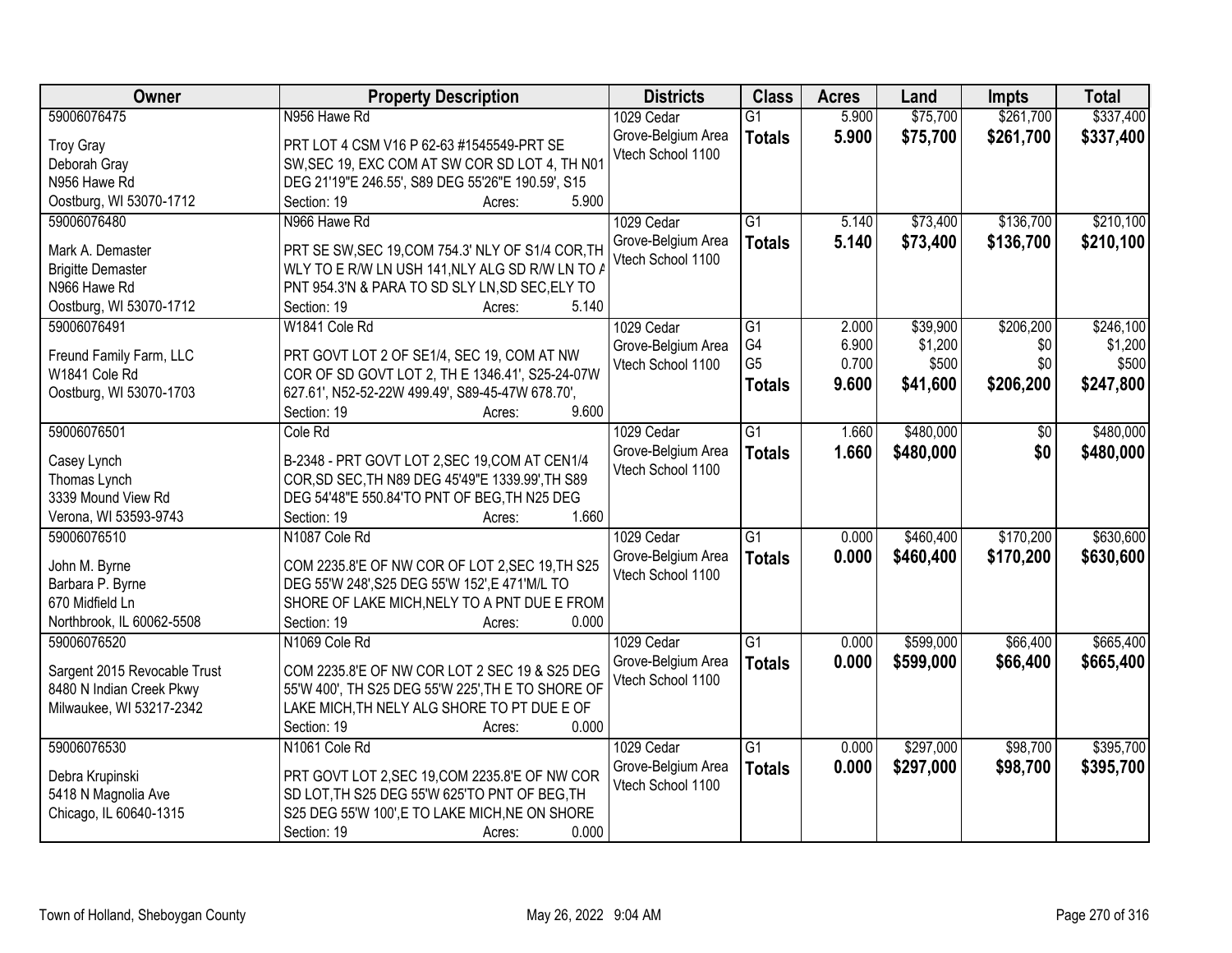| \$740,200<br>59006076540<br>N1053 Cole Rd<br>\$446,600<br>\$293,600<br>1029 Cedar<br>$\overline{G1}$<br>0.000<br>Grove-Belgium Area<br>0.000<br>\$446,600<br>\$293,600<br>\$740,200<br><b>Totals</b><br>PRT GOVT LOT 2, SEC 19, COM 2235.8'E OF NW COR<br>Charles A. Perry<br>Vtech School 1100<br>1360 Greenway Ter<br>SD LOT, TH S25 DEG 55'W 725'TO PNT OF BEG, TH<br>S25 DEG 55'W 160', DUE E TO SHORE LAKE MICH NE<br>Elm Grove, WI 53122-1607<br>0.000<br>Section: 19<br>Acres:<br>\$158,000<br>\$565,200<br>59006076550<br>N1039 Cole Rd<br>1029 Cedar<br>$\overline{G1}$<br>\$407,200<br>0.000<br>0.000<br>\$407,200<br>\$158,000<br>Grove-Belgium Area<br>\$565,200<br><b>Totals</b><br>PRT GOV.LOT 2, SEC 19, COM 2235.8' E OF NW COR<br>Charles A. Perry Jr<br>Vtech School 1100 |
|---------------------------------------------------------------------------------------------------------------------------------------------------------------------------------------------------------------------------------------------------------------------------------------------------------------------------------------------------------------------------------------------------------------------------------------------------------------------------------------------------------------------------------------------------------------------------------------------------------------------------------------------------------------------------------------------------------------------------------------------------------------------------------------------|
|                                                                                                                                                                                                                                                                                                                                                                                                                                                                                                                                                                                                                                                                                                                                                                                             |
|                                                                                                                                                                                                                                                                                                                                                                                                                                                                                                                                                                                                                                                                                                                                                                                             |
|                                                                                                                                                                                                                                                                                                                                                                                                                                                                                                                                                                                                                                                                                                                                                                                             |
|                                                                                                                                                                                                                                                                                                                                                                                                                                                                                                                                                                                                                                                                                                                                                                                             |
|                                                                                                                                                                                                                                                                                                                                                                                                                                                                                                                                                                                                                                                                                                                                                                                             |
|                                                                                                                                                                                                                                                                                                                                                                                                                                                                                                                                                                                                                                                                                                                                                                                             |
|                                                                                                                                                                                                                                                                                                                                                                                                                                                                                                                                                                                                                                                                                                                                                                                             |
|                                                                                                                                                                                                                                                                                                                                                                                                                                                                                                                                                                                                                                                                                                                                                                                             |
| N24 W30377 Crystal Springs Dr<br>SD LOT, TH S 25 DEG 55'W 885' TO PNT OF BEG, TH S                                                                                                                                                                                                                                                                                                                                                                                                                                                                                                                                                                                                                                                                                                          |
| Pewaukee, WI 53072-4274<br>25 DEG 55'W 125', E TO L. MICH, NE ON SHORE TO                                                                                                                                                                                                                                                                                                                                                                                                                                                                                                                                                                                                                                                                                                                   |
| 0.000<br>Section: 19<br>Acres:                                                                                                                                                                                                                                                                                                                                                                                                                                                                                                                                                                                                                                                                                                                                                              |
| \$1,113,700<br>59006076561<br>N1025 Cole Rd<br>1029 Cedar<br>$\overline{G1}$<br>3.000<br>\$852,800<br>\$260,900                                                                                                                                                                                                                                                                                                                                                                                                                                                                                                                                                                                                                                                                             |
| G4<br>22.400<br>\$3,800<br>\$0<br>\$3,800<br>Grove-Belgium Area<br>S 20 AC GOVT LOT 2 IN SEC 19 & PRT N 48.10 AC OF<br>David S. Gronik Jr                                                                                                                                                                                                                                                                                                                                                                                                                                                                                                                                                                                                                                                   |
| G5M<br>26.220<br>\$49,800<br>\$0<br>\$49,800<br>Vtech School 1100<br>SD GOVT LOT 2 COM N01-21-19E 1759.99' FROM<br>Mary K. Gronik                                                                                                                                                                                                                                                                                                                                                                                                                                                                                                                                                                                                                                                           |
| 51.620<br>\$906,400<br>\$260,900<br>\$1,167,300<br><b>Totals</b><br>7124 N Beach Dr<br>S1/4 COR SEC 19, TH CONT ALG THE W LN OF SD                                                                                                                                                                                                                                                                                                                                                                                                                                                                                                                                                                                                                                                          |
| 51.620<br>Fox Point, WI 53217-3658<br>Section: 19<br>Acres:                                                                                                                                                                                                                                                                                                                                                                                                                                                                                                                                                                                                                                                                                                                                 |
| 59006076570<br>1029 Cedar<br>\$55,000<br>\$35,400<br>\$90,400<br>Hawe Rd<br>G1<br>2.000                                                                                                                                                                                                                                                                                                                                                                                                                                                                                                                                                                                                                                                                                                     |
| G <sub>5</sub><br>4.290<br>\$3,000<br>\$3,000<br>Grove-Belgium Area<br>\$0                                                                                                                                                                                                                                                                                                                                                                                                                                                                                                                                                                                                                                                                                                                  |
| <b>Wickster Trust</b><br>PRT GOV'T LOT 3, SEC 19, COM AT NW COR SD<br>G <sub>6</sub><br>6.000<br>\$22,800<br>\$0<br>\$22,800<br>Vtech School 1100                                                                                                                                                                                                                                                                                                                                                                                                                                                                                                                                                                                                                                           |
| 11452 Prescott Ln<br>LOT, TH E 1229.1', S28 DEG 56'W 682.2', W TO W LINE<br>\$80,800<br>\$35,400<br>12.290<br>\$116,200<br><b>Totals</b>                                                                                                                                                                                                                                                                                                                                                                                                                                                                                                                                                                                                                                                    |
| SD LOT, TH N 594' M/L TO BEG, EXC COM 730.4'N OF<br>Westchester, IL 60154-5828                                                                                                                                                                                                                                                                                                                                                                                                                                                                                                                                                                                                                                                                                                              |
| 12.290<br>Section: 19<br>Acres:                                                                                                                                                                                                                                                                                                                                                                                                                                                                                                                                                                                                                                                                                                                                                             |
| \$106,500<br>\$453,200<br>59006076580<br>$\overline{G1}$<br>\$346,700<br>N999 Smith Dr<br>1.660<br>1029 Cedar                                                                                                                                                                                                                                                                                                                                                                                                                                                                                                                                                                                                                                                                               |
| \$453,200<br>Grove-Belgium Area<br>1.660<br>\$346,700<br>\$106,500<br><b>Totals</b><br>PRT GOV'T LOT 3, SEC 19, COM 1229.1'E OF NW COR<br>Wickster, David W & Nancy K Wickster                                                                                                                                                                                                                                                                                                                                                                                                                                                                                                                                                                                                              |
| Vtech School 1100<br>Trust et al<br>SD LOT, TH S28 DEG 56'W 113.7', N89 DEG 55'E                                                                                                                                                                                                                                                                                                                                                                                                                                                                                                                                                                                                                                                                                                            |
| 11452 Prescott Ln<br>730.76'M/L TO SHORE OF LAKE MICH, NELY ON SD                                                                                                                                                                                                                                                                                                                                                                                                                                                                                                                                                                                                                                                                                                                           |
| 1.660<br>Westchester, IL 60154-5828<br>Section: 19<br>Acres:                                                                                                                                                                                                                                                                                                                                                                                                                                                                                                                                                                                                                                                                                                                                |
| $\overline{G1}$<br>\$352,900<br>\$115,400<br>\$468,300<br>59006076590<br>N993 Smith Dr<br>1.670<br>1029 Cedar                                                                                                                                                                                                                                                                                                                                                                                                                                                                                                                                                                                                                                                                               |
| Grove-Belgium Area<br>1.670<br>\$352,900<br>\$115,400<br>\$468,300<br><b>Totals</b>                                                                                                                                                                                                                                                                                                                                                                                                                                                                                                                                                                                                                                                                                                         |
| Rubhen A. Rice<br>PRT GOVT LOT 3, SEC 19, COM 1229.1'E & S28 DEG<br>Vtech School 1100                                                                                                                                                                                                                                                                                                                                                                                                                                                                                                                                                                                                                                                                                                       |
| 56'W 113.7'FROM NW COR SD LOT, TH S28 DEG 56'W<br>Laura J. Rice                                                                                                                                                                                                                                                                                                                                                                                                                                                                                                                                                                                                                                                                                                                             |
| N993 Smith Dr<br>113.7', N89 DEG 59'E 735.52'M/L TO SHORE OF LAKE                                                                                                                                                                                                                                                                                                                                                                                                                                                                                                                                                                                                                                                                                                                           |
| Oostburg, WI 53070-1702<br>Section: 19<br>1.670<br>Acres:                                                                                                                                                                                                                                                                                                                                                                                                                                                                                                                                                                                                                                                                                                                                   |
| 59006076600<br>$\overline{G1}$<br>\$352,900<br>\$232,900<br>\$585,800<br>N985 Smith Dr<br>1029 Cedar<br>1.670                                                                                                                                                                                                                                                                                                                                                                                                                                                                                                                                                                                                                                                                               |
| 1.670<br>Grove-Belgium Area<br>\$352,900<br>\$232,900<br>\$585,800<br><b>Totals</b><br>Detroye, Ronald P & Pamela E Detroye<br>PRT GOVT LOT 3, SEC 19, COM 1229.1'E & S28 DEG                                                                                                                                                                                                                                                                                                                                                                                                                                                                                                                                                                                                               |
| Vtech School 1100<br>56'W 227.4'FROM NW COR SD LOT, TH S28 DEG 56'W<br>Trust et al                                                                                                                                                                                                                                                                                                                                                                                                                                                                                                                                                                                                                                                                                                          |
| N985 Smith Dr<br>113.7', S89 DEG 58'E 737.29'M/L TO SHORE OF LAKE                                                                                                                                                                                                                                                                                                                                                                                                                                                                                                                                                                                                                                                                                                                           |
| Oostburg, WI 53070-1702<br>1.670<br>Section: 19<br>Acres:                                                                                                                                                                                                                                                                                                                                                                                                                                                                                                                                                                                                                                                                                                                                   |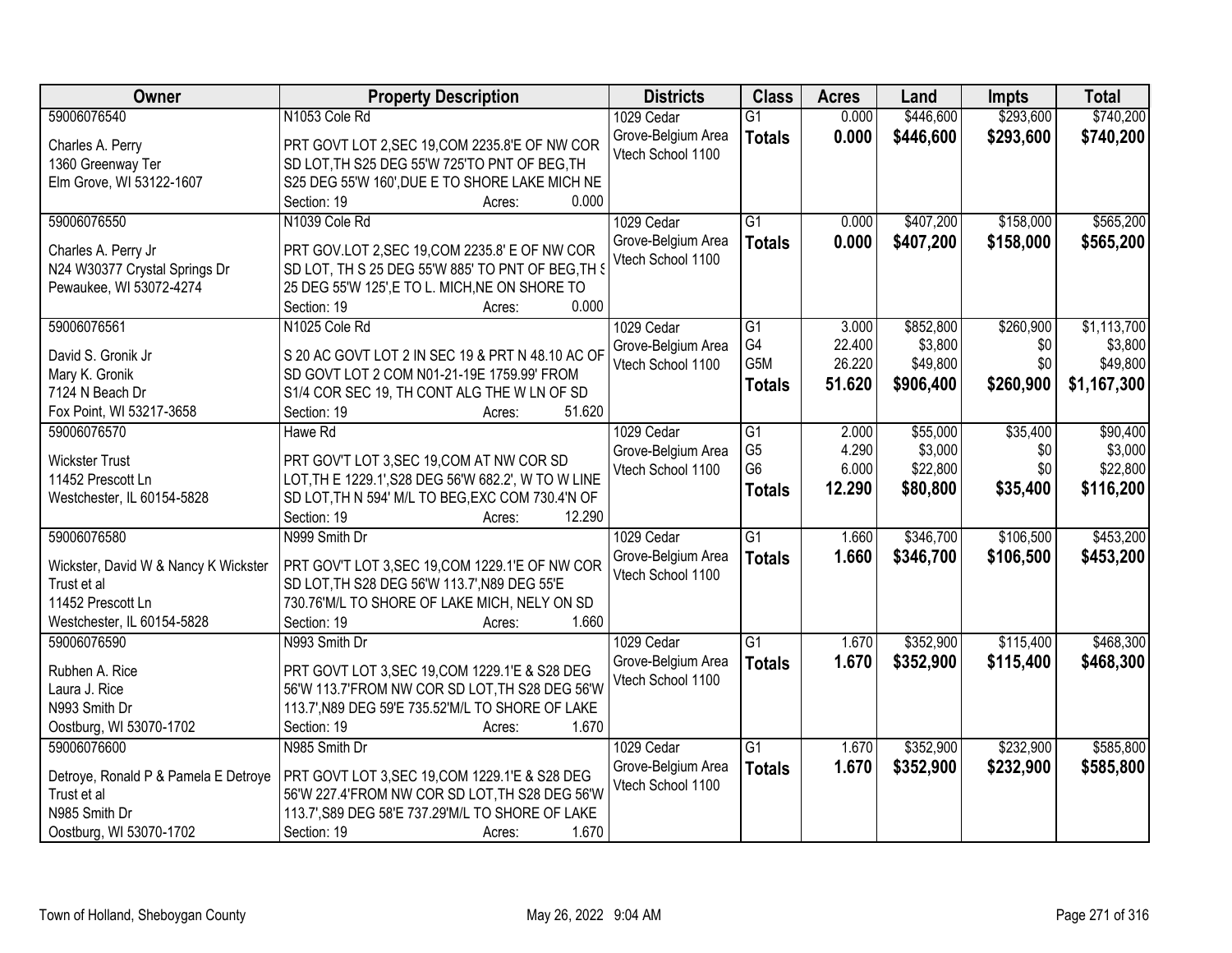| Owner                               | <b>Property Description</b>                            | <b>Districts</b>                        | <b>Class</b>    | <b>Acres</b> | Land        | <b>Impts</b>    | <b>Total</b>    |
|-------------------------------------|--------------------------------------------------------|-----------------------------------------|-----------------|--------------|-------------|-----------------|-----------------|
| 59006076610                         | N977 Smith Dr                                          | 1029 Cedar                              | $\overline{G1}$ | 1.680        | \$353,000   | \$241,800       | \$594,800       |
| Shamba Management LLC               | PRT GOVT LOT 3, SEC 19, COM 1229.1'E & S28 DEG         | Grove-Belgium Area                      | <b>Totals</b>   | 1.680        | \$353,000   | \$241,800       | \$594,800       |
| N957 Smith Dr                       | 56'W 341.1'FROM NW COR SD LOT, TH S28 DEG 56'W         | Vtech School 1100                       |                 |              |             |                 |                 |
| Oostburg, WI 53070-1702             | 113.7', S89 DEG 55'E 746.05'M/L TO SHORE OF LAKE       |                                         |                 |              |             |                 |                 |
|                                     | 1.680<br>Section: 19<br>Acres:                         |                                         |                 |              |             |                 |                 |
| 59006076620                         | Hawe Rd                                                | 1029 Cedar                              | $\overline{G1}$ | 1.710        | \$353,300   | $\overline{50}$ | \$353,300       |
|                                     |                                                        | Grove-Belgium Area                      | <b>Totals</b>   | 1.710        | \$353,300   | \$0             | \$353,300       |
| Robert E. Birkmeyer                 | PRT GOVT LOT 3, SEC 19, COM 1229.1'E & S28 DEG         | Vtech School 1100                       |                 |              |             |                 |                 |
| Joanita E. Birkmeyer                | 56'W 454.8'FROM NW COR SD LOT, TH S28 DEG 56'W         |                                         |                 |              |             |                 |                 |
| 2106 N Clifton Ave                  | 113.7', S89 DEG 52'E 749.81'TO SHORE OF LAKE           |                                         |                 |              |             |                 |                 |
| Chicago, IL 60614-4116              | 1.710<br>Section: 19<br>Acres:                         |                                         |                 |              |             |                 |                 |
| 59006076630                         | N957 Smith Dr                                          | 1029 Cedar                              | $\overline{G1}$ | 1.720        | \$353,400   | \$132,300       | \$485,700       |
| Robert E. Birkmeyer                 | PRT GOVT LOT 3, SEC 19, COM 1229.1'E & S28 DEG         | Grove-Belgium Area                      | <b>Totals</b>   | 1.720        | \$353,400   | \$132,300       | \$485,700       |
| Joanita E. Birkmeyer                | 56'W 568.5'FROM NW COR SD LOT, TH S28 DEG 56'W         | Vtech School 1100                       |                 |              |             |                 |                 |
| 2106 N Clifton Ave                  | 113.7', S89 DEG 49'E 763.58'M/L TO SHORE OF LAKE       |                                         |                 |              |             |                 |                 |
| Chicago, IL 60614-4116              | Section: 19<br>1.720<br>Acres:                         |                                         |                 |              |             |                 |                 |
| 59006076651                         | N955 Hawe Rd                                           | 1029 Cedar                              | $\overline{G1}$ | 4.205        | \$78,200    | \$154,000       | \$232,200       |
|                                     |                                                        |                                         |                 |              |             |                 |                 |
| Scott T. Albrecht                   | PRT SW SE, SEC 31(GOVT LOT 3), COM 1783.35' S OF       | Grove-Belgium Area<br>Vtech School 1100 | <b>Totals</b>   | 4.205        | \$78,200    | \$154,000       | \$232,200       |
| Margaret M. Albrecht                | CEN, SD SEC, TH N88 DEG 12' 57"E 565.14', S21 DEG      |                                         |                 |              |             |                 |                 |
| N955 Hawe Rd                        | 27' 00"W 147.21', S88 DEG 13' 00"W 88.98', S25 DEG 34' |                                         |                 |              |             |                 |                 |
| Oostburg, WI 53070-1713             | 4.205<br>Section: 19<br>Acres:                         |                                         |                 |              |             |                 |                 |
| 59006076654                         | N932 Hawe Rd                                           | 1029 Cedar                              | $\overline{G1}$ | 1.860        | \$78,800    | \$143,400       | \$222,200       |
|                                     |                                                        | Grove-Belgium Area                      | <b>Totals</b>   | 1.860        | \$78,800    | \$143,400       | \$222,200       |
| Matthew M. Van Stappen              | LOT 1 CSM V16 P 64-65, #1545787 - PRT SW SE, SEC       | Vtech School 1100                       |                 |              |             |                 |                 |
| N932 Hawe Rd                        | 19 (GOVT LOT 3)                                        |                                         |                 |              |             |                 |                 |
| Oostburg, WI 53070-1712             |                                                        |                                         |                 |              |             |                 |                 |
|                                     | 1.860<br>Section: 19<br>Acres:                         |                                         |                 |              |             |                 |                 |
| 59006076655                         | Windmill Beach                                         | 1029 Cedar                              | W6              | 13.800       | ( \$52,700) | $\overline{50}$ | $\overline{50}$ |
| Cindy L. Voskuil                    | PRT GOVT LOT 3, SEC 19, COM AT S1/4 POST, SD           | Grove-Belgium Area                      | <b>Totals</b>   | 13.800       | \$0         | \$0             | \$0             |
| Ellis & Blanche Voskuil Life Estate | SEC, TH N ALG N&S1/4 LN SD SEC 730.4', N88 DEG         | Vtech School 1100                       |                 |              |             |                 |                 |
| 1930 N 85th St                      | 13'E 422.3'TO PNT OF BEG TH CONT N88 DEG 13'E          |                                         |                 |              |             |                 |                 |
| Wauwatosa, WI 53226-2829            | Section: 19<br>13.800<br>Acres:                        |                                         |                 |              |             |                 |                 |
| 59006076660                         | N951 Windmill Bch                                      | 1029 Cedar                              | $\overline{G1}$ | 0.000        | \$436,600   | \$115,200       | \$551,800       |
|                                     |                                                        | Grove-Belgium Area                      | <b>Totals</b>   | 0.000        | \$436,600   | \$115,200       | \$551,800       |
| Philip K. Vollrath                  | COM AT A PNT 938.4'E & N24 DEG 33'E 767.17'OF SW       | Vtech School 1100                       |                 |              |             |                 |                 |
| N47 W7750 Parkland Rd               | COR GOVT LOT 3, SEC 19, TH N24 DEG 33'E 33.14', TH     |                                         |                 |              |             |                 |                 |
| Cedarburg, WI 53012-2783            | E 354.58', TH SWLY ALG SHORE TO A PNT S65 DEG          |                                         |                 |              |             |                 |                 |
|                                     | 0.000<br>Section: 19<br>Acres:                         |                                         |                 |              |             |                 |                 |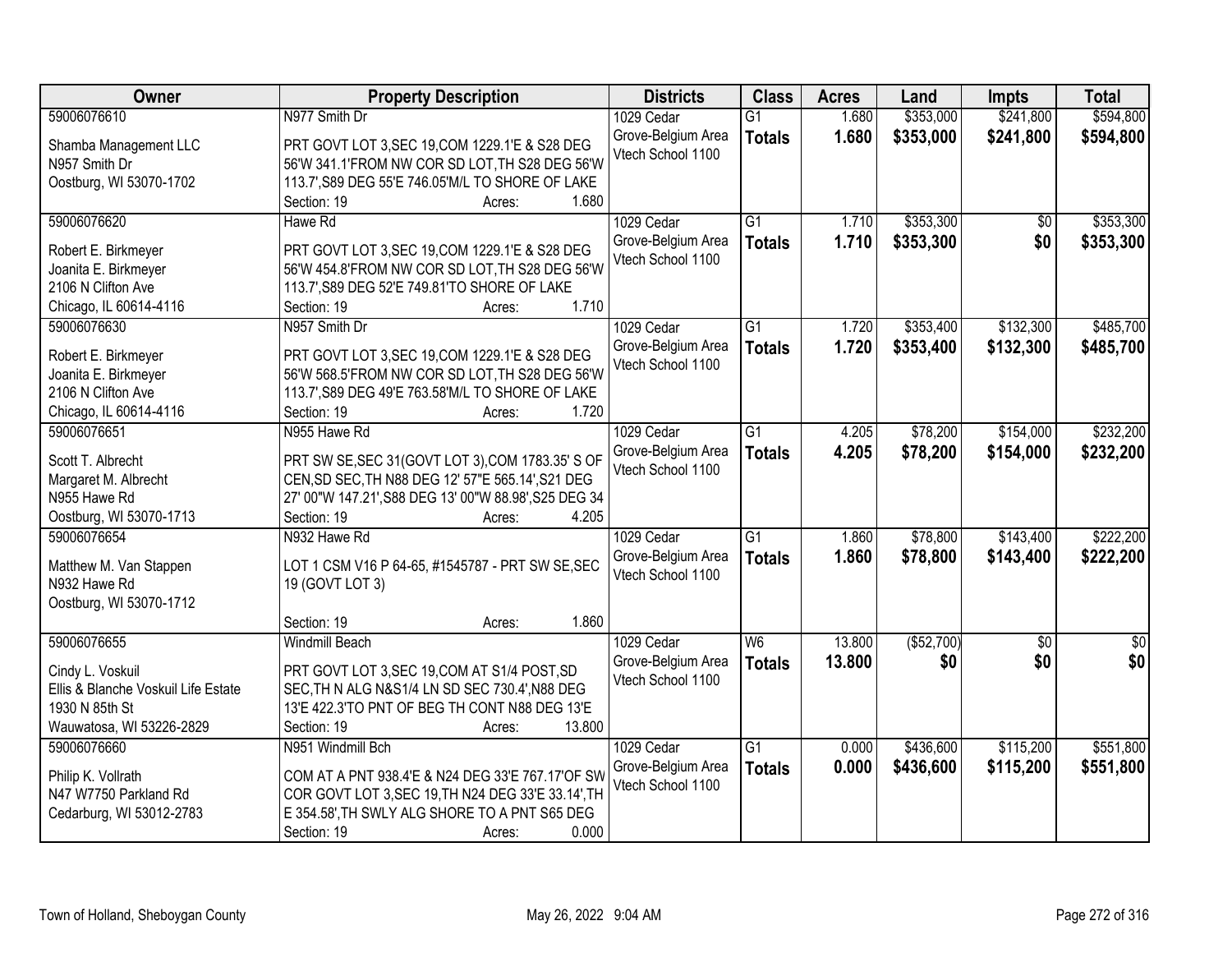| Owner                              | <b>Property Description</b>                            | <b>Districts</b>                        | <b>Class</b>    | <b>Acres</b> | Land      | <b>Impts</b> | <b>Total</b> |
|------------------------------------|--------------------------------------------------------|-----------------------------------------|-----------------|--------------|-----------|--------------|--------------|
| 59006076670                        | N948 Windmill Bch                                      | 1029 Cedar                              | $\overline{G1}$ | 0.260        | \$210,300 | \$68,800     | \$279,100    |
| David P. Maul et al                | COM 938.4'E & N24 DEG 33'E 692.17'FROM SW COR          | Grove-Belgium Area                      | <b>Totals</b>   | 0.260        | \$210,300 | \$68,800     | \$279,100    |
| 204 Lake Shore Rd                  | LOT 3, TH N24 DEG 33'E 75', S65 DEG 27' E 150', S24    | Vtech School 1100                       |                 |              |           |              |              |
| Grafton, WI 53024-9549             | DEG 33'W 75', TH N65 DEG 27'W 150'TO BEG, &            |                                         |                 |              |           |              |              |
|                                    | 0.000<br>Section: 19<br>Acres:                         |                                         |                 |              |           |              |              |
| 59006076680                        | N940 Windmill Beach                                    | 1029 Cedar                              | G1              | 0.170        | \$74,800  | \$199,200    | \$274,000    |
|                                    |                                                        | Grove-Belgium Area                      | <b>Totals</b>   | 0.170        | \$74,800  | \$199,200    | \$274,000    |
| Richard W. Schlereth               | COM 938.4'E & N24 DEG 33'E 617.17'FROM SW COR          | Vtech School 1100                       |                 |              |           |              |              |
| Joellen Schlereth                  | GOVT LOT 3, TH S65 DEG 27'E 33'TO PNT OF BEG, TH       |                                         |                 |              |           |              |              |
| N940 Windmill Bch                  | S65 DEG 27'E 17', N24 DEG 33'E 10', S55 DEG 48' E      |                                         |                 |              |           |              |              |
| Oostburg, WI 53070-1700            | 0.000<br>Section: 19<br>Acres:                         |                                         |                 |              |           |              |              |
| 59006076690                        | N936 Windmill Beach                                    | 1029 Cedar                              | $\overline{G1}$ | 0.170        | \$74,800  | \$182,600    | \$257,400    |
| Hamann, Marjorie Rauwerdink Hamann | PRT GOVT LOT 3, SEC 19, COM 938.4'E & N24 DEG          | Grove-Belgium Area                      | <b>Totals</b>   | 0.170        | \$74,800  | \$182,600    | \$257,400    |
| Trust                              | 33'E 490.92'FROM SW COR SD LOT TH N24 DEG 33'E         | Vtech School 1100                       |                 |              |           |              |              |
| Marjorie Rauwerdink Hamann         | 126.25', S65 DEG 27'E 33', S0 DEG 23'W 106.25' N86     |                                         |                 |              |           |              |              |
| N936 Windmill Bch                  | 0.000<br>Section: 19<br>Acres:                         |                                         |                 |              |           |              |              |
| Oostburg, WI 53070-1700            |                                                        |                                         |                 |              |           |              |              |
| 59006076700                        | N913 Windmill Bch                                      | 1029 Cedar                              | $\overline{G1}$ | 0.200        | \$205,000 | \$78,400     | \$283,400    |
|                                    |                                                        | Grove-Belgium Area                      | <b>Totals</b>   | 0.200        | \$205,000 | \$78,400     | \$283,400    |
| <b>Gregory Stadler</b>             | PRT GOVT LOT 3, SEC 19, COM AT A PNT 1294'E &          | Vtech School 1100                       |                 |              |           |              |              |
| 1718 N 54th St                     | N24 DEG 33'E 74.06'FROM SW COR LOT 3, TH N24           |                                         |                 |              |           |              |              |
| Milwaukee, WI 53208-1656           | DEG 33'E 60', N65 DEG 27' W 143', S24 DEG 33'W 60', TI |                                         |                 |              |           |              |              |
|                                    | 0.200<br>Section: 19<br>Acres:                         |                                         |                 |              |           |              |              |
| 59006076710                        | N909 Windmill Bch                                      | 1029 Cedar                              | $\overline{G1}$ | 1.080        | \$337,200 | \$209,400    | \$546,600    |
| Bradford A. Evans                  | PRT GOVT LOT 3, SEC 19, COM 938.4'E OF SW COR          | Grove-Belgium Area                      | <b>Totals</b>   | 1.080        | \$337,200 | \$209,400    | \$546,600    |
| Ashley R. Evans                    | SD LOT, TH N24 DEG 33'E 212', S65 DEG 27'E 180', N24   | Vtech School 1100                       |                 |              |           |              |              |
| 7103 N Barnett Ln                  | DEG 33'E 15', S65 DEG 27'E 143'TO BANK LAKE            |                                         |                 |              |           |              |              |
| Milwaukee, WI 53217-3608           | 1.080<br>Section: 19<br>Acres:                         |                                         |                 |              |           |              |              |
| 59006076720                        | N944 Windmill Beach                                    | 1029 Cedar                              | $\overline{G1}$ | 1.050        | \$135,400 | \$110,500    | \$245,900    |
|                                    |                                                        |                                         |                 |              |           |              |              |
| Gregory C. Yemm                    | COM 938.4'E & N24 DEG 33'E 617.17'FROM SW COR          | Grove-Belgium Area<br>Vtech School 1100 | <b>Totals</b>   | 1.050        | \$135,400 | \$110,500    | \$245,900    |
| Jenny V. Yemm                      | GOVT LOT 3, TH N24 DEG 33'E 75', S65 DEG 27'E          |                                         |                 |              |           |              |              |
| 12009 Goddard Ave                  | 150', S24 DEG 33'W 75', SWLY 7'ON ARC OF CURVE         |                                         |                 |              |           |              |              |
| Overland Park, KS 66213-1905       | 1.050<br>Section: 19<br>Acres:                         |                                         |                 |              |           |              |              |
| 59006076730                        | N932 Windmill Beach                                    | 1029 Cedar                              | $\overline{G1}$ | 0.420        | \$109,500 | \$204,800    | \$314,300    |
|                                    |                                                        | Grove-Belgium Area                      | <b>Totals</b>   | 0.420        | \$109,500 | \$204,800    | \$314,300    |
| Aswegan, Anne E Aswegan Trust      | PRT GOVT LOT 3, SEC 19, COM 938.4'E & N24 DEG          | Vtech School 1100                       |                 |              |           |              |              |
| Anne E. Aswegan                    | 33'E 337' FROM SW COR, SD LOT 3, TH N24 DEG 33'E       |                                         |                 |              |           |              |              |
| 6008 Winnequah Rd                  | 100.42', S86 DEG 18' E 87.96', SELY ON THE ARC OF A    |                                         |                 |              |           |              |              |
| Monona, WI 53716-3458              | Section: 19<br>0.000<br>Acres:                         |                                         |                 |              |           |              |              |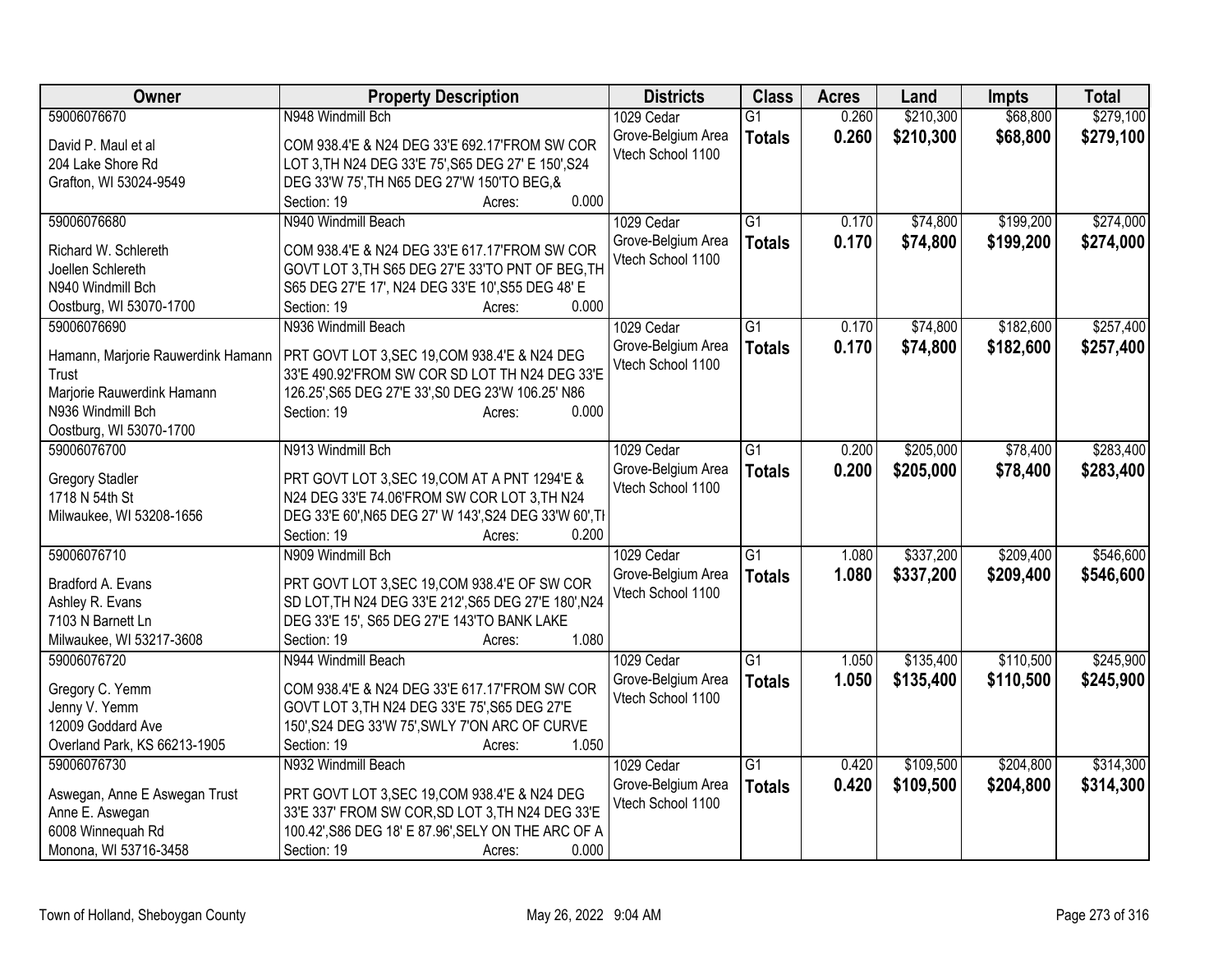| Owner                                | <b>Property Description</b>                                                        | <b>Districts</b>   | <b>Class</b>           | <b>Acres</b> | Land        | <b>Impts</b>    | <b>Total</b>    |
|--------------------------------------|------------------------------------------------------------------------------------|--------------------|------------------------|--------------|-------------|-----------------|-----------------|
| 59006076740                          | N931 Windmill Bch                                                                  | 1029 Cedar         | $\overline{G1}$        | 0.000        | \$184,500   | \$64,800        | \$249,300       |
| Cindy L. Voskuil                     | PRT GOVT LOT 3, SEC 19 COM AT PNT N24 DEG 33'E                                     | Grove-Belgium Area | <b>Totals</b>          | 0.000        | \$184,500   | \$64,800        | \$249,300       |
| Ellis&Blanche Voskuil                | 254.06' FROM A PNT 1294'E OF SW COR LOT 3, TH                                      | Vtech School 1100  |                        |              |             |                 |                 |
| 1930 N 85th St                       | N24 DEG 33'E 60', N65 DEG 27'W 143', S24 DEG 33'W                                  |                    |                        |              |             |                 |                 |
| Wauwatosa, WI 53226-2829             | 0.000<br>Section: 19<br>Acres:                                                     |                    |                        |              |             |                 |                 |
| 59006076750                          | N914 Windmill Beach                                                                | 1029 Cedar         | $\overline{G1}$        | 0.430        | \$155,100   | \$103,300       | \$258,400       |
|                                      |                                                                                    | Grove-Belgium Area | <b>Totals</b>          | 0.430        | \$155,100   | \$103,300       | \$258,400       |
| Peter W. Swart et al                 | PRT GOVT LOT 3, SEC 19, COM N24 DEG 33'E                                           | Vtech School 1100  |                        |              |             |                 |                 |
| 37 Willow Ln                         | 212'FROM A PNT 938.4'E OF SW COR SD LOT 3, TH                                      |                    |                        |              |             |                 |                 |
| Oostburg, WI 53070-1176              | N24 DEG 33'E 125', S65 DEG 27'E 150', S24 DEG 33'W                                 |                    |                        |              |             |                 |                 |
|                                      | 0.430<br>Section: 19<br>Acres:                                                     |                    |                        |              |             |                 |                 |
| 59006076760                          | N947 Windmill Bch                                                                  | 1029 Cedar         | $\overline{G1}$        | 0.000        | \$256,500   | \$193,500       | \$450,000       |
| John A. Swart                        | PRT GOVT LOT 3, SEC 19, COM AT A PNT N24 DEG                                       | Grove-Belgium Area | <b>Totals</b>          | 0.000        | \$256,500   | \$193,500       | \$450,000       |
| N947 Windmill Bch                    | 33'E 514.06' FROM A PNT 1294'E OF SW COR GOVT                                      | Vtech School 1100  |                        |              |             |                 |                 |
| Oostburg, WI 53070-1701              | LOT 3, TH N24 DEG 33'E 100', N65 DEG 27'W 143', S24                                |                    |                        |              |             |                 |                 |
|                                      | Section: 19<br>0.000<br>Acres:                                                     |                    |                        |              |             |                 |                 |
| 59006076770                          | N925 Windmill Bch                                                                  | 1029 Cedar         | G1                     | 0.000        | \$205,000   | \$73,000        | \$278,000       |
|                                      |                                                                                    | Grove-Belgium Area | <b>Totals</b>          | 0.000        | \$205,000   | \$73,000        | \$278,000       |
| Susan E Gerlach Revocable Trust      | PRT GOVT LOT 3, SEC 19, COM AT A PNT N24 DEG                                       | Vtech School 1100  |                        |              |             |                 |                 |
| 05-11-2021                           | 33'E 194.06' FROM A PNT 1294'E OF SW COR GOVT                                      |                    |                        |              |             |                 |                 |
| 6330 Cedar St                        | LOT 3, TH N24 DEG 33'E 60', N65 DEG 27'W 143', S24                                 |                    |                        |              |             |                 |                 |
| Wauwatosa, WI 53213-3218             | Section: 19<br>0.000<br>Acres:                                                     |                    |                        |              |             |                 |                 |
| 59006076780                          | N921 Windmill Bch                                                                  | 1029 Cedar         | $\overline{G1}$        | 0.289        | \$205,000   | \$105,200       | \$310,200       |
| Constance R Peterson Revocable Trust | PRT GOVT LOT 3, SEC 19, COM AT A PNT N24 DEG                                       | Grove-Belgium Area | <b>Totals</b>          | 0.289        | \$205,000   | \$105,200       | \$310,200       |
| 01-03-2020                           | 33'E 134.06' FROM A PNT 1294'E OF SW COR GOVT                                      | Vtech School 1100  |                        |              |             |                 |                 |
| 2s530 Stanton Rd                     | LOT 3, TH N24 DEG 33'E 60', N65 DEG 27'W 143', S24                                 |                    |                        |              |             |                 |                 |
| Glen Ellyn, IL 60137-7177            | Section: 19<br>0.000<br>Acres:                                                     |                    |                        |              |             |                 |                 |
| 59006076790                          |                                                                                    | 1029 Cedar         | X3                     | 0.000        | $\sqrt{50}$ | $\sqrt{6}$      | $\frac{6}{3}$   |
|                                      |                                                                                    | Grove-Belgium Area | <b>Totals</b>          | 0.000        | \$0         | \$0             | \$0             |
| Sheboygan County (Hwy)               | PRT FOR HWY IN SEC 19 AS REC IN V 563 P 439-40.                                    | Vtech School 1100  |                        |              |             |                 |                 |
| Attn: Hwy                            | 564 P 349-50, V 565 P 684-5, V 565 P 692-3                                         |                    |                        |              |             |                 |                 |
| W5741 County Rd J                    |                                                                                    |                    |                        |              |             |                 |                 |
| Plymouth, WI 53073-3340              | 0.000<br>Section: 19<br>Acres:                                                     |                    |                        |              |             |                 |                 |
| 59006076791                          |                                                                                    | 1029 Cedar         | $\overline{\text{X2}}$ | 16.250       | $\sqrt{50}$ | $\overline{50}$ | $\overline{50}$ |
|                                      | State of Wisconsin Dept of Transportatic PRT FOR HWY IN SEC 19 AS REC IN VOL 852 P | Grove-Belgium Area | <b>Totals</b>          | 16.250       | \$0         | \$0             | \$0             |
| 944 Vanderperren Way                 | 838-39.                                                                            | Vtech School 1100  |                        |              |             |                 |                 |
| Green Bay, WI 54304-5344             |                                                                                    |                    |                        |              |             |                 |                 |
|                                      | 16.250<br>Section: 19<br>Acres:                                                    |                    |                        |              |             |                 |                 |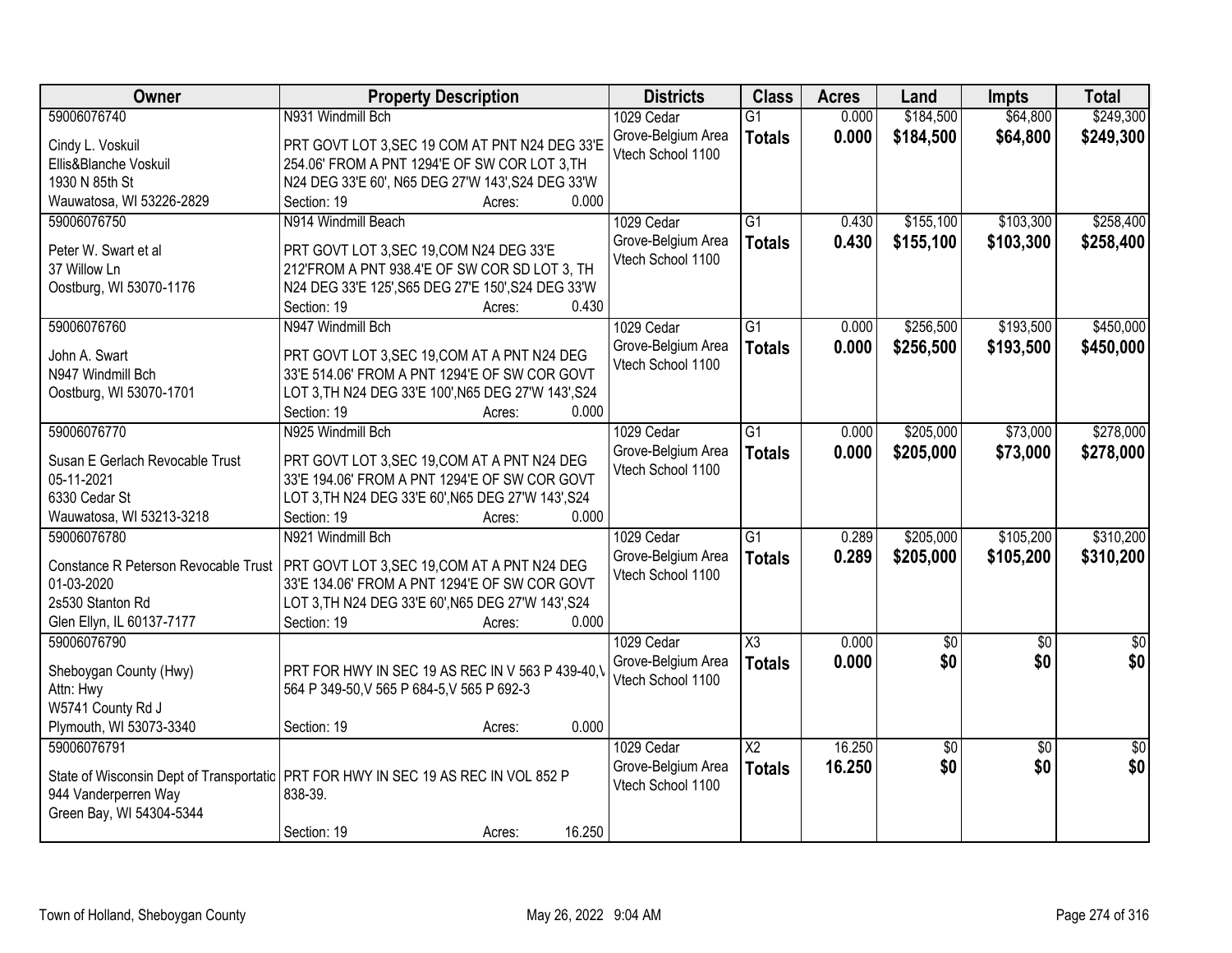| Owner                               | <b>Property Description</b>                                                                             | <b>Districts</b>   | <b>Class</b>    | <b>Acres</b> | Land      | <b>Impts</b> | <b>Total</b> |
|-------------------------------------|---------------------------------------------------------------------------------------------------------|--------------------|-----------------|--------------|-----------|--------------|--------------|
| 59006076800                         | W1635 Smies Rd                                                                                          | 1029 Cedar         | $\overline{G1}$ | 0.660        | \$47,800  | \$153,200    | \$201,000    |
| <b>Smies Family Trust</b>           | LOT 1 CSM V9 P 16 - PRT FRAC NW1/4, SEC 20, COM                                                         | Grove-Belgium Area | <b>Totals</b>   | 0.660        | \$47,800  | \$153,200    | \$201,000    |
| 18524 Center Ave                    | N87 DEG 23' E 790.80'FROM NW COR, SD SEC, TH                                                            | Vtech School 1100  |                 |              |           |              |              |
| Homewood, IL 60430-3542             | CONT N87 DEG 23'E 134.64' S0 DEG 41'W 207.79', S87                                                      |                    |                 |              |           |              |              |
|                                     | 0.660<br>Section: 20<br>Acres:                                                                          |                    |                 |              |           |              |              |
| 59006076801                         | W1623 Smies Rd                                                                                          | 1029 Cedar         | $\overline{G1}$ | 1.650        | \$537,000 | \$284,400    | \$821,400    |
|                                     |                                                                                                         | Grove-Belgium Area | <b>Totals</b>   | 1.650        | \$537,000 | \$284,400    | \$821,400    |
| John R. Smies                       | LOT 2 CSM V9 P 16 - PRT FRAC NW1/4, SEC 20, COM                                                         | Vtech School 1100  |                 |              |           |              |              |
| <b>Margaret Smies</b>               | N87 DEG 23' E 925.44'FROM NW COR, SD SEC, TH                                                            |                    |                 |              |           |              |              |
| W1623 Smies Rd                      | CONT N87 DEG 23'E 148.27' TO A MEANDER LN                                                               |                    |                 |              |           |              |              |
| Oostburg, WI 53070-1756             | 1.650<br>Section: 20<br>Acres:                                                                          |                    |                 |              |           |              |              |
| 59006076810                         | N1279 Smies Rd S                                                                                        | 1029 Cedar         | G1              | 0.000        | \$490,000 | \$68,000     | \$558,000    |
| Wisconsin Cottage LLC               | PRT FRACT NW NW, SEC 20, COM 419.5'S & 705.46'E                                                         | Grove-Belgium Area | <b>Totals</b>   | 0.000        | \$490,000 | \$68,000     | \$558,000    |
| 2915 Calle Guadalajara              | OF NW SEC COR, TH N18 DEG 31'E 137.1', N87 DEG                                                          | Vtech School 1100  |                 |              |           |              |              |
| San Clemente, CA 92673-3017         | 23'E 194.2'TO HWM OF LAKE MICH, SW ALG HWM                                                              |                    |                 |              |           |              |              |
|                                     | 0.000<br>Section: 20<br>Acres:                                                                          |                    |                 |              |           |              |              |
| 59006076830                         | W1645 Smies Rd                                                                                          | 1029 Cedar         | $\overline{G1}$ | 1.780        | \$73,700  | \$23,300     | \$97,000     |
|                                     |                                                                                                         | Grove-Belgium Area | <b>Totals</b>   | 1.780        | \$73,700  | \$23,300     | \$97,000     |
| Maki Ishii<br>Rachid A. Jean        | PRT FRACT NW NW, SEC 20, COM IN N LN SEC 20                                                             | Vtech School 1100  |                 |              |           |              |              |
| 4028 N Kostner Ave                  | 654'E OF NW COR SD1/4, TH S23 DEG 17'W 379.6', S74<br>DEG 59'E 141.75', S6 DEG 41'W 94.4', N89 DEG 04'E |                    |                 |              |           |              |              |
| Chicago, IL 60641-1925              | 1.780<br>Section: 20                                                                                    |                    |                 |              |           |              |              |
| 59006076833                         | Acres:<br>N1215 Smies Rd S                                                                              | 1029 Cedar         | $\overline{G1}$ | 3.000        | \$779,500 | \$415,500    | \$1,195,000  |
|                                     |                                                                                                         | Grove-Belgium Area |                 |              |           |              |              |
| Holmes, Jeffrey H & Patricia Holmes | LOT 3 CSM V15 P 146-47 - PRT NW1/4, SEC 20, COM                                                         | Vtech School 1100  | <b>Totals</b>   | 3.000        | \$779,500 | \$415,500    | \$1,195,000  |
| Trust et al                         | AT NW COR, SD SEC, TH N87 DEG 23'E 654', TH S20                                                         |                    |                 |              |           |              |              |
| 4967 Bellmann Dr                    | DEG 53'58"W 1149.03' TO PNT OF BEG. TH E 526'M/L                                                        |                    |                 |              |           |              |              |
| West Bend, WI 53095-9243            | Section: 20<br>3.000<br>Acres:                                                                          |                    |                 |              |           |              |              |
| 59006076835                         | N1261 Smies Rd S                                                                                        | 1029 Cedar         | $\overline{G1}$ | 2.180        | \$519,900 | \$389,100    | \$909,000    |
| Stone Trust 2-18-96                 | LOT 1 CSM V22 P304-306 #1818526 - PRT NW1/4, SEC                                                        | Grove-Belgium Area | <b>Totals</b>   | 2.180        | \$519,900 | \$389,100    | \$909,000    |
| 1300 Ashland Ave                    | 20,                                                                                                     | Vtech School 1100  |                 |              |           |              |              |
| Wilmette, IL 60091-1608             |                                                                                                         |                    |                 |              |           |              |              |
|                                     | 2.180<br>Section: 20<br>Acres:                                                                          |                    |                 |              |           |              |              |
| 59006076836                         | N1241 Smies Rd S                                                                                        | 1029 Cedar         | $\overline{G1}$ | 1.480        | \$455,700 | \$431,900    | \$887,600    |
|                                     |                                                                                                         | Grove-Belgium Area | <b>Totals</b>   | 1.480        | \$455,700 | \$431,900    | \$887,600    |
| Thomas R & Marlene L Benzmiller     | LOT 2 CSM V22 P 304-306 #1818526 - PRT                                                                  | Vtech School 1100  |                 |              |           |              |              |
| Revocable Trust                     | NW1/4, SEC 20.                                                                                          |                    |                 |              |           |              |              |
| N1241 Smies Rd S                    |                                                                                                         |                    |                 |              |           |              |              |
| Oostburg, WI 53070-1707             | 1.480<br>Section: 20<br>Acres:                                                                          |                    |                 |              |           |              |              |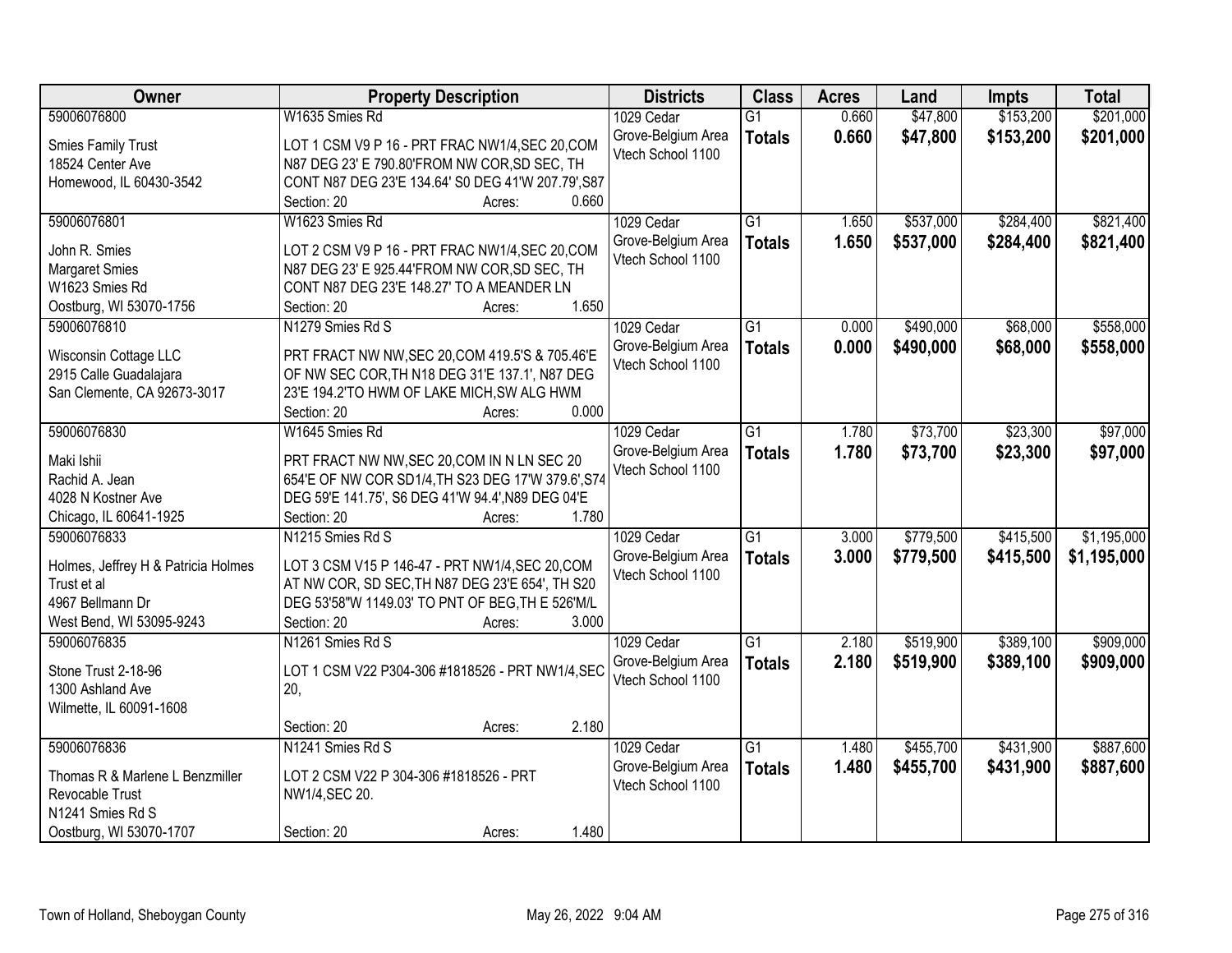| Owner                                   | <b>Property Description</b>                                                                       | <b>Districts</b>                        | <b>Class</b>    | <b>Acres</b> | Land      | <b>Impts</b>    | <b>Total</b> |
|-----------------------------------------|---------------------------------------------------------------------------------------------------|-----------------------------------------|-----------------|--------------|-----------|-----------------|--------------|
| 59006076837                             | Smies Rd                                                                                          | 1029 Cedar                              | $\overline{G1}$ | 1.140        | \$39,500  | \$6,700         | \$46,200     |
|                                         | Victoria Stewart-Moore Revocable Trust   LOT 1 CSM V15 P 146-47, EXC CSM V22 P304-306             | Grove-Belgium Area                      | G4              | 19.600       | \$3,200   | \$0             | \$3,200      |
| 3400 Jennings Chapel Rd                 | #1818526; INCL PARCELS 1 & 2 A-28533; ALSO INCL                                                   | Vtech School 1100                       | G <sub>5</sub>  | 2.430        | \$3,400   | \$0             | \$3,400      |
| Woodbine, MD 21797-7510                 | PRT LOT 2 15CSM146 DESC AS: COM AT SW COR SE                                                      |                                         | <b>Totals</b>   | 23.170       | \$46,100  | \$6,700         | \$52,800     |
|                                         | 23.170<br>Section: 20<br>Acres:                                                                   |                                         |                 |              |           |                 |              |
| 59006076838                             | N1225 Smies Rd S                                                                                  | 1029 Cedar                              | $\overline{G1}$ | 2.140        | \$704,700 | \$207,400       | \$912,100    |
|                                         |                                                                                                   | Grove-Belgium Area                      | <b>Totals</b>   | 2.140        | \$704,700 | \$207,400       | \$912,100    |
| Victoria Stewart-Moore Revocable Trust  | LOT 2 CSM V15 P 146-47 - PRT NW1/4, SEC 20; EXC                                                   | Vtech School 1100                       |                 |              |           |                 |              |
| 3400 Jennings Chapel Rd                 | THAT PART SD LOT 2 DESC AS COM AT SW COR SD                                                       |                                         |                 |              |           |                 |              |
| Woodbine, MD 21797-7510                 | LOT 2; N23-12-55E, 280.18' TO NW COR; S87-41-04E,<br>2.140                                        |                                         |                 |              |           |                 |              |
|                                         | Section: 20<br>Acres:                                                                             |                                         |                 |              |           |                 |              |
| 59006076860                             | S Smies Rd                                                                                        | 1029 Cedar                              | $\overline{G1}$ | 0.000        | \$128,100 | $\overline{50}$ | \$128,100    |
| James L. Kastely                        | PRT FRAC NW1/4, SEC 20, COM 289.59'S & 748.97'E                                                   | Grove-Belgium Area<br>Vtech School 1100 | <b>Totals</b>   | 0.000        | \$128,100 | \$0             | \$128,100    |
| Lynn M. Voskuil                         | OF NW COR SEC 20, TH N87 DEG 23'E 194.2'TO HWM                                                    |                                         |                 |              |           |                 |              |
| 3404 Yupon St                           | OF LAKE MICH, NE ON HWM 61', S87 DEG 23'W                                                         |                                         |                 |              |           |                 |              |
| Houston, TX 77006-3806                  | 0.000<br>Section: 20<br>Acres:                                                                    |                                         |                 |              |           |                 |              |
| 59006076870                             | N1285 Smies Rd S                                                                                  | 1029 Cedar                              | $\overline{G1}$ | 0.000        | \$195,900 | \$325,300       | \$521,200    |
|                                         |                                                                                                   | Grove-Belgium Area                      | <b>Totals</b>   | 0.000        | \$195,900 | \$325,300       | \$521,200    |
| James L. Kastely<br>Lynn M. Voskuil     | PRT FRAC NW1/4, SEC 20, COM 171.74'S & 779.17'E<br>OF NW COR SEC 20, TH N87 DEG 23'E 192.8'TO HWM | Vtech School 1100                       |                 |              |           |                 |              |
| 3404 Yupon St                           | OF LAKE MICH, SW ON HWM 61', S87 DEG 23'W W                                                       |                                         |                 |              |           |                 |              |
| Houston, TX 77006-3806                  | 0.000<br>Section: 20<br>Acres:                                                                    |                                         |                 |              |           |                 |              |
| 59006076890                             | N1155 Smies Rd S                                                                                  | 1029 Cedar                              | $\overline{G1}$ | 0.000        | \$236,700 | \$87,000        | \$323,700    |
|                                         |                                                                                                   |                                         |                 |              |           |                 |              |
| Kenneth & Judith Mackenzie Joint Living | PRT SEC 20 & PRT N1/2 GOVT LOT 1, SEC 19 COM AT                                                   | Grove-Belgium Area<br>Vtech School 1100 | <b>Totals</b>   | 0.000        | \$236,700 | \$87,000        | \$323,700    |
| Trust 11-16-202                         | SE COR N1/2 SD LOT 1, TH S87 DEG 29' W 101.66', N20                                               |                                         |                 |              |           |                 |              |
| N1155 Smies Rd S                        | DEG 19'E 161.08', S11 DEG 48'W TO A PNT N11 DEG                                                   |                                         |                 |              |           |                 |              |
| Oostburg, WI 53070-1706                 | 0.000<br>Section: 19<br>Acres:                                                                    |                                         |                 |              |           |                 |              |
| 59006076900                             | N1201 Smies Rd S                                                                                  | 1029 Cedar                              | $\overline{G1}$ | 2.360        | \$642,200 | \$176,900       | \$819,100    |
| Thomas J. Dillon                        | LOT 1 & PRT LOT 2, A-9338 - PRT FRAC SEC 20, COM                                                  | Grove-Belgium Area                      | <b>Totals</b>   | 2.360        | \$642,200 | \$176,900       | \$819,100    |
| Barbara S. Dillon                       | AT NW COR SD SEC, TH S01 DEG 16'E 1642.11', E                                                     | Vtech School 1100                       |                 |              |           |                 |              |
| N1201 Smies Rd S                        | 3.23', N11 DEG 32' 14"E 334.33'TO PNT OF BEG, TH                                                  |                                         |                 |              |           |                 |              |
| Oostburg, WI 53070-1707                 | 2.360<br>Section: 19<br>Acres:                                                                    |                                         |                 |              |           |                 |              |
| 59006076910                             | N1185 Smies Rd S                                                                                  | 1029 Cedar                              | G1              | 0.150        | \$428,100 | \$162,800       | \$590,900    |
|                                         |                                                                                                   | Grove-Belgium Area                      | <b>Totals</b>   | 0.150        | \$428,100 | \$162,800       | \$590,900    |
| Judith Lauth Casey Revocable Trust      | THE S 125' (MEAS DUE N & S) OF THE FOLL DESC                                                      | Vtech School 1100                       |                 |              |           |                 |              |
| 2240 N Dayton St                        | PRT FRACT SEC 20, COM AT A PNT 1644.21' S &                                                       |                                         |                 |              |           |                 |              |
| Chicago, IL 60614-3612                  | 10.05'E OF NW COR SD SEC, TH N11 DEG 48'E                                                         |                                         |                 |              |           |                 |              |
|                                         | 0.000<br>Section: 20<br>Acres:                                                                    |                                         |                 |              |           |                 |              |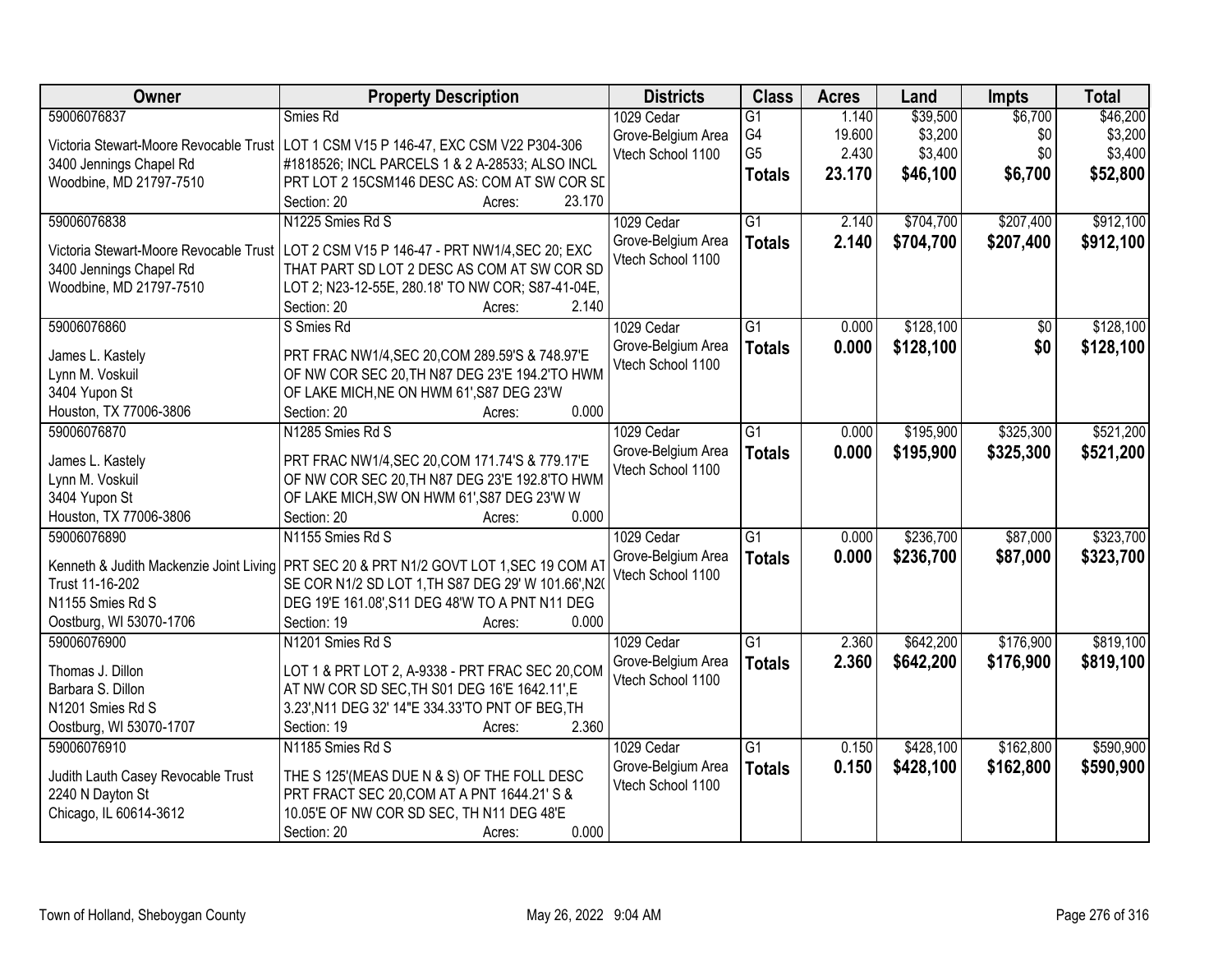| N1159 Smies Rd S<br>\$213,600<br>\$214,500<br>59006076920<br>0.000<br>\$900<br>1029 Cedar<br>$\overline{G1}$<br>Grove-Belgium Area<br>0.000<br>\$213,600<br>\$900<br>\$214,500<br><b>Totals</b><br>PRT SEC 20 & PRT N1/2 GOVT LOT 1, SEC 19, COM<br>Susan L. Barthel<br>Vtech School 1100<br>1922.29'S & 62.74'W OF NW COR SEC 20, TH N11 DEG<br>107 Peter Thein Ave<br>48'E 53.75', N87 DEG 29'E 347.5'M/L TO LAKE MICH,<br>Belgium, WI 53004-9520<br>0.000<br>Section: 19<br>Acres:<br>59006076930<br>N1163 Smies Rd S<br>$\overline{G1}$<br>\$213,600<br>\$146,900<br>1029 Cedar<br>0.000<br>0.000<br>\$213,600<br>\$146,900<br>Grove-Belgium Area<br><b>Totals</b><br>Grant E. Barthel<br>PRT SEC 20 & PRT N1/2 GOVT LOT 1, SEC 19, COM<br>Vtech School 1100<br>1870.15'S & 50.69'W OF NW COR SEC 20, TH N11 DEG<br>N1163 Smies Rd S<br>48'E 53.75', N87 DEG 29'E 364'M/L TO LAKE MICH, SW<br>Oostburg, WI 53070-1706<br>0.000<br>Section: 20<br>Acres:<br>59006076940<br>\$248,300<br>\$133,900<br>N1169 Smies Rd S<br>1029 Cedar<br>$\overline{G1}$<br>0.000<br>0.000<br>Grove-Belgium Area<br>\$248,300<br>\$133,900<br><b>Totals</b><br>PRT SEC 20 & PRT N1/2 GOVT LOT 1, SEC 19, COM<br>Daniel J. Wynveen<br>Vtech School 1100<br>Jennifer A. Wynveen<br>1818.01'S & 38.64'W OF NW COR, SEC 20, TH N11 DEG<br>N1169 Smies Rd S<br>48'E 67.19', N87 DEG 29'E TO LAKE MICH, SW ON<br>0.000<br>Oostburg, WI 53070-1706<br>Section: 20<br>Acres:<br>59006076950<br>N1173 Smies Rd S<br>$\overline{G1}$<br>\$389,800<br>\$171,400<br>1029 Cedar<br>0.000<br>Grove-Belgium Area<br>0.000<br>\$389,800<br>\$171,400<br><b>Totals</b><br>PRT SEC 20 & PRT N1/2 GOVT LOT 1,SEC<br>Frederick C. Read<br>Vtech School 1100<br>19, T13N, R23E, COM 1687.66'S& 8.5'W OF NW COR,<br>Mary M. Read<br>SEC 20, TH N11 DEG 48'E 44.79', N87 DEG 29'E 440'M/L<br>1698 Aqua View Ct<br>Cedarburg, WI 53012-9146<br>0.000<br>Section: 19<br>Acres:<br>59006076960<br>N812 Marine Dr<br>$\overline{\text{X2}}$<br>19.200<br>\$0<br>$\overline{50}$<br>1029 Cedar<br>\$0<br>19.200<br>\$0<br>Grove-Belgium Area<br><b>Totals</b><br>ALL OF GOVT LOT 1, SEC 30, EXC THAT PRT<br>State of Wisconsin Dept of Nat Resource<br>Vtech School 1100<br>PO Box 7921<br>PLATTED AS LONGFIELD SHORES, ALSO ALL THAT<br>Madison, WI 53707-7921<br>PRT OF GOVT LOT 2, SEC 30, LYING W OF W LN SD<br>19.200<br>Section: 30<br>Acres:<br>59006076970<br>$\overline{\text{X3}}$<br>74.850<br>1029 Cedar<br>$\overline{50}$<br>$\overline{50}$<br>Marine Dr<br>\$0<br>74.850<br>\$0<br>Grove-Belgium Area<br><b>Totals</b><br>GOVT LOTS 2,3 & 4, SEC 30, EXC THE W 20 AC OF<br>Sheboygan County Planning &<br>Vtech School 1100<br>GOVT LOT 2 & EXC THAT PRT OF GOVT LOTS 2, 3 &<br><b>Conservation Dept</b> | <b>Owner</b>            | <b>Property Description</b>                  | <b>Districts</b> | <b>Class</b> | <b>Acres</b> | Land | <b>Impts</b> | <b>Total</b> |
|-------------------------------------------------------------------------------------------------------------------------------------------------------------------------------------------------------------------------------------------------------------------------------------------------------------------------------------------------------------------------------------------------------------------------------------------------------------------------------------------------------------------------------------------------------------------------------------------------------------------------------------------------------------------------------------------------------------------------------------------------------------------------------------------------------------------------------------------------------------------------------------------------------------------------------------------------------------------------------------------------------------------------------------------------------------------------------------------------------------------------------------------------------------------------------------------------------------------------------------------------------------------------------------------------------------------------------------------------------------------------------------------------------------------------------------------------------------------------------------------------------------------------------------------------------------------------------------------------------------------------------------------------------------------------------------------------------------------------------------------------------------------------------------------------------------------------------------------------------------------------------------------------------------------------------------------------------------------------------------------------------------------------------------------------------------------------------------------------------------------------------------------------------------------------------------------------------------------------------------------------------------------------------------------------------------------------------------------------------------------------------------------------------------------------------------------------------------------------------------------------------------------------------------------------------------------------------------------------------------------------------------------------------------------------------------------------------------------------------------------------------------------------------|-------------------------|----------------------------------------------|------------------|--------------|--------------|------|--------------|--------------|
|                                                                                                                                                                                                                                                                                                                                                                                                                                                                                                                                                                                                                                                                                                                                                                                                                                                                                                                                                                                                                                                                                                                                                                                                                                                                                                                                                                                                                                                                                                                                                                                                                                                                                                                                                                                                                                                                                                                                                                                                                                                                                                                                                                                                                                                                                                                                                                                                                                                                                                                                                                                                                                                                                                                                                                               |                         |                                              |                  |              |              |      |              |              |
|                                                                                                                                                                                                                                                                                                                                                                                                                                                                                                                                                                                                                                                                                                                                                                                                                                                                                                                                                                                                                                                                                                                                                                                                                                                                                                                                                                                                                                                                                                                                                                                                                                                                                                                                                                                                                                                                                                                                                                                                                                                                                                                                                                                                                                                                                                                                                                                                                                                                                                                                                                                                                                                                                                                                                                               |                         |                                              |                  |              |              |      |              |              |
| \$360,500<br>\$360,500<br>\$382,200<br>\$382,200<br>\$561,200<br>\$561,200<br>\$0<br>\$0<br>$\overline{50}$<br>\$0                                                                                                                                                                                                                                                                                                                                                                                                                                                                                                                                                                                                                                                                                                                                                                                                                                                                                                                                                                                                                                                                                                                                                                                                                                                                                                                                                                                                                                                                                                                                                                                                                                                                                                                                                                                                                                                                                                                                                                                                                                                                                                                                                                                                                                                                                                                                                                                                                                                                                                                                                                                                                                                            |                         |                                              |                  |              |              |      |              |              |
|                                                                                                                                                                                                                                                                                                                                                                                                                                                                                                                                                                                                                                                                                                                                                                                                                                                                                                                                                                                                                                                                                                                                                                                                                                                                                                                                                                                                                                                                                                                                                                                                                                                                                                                                                                                                                                                                                                                                                                                                                                                                                                                                                                                                                                                                                                                                                                                                                                                                                                                                                                                                                                                                                                                                                                               |                         |                                              |                  |              |              |      |              |              |
|                                                                                                                                                                                                                                                                                                                                                                                                                                                                                                                                                                                                                                                                                                                                                                                                                                                                                                                                                                                                                                                                                                                                                                                                                                                                                                                                                                                                                                                                                                                                                                                                                                                                                                                                                                                                                                                                                                                                                                                                                                                                                                                                                                                                                                                                                                                                                                                                                                                                                                                                                                                                                                                                                                                                                                               |                         |                                              |                  |              |              |      |              |              |
|                                                                                                                                                                                                                                                                                                                                                                                                                                                                                                                                                                                                                                                                                                                                                                                                                                                                                                                                                                                                                                                                                                                                                                                                                                                                                                                                                                                                                                                                                                                                                                                                                                                                                                                                                                                                                                                                                                                                                                                                                                                                                                                                                                                                                                                                                                                                                                                                                                                                                                                                                                                                                                                                                                                                                                               |                         |                                              |                  |              |              |      |              |              |
|                                                                                                                                                                                                                                                                                                                                                                                                                                                                                                                                                                                                                                                                                                                                                                                                                                                                                                                                                                                                                                                                                                                                                                                                                                                                                                                                                                                                                                                                                                                                                                                                                                                                                                                                                                                                                                                                                                                                                                                                                                                                                                                                                                                                                                                                                                                                                                                                                                                                                                                                                                                                                                                                                                                                                                               |                         |                                              |                  |              |              |      |              |              |
|                                                                                                                                                                                                                                                                                                                                                                                                                                                                                                                                                                                                                                                                                                                                                                                                                                                                                                                                                                                                                                                                                                                                                                                                                                                                                                                                                                                                                                                                                                                                                                                                                                                                                                                                                                                                                                                                                                                                                                                                                                                                                                                                                                                                                                                                                                                                                                                                                                                                                                                                                                                                                                                                                                                                                                               |                         |                                              |                  |              |              |      |              |              |
|                                                                                                                                                                                                                                                                                                                                                                                                                                                                                                                                                                                                                                                                                                                                                                                                                                                                                                                                                                                                                                                                                                                                                                                                                                                                                                                                                                                                                                                                                                                                                                                                                                                                                                                                                                                                                                                                                                                                                                                                                                                                                                                                                                                                                                                                                                                                                                                                                                                                                                                                                                                                                                                                                                                                                                               |                         |                                              |                  |              |              |      |              |              |
|                                                                                                                                                                                                                                                                                                                                                                                                                                                                                                                                                                                                                                                                                                                                                                                                                                                                                                                                                                                                                                                                                                                                                                                                                                                                                                                                                                                                                                                                                                                                                                                                                                                                                                                                                                                                                                                                                                                                                                                                                                                                                                                                                                                                                                                                                                                                                                                                                                                                                                                                                                                                                                                                                                                                                                               |                         |                                              |                  |              |              |      |              |              |
|                                                                                                                                                                                                                                                                                                                                                                                                                                                                                                                                                                                                                                                                                                                                                                                                                                                                                                                                                                                                                                                                                                                                                                                                                                                                                                                                                                                                                                                                                                                                                                                                                                                                                                                                                                                                                                                                                                                                                                                                                                                                                                                                                                                                                                                                                                                                                                                                                                                                                                                                                                                                                                                                                                                                                                               |                         |                                              |                  |              |              |      |              |              |
|                                                                                                                                                                                                                                                                                                                                                                                                                                                                                                                                                                                                                                                                                                                                                                                                                                                                                                                                                                                                                                                                                                                                                                                                                                                                                                                                                                                                                                                                                                                                                                                                                                                                                                                                                                                                                                                                                                                                                                                                                                                                                                                                                                                                                                                                                                                                                                                                                                                                                                                                                                                                                                                                                                                                                                               |                         |                                              |                  |              |              |      |              |              |
|                                                                                                                                                                                                                                                                                                                                                                                                                                                                                                                                                                                                                                                                                                                                                                                                                                                                                                                                                                                                                                                                                                                                                                                                                                                                                                                                                                                                                                                                                                                                                                                                                                                                                                                                                                                                                                                                                                                                                                                                                                                                                                                                                                                                                                                                                                                                                                                                                                                                                                                                                                                                                                                                                                                                                                               |                         |                                              |                  |              |              |      |              |              |
|                                                                                                                                                                                                                                                                                                                                                                                                                                                                                                                                                                                                                                                                                                                                                                                                                                                                                                                                                                                                                                                                                                                                                                                                                                                                                                                                                                                                                                                                                                                                                                                                                                                                                                                                                                                                                                                                                                                                                                                                                                                                                                                                                                                                                                                                                                                                                                                                                                                                                                                                                                                                                                                                                                                                                                               |                         |                                              |                  |              |              |      |              |              |
|                                                                                                                                                                                                                                                                                                                                                                                                                                                                                                                                                                                                                                                                                                                                                                                                                                                                                                                                                                                                                                                                                                                                                                                                                                                                                                                                                                                                                                                                                                                                                                                                                                                                                                                                                                                                                                                                                                                                                                                                                                                                                                                                                                                                                                                                                                                                                                                                                                                                                                                                                                                                                                                                                                                                                                               |                         |                                              |                  |              |              |      |              |              |
|                                                                                                                                                                                                                                                                                                                                                                                                                                                                                                                                                                                                                                                                                                                                                                                                                                                                                                                                                                                                                                                                                                                                                                                                                                                                                                                                                                                                                                                                                                                                                                                                                                                                                                                                                                                                                                                                                                                                                                                                                                                                                                                                                                                                                                                                                                                                                                                                                                                                                                                                                                                                                                                                                                                                                                               |                         |                                              |                  |              |              |      |              |              |
|                                                                                                                                                                                                                                                                                                                                                                                                                                                                                                                                                                                                                                                                                                                                                                                                                                                                                                                                                                                                                                                                                                                                                                                                                                                                                                                                                                                                                                                                                                                                                                                                                                                                                                                                                                                                                                                                                                                                                                                                                                                                                                                                                                                                                                                                                                                                                                                                                                                                                                                                                                                                                                                                                                                                                                               |                         |                                              |                  |              |              |      |              |              |
|                                                                                                                                                                                                                                                                                                                                                                                                                                                                                                                                                                                                                                                                                                                                                                                                                                                                                                                                                                                                                                                                                                                                                                                                                                                                                                                                                                                                                                                                                                                                                                                                                                                                                                                                                                                                                                                                                                                                                                                                                                                                                                                                                                                                                                                                                                                                                                                                                                                                                                                                                                                                                                                                                                                                                                               |                         |                                              |                  |              |              |      |              |              |
|                                                                                                                                                                                                                                                                                                                                                                                                                                                                                                                                                                                                                                                                                                                                                                                                                                                                                                                                                                                                                                                                                                                                                                                                                                                                                                                                                                                                                                                                                                                                                                                                                                                                                                                                                                                                                                                                                                                                                                                                                                                                                                                                                                                                                                                                                                                                                                                                                                                                                                                                                                                                                                                                                                                                                                               |                         |                                              |                  |              |              |      |              |              |
|                                                                                                                                                                                                                                                                                                                                                                                                                                                                                                                                                                                                                                                                                                                                                                                                                                                                                                                                                                                                                                                                                                                                                                                                                                                                                                                                                                                                                                                                                                                                                                                                                                                                                                                                                                                                                                                                                                                                                                                                                                                                                                                                                                                                                                                                                                                                                                                                                                                                                                                                                                                                                                                                                                                                                                               |                         |                                              |                  |              |              |      |              |              |
|                                                                                                                                                                                                                                                                                                                                                                                                                                                                                                                                                                                                                                                                                                                                                                                                                                                                                                                                                                                                                                                                                                                                                                                                                                                                                                                                                                                                                                                                                                                                                                                                                                                                                                                                                                                                                                                                                                                                                                                                                                                                                                                                                                                                                                                                                                                                                                                                                                                                                                                                                                                                                                                                                                                                                                               |                         |                                              |                  |              |              |      |              |              |
|                                                                                                                                                                                                                                                                                                                                                                                                                                                                                                                                                                                                                                                                                                                                                                                                                                                                                                                                                                                                                                                                                                                                                                                                                                                                                                                                                                                                                                                                                                                                                                                                                                                                                                                                                                                                                                                                                                                                                                                                                                                                                                                                                                                                                                                                                                                                                                                                                                                                                                                                                                                                                                                                                                                                                                               |                         |                                              |                  |              |              |      |              |              |
|                                                                                                                                                                                                                                                                                                                                                                                                                                                                                                                                                                                                                                                                                                                                                                                                                                                                                                                                                                                                                                                                                                                                                                                                                                                                                                                                                                                                                                                                                                                                                                                                                                                                                                                                                                                                                                                                                                                                                                                                                                                                                                                                                                                                                                                                                                                                                                                                                                                                                                                                                                                                                                                                                                                                                                               |                         |                                              |                  |              |              |      |              |              |
|                                                                                                                                                                                                                                                                                                                                                                                                                                                                                                                                                                                                                                                                                                                                                                                                                                                                                                                                                                                                                                                                                                                                                                                                                                                                                                                                                                                                                                                                                                                                                                                                                                                                                                                                                                                                                                                                                                                                                                                                                                                                                                                                                                                                                                                                                                                                                                                                                                                                                                                                                                                                                                                                                                                                                                               |                         |                                              |                  |              |              |      |              |              |
|                                                                                                                                                                                                                                                                                                                                                                                                                                                                                                                                                                                                                                                                                                                                                                                                                                                                                                                                                                                                                                                                                                                                                                                                                                                                                                                                                                                                                                                                                                                                                                                                                                                                                                                                                                                                                                                                                                                                                                                                                                                                                                                                                                                                                                                                                                                                                                                                                                                                                                                                                                                                                                                                                                                                                                               |                         |                                              |                  |              |              |      |              |              |
|                                                                                                                                                                                                                                                                                                                                                                                                                                                                                                                                                                                                                                                                                                                                                                                                                                                                                                                                                                                                                                                                                                                                                                                                                                                                                                                                                                                                                                                                                                                                                                                                                                                                                                                                                                                                                                                                                                                                                                                                                                                                                                                                                                                                                                                                                                                                                                                                                                                                                                                                                                                                                                                                                                                                                                               |                         |                                              |                  |              |              |      |              |              |
|                                                                                                                                                                                                                                                                                                                                                                                                                                                                                                                                                                                                                                                                                                                                                                                                                                                                                                                                                                                                                                                                                                                                                                                                                                                                                                                                                                                                                                                                                                                                                                                                                                                                                                                                                                                                                                                                                                                                                                                                                                                                                                                                                                                                                                                                                                                                                                                                                                                                                                                                                                                                                                                                                                                                                                               |                         |                                              |                  |              |              |      |              |              |
|                                                                                                                                                                                                                                                                                                                                                                                                                                                                                                                                                                                                                                                                                                                                                                                                                                                                                                                                                                                                                                                                                                                                                                                                                                                                                                                                                                                                                                                                                                                                                                                                                                                                                                                                                                                                                                                                                                                                                                                                                                                                                                                                                                                                                                                                                                                                                                                                                                                                                                                                                                                                                                                                                                                                                                               |                         |                                              |                  |              |              |      |              |              |
|                                                                                                                                                                                                                                                                                                                                                                                                                                                                                                                                                                                                                                                                                                                                                                                                                                                                                                                                                                                                                                                                                                                                                                                                                                                                                                                                                                                                                                                                                                                                                                                                                                                                                                                                                                                                                                                                                                                                                                                                                                                                                                                                                                                                                                                                                                                                                                                                                                                                                                                                                                                                                                                                                                                                                                               |                         |                                              |                  |              |              |      |              |              |
|                                                                                                                                                                                                                                                                                                                                                                                                                                                                                                                                                                                                                                                                                                                                                                                                                                                                                                                                                                                                                                                                                                                                                                                                                                                                                                                                                                                                                                                                                                                                                                                                                                                                                                                                                                                                                                                                                                                                                                                                                                                                                                                                                                                                                                                                                                                                                                                                                                                                                                                                                                                                                                                                                                                                                                               |                         |                                              |                  |              |              |      |              |              |
|                                                                                                                                                                                                                                                                                                                                                                                                                                                                                                                                                                                                                                                                                                                                                                                                                                                                                                                                                                                                                                                                                                                                                                                                                                                                                                                                                                                                                                                                                                                                                                                                                                                                                                                                                                                                                                                                                                                                                                                                                                                                                                                                                                                                                                                                                                                                                                                                                                                                                                                                                                                                                                                                                                                                                                               | Attn: Aaron Brault      | 4 PLATTED & REC AS LONG- FIELD SHORES & PLAT |                  |              |              |      |              |              |
| 508 New York Ave Rm 335<br>Section: 30<br>74.850<br>Acres:                                                                                                                                                                                                                                                                                                                                                                                                                                                                                                                                                                                                                                                                                                                                                                                                                                                                                                                                                                                                                                                                                                                                                                                                                                                                                                                                                                                                                                                                                                                                                                                                                                                                                                                                                                                                                                                                                                                                                                                                                                                                                                                                                                                                                                                                                                                                                                                                                                                                                                                                                                                                                                                                                                                    |                         |                                              |                  |              |              |      |              |              |
| Sheboygan, WI 53081-4126                                                                                                                                                                                                                                                                                                                                                                                                                                                                                                                                                                                                                                                                                                                                                                                                                                                                                                                                                                                                                                                                                                                                                                                                                                                                                                                                                                                                                                                                                                                                                                                                                                                                                                                                                                                                                                                                                                                                                                                                                                                                                                                                                                                                                                                                                                                                                                                                                                                                                                                                                                                                                                                                                                                                                      |                         |                                              |                  |              |              |      |              |              |
| 59006077000<br>\$2,500<br>\$2,500<br>Hawe Rd<br>1029 Cedar<br>$\overline{G5}$<br>3.560<br>$\overline{50}$                                                                                                                                                                                                                                                                                                                                                                                                                                                                                                                                                                                                                                                                                                                                                                                                                                                                                                                                                                                                                                                                                                                                                                                                                                                                                                                                                                                                                                                                                                                                                                                                                                                                                                                                                                                                                                                                                                                                                                                                                                                                                                                                                                                                                                                                                                                                                                                                                                                                                                                                                                                                                                                                     |                         |                                              |                  |              |              |      |              |              |
| G <sub>6</sub><br>2.000<br>\$8,000<br>\$0<br>\$8,000<br>Grove-Belgium Area<br>COM AT NW COR OF NE NW, TH E 40 RODS, S 20<br>Jayne M. Grasse                                                                                                                                                                                                                                                                                                                                                                                                                                                                                                                                                                                                                                                                                                                                                                                                                                                                                                                                                                                                                                                                                                                                                                                                                                                                                                                                                                                                                                                                                                                                                                                                                                                                                                                                                                                                                                                                                                                                                                                                                                                                                                                                                                                                                                                                                                                                                                                                                                                                                                                                                                                                                                   |                         |                                              |                  |              |              |      |              |              |
| \$0<br>Vtech School 1100<br>5.560<br>\$10,500<br>\$10,500<br><b>Totals</b><br>RODS, W 40 RODS, N 20 RODS TO BEG, & PRT OF NW<br>Eric T. Grasse                                                                                                                                                                                                                                                                                                                                                                                                                                                                                                                                                                                                                                                                                                                                                                                                                                                                                                                                                                                                                                                                                                                                                                                                                                                                                                                                                                                                                                                                                                                                                                                                                                                                                                                                                                                                                                                                                                                                                                                                                                                                                                                                                                                                                                                                                                                                                                                                                                                                                                                                                                                                                                |                         |                                              |                  |              |              |      |              |              |
| N934 Hawe Rd<br>NW, SEC 30, LYING E & NLY OF ELY R/W LINE OF USH                                                                                                                                                                                                                                                                                                                                                                                                                                                                                                                                                                                                                                                                                                                                                                                                                                                                                                                                                                                                                                                                                                                                                                                                                                                                                                                                                                                                                                                                                                                                                                                                                                                                                                                                                                                                                                                                                                                                                                                                                                                                                                                                                                                                                                                                                                                                                                                                                                                                                                                                                                                                                                                                                                              |                         |                                              |                  |              |              |      |              |              |
|                                                                                                                                                                                                                                                                                                                                                                                                                                                                                                                                                                                                                                                                                                                                                                                                                                                                                                                                                                                                                                                                                                                                                                                                                                                                                                                                                                                                                                                                                                                                                                                                                                                                                                                                                                                                                                                                                                                                                                                                                                                                                                                                                                                                                                                                                                                                                                                                                                                                                                                                                                                                                                                                                                                                                                               | Oostburg, WI 53070-1712 | 5.560<br>Section: 30<br>Acres:               |                  |              |              |      |              |              |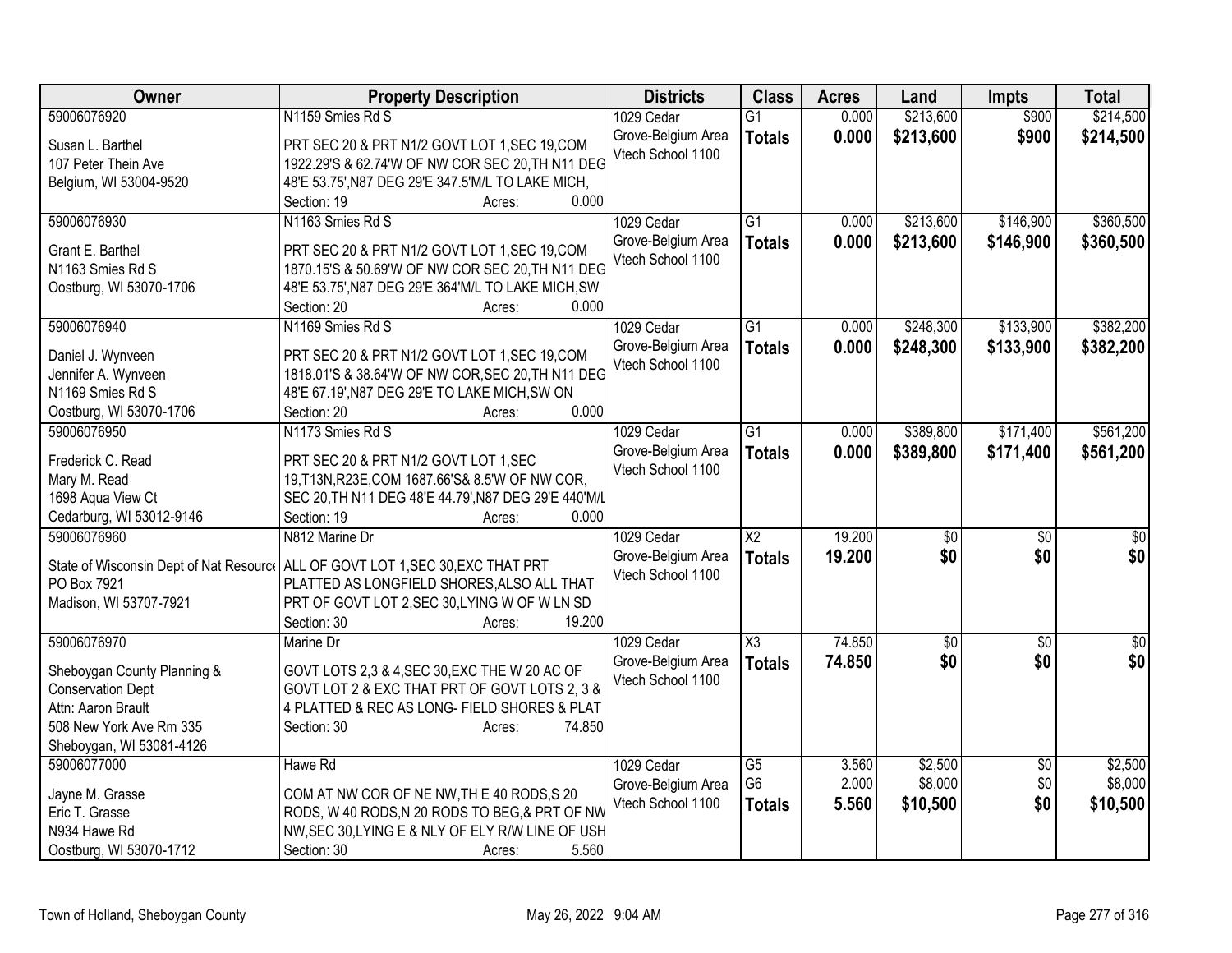| Owner                                        | <b>Property Description</b>                                                                     | <b>Districts</b>                        | <b>Class</b>    | <b>Acres</b> | Land            | <b>Impts</b>    | <b>Total</b>    |
|----------------------------------------------|-------------------------------------------------------------------------------------------------|-----------------------------------------|-----------------|--------------|-----------------|-----------------|-----------------|
| 59006077010                                  | Sauk Trail Rd                                                                                   | 1029 Cedar                              | $\overline{G2}$ | 6.800        | \$13,600        | \$2,300         | \$15,900        |
| John J. Hawe                                 | LOT 1, CSM V 10 P 336-37 - PRT NE NW, SEC 30, COM                                               | Grove-Belgium Area                      | <b>Totals</b>   | 6.800        | \$13,600        | \$2,300         | \$15,900        |
| 1200 Oak Ct                                  | N88 DEG 23'27"E 1320'& S0 DEG 50' 38"E                                                          | Vtech School 1100                       |                 |              |                 |                 |                 |
| Prt Washingtn, WI 53074-2448                 | 330.03'FROM NW COR SD SEC, TH CONT S0 DEG                                                       |                                         |                 |              |                 |                 |                 |
|                                              | 6.800<br>Section: 30<br>Acres:                                                                  |                                         |                 |              |                 |                 |                 |
| 59006077020                                  |                                                                                                 | 1029 Cedar                              | $\overline{X4}$ | 0.275        | $\overline{50}$ | $\overline{50}$ | $\sqrt{50}$     |
|                                              |                                                                                                 | Grove-Belgium Area                      | <b>Totals</b>   | 0.275        | \$0             | \$0             | \$0             |
| <b>Family Cemetery</b>                       | CONSISTING OF APPROXIMATELY 0.275 AC. IN NE                                                     | Vtech School 1100                       |                 |              |                 |                 |                 |
| Na                                           | NW.                                                                                             |                                         |                 |              |                 |                 |                 |
| Na, WI 99999                                 | 0.275                                                                                           |                                         |                 |              |                 |                 |                 |
|                                              | Section: 30<br>Acres:                                                                           |                                         |                 |              |                 |                 |                 |
| 59006077030                                  |                                                                                                 | 1029 Cedar                              | X2              | 12.280       | \$0             | \$0             | $\overline{30}$ |
|                                              | State of Wisconsin Dept of Nat Resourc   ALL THAT PART OF NE NW, SEC 30, LYING E OF             | Grove-Belgium Area<br>Vtech School 1100 | <b>Totals</b>   | 12.280       | \$0             | \$0             | \$0             |
| PO Box 7921                                  | BAHR CREEK, EXC THE N 20 RDS THEREOF & EXC                                                      |                                         |                 |              |                 |                 |                 |
| Madison, WI 53707-7921                       | APPROXIMATELY 0.10 AC, BEING A PART OF A                                                        |                                         |                 |              |                 |                 |                 |
|                                              | 12.280<br>Section: 30<br>Acres:                                                                 |                                         |                 |              |                 |                 |                 |
| 59006077031                                  | Hawe Rd                                                                                         | 1029 Cedar                              | G <sub>1</sub>  | 2.190        | \$56,900        | \$0             | \$56,900        |
| Eric T. Grasse                               | LOT 1 CSM V15 P 124-25 - PRT NE NW, SEC 30, COM                                                 | Grove-Belgium Area                      | <b>Totals</b>   | 2.190        | \$56,900        | \$0             | \$56,900        |
| Jayne M. Grasse                              | N89 DEG 55' 26"W 660'FROM N1/4 COR, SD SEC, TH                                                  | Vtech School 1100                       |                 |              |                 |                 |                 |
| N934 Hawe Rd                                 | S82 DEG 01'53"E 310.58', S01 DEG 09'42"W 287.35', N89                                           |                                         |                 |              |                 |                 |                 |
| Oostburg, WI 53070-1712                      | Section: 30<br>2.190<br>Acres:                                                                  |                                         |                 |              |                 |                 |                 |
| 59006077032                                  | Hawe Rd                                                                                         | 1029 Cedar                              | $\overline{G1}$ | 2.320        | \$58,200        | $\overline{30}$ | \$58,200        |
|                                              |                                                                                                 | Grove-Belgium Area                      | <b>Totals</b>   | 2.320        | \$58,200        | \$0             | \$58,200        |
| Eric T. Grasse                               | LOT 2 CSM V15 P 124-25 - PRT NE NW, SEC 30, COM                                                 | Vtech School 1100                       |                 |              |                 |                 |                 |
| Jayne M. Grasse                              | AT N1/4 COR SD SEC, TH S01 DEG 09'42"W 330', N89                                                |                                         |                 |              |                 |                 |                 |
| N934 Hawe Rd                                 | DEG 55'26"W 351.55' N01 DEG 09'42"E 287.35', S82                                                |                                         |                 |              |                 |                 |                 |
| Oostburg, WI 53070-1712                      | 2.320<br>Section: 30<br>Acres:                                                                  |                                         |                 |              |                 |                 |                 |
| 59006077040                                  | Sauk Trail Rd                                                                                   | 1029 Cedar                              | $\overline{G4}$ | 6.080        | \$1,100         | $\sqrt{6}$      | \$1,100         |
| Exit 113 Toh, LLC                            | PRT W1/2 OF NW1/4, SEC 30, COM S0 DEG 50'38"E                                                   | Grove-Belgium Area                      | <b>Totals</b>   | 6.080        | \$1,100         | \$0             | \$1,100         |
| 7659 N Longview Dr                           | 444.37'FROM NW COR, SD SEC, TH N89 DEG 9' 22"E                                                  | Vtech School 1100                       |                 |              |                 |                 |                 |
| Glendale, WI 53209-1863                      | 70'TO A PNT ON E R/W LINE SAUK TRAIL RD, NO DEG                                                 |                                         |                 |              |                 |                 |                 |
|                                              | Section: 30<br>6.080<br>Acres:                                                                  |                                         |                 |              |                 |                 |                 |
| 59006077051                                  | N770 Sauk Trl Rd                                                                                | 1029 Cedar                              | $\overline{G2}$ | 7.500        | \$92,800        | \$971,300       | \$1,064,100     |
|                                              |                                                                                                 | Grove-Belgium Area                      | <b>Totals</b>   | 7.500        | \$92,800        | \$971,300       | \$1,064,100     |
| Ri Cedar Grove, LLC                          | PRT NW1/4, SEC 30, COM 288.24' N OF W1/4 COR, SD                                                | Vtech School 1100                       |                 |              |                 |                 |                 |
| 4395 Blueberry Rd<br>Fredonia, WI 53021-9463 | SEC, TH N23 DEG 42'E 2038.45'ALG I-43 REF LN, S66<br>DEG 19'E 440'ALG CTH D REF LN, S41 DEG 9'W |                                         |                 |              |                 |                 |                 |
|                                              | 7.500<br>Section: 30                                                                            |                                         |                 |              |                 |                 |                 |
|                                              | Acres:                                                                                          |                                         |                 |              |                 |                 |                 |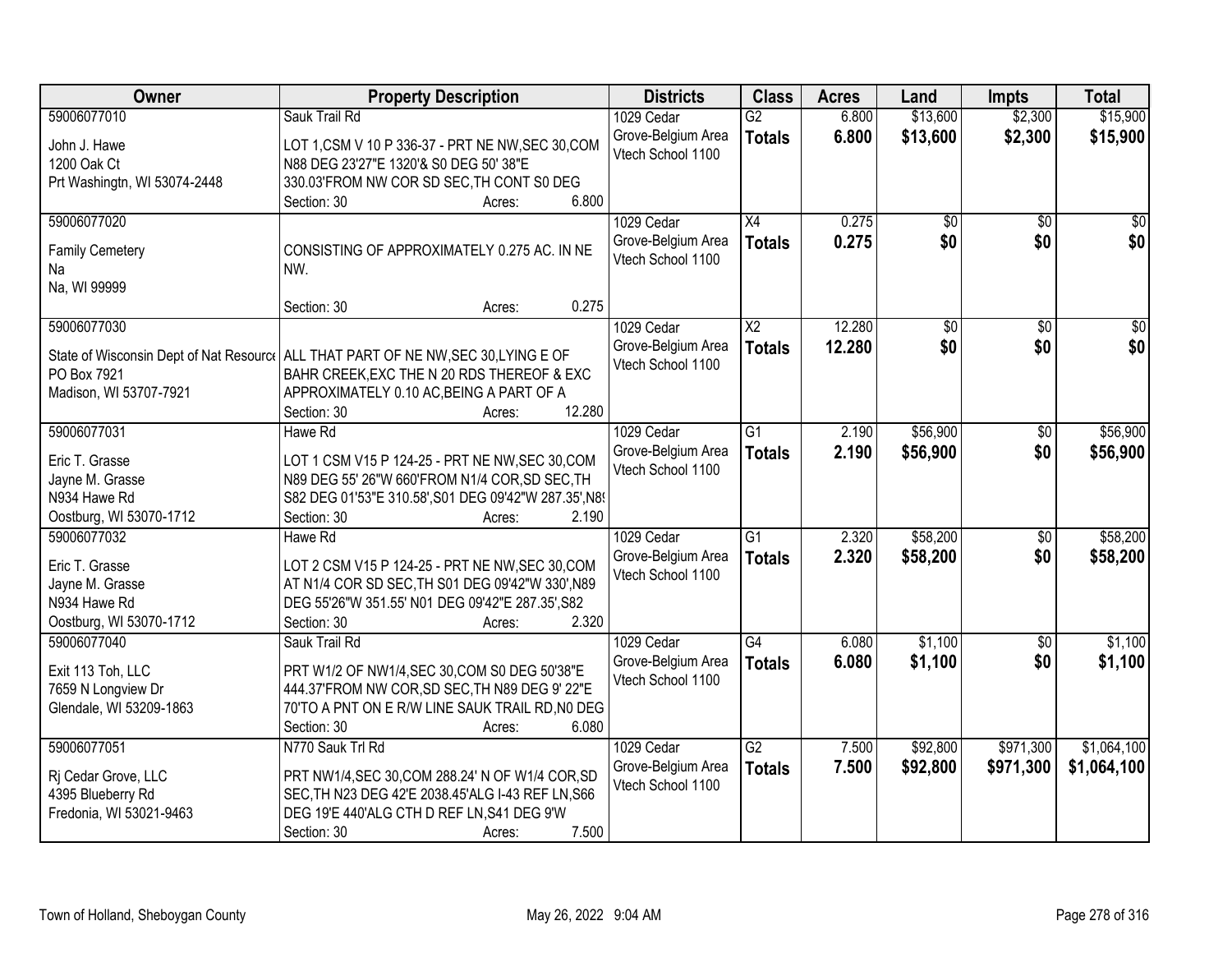| <b>Owner</b>                         | <b>Property Description</b>                                                                    | <b>Districts</b>   | <b>Class</b>           | <b>Acres</b> | Land            | <b>Impts</b>    | <b>Total</b>    |
|--------------------------------------|------------------------------------------------------------------------------------------------|--------------------|------------------------|--------------|-----------------|-----------------|-----------------|
| 59006077060                          | Sauk Trail Rd                                                                                  | 1029 Cedar         | $\overline{G4}$        | 7.000        | \$1,300         | $\overline{50}$ | \$1,300         |
|                                      | Hinze, Ronald D & Patti L Hinze Trust et LOT 1 CSM V 8 P 17 - PRT SW NW, SEC 30, COM N88       | Grove-Belgium Area | G <sub>5</sub> M       | 3.000        | \$5,400         | \$0             | \$5,400         |
| al                                   | DEG 19' 15"E 1320'& N0 DEG 50'38"W 612.47'FROM                                                 | Vtech School 1100  | <b>Totals</b>          | 10.000       | \$6,700         | \$0             | \$6,700         |
| 846 S Main St                        | W1/4 COR SD SEC, TH CONT N0 DEG 50'38"W                                                        |                    |                        |              |                 |                 |                 |
| Cedar Grove, WI 53013-1301           | 10.000<br>Section: 30<br>Acres:                                                                |                    |                        |              |                 |                 |                 |
| 59006077061                          | N707 Sauk Trl Rd                                                                               | 1029 Cedar         | G1                     | 10.000       | \$79,200        | \$150,200       | \$229,400       |
| Mitch S. Ison                        | TR 1, CSM V 4 P 123 & LOT 2 CSM V8 P 17 - PRT SW                                               | Grove-Belgium Area | G <sub>6</sub>         | 5.110        | \$19,400        | \$0             | \$19,400        |
| N707 Sauk Trail Rd                   | NW, SEC 30, COM N88 DEG 19'15"E 100.92' FROM W1/                                               | Vtech School 1100  | <b>Totals</b>          | 15.110       | \$98,600        | \$150,200       | \$248,800       |
| Cedar Grove, WI 53013-1436           | COR, SD SEC TH NLY 177.02' & N27 DEG 52' 15"E                                                  |                    |                        |              |                 |                 |                 |
|                                      | 15.110<br>Section: 30<br>Acres:                                                                |                    |                        |              |                 |                 |                 |
| 59006077063                          | Sauk Trail Rd                                                                                  | 1029 Cedar         | G6                     | 1.230        | \$4,700         | \$0             | \$4,700         |
|                                      |                                                                                                | Grove-Belgium Area |                        | 1.230        |                 |                 |                 |
| Glenn R. Grisolono                   | PRT GOVT LOT 2, SEC 30, COM N88 DEG 19'15"E                                                    | Vtech School 1100  | <b>Totals</b>          |              | \$4,700         | \$0             | \$4,700         |
| Megan M. Grisolono                   | 1684.56'FROM W1/4 COR SD SEC, TH N0 DEG 50'38"W                                                |                    |                        |              |                 |                 |                 |
| 9617 N Mill Rd                       | 182.82', N88 DEG 19' 15"E 294.79', S0 DEG 50'38"E                                              |                    |                        |              |                 |                 |                 |
| Kewaskum, WI 53040-9710              | 1.230<br>Section: 30<br>Acres:                                                                 |                    |                        |              |                 |                 |                 |
| 59006077064                          | N805 Sauk Trl Rd                                                                               | 1029 Cedar         | G1                     | 2.000        | \$55,000        | \$113,400       | \$168,400       |
|                                      |                                                                                                | Grove-Belgium Area | G <sub>4</sub>         | 16.000       | \$2,700         | \$0             | \$2,700         |
| Dena M. Jacque<br>N805 Sauk Trail Rd | PRT B-1614-PRT NE & SE OF NW SEC 30, COM N88<br>DEG 19'15"E 1320'FROM W1/4 COR SD SEC, TH CONT | Vtech School 1100  | G <sub>5</sub>         | 1.000        | \$600           | \$0             | \$600           |
| Cedar Grove, WI 53013-1437           | N88 DEG 19'15"E 659.36' N0 DEG 50'38"W                                                         |                    | G5M                    | 5.000        | \$9,000         | \$0             | \$9,000         |
|                                      | 24.000<br>Section: 30<br>Acres:                                                                |                    | <b>Totals</b>          | 24.000       | \$67,300        | \$113,400       | \$180,700       |
| 59006077070                          | Sauk Trl Rd                                                                                    | 1029 Cedar         | $\overline{\text{X3}}$ | 39.500       | \$0             | \$0             | $\overline{50}$ |
|                                      |                                                                                                | Grove-Belgium Area |                        | 39.500       | \$0             | \$0             | \$0             |
| Sheboygan County Planning &          | NW SW, SEC 30, EXC PRT CONV FOR HWY REC IN                                                     | Vtech School 1100  | <b>Totals</b>          |              |                 |                 |                 |
| <b>Conservation Dept</b>             | VOL 568 P 649-50.                                                                              |                    |                        |              |                 |                 |                 |
| Attn: Aaron Brault                   |                                                                                                |                    |                        |              |                 |                 |                 |
| 508 New York Ave Rm 335              | 39.500<br>Section: 30<br>Acres:                                                                |                    |                        |              |                 |                 |                 |
| Sheboygan, WI 53081-4126             |                                                                                                |                    |                        |              |                 |                 |                 |
| 59006077080                          | W2088 Amsterdam Rd                                                                             | 1029 Cedar         | X3                     | 39.470       | $\overline{60}$ | $\overline{50}$ | $\sqrt{30}$     |
| Sheboygan County Planning &          | SW SW, SEC 30, EXC COM N88 DEG 15'11"E                                                         | Grove-Belgium Area | <b>Totals</b>          | 39.470       | \$0             | \$0             | \$0             |
| <b>Conservation Dept</b>             | 1004.6'FROM SW COR SD1/4, TH N1 DEG 44'49"E                                                    | Vtech School 1100  |                        |              |                 |                 |                 |
| Attn: Aaron Brault                   | 161', S88 DEG 58'08"E 146', S0 DEG 02'59"W 154', TH                                            |                    |                        |              |                 |                 |                 |
| 508 New York Ave Rm 335              | Section: 30<br>39.470<br>Acres:                                                                |                    |                        |              |                 |                 |                 |
| Sheboygan, WI 53081-4126             |                                                                                                |                    |                        |              |                 |                 |                 |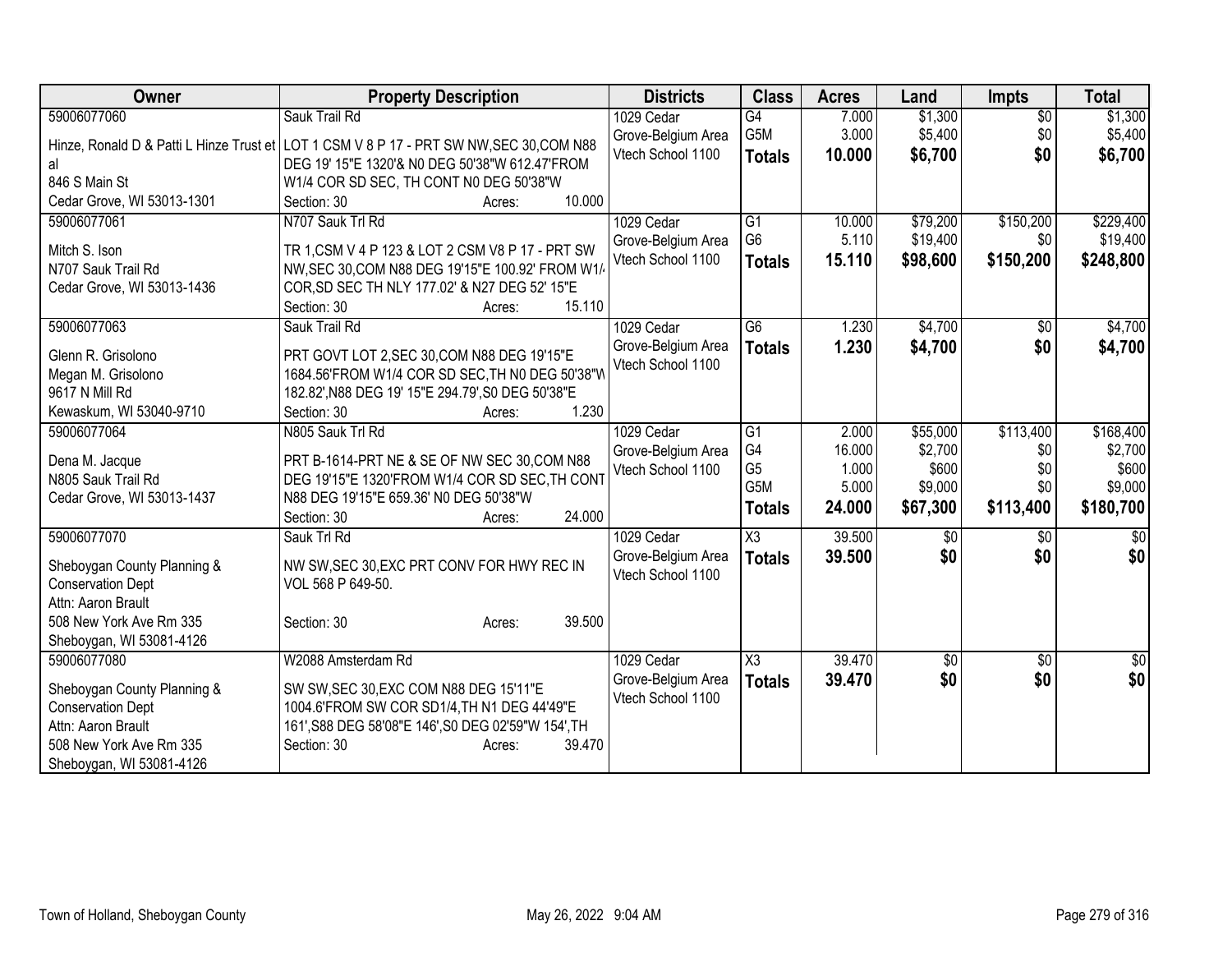| Owner                                                                                                                                | <b>Property Description</b>                                                                                                                                                                               | <b>Districts</b>                                      | <b>Class</b>                            | <b>Acres</b>     | Land                   | <b>Impts</b>           | <b>Total</b>           |
|--------------------------------------------------------------------------------------------------------------------------------------|-----------------------------------------------------------------------------------------------------------------------------------------------------------------------------------------------------------|-------------------------------------------------------|-----------------------------------------|------------------|------------------------|------------------------|------------------------|
| 59006077090<br>Sheboygan County Planning &<br><b>Conservation Dept</b>                                                               | Amsterdam Rd<br>PRT SW SW, SEC 30, COM 165'W OF SE COR SD1/4, TI<br>W 141', N 161', E 146', TH SWLY 154'TO BEG.                                                                                           | 1029 Cedar<br>Grove-Belgium Area<br>Vtech School 1100 | $\overline{\text{X3}}$<br><b>Totals</b> | 0.530<br>0.530   | $\overline{50}$<br>\$0 | $\overline{50}$<br>\$0 | $\overline{50}$<br>\$0 |
| Attn: Aaron Brault<br>508 New York Ave Rm 335<br>Sheboygan, WI 53081-4126                                                            | 0.530<br>Section: 30<br>Acres:                                                                                                                                                                            |                                                       |                                         |                  |                        |                        |                        |
| 59006077110<br>Sheboygan County (Hwy)<br>Attn: Hwy<br>W5741 County Rd J                                                              | PRT FOR HWY IN SEC 30 AS REC IN V 565 P 682-83,<br>568 P 28-9, V 568 P 649-50                                                                                                                             | 1029 Cedar<br>Grove-Belgium Area<br>Vtech School 1100 | $\overline{\text{X3}}$<br><b>Totals</b> | 18.470<br>18.470 | $\overline{50}$<br>\$0 | $\overline{50}$<br>\$0 | \$0<br>\$0             |
| Plymouth, WI 53073-3340<br>59006077111<br>944 Vanderperren Way<br>Green Bay, WI 54304-5344                                           | 18.470<br>Section: 30<br>Acres:<br>State of Wisconsin Dept of Transportatic PRT FOR HWY IN SEC 30 AS REC IN VOL 852 P<br>838-39, EXC FOR 7.50 AC REC VOL 861 P 752-53                                     | 1029 Cedar<br>Grove-Belgium Area<br>Vtech School 1100 | $\overline{\text{X2}}$<br><b>Totals</b> | 17.220<br>17.220 | $\overline{50}$<br>\$0 | $\overline{50}$<br>\$0 | $\sqrt{50}$<br>\$0     |
| 59006077112<br>Sheboygan County (Roads)<br>Attn: Roads                                                                               | 17.220<br>Section: 30<br>Acres:<br>PRTS NW1/4, SEC 30                                                                                                                                                     | 1029 Cedar<br>Grove-Belgium Area<br>Vtech School 1100 | X3<br><b>Totals</b>                     | 0.000<br>0.000   | $\overline{50}$<br>\$0 | $\overline{30}$<br>\$0 | $\overline{50}$<br>\$0 |
| W5741 County Rd J<br>Plymouth, WI 53073-3340<br>59006077121                                                                          | 0.000<br>Section: 30<br>Acres:<br>Sauk Trail Rd                                                                                                                                                           | 1029 Cedar                                            | $\overline{\text{X3}}$                  | 57.600           | $\overline{50}$        | $\sqrt{6}$             | $\overline{50}$        |
| Sheboygan County Planning &<br><b>Conservation Dept</b><br>Attn: Aaron Brault<br>508 New York Ave Rm 335<br>Sheboygan, WI 53081-4126 | GOV'T LOT 1, SEC 31, EXC COM N 88 DEG 15'11"E<br>1901.51'FROM NW COR SD LOT, TH S1 DEG 40' 20" E<br>283'TO PNT OF BEG, TH S 1 DEG 40'20"E 250' N88<br>Section: 31<br>57.600<br>Acres:                     | Grove-Belgium Area<br>Vtech School 1100               | <b>Totals</b>                           | 57.600           | \$0                    | \$0                    | \$0                    |
| 59006077130<br>Dennis A Lubbert Sr & Constance<br>Lubbert Revocable Tr 11<br>N479 Westshore Dr<br>Cedar Grove, WI 53013-1439         | N479 Westshore Dr<br>PRT GOVT LOT 1, SEC 31, COM N88 DEG 15'11"E<br>1901.51'& S1 DEG 40'20"E 283'FROM NW COR SD<br>LOT, TH S1 DEG 40'20"E 125', N88 DEG 19'40"E 512'M/L<br>1.480<br>Section: 31<br>Acres: | 1029 Cedar<br>Grove-Belgium Area<br>Vtech School 1100 | $\overline{G1}$<br><b>Totals</b>        | 1.480<br>1.480   | \$472,700<br>\$472,700 | \$365,700<br>\$365,700 | \$838,400<br>\$838,400 |
| 59006077140<br>Martin Family Trust 12-6-00<br>N471 Westshore Dr<br>Cedar Grove, WI 53013-1439                                        | N471 Westshore Dr<br>PRT GOVT LOT 1, SEC 31, COM N88 DEG 15'11"E<br>1901.51'& S1 DEG 40'20"E 408'FROM NW COR SD<br>SEC, TH S1 DEG 40'20"E 125', N88 DEG 19'40"E 260.01'<br>0.000<br>Section: 31<br>Acres: | 1029 Cedar<br>Grove-Belgium Area<br>Vtech School 1100 | G <sub>1</sub><br><b>Totals</b>         | 1.440<br>1.440   | \$435,300<br>\$435,300 | \$421,900<br>\$421,900 | \$857,200<br>\$857,200 |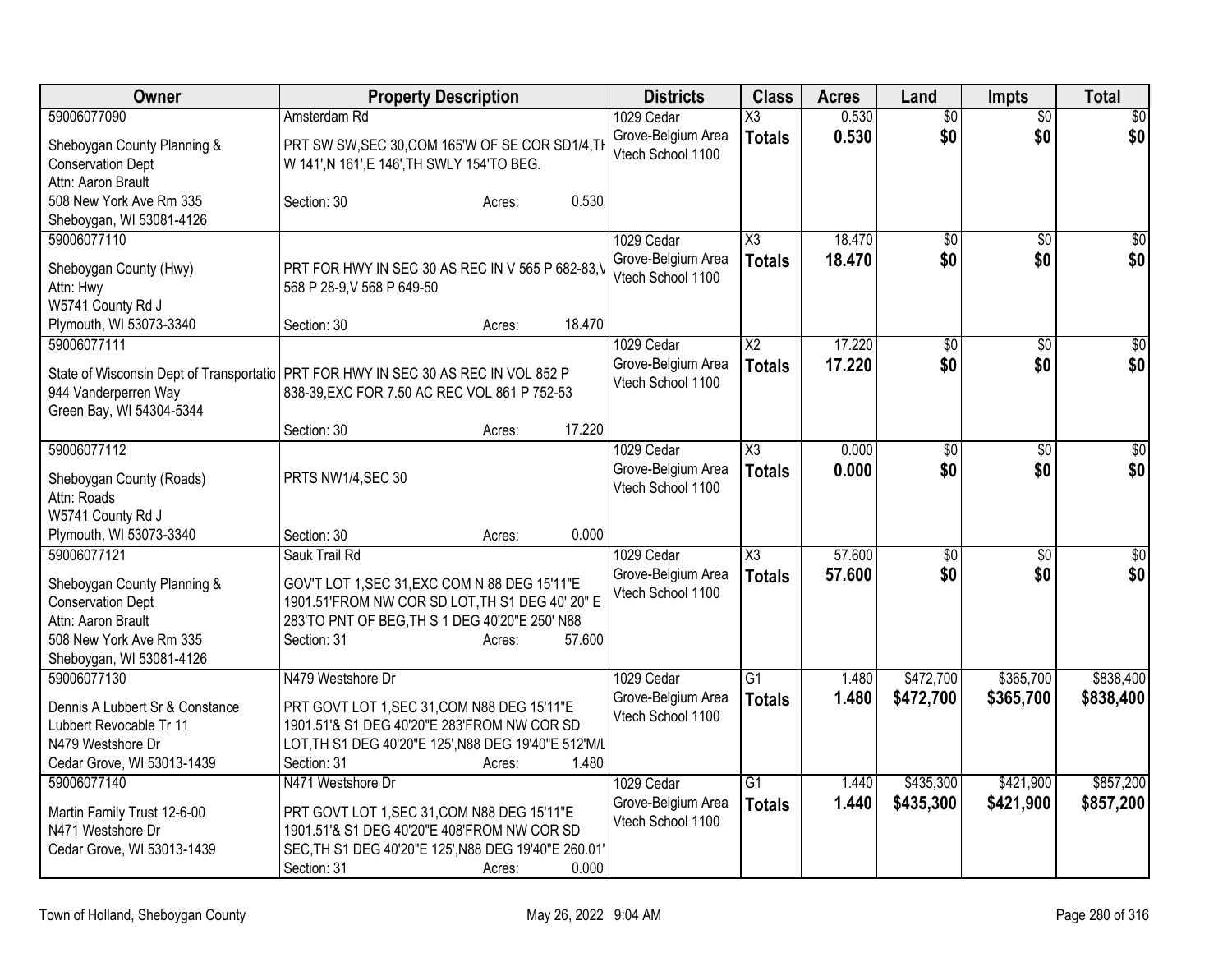| Owner                                   | <b>Property Description</b>                                                                        | <b>Districts</b>   | <b>Class</b>           | <b>Acres</b> | Land      | <b>Impts</b>    | <b>Total</b> |
|-----------------------------------------|----------------------------------------------------------------------------------------------------|--------------------|------------------------|--------------|-----------|-----------------|--------------|
| 59006077150                             | N447 Westshore Dr                                                                                  | 1029 Cedar         | $\overline{G1}$        | 2.250        | \$444,400 | \$310,400       | \$754,800    |
| Our Gang Partners LP %Richard W         | PRT GOVT LOT 1, SEC 31, COM N88 DEG 15'11"E                                                        | Grove-Belgium Area | <b>Totals</b>          | 2.250        | \$444,400 | \$310,400       | \$754,800    |
| Johnstone                               | 1901.51'& S1 DEG 40'20"E 658'FROM NW COR SD                                                        | Vtech School 1100  |                        |              |           |                 |              |
| c/o Richard W. Johnstone                | LOT, TH S1 DEG 40'20"E 220', N88 DEG 19'40"E 430'M/L                                               |                    |                        |              |           |                 |              |
| 343 Landis Ln                           | 2.250<br>Section: 31<br>Acres:                                                                     |                    |                        |              |           |                 |              |
| Deerfield, IL 60015-3421                |                                                                                                    |                    |                        |              |           |                 |              |
| 59006077160                             | W2055 Amsterdam Rd                                                                                 | 1029 Cedar         | $\overline{G1}$        | 3.000        | \$76,000  | \$197,900       | \$273,900    |
| David Morris Trust Etal                 | PRT GOVT LOT 1, SEC 31, COM N88 DEG 15'11"E                                                        | Grove-Belgium Area | <b>Totals</b>          | 3.000        | \$76,000  | \$197,900       | \$273,900    |
| Marilyn Schmidt Trust                   | 576.45'FROM NW COR, SD SEC, TH S1 DEG 5' 25"E                                                      | Vtech School 1100  |                        |              |           |                 |              |
| W6409 Oak View Ln                       | 244.37', S68 DEG 9'58"E 254.56'TO TOP OF OLD                                                       |                    |                        |              |           |                 |              |
| Plymouth, WI 53073-3937                 | 3.000<br>Section: 31<br>Acres:                                                                     |                    |                        |              |           |                 |              |
| 59006077171                             | Sauk Trl Rd                                                                                        | 1029 Cedar         | $\overline{\chi_3}$    | 8.470        | \$0       | $\overline{50}$ | \$0          |
|                                         |                                                                                                    | Grove-Belgium Area | <b>Totals</b>          | 8.470        | \$0       | \$0             | \$0          |
| Sheboygan County Planning &             | GOVT LOT 2, SEC 31, EXC COM 2408.4'S OF NW COR                                                     | Vtech School 1100  |                        |              |           |                 |              |
| <b>Conservation Dept</b>                | OF SEC 31, TH S 33', E 1700', S TO S LINE GOVT LOT                                                 |                    |                        |              |           |                 |              |
| Attn: Aaron Brault                      | 2,E TO SHORE OF LAKE MICH, N ON SHORE TO PNT                                                       |                    |                        |              |           |                 |              |
| 508 New York Ave Rm 335                 | 8.470<br>Section: 31<br>Acres:                                                                     |                    |                        |              |           |                 |              |
| Sheboygan, WI 53081-4126<br>59006077172 |                                                                                                    | 1029 Cedar         | $\overline{\text{X3}}$ | 55.450       |           | $\overline{30}$ | \$0          |
|                                         |                                                                                                    | Grove-Belgium Area |                        |              | \$0       |                 |              |
| Sheboygan County Planning &             | GOVT LOT 2, SEC 31, EXC COM 2408.4'S OF NW COR                                                     | Vtech School 1100  | <b>Totals</b>          | 55.450       | \$0       | \$0             | \$0          |
| <b>Conservation Dept</b>                | OF SEC 31, TH S 33', E 1700', S TO S LINE GOVT LOT                                                 |                    |                        |              |           |                 |              |
| Attn: Aaron Brault                      | 2,E TO SHORE OF LAKE MICH, N ON SHORE TO PNT                                                       |                    |                        |              |           |                 |              |
| 508 New York Ave Rm 335                 | Section: 31<br>55.450<br>Acres:                                                                    |                    |                        |              |           |                 |              |
| Sheboygan, WI 53081-4126                |                                                                                                    |                    |                        |              |           |                 |              |
| 59006077180                             | N307 Claer Vue Shrs                                                                                | 1029 Cedar         | $\overline{G1}$        | 0.440        | \$232,100 | \$250,500       | \$482,600    |
| Robert H. Hagen Jr                      | PRT GOVT LOT 2, SEC 31, COM AT A PNT 2559.98'S &                                                   | Grove-Belgium Area | <b>Totals</b>          | 0.440        | \$232,100 | \$250,500       | \$482,600    |
| Patricia A. Hagen                       | 1733'E OF NW COR, TH S 60', E TO SHORE OF LAKE                                                     | Vtech School 1100  |                        |              |           |                 |              |
| 5110 Rob Scott St                       | MICH, NLY ALG SHORE TO PNT E OF BEG, TH W TO                                                       |                    |                        |              |           |                 |              |
| Austin, TX 78721-1503                   | 0.440<br>Section: 31<br>Acres:                                                                     |                    |                        |              |           |                 |              |
| 59006077190                             | N313 Claer Vue Shrs                                                                                | 1029 Cedar         | $\overline{G1}$        | 0.440        | \$225,200 | \$219,200       | \$444,400    |
|                                         |                                                                                                    | Grove-Belgium Area | <b>Totals</b>          | 0.440        | \$225,200 | \$219,200       | \$444,400    |
| Paul F. Koeppe<br>Anne M. Koeppe        | PRT GOV.LOT 2, SEC31, COM AT PNT 2499.98' S &<br>1733' E OF NW COR OF SEC 31, TH S 60', E TO SHORE | Vtech School 1100  |                        |              |           |                 |              |
| 2825 Brewery Rd                         | OF LAKE MICHIGAN, TH NLY ALONG SHORE TO PNT                                                        |                    |                        |              |           |                 |              |
| Cross Plains, WI 53528-9535             | 0.440<br>Section: 31<br>Acres:                                                                     |                    |                        |              |           |                 |              |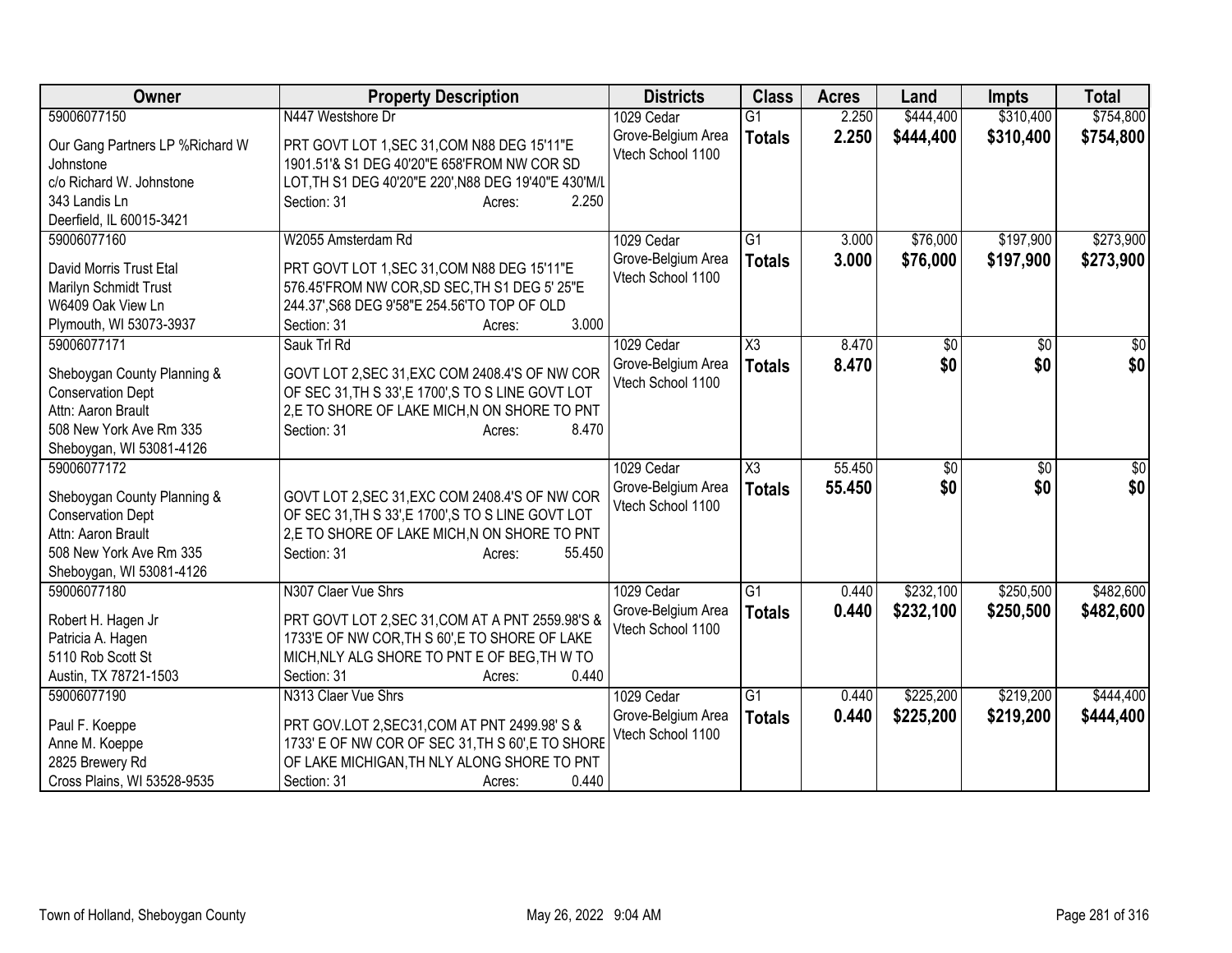| Owner                                    | <b>Property Description</b>                                                                | <b>Districts</b>   | <b>Class</b>    | <b>Acres</b> | Land      | <b>Impts</b>    | <b>Total</b>    |
|------------------------------------------|--------------------------------------------------------------------------------------------|--------------------|-----------------|--------------|-----------|-----------------|-----------------|
| 59006077200                              | N301 Claer Vue Shrs                                                                        | 1029 Cedar         | $\overline{G1}$ | 0.000        | \$225,200 | \$274,300       | \$499,500       |
| Vincent J Beres and Pamela A Beres       | PRT GOVT LOTS 2 & 3, SEC 31, COM AT A PNT                                                  | Grove-Belgium Area | <b>Totals</b>   | 0.000        | \$225,200 | \$274,300       | \$499,500       |
| 2015 Revocable Trust                     | 2619.98'S & 1733'OF NW COR OF SEC 31, TH S 60', E                                          | Vtech School 1100  |                 |              |           |                 |                 |
| 647 N 79th St                            | TO SHORE OF LAKE MICH, NLY ALG SHORE TO PNT                                                |                    |                 |              |           |                 |                 |
| Wauwatosa, WI 53213-3462                 | 0.000<br>Section: 31<br>Acres:                                                             |                    |                 |              |           |                 |                 |
| 59006077210                              |                                                                                            | 1029 Cedar         | X4              | 0.000        | \$0       | $\overline{50}$ | \$0             |
|                                          |                                                                                            | Grove-Belgium Area | <b>Totals</b>   | 0.000        | \$0       | \$0             | \$0             |
| <b>Claer Vue Shores Assoc</b>            | ALL THAT PRT OF IOWA STREET LYING WITH- IN                                                 | Vtech School 1100  |                 |              |           |                 |                 |
| c/o FR Wemheuer, Inc                     | SEC 31, ALSO A TRIANGULAR PARCEL COM AT SW                                                 |                    |                 |              |           |                 |                 |
| 1011 N Meadow Ln                         | COR OF IOWA ST & LAKE DR, TH S 68' NW TO A PNT                                             |                    |                 |              |           |                 |                 |
| Mt Prospect, IL 60056-1124               | 0.000<br>Section: 31<br>Acres:                                                             |                    |                 |              |           |                 |                 |
| 59006077220                              | Sauk Trl Rd                                                                                | 1029 Cedar         | X3              | 51.630       | \$0       | $\sqrt{6}$      | $\overline{30}$ |
| Sheboygan County Planning &              | PRT GOVT LOT 3, SEC 31, COM AT NW COR, SD                                                  | Grove-Belgium Area | <b>Totals</b>   | 51.630       | \$0       | \$0             | \$0             |
| <b>Conservation Dept</b>                 | LOT, TH E 1700'M/L TO W LN PLAT OF CLAER-VUE, S1                                           | Vtech School 1100  |                 |              |           |                 |                 |
| Attn: Aaron Brault                       | DEG 13'E TO S LN GOVT LOT 3, W 1707.91'TO SW                                               |                    |                 |              |           |                 |                 |
| 508 New York Ave Rm 335                  | Section: 31<br>51.630<br>Acres:                                                            |                    |                 |              |           |                 |                 |
| Sheboygan, WI 53081-4126                 |                                                                                            |                    |                 |              |           |                 |                 |
| 59006077240                              | <b>Claer Vue Shrs</b>                                                                      | 1029 Cedar         | G1              | 0.370        | \$117,500 | \$0             | \$117,500       |
|                                          |                                                                                            | Grove-Belgium Area |                 |              |           | \$0             |                 |
| Michael Cassel                           | PRT GOVT LOT 3, SEC 31 COM AT A PNT 2859.98'S &                                            | Vtech School 1100  | <b>Totals</b>   | 0.370        | \$117,500 |                 | \$117,500       |
| Kimberly Cassel                          | 1733'E OF NW COR SEC 31, TH S 60'TH E TO SHORE                                             |                    |                 |              |           |                 |                 |
| N289 Claer Vue Shrs                      | OF LAKE MICH, TH NLY ALONG SHORE TO A PNT                                                  |                    |                 |              |           |                 |                 |
| Cedar Grove, WI 53013                    | 0.370<br>Section: 31<br>Acres:                                                             |                    |                 |              |           |                 |                 |
| 59006077251                              | W2032 Pebble Beach Rd                                                                      | 1029 Cedar         | G1              | 2.000        | \$66,000  | \$344,400       | \$410,400       |
|                                          |                                                                                            | Grove-Belgium Area | G4              | 36.440       | \$6,600   | \$0             | \$6,600         |
|                                          | Sohre, Larry & Beverly Sohre Trust et al   LOT 2 CSM V17 P 99-100, #1580895 - PRT GOVT LOT | Vtech School 1100  | G <sub>5</sub>  | 14.000       | \$9,800   | \$0             | \$9,800         |
| PO Box 94                                | 4, SEC 31.                                                                                 |                    | <b>Totals</b>   | 52.440       | \$82,400  | \$344,400       | \$426,800       |
| Cedar Grove, WI 53013-0094               | 52.440                                                                                     |                    |                 |              |           |                 |                 |
|                                          | Section: 31<br>Acres:                                                                      |                    |                 |              |           |                 | \$127,800       |
| 59006077252                              | N185 Sauk Trl Rd                                                                           | 1029 Cedar         | G1              | 2.000        | \$46,200  | \$81,600        |                 |
|                                          | Sohre, Larry & Beverly Sohre Trust et al   LOT 1 CSM V17 P 101-02, #1580896 - PRT GOVT LOT | Grove-Belgium Area | <b>Totals</b>   | 2.000        | \$46,200  | \$81,600        | \$127,800       |
| PO Box 94                                | 4, SEC 31.                                                                                 | Vtech School 1100  |                 |              |           |                 |                 |
| Cedar Grove, WI 53013-0094               |                                                                                            |                    |                 |              |           |                 |                 |
|                                          | 2.000<br>Section: 31<br>Acres:                                                             |                    |                 |              |           |                 |                 |
| 59006077253                              | Sauk Trl Rd                                                                                | 1029 Cedar         | $\overline{G1}$ | 0.030        | \$600     | $\overline{30}$ | \$600           |
|                                          |                                                                                            | Grove-Belgium Area | <b>Totals</b>   | 0.030        | \$600     | \$0             | \$600           |
| Sohre, Larry & Beverly Sohre Trust et al | OUTLOT 1 CSM V17 P 101-02, #1580896 - PRT GOVT                                             | Vtech School 1100  |                 |              |           |                 |                 |
| PO Box 94                                | LOT 4, SEC 31.                                                                             |                    |                 |              |           |                 |                 |
| Cedar Grove, WI 53013-0094               |                                                                                            |                    |                 |              |           |                 |                 |
|                                          | 0.030<br>Section: 31<br>Acres:                                                             |                    |                 |              |           |                 |                 |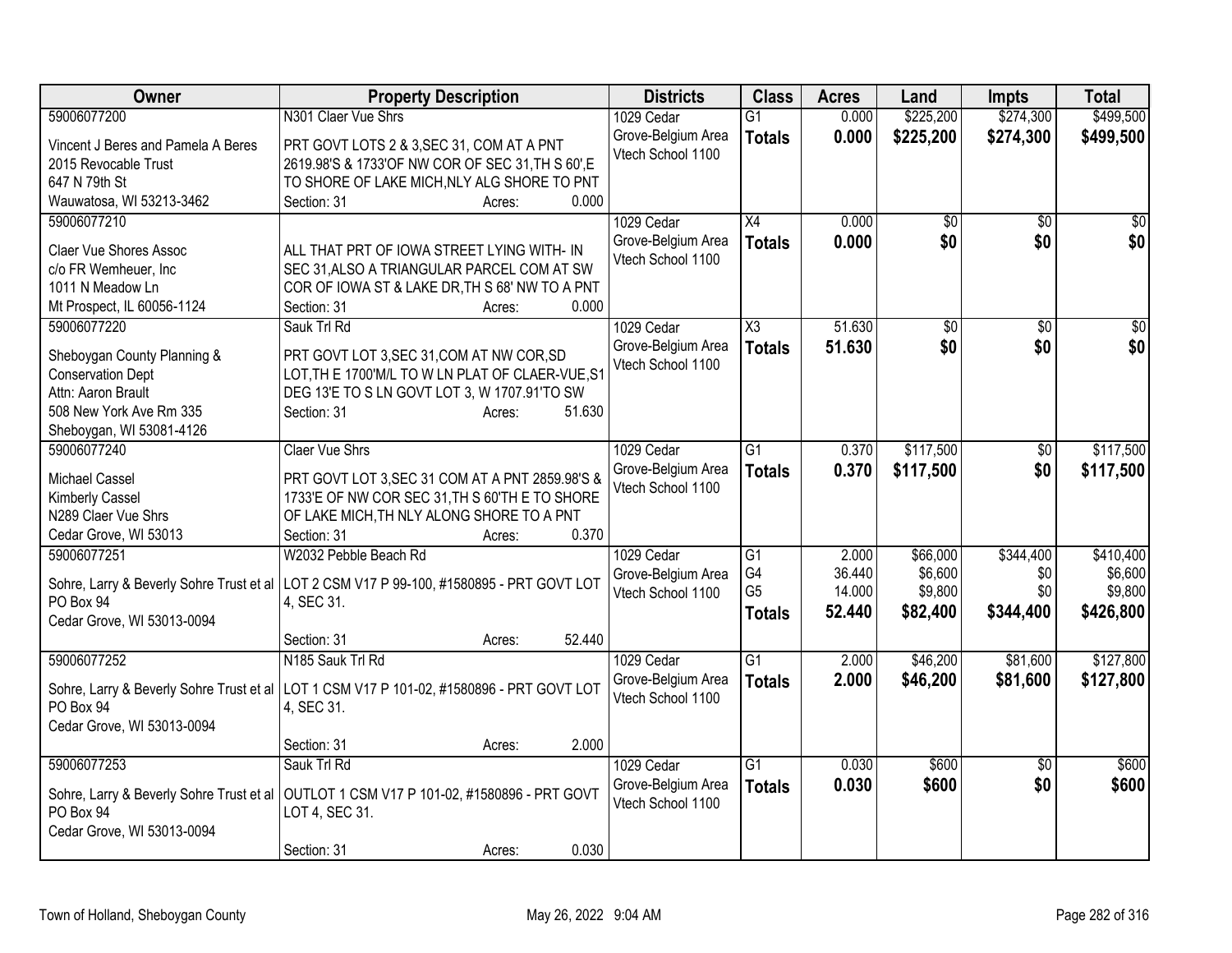| Owner                          | <b>Property Description</b>                          | <b>Districts</b>                        | <b>Class</b>    | <b>Acres</b> | Land      | <b>Impts</b> | <b>Total</b> |
|--------------------------------|------------------------------------------------------|-----------------------------------------|-----------------|--------------|-----------|--------------|--------------|
| 59006077260                    | N189 Surfside Dr                                     | 1029 Cedar                              | $\overline{G1}$ | 0.000        | \$335,700 | \$84,700     | \$420,400    |
| Mark D. Fischer                | PARCEL 6 A-16919& OTHER LAND PRT GOVT LOT            | Grove-Belgium Area                      | <b>Totals</b>   | 0.000        | \$335,700 | \$84,700     | \$420,400    |
| Elizabeth A. Fischer           | 4, SEC 31, COM AT A PNT 2224.9'E & N14 DEG 57' W     | Vtech School 1100                       |                 |              |           |              |              |
| 3255 Somers Ln                 | 1362 1/2'FROM SW COR SD SEC, TH E TO LAKE            |                                         |                 |              |           |              |              |
| Port Washington, WI 53074-9503 | 0.000<br>Section: 31<br>Acres:                       |                                         |                 |              |           |              |              |
| 59006077270                    | N181 Surfside Dr                                     | 1029 Cedar                              | $\overline{G1}$ | 0.000        | \$348,000 | \$68,700     | \$416,700    |
|                                |                                                      | Grove-Belgium Area                      | <b>Totals</b>   | 0.000        | \$348,000 | \$68,700     | \$416,700    |
| Mary Louise Schauffele         | PRT GOVT LOT 4, SEC 31, COM AT A PNT 2224.9'E &      | Vtech School 1100                       |                 |              |           |              |              |
| N181 Surfside Dr               | N14 DEG 57' W 1112.5'FROM SW COR, SEC 31, TH         |                                         |                 |              |           |              |              |
| Cedar Grove, WI 53013-1438     | N14 DEG 57'W 150', E TO LAKE SHORE, SLY ALG<br>0.000 |                                         |                 |              |           |              |              |
|                                | Section: 31<br>Acres:                                |                                         |                 |              |           |              |              |
| 59006077280                    | Surfside Dr                                          | 1029 Cedar                              | $\overline{G1}$ | 0.000        | \$223,600 | \$5,500      | \$229,100    |
| Kerryann K. Breen              | PRT GOVT LOT 4, SEC 31, COM AT A PNT N14 DEG         | Grove-Belgium Area<br>Vtech School 1100 | <b>Totals</b>   | 0.000        | \$223,600 | \$5,500      | \$229,100    |
| Rolf W. Breen                  | 57'W 1013.08' FROM A PNT 2229.33'E OF SW COR         |                                         |                 |              |           |              |              |
| 1767 Linden Ct                 | SEC 31, TH N14 DEG 57'W 100', E 274'TO LAKE          |                                         |                 |              |           |              |              |
| Grafton, WI 53024-2108         | 0.000<br>Section: 31<br>Acres:                       |                                         |                 |              |           |              |              |
| 59006077290                    | N165 Surfside Dr                                     | 1029 Cedar                              | $\overline{G1}$ | 0.540        | \$318,200 | \$171,100    | \$489,300    |
| Kerryann K. Breen              | PRT GOVT LOT 4, SEC 31, COM N14 DEG 57'W             | Grove-Belgium Area                      | <b>Totals</b>   | 0.540        | \$318,200 | \$171,100    | \$489,300    |
| Rolf W. Breen                  | 913.08'FROM A PNT 2229.35'E OF SW COR SEC            | Vtech School 1100                       |                 |              |           |              |              |
| 1767 Linden Ct                 | 31, TH N14 DEG 57'W 100', E 274'TO LAKE SHORE, SE    |                                         |                 |              |           |              |              |
| Grafton, WI 53024-2108         | 0.000<br>Section: 31<br>Acres:                       |                                         |                 |              |           |              |              |
| 59006077300                    | N155 Surfside Dr                                     | 1029 Cedar                              | $\overline{G1}$ | 0.000        | \$341,900 | \$414,300    | \$756,200    |
|                                |                                                      | Grove-Belgium Area                      | <b>Totals</b>   | 0.000        | \$341,900 | \$414,300    | \$756,200    |
| N155 Orloff LLC                | PRT GOVT LOT 4 IN S1/2, SEC 31, COM AT PNT N14       | Vtech School 1100                       |                 |              |           |              |              |
| 189 E Lake Shore Dr Ste 10     | DEG 58'55" W 704.69'FROM PNT 2229.14'E OF SW         |                                         |                 |              |           |              |              |
| Chicago, IL 60611-6314         | COR, SEC 31, TH N14 DEG 58'55"W 209.69', S89 DEG     |                                         |                 |              |           |              |              |
|                                | 0.000<br>Section: 31<br>Acres:                       |                                         |                 |              |           |              |              |
| 59006077310                    | N143 Surfside Dr                                     | 1029 Cedar                              | $\overline{G1}$ | 0.170        | \$260,000 | \$62,500     | \$322,500    |
| Carol E. Semrad                | PARCEL 4 A-16919& OTHER LAND PRT GOVT LOT            | Grove-Belgium Area                      | <b>Totals</b>   | 0.170        | \$260,000 | \$62,500     | \$322,500    |
| 5805 S Dorchester Ave          | 4, SEC 31, COM AT A PNT 2224.9'E & N14 DEG 57' W     | Vtech School 1100                       |                 |              |           |              |              |
| Chicago, IL 60637-1730         | 632 1/2'FROM SW COR, SD SEC TH N14 DEG 57'W          |                                         |                 |              |           |              |              |
|                                | Section: 31<br>0.000<br>Acres:                       |                                         |                 |              |           |              |              |
| 59006077320                    | N137 Surfside Dr                                     | 1029 Cedar                              | $\overline{G1}$ | 0.180        | \$272,200 | \$97,900     | \$370,100    |
|                                |                                                      | Grove-Belgium Area                      | <b>Totals</b>   | 0.180        | \$272,200 | \$97,900     | \$370,100    |
| Holle Lakehouse LLC            | PARCEL 3, A-16919 & OTHER LAND - PRT GOVT LOT        | Vtech School 1100                       |                 |              |           |              |              |
| W204 N6108 Lannon Rd           | 4, SEC 31 COM AT A PNT 2224.9'E & N14 DEG 57'W       |                                         |                 |              |           |              |              |
| Menomonee Fls, WI 53051-5412   | 562 1/2'FROM SW COR SD SEC, TH N14 DEG 57'W          |                                         |                 |              |           |              |              |
|                                | 0.000<br>Section: 31<br>Acres:                       |                                         |                 |              |           |              |              |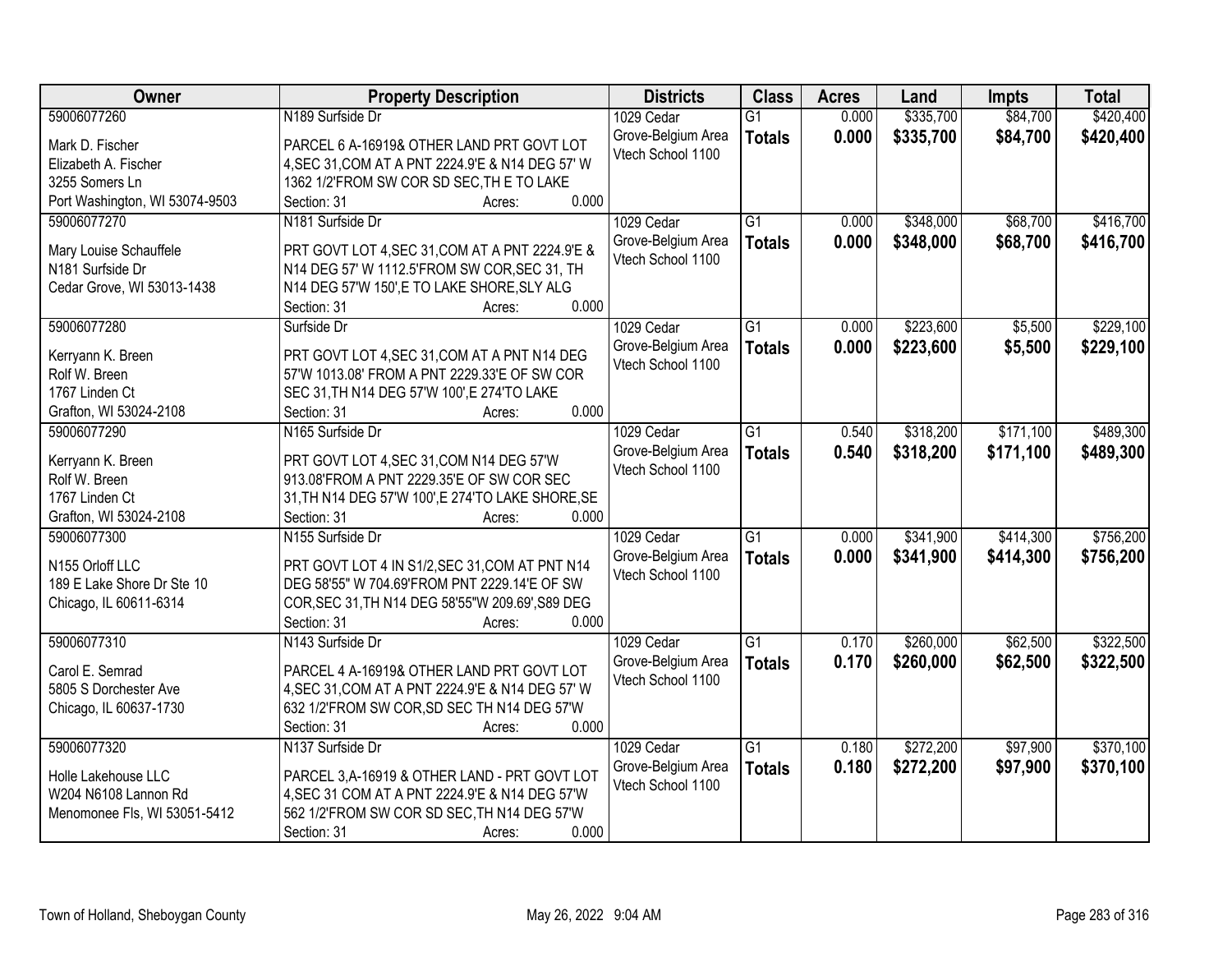| Owner                                 | <b>Property Description</b>                     | <b>Districts</b>   | <b>Class</b>    | <b>Acres</b> | Land      | <b>Impts</b> | <b>Total</b> |
|---------------------------------------|-------------------------------------------------|--------------------|-----------------|--------------|-----------|--------------|--------------|
| 59006077330                           | N133 Surfside Dr                                | 1029 Cedar         | $\overline{G1}$ | 0.120        | \$221,900 | \$79,500     | \$301,400    |
| Carol Pomeday                         | PARCEL 2, A-16919 & OTHER LAND - PRT GOVT LOT   | Grove-Belgium Area | <b>Totals</b>   | 0.120        | \$221,900 | \$79,500     | \$301,400    |
| N133 Surfside Dr                      | 4, SEC 31 COM AT A PNT 2224.9'E & N14 DEG 57'W  | Vtech School 1100  |                 |              |           |              |              |
| Cedar Grove, WI 53013-1438            | 512 1/2'FROM SW COR SD SEC, TH N14 DEG 57'W     |                    |                 |              |           |              |              |
|                                       | 0.000<br>Section: 31<br>Acres:                  |                    |                 |              |           |              |              |
| 59006077340                           | N131 Surfside Dr                                | 1029 Cedar         | $\overline{G1}$ | 0.120        | \$221,900 | \$38,900     | \$260,800    |
|                                       |                                                 | Grove-Belgium Area | <b>Totals</b>   | 0.120        | \$221,900 | \$38,900     | \$260,800    |
| Brian J and Diane M Lietz-Stuart      | PARCEL 1 A-16919 & OTHER LANDS - PRT GOVT       | Vtech School 1100  |                 |              |           |              |              |
| Revocable Trust 12-13-                | LOT 4, SEC 31, COM AT A PNT 2224.9'E & N14 DEG  |                    |                 |              |           |              |              |
| N131 Surfside Dr                      | 57'W 462 1/2'FROM SW COR SEC 31, TH N14 DEG     |                    |                 |              |           |              |              |
| Cedar Grove, WI 53013-1438            | 0.000<br>Section: 31<br>Acres:                  |                    |                 |              |           |              |              |
| 59006077350                           | N121 Surfside Dr                                | 1029 Cedar         | $\overline{G1}$ | 0.700        | \$294,600 | \$111,600    | \$406,200    |
| Donnie J. Traub                       | PRT GOV'T LOT 4, SEC 31, COM 1995.35'E & N5 DEG | Grove-Belgium Area | <b>Totals</b>   | 0.700        | \$294,600 | \$111,600    | \$406,200    |
| Gail Ann Traub                        | 5'W 371' FROM SW COR SD LOT, TH S5 DEG 5'E TO A | Vtech School 1100  |                 |              |           |              |              |
| N121 Surfside Dr                      | PNT 80'DUE S OF BEG,E TO SHORE OF L.MICH, NLY   |                    |                 |              |           |              |              |
| Cedar Grove, WI 53013-1438            | 0.700<br>Section: 31<br>Acres:                  |                    |                 |              |           |              |              |
| 59006077360                           | N115 Surfside Dr                                |                    |                 |              |           | \$129,300    | \$423,900    |
|                                       |                                                 | 1029 Cedar         | G1              | 0.750        | \$294,600 |              |              |
| Arthur A. Froemming                   | THE S 85'OF THE N 245'OF THE FOLL DESC: PRT     | Grove-Belgium Area | <b>Totals</b>   | 0.750        | \$294,600 | \$129,300    | \$423,900    |
| <b>Shirley Froemming</b>              | GOVT LOT 4, SEC 31, COM AT A PNT WHERE S LN OF  | Vtech School 1100  |                 |              |           |              |              |
| N115 Surfside Dr                      | SEC 31 INTERS LAKE SHORE, TH NWLY ON SHORE      |                    |                 |              |           |              |              |
| Cedar Grove, WI 53013-1438            | Section: 31<br>0.750<br>Acres:                  |                    |                 |              |           |              |              |
| 59006077370                           | N109 Surfside Dr                                | 1029 Cedar         | $\overline{G1}$ | 0.220        | \$286,500 | \$72,000     | \$358,500    |
|                                       |                                                 | Grove-Belgium Area | <b>Totals</b>   | 0.220        | \$286,500 | \$72,000     | \$358,500    |
| Paul R. Steinhagen                    | PRT GOVT LOT 4, SEC 31, COM 1995.35'E & N5 DEG  | Vtech School 1100  |                 |              |           |              |              |
| Alice Rae Cantal                      | 5'W 130.03'FROM SW COR, SD SEC, TH N5 DEG 5'W   |                    |                 |              |           |              |              |
| 3n272 E Mary Ln                       | 75.3', E & PARA TO S LN OF SEC TO SHORE OF LAKE |                    |                 |              |           |              |              |
| St Charles, IL 60175-7825             | Section: 31<br>0.000<br>Acres:                  |                    |                 |              |           |              |              |
| 59006077380                           | N127 Surfside Dr                                | 1029 Cedar         | $\overline{G1}$ | 0.860        | \$292,500 | \$181,500    | \$474,000    |
| Mckiernan, Patricia M Mckiernan Trust | A-18876 - PRT GOVT LOT 4, SEC 31, COM IN S LN   | Grove-Belgium Area | <b>Totals</b>   | 0.860        | \$292,500 | \$181,500    | \$474,000    |
| Patricia M. Mckiernan                 | 1995.35'E OF SW COR SD SEC, TH N05 DEG 05' W    | Vtech School 1100  |                 |              |           |              |              |
| 901 S Plymouth Ct Apt 1203            | 371'TO PNT OF BEG, CONT N05 DEG 05'W 80.30', E  |                    |                 |              |           |              |              |
| Chicago, IL 60605-2053                | 0.860<br>Section: 31<br>Acres:                  |                    |                 |              |           |              |              |
| 59006077390                           | W1934 Pebble Beach Rd                           | 1029 Cedar         | $\overline{G1}$ | 1.150        | \$349,100 | \$270,400    | \$619,500    |
|                                       |                                                 | Grove-Belgium Area |                 | 1.150        | \$349,100 | \$270,400    |              |
| Daniel T. Minkel                      | PRT GOVT LOT 4, SEC 31, COM 1995.35'E OF SW COR | Vtech School 1100  | <b>Totals</b>   |              |           |              | \$619,500    |
| Sonia Dumit-Minkel                    | SD LOT, TH N5 DEG 5'W 130.03', E 385.4'M/L TO   |                    |                 |              |           |              |              |
| 1231 E Donges Ct                      | SHORE OF LAKE MICH, SLY ON SHORE TO S LN SD     |                    |                 |              |           |              |              |
| Bayside, WI 53217-1414                | 1.150<br>Section: 31<br>Acres:                  |                    |                 |              |           |              |              |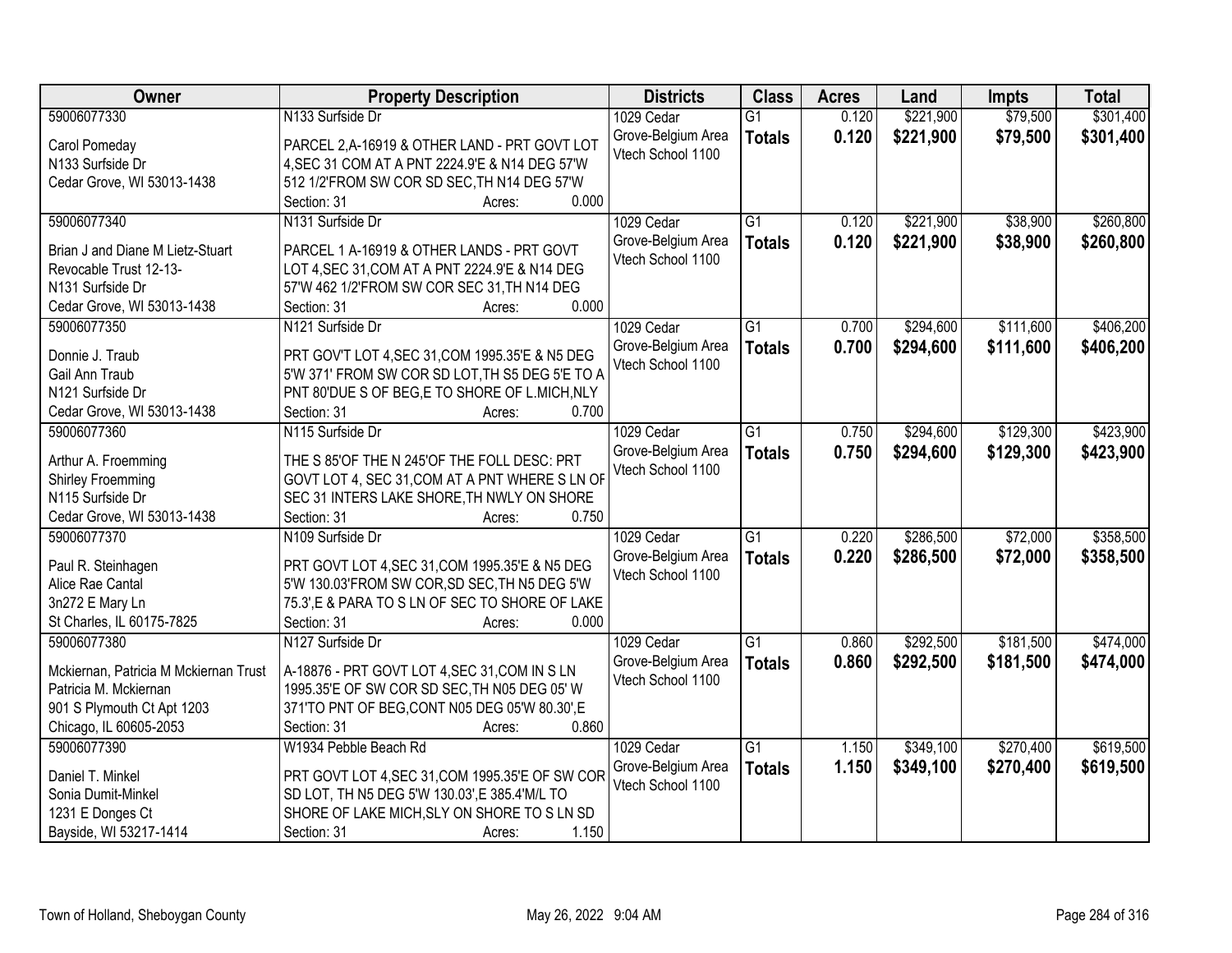| Owner                      | <b>Property Description</b>                        |                 | <b>Districts</b>                   | <b>Class</b>    | <b>Acres</b> | Land     | <b>Impts</b>    | <b>Total</b> |
|----------------------------|----------------------------------------------------|-----------------|------------------------------------|-----------------|--------------|----------|-----------------|--------------|
| 59006077400                | N122 Surfside Dr                                   |                 | 1029 Cedar                         | $\overline{G1}$ | 0.590        | \$62,100 | \$166,900       | \$229,000    |
| <b>Harder Trust</b>        | PRT GOVT LOT 4, SEC 31, COM 1995.35'E & N5 DEG     |                 | Grove-Belgium Area                 | <b>Totals</b>   | 0.590        | \$62,100 | \$166,900       | \$229,000    |
| 522 Church St Apt 6a       | 10'30"W 326.3'FROM SW COR SD LOT, TH N89 DEG       |                 | Vtech School 1100                  |                 |              |          |                 |              |
| Evanston, IL 60201-4500    | 48'W 212.04', NO DEG 12'E 124.42', S89 DEG 48'E    |                 |                                    |                 |              |          |                 |              |
|                            | Section: 31                                        | 0.590<br>Acres: |                                    |                 |              |          |                 |              |
| 59006077410                | W1960 Pebble Beach Rd                              |                 | 1029 Cedar                         | $\overline{G1}$ | 1.620        | \$63,800 | \$0             | \$63,800     |
|                            |                                                    |                 | Grove-Belgium Area                 | <b>Totals</b>   | 1.620        | \$63,800 | \$0             | \$63,800     |
| Donnie J. Traub            | A-21149 - PRT FRAC SW1/4, SEC 31, COM 1772.35'E    |                 | Vtech School 1100                  |                 |              |          |                 |              |
| Gail A. Traub              | OF SW COR SD SEC, TH CONT E 223', N05 DEG          |                 |                                    |                 |              |          |                 |              |
| N121 Surfside Dr           | 10'30"W 326', N89 DEG 48'W 212.04', TH S03 DEG 14' |                 |                                    |                 |              |          |                 |              |
| Cedar Grove, WI 53013-1438 | Section: 31                                        | 1.620<br>Acres: |                                    |                 |              |          |                 |              |
| 59006077411                | <b>Claer Vue Shores</b>                            |                 | 1029 Cedar                         | G1              | 0.730        | \$7,300  | \$0             | \$7,300      |
| N155 Orloff LLC            | PARCEL 5, A-16919 - PRT GOVT LOT 4, SEC 31, COM    |                 | Grove-Belgium Area                 | <b>Totals</b>   | 0.730        | \$7,300  | \$0             | \$7,300      |
| 189 E Lake Shore Dr Ste 10 | N14 DEG 57' W 703.08'& 2229.35'E OF SW COR, SD     |                 | Vtech School 1100                  |                 |              |          |                 |              |
| Chicago, IL 60611-6314     | SEC, TH N14 DEG 57'W 210', N89 DEG 42'29"W 155.61' |                 |                                    |                 |              |          |                 |              |
|                            | Section: 31                                        | 0.730<br>Acres: |                                    |                 |              |          |                 |              |
| 59006077419                |                                                    |                 | 4137 Oostburg                      |                 |              |          |                 |              |
|                            |                                                    |                 | Vtech School 1100                  | <b>Totals</b>   |              |          |                 |              |
| Amber Land Subdivision     | AMBER LAND SUBDIVISION                             |                 |                                    |                 |              |          |                 |              |
| Na                         |                                                    |                 |                                    |                 |              |          |                 |              |
| Na, WI 99999               |                                                    |                 |                                    |                 |              |          |                 |              |
|                            | Section:                                           | 0.000<br>Acres: |                                    |                 |              |          |                 |              |
| 59006077420                | Prospekt Blvd                                      |                 | 4137 Oostburg                      | $\overline{G1}$ | 0.400        | \$29,600 | $\overline{50}$ | \$29,600     |
| Jeffrey W. Voskuil         | AMBER LAND SUBD LOT 1                              |                 | Vtech School 1100                  | <b>Totals</b>   | 0.400        | \$29,600 | \$0             | \$29,600     |
| 2700 Wyngate Way           |                                                    |                 |                                    |                 |              |          |                 |              |
| Waukesha, WI 53189-6820    |                                                    |                 |                                    |                 |              |          |                 |              |
|                            | Section: 8                                         | 0.400<br>Acres: |                                    |                 |              |          |                 |              |
| 59006077430                | Prospekt Blvd                                      |                 | 4137 Oostburg                      | $\overline{G1}$ | 0.000        | \$29,600 | $\sqrt{6}$      | \$29,600     |
| Jeffrey W. Voskuil         | AMBER LAND SUB'D LOT 2                             |                 | Vtech School 1100                  | <b>Totals</b>   | 0.000        | \$29,600 | \$0             | \$29,600     |
| 2700 Wyngate Way           |                                                    |                 |                                    |                 |              |          |                 |              |
| Waukesha, WI 53189-6820    |                                                    |                 |                                    |                 |              |          |                 |              |
|                            | Section: 8                                         | 0.000<br>Acres: |                                    |                 |              |          |                 |              |
| 59006077440                | N2027 Prospekt Blvd                                |                 |                                    | $\overline{G1}$ | 0.000        | \$38,000 | $\overline{50}$ | \$38,000     |
|                            |                                                    |                 | 4137 Oostburg<br>Vtech School 1100 |                 |              |          |                 |              |
| Jeffrey W. Voskuil         | AMBER LAND SUB'D LOT 3                             |                 |                                    | <b>Totals</b>   | 0.000        | \$38,000 | \$0             | \$38,000     |
| 2700 Wyngate Way           |                                                    |                 |                                    |                 |              |          |                 |              |
| Waukesha, WI 53189-6820    |                                                    |                 |                                    |                 |              |          |                 |              |
|                            | Section: 8                                         | 0.000<br>Acres: |                                    |                 |              |          |                 |              |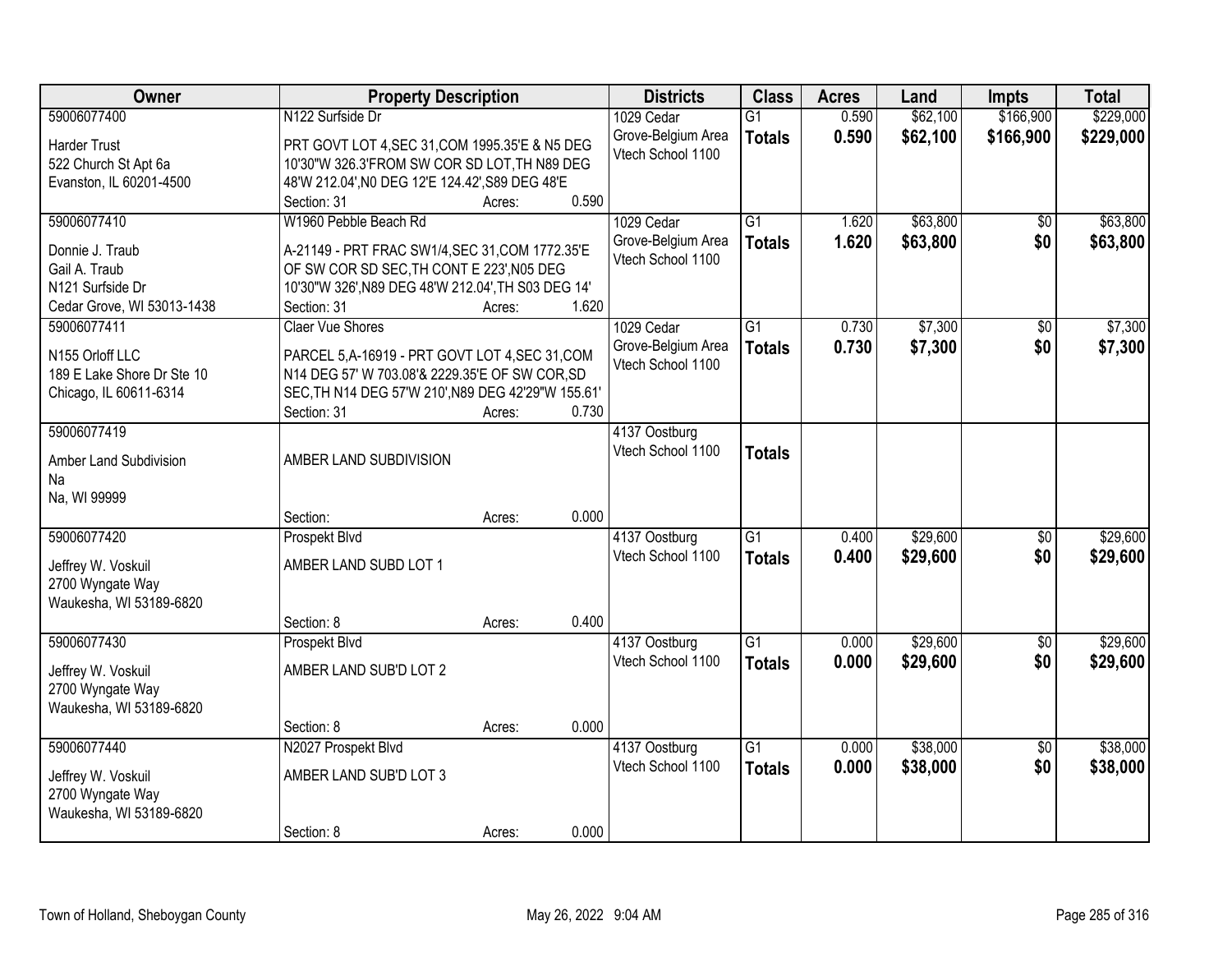| Owner                                                      | <b>Property Description</b> |        |       | <b>Districts</b>                   | <b>Class</b>    | <b>Acres</b>   | Land     | <b>Impts</b>    | <b>Total</b> |
|------------------------------------------------------------|-----------------------------|--------|-------|------------------------------------|-----------------|----------------|----------|-----------------|--------------|
| 59006077450                                                | Prospekt Blvd               |        |       | 4137 Oostburg                      | $\overline{G1}$ | 0.000          | \$34,200 | $\overline{50}$ | \$34,200     |
| Jeffrey W. Voskuil                                         | AMBER LAND SUB'D LOT 4      |        |       | Vtech School 1100                  | <b>Totals</b>   | 0.000          | \$34,200 | \$0             | \$34,200     |
| 2700 Wyngate Way                                           |                             |        |       |                                    |                 |                |          |                 |              |
| Waukesha, WI 53189-6820                                    |                             |        |       |                                    |                 |                |          |                 |              |
|                                                            | Section: 8                  | Acres: | 0.000 |                                    |                 |                |          |                 |              |
| 59006077460                                                | N1995 Prospekt Blvd         |        |       | 4137 Oostburg                      | $\overline{G1}$ | 0.860          | \$42,900 | \$92,600        | \$135,500    |
| Elizabeth J. Weavers                                       | AMBER LAND SUB'D LOT 5      |        |       | Vtech School 1100                  | <b>Totals</b>   | 0.860          | \$42,900 | \$92,600        | \$135,500    |
| N1993 Prospekt Blvd                                        |                             |        |       |                                    |                 |                |          |                 |              |
| Oostburg, WI 53070                                         |                             |        |       |                                    |                 |                |          |                 |              |
|                                                            | Section: 8                  | Acres: | 0.860 |                                    |                 |                |          |                 |              |
| 59006077470                                                | N1993 Prospekt Blvd         |        |       | 4137 Oostburg                      | G1              | 0.870          | \$47,900 | \$214,400       | \$262,300    |
| Elizabeth J. Weavers                                       | AMBER LAND SUB'D LOT 6      |        |       | Vtech School 1100                  | <b>Totals</b>   | 0.870          | \$47,900 | \$214,400       | \$262,300    |
| N1993 Prospekt Blvd                                        |                             |        |       |                                    |                 |                |          |                 |              |
| Oostburg, WI 53070                                         |                             |        |       |                                    |                 |                |          |                 |              |
|                                                            | Section: 8                  | Acres: | 0.870 |                                    |                 |                |          |                 |              |
| 59006077480                                                | N1983 Prospekt Blvd         |        |       | 4137 Oostburg<br>Vtech School 1100 | $\overline{G1}$ | 0.000<br>0.000 | \$41,800 | \$221,700       | \$263,500    |
| William P. Murphy                                          | AMBER LAND SUB'D LOT 7      |        |       |                                    | <b>Totals</b>   |                | \$41,800 | \$221,700       | \$263,500    |
| Josephine F. Lemieux-Murphy                                |                             |        |       |                                    |                 |                |          |                 |              |
| 27 W Chestnut St                                           |                             |        | 0.000 |                                    |                 |                |          |                 |              |
| Chicago, IL 60610-3312<br>59006077490                      | Section: 8<br>Prospekt Blvd | Acres: |       | 4137 Oostburg                      | $\overline{G5}$ | 0.785          | \$500    | $\overline{50}$ | \$500        |
|                                                            |                             |        |       | Vtech School 1100                  | <b>Totals</b>   | 0.785          | \$500    | \$0             | \$500        |
| William P. Murphy                                          | AMBER LAND SUB'D LOT 8      |        |       |                                    |                 |                |          |                 |              |
| Josephine F. Lemieux-Murphy                                |                             |        |       |                                    |                 |                |          |                 |              |
| 27 W Chestnut St<br>Chicago, IL 60610-3312                 | Section: 9                  | Acres: | 0.000 |                                    |                 |                |          |                 |              |
| 59006077500                                                | Prospekt Blvd               |        |       | 4137 Oostburg                      | $\overline{G1}$ | 0.000          | \$20,100 | $\overline{60}$ | \$20,100     |
|                                                            |                             |        |       | Vtech School 1100                  | <b>Totals</b>   | 0.000          | \$20,100 | \$0             | \$20,100     |
| John P & Marilee E Dickmann 2017                           | AMBER LAND SUB'D LOT 9      |        |       |                                    |                 |                |          |                 |              |
| Revocable Trust 3-22-1<br>1530 Lakefield Rd                |                             |        |       |                                    |                 |                |          |                 |              |
| Grafton, WI 53024-9777                                     | Section: 9                  | Acres: | 0.000 |                                    |                 |                |          |                 |              |
| 59006077510                                                | Prospekt Blvd               |        |       | 4137 Oostburg                      | $\overline{G1}$ | 0.000          | \$20,900 | $\overline{50}$ | \$20,900     |
|                                                            |                             |        |       | Vtech School 1100                  | <b>Totals</b>   | 0.000          | \$20,900 | \$0             | \$20,900     |
| John P & Marilee E Dickmann 2017<br>Revocable Trust 3-22-1 | AMBER LAND SUB'D LOT 10     |        |       |                                    |                 |                |          |                 |              |
| 1530 Lakefield Rd                                          |                             |        |       |                                    |                 |                |          |                 |              |
| Grafton, WI 53024-9777                                     | Section: 9                  | Acres: | 0.000 |                                    |                 |                |          |                 |              |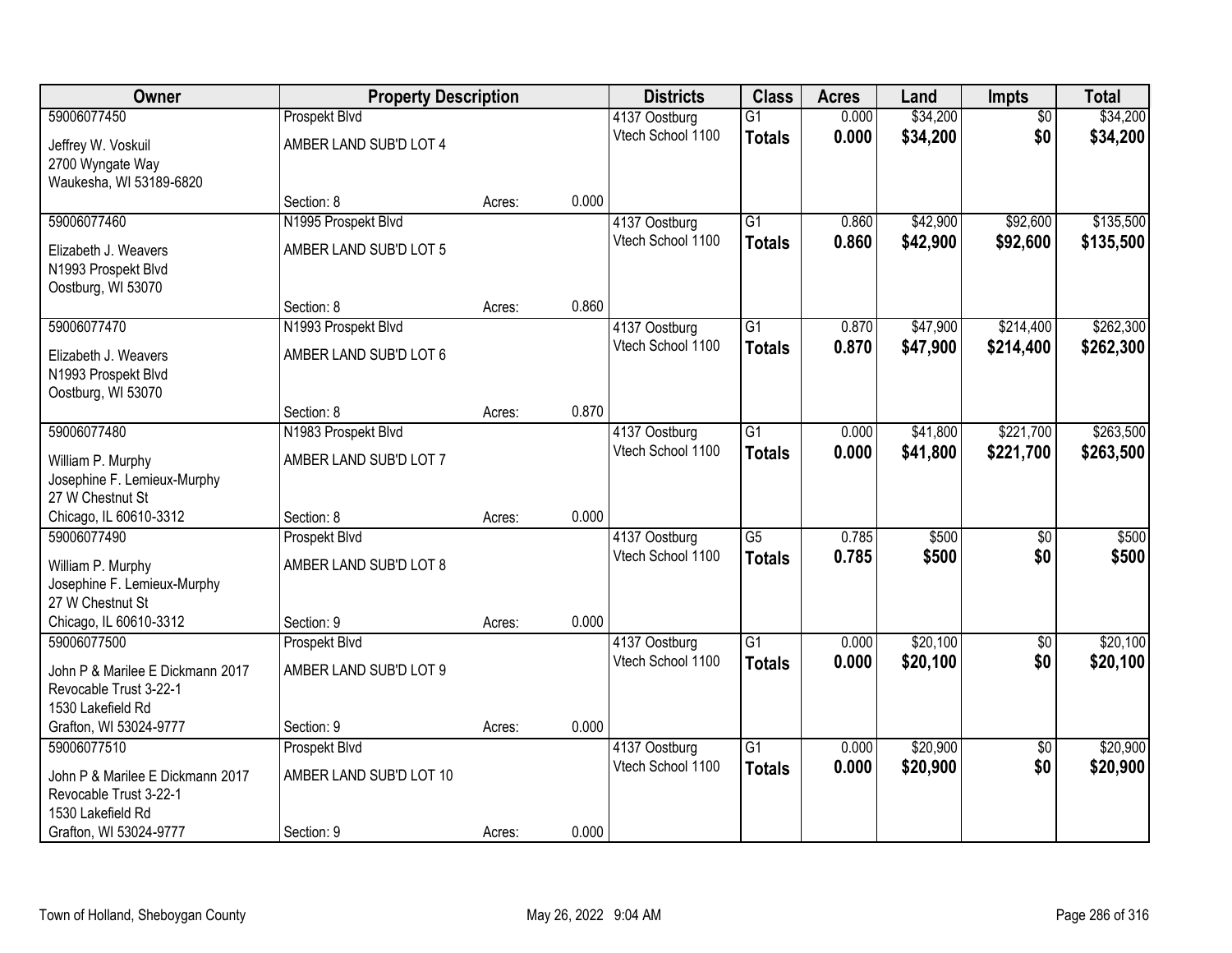| Owner                                 | <b>Property Description</b>                   |        |       | <b>Districts</b>  | <b>Class</b>    | <b>Acres</b> | Land     | Impts           | <b>Total</b> |
|---------------------------------------|-----------------------------------------------|--------|-------|-------------------|-----------------|--------------|----------|-----------------|--------------|
| 59006077520                           | Prospekt Blvd                                 |        |       | 4137 Oostburg     | $\overline{G1}$ | 0.000        | \$25,800 | $\overline{50}$ | \$25,800     |
| Amber Dzintra Dzelzkalns              | AMBER LAND SUB'D LOT 11                       |        |       | Vtech School 1100 | <b>Totals</b>   | 0.000        | \$25,800 | \$0             | \$25,800     |
| W308 N7036 Club Cir E                 |                                               |        |       |                   |                 |              |          |                 |              |
| Hartland, WI 53029-9769               |                                               |        |       |                   |                 |              |          |                 |              |
|                                       | Section: 9                                    | Acres: | 0.000 |                   |                 |              |          |                 |              |
| 59006077530                           | N1934 Prospekt Blvd                           |        |       | 4137 Oostburg     | $\overline{G1}$ | 0.000        | \$19,000 | \$48,400        | \$67,400     |
| Douglas C. Johnson et al              | AMBER LAND SUB'D LOT 12                       |        |       | Vtech School 1100 | <b>Totals</b>   | 0.000        | \$19,000 | \$48,400        | \$67,400     |
| 2219 Hamilton Ln                      |                                               |        |       |                   |                 |              |          |                 |              |
| Darien, IL 60561-4346                 |                                               |        |       |                   |                 |              |          |                 |              |
|                                       | Section: 9                                    | Acres: | 0.000 |                   |                 |              |          |                 |              |
| 59006077541                           | Prospekt Blvd                                 |        |       | 4137 Oostburg     | $\overline{G1}$ | 0.340        | \$30,300 | \$0             | \$30,300     |
| Douglas C. Johnson et al              | AMBERLAND SUB'D LOT 13 AND ALSO THAT PART     |        |       | Vtech School 1100 | <b>Totals</b>   | 0.340        | \$30,300 | \$0             | \$30,300     |
| 2219 Hamilton Ln                      | OL 1 28CSM251-252 #2054871 DESC AS: BEG AT SW |        |       |                   |                 |              |          |                 |              |
| Darien, IL 60561-4346                 | COR SD LOT 13 AMBERLAND SUBD; TH N87-08-47E,  |        |       |                   |                 |              |          |                 |              |
|                                       | Section: 9                                    | Acres: | 0.340 |                   |                 |              |          |                 |              |
| 59006077560                           | N1948 Prospekt Blvd                           |        |       | 4137 Oostburg     | $\overline{G1}$ | 0.470        | \$34,200 | \$496,200       | \$530,400    |
| Voskuil, Steven E & Colette R Voskuil | AMBER LAND SUB'D LOTS 15 & 14                 |        |       | Vtech School 1100 | <b>Totals</b>   | 0.470        | \$34,200 | \$496,200       | \$530,400    |
| Trust et al                           |                                               |        |       |                   |                 |              |          |                 |              |
| 116 Willow Creek Ln                   |                                               |        |       |                   |                 |              |          |                 |              |
| Hummelstown, PA 17036-6503            | Section: 9                                    | Acres: | 0.470 |                   |                 |              |          |                 |              |
| 59006077570                           | Prospekt Blvd                                 |        |       | 4137 Oostburg     | $\overline{G1}$ | 0.000        | \$26,600 | $\overline{50}$ | \$26,600     |
| Pb Properties, LLC                    | AMBER LAND SUB'D LOT 16                       |        |       | Vtech School 1100 | <b>Totals</b>   | 0.000        | \$26,600 | \$0             | \$26,600     |
| 6783 Sauk Trail Rd                    |                                               |        |       |                   |                 |              |          |                 |              |
| Cedar Grove, WI 53013-1562            |                                               |        |       |                   |                 |              |          |                 |              |
|                                       | Section: 9                                    | Acres: | 0.000 |                   |                 |              |          |                 |              |
| 59006077580                           | Prospekt Blvd                                 |        |       | 4137 Oostburg     | $\overline{G1}$ | 0.000        | \$32,700 | $\sqrt{6}$      | \$32,700     |
| Pb Properties, LLC                    | AMBER LAND SUB'D LOT 17                       |        |       | Vtech School 1100 | <b>Totals</b>   | 0.000        | \$32,700 | \$0             | \$32,700     |
| 6783 Sauk Trail Rd                    |                                               |        |       |                   |                 |              |          |                 |              |
| Cedar Grove, WI 53013-1562            |                                               |        |       |                   |                 |              |          |                 |              |
|                                       | Section: 9                                    | Acres: | 0.000 |                   |                 |              |          |                 |              |
| 59006077590                           | Prospekt Blvd                                 |        |       | 4137 Oostburg     | $\overline{G1}$ | 0.000        | \$20,900 | $\overline{50}$ | \$20,900     |
| Jerry J. Hesselink                    | AMBER LAND SUB'D LOT 18                       |        |       | Vtech School 1100 | <b>Totals</b>   | 0.000        | \$20,900 | \$0             | \$20,900     |
| Rosalie A. Hesselink                  |                                               |        |       |                   |                 |              |          |                 |              |
| N1988 Prospekt Blvd                   |                                               |        |       |                   |                 |              |          |                 |              |
| Oostburg, WI 53070-1624               | Section: 8                                    | Acres: | 0.000 |                   |                 |              |          |                 |              |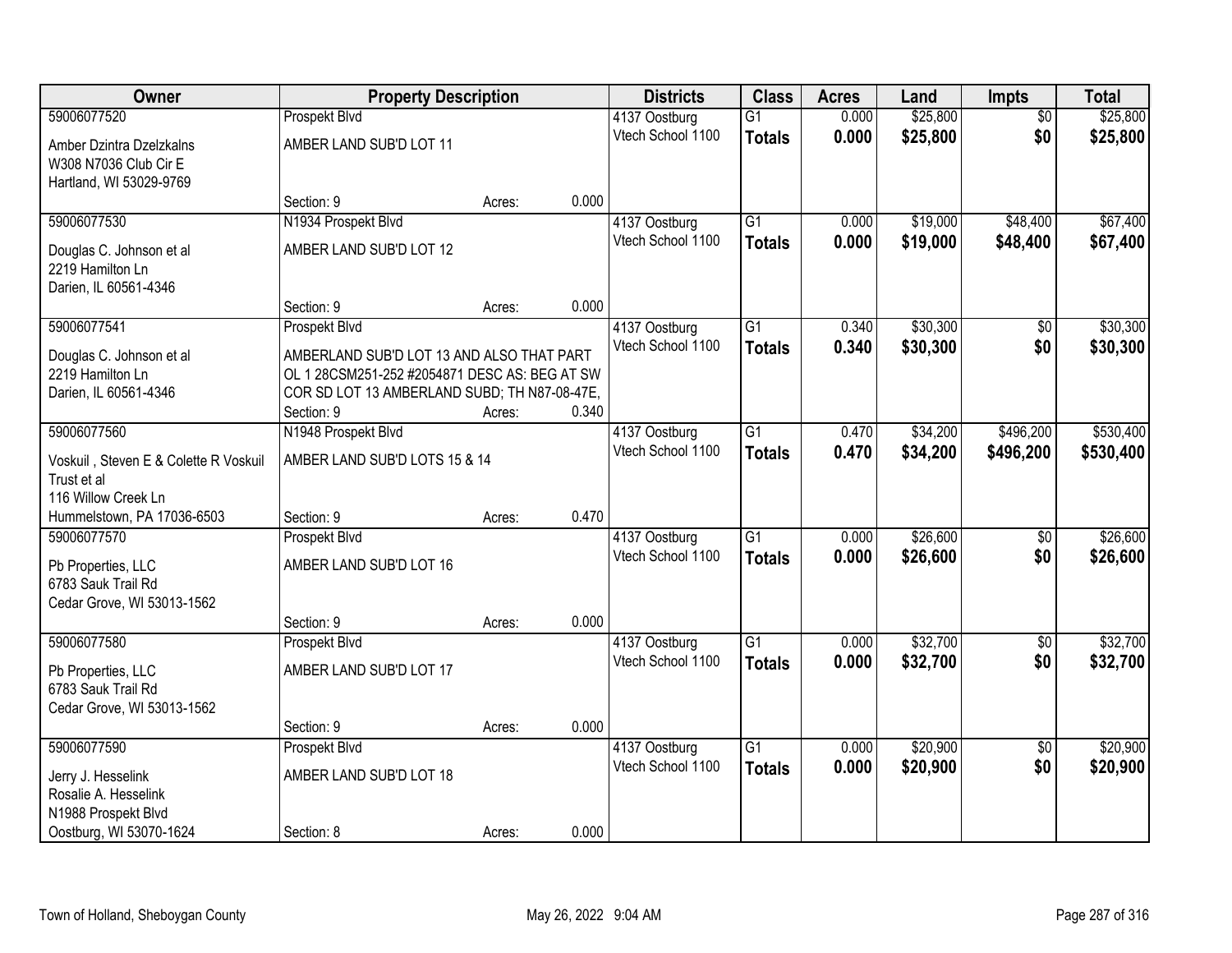| Owner                                      | <b>Property Description</b>       |        |       | <b>Districts</b>  | <b>Class</b>    | <b>Acres</b> | Land     | <b>Impts</b>    | <b>Total</b> |
|--------------------------------------------|-----------------------------------|--------|-------|-------------------|-----------------|--------------|----------|-----------------|--------------|
| 59006077600                                | N1988 Prospekt Blvd               |        |       | 4137 Oostburg     | $\overline{G1}$ | 0.000        | \$38,000 | \$112,500       | \$150,500    |
| Jerry J. Hesselink                         | AMBER LAND SUB'D LOT 19           |        |       | Vtech School 1100 | <b>Totals</b>   | 0.000        | \$38,000 | \$112,500       | \$150,500    |
| Rosalie A. Hesselink                       |                                   |        |       |                   |                 |              |          |                 |              |
| N1988 Prospekt Blvd                        |                                   |        |       |                   |                 |              |          |                 |              |
| Oostburg, WI 53070-1624                    | Section: 8                        | Acres: | 0.000 |                   |                 |              |          |                 |              |
| 59006077610                                | N1994 Prospekt Blvd               |        |       | 4137 Oostburg     | $\overline{G1}$ | 0.000        | \$19,000 | \$2,300         | \$21,300     |
| Johnson, Todd C & Heather M Johnson        | AMBER LAND SUB'D LOT 20           |        |       | Vtech School 1100 | <b>Totals</b>   | 0.000        | \$19,000 | \$2,300         | \$21,300     |
| Trust et al                                |                                   |        |       |                   |                 |              |          |                 |              |
| 6783 Sauk Trail Rd                         |                                   |        |       |                   |                 |              |          |                 |              |
| Cedar Grove, WI 53013-1562                 | Section: 8                        | Acres: | 0.000 |                   |                 |              |          |                 |              |
| 59006077620                                | Prospekt Blvd                     |        |       | 4137 Oostburg     | G1              | 0.000        | \$29,600 | \$0             | \$29,600     |
| Johnson, Todd C & Heather M Johnson        | AMBER LAND SUB'D LOT 21           |        |       | Vtech School 1100 | <b>Totals</b>   | 0.000        | \$29,600 | \$0             | \$29,600     |
| Trust et al                                |                                   |        |       |                   |                 |              |          |                 |              |
| 6783 Sauk Trail Rd                         |                                   |        |       |                   |                 |              |          |                 |              |
| Cedar Grove, WI 53013-1562                 | Section: 8                        | Acres: | 0.000 |                   |                 |              |          |                 |              |
| 59006077641                                | Prospekt Blvd                     |        |       | 4137 Oostburg     | G1              | 1.350        | \$91,200 | \$0             | \$91,200     |
| Elizabeth J. Weavers                       | AMBER LAND SUB'D LOTS 22, 23 & 24 |        |       | Vtech School 1100 | <b>Totals</b>   | 1.350        | \$91,200 | \$0             | \$91,200     |
| N1993 Prospekt Blvd                        |                                   |        |       |                   |                 |              |          |                 |              |
| Oostburg, WI 53070                         |                                   |        |       |                   |                 |              |          |                 |              |
|                                            | Section: 8                        | Acres: | 1.350 |                   |                 |              |          |                 |              |
| 59006077660                                | Prospekt Blvd                     |        |       | 4137 Oostburg     | $\overline{G1}$ | 0.000        | \$29,600 | $\overline{50}$ | \$29,600     |
| Mary J. Koeppe                             | AMBER LAND SUB'D LOT 25           |        |       | Vtech School 1100 | <b>Totals</b>   | 0.000        | \$29,600 | \$0             | \$29,600     |
| N2040 Prospekt Blvd                        |                                   |        |       |                   |                 |              |          |                 |              |
| PO Box 700498                              |                                   |        |       |                   |                 |              |          |                 |              |
| Oostburg, WI 53070-0498                    | Section: 8                        | Acres: | 0.000 |                   |                 |              |          |                 |              |
| 59006077670                                | N2040 Prospekt Blvd               |        |       | 4137 Oostburg     | $\overline{G1}$ | 0.000        | \$29,600 | \$127,100       | \$156,700    |
|                                            | AMBER LAND SUB'D LOT 26           |        |       | Vtech School 1100 | <b>Totals</b>   | 0.000        | \$29,600 | \$127,100       | \$156,700    |
| Mary J. Koeppe<br>N2040 Prospekt Blvd      |                                   |        |       |                   |                 |              |          |                 |              |
| PO Box 700498                              |                                   |        |       |                   |                 |              |          |                 |              |
| Oostburg, WI 53070-0498                    | Section: 8                        | Acres: | 0.000 |                   |                 |              |          |                 |              |
| 59006077680                                | Prospekt Blvd                     |        |       | 4137 Oostburg     | $\overline{G1}$ | 0.000        | \$29,600 | $\overline{50}$ | \$29,600     |
|                                            |                                   |        |       | Vtech School 1100 | <b>Totals</b>   | 0.000        | \$29,600 | \$0             | \$29,600     |
| Jonathan D. Weavers<br>N1993 Prospekt Blvd | AMBER LAND SUB'D LOT 27           |        |       |                   |                 |              |          |                 |              |
| Oostburg, WI 53070                         |                                   |        |       |                   |                 |              |          |                 |              |
|                                            | Section: 8                        | Acres: | 0.000 |                   |                 |              |          |                 |              |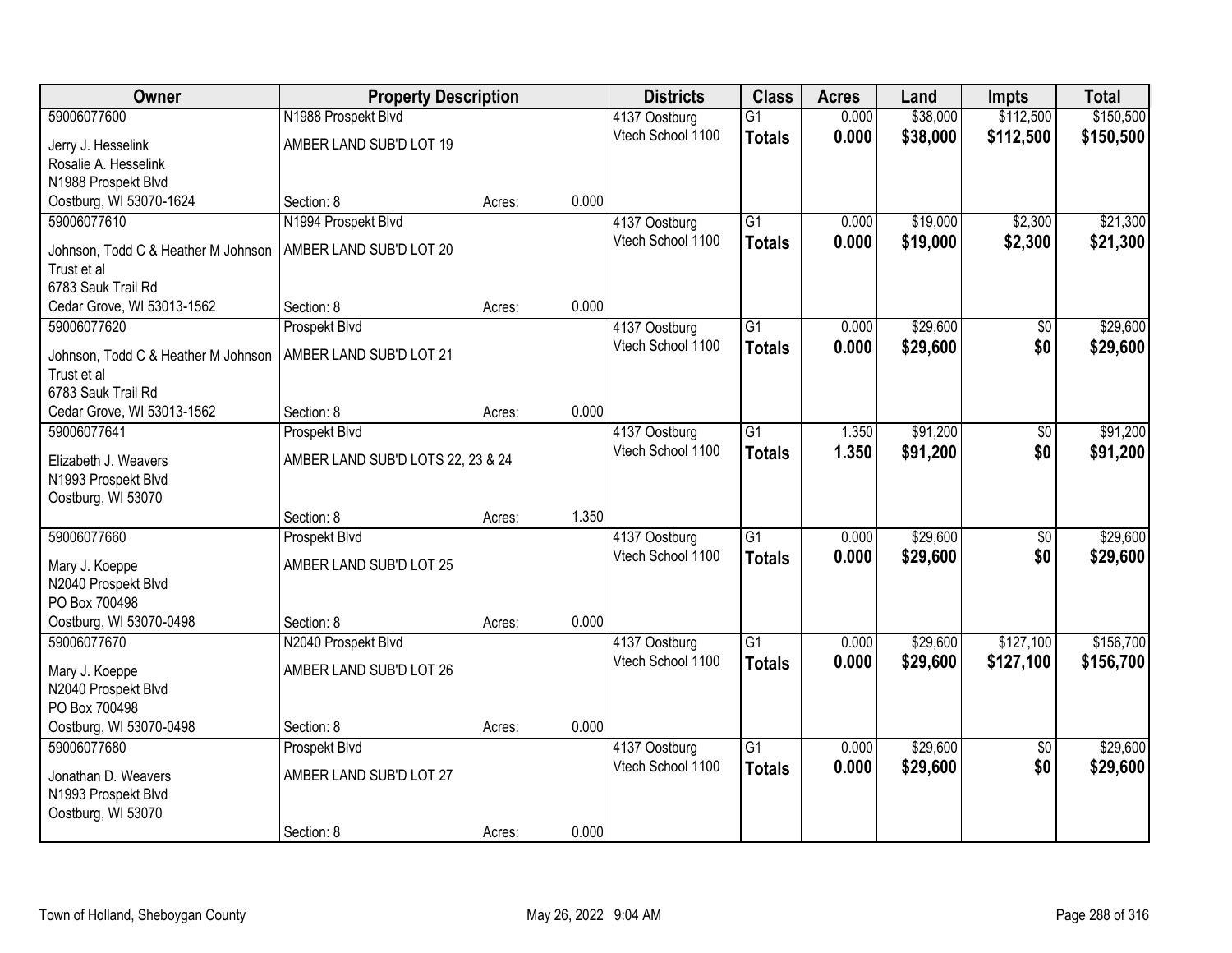| Owner                      | <b>Property Description</b>                          |                 | <b>Districts</b>   | <b>Class</b>    | <b>Acres</b> | Land            | <b>Impts</b>    | <b>Total</b>    |
|----------------------------|------------------------------------------------------|-----------------|--------------------|-----------------|--------------|-----------------|-----------------|-----------------|
| 59006077690                | Prospekt Blvd                                        |                 | 4137 Oostburg      | $\overline{G1}$ | 0.000        | \$29,600        | $\overline{50}$ | \$29,600        |
| Jonathan D. Weavers        | AMBER LAND SUB'D LOT 28                              |                 | Vtech School 1100  | <b>Totals</b>   | 0.000        | \$29,600        | \$0             | \$29,600        |
| N1993 Prospekt Blvd        |                                                      |                 |                    |                 |              |                 |                 |                 |
| Oostburg, WI 53070         |                                                      |                 |                    |                 |              |                 |                 |                 |
|                            | Section: 8                                           | 0.000<br>Acres: |                    |                 |              |                 |                 |                 |
| 59006077700                | Prospekt Blvd                                        |                 | 4137 Oostburg      | $\overline{G1}$ | 0.000        | \$22,000        | $\overline{50}$ | \$22,000        |
| Claus Weingaertner         | AMBER LAND SUB'D LOT 29                              |                 | Vtech School 1100  | <b>Totals</b>   | 0.000        | \$22,000        | \$0             | \$22,000        |
| Lorre Weingaertner         |                                                      |                 |                    |                 |              |                 |                 |                 |
| N1997 Pine Beach Rd S      |                                                      |                 |                    |                 |              |                 |                 |                 |
| Oostburg, WI 53070-1640    | Section: 8                                           | 0.000<br>Acres: |                    |                 |              |                 |                 |                 |
| 59006077710                |                                                      |                 | 1029 Cedar         |                 |              |                 |                 |                 |
| Plat of Amsterdam          | PLAT OF AMSTERDAM THE SAID PLAT IS LOCATED           |                 | Grove-Belgium Area | <b>Totals</b>   |              |                 |                 |                 |
| Na                         | IN GOV'T LOT 4.                                      |                 | Vtech School 1100  |                 |              |                 |                 |                 |
| Na, WI 99999               |                                                      |                 |                    |                 |              |                 |                 |                 |
|                            | Section: 30                                          | 0.000<br>Acres: |                    |                 |              |                 |                 |                 |
| 59006077731                | N533 Marine Dr                                       |                 | 1029 Cedar         | $\overline{G1}$ | 1.750        | \$574,700       | \$240,300       | \$815,000       |
| David G. Huenink           | VIL. OF AMSTERDAM LOT 1,CSM V 8 P 52 - PRT           |                 | Grove-Belgium Area | <b>Totals</b>   | 1.750        | \$574,700       | \$240,300       | \$815,000       |
| Louise F. Huenink          | BLKS 1,5,6 & 7, COM S2 DEG 46'W 10'FROM SW COR       |                 | Vtech School 1100  |                 |              |                 |                 |                 |
| PO Box 468                 | LOT 1, BLK 1, LONGFIELD SHORES, TH S87 DEG 34'E      |                 |                    |                 |              |                 |                 |                 |
| Cedar Grove, WI 53013-0468 | Section: 30                                          | 1.750<br>Acres: |                    |                 |              |                 |                 |                 |
| 59006077733                | W1945 Amsterdam Rd                                   |                 | 1029 Cedar         | $\overline{X4}$ | 6.980        | $\overline{50}$ | \$0             | $\overline{50}$ |
| Amsterdam Park Commission  | VIL OF AMSTERDAM LOTS 1, 2, 3, 12, & 13 IN BL 4, &   |                 | Grove-Belgium Area | <b>Totals</b>   | 6.980        | \$0             | \$0             | \$0             |
| W3005 County Rd G          | ALSO LOTS 7, 8, 9, & 10 IN BL 6, & ALSO S 28.82' OF  |                 | Vtech School 1100  |                 |              |                 |                 |                 |
| Cedar Grove, WI 53013-1221 | LOTS 13, 14, 15, & 16 BL 1, & ALSO S 53.05' OF LOT 6 |                 |                    |                 |              |                 |                 |                 |
|                            | Section: 30                                          | 6.980<br>Acres: |                    |                 |              |                 |                 |                 |
| 59006078019                |                                                      |                 | 1029 Cedar         |                 |              |                 |                 |                 |
| Resort Claer-Vue           | CLAER-VUE RESORT THE SAID PLAT IS LOCATED IN         |                 | Grove-Belgium Area | <b>Totals</b>   |              |                 |                 |                 |
| Na                         | GOVERNMENT LOTS 2 & 3.                               |                 | Vtech School 1100  |                 |              |                 |                 |                 |
| Na, WI 99999               |                                                      |                 |                    |                 |              |                 |                 |                 |
|                            | Section: 31                                          | 0.000<br>Acres: |                    |                 |              |                 |                 |                 |
| 59006078020                | <b>Claer Vue Shores</b>                              |                 | 1029 Cedar         | $\overline{G1}$ | 0.000        | \$116,900       | $\overline{60}$ | \$116,900       |
| Cook Trust                 | CLAER-VUE RESORT LOT 1 BLK 1 TOGETHER WITH           |                 | Grove-Belgium Area | <b>Totals</b>   | 0.000        | \$116,900       | \$0             | \$116,900       |
| N263 Claervue Shrs         | RIGHT IN PRIV RDS KNOWN AS LAKE DR & IOWA ST         |                 | Vtech School 1100  |                 |              |                 |                 |                 |
| Cedar Grove, WI 53013-1444 | IN SD PLAT (100.02'FRONTAGE)                         |                 |                    |                 |              |                 |                 |                 |
|                            | Section: 31                                          | 0.000<br>Acres: |                    |                 |              |                 |                 |                 |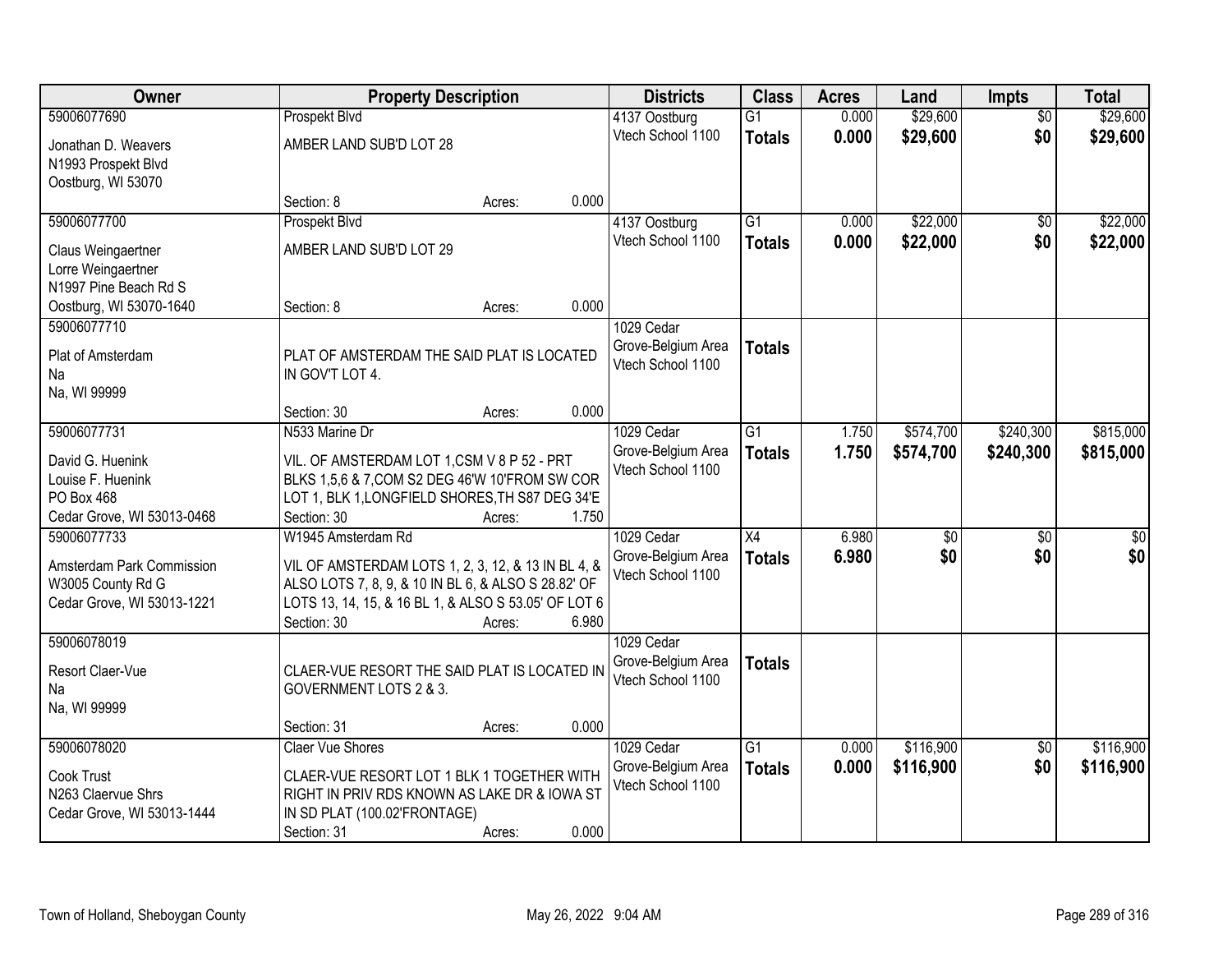| Owner                                | <b>Property Description</b>                                                           | <b>Districts</b>   | <b>Class</b>    | <b>Acres</b> | Land      | Impts     | <b>Total</b> |
|--------------------------------------|---------------------------------------------------------------------------------------|--------------------|-----------------|--------------|-----------|-----------|--------------|
| 59006078030                          | N263 Claer Vue Shrs                                                                   | 1029 Cedar         | $\overline{G1}$ | 0.000        | \$285,000 | \$263,000 | \$548,000    |
| Cook Trust                           | CLAER-VUE RESORT LOT 2 BLK 1 TOGETHER WITH                                            | Grove-Belgium Area | <b>Totals</b>   | 0.000        | \$285,000 | \$263,000 | \$548,000    |
| N263 Claervue Shrs                   | RIGHT IN PRIV RD KNOWN AS LAKE DR & IOWA ST                                           | Vtech School 1100  |                 |              |           |           |              |
| Cedar Grove, WI 53013-1444           | IN SD PLAT (100.02'FRONTAGE)                                                          |                    |                 |              |           |           |              |
|                                      | 0.000<br>Section: 31<br>Acres:                                                        |                    |                 |              |           |           |              |
| 59006078040                          | N259 Claer Vue Shrs                                                                   | 1029 Cedar         | $\overline{G1}$ | 0.000        | \$285,000 | \$216,100 | \$501,100    |
|                                      |                                                                                       | Grove-Belgium Area | <b>Totals</b>   | 0.000        | \$285,000 | \$216,100 | \$501,100    |
| Ray-Kimble, J Richard & Jane E       | CLAER-VUE RESORT LOT 3 BLK 1 TOGETHER WITH                                            | Vtech School 1100  |                 |              |           |           |              |
| Ray-Kimble Trust et al               | RIGHT IN PRIVATE ROADS KNOWN AS LAKE DR.&                                             |                    |                 |              |           |           |              |
| PO Box 535                           | IOWA ST.IN SD PLAT. (100.02'FRONTAGE)                                                 |                    |                 |              |           |           |              |
| Cedar Grove, WI 53013-0535           | 0.000<br>Section: 31<br>Acres:                                                        |                    |                 |              |           |           |              |
| 59006078050                          | N251 Claer Vue Shrs                                                                   | 1029 Cedar         | G1              | 0.000        | \$285,000 | \$258,800 | \$543,800    |
| John H. Simontisch                   | CLAER-VUE RESORT LOT 4 BLK 1 TOGETHER WITH                                            | Grove-Belgium Area | <b>Totals</b>   | 0.000        | \$285,000 | \$258,800 | \$543,800    |
| Judith A. Simontisch                 | RIGHT IN PRIV RDS KNOWN AS LAKE DR & IOWA ST                                          | Vtech School 1100  |                 |              |           |           |              |
| 3215 Gulf Shore Blvd N Apt 407       | IN SD PLAT (100.02'FRONTAGE)                                                          |                    |                 |              |           |           |              |
|                                      | 0.000<br>Section: 31                                                                  |                    |                 |              |           |           |              |
| Naples, FL 34103-3915                | Acres:                                                                                |                    |                 |              |           |           |              |
| 59006078060                          | N241 Claer Vue Shrs                                                                   | 1029 Cedar         | G1              | 0.000        | \$285,000 | \$372,600 | \$657,600    |
| <b>Vandewall Trust</b>               | CLAER-VUE RESORT LOT 5 BLK 1 TOGETHER WITH                                            | Grove-Belgium Area | <b>Totals</b>   | 0.000        | \$285,000 | \$372,600 | \$657,600    |
| N241 Claervue Shrs                   | RIGHT IN PRIVATE ROADS KNOWN AS LAKE DR.&                                             | Vtech School 1100  |                 |              |           |           |              |
| Cedar Grove, WI 53013-1444           | IOWA ST.IN SD PLAT. (101.23'FRONTAGE)                                                 |                    |                 |              |           |           |              |
|                                      | 0.000<br>Section: 31<br>Acres:                                                        |                    |                 |              |           |           |              |
| 59006078070                          | N233 Claer Vue Shrs                                                                   | 1029 Cedar         | $\overline{G1}$ | 0.000        | \$457,000 | \$387,300 | \$844,300    |
|                                      |                                                                                       | Grove-Belgium Area | <b>Totals</b>   | 0.000        | \$457,000 | \$387,300 | \$844,300    |
|                                      | Fischer, Peter A & Doris L Fischer Trust   CLAER-VUE RESORT LOT 6 BLK 1 TOGETHER WITH | Vtech School 1100  |                 |              |           |           |              |
| et al                                | RIGHT IN PRIVATE ROADS KNOWN AS LAKE DR.&                                             |                    |                 |              |           |           |              |
| N233 Claervue Shrs                   | IOWA ST.IN SD PLAT & N1/2 LOT 7, BLK 1                                                |                    |                 |              |           |           |              |
| Cedar Grove, WI 53013-1444           | Section: 31<br>0.000<br>Acres:                                                        |                    |                 |              |           |           |              |
| 59006078090                          | N219 Claer Vue Shrs                                                                   | 1029 Cedar         | $\overline{G1}$ | 0.000        | \$460,400 | \$258,300 | \$718,700    |
| Leo R & Ivy E Nevala Revocable Trust | CLAER-VUE RESORT LOT 8 & S1/2 LOT 7, BLK 1                                            | Grove-Belgium Area | <b>Totals</b>   | 0.000        | \$460,400 | \$258,300 | \$718,700    |
| N219 Claervue Shrs                   | TOGETHER WITH RIGHT IN PRIV RDS KNOWN AS                                              | Vtech School 1100  |                 |              |           |           |              |
| Cedar Grove, WI 53013-1444           | LAKE DR & IOWA ST IN SD PLAT                                                          |                    |                 |              |           |           |              |
|                                      | 0.000<br>Section: 31<br>Acres:                                                        |                    |                 |              |           |           |              |
| 59006078100                          | N211 Claer Vue Shrs                                                                   | 1029 Cedar         | $\overline{G1}$ | 0.000        | \$318,600 | \$71,200  | \$389,800    |
|                                      |                                                                                       | Grove-Belgium Area |                 | 0.000        | \$318,600 | \$71,200  | \$389,800    |
| Mary F Krier Trust                   | CLAER-VUE RESORT LOT 9 BLK 1 TOGETHER WITH                                            | Vtech School 1100  | <b>Totals</b>   |              |           |           |              |
| c/o Thomas Krier                     | RIGHT IN PRIV RDS KNOWN AS LAKE DR & IOWA ST                                          |                    |                 |              |           |           |              |
| 668 Marston Ave                      | IN SD PLAT (101.54'FRONTAGE)                                                          |                    |                 |              |           |           |              |
| Glen Ellyn, IL 60137-6860            | 0.000<br>Section: 31<br>Acres:                                                        |                    |                 |              |           |           |              |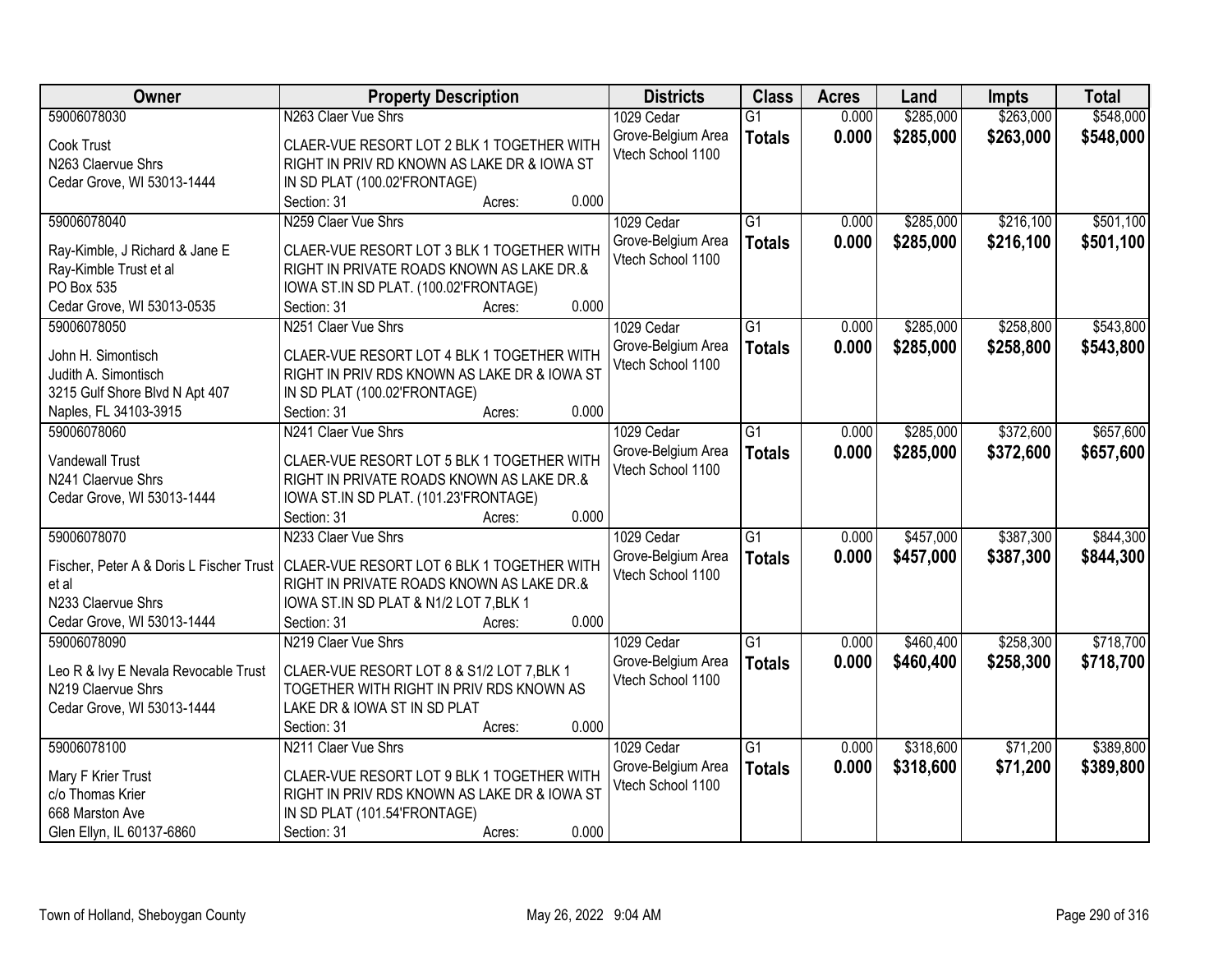| Owner                        | <b>Property Description</b>                  | <b>Districts</b>   | <b>Class</b>    | <b>Acres</b> | Land      | Impts           | <b>Total</b>    |
|------------------------------|----------------------------------------------|--------------------|-----------------|--------------|-----------|-----------------|-----------------|
| 59006078110                  | N207 Claer Vue Shrs                          | 1029 Cedar         | $\overline{G1}$ | 0.000        | \$327,800 | \$275,900       | \$603,700       |
| Eric J. Nathe                | CLAER-VUE RESORT LOT 10, BLK 1 TOGETHER WITH | Grove-Belgium Area | <b>Totals</b>   | 0.000        | \$327,800 | \$275,900       | \$603,700       |
| Margaret A. Nathe            | RIGHT IN PRIV RDS KNOWN AS LAKE DR & IOWA ST | Vtech School 1100  |                 |              |           |                 |                 |
| 1550 Falls Rd                | IN SD PLAT (101.54'FRONTAGE)                 |                    |                 |              |           |                 |                 |
| Grafton, WI 53024-2701       | 0.000<br>Section: 31<br>Acres:               |                    |                 |              |           |                 |                 |
| 59006078121                  | N317 Claer Vue Shrs                          | 1029 Cedar         | $\overline{G1}$ | 0.960        | \$301,000 | \$17,500        | \$318,500       |
|                              |                                              | Grove-Belgium Area |                 | 0.960        | \$301,000 | \$17,500        | \$318,500       |
| Paul F. Koeppe               | CLAER-VUE RESORT LOT 1 BLK 2 TOGETHER WITH   | Vtech School 1100  | <b>Totals</b>   |              |           |                 |                 |
| Anne M. Koeppe               | RIGHT IN PRIV RDS KNOWN AS LAKE DR & IOWA ST |                    |                 |              |           |                 |                 |
| 2825 Brewery Rd              | IN SD PLAT (92.83'FRONTAGE); AND ALSO COM AT |                    |                 |              |           |                 |                 |
| Cross Plains, WI 53528-9535  | 0.960<br>Section: 31<br>Acres:               |                    |                 |              |           |                 |                 |
| 59006078130                  | N297 Claer Vue Shrs                          | 1029 Cedar         | $\overline{G1}$ | 0.000        | \$215,000 | \$204,600       | \$419,600       |
| Steven C. Stutsman           | CLAER-VUE RESORT LOT 2 BLK 2 TOGETHER WITH   | Grove-Belgium Area | <b>Totals</b>   | 0.000        | \$215,000 | \$204,600       | \$419,600       |
|                              |                                              | Vtech School 1100  |                 |              |           |                 |                 |
| Lynn A. Stutsman             | RIGHT IN PRIV RDS KNOWN AS LAKE DR & IOWA ST |                    |                 |              |           |                 |                 |
| 160 Live Oak Woods Ct Apt 9d | IN SD PLAT (60.82'FRONTAGE)<br>0.000         |                    |                 |              |           |                 |                 |
| Deltona, FL 32725-8929       | Section: 31<br>Acres:                        |                    |                 |              |           |                 |                 |
| 59006078140                  | <b>Claer Vue Shrs</b>                        | 1029 Cedar         | $\overline{G1}$ | 0.000        | \$136,300 | \$0             | \$136,300       |
| Steven C. Stutsman           | CLAER-VUE RESORT LOT 3 BLK 2 TOGETHER WITH   | Grove-Belgium Area | <b>Totals</b>   | 0.000        | \$136,300 | \$0             | \$136,300       |
| Lynn A. Stutsman             | RIGHT IN PRIV RDS KNOWN AS LAKE DR & IOWA ST | Vtech School 1100  |                 |              |           |                 |                 |
| 160 Live Oak Woods Ct Apt 9d | IN SD PLAT (60.82'FRONTAGE)                  |                    |                 |              |           |                 |                 |
| Deltona, FL 32725-8929       | 0.000<br>Section: 31<br>Acres:               |                    |                 |              |           |                 |                 |
| 59006078150                  | N289 Claer Vue Shrs                          | 1029 Cedar         | $\overline{G1}$ | 0.000        | \$215,000 | \$137,800       | \$352,800       |
|                              |                                              | Grove-Belgium Area | <b>Totals</b>   | 0.000        | \$215,000 | \$137,800       | \$352,800       |
| Michael Cassel               | CLAER-VUE RESORT LOT 4 BLK 2 TOGETHER WITH   | Vtech School 1100  |                 |              |           |                 |                 |
| Kimberly Cassel              | RIGHT IN PRIV RDS KNOWN AS LAKE DR & IOWA ST |                    |                 |              |           |                 |                 |
| N289 Claer Vue Shrs          | IN SD PLAT (60.33'FRONTAGE)                  |                    |                 |              |           |                 |                 |
| Cedar Grove, WI 53013        | 0.000<br>Section: 31<br>Acres:               |                    |                 |              |           |                 |                 |
| 59006078160                  | <b>Claer Vue Shrs</b>                        | 1029 Cedar         | $\overline{G1}$ | 0.000        | \$78,200  | \$2,000         | \$80,200        |
| Michael Cassel               | CLAER-VUE RESORT LOT 5 BLK 2 TOGETHER WITH   | Grove-Belgium Area | <b>Totals</b>   | 0.000        | \$78,200  | \$2,000         | \$80,200        |
| Kimberly Cassel              | RIGHT IN PRIV RDS KNOWN AS LAKE DR & IOWA ST | Vtech School 1100  |                 |              |           |                 |                 |
| N289 Claer Vue Shrs          | IN SD PLAT (72.05'FRONTAGE)                  |                    |                 |              |           |                 |                 |
| Cedar Grove, WI 53013        | 0.000<br>Section: 31<br>Acres:               |                    |                 |              |           |                 |                 |
| 59006078170                  |                                              | 1029 Cedar         | $\overline{X4}$ | 0.000        | \$0       | $\overline{50}$ | $\overline{50}$ |
|                              |                                              | Grove-Belgium Area | <b>Totals</b>   | 0.000        | \$0       | \$0             | \$0             |
| Claer Vue Shores Assoc       | CLAER-VUE RESORT ALL THAT PRT OF LAKE DRIVE  | Vtech School 1100  |                 |              |           |                 |                 |
| c/o FR Wemheuer, Inc         | LYING WITH- IN THE PLAT OF CLAER-VUE RESORT. |                    |                 |              |           |                 |                 |
| 1011 N Meadow Ln             |                                              |                    |                 |              |           |                 |                 |
| Mt Prospect, IL 60056-1124   | 0.000<br>Section: 31<br>Acres:               |                    |                 |              |           |                 |                 |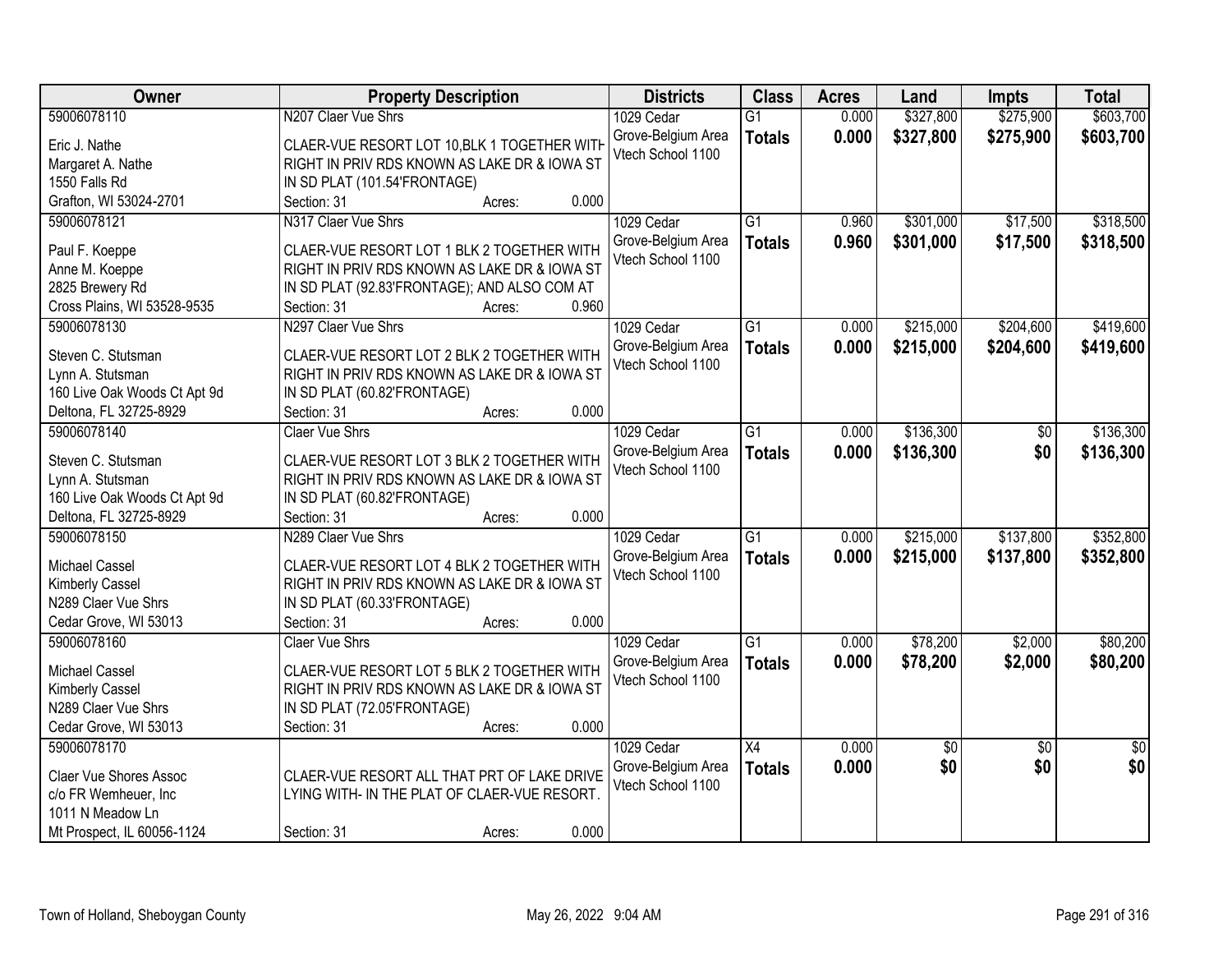| Owner                                                                                          |                                                                                                                                        | <b>Property Description</b> |       | <b>Districts</b>                                      | <b>Class</b>                     | <b>Acres</b>   | Land                   | <b>Impts</b>           | <b>Total</b>           |
|------------------------------------------------------------------------------------------------|----------------------------------------------------------------------------------------------------------------------------------------|-----------------------------|-------|-------------------------------------------------------|----------------------------------|----------------|------------------------|------------------------|------------------------|
| 59006078180<br>Shores Longfield<br>Na<br>Na, WI 99999                                          | LONGFIELD SHORES THE SAID PLAT IS LOCATED IN<br>GOVERNMENT LOTS 1-2-3 & 4.                                                             |                             |       | 1029 Cedar<br>Grove-Belgium Area<br>Vtech School 1100 | <b>Totals</b>                    |                |                        |                        |                        |
|                                                                                                | Section: 30                                                                                                                            | Acres:                      | 0.000 |                                                       |                                  |                |                        |                        |                        |
| 59006078191<br>Paul J. Wehrley<br>Jane Wehrley<br>N567 Marine Dr<br>Cedar Grove, WI 53013-1440 | N567 Marine Dr<br>LONGFIELD SHORES LOTS 1 AND 2 BLK 1<br>TOGETHER WITH RIGHT IN PRIVATE ROADS AS<br>SHOWN ON SAID PLAT.<br>Section: 30 | Acres:                      | 1.590 | 1029 Cedar<br>Grove-Belgium Area<br>Vtech School 1100 | $\overline{G1}$<br><b>Totals</b> | 0.000<br>0.000 | \$330,300<br>\$330,300 | \$295,100<br>\$295,100 | \$625,400<br>\$625,400 |
| 59006078210                                                                                    | N583 Marine Dr                                                                                                                         |                             |       | 1029 Cedar                                            | G1                               | 0.000          | \$388,800              | \$221,600              | \$610,400              |
| Matthew S. Shockley<br>7035 Grand Pkwy<br>Wauwatosa, WI 53213-3732                             | LONGFIELD SHORES LOT 3 BLK 1 TOGETHER WITH<br>RIGHT IN PRIV RDS AS SHOWN ON SAID PLAT<br>(100.33'FRONT)                                |                             |       | Grove-Belgium Area<br>Vtech School 1100               | <b>Totals</b>                    | 0.000          | \$388,800              | \$221,600              | \$610,400              |
|                                                                                                | Section: 30                                                                                                                            | Acres:                      | 0.000 |                                                       |                                  |                |                        |                        |                        |
| 59006078220<br>Alan Preston<br>N587 Marine Dr<br>Cedar Grove, WI 53013-1440                    | N587 Marine Dr<br>LONGFIELD SHORES LOT 4 BLK 1 TOGETHER WITH<br>RIGHT IN PRIV RDS AS SHOWN ON SAID PLAT.<br>(100.33'FRONT)             |                             |       | 1029 Cedar<br>Grove-Belgium Area<br>Vtech School 1100 | $\overline{G1}$<br><b>Totals</b> | 0.000<br>0.000 | \$382,500<br>\$382,500 | \$116,000<br>\$116,000 | \$498,500<br>\$498,500 |
|                                                                                                | Section: 30                                                                                                                            | Acres:                      | 0.000 |                                                       |                                  |                |                        |                        |                        |
| 59006078230<br>Edward Green et al<br>5333 N Sheridan Rd Apt 15I<br>Chicago, IL 60640-7316      | N597 Marine Dr<br>LONGFIELD SHORES LOT 5 BLK 1 TOGETHER WITH<br>RIGHT IN PRIV RDS AS SHOWN ON SAID PLAT.<br>(100.33'FRONT)             |                             |       | 1029 Cedar<br>Grove-Belgium Area<br>Vtech School 1100 | $\overline{G1}$<br><b>Totals</b> | 0.000<br>0.000 | \$379,100<br>\$379,100 | \$7,100<br>\$7,100     | \$386,200<br>\$386,200 |
|                                                                                                | Section: 30                                                                                                                            | Acres:                      | 0.000 |                                                       |                                  |                |                        |                        |                        |
| 59006078240<br>Edward Green et al<br>5333 N Sheridan Rd Apt 15I<br>Chicago, IL 60640-7316      | Marine Dr<br>LONGFIELD SHORES LOT 6 BLK 1 TOGETHER WITH<br>RIGHT IN PRIV RDS AS SHOWN ON SD PLAT.<br>(100.33'FRONTAGE)                 |                             |       | 1029 Cedar<br>Grove-Belgium Area<br>Vtech School 1100 | $\overline{G1}$<br><b>Totals</b> | 0.000<br>0.000 | \$229,000<br>\$229,000 | $\sqrt{6}$<br>\$0      | \$229,000<br>\$229,000 |
| 59006078250                                                                                    | Section: 30<br>Marine Dr                                                                                                               | Acres:                      | 0.000 | 1029 Cedar                                            | $\overline{G1}$                  | 0.000          | \$225,400              | $\overline{50}$        | \$225,400              |
| Edward Green et al<br>5333 N Sheridan Rd Apt 15I<br>Chicago, IL 60640-7316                     | LONGFIELD SHORES LOT 7 BLK 1 TOGETHER WITH<br>RIGHT IN PRIVATE ROADS AS SHOWN ON SAID<br>PLAT. (100.33' FRONTAGE)<br>Section: 30       | Acres:                      | 0.000 | Grove-Belgium Area<br>Vtech School 1100               | <b>Totals</b>                    | 0.000          | \$225,400              | \$0                    | \$225,400              |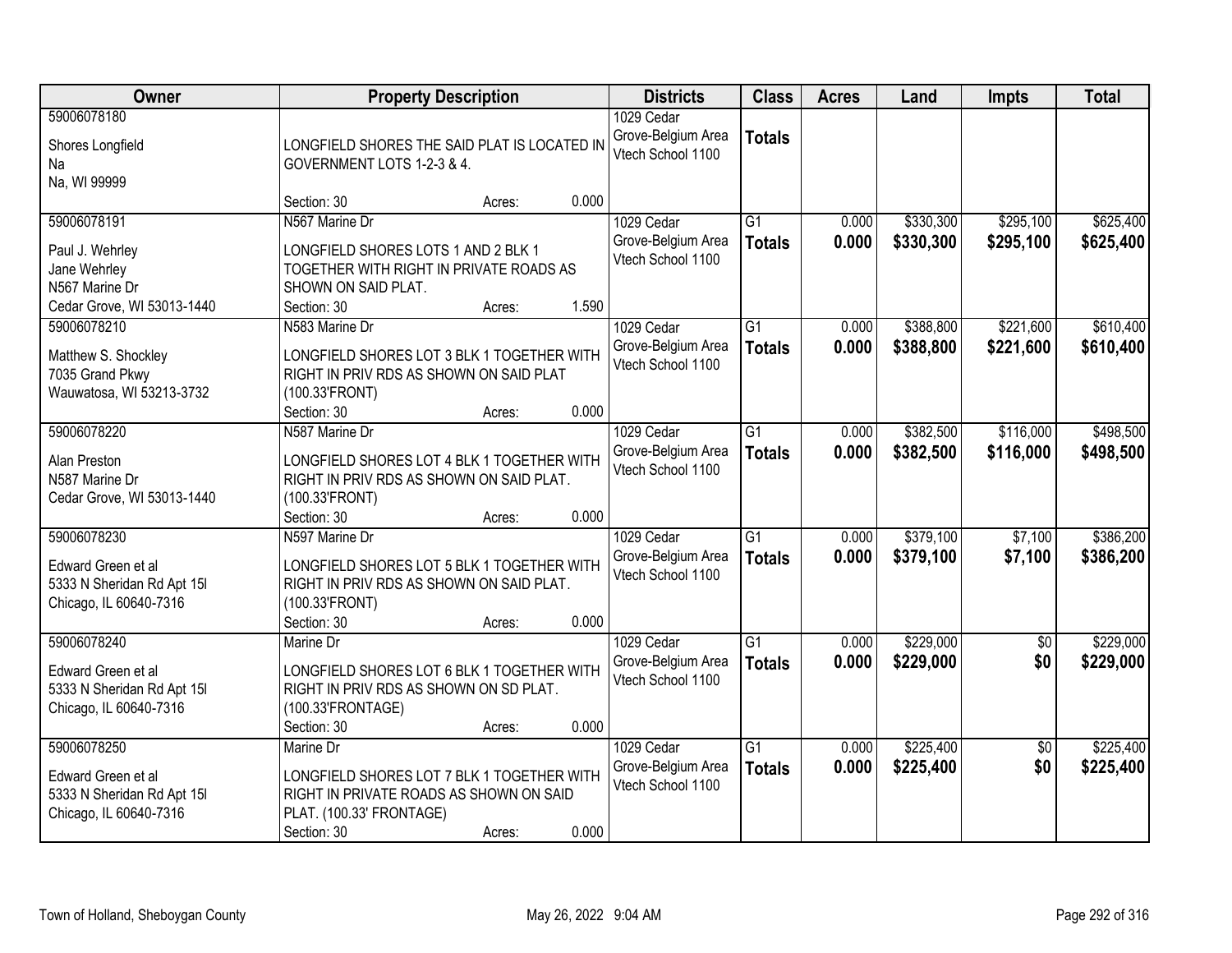| <b>Owner</b>               | <b>Property Description</b>                 | <b>Districts</b>                        | <b>Class</b>    | <b>Acres</b> | Land      | <b>Impts</b>    | <b>Total</b> |
|----------------------------|---------------------------------------------|-----------------------------------------|-----------------|--------------|-----------|-----------------|--------------|
| 59006078260                | Marine Dr                                   | 1029 Cedar                              | $\overline{G1}$ | 0.000        | \$177,500 | $\overline{30}$ | \$177,500    |
| Robert W. Bartlett         | LONGFIELD SHORES LOT 8 BLK 1 TOGETHER WITH  | Grove-Belgium Area                      | <b>Totals</b>   | 0.000        | \$177,500 | \$0             | \$177,500    |
| Mary Lou Bartlett          | RIGHT IN PRIVATE ROADS AS SHOWN ON SAID     | Vtech School 1100                       |                 |              |           |                 |              |
| 1945 Maple Pl              | PLAT. (100.33' FRONTAGE)                    |                                         |                 |              |           |                 |              |
| Riverwoods, IL 60015-1323  | 0.000<br>Section: 30<br>Acres:              |                                         |                 |              |           |                 |              |
| 59006078270                | N631 Marine Dr                              | 1029 Cedar                              | $\overline{G1}$ | 0.000        | \$292,000 | \$194,800       | \$486,800    |
|                            |                                             | Grove-Belgium Area                      | <b>Totals</b>   | 0.000        | \$292,000 | \$194,800       | \$486,800    |
| Robert W. Bartlett         | LONGFIELD SHORES LOT 9 BLK 1 TOGETHER WITH  | Vtech School 1100                       |                 |              |           |                 |              |
| Mary Lou Bartlett          | RIGHT IN PRIV RDS AS SHOWN ON SAID PLAT.    |                                         |                 |              |           |                 |              |
| 1945 Maple Pl              | (100.01'FRONT)                              |                                         |                 |              |           |                 |              |
| Riverwoods, IL 60015-1323  | 0.000<br>Section: 30<br>Acres:              |                                         |                 |              |           |                 |              |
| 59006078280                | N637 Marine Dr                              | 1029 Cedar                              | G1              | 0.000        | \$365,000 | \$284,400       | \$649,400    |
| Kevin J. Howley            | LONGFIELD SHORES LOT 10 BLK 1 TOGETHER WITH | Grove-Belgium Area                      | <b>Totals</b>   | 0.000        | \$365,000 | \$284,400       | \$649,400    |
| Rebecca A. Howley          | RIGHT IN PRIV RDS AS SHOWN ON SAID PLAT.    | Vtech School 1100                       |                 |              |           |                 |              |
| 920 N Honey Creek Pkwy     | (100.01'FRONT)                              |                                         |                 |              |           |                 |              |
| Milwaukee, WI 53213-3100   | 0.000<br>Section: 30<br>Acres:              |                                         |                 |              |           |                 |              |
| 59006078290                | N645 Marine Dr                              | 1029 Cedar                              | $\overline{G1}$ | 0.000        | \$363,800 | \$123,400       | \$487,200    |
|                            |                                             | Grove-Belgium Area                      | <b>Totals</b>   | 0.000        | \$363,800 | \$123,400       | \$487,200    |
| Alice D. Murphy            | LONGFIELD SHORES LOT 11 BLK 1 TOGETHER WITH | Vtech School 1100                       |                 |              |           |                 |              |
| N645 Marine Dr             | RIGHT IN PRIV RDS AS SHOWN ON SD PLAT.      |                                         |                 |              |           |                 |              |
| Cedar Grove, WI 53013-1441 | (100.01'FRONTAGE)<br>0.000<br>Section: 30   |                                         |                 |              |           |                 |              |
| 59006078300                | Acres:<br>Marine Dr                         | 1029 Cedar                              | $\overline{G1}$ | 0.000        | \$55,300  | $\overline{50}$ | \$55,300     |
|                            |                                             |                                         |                 |              |           |                 |              |
| Hope E. Erwin              | LONGFIELD SHORES LOT 12 BLK 1 TOGETHER WITH | Grove-Belgium Area<br>Vtech School 1100 | <b>Totals</b>   | 0.000        | \$55,300  | \$0             | \$55,300     |
| Richard A. Frank MD        | RIGHT IN PRIVATE ROADS AS SHOWN ON SAID     |                                         |                 |              |           |                 |              |
| N651 Marine Dr             | PLAT. (100.01' FRONTAGE)                    |                                         |                 |              |           |                 |              |
| Cedar Grove, WI 53013-1441 | Section: 30<br>0.000<br>Acres:              |                                         |                 |              |           |                 |              |
| 59006078310                | N651 Marine Dr                              | 1029 Cedar                              | $\overline{G1}$ | 0.000        | \$289,600 | \$140,900       | \$430,500    |
| Hope E. Erwin              | LONGFIELD SHORES LOT 13 BLK 1 TOGETHER WITH | Grove-Belgium Area                      | <b>Totals</b>   | 0.000        | \$289,600 | \$140,900       | \$430,500    |
| Richard A. Frank MD        | RIGHT IN PRIV RDS AS SHOWN ON SAID PLAT.    | Vtech School 1100                       |                 |              |           |                 |              |
| N651 Marine Dr             | (100.01'FRONT)                              |                                         |                 |              |           |                 |              |
| Cedar Grove, WI 53013-1441 | 0.000<br>Section: 30<br>Acres:              |                                         |                 |              |           |                 |              |
| 59006078320                | N665 Marine Dr                              | 1029 Cedar                              | $\overline{G1}$ | 0.000        | \$362,000 | \$131,100       | \$493,100    |
|                            |                                             | Grove-Belgium Area                      | <b>Totals</b>   | 0.000        | \$362,000 | \$131,100       | \$493,100    |
| Douglas S. Aanes           | LONGFIELD SHORES LOT 14 BLK 1 TOGETHER WITH | Vtech School 1100                       |                 |              |           |                 |              |
| Christy J. Smith           | RIGHT IN PRIVATE ROADS AS SHOWN ON SAID     |                                         |                 |              |           |                 |              |
| N665 Marine Dr             | PLAT.                                       |                                         |                 |              |           |                 |              |
| Cedar Grove, WI 53013-1441 | 0.000<br>Section: 30<br>Acres:              |                                         |                 |              |           |                 |              |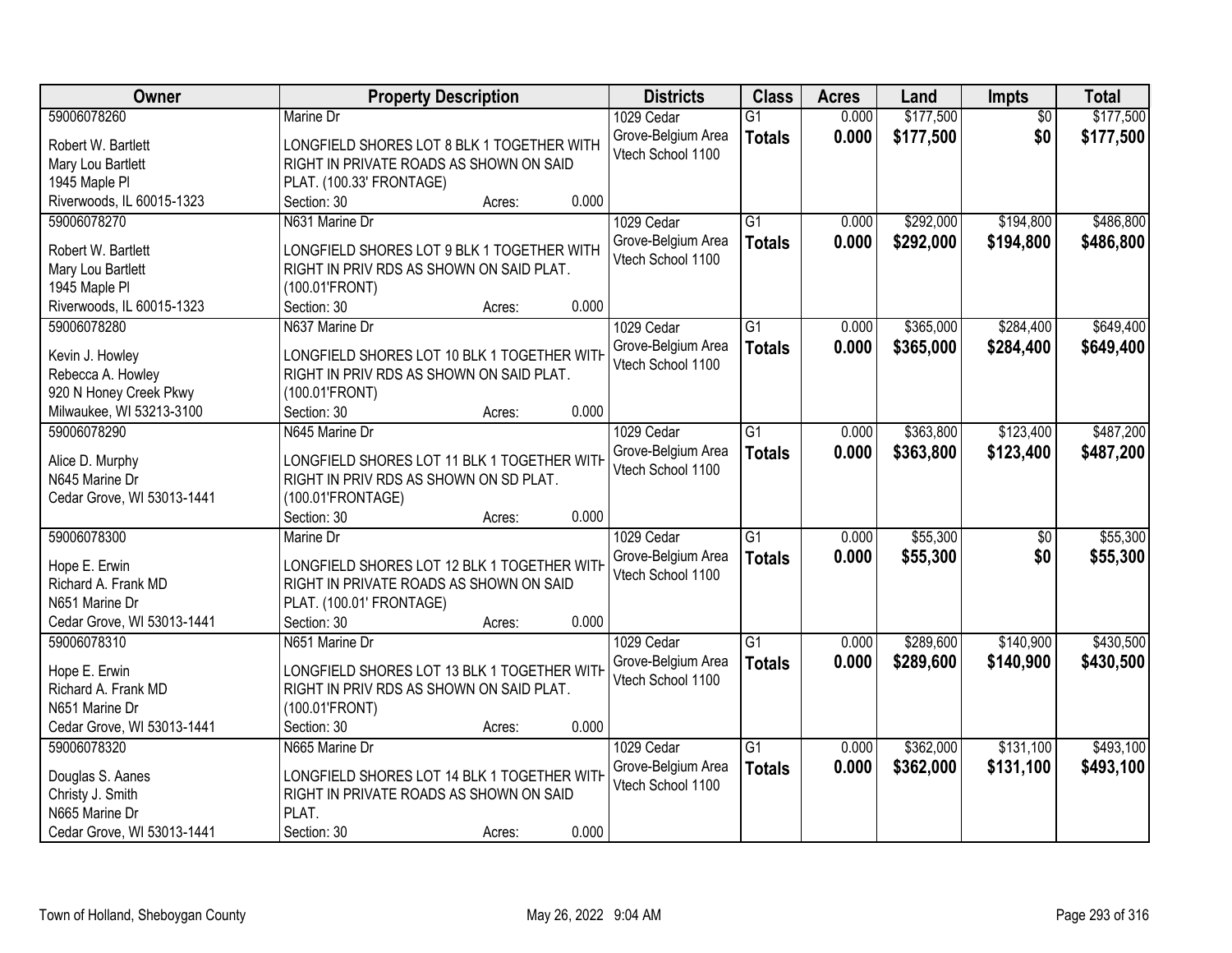| \$237,400<br>\$599,400<br>59006078330<br>\$362,000<br>N675 Marine Dr<br>1029 Cedar<br>$\overline{G1}$<br>0.000<br>0.000<br>\$362,000<br>\$237,400<br>Grove-Belgium Area<br>\$599,400<br><b>Totals</b><br>LONGFIELD SHORES LOT 15 BLK 1 TOGETHER WITH<br>Matson Brumder Holbrook Jr<br>Vtech School 1100<br>RIGHT IN PRIV RDS AS SHOWN ON SAID PLAT.<br>Sarah Bagley Holbrook<br>9712 N Ash Ct<br>(100.01'FRONT.)<br>Mequon, WI 53092-6202<br>0.000<br>Section: 30<br>Acres:<br>$\overline{G1}$<br>\$362,000<br>\$393,900<br>\$755,900<br>59006078340<br>N679 Marine Dr<br>1029 Cedar<br>0.000<br>0.000<br>\$362,000<br>\$393,900<br>Grove-Belgium Area<br><b>Totals</b><br>Richard Eric Nelsen<br>LONGFIELD SHORES LOT 16 BLK 1 TOGETHER WITH<br>Vtech School 1100<br>Melissa Nelsen<br>RIGHT IN PRIV RDS AS SHOWN ON SAID PLAT.<br>2618 W Shorewood Blvd<br>(100.01'FRONT)<br>0.000<br>Shorewood, WI 53211<br>Section: 30<br>Acres:<br>59006078350<br>$\overline{G1}$<br>\$362,000<br>\$188,000<br>N689 Marine Dr<br>1029 Cedar<br>0.000<br>Grove-Belgium Area<br>0.000<br>\$362,000<br>\$188,000<br><b>Totals</b><br>LONGFIELD SHORES LOT 17 BLK 1 TOGETHER WITH<br>T Sloat Family 2001 Revocable Trust<br>Vtech School 1100<br>9604 Clos Du Lac Cir<br>RIGHT IN PRIVATE ROADS AS SHOWN ON SAID<br>Loomis, CA 95650-7717<br>PLAT. (100.01' FRONTAGE)<br>0.000<br>Section: 30<br>Acres:<br>\$399,400<br>59006078360<br>$\overline{G1}$<br>\$362,000<br>N697 Marine Dr<br>1029 Cedar<br>0.000<br>Grove-Belgium Area<br>0.000<br>\$362,000<br>\$399,400<br><b>Totals</b><br>Ribbens, Edward J & Suzanne Ribbens<br>LONGFIELD SHORES LOT 18 BLK 1 TOGETHER WITH<br>Vtech School 1100<br>Trust et al<br>RIGHT IN PRIVATE ROADS AS SHOWN ON SAID<br>1140 Maritime Dr<br>PLAT. (100.01' FRONTAGE)<br>0.000<br>Section: 30<br>Port Washington, WI 53074-1265<br>Acres:<br>$\overline{G1}$<br>\$191,100<br>59006078370<br>N703 Marine Dr<br>0.000<br>\$307,700<br>1029 Cedar<br>0.000<br>\$307,700<br>\$191,100<br>Grove-Belgium Area<br><b>Totals</b><br>Dragonfly Dunes LLC<br>LONGFIELD SHORES LOT 19 BLK 1 TOGETHER WITH<br>Vtech School 1100<br>RIGHT IN PRIV RDS AS SHOWN ON SAID PLAT.<br>N703 Marine Dr<br>Cedar Grove, WI 53013-1442<br>(100.01'FRONT)<br>0.000<br>Section: 30<br>Acres:<br>\$362,000<br>59006078380<br>$\overline{G1}$<br>N705 Marine Dr<br>1029 Cedar<br>0.000<br>$\overline{50}$<br>0.000<br>\$362,000<br>\$0<br>Grove-Belgium Area<br><b>Totals</b><br>LONGFIELD SHORES LOT 20 BLK 1 ALSO RIGHT IN<br>Michael R. Nichols<br>Vtech School 1100<br>Jane R. Nichols<br>PRIVATE ROADS AS SHOWN ON SAID PLAT.<br>313 N Plankinton Ave Apt 506<br>(100.01'FRONTAGE)<br>0.000<br>Milwaukee, WI 53203-3108<br>Section: 30<br>Acres:<br>$\overline{G1}$<br>\$362,000<br>59006078390<br>N707 Marine Dr<br>1029 Cedar<br>0.000<br>\$255,800<br>0.000<br>\$362,000<br>Grove-Belgium Area<br>\$255,800<br><b>Totals</b><br>LONGFIELD SHORES LOT 21 BLK 1 ALSO RIGHT IN<br>Marianne Burish<br>Vtech School 1100<br>PRIVATE ROADS AS SHOWN ON SAID PLAT.<br>7659 N Longview Dr | Owner | <b>Property Description</b> | <b>Districts</b> | <b>Class</b> | <b>Acres</b> | Land | Impts | <b>Total</b> |
|---------------------------------------------------------------------------------------------------------------------------------------------------------------------------------------------------------------------------------------------------------------------------------------------------------------------------------------------------------------------------------------------------------------------------------------------------------------------------------------------------------------------------------------------------------------------------------------------------------------------------------------------------------------------------------------------------------------------------------------------------------------------------------------------------------------------------------------------------------------------------------------------------------------------------------------------------------------------------------------------------------------------------------------------------------------------------------------------------------------------------------------------------------------------------------------------------------------------------------------------------------------------------------------------------------------------------------------------------------------------------------------------------------------------------------------------------------------------------------------------------------------------------------------------------------------------------------------------------------------------------------------------------------------------------------------------------------------------------------------------------------------------------------------------------------------------------------------------------------------------------------------------------------------------------------------------------------------------------------------------------------------------------------------------------------------------------------------------------------------------------------------------------------------------------------------------------------------------------------------------------------------------------------------------------------------------------------------------------------------------------------------------------------------------------------------------------------------------------------------------------------------------------------------------------------------------------------------------------------------------------------------------------------------------------------------------------------------------------------------------------------------------------------------------------------------------------------------------------------------------------------------------------------------------------------------------------------------------------------------------------------------------------------------------------------------------------------------|-------|-----------------------------|------------------|--------------|--------------|------|-------|--------------|
|                                                                                                                                                                                                                                                                                                                                                                                                                                                                                                                                                                                                                                                                                                                                                                                                                                                                                                                                                                                                                                                                                                                                                                                                                                                                                                                                                                                                                                                                                                                                                                                                                                                                                                                                                                                                                                                                                                                                                                                                                                                                                                                                                                                                                                                                                                                                                                                                                                                                                                                                                                                                                                                                                                                                                                                                                                                                                                                                                                                                                                                                                       |       |                             |                  |              |              |      |       |              |
|                                                                                                                                                                                                                                                                                                                                                                                                                                                                                                                                                                                                                                                                                                                                                                                                                                                                                                                                                                                                                                                                                                                                                                                                                                                                                                                                                                                                                                                                                                                                                                                                                                                                                                                                                                                                                                                                                                                                                                                                                                                                                                                                                                                                                                                                                                                                                                                                                                                                                                                                                                                                                                                                                                                                                                                                                                                                                                                                                                                                                                                                                       |       |                             |                  |              |              |      |       |              |
|                                                                                                                                                                                                                                                                                                                                                                                                                                                                                                                                                                                                                                                                                                                                                                                                                                                                                                                                                                                                                                                                                                                                                                                                                                                                                                                                                                                                                                                                                                                                                                                                                                                                                                                                                                                                                                                                                                                                                                                                                                                                                                                                                                                                                                                                                                                                                                                                                                                                                                                                                                                                                                                                                                                                                                                                                                                                                                                                                                                                                                                                                       |       |                             |                  |              |              |      |       |              |
|                                                                                                                                                                                                                                                                                                                                                                                                                                                                                                                                                                                                                                                                                                                                                                                                                                                                                                                                                                                                                                                                                                                                                                                                                                                                                                                                                                                                                                                                                                                                                                                                                                                                                                                                                                                                                                                                                                                                                                                                                                                                                                                                                                                                                                                                                                                                                                                                                                                                                                                                                                                                                                                                                                                                                                                                                                                                                                                                                                                                                                                                                       |       |                             |                  |              |              |      |       |              |
|                                                                                                                                                                                                                                                                                                                                                                                                                                                                                                                                                                                                                                                                                                                                                                                                                                                                                                                                                                                                                                                                                                                                                                                                                                                                                                                                                                                                                                                                                                                                                                                                                                                                                                                                                                                                                                                                                                                                                                                                                                                                                                                                                                                                                                                                                                                                                                                                                                                                                                                                                                                                                                                                                                                                                                                                                                                                                                                                                                                                                                                                                       |       |                             |                  |              |              |      |       |              |
| \$755,900<br>\$550,000<br>\$550,000<br>\$761,400<br>\$761,400<br>\$498,800<br>\$498,800<br>\$362,000<br>\$362,000<br>\$617,800<br>\$617,800                                                                                                                                                                                                                                                                                                                                                                                                                                                                                                                                                                                                                                                                                                                                                                                                                                                                                                                                                                                                                                                                                                                                                                                                                                                                                                                                                                                                                                                                                                                                                                                                                                                                                                                                                                                                                                                                                                                                                                                                                                                                                                                                                                                                                                                                                                                                                                                                                                                                                                                                                                                                                                                                                                                                                                                                                                                                                                                                           |       |                             |                  |              |              |      |       |              |
|                                                                                                                                                                                                                                                                                                                                                                                                                                                                                                                                                                                                                                                                                                                                                                                                                                                                                                                                                                                                                                                                                                                                                                                                                                                                                                                                                                                                                                                                                                                                                                                                                                                                                                                                                                                                                                                                                                                                                                                                                                                                                                                                                                                                                                                                                                                                                                                                                                                                                                                                                                                                                                                                                                                                                                                                                                                                                                                                                                                                                                                                                       |       |                             |                  |              |              |      |       |              |
|                                                                                                                                                                                                                                                                                                                                                                                                                                                                                                                                                                                                                                                                                                                                                                                                                                                                                                                                                                                                                                                                                                                                                                                                                                                                                                                                                                                                                                                                                                                                                                                                                                                                                                                                                                                                                                                                                                                                                                                                                                                                                                                                                                                                                                                                                                                                                                                                                                                                                                                                                                                                                                                                                                                                                                                                                                                                                                                                                                                                                                                                                       |       |                             |                  |              |              |      |       |              |
|                                                                                                                                                                                                                                                                                                                                                                                                                                                                                                                                                                                                                                                                                                                                                                                                                                                                                                                                                                                                                                                                                                                                                                                                                                                                                                                                                                                                                                                                                                                                                                                                                                                                                                                                                                                                                                                                                                                                                                                                                                                                                                                                                                                                                                                                                                                                                                                                                                                                                                                                                                                                                                                                                                                                                                                                                                                                                                                                                                                                                                                                                       |       |                             |                  |              |              |      |       |              |
|                                                                                                                                                                                                                                                                                                                                                                                                                                                                                                                                                                                                                                                                                                                                                                                                                                                                                                                                                                                                                                                                                                                                                                                                                                                                                                                                                                                                                                                                                                                                                                                                                                                                                                                                                                                                                                                                                                                                                                                                                                                                                                                                                                                                                                                                                                                                                                                                                                                                                                                                                                                                                                                                                                                                                                                                                                                                                                                                                                                                                                                                                       |       |                             |                  |              |              |      |       |              |
|                                                                                                                                                                                                                                                                                                                                                                                                                                                                                                                                                                                                                                                                                                                                                                                                                                                                                                                                                                                                                                                                                                                                                                                                                                                                                                                                                                                                                                                                                                                                                                                                                                                                                                                                                                                                                                                                                                                                                                                                                                                                                                                                                                                                                                                                                                                                                                                                                                                                                                                                                                                                                                                                                                                                                                                                                                                                                                                                                                                                                                                                                       |       |                             |                  |              |              |      |       |              |
|                                                                                                                                                                                                                                                                                                                                                                                                                                                                                                                                                                                                                                                                                                                                                                                                                                                                                                                                                                                                                                                                                                                                                                                                                                                                                                                                                                                                                                                                                                                                                                                                                                                                                                                                                                                                                                                                                                                                                                                                                                                                                                                                                                                                                                                                                                                                                                                                                                                                                                                                                                                                                                                                                                                                                                                                                                                                                                                                                                                                                                                                                       |       |                             |                  |              |              |      |       |              |
|                                                                                                                                                                                                                                                                                                                                                                                                                                                                                                                                                                                                                                                                                                                                                                                                                                                                                                                                                                                                                                                                                                                                                                                                                                                                                                                                                                                                                                                                                                                                                                                                                                                                                                                                                                                                                                                                                                                                                                                                                                                                                                                                                                                                                                                                                                                                                                                                                                                                                                                                                                                                                                                                                                                                                                                                                                                                                                                                                                                                                                                                                       |       |                             |                  |              |              |      |       |              |
|                                                                                                                                                                                                                                                                                                                                                                                                                                                                                                                                                                                                                                                                                                                                                                                                                                                                                                                                                                                                                                                                                                                                                                                                                                                                                                                                                                                                                                                                                                                                                                                                                                                                                                                                                                                                                                                                                                                                                                                                                                                                                                                                                                                                                                                                                                                                                                                                                                                                                                                                                                                                                                                                                                                                                                                                                                                                                                                                                                                                                                                                                       |       |                             |                  |              |              |      |       |              |
|                                                                                                                                                                                                                                                                                                                                                                                                                                                                                                                                                                                                                                                                                                                                                                                                                                                                                                                                                                                                                                                                                                                                                                                                                                                                                                                                                                                                                                                                                                                                                                                                                                                                                                                                                                                                                                                                                                                                                                                                                                                                                                                                                                                                                                                                                                                                                                                                                                                                                                                                                                                                                                                                                                                                                                                                                                                                                                                                                                                                                                                                                       |       |                             |                  |              |              |      |       |              |
|                                                                                                                                                                                                                                                                                                                                                                                                                                                                                                                                                                                                                                                                                                                                                                                                                                                                                                                                                                                                                                                                                                                                                                                                                                                                                                                                                                                                                                                                                                                                                                                                                                                                                                                                                                                                                                                                                                                                                                                                                                                                                                                                                                                                                                                                                                                                                                                                                                                                                                                                                                                                                                                                                                                                                                                                                                                                                                                                                                                                                                                                                       |       |                             |                  |              |              |      |       |              |
|                                                                                                                                                                                                                                                                                                                                                                                                                                                                                                                                                                                                                                                                                                                                                                                                                                                                                                                                                                                                                                                                                                                                                                                                                                                                                                                                                                                                                                                                                                                                                                                                                                                                                                                                                                                                                                                                                                                                                                                                                                                                                                                                                                                                                                                                                                                                                                                                                                                                                                                                                                                                                                                                                                                                                                                                                                                                                                                                                                                                                                                                                       |       |                             |                  |              |              |      |       |              |
|                                                                                                                                                                                                                                                                                                                                                                                                                                                                                                                                                                                                                                                                                                                                                                                                                                                                                                                                                                                                                                                                                                                                                                                                                                                                                                                                                                                                                                                                                                                                                                                                                                                                                                                                                                                                                                                                                                                                                                                                                                                                                                                                                                                                                                                                                                                                                                                                                                                                                                                                                                                                                                                                                                                                                                                                                                                                                                                                                                                                                                                                                       |       |                             |                  |              |              |      |       |              |
|                                                                                                                                                                                                                                                                                                                                                                                                                                                                                                                                                                                                                                                                                                                                                                                                                                                                                                                                                                                                                                                                                                                                                                                                                                                                                                                                                                                                                                                                                                                                                                                                                                                                                                                                                                                                                                                                                                                                                                                                                                                                                                                                                                                                                                                                                                                                                                                                                                                                                                                                                                                                                                                                                                                                                                                                                                                                                                                                                                                                                                                                                       |       |                             |                  |              |              |      |       |              |
|                                                                                                                                                                                                                                                                                                                                                                                                                                                                                                                                                                                                                                                                                                                                                                                                                                                                                                                                                                                                                                                                                                                                                                                                                                                                                                                                                                                                                                                                                                                                                                                                                                                                                                                                                                                                                                                                                                                                                                                                                                                                                                                                                                                                                                                                                                                                                                                                                                                                                                                                                                                                                                                                                                                                                                                                                                                                                                                                                                                                                                                                                       |       |                             |                  |              |              |      |       |              |
|                                                                                                                                                                                                                                                                                                                                                                                                                                                                                                                                                                                                                                                                                                                                                                                                                                                                                                                                                                                                                                                                                                                                                                                                                                                                                                                                                                                                                                                                                                                                                                                                                                                                                                                                                                                                                                                                                                                                                                                                                                                                                                                                                                                                                                                                                                                                                                                                                                                                                                                                                                                                                                                                                                                                                                                                                                                                                                                                                                                                                                                                                       |       |                             |                  |              |              |      |       |              |
|                                                                                                                                                                                                                                                                                                                                                                                                                                                                                                                                                                                                                                                                                                                                                                                                                                                                                                                                                                                                                                                                                                                                                                                                                                                                                                                                                                                                                                                                                                                                                                                                                                                                                                                                                                                                                                                                                                                                                                                                                                                                                                                                                                                                                                                                                                                                                                                                                                                                                                                                                                                                                                                                                                                                                                                                                                                                                                                                                                                                                                                                                       |       |                             |                  |              |              |      |       |              |
|                                                                                                                                                                                                                                                                                                                                                                                                                                                                                                                                                                                                                                                                                                                                                                                                                                                                                                                                                                                                                                                                                                                                                                                                                                                                                                                                                                                                                                                                                                                                                                                                                                                                                                                                                                                                                                                                                                                                                                                                                                                                                                                                                                                                                                                                                                                                                                                                                                                                                                                                                                                                                                                                                                                                                                                                                                                                                                                                                                                                                                                                                       |       |                             |                  |              |              |      |       |              |
|                                                                                                                                                                                                                                                                                                                                                                                                                                                                                                                                                                                                                                                                                                                                                                                                                                                                                                                                                                                                                                                                                                                                                                                                                                                                                                                                                                                                                                                                                                                                                                                                                                                                                                                                                                                                                                                                                                                                                                                                                                                                                                                                                                                                                                                                                                                                                                                                                                                                                                                                                                                                                                                                                                                                                                                                                                                                                                                                                                                                                                                                                       |       |                             |                  |              |              |      |       |              |
|                                                                                                                                                                                                                                                                                                                                                                                                                                                                                                                                                                                                                                                                                                                                                                                                                                                                                                                                                                                                                                                                                                                                                                                                                                                                                                                                                                                                                                                                                                                                                                                                                                                                                                                                                                                                                                                                                                                                                                                                                                                                                                                                                                                                                                                                                                                                                                                                                                                                                                                                                                                                                                                                                                                                                                                                                                                                                                                                                                                                                                                                                       |       |                             |                  |              |              |      |       |              |
|                                                                                                                                                                                                                                                                                                                                                                                                                                                                                                                                                                                                                                                                                                                                                                                                                                                                                                                                                                                                                                                                                                                                                                                                                                                                                                                                                                                                                                                                                                                                                                                                                                                                                                                                                                                                                                                                                                                                                                                                                                                                                                                                                                                                                                                                                                                                                                                                                                                                                                                                                                                                                                                                                                                                                                                                                                                                                                                                                                                                                                                                                       |       |                             |                  |              |              |      |       |              |
|                                                                                                                                                                                                                                                                                                                                                                                                                                                                                                                                                                                                                                                                                                                                                                                                                                                                                                                                                                                                                                                                                                                                                                                                                                                                                                                                                                                                                                                                                                                                                                                                                                                                                                                                                                                                                                                                                                                                                                                                                                                                                                                                                                                                                                                                                                                                                                                                                                                                                                                                                                                                                                                                                                                                                                                                                                                                                                                                                                                                                                                                                       |       |                             |                  |              |              |      |       |              |
|                                                                                                                                                                                                                                                                                                                                                                                                                                                                                                                                                                                                                                                                                                                                                                                                                                                                                                                                                                                                                                                                                                                                                                                                                                                                                                                                                                                                                                                                                                                                                                                                                                                                                                                                                                                                                                                                                                                                                                                                                                                                                                                                                                                                                                                                                                                                                                                                                                                                                                                                                                                                                                                                                                                                                                                                                                                                                                                                                                                                                                                                                       |       |                             |                  |              |              |      |       |              |
|                                                                                                                                                                                                                                                                                                                                                                                                                                                                                                                                                                                                                                                                                                                                                                                                                                                                                                                                                                                                                                                                                                                                                                                                                                                                                                                                                                                                                                                                                                                                                                                                                                                                                                                                                                                                                                                                                                                                                                                                                                                                                                                                                                                                                                                                                                                                                                                                                                                                                                                                                                                                                                                                                                                                                                                                                                                                                                                                                                                                                                                                                       |       |                             |                  |              |              |      |       |              |
|                                                                                                                                                                                                                                                                                                                                                                                                                                                                                                                                                                                                                                                                                                                                                                                                                                                                                                                                                                                                                                                                                                                                                                                                                                                                                                                                                                                                                                                                                                                                                                                                                                                                                                                                                                                                                                                                                                                                                                                                                                                                                                                                                                                                                                                                                                                                                                                                                                                                                                                                                                                                                                                                                                                                                                                                                                                                                                                                                                                                                                                                                       |       |                             |                  |              |              |      |       |              |
|                                                                                                                                                                                                                                                                                                                                                                                                                                                                                                                                                                                                                                                                                                                                                                                                                                                                                                                                                                                                                                                                                                                                                                                                                                                                                                                                                                                                                                                                                                                                                                                                                                                                                                                                                                                                                                                                                                                                                                                                                                                                                                                                                                                                                                                                                                                                                                                                                                                                                                                                                                                                                                                                                                                                                                                                                                                                                                                                                                                                                                                                                       |       |                             |                  |              |              |      |       |              |
|                                                                                                                                                                                                                                                                                                                                                                                                                                                                                                                                                                                                                                                                                                                                                                                                                                                                                                                                                                                                                                                                                                                                                                                                                                                                                                                                                                                                                                                                                                                                                                                                                                                                                                                                                                                                                                                                                                                                                                                                                                                                                                                                                                                                                                                                                                                                                                                                                                                                                                                                                                                                                                                                                                                                                                                                                                                                                                                                                                                                                                                                                       |       |                             |                  |              |              |      |       |              |
|                                                                                                                                                                                                                                                                                                                                                                                                                                                                                                                                                                                                                                                                                                                                                                                                                                                                                                                                                                                                                                                                                                                                                                                                                                                                                                                                                                                                                                                                                                                                                                                                                                                                                                                                                                                                                                                                                                                                                                                                                                                                                                                                                                                                                                                                                                                                                                                                                                                                                                                                                                                                                                                                                                                                                                                                                                                                                                                                                                                                                                                                                       |       |                             |                  |              |              |      |       |              |
|                                                                                                                                                                                                                                                                                                                                                                                                                                                                                                                                                                                                                                                                                                                                                                                                                                                                                                                                                                                                                                                                                                                                                                                                                                                                                                                                                                                                                                                                                                                                                                                                                                                                                                                                                                                                                                                                                                                                                                                                                                                                                                                                                                                                                                                                                                                                                                                                                                                                                                                                                                                                                                                                                                                                                                                                                                                                                                                                                                                                                                                                                       |       |                             |                  |              |              |      |       |              |
|                                                                                                                                                                                                                                                                                                                                                                                                                                                                                                                                                                                                                                                                                                                                                                                                                                                                                                                                                                                                                                                                                                                                                                                                                                                                                                                                                                                                                                                                                                                                                                                                                                                                                                                                                                                                                                                                                                                                                                                                                                                                                                                                                                                                                                                                                                                                                                                                                                                                                                                                                                                                                                                                                                                                                                                                                                                                                                                                                                                                                                                                                       |       |                             |                  |              |              |      |       |              |
| Glendale, WI 53209-1863<br>(100.01'FRONTAGE)                                                                                                                                                                                                                                                                                                                                                                                                                                                                                                                                                                                                                                                                                                                                                                                                                                                                                                                                                                                                                                                                                                                                                                                                                                                                                                                                                                                                                                                                                                                                                                                                                                                                                                                                                                                                                                                                                                                                                                                                                                                                                                                                                                                                                                                                                                                                                                                                                                                                                                                                                                                                                                                                                                                                                                                                                                                                                                                                                                                                                                          |       |                             |                  |              |              |      |       |              |
| 0.000<br>Section: 30<br>Acres:                                                                                                                                                                                                                                                                                                                                                                                                                                                                                                                                                                                                                                                                                                                                                                                                                                                                                                                                                                                                                                                                                                                                                                                                                                                                                                                                                                                                                                                                                                                                                                                                                                                                                                                                                                                                                                                                                                                                                                                                                                                                                                                                                                                                                                                                                                                                                                                                                                                                                                                                                                                                                                                                                                                                                                                                                                                                                                                                                                                                                                                        |       |                             |                  |              |              |      |       |              |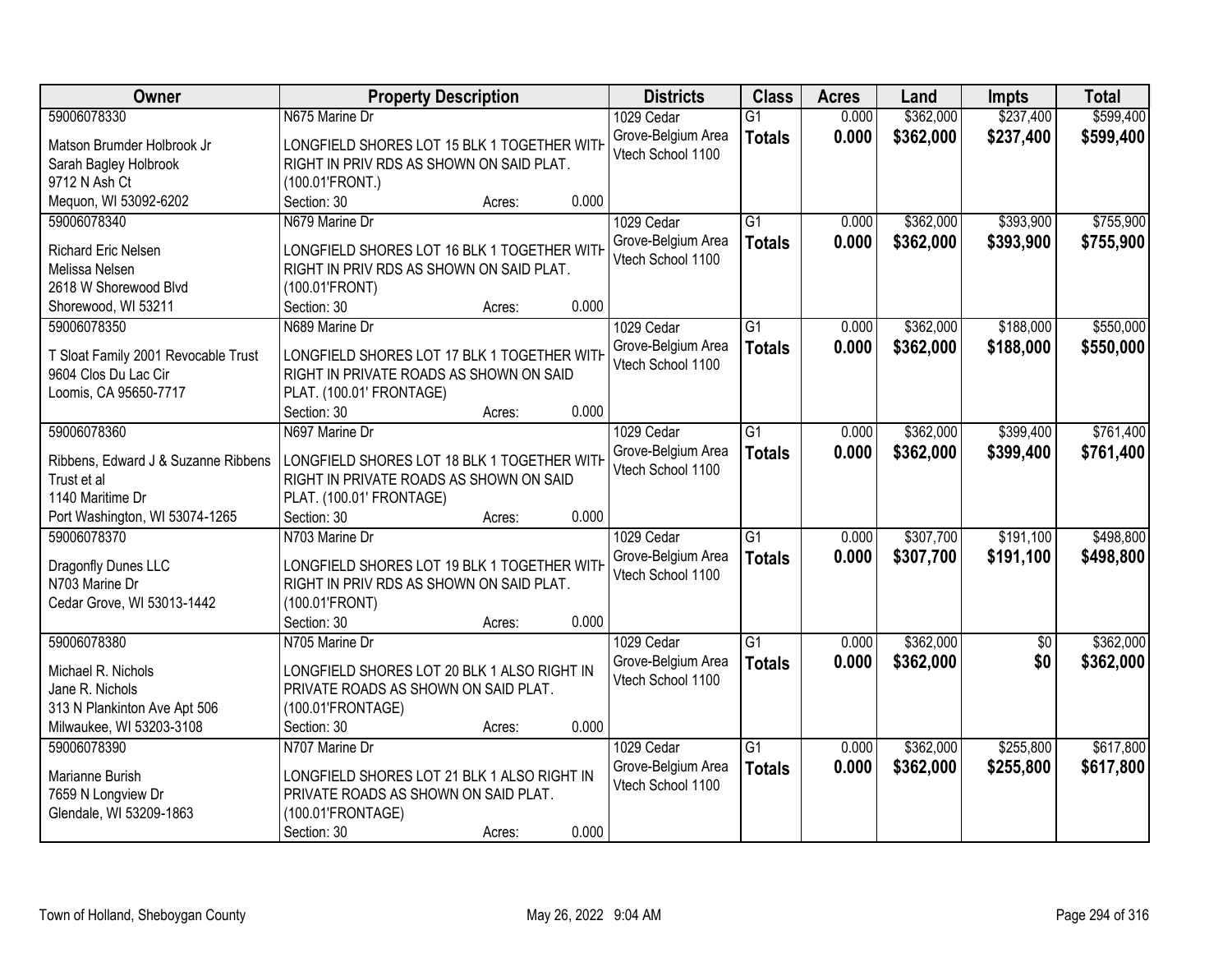| Owner                                                                         | <b>Property Description</b>                                                                                                                                      | <b>Districts</b>                                      | <b>Class</b>                     | <b>Acres</b>   | Land                 | <b>Impts</b> | <b>Total</b>         |
|-------------------------------------------------------------------------------|------------------------------------------------------------------------------------------------------------------------------------------------------------------|-------------------------------------------------------|----------------------------------|----------------|----------------------|--------------|----------------------|
| 59006078402                                                                   | N717 Marine Dr                                                                                                                                                   | 1029 Cedar                                            | $\overline{G1}$                  | 2.780          | \$703,800            | \$502,100    | \$1,205,900          |
| Marine Drive LLC<br>3291 Terminal Dr<br>Saint Paul, MN 55121-1610             | LONGFIELD SHORES LOTS 22, 23 AND 24, BLK 1<br>TOGETHER WITH RIGHT IN PRIV RDS AS SHOWN ON<br>SD PLAT.                                                            | Grove-Belgium Area<br>Vtech School 1100               | <b>Totals</b>                    | 2.780          | \$703,800            | \$502,100    | \$1,205,900          |
|                                                                               | Section: 30<br>2.780<br>Acres:                                                                                                                                   |                                                       |                                  |                |                      |              |                      |
| 59006078430                                                                   | Marine Dr                                                                                                                                                        | 1029 Cedar                                            | $\overline{G1}$                  | 0.000          | \$132,000            | $\sqrt{6}$   | \$132,000            |
| Arthur H Jr & Marilyn Laun Revocable<br>Trust 3-16-93<br>Attn: Cynthia Walker | LONGFIELD SHORES LOT 1 BLK 2 TOGETHER WITH<br>RIGHT IN PRIV RDS AS SHOWN ON SD PLAT.<br>(100.01'FRONTAGE)                                                        | Grove-Belgium Area<br>Vtech School 1100               | <b>Totals</b>                    | 0.000          | \$132,000            | \$0          | \$132,000            |
| 3724 Sachem Ave<br>Cincinnati, OH 45226-1754                                  | 0.000<br>Section: 30<br>Acres:                                                                                                                                   |                                                       |                                  |                |                      |              |                      |
| 59006078440                                                                   | N751 Marine Dr                                                                                                                                                   | 1029 Cedar                                            | $\overline{G1}$                  | 0.000          | \$215,400            | \$304,300    | \$519,700            |
| Arthur H Jr & Marilyn Laun Revocable<br>Trust 3-16-93<br>Attn: Cynthia Walker | LONGFIELD SHORES LOT 2 BLK 2 TOGETHER WITH<br>RIGHT IN PRIV RDS AS SHOWN ON SD PLAT.<br>(100.01'FRONTAGE)                                                        | Grove-Belgium Area<br>Vtech School 1100               | <b>Totals</b>                    | 0.000          | \$215,400            | \$304,300    | \$519,700            |
| 3724 Sachem Ave                                                               | 0.000<br>Section: 30<br>Acres:                                                                                                                                   |                                                       |                                  |                |                      |              |                      |
| Cincinnati, OH 45226-1754                                                     |                                                                                                                                                                  |                                                       |                                  |                |                      |              |                      |
| 59006078450                                                                   | Marine Dr                                                                                                                                                        | 1029 Cedar                                            | $\overline{G1}$                  | 0.000          | \$54,500             | \$0          | \$54,500             |
| Arthur H Jr & Marilyn Laun Revocable<br>Trust 3-16-93<br>Attn: Cynthia Walker | LONGFIELD SHORES LOT 3 BLK 2 TOGETHER WITH<br>RIGHT IN PRIV RDS AS SHOWN ON SD PLAT.<br>(100.01'FRONTAGE)                                                        | Grove-Belgium Area<br>Vtech School 1100               | <b>Totals</b>                    | 0.000          | \$54,500             | \$0          | \$54,500             |
| 3724 Sachem Ave                                                               | 0.000<br>Section: 30<br>Acres:                                                                                                                                   |                                                       |                                  |                |                      |              |                      |
| Cincinnati, OH 45226-1754                                                     |                                                                                                                                                                  |                                                       |                                  |                |                      |              |                      |
| 59006078460                                                                   | Marine Dr                                                                                                                                                        | 1029 Cedar                                            | $\overline{G1}$                  | 0.000          | \$54,100             | $\sqrt[6]{}$ | \$54,100             |
| Arthur H Jr & Marilyn Laun Revocable<br>Trust 3-16-93<br>Attn: Cynthia Walker | LONGFIELD SHORES LOT 4 BLK 2 TOGETHER WITH<br>RIGHT IN PRIV RDS AS SHOWN ON SD PLAT.<br>(100.01'FRONTAGE)                                                        | Grove-Belgium Area<br>Vtech School 1100               | <b>Totals</b>                    | 0.000          | \$54,100             | \$0          | \$54,100             |
| 3724 Sachem Ave                                                               | 0.000<br>Section: 30<br>Acres:                                                                                                                                   |                                                       |                                  |                |                      |              |                      |
| Cincinnati, OH 45226-1754                                                     |                                                                                                                                                                  |                                                       |                                  |                |                      |              |                      |
| 59006078470<br>al<br>8065 Riverside Rd                                        | Marine Dr<br>Feind, Robert L & Mary A Feind Trust et   LONGFIELD SHORES LOT 5 BLK 2 TOGETHER WITH<br>RIGHT IN PRIV RD AS SHOWN ON SD PLAT.<br>(100.01'FRONTAGE). | 1029 Cedar<br>Grove-Belgium Area<br>Vtech School 1100 | $\overline{G1}$<br><b>Totals</b> | 0.000<br>0.000 | \$54,400<br>\$54,400 | \$0<br>\$0   | \$54,400<br>\$54,400 |
| Fredonia, WI 53021-9633                                                       | 0.000<br>Section: 30<br>Acres:                                                                                                                                   |                                                       |                                  |                |                      |              |                      |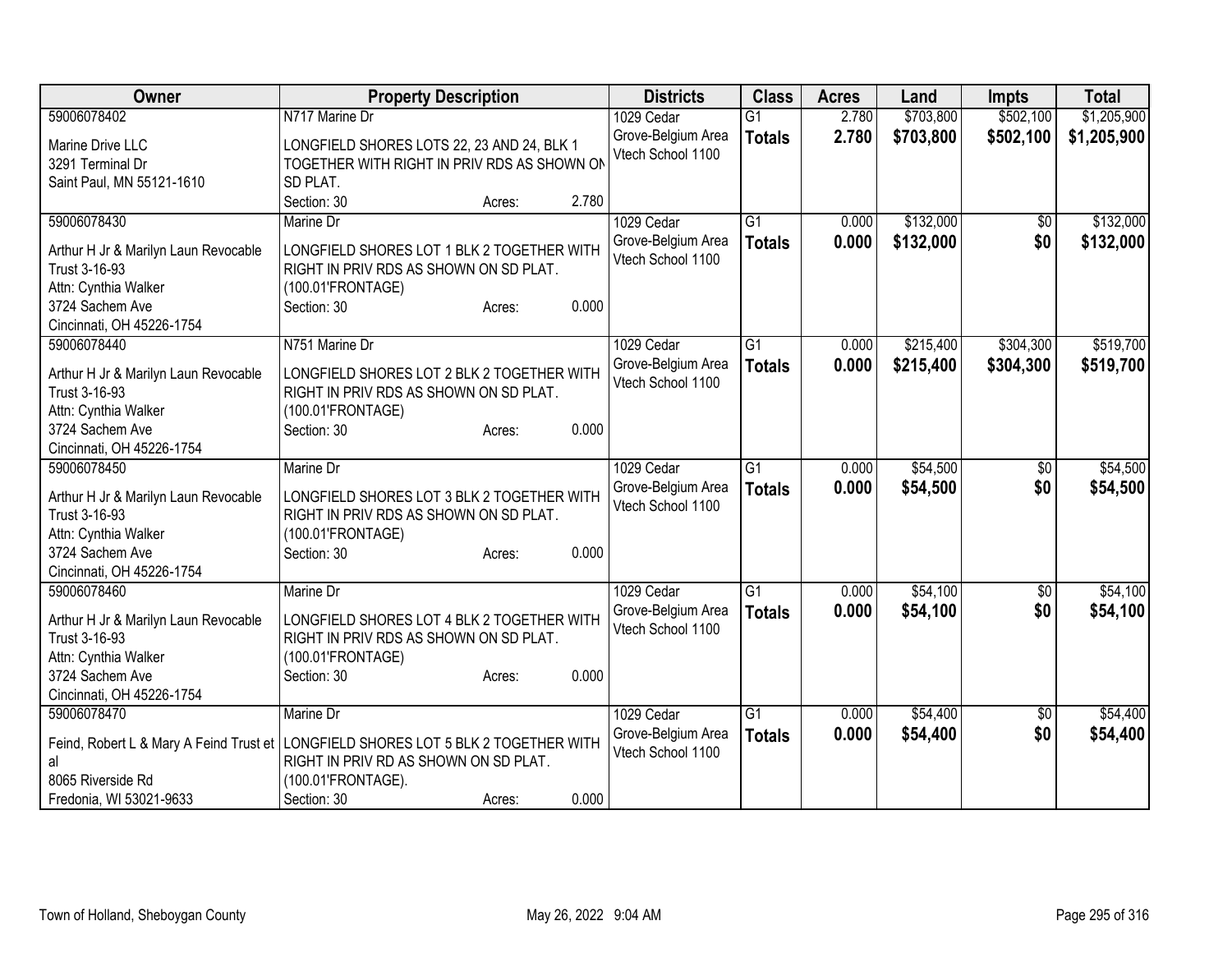| Owner                             | <b>Property Description</b>                           | <b>Districts</b>                        | <b>Class</b>    | <b>Acres</b> | Land      | <b>Impts</b>    | <b>Total</b> |
|-----------------------------------|-------------------------------------------------------|-----------------------------------------|-----------------|--------------|-----------|-----------------|--------------|
| 59006078480                       | N801 Marine Dr                                        | 1029 Cedar                              | $\overline{G1}$ | 0.000        | \$290,600 | \$176,700       | \$467,300    |
| The Water Works                   | LONGFIELD SHORES LOT 6 BLK 2 TOGETHER WITH            | Grove-Belgium Area                      | <b>Totals</b>   | 0.000        | \$290,600 | \$176,700       | \$467,300    |
| 8065 Riverside Rd                 | RIGHT IN PRIV RDS AS SHOWN ON SAID PLAT.              | Vtech School 1100                       |                 |              |           |                 |              |
| Fredonia, WI 53021-9633           | (100.41'FRONT)                                        |                                         |                 |              |           |                 |              |
|                                   | 0.000<br>Section: 30<br>Acres:                        |                                         |                 |              |           |                 |              |
| 59006078490                       | Marine Dr                                             | 1029 Cedar                              | $\overline{G1}$ | 0.000        | \$100,600 | $\overline{50}$ | \$100,600    |
|                                   |                                                       | Grove-Belgium Area                      | <b>Totals</b>   | 0.000        | \$100,600 | \$0             | \$100,600    |
| The Water Works                   | LONGFIELD SHORES LOT 7 BLK 2 TOGETHER WITH            | Vtech School 1100                       |                 |              |           |                 |              |
| 8065 Riverside Rd                 | RIGHT IN PRIV RDS AS SHOWN ON SD PLAT.                |                                         |                 |              |           |                 |              |
| Fredonia, WI 53021-9633           | (100.41'FRONTAGE)<br>0.000                            |                                         |                 |              |           |                 |              |
|                                   | Section: 30<br>Acres:                                 |                                         |                 |              |           |                 |              |
| 59006078500                       | Marine Dr                                             | 1029 Cedar                              | G1              | 0.000        | \$102,200 | \$0             | \$102,200    |
| Mary A. Feind                     | LONGFIELD SHORES LOT 8 BLK 2 TOGETHER WITH            | Grove-Belgium Area                      | <b>Totals</b>   | 0.000        | \$102,200 | \$0             | \$102,200    |
| Robert L. Feind                   | RIGHT IN PRIV RDS AS SHOWN ON SD PLAT.                | Vtech School 1100                       |                 |              |           |                 |              |
| 8065 Riverside Rd                 | (100.41'FRONTAGE)                                     |                                         |                 |              |           |                 |              |
| Fredonia, WI 53021-9633           | 0.000<br>Section: 30<br>Acres:                        |                                         |                 |              |           |                 |              |
| 59006078520                       | N815 Marine Dr                                        | 1029 Cedar                              | G1              | 0.000        | \$465,400 | \$431,300       | \$896,700    |
|                                   |                                                       | Grove-Belgium Area                      | <b>Totals</b>   | 0.000        | \$465,400 | \$431,300       | \$896,700    |
| Jennifer Webster N. Vogt          | LONGFIELD SHORES LOTS 9 & 10 BLK 2 TOGETHER           | Vtech School 1100                       |                 |              |           |                 |              |
| N815 Marine Dr                    | WITH RIGHT IN PRIVATE ROADS AS SHOWN ON<br>SAID PLAT. |                                         |                 |              |           |                 |              |
| Cedar Grove, WI 53013-1443        | 0.000<br>Section: 30                                  |                                         |                 |              |           |                 |              |
| 59006078530                       | Acres:<br>N825 Marine Dr                              |                                         | $\overline{G1}$ | 0.000        | \$391,000 | \$188,800       | \$579,800    |
|                                   |                                                       | 1029 Cedar                              |                 |              |           |                 |              |
| Doedens, Daniel & Carolyn Doedens | LONGFIELD SHORES LOT 11 BLK 2 TOGETHER WITH           | Grove-Belgium Area<br>Vtech School 1100 | <b>Totals</b>   | 0.000        | \$391,000 | \$188,800       | \$579,800    |
| Trust et al                       | RIGHT IN PRIV RDS AS SHOWN ON SAID PLAT.              |                                         |                 |              |           |                 |              |
| N825 Marine Dr                    | (100.41'FRONT)                                        |                                         |                 |              |           |                 |              |
| Cedar Grove, WI 53013-1443        | Section: 30<br>0.000<br>Acres:                        |                                         |                 |              |           |                 |              |
| 59006078540                       | N833 Marine Dr                                        | 1029 Cedar                              | $\overline{G1}$ | 0.000        | \$396,000 | \$219,400       | \$615,400    |
| Paul A. Stuhr                     | LONGFIELD SHORES LOT 12 BLK 2 TOGETHER WITH           | Grove-Belgium Area                      | <b>Totals</b>   | 0.000        | \$396,000 | \$219,400       | \$615,400    |
| Joan C. Stuhr                     | RIGHT IN PRIV RDS AS SHOWN ON SAID PLAT.              | Vtech School 1100                       |                 |              |           |                 |              |
| N833 Marine Dr                    | (100.41'FRONT).                                       |                                         |                 |              |           |                 |              |
| Cedar Grove, WI 53013-1443        | 0.000<br>Section: 30<br>Acres:                        |                                         |                 |              |           |                 |              |
| 59006078550                       | N837 Marine Dr                                        | 1029 Cedar                              | $\overline{G1}$ | 0.000        | \$401,500 | \$140,000       | \$541,500    |
|                                   |                                                       | Grove-Belgium Area                      | <b>Totals</b>   | 0.000        | \$401,500 | \$140,000       | \$541,500    |
| Nancy L. Debbink                  | LONGFIELD SHORES LOT 13 BLK 2 TOGETHER WITH           | Vtech School 1100                       |                 |              |           |                 |              |
| Carol I. Tsao                     | RIGHT IN PRIV RDS AS SHOWN ON SAID PLAT.              |                                         |                 |              |           |                 |              |
| 730 N Plankinton Ave Unit 2c      | (100.41'FRONT)                                        |                                         |                 |              |           |                 |              |
| Milwaukee, WI 53203-2409          | 0.000<br>Section: 30<br>Acres:                        |                                         |                 |              |           |                 |              |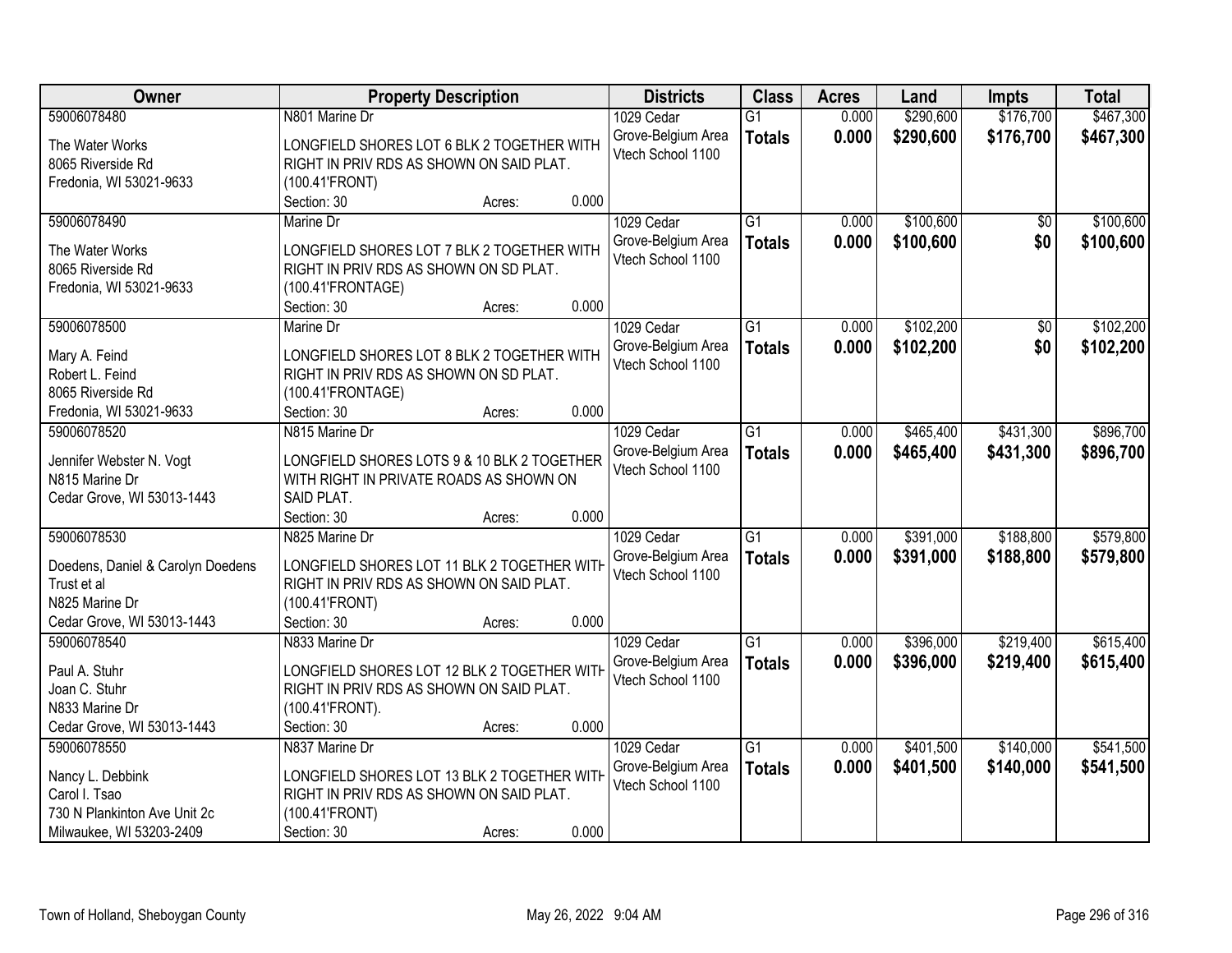| Owner                                       | <b>Property Description</b>                                                             | <b>Districts</b>   | <b>Class</b>    | <b>Acres</b> | Land      | Impts           | <b>Total</b> |
|---------------------------------------------|-----------------------------------------------------------------------------------------|--------------------|-----------------|--------------|-----------|-----------------|--------------|
| 59006078560                                 | N845 Marine Dr                                                                          | 1029 Cedar         | $\overline{G1}$ | 0.000        | \$401,500 | \$132,000       | \$533,500    |
| Pgm & Hmm Ltd Partnership % Dorla           | LONGFIELD SHORES LOT 14 BLK 2 TOGETHER WITH                                             | Grove-Belgium Area | <b>Totals</b>   | 0.000        | \$401,500 | \$132,000       | \$533,500    |
| Mayer                                       | RIGHT IN PRIV RDS SHOWN ON SD                                                           | Vtech School 1100  |                 |              |           |                 |              |
| c/o Dorla Mayer                             | PLAT(100.41'FRONTAGE).                                                                  |                    |                 |              |           |                 |              |
| 851 Williamson St                           | 0.000<br>Section: 30<br>Acres:                                                          |                    |                 |              |           |                 |              |
| Madison, WI 53703-3547                      |                                                                                         |                    |                 |              |           |                 |              |
| 59006078570                                 | Marine Dr                                                                               | 1029 Cedar         | G1              | 0.000        | \$396,600 | $\overline{60}$ | \$396,600    |
|                                             |                                                                                         | Grove-Belgium Area | <b>Totals</b>   | 0.000        | \$396,600 | \$0             | \$396,600    |
| Thomas M. Gannon                            | LONGFIELD SHORES LOT 15 BLK 2 TOGETHER WITH                                             | Vtech School 1100  |                 |              |           |                 |              |
| Deborah Ann Gannon                          | RIGHT IN PRIVATE ROADS AS SHOWN ON SAID                                                 |                    |                 |              |           |                 |              |
| 6084 S Pennycress Ct                        | PLAT. (100.41' FRONTAGE)                                                                |                    |                 |              |           |                 |              |
| New Berlin, WI 53151-5509                   | 0.000<br>Section: 30<br>Acres:                                                          |                    |                 |              |           |                 |              |
| 59006078580                                 | N853 Marine Dr                                                                          | 1029 Cedar         | $\overline{G1}$ | 0.000        | \$391,600 | \$662,100       | \$1,053,700  |
| Thomas M. Gannon                            | LONGFIELD SHORES LOT 16 BLK 2 TOGETHER WITH                                             | Grove-Belgium Area | <b>Totals</b>   | 0.000        | \$391,600 | \$662,100       | \$1,053,700  |
| Deborah Ann Gannon                          | RIGHT IN PRIVATE ROADS AS SHOWN ON SAID                                                 | Vtech School 1100  |                 |              |           |                 |              |
| 6084 S Pennycress Ct                        | PLAT. (100.41' FRONTAGE)                                                                |                    |                 |              |           |                 |              |
| New Berlin, WI 53151-5509                   | 0.000<br>Section: 30<br>Acres:                                                          |                    |                 |              |           |                 |              |
| 59006078590                                 | N869 Marine Dr                                                                          | 1029 Cedar         | $\overline{G1}$ | 0.000        | \$387,100 | \$146,000       | \$533,100    |
|                                             |                                                                                         | Grove-Belgium Area | <b>Totals</b>   | 0.000        | \$387,100 | \$146,000       | \$533,100    |
| Roberto J. Garcia                           | LONGFIELD SHORES LOT 17 BLK 2 TOGETHER WITH                                             | Vtech School 1100  |                 |              |           |                 |              |
| Aeran P. Garcia                             | RIGHT IN PRIV RDS SHOWN ON SD PLAT.                                                     |                    |                 |              |           |                 |              |
| 9092 Wolf Rd                                | (100.41'FRONTAGE)                                                                       |                    |                 |              |           |                 |              |
| Willow Spgs, IL 60480-1622                  | 0.000<br>Section: 30<br>Acres:                                                          |                    |                 |              |           |                 |              |
| 59006078600                                 | N873 Marine Dr                                                                          | 1029 Cedar         | G1              | 0.000        | \$382,000 | \$311,300       | \$693,300    |
| Troy W. Short                               | LONGFIELD SHORES LOT 18 BLK 2 TOGETHER WITH                                             | Grove-Belgium Area | <b>Totals</b>   | 0.000        | \$382,000 | \$311,300       | \$693,300    |
| Carianne Short                              | RIGHT IN PRIV RD SHOWN ON SD                                                            | Vtech School 1100  |                 |              |           |                 |              |
| N873 Marine Dr                              | PLAT(100.41'FRONTAGE).                                                                  |                    |                 |              |           |                 |              |
| Cedar Grove, WI 53013-1443                  | 0.000<br>Section: 30<br>Acres:                                                          |                    |                 |              |           |                 |              |
| 59006078610                                 | N881 Marine Dr                                                                          | 1029 Cedar         | $\overline{G1}$ | 0.000        | \$376,800 | \$313,400       | \$690,200    |
|                                             |                                                                                         | Grove-Belgium Area |                 | 0.000        | \$376,800 | \$313,400       | \$690,200    |
| <b>Fischer Revocable Trust</b>              | LONGFIELD SHORES LOT 19 BLK 2 TOGETHER WITH                                             | Vtech School 1100  | <b>Totals</b>   |              |           |                 |              |
| N881 Marine Dr                              | RIGHT IN PRIV RDS AS SHOWN ON SAID PLAT.                                                |                    |                 |              |           |                 |              |
| Cedar Grove, WI 53013-1443                  | (100.41'FRONT)                                                                          |                    |                 |              |           |                 |              |
|                                             | 0.000<br>Section: 30<br>Acres:                                                          |                    |                 |              |           |                 |              |
| 59006078620                                 | N887 Marine Dr                                                                          | 1029 Cedar         | $\overline{G1}$ | 1.010        | \$366,800 | \$355,000       | \$721,800    |
|                                             |                                                                                         | Grove-Belgium Area | <b>Totals</b>   | 1.010        | \$366,800 | \$355,000       | \$721,800    |
| Sean S. Daugherty<br>Christine N. Daugherty | LONGFIELD SHORES LOT 20, BLK 2, TOGETHER WITH<br>RIGHT IN PRIV RDS AS SHOWN ON SD PLAT. | Vtech School 1100  |                 |              |           |                 |              |
| N887 Marine Dr                              |                                                                                         |                    |                 |              |           |                 |              |
|                                             | (100.41'FRONTAGE)<br>1.010                                                              |                    |                 |              |           |                 |              |
| Cedar Grove, WI 53013-1443                  | Section: 30<br>Acres:                                                                   |                    |                 |              |           |                 |              |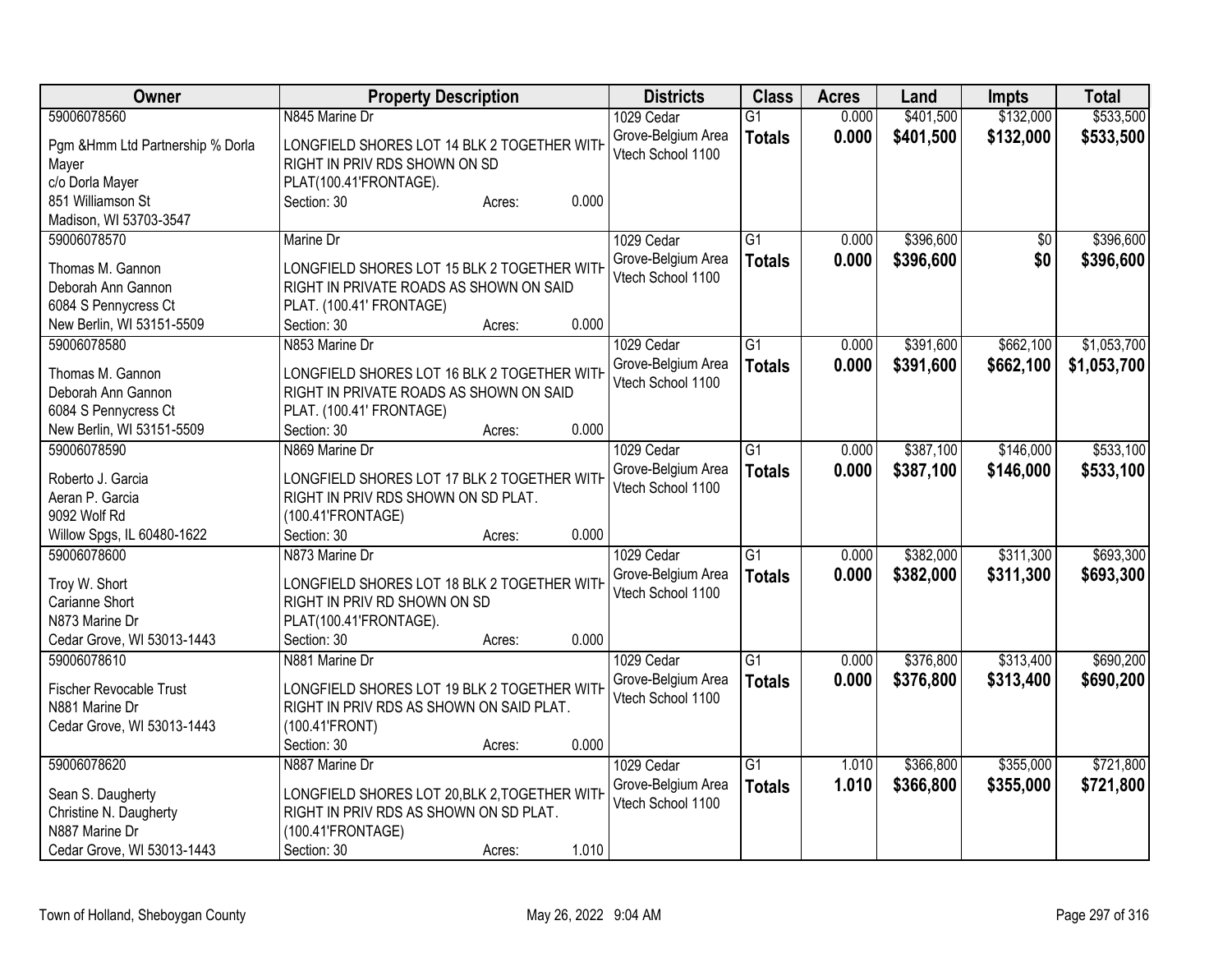| \$365,000<br>\$256,900<br>\$621,900<br>59006078621<br>N891 Marine Dr<br>0.000<br>1029 Cedar<br>$\overline{G1}$<br>0.000<br>Grove-Belgium Area<br>\$365,000<br>\$256,900<br>\$621,900<br><b>Totals</b><br>LONGFIELD SHORES LOT 21, BLK 2, TOGETHER WITH<br>Eichenseer Revocable Living Trust<br>Vtech School 1100<br>RIGHT IN PRIV RDS AS SHOWN ON SD PLAT.<br>4483 N Farwell Ave<br>Shorewood, WI 53211-1760<br>(100.41'FRONTAGE)<br>0.000<br>Section: 30<br>Acres:<br>59006078630<br>N895 Marine Dr<br>\$310,000<br>\$671,400<br>1029 Cedar<br>$\overline{G1}$<br>\$361,400<br>0.000<br>0.000<br>\$361,400<br>\$310,000<br>Grove-Belgium Area<br>\$671,400<br><b>Totals</b><br>Sanfelippo, Joseph & Stacey Sanfelippo<br>LONGFIELD SHORES LOT 22 BLK 2, TOGETHER WITH<br>Vtech School 1100<br>RIGHT IN PRIV RDS AS SHOWN ON SD PLAT.<br>Trust et al<br>N895 Marine Dr<br>(100.41'FRONTAGE)<br>0.000<br>Cedar Grove, WI 53013-1443<br>Section: 30<br>Acres:<br>N899 Marine Dr<br>$\overline{G1}$<br>\$423,100<br>\$229,300<br>\$652,400<br>59006078631<br>1029 Cedar<br>0.000<br>Grove-Belgium Area<br>0.000<br>\$423,100<br>\$229,300<br>\$652,400<br><b>Totals</b><br>Dempster, James R & Diana M Dempst   LONGFIELD SHORES LOT 23 BLK 2 (124.16'FRONT)&<br>Vtech School 1100<br>ALSO PRT GOVT LOT 1, SEC 30, COM AT NW COR SD<br>Trust et al<br>12111 N River Glenn Ln<br>LOT, TH N28 DEG E 56.65'ALG MARINE DR, SELY TO<br>Section: 30<br>0.000<br>Mequon, WI 53092-2912<br>Acres:<br>59006078640<br>$\overline{X4}$<br>0.000<br>1029 Cedar<br>\$0<br>\$0<br>\$0<br>Grove-Belgium Area<br>0.000<br>\$0<br><b>Totals</b><br>Longfield Shores Assoc Inc<br>LONGFIELD SHORES ALL THAT PRT OF MARINE DR<br>Vtech School 1100<br>N665 Marine Dr<br>& PRT OF NORTH STAR LANE, EXT FROM E LN<br>Cedar Grove, WI 53013-1441<br>MARINE DR AS EXT NELY TO N LN OF SD NORTH<br>0.000<br>Section: 30<br>Acres:<br>\$71,600<br>59006078650<br>$\overline{G1}$<br>Marine Dr<br>0.000<br>$\overline{50}$<br>1029 Cedar<br>0.000<br>\$71,600<br>\$0<br>Grove-Belgium Area<br><b>Totals</b><br>Arthur H Jr & Marilyn Laun Revocable<br>LONGFIELD SHORES 927 LN LYING BETWEEN BLK 1<br>Vtech School 1100<br>Trust 3-16-93<br>& BLK 2, BEING A STRIP 50'WIDE.<br>Attn: Cynthia Walker<br>0.000<br>3724 Sachem Ave<br>Section: 30<br>Acres:<br>Cincinnati, OH 45226-1754<br>59006078651<br>4137 Oostburg<br>Vtech School 1100<br><b>Totals</b><br><b>MEADOW VIEW ESTATES</b><br>View Estates Meadow<br>Na<br>Na, WI 99999<br>0.000<br>Section:<br>Acres:<br>59006078652<br>N1984 Wittwood Rd<br>$\overline{G1}$<br>\$48,000<br>\$146,200<br>4137 Oostburg<br>0.000<br>Vtech School 1100<br>0.000<br>\$48,000<br>\$146,200<br><b>Totals</b><br>Aaron T. Katsma<br>MEADOW VIEW ESTATES LOT 1<br>Christina L. Katsma<br>N1984 Wittwood Rd | Owner                   | <b>Property Description</b> | <b>Districts</b> | <b>Class</b> | <b>Acres</b> | Land | <b>Impts</b> | <b>Total</b> |
|------------------------------------------------------------------------------------------------------------------------------------------------------------------------------------------------------------------------------------------------------------------------------------------------------------------------------------------------------------------------------------------------------------------------------------------------------------------------------------------------------------------------------------------------------------------------------------------------------------------------------------------------------------------------------------------------------------------------------------------------------------------------------------------------------------------------------------------------------------------------------------------------------------------------------------------------------------------------------------------------------------------------------------------------------------------------------------------------------------------------------------------------------------------------------------------------------------------------------------------------------------------------------------------------------------------------------------------------------------------------------------------------------------------------------------------------------------------------------------------------------------------------------------------------------------------------------------------------------------------------------------------------------------------------------------------------------------------------------------------------------------------------------------------------------------------------------------------------------------------------------------------------------------------------------------------------------------------------------------------------------------------------------------------------------------------------------------------------------------------------------------------------------------------------------------------------------------------------------------------------------------------------------------------------------------------------------------------------------------------------------------------------------------------------------------------------------------------------------------------------------------------------------------------------------------------------------------------------------------------------------------------------------------------------------------------------------------------------------------------------------------------------------------------------------------------------|-------------------------|-----------------------------|------------------|--------------|--------------|------|--------------|--------------|
|                                                                                                                                                                                                                                                                                                                                                                                                                                                                                                                                                                                                                                                                                                                                                                                                                                                                                                                                                                                                                                                                                                                                                                                                                                                                                                                                                                                                                                                                                                                                                                                                                                                                                                                                                                                                                                                                                                                                                                                                                                                                                                                                                                                                                                                                                                                                                                                                                                                                                                                                                                                                                                                                                                                                                                                                                        |                         |                             |                  |              |              |      |              |              |
|                                                                                                                                                                                                                                                                                                                                                                                                                                                                                                                                                                                                                                                                                                                                                                                                                                                                                                                                                                                                                                                                                                                                                                                                                                                                                                                                                                                                                                                                                                                                                                                                                                                                                                                                                                                                                                                                                                                                                                                                                                                                                                                                                                                                                                                                                                                                                                                                                                                                                                                                                                                                                                                                                                                                                                                                                        |                         |                             |                  |              |              |      |              |              |
|                                                                                                                                                                                                                                                                                                                                                                                                                                                                                                                                                                                                                                                                                                                                                                                                                                                                                                                                                                                                                                                                                                                                                                                                                                                                                                                                                                                                                                                                                                                                                                                                                                                                                                                                                                                                                                                                                                                                                                                                                                                                                                                                                                                                                                                                                                                                                                                                                                                                                                                                                                                                                                                                                                                                                                                                                        |                         |                             |                  |              |              |      |              |              |
|                                                                                                                                                                                                                                                                                                                                                                                                                                                                                                                                                                                                                                                                                                                                                                                                                                                                                                                                                                                                                                                                                                                                                                                                                                                                                                                                                                                                                                                                                                                                                                                                                                                                                                                                                                                                                                                                                                                                                                                                                                                                                                                                                                                                                                                                                                                                                                                                                                                                                                                                                                                                                                                                                                                                                                                                                        |                         |                             |                  |              |              |      |              |              |
|                                                                                                                                                                                                                                                                                                                                                                                                                                                                                                                                                                                                                                                                                                                                                                                                                                                                                                                                                                                                                                                                                                                                                                                                                                                                                                                                                                                                                                                                                                                                                                                                                                                                                                                                                                                                                                                                                                                                                                                                                                                                                                                                                                                                                                                                                                                                                                                                                                                                                                                                                                                                                                                                                                                                                                                                                        |                         |                             |                  |              |              |      |              |              |
|                                                                                                                                                                                                                                                                                                                                                                                                                                                                                                                                                                                                                                                                                                                                                                                                                                                                                                                                                                                                                                                                                                                                                                                                                                                                                                                                                                                                                                                                                                                                                                                                                                                                                                                                                                                                                                                                                                                                                                                                                                                                                                                                                                                                                                                                                                                                                                                                                                                                                                                                                                                                                                                                                                                                                                                                                        |                         |                             |                  |              |              |      |              |              |
|                                                                                                                                                                                                                                                                                                                                                                                                                                                                                                                                                                                                                                                                                                                                                                                                                                                                                                                                                                                                                                                                                                                                                                                                                                                                                                                                                                                                                                                                                                                                                                                                                                                                                                                                                                                                                                                                                                                                                                                                                                                                                                                                                                                                                                                                                                                                                                                                                                                                                                                                                                                                                                                                                                                                                                                                                        |                         |                             |                  |              |              |      |              |              |
|                                                                                                                                                                                                                                                                                                                                                                                                                                                                                                                                                                                                                                                                                                                                                                                                                                                                                                                                                                                                                                                                                                                                                                                                                                                                                                                                                                                                                                                                                                                                                                                                                                                                                                                                                                                                                                                                                                                                                                                                                                                                                                                                                                                                                                                                                                                                                                                                                                                                                                                                                                                                                                                                                                                                                                                                                        |                         |                             |                  |              |              |      |              |              |
|                                                                                                                                                                                                                                                                                                                                                                                                                                                                                                                                                                                                                                                                                                                                                                                                                                                                                                                                                                                                                                                                                                                                                                                                                                                                                                                                                                                                                                                                                                                                                                                                                                                                                                                                                                                                                                                                                                                                                                                                                                                                                                                                                                                                                                                                                                                                                                                                                                                                                                                                                                                                                                                                                                                                                                                                                        |                         |                             |                  |              |              |      |              |              |
|                                                                                                                                                                                                                                                                                                                                                                                                                                                                                                                                                                                                                                                                                                                                                                                                                                                                                                                                                                                                                                                                                                                                                                                                                                                                                                                                                                                                                                                                                                                                                                                                                                                                                                                                                                                                                                                                                                                                                                                                                                                                                                                                                                                                                                                                                                                                                                                                                                                                                                                                                                                                                                                                                                                                                                                                                        |                         |                             |                  |              |              |      |              |              |
|                                                                                                                                                                                                                                                                                                                                                                                                                                                                                                                                                                                                                                                                                                                                                                                                                                                                                                                                                                                                                                                                                                                                                                                                                                                                                                                                                                                                                                                                                                                                                                                                                                                                                                                                                                                                                                                                                                                                                                                                                                                                                                                                                                                                                                                                                                                                                                                                                                                                                                                                                                                                                                                                                                                                                                                                                        |                         |                             |                  |              |              |      |              |              |
|                                                                                                                                                                                                                                                                                                                                                                                                                                                                                                                                                                                                                                                                                                                                                                                                                                                                                                                                                                                                                                                                                                                                                                                                                                                                                                                                                                                                                                                                                                                                                                                                                                                                                                                                                                                                                                                                                                                                                                                                                                                                                                                                                                                                                                                                                                                                                                                                                                                                                                                                                                                                                                                                                                                                                                                                                        |                         |                             |                  |              |              |      |              |              |
|                                                                                                                                                                                                                                                                                                                                                                                                                                                                                                                                                                                                                                                                                                                                                                                                                                                                                                                                                                                                                                                                                                                                                                                                                                                                                                                                                                                                                                                                                                                                                                                                                                                                                                                                                                                                                                                                                                                                                                                                                                                                                                                                                                                                                                                                                                                                                                                                                                                                                                                                                                                                                                                                                                                                                                                                                        |                         |                             |                  |              |              |      |              |              |
|                                                                                                                                                                                                                                                                                                                                                                                                                                                                                                                                                                                                                                                                                                                                                                                                                                                                                                                                                                                                                                                                                                                                                                                                                                                                                                                                                                                                                                                                                                                                                                                                                                                                                                                                                                                                                                                                                                                                                                                                                                                                                                                                                                                                                                                                                                                                                                                                                                                                                                                                                                                                                                                                                                                                                                                                                        |                         |                             |                  |              |              |      |              |              |
| \$0<br>\$0<br>\$71,600<br>\$71,600<br>\$194,200<br>\$194,200                                                                                                                                                                                                                                                                                                                                                                                                                                                                                                                                                                                                                                                                                                                                                                                                                                                                                                                                                                                                                                                                                                                                                                                                                                                                                                                                                                                                                                                                                                                                                                                                                                                                                                                                                                                                                                                                                                                                                                                                                                                                                                                                                                                                                                                                                                                                                                                                                                                                                                                                                                                                                                                                                                                                                           |                         |                             |                  |              |              |      |              |              |
|                                                                                                                                                                                                                                                                                                                                                                                                                                                                                                                                                                                                                                                                                                                                                                                                                                                                                                                                                                                                                                                                                                                                                                                                                                                                                                                                                                                                                                                                                                                                                                                                                                                                                                                                                                                                                                                                                                                                                                                                                                                                                                                                                                                                                                                                                                                                                                                                                                                                                                                                                                                                                                                                                                                                                                                                                        |                         |                             |                  |              |              |      |              |              |
|                                                                                                                                                                                                                                                                                                                                                                                                                                                                                                                                                                                                                                                                                                                                                                                                                                                                                                                                                                                                                                                                                                                                                                                                                                                                                                                                                                                                                                                                                                                                                                                                                                                                                                                                                                                                                                                                                                                                                                                                                                                                                                                                                                                                                                                                                                                                                                                                                                                                                                                                                                                                                                                                                                                                                                                                                        |                         |                             |                  |              |              |      |              |              |
|                                                                                                                                                                                                                                                                                                                                                                                                                                                                                                                                                                                                                                                                                                                                                                                                                                                                                                                                                                                                                                                                                                                                                                                                                                                                                                                                                                                                                                                                                                                                                                                                                                                                                                                                                                                                                                                                                                                                                                                                                                                                                                                                                                                                                                                                                                                                                                                                                                                                                                                                                                                                                                                                                                                                                                                                                        |                         |                             |                  |              |              |      |              |              |
|                                                                                                                                                                                                                                                                                                                                                                                                                                                                                                                                                                                                                                                                                                                                                                                                                                                                                                                                                                                                                                                                                                                                                                                                                                                                                                                                                                                                                                                                                                                                                                                                                                                                                                                                                                                                                                                                                                                                                                                                                                                                                                                                                                                                                                                                                                                                                                                                                                                                                                                                                                                                                                                                                                                                                                                                                        |                         |                             |                  |              |              |      |              |              |
|                                                                                                                                                                                                                                                                                                                                                                                                                                                                                                                                                                                                                                                                                                                                                                                                                                                                                                                                                                                                                                                                                                                                                                                                                                                                                                                                                                                                                                                                                                                                                                                                                                                                                                                                                                                                                                                                                                                                                                                                                                                                                                                                                                                                                                                                                                                                                                                                                                                                                                                                                                                                                                                                                                                                                                                                                        |                         |                             |                  |              |              |      |              |              |
|                                                                                                                                                                                                                                                                                                                                                                                                                                                                                                                                                                                                                                                                                                                                                                                                                                                                                                                                                                                                                                                                                                                                                                                                                                                                                                                                                                                                                                                                                                                                                                                                                                                                                                                                                                                                                                                                                                                                                                                                                                                                                                                                                                                                                                                                                                                                                                                                                                                                                                                                                                                                                                                                                                                                                                                                                        |                         |                             |                  |              |              |      |              |              |
|                                                                                                                                                                                                                                                                                                                                                                                                                                                                                                                                                                                                                                                                                                                                                                                                                                                                                                                                                                                                                                                                                                                                                                                                                                                                                                                                                                                                                                                                                                                                                                                                                                                                                                                                                                                                                                                                                                                                                                                                                                                                                                                                                                                                                                                                                                                                                                                                                                                                                                                                                                                                                                                                                                                                                                                                                        |                         |                             |                  |              |              |      |              |              |
|                                                                                                                                                                                                                                                                                                                                                                                                                                                                                                                                                                                                                                                                                                                                                                                                                                                                                                                                                                                                                                                                                                                                                                                                                                                                                                                                                                                                                                                                                                                                                                                                                                                                                                                                                                                                                                                                                                                                                                                                                                                                                                                                                                                                                                                                                                                                                                                                                                                                                                                                                                                                                                                                                                                                                                                                                        |                         |                             |                  |              |              |      |              |              |
|                                                                                                                                                                                                                                                                                                                                                                                                                                                                                                                                                                                                                                                                                                                                                                                                                                                                                                                                                                                                                                                                                                                                                                                                                                                                                                                                                                                                                                                                                                                                                                                                                                                                                                                                                                                                                                                                                                                                                                                                                                                                                                                                                                                                                                                                                                                                                                                                                                                                                                                                                                                                                                                                                                                                                                                                                        |                         |                             |                  |              |              |      |              |              |
|                                                                                                                                                                                                                                                                                                                                                                                                                                                                                                                                                                                                                                                                                                                                                                                                                                                                                                                                                                                                                                                                                                                                                                                                                                                                                                                                                                                                                                                                                                                                                                                                                                                                                                                                                                                                                                                                                                                                                                                                                                                                                                                                                                                                                                                                                                                                                                                                                                                                                                                                                                                                                                                                                                                                                                                                                        |                         |                             |                  |              |              |      |              |              |
|                                                                                                                                                                                                                                                                                                                                                                                                                                                                                                                                                                                                                                                                                                                                                                                                                                                                                                                                                                                                                                                                                                                                                                                                                                                                                                                                                                                                                                                                                                                                                                                                                                                                                                                                                                                                                                                                                                                                                                                                                                                                                                                                                                                                                                                                                                                                                                                                                                                                                                                                                                                                                                                                                                                                                                                                                        |                         |                             |                  |              |              |      |              |              |
|                                                                                                                                                                                                                                                                                                                                                                                                                                                                                                                                                                                                                                                                                                                                                                                                                                                                                                                                                                                                                                                                                                                                                                                                                                                                                                                                                                                                                                                                                                                                                                                                                                                                                                                                                                                                                                                                                                                                                                                                                                                                                                                                                                                                                                                                                                                                                                                                                                                                                                                                                                                                                                                                                                                                                                                                                        |                         |                             |                  |              |              |      |              |              |
|                                                                                                                                                                                                                                                                                                                                                                                                                                                                                                                                                                                                                                                                                                                                                                                                                                                                                                                                                                                                                                                                                                                                                                                                                                                                                                                                                                                                                                                                                                                                                                                                                                                                                                                                                                                                                                                                                                                                                                                                                                                                                                                                                                                                                                                                                                                                                                                                                                                                                                                                                                                                                                                                                                                                                                                                                        |                         |                             |                  |              |              |      |              |              |
|                                                                                                                                                                                                                                                                                                                                                                                                                                                                                                                                                                                                                                                                                                                                                                                                                                                                                                                                                                                                                                                                                                                                                                                                                                                                                                                                                                                                                                                                                                                                                                                                                                                                                                                                                                                                                                                                                                                                                                                                                                                                                                                                                                                                                                                                                                                                                                                                                                                                                                                                                                                                                                                                                                                                                                                                                        |                         |                             |                  |              |              |      |              |              |
|                                                                                                                                                                                                                                                                                                                                                                                                                                                                                                                                                                                                                                                                                                                                                                                                                                                                                                                                                                                                                                                                                                                                                                                                                                                                                                                                                                                                                                                                                                                                                                                                                                                                                                                                                                                                                                                                                                                                                                                                                                                                                                                                                                                                                                                                                                                                                                                                                                                                                                                                                                                                                                                                                                                                                                                                                        |                         |                             |                  |              |              |      |              |              |
|                                                                                                                                                                                                                                                                                                                                                                                                                                                                                                                                                                                                                                                                                                                                                                                                                                                                                                                                                                                                                                                                                                                                                                                                                                                                                                                                                                                                                                                                                                                                                                                                                                                                                                                                                                                                                                                                                                                                                                                                                                                                                                                                                                                                                                                                                                                                                                                                                                                                                                                                                                                                                                                                                                                                                                                                                        |                         |                             |                  |              |              |      |              |              |
|                                                                                                                                                                                                                                                                                                                                                                                                                                                                                                                                                                                                                                                                                                                                                                                                                                                                                                                                                                                                                                                                                                                                                                                                                                                                                                                                                                                                                                                                                                                                                                                                                                                                                                                                                                                                                                                                                                                                                                                                                                                                                                                                                                                                                                                                                                                                                                                                                                                                                                                                                                                                                                                                                                                                                                                                                        |                         |                             |                  |              |              |      |              |              |
|                                                                                                                                                                                                                                                                                                                                                                                                                                                                                                                                                                                                                                                                                                                                                                                                                                                                                                                                                                                                                                                                                                                                                                                                                                                                                                                                                                                                                                                                                                                                                                                                                                                                                                                                                                                                                                                                                                                                                                                                                                                                                                                                                                                                                                                                                                                                                                                                                                                                                                                                                                                                                                                                                                                                                                                                                        |                         |                             |                  |              |              |      |              |              |
|                                                                                                                                                                                                                                                                                                                                                                                                                                                                                                                                                                                                                                                                                                                                                                                                                                                                                                                                                                                                                                                                                                                                                                                                                                                                                                                                                                                                                                                                                                                                                                                                                                                                                                                                                                                                                                                                                                                                                                                                                                                                                                                                                                                                                                                                                                                                                                                                                                                                                                                                                                                                                                                                                                                                                                                                                        |                         |                             |                  |              |              |      |              |              |
|                                                                                                                                                                                                                                                                                                                                                                                                                                                                                                                                                                                                                                                                                                                                                                                                                                                                                                                                                                                                                                                                                                                                                                                                                                                                                                                                                                                                                                                                                                                                                                                                                                                                                                                                                                                                                                                                                                                                                                                                                                                                                                                                                                                                                                                                                                                                                                                                                                                                                                                                                                                                                                                                                                                                                                                                                        |                         |                             |                  |              |              |      |              |              |
|                                                                                                                                                                                                                                                                                                                                                                                                                                                                                                                                                                                                                                                                                                                                                                                                                                                                                                                                                                                                                                                                                                                                                                                                                                                                                                                                                                                                                                                                                                                                                                                                                                                                                                                                                                                                                                                                                                                                                                                                                                                                                                                                                                                                                                                                                                                                                                                                                                                                                                                                                                                                                                                                                                                                                                                                                        |                         |                             |                  |              |              |      |              |              |
| Acres:                                                                                                                                                                                                                                                                                                                                                                                                                                                                                                                                                                                                                                                                                                                                                                                                                                                                                                                                                                                                                                                                                                                                                                                                                                                                                                                                                                                                                                                                                                                                                                                                                                                                                                                                                                                                                                                                                                                                                                                                                                                                                                                                                                                                                                                                                                                                                                                                                                                                                                                                                                                                                                                                                                                                                                                                                 | Oostburg, WI 53070-1634 | 0.000<br>Section: 8         |                  |              |              |      |              |              |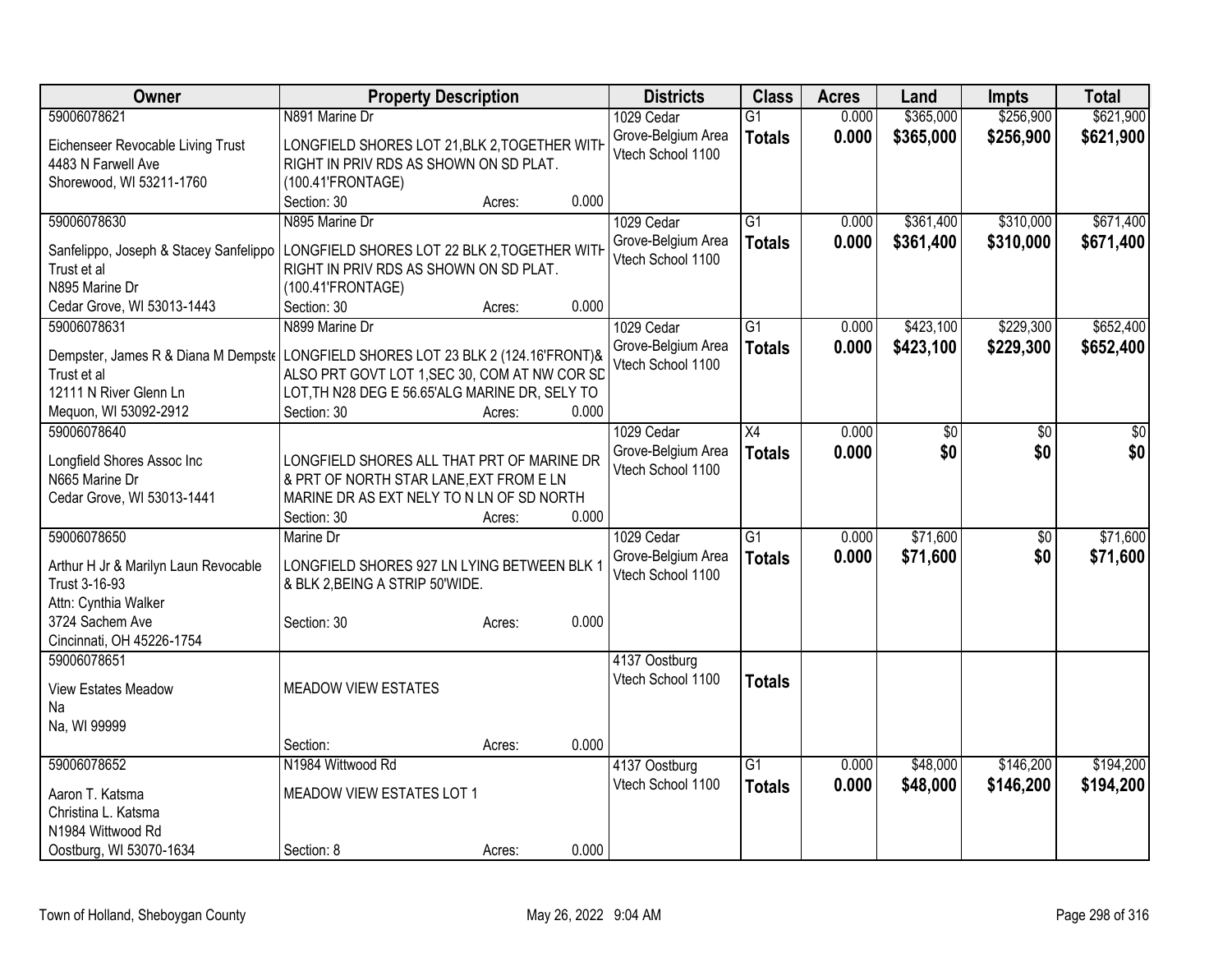| Owner                                    | <b>Property Description</b>                             |        |       | <b>Districts</b>                   | <b>Class</b>    | <b>Acres</b> | Land     | <b>Impts</b> | <b>Total</b> |
|------------------------------------------|---------------------------------------------------------|--------|-------|------------------------------------|-----------------|--------------|----------|--------------|--------------|
| 59006078653                              | W1444 Meadow Vw Ct                                      |        |       | 4137 Oostburg                      | $\overline{G1}$ | 0.000        | \$48,000 | \$116,400    | \$164,400    |
| <b>HId Properties LLC</b>                | MEADOW VIEW ESTATES LOT 2                               |        |       | Vtech School 1100                  | <b>Totals</b>   | 0.000        | \$48,000 | \$116,400    | \$164,400    |
| PO Box 700188                            |                                                         |        |       |                                    |                 |              |          |              |              |
| Oostburg, WI 53070-0188                  |                                                         |        |       |                                    |                 |              |          |              |              |
|                                          | Section: 8                                              | Acres: | 0.000 |                                    |                 |              |          |              |              |
| 59006078654                              | W1458 Meadow Vw Ct                                      |        |       | 4137 Oostburg                      | $\overline{G1}$ | 0.000        | \$48,000 | \$194,200    | \$242,200    |
| Bradley J. Tenhaken                      | MEADOW VIEW ESTATES LOT 3                               |        |       | Vtech School 1100                  | <b>Totals</b>   | 0.000        | \$48,000 | \$194,200    | \$242,200    |
| Amy S. Tenhaken                          |                                                         |        |       |                                    |                 |              |          |              |              |
| W1458 Meadow View Ct                     |                                                         |        |       |                                    |                 |              |          |              |              |
| Oostburg, WI 53070-1622                  | Section: 8                                              | Acres: | 0.000 |                                    |                 |              |          |              |              |
| 59006078655                              | W1470 Meadow Vw Ct                                      |        |       | 4137 Oostburg                      | $\overline{G1}$ | 0.560        | \$45,600 | \$214,600    | \$260,200    |
| Mark R. Gibeault                         | MEADOW VIEW ESTATES LOT 4                               |        |       | Vtech School 1100                  | <b>Totals</b>   | 0.560        | \$45,600 | \$214,600    | \$260,200    |
| Jenna R. Gibeault                        |                                                         |        |       |                                    |                 |              |          |              |              |
| W1470 Meadow View Ct                     |                                                         |        |       |                                    |                 |              |          |              |              |
| Oostburg, WI 53070-1622                  | Section: 8                                              | Acres: | 0.560 |                                    |                 |              |          |              |              |
| 59006078656                              | W1482 Meadow Vw Ct                                      |        |       | 4137 Oostburg                      | $\overline{G1}$ | 0.650        | \$48,000 | \$175,300    | \$223,300    |
|                                          | MEADOW VIEW ESTATES LOT 5,& THE N 41.28'OF              |        |       | Vtech School 1100                  | <b>Totals</b>   | 0.650        | \$48,000 | \$175,300    | \$223,300    |
| Danny G. Vervelde<br>Judy K. Vervelde    | PRT W1/2 NE1/4, SEC 8, COM N1 DEG 20'35"W               |        |       |                                    |                 |              |          |              |              |
| W1482 Meadow View Ct                     | 990.10'FROM CEN SD SEC, TH N89 DEG 3'10"E 16.5',        |        |       |                                    |                 |              |          |              |              |
| Oostburg, WI 53070-1622                  | Section: 8                                              | Acres: | 0.650 |                                    |                 |              |          |              |              |
| 59006078657                              | W1479 Meadow Vw Ct                                      |        |       | 4137 Oostburg                      | $\overline{G1}$ | 0.790        | \$48,000 | \$149,000    | \$197,000    |
|                                          |                                                         |        |       | Vtech School 1100                  | <b>Totals</b>   | 0.790        | \$48,000 | \$149,000    | \$197,000    |
| Peter J. Kautzer                         | MEADOW VIEW ESTATES A-16722 & OTHER LANDS               |        |       |                                    |                 |              |          |              |              |
| Kayla L. Kautzer<br>W1479 Meadow View Ct | LOT 6 & PRT W1/2 NE1/4, SEC 8, COM N1 DEG 20'35"W       |        |       |                                    |                 |              |          |              |              |
| Oostburg, WI 53070-1623                  | 990.10'FROM CEN OF SEC, TH N89 DEG 3'10"E<br>Section: 8 | Acres: | 0.790 |                                    |                 |              |          |              |              |
| 59006078658                              | W1475 Meadow Vw Ct                                      |        |       | 4137 Oostburg                      | $\overline{G1}$ | 0.000        | \$48,000 | \$136,000    | \$184,000    |
|                                          |                                                         |        |       | Vtech School 1100                  | <b>Totals</b>   | 0.000        | \$48,000 | \$136,000    | \$184,000    |
| Michael R. Houser Jr                     | MEADOW VIEW ESTATES LOT 7                               |        |       |                                    |                 |              |          |              |              |
| Jolene M. Houser                         |                                                         |        |       |                                    |                 |              |          |              |              |
| W1475 Meadow View Ct                     |                                                         |        |       |                                    |                 |              |          |              |              |
| Oostburg, WI 53070-1623<br>59006078659   | Section: 8                                              | Acres: | 0.000 |                                    |                 |              |          |              |              |
|                                          |                                                         |        |       | 4137 Oostburg<br>Vtech School 1100 |                 |              |          |              |              |
| <b>Beach Pine</b>                        | PINE BEACH                                              |        |       |                                    | <b>Totals</b>   |              |          |              |              |
| Na                                       |                                                         |        |       |                                    |                 |              |          |              |              |
| Na, WI 99999                             |                                                         |        |       |                                    |                 |              |          |              |              |
|                                          | Section:                                                | Acres: | 0.000 |                                    |                 |              |          |              |              |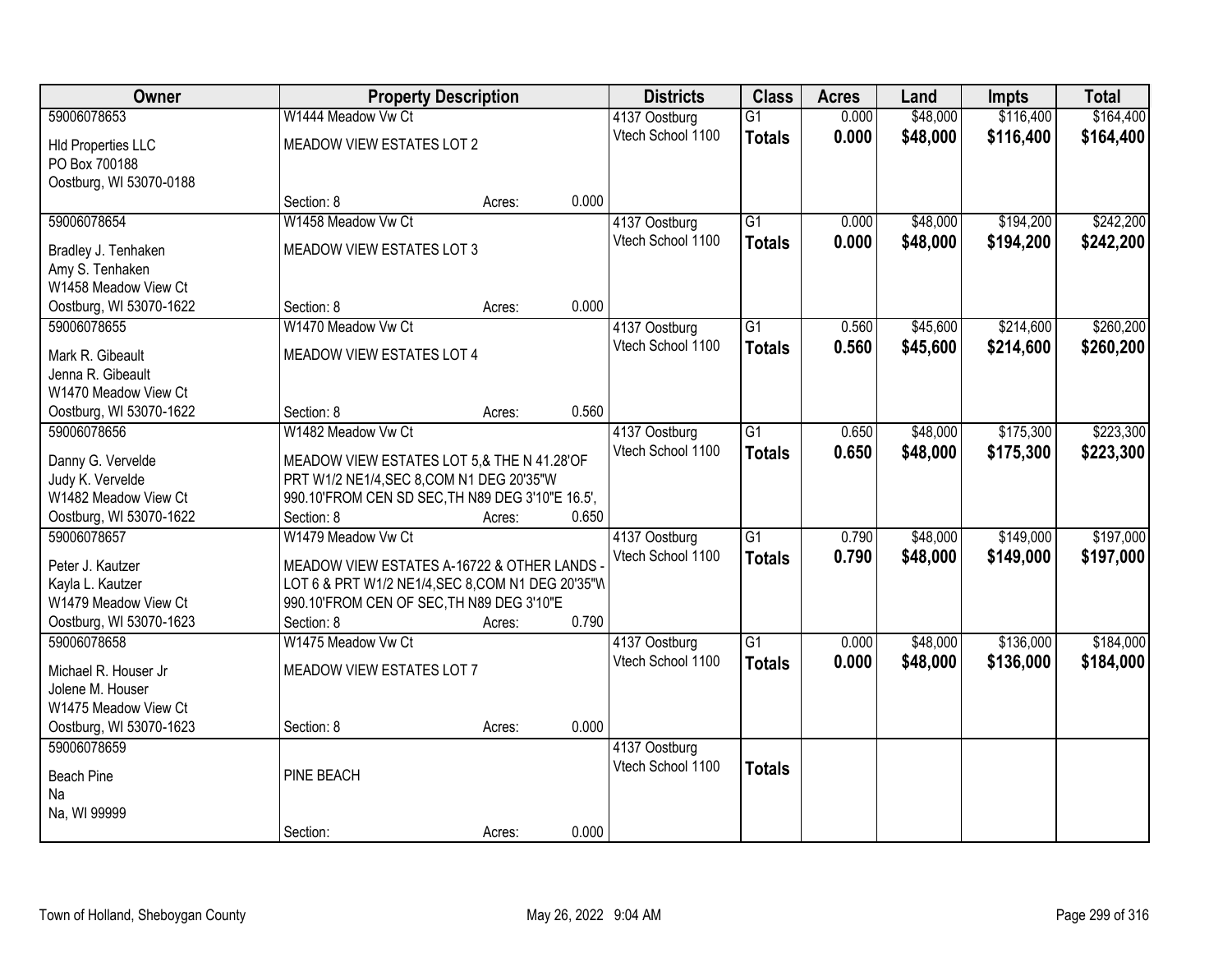| Owner                                  | <b>Property Description</b>                     | <b>Districts</b>  | <b>Class</b>    | <b>Acres</b> | Land      | <b>Impts</b> | <b>Total</b> |
|----------------------------------------|-------------------------------------------------|-------------------|-----------------|--------------|-----------|--------------|--------------|
| 59006078660                            | W1169 Stokdyk Ingelse Rd                        | 4137 Oostburg     | $\overline{G1}$ | 0.000        | \$253,800 | \$254,300    | \$508,100    |
| Richard L. Gust                        | PINE BEACH LOT 1, EXC COM AT SW COR SD LOT, TH  | Vtech School 1100 | <b>Totals</b>   | 0.000        | \$253,800 | \$254,300    | \$508,100    |
| W1169 Stokdyk Ingelse Rd               | N4 DEG 08'E 90'M/L, SELY TO SHORE OF LAKE MICH  |                   |                 |              |           |              |              |
| Oostburg, WI 53070-1612                | TO A PNT 89'M/L NELY OF NE COR LOT 2,S40 DEG    |                   |                 |              |           |              |              |
|                                        | Section: 9<br>0.000<br>Acres:                   |                   |                 |              |           |              |              |
| 59006078670                            | N2095 S Pine Beach Rd                           | 4137 Oostburg     | $\overline{G1}$ | 0.000        | \$200,200 | \$208,200    | \$408,400    |
|                                        |                                                 | Vtech School 1100 | <b>Totals</b>   | 0.000        | \$200,200 | \$208,200    | \$408,400    |
| David A Valenti Declaration of Trust   | PINE BEACH PRT LOT 1, COM N 4 DEG 08'E 5' OF SW |                   |                 |              |           |              |              |
| $10-9-15$                              | COR SD LOT, TH N 4 DEG 08'E 85'M/L, SELY TO     |                   |                 |              |           |              |              |
| Annemarie Valenti Declaration of Trust | SHORE OF L.MICH.TO A PNT 89' M/L NELY OF NE     |                   |                 |              |           |              |              |
| 10-9-15                                | 0.000<br>Section: 9<br>Acres:                   |                   |                 |              |           |              |              |
| 822 William St                         |                                                 |                   |                 |              |           |              |              |
| River Forest, IL 60305-1455            |                                                 |                   |                 |              |           |              |              |
| 59006078680                            | W1167 Stokdyk Ingelse Rd                        | 4137 Oostburg     | $\overline{G1}$ | 0.200        | \$41,200  | \$3,800      | \$45,000     |
| Todd R. Niemuth                        | PINE BEACH TR 1,CSM V 2 P 338 - PRT LOT 1,COM   | Vtech School 1100 | <b>Totals</b>   | 0.200        | \$41,200  | \$3,800      | \$45,000     |
| Gail Niemuth                           | 1526.35'E OF NW COR SEC 9, TH E 101.50', S5 DEG |                   |                 |              |           |              |              |
| W1304 Stokdyk Ingelse Rd               | 31'25"E 64.10'ALG MEANDER LN N70 DEG 47'10"W    |                   |                 |              |           |              |              |
| Oostburg, WI 53070-1610                | 0.200<br>Section: 9<br>Acres:                   |                   |                 |              |           |              |              |
| 59006078691                            | N2091 S Pine Beach Rd                           | 4137 Oostburg     | $\overline{G1}$ | 1.071        | \$200,900 | \$258,800    | \$459,700    |
|                                        |                                                 | Vtech School 1100 | <b>Totals</b>   | 1.071        | \$200,900 | \$258,800    | \$459,700    |
| <b>Britton Trust</b>                   | PINE BEACH LOT 2, ALSO STRIP ALONG SLY LN LOT   |                   |                 |              |           |              |              |
| N2091 Pine Beach Rd S                  | 1, SD STRIP EXT FROM W LN LOT 1 ELY 158.5'&     |                   |                 |              |           |              |              |
| Oostburg, WI 53070-1641                | BEING 4'WIDE ON E END & 5'WIDE ON W END, MEAS   |                   |                 |              |           |              |              |
|                                        | 0.000<br>Section: 9<br>Acres:                   |                   |                 |              |           |              |              |
| 59006078700                            | N2087 S Pine Beach Rd                           | 4137 Oostburg     | $\overline{G1}$ | 0.000        | \$202,500 | \$100,000    | \$302,500    |
| Joseph F. Zidanic                      | PINE BEACH LOT 3.(80'FRONT)                     | Vtech School 1100 | <b>Totals</b>   | 0.000        | \$202,500 | \$100,000    | \$302,500    |
| 3186 N Menomonee River Pkwy            |                                                 |                   |                 |              |           |              |              |
| Wauwatosa, WI 53222-3371               |                                                 |                   |                 |              |           |              |              |
|                                        | 0.000<br>Section: 9<br>Acres:                   |                   |                 |              |           |              |              |
| 59006078711                            | N2081 S Pine Beach Rd                           | 4137 Oostburg     | G1              | 0.000        | \$202,500 | \$111,000    | \$313,500    |
|                                        |                                                 | Vtech School 1100 | <b>Totals</b>   | 0.000        | \$202,500 | \$111,000    | \$313,500    |
| <b>Wykhuis Family Trust</b>            | PINE BEACH. LOT 4 AND ALSO THE NELY 20' LOT 5.  |                   |                 |              |           |              |              |
| Wykhuis Joint Revocable Trust          |                                                 |                   |                 |              |           |              |              |
| 07-09-2002                             |                                                 |                   |                 |              |           |              |              |
| 861 Alphyll Ln                         | 0.000<br>Section: 9<br>Acres:                   |                   |                 |              |           |              |              |
| Mayville, WI 53050-1404                |                                                 |                   |                 |              |           |              |              |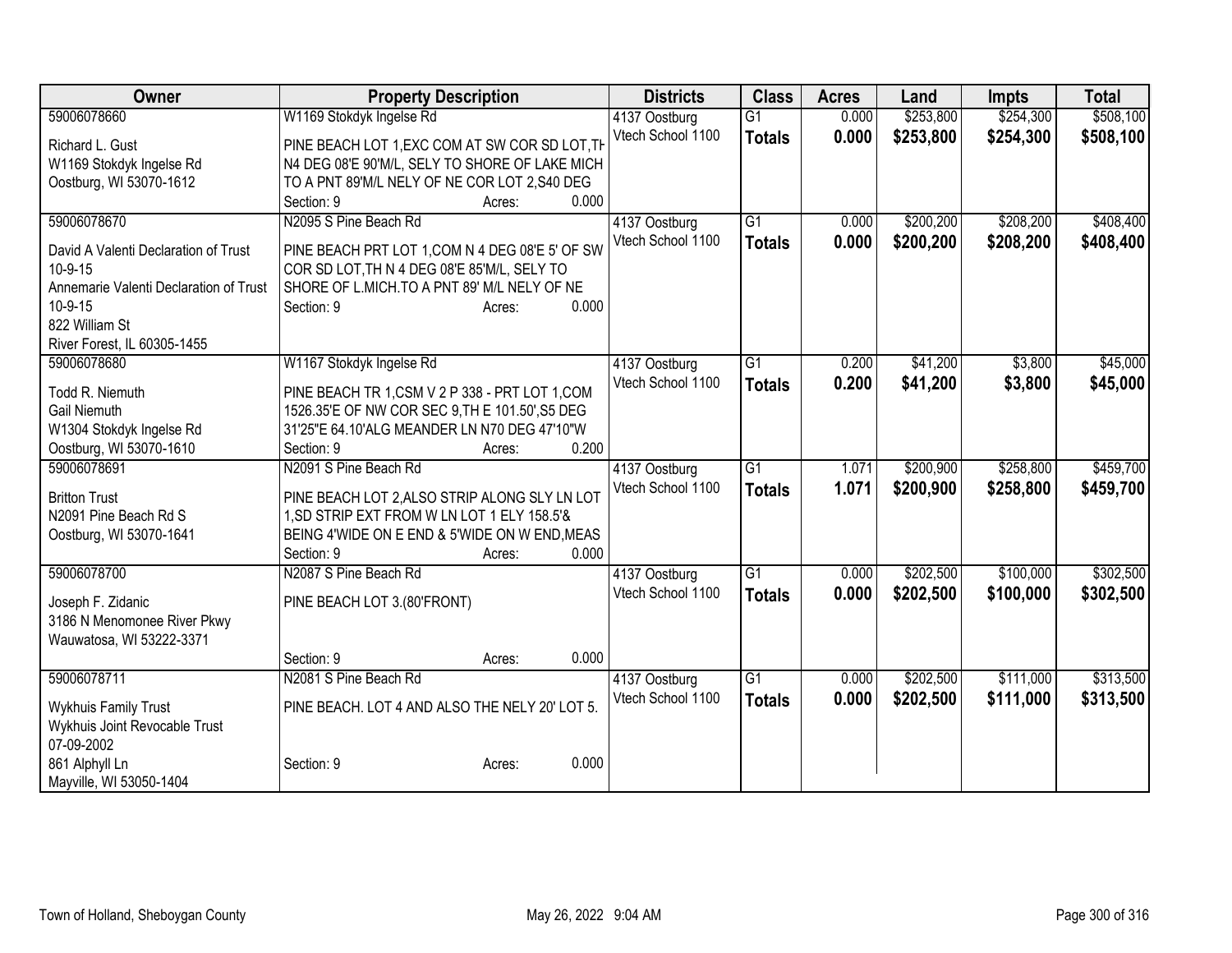| Owner                                                                        | <b>Property Description</b>                         |        |       | <b>Districts</b>                   | <b>Class</b>    | <b>Acres</b> | Land      | <b>Impts</b>    | <b>Total</b> |
|------------------------------------------------------------------------------|-----------------------------------------------------|--------|-------|------------------------------------|-----------------|--------------|-----------|-----------------|--------------|
| 59006078721                                                                  | S Pine Beach Rd                                     |        |       | 4137 Oostburg                      | $\overline{G1}$ | 0.000        | \$285,000 | $\overline{50}$ | \$285,000    |
| The Kathryn Potos Revocable Trust Ua<br>05-09-2014                           | PINE BEACH. LOTS 5 & 6; EXC NELY 20' SD LOT 5       |        |       | Vtech School 1100                  | <b>Totals</b>   | 0.000        | \$285,000 | \$0             | \$285,000    |
| PO Box 256                                                                   |                                                     |        |       |                                    |                 |              |           |                 |              |
| Mequon, WI 53092-0256                                                        | Section: 9                                          | Acres: | 0.410 |                                    |                 |              |           |                 |              |
| 59006078740                                                                  | N2065 S Pine Beach Rd                               |        |       | 4137 Oostburg                      | $\overline{G1}$ | 0.000        | \$267,300 | \$124,500       | \$391,800    |
| T Kathryn Potos Revocable Trust 5-9-14 PINE BEACH. LOTS 7 & 8.<br>PO Box 256 |                                                     |        |       | Vtech School 1100                  | <b>Totals</b>   | 0.000        | \$267,300 | \$124,500       | \$391,800    |
| Mequon, WI 53092-0256                                                        |                                                     |        |       |                                    |                 |              |           |                 |              |
|                                                                              | Section: 9                                          | Acres: | 0.000 |                                    |                 |              |           |                 |              |
| 59006078760                                                                  | S Pine Beach Rd                                     |        |       | 4137 Oostburg                      | $\overline{G1}$ | 0.000        | \$99,700  | \$0             | \$99,700     |
| Thomas M. Gazzana<br>6150 Washington Cir                                     | PINE BEACH LOT 9                                    |        |       | Vtech School 1100                  | <b>Totals</b>   | 0.000        | \$99,700  | \$0             | \$99,700     |
| Wauwatosa, WI 53213-2452                                                     |                                                     |        |       |                                    |                 |              |           |                 |              |
|                                                                              | Section: 9                                          | Acres: | 0.000 |                                    |                 |              |           |                 |              |
| 59006078769<br><b>Beach Addition Pine</b>                                    | PINE BEACH ADDITION                                 |        |       | 4137 Oostburg<br>Vtech School 1100 | <b>Totals</b>   |              |           |                 |              |
| Na                                                                           |                                                     |        |       |                                    |                 |              |           |                 |              |
| Na, WI 99999                                                                 |                                                     |        |       |                                    |                 |              |           |                 |              |
|                                                                              | Section:                                            | Acres: | 0.000 |                                    |                 |              |           |                 |              |
| 59006078770                                                                  | S Pine Beach Rd                                     |        |       | 4137 Oostburg                      | $\overline{G1}$ | 0.000        | \$99,100  | $\overline{50}$ | \$99,100     |
| Thomas M. Gazzana                                                            | FIRST ADDITION TO PINE BEACH LOT 1.                 |        |       | Vtech School 1100                  | <b>Totals</b>   | 0.000        | \$99,100  | \$0             | \$99,100     |
| 6150 Washington Cir                                                          |                                                     |        |       |                                    |                 |              |           |                 |              |
| Wauwatosa, WI 53213-2452                                                     |                                                     |        |       |                                    |                 |              |           |                 |              |
|                                                                              | Section: 9                                          | Acres: | 0.000 |                                    |                 |              |           |                 |              |
| 59006078780                                                                  | N2059 S Pine Beach Rd                               |        |       | 4137 Oostburg                      | $\overline{G1}$ | 0.000        | \$191,700 | \$201,300       | \$393,000    |
| Thomas M. Gazzana                                                            | FIRST ADDITION TO PINE BEACH LOT 2 & PRT OF         |        |       | Vtech School 1100                  | <b>Totals</b>   | 0.000        | \$191,700 | \$201,300       | \$393,000    |
| 6150 Washington Cir                                                          | LOT 3, COM ON N LINE LOT 3, S 75 DEG 14' E 114.2'OF |        |       |                                    |                 |              |           |                 |              |
| Wauwatosa, WI 53213-2452                                                     | NW COR SD LOT, TH S 66 DEG 56'E 97'M/L TO SHORE     |        |       |                                    |                 |              |           |                 |              |
|                                                                              | Section: 9                                          | Acres: | 0.000 |                                    |                 |              |           |                 |              |
| 59006078790                                                                  | N2051 S Pine Beach Rd                               |        |       | 4137 Oostburg                      | $\overline{G1}$ | 0.000        | \$198,200 | \$103,500       | \$301,700    |
| Hoffins 2012 Revocable Trust                                                 | FIRST ADDITION TO PINE BEACH LOT 3, EXC COM         |        |       | Vtech School 1100                  | <b>Totals</b>   | 0.000        | \$198,200 | \$103,500       | \$301,700    |
| 1607 W Clover Ln                                                             | ON N LINE LOT 3 S 75 DEG 14'E 114.2'OF NW COR SI    |        |       |                                    |                 |              |           |                 |              |
| Mequon, WI 53092-5709                                                        | LOT, TH S 66 DEG 56'E 97'M/L TO SHORE OF LAKE       |        |       |                                    |                 |              |           |                 |              |
|                                                                              | Section: 9                                          | Acres: | 0.000 |                                    |                 |              |           |                 |              |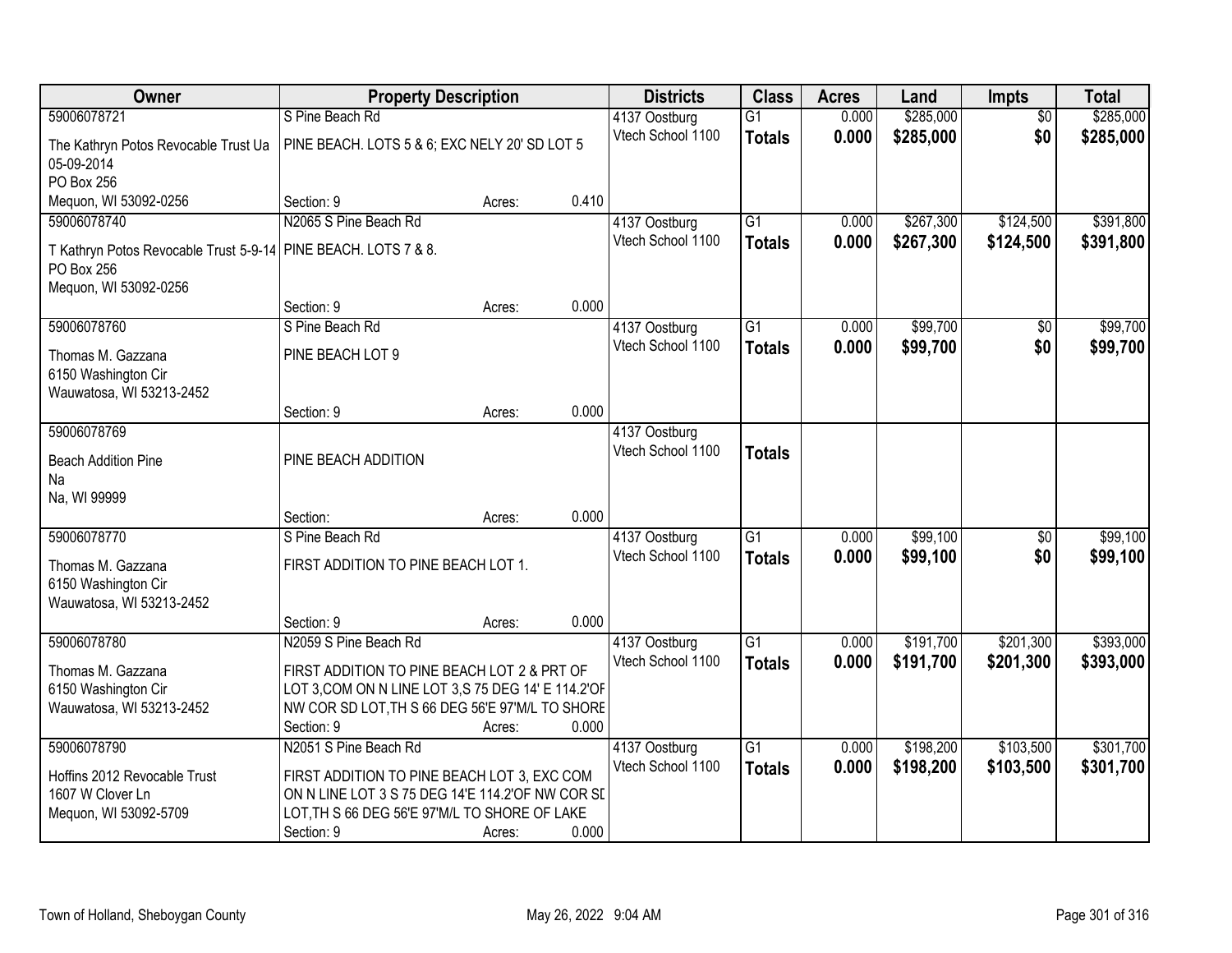| Owner                                                                             | <b>Property Description</b>                                                                    |                 | <b>Districts</b>                   | <b>Class</b>    | <b>Acres</b> | Land      | <b>Impts</b>    | <b>Total</b> |
|-----------------------------------------------------------------------------------|------------------------------------------------------------------------------------------------|-----------------|------------------------------------|-----------------|--------------|-----------|-----------------|--------------|
| 59006078800                                                                       | N2047 S Pine Beach Rd                                                                          |                 | 4137 Oostburg                      | $\overline{G1}$ | 0.000        | \$196,000 | \$99,300        | \$295,300    |
| Kevin P. Gerard                                                                   | FIRST ADDITION TO PINE BEACH LOT 4 & THE NLY                                                   |                 | Vtech School 1100                  | <b>Totals</b>   | 0.000        | \$196,000 | \$99,300        | \$295,300    |
| Margaret M. Gerard                                                                | 5'OF LOT 5.                                                                                    |                 |                                    |                 |              |           |                 |              |
| 9089 N Bayside Dr                                                                 |                                                                                                |                 |                                    |                 |              |           |                 |              |
| Bayside, WI 53217-1915                                                            | Section: 9                                                                                     | 0.000<br>Acres: |                                    |                 |              |           |                 |              |
| 59006078810                                                                       | S Pine Beach Rd                                                                                |                 | 4137 Oostburg                      | $\overline{G1}$ | 0.000        | \$191,700 | \$184,600       | \$376,300    |
| Kevin P. Gerard                                                                   | FIRST ADDITION TO PINE BEACH LOT 5, EXC THE                                                    |                 | Vtech School 1100                  | <b>Totals</b>   | 0.000        | \$191,700 | \$184,600       | \$376,300    |
| Margaret M. Gerard                                                                | NLY 5'OF SD LOT, ALSO THE NLY 10'OF LOT 6                                                      |                 |                                    |                 |              |           |                 |              |
| 9089 N Bayside Dr                                                                 |                                                                                                |                 |                                    |                 |              |           |                 |              |
| Bayside, WI 53217-1915                                                            | Section: 9                                                                                     | 0.000<br>Acres: |                                    |                 |              |           |                 |              |
| 59006078820                                                                       | S Pine Beach Rd                                                                                |                 | 4137 Oostburg                      | $\overline{G1}$ | 0.000        | \$102,500 | \$3,000         | \$105,500    |
| Bachrach, Gregory H & Ann L Bachrach   FIRST ADDITION TO PINE BEACH PRT A-22286 - |                                                                                                |                 | Vtech School 1100                  | <b>Totals</b>   | 0.000        | \$102,500 | \$3,000         | \$105,500    |
| Trust et al                                                                       | COM IN WLY LN SD ADDN 10'SWLY OF NW COR LOT                                                    |                 |                                    |                 |              |           |                 |              |
| N2040 Pine Beach Rd S                                                             | 6, TH SWLY ON SD WLY LN 50', SELY TO SHORE OF                                                  |                 |                                    |                 |              |           |                 |              |
| Oostburg, WI 53070-1639                                                           | Section: 9                                                                                     | 0.000<br>Acres: |                                    |                 |              |           |                 |              |
| 59006078830                                                                       | N2035 S Pine Beach Rd                                                                          |                 | 4137 Oostburg                      | $\overline{G1}$ | 0.000        | \$211,500 | \$130,400       | \$341,900    |
|                                                                                   |                                                                                                |                 | Vtech School 1100                  | <b>Totals</b>   | 0.000        | \$211,500 | \$130,400       | \$341,900    |
| Nicholas J & Kelly L Fricano Trust<br>$12 - 1 - 17$                               | FIRST ADDITION TO PINE BEACH LOT 7, EXC COM                                                    |                 |                                    |                 |              |           |                 |              |
| 3002 E Kenwood Blvd                                                               | AT NW COR SD LOT 7, TH SWLY ON WLY LOT LINE<br>8.7', SELY TO SHORE OF L.MICH, NELY ON SD SHORE |                 |                                    |                 |              |           |                 |              |
| Milwaukee, WI 53211-3457                                                          | Section: 9                                                                                     | 0.000<br>Acres: |                                    |                 |              |           |                 |              |
| 59006078839                                                                       |                                                                                                |                 | 4137 Oostburg                      |                 |              |           |                 |              |
|                                                                                   |                                                                                                |                 | Vtech School 1100                  | <b>Totals</b>   |              |           |                 |              |
| <b>View Estates Pleasant</b>                                                      | PLEASANT VIEW ESTATES                                                                          |                 |                                    |                 |              |           |                 |              |
| Na                                                                                |                                                                                                |                 |                                    |                 |              |           |                 |              |
| Na, WI 99999                                                                      | Section:                                                                                       | 0.000<br>Acres: |                                    |                 |              |           |                 |              |
| 59006078840                                                                       | N1863 Huibregtse Rd                                                                            |                 | 4137 Oostburg                      | $\overline{G1}$ | 0.640        | \$54,000  | \$176,900       | \$230,900    |
|                                                                                   |                                                                                                |                 | Vtech School 1100                  | <b>Totals</b>   | 0.640        | \$54,000  | \$176,900       | \$230,900    |
| Jonathan M. Hoffmann                                                              | PLEASANT VIEW ESTATES LOT 1                                                                    |                 |                                    |                 |              |           |                 |              |
| Erin L. Hoffmann                                                                  |                                                                                                |                 |                                    |                 |              |           |                 |              |
| N1863 Huibregtse Rd                                                               |                                                                                                |                 |                                    |                 |              |           |                 |              |
| Oostburg, WI 53070-1557<br>59006078850                                            | Section: 8                                                                                     | 0.640<br>Acres: |                                    | $\overline{G1}$ | 0.000        | \$18,900  |                 | \$18,900     |
|                                                                                   | Huibregtse Rd                                                                                  |                 | 4137 Oostburg<br>Vtech School 1100 |                 |              |           | $\overline{30}$ |              |
| Jonathan M. Hoffmann                                                              | PLEASANT VIEW ESTATES LOT 2                                                                    |                 |                                    | <b>Totals</b>   | 0.000        | \$18,900  | \$0             | \$18,900     |
| Erin L. Hoffmann                                                                  |                                                                                                |                 |                                    |                 |              |           |                 |              |
| N1863 Huibregtse Rd                                                               |                                                                                                |                 |                                    |                 |              |           |                 |              |
| Oostburg, WI 53070-1557                                                           | Section: 8                                                                                     | 0.000<br>Acres: |                                    |                 |              |           |                 |              |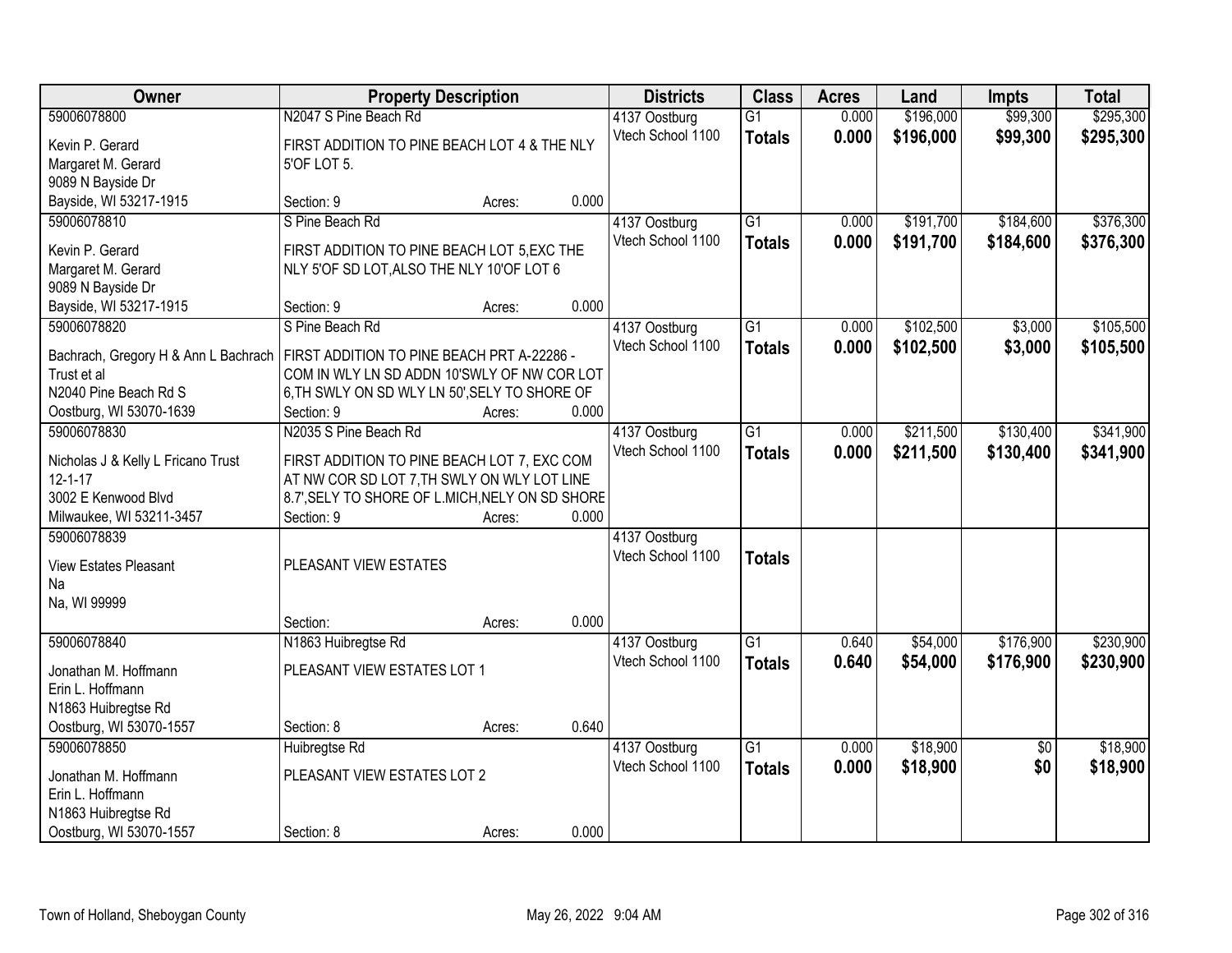| <b>Owner</b>               |                                                    | <b>Property Description</b> |       | <b>Districts</b>  | <b>Class</b>    | <b>Acres</b> | Land      | <b>Impts</b> | <b>Total</b> |
|----------------------------|----------------------------------------------------|-----------------------------|-------|-------------------|-----------------|--------------|-----------|--------------|--------------|
| 59006078860                | N1881 Huibregtse Rd                                |                             |       | 4137 Oostburg     | $\overline{G1}$ | 0.000        | \$54,000  | \$136,500    | \$190,500    |
| Gary J. Kramer             | PLEASANT VIEW ESTATES LOT 3                        |                             |       | Vtech School 1100 | <b>Totals</b>   | 0.000        | \$54,000  | \$136,500    | \$190,500    |
| N1881 Huibregtse Rd        |                                                    |                             |       |                   |                 |              |           |              |              |
| Oostburg, WI 53070-1557    |                                                    |                             |       |                   |                 |              |           |              |              |
|                            | Section: 8                                         | Acres:                      | 0.000 |                   |                 |              |           |              |              |
| 59006078870                | N1893 Huibregtse Rd                                |                             |       | 4137 Oostburg     | $\overline{G1}$ | 0.000        | \$54,000  | \$126,000    | \$180,000    |
| Jay P. Vaness              | PLEASANT VIEW ESTATES LOT 4                        |                             |       | Vtech School 1100 | <b>Totals</b>   | 0.000        | \$54,000  | \$126,000    | \$180,000    |
| Jill M. Vaness             |                                                    |                             |       |                   |                 |              |           |              |              |
| N1893 Huibregtse Rd        |                                                    |                             |       |                   |                 |              |           |              |              |
| Oostburg, WI 53070-1557    | Section: 8                                         | Acres:                      | 0.000 |                   |                 |              |           |              |              |
| 59006078880                | N1899 Huibregtse Rd                                |                             |       | 4137 Oostburg     | G1              | 0.000        | \$54,000  | \$107,200    | \$161,200    |
| Robert W. Schumacher       | PLEASANT VIEW ESTATES LOT 5                        |                             |       | Vtech School 1100 | <b>Totals</b>   | 0.000        | \$54,000  | \$107,200    | \$161,200    |
| N1899 Huibregtse Rd        |                                                    |                             |       |                   |                 |              |           |              |              |
| Oostburg, WI 53070-1557    |                                                    |                             |       |                   |                 |              |           |              |              |
|                            | Section: 8                                         | Acres:                      | 0.000 |                   |                 |              |           |              |              |
| 59006078890                | N1905 Huibregtse Rd                                |                             |       | 4137 Oostburg     | $\overline{G1}$ | 0.000        | \$54,000  | \$142,200    | \$196,200    |
| Brian G. Kurtz             | PLEASANT VIEW ESTATES LOT 6                        |                             |       | Vtech School 1100 | <b>Totals</b>   | 0.000        | \$54,000  | \$142,200    | \$196,200    |
| Sara R. Kurtz              |                                                    |                             |       |                   |                 |              |           |              |              |
| N1905 Huibregtse Rd        |                                                    |                             |       |                   |                 |              |           |              |              |
| Oostburg, WI 53070-1558    | Section: 8                                         | Acres:                      | 0.000 |                   |                 |              |           |              |              |
| 59006078900                | N1909 Huibregtse Rd                                |                             |       | 4137 Oostburg     | $\overline{G1}$ | 0.000        | \$54,000  | \$193,600    | \$247,600    |
| Brendan C. Hughes          | PLEASANT VIEW ESTATES LOT 7 & 8,& PRT SW           |                             |       | Vtech School 1100 | <b>Totals</b>   | 0.000        | \$54,000  | \$193,600    | \$247,600    |
| Katie P. Hughes            | NE, SEC 8, COM AT NE COR LOT 9, SD SUBD, TH N01    |                             |       |                   |                 |              |           |              |              |
| N1909 Huibregtse Rd        | DEG 24'28"W 40', N89 DEG 07'29"E 517.46', SLY TO N |                             |       |                   |                 |              |           |              |              |
| Oostburg, WI 53070-1558    | Section: 8                                         | Acres:                      | 0.000 |                   |                 |              |           |              |              |
| 59006078920                | N1912 Huibregtse Rd                                |                             |       | 4137 Oostburg     | $\overline{G1}$ | 0.000        | \$54,000  | \$159,500    | \$213,500    |
| Roger Testroete            | PLEASANT VIEW ESTATES LOT 9                        |                             |       | Vtech School 1100 | <b>Totals</b>   | 0.000        | \$54,000  | \$159,500    | \$213,500    |
| Darlene Testroete          |                                                    |                             |       |                   |                 |              |           |              |              |
| N1912 Huibregtse Rd        |                                                    |                             |       |                   |                 |              |           |              |              |
| Oostburg, WI 53070-1560    | Section: 8                                         | Acres:                      | 0.000 |                   |                 |              |           |              |              |
| 59006078930                | W1408 E Vaness Rd                                  |                             |       | 4137 Oostburg     | $\overline{G1}$ | 0.500        | \$44,000  | \$120,200    | \$164,200    |
| Huibregtse Real Estate LLC | PLEASANT VIEW ESTATES LOT 10, EXC THE S 110'OF     |                             |       | Vtech School 1100 | G <sub>2</sub>  | 1.820        | \$75,800  | \$28,700     | \$104,500    |
| W1418 E Van Ess Rd         | N 176'THEREOF, & EXC COM S88 DEG 15'35"W           |                             |       |                   | G4              | 2.600        | \$500     | \$0          | \$500        |
| Oostburg, WI 53070-1515    | 305.70'FROM SE COR, SD LOT 10, TH N1 DEG 13' 4"W   |                             |       |                   | <b>Totals</b>   | 4.920        | \$120,300 | \$148,900    | \$269,200    |
|                            | Section: 8                                         | Acres:                      | 4.920 |                   |                 |              |           |              |              |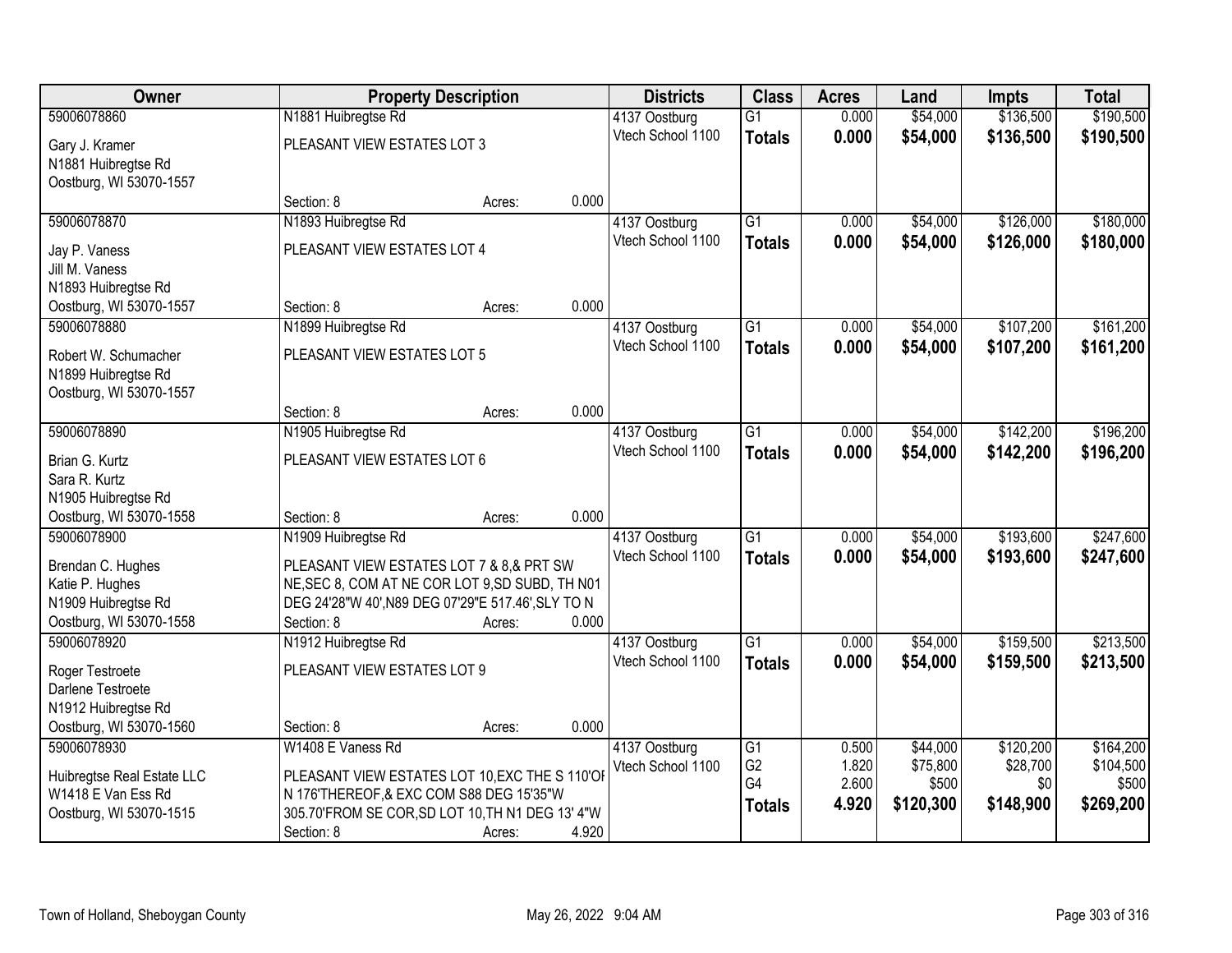| Owner                                 |                                                                     | <b>Property Description</b> |       | <b>Districts</b>   | <b>Class</b>           | <b>Acres</b> | Land            | Impts           | <b>Total</b>    |
|---------------------------------------|---------------------------------------------------------------------|-----------------------------|-------|--------------------|------------------------|--------------|-----------------|-----------------|-----------------|
| 59006078940                           | N1894 Huibregtse Rd                                                 |                             |       | 4137 Oostburg      | $\overline{G1}$        | 0.000        | \$54,000        | \$146,500       | \$200,500       |
| Shane M. Grinnell                     | PLEASANT VIEW ESTATES THE S 110'OF N 176', LOT                      |                             |       | Vtech School 1100  | <b>Totals</b>          | 0.000        | \$54,000        | \$146,500       | \$200,500       |
| Becky L. Grinnell                     | 10.                                                                 |                             |       |                    |                        |              |                 |                 |                 |
| N1894 Huibregtse Rd                   |                                                                     |                             |       |                    |                        |              |                 |                 |                 |
| Oostburg, WI 53070-1559               | Section: 8                                                          | Acres:                      | 0.000 |                    |                        |              |                 |                 |                 |
| 59006078941                           | N1882 Huibregtse Rd                                                 |                             |       | 4137 Oostburg      | $\overline{G1}$        | 0.000        | \$54,000        | \$141,100       | \$195,100       |
| Mark N. Huibregtse                    | PLEASANT VIEW ESTATES PRT OF LOT 10, COM S88                        |                             |       | Vtech School 1100  | <b>Totals</b>          | 0.000        | \$54,000        | \$141,100       | \$195,100       |
| Patti S. Huibregtse                   | DEG 15'35"W 305.70'FROM SE COR, SD LOT 10, TH N'                    |                             |       |                    |                        |              |                 |                 |                 |
| N1882 Huibregtse Rd                   | DEG 13'4"W 434.59'& N88 DEG 46'56"E 65.84'TO PNT                    |                             |       |                    |                        |              |                 |                 |                 |
| Oostburg, WI 53070-1559               | Section: 8                                                          | Acres:                      | 0.000 |                    |                        |              |                 |                 |                 |
| 59006078942                           | W1418 E Vaness Rd                                                   |                             |       | 4137 Oostburg      | $\overline{G1}$        | 0.000        | \$54,000        | \$191,700       | \$245,700       |
|                                       |                                                                     |                             |       | Vtech School 1100  | <b>Totals</b>          | 0.000        | \$54,000        | \$191,700       | \$245,700       |
| Michael Lee Huibregtse                | PLEASANT VIEW ESTATES PRT LOT 10, COM AT SW                         |                             |       |                    |                        |              |                 |                 |                 |
| Mary M. Voskuil<br>W1418 E Van Ess Rd | COR, SD LOT, TH N1 DEG 13'4"W 190', N88 DEG                         |                             |       |                    |                        |              |                 |                 |                 |
| Oostburg, WI 53070-1515               | 15'35"E 120', S1 DEG 13'4"E 190', TH S88 DEG 15' 35"W<br>Section: 8 | Acres:                      | 0.000 |                    |                        |              |                 |                 |                 |
| 59006078943                           | <b>Westshore Dr</b>                                                 |                             |       | 1029 Cedar         | $\overline{\text{X3}}$ | 1.330        | $\overline{50}$ | $\overline{30}$ | $\overline{50}$ |
|                                       |                                                                     |                             |       | Grove-Belgium Area | <b>Totals</b>          | 1.330        | \$0             | \$0             | \$0             |
| Sheboygan County                      | SHORES OF AMSTERDAM DUNES, THE - OUTLOT 1                           |                             |       | Vtech School 1100  |                        |              |                 |                 |                 |
| 508 New York Ave                      | (WESTSHORE DRIVE PROPOSED PRIVATE DR)                               |                             |       |                    |                        |              |                 |                 |                 |
| Sheboygan, WI 53081                   |                                                                     |                             |       |                    |                        |              |                 |                 |                 |
|                                       | Section: 31                                                         | Acres:                      | 1.330 |                    |                        |              |                 |                 |                 |
| 59006078946                           | <b>Westshore Dr</b>                                                 |                             |       | 1029 Cedar         | $\overline{G1}$        | 1.250        | \$433,400       | \$0             | \$433,400       |
| Martin Family Trust 12-6-00           | SHORES OF AMSTERDAM DUNES, THE - LOT 3                              |                             |       | Grove-Belgium Area | <b>Totals</b>          | 1.250        | \$433,400       | \$0             | \$433,400       |
| N471 Westshore Dr                     |                                                                     |                             |       | Vtech School 1100  |                        |              |                 |                 |                 |
| Cedar Grove, WI 53013-1439            |                                                                     |                             |       |                    |                        |              |                 |                 |                 |
|                                       | Section: 31                                                         | Acres:                      | 1.250 |                    |                        |              |                 |                 |                 |
| 59006078947                           | <b>Westshore Dr</b>                                                 |                             |       | 1029 Cedar         | $\overline{G1}$        | 2.230        | \$397,300       | $\sqrt{6}$      | \$397,300       |
| Julia A. Chinnock                     | SHORES OF AMSTERDAM DUNES, THE - LOT 2 &                            |                             |       | Grove-Belgium Area | <b>Totals</b>          | 2.230        | \$397,300       | \$0             | \$397,300       |
| Richard E. Champalbert                | THE S71' OF LOT 1                                                   |                             |       | Vtech School 1100  |                        |              |                 |                 |                 |
| 1416 Briercliff Dr                    |                                                                     |                             |       |                    |                        |              |                 |                 |                 |
| Orlando, FL 32806-1408                | Section: 31                                                         | Acres:                      | 2.230 |                    |                        |              |                 |                 |                 |
| 59006078949                           |                                                                     |                             |       | 4137 Oostburg      |                        |              |                 |                 |                 |
| Shorewood                             | <b>SHOREWOOD</b>                                                    |                             |       | Vtech School 1100  | <b>Totals</b>          |              |                 |                 |                 |
| Na                                    |                                                                     |                             |       |                    |                        |              |                 |                 |                 |
| Na, WI 99999                          |                                                                     |                             |       |                    |                        |              |                 |                 |                 |
|                                       | Section:                                                            | Acres:                      | 0.000 |                    |                        |              |                 |                 |                 |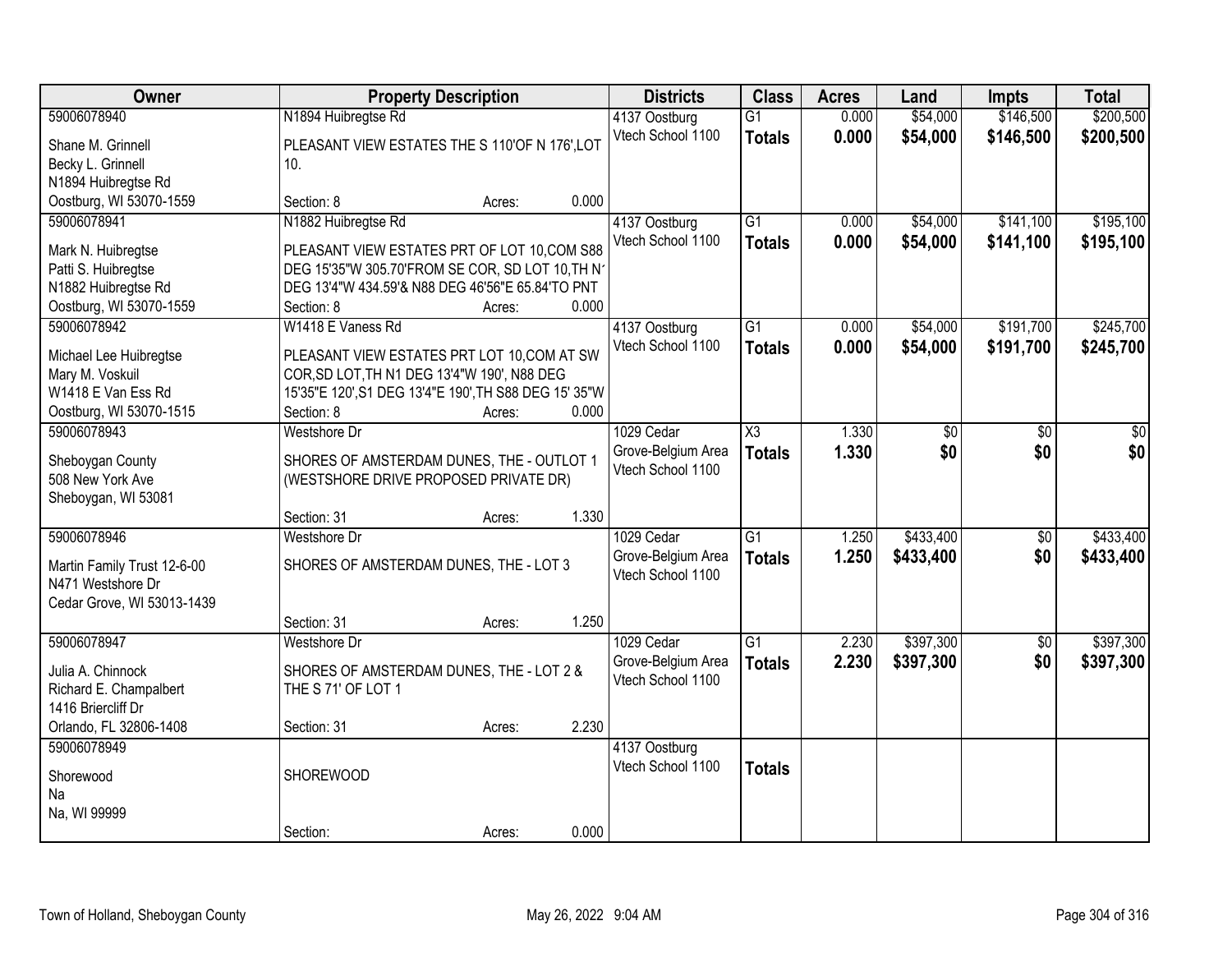| Owner                                                                           | <b>Property Description</b>                                                                                                                                  |        | <b>Districts</b>                                 | <b>Class</b>                    | <b>Acres</b>   | Land                 | <b>Impts</b>     | <b>Total</b>         |
|---------------------------------------------------------------------------------|--------------------------------------------------------------------------------------------------------------------------------------------------------------|--------|--------------------------------------------------|---------------------------------|----------------|----------------------|------------------|----------------------|
| 59006078950                                                                     | Apple Tree Ln                                                                                                                                                |        | 1029 Cedar                                       | $\overline{G1}$                 | 0.000          | \$130,000            | $\overline{50}$  | \$130,000            |
| <b>Stein Family Trust</b><br>7874 Sanctuary Cir Unit 2<br>Naples, FL 34104-5911 | LOT 1 OF SHOREWOOD PLAT LOCATED IN GOV'T.<br>LOT 3, 60' FRONTAGE & R/W.                                                                                      |        | Grove-Belgium Area<br>Vtech School 1100          | <b>Totals</b>                   | 0.000          | \$130,000            | \$0              | \$130,000            |
|                                                                                 | Section: 17                                                                                                                                                  | Acres: | 0.000                                            |                                 |                |                      |                  |                      |
| 59006078960                                                                     | N1497 Apple Tree Ln                                                                                                                                          |        | 1029 Cedar                                       | $\overline{G1}$                 | 0.000          | \$205,000            | \$158,300        | \$363,300            |
| <b>Stein Family Trust</b><br>7874 Sanctuary Cir Unit 2<br>Naples, FL 34104-5911 | SHOREWOOD LOT 2 LOC IN GOVT LOT 3,60'<br>FRONTAGE & R/W.                                                                                                     |        | Grove-Belgium Area<br>Vtech School 1100          | <b>Totals</b>                   | 0.000          | \$205,000            | \$158,300        | \$363,300            |
|                                                                                 | Section: 17                                                                                                                                                  | Acres: | 0.000                                            |                                 |                |                      |                  |                      |
| 59006078970                                                                     | Apple Tree Ln                                                                                                                                                |        | 1029 Cedar                                       | G1                              | 0.000          | \$130,000            | \$0              | \$130,000            |
| <b>Stein Family Trust</b><br>7874 Sanctuary Cir Unit 2<br>Naples, FL 34104-5911 | LOT 3 OF SHOREWOOD PLAT LOCATED IN GOV'T.<br>LOT 3, 60' FRONTAGE & R/W.                                                                                      |        | Grove-Belgium Area<br>Vtech School 1100          | <b>Totals</b>                   | 0.000          | \$130,000            | \$0              | \$130,000            |
|                                                                                 | Section: 17                                                                                                                                                  | Acres: | 0.000                                            |                                 |                |                      |                  |                      |
| 59006078980                                                                     | N1491 Apple Tree Ln                                                                                                                                          |        | 1029 Cedar                                       | G1                              | 0.000          | \$205,000            | \$46,400         | \$251,400            |
| Cynthia J. Meyer<br>N1491 Apple Tree Ln<br>Oostburg, WI 53070                   | SHOREWOOD LOT 4 LOC IN GOVT LOT 3,60'<br>FRONTAGE & R/W.                                                                                                     |        | Grove-Belgium Area<br>Vtech School 1100          | <b>Totals</b>                   | 0.000          | \$205,000            | \$46,400         | \$251,400            |
|                                                                                 | Section: 17                                                                                                                                                  | Acres: | 0.000                                            |                                 |                |                      |                  |                      |
| 59006078990                                                                     | Cottage Dr                                                                                                                                                   |        | 1029 Cedar                                       | $\overline{G1}$                 | 0.000          | \$130,000            | $\overline{50}$  | \$130,000            |
| Cynthia J. Meyer<br>N1491 Apple Tree Ln<br>Oostburg, WI 53070                   | LOT 5 OF SHOREWOOD PLAT LOCATED IN GOVT<br>LOT 3,60' FRONTAGE & R/W.                                                                                         |        | Grove-Belgium Area<br>Vtech School 1100          | <b>Totals</b>                   | 0.000          | \$130,000            | \$0              | \$130,000            |
|                                                                                 | Section: 17                                                                                                                                                  | Acres: | 0.000                                            |                                 |                |                      |                  |                      |
| 59006079000                                                                     | N1483 Apple Tree Ln                                                                                                                                          |        | 1029 Cedar                                       | $\overline{G1}$                 | 0.640          | \$350,700            | \$169,600        | \$520,300            |
| Jane Hamilton F. Musich<br>N1483 Apple Tree Ln<br>Oostburg, WI 53070-1766       | SHOREWOOD LOTS 6 & 7 LOC IN GOVT LOT 3, 60'<br>FRONTAGE & R/W, & PRT GL 3, SD SEC 17, COM IN<br>WLY LN OF SD PLAT, S28 DEG 11' W 259' FROM NW<br>Section: 17 | Acres: | Grove-Belgium Area<br>Vtech School 1100<br>0.000 | <b>Totals</b>                   | 0.640          | \$350,700            | \$169,600        | \$520,300            |
| 59006079031                                                                     | N1475 Apple Tree Ln                                                                                                                                          |        | 1029 Cedar                                       | $\overline{G1}$                 | 0.529          | \$335,000            | \$315,900        | \$650,900            |
| Douglas H. Hamilton<br>N1475 Apple Tree Ln<br>Oostburg, WI 53070-1766           | SHOREWOOD LOTS 8 & 9 LOC IN GOVT LOT 3,60'<br>FRONTAGE & R/W & ALSO PRT GOV'T LOT 3, SEC<br>17, COM IN WLY LINE PLAT OF SHORE WOOD, S28<br>Section: 17       | Acres: | Grove-Belgium Area<br>Vtech School 1100<br>0.000 | G <sub>6</sub><br><b>Totals</b> | 0.480<br>1.009 | \$1,900<br>\$336,900 | \$0<br>\$315,900 | \$1,900<br>\$652,800 |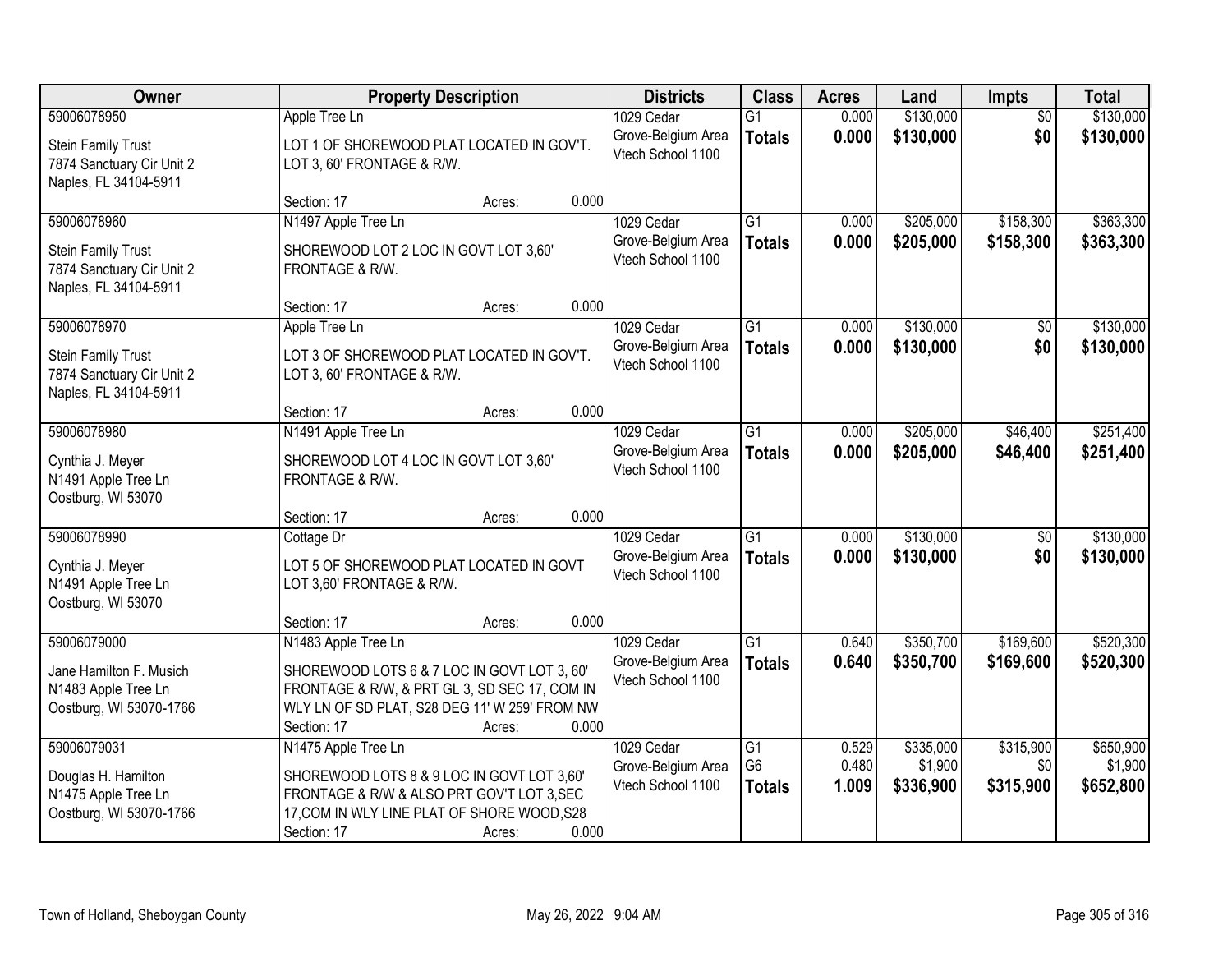| Owner                                                                      |                                                                                                                                               | <b>Property Description</b> |       | <b>Districts</b>                        | <b>Class</b>    | <b>Acres</b> | Land      | Impts           | <b>Total</b> |
|----------------------------------------------------------------------------|-----------------------------------------------------------------------------------------------------------------------------------------------|-----------------------------|-------|-----------------------------------------|-----------------|--------------|-----------|-----------------|--------------|
| 59006079040                                                                | Cottage Dr                                                                                                                                    |                             |       | 1029 Cedar                              | $\overline{G1}$ | 0.000        | \$131,400 | $\overline{50}$ | \$131,400    |
| <b>Blais Family Trust</b><br>7443 W Ridgeview Ct<br>Mequon, WI 53092-1047  | SHOREWOOD LOT 10 (60' FRONTAGE)                                                                                                               |                             |       | Grove-Belgium Area<br>Vtech School 1100 | <b>Totals</b>   | 0.000        | \$131,400 | \$0             | \$131,400    |
|                                                                            | Section: 17                                                                                                                                   | Acres:                      | 0.000 |                                         |                 |              |           |                 |              |
| 59006079050                                                                | N1467 Cottage Dr                                                                                                                              |                             |       | 1029 Cedar                              | $\overline{G1}$ | 0.000        | \$265,000 | \$137,400       | \$402,400    |
| <b>Blais Family Trust</b><br>7443 W Ridgeview Ct<br>Mequon, WI 53092-1047  | SHOREWOOD LOT 11 & THE NLY 1/2 OF LOT 12<br>(90'FRONTAGE)                                                                                     |                             |       | Grove-Belgium Area<br>Vtech School 1100 | <b>Totals</b>   | 0.000        | \$265,000 | \$137,400       | \$402,400    |
|                                                                            | Section: 17                                                                                                                                   | Acres:                      | 0.000 |                                         |                 |              |           |                 |              |
| 59006079060                                                                | Cottage Dr                                                                                                                                    |                             |       | 1029 Cedar                              | $\overline{G1}$ | 0.000        | \$61,500  | $\overline{50}$ | \$61,500     |
| A Wing + A Prayer LLC<br>N4024 State Rd 32<br>Sheboygan Fls, WI 53085-2963 | S1/2 LOT 12 OF SHOREWOOD PLAT LOCATED IN<br>GOV'T. LOT 3, 30' FRONTAGE & R/W.                                                                 |                             |       | Grove-Belgium Area<br>Vtech School 1100 | <b>Totals</b>   | 0.000        | \$61,500  | \$0             | \$61,500     |
|                                                                            | Section: 17                                                                                                                                   | Acres:                      | 0.000 |                                         |                 |              |           |                 |              |
| 59006079070                                                                | N1453 Cottage Dr                                                                                                                              |                             |       | 1029 Cedar                              | G1              | 0.000        | \$201,600 | \$83,100        | \$284,700    |
| A Wing + A Prayer LLC<br>N4024 State Rd 32<br>Sheboygan Fls, WI 53085-2963 | SHOREWOOD PLAT LOT 13, LOCATED IN GOVT LOT<br>60'FRONTAGE & R/W.                                                                              |                             |       | Grove-Belgium Area<br>Vtech School 1100 | <b>Totals</b>   | 0.000        | \$201,600 | \$83,100        | \$284,700    |
|                                                                            | Section: 17                                                                                                                                   | Acres:                      | 0.000 |                                         |                 |              |           |                 |              |
| 59006079080                                                                | Cottage Dr                                                                                                                                    |                             |       | 1029 Cedar                              | $\overline{G1}$ | 0.000        | \$127,800 | $\overline{50}$ | \$127,800    |
| A Wing + A Prayer LLC<br>N4024 State Rd 32<br>Sheboygan Fls, WI 53085-2963 | LOT 14 OF SHOREWOOD PLAT LOCATED IN GOV'T.<br>LOT 3, 60' FRONTAGE & R/W.                                                                      |                             |       | Grove-Belgium Area<br>Vtech School 1100 | <b>Totals</b>   | 0.000        | \$127,800 | \$0             | \$127,800    |
|                                                                            | Section: 17                                                                                                                                   | Acres:                      | 0.000 |                                         |                 |              |           |                 |              |
| 59006079090                                                                | N1447 Cottage Dr                                                                                                                              |                             |       | 1029 Cedar                              | G1              | 0.000        | \$201,600 | \$115,200       | \$316,800    |
| Nicki S. Usinger<br>Frederick D. Usinger IV<br>1428 E Bay Point Rd         | SHOREWOOD LOT 15 LOC IN GOVT LOT 3,60'<br>FRONTAGE & R/W.                                                                                     |                             |       | Grove-Belgium Area<br>Vtech School 1100 | <b>Totals</b>   | 0.000        | \$201,600 | \$115,200       | \$316,800    |
| Milwaukee, WI 53217-1407                                                   | Section: 17                                                                                                                                   | Acres:                      | 0.000 |                                         |                 |              |           |                 |              |
| 59006079100                                                                | N1443 Cottage Dr                                                                                                                              |                             |       | 1029 Cedar                              | $\overline{G1}$ | 0.000        | \$201,600 | \$196,300       | \$397,900    |
| Loren J. Western<br>Judith G. Western<br>10 E Lee St Apt 1201              | SHOREWOOD PARCEL 1, A-17189 & OTHER LANDS -<br>LOT 16 IN GOVT LOT 3 60'FRONTAGE & R/W & PRT<br>GOVT LOT 3, SEC 17, COM N28 DEG 11' E 100'FROM |                             |       | Grove-Belgium Area<br>Vtech School 1100 | <b>Totals</b>   | 0.000        | \$201,600 | \$196,300       | \$397,900    |
| Baltimore, MD 21202-6034                                                   | Section: 17                                                                                                                                   | Acres:                      | 0.000 |                                         |                 |              |           |                 |              |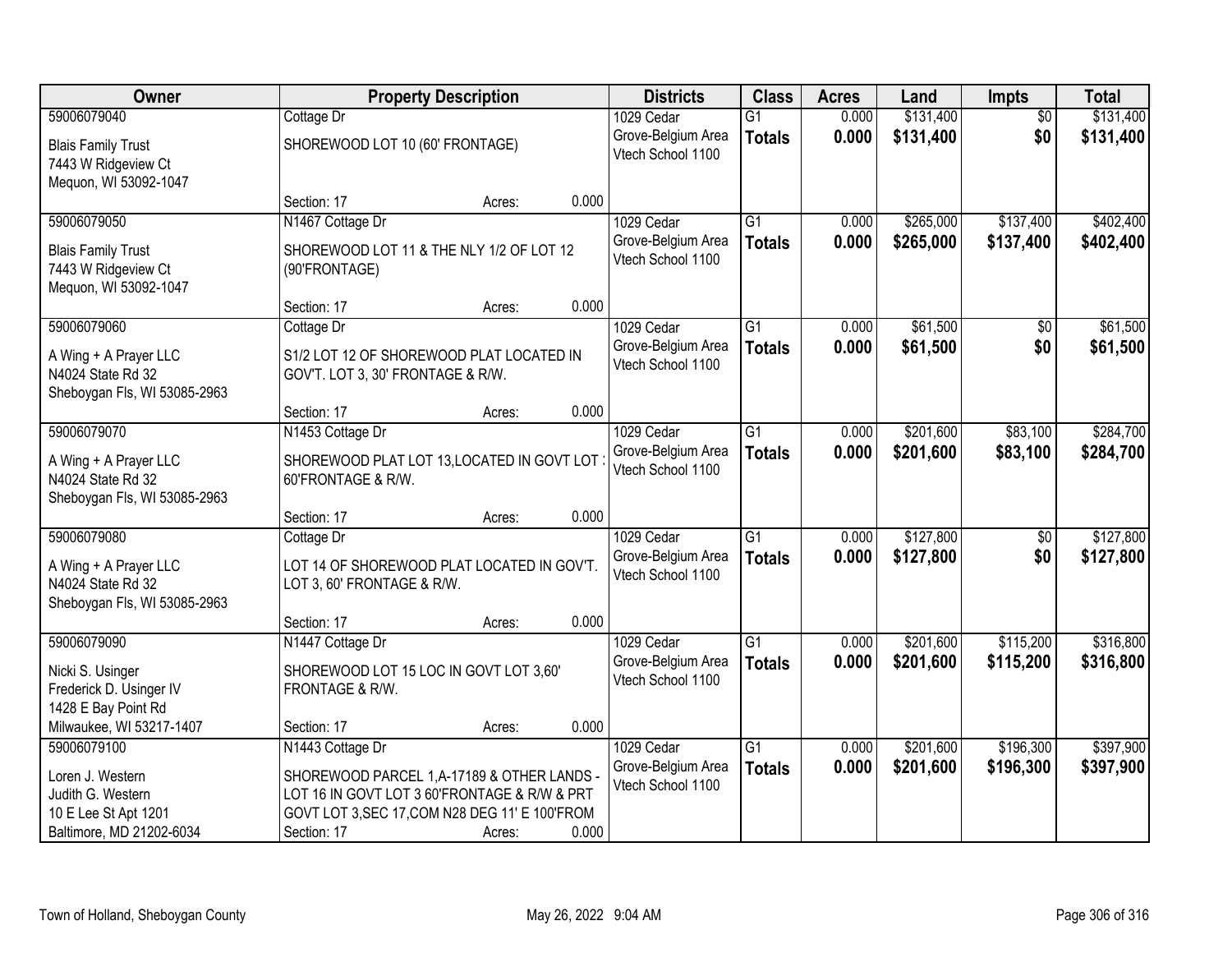| Owner                                  | <b>Property Description</b>                          |                 | <b>Districts</b>   | <b>Class</b>    | <b>Acres</b> | Land      | <b>Impts</b> | <b>Total</b> |
|----------------------------------------|------------------------------------------------------|-----------------|--------------------|-----------------|--------------|-----------|--------------|--------------|
| 59006079110                            | N1437 Cottage Dr                                     |                 | 1029 Cedar         | $\overline{G1}$ | 0.000        | \$201,600 | \$110,000    | \$311,600    |
| Stephen C. Myers                       | SHOREWOOD LOT 17 (60' FRONTAGE)                      |                 | Grove-Belgium Area | <b>Totals</b>   | 0.000        | \$201,600 | \$110,000    | \$311,600    |
| Christine A. Myers                     |                                                      |                 | Vtech School 1100  |                 |              |           |              |              |
| N1437 Cottage Dr                       |                                                      |                 |                    |                 |              |           |              |              |
| Oostburg, WI 53070-1710                | Section: 17                                          | 0.000<br>Acres: |                    |                 |              |           |              |              |
| 59006079120                            | Cottage Dr                                           |                 | 1029 Cedar         | $\overline{G1}$ | 0.000        | \$147,300 | \$700        | \$148,000    |
|                                        | LOT 18 OF SHOREWOOD PLAT LOCATED IN GOVT             |                 | Grove-Belgium Area | <b>Totals</b>   | 0.000        | \$147,300 | \$700        | \$148,000    |
| Stephen C. Myers<br>Christine A. Myers | LOT 3, 70' FRONTAGE & R/W, EXC COM AT SW COR         |                 | Vtech School 1100  |                 |              |           |              |              |
| N1437 Cottage Dr                       | LOT 18, TH N28 DEG 11'E 27.40', S71 DEG 28'15"E 76', |                 |                    |                 |              |           |              |              |
| Oostburg, WI 53070-1710                | Section: 17                                          | 0.000<br>Acres: |                    |                 |              |           |              |              |
| 59006079130                            | N1429 Cottage Dr                                     |                 | 1029 Cedar         | $\overline{G1}$ | 0.000        | \$172,300 | \$57,900     | \$230,200    |
|                                        |                                                      |                 | Grove-Belgium Area | <b>Totals</b>   | 0.000        | \$172,300 | \$57,900     | \$230,200    |
| David W. Bateman                       | SHOREWOOD LOT 19 LOC IN GOVT LOT 3,70'               |                 | Vtech School 1100  |                 |              |           |              |              |
| Suzanne H. Bateman                     | FRONTAGE & R/W & PRT LOT 18, SD PLAT COM AT          |                 |                    |                 |              |           |              |              |
| 138 Willow Ln                          | SW COR LOT 18 TH N28 DEG 11'E 27.40', S71 DEG        |                 |                    |                 |              |           |              |              |
| West Bend, WI 53095-3420               | Section: 17                                          | 0.000<br>Acres: |                    |                 |              |           |              |              |
| 59006079140                            | N1421 Cottage Dr                                     |                 | 1029 Cedar         | $\overline{G1}$ | 0.000        | \$201,600 | \$222,700    | \$424,300    |
| Alan P. Harmeling                      | SHOREWOOD LOT 20 (60' FRONTAGE)                      |                 | Grove-Belgium Area | <b>Totals</b>   | 0.000        | \$201,600 | \$222,700    | \$424,300    |
| Rita Finstad Harmeling                 |                                                      |                 | Vtech School 1100  |                 |              |           |              |              |
| N1421 Cottage Dr                       |                                                      |                 |                    |                 |              |           |              |              |
| Oostburg, WI 53070-1710                | Section: 17                                          | 0.000<br>Acres: |                    |                 |              |           |              |              |
| 59006079150                            | N1415 Cottage Dr                                     |                 | 1029 Cedar         | $\overline{G1}$ | 0.000        | \$196,400 | \$54,600     | \$251,000    |
| James Collins                          | SHOREWOOD LOT 21 & COM AT SW COR SD LOT, TH          |                 | Grove-Belgium Area | <b>Totals</b>   | 0.000        | \$196,400 | \$54,600     | \$251,000    |
| Jane Collins                           | S25 DEG 28'W 15', TH N87 DEG 32'E 193.53'TO HWM      |                 | Vtech School 1100  |                 |              |           |              |              |
| N1415 Cottage Dr                       | OF LAKE MICH, N25 DEG 28'E 15'TO SE COR SD LOT       |                 |                    |                 |              |           |              |              |
| Oostburg, WI 53070-1710                | Section: 17                                          | 0.000<br>Acres: |                    |                 |              |           |              |              |
| 59006079152                            | N911 Knepprath Rd                                    |                 | 4641 Random Lake   | $\overline{G1}$ | 0.813        | \$43,300  | \$190,300    | \$233,600    |
|                                        |                                                      |                 | Vtech School 1100  | <b>Totals</b>   | 0.813        | \$43,300  | \$190,300    | \$233,600    |
| Richard C. Vorpahl                     | STEFFEN SUBDIVISION LOT 1; EXC RW BEG AT SW          |                 |                    |                 |              |           |              |              |
| Jean R. Vorpahl                        | COR SD LOT 1 STEFFEN SUBD (V12 P195 #1023332);       |                 |                    |                 |              |           |              |              |
| N911 Knepprath Rd                      | TH N00-53-38E, ALG E RW KNEPPRATH RD AND W           |                 |                    |                 |              |           |              |              |
| Cedar Grove, WI 53013-1121             | Section: 20                                          | 0.813<br>Acres: |                    |                 |              |           |              |              |
| 59006079153                            | W4076 County Rd D                                    |                 | 4641 Random Lake   | $\overline{G1}$ | 0.977        | \$44,300  | \$225,700    | \$270,000    |
| Maureen Straley Irrevocable Trust      | STEFFEN SUBDIVISION LOT 2 EXC COM AT SW COR          |                 | Vtech School 1100  | <b>Totals</b>   | 0.977        | \$44,300  | \$225,700    | \$270,000    |
| 04-02-2020                             | LOT 2 STEFFEN SUB V12 P195 #1023332, TH              |                 |                    |                 |              |           |              |              |
| W4076 County Rd D                      | N00-53-38E, 19'; TH S89-25-28E, 98.97'; TH           |                 |                    |                 |              |           |              |              |
| Cedar Grove, WI 53013-1163             | Section: 20                                          | 0.977<br>Acres: |                    |                 |              |           |              |              |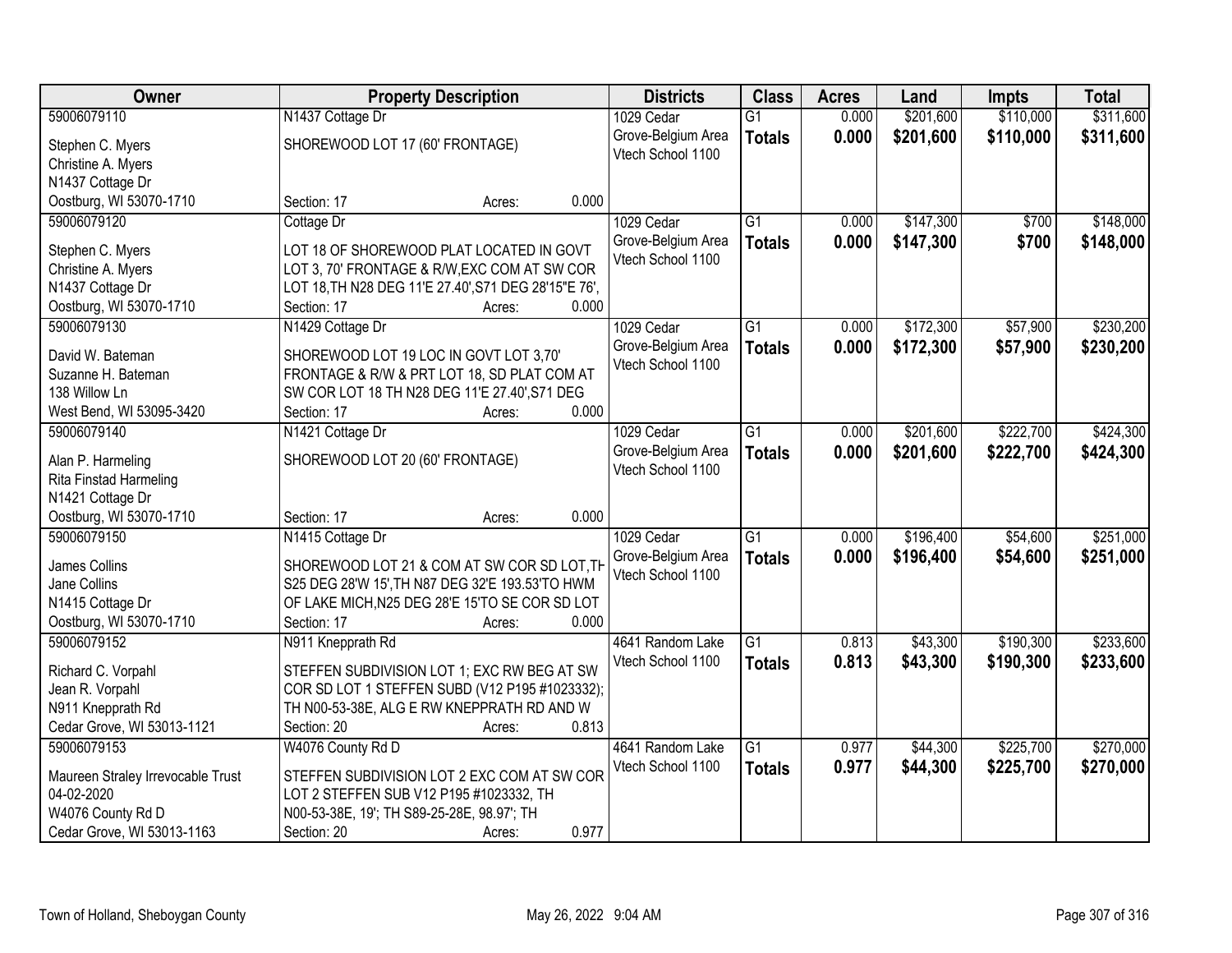| Owner                                           | <b>Property Description</b>             |        |       | <b>Districts</b>                      | <b>Class</b>    | <b>Acres</b> | Land     | Impts     | <b>Total</b> |
|-------------------------------------------------|-----------------------------------------|--------|-------|---------------------------------------|-----------------|--------------|----------|-----------|--------------|
| 59006079154                                     | W4064 County Rd D                       |        |       | 4641 Random Lake                      | $\overline{G1}$ | 1.912        | \$69,900 | \$137,400 | \$207,300    |
| Joseph G. Aiello                                | STEFFEN SUBDIVISION LOT 3, EXC THE S 7' |        |       | Vtech School 1100                     | <b>Totals</b>   | 1.912        | \$69,900 | \$137,400 | \$207,300    |
| Mary Alice Aiello                               | THEREOF.                                |        |       |                                       |                 |              |          |           |              |
| W4064 County Rd D                               |                                         |        |       |                                       |                 |              |          |           |              |
| Cedar Grove, WI 53013-1163                      | Section: 20                             | Acres: | 1.912 |                                       |                 |              |          |           |              |
| 59006079155                                     | N929 Knepprath Rd                       |        |       | 4641 Random Lake                      | $\overline{G1}$ | 2.870        | \$73,700 | \$131,100 | \$204,800    |
| Natalie Ruchalski                               | STEFFEN SUBDIVISION LOT 4               |        |       | Vtech School 1100                     | <b>Totals</b>   | 2.870        | \$73,700 | \$131,100 | \$204,800    |
| N929 Knepprath Rd                               |                                         |        |       |                                       |                 |              |          |           |              |
| Cedar Grove, WI 53013-1121                      |                                         |        |       |                                       |                 |              |          |           |              |
|                                                 | Section: 20                             | Acres: | 2.870 |                                       |                 |              |          |           |              |
| 59006079159                                     |                                         |        |       | 4641 Random Lake<br>Vtech School 1100 |                 |              |          |           |              |
| Stoneyville                                     | <b>STONEYVILLE</b>                      |        |       |                                       | <b>Totals</b>   |              |          |           |              |
| Na                                              |                                         |        |       |                                       |                 |              |          |           |              |
| Na, WI 99999                                    | Section:                                |        | 0.000 |                                       |                 |              |          |           |              |
| 59006079170                                     | N691 County Rd CC                       | Acres: |       | 4641 Random Lake                      | $\overline{G1}$ | 0.000        | \$36,000 | \$135,200 | \$171,200    |
|                                                 |                                         |        |       | Vtech School 1100                     | <b>Totals</b>   | 0.000        | \$36,000 | \$135,200 | \$171,200    |
| Jean Elizabeth Roehr                            | STONEYVILLE LOT 1                       |        |       |                                       |                 |              |          |           |              |
| N691 County Rd Cc<br>Random Lake, WI 53075-1313 |                                         |        |       |                                       |                 |              |          |           |              |
|                                                 | Section: 30                             | Acres: | 0.000 |                                       |                 |              |          |           |              |
| 59006079180                                     | N692 Park Dr                            |        |       | 4641 Random Lake                      | $\overline{G1}$ | 0.000        | \$36,000 | \$137,700 | \$173,700    |
|                                                 |                                         |        |       | Vtech School 1100                     | <b>Totals</b>   | 0.000        | \$36,000 | \$137,700 | \$173,700    |
| Bruce H. Tenhaken<br>Roxanne M. Tenhaken        | STONEYVILLE LOT 2                       |        |       |                                       |                 |              |          |           |              |
| N692 Park Dr                                    |                                         |        |       |                                       |                 |              |          |           |              |
| Random Lake, WI 53075-1325                      | Section: 30                             | Acres: | 0.000 |                                       |                 |              |          |           |              |
| 59006079190                                     | N680 Park Dr                            |        |       | 4641 Random Lake                      | $\overline{G1}$ | 0.000        | \$36,000 | \$110,300 | \$146,300    |
| <b>Dcnf Transition Trust</b>                    | STONEYVILLE LOT 3                       |        |       | Vtech School 1100                     | <b>Totals</b>   | 0.000        | \$36,000 | \$110,300 | \$146,300    |
| N680 Park Dr                                    |                                         |        |       |                                       |                 |              |          |           |              |
| Random Lake, WI 53075-1324                      |                                         |        |       |                                       |                 |              |          |           |              |
|                                                 | Section: 30                             | Acres: | 0.000 |                                       |                 |              |          |           |              |
| 59006079200                                     | N672 Park Dr                            |        |       | 4641 Random Lake                      | $\overline{G1}$ | 0.000        | \$36,000 | \$127,200 | \$163,200    |
| <b>Twila Wetor</b>                              | STONEYVILLE LOT 4                       |        |       | Vtech School 1100                     | <b>Totals</b>   | 0.000        | \$36,000 | \$127,200 | \$163,200    |
| Audrey Wetor Blaubach Life Estate               |                                         |        |       |                                       |                 |              |          |           |              |
| N672 Park Dr                                    |                                         |        |       |                                       |                 |              |          |           |              |
| Random Lake, WI 53075-1324                      | Section: 30                             | Acres: | 0.000 |                                       |                 |              |          |           |              |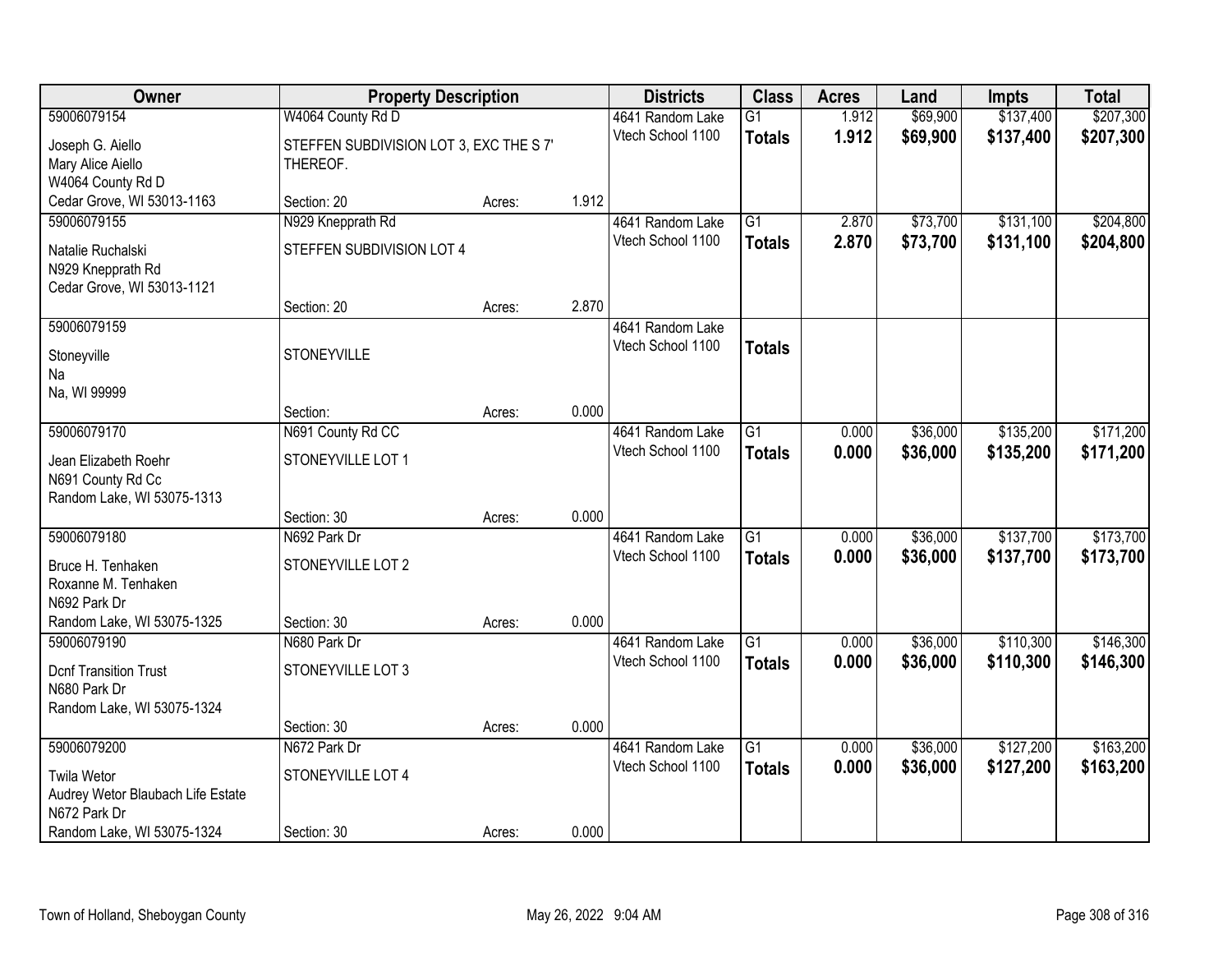| <b>Owner</b>               | <b>Property Description</b>                    |        |       | <b>Districts</b>  | <b>Class</b>    | <b>Acres</b> | Land     | <b>Impts</b> | <b>Total</b>    |
|----------------------------|------------------------------------------------|--------|-------|-------------------|-----------------|--------------|----------|--------------|-----------------|
| 59006079210                | N654 Park Dr                                   |        |       | 4641 Random Lake  | $\overline{G1}$ | 0.730        | \$36,000 | \$133,100    | \$169,100       |
| Keith I. Kelling           | STONEYVILLE LOT 5                              |        |       | Vtech School 1100 | <b>Totals</b>   | 0.730        | \$36,000 | \$133,100    | \$169,100       |
| Carol J. Kelling           |                                                |        |       |                   |                 |              |          |              |                 |
| N654 Park Dr               |                                                |        |       |                   |                 |              |          |              |                 |
| Random Lake, WI 53075-1324 | Section: 30                                    | Acres: | 0.730 |                   |                 |              |          |              |                 |
| 59006079220                | W4462 Park Sq North                            |        |       | 4641 Random Lake  | $\overline{G1}$ | 0.000        | \$36,000 | \$146,800    | \$182,800       |
| Douglas Bichler            | STONEYVILLE LOT 6, EXC THE S 30'FOR RD, & INCL |        |       | Vtech School 1100 | <b>Totals</b>   | 0.000        | \$36,000 | \$146,800    | \$182,800       |
| W4462 Park Sq N            | THE W 20'OF LOT 13, STONEYVILLE NORTH (PARK    |        |       |                   |                 |              |          |              |                 |
| Random Lake, WI 53075-1320 | <b>SQUARE NORTH)</b>                           |        |       |                   |                 |              |          |              |                 |
|                            | Section: 30                                    | Acres: | 0.000 |                   |                 |              |          |              |                 |
| 59006079230                | W4467 Park Sq North                            |        |       | 4641 Random Lake  | $\overline{G1}$ | 0.000        | \$36,000 | \$164,000    | \$200,000       |
| Carl A. Edmonds            | STONEYVILLE LOT 7, EXC THE N 30'FOR RD. (PARK  |        |       | Vtech School 1100 | <b>Totals</b>   | 0.000        | \$36,000 | \$164,000    | \$200,000       |
| Ann Strauss L. Edmonds     | <b>SQUARE NORTH)</b>                           |        |       |                   |                 |              |          |              |                 |
| W4467 Park Sq N            |                                                |        |       |                   |                 |              |          |              |                 |
| Random Lake, WI 53075-1321 | Section: 30                                    | Acres: | 0.000 |                   |                 |              |          |              |                 |
| 59006079247                |                                                |        |       | 4641 Random Lake  | $\overline{X4}$ | 0.000        | \$0      | \$0          | $\overline{50}$ |
| North Stoneyville          | STONEYVILLE NORTH                              |        |       | Vtech School 1100 | <b>Totals</b>   | 0.000        | \$0      | \$0          | \$0             |
| Na                         |                                                |        |       |                   |                 |              |          |              |                 |
| Na, WI 99999               |                                                |        |       |                   |                 |              |          |              |                 |
|                            | Section:                                       | Acres: | 0.000 |                   |                 |              |          |              |                 |
| 59006079248                | N663 Park Dr                                   |        |       | 4641 Random Lake  | $\overline{G1}$ | 0.710        | \$36,000 | \$130,400    | \$166,400       |
| Andrew S. Heup             | STONEYVILLE NORTH LOT 8                        |        |       | Vtech School 1100 | <b>Totals</b>   | 0.710        | \$36,000 | \$130,400    | \$166,400       |
| Kaye K. Heup               |                                                |        |       |                   |                 |              |          |              |                 |
| N663 Park Dr               |                                                |        |       |                   |                 |              |          |              |                 |
| Random Lake, WI 53075-1356 | Section: 30                                    | Acres: | 0.710 |                   |                 |              |          |              |                 |
| 59006079250                | W4423 Park Sq North                            |        |       | 4641 Random Lake  | G1              | 1.450        | \$43,200 | \$175,000    | \$218,200       |
| James L. Ternes            | STONEYVILLE NORTH LOTS 9 & 10.                 |        |       | Vtech School 1100 | <b>Totals</b>   | 1.450        | \$43,200 | \$175,000    | \$218,200       |
| Joann Marie Ternes         |                                                |        |       |                   |                 |              |          |              |                 |
| W4423 Park Sq N            |                                                |        |       |                   |                 |              |          |              |                 |
| Random Lake, WI 53075-1321 | Section: 30                                    | Acres: | 1.450 |                   |                 |              |          |              |                 |
| 59006079251                | W4439 Park Sq North                            |        |       | 4641 Random Lake  | $\overline{G1}$ | 0.750        | \$36,000 | \$158,700    | \$194,700       |
| James H. Arndt             | STONEYVILLE NORTH LOT 11                       |        |       | Vtech School 1100 | <b>Totals</b>   | 0.750        | \$36,000 | \$158,700    | \$194,700       |
| W4439 Park Sq N            |                                                |        |       |                   |                 |              |          |              |                 |
| Random Lake, WI 53075-1321 |                                                |        |       |                   |                 |              |          |              |                 |
|                            | Section: 30                                    | Acres: | 0.750 |                   |                 |              |          |              |                 |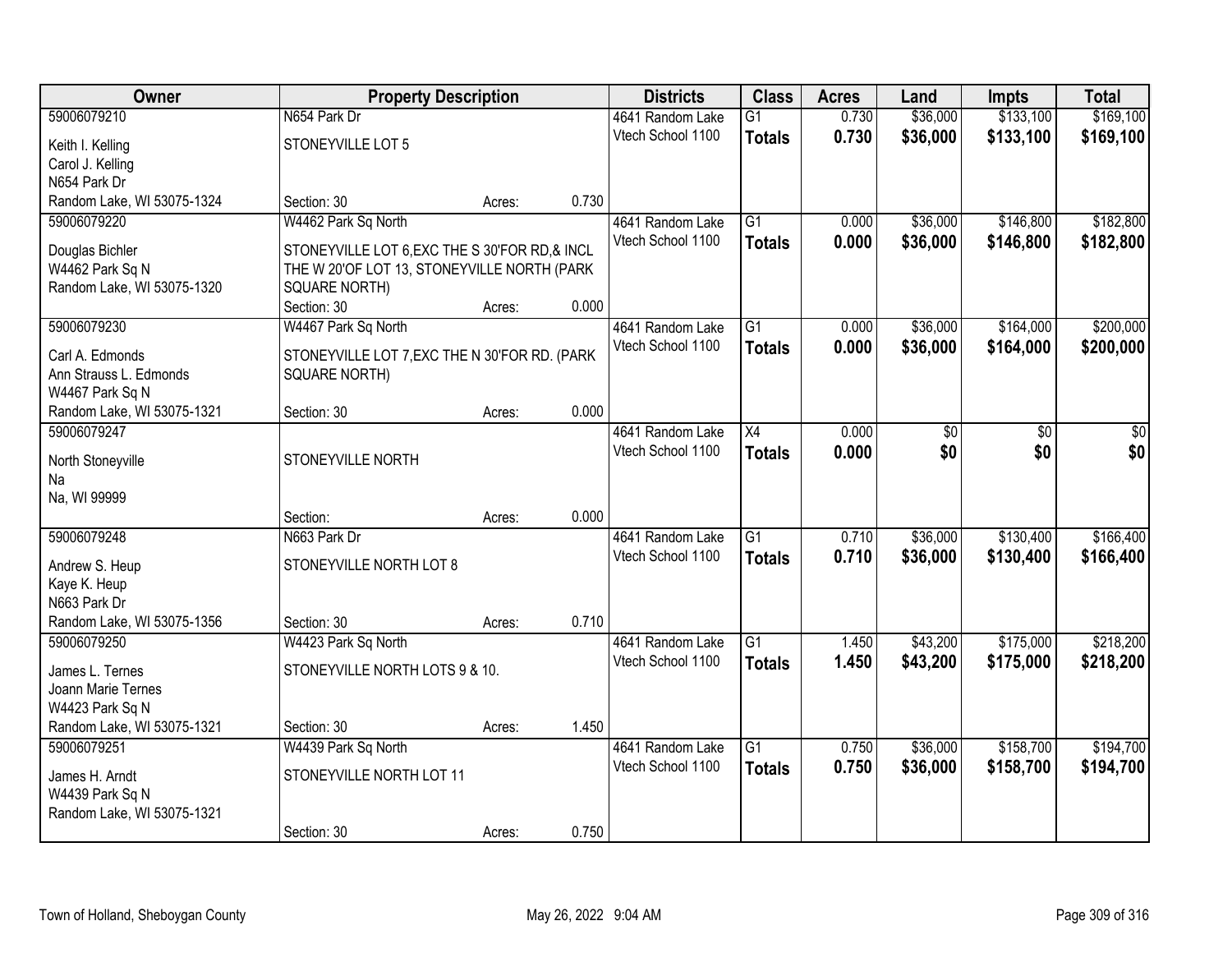| Owner                      | <b>Property Description</b>         |        |       | <b>Districts</b>  | <b>Class</b>    | <b>Acres</b> | Land     | <b>Impts</b> | <b>Total</b> |
|----------------------------|-------------------------------------|--------|-------|-------------------|-----------------|--------------|----------|--------------|--------------|
| 59006079252                | W4447 Park Sq North                 |        |       | 4641 Random Lake  | $\overline{G1}$ | 0.750        | \$36,000 | \$127,700    | \$163,700    |
| Duane M. Bellows           | STONEYVILLE NORTH LOT 12            |        |       | Vtech School 1100 | <b>Totals</b>   | 0.750        | \$36,000 | \$127,700    | \$163,700    |
| W4447 Park Sq N            |                                     |        |       |                   |                 |              |          |              |              |
| Random Lake, WI 53075-1321 |                                     |        |       |                   |                 |              |          |              |              |
|                            | Section: 30                         | Acres: | 0.750 |                   |                 |              |          |              |              |
| 59006079253                | W4458 Park Sq North                 |        |       | 4641 Random Lake  | $\overline{G1}$ | 0.000        | \$36,000 | \$104,700    | \$140,700    |
| Keith A. Hierlmeier        | STONEYVILLE NORTH LOT 13, EXC THE W |        |       | Vtech School 1100 | <b>Totals</b>   | 0.000        | \$36,000 | \$104,700    | \$140,700    |
| Diana J. Hierlmeier        | 20'THEREOF.                         |        |       |                   |                 |              |          |              |              |
| W4458 Park Sq N            |                                     |        |       |                   |                 |              |          |              |              |
| Random Lake, WI 53075-1320 | Section: 30                         | Acres: | 0.000 |                   |                 |              |          |              |              |
| 59006079254                | W4440 Park Sq North                 |        |       | 4641 Random Lake  | $\overline{G1}$ | 0.000        | \$37,800 | \$136,300    | \$174,100    |
| Ryan Schreurs              | STONEYVILLE NORTH LOT 14            |        |       | Vtech School 1100 | <b>Totals</b>   | 0.000        | \$37,800 | \$136,300    | \$174,100    |
| <b>Christine Schreurs</b>  |                                     |        |       |                   |                 |              |          |              |              |
| W4440 Park Sq N            |                                     |        |       |                   |                 |              |          |              |              |
| Random Lake, WI 53075-1320 | Section: 30                         | Acres: | 0.000 |                   |                 |              |          |              |              |
| 59006079255                | W4432 Park Sq North                 |        |       | 4641 Random Lake  | $\overline{G1}$ | 0.000        | \$36,000 | \$116,200    | \$152,200    |
| Kurt E. Neumann            | STONEYVILLE NORTH LOT 15            |        |       | Vtech School 1100 | <b>Totals</b>   | 0.000        | \$36,000 | \$116,200    | \$152,200    |
| Bonnie M. Neumann          |                                     |        |       |                   |                 |              |          |              |              |
| W4432 Park Sq N            |                                     |        |       |                   |                 |              |          |              |              |
| Random Lake, WI 53075-1320 | Section: 30                         | Acres: | 0.000 |                   |                 |              |          |              |              |
| 59006079256                | W4416 Park Sq North                 |        |       | 4641 Random Lake  | $\overline{G1}$ | 0.000        | \$37,800 | \$241,100    | \$278,900    |
| Christopher Uphoff         | STONEYVILLE NORTH LOT 16            |        |       | Vtech School 1100 | <b>Totals</b>   | 0.000        | \$37,800 | \$241,100    | \$278,900    |
| Wendy Meyer                |                                     |        |       |                   |                 |              |          |              |              |
| W4416 Park Sq N            |                                     |        |       |                   |                 |              |          |              |              |
| Random Lake, WI 53075-1320 | Section: 30                         | Acres: | 0.000 |                   |                 |              |          |              |              |
| 59006079257                | N685 Park Sq East                   |        |       | 4641 Random Lake  | $\overline{G1}$ | 0.000        | \$36,000 | \$109,300    | \$145,300    |
| Dianne M. Schmit           | STONEYVILLE NORTH LOT 17 FKA LOT 14 |        |       | Vtech School 1100 | <b>Totals</b>   | 0.000        | \$36,000 | \$109,300    | \$145,300    |
| N685 Park Sq E             | STONEYVILLE ADDN NO. 1              |        |       |                   |                 |              |          |              |              |
| Random Lake, WI 53075-1322 |                                     |        |       |                   |                 |              |          |              |              |
|                            | Section: 30                         | Acres: | 0.000 |                   |                 |              |          |              |              |
| 59006079258                | N673 Park Sq East                   |        |       | 4641 Random Lake  | $\overline{G1}$ | 0.000        | \$36,000 | \$149,700    | \$185,700    |
| <b>Gerald Thill</b>        | STONEYVILLE NORTH LOT 18            |        |       | Vtech School 1100 | <b>Totals</b>   | 0.000        | \$36,000 | \$149,700    | \$185,700    |
| N673 Park Sq E             |                                     |        |       |                   |                 |              |          |              |              |
| Random Lake, WI 53075-1322 |                                     |        |       |                   |                 |              |          |              |              |
|                            | Section: 30                         | Acres: | 0.000 |                   |                 |              |          |              |              |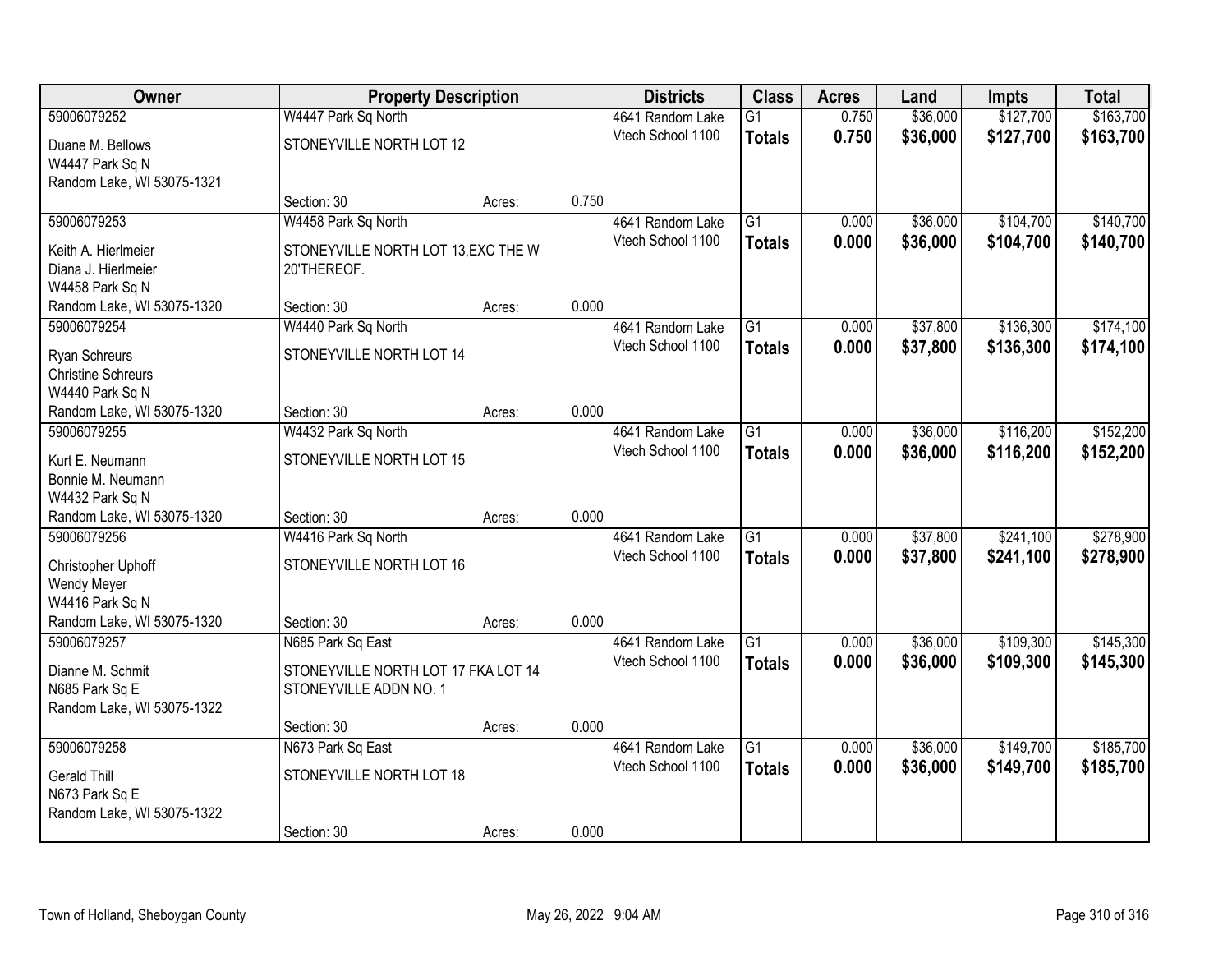| Owner                              | <b>Property Description</b>    |        |       | <b>Districts</b>  | <b>Class</b>    | <b>Acres</b> | Land     | Impts           | <b>Total</b> |
|------------------------------------|--------------------------------|--------|-------|-------------------|-----------------|--------------|----------|-----------------|--------------|
| 59006079259                        | N655 Park Sq East              |        |       | 4641 Random Lake  | $\overline{G1}$ | 0.000        | \$36,000 | \$153,700       | \$189,700    |
| Hagel Irrevocable Trust 03-17-2021 | STONEYVILLE NORTH LOT 19       |        |       | Vtech School 1100 | <b>Totals</b>   | 0.000        | \$36,000 | \$153,700       | \$189,700    |
| 445 N Milwaukee St                 |                                |        |       |                   |                 |              |          |                 |              |
| Fredonia, WI 53021-9373            |                                |        |       |                   |                 |              |          |                 |              |
|                                    | Section: 30                    | Acres: | 0.000 |                   |                 |              |          |                 |              |
| 59006079260                        | W4415 Park Sq South            |        |       | 4641 Random Lake  | $\overline{G1}$ | 6.930        | \$90,000 | \$151,800       | \$241,800    |
| John D. Kucksdorf                  | STONEYVILLE NORTH LOT 20       |        |       | Vtech School 1100 | <b>Totals</b>   | 6.930        | \$90,000 | \$151,800       | \$241,800    |
| Mary A. Kucksdorf                  |                                |        |       |                   |                 |              |          |                 |              |
| W4415 Park Sq S                    |                                |        |       |                   |                 |              |          |                 |              |
| Random Lake, WI 53075-1323         | Section: 30                    | Acres: | 6.930 |                   |                 |              |          |                 |              |
| 59006079261                        | W4441 Park Sq South            |        |       | 4641 Random Lake  | $\overline{G1}$ | 5.010        | \$77,400 | \$154,900       | \$232,300    |
| Joseph A. Hicks                    | STONEYVILLE NORTH LOT 21       |        |       | Vtech School 1100 | <b>Totals</b>   | 5.010        | \$77,400 | \$154,900       | \$232,300    |
| Patricia L. Hicks                  |                                |        |       |                   |                 |              |          |                 |              |
| W4441 Park Sq S                    |                                |        |       |                   |                 |              |          |                 |              |
| Random Lake, WI 53075-1323         | Section: 30                    | Acres: | 5.010 |                   |                 |              |          |                 |              |
| 59006079262                        | W4463 Park Sq South            |        |       | 4641 Random Lake  | $\overline{G1}$ | 0.000        | \$77,400 | \$120,700       | \$198,100    |
| Paul J. Heller                     | STONEYVILLE NORTH LOT 22       |        |       | Vtech School 1100 | <b>Totals</b>   | 0.000        | \$77,400 | \$120,700       | \$198,100    |
| Madonna A. Heller                  |                                |        |       |                   |                 |              |          |                 |              |
| W4463 Park Sq S                    |                                |        |       |                   |                 |              |          |                 |              |
| Random Lake, WI 53075-1323         | Section: 30                    | Acres: | 0.000 |                   |                 |              |          |                 |              |
| 59006079500                        |                                |        |       | 4137 Oostburg     |                 |              |          |                 |              |
| <b>Acres Tamarack</b>              | <b>TAMARACK ACRES</b>          |        |       | Vtech School 1100 | <b>Totals</b>   |              |          |                 |              |
| Na                                 |                                |        |       |                   |                 |              |          |                 |              |
| Na, WI 99999                       |                                |        |       |                   |                 |              |          |                 |              |
|                                    | Section:                       | Acres: | 0.000 |                   |                 |              |          |                 |              |
| 59006079501                        | Foster Rd                      |        |       | 4137 Oostburg     | $\overline{G1}$ | 0.000        | \$500    | $\overline{30}$ | \$500        |
| David C. Koeppe                    | <b>TAMARACK ACRES OUTLOT 1</b> |        |       | Vtech School 1100 | <b>Totals</b>   | 0.000        | \$500    | \$0             | \$500        |
| W1385 Town Line Rd                 |                                |        |       |                   |                 |              |          |                 |              |
| Oostburg, WI 53070-1981            |                                |        |       |                   |                 |              |          |                 |              |
|                                    | Section: 5                     | Acres: | 0.000 |                   |                 |              |          |                 |              |
| 59006079502                        | N2359 Tamarack Ln              |        |       | 4137 Oostburg     | $\overline{G1}$ | 1.140        | \$38,300 | \$154,500       | \$192,800    |
| Aaron C. Suprick                   | TAMARACK ACRES OUTLOT 2        |        |       | Vtech School 1100 | <b>Totals</b>   | 1.140        | \$38,300 | \$154,500       | \$192,800    |
| Melissa A. Suprick                 |                                |        |       |                   |                 |              |          |                 |              |
| N2359 Tamarack Ln                  |                                |        |       |                   |                 |              |          |                 |              |
| Oostburg, WI 53070-1633            | Section: 5                     | Acres: | 0.000 |                   |                 |              |          |                 |              |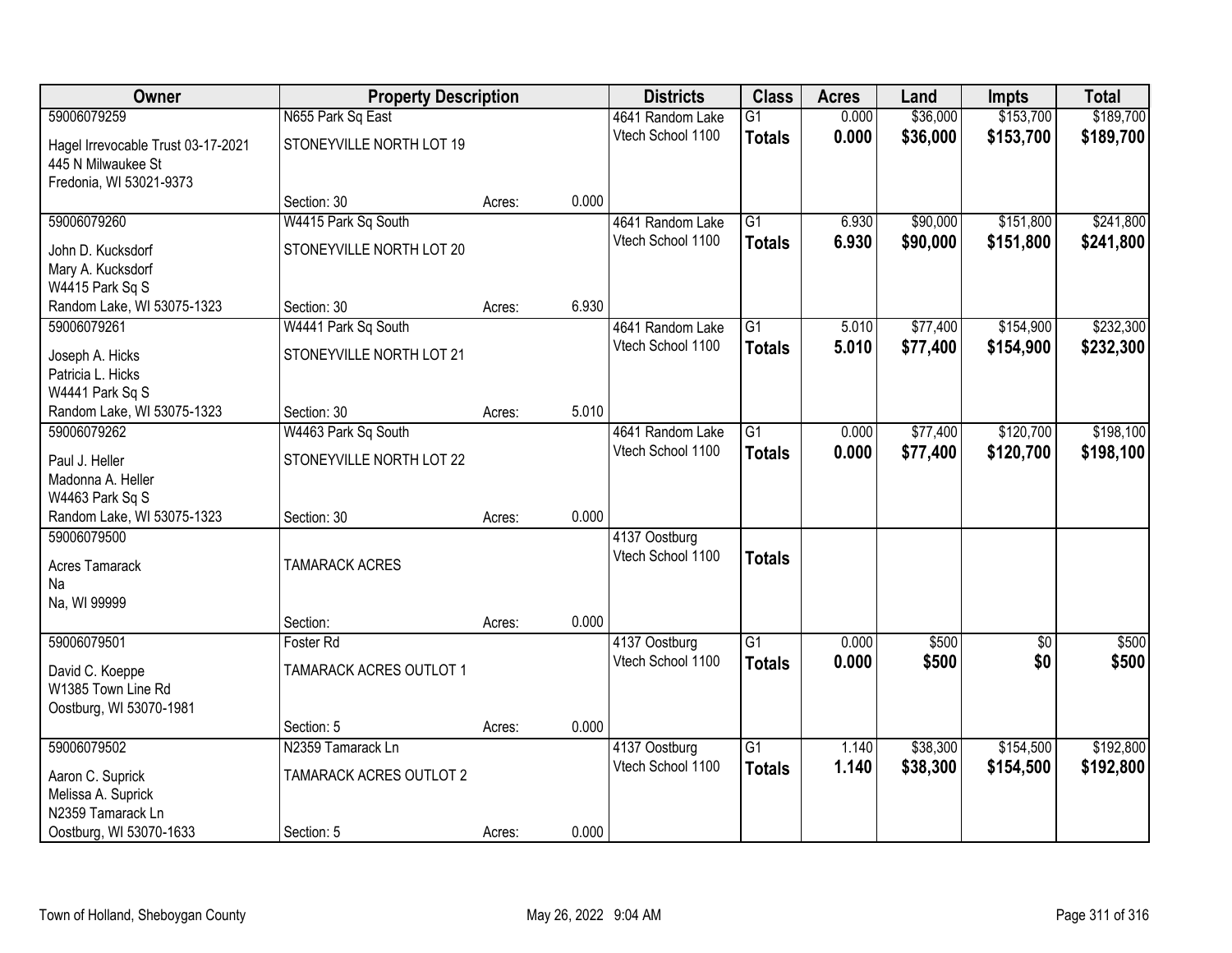| <b>Owner</b>                                 | <b>Property Description</b>                      |        |       | <b>Districts</b>                   | <b>Class</b>    | <b>Acres</b>   | Land     | <b>Impts</b> | <b>Total</b> |
|----------------------------------------------|--------------------------------------------------|--------|-------|------------------------------------|-----------------|----------------|----------|--------------|--------------|
| 59006079503                                  | N2373 Tamarack Ln                                |        |       | 4137 Oostburg                      | $\overline{G1}$ | 1.700          | \$48,700 | \$167,000    | \$215,700    |
| Andrew B. Lensink                            | TAMARACK ACRES OUTLOT 3                          |        |       | Vtech School 1100                  | <b>Totals</b>   | 1.700          | \$48,700 | \$167,000    | \$215,700    |
| Katie L. Lensink                             |                                                  |        |       |                                    |                 |                |          |              |              |
| N2373 Tamarack Ln                            |                                                  |        |       |                                    |                 |                |          |              |              |
| Oostburg, WI 53070-1633                      | Section: 5                                       | Acres: | 0.000 |                                    |                 |                |          |              |              |
| 59006079504                                  | N2380 Tamarack Ln                                |        |       | 4137 Oostburg                      | $\overline{G1}$ | 2.160          | \$55,600 | \$256,200    | \$311,800    |
| Dale Schwantes                               | TAMARACK ACRES OUTLOT 4                          |        |       | Vtech School 1100                  | <b>Totals</b>   | 2.160          | \$55,600 | \$256,200    | \$311,800    |
| Lynn Schwantes                               |                                                  |        |       |                                    |                 |                |          |              |              |
| N2380 Tamarack Ln                            |                                                  |        |       |                                    |                 |                |          |              |              |
| Oostburg, WI 53070-1632                      | Section: 5                                       | Acres: | 0.000 |                                    |                 |                |          |              |              |
| 59006079505                                  | W1406 Foster Rd                                  |        |       | 4137 Oostburg                      | G1              | 1.130          | \$38,200 | \$151,400    | \$189,600    |
| Andrew J. Walvoord                           | <b>TAMARACK ACRES LOT 1</b>                      |        |       | Vtech School 1100                  | <b>Totals</b>   | 1.130          | \$38,200 | \$151,400    | \$189,600    |
| W1406 Foster Rd                              |                                                  |        |       |                                    |                 |                |          |              |              |
| Oostburg, WI 53070-1603                      |                                                  |        |       |                                    |                 |                |          |              |              |
|                                              | Section: 5                                       | Acres: | 0.000 |                                    |                 |                |          |              |              |
| 59006079506                                  | N2317 Tamarack Ln                                |        |       | 4137 Oostburg                      | G1              | 0.900          | \$41,500 | \$172,900    | \$214,400    |
|                                              |                                                  |        |       | Vtech School 1100                  | <b>Totals</b>   | 0.900          | \$41,500 | \$172,900    | \$214,400    |
| Bruce C. Zurmond                             | <b>TAMARACK ACRES LOT 2</b>                      |        |       |                                    |                 |                |          |              |              |
| Jody L. Zurmond<br>N2317 Tamarack Ln         |                                                  |        |       |                                    |                 |                |          |              |              |
| Oostburg, WI 53070-1633                      | Section: 5                                       | Acres: | 0.000 |                                    |                 |                |          |              |              |
| 59006079507                                  | N2327 Tamarack Ln                                |        |       | 4137 Oostburg                      | $\overline{G1}$ | 0.880          | \$41,200 | \$170,200    | \$211,400    |
|                                              |                                                  |        |       | Vtech School 1100                  | <b>Totals</b>   | 0.880          | \$41,200 | \$170,200    | \$211,400    |
| Ryan T. Harris                               | <b>TAMARACK ACRES LOT 3</b>                      |        |       |                                    |                 |                |          |              |              |
| Marianne H. Harris                           |                                                  |        |       |                                    |                 |                |          |              |              |
| N2327 Tamarack Ln<br>Oostburg, WI 53070-1633 | Section: 5                                       | Acres: | 0.880 |                                    |                 |                |          |              |              |
| 59006079508                                  | N2343 Tamarack Ln                                |        |       | 4137 Oostburg                      | $\overline{G1}$ | 1.160          | \$38,700 | \$214,700    | \$253,400    |
|                                              |                                                  |        |       | Vtech School 1100                  | <b>Totals</b>   | 1.160          | \$38,700 | \$214,700    | \$253,400    |
| Judy K Tenpas Irrevocable Trust              | <b>TAMARACK ACRES LOT 4</b>                      |        |       |                                    |                 |                |          |              |              |
| 10-26-17                                     |                                                  |        |       |                                    |                 |                |          |              |              |
| 3805 N 50th St                               |                                                  |        |       |                                    |                 |                |          |              |              |
| Sheboygan, WI 53083-5617<br>59006079509      | Section: 5<br>N2374 Tamarack Ln                  | Acres: | 0.000 |                                    | $\overline{G1}$ |                | \$70,300 | \$190,700    | \$261,000    |
|                                              |                                                  |        |       | 4137 Oostburg<br>Vtech School 1100 |                 | 4.510<br>4.510 |          |              |              |
| John A. Davies                               | TAMARACK ACRES - LOT 5 & PRT SW NE, SD SEC 5,    |        |       |                                    | <b>Totals</b>   |                | \$70,300 | \$190,700    | \$261,000    |
| Ann M. Davies                                | COM AT NW COR TAMARACK ACRES, TH S89 DEG         |        |       |                                    |                 |                |          |              |              |
| N2374 Tamarack Ln                            | 19'32"W 309.56', S1 DEG 49'23"W 415.80', S88 DEG |        |       |                                    |                 |                |          |              |              |
| Oostburg, WI 53070-1632                      | Section: 5                                       | Acres: | 4.510 |                                    |                 |                |          |              |              |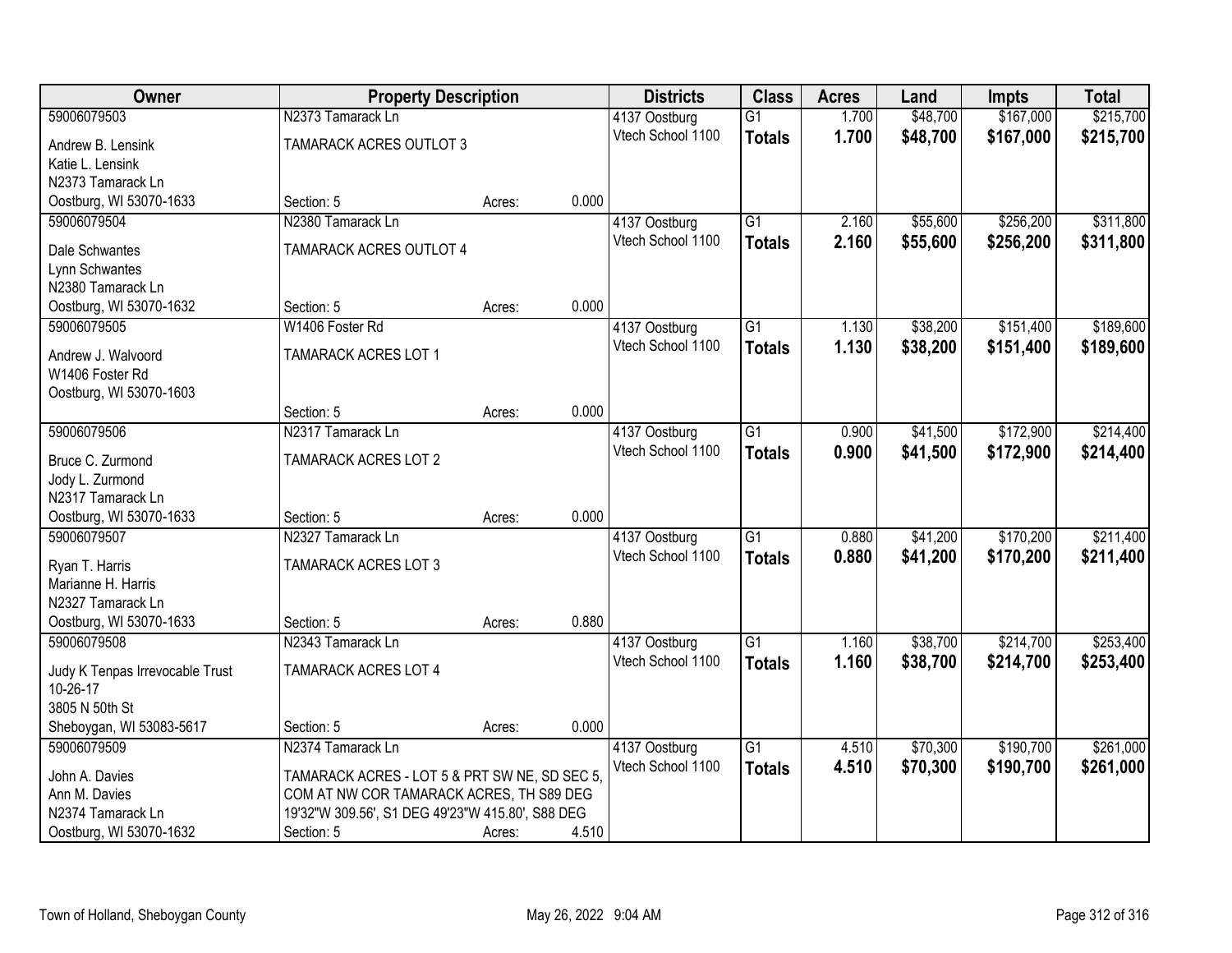| Owner                                  | <b>Property Description</b>                                                                    |        |        | <b>Districts</b>                   | <b>Class</b>    | <b>Acres</b> | Land     | <b>Impts</b> | <b>Total</b> |
|----------------------------------------|------------------------------------------------------------------------------------------------|--------|--------|------------------------------------|-----------------|--------------|----------|--------------|--------------|
| 59006079510                            | N2358 Tamarack Ln                                                                              |        |        | 4137 Oostburg                      | $\overline{G1}$ | 2.330        | \$57,100 | \$177,300    | \$234,400    |
| Matthew J. Arentsen                    | TAMARACK ACRES A-26951 - LOT 6 & PRT SW NE,                                                    |        |        | Vtech School 1100                  | <b>Totals</b>   | 2.330        | \$57,100 | \$177,300    | \$234,400    |
| Tanya L. Arentsen                      | SEC 5, COM AT SW COR, SD LOT, TH N01 DEG 49'23"E                                               |        |        |                                    |                 |              |          |              |              |
| N2358 Tamarack Ln                      | 229.78', N88 DEG 16'49"W 199.34', S01 DEG 39'15"W                                              |        |        |                                    |                 |              |          |              |              |
| Oostburg, WI 53070-1632                | Section: 5                                                                                     | Acres: | 2.330  |                                    |                 |              |          |              |              |
| 59006079511                            | N2338 Tamarack Ln                                                                              |        |        | 4137 Oostburg                      | $\overline{G1}$ | 7.000        | \$74,500 | \$218,900    | \$293,400    |
|                                        |                                                                                                |        |        | Vtech School 1100                  | G4              | 4.150        | \$600    | \$0          | \$600        |
| Jose H. Davila<br>Kathleen L. Davila   | TAMARACK ACRES LOT 7 & PARCEL B, A-29959 -<br>PRT SW NE, SEC 5, COM AT CEN, SD SEC, TH N88 DEC |        |        |                                    | <b>Totals</b>   | 11.150       | \$75,100 | \$218,900    | \$294,000    |
| N2338 Tamarack Ln                      | 49'23"E 789.90', N04 DEG 55'20"W 52.88', S84 DEG                                               |        |        |                                    |                 |              |          |              |              |
|                                        | Section: 5                                                                                     |        | 11.150 |                                    |                 |              |          |              |              |
| Oostburg, WI 53070-1632<br>59006079800 |                                                                                                | Acres: |        |                                    |                 |              |          |              |              |
|                                        |                                                                                                |        |        | 4137 Oostburg<br>Vtech School 1100 |                 |              |          |              |              |
| Plat of Wittwood                       | PLAT OF WITTWOOD                                                                               |        |        |                                    | <b>Totals</b>   |              |          |              |              |
| Na                                     |                                                                                                |        |        |                                    |                 |              |          |              |              |
| Na, WI 99999                           |                                                                                                |        |        |                                    |                 |              |          |              |              |
|                                        | Section:                                                                                       | Acres: | 0.000  |                                    |                 |              |          |              |              |
| 59006079801                            | W1406 Pine Ct                                                                                  |        |        | 4137 Oostburg                      | $\overline{G1}$ | 0.000        | \$41,000 | \$161,100    | \$202,100    |
| Michael A. Skeris                      | PLAT OF WITTWOOD LOT 1                                                                         |        |        | Vtech School 1100                  | <b>Totals</b>   | 0.000        | \$41,000 | \$161,100    | \$202,100    |
| Carol M. Skeris                        |                                                                                                |        |        |                                    |                 |              |          |              |              |
| W1406 Pine Ct                          |                                                                                                |        |        |                                    |                 |              |          |              |              |
| Oostburg, WI 53070-1618                | Section: 8                                                                                     | Acres: | 0.000  |                                    |                 |              |          |              |              |
| 59006079802                            | N2033 Wittwood Rd                                                                              |        |        | 4137 Oostburg                      | $\overline{G1}$ | 0.000        | \$41,000 | \$246,700    | \$287,700    |
|                                        |                                                                                                |        |        | Vtech School 1100                  |                 |              |          |              |              |
| Donald Draayers                        | PLAT OF WITTWOOD PRT LOT 2,COM N1 DEG                                                          |        |        |                                    | <b>Totals</b>   | 0.000        | \$41,000 | \$246,700    | \$287,700    |
| Ruth Ann Draayers                      | 22'31"W 148.70'FROM SW COR SD LOT, TH N1 DEG                                                   |        |        |                                    |                 |              |          |              |              |
| N2033 Wittwood Rd                      | 22'31"W 342.89', N88 DEG 49'14"E 117.17', S12 DEG                                              |        |        |                                    |                 |              |          |              |              |
| Oostburg, WI 53070-1636                | Section: 8                                                                                     | Acres: | 0.000  |                                    |                 |              |          |              |              |
| 59006079803                            | N2074 Wittwood Rd                                                                              |        |        | 4137 Oostburg                      | $\overline{G1}$ | 0.000        | \$41,000 | \$209,900    | \$250,900    |
| Joseph T. Riley                        | PLAT OF WITTWOOD LOT 3                                                                         |        |        | Vtech School 1100                  | <b>Totals</b>   | 0.000        | \$41,000 | \$209,900    | \$250,900    |
| N2074 Wittwood Rd                      |                                                                                                |        |        |                                    |                 |              |          |              |              |
| Oostburg, WI 53070-1635                |                                                                                                |        |        |                                    |                 |              |          |              |              |
|                                        | Section: 8                                                                                     | Acres: | 0.000  |                                    |                 |              |          |              |              |
| 59006079804                            | N2086 Wittwood Rd                                                                              |        |        | 4137 Oostburg                      | $\overline{G1}$ | 0.000        | \$36,900 | \$158,600    | \$195,500    |
|                                        |                                                                                                |        |        | Vtech School 1100                  |                 | 0.000        | \$36,900 | \$158,600    | \$195,500    |
| Janelle Ann Roethel                    | PLAT OF WITTWOOD LOT 4                                                                         |        |        |                                    | <b>Totals</b>   |              |          |              |              |
| N2086 Wittwood Rd                      |                                                                                                |        |        |                                    |                 |              |          |              |              |
| Oostburg, WI 53070-1635                |                                                                                                |        |        |                                    |                 |              |          |              |              |
|                                        | Section: 8                                                                                     | Acres: | 0.000  |                                    |                 |              |          |              |              |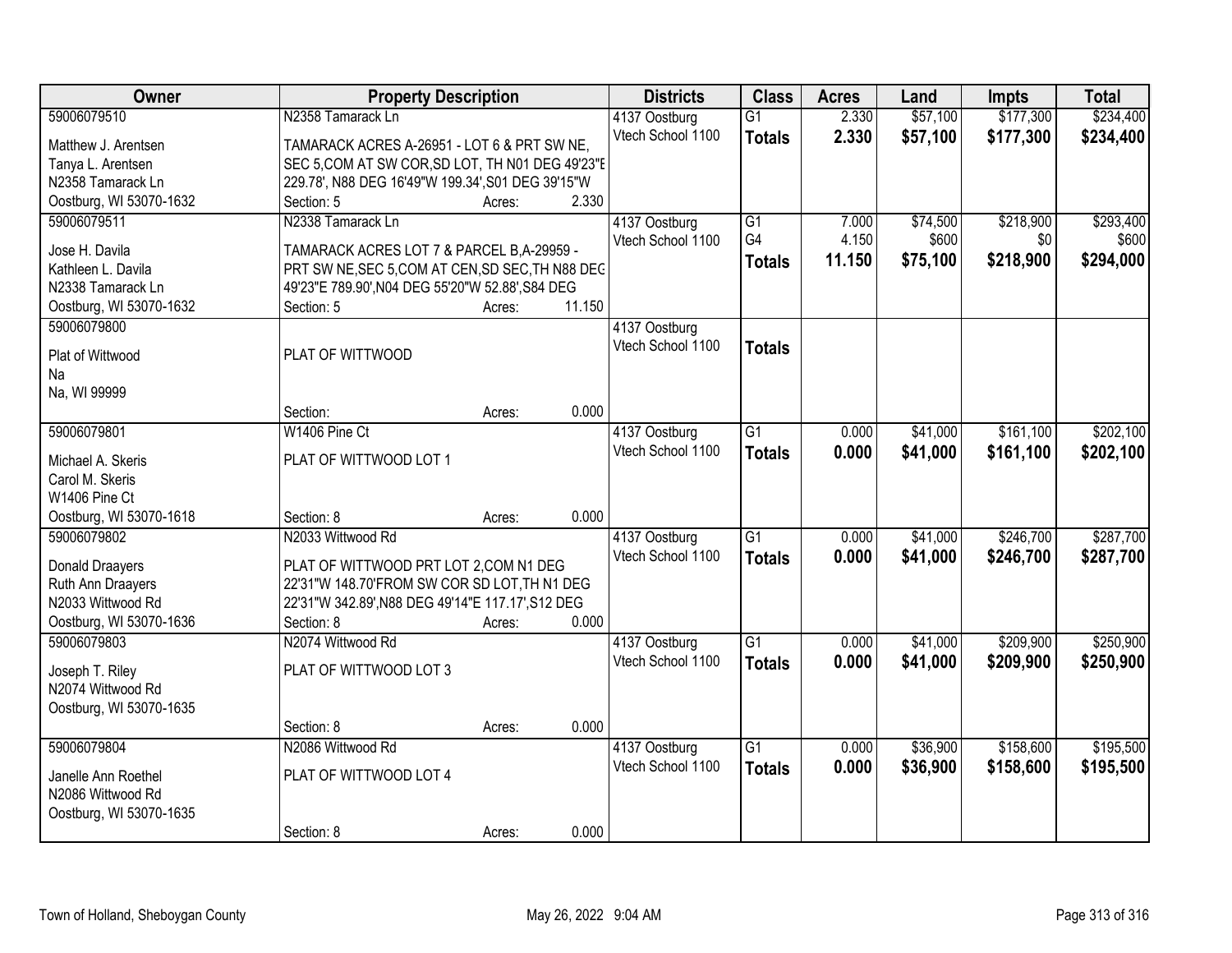| Owner                             | <b>Property Description</b>                                                                  |        |       | <b>Districts</b>  | <b>Class</b>    | <b>Acres</b> | Land     | <b>Impts</b> | <b>Total</b> |
|-----------------------------------|----------------------------------------------------------------------------------------------|--------|-------|-------------------|-----------------|--------------|----------|--------------|--------------|
| 59006079805                       | N2016 Wittwood Rd                                                                            |        |       | 4137 Oostburg     | $\overline{G1}$ | 0.000        | \$41,000 | \$173,300    | \$214,300    |
| Katerina I. Shchyelkunova         | PLAT OF WITTWOOD LOT 5                                                                       |        |       | Vtech School 1100 | <b>Totals</b>   | 0.000        | \$41,000 | \$173,300    | \$214,300    |
| Mark J. Ward                      |                                                                                              |        |       |                   |                 |              |          |              |              |
| N2016 Wittwood Rd                 |                                                                                              |        |       |                   |                 |              |          |              |              |
| Oostburg, WI 53070-1635           | Section: 8                                                                                   | Acres: | 0.000 |                   |                 |              |          |              |              |
| 59006079806                       | N2002 Wittwood Rd                                                                            |        |       | 4137 Oostburg     | $\overline{G1}$ | 0.000        | \$45,100 | \$221,300    | \$266,400    |
| Brad A. Kraft                     | PLAT OF WITTWOOD LOT 6                                                                       |        |       | Vtech School 1100 | <b>Totals</b>   | 0.000        | \$45,100 | \$221,300    | \$266,400    |
| Karen M. Kraft                    |                                                                                              |        |       |                   |                 |              |          |              |              |
| N2002 Wittwood Rd                 |                                                                                              |        |       |                   |                 |              |          |              |              |
| Oostburg, WI 53070-1635           | Section: 8                                                                                   | Acres: | 0.000 |                   |                 |              |          |              |              |
| 59006079809                       | W1433 Meadow Vw Ct                                                                           |        |       | 4137 Oostburg     | G1              | 0.000        | \$45,100 | \$158,200    | \$203,300    |
|                                   |                                                                                              |        |       | Vtech School 1100 | <b>Totals</b>   | 0.000        | \$45,100 | \$158,200    | \$203,300    |
| William Lacrosse Jr               | PLAT OF WITTWOOD LOT 9, EXC COM AT NE COR SD                                                 |        |       |                   |                 |              |          |              |              |
| Nancy Lacrosse                    | LOT 9, TH S6 DEG 8'15"E 62.02', S84 DEG 47'45"W                                              |        |       |                   |                 |              |          |              |              |
| W1433 Meadow View Ct              | 118.35', TH N56 DEG 56'25"E 132.72'TO BEG & INC                                              |        |       |                   |                 |              |          |              |              |
| Oostburg, WI 53070-1623           | Section: 8                                                                                   | Acres: | 0.000 |                   |                 |              |          |              |              |
| 59006079810                       | W1405 Beach Ct                                                                               |        |       | 4137 Oostburg     | G1              | 4.620        | \$86,100 | \$216,000    | \$302,100    |
| Thomas G. Phillip                 | PLAT OF WITTWOOD LOT 2,CSM V 8 P 175 - PRT LOT                                               |        |       | Vtech School 1100 | <b>Totals</b>   | 4.620        | \$86,100 | \$216,000    | \$302,100    |
| Claudia J. Phillip                | 10, COM N84 DEG 47'45"E 166.18' FROM NW COR SD                                               |        |       |                   |                 |              |          |              |              |
| W1405 Beach Ct                    | LOT, TH CONT N84 DEG 47'45"E 283.71' S83 DEG                                                 |        |       |                   |                 |              |          |              |              |
| Oostburg, WI 53070-1620           | Section: 8                                                                                   | Acres: | 4.620 |                   |                 |              |          |              |              |
| 59006079811                       | W1416 Pine Ct                                                                                |        |       | 4137 Oostburg     | $\overline{G1}$ | 0.000        | \$41,000 | \$134,500    | \$175,500    |
|                                   |                                                                                              |        |       | Vtech School 1100 | <b>Totals</b>   | 0.000        | \$41,000 | \$134,500    | \$175,500    |
| Brandon A. Stauber                | PLAT OF WITTWOOD PRT TR B CSM V4 P 180-PRT<br>LOT 2, COM AT SW COR SD LOT, TH N1 DEG 22'31"W |        |       |                   |                 |              |          |              |              |
| Kelly L. Niemuth<br>W1416 Pine Ct | 162.70', N88 DEG 37'29"E 116.45', S1 DEG 15'36"E                                             |        |       |                   |                 |              |          |              |              |
| Oostburg, WI 53070-1618           | Section: 8                                                                                   | Acres: | 0.000 |                   |                 |              |          |              |              |
| 59006079812                       | W1417 Beach Ct                                                                               |        |       | 4137 Oostburg     | $\overline{G1}$ | 0.500        | \$43,100 | \$188,300    | \$231,400    |
|                                   |                                                                                              |        |       | Vtech School 1100 | <b>Totals</b>   | 0.500        | \$43,100 | \$188,300    | \$231,400    |
| Robert D. Hoerres                 | PLAT OF WITTWOOD LOT 1,CSM V 8 P 175 - PRT LOT                                               |        |       |                   |                 |              |          |              |              |
| Deborah L. Hoerres                | 10, COM N84 DEG 47'45"E 66.18' FROM NW COR SD                                                |        |       |                   |                 |              |          |              |              |
| W1417 Beach Ct                    | LOT 10, TH CONT N84 DEG 47'45"E 100' S01 DEG                                                 |        |       |                   |                 |              |          |              |              |
| Oostburg, WI 53070-1620           | Section: 8                                                                                   | Acres: | 0.500 |                   |                 |              |          |              |              |
| 59006080000                       |                                                                                              |        |       | 4137 Oostburg     |                 |              |          |              |              |
| Plat of Burt Wykhuis Subdivision  | PLAT OF BURT WYKHUIS SUBD.                                                                   |        |       | Vtech School 1100 | <b>Totals</b>   |              |          |              |              |
| Na                                |                                                                                              |        |       |                   |                 |              |          |              |              |
| Na, WI 99999                      |                                                                                              |        |       |                   |                 |              |          |              |              |
|                                   | Section:                                                                                     | Acres: | 0.000 |                   |                 |              |          |              |              |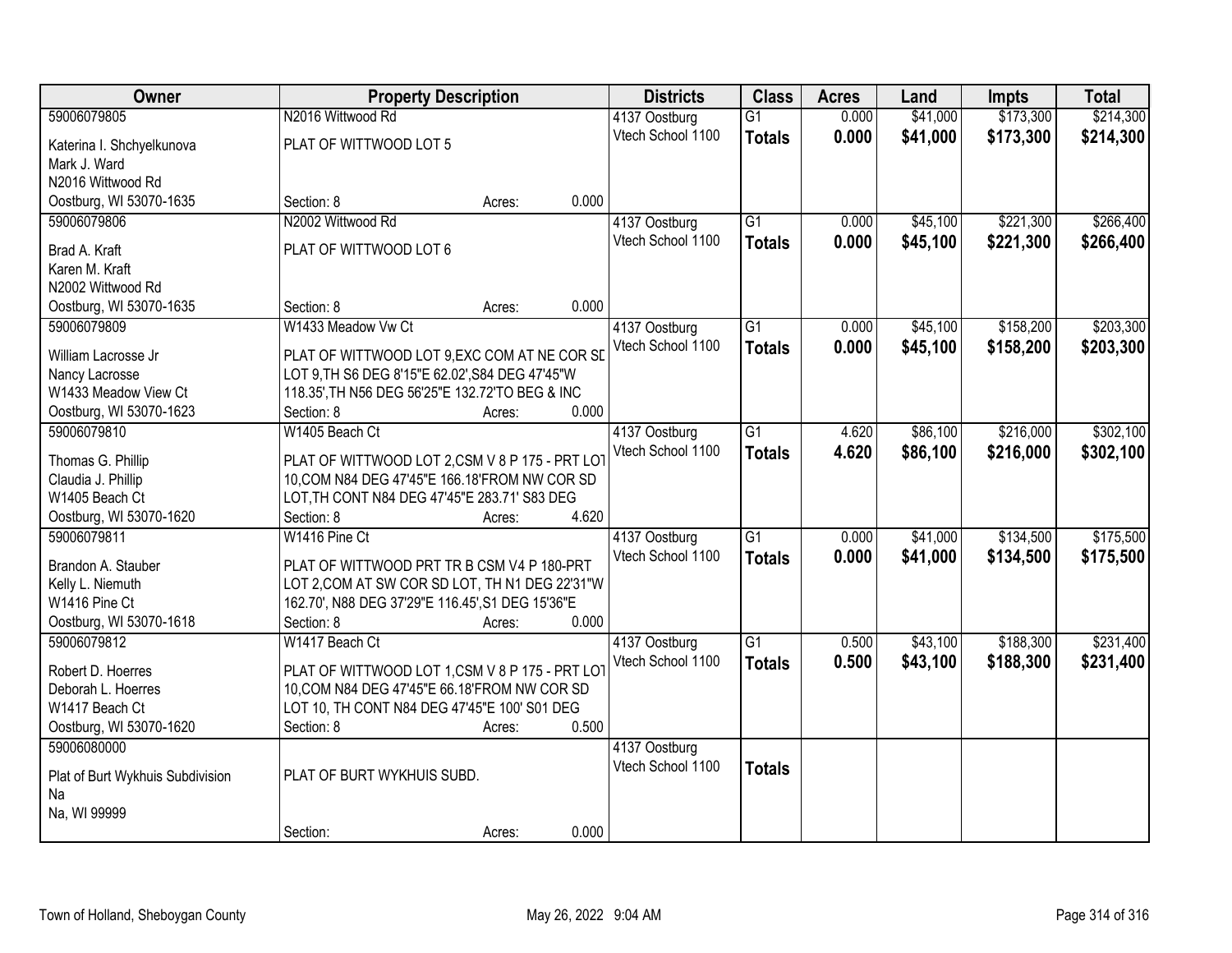| Owner                   |                                                  | <b>Property Description</b>               |       | <b>Districts</b>                   | <b>Class</b>    | <b>Acres</b> | Land     | <b>Impts</b> | <b>Total</b> |
|-------------------------|--------------------------------------------------|-------------------------------------------|-------|------------------------------------|-----------------|--------------|----------|--------------|--------------|
| 59006080001             | W1420 Wykhuis Ln                                 |                                           |       | 4137 Oostburg                      | $\overline{G1}$ | 0.680        | \$43,000 | \$185,600    | \$228,600    |
| David John Stemper      | PLAT OF BURT WYKHUIS SUBD LOT 1, EXC THE N       |                                           |       | Vtech School 1100                  | <b>Totals</b>   | 0.680        | \$43,000 | \$185,600    | \$228,600    |
| Michele Sue Stemper     | 80',& ALL THAT PRT S1/2 SE1/4, SEC 5, LYING W OF |                                           |       |                                    |                 |              |          |              |              |
| W1420 Wykhuis Ln        | BURT WYKHUIS SUBD EXC WYKHUIS LN & EXC THE       |                                           |       |                                    |                 |              |          |              |              |
| Oostburg, WI 53070-1606 | Section: 5                                       | Acres:                                    | 0.680 |                                    |                 |              |          |              |              |
| 59006080002             | W1408 Wykhuis Ln                                 |                                           |       | 4137 Oostburg                      | $\overline{G1}$ | 0.000        | \$43,000 | \$144,000    | \$187,000    |
|                         |                                                  |                                           |       | Vtech School 1100                  | <b>Totals</b>   | 0.000        | \$43,000 | \$144,000    | \$187,000    |
| James C. Bartel         | PLAT OF BURT WYKHUIS SUBD LOT 2                  |                                           |       |                                    |                 |              |          |              |              |
| Maureen K. Bartel       |                                                  |                                           |       |                                    |                 |              |          |              |              |
| W1408 Wykhuis Ln        |                                                  |                                           |       |                                    |                 |              |          |              |              |
| Oostburg, WI 53070-1606 | Section: 5                                       | Acres:                                    | 0.000 |                                    |                 |              |          |              |              |
| 59006080003             | W1402 Wykhuis Ln                                 |                                           |       | 4137 Oostburg<br>Vtech School 1100 | $\overline{G1}$ | 2.370        | \$61,900 | \$135,500    | \$197,400    |
| Brent L. Wykhuis        |                                                  | PLAT OF BURT WYKHUIS SUB LOT 1 & OUTLOT 2 |       |                                    | <b>Totals</b>   | 2.370        | \$61,900 | \$135,500    | \$197,400    |
| Mary J. Wykhuis         |                                                  | CSM V 6 P 296 - LOT 3.                    |       |                                    |                 |              |          |              |              |
| W1402 Wykhuis Ln        |                                                  |                                           |       |                                    |                 |              |          |              |              |
| Oostburg, WI 53070-1606 | Section: 5                                       | Acres:                                    | 2.370 |                                    |                 |              |          |              |              |
| 59006080004             | W1405 Wykhuis Ln                                 |                                           |       | 4137 Oostburg                      | G1              | 0.000        | \$47,300 | \$257,900    | \$305,200    |
|                         |                                                  |                                           |       | Vtech School 1100                  | <b>Totals</b>   | 0.000        | \$47,300 | \$257,900    | \$305,200    |
| Ralph R. Ver Velde      | PLAT OF BURT WYKHUIS SUBD LOT 4                  |                                           |       |                                    |                 |              |          |              |              |
| W1405 Wykhuis Ln        |                                                  |                                           |       |                                    |                 |              |          |              |              |
| Oostburg, WI 53070-1607 |                                                  |                                           |       |                                    |                 |              |          |              |              |
|                         | Section: 5                                       | Acres:                                    | 0.000 |                                    |                 |              |          |              |              |
| 59006080005             | W1423 Wykhuis Ln                                 |                                           |       | 4137 Oostburg<br>Vtech School 1100 | $\overline{G1}$ | 0.000        | \$47,300 | \$148,300    | \$195,600    |
| Scott A. Balde          |                                                  | PLAT OF BURT WYKHUIS SUBD LOT 5           |       |                                    | <b>Totals</b>   | 0.000        | \$47,300 | \$148,300    | \$195,600    |
| Mary L. Balde           |                                                  |                                           |       |                                    |                 |              |          |              |              |
| W1423 Wykhuis Ln        |                                                  |                                           |       |                                    |                 |              |          |              |              |
| Oostburg, WI 53070-1607 | Section: 5                                       | Acres:                                    | 0.000 |                                    |                 |              |          |              |              |